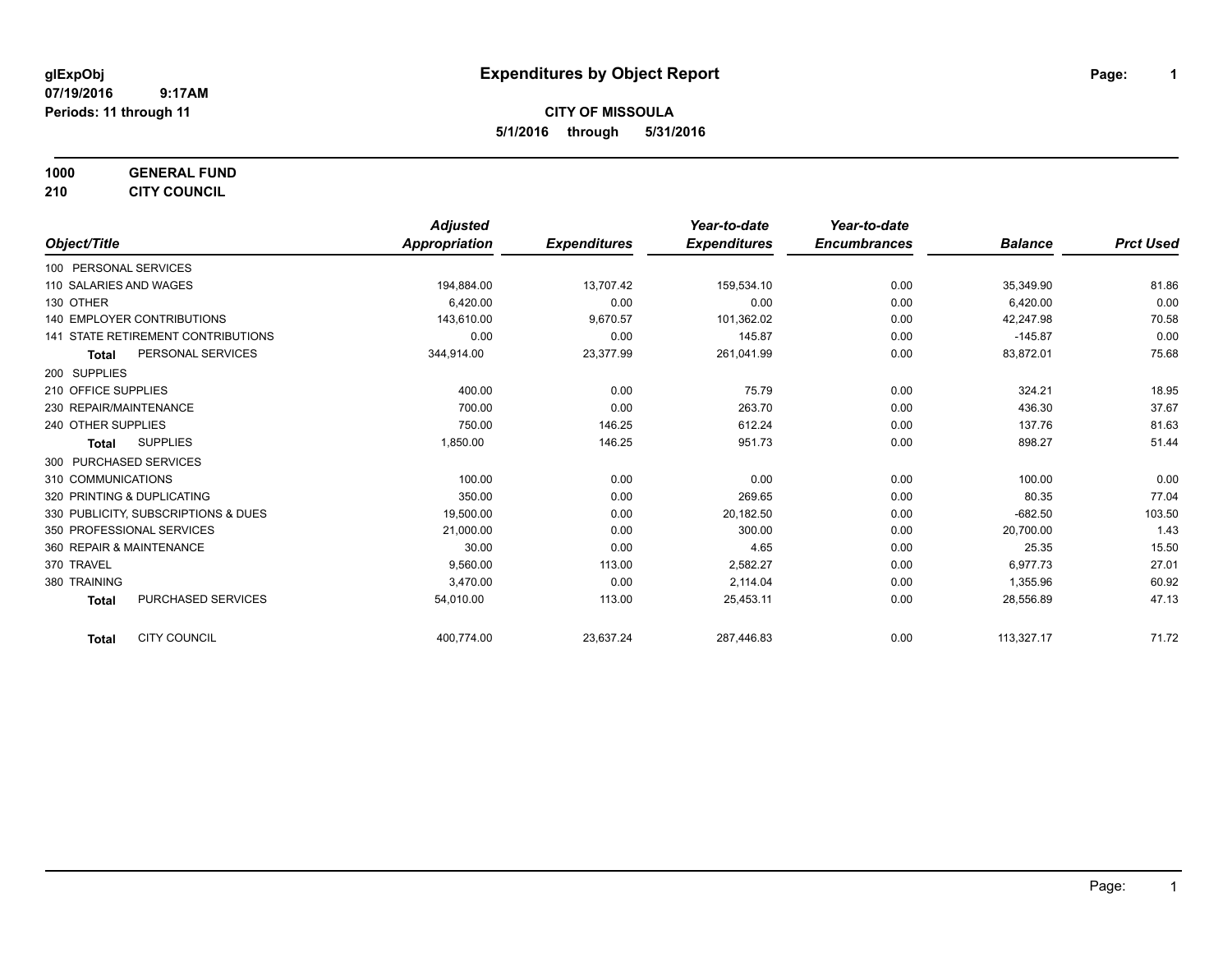**1000 GENERAL FUND**

**220 MAYOR**

|                                     | <b>Adjusted</b> |                     | Year-to-date        | Year-to-date        |                |                  |
|-------------------------------------|-----------------|---------------------|---------------------|---------------------|----------------|------------------|
| Object/Title                        | Appropriation   | <b>Expenditures</b> | <b>Expenditures</b> | <b>Encumbrances</b> | <b>Balance</b> | <b>Prct Used</b> |
| 100 PERSONAL SERVICES               |                 |                     |                     |                     |                |                  |
| 110 SALARIES AND WAGES              | 380,467.00      | 29,749.02           | 339,033.27          | 0.00                | 41,433.73      | 89.11            |
| 120 OVERTIME/TERMINATION            | 500.00          | 0.00                | 0.00                | 0.00                | 500.00         | 0.00             |
| 130 OTHER                           | 6.600.00        | 0.00                | 0.00                | 0.00                | 6,600.00       | 0.00             |
| <b>140 EMPLOYER CONTRIBUTIONS</b>   | 111,004.00      | 9,093.09            | 105,492.21          | 0.00                | 5,511.79       | 95.03            |
| 141 STATE RETIREMENT CONTRIBUTIONS  | 0.00            | 0.00                | 309.27              | 0.00                | $-309.27$      | 0.00             |
| PERSONAL SERVICES<br><b>Total</b>   | 498,571.00      | 38,842.11           | 444,834.75          | 0.00                | 53,736.25      | 89.22            |
| 200 SUPPLIES                        |                 |                     |                     |                     |                |                  |
| 210 OFFICE SUPPLIES                 | 1.004.00        | 186.88              | 967.46              | 0.00                | 36.54          | 96.36            |
| 220 OPERATING SUPPLIES              | 1,120.00        | 0.00                | 979.00              | 0.00                | 141.00         | 87.41            |
| 230 REPAIR/MAINTENANCE              | 100.00          | 0.00                | 0.00                | 0.00                | 100.00         | 0.00             |
| 231 GASOLINE                        | 108.00          | 0.00                | 68.68               | 0.00                | 39.32          | 63.59            |
| 240 OTHER SUPPLIES                  | 400.00          | 0.00                | 0.00                | 0.00                | 400.00         | 0.00             |
| <b>SUPPLIES</b><br><b>Total</b>     | 2,732.00        | 186.88              | 2,015.14            | 0.00                | 716.86         | 73.76            |
| 300 PURCHASED SERVICES              |                 |                     |                     |                     |                |                  |
| 310 COMMUNICATIONS                  | 890.00          | 0.00                | 479.43              | 0.00                | 410.57         | 53.87            |
| 320 PRINTING & DUPLICATING          | 3.056.00        | 0.00                | 34.95               | 0.00                | 3,021.05       | 1.14             |
| 330 PUBLICITY, SUBSCRIPTIONS & DUES | 10,196.00       | 16.00               | 10,353.30           | 0.00                | $-157.30$      | 101.54           |
| 344 TELEPHONE SERVICE               | 6.076.00        | 474.02              | 2,948.65            | 0.00                | 3,127.35       | 48.53            |
| 350 PROFESSIONAL SERVICES           | 3,307.00        | 0.00                | 1,775.31            | 0.00                | 1,531.69       | 53.68            |
| 360 REPAIR & MAINTENANCE            | 1,405.00        | 13.52               | 263.58              | 0.00                | 1,141.42       | 18.76            |
| 370 TRAVEL                          | 2,008.00        | 14.77               | 2,079.25            | 0.00                | $-71.25$       | 103.55           |
| 380 TRAINING                        | 2.020.00        | 0.00                | 1,235.00            | 0.00                | 785.00         | 61.14            |
| 390 OTHER PURCHASED SERVICES        | 1,250.00        | 773.33              | 884.03              | 0.00                | 365.97         | 70.72            |
| PURCHASED SERVICES<br><b>Total</b>  | 30,208.00       | 1,291.64            | 20,053.50           | 0.00                | 10,154.50      | 66.38            |
| <b>MAYOR</b><br><b>Total</b>        | 531,511.00      | 40,320.63           | 466,903.39          | 0.00                | 64,607.61      | 87.84            |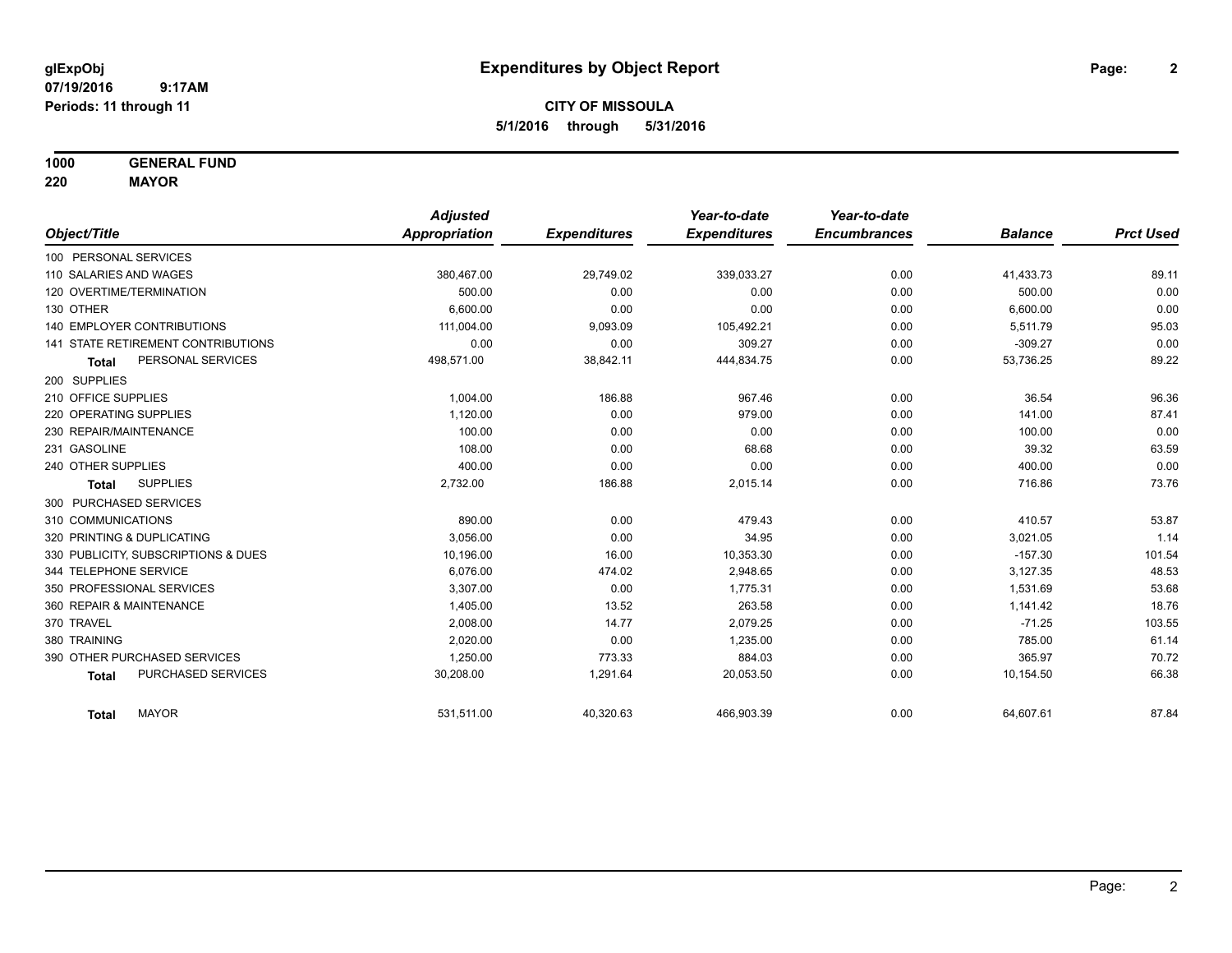### **1000 GENERAL FUND**

**221 HUMAN RESOURCES**

|                                           | <b>Adjusted</b>      |                     | Year-to-date        | Year-to-date        |                |                  |
|-------------------------------------------|----------------------|---------------------|---------------------|---------------------|----------------|------------------|
| Object/Title                              | <b>Appropriation</b> | <b>Expenditures</b> | <b>Expenditures</b> | <b>Encumbrances</b> | <b>Balance</b> | <b>Prct Used</b> |
| 100 PERSONAL SERVICES                     |                      |                     |                     |                     |                |                  |
| 110 SALARIES AND WAGES                    | 195,905.00           | 15,880.94           | 176,680.99          | 0.00                | 19,224.01      | 90.19            |
| <b>140 EMPLOYER CONTRIBUTIONS</b>         | 69.917.00            | 5,836.52            | 65,280.19           | 0.00                | 4,636.81       | 93.37            |
| <b>141 STATE RETIREMENT CONTRIBUTIONS</b> | 0.00                 | 0.00                | 160.81              | 0.00                | $-160.81$      | 0.00             |
| PERSONAL SERVICES<br><b>Total</b>         | 265,822.00           | 21,717.46           | 242,121.99          | 0.00                | 23,700.01      | 91.08            |
| 200 SUPPLIES                              |                      |                     |                     |                     |                |                  |
| 210 OFFICE SUPPLIES                       | 3.115.00             | 24.08               | 617.77              | 0.00                | 2,497.23       | 19.83            |
| 220 OPERATING SUPPLIES                    | 0.00                 | 0.00                | 0.00                | 0.00                | 0.00           | 0.00             |
| <b>SUPPLIES</b><br><b>Total</b>           | 3,115.00             | 24.08               | 617.77              | 0.00                | 2,497.23       | 19.83            |
| 300 PURCHASED SERVICES                    |                      |                     |                     |                     |                |                  |
| 310 COMMUNICATIONS                        | 450.00               | 0.00                | 293.57              | 0.00                | 156.43         | 65.24            |
| 320 PRINTING & DUPLICATING                | 1.632.00             | 98.07               | 1.144.94            | 0.00                | 487.06         | 70.16            |
| 330 PUBLICITY, SUBSCRIPTIONS & DUES       | 2,091.00             | 91.00               | 2,874.69            | 0.00                | $-783.69$      | 137.48           |
| 344 TELEPHONE SERVICE                     | 190.00               | 0.00                | 71.32               | 0.00                | 118.68         | 37.54            |
| 350 PROFESSIONAL SERVICES                 | 11,000.00            | 0.00                | 4,120.75            | 0.00                | 6,879.25       | 37.46            |
| 360 REPAIR & MAINTENANCE                  | 3,992.00             | 0.00                | 517.47              | 0.00                | 3,474.53       | 12.96            |
| 370 TRAVEL                                | 3.088.00             | 242.24              | 1.023.86            | 0.00                | 2,064.14       | 33.16            |
| 380 TRAINING                              | 3,050.00             | 199.00              | 1,175.60            | 0.00                | 1,874.40       | 38.54            |
| 390 OTHER PURCHASED SERVICES              | 17,490.00            | 119.55              | 16,653.56           | 0.00                | 836.44         | 95.22            |
| <b>PURCHASED SERVICES</b><br><b>Total</b> | 42,983.00            | 749.86              | 27,875.76           | 0.00                | 15,107.24      | 64.85            |
| 900 CAPITAL OUTLAY                        |                      |                     |                     |                     |                |                  |
| 940 MACHINERY & EQUIPMENT                 | 0.00                 | 0.00                | 0.00                | 0.00                | 0.00           | 0.00             |
| <b>CAPITAL OUTLAY</b><br><b>Total</b>     | 0.00                 | 0.00                | 0.00                | 0.00                | 0.00           | 0.00             |
|                                           |                      |                     |                     |                     |                |                  |
| <b>HUMAN RESOURCES</b><br><b>Total</b>    | 311,920.00           | 22,491.40           | 270,615.52          | 0.00                | 41,304.48      | 86.76            |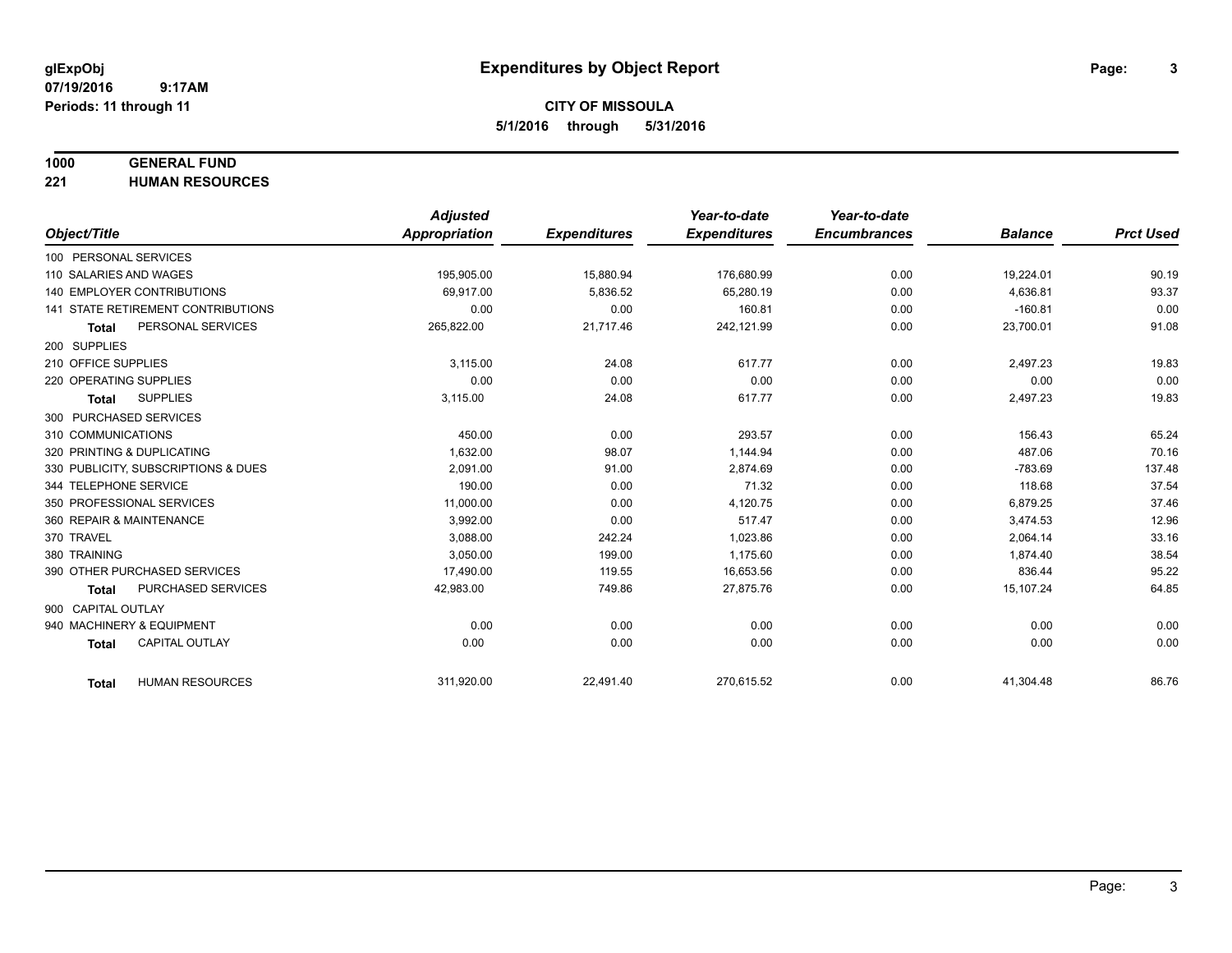# **CITY OF MISSOULA 5/1/2016 through 5/31/2016**

### **1000 GENERAL FUND**

**223 CITY CLERK**

|                                            | <b>Adjusted</b>      |                     | Year-to-date        | Year-to-date        |                |                  |
|--------------------------------------------|----------------------|---------------------|---------------------|---------------------|----------------|------------------|
| Object/Title                               | <b>Appropriation</b> | <b>Expenditures</b> | <b>Expenditures</b> | <b>Encumbrances</b> | <b>Balance</b> | <b>Prct Used</b> |
| 100 PERSONAL SERVICES                      |                      |                     |                     |                     |                |                  |
| 110 SALARIES AND WAGES                     | 216,739.00           | 17,181.15           | 189,548.25          | 0.00                | 27,190.75      | 87.45            |
| 120 OVERTIME/TERMINATION                   | 0.00                 | 0.00                | 0.00                | 0.00                | 0.00           | 0.00             |
| 140 EMPLOYER CONTRIBUTIONS                 | 83,566.00            | 6,725.88            | 77,436.14           | 0.00                | 6,129.86       | 92.66            |
| 141 STATE RETIREMENT CONTRIBUTIONS         | 0.00                 | 0.00                | 172.36              | 0.00                | $-172.36$      | 0.00             |
| PERSONAL SERVICES<br>Total                 | 300,305.00           | 23,907.03           | 267,156.75          | 0.00                | 33,148.25      | 88.96            |
| 200 SUPPLIES                               |                      |                     |                     |                     |                |                  |
| 210 OFFICE SUPPLIES                        | 2,700.00             | 319.25              | 1,558.82            | 0.00                | 1,141.18       | 57.73            |
| 220 OPERATING SUPPLIES                     | 250.00               | 18.99               | 54.23               | 0.00                | 195.77         | 21.69            |
| 230 REPAIR/MAINTENANCE                     | 0.00                 | 0.00                | 0.00                | 0.00                | 0.00           | 0.00             |
| 231 GASOLINE                               | 250.00               | 0.00                | 143.64              | 0.00                | 106.36         | 57.46            |
| 240 OTHER SUPPLIES                         | 225.00               | 47.49               | 110.02              | 0.00                | 114.98         | 48.90            |
| <b>SUPPLIES</b><br><b>Total</b>            | 3,425.00             | 385.73              | 1,866.71            | 0.00                | 1,558.29       | 54.50            |
| 300 PURCHASED SERVICES                     |                      |                     |                     |                     |                |                  |
| 310 COMMUNICATIONS                         | 19,338.00            | 7,056.76            | 18,904.12           | 0.00                | 433.88         | 97.76            |
| 320 PRINTING & DUPLICATING                 | 700.00               | 17.90               | 115.65              | 0.00                | 584.35         | 16.52            |
| 330 PUBLICITY, SUBSCRIPTIONS & DUES        | 1,925.00             | 12.00               | 1,400.00            | 0.00                | 525.00         | 72.73            |
| 344 TELEPHONE SERVICE                      | 200.00               | 0.00                | 47.57               | 0.00                | 152.43         | 23.79            |
| 350 PROFESSIONAL SERVICES                  | 62,300.00            | 643.67              | 30,273.41           | 0.00                | 32,026.59      | 48.59            |
| 360 REPAIR & MAINTENANCE                   | 1,100.00             | 77.00               | 591.87              | 0.00                | 508.13         | 53.81            |
| 370 TRAVEL                                 | 5,150.00             | 2,198.75            | 5,356.82            | 0.00                | $-206.82$      | 104.02           |
| 380 TRAINING                               | 6,320.00             | 0.00                | 4,199.00            | 0.00                | 2,121.00       | 66.44            |
| 390 OTHER PURCHASED SERVICES               | 3,500.00             | 530.00              | 1,980.50            | 0.00                | 1,519.50       | 56.59            |
| PURCHASED SERVICES<br><b>Total</b>         | 100,533.00           | 10,536.08           | 62,868.94           | 0.00                | 37,664.06      | 62.54            |
| 500 FIXED CHARGES                          |                      |                     |                     |                     |                |                  |
| 500 FIXED CHARGES                          | 0.00                 | 0.00                | 0.00                | 0.00                | 0.00           | 0.00             |
| <b>FIXED CHARGES</b><br><b>Total</b>       | 0.00                 | 0.00                | 0.00                | 0.00                | 0.00           | 0.00             |
| 700 GRANTS & CONTRIBUTIONS                 |                      |                     |                     |                     |                |                  |
| 700 GRANTS & CONTRIBUTIONS                 | 67,939.06            | 4,220.74            | 32,673.11           | 0.00                | 35,265.95      | 48.09            |
| <b>GRANTS &amp; CONTRIBUTIONS</b><br>Total | 67,939.06            | 4,220.74            | 32,673.11           | 0.00                | 35,265.95      | 48.09            |
| 800 OTHER OBJECTS                          |                      |                     |                     |                     |                |                  |
| 845 CONTINGENCY                            | 0.00                 | 0.00                | 0.00                | 0.00                | 0.00           | 0.00             |
| OTHER OBJECTS<br><b>Total</b>              | 0.00                 | 0.00                | 0.00                | 0.00                | 0.00           | 0.00             |
|                                            |                      |                     |                     |                     |                |                  |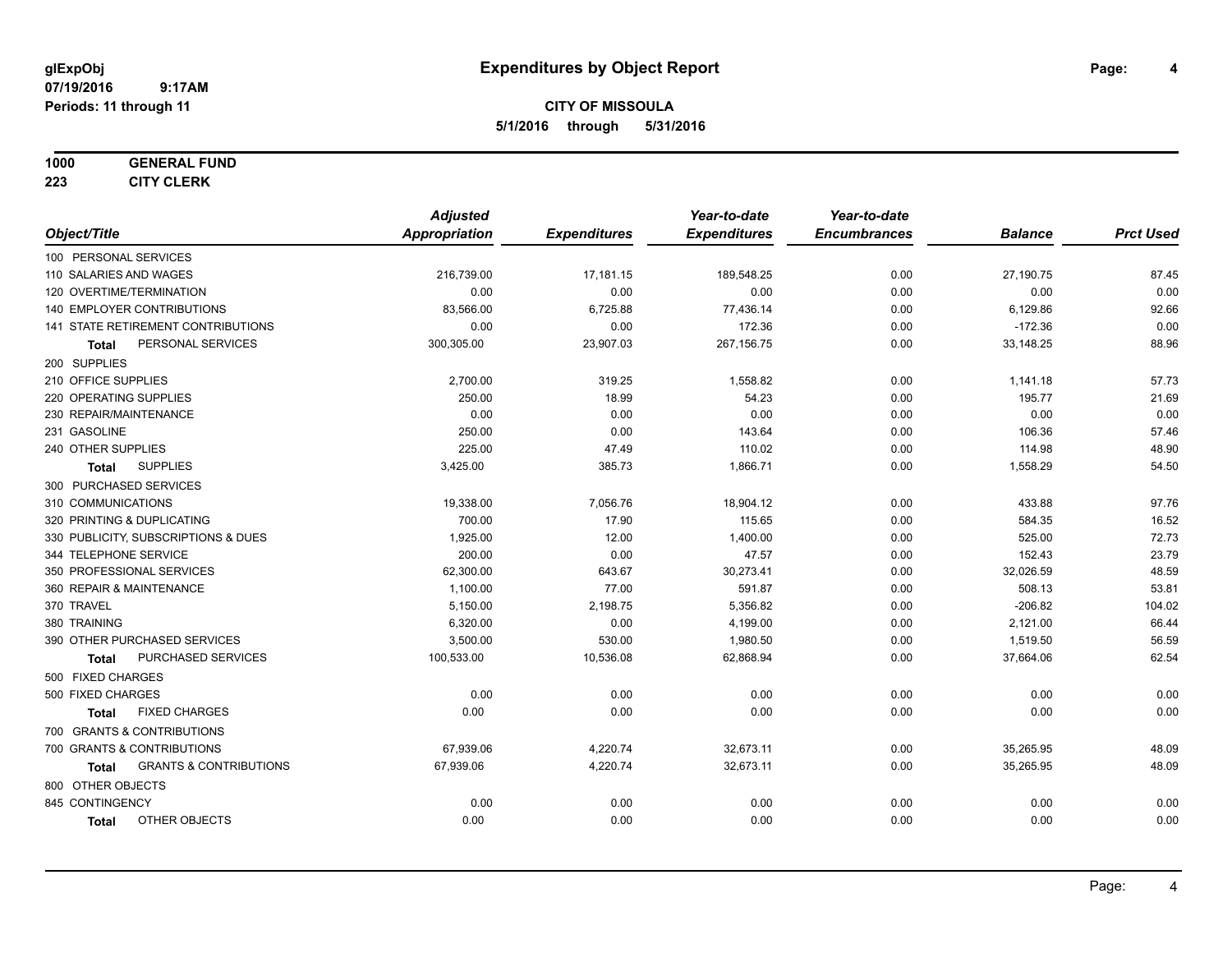# **CITY OF MISSOULA 5/1/2016 through 5/31/2016**

# **1000 GENERAL FUND**

**223 CITY CLERK**

| Object/Title                      | <b>Adjusted</b><br>Appropriation | <b>Expenditures</b> | Year-to-date<br><b>Expenditures</b> | Year-to-date<br><b>Encumbrances</b> | <b>Balance</b> | <b>Prct Used</b> |
|-----------------------------------|----------------------------------|---------------------|-------------------------------------|-------------------------------------|----------------|------------------|
| 900 CAPITAL OUTLAY                |                                  |                     |                                     |                                     |                |                  |
| 930 IMPROVEMENTS                  | 0.00                             | 0.00                | 0.00                                | 0.00                                | 0.00           | 0.00             |
| 940 MACHINERY & EQUIPMENT         | 0.00                             | 0.00                | 17,931.00                           | 0.00                                | $-17.931.00$   | 0.00             |
| <b>CAPITAL OUTLAY</b><br>Total    | 0.00                             | 0.00                | 17.931.00                           | 0.00                                | $-17.931.00$   | 0.00             |
| <b>CITY CLERK</b><br><b>Total</b> | 472,202.06                       | 39,049.58           | 382,496.51                          | 0.00                                | 89,705.55      | 81.00            |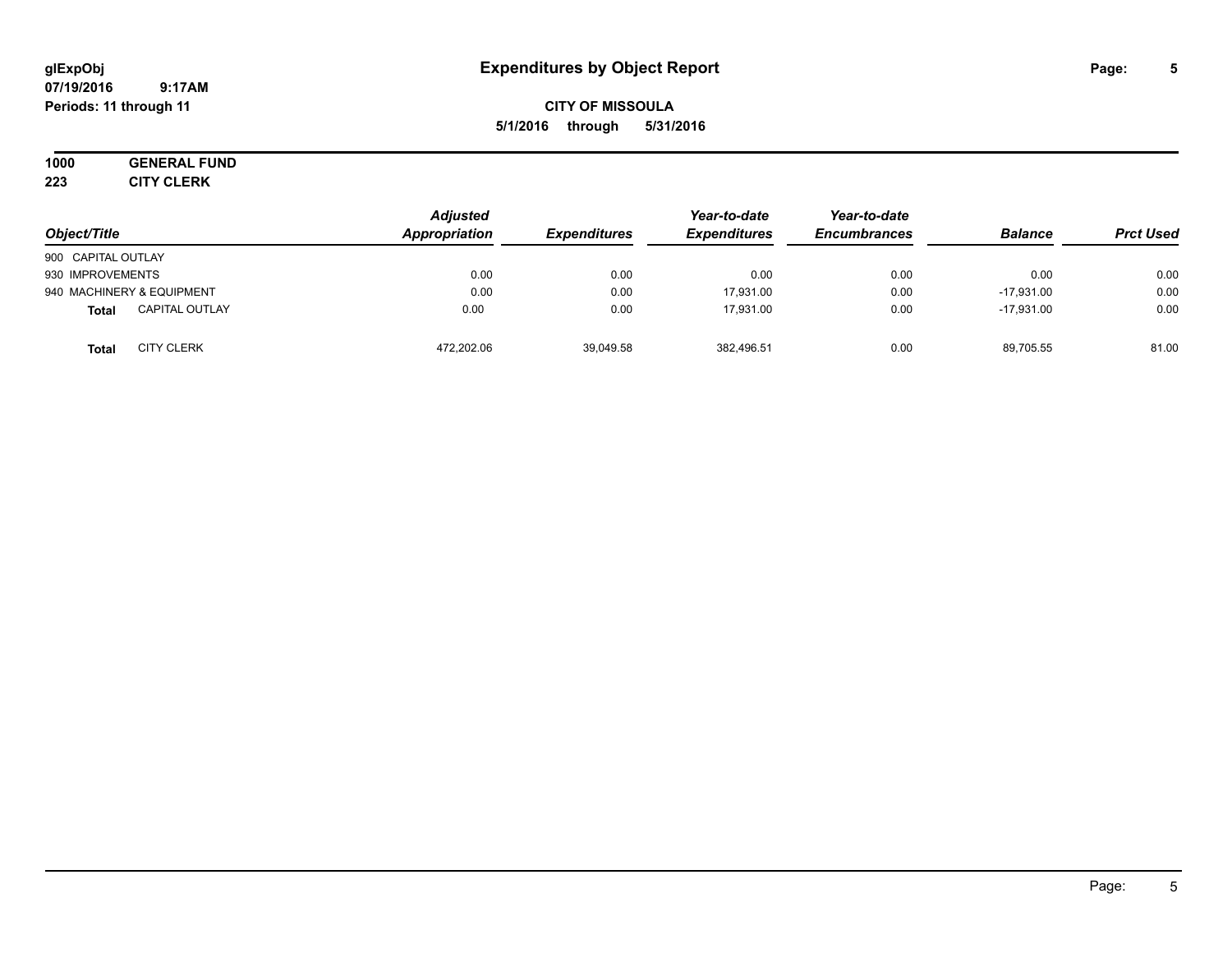# **CITY OF MISSOULA 5/1/2016 through 5/31/2016**

#### **1000 GENERAL FUND**

**224 INFORMATION SERVICES**

|                                       | <b>Adjusted</b>      |                     | Year-to-date        | Year-to-date        |                |                  |
|---------------------------------------|----------------------|---------------------|---------------------|---------------------|----------------|------------------|
| Object/Title                          | <b>Appropriation</b> | <b>Expenditures</b> | <b>Expenditures</b> | <b>Encumbrances</b> | <b>Balance</b> | <b>Prct Used</b> |
| 100 PERSONAL SERVICES                 |                      |                     |                     |                     |                |                  |
| 110 SALARIES AND WAGES                | 436,622.00           | 33,800.05           | 385,786.47          | 0.00                | 50,835.53      | 88.36            |
| 120 OVERTIME/TERMINATION              | 0.00                 | 0.00                | 0.00                | 0.00                | 0.00           | 0.00             |
| 130 OTHER                             | 5,400.00             | 0.00                | 0.00                | 0.00                | 5,400.00       | 0.00             |
| 140 EMPLOYER CONTRIBUTIONS            | 150,586.00           | 12,103.06           | 140,618.72          | 0.00                | 9,967.28       | 93.38            |
| 141 STATE RETIREMENT CONTRIBUTIONS    | 0.00                 | 0.00                | 366.60              | 0.00                | $-366.60$      | 0.00             |
| PERSONAL SERVICES<br>Total            | 592,608.00           | 45,903.11           | 526,771.79          | 0.00                | 65,836.21      | 88.89            |
| 200 SUPPLIES                          |                      |                     |                     |                     |                |                  |
| 210 OFFICE SUPPLIES                   | 4,200.00             | 124.67              | 1,561.76            | 0.00                | 2,638.24       | 37.18            |
| 220 OPERATING SUPPLIES                | 10,709.00            | 104.31              | 3,435.51            | 0.00                | 7,273.49       | 32.08            |
| 230 REPAIR/MAINTENANCE                | 4,140.00             | 1,188.14            | 1,932.98            | 0.00                | 2,207.02       | 46.69            |
| 231 GASOLINE                          | 750.00               | 0.00                | 70.25               | 0.00                | 679.75         | 9.37             |
| 240 OTHER SUPPLIES                    | 2,900.00             | 0.00                | 77.92               | 0.00                | 2,822.08       | 2.69             |
| <b>SUPPLIES</b><br>Total              | 22,699.00            | 1,417.12            | 7,078.42            | 0.00                | 15,620.58      | 31.18            |
| 300 PURCHASED SERVICES                |                      |                     |                     |                     |                |                  |
| 310 COMMUNICATIONS                    | 600.00               | 0.00                | 14.08               | 0.00                | 585.92         | 2.35             |
| 320 PRINTING & DUPLICATING            | 350.00               | 0.00                | 30.20               | 0.00                | 319.80         | 8.63             |
| 330 PUBLICITY, SUBSCRIPTIONS & DUES   | 0.00                 | 0.00                | 0.00                | 0.00                | 0.00           | 0.00             |
| 344 TELEPHONE SERVICE                 | 137,700.00           | 15,342.61           | 113,090.20          | 0.00                | 24,609.80      | 82.13            |
| 350 PROFESSIONAL SERVICES             | 4,380.00             | 0.00                | 1,745.80            | 0.00                | 2,634.20       | 39.86            |
| 360 REPAIR & MAINTENANCE              | 414,449.00           | 9,843.65            | 376,768.80          | 0.00                | 37,680.20      | 90.91            |
| 370 TRAVEL                            | 7,080.00             | 0.00                | 6,144.60            | 0.00                | 935.40         | 86.79            |
| 380 TRAINING                          | 14,406.00            | 0.00                | 10,154.18           | 0.00                | 4,251.82       | 70.49            |
| 390 OTHER PURCHASED SERVICES          | 3,700.00             | 0.00                | 149.47              | 0.00                | 3,550.53       | 4.04             |
| PURCHASED SERVICES<br>Total           | 582,665.00           | 25,186.26           | 508,097.33          | 0.00                | 74,567.67      | 87.20            |
| 500 FIXED CHARGES                     |                      |                     |                     |                     |                |                  |
| 500 FIXED CHARGES                     | 0.00                 | 0.00                | 0.00                | 0.00                | 0.00           | 0.00             |
| <b>FIXED CHARGES</b><br>Total         | 0.00                 | 0.00                | 0.00                | 0.00                | 0.00           | 0.00             |
| 900 CAPITAL OUTLAY                    |                      |                     |                     |                     |                |                  |
| 940 MACHINERY & EQUIPMENT             | 0.00                 | 0.00                | 0.00                | 0.00                | 0.00           | 0.00             |
| <b>CAPITAL OUTLAY</b><br><b>Total</b> | 0.00                 | 0.00                | 0.00                | 0.00                | 0.00           | 0.00             |
|                                       |                      |                     |                     |                     |                |                  |
| <b>INFORMATION SERVICES</b><br>Total  | 1,197,972.00         | 72,506.49           | 1,041,947.54        | 0.00                | 156,024.46     | 86.98            |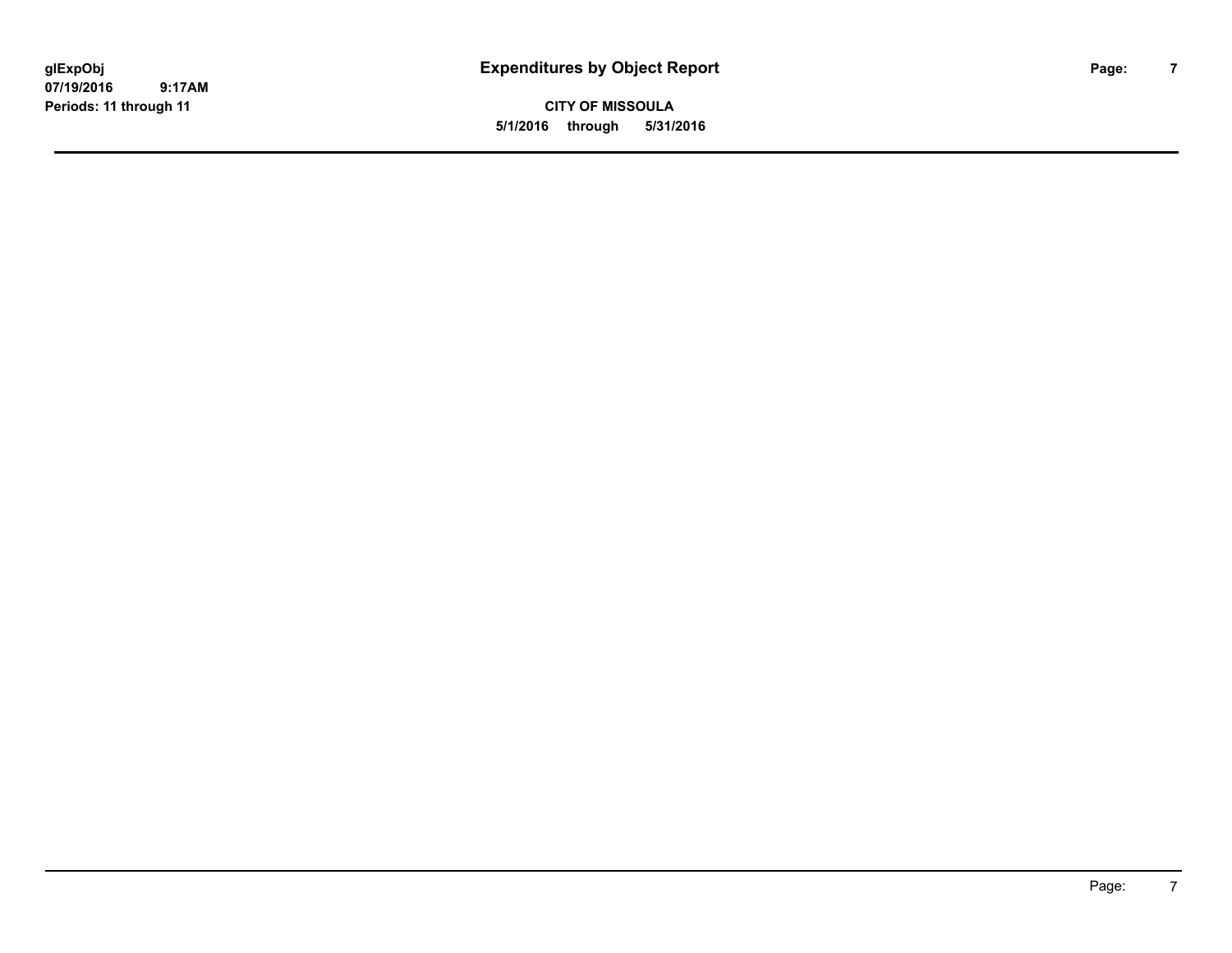# **CITY OF MISSOULA 5/1/2016 through 5/31/2016**

### **1000 GENERAL FUND**

**230 MUNICIPAL COURT**

|                     |                                     | <b>Adjusted</b>      |                     | Year-to-date        | Year-to-date        |                |                  |
|---------------------|-------------------------------------|----------------------|---------------------|---------------------|---------------------|----------------|------------------|
| Object/Title        |                                     | <b>Appropriation</b> | <b>Expenditures</b> | <b>Expenditures</b> | <b>Encumbrances</b> | <b>Balance</b> | <b>Prct Used</b> |
|                     | 100 PERSONAL SERVICES               |                      |                     |                     |                     |                |                  |
|                     | 110 SALARIES AND WAGES              | 787,986.00           | 54,697.85           | 612,828.10          | 0.00                | 175,157.90     | 77.77            |
|                     | 120 OVERTIME/TERMINATION            | 5,000.00             | 988.10              | 5,718.06            | 0.00                | $-718.06$      | 114.36           |
|                     | <b>140 EMPLOYER CONTRIBUTIONS</b>   | 306,300.00           | 21,671.61           | 244,535.42          | 0.00                | 61,764.58      | 79.84            |
|                     | 141 STATE RETIREMENT CONTRIBUTIONS  | 0.00                 | 0.00                | 558.13              | 0.00                | $-558.13$      | 0.00             |
| <b>Total</b>        | PERSONAL SERVICES                   | 1,099,286.00         | 77,357.56           | 863,639.71          | 0.00                | 235,646.29     | 78.56            |
| 200 SUPPLIES        |                                     |                      |                     |                     |                     |                |                  |
| 210 OFFICE SUPPLIES |                                     | 4,756.00             | 378.32              | 5,444.06            | 0.00                | $-688.06$      | 114.47           |
|                     | 220 OPERATING SUPPLIES              | 4,973.00             | 0.00                | 1,875.13            | 0.00                | 3,097.87       | 37.71            |
|                     | 230 REPAIR/MAINTENANCE              | 0.00                 | 0.00                | 0.00                | 0.00                | 0.00           | 0.00             |
| 240 OTHER SUPPLIES  |                                     | 3,540.00             | 4,029.89            | 6,968.58            | 0.00                | $-3,428.58$    | 196.85           |
| Total               | <b>SUPPLIES</b>                     | 13,269.00            | 4,408.21            | 14,287.77           | 0.00                | $-1,018.77$    | 107.68           |
|                     | 300 PURCHASED SERVICES              |                      |                     |                     |                     |                |                  |
| 310 COMMUNICATIONS  |                                     | 11,500.00            | 0.00                | 9.290.16            | 0.00                | 2,209.84       | 80.78            |
|                     | 320 PRINTING & DUPLICATING          | 1,187.00             | 0.00                | 0.00                | 0.00                | 1,187.00       | 0.00             |
|                     | 330 PUBLICITY, SUBSCRIPTIONS & DUES | 10,196.00            | 454.00              | 8,005.05            | 0.00                | 2,190.95       | 78.51            |
|                     | 344 TELEPHONE SERVICE               | 1,584.00             | 192.76              | 1,189.76            | 0.00                | 394.24         | 75.11            |
|                     | 350 PROFESSIONAL SERVICES           | 217,662.00           | 66,163.19           | 176,540.50          | 0.00                | 41,121.50      | 81.11            |
|                     | 360 REPAIR & MAINTENANCE            | 3,790.00             | 0.00                | 2,372.75            | 0.00                | 1,417.25       | 62.61            |
| 370 TRAVEL          |                                     | 5,174.00             | 700.00              | 5,405.62            | 0.00                | $-231.62$      | 104.48           |
| 380 TRAINING        |                                     | 9,000.00             | 0.00                | 4,328.00            | 0.00                | 4,672.00       | 48.09            |
|                     | 390 OTHER PURCHASED SERVICES        | 74,663.00            | 786.64              | 38,686.54           | 0.00                | 35,976.46      | 51.81            |
| <b>Total</b>        | PURCHASED SERVICES                  | 334,756.00           | 68,296.59           | 245,818.38          | 0.00                | 88,937.62      | 73.43            |
| 500 FIXED CHARGES   |                                     |                      |                     |                     |                     |                |                  |
| 500 FIXED CHARGES   |                                     | 0.00                 | 0.00                | 0.00                | 0.00                | 0.00           | 0.00             |
| <b>Total</b>        | <b>FIXED CHARGES</b>                | 0.00                 | 0.00                | 0.00                | 0.00                | 0.00           | 0.00             |
| 900 CAPITAL OUTLAY  |                                     |                      |                     |                     |                     |                |                  |
|                     | 940 MACHINERY & EQUIPMENT           | 0.00                 | 0.00                | 0.00                | 0.00                | 0.00           | 0.00             |
| <b>Total</b>        | <b>CAPITAL OUTLAY</b>               | 0.00                 | 0.00                | 0.00                | 0.00                | 0.00           | 0.00             |
| <b>Total</b>        | <b>MUNICIPAL COURT</b>              | 1,447,311.00         | 150,062.36          | 1,123,745.86        | 0.00                | 323,565.14     | 77.64            |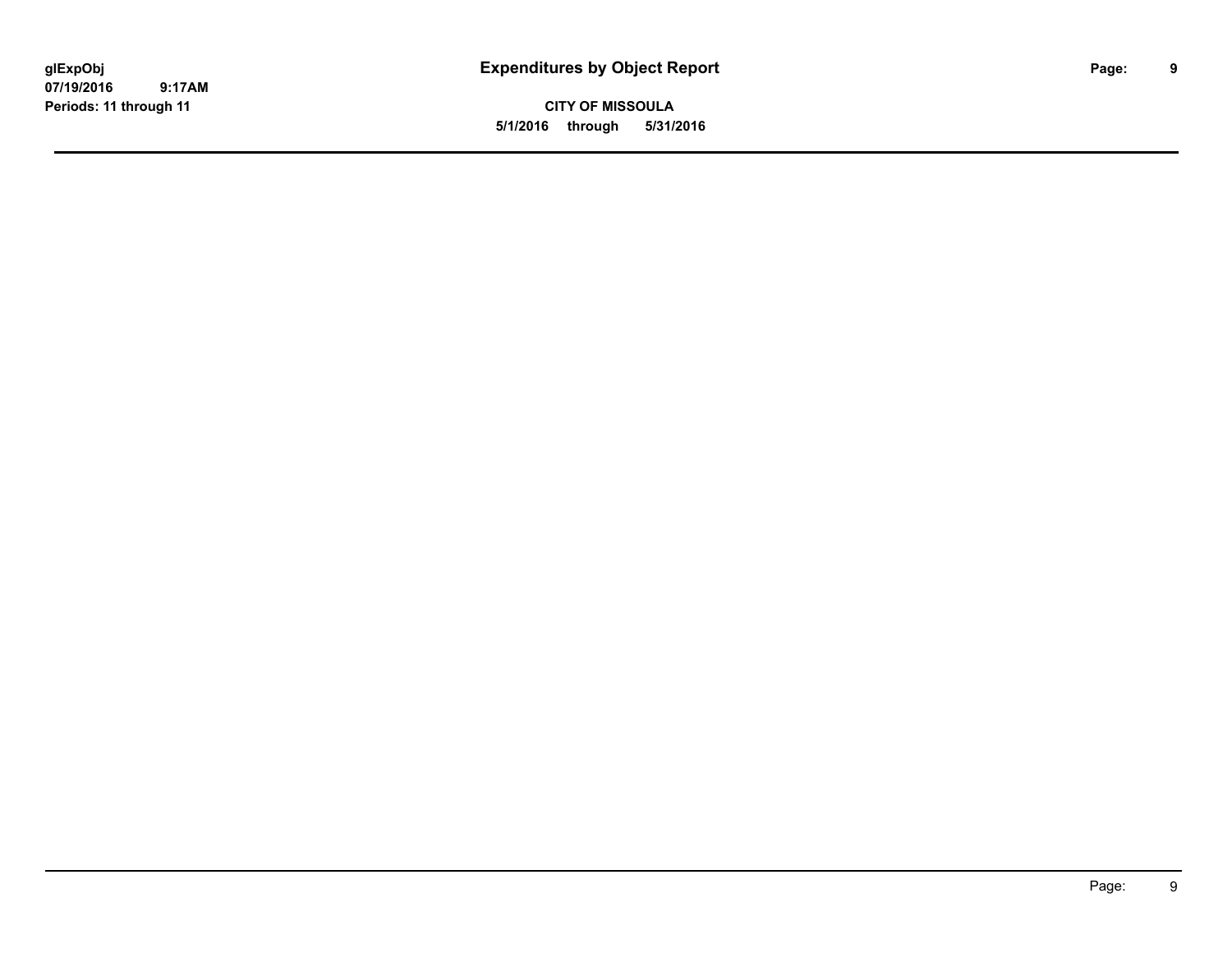**1000 GENERAL FUND**

**240 FINANCE**

|                            |                                     | <b>Adjusted</b> |                     | Year-to-date        | Year-to-date        |                |                  |
|----------------------------|-------------------------------------|-----------------|---------------------|---------------------|---------------------|----------------|------------------|
| Object/Title               |                                     | Appropriation   | <b>Expenditures</b> | <b>Expenditures</b> | <b>Encumbrances</b> | <b>Balance</b> | <b>Prct Used</b> |
| 100 PERSONAL SERVICES      |                                     |                 |                     |                     |                     |                |                  |
| 110 SALARIES AND WAGES     |                                     | 668,260.00      | 46,347.37           | 543,426.08          | 0.00                | 124,833.92     | 81.32            |
| 120 OVERTIME/TERMINATION   |                                     | 1,000.00        | 0.00                | 1,338.66            | 0.00                | $-338.66$      | 133.87           |
|                            | 140 EMPLOYER CONTRIBUTIONS          | 244,608.00      | 17,998.36           | 208,405.99          | 0.00                | 36,202.01      | 85.20            |
|                            | 141 STATE RETIREMENT CONTRIBUTIONS  | 0.00            | 0.00                | 497.11              | 0.00                | $-497.11$      | 0.00             |
| <b>Total</b>               | PERSONAL SERVICES                   | 913,868.00      | 64,345.73           | 753,667.84          | 0.00                | 160,200.16     | 82.47            |
| 200 SUPPLIES               |                                     |                 |                     |                     |                     |                |                  |
| 210 OFFICE SUPPLIES        |                                     | 3,965.00        | $-664.87$           | 5,791.54            | 0.00                | $-1,826.54$    | 146.07           |
| 220 OPERATING SUPPLIES     |                                     | 1,904.00        | 52.77               | 1,110.59            | 0.00                | 793.41         | 58.33            |
| 230 REPAIR/MAINTENANCE     |                                     | 300.00          | 0.00                | 0.00                | 0.00                | 300.00         | 0.00             |
| 231 GASOLINE               |                                     | 91.00           | 0.00                | 0.00                | 0.00                | 91.00          | 0.00             |
| 240 OTHER SUPPLIES         |                                     | 500.00          | 0.00                | 0.00                | 0.00                | 500.00         | 0.00             |
| <b>Total</b>               | <b>SUPPLIES</b>                     | 6,760.00        | $-612.10$           | 6,902.13            | 0.00                | $-142.13$      | 102.10           |
| 300 PURCHASED SERVICES     |                                     |                 |                     |                     |                     |                |                  |
| 310 COMMUNICATIONS         |                                     | 42,109.00       | 0.00                | 53,956.86           | 0.00                | $-11,847.86$   | 128.14           |
| 320 PRINTING & DUPLICATING |                                     | 5,480.00        | 1,086.64            | 3,410.57            | 0.00                | 2,069.43       | 62.24            |
|                            | 330 PUBLICITY, SUBSCRIPTIONS & DUES | 3,410.00        | 255.92              | 1,537.40            | 0.00                | 1,872.60       | 45.09            |
| 344 TELEPHONE SERVICE      |                                     | 1,225.00        | 0.00                | 182.86              | 0.00                | 1,042.14       | 14.93            |
| 350 PROFESSIONAL SERVICES  |                                     | 158,354.00      | 1,814.80            | 152,146.74          | 0.00                | 6,207.26       | 96.08            |
| 360 REPAIR & MAINTENANCE   |                                     | 200.00          | 0.00                | 0.00                | 0.00                | 200.00         | 0.00             |
| 370 TRAVEL                 |                                     | 8,245.00        | 1,333.64            | 2,665.88            | 0.00                | 5,579.12       | 32.33            |
| 380 TRAINING               |                                     | 7,330.00        | 537.46              | 4,408.06            | 0.00                | 2,921.94       | 60.14            |
|                            | 390 OTHER PURCHASED SERVICES        | 0.00            | 0.00                | 0.00                | 0.00                | 0.00           | 0.00             |
| <b>Total</b>               | PURCHASED SERVICES                  | 226,353.00      | 5,028.46            | 218,308.37          | 0.00                | 8,044.63       | 96.45            |
| 500 FIXED CHARGES          |                                     |                 |                     |                     |                     |                |                  |
| 500 FIXED CHARGES          |                                     | 500.00          | 0.00                | 0.00                | 0.00                | 500.00         | 0.00             |
| <b>Total</b>               | <b>FIXED CHARGES</b>                | 500.00          | 0.00                | 0.00                | 0.00                | 500.00         | 0.00             |
| 900 CAPITAL OUTLAY         |                                     |                 |                     |                     |                     |                |                  |
|                            | 940 MACHINERY & EQUIPMENT           | 0.00            | 0.00                | 0.00                | 0.00                | 0.00           | 0.00             |
| <b>Total</b>               | <b>CAPITAL OUTLAY</b>               | 0.00            | 0.00                | 0.00                | 0.00                | 0.00           | 0.00             |
| <b>Total</b>               | <b>FINANCE</b>                      | 1,147,481.00    | 68,762.09           | 978,878.34          | 0.00                | 168,602.66     | 85.31            |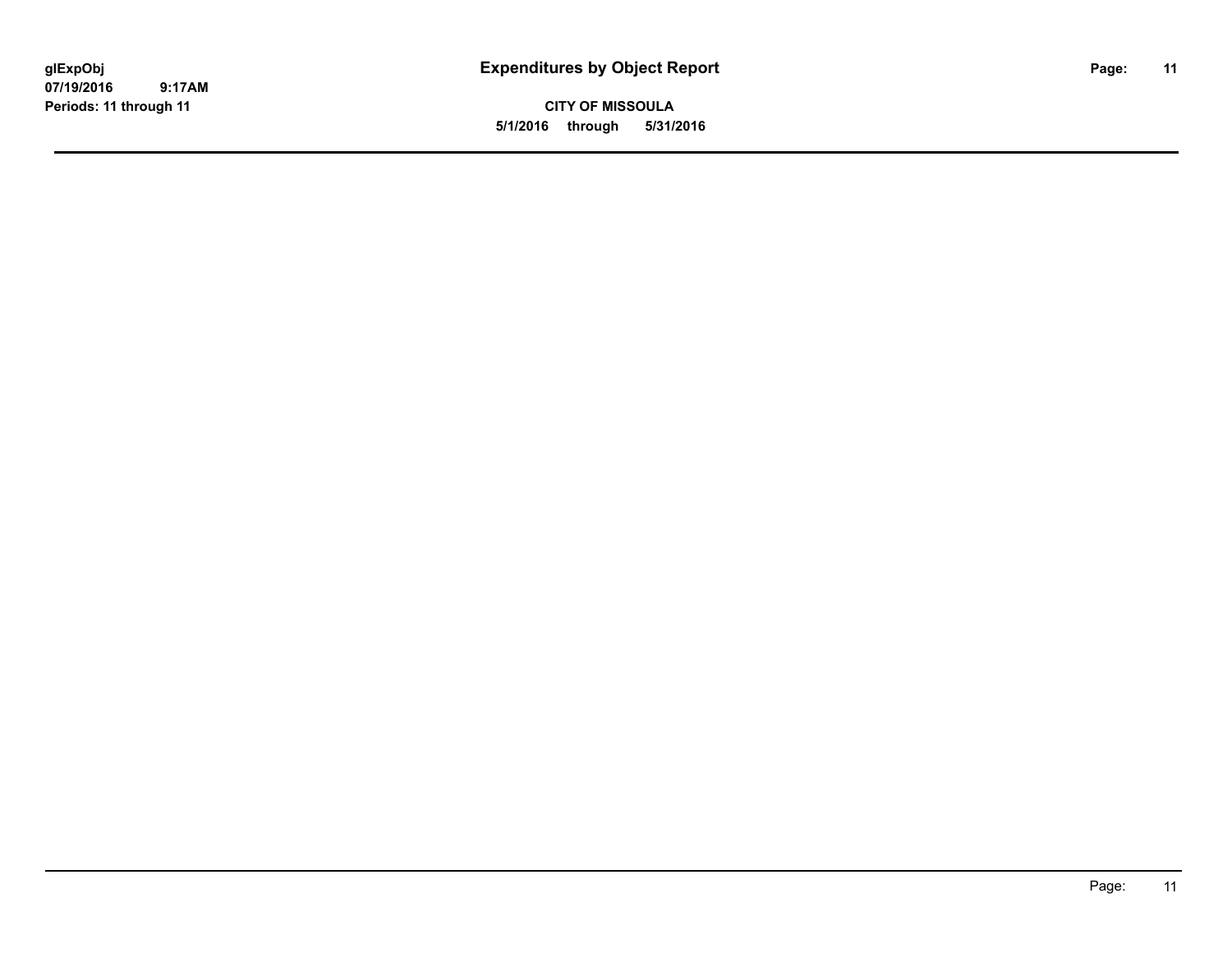#### **1000 GENERAL FUND**

**245 CENTRALIZED SERVICES**

|                                                   | <b>Adjusted</b>      |                     | Year-to-date        | Year-to-date        |                |                  |
|---------------------------------------------------|----------------------|---------------------|---------------------|---------------------|----------------|------------------|
| Object/Title                                      | <b>Appropriation</b> | <b>Expenditures</b> | <b>Expenditures</b> | <b>Encumbrances</b> | <b>Balance</b> | <b>Prct Used</b> |
| 100 PERSONAL SERVICES                             |                      |                     |                     |                     |                |                  |
| 110 SALARIES AND WAGES                            | 259,353.00           | 19,788.03           | 225,523.03          | 0.00                | 33,829.97      | 86.96            |
| <b>140 EMPLOYER CONTRIBUTIONS</b>                 | 76,798.00            | 6,281.68            | 74,534.71           | 0.00                | 2,263.29       | 97.05            |
| <b>141 STATE RETIREMENT CONTRIBUTIONS</b>         | 0.00                 | 0.00                | 205.74              | 0.00                | $-205.74$      | 0.00             |
| PERSONAL SERVICES<br><b>Total</b>                 | 336,151.00           | 26,069.71           | 300,263.48          | 0.00                | 35,887.52      | 89.32            |
| 200 SUPPLIES                                      |                      |                     |                     |                     |                |                  |
| 210 OFFICE SUPPLIES                               | 1,200.00             | 37.98               | 210.02              | 0.00                | 989.98         | 17.50            |
| 220 OPERATING SUPPLIES                            | 1.000.00             | 0.00                | 610.84              | 0.00                | 389.16         | 61.08            |
| 231 GASOLINE                                      | 522.00               | 0.00                | 120.51              | 0.00                | 401.49         | 23.09            |
| <b>SUPPLIES</b><br><b>Total</b>                   | 2,722.00             | 37.98               | 941.37              | 0.00                | 1,780.63       | 34.58            |
| 300 PURCHASED SERVICES                            |                      |                     |                     |                     |                |                  |
| 310 COMMUNICATIONS                                | 400.00               | 0.00                | 0.00                | 0.00                | 400.00         | 0.00             |
| 320 PRINTING & DUPLICATING                        | 550.00               | 9.63                | 195.08              | 0.00                | 354.92         | 35.47            |
| 330 PUBLICITY, SUBSCRIPTIONS & DUES               | 550.00               | 0.00                | 1,765.00            | 0.00                | $-1,215.00$    | 320.91           |
| 344 TELEPHONE SERVICE                             | 845.00               | 74.53               | 619.55              | 0.00                | 225.45         | 73.32            |
| 350 PROFESSIONAL SERVICES                         | 11,500.00            | 0.00                | 11,500.00           | 0.00                | 0.00           | 100.00           |
| 370 TRAVEL                                        | 2,000.00             | 0.00                | 258.43              | 0.00                | 1,741.57       | 12.92            |
| 380 TRAINING                                      | 3,000.00             | 0.00                | 0.00                | 0.00                | 3,000.00       | 0.00             |
| 390 OTHER PURCHASED SERVICES                      | 0.00                 | 0.00                | 0.00                | 0.00                | 0.00           | 0.00             |
| PURCHASED SERVICES<br><b>Total</b>                | 18,845.00            | 84.16               | 14,338.06           | 0.00                | 4,506.94       | 76.08            |
| 700 GRANTS & CONTRIBUTIONS                        |                      |                     |                     |                     |                |                  |
| 700 GRANTS & CONTRIBUTIONS                        | 5,000.00             | 0.00                | 0.00                | 0.00                | 5,000.00       | 0.00             |
| <b>GRANTS &amp; CONTRIBUTIONS</b><br><b>Total</b> | 5,000.00             | 0.00                | 0.00                | 0.00                | 5,000.00       | 0.00             |
|                                                   |                      |                     |                     |                     |                |                  |
| <b>CENTRALIZED SERVICES</b><br><b>Total</b>       | 362,718.00           | 26,191.85           | 315,542.91          | 0.00                | 47,175.09      | 86.99            |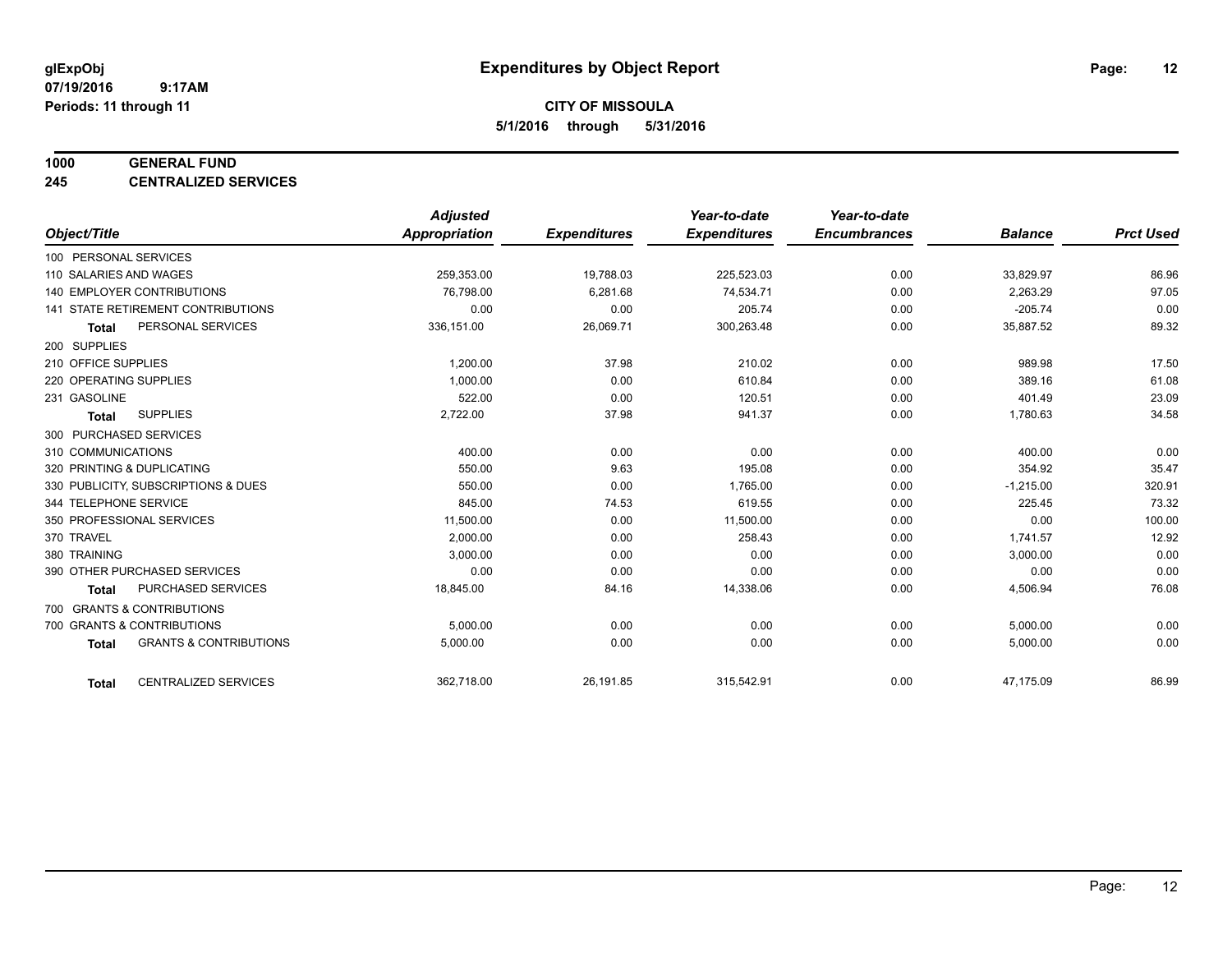#### **1000 GENERAL FUND**

**250 DEVELOPMENT SERVICES**

|                                      | <b>Adjusted</b>      |                     | Year-to-date        | Year-to-date        |                |                  |
|--------------------------------------|----------------------|---------------------|---------------------|---------------------|----------------|------------------|
| Object/Title                         | <b>Appropriation</b> | <b>Expenditures</b> | <b>Expenditures</b> | <b>Encumbrances</b> | <b>Balance</b> | <b>Prct Used</b> |
| 100 PERSONAL SERVICES                |                      |                     |                     |                     |                |                  |
| 110 SALARIES AND WAGES               | 1,252,634.00         | 111,345.76          | 1,160,596.26        | 0.00                | 92,037.74      | 92.65            |
| 120 OVERTIME/TERMINATION             | 4.276.00             | 0.00                | 0.00                | 0.00                | 4,276.00       | 0.00             |
| 130 OTHER                            | 0.00                 | 0.00                | 0.00                | 0.00                | 0.00           | 0.00             |
| 140 EMPLOYER CONTRIBUTIONS           | 424,509.00           | 39,613.22           | 430,529.74          | 0.00                | $-6,020.74$    | 101.42           |
| 141 STATE RETIREMENT CONTRIBUTIONS   | 0.00                 | 0.00                | 1,099.10            | 0.00                | $-1,099.10$    | 0.00             |
| PERSONAL SERVICES<br>Total           | 1,681,419.00         | 150,958.98          | 1,592,225.10        | 0.00                | 89,193.90      | 94.70            |
| 200 SUPPLIES                         |                      |                     |                     |                     |                |                  |
| 210 OFFICE SUPPLIES                  | 13,621.00            | 1,665.05            | 15,610.74           | 0.00                | $-1,989.74$    | 114.61           |
| 220 OPERATING SUPPLIES               | 1,406.00             | 3,682.12            | 4,715.04            | 0.00                | $-3,309.04$    | 335.35           |
| 230 REPAIR/MAINTENANCE               | 3,000.00             | 4,730.01            | 6,042.30            | 0.00                | $-3,042.30$    | 201.41           |
| 231 GASOLINE                         | 10,900.00            | 592.06              | 5,707.27            | 0.00                | 5,192.73       | 52.36            |
| 240 OTHER SUPPLIES                   | 1,255.00             | 104.00              | 919.93              | 0.00                | 335.07         | 73.30            |
| <b>SUPPLIES</b><br>Total             | 30,182.00            | 10,773.24           | 32,995.28           | 0.00                | $-2,813.28$    | 109.32           |
| 300 PURCHASED SERVICES               |                      |                     |                     |                     |                |                  |
| 310 COMMUNICATIONS                   | 9,800.00             | 118.58              | 5,849.15            | 0.00                | 3,950.85       | 59.69            |
| 320 PRINTING & DUPLICATING           | 7.904.00             | 290.67              | 1,801.04            | 0.00                | 6,102.96       | 22.79            |
| 330 PUBLICITY, SUBSCRIPTIONS & DUES  | 11,017.00            | 1,432.00            | 8,757.86            | 0.00                | 2,259.14       | 79.49            |
| 341 ELECTRICITY & NATURAL GAS        | 0.00                 | 0.00                | 0.00                | 0.00                | 0.00           | 0.00             |
| 344 TELEPHONE SERVICE                | 9,045.00             | 1,268.72            | 12,965.65           | 0.00                | $-3,920.65$    | 143.35           |
| 350 PROFESSIONAL SERVICES            | 88,936.00            | 9,106.24            | 58,838.36           | 0.00                | 30,097.64      | 66.16            |
| 360 REPAIR & MAINTENANCE             | 2,655.00             | 0.00                | 121.61              | 0.00                | 2,533.39       | 4.58             |
| 370 TRAVEL                           | 13,723.00            | 1,256.66            | 9,631.20            | 0.00                | 4,091.80       | 70.18            |
| 380 TRAINING                         | 12,239.00            | 0.00                | 4,393.00            | 0.00                | 7,846.00       | 35.89            |
| 390 OTHER PURCHASED SERVICES         | 166,504.00           | 80,211.62           | 181,322.30          | 0.00                | $-14,818.30$   | 108.90           |
| PURCHASED SERVICES<br><b>Total</b>   | 321,823.00           | 93,684.49           | 283,680.17          | 0.00                | 38,142.83      | 88.15            |
| 500 FIXED CHARGES                    |                      |                     |                     |                     |                |                  |
| 500 FIXED CHARGES                    | 0.00                 | 0.00                | 0.00                | 0.00                | 0.00           | 0.00             |
| 550 MERCHANT SERVICE FEES            | 0.00                 | 0.00                | 5,232.39            | 0.00                | $-5,232.39$    | 0.00             |
| <b>FIXED CHARGES</b><br><b>Total</b> | 0.00                 | 0.00                | 5,232.39            | 0.00                | $-5,232.39$    | 0.00             |
| 700 GRANTS & CONTRIBUTIONS           |                      |                     |                     |                     |                |                  |
| 700 GRANTS & CONTRIBUTIONS           | 20,680.00            | 0.00                | 10,780.00           | 0.00                | 9,900.00       | 52.13            |
| 780 INTERGOVERNMENTAL TRANSFER       | 0.00                 | 0.00                | 0.00                | 0.00                | 0.00           | 0.00             |
|                                      |                      |                     |                     |                     |                |                  |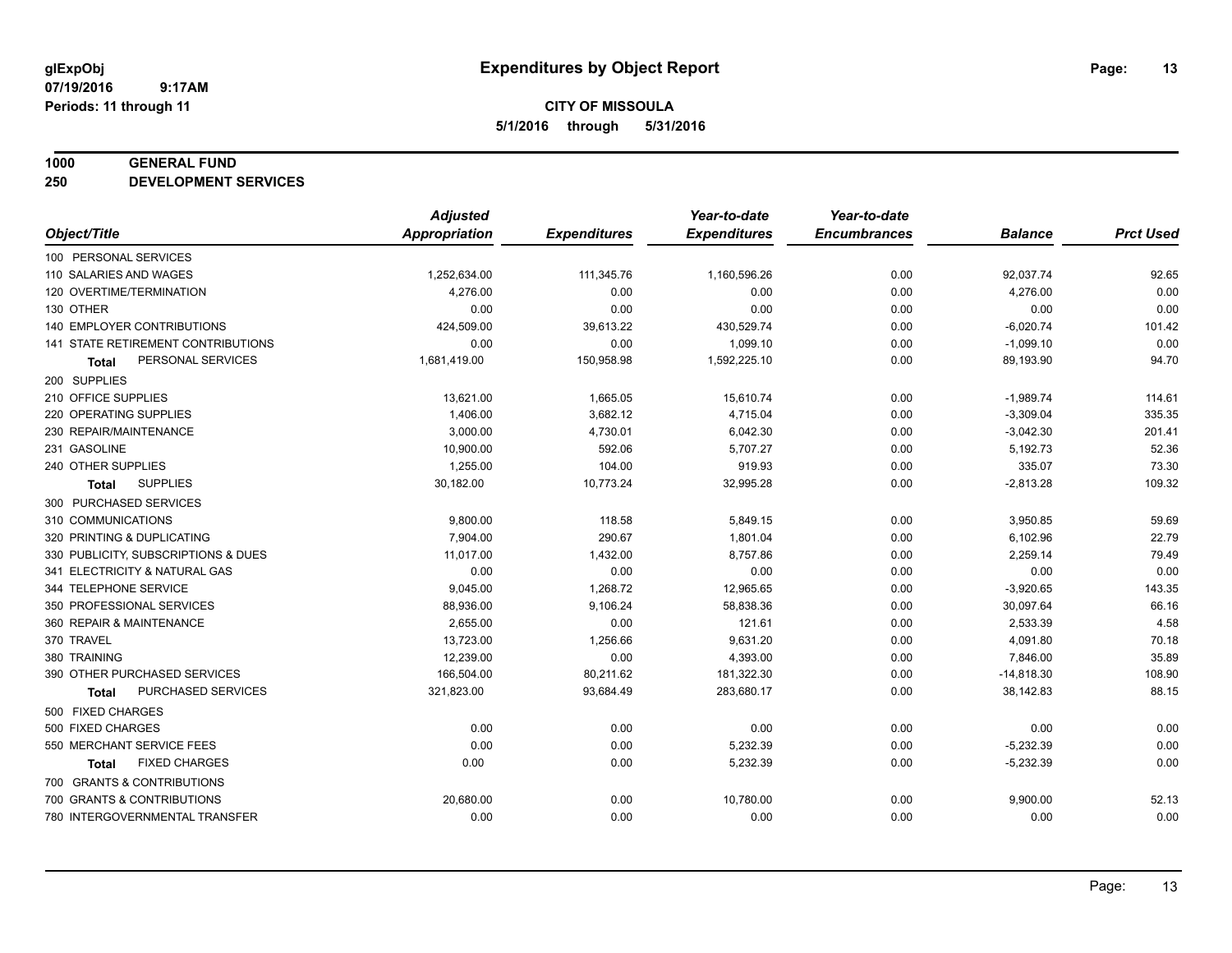#### **1000 GENERAL FUND**

**250 DEVELOPMENT SERVICES**

|                    |                                   | <b>Adjusted</b>      |                     | Year-to-date        | Year-to-date        |                |                  |
|--------------------|-----------------------------------|----------------------|---------------------|---------------------|---------------------|----------------|------------------|
| Object/Title       |                                   | <b>Appropriation</b> | <b>Expenditures</b> | <b>Expenditures</b> | <b>Encumbrances</b> | <b>Balance</b> | <b>Prct Used</b> |
| <b>Total</b>       | <b>GRANTS &amp; CONTRIBUTIONS</b> | 20,680.00            | 0.00                | 10.780.00           | 0.00                | 9,900.00       | 52.13            |
| 800 OTHER OBJECTS  |                                   |                      |                     |                     |                     |                |                  |
|                    | 820 TRANSFERS TO OTHER FUNDS      | 165.820.00           | 0.00                | 9,900.00            | 0.00                | 155.920.00     | 5.97             |
| 845 CONTINGENCY    |                                   | 0.00                 | 0.00                | 0.00                | 0.00                | 0.00           | 0.00             |
| <b>Total</b>       | OTHER OBJECTS                     | 165,820.00           | 0.00                | 9,900.00            | 0.00                | 155,920.00     | 5.97             |
| 900 CAPITAL OUTLAY |                                   |                      |                     |                     |                     |                |                  |
|                    | 940 MACHINERY & EQUIPMENT         | 0.00                 | 0.00                | 0.00                | 0.00                | 0.00           | 0.00             |
| <b>Total</b>       | <b>CAPITAL OUTLAY</b>             | 0.00                 | 0.00                | 0.00                | 0.00                | 0.00           | 0.00             |
| <b>Total</b>       | DEVELOPMENT SERVICES              | 2.219.924.00         | 255.416.71          | 1.934.812.94        | 0.00                | 285.111.06     | 87.16            |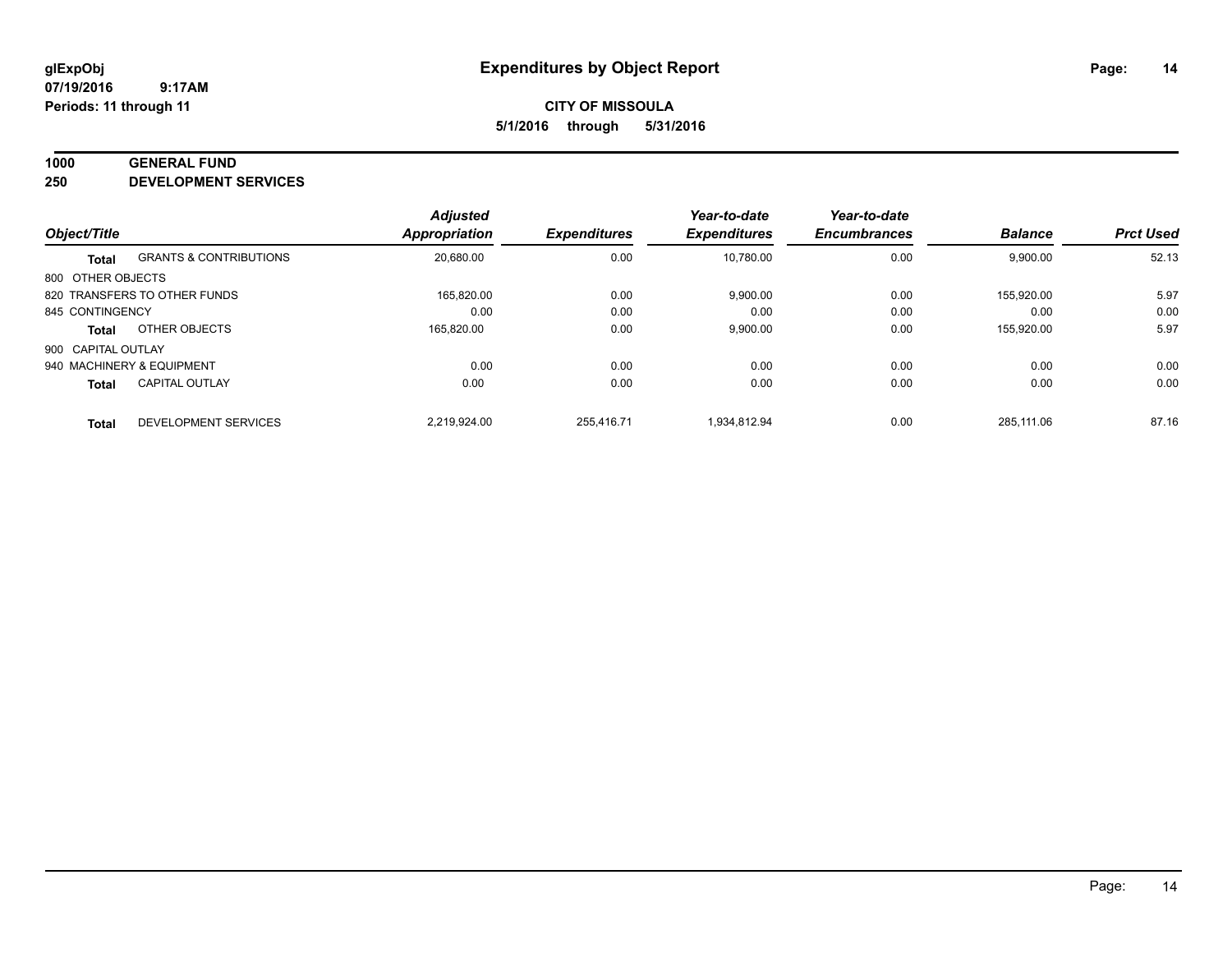**CITY OF MISSOULA 5/1/2016 through 5/31/2016**

# **1000 GENERAL FUND**

**270 CITY ATTORNEY**

|                                                   | <b>Adjusted</b>      |                     | Year-to-date        | Year-to-date        |                |                  |
|---------------------------------------------------|----------------------|---------------------|---------------------|---------------------|----------------|------------------|
| Object/Title                                      | <b>Appropriation</b> | <b>Expenditures</b> | <b>Expenditures</b> | <b>Encumbrances</b> | <b>Balance</b> | <b>Prct Used</b> |
| 100 PERSONAL SERVICES                             |                      |                     |                     |                     |                |                  |
| 110 SALARIES AND WAGES                            | 956,043.00           | 61,727.84           | 787,692.33          | 0.00                | 168,350.67     | 82.39            |
| 120 OVERTIME/TERMINATION                          | 2.270.00             | 0.00                | 2,261.81            | 0.00                | 8.19           | 99.64            |
| 140 EMPLOYER CONTRIBUTIONS                        | 314,286.00           | 20,204.98           | 263,471.32          | 0.00                | 50,814.68      | 83.83            |
| 141 STATE RETIREMENT CONTRIBUTIONS                | 0.00                 | 0.00                | 725.96              | 0.00                | $-725.96$      | 0.00             |
| PERSONAL SERVICES<br>Total                        | 1,272,599.00         | 81,932.82           | 1,054,151.42        | 0.00                | 218,447.58     | 82.83            |
| 200 SUPPLIES                                      |                      |                     |                     |                     |                |                  |
| 210 OFFICE SUPPLIES                               | 5,618.00             | 931.02              | 3,724.68            | 0.00                | 1,893.32       | 66.30            |
| 220 OPERATING SUPPLIES                            | 1,250.00             | 0.00                | 2,074.98            | 0.00                | $-824.98$      | 166.00           |
| 231 GASOLINE                                      | 263.00               | 0.00                | 189.02              | 0.00                | 73.98          | 71.87            |
| <b>SUPPLIES</b><br>Total                          | 7,131.00             | 931.02              | 5,988.68            | 0.00                | 1,142.32       | 83.98            |
| 300 PURCHASED SERVICES                            |                      |                     |                     |                     |                |                  |
| 310 COMMUNICATIONS                                | 1,350.00             | 0.00                | 792.25              | 0.00                | 557.75         | 58.69            |
| 320 PRINTING & DUPLICATING                        | 550.00               | 0.00                | 238.00              | 0.00                | 312.00         | 43.27            |
| 330 PUBLICITY, SUBSCRIPTIONS & DUES               | 16,000.00            | 12.00               | 8,451.40            | 0.00                | 7,548.60       | 52.82            |
| 344 TELEPHONE SERVICE                             | 264.00               | 0.00                | 87.40               | 0.00                | 176.60         | 33.11            |
| 350 PROFESSIONAL SERVICES                         | 12,915.00            | 81.71               | 688.21              | 0.00                | 12,226.79      | 5.33             |
| 360 REPAIR & MAINTENANCE                          | 19,447.00            | 39.77               | 10,158.88           | 0.00                | 9,288.12       | 52.24            |
| 370 TRAVEL                                        | 4,500.00             | 492.14              | 3,241.75            | 0.00                | 1,258.25       | 72.04            |
| 380 TRAINING                                      | 8,000.00             | 983.00              | 4,992.01            | 0.00                | 3,007.99       | 62.40            |
| 390 OTHER PURCHASED SERVICES                      | 0.00                 | 0.00                | 0.00                | 0.00                | 0.00           | 0.00             |
| PURCHASED SERVICES<br>Total                       | 63,026.00            | 1,608.62            | 28,649.90           | 0.00                | 34,376.10      | 45.46            |
| 500 FIXED CHARGES                                 |                      |                     |                     |                     |                |                  |
| 500 FIXED CHARGES                                 | 0.00                 | 0.00                | 0.00                | 0.00                | 0.00           | 0.00             |
| <b>FIXED CHARGES</b><br><b>Total</b>              | 0.00                 | 0.00                | 0.00                | 0.00                | 0.00           | 0.00             |
| 700 GRANTS & CONTRIBUTIONS                        |                      |                     |                     |                     |                |                  |
| 700 GRANTS & CONTRIBUTIONS                        | 63,875.00            | 14,168.75           | 49,706.25           | 0.00                | 14,168.75      | 77.82            |
| <b>GRANTS &amp; CONTRIBUTIONS</b><br><b>Total</b> | 63,875.00            | 14,168.75           | 49,706.25           | 0.00                | 14,168.75      | 77.82            |
| 800 OTHER OBJECTS                                 |                      |                     |                     |                     |                |                  |
| 845 CONTINGENCY                                   | 0.00                 | 0.00                | 0.00                | 0.00                | 0.00           | 0.00             |
| OTHER OBJECTS<br><b>Total</b>                     | 0.00                 | 0.00                | 0.00                | 0.00                | 0.00           | 0.00             |
| 900 CAPITAL OUTLAY                                |                      |                     |                     |                     |                |                  |
| 920 BUILDINGS                                     | 0.00                 | 0.00                | 0.00                | 0.00                | 0.00           | 0.00             |
|                                                   |                      |                     |                     |                     |                |                  |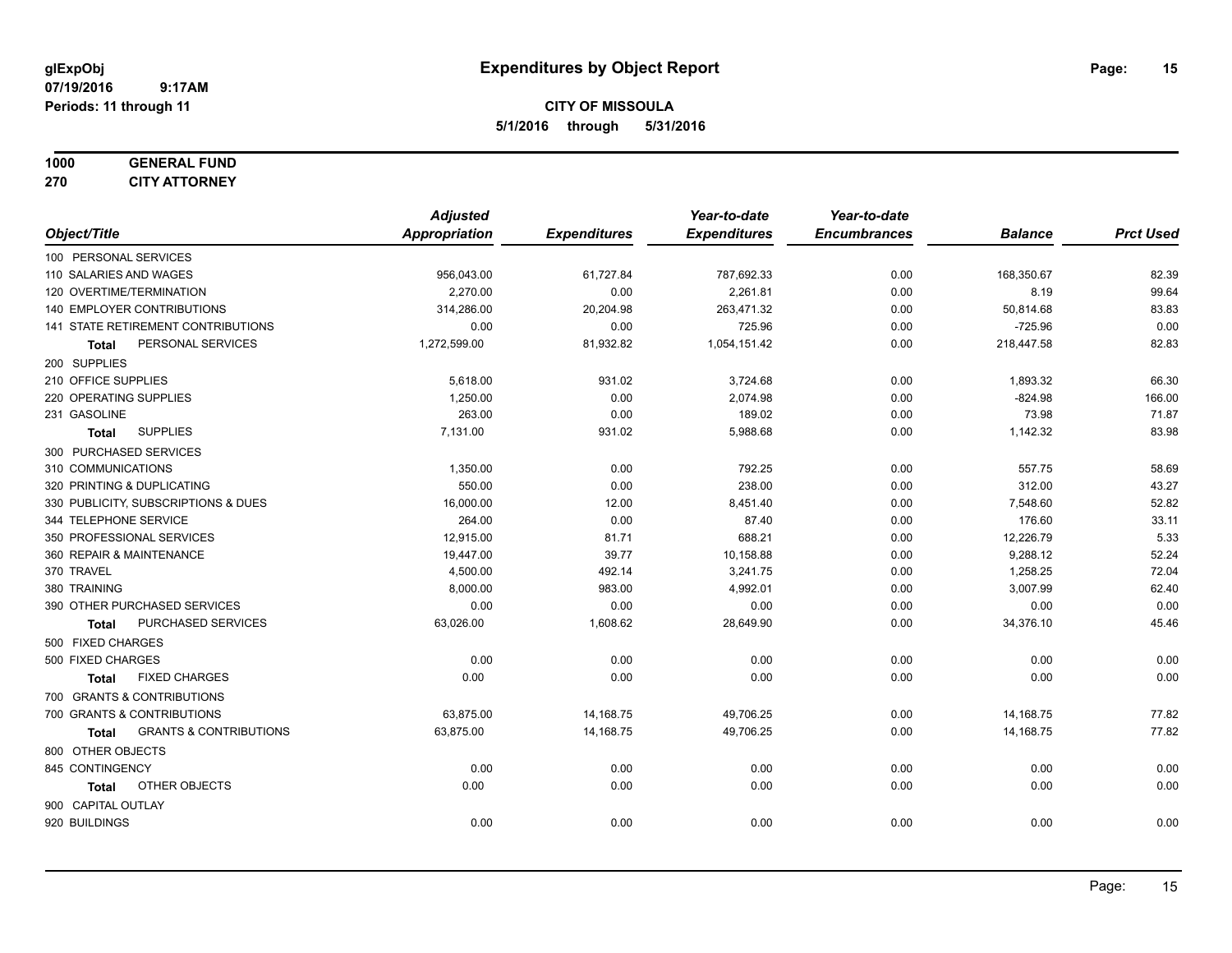# **CITY OF MISSOULA 5/1/2016 through 5/31/2016**

### **1000 GENERAL FUND 270 CITY ATTORNEY**

| Object/Title              |                       | <b>Adjusted</b><br><b>Appropriation</b> | <b>Expenditures</b> | Year-to-date<br><i><b>Expenditures</b></i> | Year-to-date<br><b>Encumbrances</b> | <b>Balance</b> | <b>Prct Used</b> |
|---------------------------|-----------------------|-----------------------------------------|---------------------|--------------------------------------------|-------------------------------------|----------------|------------------|
| 940 MACHINERY & EQUIPMENT |                       | 0.00                                    | 0.00                | 0.00                                       | 0.00                                | 0.00           | 0.00             |
| Total                     | <b>CAPITAL OUTLAY</b> | 0.00                                    | 0.00                | 0.00                                       | 0.00                                | 0.00           | 0.00             |
| <b>Total</b>              | <b>CITY ATTORNEY</b>  | ,406,631.00                             | 98,641.21           | .138,496.25                                | 0.00                                | 268,134.75     | 80.94            |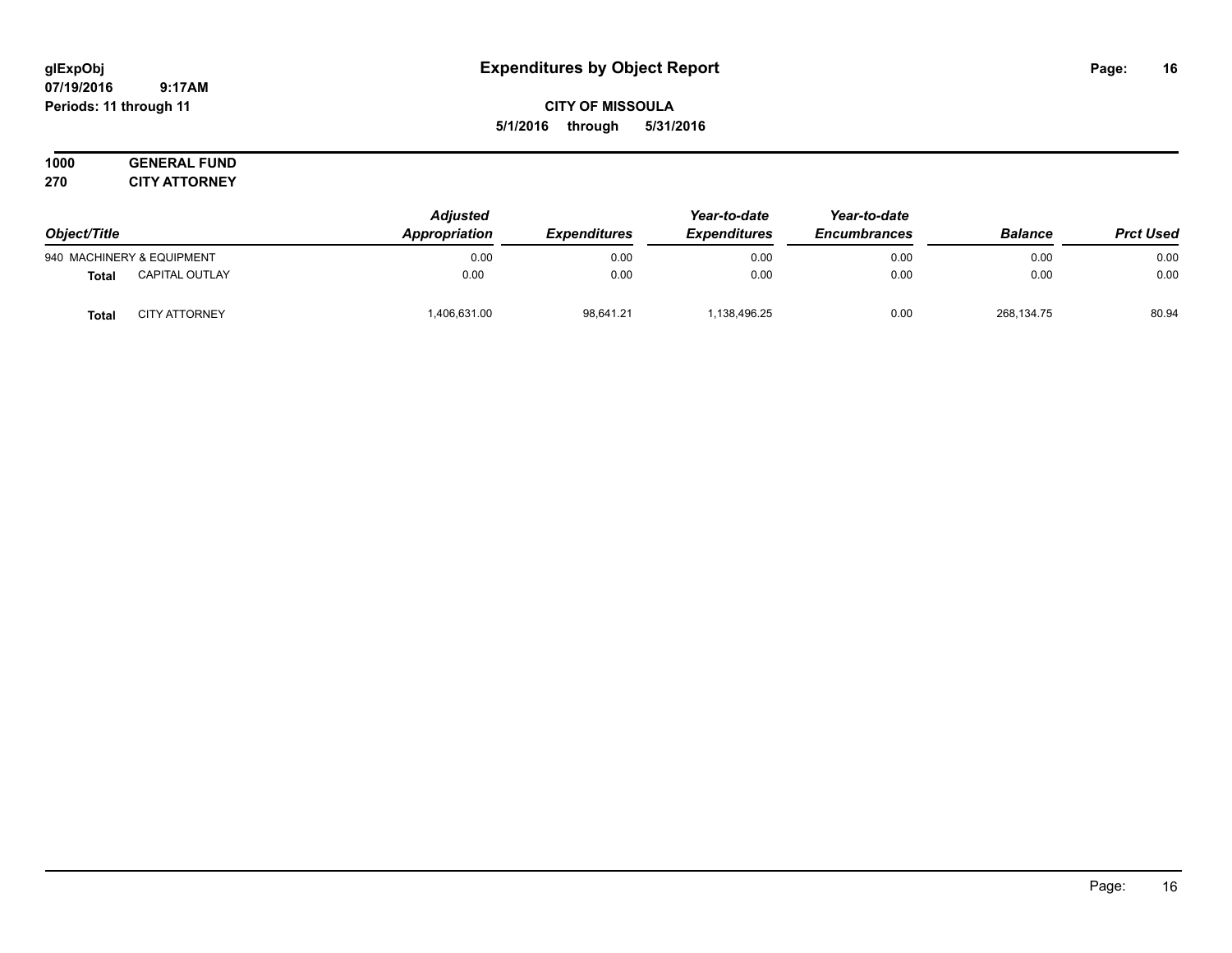#### **1000 GENERAL FUND**

**280 PUBLIC WORKS OPERATIONS**

| <b>Appropriation</b><br>Object/Title<br><b>Expenditures</b><br><b>Expenditures</b><br><b>Encumbrances</b><br><b>Prct Used</b><br><b>Balance</b><br>100 PERSONAL SERVICES<br>0.00<br>110 SALARIES AND WAGES<br>482,999.00<br>37,228.86<br>435,970.20<br>47,028.80<br>90.26<br>42.77<br>120 OVERTIME/TERMINATION<br>2.235.00<br>0.00<br>955.90<br>0.00<br>1,279.10<br>2.49<br>130 OTHER<br>13,240.00<br>30.00<br>330.00<br>0.00<br>12,910.00<br><b>140 EMPLOYER CONTRIBUTIONS</b><br>82.76<br>216,919.00<br>15,106.23<br>179,528.59<br>0.00<br>37,390.41<br>0.00<br>141 STATE RETIREMENT CONTRIBUTIONS<br>0.00<br>0.00<br>398.74<br>0.00<br>$-398.74$<br>52,365.09<br>98,209.57<br>86.27<br>PERSONAL SERVICES<br>715,393.00<br>617,183.43<br>0.00<br>Total<br>200 SUPPLIES<br>210 OFFICE SUPPLIES<br>950.00<br>34.20<br>686.49<br>0.00<br>263.51<br>72.26<br>80.58<br>220 OPERATING SUPPLIES<br>1,935.00<br>160.00<br>1,854.42<br>0.00<br>95.84<br>230 REPAIR/MAINTENANCE<br>59,860.00<br>48,527.71<br>60,386.63<br>0.00<br>$-526.63$<br>100.88<br>53.36<br>231 GASOLINE<br>9,280.00<br>336.56<br>4,951.61<br>0.00<br>4,328.39<br>31,090.00<br>1,341.48<br>26,141.27<br>84.08<br>240 OTHER SUPPLIES<br>0.00<br>4,948.73<br><b>SUPPLIES</b><br>103,115.00<br>50,399.95<br>94,020.42<br>0.00<br>9,094.58<br>91.18<br>Total<br>300 PURCHASED SERVICES<br>8.17<br>500.00<br>0.00<br>310 COMMUNICATIONS<br>40.84<br>0.00<br>459.16<br>0.00<br>200.00<br>0.00<br>0.00<br>200.00<br>320 PRINTING & DUPLICATING<br>0.00<br>0.00<br>227.58<br>79.31<br>330 PUBLICITY, SUBSCRIPTIONS & DUES<br>1,100.00<br>872.42<br>0.00<br>90.54<br>341 ELECTRICITY & NATURAL GAS<br>135,778.00<br>21,007.42<br>122,936.23<br>0.00<br>12,841.77<br>2,627.59<br>145.65<br>344 TELEPHONE SERVICE<br>1,804.00<br>242.33<br>0.00<br>$-823.59$<br>457.00<br>171.60<br>37.55<br>345 GARBAGE<br>15.60<br>0.00<br>285.40<br>350 PROFESSIONAL SERVICES<br>870.00<br>12,814.79<br>1,472.96<br>706.80<br>0.00<br>$-11,944.79$<br>360 REPAIR & MAINTENANCE<br>15,900.00<br>675.42<br>26,993.63<br>0.00<br>$-11,093.63$<br>169.77<br>370 TRAVEL<br>539.43<br>47.19<br>1,550.00<br>731.43<br>0.00<br>818.57<br>13.64<br>380 TRAINING<br>2,200.00<br>0.00<br>300.00<br>0.00<br>1,900.00<br>PURCHASED SERVICES<br>160,359.00<br>$-7,129.53$<br>104.45<br>23,187.00<br>167,488.53<br>0.00<br><b>Total</b><br>500 FIXED CHARGES<br>0.00<br>0.00<br>0.00<br>500 FIXED CHARGES<br>0.00<br>0.00<br>0.00<br>0.00<br><b>FIXED CHARGES</b><br>0.00<br>0.00<br>0.00<br>0.00<br>0.00<br>Total<br>800 OTHER OBJECTS<br>850 SALARY SAVINGS<br>0.00<br>$-5,411.00$<br>0.00<br>0.00<br>0.00<br>$-5,411.00$<br>OTHER OBJECTS<br>0.00<br>0.00<br>0.00<br>0.00<br>$-5,411.00$<br>$-5,411.00$<br>Total | <b>Adjusted</b> | Year-to-date | Year-to-date |  |
|--------------------------------------------------------------------------------------------------------------------------------------------------------------------------------------------------------------------------------------------------------------------------------------------------------------------------------------------------------------------------------------------------------------------------------------------------------------------------------------------------------------------------------------------------------------------------------------------------------------------------------------------------------------------------------------------------------------------------------------------------------------------------------------------------------------------------------------------------------------------------------------------------------------------------------------------------------------------------------------------------------------------------------------------------------------------------------------------------------------------------------------------------------------------------------------------------------------------------------------------------------------------------------------------------------------------------------------------------------------------------------------------------------------------------------------------------------------------------------------------------------------------------------------------------------------------------------------------------------------------------------------------------------------------------------------------------------------------------------------------------------------------------------------------------------------------------------------------------------------------------------------------------------------------------------------------------------------------------------------------------------------------------------------------------------------------------------------------------------------------------------------------------------------------------------------------------------------------------------------------------------------------------------------------------------------------------------------------------------------------------------------------------------------------------------------------------------------------------------------------------------------------------------------------------------------------------------------------------------------------------------------------------------------------------------------------------------------------------------------------|-----------------|--------------|--------------|--|
|                                                                                                                                                                                                                                                                                                                                                                                                                                                                                                                                                                                                                                                                                                                                                                                                                                                                                                                                                                                                                                                                                                                                                                                                                                                                                                                                                                                                                                                                                                                                                                                                                                                                                                                                                                                                                                                                                                                                                                                                                                                                                                                                                                                                                                                                                                                                                                                                                                                                                                                                                                                                                                                                                                                                            |                 |              |              |  |
|                                                                                                                                                                                                                                                                                                                                                                                                                                                                                                                                                                                                                                                                                                                                                                                                                                                                                                                                                                                                                                                                                                                                                                                                                                                                                                                                                                                                                                                                                                                                                                                                                                                                                                                                                                                                                                                                                                                                                                                                                                                                                                                                                                                                                                                                                                                                                                                                                                                                                                                                                                                                                                                                                                                                            |                 |              |              |  |
|                                                                                                                                                                                                                                                                                                                                                                                                                                                                                                                                                                                                                                                                                                                                                                                                                                                                                                                                                                                                                                                                                                                                                                                                                                                                                                                                                                                                                                                                                                                                                                                                                                                                                                                                                                                                                                                                                                                                                                                                                                                                                                                                                                                                                                                                                                                                                                                                                                                                                                                                                                                                                                                                                                                                            |                 |              |              |  |
|                                                                                                                                                                                                                                                                                                                                                                                                                                                                                                                                                                                                                                                                                                                                                                                                                                                                                                                                                                                                                                                                                                                                                                                                                                                                                                                                                                                                                                                                                                                                                                                                                                                                                                                                                                                                                                                                                                                                                                                                                                                                                                                                                                                                                                                                                                                                                                                                                                                                                                                                                                                                                                                                                                                                            |                 |              |              |  |
|                                                                                                                                                                                                                                                                                                                                                                                                                                                                                                                                                                                                                                                                                                                                                                                                                                                                                                                                                                                                                                                                                                                                                                                                                                                                                                                                                                                                                                                                                                                                                                                                                                                                                                                                                                                                                                                                                                                                                                                                                                                                                                                                                                                                                                                                                                                                                                                                                                                                                                                                                                                                                                                                                                                                            |                 |              |              |  |
|                                                                                                                                                                                                                                                                                                                                                                                                                                                                                                                                                                                                                                                                                                                                                                                                                                                                                                                                                                                                                                                                                                                                                                                                                                                                                                                                                                                                                                                                                                                                                                                                                                                                                                                                                                                                                                                                                                                                                                                                                                                                                                                                                                                                                                                                                                                                                                                                                                                                                                                                                                                                                                                                                                                                            |                 |              |              |  |
|                                                                                                                                                                                                                                                                                                                                                                                                                                                                                                                                                                                                                                                                                                                                                                                                                                                                                                                                                                                                                                                                                                                                                                                                                                                                                                                                                                                                                                                                                                                                                                                                                                                                                                                                                                                                                                                                                                                                                                                                                                                                                                                                                                                                                                                                                                                                                                                                                                                                                                                                                                                                                                                                                                                                            |                 |              |              |  |
|                                                                                                                                                                                                                                                                                                                                                                                                                                                                                                                                                                                                                                                                                                                                                                                                                                                                                                                                                                                                                                                                                                                                                                                                                                                                                                                                                                                                                                                                                                                                                                                                                                                                                                                                                                                                                                                                                                                                                                                                                                                                                                                                                                                                                                                                                                                                                                                                                                                                                                                                                                                                                                                                                                                                            |                 |              |              |  |
|                                                                                                                                                                                                                                                                                                                                                                                                                                                                                                                                                                                                                                                                                                                                                                                                                                                                                                                                                                                                                                                                                                                                                                                                                                                                                                                                                                                                                                                                                                                                                                                                                                                                                                                                                                                                                                                                                                                                                                                                                                                                                                                                                                                                                                                                                                                                                                                                                                                                                                                                                                                                                                                                                                                                            |                 |              |              |  |
|                                                                                                                                                                                                                                                                                                                                                                                                                                                                                                                                                                                                                                                                                                                                                                                                                                                                                                                                                                                                                                                                                                                                                                                                                                                                                                                                                                                                                                                                                                                                                                                                                                                                                                                                                                                                                                                                                                                                                                                                                                                                                                                                                                                                                                                                                                                                                                                                                                                                                                                                                                                                                                                                                                                                            |                 |              |              |  |
|                                                                                                                                                                                                                                                                                                                                                                                                                                                                                                                                                                                                                                                                                                                                                                                                                                                                                                                                                                                                                                                                                                                                                                                                                                                                                                                                                                                                                                                                                                                                                                                                                                                                                                                                                                                                                                                                                                                                                                                                                                                                                                                                                                                                                                                                                                                                                                                                                                                                                                                                                                                                                                                                                                                                            |                 |              |              |  |
|                                                                                                                                                                                                                                                                                                                                                                                                                                                                                                                                                                                                                                                                                                                                                                                                                                                                                                                                                                                                                                                                                                                                                                                                                                                                                                                                                                                                                                                                                                                                                                                                                                                                                                                                                                                                                                                                                                                                                                                                                                                                                                                                                                                                                                                                                                                                                                                                                                                                                                                                                                                                                                                                                                                                            |                 |              |              |  |
|                                                                                                                                                                                                                                                                                                                                                                                                                                                                                                                                                                                                                                                                                                                                                                                                                                                                                                                                                                                                                                                                                                                                                                                                                                                                                                                                                                                                                                                                                                                                                                                                                                                                                                                                                                                                                                                                                                                                                                                                                                                                                                                                                                                                                                                                                                                                                                                                                                                                                                                                                                                                                                                                                                                                            |                 |              |              |  |
|                                                                                                                                                                                                                                                                                                                                                                                                                                                                                                                                                                                                                                                                                                                                                                                                                                                                                                                                                                                                                                                                                                                                                                                                                                                                                                                                                                                                                                                                                                                                                                                                                                                                                                                                                                                                                                                                                                                                                                                                                                                                                                                                                                                                                                                                                                                                                                                                                                                                                                                                                                                                                                                                                                                                            |                 |              |              |  |
|                                                                                                                                                                                                                                                                                                                                                                                                                                                                                                                                                                                                                                                                                                                                                                                                                                                                                                                                                                                                                                                                                                                                                                                                                                                                                                                                                                                                                                                                                                                                                                                                                                                                                                                                                                                                                                                                                                                                                                                                                                                                                                                                                                                                                                                                                                                                                                                                                                                                                                                                                                                                                                                                                                                                            |                 |              |              |  |
|                                                                                                                                                                                                                                                                                                                                                                                                                                                                                                                                                                                                                                                                                                                                                                                                                                                                                                                                                                                                                                                                                                                                                                                                                                                                                                                                                                                                                                                                                                                                                                                                                                                                                                                                                                                                                                                                                                                                                                                                                                                                                                                                                                                                                                                                                                                                                                                                                                                                                                                                                                                                                                                                                                                                            |                 |              |              |  |
|                                                                                                                                                                                                                                                                                                                                                                                                                                                                                                                                                                                                                                                                                                                                                                                                                                                                                                                                                                                                                                                                                                                                                                                                                                                                                                                                                                                                                                                                                                                                                                                                                                                                                                                                                                                                                                                                                                                                                                                                                                                                                                                                                                                                                                                                                                                                                                                                                                                                                                                                                                                                                                                                                                                                            |                 |              |              |  |
|                                                                                                                                                                                                                                                                                                                                                                                                                                                                                                                                                                                                                                                                                                                                                                                                                                                                                                                                                                                                                                                                                                                                                                                                                                                                                                                                                                                                                                                                                                                                                                                                                                                                                                                                                                                                                                                                                                                                                                                                                                                                                                                                                                                                                                                                                                                                                                                                                                                                                                                                                                                                                                                                                                                                            |                 |              |              |  |
|                                                                                                                                                                                                                                                                                                                                                                                                                                                                                                                                                                                                                                                                                                                                                                                                                                                                                                                                                                                                                                                                                                                                                                                                                                                                                                                                                                                                                                                                                                                                                                                                                                                                                                                                                                                                                                                                                                                                                                                                                                                                                                                                                                                                                                                                                                                                                                                                                                                                                                                                                                                                                                                                                                                                            |                 |              |              |  |
|                                                                                                                                                                                                                                                                                                                                                                                                                                                                                                                                                                                                                                                                                                                                                                                                                                                                                                                                                                                                                                                                                                                                                                                                                                                                                                                                                                                                                                                                                                                                                                                                                                                                                                                                                                                                                                                                                                                                                                                                                                                                                                                                                                                                                                                                                                                                                                                                                                                                                                                                                                                                                                                                                                                                            |                 |              |              |  |
|                                                                                                                                                                                                                                                                                                                                                                                                                                                                                                                                                                                                                                                                                                                                                                                                                                                                                                                                                                                                                                                                                                                                                                                                                                                                                                                                                                                                                                                                                                                                                                                                                                                                                                                                                                                                                                                                                                                                                                                                                                                                                                                                                                                                                                                                                                                                                                                                                                                                                                                                                                                                                                                                                                                                            |                 |              |              |  |
|                                                                                                                                                                                                                                                                                                                                                                                                                                                                                                                                                                                                                                                                                                                                                                                                                                                                                                                                                                                                                                                                                                                                                                                                                                                                                                                                                                                                                                                                                                                                                                                                                                                                                                                                                                                                                                                                                                                                                                                                                                                                                                                                                                                                                                                                                                                                                                                                                                                                                                                                                                                                                                                                                                                                            |                 |              |              |  |
|                                                                                                                                                                                                                                                                                                                                                                                                                                                                                                                                                                                                                                                                                                                                                                                                                                                                                                                                                                                                                                                                                                                                                                                                                                                                                                                                                                                                                                                                                                                                                                                                                                                                                                                                                                                                                                                                                                                                                                                                                                                                                                                                                                                                                                                                                                                                                                                                                                                                                                                                                                                                                                                                                                                                            |                 |              |              |  |
|                                                                                                                                                                                                                                                                                                                                                                                                                                                                                                                                                                                                                                                                                                                                                                                                                                                                                                                                                                                                                                                                                                                                                                                                                                                                                                                                                                                                                                                                                                                                                                                                                                                                                                                                                                                                                                                                                                                                                                                                                                                                                                                                                                                                                                                                                                                                                                                                                                                                                                                                                                                                                                                                                                                                            |                 |              |              |  |
|                                                                                                                                                                                                                                                                                                                                                                                                                                                                                                                                                                                                                                                                                                                                                                                                                                                                                                                                                                                                                                                                                                                                                                                                                                                                                                                                                                                                                                                                                                                                                                                                                                                                                                                                                                                                                                                                                                                                                                                                                                                                                                                                                                                                                                                                                                                                                                                                                                                                                                                                                                                                                                                                                                                                            |                 |              |              |  |
|                                                                                                                                                                                                                                                                                                                                                                                                                                                                                                                                                                                                                                                                                                                                                                                                                                                                                                                                                                                                                                                                                                                                                                                                                                                                                                                                                                                                                                                                                                                                                                                                                                                                                                                                                                                                                                                                                                                                                                                                                                                                                                                                                                                                                                                                                                                                                                                                                                                                                                                                                                                                                                                                                                                                            |                 |              |              |  |
|                                                                                                                                                                                                                                                                                                                                                                                                                                                                                                                                                                                                                                                                                                                                                                                                                                                                                                                                                                                                                                                                                                                                                                                                                                                                                                                                                                                                                                                                                                                                                                                                                                                                                                                                                                                                                                                                                                                                                                                                                                                                                                                                                                                                                                                                                                                                                                                                                                                                                                                                                                                                                                                                                                                                            |                 |              |              |  |
|                                                                                                                                                                                                                                                                                                                                                                                                                                                                                                                                                                                                                                                                                                                                                                                                                                                                                                                                                                                                                                                                                                                                                                                                                                                                                                                                                                                                                                                                                                                                                                                                                                                                                                                                                                                                                                                                                                                                                                                                                                                                                                                                                                                                                                                                                                                                                                                                                                                                                                                                                                                                                                                                                                                                            |                 |              |              |  |
|                                                                                                                                                                                                                                                                                                                                                                                                                                                                                                                                                                                                                                                                                                                                                                                                                                                                                                                                                                                                                                                                                                                                                                                                                                                                                                                                                                                                                                                                                                                                                                                                                                                                                                                                                                                                                                                                                                                                                                                                                                                                                                                                                                                                                                                                                                                                                                                                                                                                                                                                                                                                                                                                                                                                            |                 |              |              |  |
|                                                                                                                                                                                                                                                                                                                                                                                                                                                                                                                                                                                                                                                                                                                                                                                                                                                                                                                                                                                                                                                                                                                                                                                                                                                                                                                                                                                                                                                                                                                                                                                                                                                                                                                                                                                                                                                                                                                                                                                                                                                                                                                                                                                                                                                                                                                                                                                                                                                                                                                                                                                                                                                                                                                                            |                 |              |              |  |
|                                                                                                                                                                                                                                                                                                                                                                                                                                                                                                                                                                                                                                                                                                                                                                                                                                                                                                                                                                                                                                                                                                                                                                                                                                                                                                                                                                                                                                                                                                                                                                                                                                                                                                                                                                                                                                                                                                                                                                                                                                                                                                                                                                                                                                                                                                                                                                                                                                                                                                                                                                                                                                                                                                                                            |                 |              |              |  |
|                                                                                                                                                                                                                                                                                                                                                                                                                                                                                                                                                                                                                                                                                                                                                                                                                                                                                                                                                                                                                                                                                                                                                                                                                                                                                                                                                                                                                                                                                                                                                                                                                                                                                                                                                                                                                                                                                                                                                                                                                                                                                                                                                                                                                                                                                                                                                                                                                                                                                                                                                                                                                                                                                                                                            |                 |              |              |  |
|                                                                                                                                                                                                                                                                                                                                                                                                                                                                                                                                                                                                                                                                                                                                                                                                                                                                                                                                                                                                                                                                                                                                                                                                                                                                                                                                                                                                                                                                                                                                                                                                                                                                                                                                                                                                                                                                                                                                                                                                                                                                                                                                                                                                                                                                                                                                                                                                                                                                                                                                                                                                                                                                                                                                            |                 |              |              |  |
| 900 CAPITAL OUTLAY                                                                                                                                                                                                                                                                                                                                                                                                                                                                                                                                                                                                                                                                                                                                                                                                                                                                                                                                                                                                                                                                                                                                                                                                                                                                                                                                                                                                                                                                                                                                                                                                                                                                                                                                                                                                                                                                                                                                                                                                                                                                                                                                                                                                                                                                                                                                                                                                                                                                                                                                                                                                                                                                                                                         |                 |              |              |  |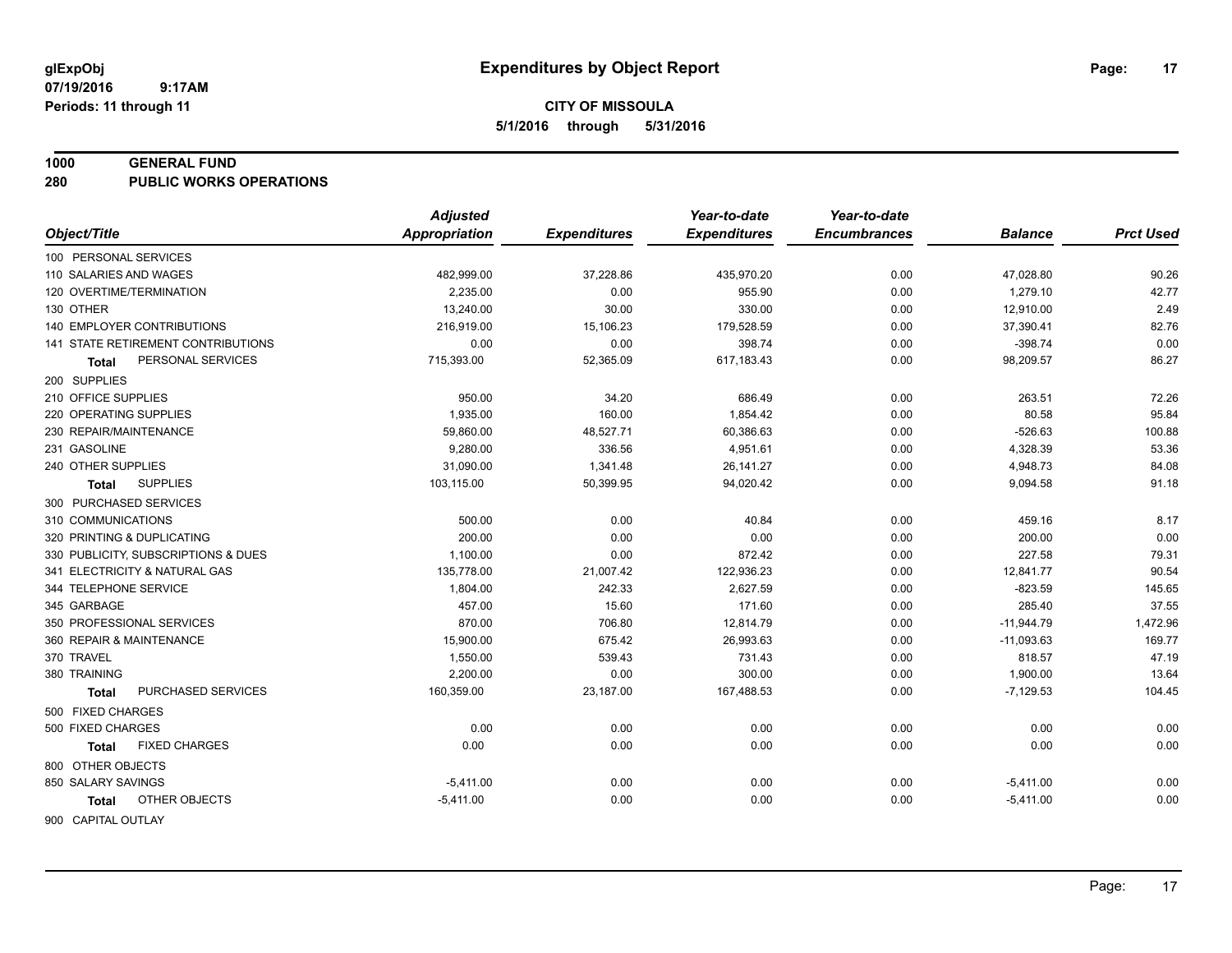### **1000 GENERAL FUND**

**280 PUBLIC WORKS OPERATIONS**

| Object/Title |                           | Adjusted<br>Appropriation | <i><b>Expenditures</b></i> | Year-to-date<br><b>Expenditures</b> | Year-to-date<br><b>Encumbrances</b> | <b>Balance</b> | <b>Prct Used</b> |
|--------------|---------------------------|---------------------------|----------------------------|-------------------------------------|-------------------------------------|----------------|------------------|
|              | 940 MACHINERY & EQUIPMENT | 0.00                      | 0.00                       | 0.00                                | 0.00                                | 0.00           | 0.00             |
| Total        | CAPITAL OUTLAY            | 0.00                      | 0.00                       | 0.00                                | 0.00                                | 0.00           | 0.00             |
| Total        | PUBLIC WORKS OPERATIONS   | 973,456.00                | 125,952.04                 | 878,692.38                          | 0.00                                | 94,763.62      | 90.27            |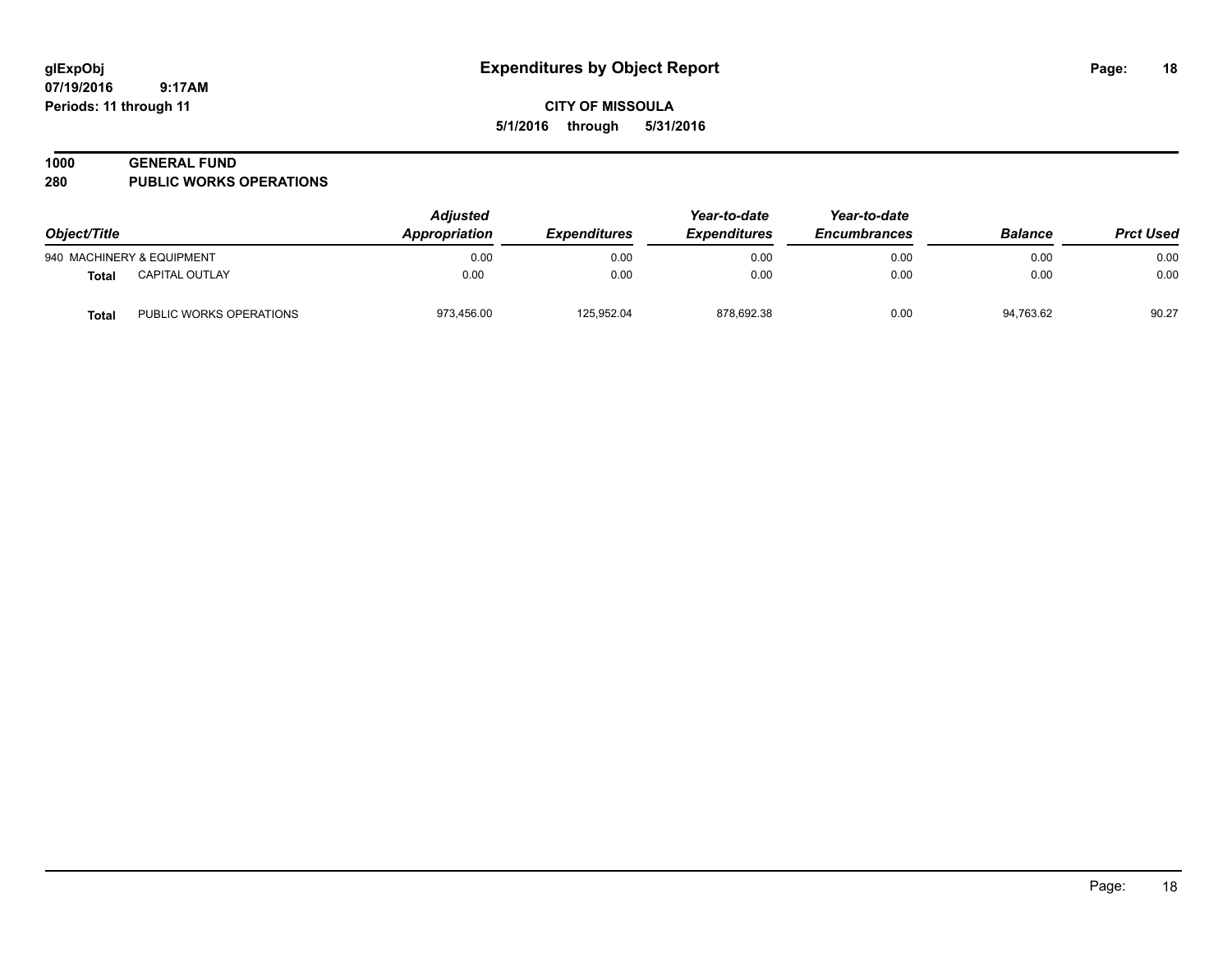**1000 GENERAL FUND**

**290 POLICE**

|                                       | <b>Adjusted</b> |                     | Year-to-date        | Year-to-date        |                 |                  |
|---------------------------------------|-----------------|---------------------|---------------------|---------------------|-----------------|------------------|
| Object/Title                          | Appropriation   | <b>Expenditures</b> | <b>Expenditures</b> | <b>Encumbrances</b> | <b>Balance</b>  | <b>Prct Used</b> |
| 100 PERSONAL SERVICES                 |                 |                     |                     |                     |                 |                  |
| 110 SALARIES AND WAGES                | 8,179,273.00    | 645,361.07          | 6,940,203.46        | 0.00                | 1,239,069.54    | 84.85            |
| 115 SALARIES/HEALTH INSURANCE BENEFIT | 0.00            | 62,964.00           | 635,313.00          | 0.00                | $-635,313.00$   | 0.00             |
| 120 OVERTIME/TERMINATION              | 244,408.00      | 26,116.72           | 235,024.38          | 0.00                | 9,383.62        | 96.16            |
| 121 OUTSIDE HIRE OVERTIME             | 75,000.00       | 6,171.80            | 100,722.86          | 0.00                | $-25,722.86$    | 134.30           |
| 122 COURT OVERTIME                    | 2,675.00        | 2,550.46            | 24,489.83           | 0.00                | $-21,814.83$    | 915.51           |
| 123 CELL PHONE OVERTIME               | 0.00            | 0.00                | 0.00                | 0.00                | 0.00            | 0.00             |
| 130 OTHER                             | 71,758.00       | 0.00                | 66,968.34           | 0.00                | 4,789.66        | 93.33            |
| 133 EDUCATION COMPENSATION            | 0.00            | 625.00              | 15,160.00           | 0.00                | $-15,160.00$    | 0.00             |
| 140 EMPLOYER CONTRIBUTIONS            | 5,436,575.00    | 175,633.98          | 2,008,607.40        | 0.00                | 3,427,967.60    | 36.95            |
| 141 STATE RETIREMENT CONTRIBUTIONS    | 0.00            | 189,855.79          | 2,020,126.13        | 0.00                | $-2,020,126.13$ | 0.00             |
| PERSONAL SERVICES<br>Total            | 14,009,689.00   | 1,109,278.82        | 12,046,615.40       | 0.00                | 1,963,073.60    | 85.99            |
| 200 SUPPLIES                          |                 |                     |                     |                     |                 |                  |
| 210 OFFICE SUPPLIES                   | 19,874.00       | 843.52              | 8,836.80            | 0.00                | 11,037.20       | 44.46            |
| 220 OPERATING SUPPLIES                | 80,296.00       | 4,867.88            | 94,697.51           | 0.00                | $-14,401.51$    | 117.94           |
| 230 REPAIR/MAINTENANCE                | 45,735.00       | 2,889.51            | 38,306.65           | 0.00                | 7,428.35        | 83.76            |
| 231 GASOLINE                          | 172,872.00      | 9,256.10            | 111,441.93          | 0.00                | 61,430.07       | 64.46            |
| <b>SUPPLIES</b><br>Total              | 318,777.00      | 17,857.01           | 253,282.89          | 0.00                | 65,494.11       | 79.45            |
| 300 PURCHASED SERVICES                |                 |                     |                     |                     |                 |                  |
| 310 COMMUNICATIONS                    | 14,396.00       | 123.03              | 16,922.83           | 0.00                | $-2,526.83$     | 117.55           |
| 320 PRINTING & DUPLICATING            | 10,824.00       | 0.00                | 4,106.87            | 0.00                | 6,717.13        | 37.94            |
| 330 PUBLICITY, SUBSCRIPTIONS & DUES   | 14,938.00       | 794.87              | 13,899.87           | 0.00                | 1,038.13        | 93.05            |
| 344 TELEPHONE SERVICE                 | 47,693.00       | 8,801.14            | 43,156.24           | 0.00                | 4,536.76        | 90.49            |
| 350 PROFESSIONAL SERVICES             | 62,899.00       | 17,735.65           | 62,192.89           | 0.00                | 706.11          | 98.88            |
| 360 REPAIR & MAINTENANCE              | 33,245.00       | 11,237.01           | 40,051.97           | 0.00                | $-6,806.97$     | 120.48           |
| 370 TRAVEL                            | 26,000.00       | 274.50              | 39,855.91           | 0.00                | $-13,855.91$    | 153.29           |
| 380 TRAINING                          | 31,300.00       | $-355.00$           | 24,442.55           | 0.00                | 6,857.45        | 78.09            |
| 390 OTHER PURCHASED SERVICES          | 25,000.00       | 3,243.72            | 20,980.14           | 0.00                | 4,019.86        | 83.92            |
| 392 DONATIONS AND SALES               | 0.00            | 101.83              | 172.83              | 0.00                | $-172.83$       | 0.00             |
| PURCHASED SERVICES<br><b>Total</b>    | 266,295.00      | 41,956.75           | 265,782.10          | 0.00                | 512.90          | 99.81            |
| 500 FIXED CHARGES                     |                 |                     |                     |                     |                 |                  |
| 500 FIXED CHARGES                     | 91,462.00       | 6,680.97            | 71,437.03           | 0.00                | 20,024.97       | 78.11            |
| <b>FIXED CHARGES</b><br><b>Total</b>  | 91.462.00       | 6,680.97            | 71,437.03           | 0.00                | 20,024.97       | 78.11            |
| 700 GRANTS & CONTRIBUTIONS            |                 |                     |                     |                     |                 |                  |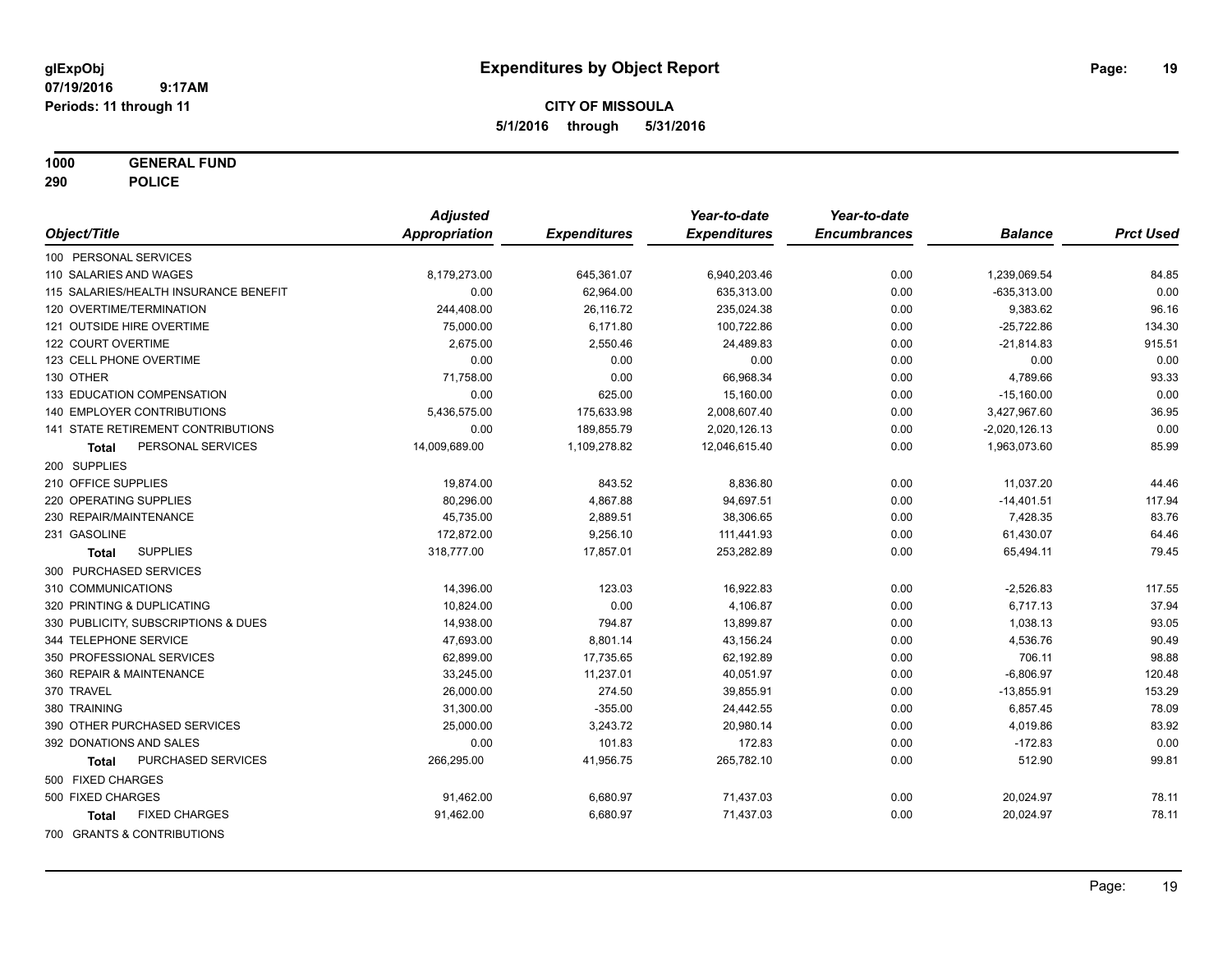**1000 GENERAL FUND 290 POLICE**

|                    |                                   | <b>Adjusted</b> |                     | Year-to-date        | Year-to-date        |                |                  |
|--------------------|-----------------------------------|-----------------|---------------------|---------------------|---------------------|----------------|------------------|
| Object/Title       |                                   | Appropriation   | <b>Expenditures</b> | <b>Expenditures</b> | <b>Encumbrances</b> | <b>Balance</b> | <b>Prct Used</b> |
|                    | 700 GRANTS & CONTRIBUTIONS        | 4,000.00        | 0.00                | 0.00                | 0.00                | 4,000.00       | 0.00             |
| Total              | <b>GRANTS &amp; CONTRIBUTIONS</b> | 4,000.00        | 0.00                | 0.00                | 0.00                | 4,000.00       | 0.00             |
| 800 OTHER OBJECTS  |                                   |                 |                     |                     |                     |                |                  |
|                    | 820 TRANSFERS TO OTHER FUNDS      | 0.00            | 0.00                | 0.00                | 0.00                | 0.00           | 0.00             |
| 850 SALARY SAVINGS |                                   | $-79.245.00$    | 0.00                | 0.00                | 0.00                | $-79,245.00$   | 0.00             |
| Total              | OTHER OBJECTS                     | $-79.245.00$    | 0.00                | 0.00                | 0.00                | $-79.245.00$   | 0.00             |
| 900 CAPITAL OUTLAY |                                   |                 |                     |                     |                     |                |                  |
|                    | 940 MACHINERY & EQUIPMENT         | 0.00            | 0.00                | 0.00                | 0.00                | 0.00           | 0.00             |
| <b>Total</b>       | <b>CAPITAL OUTLAY</b>             | 0.00            | 0.00                | 0.00                | 0.00                | 0.00           | 0.00             |
| Total              | <b>POLICE</b>                     | 14.610.978.00   | 1.175.773.55        | 12.637.117.42       | 0.00                | 1.973.860.58   | 86.49            |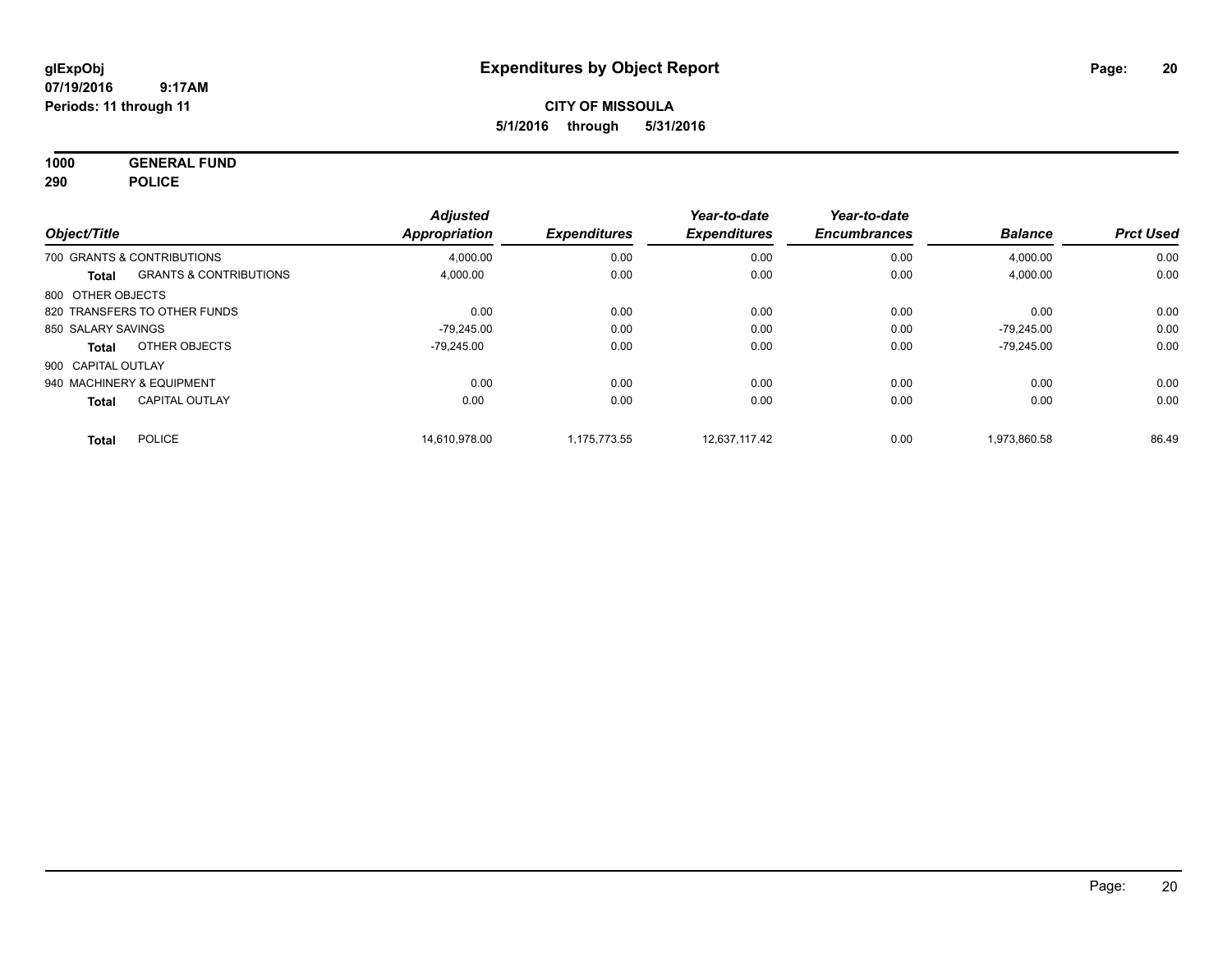**1000 GENERAL FUND**

**300 FIRE**

|                                       | <b>Adjusted</b>      |                     | Year-to-date        | Year-to-date        |                |                  |
|---------------------------------------|----------------------|---------------------|---------------------|---------------------|----------------|------------------|
| Object/Title                          | <b>Appropriation</b> | <b>Expenditures</b> | <b>Expenditures</b> | <b>Encumbrances</b> | <b>Balance</b> | <b>Prct Used</b> |
| 100 PERSONAL SERVICES                 |                      |                     |                     |                     |                |                  |
| 110 SALARIES AND WAGES                | 6,591,028.00         | 528,520.78          | 5,788,033.77        | 0.00                | 802,994.23     | 87.82            |
| 115 SALARIES/HEALTH INSURANCE BENEFIT | 660,063.00           | 57,876.00           | 565,023.00          | 0.00                | 95,040.00      | 85.60            |
| 120 OVERTIME/TERMINATION              | 320,544.00           | 23,180.59           | 700,256.26          | 0.00                | $-379,712.26$  | 218.46           |
| 130 OTHER                             | 84,360.00            | 0.00                | 56,171.22           | 0.00                | 28,188.78      | 66.59            |
| 140 EMPLOYER CONTRIBUTIONS            | 1,695,108.00         | 131,785.54          | 1,513,050.53        | 0.00                | 182,057.47     | 89.26            |
| 141 STATE RETIREMENT CONTRIBUTIONS    | 2,326,075.00         | 188,361.16          | 2,038,866.72        | 0.00                | 287,208.28     | 87.65            |
| PERSONAL SERVICES<br>Total            | 11,677,178.00        | 929,724.07          | 10,661,401.50       | 0.00                | 1,015,776.50   | 91.30            |
| 200 SUPPLIES                          |                      |                     |                     |                     |                |                  |
| 210 OFFICE SUPPLIES                   | 16,004.00            | 597.25              | 11,716.80           | 0.00                | 4,287.20       | 73.21            |
| 220 OPERATING SUPPLIES                | 127,744.00           | 36,076.18           | 152,938.81          | 0.00                | $-25,194.81$   | 119.72           |
| 230 REPAIR/MAINTENANCE                | 61,500.00            | 11,139.85           | 69,371.47           | 0.00                | $-7,871.47$    | 112.80           |
| 231 GASOLINE                          | 61,827.00            | 3,886.25            | 32,367.29           | 0.00                | 29,459.71      | 52.35            |
| 240 OTHER SUPPLIES                    | 2,848.00             | 2,362.50            | 2,437.45            | 0.00                | 410.55         | 85.58            |
| <b>SUPPLIES</b><br>Total              | 269,923.00           | 54,062.03           | 268,831.82          | 0.00                | 1,091.18       | 99.60            |
| 300 PURCHASED SERVICES                |                      |                     |                     |                     |                |                  |
| 310 COMMUNICATIONS                    | 577.00               | 83.52               | 406.26              | 0.00                | 170.74         | 70.41            |
| 320 PRINTING & DUPLICATING            | 1,488.00             | 60.85               | 768.06              | 0.00                | 719.94         | 51.62            |
| 330 PUBLICITY, SUBSCRIPTIONS & DUES   | 9,863.00             | 740.00              | 9,265.50            | 0.00                | 597.50         | 93.94            |
| 340 SEWER                             | 1,394.00             | 0.00                | 1,094.78            | 0.00                | 299.22         | 78.54            |
| 341 ELECTRICITY & NATURAL GAS         | 66,891.00            | 5,712.38            | 61,487.01           | 0.00                | 5,403.99       | 91.92            |
| 343 WATER CHARGES                     | 14,677.00            | 889.78              | 10,430.34           | 0.00                | 4,246.66       | 71.07            |
| 344 TELEPHONE SERVICE                 | 20,484.00            | 1,227.02            | 12,915.73           | 0.00                | 7,568.27       | 63.05            |
| 345 GARBAGE                           | 5,462.00             | 441.35              | 4,854.85            | 0.00                | 607.15         | 88.88            |
| 350 PROFESSIONAL SERVICES             | 24,272.00            | 5,000.00            | 9,779.00            | 0.00                | 14,493.00      | 40.29            |
| 360 REPAIR & MAINTENANCE              | 51,983.00            | 4,435.78            | 55,234.21           | 0.00                | $-3,251.21$    | 106.25           |
| 370 TRAVEL                            | 20,017.00            | 2,726.68            | 7,600.65            | 0.00                | 12,416.35      | 37.97            |
| 380 TRAINING                          | 13,416.00            | 170.96              | 8,561.51            | 0.00                | 4,854.49       | 63.82            |
| 390 OTHER PURCHASED SERVICES          | 11,580.00            | 255.98              | 3,858.36            | 0.00                | 7,721.64       | 33.32            |
| PURCHASED SERVICES<br><b>Total</b>    | 242,104.00           | 21,744.30           | 186,256.26          | 0.00                | 55,847.74      | 76.93            |
| 500 FIXED CHARGES                     |                      |                     |                     |                     |                |                  |
| 500 FIXED CHARGES                     | 0.00                 | 0.00                | 0.00                | 0.00                | 0.00           | 0.00             |
| 530 EQUIPMENT RENTAL                  | 226.00               | 0.00                | 296.00              | 0.00                | $-70.00$       | 130.97           |
| <b>FIXED CHARGES</b><br><b>Total</b>  | 226.00               | 0.00                | 296.00              | 0.00                | $-70.00$       | 130.97           |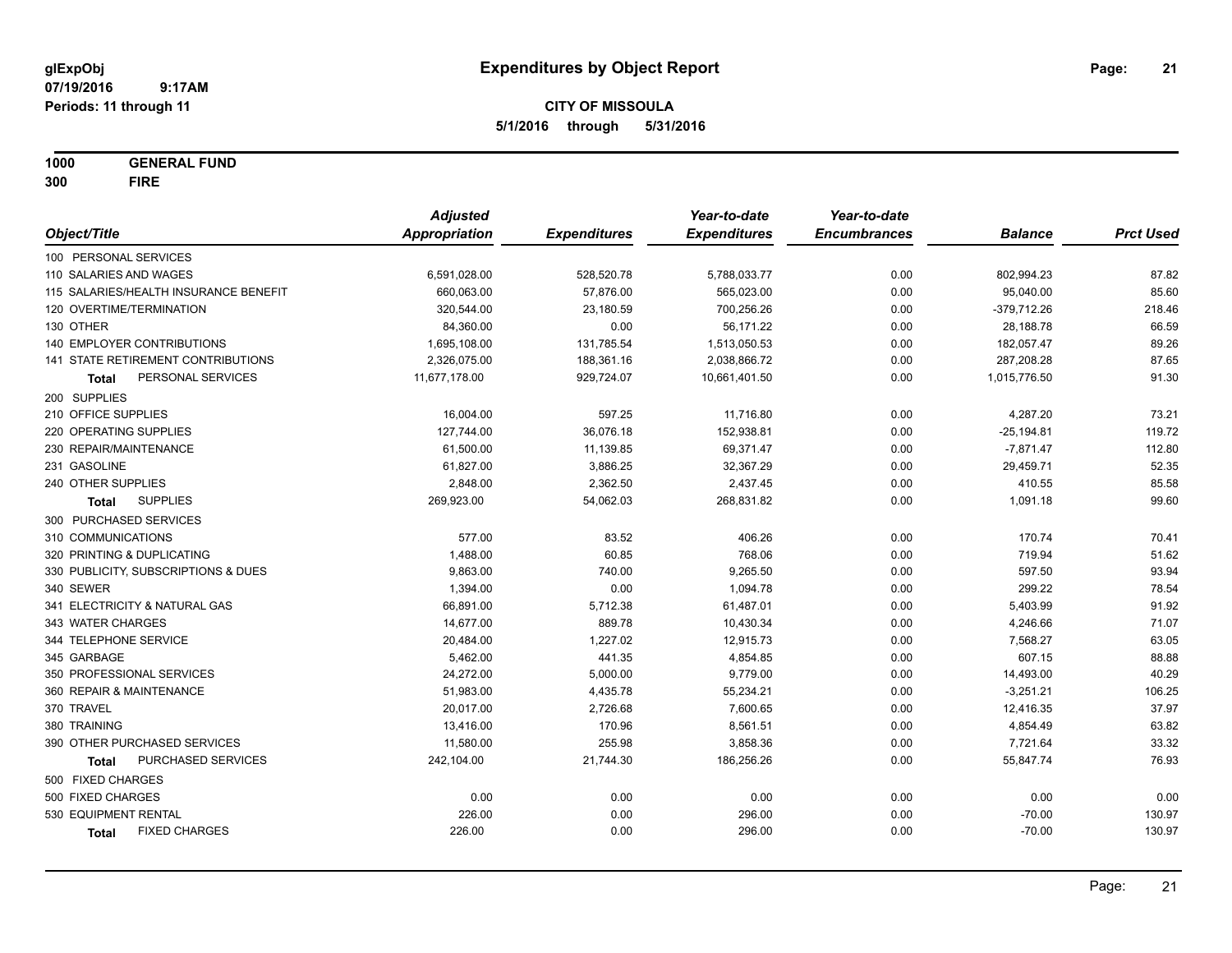**1000 GENERAL FUND**

**300 FIRE**

| Object/Title       |                                   | <b>Adjusted</b><br><b>Appropriation</b> | <b>Expenditures</b> | Year-to-date<br><b>Expenditures</b> | Year-to-date<br><b>Encumbrances</b> | <b>Balance</b> | <b>Prct Used</b> |
|--------------------|-----------------------------------|-----------------------------------------|---------------------|-------------------------------------|-------------------------------------|----------------|------------------|
|                    | 700 GRANTS & CONTRIBUTIONS        |                                         |                     |                                     |                                     |                |                  |
|                    | 700 GRANTS & CONTRIBUTIONS        | 2,700.00                                | 0.00                | 0.00                                | 0.00                                | 2,700.00       | 0.00             |
| <b>Total</b>       | <b>GRANTS &amp; CONTRIBUTIONS</b> | 2,700.00                                | 0.00                | 0.00                                | 0.00                                | 2,700.00       | 0.00             |
| 800 OTHER OBJECTS  |                                   |                                         |                     |                                     |                                     |                |                  |
|                    | 820 TRANSFERS TO OTHER FUNDS      | 0.00                                    | 0.00                | 2,700.00                            | 0.00                                | $-2,700.00$    | 0.00             |
| 850 SALARY SAVINGS |                                   | $-65,888.00$                            | 0.00                | 0.00                                | 0.00                                | $-65.888.00$   | 0.00             |
| <b>Total</b>       | OTHER OBJECTS                     | $-65.888.00$                            | 0.00                | 2,700.00                            | 0.00                                | $-68.588.00$   | $-4.10$          |
| 900 CAPITAL OUTLAY |                                   |                                         |                     |                                     |                                     |                |                  |
|                    | 940 MACHINERY & EQUIPMENT         | 0.00                                    | 0.00                | 0.00                                | 0.00                                | 0.00           | 0.00             |
| <b>Total</b>       | <b>CAPITAL OUTLAY</b>             | 0.00                                    | 0.00                | 0.00                                | 0.00                                | 0.00           | 0.00             |
| <b>Total</b>       | <b>FIRE</b>                       | 12.126.243.00                           | 1.005.530.40        | 11.119.485.58                       | 0.00                                | 1.006.757.42   | 91.70            |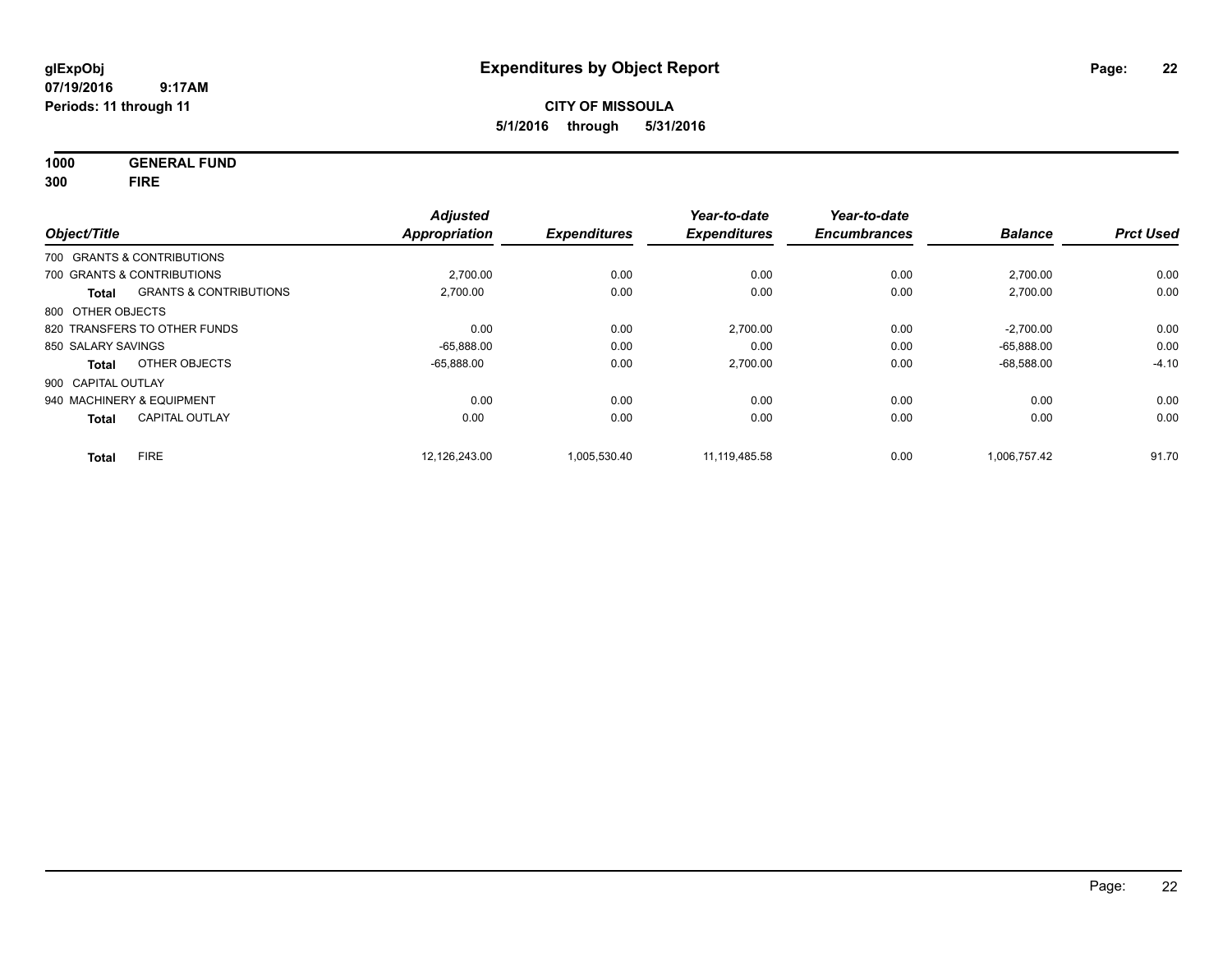**Periods: 11 through 11**

**CITY OF MISSOULA 5/1/2016 through 5/31/2016**

### **1000 GENERAL FUND**

**320 STREET MAINTENANCE**

 **9:17AM**

|                                     | <b>Adjusted</b>      |                     | Year-to-date        | Year-to-date        |                |                  |
|-------------------------------------|----------------------|---------------------|---------------------|---------------------|----------------|------------------|
| Object/Title                        | <b>Appropriation</b> | <b>Expenditures</b> | <b>Expenditures</b> | <b>Encumbrances</b> | <b>Balance</b> | <b>Prct Used</b> |
| 100 PERSONAL SERVICES               |                      |                     |                     |                     |                |                  |
| 110 SALARIES AND WAGES              | 1,345,337.00         | 103,870.34          | 1,204,217.28        | 0.00                | 141,119.72     | 89.51            |
| 120 OVERTIME/TERMINATION            | 15,000.00            | 127.92              | 24,584.69           | 0.00                | $-9,584.69$    | 163.90           |
| 130 OTHER                           | 6,000.00             | 390.00              | 4,230.00            | 0.00                | 1,770.00       | 70.50            |
| <b>140 EMPLOYER CONTRIBUTIONS</b>   | 732,217.00           | 57,231.99           | 685,019.61          | 0.00                | 47,197.39      | 93.55            |
| 141 STATE RETIREMENT CONTRIBUTIONS  | 0.00                 | 0.00                | 1,100.34            | 0.00                | $-1,100.34$    | 0.00             |
| PERSONAL SERVICES<br>Total          | 2,098,554.00         | 161,620.25          | 1,919,151.92        | 0.00                | 179,402.08     | 91.45            |
| 200 SUPPLIES                        |                      |                     |                     |                     |                |                  |
| 210 OFFICE SUPPLIES                 | 1,600.00             | 0.00                | 95.21               | 0.00                | 1,504.79       | 5.95             |
| 220 OPERATING SUPPLIES              | 170,318.00           | 2,415.39            | 311,131.34          | 0.00                | $-140,813.34$  | 182.68           |
| 230 REPAIR/MAINTENANCE              | 84,215.00            | 17,137.82           | 103,054.12          | 0.00                | $-18,839.12$   | 122.37           |
| 231 GASOLINE                        | 218,604.00           | 9,872.89            | 116,473.87          | 0.00                | 102,130.13     | 53.28            |
| 240 OTHER SUPPLIES                  | 0.00                 | 0.00                | 0.00                | 0.00                | 0.00           | 0.00             |
| 250 SUPPLIES FOR RESALE             | 0.00                 | 0.00                | 0.00                | 0.00                | 0.00           | 0.00             |
| <b>SUPPLIES</b><br>Total            | 474,737.00           | 29,426.10           | 530,754.54          | 0.00                | $-56,017.54$   | 111.80           |
| 300 PURCHASED SERVICES              |                      |                     |                     |                     |                |                  |
| 310 COMMUNICATIONS                  | 0.00                 | 0.00                | 2.02                | 0.00                | $-2.02$        | 0.00             |
| 320 PRINTING & DUPLICATING          | 7,000.00             | 2,797.83            | 5,305.95            | 0.00                | 1,694.05       | 75.80            |
| 330 PUBLICITY, SUBSCRIPTIONS & DUES | 3,000.00             | 0.00                | 3,627.82            | 0.00                | $-627.82$      | 120.93           |
| 341 ELECTRICITY & NATURAL GAS       | 0.00                 | 0.00                | 0.00                | 0.00                | 0.00           | 0.00             |
| 343 WATER CHARGES                   | 7,000.00             | 2,396.01            | 15,492.88           | 0.00                | $-8,492.88$    | 221.33           |
| 344 TELEPHONE SERVICE               | 1,822.00             | 168.31              | 1,836.26            | 0.00                | $-14.26$       | 100.78           |
| 345 GARBAGE                         | 7,280.00             | 70.75               | 1,593.66            | 0.00                | 5,686.34       | 21.89            |
| 350 PROFESSIONAL SERVICES           | 5,150.00             | 220.00              | 1,996.75            | 0.00                | 3,153.25       | 38.77            |
| 360 REPAIR & MAINTENANCE            | 21,000.00            | 5,399.92            | 11,707.99           | 0.00                | 9,292.01       | 55.75            |
| 370 TRAVEL                          | 2,300.00             | 0.00                | 1,672.81            | 0.00                | 627.19         | 72.73            |
| 380 TRAINING                        | 1,500.00             | 976.00              | 1,773.50            | 0.00                | $-273.50$      | 118.23           |
| PURCHASED SERVICES<br><b>Total</b>  | 56,052.00            | 12,028.82           | 45,009.64           | 0.00                | 11,042.36      | 80.30            |
| <b>400 BUILDING MATERIALS</b>       |                      |                     |                     |                     |                |                  |
| <b>400 BUILDING MATERIALS</b>       | 46,285.00            | 0.00                | 0.00                | 0.00                | 46,285.00      | 0.00             |
| <b>BUILDING MATERIALS</b><br>Total  | 46,285.00            | 0.00                | 0.00                | 0.00                | 46,285.00      | 0.00             |
| 500 FIXED CHARGES                   |                      |                     |                     |                     |                |                  |
| 500 FIXED CHARGES                   | 30,500.00            | 3,202.08            | 14,012.08           | 0.00                | 16,487.92      | 45.94            |
|                                     |                      |                     |                     |                     |                |                  |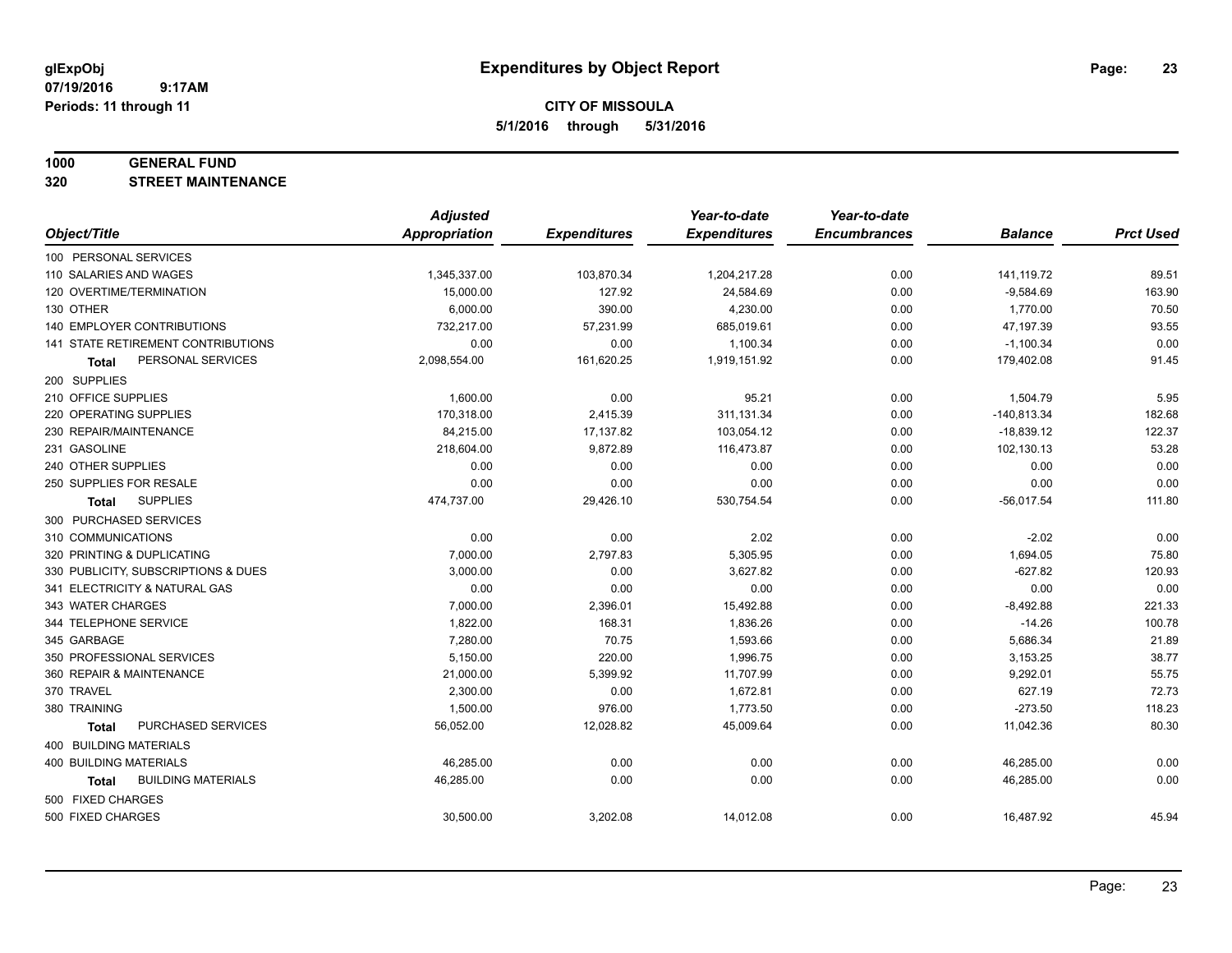#### **1000 GENERAL FUND**

**320 STREET MAINTENANCE**

|                    |                             | <b>Adjusted</b> |                     | Year-to-date        | Year-to-date        |                |                  |
|--------------------|-----------------------------|-----------------|---------------------|---------------------|---------------------|----------------|------------------|
| Object/Title       |                             | Appropriation   | <b>Expenditures</b> | <b>Expenditures</b> | <b>Encumbrances</b> | <b>Balance</b> | <b>Prct Used</b> |
| <b>Total</b>       | <b>FIXED CHARGES</b>        | 30,500.00       | 3,202.08            | 14,012.08           | 0.00                | 16,487.92      | 45.94            |
| 600 DEBT SERVICE   |                             |                 |                     |                     |                     |                |                  |
| 610 PRINCIPAL      |                             | 0.00            | 0.00                | 0.00                | 0.00                | 0.00           | 0.00             |
|                    | 620 INTEREST / SERVICE FEES | 0.00            | 0.00                | 0.00                | 0.00                | 0.00           | 0.00             |
| Total              | <b>DEBT SERVICE</b>         | 0.00            | 0.00                | 0.00                | 0.00                | 0.00           | 0.00             |
| 900 CAPITAL OUTLAY |                             |                 |                     |                     |                     |                |                  |
| 930 IMPROVEMENTS   |                             | 197.705.00      | 10.748.46           | 49,384.13           | 0.00                | 148.320.87     | 24.98            |
|                    | 940 MACHINERY & EQUIPMENT   | 0.00            | 0.00                | 0.00                | 0.00                | 0.00           | 0.00             |
| <b>Total</b>       | <b>CAPITAL OUTLAY</b>       | 197.705.00      | 10,748.46           | 49,384.13           | 0.00                | 148.320.87     | 24.98            |
| <b>Total</b>       | <b>STREET MAINTENANCE</b>   | 2,903,833.00    | 217.025.71          | 2,558,312.31        | 0.00                | 345.520.69     | 88.10            |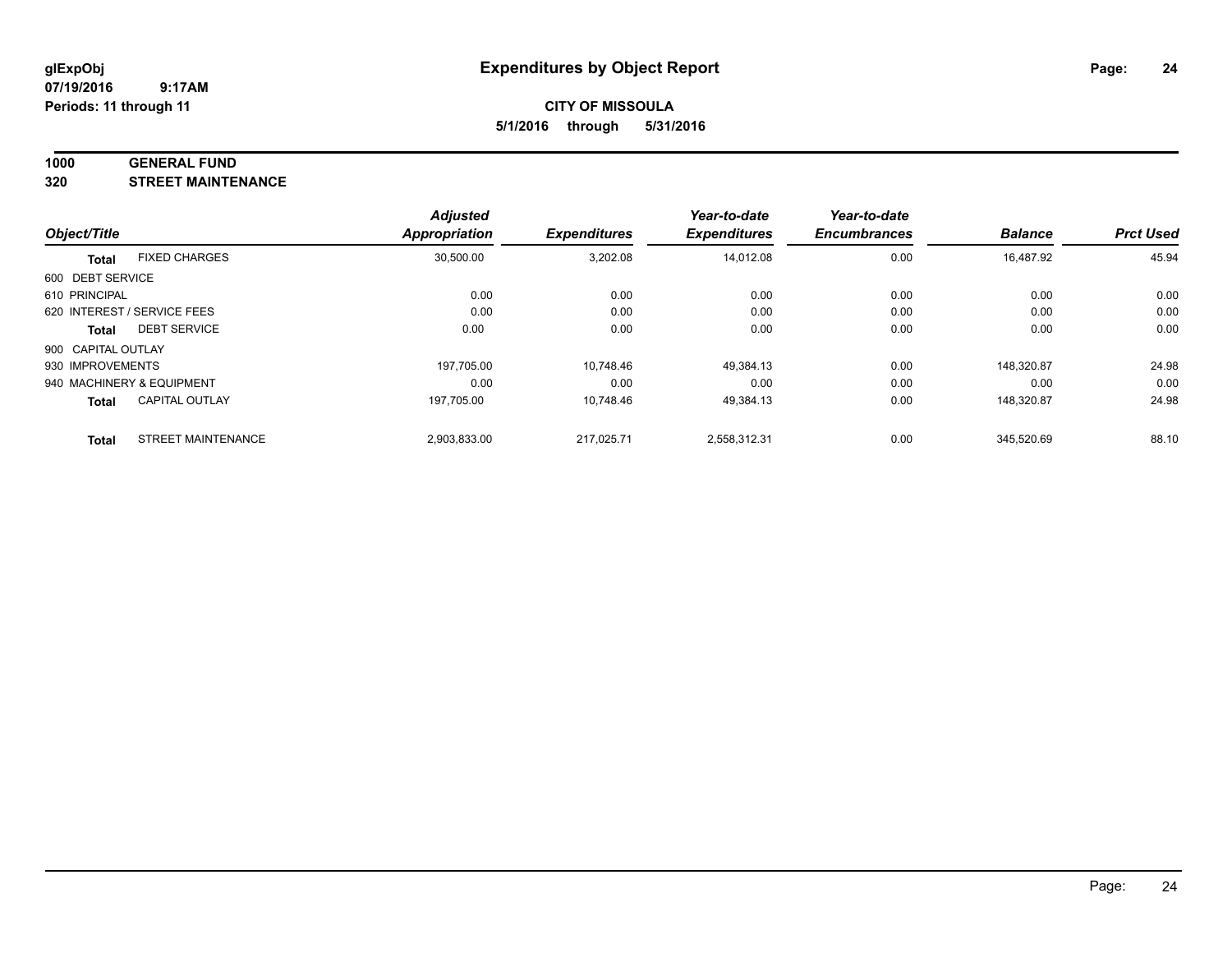#### **1000 GENERAL FUND**

**321 FACIITIES MAINTENANCE**

|                                     | <b>Adjusted</b>      |                     | Year-to-date        | Year-to-date        |                |                  |
|-------------------------------------|----------------------|---------------------|---------------------|---------------------|----------------|------------------|
| Object/Title                        | <b>Appropriation</b> | <b>Expenditures</b> | <b>Expenditures</b> | <b>Encumbrances</b> | <b>Balance</b> | <b>Prct Used</b> |
| 100 PERSONAL SERVICES               |                      |                     |                     |                     |                |                  |
| 110 SALARIES AND WAGES              | 535,668.00           | 46,039.71           | 521,366.35          | 0.00                | 14,301.65      | 97.33            |
| 120 OVERTIME/TERMINATION            | 2,000.00             | 0.00                | 304.67              | 0.00                | 1,695.33       | 15.23            |
| 130 OTHER                           | 64,976.00            | 120.00              | 1,320.00            | 0.00                | 63,656.00      | 2.03             |
| 140 EMPLOYER CONTRIBUTIONS          | 241,395.00           | 19,821.33           | 223,725.31          | 0.00                | 17,669.69      | 92.68            |
| 141 STATE RETIREMENT CONTRIBUTIONS  | 0.00                 | 0.00                | 475.32              | 0.00                | $-475.32$      | 0.00             |
| PERSONAL SERVICES<br>Total          | 844,039.00           | 65,981.04           | 747,191.65          | 0.00                | 96,847.35      | 88.53            |
| 200 SUPPLIES                        |                      |                     |                     |                     |                |                  |
| 210 OFFICE SUPPLIES                 | 1,000.00             | 0.00                | 792.11              | 0.00                | 207.89         | 79.21            |
| 220 OPERATING SUPPLIES              | 28,351.00            | 2,461.79            | 16,864.51           | 0.00                | 11,486.49      | 59.48            |
| 230 REPAIR/MAINTENANCE              | 37,355.00            | 3,570.28            | 36,095.19           | 0.00                | 1,259.81       | 96.63            |
| 231 GASOLINE                        | 4,813.00             | 145.21              | 1,951.34            | 0.00                | 2,861.66       | 40.54            |
| 240 OTHER SUPPLIES                  | 11,010.00            | 430.34              | 5,520.37            | 0.00                | 5,489.63       | 50.14            |
| <b>SUPPLIES</b><br>Total            | 82,529.00            | 6,607.62            | 61,223.52           | 0.00                | 21,305.48      | 74.18            |
| 300 PURCHASED SERVICES              |                      |                     |                     |                     |                |                  |
| 310 COMMUNICATIONS                  | 150.00               | 0.00                | 0.00                | 0.00                | 150.00         | 0.00             |
| 320 PRINTING & DUPLICATING          | 350.00               | 0.00                | 0.00                | 0.00                | 350.00         | 0.00             |
| 330 PUBLICITY, SUBSCRIPTIONS & DUES | 230.00               | 0.00                | 247.50              | 0.00                | $-17.50$       | 107.61           |
| 340 SEWER                           | 2,729.00             | 0.00                | 1,367.22            | 0.00                | 1,361.78       | 50.10            |
| 341 ELECTRICITY & NATURAL GAS       | 200,943.00           | 18,427.78           | 146,848.52          | 0.00                | 54,094.48      | 73.08            |
| 343 WATER CHARGES                   | 12,356.00            | 583.60              | 5,227.99            | 0.00                | 7,128.01       | 42.31            |
| 344 TELEPHONE SERVICE               | 2,589.00             | 118.28              | 1,439.99            | 0.00                | 1,149.01       | 55.62            |
| 345 GARBAGE                         | 10,443.00            | 692.89              | 7,392.37            | 0.00                | 3,050.63       | 70.79            |
| 350 PROFESSIONAL SERVICES           | 14,395.00            | 438.00              | 7,559.75            | 0.00                | 6,835.25       | 52.52            |
| 360 REPAIR & MAINTENANCE            | 276,527.00           | 9,703.05            | 163,974.15          | 0.00                | 112,552.85     | 59.30            |
| 370 TRAVEL                          | 1,050.00             | 0.00                | 0.00                | 0.00                | 1,050.00       | 0.00             |
| 380 TRAINING                        | 850.00               | 300.00              | 655.00              | 0.00                | 195.00         | 77.06            |
| 390 OTHER PURCHASED SERVICES        | 0.00                 | 0.00                | 0.00                | 0.00                | 0.00           | 0.00             |
| PURCHASED SERVICES<br>Total         | 522,612.00           | 30,263.60           | 334,712.49          | 0.00                | 187,899.51     | 64.05            |
| 800 OTHER OBJECTS                   |                      |                     |                     |                     |                |                  |
| 845 CONTINGENCY                     | 0.00                 | 0.00                | 0.00                | 0.00                | 0.00           | 0.00             |
| OTHER OBJECTS<br>Total              | 0.00                 | 0.00                | 0.00                | 0.00                | 0.00           | 0.00             |
| 900 CAPITAL OUTLAY                  |                      |                     |                     |                     |                |                  |
| 940 MACHINERY & EQUIPMENT           | 0.00                 | 0.00                | 0.00                | 0.00                | 0.00           | 0.00             |
|                                     |                      |                     |                     |                     |                |                  |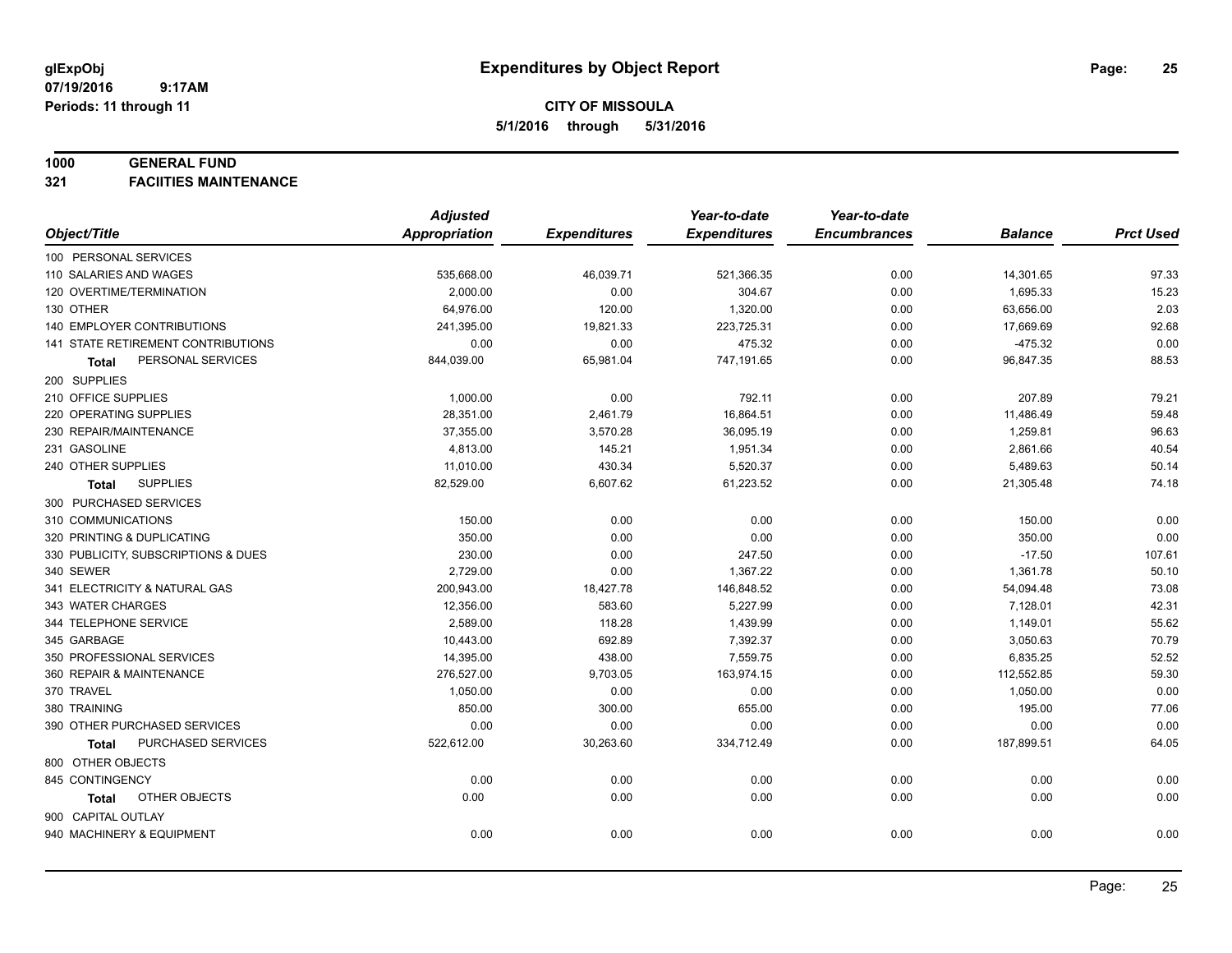**CITY OF MISSOULA 5/1/2016 through 5/31/2016**

# **1000 GENERAL FUND**

**321 FACIITIES MAINTENANCE**

| Object/Title |                              | <b>Adiusted</b><br>Appropriation | <b>Expenditures</b> | Year-to-date<br><b>Expenditures</b> | Year-to-date<br><b>Encumbrances</b> | <b>Balance</b> | <b>Prct Used</b> |
|--------------|------------------------------|----------------------------------|---------------------|-------------------------------------|-------------------------------------|----------------|------------------|
| Total        | CAPITAL OUTLAY               | 0.00                             | 0.00                | 0.00                                | 0.00                                | 0.00           | 0.00             |
| Total        | <b>FACIITIES MAINTENANCE</b> | 449,180.00                       | 102.852.26          | 1,143,127.66                        | 0.00                                | 306,052.34     | 78.88            |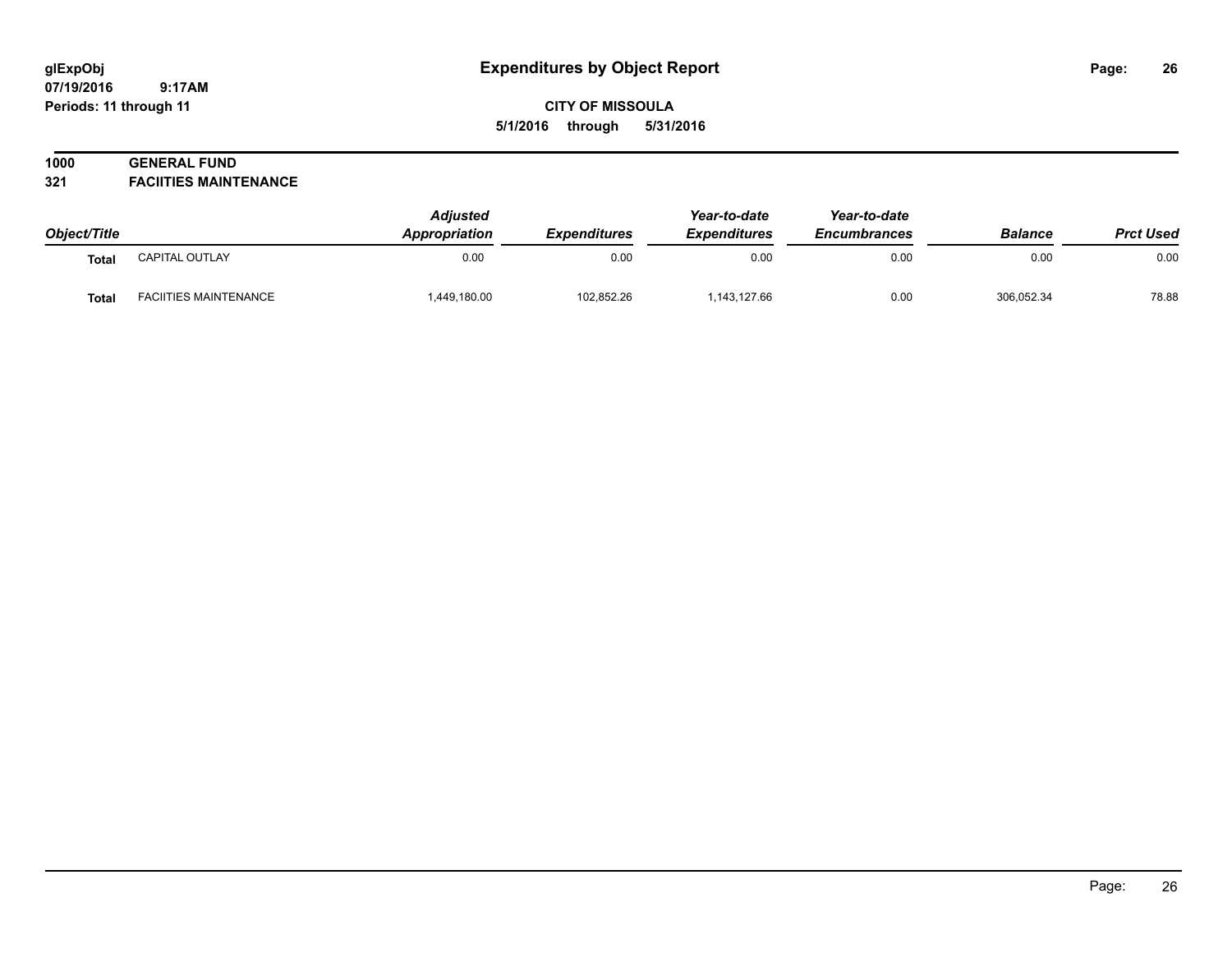**CITY OF MISSOULA 5/1/2016 through 5/31/2016**

### **1000 GENERAL FUND**

**340 CEMETERY**

|                                     | <b>Adjusted</b>      |                     | Year-to-date        | Year-to-date        |                |                  |
|-------------------------------------|----------------------|---------------------|---------------------|---------------------|----------------|------------------|
| Object/Title                        | <b>Appropriation</b> | <b>Expenditures</b> | <b>Expenditures</b> | <b>Encumbrances</b> | <b>Balance</b> | <b>Prct Used</b> |
| 100 PERSONAL SERVICES               |                      |                     |                     |                     |                |                  |
| 110 SALARIES AND WAGES              | 356,031.00           | 29,204.96           | 312,247.54          | 0.00                | 43,783.46      | 87.70            |
| 120 OVERTIME/TERMINATION            | 5,000.00             | 442.29              | 3,331.50            | 0.00                | 1,668.50       | 66.63            |
| 140 EMPLOYER CONTRIBUTIONS          | 158,798.00           | 12,810.96           | 145,662.63          | 0.00                | 13,135.37      | 91.73            |
| 141 STATE RETIREMENT CONTRIBUTIONS  | 0.00                 | 0.00                | 283.04              | 0.00                | $-283.04$      | 0.00             |
| PERSONAL SERVICES<br>Total          | 519,829.00           | 42,458.21           | 461,524.71          | 0.00                | 58,304.29      | 88.78            |
| 200 SUPPLIES                        |                      |                     |                     |                     |                |                  |
| 210 OFFICE SUPPLIES                 | 2,770.00             | 42.46               | 1,857.86            | 0.00                | 912.14         | 67.07            |
| 220 OPERATING SUPPLIES              | 35,802.00            | 4,852.36            | 32,725.19           | 0.00                | 3,076.81       | 91.41            |
| 230 REPAIR/MAINTENANCE              | 20,120.00            | 223.12              | 15,496.68           | 0.00                | 4,623.32       | 77.02            |
| 231 GASOLINE                        | 14,398.00            | 357.52              | 6,285.23            | 0.00                | 8,112.77       | 43.65            |
| 240 OTHER SUPPLIES                  | 0.00                 | 0.00                | 0.00                | 0.00                | 0.00           | 0.00             |
| 250 SUPPLIES FOR RESALE             | 0.00                 | 0.00                | 0.00                | 0.00                | 0.00           | 0.00             |
| <b>SUPPLIES</b><br>Total            | 73,090.00            | 5,475.46            | 56,364.96           | 0.00                | 16,725.04      | 77.12            |
| 300 PURCHASED SERVICES              |                      |                     |                     |                     |                |                  |
| 310 COMMUNICATIONS                  | 1,933.00             | 67.09               | 1,222.88            | 0.00                | 710.12         | 63.26            |
| 320 PRINTING & DUPLICATING          | 775.00               | 0.00                | 221.12              | 0.00                | 553.88         | 28.53            |
| 330 PUBLICITY, SUBSCRIPTIONS & DUES | 813.00               | 0.00                | 281.74              | 0.00                | 531.26         | 34.65            |
| 341 ELECTRICITY & NATURAL GAS       | 17,865.00            | 1,454.02            | 11,616.54           | 0.00                | 6,248.46       | 65.02            |
| 343 WATER CHARGES                   | 1,082.00             | 79.58               | 731.38              | 0.00                | 350.62         | 67.60            |
| 344 TELEPHONE SERVICE               | 2,400.00             | 147.13              | 1,971.27            | 0.00                | 428.73         | 82.14            |
| 345 GARBAGE                         | 1,070.00             | 78.80               | 1,137.67            | 0.00                | $-67.67$       | 106.32           |
| 350 PROFESSIONAL SERVICES           | 1,000.00             | 0.00                | 42.00               | 0.00                | 958.00         | 4.20             |
| 360 REPAIR & MAINTENANCE            | 3,700.00             | 67.65               | 3,023.92            | 0.00                | 676.08         | 81.73            |
| 370 TRAVEL                          | 500.00               | 0.00                | 0.00                | 0.00                | 500.00         | 0.00             |
| 380 TRAINING                        | 1,006.00             | 0.00                | 318.33              | 0.00                | 687.67         | 31.64            |
| 390 OTHER PURCHASED SERVICES        | 3,342.00             | 296.25              | 2,783.21            | 0.00                | 558.79         | 83.28            |
| PURCHASED SERVICES<br>Total         | 35,486.00            | 2,190.52            | 23,350.06           | 0.00                | 12,135.94      | 65.80            |
| 400 BUILDING MATERIALS              |                      |                     |                     |                     |                |                  |
| <b>400 BUILDING MATERIALS</b>       | 0.00                 | 0.00                | 0.00                | 0.00                | 0.00           | 0.00             |
| <b>BUILDING MATERIALS</b><br>Total  | 0.00                 | 0.00                | 0.00                | 0.00                | 0.00           | 0.00             |
| 500 FIXED CHARGES                   |                      |                     |                     |                     |                |                  |
| 500 FIXED CHARGES                   | 0.00                 | 0.00                | 0.00                | 0.00                | 0.00           | 0.00             |
| 530 EQUIPMENT RENTAL                | 500.00               | 10.50               | 478.00              | 0.00                | 22.00          | 95.60            |
|                                     |                      |                     |                     |                     |                |                  |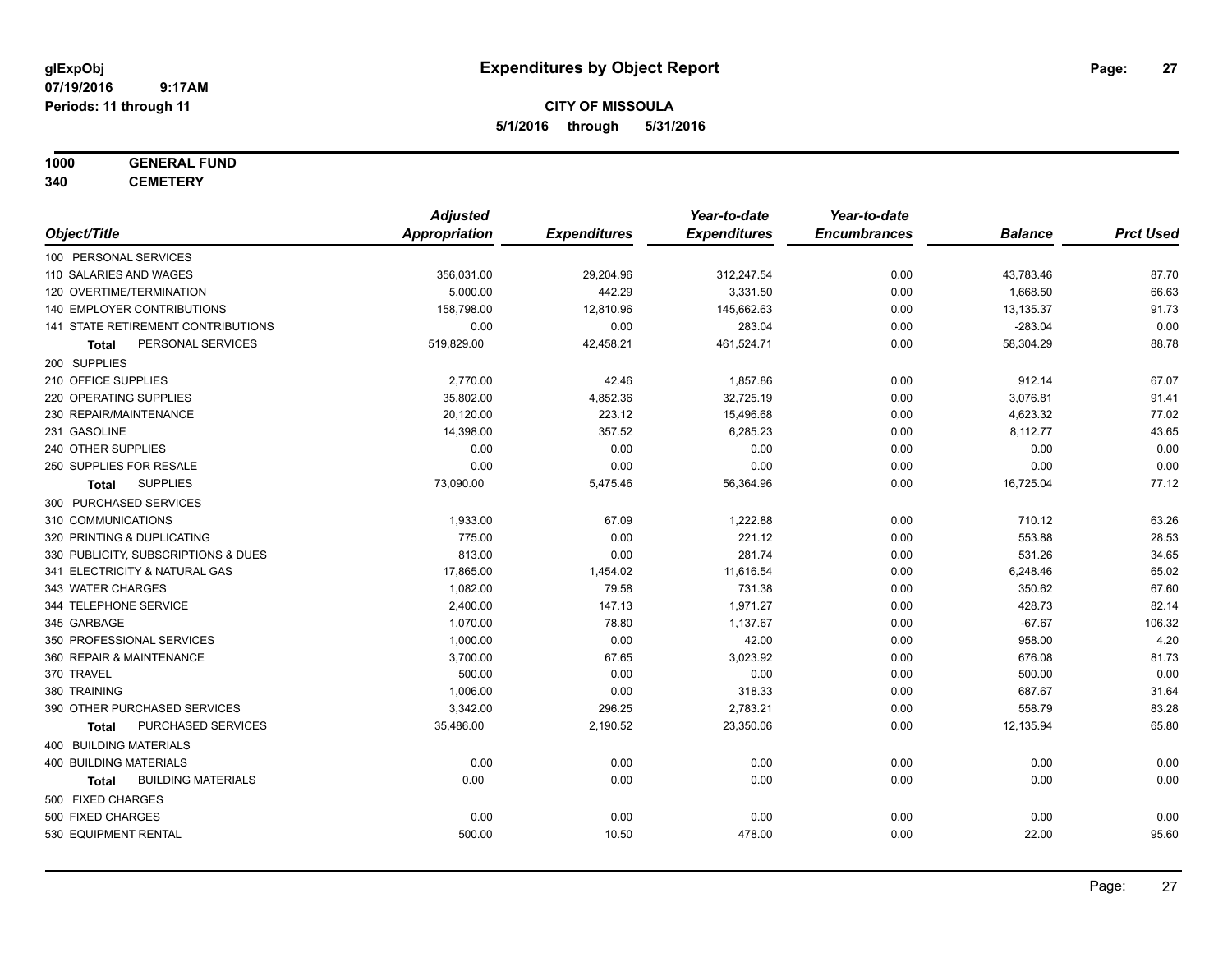# **CITY OF MISSOULA 5/1/2016 through 5/31/2016**

# **1000 GENERAL FUND**

**340 CEMETERY**

|                                 |                       | <b>Adjusted</b>      |                     | Year-to-date        | Year-to-date        |                |                  |
|---------------------------------|-----------------------|----------------------|---------------------|---------------------|---------------------|----------------|------------------|
| Object/Title                    |                       | <b>Appropriation</b> | <b>Expenditures</b> | <b>Expenditures</b> | <b>Encumbrances</b> | <b>Balance</b> | <b>Prct Used</b> |
| <b>Total</b>                    | <b>FIXED CHARGES</b>  | 500.00               | 10.50               | 478.00              | 0.00                | 22.00          | 95.60            |
| 800 OTHER OBJECTS               |                       |                      |                     |                     |                     |                |                  |
| 845 CONTINGENCY                 |                       | 8,185.00             | 1,164.00            | 5,384.00            | 0.00                | 2,801.00       | 65.78            |
| 850 SALARY SAVINGS              |                       | $-3.479.00$          | 0.00                | 0.00                | 0.00                | $-3,479.00$    | 0.00             |
| <b>Total</b>                    | OTHER OBJECTS         | 4,706.00             | 1,164.00            | 5,384.00            | 0.00                | $-678.00$      | 114.41           |
| 900 CAPITAL OUTLAY              |                       |                      |                     |                     |                     |                |                  |
| 920 BUILDINGS                   |                       | 0.00                 | 0.00                | 0.00                | 0.00                | 0.00           | 0.00             |
| 930 IMPROVEMENTS                |                       | 0.00                 | 0.00                | 0.00                | 0.00                | 0.00           | 0.00             |
| 940 MACHINERY & EQUIPMENT       |                       | 0.00                 | 0.00                | 0.00                | 0.00                | 0.00           | 0.00             |
| <b>Total</b>                    | <b>CAPITAL OUTLAY</b> | 0.00                 | 0.00                | 0.00                | 0.00                | 0.00           | 0.00             |
| <b>CEMETERY</b><br><b>Total</b> |                       | 633,611.00           | 51,298.69           | 547,101.73          | 0.00                | 86,509.27      | 86.35            |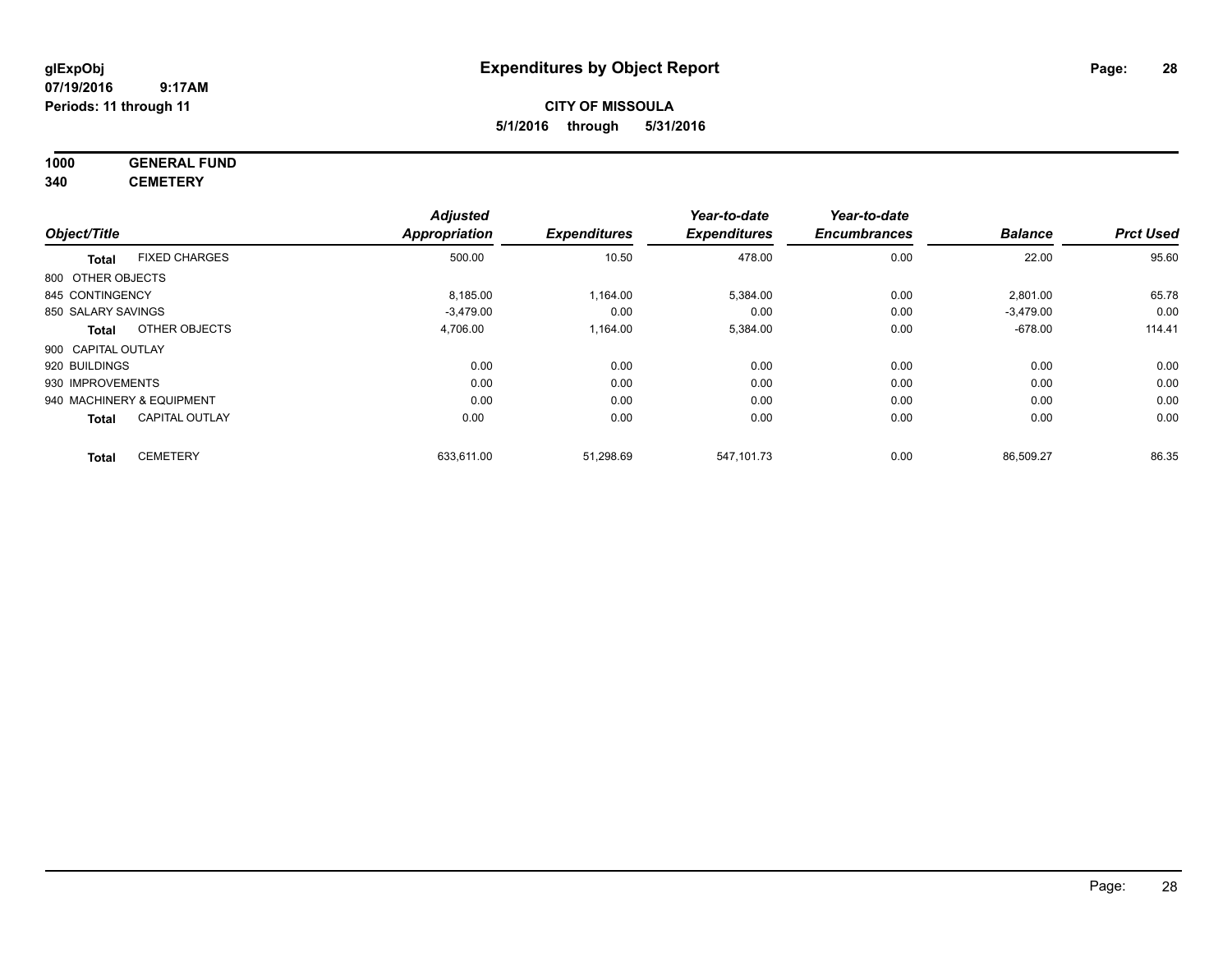**Periods: 11 through 11**

**CITY OF MISSOULA 5/1/2016 through 5/31/2016**

### **1000 GENERAL FUND**

**370 PARKS & RECREATION**

|                                     | <b>Adjusted</b>      |                     | Year-to-date        | Year-to-date        |                |                  |
|-------------------------------------|----------------------|---------------------|---------------------|---------------------|----------------|------------------|
| Object/Title                        | <b>Appropriation</b> | <b>Expenditures</b> | <b>Expenditures</b> | <b>Encumbrances</b> | <b>Balance</b> | <b>Prct Used</b> |
| 100 PERSONAL SERVICES               |                      |                     |                     |                     |                |                  |
| 110 SALARIES AND WAGES              | 2,211,249.00         | 163,277.10          | 1,770,244.80        | 0.00                | 441,004.20     | 80.06            |
| 120 OVERTIME/TERMINATION            | 7,000.00             | 687.57              | 15,032.38           | 0.00                | $-8,032.38$    | 214.75           |
| 130 OTHER                           | 14,500.00            | 0.00                | 0.00                | 0.00                | 14,500.00      | 0.00             |
| 140 EMPLOYER CONTRIBUTIONS          | 790,986.00           | 62,347.67           | 701,826.17          | 0.00                | 89,159.83      | 88.73            |
| 141 STATE RETIREMENT CONTRIBUTIONS  | 0.00                 | 0.00                | 1,606.97            | 0.00                | $-1,606.97$    | 0.00             |
| PERSONAL SERVICES<br>Total          | 3,023,735.00         | 226,312.34          | 2,488,710.32        | 0.00                | 535,024.68     | 82.31            |
| 200 SUPPLIES                        |                      |                     |                     |                     |                |                  |
| 210 OFFICE SUPPLIES                 | 5,465.00             | 642.86              | 3,305.61            | 0.00                | 2,159.39       | 60.49            |
| 220 OPERATING SUPPLIES              | 94,161.00            | 11,331.50           | 80,198.36           | 0.00                | 13,962.64      | 85.17            |
| 230 REPAIR/MAINTENANCE              | 68,649.00            | 5,791.14            | 43,546.13           | 0.00                | 25,102.87      | 63.43            |
| 231 GASOLINE                        | 79,836.00            | 4,462.82            | 39,708.57           | 0.00                | 40,127.43      | 49.74            |
| 240 OTHER SUPPLIES                  | 0.00                 | 0.00                | 0.00                | 0.00                | 0.00           | 0.00             |
| <b>SUPPLIES</b><br>Total            | 248,111.00           | 22,228.32           | 166,758.67          | 0.00                | 81,352.33      | 67.21            |
| 300 PURCHASED SERVICES              |                      |                     |                     |                     |                |                  |
| 310 COMMUNICATIONS                  | 4,368.00             | 13.43               | 2,255.88            | 0.00                | 2,112.12       | 51.65            |
| 320 PRINTING & DUPLICATING          | 8,700.00             | 482.00              | 5,602.18            | 0.00                | 3,097.82       | 64.39            |
| 330 PUBLICITY, SUBSCRIPTIONS & DUES | 9,140.00             | $-705.66$           | 4,624.60            | 0.00                | 4,515.40       | 50.60            |
| 340 SEWER                           | 2,154.00             | 0.00                | 1,996.95            | 0.00                | 157.05         | 92.71            |
| 341 ELECTRICITY & NATURAL GAS       | 105,462.00           | 10,093.21           | 64,706.16           | 0.00                | 40,755.84      | 61.35            |
| 343 WATER CHARGES                   | 156,800.00           | 1,371.93            | 147,039.90          | 0.00                | 9,760.10       | 93.78            |
| 344 TELEPHONE SERVICE               | 20,021.00            | 1,991.37            | 13,545.92           | 0.00                | 6,475.08       | 67.66            |
| 345 GARBAGE                         | 28,283.00            | 5,110.16            | 34,684.03           | 0.00                | $-6,401.03$    | 122.63           |
| 350 PROFESSIONAL SERVICES           | 52,761.00            | 2,432.19            | 17,573.86           | 0.00                | 35,187.14      | 33.31            |
| 360 REPAIR & MAINTENANCE            | 43,516.00            | 1,540.17            | 22,429.14           | 0.00                | 21,086.86      | 51.54            |
| 370 TRAVEL                          | 6,194.00             | 0.00                | 2,172.40            | 0.00                | 4,021.60       | 35.07            |
| 380 TRAINING                        | 5,236.00             | 495.00              | 5,878.45            | 0.00                | $-642.45$      | 112.27           |
| 390 OTHER PURCHASED SERVICES        | 42,371.00            | 1,383.09            | 20,716.10           | 0.00                | 21,654.90      | 48.89            |
| PURCHASED SERVICES<br>Total         | 485,006.00           | 24,206.89           | 343,225.57          | 0.00                | 141,780.43     | 70.77            |
| 800 OTHER OBJECTS                   |                      |                     |                     |                     |                |                  |
| 820 TRANSFERS TO OTHER FUNDS        | 10,000.00            | 0.00                | 0.00                | 0.00                | 10,000.00      | 0.00             |
| OTHER OBJECTS<br>Total              | 10,000.00            | 0.00                | 0.00                | 0.00                | 10,000.00      | 0.00             |
| 900 CAPITAL OUTLAY                  |                      |                     |                     |                     |                |                  |
| 930 IMPROVEMENTS                    | 0.00                 | 0.00                | 0.00                | 0.00                | 0.00           | 0.00             |
|                                     |                      |                     |                     |                     |                |                  |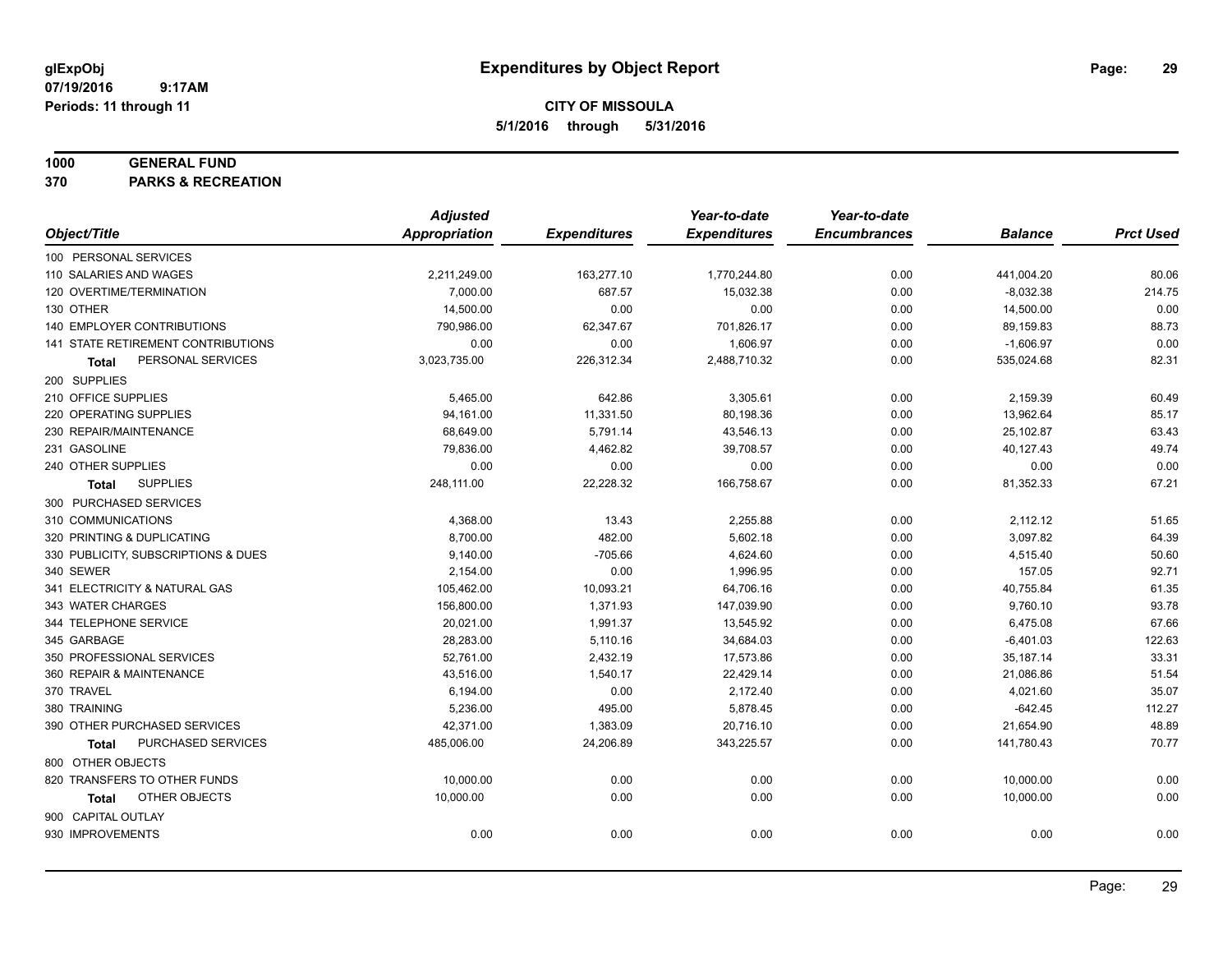# **CITY OF MISSOULA 5/1/2016 through 5/31/2016**

# **1000 GENERAL FUND**

**370 PARKS & RECREATION**

| Object/Title |                           | <b>Adjusted</b><br>Appropriation<br><b>Expenditures</b> | Year-to-date<br><b>Expenditures</b> | Year-to-date<br><b>Encumbrances</b> | <b>Balance</b> | <b>Prct Used</b> |       |
|--------------|---------------------------|---------------------------------------------------------|-------------------------------------|-------------------------------------|----------------|------------------|-------|
|              | 940 MACHINERY & EQUIPMENT | 0.00                                                    | 0.00                                | 0.00                                | 0.00           | 0.00             | 0.00  |
| Total        | <b>CAPITAL OUTLAY</b>     | 0.00                                                    | 0.00                                | 0.00                                | 0.00           | 0.00             | 0.00  |
| Total        | PARKS & RECREATION        | 3,766,852.00                                            | 272.747.55                          | 2,998,694.56                        | 0.00           | 768.157.44       | 79.61 |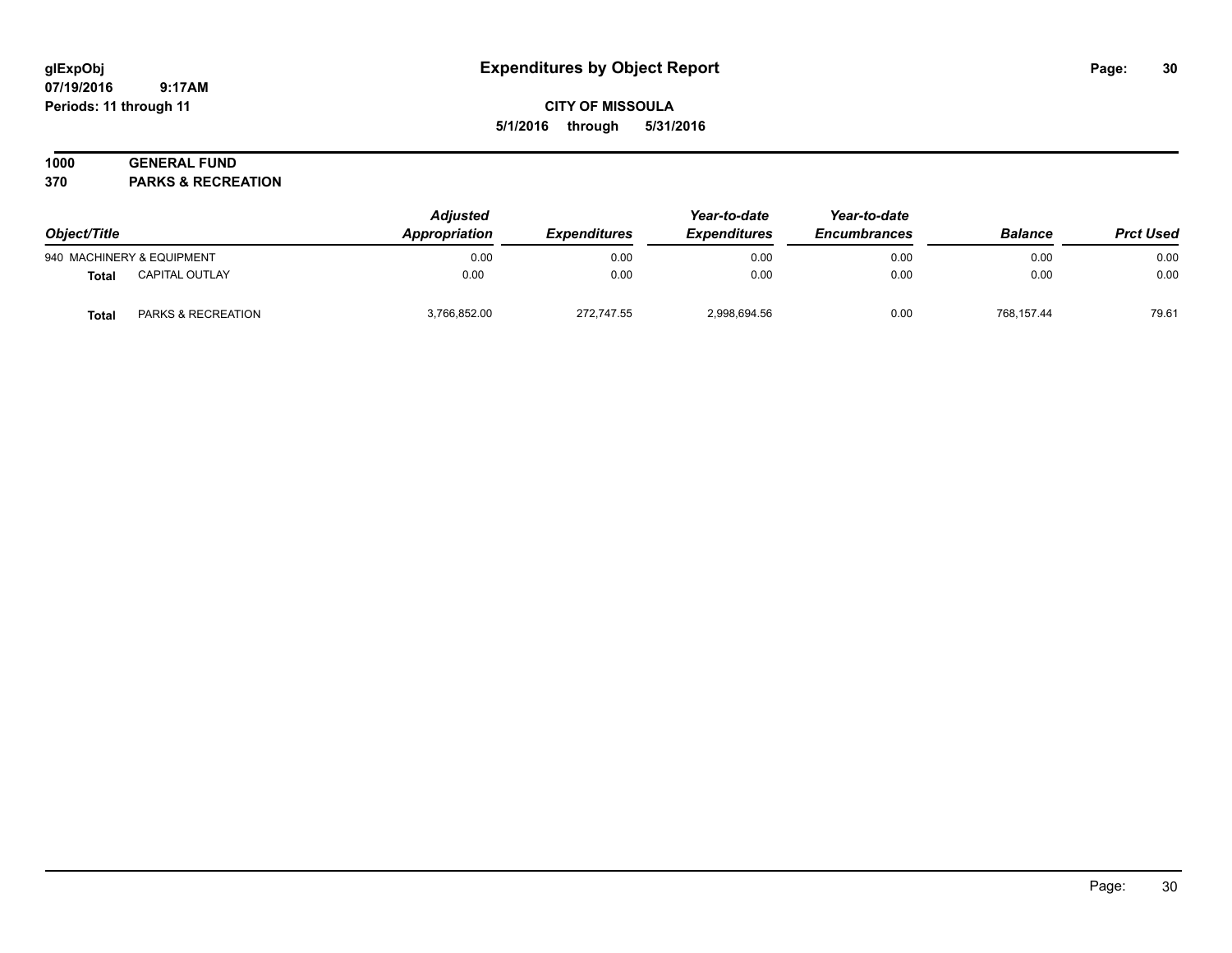#### **1000 GENERAL FUND**

**390 NON-DEPARTMENTAL**

|                                           | <b>Adjusted</b>      |                     | Year-to-date        | Year-to-date        |                |                  |
|-------------------------------------------|----------------------|---------------------|---------------------|---------------------|----------------|------------------|
| Object/Title                              | <b>Appropriation</b> | <b>Expenditures</b> | <b>Expenditures</b> | <b>Encumbrances</b> | <b>Balance</b> | <b>Prct Used</b> |
| 100 PERSONAL SERVICES                     |                      |                     |                     |                     |                |                  |
| 110 SALARIES AND WAGES                    | 80,923.00            | 0.00                | 0.00                | 0.00                | 80,923.00      | 0.00             |
| 120 OVERTIME/TERMINATION                  | 25,000.00            | 0.00                | 0.00                | 0.00                | 25,000.00      | 0.00             |
| 130 OTHER                                 | 12,000.00            | 0.00                | 0.00                | 0.00                | 12,000.00      | 0.00             |
| 140 EMPLOYER CONTRIBUTIONS                | $-104,213.00$        | $-1.80$             | $-921.64$           | 0.00                | $-103,291.36$  | 0.88             |
| PERSONAL SERVICES<br>Total                | 13,710.00            | $-1.80$             | $-921.64$           | 0.00                | 14,631.64      | $-6.72$          |
| 200 SUPPLIES                              |                      |                     |                     |                     |                |                  |
| 220 OPERATING SUPPLIES                    | 0.00                 | 4,002.43            | 4,002.43            | 0.00                | $-4,002.43$    | 0.00             |
| 230 REPAIR/MAINTENANCE                    | 50,000.00            | 0.00                | 0.00                | 0.00                | 50,000.00      | 0.00             |
| 231 GASOLINE                              | 0.00                 | 0.00                | 0.00                | 0.00                | 0.00           | 0.00             |
| 240 OTHER SUPPLIES                        | 37,625.00            | 0.00                | 5,600.75            | 0.00                | 32,024.25      | 14.89            |
| <b>SUPPLIES</b><br>Total                  | 87,625.00            | 4,002.43            | 9,603.18            | 0.00                | 78,021.82      | 10.96            |
| 300 PURCHASED SERVICES                    |                      |                     |                     |                     |                |                  |
| 310 COMMUNICATIONS                        | 0.00                 | 0.00                | 0.00                | 0.00                | 0.00           | 0.00             |
| 330 PUBLICITY, SUBSCRIPTIONS & DUES       | 0.00                 | 0.00                | 0.00                | 0.00                | 0.00           | 0.00             |
| 341 ELECTRICITY & NATURAL GAS             | 0.00                 | 0.00                | 885.50              | 0.00                | $-885.50$      | 0.00             |
| 350 PROFESSIONAL SERVICES                 | 0.00                 | 0.00                | 0.00                | 0.00                | 0.00           | 0.00             |
| 360 REPAIR & MAINTENANCE                  | 0.00                 | 0.00                | 138.90              | 0.00                | $-138.90$      | 0.00             |
| 390 OTHER PURCHASED SERVICES              | 0.00                 | 0.00                | 12,627.53           | 0.00                | $-12,627.53$   | 0.00             |
| PURCHASED SERVICES<br><b>Total</b>        | 0.00                 | 0.00                | 13,651.93           | 0.00                | $-13,651.93$   | 0.00             |
| 400 BUILDING MATERIALS                    |                      |                     |                     |                     |                |                  |
| <b>400 BUILDING MATERIALS</b>             | 0.00                 | 0.00                | 0.00                | 0.00                | 0.00           | 0.00             |
| <b>BUILDING MATERIALS</b><br><b>Total</b> | 0.00                 | 0.00                | 0.00                | 0.00                | 0.00           | 0.00             |
| 500 FIXED CHARGES                         |                      |                     |                     |                     |                |                  |
| 500 FIXED CHARGES                         | 1,029,863.00         | 49,025.57           | 791,620.83          | 0.00                | 238,242.17     | 76.87            |
| 550 MERCHANT SERVICE FEES                 | 29,700.00            | 0.00                | 0.00                | 0.00                | 29,700.00      | 0.00             |
| <b>FIXED CHARGES</b><br><b>Total</b>      | 1,059,563.00         | 49,025.57           | 791,620.83          | 0.00                | 267,942.17     | 74.71            |
| 600 DEBT SERVICE                          |                      |                     |                     |                     |                |                  |
| 610 PRINCIPAL                             | 516,327.00           | 43,083.85           | 559,411.52          | 0.00                | $-43,084.52$   | 108.34           |
| 620 INTEREST / SERVICE FEES               | 18,247.00            | 2,001.90            | 20,248.49           | 0.00                | $-2,001.49$    | 110.97           |
| <b>DEBT SERVICE</b><br>Total              | 534,574.00           | 45,085.75           | 579,660.01          | 0.00                | $-45,086.01$   | 108.43           |
| 700 GRANTS & CONTRIBUTIONS                |                      |                     |                     |                     |                |                  |
| 700 GRANTS & CONTRIBUTIONS                | 2,275,575.00         | 2,273.77            | 1,402,298.82        | 0.00                | 873,276.18     | 61.62            |
|                                           |                      |                     |                     |                     |                |                  |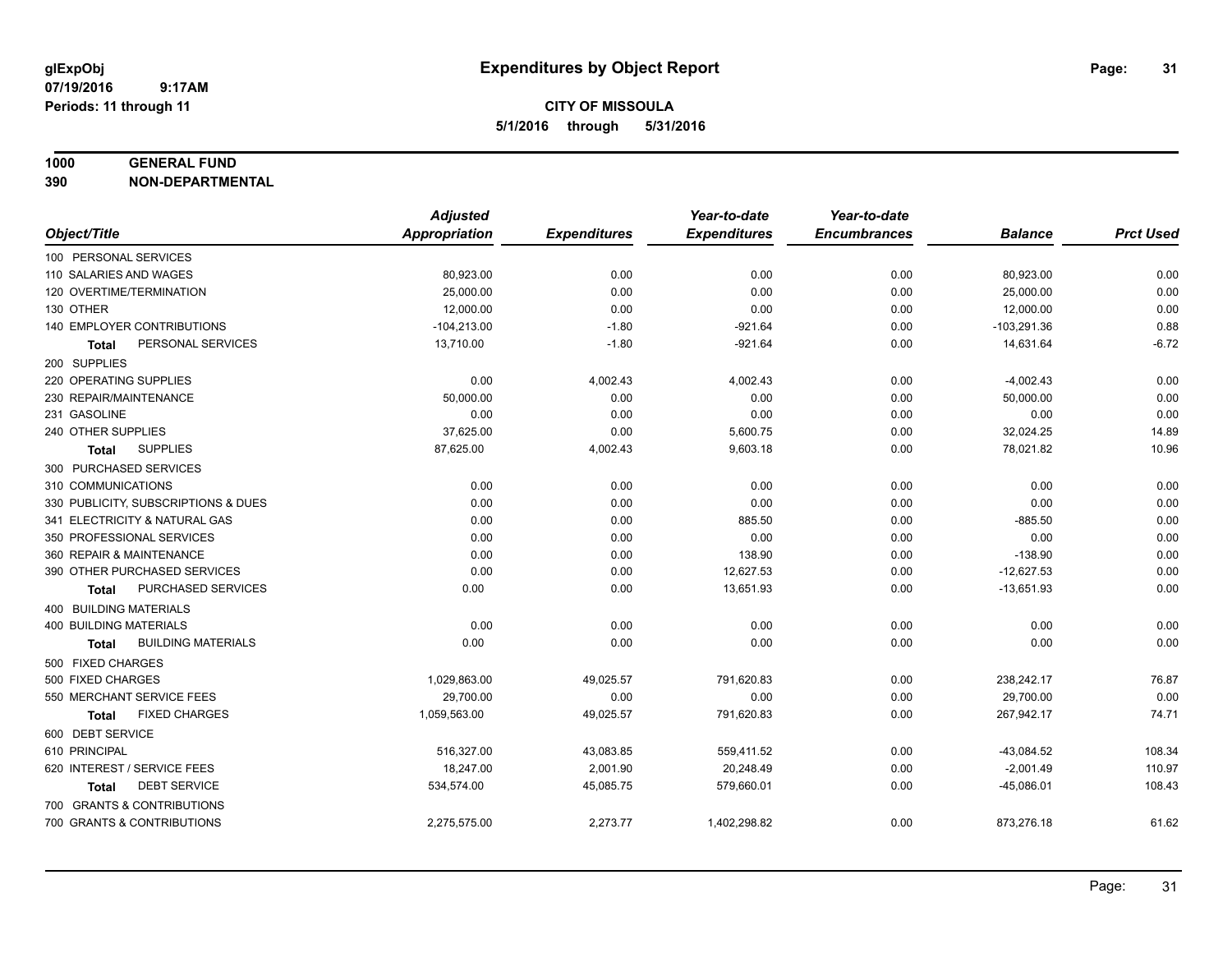### **1000 GENERAL FUND**

**390 NON-DEPARTMENTAL**

|                    |                                   | <b>Adjusted</b> |                     | Year-to-date        | Year-to-date        |                |                  |
|--------------------|-----------------------------------|-----------------|---------------------|---------------------|---------------------|----------------|------------------|
| Object/Title       |                                   | Appropriation   | <b>Expenditures</b> | <b>Expenditures</b> | <b>Encumbrances</b> | <b>Balance</b> | <b>Prct Used</b> |
| <b>Total</b>       | <b>GRANTS &amp; CONTRIBUTIONS</b> | 2.275.575.00    | 2,273.77            | 1,402,298.82        | 0.00                | 873.276.18     | 61.62            |
| 800 OTHER OBJECTS  |                                   |                 |                     |                     |                     |                |                  |
|                    | 820 TRANSFERS TO OTHER FUNDS      | 1.735.565.00    | 42,825.45           | 488.043.21          | 0.00                | 1.247.521.79   | 28.12            |
| 845 CONTINGENCY    |                                   | 111.113.00      | 0.00                | 0.00                | 0.00                | 111.113.00     | 0.00             |
| <b>Total</b>       | OTHER OBJECTS                     | 1.846.678.00    | 42,825.45           | 488.043.21          | 0.00                | 1,358,634.79   | 26.43            |
| 900 CAPITAL OUTLAY |                                   |                 |                     |                     |                     |                |                  |
|                    | 940 MACHINERY & EQUIPMENT         | 0.00            | 0.00                | 0.00                | 0.00                | 0.00           | 0.00             |
| <b>Total</b>       | <b>CAPITAL OUTLAY</b>             | 0.00            | 0.00                | 0.00                | 0.00                | 0.00           | 0.00             |
| <b>Total</b>       | NON-DEPARTMENTAL                  | 5.817.725.00    | 143.211.17          | 3.283.956.34        | 0.00                | 2.533.768.66   | 56.45            |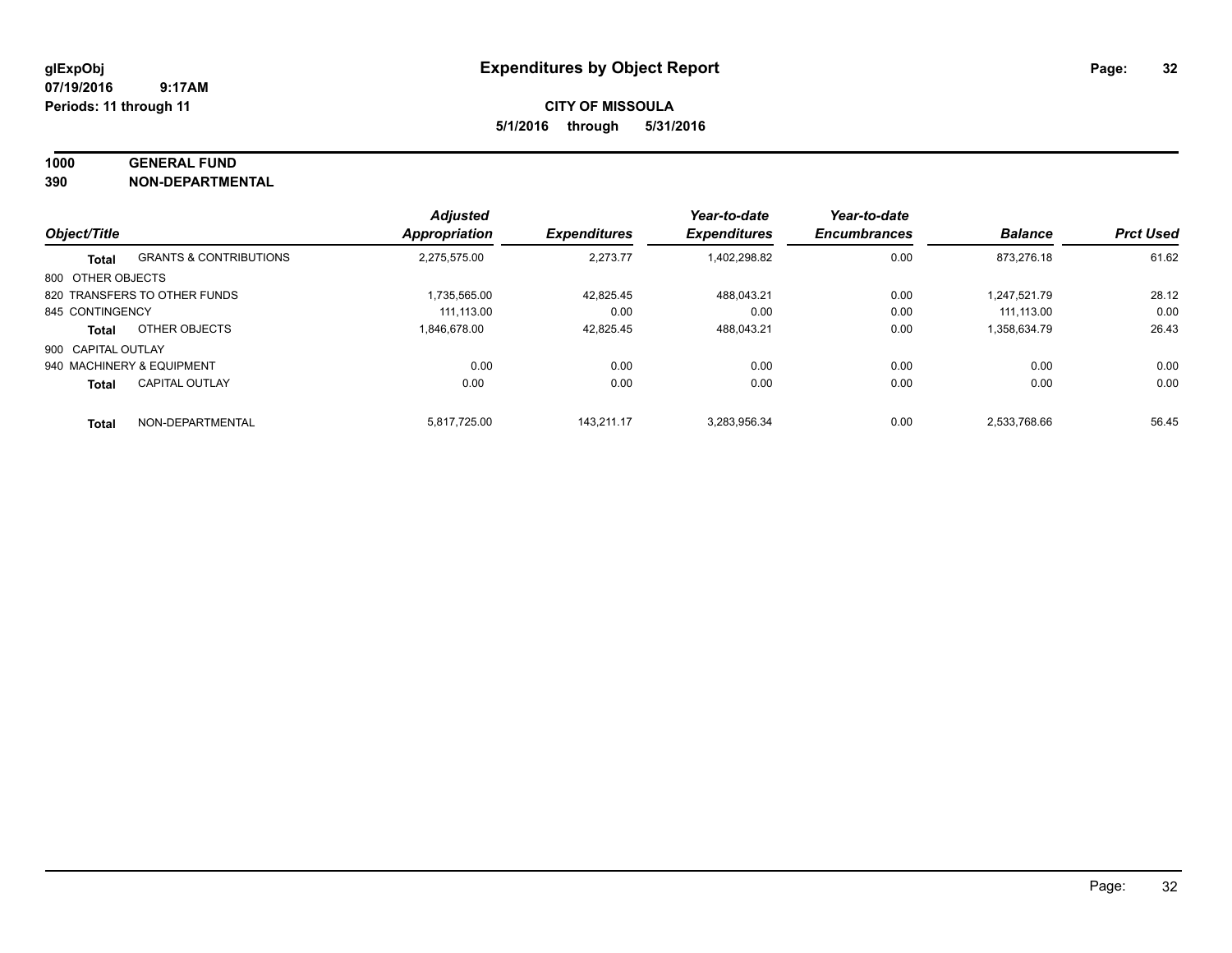**1000 GENERAL FUND**

|                                       | <b>Adjusted</b>      |                     | Year-to-date        | Year-to-date        |                 |                  |
|---------------------------------------|----------------------|---------------------|---------------------|---------------------|-----------------|------------------|
| Object/Title                          | <b>Appropriation</b> | <b>Expenditures</b> | <b>Expenditures</b> | <b>Encumbrances</b> | <b>Balance</b>  | <b>Prct Used</b> |
| 100 PERSONAL SERVICES                 |                      |                     |                     |                     |                 |                  |
| 110 SALARIES AND WAGES                | 25,131,401.00        | 1,957,728.25        | 21,552,932.28       | 0.00                | 3,578,468.72    | 85.76            |
| 115 SALARIES/HEALTH INSURANCE BENEFIT | 660,063.00           | 120,840.00          | 1,200,336.00        | 0.00                | $-540,273.00$   | 181.85           |
| 120 OVERTIME/TERMINATION              | 634,233.00           | 51,543.19           | 988,808.31          | 0.00                | $-354,575.31$   | 155.91           |
| 121 OUTSIDE HIRE OVERTIME             | 75,000.00            | 6,171.80            | 100,722.86          | 0.00                | $-25,722.86$    | 134.30           |
| 122 COURT OVERTIME                    | 2,675.00             | 2,550.46            | 24,489.83           | 0.00                | $-21,814.83$    | 915.51           |
| 123 CELL PHONE OVERTIME               | 0.00                 | 0.00                | 0.00                | 0.00                | 0.00            | 0.00             |
| 130 OTHER                             | 285,254.00           | 540.00              | 129,019.56          | 0.00                | 156,234.44      | 45.23            |
| 133 EDUCATION COMPENSATION            | 0.00                 | 625.00              | 15,160.00           | 0.00                | $-15,160.00$    | 0.00             |
| 140 EMPLOYER CONTRIBUTIONS            | 11,092,969.00        | 623,934.87          | 7,168,165.06        | 0.00                | 3,924,803.94    | 64.62            |
| 141 STATE RETIREMENT CONTRIBUTIONS    | 2,326,075.00         | 378,216.95          | 4,067,098.21        | 0.00                | $-1,741,023.21$ | 174.85           |
| PERSONAL SERVICES<br><b>Total</b>     | 40,207,670.00        | 3,142,150.52        | 35,246,732.11       | 0.00                | 4,960,937.89    | 87.66            |
| 200 SUPPLIES                          |                      |                     |                     |                     |                 |                  |
| 210 OFFICE SUPPLIES                   | 88,242.00            | 5,162.67            | 62,853.52           | 0.00                | 25,388.48       | 71.23            |
| 220 OPERATING SUPPLIES                | 561,219.00           | 70,025.72           | 709,267.89          | 0.00                | $-148,048.89$   | 126.38           |
| 230 REPAIR/MAINTENANCE                | 435,674.00           | 95,197.58           | 374,495.85          | 0.00                | 61,178.15       | 85.96            |
| 231 GASOLINE                          | 574,514.00           | 28,909.41           | 319,479.21          | 0.00                | 255,034.79      | 55.61            |
| 240 OTHER SUPPLIES                    | 92,143.00            | 8,461.95            | 48,388.53           | 0.00                | 43,754.47       | 52.51            |
| 250 SUPPLIES FOR RESALE               | 0.00                 | 0.00                | 0.00                | 0.00                | 0.00            | 0.00             |
| <b>SUPPLIES</b><br>Total              | 1,751,792.00         | 207,757.33          | 1,514,485.00        | 0.00                | 237,307.00      | 86.45            |
| 300 PURCHASED SERVICES                |                      |                     |                     |                     |                 |                  |
| 310 COMMUNICATIONS                    | 108,461.00           | 7,462.41            | 110,430.33          | 0.00                | $-1,969.33$     | 101.82           |
| 320 PRINTING & DUPLICATING            | 51,096.00            | 4,843.59            | 23,244.26           | 0.00                | 27,851.74       | 45.49            |
| 330 PUBLICITY, SUBSCRIPTIONS & DUES   | 113,969.00           | 3,102.13            | 96,146.65           | 0.00                | 17,822.35       | 84.36            |
| 340 SEWER                             | 6,277.00             | 0.00                | 4,458.95            | 0.00                | 1,818.05        | 71.04            |
| 341 ELECTRICITY & NATURAL GAS         | 526,939.00           | 56,694.81           | 408,479.96          | 0.00                | 118,459.04      | 77.52            |
| 343 WATER CHARGES                     | 191,915.00           | 5,320.90            | 178,922.49          | 0.00                | 12,992.51       | 93.23            |
| 344 TELEPHONE SERVICE                 | 253,942.00           | 30,048.22           | 208,695.96          | 0.00                | 45,246.04       | 82.18            |
| 345 GARBAGE                           | 52,995.00            | 6,409.55            | 49,834.18           | 0.00                | 3,160.82        | 94.04            |
| 350 PROFESSIONAL SERVICES             | 752,701.00           | 104,342.25          | 549,888.12          | 0.00                | 202,812.88      | 73.06            |
| 360 REPAIR & MAINTENANCE              | 892,939.00           | 43,032.94           | 714,353.52          | 0.00                | 178,585.48      | 80.00            |
| 370 TRAVEL                            | 118,139.00           | 9,891.81            | 90,422.88           | 0.00                | 27,716.12       | 76.54            |
| 380 TRAINING                          | 124,343.00           | 3,306.42            | 78,928.23           | 0.00                | 45,414.77       | 63.48            |
| 390 OTHER PURCHASED SERVICES          | 349,400.00           | 87,600.18           | 300,641.74          | 0.00                | 48,758.26       | 86.05            |
| 392 DONATIONS AND SALES               | 0.00                 | 101.83              | 172.83              | 0.00                | $-172.83$       | 0.00             |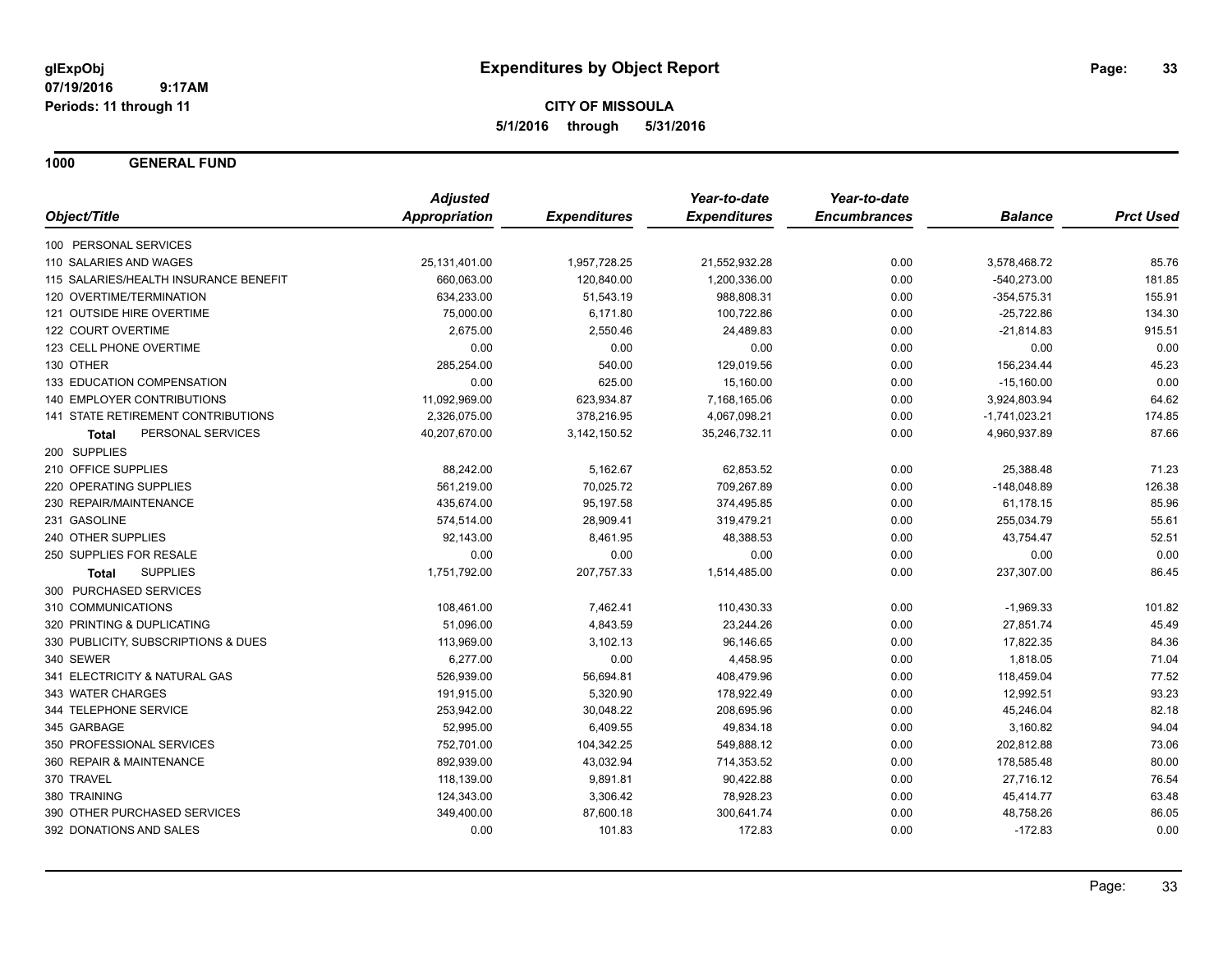**1000 GENERAL FUND**

|                                            | <b>Adjusted</b> |                     | Year-to-date        | Year-to-date        |                |                  |
|--------------------------------------------|-----------------|---------------------|---------------------|---------------------|----------------|------------------|
| Object/Title                               | Appropriation   | <b>Expenditures</b> | <b>Expenditures</b> | <b>Encumbrances</b> | <b>Balance</b> | <b>Prct Used</b> |
| PURCHASED SERVICES<br><b>Total</b>         | 3,543,116.00    | 362,157.04          | 2,814,620.10        | 0.00                | 728,495.90     | 79.44            |
| 400 BUILDING MATERIALS                     |                 |                     |                     |                     |                |                  |
| <b>400 BUILDING MATERIALS</b>              | 46,285.00       | 0.00                | 0.00                | 0.00                | 46,285.00      | 0.00             |
| <b>BUILDING MATERIALS</b><br>Total         | 46,285.00       | 0.00                | 0.00                | 0.00                | 46,285.00      | 0.00             |
| 500 FIXED CHARGES                          |                 |                     |                     |                     |                |                  |
| 500 FIXED CHARGES                          | 1,152,325.00    | 58,908.62           | 877.069.94          | 0.00                | 275,255.06     | 76.11            |
| 530 EQUIPMENT RENTAL                       | 726.00          | 10.50               | 774.00              | 0.00                | $-48.00$       | 106.61           |
| 550 MERCHANT SERVICE FEES                  | 29,700.00       | 0.00                | 5,232.39            | 0.00                | 24,467.61      | 17.62            |
| <b>FIXED CHARGES</b><br><b>Total</b>       | 1,182,751.00    | 58,919.12           | 883,076.33          | 0.00                | 299,674.67     | 74.66            |
| 600 DEBT SERVICE                           |                 |                     |                     |                     |                |                  |
| 610 PRINCIPAL                              | 516,327.00      | 43,083.85           | 559,411.52          | 0.00                | $-43,084.52$   | 108.34           |
| 620 INTEREST / SERVICE FEES                | 18,247.00       | 2,001.90            | 20,248.49           | 0.00                | $-2,001.49$    | 110.97           |
| <b>DEBT SERVICE</b><br><b>Total</b>        | 534,574.00      | 45,085.75           | 579,660.01          | 0.00                | $-45,086.01$   | 108.43           |
| 700 GRANTS & CONTRIBUTIONS                 |                 |                     |                     |                     |                |                  |
| 700 GRANTS & CONTRIBUTIONS                 | 2,439,769.06    | 20,663.26           | 1,495,458.18        | 0.00                | 944,310.88     | 61.30            |
| 780 INTERGOVERNMENTAL TRANSFER             | 0.00            | 0.00                | 0.00                | 0.00                | 0.00           | 0.00             |
| <b>GRANTS &amp; CONTRIBUTIONS</b><br>Total | 2,439,769.06    | 20,663.26           | 1,495,458.18        | 0.00                | 944,310.88     | 61.30            |
| 800 OTHER OBJECTS                          |                 |                     |                     |                     |                |                  |
| 820 TRANSFERS TO OTHER FUNDS               | 1,911,385.00    | 42,825.45           | 500,643.21          | 0.00                | 1,410,741.79   | 26.19            |
| 845 CONTINGENCY                            | 119,298.00      | 1,164.00            | 5,384.00            | 0.00                | 113,914.00     | 4.51             |
| 850 SALARY SAVINGS                         | $-154,023.00$   | 0.00                | 0.00                | 0.00                | $-154,023.00$  | 0.00             |
| <b>OTHER OBJECTS</b><br><b>Total</b>       | 1,876,660.00    | 43,989.45           | 506,027.21          | 0.00                | 1,370,632.79   | 26.96            |
| 900 CAPITAL OUTLAY                         |                 |                     |                     |                     |                |                  |
| 920 BUILDINGS                              | 0.00            | 0.00                | 0.00                | 0.00                | 0.00           | 0.00             |
| 930 IMPROVEMENTS                           | 197,705.00      | 10,748.46           | 49,384.13           | 0.00                | 148,320.87     | 24.98            |
| 940 MACHINERY & EQUIPMENT                  | 0.00            | 0.00                | 17,931.00           | 0.00                | $-17,931.00$   | 0.00             |
| <b>CAPITAL OUTLAY</b><br><b>Total</b>      | 197,705.00      | 10,748.46           | 67,315.13           | 0.00                | 130,389.87     | 34.05            |
| <b>GENERAL FUND</b><br>Total               | 51,780,322.06   | 3,891,470.93        | 43, 107, 374.07     | 0.00                | 8,672,947.99   | 83.25            |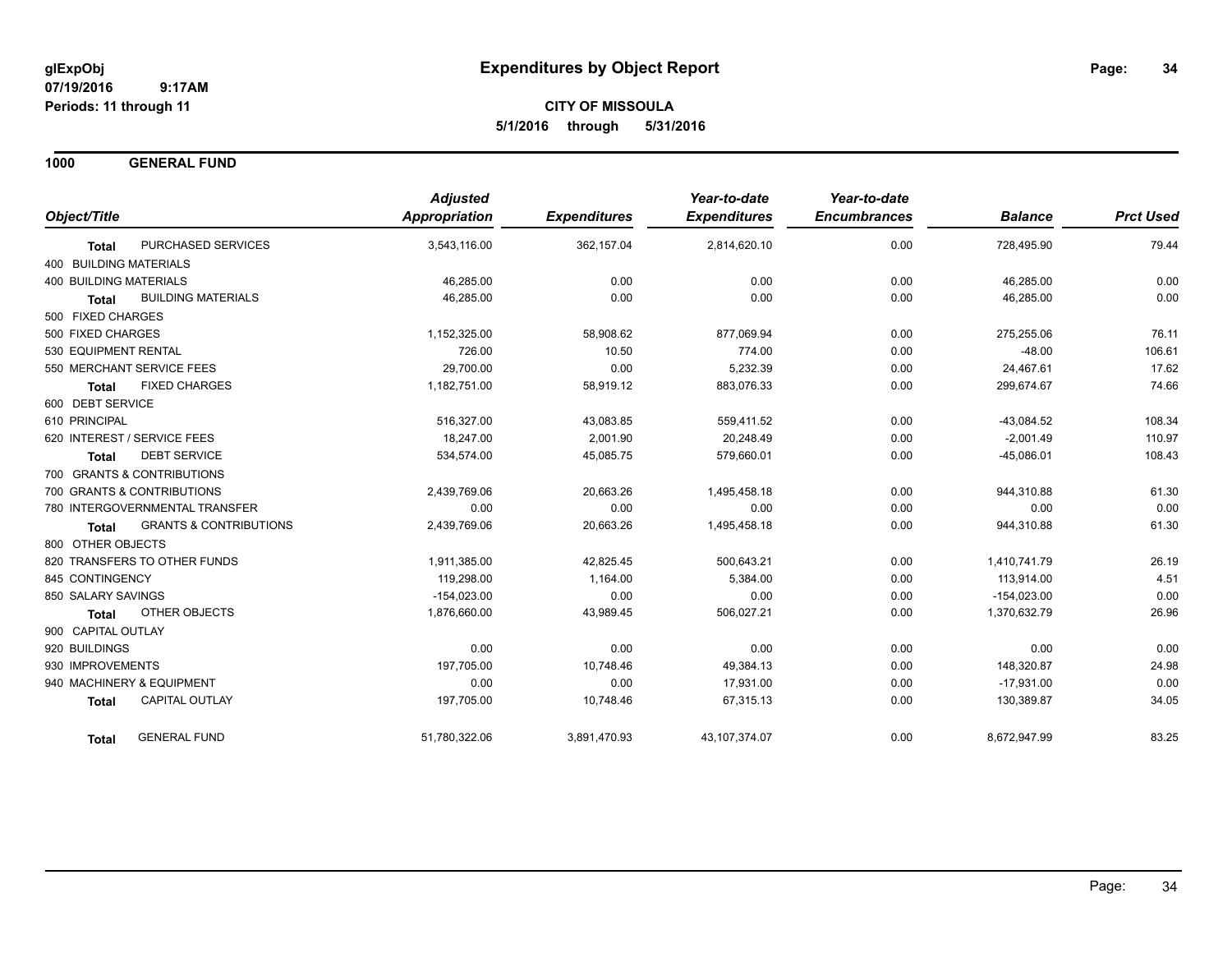# **CITY OF MISSOULA 5/1/2016 through 5/31/2016**

### **1211 PARK ACQUISITION & DEVELOPMENT**

**370 PARKS & RECREATION**

|                           |                              | <b>Adjusted</b>      |                     | Year-to-date        | Year-to-date        |                |                  |
|---------------------------|------------------------------|----------------------|---------------------|---------------------|---------------------|----------------|------------------|
| Object/Title              |                              | <b>Appropriation</b> | <b>Expenditures</b> | <b>Expenditures</b> | <b>Encumbrances</b> | <b>Balance</b> | <b>Prct Used</b> |
| 200 SUPPLIES              |                              |                      |                     |                     |                     |                |                  |
| 220 OPERATING SUPPLIES    |                              | 10,000.00            | 0.00                | 0.00                | 0.00                | 10,000.00      | 0.00             |
| <b>Total</b>              | <b>SUPPLIES</b>              | 10,000.00            | 0.00                | 0.00                | 0.00                | 10,000.00      | 0.00             |
| 300 PURCHASED SERVICES    |                              |                      |                     |                     |                     |                |                  |
| 350 PROFESSIONAL SERVICES |                              | 25,000.00            | 0.00                | 0.00                | 0.00                | 25,000.00      | 0.00             |
|                           | 390 OTHER PURCHASED SERVICES | 10,000.00            | 0.00                | 0.00                | 0.00                | 10,000.00      | 0.00             |
| Total                     | PURCHASED SERVICES           | 35,000.00            | 0.00                | 0.00                | 0.00                | 35,000.00      | 0.00             |
| 500 FIXED CHARGES         |                              |                      |                     |                     |                     |                |                  |
| 550 MERCHANT SERVICE FEES |                              | 0.00                 | 0.00                | 0.00                | 0.00                | 0.00           | 0.00             |
| <b>Total</b>              | <b>FIXED CHARGES</b>         | 0.00                 | 0.00                | 0.00                | 0.00                | 0.00           | 0.00             |
| 800 OTHER OBJECTS         |                              |                      |                     |                     |                     |                |                  |
|                           | 820 TRANSFERS TO OTHER FUNDS | 0.00                 | 0.00                | 0.00                | 0.00                | 0.00           | 0.00             |
| <b>Total</b>              | OTHER OBJECTS                | 0.00                 | 0.00                | 0.00                | 0.00                | 0.00           | 0.00             |
| 900 CAPITAL OUTLAY        |                              |                      |                     |                     |                     |                |                  |
| 930 IMPROVEMENTS          |                              | 168,578.00           | 0.00                | 0.00                | 0.00                | 168,578.00     | 0.00             |
| <b>Total</b>              | <b>CAPITAL OUTLAY</b>        | 168,578.00           | 0.00                | 0.00                | 0.00                | 168,578.00     | 0.00             |
| <b>Total</b>              | PARKS & RECREATION           | 213,578.00           | 0.00                | 0.00                | 0.00                | 213,578.00     | 0.00             |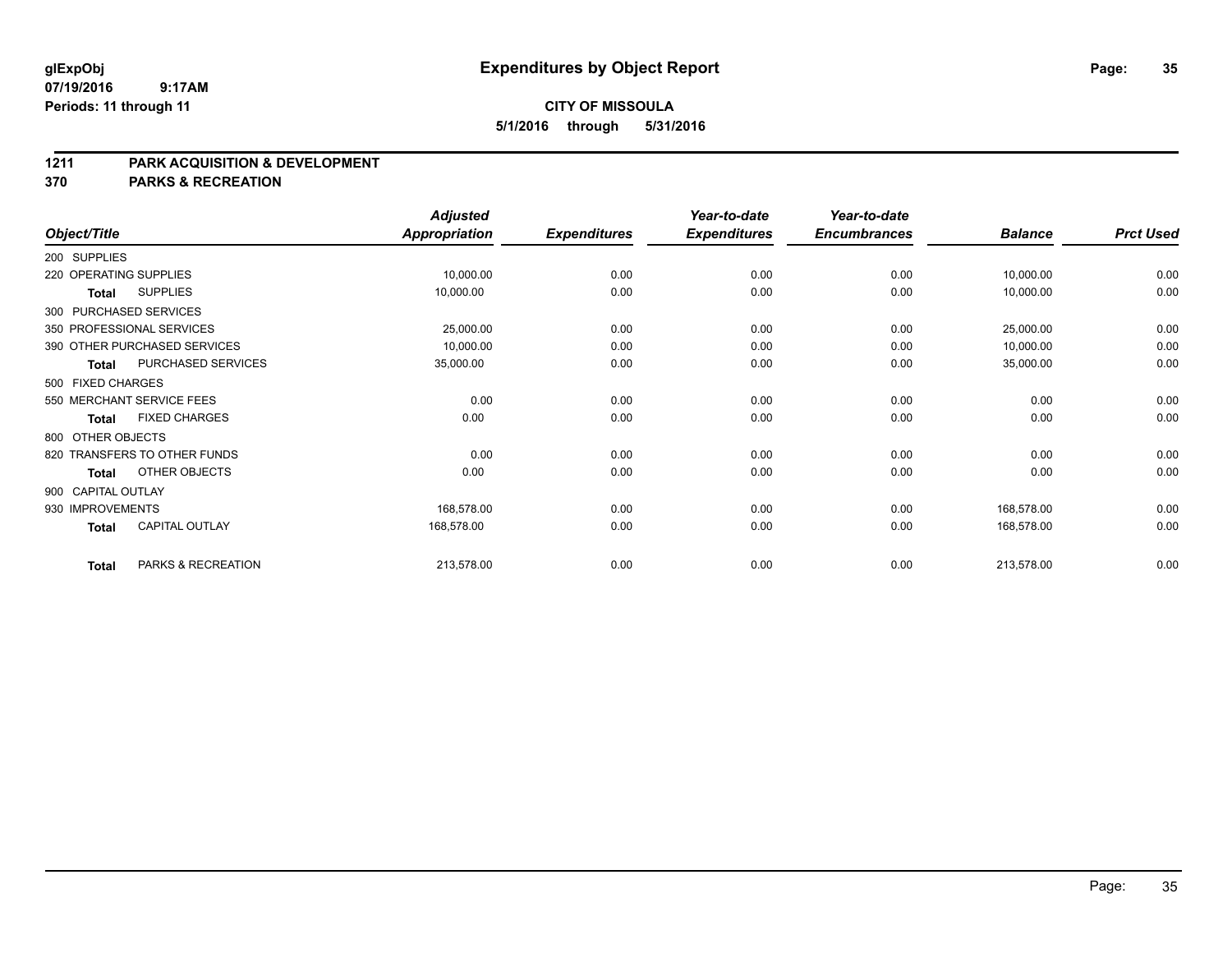# **CITY OF MISSOULA 5/1/2016 through 5/31/2016**

# **1211 PARK ACQUISITION & DEVELOPMENT**

| Object/Title           |                                | <b>Adjusted</b><br><b>Appropriation</b> | <b>Expenditures</b> | Year-to-date<br><b>Expenditures</b> | Year-to-date<br><b>Encumbrances</b> | <b>Balance</b> | <b>Prct Used</b> |
|------------------------|--------------------------------|-----------------------------------------|---------------------|-------------------------------------|-------------------------------------|----------------|------------------|
| 200 SUPPLIES           |                                |                                         |                     |                                     |                                     |                |                  |
| 220 OPERATING SUPPLIES |                                | 10,000.00                               | 0.00                | 0.00                                | 0.00                                | 10,000.00      | 0.00             |
| Total                  | <b>SUPPLIES</b>                | 10,000.00                               | 0.00                | 0.00                                | 0.00                                | 10,000.00      | 0.00             |
|                        | 300 PURCHASED SERVICES         |                                         |                     |                                     |                                     |                |                  |
|                        | 350 PROFESSIONAL SERVICES      | 25,000.00                               | 0.00                | 0.00                                | 0.00                                | 25,000.00      | 0.00             |
|                        | 390 OTHER PURCHASED SERVICES   | 10,000.00                               | 0.00                | 0.00                                | 0.00                                | 10,000.00      | 0.00             |
| Total                  | PURCHASED SERVICES             | 35,000.00                               | 0.00                | 0.00                                | 0.00                                | 35,000.00      | 0.00             |
| 500 FIXED CHARGES      |                                |                                         |                     |                                     |                                     |                |                  |
|                        | 550 MERCHANT SERVICE FEES      | 0.00                                    | 0.00                | 0.00                                | 0.00                                | 0.00           | 0.00             |
| Total                  | <b>FIXED CHARGES</b>           | 0.00                                    | 0.00                | 0.00                                | 0.00                                | 0.00           | 0.00             |
| 800 OTHER OBJECTS      |                                |                                         |                     |                                     |                                     |                |                  |
|                        | 820 TRANSFERS TO OTHER FUNDS   | 0.00                                    | 0.00                | 0.00                                | 0.00                                | 0.00           | 0.00             |
| Total                  | OTHER OBJECTS                  | 0.00                                    | 0.00                | 0.00                                | 0.00                                | 0.00           | 0.00             |
| 900 CAPITAL OUTLAY     |                                |                                         |                     |                                     |                                     |                |                  |
| 930 IMPROVEMENTS       |                                | 168,578.00                              | 0.00                | 0.00                                | 0.00                                | 168,578.00     | 0.00             |
| Total                  | CAPITAL OUTLAY                 | 168,578.00                              | 0.00                | 0.00                                | 0.00                                | 168,578.00     | 0.00             |
| <b>Total</b>           | PARK ACQUISITION & DEVELOPMENT | 213,578.00                              | 0.00                | 0.00                                | 0.00                                | 213,578.00     | 0.00             |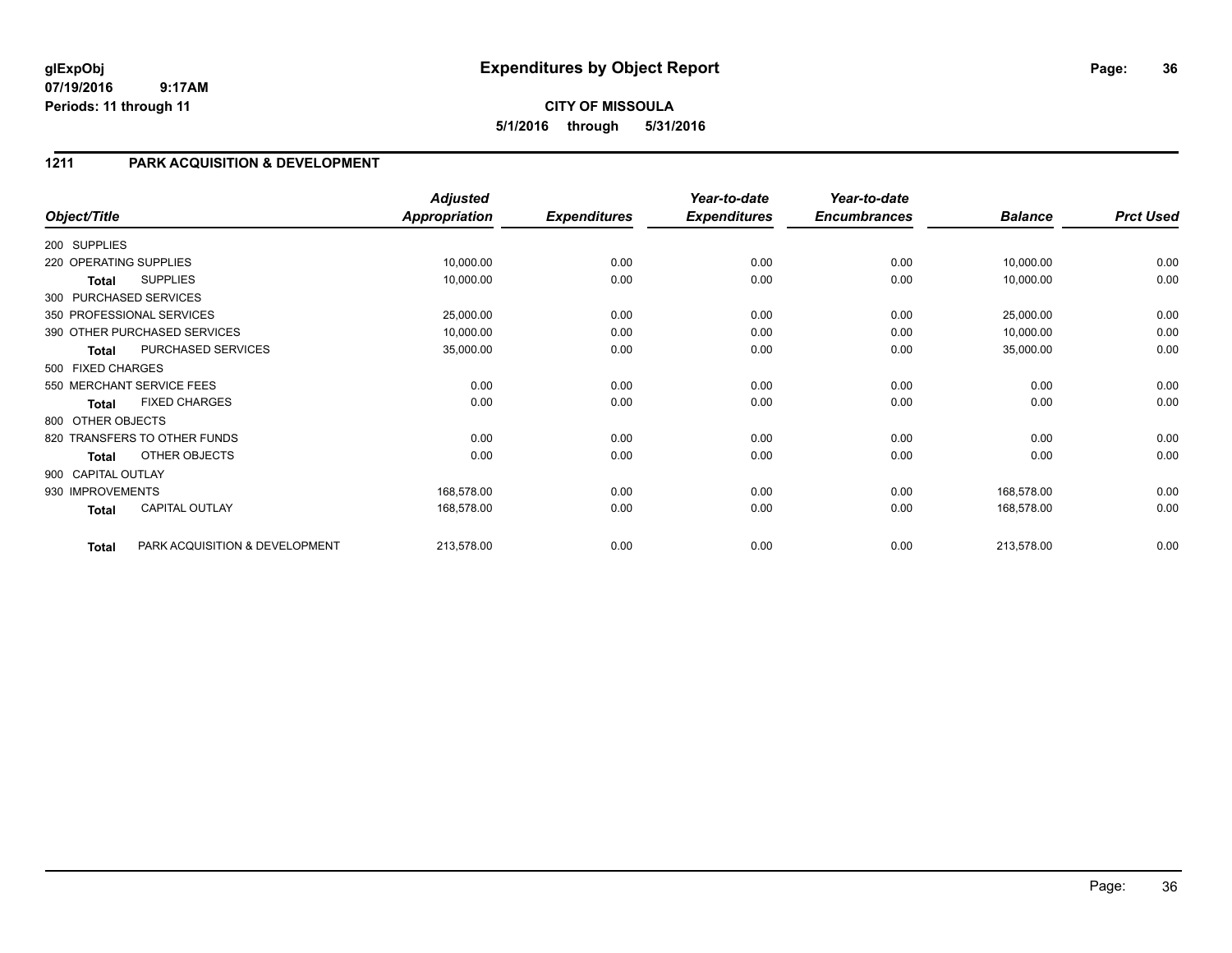#### **1212 PARK ENTERPRISE FUND**

**370 PARKS & RECREATION**

|                           |                              | <b>Adjusted</b> |                     | Year-to-date        | Year-to-date        |                |                  |
|---------------------------|------------------------------|-----------------|---------------------|---------------------|---------------------|----------------|------------------|
| Object/Title              |                              | Appropriation   | <b>Expenditures</b> | <b>Expenditures</b> | <b>Encumbrances</b> | <b>Balance</b> | <b>Prct Used</b> |
| 200 SUPPLIES              |                              |                 |                     |                     |                     |                |                  |
| 220 OPERATING SUPPLIES    |                              | 35,000.00       | 425.98              | 1,075.98            | 0.00                | 33,924.02      | 3.07             |
| 230 REPAIR/MAINTENANCE    |                              | 0.00            | 0.00                | 0.00                | 0.00                | 0.00           | 0.00             |
| 240 OTHER SUPPLIES        |                              | 0.00            | 0.00                | 0.00                | 0.00                | 0.00           | 0.00             |
| <b>Total</b>              | <b>SUPPLIES</b>              | 35,000.00       | 425.98              | 1,075.98            | 0.00                | 33,924.02      | 3.07             |
| 300 PURCHASED SERVICES    |                              |                 |                     |                     |                     |                |                  |
| 350 PROFESSIONAL SERVICES |                              | 10,000.00       | 0.00                | 332.50              | 0.00                | 9.667.50       | 3.33             |
|                           | 390 OTHER PURCHASED SERVICES | 20,000.00       | 0.00                | 1,900.00            | 0.00                | 18,100.00      | 9.50             |
| <b>Total</b>              | PURCHASED SERVICES           | 30,000.00       | 0.00                | 2,232.50            | 0.00                | 27,767.50      | 7.44             |
| 500 FIXED CHARGES         |                              |                 |                     |                     |                     |                |                  |
| 550 MERCHANT SERVICE FEES |                              | 0.00            | 0.00                | 0.00                | 0.00                | 0.00           | 0.00             |
| <b>Total</b>              | <b>FIXED CHARGES</b>         | 0.00            | 0.00                | 0.00                | 0.00                | 0.00           | 0.00             |
| 800 OTHER OBJECTS         |                              |                 |                     |                     |                     |                |                  |
|                           | 820 TRANSFERS TO OTHER FUNDS | 0.00            | 0.00                | 0.00                | 0.00                | 0.00           | 0.00             |
| <b>Total</b>              | OTHER OBJECTS                | 0.00            | 0.00                | 0.00                | 0.00                | 0.00           | 0.00             |
| 900 CAPITAL OUTLAY        |                              |                 |                     |                     |                     |                |                  |
| 930 IMPROVEMENTS          |                              | 180,150.00      | 0.00                | 0.00                | 0.00                | 180.150.00     | 0.00             |
| 940 MACHINERY & EQUIPMENT |                              | 30,000.00       | 0.00                | 0.00                | 0.00                | 30,000.00      | 0.00             |
| <b>Total</b>              | <b>CAPITAL OUTLAY</b>        | 210,150.00      | 0.00                | 0.00                | 0.00                | 210,150.00     | 0.00             |
| <b>Total</b>              | PARKS & RECREATION           | 275,150.00      | 425.98              | 3,308.48            | 0.00                | 271,841.52     | 1.20             |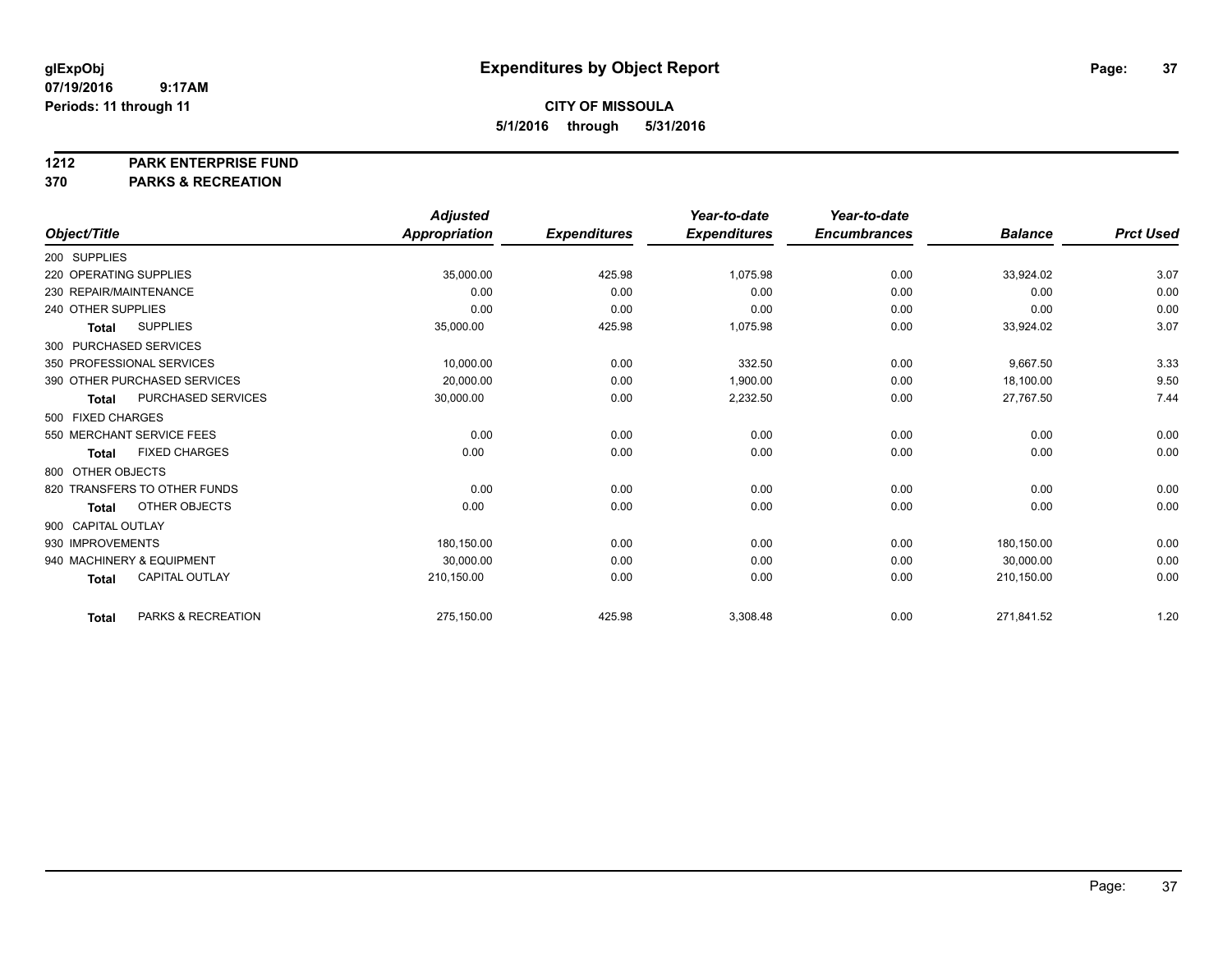## **CITY OF MISSOULA 5/1/2016 through 5/31/2016**

### **1212 PARK ENTERPRISE FUND**

|                        |                              | <b>Adjusted</b>      |                     | Year-to-date        | Year-to-date        |                |                  |
|------------------------|------------------------------|----------------------|---------------------|---------------------|---------------------|----------------|------------------|
| Object/Title           |                              | <b>Appropriation</b> | <b>Expenditures</b> | <b>Expenditures</b> | <b>Encumbrances</b> | <b>Balance</b> | <b>Prct Used</b> |
| 200 SUPPLIES           |                              |                      |                     |                     |                     |                |                  |
| 220 OPERATING SUPPLIES |                              | 35,000.00            | 425.98              | 1,075.98            | 0.00                | 33,924.02      | 3.07             |
| 230 REPAIR/MAINTENANCE |                              | 0.00                 | 0.00                | 0.00                | 0.00                | 0.00           | 0.00             |
| 240 OTHER SUPPLIES     |                              | 0.00                 | 0.00                | 0.00                | 0.00                | 0.00           | 0.00             |
| <b>Total</b>           | <b>SUPPLIES</b>              | 35,000.00            | 425.98              | 1,075.98            | 0.00                | 33,924.02      | 3.07             |
| 300 PURCHASED SERVICES |                              |                      |                     |                     |                     |                |                  |
|                        | 350 PROFESSIONAL SERVICES    | 10,000.00            | 0.00                | 332.50              | 0.00                | 9,667.50       | 3.33             |
|                        | 390 OTHER PURCHASED SERVICES | 20,000.00            | 0.00                | 1,900.00            | 0.00                | 18,100.00      | 9.50             |
| <b>Total</b>           | <b>PURCHASED SERVICES</b>    | 30,000.00            | 0.00                | 2,232.50            | 0.00                | 27,767.50      | 7.44             |
| 500 FIXED CHARGES      |                              |                      |                     |                     |                     |                |                  |
|                        | 550 MERCHANT SERVICE FEES    | 0.00                 | 0.00                | 0.00                | 0.00                | 0.00           | 0.00             |
| <b>Total</b>           | <b>FIXED CHARGES</b>         | 0.00                 | 0.00                | 0.00                | 0.00                | 0.00           | 0.00             |
| 800 OTHER OBJECTS      |                              |                      |                     |                     |                     |                |                  |
|                        | 820 TRANSFERS TO OTHER FUNDS | 0.00                 | 0.00                | 0.00                | 0.00                | 0.00           | 0.00             |
| <b>Total</b>           | OTHER OBJECTS                | 0.00                 | 0.00                | 0.00                | 0.00                | 0.00           | 0.00             |
| 900 CAPITAL OUTLAY     |                              |                      |                     |                     |                     |                |                  |
| 930 IMPROVEMENTS       |                              | 180,150.00           | 0.00                | 0.00                | 0.00                | 180,150.00     | 0.00             |
|                        | 940 MACHINERY & EQUIPMENT    | 30,000.00            | 0.00                | 0.00                | 0.00                | 30,000.00      | 0.00             |
| <b>Total</b>           | <b>CAPITAL OUTLAY</b>        | 210,150.00           | 0.00                | 0.00                | 0.00                | 210,150.00     | 0.00             |
| <b>Total</b>           | PARK ENTERPRISE FUND         | 275,150.00           | 425.98              | 3,308.48            | 0.00                | 271,841.52     | 1.20             |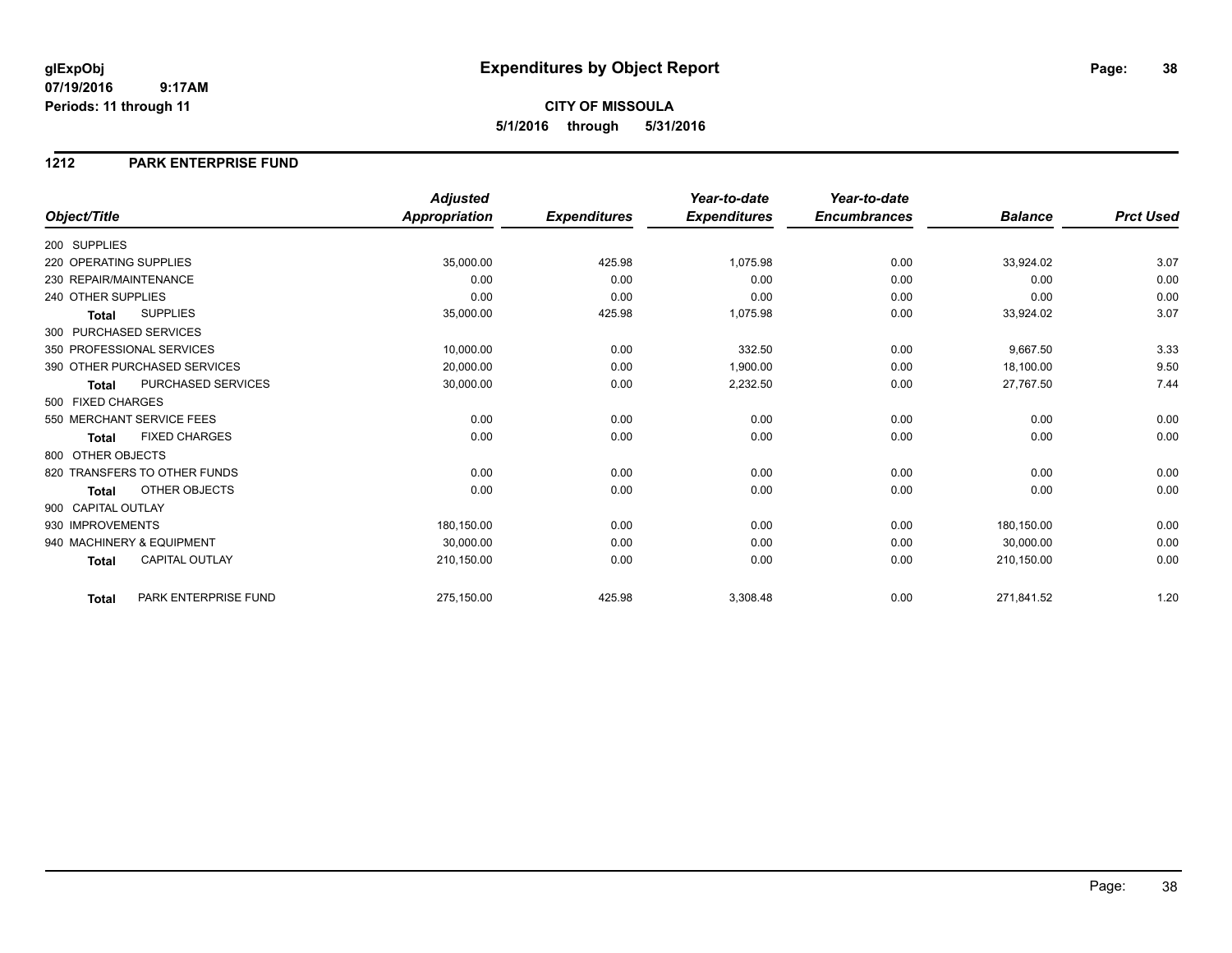**1216 PARKS & REC TRAILS, DEV**

**370 PARKS & RECREATION**

|                                            | <b>Adjusted</b> |                     | Year-to-date        | Year-to-date        |                |                  |
|--------------------------------------------|-----------------|---------------------|---------------------|---------------------|----------------|------------------|
| Object/Title                               | Appropriation   | <b>Expenditures</b> | <b>Expenditures</b> | <b>Encumbrances</b> | <b>Balance</b> | <b>Prct Used</b> |
| 100 PERSONAL SERVICES                      |                 |                     |                     |                     |                |                  |
| 110 SALARIES AND WAGES                     | 11,291.00       | 3,210.70            | 8,779.70            | 0.00                | 2,511.30       | 77.76            |
| 120 OVERTIME/TERMINATION                   | 0.00            | 0.00                | 0.00                | 0.00                | 0.00           | 0.00             |
| 140 EMPLOYER CONTRIBUTIONS                 | 1,909.00        | 528.51              | 1,628.53            | 0.00                | 280.47         | 85.31            |
| <b>141 STATE RETIREMENT CONTRIBUTIONS</b>  | 0.00            | 0.00                | 4.85                | 0.00                | $-4.85$        | 0.00             |
| PERSONAL SERVICES<br><b>Total</b>          | 13,200.00       | 3,739.21            | 10,413.08           | 0.00                | 2,786.92       | 78.89            |
| 200 SUPPLIES                               |                 |                     |                     |                     |                |                  |
| 210 OFFICE SUPPLIES                        | 0.00            | 0.00                | 0.00                | 0.00                | 0.00           | 0.00             |
| 220 OPERATING SUPPLIES                     | 67,000.00       | 2,442.59            | 35,731.32           | 0.00                | 31,268.68      | 53.33            |
| 230 REPAIR/MAINTENANCE                     | 35,000.00       | 0.00                | 209.27              | 0.00                | 34,790.73      | 0.60             |
| 240 OTHER SUPPLIES                         | 1,100.00        | 0.00                | 0.00                | 0.00                | 1,100.00       | 0.00             |
| <b>SUPPLIES</b><br><b>Total</b>            | 103,100.00      | 2,442.59            | 35,940.59           | 0.00                | 67,159.41      | 34.86            |
| 300 PURCHASED SERVICES                     |                 |                     |                     |                     |                |                  |
| 330 PUBLICITY, SUBSCRIPTIONS & DUES        | 0.00            | 0.00                | 0.00                | 0.00                | 0.00           | 0.00             |
| 341 ELECTRICITY & NATURAL GAS              | 0.00            | 0.00                | 0.00                | 0.00                | 0.00           | 0.00             |
| 350 PROFESSIONAL SERVICES                  | 146,700.00      | 20,596.79           | 97,796.40           | 0.00                | 48,903.60      | 66.66            |
| 360 REPAIR & MAINTENANCE                   | 10,000.00       | 0.00                | 560.00              | 0.00                | 9,440.00       | 5.60             |
| 370 TRAVEL                                 | 150.00          | 0.00                | 0.00                | 0.00                | 150.00         | 0.00             |
| 380 TRAINING                               | 150.00          | 0.00                | 0.00                | 0.00                | 150.00         | 0.00             |
| 390 OTHER PURCHASED SERVICES               | 100,000.00      | 0.00                | 121.49              | 0.00                | 99,878.51      | 0.12             |
| PURCHASED SERVICES<br><b>Total</b>         | 257,000.00      | 20,596.79           | 98,477.89           | 0.00                | 158,522.11     | 38.32            |
| 500 FIXED CHARGES                          |                 |                     |                     |                     |                |                  |
| 550 MERCHANT SERVICE FEES                  | 0.00            | 0.00                | 0.00                | 0.00                | 0.00           | 0.00             |
| <b>FIXED CHARGES</b><br><b>Total</b>       | 0.00            | 0.00                | 0.00                | 0.00                | 0.00           | 0.00             |
| 700 GRANTS & CONTRIBUTIONS                 |                 |                     |                     |                     |                |                  |
| 700 GRANTS & CONTRIBUTIONS                 | 0.00            | 0.00                | 0.00                | 0.00                | 0.00           | 0.00             |
| 751 RECREATION SCHOLARSHIPS                | 0.00            | 0.00                | 0.00                | 0.00                | 0.00           | 0.00             |
| <b>GRANTS &amp; CONTRIBUTIONS</b><br>Total | 0.00            | 0.00                | 0.00                | 0.00                | 0.00           | 0.00             |
| 800 OTHER OBJECTS                          |                 |                     |                     |                     |                |                  |
| 820 TRANSFERS TO OTHER FUNDS               | 50,000.00       | 0.00                | 0.00                | 0.00                | 50,000.00      | 0.00             |
| 845 CONTINGENCY                            | 25,000.00       | 0.00                | 0.00                | 0.00                | 25,000.00      | 0.00             |
| OTHER OBJECTS<br>Total                     | 75,000.00       | 0.00                | 0.00                | 0.00                | 75,000.00      | 0.00             |
| 900 CAPITAL OUTLAY                         |                 |                     |                     |                     |                |                  |

Page: 39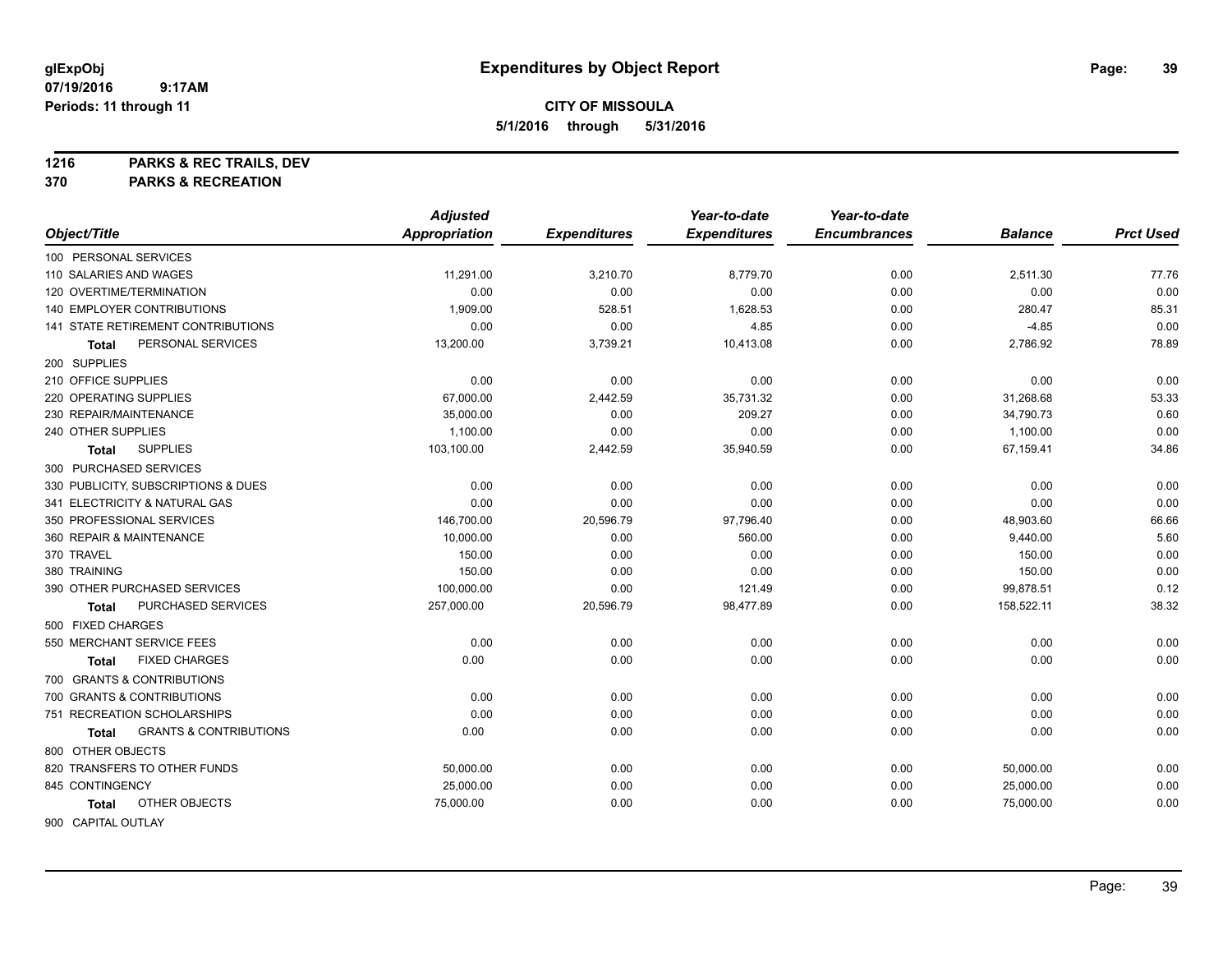**1216 PARKS & REC TRAILS, DEV**

**370 PARKS & RECREATION**

| Object/Title                                  | <b>Adjusted</b><br>Appropriation | <b>Expenditures</b> | Year-to-date<br><b>Expenditures</b> | Year-to-date<br><b>Encumbrances</b> | <b>Balance</b> | <b>Prct Used</b> |
|-----------------------------------------------|----------------------------------|---------------------|-------------------------------------|-------------------------------------|----------------|------------------|
| 920 BUILDINGS                                 | 100,000.00                       | 0.00                | 0.00                                | 0.00                                | 100,000.00     | 0.00             |
| 930 IMPROVEMENTS                              | 346,620.00                       | 240.00              | 240.00                              | 0.00                                | 346,380.00     | 0.07             |
| 940 MACHINERY & EQUIPMENT                     | 50,000.00                        | 0.00                | 9,450.00                            | 0.00                                | 40,550.00      | 18.90            |
| <b>CAPITAL OUTLAY</b><br><b>Total</b>         | 496.620.00                       | 240.00              | 9,690.00                            | 0.00                                | 486.930.00     | 1.95             |
| <b>PARKS &amp; RECREATION</b><br><b>Total</b> | 944,920.00                       | 27,018.59           | 154.521.56                          | 0.00                                | 790.398.44     | 16.35            |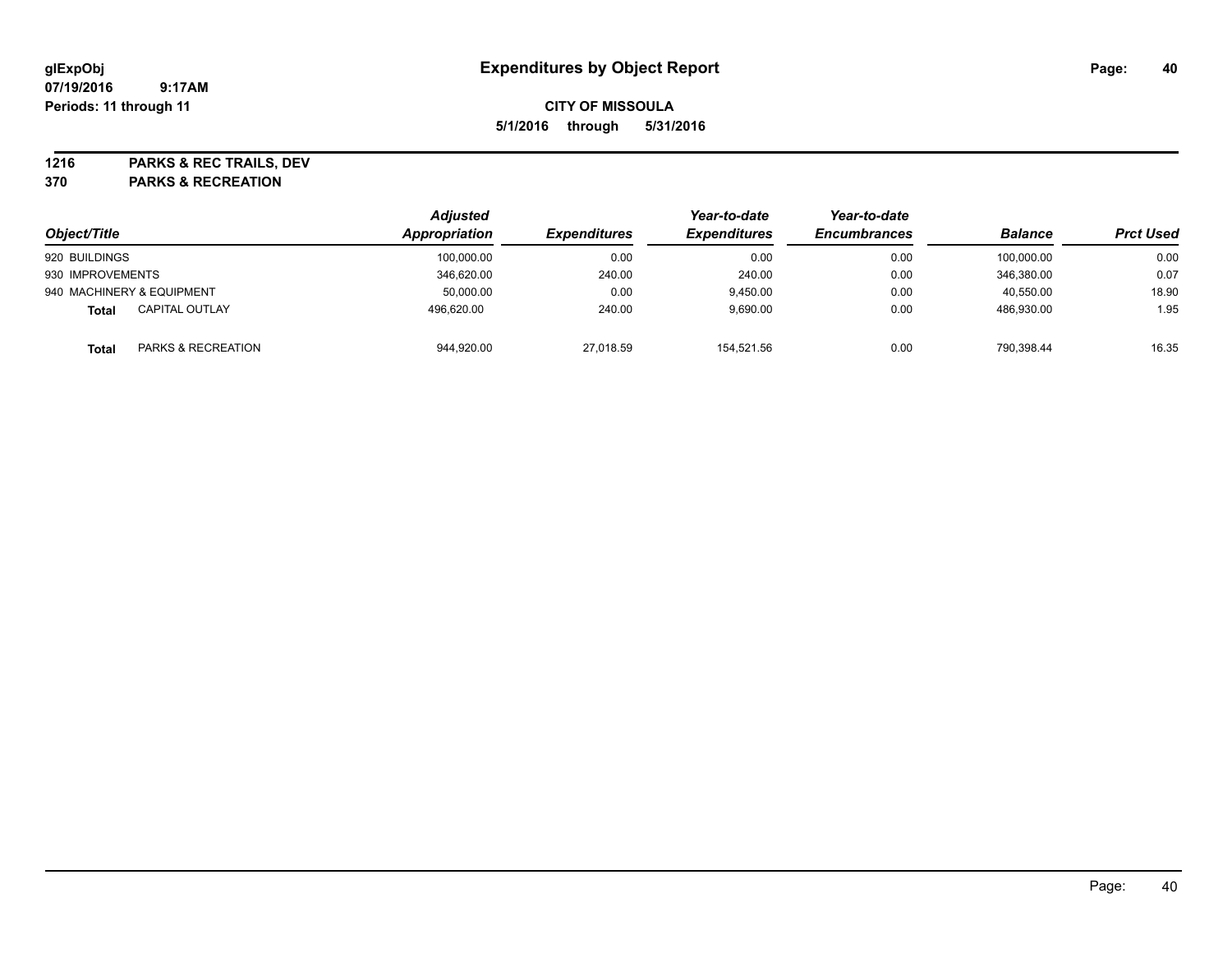### **1216 PARKS & REC TRAILS, DEV**

|                                            | <b>Adjusted</b>      |                     | Year-to-date        | Year-to-date        |                |                  |
|--------------------------------------------|----------------------|---------------------|---------------------|---------------------|----------------|------------------|
| Object/Title                               | <b>Appropriation</b> | <b>Expenditures</b> | <b>Expenditures</b> | <b>Encumbrances</b> | <b>Balance</b> | <b>Prct Used</b> |
| 100 PERSONAL SERVICES                      |                      |                     |                     |                     |                |                  |
| 110 SALARIES AND WAGES                     | 11.291.00            | 3,210.70            | 8,779.70            | 0.00                | 2,511.30       | 77.76            |
| 120 OVERTIME/TERMINATION                   | 0.00                 | 0.00                | 0.00                | 0.00                | 0.00           | 0.00             |
| <b>140 EMPLOYER CONTRIBUTIONS</b>          | 1,909.00             | 528.51              | 1,628.53            | 0.00                | 280.47         | 85.31            |
| <b>141 STATE RETIREMENT CONTRIBUTIONS</b>  | 0.00                 | 0.00                | 4.85                | 0.00                | $-4.85$        | 0.00             |
| PERSONAL SERVICES<br><b>Total</b>          | 13,200.00            | 3,739.21            | 10,413.08           | 0.00                | 2,786.92       | 78.89            |
| 200 SUPPLIES                               |                      |                     |                     |                     |                |                  |
| 210 OFFICE SUPPLIES                        | 0.00                 | 0.00                | 0.00                | 0.00                | 0.00           | 0.00             |
| 220 OPERATING SUPPLIES                     | 67,000.00            | 2,442.59            | 35,731.32           | 0.00                | 31,268.68      | 53.33            |
| 230 REPAIR/MAINTENANCE                     | 35,000.00            | 0.00                | 209.27              | 0.00                | 34,790.73      | 0.60             |
| 240 OTHER SUPPLIES                         | 1,100.00             | 0.00                | 0.00                | 0.00                | 1,100.00       | 0.00             |
| <b>SUPPLIES</b><br><b>Total</b>            | 103,100.00           | 2,442.59            | 35,940.59           | 0.00                | 67,159.41      | 34.86            |
| 300 PURCHASED SERVICES                     |                      |                     |                     |                     |                |                  |
| 330 PUBLICITY, SUBSCRIPTIONS & DUES        | 0.00                 | 0.00                | 0.00                | 0.00                | 0.00           | 0.00             |
| 341 ELECTRICITY & NATURAL GAS              | 0.00                 | 0.00                | 0.00                | 0.00                | 0.00           | 0.00             |
| 350 PROFESSIONAL SERVICES                  | 146,700.00           | 20,596.79           | 97,796.40           | 0.00                | 48,903.60      | 66.66            |
| 360 REPAIR & MAINTENANCE                   | 10,000.00            | 0.00                | 560.00              | 0.00                | 9,440.00       | 5.60             |
| 370 TRAVEL                                 | 150.00               | 0.00                | 0.00                | 0.00                | 150.00         | 0.00             |
| 380 TRAINING                               | 150.00               | 0.00                | 0.00                | 0.00                | 150.00         | 0.00             |
| 390 OTHER PURCHASED SERVICES               | 100,000.00           | 0.00                | 121.49              | 0.00                | 99,878.51      | 0.12             |
| PURCHASED SERVICES<br><b>Total</b>         | 257,000.00           | 20,596.79           | 98,477.89           | 0.00                | 158,522.11     | 38.32            |
| 500 FIXED CHARGES                          |                      |                     |                     |                     |                |                  |
| 550 MERCHANT SERVICE FEES                  | 0.00                 | 0.00                | 0.00                | 0.00                | 0.00           | 0.00             |
| <b>FIXED CHARGES</b><br><b>Total</b>       | 0.00                 | 0.00                | 0.00                | 0.00                | 0.00           | 0.00             |
| 700 GRANTS & CONTRIBUTIONS                 |                      |                     |                     |                     |                |                  |
| 700 GRANTS & CONTRIBUTIONS                 | 0.00                 | 0.00                | 0.00                | 0.00                | 0.00           | 0.00             |
| 751 RECREATION SCHOLARSHIPS                | 0.00                 | 0.00                | 0.00                | 0.00                | 0.00           | 0.00             |
| <b>GRANTS &amp; CONTRIBUTIONS</b><br>Total | 0.00                 | 0.00                | 0.00                | 0.00                | 0.00           | 0.00             |
| 800 OTHER OBJECTS                          |                      |                     |                     |                     |                |                  |
| 820 TRANSFERS TO OTHER FUNDS               | 50,000.00            | 0.00                | 0.00                | 0.00                | 50,000.00      | 0.00             |
| 845 CONTINGENCY                            | 25,000.00            | 0.00                | 0.00                | 0.00                | 25,000.00      | 0.00             |
| OTHER OBJECTS<br>Total                     | 75,000.00            | 0.00                | 0.00                | 0.00                | 75,000.00      | 0.00             |
| 900 CAPITAL OUTLAY                         |                      |                     |                     |                     |                |                  |
| 920 BUILDINGS                              | 100,000.00           | 0.00                | 0.00                | 0.00                | 100,000.00     | 0.00             |
|                                            |                      |                     |                     |                     |                |                  |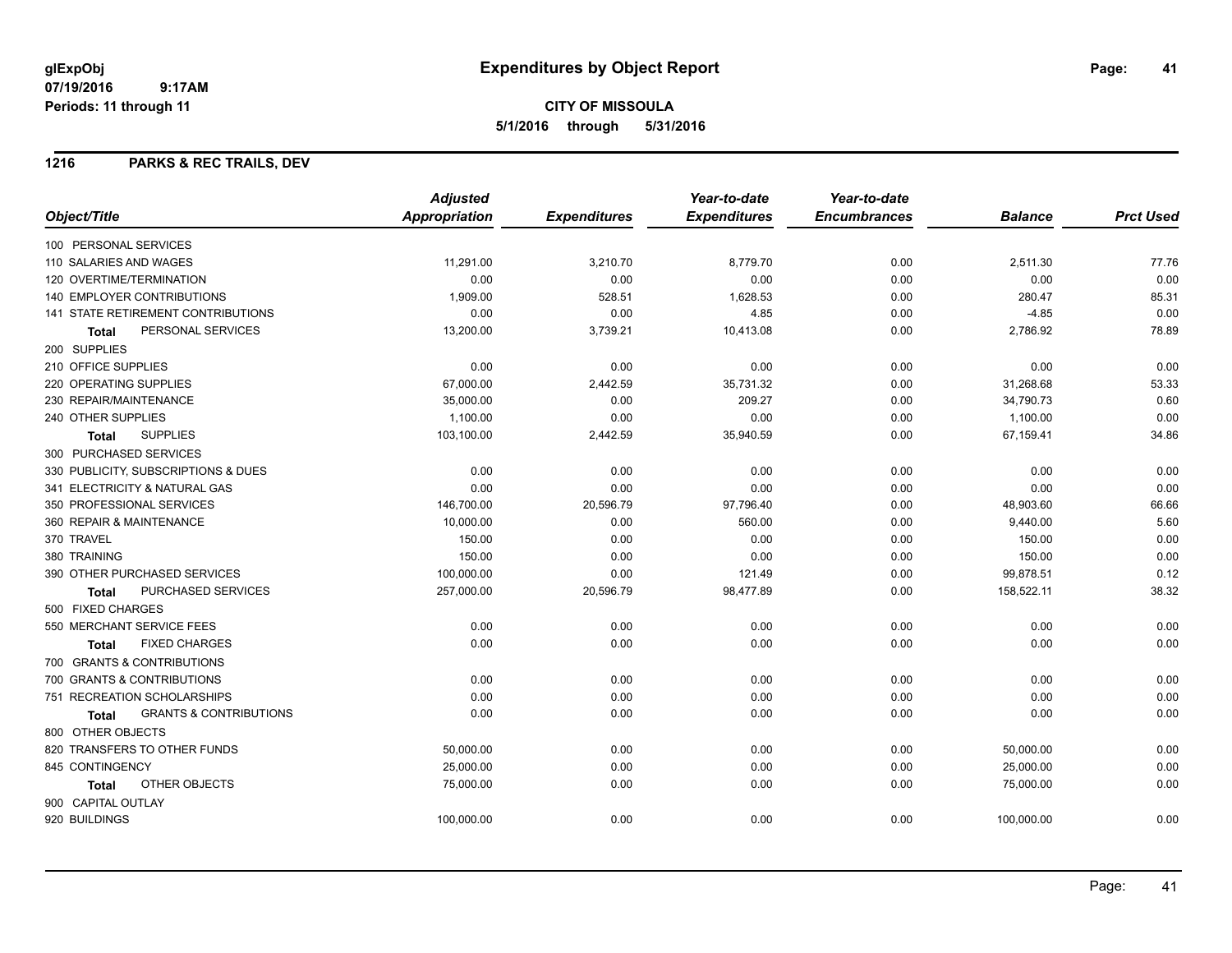**CITY OF MISSOULA 5/1/2016 through 5/31/2016**

### **1216 PARKS & REC TRAILS, DEV**

|                                  | <b>Adjusted</b>      |                            | Year-to-date        | Year-to-date        |                |                  |
|----------------------------------|----------------------|----------------------------|---------------------|---------------------|----------------|------------------|
| Object/Title                     | <b>Appropriation</b> | <i><b>Expenditures</b></i> | <b>Expenditures</b> | <b>Encumbrances</b> | <b>Balance</b> | <b>Prct Used</b> |
| 930 IMPROVEMENTS                 | 346,620.00           | 240.00                     | 240.00              | 0.00                | 346.380.00     | 0.07             |
| 940 MACHINERY & EQUIPMENT        | 50.000.00            | 0.00                       | 9.450.00            | 0.00                | 40.550.00      | 18.90            |
| <b>CAPITAL OUTLAY</b><br>Total   | 496,620.00           | 240.00                     | 9,690.00            | 0.00                | 486,930.00     | 1.95             |
| PARKS & REC TRAILS, DEV<br>Total | 944,920.00           | 27,018.59                  | 154.521.56          | 0.00                | 790.398.44     | 16.35            |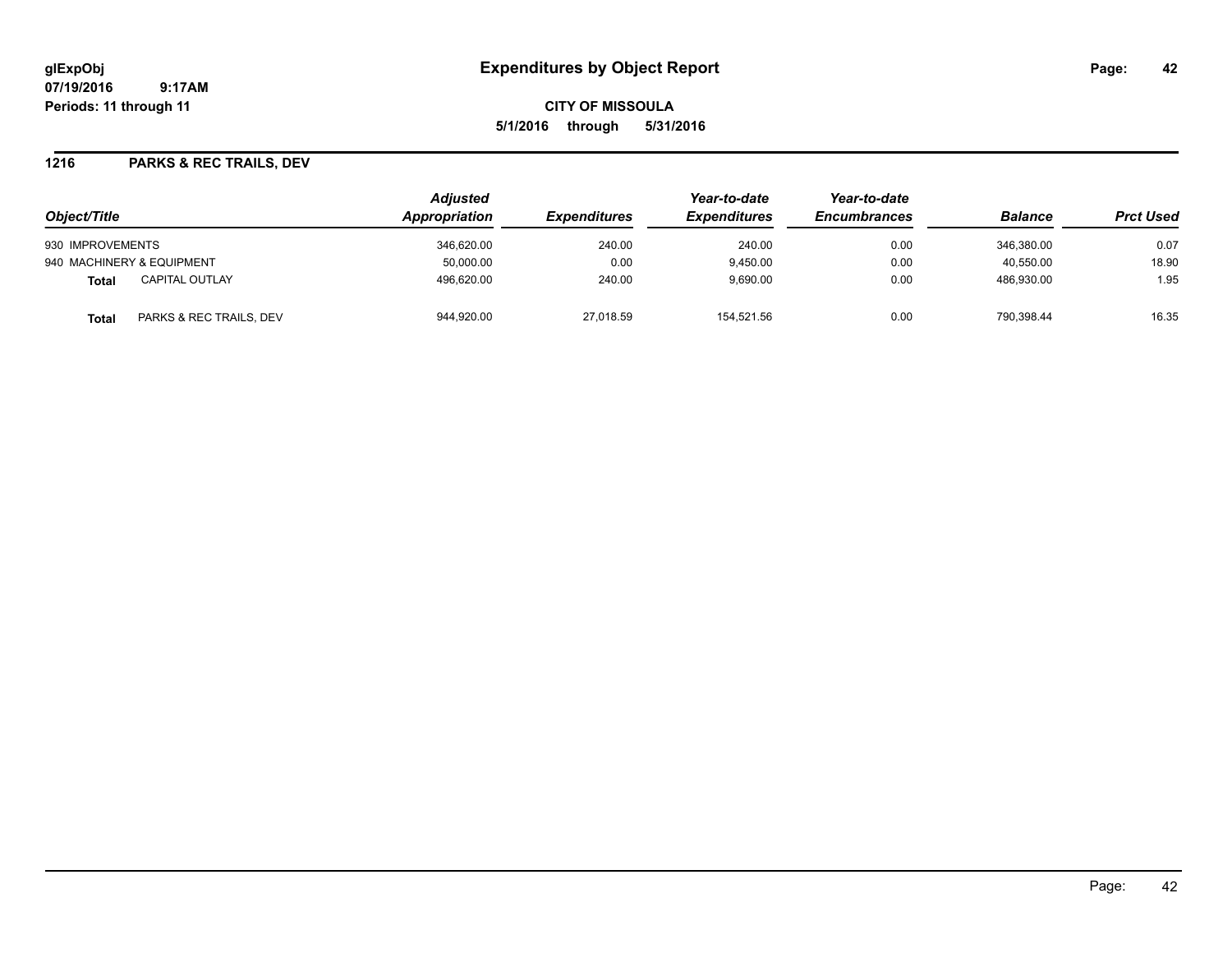# **1217 PARKS CITY LIFE GYM LEASE**

## **370 PARKS & RECREATION**

|                                           | <b>Adjusted</b> |                     | Year-to-date        | Year-to-date        |                |                  |
|-------------------------------------------|-----------------|---------------------|---------------------|---------------------|----------------|------------------|
| Object/Title                              | Appropriation   | <b>Expenditures</b> | <b>Expenditures</b> | <b>Encumbrances</b> | <b>Balance</b> | <b>Prct Used</b> |
| 100 PERSONAL SERVICES                     |                 |                     |                     |                     |                |                  |
| 110 SALARIES AND WAGES                    | 12,000.00       | 0.00                | 0.00                | 0.00                | 12,000.00      | 0.00             |
| 120 OVERTIME/TERMINATION                  | 0.00            | 0.00                | 0.00                | 0.00                | 0.00           | 0.00             |
| <b>140 EMPLOYER CONTRIBUTIONS</b>         | 0.00            | 0.00                | 0.00                | 0.00                | 0.00           | 0.00             |
| <b>141 STATE RETIREMENT CONTRIBUTIONS</b> | 0.00            | 0.00                | 0.00                | 0.00                | 0.00           | 0.00             |
| PERSONAL SERVICES<br><b>Total</b>         | 12,000.00       | 0.00                | 0.00                | 0.00                | 12,000.00      | 0.00             |
| 200 SUPPLIES                              |                 |                     |                     |                     |                |                  |
| 210 OFFICE SUPPLIES                       | 0.00            | 0.00                | 0.00                | 0.00                | 0.00           | 0.00             |
| 220 OPERATING SUPPLIES                    | 2,500.00        | 1,663.53            | 3,093.57            | 0.00                | $-593.57$      | 123.74           |
| 230 REPAIR/MAINTENANCE                    | 2,500.00        | 0.00                | 1,936.00            | 0.00                | 564.00         | 77.44            |
| <b>SUPPLIES</b><br><b>Total</b>           | 5,000.00        | 1,663.53            | 5,029.57            | 0.00                | $-29.57$       | 100.59           |
| 300 PURCHASED SERVICES                    |                 |                     |                     |                     |                |                  |
| 320 PRINTING & DUPLICATING                | 1,000.00        | 0.00                | 0.00                | 0.00                | 1,000.00       | 0.00             |
| 330 PUBLICITY, SUBSCRIPTIONS & DUES       | 1.000.00        | 0.00                | 0.00                | 0.00                | 1,000.00       | 0.00             |
| PURCHASED SERVICES<br><b>Total</b>        | 2,000.00        | 0.00                | 0.00                | 0.00                | 2,000.00       | 0.00             |
| 500 FIXED CHARGES                         |                 |                     |                     |                     |                |                  |
| 500 FIXED CHARGES                         | 24.000.00       | 0.00                | 22.000.00           | 0.00                | 2,000.00       | 91.67            |
| 550 MERCHANT SERVICE FEES                 | 0.00            | 0.00                | 0.00                | 0.00                | 0.00           | 0.00             |
| <b>FIXED CHARGES</b><br><b>Total</b>      | 24,000.00       | 0.00                | 22,000.00           | 0.00                | 2,000.00       | 91.67            |
| PARKS & RECREATION<br><b>Total</b>        | 43,000.00       | 1,663.53            | 27,029.57           | 0.00                | 15,970.43      | 62.86            |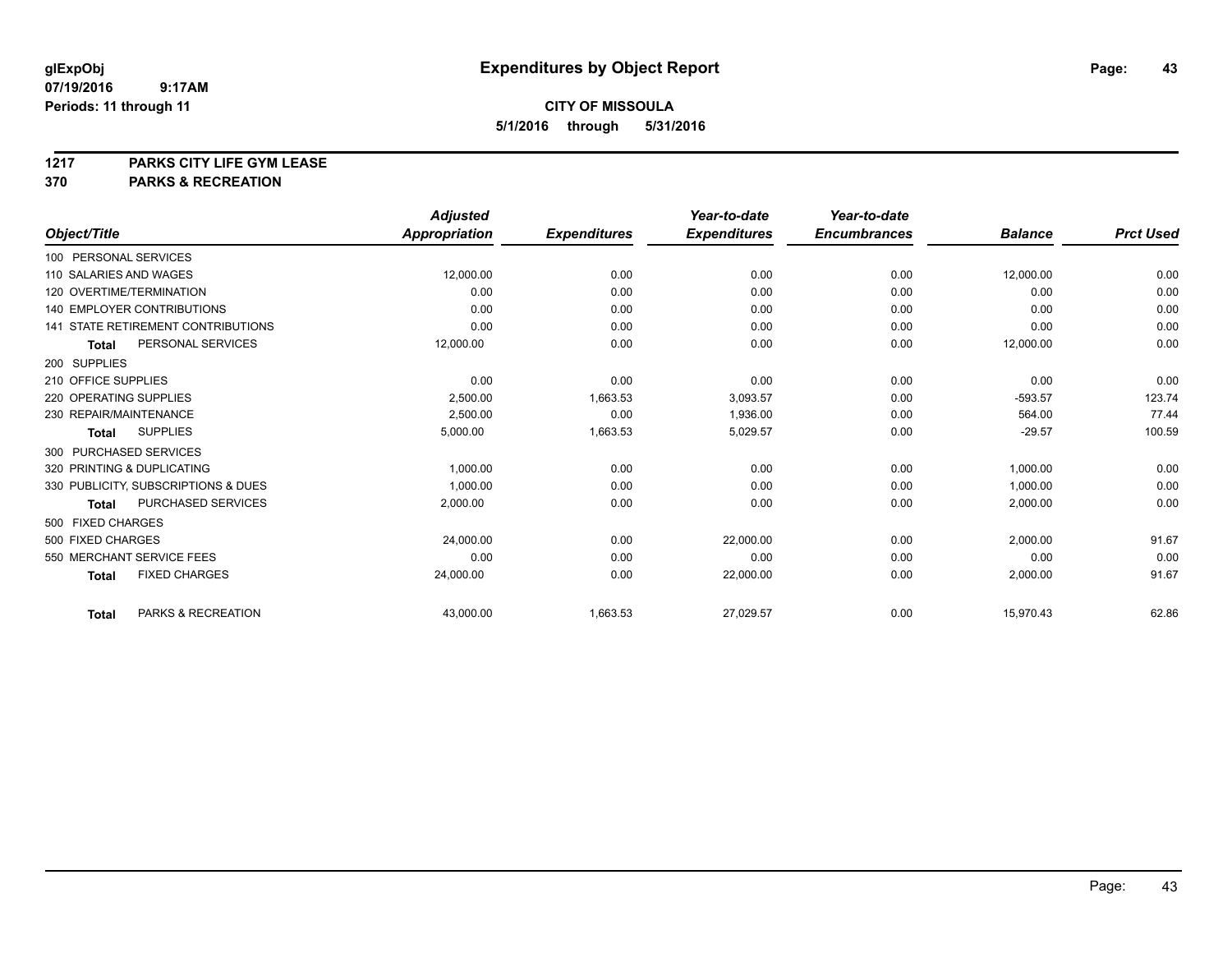## **CITY OF MISSOULA 5/1/2016 through 5/31/2016**

### **1217 PARKS CITY LIFE GYM LEASE**

|                                           | <b>Adjusted</b>      |                     | Year-to-date        | Year-to-date        |                |                  |
|-------------------------------------------|----------------------|---------------------|---------------------|---------------------|----------------|------------------|
| Object/Title                              | <b>Appropriation</b> | <b>Expenditures</b> | <b>Expenditures</b> | <b>Encumbrances</b> | <b>Balance</b> | <b>Prct Used</b> |
| 100 PERSONAL SERVICES                     |                      |                     |                     |                     |                |                  |
| 110 SALARIES AND WAGES                    | 12,000.00            | 0.00                | 0.00                | 0.00                | 12,000.00      | 0.00             |
| 120 OVERTIME/TERMINATION                  | 0.00                 | 0.00                | 0.00                | 0.00                | 0.00           | 0.00             |
| <b>140 EMPLOYER CONTRIBUTIONS</b>         | 0.00                 | 0.00                | 0.00                | 0.00                | 0.00           | 0.00             |
| <b>141 STATE RETIREMENT CONTRIBUTIONS</b> | 0.00                 | 0.00                | 0.00                | 0.00                | 0.00           | 0.00             |
| PERSONAL SERVICES<br><b>Total</b>         | 12,000.00            | 0.00                | 0.00                | 0.00                | 12,000.00      | 0.00             |
| 200 SUPPLIES                              |                      |                     |                     |                     |                |                  |
| 210 OFFICE SUPPLIES                       | 0.00                 | 0.00                | 0.00                | 0.00                | 0.00           | 0.00             |
| 220 OPERATING SUPPLIES                    | 2,500.00             | 1,663.53            | 3,093.57            | 0.00                | $-593.57$      | 123.74           |
| 230 REPAIR/MAINTENANCE                    | 2,500.00             | 0.00                | 1,936.00            | 0.00                | 564.00         | 77.44            |
| <b>SUPPLIES</b><br><b>Total</b>           | 5,000.00             | 1,663.53            | 5,029.57            | 0.00                | $-29.57$       | 100.59           |
| 300 PURCHASED SERVICES                    |                      |                     |                     |                     |                |                  |
| 320 PRINTING & DUPLICATING                | 1,000.00             | 0.00                | 0.00                | 0.00                | 1,000.00       | 0.00             |
| 330 PUBLICITY, SUBSCRIPTIONS & DUES       | 1,000.00             | 0.00                | 0.00                | 0.00                | 1,000.00       | 0.00             |
| PURCHASED SERVICES<br><b>Total</b>        | 2,000.00             | 0.00                | 0.00                | 0.00                | 2,000.00       | 0.00             |
| 500 FIXED CHARGES                         |                      |                     |                     |                     |                |                  |
| 500 FIXED CHARGES                         | 24,000.00            | 0.00                | 22,000.00           | 0.00                | 2,000.00       | 91.67            |
| 550 MERCHANT SERVICE FEES                 | 0.00                 | 0.00                | 0.00                | 0.00                | 0.00           | 0.00             |
| <b>FIXED CHARGES</b><br><b>Total</b>      | 24,000.00            | 0.00                | 22,000.00           | 0.00                | 2,000.00       | 91.67            |
| PARKS CITY LIFE GYM LEASE<br><b>Total</b> | 43,000.00            | 1,663.53            | 27,029.57           | 0.00                | 15,970.43      | 62.86            |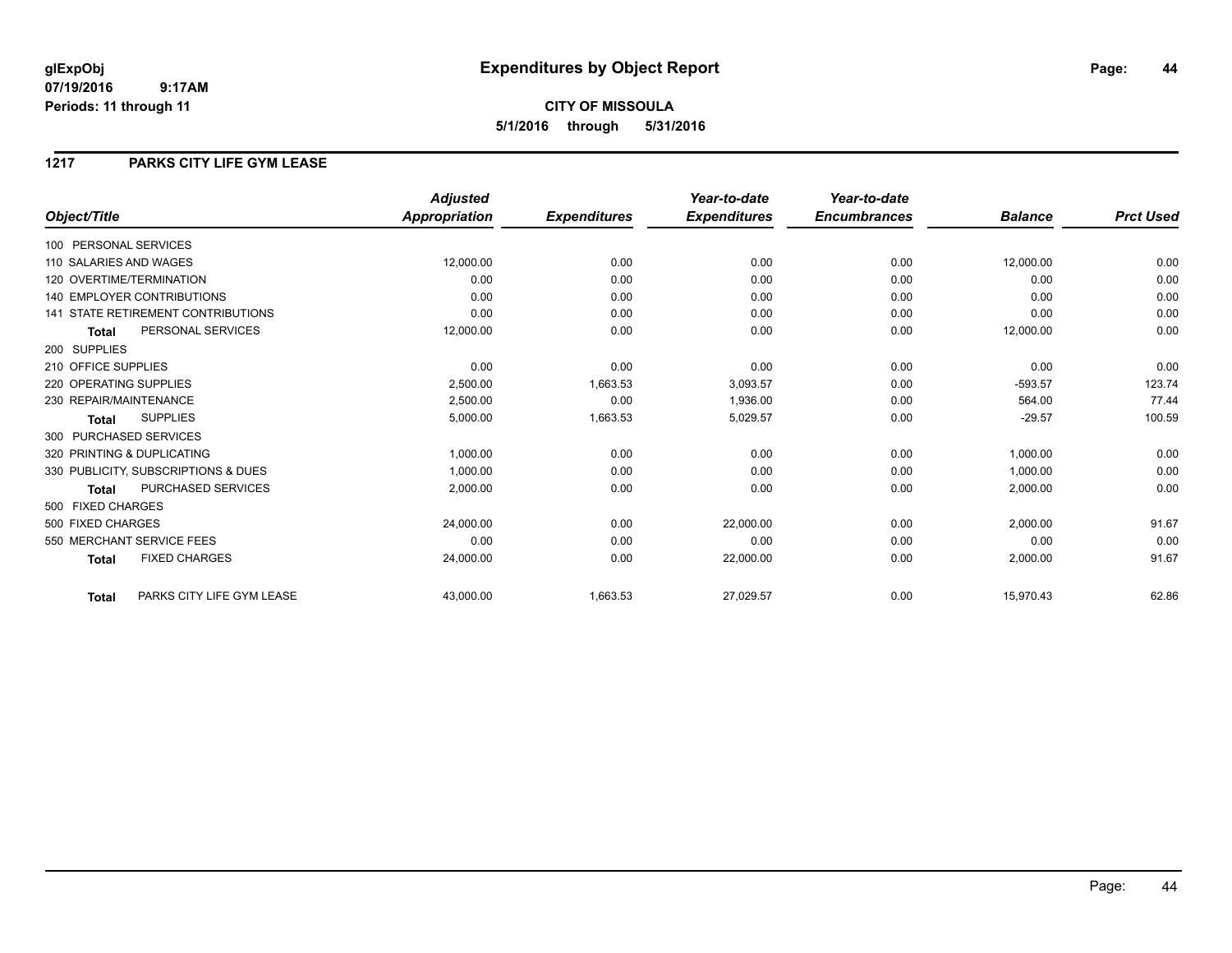**1218 ALL ABILITIES PLAYGROUND**

**370 PARKS & RECREATION**

|                          |                           | <b>Adjusted</b> |                     | Year-to-date        | Year-to-date        |                |                  |
|--------------------------|---------------------------|-----------------|---------------------|---------------------|---------------------|----------------|------------------|
| Object/Title             |                           | Appropriation   | <b>Expenditures</b> | <b>Expenditures</b> | <b>Encumbrances</b> | <b>Balance</b> | <b>Prct Used</b> |
| 300 PURCHASED SERVICES   |                           |                 |                     |                     |                     |                |                  |
|                          | 350 PROFESSIONAL SERVICES | 50,000.00       | 0.00                | 438.10              | 0.00                | 49.561.90      | 0.88             |
| 360 REPAIR & MAINTENANCE |                           | 0.00            | 0.00                | 0.00                | 0.00                | 0.00           | 0.00             |
| <b>Total</b>             | <b>PURCHASED SERVICES</b> | 50,000.00       | 0.00                | 438.10              | 0.00                | 49,561.90      | 0.88             |
| 500 FIXED CHARGES        |                           |                 |                     |                     |                     |                |                  |
|                          | 550 MERCHANT SERVICE FEES | 0.00            | 0.00                | 0.00                | 0.00                | 0.00           | 0.00             |
| <b>Total</b>             | <b>FIXED CHARGES</b>      | 0.00            | 0.00                | 0.00                | 0.00                | 0.00           | 0.00             |
| 900 CAPITAL OUTLAY       |                           |                 |                     |                     |                     |                |                  |
| 930 IMPROVEMENTS         |                           | 478,000.00      | 0.00                | 0.00                | 0.00                | 478,000.00     | 0.00             |
| <b>Total</b>             | <b>CAPITAL OUTLAY</b>     | 478.000.00      | 0.00                | 0.00                | 0.00                | 478.000.00     | 0.00             |
|                          |                           |                 |                     |                     |                     |                |                  |
| <b>Total</b>             | PARKS & RECREATION        | 528,000.00      | 0.00                | 438.10              | 0.00                | 527,561.90     | 0.08             |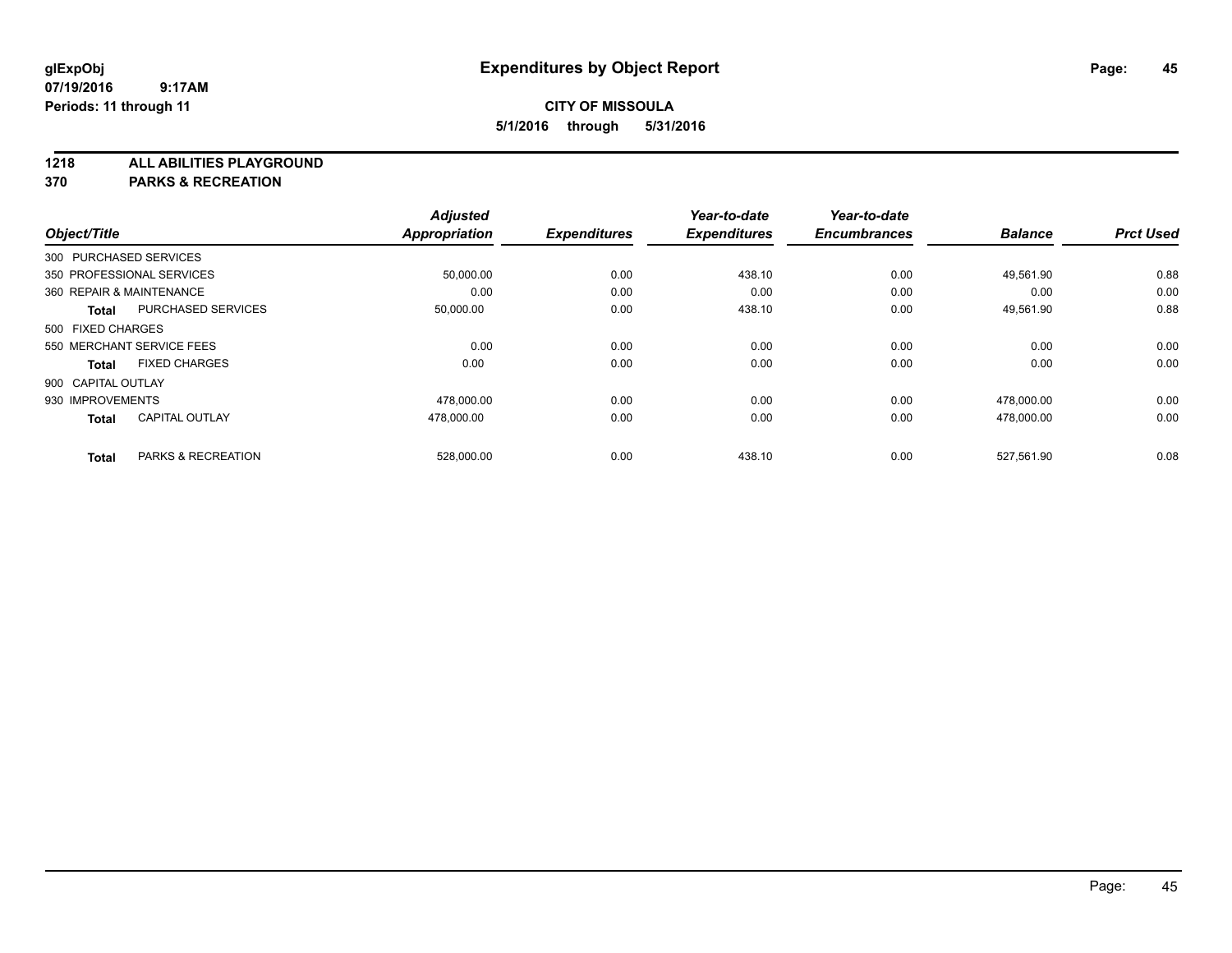## **CITY OF MISSOULA 5/1/2016 through 5/31/2016**

### **1218 ALL ABILITIES PLAYGROUND**

| Object/Title                             | <b>Adjusted</b><br><b>Appropriation</b> | <b>Expenditures</b> | Year-to-date<br><b>Expenditures</b> | Year-to-date<br><b>Encumbrances</b> | <b>Balance</b> | <b>Prct Used</b> |
|------------------------------------------|-----------------------------------------|---------------------|-------------------------------------|-------------------------------------|----------------|------------------|
| 300 PURCHASED SERVICES                   |                                         |                     |                                     |                                     |                |                  |
| 350 PROFESSIONAL SERVICES                | 50,000.00                               | 0.00                | 438.10                              | 0.00                                | 49,561.90      | 0.88             |
| 360 REPAIR & MAINTENANCE                 | 0.00                                    | 0.00                | 0.00                                | 0.00                                | 0.00           | 0.00             |
| PURCHASED SERVICES<br>Total              | 50,000.00                               | 0.00                | 438.10                              | 0.00                                | 49,561.90      | 0.88             |
| 500 FIXED CHARGES                        |                                         |                     |                                     |                                     |                |                  |
| 550 MERCHANT SERVICE FEES                | 0.00                                    | 0.00                | 0.00                                | 0.00                                | 0.00           | 0.00             |
| <b>FIXED CHARGES</b><br>Total            | 0.00                                    | 0.00                | 0.00                                | 0.00                                | 0.00           | 0.00             |
| 900 CAPITAL OUTLAY                       |                                         |                     |                                     |                                     |                |                  |
| 930 IMPROVEMENTS                         | 478.000.00                              | 0.00                | 0.00                                | 0.00                                | 478.000.00     | 0.00             |
| <b>CAPITAL OUTLAY</b><br><b>Total</b>    | 478,000.00                              | 0.00                | 0.00                                | 0.00                                | 478,000.00     | 0.00             |
| ALL ABILITIES PLAYGROUND<br><b>Total</b> | 528,000.00                              | 0.00                | 438.10                              | 0.00                                | 527,561.90     | 0.08             |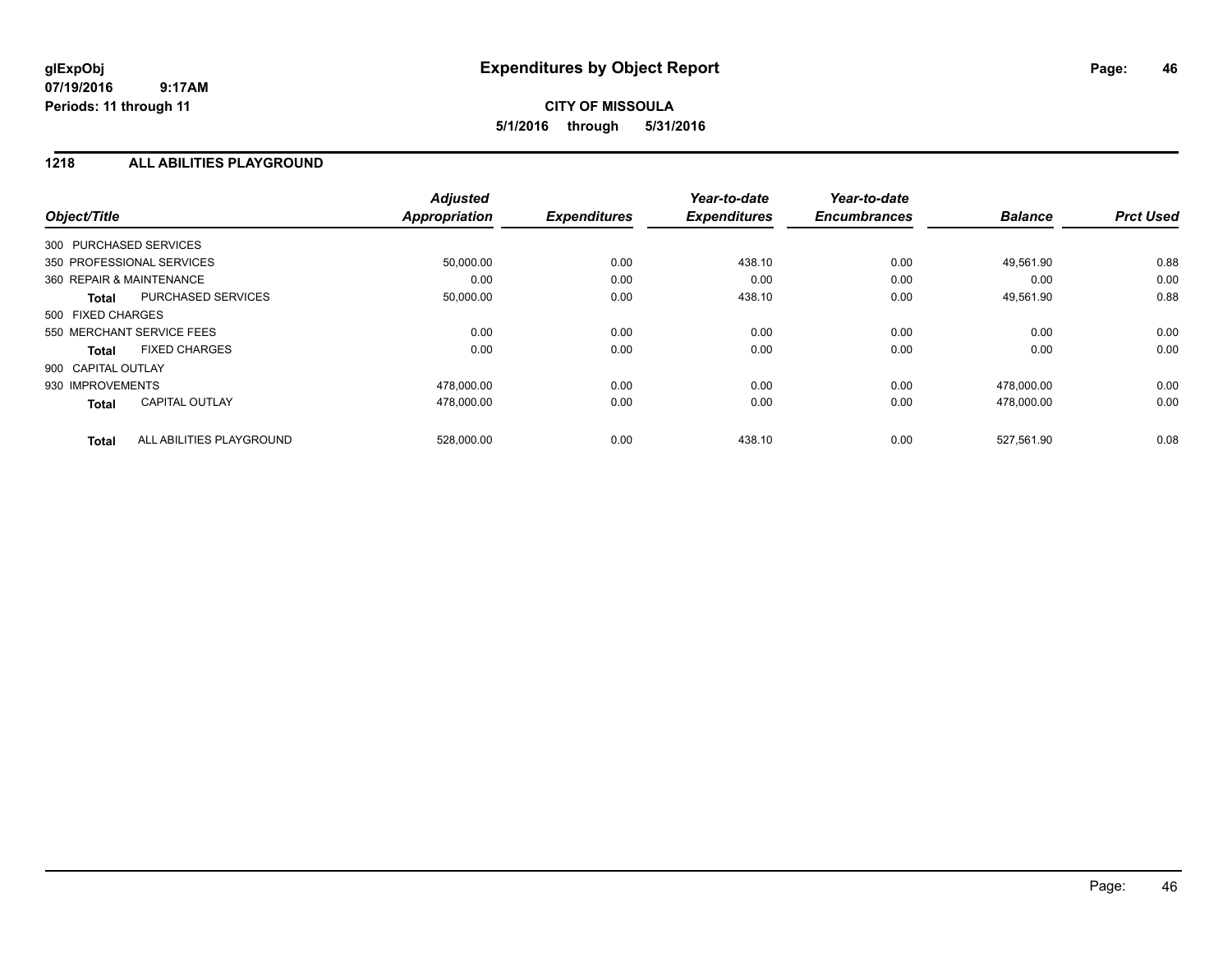### **1219 FY14 PARK & TRAIL BOND**

**370 PARKS & RECREATION**

|                                       | <b>Adjusted</b>      |                     | Year-to-date        | Year-to-date        |                |                  |
|---------------------------------------|----------------------|---------------------|---------------------|---------------------|----------------|------------------|
| Object/Title                          | <b>Appropriation</b> | <b>Expenditures</b> | <b>Expenditures</b> | <b>Encumbrances</b> | <b>Balance</b> | <b>Prct Used</b> |
| 100 PERSONAL SERVICES                 |                      |                     |                     |                     |                |                  |
| 110 SALARIES AND WAGES                | 0.00                 | 6,386.22            | 6,386.22            | 0.00                | $-6,386.22$    | 0.00             |
| 140 EMPLOYER CONTRIBUTIONS            | 0.00                 | 919.23              | 919.23              | 0.00                | $-919.23$      | 0.00             |
| PERSONAL SERVICES<br><b>Total</b>     | 0.00                 | 7,305.45            | 7,305.45            | 0.00                | $-7,305.45$    | 0.00             |
| 200 SUPPLIES                          |                      |                     |                     |                     |                |                  |
| 220 OPERATING SUPPLIES                | 0.00                 | 2,278.46            | 2,621.02            | 0.00                | $-2,621.02$    | 0.00             |
| 230 REPAIR/MAINTENANCE                | 0.00                 | 0.00                | 0.00                | 0.00                | 0.00           | 0.00             |
| 240 OTHER SUPPLIES                    | 0.00                 | 0.00                | 0.00                | 0.00                | 0.00           | 0.00             |
| 250 SUPPLIES FOR RESALE               | 0.00                 | 0.00                | 0.00                | 0.00                | 0.00           | 0.00             |
| <b>SUPPLIES</b><br>Total              | 0.00                 | 2,278.46            | 2,621.02            | 0.00                | $-2,621.02$    | 0.00             |
| 300 PURCHASED SERVICES                |                      |                     |                     |                     |                |                  |
| 310 COMMUNICATIONS                    | 0.00                 | 0.00                | 0.00                | 0.00                | 0.00           | 0.00             |
| 320 PRINTING & DUPLICATING            | 0.00                 | 0.00                | 0.00                | 0.00                | 0.00           | 0.00             |
| 330 PUBLICITY, SUBSCRIPTIONS & DUES   | 0.00                 | 0.00                | 0.00                | 0.00                | 0.00           | 0.00             |
| 340 SEWER                             | 0.00                 | 0.00                | 0.00                | 0.00                | 0.00           | 0.00             |
| 341 ELECTRICITY & NATURAL GAS         | 0.00                 | 0.00                | 0.00                | 0.00                | 0.00           | 0.00             |
| 343 WATER CHARGES                     | 0.00                 | 0.00                | 0.00                | 0.00                | 0.00           | 0.00             |
| 344 TELEPHONE SERVICE                 | 0.00                 | 79.19               | 79.19               | 0.00                | $-79.19$       | 0.00             |
| 350 PROFESSIONAL SERVICES             | 0.00                 | 1,918.52            | 8,649.51            | 0.00                | $-8,649.51$    | 0.00             |
| 360 REPAIR & MAINTENANCE              | 0.00                 | 0.00                | 0.00                | 0.00                | 0.00           | 0.00             |
| 370 TRAVEL                            | 0.00                 | 0.00                | 0.00                | 0.00                | 0.00           | 0.00             |
| 380 TRAINING                          | 0.00                 | 0.00                | 0.00                | 0.00                | 0.00           | 0.00             |
| PURCHASED SERVICES<br><b>Total</b>    | 0.00                 | 1,997.71            | 8,728.70            | 0.00                | $-8,728.70$    | 0.00             |
| 500 FIXED CHARGES                     |                      |                     |                     |                     |                |                  |
| 550 MERCHANT SERVICE FEES             | 0.00                 | 0.00                | 0.00                | 0.00                | 0.00           | 0.00             |
| <b>FIXED CHARGES</b><br>Total         | 0.00                 | 0.00                | 0.00                | 0.00                | 0.00           | 0.00             |
| 900 CAPITAL OUTLAY                    |                      |                     |                     |                     |                |                  |
| 930 IMPROVEMENTS                      | 0.00                 | 71,477.10           | 71,477.10           | 0.00                | $-71,477.10$   | 0.00             |
| 940 MACHINERY & EQUIPMENT             | 0.00                 | 416,331.15          | 492,395.72          | 0.00                | -492,395.72    | 0.00             |
| <b>CAPITAL OUTLAY</b><br><b>Total</b> | 0.00                 | 487,808.25          | 563,872.82          | 0.00                | -563,872.82    | 0.00             |
| PARKS & RECREATION<br><b>Total</b>    | 0.00                 | 499,389.87          | 582,527.99          | 0.00                | $-582,527.99$  | 0.00             |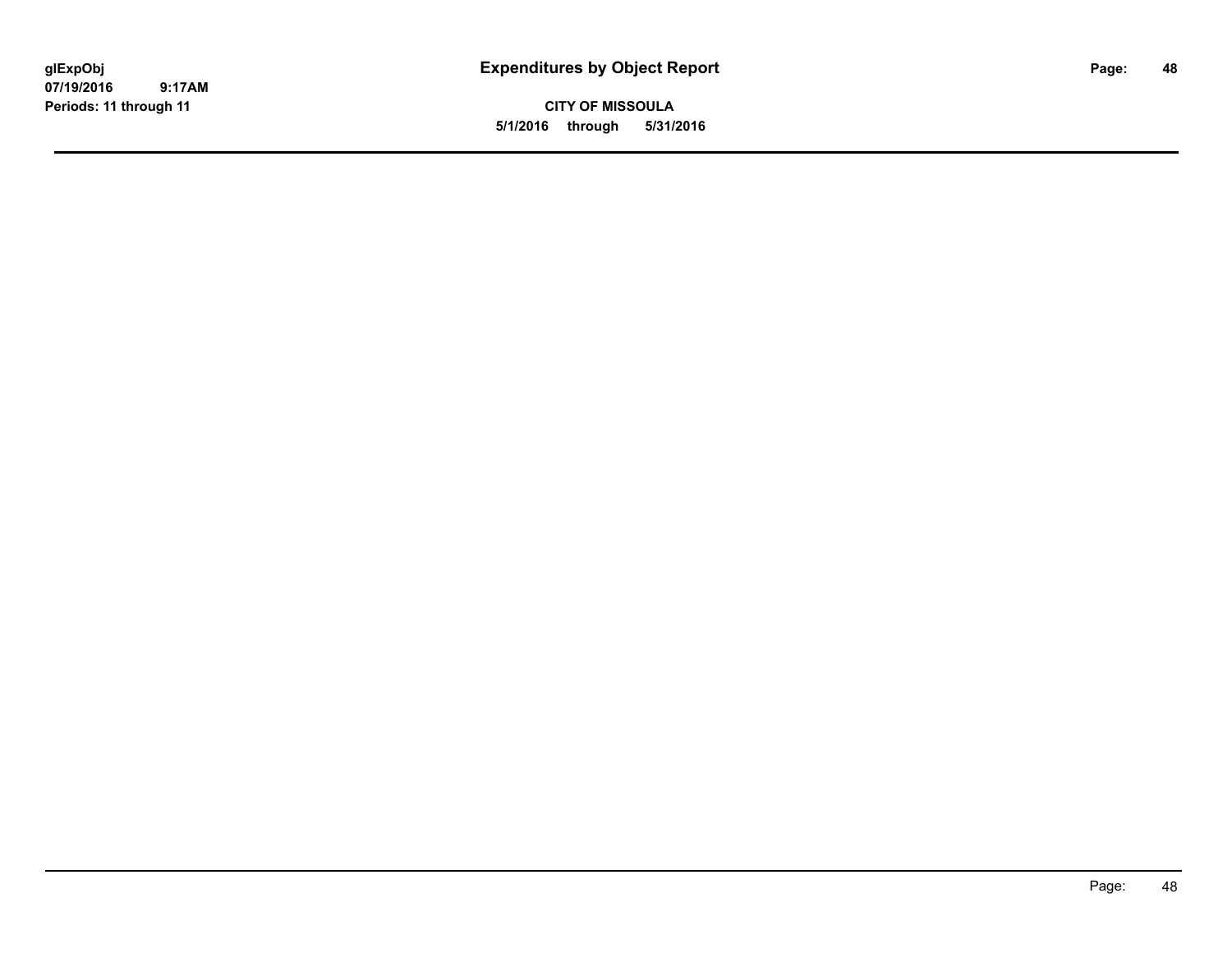## **CITY OF MISSOULA 5/1/2016 through 5/31/2016**

### **1219 FY14 PARK & TRAIL BOND**

|                                        | <b>Adjusted</b>      |                     | Year-to-date        | Year-to-date        |                |                  |
|----------------------------------------|----------------------|---------------------|---------------------|---------------------|----------------|------------------|
| Object/Title                           | <b>Appropriation</b> | <b>Expenditures</b> | <b>Expenditures</b> | <b>Encumbrances</b> | <b>Balance</b> | <b>Prct Used</b> |
| 100 PERSONAL SERVICES                  |                      |                     |                     |                     |                |                  |
| 110 SALARIES AND WAGES                 | 0.00                 | 6,386.22            | 6,386.22            | 0.00                | $-6,386.22$    | 0.00             |
| 140 EMPLOYER CONTRIBUTIONS             | 0.00                 | 919.23              | 919.23              | 0.00                | $-919.23$      | 0.00             |
| PERSONAL SERVICES<br><b>Total</b>      | 0.00                 | 7,305.45            | 7,305.45            | 0.00                | $-7,305.45$    | 0.00             |
| 200 SUPPLIES                           |                      |                     |                     |                     |                |                  |
| 220 OPERATING SUPPLIES                 | 0.00                 | 2,278.46            | 2,621.02            | 0.00                | $-2,621.02$    | 0.00             |
| 230 REPAIR/MAINTENANCE                 | 0.00                 | 0.00                | 0.00                | 0.00                | 0.00           | 0.00             |
| 240 OTHER SUPPLIES                     | 0.00                 | 0.00                | 0.00                | 0.00                | 0.00           | 0.00             |
| 250 SUPPLIES FOR RESALE                | 0.00                 | 0.00                | 0.00                | 0.00                | 0.00           | 0.00             |
| <b>SUPPLIES</b><br>Total               | 0.00                 | 2,278.46            | 2,621.02            | 0.00                | $-2,621.02$    | 0.00             |
| 300 PURCHASED SERVICES                 |                      |                     |                     |                     |                |                  |
| 310 COMMUNICATIONS                     | 0.00                 | 0.00                | 0.00                | 0.00                | 0.00           | 0.00             |
| 320 PRINTING & DUPLICATING             | 0.00                 | 0.00                | 0.00                | 0.00                | 0.00           | 0.00             |
| 330 PUBLICITY, SUBSCRIPTIONS & DUES    | 0.00                 | 0.00                | 0.00                | 0.00                | 0.00           | 0.00             |
| 340 SEWER                              | 0.00                 | 0.00                | 0.00                | 0.00                | 0.00           | 0.00             |
| 341 ELECTRICITY & NATURAL GAS          | 0.00                 | 0.00                | 0.00                | 0.00                | 0.00           | 0.00             |
| 343 WATER CHARGES                      | 0.00                 | 0.00                | 0.00                | 0.00                | 0.00           | 0.00             |
| 344 TELEPHONE SERVICE                  | 0.00                 | 79.19               | 79.19               | 0.00                | $-79.19$       | 0.00             |
| 350 PROFESSIONAL SERVICES              | 0.00                 | 1,918.52            | 8,649.51            | 0.00                | $-8,649.51$    | 0.00             |
| 360 REPAIR & MAINTENANCE               | 0.00                 | 0.00                | 0.00                | 0.00                | 0.00           | 0.00             |
| 370 TRAVEL                             | 0.00                 | 0.00                | 0.00                | 0.00                | 0.00           | 0.00             |
| 380 TRAINING                           | 0.00                 | 0.00                | 0.00                | 0.00                | 0.00           | 0.00             |
| PURCHASED SERVICES<br><b>Total</b>     | 0.00                 | 1,997.71            | 8,728.70            | 0.00                | $-8,728.70$    | 0.00             |
| 500 FIXED CHARGES                      |                      |                     |                     |                     |                |                  |
| 550 MERCHANT SERVICE FEES              | 0.00                 | 0.00                | 0.00                | 0.00                | 0.00           | 0.00             |
| <b>FIXED CHARGES</b><br><b>Total</b>   | 0.00                 | 0.00                | 0.00                | 0.00                | 0.00           | 0.00             |
| 900 CAPITAL OUTLAY                     |                      |                     |                     |                     |                |                  |
| 930 IMPROVEMENTS                       | 0.00                 | 71,477.10           | 71,477.10           | 0.00                | $-71,477.10$   | 0.00             |
| 940 MACHINERY & EQUIPMENT              | 0.00                 | 416,331.15          | 492,395.72          | 0.00                | -492,395.72    | 0.00             |
| <b>CAPITAL OUTLAY</b><br><b>Total</b>  | 0.00                 | 487,808.25          | 563,872.82          | 0.00                | $-563,872.82$  | 0.00             |
| FY14 PARK & TRAIL BOND<br><b>Total</b> | 0.00                 | 499,389.87          | 582,527.99          | 0.00                | $-582,527.99$  | 0.00             |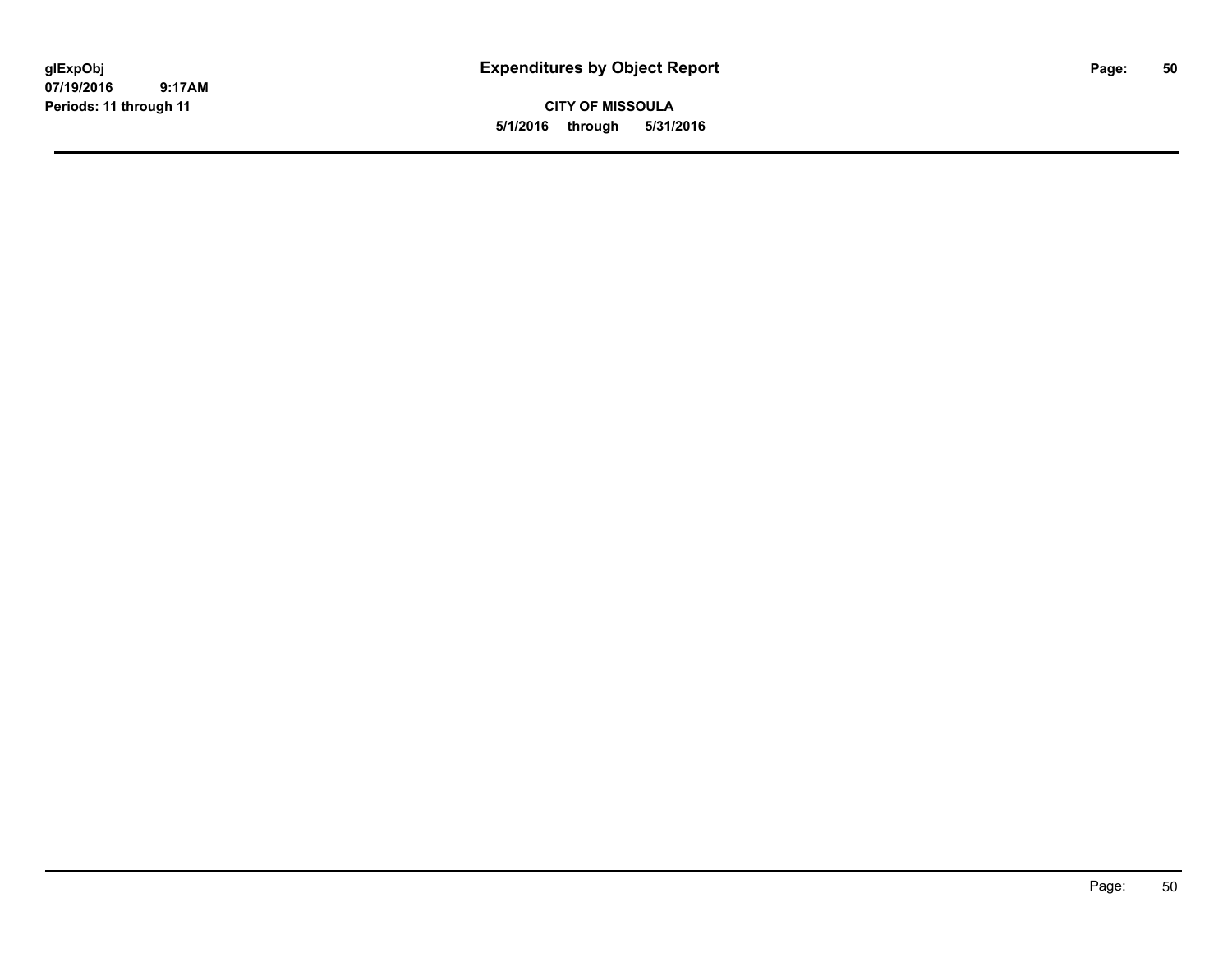## **CITY OF MISSOULA 5/1/2016 through 5/31/2016**

### **1241 CREMAIN WALL & CEMETERY DONATIONS FUND**

**340 CEMETERY**

| Object/Title              |                       | <b>Adjusted</b><br><b>Appropriation</b> | <b>Expenditures</b> | Year-to-date<br><b>Expenditures</b> | Year-to-date<br><b>Encumbrances</b> | <b>Balance</b> | <b>Prct Used</b> |
|---------------------------|-----------------------|-----------------------------------------|---------------------|-------------------------------------|-------------------------------------|----------------|------------------|
| 500 FIXED CHARGES         |                       |                                         |                     |                                     |                                     |                |                  |
| 550 MERCHANT SERVICE FEES |                       | 0.00                                    | 0.00                | 0.00                                | 0.00                                | 0.00           | 0.00             |
| <b>Total</b>              | <b>FIXED CHARGES</b>  | 0.00                                    | 0.00                | 0.00                                | 0.00                                | 0.00           | 0.00             |
| 900 CAPITAL OUTLAY        |                       |                                         |                     |                                     |                                     |                |                  |
| 930 IMPROVEMENTS          |                       | 2.500.00                                | 0.00                | 1.073.00                            | 0.00                                | 1.427.00       | 42.92            |
| <b>Total</b>              | <b>CAPITAL OUTLAY</b> | 2,500.00                                | 0.00                | 1,073.00                            | 0.00                                | 1.427.00       | 42.92            |
| <b>Total</b>              | <b>CEMETERY</b>       | 2.500.00                                | 0.00                | 1.073.00                            | 0.00                                | 1.427.00       | 42.92            |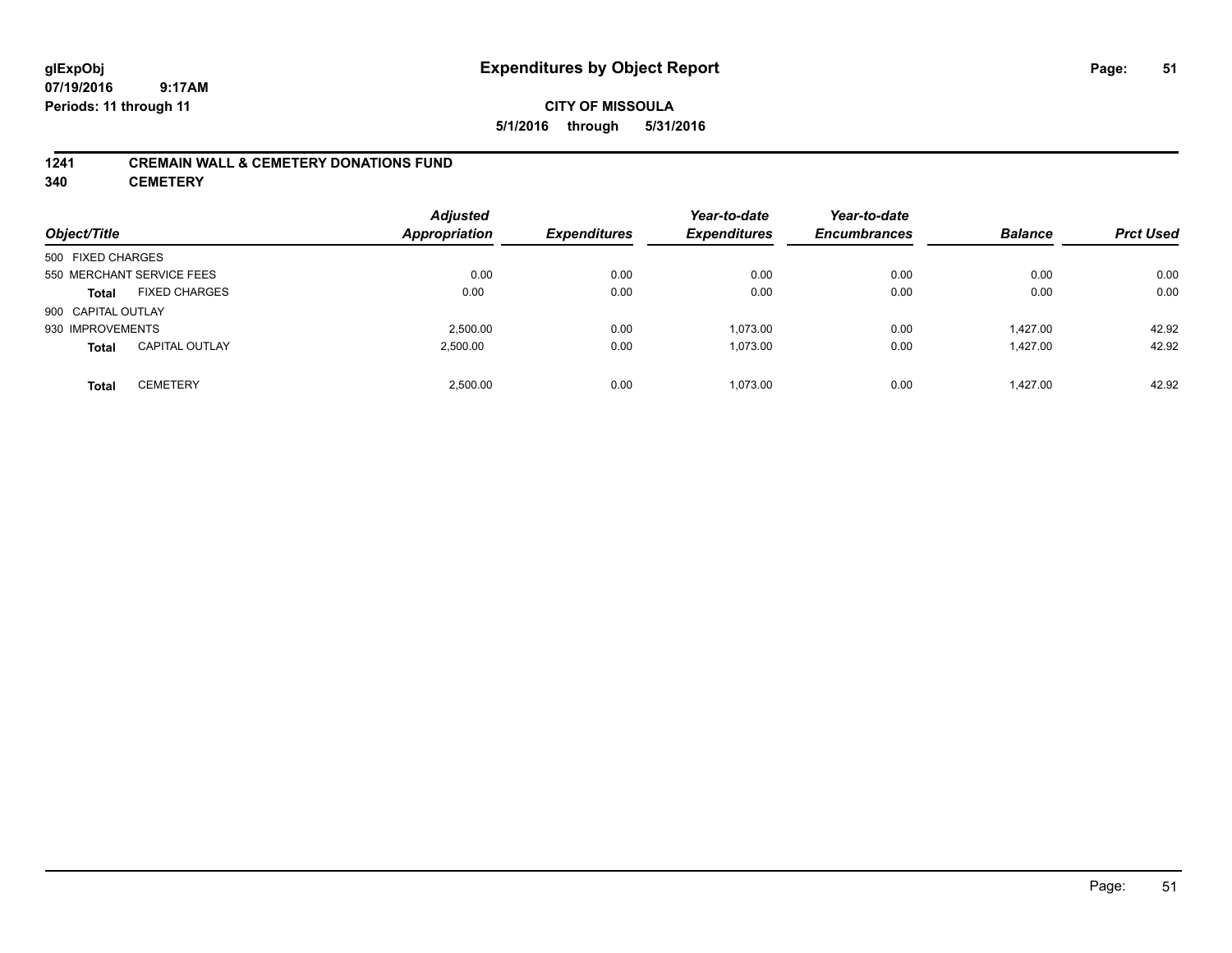**CITY OF MISSOULA 5/1/2016 through 5/31/2016**

### **1241 CREMAIN WALL & CEMETERY DONATIONS FUND**

| Object/Title       |                                             | <b>Adjusted</b><br><b>Appropriation</b> | <b>Expenditures</b> | Year-to-date<br><b>Expenditures</b> | Year-to-date<br><b>Encumbrances</b> | <b>Balance</b> | <b>Prct Used</b> |
|--------------------|---------------------------------------------|-----------------------------------------|---------------------|-------------------------------------|-------------------------------------|----------------|------------------|
| 500 FIXED CHARGES  |                                             |                                         |                     |                                     |                                     |                |                  |
|                    | 550 MERCHANT SERVICE FEES                   | 0.00                                    | 0.00                | 0.00                                | 0.00                                | 0.00           | 0.00             |
| <b>Total</b>       | <b>FIXED CHARGES</b>                        | 0.00                                    | 0.00                | 0.00                                | 0.00                                | 0.00           | 0.00             |
| 900 CAPITAL OUTLAY |                                             |                                         |                     |                                     |                                     |                |                  |
| 930 IMPROVEMENTS   |                                             | 2,500.00                                | 0.00                | 1.073.00                            | 0.00                                | 1.427.00       | 42.92            |
| <b>Total</b>       | <b>CAPITAL OUTLAY</b>                       | 2,500.00                                | 0.00                | 1.073.00                            | 0.00                                | 1,427.00       | 42.92            |
| <b>Total</b>       | <b>CREMAIN WALL &amp; CEMETERY DONATION</b> | 2,500.00                                | 0.00                | 1,073.00                            | 0.00                                | 1.427.00       | 42.92            |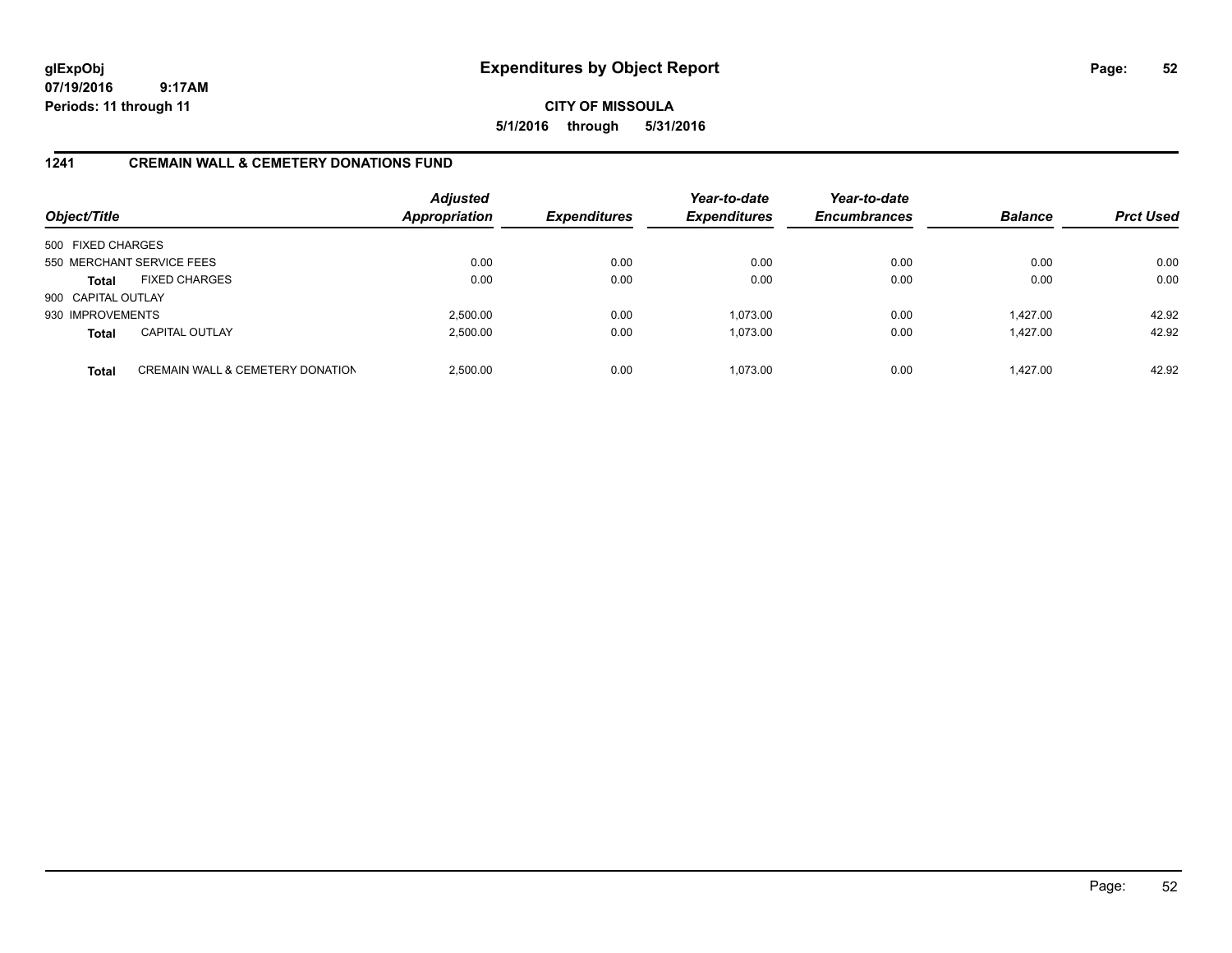## **CITY OF MISSOULA 5/1/2016 through 5/31/2016**

## **1242 CEMETERY CARE FUND**

**340 CEMETERY**

| Object/Title       |                              | <b>Adjusted</b><br>Appropriation | <b>Expenditures</b> | Year-to-date<br><b>Expenditures</b> | Year-to-date<br><b>Encumbrances</b> | <b>Balance</b> | <b>Prct Used</b> |
|--------------------|------------------------------|----------------------------------|---------------------|-------------------------------------|-------------------------------------|----------------|------------------|
|                    |                              |                                  |                     |                                     |                                     |                |                  |
| 500 FIXED CHARGES  |                              |                                  |                     |                                     |                                     |                |                  |
|                    | 550 MERCHANT SERVICE FEES    | 0.00                             | 0.00                | 0.00                                | 0.00                                | 0.00           | 0.00             |
| <b>Total</b>       | <b>FIXED CHARGES</b>         | 0.00                             | 0.00                | 0.00                                | 0.00                                | 0.00           | 0.00             |
| 800 OTHER OBJECTS  |                              |                                  |                     |                                     |                                     |                |                  |
|                    | 820 TRANSFERS TO OTHER FUNDS | 9,545.00                         | 0.00                | 0.00                                | 0.00                                | 9,545.00       | 0.00             |
| 845 CONTINGENCY    |                              | 10,000.00                        | 0.00                | 0.00                                | 0.00                                | 10,000.00      | 0.00             |
| <b>Total</b>       | OTHER OBJECTS                | 19,545.00                        | 0.00                | 0.00                                | 0.00                                | 19,545.00      | 0.00             |
| 900 CAPITAL OUTLAY |                              |                                  |                     |                                     |                                     |                |                  |
| 930 IMPROVEMENTS   |                              | 0.00                             | 67,356.00           | 73,251.00                           | 0.00                                | $-73,251.00$   | 0.00             |
|                    | 940 MACHINERY & EQUIPMENT    | 153,500.00                       | 0.00                | 0.00                                | 0.00                                | 153,500.00     | 0.00             |
| <b>Total</b>       | <b>CAPITAL OUTLAY</b>        | 153,500.00                       | 67,356.00           | 73,251.00                           | 0.00                                | 80,249.00      | 47.72            |
| <b>Total</b>       | <b>CEMETERY</b>              | 173.045.00                       | 67,356.00           | 73.251.00                           | 0.00                                | 99,794.00      | 42.33            |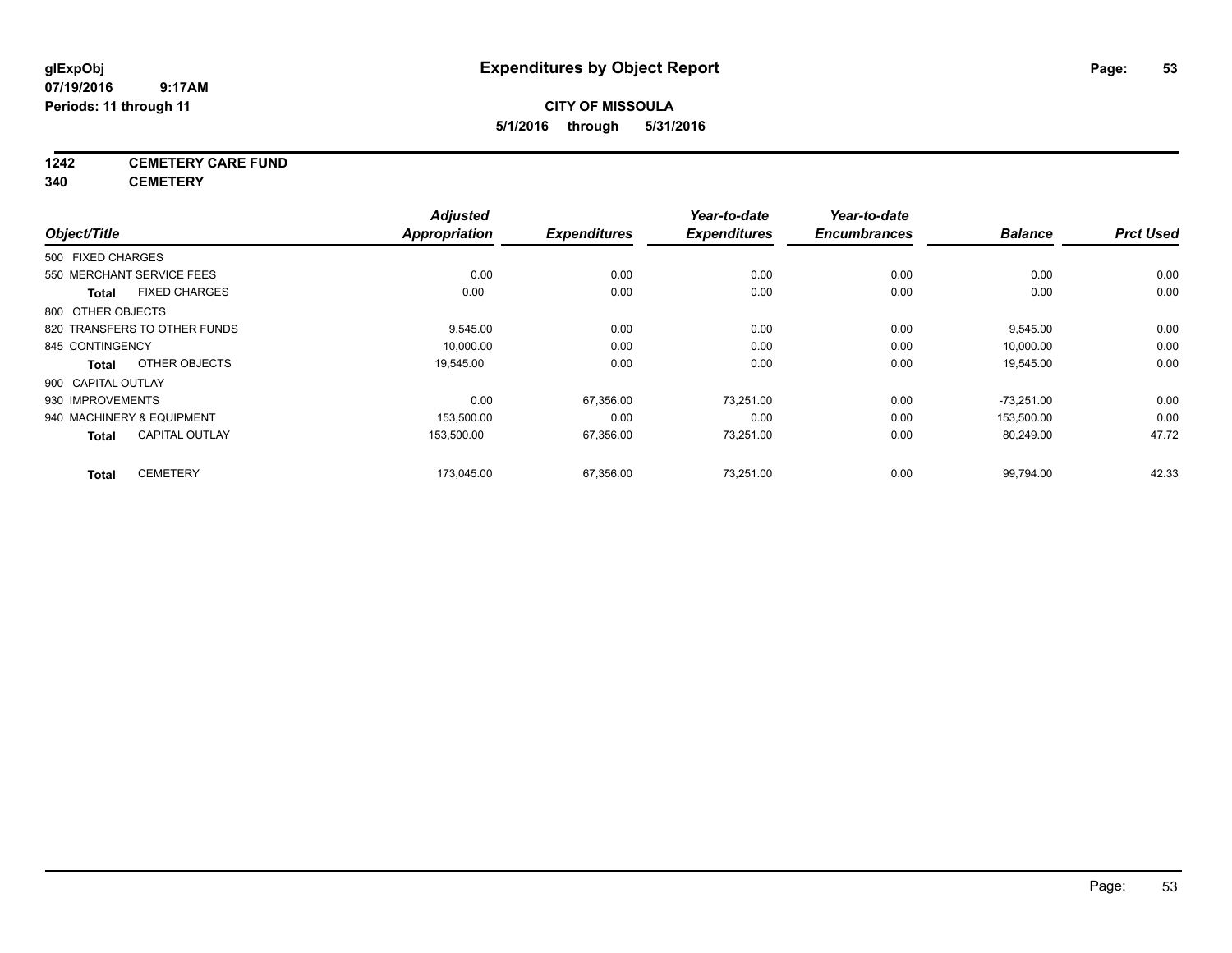**CITY OF MISSOULA 5/1/2016 through 5/31/2016**

### **1242 CEMETERY CARE FUND**

|                    |                              | <b>Adjusted</b>      |                     | Year-to-date        | Year-to-date        |                |                  |
|--------------------|------------------------------|----------------------|---------------------|---------------------|---------------------|----------------|------------------|
| Object/Title       |                              | <b>Appropriation</b> | <b>Expenditures</b> | <b>Expenditures</b> | <b>Encumbrances</b> | <b>Balance</b> | <b>Prct Used</b> |
| 500 FIXED CHARGES  |                              |                      |                     |                     |                     |                |                  |
|                    | 550 MERCHANT SERVICE FEES    | 0.00                 | 0.00                | 0.00                | 0.00                | 0.00           | 0.00             |
| <b>Total</b>       | <b>FIXED CHARGES</b>         | 0.00                 | 0.00                | 0.00                | 0.00                | 0.00           | 0.00             |
| 800 OTHER OBJECTS  |                              |                      |                     |                     |                     |                |                  |
|                    | 820 TRANSFERS TO OTHER FUNDS | 9,545.00             | 0.00                | 0.00                | 0.00                | 9,545.00       | 0.00             |
| 845 CONTINGENCY    |                              | 10.000.00            | 0.00                | 0.00                | 0.00                | 10.000.00      | 0.00             |
| Total              | OTHER OBJECTS                | 19,545.00            | 0.00                | 0.00                | 0.00                | 19,545.00      | 0.00             |
| 900 CAPITAL OUTLAY |                              |                      |                     |                     |                     |                |                  |
| 930 IMPROVEMENTS   |                              | 0.00                 | 67,356.00           | 73,251.00           | 0.00                | $-73,251.00$   | 0.00             |
|                    | 940 MACHINERY & EQUIPMENT    | 153,500.00           | 0.00                | 0.00                | 0.00                | 153,500.00     | 0.00             |
| <b>Total</b>       | <b>CAPITAL OUTLAY</b>        | 153,500.00           | 67,356.00           | 73,251.00           | 0.00                | 80,249.00      | 47.72            |
| <b>Total</b>       | <b>CEMETERY CARE FUND</b>    | 173.045.00           | 67.356.00           | 73.251.00           | 0.00                | 99.794.00      | 42.33            |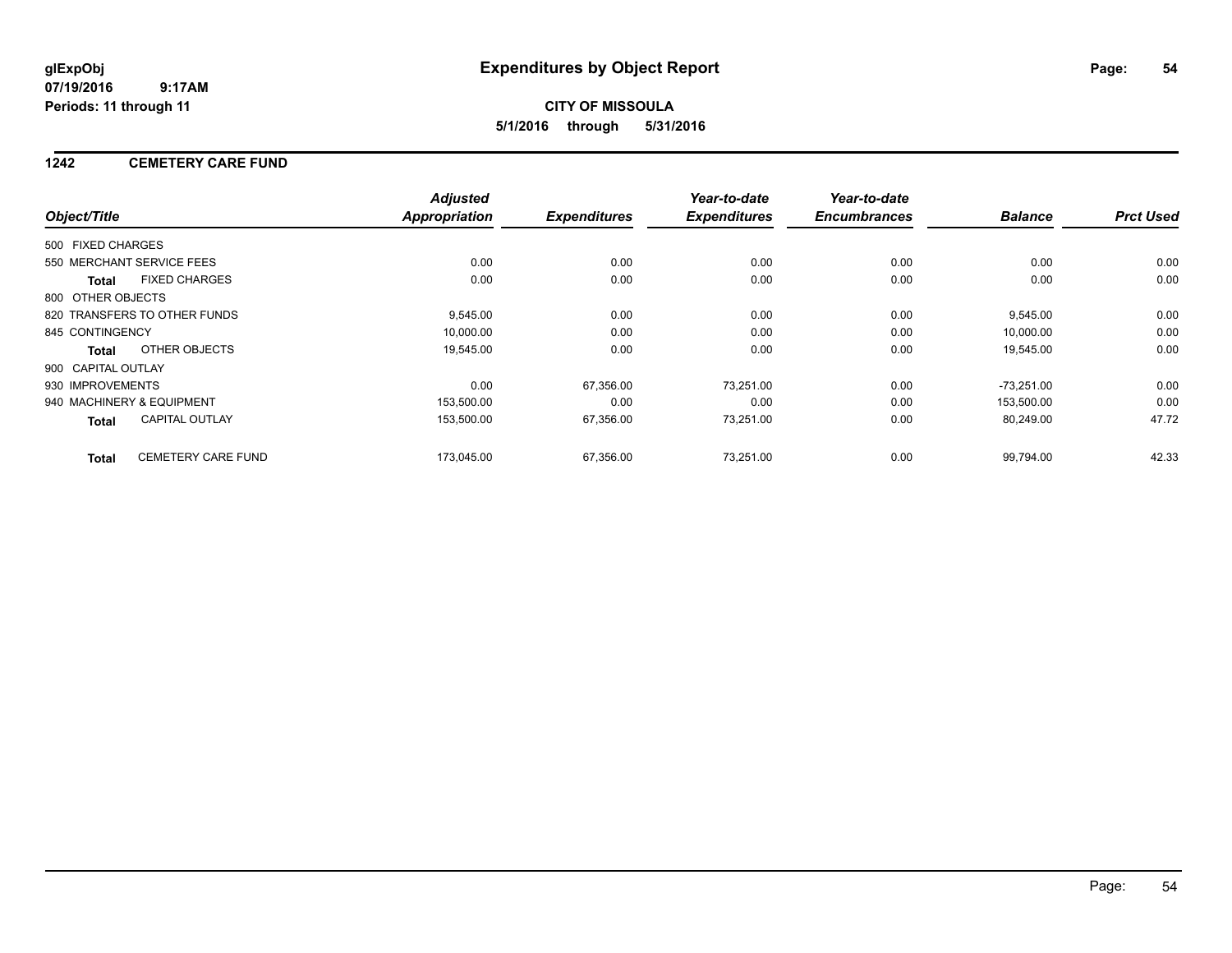## **CITY OF MISSOULA 5/1/2016 through 5/31/2016**

### **1243 CEMETERY MEMORIAL FUND**

**340 CEMETERY**

| Object/Title       |                           | <b>Adjusted</b><br>Appropriation | <b>Expenditures</b> | Year-to-date<br><b>Expenditures</b> | Year-to-date<br><b>Encumbrances</b> | <b>Balance</b> | <b>Prct Used</b> |
|--------------------|---------------------------|----------------------------------|---------------------|-------------------------------------|-------------------------------------|----------------|------------------|
|                    |                           |                                  |                     |                                     |                                     |                |                  |
| 500 FIXED CHARGES  |                           |                                  |                     |                                     |                                     |                |                  |
|                    | 550 MERCHANT SERVICE FEES | 0.00                             | 0.00                | 0.00                                | 0.00                                | 0.00           | 0.00             |
| <b>Total</b>       | <b>FIXED CHARGES</b>      | 0.00                             | 0.00                | 0.00                                | 0.00                                | 0.00           | 0.00             |
| 900 CAPITAL OUTLAY |                           |                                  |                     |                                     |                                     |                |                  |
| 930 IMPROVEMENTS   |                           | 500.00                           | 0.00                | 2.998.11                            | 0.00                                | $-2.498.11$    | 599.62           |
| <b>Total</b>       | <b>CAPITAL OUTLAY</b>     | 500.00                           | 0.00                | 2,998.11                            | 0.00                                | $-2,498.11$    | 599.62           |
| <b>Total</b>       | <b>CEMETERY</b>           | 500.00                           | 0.00                | 2.998.11                            | 0.00                                | $-2.498.11$    | 599.62           |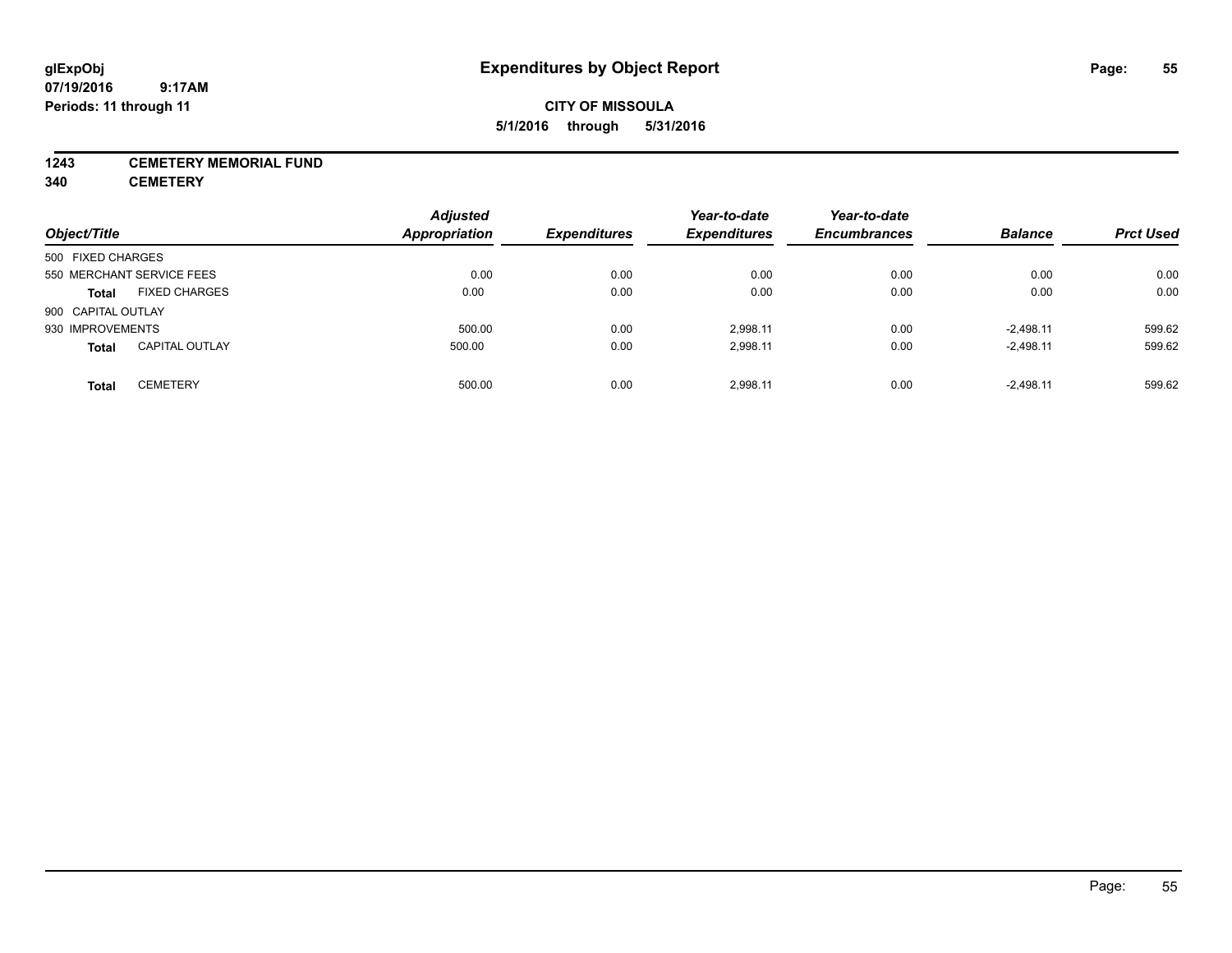### **1243 CEMETERY MEMORIAL FUND**

| Object/Title              |                               | <b>Adjusted</b><br>Appropriation | <b>Expenditures</b> | Year-to-date<br><b>Expenditures</b> | Year-to-date<br><b>Encumbrances</b> | <b>Balance</b> | <b>Prct Used</b> |
|---------------------------|-------------------------------|----------------------------------|---------------------|-------------------------------------|-------------------------------------|----------------|------------------|
| 500 FIXED CHARGES         |                               |                                  |                     |                                     |                                     |                |                  |
| 550 MERCHANT SERVICE FEES |                               | 0.00                             | 0.00                | 0.00                                | 0.00                                | 0.00           | 0.00             |
| <b>Total</b>              | <b>FIXED CHARGES</b>          | 0.00                             | 0.00                | 0.00                                | 0.00                                | 0.00           | 0.00             |
| 900 CAPITAL OUTLAY        |                               |                                  |                     |                                     |                                     |                |                  |
| 930 IMPROVEMENTS          |                               | 500.00                           | 0.00                | 2.998.11                            | 0.00                                | $-2.498.11$    | 599.62           |
| <b>Total</b>              | <b>CAPITAL OUTLAY</b>         | 500.00                           | 0.00                | 2,998.11                            | 0.00                                | $-2,498.11$    | 599.62           |
| <b>Total</b>              | <b>CEMETERY MEMORIAL FUND</b> | 500.00                           | 0.00                | 2.998.11                            | 0.00                                | $-2.498.11$    | 599.62           |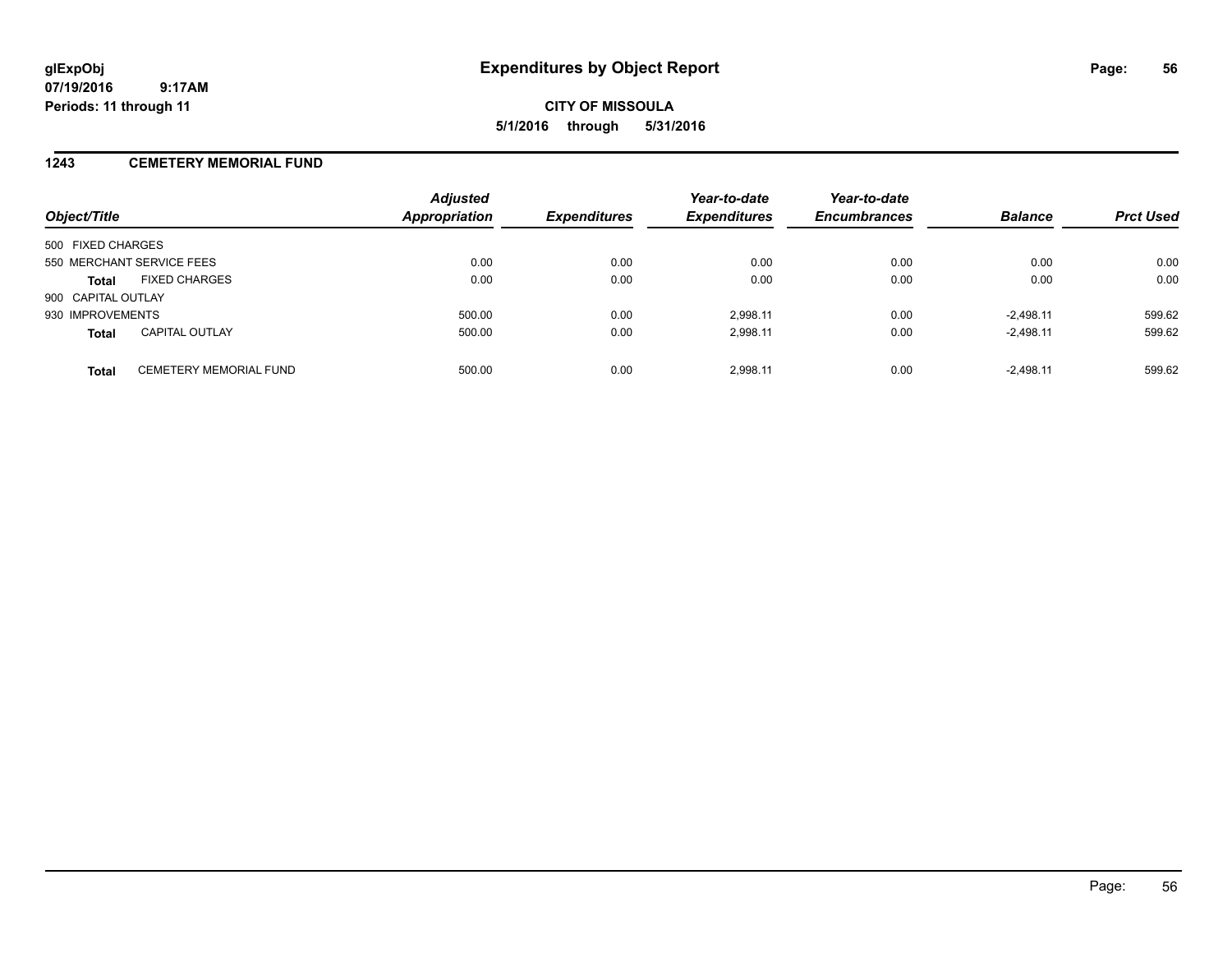## **CITY OF MISSOULA 5/1/2016 through 5/31/2016**

### **1265 TITLE 1 PROJECTS FUND**

**240 FINANCE**

| Object/Title      |                                   | <b>Adjusted</b><br><b>Appropriation</b> | <b>Expenditures</b> | Year-to-date<br><b>Expenditures</b> | Year-to-date<br><b>Encumbrances</b> | <b>Balance</b> | <b>Prct Used</b> |
|-------------------|-----------------------------------|-----------------------------------------|---------------------|-------------------------------------|-------------------------------------|----------------|------------------|
| 500 FIXED CHARGES |                                   |                                         |                     |                                     |                                     |                |                  |
| 500 FIXED CHARGES |                                   | 0.00                                    | 0.00                | 5,015.50                            | 0.00                                | $-5,015.50$    | 0.00             |
|                   | 550 MERCHANT SERVICE FEES         | 0.00                                    | 0.00                | 0.00                                | 0.00                                | 0.00           | 0.00             |
| <b>Total</b>      | <b>FIXED CHARGES</b>              | 0.00                                    | 0.00                | 5,015.50                            | 0.00                                | $-5,015.50$    | 0.00             |
|                   | 700 GRANTS & CONTRIBUTIONS        |                                         |                     |                                     |                                     |                |                  |
|                   | 700 GRANTS & CONTRIBUTIONS        | 136.000.00                              | 0.00                | 0.00                                | 0.00                                | 136.000.00     | 0.00             |
| <b>Total</b>      | <b>GRANTS &amp; CONTRIBUTIONS</b> | 136.000.00                              | 0.00                | 0.00                                | 0.00                                | 136,000.00     | 0.00             |
| 800 OTHER OBJECTS |                                   |                                         |                     |                                     |                                     |                |                  |
|                   | 820 TRANSFERS TO OTHER FUNDS      | 0.00                                    | 0.00                | 0.00                                | 0.00                                | 0.00           | 0.00             |
| 845 CONTINGENCY   |                                   | 0.00                                    | 0.00                | 0.00                                | 0.00                                | 0.00           | 0.00             |
| <b>Total</b>      | OTHER OBJECTS                     | 0.00                                    | 0.00                | 0.00                                | 0.00                                | 0.00           | 0.00             |
| <b>Total</b>      | <b>FINANCE</b>                    | 136,000.00                              | 0.00                | 5,015.50                            | 0.00                                | 130,984.50     | 3.69             |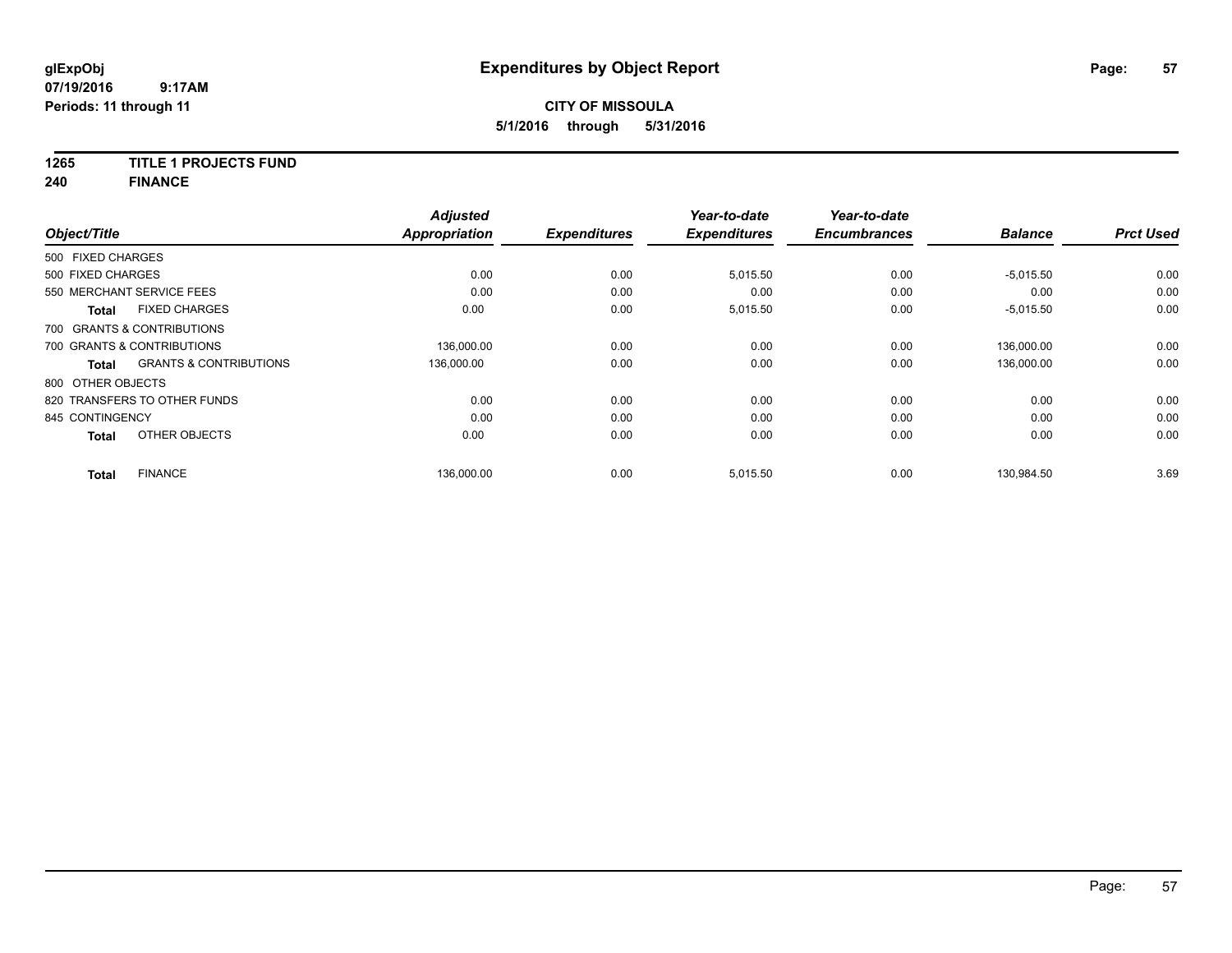## **CITY OF MISSOULA 5/1/2016 through 5/31/2016**

### **1265 TITLE 1 PROJECTS FUND**

|                   |                                   | <b>Adjusted</b>      |                     | Year-to-date        | Year-to-date<br><b>Encumbrances</b> | <b>Balance</b> | <b>Prct Used</b> |
|-------------------|-----------------------------------|----------------------|---------------------|---------------------|-------------------------------------|----------------|------------------|
| Object/Title      |                                   | <b>Appropriation</b> | <b>Expenditures</b> | <b>Expenditures</b> |                                     |                |                  |
| 500 FIXED CHARGES |                                   |                      |                     |                     |                                     |                |                  |
| 500 FIXED CHARGES |                                   | 0.00                 | 0.00                | 5,015.50            | 0.00                                | $-5,015.50$    | 0.00             |
|                   | 550 MERCHANT SERVICE FEES         | 0.00                 | 0.00                | 0.00                | 0.00                                | 0.00           | 0.00             |
| <b>Total</b>      | <b>FIXED CHARGES</b>              | 0.00                 | 0.00                | 5,015.50            | 0.00                                | $-5,015.50$    | 0.00             |
|                   | 700 GRANTS & CONTRIBUTIONS        |                      |                     |                     |                                     |                |                  |
|                   | 700 GRANTS & CONTRIBUTIONS        | 136,000.00           | 0.00                | 0.00                | 0.00                                | 136.000.00     | 0.00             |
| Total             | <b>GRANTS &amp; CONTRIBUTIONS</b> | 136,000.00           | 0.00                | 0.00                | 0.00                                | 136,000.00     | 0.00             |
| 800 OTHER OBJECTS |                                   |                      |                     |                     |                                     |                |                  |
|                   | 820 TRANSFERS TO OTHER FUNDS      | 0.00                 | 0.00                | 0.00                | 0.00                                | 0.00           | 0.00             |
| 845 CONTINGENCY   |                                   | 0.00                 | 0.00                | 0.00                | 0.00                                | 0.00           | 0.00             |
| <b>Total</b>      | OTHER OBJECTS                     | 0.00                 | 0.00                | 0.00                | 0.00                                | 0.00           | 0.00             |
| <b>Total</b>      | TITLE 1 PROJECTS FUND             | 136.000.00           | 0.00                | 5,015.50            | 0.00                                | 130.984.50     | 3.69             |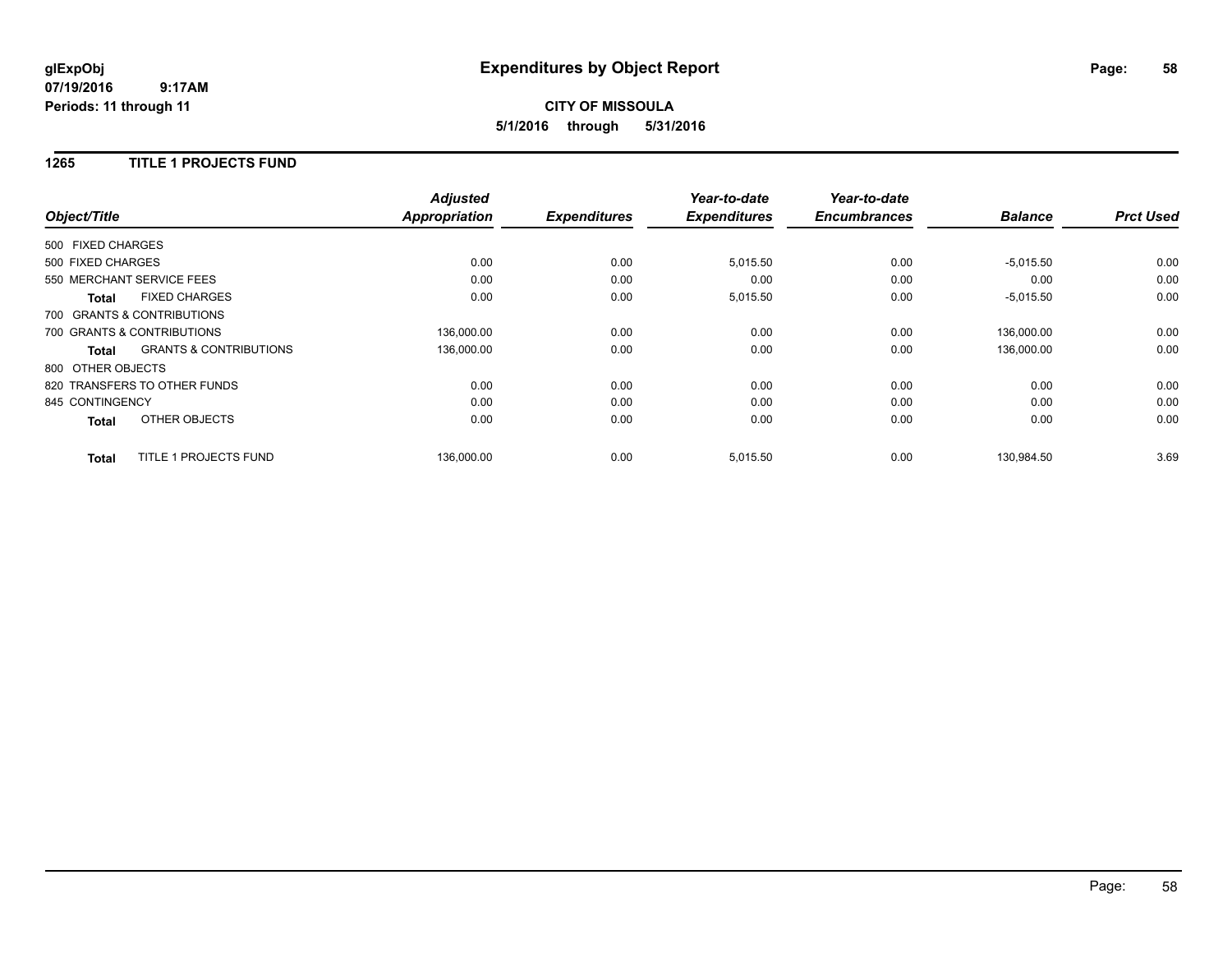### **CITY OF MISSOULA 5/1/2016 through 5/31/2016**

### **1396 PROGRAM INCOME REVOLVING LOAN PROGRAM**

**390 NON-DEPARTMENTAL**

| Object/Title                                      | <b>Adjusted</b><br><b>Appropriation</b> | <b>Expenditures</b> | Year-to-date<br><b>Expenditures</b> | Year-to-date<br><b>Encumbrances</b> | <b>Balance</b> | <b>Prct Used</b> |
|---------------------------------------------------|-----------------------------------------|---------------------|-------------------------------------|-------------------------------------|----------------|------------------|
| 500 FIXED CHARGES                                 |                                         |                     |                                     |                                     |                |                  |
| 550 MERCHANT SERVICE FEES                         | 0.00                                    | 0.00                | 0.00                                | 0.00                                | 0.00           | 0.00             |
| <b>FIXED CHARGES</b><br><b>Total</b>              | 0.00                                    | 0.00                | 0.00                                | 0.00                                | 0.00           | 0.00             |
| 700 GRANTS & CONTRIBUTIONS                        |                                         |                     |                                     |                                     |                |                  |
| 700 GRANTS & CONTRIBUTIONS                        | 38.472.00                               | 0.00                | 0.00                                | 0.00                                | 38.472.00      | 0.00             |
| <b>GRANTS &amp; CONTRIBUTIONS</b><br><b>Total</b> | 38,472.00                               | 0.00                | 0.00                                | 0.00                                | 38,472.00      | 0.00             |
| NON-DEPARTMENTAL<br><b>Total</b>                  | 38.472.00                               | 0.00                | 0.00                                | 0.00                                | 38.472.00      | 0.00             |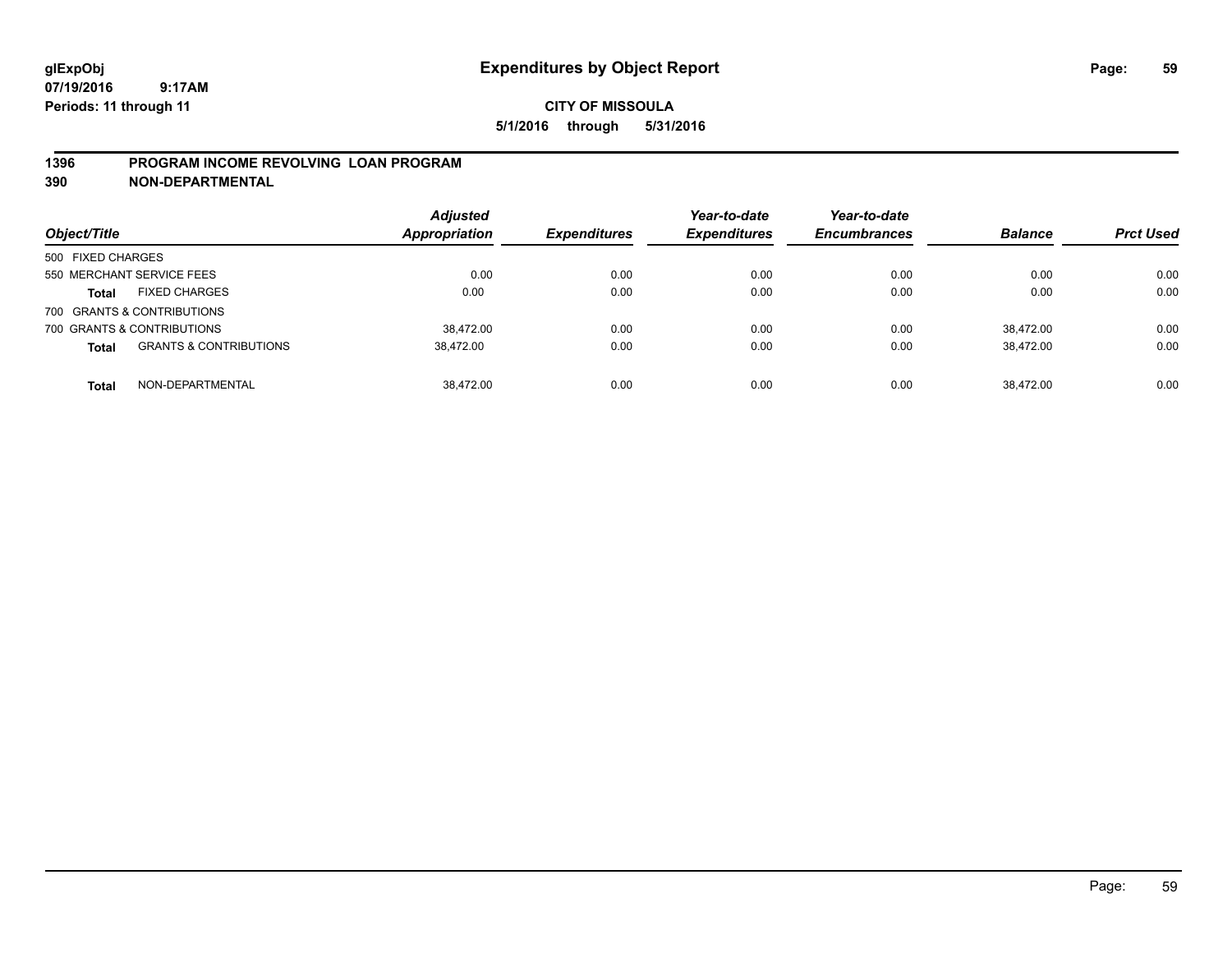## **CITY OF MISSOULA 5/1/2016 through 5/31/2016**

### **1396 PROGRAM INCOME REVOLVING LOAN PROGRAM**

| Object/Title      |                                   | <b>Adjusted</b><br><b>Appropriation</b> | <b>Expenditures</b> | Year-to-date<br><b>Expenditures</b> | Year-to-date<br><b>Encumbrances</b> | <b>Balance</b> | <b>Prct Used</b> |
|-------------------|-----------------------------------|-----------------------------------------|---------------------|-------------------------------------|-------------------------------------|----------------|------------------|
| 500 FIXED CHARGES |                                   |                                         |                     |                                     |                                     |                |                  |
|                   | 550 MERCHANT SERVICE FEES         | 0.00                                    | 0.00                | 0.00                                | 0.00                                | 0.00           | 0.00             |
| Total             | <b>FIXED CHARGES</b>              | 0.00                                    | 0.00                | 0.00                                | 0.00                                | 0.00           | 0.00             |
|                   | 700 GRANTS & CONTRIBUTIONS        |                                         |                     |                                     |                                     |                |                  |
|                   | 700 GRANTS & CONTRIBUTIONS        | 38,472.00                               | 0.00                | 0.00                                | 0.00                                | 38,472.00      | 0.00             |
| <b>Total</b>      | <b>GRANTS &amp; CONTRIBUTIONS</b> | 38,472.00                               | 0.00                | 0.00                                | 0.00                                | 38.472.00      | 0.00             |
| <b>Total</b>      | PROGRAM INCOME REVOLVING LOAN P   | 38,472.00                               | 0.00                | 0.00                                | 0.00                                | 38,472.00      | 0.00             |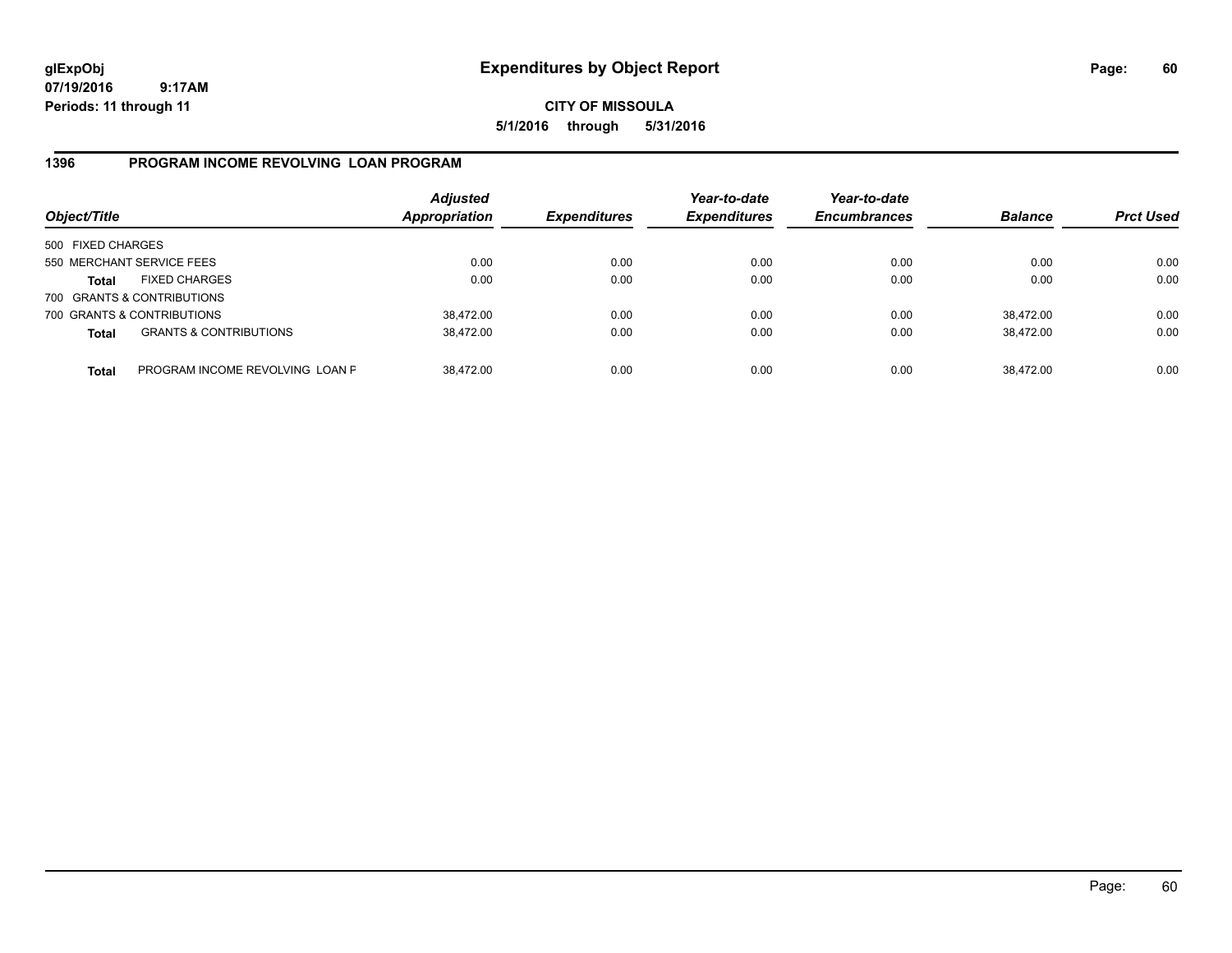#### **1397 STATE HOME PROGRAM INCOME**

**390 NON-DEPARTMENTAL**

| Object/Title                         | <b>Adjusted</b><br><b>Appropriation</b> | <b>Expenditures</b> | Year-to-date<br><b>Expenditures</b> | Year-to-date<br><b>Encumbrances</b> | <b>Balance</b> | <b>Prct Used</b> |
|--------------------------------------|-----------------------------------------|---------------------|-------------------------------------|-------------------------------------|----------------|------------------|
| 300 PURCHASED SERVICES               |                                         |                     |                                     |                                     |                |                  |
| 350 PROFESSIONAL SERVICES            | 600,000.00                              | 0.00                | 0.00                                | 0.00                                | 600,000.00     | 0.00             |
| PURCHASED SERVICES<br><b>Total</b>   | 600,000.00                              | 0.00                | 0.00                                | 0.00                                | 600,000.00     | 0.00             |
| 500 FIXED CHARGES                    |                                         |                     |                                     |                                     |                |                  |
| 550 MERCHANT SERVICE FEES            | 0.00                                    | 0.00                | 0.00                                | 0.00                                | 0.00           | 0.00             |
| <b>FIXED CHARGES</b><br><b>Total</b> | 0.00                                    | 0.00                | 0.00                                | 0.00                                | 0.00           | 0.00             |
| NON-DEPARTMENTAL<br><b>Total</b>     | 600,000.00                              | 0.00                | 0.00                                | 0.00                                | 600,000.00     | 0.00             |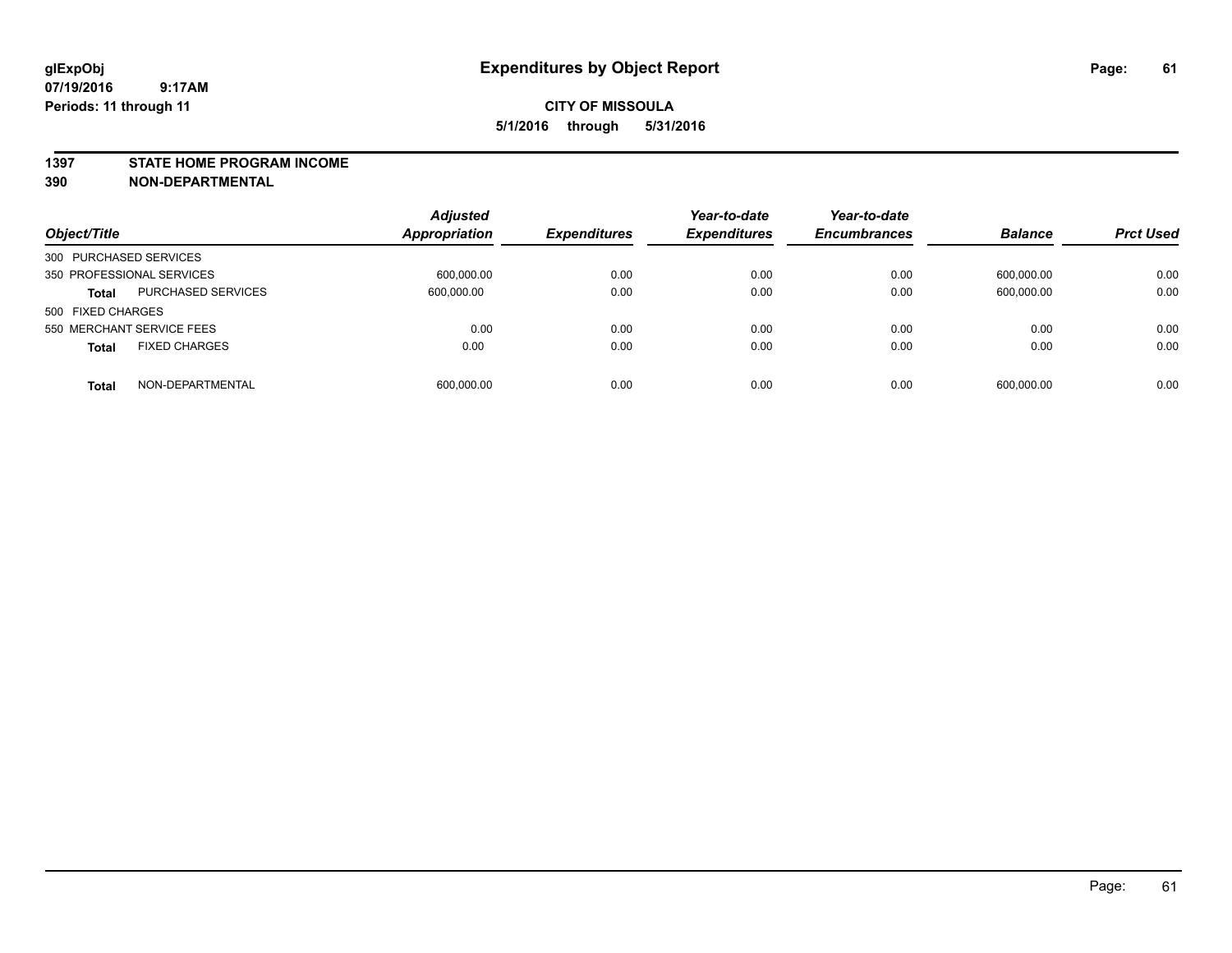### **1397 STATE HOME PROGRAM INCOME**

| Object/Title              |                           | <b>Adjusted</b><br><b>Appropriation</b> | <b>Expenditures</b> | Year-to-date<br><b>Expenditures</b> | Year-to-date<br><b>Encumbrances</b> | <b>Balance</b> | <b>Prct Used</b> |
|---------------------------|---------------------------|-----------------------------------------|---------------------|-------------------------------------|-------------------------------------|----------------|------------------|
| 300 PURCHASED SERVICES    |                           |                                         |                     |                                     |                                     |                |                  |
| 350 PROFESSIONAL SERVICES |                           | 600,000.00                              | 0.00                | 0.00                                | 0.00                                | 600,000.00     | 0.00             |
| <b>Total</b>              | <b>PURCHASED SERVICES</b> | 600,000.00                              | 0.00                | 0.00                                | 0.00                                | 600,000.00     | 0.00             |
| 500 FIXED CHARGES         |                           |                                         |                     |                                     |                                     |                |                  |
| 550 MERCHANT SERVICE FEES |                           | 0.00                                    | 0.00                | 0.00                                | 0.00                                | 0.00           | 0.00             |
| <b>Total</b>              | <b>FIXED CHARGES</b>      | 0.00                                    | 0.00                | 0.00                                | 0.00                                | 0.00           | 0.00             |
| <b>Total</b>              | STATE HOME PROGRAM INCOME | 600,000.00                              | 0.00                | 0.00                                | 0.00                                | 600,000.00     | 0.00             |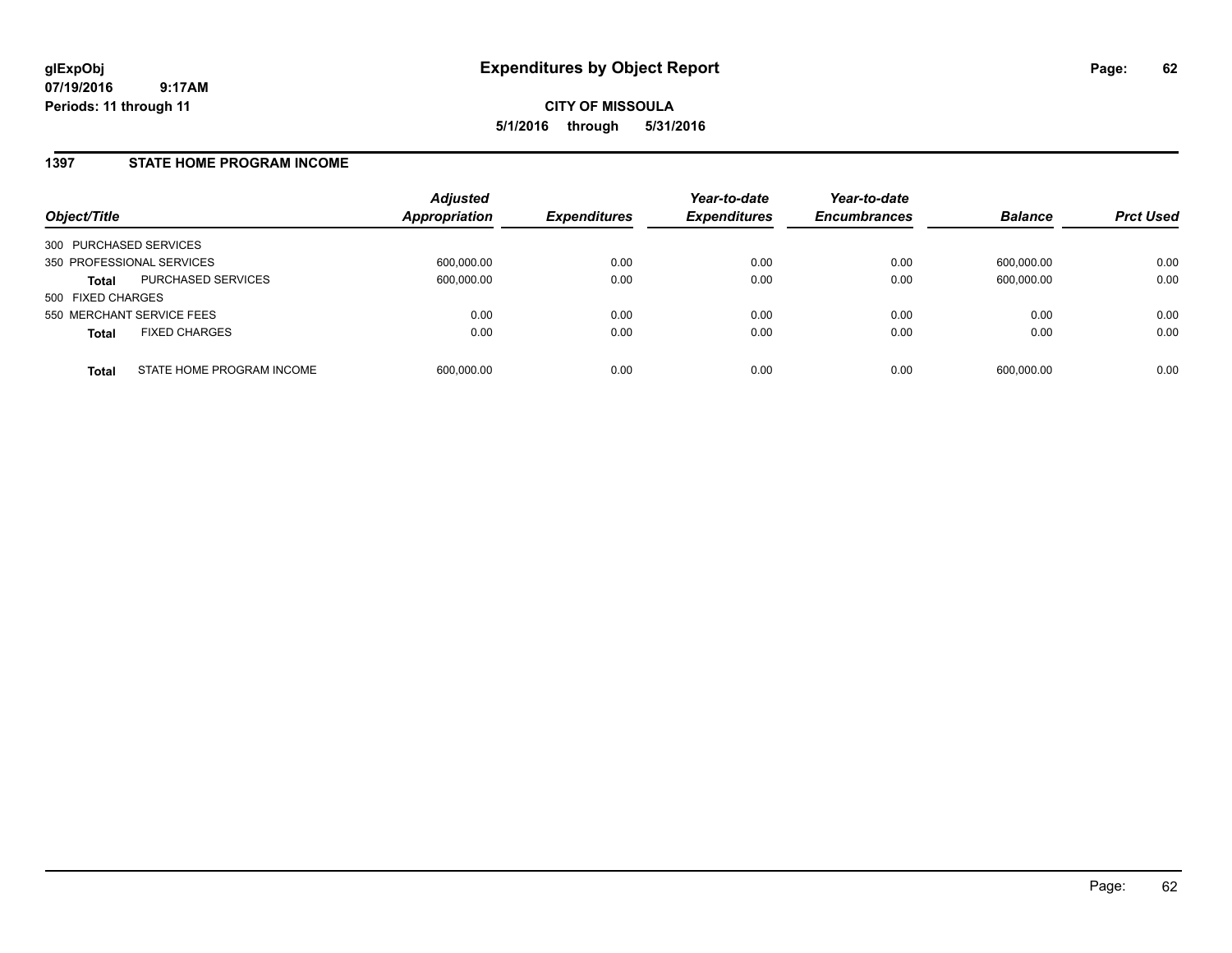**CITY OF MISSOULA 5/1/2016 through 5/31/2016**

#### **2250 PLANNING FUND**

**250 DEVELOPMENT SERVICES**

|                                      | <b>Adjusted</b>      |                     | Year-to-date        | Year-to-date        |                |                  |
|--------------------------------------|----------------------|---------------------|---------------------|---------------------|----------------|------------------|
| Object/Title                         | <b>Appropriation</b> | <b>Expenditures</b> | <b>Expenditures</b> | <b>Encumbrances</b> | <b>Balance</b> | <b>Prct Used</b> |
| 100 PERSONAL SERVICES                |                      |                     |                     |                     |                |                  |
| 110 SALARIES AND WAGES               | 262,841.00           | 19,631.61           | 221,367.54          | 0.00                | 41,473.46      | 84.22            |
| <b>140 EMPLOYER CONTRIBUTIONS</b>    | 83,643.00            | 7,231.43            | 81,350.05           | 0.00                | 2,292.95       | 97.26            |
| 141 STATE RETIREMENT CONTRIBUTIONS   | 0.00                 | 0.00                | 201.74              | 0.00                | $-201.74$      | 0.00             |
| PERSONAL SERVICES<br><b>Total</b>    | 346,484.00           | 26,863.04           | 302,919.33          | 0.00                | 43,564.67      | 87.43            |
| 200 SUPPLIES                         |                      |                     |                     |                     |                |                  |
| 210 OFFICE SUPPLIES                  | 2,550.00             | 241.94              | 1,740.63            | 0.00                | 809.37         | 68.26            |
| 220 OPERATING SUPPLIES               | 900.00               | 0.00                | 84.96               | 0.00                | 815.04         | 9.44             |
| 231 GASOLINE                         | 0.00                 | 0.00                | 87.19               | 0.00                | $-87.19$       | 0.00             |
| 240 OTHER SUPPLIES                   | 400.00               | 0.00                | 64.44               | 0.00                | 335.56         | 16.11            |
| <b>SUPPLIES</b><br><b>Total</b>      | 3,850.00             | 241.94              | 1.977.22            | 0.00                | 1,872.78       | 51.36            |
| 300 PURCHASED SERVICES               |                      |                     |                     |                     |                |                  |
| 310 COMMUNICATIONS                   | 1,100.00             | 181.18              | 376.71              | 0.00                | 723.29         | 34.25            |
| 320 PRINTING & DUPLICATING           | 8,000.00             | 1,430.83            | 3,099.70            | 0.00                | 4,900.30       | 38.75            |
| 330 PUBLICITY, SUBSCRIPTIONS & DUES  | 4,005.00             | 134.00              | 4,421.98            | 0.00                | $-416.98$      | 110.41           |
| 344 TELEPHONE SERVICE                | 125.00               | 0.00                | 18.81               | 0.00                | 106.19         | 15.05            |
| 350 PROFESSIONAL SERVICES            | 50,000.00            | 20.00               | 1,179.00            | 0.00                | 48,821.00      | 2.36             |
| 360 REPAIR & MAINTENANCE             | 1,540.00             | 0.00                | 0.00                | 0.00                | 1,540.00       | 0.00             |
| 370 TRAVEL                           | 5,185.00             | 1,831.96            | 2,844.61            | 0.00                | 2,340.39       | 54.86            |
| 380 TRAINING                         | 4,595.00             | 0.00                | 3,859.00            | 0.00                | 736.00         | 83.98            |
| 390 OTHER PURCHASED SERVICES         | 3,750.00             | 0.00                | 0.00                | 0.00                | 3,750.00       | 0.00             |
| PURCHASED SERVICES<br><b>Total</b>   | 78,300.00            | 3,597.97            | 15,799.81           | 0.00                | 62,500.19      | 20.18            |
| 500 FIXED CHARGES                    |                      |                     |                     |                     |                |                  |
| 500 FIXED CHARGES                    | 24,000.00            | 0.00                | 12,000.00           | 0.00                | 12,000.00      | 50.00            |
| 550 MERCHANT SERVICE FEES            | 0.00                 | 0.00                | 0.00                | 0.00                | 0.00           | 0.00             |
| <b>FIXED CHARGES</b><br><b>Total</b> | 24,000.00            | 0.00                | 12,000.00           | 0.00                | 12,000.00      | 50.00            |
| 800 OTHER OBJECTS                    |                      |                     |                     |                     |                |                  |
| 820 TRANSFERS TO OTHER FUNDS         | 0.00                 | 0.00                | 0.00                | 0.00                | 0.00           | 0.00             |
| 845 CONTINGENCY                      | 0.00                 | 0.00                | 0.00                | 0.00                | 0.00           | 0.00             |
| OTHER OBJECTS<br><b>Total</b>        | 0.00                 | 0.00                | 0.00                | 0.00                | 0.00           | 0.00             |
| DEVELOPMENT SERVICES<br><b>Total</b> | 452,634.00           | 30,702.95           | 332,696.36          | 0.00                | 119,937.64     | 73.50            |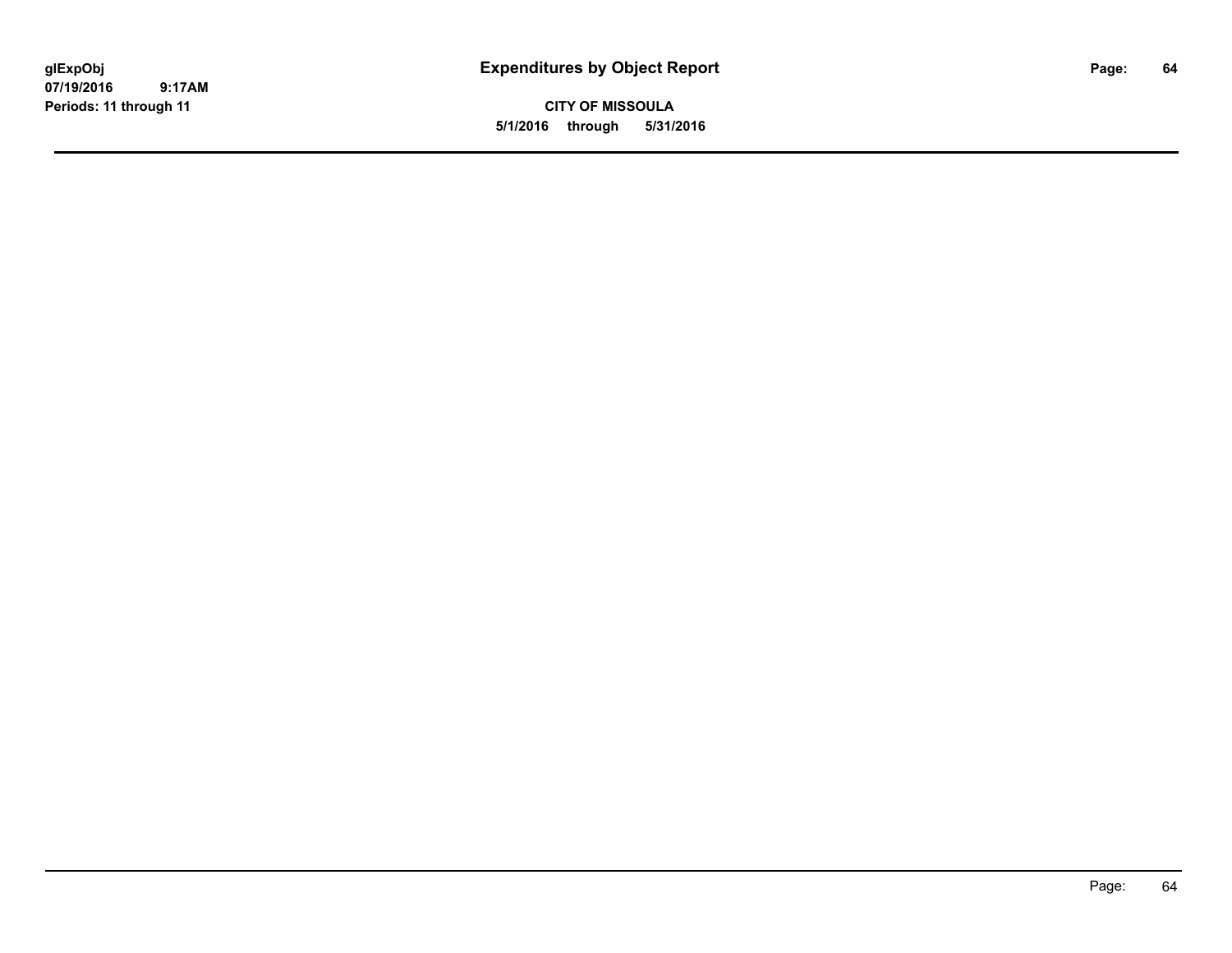## **CITY OF MISSOULA 5/1/2016 through 5/31/2016**

**2250 PLANNING FUND**

|                                      | <b>Adjusted</b>      |                     | Year-to-date        | Year-to-date        |                |                  |
|--------------------------------------|----------------------|---------------------|---------------------|---------------------|----------------|------------------|
| Object/Title                         | <b>Appropriation</b> | <b>Expenditures</b> | <b>Expenditures</b> | <b>Encumbrances</b> | <b>Balance</b> | <b>Prct Used</b> |
| 100 PERSONAL SERVICES                |                      |                     |                     |                     |                |                  |
| 110 SALARIES AND WAGES               | 262,841.00           | 19,631.61           | 221,367.54          | 0.00                | 41,473.46      | 84.22            |
| 140 EMPLOYER CONTRIBUTIONS           | 83,643.00            | 7,231.43            | 81,350.05           | 0.00                | 2,292.95       | 97.26            |
| 141 STATE RETIREMENT CONTRIBUTIONS   | 0.00                 | 0.00                | 201.74              | 0.00                | $-201.74$      | 0.00             |
| PERSONAL SERVICES<br><b>Total</b>    | 346,484.00           | 26,863.04           | 302,919.33          | 0.00                | 43,564.67      | 87.43            |
| 200 SUPPLIES                         |                      |                     |                     |                     |                |                  |
| 210 OFFICE SUPPLIES                  | 2,550.00             | 241.94              | 1,740.63            | 0.00                | 809.37         | 68.26            |
| 220 OPERATING SUPPLIES               | 900.00               | 0.00                | 84.96               | 0.00                | 815.04         | 9.44             |
| 231 GASOLINE                         | 0.00                 | 0.00                | 87.19               | 0.00                | $-87.19$       | 0.00             |
| 240 OTHER SUPPLIES                   | 400.00               | 0.00                | 64.44               | 0.00                | 335.56         | 16.11            |
| <b>SUPPLIES</b><br><b>Total</b>      | 3,850.00             | 241.94              | 1,977.22            | 0.00                | 1,872.78       | 51.36            |
| 300 PURCHASED SERVICES               |                      |                     |                     |                     |                |                  |
| 310 COMMUNICATIONS                   | 1,100.00             | 181.18              | 376.71              | 0.00                | 723.29         | 34.25            |
| 320 PRINTING & DUPLICATING           | 8,000.00             | 1,430.83            | 3,099.70            | 0.00                | 4,900.30       | 38.75            |
| 330 PUBLICITY, SUBSCRIPTIONS & DUES  | 4,005.00             | 134.00              | 4,421.98            | 0.00                | $-416.98$      | 110.41           |
| 344 TELEPHONE SERVICE                | 125.00               | 0.00                | 18.81               | 0.00                | 106.19         | 15.05            |
| 350 PROFESSIONAL SERVICES            | 50,000.00            | 20.00               | 1,179.00            | 0.00                | 48,821.00      | 2.36             |
| 360 REPAIR & MAINTENANCE             | 1,540.00             | 0.00                | 0.00                | 0.00                | 1,540.00       | 0.00             |
| 370 TRAVEL                           | 5,185.00             | 1,831.96            | 2,844.61            | 0.00                | 2,340.39       | 54.86            |
| 380 TRAINING                         | 4,595.00             | 0.00                | 3,859.00            | 0.00                | 736.00         | 83.98            |
| 390 OTHER PURCHASED SERVICES         | 3,750.00             | 0.00                | 0.00                | 0.00                | 3,750.00       | 0.00             |
| PURCHASED SERVICES<br><b>Total</b>   | 78,300.00            | 3,597.97            | 15,799.81           | 0.00                | 62,500.19      | 20.18            |
| 500 FIXED CHARGES                    |                      |                     |                     |                     |                |                  |
| 500 FIXED CHARGES                    | 24,000.00            | 0.00                | 12,000.00           | 0.00                | 12,000.00      | 50.00            |
| 550 MERCHANT SERVICE FEES            | 0.00                 | 0.00                | 0.00                | 0.00                | 0.00           | 0.00             |
| <b>FIXED CHARGES</b><br><b>Total</b> | 24,000.00            | 0.00                | 12,000.00           | 0.00                | 12,000.00      | 50.00            |
| 800 OTHER OBJECTS                    |                      |                     |                     |                     |                |                  |
| 820 TRANSFERS TO OTHER FUNDS         | 0.00                 | 0.00                | 0.00                | 0.00                | 0.00           | 0.00             |
| 845 CONTINGENCY                      | 0.00                 | 0.00                | 0.00                | 0.00                | 0.00           | 0.00             |
| OTHER OBJECTS<br><b>Total</b>        | 0.00                 | 0.00                | 0.00                | 0.00                | 0.00           | 0.00             |
| <b>PLANNING FUND</b><br><b>Total</b> | 452,634.00           | 30,702.95           | 332,696.36          | 0.00                | 119,937.64     | 73.50            |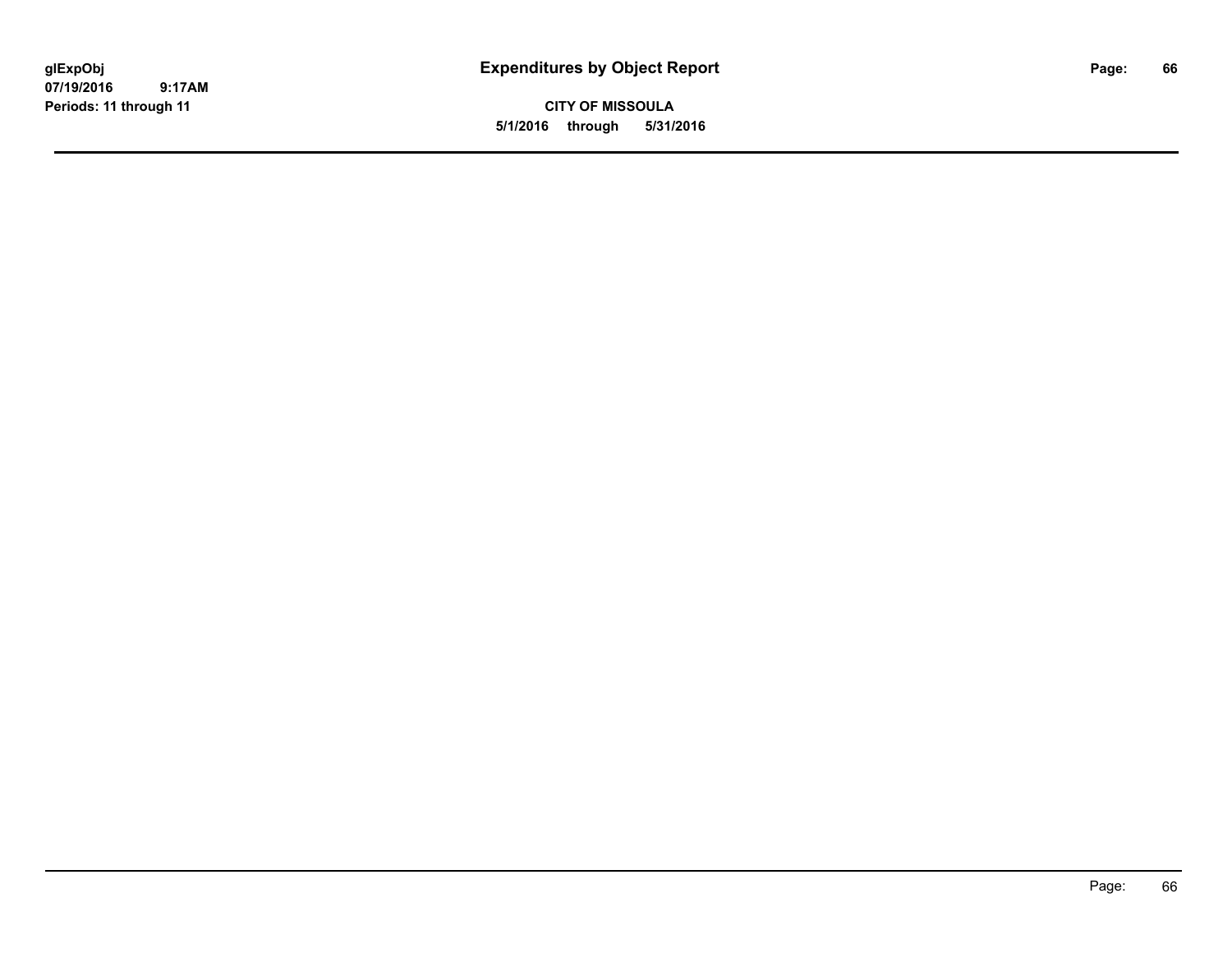### **CITY OF MISSOULA 5/1/2016 through 5/31/2016**

#### **2310 PUBLIC SAFETY INFORMATION SYSTEMS**

**310 BUILDING INSPECTION**

|                        |                            | <b>Adjusted</b>      |                     | Year-to-date        | Year-to-date        |                |                  |
|------------------------|----------------------------|----------------------|---------------------|---------------------|---------------------|----------------|------------------|
| Object/Title           |                            | <b>Appropriation</b> | <b>Expenditures</b> | <b>Expenditures</b> | <b>Encumbrances</b> | <b>Balance</b> | <b>Prct Used</b> |
| 200 SUPPLIES           |                            |                      |                     |                     |                     |                |                  |
| 210 OFFICE SUPPLIES    |                            | 0.00                 | 0.00                | 0.00                | 0.00                | 0.00           | 0.00             |
| 220 OPERATING SUPPLIES |                            | 0.00                 | 0.00                | 0.00                | 0.00                | 0.00           | 0.00             |
| Total                  | <b>SUPPLIES</b>            | 0.00                 | 0.00                | 0.00                | 0.00                | 0.00           | 0.00             |
| 500 FIXED CHARGES      |                            |                      |                     |                     |                     |                |                  |
|                        | 550 MERCHANT SERVICE FEES  | 0.00                 | 0.00                | 0.00                | 0.00                | 0.00           | 0.00             |
| Total                  | <b>FIXED CHARGES</b>       | 0.00                 | 0.00                | 0.00                | 0.00                | 0.00           | 0.00             |
| 800 OTHER OBJECTS      |                            |                      |                     |                     |                     |                |                  |
| 845 CONTINGENCY        |                            | 0.00                 | 0.00                | 0.00                | 0.00                | 0.00           | 0.00             |
| Total                  | OTHER OBJECTS              | 0.00                 | 0.00                | 0.00                | 0.00                | 0.00           | 0.00             |
| 900 CAPITAL OUTLAY     |                            |                      |                     |                     |                     |                |                  |
|                        | 940 MACHINERY & EQUIPMENT  | 0.00                 | 0.00                | 21,696.16           | 0.00                | $-21,696.16$   | 0.00             |
| Total                  | <b>CAPITAL OUTLAY</b>      | 0.00                 | 0.00                | 21,696.16           | 0.00                | $-21,696.16$   | 0.00             |
| <b>Total</b>           | <b>BUILDING INSPECTION</b> | 0.00                 | 0.00                | 21,696.16           | 0.00                | $-21,696.16$   | 0.00             |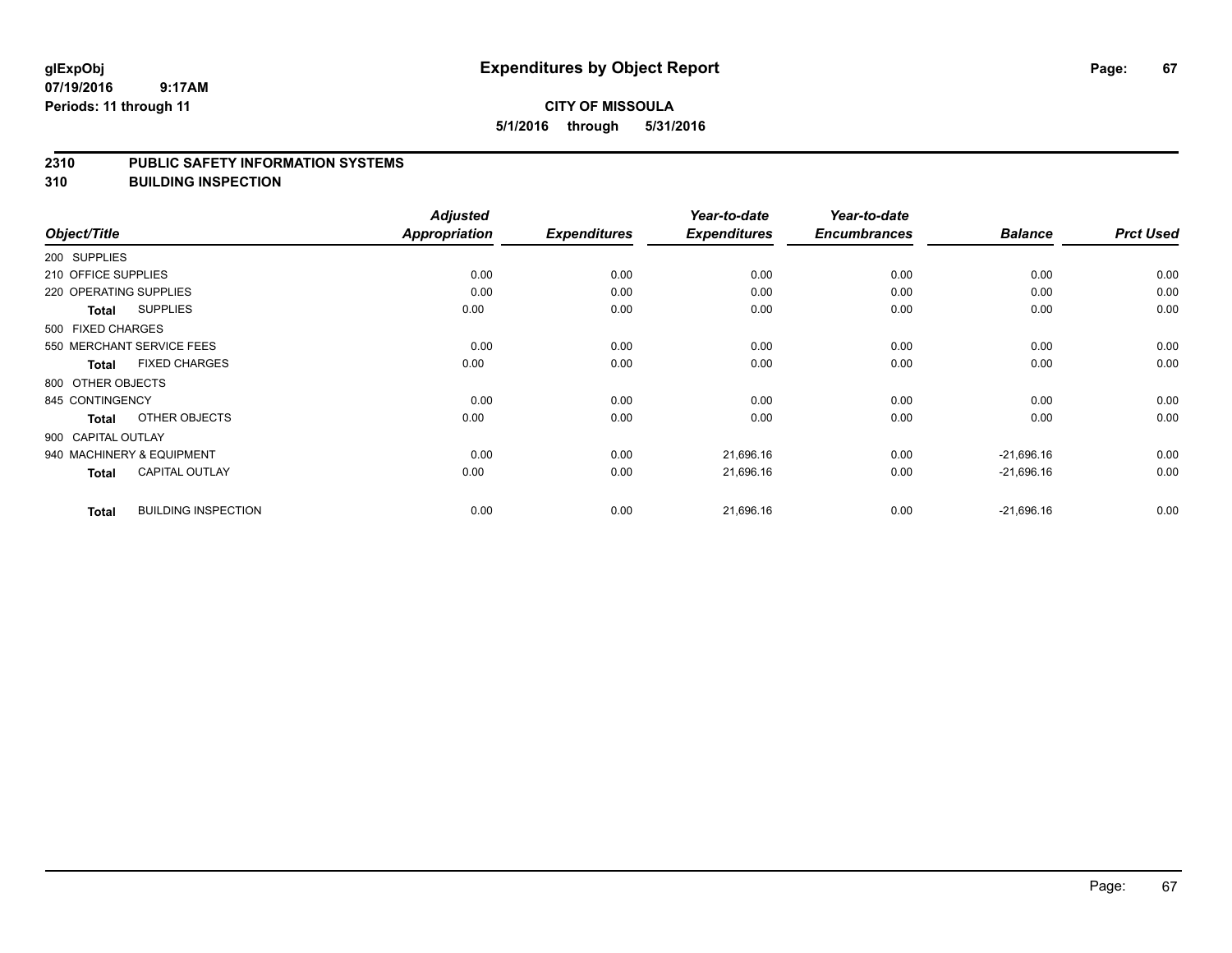## **2310 PUBLIC SAFETY INFORMATION SYSTEMS**

| Object/Title           |                                   | <b>Adjusted</b><br><b>Appropriation</b> | <b>Expenditures</b> | Year-to-date<br><b>Expenditures</b> | Year-to-date<br><b>Encumbrances</b> | <b>Balance</b> | <b>Prct Used</b> |
|------------------------|-----------------------------------|-----------------------------------------|---------------------|-------------------------------------|-------------------------------------|----------------|------------------|
| 200 SUPPLIES           |                                   |                                         |                     |                                     |                                     |                |                  |
| 210 OFFICE SUPPLIES    |                                   | 0.00                                    | 0.00                | 0.00                                | 0.00                                | 0.00           | 0.00             |
| 220 OPERATING SUPPLIES |                                   | 0.00                                    | 0.00                | 0.00                                | 0.00                                | 0.00           | 0.00             |
| <b>Total</b>           | <b>SUPPLIES</b>                   | 0.00                                    | 0.00                | 0.00                                | 0.00                                | 0.00           | 0.00             |
| 500 FIXED CHARGES      |                                   |                                         |                     |                                     |                                     |                |                  |
|                        | 550 MERCHANT SERVICE FEES         | 0.00                                    | 0.00                | 0.00                                | 0.00                                | 0.00           | 0.00             |
| <b>Total</b>           | <b>FIXED CHARGES</b>              | 0.00                                    | 0.00                | 0.00                                | 0.00                                | 0.00           | 0.00             |
| 800 OTHER OBJECTS      |                                   |                                         |                     |                                     |                                     |                |                  |
| 845 CONTINGENCY        |                                   | 0.00                                    | 0.00                | 0.00                                | 0.00                                | 0.00           | 0.00             |
| <b>Total</b>           | OTHER OBJECTS                     | 0.00                                    | 0.00                | 0.00                                | 0.00                                | 0.00           | 0.00             |
| 900 CAPITAL OUTLAY     |                                   |                                         |                     |                                     |                                     |                |                  |
|                        | 940 MACHINERY & EQUIPMENT         | 0.00                                    | 0.00                | 21,696.16                           | 0.00                                | $-21,696.16$   | 0.00             |
| <b>Total</b>           | <b>CAPITAL OUTLAY</b>             | 0.00                                    | 0.00                | 21,696.16                           | 0.00                                | $-21,696.16$   | 0.00             |
| <b>Total</b>           | PUBLIC SAFETY INFORMATION SYSTEM! | 0.00                                    | 0.00                | 21,696.16                           | 0.00                                | $-21,696.16$   | 0.00             |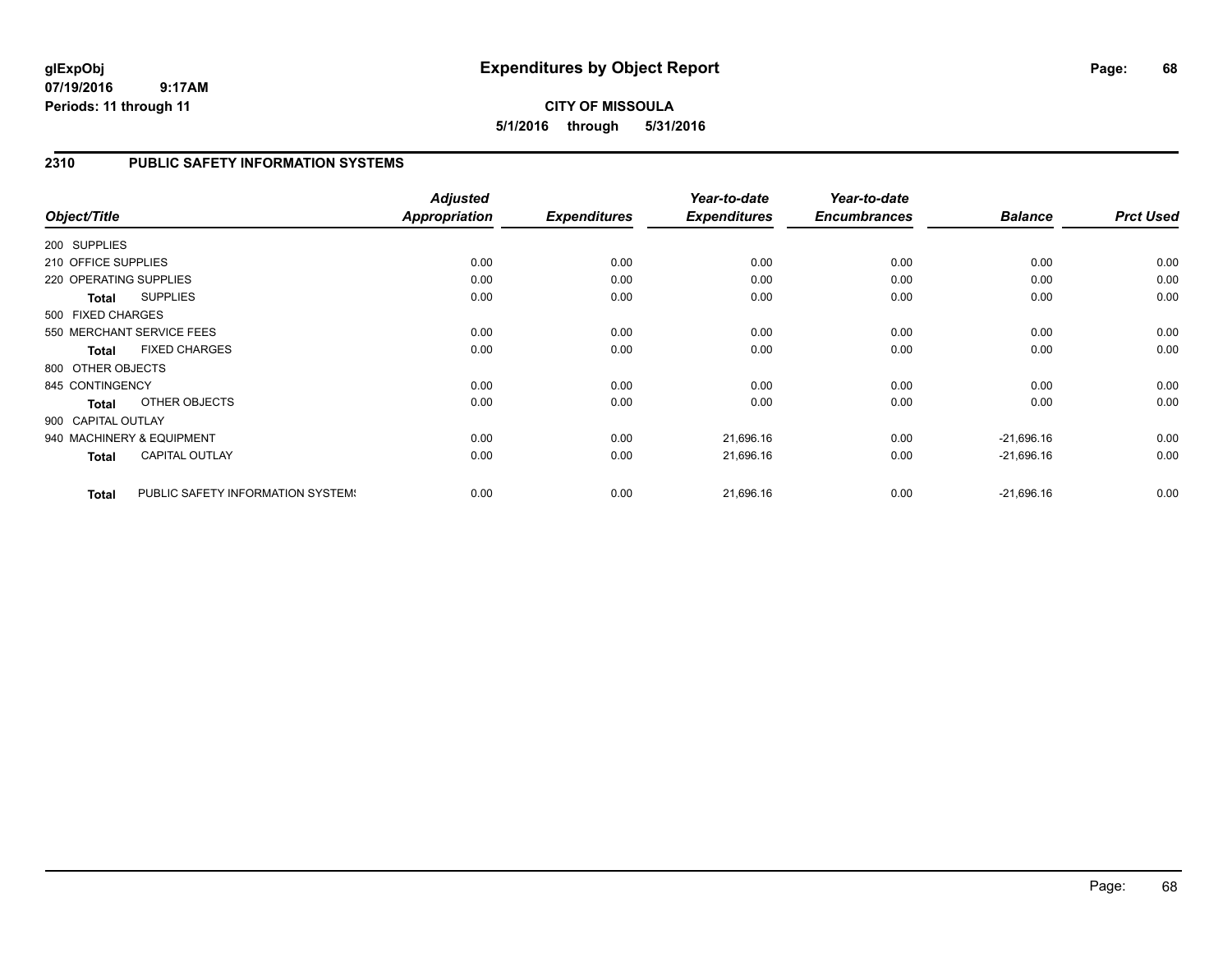#### **2321 IMPACT FEE FUND**

**390 NON-DEPARTMENTAL**

|                        |                                   | <b>Adjusted</b>      |                     | Year-to-date        | Year-to-date        |                |                  |
|------------------------|-----------------------------------|----------------------|---------------------|---------------------|---------------------|----------------|------------------|
| Object/Title           |                                   | <b>Appropriation</b> | <b>Expenditures</b> | <b>Expenditures</b> | <b>Encumbrances</b> | <b>Balance</b> | <b>Prct Used</b> |
| 100 PERSONAL SERVICES  |                                   |                      |                     |                     |                     |                |                  |
| 110 SALARIES AND WAGES |                                   | 0.00                 | 0.00                | 0.00                | 0.00                | 0.00           | 0.00             |
|                        | <b>140 EMPLOYER CONTRIBUTIONS</b> | 0.00                 | 0.00                | 0.00                | 0.00                | 0.00           | 0.00             |
| <b>Total</b>           | PERSONAL SERVICES                 | 0.00                 | 0.00                | 0.00                | 0.00                | 0.00           | 0.00             |
|                        | 300 PURCHASED SERVICES            |                      |                     |                     |                     |                |                  |
|                        | 350 PROFESSIONAL SERVICES         | 0.00                 | 0.00                | 8,917.50            | 0.00                | $-8,917.50$    | 0.00             |
|                        | 390 OTHER PURCHASED SERVICES      | 0.00                 | 0.00                | 3,845.81            | 0.00                | $-3,845.81$    | 0.00             |
| <b>Total</b>           | PURCHASED SERVICES                | 0.00                 | 0.00                | 12,763.31           | 0.00                | $-12,763.31$   | 0.00             |
| 500 FIXED CHARGES      |                                   |                      |                     |                     |                     |                |                  |
|                        | 550 MERCHANT SERVICE FEES         | 0.00                 | 0.00                | 0.00                | 0.00                | 0.00           | 0.00             |
| <b>Total</b>           | <b>FIXED CHARGES</b>              | 0.00                 | 0.00                | 0.00                | 0.00                | 0.00           | 0.00             |
| 800 OTHER OBJECTS      |                                   |                      |                     |                     |                     |                |                  |
|                        | 820 TRANSFERS TO OTHER FUNDS      | 0.00                 | 0.00                | 0.00                | 0.00                | 0.00           | 0.00             |
| Total                  | OTHER OBJECTS                     | 0.00                 | 0.00                | 0.00                | 0.00                | 0.00           | 0.00             |
| 900 CAPITAL OUTLAY     |                                   |                      |                     |                     |                     |                |                  |
| 930 IMPROVEMENTS       |                                   | 2,724,500.00         | 32,590.07           | 351,284.77          | 0.00                | 2,373,215.23   | 12.89            |
| <b>Total</b>           | <b>CAPITAL OUTLAY</b>             | 2,724,500.00         | 32,590.07           | 351,284.77          | 0.00                | 2,373,215.23   | 12.89            |
| Total                  | NON-DEPARTMENTAL                  | 2,724,500.00         | 32,590.07           | 364,048.08          | 0.00                | 2,360,451.92   | 13.36            |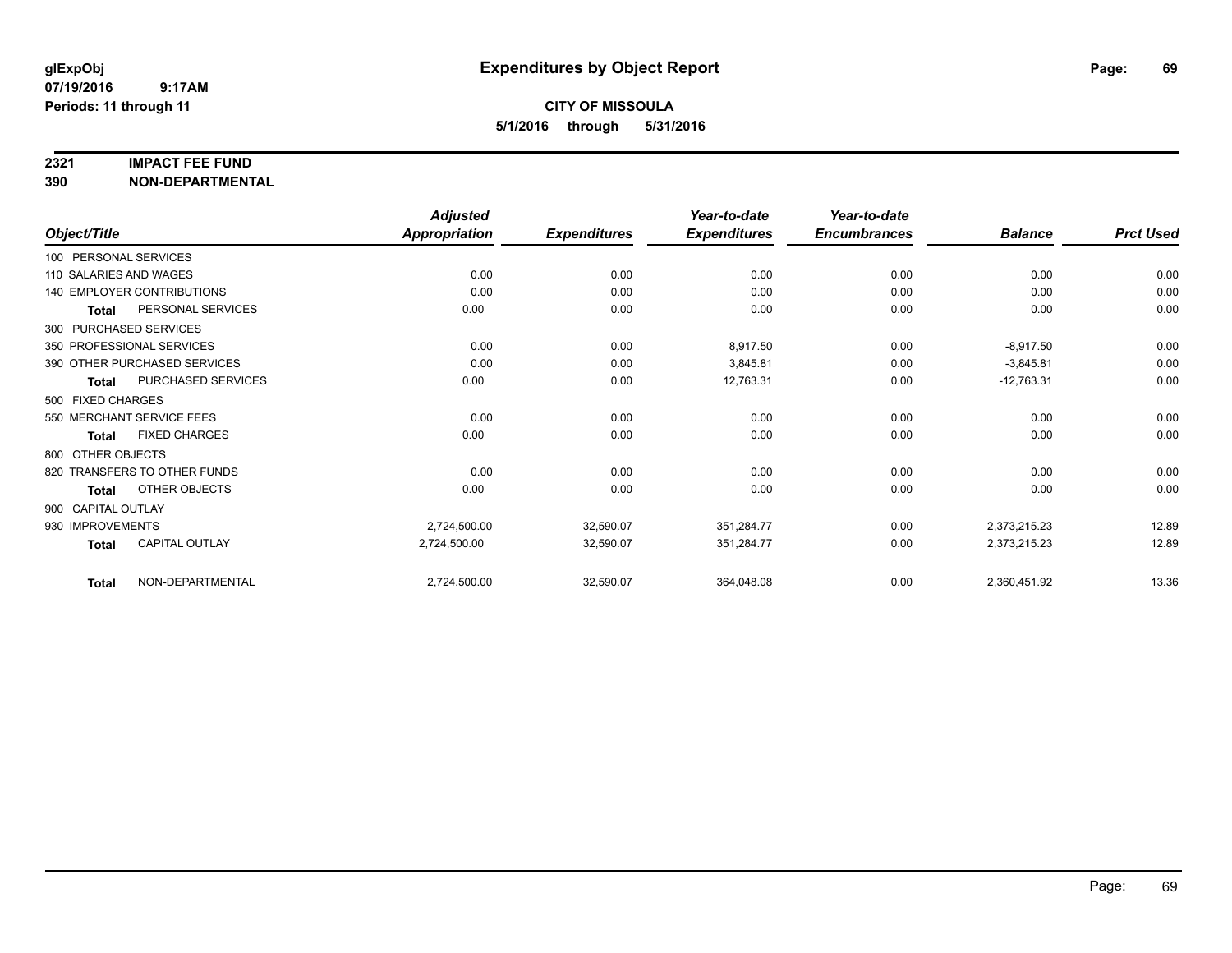### **2321 IMPACT FEE FUND**

|                                        | <b>Adjusted</b>      |                     | Year-to-date        | Year-to-date        |                |                  |
|----------------------------------------|----------------------|---------------------|---------------------|---------------------|----------------|------------------|
| Object/Title                           | <b>Appropriation</b> | <b>Expenditures</b> | <b>Expenditures</b> | <b>Encumbrances</b> | <b>Balance</b> | <b>Prct Used</b> |
| 100 PERSONAL SERVICES                  |                      |                     |                     |                     |                |                  |
| 110 SALARIES AND WAGES                 | 0.00                 | 0.00                | 0.00                | 0.00                | 0.00           | 0.00             |
| <b>140 EMPLOYER CONTRIBUTIONS</b>      | 0.00                 | 0.00                | 0.00                | 0.00                | 0.00           | 0.00             |
| PERSONAL SERVICES<br><b>Total</b>      | 0.00                 | 0.00                | 0.00                | 0.00                | 0.00           | 0.00             |
| 300 PURCHASED SERVICES                 |                      |                     |                     |                     |                |                  |
| 350 PROFESSIONAL SERVICES              | 0.00                 | 0.00                | 8,917.50            | 0.00                | $-8,917.50$    | 0.00             |
| 390 OTHER PURCHASED SERVICES           | 0.00                 | 0.00                | 3,845.81            | 0.00                | $-3,845.81$    | 0.00             |
| PURCHASED SERVICES<br><b>Total</b>     | 0.00                 | 0.00                | 12,763.31           | 0.00                | $-12,763.31$   | 0.00             |
| 500 FIXED CHARGES                      |                      |                     |                     |                     |                |                  |
| 550 MERCHANT SERVICE FEES              | 0.00                 | 0.00                | 0.00                | 0.00                | 0.00           | 0.00             |
| <b>FIXED CHARGES</b><br><b>Total</b>   | 0.00                 | 0.00                | 0.00                | 0.00                | 0.00           | 0.00             |
| 800 OTHER OBJECTS                      |                      |                     |                     |                     |                |                  |
| 820 TRANSFERS TO OTHER FUNDS           | 0.00                 | 0.00                | 0.00                | 0.00                | 0.00           | 0.00             |
| <b>OTHER OBJECTS</b><br><b>Total</b>   | 0.00                 | 0.00                | 0.00                | 0.00                | 0.00           | 0.00             |
| 900 CAPITAL OUTLAY                     |                      |                     |                     |                     |                |                  |
| 930 IMPROVEMENTS                       | 2,724,500.00         | 32,590.07           | 351,284.77          | 0.00                | 2,373,215.23   | 12.89            |
| <b>CAPITAL OUTLAY</b><br><b>Total</b>  | 2,724,500.00         | 32,590.07           | 351,284.77          | 0.00                | 2,373,215.23   | 12.89            |
| <b>IMPACT FEE FUND</b><br><b>Total</b> | 2,724,500.00         | 32,590.07           | 364,048.08          | 0.00                | 2,360,451.92   | 13.36            |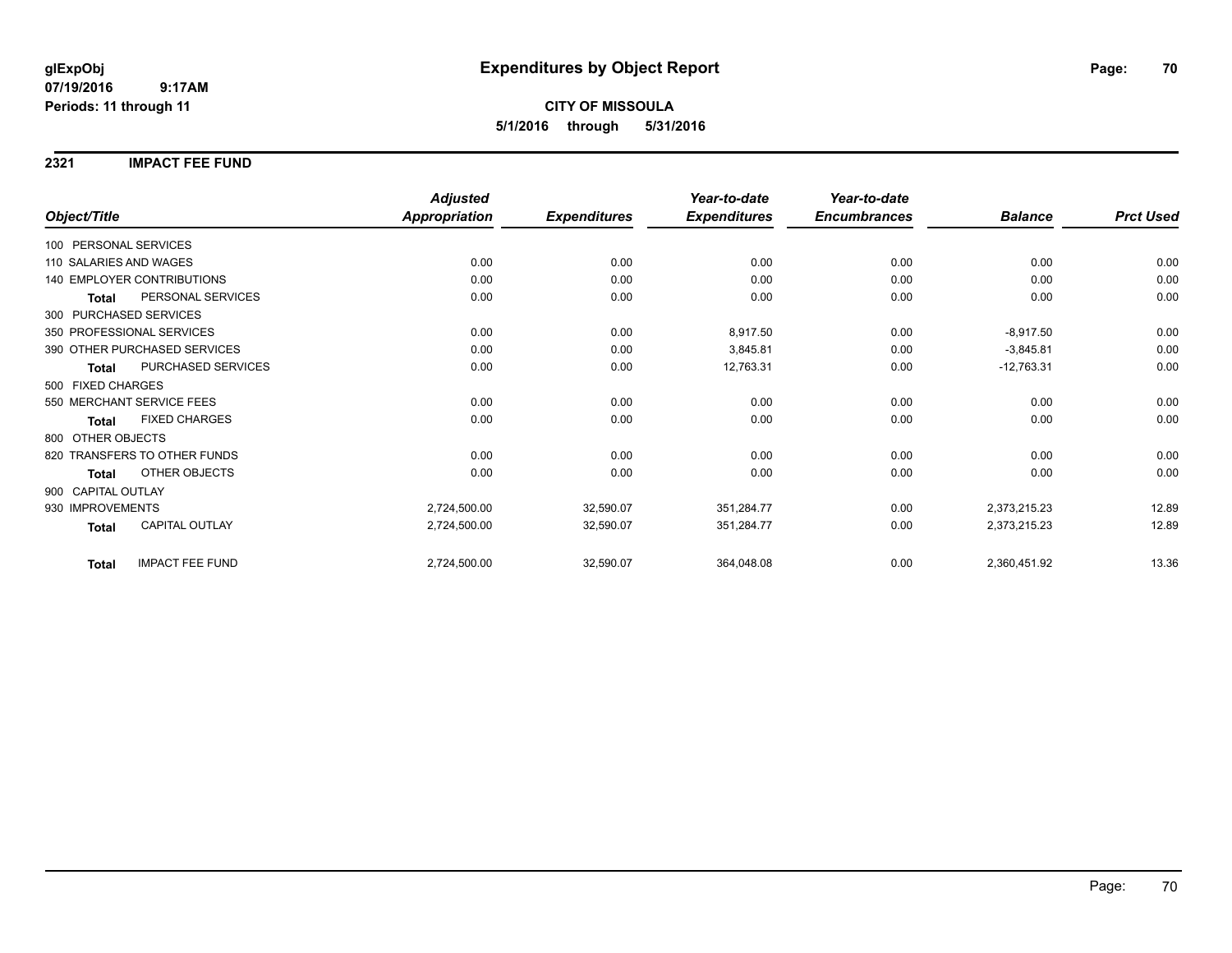#### **2322 GEORGE ELMER/CATTLE DR INTERSECTION**

**390 NON-DEPARTMENTAL**

| Object/Title       |                              | <b>Adjusted</b><br><b>Appropriation</b> | <b>Expenditures</b> | Year-to-date<br><b>Expenditures</b> | Year-to-date<br><b>Encumbrances</b> | <b>Balance</b> | <b>Prct Used</b> |
|--------------------|------------------------------|-----------------------------------------|---------------------|-------------------------------------|-------------------------------------|----------------|------------------|
|                    | 300 PURCHASED SERVICES       |                                         |                     |                                     |                                     |                |                  |
|                    | 350 PROFESSIONAL SERVICES    | 15,000.00                               | 0.00                | 0.00                                | 0.00                                | 15,000.00      | 0.00             |
| <b>Total</b>       | PURCHASED SERVICES           | 15,000.00                               | 0.00                | 0.00                                | 0.00                                | 15,000.00      | 0.00             |
| 500 FIXED CHARGES  |                              |                                         |                     |                                     |                                     |                |                  |
|                    | 550 MERCHANT SERVICE FEES    | 0.00                                    | 0.00                | 0.00                                | 0.00                                | 0.00           | 0.00             |
| <b>Total</b>       | <b>FIXED CHARGES</b>         | 0.00                                    | 0.00                | 0.00                                | 0.00                                | 0.00           | 0.00             |
| 800 OTHER OBJECTS  |                              |                                         |                     |                                     |                                     |                |                  |
|                    | 820 TRANSFERS TO OTHER FUNDS | 0.00                                    | 0.00                | 0.00                                | 0.00                                | 0.00           | 0.00             |
| <b>Total</b>       | OTHER OBJECTS                | 0.00                                    | 0.00                | 0.00                                | 0.00                                | 0.00           | 0.00             |
| 900 CAPITAL OUTLAY |                              |                                         |                     |                                     |                                     |                |                  |
| 930 IMPROVEMENTS   |                              | 0.00                                    | 0.00                | 0.00                                | 0.00                                | 0.00           | 0.00             |
| <b>Total</b>       | <b>CAPITAL OUTLAY</b>        | 0.00                                    | 0.00                | 0.00                                | 0.00                                | 0.00           | 0.00             |
| <b>Total</b>       | NON-DEPARTMENTAL             | 15,000.00                               | 0.00                | 0.00                                | 0.00                                | 15,000.00      | 0.00             |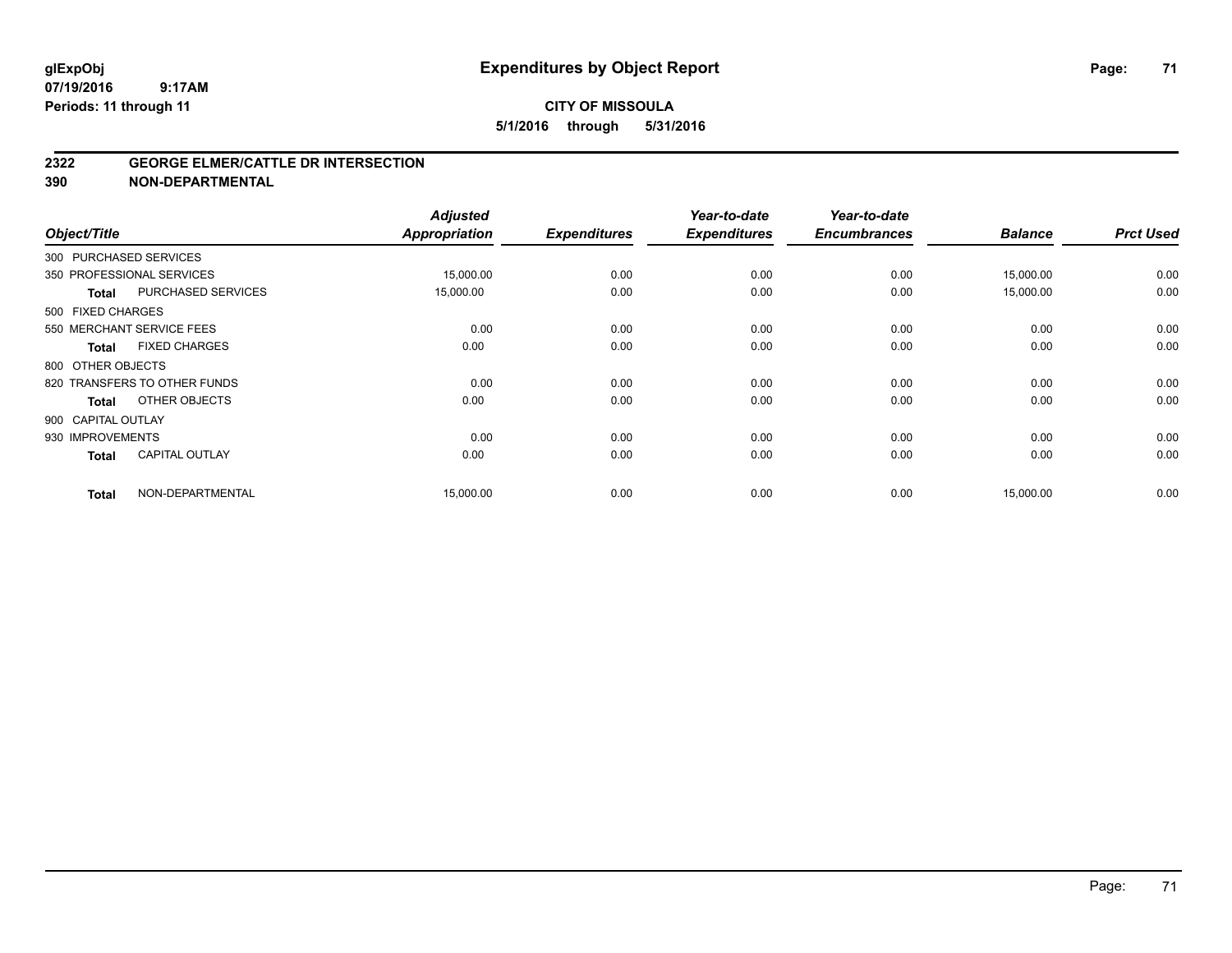**5/1/2016 through 5/31/2016**

## **2322 GEORGE ELMER/CATTLE DR INTERSECTION**

| Object/Title           |                                         | <b>Adjusted</b><br><b>Appropriation</b> | <b>Expenditures</b> | Year-to-date<br><b>Expenditures</b> | Year-to-date<br><b>Encumbrances</b> | <b>Balance</b> | <b>Prct Used</b> |
|------------------------|-----------------------------------------|-----------------------------------------|---------------------|-------------------------------------|-------------------------------------|----------------|------------------|
| 300 PURCHASED SERVICES |                                         |                                         |                     |                                     |                                     |                |                  |
|                        | 350 PROFESSIONAL SERVICES               | 15,000.00                               | 0.00                | 0.00                                | 0.00                                | 15,000.00      | 0.00             |
| <b>Total</b>           | <b>PURCHASED SERVICES</b>               | 15,000.00                               | 0.00                | 0.00                                | 0.00                                | 15,000.00      | 0.00             |
| 500 FIXED CHARGES      |                                         |                                         |                     |                                     |                                     |                |                  |
|                        | 550 MERCHANT SERVICE FEES               | 0.00                                    | 0.00                | 0.00                                | 0.00                                | 0.00           | 0.00             |
| Total                  | <b>FIXED CHARGES</b>                    | 0.00                                    | 0.00                | 0.00                                | 0.00                                | 0.00           | 0.00             |
| 800 OTHER OBJECTS      |                                         |                                         |                     |                                     |                                     |                |                  |
|                        | 820 TRANSFERS TO OTHER FUNDS            | 0.00                                    | 0.00                | 0.00                                | 0.00                                | 0.00           | 0.00             |
| <b>Total</b>           | OTHER OBJECTS                           | 0.00                                    | 0.00                | 0.00                                | 0.00                                | 0.00           | 0.00             |
| 900 CAPITAL OUTLAY     |                                         |                                         |                     |                                     |                                     |                |                  |
| 930 IMPROVEMENTS       |                                         | 0.00                                    | 0.00                | 0.00                                | 0.00                                | 0.00           | 0.00             |
| <b>Total</b>           | <b>CAPITAL OUTLAY</b>                   | 0.00                                    | 0.00                | 0.00                                | 0.00                                | 0.00           | 0.00             |
| <b>Total</b>           | <b>GEORGE ELMER/CATTLE DR INTERSECT</b> | 15,000.00                               | 0.00                | 0.00                                | 0.00                                | 15,000.00      | 0.00             |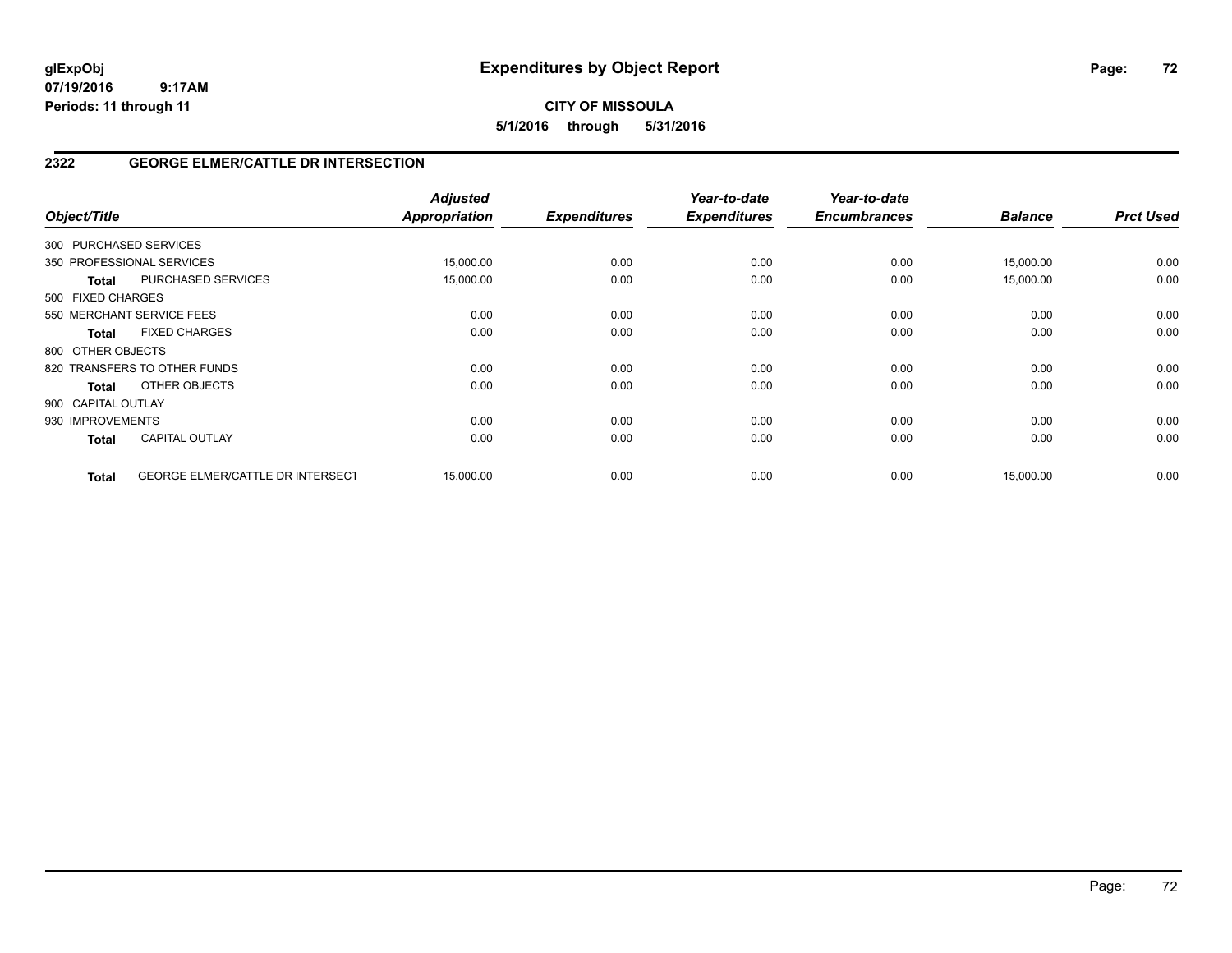**2365 PUBLIC ART FUND**

**220 MAYOR**

|                        |                           | <b>Adjusted</b> |                     | Year-to-date        | Year-to-date        |                |                  |
|------------------------|---------------------------|-----------------|---------------------|---------------------|---------------------|----------------|------------------|
| Object/Title           |                           | Appropriation   | <b>Expenditures</b> | <b>Expenditures</b> | <b>Encumbrances</b> | <b>Balance</b> | <b>Prct Used</b> |
| 300 PURCHASED SERVICES |                           |                 |                     |                     |                     |                |                  |
|                        | 350 PROFESSIONAL SERVICES | 7,350.00        | 0.00                | 6,695.09            | 0.00                | 654.91         | 91.09            |
| <b>Total</b>           | <b>PURCHASED SERVICES</b> | 7,350.00        | 0.00                | 6,695.09            | 0.00                | 654.91         | 91.09            |
| 500 FIXED CHARGES      |                           |                 |                     |                     |                     |                |                  |
|                        | 550 MERCHANT SERVICE FEES | 0.00            | 0.00                | 0.00                | 0.00                | 0.00           | 0.00             |
| Total                  | <b>FIXED CHARGES</b>      | 0.00            | 0.00                | 0.00                | 0.00                | 0.00           | 0.00             |
| 800 OTHER OBJECTS      |                           |                 |                     |                     |                     |                |                  |
| 845 CONTINGENCY        |                           | 0.00            | 0.00                | 0.00                | 0.00                | 0.00           | 0.00             |
| <b>Total</b>           | OTHER OBJECTS             | 0.00            | 0.00                | 0.00                | 0.00                | 0.00           | 0.00             |
| 900 CAPITAL OUTLAY     |                           |                 |                     |                     |                     |                |                  |
| 930 IMPROVEMENTS       |                           | 5,615.00        | 0.00                | 20,400.00           | 0.00                | $-14,785.00$   | 363.31           |
| <b>Total</b>           | <b>CAPITAL OUTLAY</b>     | 5,615.00        | 0.00                | 20,400.00           | 0.00                | $-14,785.00$   | 363.31           |
| <b>Total</b>           | <b>MAYOR</b>              | 12,965.00       | 0.00                | 27,095.09           | 0.00                | $-14,130.09$   | 208.99           |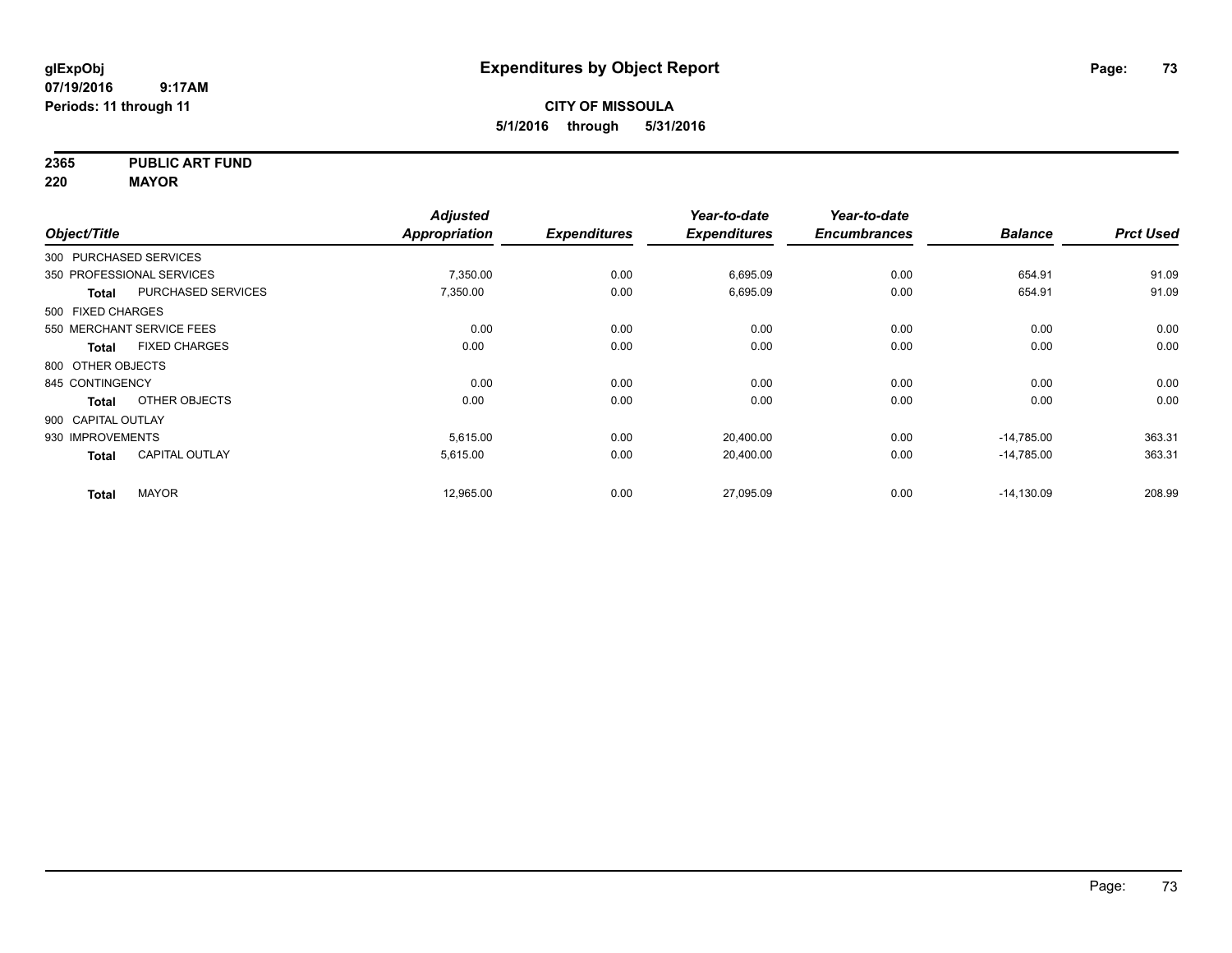#### **2365 PUBLIC ART FUND**

|                        |                           | <b>Adjusted</b>      |                     | Year-to-date        | Year-to-date        |                |                  |
|------------------------|---------------------------|----------------------|---------------------|---------------------|---------------------|----------------|------------------|
| Object/Title           |                           | <b>Appropriation</b> | <b>Expenditures</b> | <b>Expenditures</b> | <b>Encumbrances</b> | <b>Balance</b> | <b>Prct Used</b> |
| 300 PURCHASED SERVICES |                           |                      |                     |                     |                     |                |                  |
|                        | 350 PROFESSIONAL SERVICES | 7,350.00             | 0.00                | 6,695.09            | 0.00                | 654.91         | 91.09            |
| <b>Total</b>           | PURCHASED SERVICES        | 7,350.00             | 0.00                | 6,695.09            | 0.00                | 654.91         | 91.09            |
| 500 FIXED CHARGES      |                           |                      |                     |                     |                     |                |                  |
|                        | 550 MERCHANT SERVICE FEES | 0.00                 | 0.00                | 0.00                | 0.00                | 0.00           | 0.00             |
| <b>Total</b>           | <b>FIXED CHARGES</b>      | 0.00                 | 0.00                | 0.00                | 0.00                | 0.00           | 0.00             |
| 800 OTHER OBJECTS      |                           |                      |                     |                     |                     |                |                  |
| 845 CONTINGENCY        |                           | 0.00                 | 0.00                | 0.00                | 0.00                | 0.00           | 0.00             |
| Total                  | OTHER OBJECTS             | 0.00                 | 0.00                | 0.00                | 0.00                | 0.00           | 0.00             |
| 900 CAPITAL OUTLAY     |                           |                      |                     |                     |                     |                |                  |
| 930 IMPROVEMENTS       |                           | 5,615.00             | 0.00                | 20,400.00           | 0.00                | $-14.785.00$   | 363.31           |
| <b>Total</b>           | <b>CAPITAL OUTLAY</b>     | 5,615.00             | 0.00                | 20,400.00           | 0.00                | $-14.785.00$   | 363.31           |
| <b>Total</b>           | PUBLIC ART FUND           | 12,965.00            | 0.00                | 27,095.09           | 0.00                | $-14,130.09$   | 208.99           |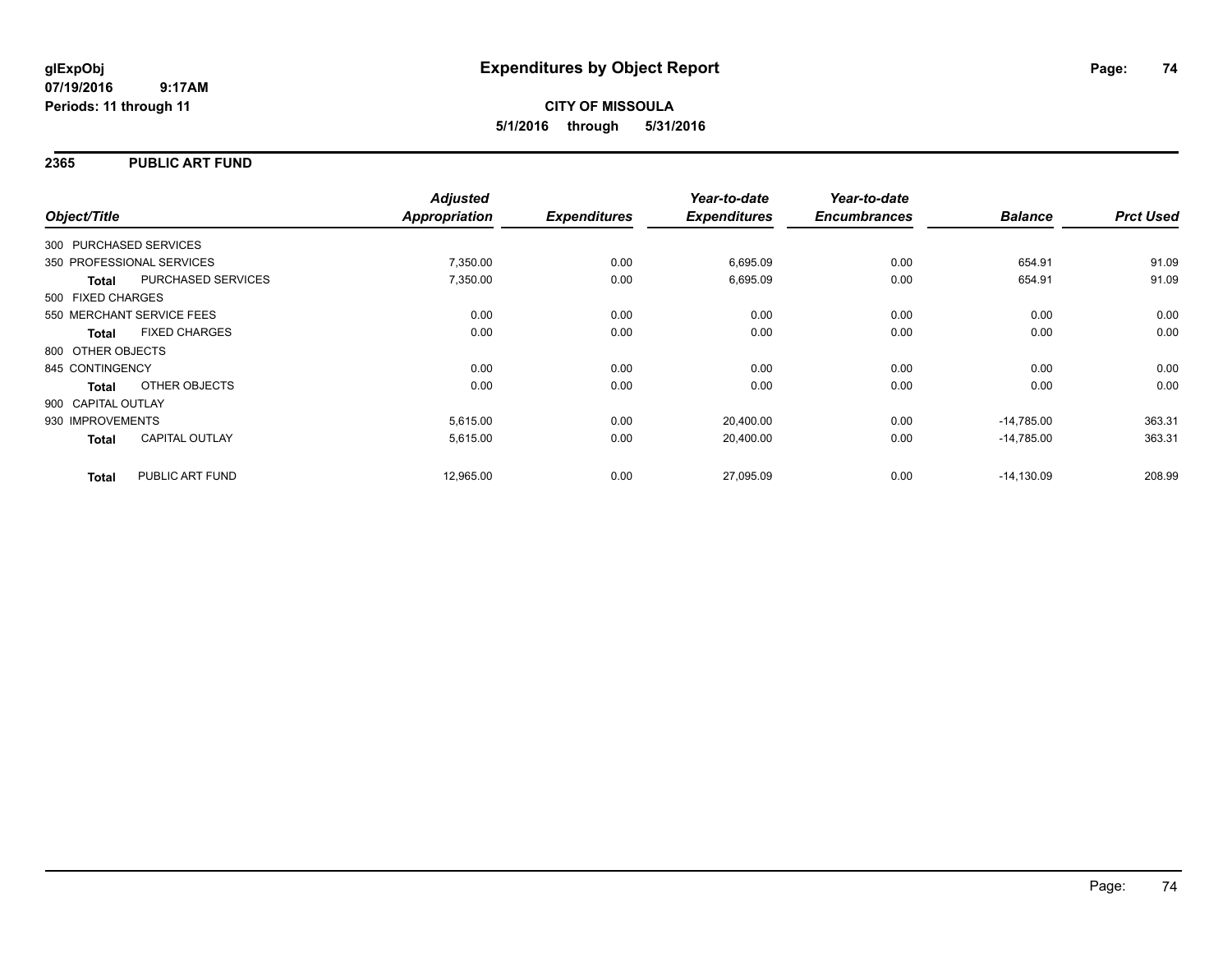#### **2371 EMPLOYEE HEALTH INSURANCE LEVY FUND**

**390 NON-DEPARTMENTAL**

| Object/Title                         | <b>Adjusted</b><br><b>Appropriation</b> | <b>Expenditures</b> | Year-to-date<br><b>Expenditures</b> | Year-to-date<br><b>Encumbrances</b> | <b>Balance</b> | <b>Prct Used</b> |
|--------------------------------------|-----------------------------------------|---------------------|-------------------------------------|-------------------------------------|----------------|------------------|
| 500 FIXED CHARGES                    |                                         |                     |                                     |                                     |                |                  |
| 550 MERCHANT SERVICE FEES            | 0.00                                    | 0.00                | 0.00                                | 0.00                                | 0.00           | 0.00             |
| <b>FIXED CHARGES</b><br><b>Total</b> | 0.00                                    | 0.00                | 0.00                                | 0.00                                | 0.00           | 0.00             |
| 800 OTHER OBJECTS                    |                                         |                     |                                     |                                     |                |                  |
| 820 TRANSFERS TO OTHER FUNDS         | 4.462.00                                | 0.00                | 2.231.00                            | 0.00                                | 2.231.00       | 50.00            |
| OTHER OBJECTS<br><b>Total</b>        | 4,462.00                                | 0.00                | 2,231.00                            | 0.00                                | 2.231.00       | 50.00            |
| NON-DEPARTMENTAL<br><b>Total</b>     | 4.462.00                                | 0.00                | 2.231.00                            | 0.00                                | 2.231.00       | 50.00            |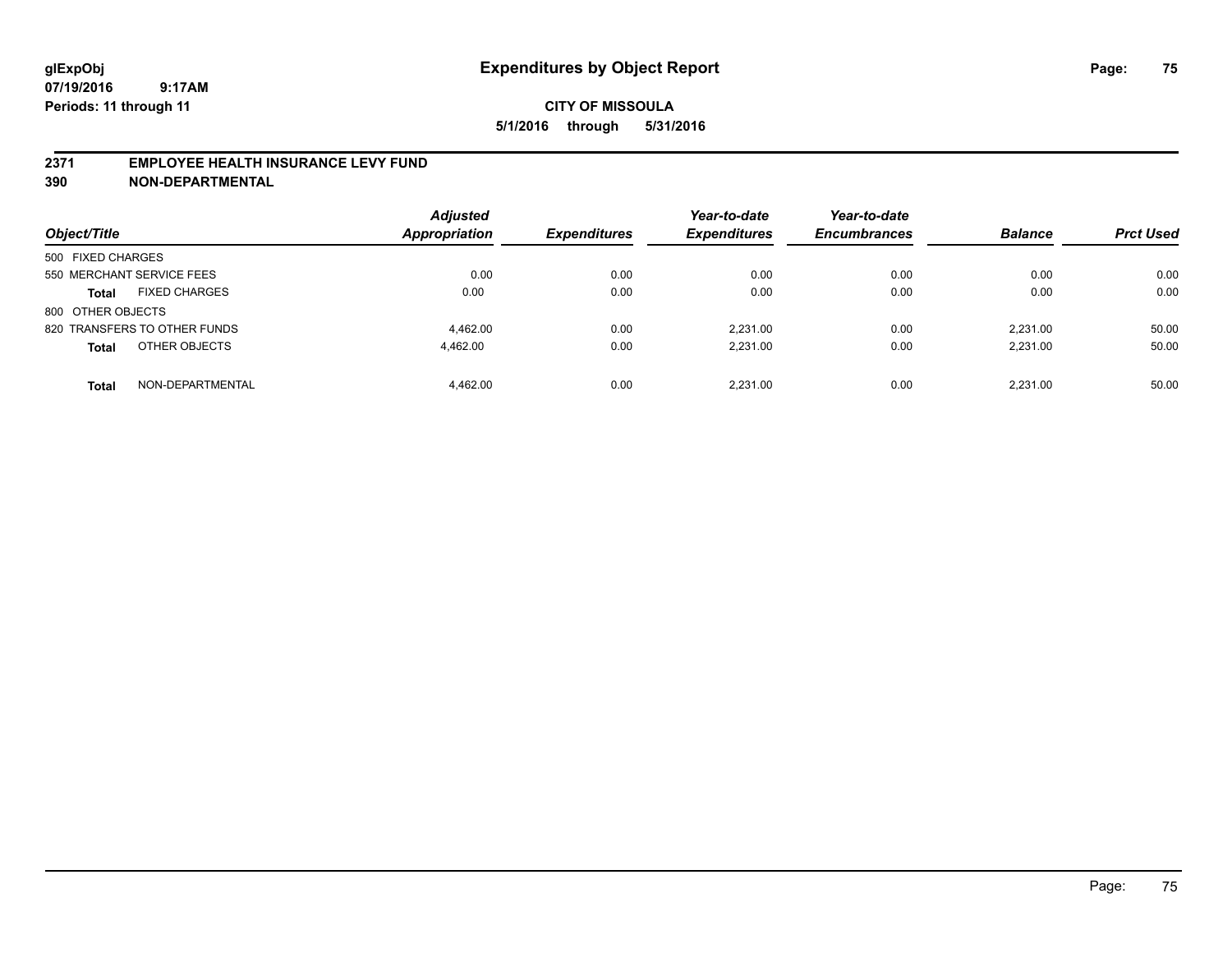# **CITY OF MISSOULA 5/1/2016 through 5/31/2016**

## **2371 EMPLOYEE HEALTH INSURANCE LEVY FUND**

| Object/Title              |                                  | <b>Adjusted</b><br>Appropriation | <b>Expenditures</b> | Year-to-date<br><b>Expenditures</b> | Year-to-date<br><b>Encumbrances</b> | <b>Balance</b> | <b>Prct Used</b> |
|---------------------------|----------------------------------|----------------------------------|---------------------|-------------------------------------|-------------------------------------|----------------|------------------|
| 500 FIXED CHARGES         |                                  |                                  |                     |                                     |                                     |                |                  |
| 550 MERCHANT SERVICE FEES |                                  | 0.00                             | 0.00                | 0.00                                | 0.00                                | 0.00           | 0.00             |
| <b>Total</b>              | <b>FIXED CHARGES</b>             | 0.00                             | 0.00                | 0.00                                | 0.00                                | 0.00           | 0.00             |
| 800 OTHER OBJECTS         |                                  |                                  |                     |                                     |                                     |                |                  |
|                           | 820 TRANSFERS TO OTHER FUNDS     | 4.462.00                         | 0.00                | 2.231.00                            | 0.00                                | 2.231.00       | 50.00            |
| <b>Total</b>              | OTHER OBJECTS                    | 4.462.00                         | 0.00                | 2.231.00                            | 0.00                                | 2,231.00       | 50.00            |
| <b>Total</b>              | EMPLOYEE HEALTH INSURANCE LEVY F | 4.462.00                         | 0.00                | 2,231.00                            | 0.00                                | 2.231.00       | 50.00            |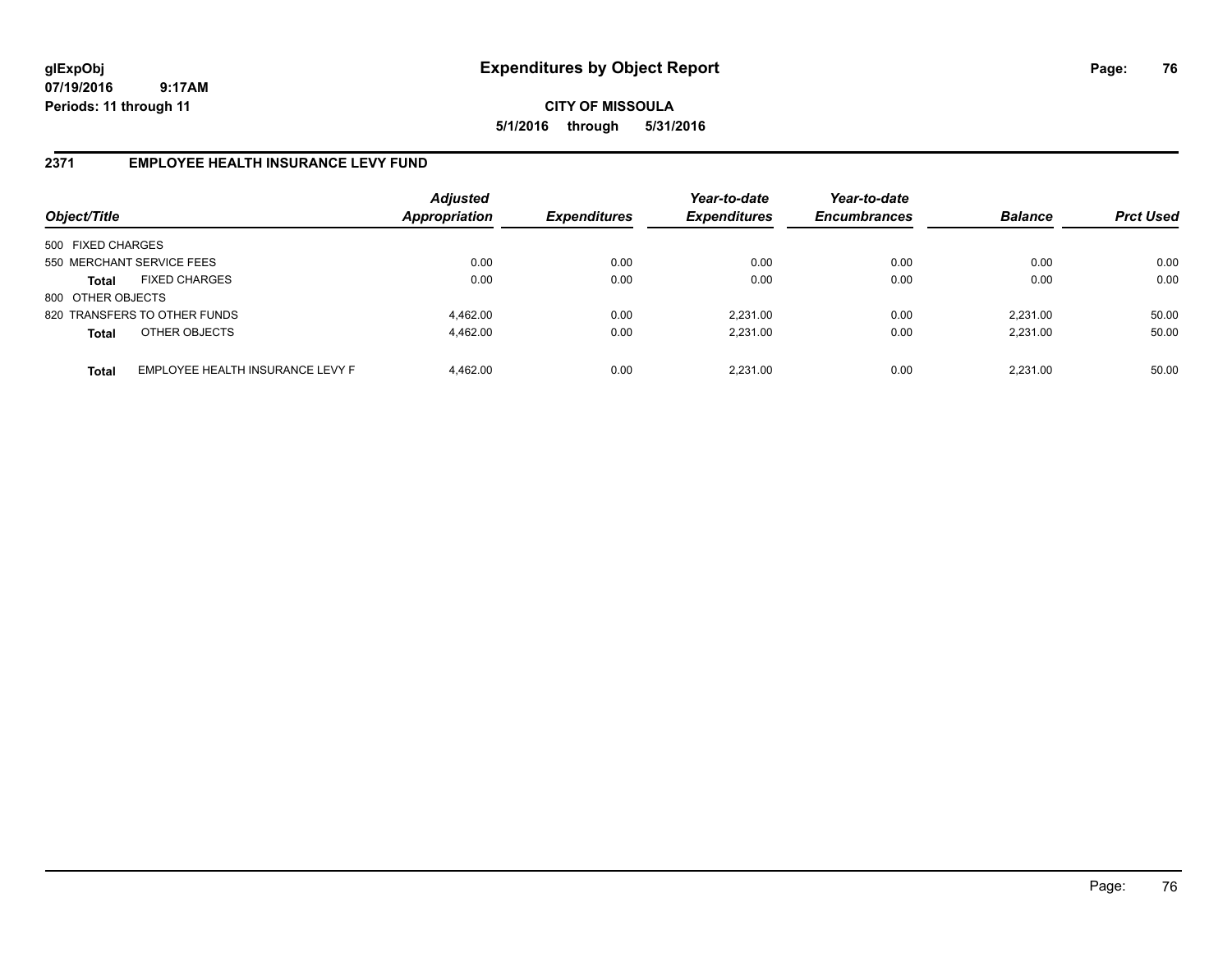**2372 PERMISSIVE MEDICAL LEVY**

**390 NON-DEPARTMENTAL**

| Object/Title                         | <b>Adjusted</b><br><b>Appropriation</b> | <b>Expenditures</b> | Year-to-date<br><b>Expenditures</b> | Year-to-date<br><b>Encumbrances</b> | <b>Balance</b> | <b>Prct Used</b> |
|--------------------------------------|-----------------------------------------|---------------------|-------------------------------------|-------------------------------------|----------------|------------------|
| 500 FIXED CHARGES                    |                                         |                     |                                     |                                     |                |                  |
|                                      |                                         |                     |                                     |                                     |                |                  |
| 550 MERCHANT SERVICE FEES            | 0.00                                    | 0.00                | 0.00                                | 0.00                                | 0.00           | 0.00             |
| <b>FIXED CHARGES</b><br><b>Total</b> | 0.00                                    | 0.00                | 0.00                                | 0.00                                | 0.00           | 0.00             |
| 800 OTHER OBJECTS                    |                                         |                     |                                     |                                     |                |                  |
| 820 TRANSFERS TO OTHER FUNDS         | 4,405,445.00                            | 0.00                | 2.202.723.00                        | 0.00                                | 2.202.722.00   | 50.00            |
| OTHER OBJECTS<br><b>Total</b>        | 4,405,445.00                            | 0.00                | 2.202.723.00                        | 0.00                                | 2,202,722.00   | 50.00            |
| NON-DEPARTMENTAL<br><b>Total</b>     | 4.405.445.00                            | 0.00                | 2,202,723.00                        | 0.00                                | 2.202.722.00   | 50.00            |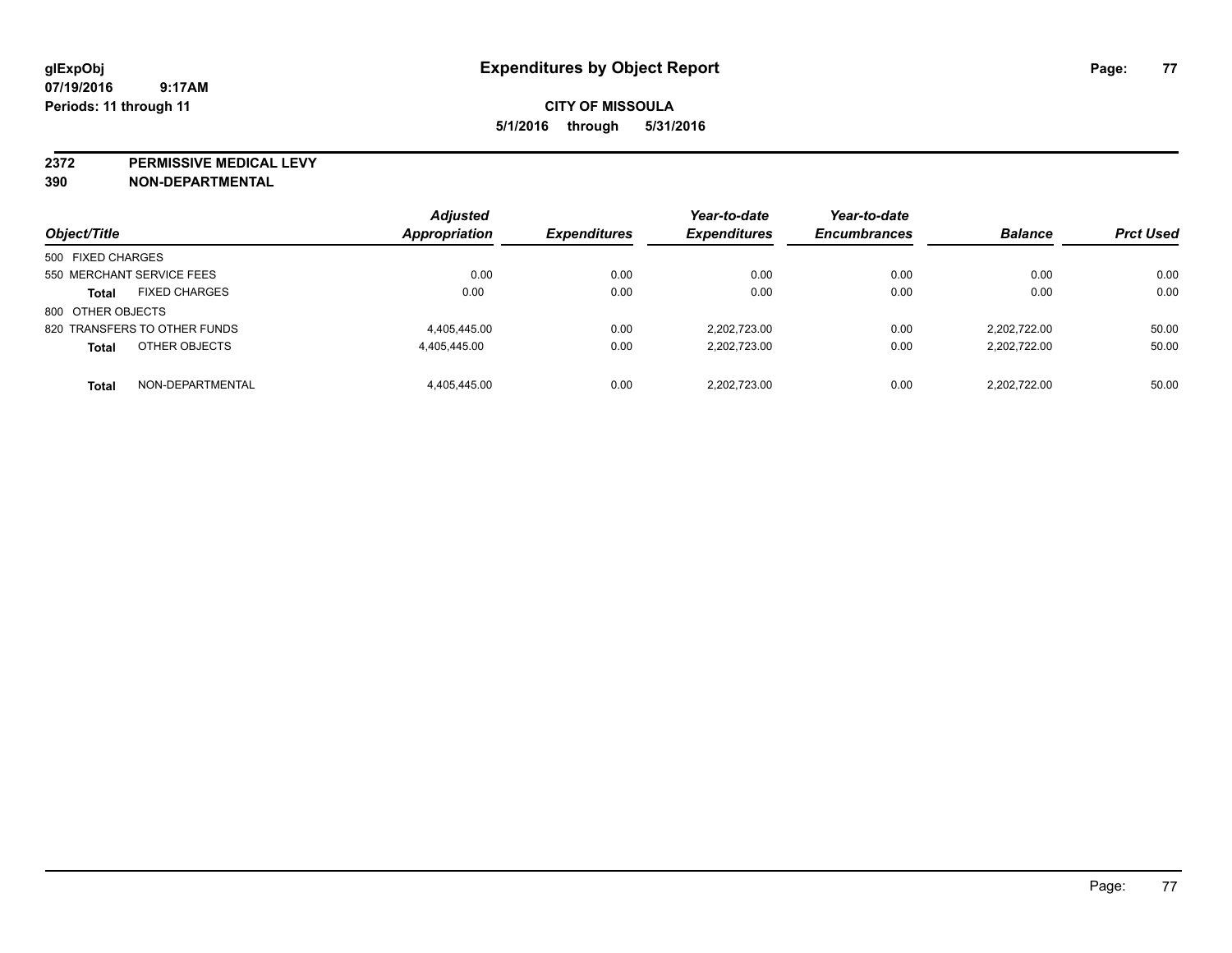**CITY OF MISSOULA 5/1/2016 through 5/31/2016**

#### **2372 PERMISSIVE MEDICAL LEVY**

| Object/Title      |                              | <b>Adjusted</b><br>Appropriation | <b>Expenditures</b> | Year-to-date<br><b>Expenditures</b> | Year-to-date<br><b>Encumbrances</b> | <b>Balance</b> | <b>Prct Used</b> |
|-------------------|------------------------------|----------------------------------|---------------------|-------------------------------------|-------------------------------------|----------------|------------------|
| 500 FIXED CHARGES |                              |                                  |                     |                                     |                                     |                |                  |
|                   | 550 MERCHANT SERVICE FEES    | 0.00                             | 0.00                | 0.00                                | 0.00                                | 0.00           | 0.00             |
| <b>Total</b>      | <b>FIXED CHARGES</b>         | 0.00                             | 0.00                | 0.00                                | 0.00                                | 0.00           | 0.00             |
| 800 OTHER OBJECTS |                              |                                  |                     |                                     |                                     |                |                  |
|                   | 820 TRANSFERS TO OTHER FUNDS | 4,405,445.00                     | 0.00                | 2.202.723.00                        | 0.00                                | 2.202.722.00   | 50.00            |
| <b>Total</b>      | OTHER OBJECTS                | 4,405,445.00                     | 0.00                | 2.202.723.00                        | 0.00                                | 2.202.722.00   | 50.00            |
| <b>Total</b>      | PERMISSIVE MEDICAL LEVY      | 4,405,445.00                     | 0.00                | 2.202.723.00                        | 0.00                                | 2.202.722.00   | 50.00            |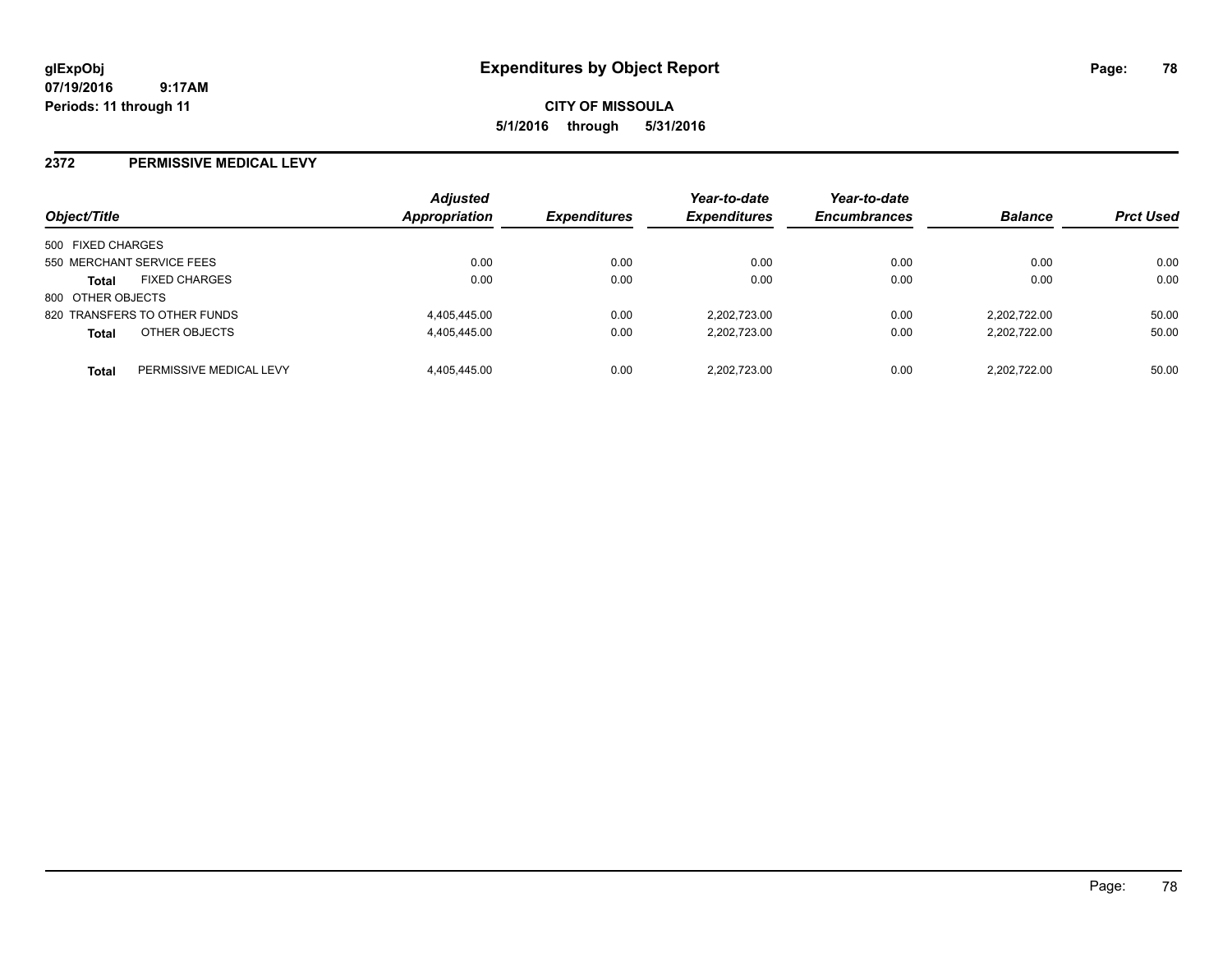## **2389 CABLE TELEVISION FRANCHISE FUND**

**390 NON-DEPARTMENTAL**

|                    |                                     | <b>Adjusted</b> |                     | Year-to-date        | Year-to-date        |                |                  |
|--------------------|-------------------------------------|-----------------|---------------------|---------------------|---------------------|----------------|------------------|
| Object/Title       |                                     | Appropriation   | <b>Expenditures</b> | <b>Expenditures</b> | <b>Encumbrances</b> | <b>Balance</b> | <b>Prct Used</b> |
|                    | 300 PURCHASED SERVICES              |                 |                     |                     |                     |                |                  |
|                    | 330 PUBLICITY, SUBSCRIPTIONS & DUES | 0.00            | 0.00                | 0.00                | 0.00                | 0.00           | 0.00             |
|                    | 350 PROFESSIONAL SERVICES           | 5.000.00        | 0.00                | 11.409.90           | 0.00                | $-6,409.90$    | 228.20           |
|                    | 360 REPAIR & MAINTENANCE            | 0.00            | 0.00                | 0.00                | 0.00                | 0.00           | 0.00             |
| 370 TRAVEL         |                                     | 1,000.00        | 0.00                | 0.00                | 0.00                | 1,000.00       | 0.00             |
| 380 TRAINING       |                                     | 1,000.00        | 0.00                | 0.00                | 0.00                | 1,000.00       | 0.00             |
| <b>Total</b>       | <b>PURCHASED SERVICES</b>           | 7.000.00        | 0.00                | 11,409.90           | 0.00                | $-4,409.90$    | 163.00           |
| 500 FIXED CHARGES  |                                     |                 |                     |                     |                     |                |                  |
|                    | 550 MERCHANT SERVICE FEES           | 0.00            | 0.00                | 0.00                | 0.00                | 0.00           | 0.00             |
| Total              | <b>FIXED CHARGES</b>                | 0.00            | 0.00                | 0.00                | 0.00                | 0.00           | 0.00             |
|                    | 700 GRANTS & CONTRIBUTIONS          |                 |                     |                     |                     |                |                  |
|                    | 700 GRANTS & CONTRIBUTIONS          | 440.000.00      | 0.00                | 355.274.26          | 0.00                | 84,725.74      | 80.74            |
| <b>Total</b>       | <b>GRANTS &amp; CONTRIBUTIONS</b>   | 440,000.00      | 0.00                | 355,274.26          | 0.00                | 84,725.74      | 80.74            |
| 800 OTHER OBJECTS  |                                     |                 |                     |                     |                     |                |                  |
|                    | 820 TRANSFERS TO OTHER FUNDS        | 251,433.00      | 0.00                | 125,717.00          | 0.00                | 125,716.00     | 50.00            |
| 845 CONTINGENCY    |                                     | 0.00            | 0.00                | 0.00                | 0.00                | 0.00           | 0.00             |
| <b>Total</b>       | OTHER OBJECTS                       | 251,433.00      | 0.00                | 125,717.00          | 0.00                | 125,716.00     | 50.00            |
| 900 CAPITAL OUTLAY |                                     |                 |                     |                     |                     |                |                  |
|                    | 940 MACHINERY & EQUIPMENT           | 37.567.00       | 0.00                | 28,881.63           | 0.00                | 8,685.37       | 76.88            |
| <b>Total</b>       | <b>CAPITAL OUTLAY</b>               | 37,567.00       | 0.00                | 28,881.63           | 0.00                | 8,685.37       | 76.88            |
| <b>Total</b>       | NON-DEPARTMENTAL                    | 736,000.00      | 0.00                | 521,282.79          | 0.00                | 214,717.21     | 70.83            |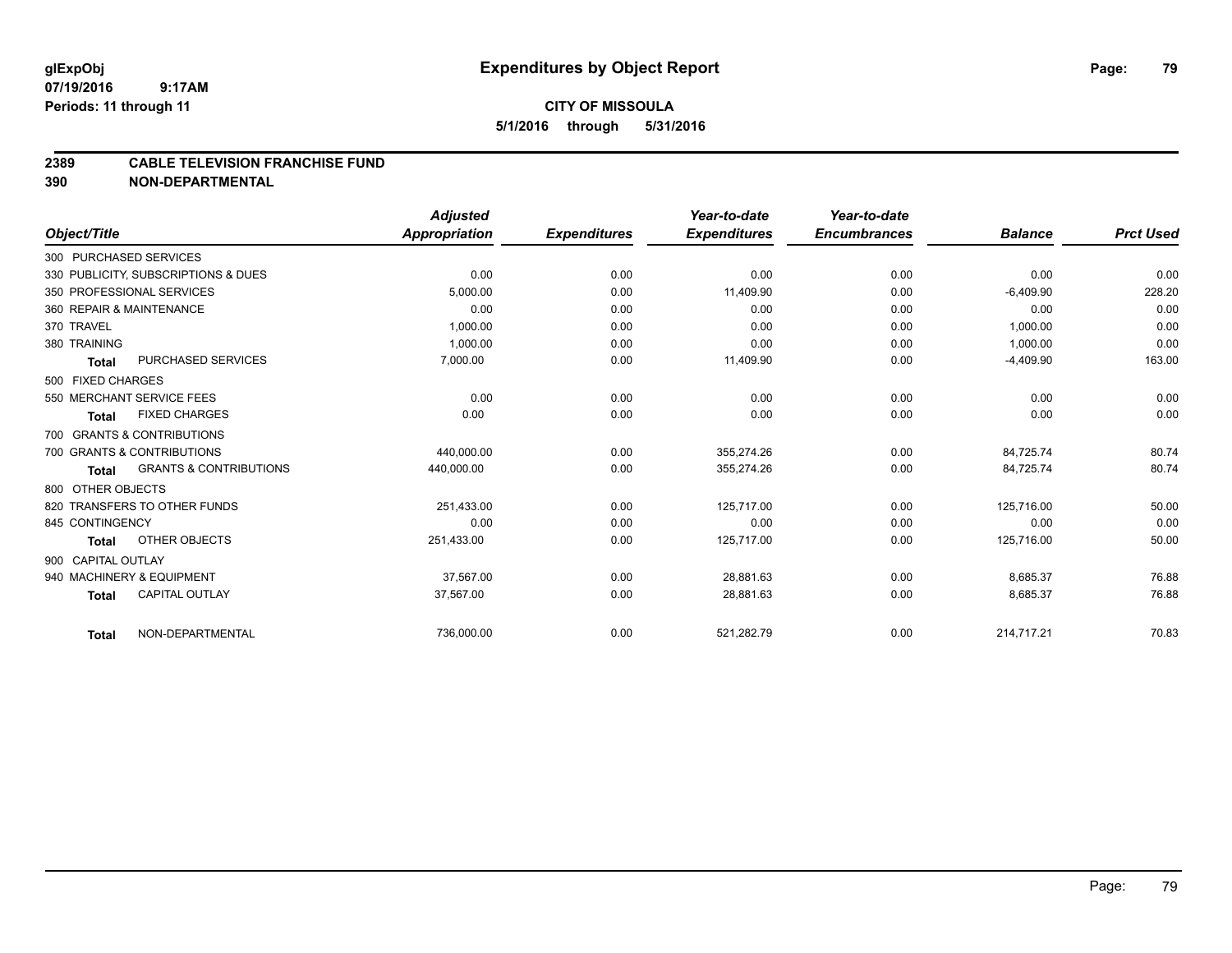# **2389 CABLE TELEVISION FRANCHISE FUND**

|                          |                                     | <b>Adjusted</b>      |                     | Year-to-date        | Year-to-date        |                |                  |
|--------------------------|-------------------------------------|----------------------|---------------------|---------------------|---------------------|----------------|------------------|
| Object/Title             |                                     | <b>Appropriation</b> | <b>Expenditures</b> | <b>Expenditures</b> | <b>Encumbrances</b> | <b>Balance</b> | <b>Prct Used</b> |
| 300 PURCHASED SERVICES   |                                     |                      |                     |                     |                     |                |                  |
|                          | 330 PUBLICITY, SUBSCRIPTIONS & DUES | 0.00                 | 0.00                | 0.00                | 0.00                | 0.00           | 0.00             |
|                          | 350 PROFESSIONAL SERVICES           | 5,000.00             | 0.00                | 11,409.90           | 0.00                | $-6,409.90$    | 228.20           |
| 360 REPAIR & MAINTENANCE |                                     | 0.00                 | 0.00                | 0.00                | 0.00                | 0.00           | 0.00             |
| 370 TRAVEL               |                                     | 1,000.00             | 0.00                | 0.00                | 0.00                | 1,000.00       | 0.00             |
| 380 TRAINING             |                                     | 1,000.00             | 0.00                | 0.00                | 0.00                | 1,000.00       | 0.00             |
| <b>Total</b>             | PURCHASED SERVICES                  | 7,000.00             | 0.00                | 11,409.90           | 0.00                | $-4,409.90$    | 163.00           |
| 500 FIXED CHARGES        |                                     |                      |                     |                     |                     |                |                  |
|                          | 550 MERCHANT SERVICE FEES           | 0.00                 | 0.00                | 0.00                | 0.00                | 0.00           | 0.00             |
| <b>Total</b>             | <b>FIXED CHARGES</b>                | 0.00                 | 0.00                | 0.00                | 0.00                | 0.00           | 0.00             |
|                          | 700 GRANTS & CONTRIBUTIONS          |                      |                     |                     |                     |                |                  |
|                          | 700 GRANTS & CONTRIBUTIONS          | 440,000.00           | 0.00                | 355,274.26          | 0.00                | 84,725.74      | 80.74            |
| <b>Total</b>             | <b>GRANTS &amp; CONTRIBUTIONS</b>   | 440,000.00           | 0.00                | 355,274.26          | 0.00                | 84,725.74      | 80.74            |
| 800 OTHER OBJECTS        |                                     |                      |                     |                     |                     |                |                  |
|                          | 820 TRANSFERS TO OTHER FUNDS        | 251,433.00           | 0.00                | 125,717.00          | 0.00                | 125,716.00     | 50.00            |
| 845 CONTINGENCY          |                                     | 0.00                 | 0.00                | 0.00                | 0.00                | 0.00           | 0.00             |
| <b>Total</b>             | <b>OTHER OBJECTS</b>                | 251,433.00           | 0.00                | 125,717.00          | 0.00                | 125,716.00     | 50.00            |
| 900 CAPITAL OUTLAY       |                                     |                      |                     |                     |                     |                |                  |
|                          | 940 MACHINERY & EQUIPMENT           | 37.567.00            | 0.00                | 28,881.63           | 0.00                | 8,685.37       | 76.88            |
| <b>Total</b>             | <b>CAPITAL OUTLAY</b>               | 37,567.00            | 0.00                | 28,881.63           | 0.00                | 8,685.37       | 76.88            |
| <b>Total</b>             | CABLE TELEVISION FRANCHISE FUND     | 736,000.00           | 0.00                | 521,282.79          | 0.00                | 214,717.21     | 70.83            |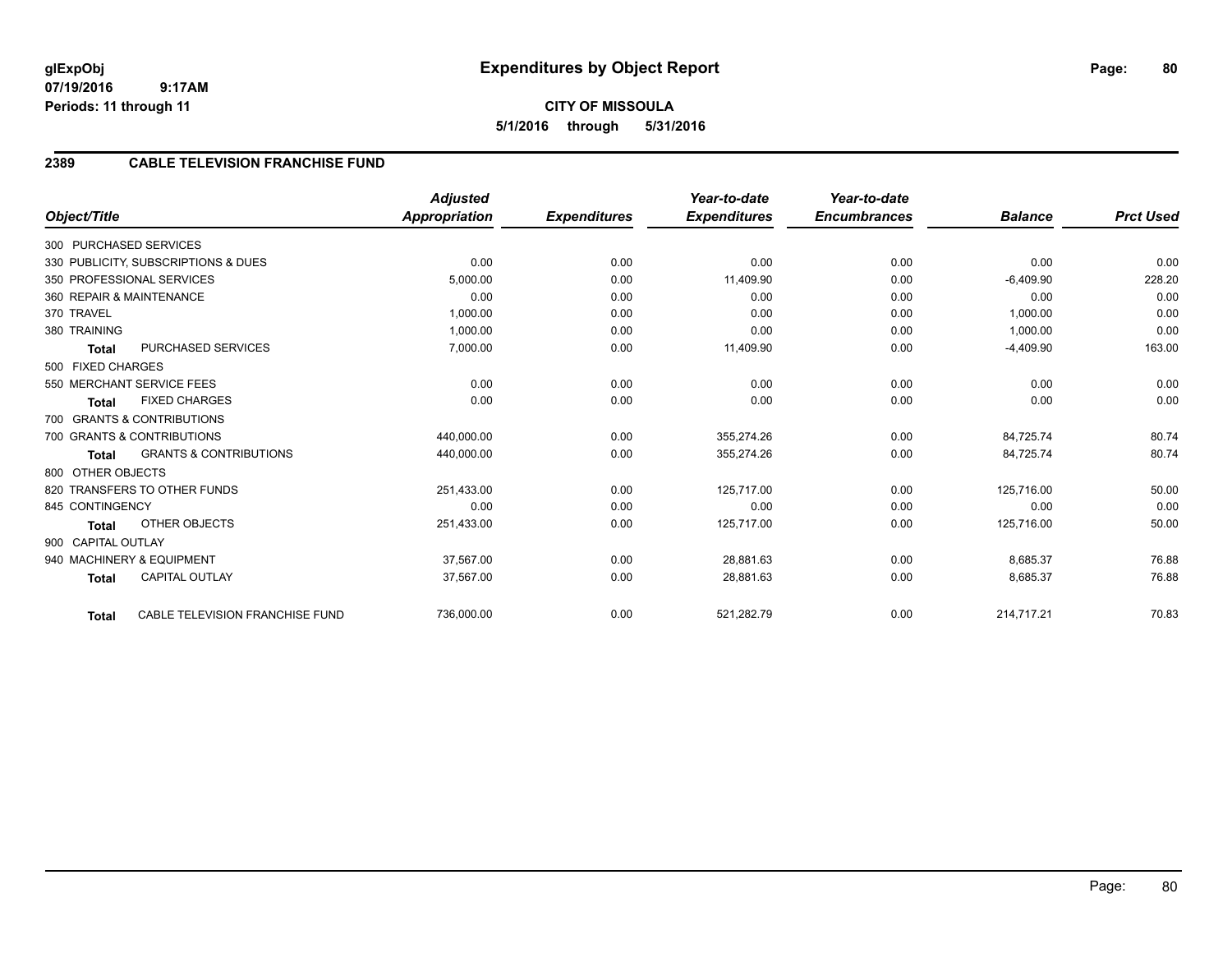# **CITY OF MISSOULA 5/1/2016 through 5/31/2016**

# **2390 DRUG FORFEITURE FUND**

**290 POLICE**

|                                            | <b>Adjusted</b>      |                     | Year-to-date        | Year-to-date        |                |                  |
|--------------------------------------------|----------------------|---------------------|---------------------|---------------------|----------------|------------------|
| Object/Title                               | <b>Appropriation</b> | <b>Expenditures</b> | <b>Expenditures</b> | <b>Encumbrances</b> | <b>Balance</b> | <b>Prct Used</b> |
| 100 PERSONAL SERVICES                      |                      |                     |                     |                     |                |                  |
| 110 SALARIES AND WAGES                     | 0.00                 | 0.00                | 0.00                | 0.00                | 0.00           | 0.00             |
| 120 OVERTIME/TERMINATION                   | 0.00                 | 0.00                | 0.00                | 0.00                | 0.00           | 0.00             |
| 140 EMPLOYER CONTRIBUTIONS                 | 0.00                 | 0.00                | 0.00                | 0.00                | 0.00           | 0.00             |
| PERSONAL SERVICES<br><b>Total</b>          | 0.00                 | 0.00                | 0.00                | 0.00                | 0.00           | 0.00             |
| 200 SUPPLIES                               |                      |                     |                     |                     |                |                  |
| 210 OFFICE SUPPLIES                        | 0.00                 | 0.00                | 0.00                | 0.00                | 0.00           | 0.00             |
| 220 OPERATING SUPPLIES                     | 3,000.00             | 216.00              | 9,174.40            | 0.00                | $-6,174.40$    | 305.81           |
| 230 REPAIR/MAINTENANCE                     | 3,000.00             | 0.00                | 0.00                | 0.00                | 3,000.00       | 0.00             |
| 231 GASOLINE                               | 500.00               | 0.00                | 0.00                | 0.00                | 500.00         | 0.00             |
| 240 OTHER SUPPLIES                         | 0.00                 | 0.00                | 0.00                | 0.00                | 0.00           | 0.00             |
| <b>SUPPLIES</b><br>Total                   | 6,500.00             | 216.00              | 9,174.40            | 0.00                | $-2,674.40$    | 141.14           |
| 300 PURCHASED SERVICES                     |                      |                     |                     |                     |                |                  |
| 310 COMMUNICATIONS                         | 500.00               | 0.00                | 0.00                | 0.00                | 500.00         | 0.00             |
| 320 PRINTING & DUPLICATING                 | 300.00               | 0.00                | 0.00                | 0.00                | 300.00         | 0.00             |
| 330 PUBLICITY, SUBSCRIPTIONS & DUES        | 0.00                 | 0.00                | 0.00                | 0.00                | 0.00           | 0.00             |
| 344 TELEPHONE SERVICE                      | 0.00                 | 0.00                | 0.00                | 0.00                | 0.00           | 0.00             |
| 350 PROFESSIONAL SERVICES                  | 0.00                 | 0.00                | 2,224.50            | 0.00                | $-2,224.50$    | 0.00             |
| 360 REPAIR & MAINTENANCE                   | 1,000.00             | 0.00                | 392.00              | 0.00                | 608.00         | 39.20            |
| 370 TRAVEL                                 | 4,000.00             | 0.00                | 4,459.84            | 0.00                | $-459.84$      | 111.50           |
| 380 TRAINING                               | 2,000.00             | 0.00                | 600.00              | 0.00                | 1,400.00       | 30.00            |
| 390 OTHER PURCHASED SERVICES               | 500.00               | 0.00                | 0.00                | 0.00                | 500.00         | 0.00             |
| PURCHASED SERVICES<br><b>Total</b>         | 8,300.00             | 0.00                | 7,676.34            | 0.00                | 623.66         | 92.49            |
| 500 FIXED CHARGES                          |                      |                     |                     |                     |                |                  |
| 500 FIXED CHARGES                          | 1,000.00             | 0.00                | 0.00                | 0.00                | 1,000.00       | 0.00             |
| 550 MERCHANT SERVICE FEES                  | 0.00                 | 0.00                | 0.00                | 0.00                | 0.00           | 0.00             |
| <b>FIXED CHARGES</b><br><b>Total</b>       | 1,000.00             | 0.00                | 0.00                | 0.00                | 1,000.00       | 0.00             |
| 700 GRANTS & CONTRIBUTIONS                 |                      |                     |                     |                     |                |                  |
| 700 GRANTS & CONTRIBUTIONS                 | 0.00                 | 0.00                | 0.00                | 0.00                | 0.00           | 0.00             |
| <b>GRANTS &amp; CONTRIBUTIONS</b><br>Total | 0.00                 | 0.00                | 0.00                | 0.00                | 0.00           | 0.00             |
| 800 OTHER OBJECTS                          |                      |                     |                     |                     |                |                  |
| 820 TRANSFERS TO OTHER FUNDS               | 0.00                 | 0.00                | 0.00                | 0.00                | 0.00           | 0.00             |
| 845 CONTINGENCY                            | 0.00                 | 0.00                | 0.00                | 0.00                | 0.00           | 0.00             |
|                                            |                      |                     |                     |                     |                |                  |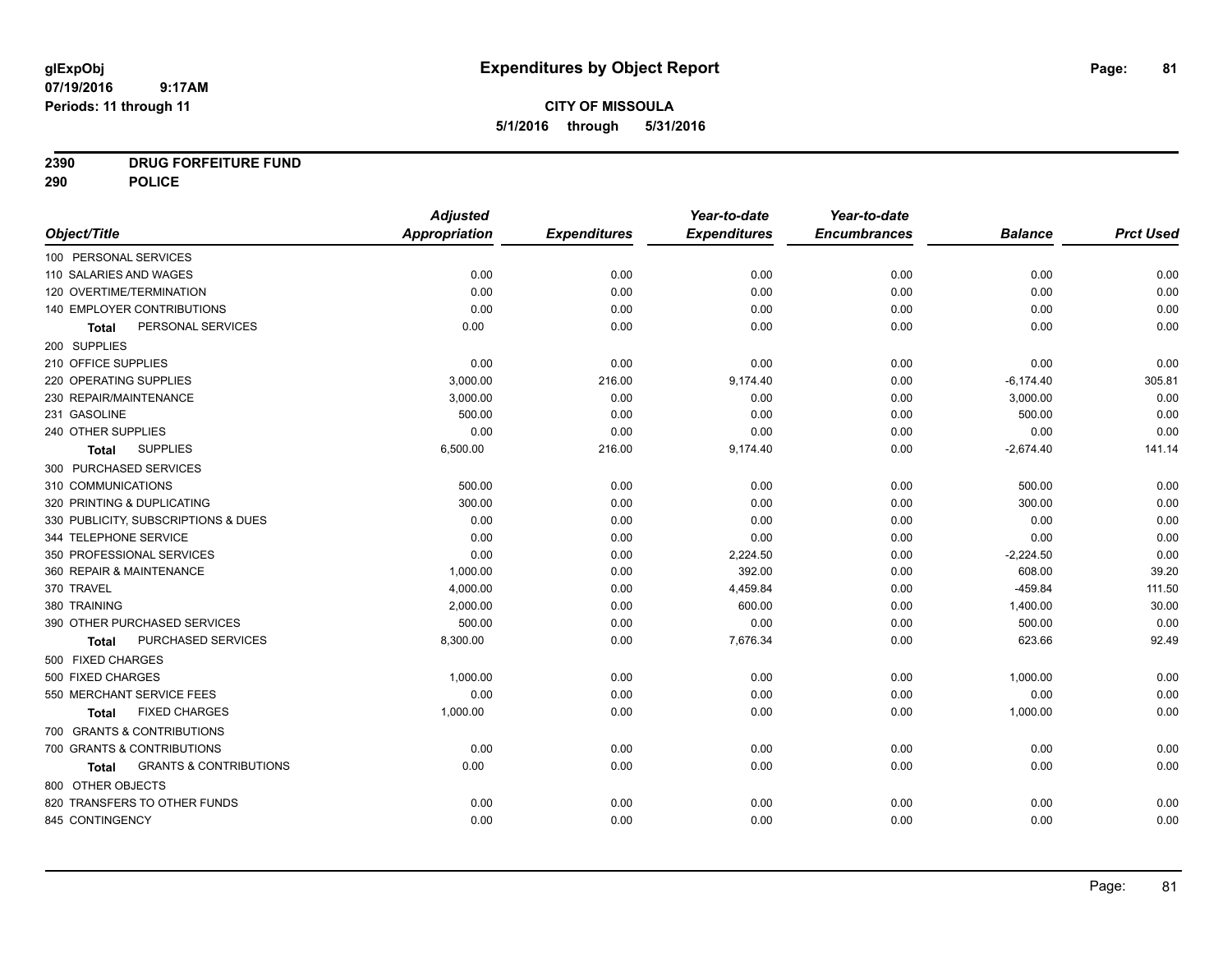# **CITY OF MISSOULA 5/1/2016 through 5/31/2016**

# **2390 DRUG FORFEITURE FUND**

**290 POLICE**

|                    |                           | <b>Adjusted</b> |                     | Year-to-date        | Year-to-date        |                |                  |
|--------------------|---------------------------|-----------------|---------------------|---------------------|---------------------|----------------|------------------|
| Object/Title       |                           | Appropriation   | <b>Expenditures</b> | <b>Expenditures</b> | <b>Encumbrances</b> | <b>Balance</b> | <b>Prct Used</b> |
| <b>Total</b>       | OTHER OBJECTS             | 0.00            | 0.00                | 0.00                | 0.00                | 0.00           | 0.00             |
| 900 CAPITAL OUTLAY |                           |                 |                     |                     |                     |                |                  |
| 930 IMPROVEMENTS   |                           | 0.00            | 0.00                | 0.00                | 0.00                | 0.00           | 0.00             |
|                    | 940 MACHINERY & EQUIPMENT | 12,000.00       | 0.00                | 0.00                | 0.00                | 12,000.00      | 0.00             |
| <b>Total</b>       | <b>CAPITAL OUTLAY</b>     | 12,000.00       | 0.00                | 0.00                | 0.00                | 12,000.00      | 0.00             |
| <b>Total</b>       | <b>POLICE</b>             | 27,800.00       | 216.00              | 16.850.74           | 0.00                | 10,949.26      | 60.61            |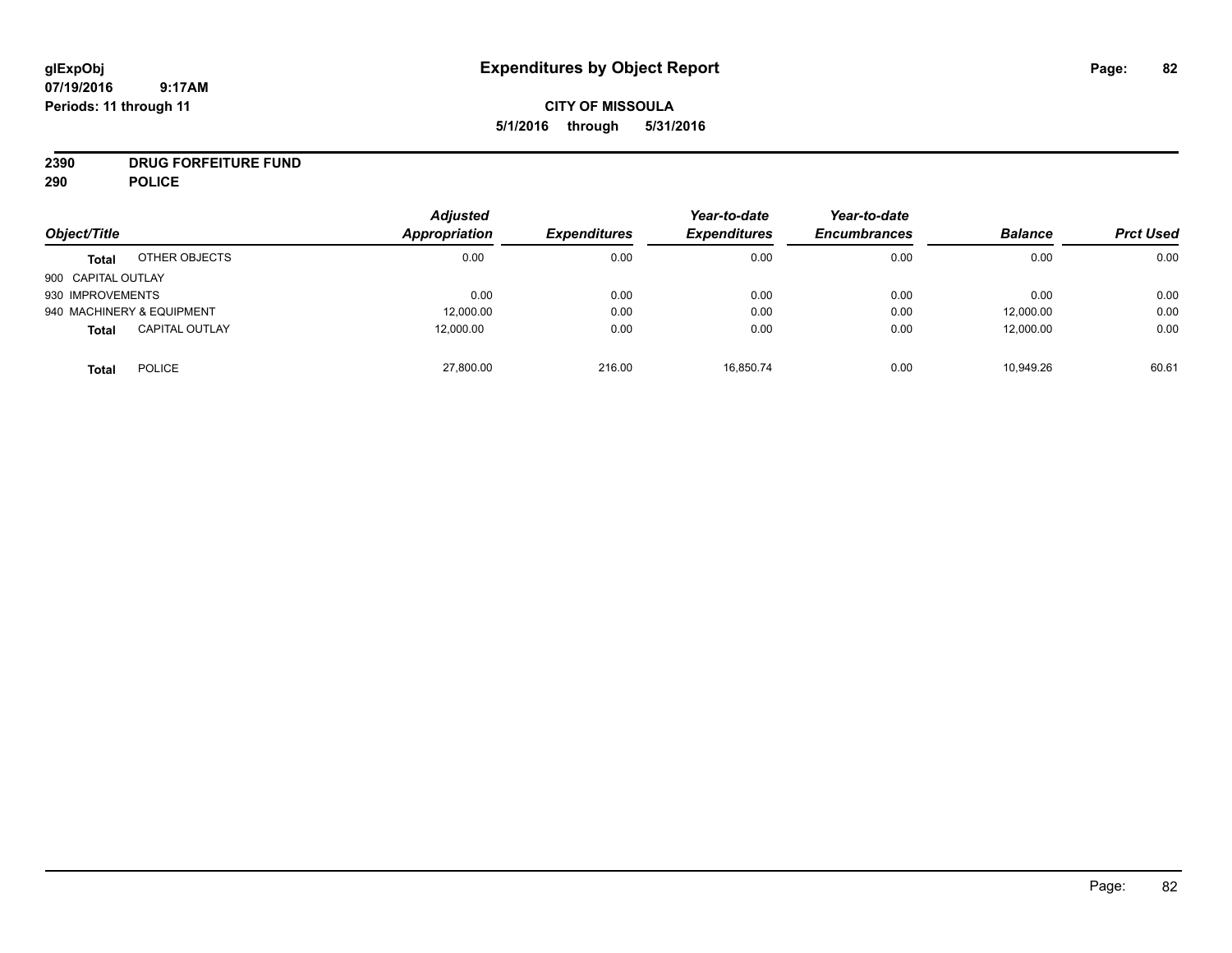# **CITY OF MISSOULA 5/1/2016 through 5/31/2016**

#### **2390 DRUG FORFEITURE FUND**

|                                            | <b>Adjusted</b> |                     | Year-to-date        | Year-to-date        |                |                  |
|--------------------------------------------|-----------------|---------------------|---------------------|---------------------|----------------|------------------|
| Object/Title                               | Appropriation   | <b>Expenditures</b> | <b>Expenditures</b> | <b>Encumbrances</b> | <b>Balance</b> | <b>Prct Used</b> |
| 100 PERSONAL SERVICES                      |                 |                     |                     |                     |                |                  |
| 110 SALARIES AND WAGES                     | 0.00            | 0.00                | 0.00                | 0.00                | 0.00           | 0.00             |
| 120 OVERTIME/TERMINATION                   | 0.00            | 0.00                | 0.00                | 0.00                | 0.00           | 0.00             |
| <b>140 EMPLOYER CONTRIBUTIONS</b>          | 0.00            | 0.00                | 0.00                | 0.00                | 0.00           | 0.00             |
| PERSONAL SERVICES<br><b>Total</b>          | 0.00            | 0.00                | 0.00                | 0.00                | 0.00           | 0.00             |
| 200 SUPPLIES                               |                 |                     |                     |                     |                |                  |
| 210 OFFICE SUPPLIES                        | 0.00            | 0.00                | 0.00                | 0.00                | 0.00           | 0.00             |
| 220 OPERATING SUPPLIES                     | 3,000.00        | 216.00              | 9,174.40            | 0.00                | $-6,174.40$    | 305.81           |
| 230 REPAIR/MAINTENANCE                     | 3,000.00        | 0.00                | 0.00                | 0.00                | 3,000.00       | 0.00             |
| 231 GASOLINE                               | 500.00          | 0.00                | 0.00                | 0.00                | 500.00         | 0.00             |
| 240 OTHER SUPPLIES                         | 0.00            | 0.00                | 0.00                | 0.00                | 0.00           | 0.00             |
| <b>SUPPLIES</b><br>Total                   | 6,500.00        | 216.00              | 9,174.40            | 0.00                | $-2,674.40$    | 141.14           |
| 300 PURCHASED SERVICES                     |                 |                     |                     |                     |                |                  |
| 310 COMMUNICATIONS                         | 500.00          | 0.00                | 0.00                | 0.00                | 500.00         | 0.00             |
| 320 PRINTING & DUPLICATING                 | 300.00          | 0.00                | 0.00                | 0.00                | 300.00         | 0.00             |
| 330 PUBLICITY, SUBSCRIPTIONS & DUES        | 0.00            | 0.00                | 0.00                | 0.00                | 0.00           | 0.00             |
| 344 TELEPHONE SERVICE                      | 0.00            | 0.00                | 0.00                | 0.00                | 0.00           | 0.00             |
| 350 PROFESSIONAL SERVICES                  | 0.00            | 0.00                | 2,224.50            | 0.00                | $-2,224.50$    | 0.00             |
| 360 REPAIR & MAINTENANCE                   | 1,000.00        | 0.00                | 392.00              | 0.00                | 608.00         | 39.20            |
| 370 TRAVEL                                 | 4,000.00        | 0.00                | 4,459.84            | 0.00                | $-459.84$      | 111.50           |
| 380 TRAINING                               | 2,000.00        | 0.00                | 600.00              | 0.00                | 1,400.00       | 30.00            |
| 390 OTHER PURCHASED SERVICES               | 500.00          | 0.00                | 0.00                | 0.00                | 500.00         | 0.00             |
| PURCHASED SERVICES<br><b>Total</b>         | 8,300.00        | 0.00                | 7,676.34            | 0.00                | 623.66         | 92.49            |
| 500 FIXED CHARGES                          |                 |                     |                     |                     |                |                  |
| 500 FIXED CHARGES                          | 1,000.00        | 0.00                | 0.00                | 0.00                | 1,000.00       | 0.00             |
| 550 MERCHANT SERVICE FEES                  | 0.00            | 0.00                | 0.00                | 0.00                | 0.00           | 0.00             |
| <b>FIXED CHARGES</b><br><b>Total</b>       | 1,000.00        | 0.00                | 0.00                | 0.00                | 1,000.00       | 0.00             |
| 700 GRANTS & CONTRIBUTIONS                 |                 |                     |                     |                     |                |                  |
| 700 GRANTS & CONTRIBUTIONS                 | 0.00            | 0.00                | 0.00                | 0.00                | 0.00           | 0.00             |
| <b>GRANTS &amp; CONTRIBUTIONS</b><br>Total | 0.00            | 0.00                | 0.00                | 0.00                | 0.00           | 0.00             |
| 800 OTHER OBJECTS                          |                 |                     |                     |                     |                |                  |
| 820 TRANSFERS TO OTHER FUNDS               | 0.00            | 0.00                | 0.00                | 0.00                | 0.00           | 0.00             |
| 845 CONTINGENCY                            | 0.00            | 0.00                | 0.00                | 0.00                | 0.00           | 0.00             |
| OTHER OBJECTS<br><b>Total</b>              | 0.00            | 0.00                | 0.00                | 0.00                | 0.00           | 0.00             |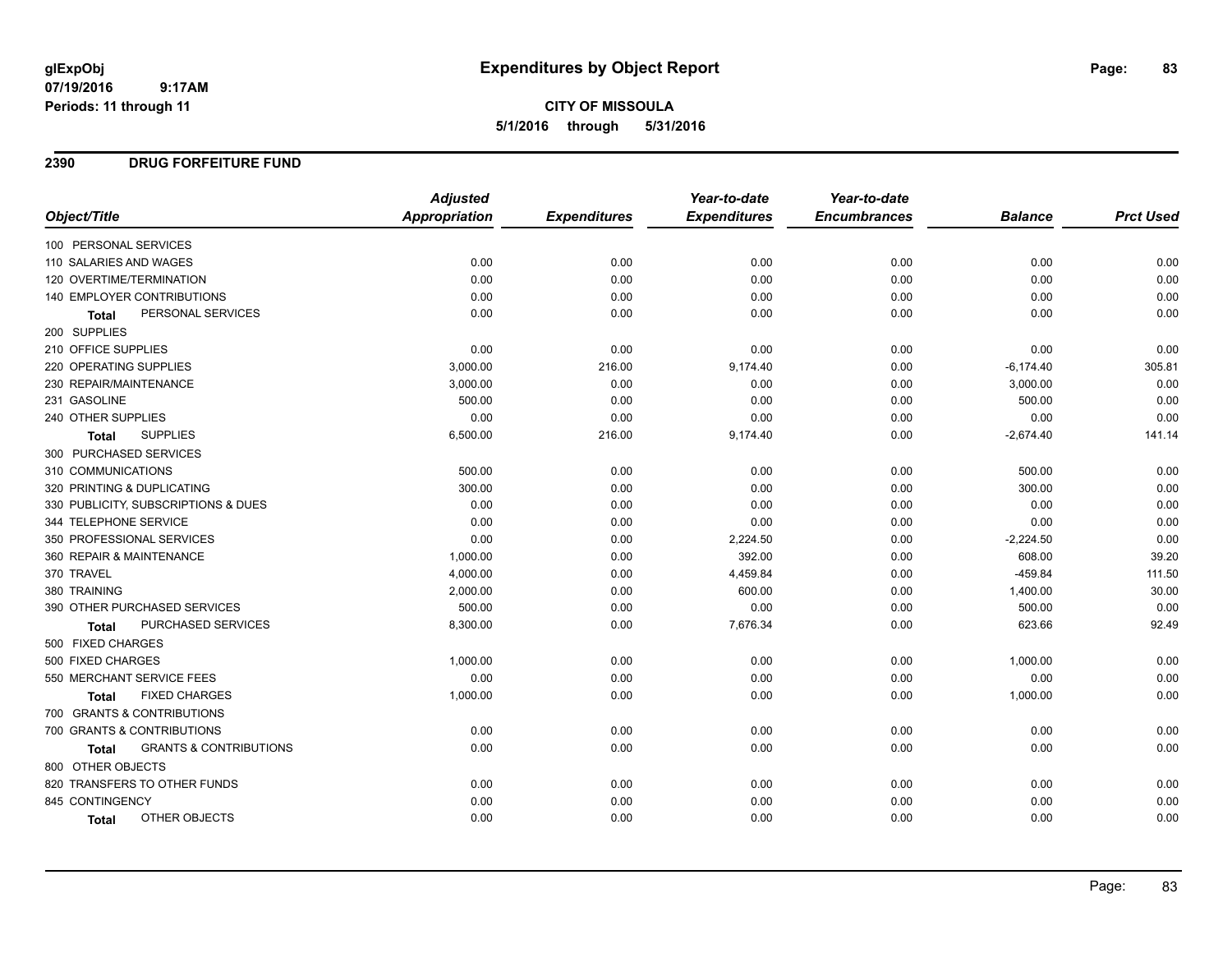**CITY OF MISSOULA 5/1/2016 through 5/31/2016**

#### **2390 DRUG FORFEITURE FUND**

| Object/Title                   | <b>Adjusted</b><br>Appropriation | <b>Expenditures</b> | Year-to-date<br><b>Expenditures</b> | Year-to-date<br><b>Encumbrances</b> | <b>Balance</b> | <b>Prct Used</b> |
|--------------------------------|----------------------------------|---------------------|-------------------------------------|-------------------------------------|----------------|------------------|
| 900 CAPITAL OUTLAY             |                                  |                     |                                     |                                     |                |                  |
| 930 IMPROVEMENTS               | 0.00                             | 0.00                | 0.00                                | 0.00                                | 0.00           | 0.00             |
| 940 MACHINERY & EQUIPMENT      | 12,000.00                        | 0.00                | 0.00                                | 0.00                                | 12,000.00      | 0.00             |
| <b>CAPITAL OUTLAY</b><br>Total | 12,000.00                        | 0.00                | 0.00                                | 0.00                                | 12,000.00      | 0.00             |
| DRUG FORFEITURE FUND<br>Total  | 27,800.00                        | 216.00              | 16.850.74                           | 0.00                                | 10.949.26      | 60.61            |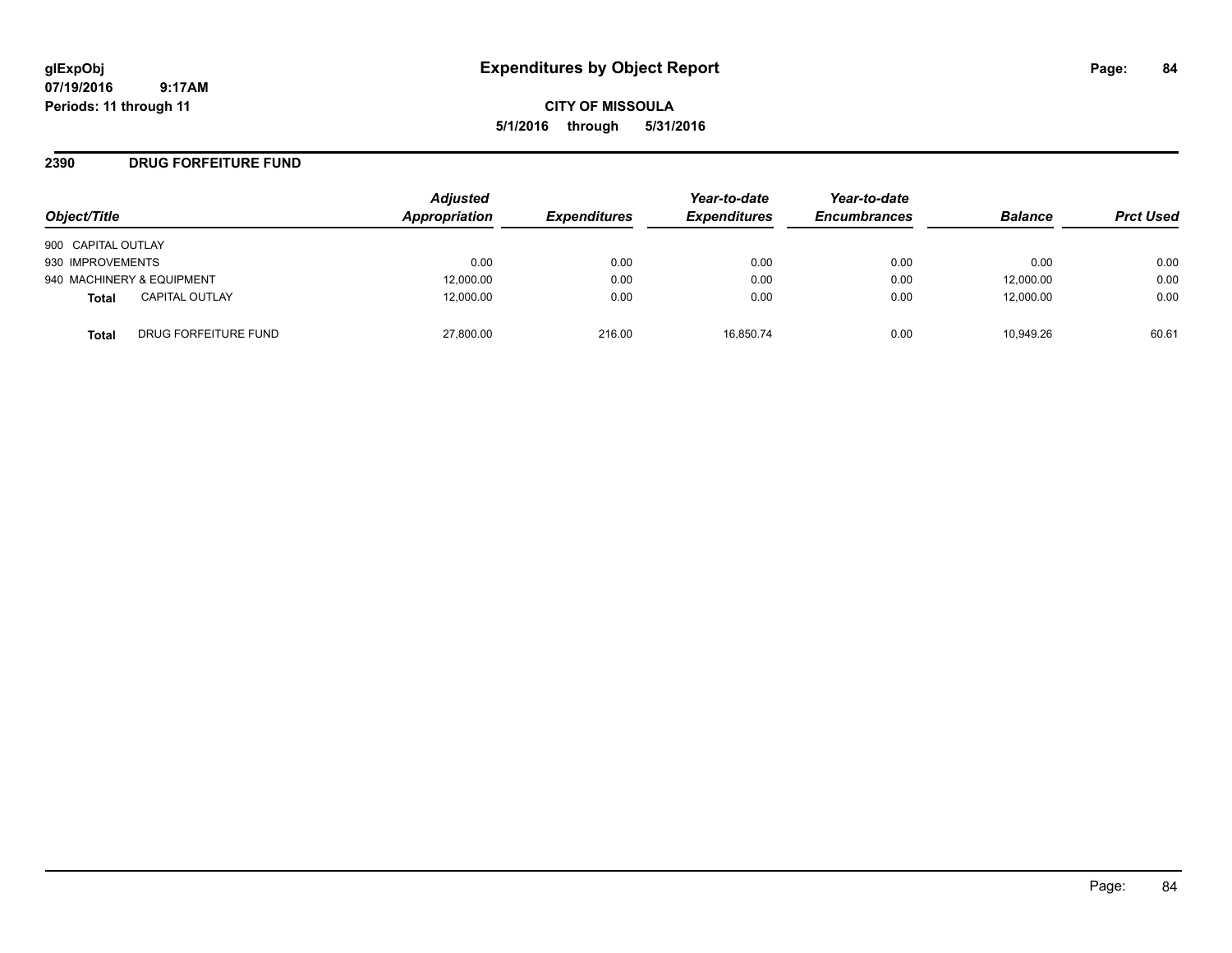**2394 BUILDING INSPECTION FUND**

**310 BUILDING INSPECTION**

|                                       | <b>Adjusted</b> |                     | Year-to-date        | Year-to-date        |                |                  |
|---------------------------------------|-----------------|---------------------|---------------------|---------------------|----------------|------------------|
| Object/Title                          | Appropriation   | <b>Expenditures</b> | <b>Expenditures</b> | <b>Encumbrances</b> | <b>Balance</b> | <b>Prct Used</b> |
| 100 PERSONAL SERVICES                 |                 |                     |                     |                     |                |                  |
| 110 SALARIES AND WAGES                | 628,525.00      | 36,077.24           | 509,606.13          | 0.00                | 118,918.87     | 81.08            |
| 115 SALARIES/HEALTH INSURANCE BENEFIT | 0.00            | 0.00                | 0.00                | 0.00                | 0.00           | 0.00             |
| 120 OVERTIME/TERMINATION              | 500.00          | 0.00                | 0.00                | 0.00                | 500.00         | 0.00             |
| 130 OTHER                             | 19,912.00       | 0.00                | 0.00                | 0.00                | 19,912.00      | 0.00             |
| 140 EMPLOYER CONTRIBUTIONS            | 214,330.00      | 13,519.32           | 188,560.33          | 0.00                | 25,769.67      | 87.98            |
| 141 STATE RETIREMENT CONTRIBUTIONS    | 0.00            | 0.00                | 423.66              | 0.00                | $-423.66$      | 0.00             |
| PERSONAL SERVICES<br><b>Total</b>     | 863,267.00      | 49,596.56           | 698,590.12          | 0.00                | 164,676.88     | 80.92            |
| 200 SUPPLIES                          |                 |                     |                     |                     |                |                  |
| 210 OFFICE SUPPLIES                   | 2,200.00        | 101.87              | 13,013.98           | 0.00                | $-10,813.98$   | 591.54           |
| 220 OPERATING SUPPLIES                | 5,500.00        | 186.00              | 5,710.51            | 0.00                | $-210.51$      | 103.83           |
| 230 REPAIR/MAINTENANCE                | 3,000.00        | 2,909.22            | 3,165.37            | 0.00                | $-165.37$      | 105.51           |
| 231 GASOLINE                          | 11,475.00       | 535.47              | 4,917.72            | 0.00                | 6,557.28       | 42.86            |
| 250 SUPPLIES FOR RESALE               | 500.00          | 0.00                | 0.00                | 0.00                | 500.00         | 0.00             |
| <b>SUPPLIES</b><br>Total              | 22,675.00       | 3,732.56            | 26,807.58           | 0.00                | $-4,132.58$    | 118.23           |
| 300 PURCHASED SERVICES                |                 |                     |                     |                     |                |                  |
| 310 COMMUNICATIONS                    | 1,000.00        | 0.00                | 53.49               | 0.00                | 946.51         | 5.35             |
| 320 PRINTING & DUPLICATING            | 7,600.00        | 0.00                | 1,303.14            | 0.00                | 6,296.86       | 17.15            |
| 330 PUBLICITY, SUBSCRIPTIONS & DUES   | 2,100.00        | 0.00                | 23,234.45           | 0.00                | $-21,134.45$   | 1,106.40         |
| 344 TELEPHONE SERVICE                 | 13,549.00       | 1,121.51            | 11,647.66           | 0.00                | 1,901.34       | 85.97            |
| 350 PROFESSIONAL SERVICES             | 14,600.00       | 16,980.30           | 51,131.63           | 0.00                | $-36,531.63$   | 350.22           |
| 360 REPAIR & MAINTENANCE              | 33,378.00       | 0.00                | 2,349.00            | 0.00                | 31,029.00      | 7.04             |
| 370 TRAVEL                            | 5,025.00        | 1,766.13            | 8,841.11            | 0.00                | $-3,816.11$    | 175.94           |
| 380 TRAINING                          | 6,500.00        | 210.00              | 6,037.65            | 0.00                | 462.35         | 92.89            |
| PURCHASED SERVICES<br>Total           | 83,752.00       | 20,077.94           | 104,598.13          | 0.00                | $-20,846.13$   | 124.89           |
| 500 FIXED CHARGES                     |                 |                     |                     |                     |                |                  |
| 500 FIXED CHARGES                     | 310,310.00      | 0.00                | 161,110.61          | 0.00                | 149,199.39     | 51.92            |
| 550 MERCHANT SERVICE FEES             | 15,400.00       | 0.00                | 6,697.71            | 0.00                | 8,702.29       | 43.49            |
| <b>FIXED CHARGES</b><br>Total         | 325,710.00      | 0.00                | 167,808.32          | 0.00                | 157,901.68     | 51.52            |
| 600 DEBT SERVICE                      |                 |                     |                     |                     |                |                  |
| 620 INTEREST / SERVICE FEES           | 0.00            | 0.00                | 0.00                | 0.00                | 0.00           | 0.00             |
| <b>DEBT SERVICE</b><br><b>Total</b>   | 0.00            | 0.00                | 0.00                | 0.00                | 0.00           | 0.00             |
| <b>OOO CADITAL OLITLAV</b>            |                 |                     |                     |                     |                |                  |

900 CAPITAL OUTLAY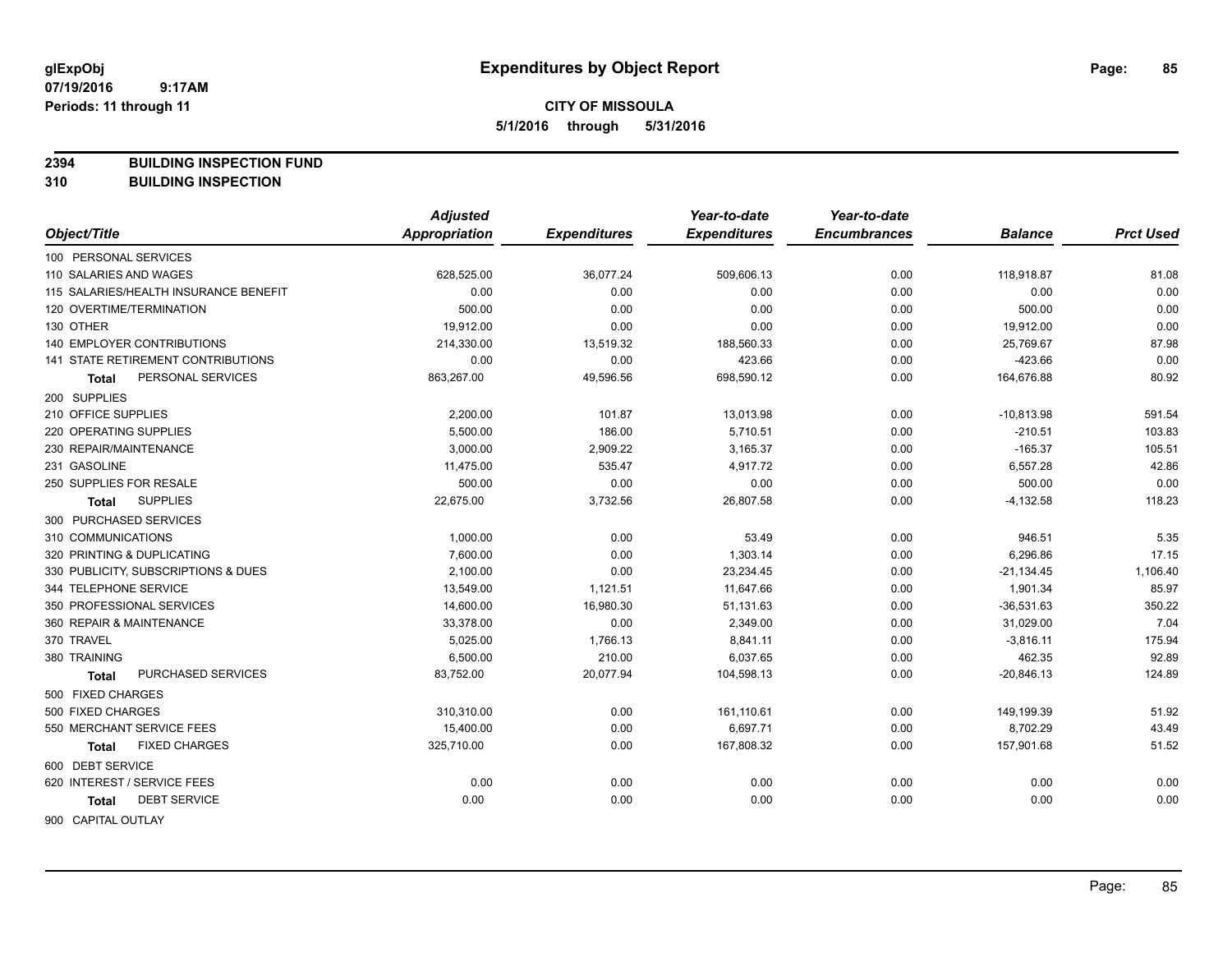**CITY OF MISSOULA 5/1/2016 through 5/31/2016**

**2394 BUILDING INSPECTION FUND**

**310 BUILDING INSPECTION**

| Object/Title |                            | <b>Adjusted</b><br>Appropriation | <b>Expenditures</b> | Year-to-date<br><b>Expenditures</b> | Year-to-date<br><b>Encumbrances</b> | <b>Balance</b> | <b>Prct Used</b> |
|--------------|----------------------------|----------------------------------|---------------------|-------------------------------------|-------------------------------------|----------------|------------------|
|              | 940 MACHINERY & EQUIPMENT  | 0.00                             | 0.00                | 0.00                                | 0.00                                | 0.00           | 0.00             |
| <b>Total</b> | <b>CAPITAL OUTLAY</b>      | 0.00                             | 0.00                | 0.00                                | 0.00                                | 0.00           | 0.00             |
| <b>Total</b> | <b>BUILDING INSPECTION</b> | 1,295,404.00                     | 73.407.06           | 997,804.15                          | 0.00                                | 297,599.85     | 77.03            |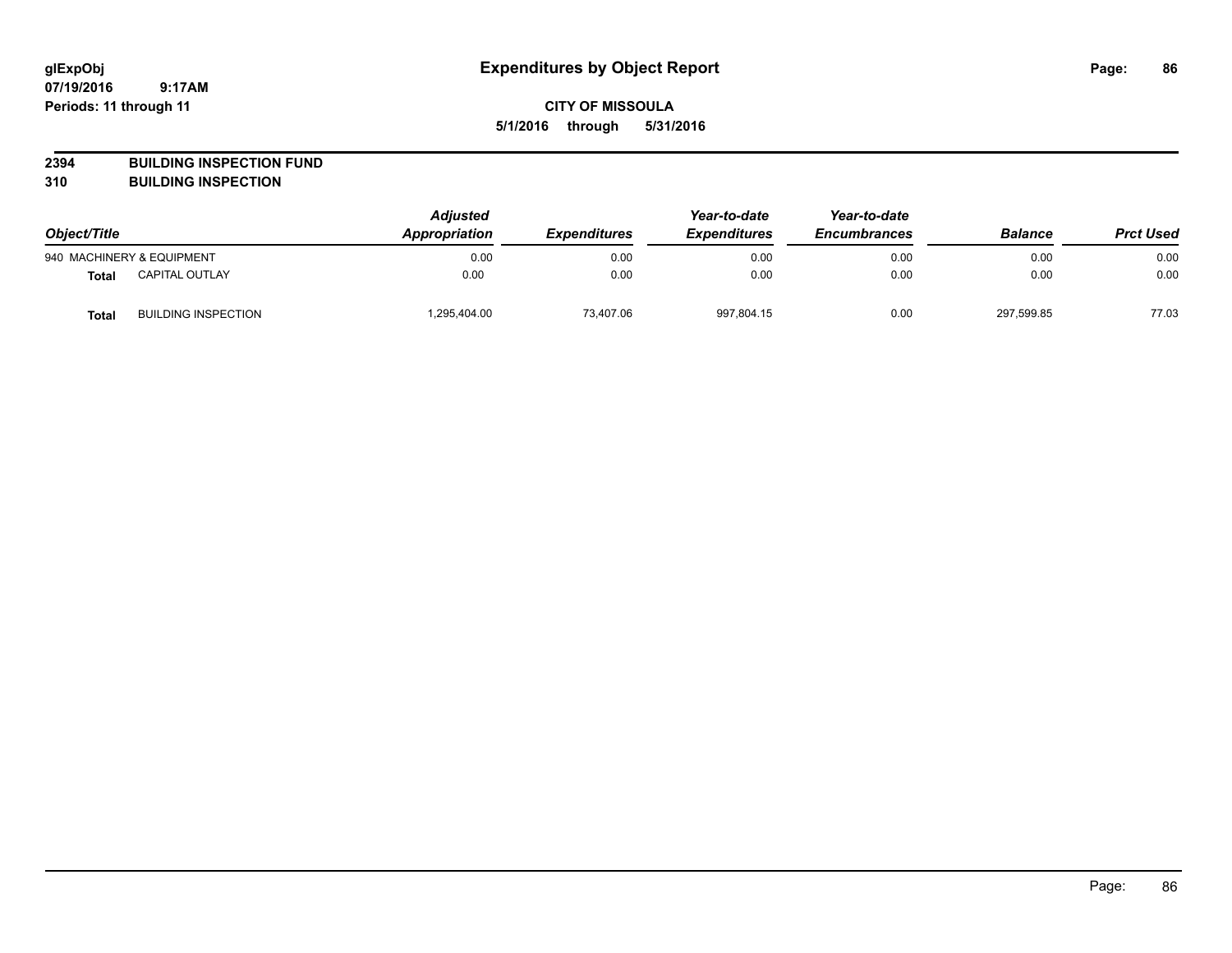# **CITY OF MISSOULA 5/1/2016 through 5/31/2016**

#### **2394 BUILDING INSPECTION FUND**

|                                       | <b>Adjusted</b> |                     | Year-to-date        | Year-to-date        |                |                  |
|---------------------------------------|-----------------|---------------------|---------------------|---------------------|----------------|------------------|
| Object/Title                          | Appropriation   | <b>Expenditures</b> | <b>Expenditures</b> | <b>Encumbrances</b> | <b>Balance</b> | <b>Prct Used</b> |
| 100 PERSONAL SERVICES                 |                 |                     |                     |                     |                |                  |
| 110 SALARIES AND WAGES                | 628,525.00      | 36,077.24           | 509,606.13          | 0.00                | 118,918.87     | 81.08            |
| 115 SALARIES/HEALTH INSURANCE BENEFIT | 0.00            | 0.00                | 0.00                | 0.00                | 0.00           | 0.00             |
| 120 OVERTIME/TERMINATION              | 500.00          | 0.00                | 0.00                | 0.00                | 500.00         | 0.00             |
| 130 OTHER                             | 19,912.00       | 0.00                | 0.00                | 0.00                | 19,912.00      | 0.00             |
| <b>140 EMPLOYER CONTRIBUTIONS</b>     | 214,330.00      | 13,519.32           | 188,560.33          | 0.00                | 25,769.67      | 87.98            |
| 141 STATE RETIREMENT CONTRIBUTIONS    | 0.00            | 0.00                | 423.66              | 0.00                | $-423.66$      | 0.00             |
| PERSONAL SERVICES<br><b>Total</b>     | 863,267.00      | 49,596.56           | 698,590.12          | 0.00                | 164,676.88     | 80.92            |
| 200 SUPPLIES                          |                 |                     |                     |                     |                |                  |
| 210 OFFICE SUPPLIES                   | 2,200.00        | 101.87              | 13,013.98           | 0.00                | $-10,813.98$   | 591.54           |
| 220 OPERATING SUPPLIES                | 5,500.00        | 186.00              | 5,710.51            | 0.00                | $-210.51$      | 103.83           |
| 230 REPAIR/MAINTENANCE                | 3,000.00        | 2,909.22            | 3,165.37            | 0.00                | $-165.37$      | 105.51           |
| 231 GASOLINE                          | 11,475.00       | 535.47              | 4,917.72            | 0.00                | 6,557.28       | 42.86            |
| 250 SUPPLIES FOR RESALE               | 500.00          | 0.00                | 0.00                | 0.00                | 500.00         | 0.00             |
| <b>SUPPLIES</b><br><b>Total</b>       | 22,675.00       | 3,732.56            | 26,807.58           | 0.00                | $-4,132.58$    | 118.23           |
| 300 PURCHASED SERVICES                |                 |                     |                     |                     |                |                  |
| 310 COMMUNICATIONS                    | 1,000.00        | 0.00                | 53.49               | 0.00                | 946.51         | 5.35             |
| 320 PRINTING & DUPLICATING            | 7,600.00        | 0.00                | 1,303.14            | 0.00                | 6,296.86       | 17.15            |
| 330 PUBLICITY, SUBSCRIPTIONS & DUES   | 2,100.00        | 0.00                | 23,234.45           | 0.00                | $-21,134.45$   | 1,106.40         |
| 344 TELEPHONE SERVICE                 | 13,549.00       | 1,121.51            | 11,647.66           | 0.00                | 1,901.34       | 85.97            |
| 350 PROFESSIONAL SERVICES             | 14,600.00       | 16,980.30           | 51,131.63           | 0.00                | $-36,531.63$   | 350.22           |
| 360 REPAIR & MAINTENANCE              | 33,378.00       | 0.00                | 2,349.00            | 0.00                | 31,029.00      | 7.04             |
| 370 TRAVEL                            | 5,025.00        | 1,766.13            | 8,841.11            | 0.00                | $-3,816.11$    | 175.94           |
| 380 TRAINING                          | 6,500.00        | 210.00              | 6,037.65            | 0.00                | 462.35         | 92.89            |
| PURCHASED SERVICES<br><b>Total</b>    | 83,752.00       | 20,077.94           | 104,598.13          | 0.00                | $-20,846.13$   | 124.89           |
| 500 FIXED CHARGES                     |                 |                     |                     |                     |                |                  |
| 500 FIXED CHARGES                     | 310,310.00      | 0.00                | 161,110.61          | 0.00                | 149,199.39     | 51.92            |
| 550 MERCHANT SERVICE FEES             | 15,400.00       | 0.00                | 6,697.71            | 0.00                | 8,702.29       | 43.49            |
| <b>FIXED CHARGES</b><br><b>Total</b>  | 325,710.00      | 0.00                | 167,808.32          | 0.00                | 157,901.68     | 51.52            |
| 600 DEBT SERVICE                      |                 |                     |                     |                     |                |                  |
| 620 INTEREST / SERVICE FEES           | 0.00            | 0.00                | 0.00                | 0.00                | 0.00           | 0.00             |
| <b>DEBT SERVICE</b><br><b>Total</b>   | 0.00            | 0.00                | 0.00                | 0.00                | 0.00           | 0.00             |
| 900 CAPITAL OUTLAY                    |                 |                     |                     |                     |                |                  |
| 940 MACHINERY & EQUIPMENT             | 0.00            | 0.00                | 0.00                | 0.00                | 0.00           | 0.00             |
|                                       |                 |                     |                     |                     |                |                  |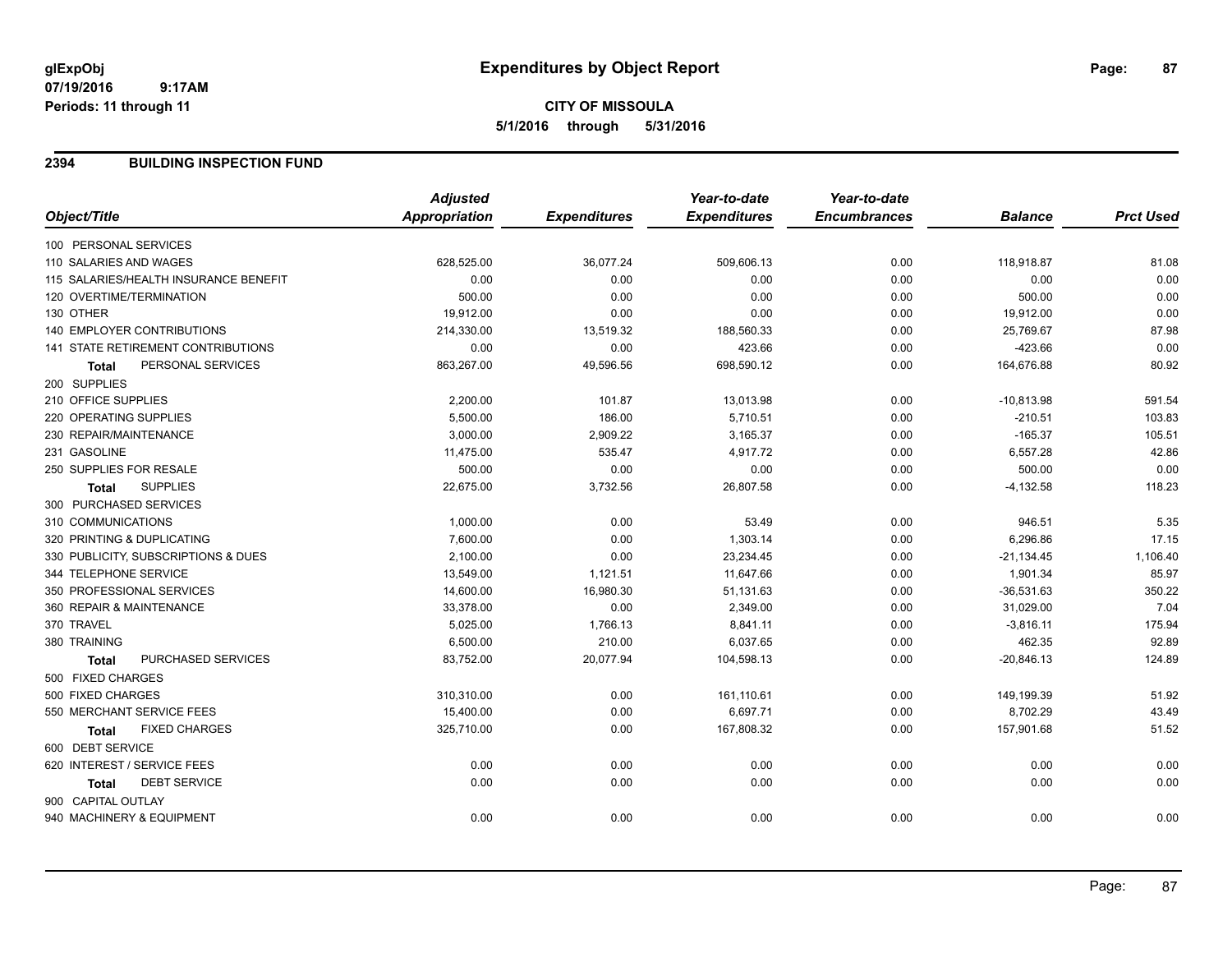**CITY OF MISSOULA 5/1/2016 through 5/31/2016**

#### **2394 BUILDING INSPECTION FUND**

| Object/Title |                          | <b>Adjusted</b><br>Appropriation | <b>Expenditures</b> | Year-to-date<br><b>Expenditures</b> | Year-to-date<br><b>Encumbrances</b> | <b>Balance</b> | <b>Prct Used</b> |
|--------------|--------------------------|----------------------------------|---------------------|-------------------------------------|-------------------------------------|----------------|------------------|
| <b>Total</b> | <b>CAPITAL OUTLAY</b>    | 0.00                             | 0.00                | 0.00                                | 0.00                                | 0.00           | 0.00             |
| <b>Total</b> | BUILDING INSPECTION FUND | 1,295,404.00                     | 73.407.06           | 997,804.15                          | 0.00                                | 297,599.85     | 77.03            |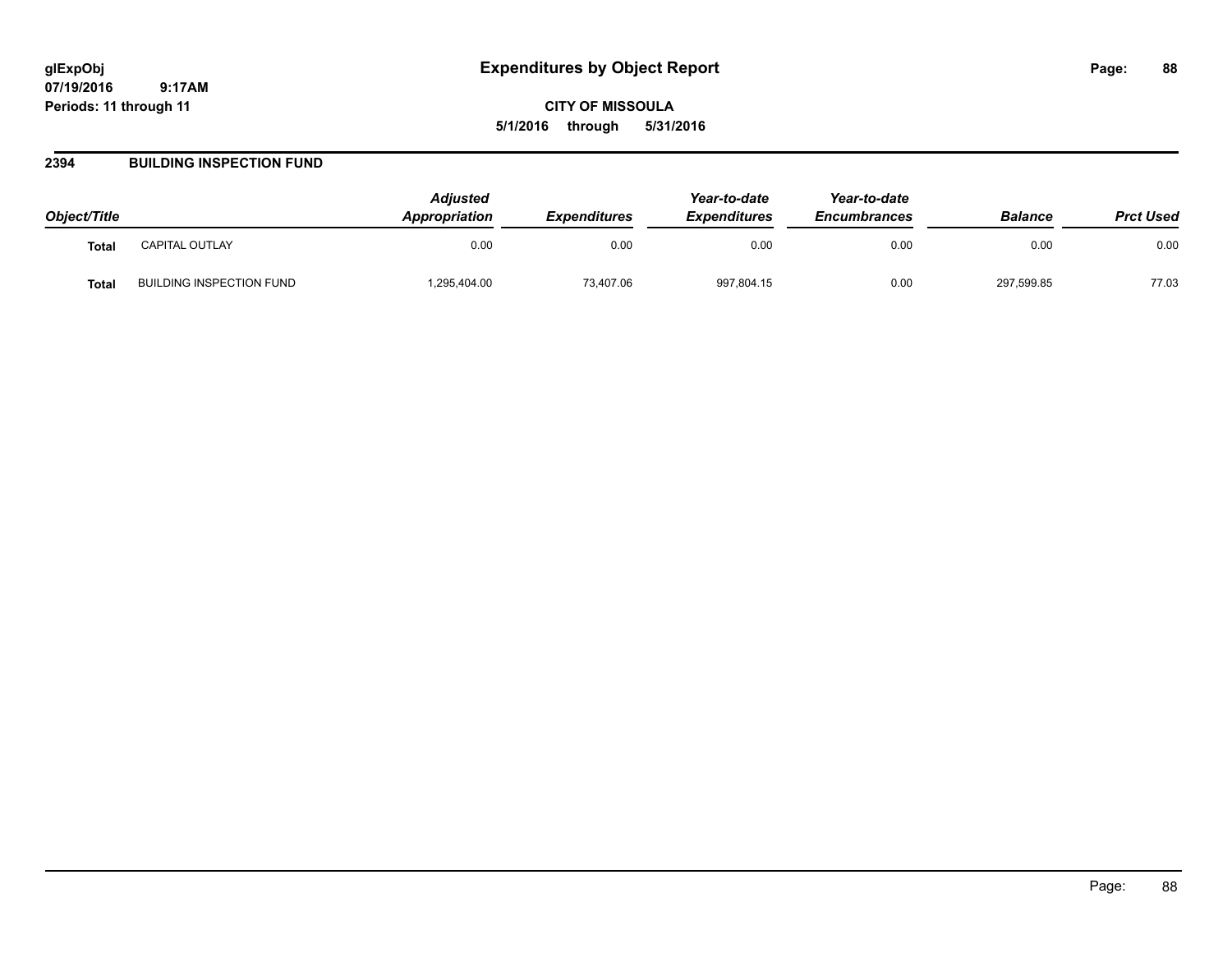#### **2395 CITY GRANTS & PROGRAM INCOME FUND**

**390 NON-DEPARTMENTAL**

| Object/Title           |                                   | <b>Adjusted</b><br><b>Appropriation</b> | <b>Expenditures</b> | Year-to-date<br><b>Expenditures</b> | Year-to-date<br><b>Encumbrances</b> | <b>Balance</b> | <b>Prct Used</b> |
|------------------------|-----------------------------------|-----------------------------------------|---------------------|-------------------------------------|-------------------------------------|----------------|------------------|
| 300 PURCHASED SERVICES |                                   |                                         |                     |                                     |                                     |                |                  |
|                        | 350 PROFESSIONAL SERVICES         | 250.00                                  | 0.00                | 0.00                                | 0.00                                | 250.00         | 0.00             |
| <b>Total</b>           | PURCHASED SERVICES                | 250.00                                  | 0.00                | 0.00                                | 0.00                                | 250.00         | 0.00             |
| 500 FIXED CHARGES      |                                   |                                         |                     |                                     |                                     |                |                  |
|                        | 550 MERCHANT SERVICE FEES         | 0.00                                    | 0.00                | 0.00                                | 0.00                                | 0.00           | 0.00             |
| Total                  | <b>FIXED CHARGES</b>              | 0.00                                    | 0.00                | 0.00                                | 0.00                                | 0.00           | 0.00             |
|                        | 700 GRANTS & CONTRIBUTIONS        |                                         |                     |                                     |                                     |                |                  |
|                        | 700 GRANTS & CONTRIBUTIONS        | 0.00                                    | 0.00                | 0.00                                | 0.00                                | 0.00           | 0.00             |
| Total                  | <b>GRANTS &amp; CONTRIBUTIONS</b> | 0.00                                    | 0.00                | 0.00                                | 0.00                                | 0.00           | 0.00             |
| 800 OTHER OBJECTS      |                                   |                                         |                     |                                     |                                     |                |                  |
|                        | 820 TRANSFERS TO OTHER FUNDS      | 0.00                                    | 0.00                | 0.00                                | 0.00                                | 0.00           | 0.00             |
| 845 CONTINGENCY        |                                   | 0.00                                    | 0.00                | 0.00                                | 0.00                                | 0.00           | 0.00             |
| Total                  | OTHER OBJECTS                     | 0.00                                    | 0.00                | 0.00                                | 0.00                                | 0.00           | 0.00             |
| Total                  | NON-DEPARTMENTAL                  | 250.00                                  | 0.00                | 0.00                                | 0.00                                | 250.00         | 0.00             |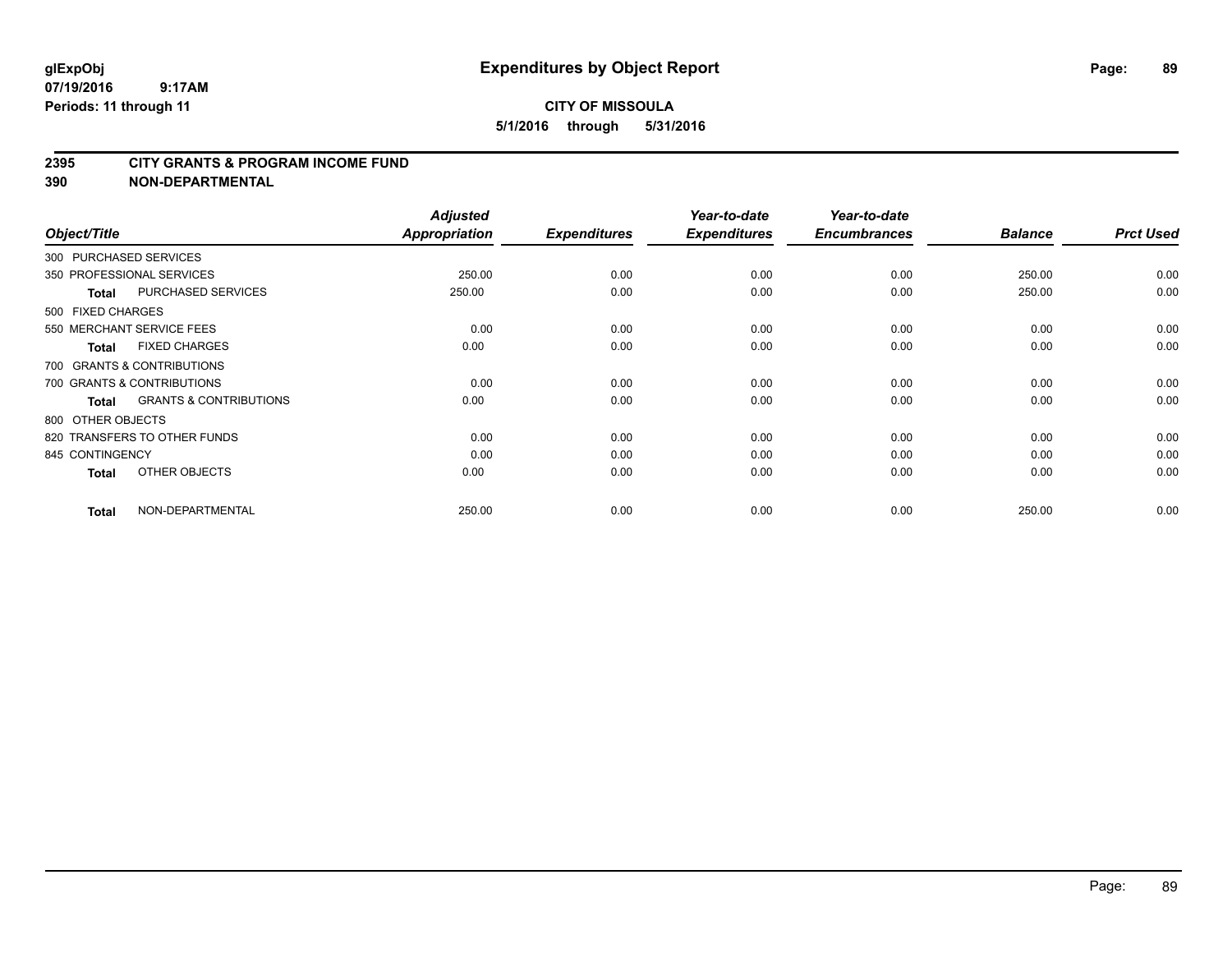# **CITY OF MISSOULA 5/1/2016 through 5/31/2016**

# **2395 CITY GRANTS & PROGRAM INCOME FUND**

| Object/Title           |                                   | <b>Adjusted</b><br><b>Appropriation</b> | <b>Expenditures</b> | Year-to-date<br><b>Expenditures</b> | Year-to-date<br><b>Encumbrances</b> | <b>Balance</b> | <b>Prct Used</b> |
|------------------------|-----------------------------------|-----------------------------------------|---------------------|-------------------------------------|-------------------------------------|----------------|------------------|
| 300 PURCHASED SERVICES |                                   |                                         |                     |                                     |                                     |                |                  |
|                        | 350 PROFESSIONAL SERVICES         | 250.00                                  | 0.00                | 0.00                                | 0.00                                | 250.00         | 0.00             |
| <b>Total</b>           | PURCHASED SERVICES                | 250.00                                  | 0.00                | 0.00                                | 0.00                                | 250.00         | 0.00             |
| 500 FIXED CHARGES      |                                   |                                         |                     |                                     |                                     |                |                  |
|                        | 550 MERCHANT SERVICE FEES         | 0.00                                    | 0.00                | 0.00                                | 0.00                                | 0.00           | 0.00             |
| <b>Total</b>           | <b>FIXED CHARGES</b>              | 0.00                                    | 0.00                | 0.00                                | 0.00                                | 0.00           | 0.00             |
|                        | 700 GRANTS & CONTRIBUTIONS        |                                         |                     |                                     |                                     |                |                  |
|                        | 700 GRANTS & CONTRIBUTIONS        | 0.00                                    | 0.00                | 0.00                                | 0.00                                | 0.00           | 0.00             |
| <b>Total</b>           | <b>GRANTS &amp; CONTRIBUTIONS</b> | 0.00                                    | 0.00                | 0.00                                | 0.00                                | 0.00           | 0.00             |
| 800 OTHER OBJECTS      |                                   |                                         |                     |                                     |                                     |                |                  |
|                        | 820 TRANSFERS TO OTHER FUNDS      | 0.00                                    | 0.00                | 0.00                                | 0.00                                | 0.00           | 0.00             |
| 845 CONTINGENCY        |                                   | 0.00                                    | 0.00                | 0.00                                | 0.00                                | 0.00           | 0.00             |
| <b>Total</b>           | OTHER OBJECTS                     | 0.00                                    | 0.00                | 0.00                                | 0.00                                | 0.00           | 0.00             |
| <b>Total</b>           | CITY GRANTS & PROGRAM INCOME FUN  | 250.00                                  | 0.00                | 0.00                                | 0.00                                | 250.00         | 0.00             |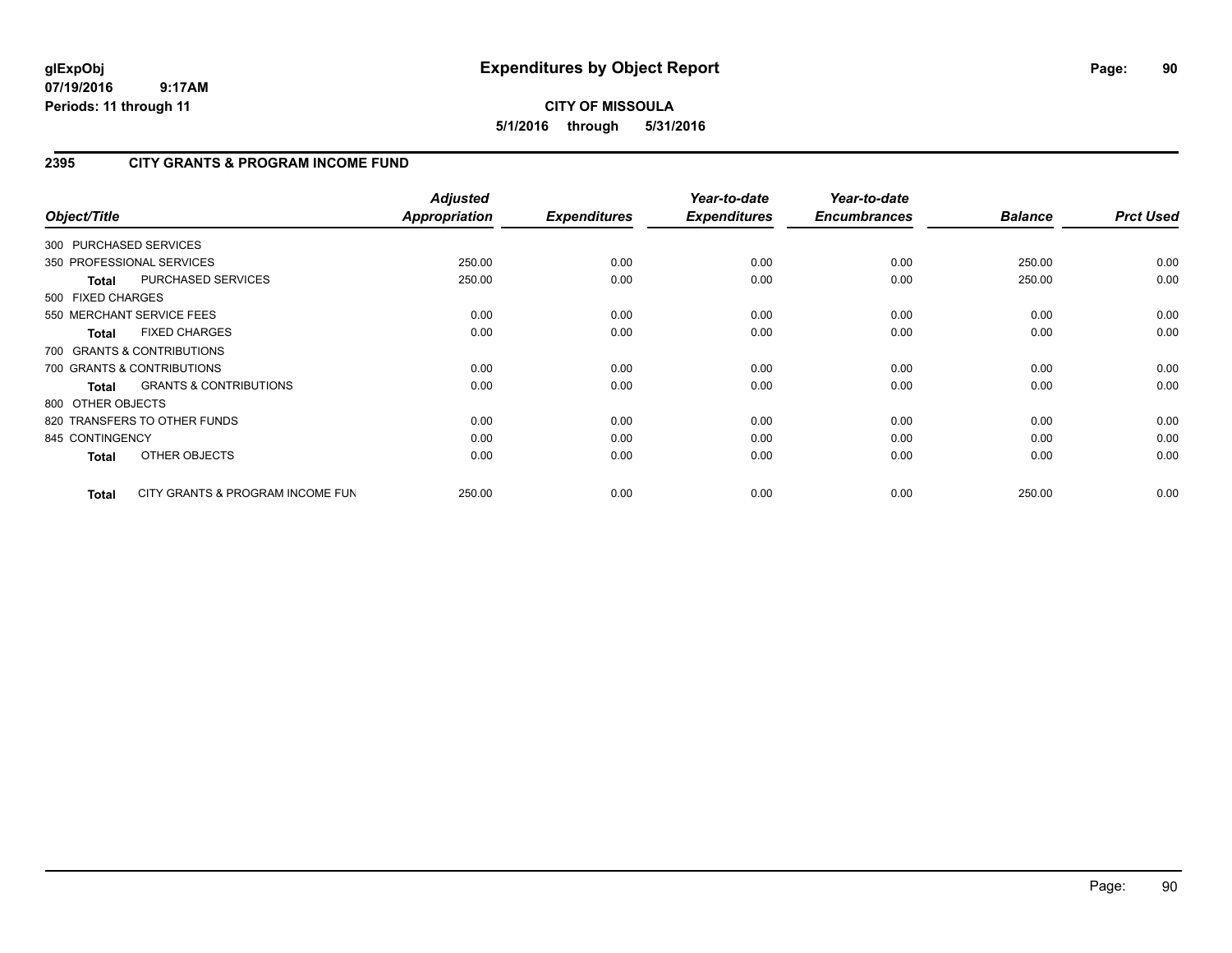#### **2396 ENERGY EFFICIENCY REVOLVING LOAN FUND**

**390 NON-DEPARTMENTAL**

| Object/Title |                                   | <b>Adjusted</b><br>Appropriation | <b>Expenditures</b> | Year-to-date<br><b>Expenditures</b> | Year-to-date<br><b>Encumbrances</b> | <b>Balance</b> | <b>Prct Used</b> |
|--------------|-----------------------------------|----------------------------------|---------------------|-------------------------------------|-------------------------------------|----------------|------------------|
|              | 700 GRANTS & CONTRIBUTIONS        |                                  |                     |                                     |                                     |                |                  |
|              | 700 GRANTS & CONTRIBUTIONS        | 0.00                             | 0.00                | 0.00                                | 0.00                                | 0.00           | 0.00             |
| <b>Total</b> | <b>GRANTS &amp; CONTRIBUTIONS</b> | 0.00                             | 0.00                | 0.00                                | 0.00                                | 0.00           | 0.00             |
| <b>Total</b> | NON-DEPARTMENTAL                  | 0.00                             | 0.00                | 0.00                                | 0.00                                | 0.00           | 0.00             |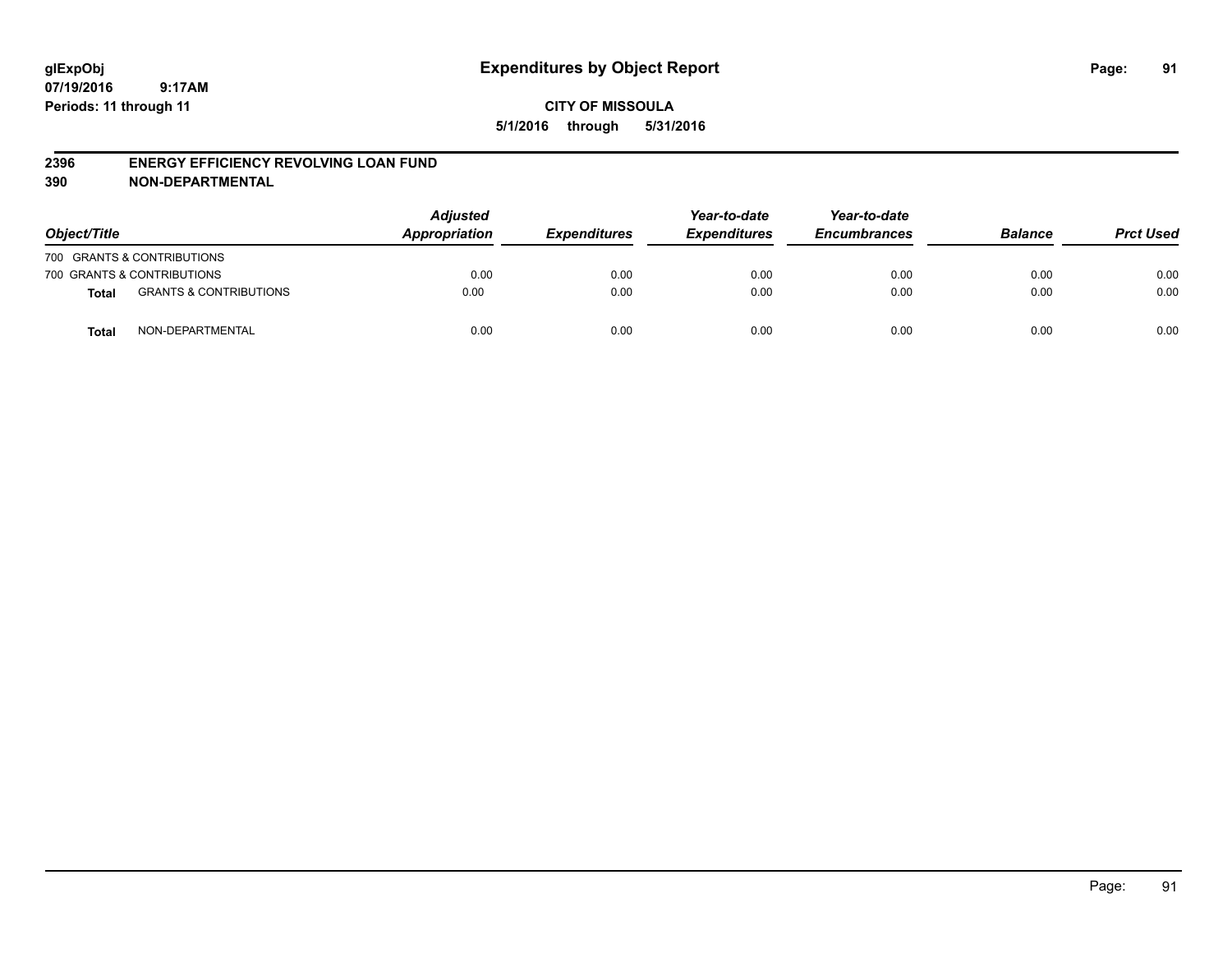# **glExpObj Expenditures by Object Report Page: 92**

**07/19/2016 9:17AM Periods: 11 through 11**

**CITY OF MISSOULA 5/1/2016 through 5/31/2016**

## **2396 ENERGY EFFICIENCY REVOLVING LOAN FUND**

| Object/Title               |                                   | <b>Adjusted</b><br>Appropriation | <b>Expenditures</b> | Year-to-date<br><b>Expenditures</b> | Year-to-date<br><b>Encumbrances</b> | <b>Balance</b> | <b>Prct Used</b> |
|----------------------------|-----------------------------------|----------------------------------|---------------------|-------------------------------------|-------------------------------------|----------------|------------------|
| 700 GRANTS & CONTRIBUTIONS |                                   |                                  |                     |                                     |                                     |                |                  |
| 700 GRANTS & CONTRIBUTIONS |                                   | 0.00                             | 0.00                | 0.00                                | 0.00                                | 0.00           | 0.00             |
| <b>Total</b>               | <b>GRANTS &amp; CONTRIBUTIONS</b> | 0.00                             | 0.00                | 0.00                                | 0.00                                | 0.00           | 0.00             |
| Total                      | ENERGY EFFICIENCY REVOLVING LOAN  | 0.00                             | 0.00                | 0.00                                | 0.00                                | 0.00           | 0.00             |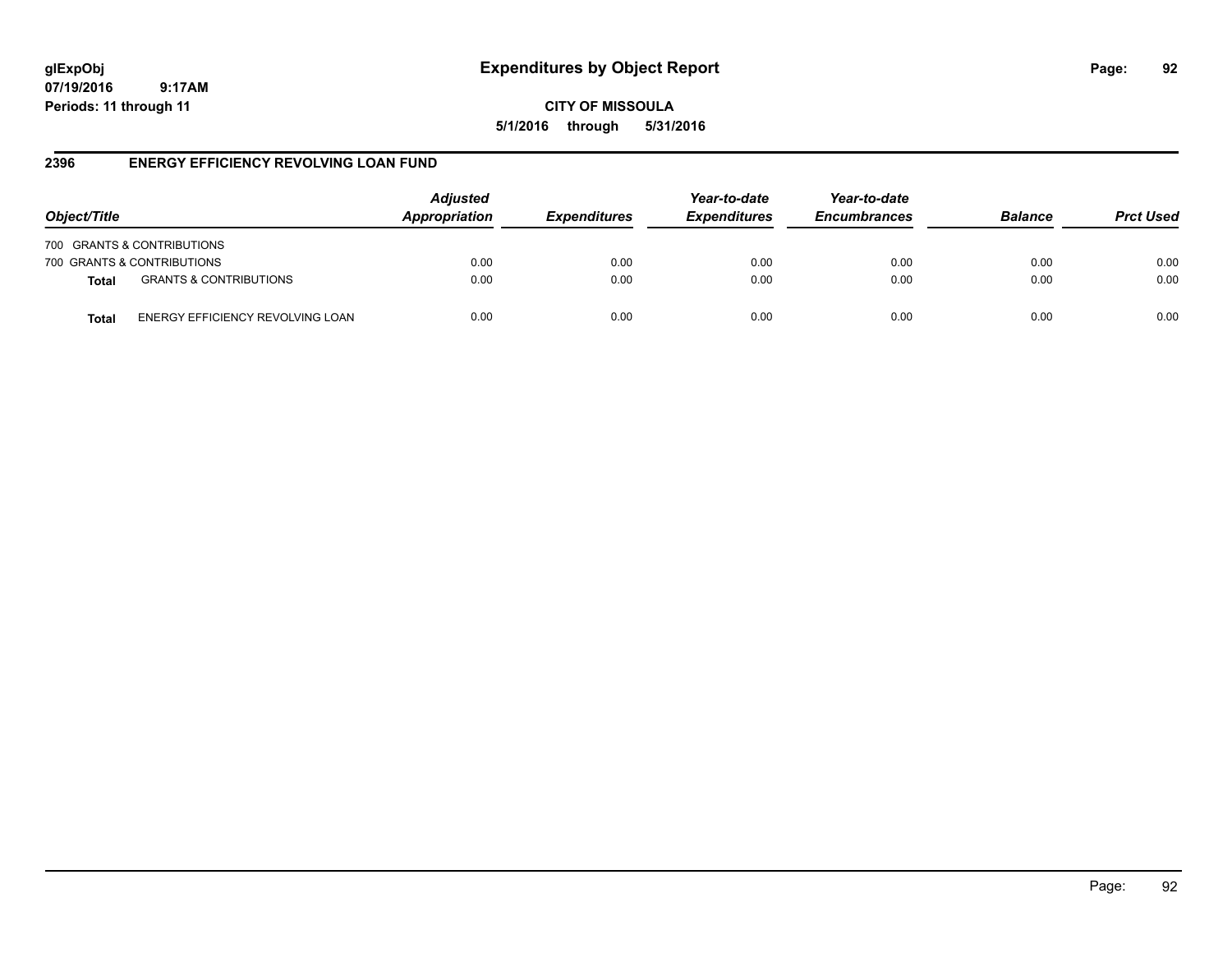#### **2399 DANGEROUS BUILDING DEMOLITION & REPAIR F**

**310 BUILDING INSPECTION**

| Object/Title      |                            | <b>Adjusted</b><br><b>Appropriation</b> | <b>Expenditures</b> | Year-to-date<br><b>Expenditures</b> | Year-to-date<br><b>Encumbrances</b> | <b>Balance</b> | <b>Prct Used</b> |
|-------------------|----------------------------|-----------------------------------------|---------------------|-------------------------------------|-------------------------------------|----------------|------------------|
| 500 FIXED CHARGES |                            |                                         |                     |                                     |                                     |                |                  |
|                   | 550 MERCHANT SERVICE FEES  | 0.00                                    | 0.00                | 0.00                                | 0.00                                | 0.00           | 0.00             |
| <b>Total</b>      | <b>FIXED CHARGES</b>       | 0.00                                    | 0.00                | 0.00                                | 0.00                                | 0.00           | 0.00             |
| 800 OTHER OBJECTS |                            |                                         |                     |                                     |                                     |                |                  |
| 845 CONTINGENCY   |                            | 15,000.00                               | 0.00                | 0.00                                | 0.00                                | 15,000.00      | 0.00             |
| <b>Total</b>      | OTHER OBJECTS              | 15,000.00                               | 0.00                | 0.00                                | 0.00                                | 15,000.00      | 0.00             |
| <b>Total</b>      | <b>BUILDING INSPECTION</b> | 15,000.00                               | 0.00                | 0.00                                | 0.00                                | 15.000.00      | 0.00             |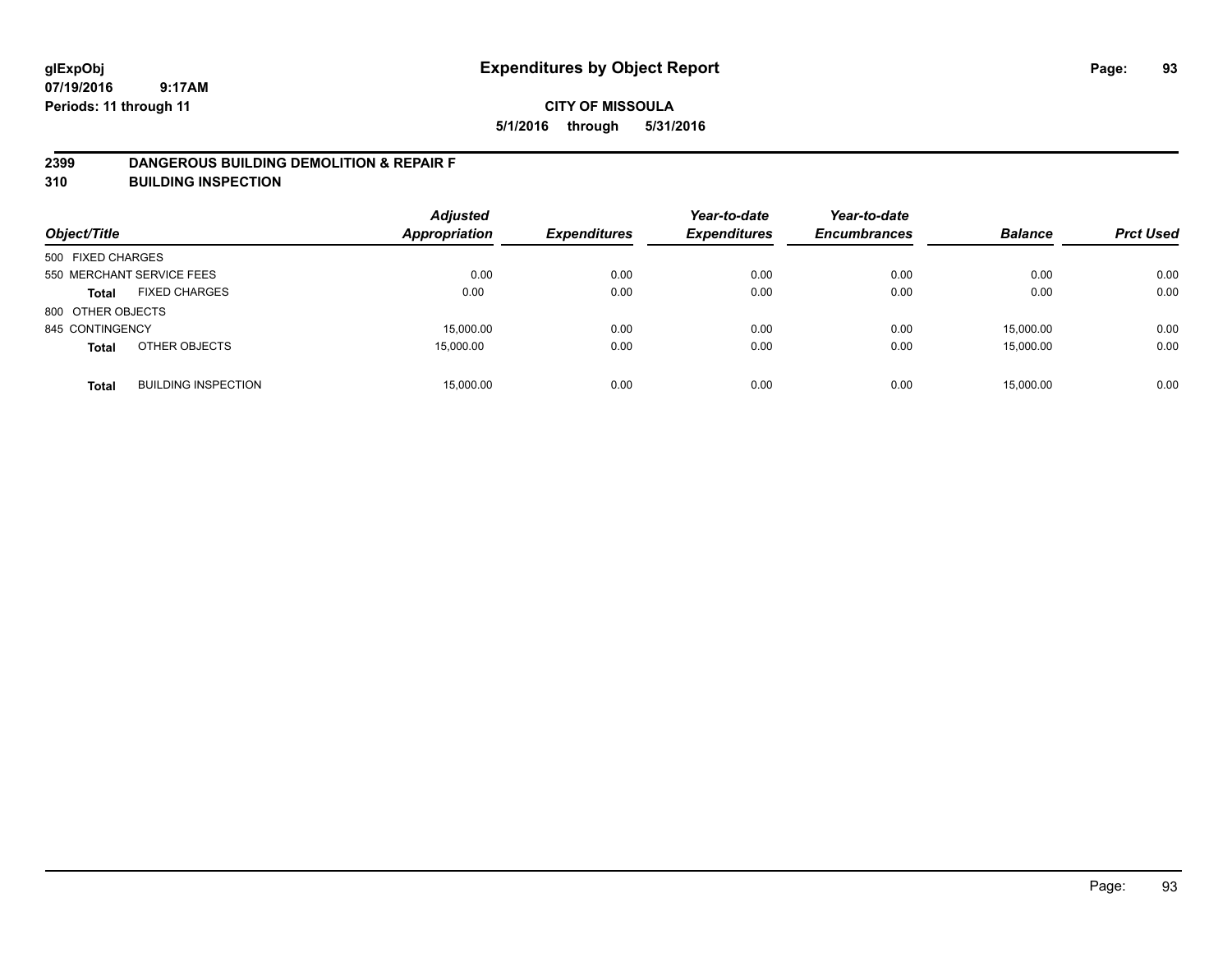**CITY OF MISSOULA 5/1/2016 through 5/31/2016**

## **2399 DANGEROUS BUILDING DEMOLITION & REPAIR F**

| Object/Title      |                                   | <b>Adjusted</b><br><b>Appropriation</b> | <b>Expenditures</b> | Year-to-date<br><b>Expenditures</b> | Year-to-date<br><b>Encumbrances</b> | <b>Balance</b> | <b>Prct Used</b> |
|-------------------|-----------------------------------|-----------------------------------------|---------------------|-------------------------------------|-------------------------------------|----------------|------------------|
| 500 FIXED CHARGES |                                   |                                         |                     |                                     |                                     |                |                  |
|                   | 550 MERCHANT SERVICE FEES         | 0.00                                    | 0.00                | 0.00                                | 0.00                                | 0.00           | 0.00             |
| <b>Total</b>      | <b>FIXED CHARGES</b>              | 0.00                                    | 0.00                | 0.00                                | 0.00                                | 0.00           | 0.00             |
| 800 OTHER OBJECTS |                                   |                                         |                     |                                     |                                     |                |                  |
| 845 CONTINGENCY   |                                   | 15,000.00                               | 0.00                | 0.00                                | 0.00                                | 15,000.00      | 0.00             |
| <b>Total</b>      | OTHER OBJECTS                     | 15,000.00                               | 0.00                | 0.00                                | 0.00                                | 15,000.00      | 0.00             |
| <b>Total</b>      | DANGEROUS BUILDING DEMOLITION & F | 15.000.00                               | 0.00                | 0.00                                | 0.00                                | 15,000.00      | 0.00             |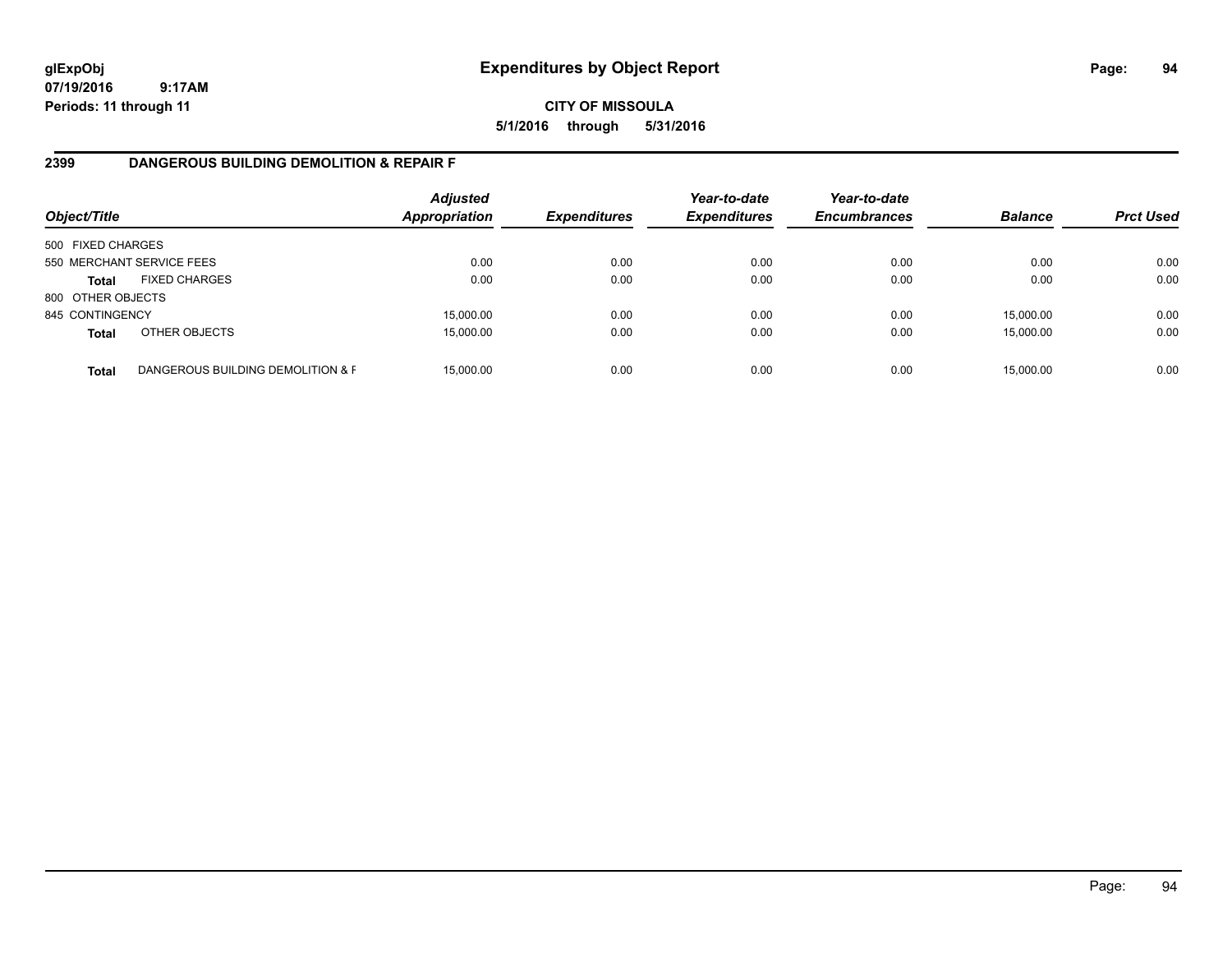#### **2400 STREET LIGHTING ASSESSMENTS FUND**

#### **280 PUBLIC WORKS OPERATIONS**

|                          |                               | <b>Adjusted</b> |                     | Year-to-date        | Year-to-date<br><b>Encumbrances</b> |                |                  |
|--------------------------|-------------------------------|-----------------|---------------------|---------------------|-------------------------------------|----------------|------------------|
| Object/Title             |                               | Appropriation   | <b>Expenditures</b> | <b>Expenditures</b> |                                     | <b>Balance</b> | <b>Prct Used</b> |
| 300 PURCHASED SERVICES   |                               |                 |                     |                     |                                     |                |                  |
|                          | 341 ELECTRICITY & NATURAL GAS | 327.174.00      | 54.837.67           | 301.807.23          | 0.00                                | 25.366.77      | 92.25            |
|                          | 350 PROFESSIONAL SERVICES     | 22.902.00       | 0.00                | 7.726.00            | 0.00                                | 15.176.00      | 33.74            |
| 360 REPAIR & MAINTENANCE |                               | 0.00            | 0.00                | 0.00                | 0.00                                | 0.00           | 0.00             |
| <b>Total</b>             | PURCHASED SERVICES            | 350.076.00      | 54.837.67           | 309,533.23          | 0.00                                | 40.542.77      | 88.42            |
| 500 FIXED CHARGES        |                               |                 |                     |                     |                                     |                |                  |
|                          | 550 MERCHANT SERVICE FEES     | 0.00            | 0.00                | 0.00                | 0.00                                | 0.00           | 0.00             |
| <b>Total</b>             | <b>FIXED CHARGES</b>          | 0.00            | 0.00                | 0.00                | 0.00                                | 0.00           | 0.00             |
| <b>Total</b>             | PUBLIC WORKS OPERATIONS       | 350.076.00      | 54.837.67           | 309.533.23          | 0.00                                | 40.542.77      | 88.42            |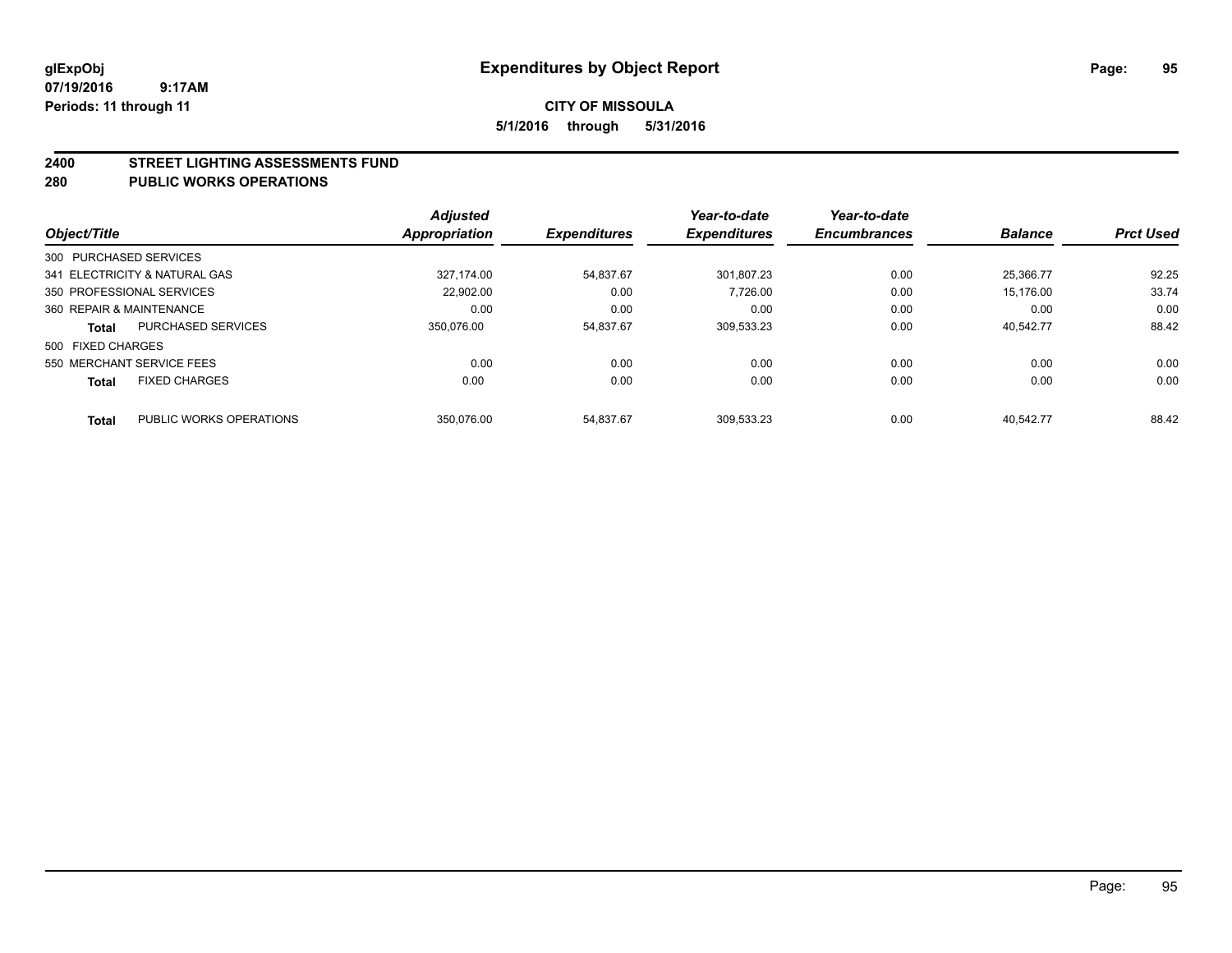# **CITY OF MISSOULA 5/1/2016 through 5/31/2016**

## **2400 STREET LIGHTING ASSESSMENTS FUND**

| Object/Title             |                                  | <b>Adjusted</b><br><b>Appropriation</b> | <b>Expenditures</b> | Year-to-date<br><b>Expenditures</b> | Year-to-date<br><b>Encumbrances</b> | <b>Balance</b> | <b>Prct Used</b> |
|--------------------------|----------------------------------|-----------------------------------------|---------------------|-------------------------------------|-------------------------------------|----------------|------------------|
| 300 PURCHASED SERVICES   |                                  |                                         |                     |                                     |                                     |                |                  |
|                          | 341 ELECTRICITY & NATURAL GAS    | 327.174.00                              | 54,837.67           | 301.807.23                          | 0.00                                | 25.366.77      | 92.25            |
|                          | 350 PROFESSIONAL SERVICES        | 22.902.00                               | 0.00                | 7.726.00                            | 0.00                                | 15.176.00      | 33.74            |
| 360 REPAIR & MAINTENANCE |                                  | 0.00                                    | 0.00                | 0.00                                | 0.00                                | 0.00           | 0.00             |
| Total                    | <b>PURCHASED SERVICES</b>        | 350.076.00                              | 54,837.67           | 309,533.23                          | 0.00                                | 40,542.77      | 88.42            |
| 500 FIXED CHARGES        |                                  |                                         |                     |                                     |                                     |                |                  |
|                          | 550 MERCHANT SERVICE FEES        | 0.00                                    | 0.00                | 0.00                                | 0.00                                | 0.00           | 0.00             |
| <b>Total</b>             | <b>FIXED CHARGES</b>             | 0.00                                    | 0.00                | 0.00                                | 0.00                                | 0.00           | 0.00             |
| Total                    | STREET LIGHTING ASSESSMENTS FUND | 350.076.00                              | 54.837.67           | 309.533.23                          | 0.00                                | 40.542.77      | 88.42            |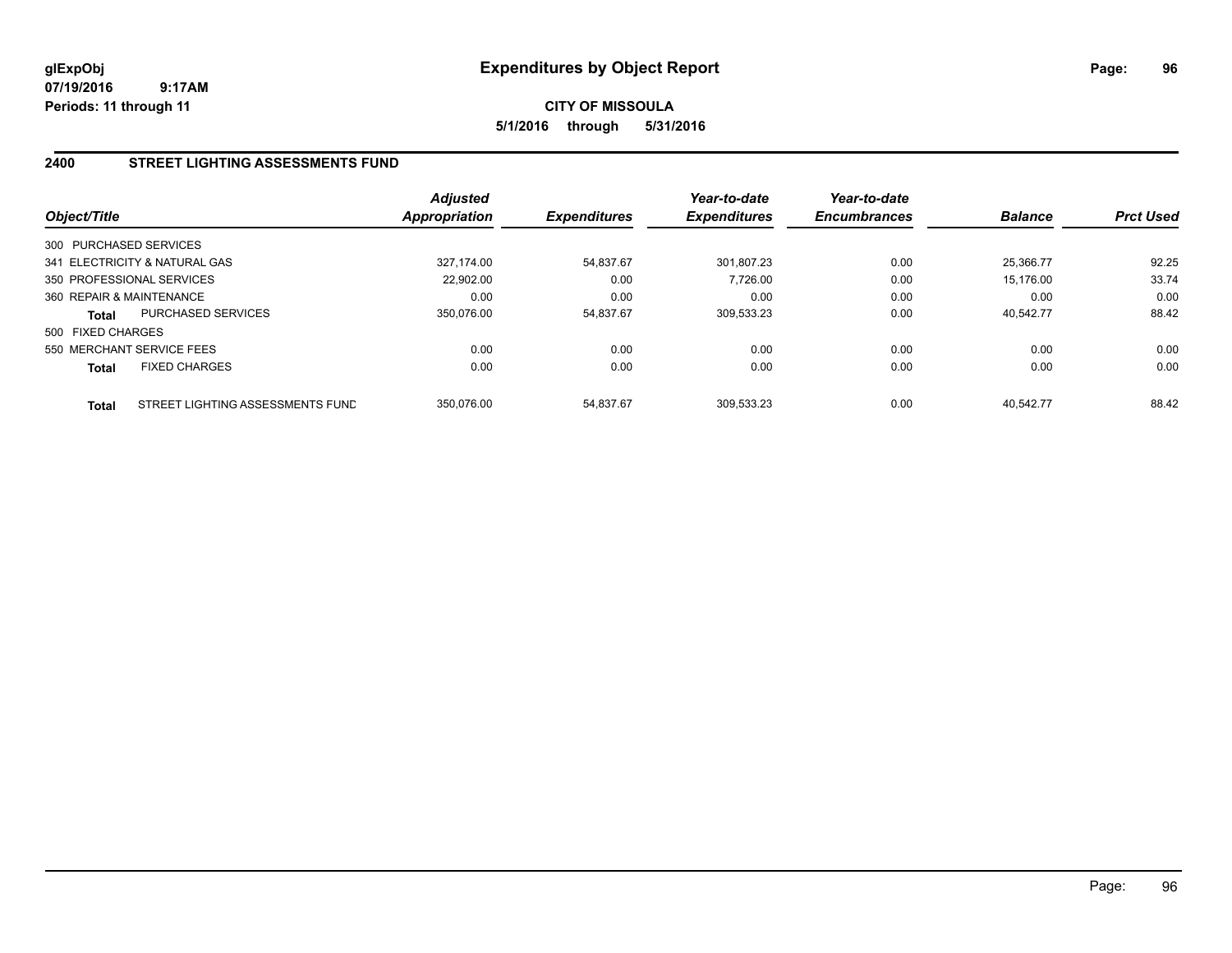#### **2500 STREET MAINTENANCE ASSESSMENT FUND**

**390 NON-DEPARTMENTAL**

| Object/Title      |                              | <b>Adjusted</b><br><b>Appropriation</b> | <b>Expenditures</b> | Year-to-date<br><b>Expenditures</b> | Year-to-date<br><b>Encumbrances</b> | <b>Balance</b> | <b>Prct Used</b> |
|-------------------|------------------------------|-----------------------------------------|---------------------|-------------------------------------|-------------------------------------|----------------|------------------|
|                   | 300 PURCHASED SERVICES       |                                         |                     |                                     |                                     |                |                  |
| 345 GARBAGE       |                              | 32.014.00                               | 2.011.77            | 18,733.57                           | 0.00                                | 13.280.43      | 58.52            |
| <b>Total</b>      | <b>PURCHASED SERVICES</b>    | 32,014.00                               | 2,011.77            | 18,733.57                           | 0.00                                | 13,280.43      | 58.52            |
| 500 FIXED CHARGES |                              |                                         |                     |                                     |                                     |                |                  |
|                   | 550 MERCHANT SERVICE FEES    | 0.00                                    | 0.00                | 0.00                                | 0.00                                | 0.00           | 0.00             |
| <b>Total</b>      | <b>FIXED CHARGES</b>         | 0.00                                    | 0.00                | 0.00                                | 0.00                                | 0.00           | 0.00             |
| 800 OTHER OBJECTS |                              |                                         |                     |                                     |                                     |                |                  |
|                   | 820 TRANSFERS TO OTHER FUNDS | 27.281.00                               | 0.00                | 13.641.00                           | 0.00                                | 13.640.00      | 50.00            |
| <b>Total</b>      | OTHER OBJECTS                | 27,281.00                               | 0.00                | 13,641.00                           | 0.00                                | 13,640.00      | 50.00            |
| <b>Total</b>      | NON-DEPARTMENTAL             | 59,295.00                               | 2,011.77            | 32.374.57                           | 0.00                                | 26.920.43      | 54.60            |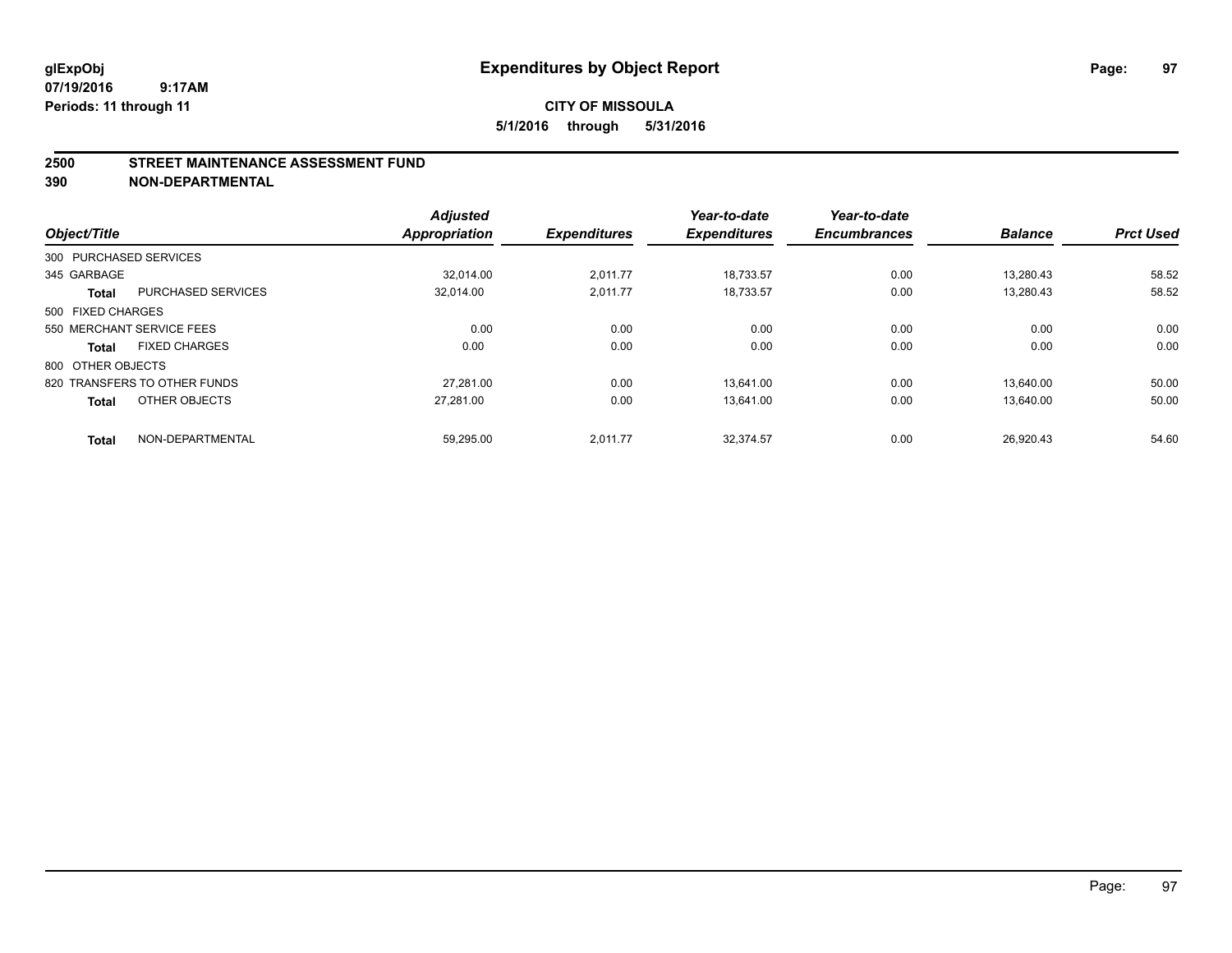**CITY OF MISSOULA 5/1/2016 through 5/31/2016**

## **2500 STREET MAINTENANCE ASSESSMENT FUND**

| Object/Title           |                                  | <b>Adjusted</b><br><b>Appropriation</b> | <b>Expenditures</b> | Year-to-date<br><b>Expenditures</b> | Year-to-date<br><b>Encumbrances</b> | <b>Balance</b> | <b>Prct Used</b> |
|------------------------|----------------------------------|-----------------------------------------|---------------------|-------------------------------------|-------------------------------------|----------------|------------------|
| 300 PURCHASED SERVICES |                                  |                                         |                     |                                     |                                     |                |                  |
| 345 GARBAGE            |                                  | 32.014.00                               | 2,011.77            | 18.733.57                           | 0.00                                | 13.280.43      | 58.52            |
| Total                  | PURCHASED SERVICES               | 32,014.00                               | 2,011.77            | 18,733.57                           | 0.00                                | 13,280.43      | 58.52            |
| 500 FIXED CHARGES      |                                  |                                         |                     |                                     |                                     |                |                  |
|                        | 550 MERCHANT SERVICE FEES        | 0.00                                    | 0.00                | 0.00                                | 0.00                                | 0.00           | 0.00             |
| <b>Total</b>           | <b>FIXED CHARGES</b>             | 0.00                                    | 0.00                | 0.00                                | 0.00                                | 0.00           | 0.00             |
| 800 OTHER OBJECTS      |                                  |                                         |                     |                                     |                                     |                |                  |
|                        | 820 TRANSFERS TO OTHER FUNDS     | 27.281.00                               | 0.00                | 13.641.00                           | 0.00                                | 13.640.00      | 50.00            |
| <b>Total</b>           | OTHER OBJECTS                    | 27,281.00                               | 0.00                | 13,641.00                           | 0.00                                | 13.640.00      | 50.00            |
| <b>Total</b>           | STREET MAINTENANCE ASSESSMENT FI | 59.295.00                               | 2.011.77            | 32.374.57                           | 0.00                                | 26.920.43      | 54.60            |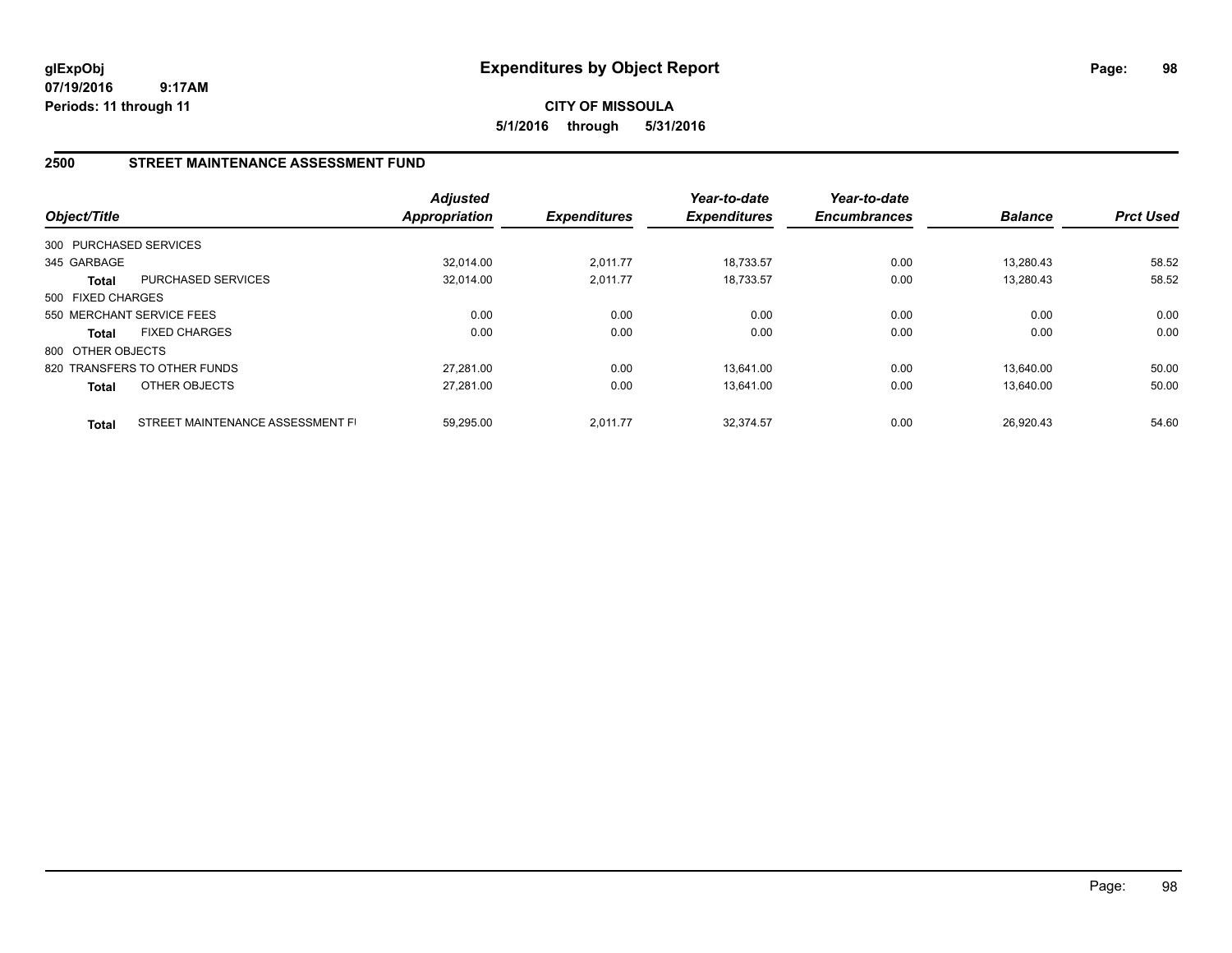## **2510 RUSSELL PARK MAINTENANCE ASSESSMENT FUND**

**370 PARKS & RECREATION**

| Object/Title                         | <b>Adjusted</b><br><b>Appropriation</b> | <b>Expenditures</b> | Year-to-date<br><b>Expenditures</b> | Year-to-date<br><b>Encumbrances</b> | <b>Balance</b> | <b>Prct Used</b> |
|--------------------------------------|-----------------------------------------|---------------------|-------------------------------------|-------------------------------------|----------------|------------------|
| 500 FIXED CHARGES                    |                                         |                     |                                     |                                     |                |                  |
| 550 MERCHANT SERVICE FEES            | 0.00                                    | 0.00                | 0.00                                | 0.00                                | 0.00           | 0.00             |
| <b>FIXED CHARGES</b><br><b>Total</b> | 0.00                                    | 0.00                | 0.00                                | 0.00                                | 0.00           | 0.00             |
| 800 OTHER OBJECTS                    |                                         |                     |                                     |                                     |                |                  |
| 820 TRANSFERS TO OTHER FUNDS         | 0.00                                    | 0.00                | 0.00                                | 0.00                                | 0.00           | 0.00             |
| OTHER OBJECTS<br><b>Total</b>        | 0.00                                    | 0.00                | 0.00                                | 0.00                                | 0.00           | 0.00             |
| PARKS & RECREATION<br><b>Total</b>   | 0.00                                    | 0.00                | 0.00                                | 0.00                                | 0.00           | 0.00             |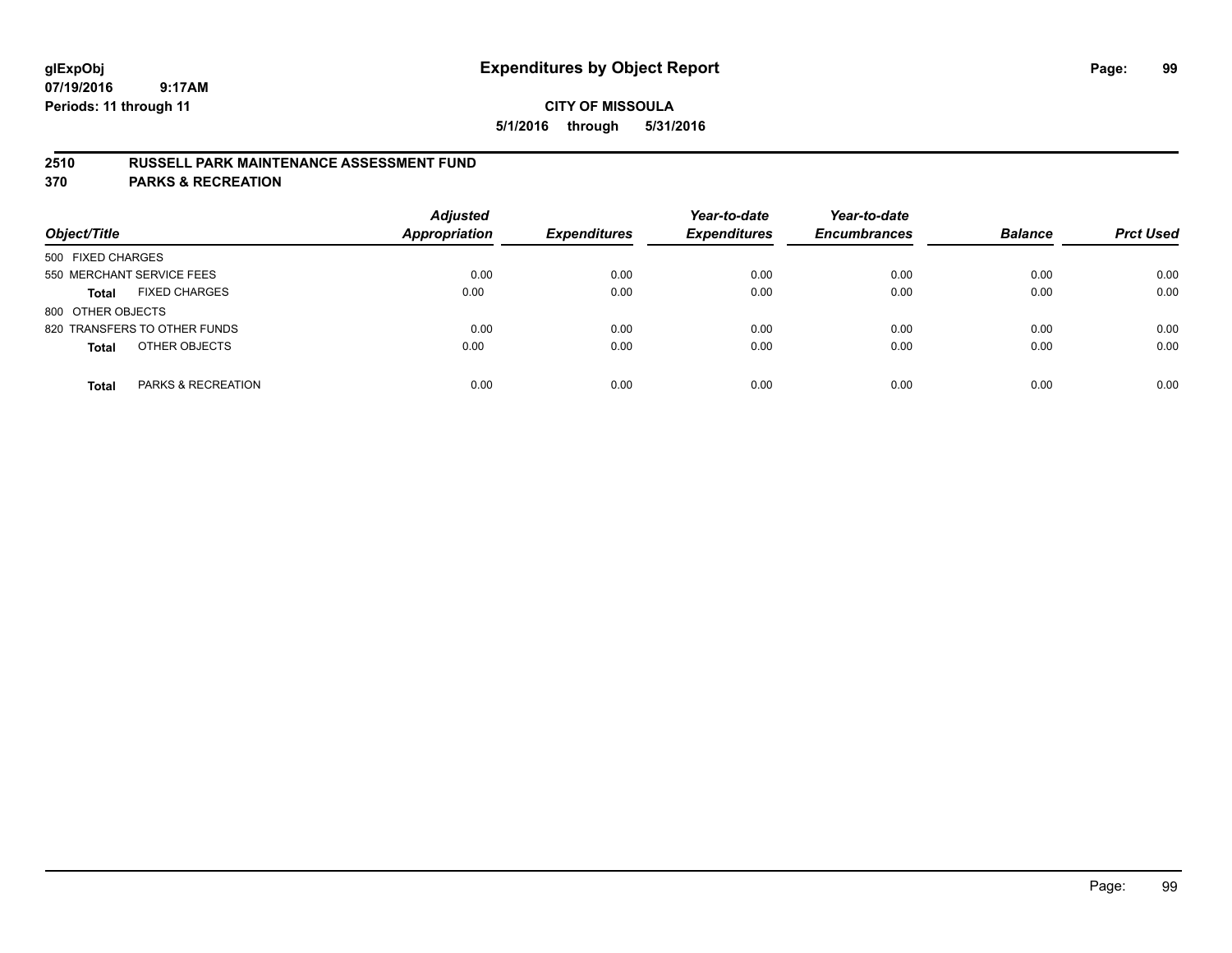**CITY OF MISSOULA 5/1/2016 through 5/31/2016**

## **2510 RUSSELL PARK MAINTENANCE ASSESSMENT FUND**

| Object/Title              |                                  | <b>Adjusted</b><br>Appropriation | <b>Expenditures</b> | Year-to-date<br><b>Expenditures</b> | Year-to-date<br><b>Encumbrances</b> | <b>Balance</b> | <b>Prct Used</b> |
|---------------------------|----------------------------------|----------------------------------|---------------------|-------------------------------------|-------------------------------------|----------------|------------------|
| 500 FIXED CHARGES         |                                  |                                  |                     |                                     |                                     |                |                  |
| 550 MERCHANT SERVICE FEES |                                  | 0.00                             | 0.00                | 0.00                                | 0.00                                | 0.00           | 0.00             |
| <b>Total</b>              | <b>FIXED CHARGES</b>             | 0.00                             | 0.00                | 0.00                                | 0.00                                | 0.00           | 0.00             |
| 800 OTHER OBJECTS         |                                  |                                  |                     |                                     |                                     |                |                  |
|                           | 820 TRANSFERS TO OTHER FUNDS     | 0.00                             | 0.00                | 0.00                                | 0.00                                | 0.00           | 0.00             |
| <b>Total</b>              | OTHER OBJECTS                    | 0.00                             | 0.00                | 0.00                                | 0.00                                | 0.00           | 0.00             |
| <b>Total</b>              | RUSSELL PARK MAINTENANCE ASSESSN | 0.00                             | 0.00                | 0.00                                | 0.00                                | 0.00           | 0.00             |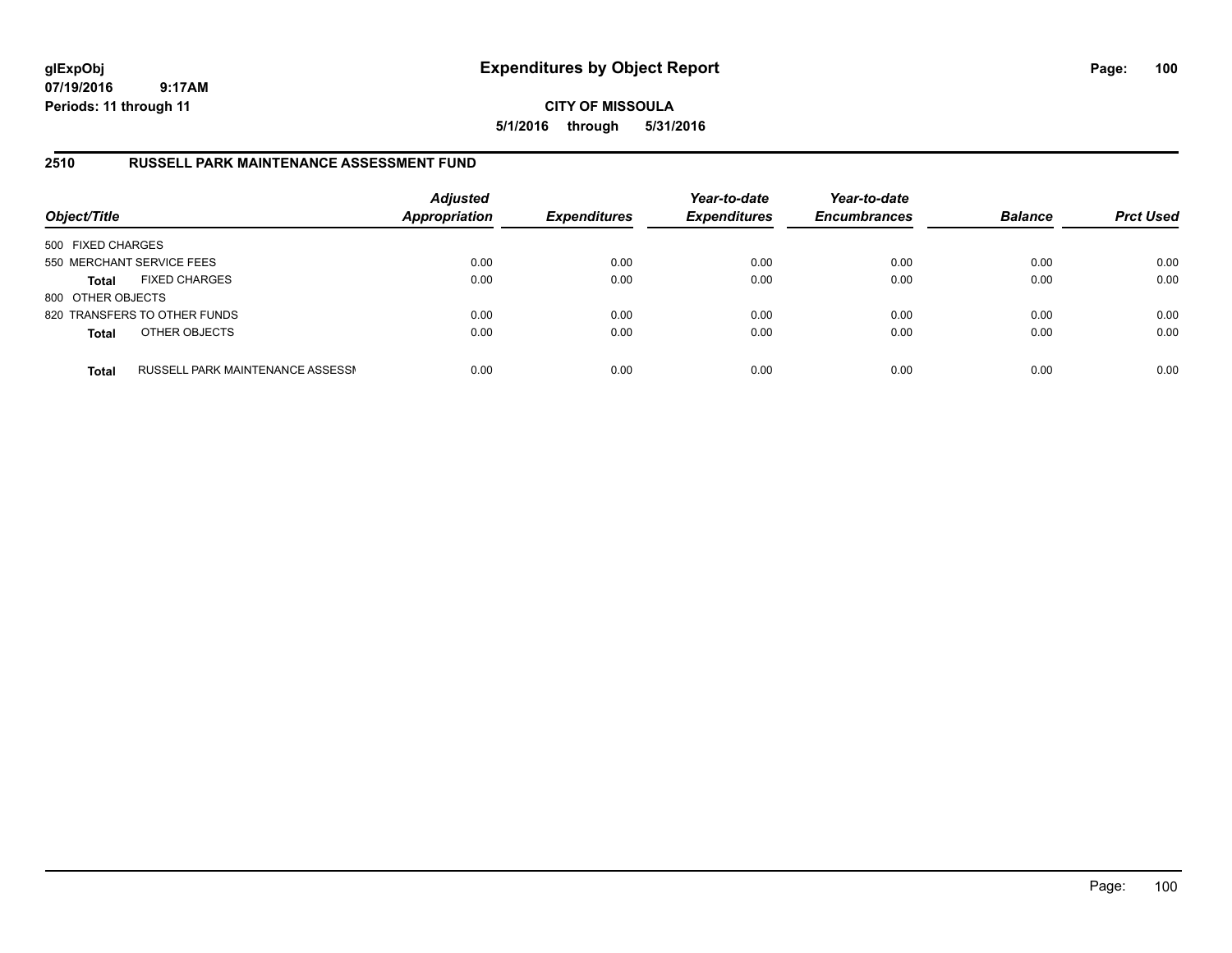# **2511 WILLOWWOOD PARK MAINTENANCE ASSESSMENT F**

**370 PARKS & RECREATION**

| Object/Title                |                               | <b>Adjusted</b><br><b>Appropriation</b> | <b>Expenditures</b> | Year-to-date<br><b>Expenditures</b> | Year-to-date<br><b>Encumbrances</b> | <b>Balance</b> | <b>Prct Used</b> |
|-----------------------------|-------------------------------|-----------------------------------------|---------------------|-------------------------------------|-------------------------------------|----------------|------------------|
| 500 FIXED CHARGES           |                               |                                         |                     |                                     |                                     |                |                  |
|                             | 550 MERCHANT SERVICE FEES     | 0.00                                    | 0.00                | 0.00                                | 0.00                                | 0.00           | 0.00             |
| <b>Total</b>                | <b>FIXED CHARGES</b>          | 0.00                                    | 0.00                | 0.00                                | 0.00                                | 0.00           | 0.00             |
| 600 DEBT SERVICE            |                               |                                         |                     |                                     |                                     |                |                  |
| 620 INTEREST / SERVICE FEES |                               | 0.00                                    | 0.00                | 0.00                                | 0.00                                | 0.00           | 0.00             |
| Total                       | <b>DEBT SERVICE</b>           | 0.00                                    | 0.00                | 0.00                                | 0.00                                | 0.00           | 0.00             |
| 800 OTHER OBJECTS           |                               |                                         |                     |                                     |                                     |                |                  |
|                             | 820 TRANSFERS TO OTHER FUNDS  | 0.00                                    | 0.00                | 0.00                                | 0.00                                | 0.00           | 0.00             |
| Total                       | OTHER OBJECTS                 | 0.00                                    | 0.00                | 0.00                                | 0.00                                | 0.00           | 0.00             |
|                             |                               |                                         |                     |                                     |                                     |                |                  |
| <b>Total</b>                | <b>PARKS &amp; RECREATION</b> | 0.00                                    | 0.00                | 0.00                                | 0.00                                | 0.00           | 0.00             |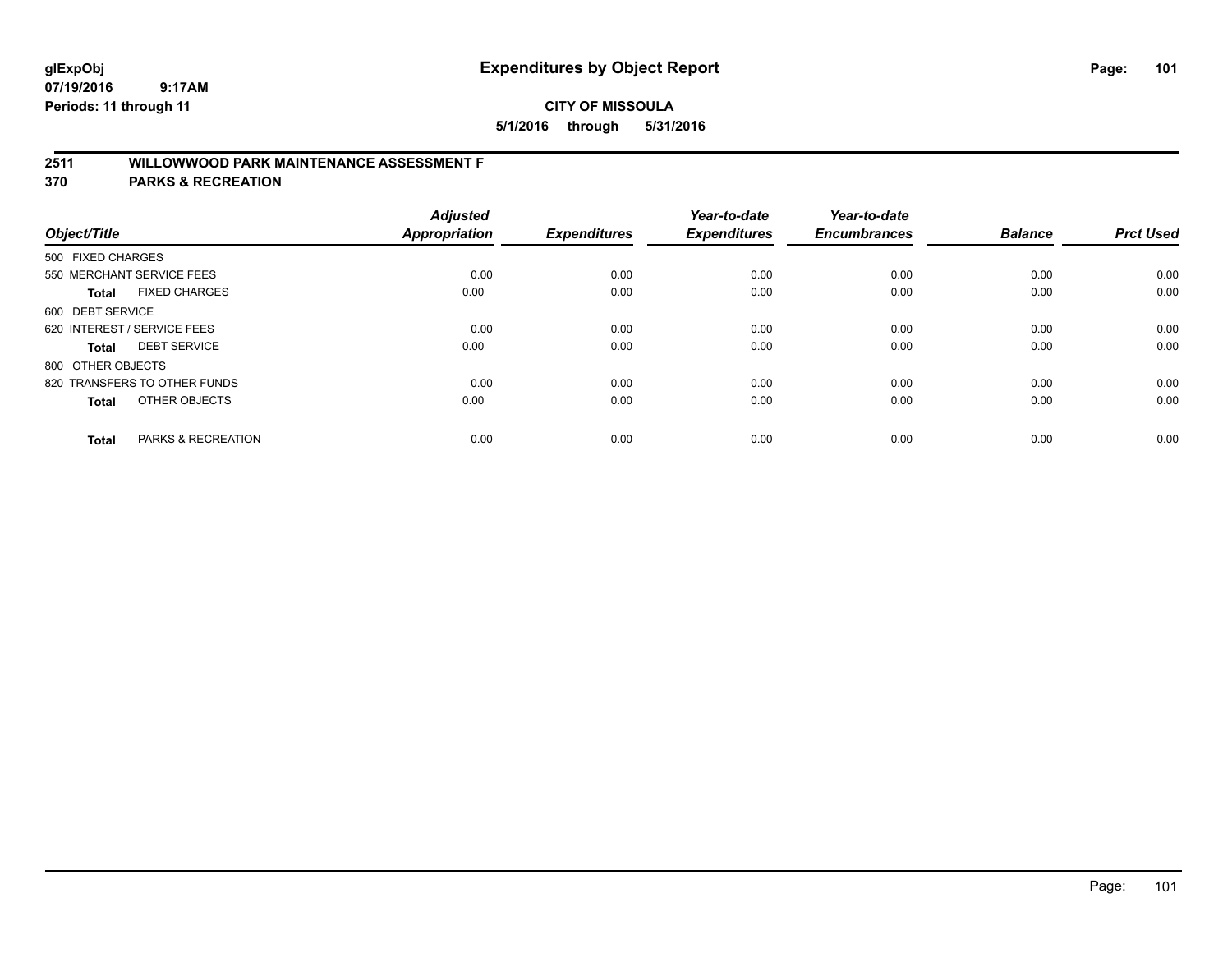**CITY OF MISSOULA 5/1/2016 through 5/31/2016**

## **2511 WILLOWWOOD PARK MAINTENANCE ASSESSMENT F**

| Object/Title      |                                 | <b>Adjusted</b><br>Appropriation | <b>Expenditures</b> | Year-to-date<br><b>Expenditures</b> | Year-to-date<br><b>Encumbrances</b> | <b>Balance</b> | <b>Prct Used</b> |
|-------------------|---------------------------------|----------------------------------|---------------------|-------------------------------------|-------------------------------------|----------------|------------------|
| 500 FIXED CHARGES |                                 |                                  |                     |                                     |                                     |                |                  |
|                   | 550 MERCHANT SERVICE FEES       | 0.00                             | 0.00                | 0.00                                | 0.00                                | 0.00           | 0.00             |
| Total             | <b>FIXED CHARGES</b>            | 0.00                             | 0.00                | 0.00                                | 0.00                                | 0.00           | 0.00             |
| 600 DEBT SERVICE  |                                 |                                  |                     |                                     |                                     |                |                  |
|                   | 620 INTEREST / SERVICE FEES     | 0.00                             | 0.00                | 0.00                                | 0.00                                | 0.00           | 0.00             |
| Total             | <b>DEBT SERVICE</b>             | 0.00                             | 0.00                | 0.00                                | 0.00                                | 0.00           | 0.00             |
| 800 OTHER OBJECTS |                                 |                                  |                     |                                     |                                     |                |                  |
|                   | 820 TRANSFERS TO OTHER FUNDS    | 0.00                             | 0.00                | 0.00                                | 0.00                                | 0.00           | 0.00             |
| <b>Total</b>      | OTHER OBJECTS                   | 0.00                             | 0.00                | 0.00                                | 0.00                                | 0.00           | 0.00             |
| <b>Total</b>      | WILLOWWOOD PARK MAINTENANCE ASS | 0.00                             | 0.00                | 0.00                                | 0.00                                | 0.00           | 0.00             |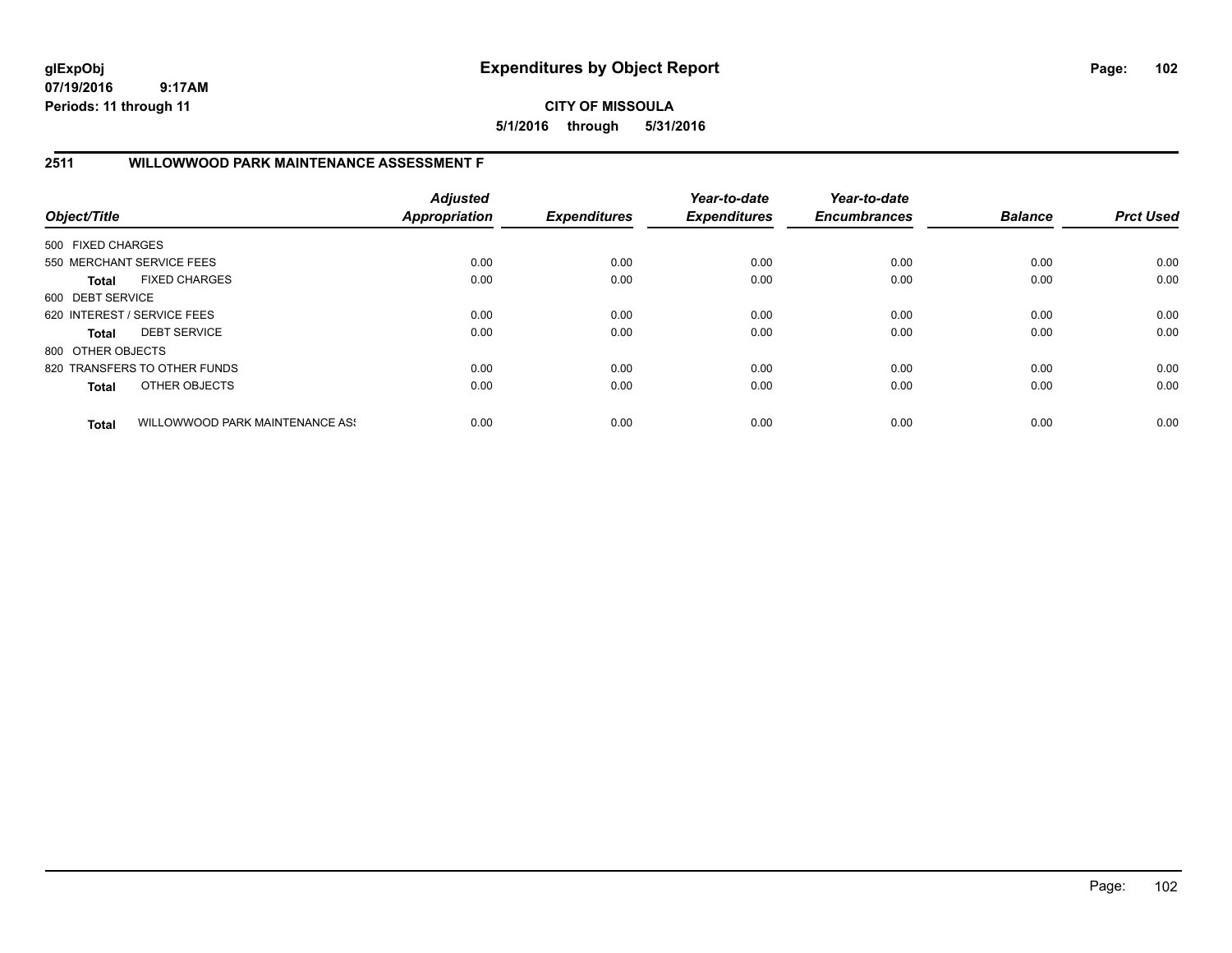## **CITY OF MISSOULA 5/1/2016 through 5/31/2016**

#### **2512 ROAD DISTRICT #1**

**320 STREET MAINTENANCE**

|                                           | <b>Adjusted</b>      |                     | Year-to-date        | Year-to-date        |                |                  |
|-------------------------------------------|----------------------|---------------------|---------------------|---------------------|----------------|------------------|
| Object/Title                              | <b>Appropriation</b> | <b>Expenditures</b> | <b>Expenditures</b> | <b>Encumbrances</b> | <b>Balance</b> | <b>Prct Used</b> |
| 100 PERSONAL SERVICES                     |                      |                     |                     |                     |                |                  |
| 110 SALARIES AND WAGES                    | 114,940.00           | 1,243.26            | 7,584.66            | 0.00                | 107,355.34     | 6.60             |
| 130 OTHER                                 | 7.057.00             | 0.00                | 0.00                | 0.00                | 7,057.00       | 0.00             |
| <b>140 EMPLOYER CONTRIBUTIONS</b>         | 37,790.00            | 217.66              | 2,094.91            | 0.00                | 35,695.09      | 5.54             |
| 141 STATE RETIREMENT CONTRIBUTIONS        | 0.00                 | 0.00                | 6.33                | 0.00                | $-6.33$        | 0.00             |
| PERSONAL SERVICES<br>Total                | 159,787.00           | 1,460.92            | 9,685.90            | 0.00                | 150,101.10     | 6.06             |
| 200 SUPPLIES                              |                      |                     |                     |                     |                |                  |
| 210 OFFICE SUPPLIES                       | 8,503.00             | 98.15               | 8,348.92            | 0.00                | 154.08         | 98.19            |
| 220 OPERATING SUPPLIES                    | 91,014.00            | 27.45               | 93,031.44           | 0.00                | $-2,017.44$    | 102.22           |
| 230 REPAIR/MAINTENANCE                    | 94,978.00            | 759.55              | 95,518.50           | 0.00                | $-540.50$      | 100.57           |
| 231 GASOLINE                              | 1,135.00             | 0.00                | 1,135.00            | 0.00                | 0.00           | 100.00           |
| 240 OTHER SUPPLIES                        | 400.00               | 0.00                | 0.00                | 0.00                | 400.00         | 0.00             |
| <b>SUPPLIES</b><br>Total                  | 196,030.00           | 885.15              | 198,033.86          | 0.00                | $-2,003.86$    | 101.02           |
| 300 PURCHASED SERVICES                    |                      |                     |                     |                     |                |                  |
| 310 COMMUNICATIONS                        | 1,000.00             | 0.00                | 91.50               | 0.00                | 908.50         | 9.15             |
| 330 PUBLICITY, SUBSCRIPTIONS & DUES       | 7.000.00             | 0.00                | 10,200.00           | 0.00                | $-3,200.00$    | 145.71           |
| 343 WATER CHARGES                         | 0.00                 | 0.00                | 0.00                | 0.00                | 0.00           | 0.00             |
| 350 PROFESSIONAL SERVICES                 | 89,500.00            | 0.00                | 21,831.91           | 0.00                | 67,668.09      | 24.39            |
| 370 TRAVEL                                | 1,450.00             | 131.10              | 903.60              | 0.00                | 546.40         | 62.32            |
| 380 TRAINING                              | 350.00               | 0.00                | 230.95              | 0.00                | 119.05         | 65.99            |
| PURCHASED SERVICES<br><b>Total</b>        | 99,300.00            | 131.10              | 33,257.96           | 0.00                | 66,042.04      | 33.49            |
| <b>400 BUILDING MATERIALS</b>             |                      |                     |                     |                     |                |                  |
| <b>400 BUILDING MATERIALS</b>             | 275,201.00           | 77,841.11           | 209,543.69          | 0.00                | 65,657.31      | 76.14            |
| <b>BUILDING MATERIALS</b><br><b>Total</b> | 275,201.00           | 77,841.11           | 209,543.69          | 0.00                | 65,657.31      | 76.14            |
| 500 FIXED CHARGES                         |                      |                     |                     |                     |                |                  |
| 500 FIXED CHARGES                         | 10,000.00            | 0.00                | 10,000.00           | 0.00                | 0.00           | 100.00           |
| 550 MERCHANT SERVICE FEES                 | 0.00                 | 0.00                | 0.00                | 0.00                | 0.00           | 0.00             |
| <b>FIXED CHARGES</b><br>Total             | 10,000.00            | 0.00                | 10,000.00           | 0.00                | 0.00           | 100.00           |
| 600 DEBT SERVICE                          |                      |                     |                     |                     |                |                  |
| 610 PRINCIPAL                             | 418,252.00           | 61,426.83           | 376,146.87          | 0.00                | 42,105.13      | 89.93            |
| 620 INTEREST / SERVICE FEES               | 48,753.00            | 6,168.32            | 64,276.80           | 0.00                | $-15,523.80$   | 131.84           |
| <b>DEBT SERVICE</b><br>Total              | 467,005.00           | 67,595.15           | 440,423.67          | 0.00                | 26,581.33      | 94.31            |
| 800 OTHER OBJECTS                         |                      |                     |                     |                     |                |                  |

Page: 103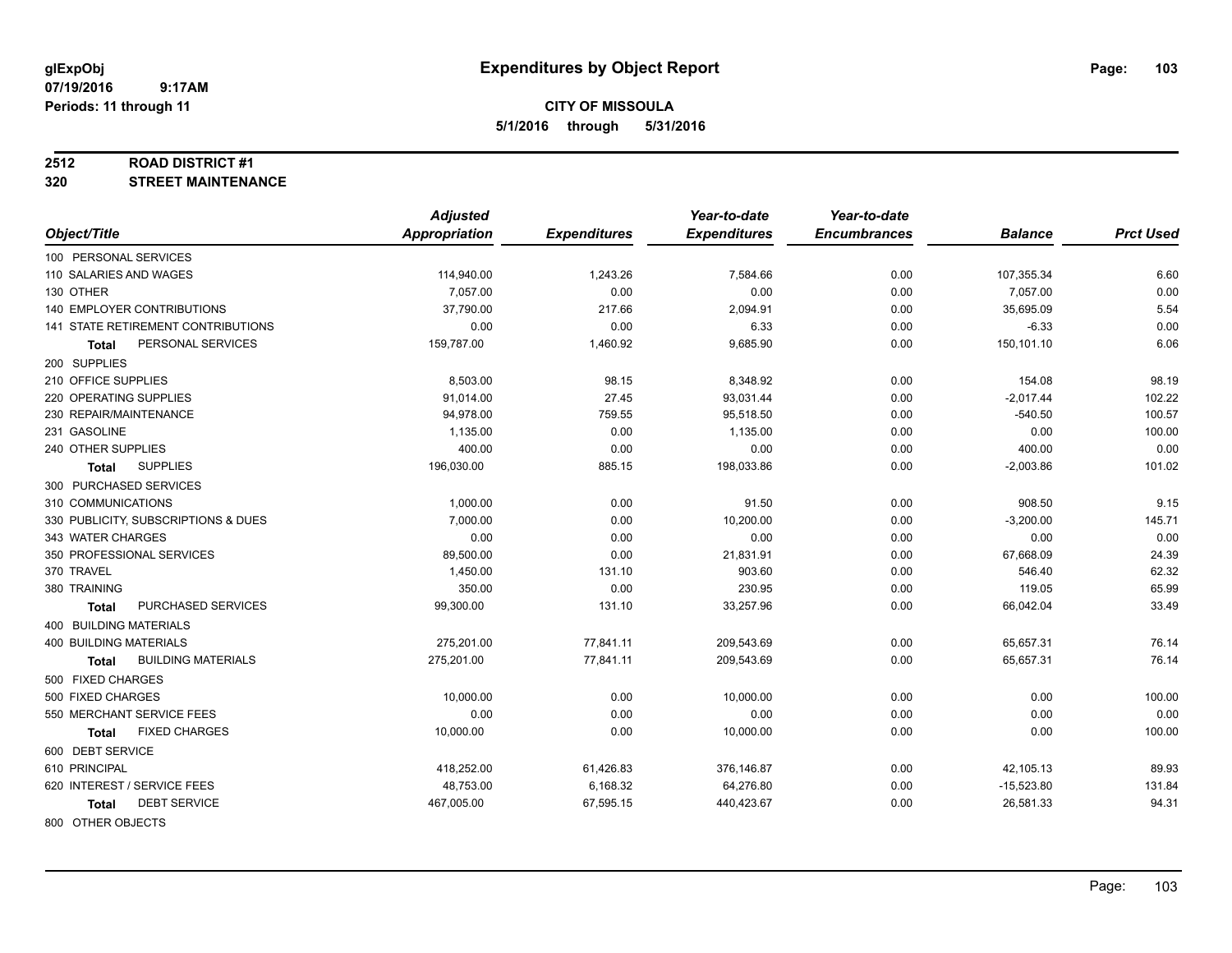#### **2512 ROAD DISTRICT #1**

**320 STREET MAINTENANCE**

| Object/Title       |                              | <b>Adjusted</b><br>Appropriation | <b>Expenditures</b> | Year-to-date<br><b>Expenditures</b> | Year-to-date<br><b>Encumbrances</b> | <b>Balance</b> | <b>Prct Used</b> |
|--------------------|------------------------------|----------------------------------|---------------------|-------------------------------------|-------------------------------------|----------------|------------------|
|                    | 820 TRANSFERS TO OTHER FUNDS | 0.00                             | 0.00                | 0.00                                | 0.00                                | 0.00           | 0.00             |
| 845 CONTINGENCY    |                              | 37,295.00                        | 0.00                | 368.954.77                          | 0.00                                | -331.659.77    | 989.29           |
| <b>Total</b>       | OTHER OBJECTS                | 37.295.00                        | 0.00                | 368.954.77                          | 0.00                                | -331.659.77    | 989.29           |
| 900 CAPITAL OUTLAY |                              |                                  |                     |                                     |                                     |                |                  |
| 930 IMPROVEMENTS   |                              | 478.000.00                       | 1.925.86            | 515,593.77                          | 0.00                                | $-37.593.77$   | 107.86           |
| Total              | <b>CAPITAL OUTLAY</b>        | 478.000.00                       | 1.925.86            | 515,593.77                          | 0.00                                | $-37,593.77$   | 107.86           |
| <b>Total</b>       | STREET MAINTENANCE           | 1,722,618.00                     | 149,839.29          | 1,785,493.62                        | 0.00                                | $-62,875.62$   | 103.65           |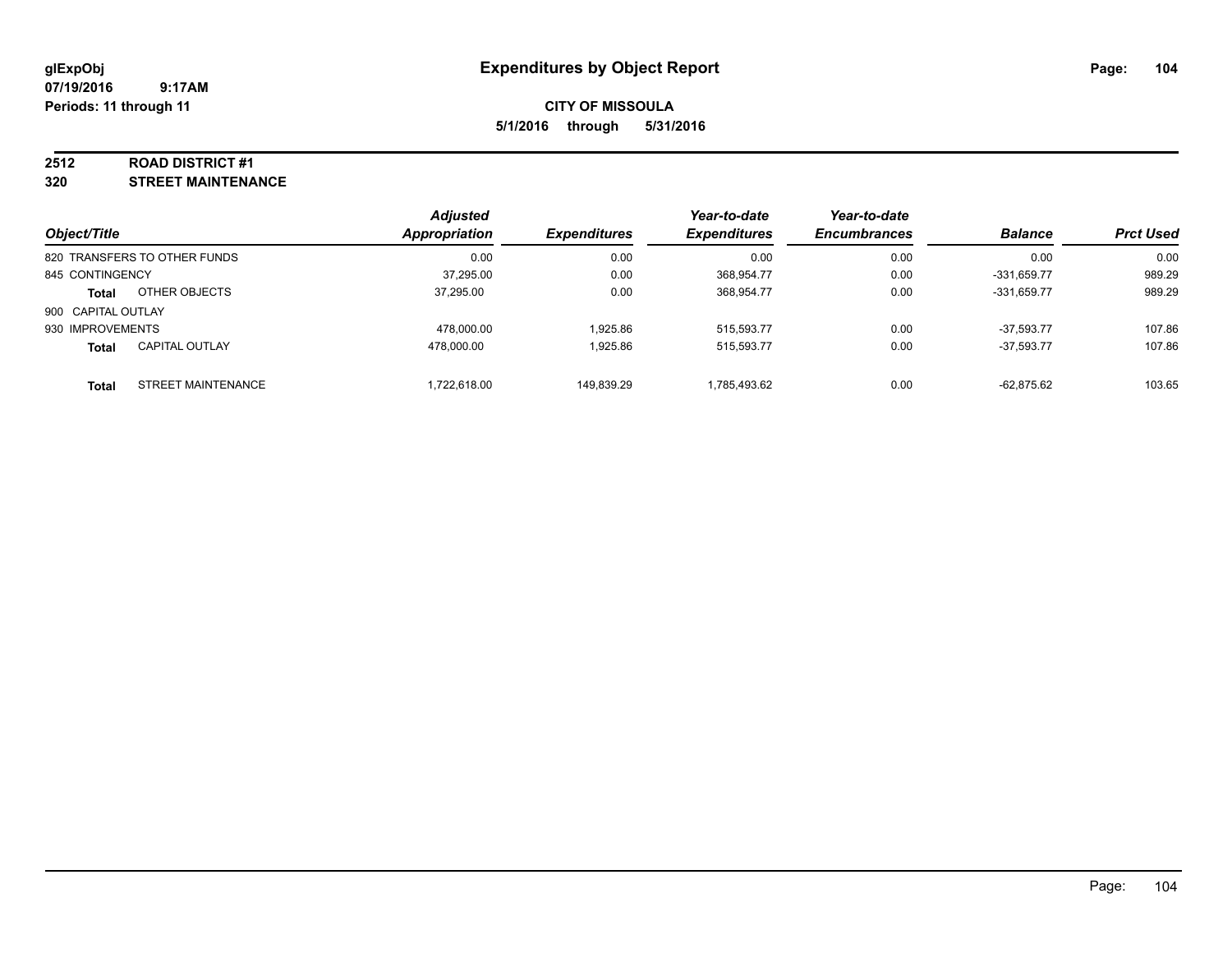#### **2512 ROAD DISTRICT #1**

|                                           | <b>Adjusted</b> |                     | Year-to-date        | Year-to-date        |                |                  |
|-------------------------------------------|-----------------|---------------------|---------------------|---------------------|----------------|------------------|
| Object/Title                              | Appropriation   | <b>Expenditures</b> | <b>Expenditures</b> | <b>Encumbrances</b> | <b>Balance</b> | <b>Prct Used</b> |
| 100 PERSONAL SERVICES                     |                 |                     |                     |                     |                |                  |
| 110 SALARIES AND WAGES                    | 114,940.00      | 1,243.26            | 7,584.66            | 0.00                | 107,355.34     | 6.60             |
| 130 OTHER                                 | 7,057.00        | 0.00                | 0.00                | 0.00                | 7,057.00       | 0.00             |
| <b>140 EMPLOYER CONTRIBUTIONS</b>         | 37,790.00       | 217.66              | 2,094.91            | 0.00                | 35,695.09      | 5.54             |
| 141 STATE RETIREMENT CONTRIBUTIONS        | 0.00            | 0.00                | 6.33                | 0.00                | $-6.33$        | 0.00             |
| PERSONAL SERVICES<br><b>Total</b>         | 159,787.00      | 1,460.92            | 9,685.90            | 0.00                | 150,101.10     | 6.06             |
| 200 SUPPLIES                              |                 |                     |                     |                     |                |                  |
| 210 OFFICE SUPPLIES                       | 8,503.00        | 98.15               | 8,348.92            | 0.00                | 154.08         | 98.19            |
| 220 OPERATING SUPPLIES                    | 91,014.00       | 27.45               | 93,031.44           | 0.00                | $-2,017.44$    | 102.22           |
| 230 REPAIR/MAINTENANCE                    | 94,978.00       | 759.55              | 95,518.50           | 0.00                | $-540.50$      | 100.57           |
| 231 GASOLINE                              | 1,135.00        | 0.00                | 1,135.00            | 0.00                | 0.00           | 100.00           |
| 240 OTHER SUPPLIES                        | 400.00          | 0.00                | 0.00                | 0.00                | 400.00         | 0.00             |
| <b>SUPPLIES</b><br><b>Total</b>           | 196,030.00      | 885.15              | 198,033.86          | 0.00                | $-2,003.86$    | 101.02           |
| 300 PURCHASED SERVICES                    |                 |                     |                     |                     |                |                  |
| 310 COMMUNICATIONS                        | 1,000.00        | 0.00                | 91.50               | 0.00                | 908.50         | 9.15             |
| 330 PUBLICITY, SUBSCRIPTIONS & DUES       | 7,000.00        | 0.00                | 10,200.00           | 0.00                | $-3,200.00$    | 145.71           |
| 343 WATER CHARGES                         | 0.00            | 0.00                | 0.00                | 0.00                | 0.00           | 0.00             |
| 350 PROFESSIONAL SERVICES                 | 89,500.00       | 0.00                | 21,831.91           | 0.00                | 67,668.09      | 24.39            |
| 370 TRAVEL                                | 1,450.00        | 131.10              | 903.60              | 0.00                | 546.40         | 62.32            |
| 380 TRAINING                              | 350.00          | 0.00                | 230.95              | 0.00                | 119.05         | 65.99            |
| PURCHASED SERVICES<br><b>Total</b>        | 99,300.00       | 131.10              | 33,257.96           | 0.00                | 66,042.04      | 33.49            |
| 400 BUILDING MATERIALS                    |                 |                     |                     |                     |                |                  |
| <b>400 BUILDING MATERIALS</b>             | 275,201.00      | 77,841.11           | 209,543.69          | 0.00                | 65,657.31      | 76.14            |
| <b>BUILDING MATERIALS</b><br><b>Total</b> | 275,201.00      | 77,841.11           | 209,543.69          | 0.00                | 65,657.31      | 76.14            |
| 500 FIXED CHARGES                         |                 |                     |                     |                     |                |                  |
| 500 FIXED CHARGES                         | 10,000.00       | 0.00                | 10,000.00           | 0.00                | 0.00           | 100.00           |
| 550 MERCHANT SERVICE FEES                 | 0.00            | 0.00                | 0.00                | 0.00                | 0.00           | 0.00             |
| <b>FIXED CHARGES</b><br><b>Total</b>      | 10,000.00       | 0.00                | 10,000.00           | 0.00                | 0.00           | 100.00           |
| 600 DEBT SERVICE                          |                 |                     |                     |                     |                |                  |
| 610 PRINCIPAL                             | 418,252.00      | 61,426.83           | 376,146.87          | 0.00                | 42,105.13      | 89.93            |
| 620 INTEREST / SERVICE FEES               | 48,753.00       | 6,168.32            | 64,276.80           | 0.00                | $-15,523.80$   | 131.84           |
| <b>DEBT SERVICE</b><br><b>Total</b>       | 467,005.00      | 67,595.15           | 440,423.67          | 0.00                | 26,581.33      | 94.31            |
| 800 OTHER OBJECTS                         |                 |                     |                     |                     |                |                  |
| 820 TRANSFERS TO OTHER FUNDS              | 0.00            | 0.00                | 0.00                | 0.00                | 0.00           | 0.00             |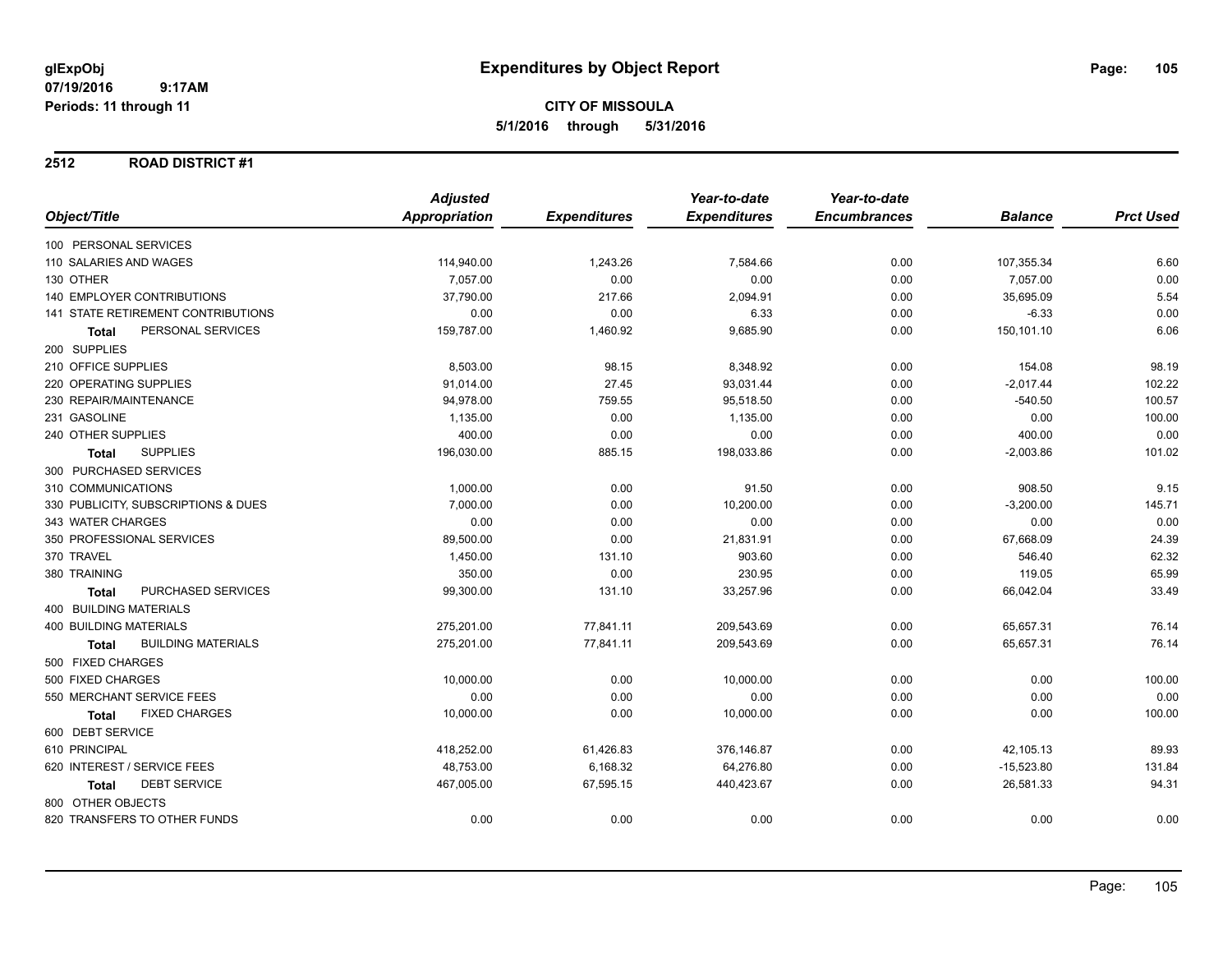#### **2512 ROAD DISTRICT #1**

|                    |                         | <b>Adjusted</b><br>Appropriation |                     | Year-to-date        | Year-to-date<br><b>Encumbrances</b> | <b>Balance</b> | <b>Prct Used</b> |
|--------------------|-------------------------|----------------------------------|---------------------|---------------------|-------------------------------------|----------------|------------------|
| Object/Title       |                         |                                  | <b>Expenditures</b> | <b>Expenditures</b> |                                     |                |                  |
| 845 CONTINGENCY    |                         | 37,295.00                        | 0.00                | 368.954.77          | 0.00                                | -331.659.77    | 989.29           |
| <b>Total</b>       | OTHER OBJECTS           | 37,295.00                        | 0.00                | 368,954.77          | 0.00                                | $-331,659.77$  | 989.29           |
| 900 CAPITAL OUTLAY |                         |                                  |                     |                     |                                     |                |                  |
| 930 IMPROVEMENTS   |                         | 478,000.00                       | 1.925.86            | 515,593.77          | 0.00                                | $-37.593.77$   | 107.86           |
| <b>Total</b>       | <b>CAPITAL OUTLAY</b>   | 478.000.00                       | 1.925.86            | 515.593.77          | 0.00                                | $-37.593.77$   | 107.86           |
| <b>Total</b>       | <b>ROAD DISTRICT #1</b> | 1.722.618.00                     | 149.839.29          | 1.785.493.62        | 0.00                                | $-62.875.62$   | 103.65           |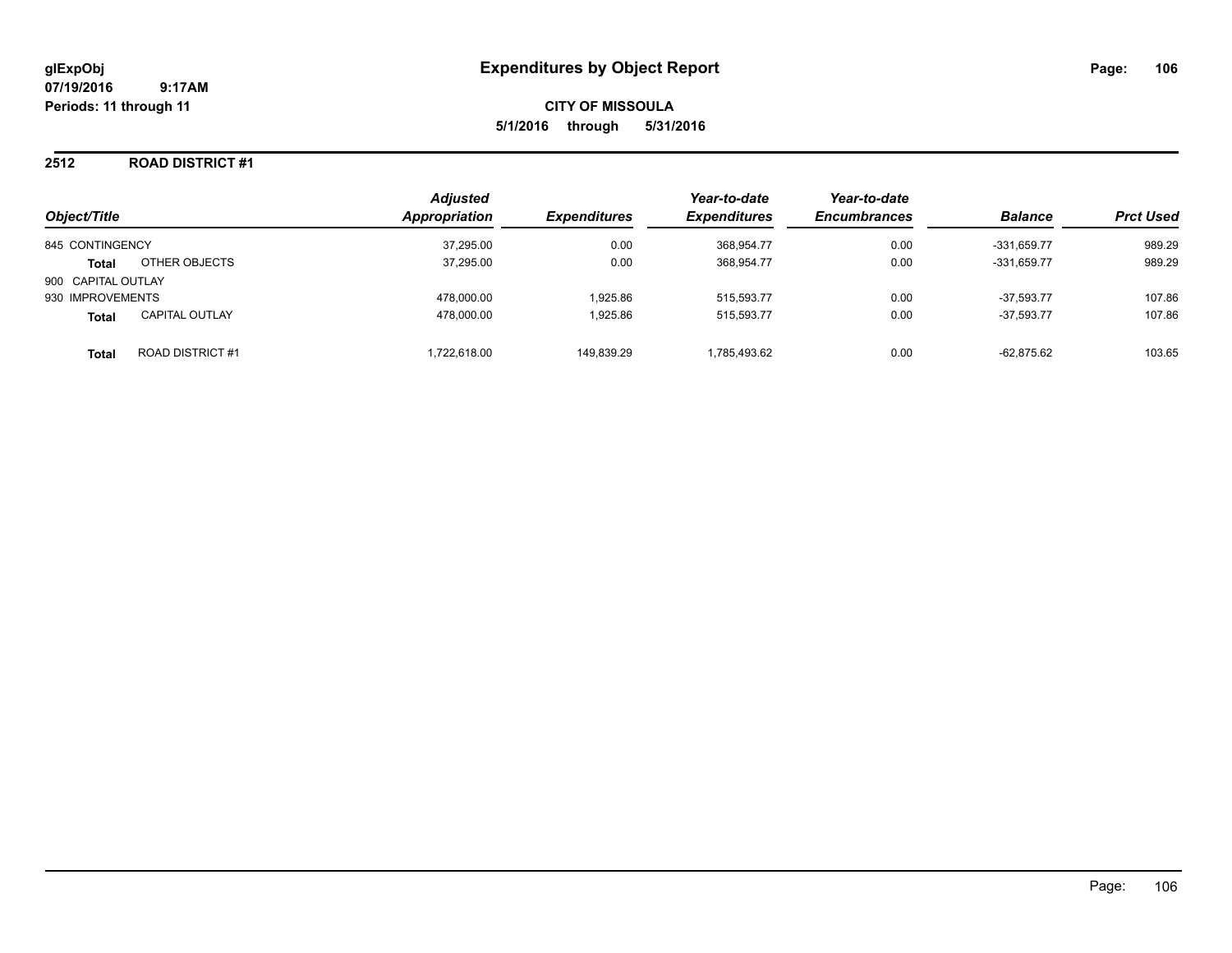## **CITY OF MISSOULA 5/1/2016 through 5/31/2016**

#### **2513 PARK DISTRICT #1**

**370 PARKS & RECREATION**

|                                     | <b>Adjusted</b> |                     | Year-to-date        | Year-to-date        |                |                  |
|-------------------------------------|-----------------|---------------------|---------------------|---------------------|----------------|------------------|
| Object/Title                        | Appropriation   | <b>Expenditures</b> | <b>Expenditures</b> | <b>Encumbrances</b> | <b>Balance</b> | <b>Prct Used</b> |
| 100 PERSONAL SERVICES               |                 |                     |                     |                     |                |                  |
| 110 SALARIES AND WAGES              | 157,892.00      | 25,845.95           | 105,090.38          | 0.00                | 52,801.62      | 66.56            |
| 120 OVERTIME/TERMINATION            | 0.00            | 0.00                | 591.85              | 0.00                | $-591.85$      | 0.00             |
| 140 EMPLOYER CONTRIBUTIONS          | 66,793.00       | 7,998.36            | 45,508.28           | 0.00                | 21,284.72      | 68.13            |
| 141 STATE RETIREMENT CONTRIBUTIONS  | 0.00            | 0.00                | 71.60               | 0.00                | $-71.60$       | 0.00             |
| PERSONAL SERVICES<br>Total          | 224,685.00      | 33,844.31           | 151,262.11          | 0.00                | 73,422.89      | 67.32            |
| 200 SUPPLIES                        |                 |                     |                     |                     |                |                  |
| 220 OPERATING SUPPLIES              | 71,116.00       | 25,311.85           | 104,934.63          | 0.00                | $-33,818.63$   | 147.55           |
| 230 REPAIR/MAINTENANCE              | 93,267.00       | 3,706.90            | 57,340.87           | 0.00                | 35,926.13      | 61.48            |
| 231 GASOLINE                        | 10,144.00       | 0.00                | 10,144.00           | 0.00                | 0.00           | 100.00           |
| <b>SUPPLIES</b><br>Total            | 174,527.00      | 29,018.75           | 172,419.50          | 0.00                | 2,107.50       | 98.79            |
| 300 PURCHASED SERVICES              |                 |                     |                     |                     |                |                  |
| 320 PRINTING & DUPLICATING          | 0.00            | 0.00                | 309.00              | 0.00                | $-309.00$      | 0.00             |
| 330 PUBLICITY, SUBSCRIPTIONS & DUES | 2,500.00        | 1,580.66            | 2.314.64            | 0.00                | 185.36         | 92.59            |
| 341 ELECTRICITY & NATURAL GAS       | 28,622.00       | 0.00                | 26,436.39           | 0.00                | 2,185.61       | 92.36            |
| 343 WATER CHARGES                   | 7,685.00        | 0.00                | 7,319.07            | 0.00                | 365.93         | 95.24            |
| 344 TELEPHONE SERVICE               | 360.00          | 0.00                | 0.00                | 0.00                | 360.00         | 0.00             |
| 345 GARBAGE                         | 3,090.00        | 404.75              | 2,386.35            | 0.00                | 703.65         | 77.23            |
| 350 PROFESSIONAL SERVICES           | 163,214.00      | 2,662.84            | 84,834.65           | 0.00                | 78,379.35      | 51.98            |
| 360 REPAIR & MAINTENANCE            | 150,090.00      | 39,565.96           | 195,267.51          | 0.00                | $-45, 177.51$  | 130.10           |
| 370 TRAVEL                          | 0.00            | 0.00                | 99.51               | 0.00                | $-99.51$       | 0.00             |
| 380 TRAINING                        | 295.00          | 0.00                | 489.50              | 0.00                | $-194.50$      | 165.93           |
| PURCHASED SERVICES<br>Total         | 355,856.00      | 44,214.21           | 319,456.62          | 0.00                | 36,399.38      | 89.77            |
| 500 FIXED CHARGES                   |                 |                     |                     |                     |                |                  |
| 550 MERCHANT SERVICE FEES           | 0.00            | 0.00                | 0.00                | 0.00                | 0.00           | 0.00             |
| <b>FIXED CHARGES</b><br>Total       | 0.00            | 0.00                | 0.00                | 0.00                | 0.00           | 0.00             |
| 600 DEBT SERVICE                    |                 |                     |                     |                     |                |                  |
| 610 PRINCIPAL                       | 218,119.00      | 36,159.54           | 203,712.98          | 0.00                | 14,406.02      | 93.40            |
| 620 INTEREST / SERVICE FEES         | 4,413.00        | 2,478.21            | 6,441.91            | 0.00                | $-2,028.91$    | 145.98           |
| <b>DEBT SERVICE</b><br>Total        | 222,532.00      | 38,637.75           | 210,154.89          | 0.00                | 12,377.11      | 94.44            |
| 900 CAPITAL OUTLAY                  |                 |                     |                     |                     |                |                  |
| 930 IMPROVEMENTS                    | 137,720.00      | 0.00                | 23,417.61           | 0.00                | 114,302.39     | 17.00            |
| 940 MACHINERY & EQUIPMENT           | 0.00            | 54,999.94           | 66,689.03           | 0.00                | $-66,689.03$   | 0.00             |
|                                     |                 |                     |                     |                     |                |                  |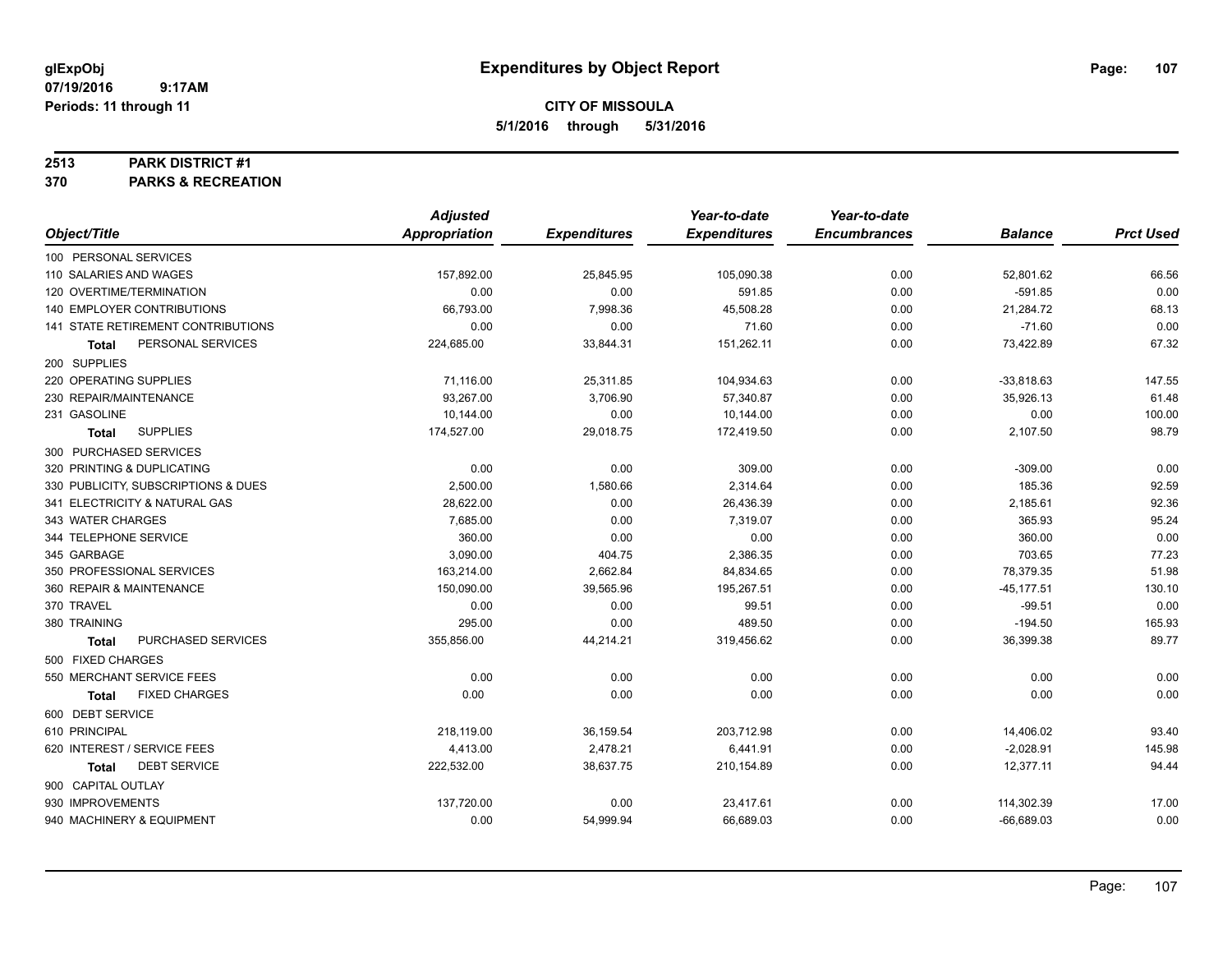# **CITY OF MISSOULA 5/1/2016 through 5/31/2016**

#### **2513 PARK DISTRICT #1**

**370 PARKS & RECREATION**

| Object/Title |                    | <b>Adjusted</b><br>Appropriation | Expenditures | Year-to-date<br><b>Expenditures</b> | Year-to-date<br><b>Encumbrances</b> | <b>Balance</b> | <b>Prct Used</b> |
|--------------|--------------------|----------------------------------|--------------|-------------------------------------|-------------------------------------|----------------|------------------|
| <b>Total</b> | CAPITAL OUTLAY     | 137,720.00                       | 54,999.94    | 90,106.64                           | 0.00                                | 47,613.36      | 65.43            |
| Tota.        | PARKS & RECREATION | ,115,320.00                      | 200,714.96   | 943,399.76                          | 0.00                                | 171.920.24     | 84.59            |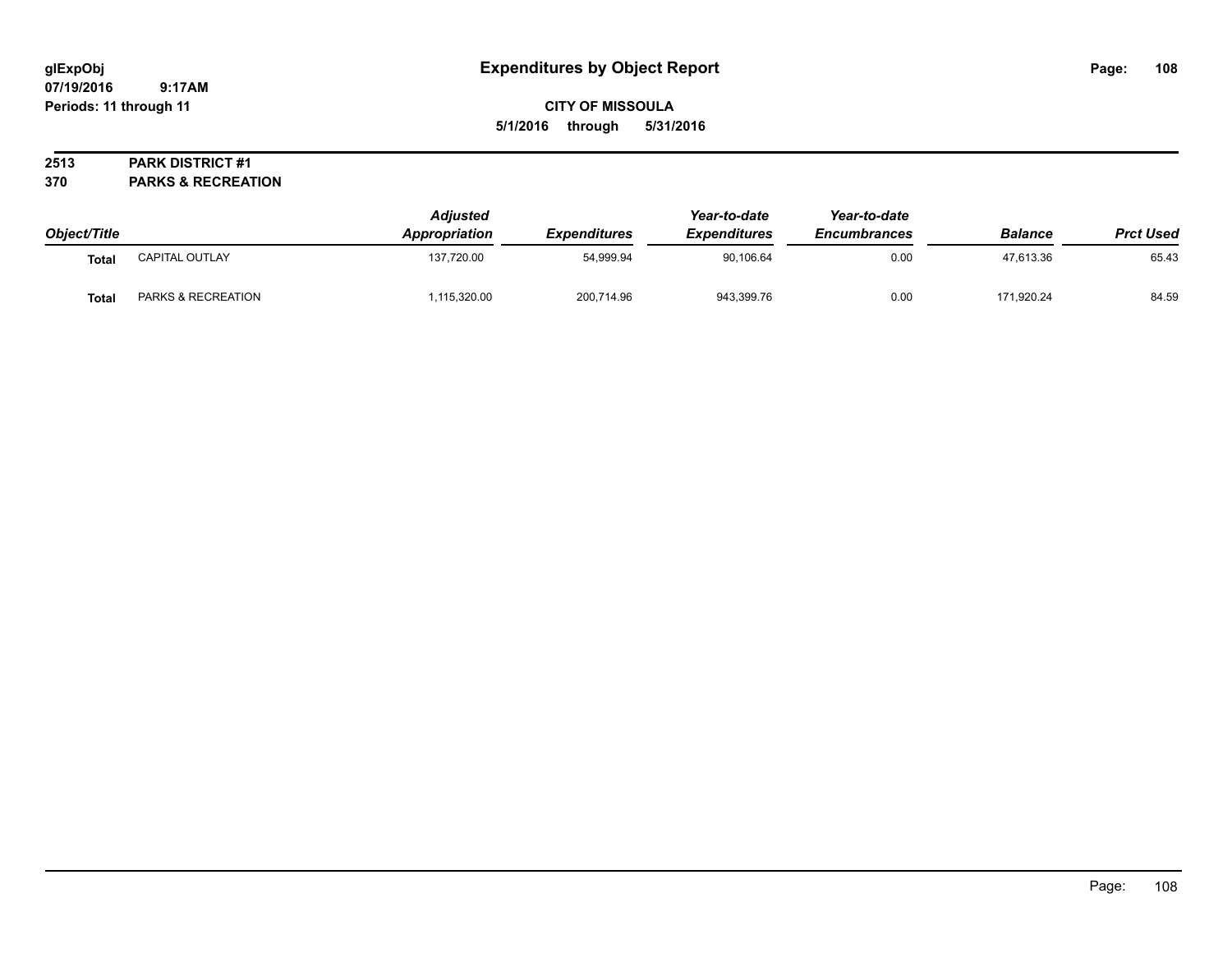## **CITY OF MISSOULA 5/1/2016 through 5/31/2016**

### **2513 PARK DISTRICT #1**

|                                           | <b>Adjusted</b>      |                     | Year-to-date        | Year-to-date        |                |                  |
|-------------------------------------------|----------------------|---------------------|---------------------|---------------------|----------------|------------------|
| Object/Title                              | <b>Appropriation</b> | <b>Expenditures</b> | <b>Expenditures</b> | <b>Encumbrances</b> | <b>Balance</b> | <b>Prct Used</b> |
| 100 PERSONAL SERVICES                     |                      |                     |                     |                     |                |                  |
| 110 SALARIES AND WAGES                    | 157,892.00           | 25,845.95           | 105,090.38          | 0.00                | 52,801.62      | 66.56            |
| 120 OVERTIME/TERMINATION                  | 0.00                 | 0.00                | 591.85              | 0.00                | $-591.85$      | 0.00             |
| 140 EMPLOYER CONTRIBUTIONS                | 66,793.00            | 7,998.36            | 45,508.28           | 0.00                | 21,284.72      | 68.13            |
| <b>141 STATE RETIREMENT CONTRIBUTIONS</b> | 0.00                 | 0.00                | 71.60               | 0.00                | $-71.60$       | 0.00             |
| PERSONAL SERVICES<br><b>Total</b>         | 224,685.00           | 33,844.31           | 151,262.11          | 0.00                | 73,422.89      | 67.32            |
| 200 SUPPLIES                              |                      |                     |                     |                     |                |                  |
| 220 OPERATING SUPPLIES                    | 71,116.00            | 25,311.85           | 104,934.63          | 0.00                | $-33,818.63$   | 147.55           |
| 230 REPAIR/MAINTENANCE                    | 93,267.00            | 3,706.90            | 57,340.87           | 0.00                | 35,926.13      | 61.48            |
| 231 GASOLINE                              | 10,144.00            | 0.00                | 10,144.00           | 0.00                | 0.00           | 100.00           |
| <b>SUPPLIES</b><br><b>Total</b>           | 174,527.00           | 29,018.75           | 172,419.50          | 0.00                | 2,107.50       | 98.79            |
| 300 PURCHASED SERVICES                    |                      |                     |                     |                     |                |                  |
| 320 PRINTING & DUPLICATING                | 0.00                 | 0.00                | 309.00              | 0.00                | $-309.00$      | 0.00             |
| 330 PUBLICITY, SUBSCRIPTIONS & DUES       | 2,500.00             | 1,580.66            | 2,314.64            | 0.00                | 185.36         | 92.59            |
| 341 ELECTRICITY & NATURAL GAS             | 28,622.00            | 0.00                | 26,436.39           | 0.00                | 2,185.61       | 92.36            |
| 343 WATER CHARGES                         | 7,685.00             | 0.00                | 7,319.07            | 0.00                | 365.93         | 95.24            |
| 344 TELEPHONE SERVICE                     | 360.00               | 0.00                | 0.00                | 0.00                | 360.00         | 0.00             |
| 345 GARBAGE                               | 3,090.00             | 404.75              | 2,386.35            | 0.00                | 703.65         | 77.23            |
| 350 PROFESSIONAL SERVICES                 | 163,214.00           | 2,662.84            | 84,834.65           | 0.00                | 78,379.35      | 51.98            |
| 360 REPAIR & MAINTENANCE                  | 150,090.00           | 39,565.96           | 195,267.51          | 0.00                | $-45, 177.51$  | 130.10           |
| 370 TRAVEL                                | 0.00                 | 0.00                | 99.51               | 0.00                | $-99.51$       | 0.00             |
| 380 TRAINING                              | 295.00               | 0.00                | 489.50              | 0.00                | $-194.50$      | 165.93           |
| PURCHASED SERVICES<br><b>Total</b>        | 355,856.00           | 44,214.21           | 319,456.62          | 0.00                | 36,399.38      | 89.77            |
| 500 FIXED CHARGES                         |                      |                     |                     |                     |                |                  |
| 550 MERCHANT SERVICE FEES                 | 0.00                 | 0.00                | 0.00                | 0.00                | 0.00           | 0.00             |
| <b>FIXED CHARGES</b><br><b>Total</b>      | 0.00                 | 0.00                | 0.00                | 0.00                | 0.00           | 0.00             |
| 600 DEBT SERVICE                          |                      |                     |                     |                     |                |                  |
| 610 PRINCIPAL                             | 218,119.00           | 36,159.54           | 203,712.98          | 0.00                | 14,406.02      | 93.40            |
| 620 INTEREST / SERVICE FEES               | 4,413.00             | 2,478.21            | 6,441.91            | 0.00                | $-2,028.91$    | 145.98           |
| <b>DEBT SERVICE</b><br>Total              | 222,532.00           | 38,637.75           | 210,154.89          | 0.00                | 12,377.11      | 94.44            |
| 900 CAPITAL OUTLAY                        |                      |                     |                     |                     |                |                  |
| 930 IMPROVEMENTS                          | 137,720.00           | 0.00                | 23,417.61           | 0.00                | 114,302.39     | 17.00            |
| 940 MACHINERY & EQUIPMENT                 | 0.00                 | 54,999.94           | 66,689.03           | 0.00                | $-66,689.03$   | 0.00             |
| <b>CAPITAL OUTLAY</b><br><b>Total</b>     | 137,720.00           | 54,999.94           | 90,106.64           | 0.00                | 47,613.36      | 65.43            |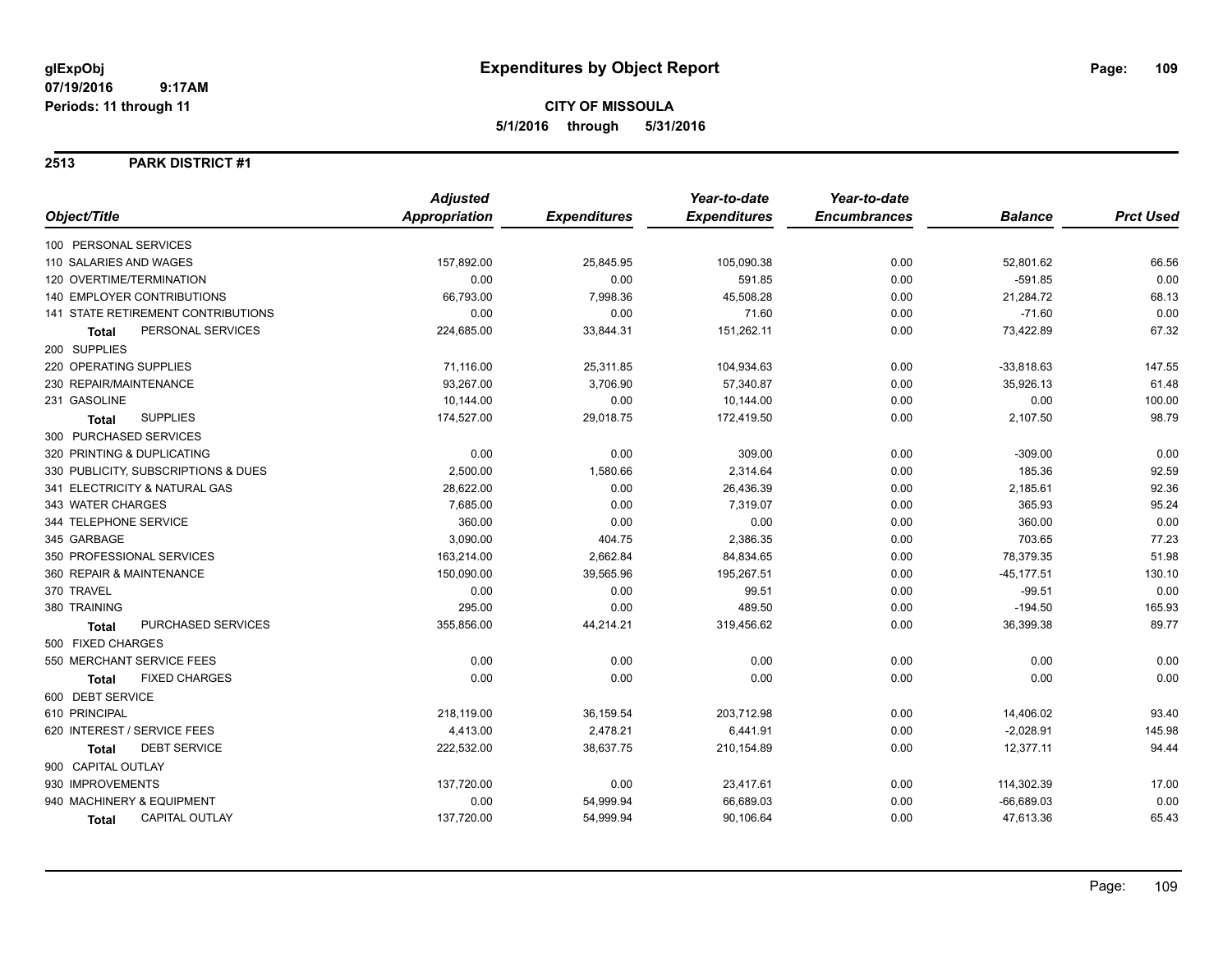| glExpObj<br>07/19/2016<br>9:17AM | <b>Expenditures by Object Report</b>                        |            |            |      |            | Page: | 110   |
|----------------------------------|-------------------------------------------------------------|------------|------------|------|------------|-------|-------|
| Periods: 11 through 11           | <b>CITY OF MISSOULA</b><br>5/31/2016<br>5/1/2016<br>through |            |            |      |            |       |       |
| PARK DISTRICT #1<br><b>Total</b> | 1,115,320.00                                                | 200.714.96 | 943,399.76 | 0.00 | 171.920.24 |       | 84.59 |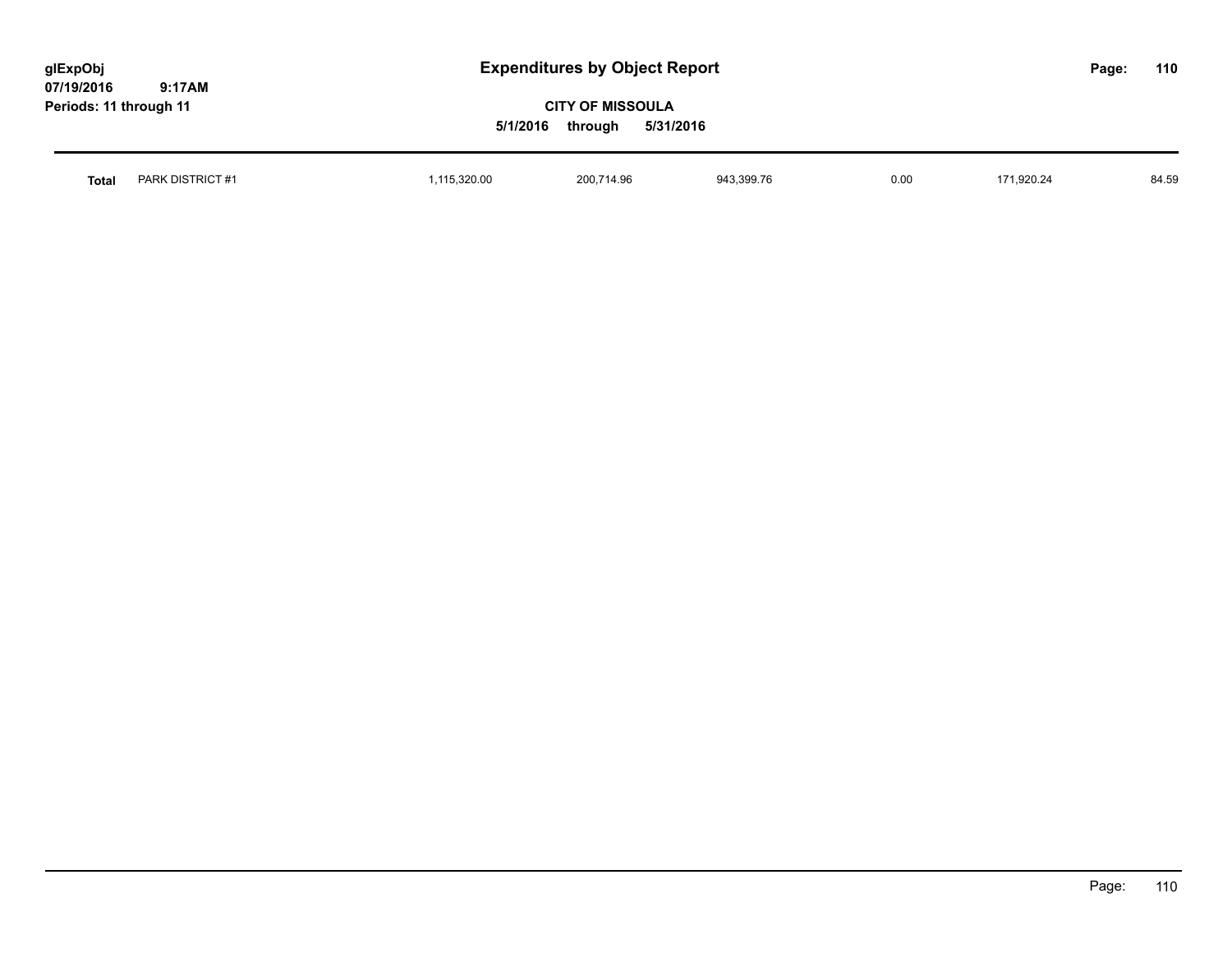### **2514 PUBLIC SAFETY & JUSTICE DISTRICT**

**297 PUBLIC SAFETY/JUSTICE**

| Object/Title                          | <b>Adjusted</b><br><b>Appropriation</b> | <b>Expenditures</b> | Year-to-date<br><b>Expenditures</b> | Year-to-date<br><b>Encumbrances</b> | <b>Balance</b> | <b>Prct Used</b> |
|---------------------------------------|-----------------------------------------|---------------------|-------------------------------------|-------------------------------------|----------------|------------------|
| 300 PURCHASED SERVICES                |                                         |                     |                                     |                                     |                |                  |
| 310 COMMUNICATIONS                    | 0.00                                    | 0.00                | 0.00                                | 0.00                                | 0.00           | 0.00             |
| PURCHASED SERVICES<br><b>Total</b>    | 0.00                                    | 0.00                | 0.00                                | 0.00                                | 0.00           | 0.00             |
| 500 FIXED CHARGES                     |                                         |                     |                                     |                                     |                |                  |
| 550 MERCHANT SERVICE FEES             | 0.00                                    | 0.00                | 0.00                                | 0.00                                | 0.00           | 0.00             |
| <b>FIXED CHARGES</b><br><b>Total</b>  | 0.00                                    | 0.00                | 0.00                                | 0.00                                | 0.00           | 0.00             |
| PUBLIC SAFETY/JUSTICE<br><b>Total</b> | 0.00                                    | 0.00                | 0.00                                | 0.00                                | 0.00           | 0.00             |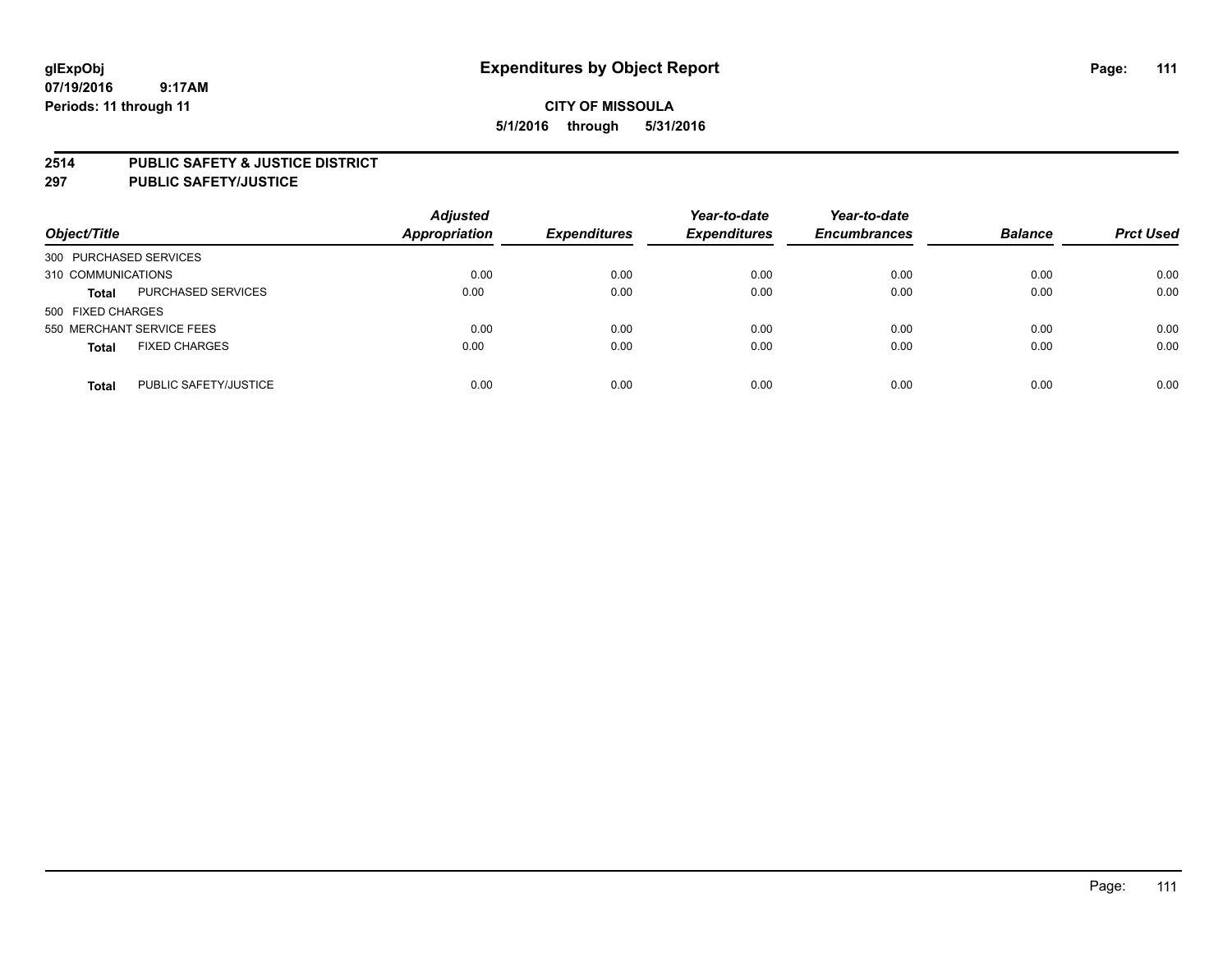**CITY OF MISSOULA 5/1/2016 through 5/31/2016**

### **2514 PUBLIC SAFETY & JUSTICE DISTRICT**

| Object/Title                                     | <b>Adjusted</b><br>Appropriation | <b>Expenditures</b> | Year-to-date<br><b>Expenditures</b> | Year-to-date<br><b>Encumbrances</b> | <b>Balance</b> | <b>Prct Used</b> |
|--------------------------------------------------|----------------------------------|---------------------|-------------------------------------|-------------------------------------|----------------|------------------|
| 300 PURCHASED SERVICES                           |                                  |                     |                                     |                                     |                |                  |
| 310 COMMUNICATIONS                               | 0.00                             | 0.00                | 0.00                                | 0.00                                | 0.00           | 0.00             |
| PURCHASED SERVICES<br><b>Total</b>               | 0.00                             | 0.00                | 0.00                                | 0.00                                | 0.00           | 0.00             |
| 500 FIXED CHARGES                                |                                  |                     |                                     |                                     |                |                  |
| 550 MERCHANT SERVICE FEES                        | 0.00                             | 0.00                | 0.00                                | 0.00                                | 0.00           | 0.00             |
| <b>FIXED CHARGES</b><br><b>Total</b>             | 0.00                             | 0.00                | 0.00                                | 0.00                                | 0.00           | 0.00             |
| PUBLIC SAFETY & JUSTICE DISTRICT<br><b>Total</b> | 0.00                             | 0.00                | 0.00                                | 0.00                                | 0.00           | 0.00             |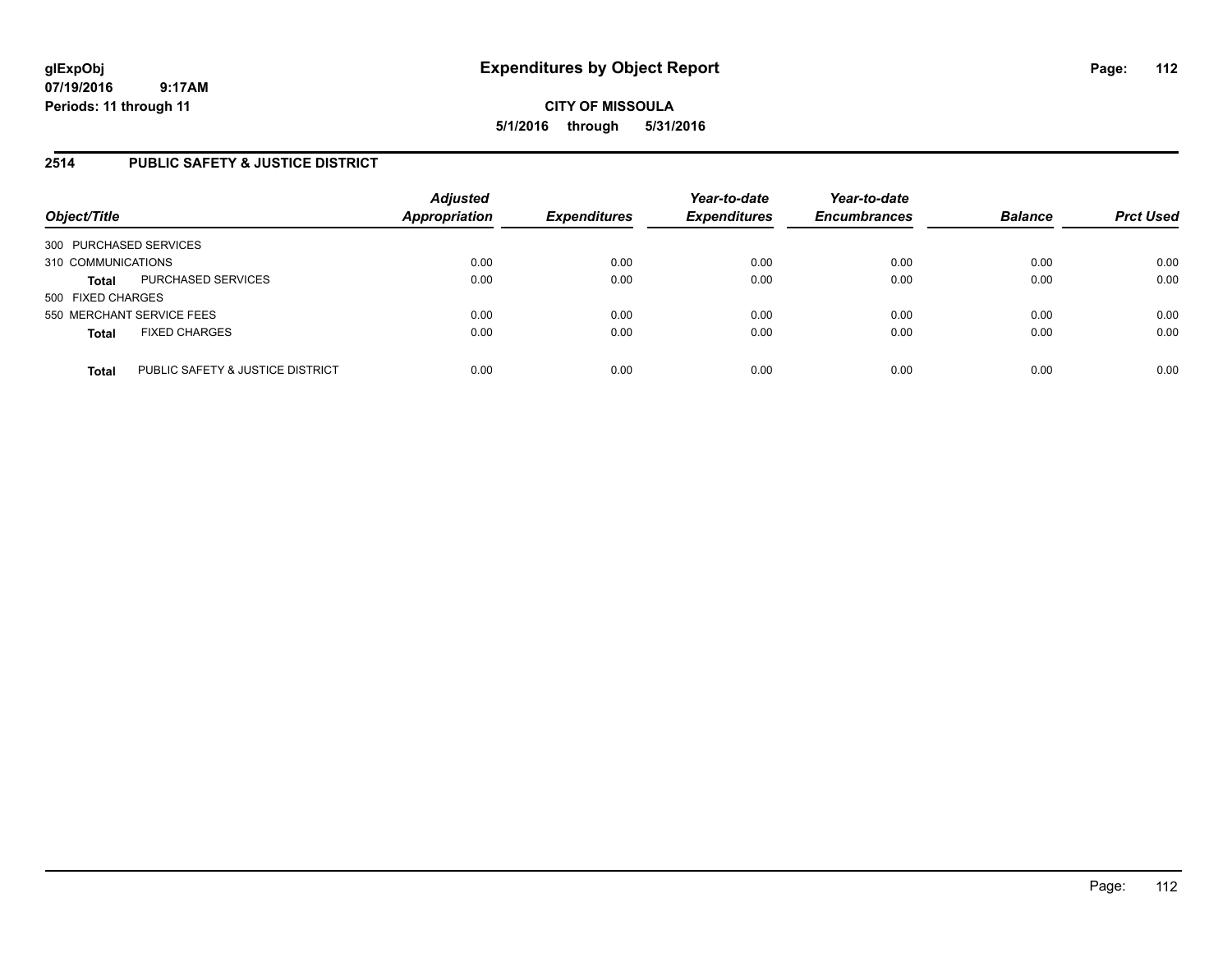#### **2820 STATE GAS TAX FUND**

**280 PUBLIC WORKS OPERATIONS**

|                        |                              | <b>Adjusted</b>      |                     | Year-to-date        | Year-to-date        |                |                  |
|------------------------|------------------------------|----------------------|---------------------|---------------------|---------------------|----------------|------------------|
| Object/Title           |                              | <b>Appropriation</b> | <b>Expenditures</b> | <b>Expenditures</b> | <b>Encumbrances</b> | <b>Balance</b> | <b>Prct Used</b> |
| 300 PURCHASED SERVICES |                              |                      |                     |                     |                     |                |                  |
|                        | 350 PROFESSIONAL SERVICES    | 0.00                 | 0.00                | 0.00                | 0.00                | 0.00           | 0.00             |
| <b>Total</b>           | <b>PURCHASED SERVICES</b>    | 0.00                 | 0.00                | 0.00                | 0.00                | 0.00           | 0.00             |
| 500 FIXED CHARGES      |                              |                      |                     |                     |                     |                |                  |
| 500 FIXED CHARGES      |                              | 0.00                 | 0.00                | 0.00                | 0.00                | 0.00           | 0.00             |
|                        | 550 MERCHANT SERVICE FEES    | 0.00                 | 0.00                | 0.00                | 0.00                | 0.00           | 0.00             |
| <b>Total</b>           | <b>FIXED CHARGES</b>         | 0.00                 | 0.00                | 0.00                | 0.00                | 0.00           | 0.00             |
| 800 OTHER OBJECTS      |                              |                      |                     |                     |                     |                |                  |
|                        | 820 TRANSFERS TO OTHER FUNDS | 564,000.00           | 0.00                | 282,000.00          | 0.00                | 282,000.00     | 50.00            |
| Total                  | OTHER OBJECTS                | 564,000.00           | 0.00                | 282,000.00          | 0.00                | 282,000.00     | 50.00            |
| 900 CAPITAL OUTLAY     |                              |                      |                     |                     |                     |                |                  |
| 930 IMPROVEMENTS       |                              | 373,100.00           | 0.00                | 234,055.78          | 0.00                | 139,044.22     | 62.73            |
| <b>Total</b>           | CAPITAL OUTLAY               | 373,100.00           | 0.00                | 234,055.78          | 0.00                | 139,044.22     | 62.73            |
| <b>Total</b>           | PUBLIC WORKS OPERATIONS      | 937,100.00           | 0.00                | 516,055.78          | 0.00                | 421,044.22     | 55.07            |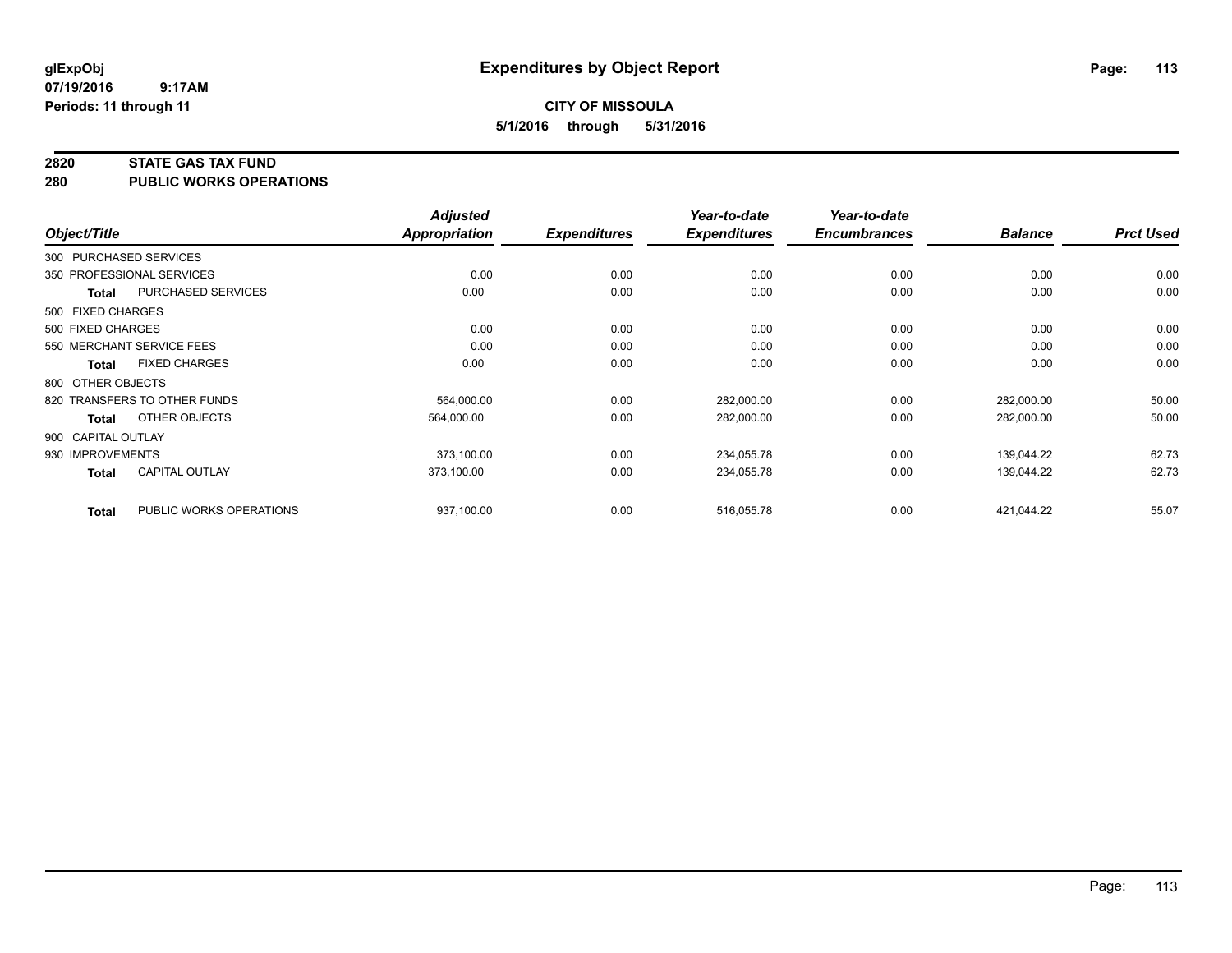## **CITY OF MISSOULA 5/1/2016 through 5/31/2016**

## **2820 STATE GAS TAX FUND**

|                        |                              | <b>Adjusted</b>      |                     | Year-to-date        | Year-to-date        |                |                  |
|------------------------|------------------------------|----------------------|---------------------|---------------------|---------------------|----------------|------------------|
| Object/Title           |                              | <b>Appropriation</b> | <b>Expenditures</b> | <b>Expenditures</b> | <b>Encumbrances</b> | <b>Balance</b> | <b>Prct Used</b> |
| 300 PURCHASED SERVICES |                              |                      |                     |                     |                     |                |                  |
|                        | 350 PROFESSIONAL SERVICES    | 0.00                 | 0.00                | 0.00                | 0.00                | 0.00           | 0.00             |
| Total                  | <b>PURCHASED SERVICES</b>    | 0.00                 | 0.00                | 0.00                | 0.00                | 0.00           | 0.00             |
| 500 FIXED CHARGES      |                              |                      |                     |                     |                     |                |                  |
| 500 FIXED CHARGES      |                              | 0.00                 | 0.00                | 0.00                | 0.00                | 0.00           | 0.00             |
|                        | 550 MERCHANT SERVICE FEES    | 0.00                 | 0.00                | 0.00                | 0.00                | 0.00           | 0.00             |
| <b>Total</b>           | <b>FIXED CHARGES</b>         | 0.00                 | 0.00                | 0.00                | 0.00                | 0.00           | 0.00             |
| 800 OTHER OBJECTS      |                              |                      |                     |                     |                     |                |                  |
|                        | 820 TRANSFERS TO OTHER FUNDS | 564,000.00           | 0.00                | 282,000.00          | 0.00                | 282,000.00     | 50.00            |
| <b>Total</b>           | <b>OTHER OBJECTS</b>         | 564,000.00           | 0.00                | 282,000.00          | 0.00                | 282,000.00     | 50.00            |
| 900 CAPITAL OUTLAY     |                              |                      |                     |                     |                     |                |                  |
| 930 IMPROVEMENTS       |                              | 373,100.00           | 0.00                | 234,055.78          | 0.00                | 139,044.22     | 62.73            |
| <b>Total</b>           | <b>CAPITAL OUTLAY</b>        | 373,100.00           | 0.00                | 234,055.78          | 0.00                | 139,044.22     | 62.73            |
| <b>Total</b>           | <b>STATE GAS TAX FUND</b>    | 937,100.00           | 0.00                | 516,055.78          | 0.00                | 421,044.22     | 55.07            |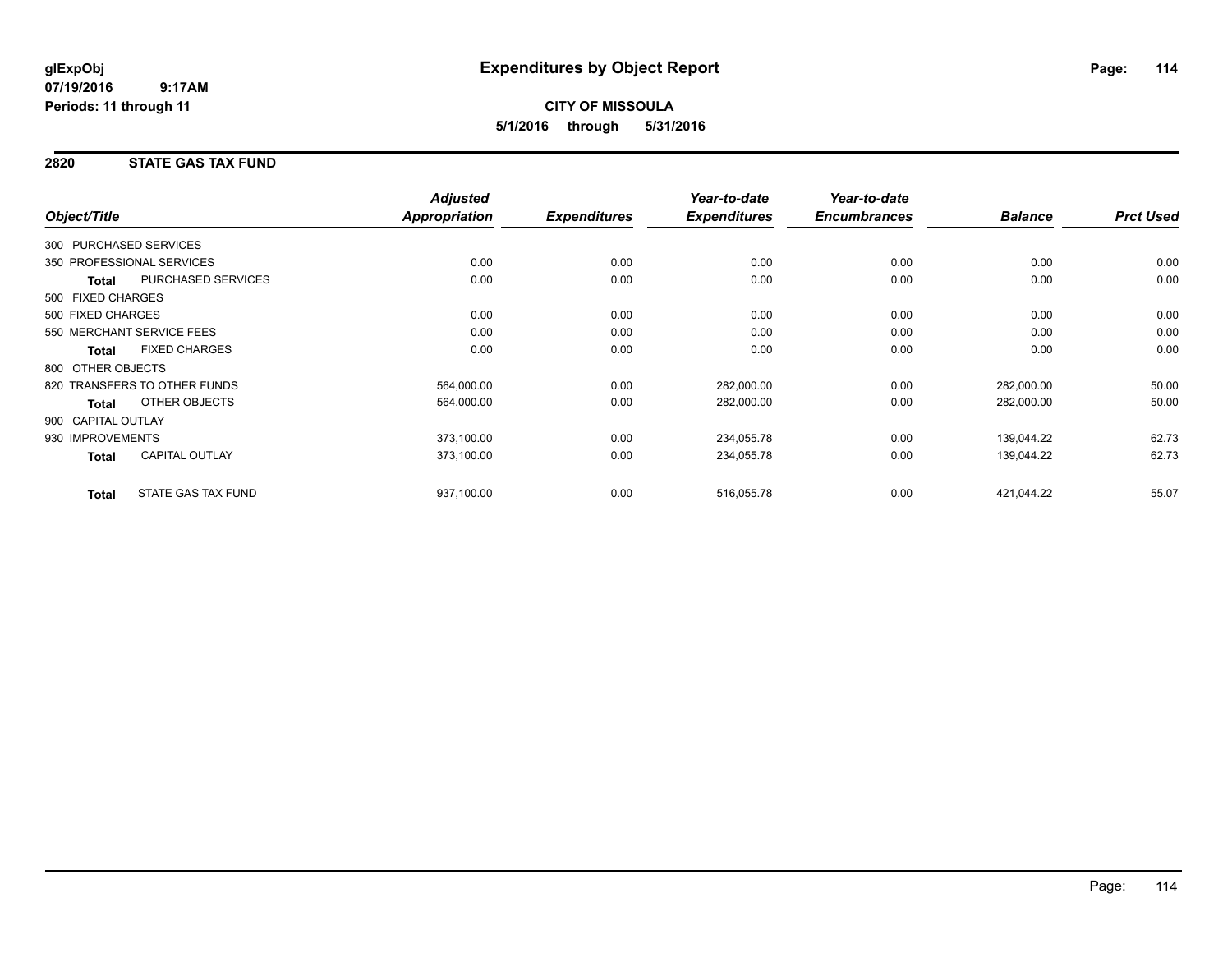## **CITY OF MISSOULA 5/1/2016 through 5/31/2016**

**2917 CRIME VICTIM SURCHARGE**

**390 NON-DEPARTMENTAL**

| Object/Title                         | <b>Adjusted</b><br>Appropriation | <b>Expenditures</b> | Year-to-date<br><b>Expenditures</b> | Year-to-date<br><b>Encumbrances</b> | <b>Balance</b> | <b>Prct Used</b> |
|--------------------------------------|----------------------------------|---------------------|-------------------------------------|-------------------------------------|----------------|------------------|
| 500 FIXED CHARGES                    |                                  |                     |                                     |                                     |                |                  |
| 550 MERCHANT SERVICE FEES            | 0.00                             | 0.00                | 0.00                                | 0.00                                | 0.00           | 0.00             |
| <b>FIXED CHARGES</b><br><b>Total</b> | 0.00                             | 0.00                | 0.00                                | 0.00                                | 0.00           | 0.00             |
| NON-DEPARTMENTAL<br>Total            | 0.00                             | 0.00                | 0.00                                | 0.00                                | 0.00           | 0.00             |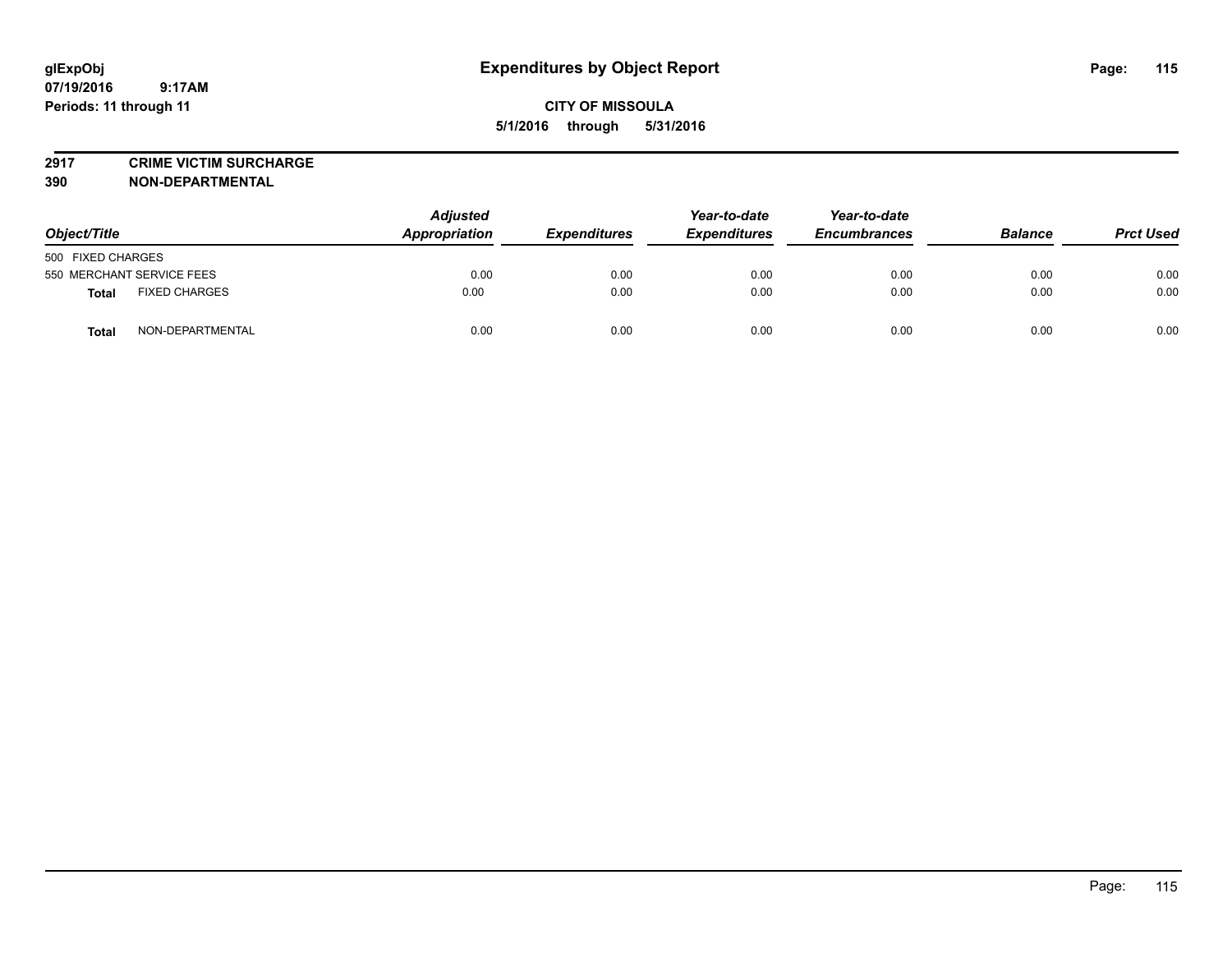# **glExpObj Expenditures by Object Report Page: 116**

**07/19/2016 9:17AM Periods: 11 through 11**

**CITY OF MISSOULA 5/1/2016 through 5/31/2016**

### **2917 CRIME VICTIM SURCHARGE**

| Object/Title                                  | <b>Adjusted</b><br>Appropriation | <b>Expenditures</b> | Year-to-date<br><b>Expenditures</b> | Year-to-date<br><b>Encumbrances</b> | <b>Balance</b> | <b>Prct Used</b> |
|-----------------------------------------------|----------------------------------|---------------------|-------------------------------------|-------------------------------------|----------------|------------------|
| 500 FIXED CHARGES                             |                                  |                     |                                     |                                     |                |                  |
| 550 MERCHANT SERVICE FEES                     | 0.00                             | 0.00                | 0.00                                | 0.00                                | 0.00           | 0.00             |
| <b>FIXED CHARGES</b><br>Total                 | 0.00                             | 0.00                | 0.00                                | 0.00                                | 0.00           | 0.00             |
| <b>CRIME VICTIM SURCHARGE</b><br><b>Total</b> | 0.00                             | 0.00                | 0.00                                | 0.00                                | 0.00           | 0.00             |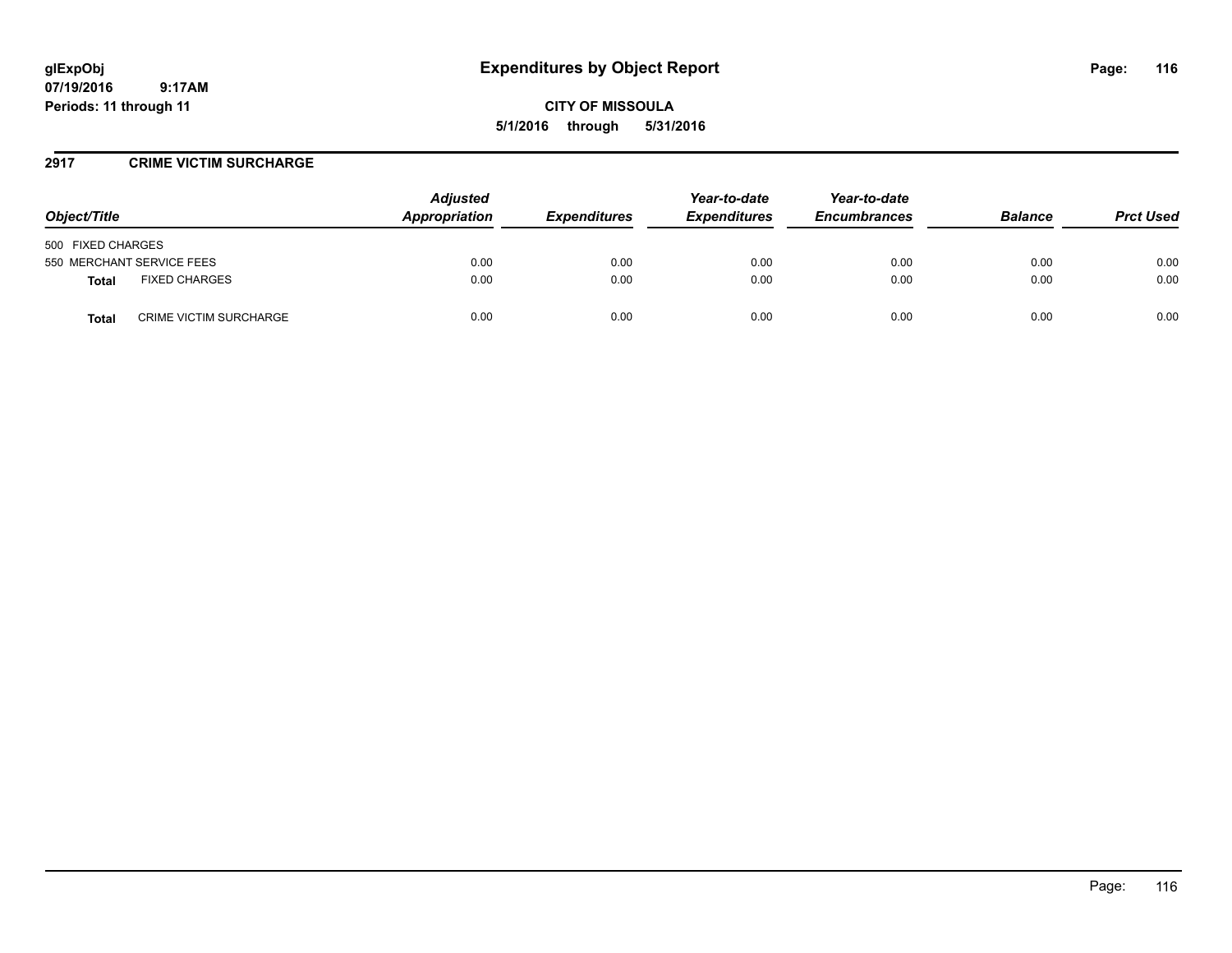## **CITY OF MISSOULA 5/1/2016 through 5/31/2016**

### **2918 LAW ENFORCEMENT BLOCK GRANT FUND**

**290 POLICE**

| Object/Title                      |                                       | <b>Adjusted</b><br>Appropriation | <b>Expenditures</b> | Year-to-date<br><b>Expenditures</b> | Year-to-date<br><b>Encumbrances</b> | <b>Balance</b> | <b>Prct Used</b> |
|-----------------------------------|---------------------------------------|----------------------------------|---------------------|-------------------------------------|-------------------------------------|----------------|------------------|
| 100 PERSONAL SERVICES             |                                       |                                  |                     |                                     |                                     |                |                  |
| 110 SALARIES AND WAGES            |                                       | 30,390.00                        | 0.00                | 0.00                                | 0.00                                | 30,390.00      | 0.00             |
|                                   | 115 SALARIES/HEALTH INSURANCE BENEFIT | 0.00                             | 0.00                | 0.00                                | 0.00                                | 0.00           | 0.00             |
| 120 OVERTIME/TERMINATION          |                                       | 0.00                             | 0.00                | 0.00                                | 0.00                                | 0.00           | 0.00             |
| <b>140 EMPLOYER CONTRIBUTIONS</b> |                                       | 11,610.00                        | 0.00                | 0.00                                | 0.00                                | 11,610.00      | 0.00             |
|                                   | 141 STATE RETIREMENT CONTRIBUTIONS    | 0.00                             | 0.00                | 0.00                                | 0.00                                | 0.00           | 0.00             |
| <b>Total</b>                      | PERSONAL SERVICES                     | 42,000.00                        | 0.00                | 0.00                                | 0.00                                | 42,000.00      | 0.00             |
| 200 SUPPLIES                      |                                       |                                  |                     |                                     |                                     |                |                  |
| 210 OFFICE SUPPLIES               |                                       | 0.00                             | 0.00                | 0.00                                | 0.00                                | 0.00           | 0.00             |
| 220 OPERATING SUPPLIES            |                                       | 0.00                             | 0.00                | 0.00                                | 0.00                                | 0.00           | 0.00             |
| <b>Total</b>                      | <b>SUPPLIES</b>                       | 0.00                             | 0.00                | 0.00                                | 0.00                                | 0.00           | 0.00             |
| 300 PURCHASED SERVICES            |                                       |                                  |                     |                                     |                                     |                |                  |
| 320 PRINTING & DUPLICATING        |                                       | 0.00                             | 0.00                | 0.00                                | 0.00                                | 0.00           | 0.00             |
| 344 TELEPHONE SERVICE             |                                       | 0.00                             | 0.00                | 0.00                                | 0.00                                | 0.00           | 0.00             |
| 350 PROFESSIONAL SERVICES         |                                       | 0.00                             | 0.00                | 8,923.90                            | 0.00                                | $-8,923.90$    | 0.00             |
| 370 TRAVEL                        |                                       | 0.00                             | 0.00                | 0.00                                | 0.00                                | 0.00           | 0.00             |
| 380 TRAINING                      |                                       | 0.00                             | 0.00                | 0.00                                | 0.00                                | 0.00           | 0.00             |
| <b>Total</b>                      | PURCHASED SERVICES                    | 0.00                             | 0.00                | 8,923.90                            | 0.00                                | $-8,923.90$    | 0.00             |
| 500 FIXED CHARGES                 |                                       |                                  |                     |                                     |                                     |                |                  |
| 550 MERCHANT SERVICE FEES         |                                       | 0.00                             | 0.00                | 0.00                                | 0.00                                | 0.00           | 0.00             |
| <b>Total</b>                      | <b>FIXED CHARGES</b>                  | 0.00                             | 0.00                | 0.00                                | 0.00                                | 0.00           | 0.00             |
| 700 GRANTS & CONTRIBUTIONS        |                                       |                                  |                     |                                     |                                     |                |                  |
| 700 GRANTS & CONTRIBUTIONS        |                                       | 24.590.00                        | 0.00                | 0.00                                | 0.00                                | 24,590.00      | 0.00             |
| <b>Total</b>                      | <b>GRANTS &amp; CONTRIBUTIONS</b>     | 24,590.00                        | 0.00                | 0.00                                | 0.00                                | 24,590.00      | 0.00             |
| 900 CAPITAL OUTLAY                |                                       |                                  |                     |                                     |                                     |                |                  |
| 940 MACHINERY & EQUIPMENT         |                                       | 0.00                             | 2,485.31            | 53,830.47                           | 0.00                                | $-53,830.47$   | 0.00             |
| <b>Total</b>                      | <b>CAPITAL OUTLAY</b>                 | 0.00                             | 2,485.31            | 53,830.47                           | 0.00                                | $-53,830.47$   | 0.00             |
| <b>Total</b>                      | <b>POLICE</b>                         | 66,590.00                        | 2,485.31            | 62,754.37                           | 0.00                                | 3,835.63       | 94.24            |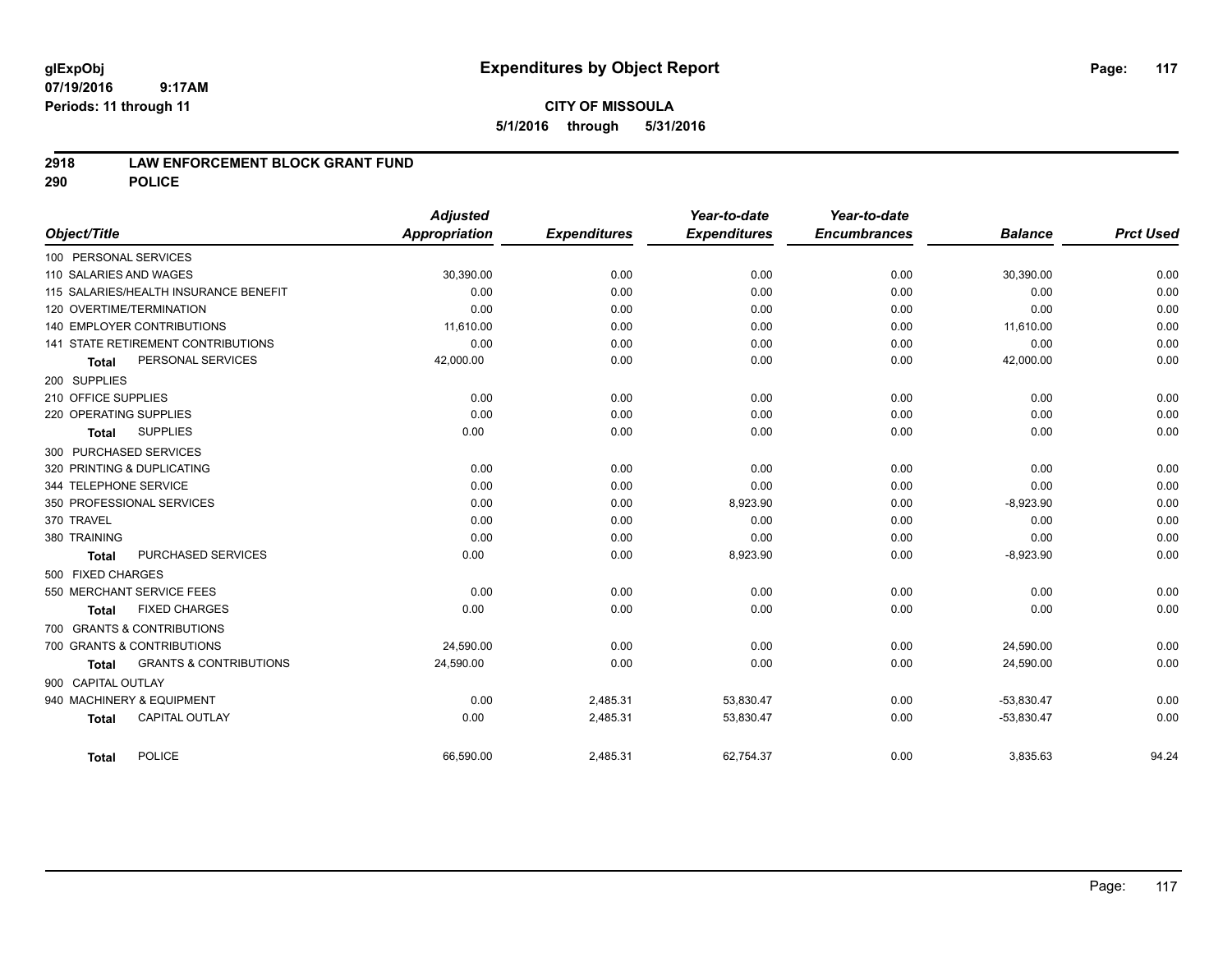#### **2918 LAW ENFORCEMENT BLOCK GRANT FUND**

**390 NON-DEPARTMENTAL**

|                           |                      | <b>Adjusted</b> |                     | Year-to-date        | Year-to-date<br><b>Encumbrances</b> | <b>Balance</b> | <b>Prct Used</b> |
|---------------------------|----------------------|-----------------|---------------------|---------------------|-------------------------------------|----------------|------------------|
| Object/Title              |                      | Appropriation   | <b>Expenditures</b> | <b>Expenditures</b> |                                     |                |                  |
| 300 PURCHASED SERVICES    |                      |                 |                     |                     |                                     |                |                  |
| 350 PROFESSIONAL SERVICES |                      | 0.00            | 0.00                | 0.00                | 0.00                                | 0.00           | 0.00             |
| Total                     | PURCHASED SERVICES   | 0.00            | 0.00                | 0.00                | 0.00                                | 0.00           | 0.00             |
| 500 FIXED CHARGES         |                      |                 |                     |                     |                                     |                |                  |
| 500 FIXED CHARGES         |                      | 0.00            | 0.00                | 0.00                | 0.00                                | 0.00           | 0.00             |
| 550 MERCHANT SERVICE FEES |                      | 0.00            | 0.00                | 0.00                | 0.00                                | 0.00           | 0.00             |
| <b>Total</b>              | <b>FIXED CHARGES</b> | 0.00            | 0.00                | 0.00                | 0.00                                | 0.00           | 0.00             |
| <b>Total</b>              | NON-DEPARTMENTAL     | 0.00            | 0.00                | 0.00                | 0.00                                | 0.00           | 0.00             |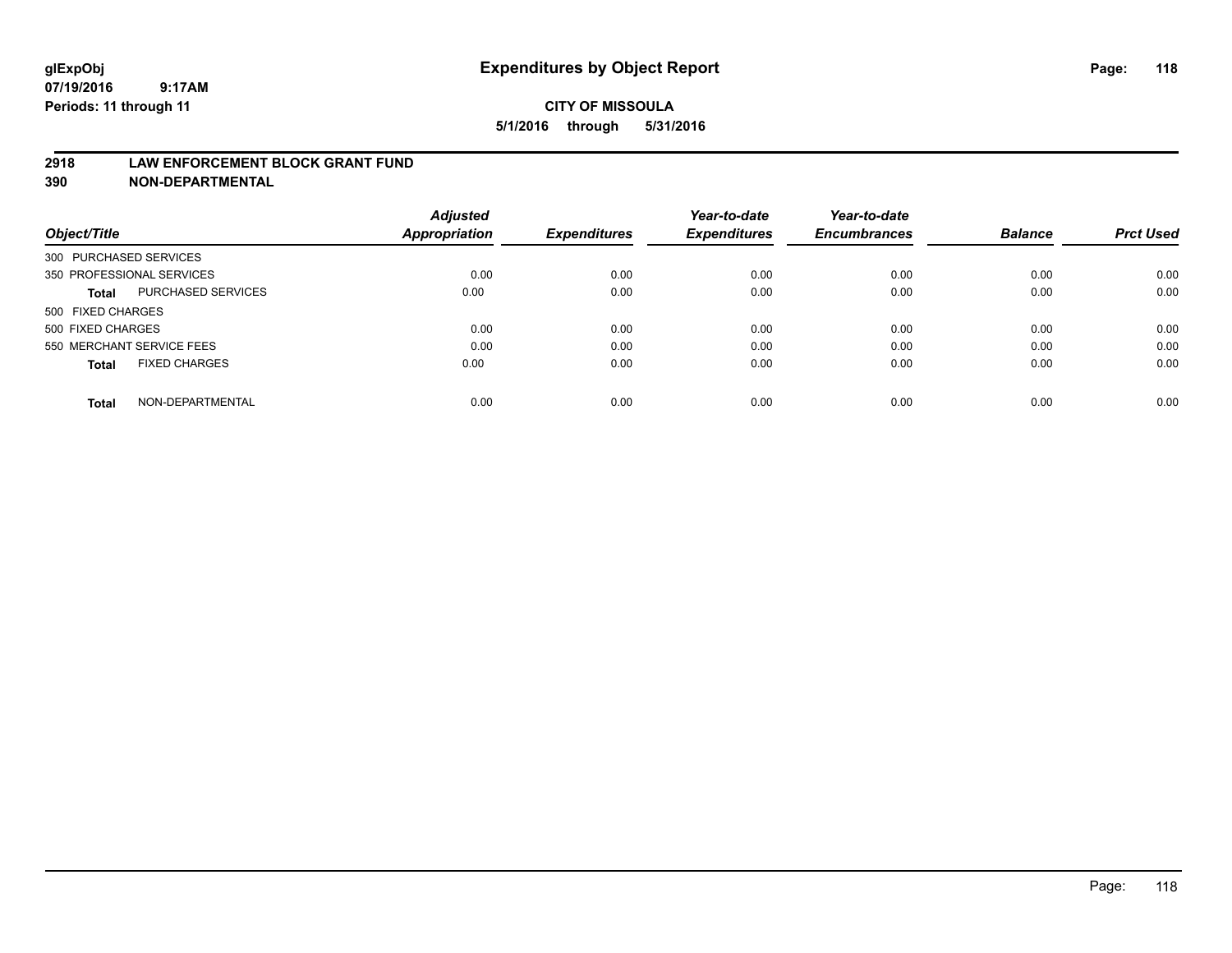## **2918 LAW ENFORCEMENT BLOCK GRANT FUND**

| Object/Title           |                                           | <b>Adjusted</b><br><b>Appropriation</b> | <b>Expenditures</b> | Year-to-date<br><b>Expenditures</b> | Year-to-date<br><b>Encumbrances</b> | <b>Balance</b> | <b>Prct Used</b> |
|------------------------|-------------------------------------------|-----------------------------------------|---------------------|-------------------------------------|-------------------------------------|----------------|------------------|
| 100 PERSONAL SERVICES  |                                           |                                         |                     |                                     |                                     |                |                  |
| 110 SALARIES AND WAGES |                                           | 30,390.00                               | 0.00                | 0.00                                | 0.00                                | 30,390.00      | 0.00             |
|                        | 115 SALARIES/HEALTH INSURANCE BENEFIT     | 0.00                                    | 0.00                | 0.00                                | 0.00                                | 0.00           | 0.00             |
|                        | 120 OVERTIME/TERMINATION                  | 0.00                                    | 0.00                | 0.00                                | 0.00                                | 0.00           | 0.00             |
|                        | 140 EMPLOYER CONTRIBUTIONS                | 11,610.00                               | 0.00                | 0.00                                | 0.00                                | 11,610.00      | 0.00             |
|                        | <b>141 STATE RETIREMENT CONTRIBUTIONS</b> | 0.00                                    | 0.00                | 0.00                                | 0.00                                | 0.00           | 0.00             |
| <b>Total</b>           | PERSONAL SERVICES                         | 42,000.00                               | 0.00                | 0.00                                | 0.00                                | 42,000.00      | 0.00             |
| 200 SUPPLIES           |                                           |                                         |                     |                                     |                                     |                |                  |
| 210 OFFICE SUPPLIES    |                                           | 0.00                                    | 0.00                | 0.00                                | 0.00                                | 0.00           | 0.00             |
| 220 OPERATING SUPPLIES |                                           | 0.00                                    | 0.00                | 0.00                                | 0.00                                | 0.00           | 0.00             |
| <b>Total</b>           | <b>SUPPLIES</b>                           | 0.00                                    | 0.00                | 0.00                                | 0.00                                | 0.00           | 0.00             |
| 300 PURCHASED SERVICES |                                           |                                         |                     |                                     |                                     |                |                  |
|                        | 320 PRINTING & DUPLICATING                | 0.00                                    | 0.00                | 0.00                                | 0.00                                | 0.00           | 0.00             |
| 344 TELEPHONE SERVICE  |                                           | 0.00                                    | 0.00                | 0.00                                | 0.00                                | 0.00           | 0.00             |
|                        | 350 PROFESSIONAL SERVICES                 | 0.00                                    | 0.00                | 8,923.90                            | 0.00                                | $-8,923.90$    | 0.00             |
| 370 TRAVEL             |                                           | 0.00                                    | 0.00                | 0.00                                | 0.00                                | 0.00           | 0.00             |
| 380 TRAINING           |                                           | 0.00                                    | 0.00                | 0.00                                | 0.00                                | 0.00           | 0.00             |
| <b>Total</b>           | PURCHASED SERVICES                        | 0.00                                    | 0.00                | 8,923.90                            | 0.00                                | $-8,923.90$    | 0.00             |
| 500 FIXED CHARGES      |                                           |                                         |                     |                                     |                                     |                |                  |
| 500 FIXED CHARGES      |                                           | 0.00                                    | 0.00                | 0.00                                | 0.00                                | 0.00           | 0.00             |
|                        | 550 MERCHANT SERVICE FEES                 | 0.00                                    | 0.00                | 0.00                                | 0.00                                | 0.00           | 0.00             |
| <b>Total</b>           | <b>FIXED CHARGES</b>                      | 0.00                                    | 0.00                | 0.00                                | 0.00                                | 0.00           | 0.00             |
|                        | 700 GRANTS & CONTRIBUTIONS                |                                         |                     |                                     |                                     |                |                  |
|                        | 700 GRANTS & CONTRIBUTIONS                | 24,590.00                               | 0.00                | 0.00                                | 0.00                                | 24,590.00      | 0.00             |
| <b>Total</b>           | <b>GRANTS &amp; CONTRIBUTIONS</b>         | 24,590.00                               | 0.00                | 0.00                                | 0.00                                | 24,590.00      | 0.00             |
| 900 CAPITAL OUTLAY     |                                           |                                         |                     |                                     |                                     |                |                  |
|                        | 940 MACHINERY & EQUIPMENT                 | 0.00                                    | 2,485.31            | 53,830.47                           | 0.00                                | $-53,830.47$   | 0.00             |
| <b>Total</b>           | <b>CAPITAL OUTLAY</b>                     | 0.00                                    | 2,485.31            | 53,830.47                           | 0.00                                | $-53,830.47$   | 0.00             |
| <b>Total</b>           | LAW ENFORCEMENT BLOCK GRANT FUN           | 66,590.00                               | 2,485.31            | 62,754.37                           | 0.00                                | 3,835.63       | 94.24            |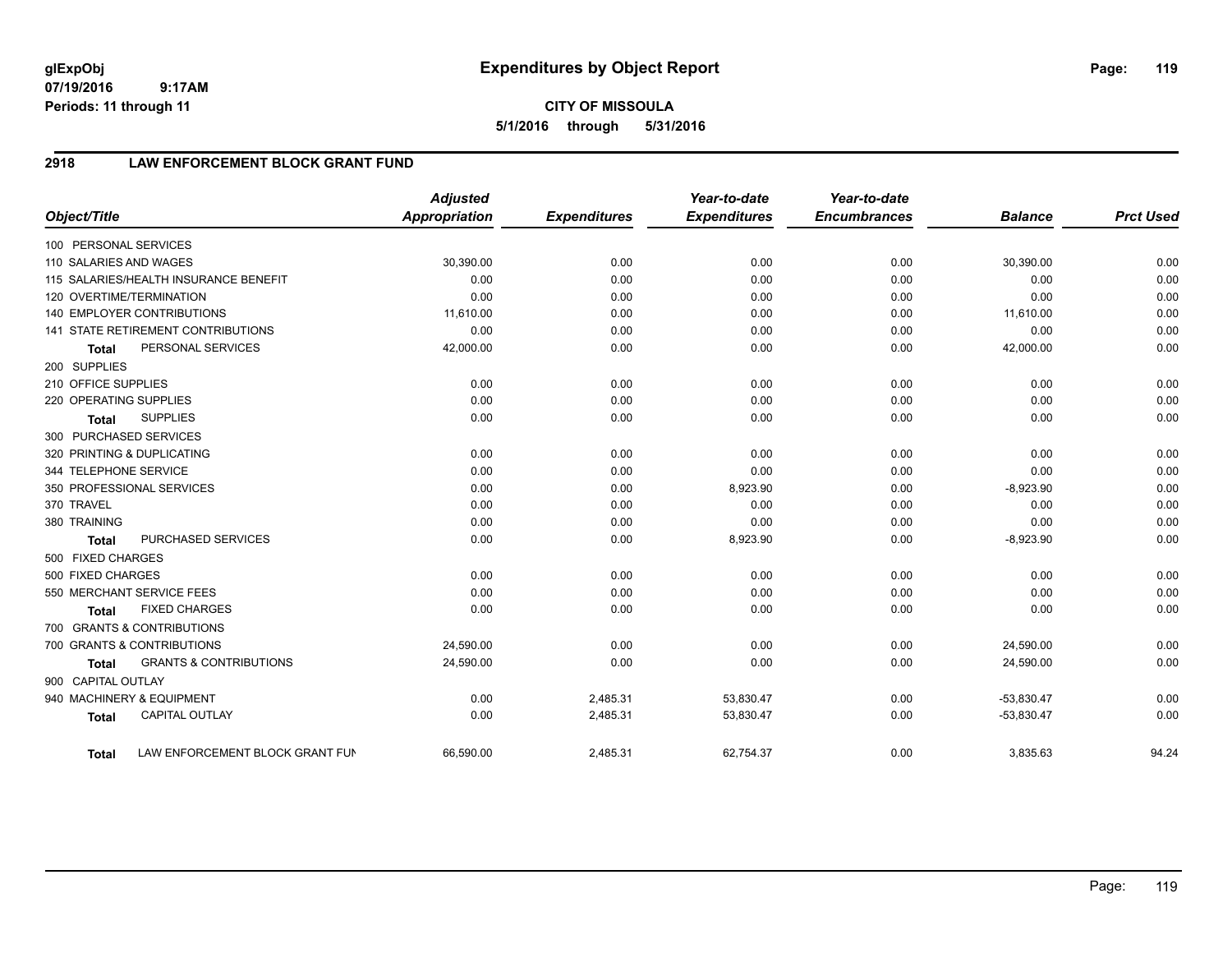### **2919 HIDTA FUND**

**290 POLICE**

|                                            | <b>Adjusted</b>      |                     | Year-to-date        | Year-to-date        |                |                  |
|--------------------------------------------|----------------------|---------------------|---------------------|---------------------|----------------|------------------|
| Object/Title                               | <b>Appropriation</b> | <b>Expenditures</b> | <b>Expenditures</b> | <b>Encumbrances</b> | <b>Balance</b> | <b>Prct Used</b> |
| 100 PERSONAL SERVICES                      |                      |                     |                     |                     |                |                  |
| 120 OVERTIME/TERMINATION                   | 15,000.00            | 0.00                | 0.00                | 0.00                | 15,000.00      | 0.00             |
| 140 EMPLOYER CONTRIBUTIONS                 | 1,350.00             | 0.00                | 0.00                | 0.00                | 1,350.00       | 0.00             |
| 141 STATE RETIREMENT CONTRIBUTIONS         | 0.00                 | 0.00                | 0.00                | 0.00                | 0.00           | 0.00             |
| PERSONAL SERVICES<br><b>Total</b>          | 16,350.00            | 0.00                | 0.00                | 0.00                | 16,350.00      | 0.00             |
| 200 SUPPLIES                               |                      |                     |                     |                     |                |                  |
| 210 OFFICE SUPPLIES                        | 500.00               | 0.00                | 0.00                | 0.00                | 500.00         | 0.00             |
| 220 OPERATING SUPPLIES                     | 500.00               | 30.00               | 18,915.48           | 0.00                | $-18,415.48$   | 3,783.10         |
| <b>SUPPLIES</b><br>Total                   | 1,000.00             | 30.00               | 18,915.48           | 0.00                | $-17,915.48$   | 1,891.55         |
| 300 PURCHASED SERVICES                     |                      |                     |                     |                     |                |                  |
| 341 ELECTRICITY & NATURAL GAS              | 4,600.00             | 0.00                | 0.00                | 0.00                | 4,600.00       | 0.00             |
| 344 TELEPHONE SERVICE                      | 250.00               | 0.00                | 0.00                | 0.00                | 250.00         | 0.00             |
| 350 PROFESSIONAL SERVICES                  | 4,000.00             | 800.00              | 2,735.00            | 0.00                | 1,265.00       | 68.38            |
| 360 REPAIR & MAINTENANCE                   | 1,200.00             | 0.00                | 487.09              | 0.00                | 712.91         | 40.59            |
| 370 TRAVEL                                 | 1.500.00             | 0.00                | 942.66              | 0.00                | 557.34         | 62.84            |
| 380 TRAINING                               | 1,500.00             | 0.00                | 0.00                | 0.00                | 1,500.00       | 0.00             |
| 390 OTHER PURCHASED SERVICES               | 200.00               | 0.00                | 0.00                | 0.00                | 200.00         | 0.00             |
| PURCHASED SERVICES<br><b>Total</b>         | 13,250.00            | 800.00              | 4,164.75            | 0.00                | 9,085.25       | 31.43            |
| 500 FIXED CHARGES                          |                      |                     |                     |                     |                |                  |
| 500 FIXED CHARGES                          | 11,700.00            | 1,719.87            | 21,434.16           | 0.00                | $-9,734.16$    | 183.20           |
| 550 MERCHANT SERVICE FEES                  | 0.00                 | 0.00                | 0.00                | 0.00                | 0.00           | 0.00             |
| <b>FIXED CHARGES</b><br>Total              | 11,700.00            | 1,719.87            | 21,434.16           | 0.00                | $-9,734.16$    | 183.20           |
| 700 GRANTS & CONTRIBUTIONS                 |                      |                     |                     |                     |                |                  |
| 700 GRANTS & CONTRIBUTIONS                 | 100,000.00           | 195.13              | 27,402.74           | 0.00                | 72,597.26      | 27.40            |
| <b>GRANTS &amp; CONTRIBUTIONS</b><br>Total | 100,000.00           | 195.13              | 27,402.74           | 0.00                | 72,597.26      | 27.40            |
| 900 CAPITAL OUTLAY                         |                      |                     |                     |                     |                |                  |
| 920 BUILDINGS                              | 50,000.00            | 0.00                | 0.00                | 0.00                | 50,000.00      | 0.00             |
| 940 MACHINERY & EQUIPMENT                  | 0.00                 | 0.00                | 8,918.00            | 0.00                | $-8,918.00$    | 0.00             |
| <b>CAPITAL OUTLAY</b><br><b>Total</b>      | 50,000.00            | 0.00                | 8,918.00            | 0.00                | 41,082.00      | 17.84            |
| <b>POLICE</b><br><b>Total</b>              | 192,300.00           | 2,745.00            | 80,835.13           | 0.00                | 111,464.87     | 42.04            |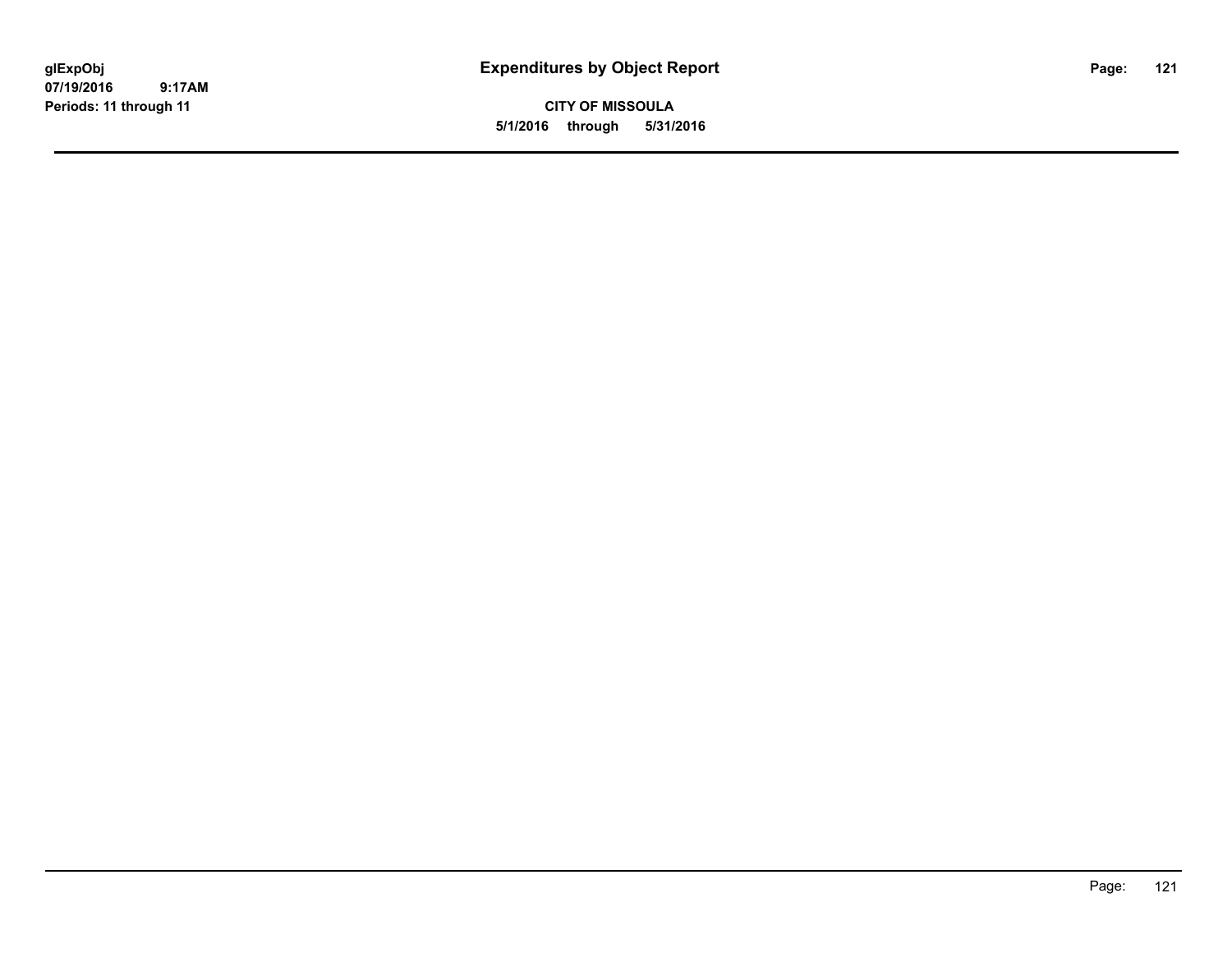**2919 HIDTA FUND**

|                                                   | <b>Adjusted</b>      |                     | Year-to-date        | Year-to-date        |                |                  |
|---------------------------------------------------|----------------------|---------------------|---------------------|---------------------|----------------|------------------|
| Object/Title                                      | <b>Appropriation</b> | <b>Expenditures</b> | <b>Expenditures</b> | <b>Encumbrances</b> | <b>Balance</b> | <b>Prct Used</b> |
| 100 PERSONAL SERVICES                             |                      |                     |                     |                     |                |                  |
| 120 OVERTIME/TERMINATION                          | 15,000.00            | 0.00                | 0.00                | 0.00                | 15,000.00      | 0.00             |
| <b>140 EMPLOYER CONTRIBUTIONS</b>                 | 1,350.00             | 0.00                | 0.00                | 0.00                | 1,350.00       | 0.00             |
| 141 STATE RETIREMENT CONTRIBUTIONS                | 0.00                 | 0.00                | 0.00                | 0.00                | 0.00           | 0.00             |
| PERSONAL SERVICES<br><b>Total</b>                 | 16,350.00            | 0.00                | 0.00                | 0.00                | 16,350.00      | 0.00             |
| 200 SUPPLIES                                      |                      |                     |                     |                     |                |                  |
| 210 OFFICE SUPPLIES                               | 500.00               | 0.00                | 0.00                | 0.00                | 500.00         | 0.00             |
| 220 OPERATING SUPPLIES                            | 500.00               | 30.00               | 18,915.48           | 0.00                | $-18,415.48$   | 3,783.10         |
| <b>SUPPLIES</b><br><b>Total</b>                   | 1,000.00             | 30.00               | 18,915.48           | 0.00                | $-17,915.48$   | 1,891.55         |
| 300 PURCHASED SERVICES                            |                      |                     |                     |                     |                |                  |
| 341 ELECTRICITY & NATURAL GAS                     | 4,600.00             | 0.00                | 0.00                | 0.00                | 4,600.00       | 0.00             |
| 344 TELEPHONE SERVICE                             | 250.00               | 0.00                | 0.00                | 0.00                | 250.00         | 0.00             |
| 350 PROFESSIONAL SERVICES                         | 4,000.00             | 800.00              | 2,735.00            | 0.00                | 1,265.00       | 68.38            |
| 360 REPAIR & MAINTENANCE                          | 1,200.00             | 0.00                | 487.09              | 0.00                | 712.91         | 40.59            |
| 370 TRAVEL                                        | 1,500.00             | 0.00                | 942.66              | 0.00                | 557.34         | 62.84            |
| 380 TRAINING                                      | 1,500.00             | 0.00                | 0.00                | 0.00                | 1,500.00       | 0.00             |
| 390 OTHER PURCHASED SERVICES                      | 200.00               | 0.00                | 0.00                | 0.00                | 200.00         | 0.00             |
| PURCHASED SERVICES<br><b>Total</b>                | 13,250.00            | 800.00              | 4,164.75            | 0.00                | 9,085.25       | 31.43            |
| 500 FIXED CHARGES                                 |                      |                     |                     |                     |                |                  |
| 500 FIXED CHARGES                                 | 11,700.00            | 1,719.87            | 21,434.16           | 0.00                | $-9,734.16$    | 183.20           |
| 550 MERCHANT SERVICE FEES                         | 0.00                 | 0.00                | 0.00                | 0.00                | 0.00           | 0.00             |
| <b>FIXED CHARGES</b><br><b>Total</b>              | 11,700.00            | 1,719.87            | 21,434.16           | 0.00                | $-9,734.16$    | 183.20           |
| 700 GRANTS & CONTRIBUTIONS                        |                      |                     |                     |                     |                |                  |
| 700 GRANTS & CONTRIBUTIONS                        | 100,000.00           | 195.13              | 27,402.74           | 0.00                | 72,597.26      | 27.40            |
| <b>GRANTS &amp; CONTRIBUTIONS</b><br><b>Total</b> | 100,000.00           | 195.13              | 27,402.74           | 0.00                | 72,597.26      | 27.40            |
| 900 CAPITAL OUTLAY                                |                      |                     |                     |                     |                |                  |
| 920 BUILDINGS                                     | 50,000.00            | 0.00                | 0.00                | 0.00                | 50,000.00      | 0.00             |
| 940 MACHINERY & EQUIPMENT                         | 0.00                 | 0.00                | 8,918.00            | 0.00                | $-8,918.00$    | 0.00             |
| <b>CAPITAL OUTLAY</b><br><b>Total</b>             | 50,000.00            | 0.00                | 8,918.00            | 0.00                | 41,082.00      | 17.84            |
| <b>HIDTA FUND</b><br><b>Total</b>                 | 192,300.00           | 2,745.00            | 80,835.13           | 0.00                | 111,464.87     | 42.04            |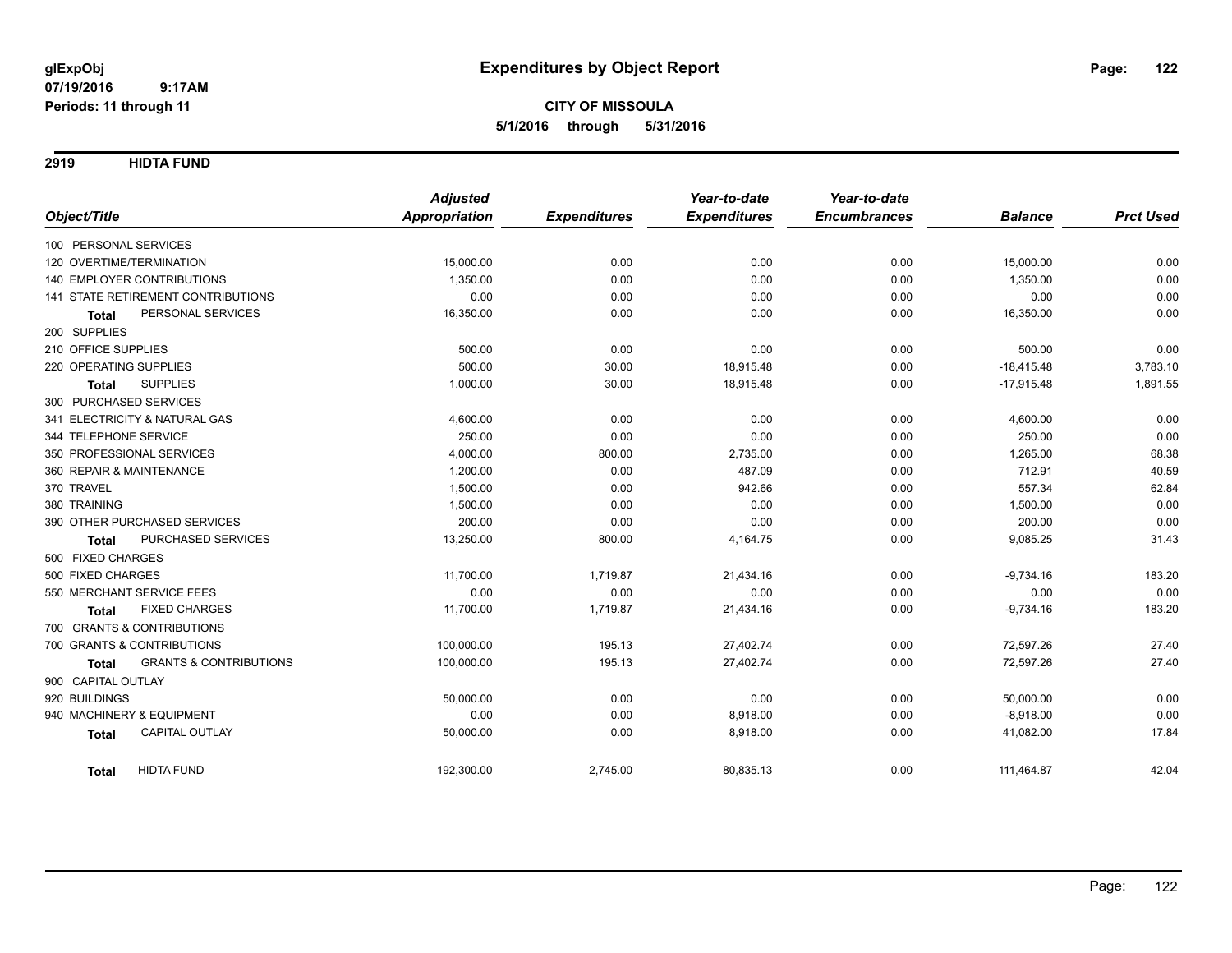#### **2939 CDBG PROGRAM INCOME ACCOUNT**

**400 ENTITLEMENT GRANTS**

| Object/Title           |                              | <b>Adjusted</b><br>Appropriation | <b>Expenditures</b> | Year-to-date<br><b>Expenditures</b> | Year-to-date<br><b>Encumbrances</b> | <b>Balance</b> | <b>Prct Used</b> |
|------------------------|------------------------------|----------------------------------|---------------------|-------------------------------------|-------------------------------------|----------------|------------------|
|                        |                              |                                  |                     |                                     |                                     |                |                  |
| 300 PURCHASED SERVICES |                              |                                  |                     |                                     |                                     |                |                  |
|                        | 350 PROFESSIONAL SERVICES    | 14,383.00                        | 0.00                | 0.00                                | 0.00                                | 14,383.00      | 0.00             |
| <b>Total</b>           | <b>PURCHASED SERVICES</b>    | 14.383.00                        | 0.00                | 0.00                                | 0.00                                | 14,383.00      | 0.00             |
| 500 FIXED CHARGES      |                              |                                  |                     |                                     |                                     |                |                  |
|                        | 550 MERCHANT SERVICE FEES    | 0.00                             | 0.00                | 0.00                                | 0.00                                | 0.00           | 0.00             |
| <b>Total</b>           | <b>FIXED CHARGES</b>         | 0.00                             | 0.00                | 0.00                                | 0.00                                | 0.00           | 0.00             |
| 800 OTHER OBJECTS      |                              |                                  |                     |                                     |                                     |                |                  |
|                        | 820 TRANSFERS TO OTHER FUNDS | 0.00                             | 0.00                | 19.239.31                           | 0.00                                | $-19.239.31$   | 0.00             |
| <b>Total</b>           | OTHER OBJECTS                | 0.00                             | 0.00                | 19,239.31                           | 0.00                                | $-19,239.31$   | 0.00             |
|                        |                              |                                  |                     |                                     |                                     |                |                  |
| <b>Total</b>           | <b>ENTITLEMENT GRANTS</b>    | 14,383.00                        | 0.00                | 19,239.31                           | 0.00                                | $-4,856.31$    | 133.76           |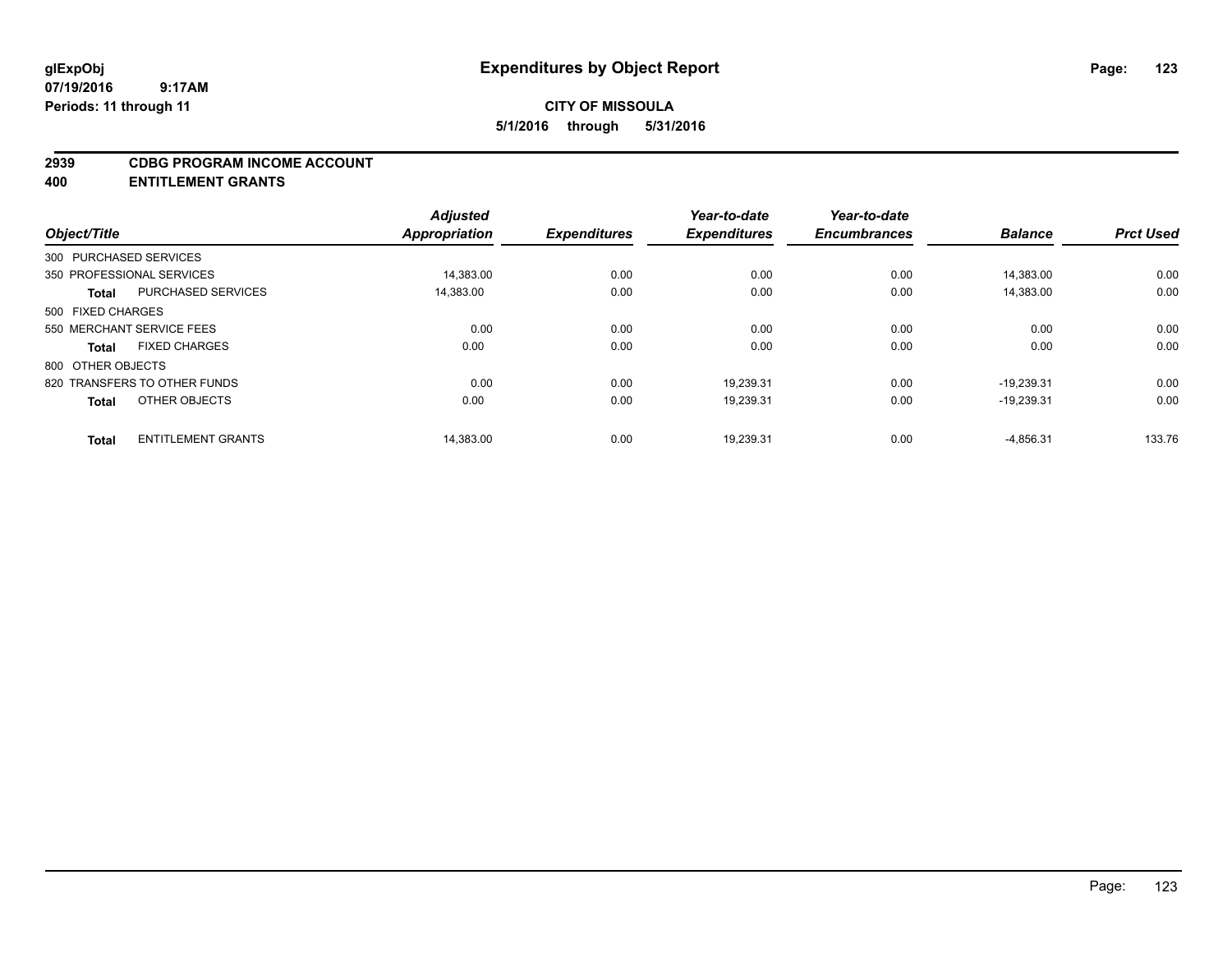**CITY OF MISSOULA 5/1/2016 through 5/31/2016**

### **2939 CDBG PROGRAM INCOME ACCOUNT**

| Object/Title           |                              | <b>Adjusted</b><br><b>Appropriation</b> | <b>Expenditures</b> | Year-to-date<br><b>Expenditures</b> | Year-to-date<br><b>Encumbrances</b> | <b>Balance</b> | <b>Prct Used</b> |
|------------------------|------------------------------|-----------------------------------------|---------------------|-------------------------------------|-------------------------------------|----------------|------------------|
| 300 PURCHASED SERVICES |                              |                                         |                     |                                     |                                     |                |                  |
|                        | 350 PROFESSIONAL SERVICES    | 14.383.00                               | 0.00                | 0.00                                | 0.00                                | 14.383.00      | 0.00             |
| <b>Total</b>           | PURCHASED SERVICES           | 14.383.00                               | 0.00                | 0.00                                | 0.00                                | 14.383.00      | 0.00             |
| 500 FIXED CHARGES      |                              |                                         |                     |                                     |                                     |                |                  |
|                        | 550 MERCHANT SERVICE FEES    | 0.00                                    | 0.00                | 0.00                                | 0.00                                | 0.00           | 0.00             |
| <b>Total</b>           | <b>FIXED CHARGES</b>         | 0.00                                    | 0.00                | 0.00                                | 0.00                                | 0.00           | 0.00             |
| 800 OTHER OBJECTS      |                              |                                         |                     |                                     |                                     |                |                  |
|                        | 820 TRANSFERS TO OTHER FUNDS | 0.00                                    | 0.00                | 19,239.31                           | 0.00                                | $-19.239.31$   | 0.00             |
| <b>Total</b>           | OTHER OBJECTS                | 0.00                                    | 0.00                | 19,239.31                           | 0.00                                | $-19.239.31$   | 0.00             |
| <b>Total</b>           | CDBG PROGRAM INCOME ACCOUNT  | 14.383.00                               | 0.00                | 19.239.31                           | 0.00                                | $-4.856.31$    | 133.76           |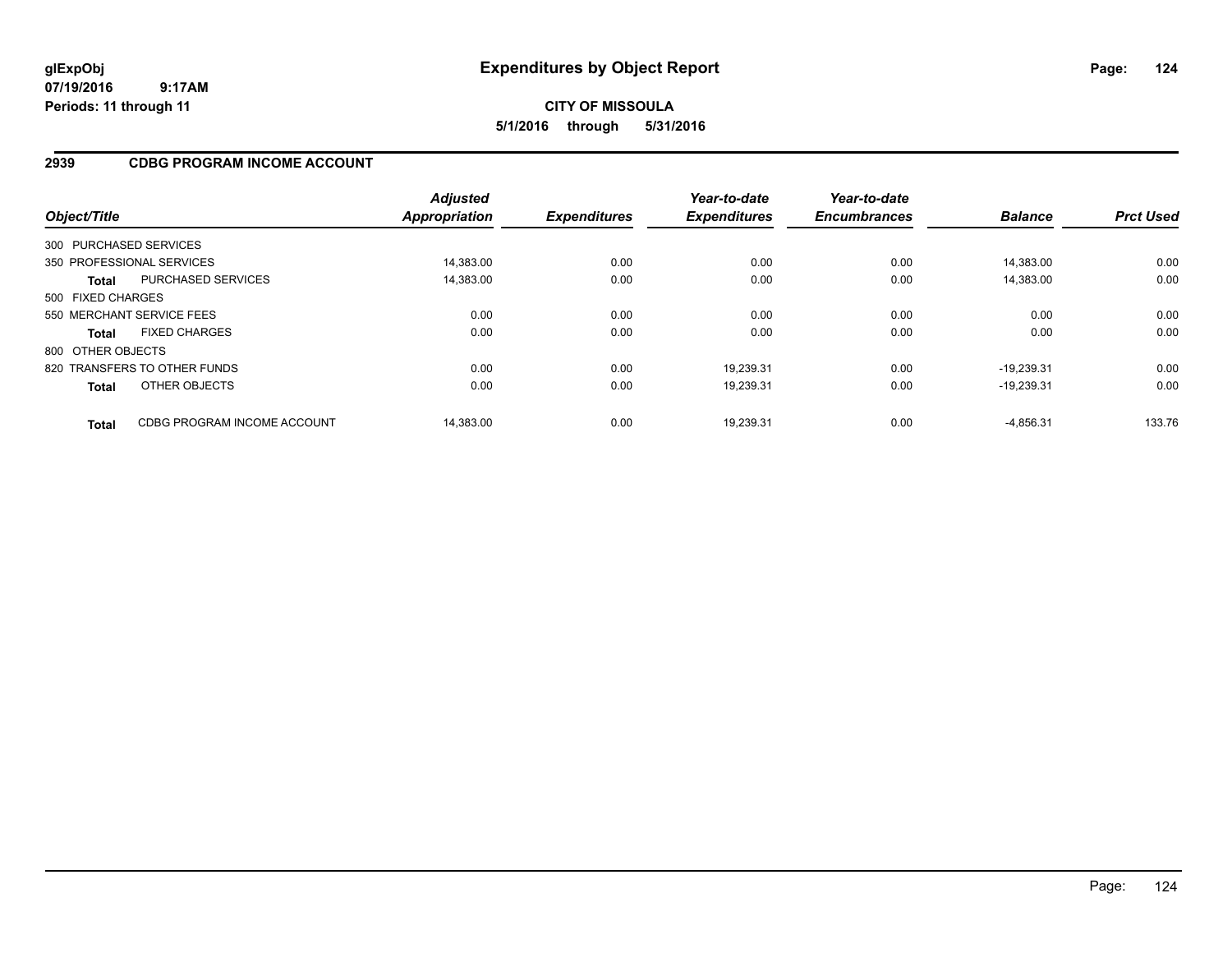#### **2940 CDBG FUND**

**400 ENTITLEMENT GRANTS**

| Object/Title               |                                   | <b>Adjusted</b><br>Appropriation | <b>Expenditures</b> | Year-to-date<br><b>Expenditures</b> | Year-to-date<br><b>Encumbrances</b> | <b>Balance</b> | <b>Prct Used</b> |
|----------------------------|-----------------------------------|----------------------------------|---------------------|-------------------------------------|-------------------------------------|----------------|------------------|
| 300 PURCHASED SERVICES     |                                   |                                  |                     |                                     |                                     |                |                  |
| 350 PROFESSIONAL SERVICES  |                                   | 106,591.00                       | 28,199.31           | 74,498.64                           | 0.00                                | 32,092.36      | 69.89            |
| <b>Total</b>               | <b>PURCHASED SERVICES</b>         | 106,591.00                       | 28,199.31           | 74,498.64                           | 0.00                                | 32,092.36      | 69.89            |
| 500 FIXED CHARGES          |                                   |                                  |                     |                                     |                                     |                |                  |
| 550 MERCHANT SERVICE FEES  |                                   | 0.00                             | 0.00                | 0.00                                | 0.00                                | 0.00           | 0.00             |
| <b>Total</b>               | <b>FIXED CHARGES</b>              | 0.00                             | 0.00                | 0.00                                | 0.00                                | 0.00           | 0.00             |
| 700 GRANTS & CONTRIBUTIONS |                                   |                                  |                     |                                     |                                     |                |                  |
| 700 GRANTS & CONTRIBUTIONS |                                   | 457,664.00                       | 10,732.57           | 500,659.09                          | 0.00                                | $-42,995.09$   | 109.39           |
| Total                      | <b>GRANTS &amp; CONTRIBUTIONS</b> | 457,664.00                       | 10,732.57           | 500,659.09                          | 0.00                                | $-42,995.09$   | 109.39           |
| 800 OTHER OBJECTS          |                                   |                                  |                     |                                     |                                     |                |                  |
|                            | 820 TRANSFERS TO OTHER FUNDS      | 0.00                             | 0.00                | 0.00                                | 0.00                                | 0.00           | 0.00             |
| <b>Total</b>               | OTHER OBJECTS                     | 0.00                             | 0.00                | 0.00                                | 0.00                                | 0.00           | 0.00             |
| <b>Total</b>               | <b>ENTITLEMENT GRANTS</b>         | 564,255.00                       | 38,931.88           | 575, 157. 73                        | 0.00                                | $-10,902.73$   | 101.93           |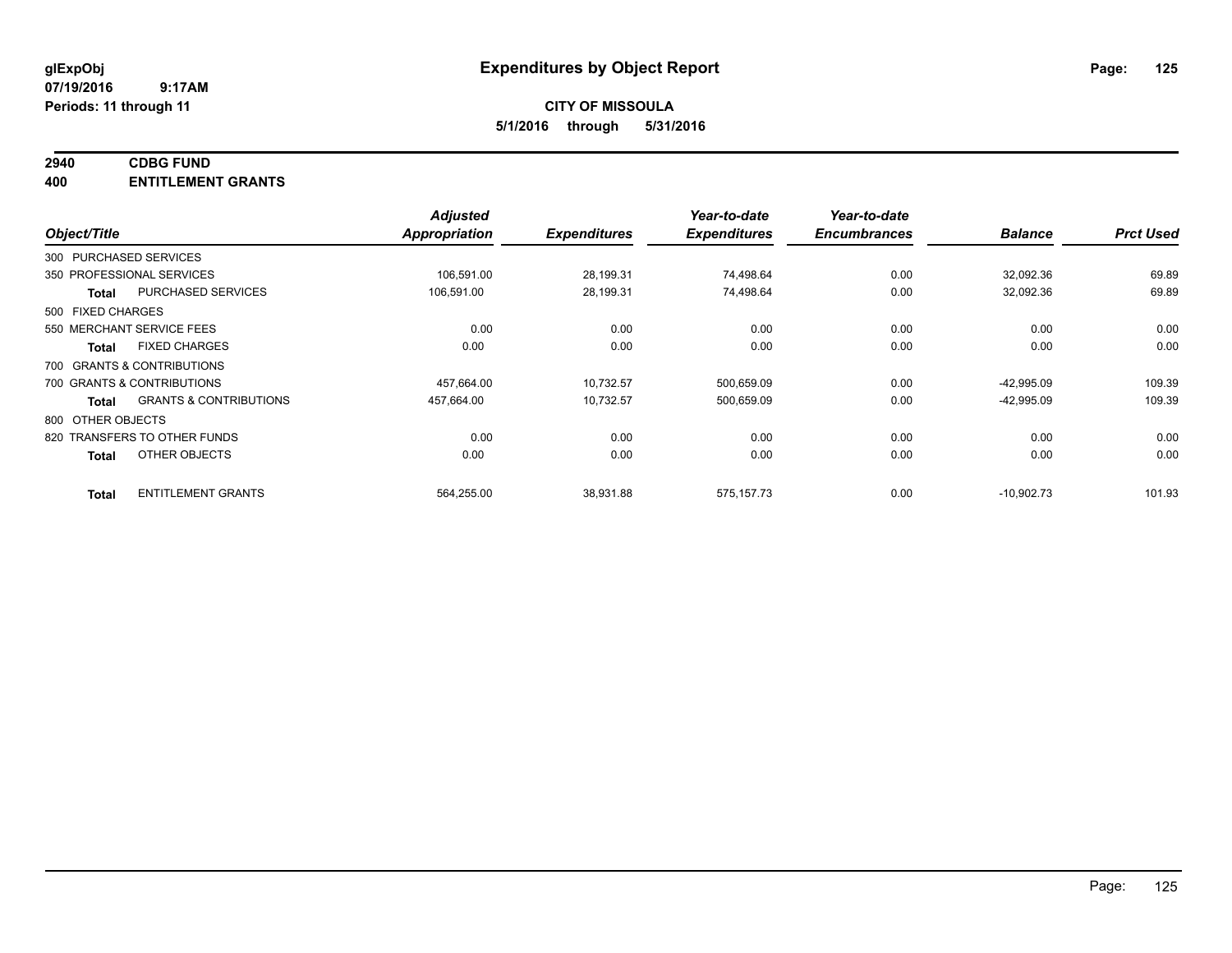**2940 CDBG FUND**

|                   |                                   | <b>Adjusted</b> |                     | Year-to-date        | Year-to-date        |                |                  |
|-------------------|-----------------------------------|-----------------|---------------------|---------------------|---------------------|----------------|------------------|
| Object/Title      |                                   | Appropriation   | <b>Expenditures</b> | <b>Expenditures</b> | <b>Encumbrances</b> | <b>Balance</b> | <b>Prct Used</b> |
|                   | 300 PURCHASED SERVICES            |                 |                     |                     |                     |                |                  |
|                   | 350 PROFESSIONAL SERVICES         | 106,591.00      | 28,199.31           | 74,498.64           | 0.00                | 32,092.36      | 69.89            |
| Total             | <b>PURCHASED SERVICES</b>         | 106,591.00      | 28,199.31           | 74,498.64           | 0.00                | 32,092.36      | 69.89            |
| 500 FIXED CHARGES |                                   |                 |                     |                     |                     |                |                  |
|                   | 550 MERCHANT SERVICE FEES         | 0.00            | 0.00                | 0.00                | 0.00                | 0.00           | 0.00             |
| <b>Total</b>      | <b>FIXED CHARGES</b>              | 0.00            | 0.00                | 0.00                | 0.00                | 0.00           | 0.00             |
|                   | 700 GRANTS & CONTRIBUTIONS        |                 |                     |                     |                     |                |                  |
|                   | 700 GRANTS & CONTRIBUTIONS        | 457,664.00      | 10,732.57           | 500,659.09          | 0.00                | $-42,995.09$   | 109.39           |
| Total             | <b>GRANTS &amp; CONTRIBUTIONS</b> | 457,664.00      | 10,732.57           | 500,659.09          | 0.00                | $-42,995.09$   | 109.39           |
| 800 OTHER OBJECTS |                                   |                 |                     |                     |                     |                |                  |
|                   | 820 TRANSFERS TO OTHER FUNDS      | 0.00            | 0.00                | 0.00                | 0.00                | 0.00           | 0.00             |
| <b>Total</b>      | OTHER OBJECTS                     | 0.00            | 0.00                | 0.00                | 0.00                | 0.00           | 0.00             |
| <b>Total</b>      | <b>CDBG FUND</b>                  | 564,255.00      | 38,931.88           | 575, 157. 73        | 0.00                | $-10,902.73$   | 101.93           |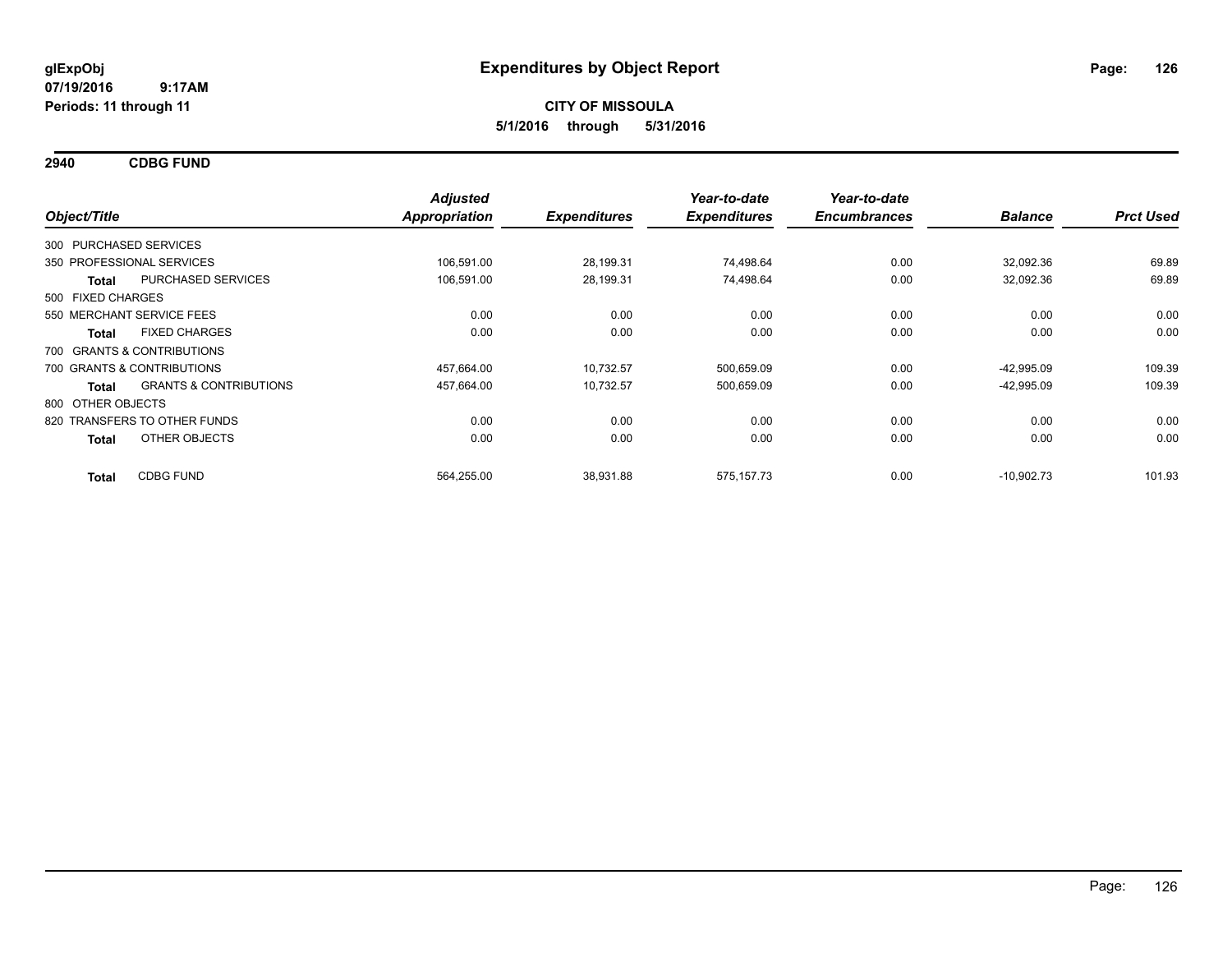#### **2941 HOME FUND**

**400 ENTITLEMENT GRANTS**

| Object/Title      |                                   | <b>Adjusted</b><br>Appropriation | <b>Expenditures</b> | Year-to-date<br><b>Expenditures</b> | Year-to-date<br><b>Encumbrances</b> | <b>Balance</b> | <b>Prct Used</b> |
|-------------------|-----------------------------------|----------------------------------|---------------------|-------------------------------------|-------------------------------------|----------------|------------------|
|                   | 300 PURCHASED SERVICES            |                                  |                     |                                     |                                     |                |                  |
|                   | 350 PROFESSIONAL SERVICES         | 57,921.00                        | 15,473.53           | 43,691.13                           | 0.00                                | 14.229.87      | 75.43            |
| <b>Total</b>      | <b>PURCHASED SERVICES</b>         | 57,921.00                        | 15,473.53           | 43,691.13                           | 0.00                                | 14,229.87      | 75.43            |
| 500 FIXED CHARGES |                                   |                                  |                     |                                     |                                     |                |                  |
|                   | 550 MERCHANT SERVICE FEES         | 0.00                             | 0.00                | 0.00                                | 0.00                                | 0.00           | 0.00             |
| <b>Total</b>      | <b>FIXED CHARGES</b>              | 0.00                             | 0.00                | 0.00                                | 0.00                                | 0.00           | 0.00             |
|                   | 700 GRANTS & CONTRIBUTIONS        |                                  |                     |                                     |                                     |                |                  |
|                   | 700 GRANTS & CONTRIBUTIONS        | 335,666.00                       | 12,913.31           | 186,462.38                          | 0.00                                | 149,203.62     | 55.55            |
| <b>Total</b>      | <b>GRANTS &amp; CONTRIBUTIONS</b> | 335,666.00                       | 12,913.31           | 186,462.38                          | 0.00                                | 149,203.62     | 55.55            |
| 800 OTHER OBJECTS |                                   |                                  |                     |                                     |                                     |                |                  |
|                   | 820 TRANSFERS TO OTHER FUNDS      | 0.00                             | 0.00                | 0.00                                | 0.00                                | 0.00           | 0.00             |
| 845 CONTINGENCY   |                                   | 0.00                             | 0.00                | 0.00                                | 0.00                                | 0.00           | 0.00             |
| <b>Total</b>      | OTHER OBJECTS                     | 0.00                             | 0.00                | 0.00                                | 0.00                                | 0.00           | 0.00             |
| <b>Total</b>      | <b>ENTITLEMENT GRANTS</b>         | 393,587.00                       | 28,386.84           | 230, 153.51                         | 0.00                                | 163,433.49     | 58.48            |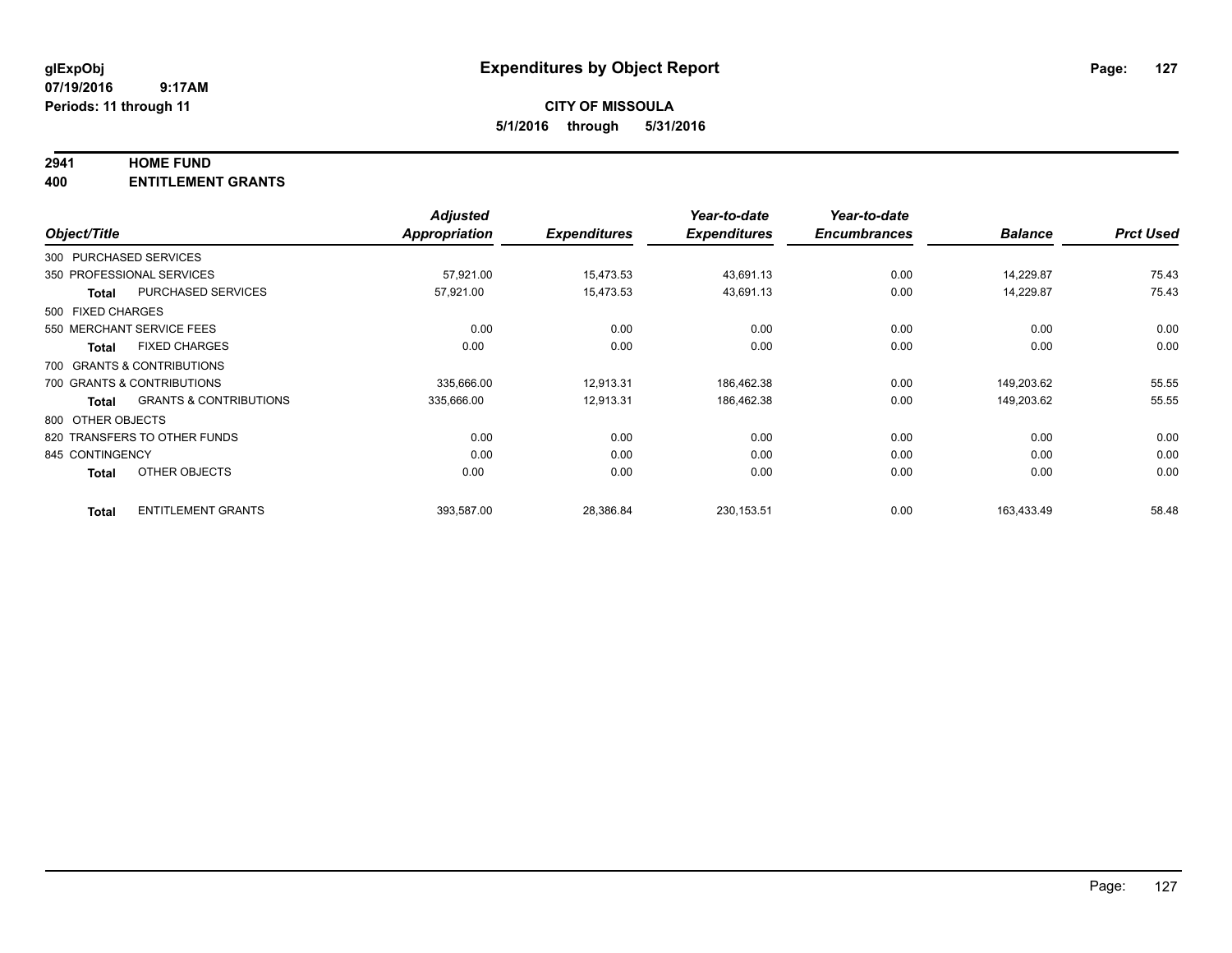**2941 HOME FUND**

|                        |                                   | <b>Adjusted</b>      |                     | Year-to-date        | Year-to-date        |                |                  |
|------------------------|-----------------------------------|----------------------|---------------------|---------------------|---------------------|----------------|------------------|
| Object/Title           |                                   | <b>Appropriation</b> | <b>Expenditures</b> | <b>Expenditures</b> | <b>Encumbrances</b> | <b>Balance</b> | <b>Prct Used</b> |
| 300 PURCHASED SERVICES |                                   |                      |                     |                     |                     |                |                  |
|                        | 350 PROFESSIONAL SERVICES         | 57,921.00            | 15,473.53           | 43,691.13           | 0.00                | 14,229.87      | 75.43            |
| <b>Total</b>           | PURCHASED SERVICES                | 57,921.00            | 15,473.53           | 43,691.13           | 0.00                | 14,229.87      | 75.43            |
| 500 FIXED CHARGES      |                                   |                      |                     |                     |                     |                |                  |
|                        | 550 MERCHANT SERVICE FEES         | 0.00                 | 0.00                | 0.00                | 0.00                | 0.00           | 0.00             |
| <b>Total</b>           | <b>FIXED CHARGES</b>              | 0.00                 | 0.00                | 0.00                | 0.00                | 0.00           | 0.00             |
|                        | 700 GRANTS & CONTRIBUTIONS        |                      |                     |                     |                     |                |                  |
|                        | 700 GRANTS & CONTRIBUTIONS        | 335,666.00           | 12,913.31           | 186,462.38          | 0.00                | 149,203.62     | 55.55            |
| <b>Total</b>           | <b>GRANTS &amp; CONTRIBUTIONS</b> | 335,666.00           | 12,913.31           | 186,462.38          | 0.00                | 149,203.62     | 55.55            |
| 800 OTHER OBJECTS      |                                   |                      |                     |                     |                     |                |                  |
|                        | 820 TRANSFERS TO OTHER FUNDS      | 0.00                 | 0.00                | 0.00                | 0.00                | 0.00           | 0.00             |
| 845 CONTINGENCY        |                                   | 0.00                 | 0.00                | 0.00                | 0.00                | 0.00           | 0.00             |
| <b>Total</b>           | <b>OTHER OBJECTS</b>              | 0.00                 | 0.00                | 0.00                | 0.00                | 0.00           | 0.00             |
| <b>Total</b>           | <b>HOME FUND</b>                  | 393,587.00           | 28,386.84           | 230, 153.51         | 0.00                | 163.433.49     | 58.48            |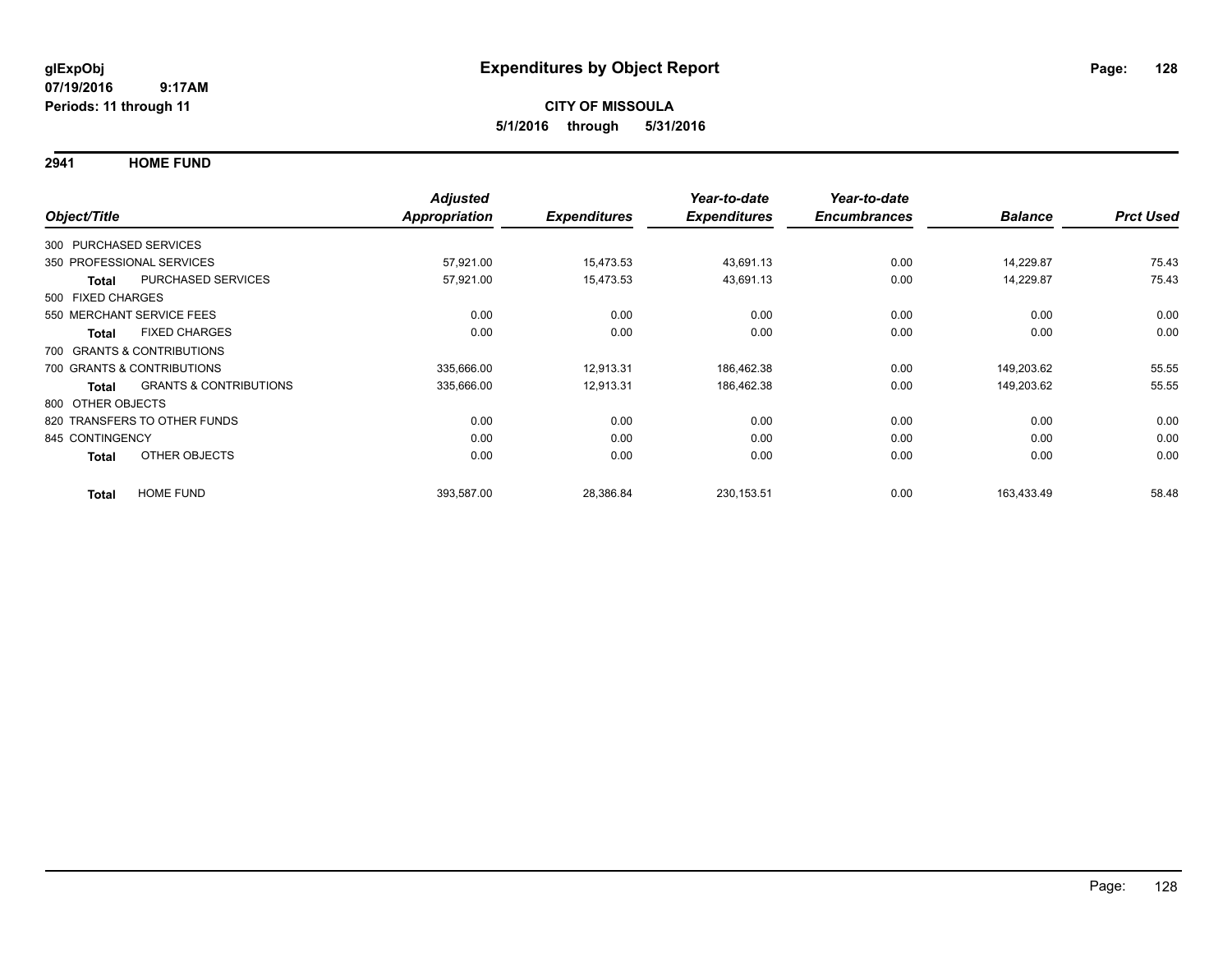#### **2942 ADDI PROGRAM**

**400 ENTITLEMENT GRANTS**

| Object/Title                                      | <b>Adjusted</b><br><b>Appropriation</b> | <b>Expenditures</b> | Year-to-date<br><b>Expenditures</b> | Year-to-date<br><b>Encumbrances</b> | <b>Balance</b> | <b>Prct Used</b> |
|---------------------------------------------------|-----------------------------------------|---------------------|-------------------------------------|-------------------------------------|----------------|------------------|
| 300 PURCHASED SERVICES                            |                                         |                     |                                     |                                     |                |                  |
| 350 PROFESSIONAL SERVICES                         | 12,846.00                               | 0.00                | 0.00                                | 0.00                                | 12.846.00      | 0.00             |
| PURCHASED SERVICES<br><b>Total</b>                | 12,846.00                               | 0.00                | 0.00                                | 0.00                                | 12,846.00      | 0.00             |
| 700 GRANTS & CONTRIBUTIONS                        |                                         |                     |                                     |                                     |                |                  |
| 700 GRANTS & CONTRIBUTIONS                        | 0.00                                    | 0.00                | 0.00                                | 0.00                                | 0.00           | 0.00             |
| <b>GRANTS &amp; CONTRIBUTIONS</b><br><b>Total</b> | 0.00                                    | 0.00                | 0.00                                | 0.00                                | 0.00           | 0.00             |
| <b>ENTITLEMENT GRANTS</b><br><b>Total</b>         | 12.846.00                               | 0.00                | 0.00                                | 0.00                                | 12.846.00      | 0.00             |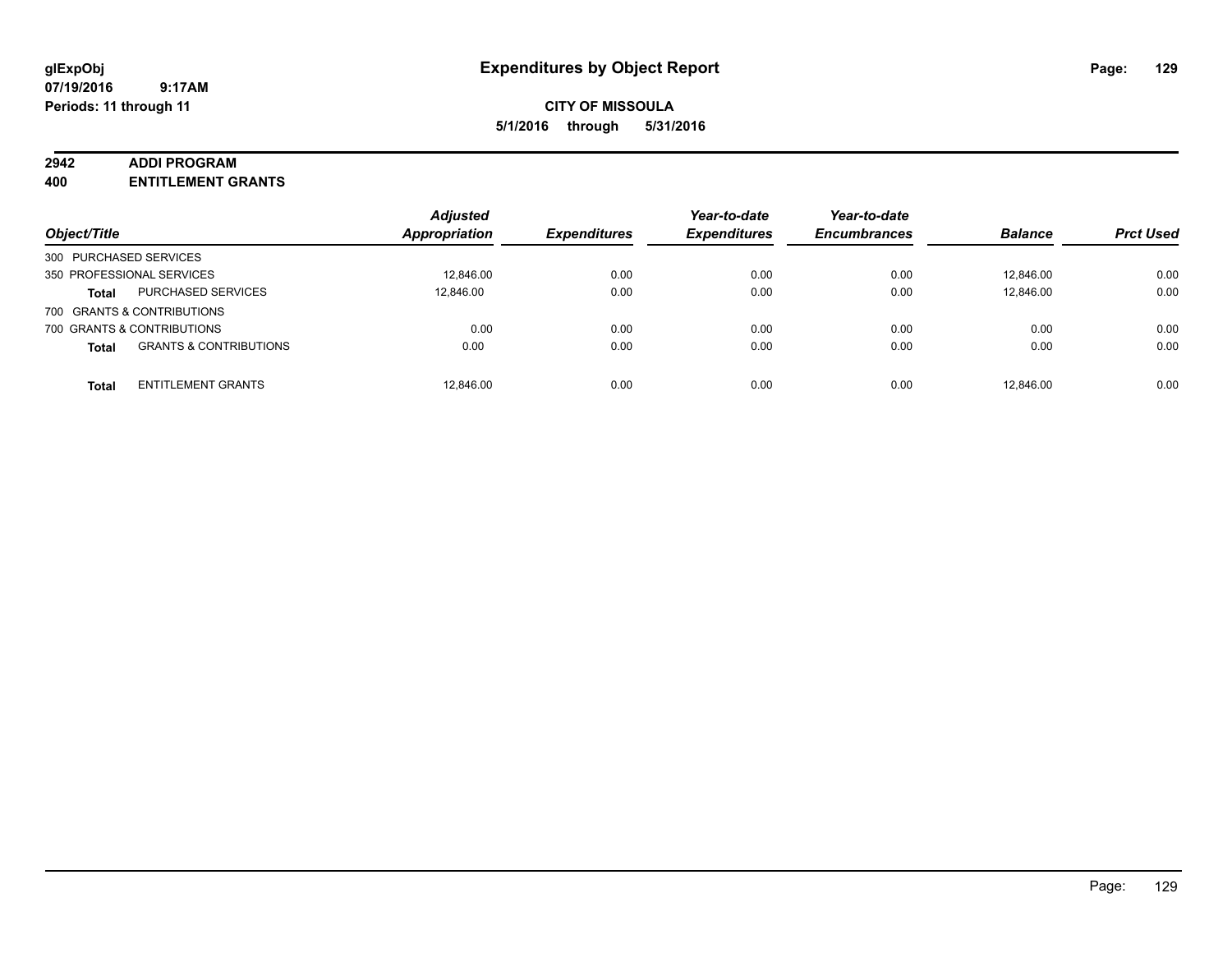### **2942 ADDI PROGRAM**

| Object/Title                                      | <b>Adjusted</b><br>Appropriation | <b>Expenditures</b> | Year-to-date<br><b>Expenditures</b> | Year-to-date<br><b>Encumbrances</b> | <b>Balance</b> | <b>Prct Used</b> |
|---------------------------------------------------|----------------------------------|---------------------|-------------------------------------|-------------------------------------|----------------|------------------|
| 300 PURCHASED SERVICES                            |                                  |                     |                                     |                                     |                |                  |
| 350 PROFESSIONAL SERVICES                         | 12.846.00                        | 0.00                | 0.00                                | 0.00                                | 12.846.00      | 0.00             |
| <b>PURCHASED SERVICES</b><br><b>Total</b>         | 12,846.00                        | 0.00                | 0.00                                | 0.00                                | 12.846.00      | 0.00             |
| 700 GRANTS & CONTRIBUTIONS                        |                                  |                     |                                     |                                     |                |                  |
| 700 GRANTS & CONTRIBUTIONS                        | 0.00                             | 0.00                | 0.00                                | 0.00                                | 0.00           | 0.00             |
| <b>GRANTS &amp; CONTRIBUTIONS</b><br><b>Total</b> | 0.00                             | 0.00                | 0.00                                | 0.00                                | 0.00           | 0.00             |
| ADDI PROGRAM<br><b>Total</b>                      | 12.846.00                        | 0.00                | 0.00                                | 0.00                                | 12.846.00      | 0.00             |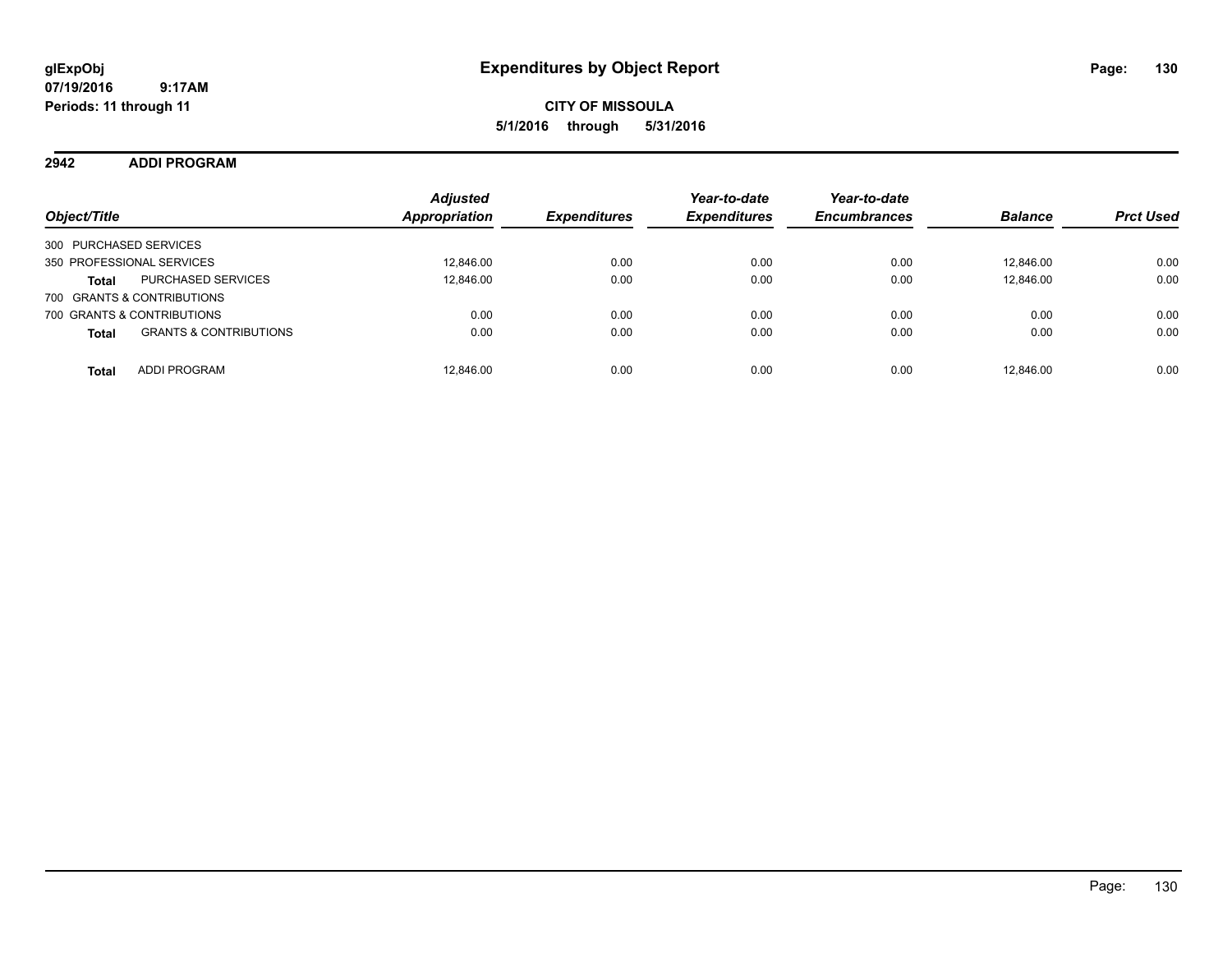#### **2943 CITY HOME PROGRAM INCOME**

#### **400 ENTITLEMENT GRANTS**

| Object/Title      |                                   | <b>Adjusted</b><br>Appropriation | <b>Expenditures</b> | Year-to-date<br><b>Expenditures</b> | Year-to-date<br><b>Encumbrances</b> | <b>Balance</b> | <b>Prct Used</b> |
|-------------------|-----------------------------------|----------------------------------|---------------------|-------------------------------------|-------------------------------------|----------------|------------------|
|                   | 300 PURCHASED SERVICES            |                                  |                     |                                     |                                     |                |                  |
|                   | 350 PROFESSIONAL SERVICES         | 31,000.00                        | 0.00                | 0.00                                | 0.00                                | 31,000.00      | 0.00             |
|                   | 390 OTHER PURCHASED SERVICES      | 500.00                           | 0.00                | 0.00                                | 0.00                                | 500.00         | 0.00             |
| <b>Total</b>      | <b>PURCHASED SERVICES</b>         | 31,500.00                        | 0.00                | 0.00                                | 0.00                                | 31,500.00      | 0.00             |
| 500 FIXED CHARGES |                                   |                                  |                     |                                     |                                     |                |                  |
|                   | 550 MERCHANT SERVICE FEES         | 0.00                             | 0.00                | 0.00                                | 0.00                                | 0.00           | 0.00             |
| <b>Total</b>      | <b>FIXED CHARGES</b>              | 0.00                             | 0.00                | 0.00                                | 0.00                                | 0.00           | 0.00             |
|                   | 700 GRANTS & CONTRIBUTIONS        |                                  |                     |                                     |                                     |                |                  |
|                   | 700 GRANTS & CONTRIBUTIONS        | 0.00                             | 0.00                | 0.00                                | 0.00                                | 0.00           | 0.00             |
| <b>Total</b>      | <b>GRANTS &amp; CONTRIBUTIONS</b> | 0.00                             | 0.00                | 0.00                                | 0.00                                | 0.00           | 0.00             |
| <b>Total</b>      | <b>ENTITLEMENT GRANTS</b>         | 31,500.00                        | 0.00                | 0.00                                | 0.00                                | 31,500.00      | 0.00             |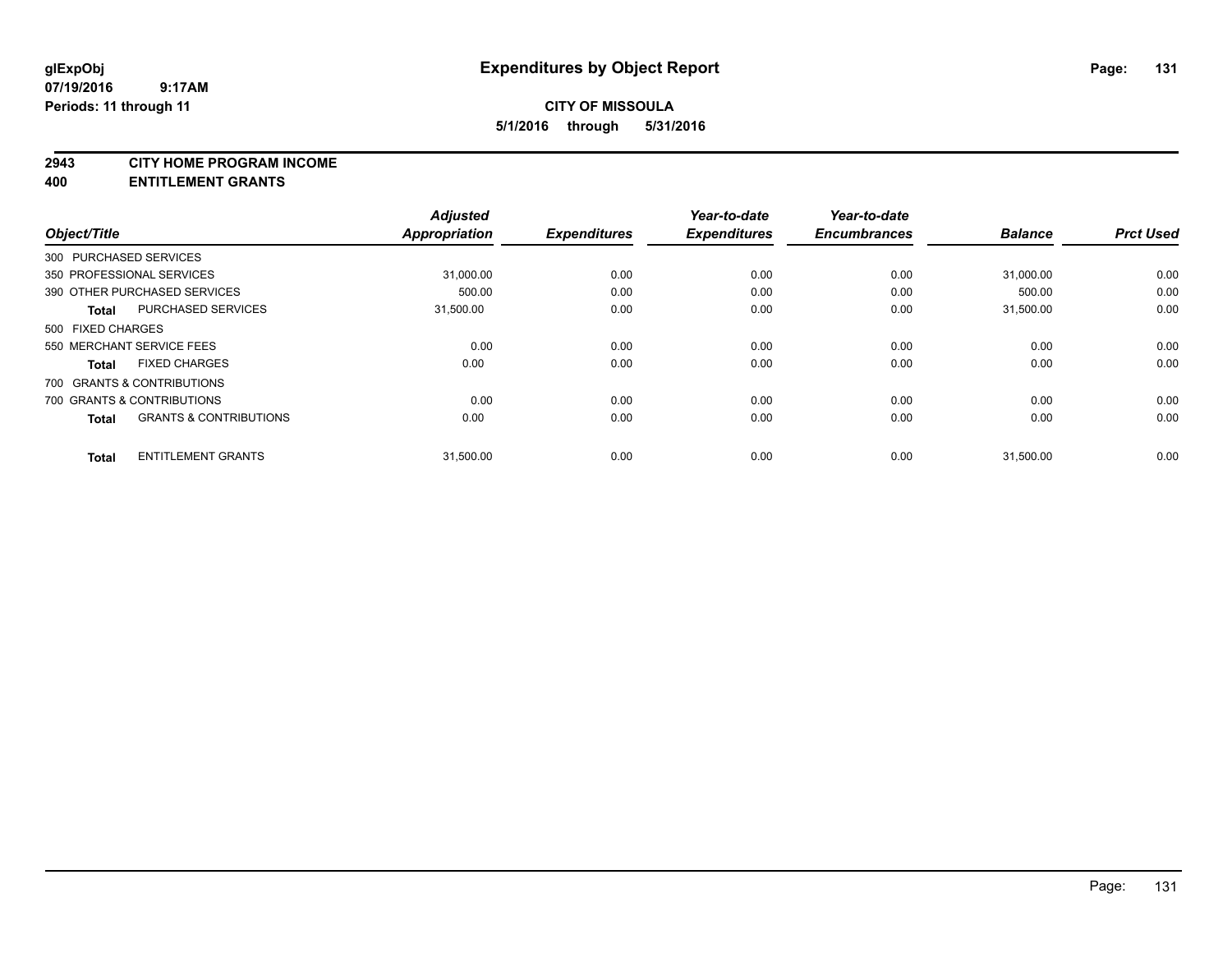### **2943 CITY HOME PROGRAM INCOME**

| Object/Title                                      | <b>Adjusted</b><br><b>Appropriation</b> | <b>Expenditures</b> | Year-to-date<br><b>Expenditures</b> | Year-to-date<br><b>Encumbrances</b> | <b>Balance</b> | <b>Prct Used</b> |
|---------------------------------------------------|-----------------------------------------|---------------------|-------------------------------------|-------------------------------------|----------------|------------------|
| 300 PURCHASED SERVICES                            |                                         |                     |                                     |                                     |                |                  |
| 350 PROFESSIONAL SERVICES                         | 31,000.00                               | 0.00                | 0.00                                | 0.00                                | 31,000.00      | 0.00             |
| 390 OTHER PURCHASED SERVICES                      | 500.00                                  | 0.00                | 0.00                                | 0.00                                | 500.00         | 0.00             |
| PURCHASED SERVICES<br>Total                       | 31,500.00                               | 0.00                | 0.00                                | 0.00                                | 31,500.00      | 0.00             |
| 500 FIXED CHARGES                                 |                                         |                     |                                     |                                     |                |                  |
| 550 MERCHANT SERVICE FEES                         | 0.00                                    | 0.00                | 0.00                                | 0.00                                | 0.00           | 0.00             |
| <b>FIXED CHARGES</b><br><b>Total</b>              | 0.00                                    | 0.00                | 0.00                                | 0.00                                | 0.00           | 0.00             |
| 700 GRANTS & CONTRIBUTIONS                        |                                         |                     |                                     |                                     |                |                  |
| 700 GRANTS & CONTRIBUTIONS                        | 0.00                                    | 0.00                | 0.00                                | 0.00                                | 0.00           | 0.00             |
| <b>GRANTS &amp; CONTRIBUTIONS</b><br><b>Total</b> | 0.00                                    | 0.00                | 0.00                                | 0.00                                | 0.00           | 0.00             |
| CITY HOME PROGRAM INCOME<br><b>Total</b>          | 31,500.00                               | 0.00                | 0.00                                | 0.00                                | 31,500.00      | 0.00             |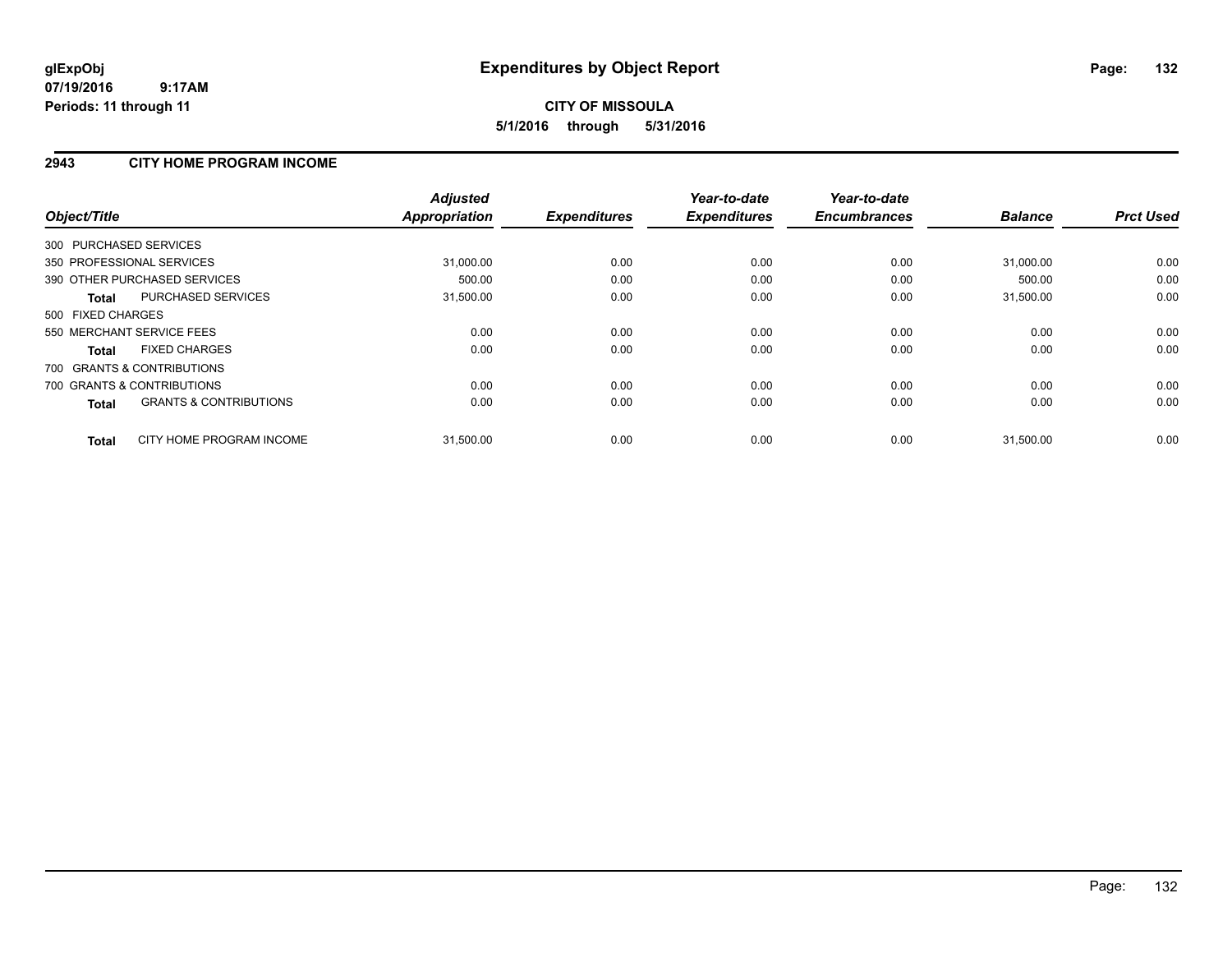#### **2944 NEIGHBORHOOD STABILIZATION PROGRAM**

**400 ENTITLEMENT GRANTS**

|                                           | <b>Adjusted</b>      |                     | Year-to-date        | Year-to-date        |                |                  |
|-------------------------------------------|----------------------|---------------------|---------------------|---------------------|----------------|------------------|
| Object/Title                              | <b>Appropriation</b> | <b>Expenditures</b> | <b>Expenditures</b> | <b>Encumbrances</b> | <b>Balance</b> | <b>Prct Used</b> |
| 300 PURCHASED SERVICES                    |                      |                     |                     |                     |                |                  |
| 350 PROFESSIONAL SERVICES                 | 0.00                 | 0.00                | 0.00                | 0.00                | 0.00           | 0.00             |
| 390 OTHER PURCHASED SERVICES              | 0.00                 | 0.00                | 0.00                | 0.00                | 0.00           | 0.00             |
| <b>PURCHASED SERVICES</b><br><b>Total</b> | 0.00                 | 0.00                | 0.00                | 0.00                | 0.00           | 0.00             |
| 500 FIXED CHARGES                         |                      |                     |                     |                     |                |                  |
| 550 MERCHANT SERVICE FEES                 | 0.00                 | 0.00                | 0.00                | 0.00                | 0.00           | 0.00             |
| <b>FIXED CHARGES</b><br><b>Total</b>      | 0.00                 | 0.00                | 0.00                | 0.00                | 0.00           | 0.00             |
| <b>ENTITLEMENT GRANTS</b><br><b>Total</b> | 0.00                 | 0.00                | 0.00                | 0.00                | 0.00           | 0.00             |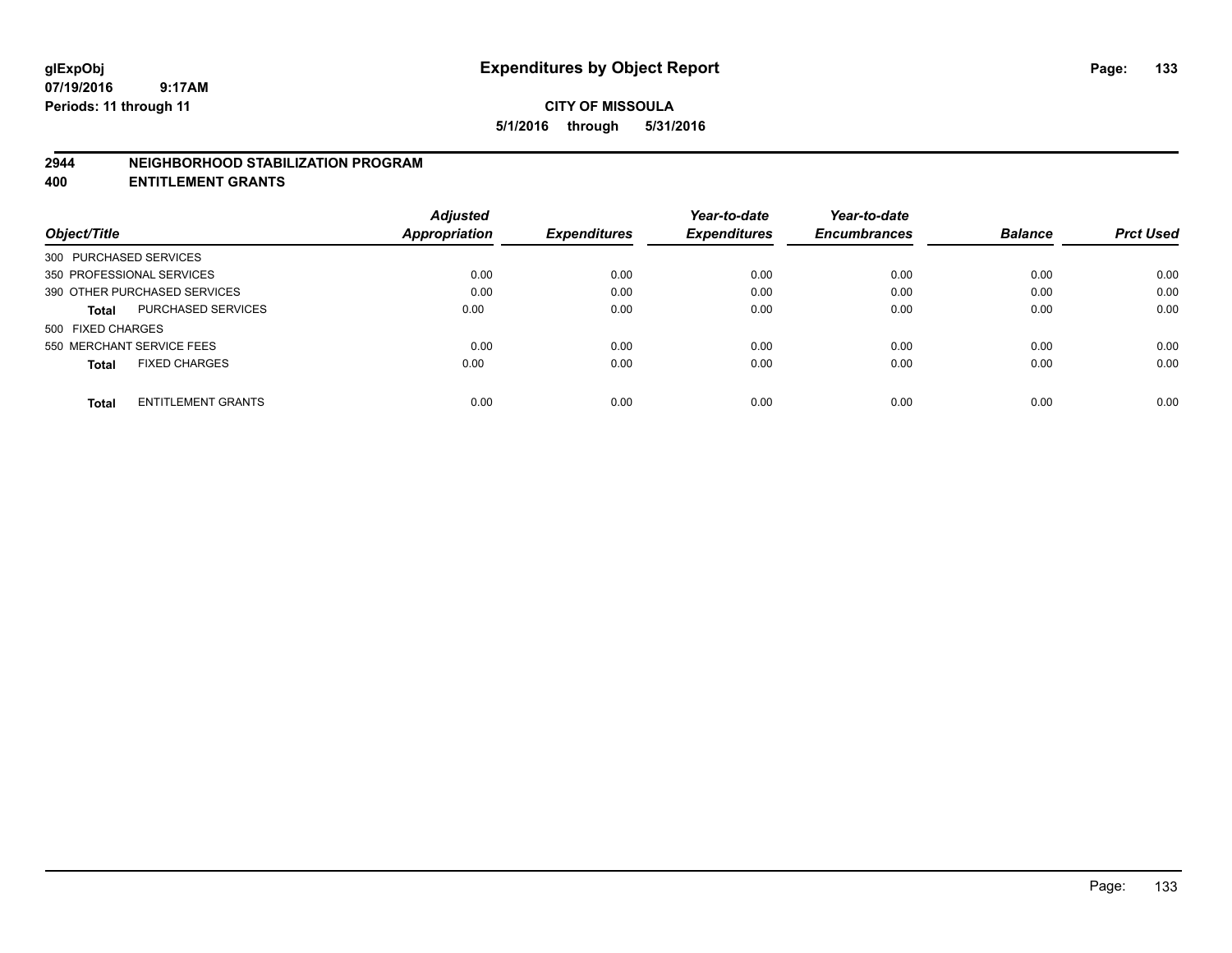### **2944 NEIGHBORHOOD STABILIZATION PROGRAM**

**401 MHA/SILVERTIP**

| Object/Title                              | <b>Adjusted</b><br><b>Appropriation</b> | <b>Expenditures</b> | Year-to-date<br><b>Expenditures</b> | Year-to-date<br><b>Encumbrances</b> | <b>Balance</b> | <b>Prct Used</b> |
|-------------------------------------------|-----------------------------------------|---------------------|-------------------------------------|-------------------------------------|----------------|------------------|
| 300 PURCHASED SERVICES                    |                                         |                     |                                     |                                     |                |                  |
| 350 PROFESSIONAL SERVICES                 | 0.00                                    | 0.00                | 0.00                                | 0.00                                | 0.00           | 0.00             |
| <b>PURCHASED SERVICES</b><br><b>Total</b> | 0.00                                    | 0.00                | 0.00                                | 0.00                                | 0.00           | 0.00             |
| 500 FIXED CHARGES                         |                                         |                     |                                     |                                     |                |                  |
| 550 MERCHANT SERVICE FEES                 | 0.00                                    | 0.00                | 0.00                                | 0.00                                | 0.00           | 0.00             |
| <b>FIXED CHARGES</b><br><b>Total</b>      | 0.00                                    | 0.00                | 0.00                                | 0.00                                | 0.00           | 0.00             |
| <b>MHA/SILVERTIP</b><br>Total             | 0.00                                    | 0.00                | 0.00                                | 0.00                                | 0.00           | 0.00             |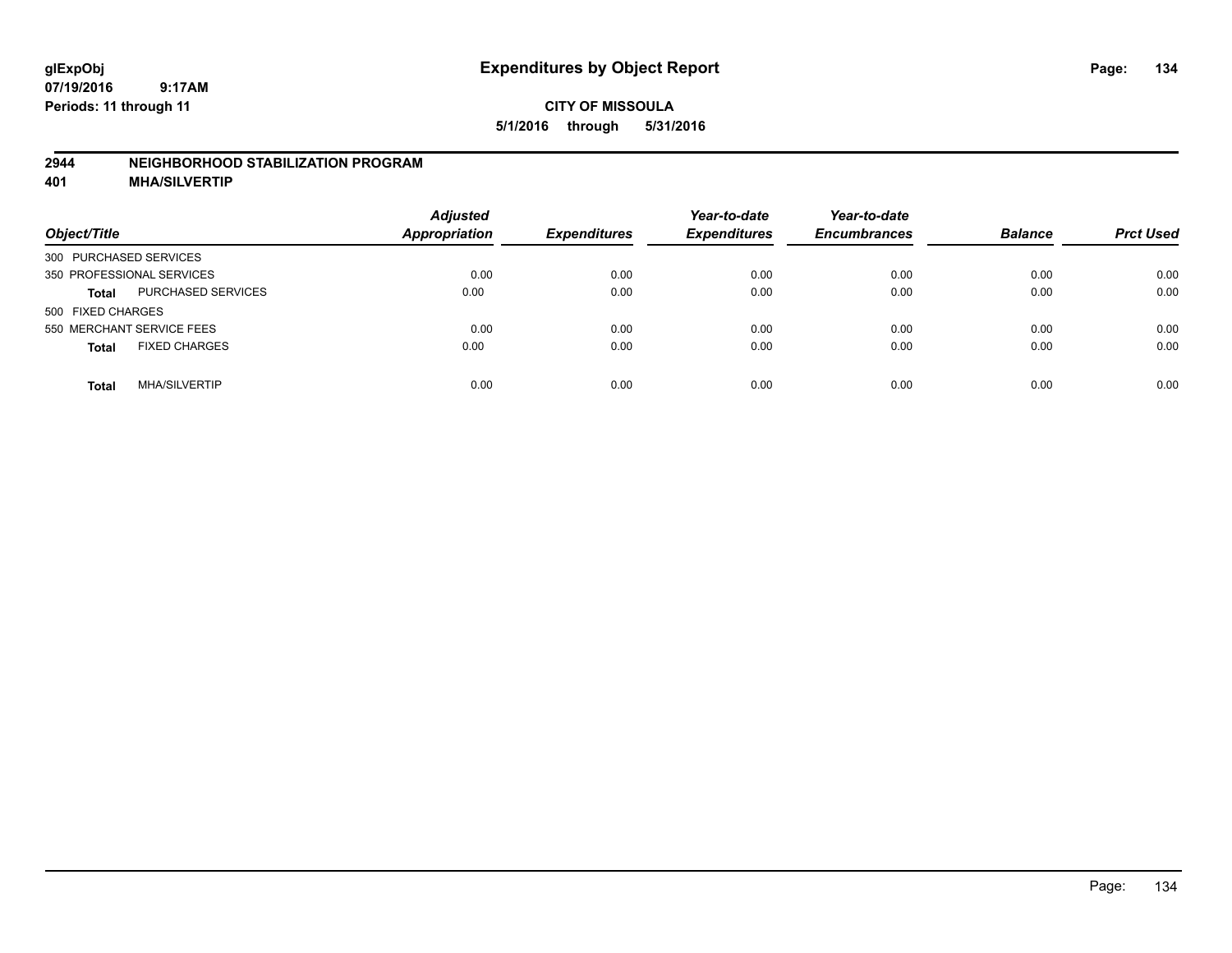#### **2944 NEIGHBORHOOD STABILIZATION PROGRAM**

**402 HUD/SILVERTIP**

| <b>Adjusted</b> |               | Year-to-date        | Year-to-date        |                     | <b>Prct Used</b> |
|-----------------|---------------|---------------------|---------------------|---------------------|------------------|
|                 |               |                     |                     |                     |                  |
|                 |               |                     |                     |                     |                  |
| 0.00            | 0.00          | 0.00                | 0.00                | 0.00                | 0.00             |
| 0.00            | 0.00          | 0.00                | 0.00                | 0.00                | 0.00             |
| 0.00            | 0.00          | 0.00                | 0.00                | 0.00                | 0.00             |
|                 |               |                     |                     |                     |                  |
| 0.00            | 0.00          | 0.00                | 0.00                | 0.00                | 0.00             |
| 0.00            | 0.00          | 0.00                | 0.00                | 0.00                | 0.00             |
| 0.00            | 0.00          | 0.00                | 0.00                | 0.00                | 0.00             |
|                 | Appropriation | <b>Expenditures</b> | <b>Expenditures</b> | <b>Encumbrances</b> | <b>Balance</b>   |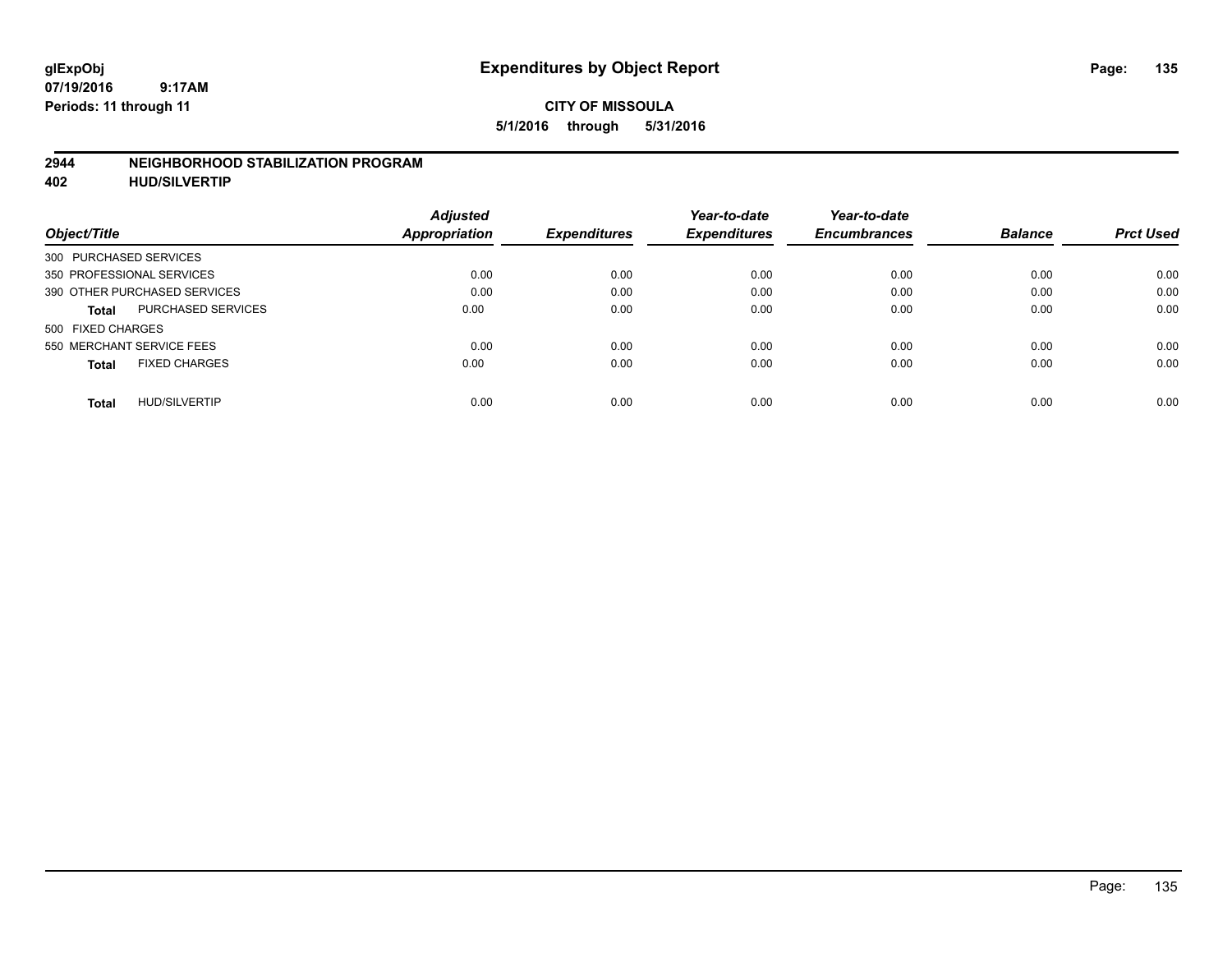**CITY OF MISSOULA 5/1/2016 through 5/31/2016**

## **2944 NEIGHBORHOOD STABILIZATION PROGRAM**

| Object/Title           |                                  | <b>Adjusted</b><br><b>Appropriation</b> | <b>Expenditures</b> | Year-to-date<br><b>Expenditures</b> | Year-to-date<br><b>Encumbrances</b> | <b>Balance</b> | <b>Prct Used</b> |
|------------------------|----------------------------------|-----------------------------------------|---------------------|-------------------------------------|-------------------------------------|----------------|------------------|
| 300 PURCHASED SERVICES |                                  |                                         |                     |                                     |                                     |                |                  |
|                        | 350 PROFESSIONAL SERVICES        | 0.00                                    | 0.00                | 0.00                                | 0.00                                | 0.00           | 0.00             |
|                        | 390 OTHER PURCHASED SERVICES     | 0.00                                    | 0.00                | 0.00                                | 0.00                                | 0.00           | 0.00             |
| <b>Total</b>           | <b>PURCHASED SERVICES</b>        | 0.00                                    | 0.00                | 0.00                                | 0.00                                | 0.00           | 0.00             |
| 500 FIXED CHARGES      |                                  |                                         |                     |                                     |                                     |                |                  |
|                        | 550 MERCHANT SERVICE FEES        | 0.00                                    | 0.00                | 0.00                                | 0.00                                | 0.00           | 0.00             |
| <b>Total</b>           | <b>FIXED CHARGES</b>             | 0.00                                    | 0.00                | 0.00                                | 0.00                                | 0.00           | 0.00             |
| <b>Total</b>           | NEIGHBORHOOD STABILIZATION PROGF | 0.00                                    | 0.00                | 0.00                                | 0.00                                | 0.00           | 0.00             |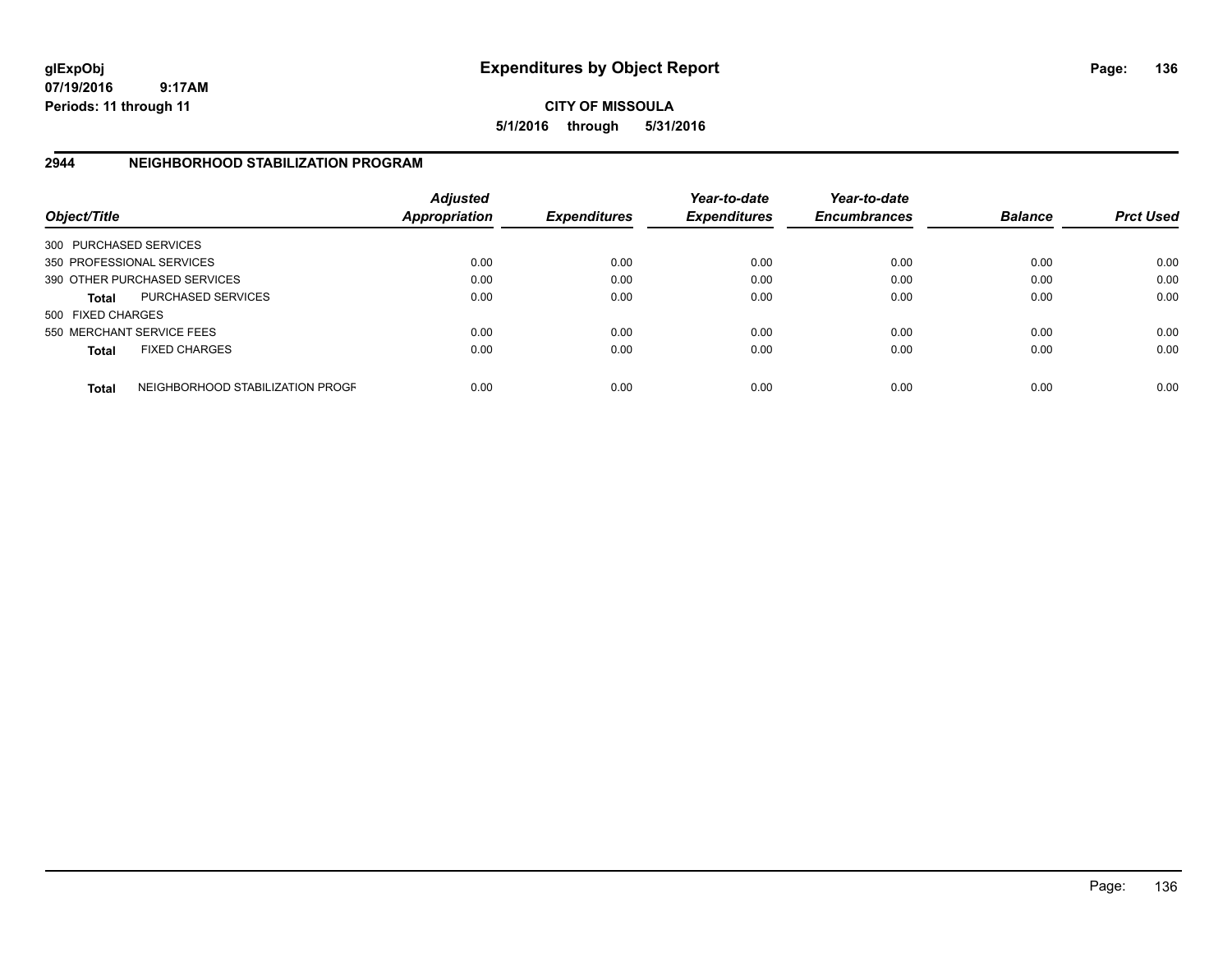#### **2955 TRANSPORTATION**

**250 DEVELOPMENT SERVICES**

|                                            | <b>Adjusted</b>      |                     | Year-to-date        | Year-to-date        |                |                  |
|--------------------------------------------|----------------------|---------------------|---------------------|---------------------|----------------|------------------|
| Object/Title                               | <b>Appropriation</b> | <b>Expenditures</b> | <b>Expenditures</b> | <b>Encumbrances</b> | <b>Balance</b> | <b>Prct Used</b> |
| 100 PERSONAL SERVICES                      |                      |                     |                     |                     |                |                  |
| 110 SALARIES AND WAGES                     | 444,693.00           | 29,870.21           | 351,462.01          | 0.00                | 93,230.99      | 79.03            |
| 120 OVERTIME/TERMINATION                   | 0.00                 | 0.00                | 12.30               | 0.00                | $-12.30$       | 0.00             |
| <b>140 EMPLOYER CONTRIBUTIONS</b>          | 160,137.00           | 11,220.19           | 131,953.44          | 0.00                | 28,183.56      | 82.40            |
| 141 STATE RETIREMENT CONTRIBUTIONS         | 0.00                 | 0.00                | 224.52              | 0.00                | $-224.52$      | 0.00             |
| PERSONAL SERVICES<br><b>Total</b>          | 604,830.00           | 41,090.40           | 483,652.27          | 0.00                | 121, 177. 73   | 79.96            |
| 200 SUPPLIES                               |                      |                     |                     |                     |                |                  |
| 210 OFFICE SUPPLIES                        | 6,770.00             | 1,552.46            | 3,742.64            | 0.00                | 3,027.36       | 55.28            |
| 220 OPERATING SUPPLIES                     | 35,457.00            | 1,630.97            | 37,599.28           | 0.00                | $-2,142.28$    | 106.04           |
| 230 REPAIR/MAINTENANCE                     | 0.00                 | 0.00                | 0.00                | 0.00                | 0.00           | 0.00             |
| 231 GASOLINE                               | 0.00                 | 0.00                | 0.00                | 0.00                | 0.00           | 0.00             |
| 240 OTHER SUPPLIES                         | 360.00               | 0.00                | 0.00                | 0.00                | 360.00         | 0.00             |
| <b>SUPPLIES</b><br>Total                   | 42,587.00            | 3,183.43            | 41,341.92           | 0.00                | 1,245.08       | 97.08            |
| 300 PURCHASED SERVICES                     |                      |                     |                     |                     |                |                  |
| 310 COMMUNICATIONS                         | 1,000.00             | 184.54              | 1,738.02            | 0.00                | $-738.02$      | 173.80           |
| 320 PRINTING & DUPLICATING                 | 8,755.00             | 1,709.65            | 8,528.42            | 0.00                | 226.58         | 97.41            |
| 330 PUBLICITY, SUBSCRIPTIONS & DUES        | 32,495.00            | 2,583.00            | 24,589.57           | 0.00                | 7,905.43       | 75.67            |
| 341 ELECTRICITY & NATURAL GAS              | 0.00                 | 0.00                | 0.00                | 0.00                | 0.00           | 0.00             |
| 344 TELEPHONE SERVICE                      | 629.00               | 0.00                | 441.97              | 0.00                | 187.03         | 70.27            |
| 350 PROFESSIONAL SERVICES                  | 165,005.00           | 0.00                | 11,267.45           | 0.00                | 153,737.55     | 6.83             |
| 360 REPAIR & MAINTENANCE                   | 8,900.00             | 54.65               | 1,901.24            | 0.00                | 6,998.76       | 21.36            |
| 370 TRAVEL                                 | 13,200.00            | 19.51               | 1,834.21            | 0.00                | 11,365.79      | 13.90            |
| 380 TRAINING                               | 15,300.00            | 104.14              | 2,483.94            | 0.00                | 12,816.06      | 16.23            |
| 390 OTHER PURCHASED SERVICES               | 23,700.00            | 18,423.82           | 190,903.86          | 0.00                | $-167,203.86$  | 805.50           |
| PURCHASED SERVICES<br><b>Total</b>         | 268,984.00           | 23,079.31           | 243,688.68          | 0.00                | 25,295.32      | 90.60            |
| 500 FIXED CHARGES                          |                      |                     |                     |                     |                |                  |
| 500 FIXED CHARGES                          | 38,592.00            | 0.00                | 15,448.44           | 0.00                | 23,143.56      | 40.03            |
| 550 MERCHANT SERVICE FEES                  | 0.00                 | 0.00                | 0.00                | 0.00                | 0.00           | 0.00             |
| <b>FIXED CHARGES</b><br>Total              | 38,592.00            | 0.00                | 15,448.44           | 0.00                | 23,143.56      | 40.03            |
| 700 GRANTS & CONTRIBUTIONS                 |                      |                     |                     |                     |                |                  |
| 700 GRANTS & CONTRIBUTIONS                 | 142,802.00           | 32,370.00           | 80,429.00           | 0.00                | 62,373.00      | 56.32            |
| <b>GRANTS &amp; CONTRIBUTIONS</b><br>Total | 142,802.00           | 32,370.00           | 80,429.00           | 0.00                | 62,373.00      | 56.32            |
| 0.00000711500015070                        |                      |                     |                     |                     |                |                  |

800 OTHER OBJECTS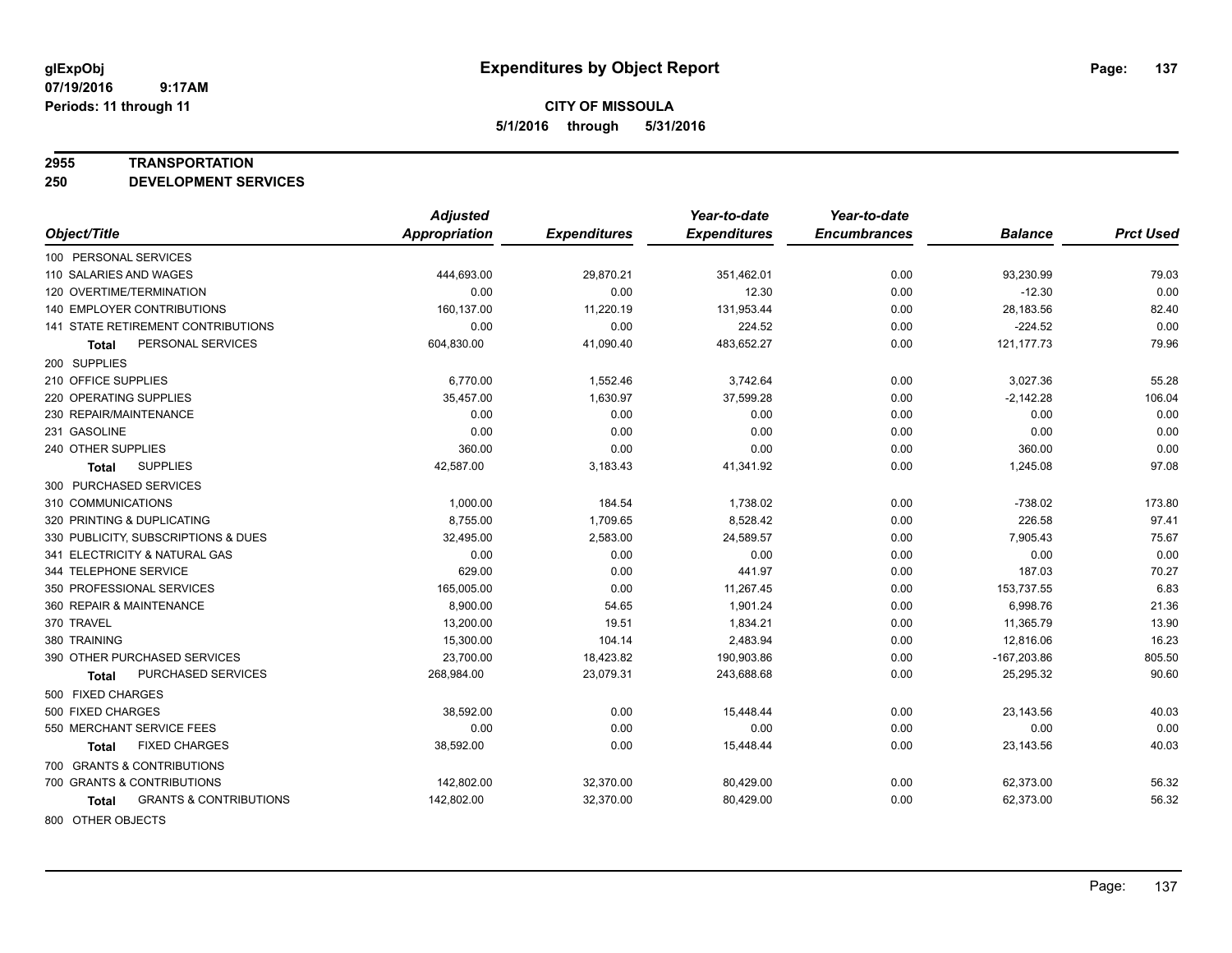#### **2955 TRANSPORTATION**

**250 DEVELOPMENT SERVICES**

| Object/Title                          | <b>Adjusted</b><br><b>Appropriation</b> | <b>Expenditures</b> | Year-to-date<br><b>Expenditures</b> | Year-to-date<br><b>Encumbrances</b> | <b>Balance</b> | <b>Prct Used</b> |
|---------------------------------------|-----------------------------------------|---------------------|-------------------------------------|-------------------------------------|----------------|------------------|
| 820 TRANSFERS TO OTHER FUNDS          | 0.00                                    | 0.00                | 0.00                                | 0.00                                | 0.00           | 0.00             |
| 845 CONTINGENCY                       | 127,295.00                              | 0.00                | 0.00                                | 0.00                                | 127,295.00     | 0.00             |
| OTHER OBJECTS<br><b>Total</b>         | 127.295.00                              | 0.00                | 0.00                                | 0.00                                | 127,295.00     | 0.00             |
| 900 CAPITAL OUTLAY                    |                                         |                     |                                     |                                     |                |                  |
| 940 MACHINERY & EQUIPMENT             | 0.00                                    | 0.00                | 0.00                                | 0.00                                | 0.00           | 0.00             |
| <b>CAPITAL OUTLAY</b><br><b>Total</b> | 0.00                                    | 0.00                | 0.00                                | 0.00                                | 0.00           | 0.00             |
| DEVELOPMENT SERVICES<br><b>Total</b>  | 1,225,090.00                            | 99.723.14           | 864,560.31                          | 0.00                                | 360.529.69     | 70.57            |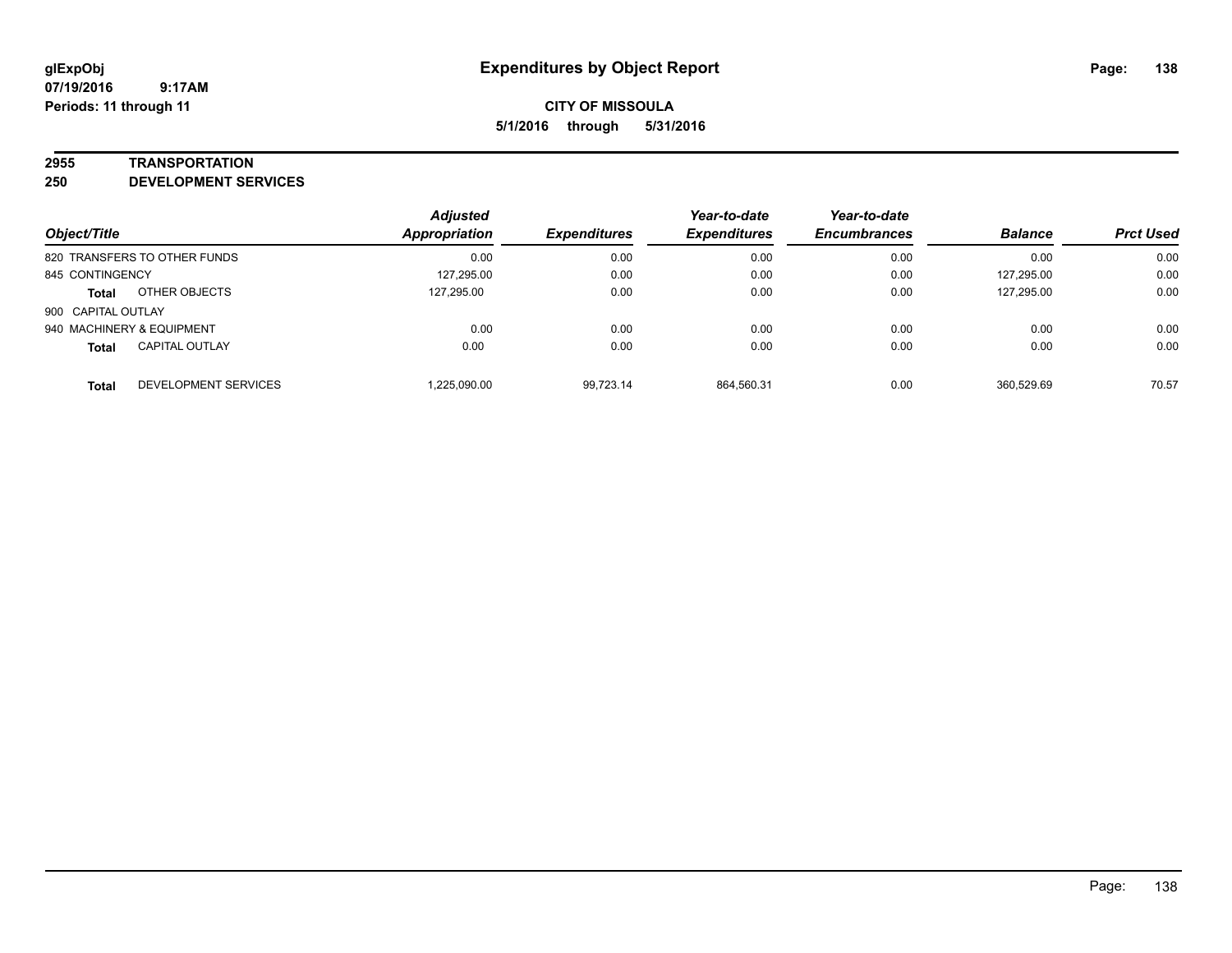### **2955 TRANSPORTATION**

|                                            | <b>Adjusted</b> |                     | Year-to-date        | Year-to-date        |                |                  |
|--------------------------------------------|-----------------|---------------------|---------------------|---------------------|----------------|------------------|
| Object/Title                               | Appropriation   | <b>Expenditures</b> | <b>Expenditures</b> | <b>Encumbrances</b> | <b>Balance</b> | <b>Prct Used</b> |
| 100 PERSONAL SERVICES                      |                 |                     |                     |                     |                |                  |
| 110 SALARIES AND WAGES                     | 444,693.00      | 29,870.21           | 351,462.01          | 0.00                | 93,230.99      | 79.03            |
| 120 OVERTIME/TERMINATION                   | 0.00            | 0.00                | 12.30               | 0.00                | $-12.30$       | 0.00             |
| 140 EMPLOYER CONTRIBUTIONS                 | 160,137.00      | 11,220.19           | 131,953.44          | 0.00                | 28,183.56      | 82.40            |
| 141 STATE RETIREMENT CONTRIBUTIONS         | 0.00            | 0.00                | 224.52              | 0.00                | $-224.52$      | 0.00             |
| PERSONAL SERVICES<br><b>Total</b>          | 604,830.00      | 41,090.40           | 483,652.27          | 0.00                | 121, 177. 73   | 79.96            |
| 200 SUPPLIES                               |                 |                     |                     |                     |                |                  |
| 210 OFFICE SUPPLIES                        | 6,770.00        | 1,552.46            | 3,742.64            | 0.00                | 3,027.36       | 55.28            |
| <b>220 OPERATING SUPPLIES</b>              | 35,457.00       | 1,630.97            | 37,599.28           | 0.00                | $-2,142.28$    | 106.04           |
| 230 REPAIR/MAINTENANCE                     | 0.00            | 0.00                | 0.00                | 0.00                | 0.00           | 0.00             |
| 231 GASOLINE                               | 0.00            | 0.00                | 0.00                | 0.00                | 0.00           | 0.00             |
| 240 OTHER SUPPLIES                         | 360.00          | 0.00                | 0.00                | 0.00                | 360.00         | 0.00             |
| <b>SUPPLIES</b><br>Total                   | 42,587.00       | 3,183.43            | 41,341.92           | 0.00                | 1,245.08       | 97.08            |
| 300 PURCHASED SERVICES                     |                 |                     |                     |                     |                |                  |
| 310 COMMUNICATIONS                         | 1,000.00        | 184.54              | 1,738.02            | 0.00                | $-738.02$      | 173.80           |
| 320 PRINTING & DUPLICATING                 | 8,755.00        | 1,709.65            | 8,528.42            | 0.00                | 226.58         | 97.41            |
| 330 PUBLICITY, SUBSCRIPTIONS & DUES        | 32,495.00       | 2,583.00            | 24,589.57           | 0.00                | 7,905.43       | 75.67            |
| 341 ELECTRICITY & NATURAL GAS              | 0.00            | 0.00                | 0.00                | 0.00                | 0.00           | 0.00             |
| 344 TELEPHONE SERVICE                      | 629.00          | 0.00                | 441.97              | 0.00                | 187.03         | 70.27            |
| 350 PROFESSIONAL SERVICES                  | 165,005.00      | 0.00                | 11,267.45           | 0.00                | 153,737.55     | 6.83             |
| 360 REPAIR & MAINTENANCE                   | 8.900.00        | 54.65               | 1,901.24            | 0.00                | 6,998.76       | 21.36            |
| 370 TRAVEL                                 | 13,200.00       | 19.51               | 1,834.21            | 0.00                | 11,365.79      | 13.90            |
| 380 TRAINING                               | 15,300.00       | 104.14              | 2,483.94            | 0.00                | 12,816.06      | 16.23            |
| 390 OTHER PURCHASED SERVICES               | 23,700.00       | 18,423.82           | 190,903.86          | 0.00                | $-167,203.86$  | 805.50           |
| PURCHASED SERVICES<br>Total                | 268,984.00      | 23,079.31           | 243,688.68          | 0.00                | 25,295.32      | 90.60            |
| 500 FIXED CHARGES                          |                 |                     |                     |                     |                |                  |
| 500 FIXED CHARGES                          | 38,592.00       | 0.00                | 15,448.44           | 0.00                | 23,143.56      | 40.03            |
| 550 MERCHANT SERVICE FEES                  | 0.00            | 0.00                | 0.00                | 0.00                | 0.00           | 0.00             |
| <b>FIXED CHARGES</b><br>Total              | 38,592.00       | 0.00                | 15,448.44           | 0.00                | 23,143.56      | 40.03            |
| 700 GRANTS & CONTRIBUTIONS                 |                 |                     |                     |                     |                |                  |
| 700 GRANTS & CONTRIBUTIONS                 | 142,802.00      | 32,370.00           | 80,429.00           | 0.00                | 62,373.00      | 56.32            |
| <b>GRANTS &amp; CONTRIBUTIONS</b><br>Total | 142,802.00      | 32,370.00           | 80,429.00           | 0.00                | 62,373.00      | 56.32            |
| 800 OTHER OBJECTS                          |                 |                     |                     |                     |                |                  |
| 820 TRANSFERS TO OTHER FUNDS               | 0.00            | 0.00                | 0.00                | 0.00                | 0.00           | 0.00             |
| 845 CONTINGENCY                            | 127,295.00      | 0.00                | 0.00                | 0.00                | 127,295.00     | 0.00             |
|                                            |                 |                     |                     |                     |                |                  |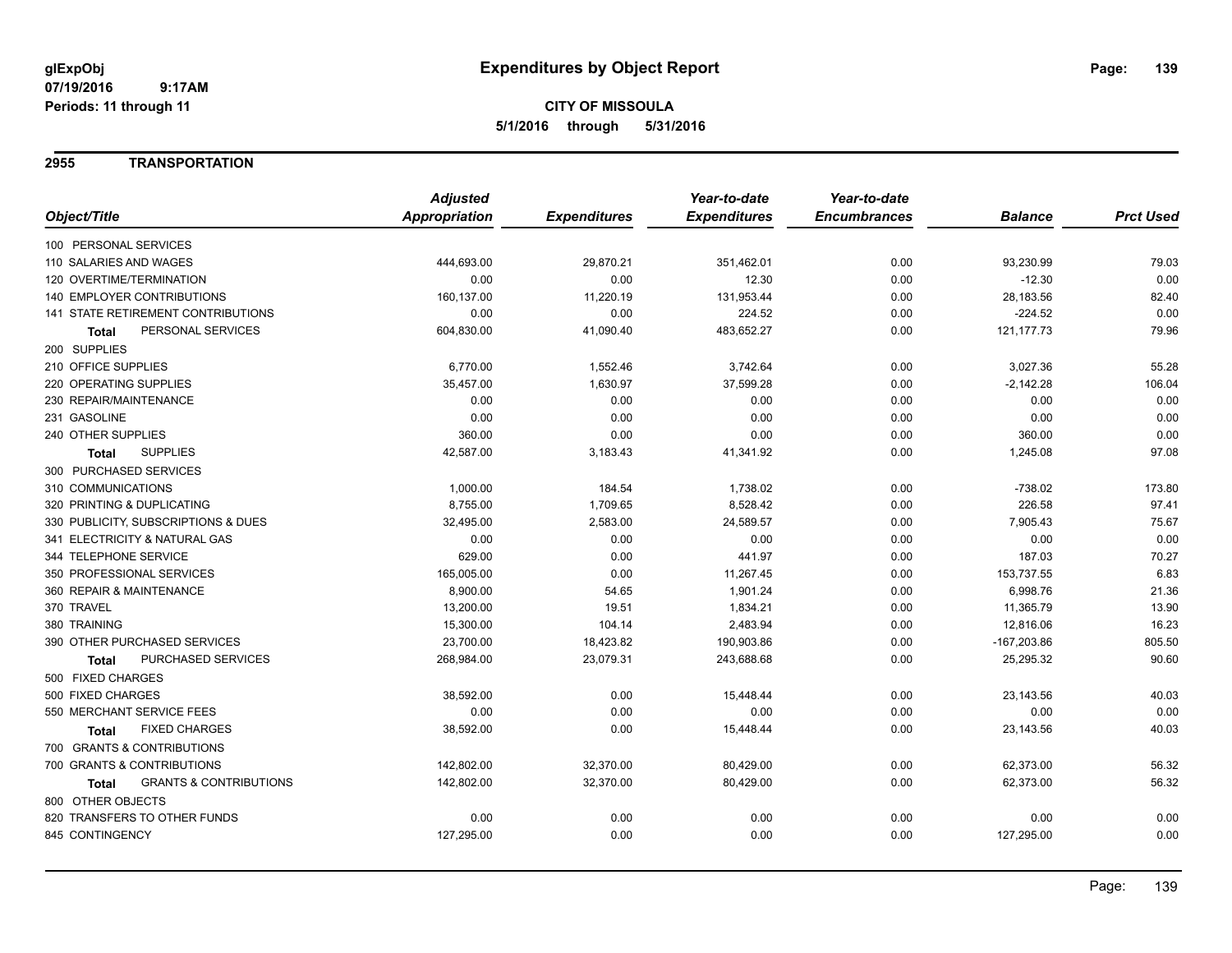**CITY OF MISSOULA 5/1/2016 through 5/31/2016**

### **2955 TRANSPORTATION**

| Obiect/Title                          | <b>Adjusted</b><br><b>Appropriation</b> | <i><b>Expenditures</b></i> | Year-to-date<br><b>Expenditures</b> | Year-to-date<br><b>Encumbrances</b> | <b>Balance</b> | <b>Prct Used</b> |
|---------------------------------------|-----------------------------------------|----------------------------|-------------------------------------|-------------------------------------|----------------|------------------|
| OTHER OBJECTS<br><b>Total</b>         | 127,295.00                              | 0.00                       | 0.00                                | 0.00                                | 127,295.00     | 0.00             |
| 900 CAPITAL OUTLAY                    |                                         |                            |                                     |                                     |                |                  |
| 940 MACHINERY & EQUIPMENT             | 0.00                                    | 0.00                       | 0.00                                | 0.00                                | 0.00           | 0.00             |
| <b>CAPITAL OUTLAY</b><br><b>Total</b> | 0.00                                    | 0.00                       | 0.00                                | 0.00                                | 0.00           | 0.00             |
| TRANSPORTATION<br>Total               | 1,225,090.00                            | 99.723.14                  | 864.560.31                          | 0.00                                | 360.529.69     | 70.57            |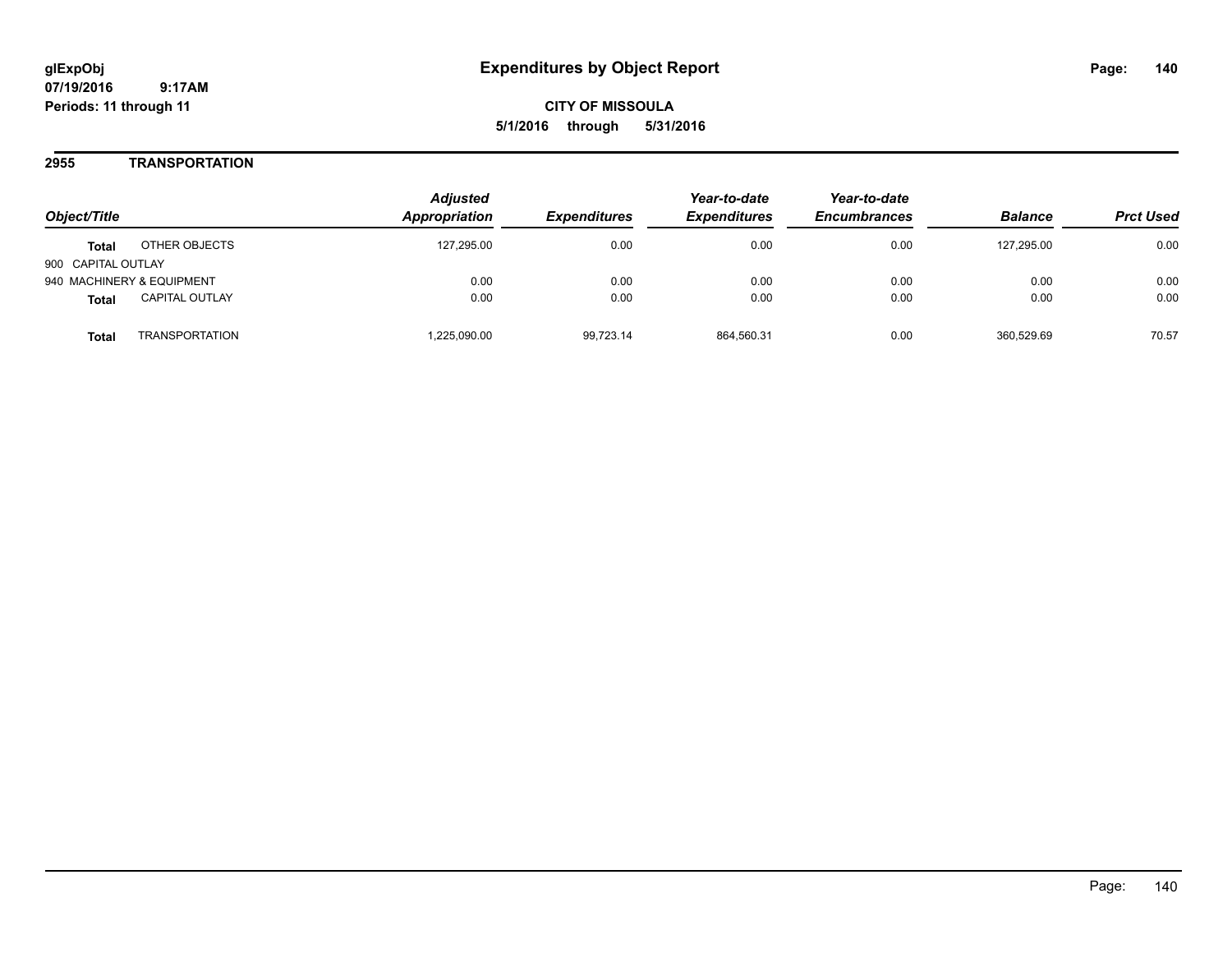#### **2987 FEDERAL TRANSPORTATION FUND**

**370 PARKS & RECREATION**

| Object/Title           |                                    | <b>Adjusted</b><br><b>Appropriation</b> | <b>Expenditures</b> | Year-to-date<br><b>Expenditures</b> | Year-to-date<br><b>Encumbrances</b> | <b>Balance</b> | <b>Prct Used</b> |
|------------------------|------------------------------------|-----------------------------------------|---------------------|-------------------------------------|-------------------------------------|----------------|------------------|
|                        |                                    |                                         |                     |                                     |                                     |                |                  |
| 100 PERSONAL SERVICES  |                                    |                                         |                     |                                     |                                     |                |                  |
| 110 SALARIES AND WAGES |                                    | 0.00                                    | 0.00                | 530.84                              | 0.00                                | -530.84        | 0.00             |
|                        | <b>140 EMPLOYER CONTRIBUTIONS</b>  | 0.00                                    | 0.00                | 118.12                              | 0.00                                | $-118.12$      | 0.00             |
|                        | 141 STATE RETIREMENT CONTRIBUTIONS | 0.00                                    | 0.00                | 79.89                               | 0.00                                | $-79.89$       | 0.00             |
| <b>Total</b>           | PERSONAL SERVICES                  | 0.00                                    | 0.00                | 728.85                              | 0.00                                | $-728.85$      | 0.00             |
| 500 FIXED CHARGES      |                                    |                                         |                     |                                     |                                     |                |                  |
|                        | 550 MERCHANT SERVICE FEES          | 0.00                                    | 0.00                | 0.00                                | 0.00                                | 0.00           | 0.00             |
| <b>Total</b>           | <b>FIXED CHARGES</b>               | 0.00                                    | 0.00                | 0.00                                | 0.00                                | 0.00           | 0.00             |
|                        |                                    |                                         |                     |                                     |                                     |                |                  |
| <b>Total</b>           | PARKS & RECREATION                 | 0.00                                    | 0.00                | 728.85                              | 0.00                                | $-728.85$      | 0.00             |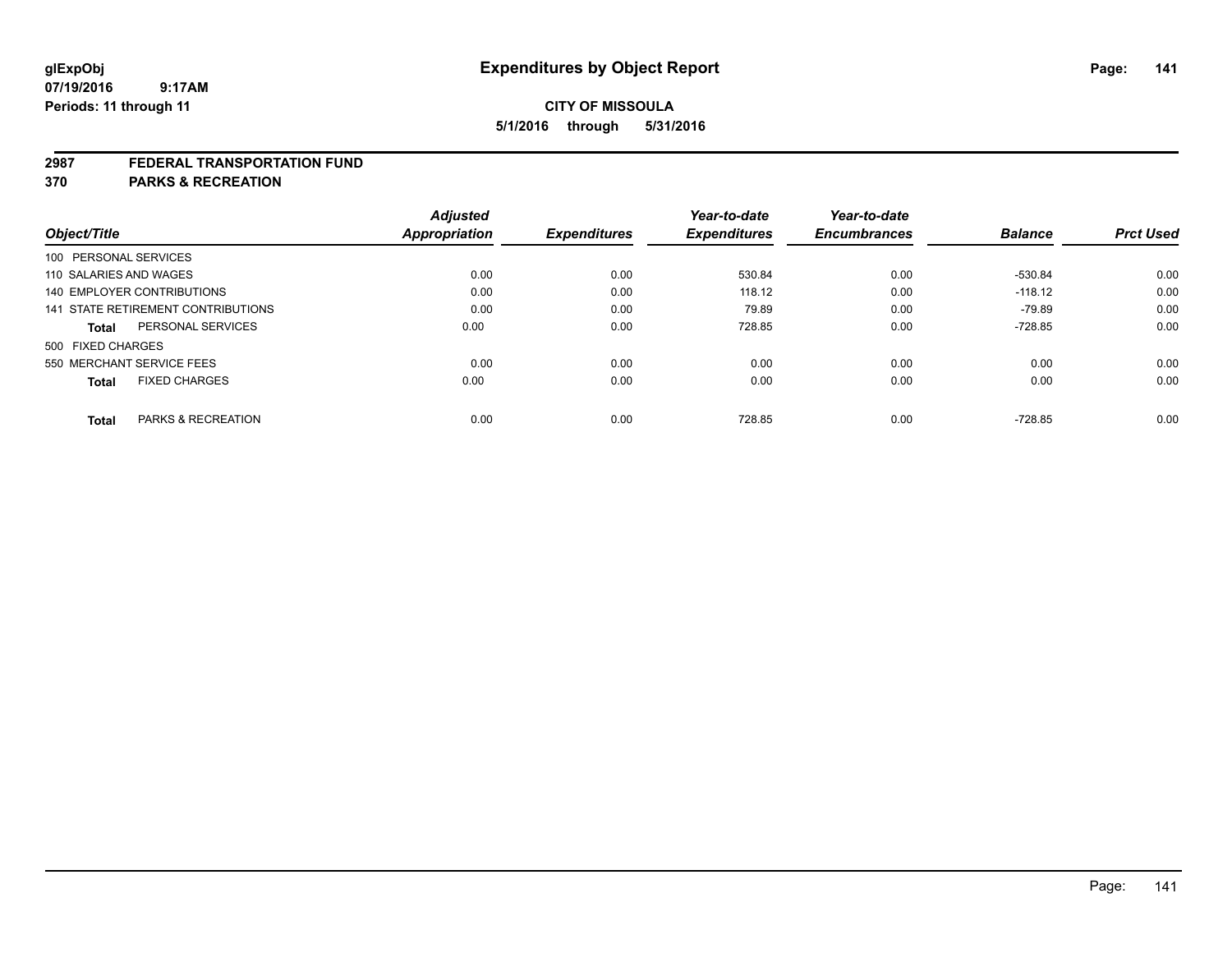#### **2987 FEDERAL TRANSPORTATION FUND**

**390 NON-DEPARTMENTAL**

|                        |                                   | <b>Adjusted</b>      |                     | Year-to-date        | Year-to-date<br><b>Encumbrances</b> |                | <b>Prct Used</b> |
|------------------------|-----------------------------------|----------------------|---------------------|---------------------|-------------------------------------|----------------|------------------|
| Object/Title           |                                   | <b>Appropriation</b> | <b>Expenditures</b> | <b>Expenditures</b> |                                     | <b>Balance</b> |                  |
| 100 PERSONAL SERVICES  |                                   |                      |                     |                     |                                     |                |                  |
| 110 SALARIES AND WAGES |                                   | 0.00                 | 0.00                | 0.00                | 0.00                                | 0.00           | 0.00             |
|                        | 120 OVERTIME/TERMINATION          | 0.00                 | 0.00                | 0.00                | 0.00                                | 0.00           | 0.00             |
|                        | <b>140 EMPLOYER CONTRIBUTIONS</b> | 0.00                 | 0.00                | 0.00                | 0.00                                | 0.00           | 0.00             |
| <b>Total</b>           | PERSONAL SERVICES                 | 0.00                 | 0.00                | 0.00                | 0.00                                | 0.00           | 0.00             |
| 500 FIXED CHARGES      |                                   |                      |                     |                     |                                     |                |                  |
|                        | 550 MERCHANT SERVICE FEES         | 0.00                 | 0.00                | 0.00                | 0.00                                | 0.00           | 0.00             |
| Total                  | <b>FIXED CHARGES</b>              | 0.00                 | 0.00                | 0.00                | 0.00                                | 0.00           | 0.00             |
| 800 OTHER OBJECTS      |                                   |                      |                     |                     |                                     |                |                  |
|                        | 820 TRANSFERS TO OTHER FUNDS      | 0.00                 | 0.00                | 0.00                | 0.00                                | 0.00           | 0.00             |
| <b>Total</b>           | OTHER OBJECTS                     | 0.00                 | 0.00                | 0.00                | 0.00                                | 0.00           | 0.00             |
| 900 CAPITAL OUTLAY     |                                   |                      |                     |                     |                                     |                |                  |
| 930 IMPROVEMENTS       |                                   | 762,189.00           | 13,288.45           | 130,740.33          | 0.00                                | 631,448.67     | 17.15            |
| <b>Total</b>           | <b>CAPITAL OUTLAY</b>             | 762,189.00           | 13,288.45           | 130,740.33          | 0.00                                | 631,448.67     | 17.15            |
| <b>Total</b>           | NON-DEPARTMENTAL                  | 762,189.00           | 13,288.45           | 130,740.33          | 0.00                                | 631,448.67     | 17.15            |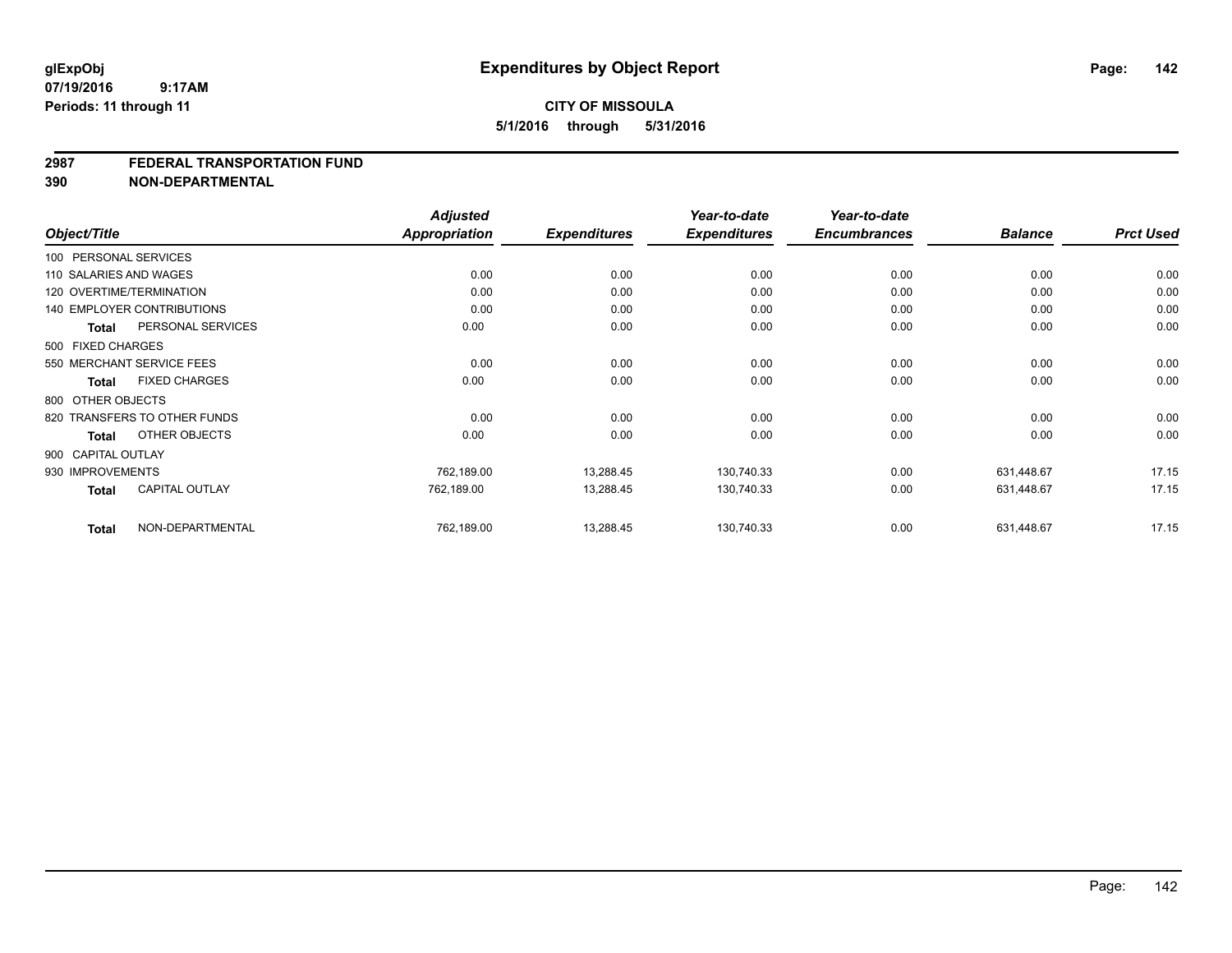### **2987 FEDERAL TRANSPORTATION FUND**

|                        |                                    | <b>Adjusted</b> |                     | Year-to-date        | Year-to-date        |                |                  |
|------------------------|------------------------------------|-----------------|---------------------|---------------------|---------------------|----------------|------------------|
| Object/Title           |                                    | Appropriation   | <b>Expenditures</b> | <b>Expenditures</b> | <b>Encumbrances</b> | <b>Balance</b> | <b>Prct Used</b> |
| 100 PERSONAL SERVICES  |                                    |                 |                     |                     |                     |                |                  |
| 110 SALARIES AND WAGES |                                    | 0.00            | 0.00                | 530.84              | 0.00                | $-530.84$      | 0.00             |
|                        | 120 OVERTIME/TERMINATION           | 0.00            | 0.00                | 0.00                | 0.00                | 0.00           | 0.00             |
|                        | <b>140 EMPLOYER CONTRIBUTIONS</b>  | 0.00            | 0.00                | 118.12              | 0.00                | $-118.12$      | 0.00             |
|                        | 141 STATE RETIREMENT CONTRIBUTIONS | 0.00            | 0.00                | 79.89               | 0.00                | -79.89         | 0.00             |
| <b>Total</b>           | PERSONAL SERVICES                  | 0.00            | 0.00                | 728.85              | 0.00                | $-728.85$      | 0.00             |
| 500 FIXED CHARGES      |                                    |                 |                     |                     |                     |                |                  |
|                        | 550 MERCHANT SERVICE FEES          | 0.00            | 0.00                | 0.00                | 0.00                | 0.00           | 0.00             |
| Total                  | <b>FIXED CHARGES</b>               | 0.00            | 0.00                | 0.00                | 0.00                | 0.00           | 0.00             |
| 800 OTHER OBJECTS      |                                    |                 |                     |                     |                     |                |                  |
|                        | 820 TRANSFERS TO OTHER FUNDS       | 0.00            | 0.00                | 0.00                | 0.00                | 0.00           | 0.00             |
| <b>Total</b>           | OTHER OBJECTS                      | 0.00            | 0.00                | 0.00                | 0.00                | 0.00           | 0.00             |
| 900 CAPITAL OUTLAY     |                                    |                 |                     |                     |                     |                |                  |
| 930 IMPROVEMENTS       |                                    | 762,189.00      | 13,288.45           | 130,740.33          | 0.00                | 631,448.67     | 17.15            |
| Total                  | <b>CAPITAL OUTLAY</b>              | 762,189.00      | 13,288.45           | 130,740.33          | 0.00                | 631,448.67     | 17.15            |
| <b>Total</b>           | FEDERAL TRANSPORTATION FUND        | 762,189.00      | 13,288.45           | 131,469.18          | 0.00                | 630,719.82     | 17.25            |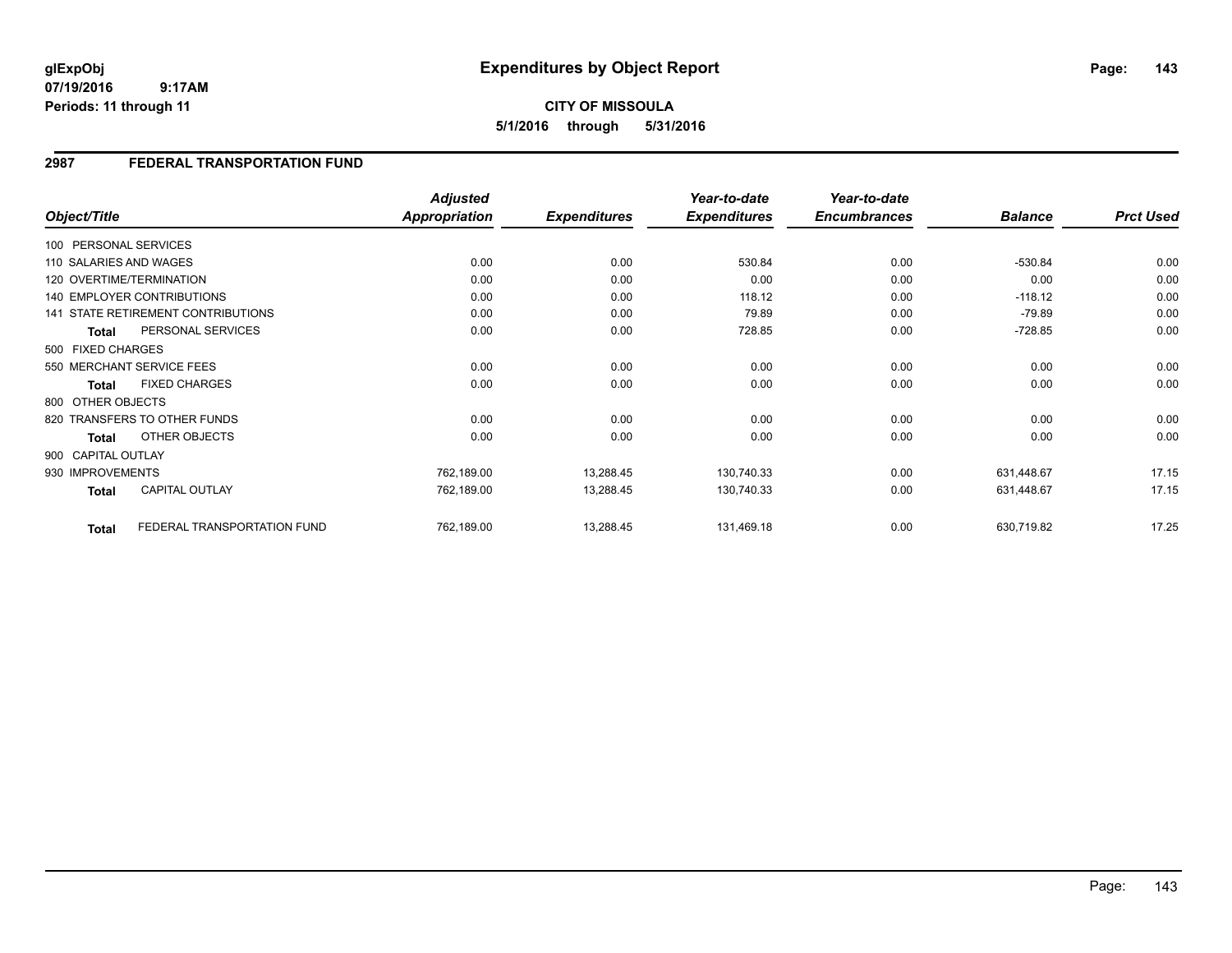### **CITY OF MISSOULA 5/1/2016 through 5/31/2016**

### **2988 GRANTS & DONATIONS FUND**

**223 CITY CLERK**

| Object/Title                         | <b>Adjusted</b><br><b>Appropriation</b> | <b>Expenditures</b> | Year-to-date<br><b>Expenditures</b> | Year-to-date<br><b>Encumbrances</b> | <b>Balance</b> | <b>Prct Used</b> |
|--------------------------------------|-----------------------------------------|---------------------|-------------------------------------|-------------------------------------|----------------|------------------|
| 200 SUPPLIES                         |                                         |                     |                                     |                                     |                |                  |
| 210 OFFICE SUPPLIES                  | 0.00                                    | 0.00                | 0.00                                | 0.00                                | 0.00           | 0.00             |
| <b>SUPPLIES</b><br><b>Total</b>      | 0.00                                    | 0.00                | 0.00                                | 0.00                                | 0.00           | 0.00             |
| 500 FIXED CHARGES                    |                                         |                     |                                     |                                     |                |                  |
| 550 MERCHANT SERVICE FEES            | 0.00                                    | 0.00                | 0.00                                | 0.00                                | 0.00           | 0.00             |
| <b>FIXED CHARGES</b><br><b>Total</b> | 0.00                                    | 0.00                | 0.00                                | 0.00                                | 0.00           | 0.00             |
| <b>CITY CLERK</b><br>Total           | 0.00                                    | 0.00                | 0.00                                | 0.00                                | 0.00           | 0.00             |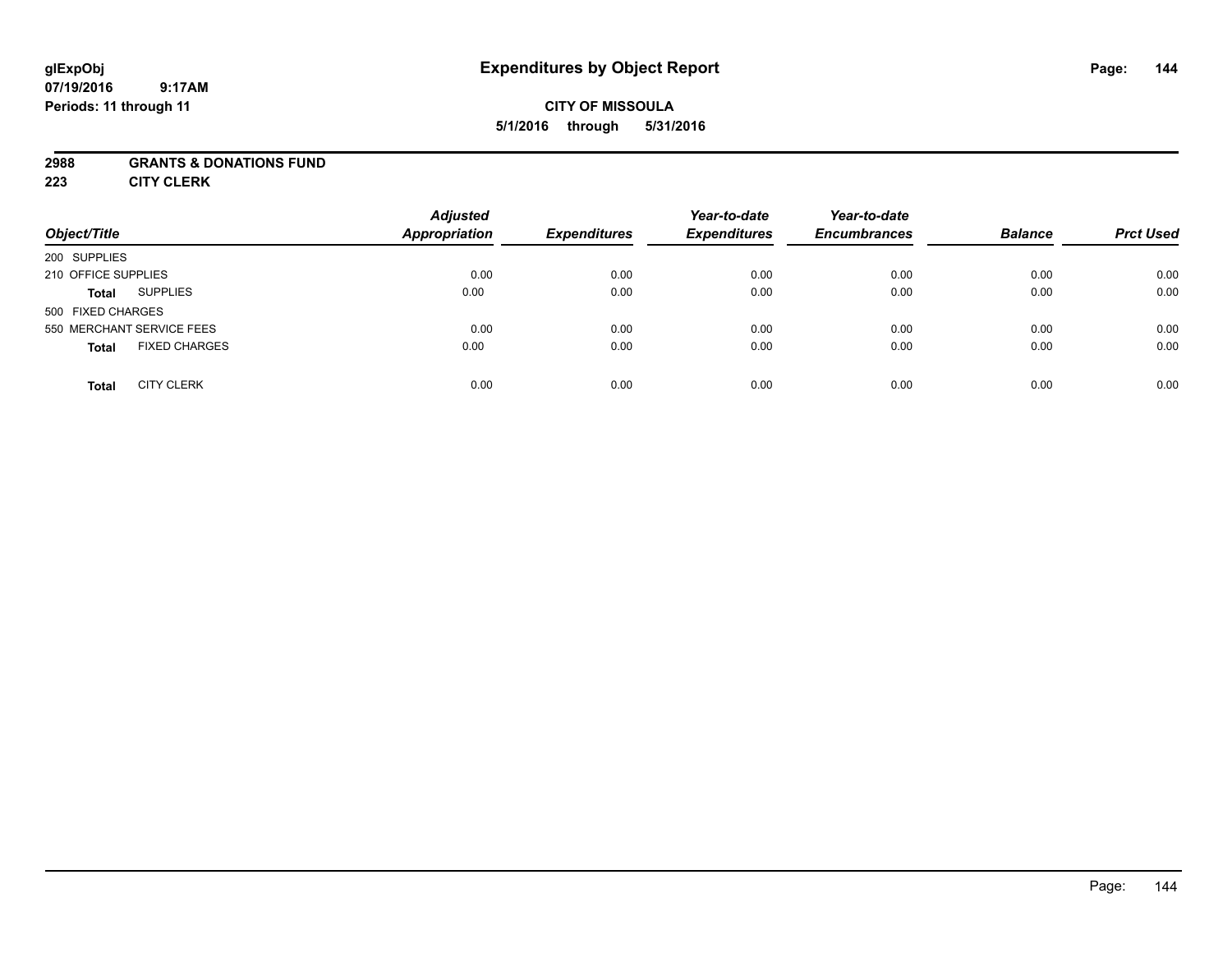# **CITY OF MISSOULA 5/1/2016 through 5/31/2016**

#### **2988 GRANTS & DONATIONS FUND**

**270 CITY ATTORNEY**

| Object/Title                              | <b>Adjusted</b><br><b>Appropriation</b> | <b>Expenditures</b> | Year-to-date<br><b>Expenditures</b> | Year-to-date<br><b>Encumbrances</b> | <b>Balance</b> | <b>Prct Used</b> |
|-------------------------------------------|-----------------------------------------|---------------------|-------------------------------------|-------------------------------------|----------------|------------------|
| 100 PERSONAL SERVICES                     |                                         |                     |                                     |                                     |                |                  |
| 110 SALARIES AND WAGES                    | 0.00                                    | 2,513.86            | 26,579.75                           | 0.00                                | $-26.579.75$   | 0.00             |
| 140 EMPLOYER CONTRIBUTIONS                | 0.00                                    | 777.99              | 8,874.55                            | 0.00                                | $-8.874.55$    | 0.00             |
| 141 STATE RETIREMENT CONTRIBUTIONS        | 0.00                                    | 0.00                | 16.44                               | 0.00                                | $-16.44$       | 0.00             |
| PERSONAL SERVICES<br>Total                | 0.00                                    | 3.291.85            | 35.470.74                           | 0.00                                | $-35.470.74$   | 0.00             |
| 300 PURCHASED SERVICES                    |                                         |                     |                                     |                                     |                |                  |
| 390 OTHER PURCHASED SERVICES              | 0.00                                    | 0.00                | 0.00                                | 0.00                                | 0.00           | 0.00             |
| <b>PURCHASED SERVICES</b><br><b>Total</b> | 0.00                                    | 0.00                | 0.00                                | 0.00                                | 0.00           | 0.00             |
|                                           |                                         |                     |                                     |                                     |                |                  |
| <b>CITY ATTORNEY</b><br><b>Total</b>      | 0.00                                    | 3.291.85            | 35.470.74                           | 0.00                                | $-35.470.74$   | 0.00             |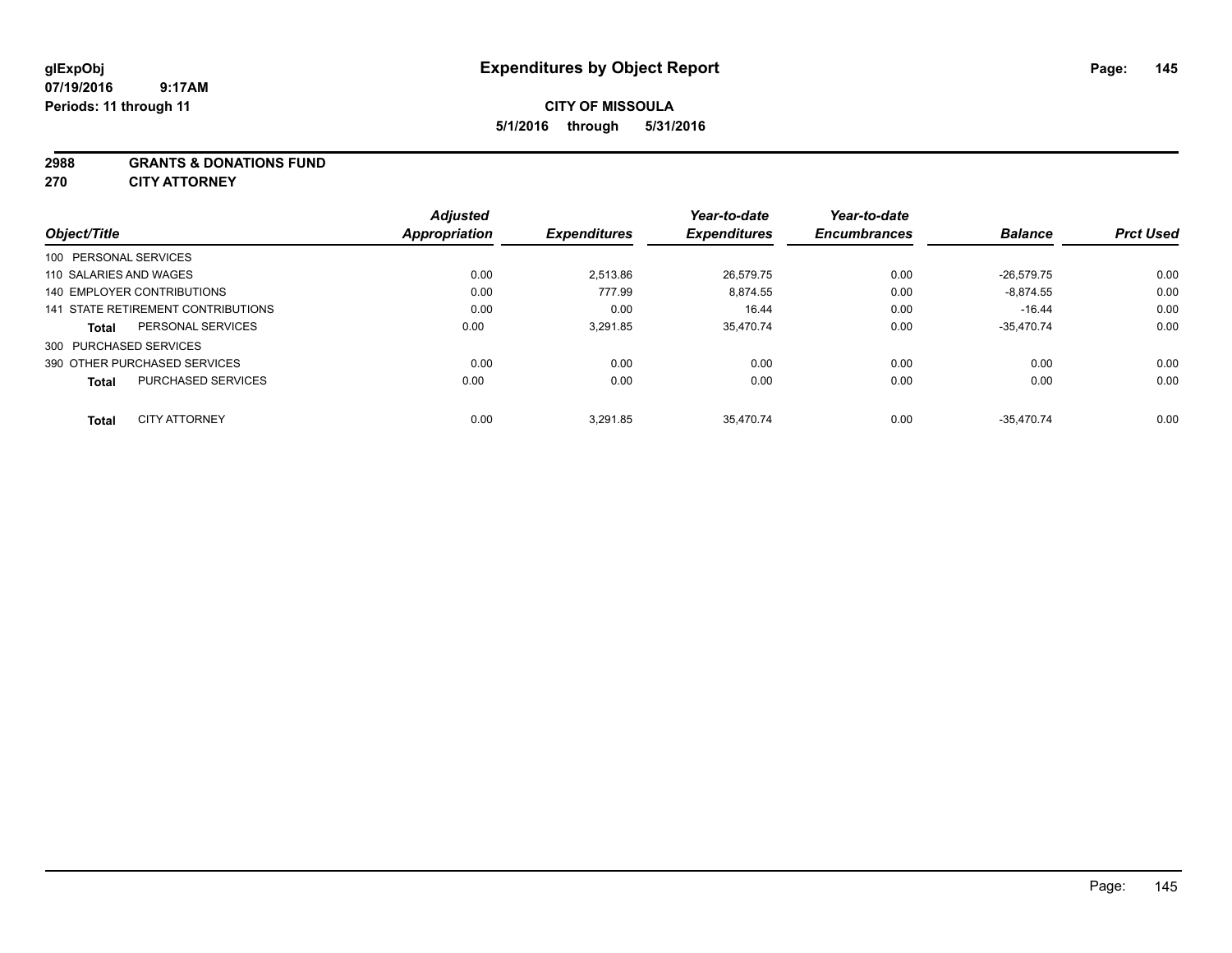# **2988 GRANTS & DONATIONS FUND**

**290 POLICE**

|                     |              |                           | <b>Adjusted</b>      |                     | Year-to-date        | Year-to-date        |                |                  |
|---------------------|--------------|---------------------------|----------------------|---------------------|---------------------|---------------------|----------------|------------------|
| Object/Title        |              |                           | <b>Appropriation</b> | <b>Expenditures</b> | <b>Expenditures</b> | <b>Encumbrances</b> | <b>Balance</b> | <b>Prct Used</b> |
|                     |              | 100 PERSONAL SERVICES     |                      |                     |                     |                     |                |                  |
|                     |              | 120 OVERTIME/TERMINATION  | 0.00                 | 0.00                | 0.00                | 0.00                | 0.00           | 0.00             |
|                     | <b>Total</b> | PERSONAL SERVICES         | 0.00                 | 0.00                | 0.00                | 0.00                | 0.00           | 0.00             |
| 200 SUPPLIES        |              |                           |                      |                     |                     |                     |                |                  |
| 210 OFFICE SUPPLIES |              |                           | 0.00                 | 0.00                | 0.00                | 0.00                | 0.00           | 0.00             |
|                     | <b>Total</b> | <b>SUPPLIES</b>           | 0.00                 | 0.00                | 0.00                | 0.00                | 0.00           | 0.00             |
|                     |              | 300 PURCHASED SERVICES    |                      |                     |                     |                     |                |                  |
|                     |              | 350 PROFESSIONAL SERVICES | 0.00                 | 0.00                | 0.00                | 0.00                | 0.00           | 0.00             |
|                     | <b>Total</b> | PURCHASED SERVICES        | 0.00                 | 0.00                | 0.00                | 0.00                | 0.00           | 0.00             |
| 900 CAPITAL OUTLAY  |              |                           |                      |                     |                     |                     |                |                  |
|                     |              | 940 MACHINERY & EQUIPMENT | 0.00                 | 19,021.66           | 273,125.06          | 0.00                | $-273,125.06$  | 0.00             |
|                     | <b>Total</b> | <b>CAPITAL OUTLAY</b>     | 0.00                 | 19,021.66           | 273,125.06          | 0.00                | $-273.125.06$  | 0.00             |
|                     | <b>Total</b> | <b>POLICE</b>             | 0.00                 | 19,021.66           | 273,125.06          | 0.00                | $-273,125.06$  | 0.00             |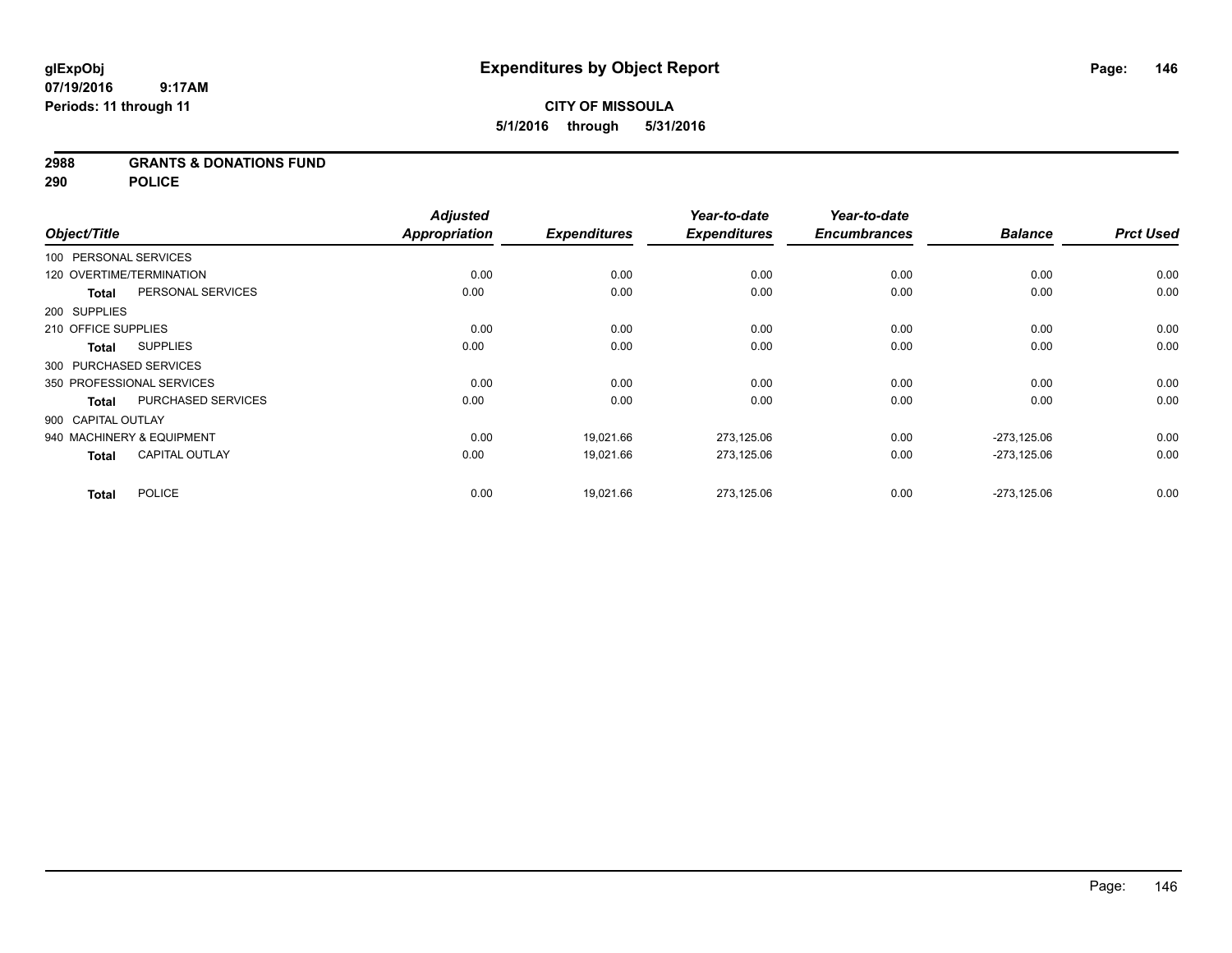# **CITY OF MISSOULA 5/1/2016 through 5/31/2016**

# **2988 GRANTS & DONATIONS FUND**

**300 FIRE**

| Object/Title              |                       | <b>Adjusted</b><br>Appropriation | <b>Expenditures</b> | Year-to-date<br><b>Expenditures</b> | Year-to-date<br><b>Encumbrances</b> | <b>Balance</b> | <b>Prct Used</b> |
|---------------------------|-----------------------|----------------------------------|---------------------|-------------------------------------|-------------------------------------|----------------|------------------|
| 900 CAPITAL OUTLAY        |                       |                                  |                     |                                     |                                     |                |                  |
| 940 MACHINERY & EQUIPMENT |                       | 0.00                             | 0.00                | 95,848.27                           | 0.00                                | $-95.848.27$   | 0.00             |
| <b>Total</b>              | <b>CAPITAL OUTLAY</b> | 0.00                             | 0.00                | 95,848.27                           | 0.00                                | $-95.848.27$   | 0.00             |
| <b>Total</b>              | FIRE                  | 0.00                             | 0.00                | 95,848.27                           | 0.00                                | $-95,848.27$   | 0.00             |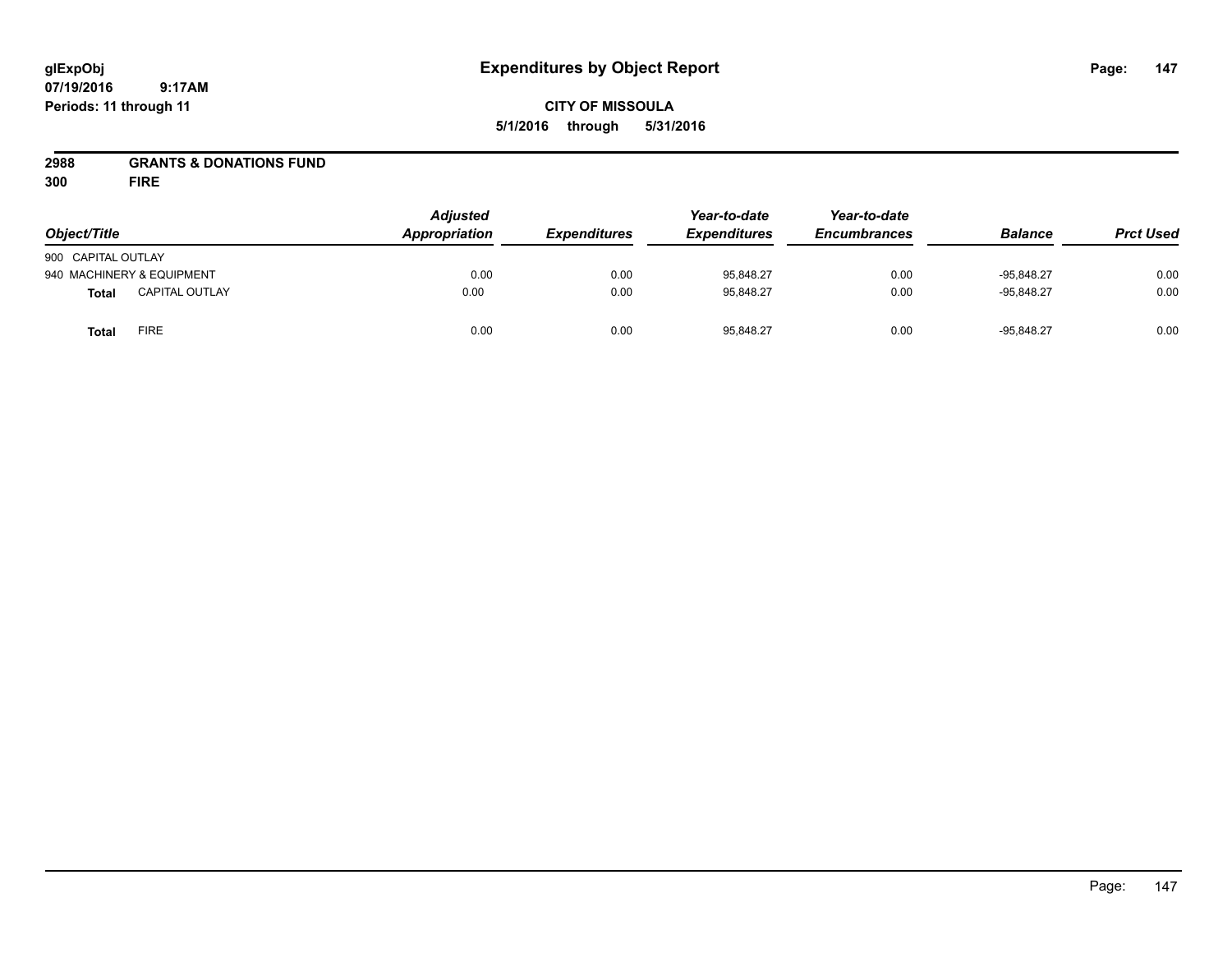**2988 GRANTS & DONATIONS FUND**

|                                           | <b>Adjusted</b>      |                     | Year-to-date        | Year-to-date        |                |                  |
|-------------------------------------------|----------------------|---------------------|---------------------|---------------------|----------------|------------------|
| Object/Title                              | <b>Appropriation</b> | <b>Expenditures</b> | <b>Expenditures</b> | <b>Encumbrances</b> | <b>Balance</b> | <b>Prct Used</b> |
| 100 PERSONAL SERVICES                     |                      |                     |                     |                     |                |                  |
| 110 SALARIES AND WAGES                    | 0.00                 | 5,716.12            | 62,677.06           | 0.00                | $-62,677.06$   | 0.00             |
| 115 SALARIES/HEALTH INSURANCE BENEFIT     | 0.00                 | 636.00              | 6,291.00            | 0.00                | $-6,291.00$    | 0.00             |
| 120 OVERTIME/TERMINATION                  | 100,055.00           | 8,065.61            | 62,705.06           | 0.00                | 37,349.94      | 62.67            |
| 130 OTHER                                 | 0.00                 | 0.00                | 690.00              | 0.00                | $-690.00$      | 0.00             |
| 133 EDUCATION COMPENSATION                | 0.00                 | 0.00                | 10.00               | 0.00                | $-10.00$       | 0.00             |
| 140 EMPLOYER CONTRIBUTIONS                | 43,953.00            | 1,925.95            | 19,980.51           | 0.00                | 23,972.49      | 45.46            |
| 141 STATE RETIREMENT CONTRIBUTIONS        | 700.00               | 0.00                | 12,044.82           | 0.00                | $-11,344.82$   | 1,720.69         |
| PERSONAL SERVICES<br>Total                | 144,708.00           | 16,343.68           | 164,398.45          | 0.00                | $-19,690.45$   | 113.61           |
| 200 SUPPLIES                              |                      |                     |                     |                     |                |                  |
| 210 OFFICE SUPPLIES                       | 7,838.00             | 0.00                | 831.57              | 0.00                | 7,006.43       | 10.61            |
| 220 OPERATING SUPPLIES                    | 69,986.00            | 464.09              | 14,218.24           | 0.00                | 55,767.76      | 20.32            |
| 230 REPAIR/MAINTENANCE                    | 0.00                 | 0.00                | 0.00                | 0.00                | 0.00           | 0.00             |
| 231 GASOLINE                              | 0.00                 | 0.00                | 0.00                | 0.00                | 0.00           | 0.00             |
| <b>SUPPLIES</b><br><b>Total</b>           | 77,824.00            | 464.09              | 15,049.81           | 0.00                | 62,774.19      | 19.34            |
| 300 PURCHASED SERVICES                    |                      |                     |                     |                     |                |                  |
| 310 COMMUNICATIONS                        | 0.00                 | 0.00                | 0.00                | 0.00                | 0.00           | 0.00             |
| 341 ELECTRICITY & NATURAL GAS             | 750.00               | 0.00                | 0.00                | 0.00                | 750.00         | 0.00             |
| 344 TELEPHONE SERVICE                     | 2,400.00             | 496.01              | 2,901.65            | 0.00                | $-501.65$      | 120.90           |
| 350 PROFESSIONAL SERVICES                 | 106,715.00           | 965.97              | 48,550.58           | 0.00                | 58,164.42      | 45.50            |
| 360 REPAIR & MAINTENANCE                  | 2,000.00             | 0.00                | 0.00                | 0.00                | 2,000.00       | 0.00             |
| 370 TRAVEL                                | 9,196.00             | 0.00                | 1,127.13            | 0.00                | 8,068.87       | 12.26            |
| 380 TRAINING                              | 558.00               | 0.00                | 0.00                | 0.00                | 558.00         | 0.00             |
| 390 OTHER PURCHASED SERVICES              | 0.00                 | 0.00                | 274.79              | 0.00                | $-274.79$      | 0.00             |
| PURCHASED SERVICES<br>Total               | 121,619.00           | 1,461.98            | 52,854.15           | 0.00                | 68,764.85      | 43.46            |
| 400 BUILDING MATERIALS                    |                      |                     |                     |                     |                |                  |
| <b>400 BUILDING MATERIALS</b>             | 0.00                 | 0.00                | 0.00                | 0.00                | 0.00           | 0.00             |
| <b>BUILDING MATERIALS</b><br><b>Total</b> | 0.00                 | 0.00                | 0.00                | 0.00                | 0.00           | 0.00             |
| 500 FIXED CHARGES                         |                      |                     |                     |                     |                |                  |
| 500 FIXED CHARGES                         | 81,280.00            | 5,669.70            | 66,864.84           | 0.00                | 14,415.16      | 82.26            |
| <b>FIXED CHARGES</b><br>Total             | 81,280.00            | 5,669.70            | 66,864.84           | 0.00                | 14,415.16      | 82.26            |
| 700 GRANTS & CONTRIBUTIONS                |                      |                     |                     |                     |                |                  |
| 700 GRANTS & CONTRIBUTIONS                | 1,034,756.00         | 54,385.60           | 153,814.37          | 0.00                | 880,941.63     | 14.86            |
|                                           |                      |                     |                     |                     |                |                  |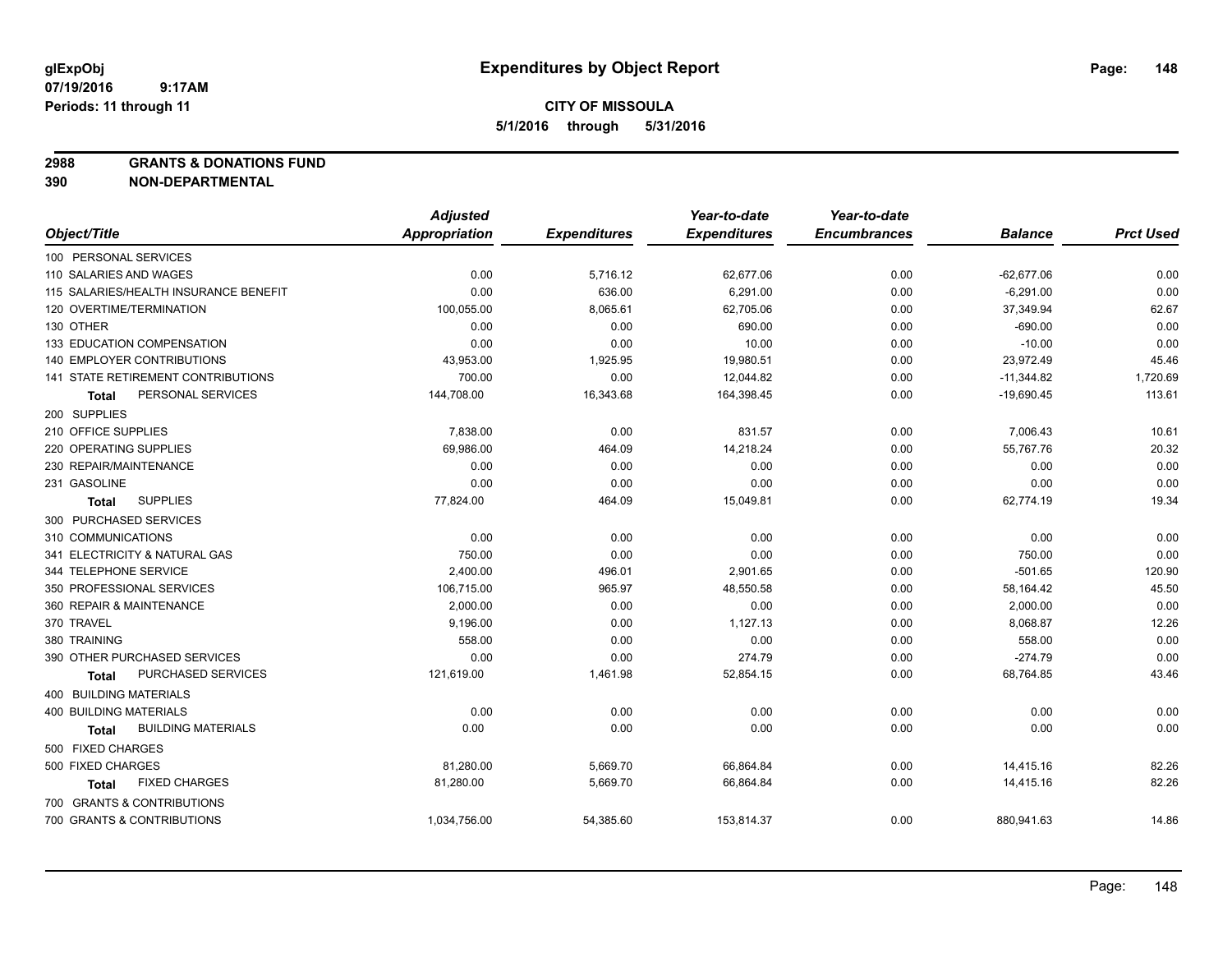#### **2988 GRANTS & DONATIONS FUND**

|                    |                                   | <b>Adjusted</b>      |                     | Year-to-date        | Year-to-date        |                |                  |
|--------------------|-----------------------------------|----------------------|---------------------|---------------------|---------------------|----------------|------------------|
| Object/Title       |                                   | <b>Appropriation</b> | <b>Expenditures</b> | <b>Expenditures</b> | <b>Encumbrances</b> | <b>Balance</b> | <b>Prct Used</b> |
| Total              | <b>GRANTS &amp; CONTRIBUTIONS</b> | 1.034.756.00         | 54,385.60           | 153.814.37          | 0.00                | 880.941.63     | 14.86            |
| 800 OTHER OBJECTS  |                                   |                      |                     |                     |                     |                |                  |
|                    | 820 TRANSFERS TO OTHER FUNDS      | 0.00                 | 0.00                | 0.00                | 0.00                | 0.00           | 0.00             |
| 845 CONTINGENCY    |                                   | 0.00                 | 0.00                | 0.00                | 0.00                | 0.00           | 0.00             |
| Total              | OTHER OBJECTS                     | 0.00                 | 0.00                | 0.00                | 0.00                | 0.00           | 0.00             |
| 900 CAPITAL OUTLAY |                                   |                      |                     |                     |                     |                |                  |
| 930 IMPROVEMENTS   |                                   | 24.822.00            | 0.00                | 0.00                | 0.00                | 24.822.00      | 0.00             |
|                    | 940 MACHINERY & EQUIPMENT         | 1.003.930.00         | 0.00                | 10.338.00           | 0.00                | 993.592.00     | 1.03             |
| <b>Total</b>       | <b>CAPITAL OUTLAY</b>             | 1.028.752.00         | 0.00                | 10,338.00           | 0.00                | 1,018,414.00   | 1.00             |
| <b>Total</b>       | NON-DEPARTMENTAL                  | 2,488,939.00         | 78,325.05           | 463.319.62          | 0.00                | 2.025.619.38   | 18.62            |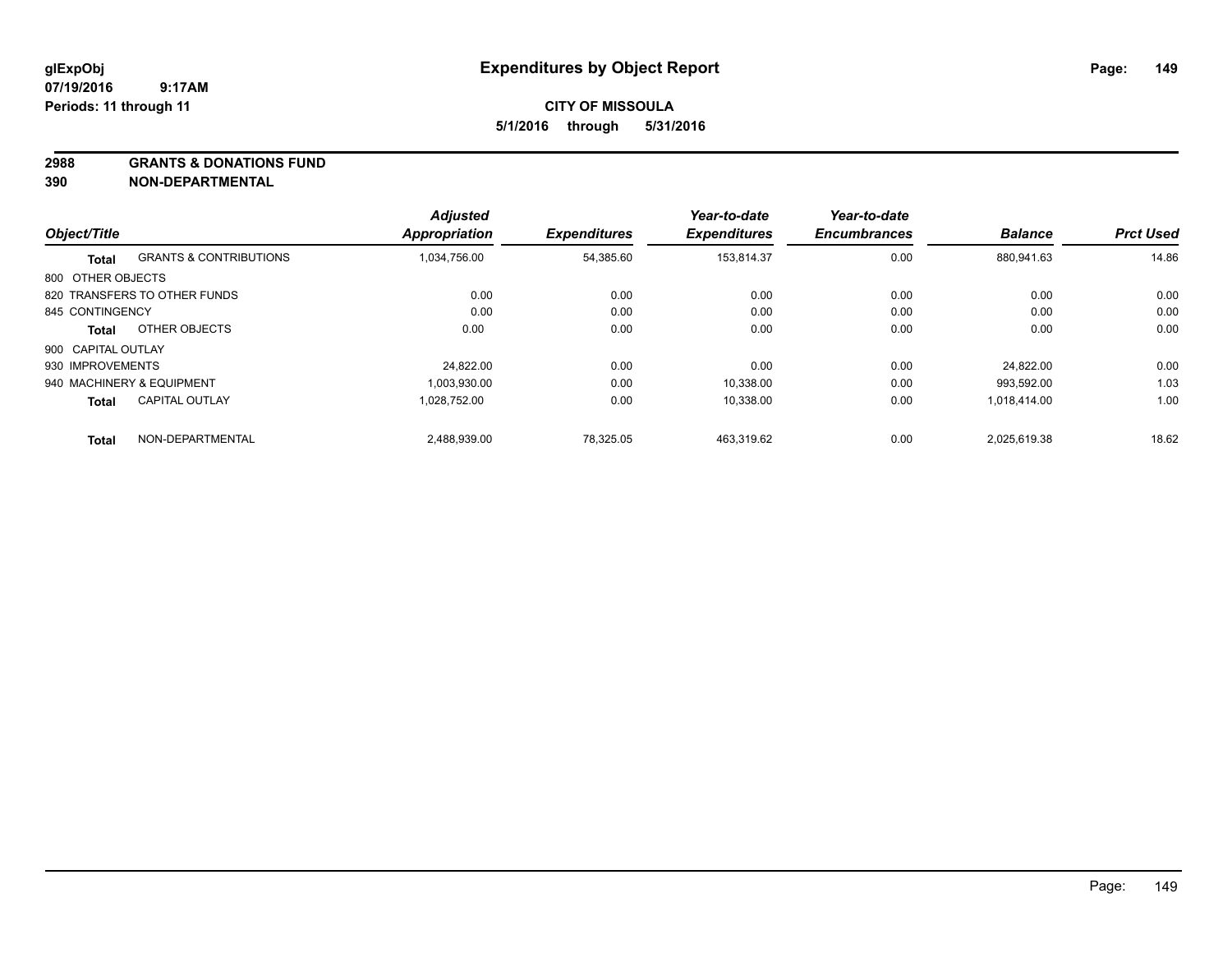# **2988 GRANTS & DONATIONS FUND**

**400 ENTITLEMENT GRANTS**

| Object/Title |                                   | <b>Adjusted</b><br>Appropriation | <b>Expenditures</b> | Year-to-date<br><b>Expenditures</b> | Year-to-date<br><b>Encumbrances</b> | <b>Balance</b> | <b>Prct Used</b> |
|--------------|-----------------------------------|----------------------------------|---------------------|-------------------------------------|-------------------------------------|----------------|------------------|
|              | 700 GRANTS & CONTRIBUTIONS        |                                  |                     |                                     |                                     |                |                  |
|              | 700 GRANTS & CONTRIBUTIONS        | 0.00                             | 0.00                | 0.00                                | 0.00                                | 0.00           | 0.00             |
| <b>Total</b> | <b>GRANTS &amp; CONTRIBUTIONS</b> | 0.00                             | 0.00                | 0.00                                | 0.00                                | 0.00           | 0.00             |
| Total        | <b>ENTITLEMENT GRANTS</b>         | 0.00                             | 0.00                | 0.00                                | 0.00                                | 0.00           | 0.00             |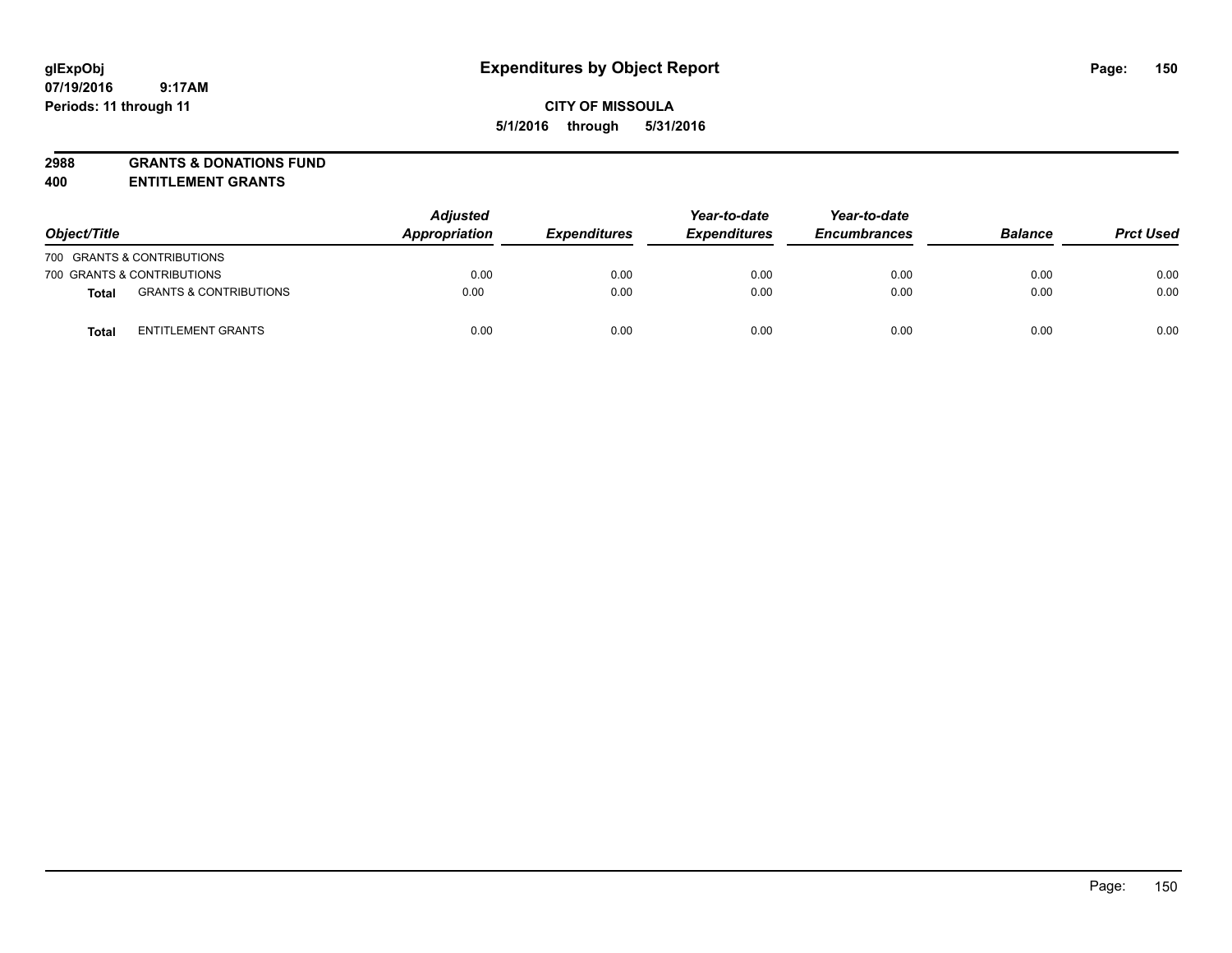# **CITY OF MISSOULA 5/1/2016 through 5/31/2016**

# **2988 GRANTS & DONATIONS FUND**

|                                           | <b>Adjusted</b>      |                     | Year-to-date        | Year-to-date        |                |                  |
|-------------------------------------------|----------------------|---------------------|---------------------|---------------------|----------------|------------------|
| Object/Title                              | <b>Appropriation</b> | <b>Expenditures</b> | <b>Expenditures</b> | <b>Encumbrances</b> | <b>Balance</b> | <b>Prct Used</b> |
| 100 PERSONAL SERVICES                     |                      |                     |                     |                     |                |                  |
| 110 SALARIES AND WAGES                    | 0.00                 | 8,229.98            | 89,256.81           | 0.00                | $-89,256.81$   | 0.00             |
| 115 SALARIES/HEALTH INSURANCE BENEFIT     | 0.00                 | 636.00              | 6,291.00            | 0.00                | $-6,291.00$    | 0.00             |
| 120 OVERTIME/TERMINATION                  | 100,055.00           | 8,065.61            | 62,705.06           | 0.00                | 37,349.94      | 62.67            |
| 130 OTHER                                 | 0.00                 | 0.00                | 690.00              | 0.00                | $-690.00$      | 0.00             |
| 133 EDUCATION COMPENSATION                | 0.00                 | 0.00                | 10.00               | 0.00                | $-10.00$       | 0.00             |
| <b>140 EMPLOYER CONTRIBUTIONS</b>         | 43,953.00            | 2,703.94            | 28,855.06           | 0.00                | 15,097.94      | 65.65            |
| 141 STATE RETIREMENT CONTRIBUTIONS        | 700.00               | 0.00                | 12,061.26           | 0.00                | $-11,361.26$   | 1,723.04         |
| PERSONAL SERVICES<br><b>Total</b>         | 144,708.00           | 19,635.53           | 199,869.19          | 0.00                | $-55,161.19$   | 138.12           |
| 200 SUPPLIES                              |                      |                     |                     |                     |                |                  |
| 210 OFFICE SUPPLIES                       | 7,838.00             | 0.00                | 831.57              | 0.00                | 7,006.43       | 10.61            |
| 220 OPERATING SUPPLIES                    | 69,986.00            | 464.09              | 14,218.24           | 0.00                | 55,767.76      | 20.32            |
| 230 REPAIR/MAINTENANCE                    | 0.00                 | 0.00                | 0.00                | 0.00                | 0.00           | 0.00             |
| 231 GASOLINE                              | 0.00                 | 0.00                | 0.00                | 0.00                | 0.00           | 0.00             |
| <b>SUPPLIES</b><br><b>Total</b>           | 77,824.00            | 464.09              | 15,049.81           | 0.00                | 62,774.19      | 19.34            |
| 300 PURCHASED SERVICES                    |                      |                     |                     |                     |                |                  |
| 310 COMMUNICATIONS                        | 0.00                 | 0.00                | 0.00                | 0.00                | 0.00           | 0.00             |
| 341 ELECTRICITY & NATURAL GAS             | 750.00               | 0.00                | 0.00                | 0.00                | 750.00         | 0.00             |
| 344 TELEPHONE SERVICE                     | 2,400.00             | 496.01              | 2,901.65            | 0.00                | $-501.65$      | 120.90           |
| 350 PROFESSIONAL SERVICES                 | 106,715.00           | 965.97              | 48,550.58           | 0.00                | 58,164.42      | 45.50            |
| 360 REPAIR & MAINTENANCE                  | 2,000.00             | 0.00                | 0.00                | 0.00                | 2,000.00       | 0.00             |
| 370 TRAVEL                                | 9,196.00             | 0.00                | 1,127.13            | 0.00                | 8,068.87       | 12.26            |
| 380 TRAINING                              | 558.00               | 0.00                | 0.00                | 0.00                | 558.00         | 0.00             |
| 390 OTHER PURCHASED SERVICES              | 0.00                 | 0.00                | 274.79              | 0.00                | $-274.79$      | 0.00             |
| <b>PURCHASED SERVICES</b><br><b>Total</b> | 121,619.00           | 1,461.98            | 52,854.15           | 0.00                | 68,764.85      | 43.46            |
| 400 BUILDING MATERIALS                    |                      |                     |                     |                     |                |                  |
| <b>400 BUILDING MATERIALS</b>             | 0.00                 | 0.00                | 0.00                | 0.00                | 0.00           | 0.00             |
| <b>BUILDING MATERIALS</b><br><b>Total</b> | 0.00                 | 0.00                | 0.00                | 0.00                | 0.00           | 0.00             |
| 500 FIXED CHARGES                         |                      |                     |                     |                     |                |                  |
| 500 FIXED CHARGES                         | 81,280.00            | 5,669.70            | 66,864.84           | 0.00                | 14,415.16      | 82.26            |
| 550 MERCHANT SERVICE FEES                 | 0.00                 | 0.00                | 0.00                | 0.00                | 0.00           | 0.00             |
| <b>FIXED CHARGES</b><br>Total             | 81,280.00            | 5,669.70            | 66,864.84           | 0.00                | 14,415.16      | 82.26            |
| 700 GRANTS & CONTRIBUTIONS                |                      |                     |                     |                     |                |                  |
| 700 GRANTS & CONTRIBUTIONS                | 1,034,756.00         | 54,385.60           | 153,814.37          | 0.00                | 880,941.63     | 14.86            |
|                                           |                      |                     |                     |                     |                |                  |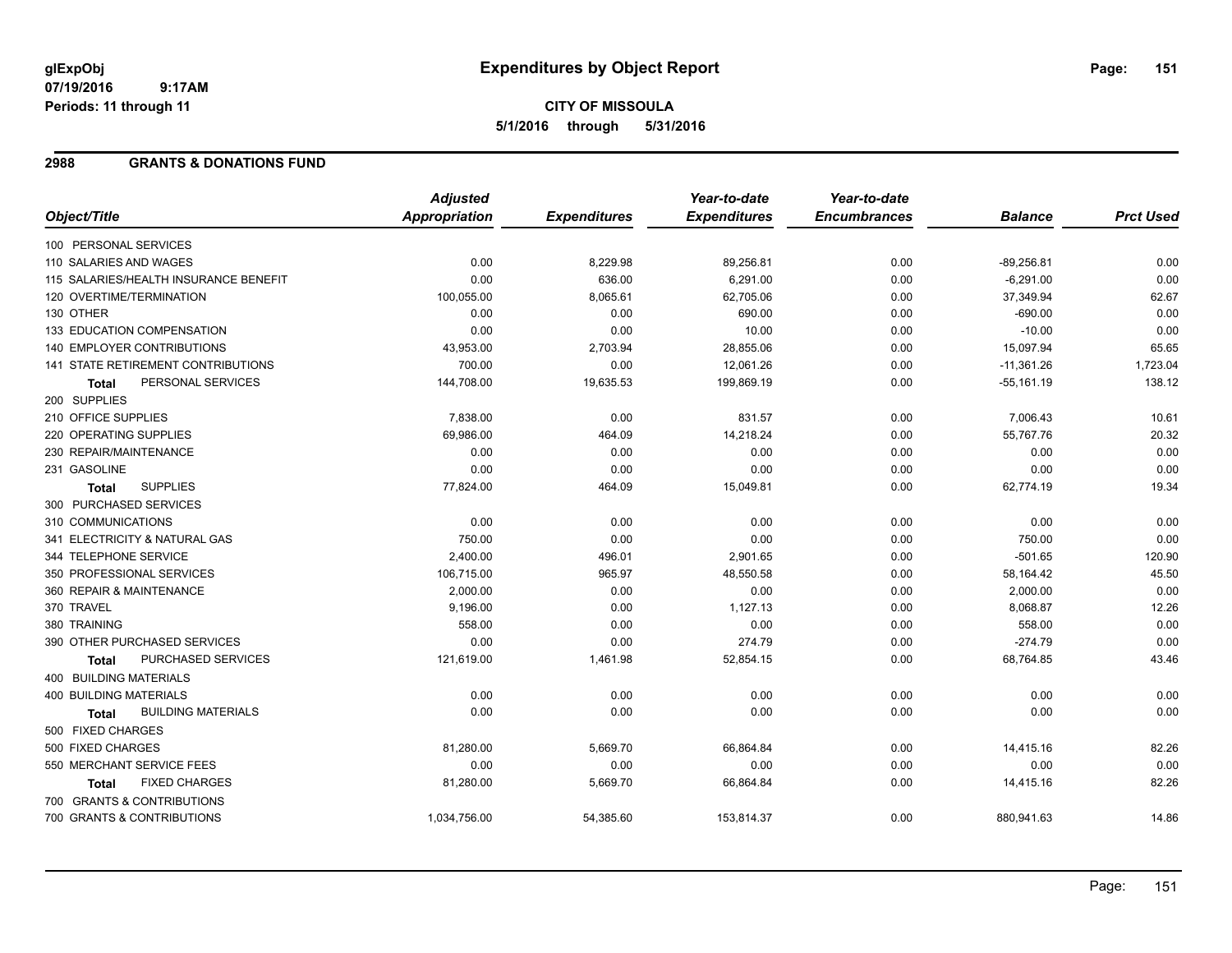# **2988 GRANTS & DONATIONS FUND**

| Object/Title       |                                    | <b>Adjusted</b><br><b>Appropriation</b> | <b>Expenditures</b> | Year-to-date<br><b>Expenditures</b> | Year-to-date<br><b>Encumbrances</b> | <b>Balance</b> | <b>Prct Used</b> |
|--------------------|------------------------------------|-----------------------------------------|---------------------|-------------------------------------|-------------------------------------|----------------|------------------|
| <b>Total</b>       | <b>GRANTS &amp; CONTRIBUTIONS</b>  | 1,034,756.00                            | 54.385.60           | 153.814.37                          | 0.00                                | 880.941.63     | 14.86            |
| 800 OTHER OBJECTS  |                                    |                                         |                     |                                     |                                     |                |                  |
|                    | 820 TRANSFERS TO OTHER FUNDS       | 0.00                                    | 0.00                | 0.00                                | 0.00                                | 0.00           | 0.00             |
| 845 CONTINGENCY    |                                    | 0.00                                    | 0.00                | 0.00                                | 0.00                                | 0.00           | 0.00             |
| Total              | OTHER OBJECTS                      | 0.00                                    | 0.00                | 0.00                                | 0.00                                | 0.00           | 0.00             |
| 900 CAPITAL OUTLAY |                                    |                                         |                     |                                     |                                     |                |                  |
| 930 IMPROVEMENTS   |                                    | 24.822.00                               | 0.00                | 0.00                                | 0.00                                | 24.822.00      | 0.00             |
|                    | 940 MACHINERY & EQUIPMENT          | 1.003.930.00                            | 19.021.66           | 379.311.33                          | 0.00                                | 624.618.67     | 37.78            |
| <b>Total</b>       | <b>CAPITAL OUTLAY</b>              | 1,028,752.00                            | 19,021.66           | 379.311.33                          | 0.00                                | 649.440.67     | 36.87            |
| <b>Total</b>       | <b>GRANTS &amp; DONATIONS FUND</b> | 2,488,939.00                            | 100.638.56          | 867.763.69                          | 0.00                                | 1.621.175.31   | 34.86            |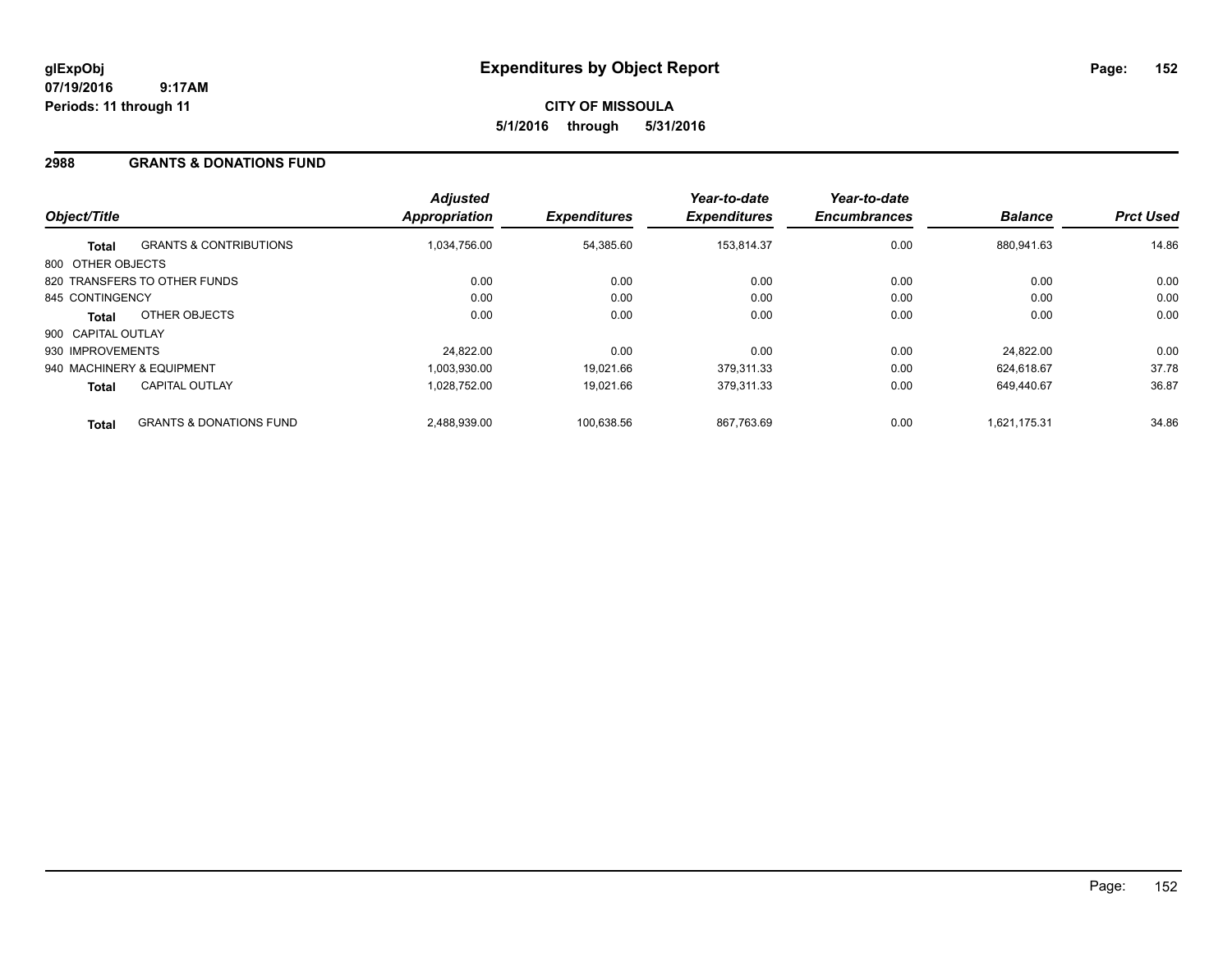# **3000 SID REVOLVING FUND**

| Object/Title                         | <b>Adjusted</b><br><b>Appropriation</b> | <b>Expenditures</b> | Year-to-date<br><b>Expenditures</b> | Year-to-date<br><b>Encumbrances</b> | <b>Balance</b> | <b>Prct Used</b> |
|--------------------------------------|-----------------------------------------|---------------------|-------------------------------------|-------------------------------------|----------------|------------------|
| 500 FIXED CHARGES                    |                                         |                     |                                     |                                     |                |                  |
| 550 MERCHANT SERVICE FEES            | 0.00                                    | 0.00                | 0.00                                | 0.00                                | 0.00           | 0.00             |
| <b>FIXED CHARGES</b><br><b>Total</b> | 0.00                                    | 0.00                | 0.00                                | 0.00                                | 0.00           | 0.00             |
| 800 OTHER OBJECTS                    |                                         |                     |                                     |                                     |                |                  |
| 820 TRANSFERS TO OTHER FUNDS         | 100,000.00                              | 0.00                | 0.00                                | 0.00                                | 100.000.00     | 0.00             |
| OTHER OBJECTS<br><b>Total</b>        | 100.000.00                              | 0.00                | 0.00                                | 0.00                                | 100.000.00     | 0.00             |
| NON-DEPARTMENTAL<br><b>Total</b>     | 100.000.00                              | 0.00                | 0.00                                | 0.00                                | 100.000.00     | 0.00             |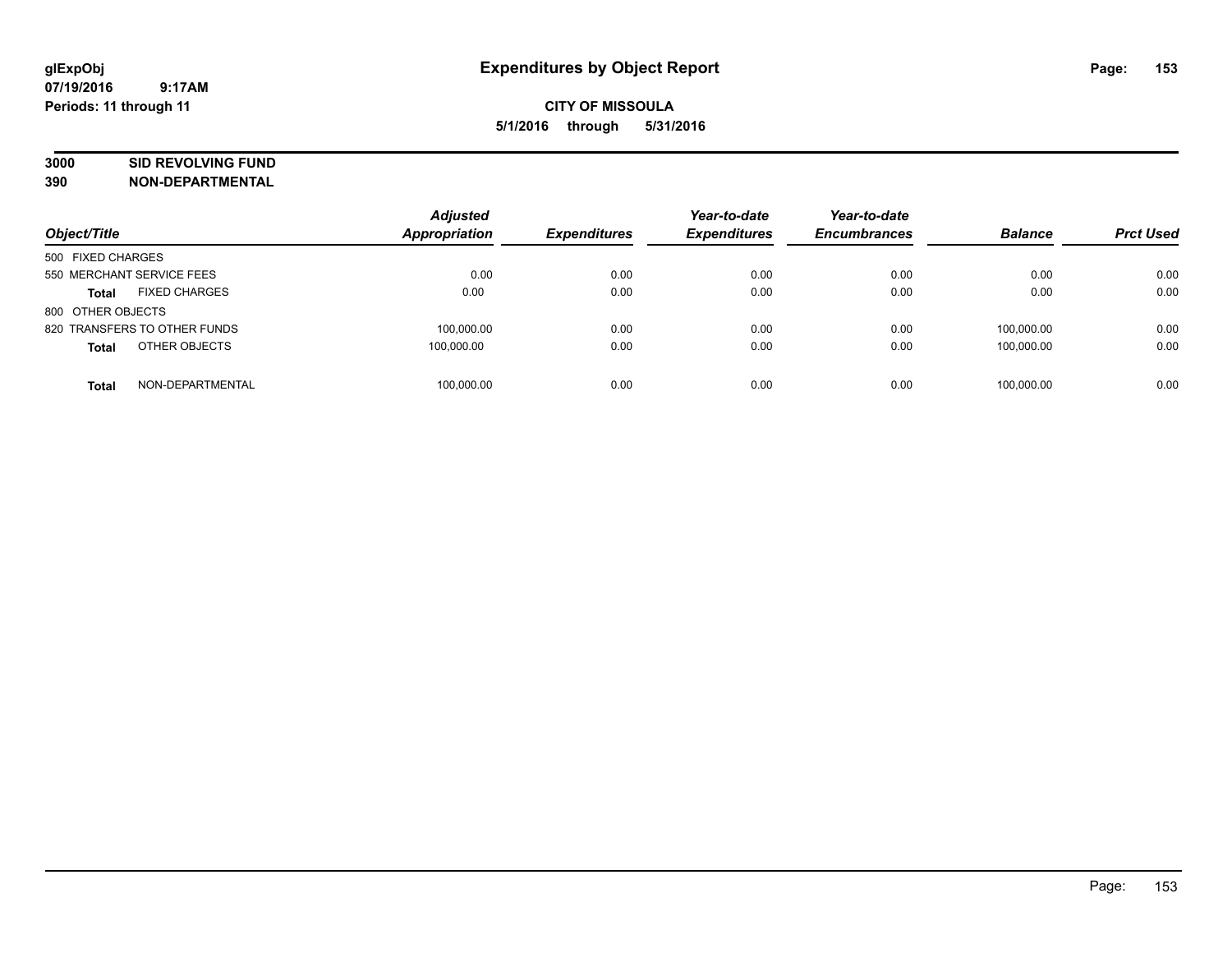**CITY OF MISSOULA 5/1/2016 through 5/31/2016**

# **3000 SID REVOLVING FUND**

| Object/Title                         | <b>Adjusted</b><br><b>Appropriation</b> | <b>Expenditures</b> | Year-to-date<br><b>Expenditures</b> | Year-to-date<br><b>Encumbrances</b> | <b>Balance</b> | <b>Prct Used</b> |
|--------------------------------------|-----------------------------------------|---------------------|-------------------------------------|-------------------------------------|----------------|------------------|
|                                      |                                         |                     |                                     |                                     |                |                  |
| 500 FIXED CHARGES                    |                                         |                     |                                     |                                     |                |                  |
| 550 MERCHANT SERVICE FEES            | 0.00                                    | 0.00                | 0.00                                | 0.00                                | 0.00           | 0.00             |
| <b>FIXED CHARGES</b><br><b>Total</b> | 0.00                                    | 0.00                | 0.00                                | 0.00                                | 0.00           | 0.00             |
| 800 OTHER OBJECTS                    |                                         |                     |                                     |                                     |                |                  |
| 820 TRANSFERS TO OTHER FUNDS         | 100,000.00                              | 0.00                | 0.00                                | 0.00                                | 100,000.00     | 0.00             |
| OTHER OBJECTS<br><b>Total</b>        | 100,000.00                              | 0.00                | 0.00                                | 0.00                                | 100.000.00     | 0.00             |
| SID REVOLVING FUND<br><b>Total</b>   | 100,000.00                              | 0.00                | 0.00                                | 0.00                                | 100.000.00     | 0.00             |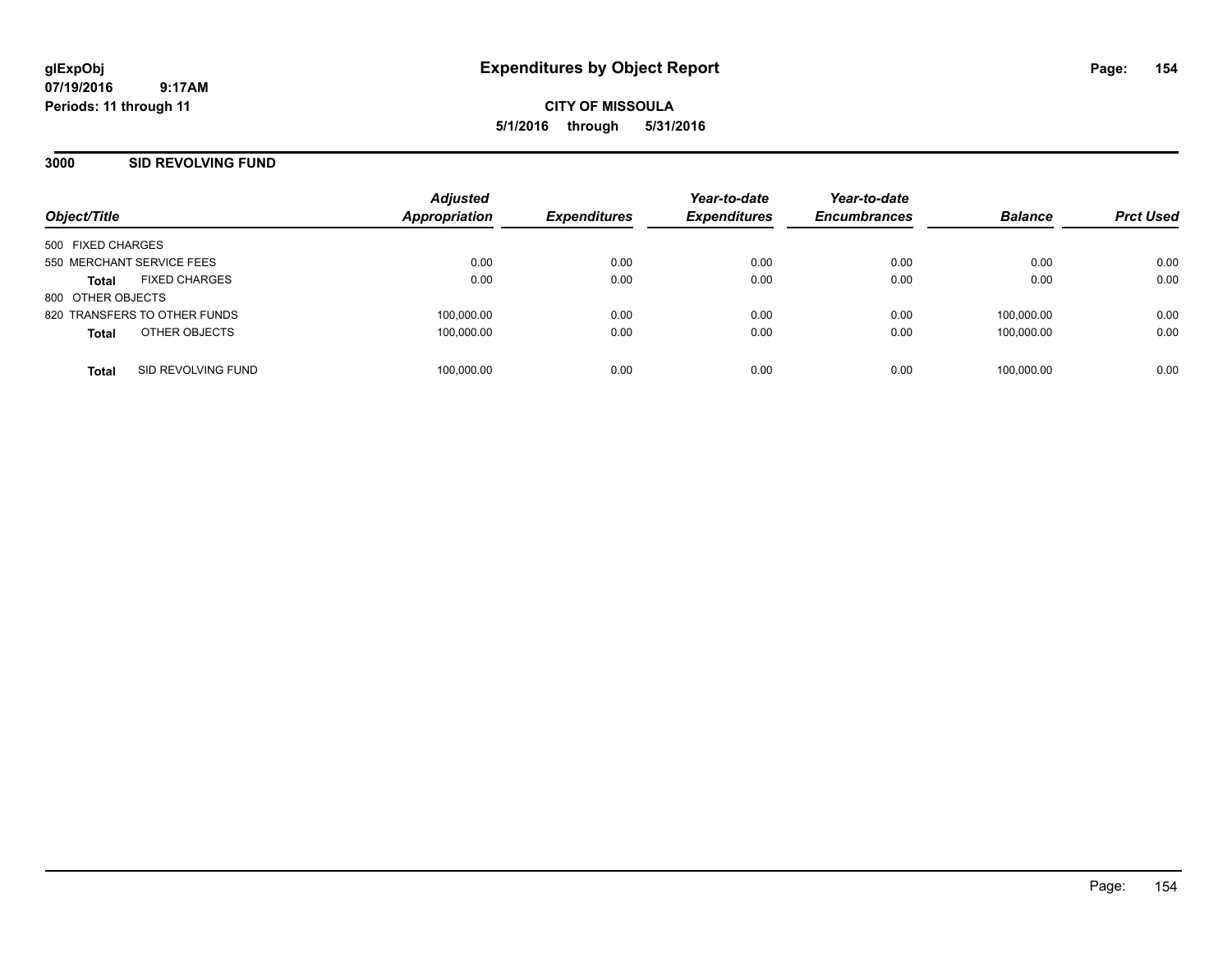# **CITY OF MISSOULA 5/1/2016 through 5/31/2016**

# **3005 SID REBATES**

| Object/Title                         | <b>Adjusted</b><br>Appropriation | <b>Expenditures</b> | Year-to-date<br><b>Expenditures</b> | Year-to-date<br><b>Encumbrances</b> | <b>Balance</b> | <b>Prct Used</b> |
|--------------------------------------|----------------------------------|---------------------|-------------------------------------|-------------------------------------|----------------|------------------|
| 500 FIXED CHARGES                    |                                  |                     |                                     |                                     |                |                  |
| 550 MERCHANT SERVICE FEES            | 0.00                             | 0.00                | 0.00                                | 0.00                                | 0.00           | 0.00             |
| <b>FIXED CHARGES</b><br><b>Total</b> | 0.00                             | 0.00                | 0.00                                | 0.00                                | 0.00           | 0.00             |
| NON-DEPARTMENTAL<br><b>Total</b>     | 0.00                             | 0.00                | 0.00                                | 0.00                                | 0.00           | 0.00             |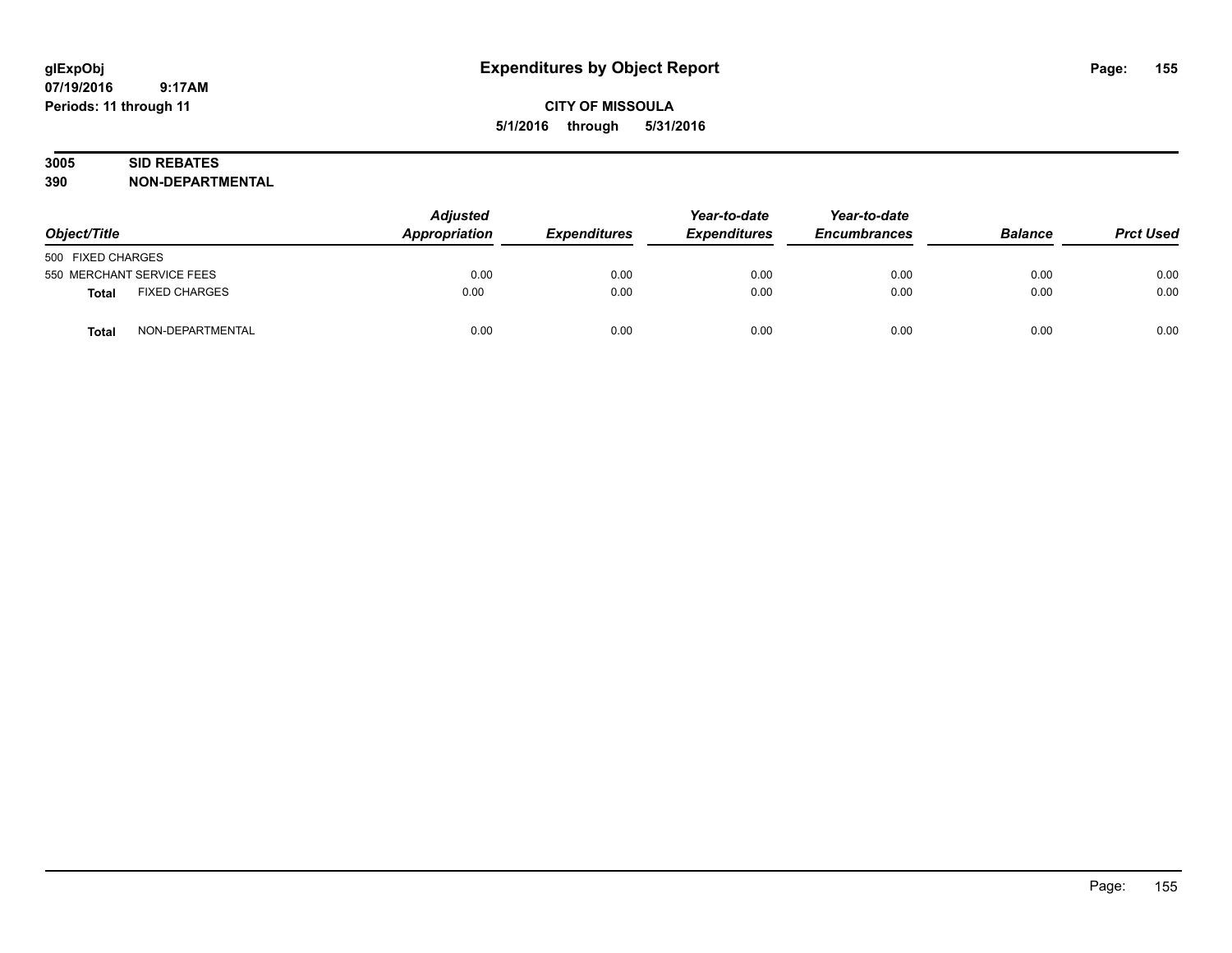**CITY OF MISSOULA 5/1/2016 through 5/31/2016**

**3005 SID REBATES**

| Object/Title                         | <b>Adjusted</b><br>Appropriation | <b>Expenditures</b> | Year-to-date<br><b>Expenditures</b> | Year-to-date<br><b>Encumbrances</b> | <b>Balance</b> | <b>Prct Used</b> |
|--------------------------------------|----------------------------------|---------------------|-------------------------------------|-------------------------------------|----------------|------------------|
| 500 FIXED CHARGES                    |                                  |                     |                                     |                                     |                |                  |
| 550 MERCHANT SERVICE FEES            | 0.00                             | 0.00                | 0.00                                | 0.00                                | 0.00           | 0.00             |
| <b>FIXED CHARGES</b><br><b>Total</b> | 0.00                             | 0.00                | 0.00                                | 0.00                                | 0.00           | 0.00             |
| SID REBATES<br><b>Total</b>          | 0.00                             | 0.00                | 0.00                                | 0.00                                | 0.00           | 0.00             |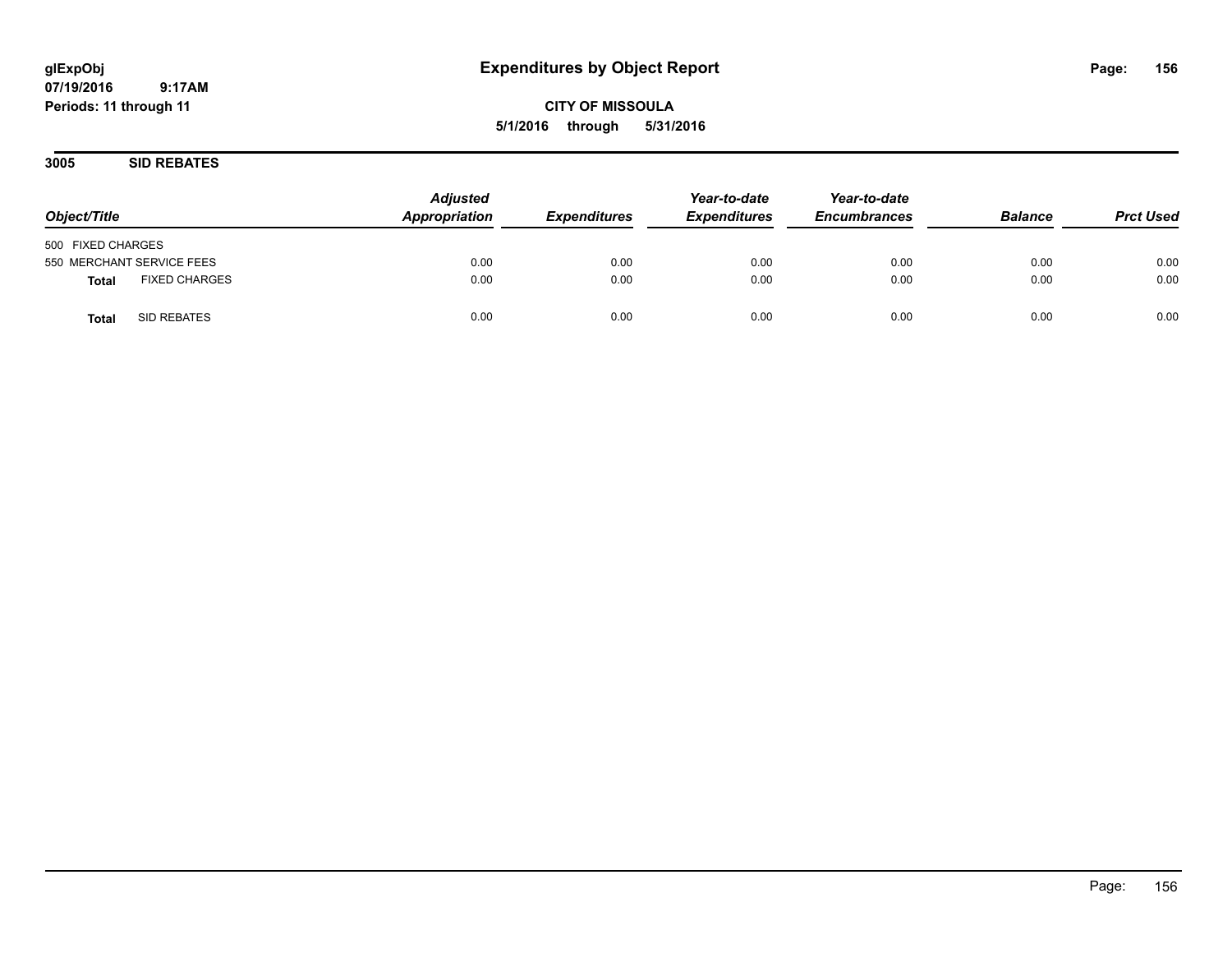# **glExpObj Expenditures by Object Report Page: 157**

**07/19/2016 9:17AM Periods: 11 through 11**

# **CITY OF MISSOULA 5/1/2016 through 5/31/2016**

#### **3065 1998 PUBLIC SAFETY G O BONDS FUND**

**000 \*\*\* Title Not Found \*\*\***

| Object/Title                            | <b>Adjusted</b><br>Appropriation | <b>Expenditures</b> | Year-to-date<br><b>Expenditures</b> | Year-to-date<br><b>Encumbrances</b> | <b>Balance</b> | <b>Prct Used</b> |
|-----------------------------------------|----------------------------------|---------------------|-------------------------------------|-------------------------------------|----------------|------------------|
| 800 OTHER OBJECTS                       |                                  |                     |                                     |                                     |                |                  |
| 820 TRANSFERS TO OTHER FUNDS            | 0.00                             | 0.00                | 0.00                                | 0.00                                | 0.00           | 0.00             |
| OTHER OBJECTS<br><b>Total</b>           | 0.00                             | 0.00                | 0.00                                | 0.00                                | 0.00           | 0.00             |
| *** Title Not Found ***<br><b>Total</b> | 0.00                             | 0.00                | 0.00                                | 0.00                                | 0.00           | 0.00             |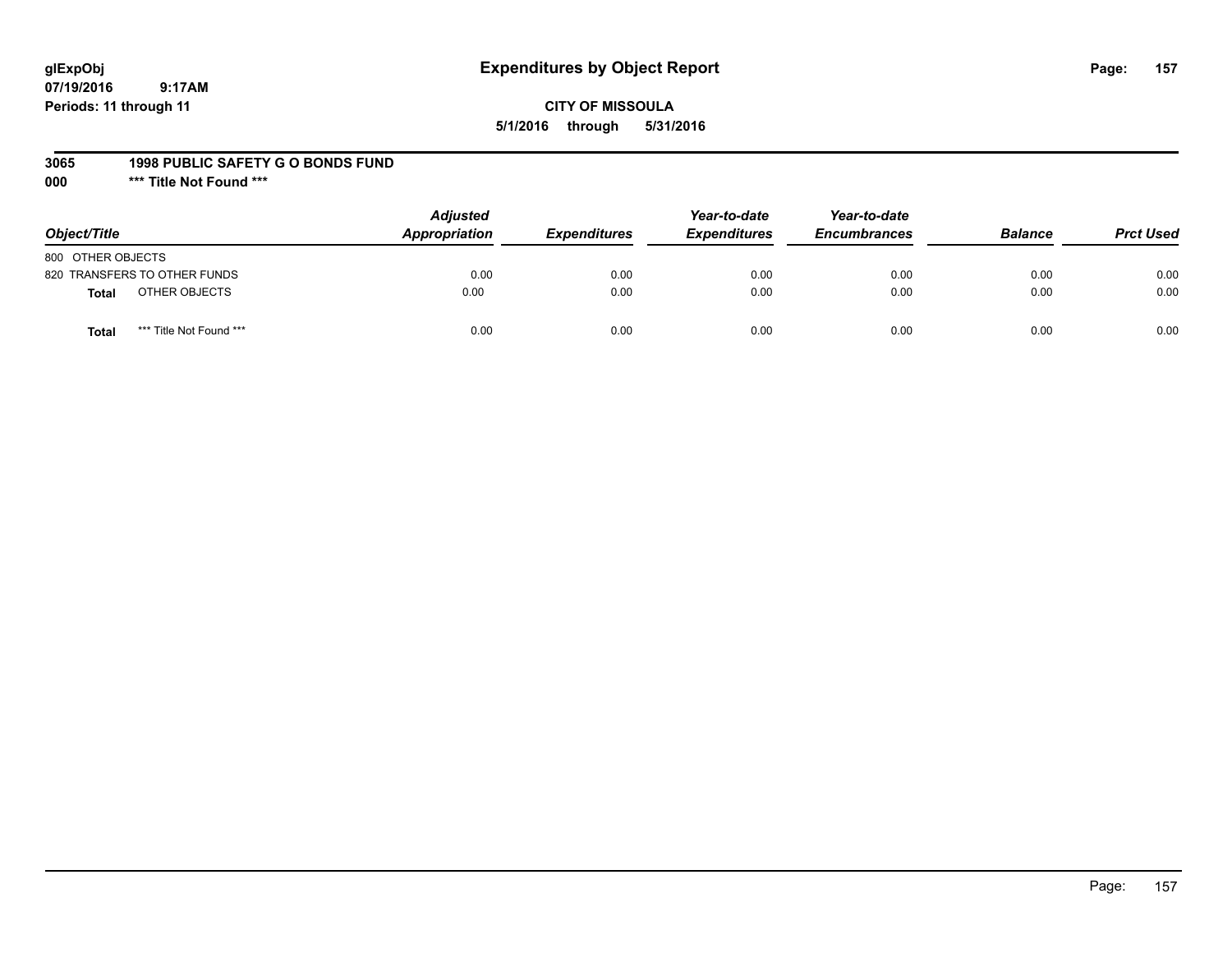#### **3065 1998 PUBLIC SAFETY G O BONDS FUND**

| Object/Title      |                           | <b>Adjusted</b><br>Appropriation | <b>Expenditures</b> | Year-to-date<br><b>Expenditures</b> | Year-to-date<br><b>Encumbrances</b> | <b>Balance</b> | <b>Prct Used</b> |
|-------------------|---------------------------|----------------------------------|---------------------|-------------------------------------|-------------------------------------|----------------|------------------|
| 500 FIXED CHARGES |                           |                                  |                     |                                     |                                     |                |                  |
|                   | 550 MERCHANT SERVICE FEES | 0.00                             | 0.00                | 0.00                                | 0.00                                | 0.00           | 0.00             |
| <b>Total</b>      | <b>FIXED CHARGES</b>      | 0.00                             | 0.00                | 0.00                                | 0.00                                | 0.00           | 0.00             |
| Total             | NON-DEPARTMENTAL          | 0.00                             | 0.00                | 0.00                                | 0.00                                | 0.00           | 0.00             |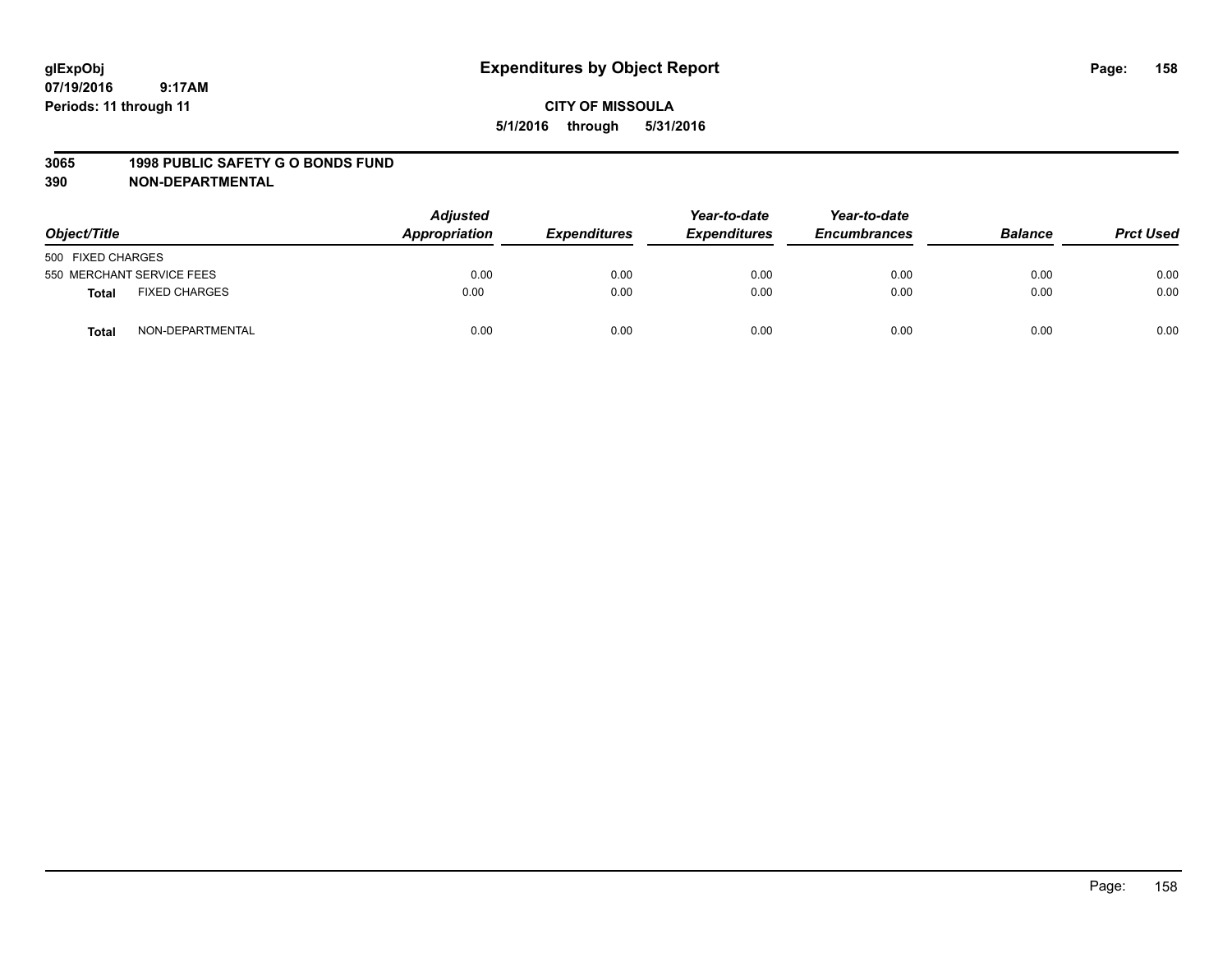**CITY OF MISSOULA 5/1/2016 through 5/31/2016**

# **3065 1998 PUBLIC SAFETY G O BONDS FUND**

| Object/Title              |                                   | <b>Adjusted</b><br>Appropriation | <b>Expenditures</b> | Year-to-date<br><b>Expenditures</b> | Year-to-date<br><b>Encumbrances</b> | <b>Balance</b> | <b>Prct Used</b> |
|---------------------------|-----------------------------------|----------------------------------|---------------------|-------------------------------------|-------------------------------------|----------------|------------------|
| 500 FIXED CHARGES         |                                   |                                  |                     |                                     |                                     |                |                  |
| 550 MERCHANT SERVICE FEES |                                   | 0.00                             | 0.00                | 0.00                                | 0.00                                | 0.00           | 0.00             |
| <b>Total</b>              | <b>FIXED CHARGES</b>              | 0.00                             | 0.00                | 0.00                                | 0.00                                | 0.00           | 0.00             |
| 800 OTHER OBJECTS         |                                   |                                  |                     |                                     |                                     |                |                  |
|                           | 820 TRANSFERS TO OTHER FUNDS      | 0.00                             | 0.00                | 0.00                                | 0.00                                | 0.00           | 0.00             |
| <b>Total</b>              | OTHER OBJECTS                     | 0.00                             | 0.00                | 0.00                                | 0.00                                | 0.00           | 0.00             |
| <b>Total</b>              | 1998 PUBLIC SAFETY G O BONDS FUND | 0.00                             | 0.00                | 0.00                                | 0.00                                | 0.00           | 0.00             |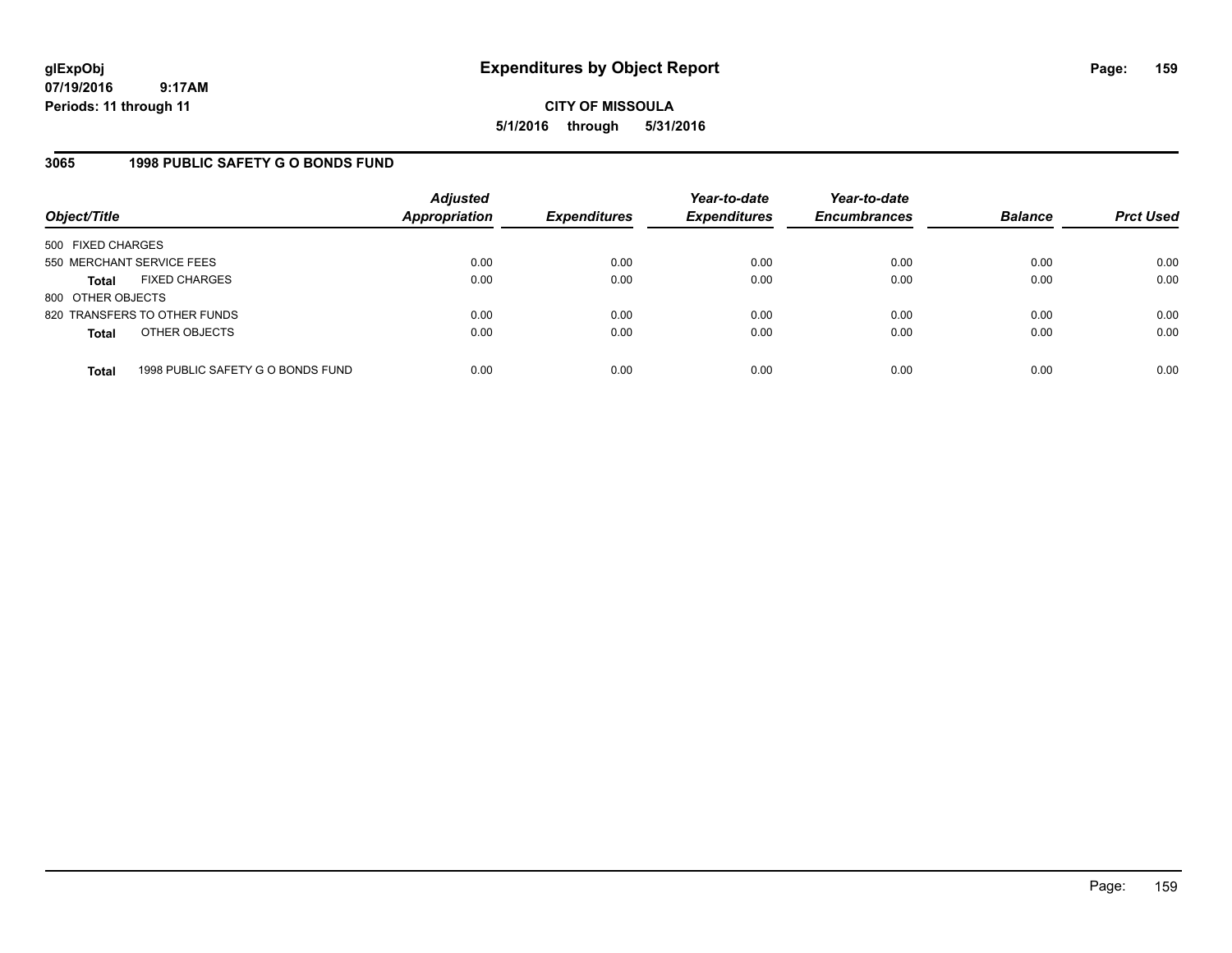# **3070 1996 OPEN SPACE GO BONDS**

| Object/Title                         | <b>Adjusted</b><br>Appropriation | <b>Expenditures</b> | Year-to-date<br><b>Expenditures</b> | Year-to-date<br><b>Encumbrances</b> | <b>Balance</b> | <b>Prct Used</b> |
|--------------------------------------|----------------------------------|---------------------|-------------------------------------|-------------------------------------|----------------|------------------|
| 500 FIXED CHARGES                    |                                  |                     |                                     |                                     |                |                  |
| 550 MERCHANT SERVICE FEES            | 0.00                             | 0.00                | 0.00                                | 0.00                                | 0.00           | 0.00             |
| <b>FIXED CHARGES</b><br><b>Total</b> | 0.00                             | 0.00                | 0.00                                | 0.00                                | 0.00           | 0.00             |
| 800 OTHER OBJECTS                    |                                  |                     |                                     |                                     |                |                  |
| 820 TRANSFERS TO OTHER FUNDS         | 0.00                             | 0.00                | 0.00                                | 0.00                                | 0.00           | 0.00             |
| OTHER OBJECTS<br><b>Total</b>        | 0.00                             | 0.00                | 0.00                                | 0.00                                | 0.00           | 0.00             |
| NON-DEPARTMENTAL<br><b>Total</b>     | 0.00                             | 0.00                | 0.00                                | 0.00                                | 0.00           | 0.00             |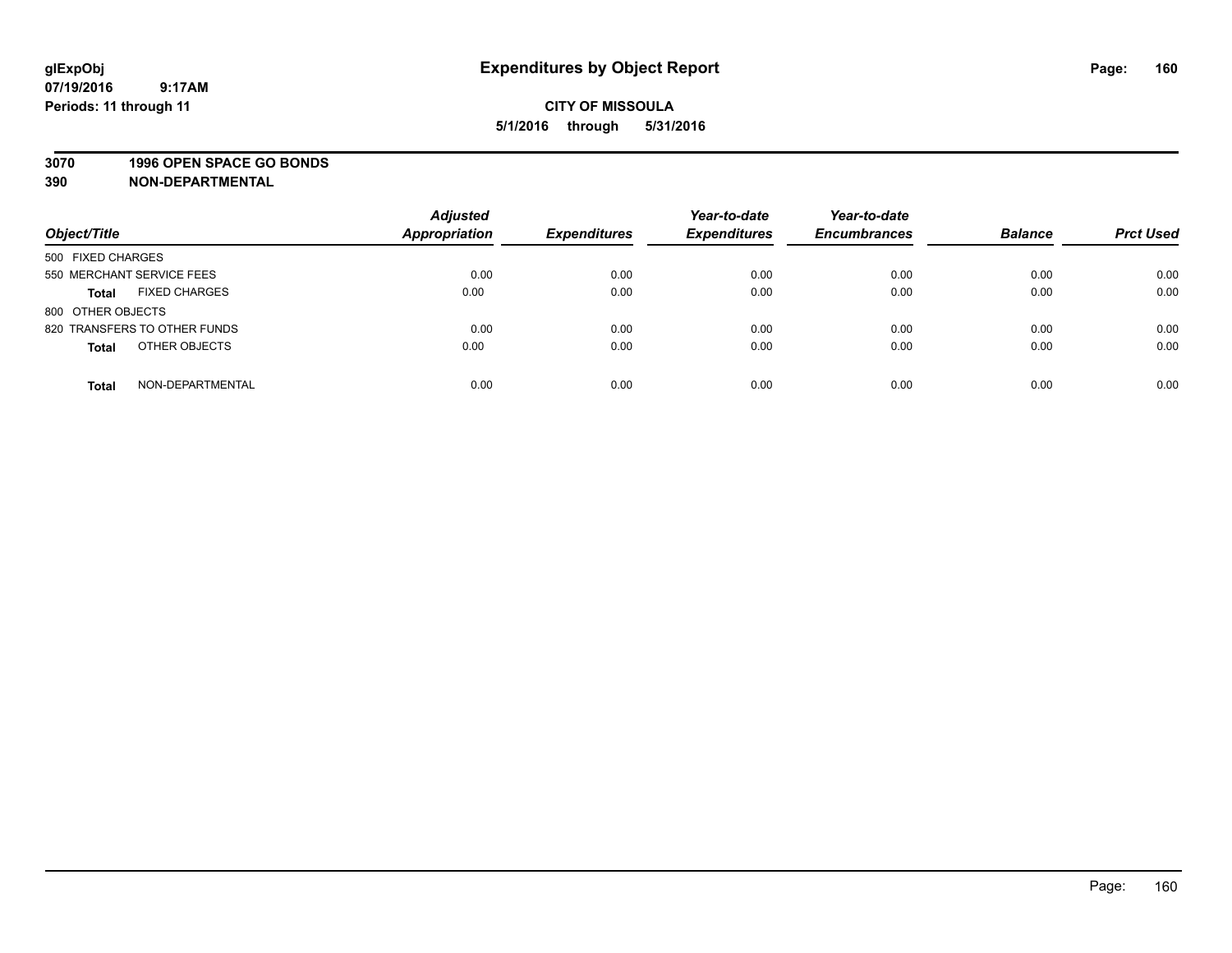# **3070 1996 OPEN SPACE GO BONDS**

| Object/Title              |                              | <b>Adjusted</b><br><b>Appropriation</b> | <b>Expenditures</b> | Year-to-date<br><b>Expenditures</b> | Year-to-date<br><b>Encumbrances</b> | <b>Balance</b> | <b>Prct Used</b> |
|---------------------------|------------------------------|-----------------------------------------|---------------------|-------------------------------------|-------------------------------------|----------------|------------------|
| 500 FIXED CHARGES         |                              |                                         |                     |                                     |                                     |                |                  |
| 550 MERCHANT SERVICE FEES |                              | 0.00                                    | 0.00                | 0.00                                | 0.00                                | 0.00           | 0.00             |
| Total                     | <b>FIXED CHARGES</b>         | 0.00                                    | 0.00                | 0.00                                | 0.00                                | 0.00           | 0.00             |
| 800 OTHER OBJECTS         |                              |                                         |                     |                                     |                                     |                |                  |
|                           | 820 TRANSFERS TO OTHER FUNDS | 0.00                                    | 0.00                | 0.00                                | 0.00                                | 0.00           | 0.00             |
| <b>Total</b>              | OTHER OBJECTS                | 0.00                                    | 0.00                | 0.00                                | 0.00                                | 0.00           | 0.00             |
| <b>Total</b>              | 1996 OPEN SPACE GO BONDS     | 0.00                                    | 0.00                | 0.00                                | 0.00                                | 0.00           | 0.00             |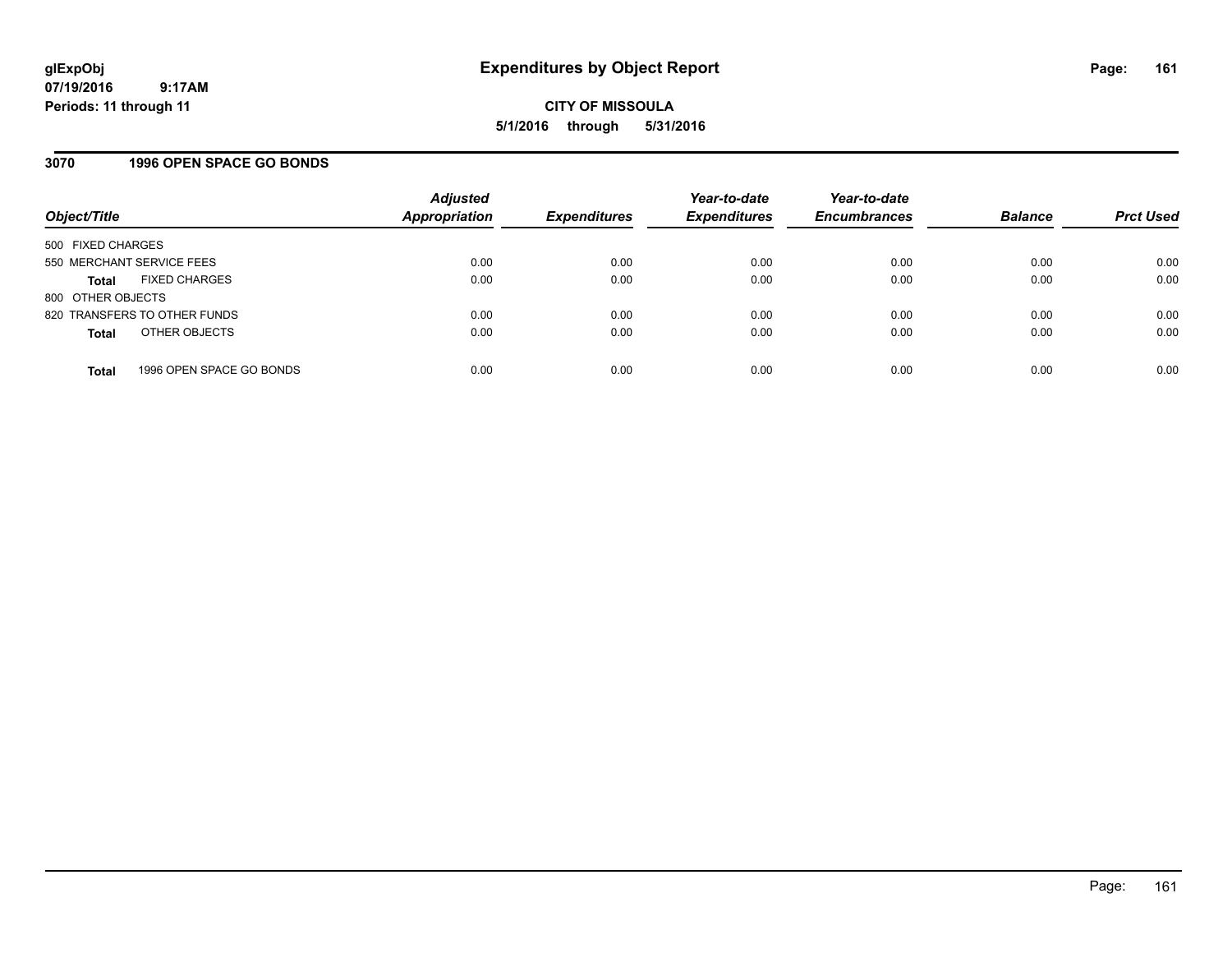#### **3075 1997 OPEN SPACE G O BOND FUND**

| Object/Title                         | <b>Adjusted</b><br>Appropriation | <b>Expenditures</b> | Year-to-date<br><b>Expenditures</b> | Year-to-date<br><b>Encumbrances</b> | <b>Balance</b> | <b>Prct Used</b> |
|--------------------------------------|----------------------------------|---------------------|-------------------------------------|-------------------------------------|----------------|------------------|
| 500 FIXED CHARGES                    |                                  |                     |                                     |                                     |                |                  |
| 550 MERCHANT SERVICE FEES            | 0.00                             | 0.00                | 0.00                                | 0.00                                | 0.00           | 0.00             |
| <b>FIXED CHARGES</b><br><b>Total</b> | 0.00                             | 0.00                | 0.00                                | 0.00                                | 0.00           | 0.00             |
| 800 OTHER OBJECTS                    |                                  |                     |                                     |                                     |                |                  |
| 820 TRANSFERS TO OTHER FUNDS         | 0.00                             | 0.00                | 0.00                                | 0.00                                | 0.00           | 0.00             |
| OTHER OBJECTS<br><b>Total</b>        | 0.00                             | 0.00                | 0.00                                | 0.00                                | 0.00           | 0.00             |
| NON-DEPARTMENTAL<br><b>Total</b>     | 0.00                             | 0.00                | 0.00                                | 0.00                                | 0.00           | 0.00             |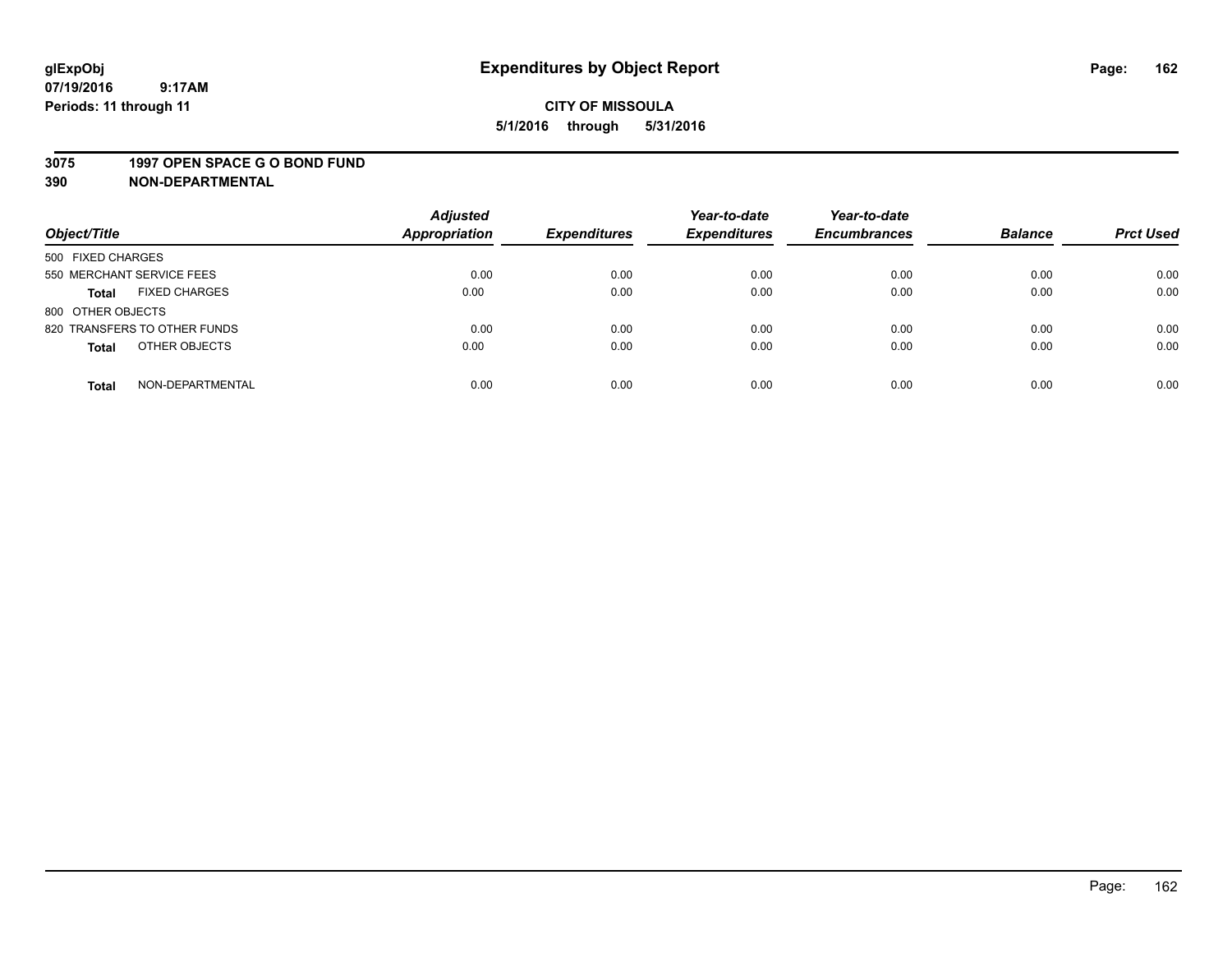**CITY OF MISSOULA 5/1/2016 through 5/31/2016**

# **3075 1997 OPEN SPACE G O BOND FUND**

| Object/Title              |                               | <b>Adjusted</b><br><b>Appropriation</b> | <b>Expenditures</b> | Year-to-date<br><b>Expenditures</b> | Year-to-date<br><b>Encumbrances</b> | <b>Balance</b> | <b>Prct Used</b> |
|---------------------------|-------------------------------|-----------------------------------------|---------------------|-------------------------------------|-------------------------------------|----------------|------------------|
| 500 FIXED CHARGES         |                               |                                         |                     |                                     |                                     |                |                  |
| 550 MERCHANT SERVICE FEES |                               | 0.00                                    | 0.00                | 0.00                                | 0.00                                | 0.00           | 0.00             |
| <b>Total</b>              | <b>FIXED CHARGES</b>          | 0.00                                    | 0.00                | 0.00                                | 0.00                                | 0.00           | 0.00             |
| 800 OTHER OBJECTS         |                               |                                         |                     |                                     |                                     |                |                  |
|                           | 820 TRANSFERS TO OTHER FUNDS  | 0.00                                    | 0.00                | 0.00                                | 0.00                                | 0.00           | 0.00             |
| <b>Total</b>              | OTHER OBJECTS                 | 0.00                                    | 0.00                | 0.00                                | 0.00                                | 0.00           | 0.00             |
| <b>Total</b>              | 1997 OPEN SPACE G O BOND FUND | 0.00                                    | 0.00                | 0.00                                | 0.00                                | 0.00           | 0.00             |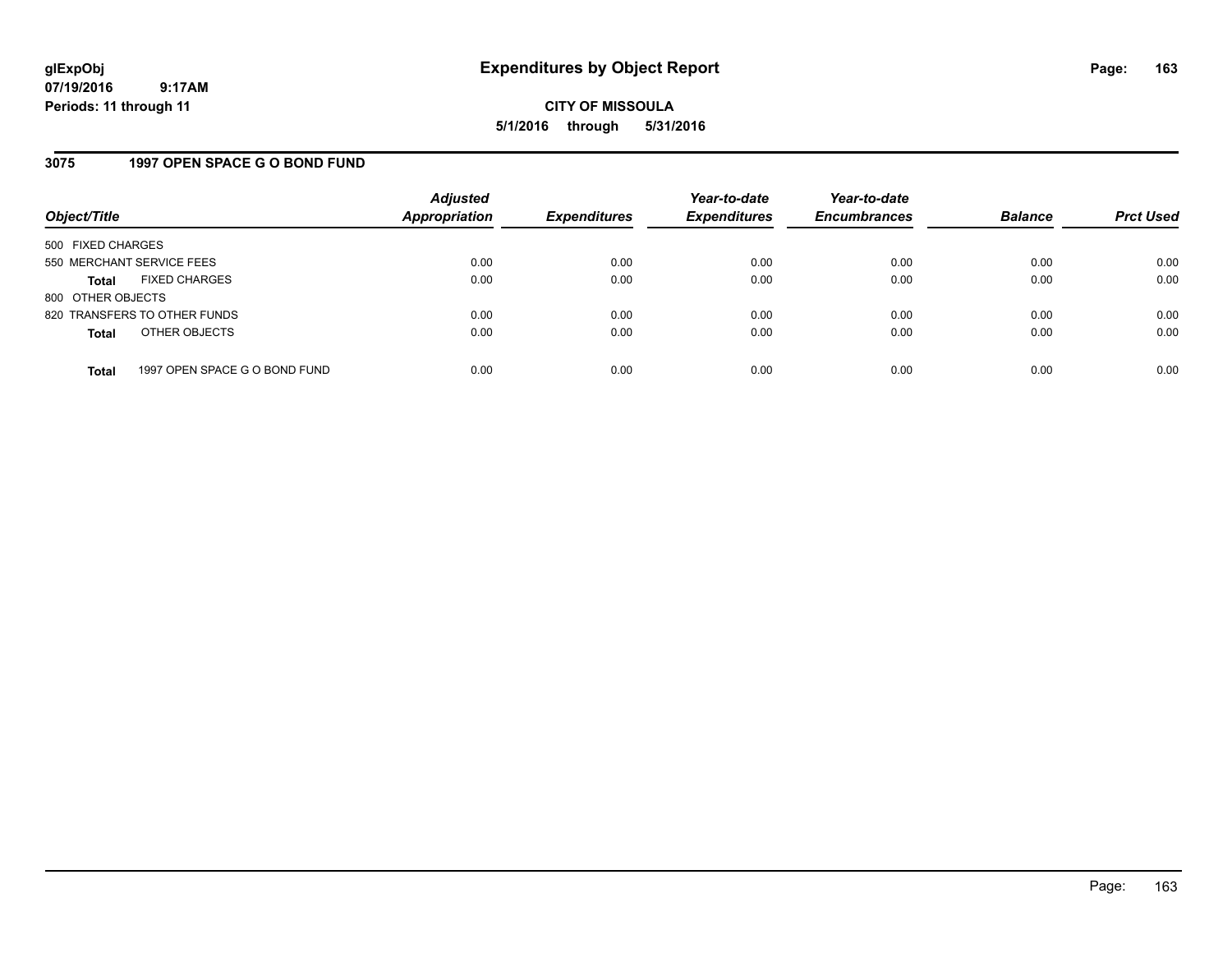# **3080 1994 FIRE EQUIP/CITY HALLS REFUND BOND F**

| Object/Title      |                              | <b>Adjusted</b><br>Appropriation | <b>Expenditures</b> | Year-to-date<br><b>Expenditures</b> | Year-to-date<br><b>Encumbrances</b> | <b>Balance</b> | <b>Prct Used</b> |
|-------------------|------------------------------|----------------------------------|---------------------|-------------------------------------|-------------------------------------|----------------|------------------|
| 500 FIXED CHARGES |                              |                                  |                     |                                     |                                     |                |                  |
|                   | 550 MERCHANT SERVICE FEES    | 0.00                             | 0.00                | 0.00                                | 0.00                                | 0.00           | 0.00             |
| <b>Total</b>      | <b>FIXED CHARGES</b>         | 0.00                             | 0.00                | 0.00                                | 0.00                                | 0.00           | 0.00             |
| 600 DEBT SERVICE  |                              |                                  |                     |                                     |                                     |                |                  |
|                   | 620 INTEREST / SERVICE FEES  | 0.00                             | 0.00                | 0.00                                | 0.00                                | 0.00           | 0.00             |
| Total             | <b>DEBT SERVICE</b>          | 0.00                             | 0.00                | 0.00                                | 0.00                                | 0.00           | 0.00             |
| 800 OTHER OBJECTS |                              |                                  |                     |                                     |                                     |                |                  |
|                   | 820 TRANSFERS TO OTHER FUNDS | 0.00                             | 0.00                | 0.00                                | 0.00                                | 0.00           | 0.00             |
| <b>Total</b>      | OTHER OBJECTS                | 0.00                             | 0.00                | 0.00                                | 0.00                                | 0.00           | 0.00             |
|                   |                              |                                  |                     |                                     |                                     |                |                  |
| <b>Total</b>      | NON-DEPARTMENTAL             | 0.00                             | 0.00                | 0.00                                | 0.00                                | 0.00           | 0.00             |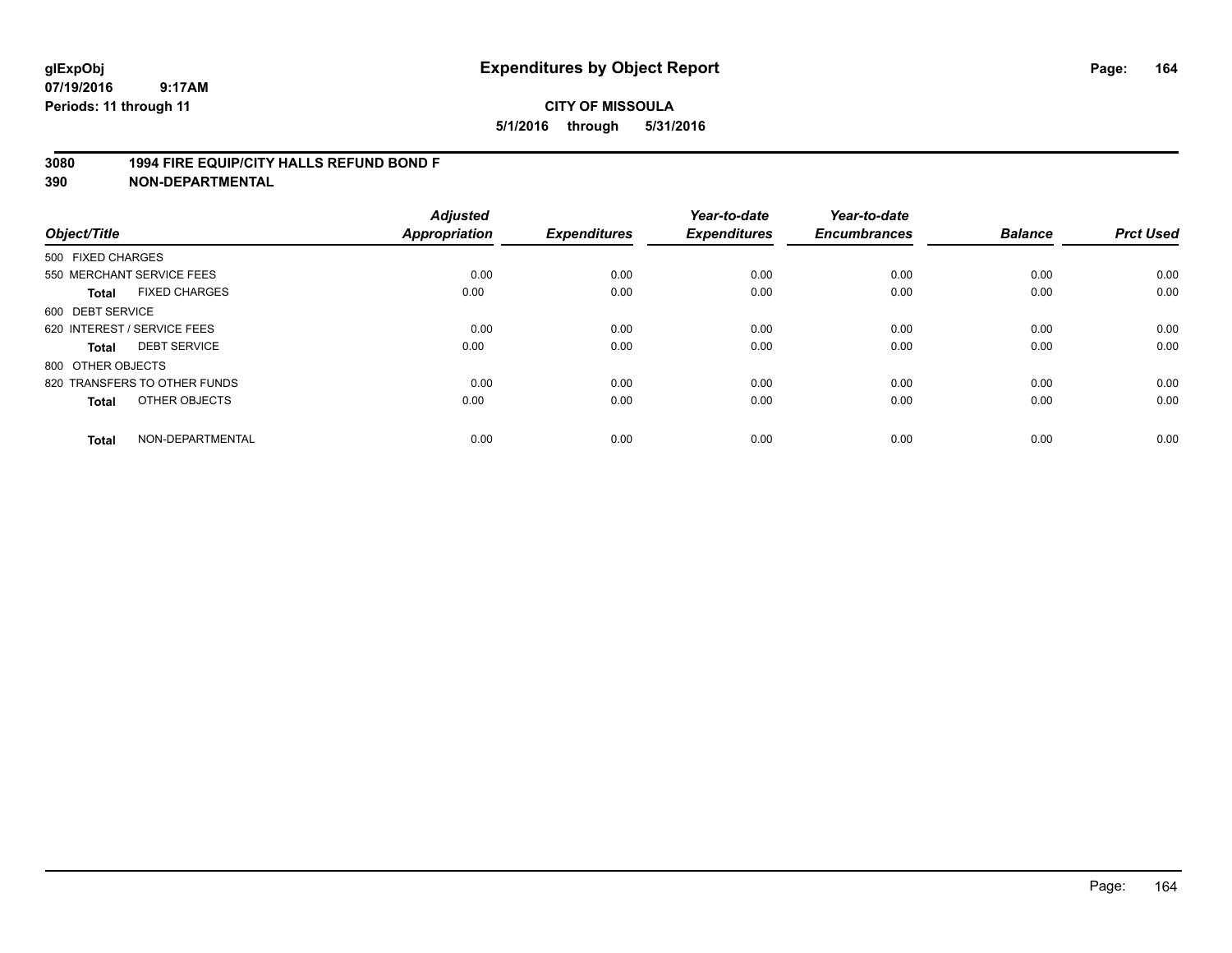**CITY OF MISSOULA 5/1/2016 through 5/31/2016**

# **3080 1994 FIRE EQUIP/CITY HALLS REFUND BOND F**

| Object/Title      |                                     | <b>Adjusted</b><br><b>Appropriation</b> | <b>Expenditures</b> | Year-to-date<br><b>Expenditures</b> | Year-to-date<br><b>Encumbrances</b> | <b>Balance</b> | <b>Prct Used</b> |
|-------------------|-------------------------------------|-----------------------------------------|---------------------|-------------------------------------|-------------------------------------|----------------|------------------|
| 500 FIXED CHARGES |                                     |                                         |                     |                                     |                                     |                |                  |
|                   | 550 MERCHANT SERVICE FEES           | 0.00                                    | 0.00                | 0.00                                | 0.00                                | 0.00           | 0.00             |
| Total             | <b>FIXED CHARGES</b>                | 0.00                                    | 0.00                | 0.00                                | 0.00                                | 0.00           | 0.00             |
| 600 DEBT SERVICE  |                                     |                                         |                     |                                     |                                     |                |                  |
|                   | 620 INTEREST / SERVICE FEES         | 0.00                                    | 0.00                | 0.00                                | 0.00                                | 0.00           | 0.00             |
| <b>Total</b>      | <b>DEBT SERVICE</b>                 | 0.00                                    | 0.00                | 0.00                                | 0.00                                | 0.00           | 0.00             |
| 800 OTHER OBJECTS |                                     |                                         |                     |                                     |                                     |                |                  |
|                   | 820 TRANSFERS TO OTHER FUNDS        | 0.00                                    | 0.00                | 0.00                                | 0.00                                | 0.00           | 0.00             |
| <b>Total</b>      | OTHER OBJECTS                       | 0.00                                    | 0.00                | 0.00                                | 0.00                                | 0.00           | 0.00             |
| <b>Total</b>      | 1994 FIRE EQUIP/CITY HALLS REFUND B | 0.00                                    | 0.00                | 0.00                                | 0.00                                | 0.00           | 0.00             |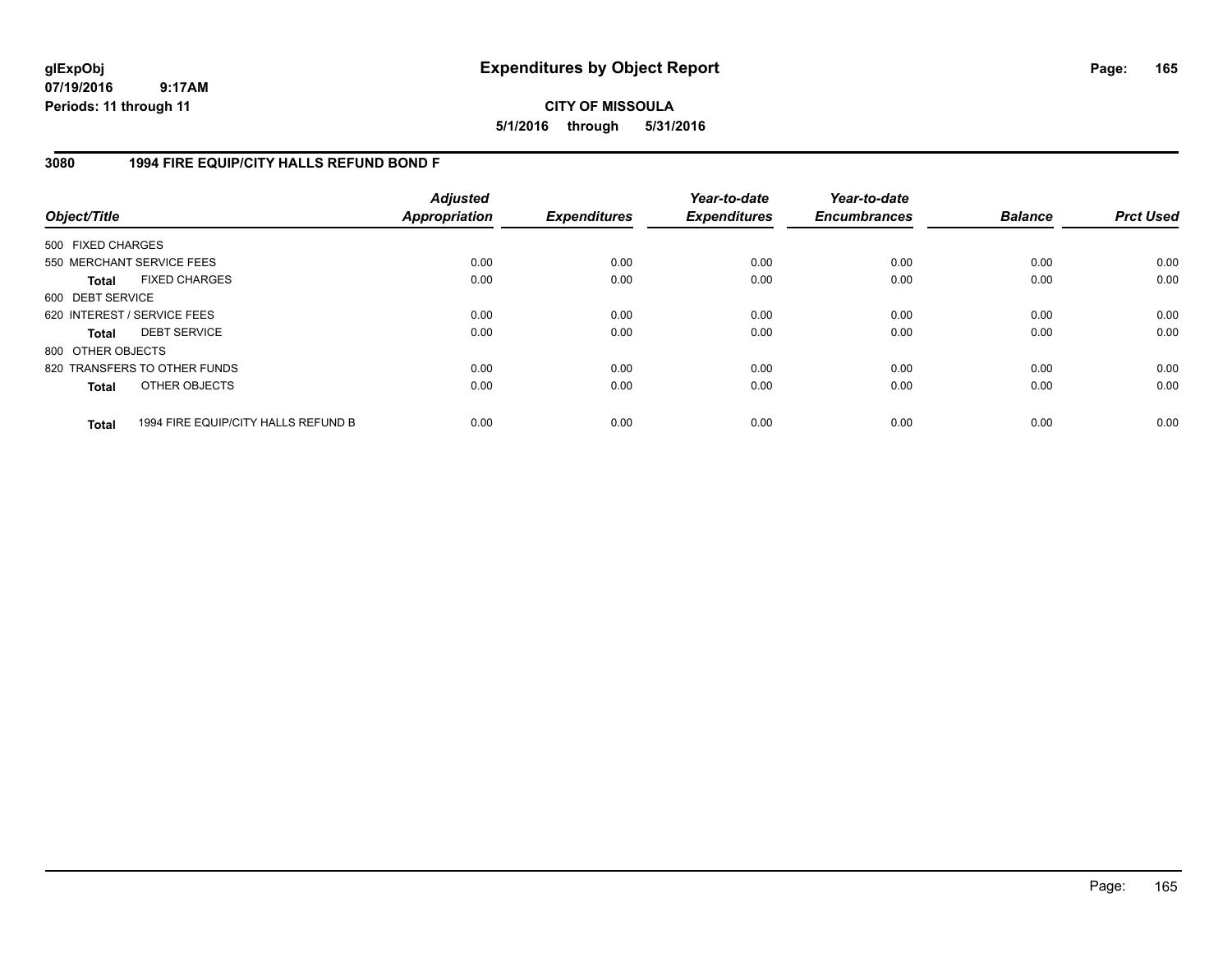#### **3085 1993 FIRE STATION G O BOND FUND**

| Object/Title                         | <b>Adjusted</b><br><b>Appropriation</b> | <b>Expenditures</b> | Year-to-date<br><b>Expenditures</b> | Year-to-date<br><b>Encumbrances</b> | <b>Balance</b> | <b>Prct Used</b> |
|--------------------------------------|-----------------------------------------|---------------------|-------------------------------------|-------------------------------------|----------------|------------------|
| 500 FIXED CHARGES                    |                                         |                     |                                     |                                     |                |                  |
| 550 MERCHANT SERVICE FEES            | 0.00                                    | 0.00                | 0.00                                | 0.00                                | 0.00           | 0.00             |
| <b>FIXED CHARGES</b><br><b>Total</b> | 0.00                                    | 0.00                | 0.00                                | 0.00                                | 0.00           | 0.00             |
| 800 OTHER OBJECTS                    |                                         |                     |                                     |                                     |                |                  |
| 820 TRANSFERS TO OTHER FUNDS         | 0.00                                    | 0.00                | 0.00                                | 0.00                                | 0.00           | 0.00             |
| OTHER OBJECTS<br><b>Total</b>        | 0.00                                    | 0.00                | 0.00                                | 0.00                                | 0.00           | 0.00             |
| NON-DEPARTMENTAL<br><b>Total</b>     | 0.00                                    | 0.00                | 0.00                                | 0.00                                | 0.00           | 0.00             |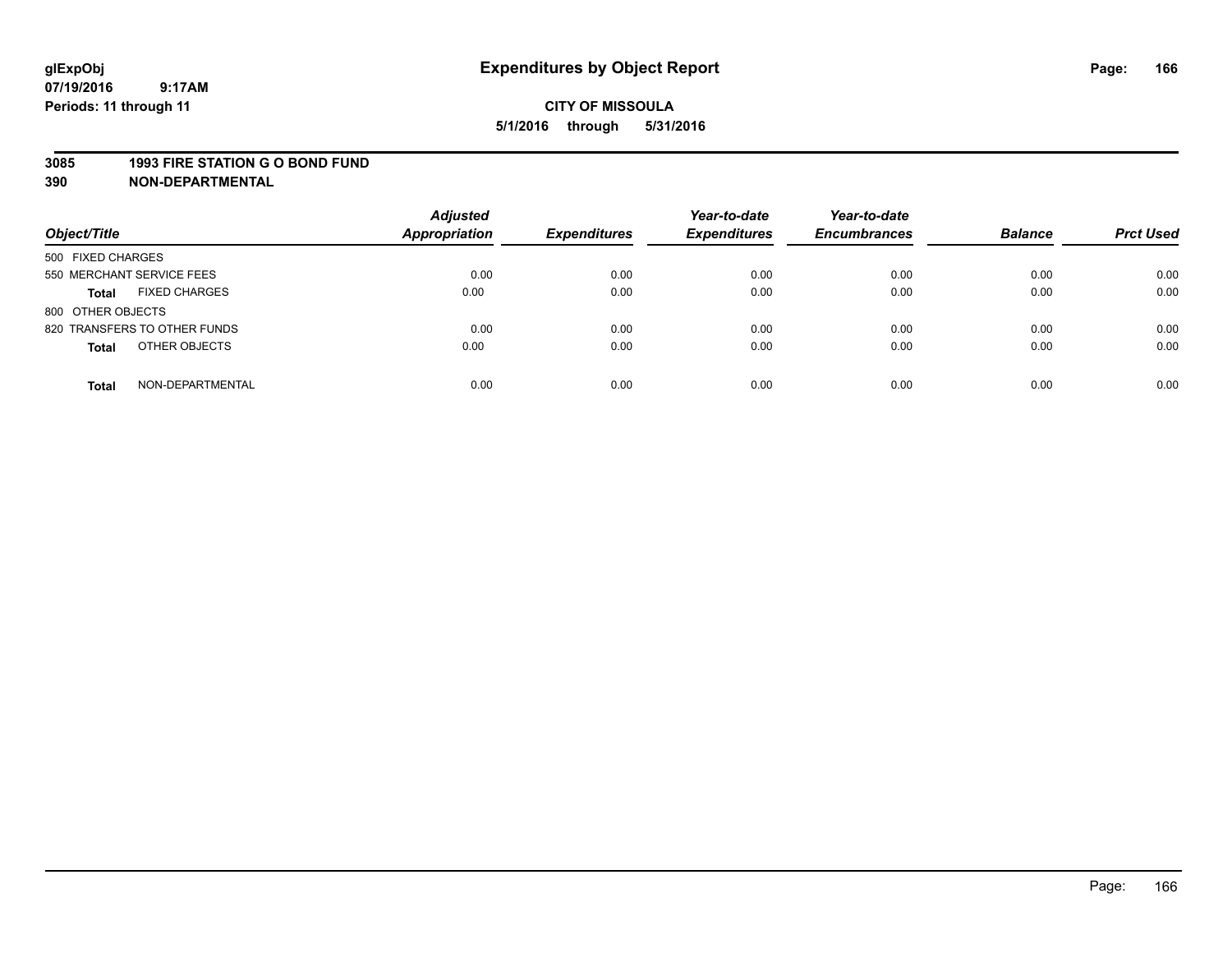**CITY OF MISSOULA 5/1/2016 through 5/31/2016**

# **3085 1993 FIRE STATION G O BOND FUND**

| Object/Title              |                                 | <b>Adjusted</b><br><b>Appropriation</b> | <b>Expenditures</b> | Year-to-date<br><b>Expenditures</b> | Year-to-date<br><b>Encumbrances</b> | <b>Balance</b> | <b>Prct Used</b> |
|---------------------------|---------------------------------|-----------------------------------------|---------------------|-------------------------------------|-------------------------------------|----------------|------------------|
| 500 FIXED CHARGES         |                                 |                                         |                     |                                     |                                     |                |                  |
| 550 MERCHANT SERVICE FEES |                                 | 0.00                                    | 0.00                | 0.00                                | 0.00                                | 0.00           | 0.00             |
| <b>Total</b>              | <b>FIXED CHARGES</b>            | 0.00                                    | 0.00                | 0.00                                | 0.00                                | 0.00           | 0.00             |
| 800 OTHER OBJECTS         |                                 |                                         |                     |                                     |                                     |                |                  |
|                           | 820 TRANSFERS TO OTHER FUNDS    | 0.00                                    | 0.00                | 0.00                                | 0.00                                | 0.00           | 0.00             |
| <b>Total</b>              | OTHER OBJECTS                   | 0.00                                    | 0.00                | 0.00                                | 0.00                                | 0.00           | 0.00             |
| <b>Total</b>              | 1993 FIRE STATION G O BOND FUND | 0.00                                    | 0.00                | 0.00                                | 0.00                                | 0.00           | 0.00             |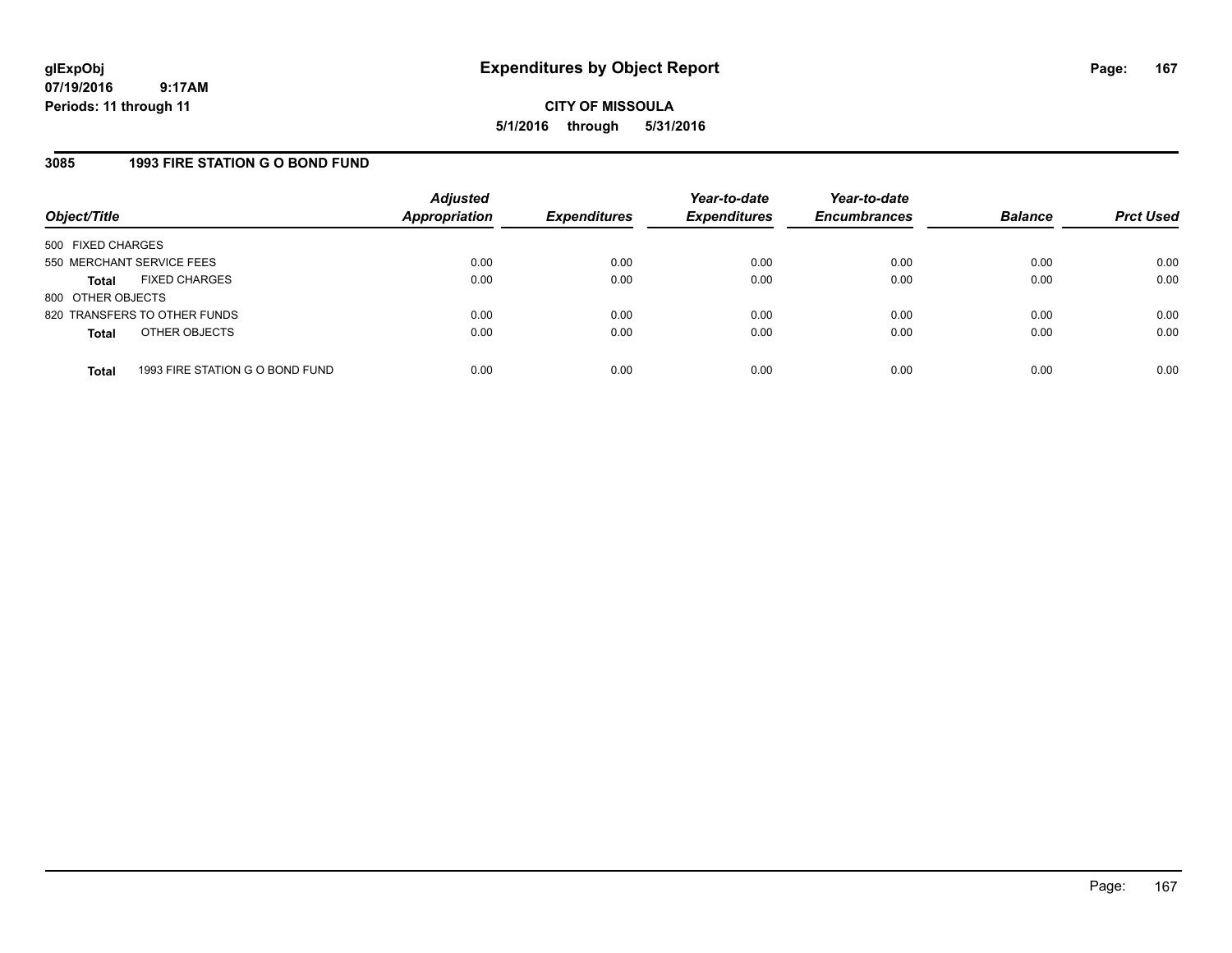# **3090 2004 AQUATICS BOND**

| Object/Title                |                              | <b>Adjusted</b><br><b>Appropriation</b> | <b>Expenditures</b> | Year-to-date<br><b>Expenditures</b> | Year-to-date<br><b>Encumbrances</b> | <b>Balance</b> | <b>Prct Used</b> |
|-----------------------------|------------------------------|-----------------------------------------|---------------------|-------------------------------------|-------------------------------------|----------------|------------------|
|                             |                              |                                         |                     |                                     |                                     |                |                  |
| 500 FIXED CHARGES           |                              |                                         |                     |                                     |                                     |                |                  |
| 550 MERCHANT SERVICE FEES   |                              | 0.00                                    | 0.00                | 0.00                                | 0.00                                | 0.00           | 0.00             |
| <b>Total</b>                | <b>FIXED CHARGES</b>         | 0.00                                    | 0.00                | 0.00                                | 0.00                                | 0.00           | 0.00             |
| 600 DEBT SERVICE            |                              |                                         |                     |                                     |                                     |                |                  |
| 610 PRINCIPAL               |                              | 0.00                                    | 0.00                | 0.00                                | 0.00                                | 0.00           | 0.00             |
| 620 INTEREST / SERVICE FEES |                              | 0.00                                    | 0.00                | 0.00                                | 0.00                                | 0.00           | 0.00             |
| <b>Total</b>                | <b>DEBT SERVICE</b>          | 0.00                                    | 0.00                | 0.00                                | 0.00                                | 0.00           | 0.00             |
| 800 OTHER OBJECTS           |                              |                                         |                     |                                     |                                     |                |                  |
|                             | 820 TRANSFERS TO OTHER FUNDS | 0.00                                    | 0.00                | 0.00                                | 0.00                                | 0.00           | 0.00             |
| <b>Total</b>                | OTHER OBJECTS                | 0.00                                    | 0.00                | 0.00                                | 0.00                                | 0.00           | 0.00             |
|                             |                              |                                         |                     |                                     |                                     |                |                  |
| <b>Total</b>                | NON-DEPARTMENTAL             | 0.00                                    | 0.00                | 0.00                                | 0.00                                | 0.00           | 0.00             |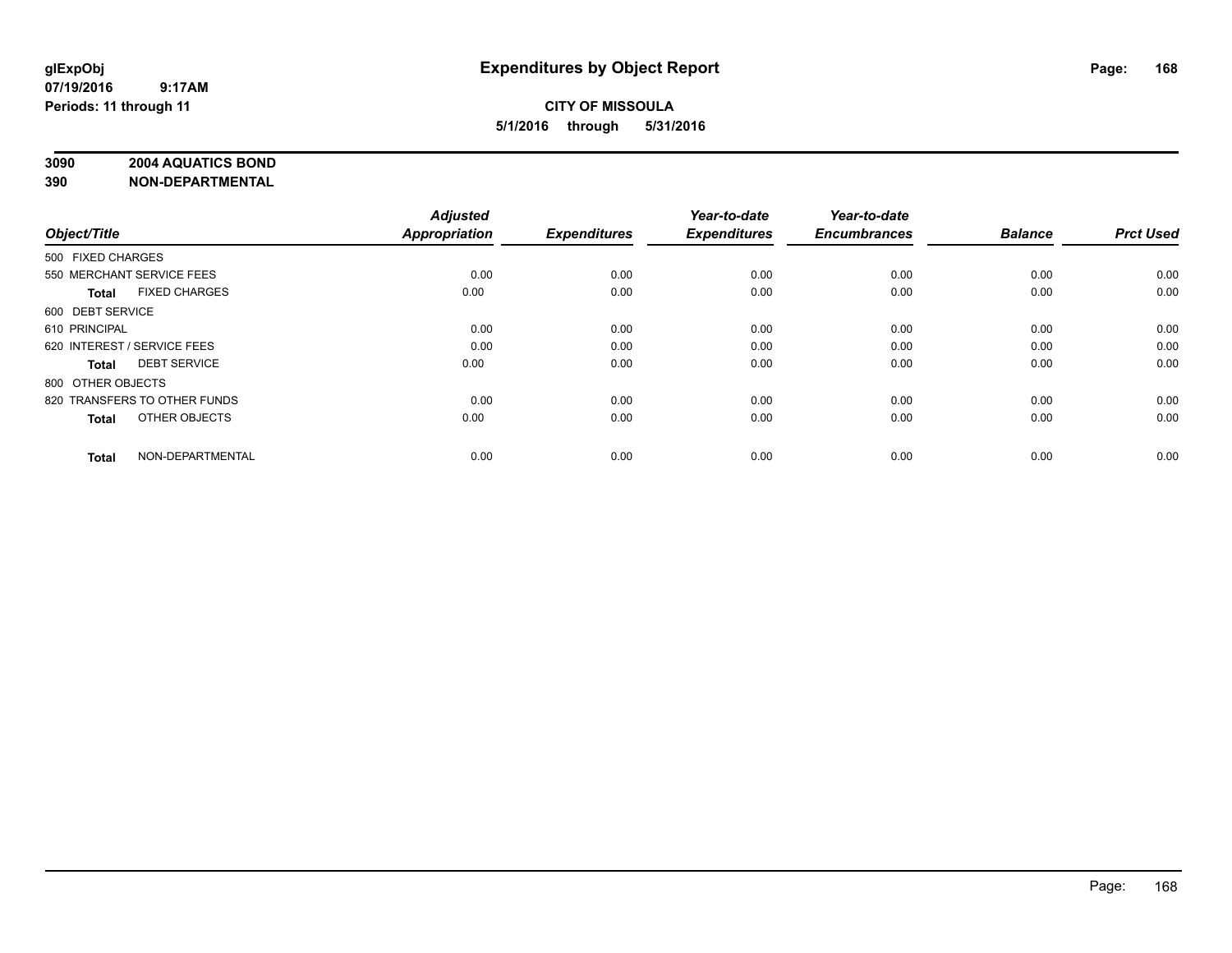# **CITY OF MISSOULA 5/1/2016 through 5/31/2016**

# **3090 2004 AQUATICS BOND**

|                                      | <b>Adjusted</b>      |                     | Year-to-date        | Year-to-date        |                |                  |
|--------------------------------------|----------------------|---------------------|---------------------|---------------------|----------------|------------------|
| Object/Title                         | <b>Appropriation</b> | <b>Expenditures</b> | <b>Expenditures</b> | <b>Encumbrances</b> | <b>Balance</b> | <b>Prct Used</b> |
| 500 FIXED CHARGES                    |                      |                     |                     |                     |                |                  |
| 550 MERCHANT SERVICE FEES            | 0.00                 | 0.00                | 0.00                | 0.00                | 0.00           | 0.00             |
| <b>FIXED CHARGES</b><br><b>Total</b> | 0.00                 | 0.00                | 0.00                | 0.00                | 0.00           | 0.00             |
| 600 DEBT SERVICE                     |                      |                     |                     |                     |                |                  |
| 610 PRINCIPAL                        | 0.00                 | 0.00                | 0.00                | 0.00                | 0.00           | 0.00             |
| 620 INTEREST / SERVICE FEES          | 0.00                 | 0.00                | 0.00                | 0.00                | 0.00           | 0.00             |
| <b>DEBT SERVICE</b><br><b>Total</b>  | 0.00                 | 0.00                | 0.00                | 0.00                | 0.00           | 0.00             |
| 800 OTHER OBJECTS                    |                      |                     |                     |                     |                |                  |
| 820 TRANSFERS TO OTHER FUNDS         | 0.00                 | 0.00                | 0.00                | 0.00                | 0.00           | 0.00             |
| OTHER OBJECTS<br><b>Total</b>        | 0.00                 | 0.00                | 0.00                | 0.00                | 0.00           | 0.00             |
| 2004 AQUATICS BOND<br><b>Total</b>   | 0.00                 | 0.00                | 0.00                | 0.00                | 0.00           | 0.00             |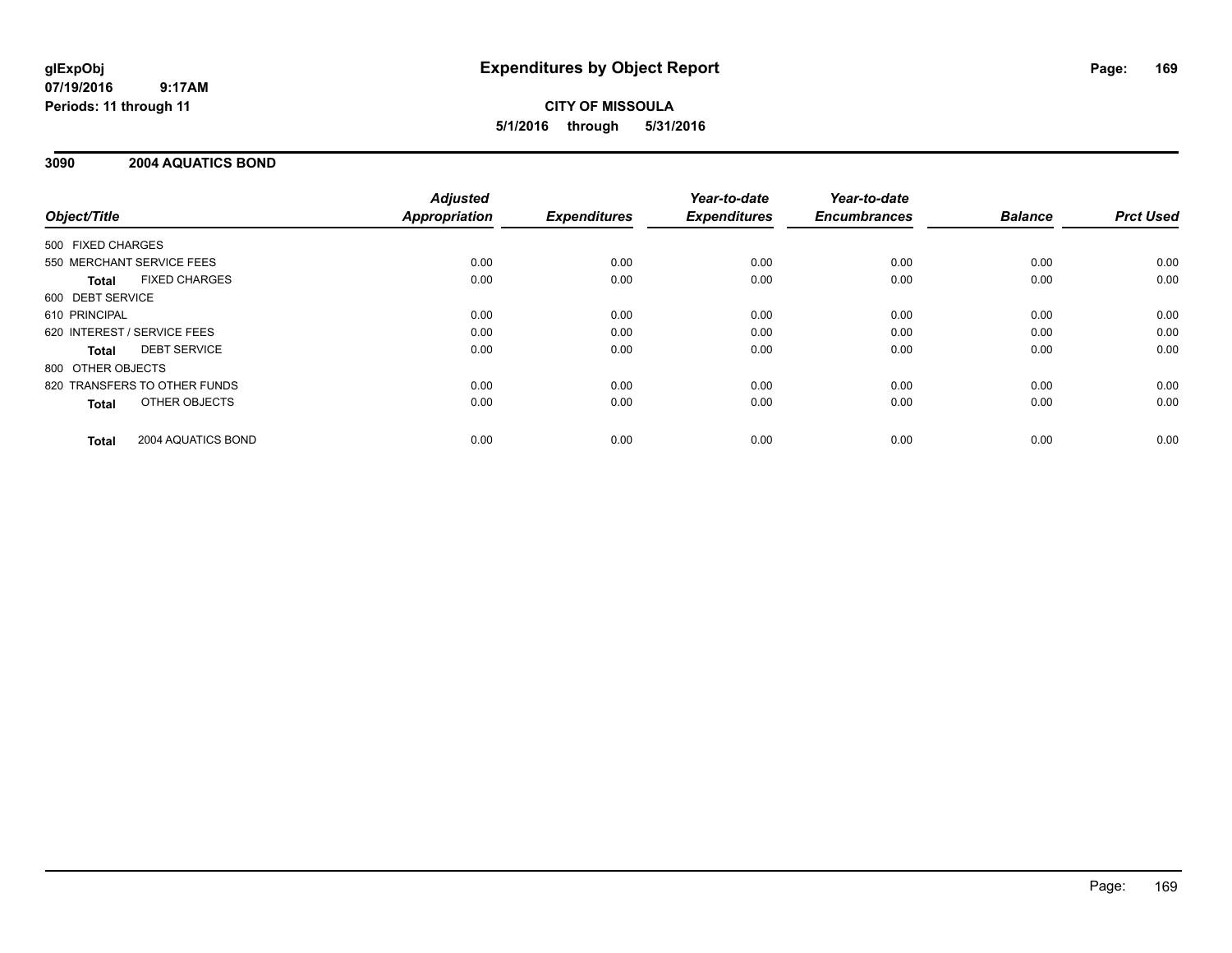# **3091 SERIES 2012A AQUATICS REFUNDING BOND**

|                                      | <b>Adjusted</b> |                     | Year-to-date        | Year-to-date        |                |                  |
|--------------------------------------|-----------------|---------------------|---------------------|---------------------|----------------|------------------|
| Object/Title                         | Appropriation   | <b>Expenditures</b> | <b>Expenditures</b> | <b>Encumbrances</b> | <b>Balance</b> | <b>Prct Used</b> |
| 500 FIXED CHARGES                    |                 |                     |                     |                     |                |                  |
| 550 MERCHANT SERVICE FEES            | 0.00            | 0.00                | 0.00                | 0.00                | 0.00           | 0.00             |
| <b>FIXED CHARGES</b><br><b>Total</b> | 0.00            | 0.00                | 0.00                | 0.00                | 0.00           | 0.00             |
| 600 DEBT SERVICE                     |                 |                     |                     |                     |                |                  |
| 610 PRINCIPAL                        | 505,000.00      | 0.00                | 0.00                | 0.00                | 505,000.00     | 0.00             |
| 620 INTEREST / SERVICE FEES          | 90.148.00       | 0.00                | 45.248.75           | 0.00                | 44,899.25      | 50.19            |
| <b>DEBT SERVICE</b><br><b>Total</b>  | 595.148.00      | 0.00                | 45,248.75           | 0.00                | 549,899.25     | 7.60             |
| 800 OTHER OBJECTS                    |                 |                     |                     |                     |                |                  |
| 820 TRANSFERS TO OTHER FUNDS         | 0.00            | 0.00                | 0.00                | 0.00                | 0.00           | 0.00             |
| OTHER OBJECTS<br><b>Total</b>        | 0.00            | 0.00                | 0.00                | 0.00                | 0.00           | 0.00             |
| NON-DEPARTMENTAL<br><b>Total</b>     | 595,148.00      | 0.00                | 45,248.75           | 0.00                | 549,899.25     | 7.60             |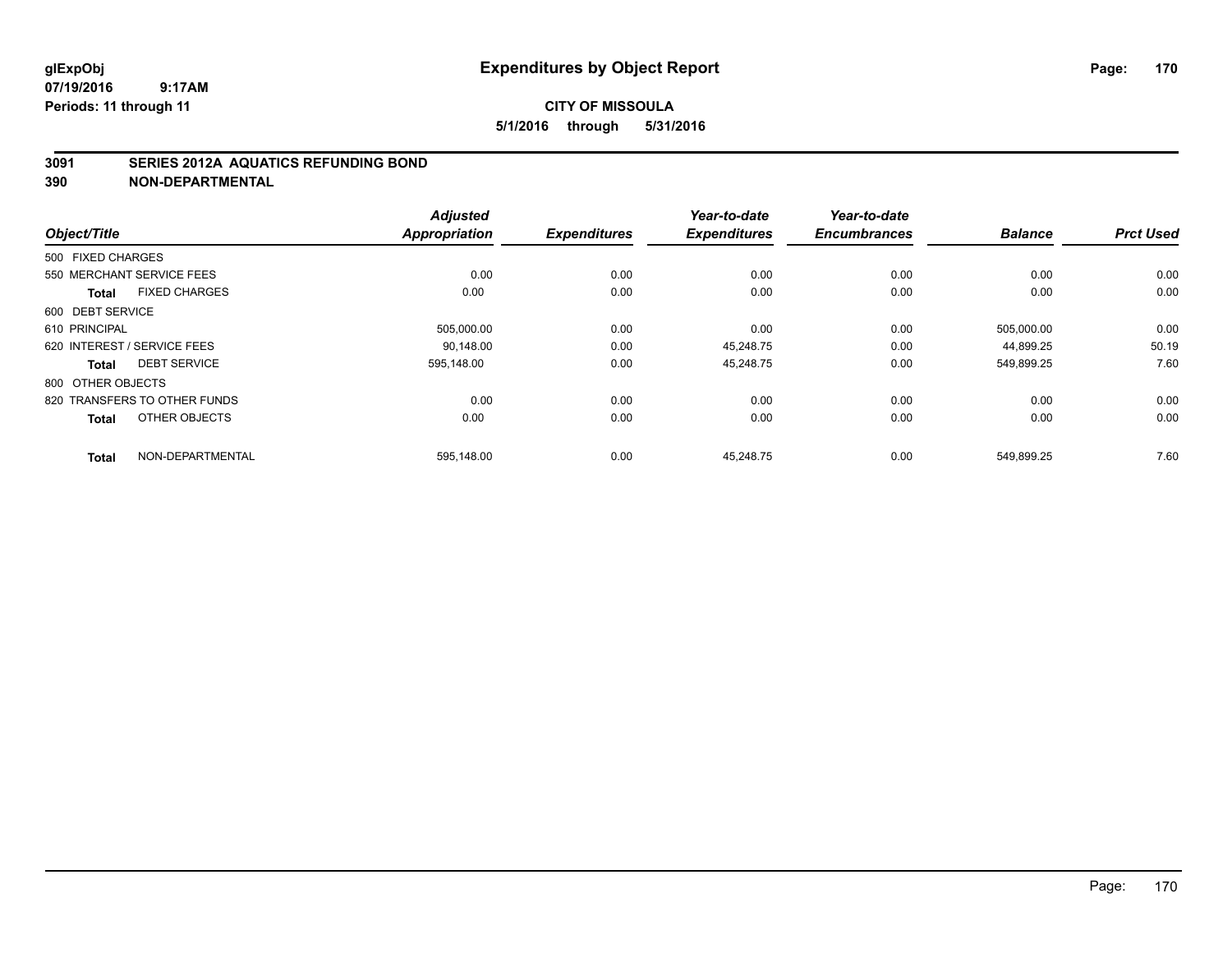**CITY OF MISSOULA 5/1/2016 through 5/31/2016**

# **3091 SERIES 2012A AQUATICS REFUNDING BOND**

| Object/Title      |                                   | <b>Adjusted</b><br><b>Appropriation</b> | <b>Expenditures</b> | Year-to-date<br><b>Expenditures</b> | Year-to-date<br><b>Encumbrances</b> | <b>Balance</b> | <b>Prct Used</b> |
|-------------------|-----------------------------------|-----------------------------------------|---------------------|-------------------------------------|-------------------------------------|----------------|------------------|
|                   |                                   |                                         |                     |                                     |                                     |                |                  |
| 500 FIXED CHARGES |                                   |                                         |                     |                                     |                                     |                |                  |
|                   | 550 MERCHANT SERVICE FEES         | 0.00                                    | 0.00                | 0.00                                | 0.00                                | 0.00           | 0.00             |
| Total             | <b>FIXED CHARGES</b>              | 0.00                                    | 0.00                | 0.00                                | 0.00                                | 0.00           | 0.00             |
| 600 DEBT SERVICE  |                                   |                                         |                     |                                     |                                     |                |                  |
| 610 PRINCIPAL     |                                   | 505,000.00                              | 0.00                | 0.00                                | 0.00                                | 505,000.00     | 0.00             |
|                   | 620 INTEREST / SERVICE FEES       | 90,148.00                               | 0.00                | 45,248.75                           | 0.00                                | 44.899.25      | 50.19            |
| Total             | <b>DEBT SERVICE</b>               | 595,148.00                              | 0.00                | 45,248.75                           | 0.00                                | 549.899.25     | 7.60             |
| 800 OTHER OBJECTS |                                   |                                         |                     |                                     |                                     |                |                  |
|                   | 820 TRANSFERS TO OTHER FUNDS      | 0.00                                    | 0.00                | 0.00                                | 0.00                                | 0.00           | 0.00             |
| <b>Total</b>      | OTHER OBJECTS                     | 0.00                                    | 0.00                | 0.00                                | 0.00                                | 0.00           | 0.00             |
| <b>Total</b>      | SERIES 2012A AQUATICS REFUNDING B | 595,148.00                              | 0.00                | 45,248.75                           | 0.00                                | 549,899.25     | 7.60             |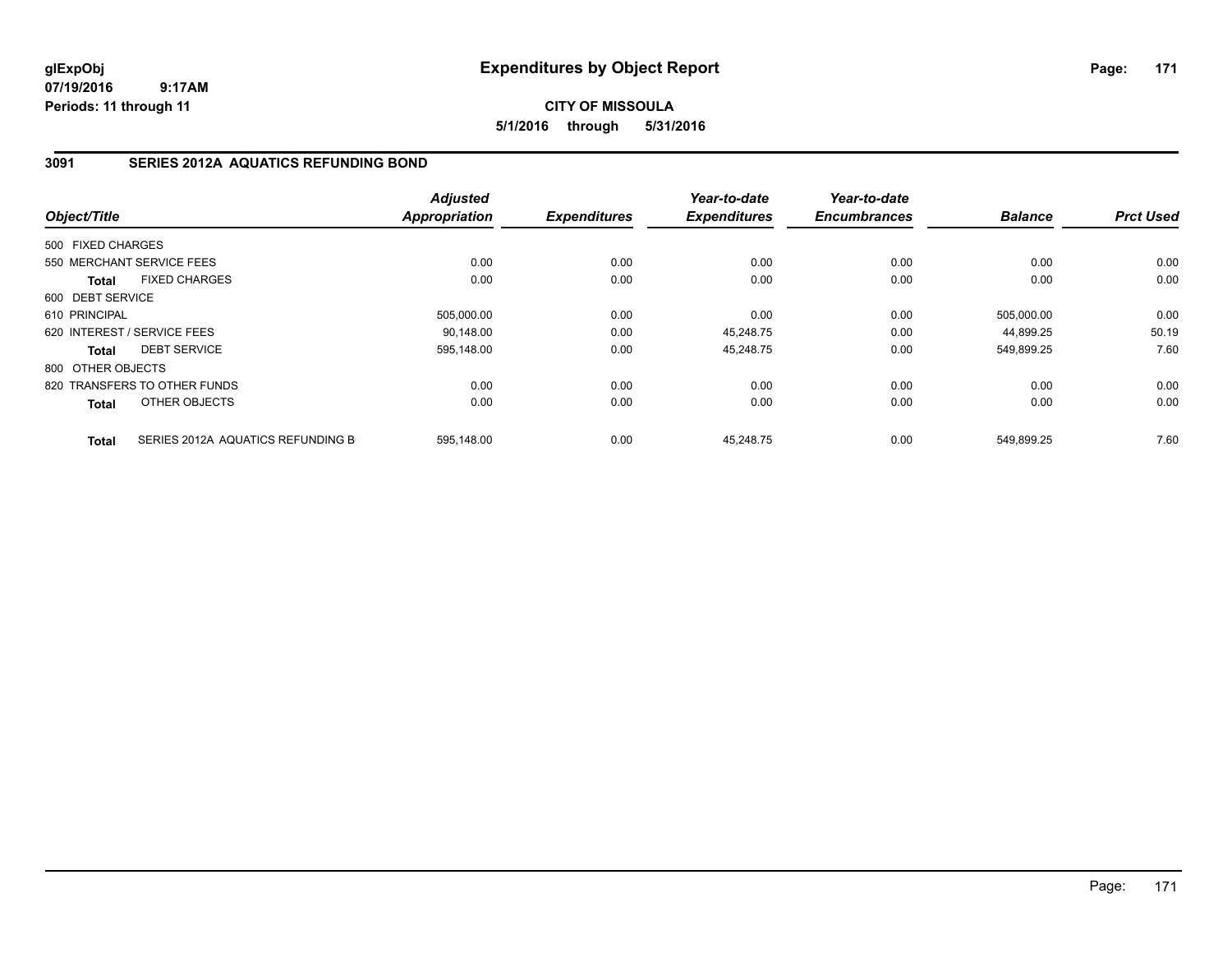#### **3092 Series 2013A GO REFUNDING BONDS**

|                              |                      | <b>Adjusted</b>      |                     | Year-to-date        | Year-to-date        |                |                  |
|------------------------------|----------------------|----------------------|---------------------|---------------------|---------------------|----------------|------------------|
| Object/Title                 |                      | <b>Appropriation</b> | <b>Expenditures</b> | <b>Expenditures</b> | <b>Encumbrances</b> | <b>Balance</b> | <b>Prct Used</b> |
| 500 FIXED CHARGES            |                      |                      |                     |                     |                     |                |                  |
| 550 MERCHANT SERVICE FEES    |                      | 0.00                 | 0.00                | 0.00                | 0.00                | 0.00           | 0.00             |
| <b>Total</b>                 | <b>FIXED CHARGES</b> | 0.00                 | 0.00                | 0.00                | 0.00                | 0.00           | 0.00             |
| 600 DEBT SERVICE             |                      |                      |                     |                     |                     |                |                  |
| 610 PRINCIPAL                |                      | 580,000.00           | 0.00                | 0.00                | 0.00                | 580,000.00     | 0.00             |
| 620 INTEREST / SERVICE FEES  |                      | 108.926.00           | 0.00                | 54.638.00           | 0.00                | 54.288.00      | 50.16            |
| <b>Total</b>                 | <b>DEBT SERVICE</b>  | 688,926.00           | 0.00                | 54,638.00           | 0.00                | 634,288.00     | 7.93             |
| 800 OTHER OBJECTS            |                      |                      |                     |                     |                     |                |                  |
| 820 TRANSFERS TO OTHER FUNDS |                      | 0.00                 | 0.00                | 0.00                | 0.00                | 0.00           | 0.00             |
| <b>Total</b>                 | OTHER OBJECTS        | 0.00                 | 0.00                | 0.00                | 0.00                | 0.00           | 0.00             |
| <b>Total</b>                 | NON-DEPARTMENTAL     | 688,926.00           | 0.00                | 54,638.00           | 0.00                | 634,288.00     | 7.93             |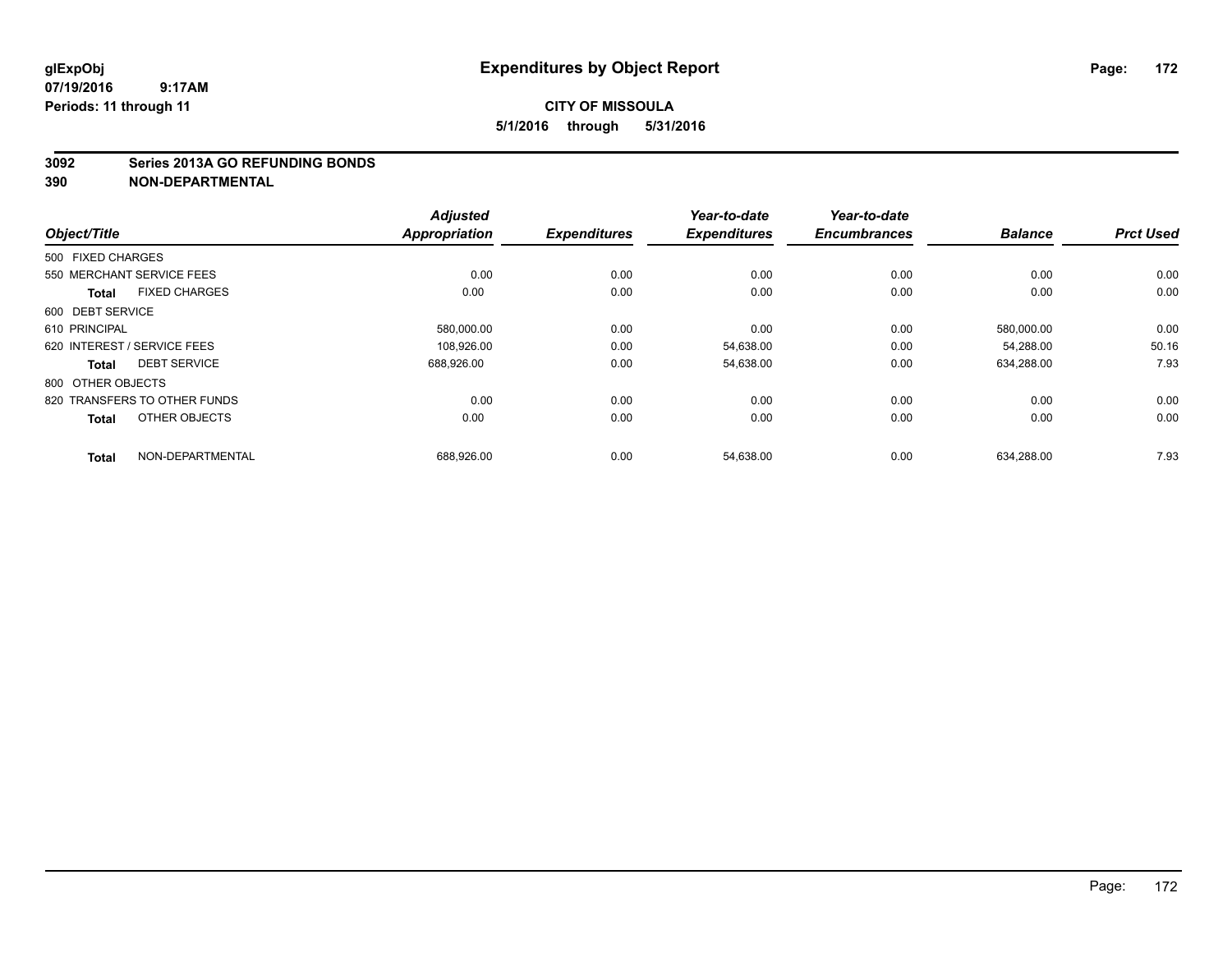# **CITY OF MISSOULA 5/1/2016 through 5/31/2016**

# **3092 Series 2013A GO REFUNDING BONDS**

| Object/Title      |                                 | <b>Adjusted</b><br><b>Appropriation</b> | <b>Expenditures</b> | Year-to-date<br><b>Expenditures</b> | Year-to-date<br><b>Encumbrances</b> | <b>Balance</b> | <b>Prct Used</b> |
|-------------------|---------------------------------|-----------------------------------------|---------------------|-------------------------------------|-------------------------------------|----------------|------------------|
|                   |                                 |                                         |                     |                                     |                                     |                |                  |
| 500 FIXED CHARGES |                                 |                                         |                     |                                     |                                     |                |                  |
|                   | 550 MERCHANT SERVICE FEES       | 0.00                                    | 0.00                | 0.00                                | 0.00                                | 0.00           | 0.00             |
| Total             | <b>FIXED CHARGES</b>            | 0.00                                    | 0.00                | 0.00                                | 0.00                                | 0.00           | 0.00             |
| 600 DEBT SERVICE  |                                 |                                         |                     |                                     |                                     |                |                  |
| 610 PRINCIPAL     |                                 | 580,000.00                              | 0.00                | 0.00                                | 0.00                                | 580,000.00     | 0.00             |
|                   | 620 INTEREST / SERVICE FEES     | 108,926.00                              | 0.00                | 54,638.00                           | 0.00                                | 54.288.00      | 50.16            |
| Total             | <b>DEBT SERVICE</b>             | 688,926.00                              | 0.00                | 54,638.00                           | 0.00                                | 634,288.00     | 7.93             |
| 800 OTHER OBJECTS |                                 |                                         |                     |                                     |                                     |                |                  |
|                   | 820 TRANSFERS TO OTHER FUNDS    | 0.00                                    | 0.00                | 0.00                                | 0.00                                | 0.00           | 0.00             |
| Total             | OTHER OBJECTS                   | 0.00                                    | 0.00                | 0.00                                | 0.00                                | 0.00           | 0.00             |
| <b>Total</b>      | Series 2013A GO REFUNDING BONDS | 688,926.00                              | 0.00                | 54,638.00                           | 0.00                                | 634,288.00     | 7.93             |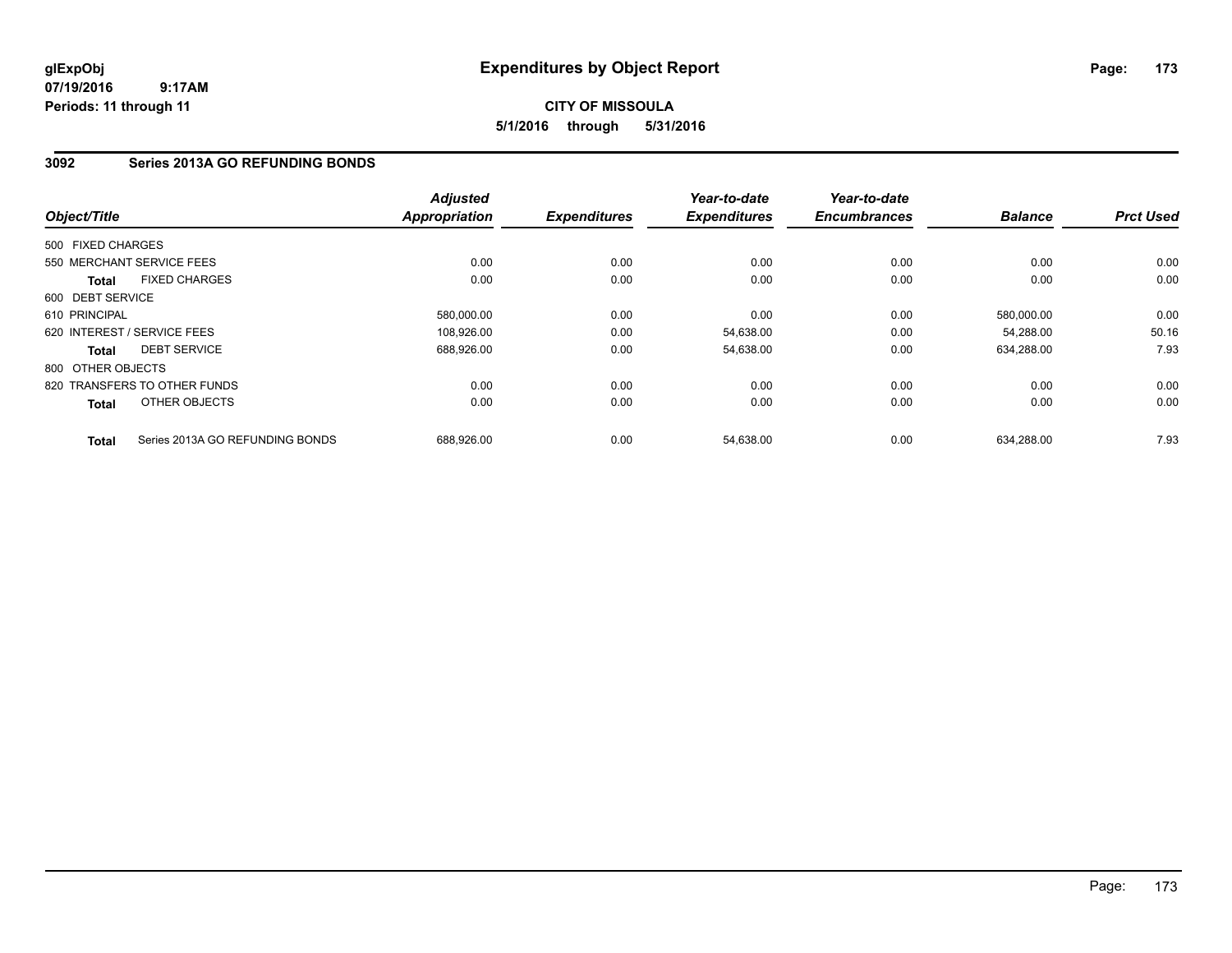#### **3095 2004 REFUNDING BONDS DEBT SERVICE**

|                                      | <b>Adjusted</b><br><b>Appropriation</b> | <b>Expenditures</b> | Year-to-date<br><b>Expenditures</b> | Year-to-date<br><b>Encumbrances</b> | <b>Balance</b> | <b>Prct Used</b> |
|--------------------------------------|-----------------------------------------|---------------------|-------------------------------------|-------------------------------------|----------------|------------------|
| Object/Title                         |                                         |                     |                                     |                                     |                |                  |
| 500 FIXED CHARGES                    |                                         |                     |                                     |                                     |                |                  |
| 550 MERCHANT SERVICE FEES            | 0.00                                    | 0.00                | 0.00                                | 0.00                                | 0.00           | 0.00             |
| <b>FIXED CHARGES</b><br><b>Total</b> | 0.00                                    | 0.00                | 0.00                                | 0.00                                | 0.00           | 0.00             |
| 600 DEBT SERVICE                     |                                         |                     |                                     |                                     |                |                  |
| 610 PRINCIPAL                        | 0.00                                    | 0.00                | 0.00                                | 0.00                                | 0.00           | 0.00             |
| 620 INTEREST / SERVICE FEES          | 0.00                                    | 0.00                | 3,100.00                            | 0.00                                | $-3,100.00$    | 0.00             |
| <b>DEBT SERVICE</b><br><b>Total</b>  | 0.00                                    | 0.00                | 3,100.00                            | 0.00                                | $-3,100.00$    | 0.00             |
| NON-DEPARTMENTAL<br><b>Total</b>     | 0.00                                    | 0.00                | 3,100.00                            | 0.00                                | $-3,100.00$    | 0.00             |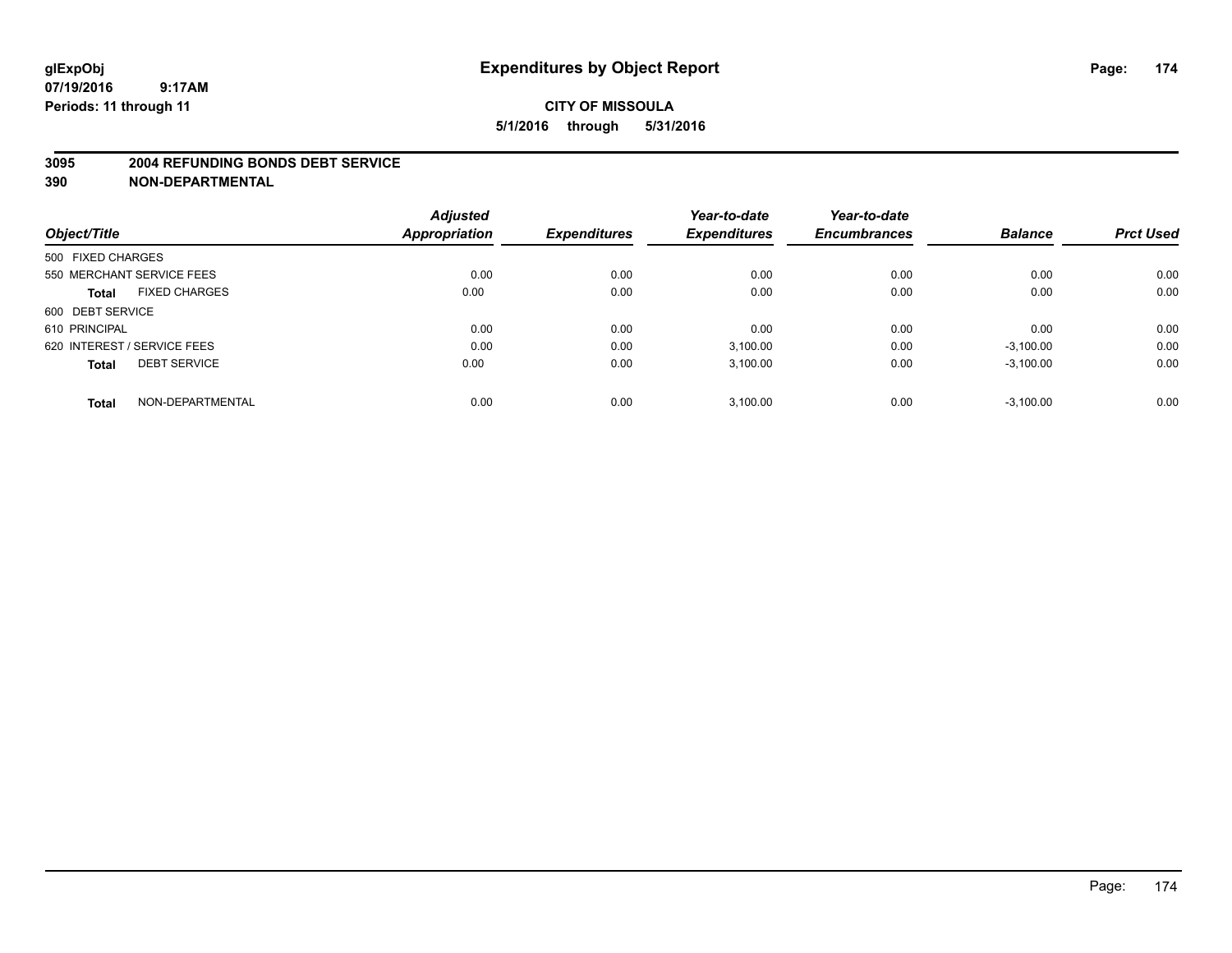**CITY OF MISSOULA 5/1/2016 through 5/31/2016**

# **3095 2004 REFUNDING BONDS DEBT SERVICE**

| Object/Title                |                                   | <b>Adjusted</b><br>Appropriation | <b>Expenditures</b> | Year-to-date<br><b>Expenditures</b> | Year-to-date<br><b>Encumbrances</b> | <b>Balance</b> | <b>Prct Used</b> |
|-----------------------------|-----------------------------------|----------------------------------|---------------------|-------------------------------------|-------------------------------------|----------------|------------------|
| 500 FIXED CHARGES           |                                   |                                  |                     |                                     |                                     |                |                  |
| 550 MERCHANT SERVICE FEES   |                                   | 0.00                             | 0.00                | 0.00                                | 0.00                                | 0.00           | 0.00             |
| <b>Total</b>                | <b>FIXED CHARGES</b>              | 0.00                             | 0.00                | 0.00                                | 0.00                                | 0.00           | 0.00             |
| 600 DEBT SERVICE            |                                   |                                  |                     |                                     |                                     |                |                  |
| 610 PRINCIPAL               |                                   | 0.00                             | 0.00                | 0.00                                | 0.00                                | 0.00           | 0.00             |
| 620 INTEREST / SERVICE FEES |                                   | 0.00                             | 0.00                | 3,100.00                            | 0.00                                | $-3,100.00$    | 0.00             |
| <b>Total</b>                | <b>DEBT SERVICE</b>               | 0.00                             | 0.00                | 3.100.00                            | 0.00                                | $-3.100.00$    | 0.00             |
| <b>Total</b>                | 2004 REFUNDING BONDS DEBT SERVICE | 0.00                             | 0.00                | 3.100.00                            | 0.00                                | $-3.100.00$    | 0.00             |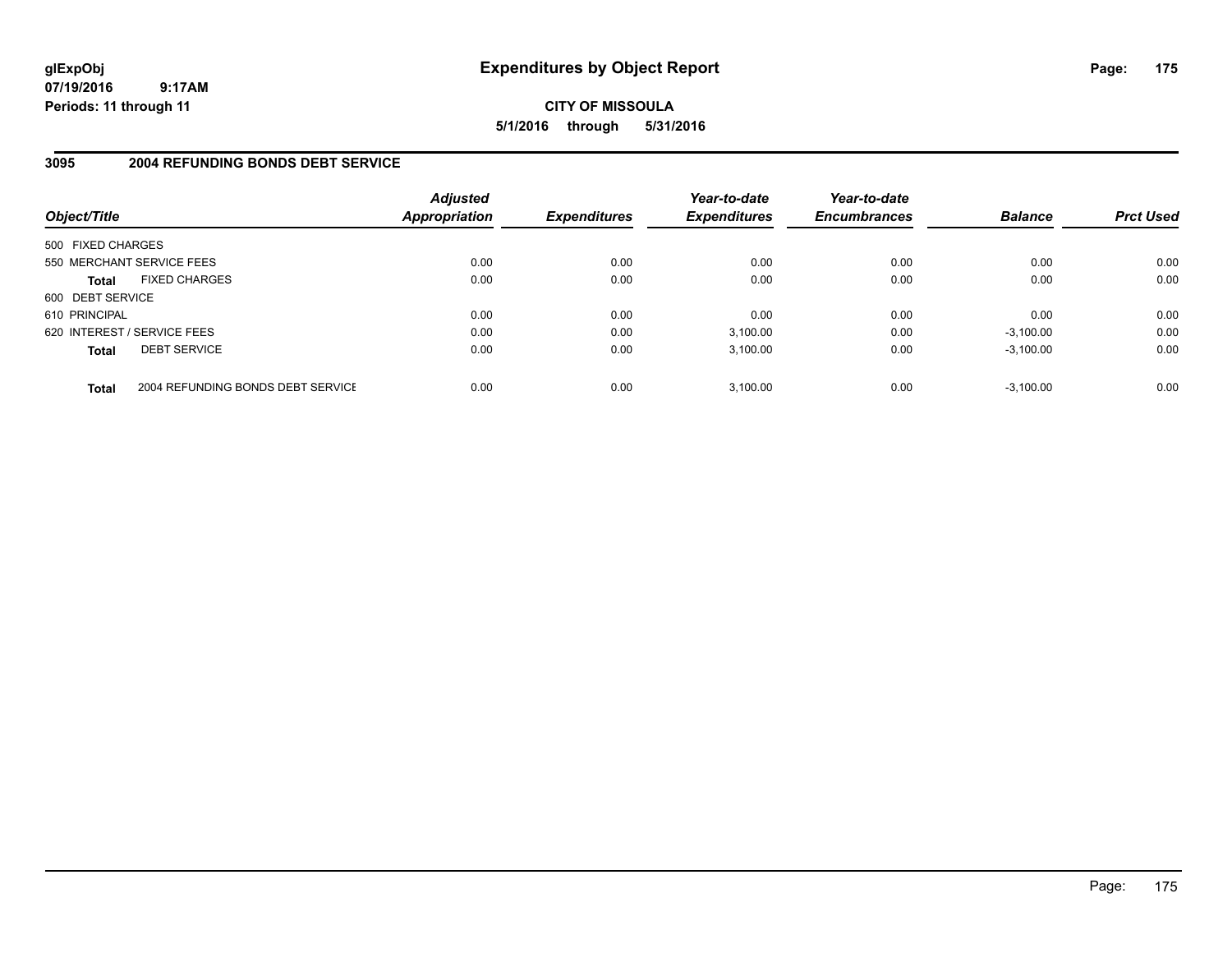#### **3096 NEW FIRE STATION GO BOND**

|                   |                              | <b>Adjusted</b>      |                     | Year-to-date        | Year-to-date        |                |                  |
|-------------------|------------------------------|----------------------|---------------------|---------------------|---------------------|----------------|------------------|
| Object/Title      |                              | <b>Appropriation</b> | <b>Expenditures</b> | <b>Expenditures</b> | <b>Encumbrances</b> | <b>Balance</b> | <b>Prct Used</b> |
| 500 FIXED CHARGES |                              |                      |                     |                     |                     |                |                  |
|                   | 550 MERCHANT SERVICE FEES    | 0.00                 | 0.00                | 0.00                | 0.00                | 0.00           | 0.00             |
| <b>Total</b>      | <b>FIXED CHARGES</b>         | 0.00                 | 0.00                | 0.00                | 0.00                | 0.00           | 0.00             |
| 600 DEBT SERVICE  |                              |                      |                     |                     |                     |                |                  |
| 610 PRINCIPAL     |                              | 3,876,559.00         | 0.00                | 0.00                | 0.00                | 3,876,559.00   | 0.00             |
|                   | 620 INTEREST / SERVICE FEES  | 12,500.00            | 0.00                | 6,425.00            | 0.00                | 6,075.00       | 51.40            |
| Total             | <b>DEBT SERVICE</b>          | 3,889,059.00         | 0.00                | 6,425.00            | 0.00                | 3,882,634.00   | 0.17             |
| 800 OTHER OBJECTS |                              |                      |                     |                     |                     |                |                  |
|                   | 820 TRANSFERS TO OTHER FUNDS | 0.00                 | 0.00                | 0.00                | 0.00                | 0.00           | 0.00             |
| <b>Total</b>      | OTHER OBJECTS                | 0.00                 | 0.00                | 0.00                | 0.00                | 0.00           | 0.00             |
| <b>Total</b>      | NON-DEPARTMENTAL             | 3,889,059.00         | 0.00                | 6,425.00            | 0.00                | 3,882,634.00   | 0.17             |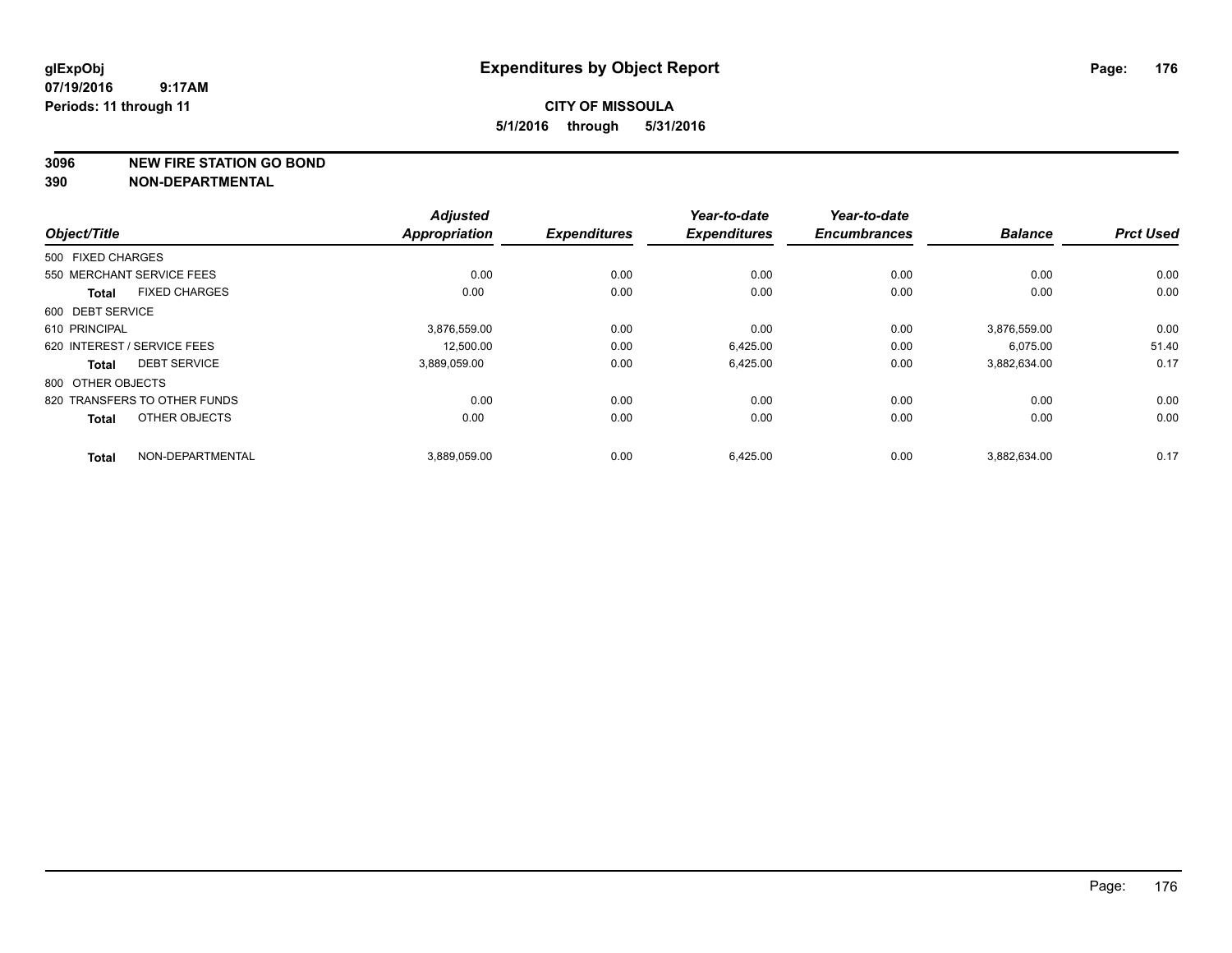# **CITY OF MISSOULA 5/1/2016 through 5/31/2016**

# **3096 NEW FIRE STATION GO BOND**

|                   |                              | <b>Adjusted</b>      |                     | Year-to-date<br><b>Expenditures</b> | Year-to-date<br><b>Encumbrances</b> | <b>Balance</b> | <b>Prct Used</b> |
|-------------------|------------------------------|----------------------|---------------------|-------------------------------------|-------------------------------------|----------------|------------------|
| Object/Title      |                              | <b>Appropriation</b> | <b>Expenditures</b> |                                     |                                     |                |                  |
| 500 FIXED CHARGES |                              |                      |                     |                                     |                                     |                |                  |
|                   | 550 MERCHANT SERVICE FEES    | 0.00                 | 0.00                | 0.00                                | 0.00                                | 0.00           | 0.00             |
| <b>Total</b>      | <b>FIXED CHARGES</b>         | 0.00                 | 0.00                | 0.00                                | 0.00                                | 0.00           | 0.00             |
| 600 DEBT SERVICE  |                              |                      |                     |                                     |                                     |                |                  |
| 610 PRINCIPAL     |                              | 3,876,559.00         | 0.00                | 0.00                                | 0.00                                | 3.876.559.00   | 0.00             |
|                   | 620 INTEREST / SERVICE FEES  | 12,500.00            | 0.00                | 6,425.00                            | 0.00                                | 6,075.00       | 51.40            |
| Total             | <b>DEBT SERVICE</b>          | 3,889,059.00         | 0.00                | 6,425.00                            | 0.00                                | 3,882,634.00   | 0.17             |
| 800 OTHER OBJECTS |                              |                      |                     |                                     |                                     |                |                  |
|                   | 820 TRANSFERS TO OTHER FUNDS | 0.00                 | 0.00                | 0.00                                | 0.00                                | 0.00           | 0.00             |
| Total             | OTHER OBJECTS                | 0.00                 | 0.00                | 0.00                                | 0.00                                | 0.00           | 0.00             |
| <b>Total</b>      | NEW FIRE STATION GO BOND     | 3.889.059.00         | 0.00                | 6,425.00                            | 0.00                                | 3.882.634.00   | 0.17             |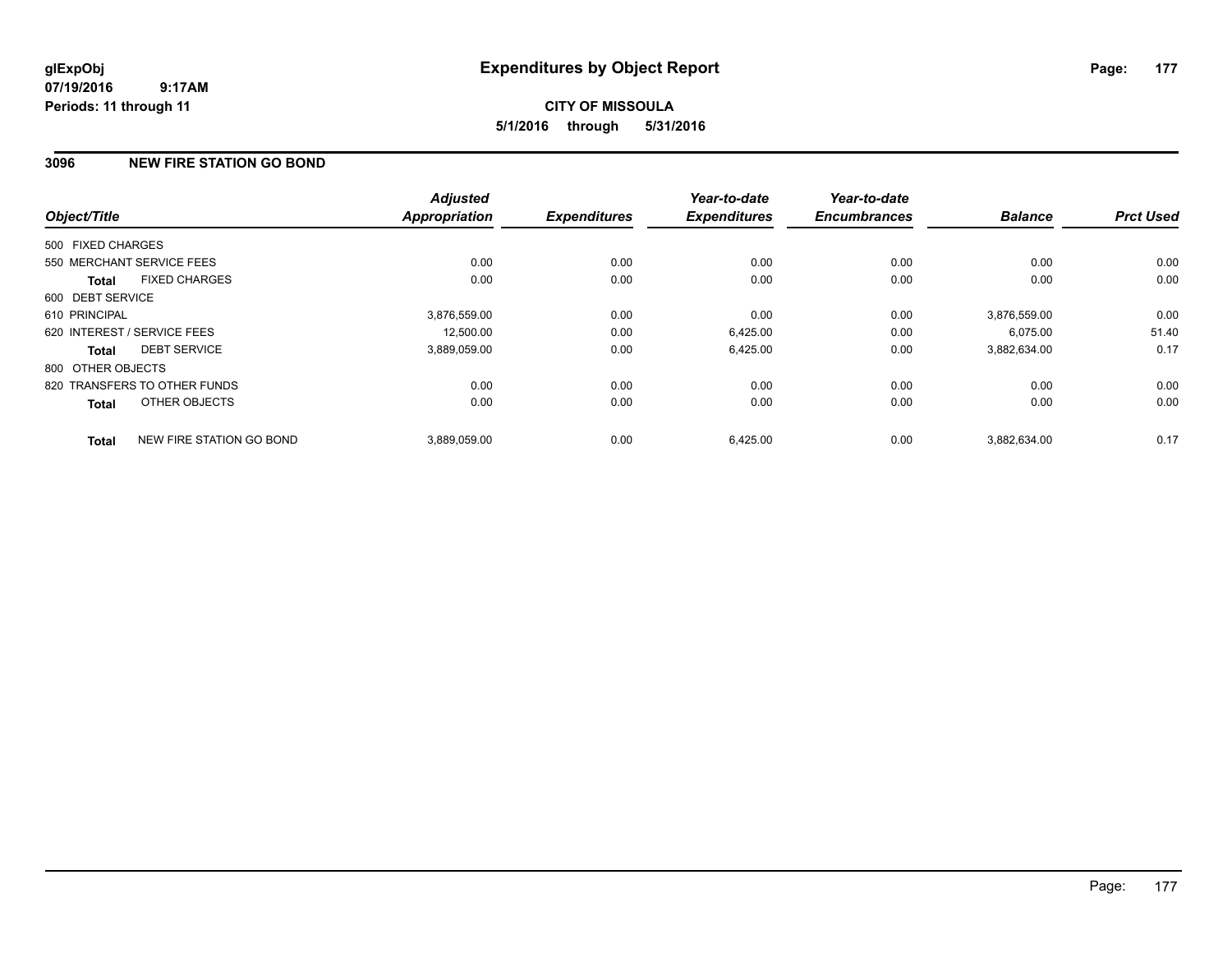**3097 2007 REFUNDING BONDS**

|                             | <b>Adjusted</b>   |                      | Year-to-date        | Year-to-date        |                     | <b>Prct Used</b> |
|-----------------------------|-------------------|----------------------|---------------------|---------------------|---------------------|------------------|
|                             |                   |                      |                     |                     |                     |                  |
|                             |                   |                      |                     |                     |                     |                  |
| 500 FIXED CHARGES           | 0.00              | 0.00                 | 0.00                | 0.00                | 0.00                | 0.00             |
| 550 MERCHANT SERVICE FEES   | 0.00              | 0.00                 | 0.00                | 0.00                | 0.00                | 0.00             |
| <b>FIXED CHARGES</b>        | 0.00              | 0.00                 | 0.00                | 0.00                | 0.00                | 0.00             |
| 600 DEBT SERVICE            |                   |                      |                     |                     |                     |                  |
| 610 PRINCIPAL               | 0.00              | 0.00                 | 0.00                | 0.00                | 0.00                | 0.00             |
| 620 INTEREST / SERVICE FEES | 0.00              | 0.00                 | 0.00                | 0.00                | 0.00                | 0.00             |
| <b>DEBT SERVICE</b>         | 0.00              | 0.00                 | 0.00                | 0.00                | 0.00                | 0.00             |
| NON-DEPARTMENTAL            | 0.00              | 0.00                 | 0.00                | 0.00                | 0.00                | 0.00             |
|                             | 500 FIXED CHARGES | <b>Appropriation</b> | <b>Expenditures</b> | <b>Expenditures</b> | <b>Encumbrances</b> | <b>Balance</b>   |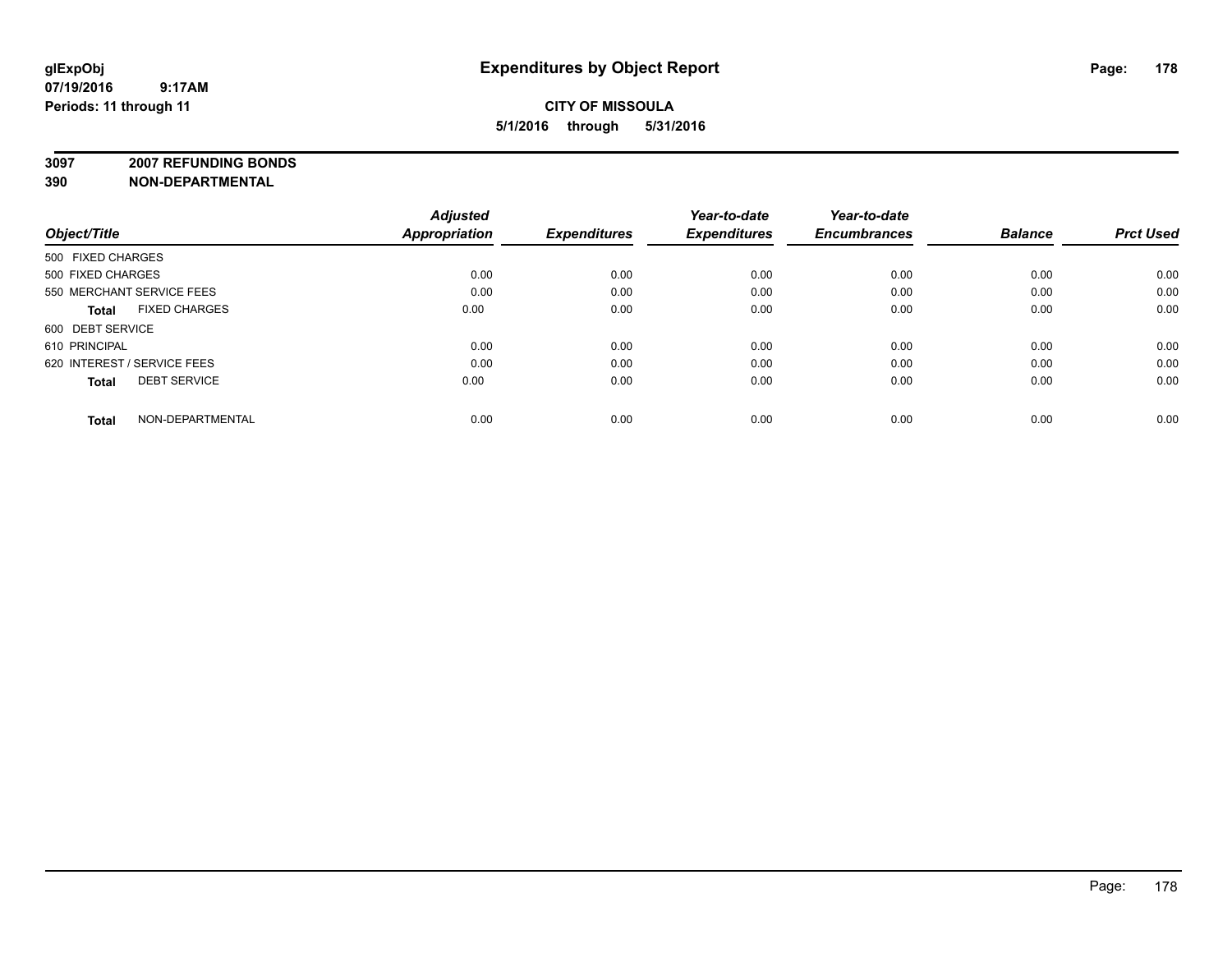**CITY OF MISSOULA 5/1/2016 through 5/31/2016**

# **3097 2007 REFUNDING BONDS**

| Object/Title                |                      | <b>Adjusted</b><br>Appropriation | <b>Expenditures</b> | Year-to-date<br><b>Expenditures</b> | Year-to-date<br><b>Encumbrances</b> | <b>Balance</b> | <b>Prct Used</b> |
|-----------------------------|----------------------|----------------------------------|---------------------|-------------------------------------|-------------------------------------|----------------|------------------|
| 500 FIXED CHARGES           |                      |                                  |                     |                                     |                                     |                |                  |
| 500 FIXED CHARGES           |                      | 0.00                             | 0.00                | 0.00                                | 0.00                                | 0.00           | 0.00             |
| 550 MERCHANT SERVICE FEES   |                      | 0.00                             | 0.00                | 0.00                                | 0.00                                | 0.00           | 0.00             |
| <b>Total</b>                | <b>FIXED CHARGES</b> | 0.00                             | 0.00                | 0.00                                | 0.00                                | 0.00           | 0.00             |
| 600 DEBT SERVICE            |                      |                                  |                     |                                     |                                     |                |                  |
| 610 PRINCIPAL               |                      | 0.00                             | 0.00                | 0.00                                | 0.00                                | 0.00           | 0.00             |
| 620 INTEREST / SERVICE FEES |                      | 0.00                             | 0.00                | 0.00                                | 0.00                                | 0.00           | 0.00             |
| <b>Total</b>                | <b>DEBT SERVICE</b>  | 0.00                             | 0.00                | 0.00                                | 0.00                                | 0.00           | 0.00             |
| <b>Total</b>                | 2007 REFUNDING BONDS | 0.00                             | 0.00                | 0.00                                | 0.00                                | 0.00           | 0.00             |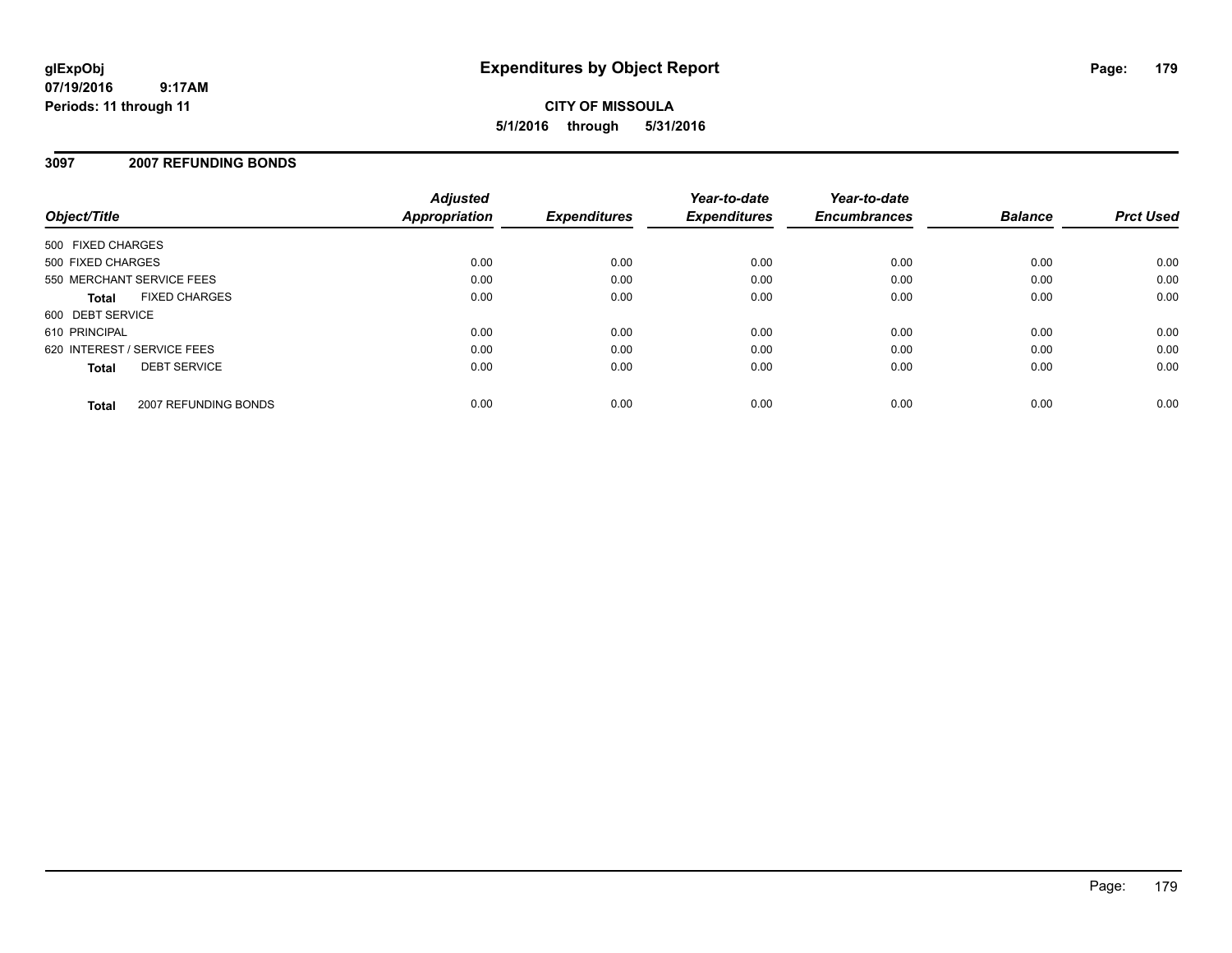# **CITY OF MISSOULA 5/1/2016 through 5/31/2016**

#### **3100 SIDEWALK & CURB WARRANTS FUND**

| Object/Title                         | <b>Adjusted</b><br><b>Appropriation</b> | <b>Expenditures</b> | Year-to-date<br><b>Expenditures</b> | Year-to-date<br><b>Encumbrances</b> | <b>Balance</b> | <b>Prct Used</b> |
|--------------------------------------|-----------------------------------------|---------------------|-------------------------------------|-------------------------------------|----------------|------------------|
| 500 FIXED CHARGES                    |                                         |                     |                                     |                                     |                |                  |
| 550 MERCHANT SERVICE FEES            | 0.00                                    | 0.00                | 0.00                                | 0.00                                | 0.00           | 0.00             |
| <b>FIXED CHARGES</b><br><b>Total</b> | 0.00                                    | 0.00                | 0.00                                | 0.00                                | 0.00           | 0.00             |
| 600 DEBT SERVICE                     |                                         |                     |                                     |                                     |                |                  |
| 610 PRINCIPAL                        | 0.00                                    | 0.00                | 0.00                                | 0.00                                | 0.00           | 0.00             |
| 620 INTEREST / SERVICE FEES          | 0.00                                    | 0.00                | 0.00                                | 0.00                                | 0.00           | 0.00             |
| <b>DEBT SERVICE</b><br><b>Total</b>  | 0.00                                    | 0.00                | 0.00                                | 0.00                                | 0.00           | 0.00             |
| 800 OTHER OBJECTS                    |                                         |                     |                                     |                                     |                |                  |
| 820 TRANSFERS TO OTHER FUNDS         | 0.00                                    | 0.00                | 0.00                                | 0.00                                | 0.00           | 0.00             |
| OTHER OBJECTS<br><b>Total</b>        | 0.00                                    | 0.00                | 0.00                                | 0.00                                | 0.00           | 0.00             |
|                                      |                                         |                     |                                     |                                     |                |                  |
| NON-DEPARTMENTAL<br><b>Total</b>     | 0.00                                    | 0.00                | 0.00                                | 0.00                                | 0.00           | 0.00             |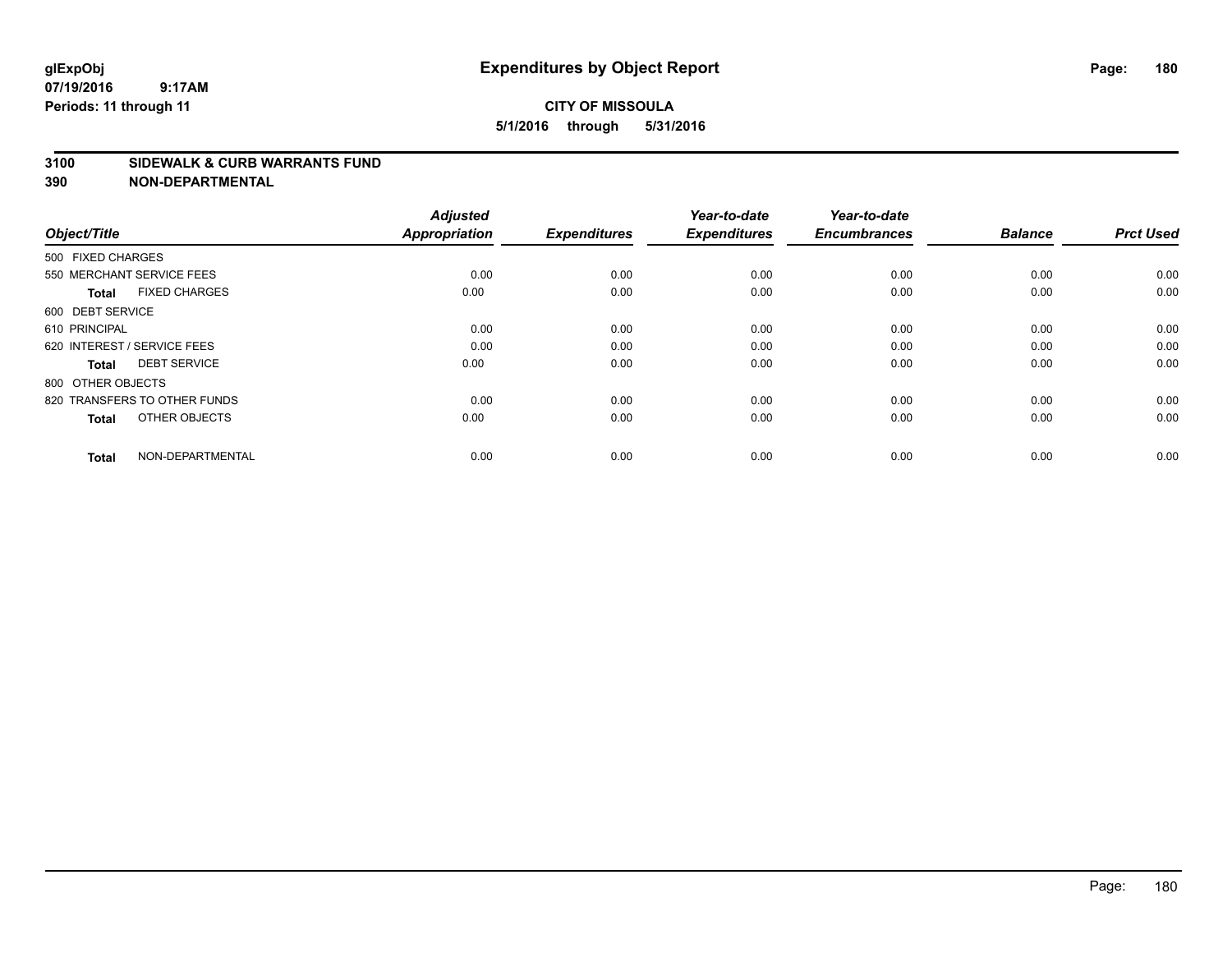## **CITY OF MISSOULA 5/1/2016 through 5/31/2016**

### **3100 SIDEWALK & CURB WARRANTS FUND**

| Object/Title      |                               | <b>Adjusted</b><br><b>Appropriation</b> | <b>Expenditures</b> | Year-to-date<br><b>Expenditures</b> | Year-to-date<br><b>Encumbrances</b> | <b>Balance</b> | <b>Prct Used</b> |
|-------------------|-------------------------------|-----------------------------------------|---------------------|-------------------------------------|-------------------------------------|----------------|------------------|
| 500 FIXED CHARGES |                               |                                         |                     |                                     |                                     |                |                  |
|                   | 550 MERCHANT SERVICE FEES     | 0.00                                    | 0.00                | 0.00                                | 0.00                                | 0.00           | 0.00             |
| <b>Total</b>      | <b>FIXED CHARGES</b>          | 0.00                                    | 0.00                | 0.00                                | 0.00                                | 0.00           | 0.00             |
| 600 DEBT SERVICE  |                               |                                         |                     |                                     |                                     |                |                  |
| 610 PRINCIPAL     |                               | 0.00                                    | 0.00                | 0.00                                | 0.00                                | 0.00           | 0.00             |
|                   | 620 INTEREST / SERVICE FEES   | 0.00                                    | 0.00                | 0.00                                | 0.00                                | 0.00           | 0.00             |
| <b>Total</b>      | <b>DEBT SERVICE</b>           | 0.00                                    | 0.00                | 0.00                                | 0.00                                | 0.00           | 0.00             |
| 800 OTHER OBJECTS |                               |                                         |                     |                                     |                                     |                |                  |
|                   | 820 TRANSFERS TO OTHER FUNDS  | 0.00                                    | 0.00                | 0.00                                | 0.00                                | 0.00           | 0.00             |
| <b>Total</b>      | OTHER OBJECTS                 | 0.00                                    | 0.00                | 0.00                                | 0.00                                | 0.00           | 0.00             |
| <b>Total</b>      | SIDEWALK & CURB WARRANTS FUND | 0.00                                    | 0.00                | 0.00                                | 0.00                                | 0.00           | 0.00             |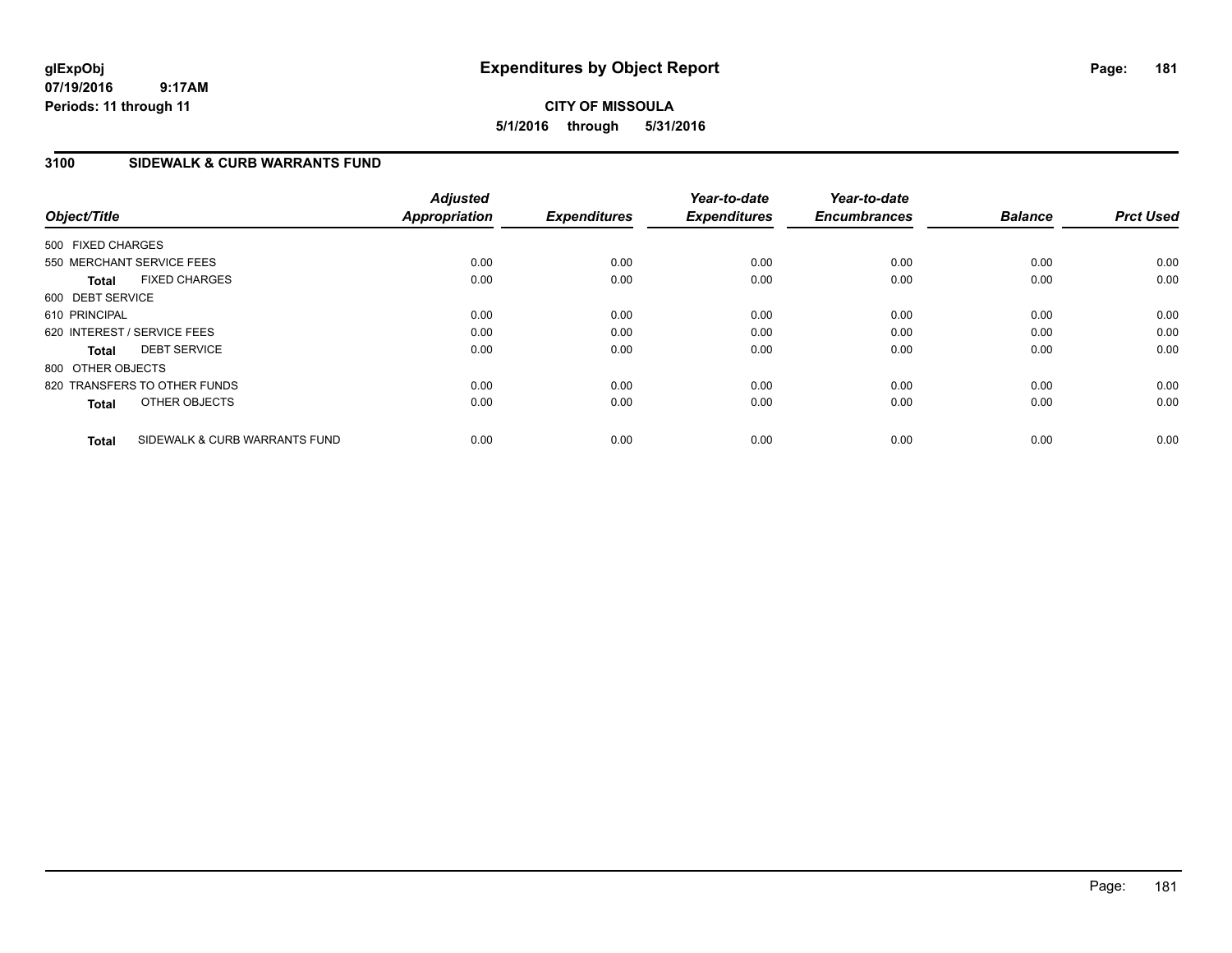#### **3200 FY99 SIDEWALK & CURB DEBT SERVICE FUND**

| Object/Title                         | <b>Adjusted</b><br>Appropriation | <b>Expenditures</b> | Year-to-date<br><b>Expenditures</b> | Year-to-date<br><b>Encumbrances</b> | <b>Balance</b> | <b>Prct Used</b> |
|--------------------------------------|----------------------------------|---------------------|-------------------------------------|-------------------------------------|----------------|------------------|
| 500 FIXED CHARGES                    |                                  |                     |                                     |                                     |                |                  |
|                                      |                                  |                     |                                     |                                     |                |                  |
| 550 MERCHANT SERVICE FEES            | 0.00                             | 0.00                | 0.00                                | 0.00                                | 0.00           | 0.00             |
| <b>FIXED CHARGES</b><br><b>Total</b> | 0.00                             | 0.00                | 0.00                                | 0.00                                | 0.00           | 0.00             |
| 600 DEBT SERVICE                     |                                  |                     |                                     |                                     |                |                  |
| 610 PRINCIPAL                        | 0.00                             | 0.00                | 0.00                                | 0.00                                | 0.00           | 0.00             |
| 620 INTEREST / SERVICE FEES          | 0.00                             | 0.00                | 0.00                                | 0.00                                | 0.00           | 0.00             |
| <b>DEBT SERVICE</b><br><b>Total</b>  | 0.00                             | 0.00                | 0.00                                | 0.00                                | 0.00           | 0.00             |
| 800 OTHER OBJECTS                    |                                  |                     |                                     |                                     |                |                  |
| 820 TRANSFERS TO OTHER FUNDS         | 0.00                             | 0.00                | 0.00                                | 0.00                                | 0.00           | 0.00             |
| OTHER OBJECTS<br><b>Total</b>        | 0.00                             | 0.00                | 0.00                                | 0.00                                | 0.00           | 0.00             |
|                                      |                                  |                     |                                     |                                     |                |                  |
| NON-DEPARTMENTAL<br><b>Total</b>     | 0.00                             | 0.00                | 0.00                                | 0.00                                | 0.00           | 0.00             |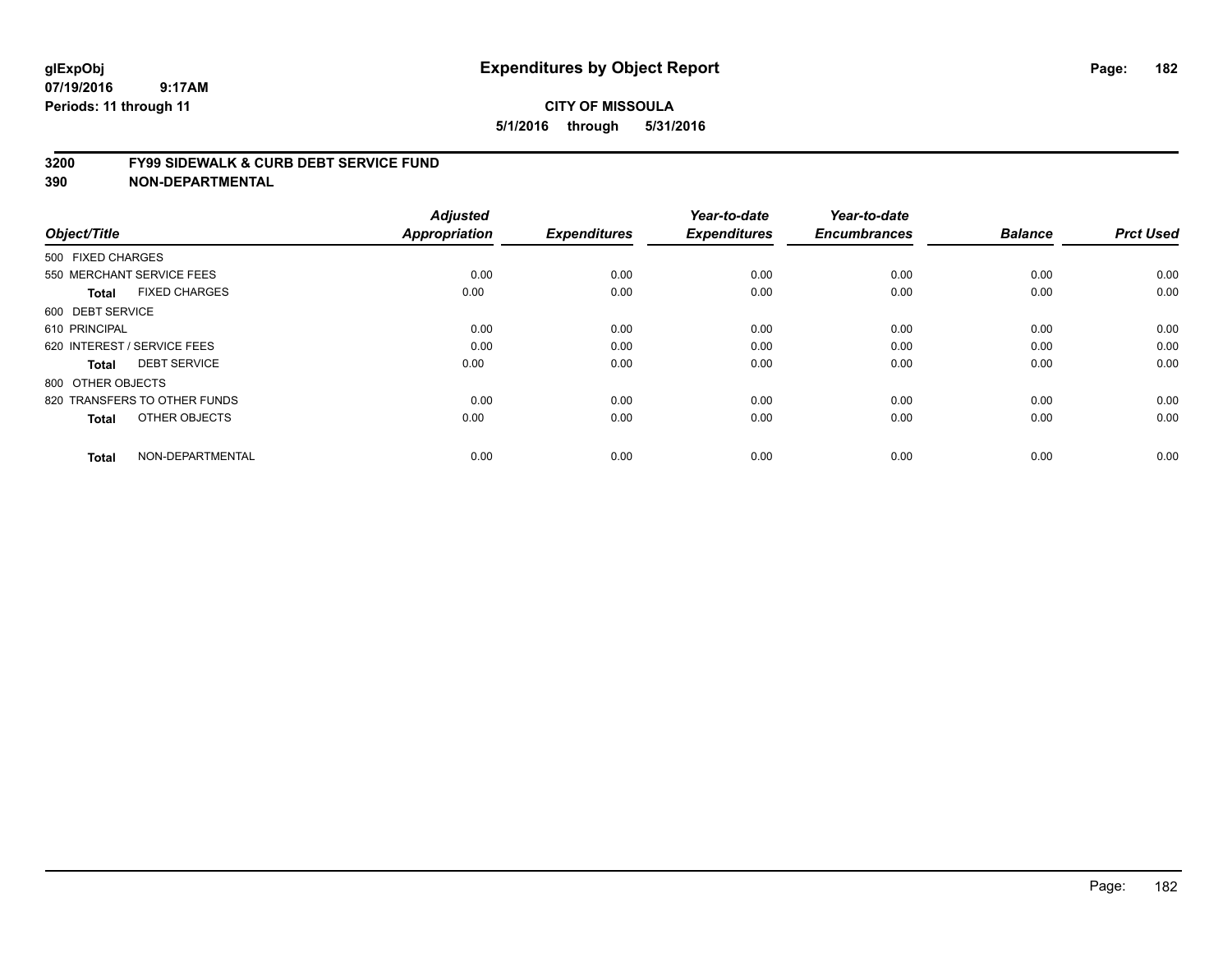## **CITY OF MISSOULA 5/1/2016 through 5/31/2016**

## **3200 FY99 SIDEWALK & CURB DEBT SERVICE FUND**

| Object/Title      |                                              | <b>Adjusted</b><br><b>Appropriation</b> | <b>Expenditures</b> | Year-to-date<br><b>Expenditures</b> | Year-to-date<br><b>Encumbrances</b> | <b>Balance</b> | <b>Prct Used</b> |
|-------------------|----------------------------------------------|-----------------------------------------|---------------------|-------------------------------------|-------------------------------------|----------------|------------------|
| 500 FIXED CHARGES |                                              |                                         |                     |                                     |                                     |                |                  |
|                   | 550 MERCHANT SERVICE FEES                    | 0.00                                    | 0.00                | 0.00                                | 0.00                                | 0.00           | 0.00             |
| Total             | <b>FIXED CHARGES</b>                         | 0.00                                    | 0.00                | 0.00                                | 0.00                                | 0.00           | 0.00             |
| 600 DEBT SERVICE  |                                              |                                         |                     |                                     |                                     |                |                  |
| 610 PRINCIPAL     |                                              | 0.00                                    | 0.00                | 0.00                                | 0.00                                | 0.00           | 0.00             |
|                   | 620 INTEREST / SERVICE FEES                  | 0.00                                    | 0.00                | 0.00                                | 0.00                                | 0.00           | 0.00             |
| Total             | <b>DEBT SERVICE</b>                          | 0.00                                    | 0.00                | 0.00                                | 0.00                                | 0.00           | 0.00             |
| 800 OTHER OBJECTS |                                              |                                         |                     |                                     |                                     |                |                  |
|                   | 820 TRANSFERS TO OTHER FUNDS                 | 0.00                                    | 0.00                | 0.00                                | 0.00                                | 0.00           | 0.00             |
| <b>Total</b>      | OTHER OBJECTS                                | 0.00                                    | 0.00                | 0.00                                | 0.00                                | 0.00           | 0.00             |
| <b>Total</b>      | <b>FY99 SIDEWALK &amp; CURB DEBT SERVICE</b> | 0.00                                    | 0.00                | 0.00                                | 0.00                                | 0.00           | 0.00             |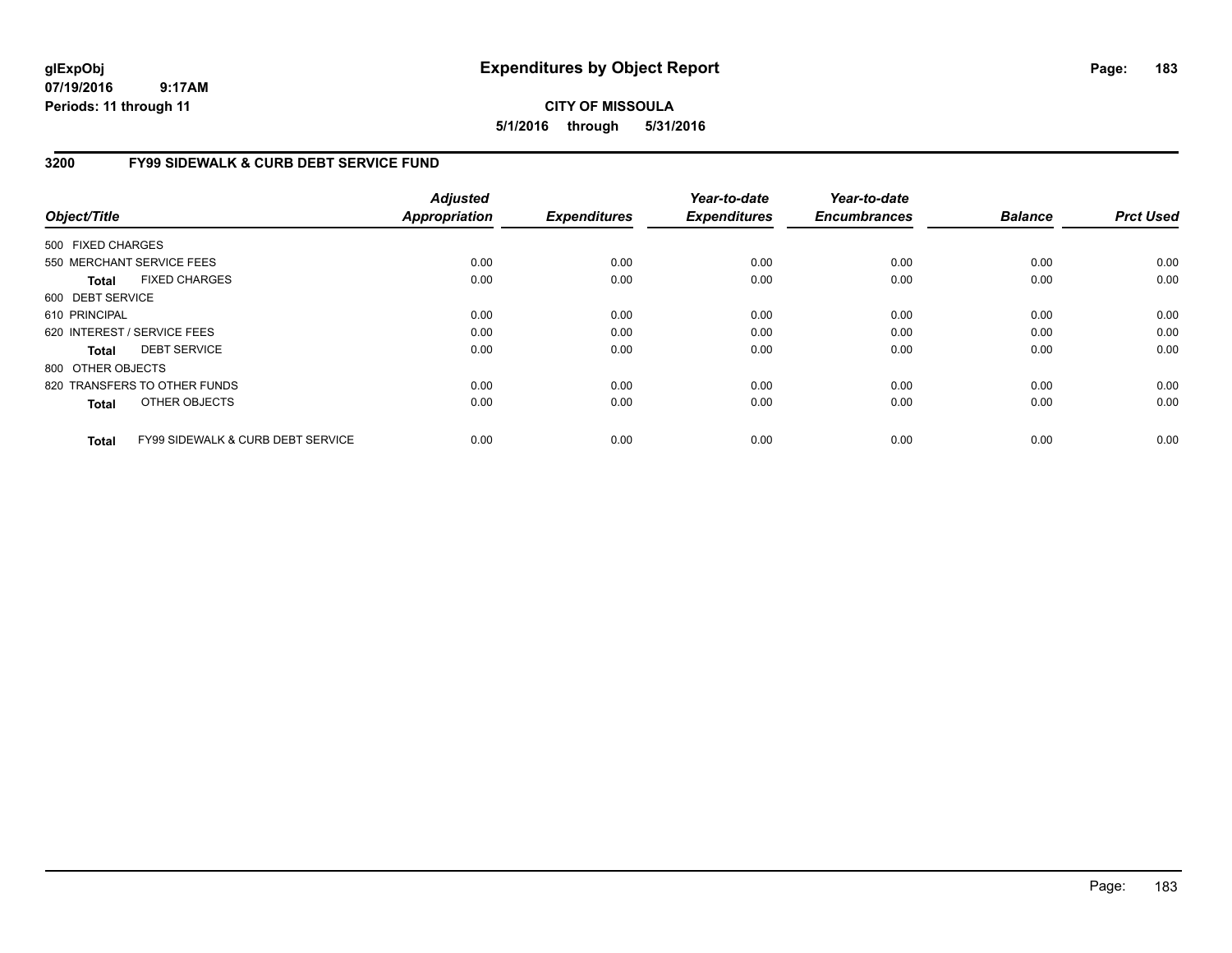#### **3300 FY00 SIDEWALK & CURB DEBT SERVICE FUND**

| Object/Title                |                           | <b>Adjusted</b><br>Appropriation | <b>Expenditures</b> | Year-to-date<br><b>Expenditures</b> | Year-to-date<br><b>Encumbrances</b> | <b>Balance</b> | <b>Prct Used</b> |
|-----------------------------|---------------------------|----------------------------------|---------------------|-------------------------------------|-------------------------------------|----------------|------------------|
| 500 FIXED CHARGES           |                           |                                  |                     |                                     |                                     |                |                  |
|                             | 550 MERCHANT SERVICE FEES | 0.00                             | 0.00                | 0.00                                | 0.00                                | 0.00           | 0.00             |
| <b>Total</b>                | <b>FIXED CHARGES</b>      | 0.00                             | 0.00                | 0.00                                | 0.00                                | 0.00           | 0.00             |
| 600 DEBT SERVICE            |                           |                                  |                     |                                     |                                     |                |                  |
| 610 PRINCIPAL               |                           | 0.00                             | 0.00                | 0.00                                | 0.00                                | 0.00           | 0.00             |
| 620 INTEREST / SERVICE FEES |                           | 0.00                             | 0.00                | 0.00                                | 0.00                                | 0.00           | 0.00             |
| <b>Total</b>                | <b>DEBT SERVICE</b>       | 0.00                             | 0.00                | 0.00                                | 0.00                                | 0.00           | 0.00             |
| <b>Total</b>                | NON-DEPARTMENTAL          | 0.00                             | 0.00                | 0.00                                | 0.00                                | 0.00           | 0.00             |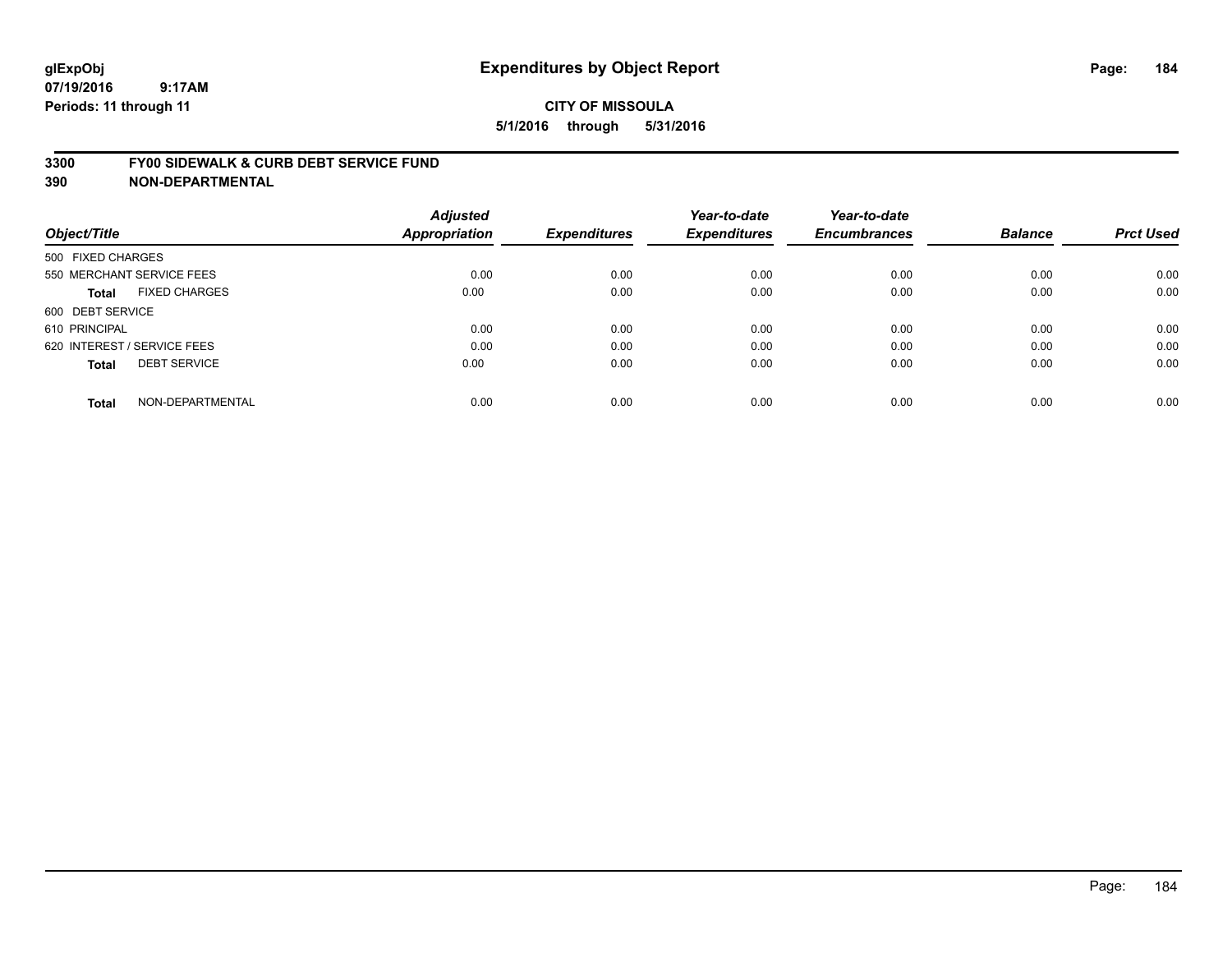**CITY OF MISSOULA 5/1/2016 through 5/31/2016**

### **3300 FY00 SIDEWALK & CURB DEBT SERVICE FUND**

| Object/Title      |                                   | <b>Adjusted</b><br><b>Appropriation</b> | <b>Expenditures</b> | Year-to-date<br><b>Expenditures</b> | Year-to-date<br><b>Encumbrances</b> | <b>Balance</b> | <b>Prct Used</b> |
|-------------------|-----------------------------------|-----------------------------------------|---------------------|-------------------------------------|-------------------------------------|----------------|------------------|
| 500 FIXED CHARGES |                                   |                                         |                     |                                     |                                     |                |                  |
|                   | 550 MERCHANT SERVICE FEES         | 0.00                                    | 0.00                | 0.00                                | 0.00                                | 0.00           | 0.00             |
| <b>Total</b>      | <b>FIXED CHARGES</b>              | 0.00                                    | 0.00                | 0.00                                | 0.00                                | 0.00           | 0.00             |
| 600 DEBT SERVICE  |                                   |                                         |                     |                                     |                                     |                |                  |
| 610 PRINCIPAL     |                                   | 0.00                                    | 0.00                | 0.00                                | 0.00                                | 0.00           | 0.00             |
|                   | 620 INTEREST / SERVICE FEES       | 0.00                                    | 0.00                | 0.00                                | 0.00                                | 0.00           | 0.00             |
| <b>Total</b>      | <b>DEBT SERVICE</b>               | 0.00                                    | 0.00                | 0.00                                | 0.00                                | 0.00           | 0.00             |
| <b>Total</b>      | FY00 SIDEWALK & CURB DEBT SERVICE | 0.00                                    | 0.00                | 0.00                                | 0.00                                | 0.00           | 0.00             |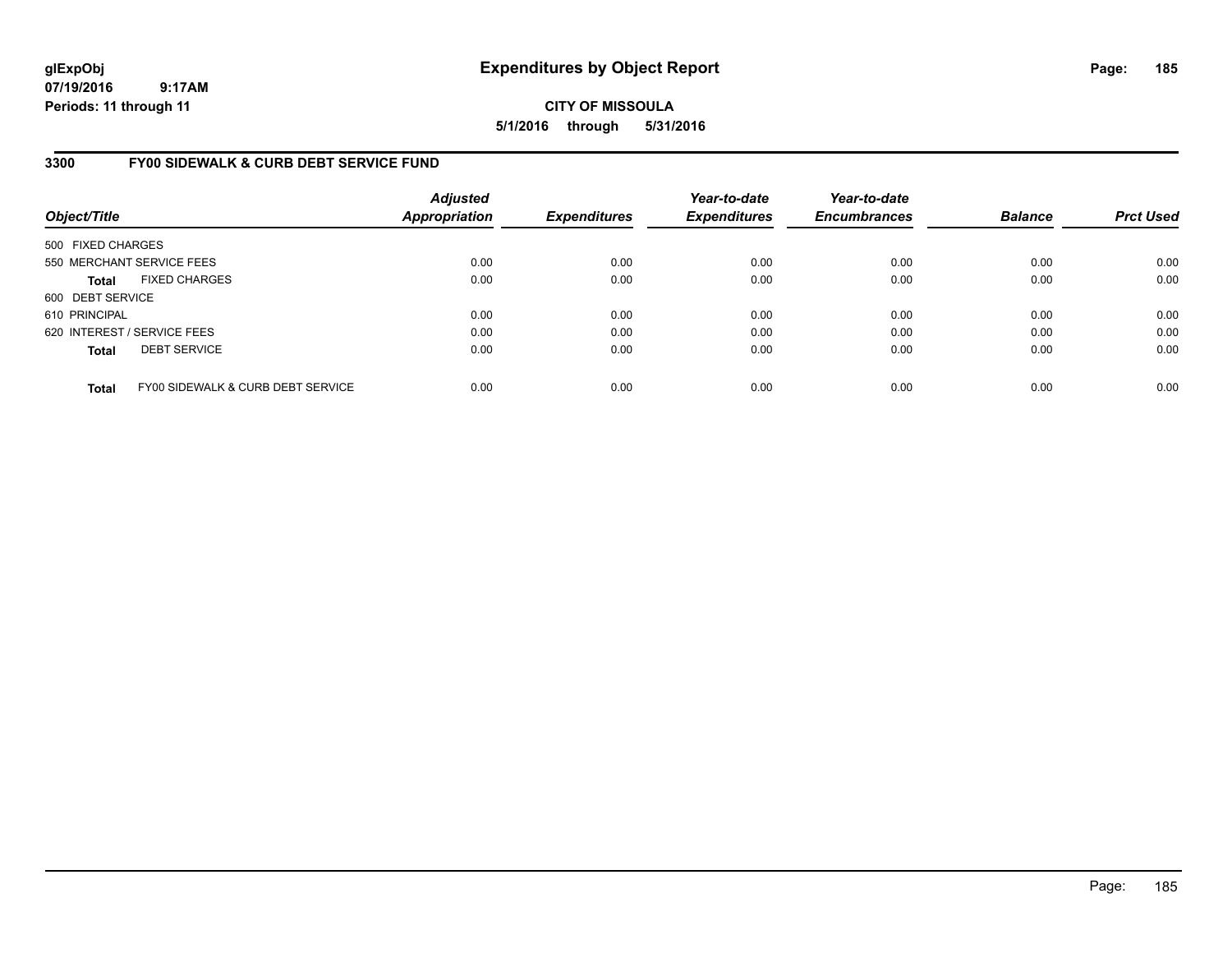# **3305 JUDGMENT LEVIES**

| Object/Title                        | <b>Adjusted</b><br><b>Appropriation</b> | <b>Expenditures</b> | Year-to-date<br><b>Expenditures</b> | Year-to-date<br><b>Encumbrances</b> | <b>Balance</b> | <b>Prct Used</b> |
|-------------------------------------|-----------------------------------------|---------------------|-------------------------------------|-------------------------------------|----------------|------------------|
| 600 DEBT SERVICE                    |                                         |                     |                                     |                                     |                |                  |
| 615 JUDGMENT LEVY DEBT PAYMENT      | 0.00                                    | 0.00                | 0.00                                | 0.00                                | 0.00           | 0.00             |
| <b>DEBT SERVICE</b><br><b>Total</b> | 0.00                                    | 0.00                | 0.00                                | 0.00                                | 0.00           | 0.00             |
| 800 OTHER OBJECTS                   |                                         |                     |                                     |                                     |                |                  |
| 820 TRANSFERS TO OTHER FUNDS        | 0.00                                    | 0.00                | 0.00                                | 0.00                                | 0.00           | 0.00             |
| OTHER OBJECTS<br><b>Total</b>       | 0.00                                    | 0.00                | 0.00                                | 0.00                                | 0.00           | 0.00             |
| NON-DEPARTMENTAL<br><b>Total</b>    | 0.00                                    | 0.00                | 0.00                                | 0.00                                | 0.00           | 0.00             |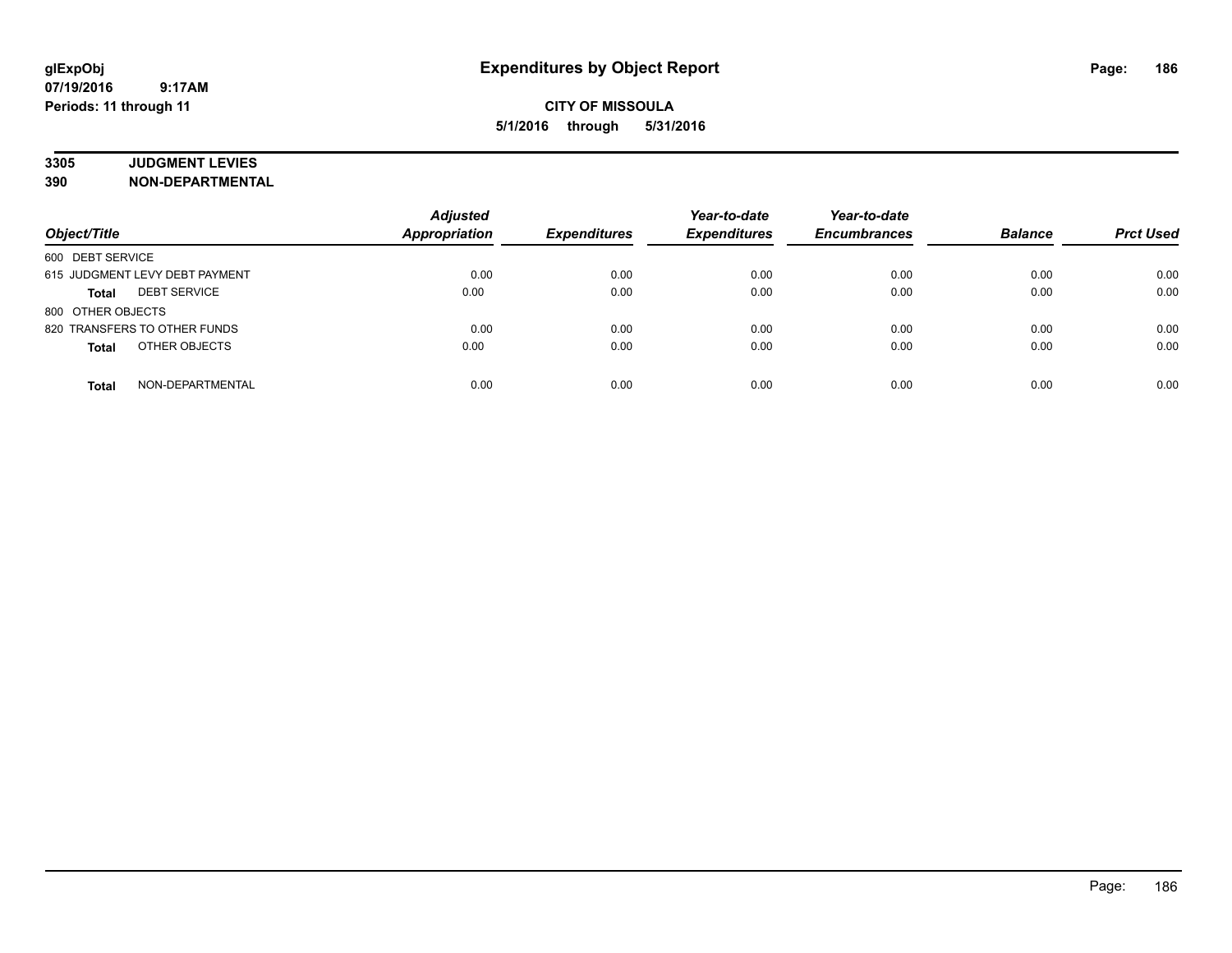**CITY OF MISSOULA 5/1/2016 through 5/31/2016**

**3305 JUDGMENT LEVIES**

| Object/Title                           | <b>Adjusted</b><br><b>Appropriation</b> | <b>Expenditures</b> | Year-to-date<br><b>Expenditures</b> | Year-to-date<br><b>Encumbrances</b> | <b>Balance</b> | <b>Prct Used</b> |
|----------------------------------------|-----------------------------------------|---------------------|-------------------------------------|-------------------------------------|----------------|------------------|
| 600 DEBT SERVICE                       |                                         |                     |                                     |                                     |                |                  |
| 615 JUDGMENT LEVY DEBT PAYMENT         | 0.00                                    | 0.00                | 0.00                                | 0.00                                | 0.00           | 0.00             |
| <b>DEBT SERVICE</b><br>Total           | 0.00                                    | 0.00                | 0.00                                | 0.00                                | 0.00           | 0.00             |
| 800 OTHER OBJECTS                      |                                         |                     |                                     |                                     |                |                  |
| 820 TRANSFERS TO OTHER FUNDS           | 0.00                                    | 0.00                | 0.00                                | 0.00                                | 0.00           | 0.00             |
| OTHER OBJECTS<br><b>Total</b>          | 0.00                                    | 0.00                | 0.00                                | 0.00                                | 0.00           | 0.00             |
| <b>JUDGMENT LEVIES</b><br><b>Total</b> | 0.00                                    | 0.00                | 0.00                                | 0.00                                | 0.00           | 0.00             |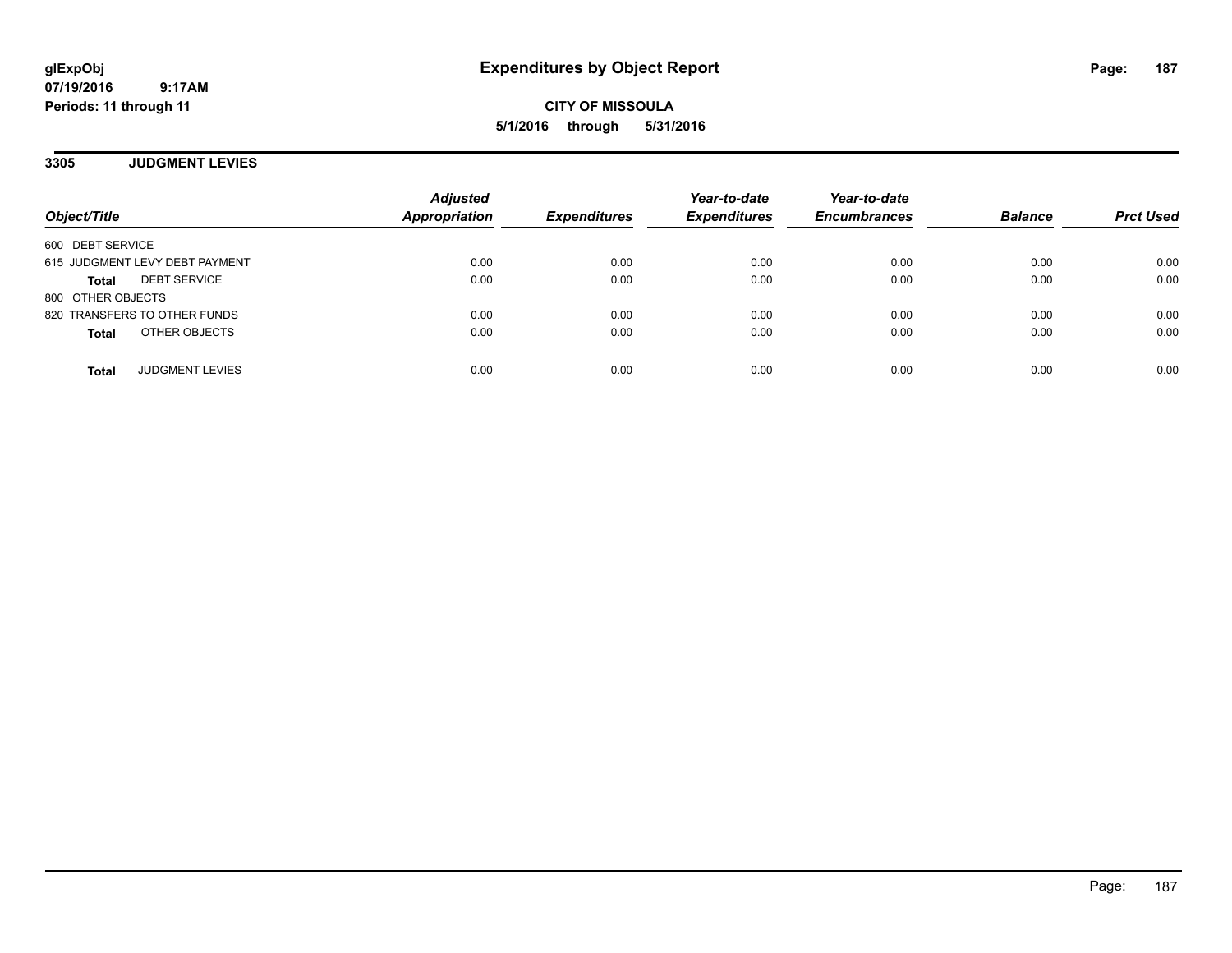## **glExpObj Expenditures by Object Report Page: 188**

**07/19/2016 9:17AM Periods: 11 through 11**

### **CITY OF MISSOULA 5/1/2016 through 5/31/2016**

### **3400 FY01 SIDEWALK & CURB DEBT SERVICE FUND**

**000 \*\*\* Title Not Found \*\*\***

| Object/Title                            | <b>Adjusted</b><br>Appropriation | <b>Expenditures</b> | Year-to-date<br><b>Expenditures</b> | Year-to-date<br><b>Encumbrances</b> | <b>Balance</b> | <b>Prct Used</b> |
|-----------------------------------------|----------------------------------|---------------------|-------------------------------------|-------------------------------------|----------------|------------------|
| 800 OTHER OBJECTS                       |                                  |                     |                                     |                                     |                |                  |
| 820 TRANSFERS TO OTHER FUNDS            | 0.00                             | 0.00                | 0.00                                | 0.00                                | 0.00           | 0.00             |
| OTHER OBJECTS<br>Total                  | 0.00                             | 0.00                | 0.00                                | 0.00                                | 0.00           | 0.00             |
| *** Title Not Found ***<br><b>Total</b> | 0.00                             | 0.00                | 0.00                                | 0.00                                | 0.00           | 0.00             |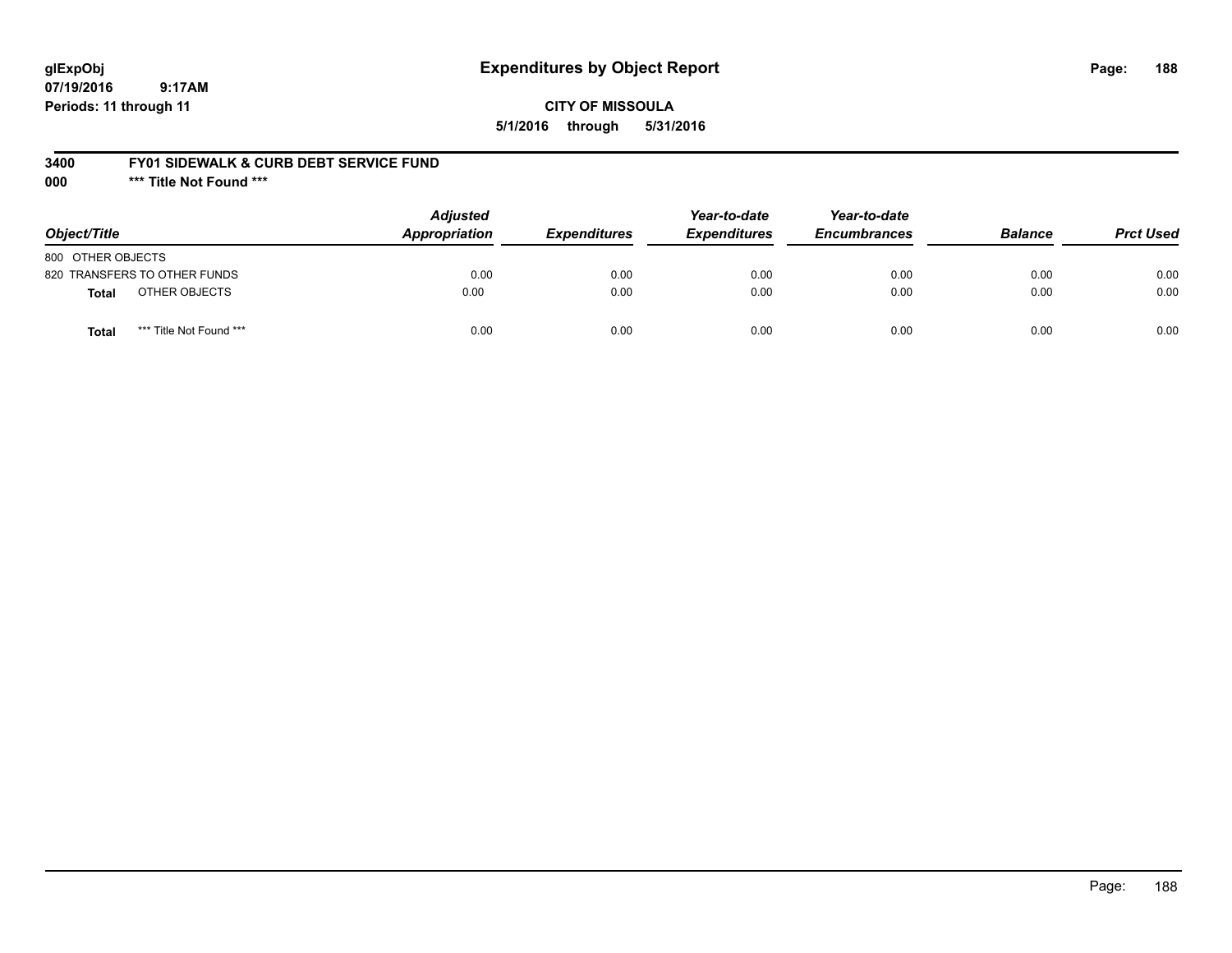#### **3400 FY01 SIDEWALK & CURB DEBT SERVICE FUND**

| Object/Title                         | <b>Adjusted</b><br>Appropriation | <b>Expenditures</b> | Year-to-date<br><b>Expenditures</b> | Year-to-date<br><b>Encumbrances</b> | <b>Balance</b> | <b>Prct Used</b> |
|--------------------------------------|----------------------------------|---------------------|-------------------------------------|-------------------------------------|----------------|------------------|
| 500 FIXED CHARGES                    |                                  |                     |                                     |                                     |                |                  |
| 550 MERCHANT SERVICE FEES            | 0.00                             | 0.00                | 0.00                                | 0.00                                | 0.00           | 0.00             |
| <b>FIXED CHARGES</b><br><b>Total</b> | 0.00                             | 0.00                | 0.00                                | 0.00                                | 0.00           | 0.00             |
| 600 DEBT SERVICE                     |                                  |                     |                                     |                                     |                |                  |
| 610 PRINCIPAL                        | 0.00                             | 0.00                | 0.00                                | 0.00                                | 0.00           | 0.00             |
| 620 INTEREST / SERVICE FEES          | 0.00                             | 0.00                | 0.00                                | 0.00                                | 0.00           | 0.00             |
| <b>DEBT SERVICE</b><br><b>Total</b>  | 0.00                             | 0.00                | 0.00                                | 0.00                                | 0.00           | 0.00             |
| 800 OTHER OBJECTS                    |                                  |                     |                                     |                                     |                |                  |
| 820 TRANSFERS TO OTHER FUNDS         | 0.00                             | 0.00                | 0.00                                | 0.00                                | 0.00           | 0.00             |
| OTHER OBJECTS<br><b>Total</b>        | 0.00                             | 0.00                | 0.00                                | 0.00                                | 0.00           | 0.00             |
|                                      |                                  |                     |                                     |                                     |                |                  |
| NON-DEPARTMENTAL<br><b>Total</b>     | 0.00                             | 0.00                | 0.00                                | 0.00                                | 0.00           | 0.00             |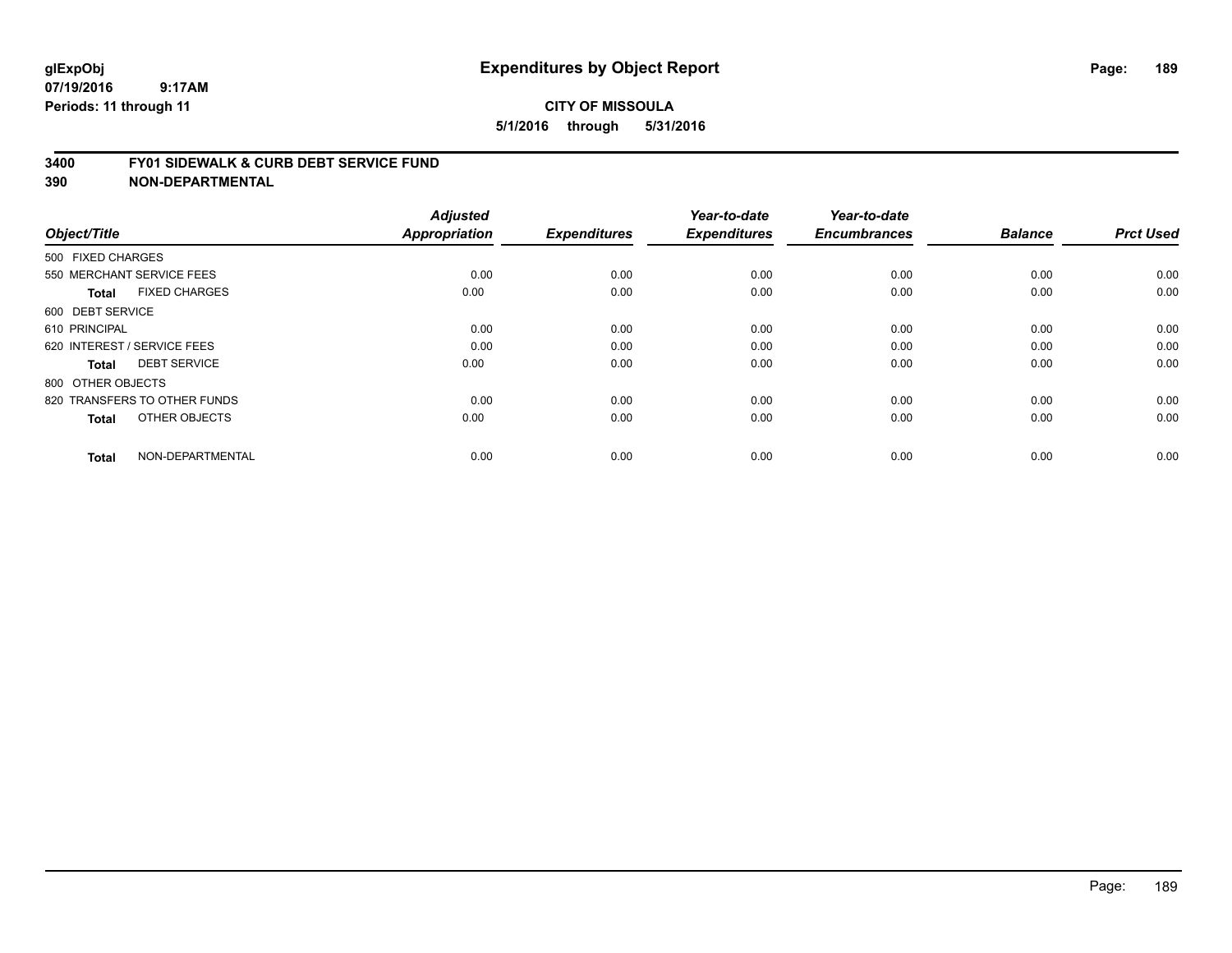**CITY OF MISSOULA 5/1/2016 through 5/31/2016**

### **3400 FY01 SIDEWALK & CURB DEBT SERVICE FUND**

|                   |                                              | <b>Adjusted</b>      |                     | Year-to-date        | Year-to-date        |                |                  |
|-------------------|----------------------------------------------|----------------------|---------------------|---------------------|---------------------|----------------|------------------|
| Object/Title      |                                              | <b>Appropriation</b> | <b>Expenditures</b> | <b>Expenditures</b> | <b>Encumbrances</b> | <b>Balance</b> | <b>Prct Used</b> |
| 500 FIXED CHARGES |                                              |                      |                     |                     |                     |                |                  |
|                   | 550 MERCHANT SERVICE FEES                    | 0.00                 | 0.00                | 0.00                | 0.00                | 0.00           | 0.00             |
| <b>Total</b>      | <b>FIXED CHARGES</b>                         | 0.00                 | 0.00                | 0.00                | 0.00                | 0.00           | 0.00             |
| 600 DEBT SERVICE  |                                              |                      |                     |                     |                     |                |                  |
| 610 PRINCIPAL     |                                              | 0.00                 | 0.00                | 0.00                | 0.00                | 0.00           | 0.00             |
|                   | 620 INTEREST / SERVICE FEES                  | 0.00                 | 0.00                | 0.00                | 0.00                | 0.00           | 0.00             |
| Total             | <b>DEBT SERVICE</b>                          | 0.00                 | 0.00                | 0.00                | 0.00                | 0.00           | 0.00             |
| 800 OTHER OBJECTS |                                              |                      |                     |                     |                     |                |                  |
|                   | 820 TRANSFERS TO OTHER FUNDS                 | 0.00                 | 0.00                | 0.00                | 0.00                | 0.00           | 0.00             |
| <b>Total</b>      | OTHER OBJECTS                                | 0.00                 | 0.00                | 0.00                | 0.00                | 0.00           | 0.00             |
| Total             | <b>FY01 SIDEWALK &amp; CURB DEBT SERVICE</b> | 0.00                 | 0.00                | 0.00                | 0.00                | 0.00           | 0.00             |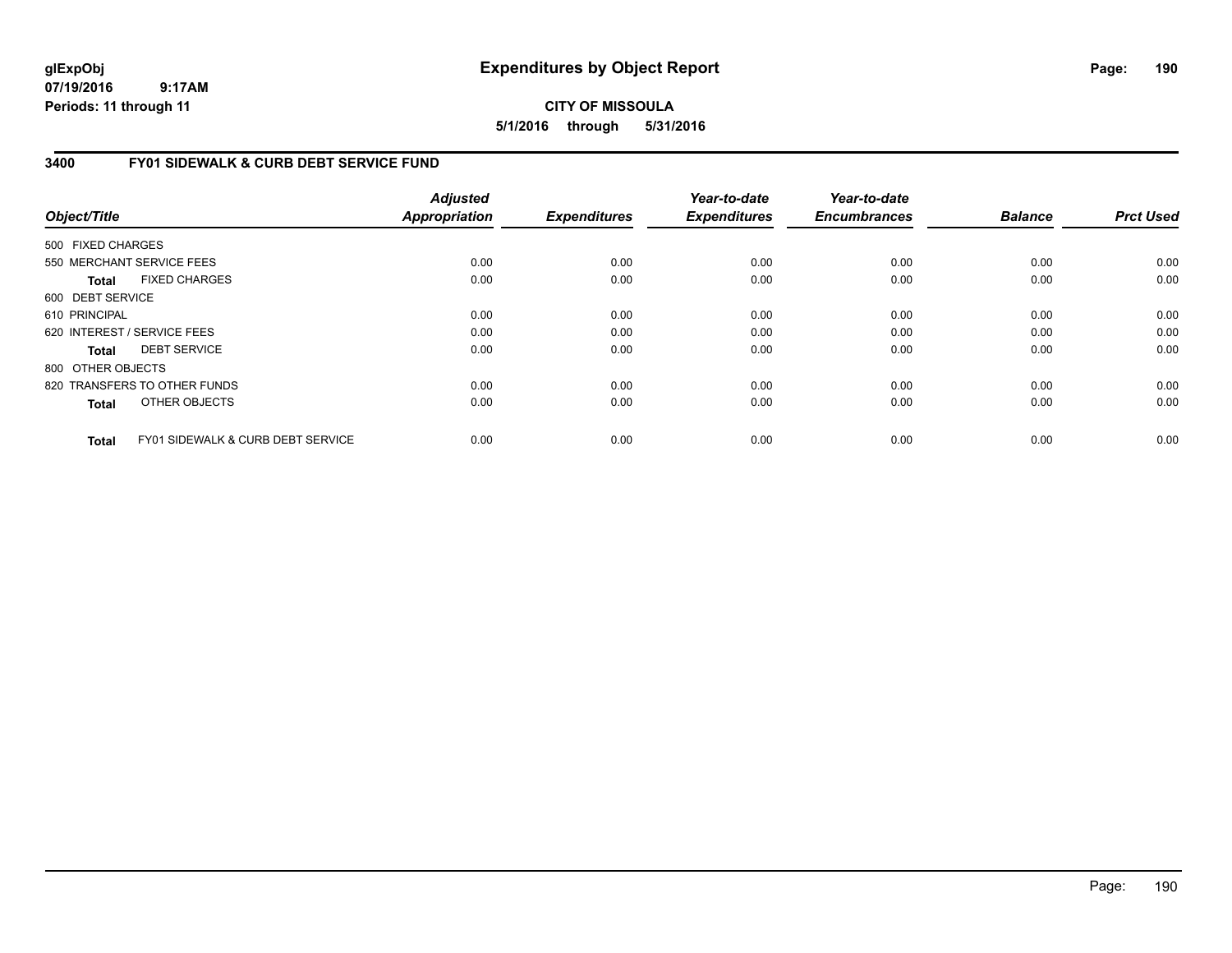## **glExpObj Expenditures by Object Report Page: 191**

**07/19/2016 9:17AM Periods: 11 through 11**

### **CITY OF MISSOULA 5/1/2016 through 5/31/2016**

### **3410 FY02 SIDEWALK & CURB DEBT SERVICE FUND**

**000 \*\*\* Title Not Found \*\*\***

| Object/Title                            | <b>Adjusted</b><br>Appropriation | <b>Expenditures</b> | Year-to-date<br><b>Expenditures</b> | Year-to-date<br><b>Encumbrances</b> | <b>Balance</b> | <b>Prct Used</b> |
|-----------------------------------------|----------------------------------|---------------------|-------------------------------------|-------------------------------------|----------------|------------------|
| 800 OTHER OBJECTS                       |                                  |                     |                                     |                                     |                |                  |
| 820 TRANSFERS TO OTHER FUNDS            | 0.00                             | 0.00                | 0.00                                | 0.00                                | 0.00           | 0.00             |
| OTHER OBJECTS<br>Total                  | 0.00                             | 0.00                | 0.00                                | 0.00                                | 0.00           | 0.00             |
| *** Title Not Found ***<br><b>Total</b> | 0.00                             | 0.00                | 0.00                                | 0.00                                | 0.00           | 0.00             |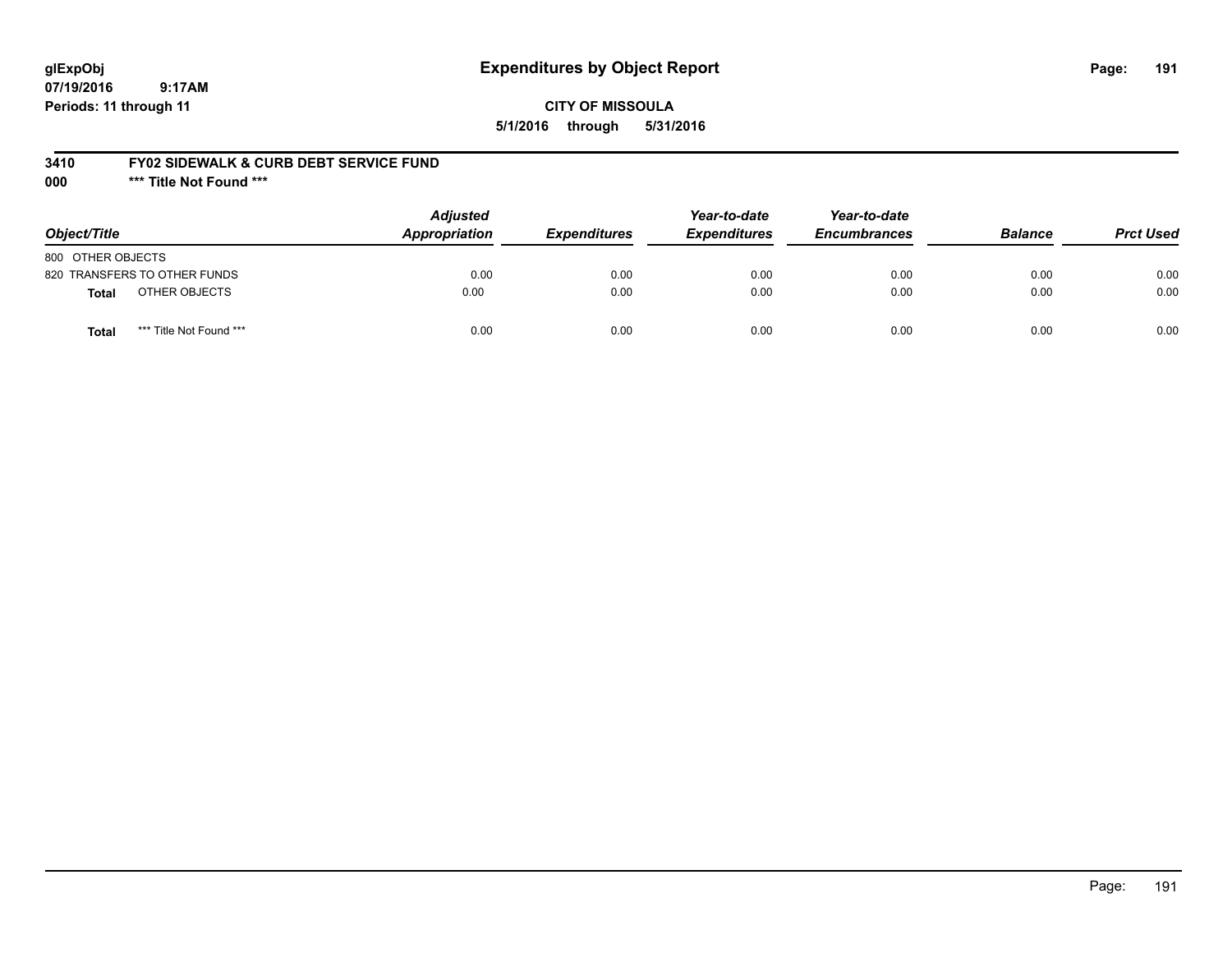### **3410 FY02 SIDEWALK & CURB DEBT SERVICE FUND**

| Object/Title                |                           | <b>Adjusted</b><br><b>Appropriation</b> | <b>Expenditures</b> | Year-to-date<br><b>Expenditures</b> | Year-to-date<br><b>Encumbrances</b> | <b>Balance</b> | <b>Prct Used</b> |
|-----------------------------|---------------------------|-----------------------------------------|---------------------|-------------------------------------|-------------------------------------|----------------|------------------|
|                             |                           |                                         |                     |                                     |                                     |                |                  |
| 500 FIXED CHARGES           |                           |                                         |                     |                                     |                                     |                |                  |
|                             | 550 MERCHANT SERVICE FEES | 0.00                                    | 0.00                | 0.00                                | 0.00                                | 0.00           | 0.00             |
| <b>Total</b>                | <b>FIXED CHARGES</b>      | 0.00                                    | 0.00                | 0.00                                | 0.00                                | 0.00           | 0.00             |
| 600 DEBT SERVICE            |                           |                                         |                     |                                     |                                     |                |                  |
| 610 PRINCIPAL               |                           | 0.00                                    | 0.00                | 0.00                                | 0.00                                | 0.00           | 0.00             |
| 620 INTEREST / SERVICE FEES |                           | 0.00                                    | 0.00                | 350.00                              | 0.00                                | $-350.00$      | 0.00             |
| <b>Total</b>                | <b>DEBT SERVICE</b>       | 0.00                                    | 0.00                | 350.00                              | 0.00                                | $-350.00$      | 0.00             |
| <b>Total</b>                | NON-DEPARTMENTAL          | 0.00                                    | 0.00                | 350.00                              | 0.00                                | $-350.00$      | 0.00             |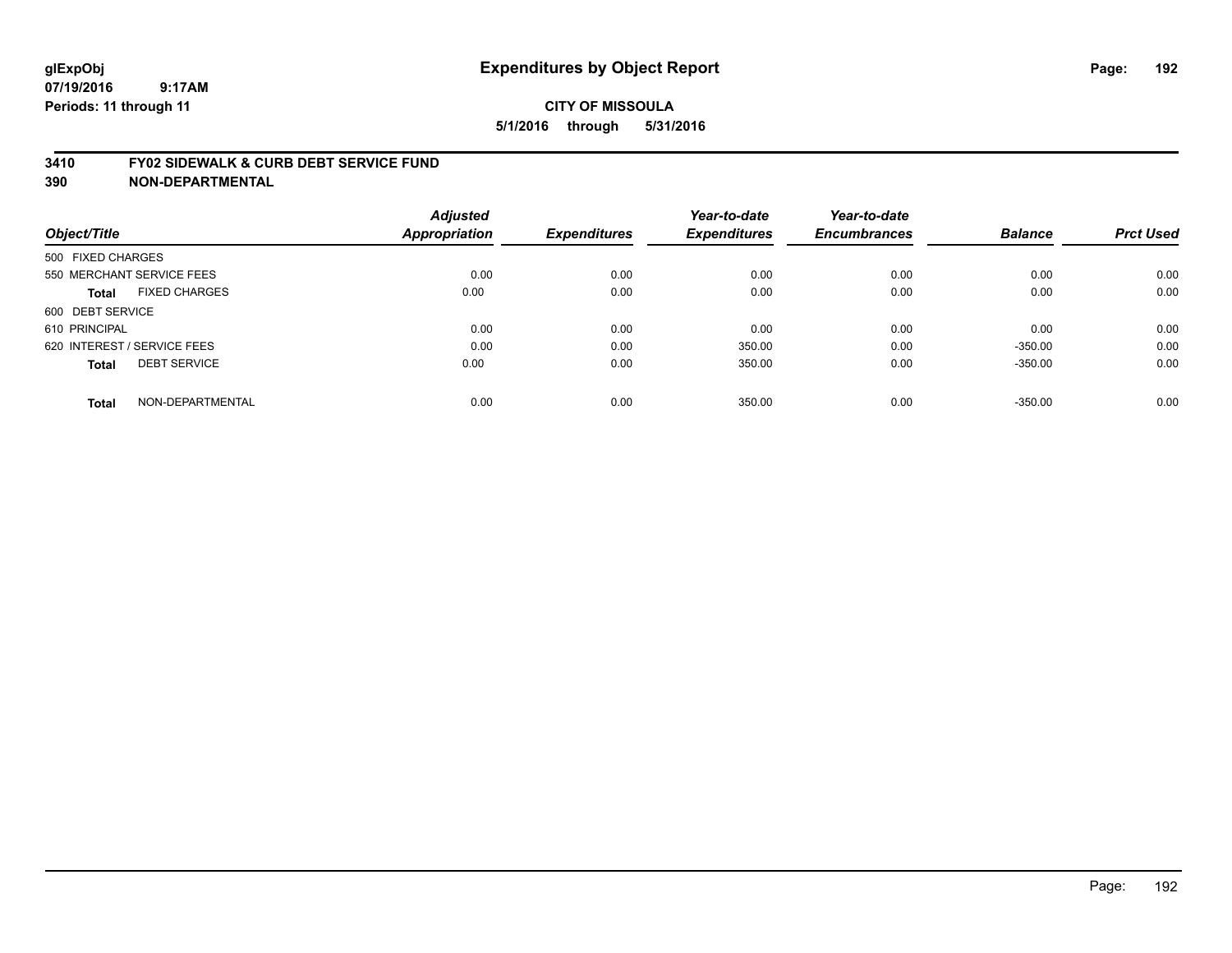**CITY OF MISSOULA 5/1/2016 through 5/31/2016**

### **3410 FY02 SIDEWALK & CURB DEBT SERVICE FUND**

|                   |                                              | <b>Adjusted</b>      |                     | Year-to-date        | Year-to-date        |                |                  |
|-------------------|----------------------------------------------|----------------------|---------------------|---------------------|---------------------|----------------|------------------|
| Object/Title      |                                              | <b>Appropriation</b> | <b>Expenditures</b> | <b>Expenditures</b> | <b>Encumbrances</b> | <b>Balance</b> | <b>Prct Used</b> |
| 500 FIXED CHARGES |                                              |                      |                     |                     |                     |                |                  |
|                   | 550 MERCHANT SERVICE FEES                    | 0.00                 | 0.00                | 0.00                | 0.00                | 0.00           | 0.00             |
| Total             | <b>FIXED CHARGES</b>                         | 0.00                 | 0.00                | 0.00                | 0.00                | 0.00           | 0.00             |
| 600 DEBT SERVICE  |                                              |                      |                     |                     |                     |                |                  |
| 610 PRINCIPAL     |                                              | 0.00                 | 0.00                | 0.00                | 0.00                | 0.00           | 0.00             |
|                   | 620 INTEREST / SERVICE FEES                  | 0.00                 | 0.00                | 350.00              | 0.00                | $-350.00$      | 0.00             |
| Total             | <b>DEBT SERVICE</b>                          | 0.00                 | 0.00                | 350.00              | 0.00                | $-350.00$      | 0.00             |
| 800 OTHER OBJECTS |                                              |                      |                     |                     |                     |                |                  |
|                   | 820 TRANSFERS TO OTHER FUNDS                 | 0.00                 | 0.00                | 0.00                | 0.00                | 0.00           | 0.00             |
| <b>Total</b>      | OTHER OBJECTS                                | 0.00                 | 0.00                | 0.00                | 0.00                | 0.00           | 0.00             |
| Total             | <b>FY02 SIDEWALK &amp; CURB DEBT SERVICE</b> | 0.00                 | 0.00                | 350.00              | 0.00                | $-350.00$      | 0.00             |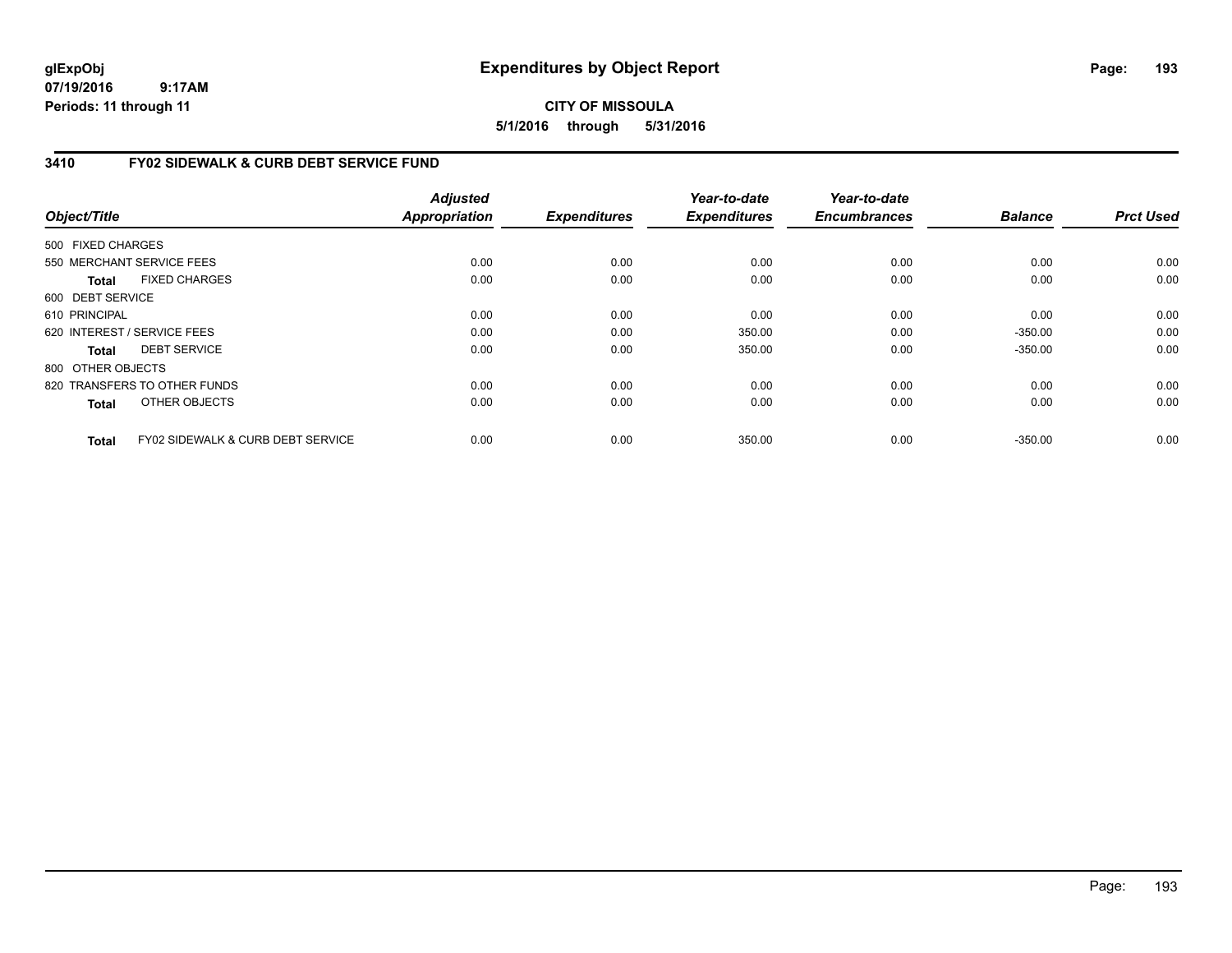#### **3420 FY03 SIDEWALK & CURB DEBT SERVICE**

|                   |                             | <b>Adjusted</b> |                     | Year-to-date        | Year-to-date        |                |                  |
|-------------------|-----------------------------|-----------------|---------------------|---------------------|---------------------|----------------|------------------|
| Object/Title      |                             | Appropriation   | <b>Expenditures</b> | <b>Expenditures</b> | <b>Encumbrances</b> | <b>Balance</b> | <b>Prct Used</b> |
| 500 FIXED CHARGES |                             |                 |                     |                     |                     |                |                  |
|                   | 550 MERCHANT SERVICE FEES   | 0.00            | 0.00                | 0.00                | 0.00                | 0.00           | 0.00             |
| <b>Total</b>      | <b>FIXED CHARGES</b>        | 0.00            | 0.00                | 0.00                | 0.00                | 0.00           | 0.00             |
| 600 DEBT SERVICE  |                             |                 |                     |                     |                     |                |                  |
| 610 PRINCIPAL     |                             | 0.00            | 0.00                | 0.00                | 0.00                | 0.00           | 0.00             |
|                   | 620 INTEREST / SERVICE FEES | 0.00            | 3,100.00            | 3,450.00            | 0.00                | $-3,450.00$    | 0.00             |
| <b>Total</b>      | <b>DEBT SERVICE</b>         | 0.00            | 3.100.00            | 3,450.00            | 0.00                | $-3,450.00$    | 0.00             |
| <b>Total</b>      | NON-DEPARTMENTAL            | 0.00            | 3.100.00            | 3.450.00            | 0.00                | $-3,450.00$    | 0.00             |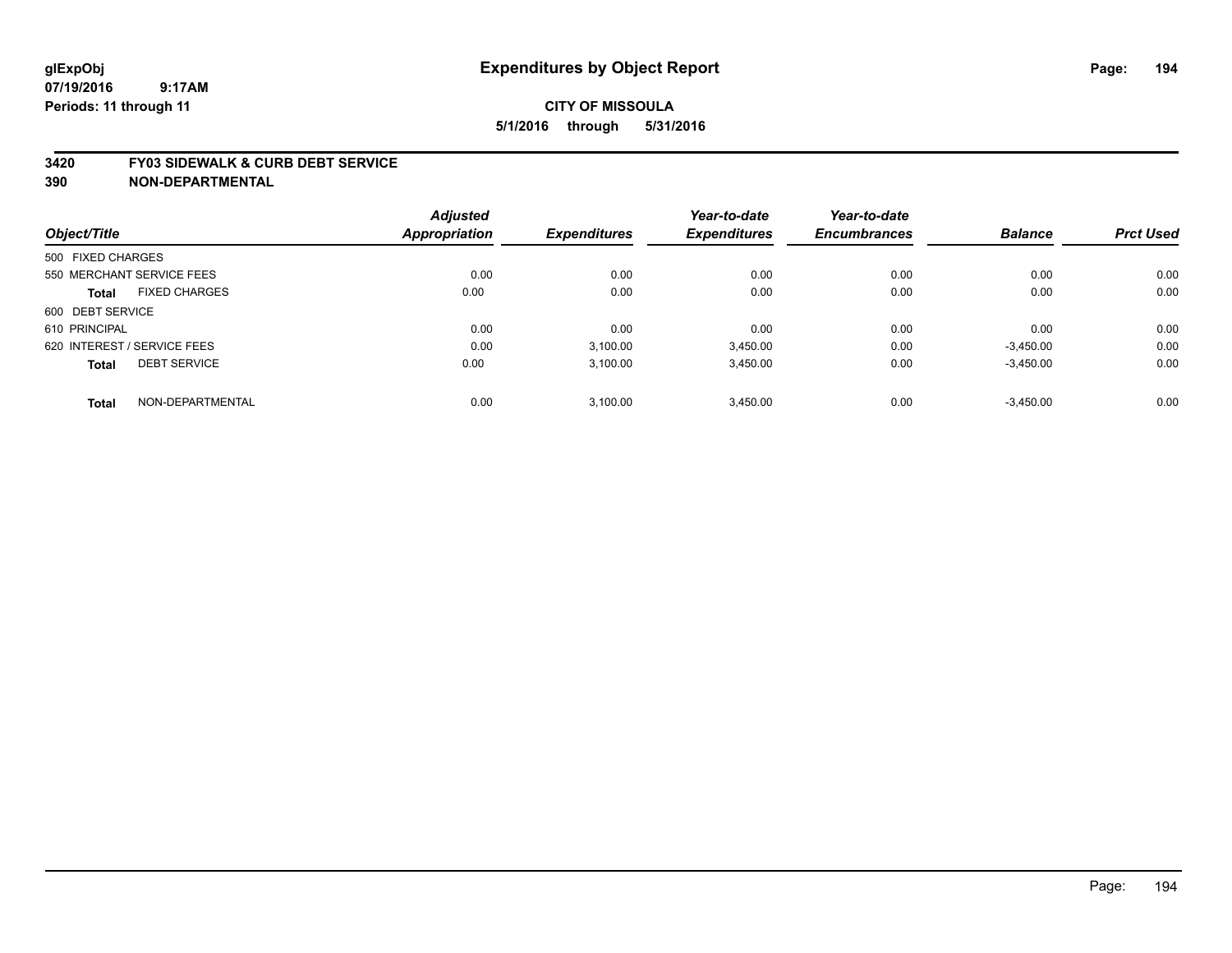## **CITY OF MISSOULA 5/1/2016 through 5/31/2016**

## **3420 FY03 SIDEWALK & CURB DEBT SERVICE**

| Object/Title                |                                              | <b>Adjusted</b><br>Appropriation | <b>Expenditures</b> | Year-to-date<br><b>Expenditures</b> | Year-to-date<br><b>Encumbrances</b> | <b>Balance</b> | <b>Prct Used</b> |
|-----------------------------|----------------------------------------------|----------------------------------|---------------------|-------------------------------------|-------------------------------------|----------------|------------------|
| 500 FIXED CHARGES           |                                              |                                  |                     |                                     |                                     |                |                  |
|                             | 550 MERCHANT SERVICE FEES                    | 0.00                             | 0.00                | 0.00                                | 0.00                                | 0.00           | 0.00             |
| <b>Total</b>                | <b>FIXED CHARGES</b>                         | 0.00                             | 0.00                | 0.00                                | 0.00                                | 0.00           | 0.00             |
| 600 DEBT SERVICE            |                                              |                                  |                     |                                     |                                     |                |                  |
| 610 PRINCIPAL               |                                              | 0.00                             | 0.00                | 0.00                                | 0.00                                | 0.00           | 0.00             |
| 620 INTEREST / SERVICE FEES |                                              | 0.00                             | 3,100.00            | 3.450.00                            | 0.00                                | $-3,450.00$    | 0.00             |
| <b>Total</b>                | <b>DEBT SERVICE</b>                          | 0.00                             | 3,100.00            | 3,450.00                            | 0.00                                | $-3,450.00$    | 0.00             |
| <b>Total</b>                | <b>FY03 SIDEWALK &amp; CURB DEBT SERVICE</b> | 0.00                             | 3,100.00            | 3,450.00                            | 0.00                                | $-3.450.00$    | 0.00             |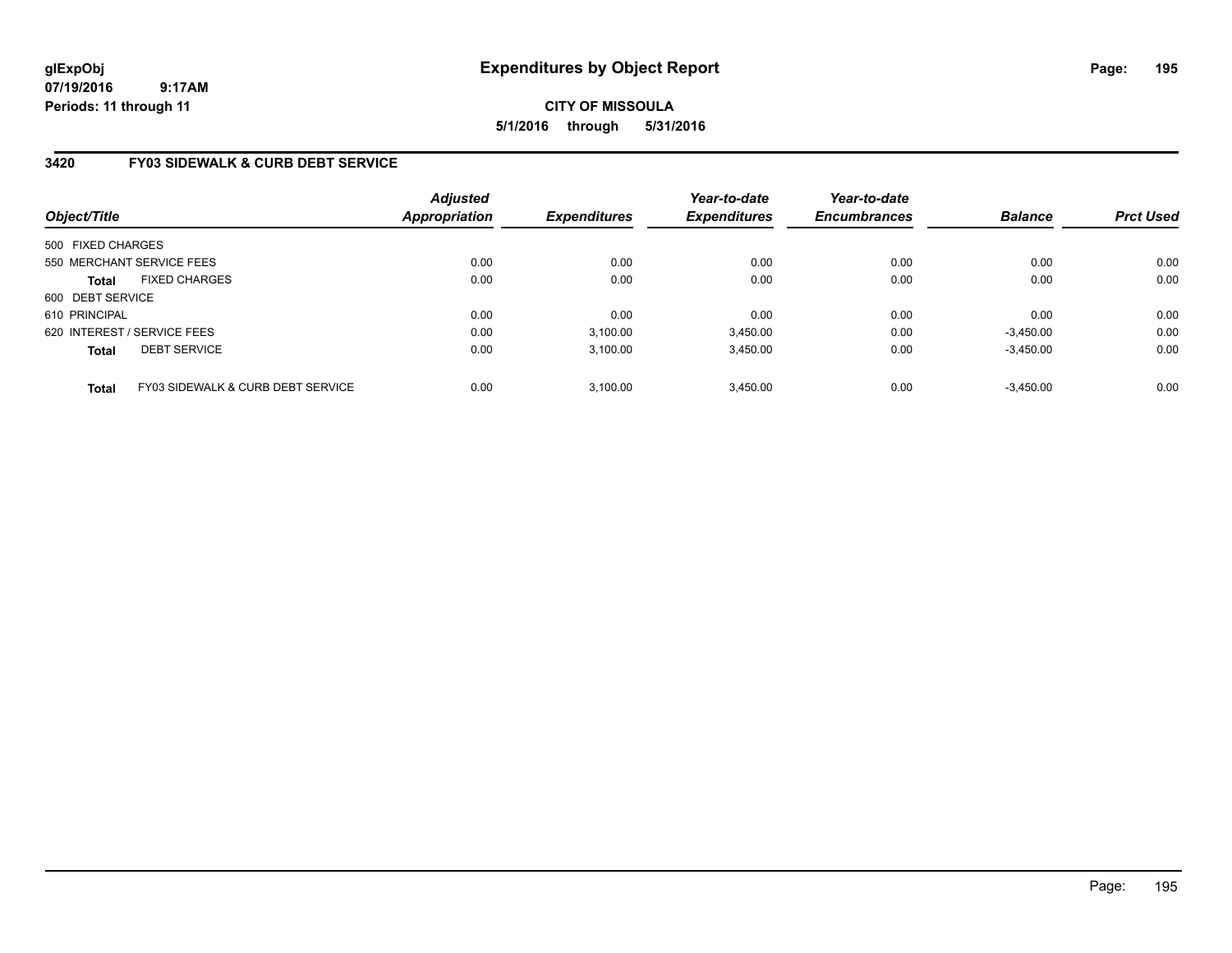#### **3430 FY04 SIDEWALK CURB DEBT SERVICE**

|                             |                           | <b>Adjusted</b> |                     | Year-to-date        | Year-to-date        |                |                  |
|-----------------------------|---------------------------|-----------------|---------------------|---------------------|---------------------|----------------|------------------|
| Object/Title                |                           | Appropriation   | <b>Expenditures</b> | <b>Expenditures</b> | <b>Encumbrances</b> | <b>Balance</b> | <b>Prct Used</b> |
| 500 FIXED CHARGES           |                           |                 |                     |                     |                     |                |                  |
|                             | 550 MERCHANT SERVICE FEES | 0.00            | 0.00                | 0.00                | 0.00                | 0.00           | 0.00             |
| <b>Total</b>                | <b>FIXED CHARGES</b>      | 0.00            | 0.00                | 0.00                | 0.00                | 0.00           | 0.00             |
| 600 DEBT SERVICE            |                           |                 |                     |                     |                     |                |                  |
| 610 PRINCIPAL               |                           | 10.000.00       | 0.00                | 0.00                | 0.00                | 10.000.00      | 0.00             |
| 620 INTEREST / SERVICE FEES |                           | 824.00          | 0.00                | 587.50              | 0.00                | 236.50         | 71.30            |
| <b>Total</b>                | <b>DEBT SERVICE</b>       | 10.824.00       | 0.00                | 587.50              | 0.00                | 10,236.50      | 5.43             |
| <b>Total</b>                | NON-DEPARTMENTAL          | 10.824.00       | 0.00                | 587.50              | 0.00                | 10.236.50      | 5.43             |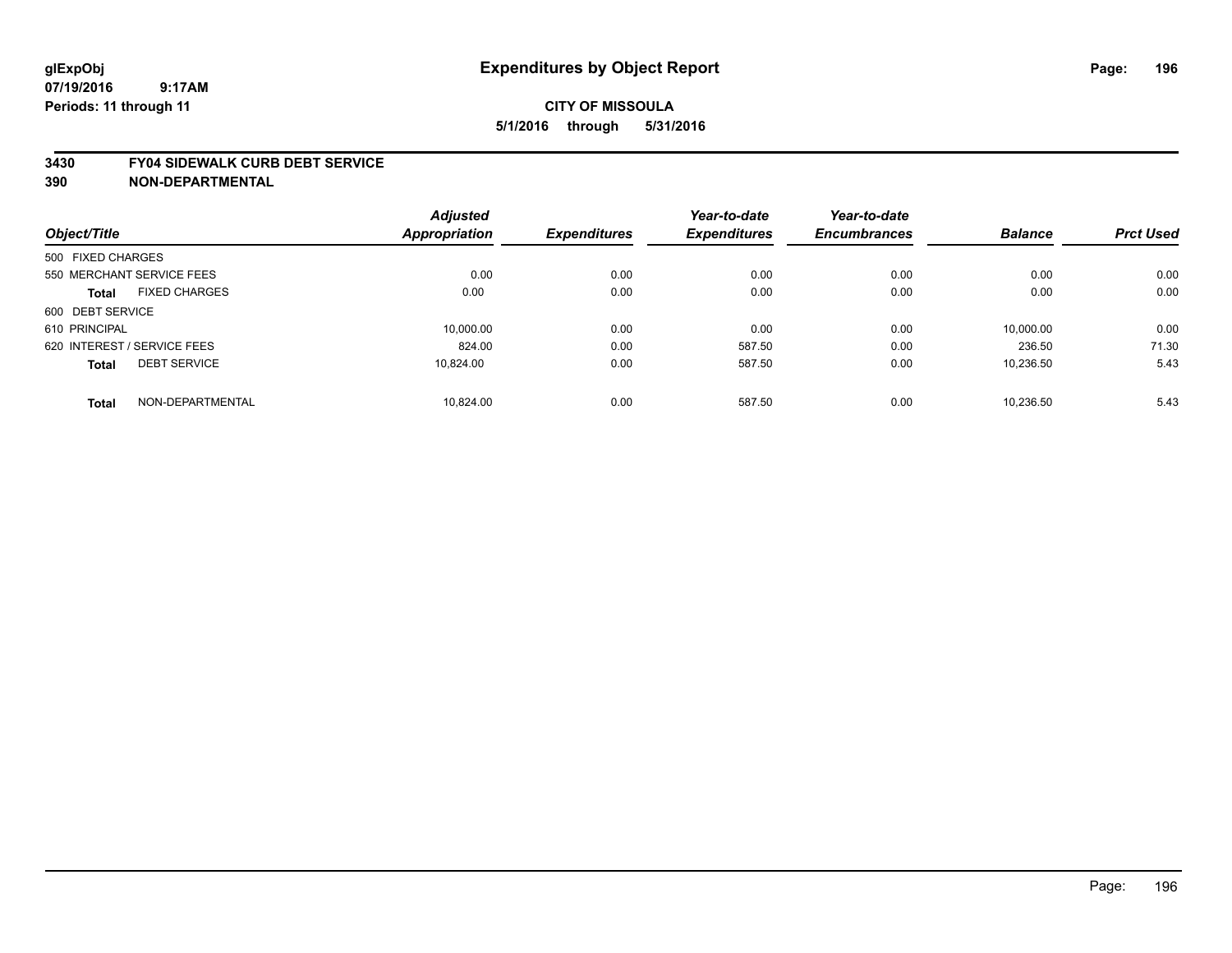**CITY OF MISSOULA 5/1/2016 through 5/31/2016**

### **3430 FY04 SIDEWALK CURB DEBT SERVICE**

| Object/Title      |                                 | <b>Adjusted</b><br>Appropriation | <b>Expenditures</b> | Year-to-date<br><b>Expenditures</b> | Year-to-date<br><b>Encumbrances</b> | <b>Balance</b> | <b>Prct Used</b> |
|-------------------|---------------------------------|----------------------------------|---------------------|-------------------------------------|-------------------------------------|----------------|------------------|
| 500 FIXED CHARGES |                                 |                                  |                     |                                     |                                     |                |                  |
|                   | 550 MERCHANT SERVICE FEES       | 0.00                             | 0.00                | 0.00                                | 0.00                                | 0.00           | 0.00             |
| <b>Total</b>      | <b>FIXED CHARGES</b>            | 0.00                             | 0.00                | 0.00                                | 0.00                                | 0.00           | 0.00             |
| 600 DEBT SERVICE  |                                 |                                  |                     |                                     |                                     |                |                  |
| 610 PRINCIPAL     |                                 | 10.000.00                        | 0.00                | 0.00                                | 0.00                                | 10.000.00      | 0.00             |
|                   | 620 INTEREST / SERVICE FEES     | 824.00                           | 0.00                | 587.50                              | 0.00                                | 236.50         | 71.30            |
| <b>Total</b>      | <b>DEBT SERVICE</b>             | 10.824.00                        | 0.00                | 587.50                              | 0.00                                | 10,236.50      | 5.43             |
| <b>Total</b>      | FY04 SIDEWALK CURB DEBT SERVICE | 10.824.00                        | 0.00                | 587.50                              | 0.00                                | 10.236.50      | 5.43             |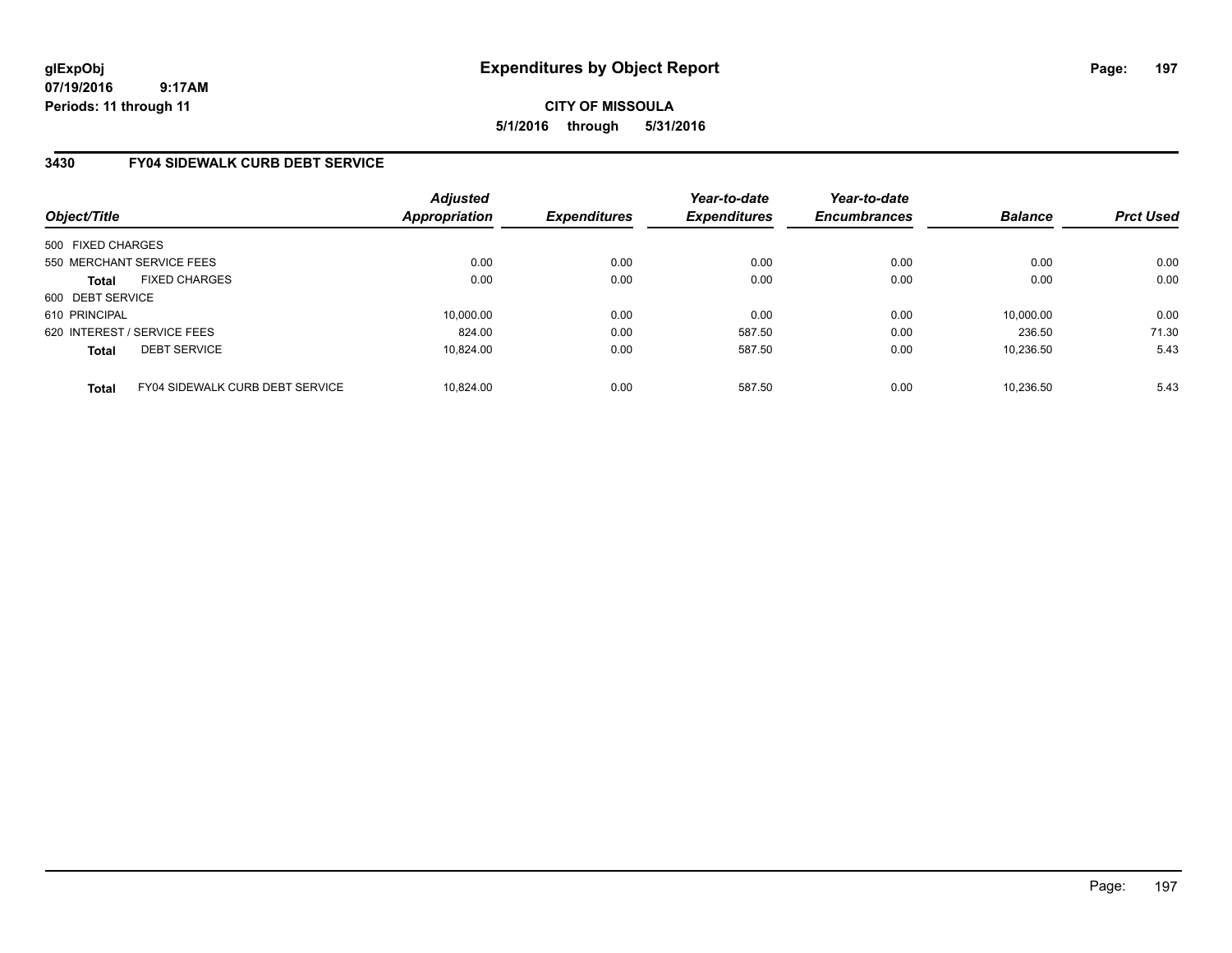**3440 FY 05 SIDEWALK AND CURB**

|                   |                             | <b>Adjusted</b>      |                     | Year-to-date        | Year-to-date        |                |                  |
|-------------------|-----------------------------|----------------------|---------------------|---------------------|---------------------|----------------|------------------|
| Object/Title      |                             | <b>Appropriation</b> | <b>Expenditures</b> | <b>Expenditures</b> | <b>Encumbrances</b> | <b>Balance</b> | <b>Prct Used</b> |
| 500 FIXED CHARGES |                             |                      |                     |                     |                     |                |                  |
|                   | 550 MERCHANT SERVICE FEES   | 0.00                 | 0.00                | 0.00                | 0.00                | 0.00           | 0.00             |
| <b>Total</b>      | <b>FIXED CHARGES</b>        | 0.00                 | 0.00                | 0.00                | 0.00                | 0.00           | 0.00             |
| 600 DEBT SERVICE  |                             |                      |                     |                     |                     |                |                  |
| 610 PRINCIPAL     |                             | 35,000.00            | 0.00                | 0.00                | 0.00                | 35,000.00      | 0.00             |
|                   | 620 INTEREST / SERVICE FEES | 3.588.00             | 0.00                | 1,968.75            | 0.00                | 1,619.25       | 54.87            |
| <b>Total</b>      | <b>DEBT SERVICE</b>         | 38.588.00            | 0.00                | 1,968.75            | 0.00                | 36.619.25      | 5.10             |
| <b>Total</b>      | NON-DEPARTMENTAL            | 38.588.00            | 0.00                | 1.968.75            | 0.00                | 36.619.25      | 5.10             |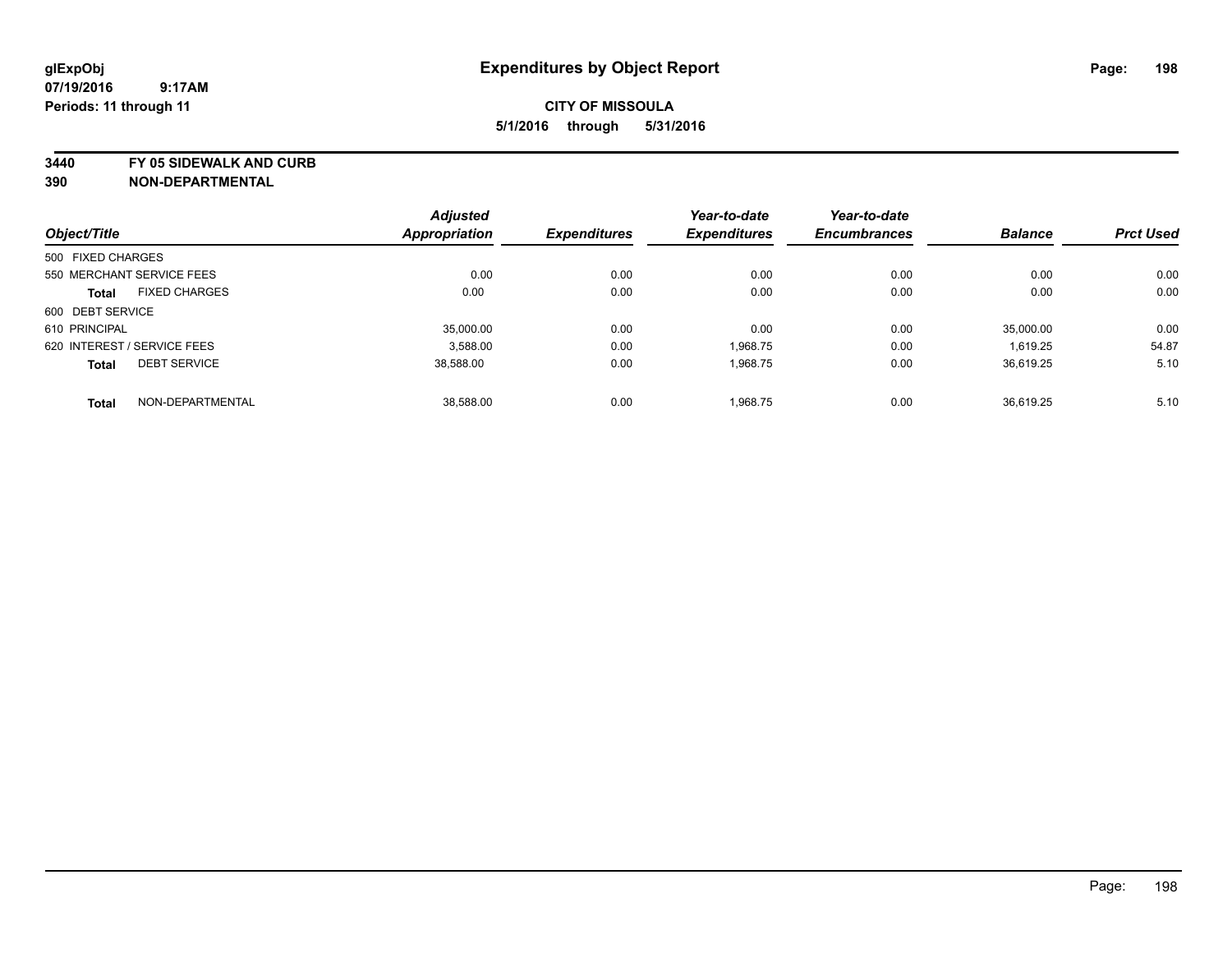**CITY OF MISSOULA 5/1/2016 through 5/31/2016**

### **3440 FY 05 SIDEWALK AND CURB**

| Object/Title                            | <b>Adjusted</b><br><b>Appropriation</b> | <b>Expenditures</b> | Year-to-date<br><b>Expenditures</b> | Year-to-date<br><b>Encumbrances</b> | <b>Balance</b> | <b>Prct Used</b> |
|-----------------------------------------|-----------------------------------------|---------------------|-------------------------------------|-------------------------------------|----------------|------------------|
| 500 FIXED CHARGES                       |                                         |                     |                                     |                                     |                |                  |
| 550 MERCHANT SERVICE FEES               | 0.00                                    | 0.00                | 0.00                                | 0.00                                | 0.00           | 0.00             |
| <b>FIXED CHARGES</b><br><b>Total</b>    | 0.00                                    | 0.00                | 0.00                                | 0.00                                | 0.00           | 0.00             |
| 600 DEBT SERVICE                        |                                         |                     |                                     |                                     |                |                  |
| 610 PRINCIPAL                           | 35,000.00                               | 0.00                | 0.00                                | 0.00                                | 35.000.00      | 0.00             |
| 620 INTEREST / SERVICE FEES             | 3,588.00                                | 0.00                | 1,968.75                            | 0.00                                | 1.619.25       | 54.87            |
| <b>DEBT SERVICE</b><br><b>Total</b>     | 38.588.00                               | 0.00                | 1,968.75                            | 0.00                                | 36.619.25      | 5.10             |
| FY 05 SIDEWALK AND CURB<br><b>Total</b> | 38,588.00                               | 0.00                | 1.968.75                            | 0.00                                | 36.619.25      | 5.10             |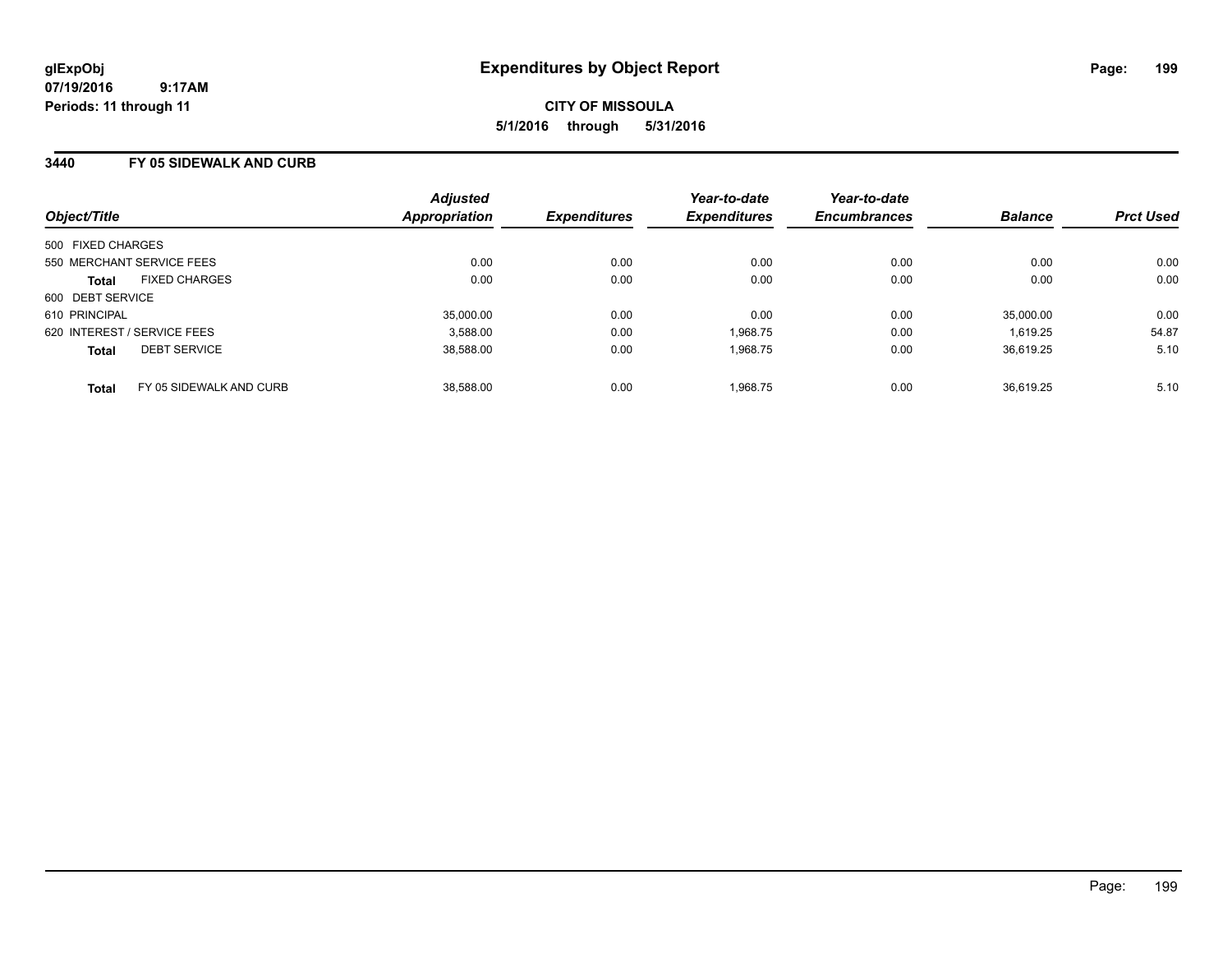**3450 FY 06 SIDEWALK AND CURB**

|                   |                             | <b>Adjusted</b>      |                     | Year-to-date        | Year-to-date        |                |                  |
|-------------------|-----------------------------|----------------------|---------------------|---------------------|---------------------|----------------|------------------|
| Object/Title      |                             | <b>Appropriation</b> | <b>Expenditures</b> | <b>Expenditures</b> | <b>Encumbrances</b> | <b>Balance</b> | <b>Prct Used</b> |
| 500 FIXED CHARGES |                             |                      |                     |                     |                     |                |                  |
|                   | 550 MERCHANT SERVICE FEES   | 0.00                 | 0.00                | 0.00                | 0.00                | 0.00           | 0.00             |
| <b>Total</b>      | <b>FIXED CHARGES</b>        | 0.00                 | 0.00                | 0.00                | 0.00                | 0.00           | 0.00             |
| 600 DEBT SERVICE  |                             |                      |                     |                     |                     |                |                  |
| 610 PRINCIPAL     |                             | 25,000.00            | 0.00                | 0.00                | 0.00                | 25.000.00      | 0.00             |
|                   | 620 INTEREST / SERVICE FEES | 3.537.00             | 0.00                | 1,593.75            | 0.00                | 1,943.25       | 45.06            |
| <b>Total</b>      | <b>DEBT SERVICE</b>         | 28.537.00            | 0.00                | 1,593.75            | 0.00                | 26.943.25      | 5.58             |
| <b>Total</b>      | NON-DEPARTMENTAL            | 28.537.00            | 0.00                | 1.593.75            | 0.00                | 26.943.25      | 5.58             |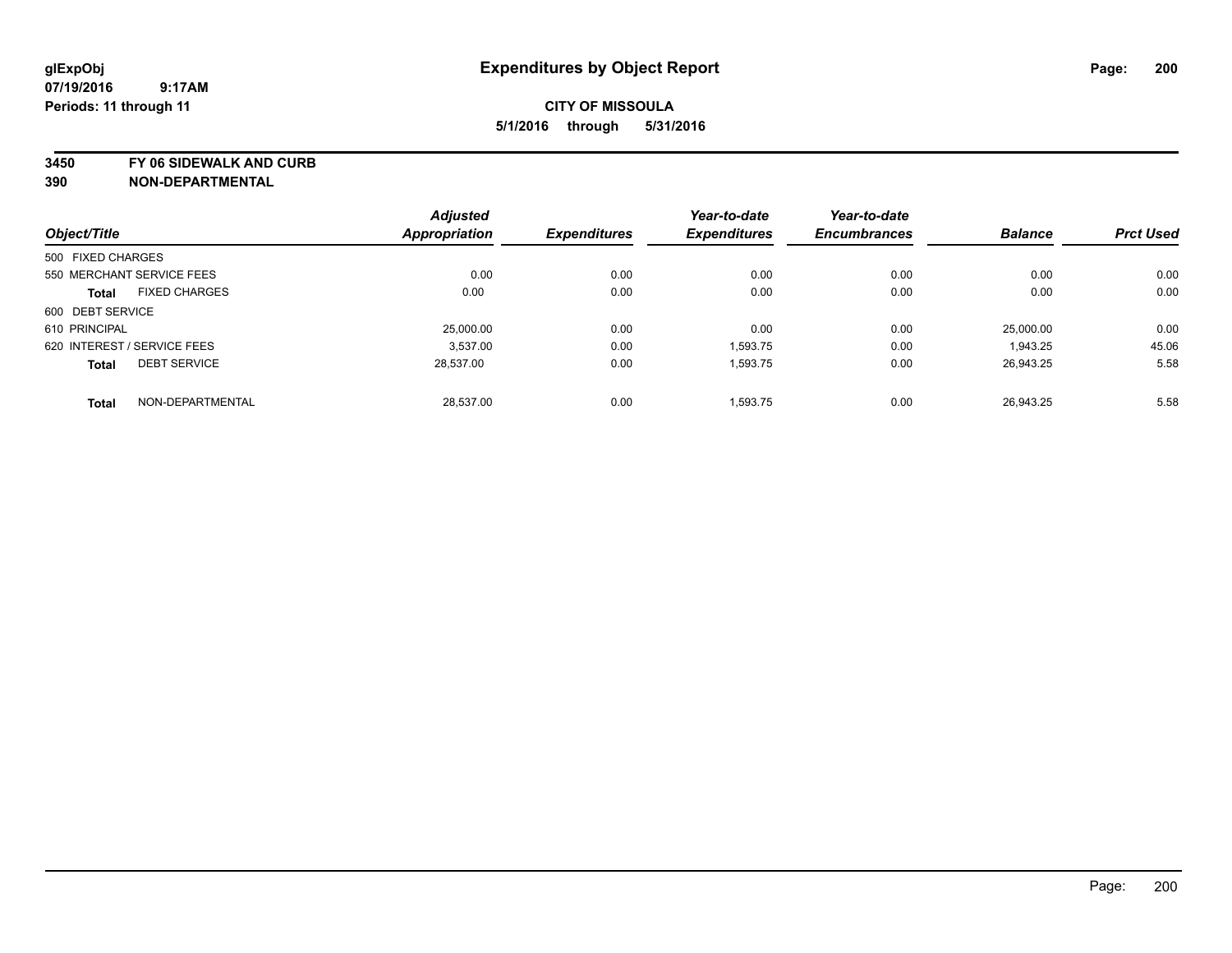### **3450 FY 06 SIDEWALK AND CURB**

| Object/Title                |                         | <b>Adjusted</b><br><b>Appropriation</b> | <b>Expenditures</b> | Year-to-date<br><b>Expenditures</b> | Year-to-date<br><b>Encumbrances</b> | <b>Balance</b> | <b>Prct Used</b> |
|-----------------------------|-------------------------|-----------------------------------------|---------------------|-------------------------------------|-------------------------------------|----------------|------------------|
| 500 FIXED CHARGES           |                         |                                         |                     |                                     |                                     |                |                  |
| 550 MERCHANT SERVICE FEES   |                         | 0.00                                    | 0.00                | 0.00                                | 0.00                                | 0.00           | 0.00             |
| <b>Total</b>                | <b>FIXED CHARGES</b>    | 0.00                                    | 0.00                | 0.00                                | 0.00                                | 0.00           | 0.00             |
| 600 DEBT SERVICE            |                         |                                         |                     |                                     |                                     |                |                  |
| 610 PRINCIPAL               |                         | 25,000.00                               | 0.00                | 0.00                                | 0.00                                | 25.000.00      | 0.00             |
| 620 INTEREST / SERVICE FEES |                         | 3.537.00                                | 0.00                | 1,593.75                            | 0.00                                | 1,943.25       | 45.06            |
| <b>Total</b>                | <b>DEBT SERVICE</b>     | 28.537.00                               | 0.00                | 1.593.75                            | 0.00                                | 26.943.25      | 5.58             |
| <b>Total</b>                | FY 06 SIDEWALK AND CURB | 28.537.00                               | 0.00                | 1.593.75                            | 0.00                                | 26.943.25      | 5.58             |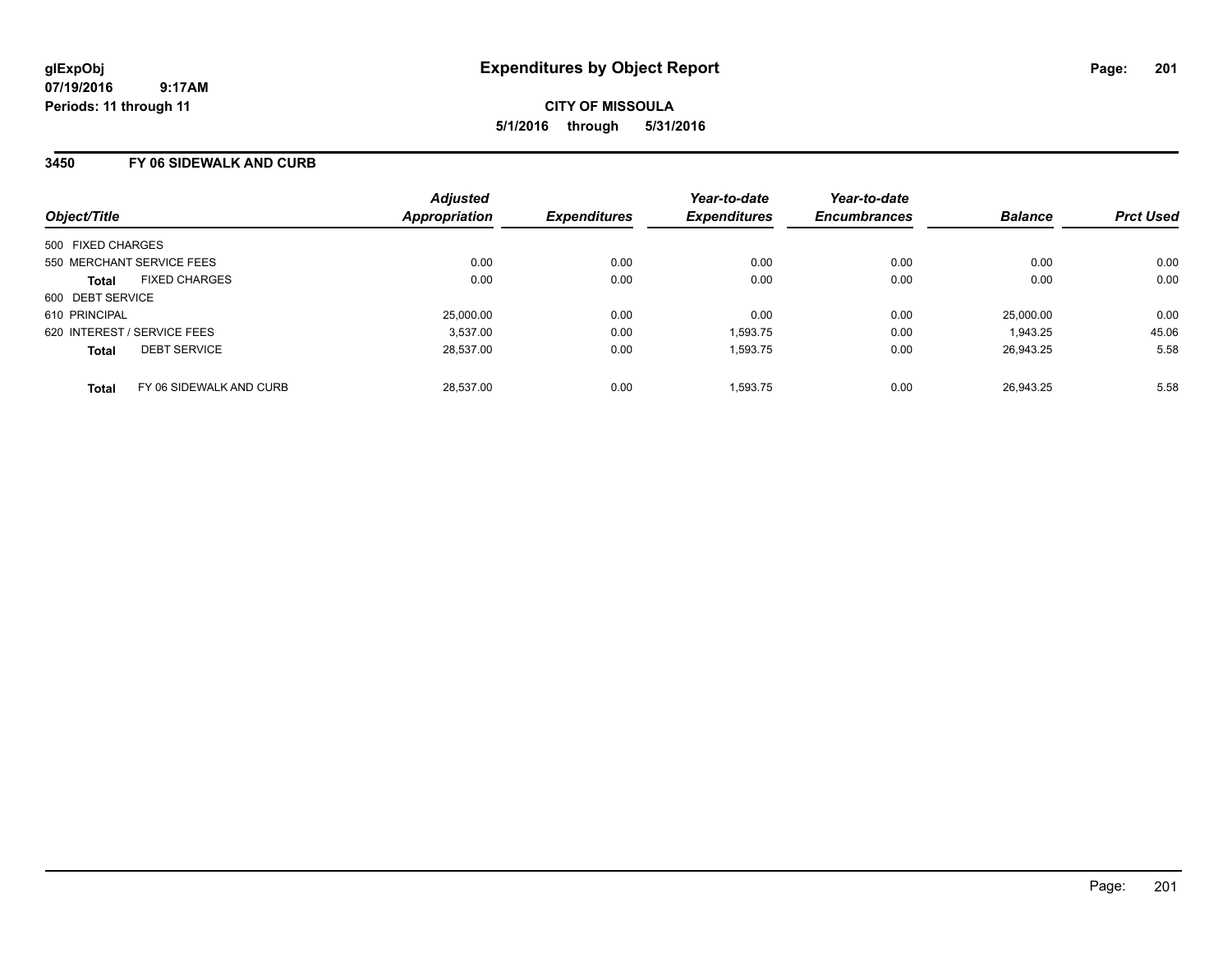#### **3460 FY07 SIDEWALK AND CURB DEBT**

|                             |                      | <b>Adjusted</b> |                     | Year-to-date        | Year-to-date        |                |                  |
|-----------------------------|----------------------|-----------------|---------------------|---------------------|---------------------|----------------|------------------|
| Object/Title                |                      | Appropriation   | <b>Expenditures</b> | <b>Expenditures</b> | <b>Encumbrances</b> | <b>Balance</b> | <b>Prct Used</b> |
| 500 FIXED CHARGES           |                      |                 |                     |                     |                     |                |                  |
| 550 MERCHANT SERVICE FEES   |                      | 0.00            | 0.00                | 0.00                | 0.00                | 0.00           | 0.00             |
| <b>Total</b>                | <b>FIXED CHARGES</b> | 0.00            | 0.00                | 0.00                | 0.00                | 0.00           | 0.00             |
| 600 DEBT SERVICE            |                      |                 |                     |                     |                     |                |                  |
| 610 PRINCIPAL               |                      | 45.000.00       | 0.00                | 0.00                | 0.00                | 45.000.00      | 0.00             |
| 620 INTEREST / SERVICE FEES |                      | 13.810.00       | 3,100.00            | 10.180.00           | 0.00                | 3,630.00       | 73.71            |
| <b>Total</b>                | <b>DEBT SERVICE</b>  | 58.810.00       | 3,100.00            | 10.180.00           | 0.00                | 48,630.00      | 17.31            |
| <b>Total</b>                | NON-DEPARTMENTAL     | 58.810.00       | 3.100.00            | 10.180.00           | 0.00                | 48.630.00      | 17.31            |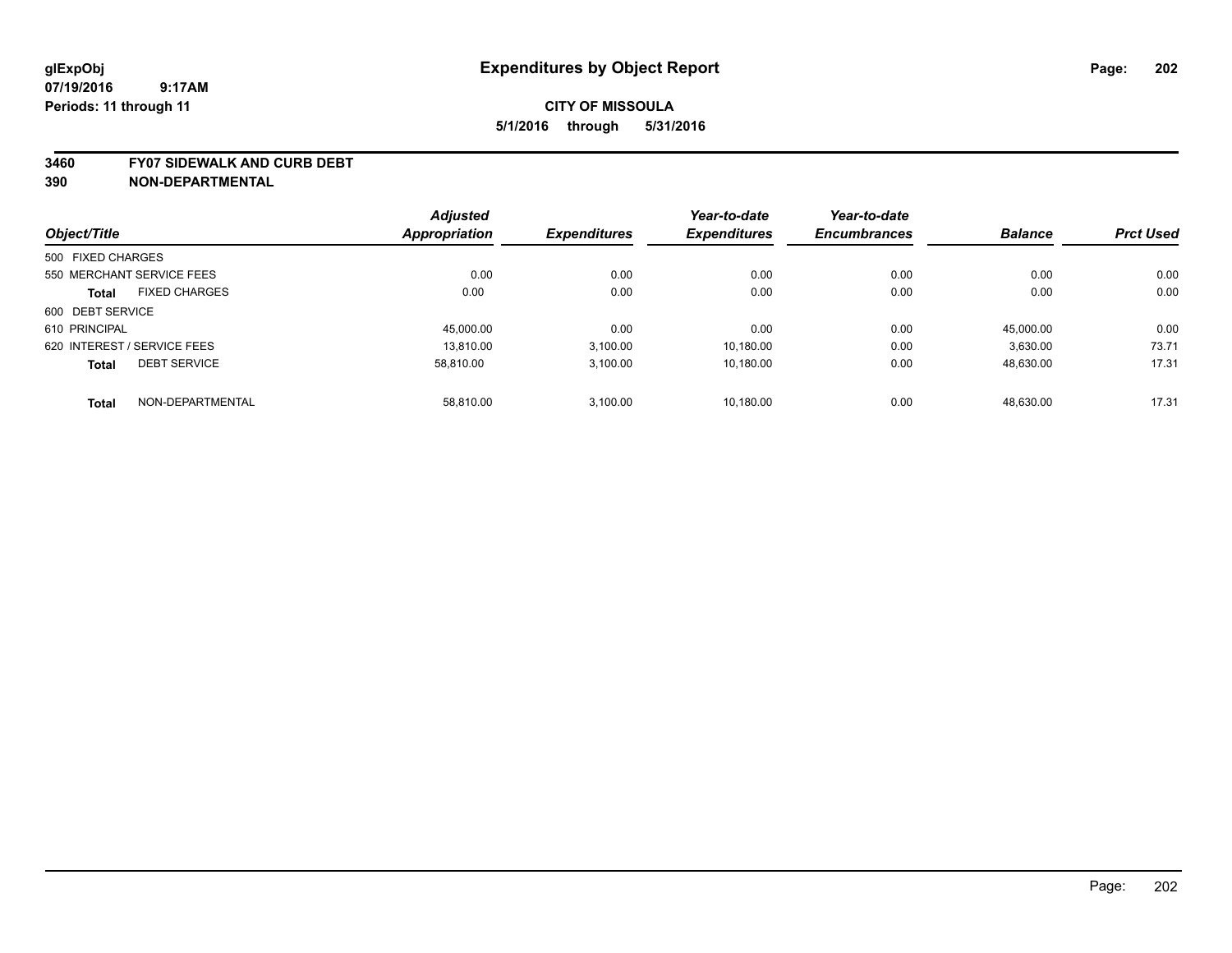**CITY OF MISSOULA 5/1/2016 through 5/31/2016**

### **3460 FY07 SIDEWALK AND CURB DEBT**

| Object/Title                                | <b>Adjusted</b><br>Appropriation | <b>Expenditures</b> | Year-to-date<br><b>Expenditures</b> | Year-to-date<br><b>Encumbrances</b> | <b>Balance</b> | <b>Prct Used</b> |
|---------------------------------------------|----------------------------------|---------------------|-------------------------------------|-------------------------------------|----------------|------------------|
| 500 FIXED CHARGES                           |                                  |                     |                                     |                                     |                |                  |
| 550 MERCHANT SERVICE FEES                   | 0.00                             | 0.00                | 0.00                                | 0.00                                | 0.00           | 0.00             |
| <b>FIXED CHARGES</b><br><b>Total</b>        | 0.00                             | 0.00                | 0.00                                | 0.00                                | 0.00           | 0.00             |
| 600 DEBT SERVICE                            |                                  |                     |                                     |                                     |                |                  |
| 610 PRINCIPAL                               | 45,000.00                        | 0.00                | 0.00                                | 0.00                                | 45.000.00      | 0.00             |
| 620 INTEREST / SERVICE FEES                 | 13.810.00                        | 3,100.00            | 10,180.00                           | 0.00                                | 3,630.00       | 73.71            |
| <b>DEBT SERVICE</b><br><b>Total</b>         | 58.810.00                        | 3.100.00            | 10.180.00                           | 0.00                                | 48.630.00      | 17.31            |
| FY07 SIDEWALK AND CURB DEBT<br><b>Total</b> | 58.810.00                        | 3.100.00            | 10.180.00                           | 0.00                                | 48.630.00      | 17.31            |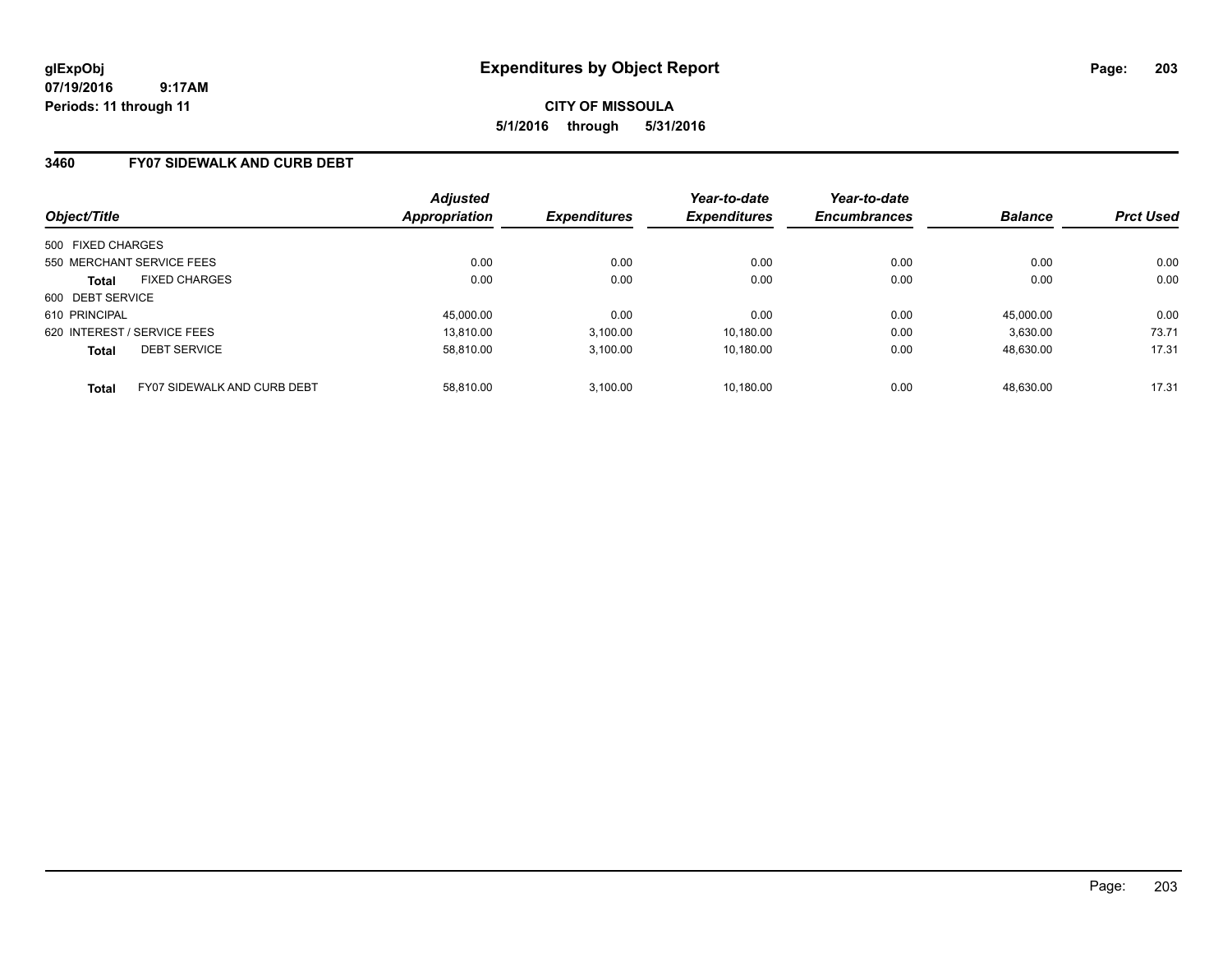#### **3461 SERIES 2008A SIDEWALK AND CURB**

#### **280 PUBLIC WORKS OPERATIONS**

| Object/Title                            | <b>Adjusted</b><br><b>Appropriation</b> | <b>Expenditures</b> | Year-to-date<br><b>Expenditures</b> | Year-to-date<br><b>Encumbrances</b> | <b>Balance</b> | <b>Prct Used</b> |
|-----------------------------------------|-----------------------------------------|---------------------|-------------------------------------|-------------------------------------|----------------|------------------|
| 500 FIXED CHARGES                       |                                         |                     |                                     |                                     |                |                  |
| 550 MERCHANT SERVICE FEES               | 0.00                                    | 0.00                | 0.00                                | 0.00                                | 0.00           | 0.00             |
| <b>FIXED CHARGES</b><br><b>Total</b>    | 0.00                                    | 0.00                | 0.00                                | 0.00                                | 0.00           | 0.00             |
| 800 OTHER OBJECTS                       |                                         |                     |                                     |                                     |                |                  |
| 820 TRANSFERS TO OTHER FUNDS            | 0.00                                    | 0.00                | 0.00                                | 0.00                                | 0.00           | 0.00             |
| OTHER OBJECTS<br><b>Total</b>           | 0.00                                    | 0.00                | 0.00                                | 0.00                                | 0.00           | 0.00             |
| PUBLIC WORKS OPERATIONS<br><b>Total</b> | 0.00                                    | 0.00                | 0.00                                | 0.00                                | 0.00           | 0.00             |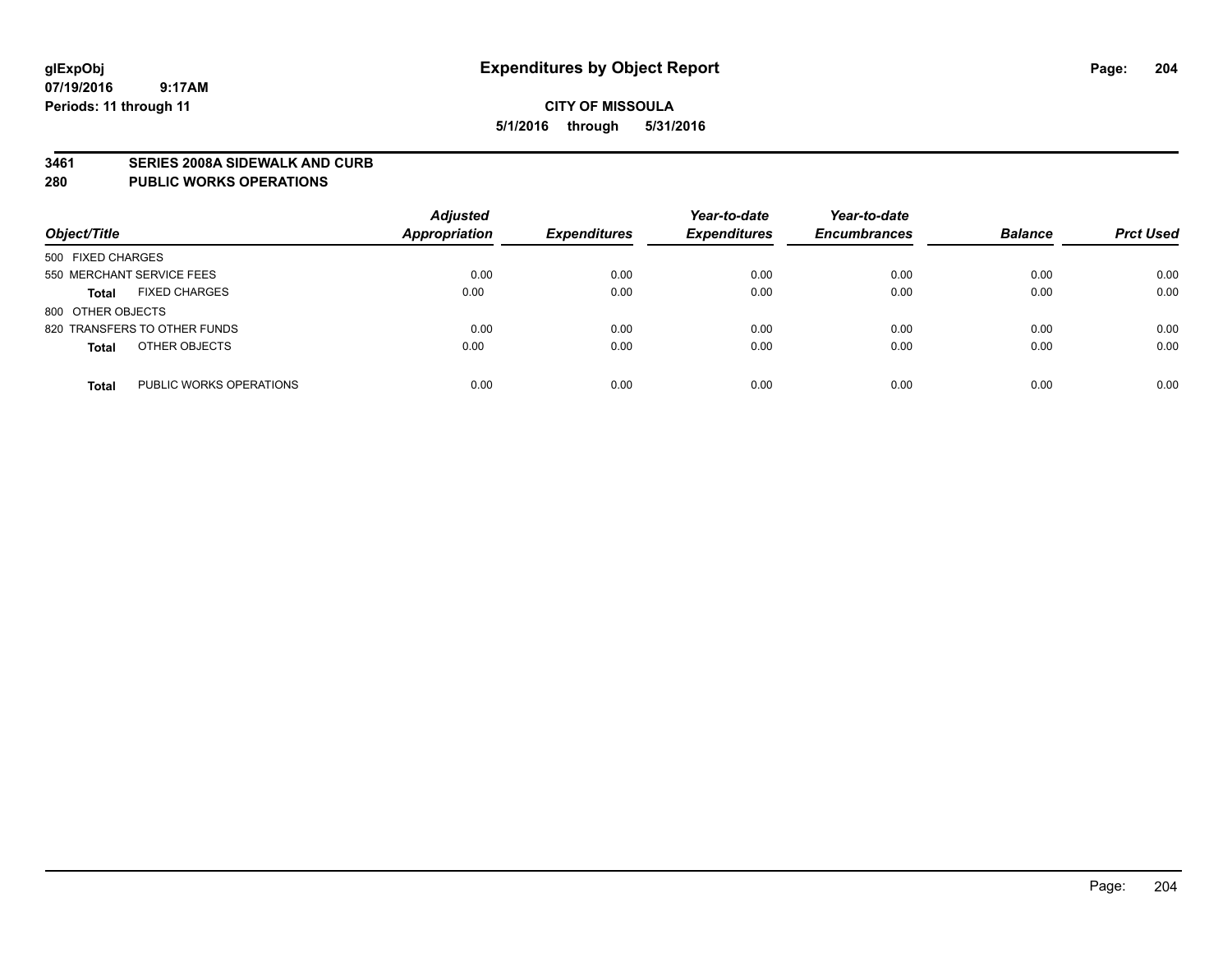#### **3461 SERIES 2008A SIDEWALK AND CURB**

|                                      | <b>Adjusted</b>      |                     | Year-to-date        | Year-to-date        |                |                  |
|--------------------------------------|----------------------|---------------------|---------------------|---------------------|----------------|------------------|
| Object/Title                         | <b>Appropriation</b> | <b>Expenditures</b> | <b>Expenditures</b> | <b>Encumbrances</b> | <b>Balance</b> | <b>Prct Used</b> |
| 500 FIXED CHARGES                    |                      |                     |                     |                     |                |                  |
| 550 MERCHANT SERVICE FEES            | 0.00                 | 0.00                | 0.00                | 0.00                | 0.00           | 0.00             |
| <b>FIXED CHARGES</b><br><b>Total</b> | 0.00                 | 0.00                | 0.00                | 0.00                | 0.00           | 0.00             |
| 600 DEBT SERVICE                     |                      |                     |                     |                     |                |                  |
| 610 PRINCIPAL                        | 50,000.00            | 0.00                | 0.00                | 0.00                | 50,000.00      | 0.00             |
| 620 INTEREST / SERVICE FEES          | 10.213.00            | 0.00                | 4.931.25            | 0.00                | 5.281.75       | 48.28            |
| <b>DEBT SERVICE</b><br><b>Total</b>  | 60,213.00            | 0.00                | 4,931.25            | 0.00                | 55,281.75      | 8.19             |
| 800 OTHER OBJECTS                    |                      |                     |                     |                     |                |                  |
| 820 TRANSFERS TO OTHER FUNDS         | 0.00                 | 0.00                | 0.00                | 0.00                | 0.00           | 0.00             |
| OTHER OBJECTS<br><b>Total</b>        | 0.00                 | 0.00                | 0.00                | 0.00                | 0.00           | 0.00             |
|                                      |                      |                     |                     |                     |                |                  |
| NON-DEPARTMENTAL<br><b>Total</b>     | 60,213.00            | 0.00                | 4,931.25            | 0.00                | 55,281.75      | 8.19             |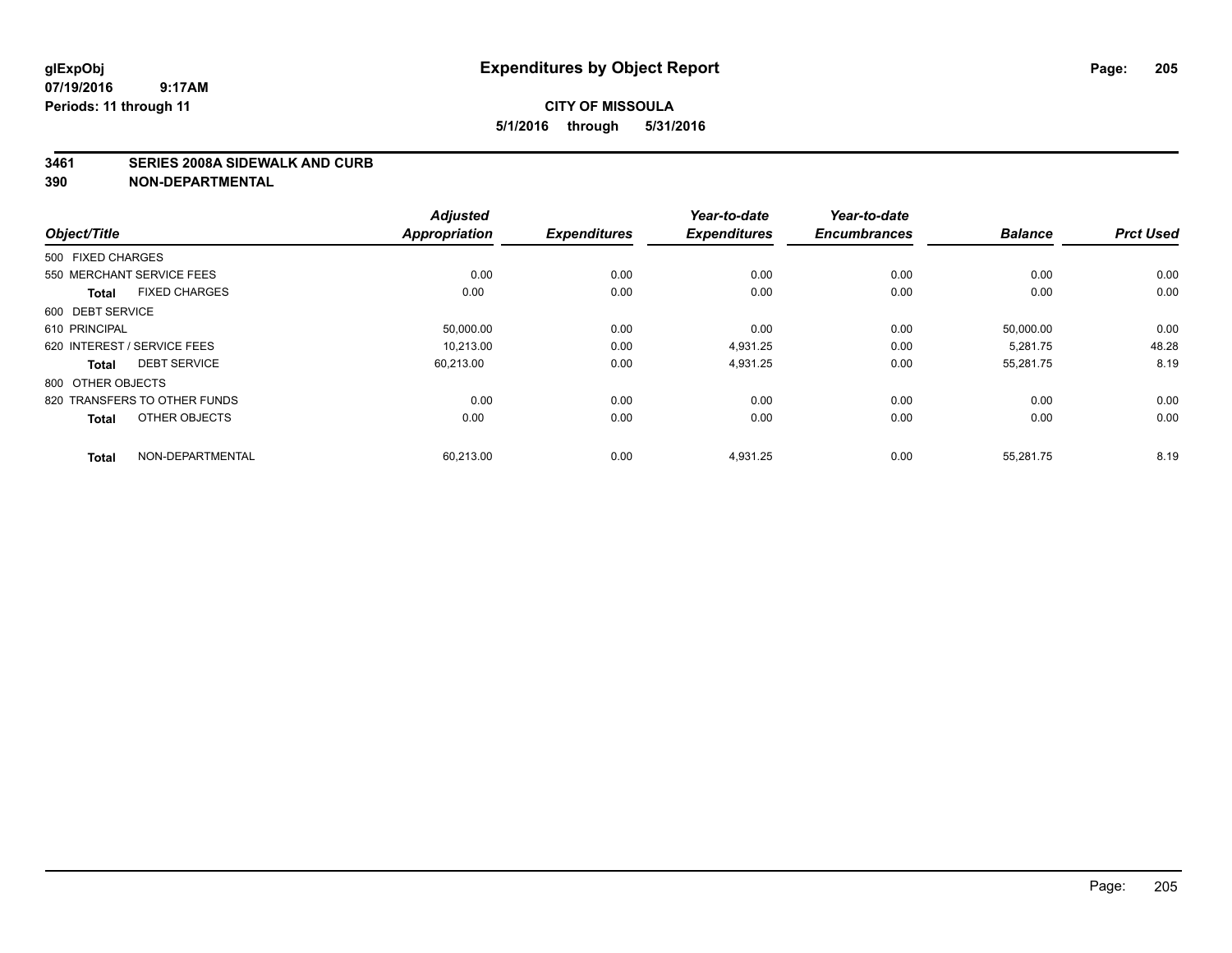## **CITY OF MISSOULA 5/1/2016 through 5/31/2016**

### **3461 SERIES 2008A SIDEWALK AND CURB**

| Object/Title      |                                | <b>Adjusted</b><br>Appropriation | <b>Expenditures</b> | Year-to-date<br><b>Expenditures</b> | Year-to-date<br><b>Encumbrances</b> | <b>Balance</b> | <b>Prct Used</b> |
|-------------------|--------------------------------|----------------------------------|---------------------|-------------------------------------|-------------------------------------|----------------|------------------|
| 500 FIXED CHARGES |                                |                                  |                     |                                     |                                     |                |                  |
|                   | 550 MERCHANT SERVICE FEES      | 0.00                             | 0.00                | 0.00                                | 0.00                                | 0.00           | 0.00             |
|                   |                                |                                  |                     |                                     |                                     |                |                  |
| <b>Total</b>      | <b>FIXED CHARGES</b>           | 0.00                             | 0.00                | 0.00                                | 0.00                                | 0.00           | 0.00             |
| 600 DEBT SERVICE  |                                |                                  |                     |                                     |                                     |                |                  |
| 610 PRINCIPAL     |                                | 50,000.00                        | 0.00                | 0.00                                | 0.00                                | 50,000.00      | 0.00             |
|                   | 620 INTEREST / SERVICE FEES    | 10.213.00                        | 0.00                | 4,931.25                            | 0.00                                | 5,281.75       | 48.28            |
| <b>Total</b>      | <b>DEBT SERVICE</b>            | 60,213.00                        | 0.00                | 4,931.25                            | 0.00                                | 55,281.75      | 8.19             |
| 800 OTHER OBJECTS |                                |                                  |                     |                                     |                                     |                |                  |
|                   | 820 TRANSFERS TO OTHER FUNDS   | 0.00                             | 0.00                | 0.00                                | 0.00                                | 0.00           | 0.00             |
| <b>Total</b>      | OTHER OBJECTS                  | 0.00                             | 0.00                | 0.00                                | 0.00                                | 0.00           | 0.00             |
| <b>Total</b>      | SERIES 2008A SIDEWALK AND CURB | 60,213.00                        | 0.00                | 4,931.25                            | 0.00                                | 55,281.75      | 8.19             |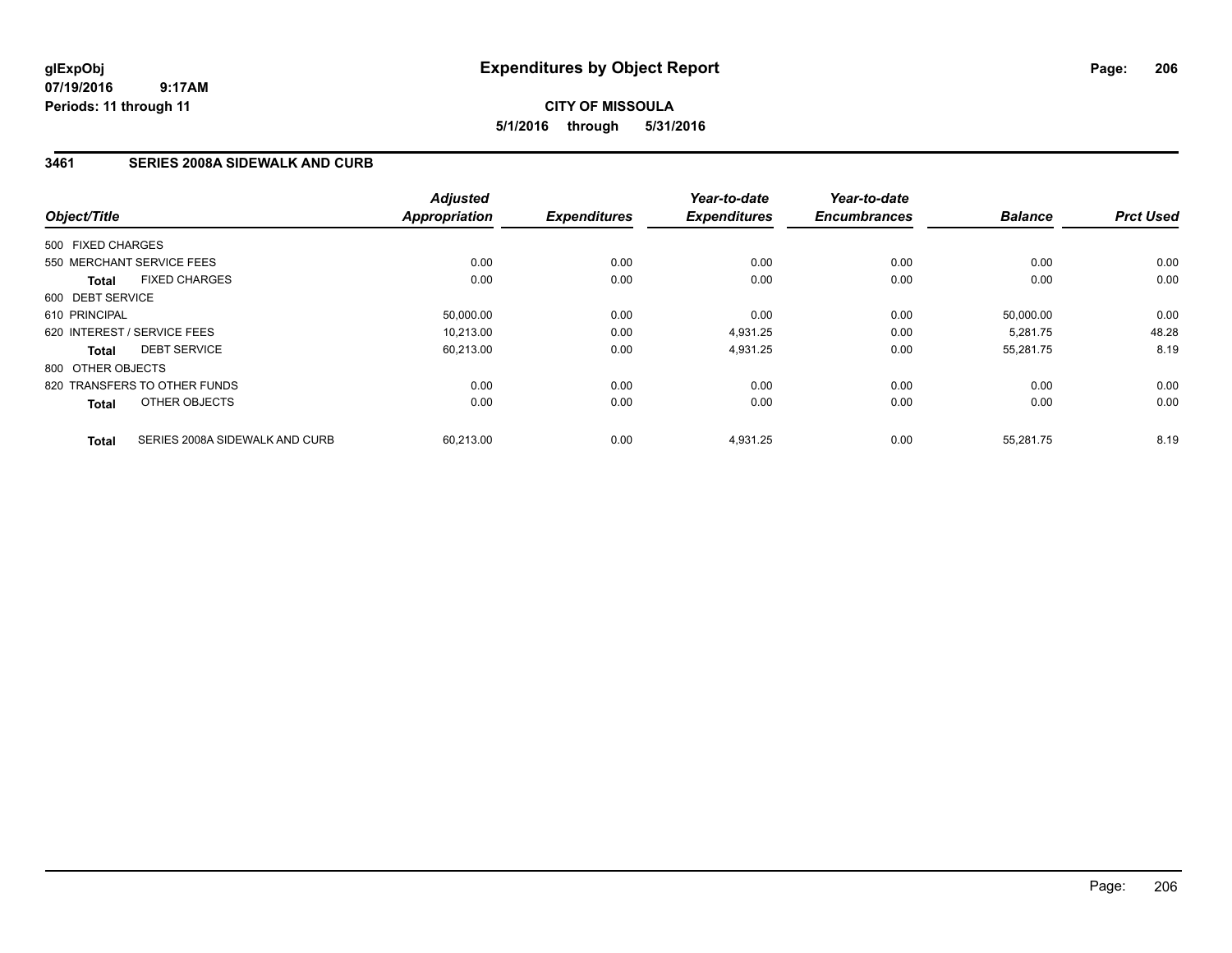#### **3462 SERIES 2009 SIDEWALK AND CURB**

|                                      | <b>Adjusted</b>      |                     | Year-to-date        | Year-to-date        |                |                  |
|--------------------------------------|----------------------|---------------------|---------------------|---------------------|----------------|------------------|
| Object/Title                         | <b>Appropriation</b> | <b>Expenditures</b> | <b>Expenditures</b> | <b>Encumbrances</b> | <b>Balance</b> | <b>Prct Used</b> |
| 500 FIXED CHARGES                    |                      |                     |                     |                     |                |                  |
| 550 MERCHANT SERVICE FEES            | 0.00                 | 0.00                | 0.00                | 0.00                | 0.00           | 0.00             |
| <b>FIXED CHARGES</b><br><b>Total</b> | 0.00                 | 0.00                | 0.00                | 0.00                | 0.00           | 0.00             |
| 600 DEBT SERVICE                     |                      |                     |                     |                     |                |                  |
| 610 PRINCIPAL                        | 50,000.00            | 0.00                | 0.00                | 0.00                | 50,000.00      | 0.00             |
| 620 INTEREST / SERVICE FEES          | 15.342.00            | 0.00                | 7.796.25            | 0.00                | 7.545.75       | 50.82            |
| <b>DEBT SERVICE</b><br><b>Total</b>  | 65,342.00            | 0.00                | 7,796.25            | 0.00                | 57,545.75      | 11.93            |
| 800 OTHER OBJECTS                    |                      |                     |                     |                     |                |                  |
| 820 TRANSFERS TO OTHER FUNDS         | 0.00                 | 0.00                | 0.00                | 0.00                | 0.00           | 0.00             |
| OTHER OBJECTS<br><b>Total</b>        | 0.00                 | 0.00                | 0.00                | 0.00                | 0.00           | 0.00             |
|                                      |                      |                     |                     |                     |                |                  |
| NON-DEPARTMENTAL<br><b>Total</b>     | 65,342.00            | 0.00                | 7,796.25            | 0.00                | 57,545.75      | 11.93            |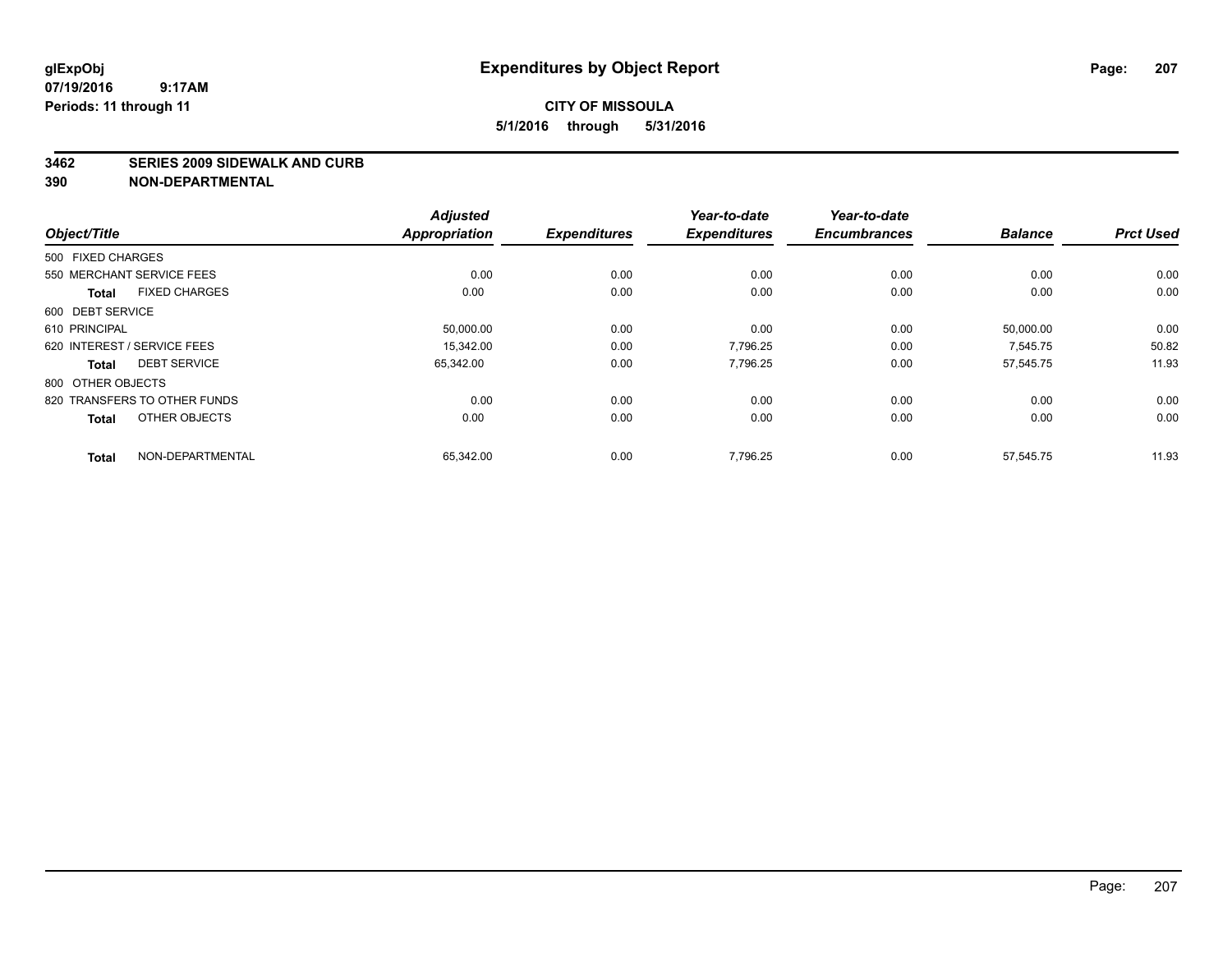## **CITY OF MISSOULA 5/1/2016 through 5/31/2016**

### **3462 SERIES 2009 SIDEWALK AND CURB**

| Object/Title      |                               | <b>Adjusted</b><br><b>Appropriation</b> | <b>Expenditures</b> | Year-to-date<br><b>Expenditures</b> | Year-to-date<br><b>Encumbrances</b> | <b>Balance</b> | <b>Prct Used</b> |
|-------------------|-------------------------------|-----------------------------------------|---------------------|-------------------------------------|-------------------------------------|----------------|------------------|
| 500 FIXED CHARGES |                               |                                         |                     |                                     |                                     |                |                  |
|                   | 550 MERCHANT SERVICE FEES     | 0.00                                    | 0.00                | 0.00                                | 0.00                                | 0.00           | 0.00             |
| <b>Total</b>      | <b>FIXED CHARGES</b>          | 0.00                                    | 0.00                | 0.00                                | 0.00                                | 0.00           | 0.00             |
| 600 DEBT SERVICE  |                               |                                         |                     |                                     |                                     |                |                  |
| 610 PRINCIPAL     |                               | 50,000.00                               | 0.00                | 0.00                                | 0.00                                | 50,000.00      | 0.00             |
|                   | 620 INTEREST / SERVICE FEES   | 15.342.00                               | 0.00                | 7,796.25                            | 0.00                                | 7,545.75       | 50.82            |
| <b>Total</b>      | <b>DEBT SERVICE</b>           | 65,342.00                               | 0.00                | 7,796.25                            | 0.00                                | 57,545.75      | 11.93            |
| 800 OTHER OBJECTS |                               |                                         |                     |                                     |                                     |                |                  |
|                   | 820 TRANSFERS TO OTHER FUNDS  | 0.00                                    | 0.00                | 0.00                                | 0.00                                | 0.00           | 0.00             |
| <b>Total</b>      | OTHER OBJECTS                 | 0.00                                    | 0.00                | 0.00                                | 0.00                                | 0.00           | 0.00             |
| <b>Total</b>      | SERIES 2009 SIDEWALK AND CURB | 65,342.00                               | 0.00                | 7,796.25                            | 0.00                                | 57.545.75      | 11.93            |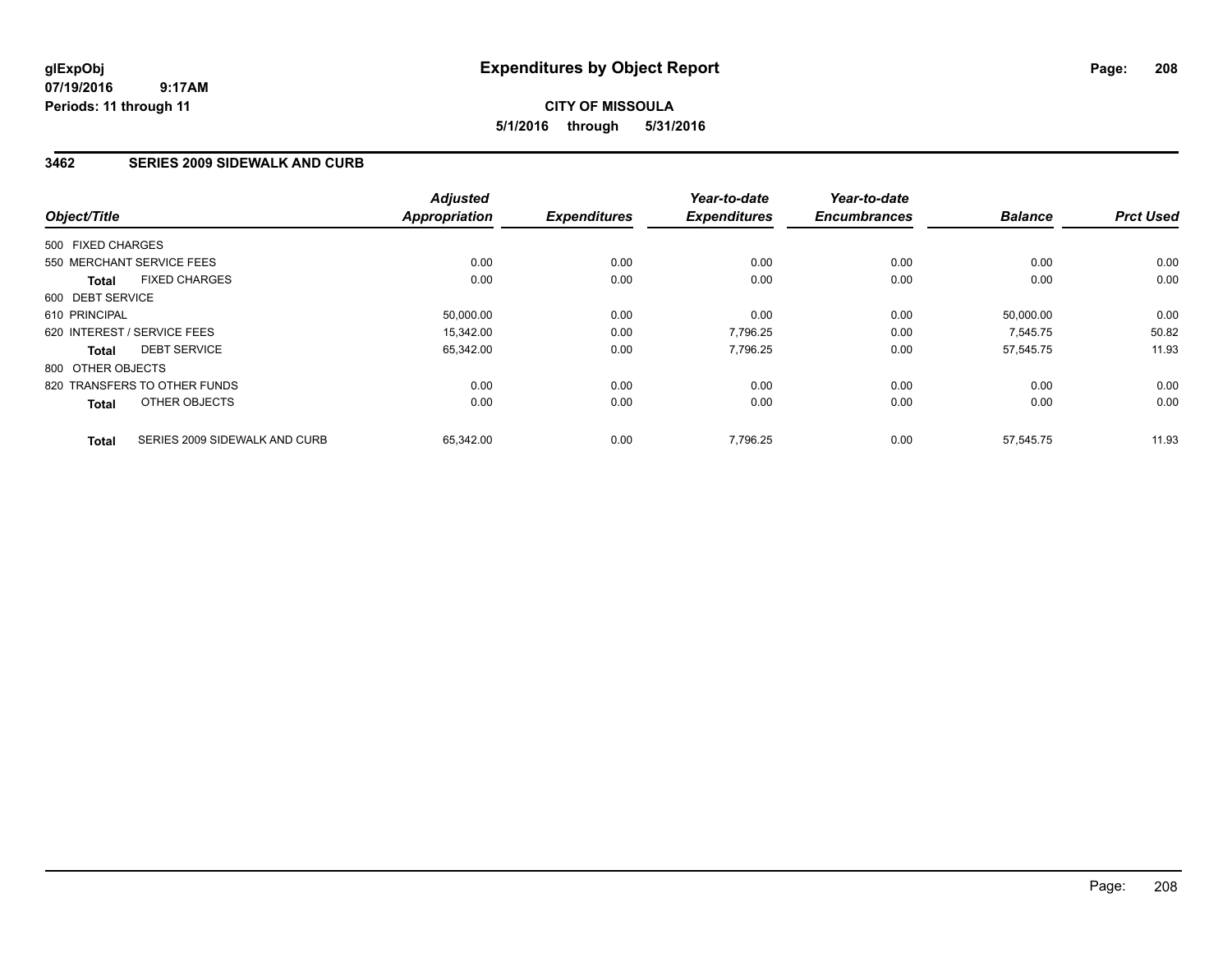#### **3463 SERIES 2010 SIDEWALK AND CURB**

|                             |                      | <b>Adjusted</b>      |                     | Year-to-date        | Year-to-date        |                |                  |
|-----------------------------|----------------------|----------------------|---------------------|---------------------|---------------------|----------------|------------------|
| Object/Title                |                      | <b>Appropriation</b> | <b>Expenditures</b> | <b>Expenditures</b> | <b>Encumbrances</b> | <b>Balance</b> | <b>Prct Used</b> |
| 500 FIXED CHARGES           |                      |                      |                     |                     |                     |                |                  |
| 550 MERCHANT SERVICE FEES   |                      | 0.00                 | 0.00                | 0.00                | 0.00                | 0.00           | 0.00             |
| <b>Total</b>                | <b>FIXED CHARGES</b> | 0.00                 | 0.00                | 0.00                | 0.00                | 0.00           | 0.00             |
| 600 DEBT SERVICE            |                      |                      |                     |                     |                     |                |                  |
| 610 PRINCIPAL               |                      | 75,000.00            | 0.00                | 0.00                | 0.00                | 75.000.00      | 0.00             |
| 620 INTEREST / SERVICE FEES |                      | 25.413.00            | 0.00                | 12.881.25           | 0.00                | 12.531.75      | 50.69            |
| <b>Total</b>                | <b>DEBT SERVICE</b>  | 100.413.00           | 0.00                | 12.881.25           | 0.00                | 87.531.75      | 12.83            |
| <b>Total</b>                | NON-DEPARTMENTAL     | 100.413.00           | 0.00                | 12.881.25           | 0.00                | 87.531.75      | 12.83            |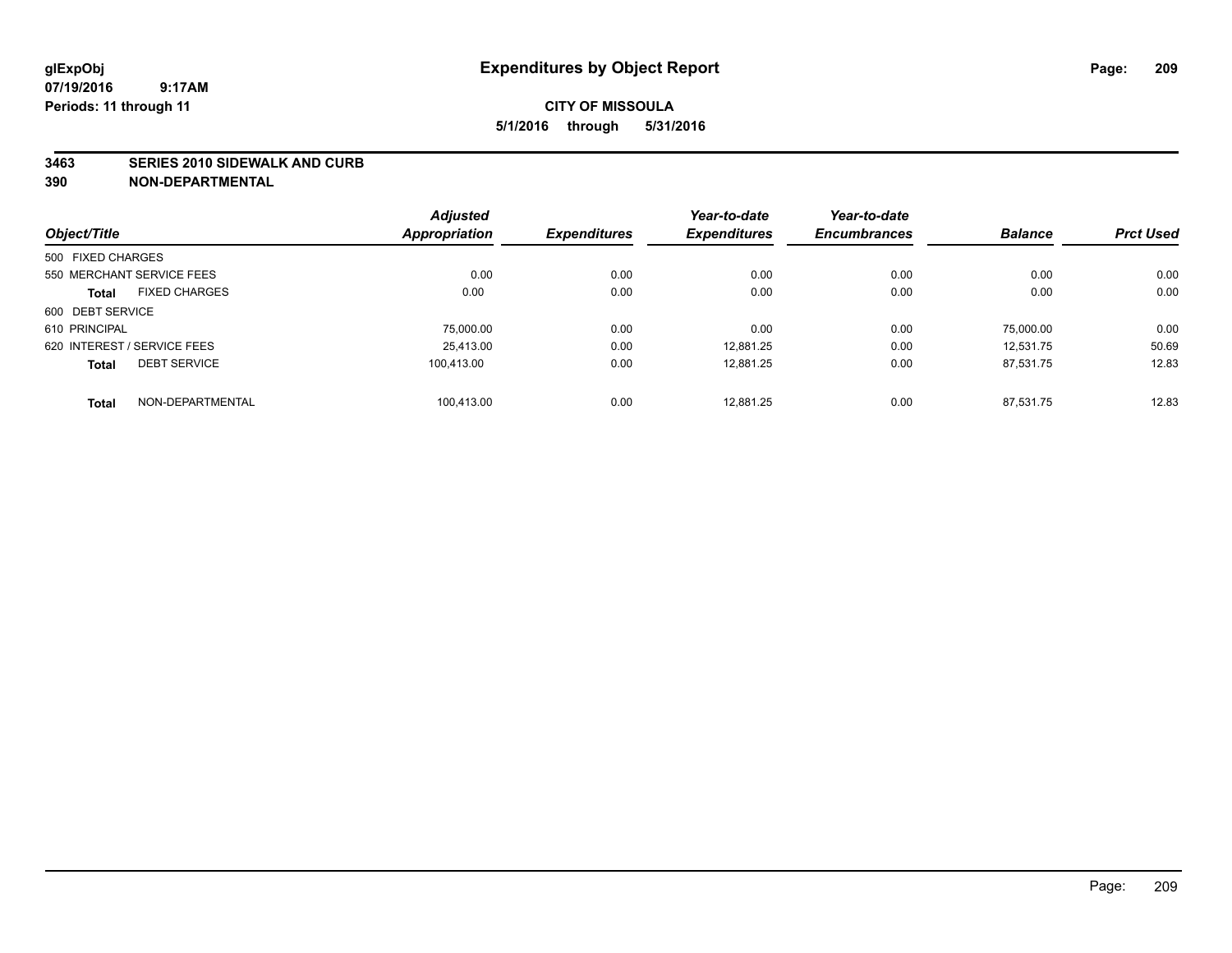**CITY OF MISSOULA 5/1/2016 through 5/31/2016**

### **3463 SERIES 2010 SIDEWALK AND CURB**

| Object/Title      |                               | <b>Adjusted</b><br>Appropriation | <i><b>Expenditures</b></i> | Year-to-date<br><b>Expenditures</b> | Year-to-date<br><b>Encumbrances</b> | <b>Balance</b> | <b>Prct Used</b> |
|-------------------|-------------------------------|----------------------------------|----------------------------|-------------------------------------|-------------------------------------|----------------|------------------|
|                   |                               |                                  |                            |                                     |                                     |                |                  |
| 500 FIXED CHARGES |                               |                                  |                            |                                     |                                     |                |                  |
|                   | 550 MERCHANT SERVICE FEES     | 0.00                             | 0.00                       | 0.00                                | 0.00                                | 0.00           | 0.00             |
| <b>Total</b>      | <b>FIXED CHARGES</b>          | 0.00                             | 0.00                       | 0.00                                | 0.00                                | 0.00           | 0.00             |
| 600 DEBT SERVICE  |                               |                                  |                            |                                     |                                     |                |                  |
| 610 PRINCIPAL     |                               | 75,000.00                        | 0.00                       | 0.00                                | 0.00                                | 75,000.00      | 0.00             |
|                   | 620 INTEREST / SERVICE FEES   | 25,413.00                        | 0.00                       | 12.881.25                           | 0.00                                | 12.531.75      | 50.69            |
| <b>Total</b>      | <b>DEBT SERVICE</b>           | 100.413.00                       | 0.00                       | 12.881.25                           | 0.00                                | 87.531.75      | 12.83            |
| <b>Total</b>      | SERIES 2010 SIDEWALK AND CURB | 100.413.00                       | 0.00                       | 12.881.25                           | 0.00                                | 87.531.75      | 12.83            |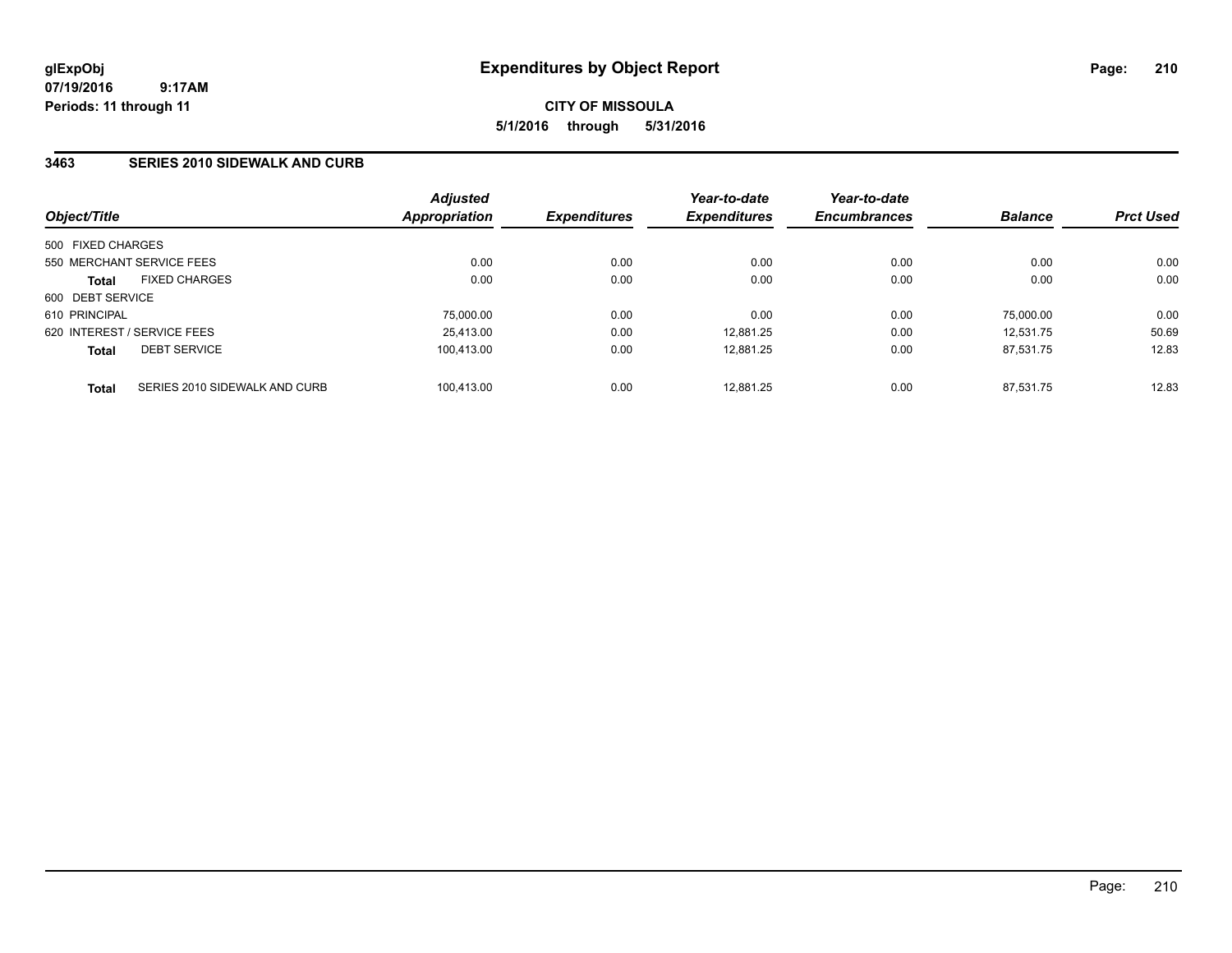**3464 FY12 S/C DEBT SERVICE**

|                             |                           | <b>Adjusted</b>      |                     | Year-to-date        | Year-to-date        |                |                  |
|-----------------------------|---------------------------|----------------------|---------------------|---------------------|---------------------|----------------|------------------|
| Object/Title                |                           | <b>Appropriation</b> | <b>Expenditures</b> | <b>Expenditures</b> | <b>Encumbrances</b> | <b>Balance</b> | <b>Prct Used</b> |
| 500 FIXED CHARGES           |                           |                      |                     |                     |                     |                |                  |
|                             | 550 MERCHANT SERVICE FEES | 0.00                 | 0.00                | 0.00                | 0.00                | 0.00           | 0.00             |
| <b>Total</b>                | <b>FIXED CHARGES</b>      | 0.00                 | 0.00                | 0.00                | 0.00                | 0.00           | 0.00             |
| 600 DEBT SERVICE            |                           |                      |                     |                     |                     |                |                  |
| 610 PRINCIPAL               |                           | 50.000.00            | 0.00                | 0.00                | 0.00                | 50.000.00      | 0.00             |
| 620 INTEREST / SERVICE FEES |                           | 21,785.00            | 0.00                | 11.067.50           | 0.00                | 10.717.50      | 50.80            |
| <b>Total</b>                | <b>DEBT SERVICE</b>       | 71.785.00            | 0.00                | 11.067.50           | 0.00                | 60.717.50      | 15.42            |
| <b>Total</b>                | NON-DEPARTMENTAL          | 71,785.00            | 0.00                | 11.067.50           | 0.00                | 60.717.50      | 15.42            |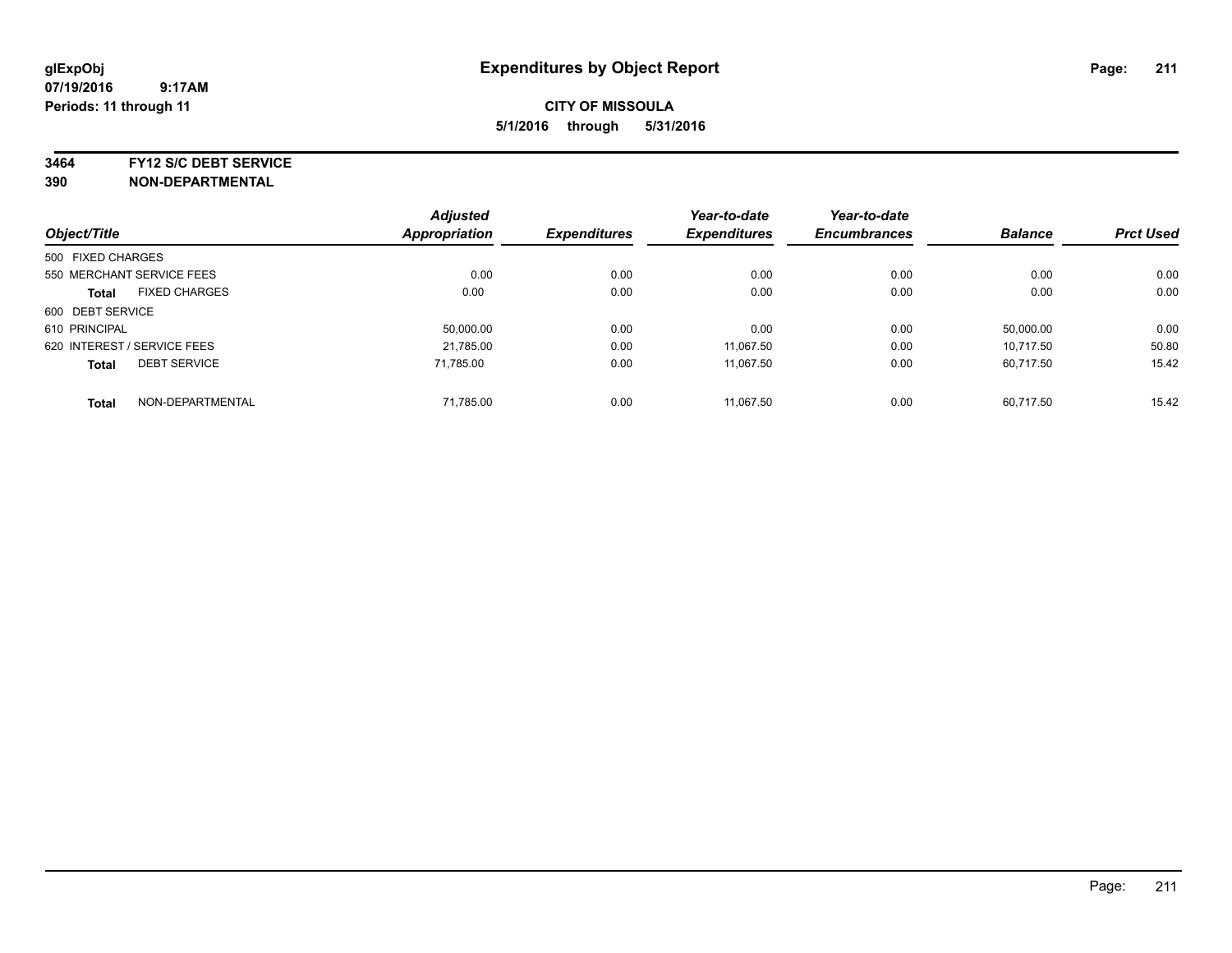**CITY OF MISSOULA 5/1/2016 through 5/31/2016**

### **3464 FY12 S/C DEBT SERVICE**

| Object/Title                |                       | <b>Adjusted</b><br><b>Appropriation</b> | <b>Expenditures</b> | Year-to-date<br><b>Expenditures</b> | Year-to-date<br><b>Encumbrances</b> | <b>Balance</b> | <b>Prct Used</b> |
|-----------------------------|-----------------------|-----------------------------------------|---------------------|-------------------------------------|-------------------------------------|----------------|------------------|
| 500 FIXED CHARGES           |                       |                                         |                     |                                     |                                     |                |                  |
|                             |                       |                                         |                     |                                     |                                     |                |                  |
| 550 MERCHANT SERVICE FEES   |                       | 0.00                                    | 0.00                | 0.00                                | 0.00                                | 0.00           | 0.00             |
| <b>Total</b>                | <b>FIXED CHARGES</b>  | 0.00                                    | 0.00                | 0.00                                | 0.00                                | 0.00           | 0.00             |
| 600 DEBT SERVICE            |                       |                                         |                     |                                     |                                     |                |                  |
| 610 PRINCIPAL               |                       | 50,000.00                               | 0.00                | 0.00                                | 0.00                                | 50.000.00      | 0.00             |
| 620 INTEREST / SERVICE FEES |                       | 21,785.00                               | 0.00                | 11.067.50                           | 0.00                                | 10.717.50      | 50.80            |
| <b>Total</b>                | <b>DEBT SERVICE</b>   | 71.785.00                               | 0.00                | 11.067.50                           | 0.00                                | 60.717.50      | 15.42            |
| <b>Total</b>                | FY12 S/C DEBT SERVICE | 71,785.00                               | 0.00                | 11.067.50                           | 0.00                                | 60.717.50      | 15.42            |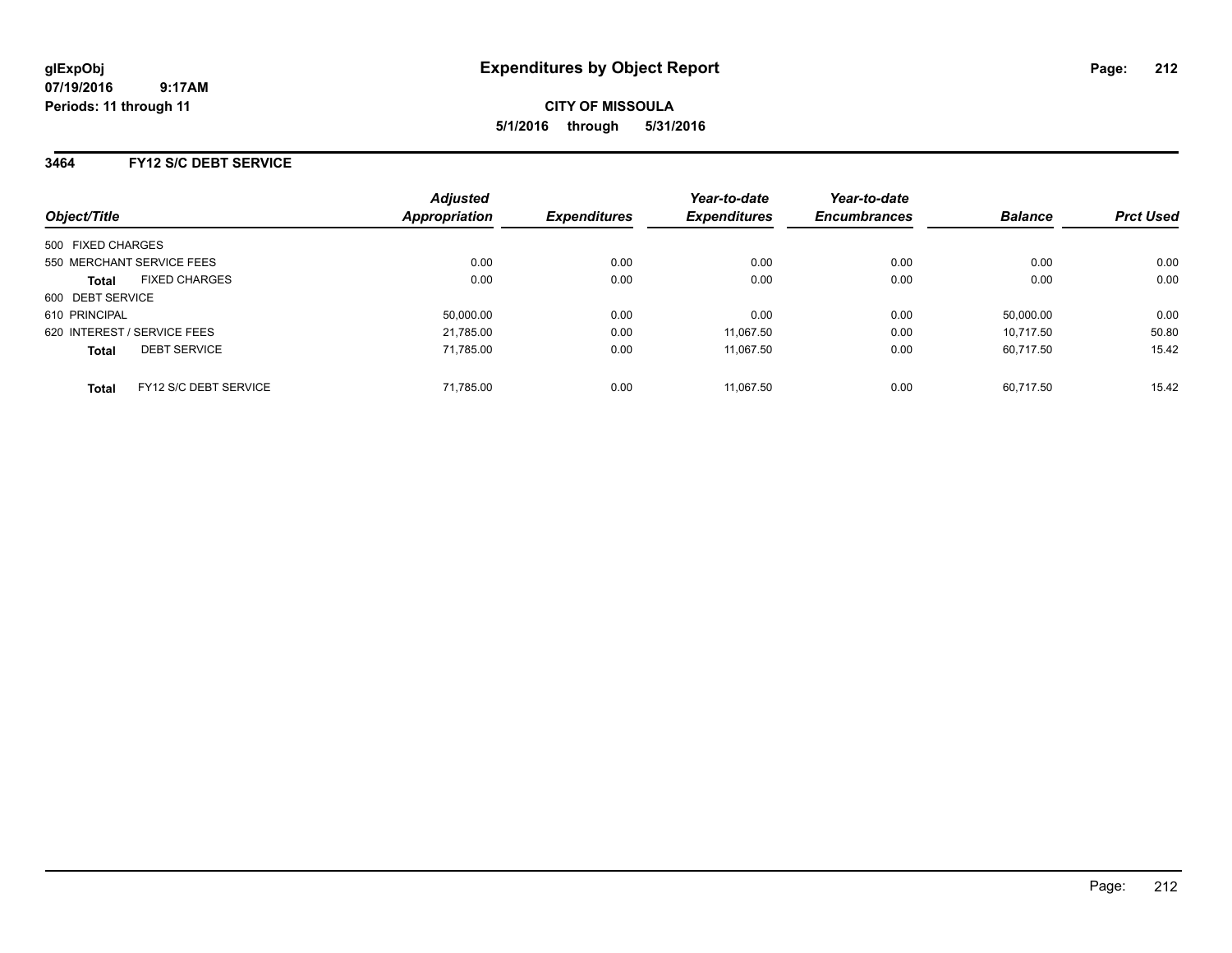#### **3465 FY13 SIDEWALK/CURB DEBT SERVICE**

|                   |                             | <b>Adjusted</b> |                     | Year-to-date        | Year-to-date        |                |                  |
|-------------------|-----------------------------|-----------------|---------------------|---------------------|---------------------|----------------|------------------|
| Object/Title      |                             | Appropriation   | <b>Expenditures</b> | <b>Expenditures</b> | <b>Encumbrances</b> | <b>Balance</b> | <b>Prct Used</b> |
| 500 FIXED CHARGES |                             |                 |                     |                     |                     |                |                  |
|                   | 550 MERCHANT SERVICE FEES   | 0.00            | 0.00                | 0.00                | 0.00                | 0.00           | 0.00             |
| <b>Total</b>      | <b>FIXED CHARGES</b>        | 0.00            | 0.00                | 0.00                | 0.00                | 0.00           | 0.00             |
| 600 DEBT SERVICE  |                             |                 |                     |                     |                     |                |                  |
| 610 PRINCIPAL     |                             | 29.000.00       | 0.00                | 0.00                | 0.00                | 29.000.00      | 0.00             |
|                   | 620 INTEREST / SERVICE FEES | 11.021.00       | 0.00                | 5,556.17            | 0.00                | 5.464.83       | 50.41            |
| <b>Total</b>      | <b>DEBT SERVICE</b>         | 40.021.00       | 0.00                | 5,556.17            | 0.00                | 34,464.83      | 13.88            |
| <b>Total</b>      | NON-DEPARTMENTAL            | 40.021.00       | 0.00                | 5,556.17            | 0.00                | 34.464.83      | 13.88            |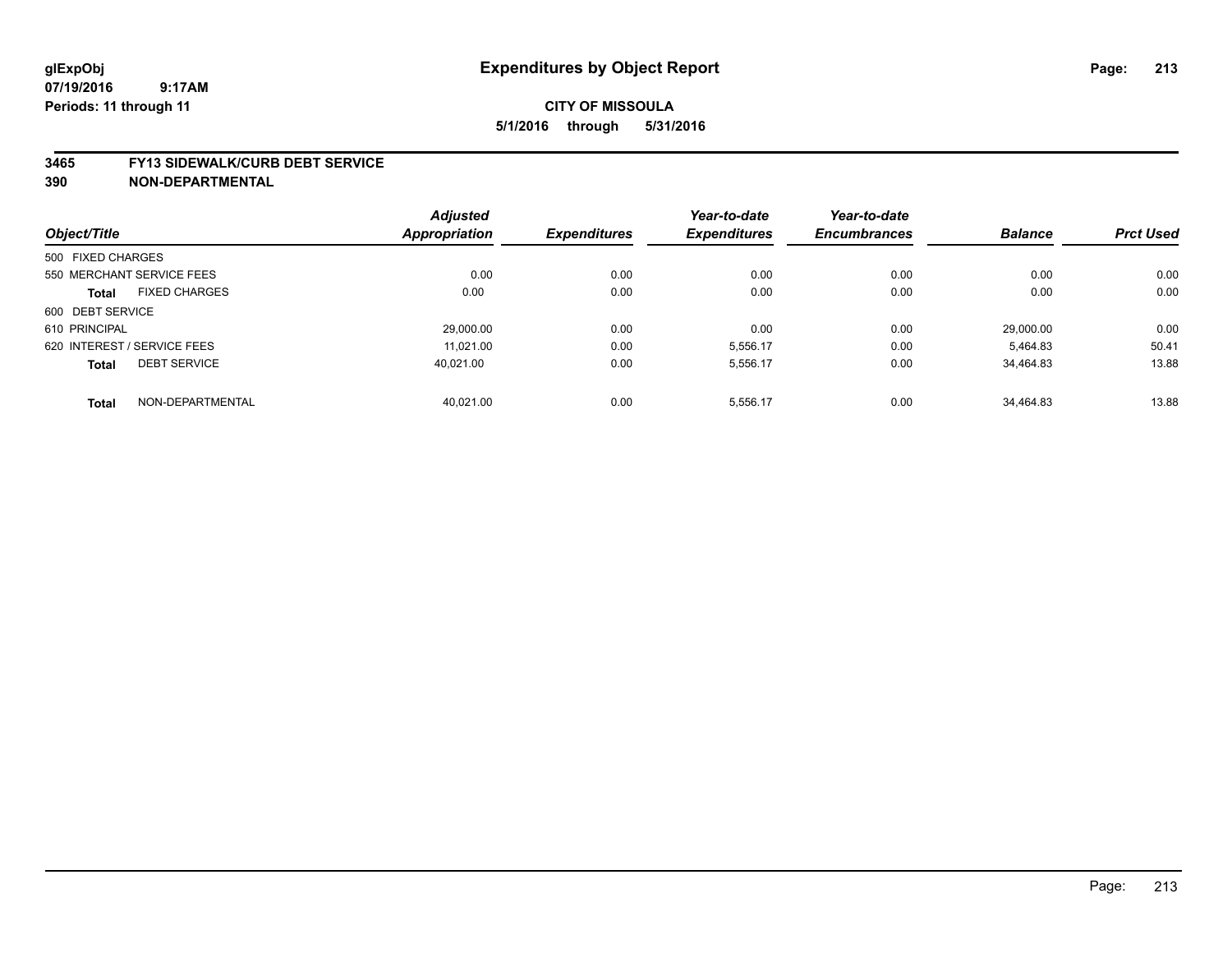## **CITY OF MISSOULA 5/1/2016 through 5/31/2016**

### **3465 FY13 SIDEWALK/CURB DEBT SERVICE**

| Object/Title                |                                 | <b>Adjusted</b><br><b>Appropriation</b> | <b>Expenditures</b> | Year-to-date<br><b>Expenditures</b> | Year-to-date<br><b>Encumbrances</b> | <b>Balance</b> | <b>Prct Used</b> |
|-----------------------------|---------------------------------|-----------------------------------------|---------------------|-------------------------------------|-------------------------------------|----------------|------------------|
| 500 FIXED CHARGES           |                                 |                                         |                     |                                     |                                     |                |                  |
| 550 MERCHANT SERVICE FEES   |                                 | 0.00                                    | 0.00                | 0.00                                | 0.00                                | 0.00           | 0.00             |
| <b>Total</b>                | <b>FIXED CHARGES</b>            | 0.00                                    | 0.00                | 0.00                                | 0.00                                | 0.00           | 0.00             |
| 600 DEBT SERVICE            |                                 |                                         |                     |                                     |                                     |                |                  |
| 610 PRINCIPAL               |                                 | 29,000.00                               | 0.00                | 0.00                                | 0.00                                | 29.000.00      | 0.00             |
| 620 INTEREST / SERVICE FEES |                                 | 11.021.00                               | 0.00                | 5,556.17                            | 0.00                                | 5.464.83       | 50.41            |
| <b>Total</b>                | <b>DEBT SERVICE</b>             | 40.021.00                               | 0.00                | 5.556.17                            | 0.00                                | 34.464.83      | 13.88            |
| <b>Total</b>                | FY13 SIDEWALK/CURB DEBT SERVICE | 40.021.00                               | 0.00                | 5.556.17                            | 0.00                                | 34.464.83      | 13.88            |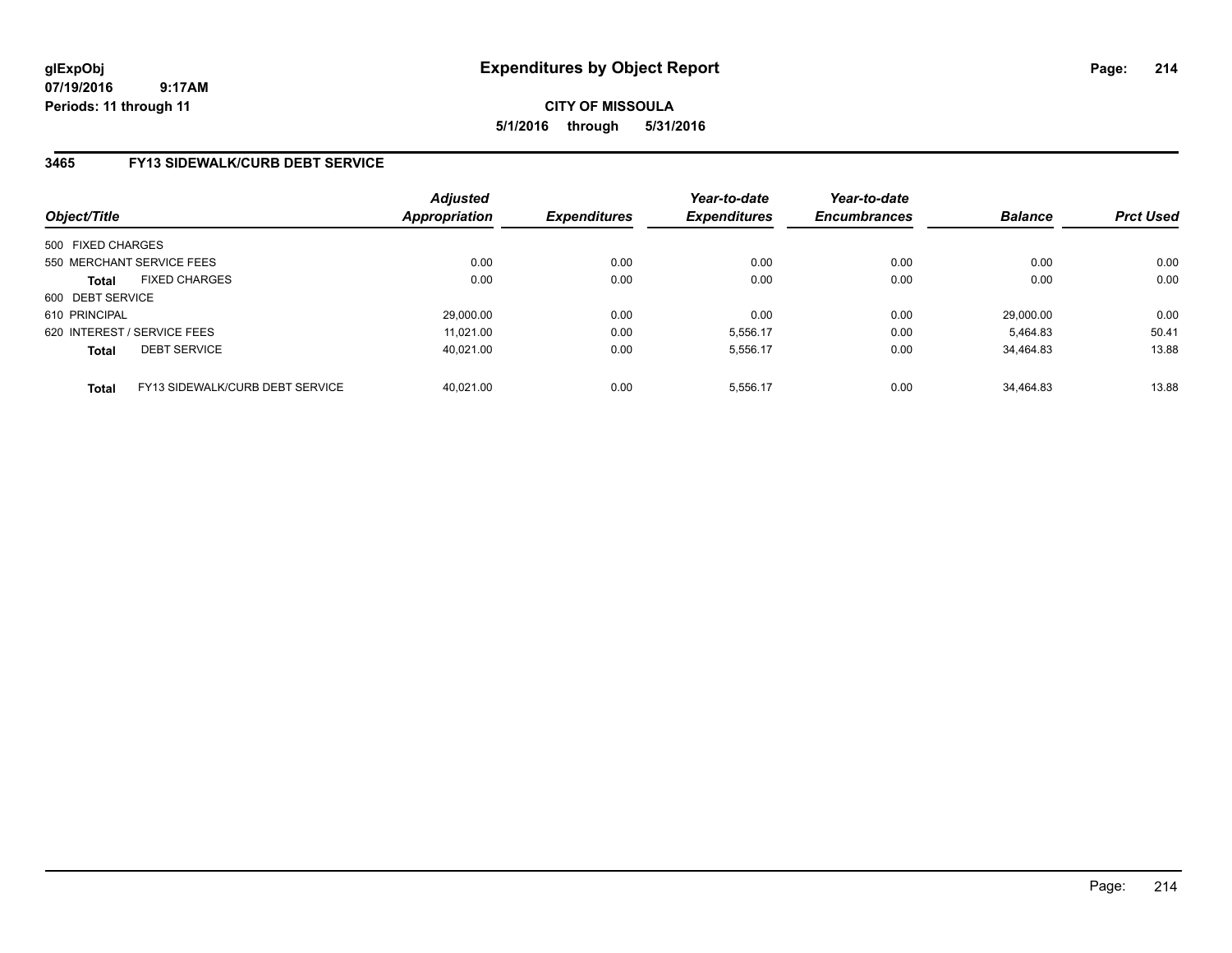## **CITY OF MISSOULA 5/1/2016 through 5/31/2016**

#### **3466 FY15 SIDEWALK/CURB DEBT SERVICE**

|                             |                           | <b>Adjusted</b><br><b>Appropriation</b> |                     | Year-to-date<br><b>Expenditures</b> | Year-to-date<br><b>Encumbrances</b> | <b>Balance</b> | <b>Prct Used</b> |
|-----------------------------|---------------------------|-----------------------------------------|---------------------|-------------------------------------|-------------------------------------|----------------|------------------|
| Object/Title                |                           |                                         | <b>Expenditures</b> |                                     |                                     |                |                  |
| 300 PURCHASED SERVICES      |                           |                                         |                     |                                     |                                     |                |                  |
| 350 PROFESSIONAL SERVICES   |                           | 0.00                                    | 0.00                | 25.812.46                           | 0.00                                | $-25.812.46$   | 0.00             |
| <b>Total</b>                | <b>PURCHASED SERVICES</b> | 0.00                                    | 0.00                | 25,812.46                           | 0.00                                | $-25,812.46$   | 0.00             |
| 500 FIXED CHARGES           |                           |                                         |                     |                                     |                                     |                |                  |
| 550 MERCHANT SERVICE FEES   |                           | 0.00                                    | 0.00                | 0.00                                | 0.00                                | 0.00           | 0.00             |
| <b>Total</b>                | <b>FIXED CHARGES</b>      | 0.00                                    | 0.00                | 0.00                                | 0.00                                | 0.00           | 0.00             |
| 600 DEBT SERVICE            |                           |                                         |                     |                                     |                                     |                |                  |
| 610 PRINCIPAL               |                           | 0.00                                    | 0.00                | 0.00                                | 0.00                                | 0.00           | 0.00             |
| 620 INTEREST / SERVICE FEES |                           | 0.00                                    | 0.00                | 8,683.15                            | 0.00                                | $-8,683.15$    | 0.00             |
| <b>Total</b>                | <b>DEBT SERVICE</b>       | 0.00                                    | 0.00                | 8,683.15                            | 0.00                                | $-8,683.15$    | 0.00             |
| <b>Total</b>                | NON-DEPARTMENTAL          | 0.00                                    | 0.00                | 34,495.61                           | 0.00                                | $-34,495.61$   | 0.00             |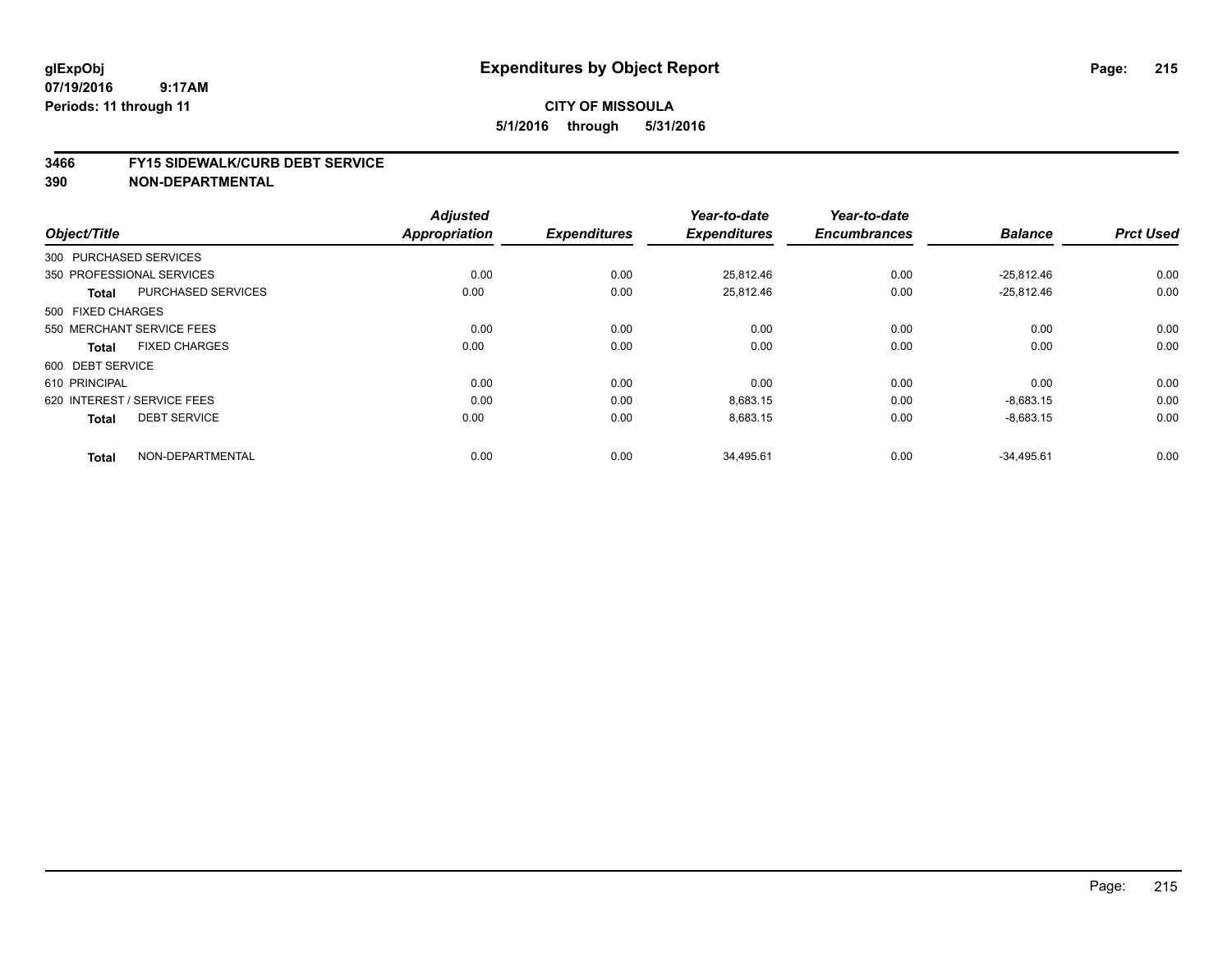## **CITY OF MISSOULA 5/1/2016 through 5/31/2016**

### **3466 FY15 SIDEWALK/CURB DEBT SERVICE**

| Object/Title      |                                 | <b>Adjusted</b><br><b>Appropriation</b> | <b>Expenditures</b> | Year-to-date<br><b>Expenditures</b> | Year-to-date<br><b>Encumbrances</b> | <b>Balance</b> | <b>Prct Used</b> |
|-------------------|---------------------------------|-----------------------------------------|---------------------|-------------------------------------|-------------------------------------|----------------|------------------|
|                   |                                 |                                         |                     |                                     |                                     |                |                  |
|                   | 300 PURCHASED SERVICES          |                                         |                     |                                     |                                     |                |                  |
|                   | 350 PROFESSIONAL SERVICES       | 0.00                                    | 0.00                | 25,812.46                           | 0.00                                | $-25,812.46$   | 0.00             |
| Total             | PURCHASED SERVICES              | 0.00                                    | 0.00                | 25,812.46                           | 0.00                                | $-25,812.46$   | 0.00             |
| 500 FIXED CHARGES |                                 |                                         |                     |                                     |                                     |                |                  |
|                   | 550 MERCHANT SERVICE FEES       | 0.00                                    | 0.00                | 0.00                                | 0.00                                | 0.00           | 0.00             |
| <b>Total</b>      | <b>FIXED CHARGES</b>            | 0.00                                    | 0.00                | 0.00                                | 0.00                                | 0.00           | 0.00             |
| 600 DEBT SERVICE  |                                 |                                         |                     |                                     |                                     |                |                  |
| 610 PRINCIPAL     |                                 | 0.00                                    | 0.00                | 0.00                                | 0.00                                | 0.00           | 0.00             |
|                   | 620 INTEREST / SERVICE FEES     | 0.00                                    | 0.00                | 8,683.15                            | 0.00                                | $-8,683.15$    | 0.00             |
| <b>Total</b>      | <b>DEBT SERVICE</b>             | 0.00                                    | 0.00                | 8,683.15                            | 0.00                                | $-8,683.15$    | 0.00             |
| <b>Total</b>      | FY15 SIDEWALK/CURB DEBT SERVICE | 0.00                                    | 0.00                | 34,495.61                           | 0.00                                | $-34,495.61$   | 0.00             |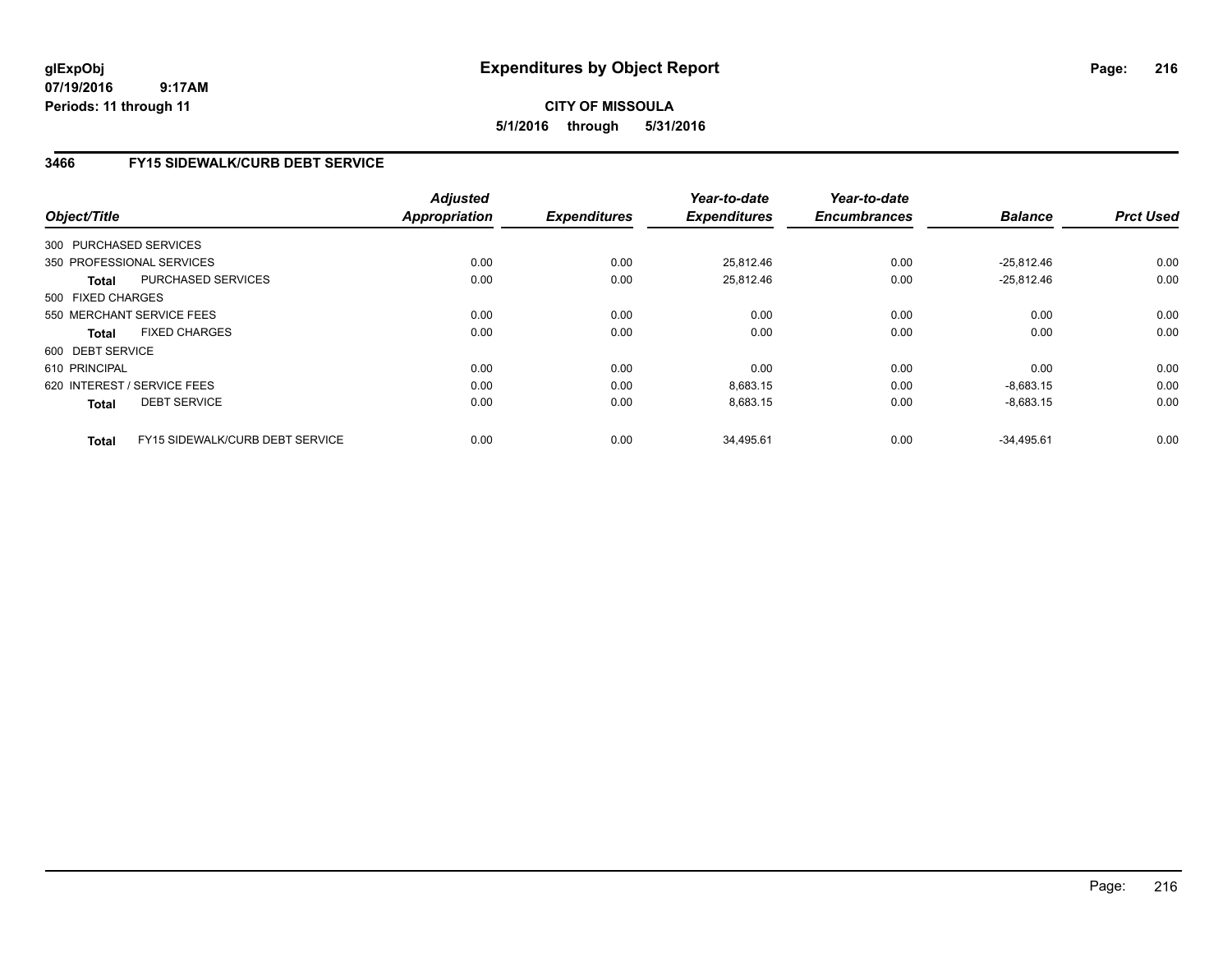#### **3491 SID 491 DEBT SERVICE FUND**

| Object/Title                 | <b>Adjusted</b><br>Appropriation | <b>Expenditures</b> | Year-to-date<br><b>Expenditures</b> | Year-to-date<br><b>Encumbrances</b> | <b>Balance</b> | <b>Prct Used</b> |
|------------------------------|----------------------------------|---------------------|-------------------------------------|-------------------------------------|----------------|------------------|
| 600 DEBT SERVICE             |                                  |                     |                                     |                                     |                |                  |
| 620 INTEREST / SERVICE FEES  | 0.00                             | 0.00                | 0.00                                | 0.00                                | 0.00           | 0.00             |
| <b>DEBT SERVICE</b><br>Total | 0.00                             | 0.00                | 0.00                                | 0.00                                | 0.00           | 0.00             |
| NON-DEPARTMENTAL<br>Total    | 0.00                             | 0.00                | 0.00                                | 0.00                                | 0.00           | 0.00             |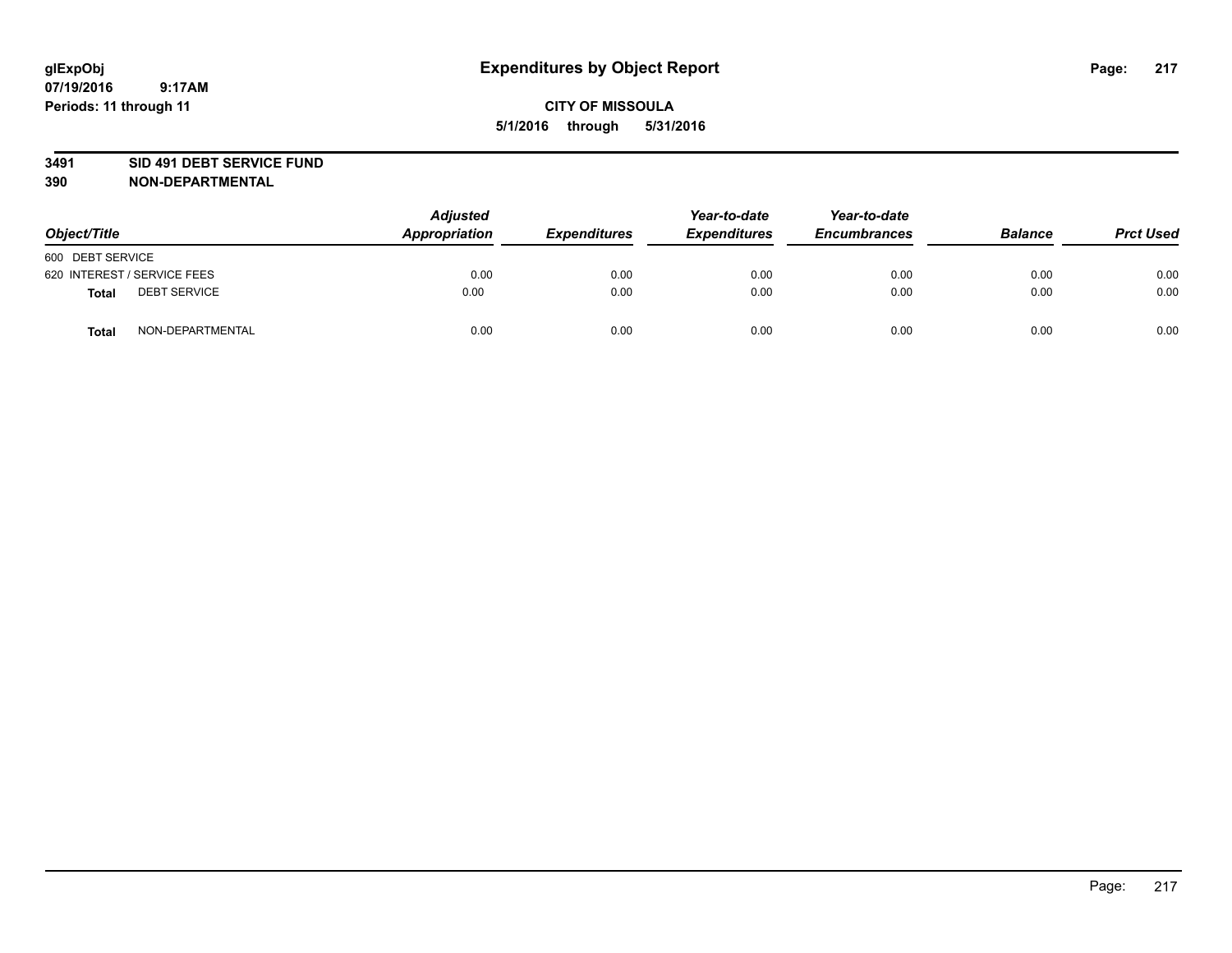**07/19/2016 9:17AM Periods: 11 through 11**

**CITY OF MISSOULA 5/1/2016 through 5/31/2016**

### **3491 SID 491 DEBT SERVICE FUND**

| Object/Title                              | <b>Adjusted</b><br>Appropriation | <b>Expenditures</b> | Year-to-date<br><b>Expenditures</b> | Year-to-date<br><b>Encumbrances</b> | <b>Balance</b> | <b>Prct Used</b> |
|-------------------------------------------|----------------------------------|---------------------|-------------------------------------|-------------------------------------|----------------|------------------|
| 600 DEBT SERVICE                          |                                  |                     |                                     |                                     |                |                  |
| 620 INTEREST / SERVICE FEES               | 0.00                             | 0.00                | 0.00                                | 0.00                                | 0.00           | 0.00             |
| <b>DEBT SERVICE</b><br>Total              | 0.00                             | 0.00                | 0.00                                | 0.00                                | 0.00           | 0.00             |
| SID 491 DEBT SERVICE FUND<br><b>Total</b> | 0.00                             | 0.00                | 0.00                                | 0.00                                | 0.00           | 0.00             |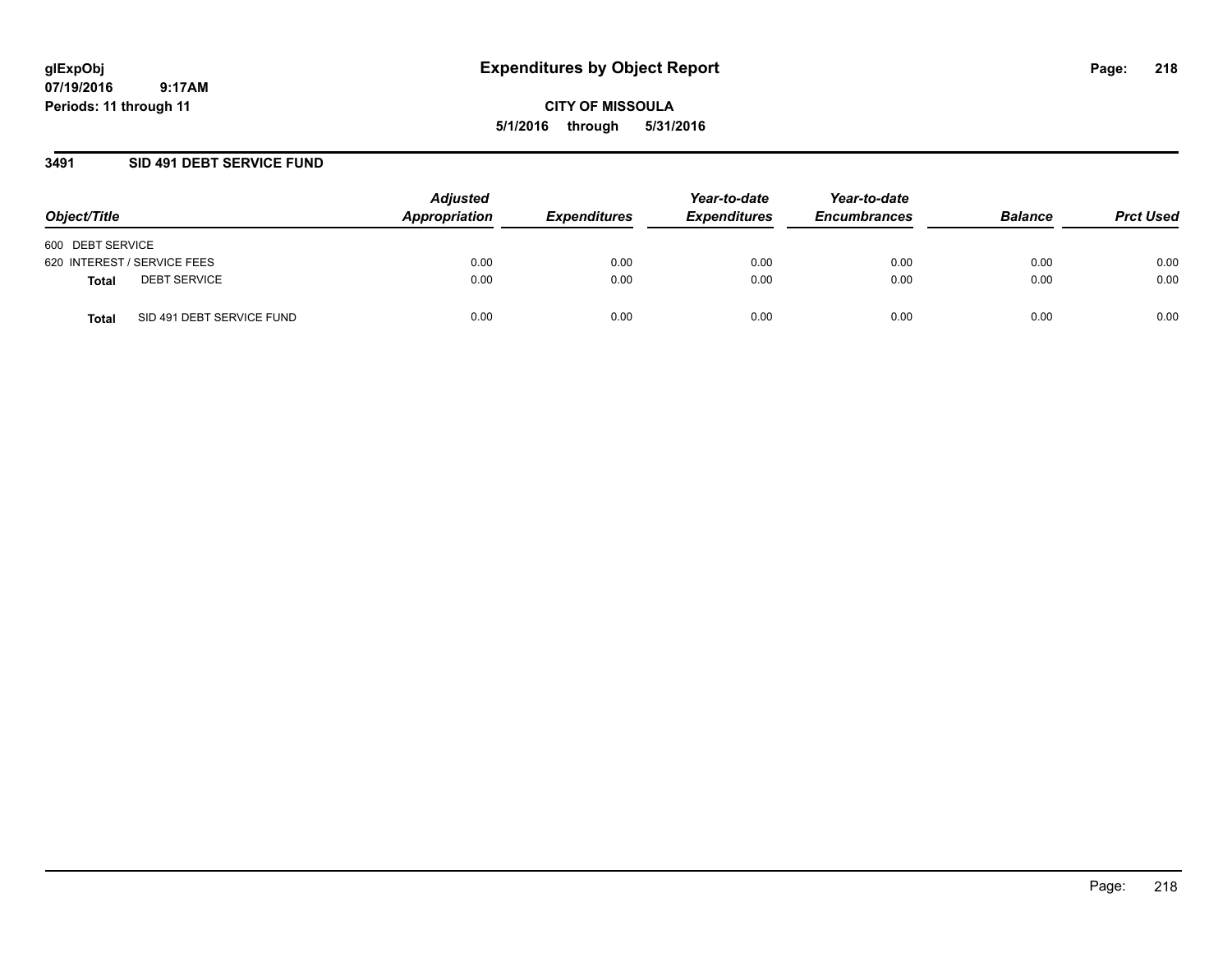## **CITY OF MISSOULA 5/1/2016 through 5/31/2016**

**3495 SID 495 DEBT SERVICE FUND**

| Object/Title      |                              | <b>Adjusted</b><br>Appropriation | <b>Expenditures</b> | Year-to-date<br><b>Expenditures</b> | Year-to-date<br><b>Encumbrances</b> | <b>Balance</b> | <b>Prct Used</b> |
|-------------------|------------------------------|----------------------------------|---------------------|-------------------------------------|-------------------------------------|----------------|------------------|
| 800 OTHER OBJECTS |                              |                                  |                     |                                     |                                     |                |                  |
|                   | 820 TRANSFERS TO OTHER FUNDS | 0.00                             | 0.00                | 0.00                                | 0.00                                | 0.00           | 0.00             |
| Total             | OTHER OBJECTS                | 0.00                             | 0.00                | 0.00                                | 0.00                                | 0.00           | 0.00             |
| Tota              | *** Title Not Found ***      | 0.00                             | 0.00                | 0.00                                | 0.00                                | 0.00           | 0.00             |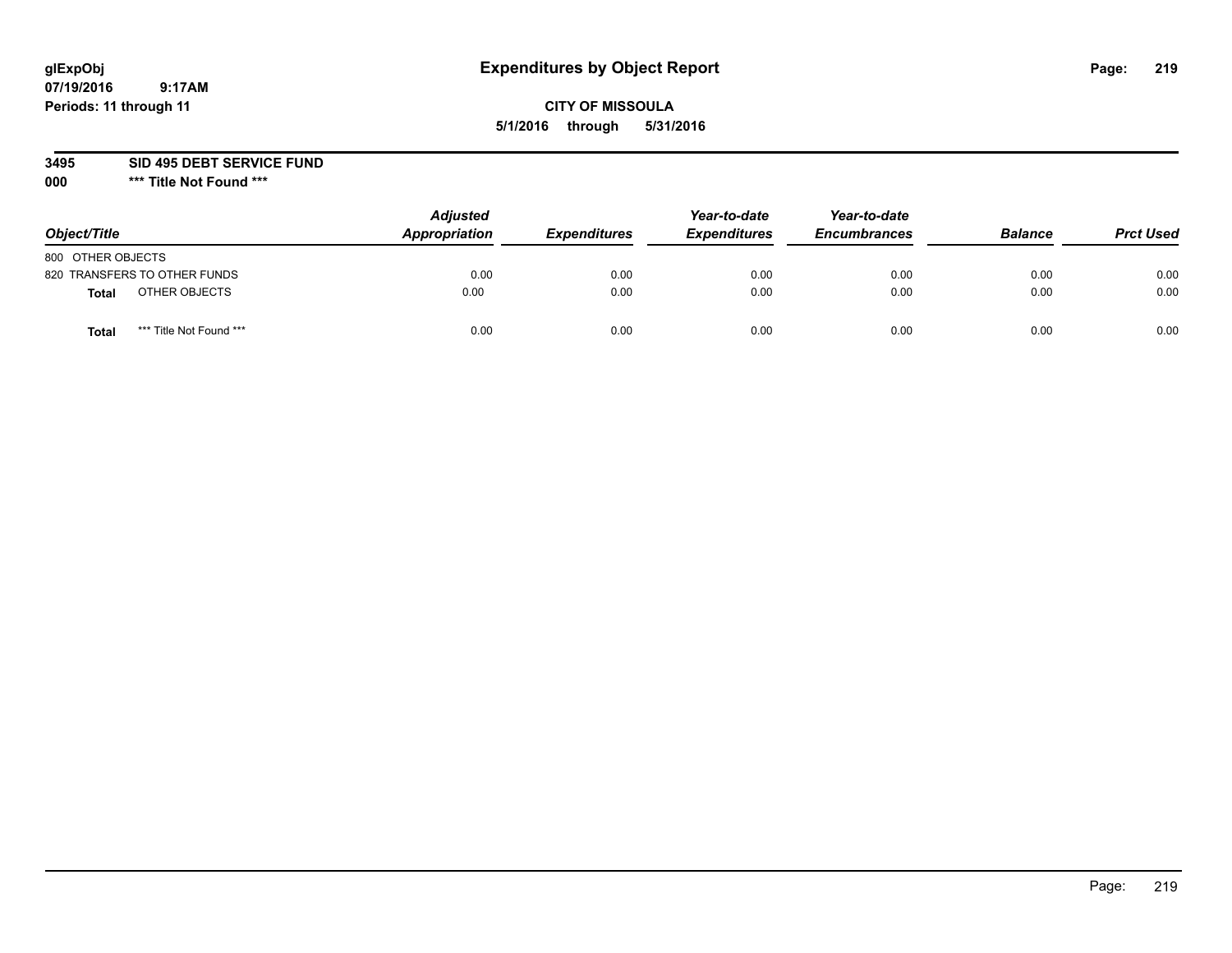#### **3495 SID 495 DEBT SERVICE FUND**

| Object/Title                         | <b>Adjusted</b><br><b>Appropriation</b> | <b>Expenditures</b> | Year-to-date<br><b>Expenditures</b> | Year-to-date<br><b>Encumbrances</b> | <b>Balance</b> | <b>Prct Used</b> |
|--------------------------------------|-----------------------------------------|---------------------|-------------------------------------|-------------------------------------|----------------|------------------|
| 500 FIXED CHARGES                    |                                         |                     |                                     |                                     |                |                  |
| 550 MERCHANT SERVICE FEES            | 0.00                                    | 0.00                | 0.00                                | 0.00                                | 0.00           | 0.00             |
| <b>FIXED CHARGES</b><br><b>Total</b> | 0.00                                    | 0.00                | 0.00                                | 0.00                                | 0.00           | 0.00             |
| 800 OTHER OBJECTS                    |                                         |                     |                                     |                                     |                |                  |
| 820 TRANSFERS TO OTHER FUNDS         | 0.00                                    | 0.00                | 0.00                                | 0.00                                | 0.00           | 0.00             |
| OTHER OBJECTS<br><b>Total</b>        | 0.00                                    | 0.00                | 0.00                                | 0.00                                | 0.00           | 0.00             |
| NON-DEPARTMENTAL<br><b>Total</b>     | 0.00                                    | 0.00                | 0.00                                | 0.00                                | 0.00           | 0.00             |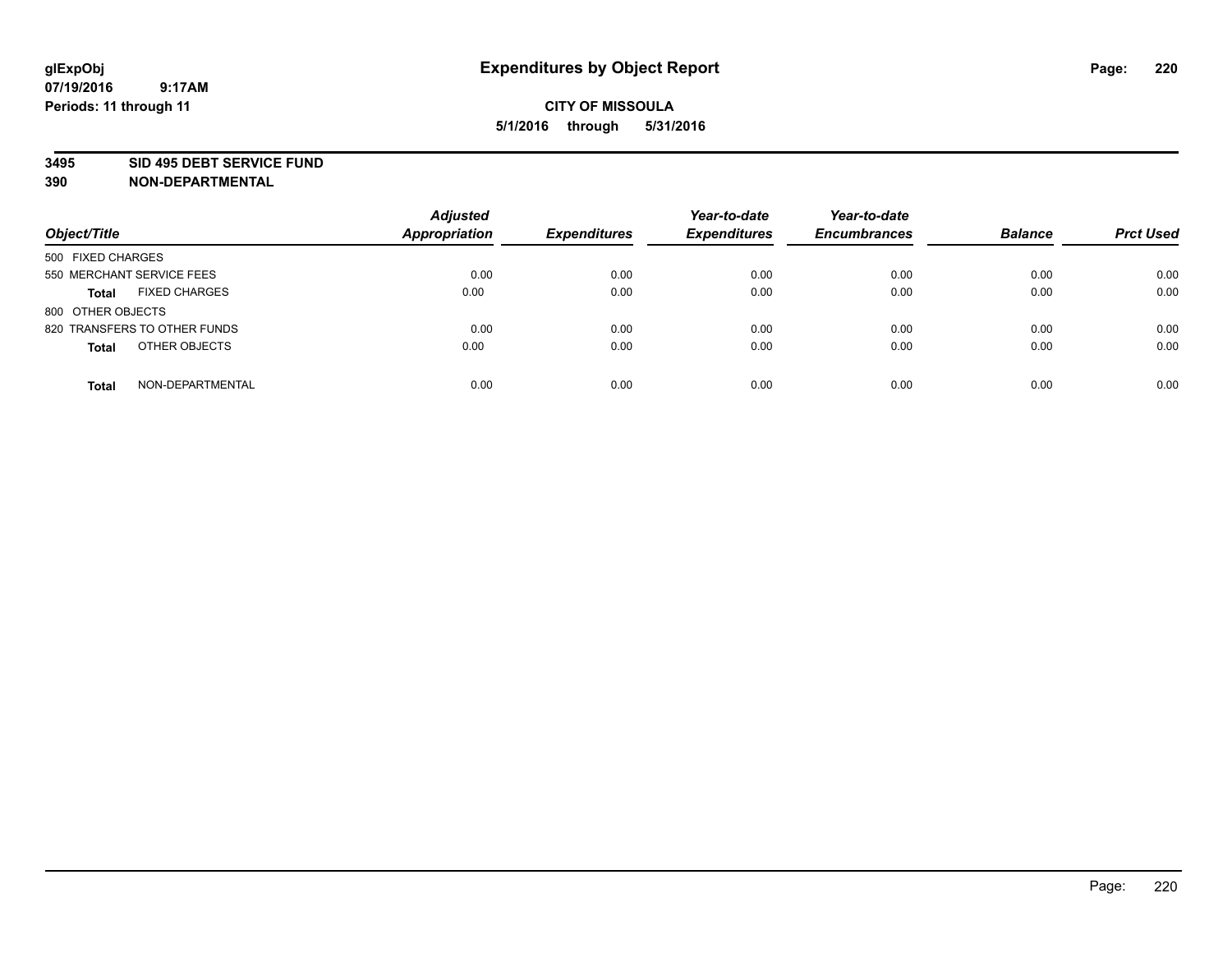### **3495 SID 495 DEBT SERVICE FUND**

| Object/Title                              | <b>Adjusted</b><br><b>Appropriation</b> | <b>Expenditures</b> | Year-to-date<br><b>Expenditures</b> | Year-to-date<br><b>Encumbrances</b> | <b>Balance</b> | <b>Prct Used</b> |
|-------------------------------------------|-----------------------------------------|---------------------|-------------------------------------|-------------------------------------|----------------|------------------|
| 500 FIXED CHARGES                         |                                         |                     |                                     |                                     |                |                  |
| 550 MERCHANT SERVICE FEES                 | 0.00                                    | 0.00                | 0.00                                | 0.00                                | 0.00           | 0.00             |
| <b>FIXED CHARGES</b><br><b>Total</b>      | 0.00                                    | 0.00                | 0.00                                | 0.00                                | 0.00           | 0.00             |
| 800 OTHER OBJECTS                         |                                         |                     |                                     |                                     |                |                  |
| 820 TRANSFERS TO OTHER FUNDS              | 0.00                                    | 0.00                | 0.00                                | 0.00                                | 0.00           | 0.00             |
| OTHER OBJECTS<br><b>Total</b>             | 0.00                                    | 0.00                | 0.00                                | 0.00                                | 0.00           | 0.00             |
| SID 495 DEBT SERVICE FUND<br><b>Total</b> | 0.00                                    | 0.00                | 0.00                                | 0.00                                | 0.00           | 0.00             |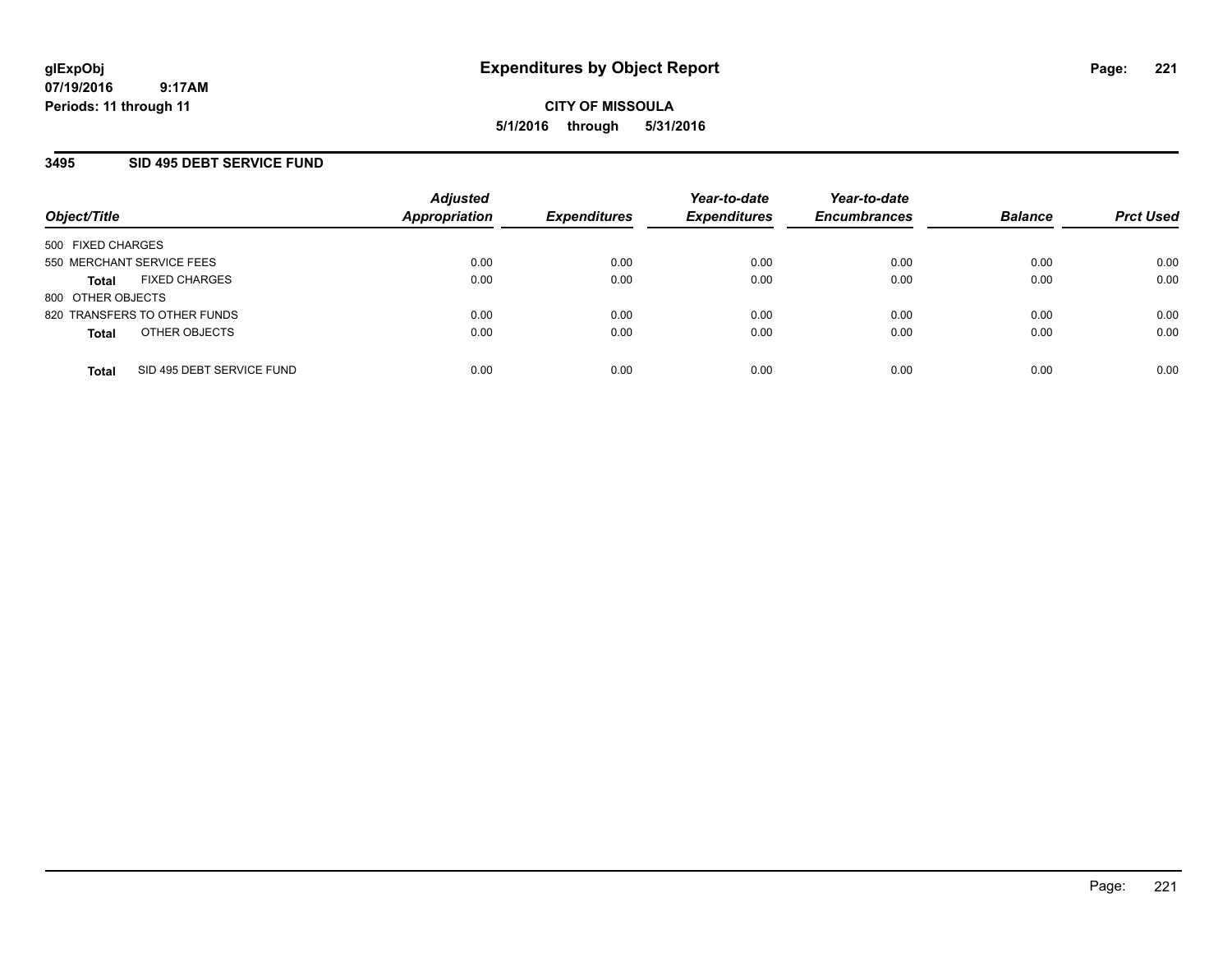## **CITY OF MISSOULA 5/1/2016 through 5/31/2016**

**3497 SID 497 DEBT SERVICE FUND**

| Object/Title                            | <b>Adjusted</b><br>Appropriation | <b>Expenditures</b> | Year-to-date<br><b>Expenditures</b> | Year-to-date<br><b>Encumbrances</b> | <b>Balance</b> | <b>Prct Used</b> |
|-----------------------------------------|----------------------------------|---------------------|-------------------------------------|-------------------------------------|----------------|------------------|
| 800 OTHER OBJECTS                       |                                  |                     |                                     |                                     |                |                  |
| 820 TRANSFERS TO OTHER FUNDS            | 0.00                             | 0.00                | 0.00                                | 0.00                                | 0.00           | 0.00             |
| OTHER OBJECTS<br><b>Total</b>           | 0.00                             | 0.00                | 0.00                                | 0.00                                | 0.00           | 0.00             |
| *** Title Not Found ***<br><b>Total</b> | 0.00                             | 0.00                | 0.00                                | 0.00                                | 0.00           | 0.00             |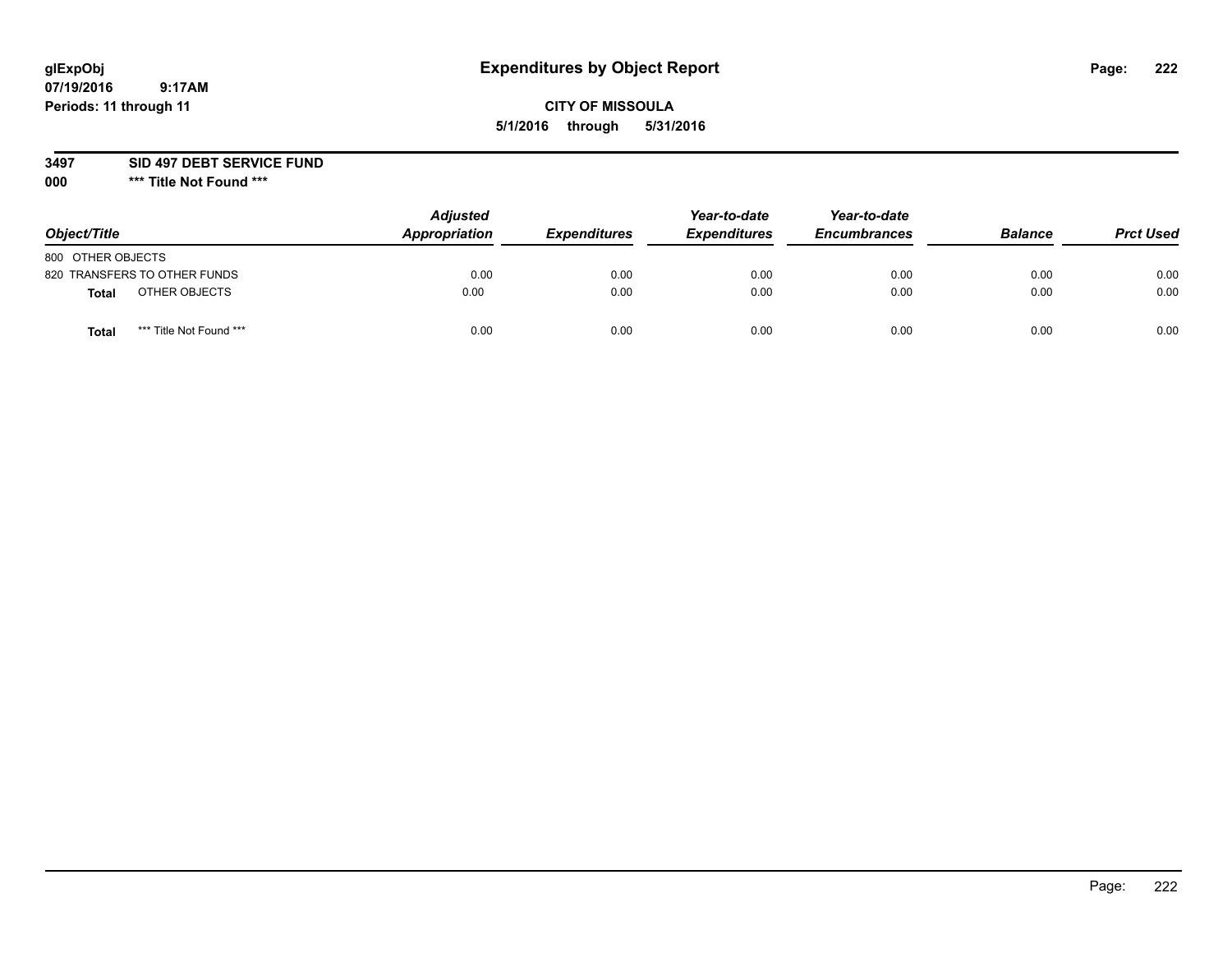#### **3497 SID 497 DEBT SERVICE FUND**

| Object/Title                         | <b>Adjusted</b><br><b>Appropriation</b> | <b>Expenditures</b> | Year-to-date<br><b>Expenditures</b> | Year-to-date<br><b>Encumbrances</b> | <b>Balance</b> | <b>Prct Used</b> |
|--------------------------------------|-----------------------------------------|---------------------|-------------------------------------|-------------------------------------|----------------|------------------|
| 500 FIXED CHARGES                    |                                         |                     |                                     |                                     |                |                  |
| 550 MERCHANT SERVICE FEES            | 0.00                                    | 0.00                | 0.00                                | 0.00                                | 0.00           | 0.00             |
| <b>FIXED CHARGES</b><br><b>Total</b> | 0.00                                    | 0.00                | 0.00                                | 0.00                                | 0.00           | 0.00             |
| 600 DEBT SERVICE                     |                                         |                     |                                     |                                     |                |                  |
| 620 INTEREST / SERVICE FEES          | 0.00                                    | 0.00                | 0.00                                | 0.00                                | 0.00           | 0.00             |
| <b>DEBT SERVICE</b><br><b>Total</b>  | 0.00                                    | 0.00                | 0.00                                | 0.00                                | 0.00           | 0.00             |
| 800 OTHER OBJECTS                    |                                         |                     |                                     |                                     |                |                  |
| 800 OTHER OBJECTS                    | 0.00                                    | 0.00                | 0.00                                | 0.00                                | 0.00           | 0.00             |
| 820 TRANSFERS TO OTHER FUNDS         | 0.00                                    | 0.00                | 0.00                                | 0.00                                | 0.00           | 0.00             |
| OTHER OBJECTS<br><b>Total</b>        | 0.00                                    | 0.00                | 0.00                                | 0.00                                | 0.00           | 0.00             |
|                                      |                                         |                     |                                     |                                     |                |                  |
| NON-DEPARTMENTAL<br><b>Total</b>     | 0.00                                    | 0.00                | 0.00                                | 0.00                                | 0.00           | 0.00             |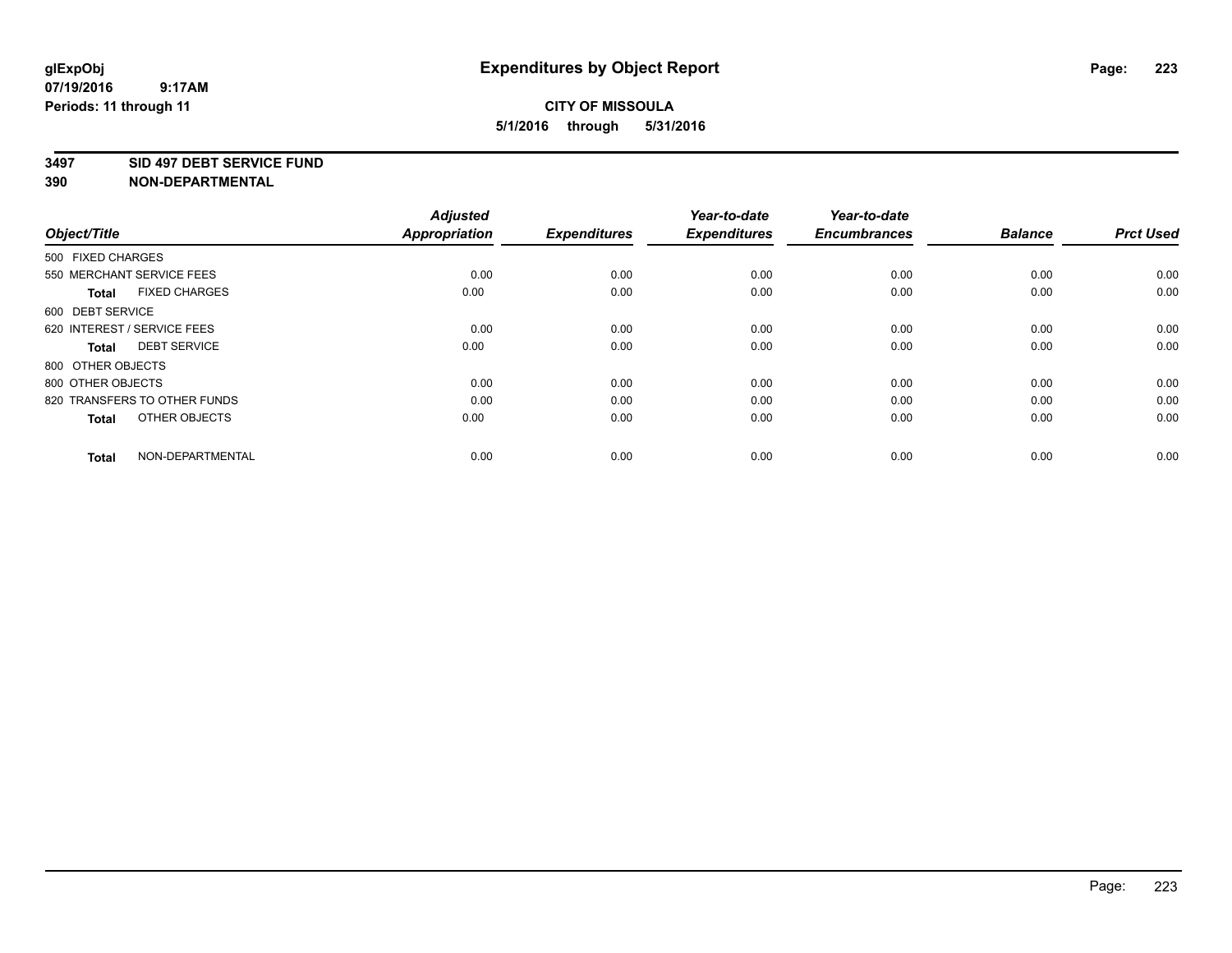#### **07/19/2016 9:17AM Periods: 11 through 11**

## **CITY OF MISSOULA 5/1/2016 through 5/31/2016**

### **3497 SID 497 DEBT SERVICE FUND**

|                                           | <b>Adjusted</b>      | <b>Expenditures</b> | Year-to-date<br><b>Expenditures</b> | Year-to-date<br><b>Encumbrances</b> | <b>Balance</b> | <b>Prct Used</b> |
|-------------------------------------------|----------------------|---------------------|-------------------------------------|-------------------------------------|----------------|------------------|
| Object/Title                              | <b>Appropriation</b> |                     |                                     |                                     |                |                  |
| 500 FIXED CHARGES                         |                      |                     |                                     |                                     |                |                  |
| 550 MERCHANT SERVICE FEES                 | 0.00                 | 0.00                | 0.00                                | 0.00                                | 0.00           | 0.00             |
| <b>FIXED CHARGES</b><br>Total             | 0.00                 | 0.00                | 0.00                                | 0.00                                | 0.00           | 0.00             |
| 600 DEBT SERVICE                          |                      |                     |                                     |                                     |                |                  |
| 620 INTEREST / SERVICE FEES               | 0.00                 | 0.00                | 0.00                                | 0.00                                | 0.00           | 0.00             |
| <b>DEBT SERVICE</b><br>Total              | 0.00                 | 0.00                | 0.00                                | 0.00                                | 0.00           | 0.00             |
| 800 OTHER OBJECTS                         |                      |                     |                                     |                                     |                |                  |
| 800 OTHER OBJECTS                         | 0.00                 | 0.00                | 0.00                                | 0.00                                | 0.00           | 0.00             |
| 820 TRANSFERS TO OTHER FUNDS              | 0.00                 | 0.00                | 0.00                                | 0.00                                | 0.00           | 0.00             |
| OTHER OBJECTS<br><b>Total</b>             | 0.00                 | 0.00                | 0.00                                | 0.00                                | 0.00           | 0.00             |
|                                           |                      |                     |                                     |                                     |                |                  |
| SID 497 DEBT SERVICE FUND<br><b>Total</b> | 0.00                 | 0.00                | 0.00                                | 0.00                                | 0.00           | 0.00             |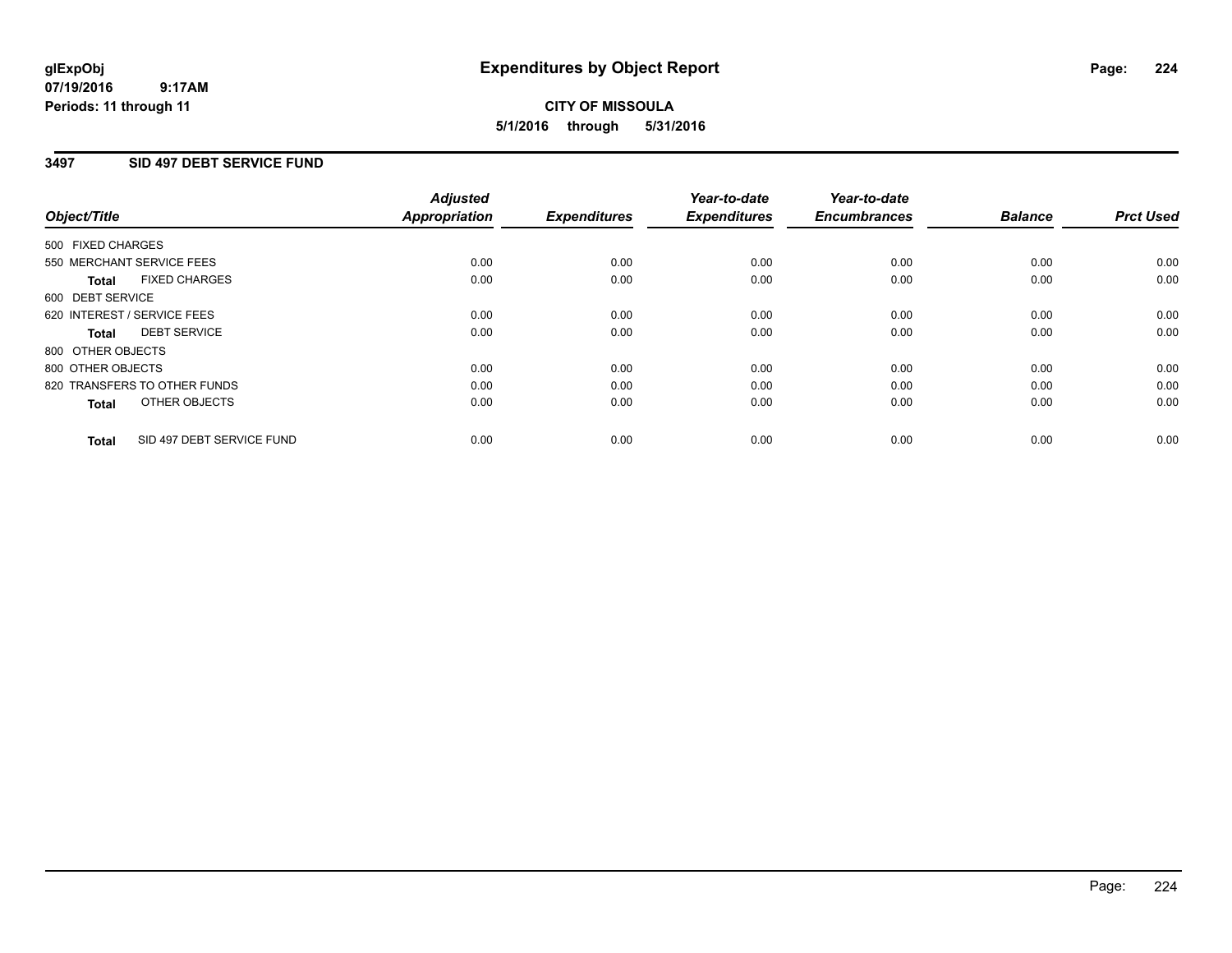## **CITY OF MISSOULA 5/1/2016 through 5/31/2016**

**3498 SID 498 DEBT SERVICE FUND**

| Object/Title                            | <b>Adjusted</b><br>Appropriation | <b>Expenditures</b> | Year-to-date<br><b>Expenditures</b> | Year-to-date<br><b>Encumbrances</b> | <b>Balance</b> | <b>Prct Used</b> |
|-----------------------------------------|----------------------------------|---------------------|-------------------------------------|-------------------------------------|----------------|------------------|
| 800 OTHER OBJECTS                       |                                  |                     |                                     |                                     |                |                  |
| 820 TRANSFERS TO OTHER FUNDS            | 0.00                             | 0.00                | 0.00                                | 0.00                                | 0.00           | 0.00             |
| OTHER OBJECTS<br><b>Total</b>           | 0.00                             | 0.00                | 0.00                                | 0.00                                | 0.00           | 0.00             |
| *** Title Not Found ***<br><b>Total</b> | 0.00                             | 0.00                | 0.00                                | 0.00                                | 0.00           | 0.00             |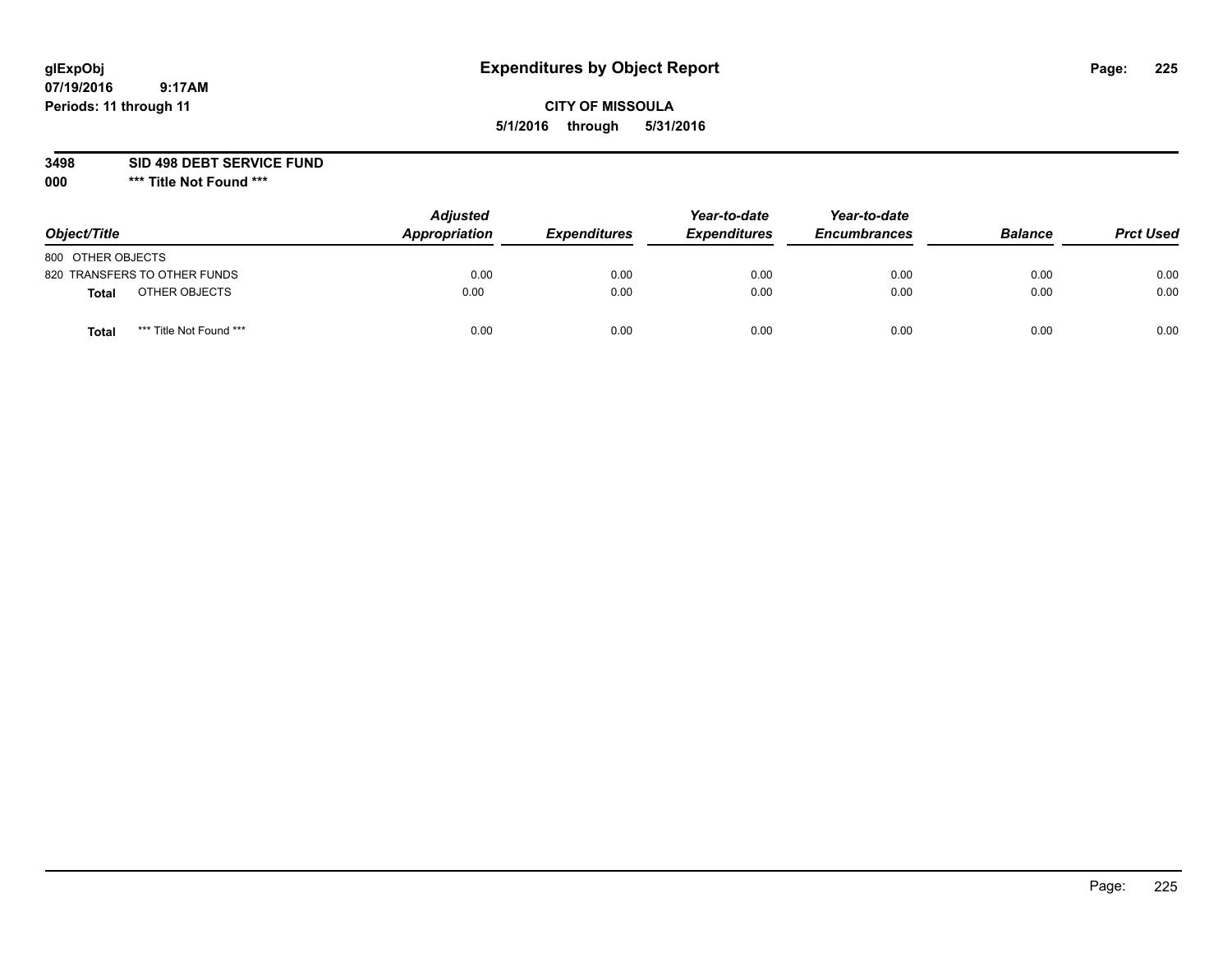#### **3498 SID 498 DEBT SERVICE FUND**

| Object/Title                         | <b>Adjusted</b><br><b>Appropriation</b> | <b>Expenditures</b> | Year-to-date<br><b>Expenditures</b> | Year-to-date<br><b>Encumbrances</b> | <b>Balance</b> | <b>Prct Used</b> |
|--------------------------------------|-----------------------------------------|---------------------|-------------------------------------|-------------------------------------|----------------|------------------|
|                                      |                                         |                     |                                     |                                     |                |                  |
| 500 FIXED CHARGES                    |                                         |                     |                                     |                                     |                |                  |
| 550 MERCHANT SERVICE FEES            | 0.00                                    | 0.00                | 0.00                                | 0.00                                | 0.00           | 0.00             |
| <b>FIXED CHARGES</b><br><b>Total</b> | 0.00                                    | 0.00                | 0.00                                | 0.00                                | 0.00           | 0.00             |
| 600 DEBT SERVICE                     |                                         |                     |                                     |                                     |                |                  |
| 610 PRINCIPAL                        | 0.00                                    | 0.00                | 0.00                                | 0.00                                | 0.00           | 0.00             |
| 620 INTEREST / SERVICE FEES          | 0.00                                    | 0.00                | 0.00                                | 0.00                                | 0.00           | 0.00             |
| <b>DEBT SERVICE</b><br><b>Total</b>  | 0.00                                    | 0.00                | 0.00                                | 0.00                                | 0.00           | 0.00             |
|                                      |                                         |                     |                                     |                                     |                |                  |
| NON-DEPARTMENTAL<br><b>Total</b>     | 0.00                                    | 0.00                | 0.00                                | 0.00                                | 0.00           | 0.00             |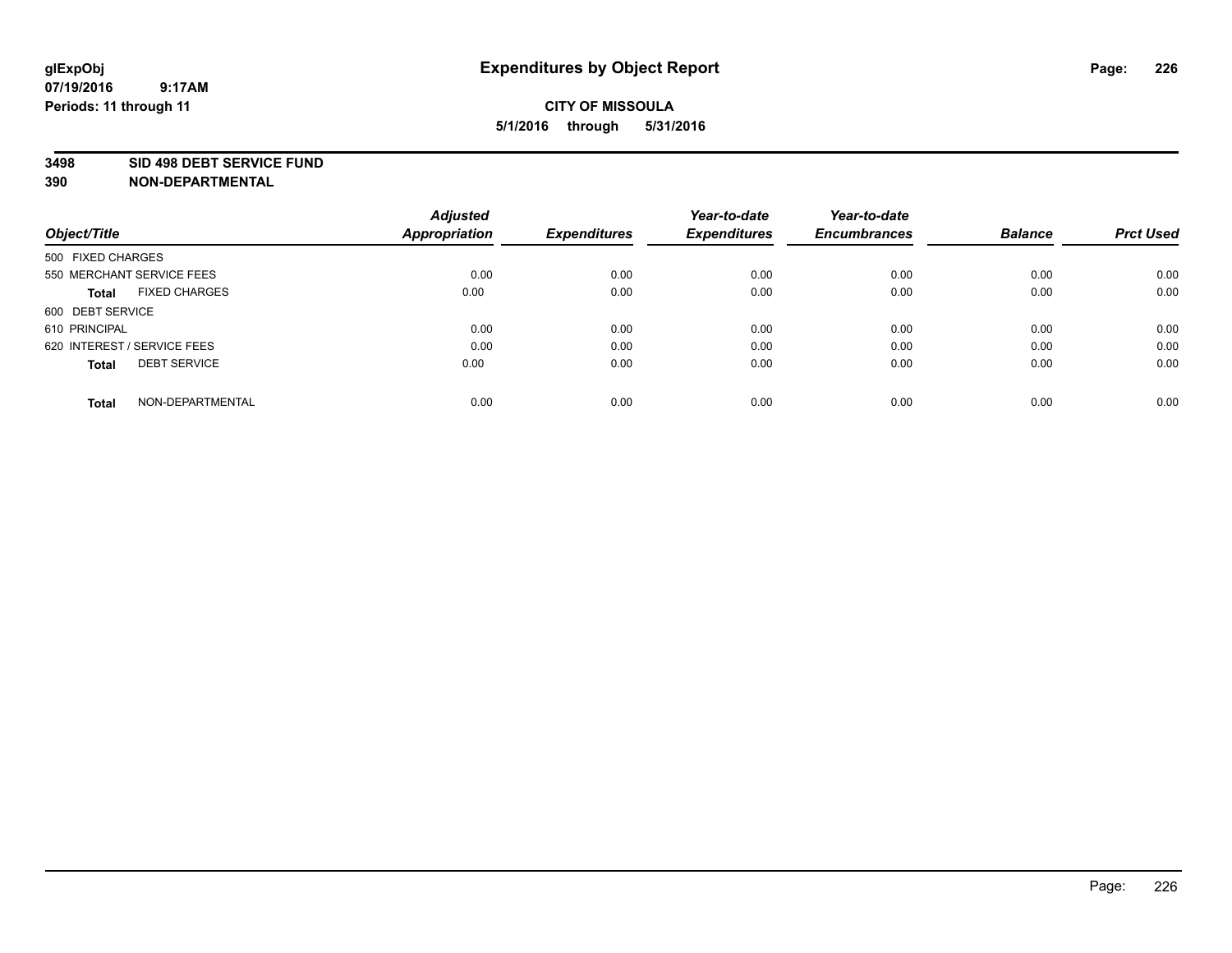#### **07/19/2016 9:17AM Periods: 11 through 11**

## **CITY OF MISSOULA 5/1/2016 through 5/31/2016**

### **3498 SID 498 DEBT SERVICE FUND**

|                   |                              | <b>Adjusted</b>      |                     | Year-to-date        | Year-to-date        |                |                  |
|-------------------|------------------------------|----------------------|---------------------|---------------------|---------------------|----------------|------------------|
| Object/Title      |                              | <b>Appropriation</b> | <b>Expenditures</b> | <b>Expenditures</b> | <b>Encumbrances</b> | <b>Balance</b> | <b>Prct Used</b> |
| 500 FIXED CHARGES |                              |                      |                     |                     |                     |                |                  |
|                   | 550 MERCHANT SERVICE FEES    | 0.00                 | 0.00                | 0.00                | 0.00                | 0.00           | 0.00             |
| <b>Total</b>      | <b>FIXED CHARGES</b>         | 0.00                 | 0.00                | 0.00                | 0.00                | 0.00           | 0.00             |
| 600 DEBT SERVICE  |                              |                      |                     |                     |                     |                |                  |
| 610 PRINCIPAL     |                              | 0.00                 | 0.00                | 0.00                | 0.00                | 0.00           | 0.00             |
|                   | 620 INTEREST / SERVICE FEES  | 0.00                 | 0.00                | 0.00                | 0.00                | 0.00           | 0.00             |
| <b>Total</b>      | <b>DEBT SERVICE</b>          | 0.00                 | 0.00                | 0.00                | 0.00                | 0.00           | 0.00             |
| 800 OTHER OBJECTS |                              |                      |                     |                     |                     |                |                  |
|                   | 820 TRANSFERS TO OTHER FUNDS | 0.00                 | 0.00                | 0.00                | 0.00                | 0.00           | 0.00             |
| <b>Total</b>      | OTHER OBJECTS                | 0.00                 | 0.00                | 0.00                | 0.00                | 0.00           | 0.00             |
| <b>Total</b>      | SID 498 DEBT SERVICE FUND    | 0.00                 | 0.00                | 0.00                | 0.00                | 0.00           | 0.00             |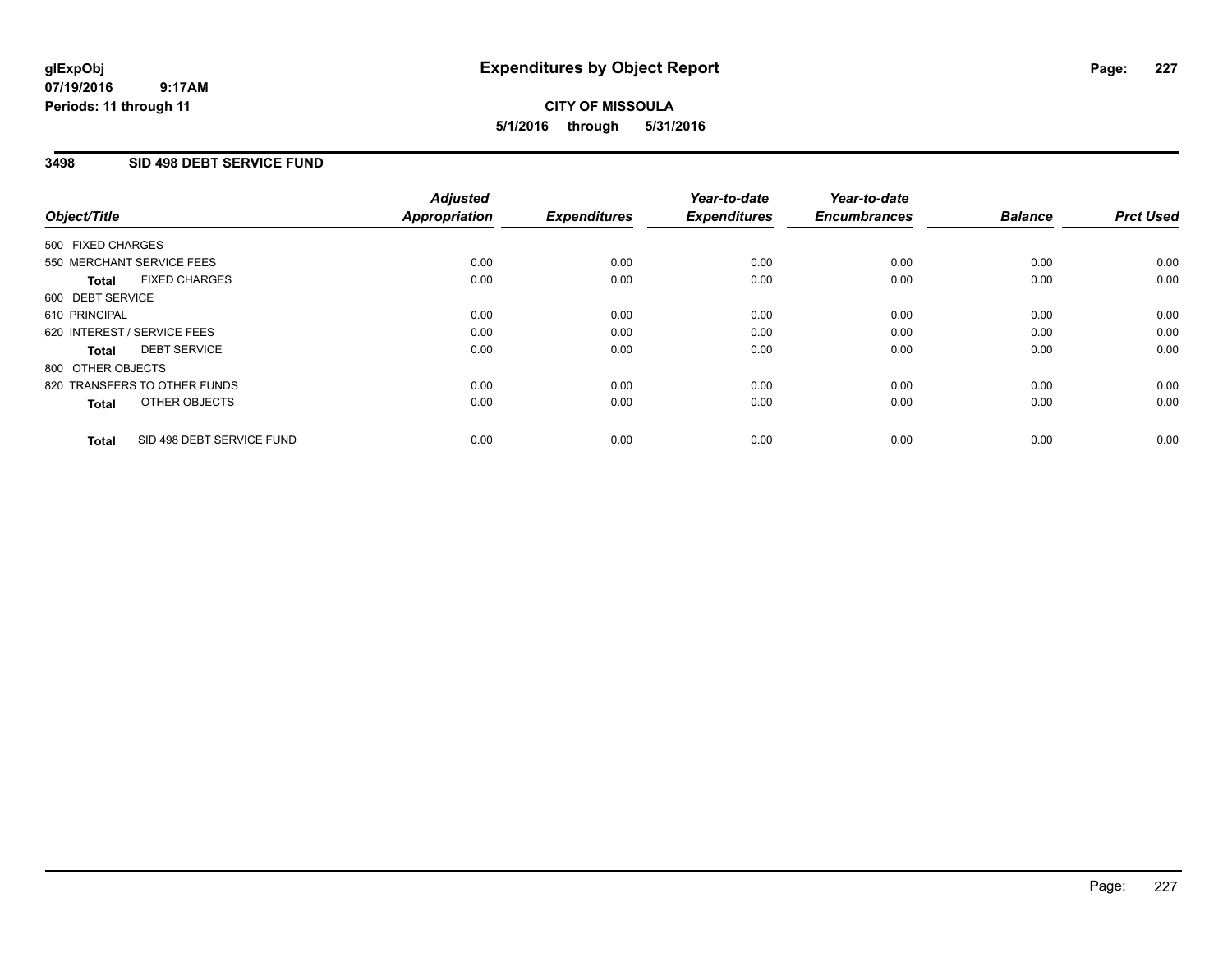#### **3500 SID 500 DEBT SERVICE FUND**

| Object/Title                        | <b>Adjusted</b><br>Appropriation | <b>Expenditures</b> | Year-to-date<br><b>Expenditures</b> | Year-to-date<br><b>Encumbrances</b> | <b>Balance</b> | <b>Prct Used</b> |
|-------------------------------------|----------------------------------|---------------------|-------------------------------------|-------------------------------------|----------------|------------------|
| 600 DEBT SERVICE                    |                                  |                     |                                     |                                     |                |                  |
| 620 INTEREST / SERVICE FEES         | 0.00                             | 0.00                | 0.00                                | 0.00                                | 0.00           | 0.00             |
| <b>DEBT SERVICE</b><br><b>Total</b> | 0.00                             | 0.00                | 0.00                                | 0.00                                | 0.00           | 0.00             |
| 800 OTHER OBJECTS                   |                                  |                     |                                     |                                     |                |                  |
| 820 TRANSFERS TO OTHER FUNDS        | 0.00                             | 0.00                | 0.00                                | 0.00                                | 0.00           | 0.00             |
| OTHER OBJECTS<br><b>Total</b>       | 0.00                             | 0.00                | 0.00                                | 0.00                                | 0.00           | 0.00             |
| NON-DEPARTMENTAL<br><b>Total</b>    | 0.00                             | 0.00                | 0.00                                | 0.00                                | 0.00           | 0.00             |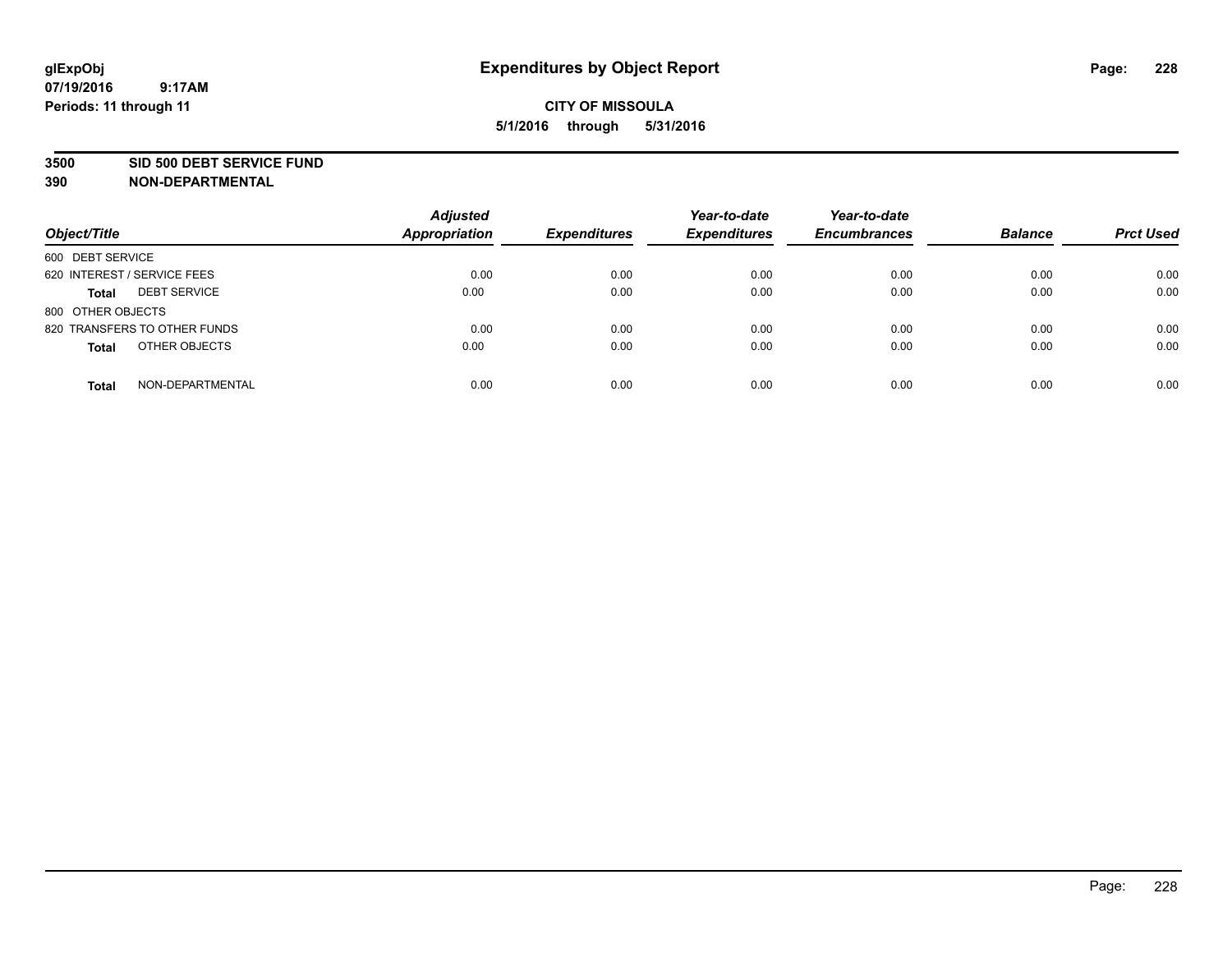### **3500 SID 500 DEBT SERVICE FUND**

| Object/Title                |                              | <b>Adjusted</b><br><b>Appropriation</b> | <b>Expenditures</b> | Year-to-date<br><b>Expenditures</b> | Year-to-date<br><b>Encumbrances</b> | <b>Balance</b> | <b>Prct Used</b> |
|-----------------------------|------------------------------|-----------------------------------------|---------------------|-------------------------------------|-------------------------------------|----------------|------------------|
| 600 DEBT SERVICE            |                              |                                         |                     |                                     |                                     |                |                  |
| 620 INTEREST / SERVICE FEES |                              | 0.00                                    | 0.00                | 0.00                                | 0.00                                | 0.00           | 0.00             |
| <b>Total</b>                | <b>DEBT SERVICE</b>          | 0.00                                    | 0.00                | 0.00                                | 0.00                                | 0.00           | 0.00             |
| 800 OTHER OBJECTS           |                              |                                         |                     |                                     |                                     |                |                  |
|                             | 820 TRANSFERS TO OTHER FUNDS | 0.00                                    | 0.00                | 0.00                                | 0.00                                | 0.00           | 0.00             |
| <b>Total</b>                | OTHER OBJECTS                | 0.00                                    | 0.00                | 0.00                                | 0.00                                | 0.00           | 0.00             |
| <b>Total</b>                | SID 500 DEBT SERVICE FUND    | 0.00                                    | 0.00                | 0.00                                | 0.00                                | 0.00           | 0.00             |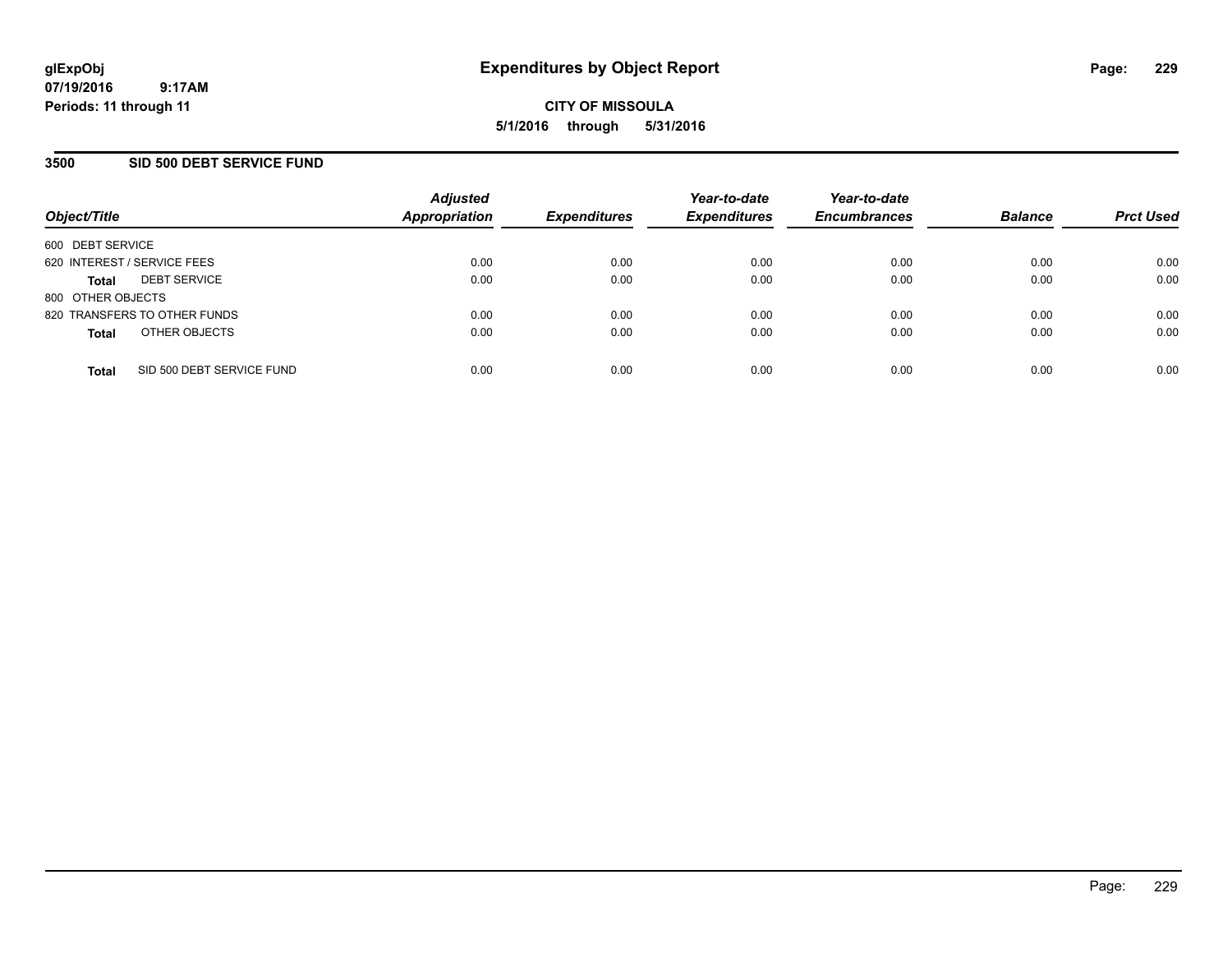## **CITY OF MISSOULA 5/1/2016 through 5/31/2016**

**3501 SID 501 DEBT SERVICE FUND**

| Object/Title                            | <b>Adjusted</b><br>Appropriation | <b>Expenditures</b> | Year-to-date<br><b>Expenditures</b> | Year-to-date<br><b>Encumbrances</b> | <b>Balance</b> | <b>Prct Used</b> |
|-----------------------------------------|----------------------------------|---------------------|-------------------------------------|-------------------------------------|----------------|------------------|
| 800 OTHER OBJECTS                       |                                  |                     |                                     |                                     |                |                  |
| 820 TRANSFERS TO OTHER FUNDS            | 0.00                             | 0.00                | 0.00                                | 0.00                                | 0.00           | 0.00             |
| OTHER OBJECTS<br><b>Total</b>           | 0.00                             | 0.00                | 0.00                                | 0.00                                | 0.00           | 0.00             |
| *** Title Not Found ***<br><b>Total</b> | 0.00                             | 0.00                | 0.00                                | 0.00                                | 0.00           | 0.00             |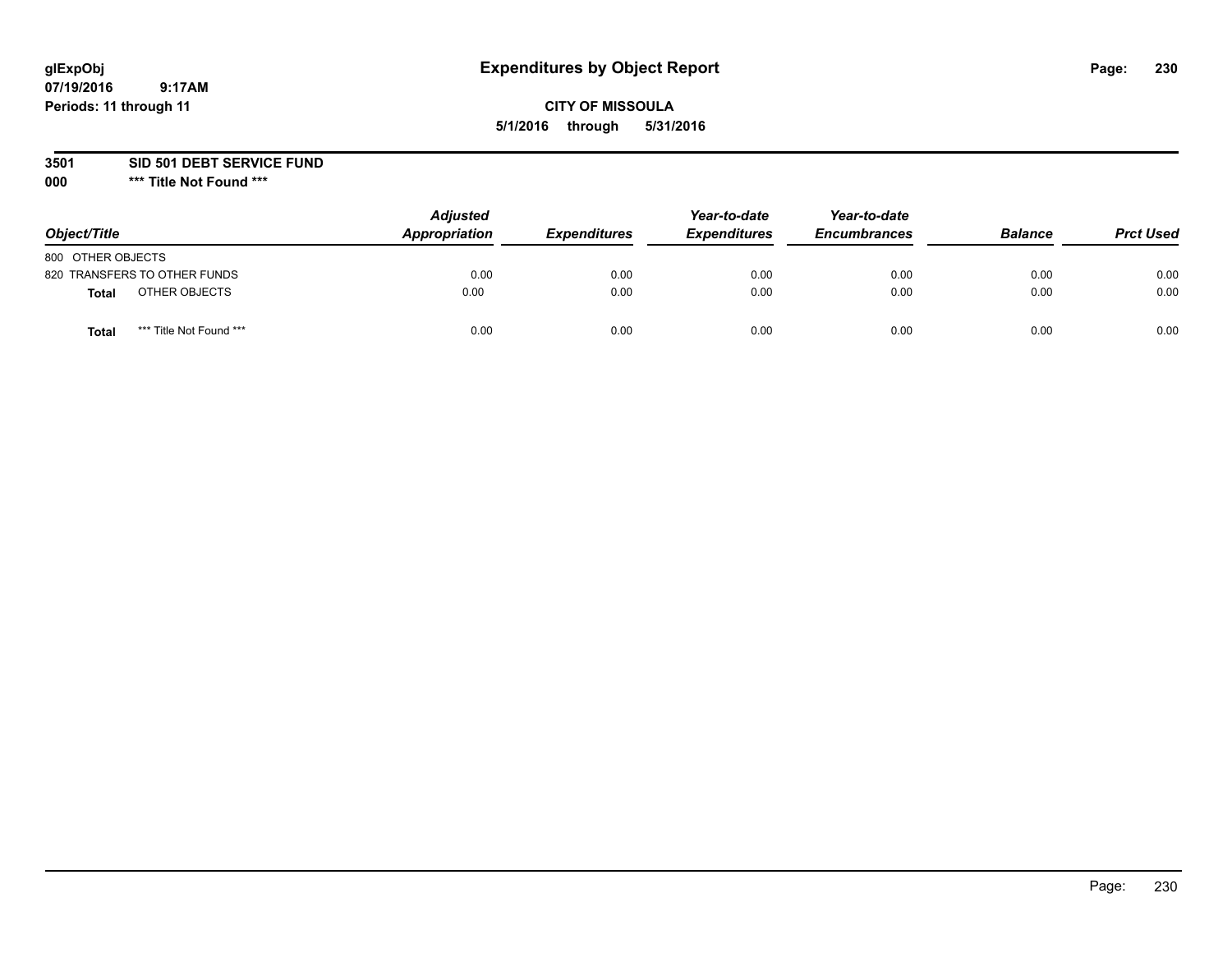#### **3501 SID 501 DEBT SERVICE FUND**

| Object/Title                         | <b>Adjusted</b><br><b>Appropriation</b> | <b>Expenditures</b> | Year-to-date<br><b>Expenditures</b> | Year-to-date<br><b>Encumbrances</b> | <b>Balance</b> | <b>Prct Used</b> |
|--------------------------------------|-----------------------------------------|---------------------|-------------------------------------|-------------------------------------|----------------|------------------|
| 500 FIXED CHARGES                    |                                         |                     |                                     |                                     |                |                  |
| 550 MERCHANT SERVICE FEES            | 0.00                                    | 0.00                | 0.00                                | 0.00                                | 0.00           | 0.00             |
| <b>FIXED CHARGES</b><br><b>Total</b> | 0.00                                    | 0.00                | 0.00                                | 0.00                                | 0.00           | 0.00             |
| 600 DEBT SERVICE                     |                                         |                     |                                     |                                     |                |                  |
| 610 PRINCIPAL                        | 0.00                                    | 0.00                | 0.00                                | 0.00                                | 0.00           | 0.00             |
| 620 INTEREST / SERVICE FEES          | 0.00                                    | 0.00                | 0.00                                | 0.00                                | 0.00           | 0.00             |
| <b>DEBT SERVICE</b><br><b>Total</b>  | 0.00                                    | 0.00                | 0.00                                | 0.00                                | 0.00           | 0.00             |
| NON-DEPARTMENTAL<br><b>Total</b>     | 0.00                                    | 0.00                | 0.00                                | 0.00                                | 0.00           | 0.00             |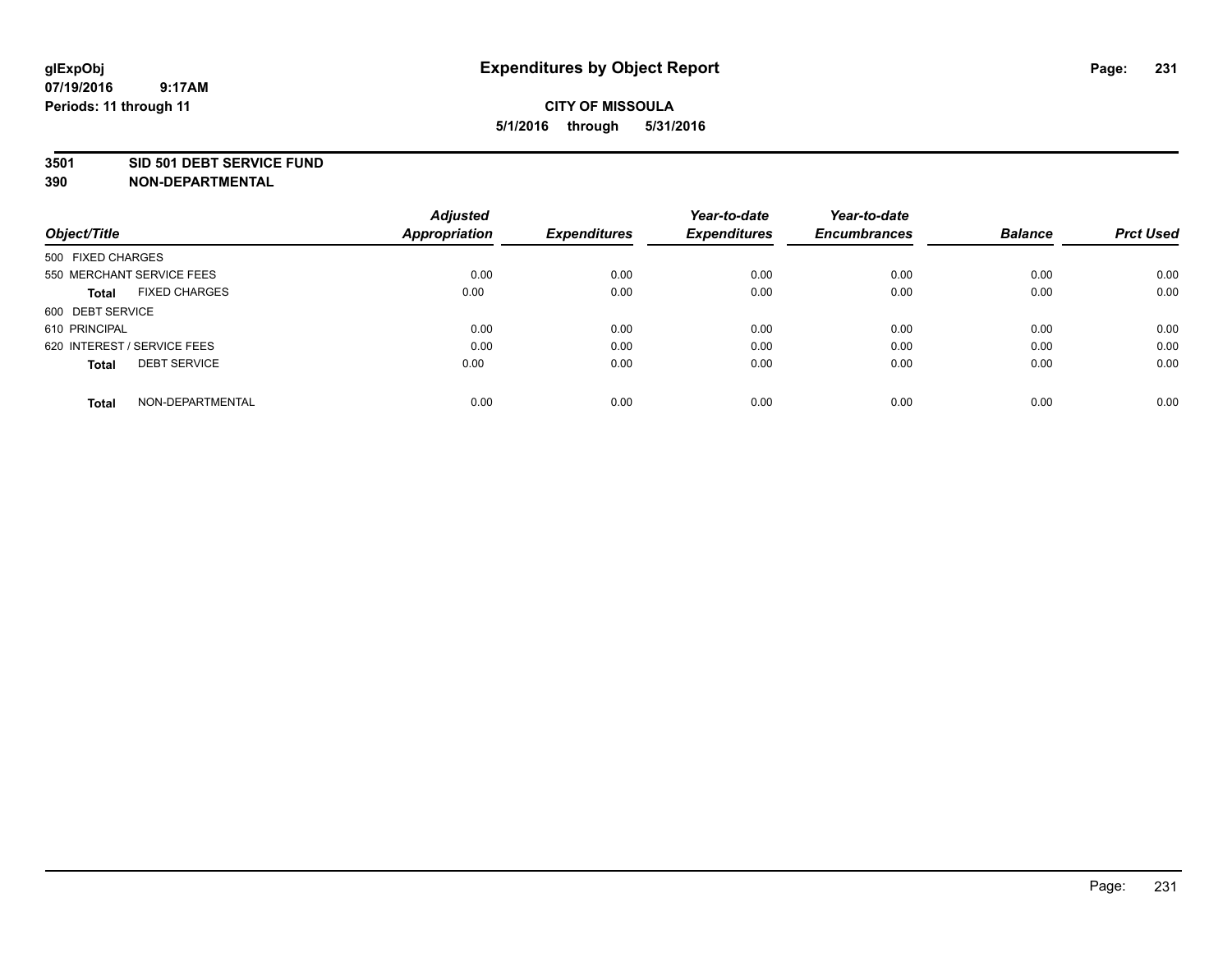### **3501 SID 501 DEBT SERVICE FUND**

|                                           | <b>Adjusted</b>      | <b>Expenditures</b> | Year-to-date<br><b>Expenditures</b> | Year-to-date<br><b>Encumbrances</b> | <b>Balance</b> | <b>Prct Used</b> |
|-------------------------------------------|----------------------|---------------------|-------------------------------------|-------------------------------------|----------------|------------------|
| Object/Title                              | <b>Appropriation</b> |                     |                                     |                                     |                |                  |
| 500 FIXED CHARGES                         |                      |                     |                                     |                                     |                |                  |
| 550 MERCHANT SERVICE FEES                 | 0.00                 | 0.00                | 0.00                                | 0.00                                | 0.00           | 0.00             |
| <b>FIXED CHARGES</b><br><b>Total</b>      | 0.00                 | 0.00                | 0.00                                | 0.00                                | 0.00           | 0.00             |
| 600 DEBT SERVICE                          |                      |                     |                                     |                                     |                |                  |
| 610 PRINCIPAL                             | 0.00                 | 0.00                | 0.00                                | 0.00                                | 0.00           | 0.00             |
| 620 INTEREST / SERVICE FEES               | 0.00                 | 0.00                | 0.00                                | 0.00                                | 0.00           | 0.00             |
| <b>DEBT SERVICE</b><br><b>Total</b>       | 0.00                 | 0.00                | 0.00                                | 0.00                                | 0.00           | 0.00             |
| 800 OTHER OBJECTS                         |                      |                     |                                     |                                     |                |                  |
| 820 TRANSFERS TO OTHER FUNDS              | 0.00                 | 0.00                | 0.00                                | 0.00                                | 0.00           | 0.00             |
| OTHER OBJECTS<br><b>Total</b>             | 0.00                 | 0.00                | 0.00                                | 0.00                                | 0.00           | 0.00             |
| SID 501 DEBT SERVICE FUND<br><b>Total</b> | 0.00                 | 0.00                | 0.00                                | 0.00                                | 0.00           | 0.00             |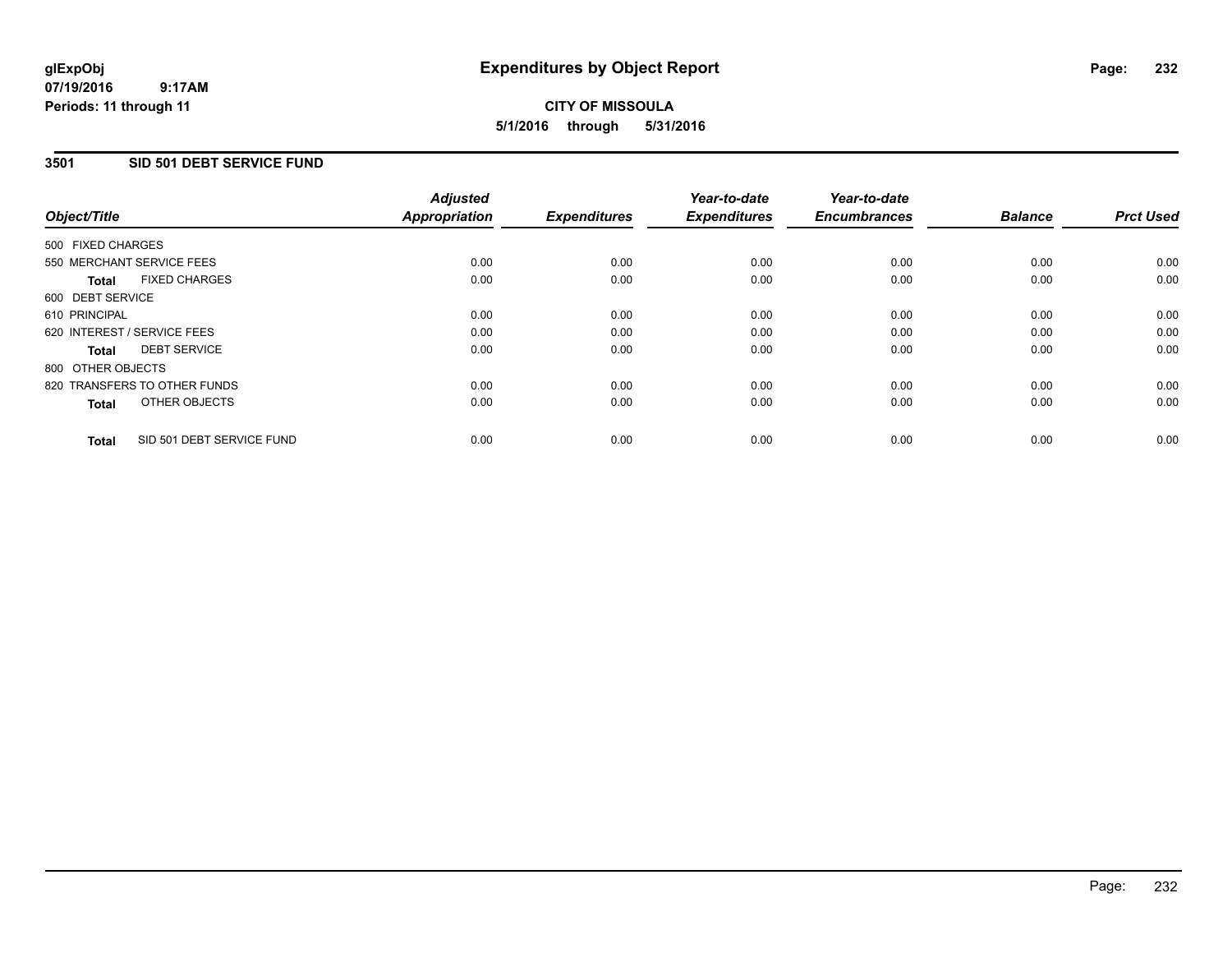## **CITY OF MISSOULA 5/1/2016 through 5/31/2016**

**3503 SID 503 DEBT SERVICE FUND**

| Object/Title                            | <b>Adjusted</b><br>Appropriation | <b>Expenditures</b> | Year-to-date<br><b>Expenditures</b> | Year-to-date<br><b>Encumbrances</b> | <b>Balance</b> | <b>Prct Used</b> |
|-----------------------------------------|----------------------------------|---------------------|-------------------------------------|-------------------------------------|----------------|------------------|
| 800 OTHER OBJECTS                       |                                  |                     |                                     |                                     |                |                  |
| 820 TRANSFERS TO OTHER FUNDS            | 0.00                             | 0.00                | 0.00                                | 0.00                                | 0.00           | 0.00             |
| OTHER OBJECTS<br><b>Total</b>           | 0.00                             | 0.00                | 0.00                                | 0.00                                | 0.00           | 0.00             |
| *** Title Not Found ***<br><b>Total</b> | 0.00                             | 0.00                | 0.00                                | 0.00                                | 0.00           | 0.00             |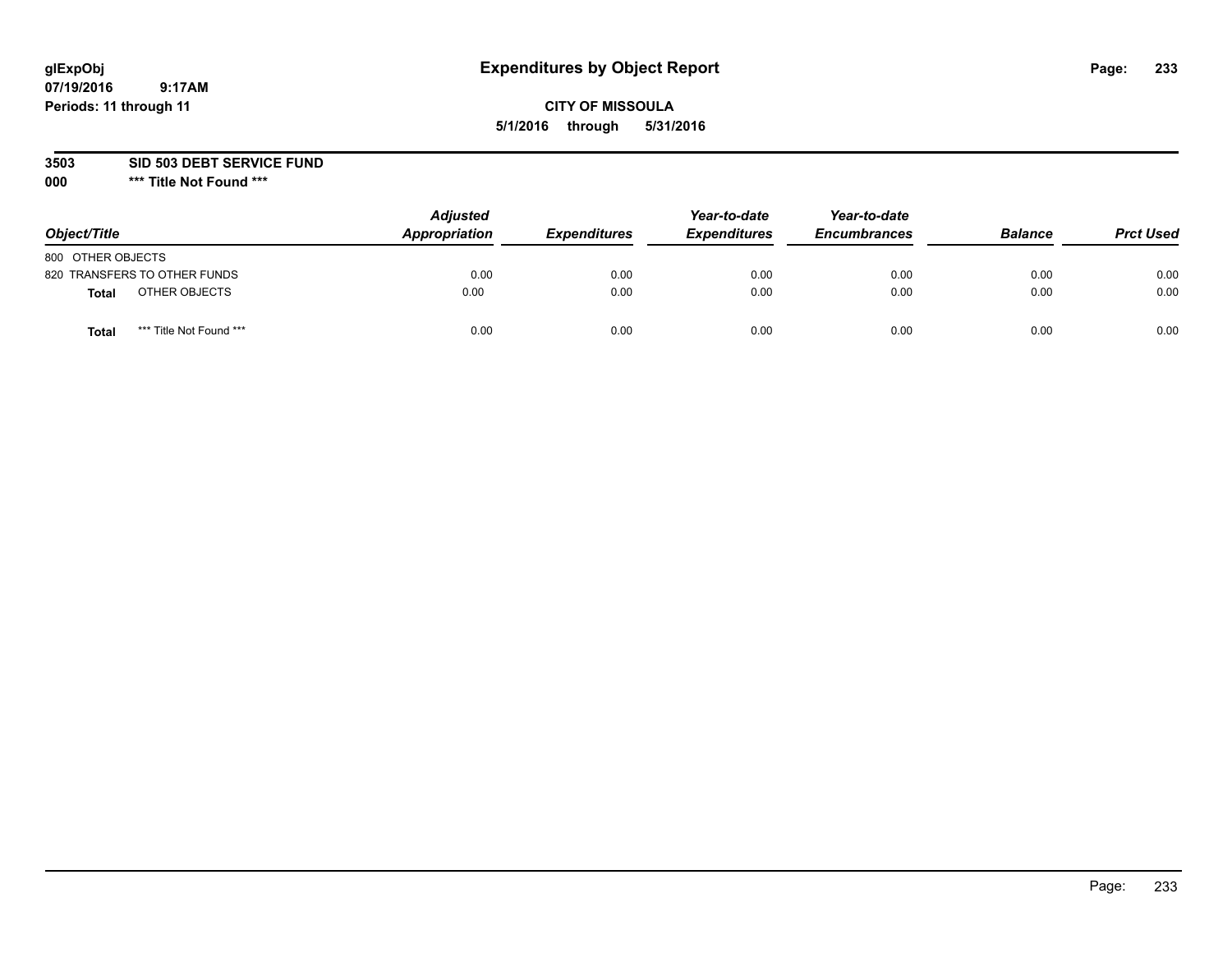#### **3503 SID 503 DEBT SERVICE FUND**

| Object/Title                         | <b>Adjusted</b><br><b>Appropriation</b> | <b>Expenditures</b> | Year-to-date<br><b>Expenditures</b> | Year-to-date<br><b>Encumbrances</b> | <b>Balance</b> | <b>Prct Used</b> |
|--------------------------------------|-----------------------------------------|---------------------|-------------------------------------|-------------------------------------|----------------|------------------|
| 500 FIXED CHARGES                    |                                         |                     |                                     |                                     |                |                  |
| 550 MERCHANT SERVICE FEES            | 0.00                                    | 0.00                | 0.00                                | 0.00                                | 0.00           | 0.00             |
| <b>FIXED CHARGES</b><br><b>Total</b> | 0.00                                    | 0.00                | 0.00                                | 0.00                                | 0.00           | 0.00             |
| 600 DEBT SERVICE                     |                                         |                     |                                     |                                     |                |                  |
| 610 PRINCIPAL                        | 0.00                                    | 0.00                | 0.00                                | 0.00                                | 0.00           | 0.00             |
| 620 INTEREST / SERVICE FEES          | 0.00                                    | 0.00                | 0.00                                | 0.00                                | 0.00           | 0.00             |
| <b>DEBT SERVICE</b><br><b>Total</b>  | 0.00                                    | 0.00                | 0.00                                | 0.00                                | 0.00           | 0.00             |
| NON-DEPARTMENTAL<br><b>Total</b>     | 0.00                                    | 0.00                | 0.00                                | 0.00                                | 0.00           | 0.00             |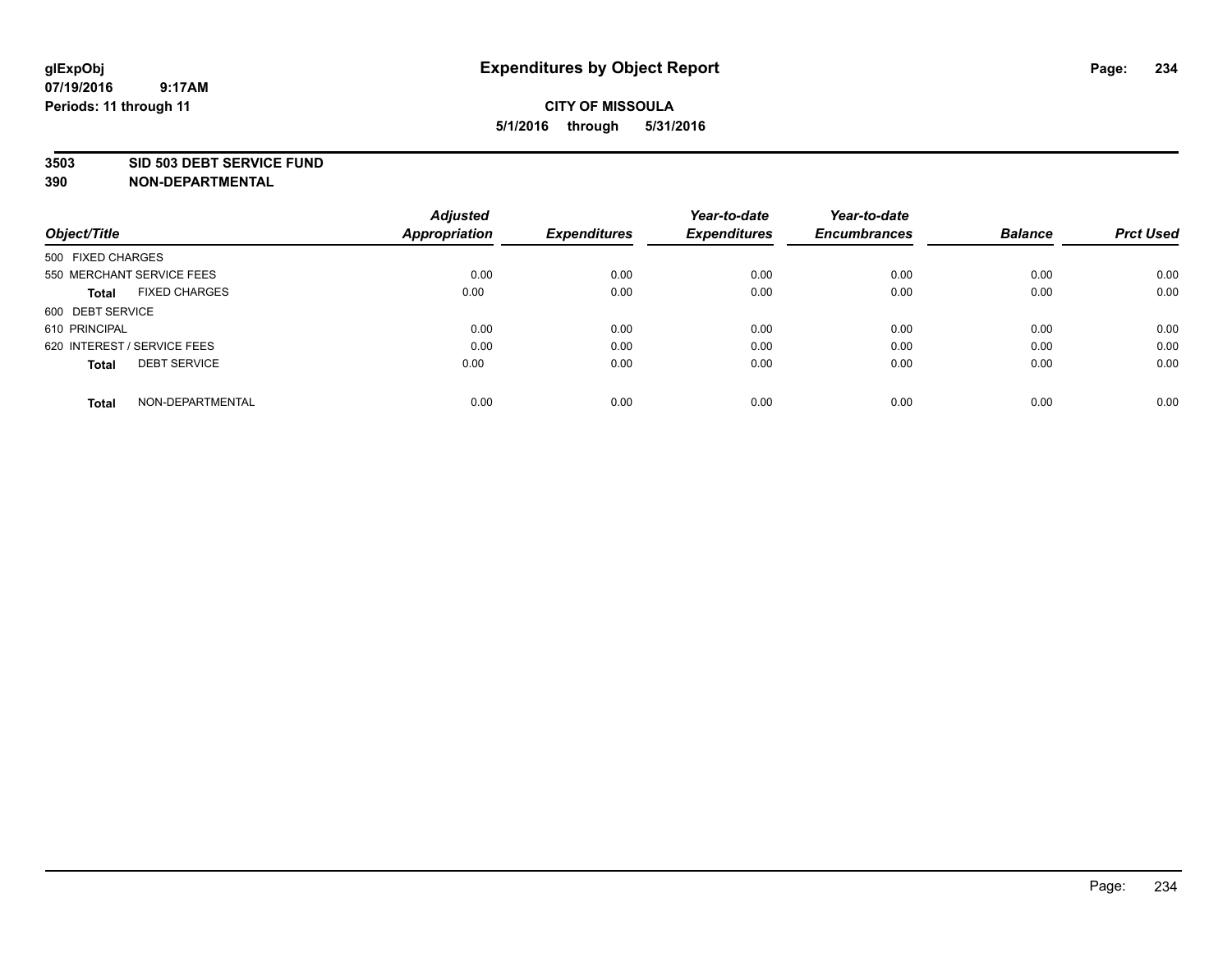#### **07/19/2016 9:17AM Periods: 11 through 11**

# **CITY OF MISSOULA 5/1/2016 through 5/31/2016**

### **3503 SID 503 DEBT SERVICE FUND**

| Object/Title                              | <b>Adjusted</b><br><b>Appropriation</b> | <b>Expenditures</b> | Year-to-date<br><b>Expenditures</b> | Year-to-date<br><b>Encumbrances</b> | <b>Balance</b> | <b>Prct Used</b> |
|-------------------------------------------|-----------------------------------------|---------------------|-------------------------------------|-------------------------------------|----------------|------------------|
|                                           |                                         |                     |                                     |                                     |                |                  |
| 500 FIXED CHARGES                         |                                         |                     |                                     |                                     |                |                  |
| 550 MERCHANT SERVICE FEES                 | 0.00                                    | 0.00                | 0.00                                | 0.00                                | 0.00           | 0.00             |
| <b>FIXED CHARGES</b><br>Total             | 0.00                                    | 0.00                | 0.00                                | 0.00                                | 0.00           | 0.00             |
| 600 DEBT SERVICE                          |                                         |                     |                                     |                                     |                |                  |
| 610 PRINCIPAL                             | 0.00                                    | 0.00                | 0.00                                | 0.00                                | 0.00           | 0.00             |
| 620 INTEREST / SERVICE FEES               | 0.00                                    | 0.00                | 0.00                                | 0.00                                | 0.00           | 0.00             |
| <b>DEBT SERVICE</b><br><b>Total</b>       | 0.00                                    | 0.00                | 0.00                                | 0.00                                | 0.00           | 0.00             |
| 800 OTHER OBJECTS                         |                                         |                     |                                     |                                     |                |                  |
| 820 TRANSFERS TO OTHER FUNDS              | 0.00                                    | 0.00                | 0.00                                | 0.00                                | 0.00           | 0.00             |
| OTHER OBJECTS<br><b>Total</b>             | 0.00                                    | 0.00                | 0.00                                | 0.00                                | 0.00           | 0.00             |
|                                           |                                         |                     |                                     |                                     |                |                  |
| SID 503 DEBT SERVICE FUND<br><b>Total</b> | 0.00                                    | 0.00                | 0.00                                | 0.00                                | 0.00           | 0.00             |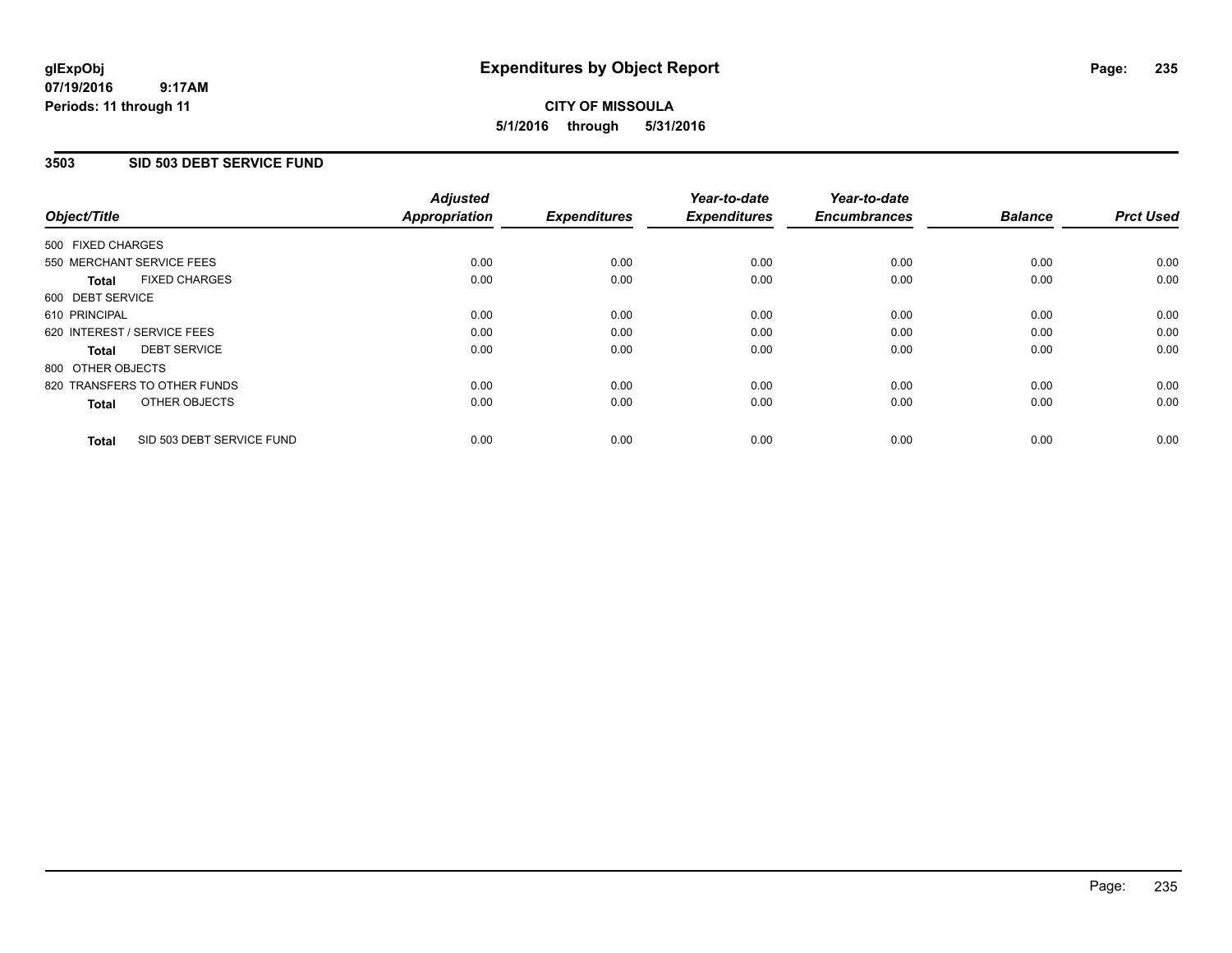## **CITY OF MISSOULA 5/1/2016 through 5/31/2016**

**3505 SID 505 DEBT SERVICE FUND**

| Object/Title                            | <b>Adjusted</b><br>Appropriation | <b>Expenditures</b> | Year-to-date<br><b>Expenditures</b> | Year-to-date<br><b>Encumbrances</b> | <b>Balance</b> | <b>Prct Used</b> |
|-----------------------------------------|----------------------------------|---------------------|-------------------------------------|-------------------------------------|----------------|------------------|
| 800 OTHER OBJECTS                       |                                  |                     |                                     |                                     |                |                  |
| 820 TRANSFERS TO OTHER FUNDS            | 0.00                             | 0.00                | 0.00                                | 0.00                                | 0.00           | 0.00             |
| OTHER OBJECTS<br><b>Total</b>           | 0.00                             | 0.00                | 0.00                                | 0.00                                | 0.00           | 0.00             |
| *** Title Not Found ***<br><b>Total</b> | 0.00                             | 0.00                | 0.00                                | 0.00                                | 0.00           | 0.00             |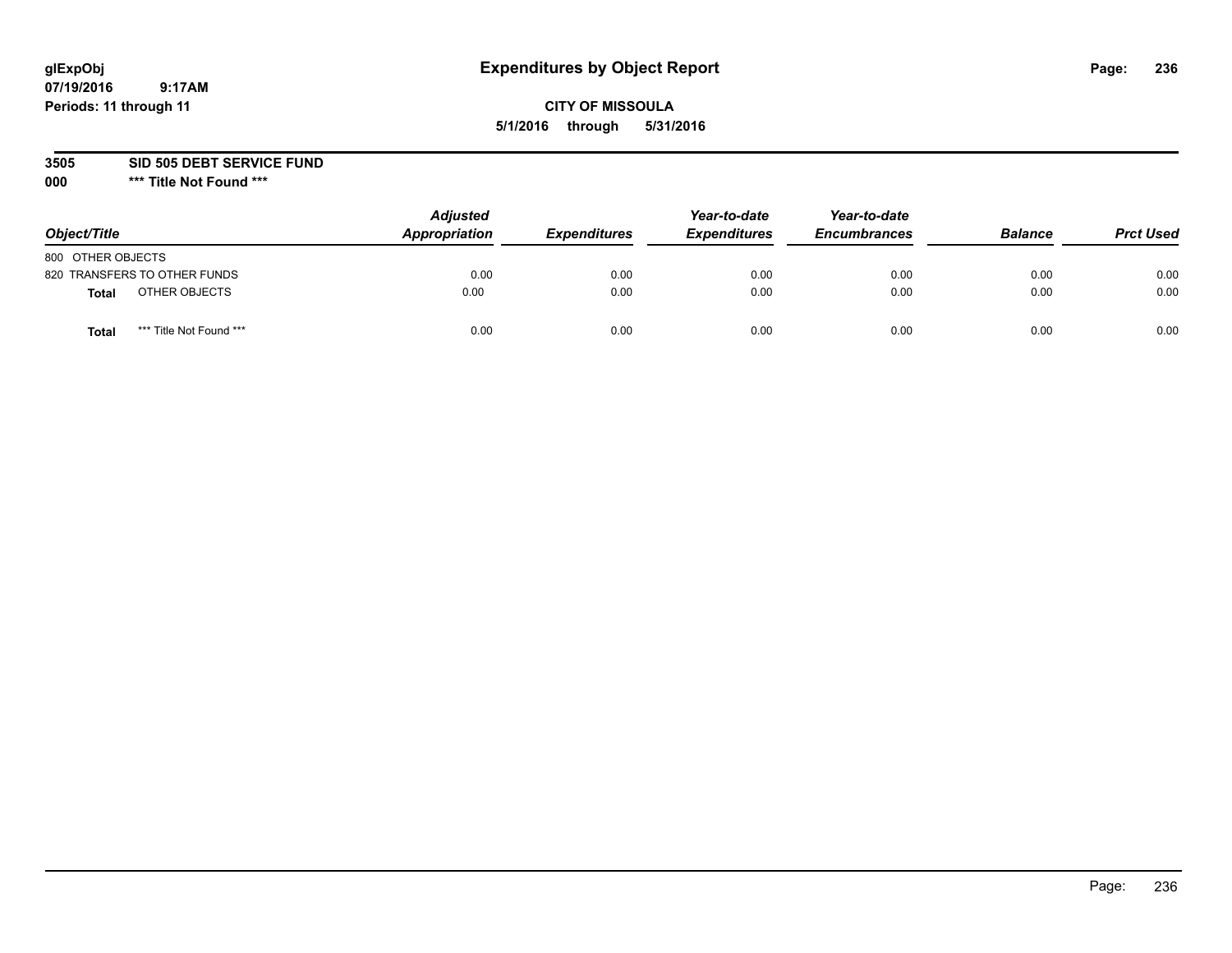#### **3505 SID 505 DEBT SERVICE FUND**

| Object/Title                         | <b>Adjusted</b><br><b>Appropriation</b> | <b>Expenditures</b> | Year-to-date<br><b>Expenditures</b> | Year-to-date<br><b>Encumbrances</b> | <b>Balance</b> | <b>Prct Used</b> |
|--------------------------------------|-----------------------------------------|---------------------|-------------------------------------|-------------------------------------|----------------|------------------|
| 500 FIXED CHARGES                    |                                         |                     |                                     |                                     |                |                  |
| 550 MERCHANT SERVICE FEES            | 0.00                                    | 0.00                | 0.00                                | 0.00                                | 0.00           | 0.00             |
| <b>FIXED CHARGES</b><br><b>Total</b> | 0.00                                    | 0.00                | 0.00                                | 0.00                                | 0.00           | 0.00             |
| 600 DEBT SERVICE                     |                                         |                     |                                     |                                     |                |                  |
| 610 PRINCIPAL                        | 0.00                                    | 0.00                | 0.00                                | 0.00                                | 0.00           | 0.00             |
| 620 INTEREST / SERVICE FEES          | 0.00                                    | 0.00                | 0.00                                | 0.00                                | 0.00           | 0.00             |
| <b>DEBT SERVICE</b><br><b>Total</b>  | 0.00                                    | 0.00                | 0.00                                | 0.00                                | 0.00           | 0.00             |
| NON-DEPARTMENTAL<br><b>Total</b>     | 0.00                                    | 0.00                | 0.00                                | 0.00                                | 0.00           | 0.00             |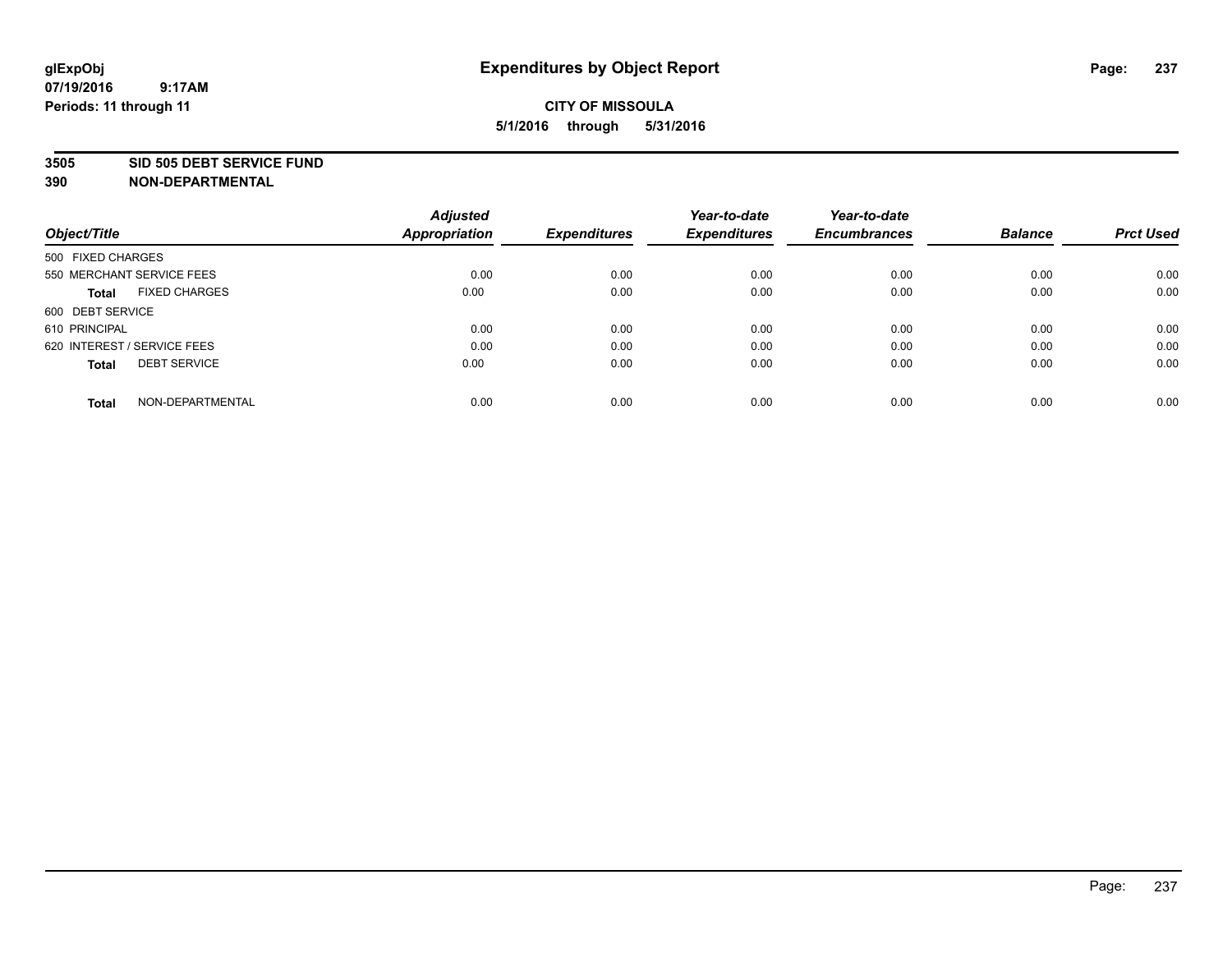#### **07/19/2016 9:17AM Periods: 11 through 11**

# **CITY OF MISSOULA 5/1/2016 through 5/31/2016**

### **3505 SID 505 DEBT SERVICE FUND**

|                   |                              | <b>Adjusted</b>      |                     | Year-to-date        | Year-to-date        |                |                  |
|-------------------|------------------------------|----------------------|---------------------|---------------------|---------------------|----------------|------------------|
| Object/Title      |                              | <b>Appropriation</b> | <b>Expenditures</b> | <b>Expenditures</b> | <b>Encumbrances</b> | <b>Balance</b> | <b>Prct Used</b> |
| 500 FIXED CHARGES |                              |                      |                     |                     |                     |                |                  |
|                   | 550 MERCHANT SERVICE FEES    | 0.00                 | 0.00                | 0.00                | 0.00                | 0.00           | 0.00             |
| <b>Total</b>      | <b>FIXED CHARGES</b>         | 0.00                 | 0.00                | 0.00                | 0.00                | 0.00           | 0.00             |
| 600 DEBT SERVICE  |                              |                      |                     |                     |                     |                |                  |
| 610 PRINCIPAL     |                              | 0.00                 | 0.00                | 0.00                | 0.00                | 0.00           | 0.00             |
|                   | 620 INTEREST / SERVICE FEES  | 0.00                 | 0.00                | 0.00                | 0.00                | 0.00           | 0.00             |
| <b>Total</b>      | <b>DEBT SERVICE</b>          | 0.00                 | 0.00                | 0.00                | 0.00                | 0.00           | 0.00             |
| 800 OTHER OBJECTS |                              |                      |                     |                     |                     |                |                  |
|                   | 820 TRANSFERS TO OTHER FUNDS | 0.00                 | 0.00                | 0.00                | 0.00                | 0.00           | 0.00             |
| <b>Total</b>      | OTHER OBJECTS                | 0.00                 | 0.00                | 0.00                | 0.00                | 0.00           | 0.00             |
| <b>Total</b>      | SID 505 DEBT SERVICE FUND    | 0.00                 | 0.00                | 0.00                | 0.00                | 0.00           | 0.00             |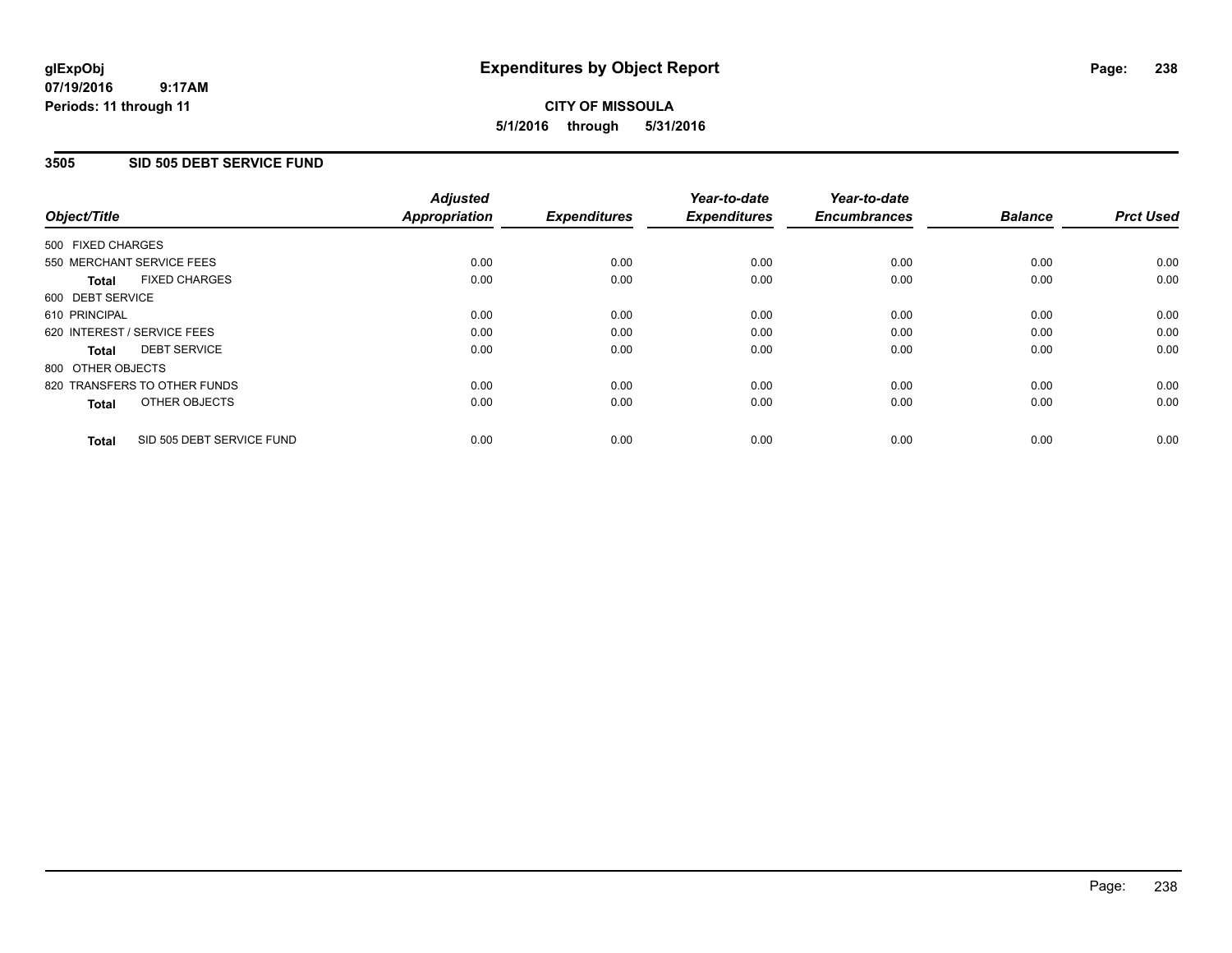## **CITY OF MISSOULA 5/1/2016 through 5/31/2016**

**3506 SID 506 DEBT SERVICE FUND**

| Object/Title      |                              | <b>Adjusted</b><br>Appropriation | <b>Expenditures</b> | Year-to-date<br><b>Expenditures</b> | Year-to-date<br><b>Encumbrances</b> | <b>Balance</b> | <b>Prct Used</b> |
|-------------------|------------------------------|----------------------------------|---------------------|-------------------------------------|-------------------------------------|----------------|------------------|
| 800 OTHER OBJECTS |                              |                                  |                     |                                     |                                     |                |                  |
|                   | 820 TRANSFERS TO OTHER FUNDS | 0.00                             | 0.00                | 0.00                                | 0.00                                | 0.00           | 0.00             |
| Total             | OTHER OBJECTS                | 0.00                             | 0.00                | 0.00                                | 0.00                                | 0.00           | 0.00             |
| Tota              | *** Title Not Found ***      | 0.00                             | 0.00                | 0.00                                | 0.00                                | 0.00           | 0.00             |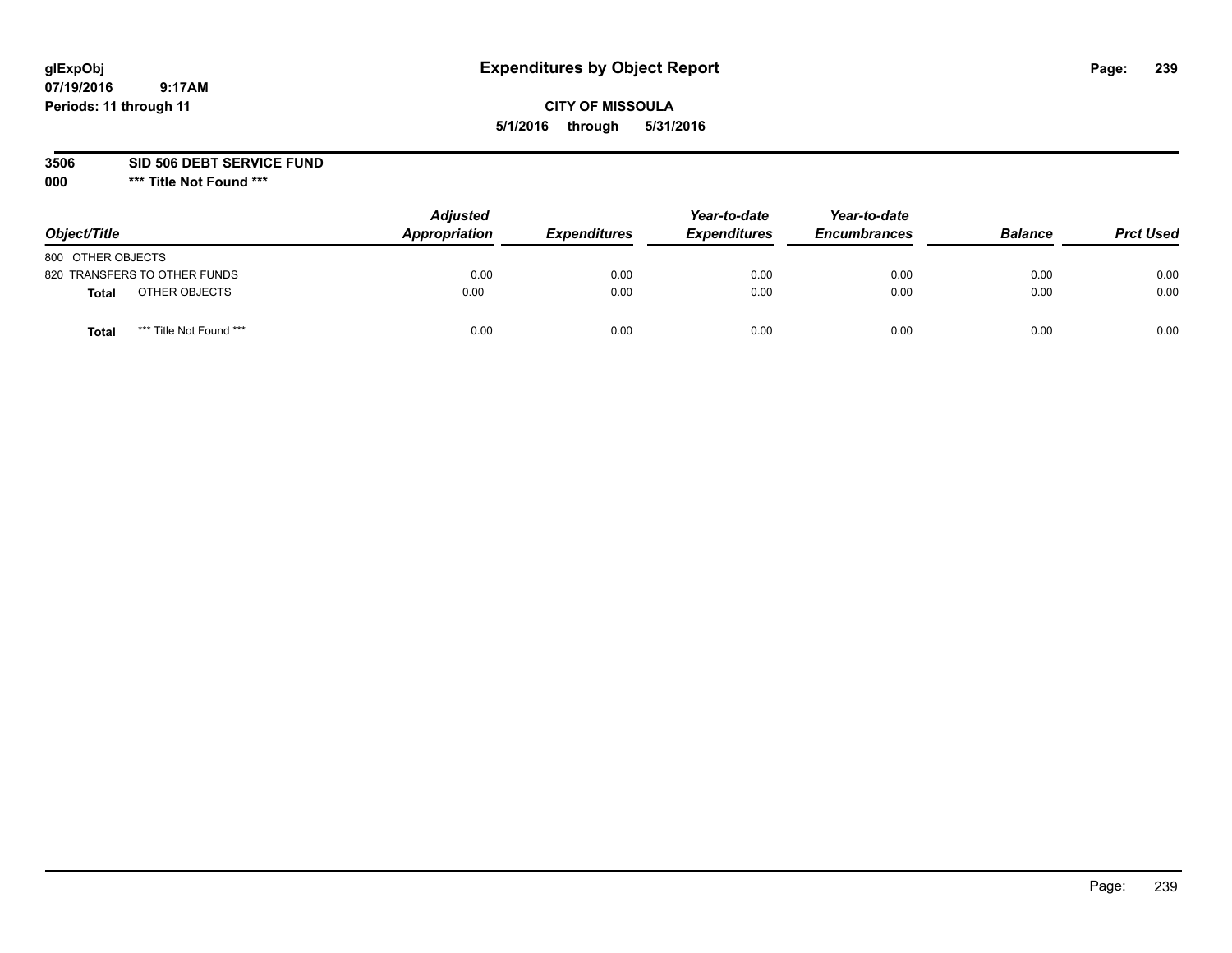#### **3506 SID 506 DEBT SERVICE FUND**

| Object/Title                         | <b>Adjusted</b><br><b>Appropriation</b> | <b>Expenditures</b> | Year-to-date<br><b>Expenditures</b> | Year-to-date<br><b>Encumbrances</b> | <b>Balance</b> | <b>Prct Used</b> |
|--------------------------------------|-----------------------------------------|---------------------|-------------------------------------|-------------------------------------|----------------|------------------|
|                                      |                                         |                     |                                     |                                     |                |                  |
| 500 FIXED CHARGES                    |                                         |                     |                                     |                                     |                |                  |
| 550 MERCHANT SERVICE FEES            | 0.00                                    | 0.00                | 0.00                                | 0.00                                | 0.00           | 0.00             |
| <b>FIXED CHARGES</b><br><b>Total</b> | 0.00                                    | 0.00                | 0.00                                | 0.00                                | 0.00           | 0.00             |
| 600 DEBT SERVICE                     |                                         |                     |                                     |                                     |                |                  |
| 610 PRINCIPAL                        | 0.00                                    | 0.00                | 0.00                                | 0.00                                | 0.00           | 0.00             |
| 620 INTEREST / SERVICE FEES          | 0.00                                    | 0.00                | 0.00                                | 0.00                                | 0.00           | 0.00             |
| <b>DEBT SERVICE</b><br>Total         | 0.00                                    | 0.00                | 0.00                                | 0.00                                | 0.00           | 0.00             |
|                                      |                                         |                     |                                     |                                     |                |                  |
| NON-DEPARTMENTAL<br><b>Total</b>     | 0.00                                    | 0.00                | 0.00                                | 0.00                                | 0.00           | 0.00             |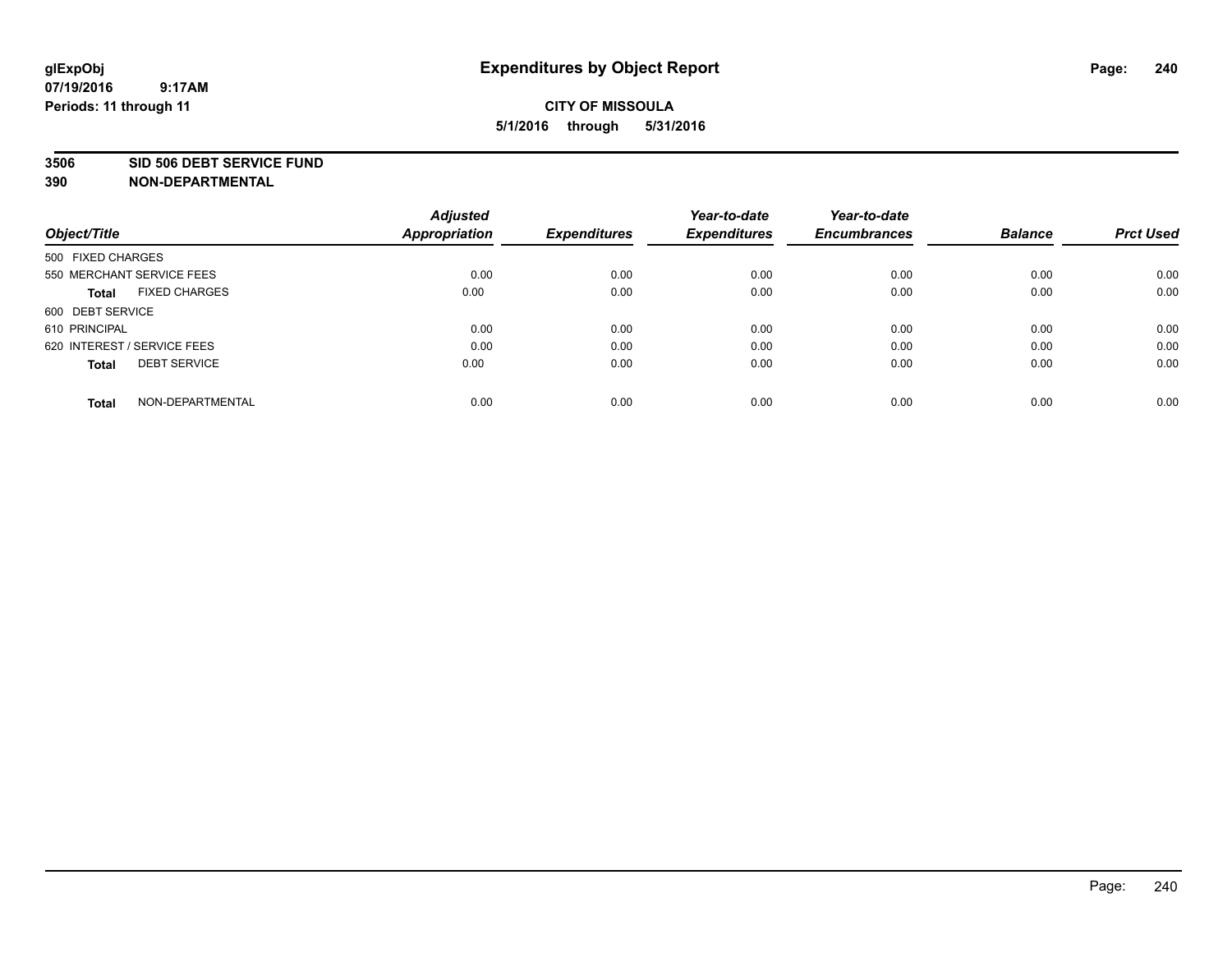#### **07/19/2016 9:17AM Periods: 11 through 11**

## **CITY OF MISSOULA 5/1/2016 through 5/31/2016**

### **3506 SID 506 DEBT SERVICE FUND**

| Object/Title                              | <b>Adjusted</b><br><b>Appropriation</b> | <b>Expenditures</b> | Year-to-date<br><b>Expenditures</b> | Year-to-date<br><b>Encumbrances</b> | <b>Balance</b> | <b>Prct Used</b> |
|-------------------------------------------|-----------------------------------------|---------------------|-------------------------------------|-------------------------------------|----------------|------------------|
|                                           |                                         |                     |                                     |                                     |                |                  |
| 500 FIXED CHARGES                         |                                         |                     |                                     |                                     |                |                  |
| 550 MERCHANT SERVICE FEES                 | 0.00                                    | 0.00                | 0.00                                | 0.00                                | 0.00           | 0.00             |
| <b>FIXED CHARGES</b><br>Total             | 0.00                                    | 0.00                | 0.00                                | 0.00                                | 0.00           | 0.00             |
| 600 DEBT SERVICE                          |                                         |                     |                                     |                                     |                |                  |
| 610 PRINCIPAL                             | 0.00                                    | 0.00                | 0.00                                | 0.00                                | 0.00           | 0.00             |
| 620 INTEREST / SERVICE FEES               | 0.00                                    | 0.00                | 0.00                                | 0.00                                | 0.00           | 0.00             |
| <b>DEBT SERVICE</b><br><b>Total</b>       | 0.00                                    | 0.00                | 0.00                                | 0.00                                | 0.00           | 0.00             |
| 800 OTHER OBJECTS                         |                                         |                     |                                     |                                     |                |                  |
| 820 TRANSFERS TO OTHER FUNDS              | 0.00                                    | 0.00                | 0.00                                | 0.00                                | 0.00           | 0.00             |
| OTHER OBJECTS<br><b>Total</b>             | 0.00                                    | 0.00                | 0.00                                | 0.00                                | 0.00           | 0.00             |
|                                           |                                         |                     |                                     |                                     |                |                  |
| SID 506 DEBT SERVICE FUND<br><b>Total</b> | 0.00                                    | 0.00                | 0.00                                | 0.00                                | 0.00           | 0.00             |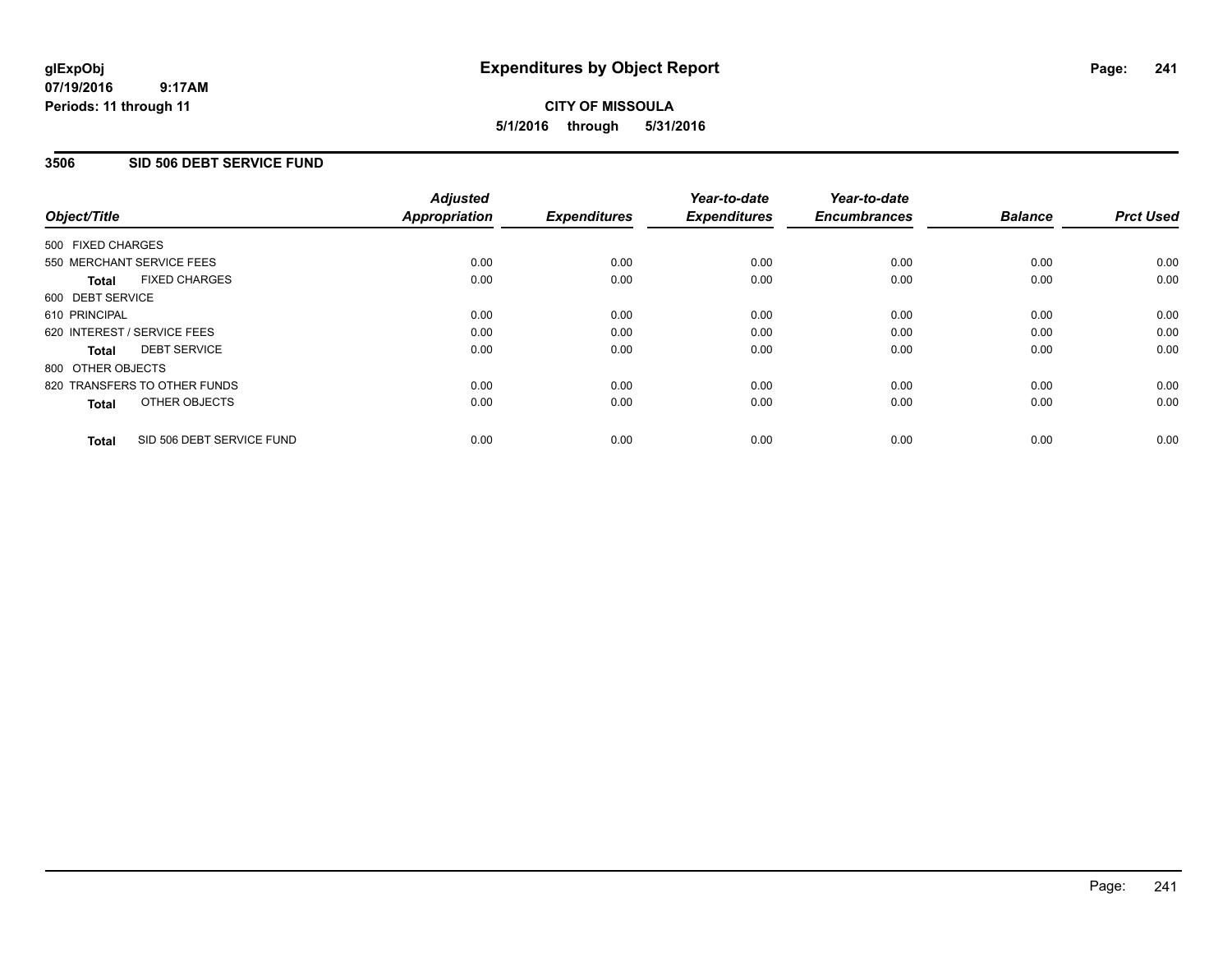## **CITY OF MISSOULA 5/1/2016 through 5/31/2016**

**3507 SID 507 DEBT SERVICE FUND**

| Object/Title      |                              | <b>Adjusted</b><br>Appropriation | <b>Expenditures</b> | Year-to-date<br><b>Expenditures</b> | Year-to-date<br><b>Encumbrances</b> | <b>Balance</b> | <b>Prct Used</b> |
|-------------------|------------------------------|----------------------------------|---------------------|-------------------------------------|-------------------------------------|----------------|------------------|
| 800 OTHER OBJECTS |                              |                                  |                     |                                     |                                     |                |                  |
|                   | 820 TRANSFERS TO OTHER FUNDS | 0.00                             | 0.00                | 0.00                                | 0.00                                | 0.00           | 0.00             |
| Total             | OTHER OBJECTS                | 0.00                             | 0.00                | 0.00                                | 0.00                                | 0.00           | 0.00             |
| Tota              | *** Title Not Found ***      | 0.00                             | 0.00                | 0.00                                | 0.00                                | 0.00           | 0.00             |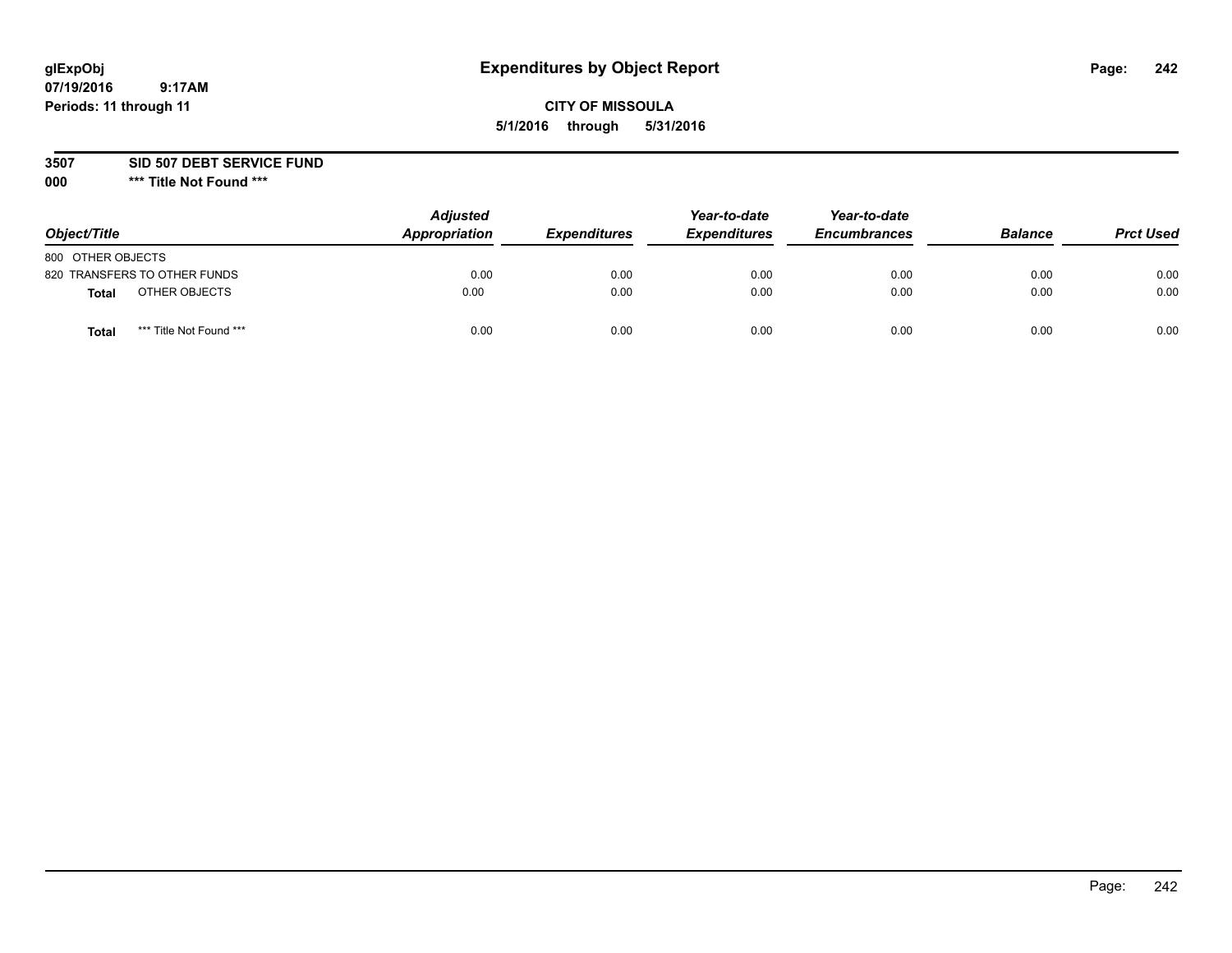#### **3507 SID 507 DEBT SERVICE FUND**

| Object/Title      |                           | <b>Adjusted</b><br>Appropriation | <b>Expenditures</b> | Year-to-date<br><b>Expenditures</b> | Year-to-date<br><b>Encumbrances</b> | <b>Balance</b> | <b>Prct Used</b> |
|-------------------|---------------------------|----------------------------------|---------------------|-------------------------------------|-------------------------------------|----------------|------------------|
| 500 FIXED CHARGES |                           |                                  |                     |                                     |                                     |                |                  |
|                   | 550 MERCHANT SERVICE FEES | 0.00                             | 0.00                | 0.00                                | 0.00                                | 0.00           | 0.00             |
| <b>Total</b>      | <b>FIXED CHARGES</b>      | 0.00                             | 0.00                | 0.00                                | 0.00                                | 0.00           | 0.00             |
| <b>Total</b>      | NON-DEPARTMENTAL          | 0.00                             | 0.00                | 0.00                                | 0.00                                | 0.00           | 0.00             |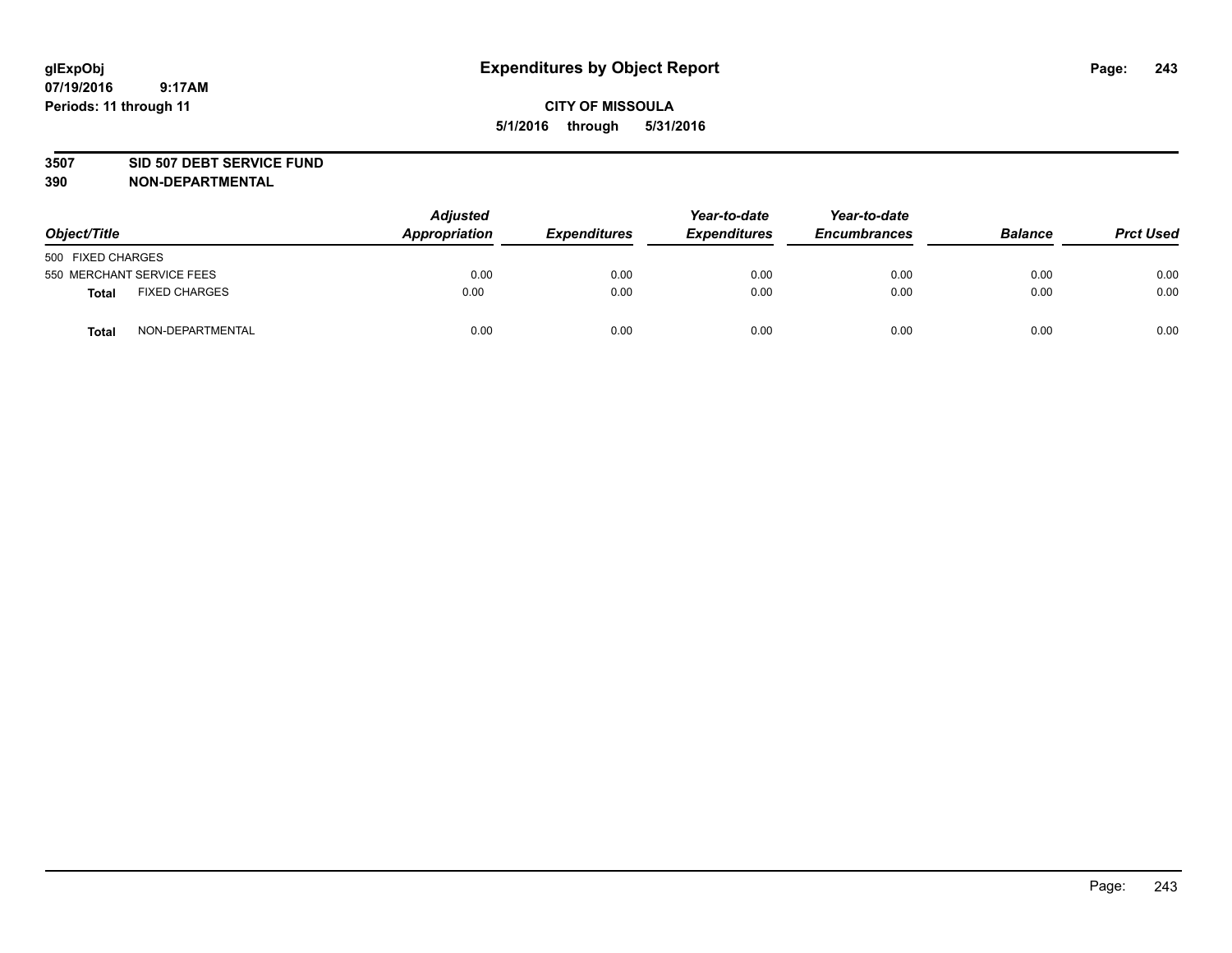### **3507 SID 507 DEBT SERVICE FUND**

| Object/Title                              | <b>Adjusted</b><br><b>Appropriation</b> | <b>Expenditures</b> | Year-to-date<br><b>Expenditures</b> | Year-to-date<br><b>Encumbrances</b> | <b>Balance</b> | <b>Prct Used</b> |
|-------------------------------------------|-----------------------------------------|---------------------|-------------------------------------|-------------------------------------|----------------|------------------|
| 500 FIXED CHARGES                         |                                         |                     |                                     |                                     |                |                  |
| 550 MERCHANT SERVICE FEES                 | 0.00                                    | 0.00                | 0.00                                | 0.00                                | 0.00           | 0.00             |
| <b>FIXED CHARGES</b><br><b>Total</b>      | 0.00                                    | 0.00                | 0.00                                | 0.00                                | 0.00           | 0.00             |
| 800 OTHER OBJECTS                         |                                         |                     |                                     |                                     |                |                  |
| 820 TRANSFERS TO OTHER FUNDS              | 0.00                                    | 0.00                | 0.00                                | 0.00                                | 0.00           | 0.00             |
| OTHER OBJECTS<br><b>Total</b>             | 0.00                                    | 0.00                | 0.00                                | 0.00                                | 0.00           | 0.00             |
| SID 507 DEBT SERVICE FUND<br><b>Total</b> | 0.00                                    | 0.00                | 0.00                                | 0.00                                | 0.00           | 0.00             |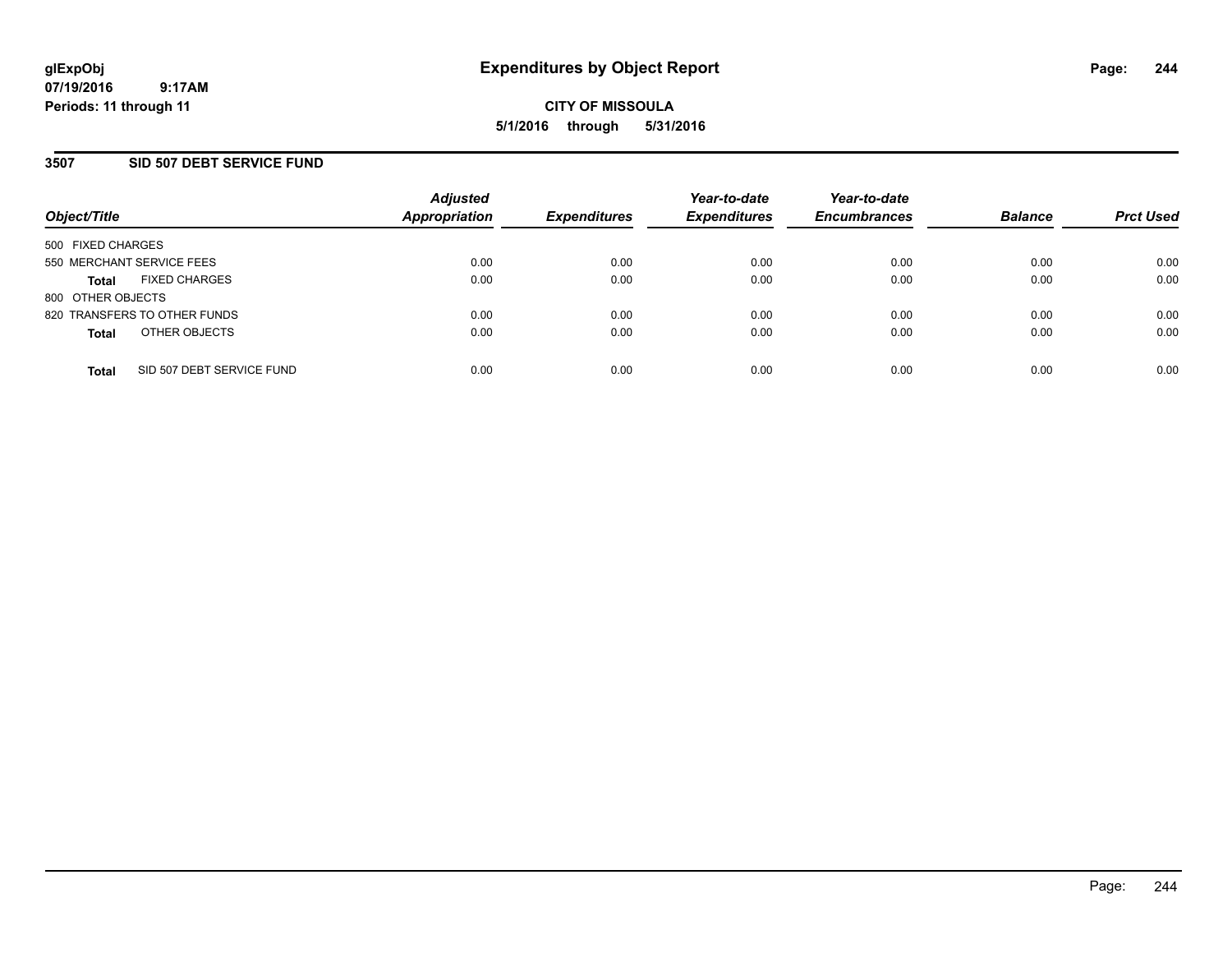### **CITY OF MISSOULA 5/1/2016 through 5/31/2016**

**3508 SID 508 DEBT SERVICE FUND**

| Object/Title                            | <b>Adjusted</b><br>Appropriation | <b>Expenditures</b> | Year-to-date<br><b>Expenditures</b> | Year-to-date<br><b>Encumbrances</b> | <b>Balance</b> | <b>Prct Used</b> |
|-----------------------------------------|----------------------------------|---------------------|-------------------------------------|-------------------------------------|----------------|------------------|
| 800 OTHER OBJECTS                       |                                  |                     |                                     |                                     |                |                  |
| 820 TRANSFERS TO OTHER FUNDS            | 0.00                             | 0.00                | 0.00                                | 0.00                                | 0.00           | 0.00             |
| OTHER OBJECTS<br><b>Total</b>           | 0.00                             | 0.00                | 0.00                                | 0.00                                | 0.00           | 0.00             |
| *** Title Not Found ***<br><b>Total</b> | 0.00                             | 0.00                | 0.00                                | 0.00                                | 0.00           | 0.00             |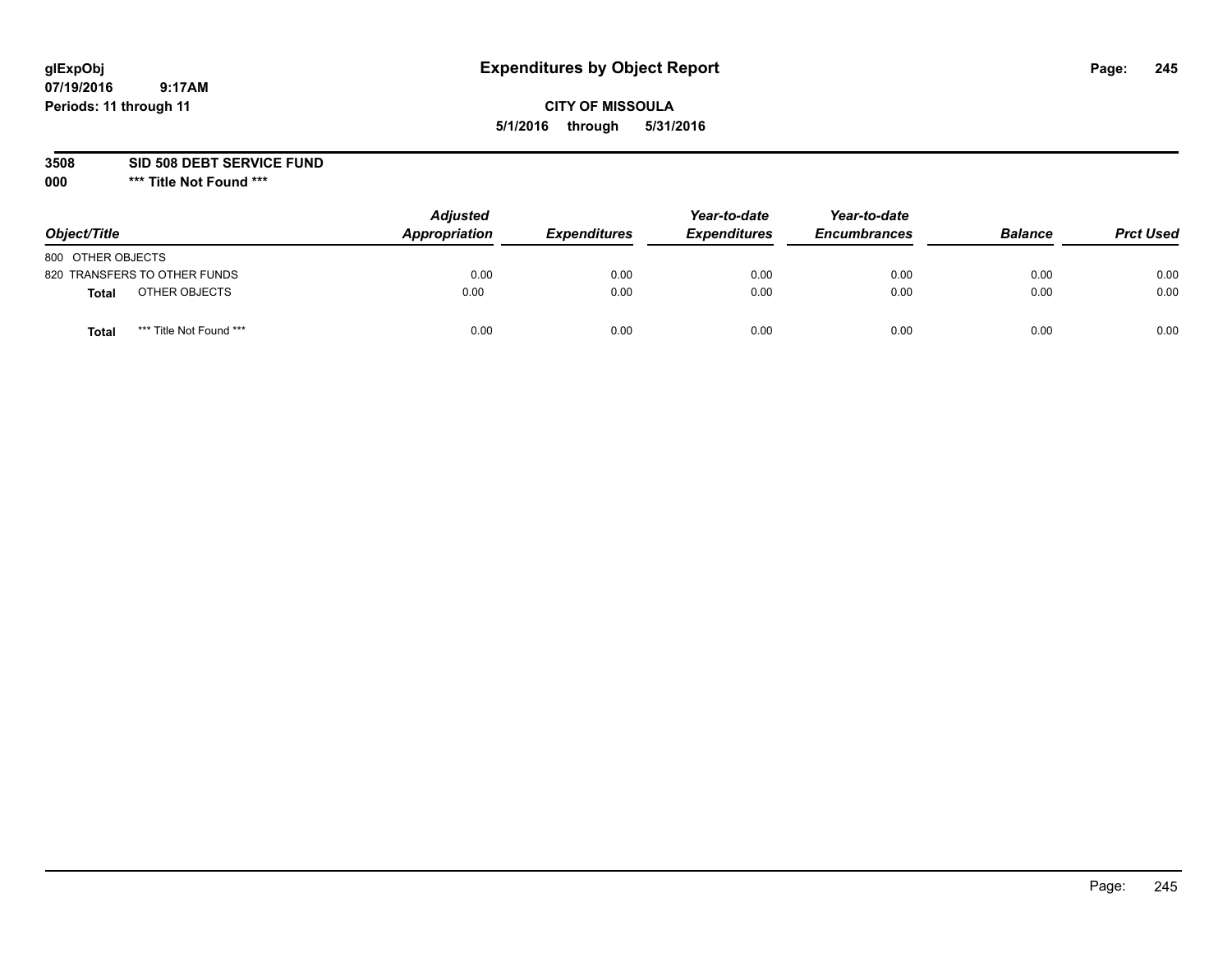#### **3508 SID 508 DEBT SERVICE FUND**

| Object/Title      |                           | <b>Adjusted</b><br>Appropriation | <b>Expenditures</b> | Year-to-date<br><b>Expenditures</b> | Year-to-date<br><b>Encumbrances</b> | <b>Balance</b> | <b>Prct Used</b> |
|-------------------|---------------------------|----------------------------------|---------------------|-------------------------------------|-------------------------------------|----------------|------------------|
| 500 FIXED CHARGES |                           |                                  |                     |                                     |                                     |                |                  |
|                   | 550 MERCHANT SERVICE FEES | 0.00                             | 0.00                | 0.00                                | 0.00                                | 0.00           | 0.00             |
| <b>Total</b>      | <b>FIXED CHARGES</b>      | 0.00                             | 0.00                | 0.00                                | 0.00                                | 0.00           | 0.00             |
| <b>Total</b>      | NON-DEPARTMENTAL          | 0.00                             | 0.00                | 0.00                                | 0.00                                | 0.00           | 0.00             |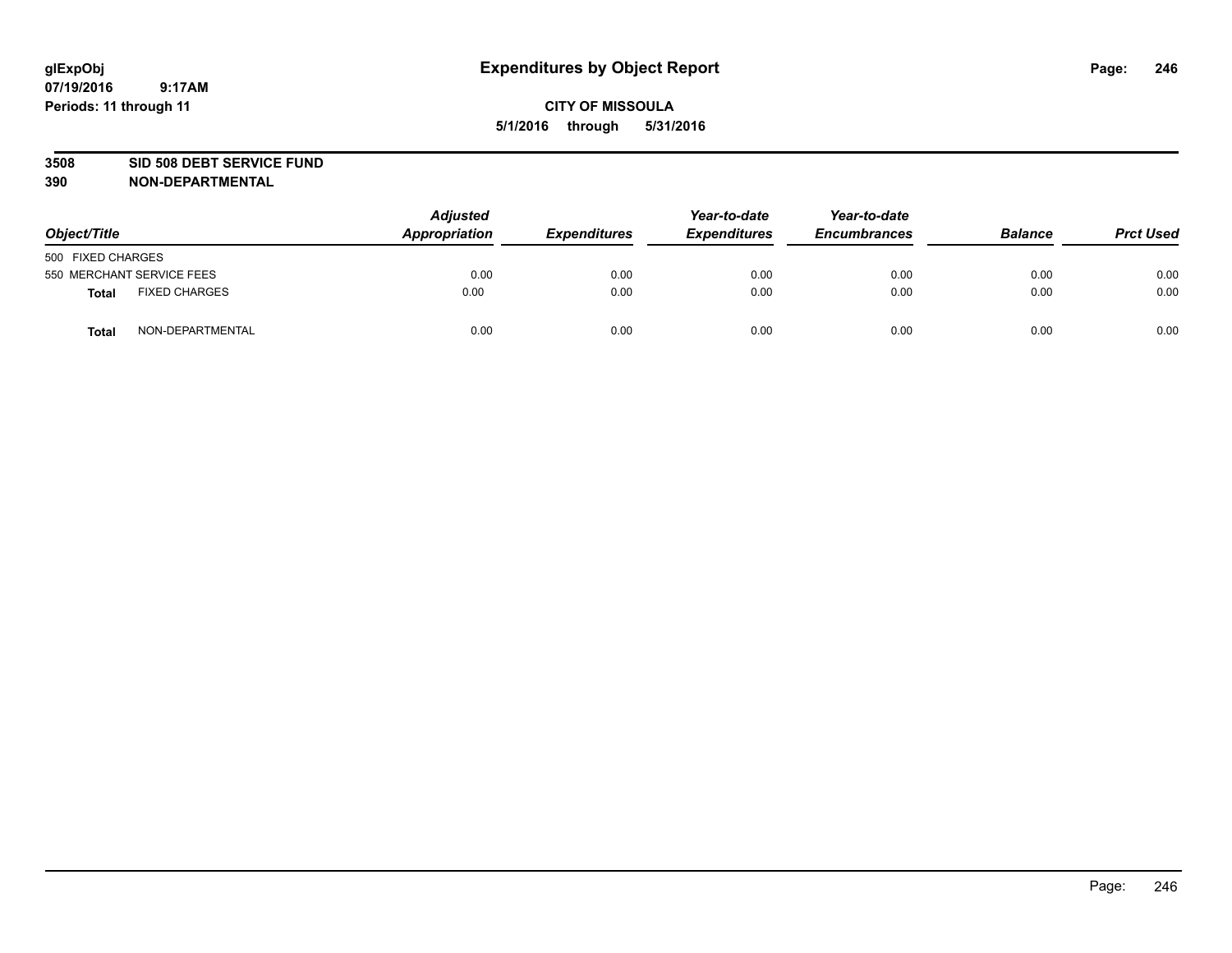### **3508 SID 508 DEBT SERVICE FUND**

| Object/Title                              | <b>Adjusted</b><br><b>Appropriation</b> | <b>Expenditures</b> | Year-to-date<br><b>Expenditures</b> | Year-to-date<br><b>Encumbrances</b> | <b>Balance</b> | <b>Prct Used</b> |
|-------------------------------------------|-----------------------------------------|---------------------|-------------------------------------|-------------------------------------|----------------|------------------|
| 500 FIXED CHARGES                         |                                         |                     |                                     |                                     |                |                  |
| 550 MERCHANT SERVICE FEES                 | 0.00                                    | 0.00                | 0.00                                | 0.00                                | 0.00           | 0.00             |
| <b>FIXED CHARGES</b><br><b>Total</b>      | 0.00                                    | 0.00                | 0.00                                | 0.00                                | 0.00           | 0.00             |
| 800 OTHER OBJECTS                         |                                         |                     |                                     |                                     |                |                  |
| 820 TRANSFERS TO OTHER FUNDS              | 0.00                                    | 0.00                | 0.00                                | 0.00                                | 0.00           | 0.00             |
| OTHER OBJECTS<br><b>Total</b>             | 0.00                                    | 0.00                | 0.00                                | 0.00                                | 0.00           | 0.00             |
| SID 508 DEBT SERVICE FUND<br><b>Total</b> | 0.00                                    | 0.00                | 0.00                                | 0.00                                | 0.00           | 0.00             |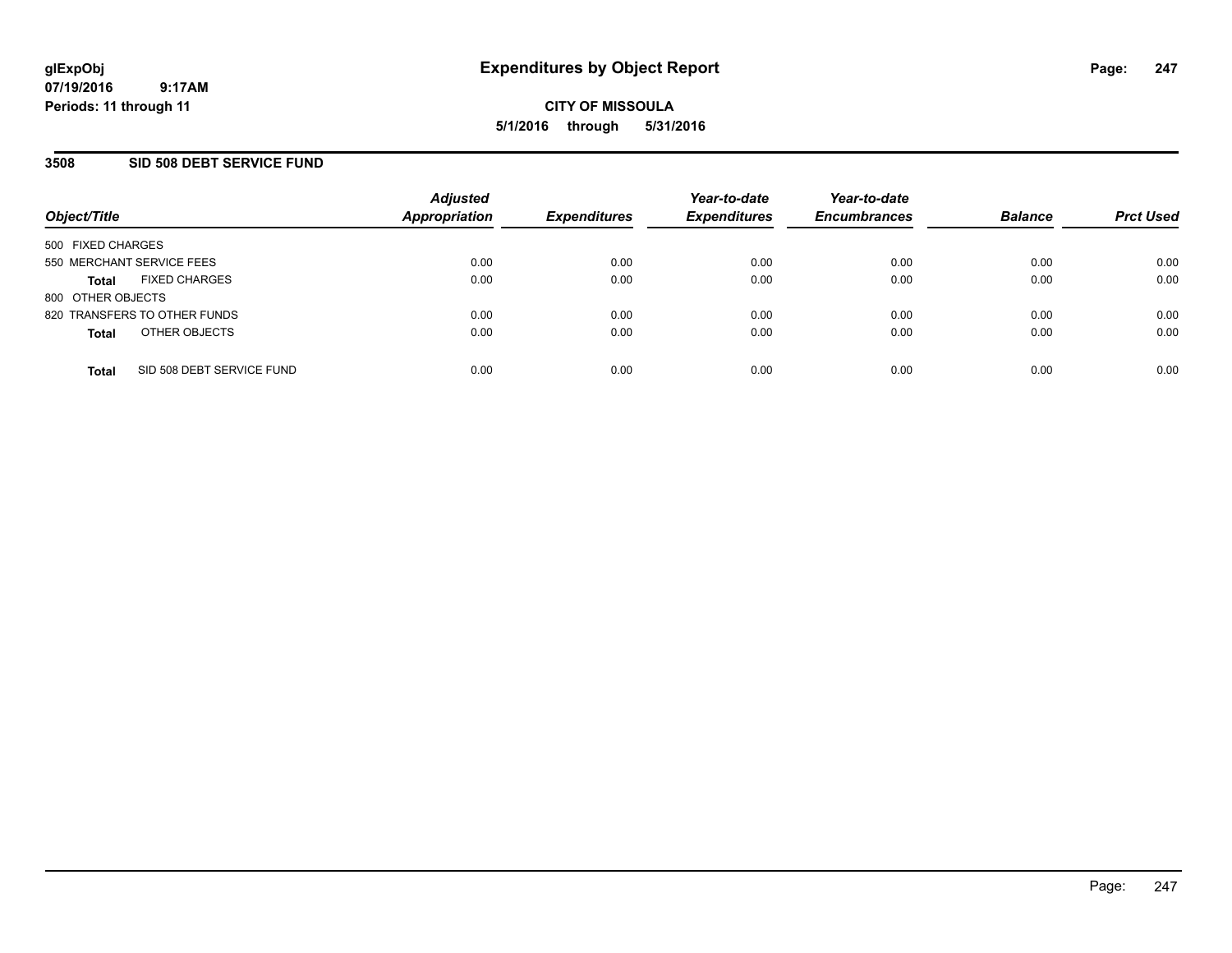## **CITY OF MISSOULA 5/1/2016 through 5/31/2016**

### **3510 SID 510 DEBT SERVICE FUND**

| Object/Title                            | <b>Adjusted</b><br>Appropriation | <b>Expenditures</b> | Year-to-date<br><b>Expenditures</b> | Year-to-date<br><b>Encumbrances</b> | <b>Balance</b> | <b>Prct Used</b> |
|-----------------------------------------|----------------------------------|---------------------|-------------------------------------|-------------------------------------|----------------|------------------|
| 800 OTHER OBJECTS                       |                                  |                     |                                     |                                     |                |                  |
| 820 TRANSFERS TO OTHER FUNDS            | 0.00                             | 0.00                | 0.00                                | 0.00                                | 0.00           | 0.00             |
| OTHER OBJECTS<br><b>Total</b>           | 0.00                             | 0.00                | 0.00                                | 0.00                                | 0.00           | 0.00             |
| *** Title Not Found ***<br><b>Total</b> | 0.00                             | 0.00                | 0.00                                | 0.00                                | 0.00           | 0.00             |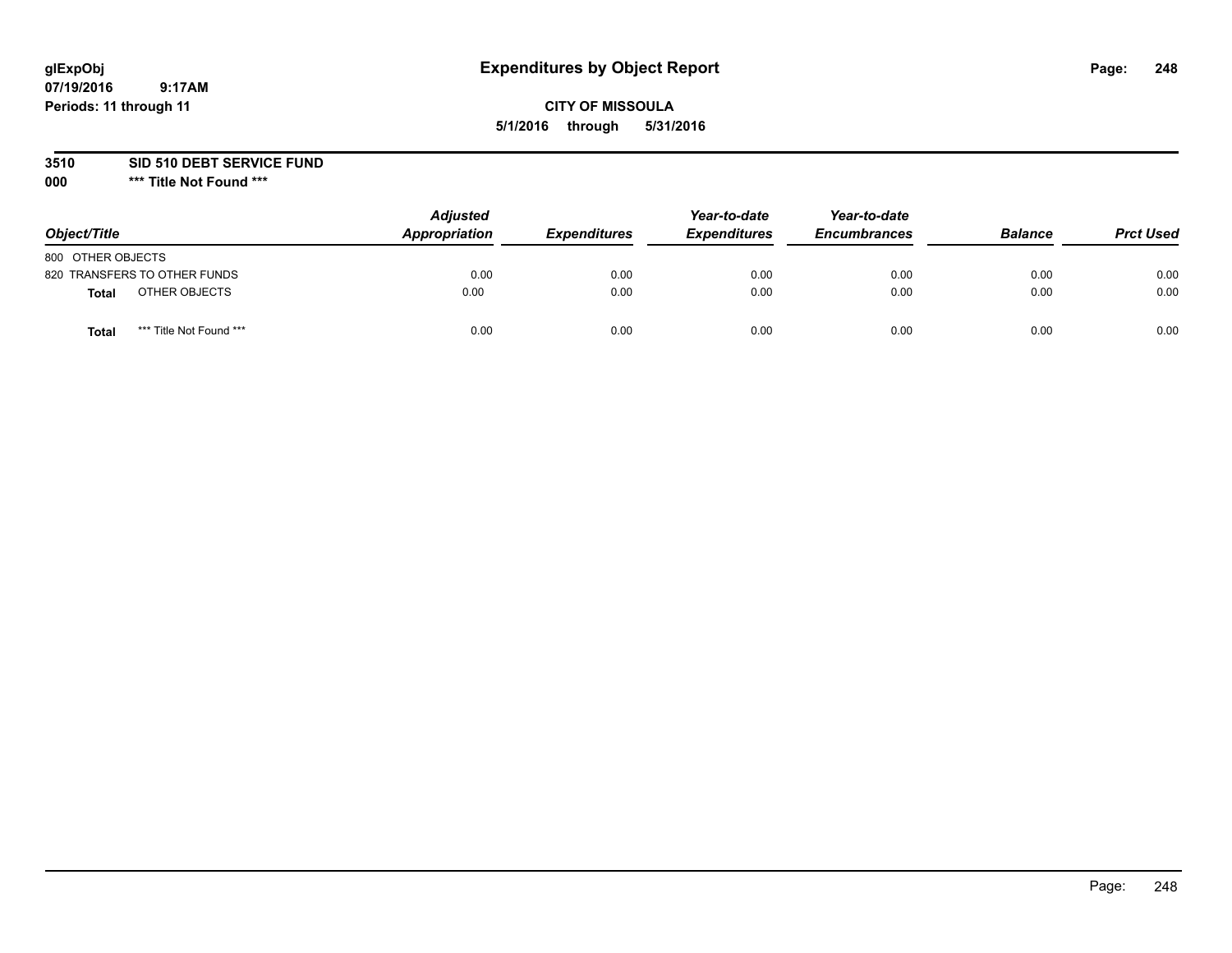#### **3510 SID 510 DEBT SERVICE FUND**

| Object/Title                        | <b>Adjusted</b><br><b>Appropriation</b> | <b>Expenditures</b> | Year-to-date<br><b>Expenditures</b> | Year-to-date<br><b>Encumbrances</b> | <b>Balance</b> | <b>Prct Used</b> |
|-------------------------------------|-----------------------------------------|---------------------|-------------------------------------|-------------------------------------|----------------|------------------|
|                                     |                                         |                     |                                     |                                     |                |                  |
| 500 FIXED CHARGES                   |                                         |                     |                                     |                                     |                |                  |
| 550 MERCHANT SERVICE FEES           | 0.00                                    | 0.00                | 0.00                                | 0.00                                | 0.00           | 0.00             |
| <b>FIXED CHARGES</b><br>Total       | 0.00                                    | 0.00                | 0.00                                | 0.00                                | 0.00           | 0.00             |
| 600 DEBT SERVICE                    |                                         |                     |                                     |                                     |                |                  |
| 610 PRINCIPAL                       | 0.00                                    | 0.00                | 0.00                                | 0.00                                | 0.00           | 0.00             |
| 620 INTEREST / SERVICE FEES         | 0.00                                    | 0.00                | 0.00                                | 0.00                                | 0.00           | 0.00             |
| <b>DEBT SERVICE</b><br><b>Total</b> | 0.00                                    | 0.00                | 0.00                                | 0.00                                | 0.00           | 0.00             |
| NON-DEPARTMENTAL<br><b>Total</b>    | 0.00                                    | 0.00                | 0.00                                | 0.00                                | 0.00           | 0.00             |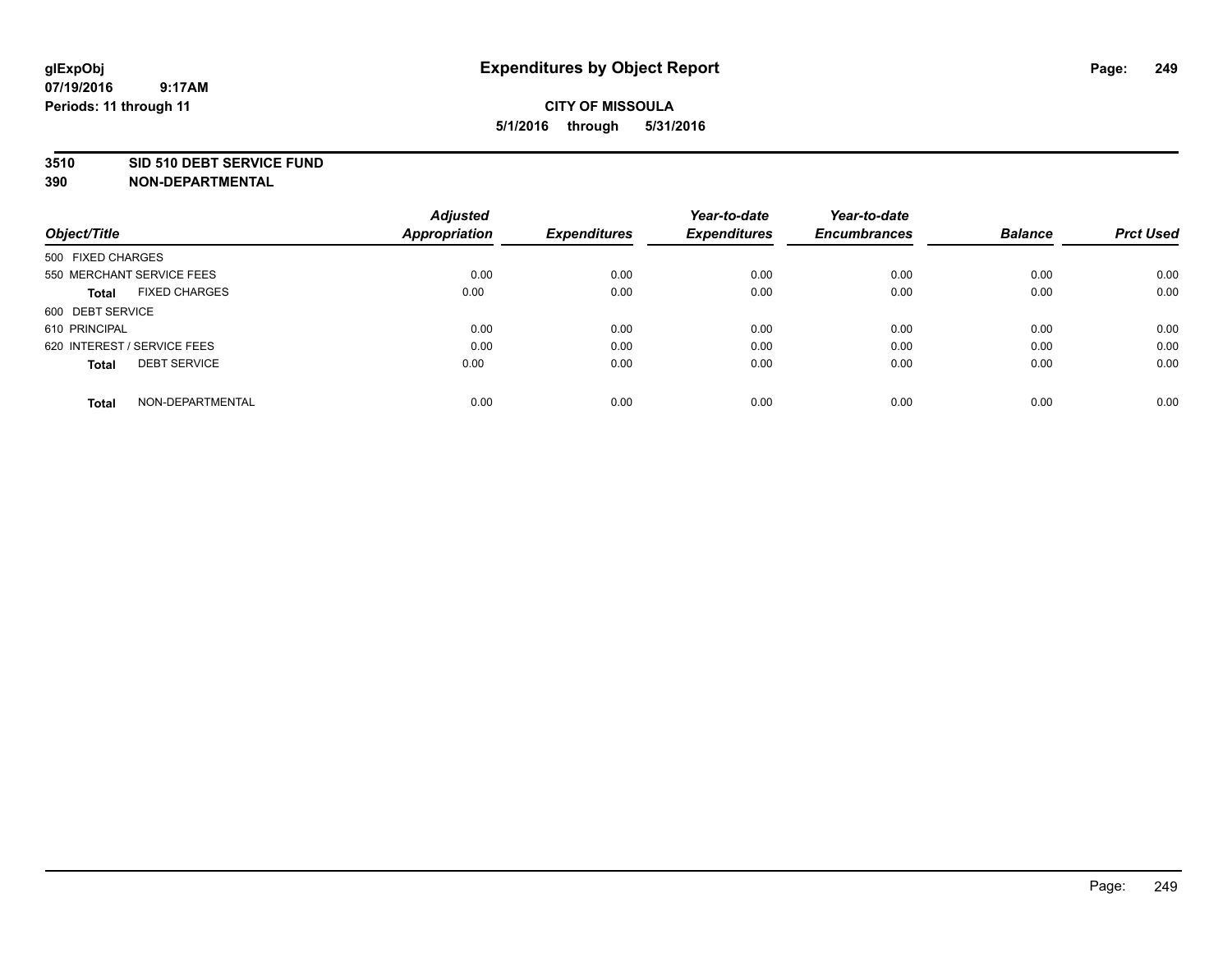#### **07/19/2016 9:17AM Periods: 11 through 11**

# **CITY OF MISSOULA 5/1/2016 through 5/31/2016**

### **3510 SID 510 DEBT SERVICE FUND**

| Object/Title      |                              | <b>Adjusted</b><br><b>Appropriation</b> | <b>Expenditures</b> | Year-to-date<br><b>Expenditures</b> | Year-to-date<br><b>Encumbrances</b> | <b>Balance</b> | <b>Prct Used</b> |
|-------------------|------------------------------|-----------------------------------------|---------------------|-------------------------------------|-------------------------------------|----------------|------------------|
|                   |                              |                                         |                     |                                     |                                     |                |                  |
| 500 FIXED CHARGES |                              |                                         |                     |                                     |                                     |                |                  |
|                   | 550 MERCHANT SERVICE FEES    | 0.00                                    | 0.00                | 0.00                                | 0.00                                | 0.00           | 0.00             |
| <b>Total</b>      | <b>FIXED CHARGES</b>         | 0.00                                    | 0.00                | 0.00                                | 0.00                                | 0.00           | 0.00             |
| 600 DEBT SERVICE  |                              |                                         |                     |                                     |                                     |                |                  |
| 610 PRINCIPAL     |                              | 0.00                                    | 0.00                | 0.00                                | 0.00                                | 0.00           | 0.00             |
|                   | 620 INTEREST / SERVICE FEES  | 0.00                                    | 0.00                | 0.00                                | 0.00                                | 0.00           | 0.00             |
| <b>Total</b>      | <b>DEBT SERVICE</b>          | 0.00                                    | 0.00                | 0.00                                | 0.00                                | 0.00           | 0.00             |
| 800 OTHER OBJECTS |                              |                                         |                     |                                     |                                     |                |                  |
|                   | 820 TRANSFERS TO OTHER FUNDS | 0.00                                    | 0.00                | 0.00                                | 0.00                                | 0.00           | 0.00             |
| <b>Total</b>      | OTHER OBJECTS                | 0.00                                    | 0.00                | 0.00                                | 0.00                                | 0.00           | 0.00             |
| <b>Total</b>      | SID 510 DEBT SERVICE FUND    | 0.00                                    | 0.00                | 0.00                                | 0.00                                | 0.00           | 0.00             |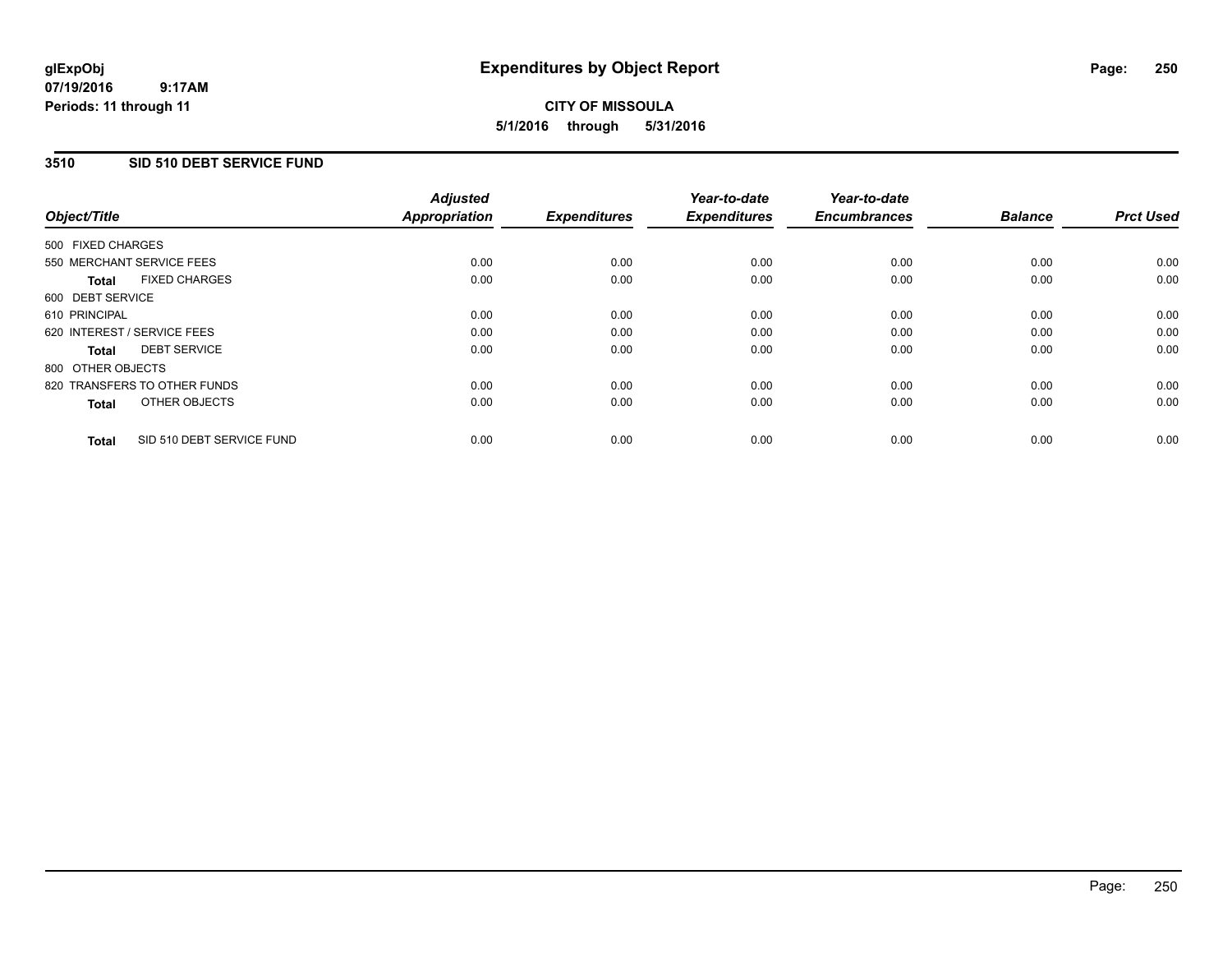## **CITY OF MISSOULA 5/1/2016 through 5/31/2016**

**3511 SID 511 DEBT SERVICE FUND**

| Object/Title                     | <b>Adjusted</b><br>Appropriation | <b>Expenditures</b> | Year-to-date<br><b>Expenditures</b> | Year-to-date<br><b>Encumbrances</b> | <b>Balance</b> | <b>Prct Used</b> |
|----------------------------------|----------------------------------|---------------------|-------------------------------------|-------------------------------------|----------------|------------------|
| 800 OTHER OBJECTS                |                                  |                     |                                     |                                     |                |                  |
| 820 TRANSFERS TO OTHER FUNDS     | 0.00                             | 0.00                | 0.00                                | 0.00                                | 0.00           | 0.00             |
| OTHER OBJECTS<br><b>Total</b>    | 0.00                             | 0.00                | 0.00                                | 0.00                                | 0.00           | 0.00             |
| *** Title Not Found ***<br>Total | 0.00                             | 0.00                | 0.00                                | 0.00                                | 0.00           | 0.00             |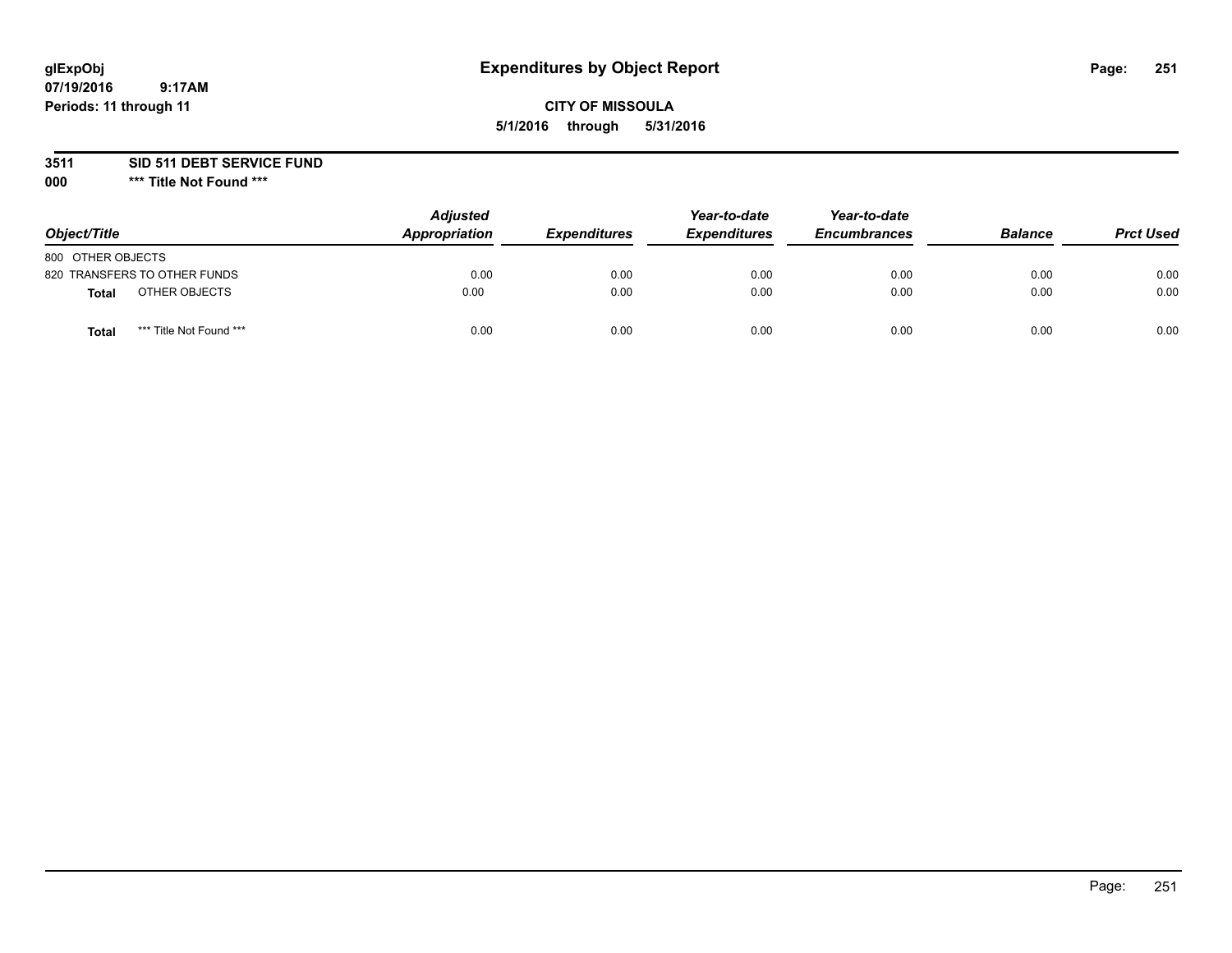#### **3511 SID 511 DEBT SERVICE FUND**

| Object/Title                         | <b>Adjusted</b><br><b>Appropriation</b> | <b>Expenditures</b> | Year-to-date<br><b>Expenditures</b> | Year-to-date<br><b>Encumbrances</b> | <b>Balance</b> | <b>Prct Used</b> |
|--------------------------------------|-----------------------------------------|---------------------|-------------------------------------|-------------------------------------|----------------|------------------|
|                                      |                                         |                     |                                     |                                     |                |                  |
| 500 FIXED CHARGES                    |                                         |                     |                                     |                                     |                |                  |
| 550 MERCHANT SERVICE FEES            | 0.00                                    | 0.00                | 0.00                                | 0.00                                | 0.00           | 0.00             |
| <b>FIXED CHARGES</b><br><b>Total</b> | 0.00                                    | 0.00                | 0.00                                | 0.00                                | 0.00           | 0.00             |
| 600 DEBT SERVICE                     |                                         |                     |                                     |                                     |                |                  |
| 610 PRINCIPAL                        | 0.00                                    | 0.00                | 0.00                                | 0.00                                | 0.00           | 0.00             |
| 620 INTEREST / SERVICE FEES          | 0.00                                    | 0.00                | 0.00                                | 0.00                                | 0.00           | 0.00             |
| <b>DEBT SERVICE</b><br>Total         | 0.00                                    | 0.00                | 0.00                                | 0.00                                | 0.00           | 0.00             |
|                                      |                                         |                     |                                     |                                     |                |                  |
| NON-DEPARTMENTAL<br><b>Total</b>     | 0.00                                    | 0.00                | 0.00                                | 0.00                                | 0.00           | 0.00             |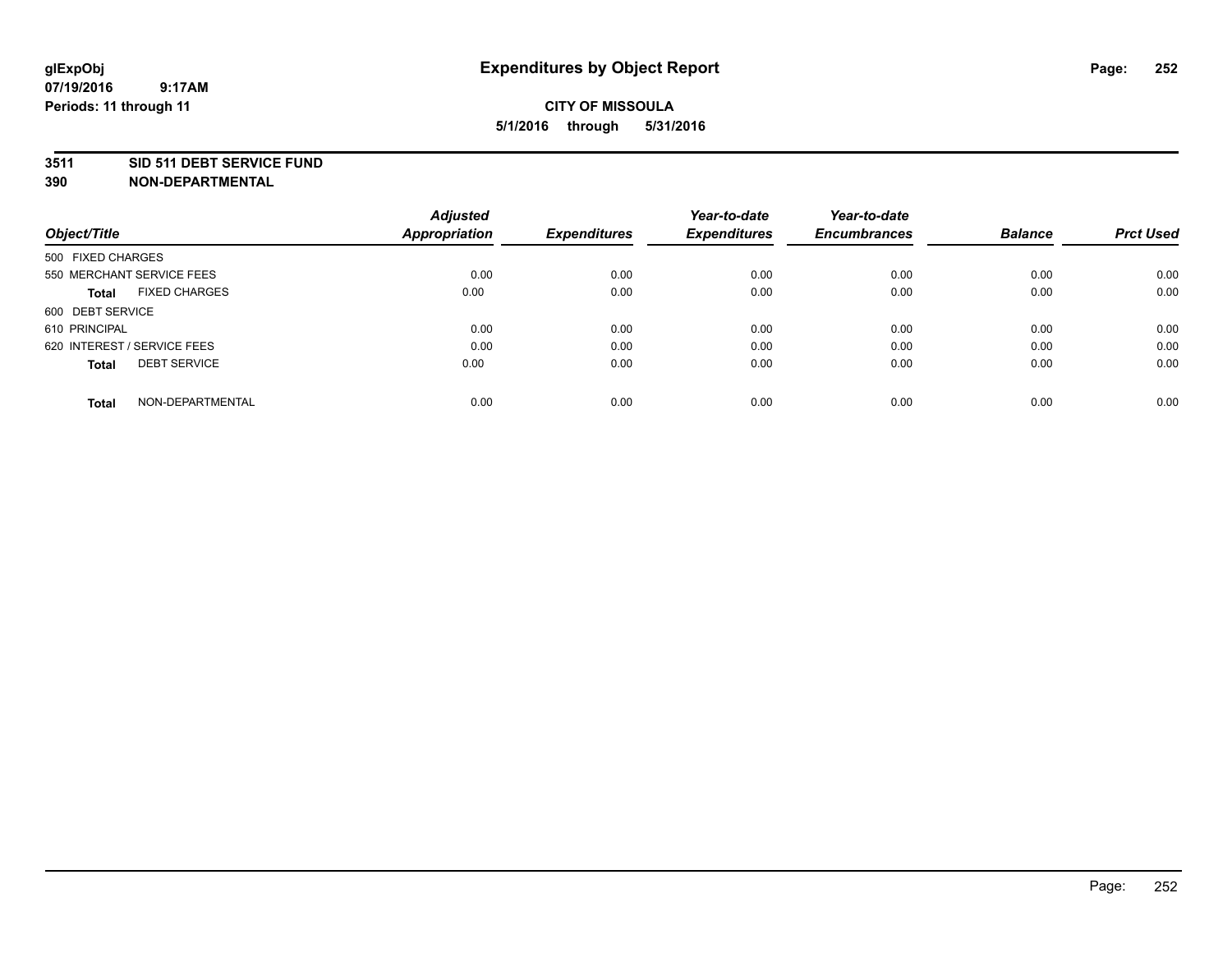### **3511 SID 511 DEBT SERVICE FUND**

| Object/Title      |                              | <b>Adjusted</b><br>Appropriation | <b>Expenditures</b> | Year-to-date<br><b>Expenditures</b> | Year-to-date<br><b>Encumbrances</b> | <b>Balance</b> | <b>Prct Used</b> |
|-------------------|------------------------------|----------------------------------|---------------------|-------------------------------------|-------------------------------------|----------------|------------------|
| 500 FIXED CHARGES |                              |                                  |                     |                                     |                                     |                |                  |
|                   | 550 MERCHANT SERVICE FEES    | 0.00                             | 0.00                | 0.00                                | 0.00                                | 0.00           | 0.00             |
| <b>Total</b>      | <b>FIXED CHARGES</b>         | 0.00                             | 0.00                | 0.00                                | 0.00                                | 0.00           | 0.00             |
| 600 DEBT SERVICE  |                              |                                  |                     |                                     |                                     |                |                  |
| 610 PRINCIPAL     |                              | 0.00                             | 0.00                | 0.00                                | 0.00                                | 0.00           | 0.00             |
|                   | 620 INTEREST / SERVICE FEES  | 0.00                             | 0.00                | 0.00                                | 0.00                                | 0.00           | 0.00             |
| Total             | <b>DEBT SERVICE</b>          | 0.00                             | 0.00                | 0.00                                | 0.00                                | 0.00           | 0.00             |
| 800 OTHER OBJECTS |                              |                                  |                     |                                     |                                     |                |                  |
|                   | 820 TRANSFERS TO OTHER FUNDS | 0.00                             | 0.00                | 0.00                                | 0.00                                | 0.00           | 0.00             |
| <b>Total</b>      | OTHER OBJECTS                | 0.00                             | 0.00                | 0.00                                | 0.00                                | 0.00           | 0.00             |
| <b>Total</b>      | SID 511 DEBT SERVICE FUND    | 0.00                             | 0.00                | 0.00                                | 0.00                                | 0.00           | 0.00             |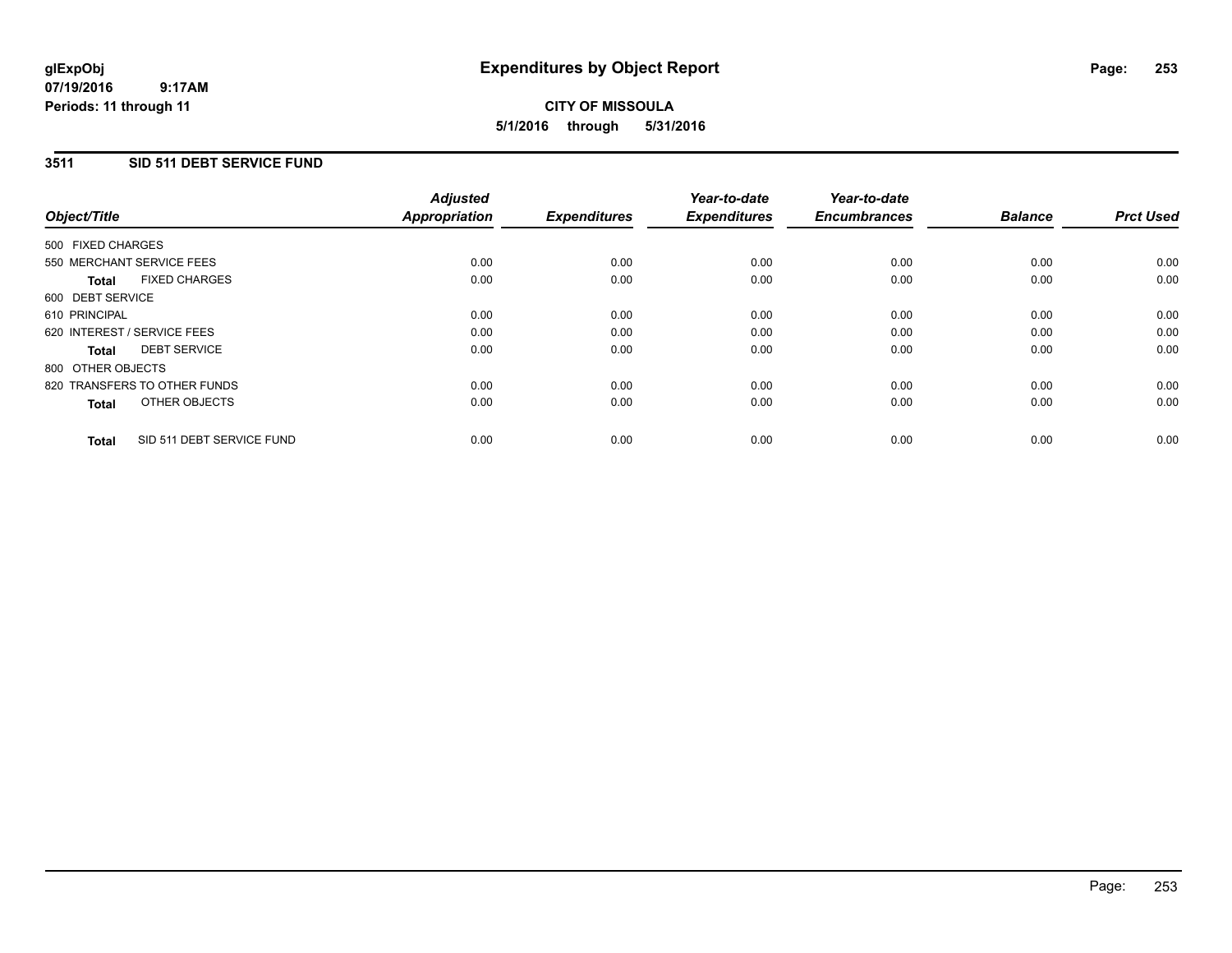### **3512 SID 512 DEBT SERVICE FUND**

|                             |                           | <b>Adjusted</b>      |                     | Year-to-date        | Year-to-date        |                |                  |
|-----------------------------|---------------------------|----------------------|---------------------|---------------------|---------------------|----------------|------------------|
| Object/Title                |                           | <b>Appropriation</b> | <b>Expenditures</b> | <b>Expenditures</b> | <b>Encumbrances</b> | <b>Balance</b> | <b>Prct Used</b> |
| 500 FIXED CHARGES           |                           |                      |                     |                     |                     |                |                  |
|                             | 550 MERCHANT SERVICE FEES | 0.00                 | 0.00                | 0.00                | 0.00                | 0.00           | 0.00             |
| <b>Total</b>                | <b>FIXED CHARGES</b>      | 0.00                 | 0.00                | 0.00                | 0.00                | 0.00           | 0.00             |
| 600 DEBT SERVICE            |                           |                      |                     |                     |                     |                |                  |
| 610 PRINCIPAL               |                           | 29.670.00            | 0.00                | 0.00                | 0.00                | 29.670.00      | 0.00             |
| 620 INTEREST / SERVICE FEES |                           | 3,685.00             | 0.00                | 2.017.70            | 0.00                | 1,667.30       | 54.75            |
| <b>Total</b>                | <b>DEBT SERVICE</b>       | 33.355.00            | 0.00                | 2.017.70            | 0.00                | 31.337.30      | 6.05             |
| <b>Total</b>                | NON-DEPARTMENTAL          | 33,355.00            | 0.00                | 2.017.70            | 0.00                | 31.337.30      | 6.05             |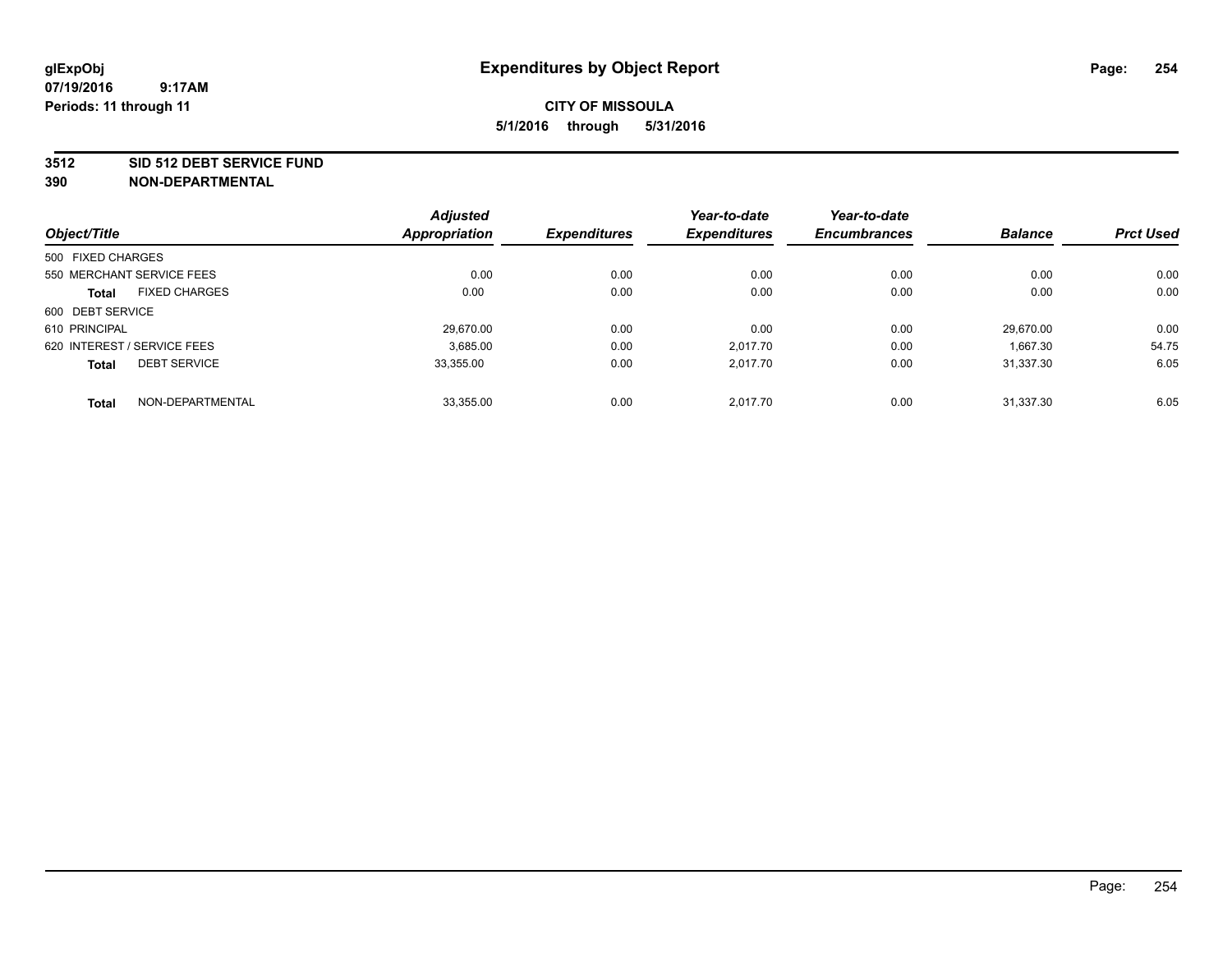### **3512 SID 512 DEBT SERVICE FUND**

| Object/Title                |                           | <b>Adjusted</b><br>Appropriation | <b>Expenditures</b> | Year-to-date<br><b>Expenditures</b> | Year-to-date<br><b>Encumbrances</b> | <b>Balance</b> | <b>Prct Used</b> |
|-----------------------------|---------------------------|----------------------------------|---------------------|-------------------------------------|-------------------------------------|----------------|------------------|
| 500 FIXED CHARGES           |                           |                                  |                     |                                     |                                     |                |                  |
| 550 MERCHANT SERVICE FEES   |                           | 0.00                             | 0.00                | 0.00                                | 0.00                                | 0.00           | 0.00             |
| <b>Total</b>                | <b>FIXED CHARGES</b>      | 0.00                             | 0.00                | 0.00                                | 0.00                                | 0.00           | 0.00             |
| 600 DEBT SERVICE            |                           |                                  |                     |                                     |                                     |                |                  |
| 610 PRINCIPAL               |                           | 29.670.00                        | 0.00                | 0.00                                | 0.00                                | 29.670.00      | 0.00             |
| 620 INTEREST / SERVICE FEES |                           | 3,685.00                         | 0.00                | 2.017.70                            | 0.00                                | 1.667.30       | 54.75            |
| <b>Total</b>                | <b>DEBT SERVICE</b>       | 33,355.00                        | 0.00                | 2.017.70                            | 0.00                                | 31.337.30      | 6.05             |
| <b>Total</b>                | SID 512 DEBT SERVICE FUND | 33,355.00                        | 0.00                | 2.017.70                            | 0.00                                | 31.337.30      | 6.05             |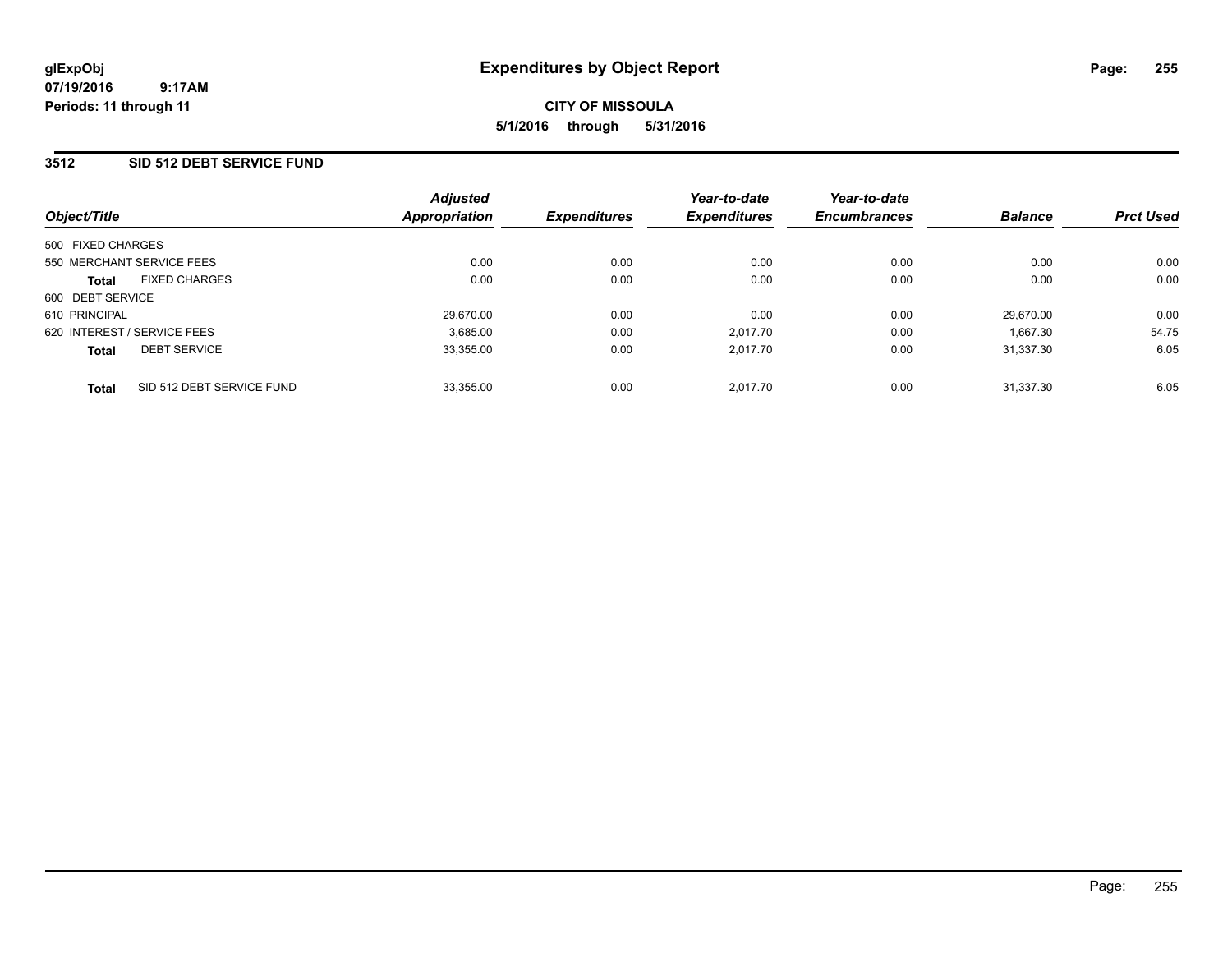### **3513 SID 513 DEBT SERVICE FUND**

**280 PUBLIC WORKS OPERATIONS**

| Object/Title                            | <b>Adjusted</b><br><b>Appropriation</b> | <b>Expenditures</b> | Year-to-date<br><b>Expenditures</b> | Year-to-date<br><b>Encumbrances</b> | <b>Balance</b> | <b>Prct Used</b> |
|-----------------------------------------|-----------------------------------------|---------------------|-------------------------------------|-------------------------------------|----------------|------------------|
| 500 FIXED CHARGES                       |                                         |                     |                                     |                                     |                |                  |
| 550 MERCHANT SERVICE FEES               | 0.00                                    | 0.00                | 0.00                                | 0.00                                | 0.00           | 0.00             |
| <b>FIXED CHARGES</b><br><b>Total</b>    | 0.00                                    | 0.00                | 0.00                                | 0.00                                | 0.00           | 0.00             |
| 800 OTHER OBJECTS                       |                                         |                     |                                     |                                     |                |                  |
| 820 TRANSFERS TO OTHER FUNDS            | 0.00                                    | 0.00                | 0.00                                | 0.00                                | 0.00           | 0.00             |
| OTHER OBJECTS<br><b>Total</b>           | 0.00                                    | 0.00                | 0.00                                | 0.00                                | 0.00           | 0.00             |
| PUBLIC WORKS OPERATIONS<br><b>Total</b> | 0.00                                    | 0.00                | 0.00                                | 0.00                                | 0.00           | 0.00             |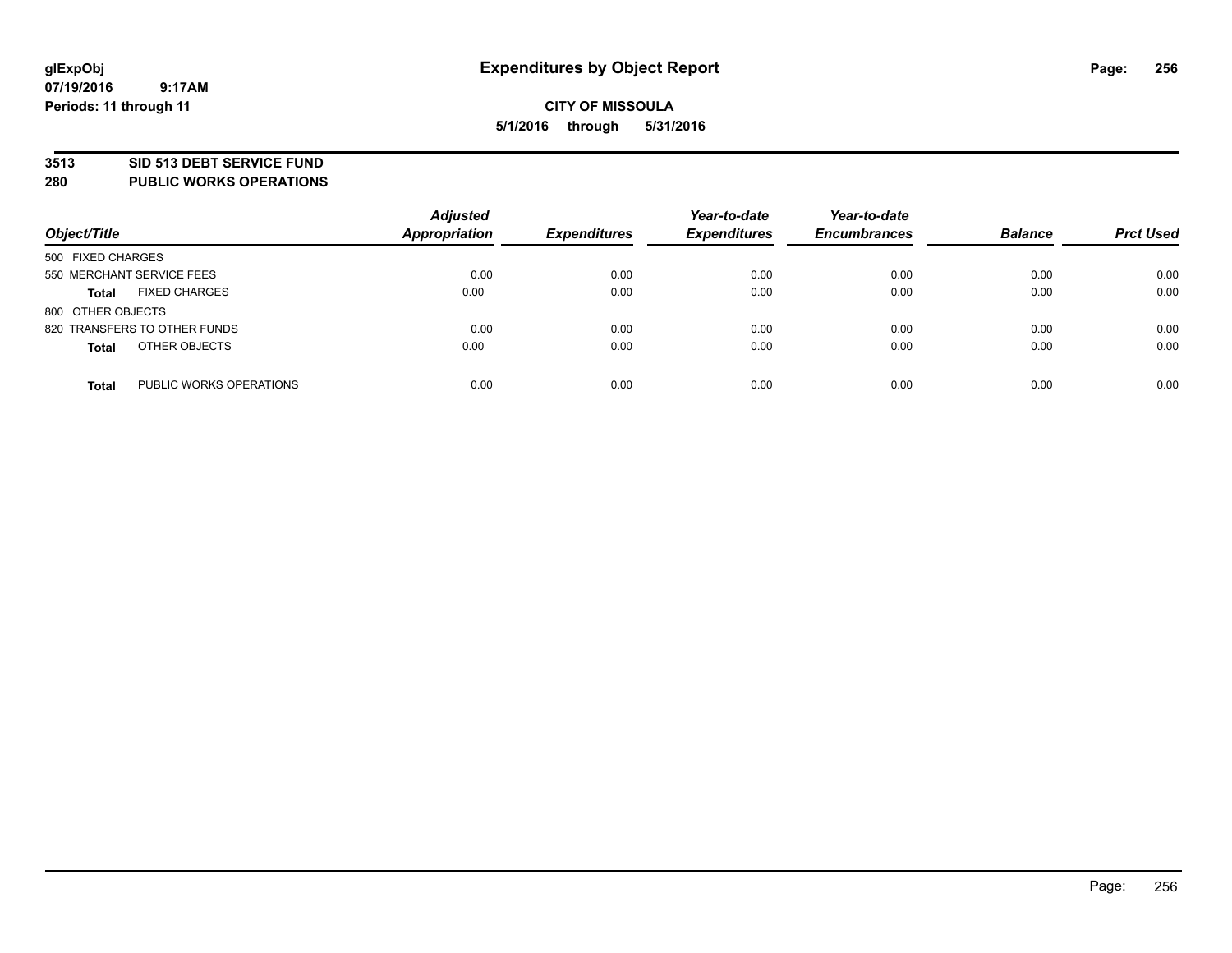### **3513 SID 513 DEBT SERVICE FUND**

| Object/Title                         | <b>Adjusted</b><br>Appropriation | <b>Expenditures</b> | Year-to-date<br><b>Expenditures</b> | Year-to-date<br><b>Encumbrances</b> | <b>Balance</b> | <b>Prct Used</b> |
|--------------------------------------|----------------------------------|---------------------|-------------------------------------|-------------------------------------|----------------|------------------|
| 500 FIXED CHARGES                    |                                  |                     |                                     |                                     |                |                  |
| 550 MERCHANT SERVICE FEES            | 0.00                             | 0.00                | 0.00                                | 0.00                                | 0.00           | 0.00             |
| <b>FIXED CHARGES</b><br><b>Total</b> | 0.00                             | 0.00                | 0.00                                | 0.00                                | 0.00           | 0.00             |
| 600 DEBT SERVICE                     |                                  |                     |                                     |                                     |                |                  |
| 610 PRINCIPAL                        | 0.00                             | 0.00                | 0.00                                | 0.00                                | 0.00           | 0.00             |
| 620 INTEREST / SERVICE FEES          | 0.00                             | 0.00                | 0.00                                | 0.00                                | 0.00           | 0.00             |
| <b>DEBT SERVICE</b><br><b>Total</b>  | 0.00                             | 0.00                | 0.00                                | 0.00                                | 0.00           | 0.00             |
| 800 OTHER OBJECTS                    |                                  |                     |                                     |                                     |                |                  |
| 820 TRANSFERS TO OTHER FUNDS         | 0.00                             | 0.00                | 0.00                                | 0.00                                | 0.00           | 0.00             |
| OTHER OBJECTS<br><b>Total</b>        | 0.00                             | 0.00                | 0.00                                | 0.00                                | 0.00           | 0.00             |
|                                      |                                  |                     |                                     |                                     |                |                  |
| NON-DEPARTMENTAL<br><b>Total</b>     | 0.00                             | 0.00                | 0.00                                | 0.00                                | 0.00           | 0.00             |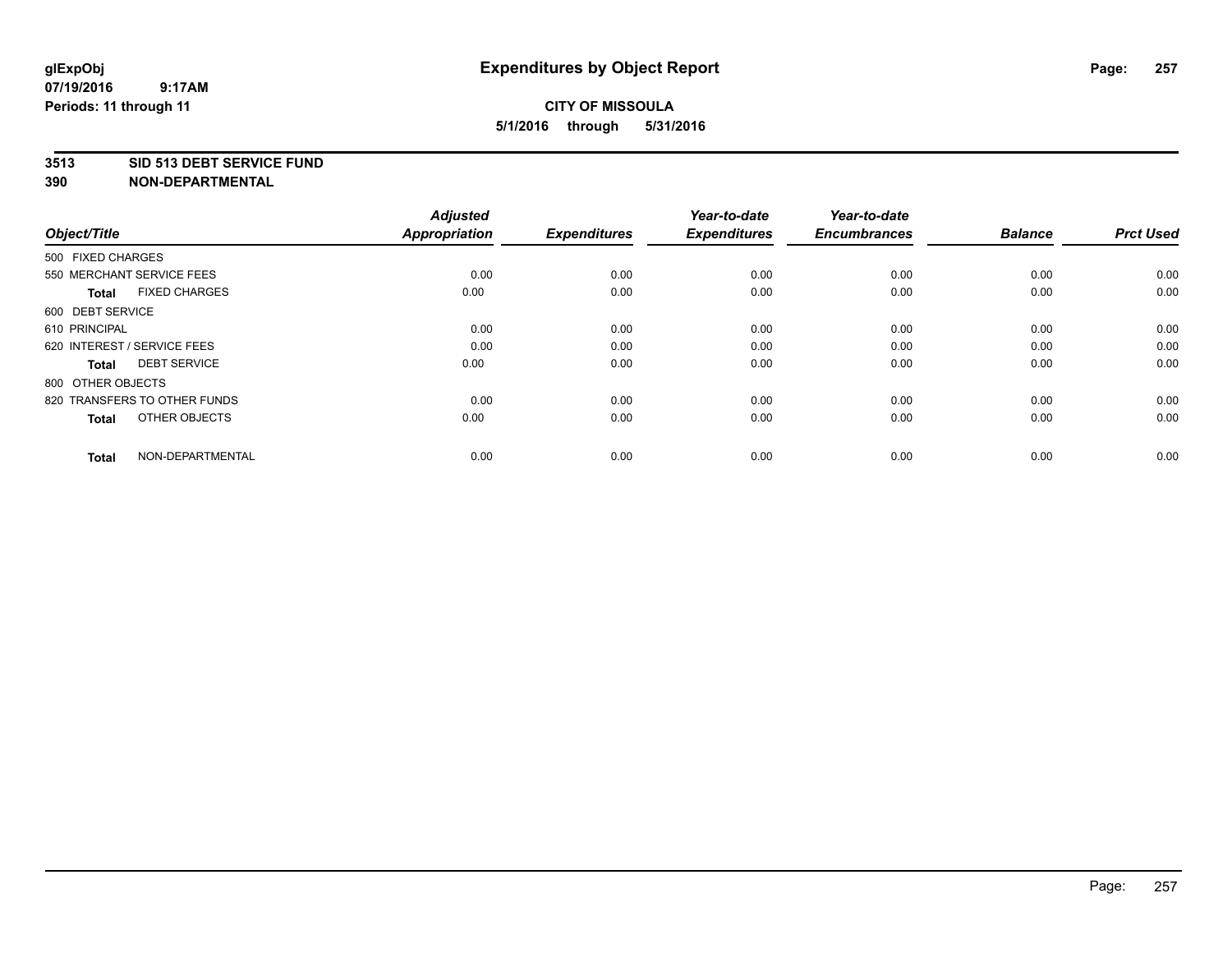### **07/19/2016 9:17AM Periods: 11 through 11**

# **CITY OF MISSOULA 5/1/2016 through 5/31/2016**

### **3513 SID 513 DEBT SERVICE FUND**

| Object/Title                              | <b>Adjusted</b><br><b>Appropriation</b> | <b>Expenditures</b> | Year-to-date<br><b>Expenditures</b> | Year-to-date<br><b>Encumbrances</b> | <b>Balance</b> | <b>Prct Used</b> |
|-------------------------------------------|-----------------------------------------|---------------------|-------------------------------------|-------------------------------------|----------------|------------------|
|                                           |                                         |                     |                                     |                                     |                |                  |
| 500 FIXED CHARGES                         |                                         |                     |                                     |                                     |                |                  |
| 550 MERCHANT SERVICE FEES                 | 0.00                                    | 0.00                | 0.00                                | 0.00                                | 0.00           | 0.00             |
| <b>FIXED CHARGES</b><br>Total             | 0.00                                    | 0.00                | 0.00                                | 0.00                                | 0.00           | 0.00             |
| 600 DEBT SERVICE                          |                                         |                     |                                     |                                     |                |                  |
| 610 PRINCIPAL                             | 0.00                                    | 0.00                | 0.00                                | 0.00                                | 0.00           | 0.00             |
| 620 INTEREST / SERVICE FEES               | 0.00                                    | 0.00                | 0.00                                | 0.00                                | 0.00           | 0.00             |
| <b>DEBT SERVICE</b><br><b>Total</b>       | 0.00                                    | 0.00                | 0.00                                | 0.00                                | 0.00           | 0.00             |
| 800 OTHER OBJECTS                         |                                         |                     |                                     |                                     |                |                  |
| 820 TRANSFERS TO OTHER FUNDS              | 0.00                                    | 0.00                | 0.00                                | 0.00                                | 0.00           | 0.00             |
| OTHER OBJECTS<br><b>Total</b>             | 0.00                                    | 0.00                | 0.00                                | 0.00                                | 0.00           | 0.00             |
|                                           |                                         |                     |                                     |                                     |                |                  |
| SID 513 DEBT SERVICE FUND<br><b>Total</b> | 0.00                                    | 0.00                | 0.00                                | 0.00                                | 0.00           | 0.00             |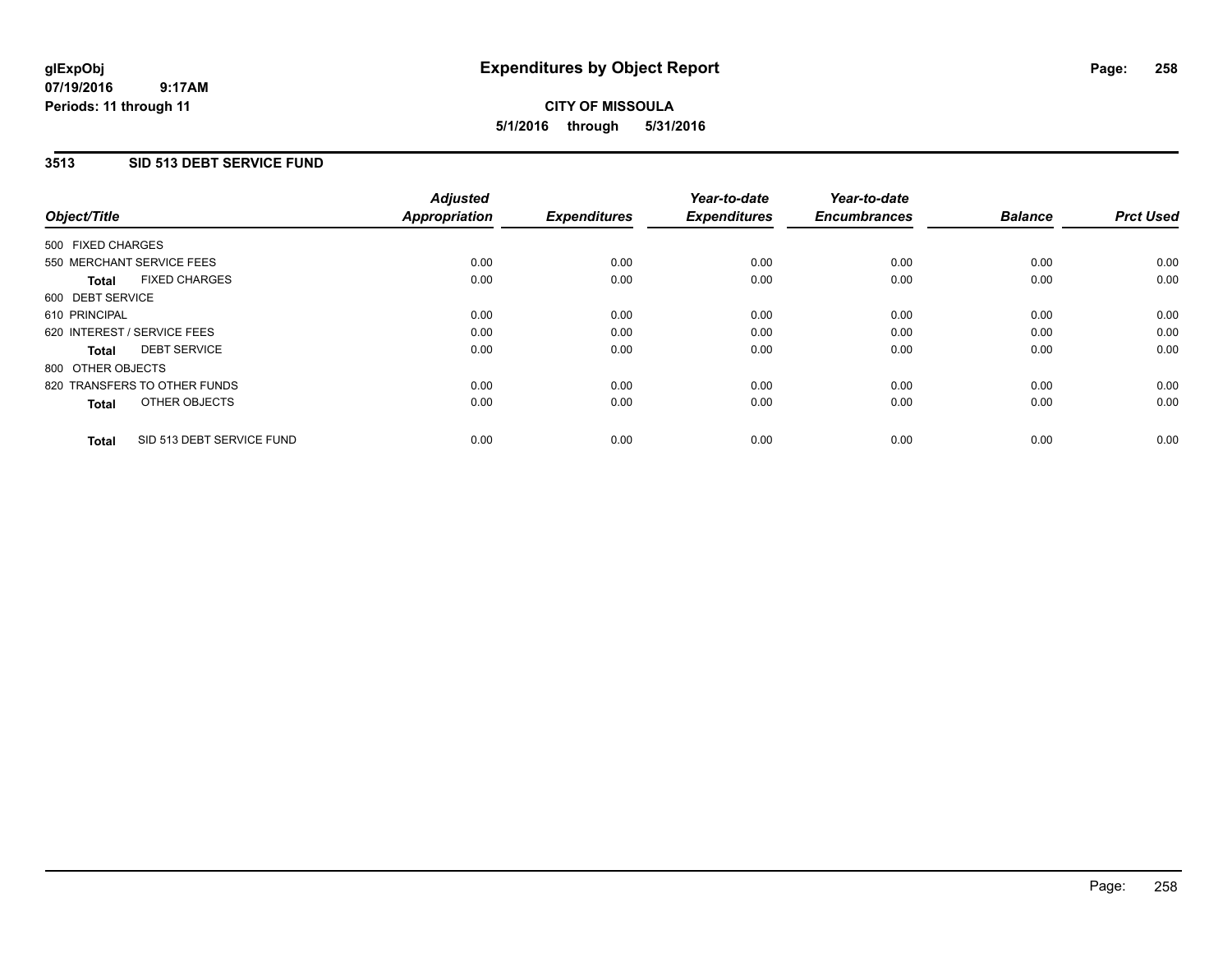# **glExpObj Expenditures by Object Report Page: 259**

### **CITY OF MISSOULA 5/1/2016 through 5/31/2016**

**3514 SID 514 DEBT SERVICE FUND**

**000 \*\*\* Title Not Found \*\*\***

| Object/Title                     | <b>Adjusted</b><br>Appropriation | <b>Expenditures</b> | Year-to-date<br><b>Expenditures</b> | Year-to-date<br><b>Encumbrances</b> | <b>Balance</b> | <b>Prct Used</b> |
|----------------------------------|----------------------------------|---------------------|-------------------------------------|-------------------------------------|----------------|------------------|
| 800 OTHER OBJECTS                |                                  |                     |                                     |                                     |                |                  |
| 820 TRANSFERS TO OTHER FUNDS     | 0.00                             | 0.00                | 0.00                                | 0.00                                | 0.00           | 0.00             |
| OTHER OBJECTS<br><b>Total</b>    | 0.00                             | 0.00                | 0.00                                | 0.00                                | 0.00           | 0.00             |
| *** Title Not Found ***<br>Total | 0.00                             | 0.00                | 0.00                                | 0.00                                | 0.00           | 0.00             |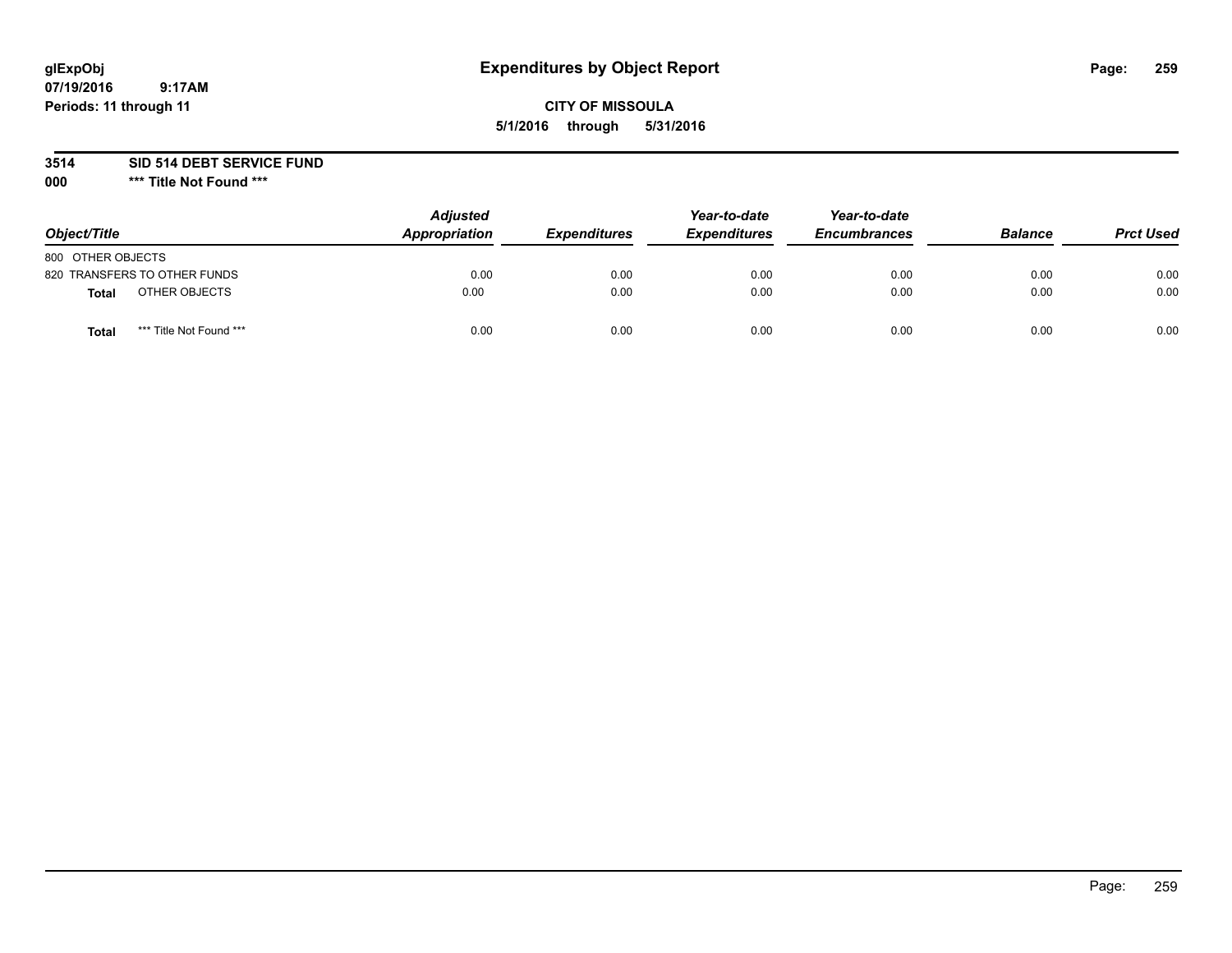### **3514 SID 514 DEBT SERVICE FUND**

| Object/Title                         | <b>Adjusted</b><br><b>Appropriation</b> | <b>Expenditures</b> | Year-to-date<br><b>Expenditures</b> | Year-to-date<br><b>Encumbrances</b> | <b>Balance</b> | <b>Prct Used</b> |
|--------------------------------------|-----------------------------------------|---------------------|-------------------------------------|-------------------------------------|----------------|------------------|
|                                      |                                         |                     |                                     |                                     |                |                  |
| 500 FIXED CHARGES                    |                                         |                     |                                     |                                     |                |                  |
| 550 MERCHANT SERVICE FEES            | 0.00                                    | 0.00                | 0.00                                | 0.00                                | 0.00           | 0.00             |
| <b>FIXED CHARGES</b><br><b>Total</b> | 0.00                                    | 0.00                | 0.00                                | 0.00                                | 0.00           | 0.00             |
| 600 DEBT SERVICE                     |                                         |                     |                                     |                                     |                |                  |
| 610 PRINCIPAL                        | 0.00                                    | 0.00                | 0.00                                | 0.00                                | 0.00           | 0.00             |
| 620 INTEREST / SERVICE FEES          | 0.00                                    | 0.00                | 0.00                                | 0.00                                | 0.00           | 0.00             |
| <b>DEBT SERVICE</b><br><b>Total</b>  | 0.00                                    | 0.00                | 0.00                                | 0.00                                | 0.00           | 0.00             |
|                                      |                                         |                     |                                     |                                     |                |                  |
| NON-DEPARTMENTAL<br><b>Total</b>     | 0.00                                    | 0.00                | 0.00                                | 0.00                                | 0.00           | 0.00             |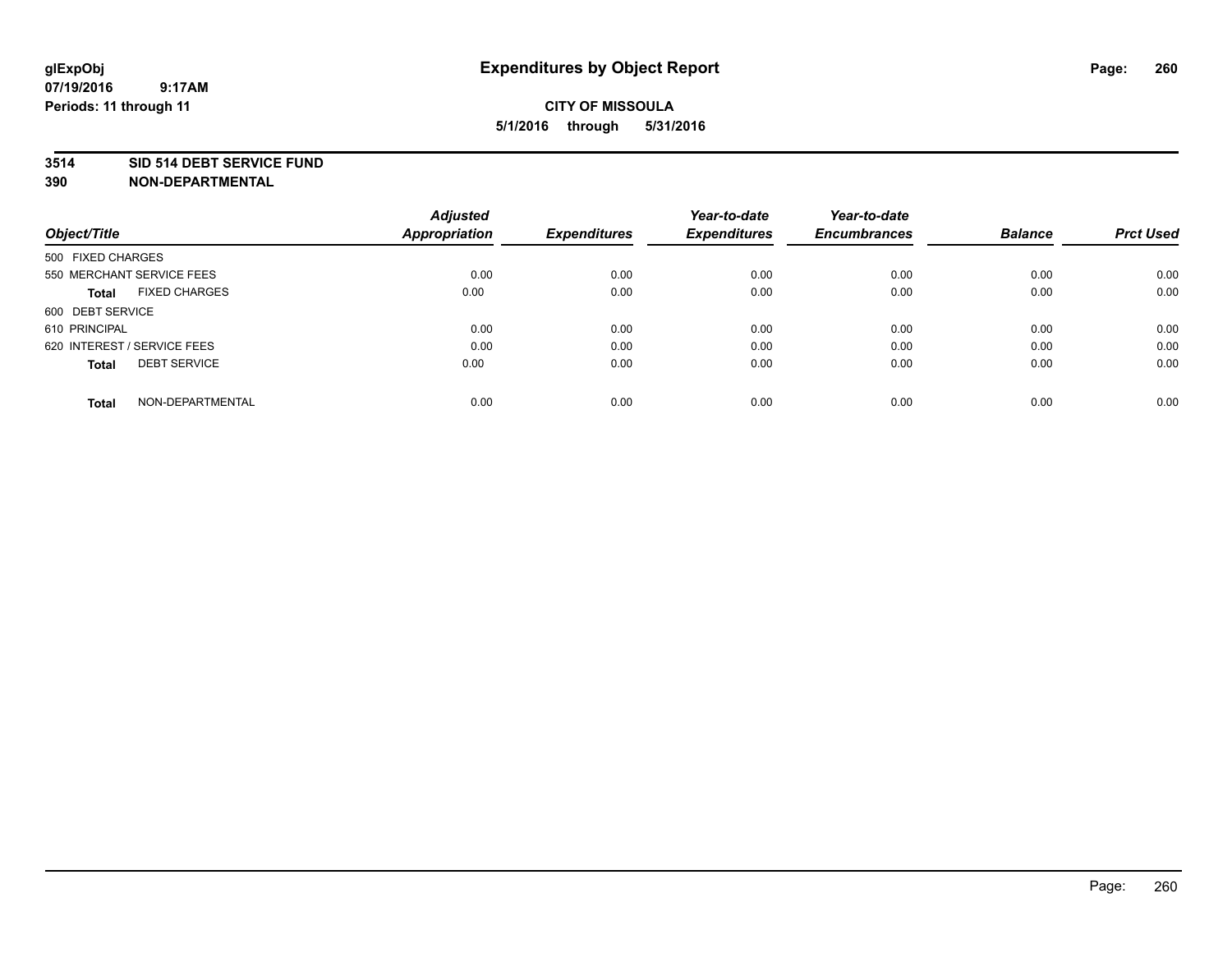### **3514 SID 514 DEBT SERVICE FUND**

| Object/Title                              | <b>Adjusted</b><br><b>Appropriation</b> | <b>Expenditures</b> | Year-to-date<br><b>Expenditures</b> | Year-to-date<br><b>Encumbrances</b> | <b>Balance</b> | <b>Prct Used</b> |
|-------------------------------------------|-----------------------------------------|---------------------|-------------------------------------|-------------------------------------|----------------|------------------|
| 500 FIXED CHARGES                         |                                         |                     |                                     |                                     |                |                  |
| 550 MERCHANT SERVICE FEES                 | 0.00                                    | 0.00                | 0.00                                | 0.00                                | 0.00           | 0.00             |
| <b>FIXED CHARGES</b><br><b>Total</b>      | 0.00                                    | 0.00                | 0.00                                | 0.00                                | 0.00           | 0.00             |
| 600 DEBT SERVICE                          |                                         |                     |                                     |                                     |                |                  |
| 610 PRINCIPAL                             | 0.00                                    | 0.00                | 0.00                                | 0.00                                | 0.00           | 0.00             |
| 620 INTEREST / SERVICE FEES               | 0.00                                    | 0.00                | 0.00                                | 0.00                                | 0.00           | 0.00             |
| <b>DEBT SERVICE</b><br><b>Total</b>       | 0.00                                    | 0.00                | 0.00                                | 0.00                                | 0.00           | 0.00             |
| 800 OTHER OBJECTS                         |                                         |                     |                                     |                                     |                |                  |
| 820 TRANSFERS TO OTHER FUNDS              | 0.00                                    | 0.00                | 0.00                                | 0.00                                | 0.00           | 0.00             |
| OTHER OBJECTS<br><b>Total</b>             | 0.00                                    | 0.00                | 0.00                                | 0.00                                | 0.00           | 0.00             |
| SID 514 DEBT SERVICE FUND<br><b>Total</b> | 0.00                                    | 0.00                | 0.00                                | 0.00                                | 0.00           | 0.00             |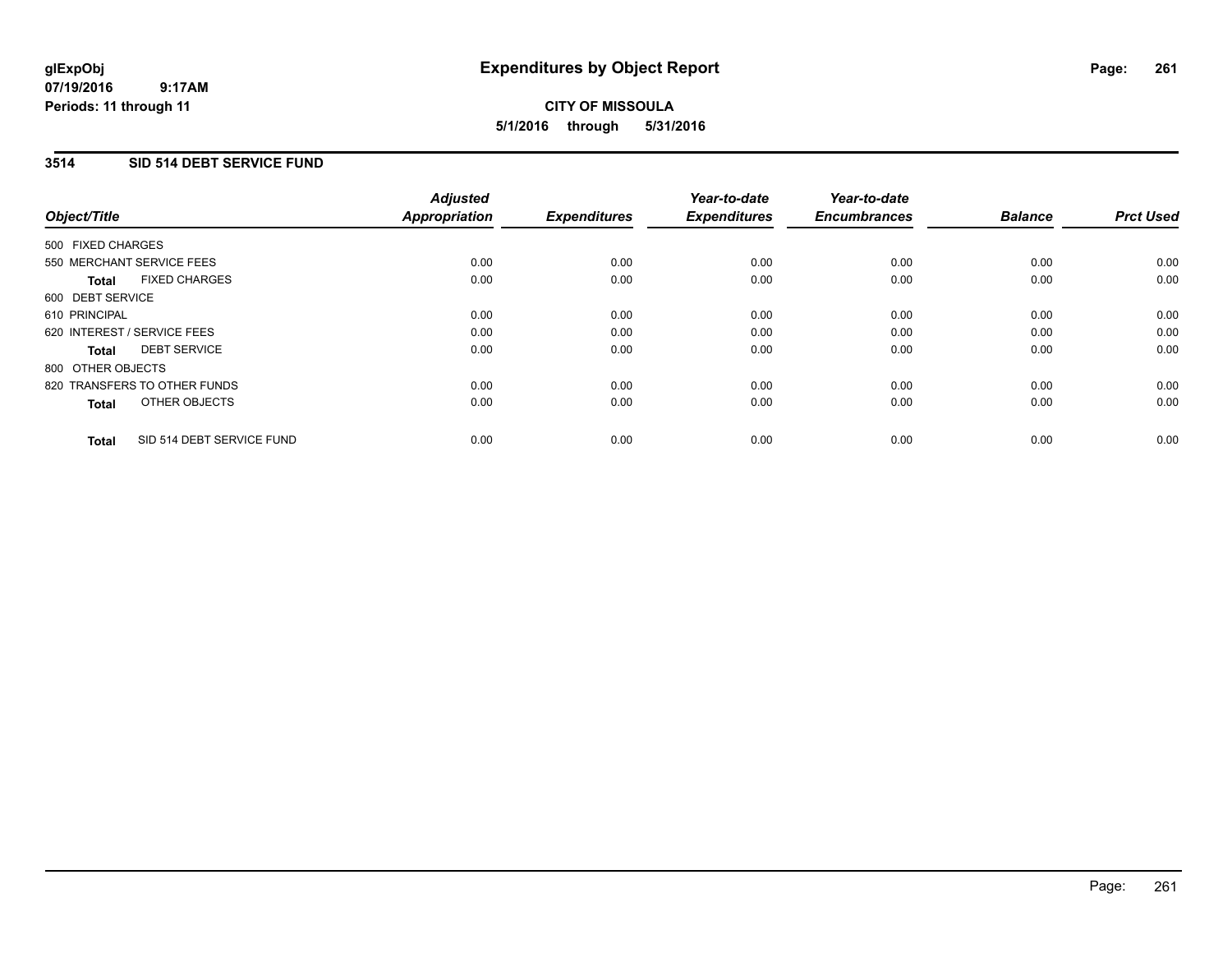### **3515 SID 515 DEBT SERVICE FUND**

| Object/Title                         | <b>Adjusted</b><br><b>Appropriation</b> | <b>Expenditures</b> | Year-to-date<br><b>Expenditures</b> | Year-to-date<br><b>Encumbrances</b> | <b>Balance</b> | <b>Prct Used</b> |
|--------------------------------------|-----------------------------------------|---------------------|-------------------------------------|-------------------------------------|----------------|------------------|
| 500 FIXED CHARGES                    |                                         |                     |                                     |                                     |                |                  |
| 550 MERCHANT SERVICE FEES            | 0.00                                    | 0.00                | 0.00                                | 0.00                                | 0.00           | 0.00             |
| <b>FIXED CHARGES</b><br><b>Total</b> | 0.00                                    | 0.00                | 0.00                                | 0.00                                | 0.00           | 0.00             |
| 600 DEBT SERVICE                     |                                         |                     |                                     |                                     |                |                  |
| 610 PRINCIPAL                        | 0.00                                    | 0.00                | 0.00                                | 0.00                                | 0.00           | 0.00             |
| 620 INTEREST / SERVICE FEES          | 0.00                                    | 0.00                | 0.00                                | 0.00                                | 0.00           | 0.00             |
| <b>DEBT SERVICE</b><br><b>Total</b>  | 0.00                                    | 0.00                | 0.00                                | 0.00                                | 0.00           | 0.00             |
| 800 OTHER OBJECTS                    |                                         |                     |                                     |                                     |                |                  |
| 820 TRANSFERS TO OTHER FUNDS         | 0.00                                    | 0.00                | 0.00                                | 0.00                                | 0.00           | 0.00             |
| OTHER OBJECTS<br><b>Total</b>        | 0.00                                    | 0.00                | 0.00                                | 0.00                                | 0.00           | 0.00             |
|                                      |                                         |                     |                                     |                                     |                |                  |
| NON-DEPARTMENTAL<br><b>Total</b>     | 0.00                                    | 0.00                | 0.00                                | 0.00                                | 0.00           | 0.00             |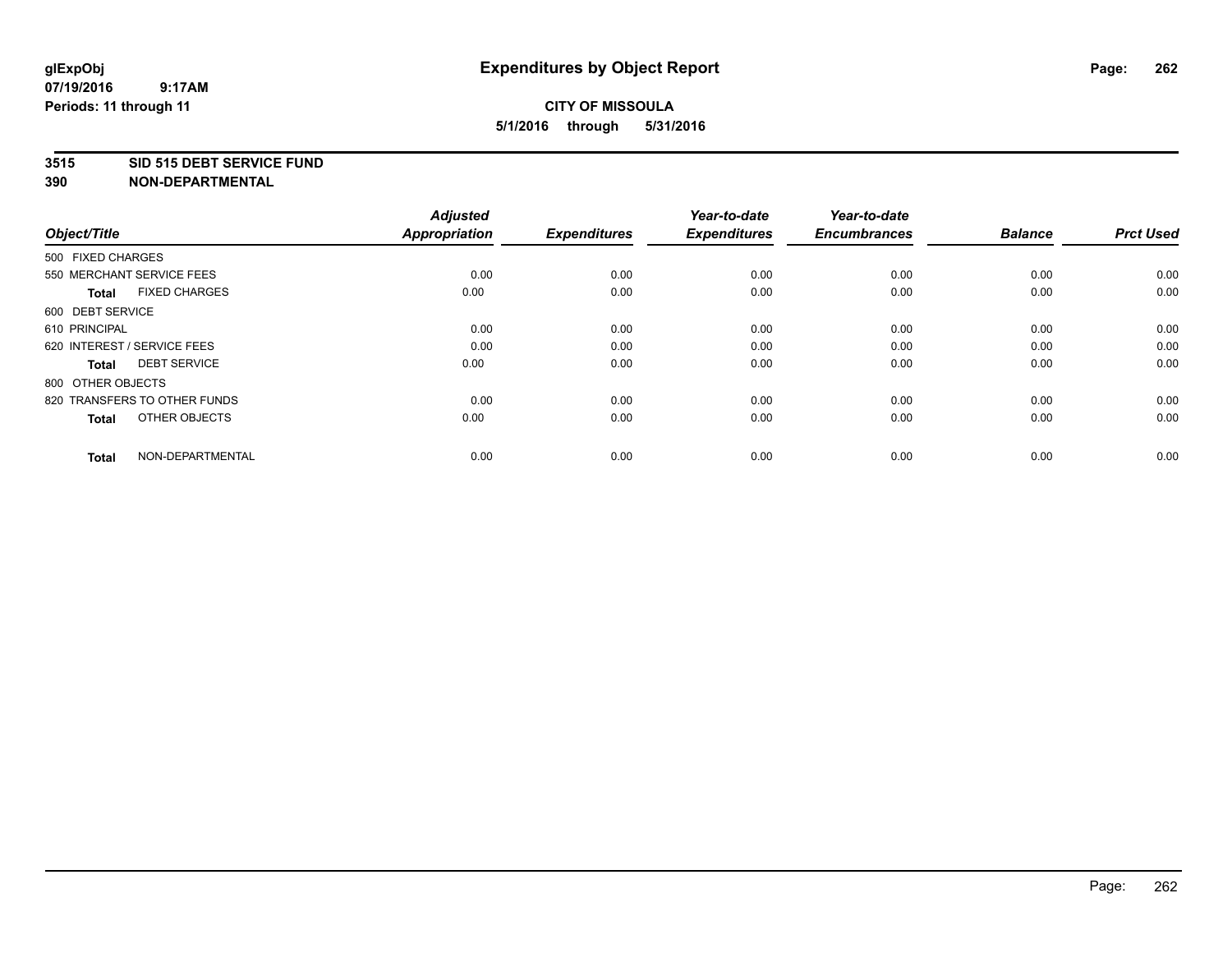### **3515 SID 515 DEBT SERVICE FUND**

| Object/Title      |                              | <b>Adjusted</b><br>Appropriation | <b>Expenditures</b> | Year-to-date<br><b>Expenditures</b> | Year-to-date<br><b>Encumbrances</b> | <b>Balance</b> | <b>Prct Used</b> |
|-------------------|------------------------------|----------------------------------|---------------------|-------------------------------------|-------------------------------------|----------------|------------------|
| 500 FIXED CHARGES |                              |                                  |                     |                                     |                                     |                |                  |
|                   | 550 MERCHANT SERVICE FEES    | 0.00                             | 0.00                | 0.00                                | 0.00                                | 0.00           | 0.00             |
| <b>Total</b>      | <b>FIXED CHARGES</b>         | 0.00                             | 0.00                | 0.00                                | 0.00                                | 0.00           | 0.00             |
| 600 DEBT SERVICE  |                              |                                  |                     |                                     |                                     |                |                  |
| 610 PRINCIPAL     |                              | 0.00                             | 0.00                | 0.00                                | 0.00                                | 0.00           | 0.00             |
|                   | 620 INTEREST / SERVICE FEES  | 0.00                             | 0.00                | 0.00                                | 0.00                                | 0.00           | 0.00             |
| Total             | <b>DEBT SERVICE</b>          | 0.00                             | 0.00                | 0.00                                | 0.00                                | 0.00           | 0.00             |
| 800 OTHER OBJECTS |                              |                                  |                     |                                     |                                     |                |                  |
|                   | 820 TRANSFERS TO OTHER FUNDS | 0.00                             | 0.00                | 0.00                                | 0.00                                | 0.00           | 0.00             |
| <b>Total</b>      | OTHER OBJECTS                | 0.00                             | 0.00                | 0.00                                | 0.00                                | 0.00           | 0.00             |
| <b>Total</b>      | SID 515 DEBT SERVICE FUND    | 0.00                             | 0.00                | 0.00                                | 0.00                                | 0.00           | 0.00             |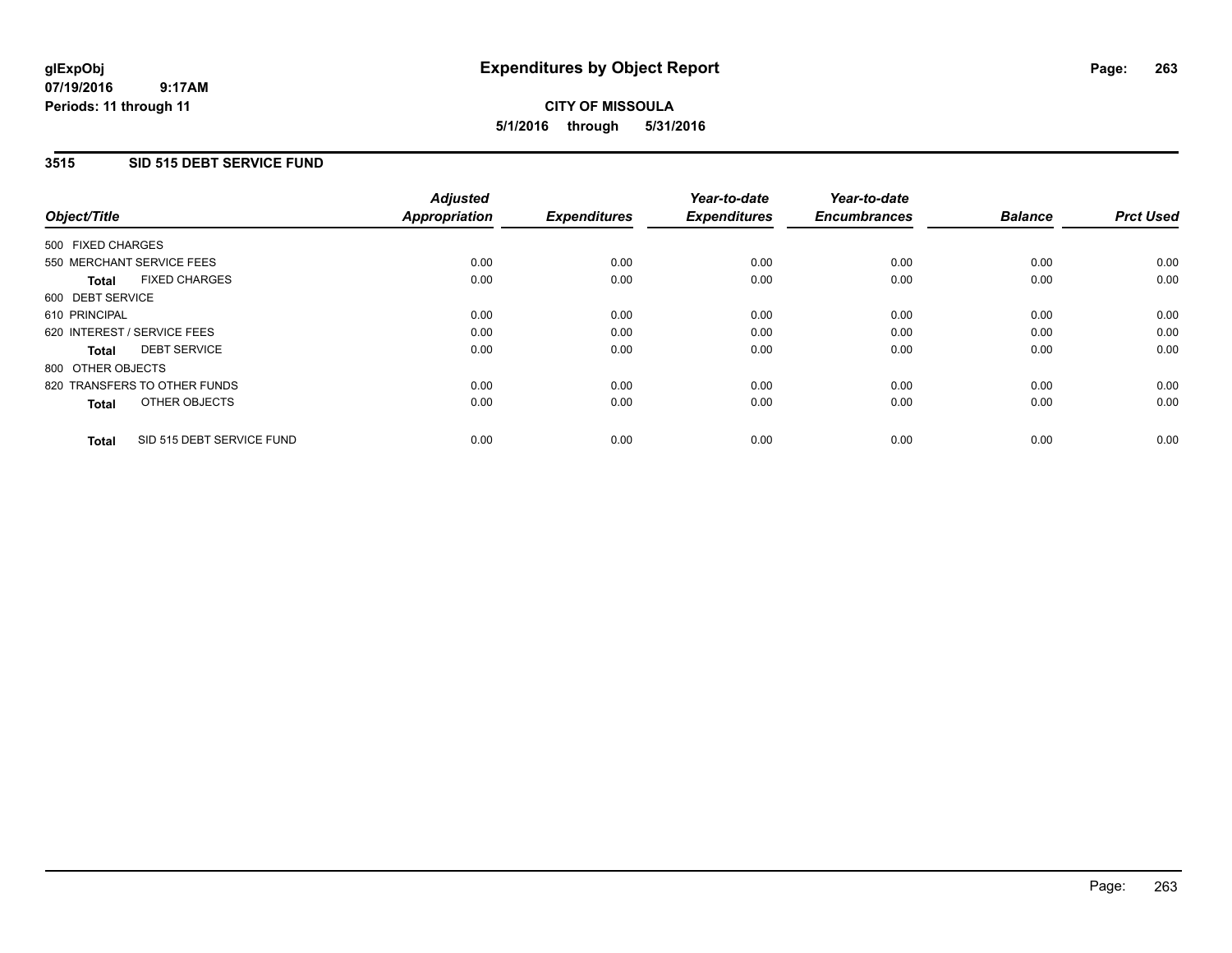# **glExpObj Expenditures by Object Report Page: 264**

### **CITY OF MISSOULA 5/1/2016 through 5/31/2016**

### **3517 SID 517 DEBT SERVICE FUND**

**000 \*\*\* Title Not Found \*\*\***

| Object/Title                            | <b>Adjusted</b><br>Appropriation | <b>Expenditures</b> | Year-to-date<br><b>Expenditures</b> | Year-to-date<br><b>Encumbrances</b> | <b>Balance</b> | <b>Prct Used</b> |
|-----------------------------------------|----------------------------------|---------------------|-------------------------------------|-------------------------------------|----------------|------------------|
| 800 OTHER OBJECTS                       |                                  |                     |                                     |                                     |                |                  |
| 820 TRANSFERS TO OTHER FUNDS            | 0.00                             | 0.00                | 0.00                                | 0.00                                | 0.00           | 0.00             |
| OTHER OBJECTS<br>Total                  | 0.00                             | 0.00                | 0.00                                | 0.00                                | 0.00           | 0.00             |
| *** Title Not Found ***<br><b>Total</b> | 0.00                             | 0.00                | 0.00                                | 0.00                                | 0.00           | 0.00             |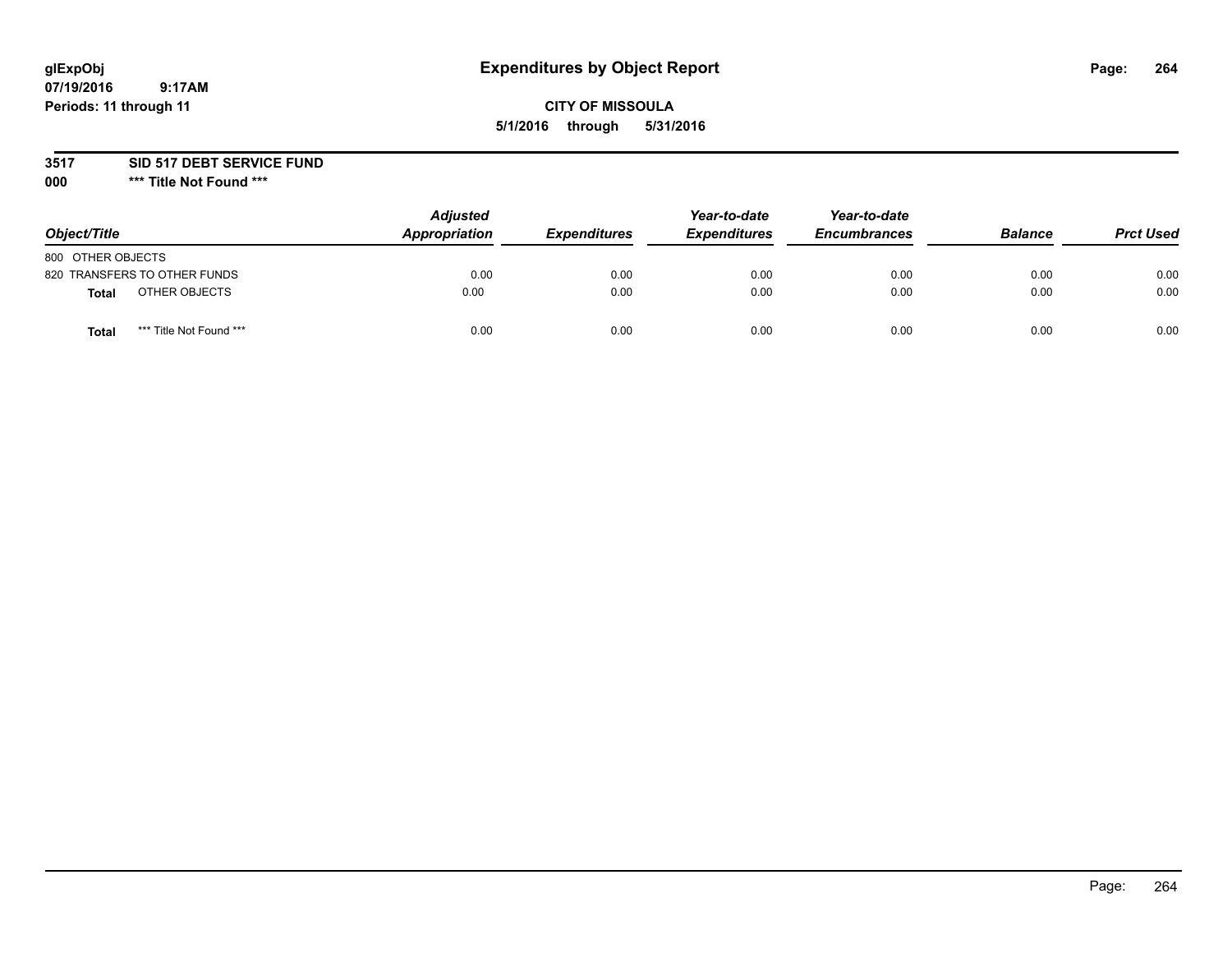### **3517 SID 517 DEBT SERVICE FUND**

| Object/Title                         | <b>Adjusted</b><br><b>Appropriation</b> | <b>Expenditures</b> | Year-to-date<br><b>Expenditures</b> | Year-to-date<br><b>Encumbrances</b> | <b>Balance</b> | <b>Prct Used</b> |
|--------------------------------------|-----------------------------------------|---------------------|-------------------------------------|-------------------------------------|----------------|------------------|
|                                      |                                         |                     |                                     |                                     |                |                  |
| 500 FIXED CHARGES                    |                                         |                     |                                     |                                     |                |                  |
| 550 MERCHANT SERVICE FEES            | 0.00                                    | 0.00                | 0.00                                | 0.00                                | 0.00           | 0.00             |
| <b>FIXED CHARGES</b><br><b>Total</b> | 0.00                                    | 0.00                | 0.00                                | 0.00                                | 0.00           | 0.00             |
| 600 DEBT SERVICE                     |                                         |                     |                                     |                                     |                |                  |
| 610 PRINCIPAL                        | 0.00                                    | 0.00                | 0.00                                | 0.00                                | 0.00           | 0.00             |
| 620 INTEREST / SERVICE FEES          | 0.00                                    | 0.00                | 0.00                                | 0.00                                | 0.00           | 0.00             |
| <b>DEBT SERVICE</b><br><b>Total</b>  | 0.00                                    | 0.00                | 0.00                                | 0.00                                | 0.00           | 0.00             |
| NON-DEPARTMENTAL<br><b>Total</b>     | 0.00                                    | 0.00                | 0.00                                | 0.00                                | 0.00           | 0.00             |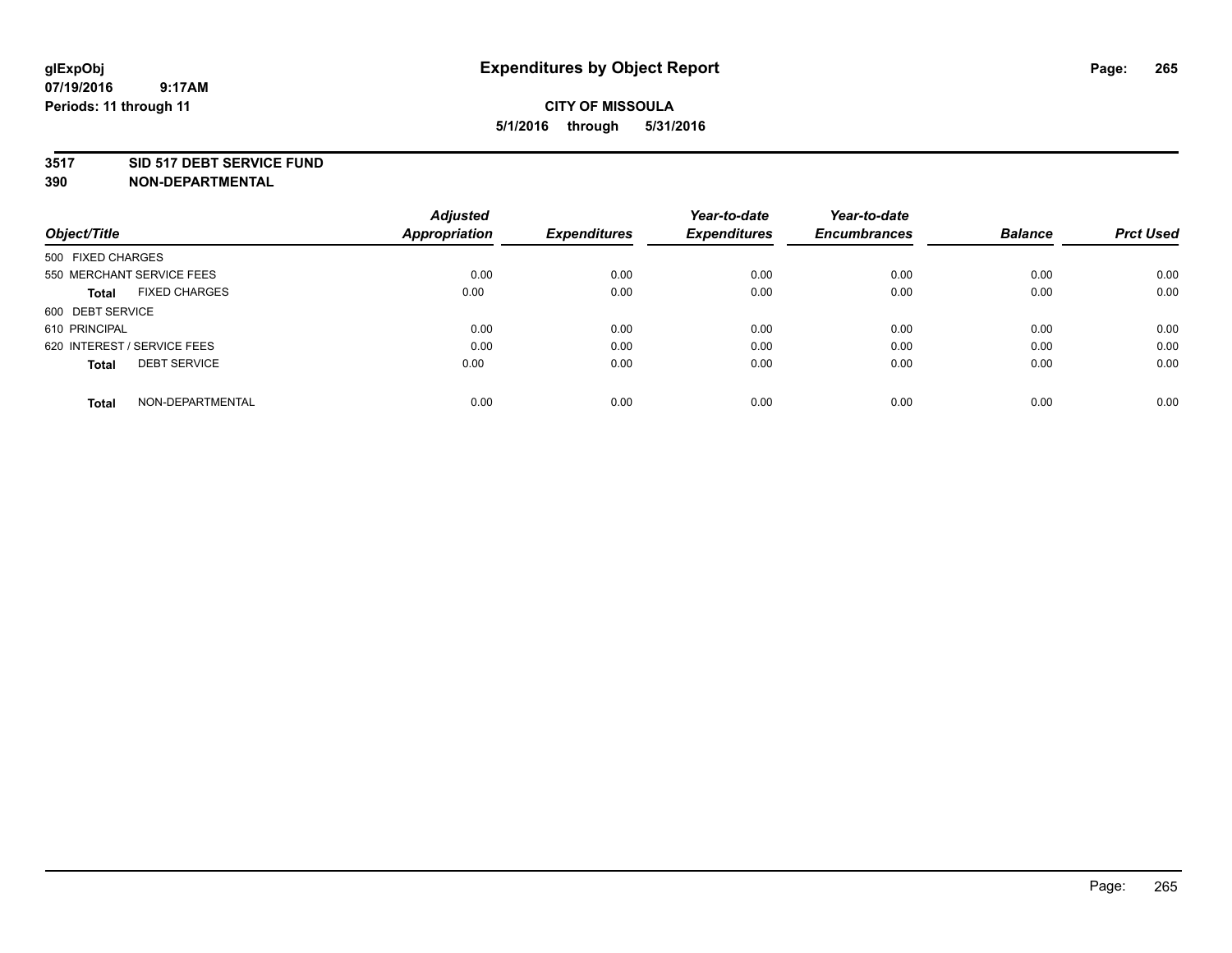### **3517 SID 517 DEBT SERVICE FUND**

| Object/Title                              | <b>Adjusted</b><br><b>Appropriation</b> | <b>Expenditures</b> | Year-to-date<br><b>Expenditures</b> | Year-to-date<br><b>Encumbrances</b> | <b>Balance</b> | <b>Prct Used</b> |
|-------------------------------------------|-----------------------------------------|---------------------|-------------------------------------|-------------------------------------|----------------|------------------|
|                                           |                                         |                     |                                     |                                     |                |                  |
| 500 FIXED CHARGES                         |                                         |                     |                                     |                                     |                |                  |
| 550 MERCHANT SERVICE FEES                 | 0.00                                    | 0.00                | 0.00                                | 0.00                                | 0.00           | 0.00             |
| <b>FIXED CHARGES</b><br>Total             | 0.00                                    | 0.00                | 0.00                                | 0.00                                | 0.00           | 0.00             |
| 600 DEBT SERVICE                          |                                         |                     |                                     |                                     |                |                  |
| 610 PRINCIPAL                             | 0.00                                    | 0.00                | 0.00                                | 0.00                                | 0.00           | 0.00             |
| 620 INTEREST / SERVICE FEES               | 0.00                                    | 0.00                | 0.00                                | 0.00                                | 0.00           | 0.00             |
| <b>DEBT SERVICE</b><br><b>Total</b>       | 0.00                                    | 0.00                | 0.00                                | 0.00                                | 0.00           | 0.00             |
| 800 OTHER OBJECTS                         |                                         |                     |                                     |                                     |                |                  |
| 820 TRANSFERS TO OTHER FUNDS              | 0.00                                    | 0.00                | 0.00                                | 0.00                                | 0.00           | 0.00             |
| OTHER OBJECTS<br><b>Total</b>             | 0.00                                    | 0.00                | 0.00                                | 0.00                                | 0.00           | 0.00             |
|                                           |                                         |                     |                                     |                                     |                |                  |
| SID 517 DEBT SERVICE FUND<br><b>Total</b> | 0.00                                    | 0.00                | 0.00                                | 0.00                                | 0.00           | 0.00             |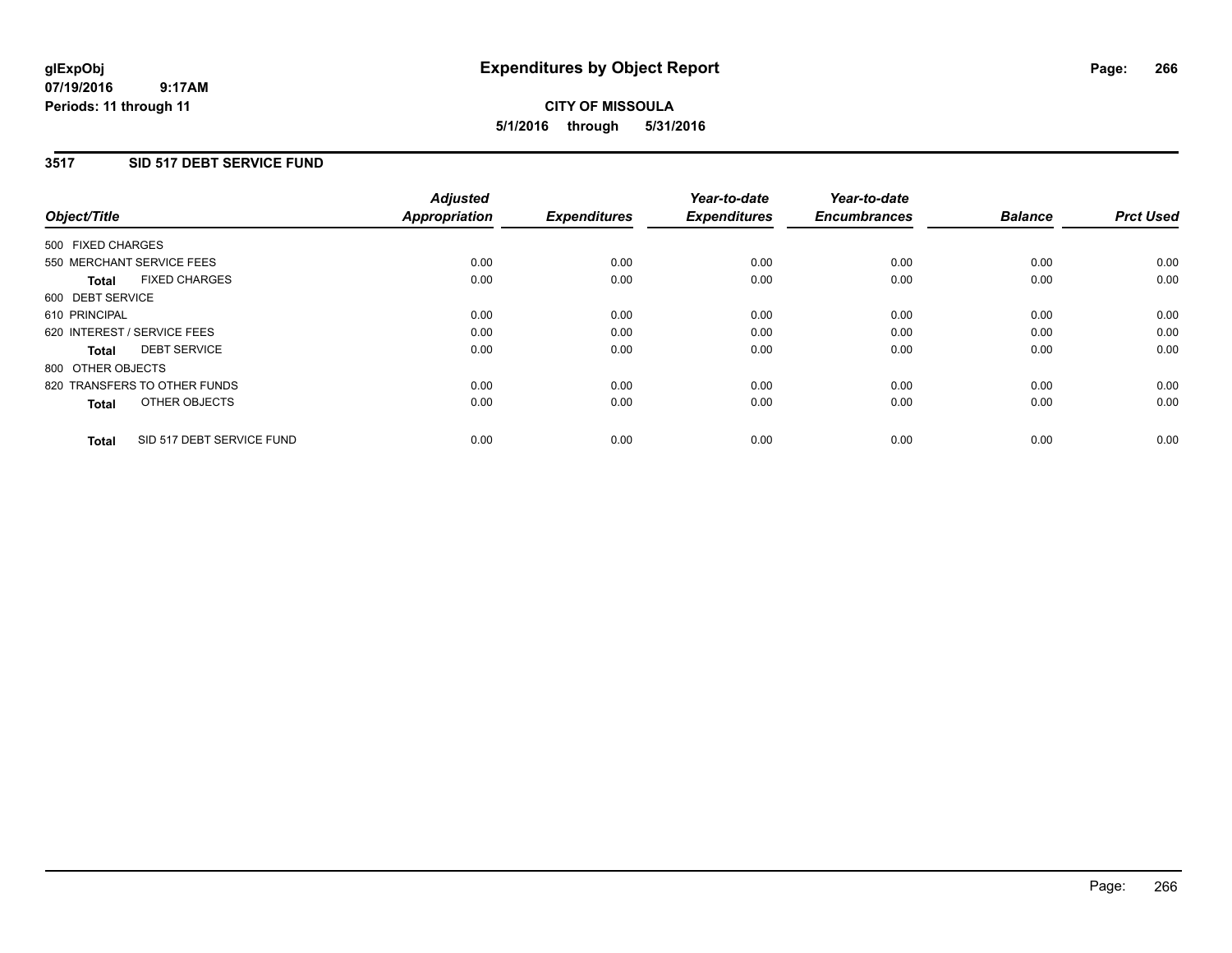# **glExpObj Expenditures by Object Report Page: 267**

### **CITY OF MISSOULA 5/1/2016 through 5/31/2016**

**3518 SID 518 DEBT SERVICE FUND**

**000 \*\*\* Title Not Found \*\*\***

| Object/Title                            | <b>Adjusted</b><br>Appropriation | <b>Expenditures</b> | Year-to-date<br><b>Expenditures</b> | Year-to-date<br><b>Encumbrances</b> | <b>Balance</b> | <b>Prct Used</b> |
|-----------------------------------------|----------------------------------|---------------------|-------------------------------------|-------------------------------------|----------------|------------------|
| 800 OTHER OBJECTS                       |                                  |                     |                                     |                                     |                |                  |
| 820 TRANSFERS TO OTHER FUNDS            | 0.00                             | 0.00                | 0.00                                | 0.00                                | 0.00           | 0.00             |
| OTHER OBJECTS<br><b>Total</b>           | 0.00                             | 0.00                | 0.00                                | 0.00                                | 0.00           | 0.00             |
| *** Title Not Found ***<br><b>Total</b> | 0.00                             | 0.00                | 0.00                                | 0.00                                | 0.00           | 0.00             |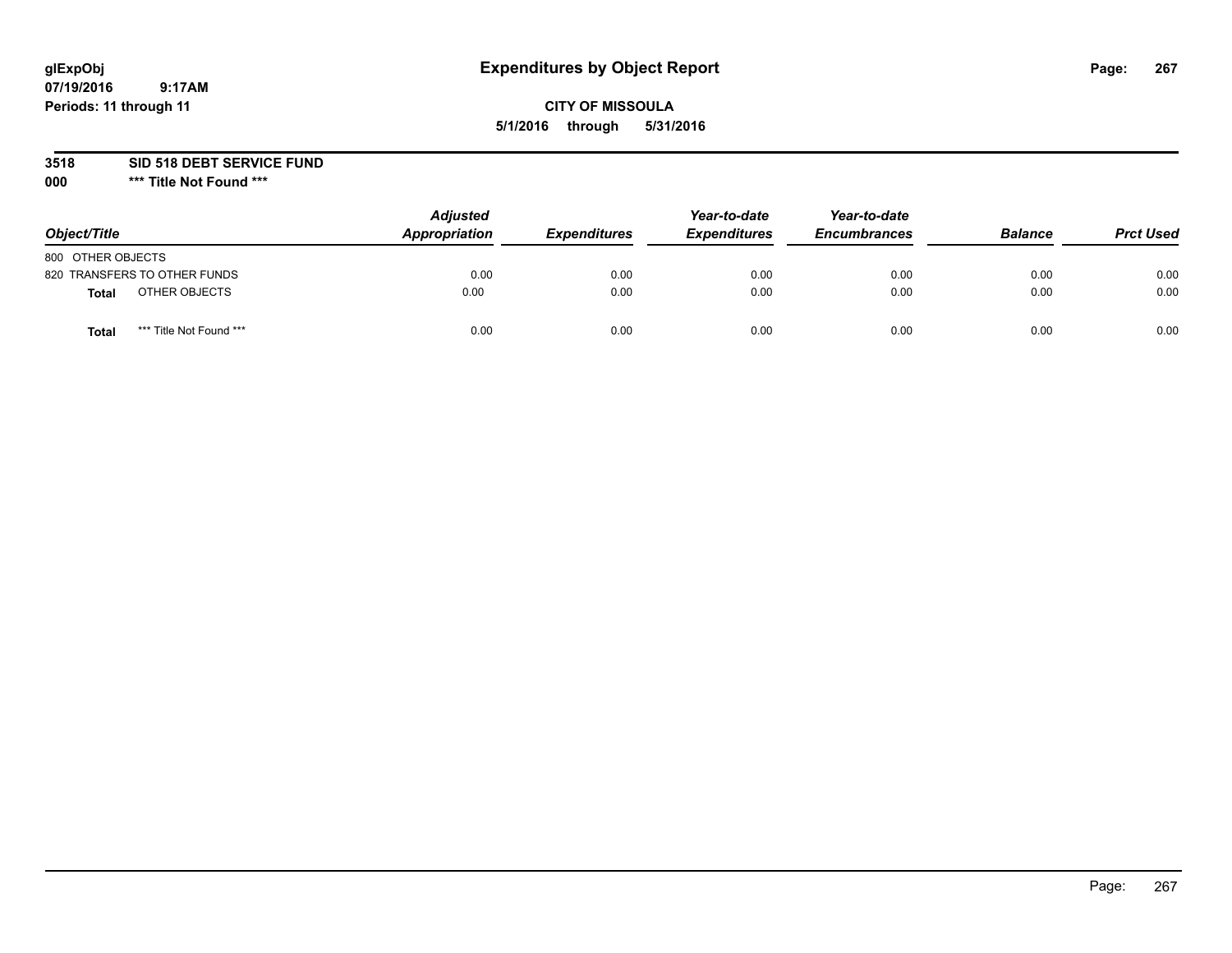### **3518 SID 518 DEBT SERVICE FUND**

| Object/Title                         | <b>Adjusted</b><br><b>Appropriation</b> | <b>Expenditures</b> | Year-to-date<br><b>Expenditures</b> | Year-to-date<br><b>Encumbrances</b> | <b>Balance</b> | <b>Prct Used</b> |
|--------------------------------------|-----------------------------------------|---------------------|-------------------------------------|-------------------------------------|----------------|------------------|
| 500 FIXED CHARGES                    |                                         |                     |                                     |                                     |                |                  |
| 550 MERCHANT SERVICE FEES            | 0.00                                    | 0.00                | 0.00                                | 0.00                                | 0.00           | 0.00             |
| <b>FIXED CHARGES</b><br><b>Total</b> | 0.00                                    | 0.00                | 0.00                                | 0.00                                | 0.00           | 0.00             |
| 600 DEBT SERVICE                     |                                         |                     |                                     |                                     |                |                  |
| 610 PRINCIPAL                        | 0.00                                    | 0.00                | 0.00                                | 0.00                                | 0.00           | 0.00             |
| 620 INTEREST / SERVICE FEES          | 0.00                                    | 0.00                | 0.00                                | 0.00                                | 0.00           | 0.00             |
| <b>DEBT SERVICE</b><br><b>Total</b>  | 0.00                                    | 0.00                | 0.00                                | 0.00                                | 0.00           | 0.00             |
| 800 OTHER OBJECTS                    |                                         |                     |                                     |                                     |                |                  |
| 820 TRANSFERS TO OTHER FUNDS         | 0.00                                    | 0.00                | 0.00                                | 0.00                                | 0.00           | 0.00             |
| OTHER OBJECTS<br><b>Total</b>        | 0.00                                    | 0.00                | 0.00                                | 0.00                                | 0.00           | 0.00             |
|                                      |                                         |                     |                                     |                                     |                |                  |
| NON-DEPARTMENTAL<br><b>Total</b>     | 0.00                                    | 0.00                | 0.00                                | 0.00                                | 0.00           | 0.00             |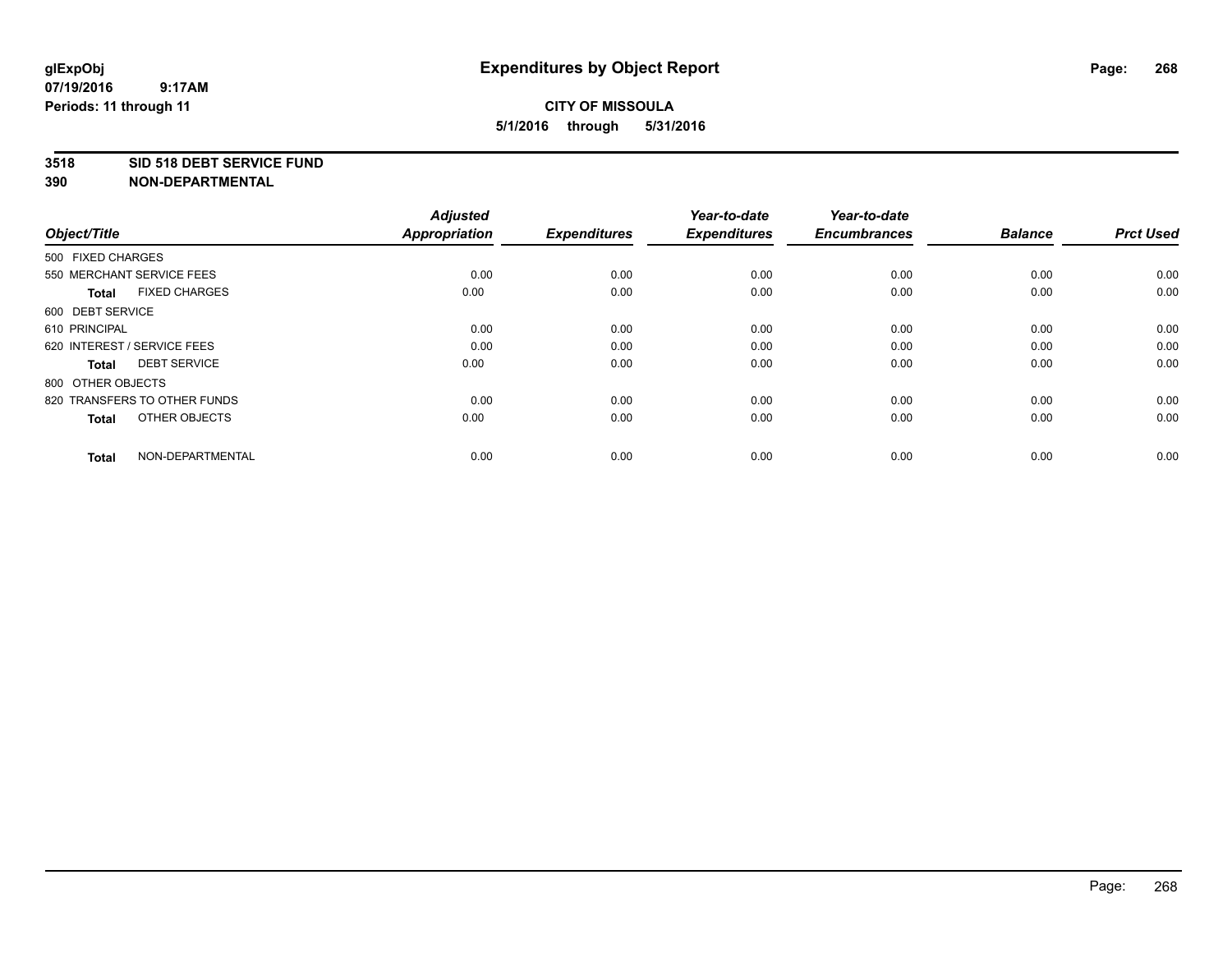### **3518 SID 518 DEBT SERVICE FUND**

| Object/Title                              | <b>Adjusted</b><br><b>Appropriation</b> | <b>Expenditures</b> | Year-to-date<br><b>Expenditures</b> | Year-to-date<br><b>Encumbrances</b> | <b>Balance</b> | <b>Prct Used</b> |
|-------------------------------------------|-----------------------------------------|---------------------|-------------------------------------|-------------------------------------|----------------|------------------|
|                                           |                                         |                     |                                     |                                     |                |                  |
| 500 FIXED CHARGES                         |                                         |                     |                                     |                                     |                |                  |
| 550 MERCHANT SERVICE FEES                 | 0.00                                    | 0.00                | 0.00                                | 0.00                                | 0.00           | 0.00             |
| <b>FIXED CHARGES</b><br>Total             | 0.00                                    | 0.00                | 0.00                                | 0.00                                | 0.00           | 0.00             |
| 600 DEBT SERVICE                          |                                         |                     |                                     |                                     |                |                  |
| 610 PRINCIPAL                             | 0.00                                    | 0.00                | 0.00                                | 0.00                                | 0.00           | 0.00             |
| 620 INTEREST / SERVICE FEES               | 0.00                                    | 0.00                | 0.00                                | 0.00                                | 0.00           | 0.00             |
| <b>DEBT SERVICE</b><br><b>Total</b>       | 0.00                                    | 0.00                | 0.00                                | 0.00                                | 0.00           | 0.00             |
| 800 OTHER OBJECTS                         |                                         |                     |                                     |                                     |                |                  |
| 820 TRANSFERS TO OTHER FUNDS              | 0.00                                    | 0.00                | 0.00                                | 0.00                                | 0.00           | 0.00             |
| OTHER OBJECTS<br><b>Total</b>             | 0.00                                    | 0.00                | 0.00                                | 0.00                                | 0.00           | 0.00             |
|                                           |                                         |                     |                                     |                                     |                |                  |
| SID 518 DEBT SERVICE FUND<br><b>Total</b> | 0.00                                    | 0.00                | 0.00                                | 0.00                                | 0.00           | 0.00             |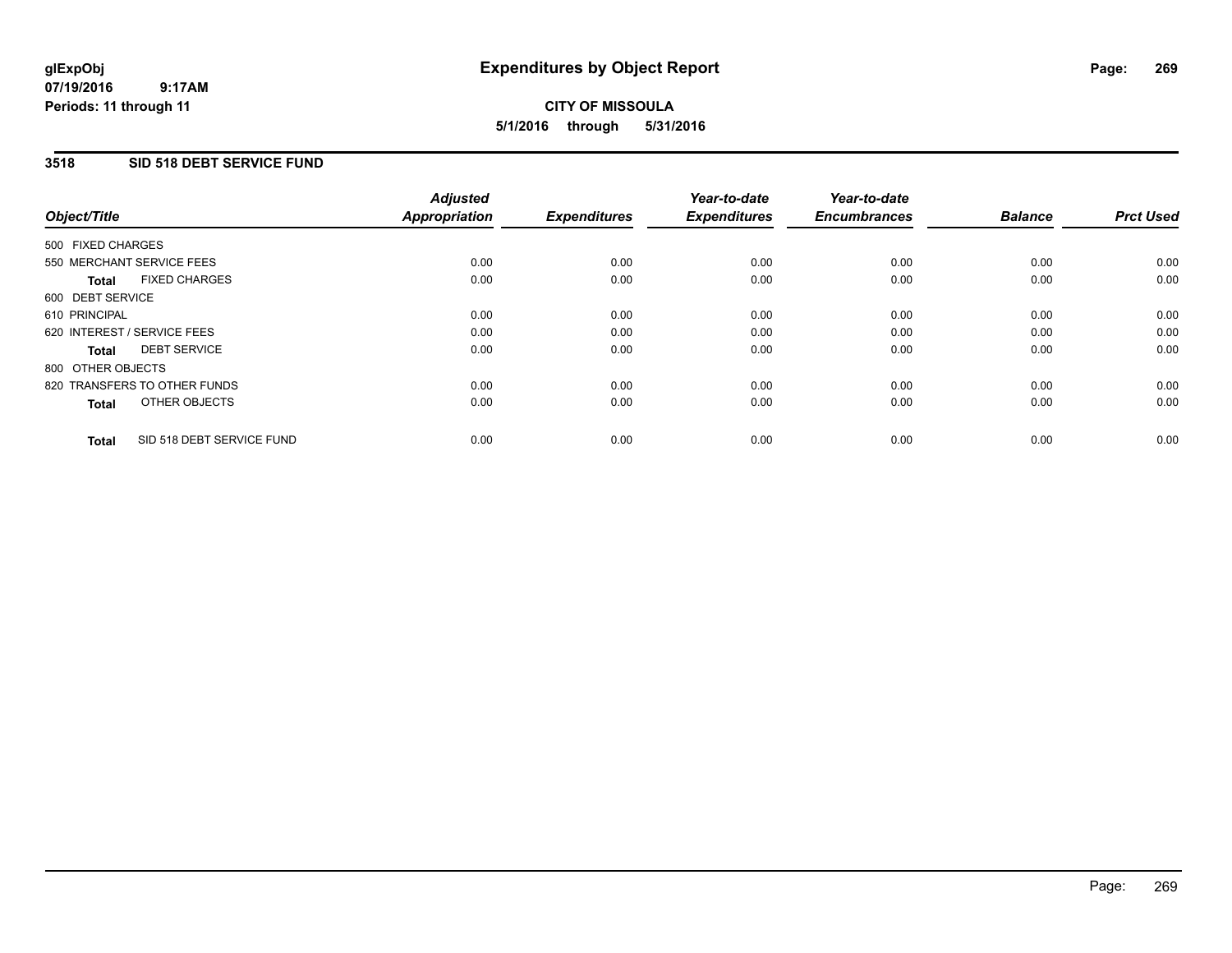### **3519 SID 519 DEBT SERVICE FUND**

| Object/Title                         | <b>Adjusted</b><br><b>Appropriation</b> | <b>Expenditures</b> | Year-to-date<br><b>Expenditures</b> | Year-to-date<br><b>Encumbrances</b> | <b>Balance</b> | <b>Prct Used</b> |
|--------------------------------------|-----------------------------------------|---------------------|-------------------------------------|-------------------------------------|----------------|------------------|
| 500 FIXED CHARGES                    |                                         |                     |                                     |                                     |                |                  |
| 550 MERCHANT SERVICE FEES            | 0.00                                    | 0.00                | 0.00                                | 0.00                                | 0.00           | 0.00             |
| <b>FIXED CHARGES</b><br><b>Total</b> | 0.00                                    | 0.00                | 0.00                                | 0.00                                | 0.00           | 0.00             |
| 600 DEBT SERVICE                     |                                         |                     |                                     |                                     |                |                  |
| 610 PRINCIPAL                        | 0.00                                    | 0.00                | 0.00                                | 0.00                                | 0.00           | 0.00             |
| 620 INTEREST / SERVICE FEES          | 0.00                                    | 0.00                | 0.00                                | 0.00                                | 0.00           | 0.00             |
| <b>DEBT SERVICE</b><br><b>Total</b>  | 0.00                                    | 0.00                | 0.00                                | 0.00                                | 0.00           | 0.00             |
| 800 OTHER OBJECTS                    |                                         |                     |                                     |                                     |                |                  |
| 820 TRANSFERS TO OTHER FUNDS         | 0.00                                    | 0.00                | 0.00                                | 0.00                                | 0.00           | 0.00             |
| OTHER OBJECTS<br><b>Total</b>        | 0.00                                    | 0.00                | 0.00                                | 0.00                                | 0.00           | 0.00             |
|                                      |                                         |                     |                                     |                                     |                |                  |
| NON-DEPARTMENTAL<br><b>Total</b>     | 0.00                                    | 0.00                | 0.00                                | 0.00                                | 0.00           | 0.00             |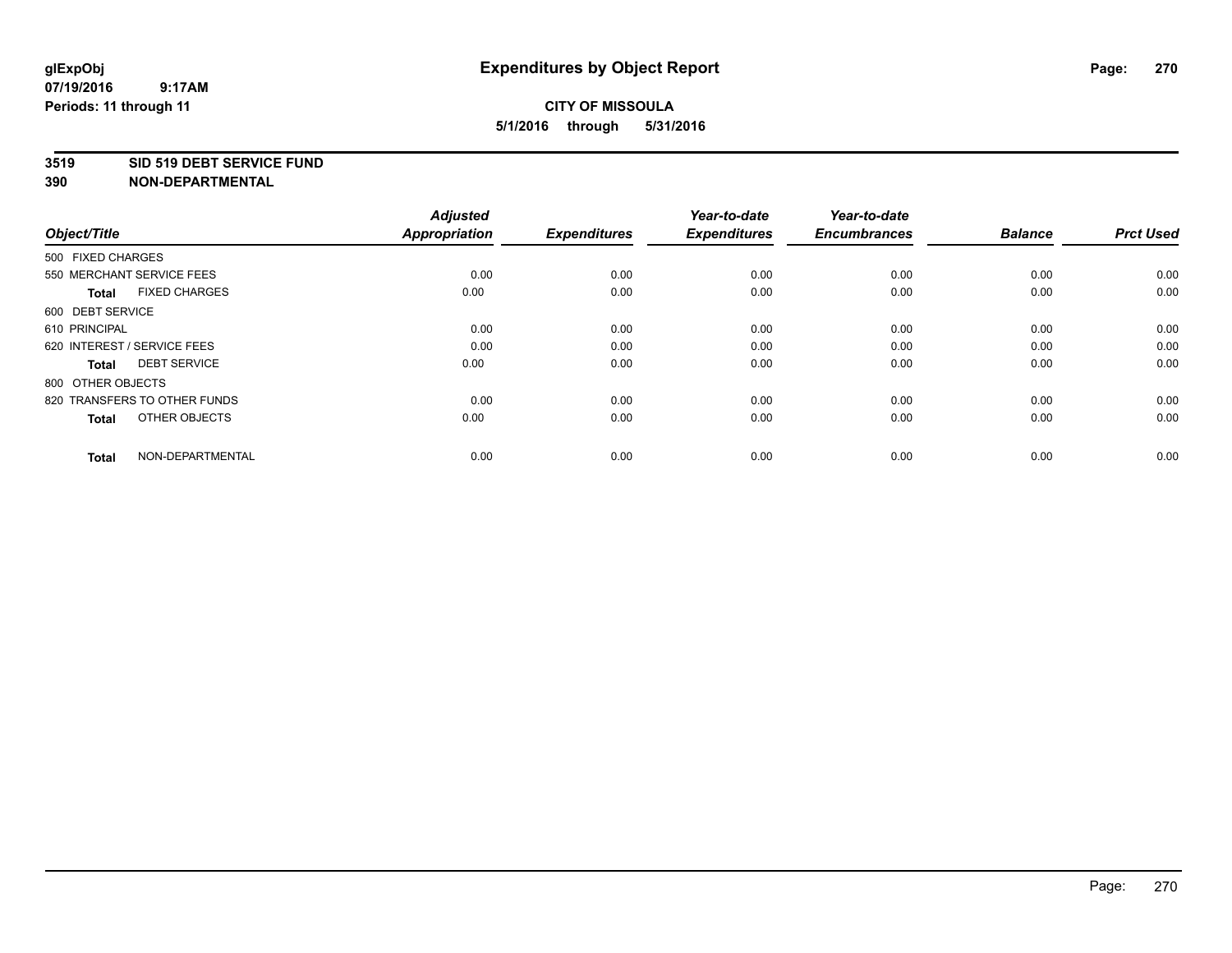### **07/19/2016 9:17AM Periods: 11 through 11**

# **CITY OF MISSOULA 5/1/2016 through 5/31/2016**

### **3519 SID 519 DEBT SERVICE FUND**

| Object/Title                              | <b>Adjusted</b><br><b>Appropriation</b> | <b>Expenditures</b> | Year-to-date<br><b>Expenditures</b> | Year-to-date<br><b>Encumbrances</b> | <b>Balance</b> | <b>Prct Used</b> |
|-------------------------------------------|-----------------------------------------|---------------------|-------------------------------------|-------------------------------------|----------------|------------------|
|                                           |                                         |                     |                                     |                                     |                |                  |
| 500 FIXED CHARGES                         |                                         |                     |                                     |                                     |                |                  |
| 550 MERCHANT SERVICE FEES                 | 0.00                                    | 0.00                | 0.00                                | 0.00                                | 0.00           | 0.00             |
| <b>FIXED CHARGES</b><br>Total             | 0.00                                    | 0.00                | 0.00                                | 0.00                                | 0.00           | 0.00             |
| 600 DEBT SERVICE                          |                                         |                     |                                     |                                     |                |                  |
| 610 PRINCIPAL                             | 0.00                                    | 0.00                | 0.00                                | 0.00                                | 0.00           | 0.00             |
| 620 INTEREST / SERVICE FEES               | 0.00                                    | 0.00                | 0.00                                | 0.00                                | 0.00           | 0.00             |
| <b>DEBT SERVICE</b><br><b>Total</b>       | 0.00                                    | 0.00                | 0.00                                | 0.00                                | 0.00           | 0.00             |
| 800 OTHER OBJECTS                         |                                         |                     |                                     |                                     |                |                  |
| 820 TRANSFERS TO OTHER FUNDS              | 0.00                                    | 0.00                | 0.00                                | 0.00                                | 0.00           | 0.00             |
| OTHER OBJECTS<br><b>Total</b>             | 0.00                                    | 0.00                | 0.00                                | 0.00                                | 0.00           | 0.00             |
|                                           |                                         |                     |                                     |                                     |                |                  |
| SID 519 DEBT SERVICE FUND<br><b>Total</b> | 0.00                                    | 0.00                | 0.00                                | 0.00                                | 0.00           | 0.00             |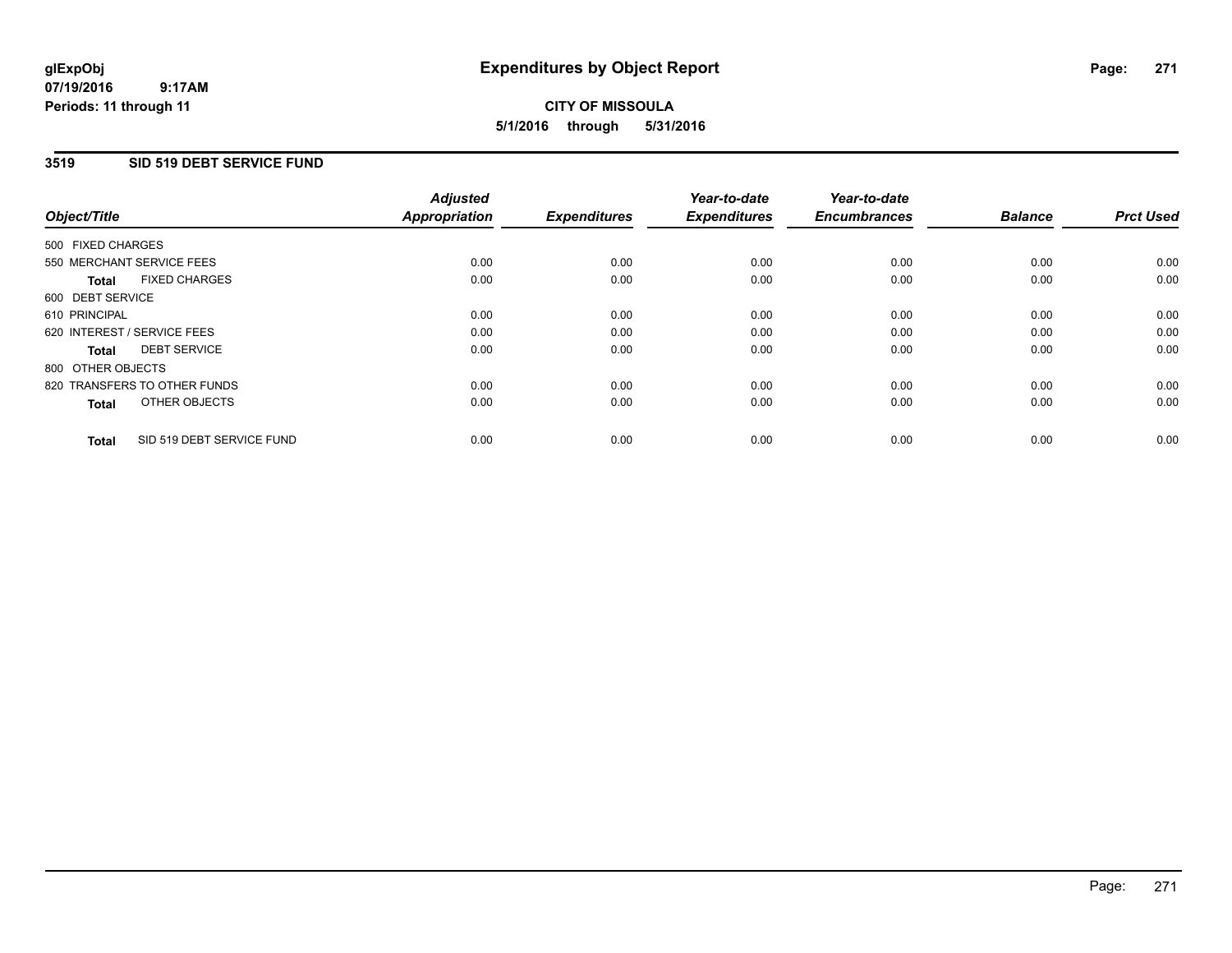#### **3520 SID 520 DEBT SERVICE FUND**

|                   |                             | <b>Adjusted</b> |                     | Year-to-date        | Year-to-date        |                |                  |
|-------------------|-----------------------------|-----------------|---------------------|---------------------|---------------------|----------------|------------------|
| Object/Title      |                             | Appropriation   | <b>Expenditures</b> | <b>Expenditures</b> | <b>Encumbrances</b> | <b>Balance</b> | <b>Prct Used</b> |
| 500 FIXED CHARGES |                             |                 |                     |                     |                     |                |                  |
|                   | 550 MERCHANT SERVICE FEES   | 0.00            | 0.00                | 0.00                | 0.00                | 0.00           | 0.00             |
| <b>Total</b>      | <b>FIXED CHARGES</b>        | 0.00            | 0.00                | 0.00                | 0.00                | 0.00           | 0.00             |
| 600 DEBT SERVICE  |                             |                 |                     |                     |                     |                |                  |
| 610 PRINCIPAL     |                             | 138.000.00      | 0.00                | 68.000.00           | 0.00                | 70.000.00      | 49.28            |
|                   | 620 INTEREST / SERVICE FEES | 21,920.00       | 0.00                | 11.640.00           | 0.00                | 10,280.00      | 53.10            |
| <b>Total</b>      | <b>DEBT SERVICE</b>         | 159.920.00      | 0.00                | 79,640.00           | 0.00                | 80,280.00      | 49.80            |
| <b>Total</b>      | NON-DEPARTMENTAL            | 159.920.00      | 0.00                | 79.640.00           | 0.00                | 80.280.00      | 49.80            |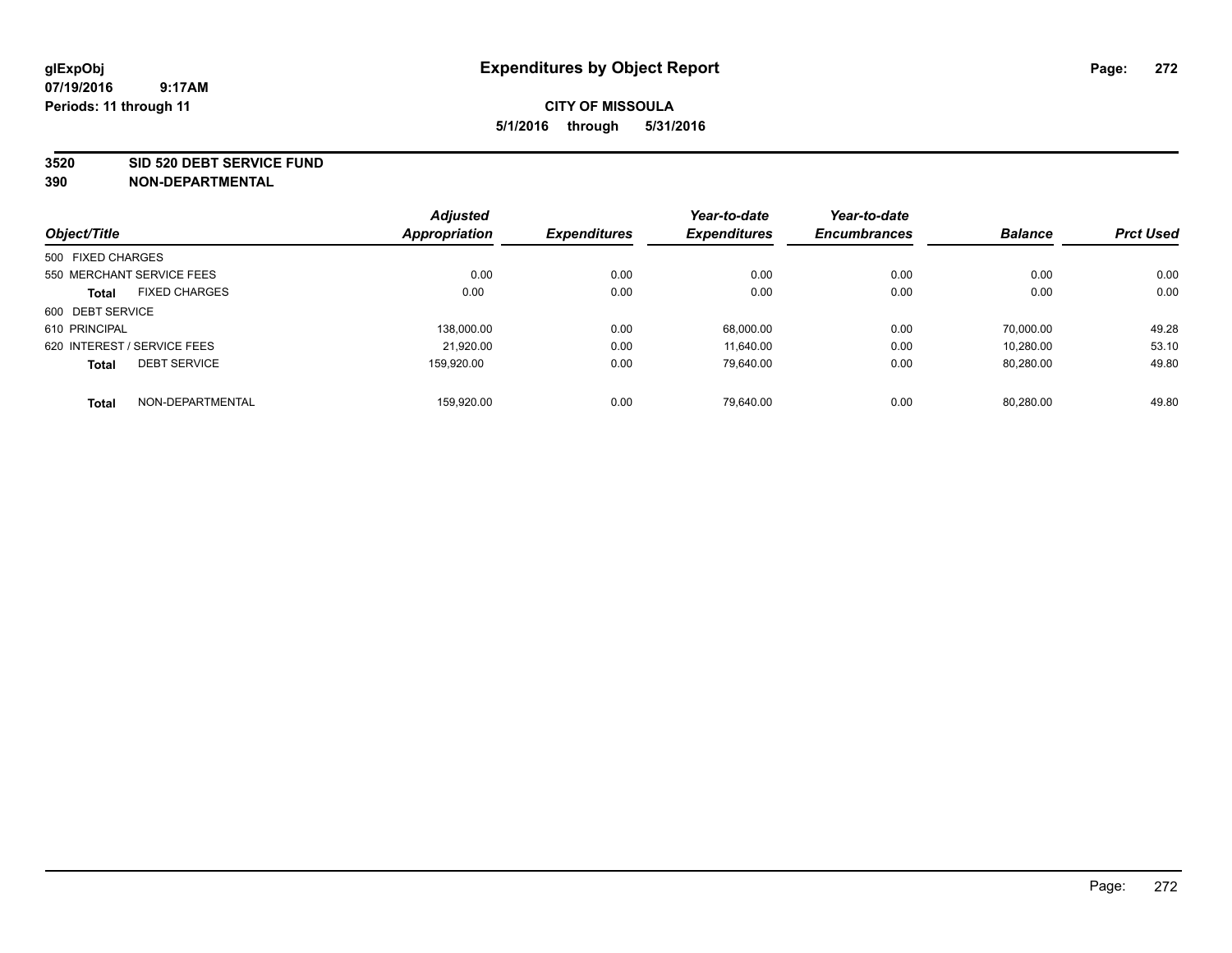### **3520 SID 520 DEBT SERVICE FUND**

| Object/Title                              | <b>Adjusted</b><br>Appropriation | <b>Expenditures</b> | Year-to-date<br><b>Expenditures</b> | Year-to-date<br><b>Encumbrances</b> | <b>Balance</b> | <b>Prct Used</b> |
|-------------------------------------------|----------------------------------|---------------------|-------------------------------------|-------------------------------------|----------------|------------------|
| 500 FIXED CHARGES                         |                                  |                     |                                     |                                     |                |                  |
| 550 MERCHANT SERVICE FEES                 | 0.00                             | 0.00                | 0.00                                | 0.00                                | 0.00           | 0.00             |
| <b>FIXED CHARGES</b><br><b>Total</b>      | 0.00                             | 0.00                | 0.00                                | 0.00                                | 0.00           | 0.00             |
| 600 DEBT SERVICE                          |                                  |                     |                                     |                                     |                |                  |
| 610 PRINCIPAL                             | 138.000.00                       | 0.00                | 68.000.00                           | 0.00                                | 70.000.00      | 49.28            |
| 620 INTEREST / SERVICE FEES               | 21,920.00                        | 0.00                | 11.640.00                           | 0.00                                | 10.280.00      | 53.10            |
| <b>DEBT SERVICE</b><br><b>Total</b>       | 159.920.00                       | 0.00                | 79.640.00                           | 0.00                                | 80.280.00      | 49.80            |
| SID 520 DEBT SERVICE FUND<br><b>Total</b> | 159.920.00                       | 0.00                | 79.640.00                           | 0.00                                | 80.280.00      | 49.80            |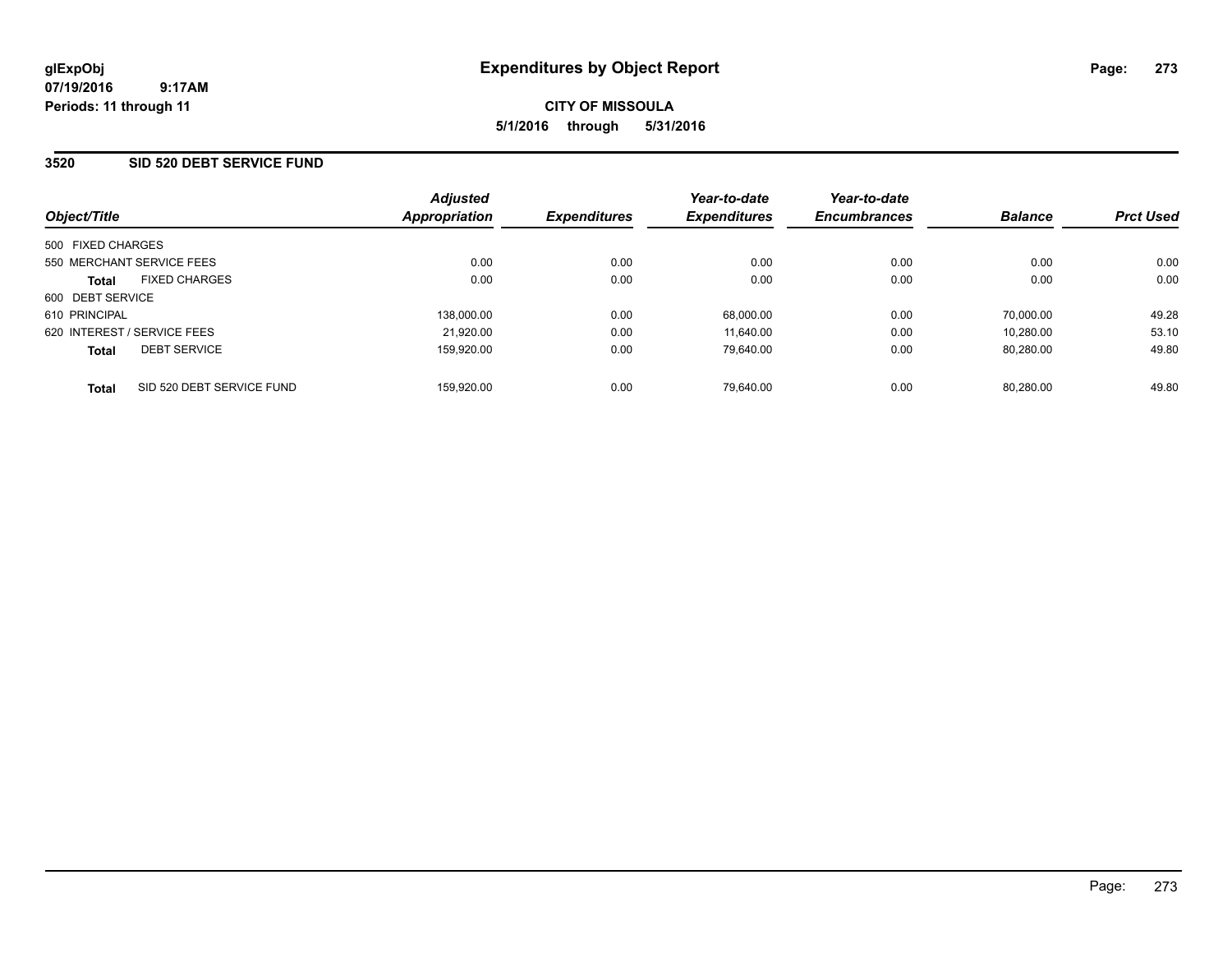### **3521 SID 521 DEBT SERVICE FUND**

|                                      | <b>Adjusted</b>      |                     | Year-to-date        | Year-to-date        |                |                  |
|--------------------------------------|----------------------|---------------------|---------------------|---------------------|----------------|------------------|
| Object/Title                         | <b>Appropriation</b> | <b>Expenditures</b> | <b>Expenditures</b> | <b>Encumbrances</b> | <b>Balance</b> | <b>Prct Used</b> |
| 500 FIXED CHARGES                    |                      |                     |                     |                     |                |                  |
| 550 MERCHANT SERVICE FEES            | 0.00                 | 0.00                | 0.00                | 0.00                | 0.00           | 0.00             |
| <b>FIXED CHARGES</b><br><b>Total</b> | 0.00                 | 0.00                | 0.00                | 0.00                | 0.00           | 0.00             |
| 600 DEBT SERVICE                     |                      |                     |                     |                     |                |                  |
| 610 PRINCIPAL                        | 135.00               | 0.00                | 0.00                | 0.00                | 135.00         | 0.00             |
| 620 INTEREST / SERVICE FEES          | 15.00                | 0.00                | 7.59                | 0.00                | 7.41           | 50.60            |
| <b>DEBT SERVICE</b><br><b>Total</b>  | 150.00               | 0.00                | 7.59                | 0.00                | 142.41         | 5.06             |
| NON-DEPARTMENTAL<br><b>Total</b>     | 150.00               | 0.00                | 7.59                | 0.00                | 142.41         | 5.06             |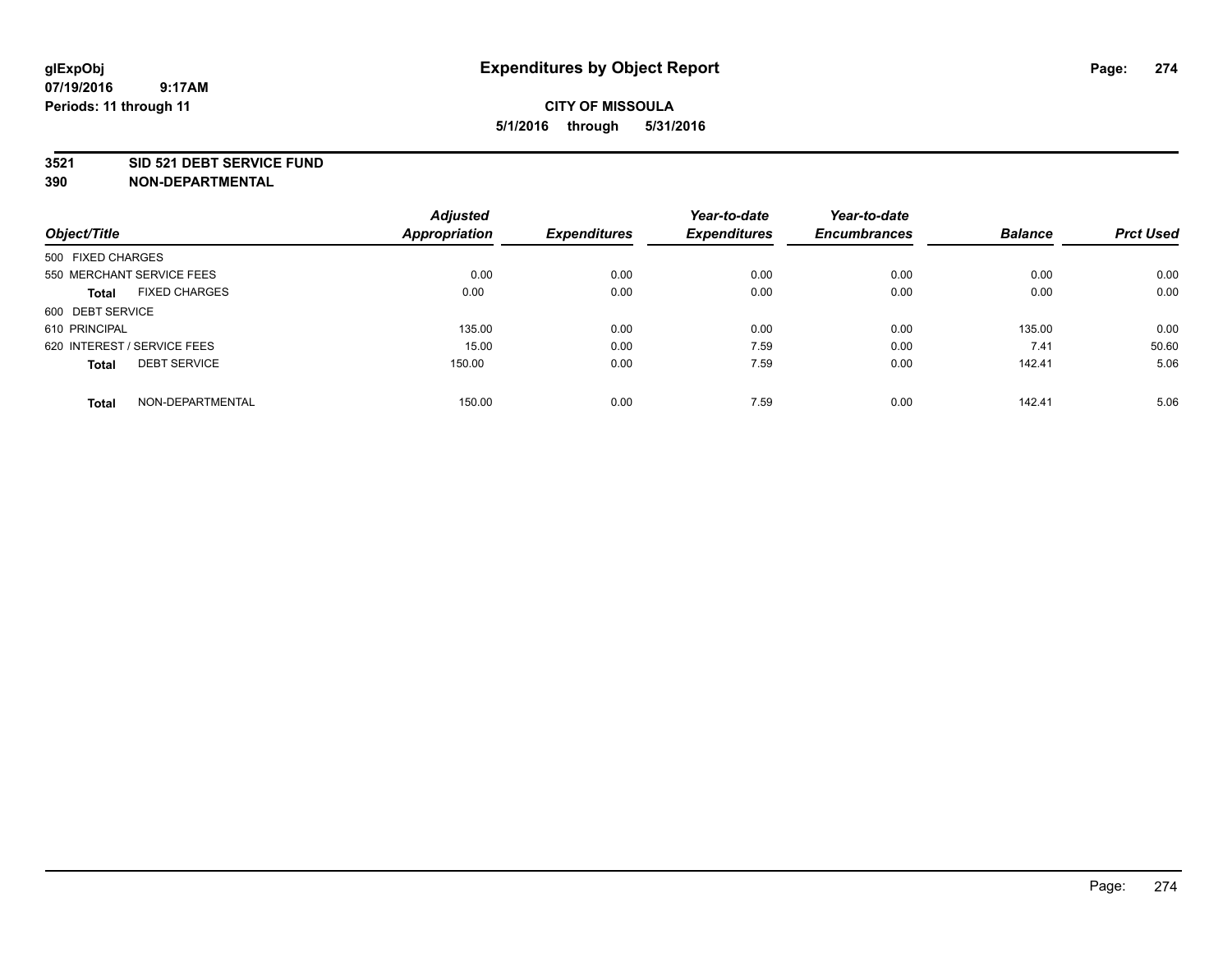### **3521 SID 521 DEBT SERVICE FUND**

| Object/Title                              | <b>Adjusted</b><br>Appropriation | <b>Expenditures</b> | Year-to-date<br><b>Expenditures</b> | Year-to-date<br><b>Encumbrances</b> | <b>Balance</b> | <b>Prct Used</b> |
|-------------------------------------------|----------------------------------|---------------------|-------------------------------------|-------------------------------------|----------------|------------------|
| 500 FIXED CHARGES                         |                                  |                     |                                     |                                     |                |                  |
| 550 MERCHANT SERVICE FEES                 | 0.00                             | 0.00                | 0.00                                | 0.00                                | 0.00           | 0.00             |
| <b>FIXED CHARGES</b><br><b>Total</b>      | 0.00                             | 0.00                | 0.00                                | 0.00                                | 0.00           | 0.00             |
| 600 DEBT SERVICE                          |                                  |                     |                                     |                                     |                |                  |
| 610 PRINCIPAL                             | 135.00                           | 0.00                | 0.00                                | 0.00                                | 135.00         | 0.00             |
| 620 INTEREST / SERVICE FEES               | 15.00                            | 0.00                | 7.59                                | 0.00                                | 7.41           | 50.60            |
| <b>DEBT SERVICE</b><br><b>Total</b>       | 150.00                           | 0.00                | 7.59                                | 0.00                                | 142.41         | 5.06             |
| SID 521 DEBT SERVICE FUND<br><b>Total</b> | 150.00                           | 0.00                | 7.59                                | 0.00                                | 142.41         | 5.06             |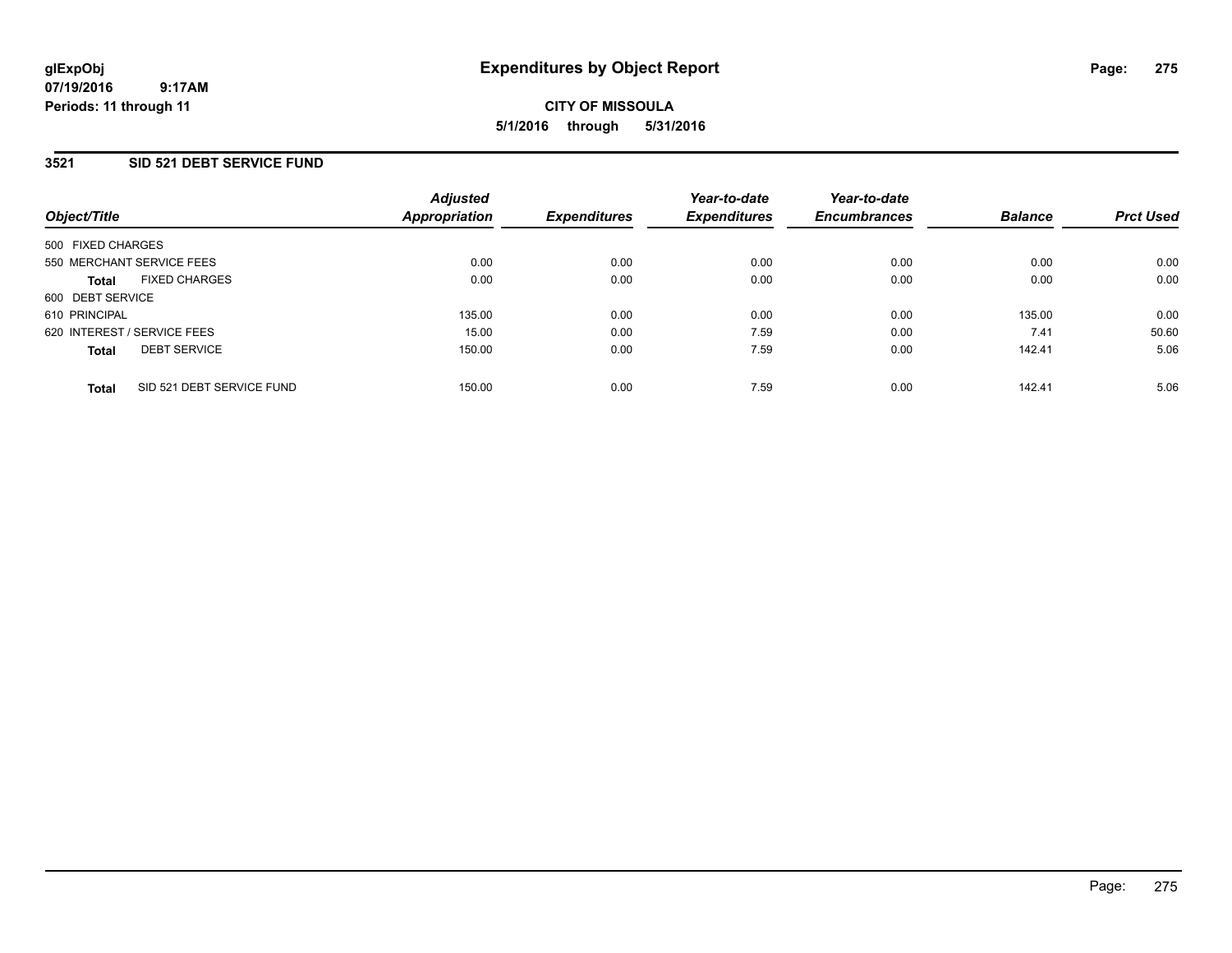#### **3522 SID 522 DEBT SERVICE FUND**

| Object/Title                         | <b>Adjusted</b><br>Appropriation | <b>Expenditures</b> | Year-to-date<br><b>Expenditures</b> | Year-to-date<br><b>Encumbrances</b> | <b>Balance</b> | <b>Prct Used</b> |
|--------------------------------------|----------------------------------|---------------------|-------------------------------------|-------------------------------------|----------------|------------------|
| 500 FIXED CHARGES                    |                                  |                     |                                     |                                     |                |                  |
| 550 MERCHANT SERVICE FEES            | 0.00                             | 0.00                | 0.00                                | 0.00                                | 0.00           | 0.00             |
| <b>FIXED CHARGES</b><br><b>Total</b> | 0.00                             | 0.00                | 0.00                                | 0.00                                | 0.00           | 0.00             |
| 600 DEBT SERVICE                     |                                  |                     |                                     |                                     |                |                  |
| 610 PRINCIPAL                        | 195.00                           | 0.00                | 0.00                                | 0.00                                | 195.00         | 0.00             |
| 620 INTEREST / SERVICE FEES          | 22.00                            | 0.00                | 10.96                               | 0.00                                | 11.04          | 49.82            |
| <b>DEBT SERVICE</b><br><b>Total</b>  | 217.00                           | 0.00                | 10.96                               | 0.00                                | 206.04         | 5.05             |
| NON-DEPARTMENTAL<br><b>Total</b>     | 217.00                           | 0.00                | 10.96                               | 0.00                                | 206.04         | 5.05             |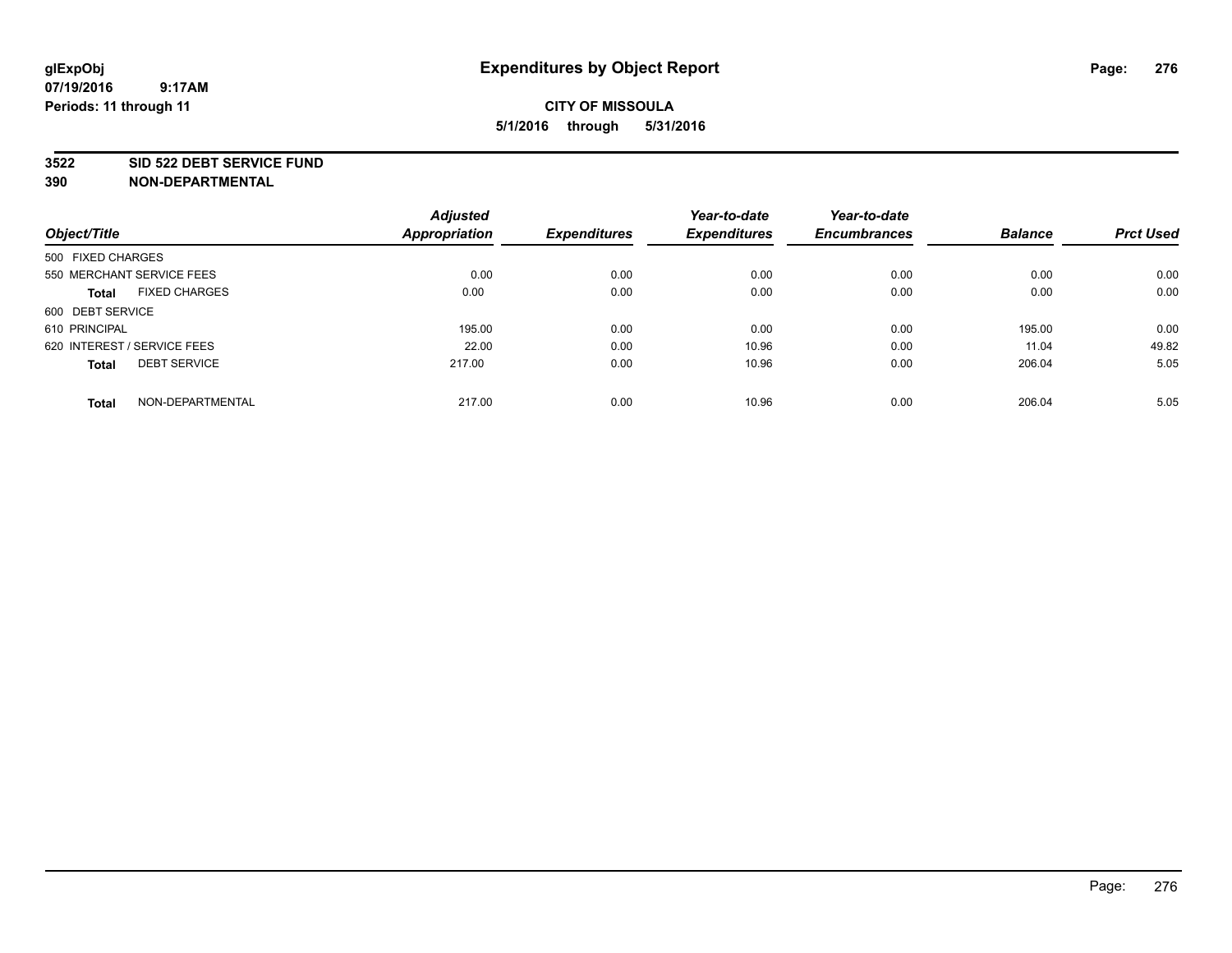**07/19/2016 9:17AM Periods: 11 through 11**

# **CITY OF MISSOULA 5/1/2016 through 5/31/2016**

### **3522 SID 522 DEBT SERVICE FUND**

| Object/Title                              | <b>Adjusted</b><br>Appropriation | <b>Expenditures</b> | Year-to-date<br><b>Expenditures</b> | Year-to-date<br><b>Encumbrances</b> | <b>Balance</b> | <b>Prct Used</b> |
|-------------------------------------------|----------------------------------|---------------------|-------------------------------------|-------------------------------------|----------------|------------------|
| 500 FIXED CHARGES                         |                                  |                     |                                     |                                     |                |                  |
| 550 MERCHANT SERVICE FEES                 | 0.00                             | 0.00                | 0.00                                | 0.00                                | 0.00           | 0.00             |
| <b>FIXED CHARGES</b><br><b>Total</b>      | 0.00                             | 0.00                | 0.00                                | 0.00                                | 0.00           | 0.00             |
| 600 DEBT SERVICE                          |                                  |                     |                                     |                                     |                |                  |
| 610 PRINCIPAL                             | 195.00                           | 0.00                | 0.00                                | 0.00                                | 195.00         | 0.00             |
| 620 INTEREST / SERVICE FEES               | 22.00                            | 0.00                | 10.96                               | 0.00                                | 11.04          | 49.82            |
| <b>DEBT SERVICE</b><br><b>Total</b>       | 217.00                           | 0.00                | 10.96                               | 0.00                                | 206.04         | 5.05             |
| SID 522 DEBT SERVICE FUND<br><b>Total</b> | 217.00                           | 0.00                | 10.96                               | 0.00                                | 206.04         | 5.05             |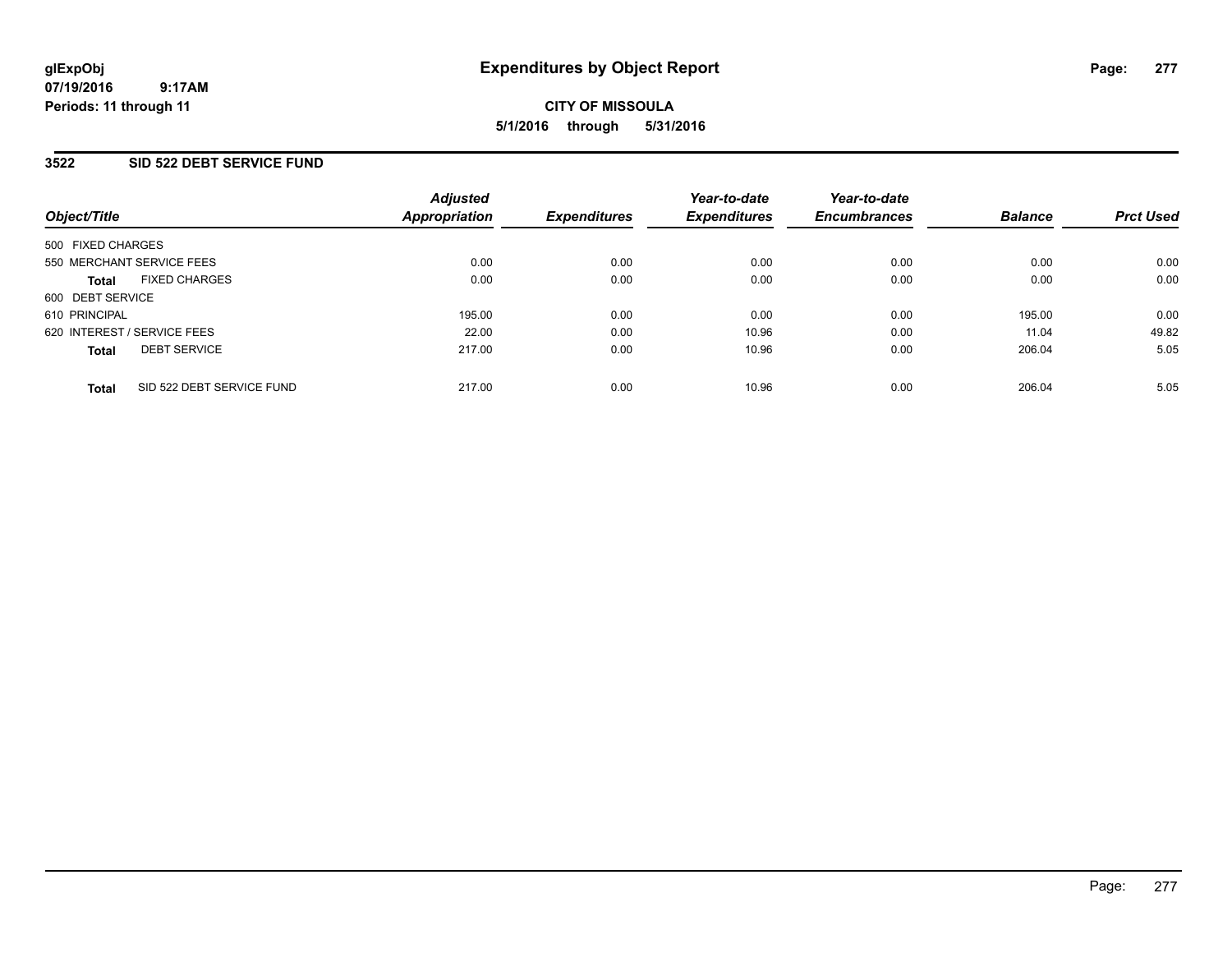#### **3524 SID 524 DEBT SERVICE FUND**

| Object/Title                |                           | <b>Adjusted</b><br>Appropriation | <b>Expenditures</b> | Year-to-date<br><b>Expenditures</b> | Year-to-date<br><b>Encumbrances</b> | <b>Balance</b> | <b>Prct Used</b> |
|-----------------------------|---------------------------|----------------------------------|---------------------|-------------------------------------|-------------------------------------|----------------|------------------|
|                             |                           |                                  |                     |                                     |                                     |                |                  |
| 500 FIXED CHARGES           |                           |                                  |                     |                                     |                                     |                |                  |
|                             | 550 MERCHANT SERVICE FEES | 0.00                             | 0.00                | 0.00                                | 0.00                                | 0.00           | 0.00             |
| <b>Total</b>                | <b>FIXED CHARGES</b>      | 0.00                             | 0.00                | 0.00                                | 0.00                                | 0.00           | 0.00             |
| 600 DEBT SERVICE            |                           |                                  |                     |                                     |                                     |                |                  |
| 610 PRINCIPAL               |                           | 224.000.00                       | 0.00                | 111.000.00                          | 0.00                                | 113.000.00     | 49.55            |
| 620 INTEREST / SERVICE FEES |                           | 80,660.00                        | 0.00                | 41.440.00                           | 0.00                                | 39.220.00      | 51.38            |
| <b>Total</b>                | <b>DEBT SERVICE</b>       | 304.660.00                       | 0.00                | 152.440.00                          | 0.00                                | 152,220.00     | 50.04            |
| <b>Total</b>                | NON-DEPARTMENTAL          | 304,660.00                       | 0.00                | 152.440.00                          | 0.00                                | 152.220.00     | 50.04            |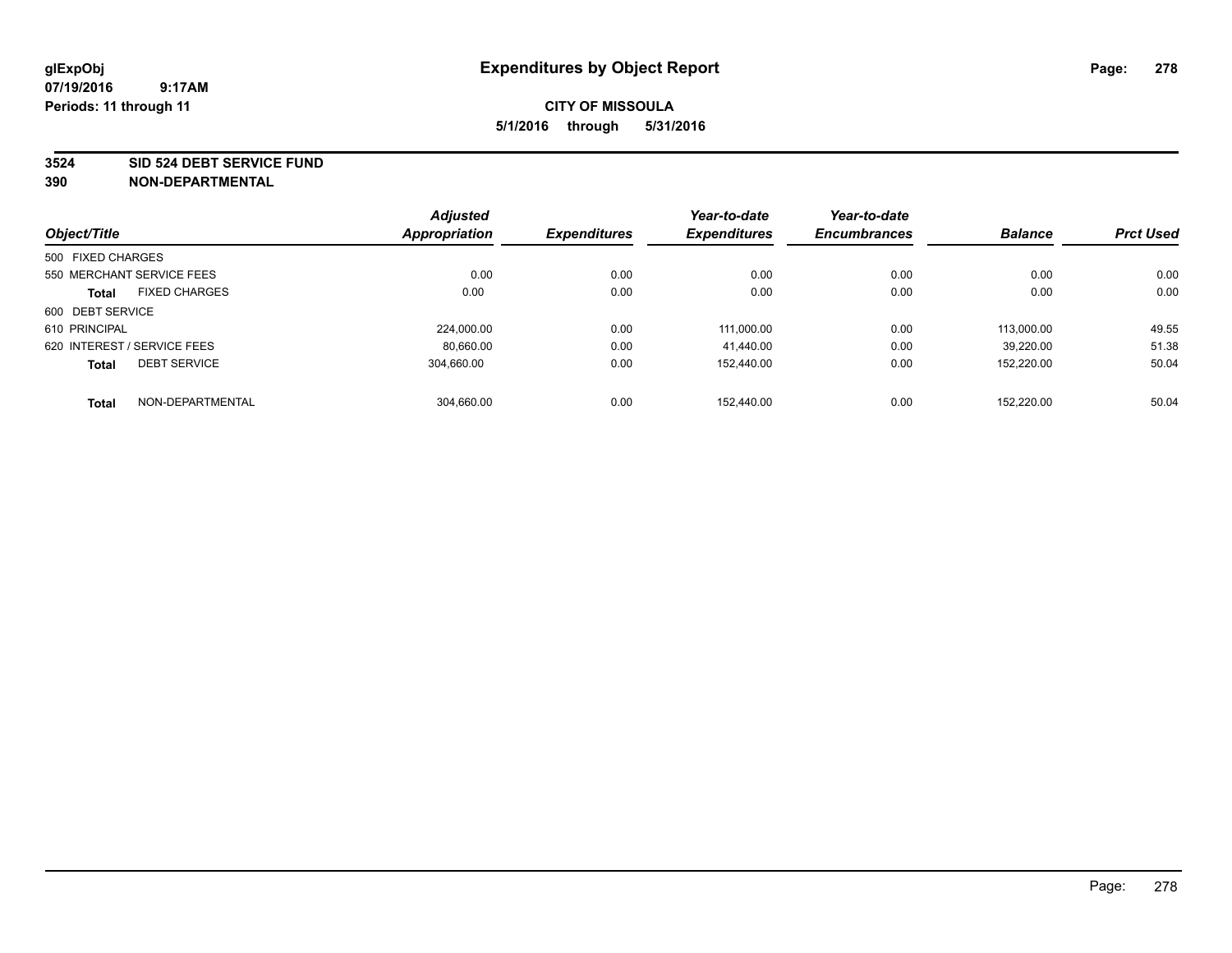### **3524 SID 524 DEBT SERVICE FUND**

| Object/Title                              | <b>Adjusted</b><br>Appropriation | <b>Expenditures</b> | Year-to-date<br><b>Expenditures</b> | Year-to-date<br><b>Encumbrances</b> | <b>Balance</b> | <b>Prct Used</b> |
|-------------------------------------------|----------------------------------|---------------------|-------------------------------------|-------------------------------------|----------------|------------------|
| 500 FIXED CHARGES                         |                                  |                     |                                     |                                     |                |                  |
| 550 MERCHANT SERVICE FEES                 | 0.00                             | 0.00                | 0.00                                | 0.00                                | 0.00           | 0.00             |
| <b>FIXED CHARGES</b><br><b>Total</b>      | 0.00                             | 0.00                | 0.00                                | 0.00                                | 0.00           | 0.00             |
| 600 DEBT SERVICE                          |                                  |                     |                                     |                                     |                |                  |
| 610 PRINCIPAL                             | 224.000.00                       | 0.00                | 111.000.00                          | 0.00                                | 113.000.00     | 49.55            |
| 620 INTEREST / SERVICE FEES               | 80.660.00                        | 0.00                | 41.440.00                           | 0.00                                | 39.220.00      | 51.38            |
| <b>DEBT SERVICE</b><br><b>Total</b>       | 304.660.00                       | 0.00                | 152.440.00                          | 0.00                                | 152.220.00     | 50.04            |
| SID 524 DEBT SERVICE FUND<br><b>Total</b> | 304.660.00                       | 0.00                | 152.440.00                          | 0.00                                | 152.220.00     | 50.04            |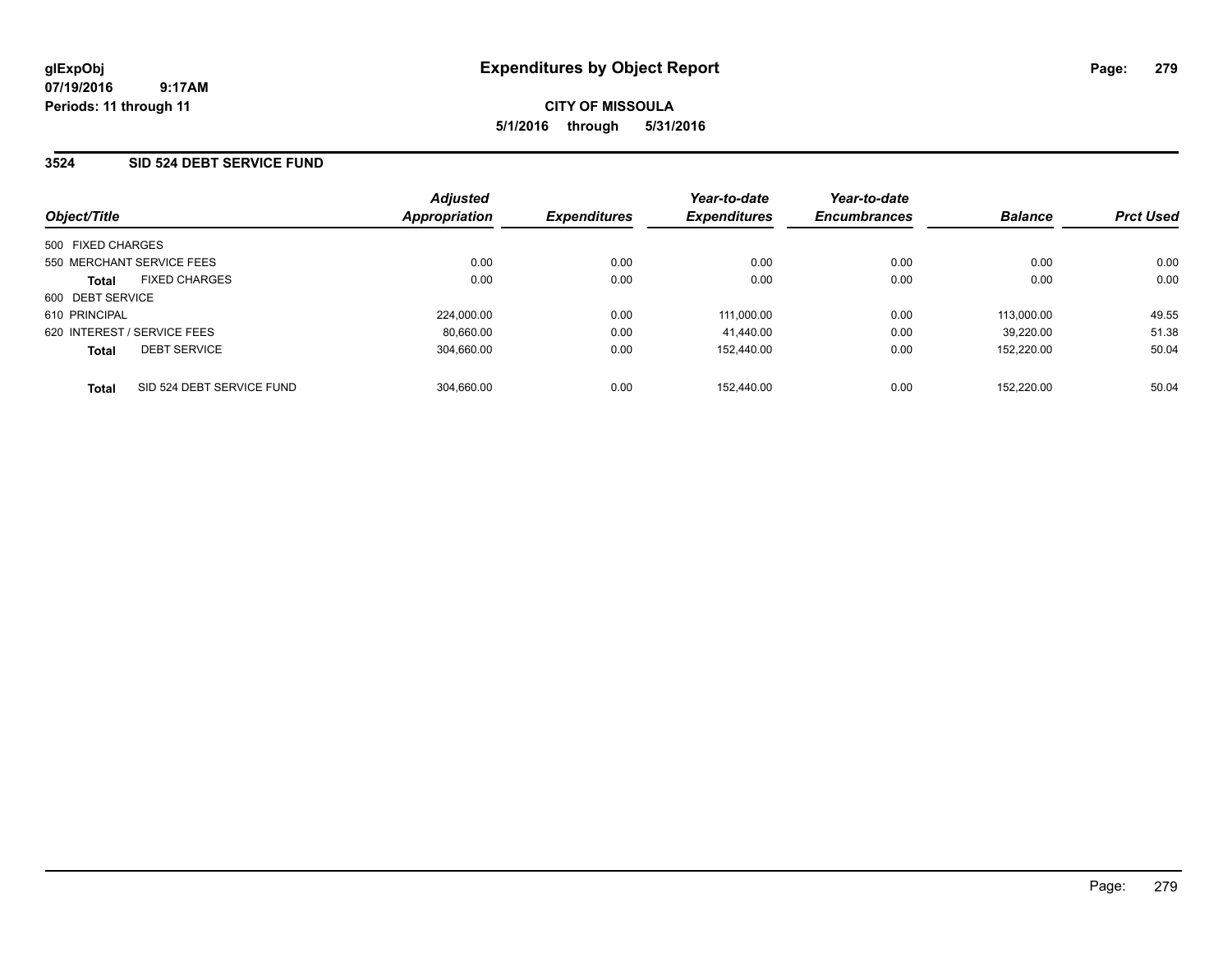#### **3525 SID 525 DEBT SERVICE FUND**

|                             |                           | <b>Adjusted</b>      |                     | Year-to-date        | Year-to-date        |                |                  |
|-----------------------------|---------------------------|----------------------|---------------------|---------------------|---------------------|----------------|------------------|
| Object/Title                |                           | <b>Appropriation</b> | <b>Expenditures</b> | <b>Expenditures</b> | <b>Encumbrances</b> | <b>Balance</b> | <b>Prct Used</b> |
| 500 FIXED CHARGES           |                           |                      |                     |                     |                     |                |                  |
|                             | 550 MERCHANT SERVICE FEES | 0.00                 | 0.00                | 0.00                | 0.00                | 0.00           | 0.00             |
| <b>Total</b>                | <b>FIXED CHARGES</b>      | 0.00                 | 0.00                | 0.00                | 0.00                | 0.00           | 0.00             |
| 600 DEBT SERVICE            |                           |                      |                     |                     |                     |                |                  |
| 610 PRINCIPAL               |                           | 26,000.00            | 0.00                | 13.000.00           | 0.00                | 13.000.00      | 50.00            |
| 620 INTEREST / SERVICE FEES |                           | 5,500.00             | 0.00                | 2,880.00            | 0.00                | 2,620.00       | 52.36            |
| <b>Total</b>                | <b>DEBT SERVICE</b>       | 31.500.00            | 0.00                | 15.880.00           | 0.00                | 15.620.00      | 50.41            |
| <b>Total</b>                | NON-DEPARTMENTAL          | 31,500.00            | 0.00                | 15.880.00           | 0.00                | 15.620.00      | 50.41            |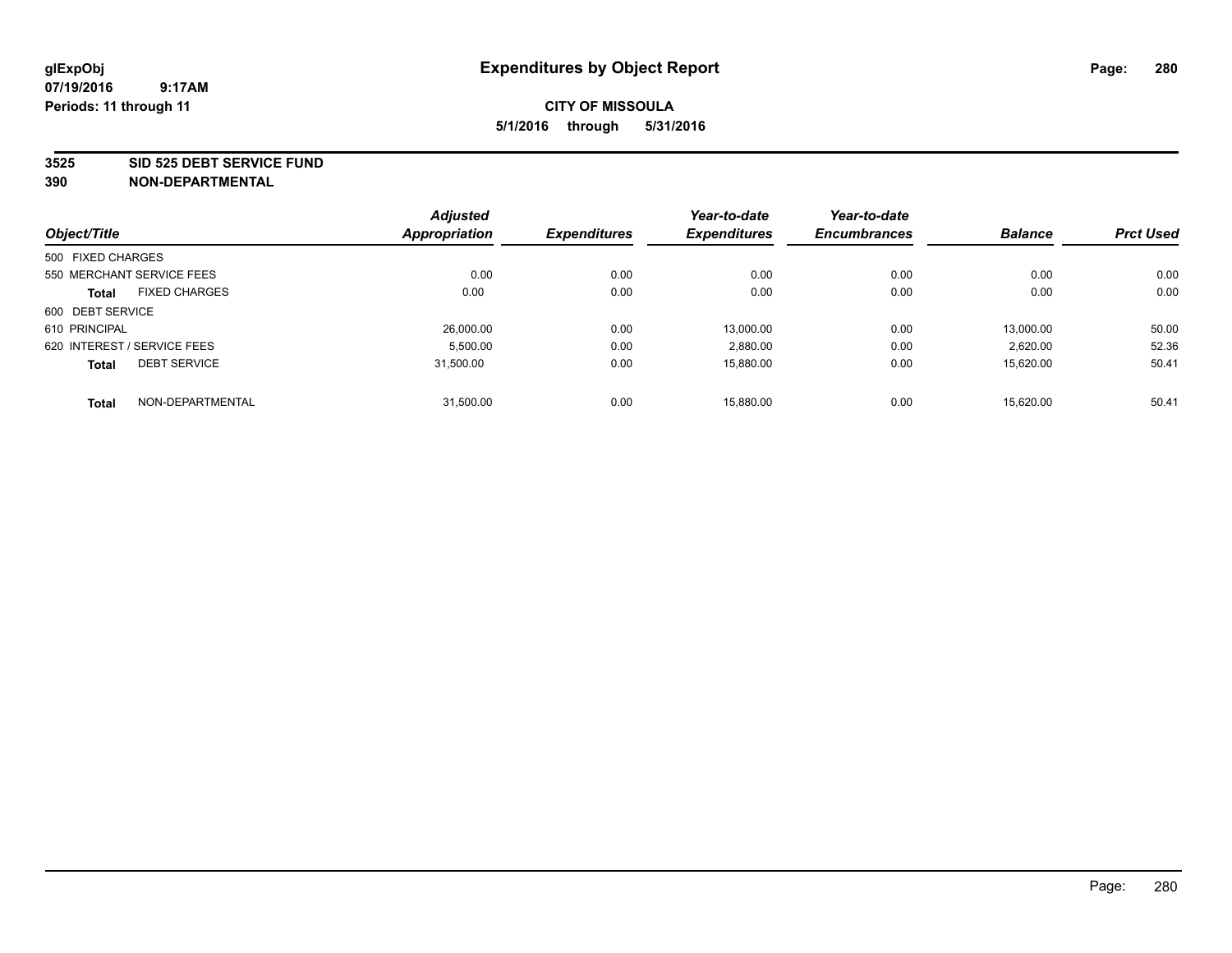### **3525 SID 525 DEBT SERVICE FUND**

| Object/Title                              | <b>Adjusted</b><br><b>Appropriation</b> | <b>Expenditures</b> | Year-to-date<br><b>Expenditures</b> | Year-to-date<br><b>Encumbrances</b> | <b>Balance</b> | <b>Prct Used</b> |
|-------------------------------------------|-----------------------------------------|---------------------|-------------------------------------|-------------------------------------|----------------|------------------|
| 500 FIXED CHARGES                         |                                         |                     |                                     |                                     |                |                  |
| 550 MERCHANT SERVICE FEES                 | 0.00                                    | 0.00                | 0.00                                | 0.00                                | 0.00           | 0.00             |
| <b>FIXED CHARGES</b><br><b>Total</b>      | 0.00                                    | 0.00                | 0.00                                | 0.00                                | 0.00           | 0.00             |
| 600 DEBT SERVICE                          |                                         |                     |                                     |                                     |                |                  |
| 610 PRINCIPAL                             | 26,000.00                               | 0.00                | 13,000.00                           | 0.00                                | 13,000.00      | 50.00            |
| 620 INTEREST / SERVICE FEES               | 5,500.00                                | 0.00                | 2,880.00                            | 0.00                                | 2.620.00       | 52.36            |
| <b>DEBT SERVICE</b><br><b>Total</b>       | 31,500.00                               | 0.00                | 15,880.00                           | 0.00                                | 15.620.00      | 50.41            |
| SID 525 DEBT SERVICE FUND<br><b>Total</b> | 31.500.00                               | 0.00                | 15.880.00                           | 0.00                                | 15.620.00      | 50.41            |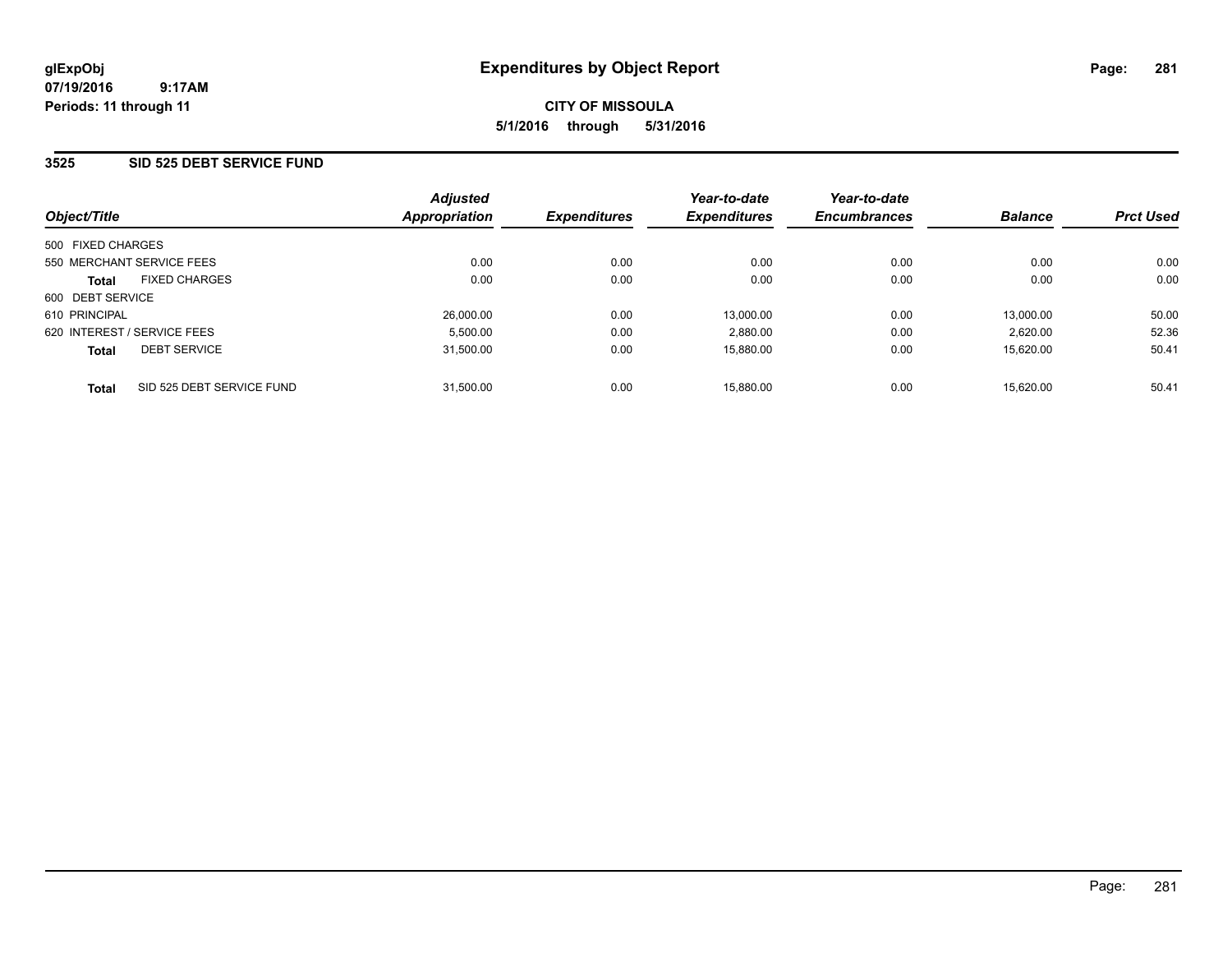#### **3526 SID 526 DEBT SERVICE FUND**

| Object/Title                |                      | <b>Adjusted</b><br>Appropriation | <b>Expenditures</b> | Year-to-date<br><b>Expenditures</b> | Year-to-date<br><b>Encumbrances</b> | <b>Balance</b> | <b>Prct Used</b> |
|-----------------------------|----------------------|----------------------------------|---------------------|-------------------------------------|-------------------------------------|----------------|------------------|
|                             |                      |                                  |                     |                                     |                                     |                |                  |
| 500 FIXED CHARGES           |                      |                                  |                     |                                     |                                     |                |                  |
| 550 MERCHANT SERVICE FEES   |                      | 0.00                             | 0.00                | 0.00                                | 0.00                                | 0.00           | 0.00             |
| <b>Total</b>                | <b>FIXED CHARGES</b> | 0.00                             | 0.00                | 0.00                                | 0.00                                | 0.00           | 0.00             |
| 600 DEBT SERVICE            |                      |                                  |                     |                                     |                                     |                |                  |
| 610 PRINCIPAL               |                      | 154.000.00                       | 0.00                | 76.000.00                           | 0.00                                | 78.000.00      | 49.35            |
| 620 INTEREST / SERVICE FEES |                      | 39,320.00                        | 0.00                | 20,420.00                           | 0.00                                | 18,900.00      | 51.93            |
| <b>Total</b>                | <b>DEBT SERVICE</b>  | 193.320.00                       | 0.00                | 96.420.00                           | 0.00                                | 96.900.00      | 49.88            |
| <b>Total</b>                | NON-DEPARTMENTAL     | 193,320.00                       | 0.00                | 96.420.00                           | 0.00                                | 96.900.00      | 49.88            |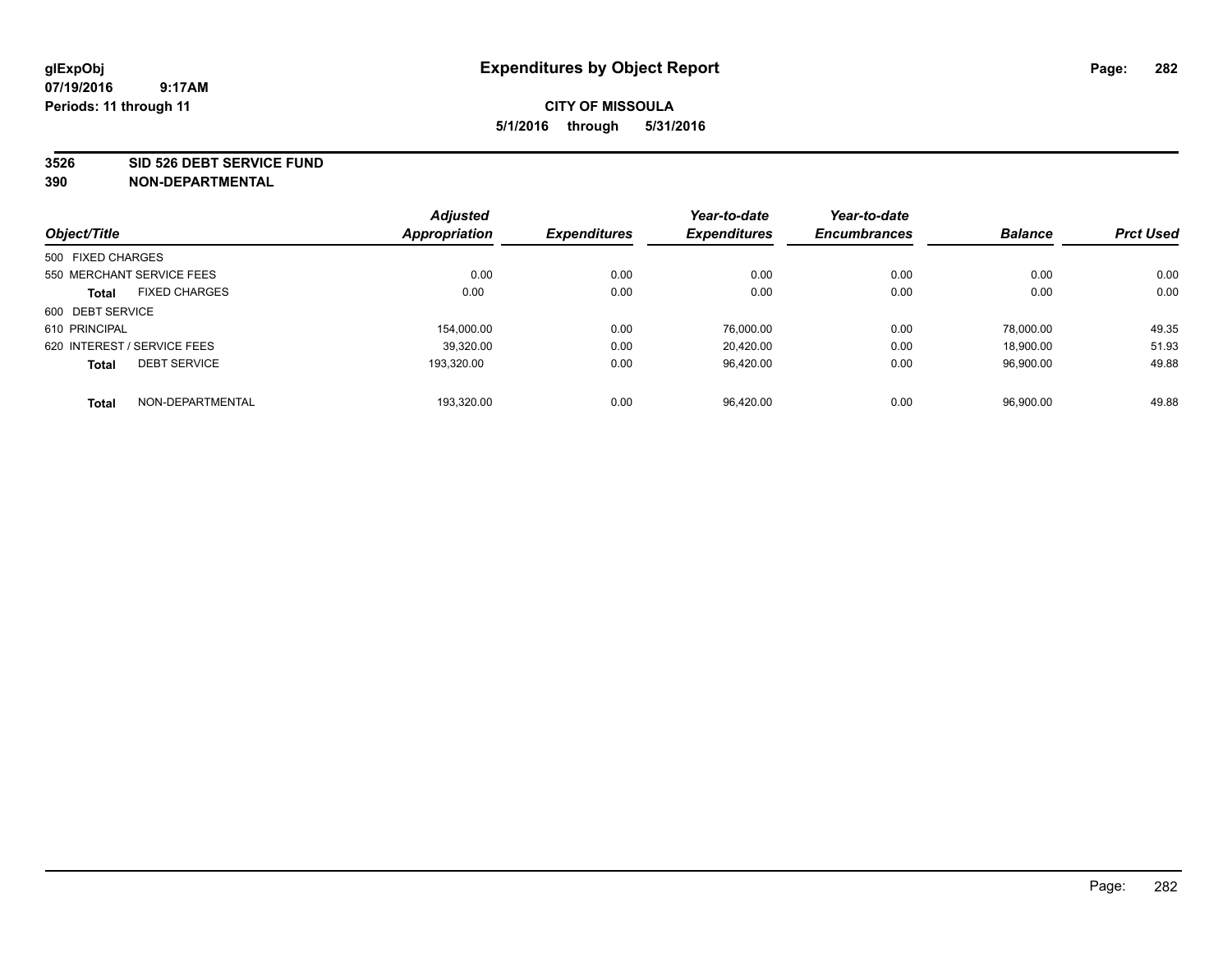### **3526 SID 526 DEBT SERVICE FUND**

| Object/Title                              | <b>Adjusted</b><br>Appropriation | <b>Expenditures</b> | Year-to-date<br><b>Expenditures</b> | Year-to-date<br><b>Encumbrances</b> | <b>Balance</b> | <b>Prct Used</b> |
|-------------------------------------------|----------------------------------|---------------------|-------------------------------------|-------------------------------------|----------------|------------------|
| 500 FIXED CHARGES                         |                                  |                     |                                     |                                     |                |                  |
| 550 MERCHANT SERVICE FEES                 | 0.00                             | 0.00                | 0.00                                | 0.00                                | 0.00           | 0.00             |
| <b>FIXED CHARGES</b><br><b>Total</b>      | 0.00                             | 0.00                | 0.00                                | 0.00                                | 0.00           | 0.00             |
| 600 DEBT SERVICE                          |                                  |                     |                                     |                                     |                |                  |
| 610 PRINCIPAL                             | 154.000.00                       | 0.00                | 76.000.00                           | 0.00                                | 78.000.00      | 49.35            |
| 620 INTEREST / SERVICE FEES               | 39,320.00                        | 0.00                | 20.420.00                           | 0.00                                | 18.900.00      | 51.93            |
| <b>DEBT SERVICE</b><br><b>Total</b>       | 193,320.00                       | 0.00                | 96.420.00                           | 0.00                                | 96.900.00      | 49.88            |
| SID 526 DEBT SERVICE FUND<br><b>Total</b> | 193.320.00                       | 0.00                | 96.420.00                           | 0.00                                | 96.900.00      | 49.88            |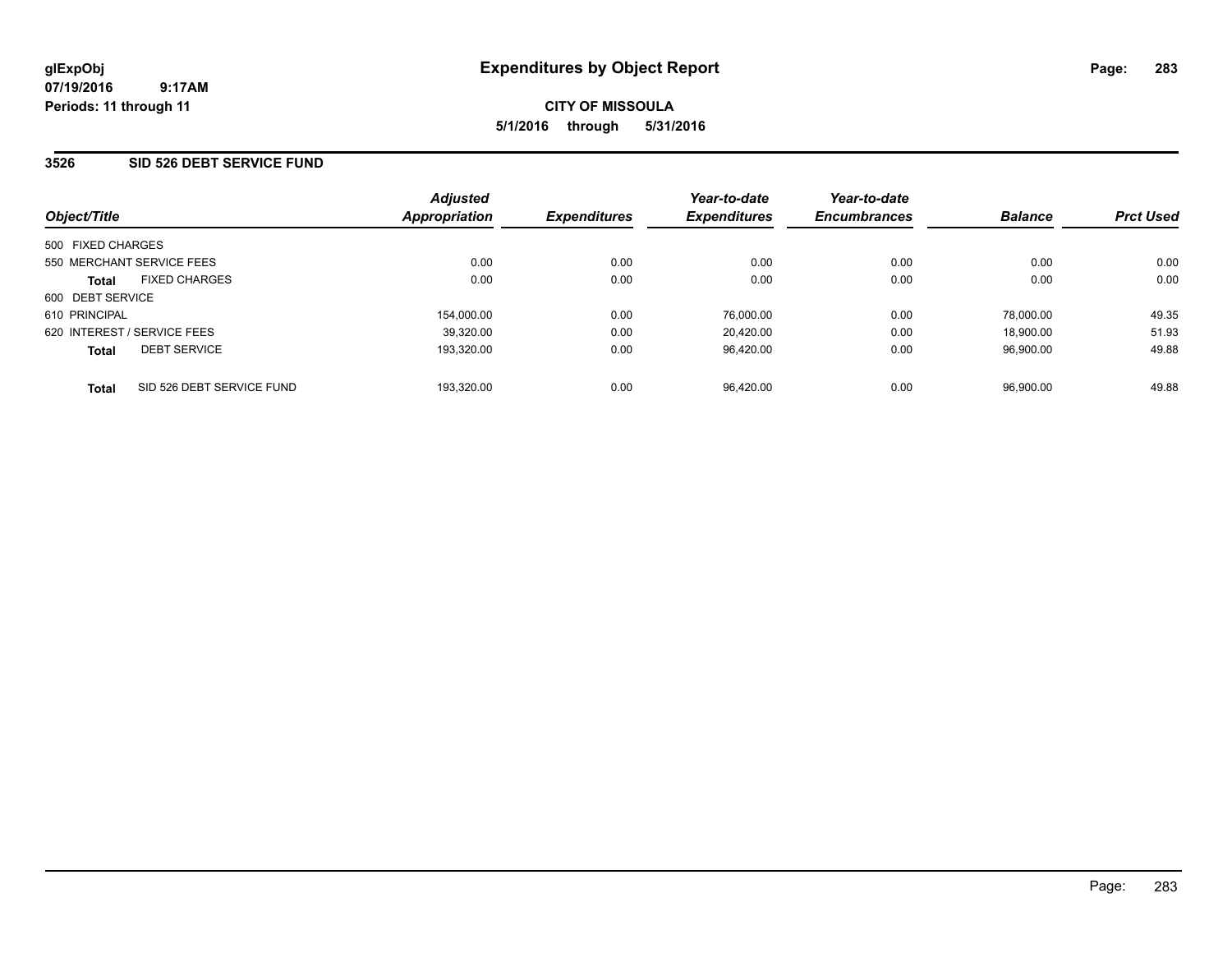# **glExpObj Expenditures by Object Report Page: 284**

### **CITY OF MISSOULA 5/1/2016 through 5/31/2016**

**3527 SID 527 DEBT SERVICE FUND**

**000 \*\*\* Title Not Found \*\*\***

| Object/Title      |                              | <b>Adjusted</b><br>Appropriation | <b>Expenditures</b> | Year-to-date<br><b>Expenditures</b> | Year-to-date<br><b>Encumbrances</b> | <b>Balance</b> | <b>Prct Used</b> |
|-------------------|------------------------------|----------------------------------|---------------------|-------------------------------------|-------------------------------------|----------------|------------------|
| 800 OTHER OBJECTS |                              |                                  |                     |                                     |                                     |                |                  |
|                   | 820 TRANSFERS TO OTHER FUNDS | 0.00                             | 0.00                | 0.00                                | 0.00                                | 0.00           | 0.00             |
| Total             | OTHER OBJECTS                | 0.00                             | 0.00                | 0.00                                | 0.00                                | 0.00           | 0.00             |
| Tota              | *** Title Not Found ***      | 0.00                             | 0.00                | 0.00                                | 0.00                                | 0.00           | 0.00             |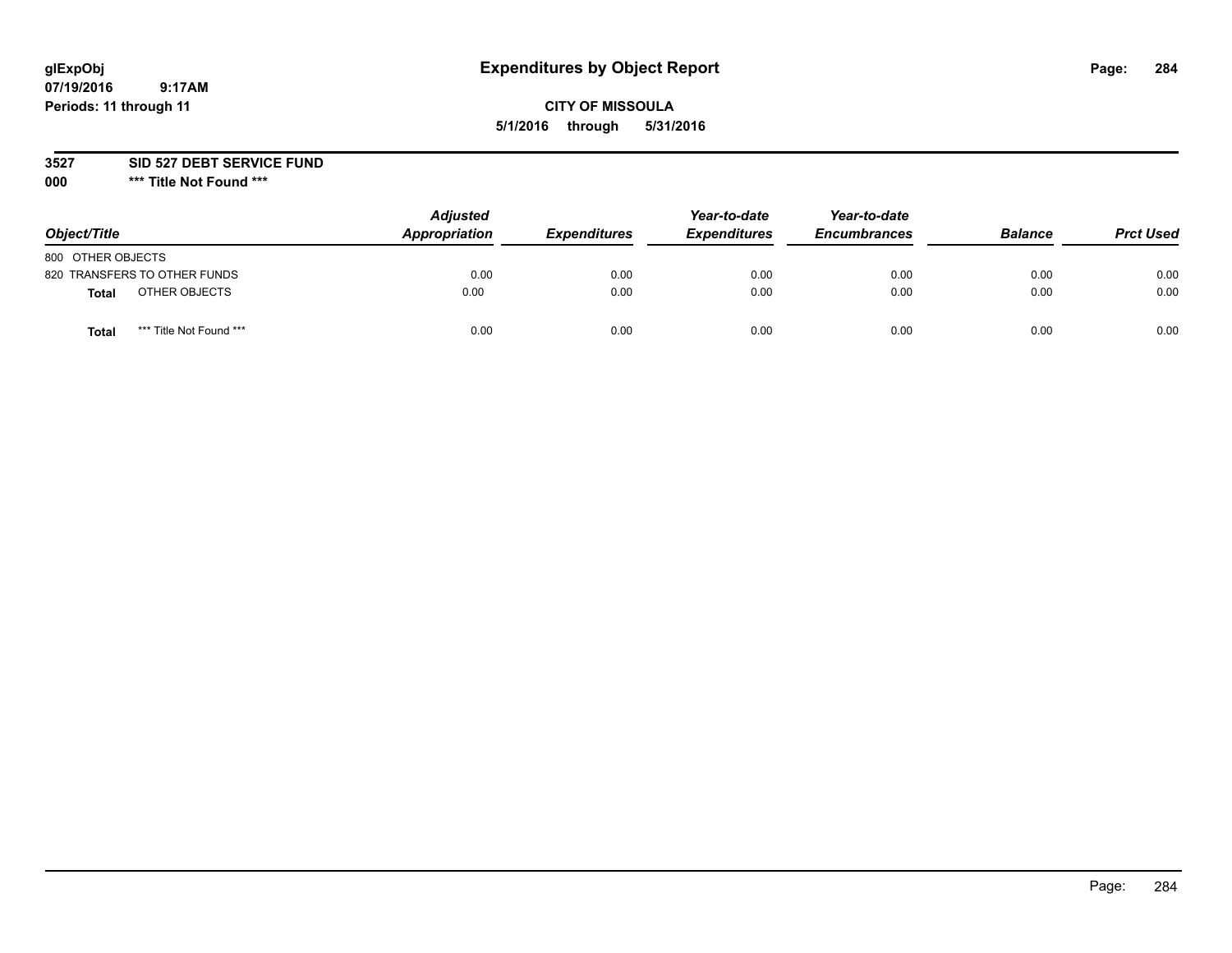### **3527 SID 527 DEBT SERVICE FUND**

| Object/Title                         | <b>Adjusted</b><br><b>Appropriation</b> | <b>Expenditures</b> | Year-to-date<br><b>Expenditures</b> | Year-to-date<br><b>Encumbrances</b> | <b>Balance</b> | <b>Prct Used</b> |
|--------------------------------------|-----------------------------------------|---------------------|-------------------------------------|-------------------------------------|----------------|------------------|
|                                      |                                         |                     |                                     |                                     |                |                  |
| 500 FIXED CHARGES                    |                                         |                     |                                     |                                     |                |                  |
| 550 MERCHANT SERVICE FEES            | 0.00                                    | 0.00                | 0.00                                | 0.00                                | 0.00           | 0.00             |
| <b>FIXED CHARGES</b><br><b>Total</b> | 0.00                                    | 0.00                | 0.00                                | 0.00                                | 0.00           | 0.00             |
| 600 DEBT SERVICE                     |                                         |                     |                                     |                                     |                |                  |
| 610 PRINCIPAL                        | 0.00                                    | 0.00                | 0.00                                | 0.00                                | 0.00           | 0.00             |
| 620 INTEREST / SERVICE FEES          | 0.00                                    | 0.00                | 0.00                                | 0.00                                | 0.00           | 0.00             |
| <b>DEBT SERVICE</b><br><b>Total</b>  | 0.00                                    | 0.00                | 0.00                                | 0.00                                | 0.00           | 0.00             |
|                                      |                                         |                     |                                     |                                     |                |                  |
| NON-DEPARTMENTAL<br><b>Total</b>     | 0.00                                    | 0.00                | 0.00                                | 0.00                                | 0.00           | 0.00             |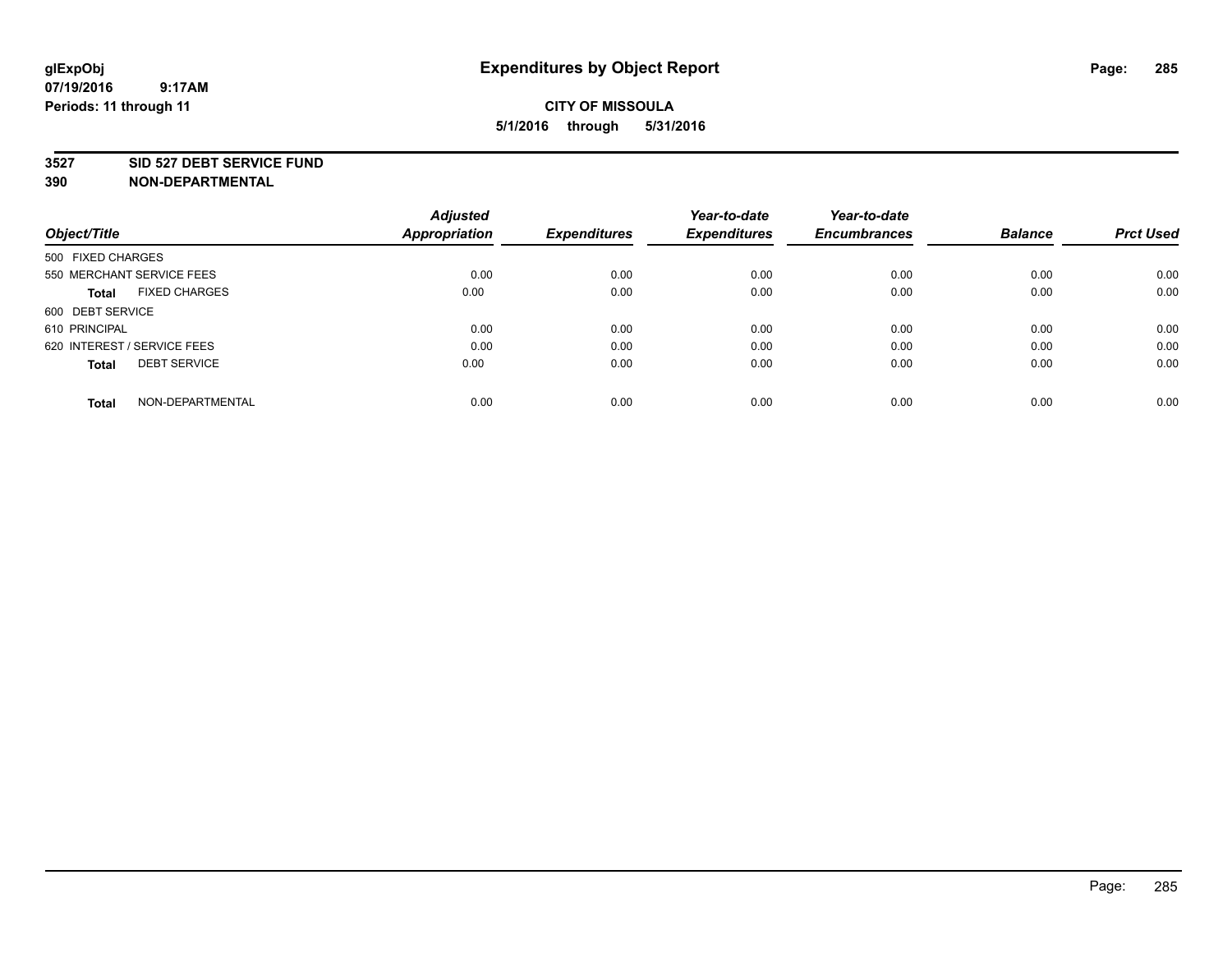### **07/19/2016 9:17AM Periods: 11 through 11**

# **CITY OF MISSOULA 5/1/2016 through 5/31/2016**

### **3527 SID 527 DEBT SERVICE FUND**

| Object/Title                              | <b>Adjusted</b><br><b>Appropriation</b> | <b>Expenditures</b> | Year-to-date<br><b>Expenditures</b> | Year-to-date<br><b>Encumbrances</b> | <b>Balance</b> | <b>Prct Used</b> |
|-------------------------------------------|-----------------------------------------|---------------------|-------------------------------------|-------------------------------------|----------------|------------------|
|                                           |                                         |                     |                                     |                                     |                |                  |
| 500 FIXED CHARGES                         |                                         |                     |                                     |                                     |                |                  |
| 550 MERCHANT SERVICE FEES                 | 0.00                                    | 0.00                | 0.00                                | 0.00                                | 0.00           | 0.00             |
| <b>FIXED CHARGES</b><br>Total             | 0.00                                    | 0.00                | 0.00                                | 0.00                                | 0.00           | 0.00             |
| 600 DEBT SERVICE                          |                                         |                     |                                     |                                     |                |                  |
| 610 PRINCIPAL                             | 0.00                                    | 0.00                | 0.00                                | 0.00                                | 0.00           | 0.00             |
| 620 INTEREST / SERVICE FEES               | 0.00                                    | 0.00                | 0.00                                | 0.00                                | 0.00           | 0.00             |
| <b>DEBT SERVICE</b><br><b>Total</b>       | 0.00                                    | 0.00                | 0.00                                | 0.00                                | 0.00           | 0.00             |
| 800 OTHER OBJECTS                         |                                         |                     |                                     |                                     |                |                  |
| 820 TRANSFERS TO OTHER FUNDS              | 0.00                                    | 0.00                | 0.00                                | 0.00                                | 0.00           | 0.00             |
| OTHER OBJECTS<br><b>Total</b>             | 0.00                                    | 0.00                | 0.00                                | 0.00                                | 0.00           | 0.00             |
|                                           |                                         |                     |                                     |                                     |                |                  |
| SID 527 DEBT SERVICE FUND<br><b>Total</b> | 0.00                                    | 0.00                | 0.00                                | 0.00                                | 0.00           | 0.00             |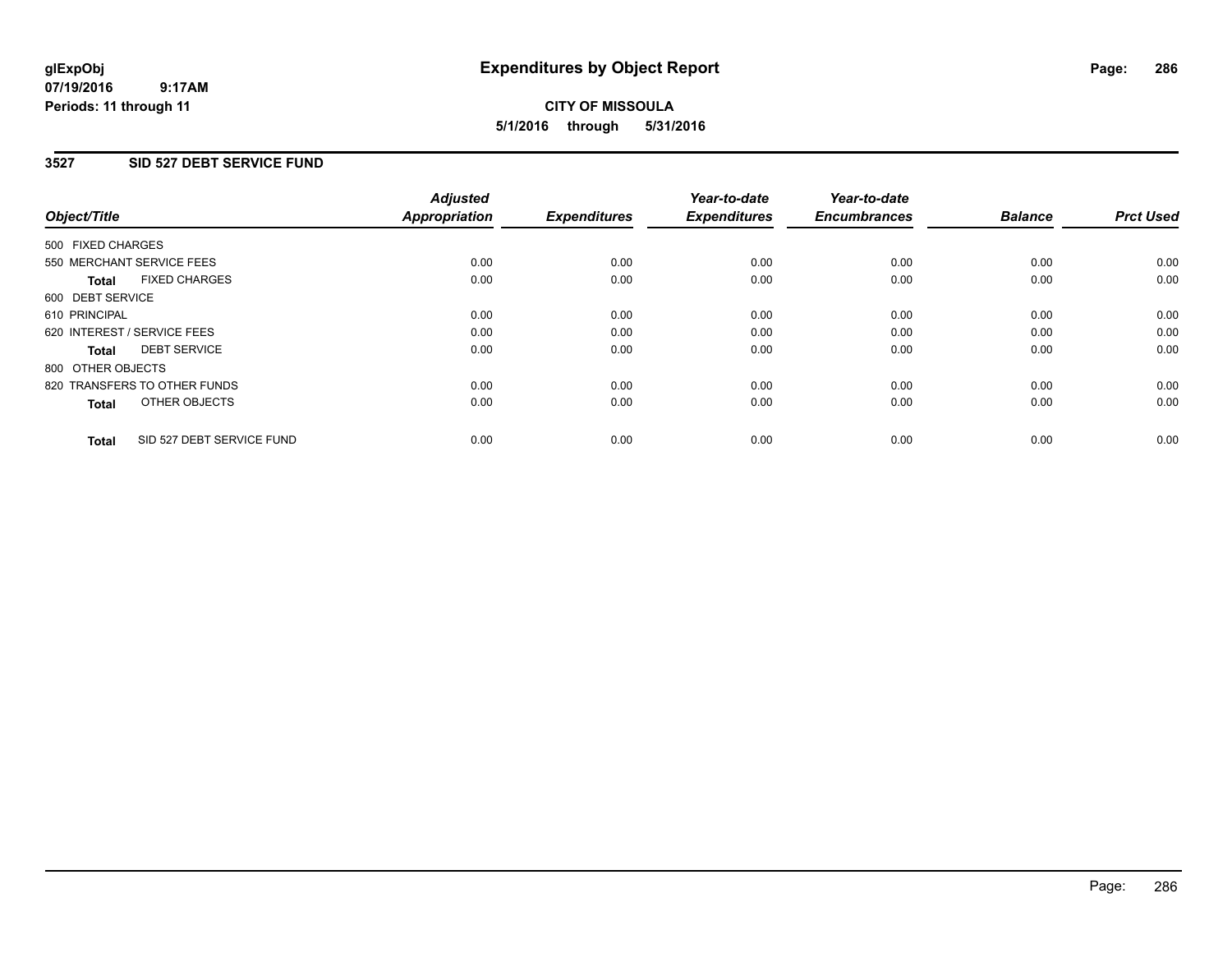#### **3530 SID 530 DEBT SERVICE FUND**

| Object/Title      |                              | <b>Adjusted</b><br>Appropriation | <b>Expenditures</b> | Year-to-date<br><b>Expenditures</b> | Year-to-date<br><b>Encumbrances</b> | <b>Balance</b> | <b>Prct Used</b> |
|-------------------|------------------------------|----------------------------------|---------------------|-------------------------------------|-------------------------------------|----------------|------------------|
|                   |                              |                                  |                     |                                     |                                     |                |                  |
| 500 FIXED CHARGES |                              |                                  |                     |                                     |                                     |                |                  |
|                   | 550 MERCHANT SERVICE FEES    | 0.00                             | 0.00                | 0.00                                | 0.00                                | 0.00           | 0.00             |
| <b>Total</b>      | <b>FIXED CHARGES</b>         | 0.00                             | 0.00                | 0.00                                | 0.00                                | 0.00           | 0.00             |
| 600 DEBT SERVICE  |                              |                                  |                     |                                     |                                     |                |                  |
| 610 PRINCIPAL     |                              | 677.00                           | 0.00                | 676.45                              | 0.00                                | 0.55           | 99.92            |
|                   | 620 INTEREST / SERVICE FEES  | 4.00                             | 0.00                | 4.19                                | 0.00                                | $-0.19$        | 104.75           |
| <b>Total</b>      | <b>DEBT SERVICE</b>          | 681.00                           | 0.00                | 680.64                              | 0.00                                | 0.36           | 99.95            |
| 800 OTHER OBJECTS |                              |                                  |                     |                                     |                                     |                |                  |
|                   | 820 TRANSFERS TO OTHER FUNDS | 0.00                             | 0.00                | 0.00                                | 0.00                                | 0.00           | 0.00             |
| <b>Total</b>      | OTHER OBJECTS                | 0.00                             | 0.00                | 0.00                                | 0.00                                | 0.00           | 0.00             |
| <b>Total</b>      | NON-DEPARTMENTAL             | 681.00                           | 0.00                | 680.64                              | 0.00                                | 0.36           | 99.95            |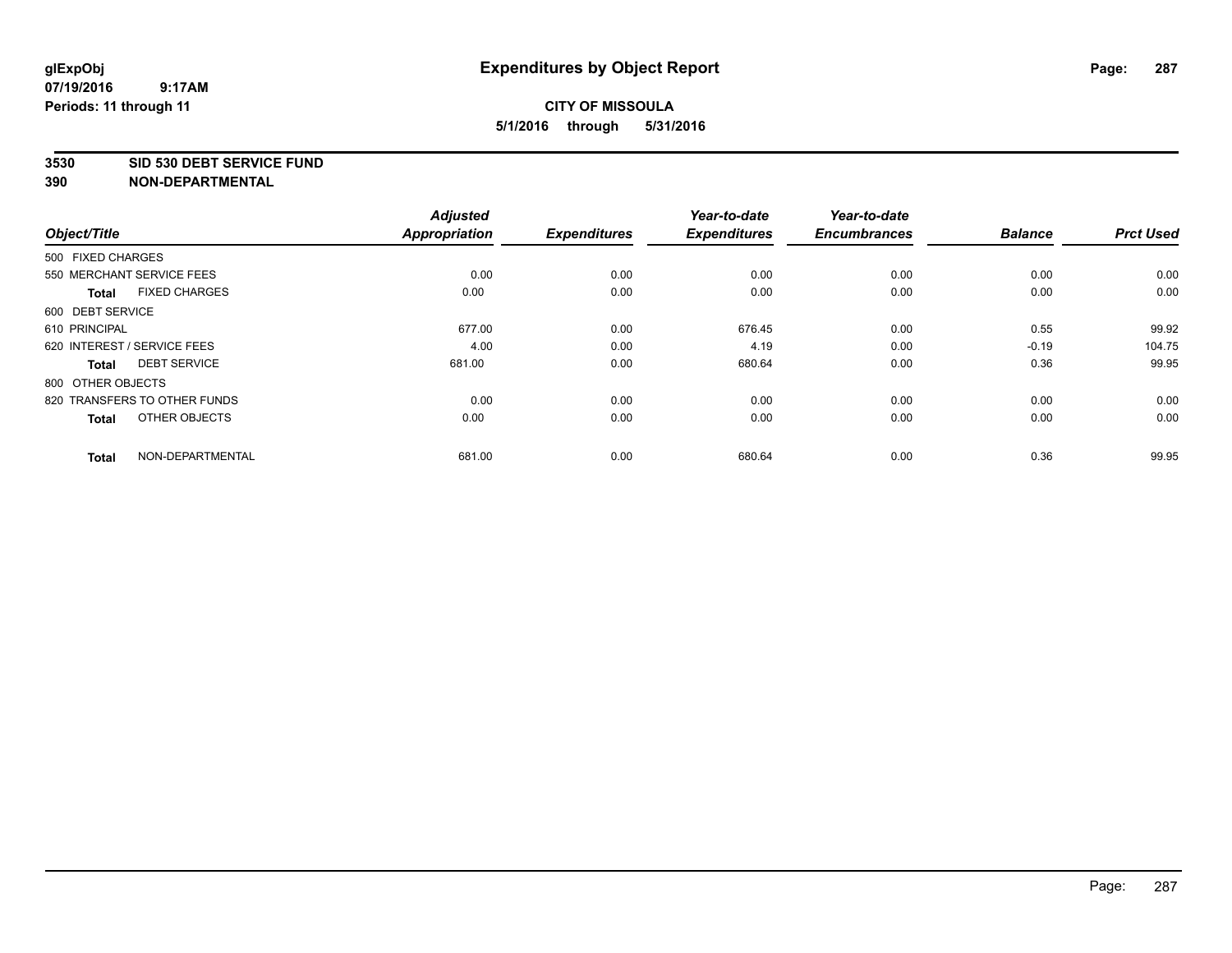### **07/19/2016 9:17AM Periods: 11 through 11**

# **CITY OF MISSOULA 5/1/2016 through 5/31/2016**

### **3530 SID 530 DEBT SERVICE FUND**

| Object/Title      |                              | <b>Adjusted</b><br><b>Appropriation</b> | <b>Expenditures</b> | Year-to-date<br><b>Expenditures</b> | Year-to-date<br><b>Encumbrances</b> | <b>Balance</b> | <b>Prct Used</b> |
|-------------------|------------------------------|-----------------------------------------|---------------------|-------------------------------------|-------------------------------------|----------------|------------------|
|                   |                              |                                         |                     |                                     |                                     |                |                  |
| 500 FIXED CHARGES |                              |                                         |                     |                                     |                                     |                |                  |
|                   | 550 MERCHANT SERVICE FEES    | 0.00                                    | 0.00                | 0.00                                | 0.00                                | 0.00           | 0.00             |
| <b>Total</b>      | <b>FIXED CHARGES</b>         | 0.00                                    | 0.00                | 0.00                                | 0.00                                | 0.00           | 0.00             |
| 600 DEBT SERVICE  |                              |                                         |                     |                                     |                                     |                |                  |
| 610 PRINCIPAL     |                              | 677.00                                  | 0.00                | 676.45                              | 0.00                                | 0.55           | 99.92            |
|                   | 620 INTEREST / SERVICE FEES  | 4.00                                    | 0.00                | 4.19                                | 0.00                                | $-0.19$        | 104.75           |
| Total             | <b>DEBT SERVICE</b>          | 681.00                                  | 0.00                | 680.64                              | 0.00                                | 0.36           | 99.95            |
| 800 OTHER OBJECTS |                              |                                         |                     |                                     |                                     |                |                  |
|                   | 820 TRANSFERS TO OTHER FUNDS | 0.00                                    | 0.00                | 0.00                                | 0.00                                | 0.00           | 0.00             |
| <b>Total</b>      | OTHER OBJECTS                | 0.00                                    | 0.00                | 0.00                                | 0.00                                | 0.00           | 0.00             |
| <b>Total</b>      | SID 530 DEBT SERVICE FUND    | 681.00                                  | 0.00                | 680.64                              | 0.00                                | 0.36           | 99.95            |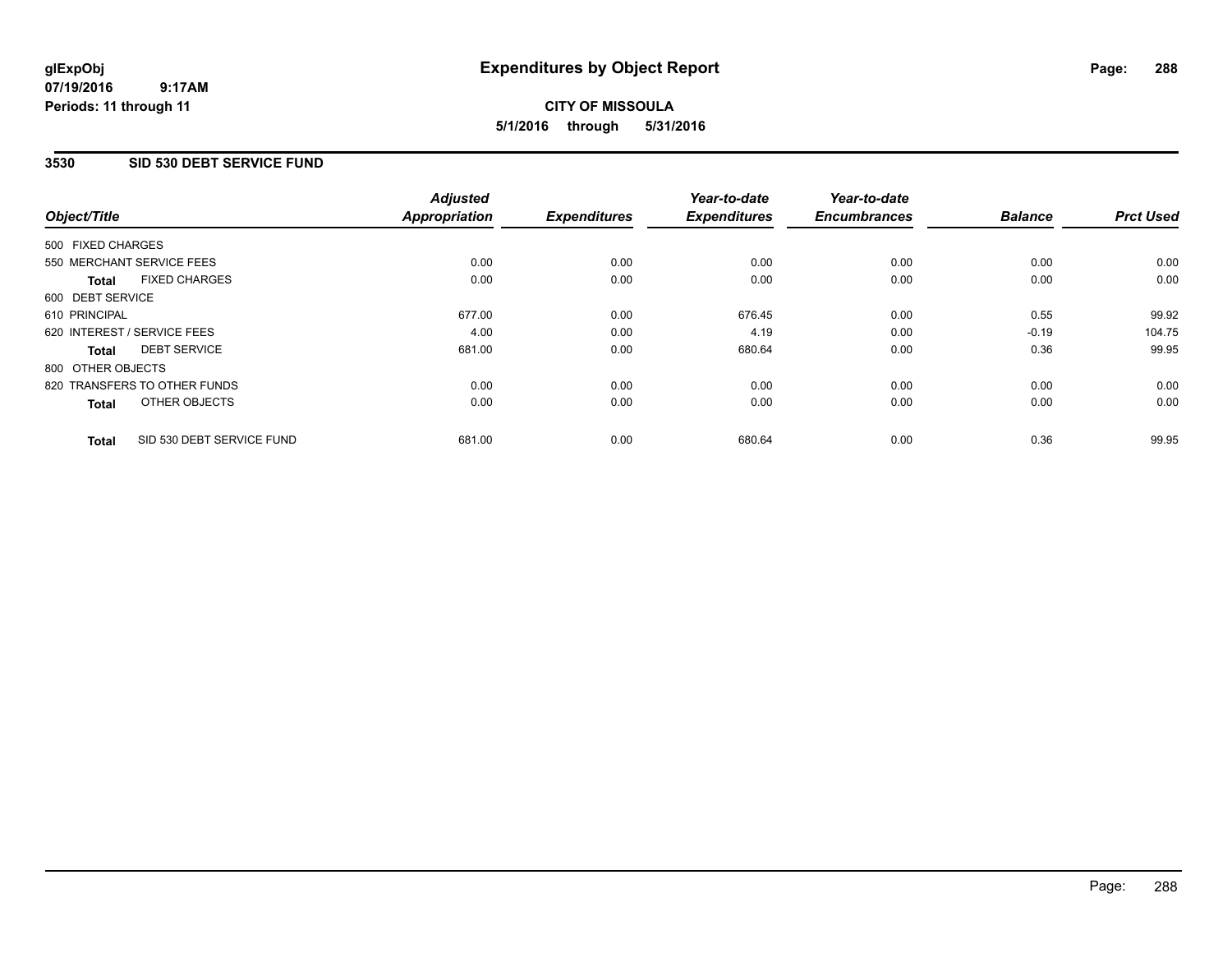#### **3531 SID 531 HICKORY ST CALMING**

| Object/Title                         | <b>Adjusted</b><br><b>Appropriation</b> | <b>Expenditures</b> | Year-to-date<br><b>Expenditures</b> | Year-to-date<br><b>Encumbrances</b> | <b>Balance</b> | <b>Prct Used</b> |
|--------------------------------------|-----------------------------------------|---------------------|-------------------------------------|-------------------------------------|----------------|------------------|
|                                      |                                         |                     |                                     |                                     |                |                  |
| 500 FIXED CHARGES                    |                                         |                     |                                     |                                     |                |                  |
| 550 MERCHANT SERVICE FEES            | 0.00                                    | 0.00                | 0.00                                | 0.00                                | 0.00           | 0.00             |
| <b>FIXED CHARGES</b><br><b>Total</b> | 0.00                                    | 0.00                | 0.00                                | 0.00                                | 0.00           | 0.00             |
| 800 OTHER OBJECTS                    |                                         |                     |                                     |                                     |                |                  |
| 820 TRANSFERS TO OTHER FUNDS         | 0.00                                    | 0.00                | 0.00                                | 0.00                                | 0.00           | 0.00             |
| OTHER OBJECTS<br><b>Total</b>        | 0.00                                    | 0.00                | 0.00                                | 0.00                                | 0.00           | 0.00             |
|                                      |                                         |                     |                                     |                                     |                |                  |
| NON-DEPARTMENTAL<br><b>Total</b>     | 0.00                                    | 0.00                | 0.00                                | 0.00                                | 0.00           | 0.00             |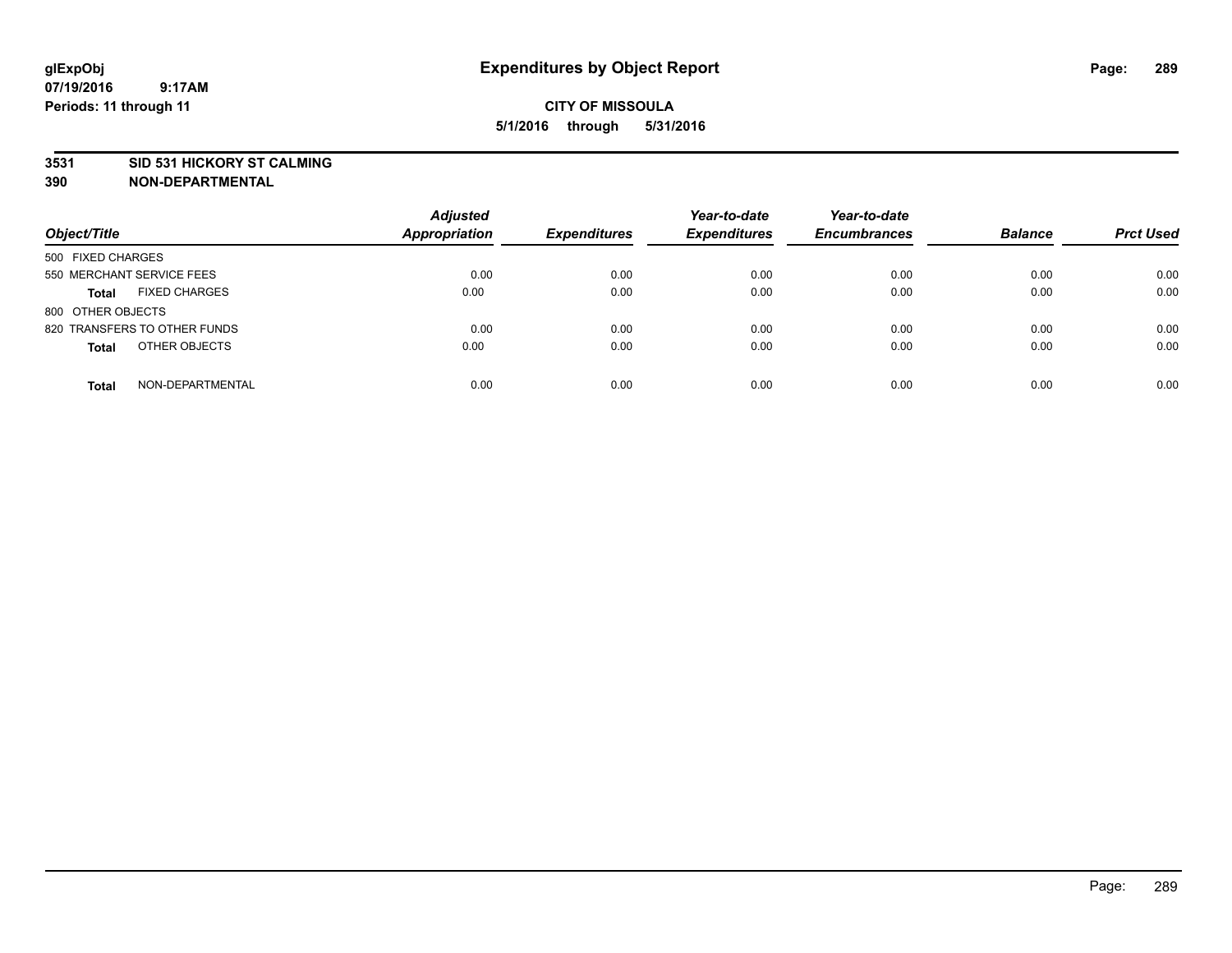## **3531 SID 531 HICKORY ST CALMING**

| Object/Title              |                              | <b>Adjusted</b><br><b>Appropriation</b> | <b>Expenditures</b> | Year-to-date<br><b>Expenditures</b> | Year-to-date<br><b>Encumbrances</b> | <b>Balance</b> | <b>Prct Used</b> |
|---------------------------|------------------------------|-----------------------------------------|---------------------|-------------------------------------|-------------------------------------|----------------|------------------|
| 500 FIXED CHARGES         |                              |                                         |                     |                                     |                                     |                |                  |
| 550 MERCHANT SERVICE FEES |                              | 0.00                                    | 0.00                | 0.00                                | 0.00                                | 0.00           | 0.00             |
| <b>Total</b>              | <b>FIXED CHARGES</b>         | 0.00                                    | 0.00                | 0.00                                | 0.00                                | 0.00           | 0.00             |
| 800 OTHER OBJECTS         |                              |                                         |                     |                                     |                                     |                |                  |
|                           | 820 TRANSFERS TO OTHER FUNDS | 0.00                                    | 0.00                | 0.00                                | 0.00                                | 0.00           | 0.00             |
| <b>Total</b>              | OTHER OBJECTS                | 0.00                                    | 0.00                | 0.00                                | 0.00                                | 0.00           | 0.00             |
| <b>Total</b>              | SID 531 HICKORY ST CALMING   | 0.00                                    | 0.00                | 0.00                                | 0.00                                | 0.00           | 0.00             |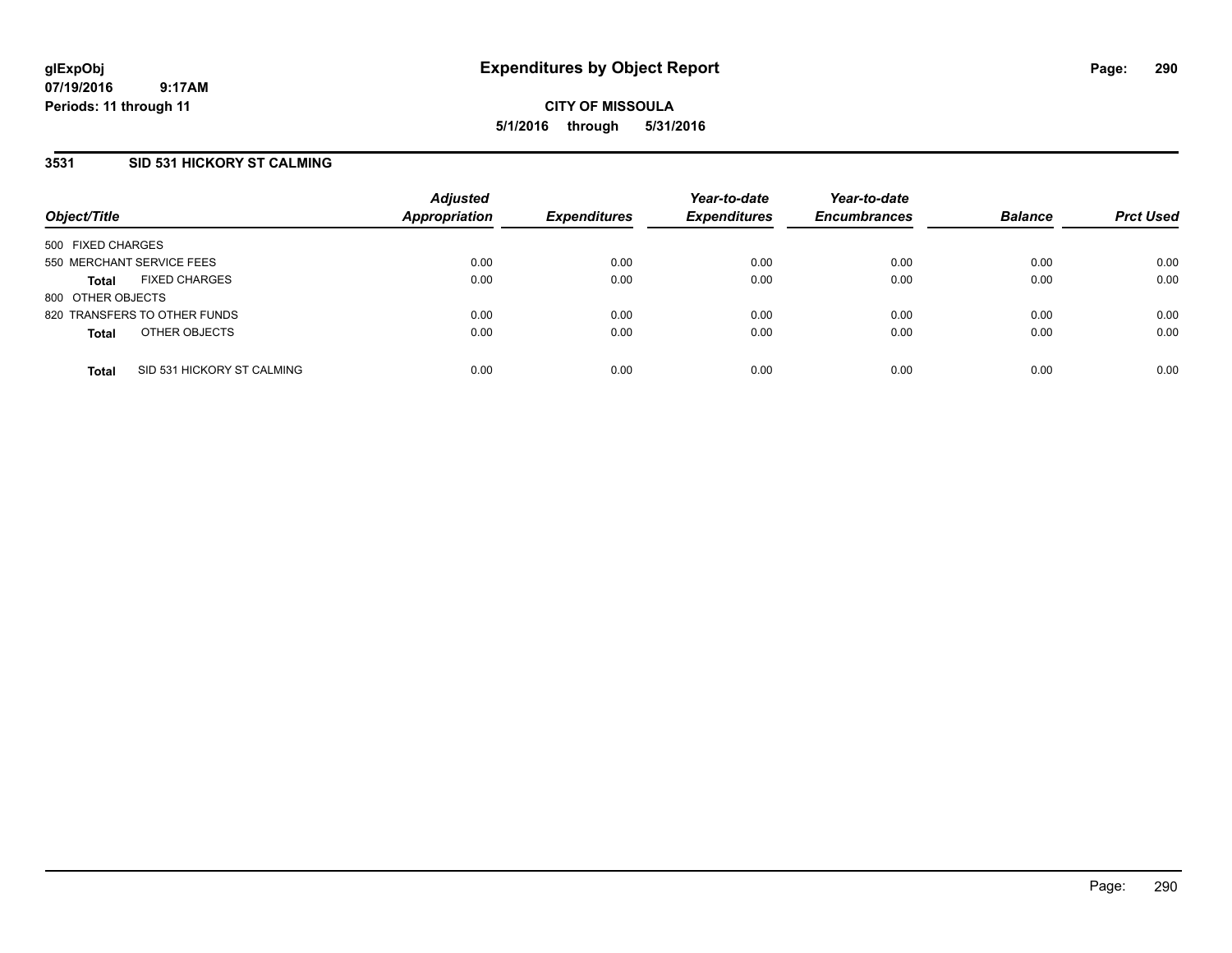#### **3532 SID 532 DEBT SERVICE FUND**

|                                      | <b>Adjusted</b> |                     | Year-to-date        | Year-to-date        |                |                  |
|--------------------------------------|-----------------|---------------------|---------------------|---------------------|----------------|------------------|
| Object/Title                         | Appropriation   | <b>Expenditures</b> | <b>Expenditures</b> | <b>Encumbrances</b> | <b>Balance</b> | <b>Prct Used</b> |
| 500 FIXED CHARGES                    |                 |                     |                     |                     |                |                  |
| 550 MERCHANT SERVICE FEES            | 0.00            | 0.00                | 0.00                | 0.00                | 0.00           | 0.00             |
| <b>FIXED CHARGES</b><br><b>Total</b> | 0.00            | 0.00                | 0.00                | 0.00                | 0.00           | 0.00             |
| 600 DEBT SERVICE                     |                 |                     |                     |                     |                |                  |
| 610 PRINCIPAL                        | 30.000.00       | 0.00                | 0.00                | 0.00                | 30.000.00      | 0.00             |
| 620 INTEREST / SERVICE FEES          | 12.363.00       | 0.00                | 6,356.25            | 0.00                | 6,006.75       | 51.41            |
| <b>DEBT SERVICE</b><br><b>Total</b>  | 42,363.00       | 0.00                | 6,356.25            | 0.00                | 36,006.75      | 15.00            |
| NON-DEPARTMENTAL<br><b>Total</b>     | 42,363.00       | 0.00                | 6,356.25            | 0.00                | 36.006.75      | 15.00            |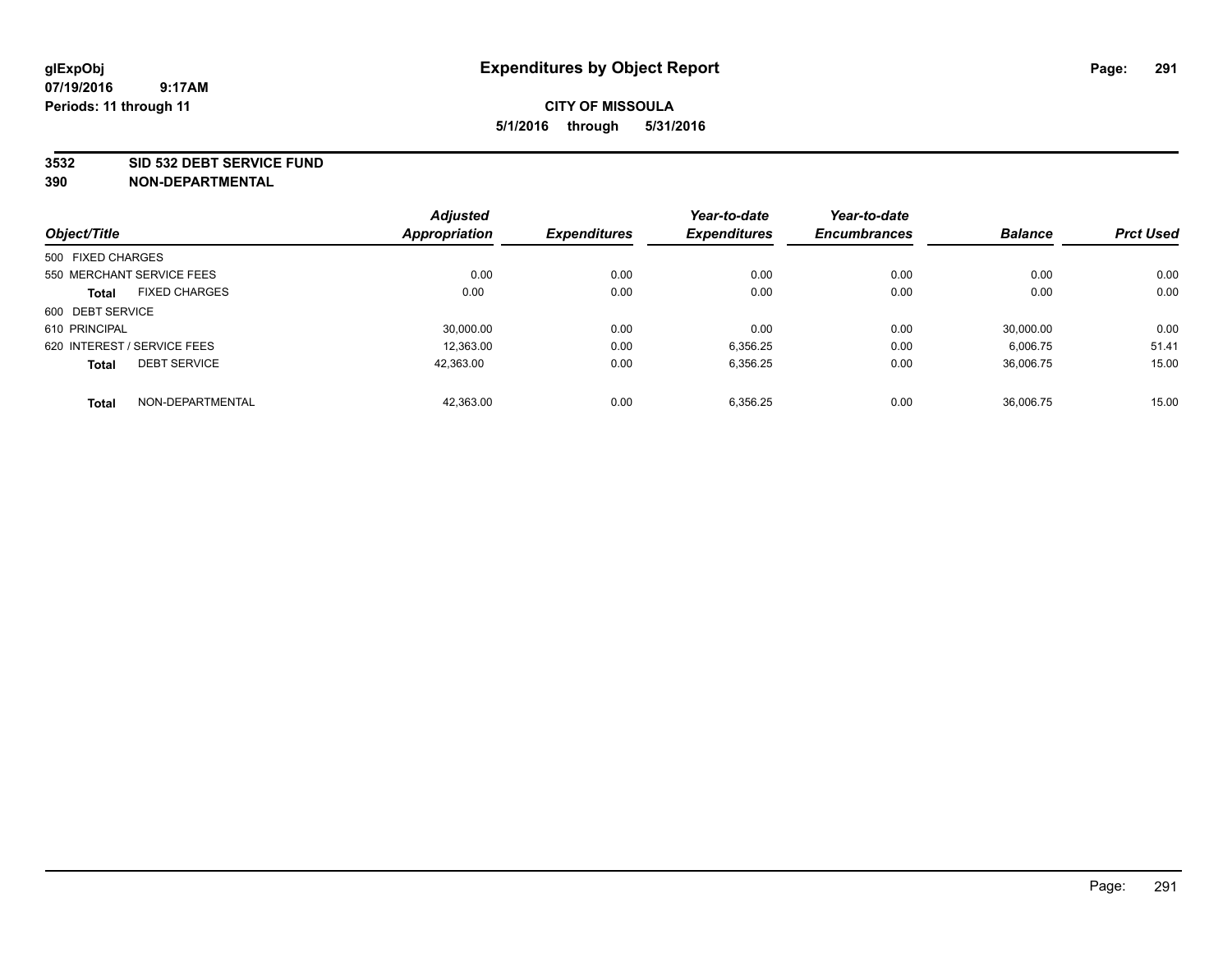## **3532 SID 532 DEBT SERVICE FUND**

| Object/Title                              | <b>Adjusted</b><br>Appropriation | <b>Expenditures</b> | Year-to-date<br><b>Expenditures</b> | Year-to-date<br><b>Encumbrances</b> | <b>Balance</b> | <b>Prct Used</b> |
|-------------------------------------------|----------------------------------|---------------------|-------------------------------------|-------------------------------------|----------------|------------------|
| 500 FIXED CHARGES                         |                                  |                     |                                     |                                     |                |                  |
| 550 MERCHANT SERVICE FEES                 | 0.00                             | 0.00                | 0.00                                | 0.00                                | 0.00           | 0.00             |
| <b>FIXED CHARGES</b><br><b>Total</b>      | 0.00                             | 0.00                | 0.00                                | 0.00                                | 0.00           | 0.00             |
| 600 DEBT SERVICE                          |                                  |                     |                                     |                                     |                |                  |
| 610 PRINCIPAL                             | 30,000.00                        | 0.00                | 0.00                                | 0.00                                | 30.000.00      | 0.00             |
| 620 INTEREST / SERVICE FEES               | 12.363.00                        | 0.00                | 6.356.25                            | 0.00                                | 6.006.75       | 51.41            |
| <b>DEBT SERVICE</b><br><b>Total</b>       | 42.363.00                        | 0.00                | 6,356.25                            | 0.00                                | 36.006.75      | 15.00            |
| SID 532 DEBT SERVICE FUND<br><b>Total</b> | 42.363.00                        | 0.00                | 6.356.25                            | 0.00                                | 36.006.75      | 15.00            |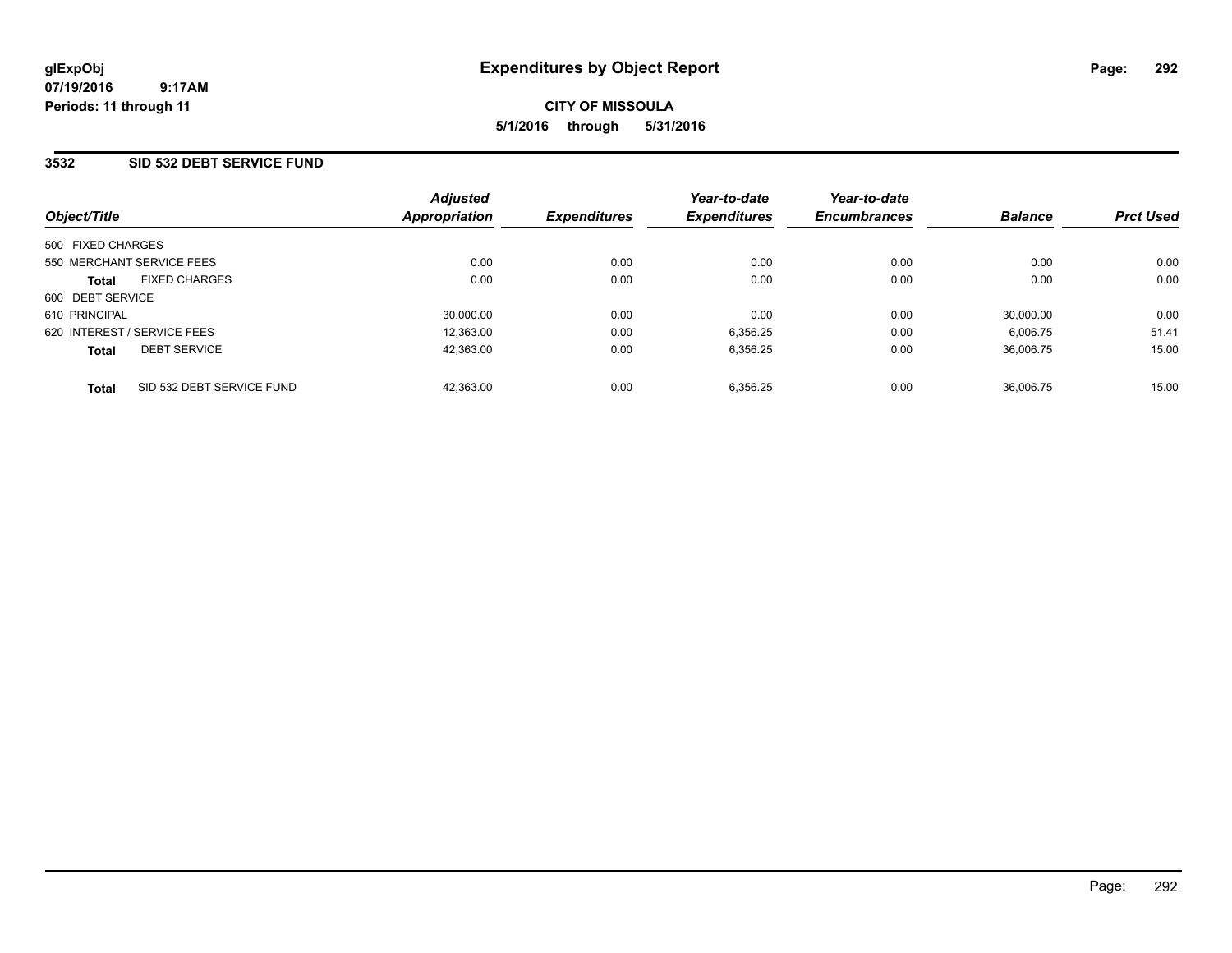# **CITY OF MISSOULA 5/1/2016 through 5/31/2016**

#### **3533 GILBERT ST SEWER SID DEBT FUND**

**330 WASTEWATER**

| Object/Title                         | <b>Adjusted</b><br>Appropriation | <b>Expenditures</b> | Year-to-date<br><b>Expenditures</b> | Year-to-date<br><b>Encumbrances</b> | <b>Balance</b> | <b>Prct Used</b> |
|--------------------------------------|----------------------------------|---------------------|-------------------------------------|-------------------------------------|----------------|------------------|
| 500 FIXED CHARGES                    |                                  |                     |                                     |                                     |                |                  |
| 550 MERCHANT SERVICE FEES            | 0.00                             | 0.00                | 0.00                                | 0.00                                | 0.00           | 0.00             |
| <b>FIXED CHARGES</b><br><b>Total</b> | 0.00                             | 0.00                | 0.00                                | 0.00                                | 0.00           | 0.00             |
| <b>WASTEWATER</b><br>Total           | 0.00                             | 0.00                | 0.00                                | 0.00                                | 0.00           | 0.00             |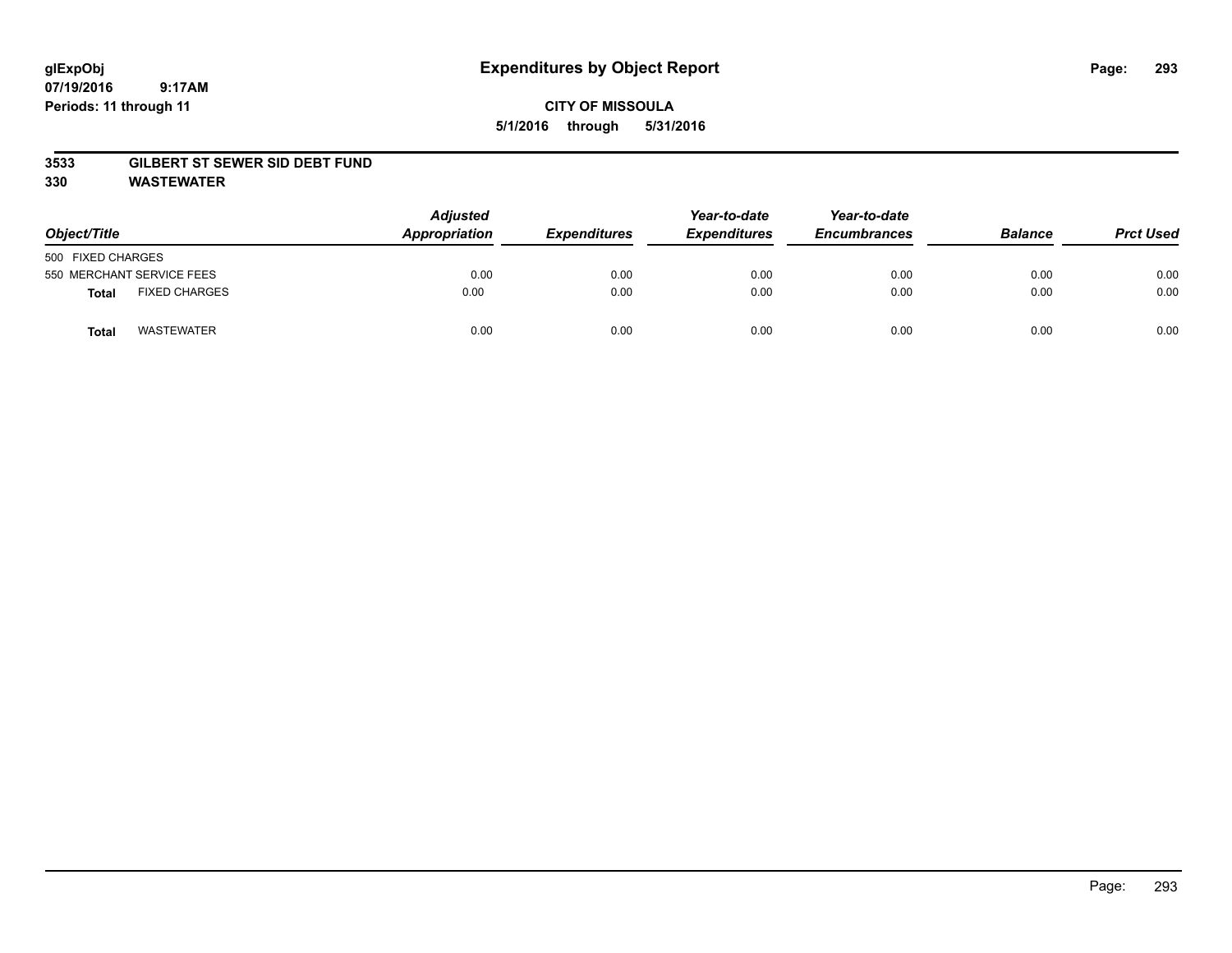#### **3533 GILBERT ST SEWER SID DEBT FUND**

|                                      | <b>Adjusted</b>      |                     | Year-to-date        | Year-to-date        |                |                  |
|--------------------------------------|----------------------|---------------------|---------------------|---------------------|----------------|------------------|
| Object/Title                         | <b>Appropriation</b> | <b>Expenditures</b> | <b>Expenditures</b> | <b>Encumbrances</b> | <b>Balance</b> | <b>Prct Used</b> |
| 500 FIXED CHARGES                    |                      |                     |                     |                     |                |                  |
| 500 FIXED CHARGES                    | 0.00                 | 0.00                | 0.00                | 0.00                | 0.00           | 0.00             |
| 550 MERCHANT SERVICE FEES            | 0.00                 | 0.00                | 0.00                | 0.00                | 0.00           | 0.00             |
| <b>FIXED CHARGES</b><br><b>Total</b> | 0.00                 | 0.00                | 0.00                | 0.00                | 0.00           | 0.00             |
| 600 DEBT SERVICE                     |                      |                     |                     |                     |                |                  |
| 610 PRINCIPAL                        | 12,000.00            | 0.00                | 6,000.00            | 0.00                | 6,000.00       | 50.00            |
| 620 INTEREST / SERVICE FEES          | 5,325.00             | 0.00                | 2,718.75            | 0.00                | 2,606.25       | 51.06            |
| <b>DEBT SERVICE</b><br>Total         | 17,325.00            | 0.00                | 8,718.75            | 0.00                | 8,606.25       | 50.32            |
| 800 OTHER OBJECTS                    |                      |                     |                     |                     |                |                  |
| 820 TRANSFERS TO OTHER FUNDS         | 0.00                 | 0.00                | 0.00                | 0.00                | 0.00           | 0.00             |
| OTHER OBJECTS<br><b>Total</b>        | 0.00                 | 0.00                | 0.00                | 0.00                | 0.00           | 0.00             |
| NON-DEPARTMENTAL<br><b>Total</b>     | 17,325.00            | 0.00                | 8.718.75            | 0.00                | 8,606.25       | 50.32            |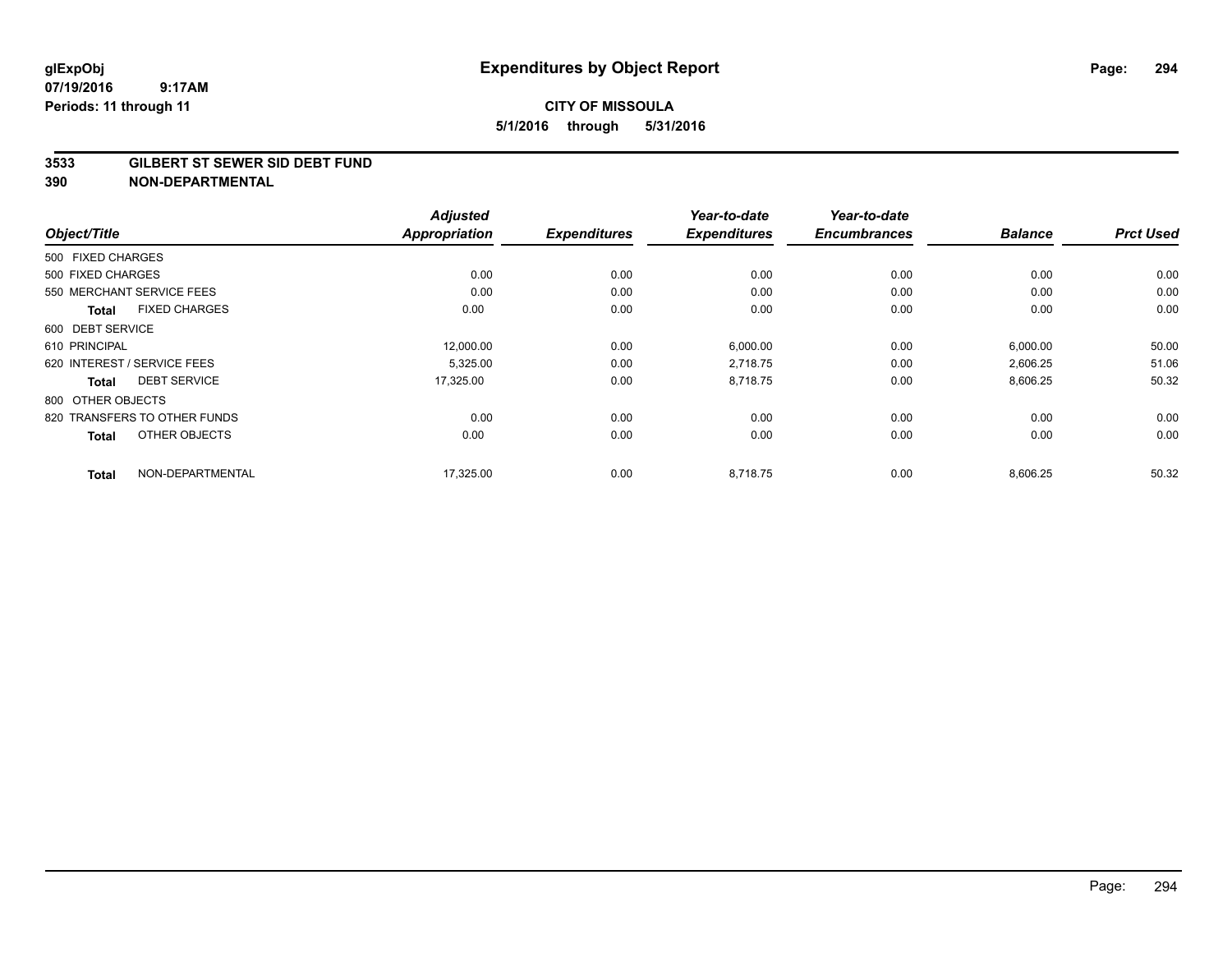# **CITY OF MISSOULA 5/1/2016 through 5/31/2016**

## **3533 GILBERT ST SEWER SID DEBT FUND**

| Object/Title      |                                | <b>Adjusted</b><br><b>Appropriation</b> | <b>Expenditures</b> | Year-to-date<br><b>Expenditures</b> | Year-to-date<br><b>Encumbrances</b> | <b>Balance</b> | <b>Prct Used</b> |
|-------------------|--------------------------------|-----------------------------------------|---------------------|-------------------------------------|-------------------------------------|----------------|------------------|
| 500 FIXED CHARGES |                                |                                         |                     |                                     |                                     |                |                  |
| 500 FIXED CHARGES |                                | 0.00                                    | 0.00                | 0.00                                | 0.00                                | 0.00           | 0.00             |
|                   | 550 MERCHANT SERVICE FEES      | 0.00                                    | 0.00                | 0.00                                | 0.00                                | 0.00           | 0.00             |
| Total             | <b>FIXED CHARGES</b>           | 0.00                                    | 0.00                | 0.00                                | 0.00                                | 0.00           | 0.00             |
| 600 DEBT SERVICE  |                                |                                         |                     |                                     |                                     |                |                  |
| 610 PRINCIPAL     |                                | 12,000.00                               | 0.00                | 6,000.00                            | 0.00                                | 6,000.00       | 50.00            |
|                   | 620 INTEREST / SERVICE FEES    | 5,325.00                                | 0.00                | 2,718.75                            | 0.00                                | 2,606.25       | 51.06            |
| <b>Total</b>      | <b>DEBT SERVICE</b>            | 17,325.00                               | 0.00                | 8,718.75                            | 0.00                                | 8,606.25       | 50.32            |
| 800 OTHER OBJECTS |                                |                                         |                     |                                     |                                     |                |                  |
|                   | 820 TRANSFERS TO OTHER FUNDS   | 0.00                                    | 0.00                | 0.00                                | 0.00                                | 0.00           | 0.00             |
| <b>Total</b>      | OTHER OBJECTS                  | 0.00                                    | 0.00                | 0.00                                | 0.00                                | 0.00           | 0.00             |
| <b>Total</b>      | GILBERT ST SEWER SID DEBT FUND | 17,325.00                               | 0.00                | 8,718.75                            | 0.00                                | 8,606.25       | 50.32            |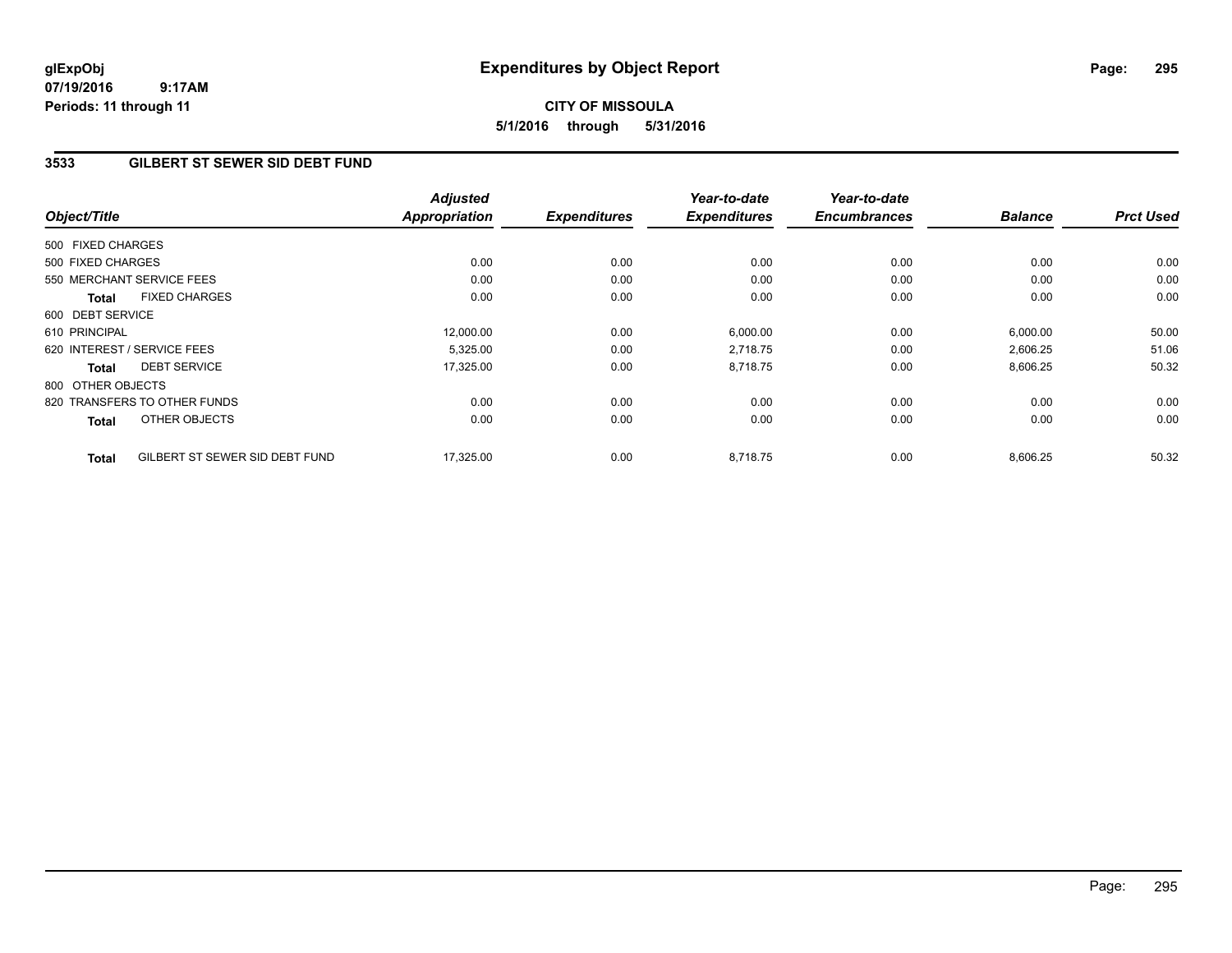#### **3534 LINCOLNWOOD SEWER PHASE I**

| Object/Title                |                      | <b>Adjusted</b><br><b>Appropriation</b> | <b>Expenditures</b> | Year-to-date<br><b>Expenditures</b> | Year-to-date<br><b>Encumbrances</b> | <b>Balance</b> | <b>Prct Used</b> |
|-----------------------------|----------------------|-----------------------------------------|---------------------|-------------------------------------|-------------------------------------|----------------|------------------|
|                             |                      |                                         |                     |                                     |                                     |                |                  |
| 500 FIXED CHARGES           |                      |                                         |                     |                                     |                                     |                |                  |
| 550 MERCHANT SERVICE FEES   |                      | 0.00                                    | 0.00                | 0.00                                | 0.00                                | 0.00           | 0.00             |
| <b>Total</b>                | <b>FIXED CHARGES</b> | 0.00                                    | 0.00                | 0.00                                | 0.00                                | 0.00           | 0.00             |
| 600 DEBT SERVICE            |                      |                                         |                     |                                     |                                     |                |                  |
| 610 PRINCIPAL               |                      | 12.000.00                               | 0.00                | 6,000.00                            | 0.00                                | 6,000.00       | 50.00            |
| 620 INTEREST / SERVICE FEES |                      | 5,963.00                                | 0.00                | 3,037.50                            | 0.00                                | 2,925.50       | 50.94            |
| <b>Total</b>                | <b>DEBT SERVICE</b>  | 17.963.00                               | 0.00                | 9,037.50                            | 0.00                                | 8,925.50       | 50.31            |
| <b>Total</b>                | NON-DEPARTMENTAL     | 17,963.00                               | 0.00                | 9,037.50                            | 0.00                                | 8,925.50       | 50.31            |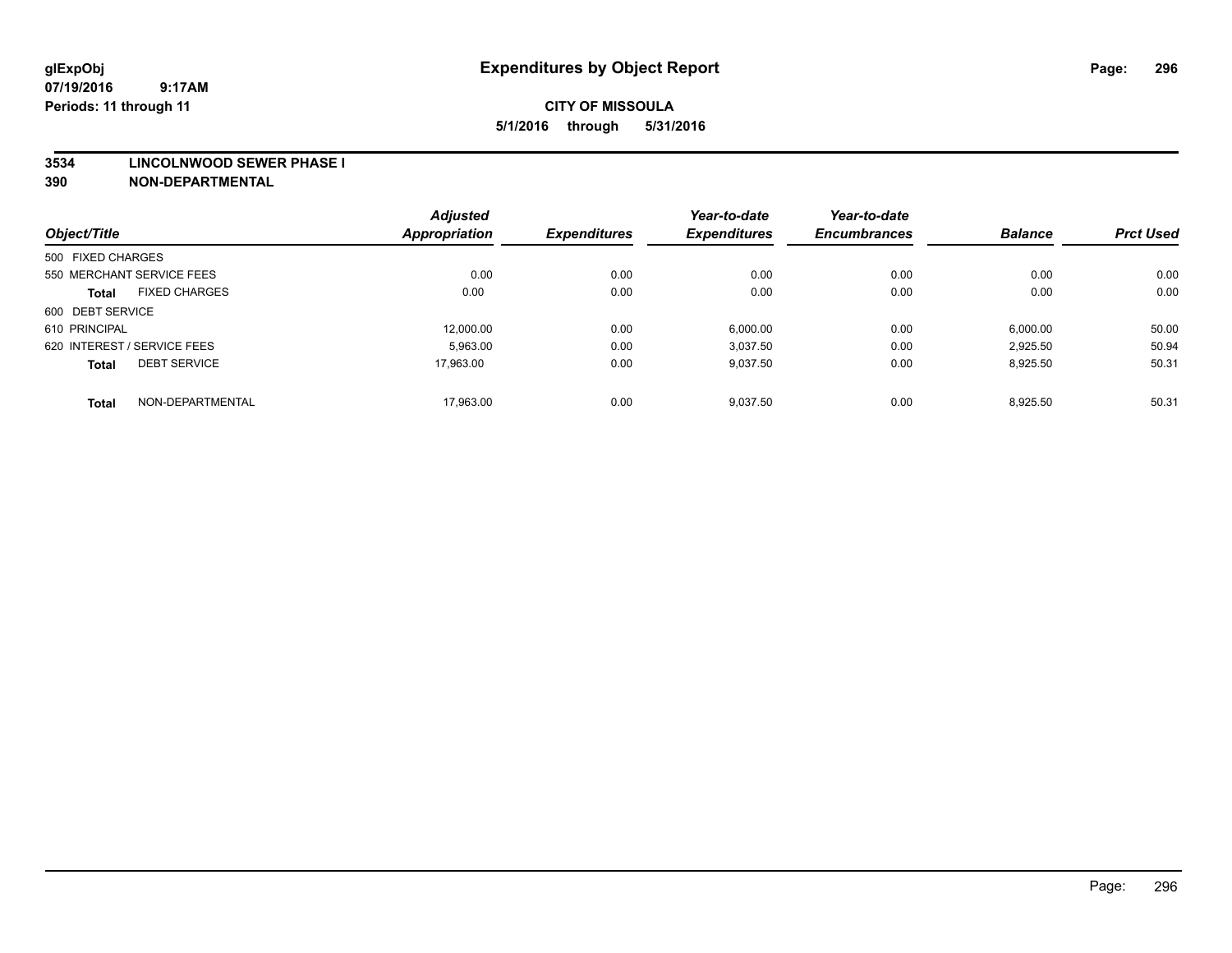# **CITY OF MISSOULA 5/1/2016 through 5/31/2016**

## **3534 LINCOLNWOOD SEWER PHASE I**

| Object/Title      |                             | <b>Adjusted</b><br><b>Appropriation</b> | <b>Expenditures</b> | Year-to-date<br><b>Expenditures</b> | Year-to-date<br><b>Encumbrances</b> | <b>Balance</b> | <b>Prct Used</b> |
|-------------------|-----------------------------|-----------------------------------------|---------------------|-------------------------------------|-------------------------------------|----------------|------------------|
| 500 FIXED CHARGES |                             |                                         |                     |                                     |                                     |                |                  |
|                   | 550 MERCHANT SERVICE FEES   | 0.00                                    | 0.00                | 0.00                                | 0.00                                | 0.00           | 0.00             |
| <b>Total</b>      | <b>FIXED CHARGES</b>        | 0.00                                    | 0.00                | 0.00                                | 0.00                                | 0.00           | 0.00             |
| 600 DEBT SERVICE  |                             |                                         |                     |                                     |                                     |                |                  |
| 610 PRINCIPAL     |                             | 12.000.00                               | 0.00                | 6.000.00                            | 0.00                                | 6,000.00       | 50.00            |
|                   | 620 INTEREST / SERVICE FEES | 5.963.00                                | 0.00                | 3.037.50                            | 0.00                                | 2.925.50       | 50.94            |
| <b>Total</b>      | <b>DEBT SERVICE</b>         | 17.963.00                               | 0.00                | 9.037.50                            | 0.00                                | 8.925.50       | 50.31            |
| <b>Total</b>      | LINCOLNWOOD SEWER PHASE I   | 17.963.00                               | 0.00                | 9.037.50                            | 0.00                                | 8.925.50       | 50.31            |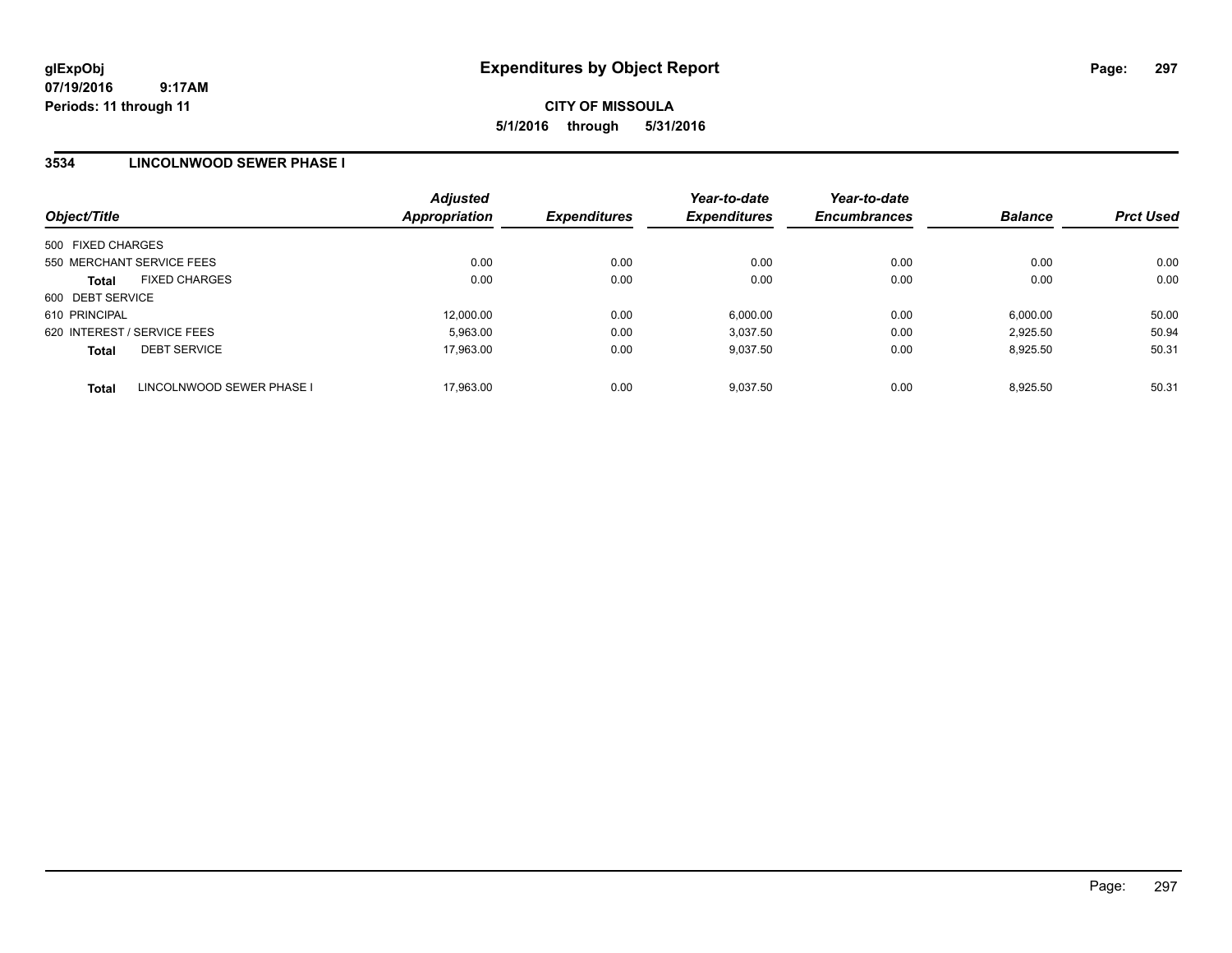#### **3535 SLANT STREET TRAFFIC CALMING**

| Object/Title                         | <b>Adjusted</b><br><b>Appropriation</b> | <b>Expenditures</b> | Year-to-date<br><b>Expenditures</b> | Year-to-date<br><b>Encumbrances</b> | <b>Balance</b> | <b>Prct Used</b> |
|--------------------------------------|-----------------------------------------|---------------------|-------------------------------------|-------------------------------------|----------------|------------------|
|                                      |                                         |                     |                                     |                                     |                |                  |
| 500 FIXED CHARGES                    |                                         |                     |                                     |                                     |                |                  |
| 550 MERCHANT SERVICE FEES            | 0.00                                    | 0.00                | 0.00                                | 0.00                                | 0.00           | 0.00             |
| <b>FIXED CHARGES</b><br><b>Total</b> | 0.00                                    | 0.00                | 0.00                                | 0.00                                | 0.00           | 0.00             |
| 800 OTHER OBJECTS                    |                                         |                     |                                     |                                     |                |                  |
| 820 TRANSFERS TO OTHER FUNDS         | 0.00                                    | 0.00                | 0.00                                | 0.00                                | 0.00           | 0.00             |
| OTHER OBJECTS<br><b>Total</b>        | 0.00                                    | 0.00                | 0.00                                | 0.00                                | 0.00           | 0.00             |
|                                      |                                         |                     |                                     |                                     |                |                  |
| NON-DEPARTMENTAL<br><b>Total</b>     | 0.00                                    | 0.00                | 0.00                                | 0.00                                | 0.00           | 0.00             |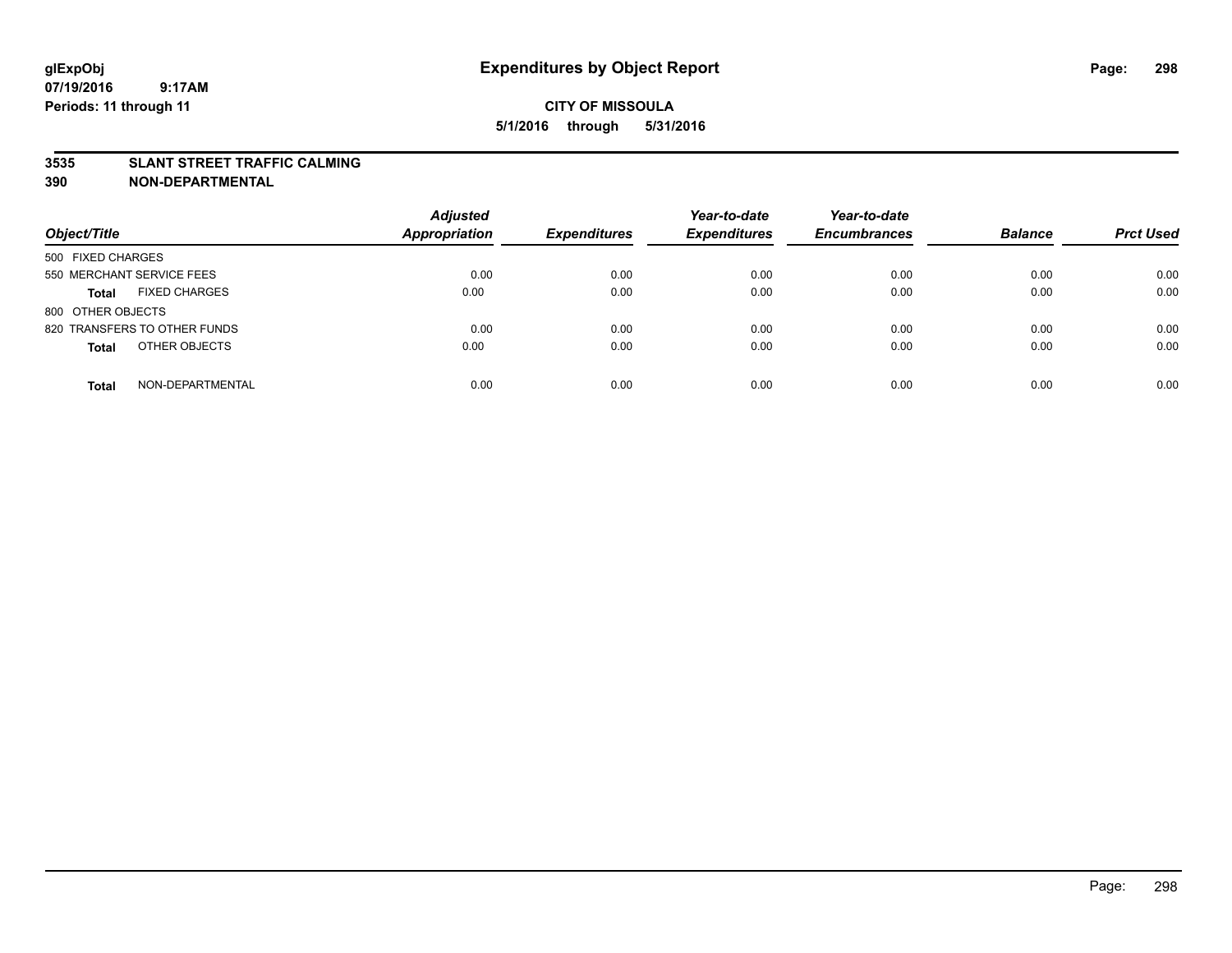**CITY OF MISSOULA 5/1/2016 through 5/31/2016**

## **3535 SLANT STREET TRAFFIC CALMING**

| Object/Title              |                              | <b>Adjusted</b><br><b>Appropriation</b> | <b>Expenditures</b> | Year-to-date<br><b>Expenditures</b> | Year-to-date<br><b>Encumbrances</b> | <b>Balance</b> | <b>Prct Used</b> |
|---------------------------|------------------------------|-----------------------------------------|---------------------|-------------------------------------|-------------------------------------|----------------|------------------|
| 500 FIXED CHARGES         |                              |                                         |                     |                                     |                                     |                |                  |
| 550 MERCHANT SERVICE FEES |                              | 0.00                                    | 0.00                | 0.00                                | 0.00                                | 0.00           | 0.00             |
| <b>Total</b>              | <b>FIXED CHARGES</b>         | 0.00                                    | 0.00                | 0.00                                | 0.00                                | 0.00           | 0.00             |
| 800 OTHER OBJECTS         |                              |                                         |                     |                                     |                                     |                |                  |
|                           | 820 TRANSFERS TO OTHER FUNDS | 0.00                                    | 0.00                | 0.00                                | 0.00                                | 0.00           | 0.00             |
| <b>Total</b>              | OTHER OBJECTS                | 0.00                                    | 0.00                | 0.00                                | 0.00                                | 0.00           | 0.00             |
| <b>Total</b>              | SLANT STREET TRAFFIC CALMING | 0.00                                    | 0.00                | 0.00                                | 0.00                                | 0.00           | 0.00             |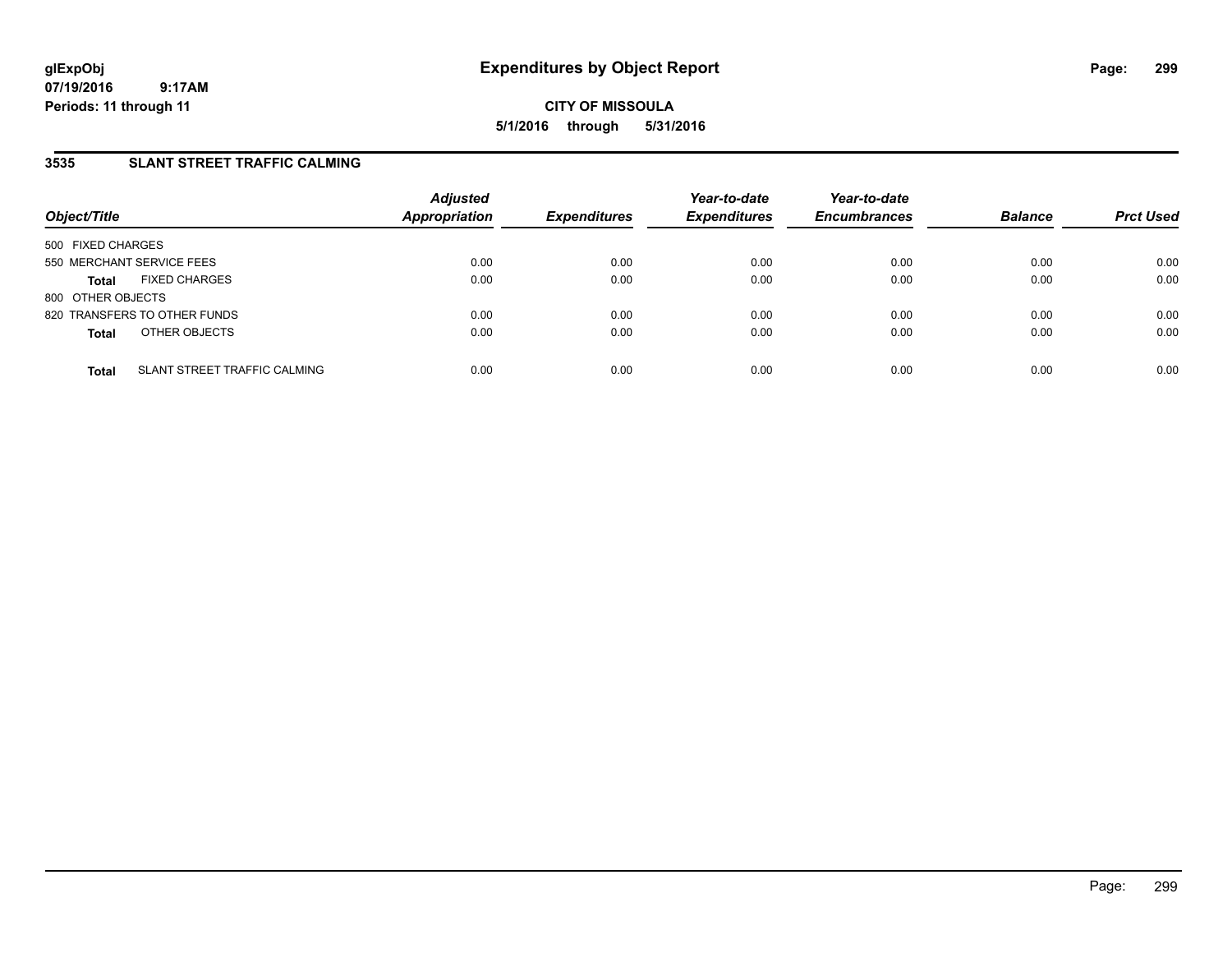#### **3536 LINCOLNWOOD SEWER PHASE II**

|                             |                      | <b>Adjusted</b> |                     | Year-to-date        | Year-to-date        |                |                  |
|-----------------------------|----------------------|-----------------|---------------------|---------------------|---------------------|----------------|------------------|
| Object/Title                |                      | Appropriation   | <b>Expenditures</b> | <b>Expenditures</b> | <b>Encumbrances</b> | <b>Balance</b> | <b>Prct Used</b> |
| 500 FIXED CHARGES           |                      |                 |                     |                     |                     |                |                  |
| 550 MERCHANT SERVICE FEES   |                      | 0.00            | 0.00                | 0.00                | 0.00                | 0.00           | 0.00             |
| <b>Total</b>                | <b>FIXED CHARGES</b> | 0.00            | 0.00                | 0.00                | 0.00                | 0.00           | 0.00             |
| 600 DEBT SERVICE            |                      |                 |                     |                     |                     |                |                  |
| 610 PRINCIPAL               |                      | 21,000.00       | 0.00                | 10,000.00           | 0.00                | 11,000.00      | 47.62            |
| 620 INTEREST / SERVICE FEES |                      | 10,350.00       | 0.00                | 5,268.75            | 0.00                | 5,081.25       | 50.91            |
| <b>Total</b>                | <b>DEBT SERVICE</b>  | 31.350.00       | 0.00                | 15.268.75           | 0.00                | 16.081.25      | 48.70            |
| <b>Total</b>                | NON-DEPARTMENTAL     | 31,350.00       | 0.00                | 15.268.75           | 0.00                | 16.081.25      | 48.70            |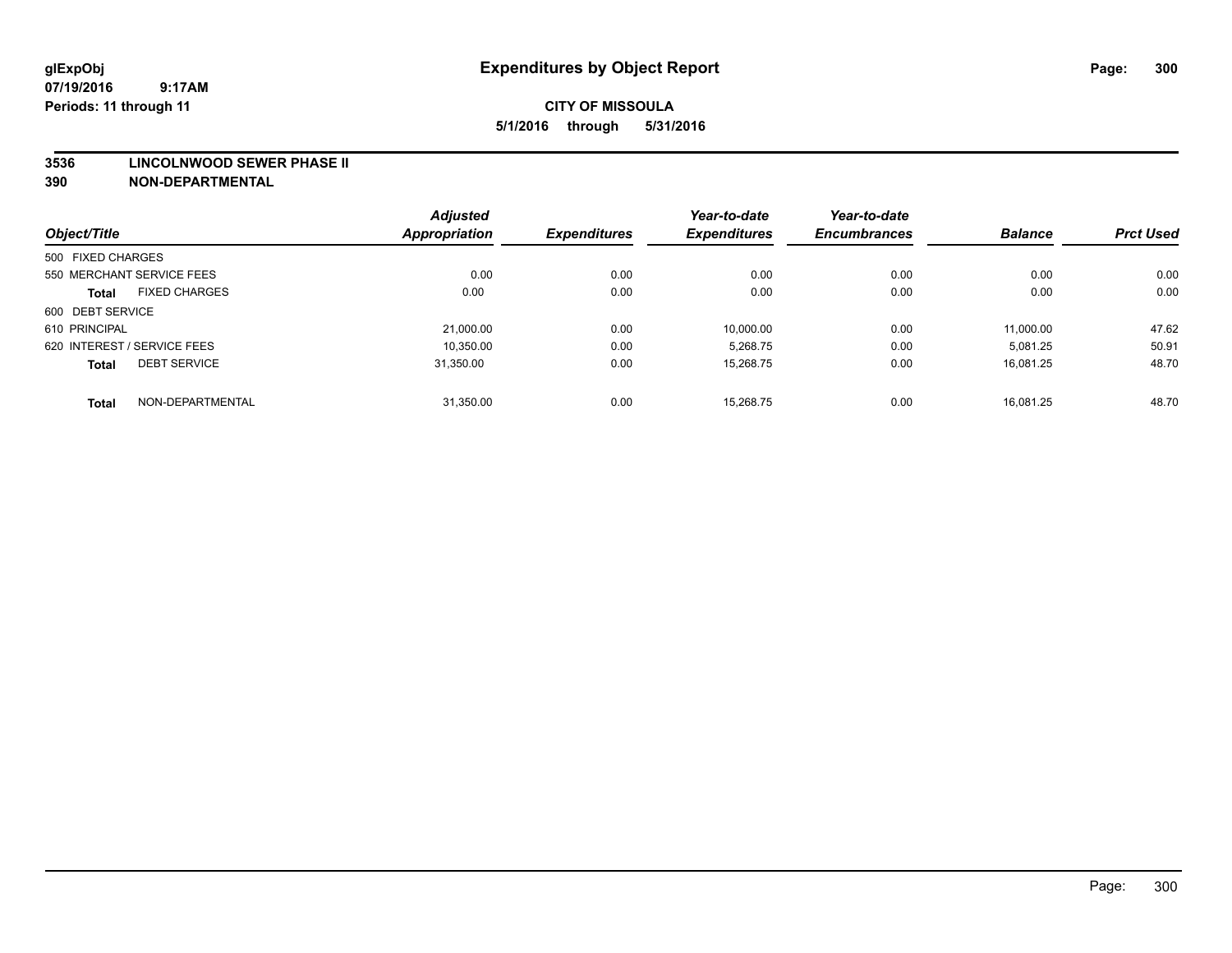## **3536 LINCOLNWOOD SEWER PHASE II**

| Object/Title                               | <b>Adjusted</b><br><b>Appropriation</b> | <b>Expenditures</b> | Year-to-date<br><b>Expenditures</b> | Year-to-date<br><b>Encumbrances</b> | <b>Balance</b> | <b>Prct Used</b> |
|--------------------------------------------|-----------------------------------------|---------------------|-------------------------------------|-------------------------------------|----------------|------------------|
| 500 FIXED CHARGES                          |                                         |                     |                                     |                                     |                |                  |
| 550 MERCHANT SERVICE FEES                  | 0.00                                    | 0.00                | 0.00                                | 0.00                                | 0.00           | 0.00             |
| <b>FIXED CHARGES</b><br><b>Total</b>       | 0.00                                    | 0.00                | 0.00                                | 0.00                                | 0.00           | 0.00             |
| 600 DEBT SERVICE                           |                                         |                     |                                     |                                     |                |                  |
| 610 PRINCIPAL                              | 21,000.00                               | 0.00                | 10.000.00                           | 0.00                                | 11.000.00      | 47.62            |
| 620 INTEREST / SERVICE FEES                | 10,350.00                               | 0.00                | 5,268.75                            | 0.00                                | 5.081.25       | 50.91            |
| <b>DEBT SERVICE</b><br><b>Total</b>        | 31.350.00                               | 0.00                | 15.268.75                           | 0.00                                | 16.081.25      | 48.70            |
| LINCOLNWOOD SEWER PHASE II<br><b>Total</b> | 31.350.00                               | 0.00                | 15.268.75                           | 0.00                                | 16.081.25      | 48.70            |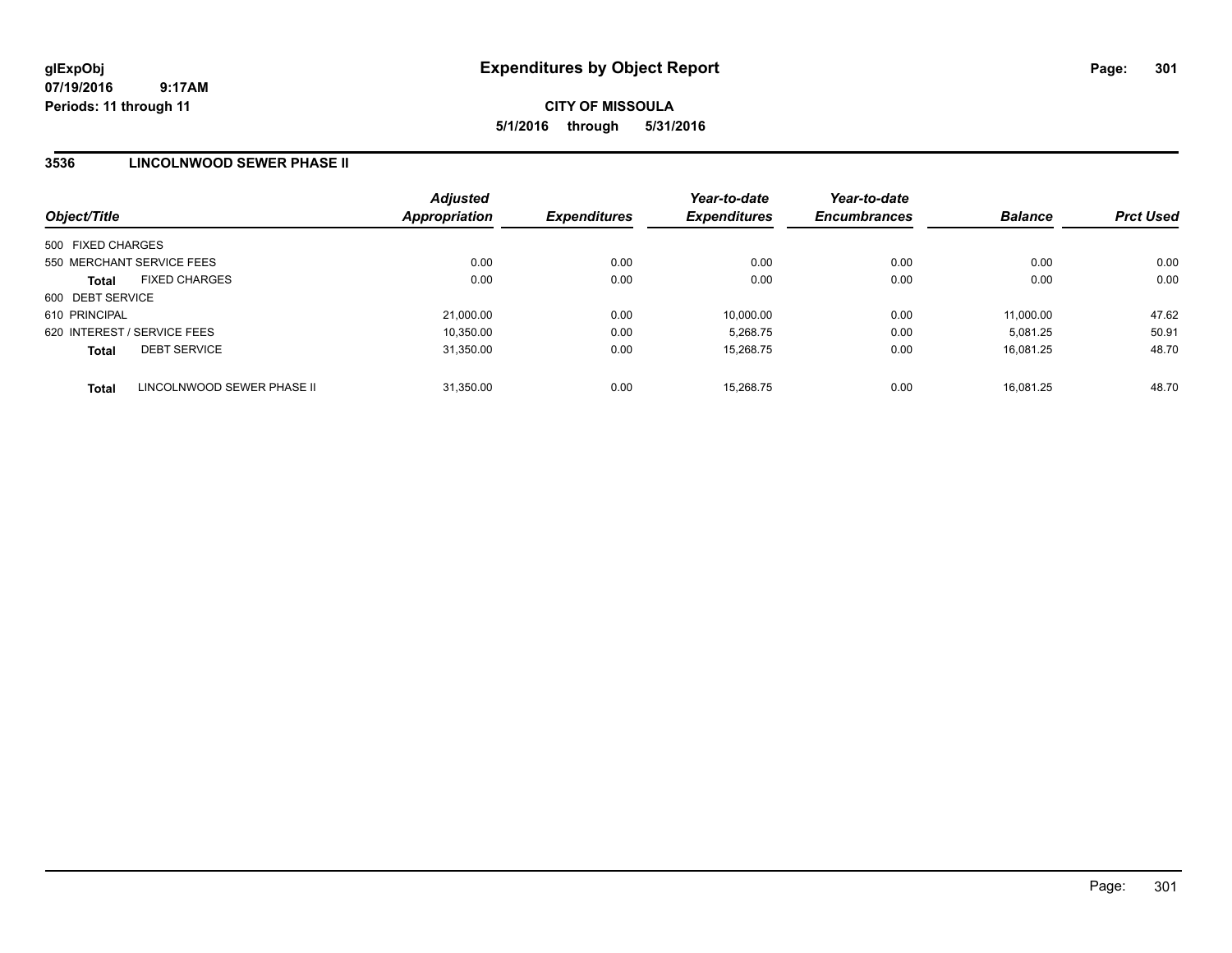#### **3539 SOUTH 4TH STREET W TRAFFIC**

| Object/Title                         | <b>Adjusted</b><br><b>Appropriation</b> | <b>Expenditures</b> | Year-to-date<br><b>Expenditures</b> | Year-to-date<br><b>Encumbrances</b> | <b>Balance</b> | <b>Prct Used</b> |
|--------------------------------------|-----------------------------------------|---------------------|-------------------------------------|-------------------------------------|----------------|------------------|
| 500 FIXED CHARGES                    |                                         |                     |                                     |                                     |                |                  |
| 550 MERCHANT SERVICE FEES            | 0.00                                    | 0.00                | 0.00                                | 0.00                                | 0.00           | 0.00             |
| <b>FIXED CHARGES</b><br><b>Total</b> | 0.00                                    | 0.00                | 0.00                                | 0.00                                | 0.00           | 0.00             |
| 800 OTHER OBJECTS                    |                                         |                     |                                     |                                     |                |                  |
| 820 TRANSFERS TO OTHER FUNDS         | 0.00                                    | 0.00                | 0.00                                | 0.00                                | 0.00           | 0.00             |
| OTHER OBJECTS<br><b>Total</b>        | 0.00                                    | 0.00                | 0.00                                | 0.00                                | 0.00           | 0.00             |
| NON-DEPARTMENTAL<br><b>Total</b>     | 0.00                                    | 0.00                | 0.00                                | 0.00                                | 0.00           | 0.00             |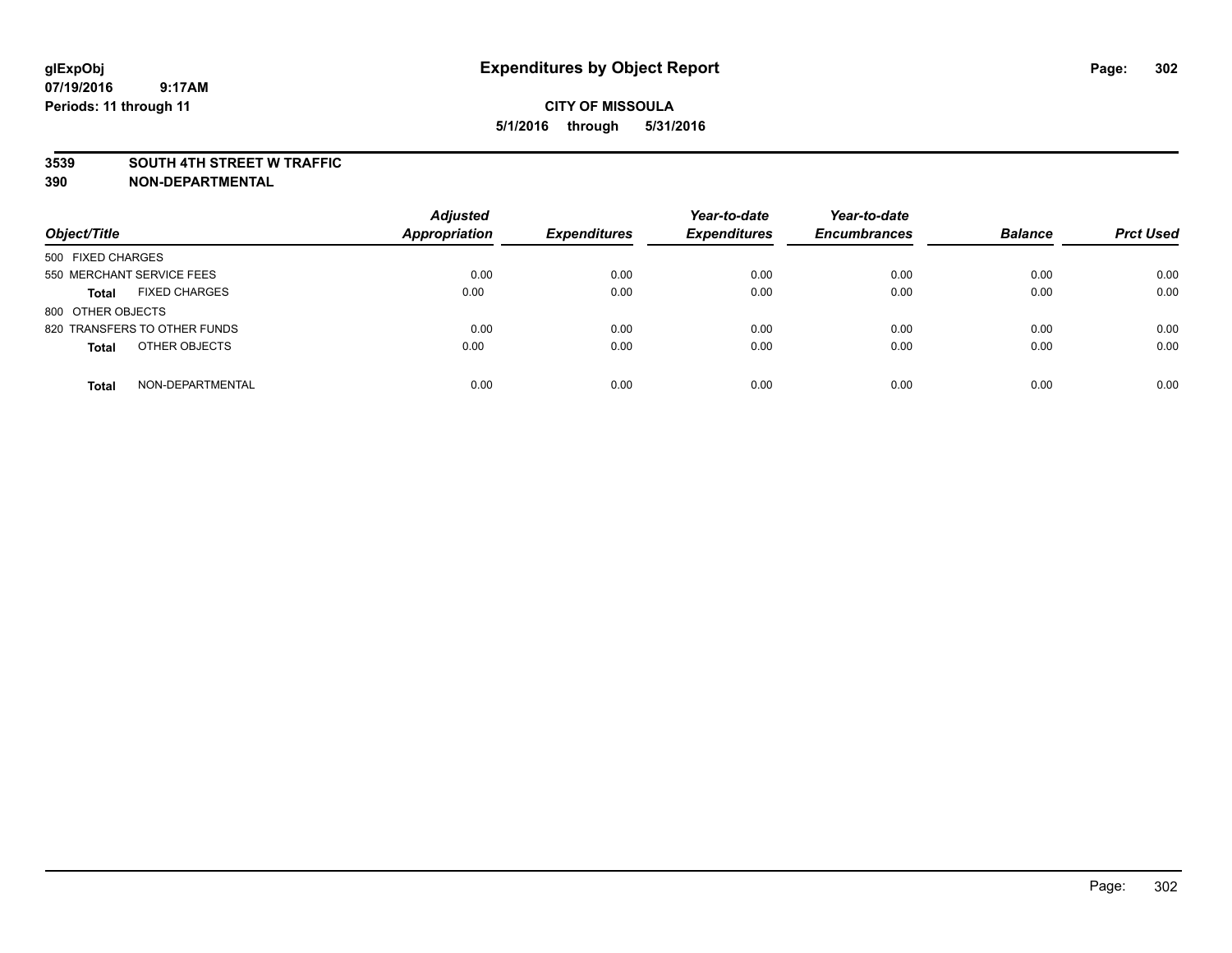**CITY OF MISSOULA 5/1/2016 through 5/31/2016**

## **3539 SOUTH 4TH STREET W TRAFFIC**

| Object/Title              |                              | <b>Adjusted</b><br><b>Appropriation</b> | <b>Expenditures</b> | Year-to-date<br><b>Expenditures</b> | Year-to-date<br><b>Encumbrances</b> | <b>Balance</b> | <b>Prct Used</b> |
|---------------------------|------------------------------|-----------------------------------------|---------------------|-------------------------------------|-------------------------------------|----------------|------------------|
| 500 FIXED CHARGES         |                              |                                         |                     |                                     |                                     |                |                  |
| 550 MERCHANT SERVICE FEES |                              | 0.00                                    | 0.00                | 0.00                                | 0.00                                | 0.00           | 0.00             |
| <b>Total</b>              | <b>FIXED CHARGES</b>         | 0.00                                    | 0.00                | 0.00                                | 0.00                                | 0.00           | 0.00             |
| 800 OTHER OBJECTS         |                              |                                         |                     |                                     |                                     |                |                  |
|                           | 820 TRANSFERS TO OTHER FUNDS | 0.00                                    | 0.00                | 0.00                                | 0.00                                | 0.00           | 0.00             |
| <b>Total</b>              | OTHER OBJECTS                | 0.00                                    | 0.00                | 0.00                                | 0.00                                | 0.00           | 0.00             |
| <b>Total</b>              | SOUTH 4TH STREET W TRAFFIC   | 0.00                                    | 0.00                | 0.00                                | 0.00                                | 0.00           | 0.00             |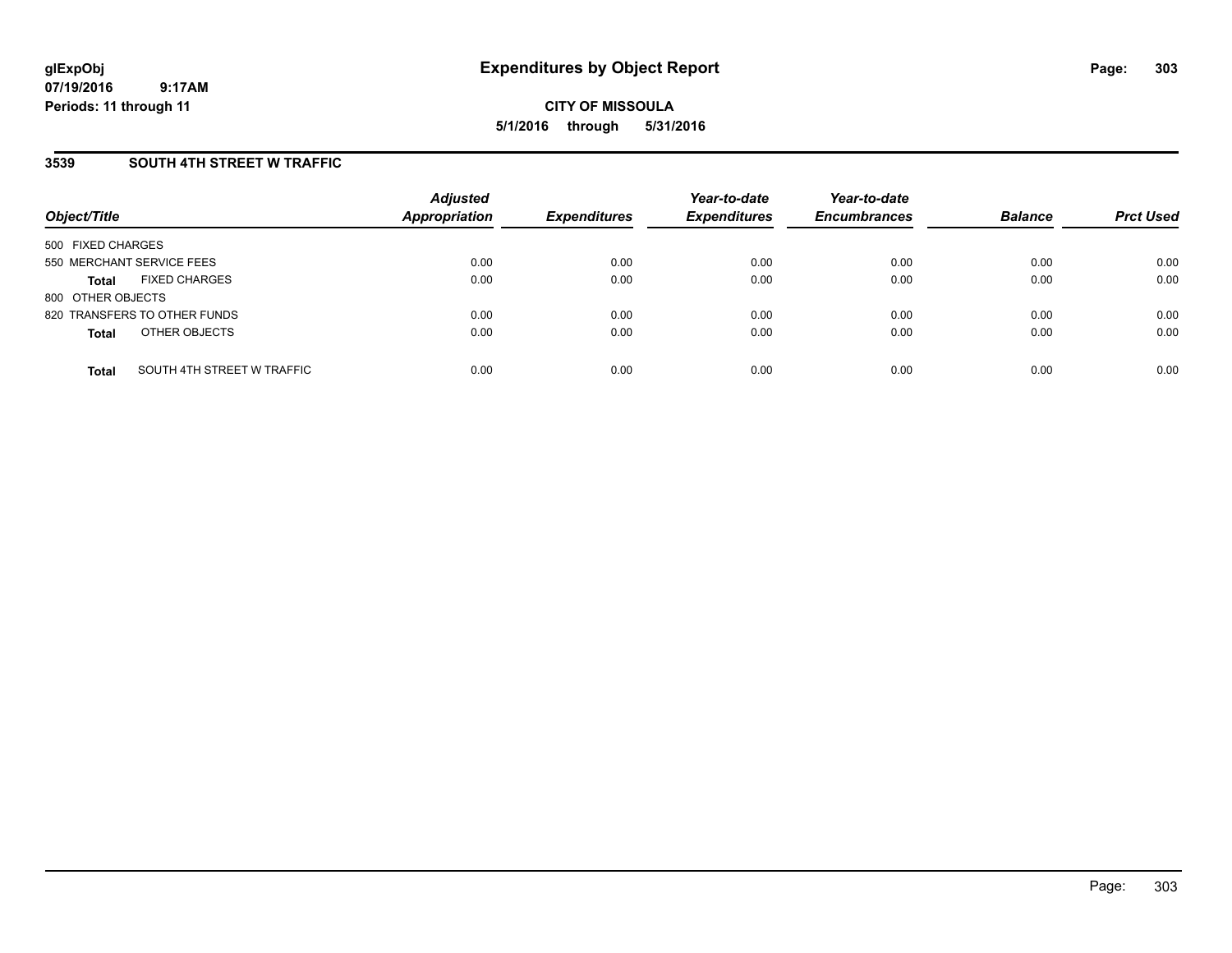#### **3540 SID 540 DEBT SERVICE FUND**

|                                      |                           | <b>Adjusted</b>      |                     | Year-to-date        | Year-to-date        |                |                  |
|--------------------------------------|---------------------------|----------------------|---------------------|---------------------|---------------------|----------------|------------------|
| Object/Title                         |                           | <b>Appropriation</b> | <b>Expenditures</b> | <b>Expenditures</b> | <b>Encumbrances</b> | <b>Balance</b> | <b>Prct Used</b> |
| 300 PURCHASED SERVICES               |                           |                      |                     |                     |                     |                |                  |
| 350 PROFESSIONAL SERVICES            |                           | 0.00                 | 0.00                | 0.00                | 0.00                | 0.00           | 0.00             |
| <b>Total</b>                         | <b>PURCHASED SERVICES</b> | 0.00                 | 0.00                | 0.00                | 0.00                | 0.00           | 0.00             |
| 500 FIXED CHARGES                    |                           |                      |                     |                     |                     |                |                  |
| 550 MERCHANT SERVICE FEES            |                           | 0.00                 | 0.00                | 0.00                | 0.00                | 0.00           | 0.00             |
| <b>FIXED CHARGES</b><br><b>Total</b> |                           | 0.00                 | 0.00                | 0.00                | 0.00                | 0.00           | 0.00             |
| 600 DEBT SERVICE                     |                           |                      |                     |                     |                     |                |                  |
| 610 PRINCIPAL                        |                           | 70,000.00            | 0.00                | 0.00                | 0.00                | 70.000.00      | 0.00             |
| 620 INTEREST / SERVICE FEES          |                           | 49.192.00            | 3,100.00            | 27.871.25           | 0.00                | 21.320.75      | 56.66            |
| <b>DEBT SERVICE</b><br><b>Total</b>  |                           | 119.192.00           | 3,100.00            | 27,871.25           | 0.00                | 91,320.75      | 23.38            |
| <b>Total</b>                         | NON-DEPARTMENTAL          | 119,192.00           | 3,100.00            | 27,871.25           | 0.00                | 91,320.75      | 23.38            |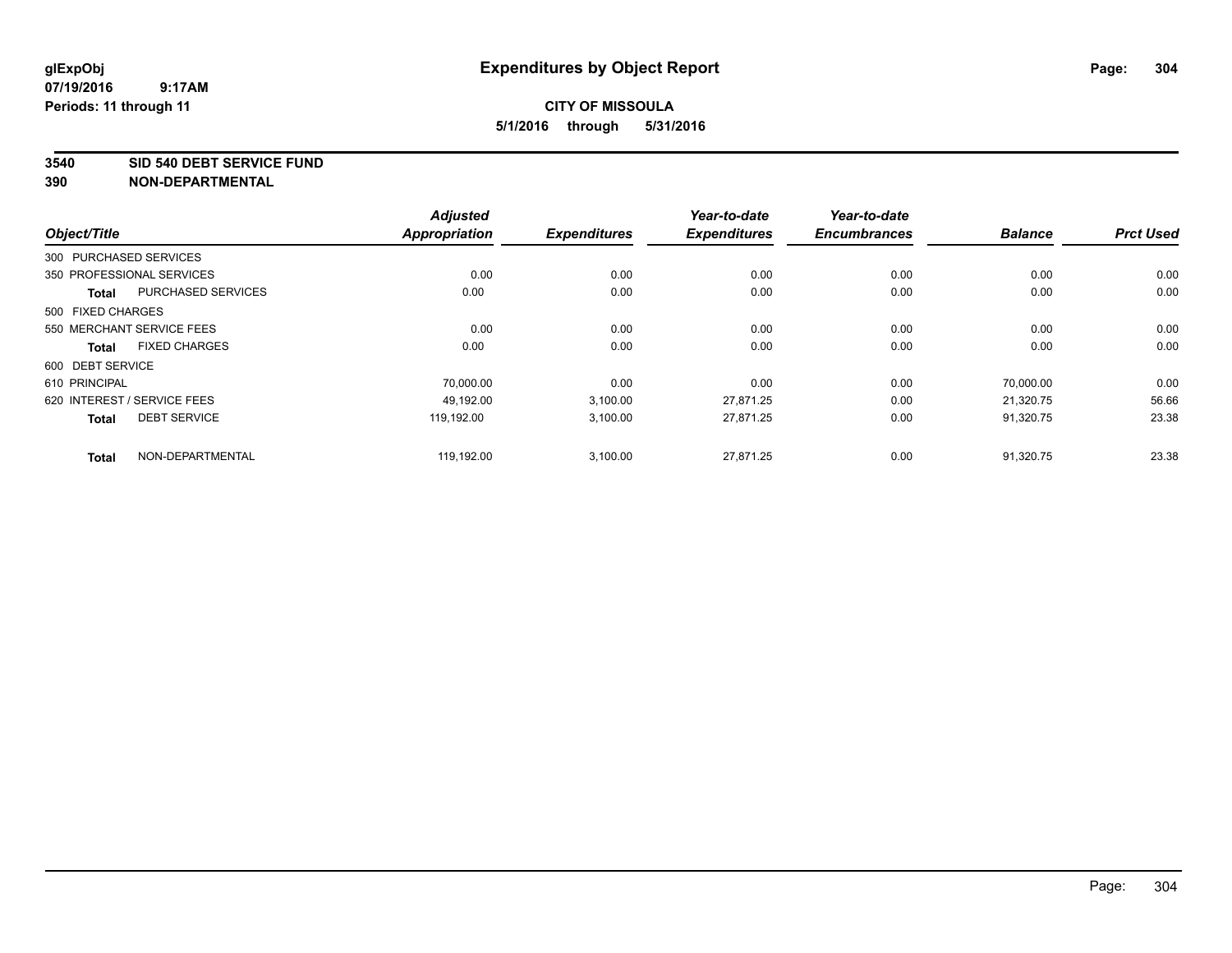# **CITY OF MISSOULA 5/1/2016 through 5/31/2016**

## **3540 SID 540 DEBT SERVICE FUND**

|                   |                             | <b>Adjusted</b>      |                     | Year-to-date        | Year-to-date        |                |                  |
|-------------------|-----------------------------|----------------------|---------------------|---------------------|---------------------|----------------|------------------|
| Object/Title      |                             | <b>Appropriation</b> | <b>Expenditures</b> | <b>Expenditures</b> | <b>Encumbrances</b> | <b>Balance</b> | <b>Prct Used</b> |
|                   | 300 PURCHASED SERVICES      |                      |                     |                     |                     |                |                  |
|                   | 350 PROFESSIONAL SERVICES   | 0.00                 | 0.00                | 0.00                | 0.00                | 0.00           | 0.00             |
| <b>Total</b>      | PURCHASED SERVICES          | 0.00                 | 0.00                | 0.00                | 0.00                | 0.00           | 0.00             |
| 500 FIXED CHARGES |                             |                      |                     |                     |                     |                |                  |
|                   | 550 MERCHANT SERVICE FEES   | 0.00                 | 0.00                | 0.00                | 0.00                | 0.00           | 0.00             |
| Total             | <b>FIXED CHARGES</b>        | 0.00                 | 0.00                | 0.00                | 0.00                | 0.00           | 0.00             |
| 600 DEBT SERVICE  |                             |                      |                     |                     |                     |                |                  |
| 610 PRINCIPAL     |                             | 70.000.00            | 0.00                | 0.00                | 0.00                | 70.000.00      | 0.00             |
|                   | 620 INTEREST / SERVICE FEES | 49,192.00            | 3,100.00            | 27,871.25           | 0.00                | 21,320.75      | 56.66            |
| <b>Total</b>      | <b>DEBT SERVICE</b>         | 119.192.00           | 3,100.00            | 27,871.25           | 0.00                | 91.320.75      | 23.38            |
| <b>Total</b>      | SID 540 DEBT SERVICE FUND   | 119.192.00           | 3,100.00            | 27.871.25           | 0.00                | 91.320.75      | 23.38            |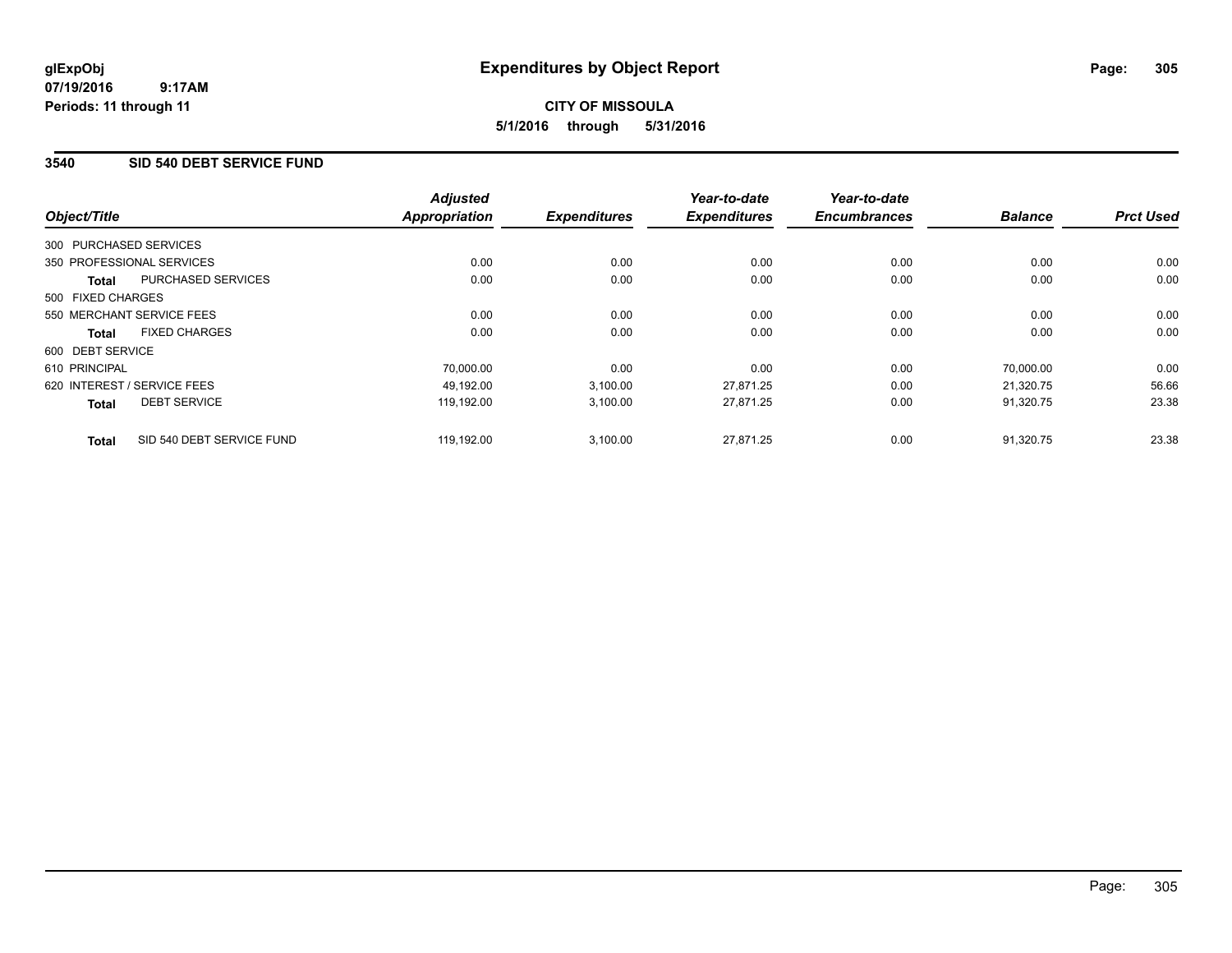#### **3541 SID 541 DEBT SERVICE**

|                   |                             | <b>Adjusted</b>      |                     | Year-to-date        | Year-to-date        |                |                  |
|-------------------|-----------------------------|----------------------|---------------------|---------------------|---------------------|----------------|------------------|
| Object/Title      |                             | <b>Appropriation</b> | <b>Expenditures</b> | <b>Expenditures</b> | <b>Encumbrances</b> | <b>Balance</b> | <b>Prct Used</b> |
| 500 FIXED CHARGES |                             |                      |                     |                     |                     |                |                  |
|                   | 550 MERCHANT SERVICE FEES   | 0.00                 | 0.00                | 0.00                | 0.00                | 0.00           | 0.00             |
| <b>Total</b>      | <b>FIXED CHARGES</b>        | 0.00                 | 0.00                | 0.00                | 0.00                | 0.00           | 0.00             |
| 600 DEBT SERVICE  |                             |                      |                     |                     |                     |                |                  |
| 610 PRINCIPAL     |                             | 30.000.00            | 0.00                | 0.00                | 0.00                | 30.000.00      | 0.00             |
|                   | 620 INTEREST / SERVICE FEES | 29,303.00            | 0.00                | 14.776.25           | 0.00                | 14.526.75      | 50.43            |
| <b>Total</b>      | <b>DEBT SERVICE</b>         | 59.303.00            | 0.00                | 14.776.25           | 0.00                | 44.526.75      | 24.92            |
| <b>Total</b>      | NON-DEPARTMENTAL            | 59,303.00            | 0.00                | 14.776.25           | 0.00                | 44.526.75      | 24.92            |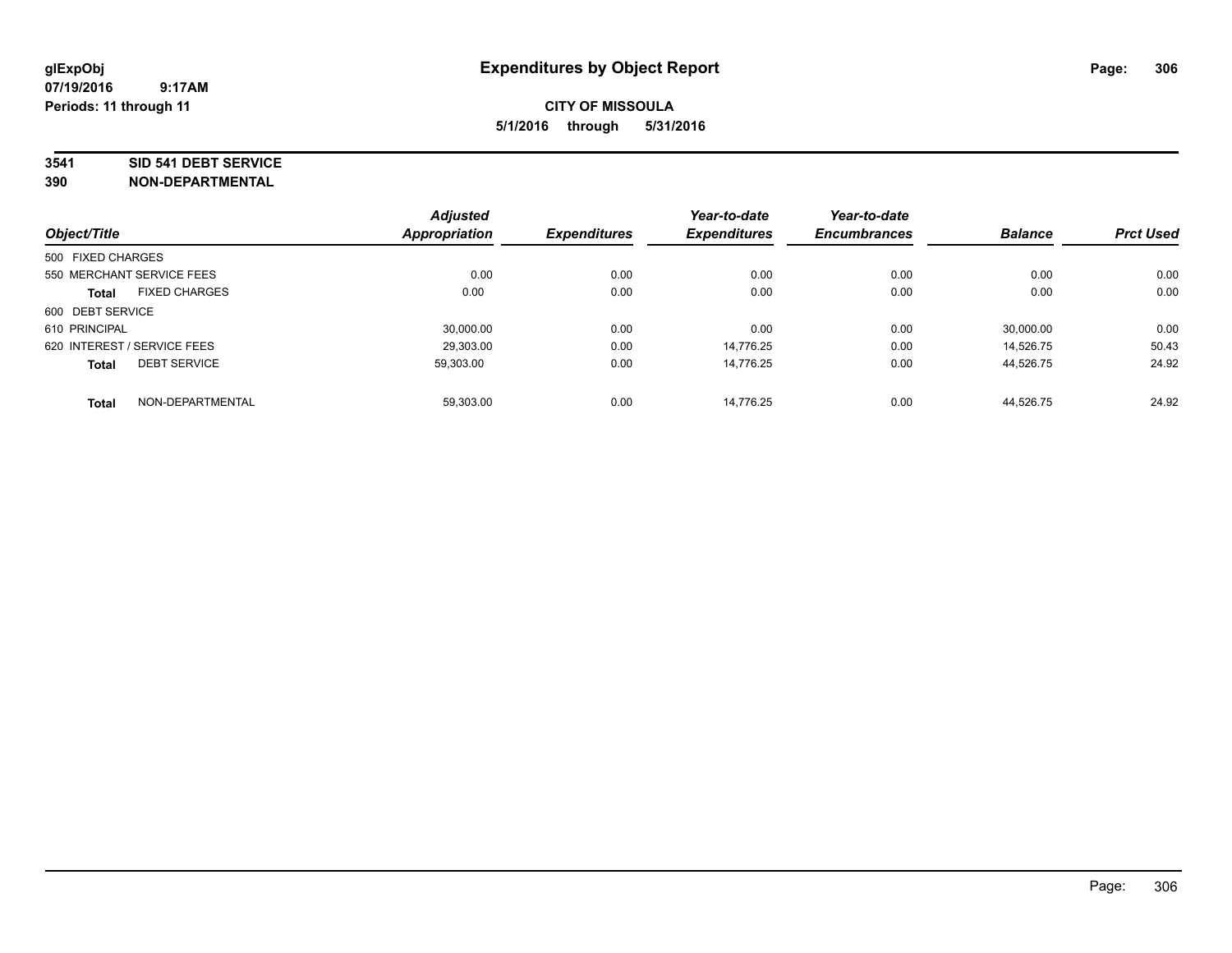**CITY OF MISSOULA 5/1/2016 through 5/31/2016**

## **3541 SID 541 DEBT SERVICE**

| Object/Title                |                      | <b>Adjusted</b><br><b>Appropriation</b> | <b>Expenditures</b> | Year-to-date<br><b>Expenditures</b> | Year-to-date<br><b>Encumbrances</b> | <b>Balance</b> | <b>Prct Used</b> |
|-----------------------------|----------------------|-----------------------------------------|---------------------|-------------------------------------|-------------------------------------|----------------|------------------|
| 500 FIXED CHARGES           |                      |                                         |                     |                                     |                                     |                |                  |
| 550 MERCHANT SERVICE FEES   |                      | 0.00                                    | 0.00                | 0.00                                | 0.00                                | 0.00           | 0.00             |
| Total                       | <b>FIXED CHARGES</b> | 0.00                                    | 0.00                | 0.00                                | 0.00                                | 0.00           | 0.00             |
| 600 DEBT SERVICE            |                      |                                         |                     |                                     |                                     |                |                  |
| 610 PRINCIPAL               |                      | 30,000.00                               | 0.00                | 0.00                                | 0.00                                | 30,000.00      | 0.00             |
| 620 INTEREST / SERVICE FEES |                      | 29.303.00                               | 0.00                | 14.776.25                           | 0.00                                | 14.526.75      | 50.43            |
| <b>Total</b>                | <b>DEBT SERVICE</b>  | 59.303.00                               | 0.00                | 14.776.25                           | 0.00                                | 44.526.75      | 24.92            |
| <b>Total</b>                | SID 541 DEBT SERVICE | 59.303.00                               | 0.00                | 14.776.25                           | 0.00                                | 44.526.75      | 24.92            |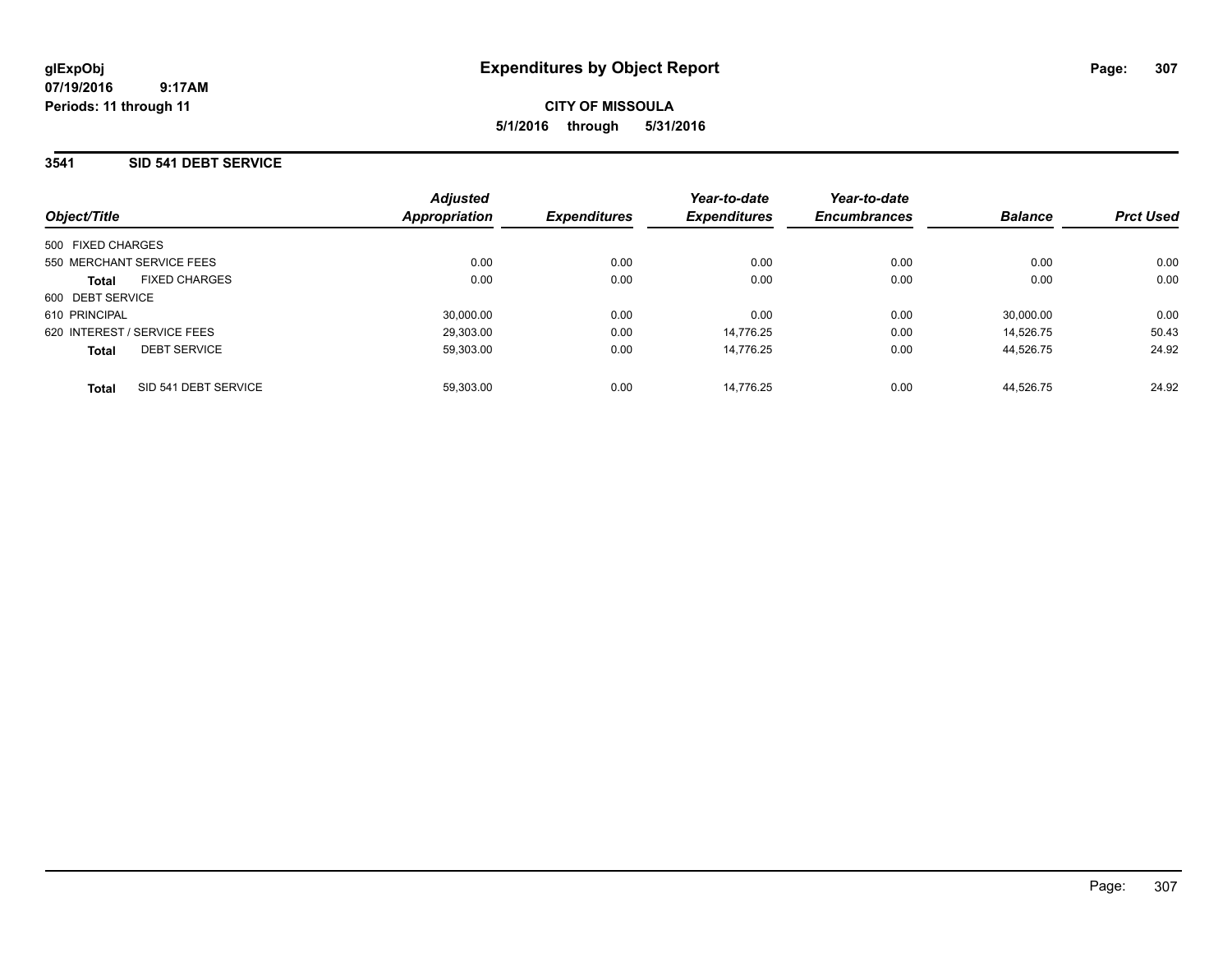#### **3543 SID 543 DEBT SERVICE**

| Object/Title                |                              | <b>Adjusted</b><br><b>Appropriation</b> | <b>Expenditures</b> | Year-to-date<br><b>Expenditures</b> | Year-to-date<br><b>Encumbrances</b> | <b>Balance</b> | <b>Prct Used</b> |
|-----------------------------|------------------------------|-----------------------------------------|---------------------|-------------------------------------|-------------------------------------|----------------|------------------|
|                             |                              |                                         |                     |                                     |                                     |                |                  |
| 500 FIXED CHARGES           |                              |                                         |                     |                                     |                                     |                |                  |
| 550 MERCHANT SERVICE FEES   |                              | 0.00                                    | 0.00                | 0.00                                | 0.00                                | 0.00           | 0.00             |
| <b>Total</b>                | <b>FIXED CHARGES</b>         | 0.00                                    | 0.00                | 0.00                                | 0.00                                | 0.00           | 0.00             |
| 600 DEBT SERVICE            |                              |                                         |                     |                                     |                                     |                |                  |
| 610 PRINCIPAL               |                              | 0.00                                    | 0.00                | 0.00                                | 0.00                                | 0.00           | 0.00             |
| 620 INTEREST / SERVICE FEES |                              | 0.00                                    | 0.00                | 0.00                                | 0.00                                | 0.00           | 0.00             |
| <b>Total</b>                | <b>DEBT SERVICE</b>          | 0.00                                    | 0.00                | 0.00                                | 0.00                                | 0.00           | 0.00             |
| 800 OTHER OBJECTS           |                              |                                         |                     |                                     |                                     |                |                  |
|                             | 820 TRANSFERS TO OTHER FUNDS | 0.00                                    | 0.00                | 0.00                                | 0.00                                | 0.00           | 0.00             |
| <b>Total</b>                | OTHER OBJECTS                | 0.00                                    | 0.00                | 0.00                                | 0.00                                | 0.00           | 0.00             |
|                             |                              |                                         |                     |                                     |                                     |                |                  |
| <b>Total</b>                | NON-DEPARTMENTAL             | 0.00                                    | 0.00                | 0.00                                | 0.00                                | 0.00           | 0.00             |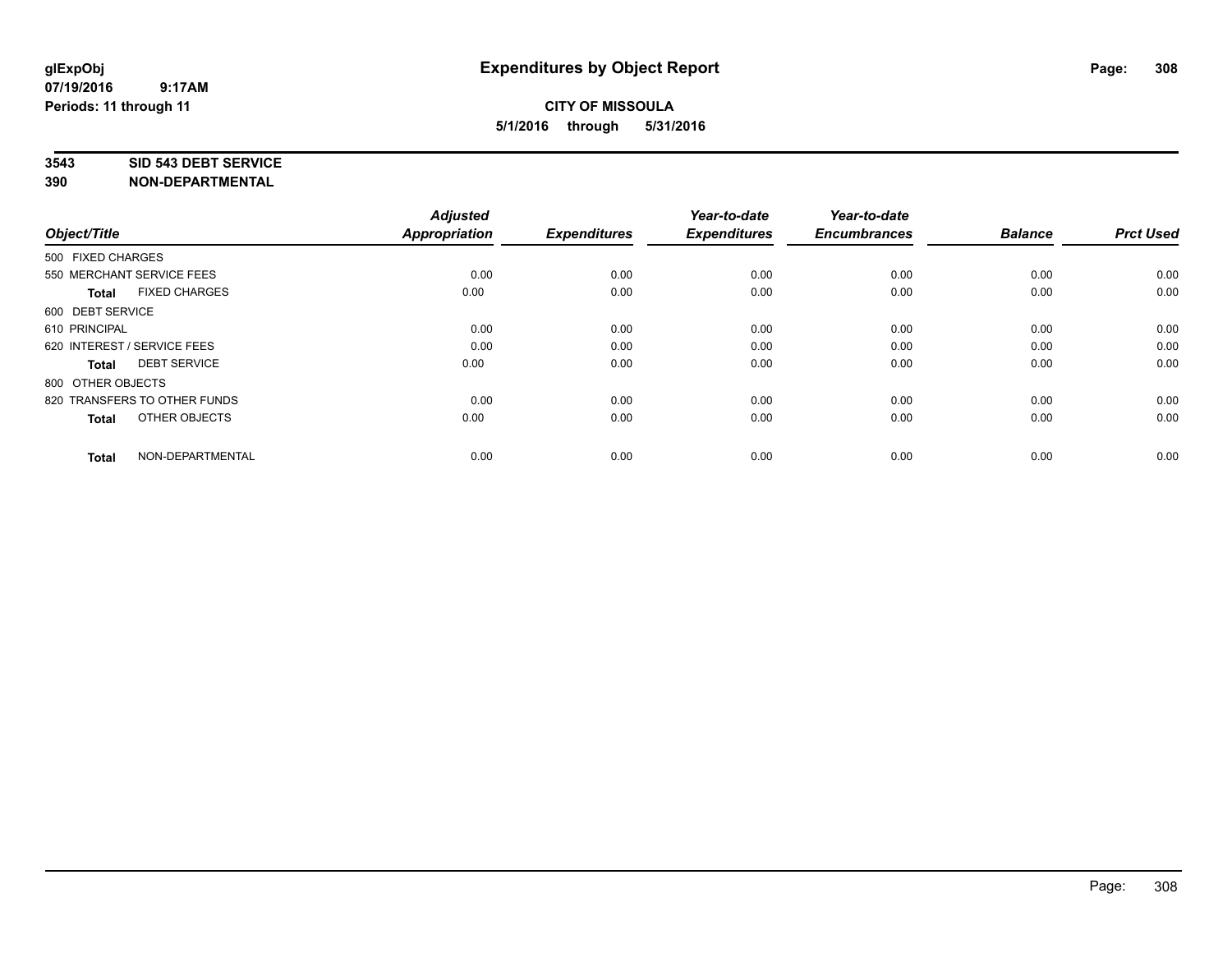# **CITY OF MISSOULA 5/1/2016 through 5/31/2016**

## **3543 SID 543 DEBT SERVICE**

|                                      | <b>Adjusted</b>      |                     | Year-to-date        | Year-to-date<br><b>Encumbrances</b> | <b>Balance</b> | <b>Prct Used</b> |
|--------------------------------------|----------------------|---------------------|---------------------|-------------------------------------|----------------|------------------|
| Object/Title                         | <b>Appropriation</b> | <b>Expenditures</b> | <b>Expenditures</b> |                                     |                |                  |
| 500 FIXED CHARGES                    |                      |                     |                     |                                     |                |                  |
| 550 MERCHANT SERVICE FEES            | 0.00                 | 0.00                | 0.00                | 0.00                                | 0.00           | 0.00             |
| <b>FIXED CHARGES</b><br><b>Total</b> | 0.00                 | 0.00                | 0.00                | 0.00                                | 0.00           | 0.00             |
| 600 DEBT SERVICE                     |                      |                     |                     |                                     |                |                  |
| 610 PRINCIPAL                        | 0.00                 | 0.00                | 0.00                | 0.00                                | 0.00           | 0.00             |
| 620 INTEREST / SERVICE FEES          | 0.00                 | 0.00                | 0.00                | 0.00                                | 0.00           | 0.00             |
| <b>DEBT SERVICE</b><br><b>Total</b>  | 0.00                 | 0.00                | 0.00                | 0.00                                | 0.00           | 0.00             |
| 800 OTHER OBJECTS                    |                      |                     |                     |                                     |                |                  |
| 820 TRANSFERS TO OTHER FUNDS         | 0.00                 | 0.00                | 0.00                | 0.00                                | 0.00           | 0.00             |
| <b>OTHER OBJECTS</b><br><b>Total</b> | 0.00                 | 0.00                | 0.00                | 0.00                                | 0.00           | 0.00             |
| SID 543 DEBT SERVICE<br><b>Total</b> | 0.00                 | 0.00                | 0.00                | 0.00                                | 0.00           | 0.00             |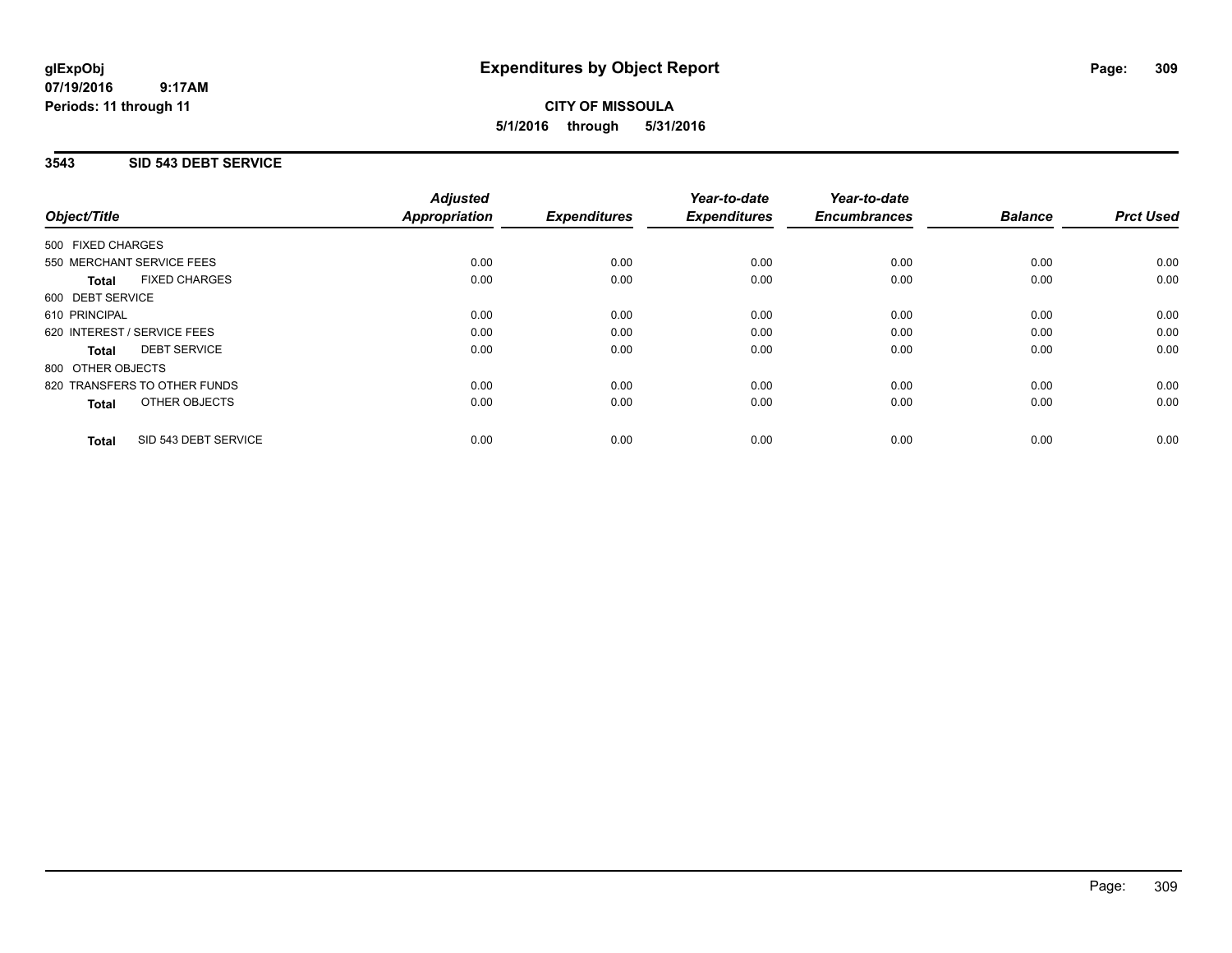#### **3544 SID 544 RATTLESNAKE DEBT SERVICE**

| Object/Title                        | <b>Adjusted</b><br>Appropriation | <b>Expenditures</b> | Year-to-date<br><b>Expenditures</b> | Year-to-date<br><b>Encumbrances</b> | <b>Balance</b> | <b>Prct Used</b> |
|-------------------------------------|----------------------------------|---------------------|-------------------------------------|-------------------------------------|----------------|------------------|
| 600 DEBT SERVICE                    |                                  |                     |                                     |                                     |                |                  |
| 610 PRINCIPAL                       | 67,000.00                        | 0.00                | 33,000.00                           | 0.00                                | 34,000.00      | 49.25            |
| 620 INTEREST / SERVICE FEES         | 49.181.00                        | 0.00                | 25.340.63                           | 0.00                                | 23.840.37      | 51.53            |
| <b>DEBT SERVICE</b><br><b>Total</b> | 116.181.00                       | 0.00                | 58,340.63                           | 0.00                                | 57,840.37      | 50.22            |
| NON-DEPARTMENTAL<br><b>Total</b>    | 116,181.00                       | 0.00                | 58,340.63                           | 0.00                                | 57,840.37      | 50.22            |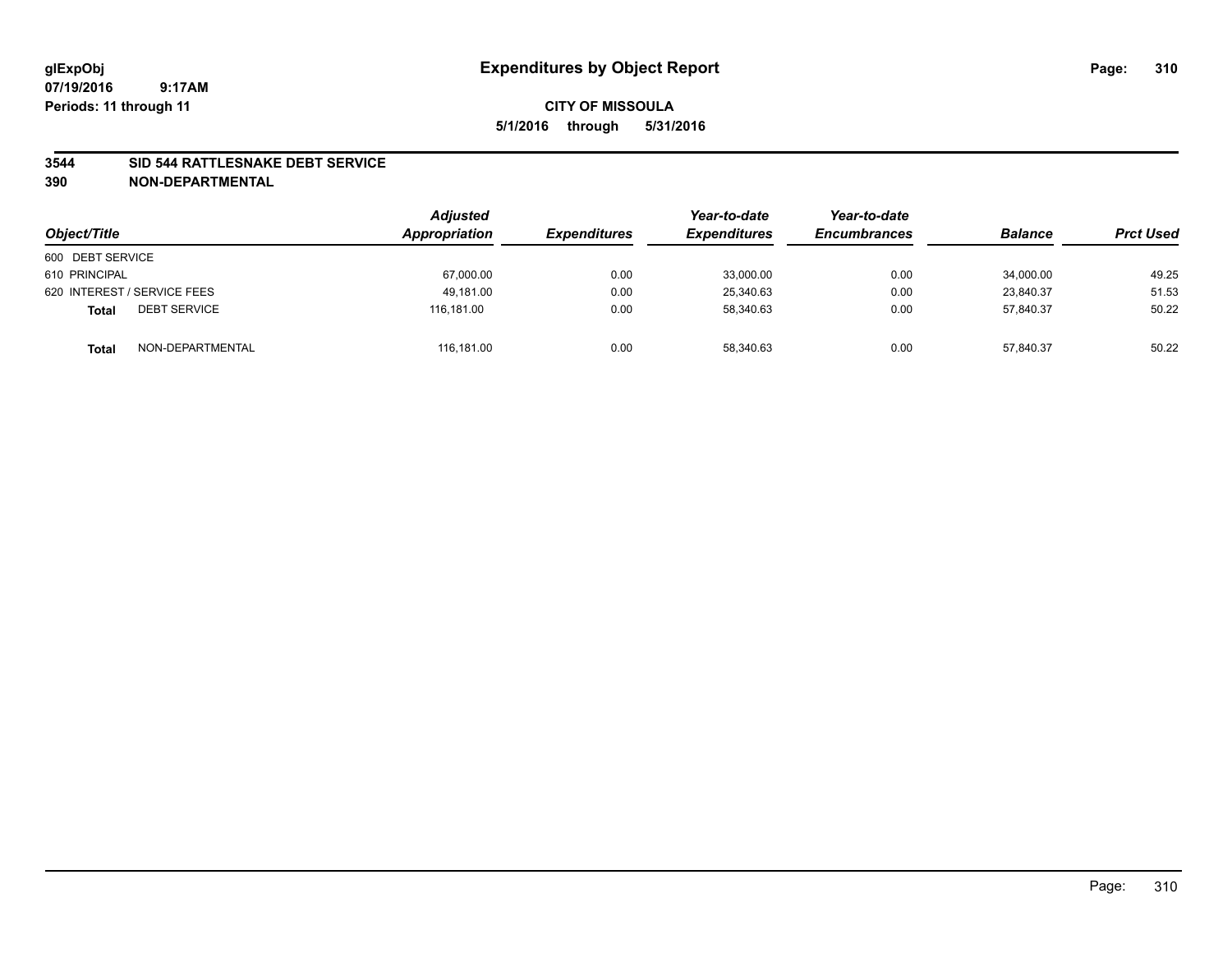# **07/19/2016**

 **9:17AM Periods: 11 through 11**

# **CITY OF MISSOULA 5/1/2016 through 5/31/2016**

## **3544 SID 544 RATTLESNAKE DEBT SERVICE**

**550 SID 544 PROJECT**

| Object/Title                        | <b>Adjusted</b><br>Appropriation | <b>Expenditures</b> | Year-to-date<br><b>Expenditures</b> | Year-to-date<br><b>Encumbrances</b> | <b>Balance</b> | <b>Prct Used</b> |
|-------------------------------------|----------------------------------|---------------------|-------------------------------------|-------------------------------------|----------------|------------------|
| 600 DEBT SERVICE                    |                                  |                     |                                     |                                     |                |                  |
| 610 PRINCIPAL                       | 16,000.00                        | 0.00                | 8,000.00                            | 0.00                                | 8,000.00       | 50.00            |
| 620 INTEREST / SERVICE FEES         | 4.830.00                         | 0.00                | 2.450.00                            | 0.00                                | 2.380.00       | 50.72            |
| <b>DEBT SERVICE</b><br><b>Total</b> | 20,830.00                        | 0.00                | 10,450.00                           | 0.00                                | 10,380.00      | 50.17            |
| SID 544 PROJECT<br>Total            | 20,830.00                        | 0.00                | 10,450.00                           | 0.00                                | 10,380.00      | 50.17            |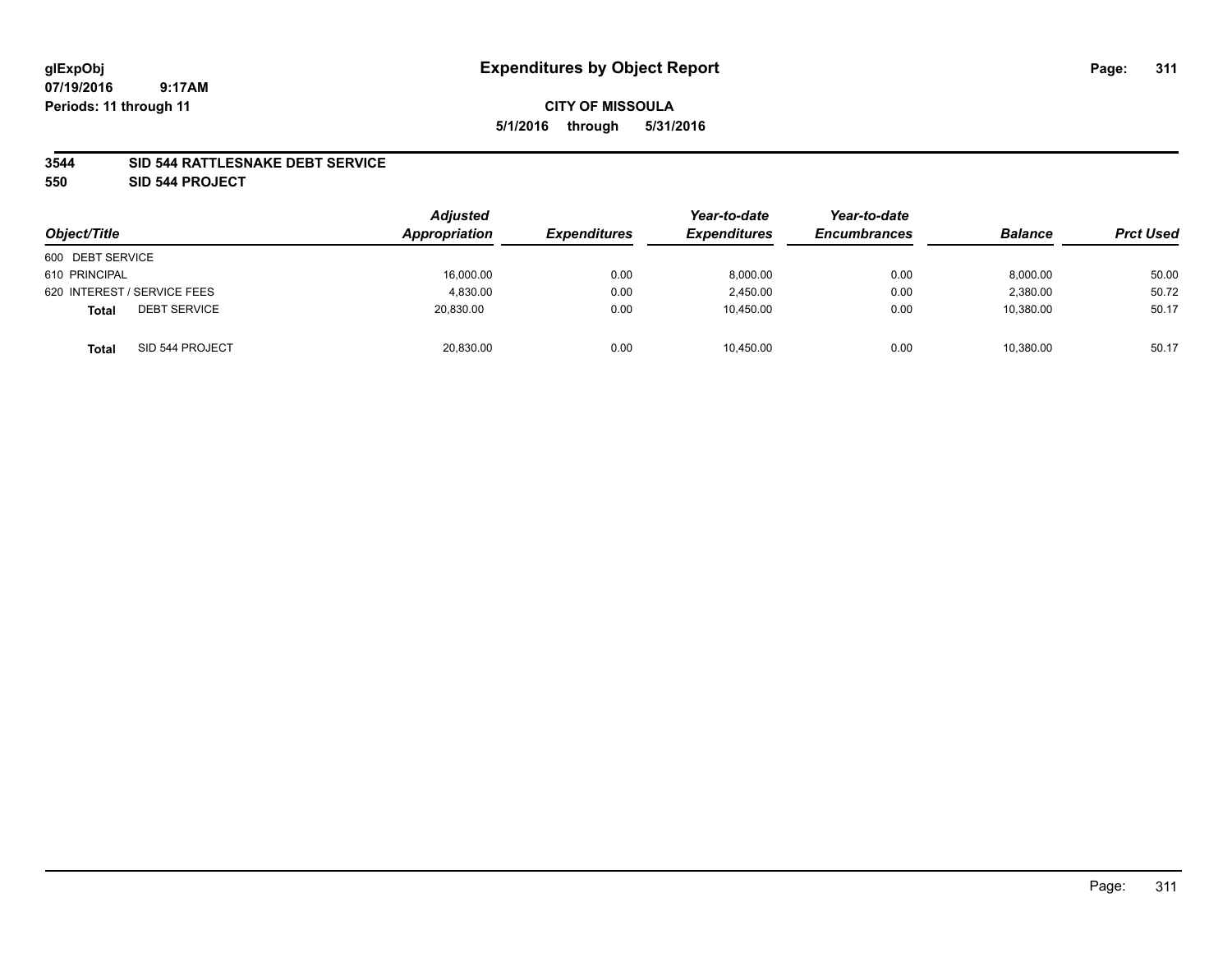#### **3544 SID 544 RATTLESNAKE DEBT SERVICE**

**555 LOLO STREET PROJECT**

|                                            | <b>Adjusted</b>      |                     | Year-to-date        | Year-to-date        |                |                  |
|--------------------------------------------|----------------------|---------------------|---------------------|---------------------|----------------|------------------|
| Object/Title                               | <b>Appropriation</b> | <b>Expenditures</b> | <b>Expenditures</b> | <b>Encumbrances</b> | <b>Balance</b> | <b>Prct Used</b> |
| 500 FIXED CHARGES                          |                      |                     |                     |                     |                |                  |
| 550 MERCHANT SERVICE FEES                  | 0.00                 | 0.00                | 0.00                | 0.00                | 0.00           | 0.00             |
| <b>FIXED CHARGES</b><br><b>Total</b>       | 0.00                 | 0.00                | 0.00                | 0.00                | 0.00           | 0.00             |
| 600 DEBT SERVICE                           |                      |                     |                     |                     |                |                  |
| 610 PRINCIPAL                              | 1,500.00             | 0.00                | 500.00              | 0.00                | 1,000.00       | 33.33            |
| 620 INTEREST / SERVICE FEES                | 872.00               | 0.00                | 0.00                | 0.00                | 872.00         | 0.00             |
| <b>DEBT SERVICE</b><br><b>Total</b>        | 2.372.00             | 0.00                | 500.00              | 0.00                | 1,872.00       | 21.08            |
| <b>LOLO STREET PROJECT</b><br><b>Total</b> | 2.372.00             | 0.00                | 500.00              | 0.00                | 1.872.00       | 21.08            |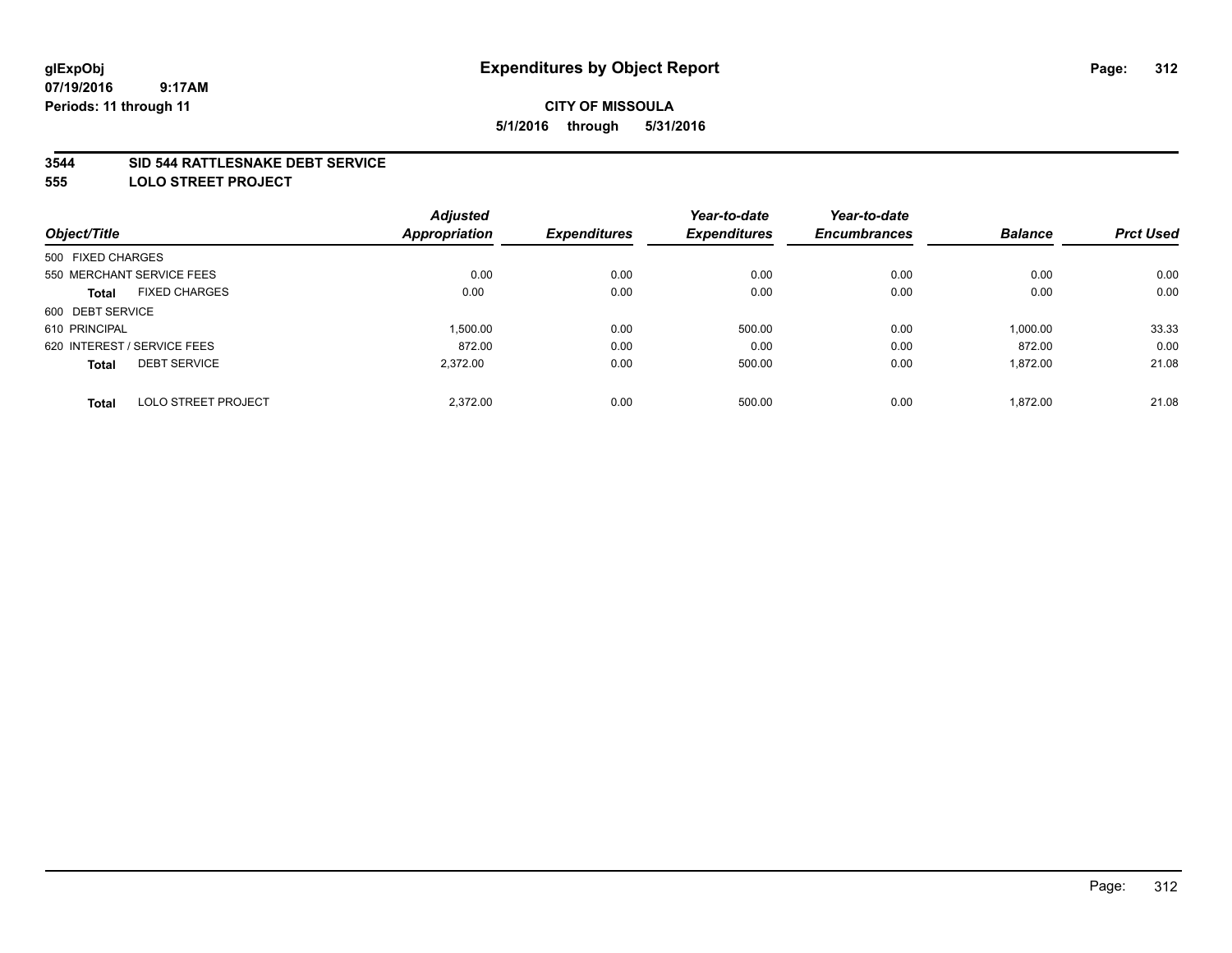**CITY OF MISSOULA 5/1/2016 through 5/31/2016**

## **3544 SID 544 RATTLESNAKE DEBT SERVICE**

| Object/Title                |                                  | <b>Adjusted</b><br><b>Appropriation</b> | <b>Expenditures</b> | Year-to-date<br><b>Expenditures</b> | Year-to-date<br><b>Encumbrances</b> | <b>Balance</b> | <b>Prct Used</b> |
|-----------------------------|----------------------------------|-----------------------------------------|---------------------|-------------------------------------|-------------------------------------|----------------|------------------|
| 500 FIXED CHARGES           |                                  |                                         |                     |                                     |                                     |                |                  |
| 550 MERCHANT SERVICE FEES   |                                  | 0.00                                    | 0.00                | 0.00                                | 0.00                                | 0.00           | 0.00             |
| <b>Total</b>                | <b>FIXED CHARGES</b>             | 0.00                                    | 0.00                | 0.00                                | 0.00                                | 0.00           | 0.00             |
| 600 DEBT SERVICE            |                                  |                                         |                     |                                     |                                     |                |                  |
| 610 PRINCIPAL               |                                  | 84,500.00                               | 0.00                | 41.500.00                           | 0.00                                | 43.000.00      | 49.11            |
| 620 INTEREST / SERVICE FEES |                                  | 54.883.00                               | 0.00                | 27.790.63                           | 0.00                                | 27.092.37      | 50.64            |
| <b>Total</b>                | <b>DEBT SERVICE</b>              | 139.383.00                              | 0.00                | 69.290.63                           | 0.00                                | 70.092.37      | 49.71            |
| <b>Total</b>                | SID 544 RATTLESNAKE DEBT SERVICE | 139.383.00                              | 0.00                | 69.290.63                           | 0.00                                | 70.092.37      | 49.71            |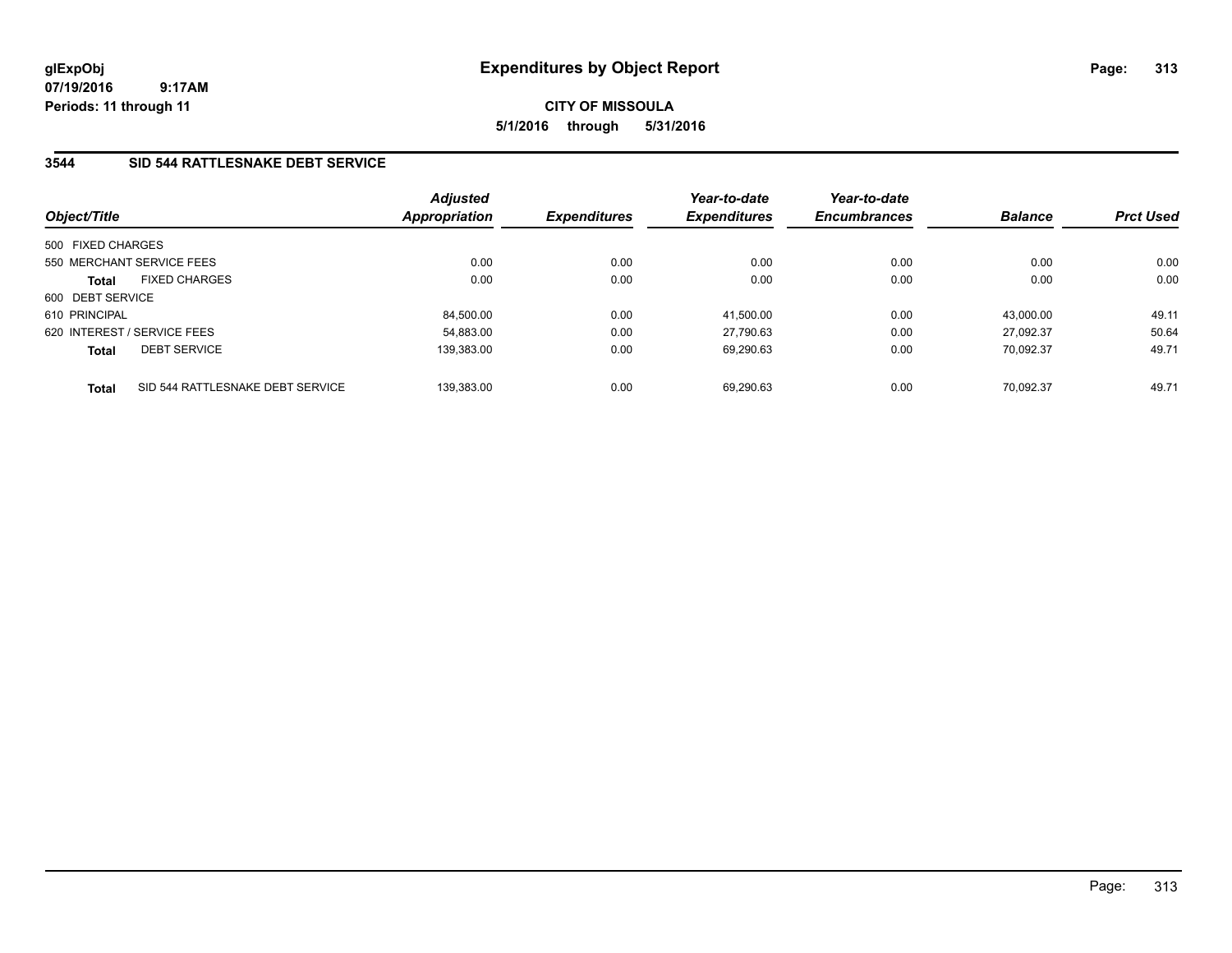#### **3545 SID 545 DEBT SERVICE**

| Object/Title                         | <b>Adjusted</b><br><b>Appropriation</b> | <b>Expenditures</b> | Year-to-date<br><b>Expenditures</b> | Year-to-date<br><b>Encumbrances</b> | <b>Balance</b> | <b>Prct Used</b> |
|--------------------------------------|-----------------------------------------|---------------------|-------------------------------------|-------------------------------------|----------------|------------------|
| 500 FIXED CHARGES                    |                                         |                     |                                     |                                     |                |                  |
| 550 MERCHANT SERVICE FEES            | 0.00                                    | 0.00                | 0.00                                | 0.00                                | 0.00           | 0.00             |
| <b>FIXED CHARGES</b><br><b>Total</b> | 0.00                                    | 0.00                | 0.00                                | 0.00                                | 0.00           | 0.00             |
| 600 DEBT SERVICE                     |                                         |                     |                                     |                                     |                |                  |
| 610 PRINCIPAL                        | 0.00                                    | 0.00                | 0.00                                | 0.00                                | 0.00           | 0.00             |
| 620 INTEREST / SERVICE FEES          | 0.00                                    | 0.00                | 0.00                                | 0.00                                | 0.00           | 0.00             |
| <b>DEBT SERVICE</b><br><b>Total</b>  | 0.00                                    | 0.00                | 0.00                                | 0.00                                | 0.00           | 0.00             |
| 800 OTHER OBJECTS                    |                                         |                     |                                     |                                     |                |                  |
| 820 TRANSFERS TO OTHER FUNDS         | 0.00                                    | 0.00                | 0.00                                | 0.00                                | 0.00           | 0.00             |
| OTHER OBJECTS<br><b>Total</b>        | 0.00                                    | 0.00                | 0.00                                | 0.00                                | 0.00           | 0.00             |
|                                      |                                         |                     |                                     |                                     |                |                  |
| NON-DEPARTMENTAL<br><b>Total</b>     | 0.00                                    | 0.00                | 0.00                                | 0.00                                | 0.00           | 0.00             |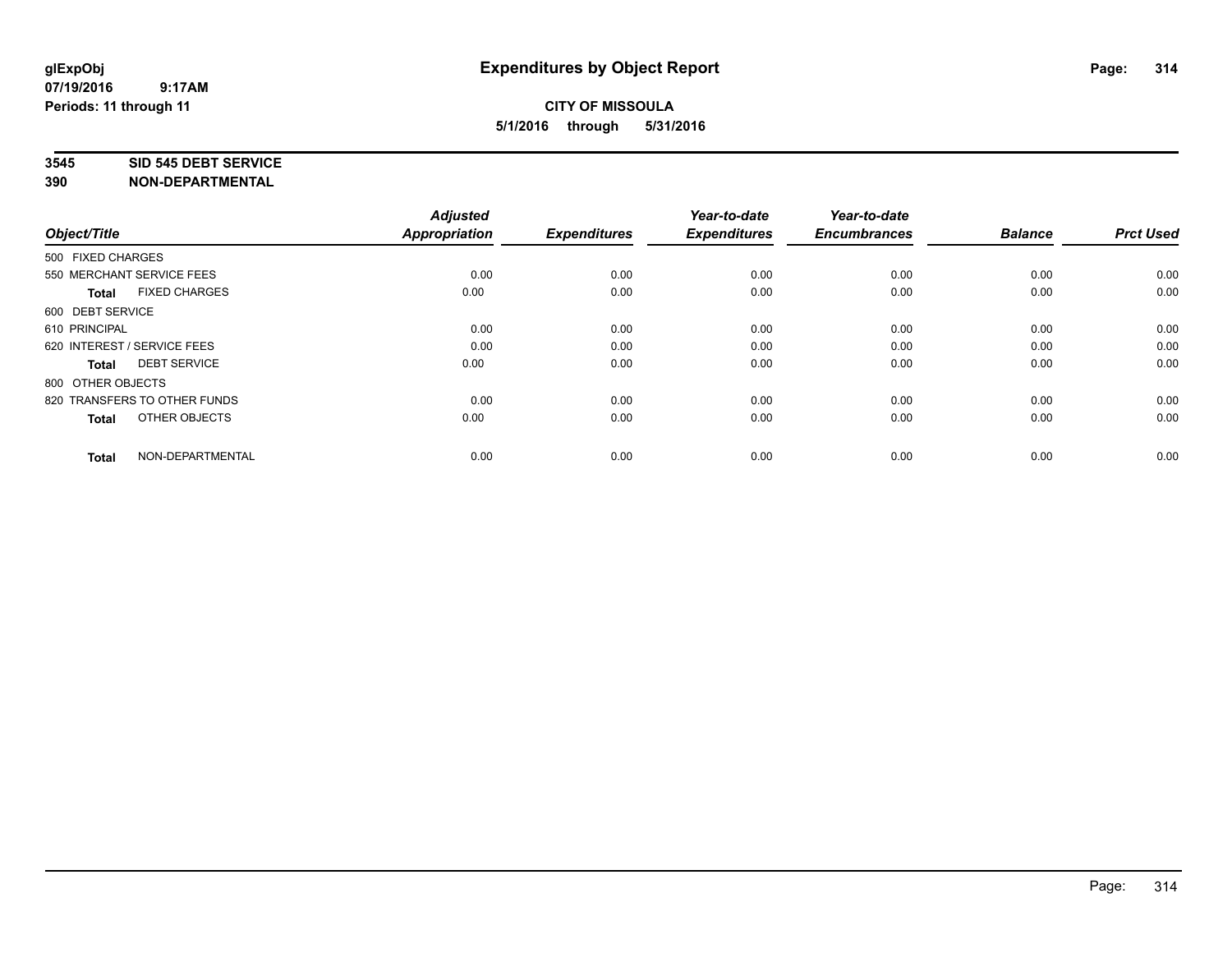**CITY OF MISSOULA 5/1/2016 through 5/31/2016**

## **3545 SID 545 DEBT SERVICE**

|                                      | <b>Adjusted</b>      |                     | Year-to-date        | Year-to-date        |                |                  |
|--------------------------------------|----------------------|---------------------|---------------------|---------------------|----------------|------------------|
| Object/Title                         | <b>Appropriation</b> | <b>Expenditures</b> | <b>Expenditures</b> | <b>Encumbrances</b> | <b>Balance</b> | <b>Prct Used</b> |
| 500 FIXED CHARGES                    |                      |                     |                     |                     |                |                  |
| 550 MERCHANT SERVICE FEES            | 0.00                 | 0.00                | 0.00                | 0.00                | 0.00           | 0.00             |
| <b>FIXED CHARGES</b><br><b>Total</b> | 0.00                 | 0.00                | 0.00                | 0.00                | 0.00           | 0.00             |
| 600 DEBT SERVICE                     |                      |                     |                     |                     |                |                  |
| 610 PRINCIPAL                        | 0.00                 | 0.00                | 0.00                | 0.00                | 0.00           | 0.00             |
| 620 INTEREST / SERVICE FEES          | 0.00                 | 0.00                | 0.00                | 0.00                | 0.00           | 0.00             |
| <b>DEBT SERVICE</b><br><b>Total</b>  | 0.00                 | 0.00                | 0.00                | 0.00                | 0.00           | 0.00             |
| 800 OTHER OBJECTS                    |                      |                     |                     |                     |                |                  |
| 820 TRANSFERS TO OTHER FUNDS         | 0.00                 | 0.00                | 0.00                | 0.00                | 0.00           | 0.00             |
| <b>OTHER OBJECTS</b><br><b>Total</b> | 0.00                 | 0.00                | 0.00                | 0.00                | 0.00           | 0.00             |
| SID 545 DEBT SERVICE<br><b>Total</b> | 0.00                 | 0.00                | 0.00                | 0.00                | 0.00           | 0.00             |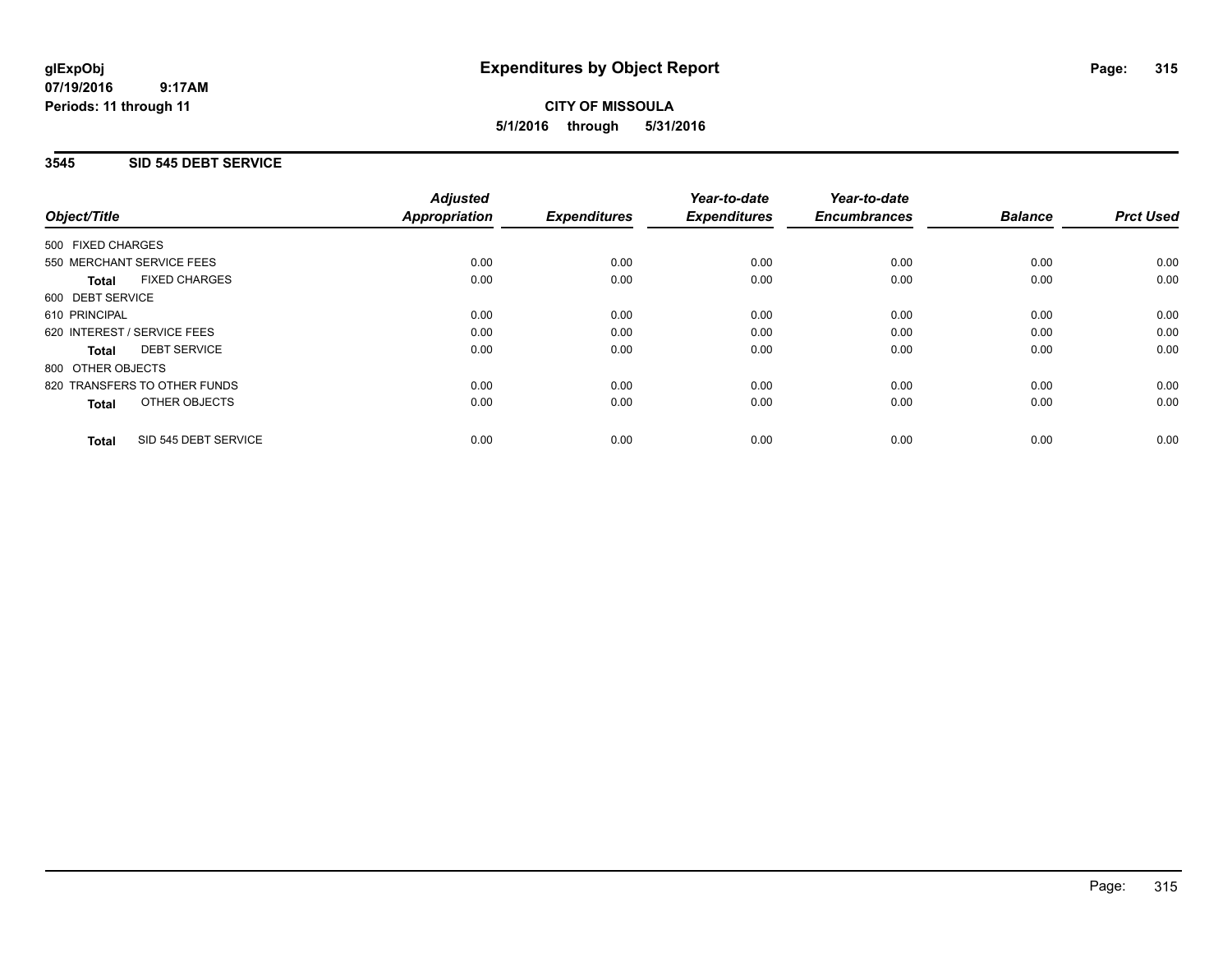#### **3546 SID 546 DEBT SERVICE**

| Object/Title                         | <b>Adjusted</b><br><b>Appropriation</b> | <b>Expenditures</b> | Year-to-date<br><b>Expenditures</b> | Year-to-date<br><b>Encumbrances</b> | <b>Balance</b> | <b>Prct Used</b> |
|--------------------------------------|-----------------------------------------|---------------------|-------------------------------------|-------------------------------------|----------------|------------------|
| 500 FIXED CHARGES                    |                                         |                     |                                     |                                     |                |                  |
| 550 MERCHANT SERVICE FEES            | 0.00                                    | 0.00                | 0.00                                | 0.00                                | 0.00           | 0.00             |
| <b>FIXED CHARGES</b><br><b>Total</b> | 0.00                                    | 0.00                | 0.00                                | 0.00                                | 0.00           | 0.00             |
| 600 DEBT SERVICE                     |                                         |                     |                                     |                                     |                |                  |
| 610 PRINCIPAL                        | 0.00                                    | 0.00                | 0.00                                | 0.00                                | 0.00           | 0.00             |
| 620 INTEREST / SERVICE FEES          | 0.00                                    | 0.00                | 0.00                                | 0.00                                | 0.00           | 0.00             |
| <b>DEBT SERVICE</b><br><b>Total</b>  | 0.00                                    | 0.00                | 0.00                                | 0.00                                | 0.00           | 0.00             |
| 800 OTHER OBJECTS                    |                                         |                     |                                     |                                     |                |                  |
| 820 TRANSFERS TO OTHER FUNDS         | 0.00                                    | 0.00                | 0.00                                | 0.00                                | 0.00           | 0.00             |
| OTHER OBJECTS<br><b>Total</b>        | 0.00                                    | 0.00                | 0.00                                | 0.00                                | 0.00           | 0.00             |
|                                      |                                         |                     |                                     |                                     |                |                  |
| NON-DEPARTMENTAL<br><b>Total</b>     | 0.00                                    | 0.00                | 0.00                                | 0.00                                | 0.00           | 0.00             |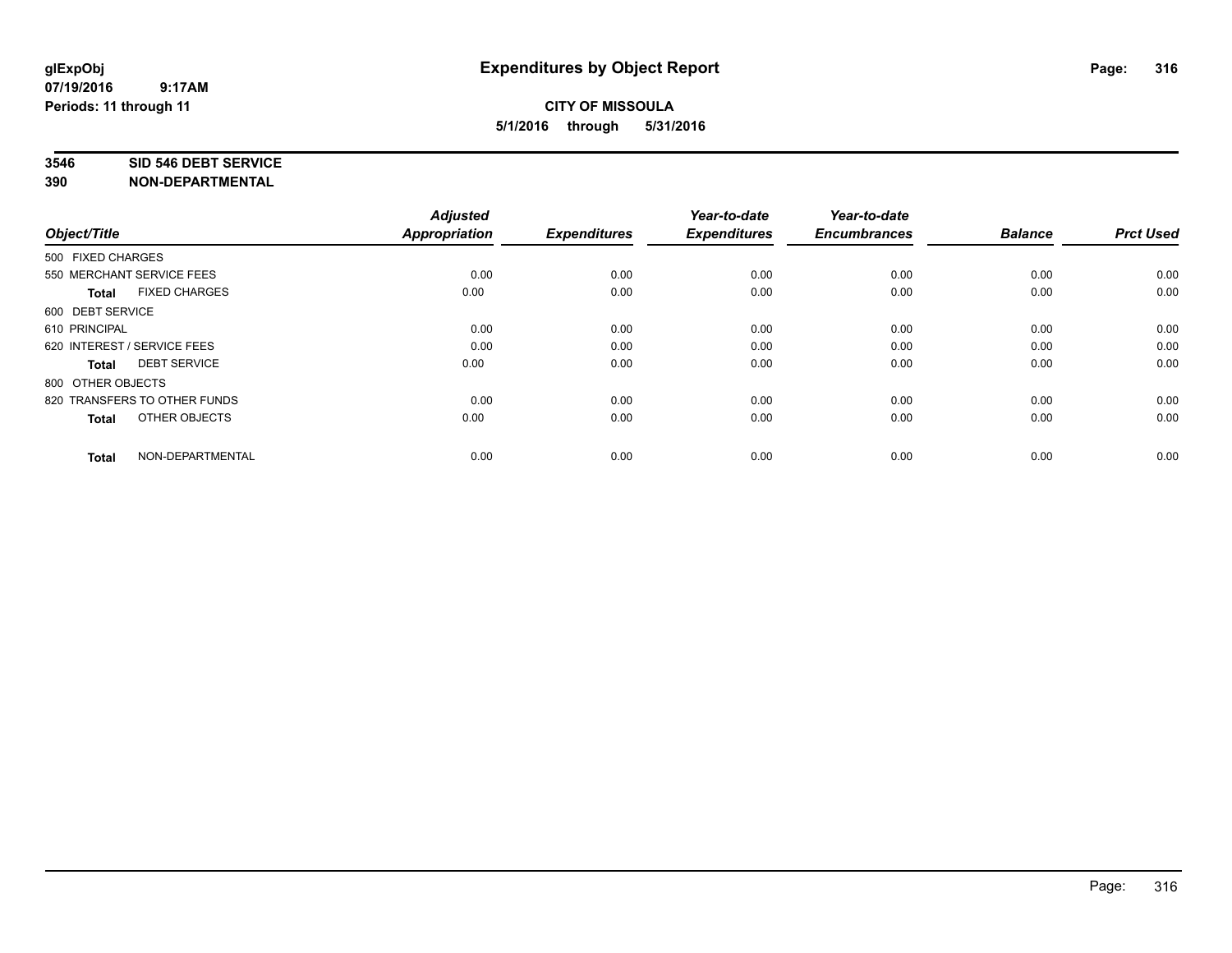**CITY OF MISSOULA 5/1/2016 through 5/31/2016**

## **3546 SID 546 DEBT SERVICE**

|                                      | <b>Adjusted</b>      |                     | Year-to-date        | Year-to-date<br><b>Encumbrances</b> | <b>Balance</b> | <b>Prct Used</b> |
|--------------------------------------|----------------------|---------------------|---------------------|-------------------------------------|----------------|------------------|
| Object/Title                         | <b>Appropriation</b> | <b>Expenditures</b> | <b>Expenditures</b> |                                     |                |                  |
| 500 FIXED CHARGES                    |                      |                     |                     |                                     |                |                  |
| 550 MERCHANT SERVICE FEES            | 0.00                 | 0.00                | 0.00                | 0.00                                | 0.00           | 0.00             |
| <b>FIXED CHARGES</b><br><b>Total</b> | 0.00                 | 0.00                | 0.00                | 0.00                                | 0.00           | 0.00             |
| 600 DEBT SERVICE                     |                      |                     |                     |                                     |                |                  |
| 610 PRINCIPAL                        | 0.00                 | 0.00                | 0.00                | 0.00                                | 0.00           | 0.00             |
| 620 INTEREST / SERVICE FEES          | 0.00                 | 0.00                | 0.00                | 0.00                                | 0.00           | 0.00             |
| <b>DEBT SERVICE</b><br><b>Total</b>  | 0.00                 | 0.00                | 0.00                | 0.00                                | 0.00           | 0.00             |
| 800 OTHER OBJECTS                    |                      |                     |                     |                                     |                |                  |
| 820 TRANSFERS TO OTHER FUNDS         | 0.00                 | 0.00                | 0.00                | 0.00                                | 0.00           | 0.00             |
| <b>OTHER OBJECTS</b><br><b>Total</b> | 0.00                 | 0.00                | 0.00                | 0.00                                | 0.00           | 0.00             |
| SID 546 DEBT SERVICE<br><b>Total</b> | 0.00                 | 0.00                | 0.00                | 0.00                                | 0.00           | 0.00             |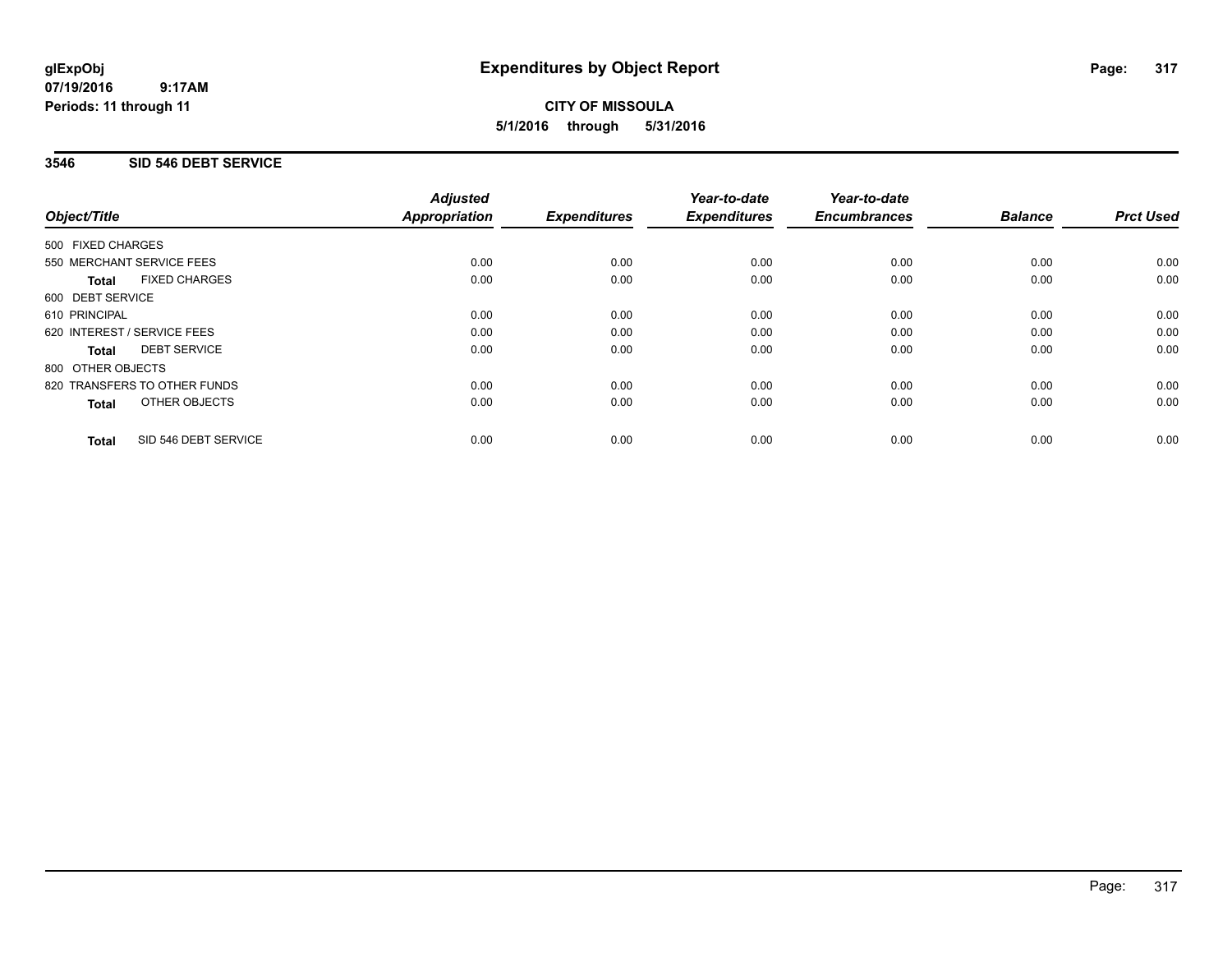**3548 SID 548-5TH, 6TH & ARTHUR**

|                                      | <b>Adjusted</b>      |                     | Year-to-date        | Year-to-date        |                |                  |
|--------------------------------------|----------------------|---------------------|---------------------|---------------------|----------------|------------------|
| Object/Title                         | <b>Appropriation</b> | <b>Expenditures</b> | <b>Expenditures</b> | <b>Encumbrances</b> | <b>Balance</b> | <b>Prct Used</b> |
| 500 FIXED CHARGES                    |                      |                     |                     |                     |                |                  |
| 550 MERCHANT SERVICE FEES            | 0.00                 | 0.00                | 0.00                | 0.00                | 0.00           | 0.00             |
| <b>FIXED CHARGES</b><br><b>Total</b> | 0.00                 | 0.00                | 0.00                | 0.00                | 0.00           | 0.00             |
| 600 DEBT SERVICE                     |                      |                     |                     |                     |                |                  |
| 610 PRINCIPAL                        | 65.000.00            | 0.00                | 0.00                | 0.00                | 65.000.00      | 0.00             |
| 620 INTEREST / SERVICE FEES          | 46,525.00            | 0.00                | 23.437.50           | 0.00                | 23.087.50      | 50.38            |
| <b>DEBT SERVICE</b><br><b>Total</b>  | 111.525.00           | 0.00                | 23.437.50           | 0.00                | 88.087.50      | 21.02            |
| NON-DEPARTMENTAL<br><b>Total</b>     | 111.525.00           | 0.00                | 23.437.50           | 0.00                | 88.087.50      | 21.02            |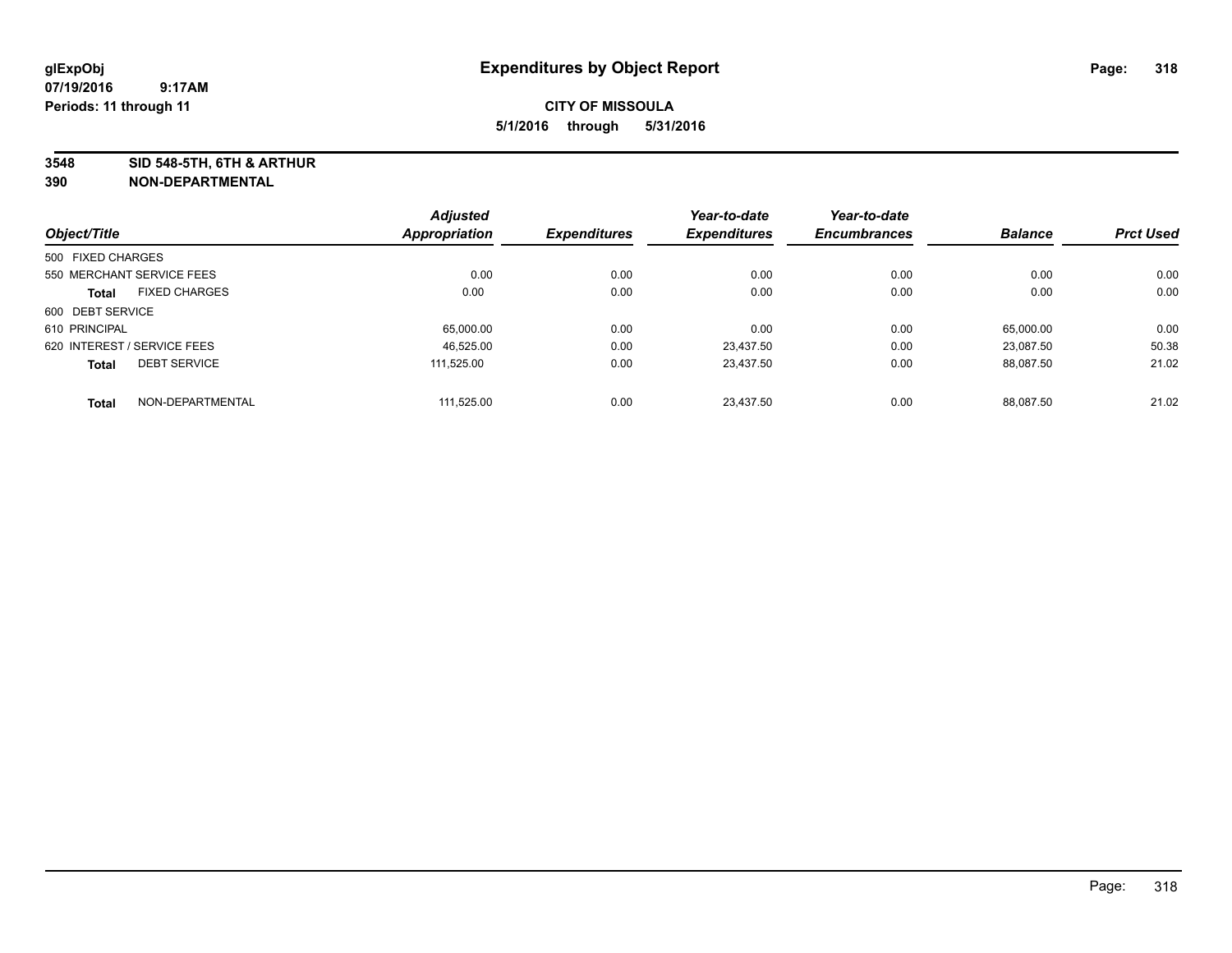**CITY OF MISSOULA 5/1/2016 through 5/31/2016**

## **3548 SID 548-5TH, 6TH & ARTHUR**

| Object/Title      |                             | <b>Adjusted</b><br><b>Appropriation</b> | <b>Expenditures</b> | Year-to-date<br><b>Expenditures</b> | Year-to-date<br><b>Encumbrances</b> | <b>Balance</b> | <b>Prct Used</b> |
|-------------------|-----------------------------|-----------------------------------------|---------------------|-------------------------------------|-------------------------------------|----------------|------------------|
| 500 FIXED CHARGES |                             |                                         |                     |                                     |                                     |                |                  |
|                   | 550 MERCHANT SERVICE FEES   | 0.00                                    | 0.00                | 0.00                                | 0.00                                | 0.00           | 0.00             |
| <b>Total</b>      | <b>FIXED CHARGES</b>        | 0.00                                    | 0.00                | 0.00                                | 0.00                                | 0.00           | 0.00             |
| 600 DEBT SERVICE  |                             |                                         |                     |                                     |                                     |                |                  |
| 610 PRINCIPAL     |                             | 65,000.00                               | 0.00                | 0.00                                | 0.00                                | 65,000.00      | 0.00             |
|                   | 620 INTEREST / SERVICE FEES | 46.525.00                               | 0.00                | 23.437.50                           | 0.00                                | 23.087.50      | 50.38            |
| <b>Total</b>      | <b>DEBT SERVICE</b>         | 111.525.00                              | 0.00                | 23,437.50                           | 0.00                                | 88.087.50      | 21.02            |
| <b>Total</b>      | SID 548-5TH, 6TH & ARTHUR   | 111.525.00                              | 0.00                | 23.437.50                           | 0.00                                | 88.087.50      | 21.02            |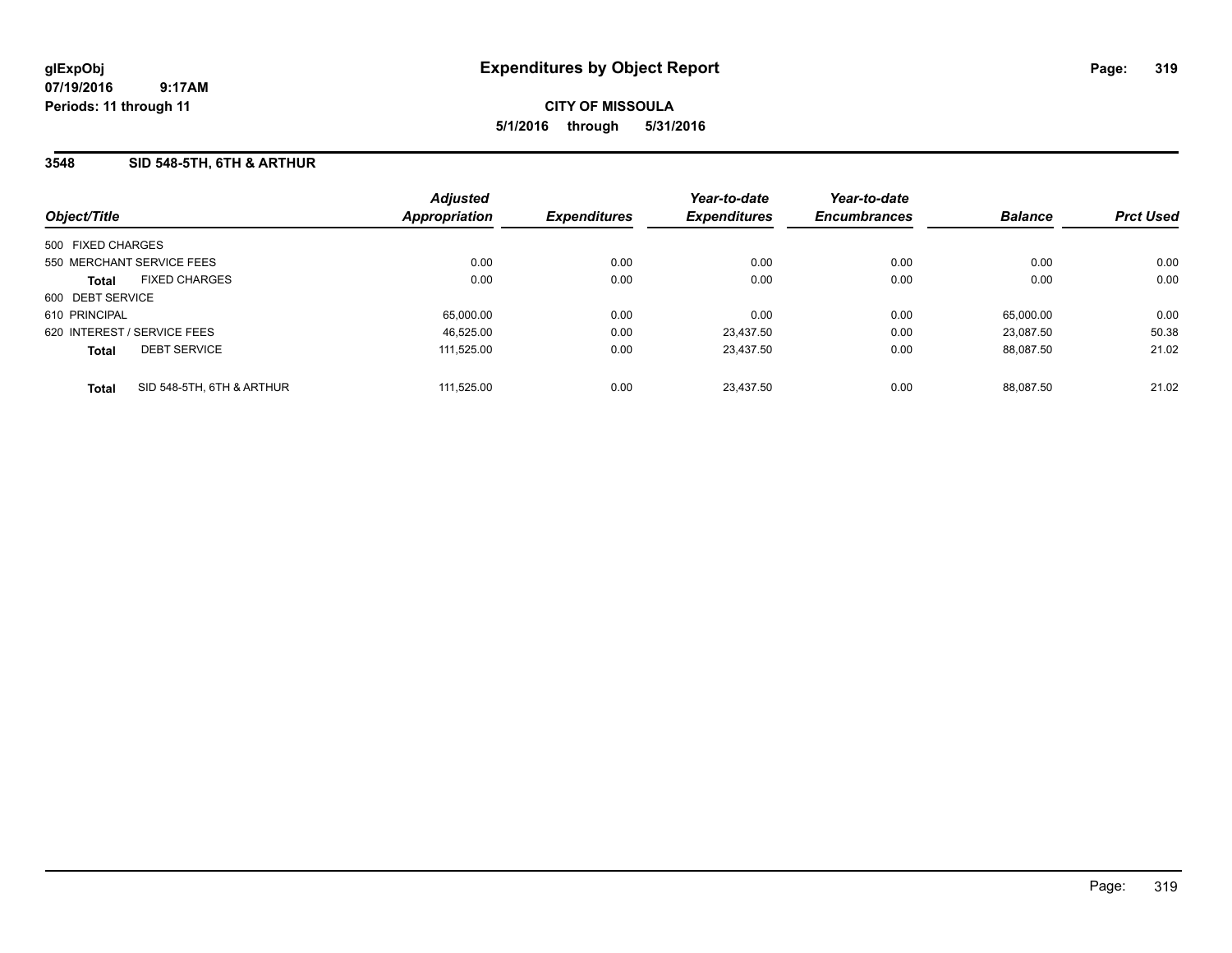## **3549 SID 549 HILLVIEW WAY**

| Object/Title                        | <b>Adjusted</b><br><b>Appropriation</b> | <b>Expenditures</b> | Year-to-date<br><b>Expenditures</b> | Year-to-date<br><b>Encumbrances</b> | <b>Balance</b> | <b>Prct Used</b> |
|-------------------------------------|-----------------------------------------|---------------------|-------------------------------------|-------------------------------------|----------------|------------------|
| 600 DEBT SERVICE                    |                                         |                     |                                     |                                     |                |                  |
| 610 PRINCIPAL                       | 0.00                                    | 0.00                | 0.00                                | 0.00                                | 0.00           | 0.00             |
| 620 INTEREST / SERVICE FEES         | 0.00                                    | 0.00                | 0.00                                | 0.00                                | 0.00           | 0.00             |
| <b>DEBT SERVICE</b><br><b>Total</b> | 0.00                                    | 0.00                | 0.00                                | 0.00                                | 0.00           | 0.00             |
| NON-DEPARTMENTAL<br><b>Total</b>    | 0.00                                    | 0.00                | 0.00                                | 0.00                                | 0.00           | 0.00             |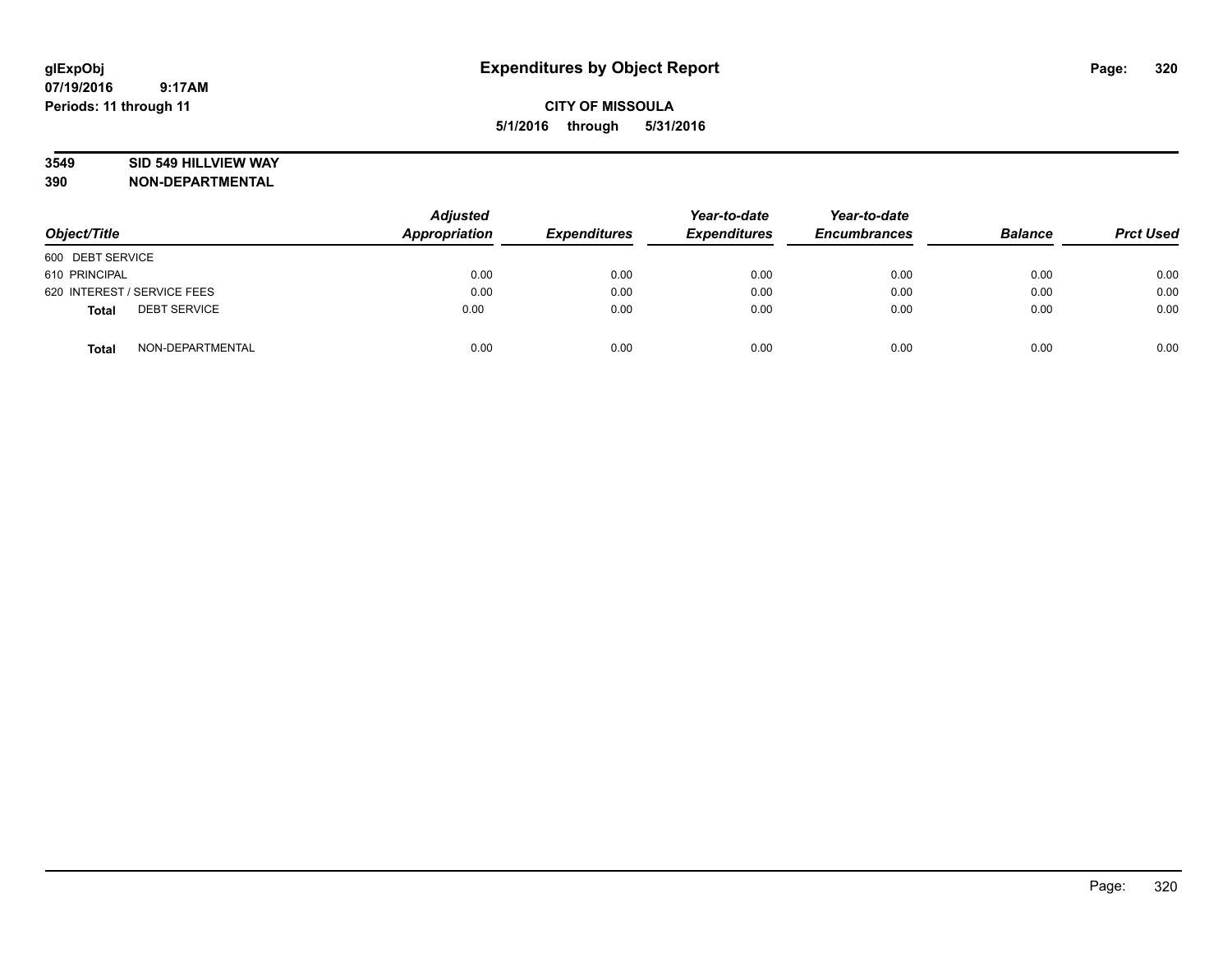**CITY OF MISSOULA 5/1/2016 through 5/31/2016**

## **3549 SID 549 HILLVIEW WAY**

| Object/Title                |                      | <b>Adjusted</b><br><b>Appropriation</b> | <b>Expenditures</b> | Year-to-date<br><b>Expenditures</b> | Year-to-date<br><b>Encumbrances</b> | <b>Balance</b> | <b>Prct Used</b> |
|-----------------------------|----------------------|-----------------------------------------|---------------------|-------------------------------------|-------------------------------------|----------------|------------------|
| 600 DEBT SERVICE            |                      |                                         |                     |                                     |                                     |                |                  |
| 610 PRINCIPAL               |                      | 0.00                                    | 0.00                | 0.00                                | 0.00                                | 0.00           | 0.00             |
| 620 INTEREST / SERVICE FEES |                      | 0.00                                    | 0.00                | 0.00                                | 0.00                                | 0.00           | 0.00             |
| <b>Total</b>                | <b>DEBT SERVICE</b>  | 0.00                                    | 0.00                | 0.00                                | 0.00                                | 0.00           | 0.00             |
| <b>Total</b>                | SID 549 HILLVIEW WAY | 0.00                                    | 0.00                | 0.00                                | 0.00                                | 0.00           | 0.00             |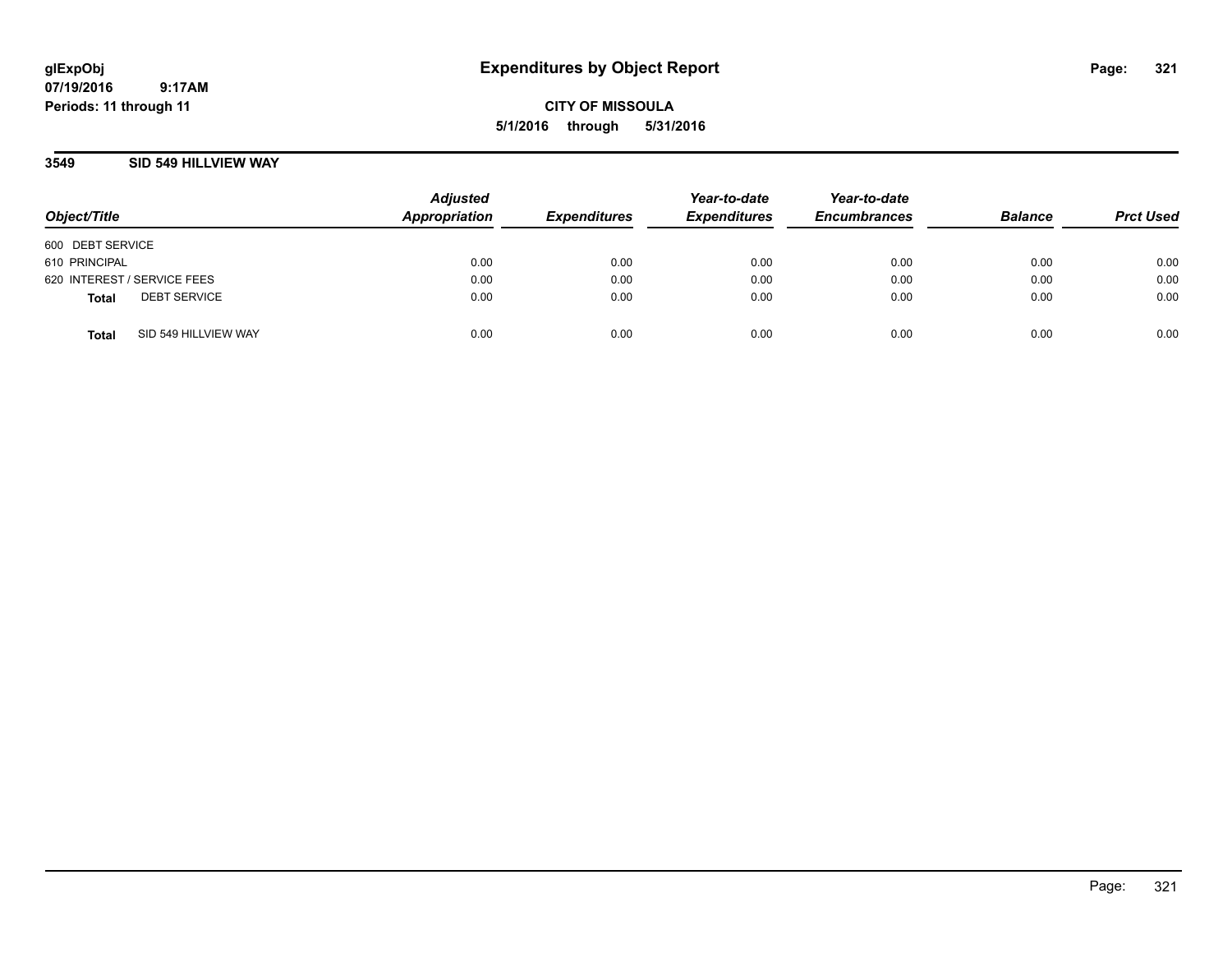## **4060 CAPITAL IMPROVEMENT PROGRAM FUND**

|                           |                                   | <b>Adjusted</b>      |                     | Year-to-date        | Year-to-date        |                   |                  |
|---------------------------|-----------------------------------|----------------------|---------------------|---------------------|---------------------|-------------------|------------------|
| Object/Title              |                                   | <b>Appropriation</b> | <b>Expenditures</b> | <b>Expenditures</b> | <b>Encumbrances</b> | <b>Balance</b>    | <b>Prct Used</b> |
| 100 PERSONAL SERVICES     |                                   |                      |                     |                     |                     |                   |                  |
| 110 SALARIES AND WAGES    |                                   | 0.00                 | 0.00                | 0.00                | 0.00                | 0.00              | 0.00             |
|                           | <b>140 EMPLOYER CONTRIBUTIONS</b> | 0.00                 | 0.00                | 0.00                | 0.00                | 0.00              | 0.00             |
| <b>Total</b>              | PERSONAL SERVICES                 | 0.00                 | 0.00                | 0.00                | 0.00                | 0.00              | 0.00             |
| 300 PURCHASED SERVICES    |                                   |                      |                     |                     |                     |                   |                  |
|                           | 350 PROFESSIONAL SERVICES         | 0.00                 | 3,950.00            | 32,230.06           | 0.00                | $-32.230.06$      | 0.00             |
| <b>Total</b>              | <b>PURCHASED SERVICES</b>         | 0.00                 | 3,950.00            | 32,230.06           | 0.00                | $-32,230.06$      | 0.00             |
| 500 FIXED CHARGES         |                                   |                      |                     |                     |                     |                   |                  |
|                           | 550 MERCHANT SERVICE FEES         | 0.00                 | 0.00                | 0.00                | 0.00                | 0.00              | 0.00             |
| <b>Total</b>              | <b>FIXED CHARGES</b>              | 0.00                 | 0.00                | 0.00                | 0.00                | 0.00              | 0.00             |
| 600 DEBT SERVICE          |                                   |                      |                     |                     |                     |                   |                  |
| 610 PRINCIPAL             |                                   | 828,684.00           | 67,210.80           | 284,153.10          | 0.00                | 544,530.90        | 34.29            |
|                           | 620 INTEREST / SERVICE FEES       | 235.881.00           | 9.322.97            | 157.234.66          | 0.00                | 78.646.34         | 66.66            |
| <b>Total</b>              | <b>DEBT SERVICE</b>               | 1,064,565.00         | 76,533.77           | 441,387.76          | 0.00                | 623,177.24        | 41.46            |
| 800 OTHER OBJECTS         |                                   |                      |                     |                     |                     |                   |                  |
|                           | 820 TRANSFERS TO OTHER FUNDS      | 0.00                 | 0.00                | 0.00                | 0.00                | 0.00              | 0.00             |
| <b>Total</b>              | OTHER OBJECTS                     | 0.00                 | 0.00                | 0.00                | 0.00                | 0.00              | 0.00             |
| 900 CAPITAL OUTLAY        |                                   |                      |                     |                     |                     |                   |                  |
| 920 BUILDINGS             |                                   | 0.00                 | 0.00                | 0.00                | 0.00                | 0.00              | 0.00             |
| 930 IMPROVEMENTS          |                                   | 0.00                 | 13,132.35           | 164,709.78          | 0.00                | $-164,709.78$     | 0.00             |
|                           | 940 MACHINERY & EQUIPMENT         | 20,000.00            | 208,109.10          | 1,171,303.20        | 0.00                | $-1, 151, 303.20$ | 5,856.52         |
| 941 DUI DIGITAL EQUIPMENT |                                   | 0.00                 | 0.00                | 15.915.05           | 0.00                | $-15,915.05$      | 0.00             |
| <b>Total</b>              | <b>CAPITAL OUTLAY</b>             | 20,000.00            | 221,241.45          | 1,351,928.03        | 0.00                | $-1,331,928.03$   | 6,759.64         |
| <b>Total</b>              | NON-DEPARTMENTAL                  | 1,084,565.00         | 301,725.22          | 1,825,545.85        | 0.00                | -740,980.85       | 168.32           |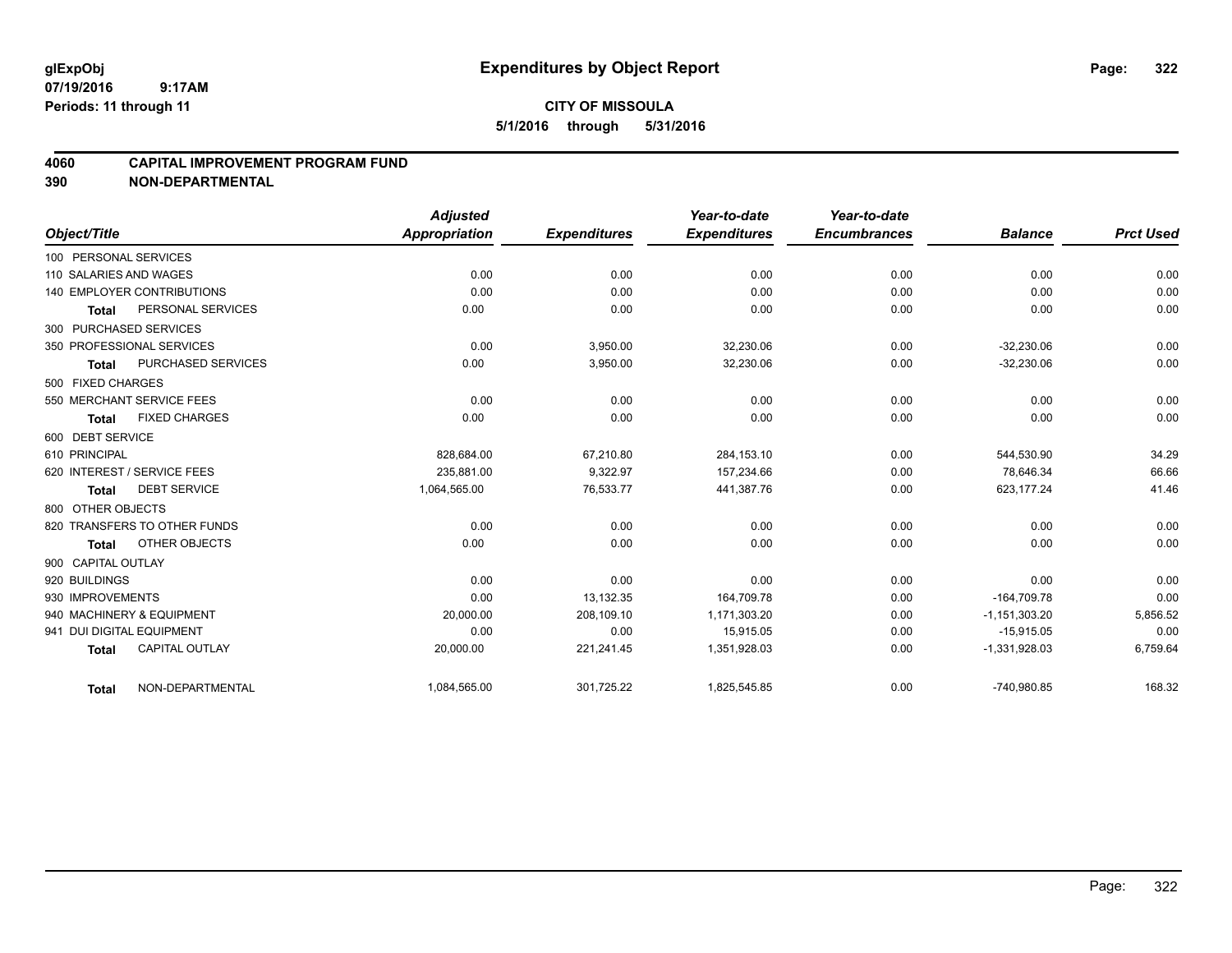# **4060 CAPITAL IMPROVEMENT PROGRAM FUND**

|                                                 | <b>Adjusted</b> |                     | Year-to-date        | Year-to-date        |                 | <b>Prct Used</b> |
|-------------------------------------------------|-----------------|---------------------|---------------------|---------------------|-----------------|------------------|
| Object/Title                                    | Appropriation   | <b>Expenditures</b> | <b>Expenditures</b> | <b>Encumbrances</b> | <b>Balance</b>  |                  |
| 100 PERSONAL SERVICES                           |                 |                     |                     |                     |                 |                  |
| 110 SALARIES AND WAGES                          | 0.00            | 0.00                | 0.00                | 0.00                | 0.00            | 0.00             |
| <b>140 EMPLOYER CONTRIBUTIONS</b>               | 0.00            | 0.00                | 0.00                | 0.00                | 0.00            | 0.00             |
| PERSONAL SERVICES<br><b>Total</b>               | 0.00            | 0.00                | 0.00                | 0.00                | 0.00            | 0.00             |
| 300 PURCHASED SERVICES                          |                 |                     |                     |                     |                 |                  |
| 350 PROFESSIONAL SERVICES                       | 0.00            | 3,950.00            | 32,230.06           | 0.00                | $-32,230.06$    | 0.00             |
| PURCHASED SERVICES<br>Total                     | 0.00            | 3,950.00            | 32,230.06           | 0.00                | $-32,230.06$    | 0.00             |
| 500 FIXED CHARGES                               |                 |                     |                     |                     |                 |                  |
| 550 MERCHANT SERVICE FEES                       | 0.00            | 0.00                | 0.00                | 0.00                | 0.00            | 0.00             |
| <b>FIXED CHARGES</b><br>Total                   | 0.00            | 0.00                | 0.00                | 0.00                | 0.00            | 0.00             |
| 600 DEBT SERVICE                                |                 |                     |                     |                     |                 |                  |
| 610 PRINCIPAL                                   | 828,684.00      | 67,210.80           | 284,153.10          | 0.00                | 544,530.90      | 34.29            |
| 620 INTEREST / SERVICE FEES                     | 235.881.00      | 9,322.97            | 157,234.66          | 0.00                | 78.646.34       | 66.66            |
| <b>DEBT SERVICE</b><br><b>Total</b>             | 1,064,565.00    | 76,533.77           | 441,387.76          | 0.00                | 623,177.24      | 41.46            |
| 800 OTHER OBJECTS                               |                 |                     |                     |                     |                 |                  |
| 820 TRANSFERS TO OTHER FUNDS                    | 0.00            | 0.00                | 0.00                | 0.00                | 0.00            | 0.00             |
| OTHER OBJECTS<br><b>Total</b>                   | 0.00            | 0.00                | 0.00                | 0.00                | 0.00            | 0.00             |
| 900 CAPITAL OUTLAY                              |                 |                     |                     |                     |                 |                  |
| 920 BUILDINGS                                   | 0.00            | 0.00                | 0.00                | 0.00                | 0.00            | 0.00             |
| 930 IMPROVEMENTS                                | 0.00            | 13,132.35           | 164,709.78          | 0.00                | $-164,709.78$   | 0.00             |
| 940 MACHINERY & EQUIPMENT                       | 20,000.00       | 208,109.10          | 1,171,303.20        | 0.00                | $-1,151,303.20$ | 5,856.52         |
| 941 DUI DIGITAL EQUIPMENT                       | 0.00            | 0.00                | 15,915.05           | 0.00                | $-15,915.05$    | 0.00             |
| <b>CAPITAL OUTLAY</b><br><b>Total</b>           | 20,000.00       | 221,241.45          | 1,351,928.03        | 0.00                | $-1,331,928.03$ | 6,759.64         |
| CAPITAL IMPROVEMENT PROGRAM FUN<br><b>Total</b> | 1,084,565.00    | 301,725.22          | 1,825,545.85        | 0.00                | -740,980.85     | 168.32           |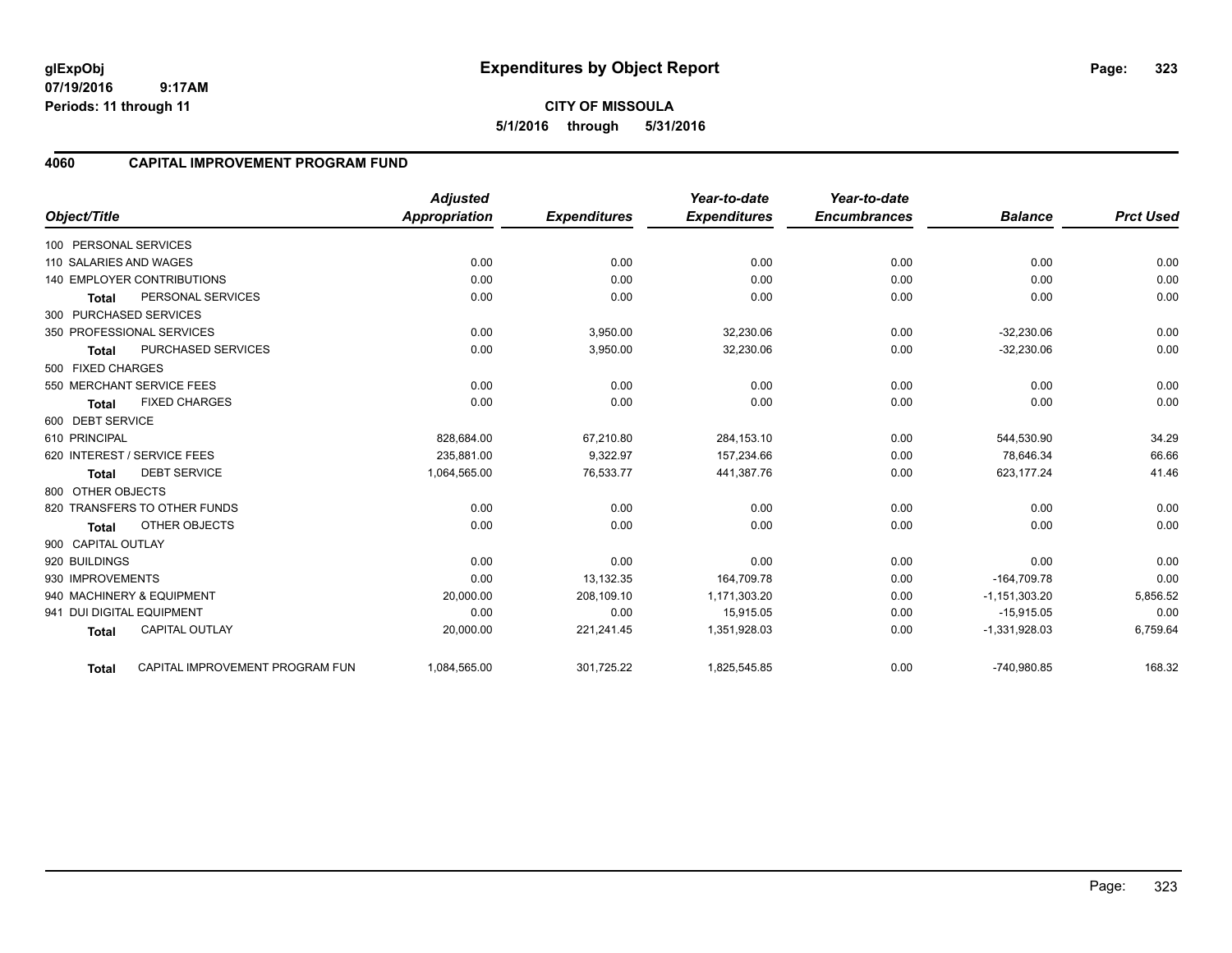#### **4130 1997 G O BOND OPEN SPACE PURCHASE FUND**

| Object/Title              |                              | <b>Adjusted</b><br><b>Appropriation</b> | <b>Expenditures</b> | Year-to-date<br><b>Expenditures</b> | Year-to-date<br><b>Encumbrances</b> | <b>Balance</b> | <b>Prct Used</b> |
|---------------------------|------------------------------|-----------------------------------------|---------------------|-------------------------------------|-------------------------------------|----------------|------------------|
| 500 FIXED CHARGES         |                              |                                         |                     |                                     |                                     |                |                  |
| 550 MERCHANT SERVICE FEES |                              | 0.00                                    | 0.00                | 0.00                                | 0.00                                | 0.00           | 0.00             |
| <b>Total</b>              | <b>FIXED CHARGES</b>         | 0.00                                    | 0.00                | 0.00                                | 0.00                                | 0.00           | 0.00             |
| 800 OTHER OBJECTS         |                              |                                         |                     |                                     |                                     |                |                  |
|                           | 820 TRANSFERS TO OTHER FUNDS | 0.00                                    | 0.00                | 0.00                                | 0.00                                | 0.00           | 0.00             |
| Total                     | OTHER OBJECTS                | 0.00                                    | 0.00                | 0.00                                | 0.00                                | 0.00           | 0.00             |
| 900 CAPITAL OUTLAY        |                              |                                         |                     |                                     |                                     |                |                  |
| 930 IMPROVEMENTS          |                              | 375.602.00                              | 0.00                | 0.00                                | 0.00                                | 375.602.00     | 0.00             |
| <b>Total</b>              | <b>CAPITAL OUTLAY</b>        | 375.602.00                              | 0.00                | 0.00                                | 0.00                                | 375,602.00     | 0.00             |
| <b>Total</b>              | NON-DEPARTMENTAL             | 375.602.00                              | 0.00                | 0.00                                | 0.00                                | 375.602.00     | 0.00             |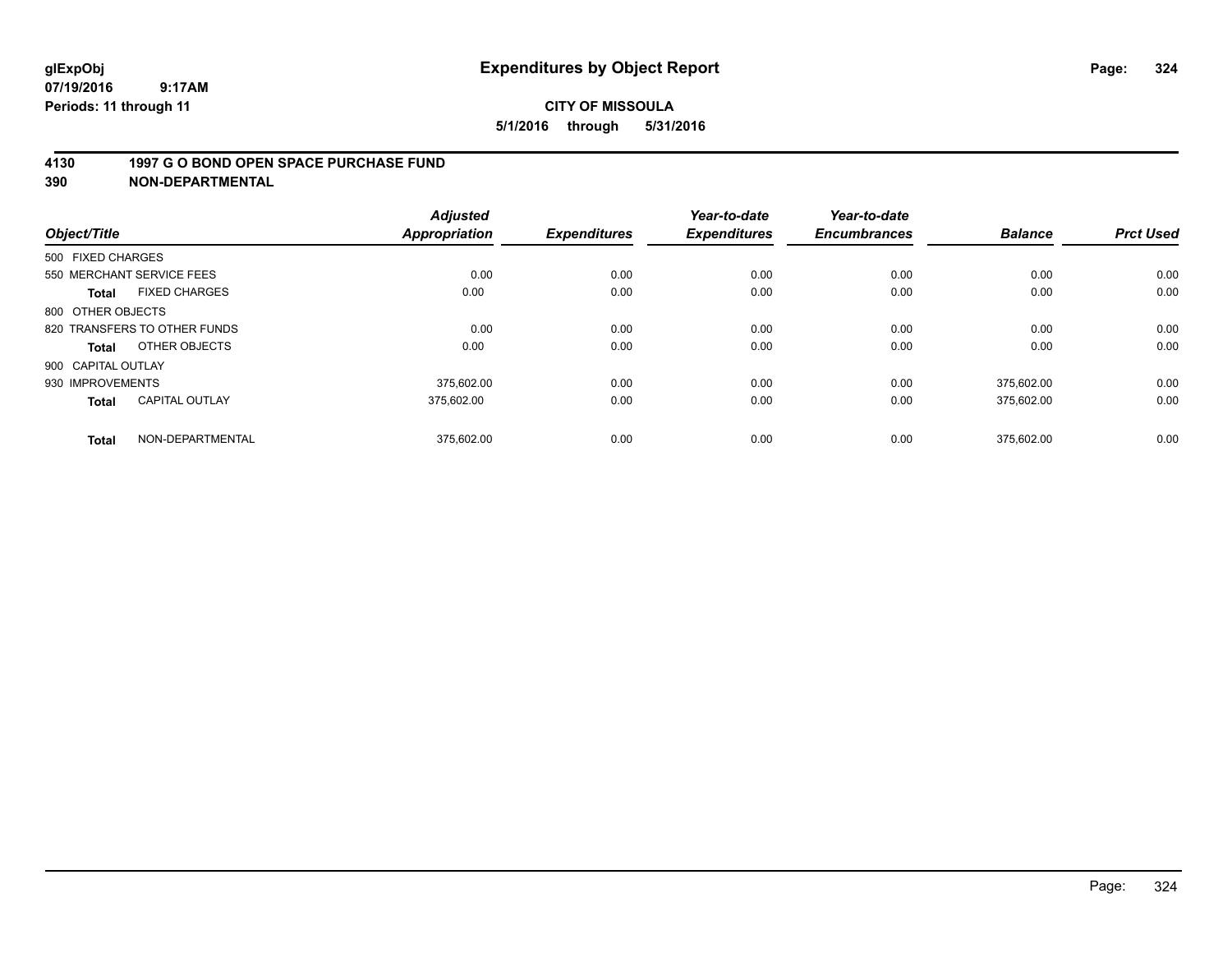**CITY OF MISSOULA 5/1/2016 through 5/31/2016**

### **4130 1997 G O BOND OPEN SPACE PURCHASE FUND**

| Object/Title       |                                   | <b>Adjusted</b><br>Appropriation | <b>Expenditures</b> | Year-to-date<br><b>Expenditures</b> | Year-to-date<br><b>Encumbrances</b> | <b>Balance</b> | <b>Prct Used</b> |
|--------------------|-----------------------------------|----------------------------------|---------------------|-------------------------------------|-------------------------------------|----------------|------------------|
| 500 FIXED CHARGES  |                                   |                                  |                     |                                     |                                     |                |                  |
|                    | 550 MERCHANT SERVICE FEES         | 0.00                             | 0.00                | 0.00                                | 0.00                                | 0.00           | 0.00             |
| <b>Total</b>       | <b>FIXED CHARGES</b>              | 0.00                             | 0.00                | 0.00                                | 0.00                                | 0.00           | 0.00             |
| 800 OTHER OBJECTS  |                                   |                                  |                     |                                     |                                     |                |                  |
|                    | 820 TRANSFERS TO OTHER FUNDS      | 0.00                             | 0.00                | 0.00                                | 0.00                                | 0.00           | 0.00             |
| Total              | OTHER OBJECTS                     | 0.00                             | 0.00                | 0.00                                | 0.00                                | 0.00           | 0.00             |
| 900 CAPITAL OUTLAY |                                   |                                  |                     |                                     |                                     |                |                  |
| 930 IMPROVEMENTS   |                                   | 375.602.00                       | 0.00                | 0.00                                | 0.00                                | 375.602.00     | 0.00             |
| <b>Total</b>       | <b>CAPITAL OUTLAY</b>             | 375.602.00                       | 0.00                | 0.00                                | 0.00                                | 375.602.00     | 0.00             |
| <b>Total</b>       | 1997 G O BOND OPEN SPACE PURCHASI | 375.602.00                       | 0.00                | 0.00                                | 0.00                                | 375.602.00     | 0.00             |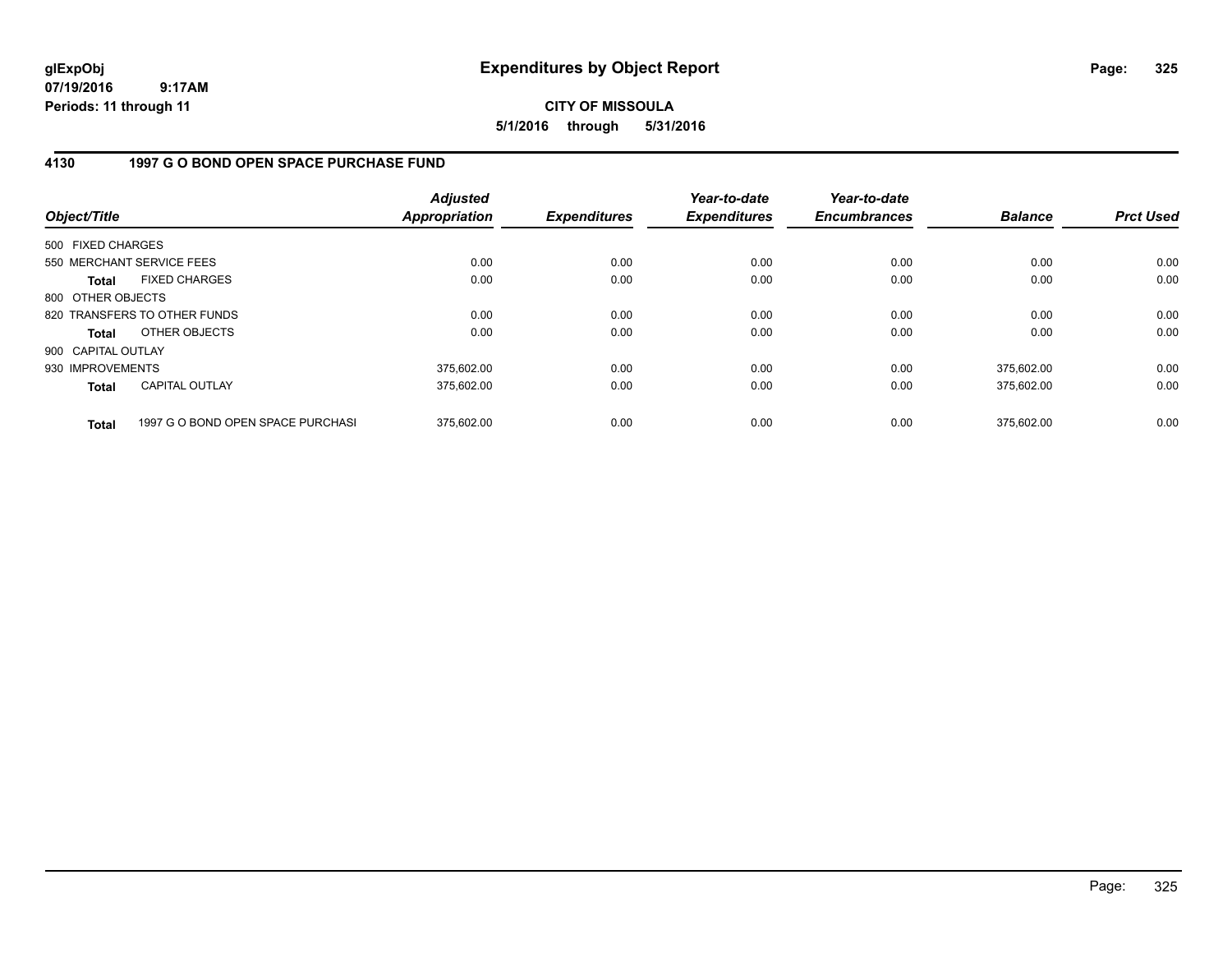### **4196 NEW FIRE STATION GO BOND**

**300 FIRE**

|                                       | <b>Adjusted</b>      |                     | Year-to-date        | Year-to-date        |                |                  |
|---------------------------------------|----------------------|---------------------|---------------------|---------------------|----------------|------------------|
| Object/Title                          | <b>Appropriation</b> | <b>Expenditures</b> | <b>Expenditures</b> | <b>Encumbrances</b> | <b>Balance</b> | <b>Prct Used</b> |
| 500 FIXED CHARGES                     |                      |                     |                     |                     |                |                  |
| 550 MERCHANT SERVICE FEES             | 0.00                 | 0.00                | 0.00                | 0.00                | 0.00           | 0.00             |
| <b>FIXED CHARGES</b><br><b>Total</b>  | 0.00                 | 0.00                | 0.00                | 0.00                | 0.00           | 0.00             |
| 800 OTHER OBJECTS                     |                      |                     |                     |                     |                |                  |
| 820 TRANSFERS TO OTHER FUNDS          | 0.00                 | 0.00                | 0.00                | 0.00                | 0.00           | 0.00             |
| OTHER OBJECTS<br><b>Total</b>         | 0.00                 | 0.00                | 0.00                | 0.00                | 0.00           | 0.00             |
| 900 CAPITAL OUTLAY                    |                      |                     |                     |                     |                |                  |
| 920 BUILDINGS                         | 0.00                 | 0.00                | 0.00                | 0.00                | 0.00           | 0.00             |
| 930 IMPROVEMENTS                      | 0.00                 | 0.00                | 0.00                | 0.00                | 0.00           | 0.00             |
| 940 MACHINERY & EQUIPMENT             | 0.00                 | 0.00                | 0.00                | 0.00                | 0.00           | 0.00             |
| <b>CAPITAL OUTLAY</b><br><b>Total</b> | 0.00                 | 0.00                | 0.00                | 0.00                | 0.00           | 0.00             |
| <b>FIRE</b><br><b>Total</b>           | 0.00                 | 0.00                | 0.00                | 0.00                | 0.00           | 0.00             |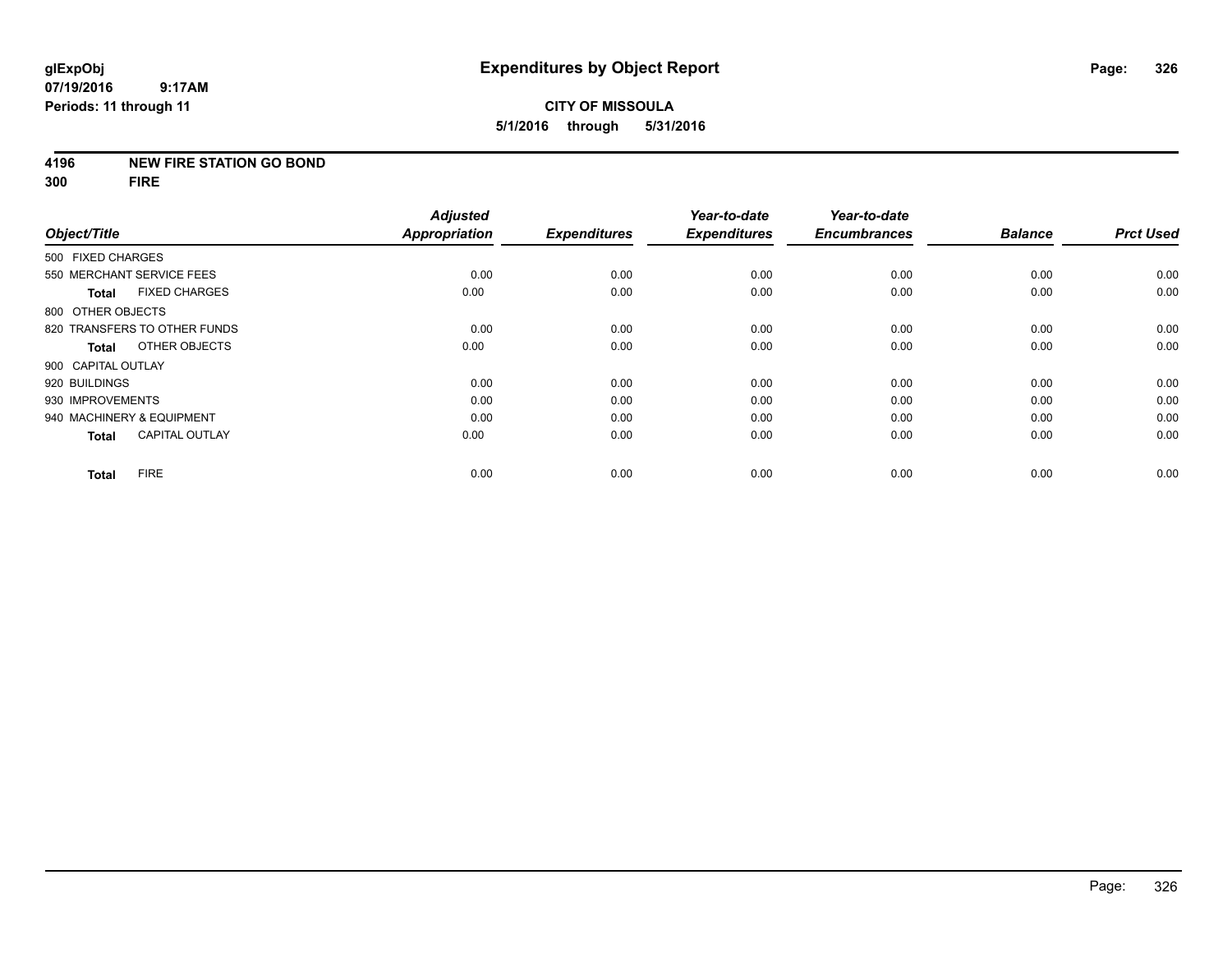# **CITY OF MISSOULA 5/1/2016 through 5/31/2016**

## **4196 NEW FIRE STATION GO BOND**

| Object/Title                 |                          | <b>Adjusted</b><br><b>Appropriation</b> | <b>Expenditures</b> | Year-to-date<br><b>Expenditures</b> | Year-to-date<br><b>Encumbrances</b> | <b>Balance</b> | <b>Prct Used</b> |
|------------------------------|--------------------------|-----------------------------------------|---------------------|-------------------------------------|-------------------------------------|----------------|------------------|
| 500 FIXED CHARGES            |                          |                                         |                     |                                     |                                     |                |                  |
| 550 MERCHANT SERVICE FEES    |                          | 0.00                                    | 0.00                | 0.00                                | 0.00                                | 0.00           | 0.00             |
| <b>Total</b>                 | <b>FIXED CHARGES</b>     | 0.00                                    | 0.00                | 0.00                                | 0.00                                | 0.00           | 0.00             |
| 800 OTHER OBJECTS            |                          |                                         |                     |                                     |                                     |                |                  |
| 820 TRANSFERS TO OTHER FUNDS |                          | 0.00                                    | 0.00                | 0.00                                | 0.00                                | 0.00           | 0.00             |
| Total                        | OTHER OBJECTS            | 0.00                                    | 0.00                | 0.00                                | 0.00                                | 0.00           | 0.00             |
| 900 CAPITAL OUTLAY           |                          |                                         |                     |                                     |                                     |                |                  |
| 920 BUILDINGS                |                          | 0.00                                    | 0.00                | 0.00                                | 0.00                                | 0.00           | 0.00             |
| 930 IMPROVEMENTS             |                          | 0.00                                    | 0.00                | 0.00                                | 0.00                                | 0.00           | 0.00             |
| 940 MACHINERY & EQUIPMENT    |                          | 0.00                                    | 0.00                | 0.00                                | 0.00                                | 0.00           | 0.00             |
| Total                        | <b>CAPITAL OUTLAY</b>    | 0.00                                    | 0.00                | 0.00                                | 0.00                                | 0.00           | 0.00             |
| <b>Total</b>                 | NEW FIRE STATION GO BOND | 0.00                                    | 0.00                | 0.00                                | 0.00                                | 0.00           | 0.00             |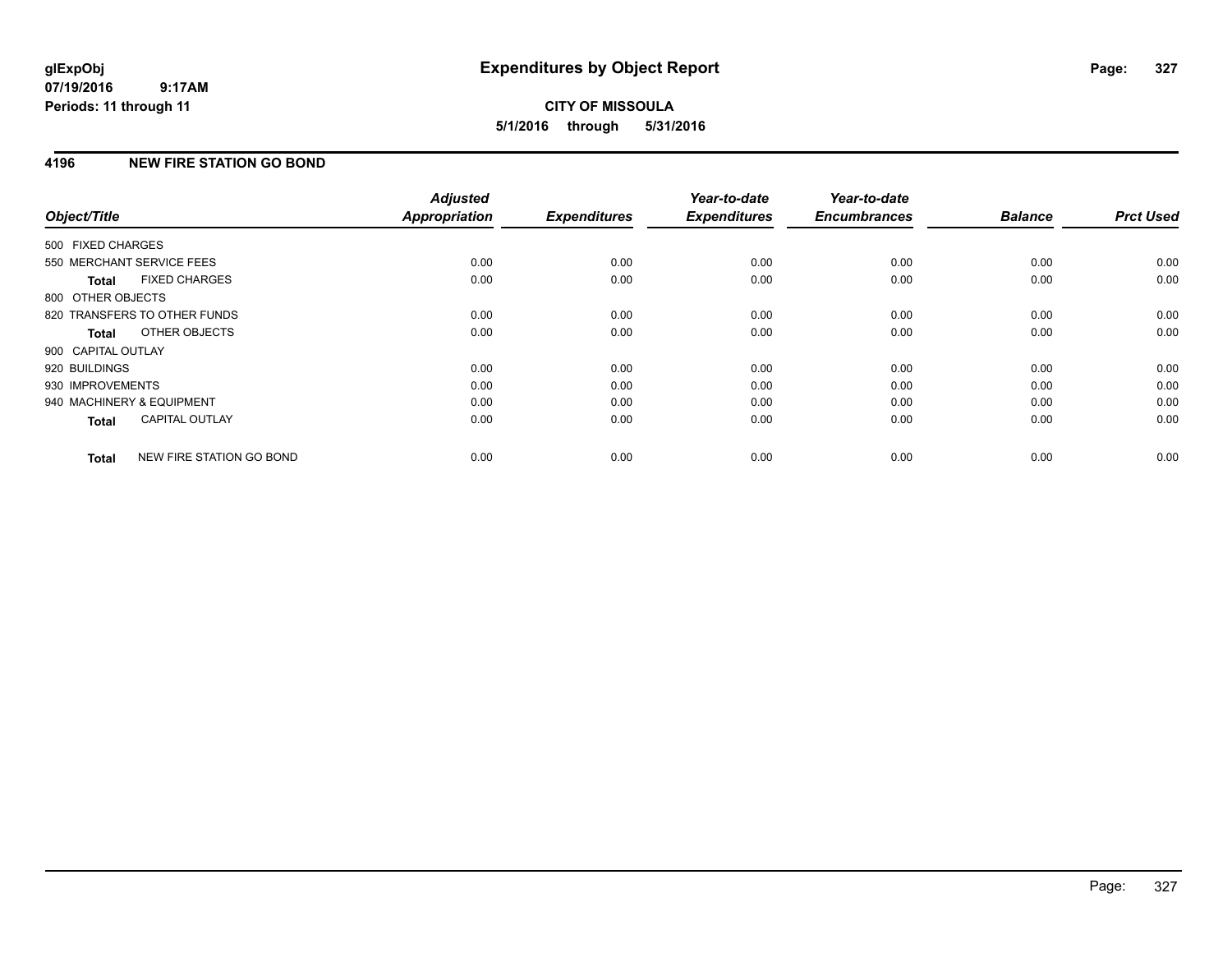#### **4450 S/C CONSTRUCTION FUND FOR FY06**

| Object/Title              |                              | <b>Adjusted</b><br><b>Appropriation</b> | <b>Expenditures</b> | Year-to-date<br><b>Expenditures</b> | Year-to-date<br><b>Encumbrances</b> | <b>Balance</b> | <b>Prct Used</b> |
|---------------------------|------------------------------|-----------------------------------------|---------------------|-------------------------------------|-------------------------------------|----------------|------------------|
| 500 FIXED CHARGES         |                              |                                         |                     |                                     |                                     |                |                  |
| 550 MERCHANT SERVICE FEES |                              | 0.00                                    | 0.00                | 0.00                                | 0.00                                | 0.00           | 0.00             |
| <b>Total</b>              | <b>FIXED CHARGES</b>         | 0.00                                    | 0.00                | 0.00                                | 0.00                                | 0.00           | 0.00             |
| 800 OTHER OBJECTS         |                              |                                         |                     |                                     |                                     |                |                  |
|                           | 820 TRANSFERS TO OTHER FUNDS | 0.00                                    | 0.00                | 0.00                                | 0.00                                | 0.00           | 0.00             |
| <b>Total</b>              | OTHER OBJECTS                | 0.00                                    | 0.00                | 0.00                                | 0.00                                | 0.00           | 0.00             |
| <b>Total</b>              | PUBLIC WORKS OPERATIONS      | 0.00                                    | 0.00                | 0.00                                | 0.00                                | 0.00           | 0.00             |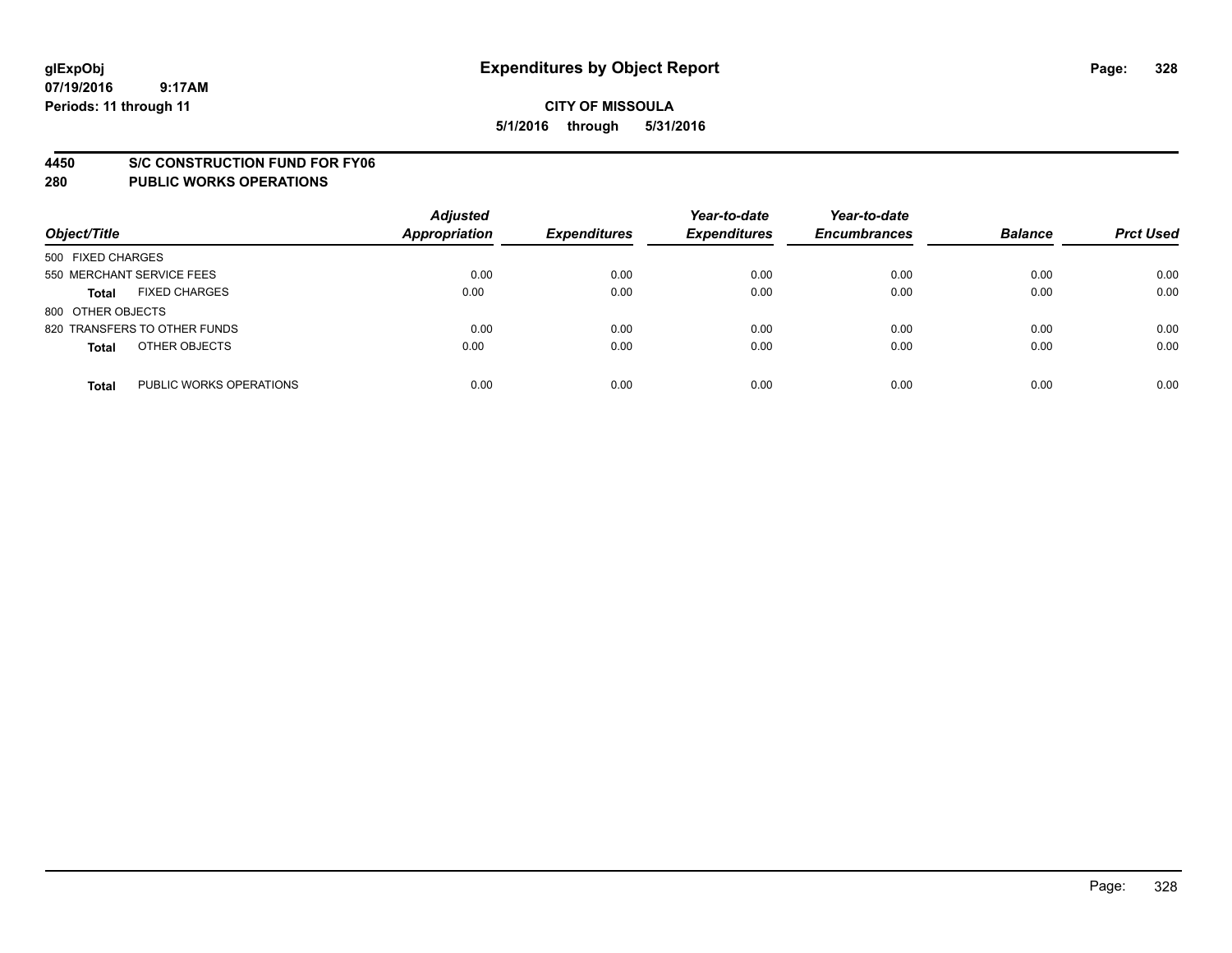**CITY OF MISSOULA 5/1/2016 through 5/31/2016**

## **4450 S/C CONSTRUCTION FUND FOR FY06**

| Object/Title                         |                                | <b>Adjusted</b><br><b>Appropriation</b> | <b>Expenditures</b> | Year-to-date<br><b>Expenditures</b> | Year-to-date<br><b>Encumbrances</b> | <b>Balance</b> | <b>Prct Used</b> |
|--------------------------------------|--------------------------------|-----------------------------------------|---------------------|-------------------------------------|-------------------------------------|----------------|------------------|
| 500 FIXED CHARGES                    |                                |                                         |                     |                                     |                                     |                |                  |
| 550 MERCHANT SERVICE FEES            |                                | 0.00                                    | 0.00                | 0.00                                | 0.00                                | 0.00           | 0.00             |
| <b>FIXED CHARGES</b><br><b>Total</b> |                                | 0.00                                    | 0.00                | 0.00                                | 0.00                                | 0.00           | 0.00             |
| 800 OTHER OBJECTS                    |                                |                                         |                     |                                     |                                     |                |                  |
| 820 TRANSFERS TO OTHER FUNDS         |                                | 0.00                                    | 0.00                | 0.00                                | 0.00                                | 0.00           | 0.00             |
| OTHER OBJECTS<br><b>Total</b>        |                                | 0.00                                    | 0.00                | 0.00                                | 0.00                                | 0.00           | 0.00             |
| <b>Total</b>                         | S/C CONSTRUCTION FUND FOR FY06 | 0.00                                    | 0.00                | 0.00                                | 0.00                                | 0.00           | 0.00             |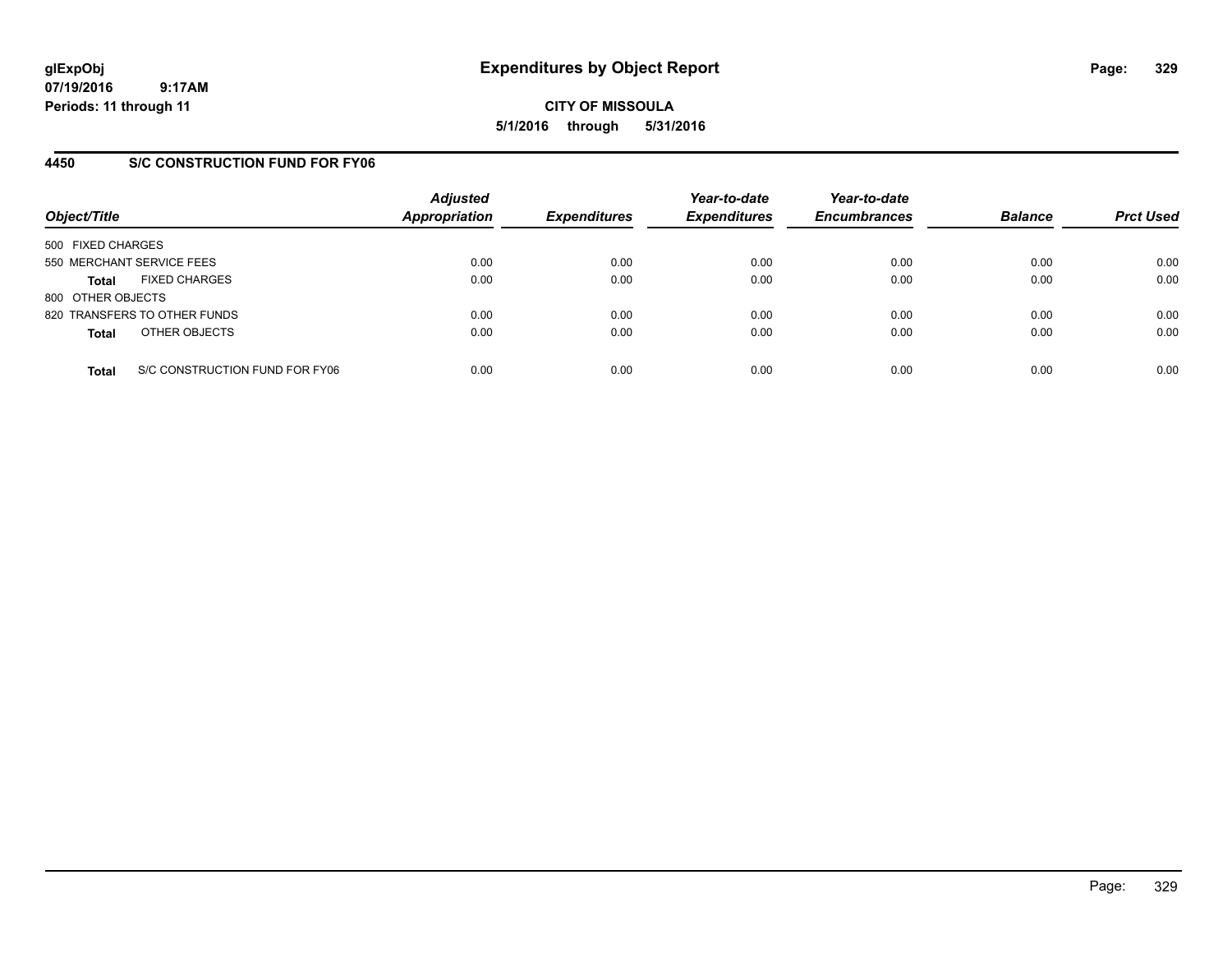#### **4451 FY07 S/C BOND FUND**

| Object/Title                            | <b>Adjusted</b><br><b>Appropriation</b> | <b>Expenditures</b> | Year-to-date<br><b>Expenditures</b> | Year-to-date<br><b>Encumbrances</b> | <b>Balance</b> | <b>Prct Used</b> |
|-----------------------------------------|-----------------------------------------|---------------------|-------------------------------------|-------------------------------------|----------------|------------------|
| 500 FIXED CHARGES                       |                                         |                     |                                     |                                     |                |                  |
| 550 MERCHANT SERVICE FEES               | 0.00                                    | 0.00                | 0.00                                | 0.00                                | 0.00           | 0.00             |
| <b>FIXED CHARGES</b><br><b>Total</b>    | 0.00                                    | 0.00                | 0.00                                | 0.00                                | 0.00           | 0.00             |
| 800 OTHER OBJECTS                       |                                         |                     |                                     |                                     |                |                  |
| 820 TRANSFERS TO OTHER FUNDS            | 0.00                                    | 0.00                | 0.00                                | 0.00                                | 0.00           | 0.00             |
| OTHER OBJECTS<br><b>Total</b>           | 0.00                                    | 0.00                | 0.00                                | 0.00                                | 0.00           | 0.00             |
| PUBLIC WORKS OPERATIONS<br><b>Total</b> | 0.00                                    | 0.00                | 0.00                                | 0.00                                | 0.00           | 0.00             |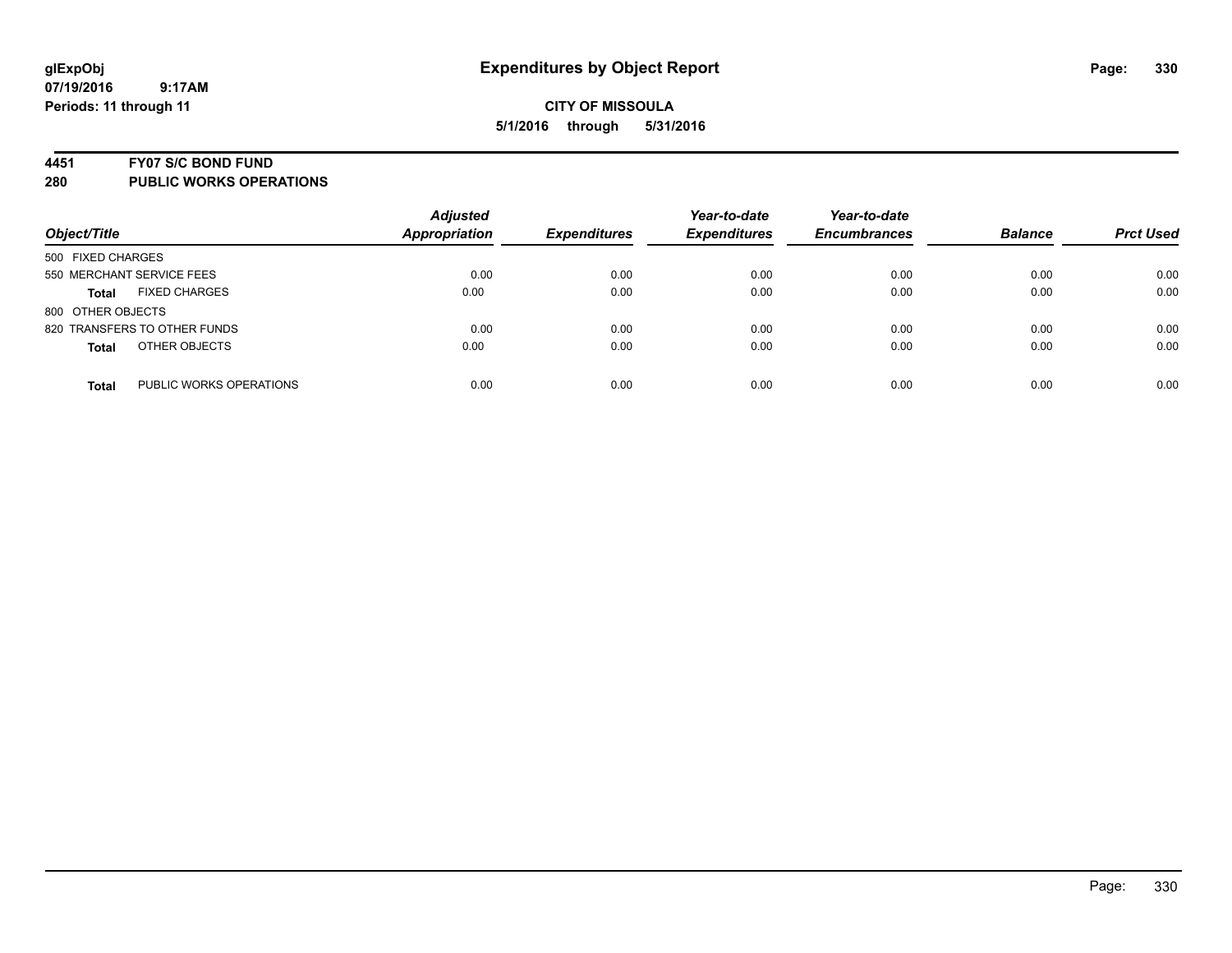**CITY OF MISSOULA 5/1/2016 through 5/31/2016**

### **4451 FY07 S/C BOND FUND**

| Object/Title                         | <b>Adjusted</b><br><b>Appropriation</b> | <b>Expenditures</b> | Year-to-date<br><b>Expenditures</b> | Year-to-date<br><b>Encumbrances</b> | <b>Balance</b> | <b>Prct Used</b> |
|--------------------------------------|-----------------------------------------|---------------------|-------------------------------------|-------------------------------------|----------------|------------------|
| 500 FIXED CHARGES                    |                                         |                     |                                     |                                     |                |                  |
| 550 MERCHANT SERVICE FEES            | 0.00                                    | 0.00                | 0.00                                | 0.00                                | 0.00           | 0.00             |
| <b>FIXED CHARGES</b><br><b>Total</b> | 0.00                                    | 0.00                | 0.00                                | 0.00                                | 0.00           | 0.00             |
| 800 OTHER OBJECTS                    |                                         |                     |                                     |                                     |                |                  |
| 820 TRANSFERS TO OTHER FUNDS         | 0.00                                    | 0.00                | 0.00                                | 0.00                                | 0.00           | 0.00             |
| OTHER OBJECTS<br><b>Total</b>        | 0.00                                    | 0.00                | 0.00                                | 0.00                                | 0.00           | 0.00             |
| FY07 S/C BOND FUND<br>Total          | 0.00                                    | 0.00                | 0.00                                | 0.00                                | 0.00           | 0.00             |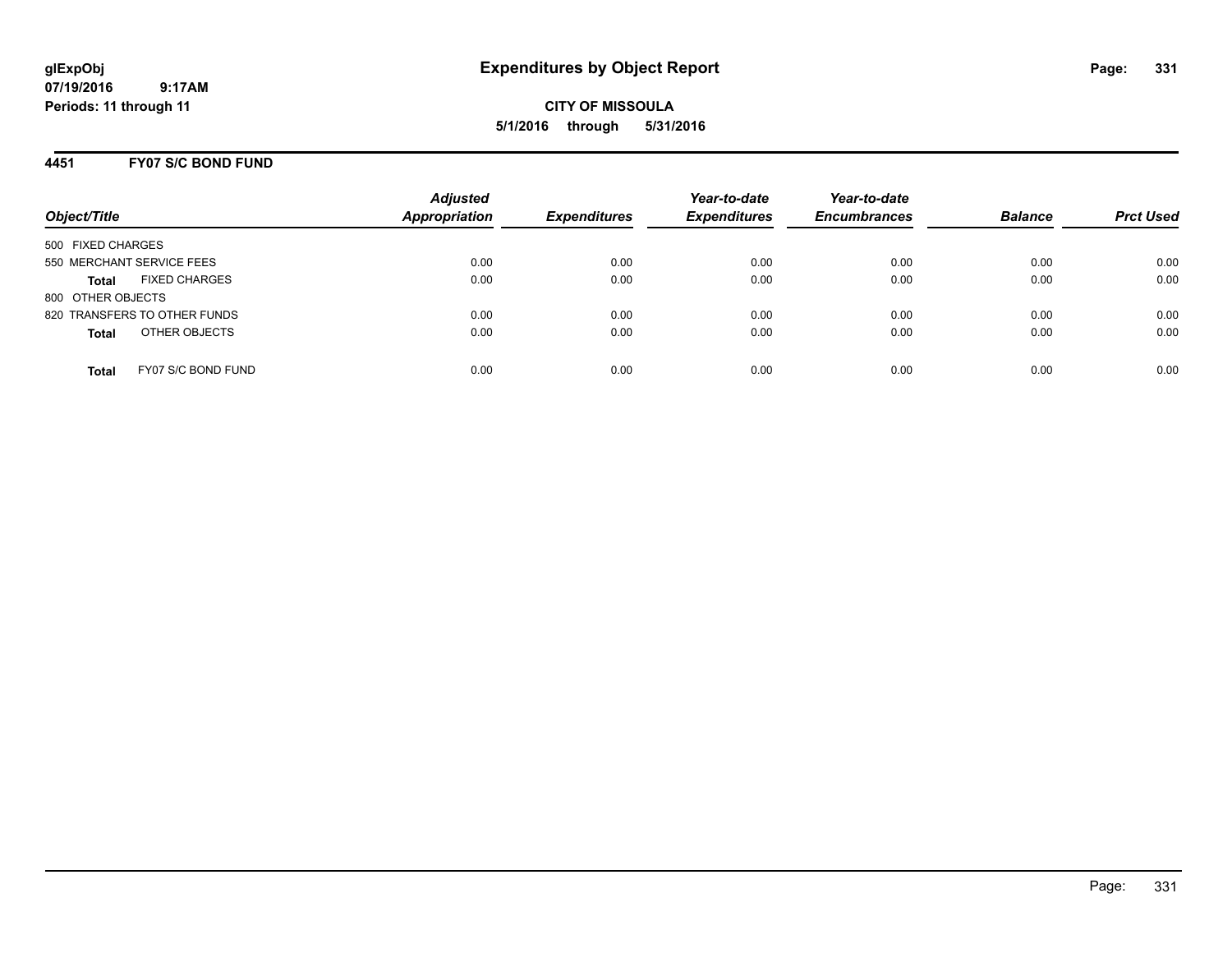### **4452 S/C CONSTRUCTION FUND FOR FY 08 BOND SAL**

| Object/Title       |                           | <b>Adjusted</b><br><b>Appropriation</b> | <b>Expenditures</b> | Year-to-date<br><b>Expenditures</b> | Year-to-date<br><b>Encumbrances</b> | <b>Balance</b> | <b>Prct Used</b> |
|--------------------|---------------------------|-----------------------------------------|---------------------|-------------------------------------|-------------------------------------|----------------|------------------|
| 500 FIXED CHARGES  |                           |                                         |                     |                                     |                                     |                |                  |
|                    | 550 MERCHANT SERVICE FEES | 0.00                                    | 0.00                | 0.00                                | 0.00                                | 0.00           | 0.00             |
| <b>Total</b>       | <b>FIXED CHARGES</b>      | 0.00                                    | 0.00                | 0.00                                | 0.00                                | 0.00           | 0.00             |
| 900 CAPITAL OUTLAY |                           |                                         |                     |                                     |                                     |                |                  |
| 930 IMPROVEMENTS   |                           | 0.00                                    | 0.00                | 0.00                                | 0.00                                | 0.00           | 0.00             |
| <b>Total</b>       | <b>CAPITAL OUTLAY</b>     | 0.00                                    | 0.00                | 0.00                                | 0.00                                | 0.00           | 0.00             |
| <b>Total</b>       | PUBLIC WORKS OPERATIONS   | 0.00                                    | 0.00                | 0.00                                | 0.00                                | 0.00           | 0.00             |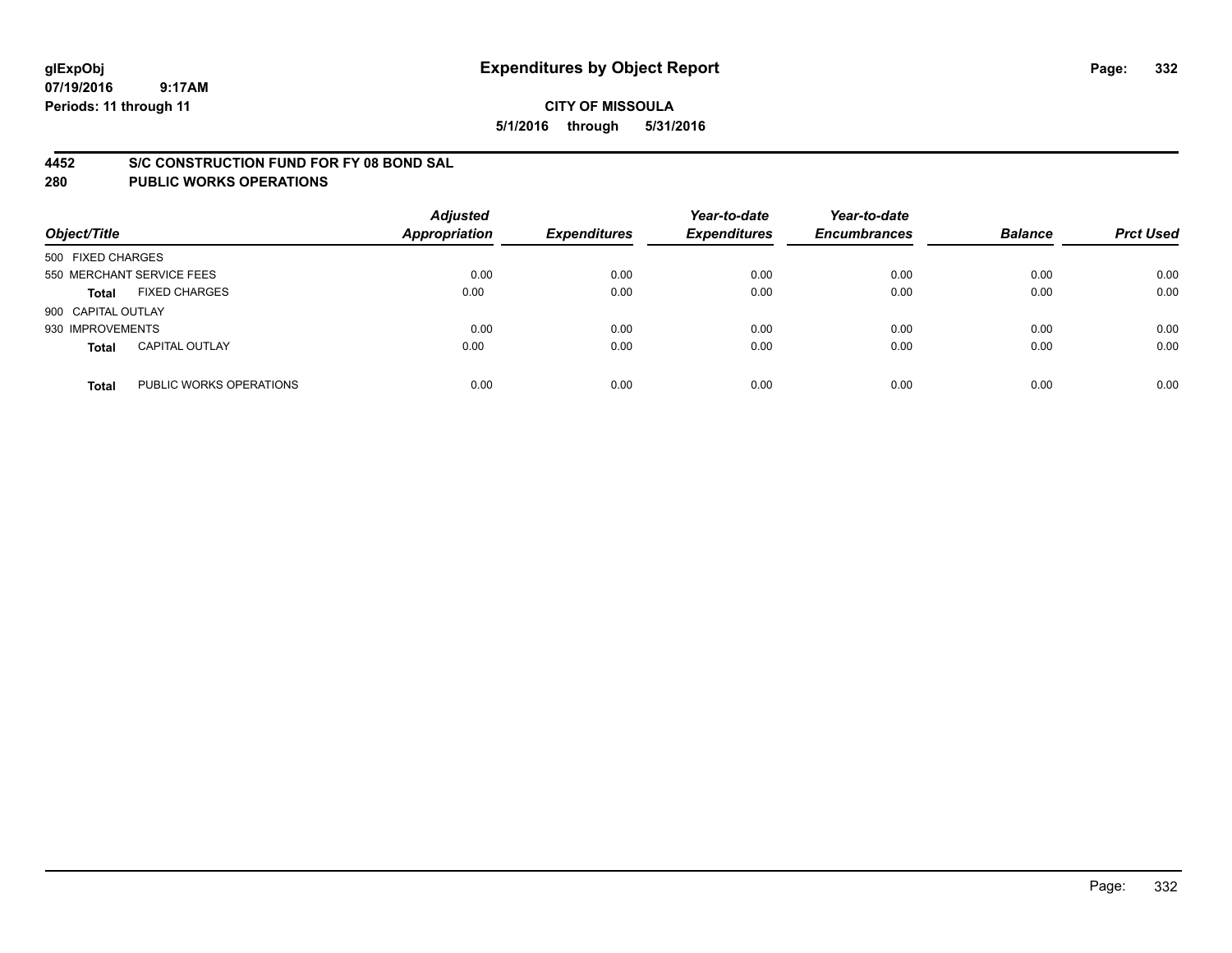**CITY OF MISSOULA 5/1/2016 through 5/31/2016**

## **4452 S/C CONSTRUCTION FUND FOR FY 08 BOND SAL**

| Object/Title       |                                    | <b>Adjusted</b><br><b>Appropriation</b> | <b>Expenditures</b> | Year-to-date<br><b>Expenditures</b> | Year-to-date<br><b>Encumbrances</b> | <b>Balance</b> | <b>Prct Used</b> |
|--------------------|------------------------------------|-----------------------------------------|---------------------|-------------------------------------|-------------------------------------|----------------|------------------|
| 500 FIXED CHARGES  |                                    |                                         |                     |                                     |                                     |                |                  |
|                    | 550 MERCHANT SERVICE FEES          | 0.00                                    | 0.00                | 0.00                                | 0.00                                | 0.00           | 0.00             |
| Total              | <b>FIXED CHARGES</b>               | 0.00                                    | 0.00                | 0.00                                | 0.00                                | 0.00           | 0.00             |
| 900 CAPITAL OUTLAY |                                    |                                         |                     |                                     |                                     |                |                  |
| 930 IMPROVEMENTS   |                                    | 0.00                                    | 0.00                | 0.00                                | 0.00                                | 0.00           | 0.00             |
| <b>Total</b>       | <b>CAPITAL OUTLAY</b>              | 0.00                                    | 0.00                | 0.00                                | 0.00                                | 0.00           | 0.00             |
| <b>Total</b>       | S/C CONSTRUCTION FUND FOR FY 08 BO | 0.00                                    | 0.00                | 0.00                                | 0.00                                | 0.00           | 0.00             |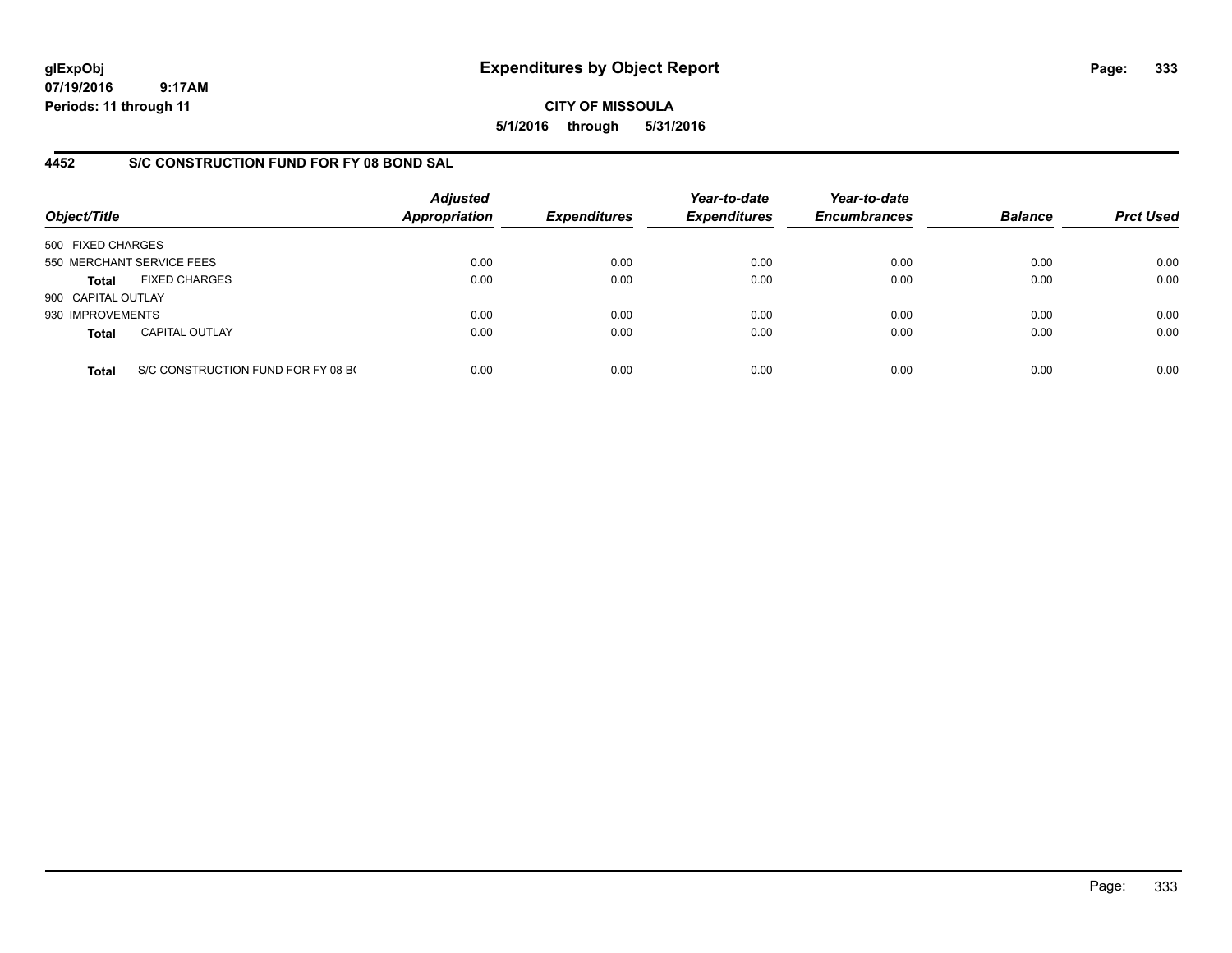#### **4453 S/C CONSTRUCTION FUND FY09 BOND**

| Object/Title       |                              | <b>Adjusted</b><br><b>Appropriation</b> | <b>Expenditures</b> | Year-to-date<br><b>Expenditures</b> | Year-to-date<br><b>Encumbrances</b> | <b>Balance</b> | <b>Prct Used</b> |
|--------------------|------------------------------|-----------------------------------------|---------------------|-------------------------------------|-------------------------------------|----------------|------------------|
| 500 FIXED CHARGES  |                              |                                         |                     |                                     |                                     |                |                  |
|                    | 550 MERCHANT SERVICE FEES    | 0.00                                    | 0.00                | 0.00                                | 0.00                                | 0.00           | 0.00             |
| <b>Total</b>       | <b>FIXED CHARGES</b>         | 0.00                                    | 0.00                | 0.00                                | 0.00                                | 0.00           | 0.00             |
| 800 OTHER OBJECTS  |                              |                                         |                     |                                     |                                     |                |                  |
|                    | 820 TRANSFERS TO OTHER FUNDS | 0.00                                    | 0.00                | 0.00                                | 0.00                                | 0.00           | 0.00             |
| <b>Total</b>       | OTHER OBJECTS                | 0.00                                    | 0.00                | 0.00                                | 0.00                                | 0.00           | 0.00             |
| 900 CAPITAL OUTLAY |                              |                                         |                     |                                     |                                     |                |                  |
| 930 IMPROVEMENTS   |                              | 0.00                                    | 0.00                | 0.00                                | 0.00                                | 0.00           | 0.00             |
| <b>Total</b>       | <b>CAPITAL OUTLAY</b>        | 0.00                                    | 0.00                | 0.00                                | 0.00                                | 0.00           | 0.00             |
| <b>Total</b>       | PUBLIC WORKS OPERATIONS      | 0.00                                    | 0.00                | 0.00                                | 0.00                                | 0.00           | 0.00             |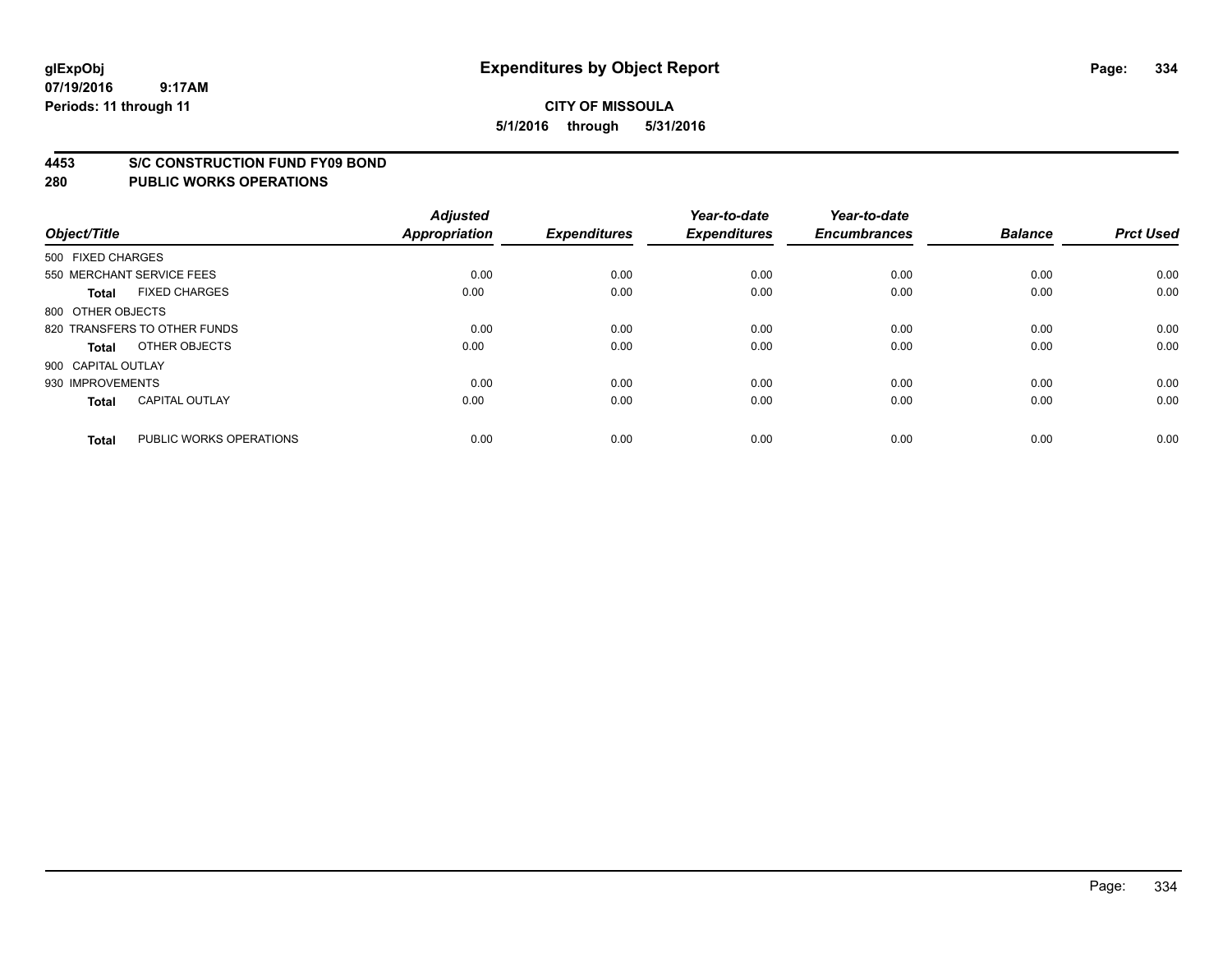#### **4453 S/C CONSTRUCTION FUND FY09 BOND**

**390 NON-DEPARTMENTAL**

| Object/Title                  | <b>Adjusted</b><br>Appropriation | <b>Expenditures</b> | Year-to-date<br><b>Expenditures</b> | Year-to-date<br><b>Encumbrances</b> | <b>Balance</b> | <b>Prct Used</b> |
|-------------------------------|----------------------------------|---------------------|-------------------------------------|-------------------------------------|----------------|------------------|
| 500 FIXED CHARGES             |                                  |                     |                                     |                                     |                |                  |
| 500 FIXED CHARGES             | 0.00                             | 0.00                | 0.00                                | 0.00                                | 0.00           | 0.00             |
| 550 MERCHANT SERVICE FEES     | 0.00                             | 0.00                | 0.00                                | 0.00                                | 0.00           | 0.00             |
| <b>FIXED CHARGES</b><br>Total | 0.00                             | 0.00                | 0.00                                | 0.00                                | 0.00           | 0.00             |
| NON-DEPARTMENTAL<br>Total     | 0.00                             | 0.00                | 0.00                                | 0.00                                | 0.00           | 0.00             |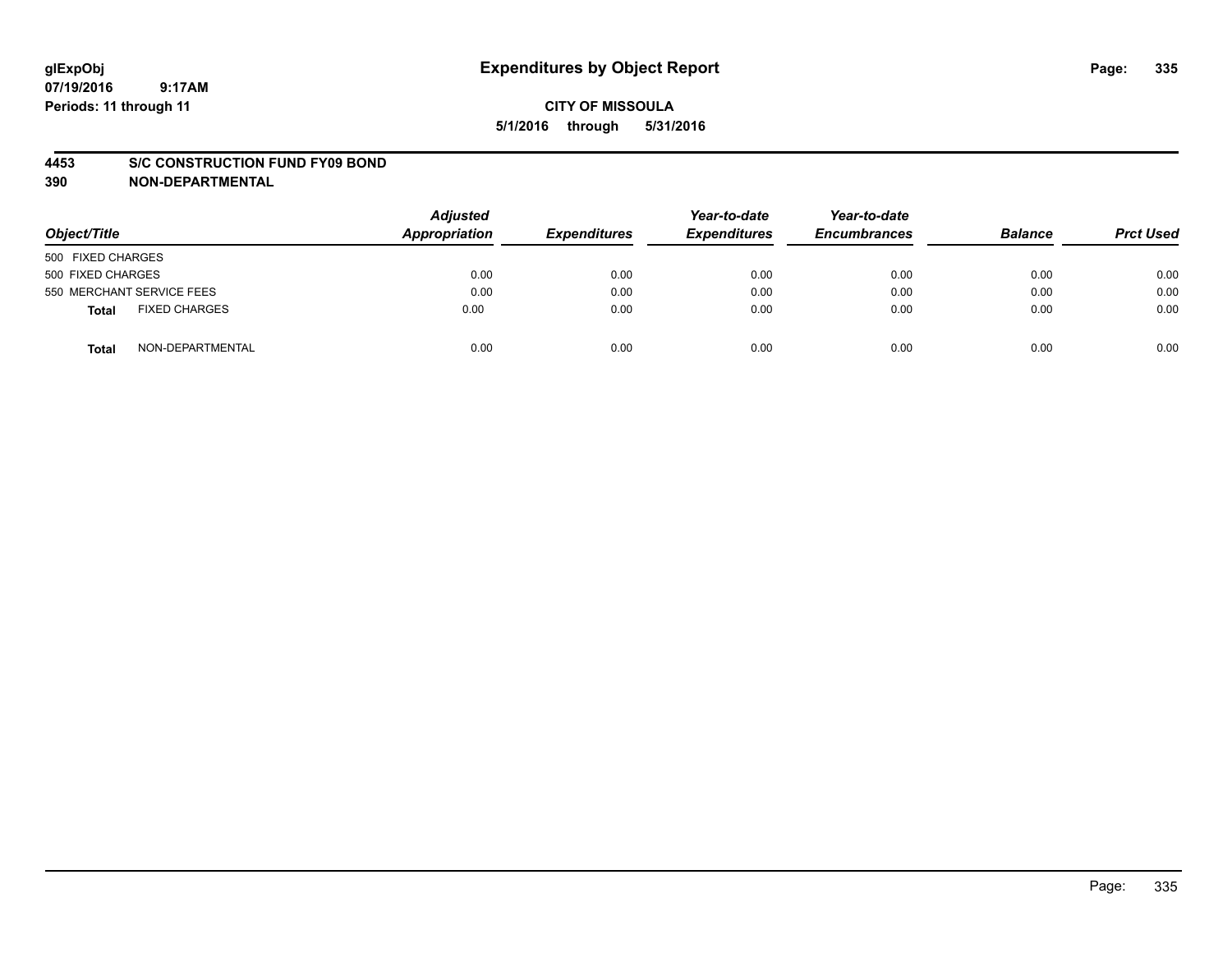**CITY OF MISSOULA 5/1/2016 through 5/31/2016**

## **4453 S/C CONSTRUCTION FUND FY09 BOND**

| Object/Title       |                                 | <b>Adjusted</b><br><b>Appropriation</b> | <b>Expenditures</b> | Year-to-date<br><b>Expenditures</b> | Year-to-date<br><b>Encumbrances</b> | <b>Balance</b> | <b>Prct Used</b> |
|--------------------|---------------------------------|-----------------------------------------|---------------------|-------------------------------------|-------------------------------------|----------------|------------------|
| 500 FIXED CHARGES  |                                 |                                         |                     |                                     |                                     |                |                  |
| 500 FIXED CHARGES  |                                 | 0.00                                    | 0.00                | 0.00                                | 0.00                                | 0.00           | 0.00             |
|                    | 550 MERCHANT SERVICE FEES       | 0.00                                    | 0.00                | 0.00                                | 0.00                                | 0.00           | 0.00             |
| <b>Total</b>       | <b>FIXED CHARGES</b>            | 0.00                                    | 0.00                | 0.00                                | 0.00                                | 0.00           | 0.00             |
| 800 OTHER OBJECTS  |                                 |                                         |                     |                                     |                                     |                |                  |
|                    | 820 TRANSFERS TO OTHER FUNDS    | 0.00                                    | 0.00                | 0.00                                | 0.00                                | 0.00           | 0.00             |
| Total              | OTHER OBJECTS                   | 0.00                                    | 0.00                | 0.00                                | 0.00                                | 0.00           | 0.00             |
| 900 CAPITAL OUTLAY |                                 |                                         |                     |                                     |                                     |                |                  |
| 930 IMPROVEMENTS   |                                 | 0.00                                    | 0.00                | 0.00                                | 0.00                                | 0.00           | 0.00             |
| <b>Total</b>       | <b>CAPITAL OUTLAY</b>           | 0.00                                    | 0.00                | 0.00                                | 0.00                                | 0.00           | 0.00             |
| <b>Total</b>       | S/C CONSTRUCTION FUND FY09 BOND | 0.00                                    | 0.00                | 0.00                                | 0.00                                | 0.00           | 0.00             |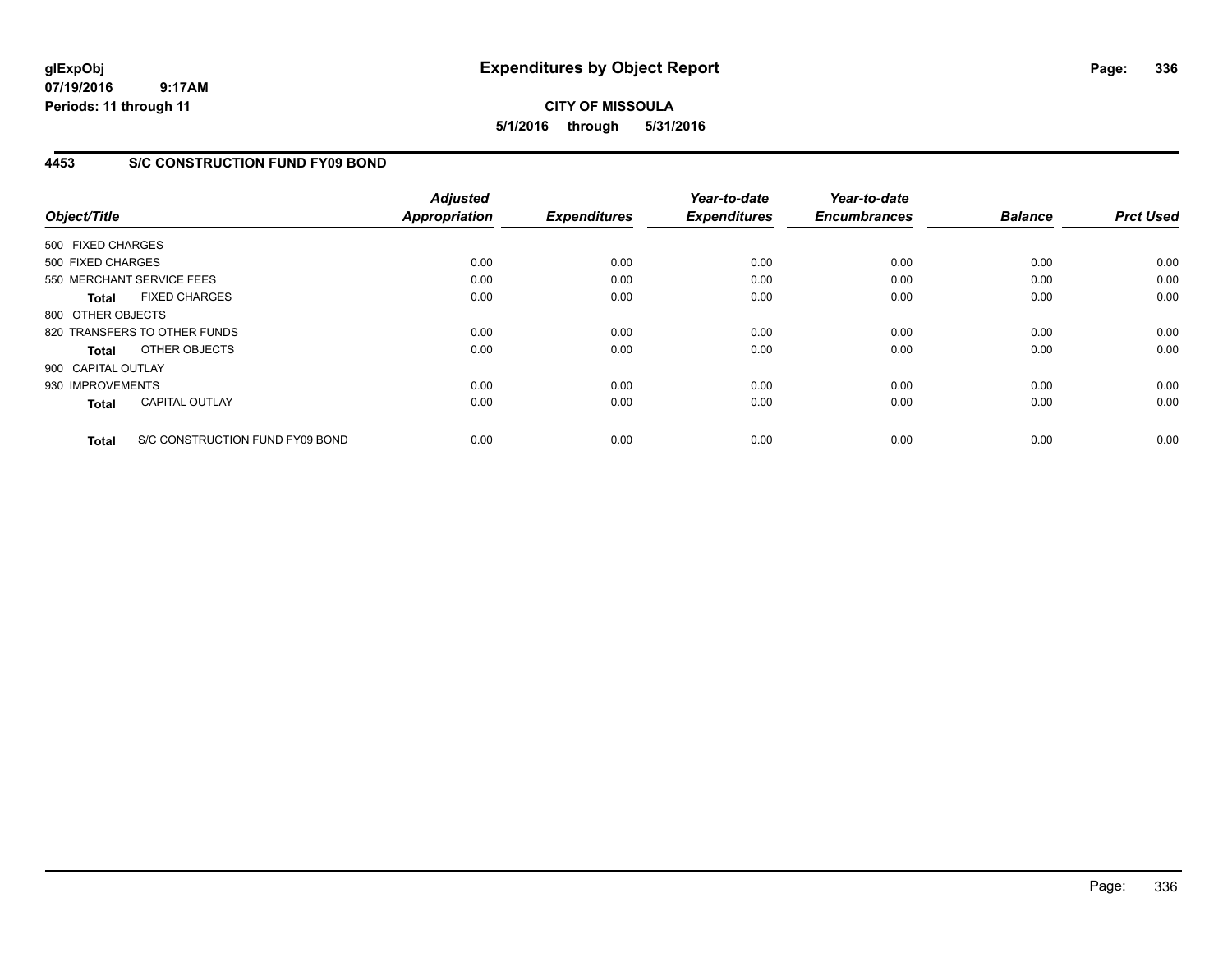#### **4454 S/C CONSTRUCTION FUND FOR FY10**

| Object/Title       |                           | <b>Adjusted</b><br><b>Appropriation</b> | <b>Expenditures</b> | Year-to-date<br><b>Expenditures</b> | Year-to-date<br><b>Encumbrances</b> | <b>Balance</b> | <b>Prct Used</b> |
|--------------------|---------------------------|-----------------------------------------|---------------------|-------------------------------------|-------------------------------------|----------------|------------------|
| 500 FIXED CHARGES  |                           |                                         |                     |                                     |                                     |                |                  |
|                    | 550 MERCHANT SERVICE FEES | 0.00                                    | 0.00                | 0.00                                | 0.00                                | 0.00           | 0.00             |
| <b>Total</b>       | <b>FIXED CHARGES</b>      | 0.00                                    | 0.00                | 0.00                                | 0.00                                | 0.00           | 0.00             |
| 900 CAPITAL OUTLAY |                           |                                         |                     |                                     |                                     |                |                  |
| 930 IMPROVEMENTS   |                           | 0.00                                    | 0.00                | 0.00                                | 0.00                                | 0.00           | 0.00             |
| <b>Total</b>       | <b>CAPITAL OUTLAY</b>     | 0.00                                    | 0.00                | 0.00                                | 0.00                                | 0.00           | 0.00             |
| <b>Total</b>       | PUBLIC WORKS OPERATIONS   | 0.00                                    | 0.00                | 0.00                                | 0.00                                | 0.00           | 0.00             |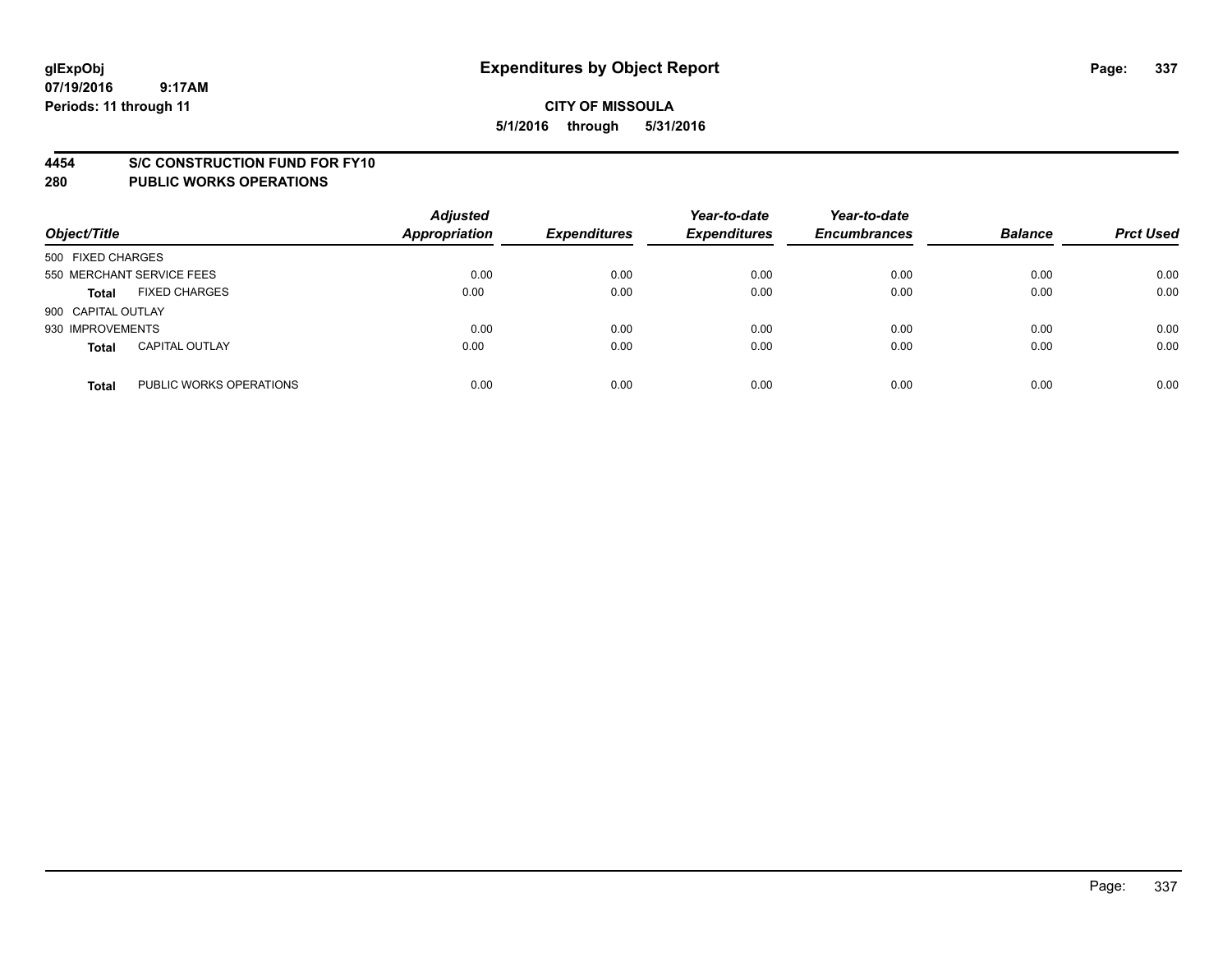**CITY OF MISSOULA 5/1/2016 through 5/31/2016**

### **4454 S/C CONSTRUCTION FUND FOR FY10**

| Object/Title       |                                | <b>Adjusted</b><br><b>Appropriation</b> | <b>Expenditures</b> | Year-to-date<br><b>Expenditures</b> | Year-to-date<br><b>Encumbrances</b> | <b>Balance</b> | <b>Prct Used</b> |
|--------------------|--------------------------------|-----------------------------------------|---------------------|-------------------------------------|-------------------------------------|----------------|------------------|
| 500 FIXED CHARGES  |                                |                                         |                     |                                     |                                     |                |                  |
|                    | 550 MERCHANT SERVICE FEES      | 0.00                                    | 0.00                | 0.00                                | 0.00                                | 0.00           | 0.00             |
| <b>Total</b>       | <b>FIXED CHARGES</b>           | 0.00                                    | 0.00                | 0.00                                | 0.00                                | 0.00           | 0.00             |
| 900 CAPITAL OUTLAY |                                |                                         |                     |                                     |                                     |                |                  |
| 930 IMPROVEMENTS   |                                | 0.00                                    | 0.00                | 0.00                                | 0.00                                | 0.00           | 0.00             |
| <b>Total</b>       | <b>CAPITAL OUTLAY</b>          | 0.00                                    | 0.00                | 0.00                                | 0.00                                | 0.00           | 0.00             |
| <b>Total</b>       | S/C CONSTRUCTION FUND FOR FY10 | 0.00                                    | 0.00                | 0.00                                | 0.00                                | 0.00           | 0.00             |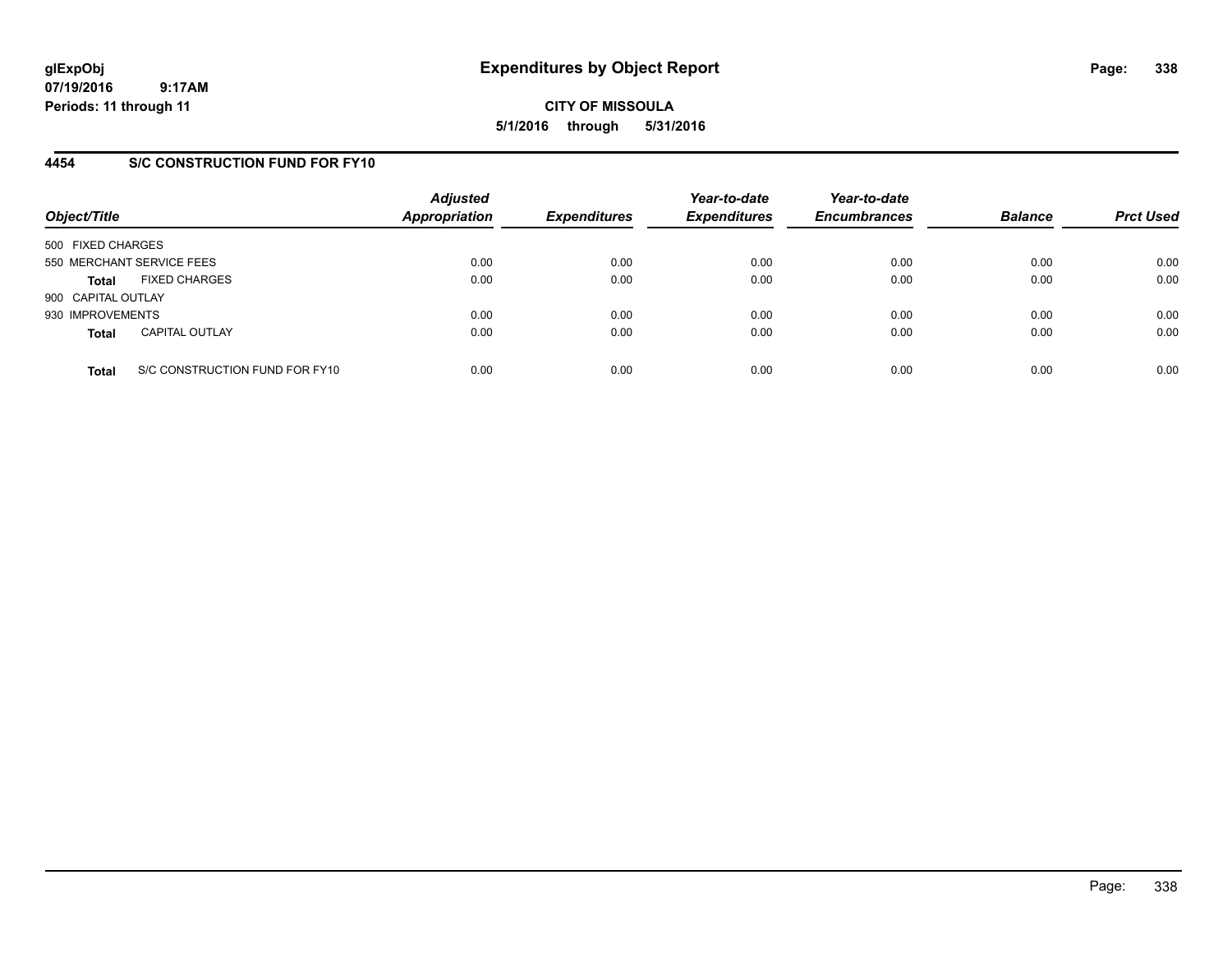**4455 FY11 S/C CONSTRUCTION FUND**

| Object/Title       |                           | <b>Adjusted</b><br><b>Appropriation</b> | <b>Expenditures</b> | Year-to-date<br><b>Expenditures</b> | Year-to-date<br><b>Encumbrances</b> | <b>Balance</b> | <b>Prct Used</b> |
|--------------------|---------------------------|-----------------------------------------|---------------------|-------------------------------------|-------------------------------------|----------------|------------------|
| 500 FIXED CHARGES  |                           |                                         |                     |                                     |                                     |                |                  |
|                    | 550 MERCHANT SERVICE FEES | 0.00                                    | 0.00                | 0.00                                | 0.00                                | 0.00           | 0.00             |
| <b>Total</b>       | <b>FIXED CHARGES</b>      | 0.00                                    | 0.00                | 0.00                                | 0.00                                | 0.00           | 0.00             |
| 900 CAPITAL OUTLAY |                           |                                         |                     |                                     |                                     |                |                  |
| 930 IMPROVEMENTS   |                           | 0.00                                    | 0.00                | 0.00                                | 0.00                                | 0.00           | 0.00             |
| <b>Total</b>       | <b>CAPITAL OUTLAY</b>     | 0.00                                    | 0.00                | 0.00                                | 0.00                                | 0.00           | 0.00             |
| <b>Total</b>       | PUBLIC WORKS OPERATIONS   | 0.00                                    | 0.00                | 0.00                                | 0.00                                | 0.00           | 0.00             |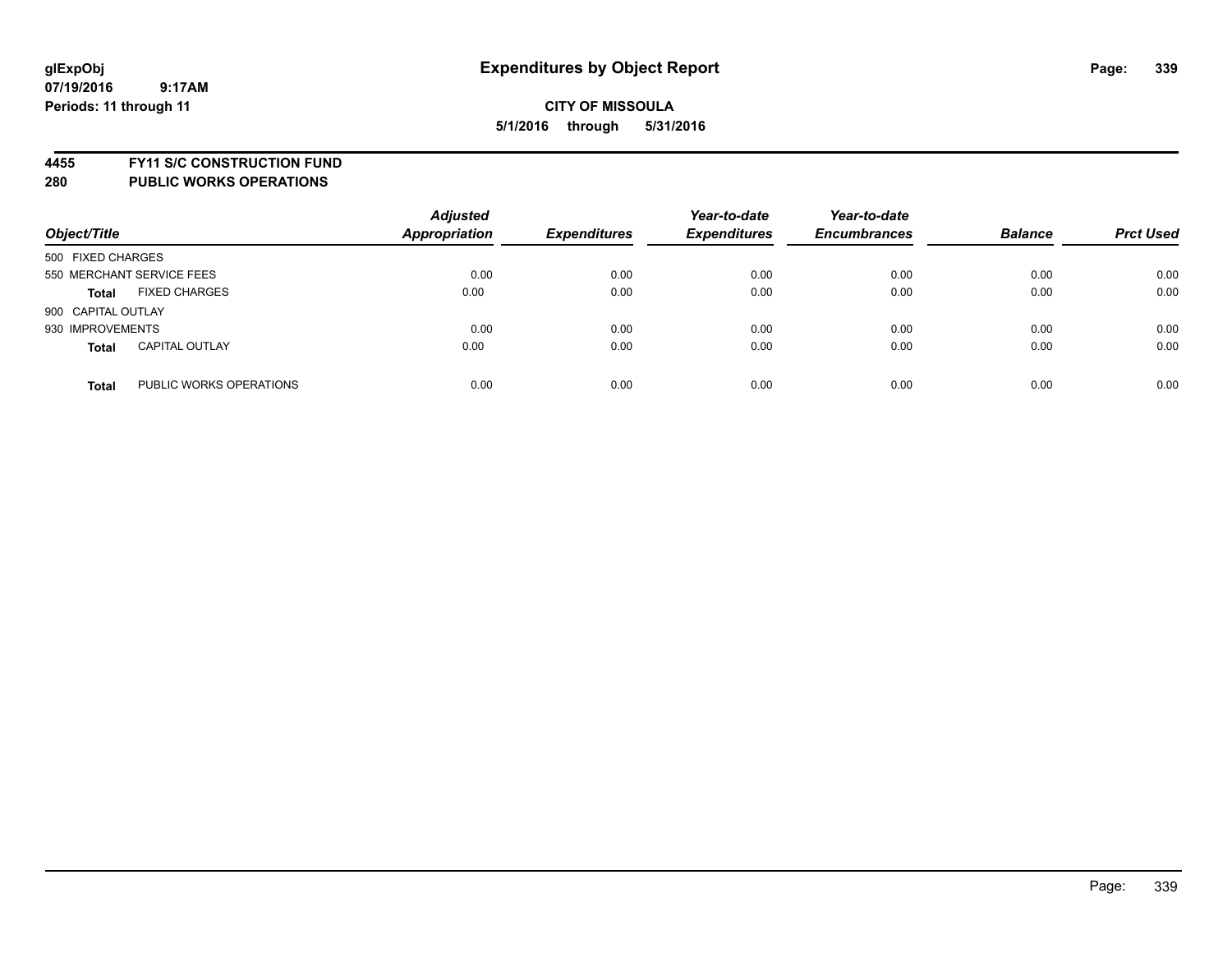**CITY OF MISSOULA 5/1/2016 through 5/31/2016**

### **4455 FY11 S/C CONSTRUCTION FUND**

| Object/Title              |                                   | <b>Adjusted</b><br>Appropriation | <b>Expenditures</b> | Year-to-date<br><b>Expenditures</b> | Year-to-date<br><b>Encumbrances</b> | <b>Balance</b> | <b>Prct Used</b> |
|---------------------------|-----------------------------------|----------------------------------|---------------------|-------------------------------------|-------------------------------------|----------------|------------------|
| 500 FIXED CHARGES         |                                   |                                  |                     |                                     |                                     |                |                  |
| 550 MERCHANT SERVICE FEES |                                   | 0.00                             | 0.00                | 0.00                                | 0.00                                | 0.00           | 0.00             |
| <b>Total</b>              | <b>FIXED CHARGES</b>              | 0.00                             | 0.00                | 0.00                                | 0.00                                | 0.00           | 0.00             |
| 900 CAPITAL OUTLAY        |                                   |                                  |                     |                                     |                                     |                |                  |
| 930 IMPROVEMENTS          |                                   | 0.00                             | 0.00                | 0.00                                | 0.00                                | 0.00           | 0.00             |
| <b>Total</b>              | <b>CAPITAL OUTLAY</b>             | 0.00                             | 0.00                | 0.00                                | 0.00                                | 0.00           | 0.00             |
| <b>Total</b>              | <b>FY11 S/C CONSTRUCTION FUND</b> | 0.00                             | 0.00                | 0.00                                | 0.00                                | 0.00           | 0.00             |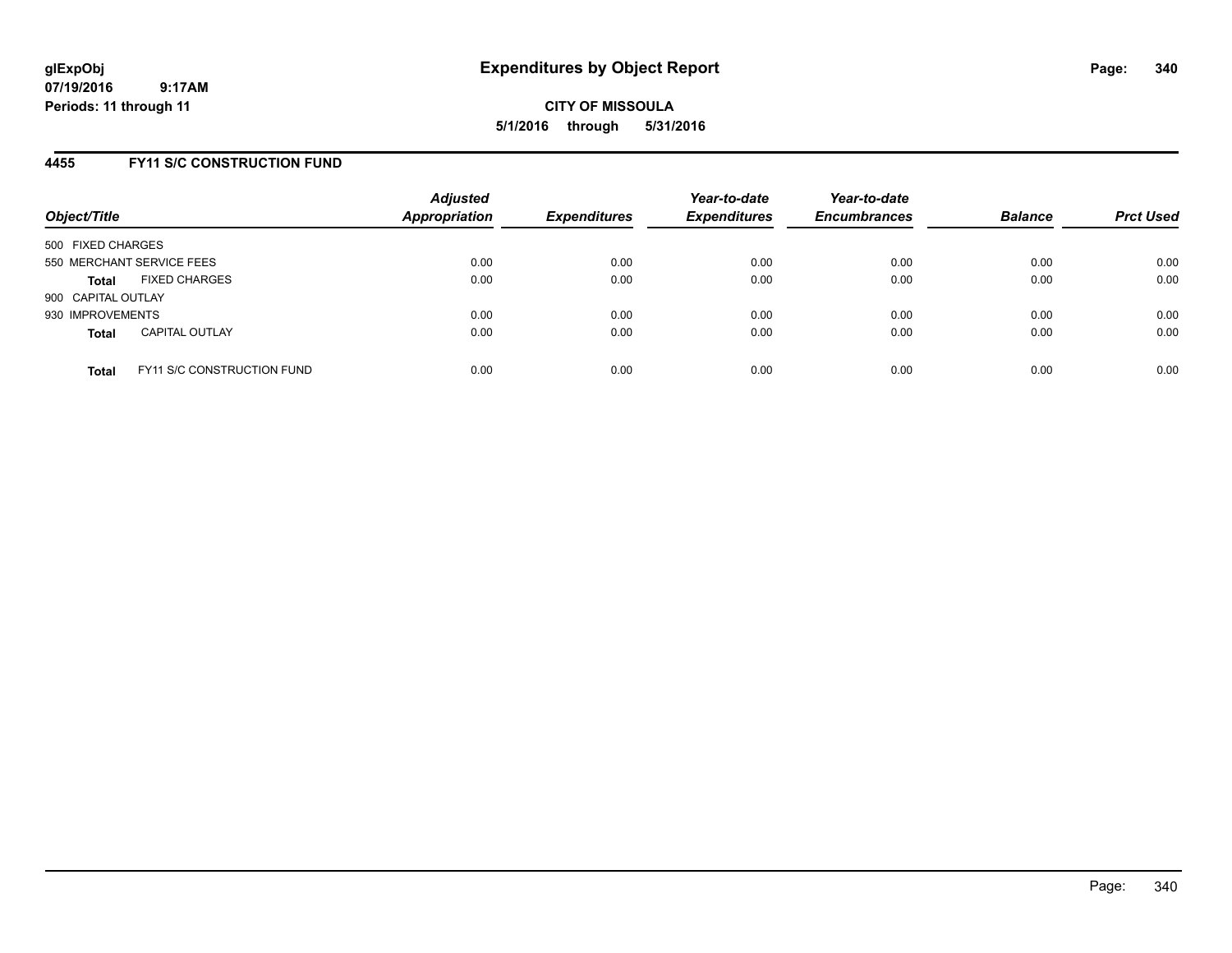**4456 FY12 S/C CONSTRUCTION FUND**

|                    |                              | <b>Adjusted</b> |                     | Year-to-date        | Year-to-date        |                |                  |
|--------------------|------------------------------|-----------------|---------------------|---------------------|---------------------|----------------|------------------|
| Object/Title       |                              | Appropriation   | <b>Expenditures</b> | <b>Expenditures</b> | <b>Encumbrances</b> | <b>Balance</b> | <b>Prct Used</b> |
| 500 FIXED CHARGES  |                              |                 |                     |                     |                     |                |                  |
|                    | 550 MERCHANT SERVICE FEES    | 0.00            | 0.00                | 0.00                | 0.00                | 0.00           | 0.00             |
| <b>Total</b>       | <b>FIXED CHARGES</b>         | 0.00            | 0.00                | 0.00                | 0.00                | 0.00           | 0.00             |
| 800 OTHER OBJECTS  |                              |                 |                     |                     |                     |                |                  |
|                    | 820 TRANSFERS TO OTHER FUNDS | 0.00            | 0.00                | 0.00                | 0.00                | 0.00           | 0.00             |
| Total              | OTHER OBJECTS                | 0.00            | 0.00                | 0.00                | 0.00                | 0.00           | 0.00             |
| 900 CAPITAL OUTLAY |                              |                 |                     |                     |                     |                |                  |
| 930 IMPROVEMENTS   |                              | 0.00            | 0.00                | 0.00                | 0.00                | 0.00           | 0.00             |
| Total              | <b>CAPITAL OUTLAY</b>        | 0.00            | 0.00                | 0.00                | 0.00                | 0.00           | 0.00             |
| <b>Total</b>       | PUBLIC WORKS OPERATIONS      | 0.00            | 0.00                | 0.00                | 0.00                | 0.00           | 0.00             |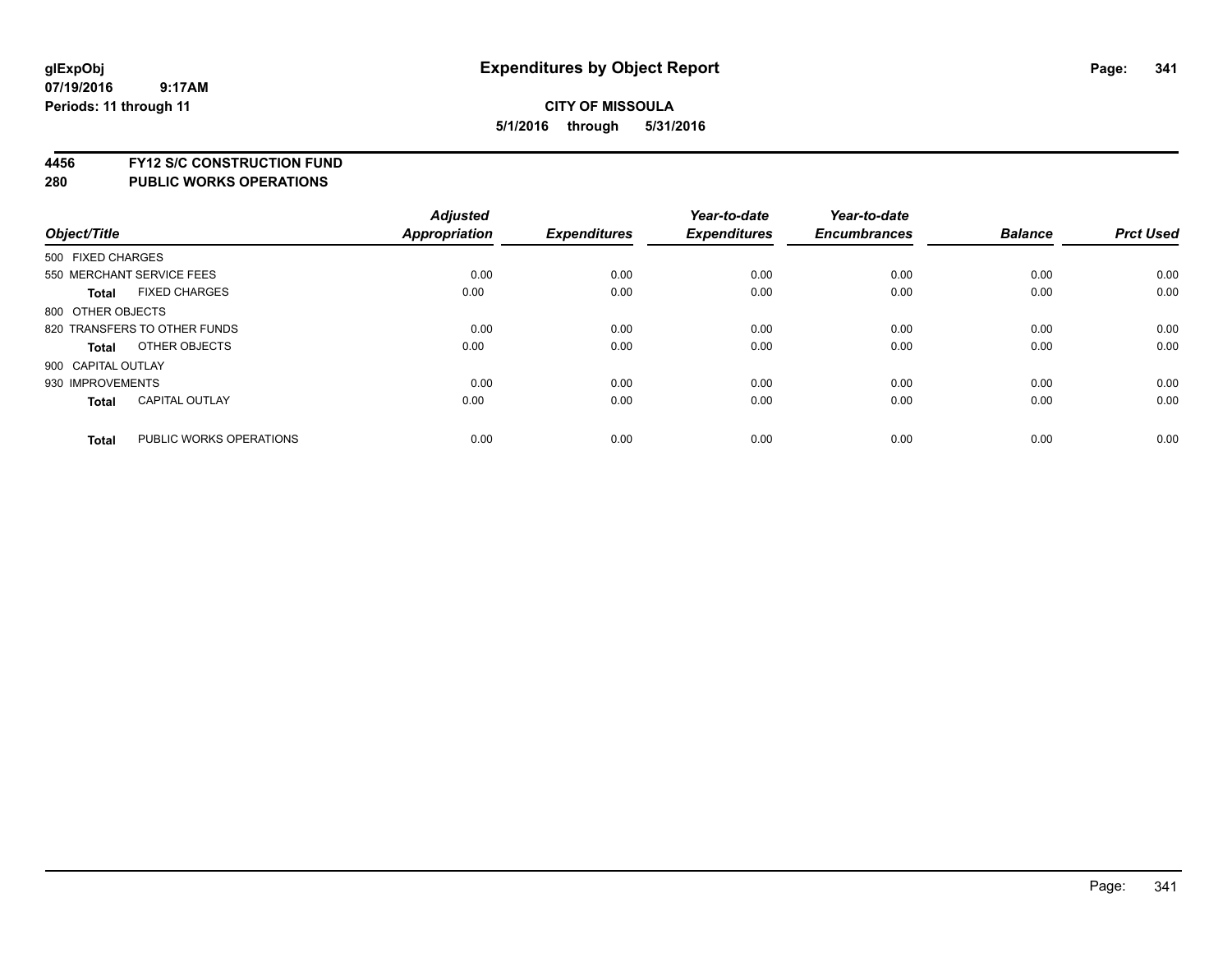## **4456 FY12 S/C CONSTRUCTION FUND**

| Object/Title       |                                   | <b>Adjusted</b><br><b>Appropriation</b> | <b>Expenditures</b> | Year-to-date<br><b>Expenditures</b> | Year-to-date<br><b>Encumbrances</b> | <b>Balance</b> | <b>Prct Used</b> |
|--------------------|-----------------------------------|-----------------------------------------|---------------------|-------------------------------------|-------------------------------------|----------------|------------------|
| 500 FIXED CHARGES  |                                   |                                         |                     |                                     |                                     |                |                  |
|                    | 550 MERCHANT SERVICE FEES         | 0.00                                    | 0.00                | 0.00                                | 0.00                                | 0.00           | 0.00             |
| <b>Total</b>       | <b>FIXED CHARGES</b>              | 0.00                                    | 0.00                | 0.00                                | 0.00                                | 0.00           | 0.00             |
| 800 OTHER OBJECTS  |                                   |                                         |                     |                                     |                                     |                |                  |
|                    | 820 TRANSFERS TO OTHER FUNDS      | 0.00                                    | 0.00                | 0.00                                | 0.00                                | 0.00           | 0.00             |
| <b>Total</b>       | OTHER OBJECTS                     | 0.00                                    | 0.00                | 0.00                                | 0.00                                | 0.00           | 0.00             |
| 900 CAPITAL OUTLAY |                                   |                                         |                     |                                     |                                     |                |                  |
| 930 IMPROVEMENTS   |                                   | 0.00                                    | 0.00                | 0.00                                | 0.00                                | 0.00           | 0.00             |
| Total              | <b>CAPITAL OUTLAY</b>             | 0.00                                    | 0.00                | 0.00                                | 0.00                                | 0.00           | 0.00             |
| <b>Total</b>       | <b>FY12 S/C CONSTRUCTION FUND</b> | 0.00                                    | 0.00                | 0.00                                | 0.00                                | 0.00           | 0.00             |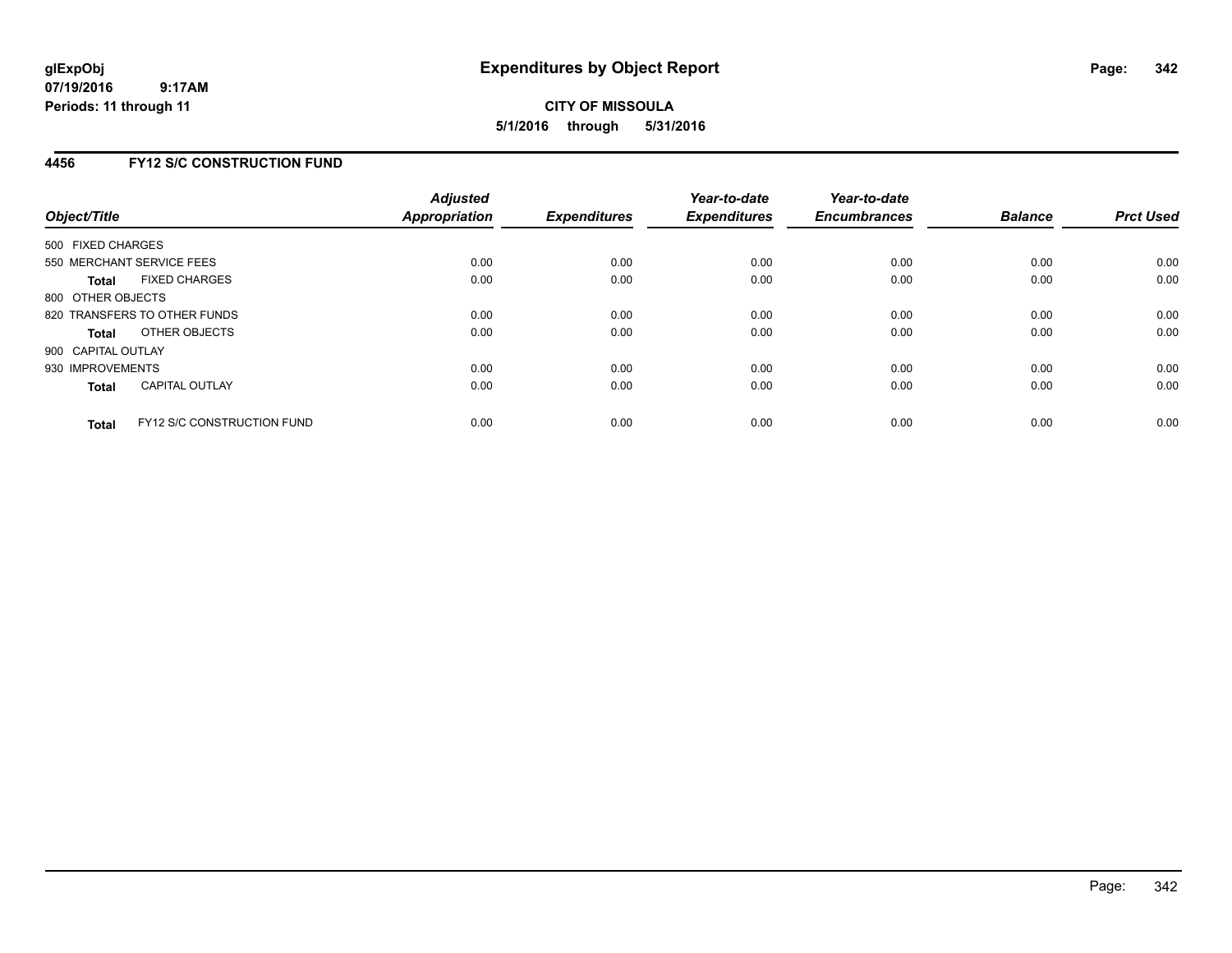#### **4457 FY13 SIDEWALK/CURB CONSTRUCTION**

| Object/Title       |                              | <b>Adjusted</b><br>Appropriation | <b>Expenditures</b> | Year-to-date<br><b>Expenditures</b> | Year-to-date<br><b>Encumbrances</b> | <b>Balance</b> | <b>Prct Used</b> |
|--------------------|------------------------------|----------------------------------|---------------------|-------------------------------------|-------------------------------------|----------------|------------------|
|                    | 300 PURCHASED SERVICES       |                                  |                     |                                     |                                     |                |                  |
|                    | 350 PROFESSIONAL SERVICES    | 0.00                             | 0.00                | 0.00                                |                                     | 0.00           | 0.00             |
|                    |                              |                                  |                     |                                     | 0.00                                |                |                  |
| <b>Total</b>       | <b>PURCHASED SERVICES</b>    | 0.00                             | 0.00                | 0.00                                | 0.00                                | 0.00           | 0.00             |
| 500 FIXED CHARGES  |                              |                                  |                     |                                     |                                     |                |                  |
|                    | 550 MERCHANT SERVICE FEES    | 0.00                             | 0.00                | 0.00                                | 0.00                                | 0.00           | 0.00             |
| Total              | <b>FIXED CHARGES</b>         | 0.00                             | 0.00                | 0.00                                | 0.00                                | 0.00           | 0.00             |
| 800 OTHER OBJECTS  |                              |                                  |                     |                                     |                                     |                |                  |
|                    | 820 TRANSFERS TO OTHER FUNDS | 0.00                             | 0.00                | 0.00                                | 0.00                                | 0.00           | 0.00             |
| Total              | OTHER OBJECTS                | 0.00                             | 0.00                | 0.00                                | 0.00                                | 0.00           | 0.00             |
| 900 CAPITAL OUTLAY |                              |                                  |                     |                                     |                                     |                |                  |
| 930 IMPROVEMENTS   |                              | 0.00                             | 0.00                | 0.00                                | 0.00                                | 0.00           | 0.00             |
| <b>Total</b>       | <b>CAPITAL OUTLAY</b>        | 0.00                             | 0.00                | 0.00                                | 0.00                                | 0.00           | 0.00             |
| <b>Total</b>       | PUBLIC WORKS OPERATIONS      | 0.00                             | 0.00                | 0.00                                | 0.00                                | 0.00           | 0.00             |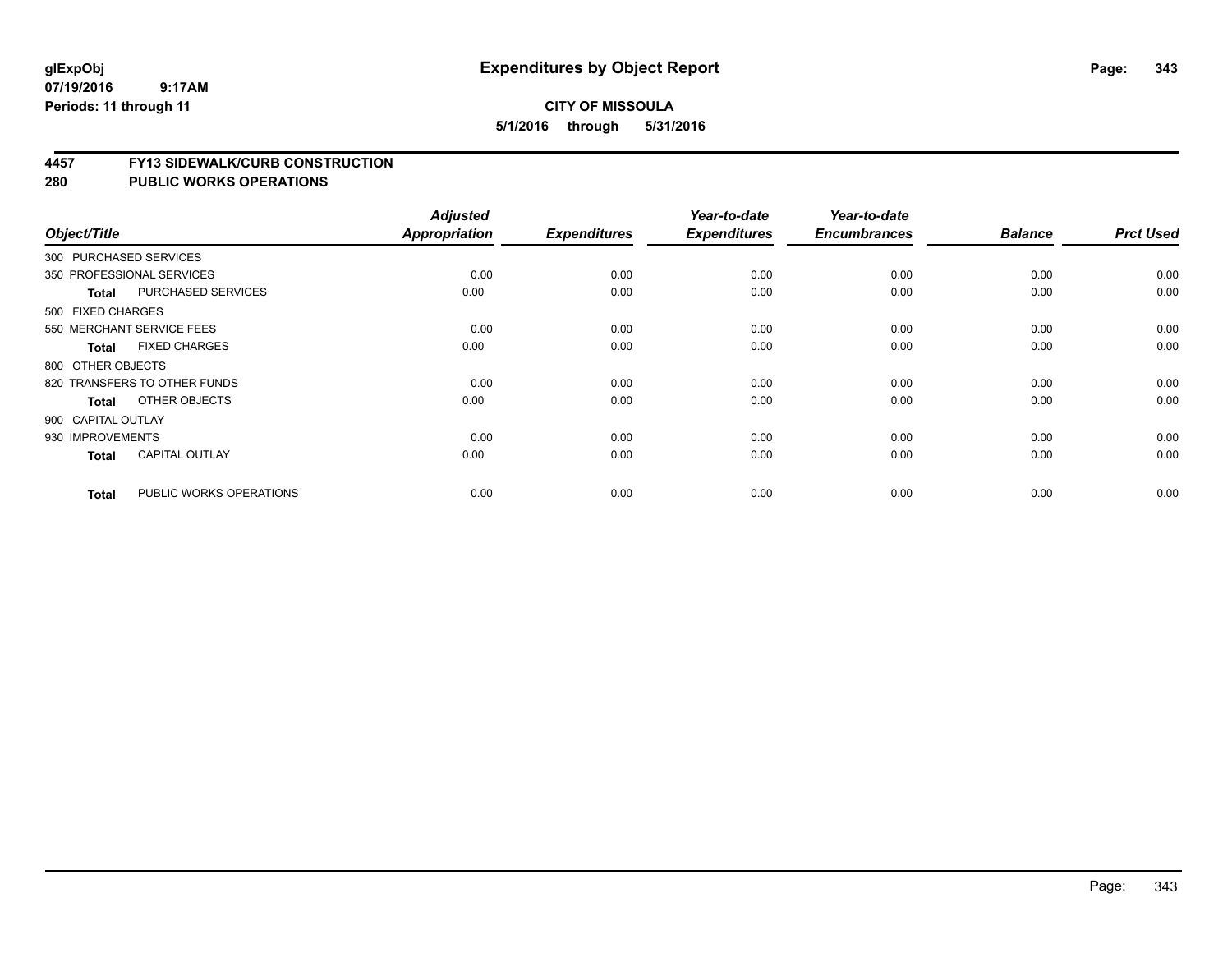# **CITY OF MISSOULA 5/1/2016 through 5/31/2016**

# **4457 FY13 SIDEWALK/CURB CONSTRUCTION**

| Object/Title           |                                 | <b>Adjusted</b><br><b>Appropriation</b> | <b>Expenditures</b> | Year-to-date<br><b>Expenditures</b> | Year-to-date<br><b>Encumbrances</b> | <b>Balance</b> | <b>Prct Used</b> |
|------------------------|---------------------------------|-----------------------------------------|---------------------|-------------------------------------|-------------------------------------|----------------|------------------|
| 300 PURCHASED SERVICES |                                 |                                         |                     |                                     |                                     |                |                  |
|                        | 350 PROFESSIONAL SERVICES       | 0.00                                    | 0.00                | 0.00                                | 0.00                                | 0.00           | 0.00             |
| <b>Total</b>           | PURCHASED SERVICES              | 0.00                                    | 0.00                | 0.00                                | 0.00                                | 0.00           | 0.00             |
| 500 FIXED CHARGES      |                                 |                                         |                     |                                     |                                     |                |                  |
|                        | 550 MERCHANT SERVICE FEES       | 0.00                                    | 0.00                | 0.00                                | 0.00                                | 0.00           | 0.00             |
| <b>Total</b>           | <b>FIXED CHARGES</b>            | 0.00                                    | 0.00                | 0.00                                | 0.00                                | 0.00           | 0.00             |
| 800 OTHER OBJECTS      |                                 |                                         |                     |                                     |                                     |                |                  |
|                        | 820 TRANSFERS TO OTHER FUNDS    | 0.00                                    | 0.00                | 0.00                                | 0.00                                | 0.00           | 0.00             |
| Total                  | OTHER OBJECTS                   | 0.00                                    | 0.00                | 0.00                                | 0.00                                | 0.00           | 0.00             |
| 900 CAPITAL OUTLAY     |                                 |                                         |                     |                                     |                                     |                |                  |
| 930 IMPROVEMENTS       |                                 | 0.00                                    | 0.00                | 0.00                                | 0.00                                | 0.00           | 0.00             |
| <b>Total</b>           | <b>CAPITAL OUTLAY</b>           | 0.00                                    | 0.00                | 0.00                                | 0.00                                | 0.00           | 0.00             |
| <b>Total</b>           | FY13 SIDEWALK/CURB CONSTRUCTION | 0.00                                    | 0.00                | 0.00                                | 0.00                                | 0.00           | 0.00             |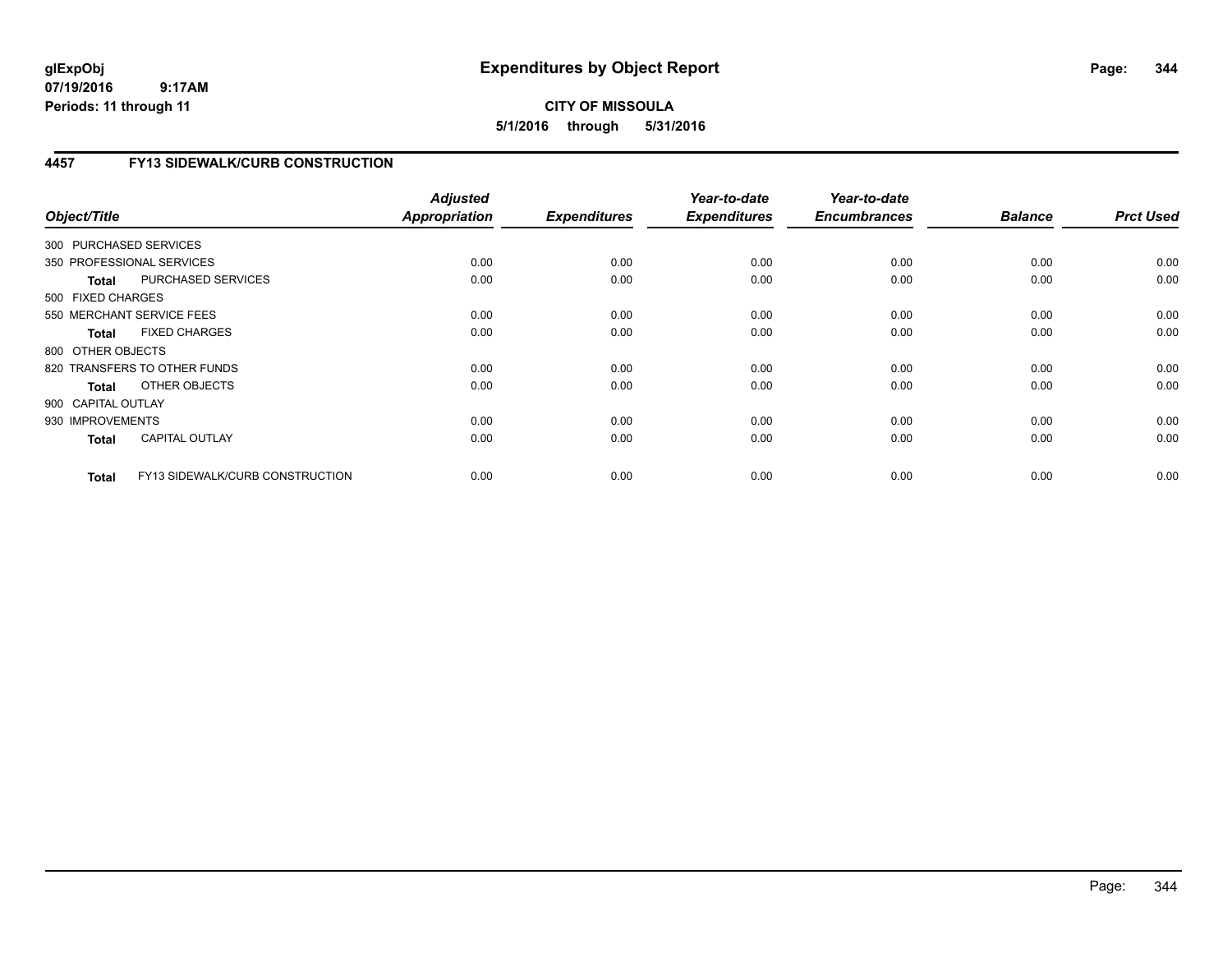#### **4458 FY14 SIDEWALK & CURB CONSTRUCTION**

| Object/Title       |                              | <b>Adjusted</b><br><b>Appropriation</b> | <b>Expenditures</b> | Year-to-date<br><b>Expenditures</b> | Year-to-date<br><b>Encumbrances</b> | <b>Balance</b> | <b>Prct Used</b> |
|--------------------|------------------------------|-----------------------------------------|---------------------|-------------------------------------|-------------------------------------|----------------|------------------|
| 500 FIXED CHARGES  |                              |                                         |                     |                                     |                                     |                |                  |
|                    | 550 MERCHANT SERVICE FEES    | 0.00                                    | 0.00                | 0.00                                | 0.00                                | 0.00           | 0.00             |
| <b>Total</b>       | <b>FIXED CHARGES</b>         | 0.00                                    | 0.00                | 0.00                                | 0.00                                | 0.00           | 0.00             |
| 800 OTHER OBJECTS  |                              |                                         |                     |                                     |                                     |                |                  |
|                    | 820 TRANSFERS TO OTHER FUNDS | 0.00                                    | 0.00                | 0.00                                | 0.00                                | 0.00           | 0.00             |
| Total              | OTHER OBJECTS                | 0.00                                    | 0.00                | 0.00                                | 0.00                                | 0.00           | 0.00             |
| 900 CAPITAL OUTLAY |                              |                                         |                     |                                     |                                     |                |                  |
| 930 IMPROVEMENTS   |                              | 0.00                                    | 0.00                | 0.00                                | 0.00                                | 0.00           | 0.00             |
| <b>Total</b>       | <b>CAPITAL OUTLAY</b>        | 0.00                                    | 0.00                | 0.00                                | 0.00                                | 0.00           | 0.00             |
| <b>Total</b>       | PUBLIC WORKS OPERATIONS      | 0.00                                    | 0.00                | 0.00                                | 0.00                                | 0.00           | 0.00             |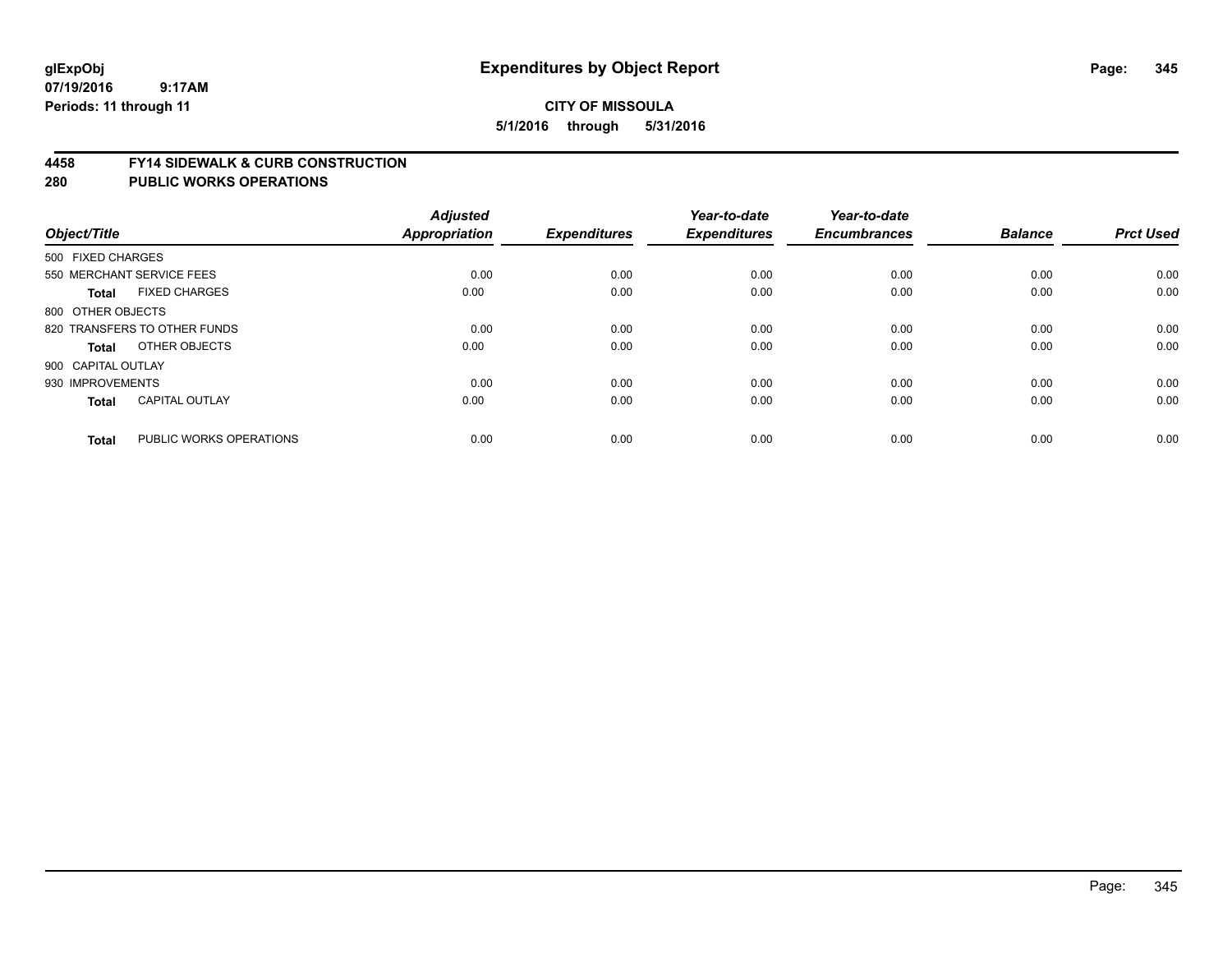# **CITY OF MISSOULA 5/1/2016 through 5/31/2016**

# **4458 FY14 SIDEWALK & CURB CONSTRUCTION**

| Object/Title       |                                              | <b>Adjusted</b><br>Appropriation | <b>Expenditures</b> | Year-to-date<br><b>Expenditures</b> | Year-to-date<br><b>Encumbrances</b> | <b>Balance</b> | <b>Prct Used</b> |
|--------------------|----------------------------------------------|----------------------------------|---------------------|-------------------------------------|-------------------------------------|----------------|------------------|
| 500 FIXED CHARGES  |                                              |                                  |                     |                                     |                                     |                |                  |
|                    | 550 MERCHANT SERVICE FEES                    | 0.00                             | 0.00                | 0.00                                | 0.00                                | 0.00           | 0.00             |
| <b>Total</b>       | <b>FIXED CHARGES</b>                         | 0.00                             | 0.00                | 0.00                                | 0.00                                | 0.00           | 0.00             |
| 800 OTHER OBJECTS  |                                              |                                  |                     |                                     |                                     |                |                  |
|                    | 820 TRANSFERS TO OTHER FUNDS                 | 0.00                             | 0.00                | 0.00                                | 0.00                                | 0.00           | 0.00             |
| <b>Total</b>       | OTHER OBJECTS                                | 0.00                             | 0.00                | 0.00                                | 0.00                                | 0.00           | 0.00             |
| 900 CAPITAL OUTLAY |                                              |                                  |                     |                                     |                                     |                |                  |
| 930 IMPROVEMENTS   |                                              | 0.00                             | 0.00                | 0.00                                | 0.00                                | 0.00           | 0.00             |
| Total              | <b>CAPITAL OUTLAY</b>                        | 0.00                             | 0.00                | 0.00                                | 0.00                                | 0.00           | 0.00             |
| <b>Total</b>       | <b>FY14 SIDEWALK &amp; CURB CONSTRUCTIOL</b> | 0.00                             | 0.00                | 0.00                                | 0.00                                | 0.00           | 0.00             |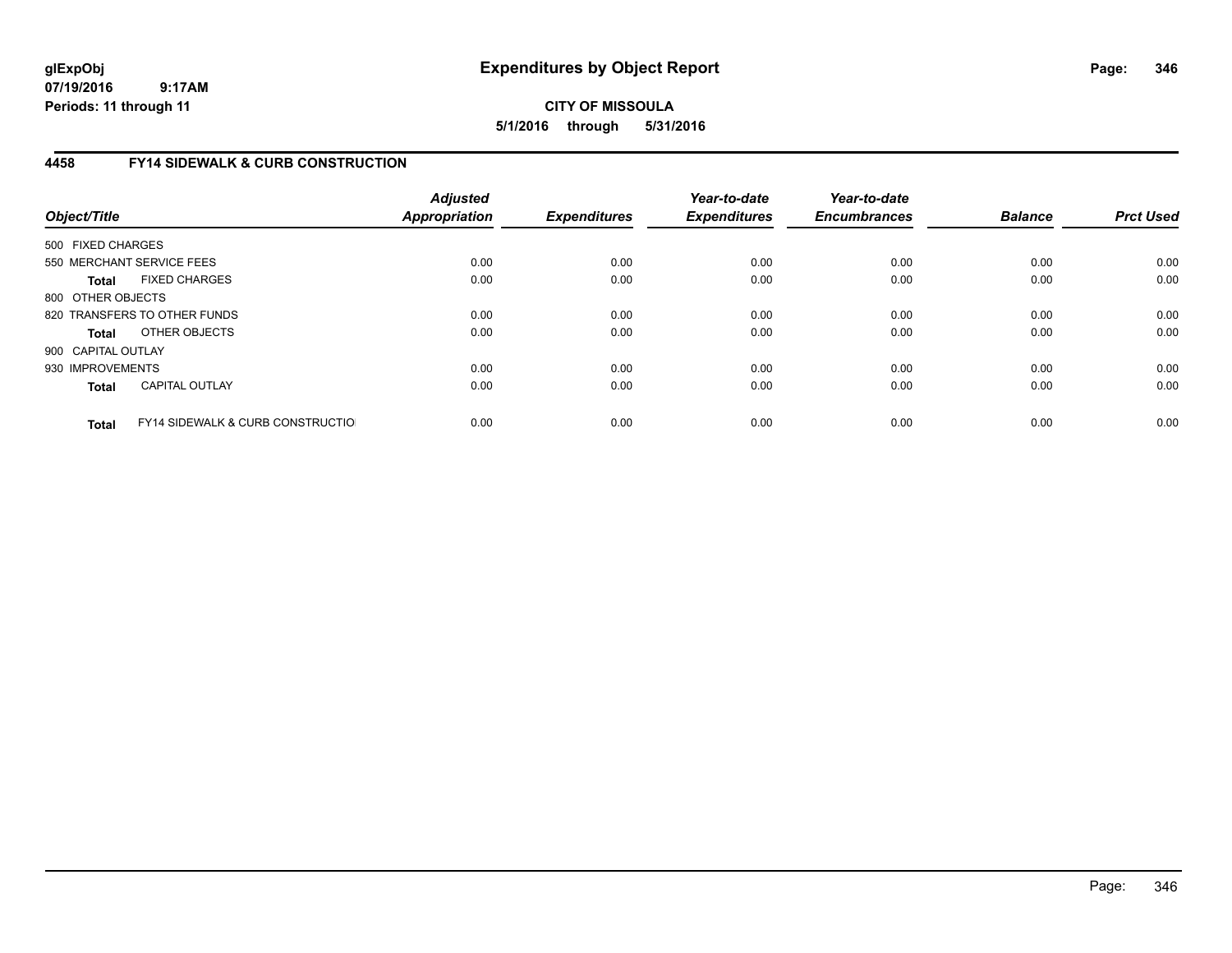#### **4459 FY15 SIDEWALK/CURB CONSTRUCTION**

| Object/Title       |                              | <b>Adjusted</b><br>Appropriation | <b>Expenditures</b> | Year-to-date<br><b>Expenditures</b> | Year-to-date<br><b>Encumbrances</b> | <b>Balance</b> | <b>Prct Used</b> |
|--------------------|------------------------------|----------------------------------|---------------------|-------------------------------------|-------------------------------------|----------------|------------------|
| 500 FIXED CHARGES  |                              |                                  |                     |                                     |                                     |                |                  |
|                    | 550 MERCHANT SERVICE FEES    | 0.00                             | 0.00                | 0.00                                | 0.00                                | 0.00           | 0.00             |
| <b>Total</b>       | <b>FIXED CHARGES</b>         | 0.00                             | 0.00                | 0.00                                | 0.00                                | 0.00           | 0.00             |
| 800 OTHER OBJECTS  |                              |                                  |                     |                                     |                                     |                |                  |
|                    | 820 TRANSFERS TO OTHER FUNDS | 0.00                             | 0.00                | 29.930.00                           | 0.00                                | $-29.930.00$   | 0.00             |
| Total              | OTHER OBJECTS                | 0.00                             | 0.00                | 29,930.00                           | 0.00                                | $-29,930.00$   | 0.00             |
| 900 CAPITAL OUTLAY |                              |                                  |                     |                                     |                                     |                |                  |
| 930 IMPROVEMENTS   |                              | 0.00                             | 0.00                | 0.00                                | 0.00                                | 0.00           | 0.00             |
| Total              | <b>CAPITAL OUTLAY</b>        | 0.00                             | 0.00                | 0.00                                | 0.00                                | 0.00           | 0.00             |
| <b>Total</b>       | PUBLIC WORKS OPERATIONS      | 0.00                             | 0.00                | 29,930.00                           | 0.00                                | $-29,930.00$   | 0.00             |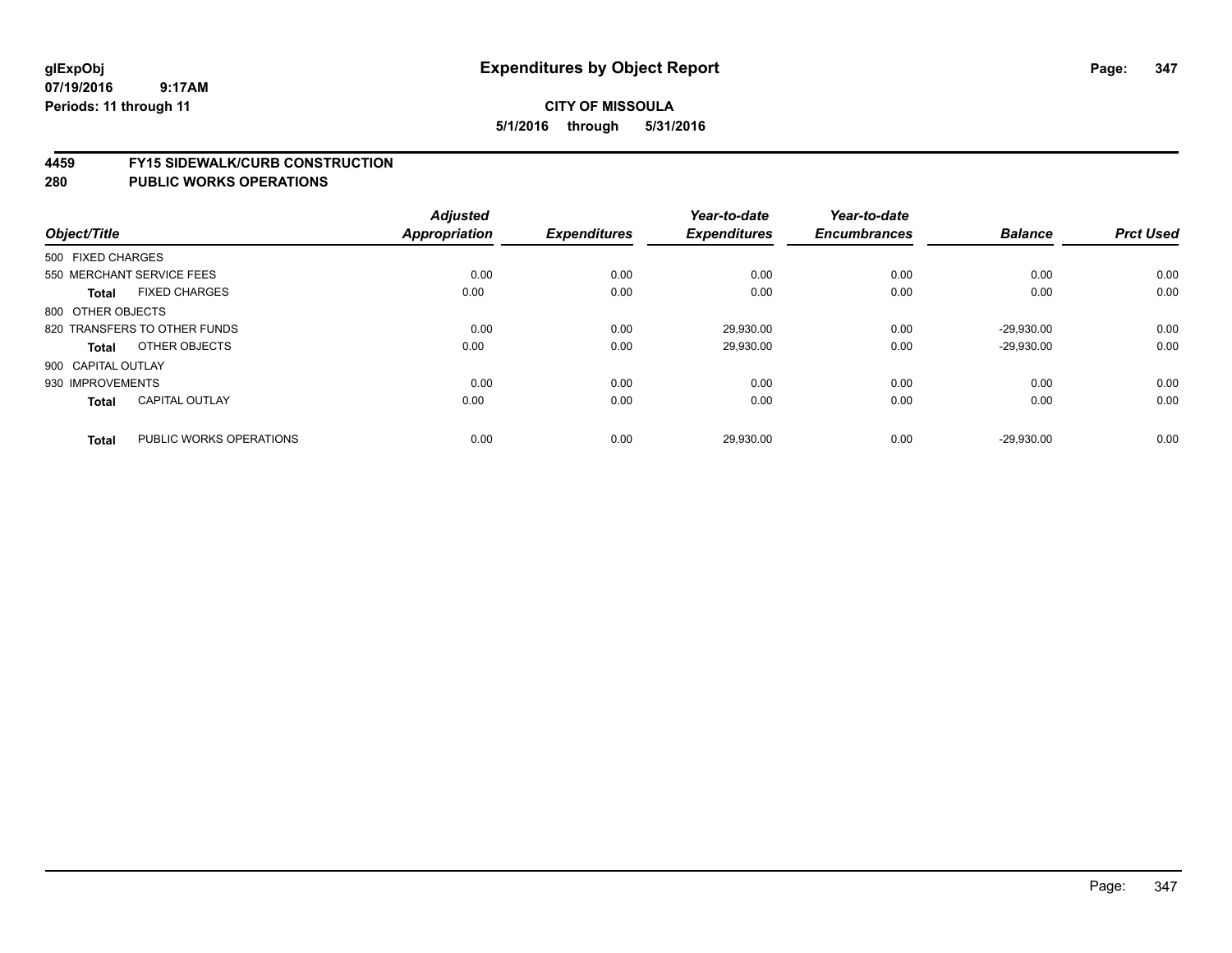# **CITY OF MISSOULA 5/1/2016 through 5/31/2016**

# **4459 FY15 SIDEWALK/CURB CONSTRUCTION**

| Object/Title       |                                        | <b>Adjusted</b><br><b>Appropriation</b> | <b>Expenditures</b> | Year-to-date<br><b>Expenditures</b> | Year-to-date<br><b>Encumbrances</b> | <b>Balance</b> | <b>Prct Used</b> |
|--------------------|----------------------------------------|-----------------------------------------|---------------------|-------------------------------------|-------------------------------------|----------------|------------------|
| 500 FIXED CHARGES  |                                        |                                         |                     |                                     |                                     |                |                  |
|                    | 550 MERCHANT SERVICE FEES              | 0.00                                    | 0.00                | 0.00                                | 0.00                                | 0.00           | 0.00             |
| <b>Total</b>       | <b>FIXED CHARGES</b>                   | 0.00                                    | 0.00                | 0.00                                | 0.00                                | 0.00           | 0.00             |
| 800 OTHER OBJECTS  |                                        |                                         |                     |                                     |                                     |                |                  |
|                    | 820 TRANSFERS TO OTHER FUNDS           | 0.00                                    | 0.00                | 29.930.00                           | 0.00                                | $-29.930.00$   | 0.00             |
| <b>Total</b>       | OTHER OBJECTS                          | 0.00                                    | 0.00                | 29.930.00                           | 0.00                                | $-29.930.00$   | 0.00             |
| 900 CAPITAL OUTLAY |                                        |                                         |                     |                                     |                                     |                |                  |
| 930 IMPROVEMENTS   |                                        | 0.00                                    | 0.00                | 0.00                                | 0.00                                | 0.00           | 0.00             |
| <b>Total</b>       | <b>CAPITAL OUTLAY</b>                  | 0.00                                    | 0.00                | 0.00                                | 0.00                                | 0.00           | 0.00             |
| <b>Total</b>       | <b>FY15 SIDEWALK/CURB CONSTRUCTION</b> | 0.00                                    | 0.00                | 29.930.00                           | 0.00                                | $-29.930.00$   | 0.00             |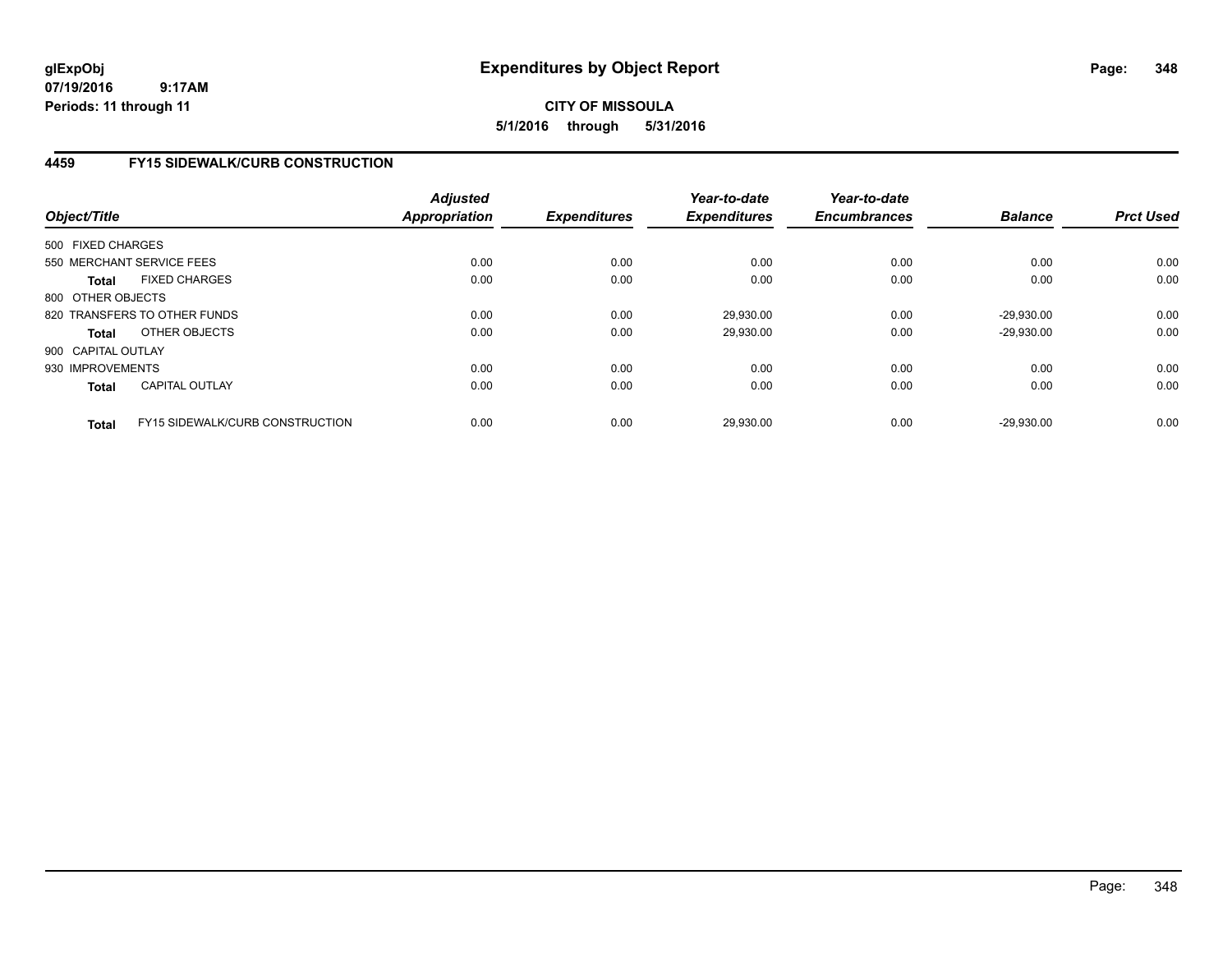#### **4460 FY16 SIDEWALK/CURB CONSTRUCTION**

| Object/Title       |                           | <b>Adjusted</b><br><b>Appropriation</b> | <b>Expenditures</b> | Year-to-date<br><b>Expenditures</b> | Year-to-date<br><b>Encumbrances</b> | <b>Balance</b> | <b>Prct Used</b> |
|--------------------|---------------------------|-----------------------------------------|---------------------|-------------------------------------|-------------------------------------|----------------|------------------|
| 500 FIXED CHARGES  |                           |                                         |                     |                                     |                                     |                |                  |
|                    | 550 MERCHANT SERVICE FEES | 0.00                                    | 0.00                | 0.00                                | 0.00                                | 0.00           | 0.00             |
| <b>Total</b>       | <b>FIXED CHARGES</b>      | 0.00                                    | 0.00                | 0.00                                | 0.00                                | 0.00           | 0.00             |
| 900 CAPITAL OUTLAY |                           |                                         |                     |                                     |                                     |                |                  |
| 930 IMPROVEMENTS   |                           | 0.00                                    | 0.00                | 86,803.79                           | 0.00                                | -86.803.79     | 0.00             |
| <b>Total</b>       | <b>CAPITAL OUTLAY</b>     | 0.00                                    | 0.00                | 86,803.79                           | 0.00                                | -86.803.79     | 0.00             |
| <b>Total</b>       | PUBLIC WORKS OPERATIONS   | 0.00                                    | 0.00                | 86.803.79                           | 0.00                                | -86.803.79     | 0.00             |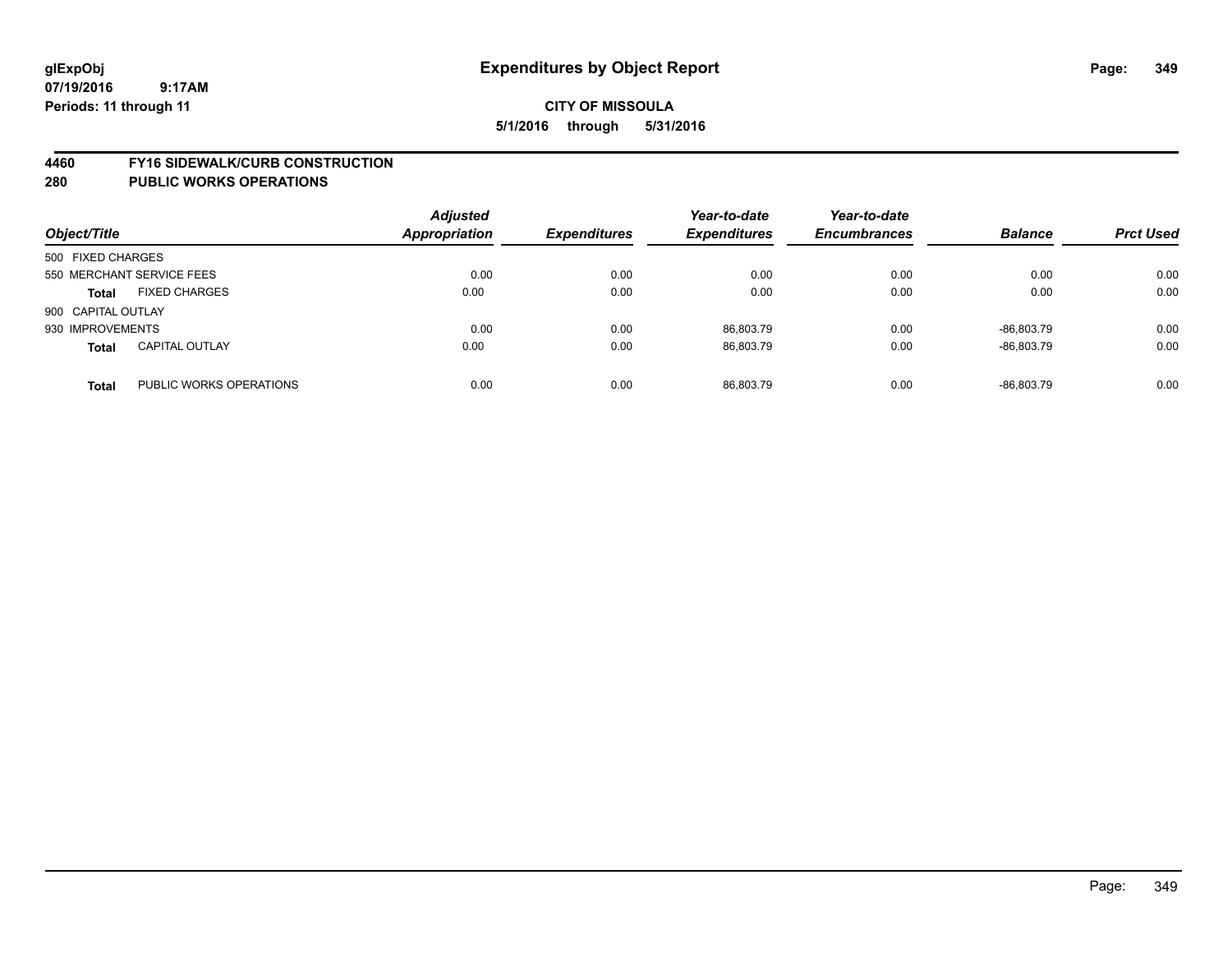**CITY OF MISSOULA 5/1/2016 through 5/31/2016**

## **4460 FY16 SIDEWALK/CURB CONSTRUCTION**

| Object/Title       |                                        | <b>Adjusted</b><br><b>Appropriation</b> | <b>Expenditures</b> | Year-to-date<br><b>Expenditures</b> | Year-to-date<br><b>Encumbrances</b> | <b>Balance</b> | <b>Prct Used</b> |
|--------------------|----------------------------------------|-----------------------------------------|---------------------|-------------------------------------|-------------------------------------|----------------|------------------|
| 500 FIXED CHARGES  |                                        |                                         |                     |                                     |                                     |                |                  |
|                    | 550 MERCHANT SERVICE FEES              | 0.00                                    | 0.00                | 0.00                                | 0.00                                | 0.00           | 0.00             |
| Total              | <b>FIXED CHARGES</b>                   | 0.00                                    | 0.00                | 0.00                                | 0.00                                | 0.00           | 0.00             |
| 900 CAPITAL OUTLAY |                                        |                                         |                     |                                     |                                     |                |                  |
| 930 IMPROVEMENTS   |                                        | 0.00                                    | 0.00                | 86.803.79                           | 0.00                                | -86.803.79     | 0.00             |
| <b>Total</b>       | <b>CAPITAL OUTLAY</b>                  | 0.00                                    | 0.00                | 86,803.79                           | 0.00                                | -86,803.79     | 0.00             |
| <b>Total</b>       | <b>FY16 SIDEWALK/CURB CONSTRUCTION</b> | 0.00                                    | 0.00                | 86,803.79                           | 0.00                                | -86,803.79     | 0.00             |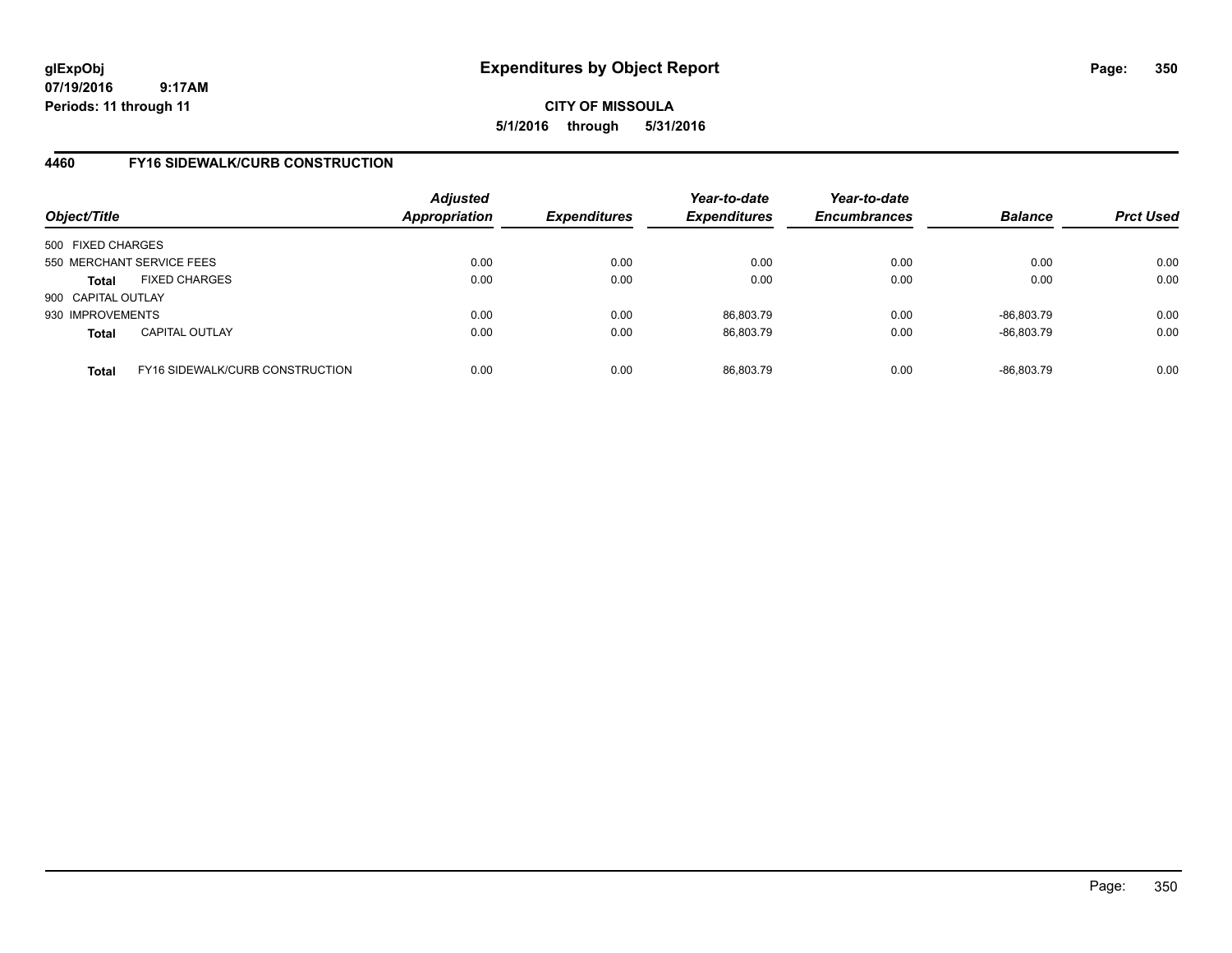#### **4461 FY17 SIDEWALK/CURB CONSTRUCTION**

| Object/Title       |                           | <b>Adjusted</b><br><b>Appropriation</b> | <b>Expenditures</b> | Year-to-date<br><b>Expenditures</b> | Year-to-date<br><b>Encumbrances</b> | <b>Balance</b> | <b>Prct Used</b> |
|--------------------|---------------------------|-----------------------------------------|---------------------|-------------------------------------|-------------------------------------|----------------|------------------|
| 500 FIXED CHARGES  |                           |                                         |                     |                                     |                                     |                |                  |
|                    | 550 MERCHANT SERVICE FEES | 0.00                                    | 0.00                | 0.00                                | 0.00                                | 0.00           | 0.00             |
| <b>Total</b>       | <b>FIXED CHARGES</b>      | 0.00                                    | 0.00                | 0.00                                | 0.00                                | 0.00           | 0.00             |
| 900 CAPITAL OUTLAY |                           |                                         |                     |                                     |                                     |                |                  |
| 930 IMPROVEMENTS   |                           | 0.00                                    | 0.00                | 0.00                                | 0.00                                | 0.00           | 0.00             |
| <b>Total</b>       | <b>CAPITAL OUTLAY</b>     | 0.00                                    | 0.00                | 0.00                                | 0.00                                | 0.00           | 0.00             |
| <b>Total</b>       | PUBLIC WORKS OPERATIONS   | 0.00                                    | 0.00                | 0.00                                | 0.00                                | 0.00           | 0.00             |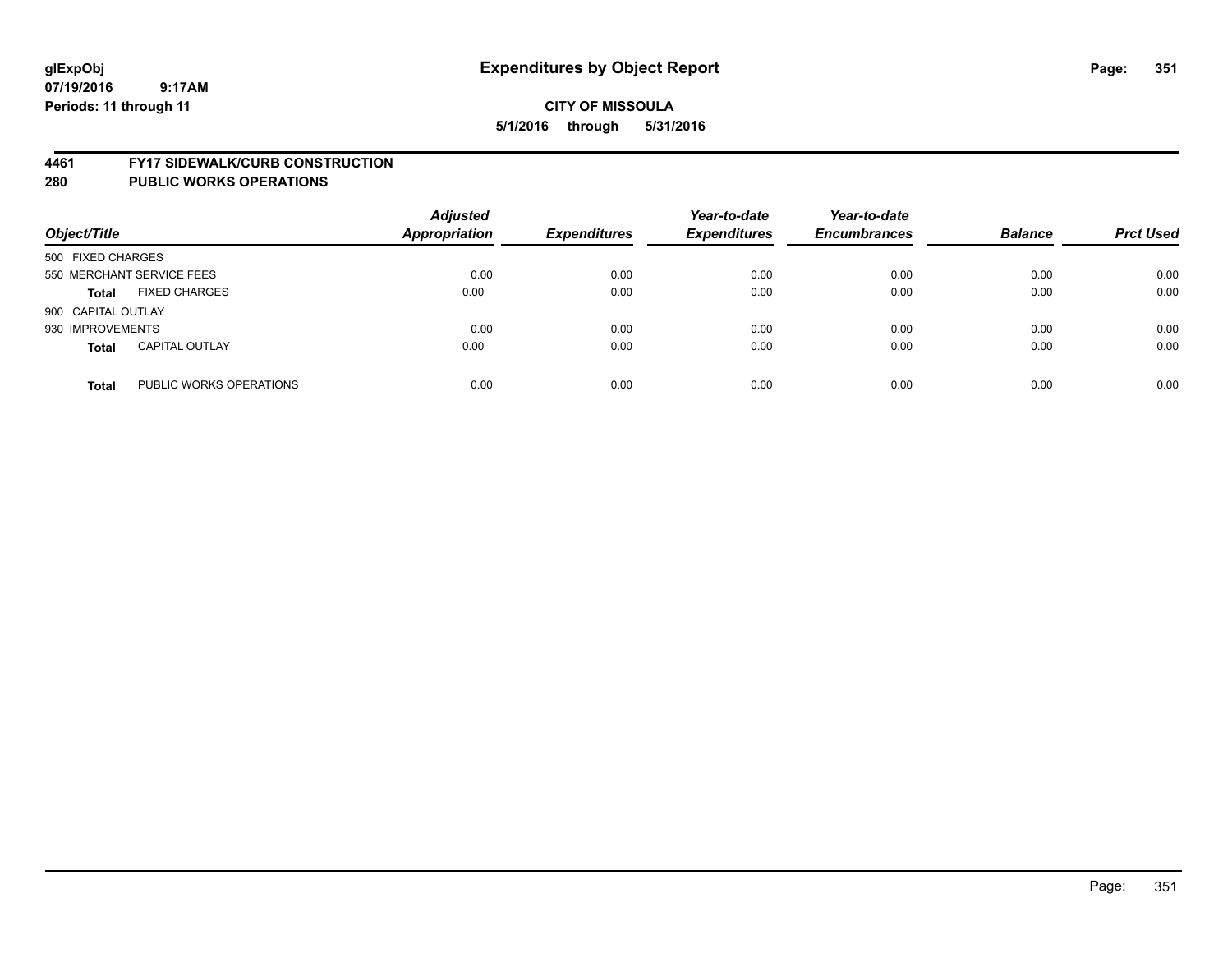**CITY OF MISSOULA 5/1/2016 through 5/31/2016**

## **4461 FY17 SIDEWALK/CURB CONSTRUCTION**

| Object/Title       |                                        | <b>Adjusted</b><br><b>Appropriation</b> | <b>Expenditures</b> | Year-to-date<br><b>Expenditures</b> | Year-to-date<br><b>Encumbrances</b> | <b>Balance</b> | <b>Prct Used</b> |
|--------------------|----------------------------------------|-----------------------------------------|---------------------|-------------------------------------|-------------------------------------|----------------|------------------|
| 500 FIXED CHARGES  |                                        |                                         |                     |                                     |                                     |                |                  |
|                    | 550 MERCHANT SERVICE FEES              | 0.00                                    | 0.00                | 0.00                                | 0.00                                | 0.00           | 0.00             |
| <b>Total</b>       | <b>FIXED CHARGES</b>                   | 0.00                                    | 0.00                | 0.00                                | 0.00                                | 0.00           | 0.00             |
| 900 CAPITAL OUTLAY |                                        |                                         |                     |                                     |                                     |                |                  |
| 930 IMPROVEMENTS   |                                        | 0.00                                    | 0.00                | 0.00                                | 0.00                                | 0.00           | 0.00             |
| <b>Total</b>       | <b>CAPITAL OUTLAY</b>                  | 0.00                                    | 0.00                | 0.00                                | 0.00                                | 0.00           | 0.00             |
| <b>Total</b>       | <b>FY17 SIDEWALK/CURB CONSTRUCTION</b> | 0.00                                    | 0.00                | 0.00                                | 0.00                                | 0.00           | 0.00             |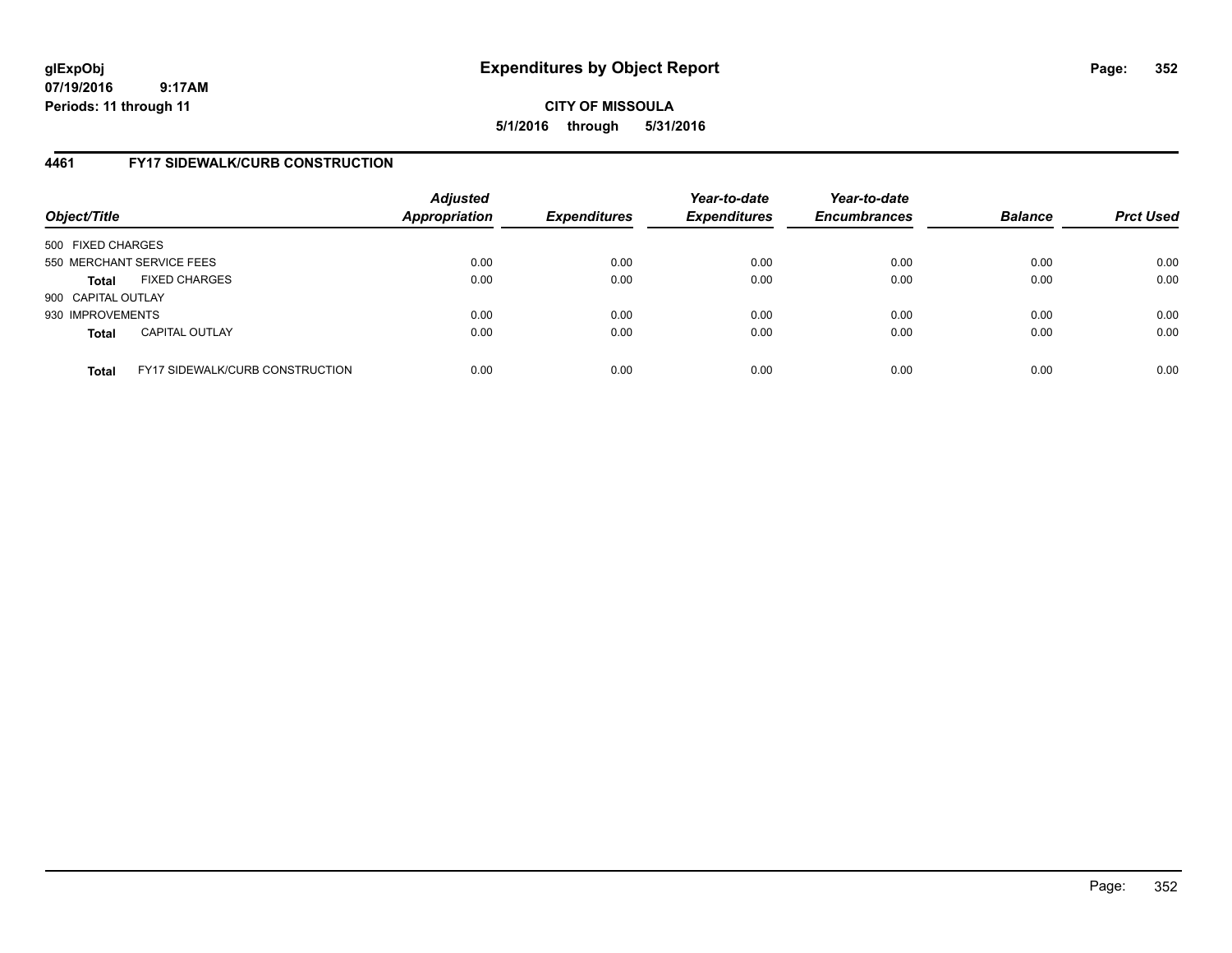## **CITY OF MISSOULA 5/1/2016 through 5/31/2016**

**4531 SID 531 TRAFFIC CALMING**

**000 \*\*\* Title Not Found \*\*\***

| Object/Title                            | <b>Adjusted</b><br>Appropriation | <b>Expenditures</b> | Year-to-date<br><b>Expenditures</b> | Year-to-date<br><b>Encumbrances</b> | <b>Balance</b> | <b>Prct Used</b> |
|-----------------------------------------|----------------------------------|---------------------|-------------------------------------|-------------------------------------|----------------|------------------|
| 500 FIXED CHARGES                       |                                  |                     |                                     |                                     |                |                  |
| 550 MERCHANT SERVICE FEES               | 0.00                             | 0.00                | 0.00                                | 0.00                                | 0.00           | 0.00             |
| <b>FIXED CHARGES</b><br><b>Total</b>    | 0.00                             | 0.00                | 0.00                                | 0.00                                | 0.00           | 0.00             |
| 600 DEBT SERVICE                        |                                  |                     |                                     |                                     |                |                  |
| 620 INTEREST / SERVICE FEES             | 0.00                             | 0.00                | 0.00                                | 0.00                                | 0.00           | 0.00             |
| <b>DEBT SERVICE</b><br><b>Total</b>     | 0.00                             | 0.00                | 0.00                                | 0.00                                | 0.00           | 0.00             |
| *** Title Not Found ***<br><b>Total</b> | 0.00                             | 0.00                | 0.00                                | 0.00                                | 0.00           | 0.00             |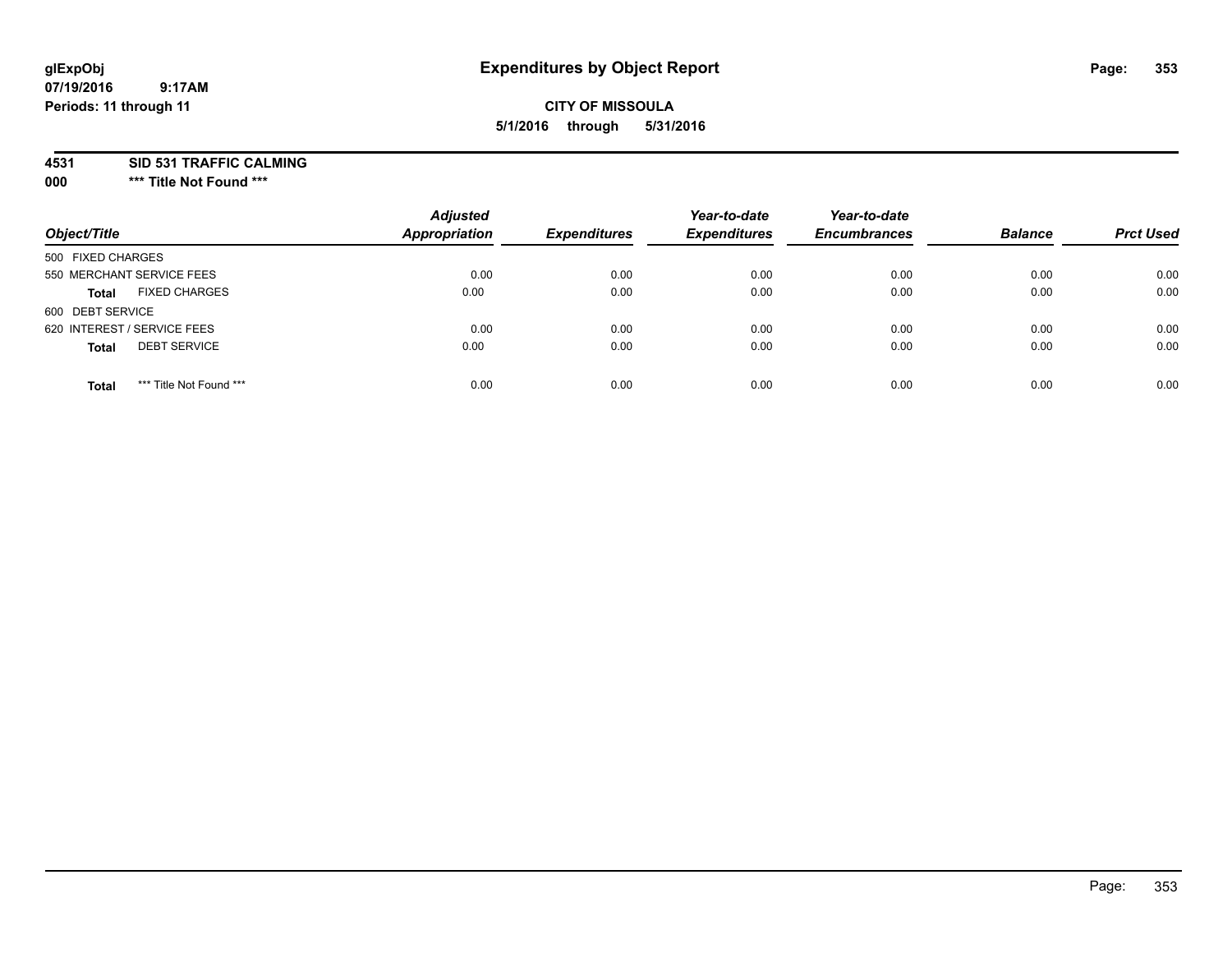# **4531 SID 531 TRAFFIC CALMING**

**390 NON-DEPARTMENTAL**

| Object/Title              |                       | <b>Adjusted</b><br><b>Appropriation</b> | <b>Expenditures</b> | Year-to-date<br><b>Expenditures</b> | Year-to-date<br><b>Encumbrances</b> | <b>Balance</b> | <b>Prct Used</b> |
|---------------------------|-----------------------|-----------------------------------------|---------------------|-------------------------------------|-------------------------------------|----------------|------------------|
| 500 FIXED CHARGES         |                       |                                         |                     |                                     |                                     |                |                  |
| 550 MERCHANT SERVICE FEES |                       | 0.00                                    | 0.00                | 0.00                                | 0.00                                | 0.00           | 0.00             |
| <b>Total</b>              | <b>FIXED CHARGES</b>  | 0.00                                    | 0.00                | 0.00                                | 0.00                                | 0.00           | 0.00             |
| 900 CAPITAL OUTLAY        |                       |                                         |                     |                                     |                                     |                |                  |
| 930 IMPROVEMENTS          |                       | 0.00                                    | 0.00                | 0.00                                | 0.00                                | 0.00           | 0.00             |
| Total                     | <b>CAPITAL OUTLAY</b> | 0.00                                    | 0.00                | 0.00                                | 0.00                                | 0.00           | 0.00             |
| <b>Total</b>              | NON-DEPARTMENTAL      | 0.00                                    | 0.00                | 0.00                                | 0.00                                | 0.00           | 0.00             |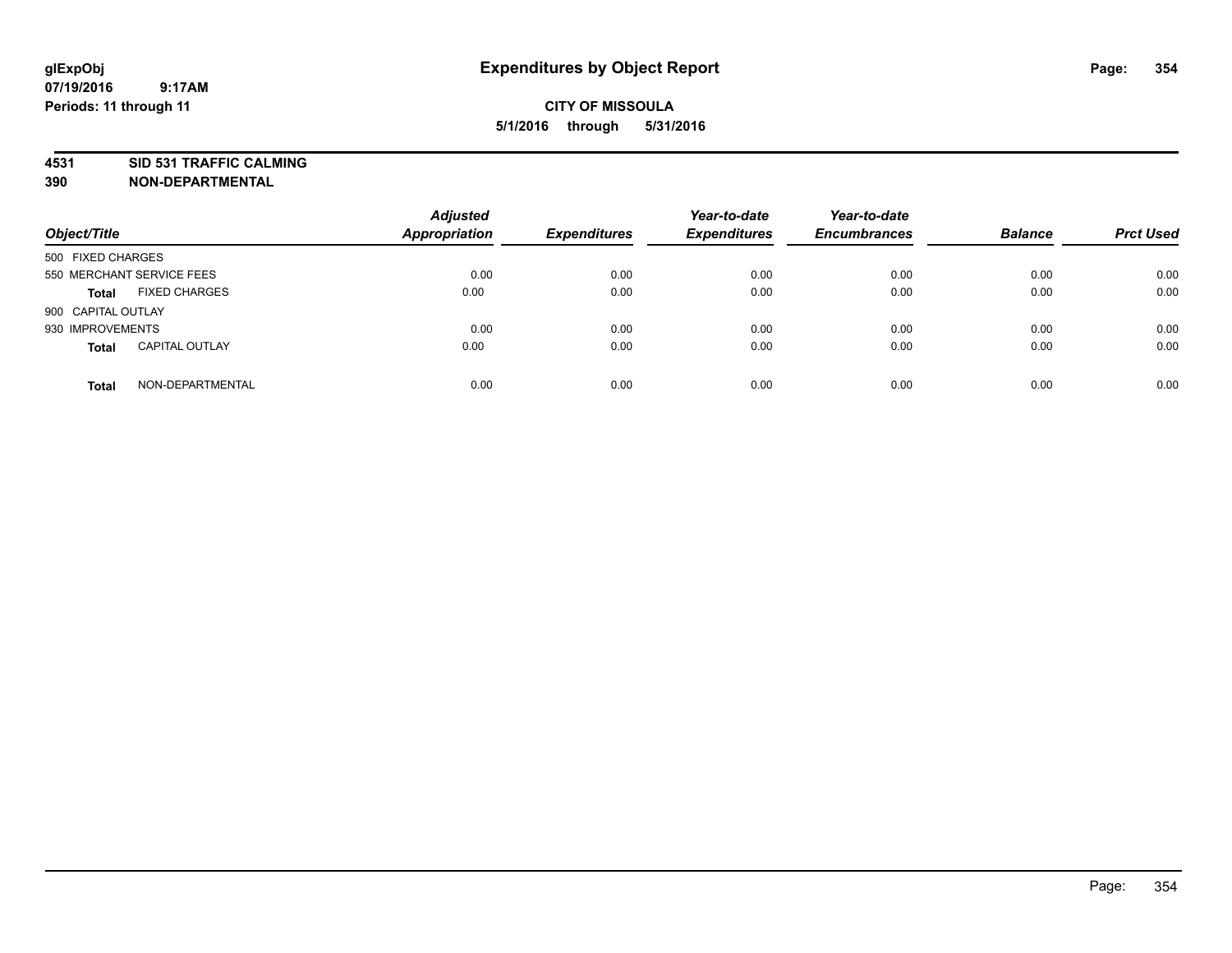**CITY OF MISSOULA 5/1/2016 through 5/31/2016**

### **4531 SID 531 TRAFFIC CALMING**

| Object/Title       |                             | <b>Adjusted</b><br>Appropriation | <b>Expenditures</b> | Year-to-date<br><b>Expenditures</b> | Year-to-date<br><b>Encumbrances</b> | <b>Balance</b> | <b>Prct Used</b> |
|--------------------|-----------------------------|----------------------------------|---------------------|-------------------------------------|-------------------------------------|----------------|------------------|
|                    |                             |                                  |                     |                                     |                                     |                |                  |
| 500 FIXED CHARGES  |                             |                                  |                     |                                     |                                     |                |                  |
|                    | 550 MERCHANT SERVICE FEES   | 0.00                             | 0.00                | 0.00                                | 0.00                                | 0.00           | 0.00             |
| Total              | <b>FIXED CHARGES</b>        | 0.00                             | 0.00                | 0.00                                | 0.00                                | 0.00           | 0.00             |
| 600 DEBT SERVICE   |                             |                                  |                     |                                     |                                     |                |                  |
|                    | 620 INTEREST / SERVICE FEES | 0.00                             | 0.00                | 0.00                                | 0.00                                | 0.00           | 0.00             |
| <b>Total</b>       | <b>DEBT SERVICE</b>         | 0.00                             | 0.00                | 0.00                                | 0.00                                | 0.00           | 0.00             |
| 900 CAPITAL OUTLAY |                             |                                  |                     |                                     |                                     |                |                  |
| 930 IMPROVEMENTS   |                             | 0.00                             | 0.00                | 0.00                                | 0.00                                | 0.00           | 0.00             |
| <b>Total</b>       | <b>CAPITAL OUTLAY</b>       | 0.00                             | 0.00                | 0.00                                | 0.00                                | 0.00           | 0.00             |
| <b>Total</b>       | SID 531 TRAFFIC CALMING     | 0.00                             | 0.00                | 0.00                                | 0.00                                | 0.00           | 0.00             |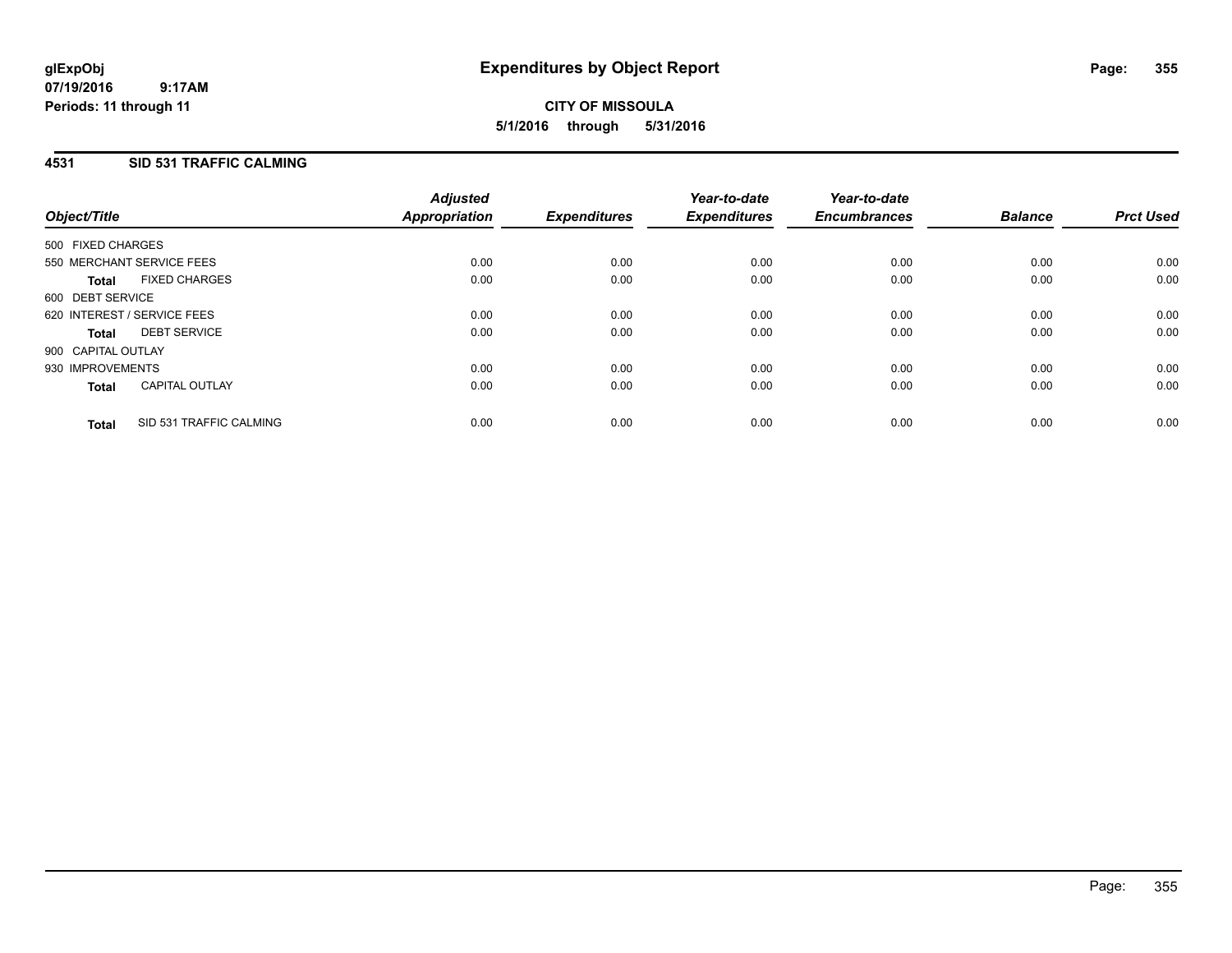#### **4532 MALONEY RANCH SID**

**390 NON-DEPARTMENTAL**

| Object/Title              |                       | <b>Adjusted</b><br><b>Appropriation</b> | <b>Expenditures</b> | Year-to-date<br><b>Expenditures</b> | Year-to-date<br><b>Encumbrances</b> | <b>Balance</b> | <b>Prct Used</b> |
|---------------------------|-----------------------|-----------------------------------------|---------------------|-------------------------------------|-------------------------------------|----------------|------------------|
| 500 FIXED CHARGES         |                       |                                         |                     |                                     |                                     |                |                  |
| 550 MERCHANT SERVICE FEES |                       | 0.00                                    | 0.00                | 0.00                                | 0.00                                | 0.00           | 0.00             |
| <b>Total</b>              | <b>FIXED CHARGES</b>  | 0.00                                    | 0.00                | 0.00                                | 0.00                                | 0.00           | 0.00             |
| 900 CAPITAL OUTLAY        |                       |                                         |                     |                                     |                                     |                |                  |
| 930 IMPROVEMENTS          |                       | 0.00                                    | 0.00                | 0.00                                | 0.00                                | 0.00           | 0.00             |
| <b>Total</b>              | <b>CAPITAL OUTLAY</b> | 0.00                                    | 0.00                | 0.00                                | 0.00                                | 0.00           | 0.00             |
| <b>Total</b>              | NON-DEPARTMENTAL      | 0.00                                    | 0.00                | 0.00                                | 0.00                                | 0.00           | 0.00             |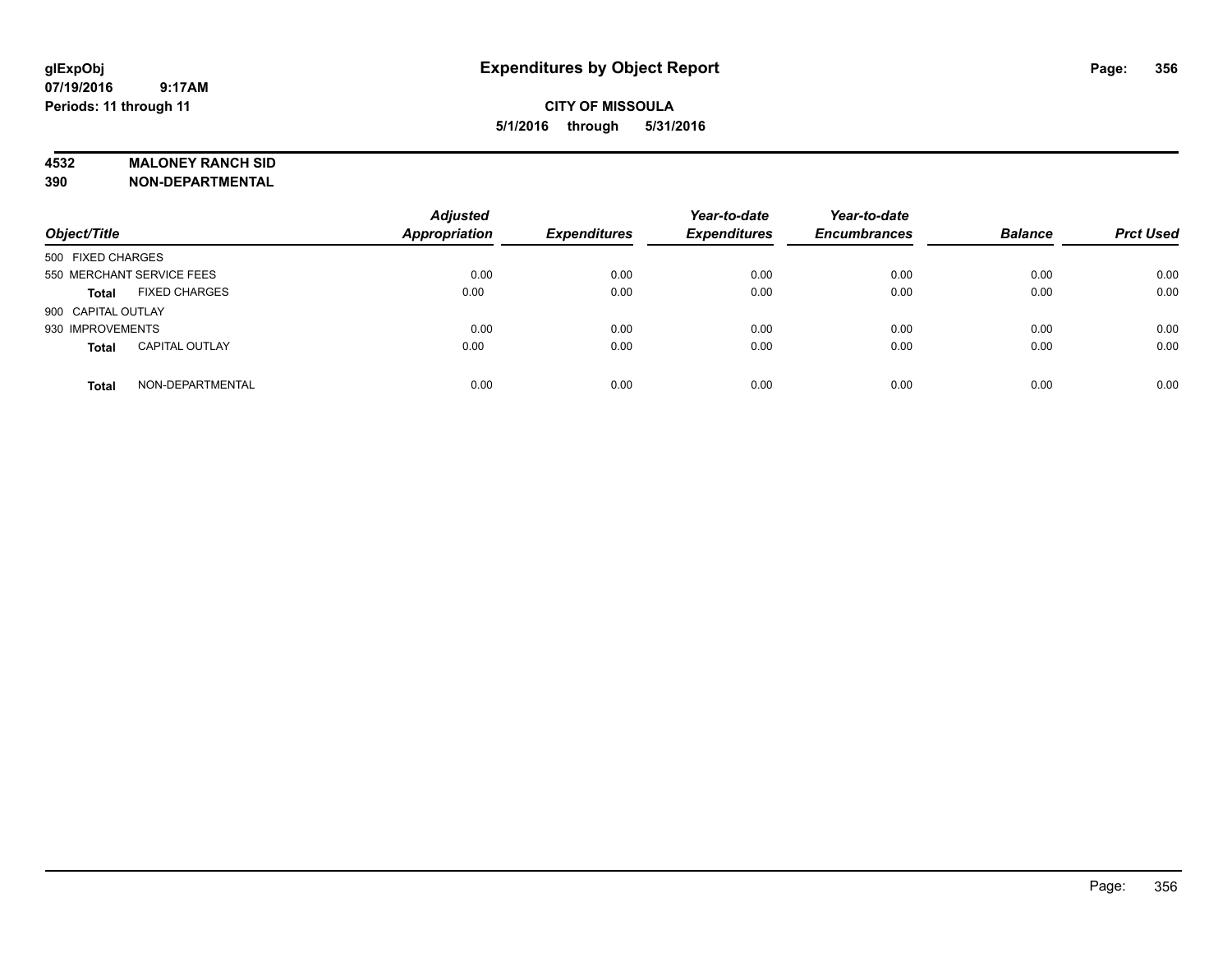**CITY OF MISSOULA 5/1/2016 through 5/31/2016**

#### **4532 MALONEY RANCH SID**

| Object/Title                             | <b>Adjusted</b><br><b>Appropriation</b> | <b>Expenditures</b> | Year-to-date<br><b>Expenditures</b> | Year-to-date<br><b>Encumbrances</b> | <b>Balance</b> | <b>Prct Used</b> |
|------------------------------------------|-----------------------------------------|---------------------|-------------------------------------|-------------------------------------|----------------|------------------|
| 500 FIXED CHARGES                        |                                         |                     |                                     |                                     |                |                  |
| 550 MERCHANT SERVICE FEES                | 0.00                                    | 0.00                | 0.00                                | 0.00                                | 0.00           | 0.00             |
| <b>FIXED CHARGES</b><br><b>Total</b>     | 0.00                                    | 0.00                | 0.00                                | 0.00                                | 0.00           | 0.00             |
| 900 CAPITAL OUTLAY                       |                                         |                     |                                     |                                     |                |                  |
| 930 IMPROVEMENTS                         | 0.00                                    | 0.00                | 0.00                                | 0.00                                | 0.00           | 0.00             |
| <b>CAPITAL OUTLAY</b><br><b>Total</b>    | 0.00                                    | 0.00                | 0.00                                | 0.00                                | 0.00           | 0.00             |
| <b>MALONEY RANCH SID</b><br><b>Total</b> | 0.00                                    | 0.00                | 0.00                                | 0.00                                | 0.00           | 0.00             |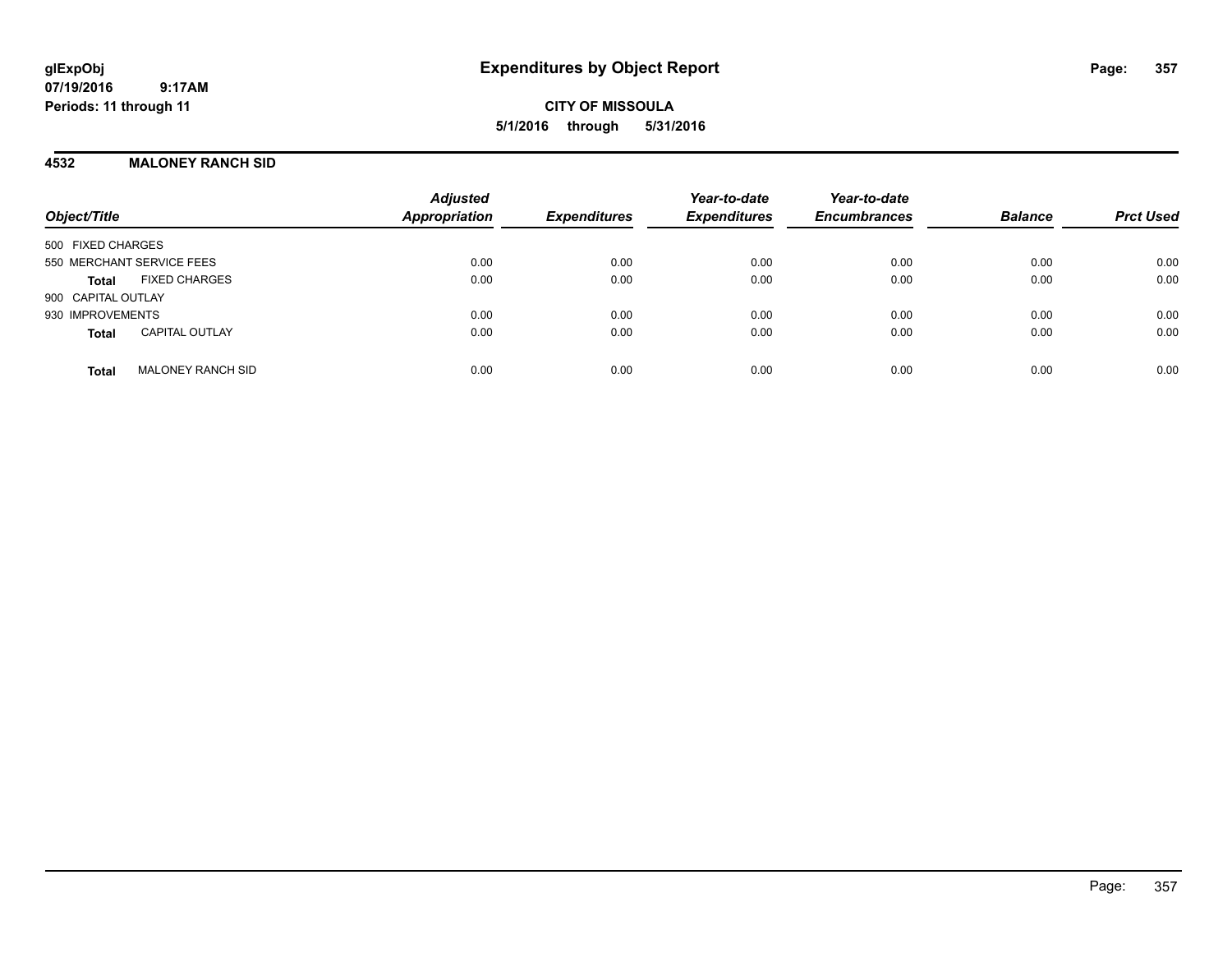**4533 RATTLESNAKE SEWER SID**

**390 NON-DEPARTMENTAL**

| Object/Title                         | <b>Adjusted</b><br>Appropriation | <b>Expenditures</b> | Year-to-date<br><b>Expenditures</b> | Year-to-date<br><b>Encumbrances</b> | <b>Balance</b> | <b>Prct Used</b> |
|--------------------------------------|----------------------------------|---------------------|-------------------------------------|-------------------------------------|----------------|------------------|
| 500 FIXED CHARGES                    |                                  |                     |                                     |                                     |                |                  |
| 550 MERCHANT SERVICE FEES            | 0.00                             | 0.00                | 0.00                                | 0.00                                | 0.00           | 0.00             |
| <b>FIXED CHARGES</b><br><b>Total</b> | 0.00                             | 0.00                | 0.00                                | 0.00                                | 0.00           | 0.00             |
| NON-DEPARTMENTAL<br><b>Total</b>     | 0.00                             | 0.00                | 0.00                                | 0.00                                | 0.00           | 0.00             |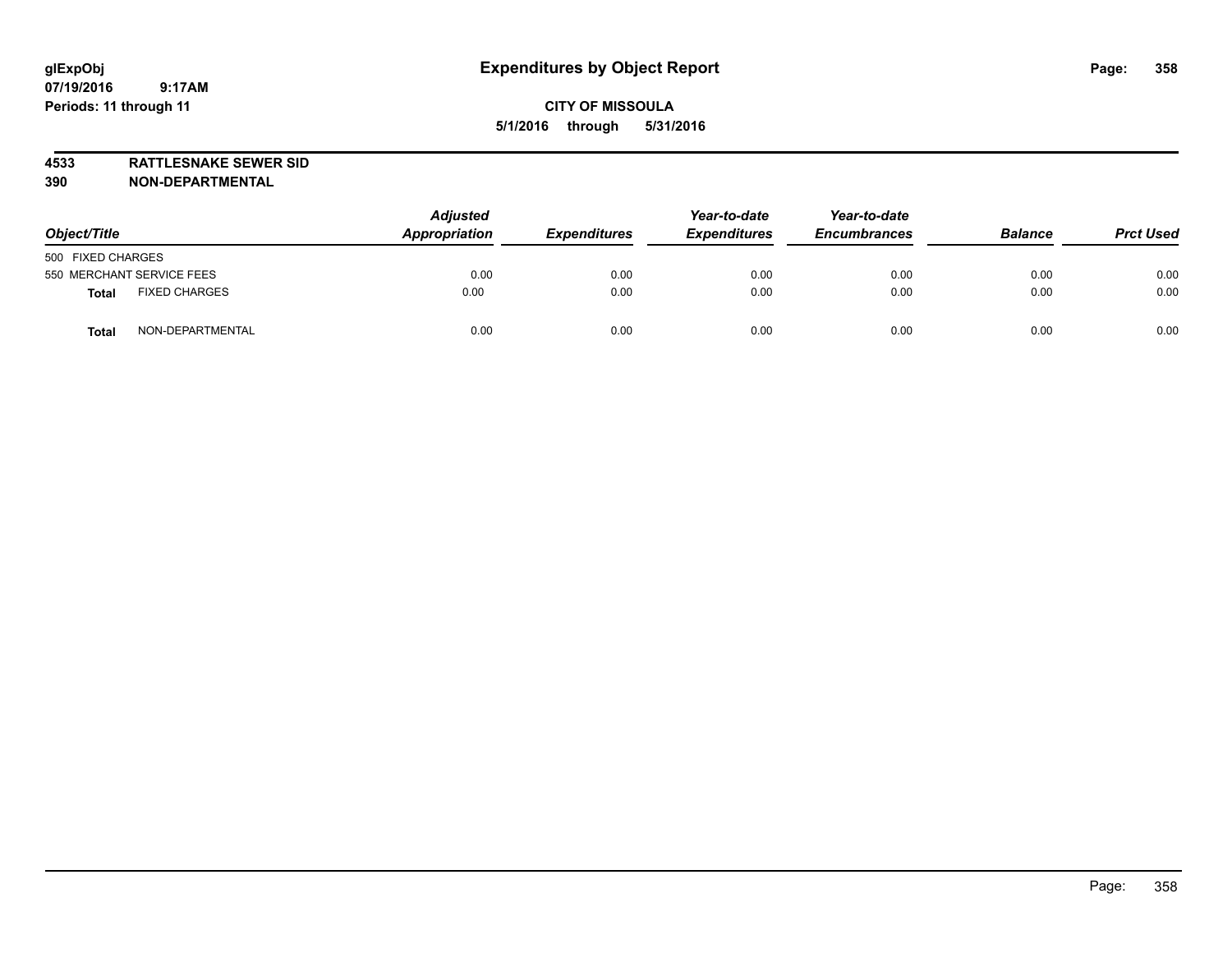**CITY OF MISSOULA 5/1/2016 through 5/31/2016**

### **4533 RATTLESNAKE SEWER SID**

| Object/Title                   | <b>Adjusted</b><br>Appropriation | <b>Expenditures</b> | Year-to-date<br><b>Expenditures</b> | Year-to-date<br><b>Encumbrances</b> | <b>Balance</b> | <b>Prct Used</b> |
|--------------------------------|----------------------------------|---------------------|-------------------------------------|-------------------------------------|----------------|------------------|
| 500 FIXED CHARGES              |                                  |                     |                                     |                                     |                |                  |
| 550 MERCHANT SERVICE FEES      | 0.00                             | 0.00                | 0.00                                | 0.00                                | 0.00           | 0.00             |
| <b>FIXED CHARGES</b><br>Total  | 0.00                             | 0.00                | 0.00                                | 0.00                                | 0.00           | 0.00             |
| RATTLESNAKE SEWER SID<br>Total | 0.00                             | 0.00                | 0.00                                | 0.00                                | 0.00           | 0.00             |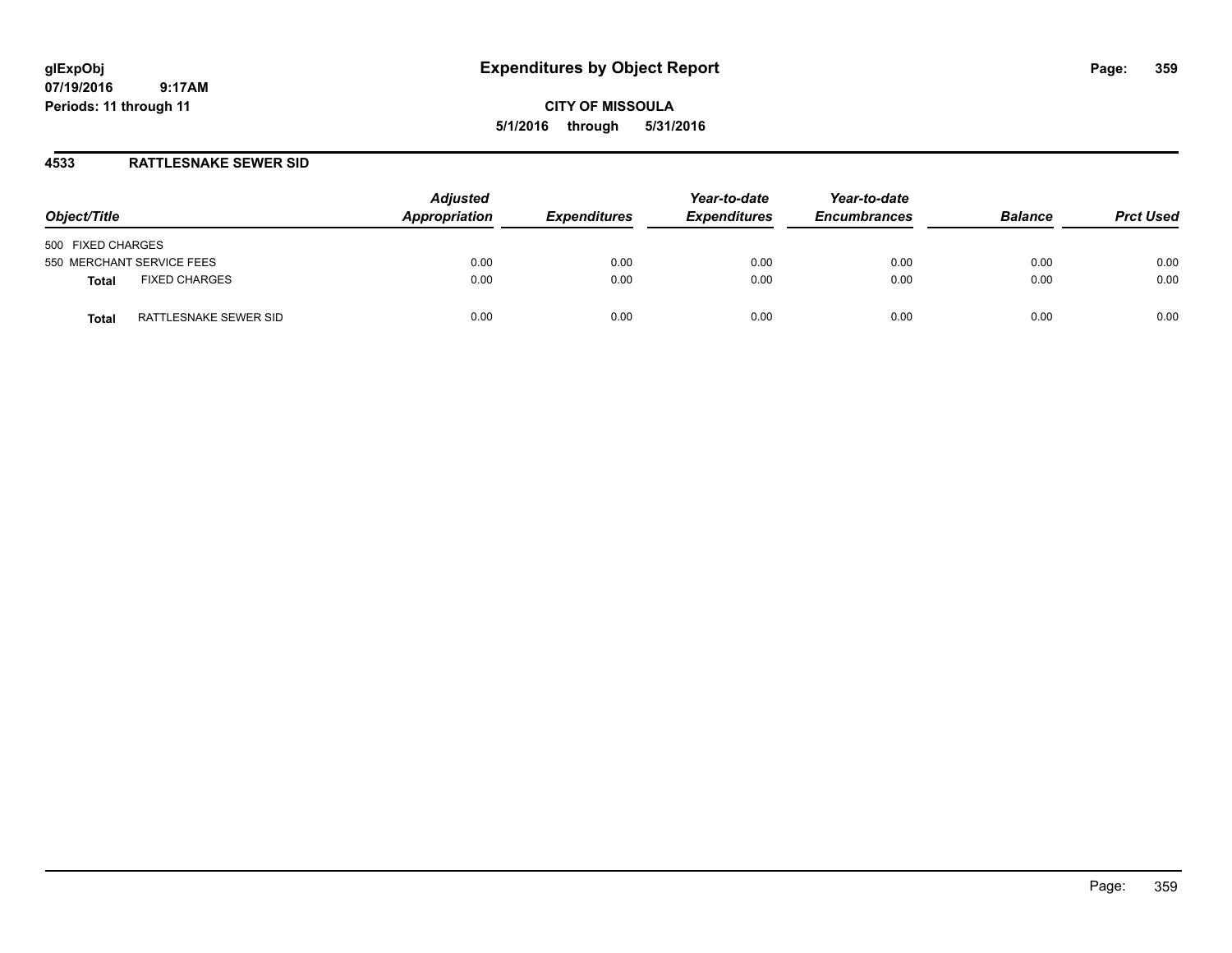### **4534 SID 534 LINCOLNWOOD**

**390 NON-DEPARTMENTAL**

| Object/Title                         | <b>Adjusted</b><br>Appropriation | <b>Expenditures</b> | Year-to-date<br><b>Expenditures</b> | Year-to-date<br><b>Encumbrances</b> | <b>Balance</b> | <b>Prct Used</b> |
|--------------------------------------|----------------------------------|---------------------|-------------------------------------|-------------------------------------|----------------|------------------|
| 500 FIXED CHARGES                    |                                  |                     |                                     |                                     |                |                  |
| 550 MERCHANT SERVICE FEES            | 0.00                             | 0.00                | 0.00                                | 0.00                                | 0.00           | 0.00             |
| <b>FIXED CHARGES</b><br><b>Total</b> | 0.00                             | 0.00                | 0.00                                | 0.00                                | 0.00           | 0.00             |
| 800 OTHER OBJECTS                    |                                  |                     |                                     |                                     |                |                  |
| 820 TRANSFERS TO OTHER FUNDS         | 0.00                             | 0.00                | 0.00                                | 0.00                                | 0.00           | 0.00             |
| OTHER OBJECTS<br><b>Total</b>        | 0.00                             | 0.00                | 0.00                                | 0.00                                | 0.00           | 0.00             |
| NON-DEPARTMENTAL<br><b>Total</b>     | 0.00                             | 0.00                | 0.00                                | 0.00                                | 0.00           | 0.00             |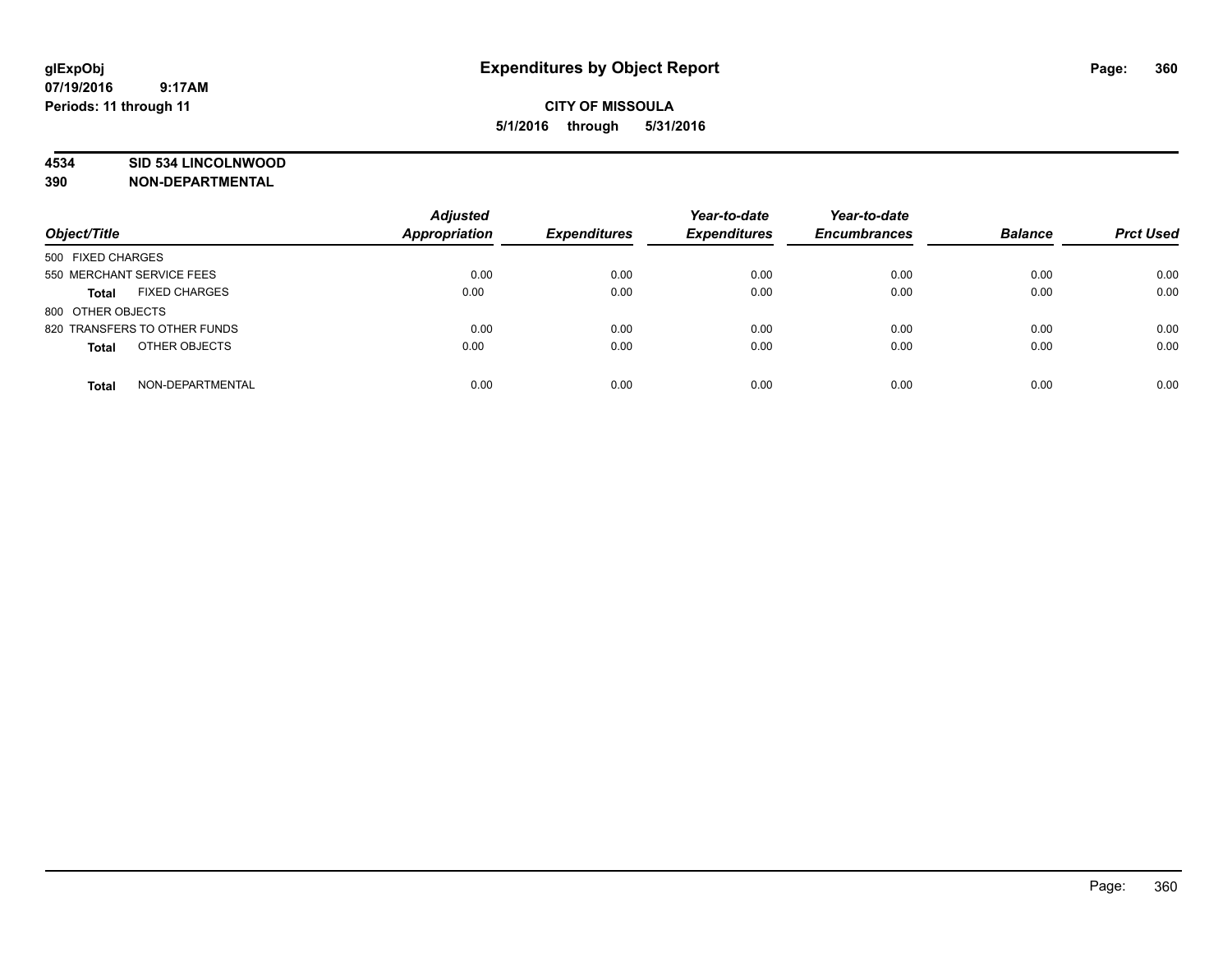**CITY OF MISSOULA 5/1/2016 through 5/31/2016**

## **4534 SID 534 LINCOLNWOOD**

| Object/Title                         | <b>Adjusted</b><br><b>Appropriation</b> | <b>Expenditures</b> | Year-to-date<br><b>Expenditures</b> | Year-to-date<br><b>Encumbrances</b> | <b>Balance</b> | <b>Prct Used</b> |
|--------------------------------------|-----------------------------------------|---------------------|-------------------------------------|-------------------------------------|----------------|------------------|
| 500 FIXED CHARGES                    |                                         |                     |                                     |                                     |                |                  |
| 550 MERCHANT SERVICE FEES            | 0.00                                    | 0.00                | 0.00                                | 0.00                                | 0.00           | 0.00             |
| <b>FIXED CHARGES</b><br><b>Total</b> | 0.00                                    | 0.00                | 0.00                                | 0.00                                | 0.00           | 0.00             |
| 800 OTHER OBJECTS                    |                                         |                     |                                     |                                     |                |                  |
| 820 TRANSFERS TO OTHER FUNDS         | 0.00                                    | 0.00                | 0.00                                | 0.00                                | 0.00           | 0.00             |
| OTHER OBJECTS<br><b>Total</b>        | 0.00                                    | 0.00                | 0.00                                | 0.00                                | 0.00           | 0.00             |
| SID 534 LINCOLNWOOD<br><b>Total</b>  | 0.00                                    | 0.00                | 0.00                                | 0.00                                | 0.00           | 0.00             |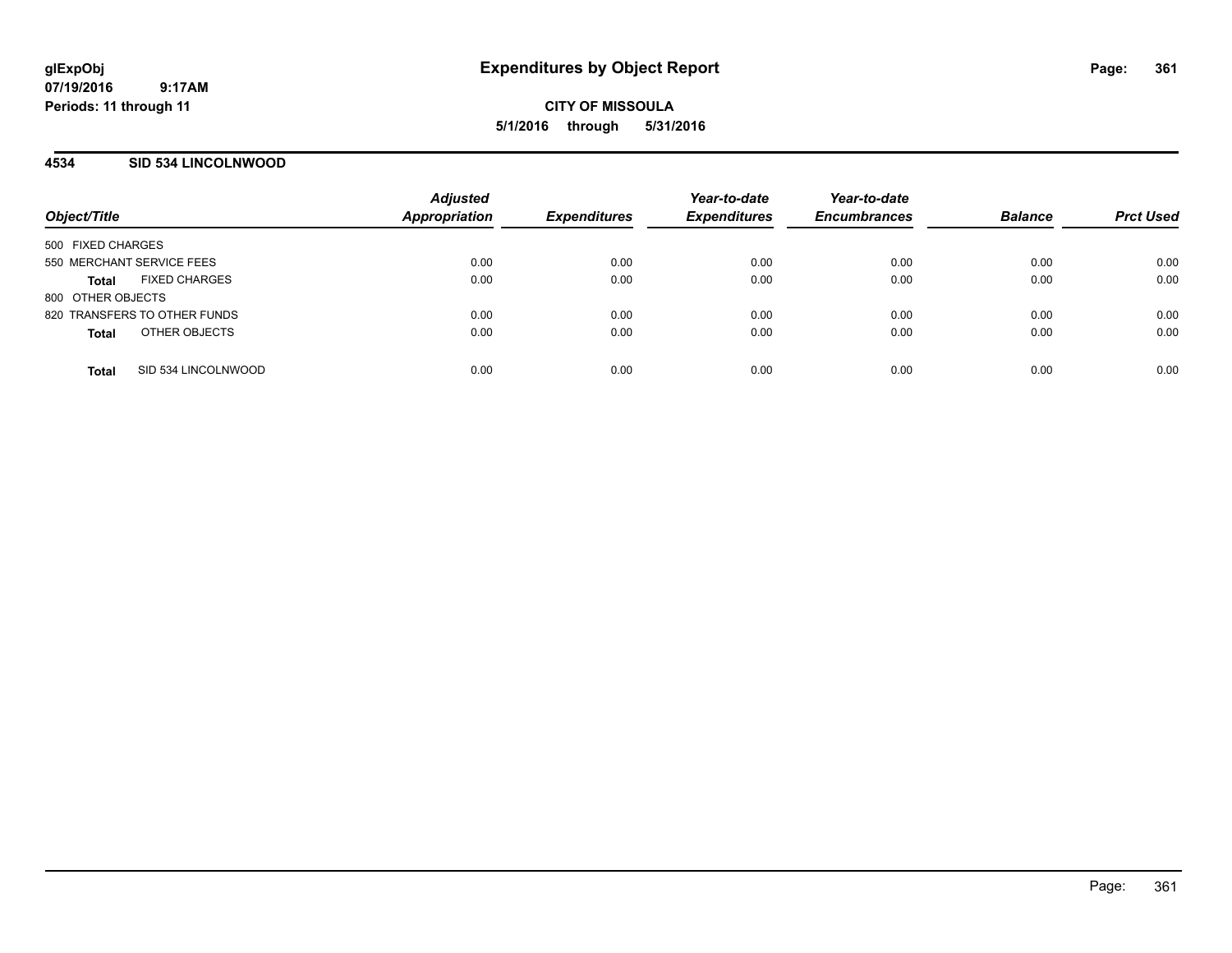## **CITY OF MISSOULA 5/1/2016 through 5/31/2016**

#### **4535 SLANT STREET TRAFFIC CALMING**

**000 \*\*\* Title Not Found \*\*\***

| Object/Title                            | <b>Adjusted</b><br><b>Appropriation</b> | <b>Expenditures</b> | Year-to-date<br><b>Expenditures</b> | Year-to-date<br><b>Encumbrances</b> | <b>Balance</b> | <b>Prct Used</b> |
|-----------------------------------------|-----------------------------------------|---------------------|-------------------------------------|-------------------------------------|----------------|------------------|
| 500 FIXED CHARGES                       |                                         |                     |                                     |                                     |                |                  |
| 550 MERCHANT SERVICE FEES               | 0.00                                    | 0.00                | 0.00                                | 0.00                                | 0.00           | 0.00             |
| <b>FIXED CHARGES</b><br><b>Total</b>    | 0.00                                    | 0.00                | 0.00                                | 0.00                                | 0.00           | 0.00             |
| 600 DEBT SERVICE                        |                                         |                     |                                     |                                     |                |                  |
| 620 INTEREST / SERVICE FEES             | 0.00                                    | 0.00                | 0.00                                | 0.00                                | 0.00           | 0.00             |
| <b>DEBT SERVICE</b><br><b>Total</b>     | 0.00                                    | 0.00                | 0.00                                | 0.00                                | 0.00           | 0.00             |
| *** Title Not Found ***<br><b>Total</b> | 0.00                                    | 0.00                | 0.00                                | 0.00                                | 0.00           | 0.00             |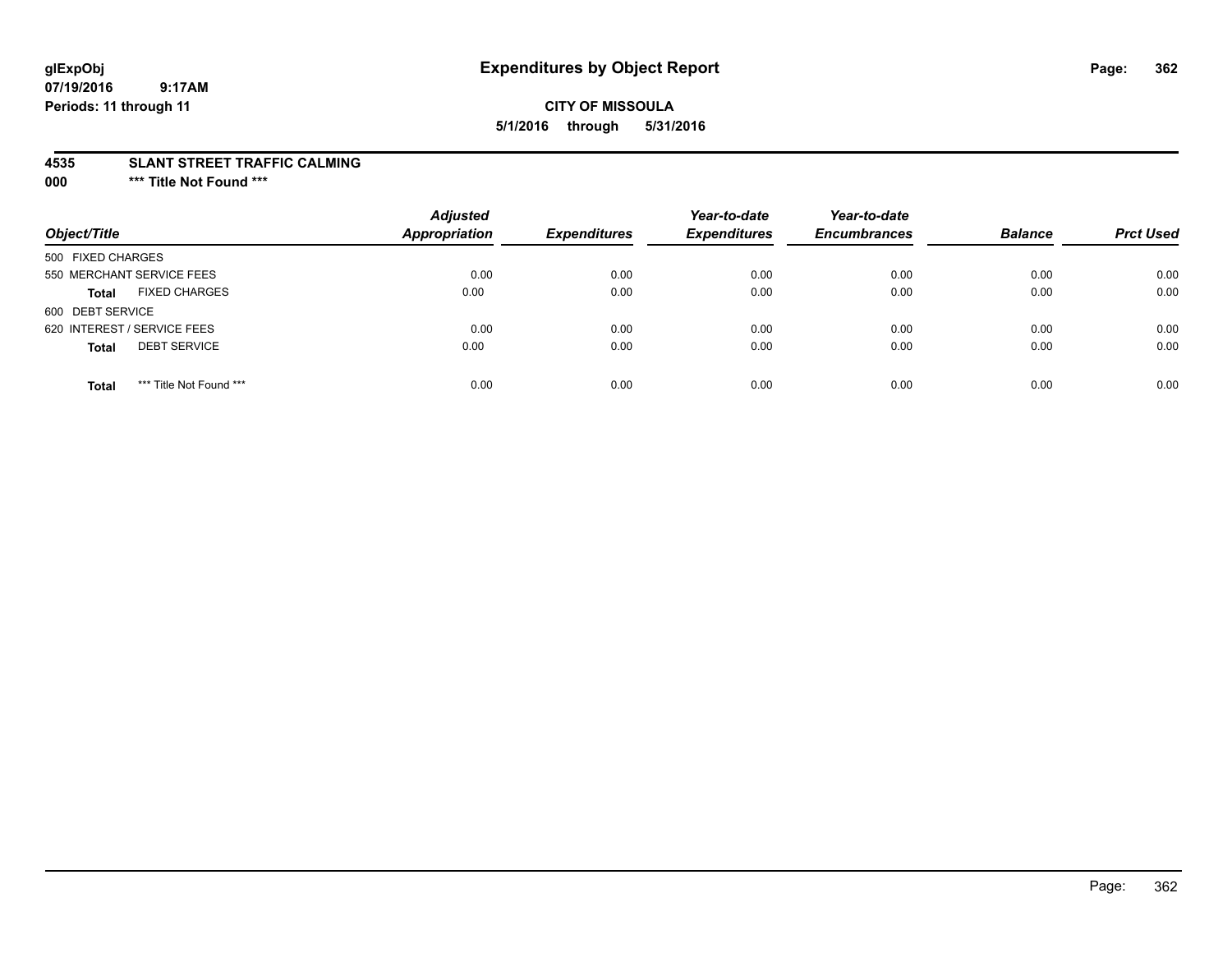**CITY OF MISSOULA 5/1/2016 through 5/31/2016**

## **4535 SLANT STREET TRAFFIC CALMING**

| Object/Title                                 | <b>Adjusted</b><br><b>Appropriation</b> | <b>Expenditures</b> | Year-to-date<br><b>Expenditures</b> | Year-to-date<br><b>Encumbrances</b> | <b>Balance</b> | <b>Prct Used</b> |
|----------------------------------------------|-----------------------------------------|---------------------|-------------------------------------|-------------------------------------|----------------|------------------|
| 500 FIXED CHARGES                            |                                         |                     |                                     |                                     |                |                  |
| 550 MERCHANT SERVICE FEES                    | 0.00                                    | 0.00                | 0.00                                | 0.00                                | 0.00           | 0.00             |
| <b>FIXED CHARGES</b><br><b>Total</b>         | 0.00                                    | 0.00                | 0.00                                | 0.00                                | 0.00           | 0.00             |
| 600 DEBT SERVICE                             |                                         |                     |                                     |                                     |                |                  |
| 620 INTEREST / SERVICE FEES                  | 0.00                                    | 0.00                | 0.00                                | 0.00                                | 0.00           | 0.00             |
| <b>DEBT SERVICE</b><br><b>Total</b>          | 0.00                                    | 0.00                | 0.00                                | 0.00                                | 0.00           | 0.00             |
|                                              |                                         |                     |                                     |                                     |                |                  |
| SLANT STREET TRAFFIC CALMING<br><b>Total</b> | 0.00                                    | 0.00                | 0.00                                | 0.00                                | 0.00           | 0.00             |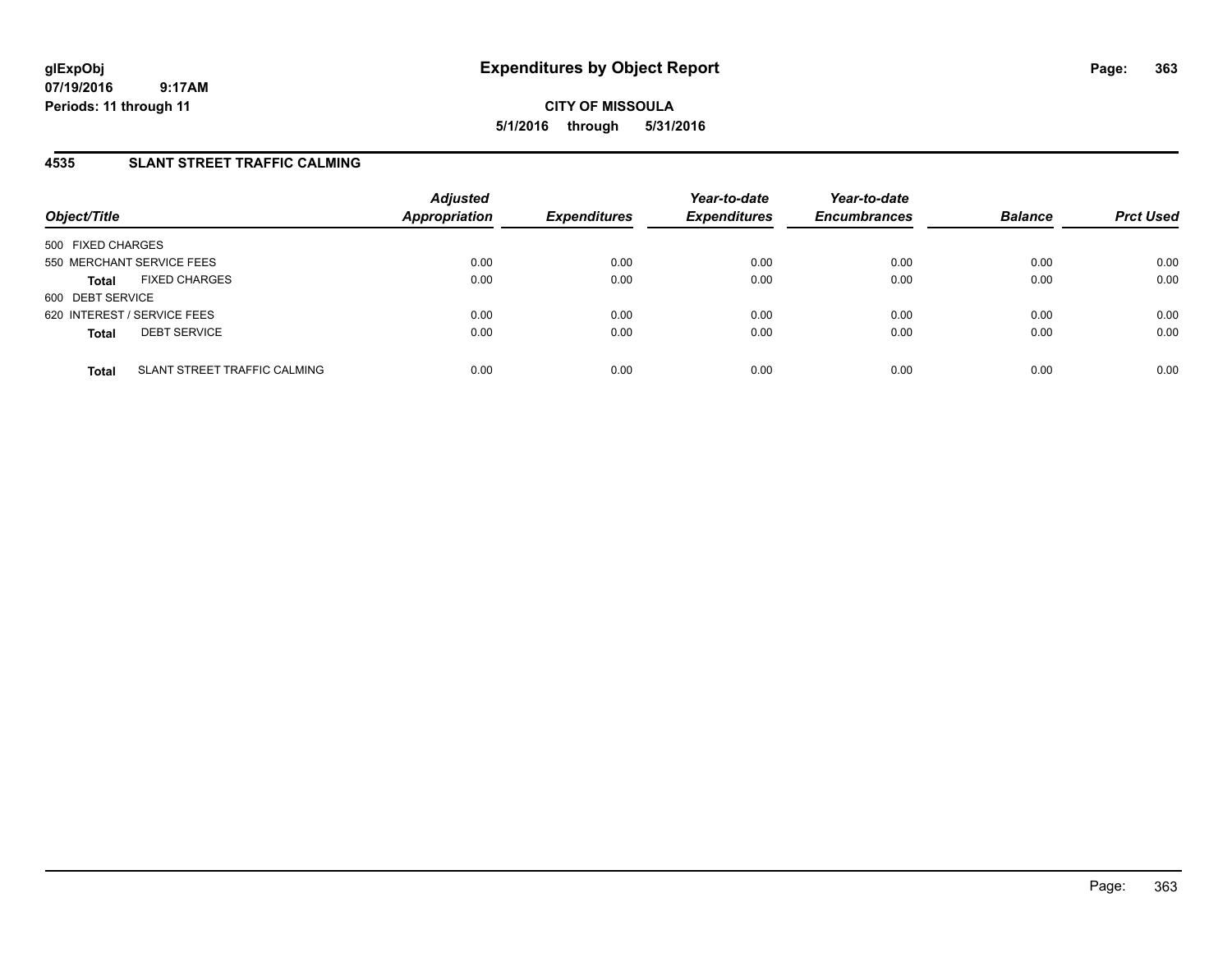#### **4536 SID536 LINCOLNWOOD SWR PH2**

| Object/Title                         | <b>Adjusted</b><br>Appropriation | <b>Expenditures</b> | Year-to-date<br><b>Expenditures</b> | Year-to-date<br><b>Encumbrances</b> | <b>Balance</b> | <b>Prct Used</b> |
|--------------------------------------|----------------------------------|---------------------|-------------------------------------|-------------------------------------|----------------|------------------|
| 500 FIXED CHARGES                    |                                  |                     |                                     |                                     |                |                  |
| 550 MERCHANT SERVICE FEES            | 0.00                             | 0.00                | 0.00                                | 0.00                                | 0.00           | 0.00             |
| <b>FIXED CHARGES</b><br><b>Total</b> | 0.00                             | 0.00                | 0.00                                | 0.00                                | 0.00           | 0.00             |
| NON-DEPARTMENTAL<br><b>Total</b>     | 0.00                             | 0.00                | 0.00                                | 0.00                                | 0.00           | 0.00             |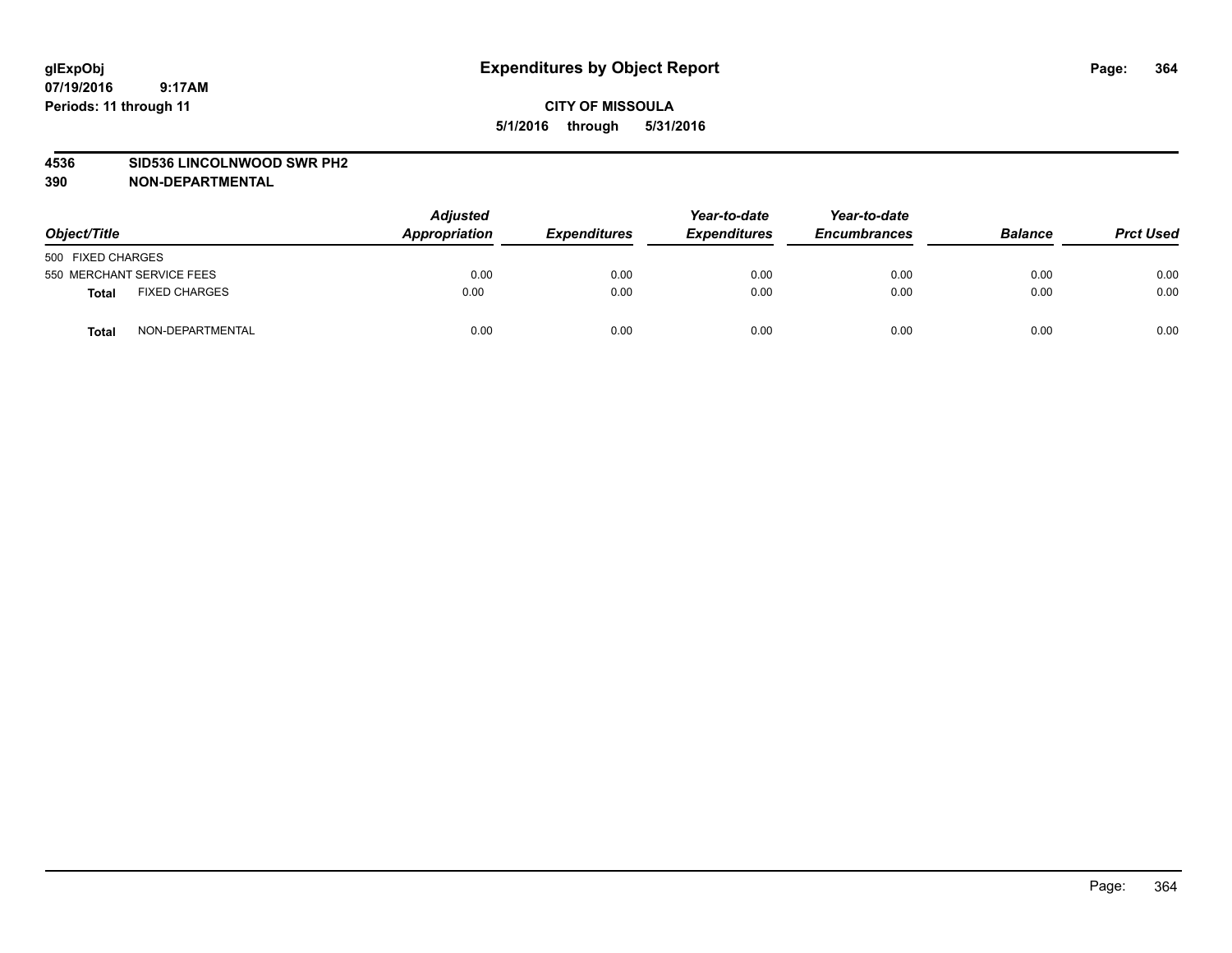**CITY OF MISSOULA 5/1/2016 through 5/31/2016**

#### **4536 SID536 LINCOLNWOOD SWR PH2**

| Object/Title                         | <b>Adjusted</b><br>Appropriation | <b>Expenditures</b> | Year-to-date<br><b>Expenditures</b> | Year-to-date<br><b>Encumbrances</b> | <b>Balance</b> | <b>Prct Used</b> |
|--------------------------------------|----------------------------------|---------------------|-------------------------------------|-------------------------------------|----------------|------------------|
| 500 FIXED CHARGES                    |                                  |                     |                                     |                                     |                |                  |
| 550 MERCHANT SERVICE FEES            | 0.00                             | 0.00                | 0.00                                | 0.00                                | 0.00           | 0.00             |
| <b>FIXED CHARGES</b><br><b>Total</b> | 0.00                             | 0.00                | 0.00                                | 0.00                                | 0.00           | 0.00             |
| SID536 LINCOLNWOOD SWR PH2<br>Total  | 0.00                             | 0.00                | 0.00                                | 0.00                                | 0.00           | 0.00             |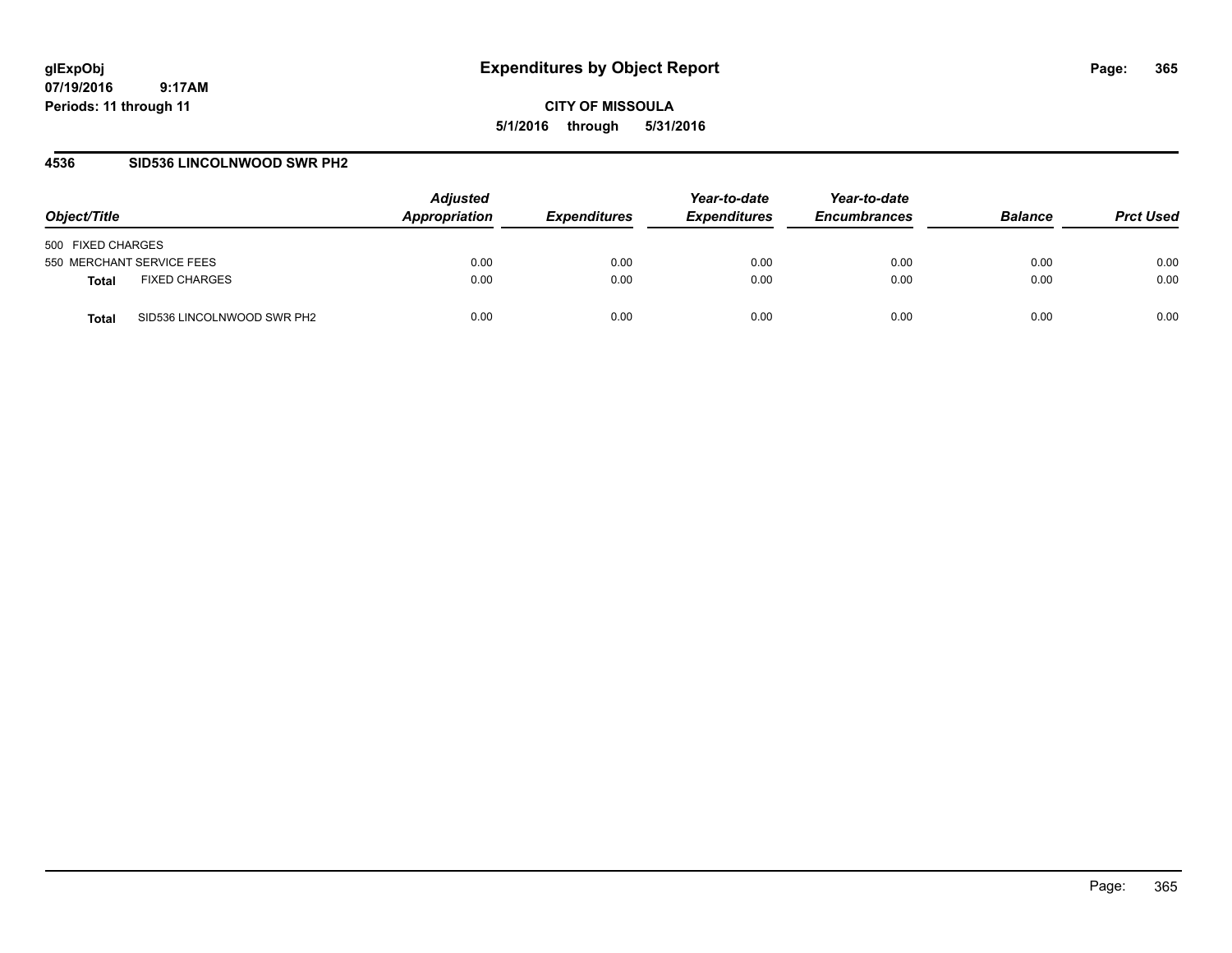# **CITY OF MISSOULA 5/1/2016 through 5/31/2016**

## **4539 SID 539 4th STREET**

**000 \*\*\* Title Not Found \*\*\***

| Object/Title                            | <b>Adjusted</b><br><b>Appropriation</b> | <b>Expenditures</b> | Year-to-date<br><b>Expenditures</b> | Year-to-date<br><b>Encumbrances</b> | <b>Balance</b> | <b>Prct Used</b> |
|-----------------------------------------|-----------------------------------------|---------------------|-------------------------------------|-------------------------------------|----------------|------------------|
| 500 FIXED CHARGES                       |                                         |                     |                                     |                                     |                |                  |
| 550 MERCHANT SERVICE FEES               | 0.00                                    | 0.00                | 0.00                                | 0.00                                | 0.00           | 0.00             |
| <b>FIXED CHARGES</b><br><b>Total</b>    | 0.00                                    | 0.00                | 0.00                                | 0.00                                | 0.00           | 0.00             |
| 600 DEBT SERVICE                        |                                         |                     |                                     |                                     |                |                  |
| 620 INTEREST / SERVICE FEES             | 0.00                                    | 0.00                | 0.00                                | 0.00                                | 0.00           | 0.00             |
| <b>DEBT SERVICE</b><br><b>Total</b>     | 0.00                                    | 0.00                | 0.00                                | 0.00                                | 0.00           | 0.00             |
| *** Title Not Found ***<br><b>Total</b> | 0.00                                    | 0.00                | 0.00                                | 0.00                                | 0.00           | 0.00             |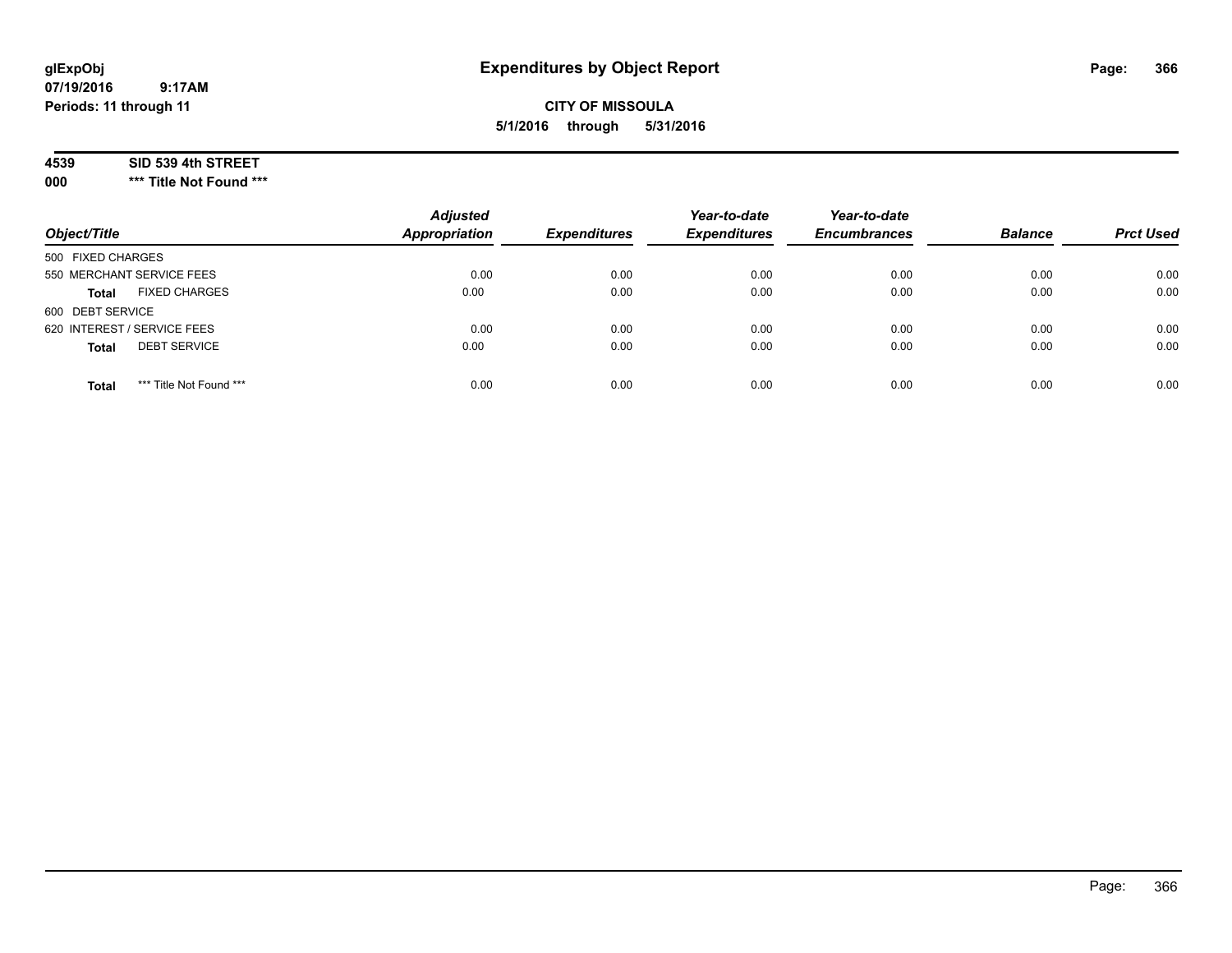**CITY OF MISSOULA 5/1/2016 through 5/31/2016**

## **4539 SID 539 4th STREET**

| Object/Title                         | <b>Adjusted</b><br><b>Appropriation</b> | <b>Expenditures</b> | Year-to-date<br><b>Expenditures</b> | Year-to-date<br><b>Encumbrances</b> | <b>Balance</b> | <b>Prct Used</b> |
|--------------------------------------|-----------------------------------------|---------------------|-------------------------------------|-------------------------------------|----------------|------------------|
| 500 FIXED CHARGES                    |                                         |                     |                                     |                                     |                |                  |
| 550 MERCHANT SERVICE FEES            | 0.00                                    | 0.00                | 0.00                                | 0.00                                | 0.00           | 0.00             |
| <b>FIXED CHARGES</b><br><b>Total</b> | 0.00                                    | 0.00                | 0.00                                | 0.00                                | 0.00           | 0.00             |
| 600 DEBT SERVICE                     |                                         |                     |                                     |                                     |                |                  |
| 620 INTEREST / SERVICE FEES          | 0.00                                    | 0.00                | 0.00                                | 0.00                                | 0.00           | 0.00             |
| <b>DEBT SERVICE</b><br><b>Total</b>  | 0.00                                    | 0.00                | 0.00                                | 0.00                                | 0.00           | 0.00             |
| SID 539 4th STREET<br><b>Total</b>   | 0.00                                    | 0.00                | 0.00                                | 0.00                                | 0.00           | 0.00             |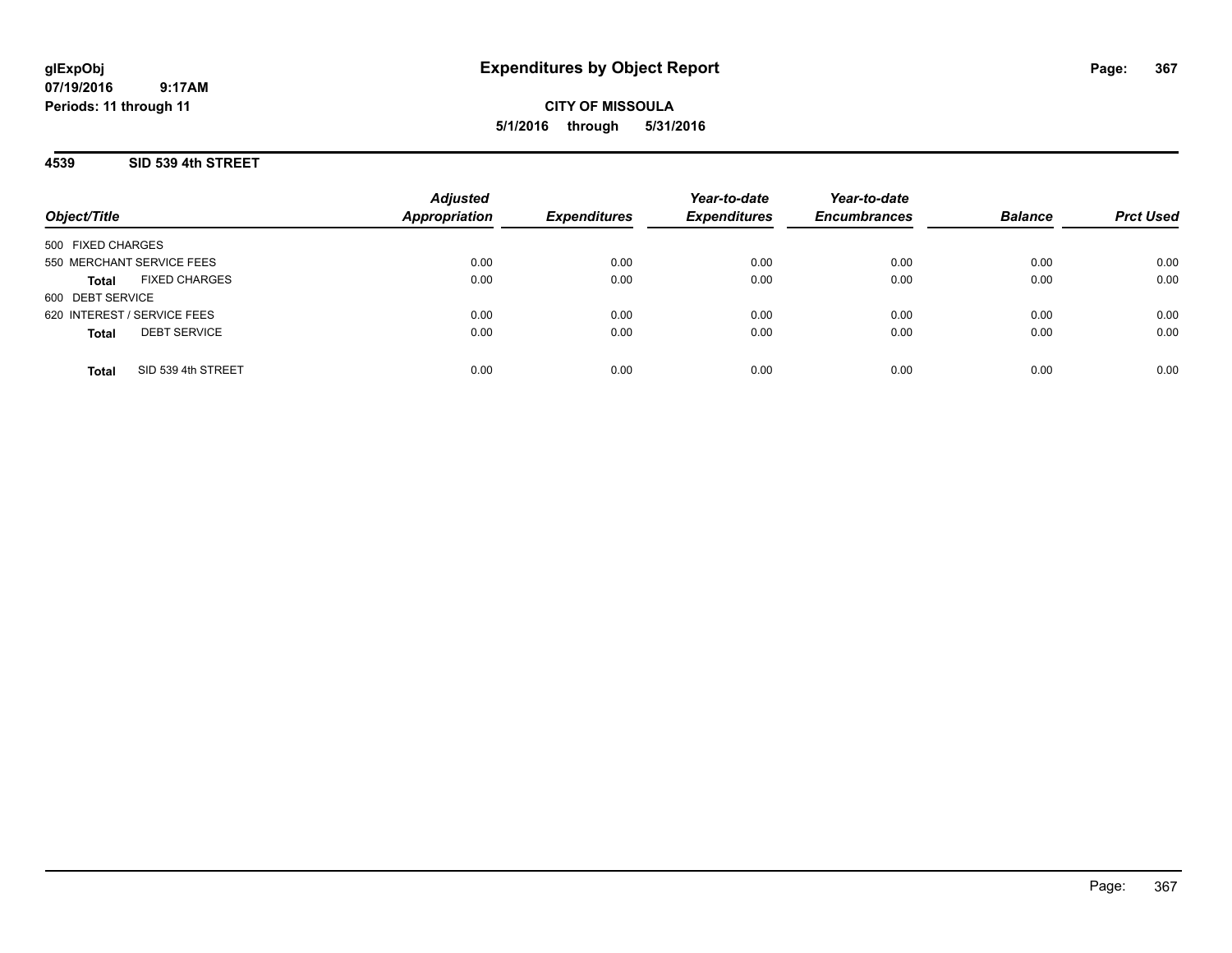#### **4540 SID 540 ENGLAND BLVD**

| Object/Title                 |                       | <b>Adjusted</b><br><b>Appropriation</b> | <b>Expenditures</b> | Year-to-date<br><b>Expenditures</b> | Year-to-date<br><b>Encumbrances</b> | <b>Balance</b> | <b>Prct Used</b> |
|------------------------------|-----------------------|-----------------------------------------|---------------------|-------------------------------------|-------------------------------------|----------------|------------------|
| 500 FIXED CHARGES            |                       |                                         |                     |                                     |                                     |                |                  |
| 550 MERCHANT SERVICE FEES    |                       | 0.00                                    | 0.00                | 0.00                                | 0.00                                | 0.00           | 0.00             |
| <b>Total</b>                 | <b>FIXED CHARGES</b>  | 0.00                                    | 0.00                | 0.00                                | 0.00                                | 0.00           | 0.00             |
| 800 OTHER OBJECTS            |                       |                                         |                     |                                     |                                     |                |                  |
| 820 TRANSFERS TO OTHER FUNDS |                       | 0.00                                    | 0.00                | 0.00                                | 0.00                                | 0.00           | 0.00             |
| Total                        | OTHER OBJECTS         | 0.00                                    | 0.00                | 0.00                                | 0.00                                | 0.00           | 0.00             |
| 900 CAPITAL OUTLAY           |                       |                                         |                     |                                     |                                     |                |                  |
| 930 IMPROVEMENTS             |                       | 0.00                                    | 0.00                | 0.00                                | 0.00                                | 0.00           | 0.00             |
| Total                        | <b>CAPITAL OUTLAY</b> | 0.00                                    | 0.00                | 0.00                                | 0.00                                | 0.00           | 0.00             |
| <b>Total</b>                 | NON-DEPARTMENTAL      | 0.00                                    | 0.00                | 0.00                                | 0.00                                | 0.00           | 0.00             |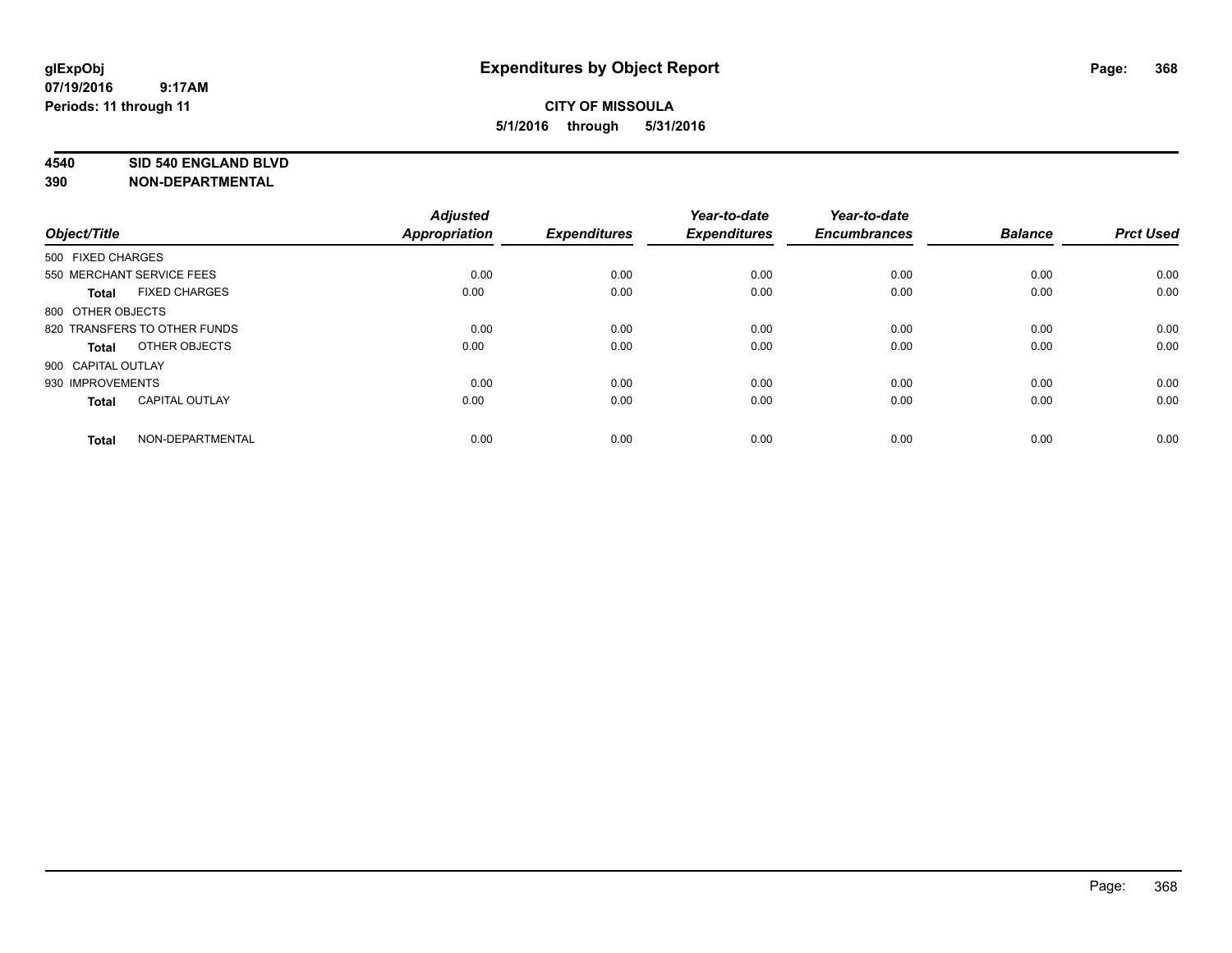# **CITY OF MISSOULA 5/1/2016 through 5/31/2016**

## **4540 SID 540 ENGLAND BLVD**

| Object/Title       |                              | <b>Adjusted</b><br>Appropriation | <b>Expenditures</b> | Year-to-date<br><b>Expenditures</b> | Year-to-date<br><b>Encumbrances</b> | <b>Balance</b> | <b>Prct Used</b> |
|--------------------|------------------------------|----------------------------------|---------------------|-------------------------------------|-------------------------------------|----------------|------------------|
| 500 FIXED CHARGES  |                              |                                  |                     |                                     |                                     |                |                  |
|                    | 550 MERCHANT SERVICE FEES    | 0.00                             | 0.00                | 0.00                                | 0.00                                | 0.00           | 0.00             |
| <b>Total</b>       | <b>FIXED CHARGES</b>         | 0.00                             | 0.00                | 0.00                                | 0.00                                | 0.00           | 0.00             |
| 800 OTHER OBJECTS  |                              |                                  |                     |                                     |                                     |                |                  |
|                    | 820 TRANSFERS TO OTHER FUNDS | 0.00                             | 0.00                | 0.00                                | 0.00                                | 0.00           | 0.00             |
| <b>Total</b>       | OTHER OBJECTS                | 0.00                             | 0.00                | 0.00                                | 0.00                                | 0.00           | 0.00             |
| 900 CAPITAL OUTLAY |                              |                                  |                     |                                     |                                     |                |                  |
| 930 IMPROVEMENTS   |                              | 0.00                             | 0.00                | 0.00                                | 0.00                                | 0.00           | 0.00             |
| <b>Total</b>       | <b>CAPITAL OUTLAY</b>        | 0.00                             | 0.00                | 0.00                                | 0.00                                | 0.00           | 0.00             |
| <b>Total</b>       | SID 540 ENGLAND BLVD         | 0.00                             | 0.00                | 0.00                                | 0.00                                | 0.00           | 0.00             |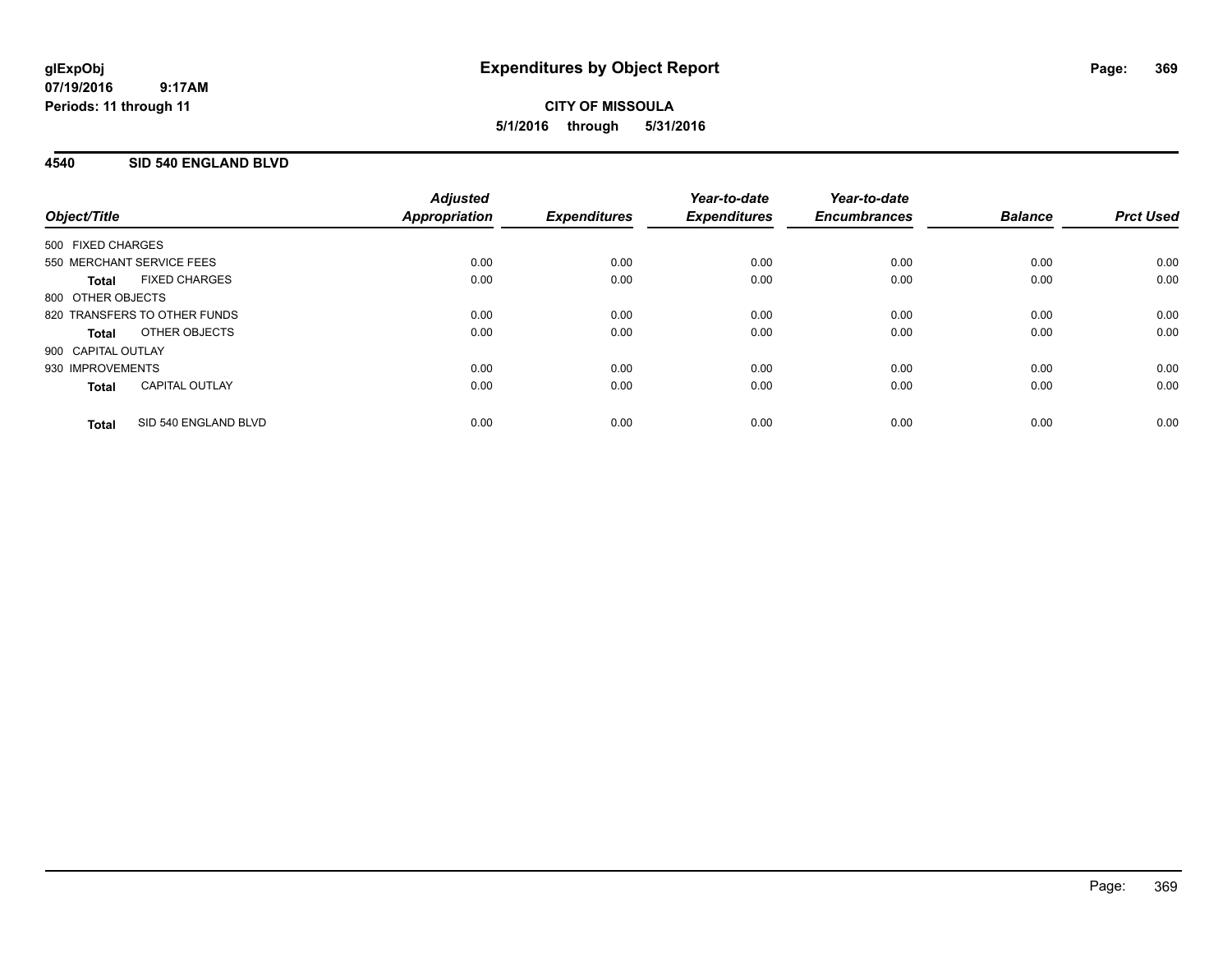#### **4541 SID 541 PINEVIEW PARK**

|                                       | <b>Adjusted</b> |                     | Year-to-date        | Year-to-date        |                |                  |
|---------------------------------------|-----------------|---------------------|---------------------|---------------------|----------------|------------------|
| Object/Title                          | Appropriation   | <b>Expenditures</b> | <b>Expenditures</b> | <b>Encumbrances</b> | <b>Balance</b> | <b>Prct Used</b> |
| 500 FIXED CHARGES                     |                 |                     |                     |                     |                |                  |
| 500 FIXED CHARGES                     | 0.00            | 0.00                | 0.00                | 0.00                | 0.00           | 0.00             |
| 550 MERCHANT SERVICE FEES             | 0.00            | 0.00                | 0.00                | 0.00                | 0.00           | 0.00             |
| <b>FIXED CHARGES</b><br>Total         | 0.00            | 0.00                | 0.00                | 0.00                | 0.00           | 0.00             |
| 900 CAPITAL OUTLAY                    |                 |                     |                     |                     |                |                  |
| 930 IMPROVEMENTS                      | 0.00            | 0.00                | 0.00                | 0.00                | 0.00           | 0.00             |
| <b>CAPITAL OUTLAY</b><br><b>Total</b> | 0.00            | 0.00                | 0.00                | 0.00                | 0.00           | 0.00             |
| NON-DEPARTMENTAL<br><b>Total</b>      | 0.00            | 0.00                | 0.00                | 0.00                | 0.00           | 0.00             |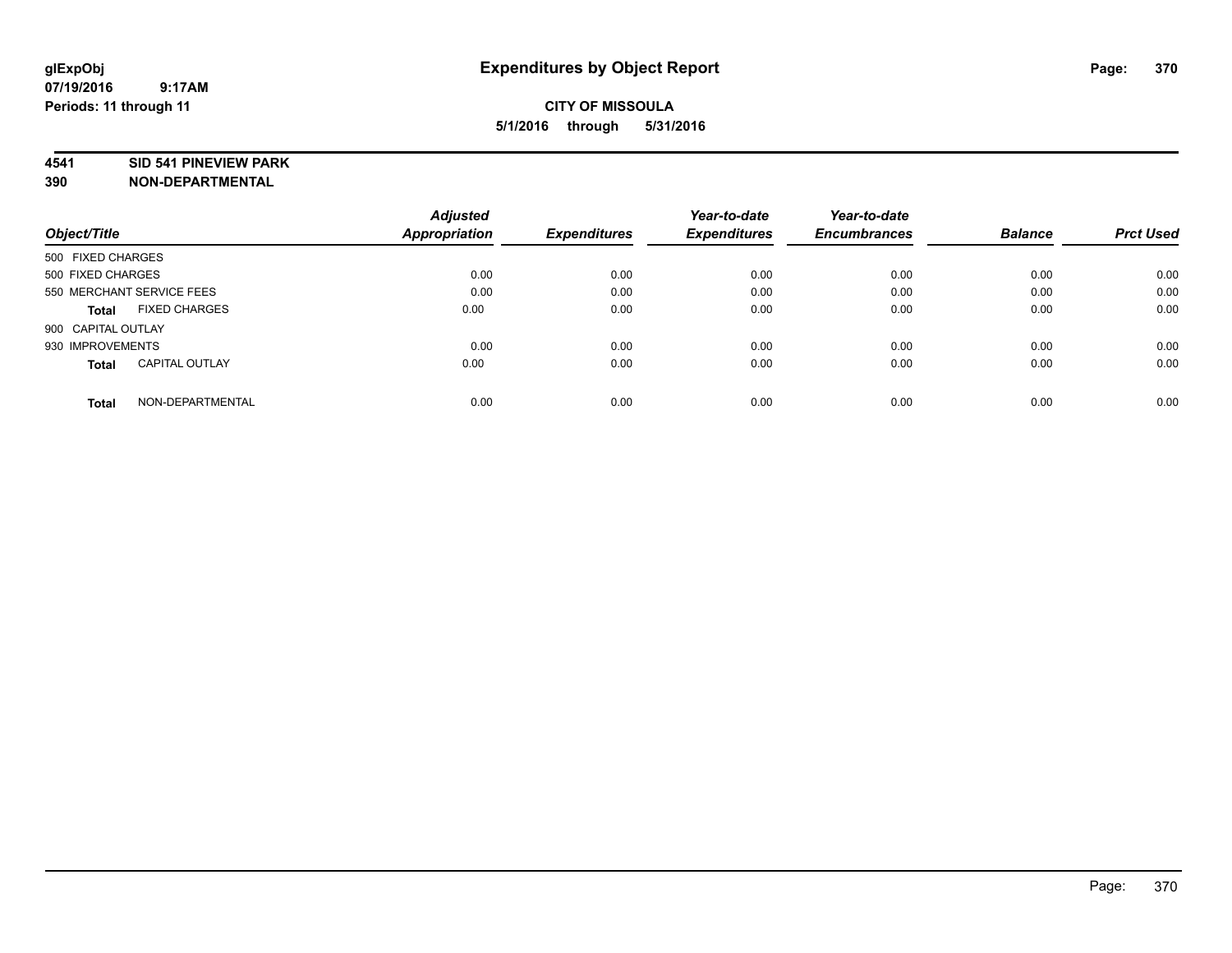**CITY OF MISSOULA 5/1/2016 through 5/31/2016**

## **4541 SID 541 PINEVIEW PARK**

| Object/Title       |                           | <b>Adjusted</b><br><b>Appropriation</b> | <b>Expenditures</b> | Year-to-date<br><b>Expenditures</b> | Year-to-date<br><b>Encumbrances</b> | <b>Balance</b> | <b>Prct Used</b> |
|--------------------|---------------------------|-----------------------------------------|---------------------|-------------------------------------|-------------------------------------|----------------|------------------|
| 500 FIXED CHARGES  |                           |                                         |                     |                                     |                                     |                |                  |
| 500 FIXED CHARGES  |                           | 0.00                                    | 0.00                | 0.00                                | 0.00                                | 0.00           | 0.00             |
|                    | 550 MERCHANT SERVICE FEES | 0.00                                    | 0.00                | 0.00                                | 0.00                                | 0.00           | 0.00             |
| Total              | <b>FIXED CHARGES</b>      | 0.00                                    | 0.00                | 0.00                                | 0.00                                | 0.00           | 0.00             |
| 900 CAPITAL OUTLAY |                           |                                         |                     |                                     |                                     |                |                  |
| 930 IMPROVEMENTS   |                           | 0.00                                    | 0.00                | 0.00                                | 0.00                                | 0.00           | 0.00             |
| <b>Total</b>       | <b>CAPITAL OUTLAY</b>     | 0.00                                    | 0.00                | 0.00                                | 0.00                                | 0.00           | 0.00             |
| <b>Total</b>       | SID 541 PINEVIEW PARK     | 0.00                                    | 0.00                | 0.00                                | 0.00                                | 0.00           | 0.00             |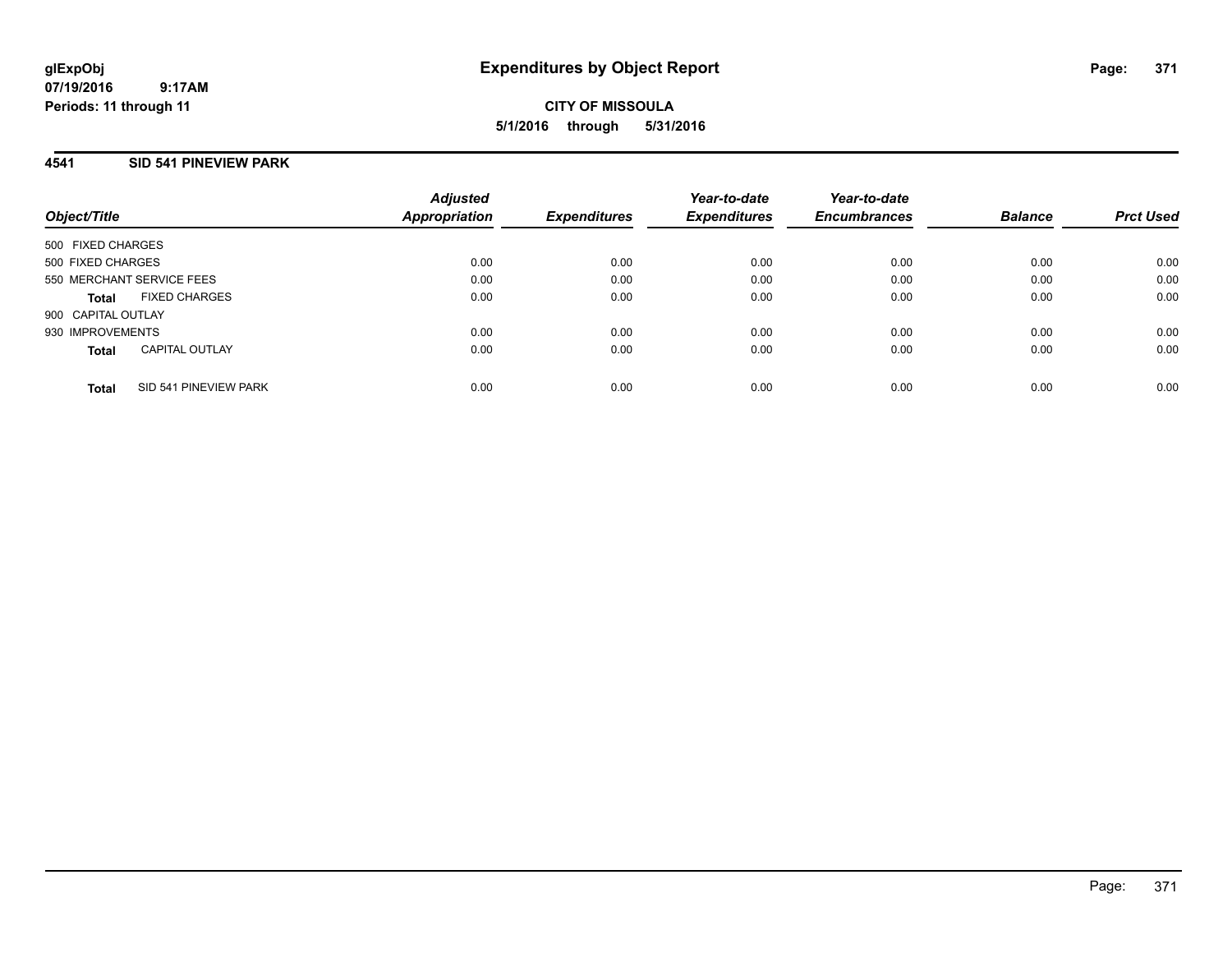#### **4542 SID 542 HILLVIEW WAY**

| Object/Title       |                           | <b>Adjusted</b><br><b>Appropriation</b> | <b>Expenditures</b> | Year-to-date<br><b>Expenditures</b> | Year-to-date<br><b>Encumbrances</b> | <b>Balance</b> | <b>Prct Used</b> |
|--------------------|---------------------------|-----------------------------------------|---------------------|-------------------------------------|-------------------------------------|----------------|------------------|
|                    | 300 PURCHASED SERVICES    |                                         |                     |                                     |                                     |                |                  |
|                    | 350 PROFESSIONAL SERVICES | 0.00                                    | 0.00                | 0.00                                | 0.00                                | 0.00           | 0.00             |
| <b>Total</b>       | <b>PURCHASED SERVICES</b> | 0.00                                    | 0.00                | 0.00                                | 0.00                                | 0.00           | 0.00             |
| 500 FIXED CHARGES  |                           |                                         |                     |                                     |                                     |                |                  |
|                    | 550 MERCHANT SERVICE FEES | 0.00                                    | 0.00                | 0.00                                | 0.00                                | 0.00           | 0.00             |
| Total              | <b>FIXED CHARGES</b>      | 0.00                                    | 0.00                | 0.00                                | 0.00                                | 0.00           | 0.00             |
| 900 CAPITAL OUTLAY |                           |                                         |                     |                                     |                                     |                |                  |
| 930 IMPROVEMENTS   |                           | 0.00                                    | 0.00                | 0.00                                | 0.00                                | 0.00           | 0.00             |
| Total              | <b>CAPITAL OUTLAY</b>     | 0.00                                    | 0.00                | 0.00                                | 0.00                                | 0.00           | 0.00             |
| <b>Total</b>       | NON-DEPARTMENTAL          | 0.00                                    | 0.00                | 0.00                                | 0.00                                | 0.00           | 0.00             |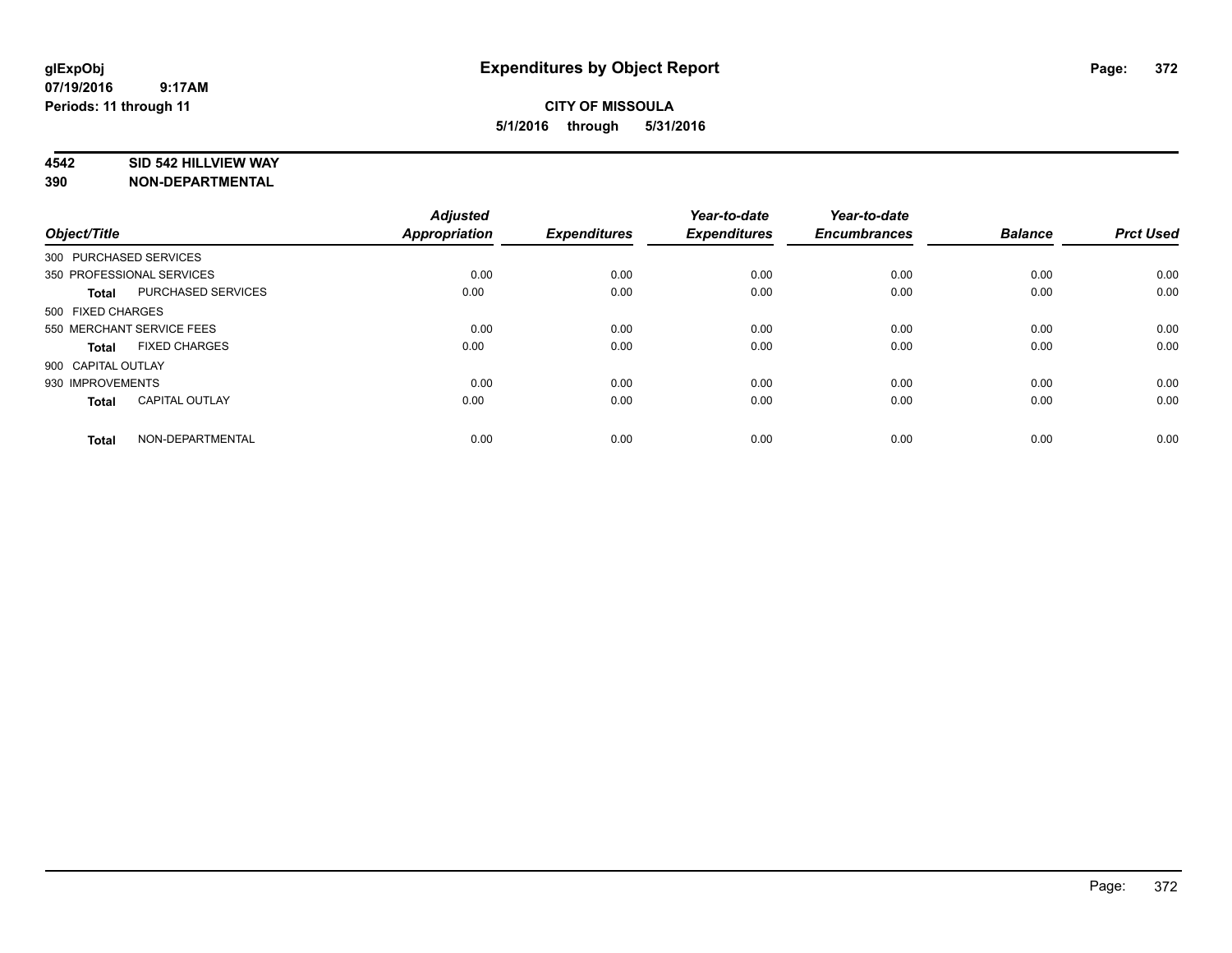## **4542 SID 542 HILLVIEW WAY**

| Object/Title              |                       | <b>Adjusted</b><br><b>Appropriation</b> | <b>Expenditures</b> | Year-to-date<br><b>Expenditures</b> | Year-to-date<br><b>Encumbrances</b> | <b>Balance</b> | <b>Prct Used</b> |
|---------------------------|-----------------------|-----------------------------------------|---------------------|-------------------------------------|-------------------------------------|----------------|------------------|
| 300 PURCHASED SERVICES    |                       |                                         |                     |                                     |                                     |                |                  |
| 350 PROFESSIONAL SERVICES |                       | 0.00                                    | 0.00                | 0.00                                | 0.00                                | 0.00           | 0.00             |
| <b>Total</b>              | PURCHASED SERVICES    | 0.00                                    | 0.00                | 0.00                                | 0.00                                | 0.00           | 0.00             |
| 500 FIXED CHARGES         |                       |                                         |                     |                                     |                                     |                |                  |
| 550 MERCHANT SERVICE FEES |                       | 0.00                                    | 0.00                | 0.00                                | 0.00                                | 0.00           | 0.00             |
| <b>Total</b>              | <b>FIXED CHARGES</b>  | 0.00                                    | 0.00                | 0.00                                | 0.00                                | 0.00           | 0.00             |
| 900 CAPITAL OUTLAY        |                       |                                         |                     |                                     |                                     |                |                  |
| 930 IMPROVEMENTS          |                       | 0.00                                    | 0.00                | 0.00                                | 0.00                                | 0.00           | 0.00             |
| <b>Total</b>              | <b>CAPITAL OUTLAY</b> | 0.00                                    | 0.00                | 0.00                                | 0.00                                | 0.00           | 0.00             |
| <b>Total</b>              | SID 542 HILLVIEW WAY  | 0.00                                    | 0.00                | 0.00                                | 0.00                                | 0.00           | 0.00             |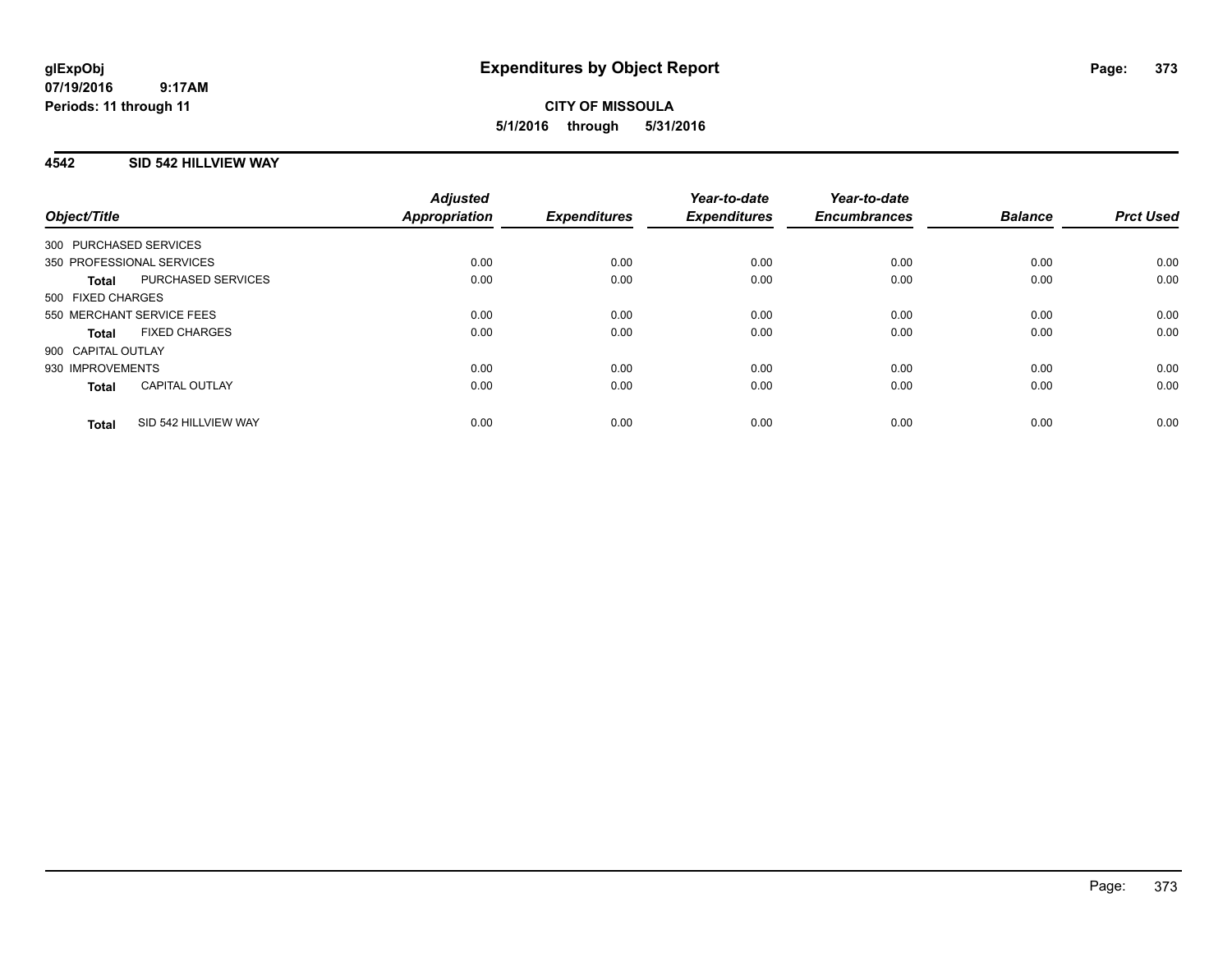## **CITY OF MISSOULA 5/1/2016 through 5/31/2016**

**4543 SID 543 TRAFFIC CALMING**

**000 \*\*\* Title Not Found \*\*\***

| Object/Title                            | <b>Adjusted</b><br>Appropriation | <b>Expenditures</b> | Year-to-date<br><b>Expenditures</b> | Year-to-date<br><b>Encumbrances</b> | <b>Balance</b> | <b>Prct Used</b> |
|-----------------------------------------|----------------------------------|---------------------|-------------------------------------|-------------------------------------|----------------|------------------|
| 500 FIXED CHARGES                       |                                  |                     |                                     |                                     |                |                  |
| 550 MERCHANT SERVICE FEES               | 0.00                             | 0.00                | 0.00                                | 0.00                                | 0.00           | 0.00             |
| <b>FIXED CHARGES</b><br><b>Total</b>    | 0.00                             | 0.00                | 0.00                                | 0.00                                | 0.00           | 0.00             |
| 600 DEBT SERVICE                        |                                  |                     |                                     |                                     |                |                  |
| 620 INTEREST / SERVICE FEES             | 0.00                             | 0.00                | 0.00                                | 0.00                                | 0.00           | 0.00             |
| <b>DEBT SERVICE</b><br><b>Total</b>     | 0.00                             | 0.00                | 0.00                                | 0.00                                | 0.00           | 0.00             |
| *** Title Not Found ***<br><b>Total</b> | 0.00                             | 0.00                | 0.00                                | 0.00                                | 0.00           | 0.00             |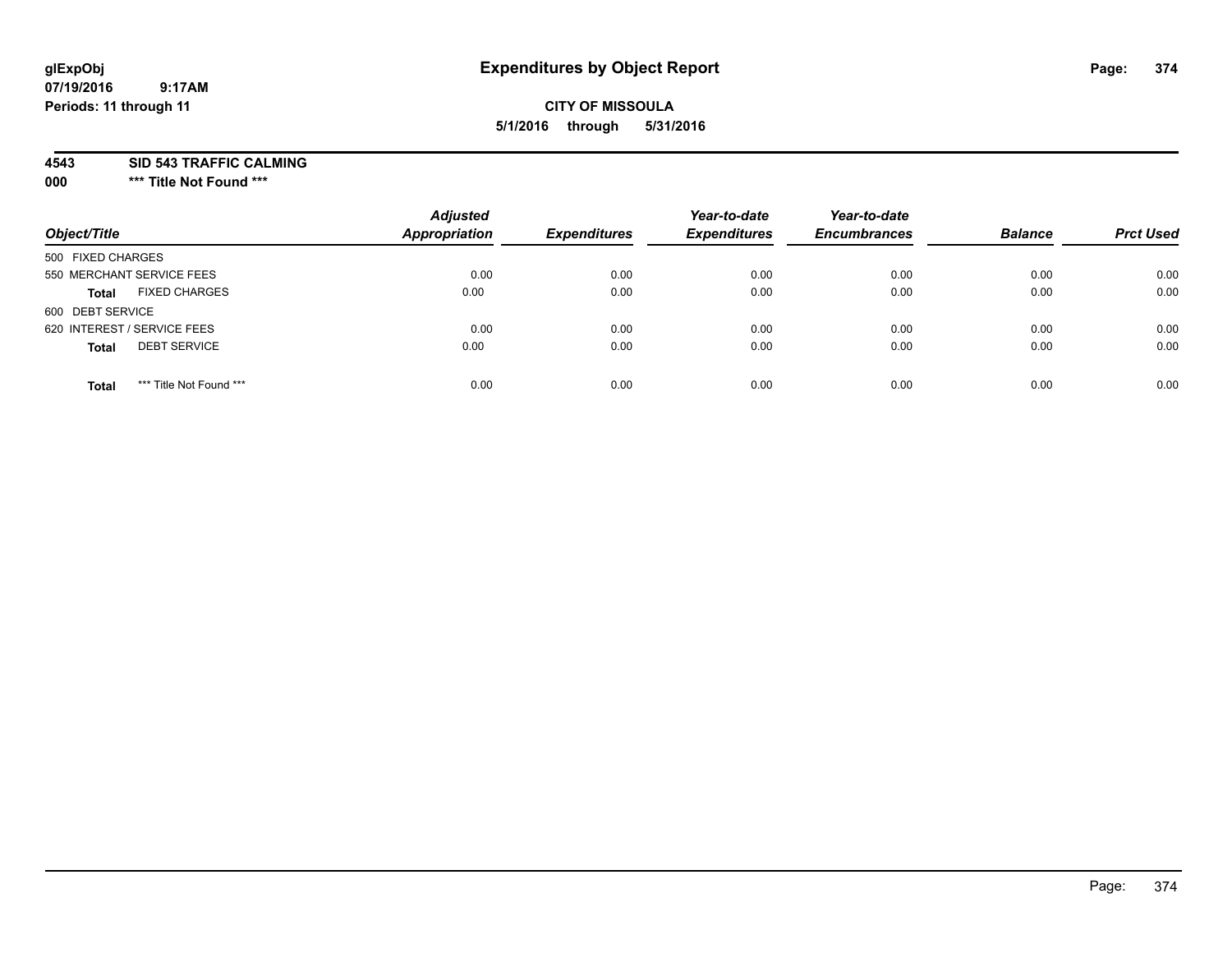**4543 SID 543 TRAFFIC CALMING**

| Object/Title       |                           | <b>Adjusted</b><br><b>Appropriation</b> | <b>Expenditures</b> | Year-to-date<br><b>Expenditures</b> | Year-to-date<br><b>Encumbrances</b> | <b>Balance</b> | <b>Prct Used</b> |
|--------------------|---------------------------|-----------------------------------------|---------------------|-------------------------------------|-------------------------------------|----------------|------------------|
|                    | 300 PURCHASED SERVICES    |                                         |                     |                                     |                                     |                |                  |
|                    | 350 PROFESSIONAL SERVICES | 0.00                                    | 0.00                | 0.00                                | 0.00                                | 0.00           | 0.00             |
| <b>Total</b>       | <b>PURCHASED SERVICES</b> | 0.00                                    | 0.00                | 0.00                                | 0.00                                | 0.00           | 0.00             |
| 500 FIXED CHARGES  |                           |                                         |                     |                                     |                                     |                |                  |
|                    | 550 MERCHANT SERVICE FEES | 0.00                                    | 0.00                | 0.00                                | 0.00                                | 0.00           | 0.00             |
| Total              | <b>FIXED CHARGES</b>      | 0.00                                    | 0.00                | 0.00                                | 0.00                                | 0.00           | 0.00             |
| 900 CAPITAL OUTLAY |                           |                                         |                     |                                     |                                     |                |                  |
| 930 IMPROVEMENTS   |                           | 0.00                                    | 0.00                | 0.00                                | 0.00                                | 0.00           | 0.00             |
| Total              | <b>CAPITAL OUTLAY</b>     | 0.00                                    | 0.00                | 0.00                                | 0.00                                | 0.00           | 0.00             |
| <b>Total</b>       | NON-DEPARTMENTAL          | 0.00                                    | 0.00                | 0.00                                | 0.00                                | 0.00           | 0.00             |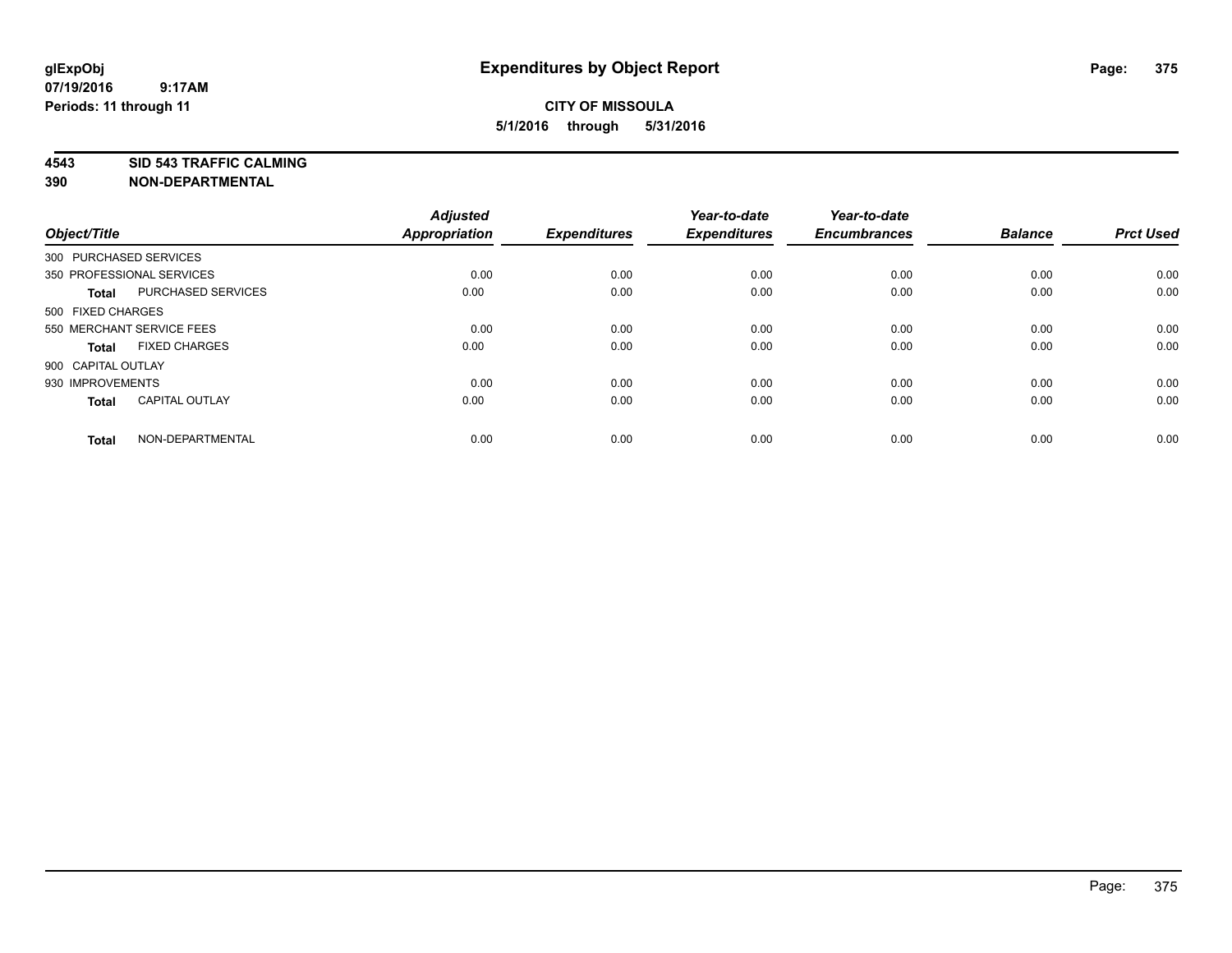# **CITY OF MISSOULA 5/1/2016 through 5/31/2016**

## **4543 SID 543 TRAFFIC CALMING**

| Object/Title           |                             | <b>Adjusted</b><br>Appropriation | <b>Expenditures</b> | Year-to-date<br><b>Expenditures</b> | Year-to-date<br><b>Encumbrances</b> | <b>Balance</b> | <b>Prct Used</b> |
|------------------------|-----------------------------|----------------------------------|---------------------|-------------------------------------|-------------------------------------|----------------|------------------|
| 300 PURCHASED SERVICES |                             |                                  |                     |                                     |                                     |                |                  |
|                        | 350 PROFESSIONAL SERVICES   | 0.00                             | 0.00                | 0.00                                | 0.00                                | 0.00           | 0.00             |
| <b>Total</b>           | PURCHASED SERVICES          | 0.00                             | 0.00                | 0.00                                | 0.00                                | 0.00           | 0.00             |
| 500 FIXED CHARGES      |                             |                                  |                     |                                     |                                     |                |                  |
|                        | 550 MERCHANT SERVICE FEES   | 0.00                             | 0.00                | 0.00                                | 0.00                                | 0.00           | 0.00             |
| <b>Total</b>           | <b>FIXED CHARGES</b>        | 0.00                             | 0.00                | 0.00                                | 0.00                                | 0.00           | 0.00             |
| 600 DEBT SERVICE       |                             |                                  |                     |                                     |                                     |                |                  |
|                        | 620 INTEREST / SERVICE FEES | 0.00                             | 0.00                | 0.00                                | 0.00                                | 0.00           | 0.00             |
| Total                  | <b>DEBT SERVICE</b>         | 0.00                             | 0.00                | 0.00                                | 0.00                                | 0.00           | 0.00             |
| 900 CAPITAL OUTLAY     |                             |                                  |                     |                                     |                                     |                |                  |
| 930 IMPROVEMENTS       |                             | 0.00                             | 0.00                | 0.00                                | 0.00                                | 0.00           | 0.00             |
| <b>Total</b>           | <b>CAPITAL OUTLAY</b>       | 0.00                             | 0.00                | 0.00                                | 0.00                                | 0.00           | 0.00             |
| <b>Total</b>           | SID 543 TRAFFIC CALMING     | 0.00                             | 0.00                | 0.00                                | 0.00                                | 0.00           | 0.00             |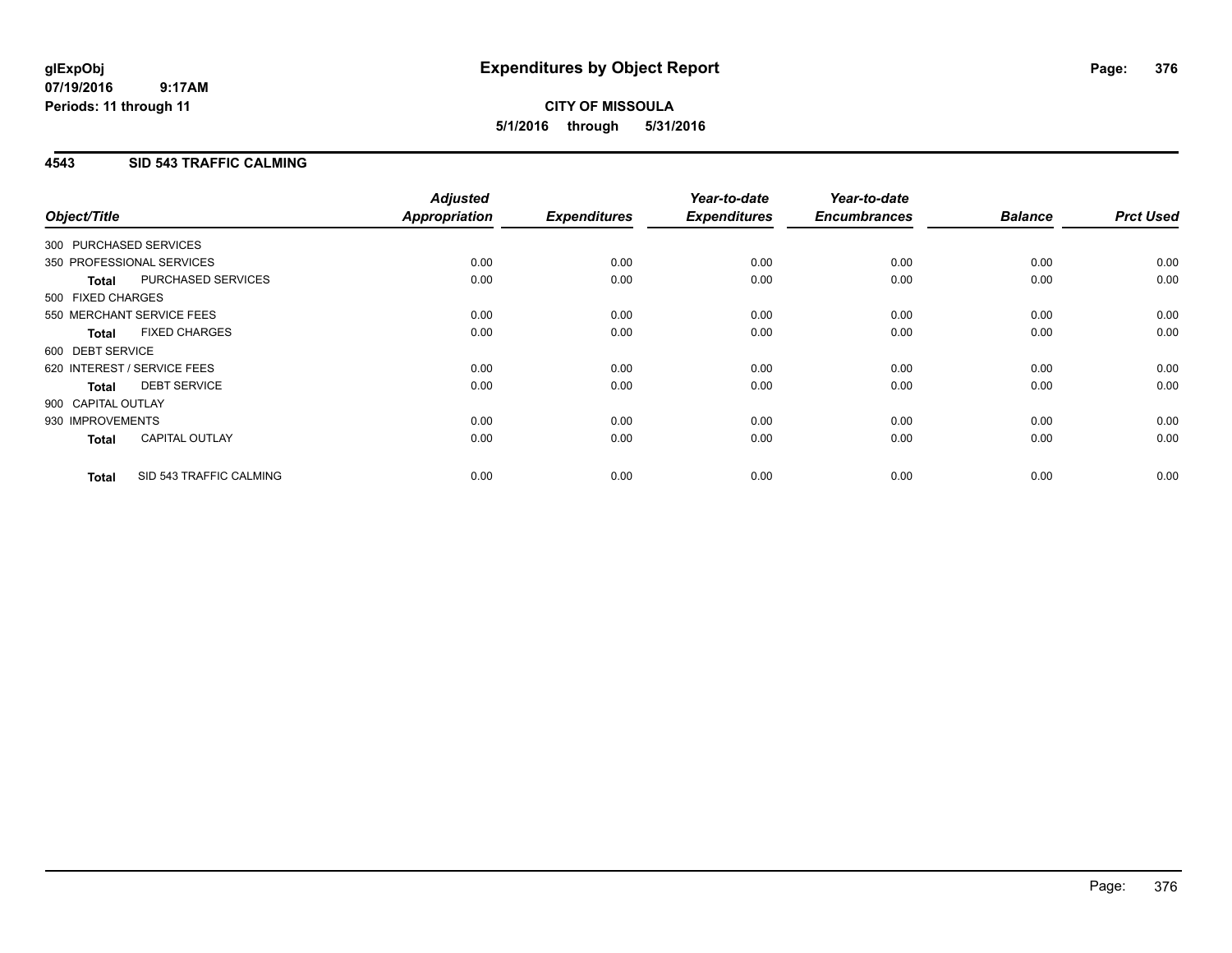#### **4544 MILLER CREEK MITIGATION FUND**

| Object/Title                          | <b>Adjusted</b><br><b>Appropriation</b> | <b>Expenditures</b> | Year-to-date<br><b>Expenditures</b> | Year-to-date<br><b>Encumbrances</b> | <b>Balance</b> | <b>Prct Used</b> |
|---------------------------------------|-----------------------------------------|---------------------|-------------------------------------|-------------------------------------|----------------|------------------|
| 500 FIXED CHARGES                     |                                         |                     |                                     |                                     |                |                  |
| 550 MERCHANT SERVICE FEES             | 0.00                                    | 0.00                | 0.00                                | 0.00                                | 0.00           | 0.00             |
| <b>FIXED CHARGES</b><br><b>Total</b>  | 0.00                                    | 0.00                | 0.00                                | 0.00                                | 0.00           | 0.00             |
| 900 CAPITAL OUTLAY                    |                                         |                     |                                     |                                     |                |                  |
| 930 IMPROVEMENTS                      | 0.00                                    | 0.00                | 0.00                                | 0.00                                | 0.00           | 0.00             |
| <b>CAPITAL OUTLAY</b><br><b>Total</b> | 0.00                                    | 0.00                | 0.00                                | 0.00                                | 0.00           | 0.00             |
| NON-DEPARTMENTAL<br><b>Total</b>      | 0.00                                    | 0.00                | 0.00                                | 0.00                                | 0.00           | 0.00             |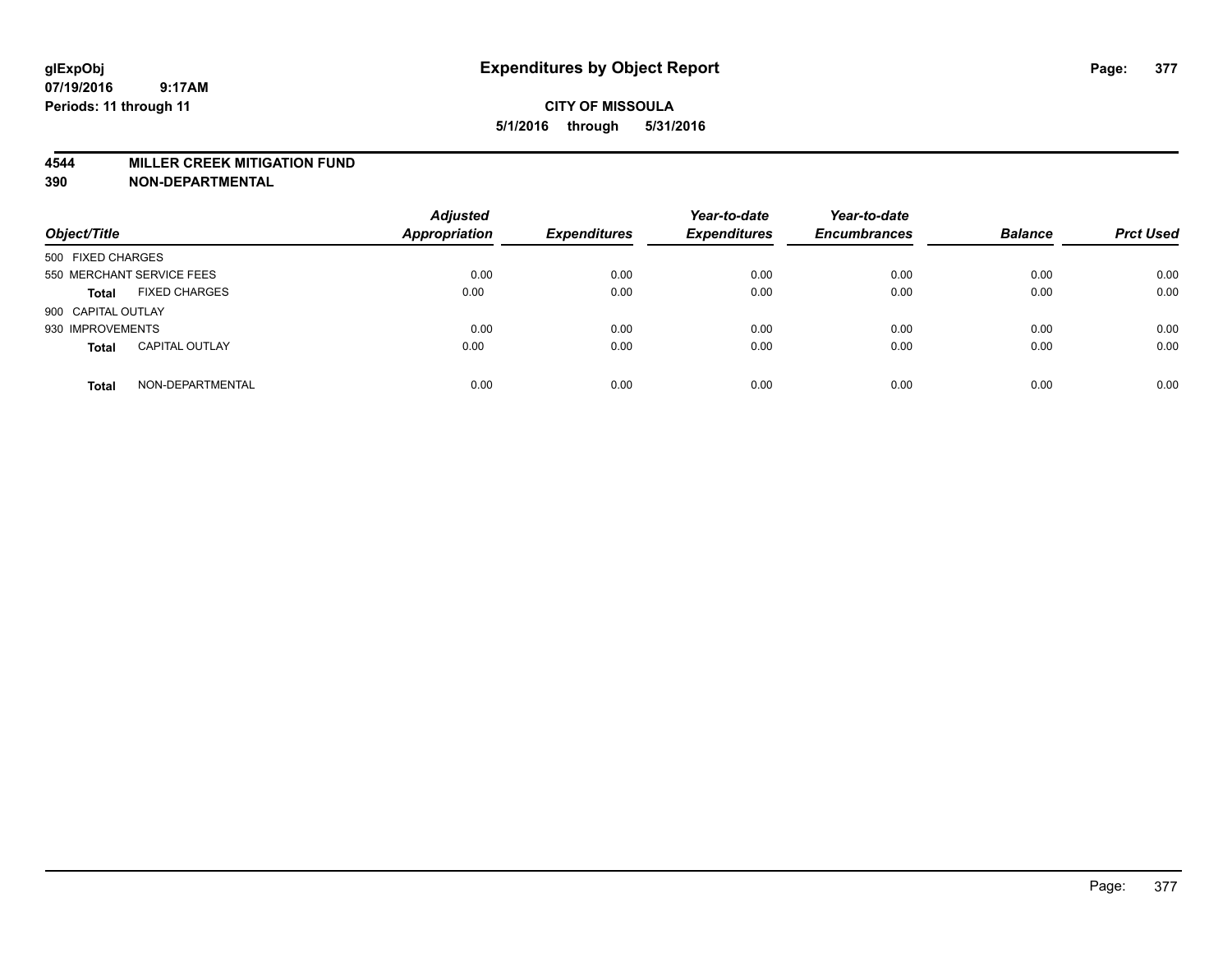**CITY OF MISSOULA 5/1/2016 through 5/31/2016**

## **4544 MILLER CREEK MITIGATION FUND**

| Object/Title                                 | <b>Adjusted</b><br>Appropriation | <b>Expenditures</b> | Year-to-date<br><b>Expenditures</b> | Year-to-date<br><b>Encumbrances</b> | <b>Balance</b> | <b>Prct Used</b> |
|----------------------------------------------|----------------------------------|---------------------|-------------------------------------|-------------------------------------|----------------|------------------|
| 500 FIXED CHARGES                            |                                  |                     |                                     |                                     |                |                  |
| 550 MERCHANT SERVICE FEES                    | 0.00                             | 0.00                | 0.00                                | 0.00                                | 0.00           | 0.00             |
| <b>FIXED CHARGES</b><br><b>Total</b>         | 0.00                             | 0.00                | 0.00                                | 0.00                                | 0.00           | 0.00             |
| 900 CAPITAL OUTLAY                           |                                  |                     |                                     |                                     |                |                  |
| 930 IMPROVEMENTS                             | 0.00                             | 0.00                | 0.00                                | 0.00                                | 0.00           | 0.00             |
| <b>CAPITAL OUTLAY</b><br><b>Total</b>        | 0.00                             | 0.00                | 0.00                                | 0.00                                | 0.00           | 0.00             |
| MILLER CREEK MITIGATION FUND<br><b>Total</b> | 0.00                             | 0.00                | 0.00                                | 0.00                                | 0.00           | 0.00             |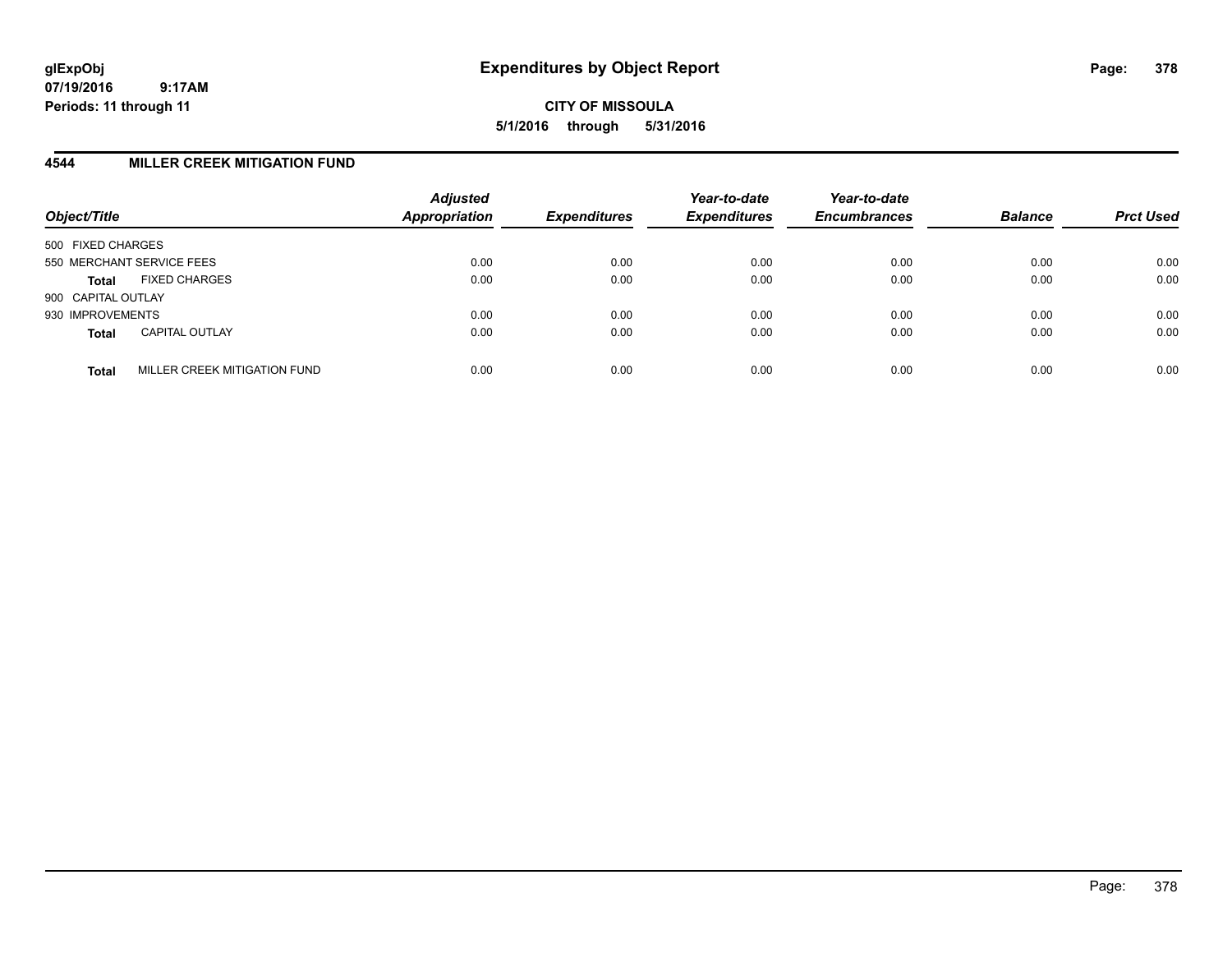#### **4545 MILLER CREEK TWITE CONSTRUCTION**

| Object/Title       |                           | <b>Adjusted</b><br><b>Appropriation</b> | <b>Expenditures</b> | Year-to-date<br><b>Expenditures</b> | Year-to-date<br><b>Encumbrances</b> | <b>Balance</b> | <b>Prct Used</b> |
|--------------------|---------------------------|-----------------------------------------|---------------------|-------------------------------------|-------------------------------------|----------------|------------------|
|                    | 300 PURCHASED SERVICES    |                                         |                     |                                     |                                     |                |                  |
|                    | 350 PROFESSIONAL SERVICES | 0.00                                    | 0.00                | 0.00                                | 0.00                                | 0.00           | 0.00             |
| <b>Total</b>       | <b>PURCHASED SERVICES</b> | 0.00                                    | 0.00                | 0.00                                | 0.00                                | 0.00           | 0.00             |
| 500 FIXED CHARGES  |                           |                                         |                     |                                     |                                     |                |                  |
|                    | 550 MERCHANT SERVICE FEES | 0.00                                    | 0.00                | 0.00                                | 0.00                                | 0.00           | 0.00             |
| Total              | <b>FIXED CHARGES</b>      | 0.00                                    | 0.00                | 0.00                                | 0.00                                | 0.00           | 0.00             |
| 900 CAPITAL OUTLAY |                           |                                         |                     |                                     |                                     |                |                  |
| 930 IMPROVEMENTS   |                           | 0.00                                    | 0.00                | 0.00                                | 0.00                                | 0.00           | 0.00             |
| Total              | <b>CAPITAL OUTLAY</b>     | 0.00                                    | 0.00                | 0.00                                | 0.00                                | 0.00           | 0.00             |
| <b>Total</b>       | NON-DEPARTMENTAL          | 0.00                                    | 0.00                | 0.00                                | 0.00                                | 0.00           | 0.00             |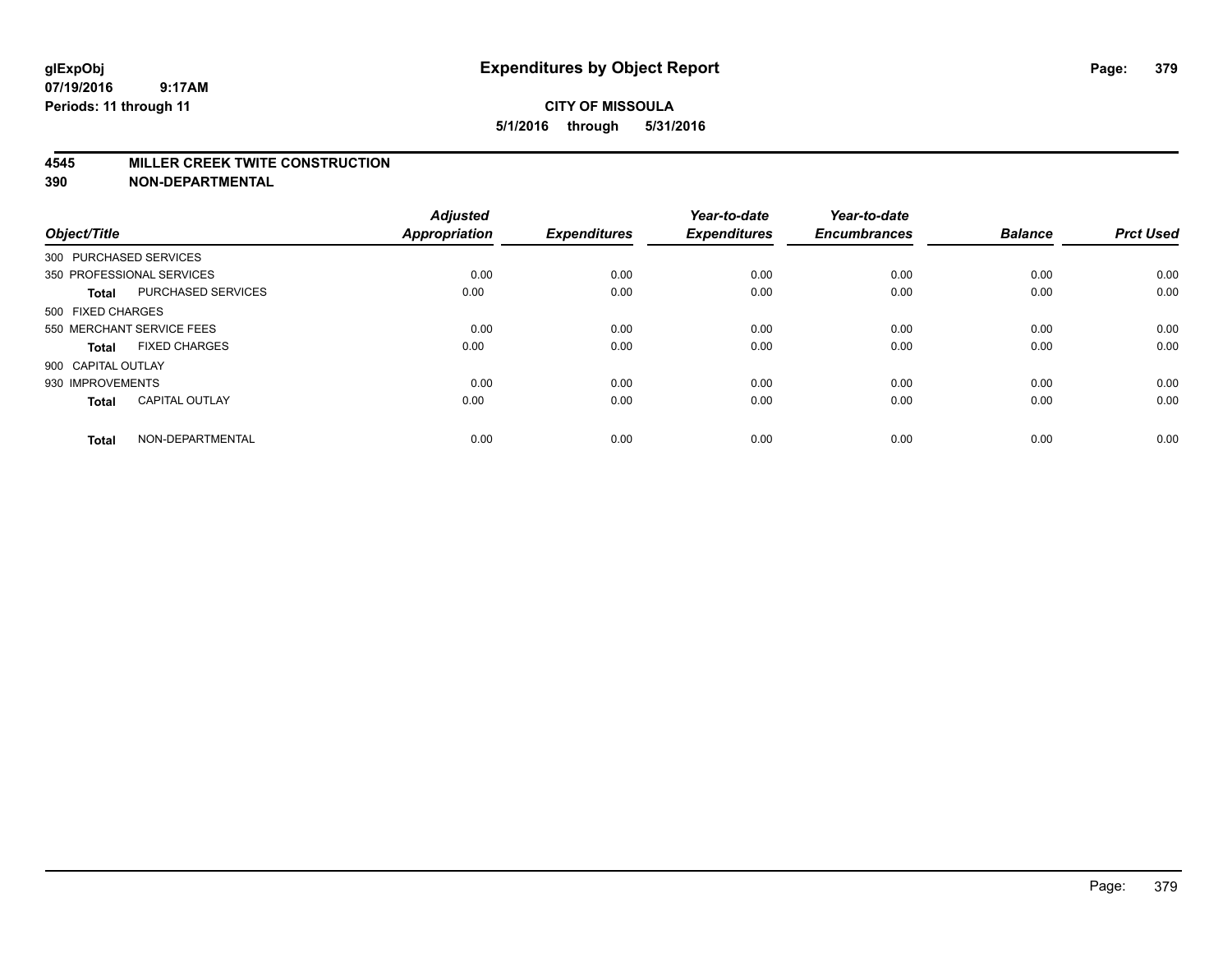# **CITY OF MISSOULA 5/1/2016 through 5/31/2016**

# **4545 MILLER CREEK TWITE CONSTRUCTION**

| Object/Title           |                                 | <b>Adjusted</b><br><b>Appropriation</b> | <b>Expenditures</b> | Year-to-date<br><b>Expenditures</b> | Year-to-date<br><b>Encumbrances</b> | <b>Balance</b> | <b>Prct Used</b> |
|------------------------|---------------------------------|-----------------------------------------|---------------------|-------------------------------------|-------------------------------------|----------------|------------------|
| 300 PURCHASED SERVICES |                                 |                                         |                     |                                     |                                     |                |                  |
|                        | 350 PROFESSIONAL SERVICES       | 0.00                                    | 0.00                | 0.00                                | 0.00                                | 0.00           | 0.00             |
| <b>Total</b>           | <b>PURCHASED SERVICES</b>       | 0.00                                    | 0.00                | 0.00                                | 0.00                                | 0.00           | 0.00             |
| 500 FIXED CHARGES      |                                 |                                         |                     |                                     |                                     |                |                  |
|                        | 550 MERCHANT SERVICE FEES       | 0.00                                    | 0.00                | 0.00                                | 0.00                                | 0.00           | 0.00             |
| <b>Total</b>           | <b>FIXED CHARGES</b>            | 0.00                                    | 0.00                | 0.00                                | 0.00                                | 0.00           | 0.00             |
| 900 CAPITAL OUTLAY     |                                 |                                         |                     |                                     |                                     |                |                  |
| 930 IMPROVEMENTS       |                                 | 0.00                                    | 0.00                | 0.00                                | 0.00                                | 0.00           | 0.00             |
| <b>Total</b>           | <b>CAPITAL OUTLAY</b>           | 0.00                                    | 0.00                | 0.00                                | 0.00                                | 0.00           | 0.00             |
| <b>Total</b>           | MILLER CREEK TWITE CONSTRUCTION | 0.00                                    | 0.00                | 0.00                                | 0.00                                | 0.00           | 0.00             |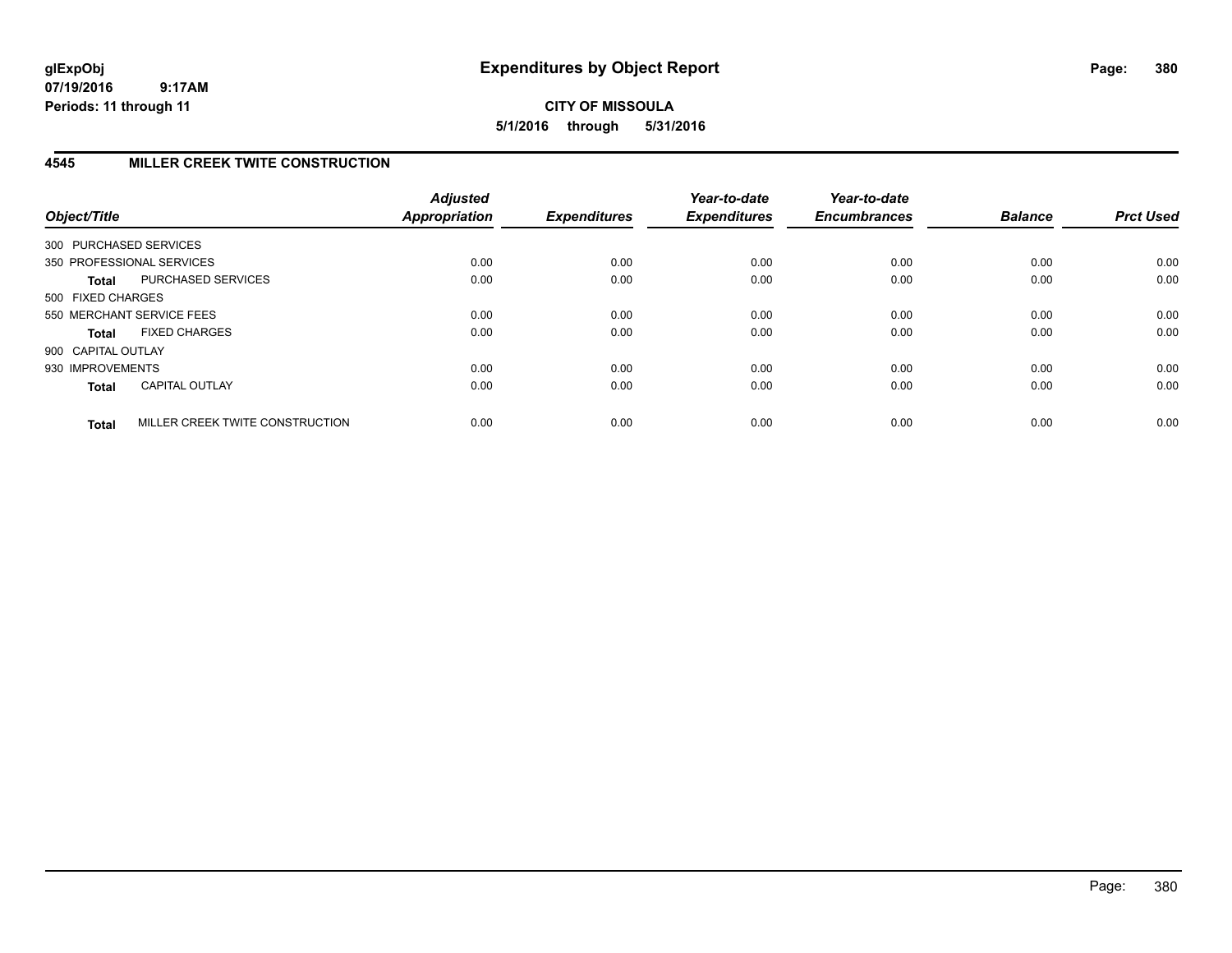## **4546 MILLER CREEK MALOHNEY CONSTRUCTION**

| Object/Title           |                           | <b>Adjusted</b><br><b>Appropriation</b> | <b>Expenditures</b> | Year-to-date<br><b>Expenditures</b> | Year-to-date<br><b>Encumbrances</b> | <b>Balance</b> | <b>Prct Used</b> |
|------------------------|---------------------------|-----------------------------------------|---------------------|-------------------------------------|-------------------------------------|----------------|------------------|
| 300 PURCHASED SERVICES |                           |                                         |                     |                                     |                                     |                |                  |
|                        | 350 PROFESSIONAL SERVICES | 0.00                                    | 0.00                | 0.00                                | 0.00                                | 0.00           | 0.00             |
| <b>Total</b>           | <b>PURCHASED SERVICES</b> | 0.00                                    | 0.00                | 0.00                                | 0.00                                | 0.00           | 0.00             |
| 500 FIXED CHARGES      |                           |                                         |                     |                                     |                                     |                |                  |
|                        | 550 MERCHANT SERVICE FEES | 0.00                                    | 0.00                | 0.00                                | 0.00                                | 0.00           | 0.00             |
| Total                  | <b>FIXED CHARGES</b>      | 0.00                                    | 0.00                | 0.00                                | 0.00                                | 0.00           | 0.00             |
| 900 CAPITAL OUTLAY     |                           |                                         |                     |                                     |                                     |                |                  |
| 930 IMPROVEMENTS       |                           | 0.00                                    | 0.00                | 0.00                                | 0.00                                | 0.00           | 0.00             |
| Total                  | <b>CAPITAL OUTLAY</b>     | 0.00                                    | 0.00                | 0.00                                | 0.00                                | 0.00           | 0.00             |
| <b>Total</b>           | NON-DEPARTMENTAL          | 0.00                                    | 0.00                | 0.00                                | 0.00                                | 0.00           | 0.00             |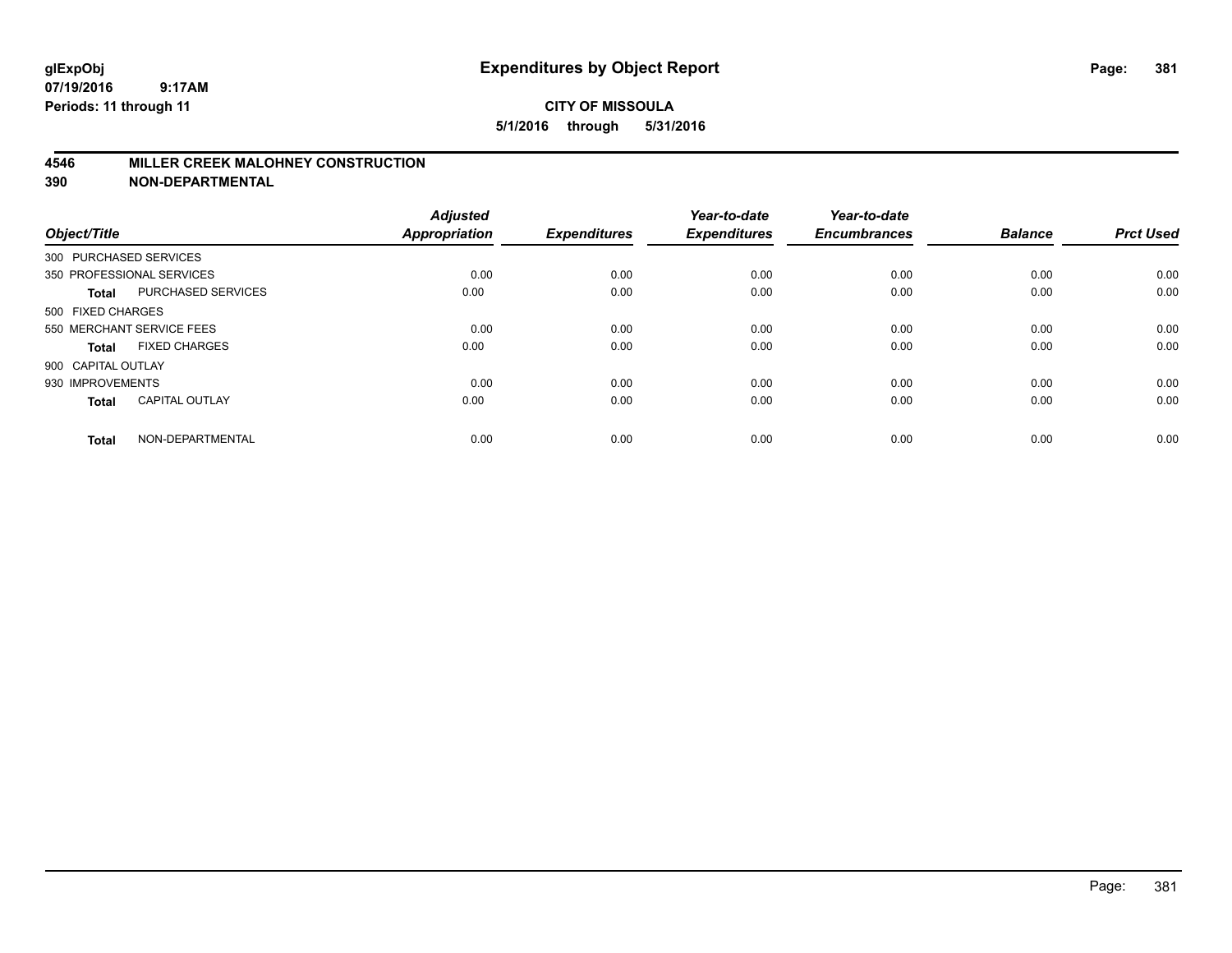## **CITY OF MISSOULA 5/1/2016 through 5/31/2016**

# **4546 MILLER CREEK MALOHNEY CONSTRUCTION**

| Object/Title           |                                 | <b>Adjusted</b><br><b>Appropriation</b> | <b>Expenditures</b> | Year-to-date<br><b>Expenditures</b> | Year-to-date<br><b>Encumbrances</b> | <b>Balance</b> | <b>Prct Used</b> |
|------------------------|---------------------------------|-----------------------------------------|---------------------|-------------------------------------|-------------------------------------|----------------|------------------|
| 300 PURCHASED SERVICES |                                 |                                         |                     |                                     |                                     |                |                  |
|                        | 350 PROFESSIONAL SERVICES       | 0.00                                    | 0.00                | 0.00                                | 0.00                                | 0.00           | 0.00             |
| Total                  | PURCHASED SERVICES              | 0.00                                    | 0.00                | 0.00                                | 0.00                                | 0.00           | 0.00             |
| 500 FIXED CHARGES      |                                 |                                         |                     |                                     |                                     |                |                  |
|                        | 550 MERCHANT SERVICE FEES       | 0.00                                    | 0.00                | 0.00                                | 0.00                                | 0.00           | 0.00             |
| Total                  | <b>FIXED CHARGES</b>            | 0.00                                    | 0.00                | 0.00                                | 0.00                                | 0.00           | 0.00             |
| 900 CAPITAL OUTLAY     |                                 |                                         |                     |                                     |                                     |                |                  |
| 930 IMPROVEMENTS       |                                 | 0.00                                    | 0.00                | 0.00                                | 0.00                                | 0.00           | 0.00             |
| <b>Total</b>           | <b>CAPITAL OUTLAY</b>           | 0.00                                    | 0.00                | 0.00                                | 0.00                                | 0.00           | 0.00             |
| <b>Total</b>           | MILLER CREEK MALOHNEY CONSTRUCT | 0.00                                    | 0.00                | 0.00                                | 0.00                                | 0.00           | 0.00             |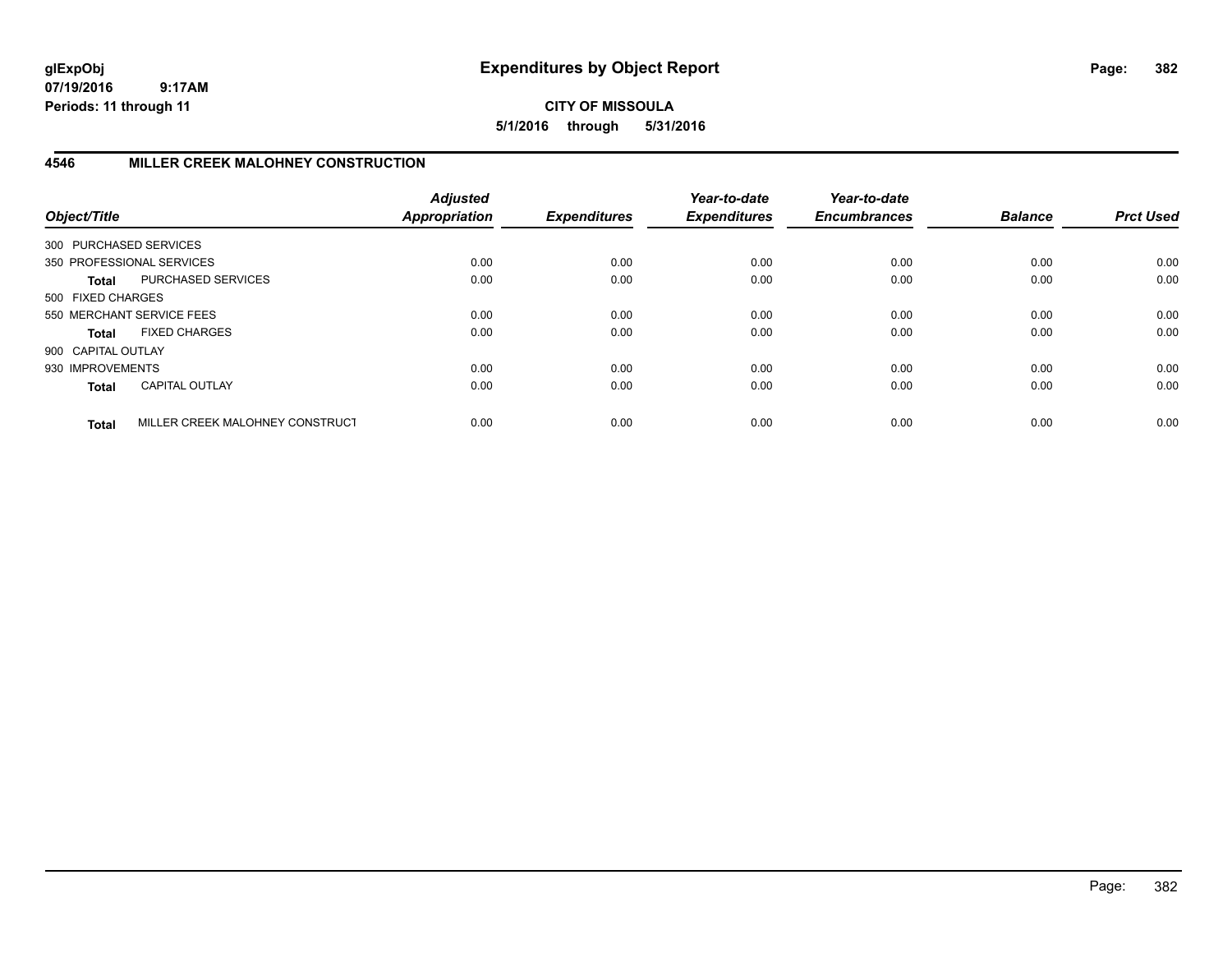#### **4547 MILLER CREEK MCCARTHY CONSTRUCTION**

| Object/Title           |                           | <b>Adjusted</b><br><b>Appropriation</b> | <b>Expenditures</b> | Year-to-date<br><b>Expenditures</b> | Year-to-date<br><b>Encumbrances</b> | <b>Balance</b> | <b>Prct Used</b> |
|------------------------|---------------------------|-----------------------------------------|---------------------|-------------------------------------|-------------------------------------|----------------|------------------|
| 300 PURCHASED SERVICES |                           |                                         |                     |                                     |                                     |                |                  |
|                        | 350 PROFESSIONAL SERVICES | 0.00                                    | 0.00                | 0.00                                | 0.00                                | 0.00           | 0.00             |
| <b>Total</b>           | <b>PURCHASED SERVICES</b> | 0.00                                    | 0.00                | 0.00                                | 0.00                                | 0.00           | 0.00             |
| 500 FIXED CHARGES      |                           |                                         |                     |                                     |                                     |                |                  |
|                        | 550 MERCHANT SERVICE FEES | 0.00                                    | 0.00                | 0.00                                | 0.00                                | 0.00           | 0.00             |
| Total                  | <b>FIXED CHARGES</b>      | 0.00                                    | 0.00                | 0.00                                | 0.00                                | 0.00           | 0.00             |
| 900 CAPITAL OUTLAY     |                           |                                         |                     |                                     |                                     |                |                  |
| 930 IMPROVEMENTS       |                           | 0.00                                    | 0.00                | 0.00                                | 0.00                                | 0.00           | 0.00             |
| Total                  | <b>CAPITAL OUTLAY</b>     | 0.00                                    | 0.00                | 0.00                                | 0.00                                | 0.00           | 0.00             |
| <b>Total</b>           | NON-DEPARTMENTAL          | 0.00                                    | 0.00                | 0.00                                | 0.00                                | 0.00           | 0.00             |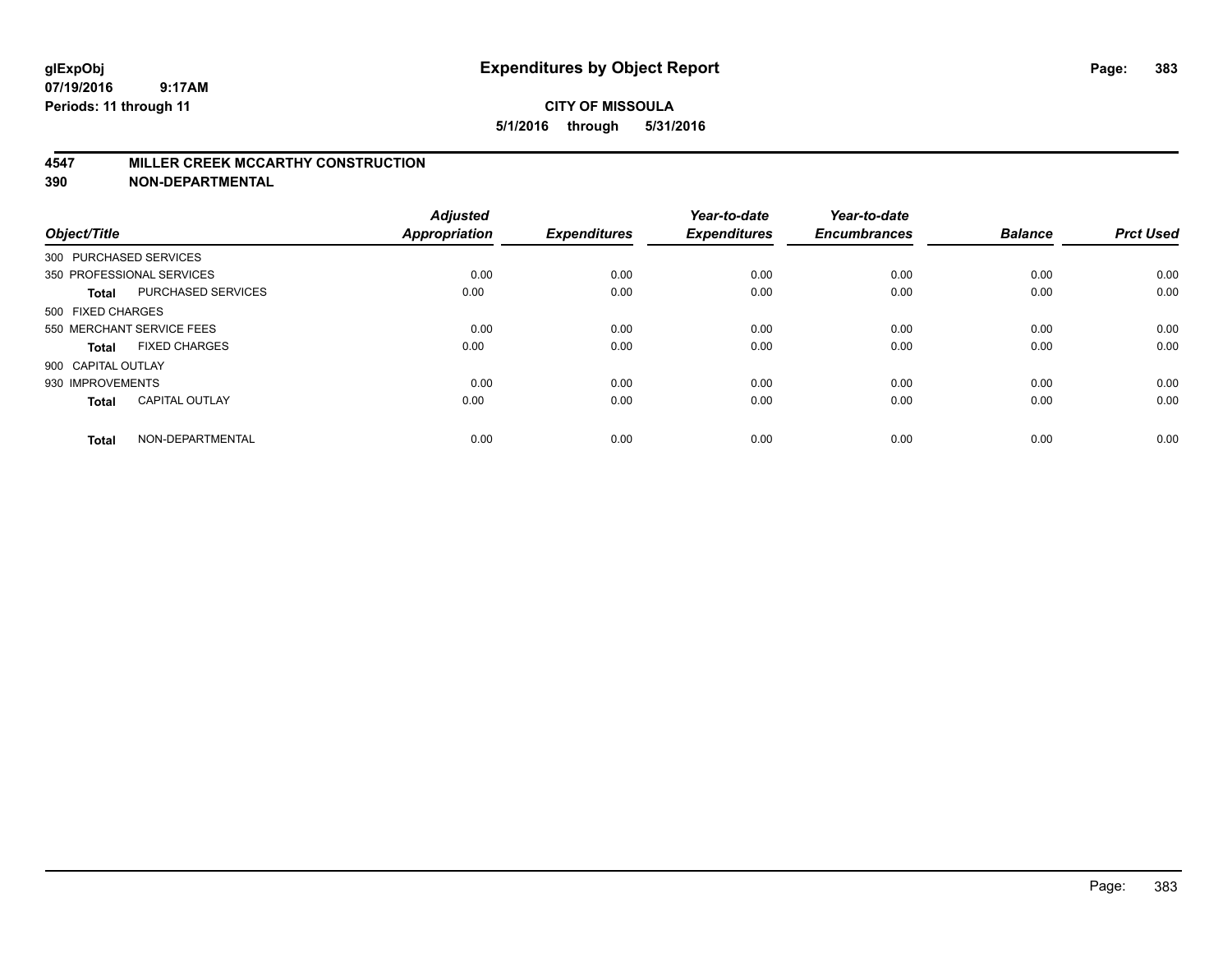**CITY OF MISSOULA 5/1/2016 through 5/31/2016**

# **4547 MILLER CREEK MCCARTHY CONSTRUCTION**

| Object/Title           |                                 | <b>Adjusted</b><br><b>Appropriation</b> | <b>Expenditures</b> | Year-to-date<br><b>Expenditures</b> | Year-to-date<br><b>Encumbrances</b> | <b>Balance</b> | <b>Prct Used</b> |
|------------------------|---------------------------------|-----------------------------------------|---------------------|-------------------------------------|-------------------------------------|----------------|------------------|
| 300 PURCHASED SERVICES |                                 |                                         |                     |                                     |                                     |                |                  |
|                        | 350 PROFESSIONAL SERVICES       | 0.00                                    | 0.00                | 0.00                                | 0.00                                | 0.00           | 0.00             |
| Total                  | PURCHASED SERVICES              | 0.00                                    | 0.00                | 0.00                                | 0.00                                | 0.00           | 0.00             |
| 500 FIXED CHARGES      |                                 |                                         |                     |                                     |                                     |                |                  |
|                        | 550 MERCHANT SERVICE FEES       | 0.00                                    | 0.00                | 0.00                                | 0.00                                | 0.00           | 0.00             |
| Total                  | <b>FIXED CHARGES</b>            | 0.00                                    | 0.00                | 0.00                                | 0.00                                | 0.00           | 0.00             |
| 900 CAPITAL OUTLAY     |                                 |                                         |                     |                                     |                                     |                |                  |
| 930 IMPROVEMENTS       |                                 | 0.00                                    | 0.00                | 0.00                                | 0.00                                | 0.00           | 0.00             |
| <b>Total</b>           | <b>CAPITAL OUTLAY</b>           | 0.00                                    | 0.00                | 0.00                                | 0.00                                | 0.00           | 0.00             |
| <b>Total</b>           | MILLER CREEK MCCARTHY CONSTRUCT | 0.00                                    | 0.00                | 0.00                                | 0.00                                | 0.00           | 0.00             |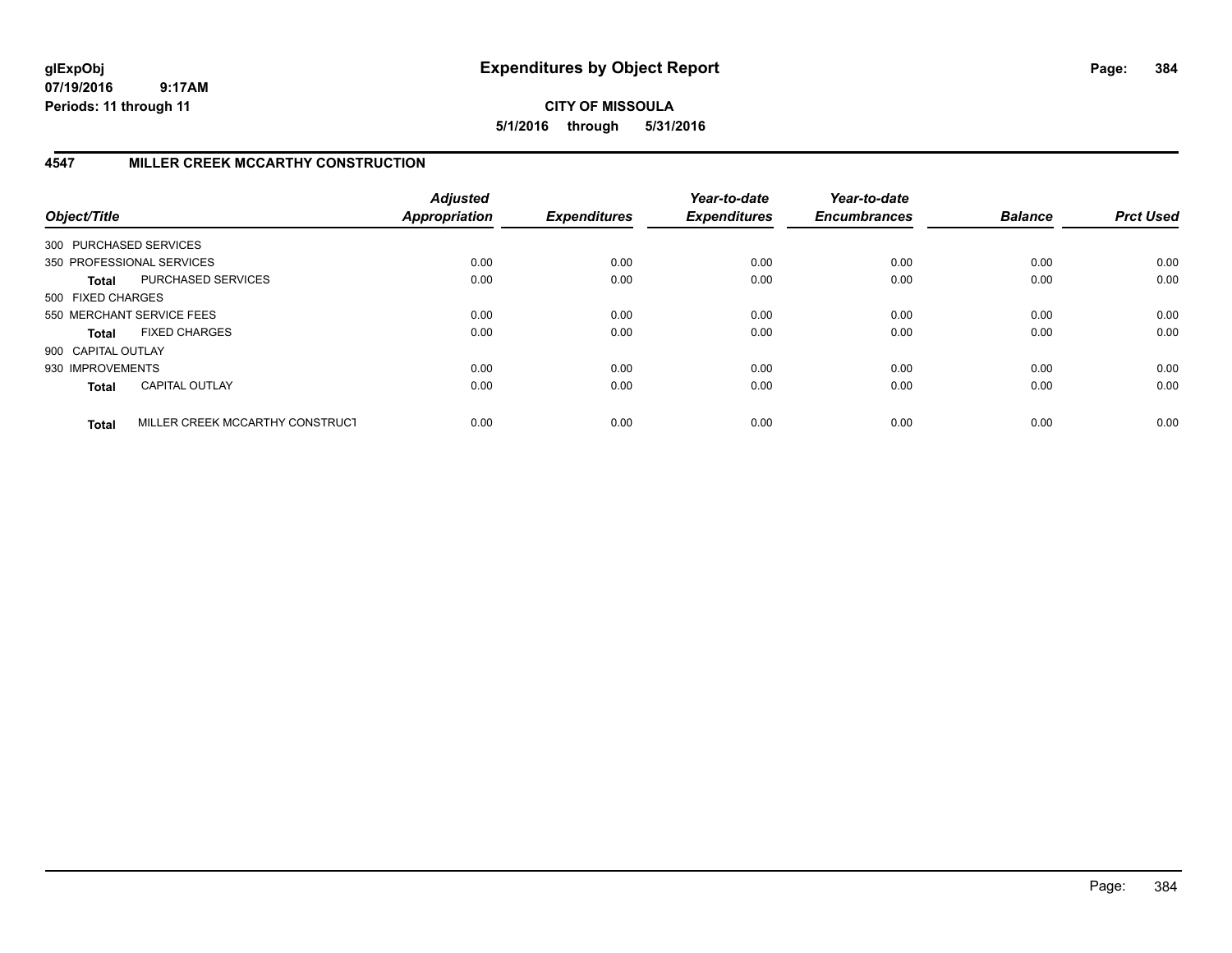#### **4548 5TH,6TH & ARTHUR ROAD IMPROVEMENTS**

| Object/Title           |                              | <b>Adjusted</b><br><b>Appropriation</b> | <b>Expenditures</b> | Year-to-date<br><b>Expenditures</b> | Year-to-date<br><b>Encumbrances</b> | <b>Balance</b> | <b>Prct Used</b> |
|------------------------|------------------------------|-----------------------------------------|---------------------|-------------------------------------|-------------------------------------|----------------|------------------|
| 300 PURCHASED SERVICES |                              |                                         |                     |                                     |                                     |                |                  |
|                        | 350 PROFESSIONAL SERVICES    | 0.00                                    | 0.00                | 0.00                                | 0.00                                | 0.00           | 0.00             |
| <b>Total</b>           | <b>PURCHASED SERVICES</b>    | 0.00                                    | 0.00                | 0.00                                | 0.00                                | 0.00           | 0.00             |
| 500 FIXED CHARGES      |                              |                                         |                     |                                     |                                     |                |                  |
|                        | 550 MERCHANT SERVICE FEES    | 0.00                                    | 0.00                | 0.00                                | 0.00                                | 0.00           | 0.00             |
| <b>Total</b>           | <b>FIXED CHARGES</b>         | 0.00                                    | 0.00                | 0.00                                | 0.00                                | 0.00           | 0.00             |
| 800 OTHER OBJECTS      |                              |                                         |                     |                                     |                                     |                |                  |
|                        | 820 TRANSFERS TO OTHER FUNDS | 0.00                                    | 0.00                | 0.00                                | 0.00                                | 0.00           | 0.00             |
| Total                  | OTHER OBJECTS                | 0.00                                    | 0.00                | 0.00                                | 0.00                                | 0.00           | 0.00             |
| 900 CAPITAL OUTLAY     |                              |                                         |                     |                                     |                                     |                |                  |
| 930 IMPROVEMENTS       |                              | 0.00                                    | 0.00                | 0.00                                | 0.00                                | 0.00           | 0.00             |
| <b>Total</b>           | <b>CAPITAL OUTLAY</b>        | 0.00                                    | 0.00                | 0.00                                | 0.00                                | 0.00           | 0.00             |
| <b>Total</b>           | NON-DEPARTMENTAL             | 0.00                                    | 0.00                | 0.00                                | 0.00                                | 0.00           | 0.00             |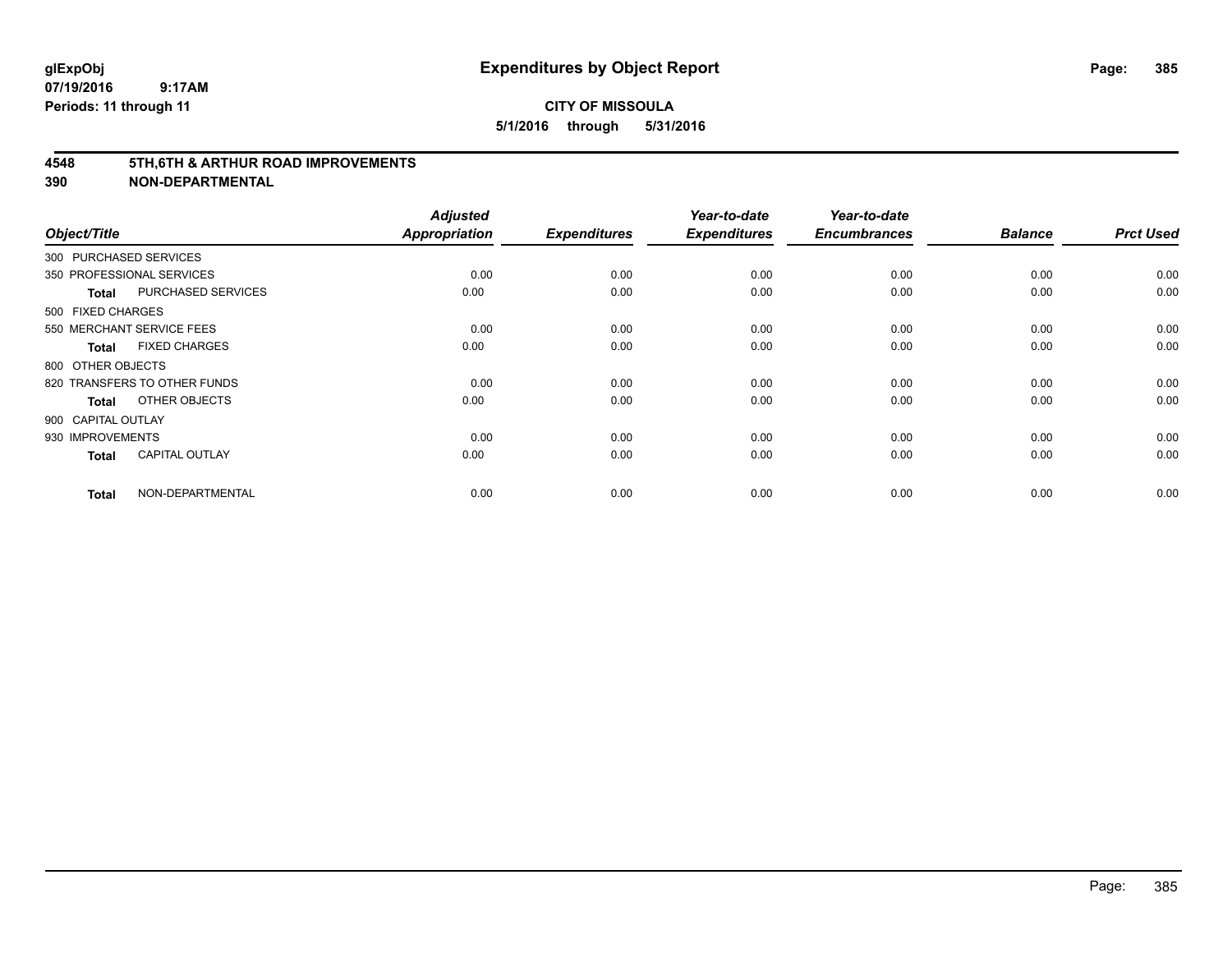**CITY OF MISSOULA 5/1/2016 through 5/31/2016**

# **4548 5TH,6TH & ARTHUR ROAD IMPROVEMENTS**

| Object/Title           |                                   | <b>Adjusted</b><br><b>Appropriation</b> | <b>Expenditures</b> | Year-to-date<br><b>Expenditures</b> | Year-to-date<br><b>Encumbrances</b> | <b>Balance</b> | <b>Prct Used</b> |
|------------------------|-----------------------------------|-----------------------------------------|---------------------|-------------------------------------|-------------------------------------|----------------|------------------|
| 300 PURCHASED SERVICES |                                   |                                         |                     |                                     |                                     |                |                  |
|                        | 350 PROFESSIONAL SERVICES         | 0.00                                    | 0.00                | 0.00                                | 0.00                                | 0.00           | 0.00             |
| <b>Total</b>           | PURCHASED SERVICES                | 0.00                                    | 0.00                | 0.00                                | 0.00                                | 0.00           | 0.00             |
| 500 FIXED CHARGES      |                                   |                                         |                     |                                     |                                     |                |                  |
|                        | 550 MERCHANT SERVICE FEES         | 0.00                                    | 0.00                | 0.00                                | 0.00                                | 0.00           | 0.00             |
| <b>Total</b>           | <b>FIXED CHARGES</b>              | 0.00                                    | 0.00                | 0.00                                | 0.00                                | 0.00           | 0.00             |
| 800 OTHER OBJECTS      |                                   |                                         |                     |                                     |                                     |                |                  |
|                        | 820 TRANSFERS TO OTHER FUNDS      | 0.00                                    | 0.00                | 0.00                                | 0.00                                | 0.00           | 0.00             |
| <b>Total</b>           | OTHER OBJECTS                     | 0.00                                    | 0.00                | 0.00                                | 0.00                                | 0.00           | 0.00             |
| 900 CAPITAL OUTLAY     |                                   |                                         |                     |                                     |                                     |                |                  |
| 930 IMPROVEMENTS       |                                   | 0.00                                    | 0.00                | 0.00                                | 0.00                                | 0.00           | 0.00             |
| <b>Total</b>           | <b>CAPITAL OUTLAY</b>             | 0.00                                    | 0.00                | 0.00                                | 0.00                                | 0.00           | 0.00             |
| <b>Total</b>           | 5TH, 6TH & ARTHUR ROAD IMPROVEMEN | 0.00                                    | 0.00                | 0.00                                | 0.00                                | 0.00           | 0.00             |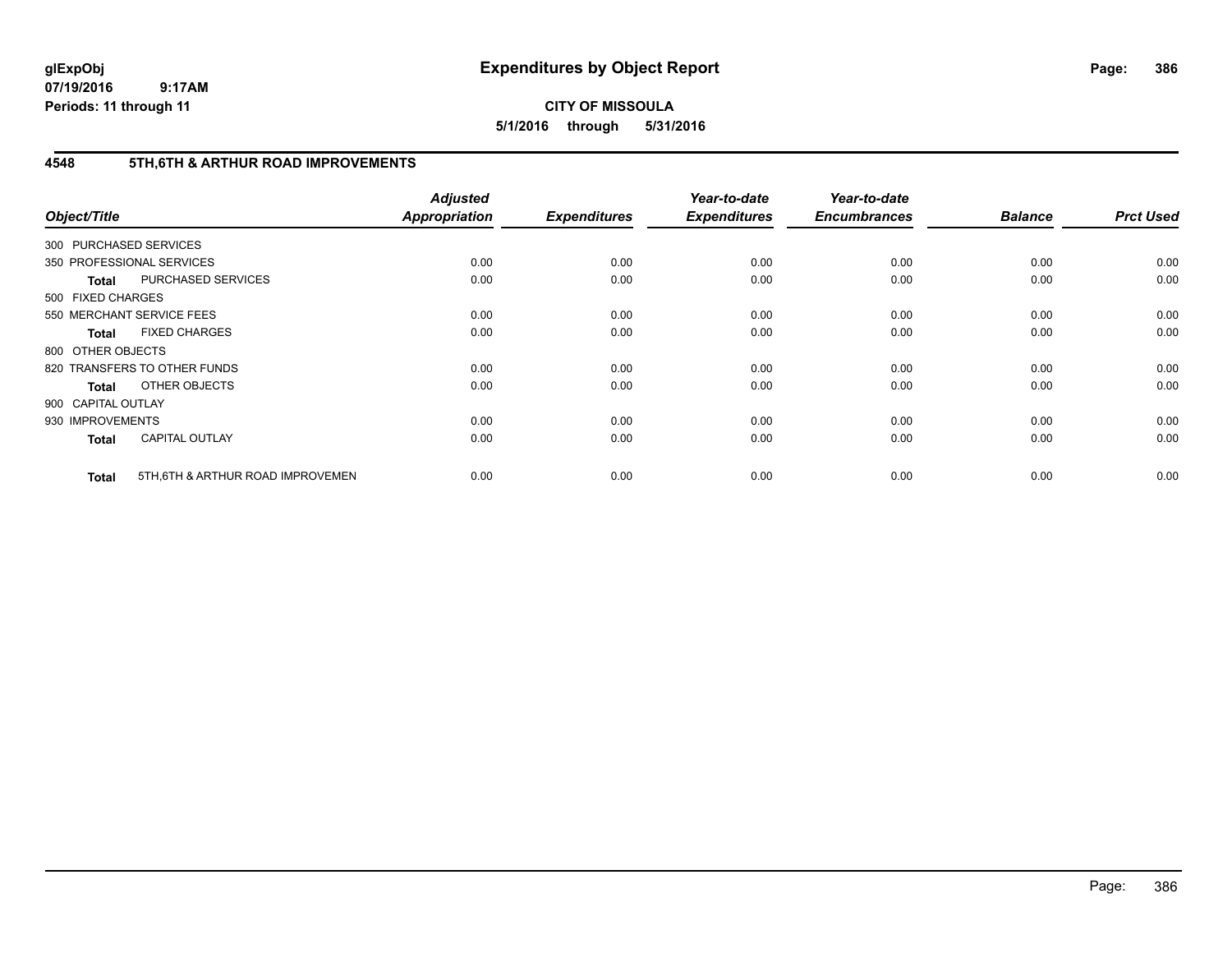## **4745 MALONEY/TWITE MILLER CR \$1.2M CONTRIB**

| Object/Title           |                              | <b>Adjusted</b><br><b>Appropriation</b> | <b>Expenditures</b> | Year-to-date<br><b>Expenditures</b> | Year-to-date<br><b>Encumbrances</b> | <b>Balance</b> | <b>Prct Used</b> |
|------------------------|------------------------------|-----------------------------------------|---------------------|-------------------------------------|-------------------------------------|----------------|------------------|
| 300 PURCHASED SERVICES |                              |                                         |                     |                                     |                                     |                |                  |
|                        | 350 PROFESSIONAL SERVICES    | 0.00                                    | 0.00                | 0.00                                | 0.00                                | 0.00           | 0.00             |
| <b>Total</b>           | <b>PURCHASED SERVICES</b>    | 0.00                                    | 0.00                | 0.00                                | 0.00                                | 0.00           | 0.00             |
| 500 FIXED CHARGES      |                              |                                         |                     |                                     |                                     |                |                  |
|                        | 550 MERCHANT SERVICE FEES    | 0.00                                    | 0.00                | 0.00                                | 0.00                                | 0.00           | 0.00             |
| <b>Total</b>           | <b>FIXED CHARGES</b>         | 0.00                                    | 0.00                | 0.00                                | 0.00                                | 0.00           | 0.00             |
| 800 OTHER OBJECTS      |                              |                                         |                     |                                     |                                     |                |                  |
|                        | 820 TRANSFERS TO OTHER FUNDS | 0.00                                    | 0.00                | 0.00                                | 0.00                                | 0.00           | 0.00             |
| <b>Total</b>           | OTHER OBJECTS                | 0.00                                    | 0.00                | 0.00                                | 0.00                                | 0.00           | 0.00             |
| 900 CAPITAL OUTLAY     |                              |                                         |                     |                                     |                                     |                |                  |
| 930 IMPROVEMENTS       |                              | 0.00                                    | 0.00                | 0.00                                | 0.00                                | 0.00           | 0.00             |
| <b>Total</b>           | <b>CAPITAL OUTLAY</b>        | 0.00                                    | 0.00                | 0.00                                | 0.00                                | 0.00           | 0.00             |
| <b>Total</b>           | NON-DEPARTMENTAL             | 0.00                                    | 0.00                | 0.00                                | 0.00                                | 0.00           | 0.00             |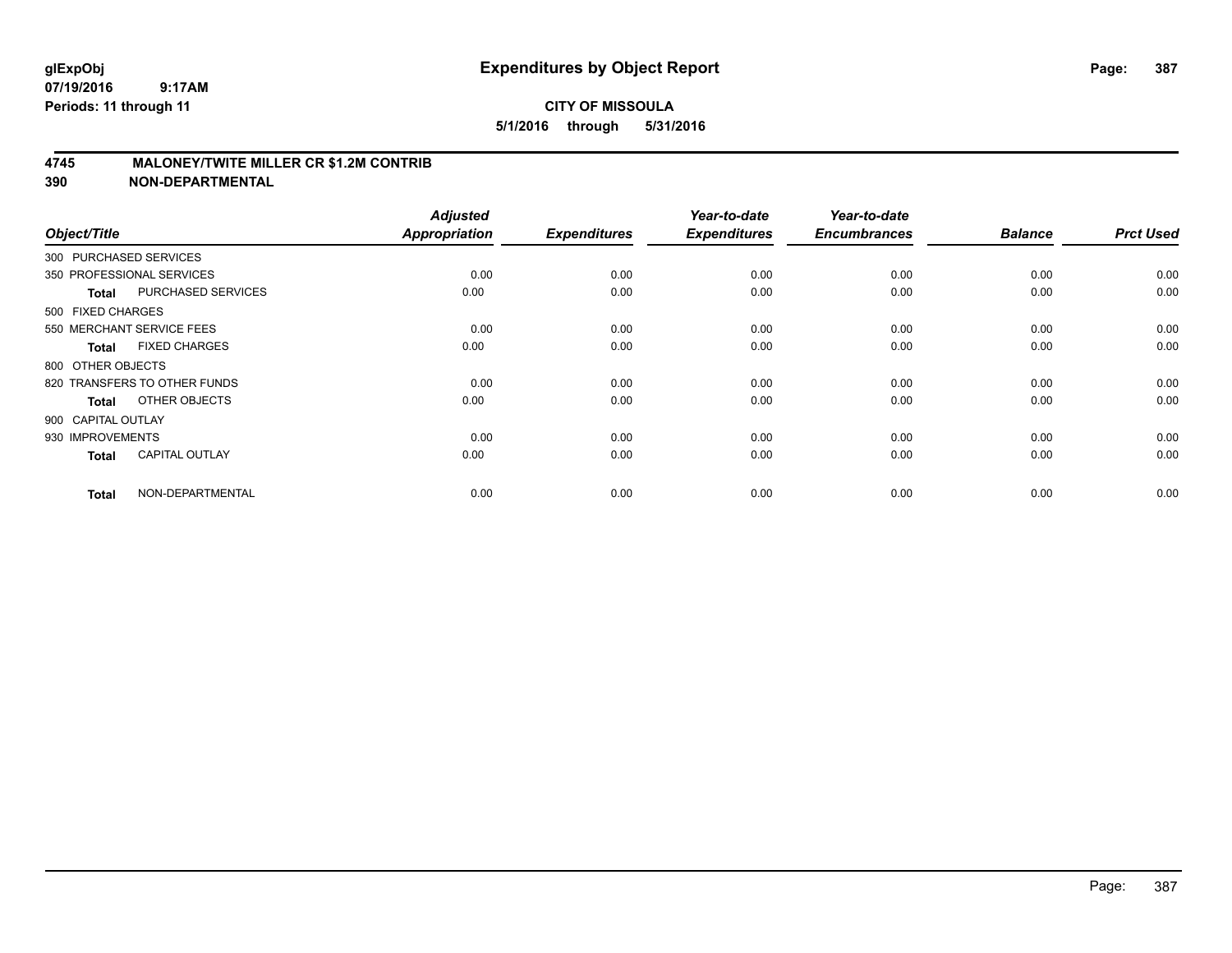# **CITY OF MISSOULA 5/1/2016 through 5/31/2016**

# **4745 MALONEY/TWITE MILLER CR \$1.2M CONTRIB**

| Object/Title           |                                    | <b>Adjusted</b><br><b>Appropriation</b> | <b>Expenditures</b> | Year-to-date<br><b>Expenditures</b> | Year-to-date<br><b>Encumbrances</b> | <b>Balance</b> | <b>Prct Used</b> |
|------------------------|------------------------------------|-----------------------------------------|---------------------|-------------------------------------|-------------------------------------|----------------|------------------|
| 300 PURCHASED SERVICES |                                    |                                         |                     |                                     |                                     |                |                  |
|                        | 350 PROFESSIONAL SERVICES          | 0.00                                    | 0.00                | 0.00                                | 0.00                                | 0.00           | 0.00             |
| <b>Total</b>           | PURCHASED SERVICES                 | 0.00                                    | 0.00                | 0.00                                | 0.00                                | 0.00           | 0.00             |
| 500 FIXED CHARGES      |                                    |                                         |                     |                                     |                                     |                |                  |
|                        | 550 MERCHANT SERVICE FEES          | 0.00                                    | 0.00                | 0.00                                | 0.00                                | 0.00           | 0.00             |
| <b>Total</b>           | <b>FIXED CHARGES</b>               | 0.00                                    | 0.00                | 0.00                                | 0.00                                | 0.00           | 0.00             |
| 800 OTHER OBJECTS      |                                    |                                         |                     |                                     |                                     |                |                  |
|                        | 820 TRANSFERS TO OTHER FUNDS       | 0.00                                    | 0.00                | 0.00                                | 0.00                                | 0.00           | 0.00             |
| <b>Total</b>           | OTHER OBJECTS                      | 0.00                                    | 0.00                | 0.00                                | 0.00                                | 0.00           | 0.00             |
| 900 CAPITAL OUTLAY     |                                    |                                         |                     |                                     |                                     |                |                  |
| 930 IMPROVEMENTS       |                                    | 0.00                                    | 0.00                | 0.00                                | 0.00                                | 0.00           | 0.00             |
| <b>Total</b>           | <b>CAPITAL OUTLAY</b>              | 0.00                                    | 0.00                | 0.00                                | 0.00                                | 0.00           | 0.00             |
| <b>Total</b>           | MALONEY/TWITE MILLER CR \$1.2M CON | 0.00                                    | 0.00                | 0.00                                | 0.00                                | 0.00           | 0.00             |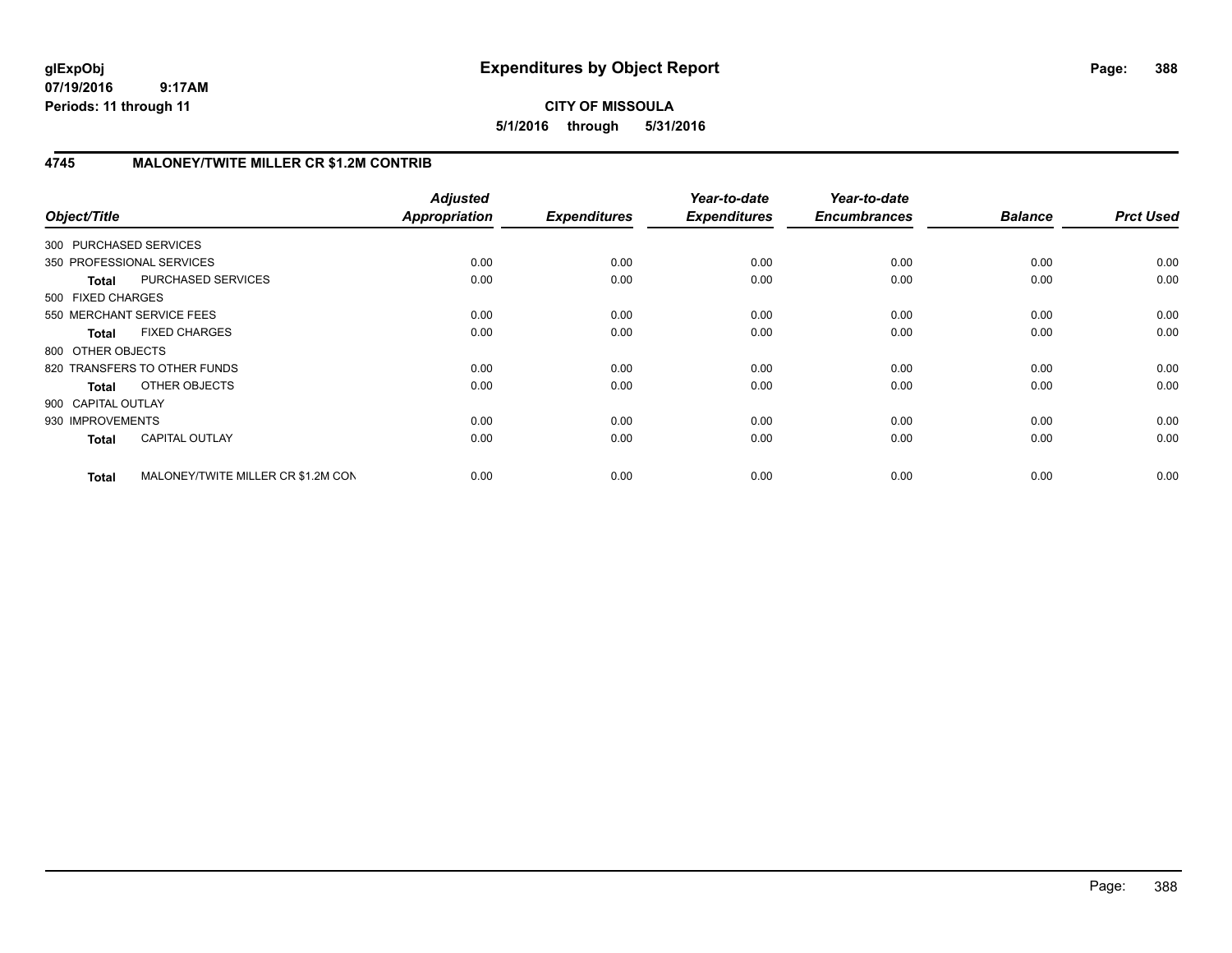## **4941 HILLVIEW WAY CONSTRUCTION**

#### **280 PUBLIC WORKS OPERATIONS**

| Object/Title        |                            | <b>Adjusted</b><br><b>Appropriation</b> | <b>Expenditures</b> | Year-to-date<br><b>Expenditures</b> | Year-to-date<br><b>Encumbrances</b> | <b>Balance</b> | <b>Prct Used</b> |
|---------------------|----------------------------|-----------------------------------------|---------------------|-------------------------------------|-------------------------------------|----------------|------------------|
| 200 SUPPLIES        |                            |                                         |                     |                                     |                                     |                |                  |
| 210 OFFICE SUPPLIES |                            | 0.00                                    | 0.00                | 0.00                                | 0.00                                | 0.00           | 0.00             |
| Total               | <b>SUPPLIES</b>            | 0.00                                    | 0.00                | 0.00                                | 0.00                                | 0.00           | 0.00             |
|                     | 300 PURCHASED SERVICES     |                                         |                     |                                     |                                     |                |                  |
| 310 COMMUNICATIONS  |                            | 0.00                                    | 0.00                | 0.00                                | 0.00                                | 0.00           | 0.00             |
|                     | 320 PRINTING & DUPLICATING | 0.00                                    | 0.00                | 0.00                                | 0.00                                | 0.00           | 0.00             |
|                     | 350 PROFESSIONAL SERVICES  | 0.00                                    | 0.00                | 172,584.33                          | 0.00                                | $-172,584.33$  | 0.00             |
| Total               | PURCHASED SERVICES         | 0.00                                    | 0.00                | 172,584.33                          | 0.00                                | $-172,584.33$  | 0.00             |
| 500 FIXED CHARGES   |                            |                                         |                     |                                     |                                     |                |                  |
|                     | 550 MERCHANT SERVICE FEES  | 0.00                                    | 0.00                | 0.00                                | 0.00                                | 0.00           | 0.00             |
| Total               | <b>FIXED CHARGES</b>       | 0.00                                    | 0.00                | 0.00                                | 0.00                                | 0.00           | 0.00             |
| 900 CAPITAL OUTLAY  |                            |                                         |                     |                                     |                                     |                |                  |
| 930 IMPROVEMENTS    |                            | 0.00                                    | 0.00                | 0.00                                | 0.00                                | 0.00           | 0.00             |
| Total               | <b>CAPITAL OUTLAY</b>      | 0.00                                    | 0.00                | 0.00                                | 0.00                                | 0.00           | 0.00             |
| <b>Total</b>        | PUBLIC WORKS OPERATIONS    | 0.00                                    | 0.00                | 172,584.33                          | 0.00                                | $-172,584.33$  | 0.00             |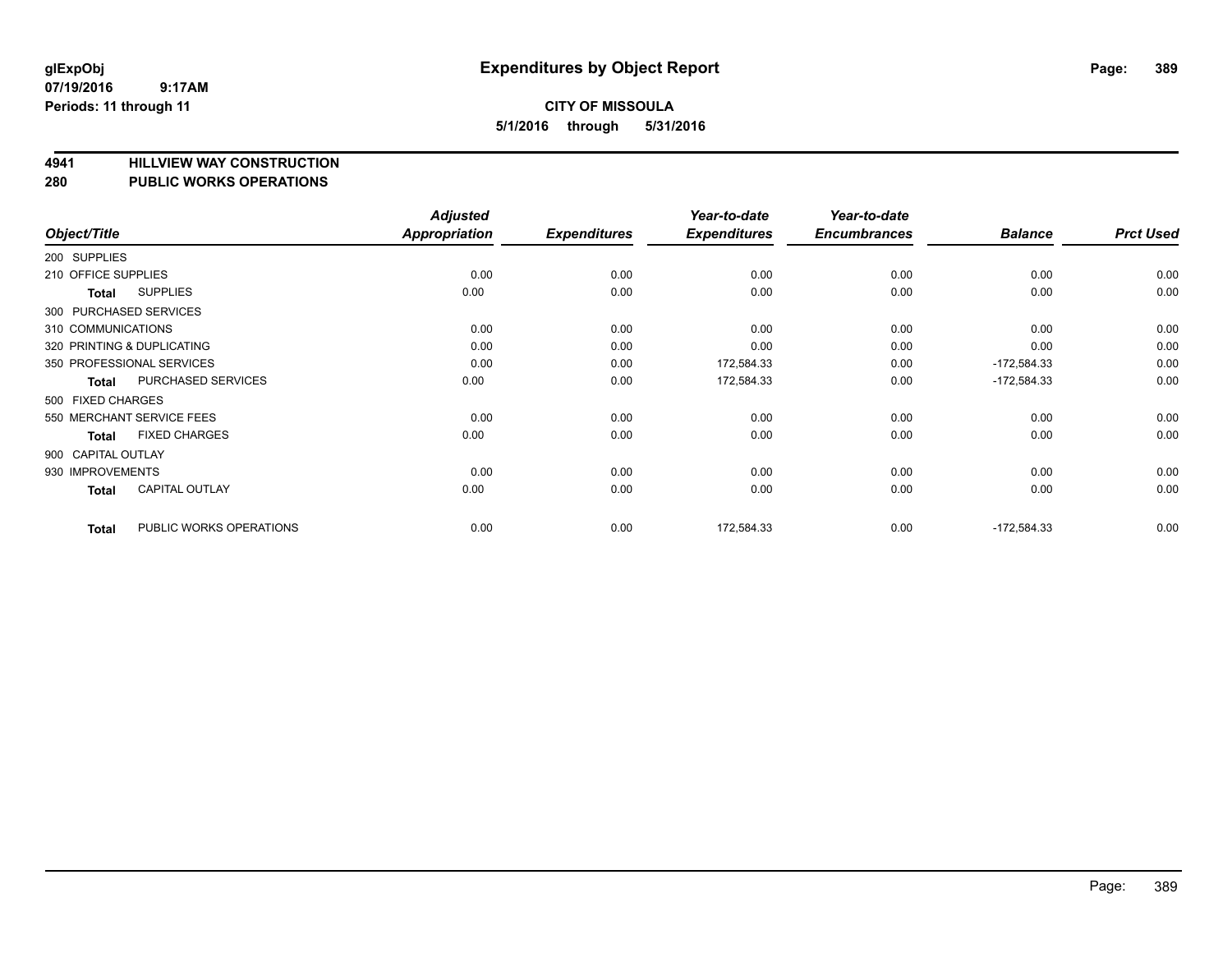# **CITY OF MISSOULA 5/1/2016 through 5/31/2016**

#### **4941 HILLVIEW WAY CONSTRUCTION**

|                        |                                  | <b>Adjusted</b> |                     | Year-to-date        | Year-to-date        |                |                  |
|------------------------|----------------------------------|-----------------|---------------------|---------------------|---------------------|----------------|------------------|
| Object/Title           |                                  | Appropriation   | <b>Expenditures</b> | <b>Expenditures</b> | <b>Encumbrances</b> | <b>Balance</b> | <b>Prct Used</b> |
| 200 SUPPLIES           |                                  |                 |                     |                     |                     |                |                  |
| 210 OFFICE SUPPLIES    |                                  | 0.00            | 0.00                | 0.00                | 0.00                | 0.00           | 0.00             |
| Total                  | <b>SUPPLIES</b>                  | 0.00            | 0.00                | 0.00                | 0.00                | 0.00           | 0.00             |
| 300 PURCHASED SERVICES |                                  |                 |                     |                     |                     |                |                  |
| 310 COMMUNICATIONS     |                                  | 0.00            | 0.00                | 0.00                | 0.00                | 0.00           | 0.00             |
|                        | 320 PRINTING & DUPLICATING       | 0.00            | 0.00                | 0.00                | 0.00                | 0.00           | 0.00             |
|                        | 350 PROFESSIONAL SERVICES        | 0.00            | 0.00                | 172,584.33          | 0.00                | $-172,584.33$  | 0.00             |
| Total                  | PURCHASED SERVICES               | 0.00            | 0.00                | 172,584.33          | 0.00                | $-172,584.33$  | 0.00             |
| 500 FIXED CHARGES      |                                  |                 |                     |                     |                     |                |                  |
|                        | 550 MERCHANT SERVICE FEES        | 0.00            | 0.00                | 0.00                | 0.00                | 0.00           | 0.00             |
| <b>Total</b>           | <b>FIXED CHARGES</b>             | 0.00            | 0.00                | 0.00                | 0.00                | 0.00           | 0.00             |
| 900 CAPITAL OUTLAY     |                                  |                 |                     |                     |                     |                |                  |
| 930 IMPROVEMENTS       |                                  | 0.00            | 0.00                | 0.00                | 0.00                | 0.00           | 0.00             |
| Total                  | <b>CAPITAL OUTLAY</b>            | 0.00            | 0.00                | 0.00                | 0.00                | 0.00           | 0.00             |
| <b>Total</b>           | <b>HILLVIEW WAY CONSTRUCTION</b> | 0.00            | 0.00                | 172,584.33          | 0.00                | $-172,584.33$  | 0.00             |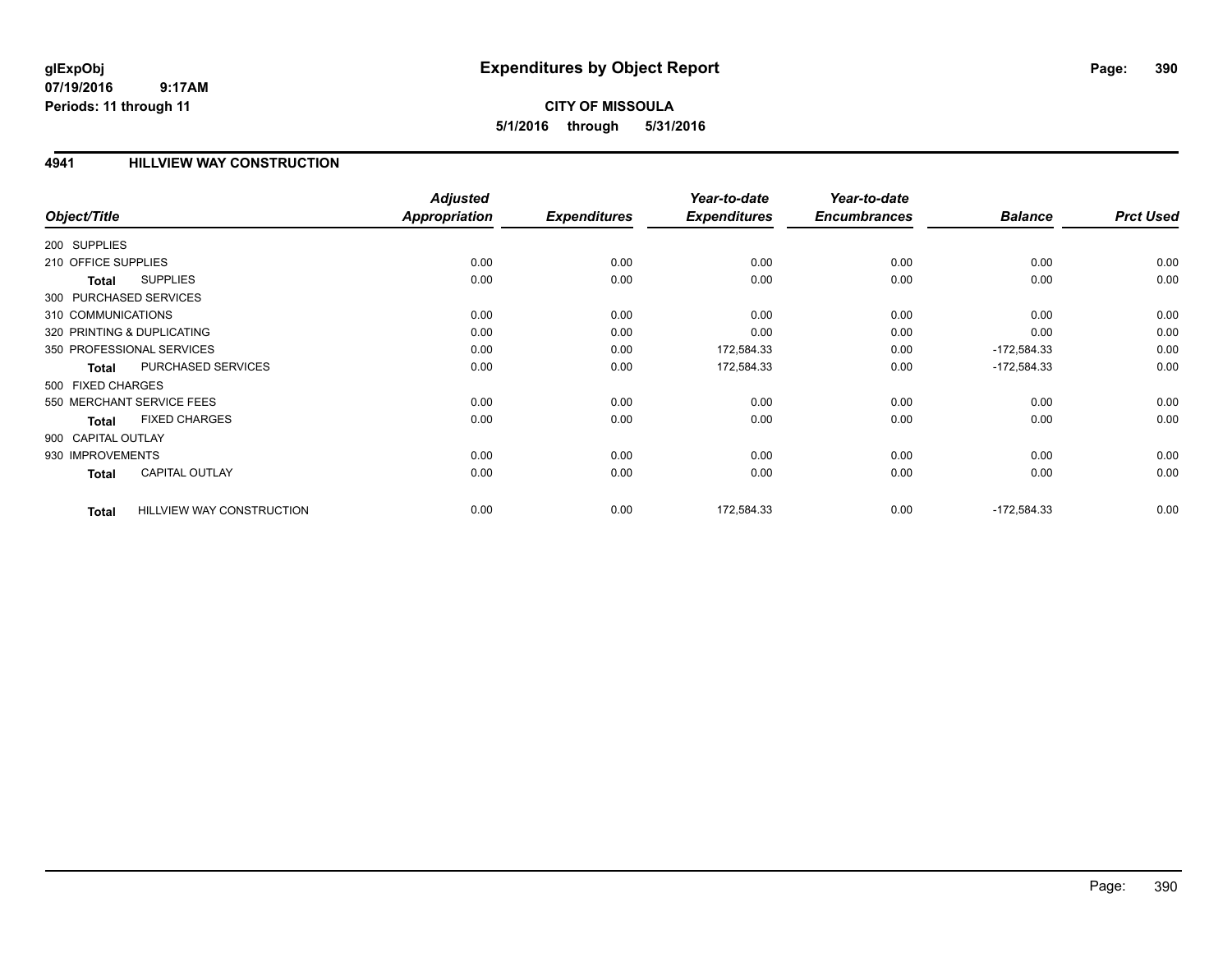# **glExpObj Expenditures by Object Report Page: 391**

**07/19/2016 9:17AM Periods: 11 through 11**

## **CITY OF MISSOULA 5/1/2016 through 5/31/2016**

## **4944 RATTLESNAKE SEWER COLLECTION (544)**

**000 \*\*\* Title Not Found \*\*\***

| Object/Title              |                         | <b>Adjusted</b><br>Appropriation | <b>Expenditures</b> | Year-to-date<br><b>Expenditures</b> | Year-to-date<br><b>Encumbrances</b> | <b>Balance</b> | <b>Prct Used</b> |
|---------------------------|-------------------------|----------------------------------|---------------------|-------------------------------------|-------------------------------------|----------------|------------------|
| 500 FIXED CHARGES         |                         |                                  |                     |                                     |                                     |                |                  |
| 550 MERCHANT SERVICE FEES |                         | 0.00                             | 0.00                | 0.00                                | 0.00                                | 0.00           | 0.00             |
| <b>Total</b>              | <b>FIXED CHARGES</b>    | 0.00                             | 0.00                | 0.00                                | 0.00                                | 0.00           | 0.00             |
| Total                     | *** Title Not Found *** | 0.00                             | 0.00                | 0.00                                | 0.00                                | 0.00           | 0.00             |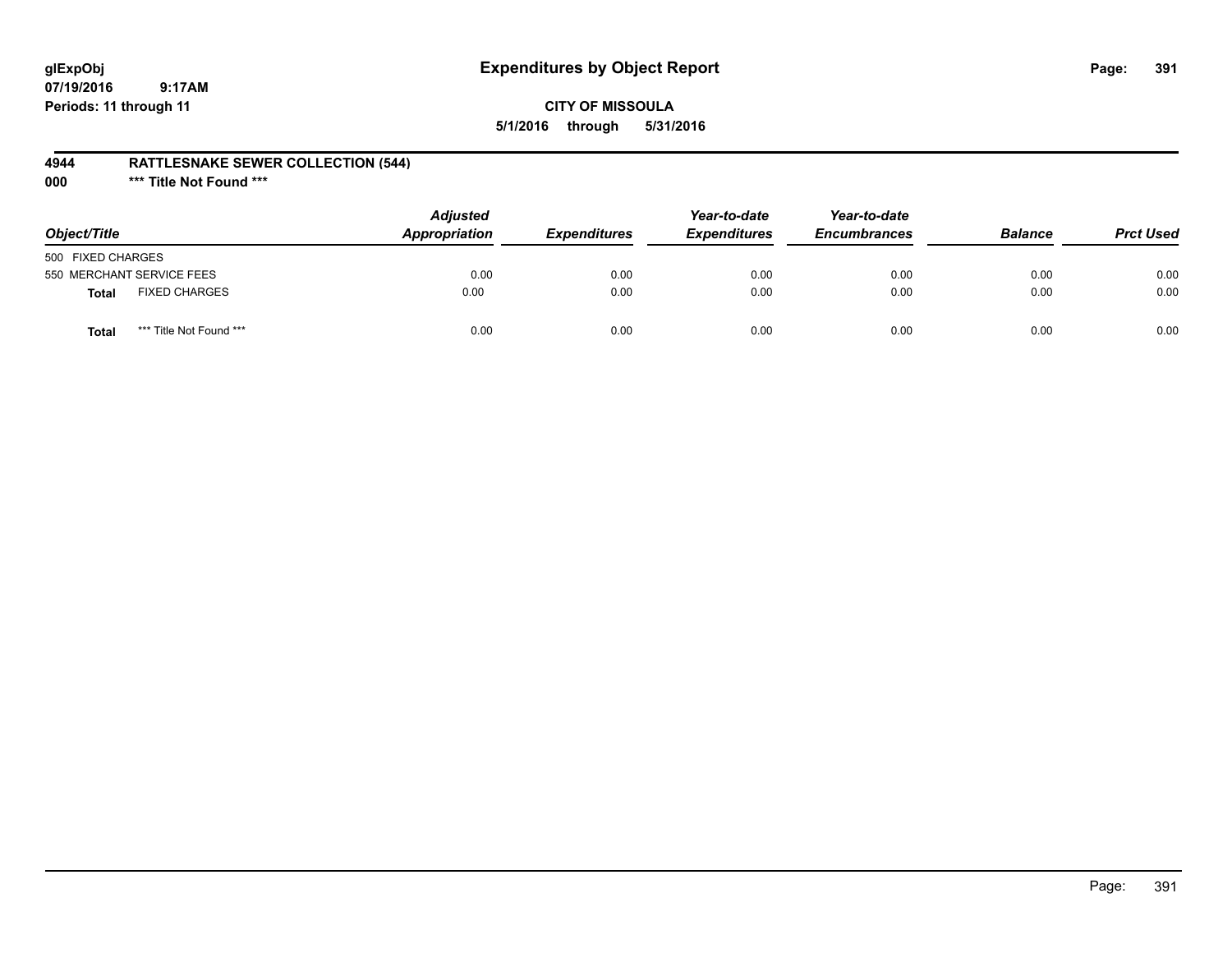## **4944 RATTLESNAKE SEWER COLLECTION (544)**

| Object/Title           |                           | <b>Adjusted</b><br><b>Appropriation</b> | <b>Expenditures</b> | Year-to-date<br><b>Expenditures</b> | Year-to-date<br><b>Encumbrances</b> | <b>Balance</b> | <b>Prct Used</b> |
|------------------------|---------------------------|-----------------------------------------|---------------------|-------------------------------------|-------------------------------------|----------------|------------------|
| 300 PURCHASED SERVICES |                           |                                         |                     |                                     |                                     |                |                  |
|                        | 350 PROFESSIONAL SERVICES | 0.00                                    | 0.00                | 0.00                                | 0.00                                | 0.00           | 0.00             |
| Total                  | PURCHASED SERVICES        | 0.00                                    | 0.00                | 0.00                                | 0.00                                | 0.00           | 0.00             |
| 500 FIXED CHARGES      |                           |                                         |                     |                                     |                                     |                |                  |
|                        | 550 MERCHANT SERVICE FEES | 0.00                                    | 0.00                | 0.00                                | 0.00                                | 0.00           | 0.00             |
| Total                  | <b>FIXED CHARGES</b>      | 0.00                                    | 0.00                | 0.00                                | 0.00                                | 0.00           | 0.00             |
| 600 DEBT SERVICE       |                           |                                         |                     |                                     |                                     |                |                  |
| 610 PRINCIPAL          |                           | 0.00                                    | 0.00                | 0.00                                | 0.00                                | 0.00           | 0.00             |
| <b>Total</b>           | <b>DEBT SERVICE</b>       | 0.00                                    | 0.00                | 0.00                                | 0.00                                | 0.00           | 0.00             |
| 900 CAPITAL OUTLAY     |                           |                                         |                     |                                     |                                     |                |                  |
| 930 IMPROVEMENTS       |                           | 0.00                                    | 0.00                | 0.00                                | 0.00                                | 0.00           | 0.00             |
| <b>Total</b>           | <b>CAPITAL OUTLAY</b>     | 0.00                                    | 0.00                | 0.00                                | 0.00                                | 0.00           | 0.00             |
| <b>Total</b>           | NON-DEPARTMENTAL          | 0.00                                    | 0.00                | 0.00                                | 0.00                                | 0.00           | 0.00             |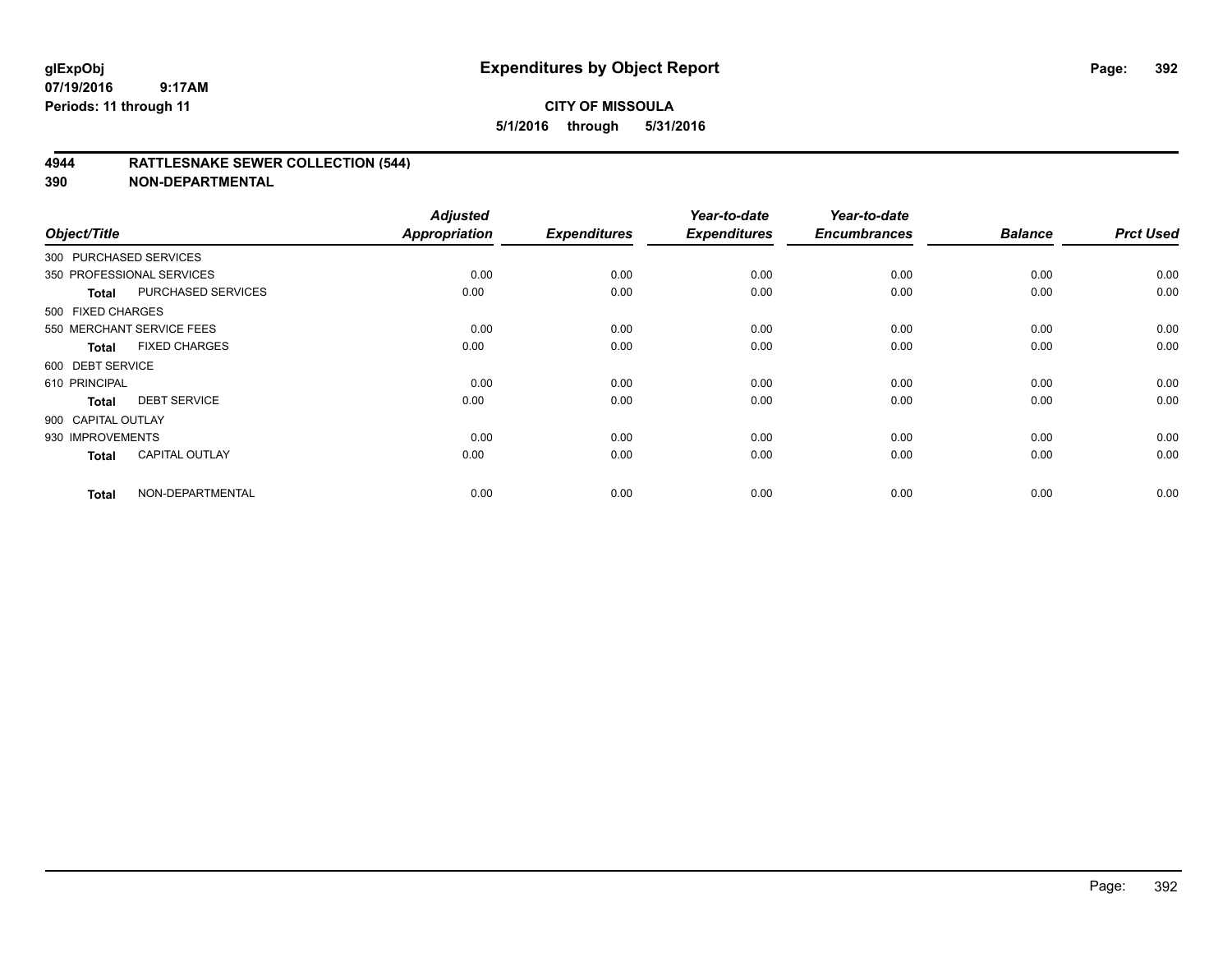## **4944 RATTLESNAKE SEWER COLLECTION (544)**

**550 SID 544 PROJECT**

| Object/Title              |                           | <b>Adjusted</b><br><b>Appropriation</b> | <b>Expenditures</b> | Year-to-date<br><b>Expenditures</b> | Year-to-date<br><b>Encumbrances</b> | <b>Balance</b> | <b>Prct Used</b> |
|---------------------------|---------------------------|-----------------------------------------|---------------------|-------------------------------------|-------------------------------------|----------------|------------------|
| 300 PURCHASED SERVICES    |                           |                                         |                     |                                     |                                     |                |                  |
| 350 PROFESSIONAL SERVICES |                           | 0.00                                    | 0.00                | 0.00                                | 0.00                                | 0.00           | 0.00             |
| Total                     | <b>PURCHASED SERVICES</b> | 0.00                                    | 0.00                | 0.00                                | 0.00                                | 0.00           | 0.00             |
| 500 FIXED CHARGES         |                           |                                         |                     |                                     |                                     |                |                  |
| 550 MERCHANT SERVICE FEES |                           | 0.00                                    | 0.00                | 0.00                                | 0.00                                | 0.00           | 0.00             |
| <b>Total</b>              | <b>FIXED CHARGES</b>      | 0.00                                    | 0.00                | 0.00                                | 0.00                                | 0.00           | 0.00             |
| 900 CAPITAL OUTLAY        |                           |                                         |                     |                                     |                                     |                |                  |
| 915 EASEMENTS             |                           | 0.00                                    | 0.00                | 0.00                                | 0.00                                | 0.00           | 0.00             |
| 930 IMPROVEMENTS          |                           | 0.00                                    | 0.00                | 0.00                                | 0.00                                | 0.00           | 0.00             |
| 960 CAPITAL CONTINGENCY   |                           | 0.00                                    | 0.00                | 0.00                                | 0.00                                | 0.00           | 0.00             |
| <b>Total</b>              | <b>CAPITAL OUTLAY</b>     | 0.00                                    | 0.00                | 0.00                                | 0.00                                | 0.00           | 0.00             |
| <b>Total</b>              | SID 544 PROJECT           | 0.00                                    | 0.00                | 0.00                                | 0.00                                | 0.00           | 0.00             |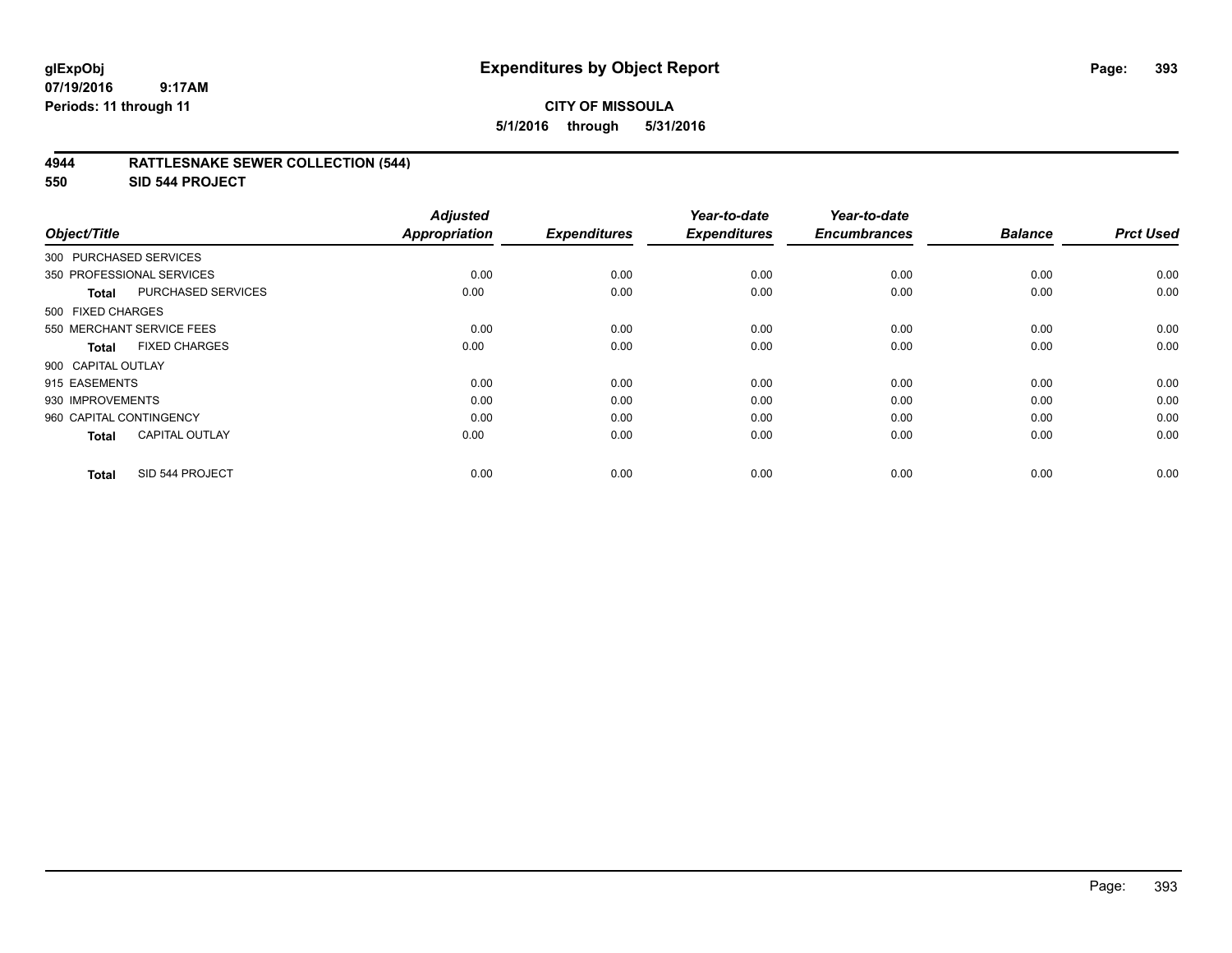## **4944 RATTLESNAKE SEWER COLLECTION (544)**

**555 LOLO STREET PROJECT**

|                                            | <b>Adjusted</b>      |                     | Year-to-date        | Year-to-date        |                |                  |
|--------------------------------------------|----------------------|---------------------|---------------------|---------------------|----------------|------------------|
| Object/Title                               | <b>Appropriation</b> | <b>Expenditures</b> | <b>Expenditures</b> | <b>Encumbrances</b> | <b>Balance</b> | <b>Prct Used</b> |
| 500 FIXED CHARGES                          |                      |                     |                     |                     |                |                  |
| 550 MERCHANT SERVICE FEES                  | 0.00                 | 0.00                | 0.00                | 0.00                | 0.00           | 0.00             |
| <b>FIXED CHARGES</b><br><b>Total</b>       | 0.00                 | 0.00                | 0.00                | 0.00                | 0.00           | 0.00             |
| 900 CAPITAL OUTLAY                         |                      |                     |                     |                     |                |                  |
| 930 IMPROVEMENTS                           | 0.00                 | 0.00                | 0.00                | 0.00                | 0.00           | 0.00             |
| 960 CAPITAL CONTINGENCY                    | 0.00                 | 0.00                | 0.00                | 0.00                | 0.00           | 0.00             |
| <b>CAPITAL OUTLAY</b><br><b>Total</b>      | 0.00                 | 0.00                | 0.00                | 0.00                | 0.00           | 0.00             |
| <b>LOLO STREET PROJECT</b><br><b>Total</b> | 0.00                 | 0.00                | 0.00                | 0.00                | 0.00           | 0.00             |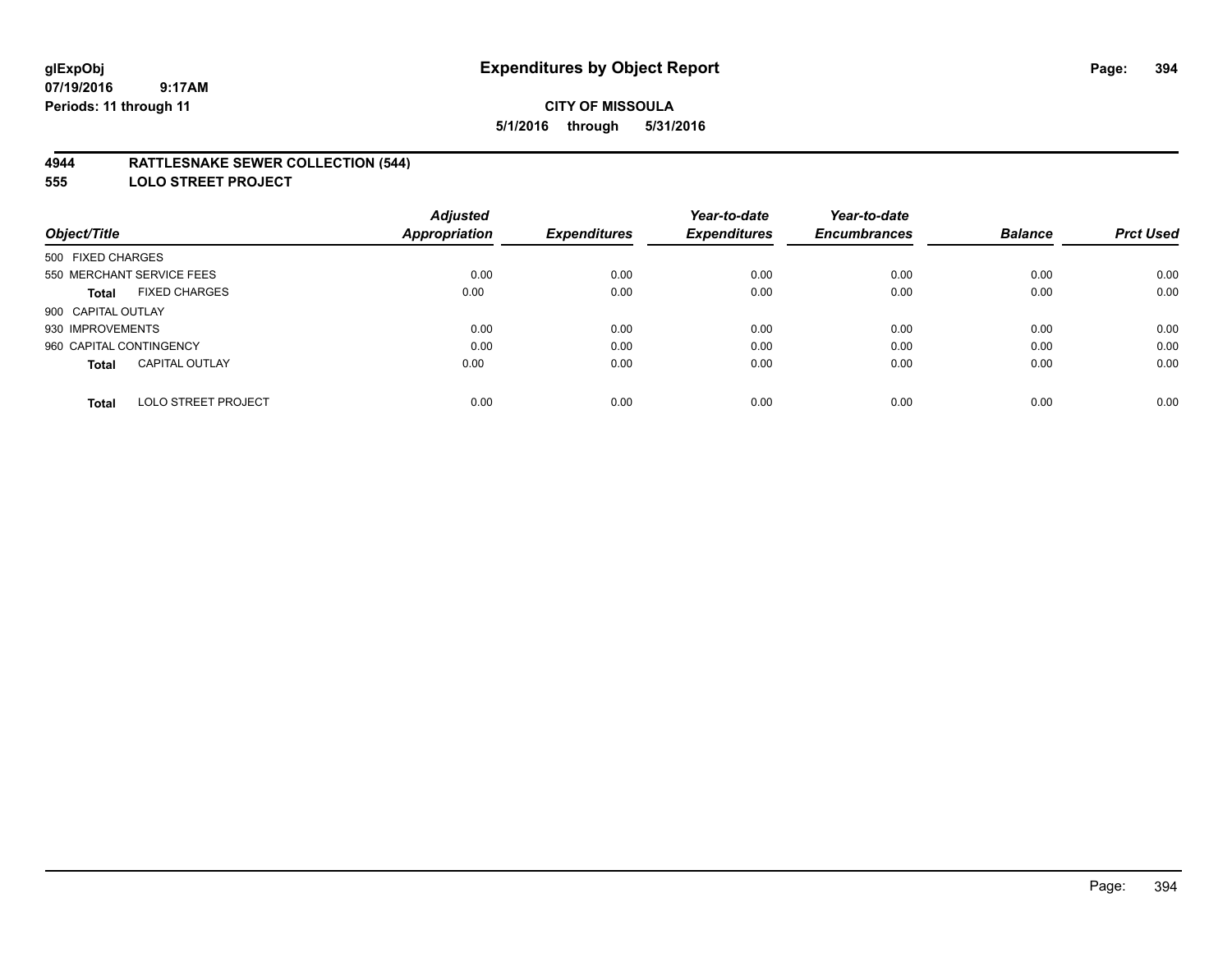**CITY OF MISSOULA 5/1/2016 through 5/31/2016**

# **4944 RATTLESNAKE SEWER COLLECTION (544)**

| Object/Title            |                                  | <b>Adjusted</b><br><b>Appropriation</b> | <b>Expenditures</b> | Year-to-date<br><b>Expenditures</b> | Year-to-date<br><b>Encumbrances</b> | <b>Balance</b> | <b>Prct Used</b> |
|-------------------------|----------------------------------|-----------------------------------------|---------------------|-------------------------------------|-------------------------------------|----------------|------------------|
| 300 PURCHASED SERVICES  |                                  |                                         |                     |                                     |                                     |                |                  |
|                         | 350 PROFESSIONAL SERVICES        | 0.00                                    | 0.00                | 0.00                                | 0.00                                | 0.00           | 0.00             |
| <b>Total</b>            | PURCHASED SERVICES               | 0.00                                    | 0.00                | 0.00                                | 0.00                                | 0.00           | 0.00             |
| 500 FIXED CHARGES       |                                  |                                         |                     |                                     |                                     |                |                  |
|                         | 550 MERCHANT SERVICE FEES        | 0.00                                    | 0.00                | 0.00                                | 0.00                                | 0.00           | 0.00             |
| <b>Total</b>            | <b>FIXED CHARGES</b>             | 0.00                                    | 0.00                | 0.00                                | 0.00                                | 0.00           | 0.00             |
| 600 DEBT SERVICE        |                                  |                                         |                     |                                     |                                     |                |                  |
| 610 PRINCIPAL           |                                  | 0.00                                    | 0.00                | 0.00                                | 0.00                                | 0.00           | 0.00             |
| <b>Total</b>            | <b>DEBT SERVICE</b>              | 0.00                                    | 0.00                | 0.00                                | 0.00                                | 0.00           | 0.00             |
| 900 CAPITAL OUTLAY      |                                  |                                         |                     |                                     |                                     |                |                  |
| 915 EASEMENTS           |                                  | 0.00                                    | 0.00                | 0.00                                | 0.00                                | 0.00           | 0.00             |
| 930 IMPROVEMENTS        |                                  | 0.00                                    | 0.00                | 0.00                                | 0.00                                | 0.00           | 0.00             |
| 960 CAPITAL CONTINGENCY |                                  | 0.00                                    | 0.00                | 0.00                                | 0.00                                | 0.00           | 0.00             |
| Total                   | <b>CAPITAL OUTLAY</b>            | 0.00                                    | 0.00                | 0.00                                | 0.00                                | 0.00           | 0.00             |
| <b>Total</b>            | RATTLESNAKE SEWER COLLECTION (54 | 0.00                                    | 0.00                | 0.00                                | 0.00                                | 0.00           | 0.00             |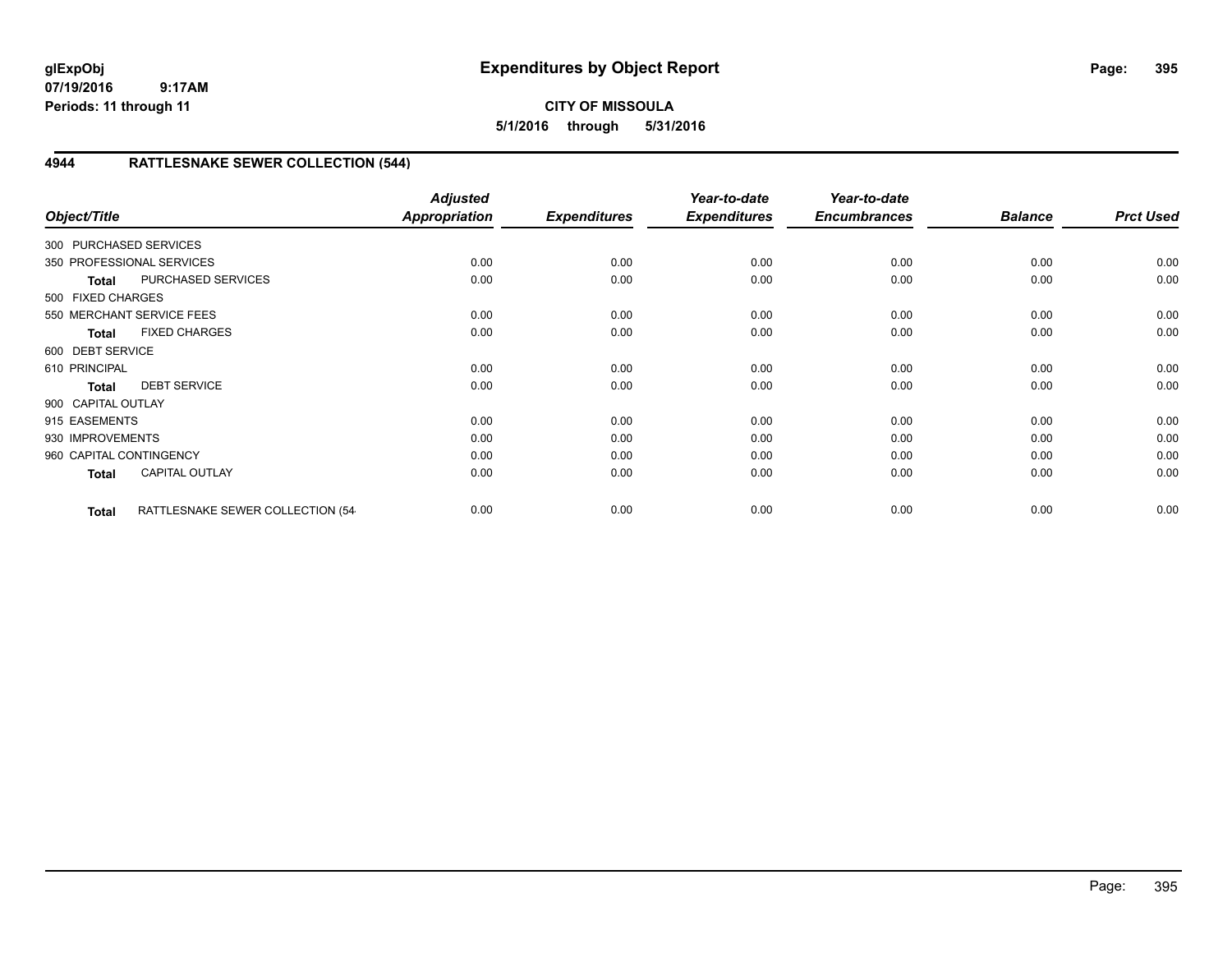## **CITY OF MISSOULA 5/1/2016 through 5/31/2016**

#### **4945 PHILLIPS ST TRAFFIC CALMING**

**000 \*\*\* Title Not Found \*\*\***

| Object/Title                            | <b>Adjusted</b><br><b>Appropriation</b> | <b>Expenditures</b> | Year-to-date<br><b>Expenditures</b> | Year-to-date<br><b>Encumbrances</b> | <b>Balance</b> | <b>Prct Used</b> |
|-----------------------------------------|-----------------------------------------|---------------------|-------------------------------------|-------------------------------------|----------------|------------------|
| 500 FIXED CHARGES                       |                                         |                     |                                     |                                     |                |                  |
| 550 MERCHANT SERVICE FEES               | 0.00                                    | 0.00                | 0.00                                | 0.00                                | 0.00           | 0.00             |
| <b>FIXED CHARGES</b><br><b>Total</b>    | 0.00                                    | 0.00                | 0.00                                | 0.00                                | 0.00           | 0.00             |
| 600 DEBT SERVICE                        |                                         |                     |                                     |                                     |                |                  |
| 620 INTEREST / SERVICE FEES             | 0.00                                    | 0.00                | 0.00                                | 0.00                                | 0.00           | 0.00             |
| <b>DEBT SERVICE</b><br><b>Total</b>     | 0.00                                    | 0.00                | 0.00                                | 0.00                                | 0.00           | 0.00             |
| *** Title Not Found ***<br><b>Total</b> | 0.00                                    | 0.00                | 0.00                                | 0.00                                | 0.00           | 0.00             |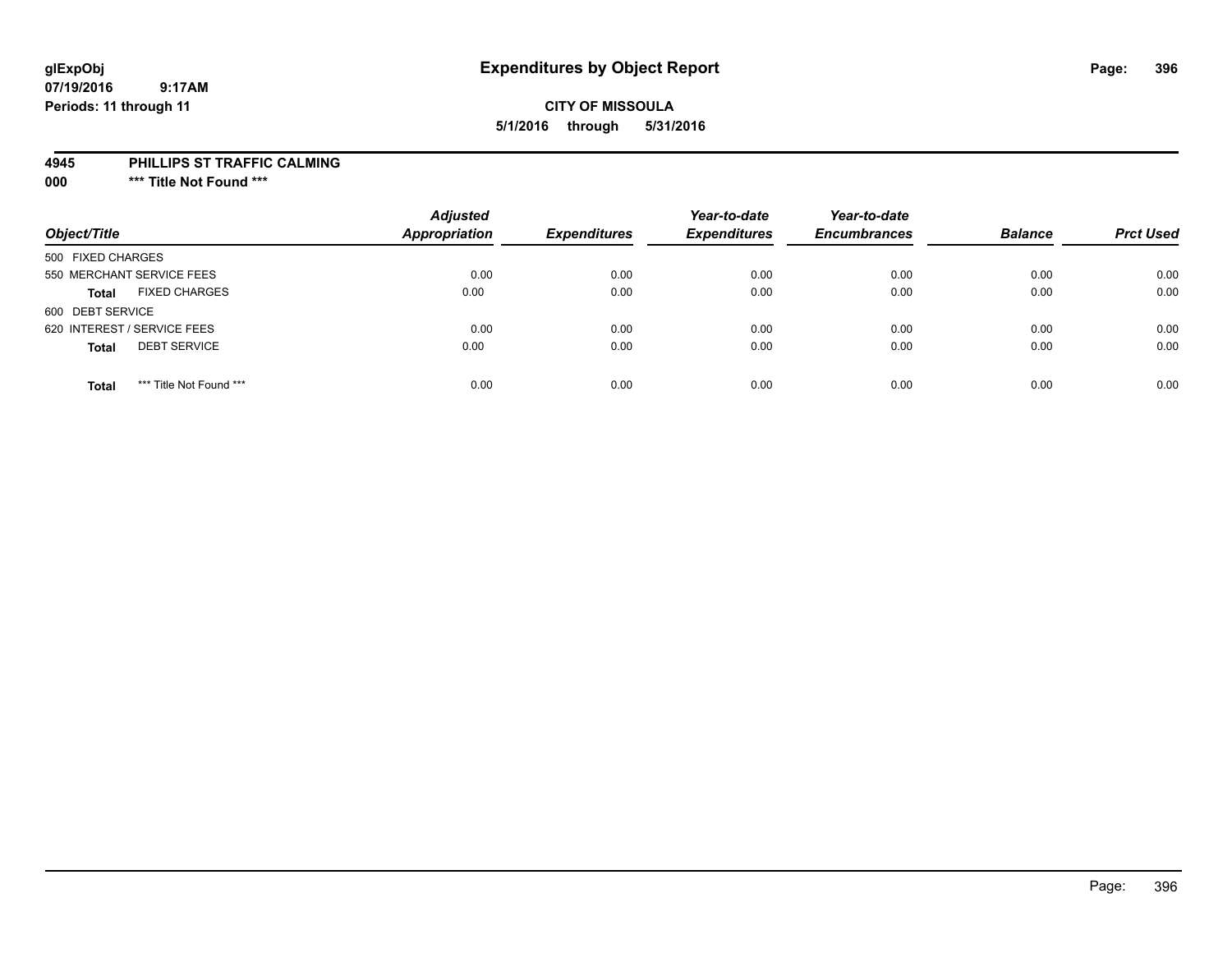#### **4945 PHILLIPS ST TRAFFIC CALMING**

| Object/Title                                | <b>Adjusted</b><br><b>Appropriation</b> | <b>Expenditures</b> | Year-to-date<br><b>Expenditures</b> | Year-to-date<br><b>Encumbrances</b> | <b>Balance</b> | <b>Prct Used</b> |
|---------------------------------------------|-----------------------------------------|---------------------|-------------------------------------|-------------------------------------|----------------|------------------|
| 500 FIXED CHARGES                           |                                         |                     |                                     |                                     |                |                  |
| 550 MERCHANT SERVICE FEES                   | 0.00                                    | 0.00                | 0.00                                | 0.00                                | 0.00           | 0.00             |
| <b>FIXED CHARGES</b><br><b>Total</b>        | 0.00                                    | 0.00                | 0.00                                | 0.00                                | 0.00           | 0.00             |
| 600 DEBT SERVICE                            |                                         |                     |                                     |                                     |                |                  |
| 620 INTEREST / SERVICE FEES                 | 0.00                                    | 0.00                | 0.00                                | 0.00                                | 0.00           | 0.00             |
| <b>DEBT SERVICE</b><br><b>Total</b>         | 0.00                                    | 0.00                | 0.00                                | 0.00                                | 0.00           | 0.00             |
| PHILLIPS ST TRAFFIC CALMING<br><b>Total</b> | 0.00                                    | 0.00                | 0.00                                | 0.00                                | 0.00           | 0.00             |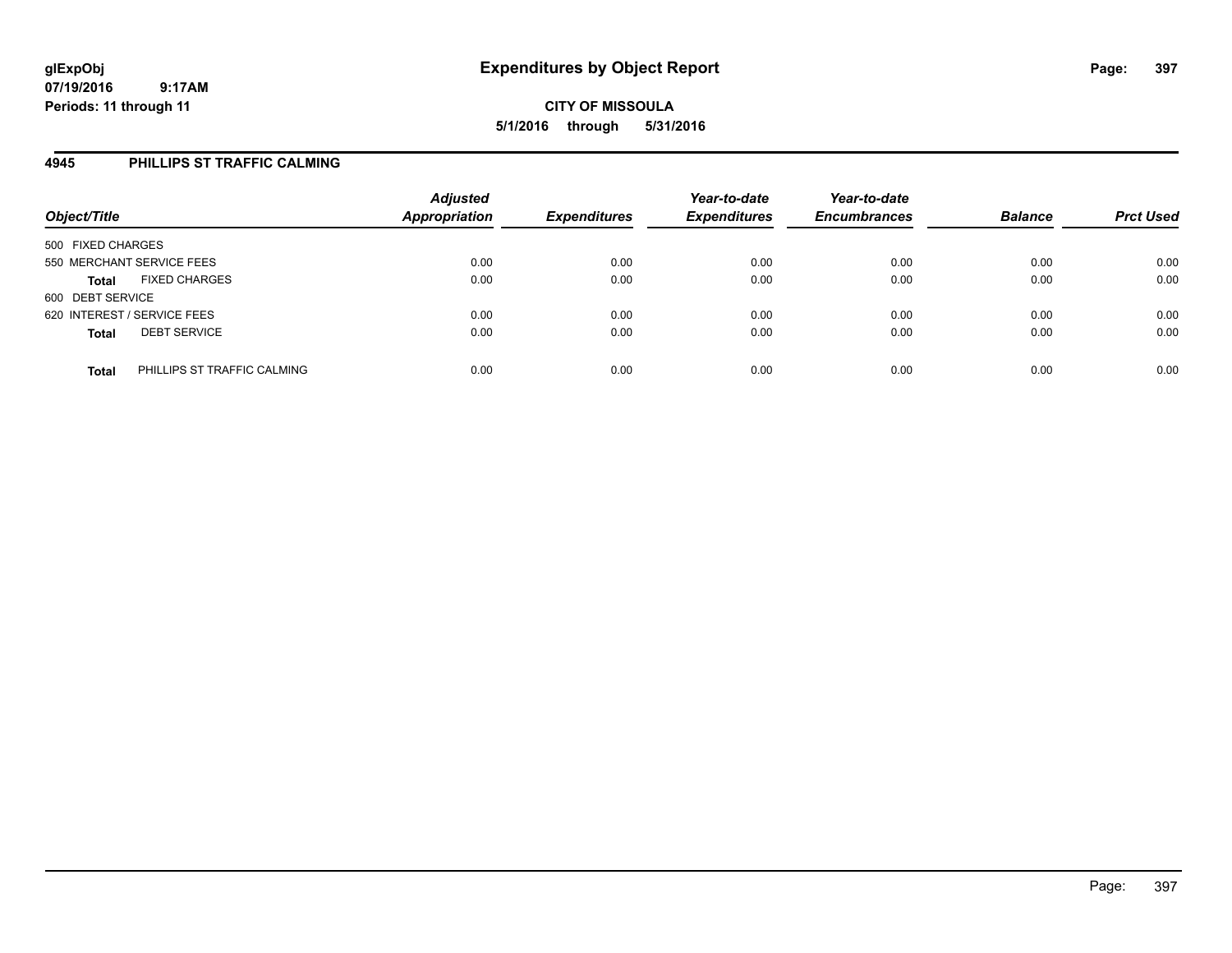## **glExpObj Expenditures by Object Report Page: 398**

#### **07/19/2016 9:17AM Periods: 11 through 11**

#### **CITY OF MISSOULA 5/1/2016 through 5/31/2016**

#### **4946 PATTEE CREEK DR. TRAFFIC CALMING**

**000 \*\*\* Title Not Found \*\*\***

| Object/Title                            | <b>Adjusted</b><br>Appropriation | <b>Expenditures</b> | Year-to-date<br><b>Expenditures</b> | Year-to-date<br><b>Encumbrances</b> | <b>Balance</b> | <b>Prct Used</b> |
|-----------------------------------------|----------------------------------|---------------------|-------------------------------------|-------------------------------------|----------------|------------------|
| 500 FIXED CHARGES                       |                                  |                     |                                     |                                     |                |                  |
| 550 MERCHANT SERVICE FEES               | 0.00                             | 0.00                | 0.00                                | 0.00                                | 0.00           | 0.00             |
| <b>FIXED CHARGES</b><br><b>Total</b>    | 0.00                             | 0.00                | 0.00                                | 0.00                                | 0.00           | 0.00             |
| 600 DEBT SERVICE                        |                                  |                     |                                     |                                     |                |                  |
| 620 INTEREST / SERVICE FEES             | 0.00                             | 0.00                | 0.00                                | 0.00                                | 0.00           | 0.00             |
| <b>DEBT SERVICE</b><br><b>Total</b>     | 0.00                             | 0.00                | 0.00                                | 0.00                                | 0.00           | 0.00             |
| *** Title Not Found ***<br><b>Total</b> | 0.00                             | 0.00                | 0.00                                | 0.00                                | 0.00           | 0.00             |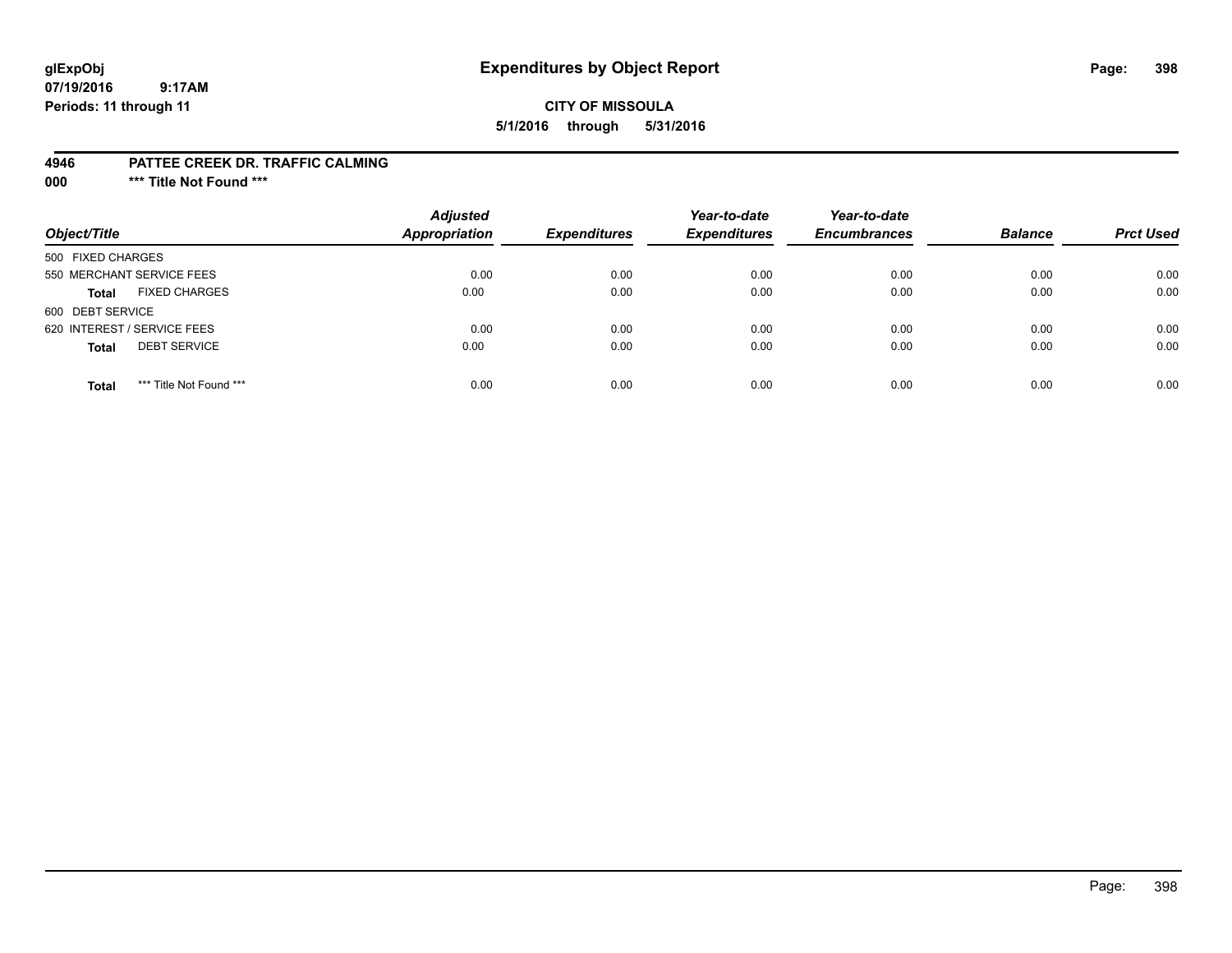#### **4946 PATTEE CREEK DR. TRAFFIC CALMING**

**390 NON-DEPARTMENTAL**

| Object/Title           |                           | <b>Adjusted</b><br><b>Appropriation</b> | <b>Expenditures</b> | Year-to-date<br><b>Expenditures</b> | Year-to-date<br><b>Encumbrances</b> | <b>Balance</b> | <b>Prct Used</b> |
|------------------------|---------------------------|-----------------------------------------|---------------------|-------------------------------------|-------------------------------------|----------------|------------------|
| 300 PURCHASED SERVICES |                           |                                         |                     |                                     |                                     |                |                  |
|                        | 350 PROFESSIONAL SERVICES | 0.00                                    | 0.00                | 0.00                                | 0.00                                | 0.00           | 0.00             |
| <b>Total</b>           | <b>PURCHASED SERVICES</b> | 0.00                                    | 0.00                | 0.00                                | 0.00                                | 0.00           | 0.00             |
| 500 FIXED CHARGES      |                           |                                         |                     |                                     |                                     |                |                  |
|                        | 550 MERCHANT SERVICE FEES | 0.00                                    | 0.00                | 0.00                                | 0.00                                | 0.00           | 0.00             |
| Total                  | <b>FIXED CHARGES</b>      | 0.00                                    | 0.00                | 0.00                                | 0.00                                | 0.00           | 0.00             |
| 900 CAPITAL OUTLAY     |                           |                                         |                     |                                     |                                     |                |                  |
| 930 IMPROVEMENTS       |                           | 0.00                                    | 0.00                | 0.00                                | 0.00                                | 0.00           | 0.00             |
| Total                  | <b>CAPITAL OUTLAY</b>     | 0.00                                    | 0.00                | 0.00                                | 0.00                                | 0.00           | 0.00             |
| <b>Total</b>           | NON-DEPARTMENTAL          | 0.00                                    | 0.00                | 0.00                                | 0.00                                | 0.00           | 0.00             |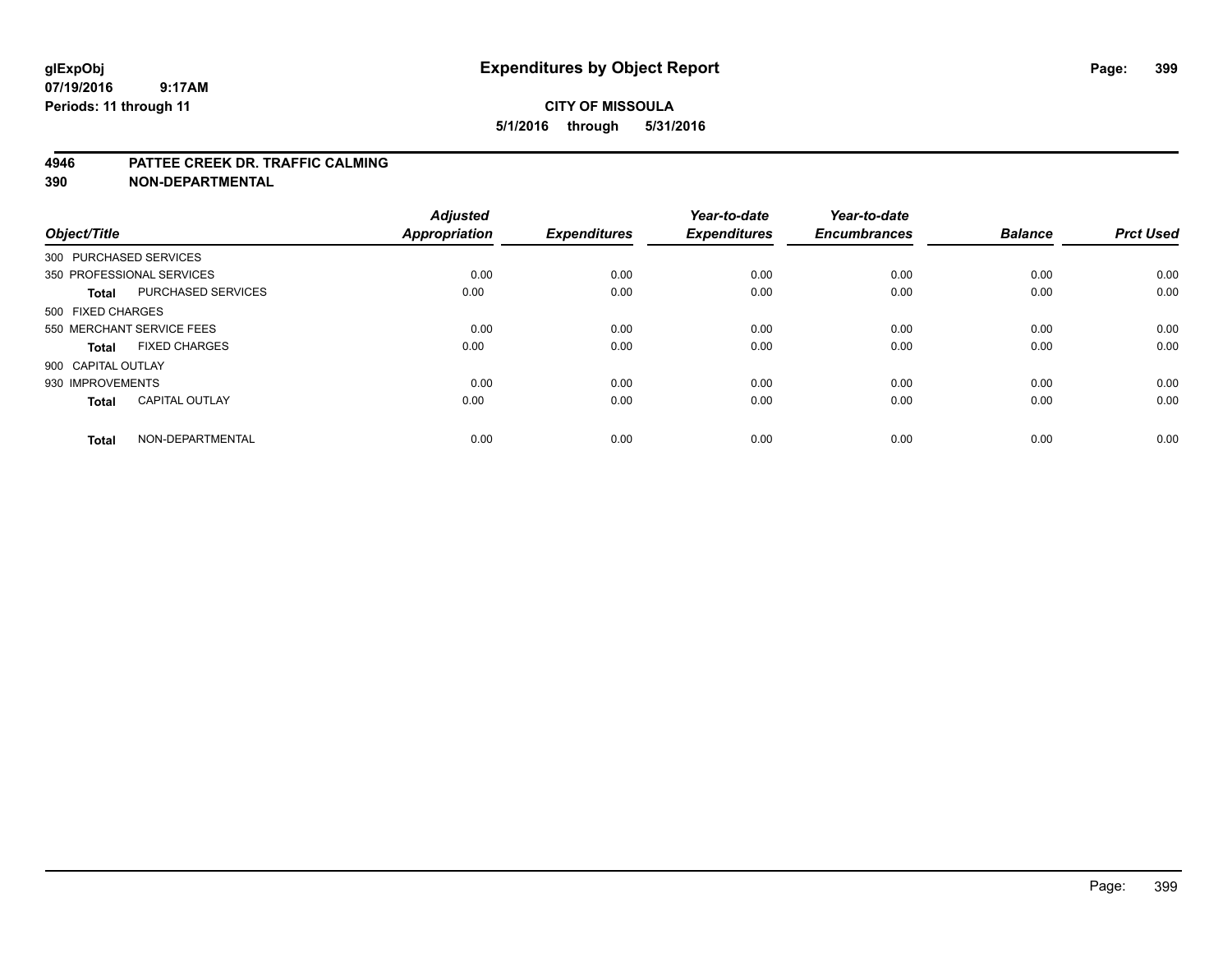### **CITY OF MISSOULA 5/1/2016 through 5/31/2016**

#### **4946 PATTEE CREEK DR. TRAFFIC CALMING**

| Object/Title                |                                  | <b>Adjusted</b><br><b>Appropriation</b> | <b>Expenditures</b> | Year-to-date<br><b>Expenditures</b> | Year-to-date<br><b>Encumbrances</b> | <b>Balance</b> | <b>Prct Used</b> |
|-----------------------------|----------------------------------|-----------------------------------------|---------------------|-------------------------------------|-------------------------------------|----------------|------------------|
| 300 PURCHASED SERVICES      |                                  |                                         |                     |                                     |                                     |                |                  |
| 350 PROFESSIONAL SERVICES   |                                  | 0.00                                    | 0.00                | 0.00                                | 0.00                                | 0.00           | 0.00             |
| <b>Total</b>                | PURCHASED SERVICES               | 0.00                                    | 0.00                | 0.00                                | 0.00                                | 0.00           | 0.00             |
| 500 FIXED CHARGES           |                                  |                                         |                     |                                     |                                     |                |                  |
| 550 MERCHANT SERVICE FEES   |                                  | 0.00                                    | 0.00                | 0.00                                | 0.00                                | 0.00           | 0.00             |
| <b>Total</b>                | <b>FIXED CHARGES</b>             | 0.00                                    | 0.00                | 0.00                                | 0.00                                | 0.00           | 0.00             |
| 600 DEBT SERVICE            |                                  |                                         |                     |                                     |                                     |                |                  |
| 620 INTEREST / SERVICE FEES |                                  | 0.00                                    | 0.00                | 0.00                                | 0.00                                | 0.00           | 0.00             |
| <b>Total</b>                | <b>DEBT SERVICE</b>              | 0.00                                    | 0.00                | 0.00                                | 0.00                                | 0.00           | 0.00             |
| 900 CAPITAL OUTLAY          |                                  |                                         |                     |                                     |                                     |                |                  |
| 930 IMPROVEMENTS            |                                  | 0.00                                    | 0.00                | 0.00                                | 0.00                                | 0.00           | 0.00             |
| <b>Total</b>                | <b>CAPITAL OUTLAY</b>            | 0.00                                    | 0.00                | 0.00                                | 0.00                                | 0.00           | 0.00             |
| <b>Total</b>                | PATTEE CREEK DR. TRAFFIC CALMING | 0.00                                    | 0.00                | 0.00                                | 0.00                                | 0.00           | 0.00             |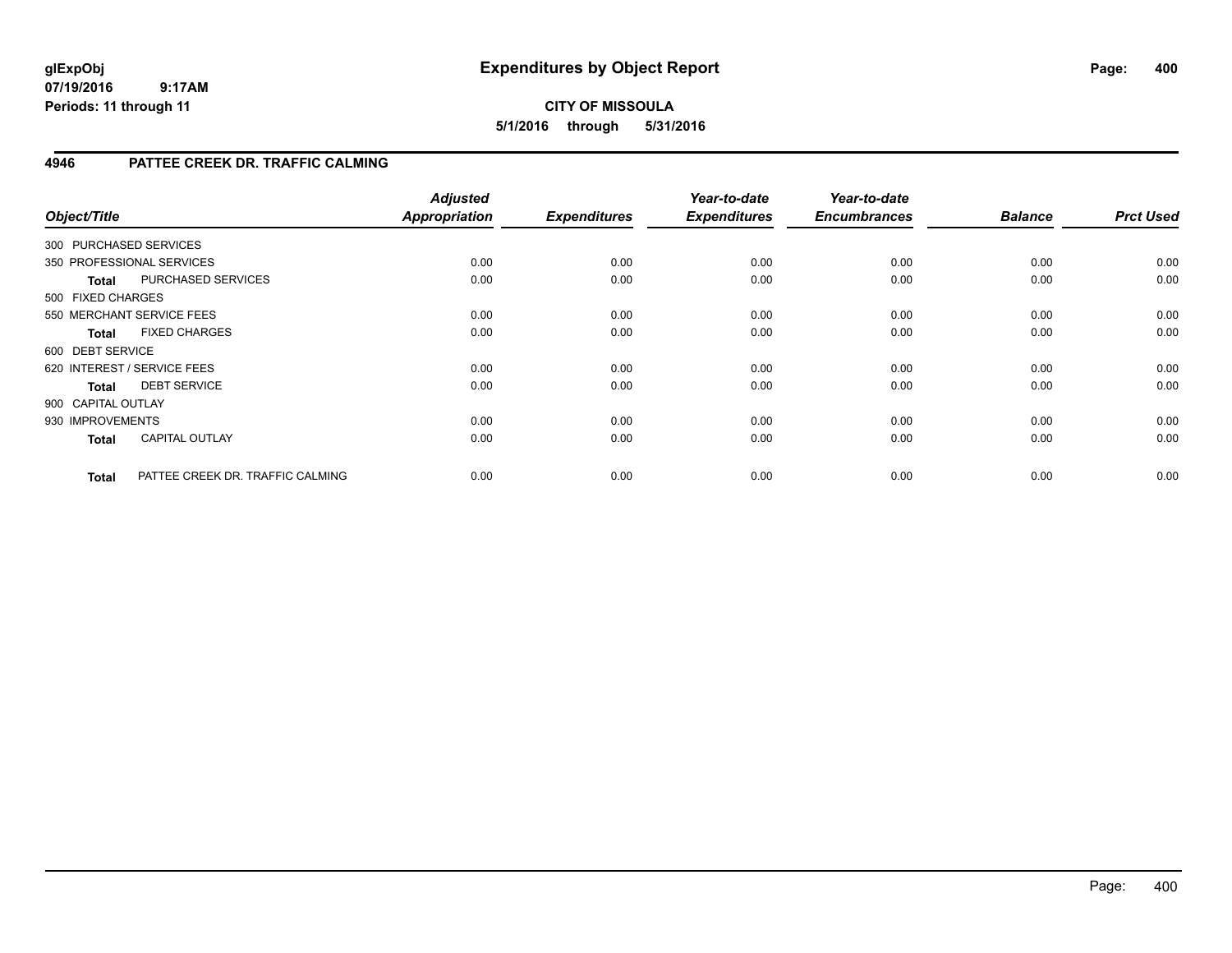#### **4948 STORMWATER OUTFALL RETROFITS**

**390 NON-DEPARTMENTAL**

| Object/Title                              | <b>Adjusted</b><br><b>Appropriation</b> | <b>Expenditures</b> | Year-to-date<br><b>Expenditures</b> | Year-to-date<br><b>Encumbrances</b> | <b>Balance</b> | <b>Prct Used</b> |
|-------------------------------------------|-----------------------------------------|---------------------|-------------------------------------|-------------------------------------|----------------|------------------|
| 300 PURCHASED SERVICES                    |                                         |                     |                                     |                                     |                |                  |
| 350 PROFESSIONAL SERVICES                 | 0.00                                    | 0.00                | 0.00                                | 0.00                                | 0.00           | 0.00             |
| <b>PURCHASED SERVICES</b><br><b>Total</b> | 0.00                                    | 0.00                | 0.00                                | 0.00                                | 0.00           | 0.00             |
| 500 FIXED CHARGES                         |                                         |                     |                                     |                                     |                |                  |
| 550 MERCHANT SERVICE FEES                 | 0.00                                    | 0.00                | 0.00                                | 0.00                                | 0.00           | 0.00             |
| <b>FIXED CHARGES</b><br><b>Total</b>      | 0.00                                    | 0.00                | 0.00                                | 0.00                                | 0.00           | 0.00             |
| NON-DEPARTMENTAL<br><b>Total</b>          | 0.00                                    | 0.00                | 0.00                                | 0.00                                | 0.00           | 0.00             |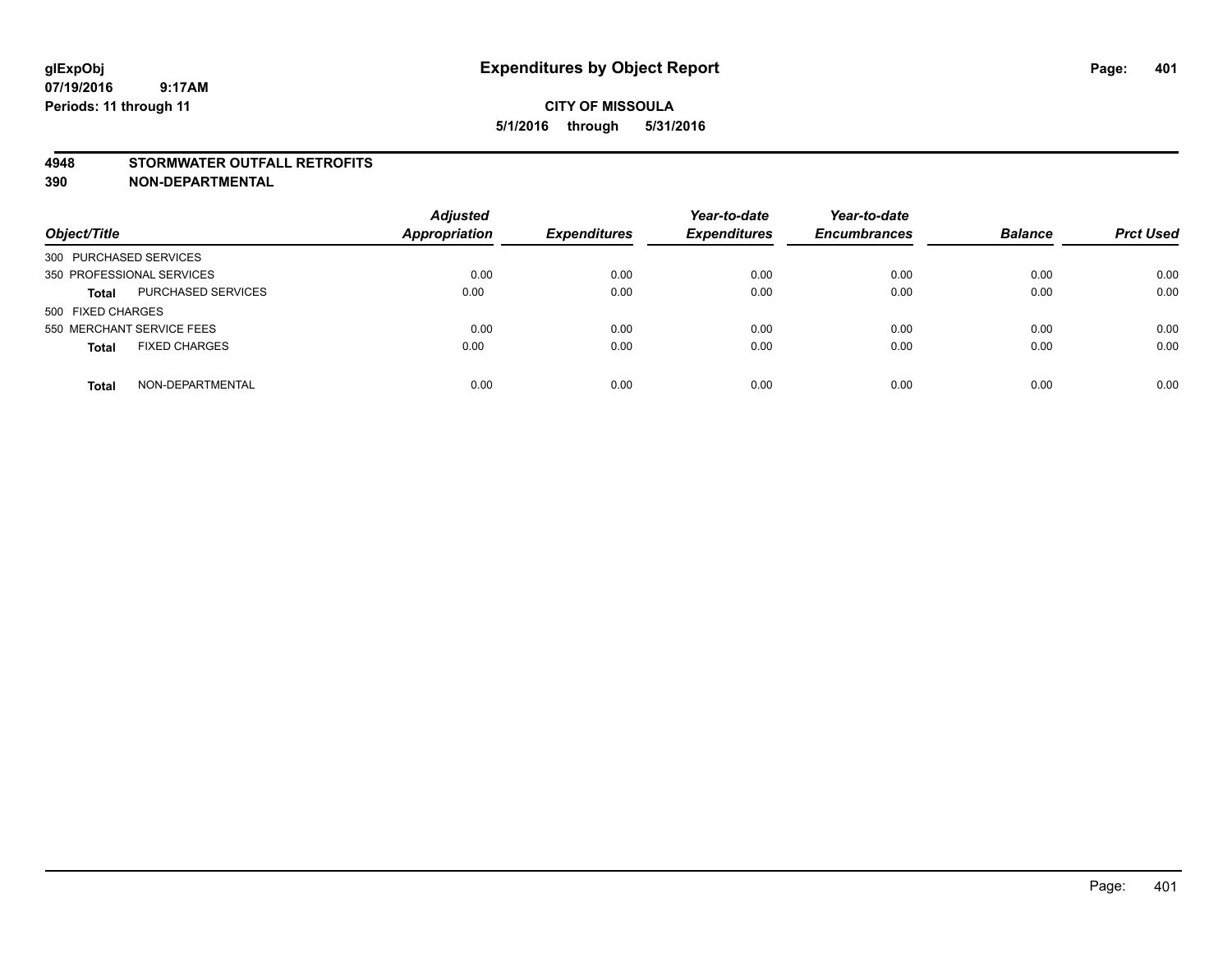**CITY OF MISSOULA 5/1/2016 through 5/31/2016**

#### **4948 STORMWATER OUTFALL RETROFITS**

| Object/Title              |                              | <b>Adjusted</b><br><b>Appropriation</b> | <b>Expenditures</b> | Year-to-date<br><b>Expenditures</b> | Year-to-date<br><b>Encumbrances</b> | <b>Balance</b> | <b>Prct Used</b> |
|---------------------------|------------------------------|-----------------------------------------|---------------------|-------------------------------------|-------------------------------------|----------------|------------------|
| 300 PURCHASED SERVICES    |                              |                                         |                     |                                     |                                     |                |                  |
| 350 PROFESSIONAL SERVICES |                              | 0.00                                    | 0.00                | 0.00                                | 0.00                                | 0.00           | 0.00             |
| <b>Total</b>              | PURCHASED SERVICES           | 0.00                                    | 0.00                | 0.00                                | 0.00                                | 0.00           | 0.00             |
| 500 FIXED CHARGES         |                              |                                         |                     |                                     |                                     |                |                  |
| 550 MERCHANT SERVICE FEES |                              | 0.00                                    | 0.00                | 0.00                                | 0.00                                | 0.00           | 0.00             |
| <b>Total</b>              | <b>FIXED CHARGES</b>         | 0.00                                    | 0.00                | 0.00                                | 0.00                                | 0.00           | 0.00             |
| <b>Total</b>              | STORMWATER OUTFALL RETROFITS | 0.00                                    | 0.00                | 0.00                                | 0.00                                | 0.00           | 0.00             |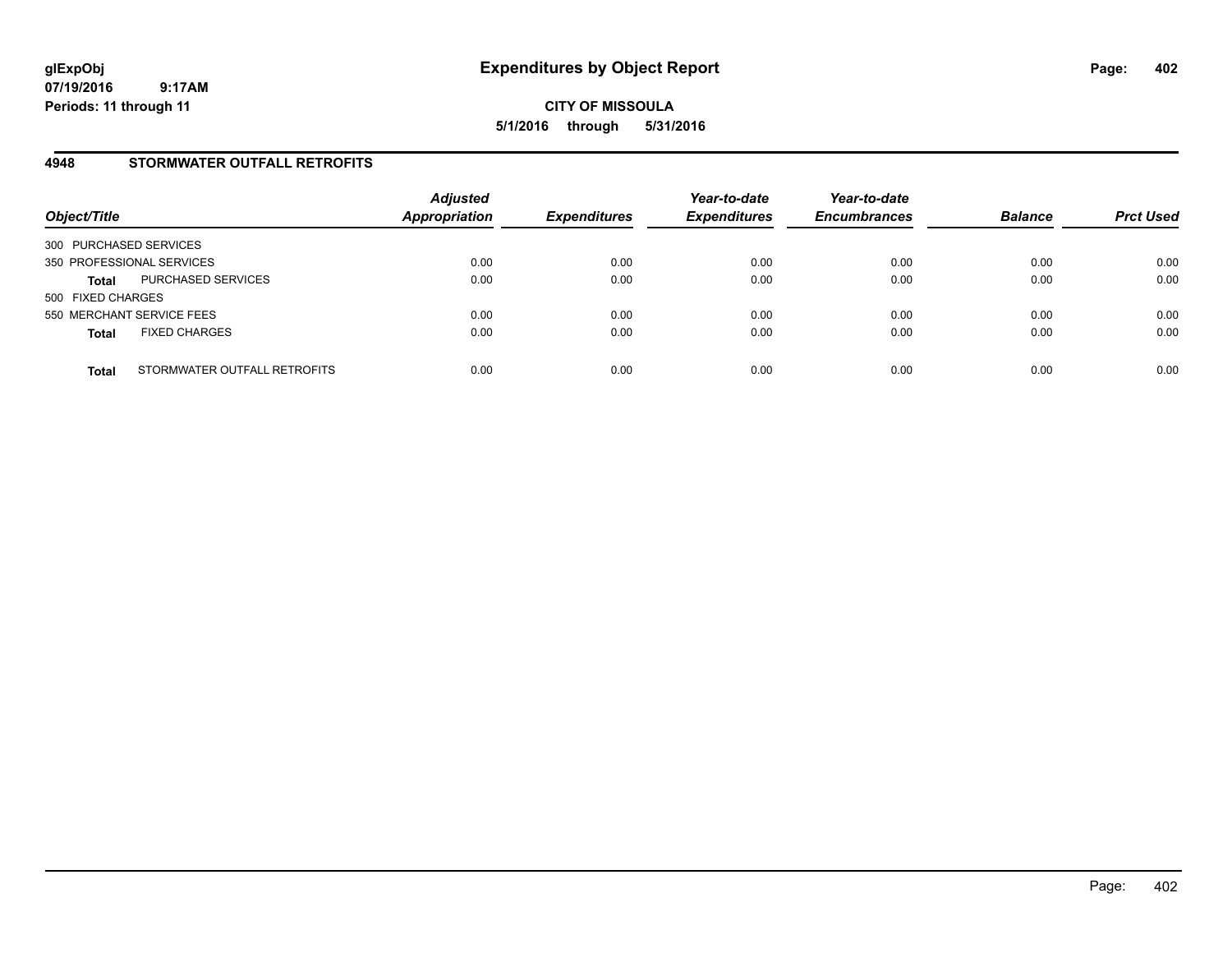#### **4949 WAYFINDING PROJECT**

**390 NON-DEPARTMENTAL**

|                        |                                   | <b>Adjusted</b> |                     | Year-to-date        | Year-to-date        |                |                  |
|------------------------|-----------------------------------|-----------------|---------------------|---------------------|---------------------|----------------|------------------|
| Object/Title           |                                   | Appropriation   | <b>Expenditures</b> | <b>Expenditures</b> | <b>Encumbrances</b> | <b>Balance</b> | <b>Prct Used</b> |
| 100 PERSONAL SERVICES  |                                   |                 |                     |                     |                     |                |                  |
| 110 SALARIES AND WAGES |                                   | 0.00            | 0.00                | 0.00                | 0.00                | 0.00           | 0.00             |
|                        | <b>140 EMPLOYER CONTRIBUTIONS</b> | 0.00            | 0.00                | 0.00                | 0.00                | 0.00           | 0.00             |
| <b>Total</b>           | PERSONAL SERVICES                 | 0.00            | 0.00                | 0.00                | 0.00                | 0.00           | 0.00             |
| 200 SUPPLIES           |                                   |                 |                     |                     |                     |                |                  |
| 210 OFFICE SUPPLIES    |                                   | 0.00            | 0.00                | 0.00                | 0.00                | 0.00           | 0.00             |
| <b>Total</b>           | <b>SUPPLIES</b>                   | 0.00            | 0.00                | 0.00                | 0.00                | 0.00           | 0.00             |
|                        | 300 PURCHASED SERVICES            |                 |                     |                     |                     |                |                  |
|                        | 350 PROFESSIONAL SERVICES         | 0.00            | 0.00                | 2,479.00            | 0.00                | $-2,479.00$    | 0.00             |
|                        | 360 REPAIR & MAINTENANCE          | 0.00            | 0.00                | 0.00                | 0.00                | 0.00           | 0.00             |
| <b>Total</b>           | PURCHASED SERVICES                | 0.00            | 0.00                | 2,479.00            | 0.00                | $-2,479.00$    | 0.00             |
| 500 FIXED CHARGES      |                                   |                 |                     |                     |                     |                |                  |
|                        | 550 MERCHANT SERVICE FEES         | 0.00            | 0.00                | 0.00                | 0.00                | 0.00           | 0.00             |
| <b>Total</b>           | <b>FIXED CHARGES</b>              | 0.00            | 0.00                | 0.00                | 0.00                | 0.00           | 0.00             |
| 900 CAPITAL OUTLAY     |                                   |                 |                     |                     |                     |                |                  |
| 930 IMPROVEMENTS       |                                   | 0.00            | 0.00                | 0.00                | 0.00                | 0.00           | 0.00             |
|                        | 940 MACHINERY & EQUIPMENT         | 0.00            | 0.00                | 0.00                | 0.00                | 0.00           | 0.00             |
| <b>Total</b>           | <b>CAPITAL OUTLAY</b>             | 0.00            | 0.00                | 0.00                | 0.00                | 0.00           | 0.00             |
| <b>Total</b>           | NON-DEPARTMENTAL                  | 0.00            | 0.00                | 2,479.00            | 0.00                | $-2,479.00$    | 0.00             |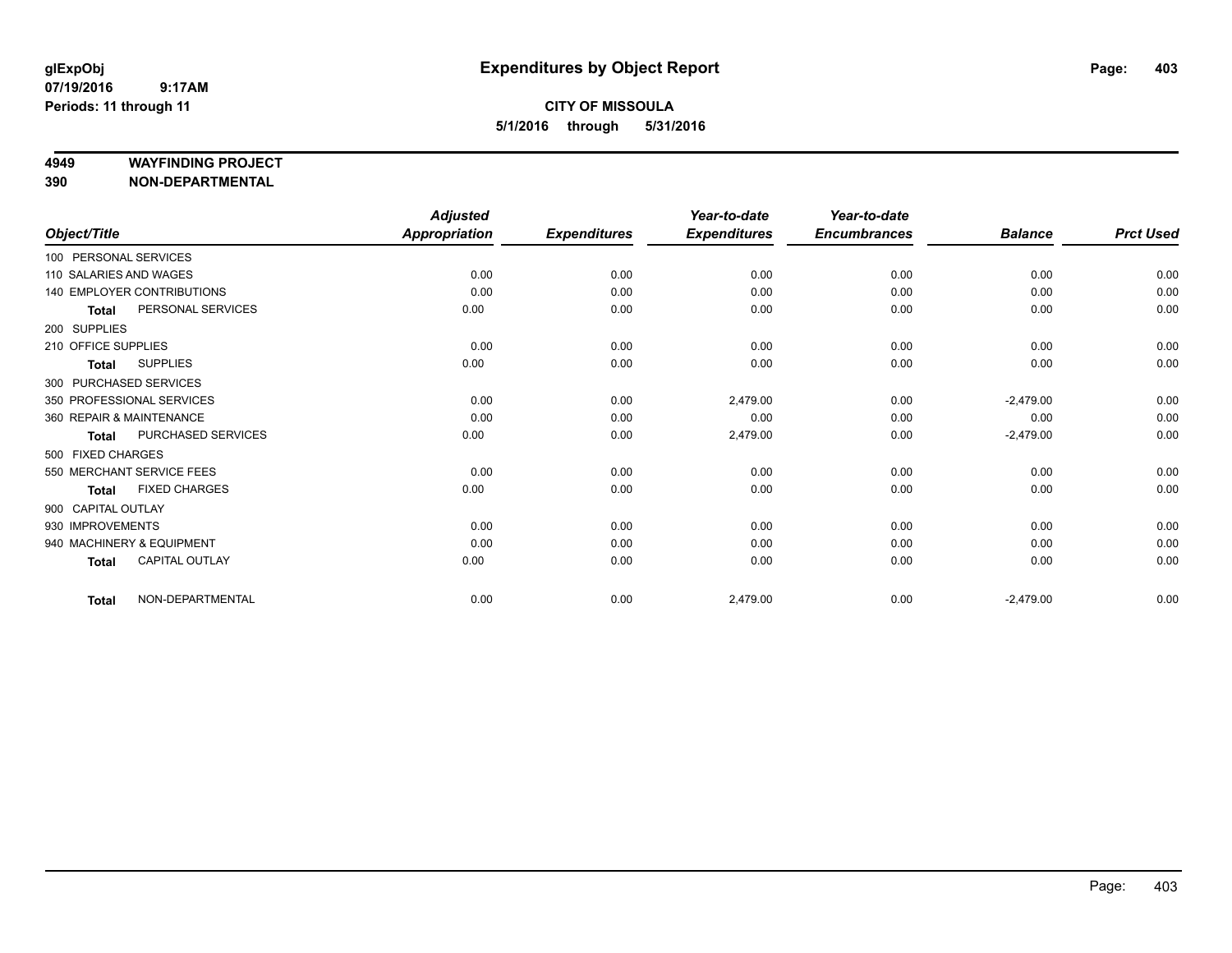### **CITY OF MISSOULA 5/1/2016 through 5/31/2016**

#### **4949 WAYFINDING PROJECT**

|                                           | <b>Adjusted</b>      |                     | Year-to-date        | Year-to-date        |                |                  |
|-------------------------------------------|----------------------|---------------------|---------------------|---------------------|----------------|------------------|
| Object/Title                              | <b>Appropriation</b> | <b>Expenditures</b> | <b>Expenditures</b> | <b>Encumbrances</b> | <b>Balance</b> | <b>Prct Used</b> |
| 100 PERSONAL SERVICES                     |                      |                     |                     |                     |                |                  |
| 110 SALARIES AND WAGES                    | 0.00                 | 0.00                | 0.00                | 0.00                | 0.00           | 0.00             |
| 140 EMPLOYER CONTRIBUTIONS                | 0.00                 | 0.00                | 0.00                | 0.00                | 0.00           | 0.00             |
| PERSONAL SERVICES<br><b>Total</b>         | 0.00                 | 0.00                | 0.00                | 0.00                | 0.00           | 0.00             |
| 200 SUPPLIES                              |                      |                     |                     |                     |                |                  |
| 210 OFFICE SUPPLIES                       | 0.00                 | 0.00                | 0.00                | 0.00                | 0.00           | 0.00             |
| <b>SUPPLIES</b><br>Total                  | 0.00                 | 0.00                | 0.00                | 0.00                | 0.00           | 0.00             |
| 300 PURCHASED SERVICES                    |                      |                     |                     |                     |                |                  |
| 350 PROFESSIONAL SERVICES                 | 0.00                 | 0.00                | 2,479.00            | 0.00                | $-2,479.00$    | 0.00             |
| 360 REPAIR & MAINTENANCE                  | 0.00                 | 0.00                | 0.00                | 0.00                | 0.00           | 0.00             |
| PURCHASED SERVICES<br><b>Total</b>        | 0.00                 | 0.00                | 2,479.00            | 0.00                | $-2,479.00$    | 0.00             |
| 500 FIXED CHARGES                         |                      |                     |                     |                     |                |                  |
| 550 MERCHANT SERVICE FEES                 | 0.00                 | 0.00                | 0.00                | 0.00                | 0.00           | 0.00             |
| <b>FIXED CHARGES</b><br><b>Total</b>      | 0.00                 | 0.00                | 0.00                | 0.00                | 0.00           | 0.00             |
| 900 CAPITAL OUTLAY                        |                      |                     |                     |                     |                |                  |
| 930 IMPROVEMENTS                          | 0.00                 | 0.00                | 0.00                | 0.00                | 0.00           | 0.00             |
| 940 MACHINERY & EQUIPMENT                 | 0.00                 | 0.00                | 0.00                | 0.00                | 0.00           | 0.00             |
| <b>CAPITAL OUTLAY</b><br><b>Total</b>     | 0.00                 | 0.00                | 0.00                | 0.00                | 0.00           | 0.00             |
| <b>WAYFINDING PROJECT</b><br><b>Total</b> | 0.00                 | 0.00                | 2,479.00            | 0.00                | $-2,479.00$    | 0.00             |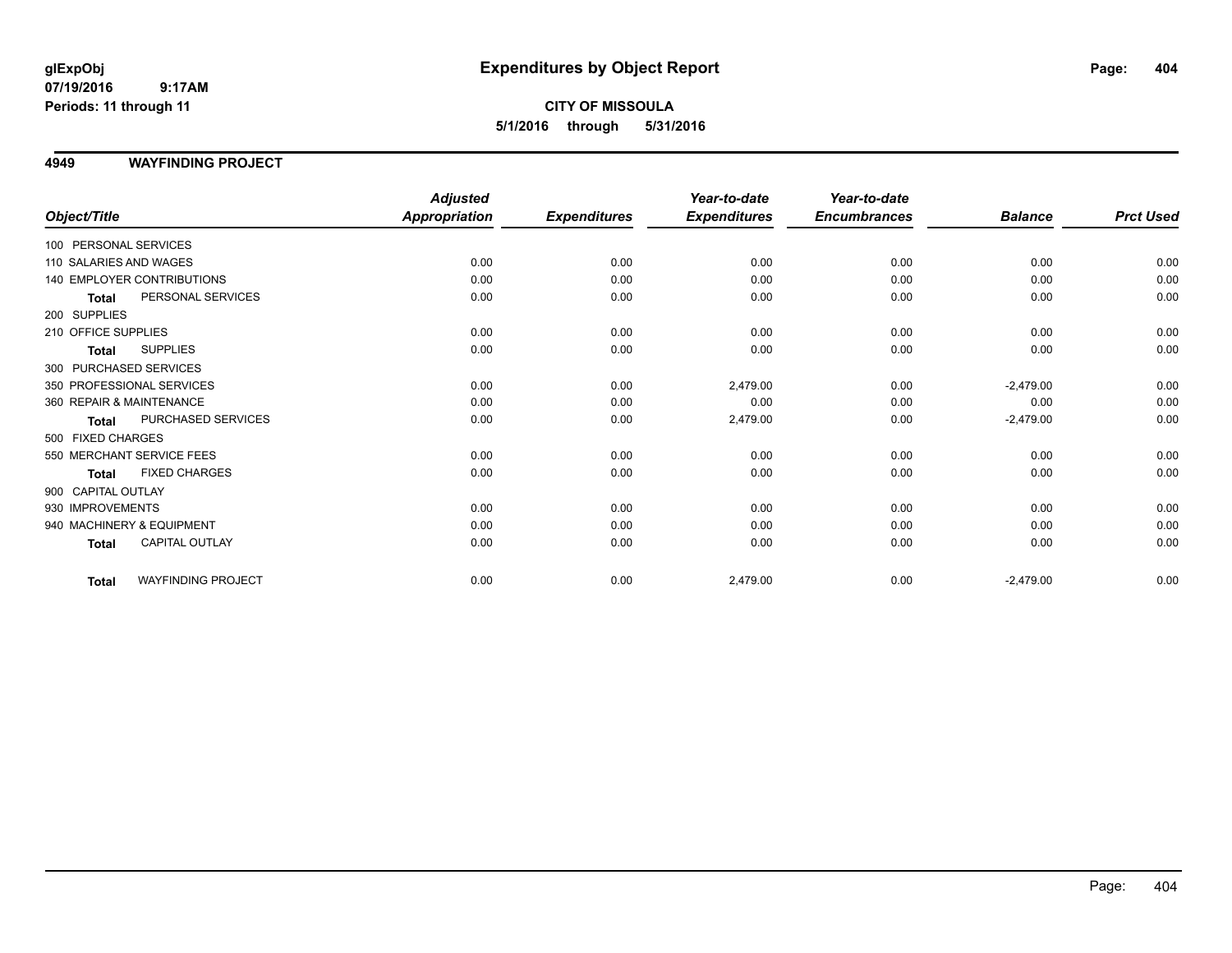#### **4990 ARRA ENHANCEMENTS**

**500 N HIGGINS STREETSCAPE**

| Object/Title                          | <b>Adjusted</b><br><b>Appropriation</b> | <b>Expenditures</b> | Year-to-date<br><b>Expenditures</b> | Year-to-date<br><b>Encumbrances</b> | <b>Balance</b> | <b>Prct Used</b> |
|---------------------------------------|-----------------------------------------|---------------------|-------------------------------------|-------------------------------------|----------------|------------------|
| 500 FIXED CHARGES                     |                                         |                     |                                     |                                     |                |                  |
| 550 MERCHANT SERVICE FEES             | 0.00                                    | 0.00                | 0.00                                | 0.00                                | 0.00           | 0.00             |
| <b>FIXED CHARGES</b><br><b>Total</b>  | 0.00                                    | 0.00                | 0.00                                | 0.00                                | 0.00           | 0.00             |
| 900 CAPITAL OUTLAY                    |                                         |                     |                                     |                                     |                |                  |
| 930 IMPROVEMENTS                      | 0.00                                    | 0.00                | 0.00                                | 0.00                                | 0.00           | 0.00             |
| <b>CAPITAL OUTLAY</b><br><b>Total</b> | 0.00                                    | 0.00                | 0.00                                | 0.00                                | 0.00           | 0.00             |
| N HIGGINS STREETSCAPE<br><b>Total</b> | 0.00                                    | 0.00                | 0.00                                | 0.00                                | 0.00           | 0.00             |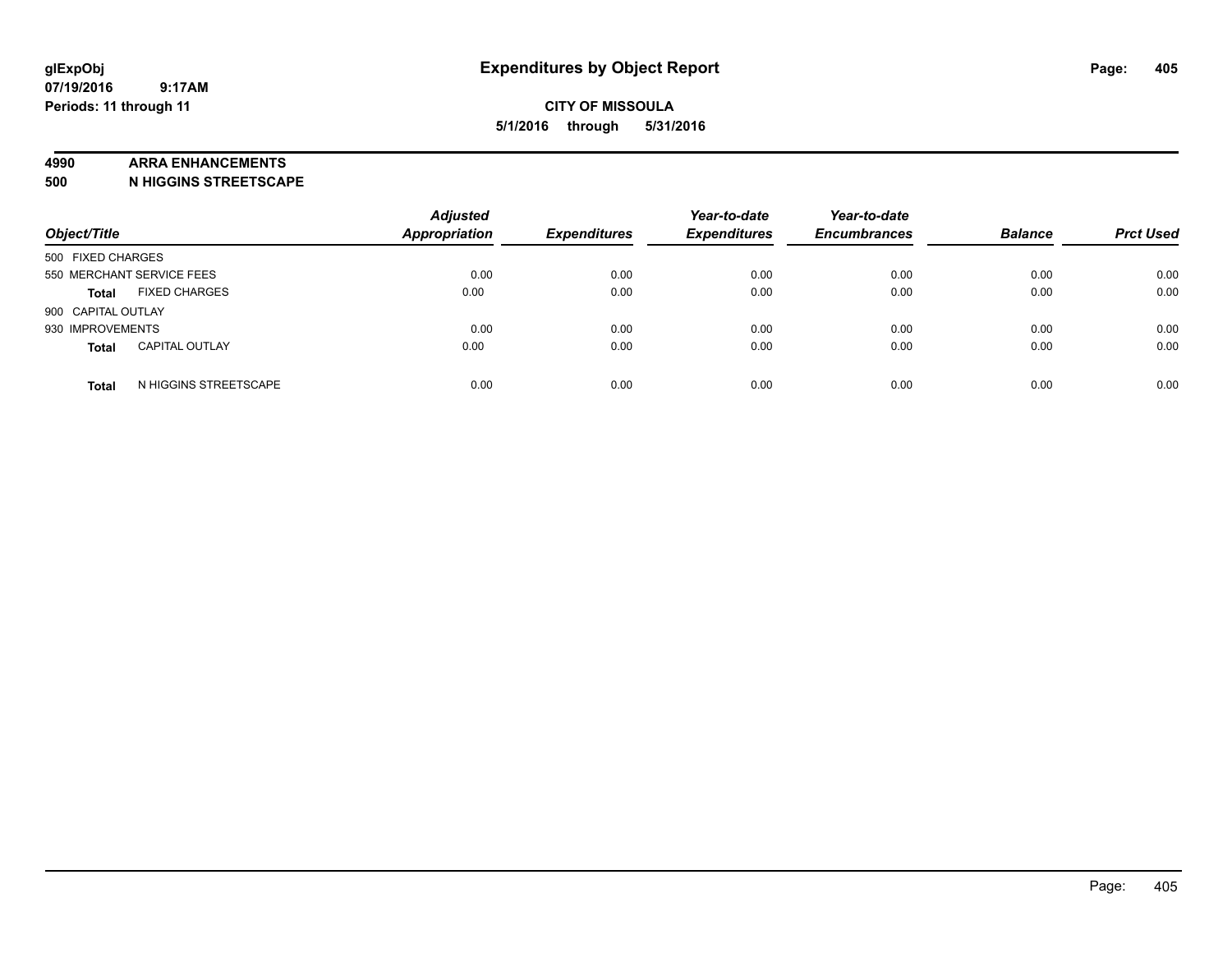#### **CITY OF MISSOULA 5/1/2016 through 5/31/2016**

**4990 ARRA ENHANCEMENTS**

**510 CURB RAMPS**

| Object/Title       |                           | <b>Adjusted</b><br><b>Appropriation</b> | <b>Expenditures</b> | Year-to-date<br><b>Expenditures</b> | Year-to-date<br><b>Encumbrances</b> | <b>Balance</b> | <b>Prct Used</b> |
|--------------------|---------------------------|-----------------------------------------|---------------------|-------------------------------------|-------------------------------------|----------------|------------------|
| 500 FIXED CHARGES  |                           |                                         |                     |                                     |                                     |                |                  |
|                    | 550 MERCHANT SERVICE FEES | 0.00                                    | 0.00                | 0.00                                | 0.00                                | 0.00           | 0.00             |
| <b>Total</b>       | <b>FIXED CHARGES</b>      | 0.00                                    | 0.00                | 0.00                                | 0.00                                | 0.00           | 0.00             |
| 900 CAPITAL OUTLAY |                           |                                         |                     |                                     |                                     |                |                  |
| 930 IMPROVEMENTS   |                           | 0.00                                    | 0.00                | 0.00                                | 0.00                                | 0.00           | 0.00             |
| <b>Total</b>       | <b>CAPITAL OUTLAY</b>     | 0.00                                    | 0.00                | 0.00                                | 0.00                                | 0.00           | 0.00             |
| <b>Total</b>       | <b>CURB RAMPS</b>         | 0.00                                    | 0.00                | 0.00                                | 0.00                                | 0.00           | 0.00             |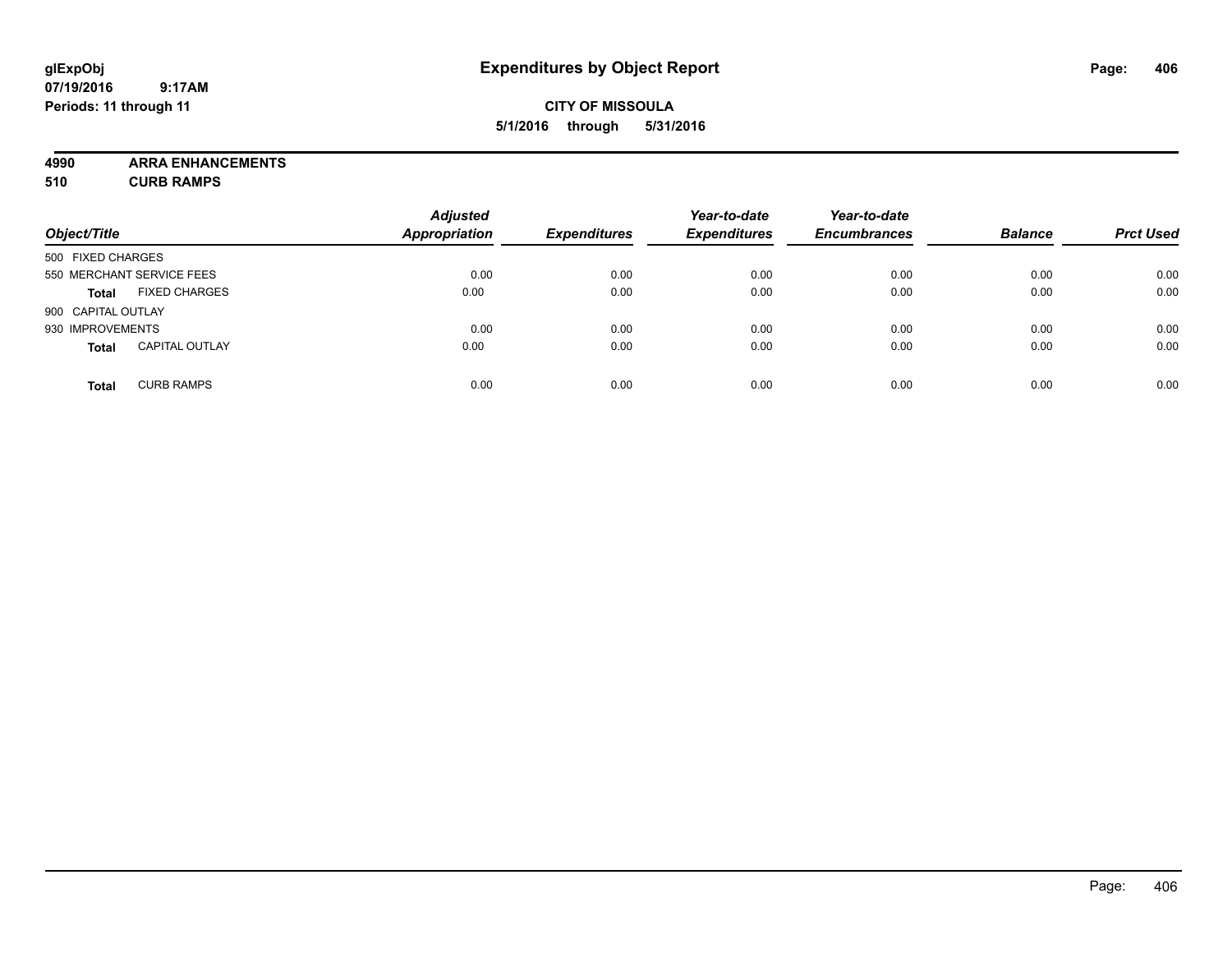#### **4990 ARRA ENHANCEMENTS**

**515 RSNAKE GATEWAY GREENOUGH DRIVE**

| Object/Title       |                                | <b>Adjusted</b><br><b>Appropriation</b> | <b>Expenditures</b> | Year-to-date<br><b>Expenditures</b> | Year-to-date<br><b>Encumbrances</b> | <b>Balance</b> | <b>Prct Used</b> |
|--------------------|--------------------------------|-----------------------------------------|---------------------|-------------------------------------|-------------------------------------|----------------|------------------|
| 500 FIXED CHARGES  |                                |                                         |                     |                                     |                                     |                |                  |
|                    | 550 MERCHANT SERVICE FEES      | 0.00                                    | 0.00                | 0.00                                | 0.00                                | 0.00           | 0.00             |
| <b>Total</b>       | <b>FIXED CHARGES</b>           | 0.00                                    | 0.00                | 0.00                                | 0.00                                | 0.00           | 0.00             |
| 900 CAPITAL OUTLAY |                                |                                         |                     |                                     |                                     |                |                  |
| 930 IMPROVEMENTS   |                                | 0.00                                    | 0.00                | 0.00                                | 0.00                                | 0.00           | 0.00             |
| <b>Total</b>       | <b>CAPITAL OUTLAY</b>          | 0.00                                    | 0.00                | 0.00                                | 0.00                                | 0.00           | 0.00             |
| <b>Total</b>       | RSNAKE GATEWAY GREENOUGH DRIVE | 0.00                                    | 0.00                | 0.00                                | 0.00                                | 0.00           | 0.00             |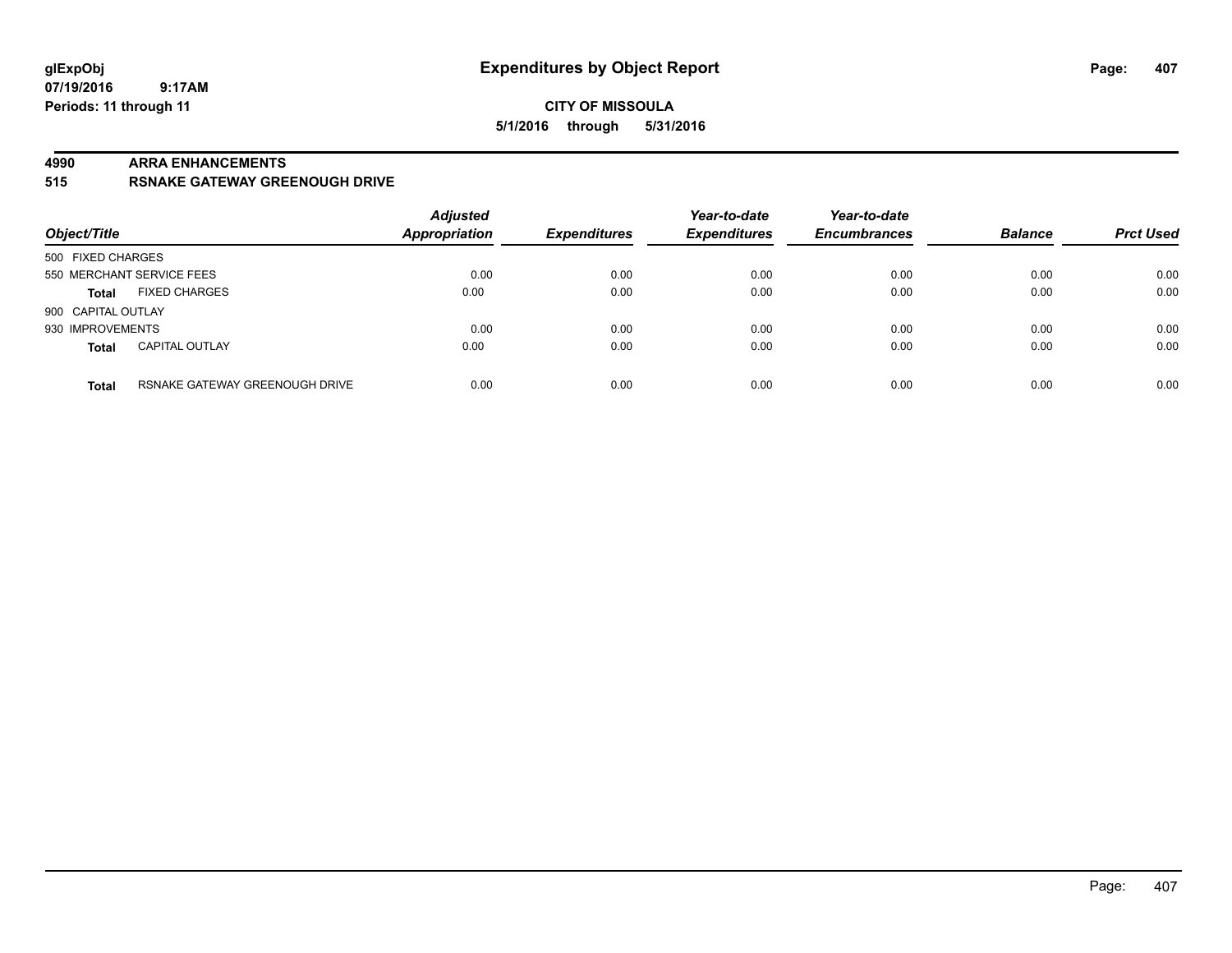**CITY OF MISSOULA 5/1/2016 through 5/31/2016**

#### **4990 ARRA ENHANCEMENTS**

| Object/Title                             | <b>Adjusted</b><br><b>Appropriation</b> | <b>Expenditures</b> | Year-to-date<br><b>Expenditures</b> | Year-to-date<br><b>Encumbrances</b> | <b>Balance</b> | <b>Prct Used</b> |
|------------------------------------------|-----------------------------------------|---------------------|-------------------------------------|-------------------------------------|----------------|------------------|
| 500 FIXED CHARGES                        |                                         |                     |                                     |                                     |                |                  |
| 550 MERCHANT SERVICE FEES                | 0.00                                    | 0.00                | 0.00                                | 0.00                                | 0.00           | 0.00             |
| <b>FIXED CHARGES</b><br><b>Total</b>     | 0.00                                    | 0.00                | 0.00                                | 0.00                                | 0.00           | 0.00             |
| 900 CAPITAL OUTLAY                       |                                         |                     |                                     |                                     |                |                  |
| 930 IMPROVEMENTS                         | 0.00                                    | 0.00                | 0.00                                | 0.00                                | 0.00           | 0.00             |
| <b>CAPITAL OUTLAY</b><br><b>Total</b>    | 0.00                                    | 0.00                | 0.00                                | 0.00                                | 0.00           | 0.00             |
| <b>ARRA ENHANCEMENTS</b><br><b>Total</b> | 0.00                                    | 0.00                | 0.00                                | 0.00                                | 0.00           | 0.00             |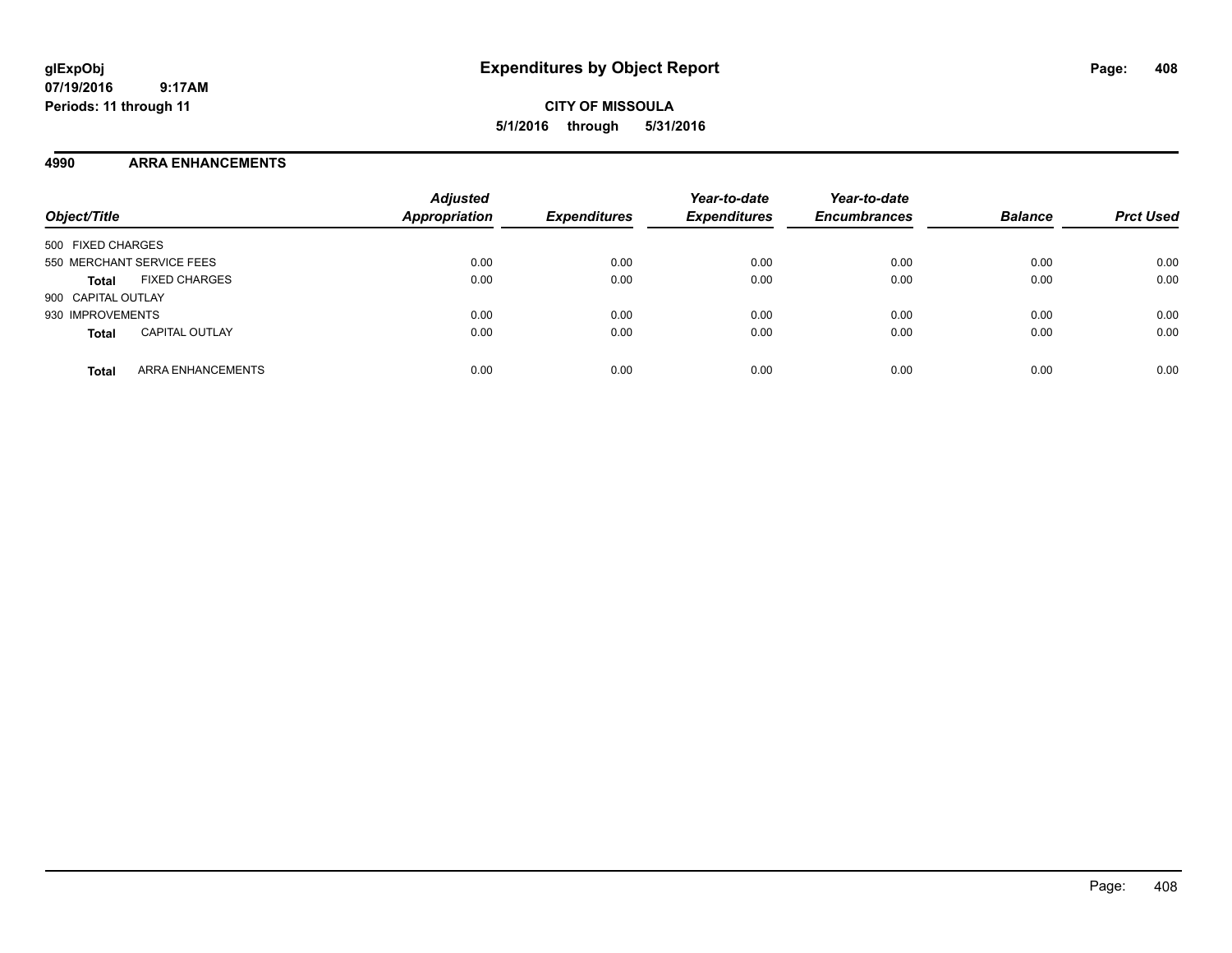#### **4991 ARRA HB645**

**500 N HIGGINS STREETSCAPE**

| Object/Title              |                       | <b>Adjusted</b><br><b>Appropriation</b> | <b>Expenditures</b> | Year-to-date<br><b>Expenditures</b> | Year-to-date<br><b>Encumbrances</b> | <b>Balance</b> | <b>Prct Used</b> |
|---------------------------|-----------------------|-----------------------------------------|---------------------|-------------------------------------|-------------------------------------|----------------|------------------|
| 500 FIXED CHARGES         |                       |                                         |                     |                                     |                                     |                |                  |
| 550 MERCHANT SERVICE FEES |                       | 0.00                                    | 0.00                | 0.00                                | 0.00                                | 0.00           | 0.00             |
| <b>Total</b>              | <b>FIXED CHARGES</b>  | 0.00                                    | 0.00                | 0.00                                | 0.00                                | 0.00           | 0.00             |
| 900 CAPITAL OUTLAY        |                       |                                         |                     |                                     |                                     |                |                  |
| 930 IMPROVEMENTS          |                       | 0.00                                    | 0.00                | 0.00                                | 0.00                                | 0.00           | 0.00             |
| <b>Total</b>              | <b>CAPITAL OUTLAY</b> | 0.00                                    | 0.00                | 0.00                                | 0.00                                | 0.00           | 0.00             |
| <b>Total</b>              | N HIGGINS STREETSCAPE | 0.00                                    | 0.00                | 0.00                                | 0.00                                | 0.00           | 0.00             |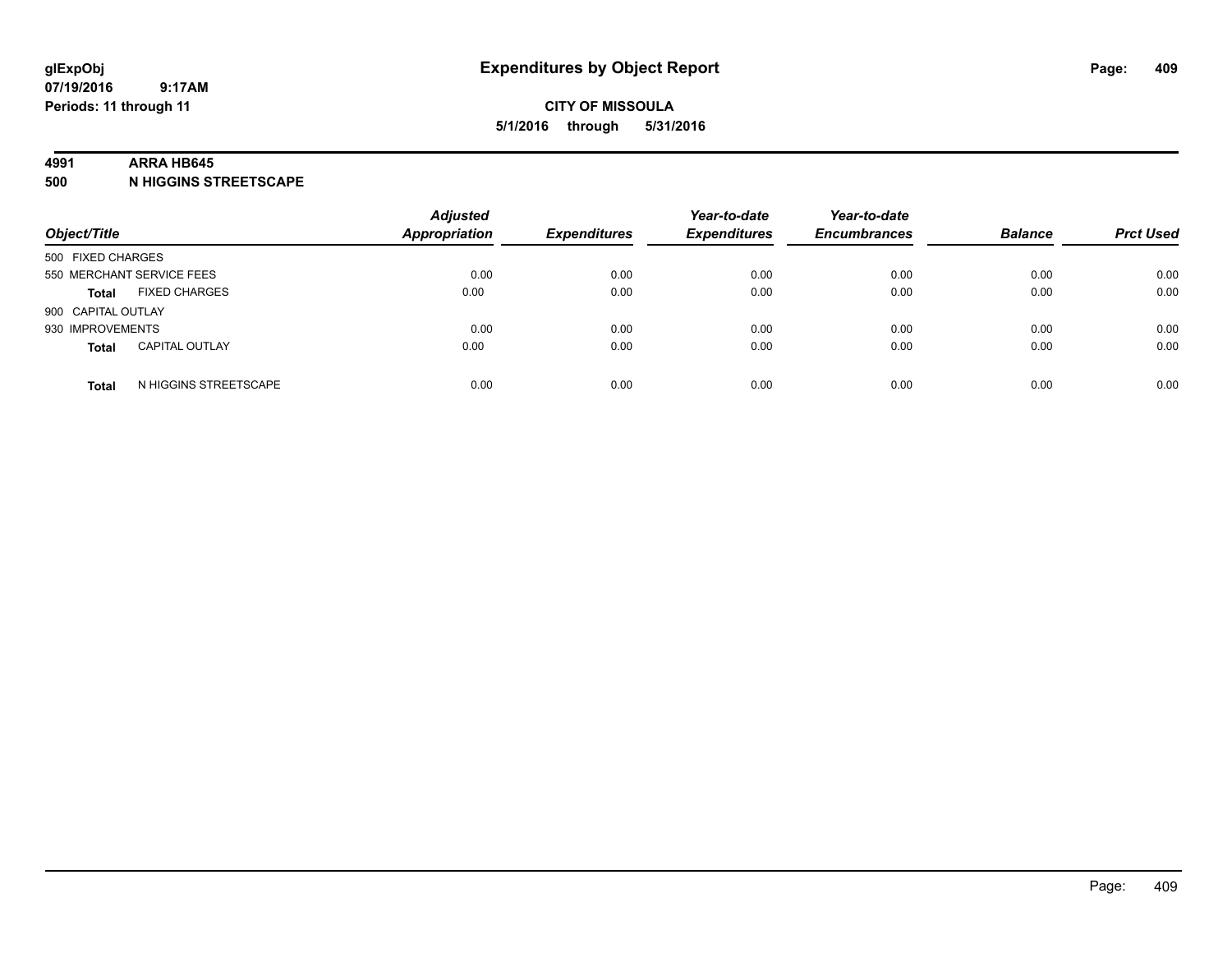#### **CITY OF MISSOULA 5/1/2016 through 5/31/2016**

### **4991 ARRA HB645**

**520 N HIGGINS PAVING**

| Object/Title       |                           | <b>Adjusted</b><br><b>Appropriation</b> | <b>Expenditures</b> | Year-to-date<br><b>Expenditures</b> | Year-to-date<br><b>Encumbrances</b> | <b>Balance</b> | <b>Prct Used</b> |
|--------------------|---------------------------|-----------------------------------------|---------------------|-------------------------------------|-------------------------------------|----------------|------------------|
| 500 FIXED CHARGES  |                           |                                         |                     |                                     |                                     |                |                  |
|                    | 550 MERCHANT SERVICE FEES | 0.00                                    | 0.00                | 0.00                                | 0.00                                | 0.00           | 0.00             |
| <b>Total</b>       | <b>FIXED CHARGES</b>      | 0.00                                    | 0.00                | 0.00                                | 0.00                                | 0.00           | 0.00             |
| 900 CAPITAL OUTLAY |                           |                                         |                     |                                     |                                     |                |                  |
| 930 IMPROVEMENTS   |                           | 0.00                                    | 0.00                | 0.00                                | 0.00                                | 0.00           | 0.00             |
| <b>Total</b>       | <b>CAPITAL OUTLAY</b>     | 0.00                                    | 0.00                | 0.00                                | 0.00                                | 0.00           | 0.00             |
| <b>Total</b>       | N HIGGINS PAVING          | 0.00                                    | 0.00                | 0.00                                | 0.00                                | 0.00           | 0.00             |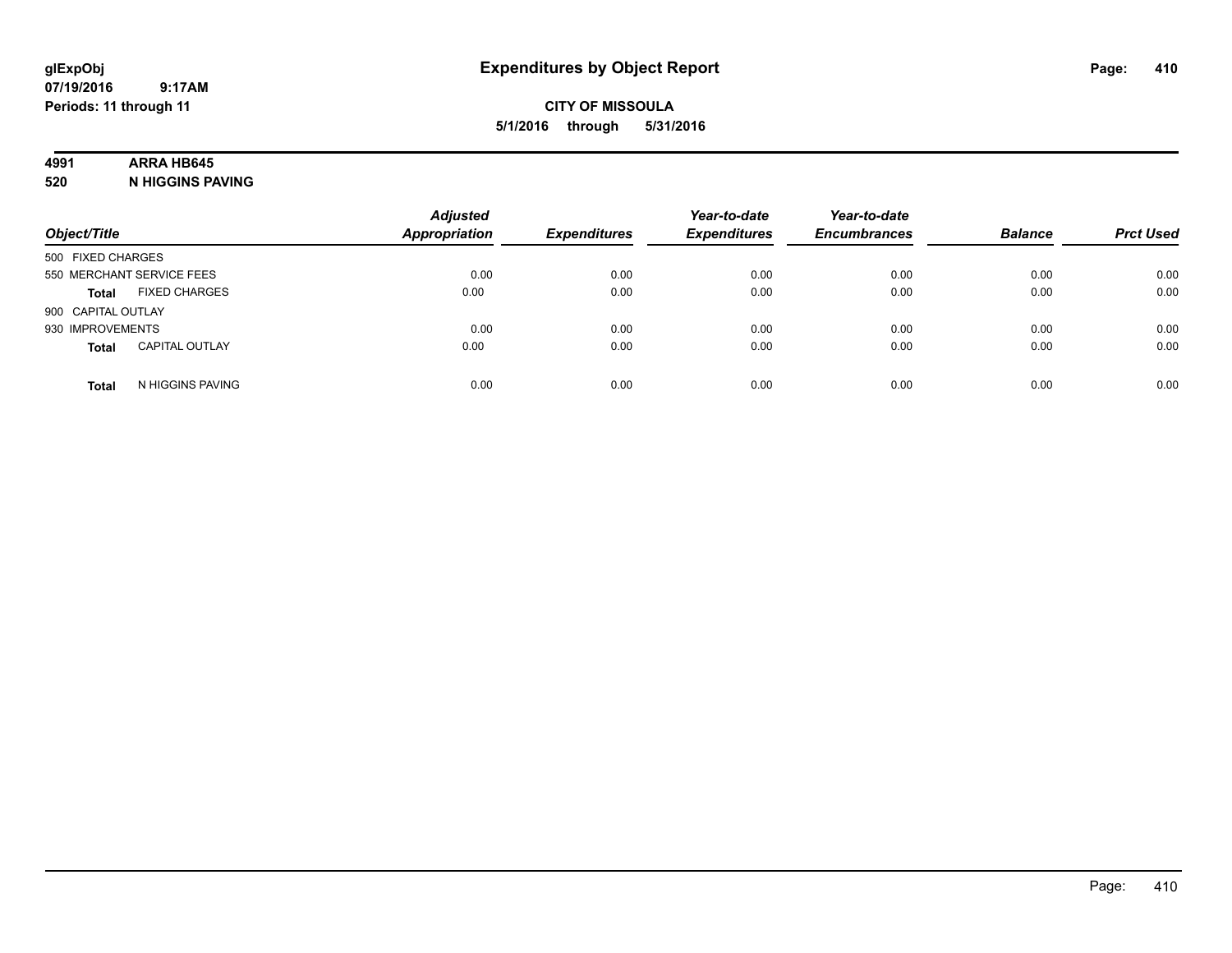#### **CITY OF MISSOULA 5/1/2016 through 5/31/2016**

#### **4991 ARRA HB645**

**525 BROOKS ST CURB & SW IMPROVEMENTS**

| Object/Title       |                                 | <b>Adjusted</b><br><b>Appropriation</b> | <b>Expenditures</b> | Year-to-date<br><b>Expenditures</b> | Year-to-date<br><b>Encumbrances</b> | <b>Balance</b> | <b>Prct Used</b> |
|--------------------|---------------------------------|-----------------------------------------|---------------------|-------------------------------------|-------------------------------------|----------------|------------------|
| 500 FIXED CHARGES  |                                 |                                         |                     |                                     |                                     |                |                  |
|                    | 550 MERCHANT SERVICE FEES       | 0.00                                    | 0.00                | 0.00                                | 0.00                                | 0.00           | 0.00             |
| <b>Total</b>       | <b>FIXED CHARGES</b>            | 0.00                                    | 0.00                | 0.00                                | 0.00                                | 0.00           | 0.00             |
| 900 CAPITAL OUTLAY |                                 |                                         |                     |                                     |                                     |                |                  |
| 930 IMPROVEMENTS   |                                 | 0.00                                    | 0.00                | 0.00                                | 0.00                                | 0.00           | 0.00             |
| <b>Total</b>       | <b>CAPITAL OUTLAY</b>           | 0.00                                    | 0.00                | 0.00                                | 0.00                                | 0.00           | 0.00             |
| <b>Total</b>       | BROOKS ST CURB & SW IMPROVEMENT | 0.00                                    | 0.00                | 0.00                                | 0.00                                | 0.00           | 0.00             |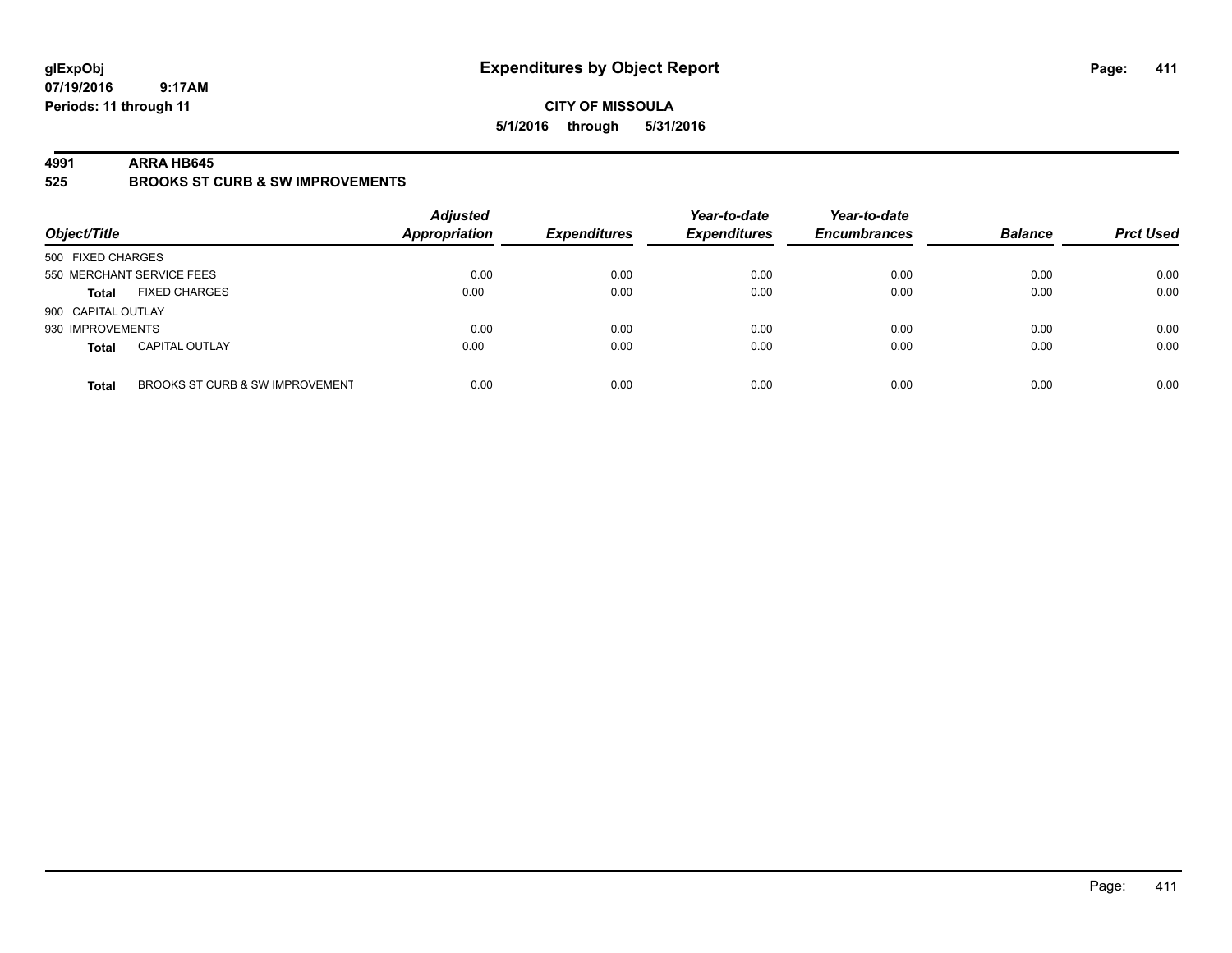#### **CITY OF MISSOULA 5/1/2016 through 5/31/2016**

# **4991 ARRA HB645**

**530 CURB RAMPS**

| Object/Title                          | <b>Adjusted</b><br>Appropriation | <b>Expenditures</b> | Year-to-date<br><b>Expenditures</b> | Year-to-date<br><b>Encumbrances</b> | <b>Balance</b> | <b>Prct Used</b> |
|---------------------------------------|----------------------------------|---------------------|-------------------------------------|-------------------------------------|----------------|------------------|
|                                       |                                  |                     |                                     |                                     |                |                  |
| 100 PERSONAL SERVICES                 |                                  |                     |                                     |                                     |                |                  |
| 140 EMPLOYER CONTRIBUTIONS            | 0.00                             | 0.00                | 0.00                                | 0.00                                | 0.00           | 0.00             |
| PERSONAL SERVICES<br><b>Total</b>     | 0.00                             | 0.00                | 0.00                                | 0.00                                | 0.00           | 0.00             |
| 500 FIXED CHARGES                     |                                  |                     |                                     |                                     |                |                  |
| 550 MERCHANT SERVICE FEES             | 0.00                             | 0.00                | 0.00                                | 0.00                                | 0.00           | 0.00             |
| <b>FIXED CHARGES</b><br><b>Total</b>  | 0.00                             | 0.00                | 0.00                                | 0.00                                | 0.00           | 0.00             |
| 900 CAPITAL OUTLAY                    |                                  |                     |                                     |                                     |                |                  |
| 930 IMPROVEMENTS                      | 0.00                             | 0.00                | 0.00                                | 0.00                                | 0.00           | 0.00             |
| <b>CAPITAL OUTLAY</b><br><b>Total</b> | 0.00                             | 0.00                | 0.00                                | 0.00                                | 0.00           | 0.00             |
| <b>CURB RAMPS</b><br><b>Total</b>     | 0.00                             | 0.00                | 0.00                                | 0.00                                | 0.00           | 0.00             |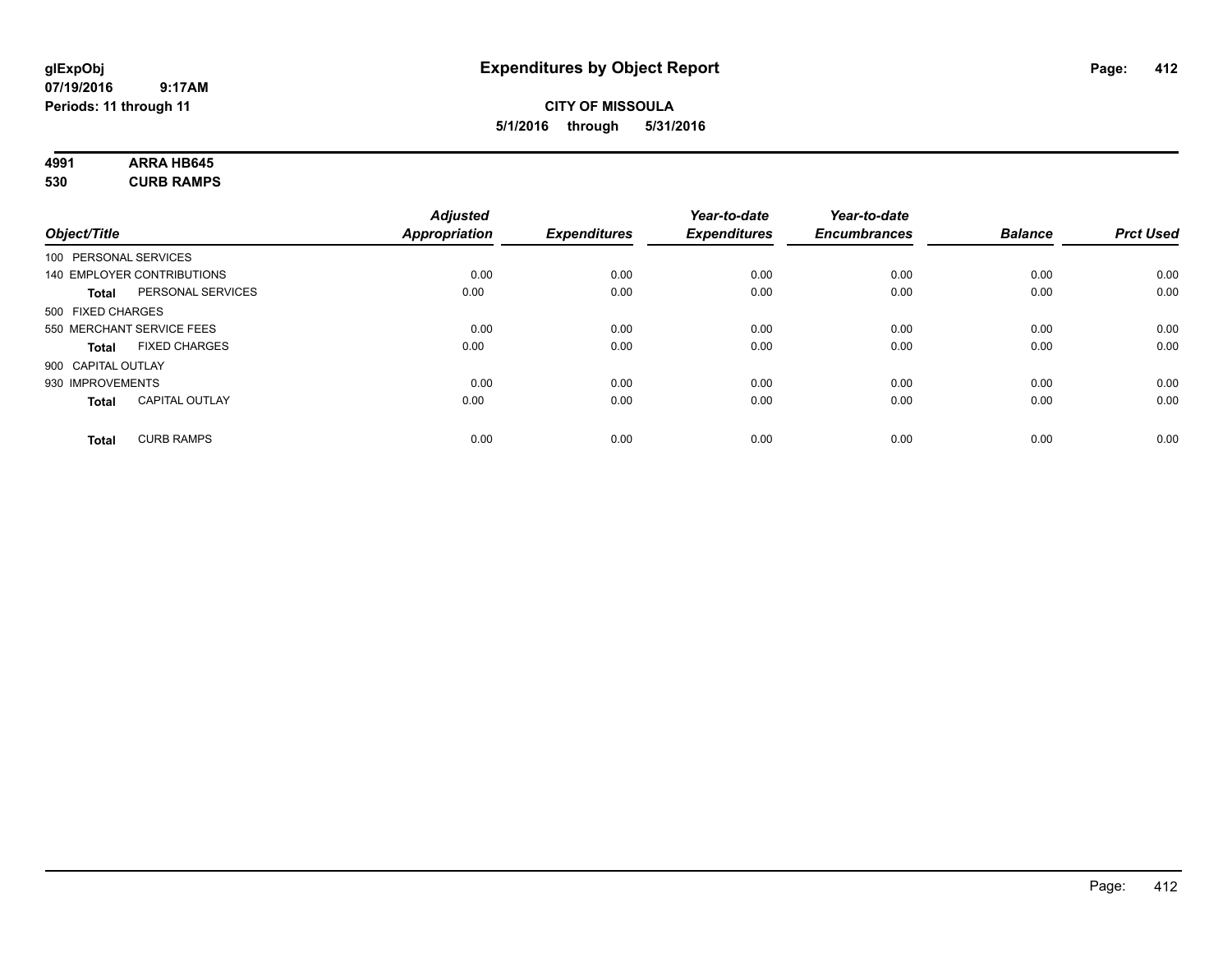#### **CITY OF MISSOULA 5/1/2016 through 5/31/2016**

#### **4991 ARRA HB645**

**535 PARKS PLAYGROUND INSTALLS**

| Object/Title              |                                   | <b>Adjusted</b><br><b>Appropriation</b> | <b>Expenditures</b> | Year-to-date<br><b>Expenditures</b> | Year-to-date<br><b>Encumbrances</b> | <b>Balance</b> | <b>Prct Used</b> |
|---------------------------|-----------------------------------|-----------------------------------------|---------------------|-------------------------------------|-------------------------------------|----------------|------------------|
|                           |                                   |                                         |                     |                                     |                                     |                |                  |
| 100 PERSONAL SERVICES     |                                   |                                         |                     |                                     |                                     |                |                  |
| 110 SALARIES AND WAGES    |                                   | 0.00                                    | 0.00                | 0.00                                | 0.00                                | 0.00           | 0.00             |
| 120 OVERTIME/TERMINATION  |                                   | 0.00                                    | 0.00                | 0.00                                | 0.00                                | 0.00           | 0.00             |
|                           | <b>140 EMPLOYER CONTRIBUTIONS</b> | 0.00                                    | 0.00                | 0.00                                | 0.00                                | 0.00           | 0.00             |
| <b>Total</b>              | PERSONAL SERVICES                 | 0.00                                    | 0.00                | 0.00                                | 0.00                                | 0.00           | 0.00             |
| 500 FIXED CHARGES         |                                   |                                         |                     |                                     |                                     |                |                  |
| 550 MERCHANT SERVICE FEES |                                   | 0.00                                    | 0.00                | 0.00                                | 0.00                                | 0.00           | 0.00             |
| <b>Total</b>              | <b>FIXED CHARGES</b>              | 0.00                                    | 0.00                | 0.00                                | 0.00                                | 0.00           | 0.00             |
| 900 CAPITAL OUTLAY        |                                   |                                         |                     |                                     |                                     |                |                  |
| 930 IMPROVEMENTS          |                                   | 0.00                                    | 0.00                | 0.00                                | 0.00                                | 0.00           | 0.00             |
| <b>Total</b>              | <b>CAPITAL OUTLAY</b>             | 0.00                                    | 0.00                | 0.00                                | 0.00                                | 0.00           | 0.00             |
| <b>Total</b>              | PARKS PLAYGROUND INSTALLS         | 0.00                                    | 0.00                | 0.00                                | 0.00                                | 0.00           | 0.00             |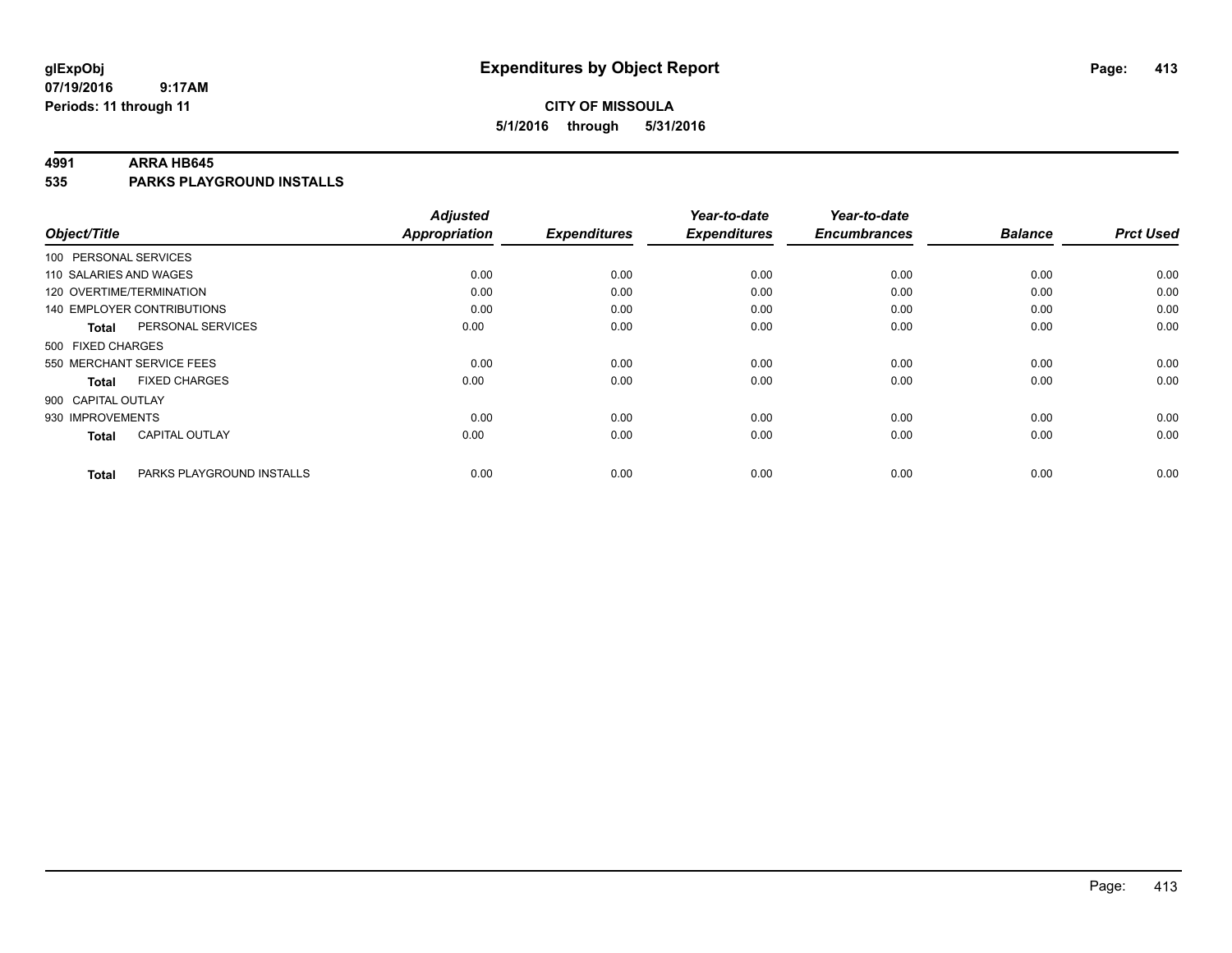#### **4991 ARRA HB645**

**540 GREENOUGH PARK BRIDGE**

| Object/Title      |                                   | <b>Adjusted</b><br><b>Appropriation</b> | <b>Expenditures</b> | Year-to-date<br><b>Expenditures</b> | Year-to-date<br><b>Encumbrances</b> | <b>Balance</b> | <b>Prct Used</b> |
|-------------------|-----------------------------------|-----------------------------------------|---------------------|-------------------------------------|-------------------------------------|----------------|------------------|
|                   | 100 PERSONAL SERVICES             |                                         |                     |                                     |                                     |                |                  |
|                   | 120 OVERTIME/TERMINATION          | 0.00                                    | 0.00                | 0.00                                | 0.00                                | 0.00           | 0.00             |
|                   | <b>140 EMPLOYER CONTRIBUTIONS</b> | 0.00                                    | 0.00                | 0.00                                | 0.00                                | 0.00           | 0.00             |
| <b>Total</b>      | PERSONAL SERVICES                 | 0.00                                    | 0.00                | 0.00                                | 0.00                                | 0.00           | 0.00             |
| 500 FIXED CHARGES |                                   |                                         |                     |                                     |                                     |                |                  |
|                   | 550 MERCHANT SERVICE FEES         | 0.00                                    | 0.00                | 0.00                                | 0.00                                | 0.00           | 0.00             |
| <b>Total</b>      | <b>FIXED CHARGES</b>              | 0.00                                    | 0.00                | 0.00                                | 0.00                                | 0.00           | 0.00             |
|                   | 900 CAPITAL OUTLAY                |                                         |                     |                                     |                                     |                |                  |
| 930 IMPROVEMENTS  |                                   | 0.00                                    | 0.00                | 0.00                                | 0.00                                | 0.00           | 0.00             |
| <b>Total</b>      | <b>CAPITAL OUTLAY</b>             | 0.00                                    | 0.00                | 0.00                                | 0.00                                | 0.00           | 0.00             |
| <b>Total</b>      | <b>GREENOUGH PARK BRIDGE</b>      | 0.00                                    | 0.00                | 0.00                                | 0.00                                | 0.00           | 0.00             |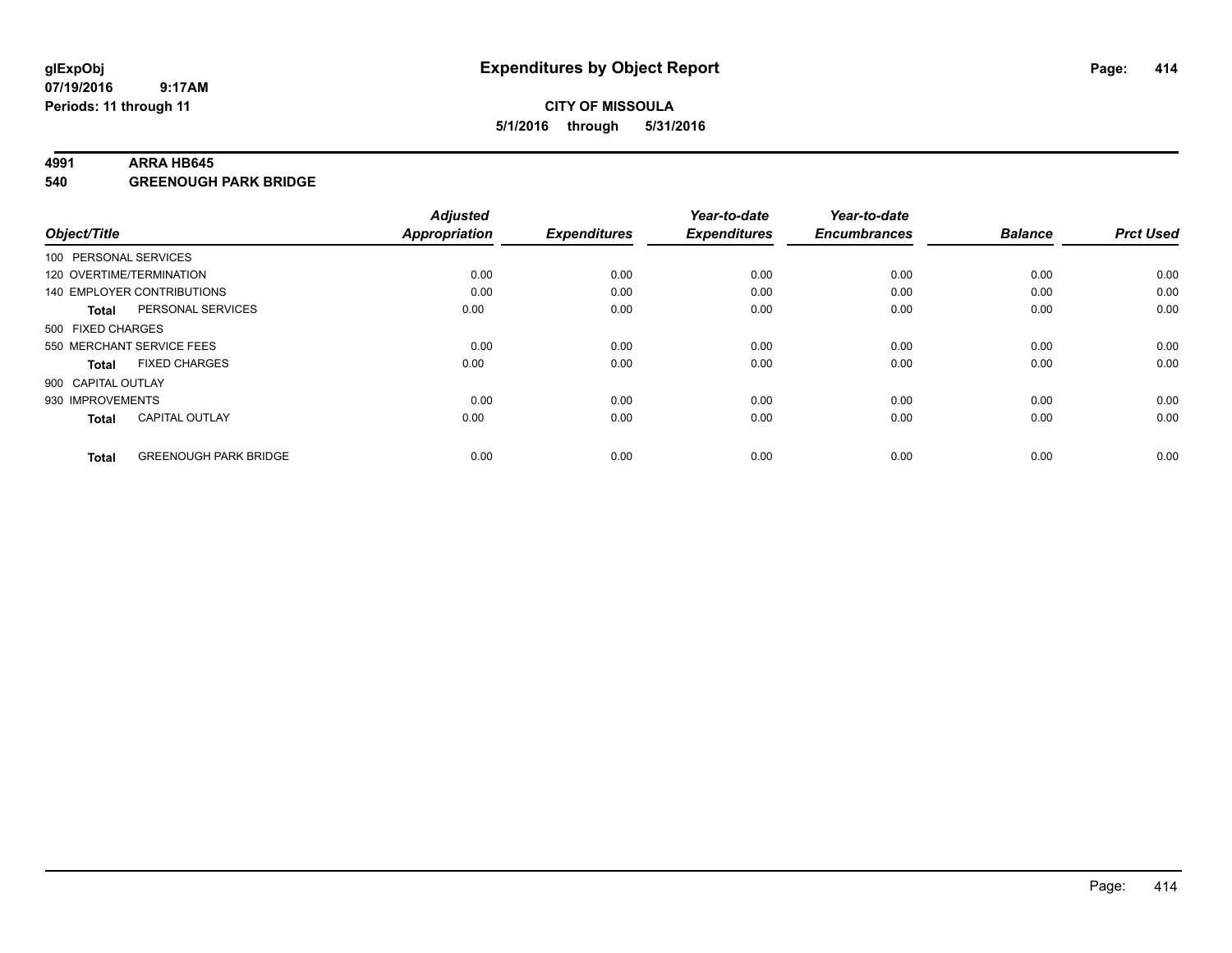**4991 ARRA HB645**

|                                       | <b>Adjusted</b>      |                     | Year-to-date        | Year-to-date        |                |                  |
|---------------------------------------|----------------------|---------------------|---------------------|---------------------|----------------|------------------|
| Object/Title                          | <b>Appropriation</b> | <b>Expenditures</b> | <b>Expenditures</b> | <b>Encumbrances</b> | <b>Balance</b> | <b>Prct Used</b> |
| 100 PERSONAL SERVICES                 |                      |                     |                     |                     |                |                  |
| 110 SALARIES AND WAGES                | 0.00                 | 0.00                | 0.00                | 0.00                | 0.00           | 0.00             |
| 120 OVERTIME/TERMINATION              | 0.00                 | 0.00                | 0.00                | 0.00                | 0.00           | 0.00             |
| 140 EMPLOYER CONTRIBUTIONS            | 0.00                 | 0.00                | 0.00                | 0.00                | 0.00           | 0.00             |
| PERSONAL SERVICES<br><b>Total</b>     | 0.00                 | 0.00                | 0.00                | 0.00                | 0.00           | 0.00             |
| 500 FIXED CHARGES                     |                      |                     |                     |                     |                |                  |
| 550 MERCHANT SERVICE FEES             | 0.00                 | 0.00                | 0.00                | 0.00                | 0.00           | 0.00             |
| <b>FIXED CHARGES</b><br><b>Total</b>  | 0.00                 | 0.00                | 0.00                | 0.00                | 0.00           | 0.00             |
| 900 CAPITAL OUTLAY                    |                      |                     |                     |                     |                |                  |
| 930 IMPROVEMENTS                      | 0.00                 | 0.00                | 0.00                | 0.00                | 0.00           | 0.00             |
| <b>CAPITAL OUTLAY</b><br><b>Total</b> | 0.00                 | 0.00                | 0.00                | 0.00                | 0.00           | 0.00             |
| ARRA HB645<br><b>Total</b>            | 0.00                 | 0.00                | 0.00                | 0.00                | 0.00           | 0.00             |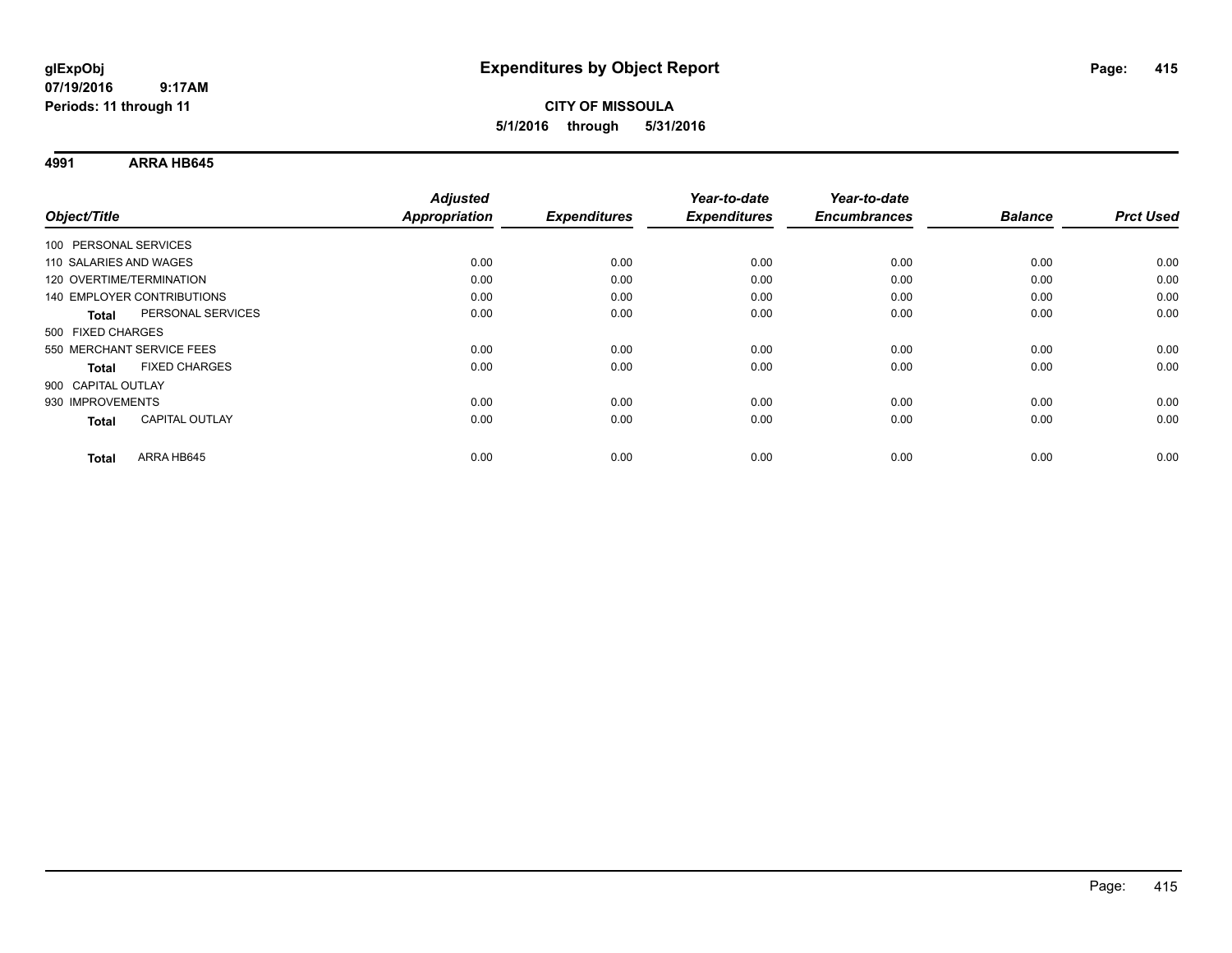**4992 WFL MILLER CREEK ROAD**

**390 NON-DEPARTMENTAL**

| Object/Title       |                           | <b>Adjusted</b><br><b>Appropriation</b> | <b>Expenditures</b> | Year-to-date<br><b>Expenditures</b> | Year-to-date<br><b>Encumbrances</b> | <b>Balance</b> | <b>Prct Used</b> |
|--------------------|---------------------------|-----------------------------------------|---------------------|-------------------------------------|-------------------------------------|----------------|------------------|
| 500 FIXED CHARGES  |                           |                                         |                     |                                     |                                     |                |                  |
|                    | 550 MERCHANT SERVICE FEES | 0.00                                    | 0.00                | 0.00                                | 0.00                                | 0.00           | 0.00             |
| <b>Total</b>       | <b>FIXED CHARGES</b>      | 0.00                                    | 0.00                | 0.00                                | 0.00                                | 0.00           | 0.00             |
| 900 CAPITAL OUTLAY |                           |                                         |                     |                                     |                                     |                |                  |
| 930 IMPROVEMENTS   |                           | 0.00                                    | 0.00                | 0.00                                | 0.00                                | 0.00           | 0.00             |
| <b>Total</b>       | <b>CAPITAL OUTLAY</b>     | 0.00                                    | 0.00                | 0.00                                | 0.00                                | 0.00           | 0.00             |
| <b>Total</b>       | NON-DEPARTMENTAL          | 0.00                                    | 0.00                | 0.00                                | 0.00                                | 0.00           | 0.00             |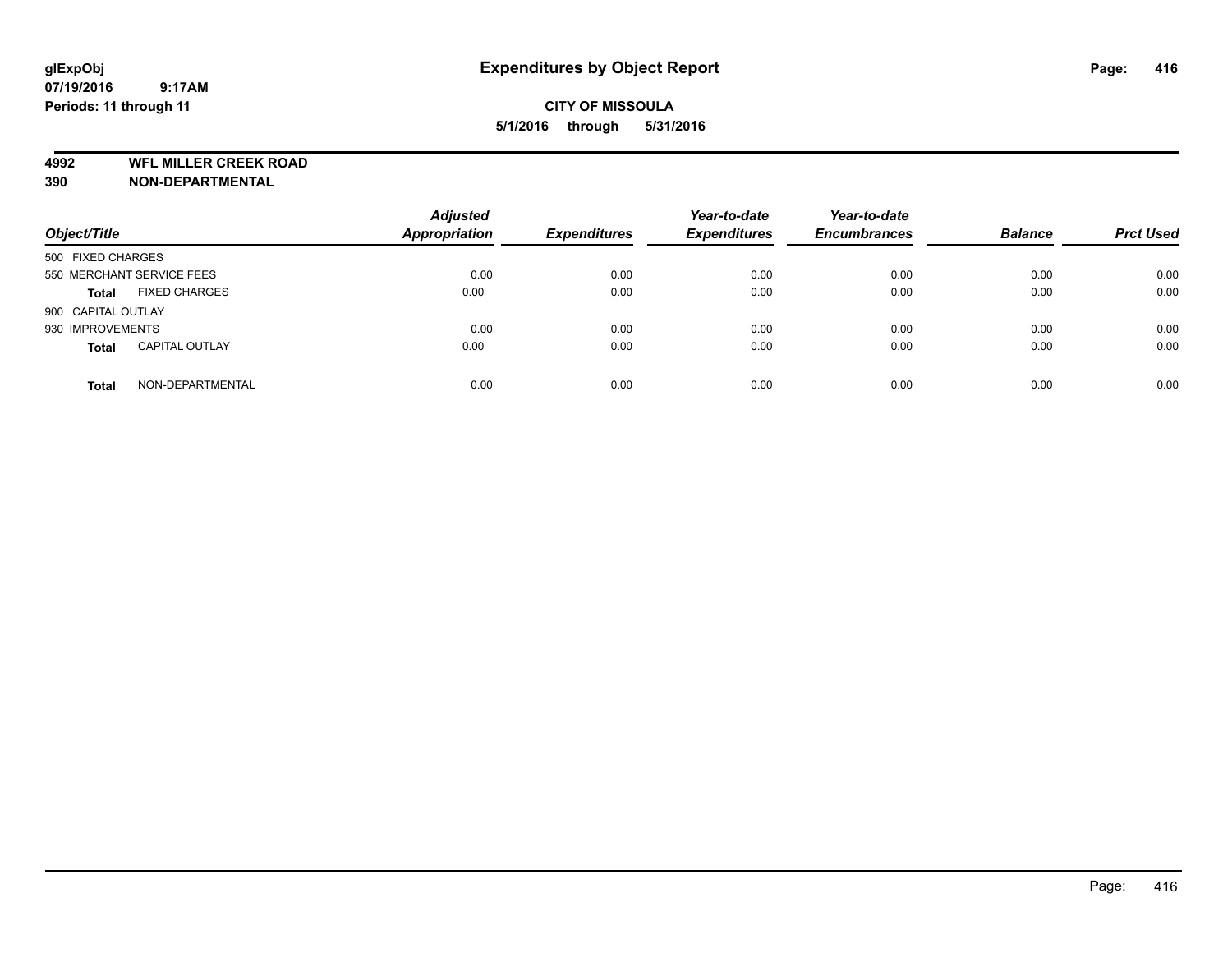**CITY OF MISSOULA 5/1/2016 through 5/31/2016**

#### **4992 WFL MILLER CREEK ROAD**

| Object/Title                          | <b>Adjusted</b><br><b>Appropriation</b> | <b>Expenditures</b> | Year-to-date<br><b>Expenditures</b> | Year-to-date<br><b>Encumbrances</b> | <b>Balance</b> | <b>Prct Used</b> |
|---------------------------------------|-----------------------------------------|---------------------|-------------------------------------|-------------------------------------|----------------|------------------|
| 500 FIXED CHARGES                     |                                         |                     |                                     |                                     |                |                  |
| 550 MERCHANT SERVICE FEES             | 0.00                                    | 0.00                | 0.00                                | 0.00                                | 0.00           | 0.00             |
| <b>FIXED CHARGES</b><br>Total         | 0.00                                    | 0.00                | 0.00                                | 0.00                                | 0.00           | 0.00             |
| 900 CAPITAL OUTLAY                    |                                         |                     |                                     |                                     |                |                  |
| 930 IMPROVEMENTS                      | 0.00                                    | 0.00                | 0.00                                | 0.00                                | 0.00           | 0.00             |
| <b>CAPITAL OUTLAY</b><br><b>Total</b> | 0.00                                    | 0.00                | 0.00                                | 0.00                                | 0.00           | 0.00             |
| WFL MILLER CREEK ROAD<br><b>Total</b> | 0.00                                    | 0.00                | 0.00                                | 0.00                                | 0.00           | 0.00             |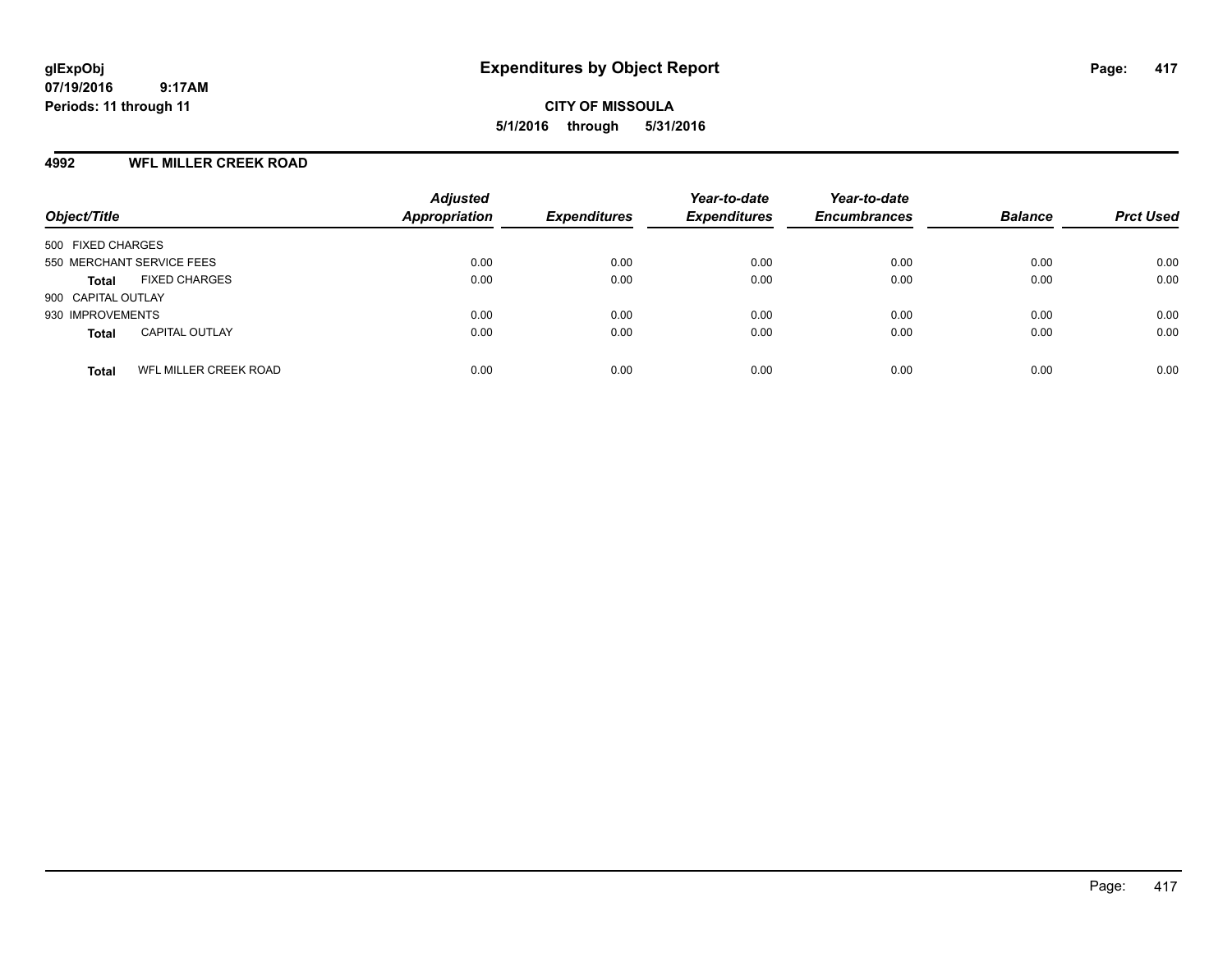#### **4993 WESTERN FEDERAL LANDS**

#### **280 PUBLIC WORKS OPERATIONS**

|                        |                                   | <b>Adjusted</b> |                     | Year-to-date        | Year-to-date        |                |                  |
|------------------------|-----------------------------------|-----------------|---------------------|---------------------|---------------------|----------------|------------------|
| Object/Title           |                                   | Appropriation   | <b>Expenditures</b> | <b>Expenditures</b> | <b>Encumbrances</b> | <b>Balance</b> | <b>Prct Used</b> |
| 100 PERSONAL SERVICES  |                                   |                 |                     |                     |                     |                |                  |
| 110 SALARIES AND WAGES |                                   | 0.00            | 0.00                | 0.00                | 0.00                | 0.00           | 0.00             |
|                        | <b>140 EMPLOYER CONTRIBUTIONS</b> | 0.00            | 0.00                | 0.00                | 0.00                | 0.00           | 0.00             |
| <b>Total</b>           | PERSONAL SERVICES                 | 0.00            | 0.00                | 0.00                | 0.00                | 0.00           | 0.00             |
|                        | 300 PURCHASED SERVICES            |                 |                     |                     |                     |                |                  |
|                        | 350 PROFESSIONAL SERVICES         | 0.00            | 0.00                | 0.00                | 0.00                | 0.00           | 0.00             |
| Total                  | PURCHASED SERVICES                | 0.00            | 0.00                | 0.00                | 0.00                | 0.00           | 0.00             |
| 500 FIXED CHARGES      |                                   |                 |                     |                     |                     |                |                  |
|                        | 550 MERCHANT SERVICE FEES         | 0.00            | 0.00                | 0.00                | 0.00                | 0.00           | 0.00             |
| <b>Total</b>           | <b>FIXED CHARGES</b>              | 0.00            | 0.00                | 0.00                | 0.00                | 0.00           | 0.00             |
| 900 CAPITAL OUTLAY     |                                   |                 |                     |                     |                     |                |                  |
| 930 IMPROVEMENTS       |                                   | 0.00            | 0.00                | 24,994.77           | 0.00                | $-24,994.77$   | 0.00             |
| <b>Total</b>           | <b>CAPITAL OUTLAY</b>             | 0.00            | 0.00                | 24,994.77           | 0.00                | $-24,994.77$   | 0.00             |
| <b>Total</b>           | PUBLIC WORKS OPERATIONS           | 0.00            | 0.00                | 24,994.77           | 0.00                | $-24,994.77$   | 0.00             |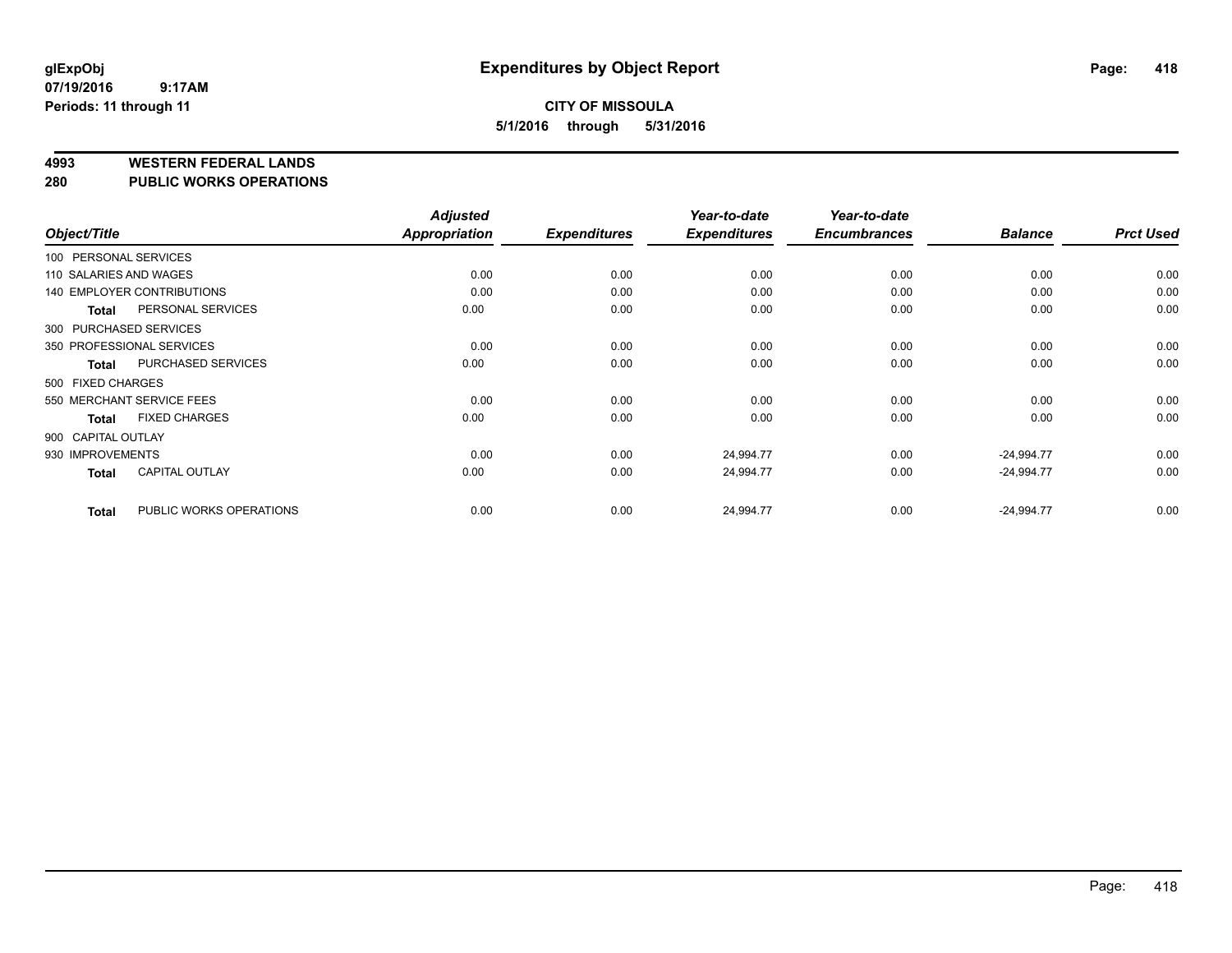### **CITY OF MISSOULA 5/1/2016 through 5/31/2016**

#### **4993 WESTERN FEDERAL LANDS**

|                        |                                   | <b>Adjusted</b> |                     | Year-to-date        | Year-to-date        |                |                  |
|------------------------|-----------------------------------|-----------------|---------------------|---------------------|---------------------|----------------|------------------|
| Object/Title           |                                   | Appropriation   | <b>Expenditures</b> | <b>Expenditures</b> | <b>Encumbrances</b> | <b>Balance</b> | <b>Prct Used</b> |
| 100 PERSONAL SERVICES  |                                   |                 |                     |                     |                     |                |                  |
| 110 SALARIES AND WAGES |                                   | 0.00            | 0.00                | 0.00                | 0.00                | 0.00           | 0.00             |
|                        | <b>140 EMPLOYER CONTRIBUTIONS</b> | 0.00            | 0.00                | 0.00                | 0.00                | 0.00           | 0.00             |
| <b>Total</b>           | PERSONAL SERVICES                 | 0.00            | 0.00                | 0.00                | 0.00                | 0.00           | 0.00             |
|                        | 300 PURCHASED SERVICES            |                 |                     |                     |                     |                |                  |
|                        | 350 PROFESSIONAL SERVICES         | 0.00            | 0.00                | 0.00                | 0.00                | 0.00           | 0.00             |
| Total                  | PURCHASED SERVICES                | 0.00            | 0.00                | 0.00                | 0.00                | 0.00           | 0.00             |
| 500 FIXED CHARGES      |                                   |                 |                     |                     |                     |                |                  |
|                        | 550 MERCHANT SERVICE FEES         | 0.00            | 0.00                | 0.00                | 0.00                | 0.00           | 0.00             |
| <b>Total</b>           | <b>FIXED CHARGES</b>              | 0.00            | 0.00                | 0.00                | 0.00                | 0.00           | 0.00             |
| 900 CAPITAL OUTLAY     |                                   |                 |                     |                     |                     |                |                  |
| 930 IMPROVEMENTS       |                                   | 0.00            | 0.00                | 24,994.77           | 0.00                | $-24,994.77$   | 0.00             |
| <b>Total</b>           | CAPITAL OUTLAY                    | 0.00            | 0.00                | 24,994.77           | 0.00                | $-24,994.77$   | 0.00             |
| <b>Total</b>           | <b>WESTERN FEDERAL LANDS</b>      | 0.00            | 0.00                | 24,994.77           | 0.00                | $-24,994.77$   | 0.00             |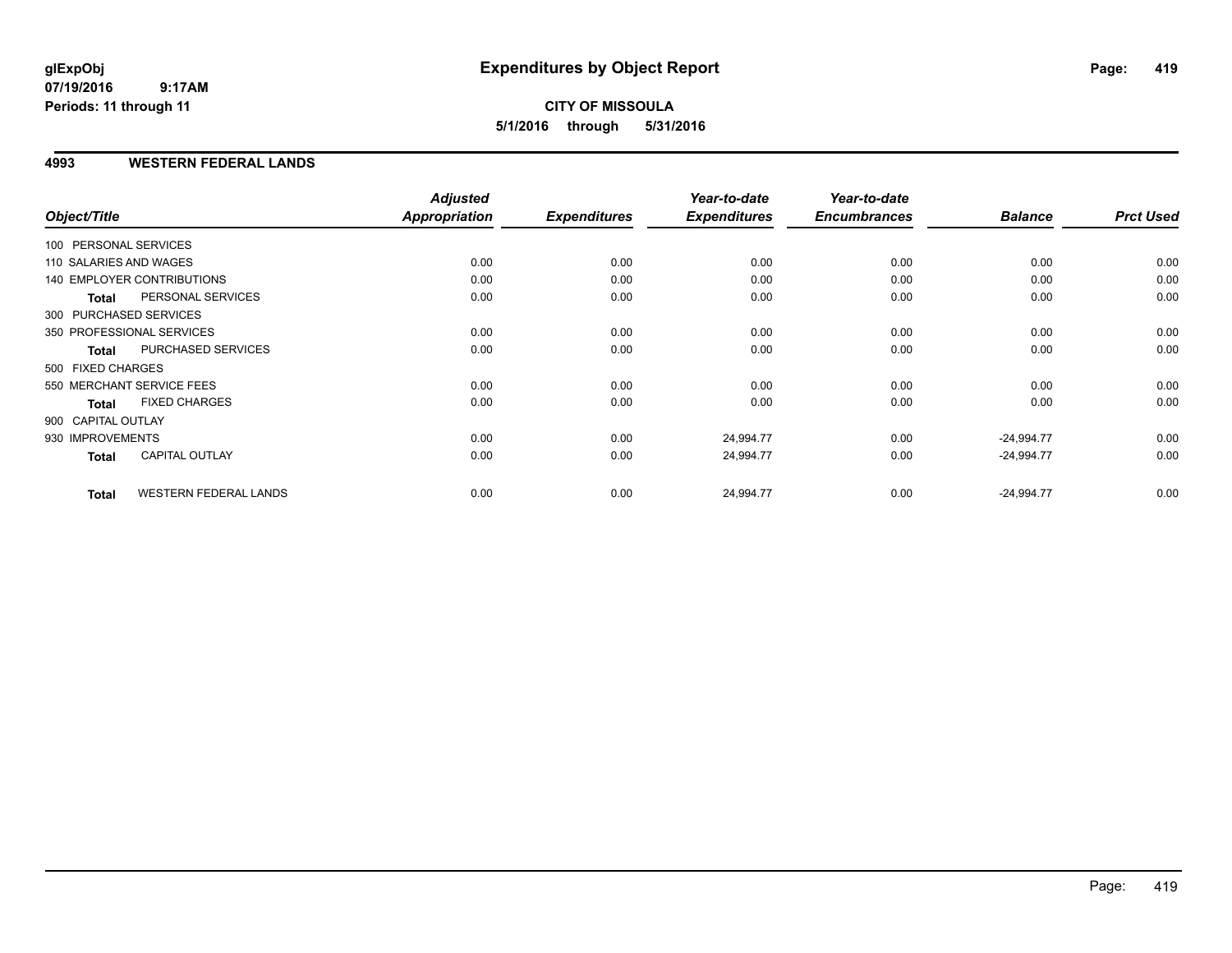#### **5020 CIVIC STADIUM**

**395 PARKING COMMISSION**

| Object/Title      |                             | <b>Adjusted</b><br>Appropriation | <b>Expenditures</b> | Year-to-date<br><b>Expenditures</b> | Year-to-date<br><b>Encumbrances</b> | <b>Balance</b> | <b>Prct Used</b> |
|-------------------|-----------------------------|----------------------------------|---------------------|-------------------------------------|-------------------------------------|----------------|------------------|
|                   |                             |                                  |                     |                                     |                                     |                |                  |
| 500 FIXED CHARGES |                             |                                  |                     |                                     |                                     |                |                  |
| 500 FIXED CHARGES |                             | 3,000.00                         | 0.00                | 0.00                                | 0.00                                | 3,000.00       | 0.00             |
|                   | 550 MERCHANT SERVICE FEES   | 0.00                             | 0.00                | 0.00                                | 0.00                                | 0.00           | 0.00             |
| <b>Total</b>      | <b>FIXED CHARGES</b>        | 3,000.00                         | 0.00                | 0.00                                | 0.00                                | 3,000.00       | 0.00             |
| 600 DEBT SERVICE  |                             |                                  |                     |                                     |                                     |                |                  |
| 610 PRINCIPAL     |                             | 33,420.00                        | 0.00                | 0.00                                | 0.00                                | 33,420.00      | 0.00             |
|                   | 620 INTEREST / SERVICE FEES | 83,580.00                        | 0.00                | 0.00                                | 0.00                                | 83,580.00      | 0.00             |
| <b>Total</b>      | <b>DEBT SERVICE</b>         | 117,000.00                       | 0.00                | 0.00                                | 0.00                                | 117,000.00     | 0.00             |
| 800 OTHER OBJECTS |                             |                                  |                     |                                     |                                     |                |                  |
| 830 DEPRECIATION  |                             | 0.00                             | 0.00                | 0.00                                | 0.00                                | 0.00           | 0.00             |
| <b>Total</b>      | OTHER OBJECTS               | 0.00                             | 0.00                | 0.00                                | 0.00                                | 0.00           | 0.00             |
| <b>Total</b>      | PARKING COMMISSION          | 120,000.00                       | 0.00                | 0.00                                | 0.00                                | 120,000.00     | 0.00             |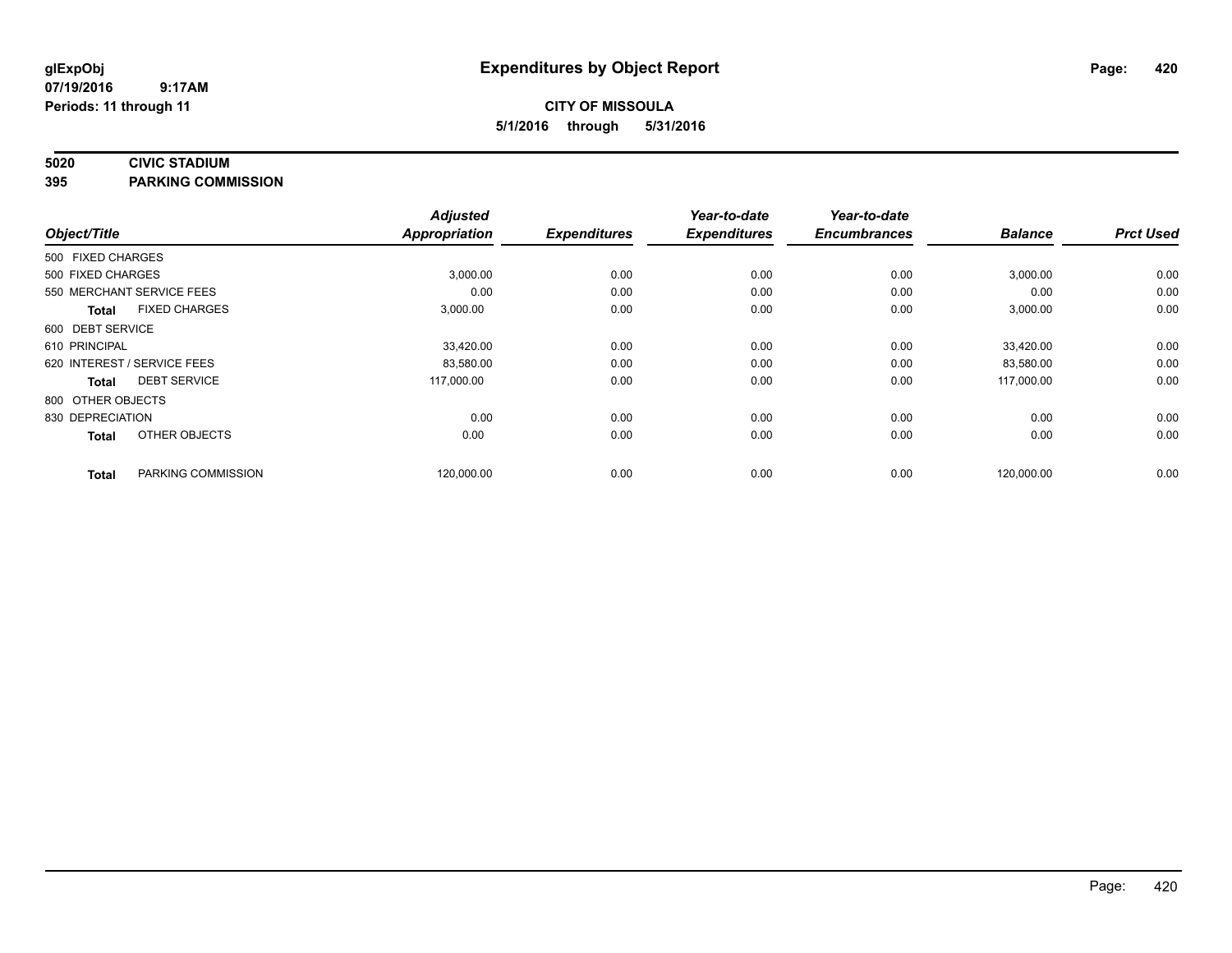**5020 CIVIC STADIUM**

|                                      | <b>Adjusted</b> |                     | Year-to-date        | Year-to-date        |                |                  |
|--------------------------------------|-----------------|---------------------|---------------------|---------------------|----------------|------------------|
| Object/Title                         | Appropriation   | <b>Expenditures</b> | <b>Expenditures</b> | <b>Encumbrances</b> | <b>Balance</b> | <b>Prct Used</b> |
| 500 FIXED CHARGES                    |                 |                     |                     |                     |                |                  |
| 500 FIXED CHARGES                    | 3,000.00        | 0.00                | 0.00                | 0.00                | 3,000.00       | 0.00             |
| 550 MERCHANT SERVICE FEES            | 0.00            | 0.00                | 0.00                | 0.00                | 0.00           | 0.00             |
| <b>FIXED CHARGES</b><br><b>Total</b> | 3,000.00        | 0.00                | 0.00                | 0.00                | 3,000.00       | 0.00             |
| 600 DEBT SERVICE                     |                 |                     |                     |                     |                |                  |
| 610 PRINCIPAL                        | 33,420.00       | 0.00                | 0.00                | 0.00                | 33.420.00      | 0.00             |
| 620 INTEREST / SERVICE FEES          | 83,580.00       | 0.00                | 0.00                | 0.00                | 83,580.00      | 0.00             |
| <b>DEBT SERVICE</b><br>Total         | 117,000.00      | 0.00                | 0.00                | 0.00                | 117,000.00     | 0.00             |
| 800 OTHER OBJECTS                    |                 |                     |                     |                     |                |                  |
| 830 DEPRECIATION                     | 0.00            | 0.00                | 0.00                | 0.00                | 0.00           | 0.00             |
| OTHER OBJECTS<br><b>Total</b>        | 0.00            | 0.00                | 0.00                | 0.00                | 0.00           | 0.00             |
| <b>CIVIC STADIUM</b><br><b>Total</b> | 120,000.00      | 0.00                | 0.00                | 0.00                | 120,000.00     | 0.00             |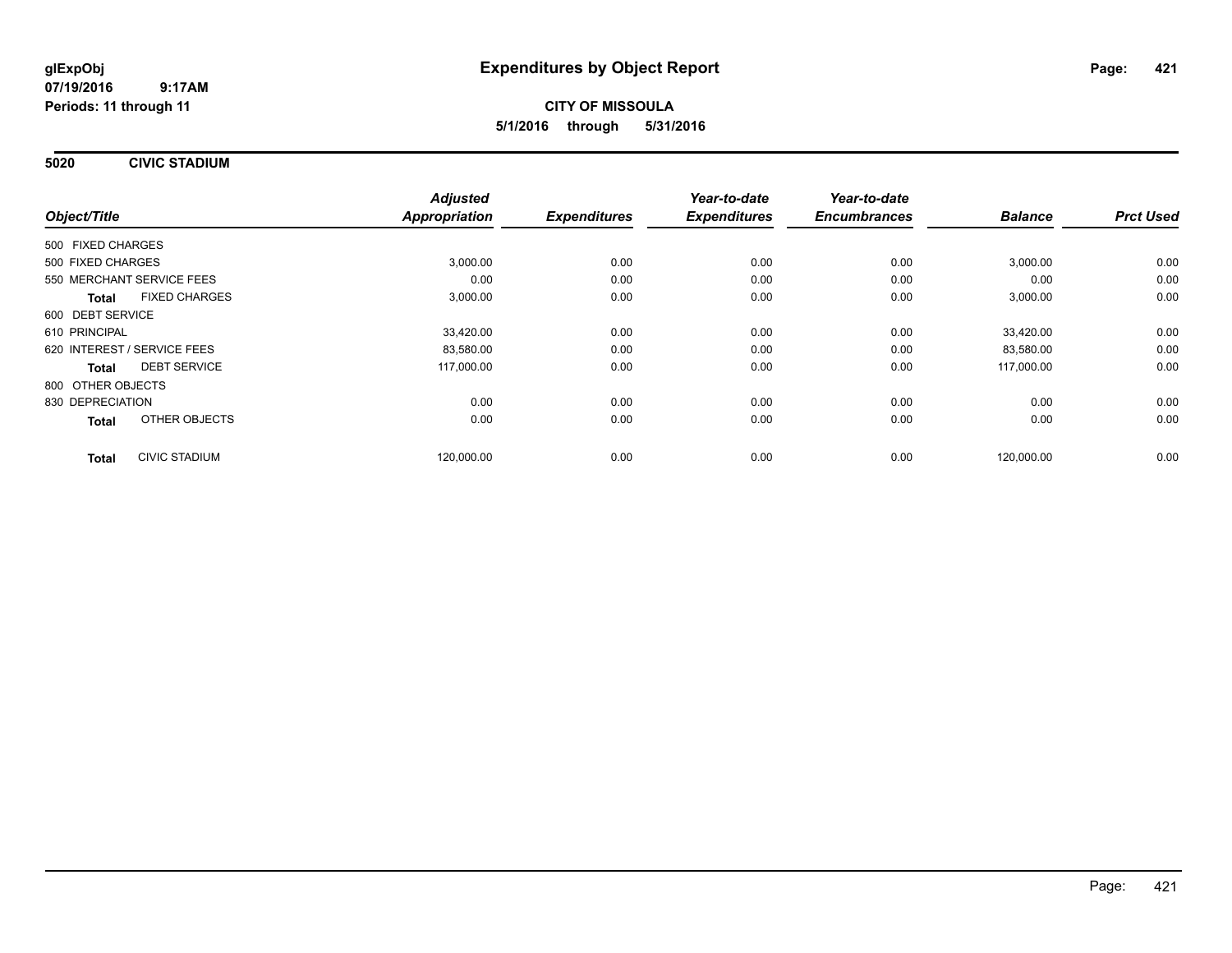# **5210 WATER**

|                                       | <b>Adjusted</b> |                     | Year-to-date        | Year-to-date        |                 |                  |
|---------------------------------------|-----------------|---------------------|---------------------|---------------------|-----------------|------------------|
| Object/Title                          | Appropriation   | <b>Expenditures</b> | <b>Expenditures</b> | <b>Encumbrances</b> | <b>Balance</b>  | <b>Prct Used</b> |
| 100 PERSONAL SERVICES                 |                 |                     |                     |                     |                 |                  |
| 110 SALARIES AND WAGES                | 0.00            | 358.74              | 358.74              | 0.00                | $-358.74$       | 0.00             |
| <b>140 EMPLOYER CONTRIBUTIONS</b>     | 0.00            | 60.71               | 60.71               | 0.00                | $-60.71$        | 0.00             |
| PERSONAL SERVICES<br><b>Total</b>     | 0.00            | 419.45              | 419.45              | 0.00                | $-419.45$       | 0.00             |
| 300 PURCHASED SERVICES                |                 |                     |                     |                     |                 |                  |
| 350 PROFESSIONAL SERVICES             | 0.00            | 62,933.51           | 2,373,657.83        | 0.00                | $-2,373,657.83$ | 0.00             |
| 390 OTHER PURCHASED SERVICES          | 0.00            | 0.00                | 0.00                | 0.00                | 0.00            | 0.00             |
| PURCHASED SERVICES<br><b>Total</b>    | 0.00            | 62,933.51           | 2,373,657.83        | 0.00                | $-2,373,657.83$ | 0.00             |
| 500 FIXED CHARGES                     |                 |                     |                     |                     |                 |                  |
| 550 MERCHANT SERVICE FEES             | 0.00            | 0.00                | 0.00                | 0.00                | 0.00            | 0.00             |
| <b>FIXED CHARGES</b><br><b>Total</b>  | 0.00            | 0.00                | 0.00                | 0.00                | 0.00            | 0.00             |
| 900 CAPITAL OUTLAY                    |                 |                     |                     |                     |                 |                  |
| 910 LAND                              | 0.00            | 0.00                | 0.00                | 0.00                | 0.00            | 0.00             |
| 920 BUILDINGS                         | 0.00            | 0.00                | 0.00                | 0.00                | 0.00            | 0.00             |
| 930 IMPROVEMENTS                      | 0.00            | 0.00                | 0.00                | 0.00                | 0.00            | 0.00             |
| 940 MACHINERY & EQUIPMENT             | 0.00            | 0.00                | 0.00                | 0.00                | 0.00            | 0.00             |
| <b>CAPITAL OUTLAY</b><br><b>Total</b> | 0.00            | 0.00                | 0.00                | 0.00                | 0.00            | 0.00             |
| <b>WATER</b><br><b>Total</b>          | 0.00            | 63,352.96           | 2,374,077.28        | 0.00                | $-2,374,077.28$ | 0.00             |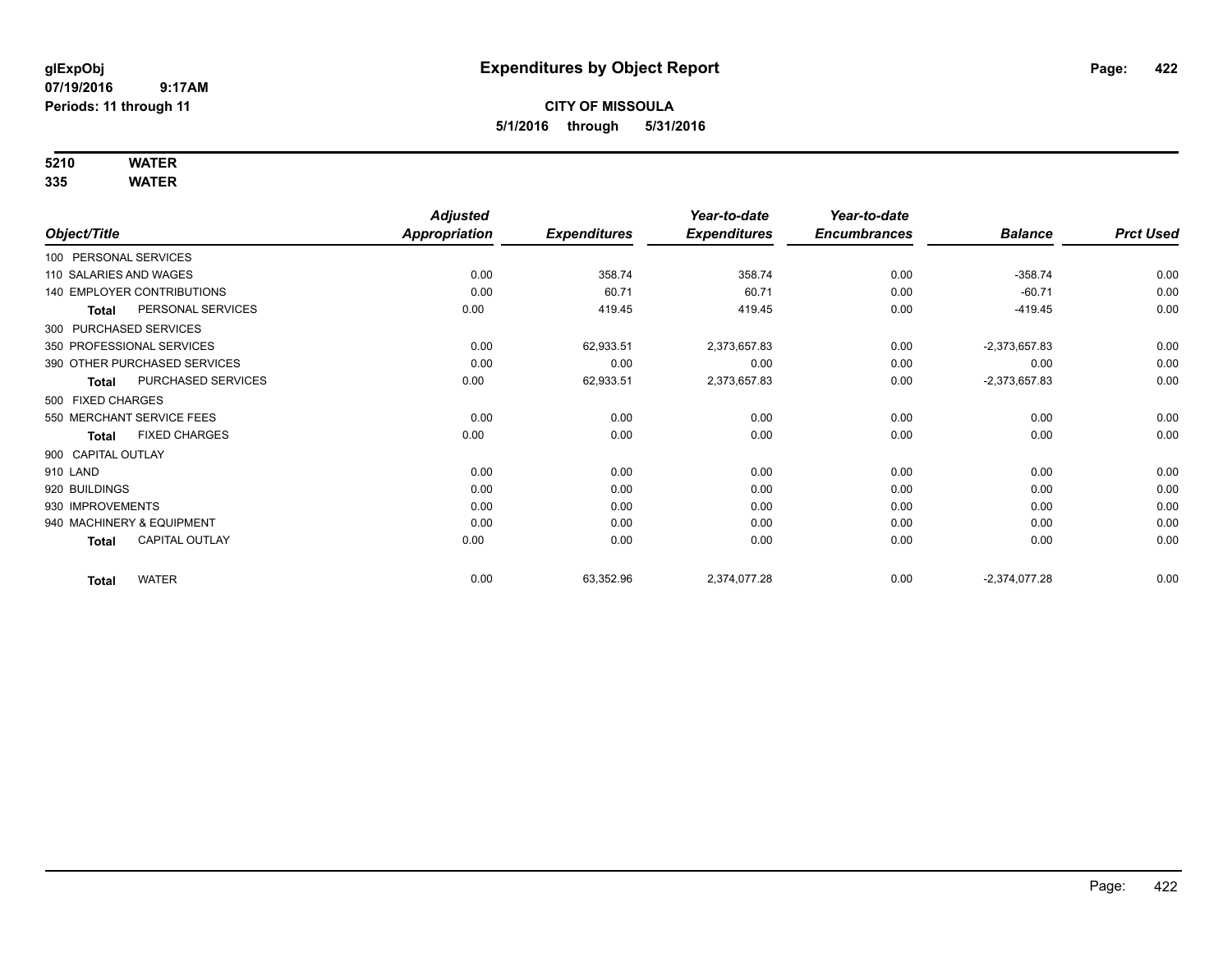|                                       | <b>Adjusted</b>      |                     | Year-to-date        | Year-to-date        |                 |                  |
|---------------------------------------|----------------------|---------------------|---------------------|---------------------|-----------------|------------------|
| Object/Title                          | <b>Appropriation</b> | <b>Expenditures</b> | <b>Expenditures</b> | <b>Encumbrances</b> | <b>Balance</b>  | <b>Prct Used</b> |
| 100 PERSONAL SERVICES                 |                      |                     |                     |                     |                 |                  |
| 110 SALARIES AND WAGES                | 0.00                 | 358.74              | 358.74              | 0.00                | $-358.74$       | 0.00             |
| 140 EMPLOYER CONTRIBUTIONS            | 0.00                 | 60.71               | 60.71               | 0.00                | $-60.71$        | 0.00             |
| PERSONAL SERVICES<br><b>Total</b>     | 0.00                 | 419.45              | 419.45              | 0.00                | $-419.45$       | 0.00             |
| 300 PURCHASED SERVICES                |                      |                     |                     |                     |                 |                  |
| 350 PROFESSIONAL SERVICES             | 0.00                 | 62,933.51           | 2,373,657.83        | 0.00                | $-2,373,657.83$ | 0.00             |
| 390 OTHER PURCHASED SERVICES          | 0.00                 | 0.00                | 0.00                | 0.00                | 0.00            | 0.00             |
| PURCHASED SERVICES<br><b>Total</b>    | 0.00                 | 62,933.51           | 2,373,657.83        | 0.00                | $-2,373,657.83$ | 0.00             |
| 500 FIXED CHARGES                     |                      |                     |                     |                     |                 |                  |
| 550 MERCHANT SERVICE FEES             | 0.00                 | 0.00                | 0.00                | 0.00                | 0.00            | 0.00             |
| <b>FIXED CHARGES</b><br><b>Total</b>  | 0.00                 | 0.00                | 0.00                | 0.00                | 0.00            | 0.00             |
| 900 CAPITAL OUTLAY                    |                      |                     |                     |                     |                 |                  |
| 910 LAND                              | 0.00                 | 0.00                | 0.00                | 0.00                | 0.00            | 0.00             |
| 920 BUILDINGS                         | 0.00                 | 0.00                | 0.00                | 0.00                | 0.00            | 0.00             |
| 930 IMPROVEMENTS                      | 0.00                 | 0.00                | 0.00                | 0.00                | 0.00            | 0.00             |
| 940 MACHINERY & EQUIPMENT             | 0.00                 | 0.00                | 0.00                | 0.00                | 0.00            | 0.00             |
| <b>CAPITAL OUTLAY</b><br><b>Total</b> | 0.00                 | 0.00                | 0.00                | 0.00                | 0.00            | 0.00             |
| <b>WATER</b><br><b>Total</b>          | 0.00                 | 63,352.96           | 2,374,077.28        | 0.00                | $-2,374,077.28$ | 0.00             |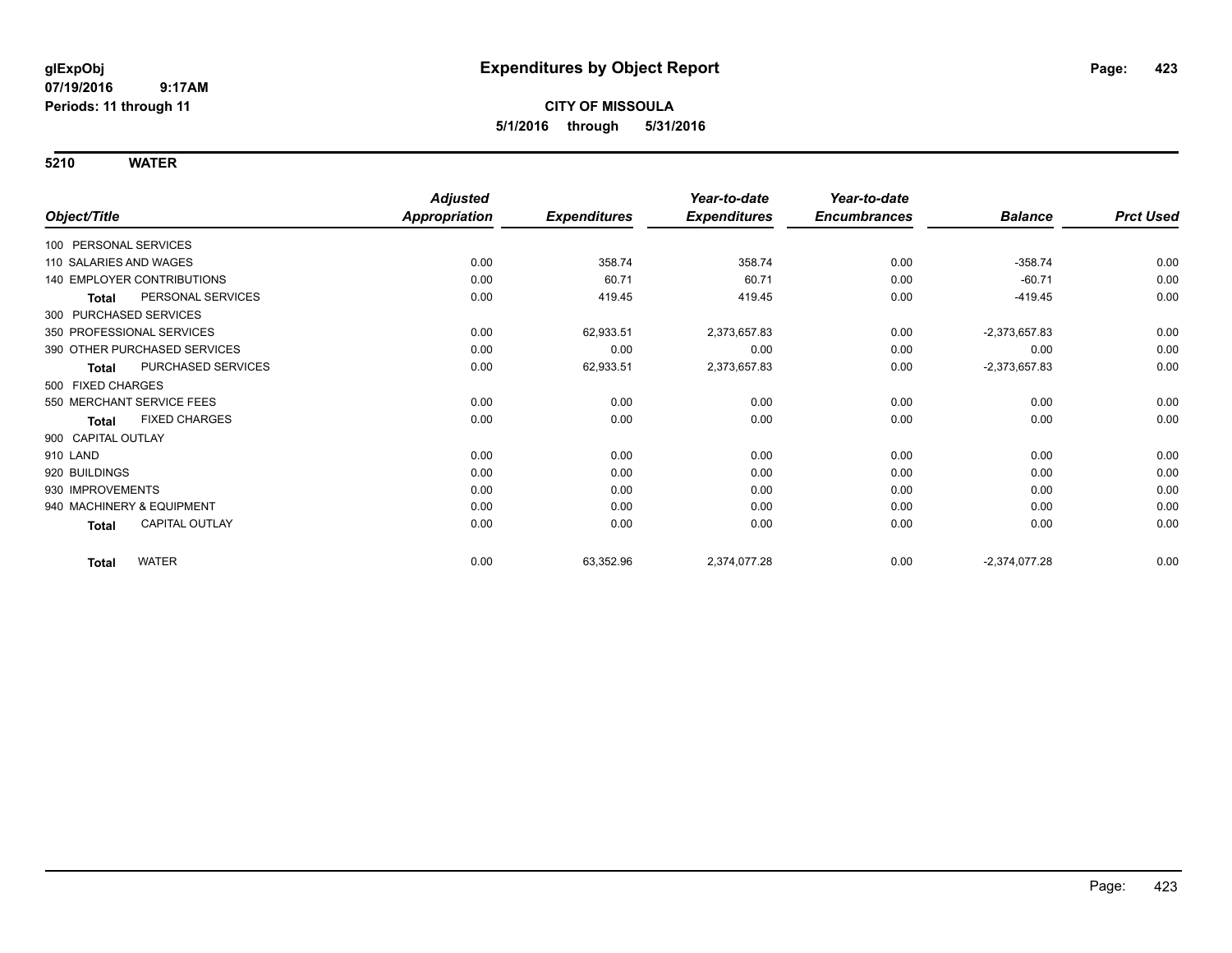#### **5211 WATER REVENUE COLLECTION & CLEARING**

|                                      | <b>Adjusted</b> |                     | Year-to-date        | Year-to-date        |                |                  |
|--------------------------------------|-----------------|---------------------|---------------------|---------------------|----------------|------------------|
| Object/Title                         | Appropriation   | <b>Expenditures</b> | <b>Expenditures</b> | <b>Encumbrances</b> | <b>Balance</b> | <b>Prct Used</b> |
| 500 FIXED CHARGES                    |                 |                     |                     |                     |                |                  |
| 500 FIXED CHARGES                    | 0.00            | 0.00                | 0.00                | 0.00                | 0.00           | 0.00             |
| 550 MERCHANT SERVICE FEES            | 0.00            | 0.00                | 0.00                | 0.00                | 0.00           | 0.00             |
| <b>FIXED CHARGES</b><br><b>Total</b> | 0.00            | 0.00                | 0.00                | 0.00                | 0.00           | 0.00             |
| 800 OTHER OBJECTS                    |                 |                     |                     |                     |                |                  |
| 820 TRANSFERS TO OTHER FUNDS         | 0.00            | 0.00                | 0.00                | 0.00                | 0.00           | 0.00             |
| OTHER OBJECTS<br><b>Total</b>        | 0.00            | 0.00                | 0.00                | 0.00                | 0.00           | 0.00             |
| <b>WATER</b><br><b>Total</b>         | 0.00            | 0.00                | 0.00                | 0.00                | 0.00           | 0.00             |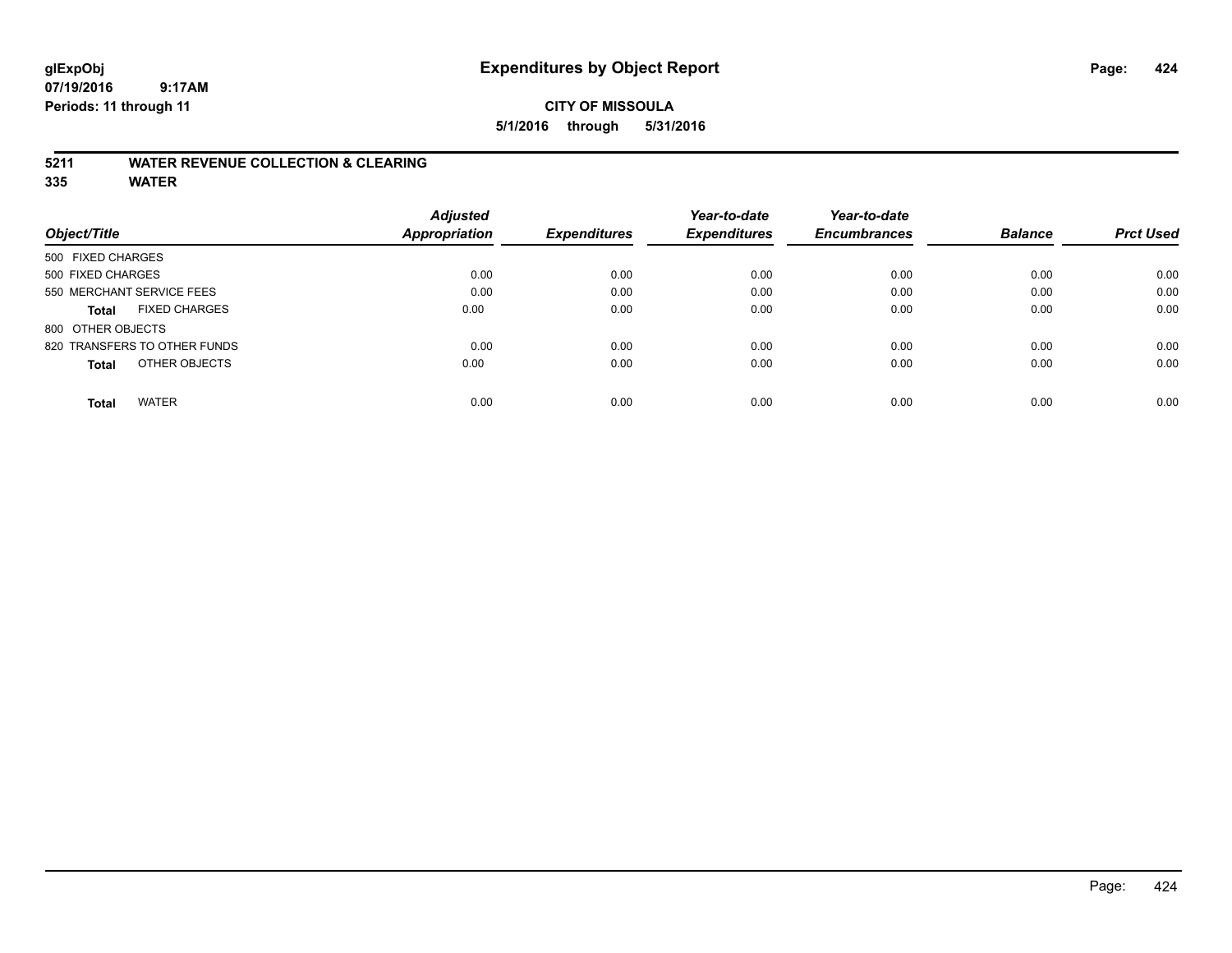**CITY OF MISSOULA 5/1/2016 through 5/31/2016**

#### **5211 WATER REVENUE COLLECTION & CLEARING**

| Object/Title              |                                  | <b>Adjusted</b><br>Appropriation | <b>Expenditures</b> | Year-to-date<br><b>Expenditures</b> | Year-to-date<br><b>Encumbrances</b> | <b>Balance</b> | <b>Prct Used</b> |
|---------------------------|----------------------------------|----------------------------------|---------------------|-------------------------------------|-------------------------------------|----------------|------------------|
| 500 FIXED CHARGES         |                                  |                                  |                     |                                     |                                     |                |                  |
| 500 FIXED CHARGES         |                                  | 0.00                             | 0.00                | 0.00                                | 0.00                                | 0.00           | 0.00             |
| 550 MERCHANT SERVICE FEES |                                  | 0.00                             | 0.00                | 0.00                                | 0.00                                | 0.00           | 0.00             |
| <b>Total</b>              | <b>FIXED CHARGES</b>             | 0.00                             | 0.00                | 0.00                                | 0.00                                | 0.00           | 0.00             |
| 800 OTHER OBJECTS         |                                  |                                  |                     |                                     |                                     |                |                  |
|                           | 820 TRANSFERS TO OTHER FUNDS     | 0.00                             | 0.00                | 0.00                                | 0.00                                | 0.00           | 0.00             |
| <b>Total</b>              | OTHER OBJECTS                    | 0.00                             | 0.00                | 0.00                                | 0.00                                | 0.00           | 0.00             |
| <b>Total</b>              | WATER REVENUE COLLECTION & CLEAF | 0.00                             | 0.00                | 0.00                                | 0.00                                | 0.00           | 0.00             |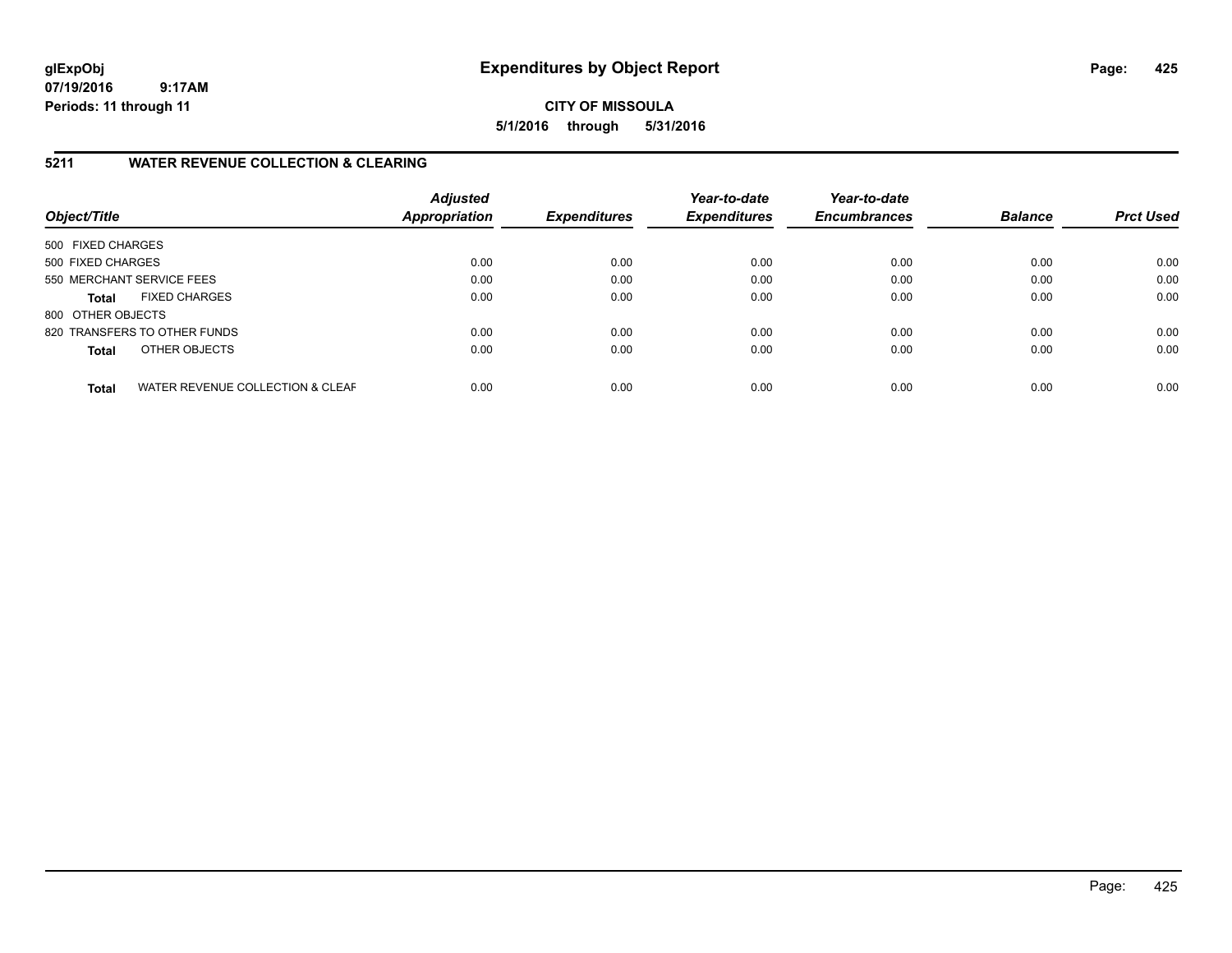# **5215 WATER LOAN FUND**

|                                      | <b>Adjusted</b>      |                     | Year-to-date        | Year-to-date        |                |                  |
|--------------------------------------|----------------------|---------------------|---------------------|---------------------|----------------|------------------|
| Object/Title                         | <b>Appropriation</b> | <b>Expenditures</b> | <b>Expenditures</b> | <b>Encumbrances</b> | <b>Balance</b> | <b>Prct Used</b> |
| 500 FIXED CHARGES                    |                      |                     |                     |                     |                |                  |
| 550 MERCHANT SERVICE FEES            | 0.00                 | 0.00                | 0.00                | 0.00                | 0.00           | 0.00             |
| <b>FIXED CHARGES</b><br><b>Total</b> | 0.00                 | 0.00                | 0.00                | 0.00                | 0.00           | 0.00             |
| 800 OTHER OBJECTS                    |                      |                     |                     |                     |                |                  |
| 820 TRANSFERS TO OTHER FUNDS         | 0.00                 | 0.00                | 0.00                | 0.00                | 0.00           | 0.00             |
| OTHER OBJECTS<br><b>Total</b>        | 0.00                 | 0.00                | 0.00                | 0.00                | 0.00           | 0.00             |
| <b>WATER</b><br><b>Total</b>         | 0.00                 | 0.00                | 0.00                | 0.00                | 0.00           | 0.00             |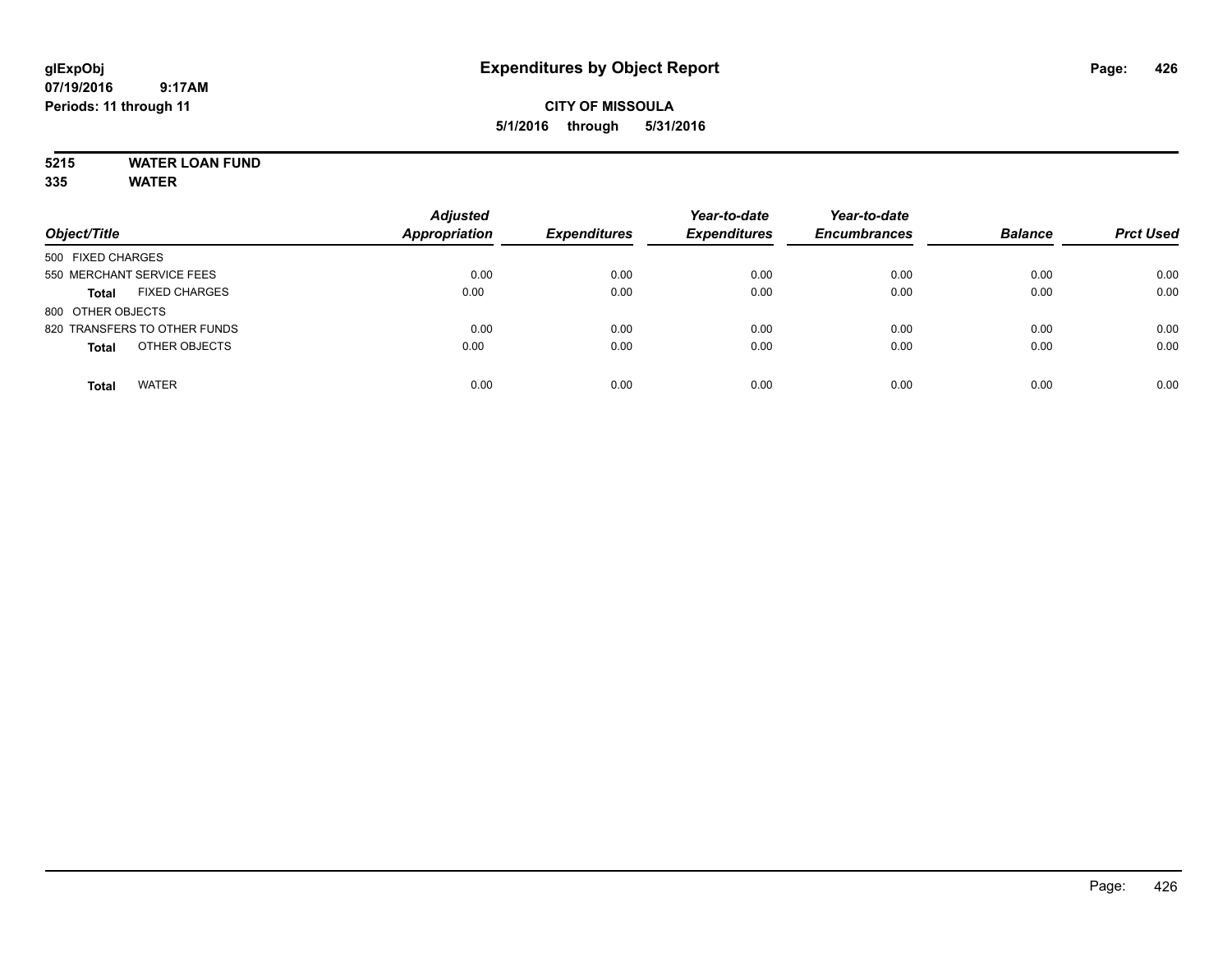**CITY OF MISSOULA 5/1/2016 through 5/31/2016**

#### **5215 WATER LOAN FUND**

| Object/Title                         | <b>Adjusted</b><br><b>Appropriation</b> | <b>Expenditures</b> | Year-to-date<br><b>Expenditures</b> | Year-to-date<br><b>Encumbrances</b> | <b>Balance</b> | <b>Prct Used</b> |
|--------------------------------------|-----------------------------------------|---------------------|-------------------------------------|-------------------------------------|----------------|------------------|
| 500 FIXED CHARGES                    |                                         |                     |                                     |                                     |                |                  |
| 550 MERCHANT SERVICE FEES            | 0.00                                    | 0.00                | 0.00                                | 0.00                                | 0.00           | 0.00             |
| <b>FIXED CHARGES</b><br><b>Total</b> | 0.00                                    | 0.00                | 0.00                                | 0.00                                | 0.00           | 0.00             |
| 800 OTHER OBJECTS                    |                                         |                     |                                     |                                     |                |                  |
| 820 TRANSFERS TO OTHER FUNDS         | 0.00                                    | 0.00                | 0.00                                | 0.00                                | 0.00           | 0.00             |
| OTHER OBJECTS<br><b>Total</b>        | 0.00                                    | 0.00                | 0.00                                | 0.00                                | 0.00           | 0.00             |
|                                      |                                         |                     |                                     |                                     |                |                  |
| <b>WATER LOAN FUND</b><br>Total      | 0.00                                    | 0.00                | 0.00                                | 0.00                                | 0.00           | 0.00             |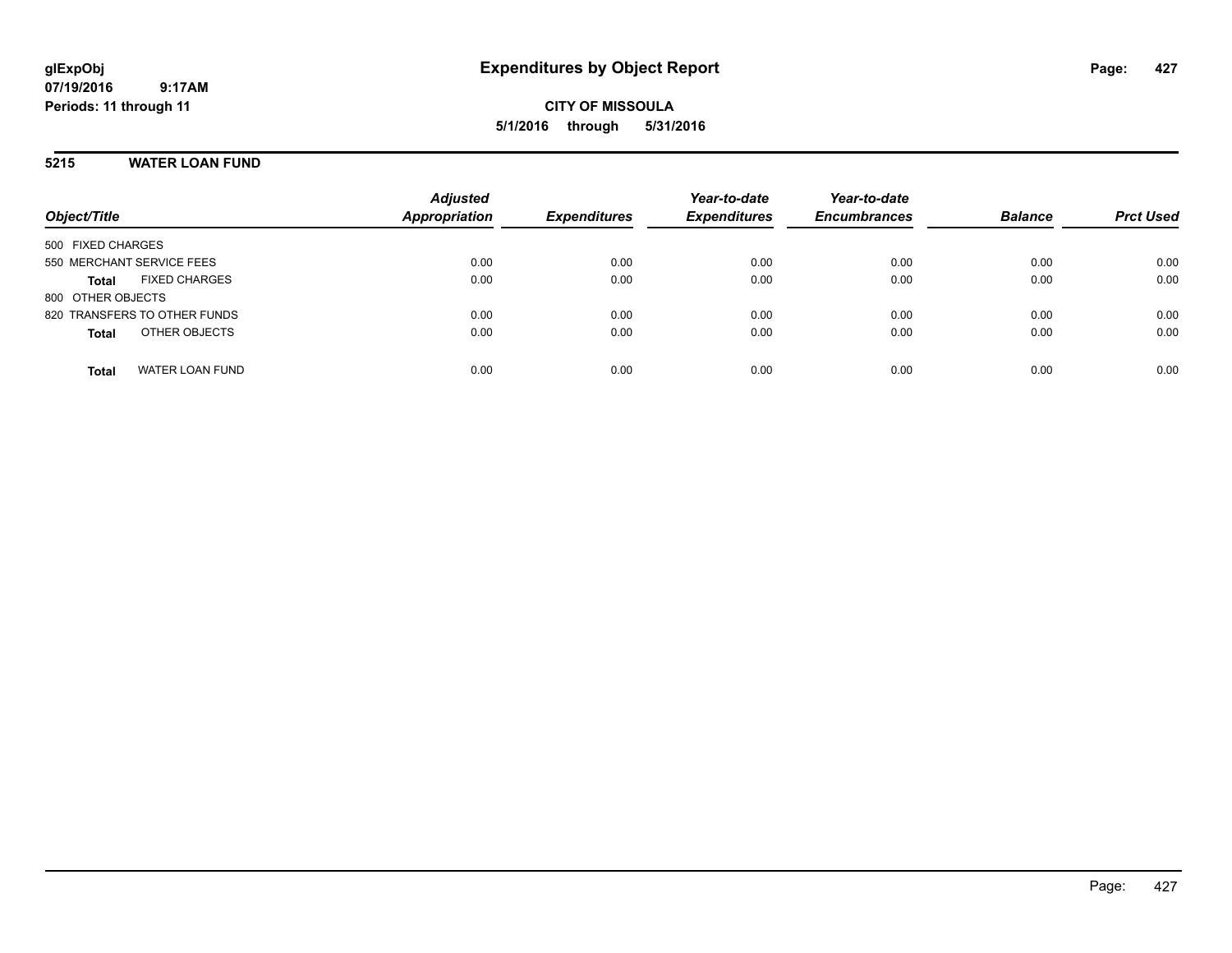#### **CITY OF MISSOULA 5/1/2016 through 5/31/2016**

**5220 WATER R&D FUND**

|                                      | <b>Adjusted</b>                                                                                                                                                                                                                                                |                       | Year-to-date                | Year-to-date                |                             |                        |
|--------------------------------------|----------------------------------------------------------------------------------------------------------------------------------------------------------------------------------------------------------------------------------------------------------------|-----------------------|-----------------------------|-----------------------------|-----------------------------|------------------------|
|                                      |                                                                                                                                                                                                                                                                |                       |                             |                             |                             | <b>Prct Used</b>       |
|                                      |                                                                                                                                                                                                                                                                |                       |                             |                             |                             |                        |
|                                      | 0.00                                                                                                                                                                                                                                                           | 0.00                  | 0.00                        | 0.00                        | 0.00                        | 0.00                   |
| <b>SUPPLIES</b><br><b>Total</b>      | 0.00                                                                                                                                                                                                                                                           | 0.00                  | 0.00                        | 0.00                        | 0.00                        | 0.00                   |
|                                      |                                                                                                                                                                                                                                                                |                       |                             |                             |                             |                        |
|                                      | 0.00                                                                                                                                                                                                                                                           | 0.00                  | 0.00                        | 0.00                        | 0.00                        | 0.00                   |
| <b>FIXED CHARGES</b><br><b>Total</b> | 0.00                                                                                                                                                                                                                                                           | 0.00                  | 0.00                        | 0.00                        | 0.00                        | 0.00                   |
|                                      |                                                                                                                                                                                                                                                                |                       |                             |                             |                             |                        |
|                                      | 0.00                                                                                                                                                                                                                                                           | 0.00                  | 0.00                        | 0.00                        | 0.00                        | 0.00                   |
|                                      | 0.00                                                                                                                                                                                                                                                           | 0.00                  | 0.00                        | 0.00                        | 0.00                        | 0.00                   |
| <b>DEBT SERVICE</b><br><b>Total</b>  | 0.00                                                                                                                                                                                                                                                           | 0.00                  | 0.00                        | 0.00                        | 0.00                        | 0.00                   |
|                                      |                                                                                                                                                                                                                                                                |                       |                             |                             |                             |                        |
|                                      | 0.00                                                                                                                                                                                                                                                           | 0.00                  | 0.00                        | 0.00                        | 0.00                        | 0.00                   |
| OTHER OBJECTS<br><b>Total</b>        | 0.00                                                                                                                                                                                                                                                           | 0.00                  | 0.00                        | 0.00                        | 0.00                        | 0.00                   |
|                                      |                                                                                                                                                                                                                                                                |                       |                             |                             |                             | 0.00                   |
|                                      | Object/Title<br>200 SUPPLIES<br>210 OFFICE SUPPLIES<br>500 FIXED CHARGES<br>550 MERCHANT SERVICE FEES<br>600 DEBT SERVICE<br>610 PRINCIPAL<br>620 INTEREST / SERVICE FEES<br>800 OTHER OBJECTS<br>820 TRANSFERS TO OTHER FUNDS<br><b>WATER</b><br><b>Total</b> | Appropriation<br>0.00 | <b>Expenditures</b><br>0.00 | <b>Expenditures</b><br>0.00 | <b>Encumbrances</b><br>0.00 | <b>Balance</b><br>0.00 |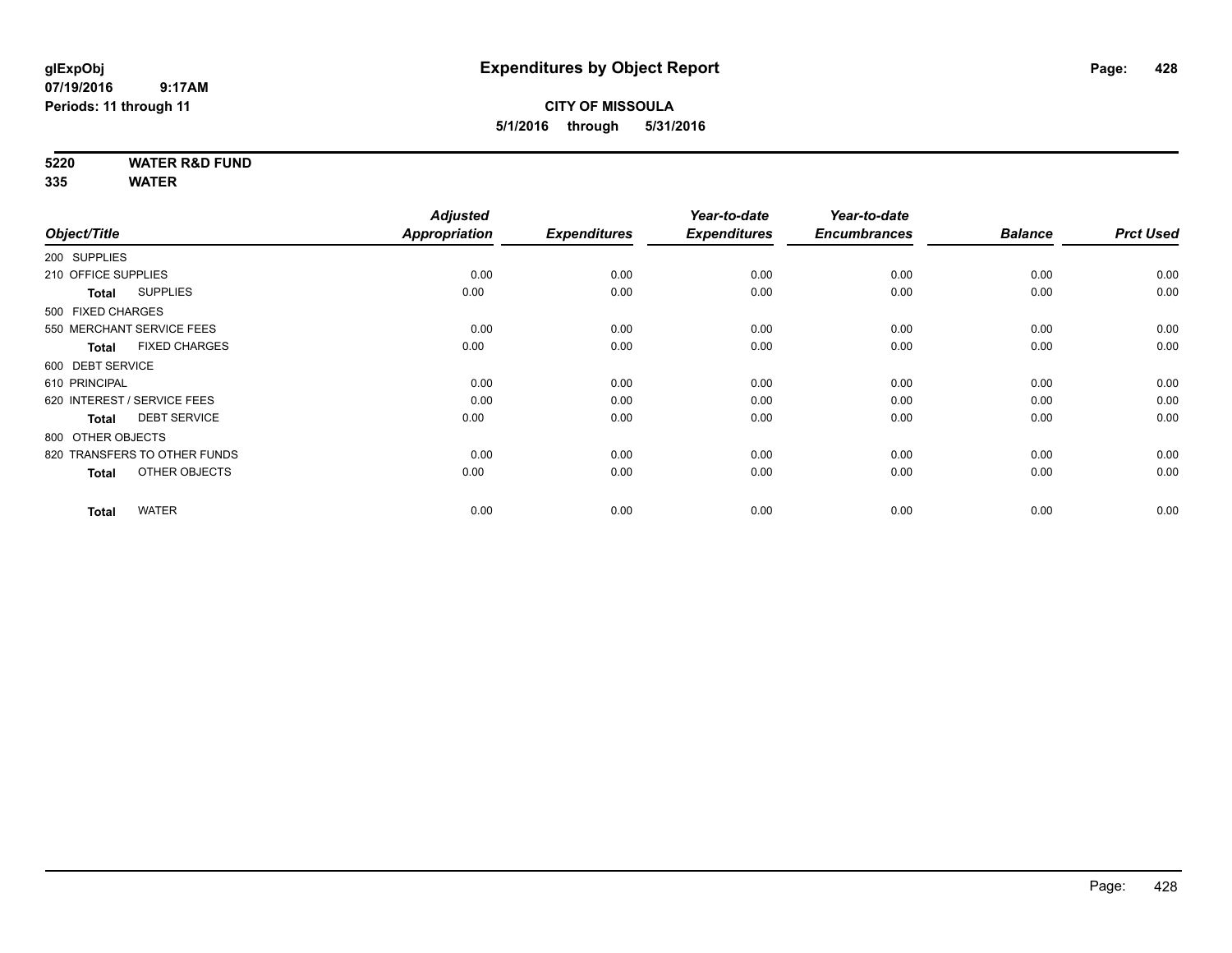**CITY OF MISSOULA 5/1/2016 through 5/31/2016**

#### **5220 WATER R&D FUND**

|                                           | <b>Adjusted</b> |                     | Year-to-date        | Year-to-date        |                |                  |
|-------------------------------------------|-----------------|---------------------|---------------------|---------------------|----------------|------------------|
| Object/Title                              | Appropriation   | <b>Expenditures</b> | <b>Expenditures</b> | <b>Encumbrances</b> | <b>Balance</b> | <b>Prct Used</b> |
| 200 SUPPLIES                              |                 |                     |                     |                     |                |                  |
| 210 OFFICE SUPPLIES                       | 0.00            | 0.00                | 0.00                | 0.00                | 0.00           | 0.00             |
| <b>SUPPLIES</b><br>Total                  | 0.00            | 0.00                | 0.00                | 0.00                | 0.00           | 0.00             |
| 500 FIXED CHARGES                         |                 |                     |                     |                     |                |                  |
| 550 MERCHANT SERVICE FEES                 | 0.00            | 0.00                | 0.00                | 0.00                | 0.00           | 0.00             |
| <b>FIXED CHARGES</b><br>Total             | 0.00            | 0.00                | 0.00                | 0.00                | 0.00           | 0.00             |
| 600 DEBT SERVICE                          |                 |                     |                     |                     |                |                  |
| 610 PRINCIPAL                             | 0.00            | 0.00                | 0.00                | 0.00                | 0.00           | 0.00             |
| 620 INTEREST / SERVICE FEES               | 0.00            | 0.00                | 0.00                | 0.00                | 0.00           | 0.00             |
| <b>DEBT SERVICE</b><br><b>Total</b>       | 0.00            | 0.00                | 0.00                | 0.00                | 0.00           | 0.00             |
| 800 OTHER OBJECTS                         |                 |                     |                     |                     |                |                  |
| 820 TRANSFERS TO OTHER FUNDS              | 0.00            | 0.00                | 0.00                | 0.00                | 0.00           | 0.00             |
| OTHER OBJECTS<br>Total                    | 0.00            | 0.00                | 0.00                | 0.00                | 0.00           | 0.00             |
|                                           |                 |                     |                     |                     |                |                  |
| <b>WATER R&amp;D FUND</b><br><b>Total</b> | 0.00            | 0.00                | 0.00                | 0.00                | 0.00           | 0.00             |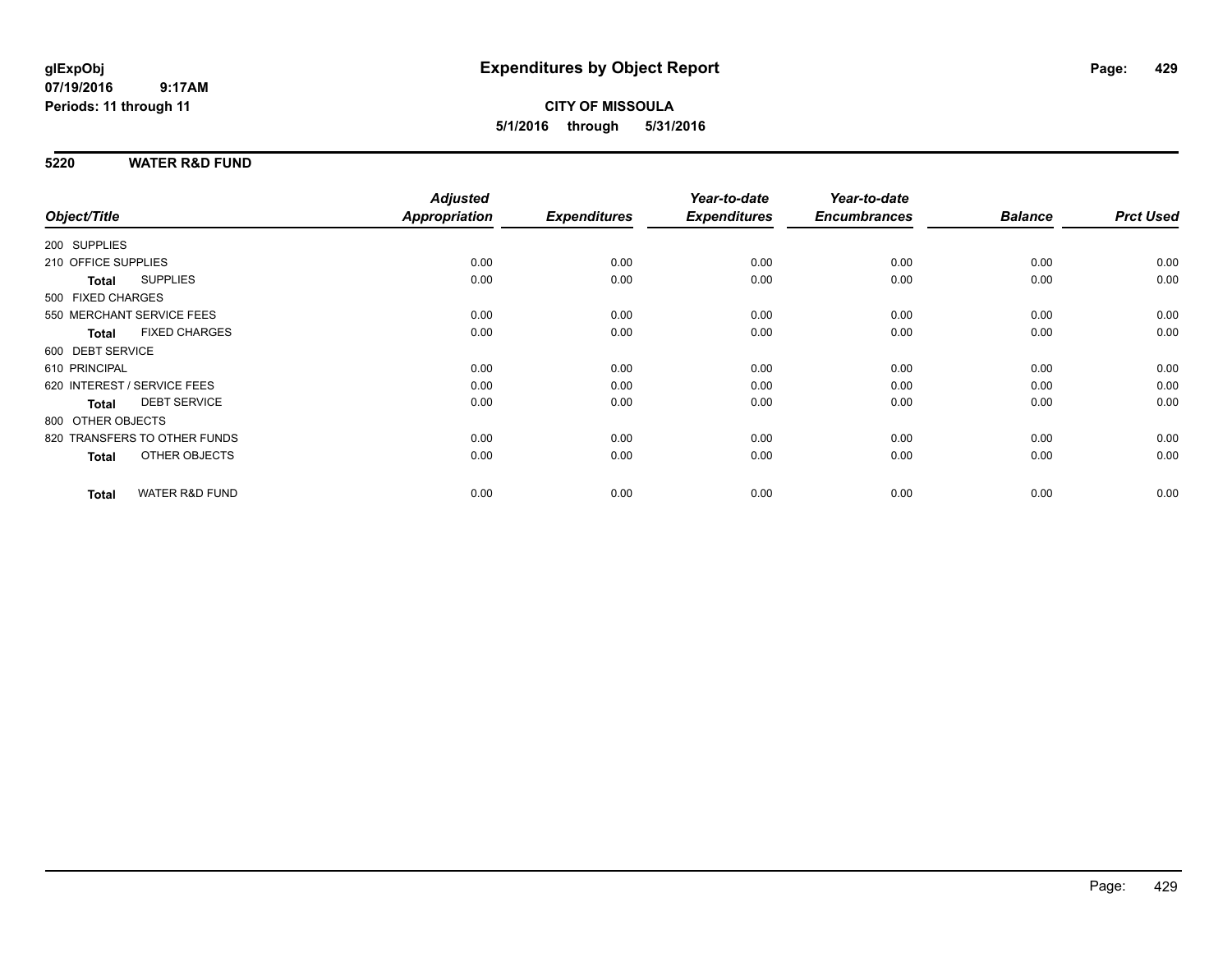#### **CITY OF MISSOULA 5/1/2016 through 5/31/2016**

#### **5240 WATER CONSTRUCTION FUND**

| Object/Title                         | <b>Adjusted</b><br>Appropriation | <b>Expenditures</b> | Year-to-date<br><b>Expenditures</b> | Year-to-date<br><b>Encumbrances</b> | <b>Balance</b> | <b>Prct Used</b> |
|--------------------------------------|----------------------------------|---------------------|-------------------------------------|-------------------------------------|----------------|------------------|
| 500 FIXED CHARGES                    |                                  |                     |                                     |                                     |                |                  |
| 550 MERCHANT SERVICE FEES            | 0.00                             | 0.00                | 0.00                                | 0.00                                | 0.00           | 0.00             |
| <b>FIXED CHARGES</b><br><b>Total</b> | 0.00                             | 0.00                | 0.00                                | 0.00                                | 0.00           | 0.00             |
| <b>WATER</b><br>Total                | 0.00                             | 0.00                | 0.00                                | 0.00                                | 0.00           | 0.00             |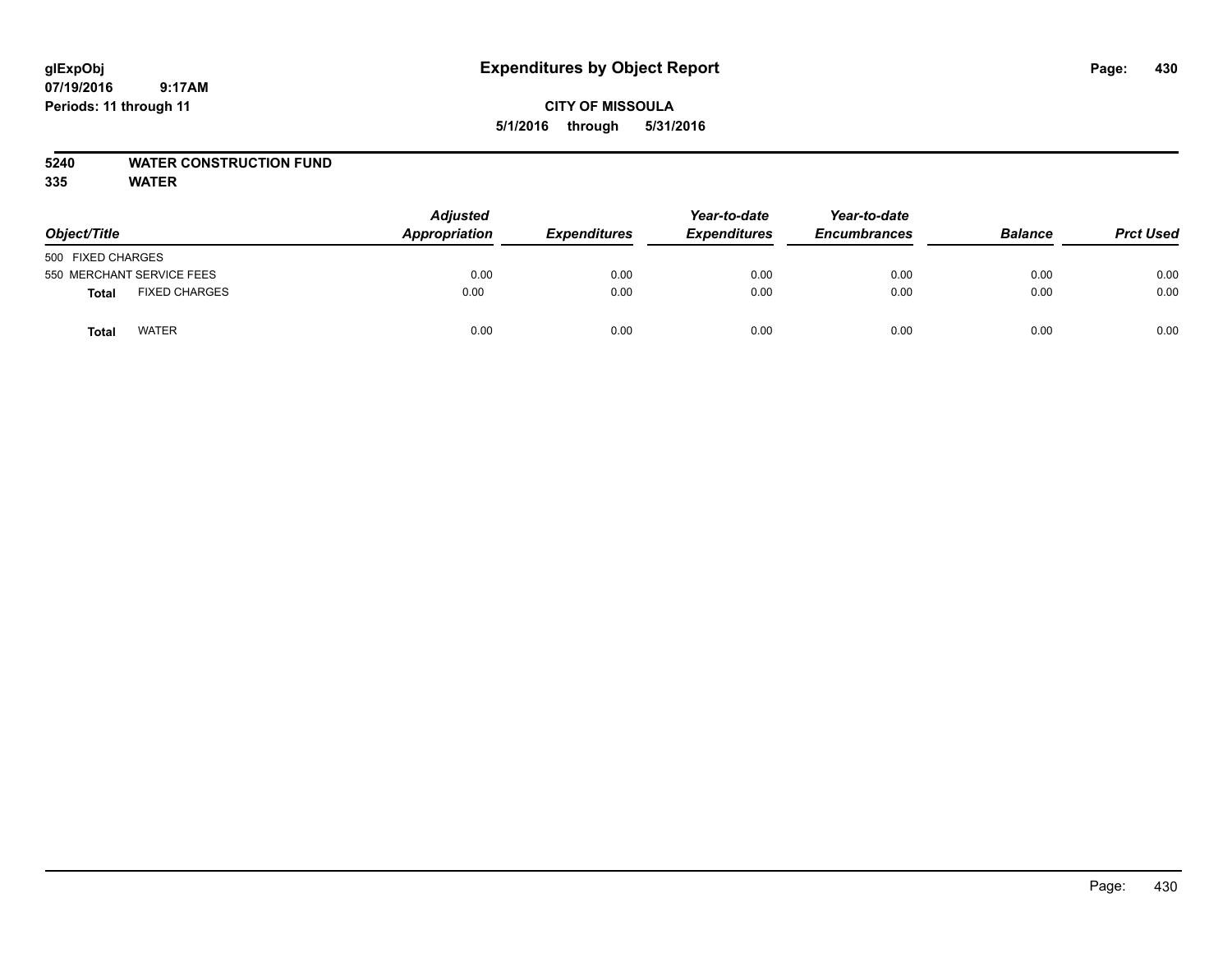# **glExpObj Expenditures by Object Report Page: 431**

**07/19/2016 9:17AM Periods: 11 through 11**

**CITY OF MISSOULA 5/1/2016 through 5/31/2016**

#### **5240 WATER CONSTRUCTION FUND**

| Object/Title                     | <b>Adjusted</b><br>Appropriation | <b>Expenditures</b> | Year-to-date<br><b>Expenditures</b> | Year-to-date<br><b>Encumbrances</b> | <b>Balance</b> | <b>Prct Used</b> |
|----------------------------------|----------------------------------|---------------------|-------------------------------------|-------------------------------------|----------------|------------------|
| 500 FIXED CHARGES                |                                  |                     |                                     |                                     |                |                  |
| 550 MERCHANT SERVICE FEES        | 0.00                             | 0.00                | 0.00                                | 0.00                                | 0.00           | 0.00             |
| <b>FIXED CHARGES</b><br>Total    | 0.00                             | 0.00                | 0.00                                | 0.00                                | 0.00           | 0.00             |
| WATER CONSTRUCTION FUND<br>Total | 0.00                             | 0.00                | 0.00                                | 0.00                                | 0.00           | 0.00             |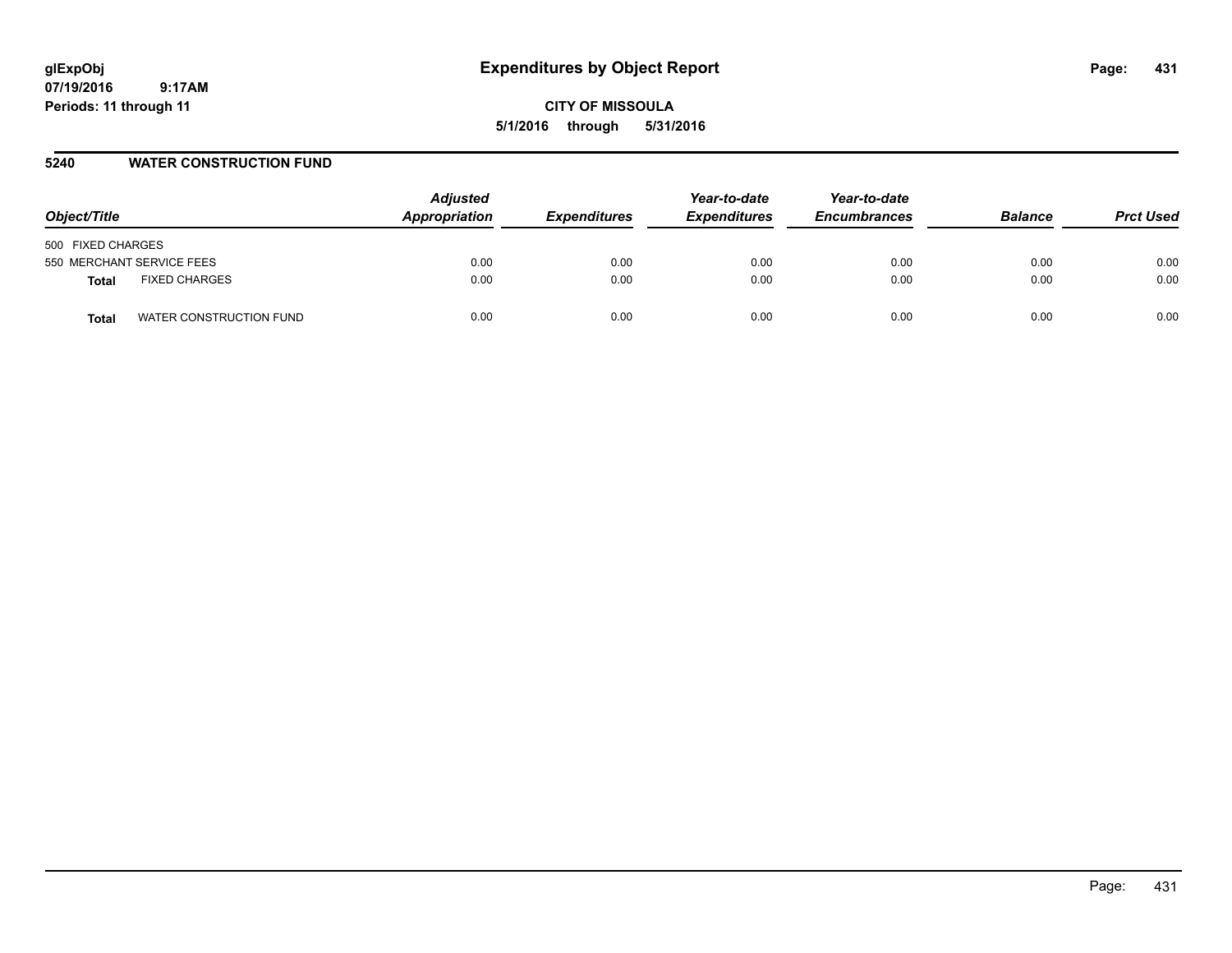#### **CITY OF MISSOULA 5/1/2016 through 5/31/2016**

# **5250 WATER PURCHASE LOAN**

**330 WASTEWATER**

|                                      | <b>Adjusted</b> |                     | Year-to-date        | Year-to-date        |                |                  |
|--------------------------------------|-----------------|---------------------|---------------------|---------------------|----------------|------------------|
| Object/Title                         | Appropriation   | <b>Expenditures</b> | <b>Expenditures</b> | <b>Encumbrances</b> | <b>Balance</b> | <b>Prct Used</b> |
| 500 FIXED CHARGES                    |                 |                     |                     |                     |                |                  |
| 550 MERCHANT SERVICE FEES            | 0.00            | 0.00                | 0.00                | 0.00                | 0.00           | 0.00             |
| <b>FIXED CHARGES</b><br><b>Total</b> | 0.00            | 0.00                | 0.00                | 0.00                | 0.00           | 0.00             |
| 600 DEBT SERVICE                     |                 |                     |                     |                     |                |                  |
| 610 PRINCIPAL                        | 0.00            | 0.00                | 0.00                | 0.00                | 0.00           | 0.00             |
| 620 INTEREST / SERVICE FEES          | 0.00            | 0.00                | 0.00                | 0.00                | 0.00           | 0.00             |
| <b>DEBT SERVICE</b><br><b>Total</b>  | 0.00            | 0.00                | 0.00                | 0.00                | 0.00           | 0.00             |
| <b>WASTEWATER</b><br>Total           | 0.00            | 0.00                | 0.00                | 0.00                | 0.00           | 0.00             |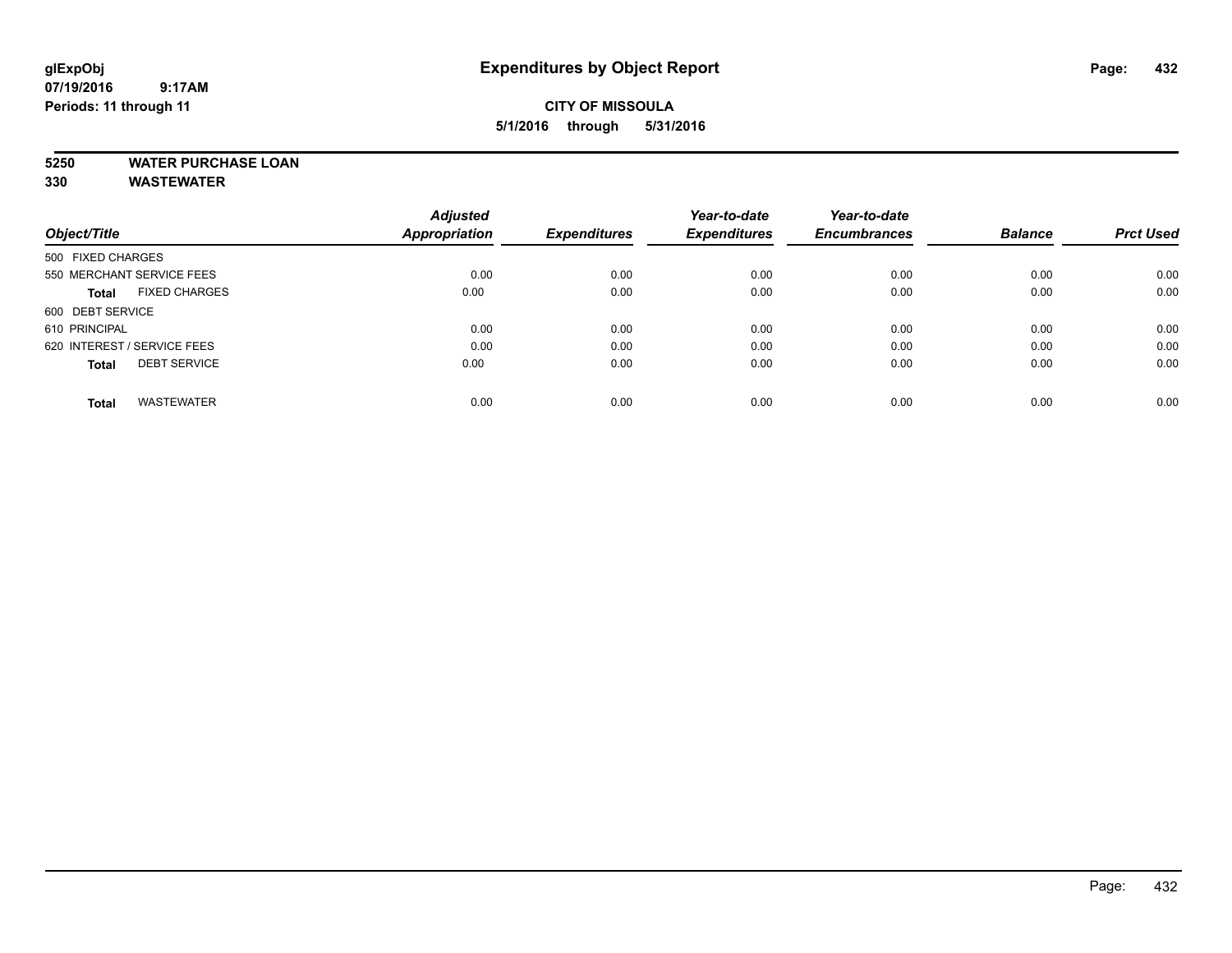### **5250 WATER PURCHASE LOAN**

| Object/Title                               | <b>Adjusted</b><br><b>Appropriation</b> | <b>Expenditures</b> | Year-to-date<br><b>Expenditures</b> | Year-to-date<br><b>Encumbrances</b> | <b>Balance</b> | <b>Prct Used</b> |
|--------------------------------------------|-----------------------------------------|---------------------|-------------------------------------|-------------------------------------|----------------|------------------|
| 500 FIXED CHARGES                          |                                         |                     |                                     |                                     |                |                  |
| 550 MERCHANT SERVICE FEES                  | 0.00                                    | 0.00                | 0.00                                | 0.00                                | 0.00           | 0.00             |
| <b>FIXED CHARGES</b><br><b>Total</b>       | 0.00                                    | 0.00                | 0.00                                | 0.00                                | 0.00           | 0.00             |
| 600 DEBT SERVICE                           |                                         |                     |                                     |                                     |                |                  |
| 610 PRINCIPAL                              | 0.00                                    | 0.00                | 0.00                                | 0.00                                | 0.00           | 0.00             |
| 620 INTEREST / SERVICE FEES                | 0.00                                    | 0.00                | 0.00                                | 0.00                                | 0.00           | 0.00             |
| <b>DEBT SERVICE</b><br><b>Total</b>        | 0.00                                    | 0.00                | 0.00                                | 0.00                                | 0.00           | 0.00             |
| <b>WATER PURCHASE LOAN</b><br><b>Total</b> | 0.00                                    | 0.00                | 0.00                                | 0.00                                | 0.00           | 0.00             |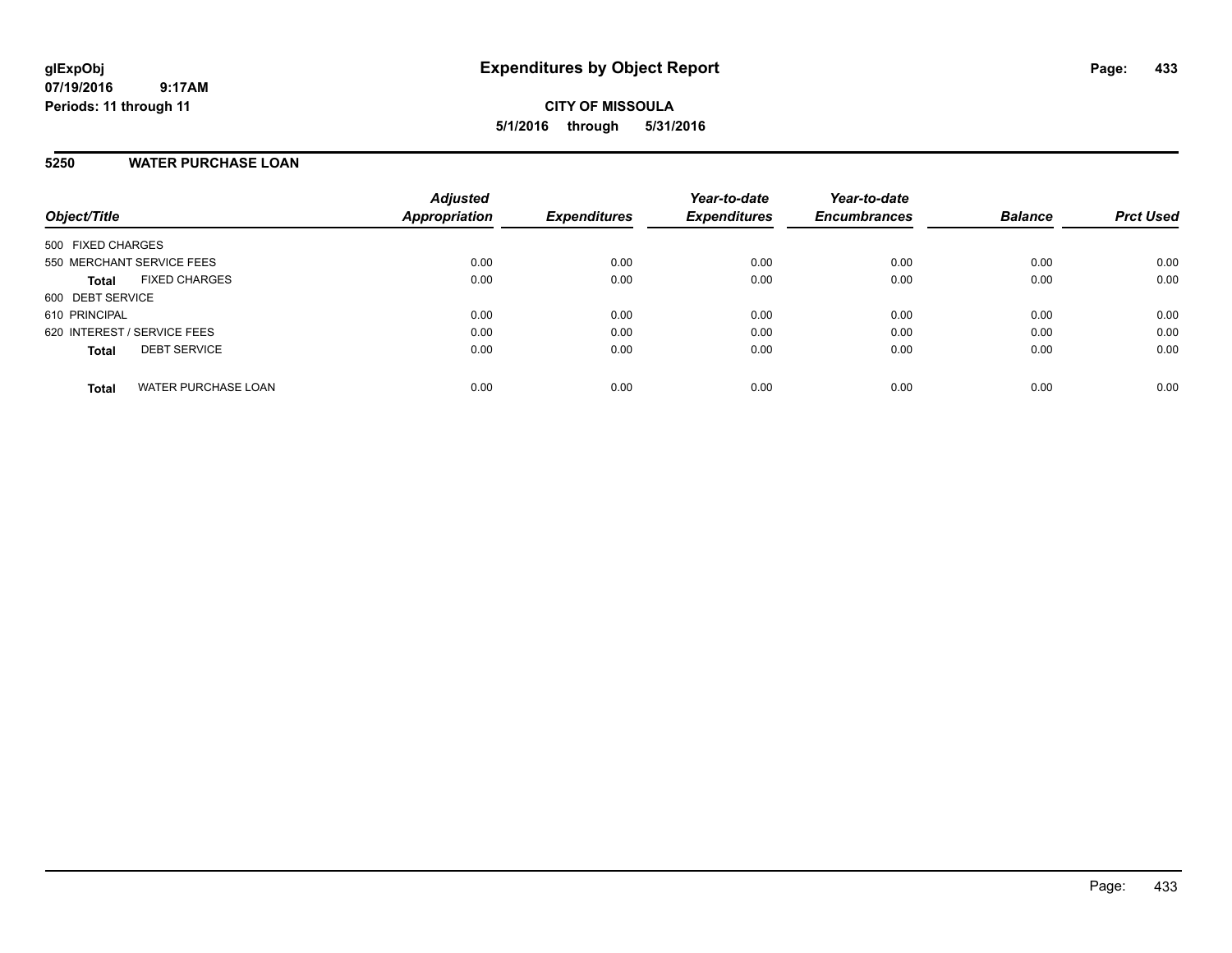#### **5310 SEWER OPERATING BUDGET FUND**

|                                       | <b>Adjusted</b> |                     | Year-to-date        | Year-to-date        |                |                  |
|---------------------------------------|-----------------|---------------------|---------------------|---------------------|----------------|------------------|
| Object/Title                          | Appropriation   | <b>Expenditures</b> | <b>Expenditures</b> | <b>Encumbrances</b> | <b>Balance</b> | <b>Prct Used</b> |
| 100 PERSONAL SERVICES                 |                 |                     |                     |                     |                |                  |
| 110 SALARIES AND WAGES                | 1,248,521.00    | 95,395.73           | 1,085,663.52        | 0.00                | 162,857.48     | 86.96            |
| 115 SALARIES/HEALTH INSURANCE BENEFIT | 0.00            | 0.00                | 0.00                | 0.00                | 0.00           | 0.00             |
| 120 OVERTIME/TERMINATION              | 19,000.00       | 1,232.33            | 18,967.76           | 0.00                | 32.24          | 99.83            |
| 130 OTHER                             | 14,640.00       | 0.00                | 0.00                | 0.00                | 14,640.00      | 0.00             |
| 135 OPEB EXPENSE                      | 0.00            | 0.00                | 0.00                | 0.00                | 0.00           | 0.00             |
| <b>140 EMPLOYER CONTRIBUTIONS</b>     | 498,888.00      | 40,535.68           | 450,678.74          | 0.00                | 48,209.26      | 90.34            |
| 141 STATE RETIREMENT CONTRIBUTIONS    | 0.00            | 0.00                | 850.96              | 0.00                | $-850.96$      | 0.00             |
| 145 OPEB CONTRIBUTION                 | 0.00            | 0.00                | 0.00                | 0.00                | 0.00           | 0.00             |
| 190 PENSION EXPENSE                   | 0.00            | 0.00                | 0.00                | 0.00                | 0.00           | 0.00             |
| PERSONAL SERVICES<br><b>Total</b>     | 1,781,049.00    | 137, 163. 74        | 1,556,160.98        | 0.00                | 224,888.02     | 87.37            |
| 200 SUPPLIES                          |                 |                     |                     |                     |                |                  |
| 210 OFFICE SUPPLIES                   | 3,400.00        | 107.98              | 1,353.17            | 0.00                | 2,046.83       | 39.80            |
| 220 OPERATING SUPPLIES                | 204,170.00      | 18,615.21           | 244,963.44          | 0.00                | $-40,793.44$   | 119.98           |
| 230 REPAIR/MAINTENANCE                | 180,050.00      | 21,526.77           | 199,283.06          | 0.00                | $-19,233.06$   | 110.68           |
| 231 GASOLINE                          | 60,000.00       | 2,310.24            | 26,040.20           | 0.00                | 33,959.80      | 43.40            |
| 240 OTHER SUPPLIES                    | 4,000.00        | 160.79              | 1,518.38            | 0.00                | 2,481.62       | 37.96            |
| <b>SUPPLIES</b><br>Total              | 451,620.00      | 42,720.99           | 473,158.25          | 0.00                | $-21,538.25$   | 104.77           |
| 300 PURCHASED SERVICES                |                 |                     |                     |                     |                |                  |
| 310 COMMUNICATIONS                    | 3,570.00        | 45.43               | 8,856.76            | 0.00                | $-5,286.76$    | 248.09           |
| 320 PRINTING & DUPLICATING            | 1.000.00        | 203.52              | 1.535.47            | 0.00                | $-535.47$      | 153.55           |
| 330 PUBLICITY, SUBSCRIPTIONS & DUES   | 3,000.00        | 3,000.00            | 11,309.52           | 0.00                | $-8,309.52$    | 376.98           |
| 341 ELECTRICITY & NATURAL GAS         | 648,468.00      | 52,609.27           | 509,869.97          | 0.00                | 138,598.03     | 78.63            |
| 343 WATER CHARGES                     | 10,248.00       | 642.72              | 7,323.79            | 0.00                | 2,924.21       | 71.47            |
| 344 TELEPHONE SERVICE                 | 16,337.00       | 1.471.99            | 17,040.67           | 0.00                | $-703.67$      | 104.31           |
| 345 GARBAGE                           | 20,804.00       | 1,884.85            | 21,471.25           | 0.00                | $-667.25$      | 103.21           |
| 350 PROFESSIONAL SERVICES             | 70,000.00       | 2,910.13            | 81,711.26           | 0.00                | $-11,711.26$   | 116.73           |
| 360 REPAIR & MAINTENANCE              | 339,154.00      | 43,614.73           | 369,686.91          | 0.00                | $-30,532.91$   | 109.00           |
| 370 TRAVEL                            | 12,500.00       | 856.73              | 4,341.70            | 0.00                | 8,158.30       | 34.73            |
| 380 TRAINING                          | 7,600.00        | 466.98              | 9,084.80            | 0.00                | $-1,484.80$    | 119.54           |
| 390 OTHER PURCHASED SERVICES          | 432,900.00      | 38,887.60           | 353,292.50          | 0.00                | 79,607.50      | 81.61            |
| PURCHASED SERVICES<br><b>Total</b>    | 1,565,581.00    | 146,593.95          | 1,395,524.60        | 0.00                | 170,056.40     | 89.14            |
| 500 FIXED CHARGES                     |                 |                     |                     |                     |                |                  |
| 500 FIXED CHARGES                     | 1,332,202.00    | 100.00              | 606,206.20          | 0.00                | 725,995.80     | 45.50            |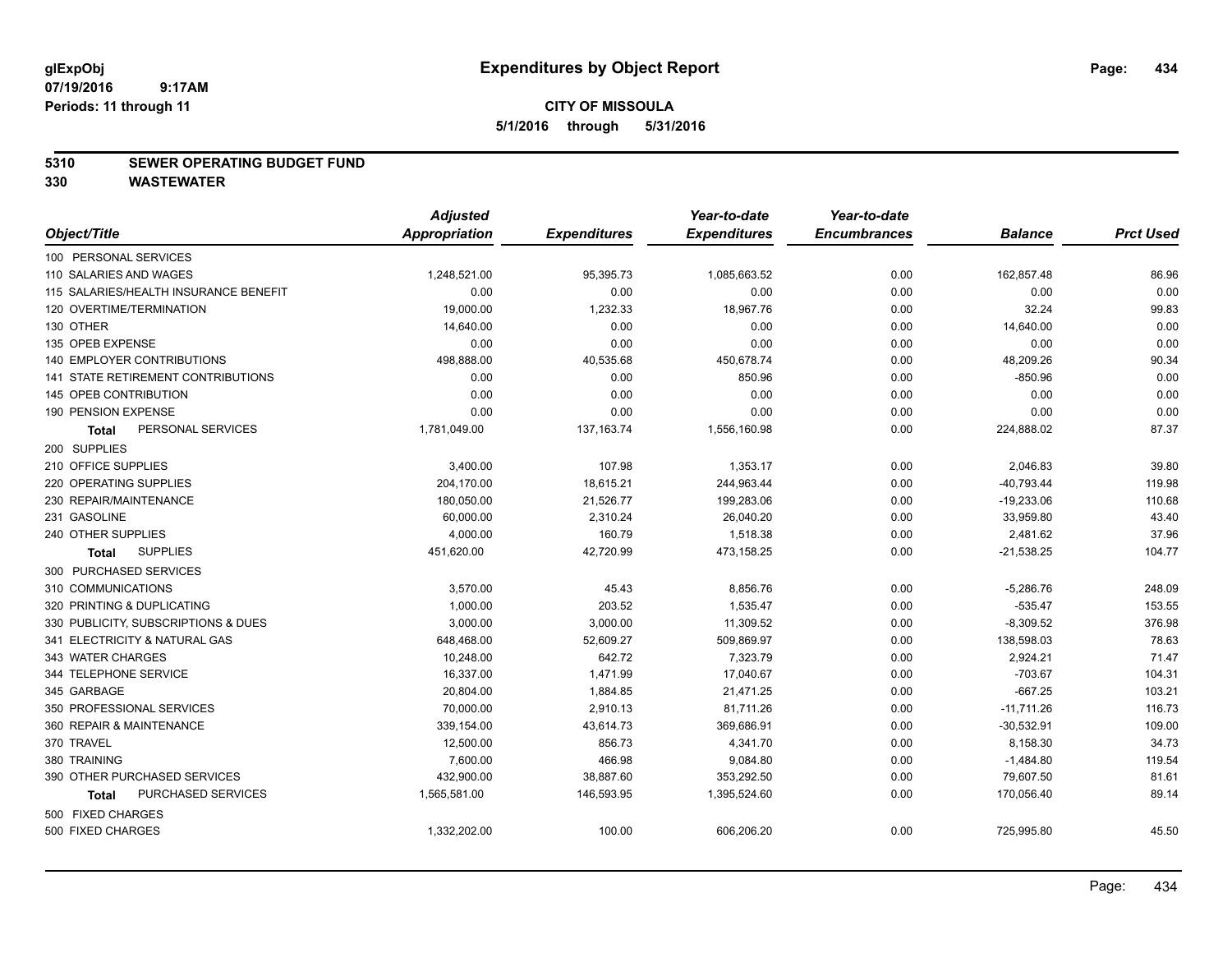### **5310 SEWER OPERATING BUDGET FUND**

| Object/Title       |                                   | <b>Adjusted</b><br><b>Appropriation</b> | <b>Expenditures</b> | Year-to-date<br><b>Expenditures</b> | Year-to-date<br><b>Encumbrances</b> | <b>Balance</b> | <b>Prct Used</b> |
|--------------------|-----------------------------------|-----------------------------------------|---------------------|-------------------------------------|-------------------------------------|----------------|------------------|
|                    | 550 MERCHANT SERVICE FEES         | 0.00                                    | 0.00                | 0.00                                | 0.00                                | 0.00           | 0.00             |
| <b>Total</b>       | <b>FIXED CHARGES</b>              | 1,332,202.00                            | 100.00              | 606,206.20                          | 0.00                                | 725,995.80     | 45.50            |
| 600 DEBT SERVICE   |                                   |                                         |                     |                                     |                                     |                |                  |
| 610 PRINCIPAL      |                                   | 0.00                                    | 10,340.12           | 18,206.33                           | 0.00                                | $-18,206.33$   | 0.00             |
|                    | 620 INTEREST / SERVICE FEES       | 0.00                                    | 480.46              | 519.55                              | 0.00                                | $-519.55$      | 0.00             |
| <b>Total</b>       | <b>DEBT SERVICE</b>               | 0.00                                    | 10,820.58           | 18,725.88                           | 0.00                                | $-18,725.88$   | 0.00             |
|                    | 700 GRANTS & CONTRIBUTIONS        |                                         |                     |                                     |                                     |                |                  |
|                    | 700 GRANTS & CONTRIBUTIONS        | 1,500.00                                | 0.00                | 0.00                                | 0.00                                | 1.500.00       | 0.00             |
| Total              | <b>GRANTS &amp; CONTRIBUTIONS</b> | 1,500.00                                | 0.00                | 0.00                                | 0.00                                | 1,500.00       | 0.00             |
| 800 OTHER OBJECTS  |                                   |                                         |                     |                                     |                                     |                |                  |
|                    | 820 TRANSFERS TO OTHER FUNDS      | 0.00                                    | 0.00                | 0.00                                | 0.00                                | 0.00           | 0.00             |
| 830 DEPRECIATION   |                                   | 0.00                                    | 0.00                | 0.00                                | 0.00                                | 0.00           | 0.00             |
| Total              | OTHER OBJECTS                     | 0.00                                    | 0.00                | 0.00                                | 0.00                                | 0.00           | 0.00             |
| 900 CAPITAL OUTLAY |                                   |                                         |                     |                                     |                                     |                |                  |
| 900 CAPITAL OUTLAY |                                   | 0.00                                    | 0.00                | 0.00                                | 0.00                                | 0.00           | 0.00             |
| 930 IMPROVEMENTS   |                                   | 0.00                                    | 0.00                | 0.00                                | 0.00                                | 0.00           | 0.00             |
|                    | 940 MACHINERY & EQUIPMENT         | 0.00                                    | 0.00                | 7,000.00                            | 0.00                                | $-7,000.00$    | 0.00             |
| <b>Total</b>       | <b>CAPITAL OUTLAY</b>             | 0.00                                    | 0.00                | 7,000.00                            | 0.00                                | $-7,000.00$    | 0.00             |
| <b>Total</b>       | <b>WASTEWATER</b>                 | 5,131,952.00                            | 337,399.26          | 4,056,775.91                        | 0.00                                | 1,075,176.09   | 79.05            |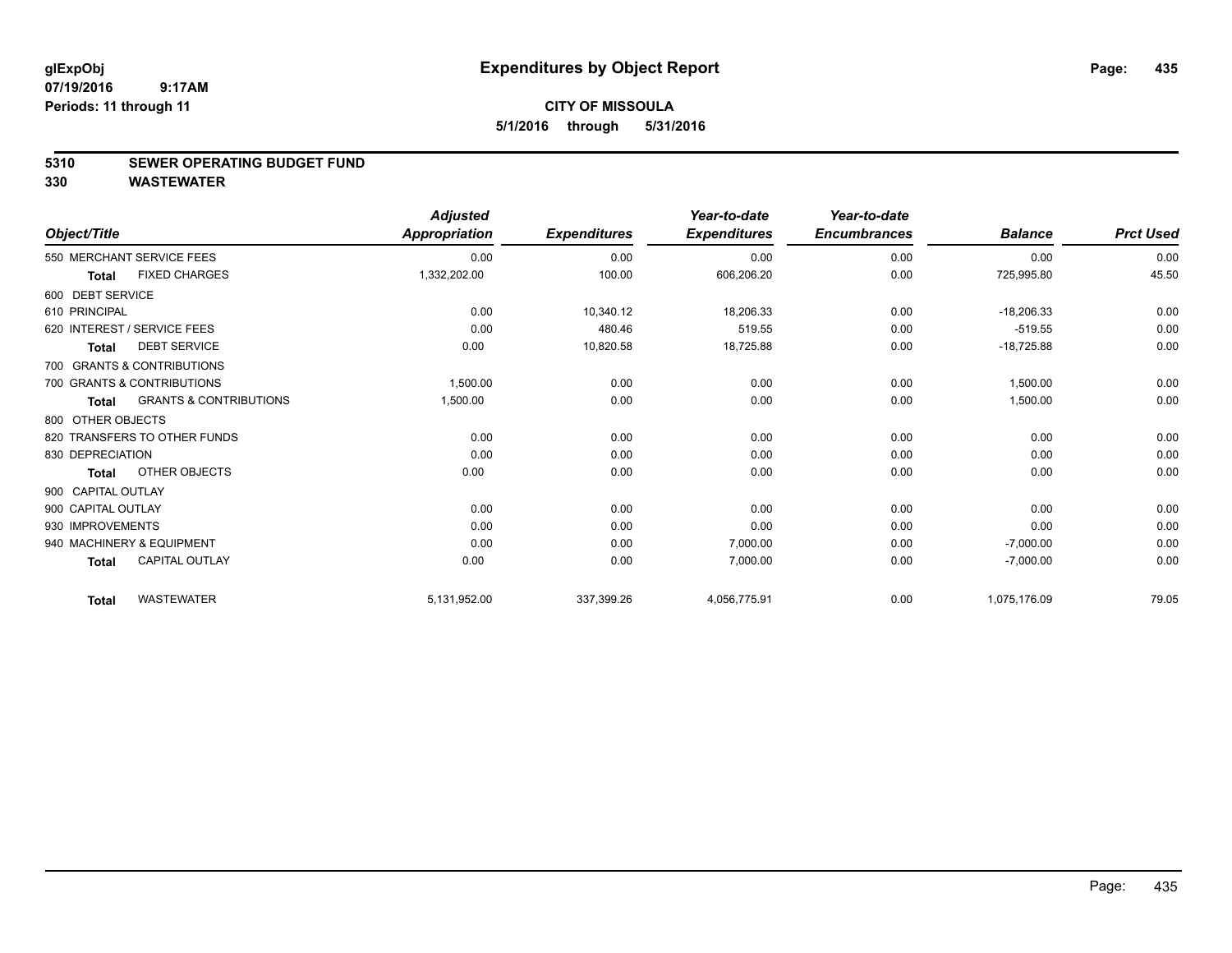## **CITY OF MISSOULA 5/1/2016 through 5/31/2016**

#### **5310 SEWER OPERATING BUDGET FUND**

**900 DEPRECIATION**

| Object/Title      |                     | <b>Adjusted</b><br>Appropriation | <b>Expenditures</b> | Year-to-date<br><b>Expenditures</b> | Year-to-date<br><b>Encumbrances</b> | <b>Balance</b> | <b>Prct Used</b> |
|-------------------|---------------------|----------------------------------|---------------------|-------------------------------------|-------------------------------------|----------------|------------------|
| 800 OTHER OBJECTS |                     |                                  |                     |                                     |                                     |                |                  |
| 830 DEPRECIATION  |                     | 0.00                             | 0.00                | 0.00                                | 0.00                                | 0.00           | 0.00             |
| Total             | OTHER OBJECTS       | 0.00                             | 0.00                | 0.00                                | 0.00                                | 0.00           | 0.00             |
| <b>Total</b>      | <b>DEPRECIATION</b> | 0.00                             | 0.00                | 0.00                                | 0.00                                | 0.00           | 0.00             |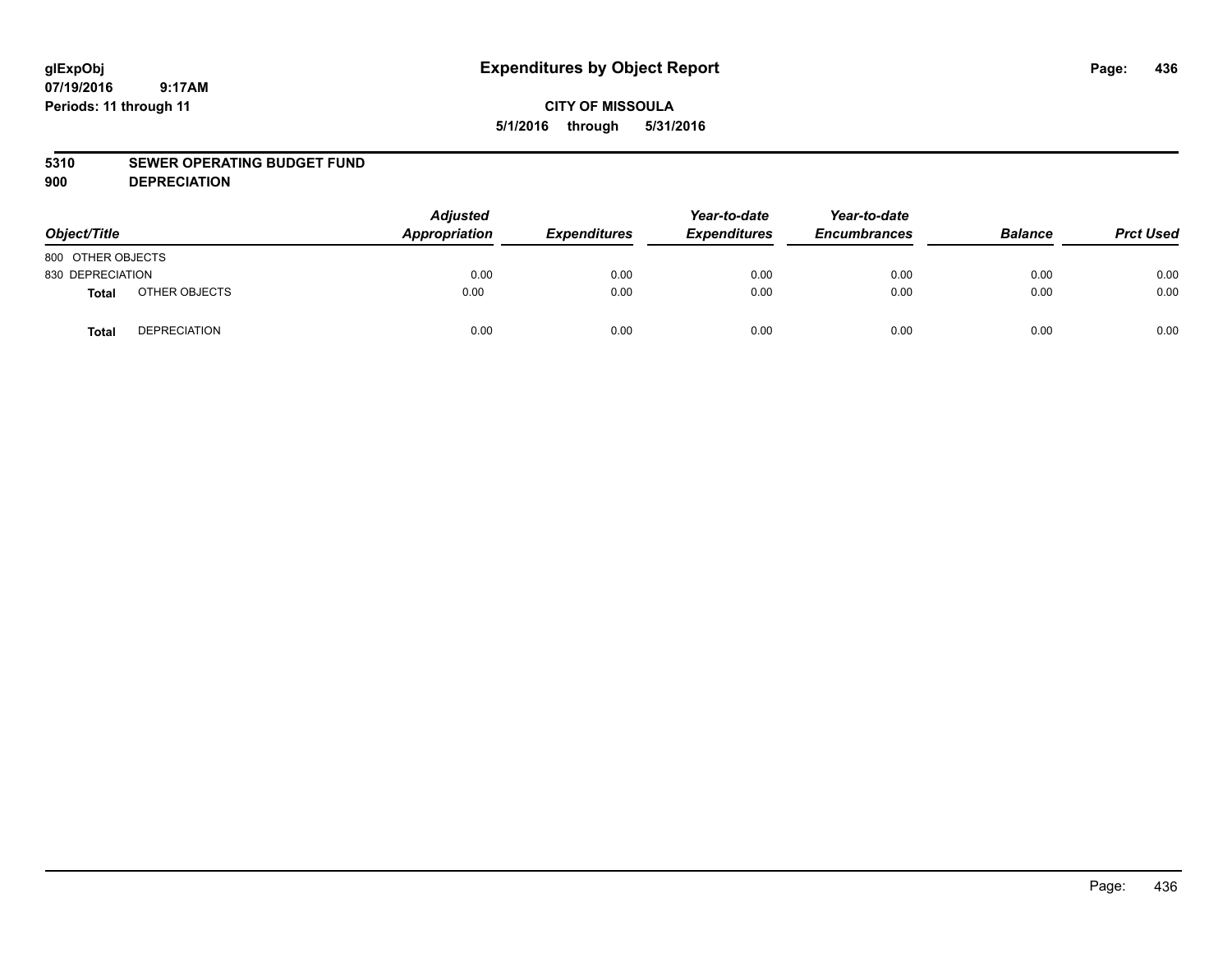# **CITY OF MISSOULA 5/1/2016 through 5/31/2016**

### **5310 SEWER OPERATING BUDGET FUND**

|                                           | <b>Adjusted</b>      |                     | Year-to-date        | Year-to-date        |                |                  |
|-------------------------------------------|----------------------|---------------------|---------------------|---------------------|----------------|------------------|
| Object/Title                              | <b>Appropriation</b> | <b>Expenditures</b> | <b>Expenditures</b> | <b>Encumbrances</b> | <b>Balance</b> | <b>Prct Used</b> |
| 100 PERSONAL SERVICES                     |                      |                     |                     |                     |                |                  |
| 110 SALARIES AND WAGES                    | 1,248,521.00         | 95,395.73           | 1,085,663.52        | 0.00                | 162,857.48     | 86.96            |
| 115 SALARIES/HEALTH INSURANCE BENEFIT     | 0.00                 | 0.00                | 0.00                | 0.00                | 0.00           | 0.00             |
| 120 OVERTIME/TERMINATION                  | 19,000.00            | 1,232.33            | 18,967.76           | 0.00                | 32.24          | 99.83            |
| 130 OTHER                                 | 14,640.00            | 0.00                | 0.00                | 0.00                | 14,640.00      | 0.00             |
| 135 OPEB EXPENSE                          | 0.00                 | 0.00                | 0.00                | 0.00                | 0.00           | 0.00             |
| 140 EMPLOYER CONTRIBUTIONS                | 498,888.00           | 40,535.68           | 450,678.74          | 0.00                | 48,209.26      | 90.34            |
| <b>141 STATE RETIREMENT CONTRIBUTIONS</b> | 0.00                 | 0.00                | 850.96              | 0.00                | $-850.96$      | 0.00             |
| 145 OPEB CONTRIBUTION                     | 0.00                 | 0.00                | 0.00                | 0.00                | 0.00           | 0.00             |
| 190 PENSION EXPENSE                       | 0.00                 | 0.00                | 0.00                | 0.00                | 0.00           | 0.00             |
| PERSONAL SERVICES<br><b>Total</b>         | 1,781,049.00         | 137, 163. 74        | 1,556,160.98        | 0.00                | 224,888.02     | 87.37            |
| 200 SUPPLIES                              |                      |                     |                     |                     |                |                  |
| 210 OFFICE SUPPLIES                       | 3,400.00             | 107.98              | 1,353.17            | 0.00                | 2,046.83       | 39.80            |
| 220 OPERATING SUPPLIES                    | 204,170.00           | 18,615.21           | 244,963.44          | 0.00                | $-40,793.44$   | 119.98           |
| 230 REPAIR/MAINTENANCE                    | 180,050.00           | 21,526.77           | 199,283.06          | 0.00                | $-19,233.06$   | 110.68           |
| 231 GASOLINE                              | 60,000.00            | 2,310.24            | 26,040.20           | 0.00                | 33,959.80      | 43.40            |
| 240 OTHER SUPPLIES                        | 4,000.00             | 160.79              | 1,518.38            | 0.00                | 2,481.62       | 37.96            |
| <b>SUPPLIES</b><br>Total                  | 451,620.00           | 42,720.99           | 473,158.25          | 0.00                | $-21,538.25$   | 104.77           |
| 300 PURCHASED SERVICES                    |                      |                     |                     |                     |                |                  |
| 310 COMMUNICATIONS                        | 3,570.00             | 45.43               | 8.856.76            | 0.00                | $-5,286.76$    | 248.09           |
| 320 PRINTING & DUPLICATING                | 1,000.00             | 203.52              | 1,535.47            | 0.00                | $-535.47$      | 153.55           |
| 330 PUBLICITY, SUBSCRIPTIONS & DUES       | 3,000.00             | 3,000.00            | 11,309.52           | 0.00                | $-8,309.52$    | 376.98           |
| 341 ELECTRICITY & NATURAL GAS             | 648,468.00           | 52,609.27           | 509,869.97          | 0.00                | 138,598.03     | 78.63            |
| 343 WATER CHARGES                         | 10,248.00            | 642.72              | 7,323.79            | 0.00                | 2,924.21       | 71.47            |
| 344 TELEPHONE SERVICE                     | 16,337.00            | 1,471.99            | 17,040.67           | 0.00                | $-703.67$      | 104.31           |
| 345 GARBAGE                               | 20,804.00            | 1,884.85            | 21,471.25           | 0.00                | $-667.25$      | 103.21           |
| 350 PROFESSIONAL SERVICES                 | 70,000.00            | 2,910.13            | 81.711.26           | 0.00                | $-11,711.26$   | 116.73           |
| 360 REPAIR & MAINTENANCE                  | 339,154.00           | 43,614.73           | 369,686.91          | 0.00                | $-30,532.91$   | 109.00           |
| 370 TRAVEL                                | 12,500.00            | 856.73              | 4,341.70            | 0.00                | 8,158.30       | 34.73            |
| 380 TRAINING                              | 7,600.00             | 466.98              | 9,084.80            | 0.00                | $-1,484.80$    | 119.54           |
| 390 OTHER PURCHASED SERVICES              | 432,900.00           | 38,887.60           | 353,292.50          | 0.00                | 79,607.50      | 81.61            |
| PURCHASED SERVICES<br>Total               | 1,565,581.00         | 146,593.95          | 1,395,524.60        | 0.00                | 170,056.40     | 89.14            |
| 500 FIXED CHARGES                         |                      |                     |                     |                     |                |                  |
| 500 FIXED CHARGES                         | 1,332,202.00         | 100.00              | 606,206.20          | 0.00                | 725,995.80     | 45.50            |
| 550 MERCHANT SERVICE FEES                 | 0.00                 | 0.00                | 0.00                | 0.00                | 0.00           | 0.00             |
|                                           |                      |                     |                     |                     |                |                  |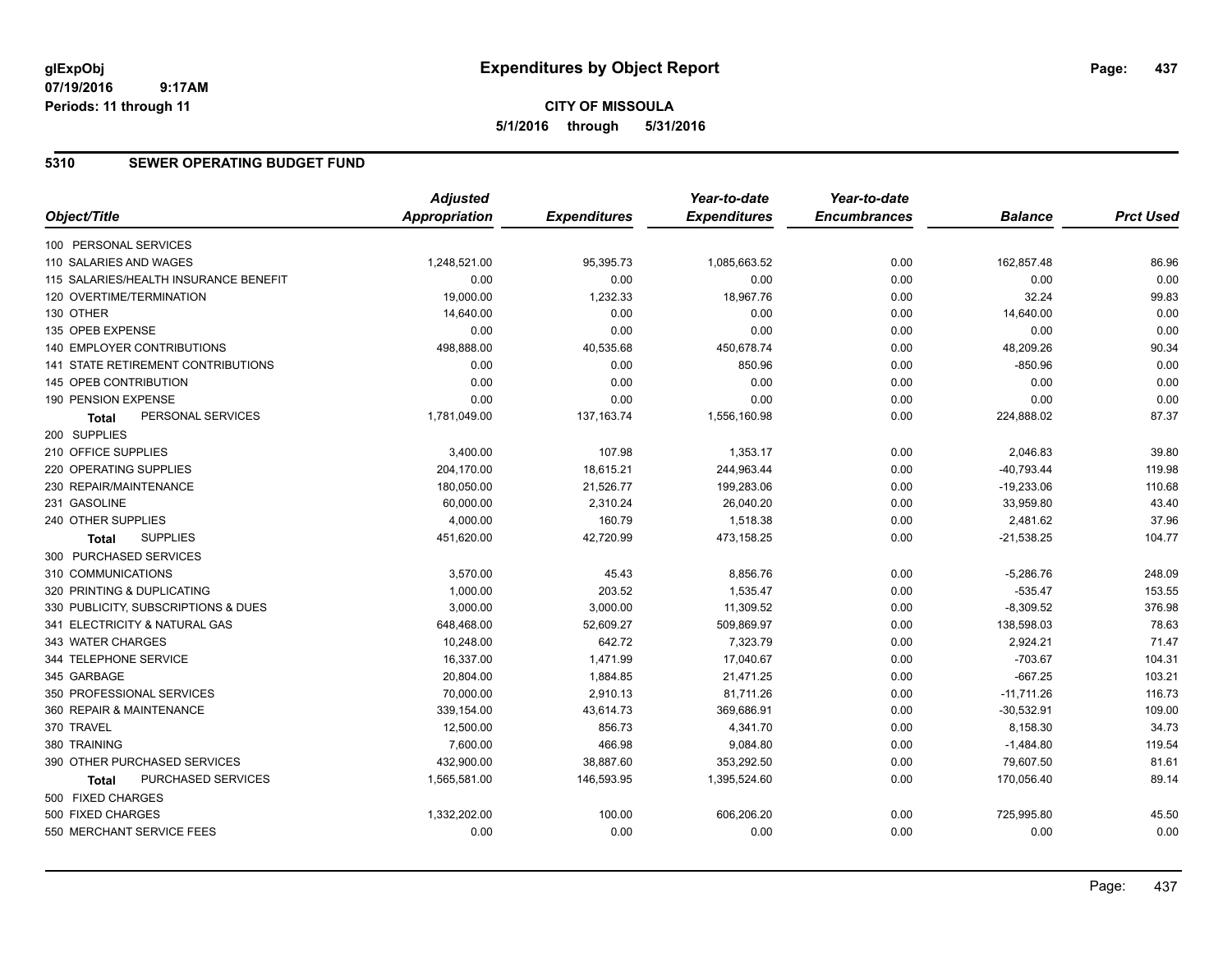### **5310 SEWER OPERATING BUDGET FUND**

|                    |                                   | <b>Adjusted</b>      |                     | Year-to-date        | Year-to-date        |                |                  |
|--------------------|-----------------------------------|----------------------|---------------------|---------------------|---------------------|----------------|------------------|
| Object/Title       |                                   | <b>Appropriation</b> | <b>Expenditures</b> | <b>Expenditures</b> | <b>Encumbrances</b> | <b>Balance</b> | <b>Prct Used</b> |
| <b>Total</b>       | <b>FIXED CHARGES</b>              | 1,332,202.00         | 100.00              | 606,206.20          | 0.00                | 725,995.80     | 45.50            |
| 600 DEBT SERVICE   |                                   |                      |                     |                     |                     |                |                  |
| 610 PRINCIPAL      |                                   | 0.00                 | 10,340.12           | 18,206.33           | 0.00                | $-18,206.33$   | 0.00             |
|                    | 620 INTEREST / SERVICE FEES       | 0.00                 | 480.46              | 519.55              | 0.00                | $-519.55$      | 0.00             |
| <b>Total</b>       | <b>DEBT SERVICE</b>               | 0.00                 | 10,820.58           | 18,725.88           | 0.00                | $-18,725.88$   | 0.00             |
|                    | 700 GRANTS & CONTRIBUTIONS        |                      |                     |                     |                     |                |                  |
|                    | 700 GRANTS & CONTRIBUTIONS        | 1,500.00             | 0.00                | 0.00                | 0.00                | 1,500.00       | 0.00             |
| Total              | <b>GRANTS &amp; CONTRIBUTIONS</b> | 1,500.00             | 0.00                | 0.00                | 0.00                | 1,500.00       | 0.00             |
| 800 OTHER OBJECTS  |                                   |                      |                     |                     |                     |                |                  |
|                    | 820 TRANSFERS TO OTHER FUNDS      | 0.00                 | 0.00                | 0.00                | 0.00                | 0.00           | 0.00             |
| 830 DEPRECIATION   |                                   | 0.00                 | 0.00                | 0.00                | 0.00                | 0.00           | 0.00             |
| Total              | OTHER OBJECTS                     | 0.00                 | 0.00                | 0.00                | 0.00                | 0.00           | 0.00             |
| 900 CAPITAL OUTLAY |                                   |                      |                     |                     |                     |                |                  |
| 900 CAPITAL OUTLAY |                                   | 0.00                 | 0.00                | 0.00                | 0.00                | 0.00           | 0.00             |
| 930 IMPROVEMENTS   |                                   | 0.00                 | 0.00                | 0.00                | 0.00                | 0.00           | 0.00             |
|                    | 940 MACHINERY & EQUIPMENT         | 0.00                 | 0.00                | 7,000.00            | 0.00                | $-7,000.00$    | 0.00             |
| Total              | <b>CAPITAL OUTLAY</b>             | 0.00                 | 0.00                | 7,000.00            | 0.00                | $-7,000.00$    | 0.00             |
| <b>Total</b>       | SEWER OPERATING BUDGET FUND       | 5,131,952.00         | 337,399.26          | 4,056,775.91        | 0.00                | 1,075,176.09   | 79.05            |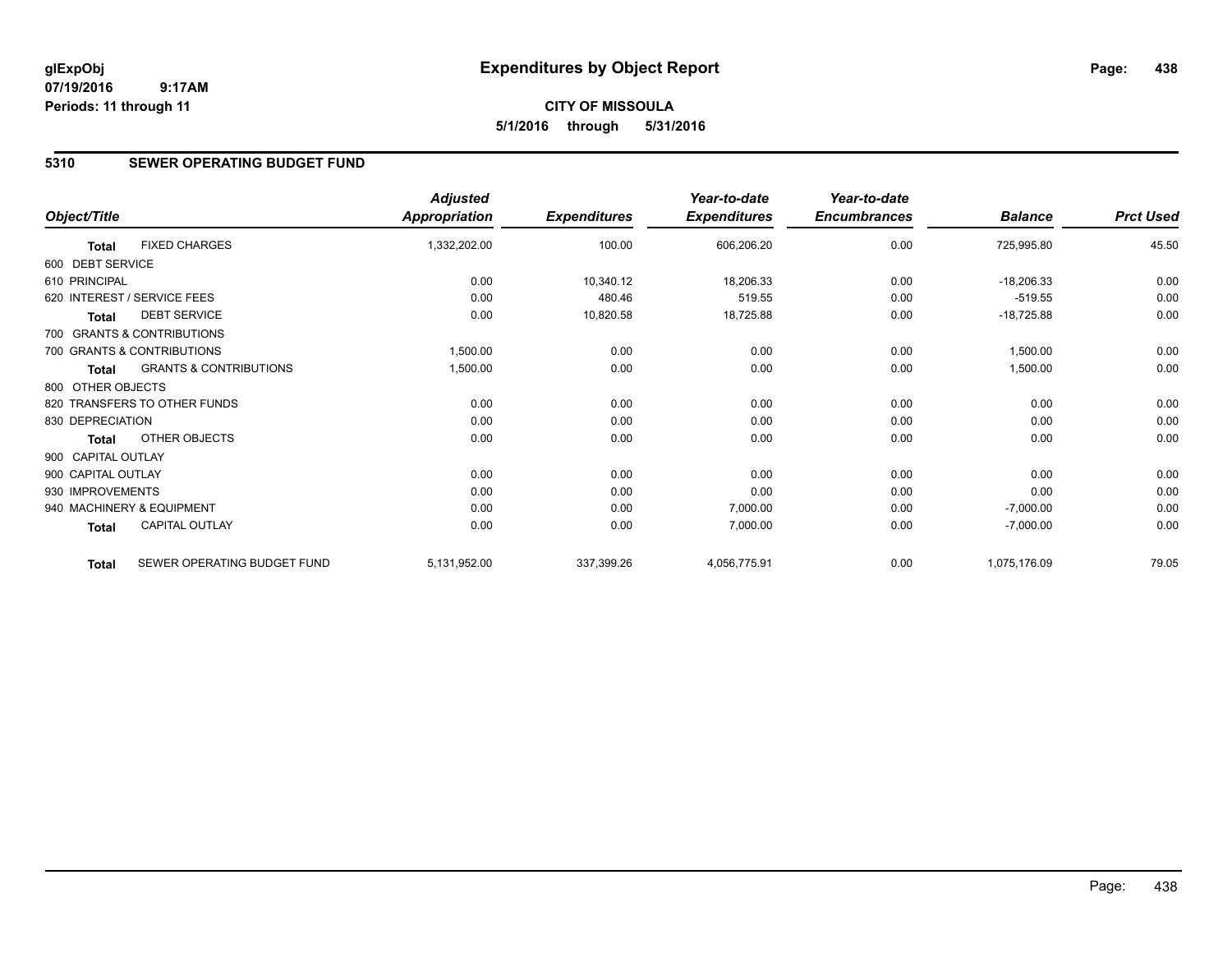**5/1/2016 through 5/31/2016**

### **5311 SEWER REVENUE COLLECTION & CLEARING FUND**

| Object/Title                         | <b>Adjusted</b><br><b>Appropriation</b> | <b>Expenditures</b> | Year-to-date<br><b>Expenditures</b> | Year-to-date<br><b>Encumbrances</b> | <b>Balance</b> | <b>Prct Used</b> |
|--------------------------------------|-----------------------------------------|---------------------|-------------------------------------|-------------------------------------|----------------|------------------|
|                                      |                                         |                     |                                     |                                     |                |                  |
| 500 FIXED CHARGES                    |                                         |                     |                                     |                                     |                |                  |
| 500 FIXED CHARGES                    | 0.00                                    | 0.00                | 0.00                                | 0.00                                | 0.00           | 0.00             |
| 550 MERCHANT SERVICE FEES            | 0.00                                    | 0.00                | 0.00                                | 0.00                                | 0.00           | 0.00             |
| <b>FIXED CHARGES</b><br><b>Total</b> | 0.00                                    | 0.00                | 0.00                                | 0.00                                | 0.00           | 0.00             |
| 600 DEBT SERVICE                     |                                         |                     |                                     |                                     |                |                  |
| 620 INTEREST / SERVICE FEES          | 0.00                                    | 0.00                | 0.00                                | 0.00                                | 0.00           | 0.00             |
| <b>DEBT SERVICE</b><br><b>Total</b>  | 0.00                                    | 0.00                | 0.00                                | 0.00                                | 0.00           | 0.00             |
| 800 OTHER OBJECTS                    |                                         |                     |                                     |                                     |                |                  |
| 800 OTHER OBJECTS                    | 0.00                                    | 0.00                | 0.00                                | 0.00                                | 0.00           | 0.00             |
| 820 TRANSFERS TO OTHER FUNDS         | 7,391,083.00                            | 0.00                | 0.00                                | 0.00                                | 7,391,083.00   | 0.00             |
| OTHER OBJECTS<br><b>Total</b>        | 7,391,083.00                            | 0.00                | 0.00                                | 0.00                                | 7,391,083.00   | 0.00             |
| <b>WASTEWATER</b><br><b>Total</b>    | 7,391,083.00                            | 0.00                | 0.00                                | 0.00                                | 7,391,083.00   | 0.00             |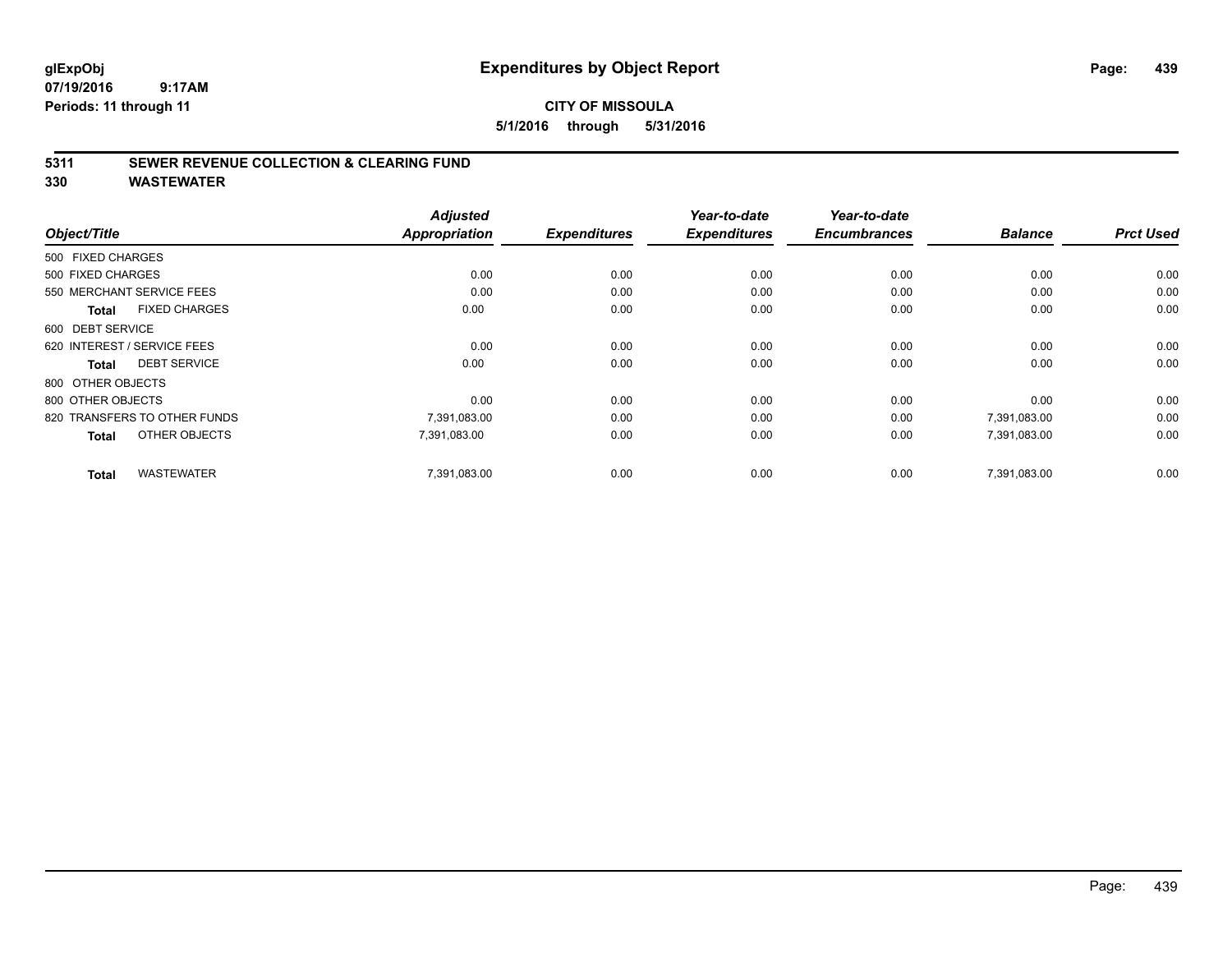# **CITY OF MISSOULA 5/1/2016 through 5/31/2016**

### **5311 SEWER REVENUE COLLECTION & CLEARING FUND**

|                   |                                  | <b>Adjusted</b>      |                     | Year-to-date        | Year-to-date        |                |                  |
|-------------------|----------------------------------|----------------------|---------------------|---------------------|---------------------|----------------|------------------|
| Object/Title      |                                  | <b>Appropriation</b> | <b>Expenditures</b> | <b>Expenditures</b> | <b>Encumbrances</b> | <b>Balance</b> | <b>Prct Used</b> |
| 500 FIXED CHARGES |                                  |                      |                     |                     |                     |                |                  |
| 500 FIXED CHARGES |                                  | 0.00                 | 0.00                | 0.00                | 0.00                | 0.00           | 0.00             |
|                   | 550 MERCHANT SERVICE FEES        | 0.00                 | 0.00                | 0.00                | 0.00                | 0.00           | 0.00             |
| <b>Total</b>      | <b>FIXED CHARGES</b>             | 0.00                 | 0.00                | 0.00                | 0.00                | 0.00           | 0.00             |
| 600 DEBT SERVICE  |                                  |                      |                     |                     |                     |                |                  |
|                   | 620 INTEREST / SERVICE FEES      | 0.00                 | 0.00                | 0.00                | 0.00                | 0.00           | 0.00             |
| Total             | <b>DEBT SERVICE</b>              | 0.00                 | 0.00                | 0.00                | 0.00                | 0.00           | 0.00             |
| 800 OTHER OBJECTS |                                  |                      |                     |                     |                     |                |                  |
| 800 OTHER OBJECTS |                                  | 0.00                 | 0.00                | 0.00                | 0.00                | 0.00           | 0.00             |
|                   | 820 TRANSFERS TO OTHER FUNDS     | 7,391,083.00         | 0.00                | 0.00                | 0.00                | 7,391,083.00   | 0.00             |
| <b>Total</b>      | OTHER OBJECTS                    | 7,391,083.00         | 0.00                | 0.00                | 0.00                | 7,391,083.00   | 0.00             |
| <b>Total</b>      | SEWER REVENUE COLLECTION & CLEAF | 7.391.083.00         | 0.00                | 0.00                | 0.00                | 7,391,083.00   | 0.00             |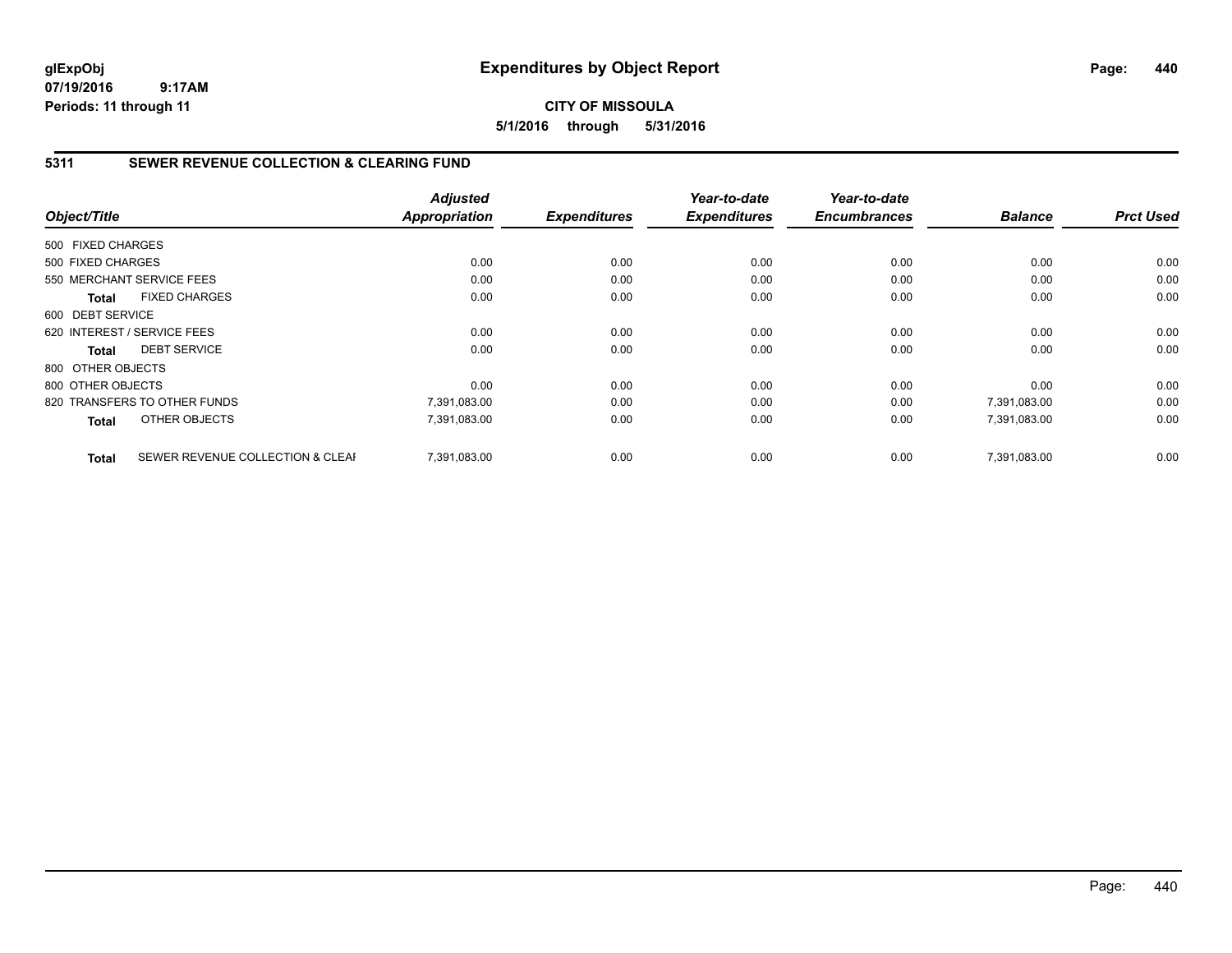# **5315 SEWER LOAN FUND**

| Object/Title                |                              | <b>Adjusted</b><br>Appropriation | <b>Expenditures</b> | Year-to-date<br><b>Expenditures</b> | Year-to-date<br><b>Encumbrances</b> | <b>Balance</b> | <b>Prct Used</b> |
|-----------------------------|------------------------------|----------------------------------|---------------------|-------------------------------------|-------------------------------------|----------------|------------------|
|                             |                              |                                  |                     |                                     |                                     |                |                  |
| 300 PURCHASED SERVICES      |                              |                                  |                     |                                     |                                     |                |                  |
|                             | 390 OTHER PURCHASED SERVICES | 0.00                             | 0.00                | 0.00                                | 0.00                                | 0.00           | 0.00             |
| <b>Total</b>                | <b>PURCHASED SERVICES</b>    | 0.00                             | 0.00                | 0.00                                | 0.00                                | 0.00           | 0.00             |
| 500 FIXED CHARGES           |                              |                                  |                     |                                     |                                     |                |                  |
| 550 MERCHANT SERVICE FEES   |                              | 0.00                             | 0.00                | 0.00                                | 0.00                                | 0.00           | 0.00             |
| Total                       | <b>FIXED CHARGES</b>         | 0.00                             | 0.00                | 0.00                                | 0.00                                | 0.00           | 0.00             |
| 600 DEBT SERVICE            |                              |                                  |                     |                                     |                                     |                |                  |
| 620 INTEREST / SERVICE FEES |                              | 0.00                             | 0.00                | 0.00                                | 0.00                                | 0.00           | 0.00             |
| Total                       | <b>DEBT SERVICE</b>          | 0.00                             | 0.00                | 0.00                                | 0.00                                | 0.00           | 0.00             |
| 800 OTHER OBJECTS           |                              |                                  |                     |                                     |                                     |                |                  |
|                             | 820 TRANSFERS TO OTHER FUNDS | 20,000.00                        | 0.00                | 0.00                                | 0.00                                | 20,000.00      | 0.00             |
| 845 CONTINGENCY             |                              | 0.00                             | 0.00                | 0.00                                | 0.00                                | 0.00           | 0.00             |
| <b>Total</b>                | OTHER OBJECTS                | 20,000.00                        | 0.00                | 0.00                                | 0.00                                | 20,000.00      | 0.00             |
| <b>Total</b>                | <b>WASTEWATER</b>            | 20,000.00                        | 0.00                | 0.00                                | 0.00                                | 20,000.00      | 0.00             |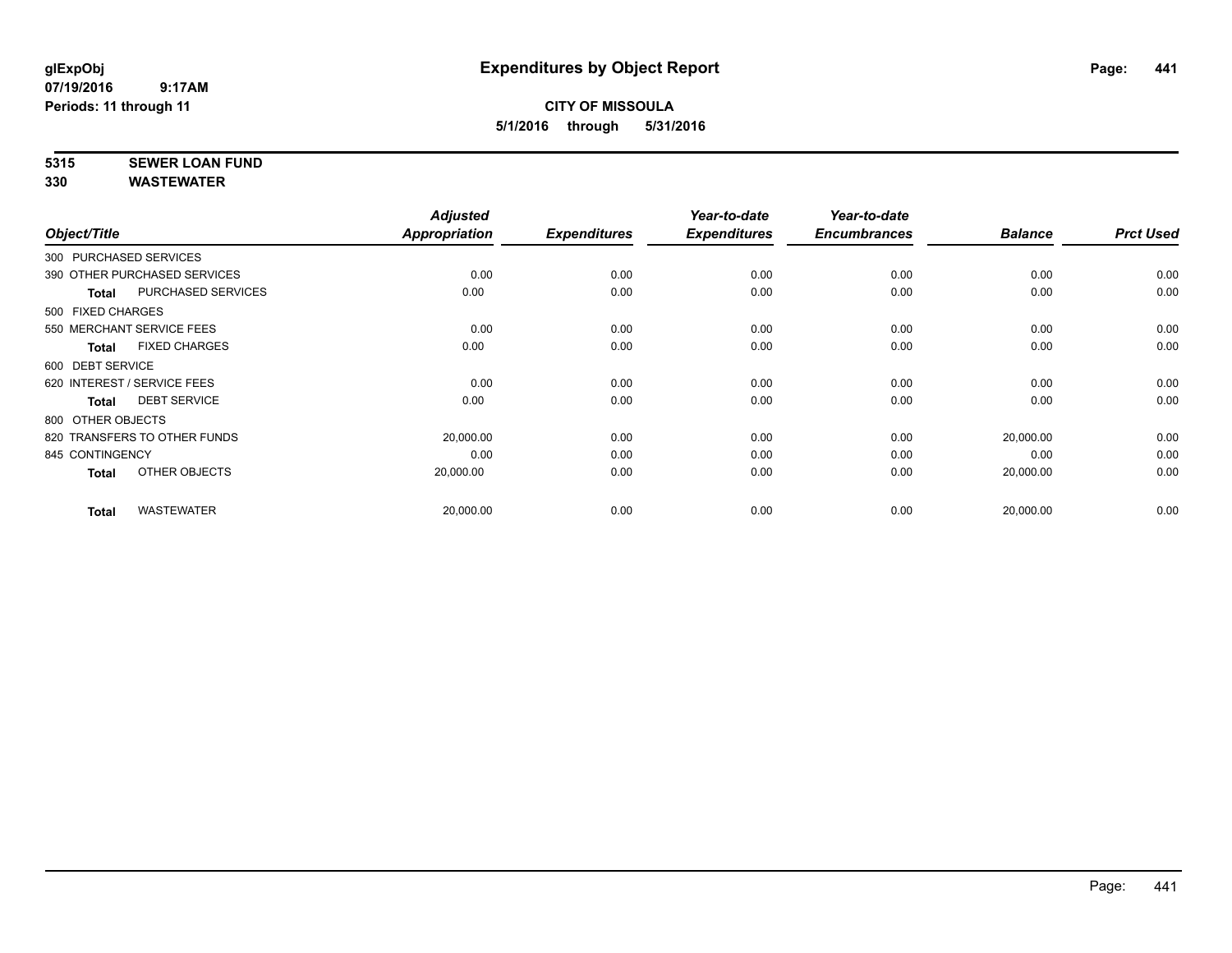### **5315 SEWER LOAN FUND**

| Object/Title           |                              | <b>Adjusted</b><br>Appropriation | <b>Expenditures</b> | Year-to-date<br><b>Expenditures</b> | Year-to-date<br><b>Encumbrances</b> | <b>Balance</b> | <b>Prct Used</b> |
|------------------------|------------------------------|----------------------------------|---------------------|-------------------------------------|-------------------------------------|----------------|------------------|
| 300 PURCHASED SERVICES |                              |                                  |                     |                                     |                                     |                |                  |
|                        | 390 OTHER PURCHASED SERVICES | 0.00                             | 0.00                | 0.00                                | 0.00                                | 0.00           | 0.00             |
| <b>Total</b>           | <b>PURCHASED SERVICES</b>    | 0.00                             | 0.00                | 0.00                                | 0.00                                | 0.00           | 0.00             |
| 500 FIXED CHARGES      |                              |                                  |                     |                                     |                                     |                |                  |
|                        | 550 MERCHANT SERVICE FEES    | 0.00                             | 0.00                | 0.00                                | 0.00                                | 0.00           | 0.00             |
| <b>Total</b>           | <b>FIXED CHARGES</b>         | 0.00                             | 0.00                | 0.00                                | 0.00                                | 0.00           | 0.00             |
| 600 DEBT SERVICE       |                              |                                  |                     |                                     |                                     |                |                  |
|                        | 620 INTEREST / SERVICE FEES  | 0.00                             | 0.00                | 0.00                                | 0.00                                | 0.00           | 0.00             |
| <b>Total</b>           | <b>DEBT SERVICE</b>          | 0.00                             | 0.00                | 0.00                                | 0.00                                | 0.00           | 0.00             |
| 800 OTHER OBJECTS      |                              |                                  |                     |                                     |                                     |                |                  |
|                        | 820 TRANSFERS TO OTHER FUNDS | 20,000.00                        | 0.00                | 0.00                                | 0.00                                | 20,000.00      | 0.00             |
| 845 CONTINGENCY        |                              | 0.00                             | 0.00                | 0.00                                | 0.00                                | 0.00           | 0.00             |
| Total                  | OTHER OBJECTS                | 20,000.00                        | 0.00                | 0.00                                | 0.00                                | 20,000.00      | 0.00             |
| <b>Total</b>           | <b>SEWER LOAN FUND</b>       | 20,000.00                        | 0.00                | 0.00                                | 0.00                                | 20,000.00      | 0.00             |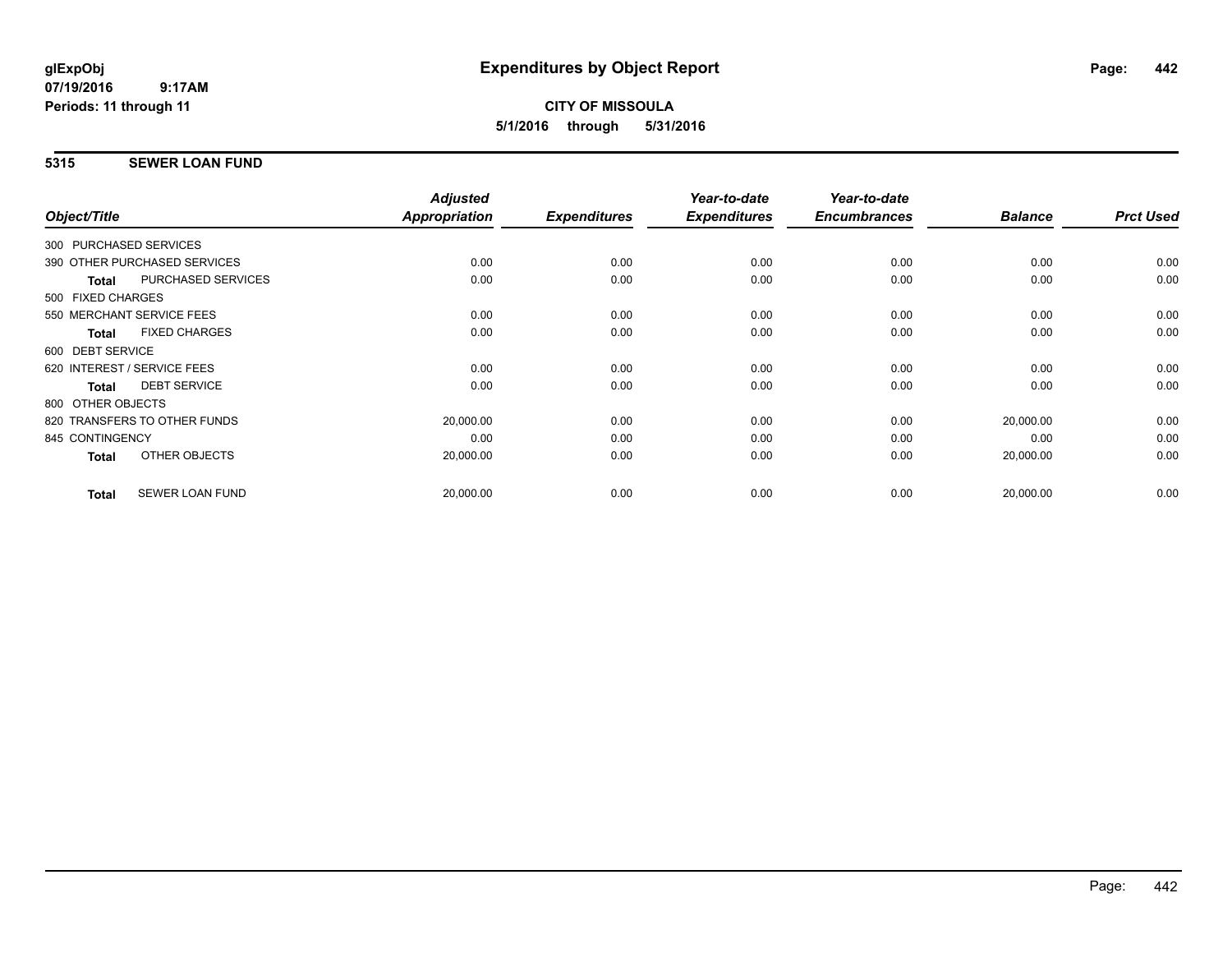### **5320 SEWER REPLACEMENT & DEPRECIATION FUND**

|                              |                       | <b>Adjusted</b>      |                     | Year-to-date        | Year-to-date        |                |                  |
|------------------------------|-----------------------|----------------------|---------------------|---------------------|---------------------|----------------|------------------|
| Object/Title                 |                       | <b>Appropriation</b> | <b>Expenditures</b> | <b>Expenditures</b> | <b>Encumbrances</b> | <b>Balance</b> | <b>Prct Used</b> |
| 300 PURCHASED SERVICES       |                       |                      |                     |                     |                     |                |                  |
| 350 PROFESSIONAL SERVICES    |                       | 0.00                 | 245,879.03          | 378,697.29          | 0.00                | -378,697.29    | 0.00             |
| 360 REPAIR & MAINTENANCE     |                       | 424,000.00           | 16.076.08           | 205.390.17          | 0.00                | 218.609.83     | 48.44            |
| <b>Total</b>                 | PURCHASED SERVICES    | 424,000.00           | 261,955.11          | 584,087.46          | 0.00                | $-160,087.46$  | 137.76           |
| 500 FIXED CHARGES            |                       |                      |                     |                     |                     |                |                  |
| 550 MERCHANT SERVICE FEES    |                       | 0.00                 | 0.00                | 0.00                | 0.00                | 0.00           | 0.00             |
| <b>Total</b>                 | <b>FIXED CHARGES</b>  | 0.00                 | 0.00                | 0.00                | 0.00                | 0.00           | 0.00             |
| 600 DEBT SERVICE             |                       |                      |                     |                     |                     |                |                  |
| 610 PRINCIPAL                |                       | 83,015.00            | 0.00                | 69,581.10           | 0.00                | 13.433.90      | 83.82            |
| 620 INTEREST / SERVICE FEES  |                       | 6,363.00             | 0.00                | 5,824.64            | 0.00                | 538.36         | 91.54            |
| Total                        | <b>DEBT SERVICE</b>   | 89,378.00            | 0.00                | 75,405.74           | 0.00                | 13,972.26      | 84.37            |
| 800 OTHER OBJECTS            |                       |                      |                     |                     |                     |                |                  |
| 820 TRANSFERS TO OTHER FUNDS |                       | 0.00                 | 0.00                | 0.00                | 0.00                | 0.00           | 0.00             |
| 830 DEPRECIATION             |                       | 0.00                 | 0.00                | 0.00                | 0.00                | 0.00           | 0.00             |
| <b>Total</b>                 | OTHER OBJECTS         | 0.00                 | 0.00                | 0.00                | 0.00                | 0.00           | 0.00             |
| 900 CAPITAL OUTLAY           |                       |                      |                     |                     |                     |                |                  |
| 900 CAPITAL OUTLAY           |                       | 0.00                 | 0.00                | 0.00                | 0.00                | 0.00           | 0.00             |
| 910 LAND                     |                       | 0.00                 | 0.00                | 0.00                | 0.00                | 0.00           | 0.00             |
| 930 IMPROVEMENTS             |                       | 0.00                 | 0.00                | 58,660.30           | 0.00                | $-58,660.30$   | 0.00             |
| 940 MACHINERY & EQUIPMENT    |                       | 100,000.00           | 0.00                | 9,590.70            | 0.00                | 90,409.30      | 9.59             |
| <b>Total</b>                 | <b>CAPITAL OUTLAY</b> | 100,000.00           | 0.00                | 68,251.00           | 0.00                | 31,749.00      | 68.25            |
| <b>Total</b>                 | <b>WASTEWATER</b>     | 613,378.00           | 261,955.11          | 727,744.20          | 0.00                | $-114,366.20$  | 118.65           |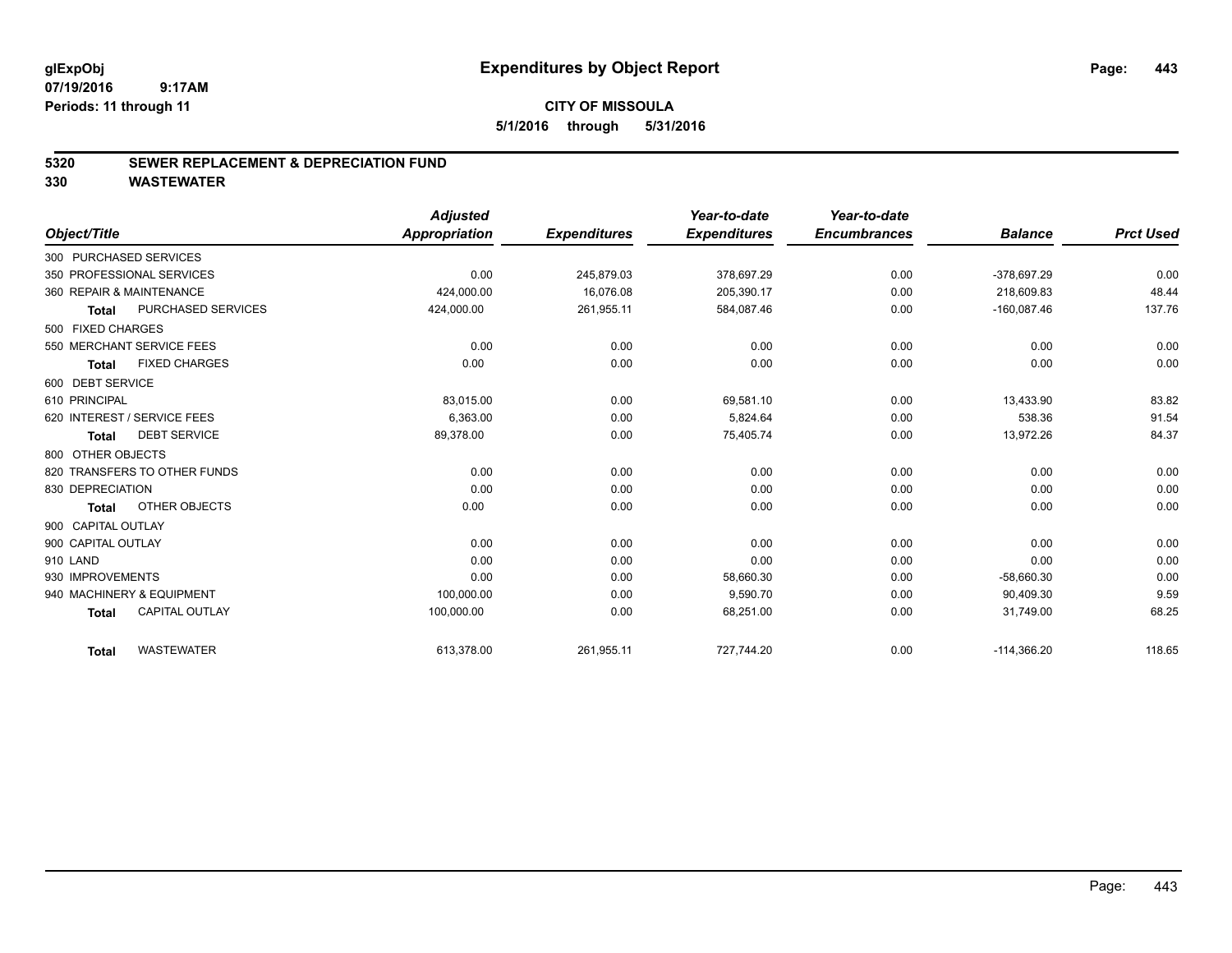# **CITY OF MISSOULA 5/1/2016 through 5/31/2016**

# **5320 SEWER REPLACEMENT & DEPRECIATION FUND**

|                        |                                  | <b>Adjusted</b>      |                     | Year-to-date        | Year-to-date        |                |                  |
|------------------------|----------------------------------|----------------------|---------------------|---------------------|---------------------|----------------|------------------|
| Object/Title           |                                  | <b>Appropriation</b> | <b>Expenditures</b> | <b>Expenditures</b> | <b>Encumbrances</b> | <b>Balance</b> | <b>Prct Used</b> |
| 300 PURCHASED SERVICES |                                  |                      |                     |                     |                     |                |                  |
|                        | 350 PROFESSIONAL SERVICES        | 0.00                 | 245,879.03          | 378,697.29          | 0.00                | $-378,697.29$  | 0.00             |
|                        | 360 REPAIR & MAINTENANCE         | 424,000.00           | 16,076.08           | 205,390.17          | 0.00                | 218.609.83     | 48.44            |
| <b>Total</b>           | <b>PURCHASED SERVICES</b>        | 424,000.00           | 261,955.11          | 584,087.46          | 0.00                | $-160,087.46$  | 137.76           |
| 500 FIXED CHARGES      |                                  |                      |                     |                     |                     |                |                  |
|                        | 550 MERCHANT SERVICE FEES        | 0.00                 | 0.00                | 0.00                | 0.00                | 0.00           | 0.00             |
| <b>Total</b>           | <b>FIXED CHARGES</b>             | 0.00                 | 0.00                | 0.00                | 0.00                | 0.00           | 0.00             |
| 600 DEBT SERVICE       |                                  |                      |                     |                     |                     |                |                  |
| 610 PRINCIPAL          |                                  | 83,015.00            | 0.00                | 69,581.10           | 0.00                | 13,433.90      | 83.82            |
|                        | 620 INTEREST / SERVICE FEES      | 6,363.00             | 0.00                | 5,824.64            | 0.00                | 538.36         | 91.54            |
| <b>Total</b>           | <b>DEBT SERVICE</b>              | 89,378.00            | 0.00                | 75,405.74           | 0.00                | 13,972.26      | 84.37            |
| 800 OTHER OBJECTS      |                                  |                      |                     |                     |                     |                |                  |
|                        | 820 TRANSFERS TO OTHER FUNDS     | 0.00                 | 0.00                | 0.00                | 0.00                | 0.00           | 0.00             |
| 830 DEPRECIATION       |                                  | 0.00                 | 0.00                | 0.00                | 0.00                | 0.00           | 0.00             |
| <b>Total</b>           | OTHER OBJECTS                    | 0.00                 | 0.00                | 0.00                | 0.00                | 0.00           | 0.00             |
| 900 CAPITAL OUTLAY     |                                  |                      |                     |                     |                     |                |                  |
| 900 CAPITAL OUTLAY     |                                  | 0.00                 | 0.00                | 0.00                | 0.00                | 0.00           | 0.00             |
| 910 LAND               |                                  | 0.00                 | 0.00                | 0.00                | 0.00                | 0.00           | 0.00             |
| 930 IMPROVEMENTS       |                                  | 0.00                 | 0.00                | 58,660.30           | 0.00                | $-58,660.30$   | 0.00             |
|                        | 940 MACHINERY & EQUIPMENT        | 100,000.00           | 0.00                | 9,590.70            | 0.00                | 90,409.30      | 9.59             |
| <b>Total</b>           | <b>CAPITAL OUTLAY</b>            | 100,000.00           | 0.00                | 68,251.00           | 0.00                | 31,749.00      | 68.25            |
| <b>Total</b>           | SEWER REPLACEMENT & DEPRECIATION | 613,378.00           | 261,955.11          | 727,744.20          | 0.00                | $-114,366.20$  | 118.65           |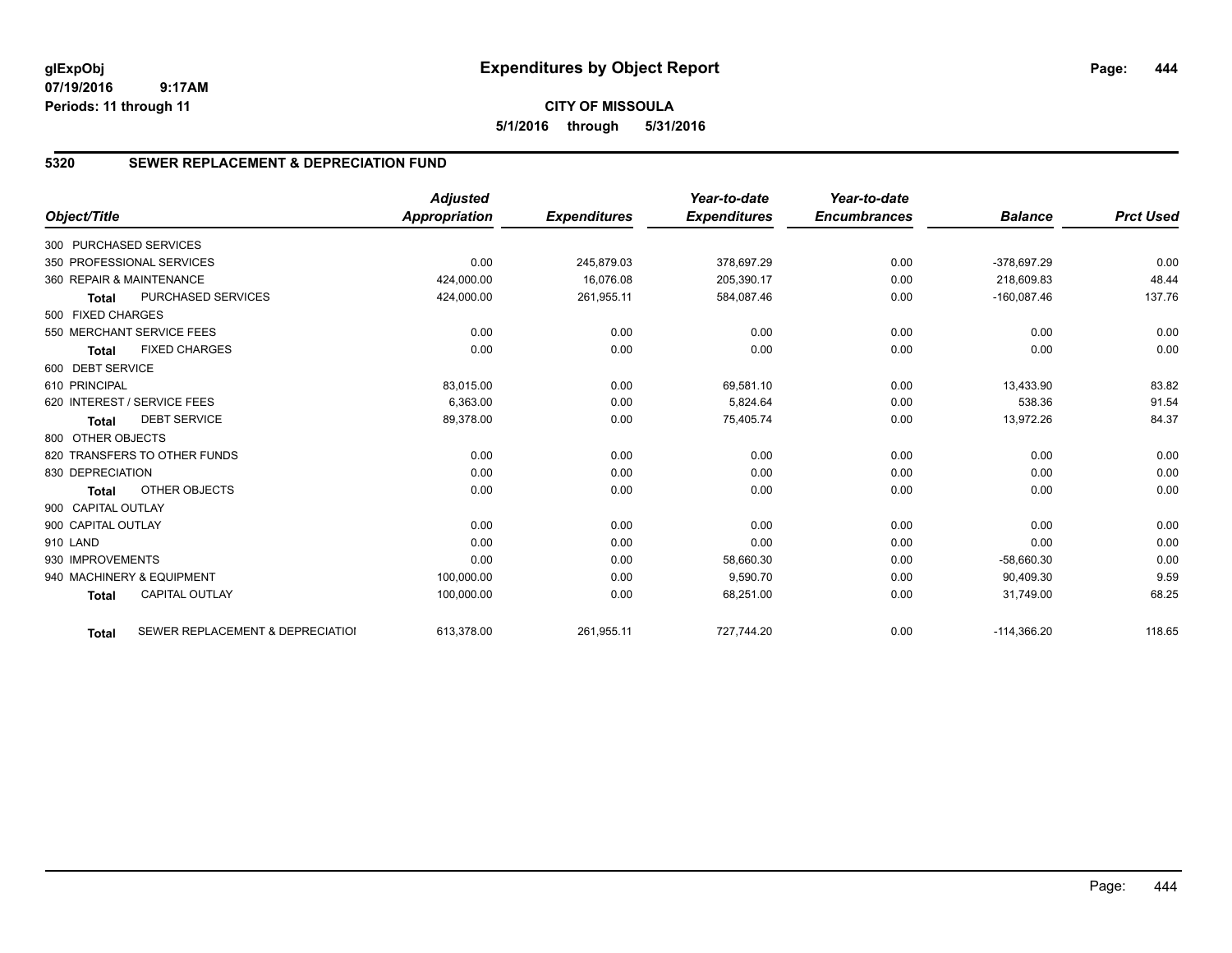#### **5325 SEWER DEVELOPMENT FEE FUND**

|                    |                              | <b>Adjusted</b>      |                     | Year-to-date        | Year-to-date        |                |                  |
|--------------------|------------------------------|----------------------|---------------------|---------------------|---------------------|----------------|------------------|
| Object/Title       |                              | <b>Appropriation</b> | <b>Expenditures</b> | <b>Expenditures</b> | <b>Encumbrances</b> | <b>Balance</b> | <b>Prct Used</b> |
|                    | 300 PURCHASED SERVICES       |                      |                     |                     |                     |                |                  |
|                    | 350 PROFESSIONAL SERVICES    | 0.00                 | 0.00                | 26,468.87           | 0.00                | $-26,468.87$   | 0.00             |
|                    | 360 REPAIR & MAINTENANCE     | 0.00                 | 0.00                | 0.00                | 0.00                | 0.00           | 0.00             |
| Total              | PURCHASED SERVICES           | 0.00                 | 0.00                | 26,468.87           | 0.00                | $-26,468.87$   | 0.00             |
| 500 FIXED CHARGES  |                              |                      |                     |                     |                     |                |                  |
|                    | 550 MERCHANT SERVICE FEES    | 0.00                 | 0.00                | 0.00                | 0.00                | 0.00           | 0.00             |
| <b>Total</b>       | <b>FIXED CHARGES</b>         | 0.00                 | 0.00                | 0.00                | 0.00                | 0.00           | 0.00             |
| 600 DEBT SERVICE   |                              |                      |                     |                     |                     |                |                  |
| 610 PRINCIPAL      |                              | 0.00                 | 0.00                | 0.00                | 0.00                | 0.00           | 0.00             |
|                    | 620 INTEREST / SERVICE FEES  | 0.00                 | 0.00                | 0.00                | 0.00                | 0.00           | 0.00             |
| <b>Total</b>       | <b>DEBT SERVICE</b>          | 0.00                 | 0.00                | 0.00                | 0.00                | 0.00           | 0.00             |
| 800 OTHER OBJECTS  |                              |                      |                     |                     |                     |                |                  |
|                    | 820 TRANSFERS TO OTHER FUNDS | 0.00                 | 0.00                | 0.00                | 0.00                | 0.00           | 0.00             |
| Total              | OTHER OBJECTS                | 0.00                 | 0.00                | 0.00                | 0.00                | 0.00           | 0.00             |
| 900 CAPITAL OUTLAY |                              |                      |                     |                     |                     |                |                  |
| 900 CAPITAL OUTLAY |                              | 0.00                 | 0.00                | 0.00                | 0.00                | 0.00           | 0.00             |
| 910 LAND           |                              | 0.00                 | 0.00                | 0.00                | 0.00                | 0.00           | 0.00             |
| 920 BUILDINGS      |                              | 0.00                 | 0.00                | 0.00                | 0.00                | 0.00           | 0.00             |
| 930 IMPROVEMENTS   |                              | 247,118.00           | 8,583.37            | 182,649.33          | 0.00                | 64,468.67      | 73.91            |
| <b>Total</b>       | <b>CAPITAL OUTLAY</b>        | 247,118.00           | 8,583.37            | 182,649.33          | 0.00                | 64,468.67      | 73.91            |
| <b>Total</b>       | <b>WASTEWATER</b>            | 247,118.00           | 8,583.37            | 209,118.20          | 0.00                | 37,999.80      | 84.62            |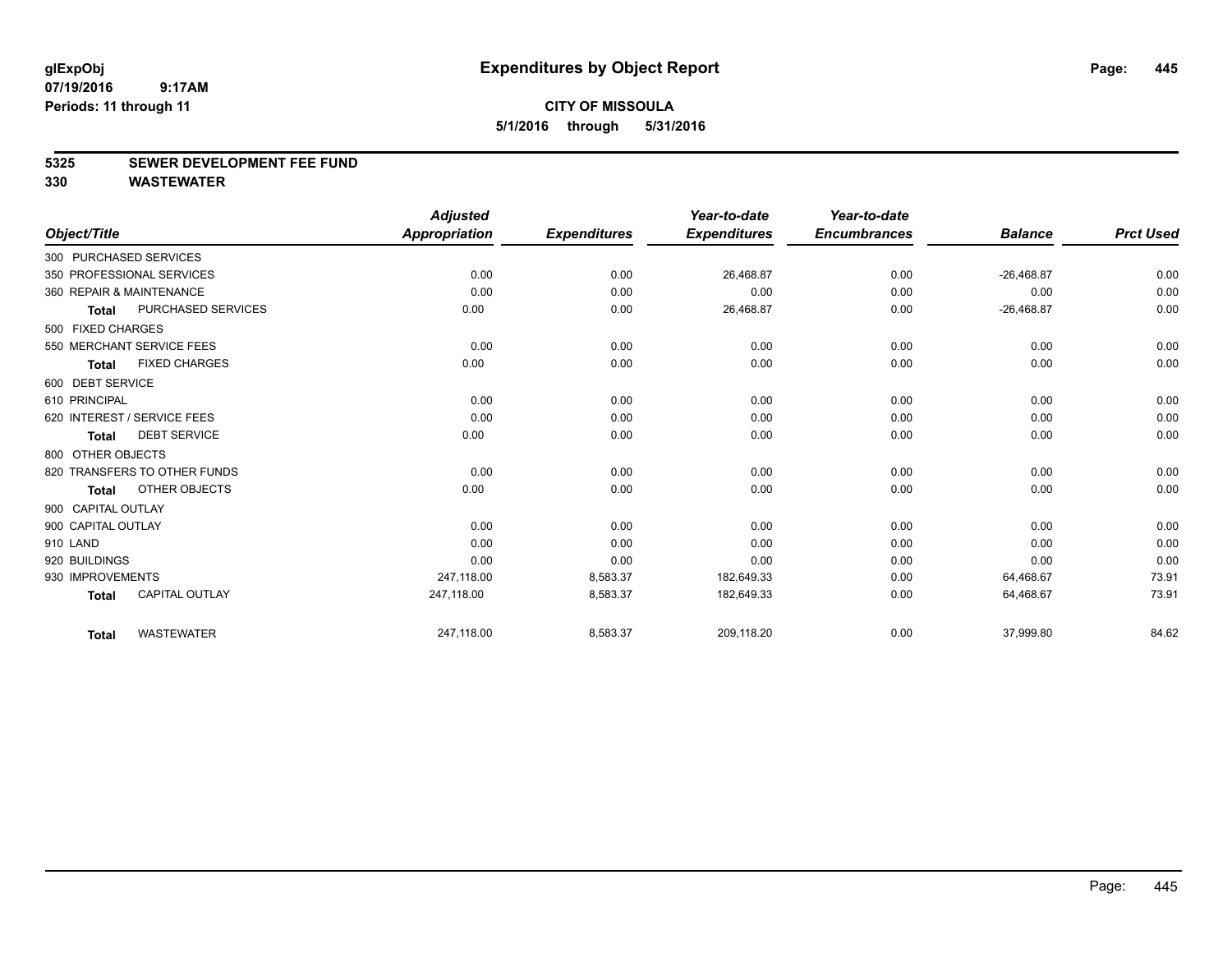# **CITY OF MISSOULA 5/1/2016 through 5/31/2016**

### **5325 SEWER DEVELOPMENT FEE FUND**

|                        |                              | <b>Adjusted</b>      |                     | Year-to-date        | Year-to-date        |                |                  |
|------------------------|------------------------------|----------------------|---------------------|---------------------|---------------------|----------------|------------------|
| Object/Title           |                              | <b>Appropriation</b> | <b>Expenditures</b> | <b>Expenditures</b> | <b>Encumbrances</b> | <b>Balance</b> | <b>Prct Used</b> |
| 300 PURCHASED SERVICES |                              |                      |                     |                     |                     |                |                  |
|                        | 350 PROFESSIONAL SERVICES    | 0.00                 | 0.00                | 26,468.87           | 0.00                | $-26,468.87$   | 0.00             |
|                        | 360 REPAIR & MAINTENANCE     | 0.00                 | 0.00                | 0.00                | 0.00                | 0.00           | 0.00             |
| <b>Total</b>           | <b>PURCHASED SERVICES</b>    | 0.00                 | 0.00                | 26,468.87           | 0.00                | $-26,468.87$   | 0.00             |
| 500 FIXED CHARGES      |                              |                      |                     |                     |                     |                |                  |
|                        | 550 MERCHANT SERVICE FEES    | 0.00                 | 0.00                | 0.00                | 0.00                | 0.00           | 0.00             |
| <b>Total</b>           | <b>FIXED CHARGES</b>         | 0.00                 | 0.00                | 0.00                | 0.00                | 0.00           | 0.00             |
| 600 DEBT SERVICE       |                              |                      |                     |                     |                     |                |                  |
| 610 PRINCIPAL          |                              | 0.00                 | 0.00                | 0.00                | 0.00                | 0.00           | 0.00             |
|                        | 620 INTEREST / SERVICE FEES  | 0.00                 | 0.00                | 0.00                | 0.00                | 0.00           | 0.00             |
| <b>Total</b>           | <b>DEBT SERVICE</b>          | 0.00                 | 0.00                | 0.00                | 0.00                | 0.00           | 0.00             |
| 800 OTHER OBJECTS      |                              |                      |                     |                     |                     |                |                  |
|                        | 820 TRANSFERS TO OTHER FUNDS | 0.00                 | 0.00                | 0.00                | 0.00                | 0.00           | 0.00             |
| <b>Total</b>           | OTHER OBJECTS                | 0.00                 | 0.00                | 0.00                | 0.00                | 0.00           | 0.00             |
| 900 CAPITAL OUTLAY     |                              |                      |                     |                     |                     |                |                  |
| 900 CAPITAL OUTLAY     |                              | 0.00                 | 0.00                | 0.00                | 0.00                | 0.00           | 0.00             |
| 910 LAND               |                              | 0.00                 | 0.00                | 0.00                | 0.00                | 0.00           | 0.00             |
| 920 BUILDINGS          |                              | 0.00                 | 0.00                | 0.00                | 0.00                | 0.00           | 0.00             |
| 930 IMPROVEMENTS       |                              | 247.118.00           | 8,583.37            | 182,649.33          | 0.00                | 64,468.67      | 73.91            |
| <b>Total</b>           | <b>CAPITAL OUTLAY</b>        | 247,118.00           | 8,583.37            | 182,649.33          | 0.00                | 64,468.67      | 73.91            |
| Total                  | SEWER DEVELOPMENT FEE FUND   | 247,118.00           | 8,583.37            | 209,118.20          | 0.00                | 37,999.80      | 84.62            |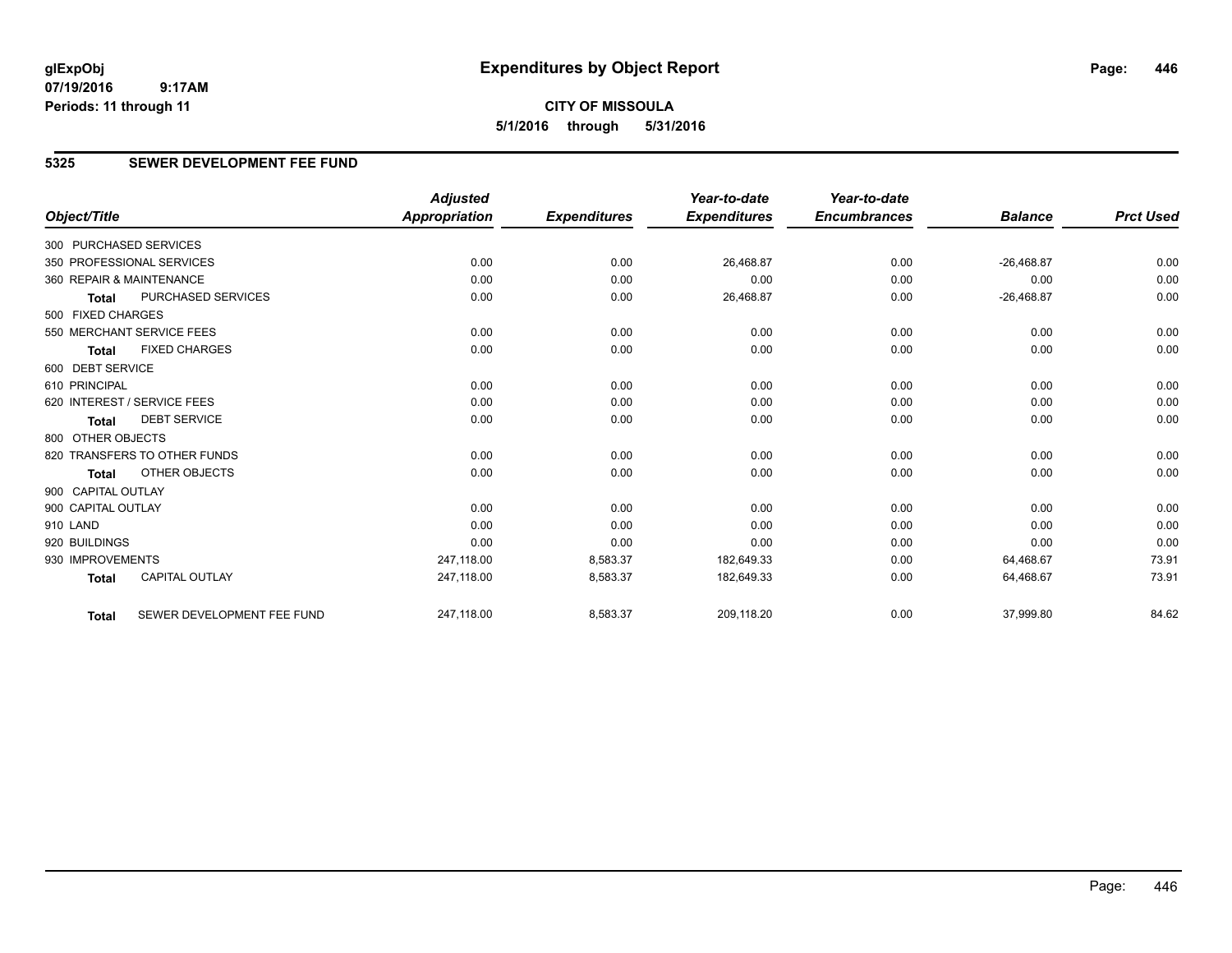**5340 SEWER CONSTRUCTION FUND**

|                    |                              | <b>Adjusted</b>      |                     | Year-to-date        | Year-to-date        |                |                  |
|--------------------|------------------------------|----------------------|---------------------|---------------------|---------------------|----------------|------------------|
| Object/Title       |                              | <b>Appropriation</b> | <b>Expenditures</b> | <b>Expenditures</b> | <b>Encumbrances</b> | <b>Balance</b> | <b>Prct Used</b> |
|                    | 300 PURCHASED SERVICES       |                      |                     |                     |                     |                |                  |
|                    | 350 PROFESSIONAL SERVICES    | 0.00                 | 0.00                | 0.00                | 0.00                | 0.00           | 0.00             |
|                    | 360 REPAIR & MAINTENANCE     | 0.00                 | 1,106.00            | 1,106.00            | 0.00                | $-1,106.00$    | 0.00             |
| Total              | <b>PURCHASED SERVICES</b>    | 0.00                 | 1,106.00            | 1,106.00            | 0.00                | $-1,106.00$    | 0.00             |
| 500 FIXED CHARGES  |                              |                      |                     |                     |                     |                |                  |
|                    | 550 MERCHANT SERVICE FEES    | 0.00                 | 0.00                | 0.00                | 0.00                | 0.00           | 0.00             |
| Total              | <b>FIXED CHARGES</b>         | 0.00                 | 0.00                | 0.00                | 0.00                | 0.00           | 0.00             |
| 800 OTHER OBJECTS  |                              |                      |                     |                     |                     |                |                  |
|                    | 820 TRANSFERS TO OTHER FUNDS | 0.00                 | 0.00                | 62,238.00           | 0.00                | $-62,238.00$   | 0.00             |
| Total              | OTHER OBJECTS                | 0.00                 | 0.00                | 62,238.00           | 0.00                | $-62,238.00$   | 0.00             |
| 900 CAPITAL OUTLAY |                              |                      |                     |                     |                     |                |                  |
| 930 IMPROVEMENTS   |                              | 3,496,300.00         | 11,257.98           | 820,841.23          | 0.00                | 2,675,458.77   | 23.48            |
|                    | 940 MACHINERY & EQUIPMENT    | 0.00                 | 0.00                | 0.00                | 0.00                | 0.00           | 0.00             |
| Total              | <b>CAPITAL OUTLAY</b>        | 3,496,300.00         | 11,257.98           | 820,841.23          | 0.00                | 2,675,458.77   | 23.48            |
| <b>Total</b>       | <b>WASTEWATER</b>            | 3,496,300.00         | 12,363.98           | 884,185.23          | 0.00                | 2,612,114.77   | 25.29            |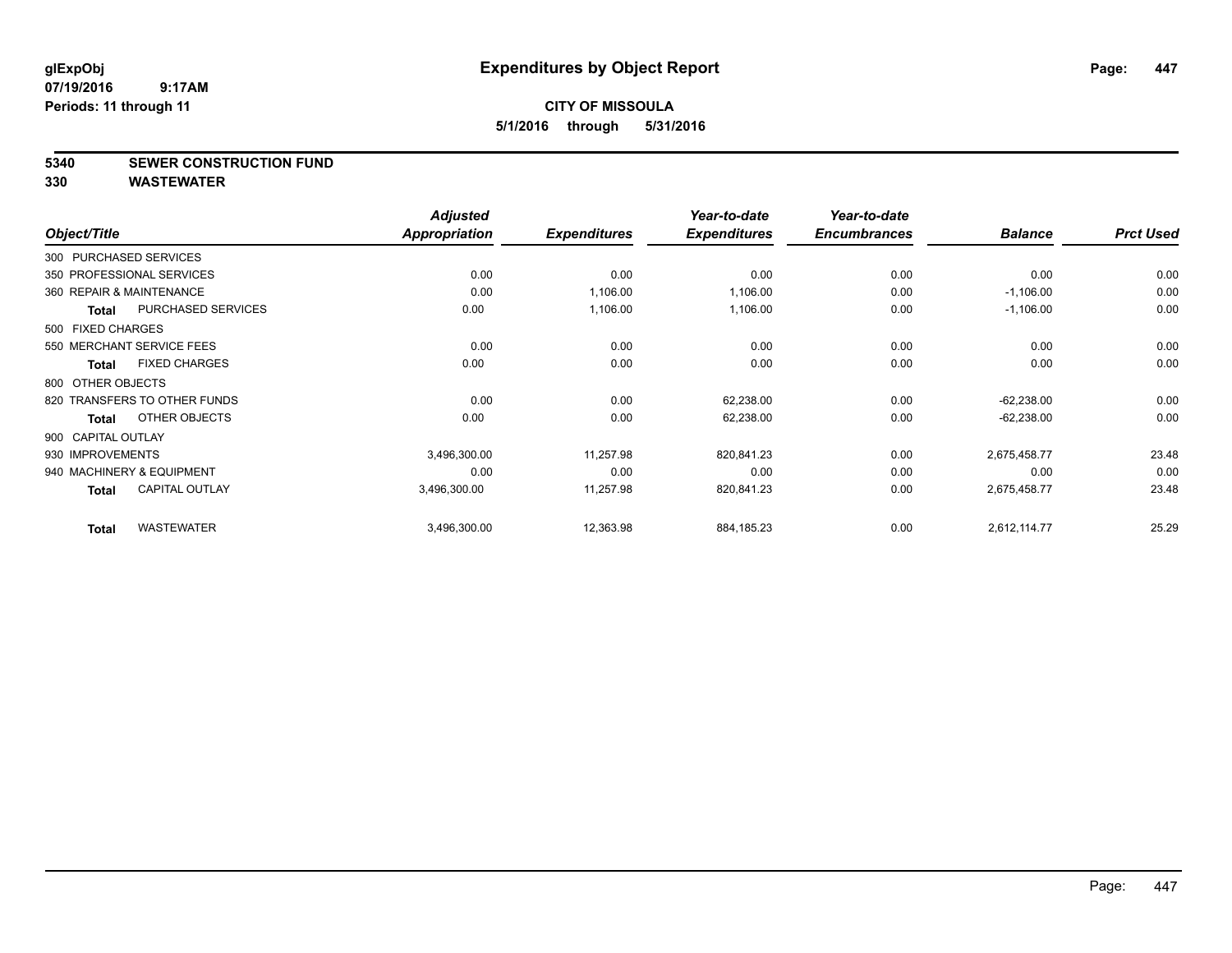#### **5340 SEWER CONSTRUCTION FUND**

**390 NON-DEPARTMENTAL**

| Object/Title       |                       | <b>Adjusted</b><br>Appropriation | <b>Expenditures</b> | Year-to-date<br><b>Expenditures</b> | Year-to-date<br><b>Encumbrances</b> | <b>Balance</b> | <b>Prct Used</b> |
|--------------------|-----------------------|----------------------------------|---------------------|-------------------------------------|-------------------------------------|----------------|------------------|
| 900 CAPITAL OUTLAY |                       |                                  |                     |                                     |                                     |                |                  |
| 930 IMPROVEMENTS   |                       | 0.00                             | 595.49              | 1,422.19                            | 0.00                                | $-1,422.19$    | 0.00             |
| <b>Total</b>       | <b>CAPITAL OUTLAY</b> | 0.00                             | 595.49              | 1.422.19                            | 0.00                                | $-1.422.19$    | 0.00             |
| Total              | NON-DEPARTMENTAL      | 0.00                             | 595.49              | 1.422.19                            | 0.00                                | $-1.422.19$    | 0.00             |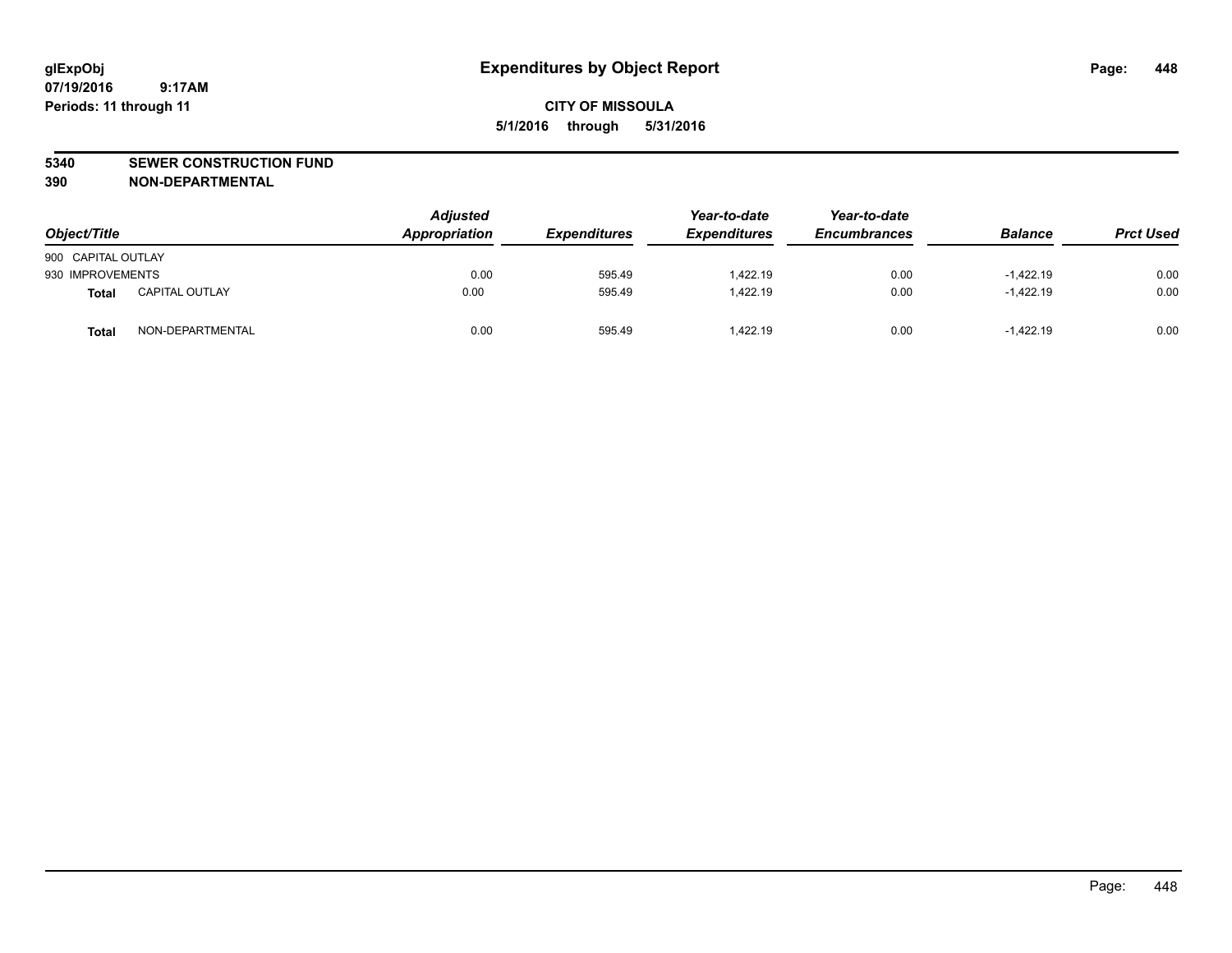**CITY OF MISSOULA 5/1/2016 through 5/31/2016**

### **5340 SEWER CONSTRUCTION FUND**

|                        |                              | <b>Adjusted</b>      |                     | Year-to-date        | Year-to-date        |                |                  |
|------------------------|------------------------------|----------------------|---------------------|---------------------|---------------------|----------------|------------------|
| Object/Title           |                              | <b>Appropriation</b> | <b>Expenditures</b> | <b>Expenditures</b> | <b>Encumbrances</b> | <b>Balance</b> | <b>Prct Used</b> |
| 300 PURCHASED SERVICES |                              |                      |                     |                     |                     |                |                  |
|                        | 350 PROFESSIONAL SERVICES    | 0.00                 | 0.00                | 0.00                | 0.00                | 0.00           | 0.00             |
|                        | 360 REPAIR & MAINTENANCE     | 0.00                 | 1,106.00            | 1,106.00            | 0.00                | $-1,106.00$    | 0.00             |
| <b>Total</b>           | <b>PURCHASED SERVICES</b>    | 0.00                 | 1,106.00            | 1,106.00            | 0.00                | $-1,106.00$    | 0.00             |
| 500 FIXED CHARGES      |                              |                      |                     |                     |                     |                |                  |
|                        | 550 MERCHANT SERVICE FEES    | 0.00                 | 0.00                | 0.00                | 0.00                | 0.00           | 0.00             |
| <b>Total</b>           | <b>FIXED CHARGES</b>         | 0.00                 | 0.00                | 0.00                | 0.00                | 0.00           | 0.00             |
| 800 OTHER OBJECTS      |                              |                      |                     |                     |                     |                |                  |
|                        | 820 TRANSFERS TO OTHER FUNDS | 0.00                 | 0.00                | 62,238.00           | 0.00                | $-62,238.00$   | 0.00             |
| Total                  | OTHER OBJECTS                | 0.00                 | 0.00                | 62,238.00           | 0.00                | $-62,238.00$   | 0.00             |
| 900 CAPITAL OUTLAY     |                              |                      |                     |                     |                     |                |                  |
| 930 IMPROVEMENTS       |                              | 3,496,300.00         | 11,853.47           | 822,263.42          | 0.00                | 2,674,036.58   | 23.52            |
|                        | 940 MACHINERY & EQUIPMENT    | 0.00                 | 0.00                | 0.00                | 0.00                | 0.00           | 0.00             |
| <b>Total</b>           | <b>CAPITAL OUTLAY</b>        | 3,496,300.00         | 11,853.47           | 822,263.42          | 0.00                | 2,674,036.58   | 23.52            |
| <b>Total</b>           | SEWER CONSTRUCTION FUND      | 3,496,300.00         | 12,959.47           | 885,607.42          | 0.00                | 2,610,692.58   | 25.33            |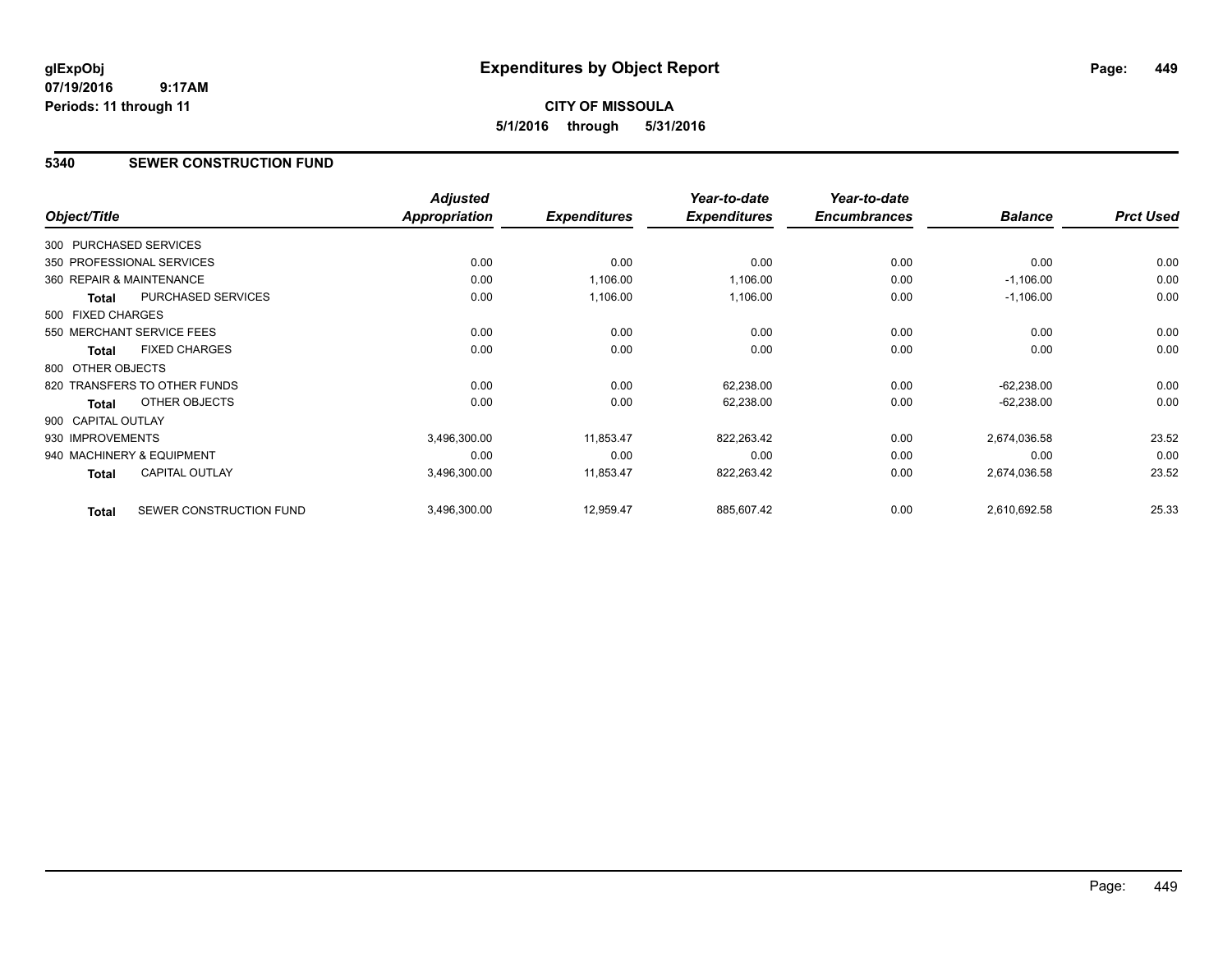### **CITY OF MISSOULA 5/1/2016 through 5/31/2016**

#### **5361 2001 SEWER REVENUE BONDS-DEBT SERVICE**

|                   |                             | <b>Adjusted</b> |                     | Year-to-date        | Year-to-date        |                |                  |
|-------------------|-----------------------------|-----------------|---------------------|---------------------|---------------------|----------------|------------------|
| Object/Title      |                             | Appropriation   | <b>Expenditures</b> | <b>Expenditures</b> | <b>Encumbrances</b> | <b>Balance</b> | <b>Prct Used</b> |
| 500 FIXED CHARGES |                             |                 |                     |                     |                     |                |                  |
|                   | 550 MERCHANT SERVICE FEES   | 0.00            | 0.00                | 0.00                | 0.00                | 0.00           | 0.00             |
| <b>Total</b>      | <b>FIXED CHARGES</b>        | 0.00            | 0.00                | 0.00                | 0.00                | 0.00           | 0.00             |
| 600 DEBT SERVICE  |                             |                 |                     |                     |                     |                |                  |
| 610 PRINCIPAL     |                             | 28,000.00       | 0.00                | 14,000.00           | 0.00                | 14,000.00      | 50.00            |
|                   | 620 INTEREST / SERVICE FEES | 3.040.00        | 0.00                | 1,590.00            | 0.00                | 1,450.00       | 52.30            |
| <b>Total</b>      | <b>DEBT SERVICE</b>         | 31.040.00       | 0.00                | 15,590.00           | 0.00                | 15,450.00      | 50.23            |
| <b>Total</b>      | <b>WASTEWATER</b>           | 31.040.00       | 0.00                | 15.590.00           | 0.00                | 15.450.00      | 50.23            |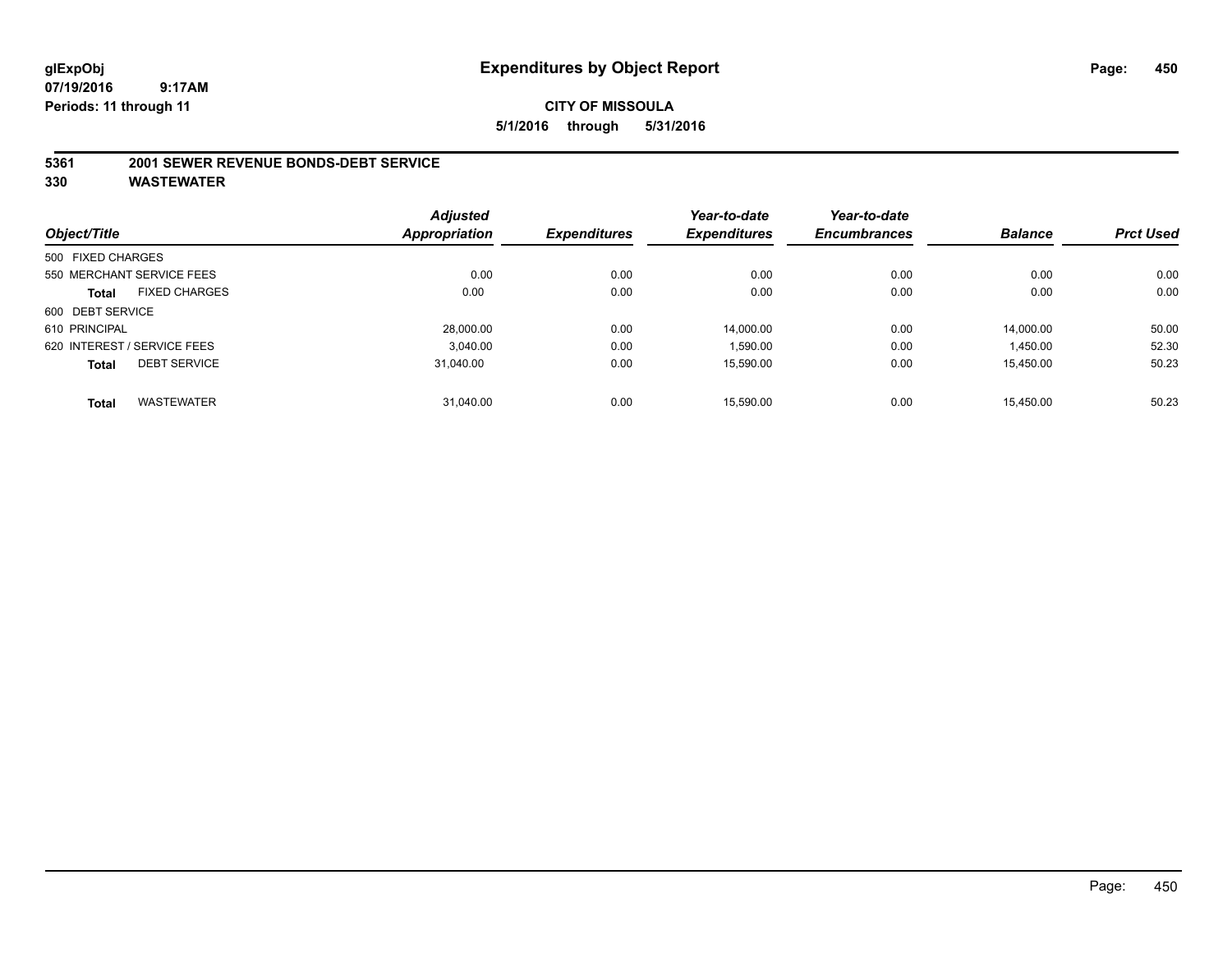# **CITY OF MISSOULA 5/1/2016 through 5/31/2016**

### **5361 2001 SEWER REVENUE BONDS-DEBT SERVICE**

| Object/Title      |                                  | <b>Adjusted</b><br><b>Appropriation</b> | <b>Expenditures</b> | Year-to-date<br><b>Expenditures</b> | Year-to-date<br><b>Encumbrances</b> | <b>Balance</b> | <b>Prct Used</b> |
|-------------------|----------------------------------|-----------------------------------------|---------------------|-------------------------------------|-------------------------------------|----------------|------------------|
| 500 FIXED CHARGES |                                  |                                         |                     |                                     |                                     |                |                  |
|                   | 550 MERCHANT SERVICE FEES        | 0.00                                    | 0.00                | 0.00                                | 0.00                                | 0.00           | 0.00             |
| <b>Total</b>      | <b>FIXED CHARGES</b>             | 0.00                                    | 0.00                | 0.00                                | 0.00                                | 0.00           | 0.00             |
| 600 DEBT SERVICE  |                                  |                                         |                     |                                     |                                     |                |                  |
| 610 PRINCIPAL     |                                  | 28,000.00                               | 0.00                | 14.000.00                           | 0.00                                | 14.000.00      | 50.00            |
|                   | 620 INTEREST / SERVICE FEES      | 3.040.00                                | 0.00                | 1.590.00                            | 0.00                                | 1.450.00       | 52.30            |
| <b>Total</b>      | <b>DEBT SERVICE</b>              | 31.040.00                               | 0.00                | 15.590.00                           | 0.00                                | 15.450.00      | 50.23            |
| <b>Total</b>      | 2001 SEWER REVENUE BONDS-DEBT SE | 31.040.00                               | 0.00                | 15.590.00                           | 0.00                                | 15.450.00      | 50.23            |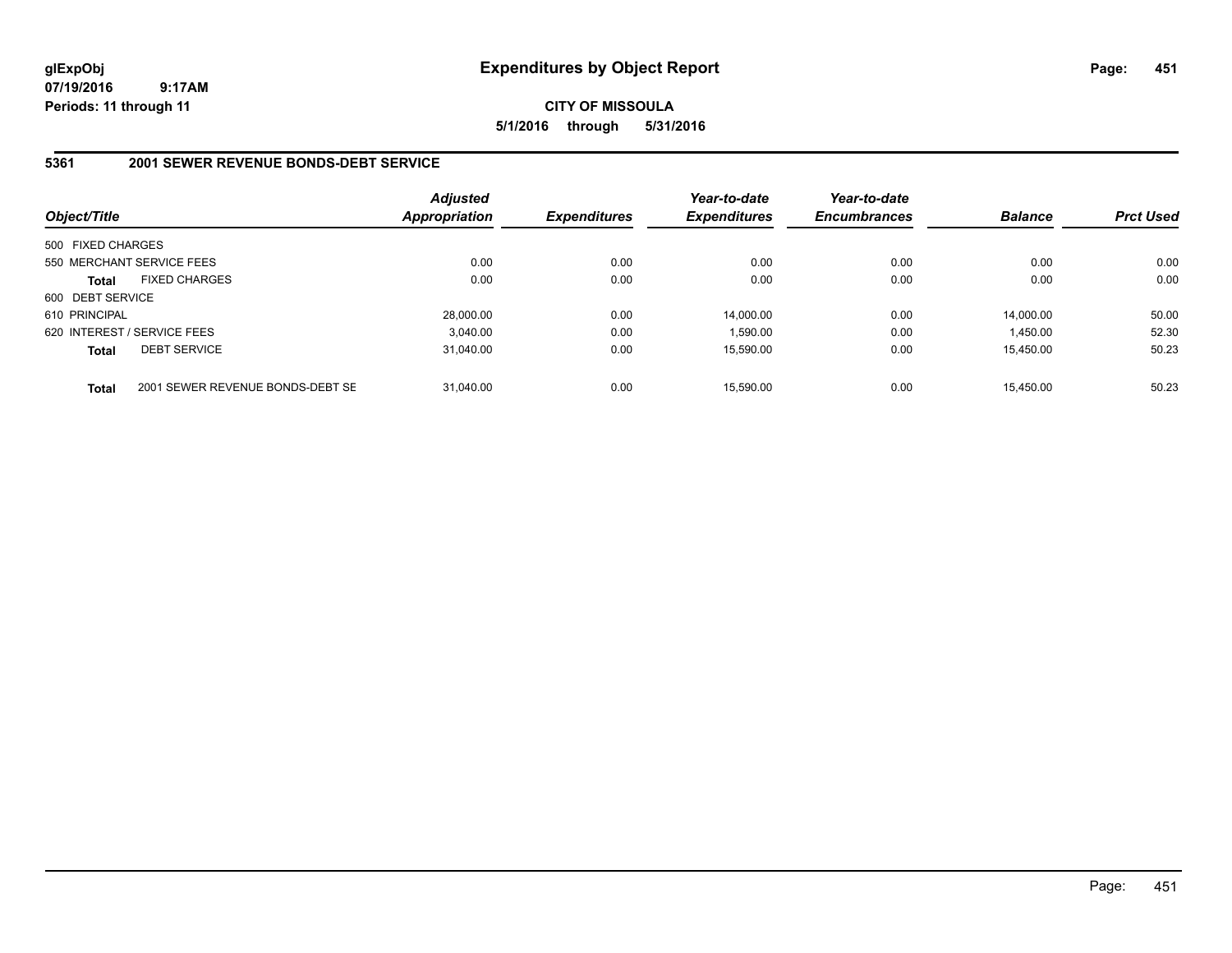### **5362 00 SEWER REVENUE BOND - SERIES B DEBT SE**

|                              |                      | <b>Adjusted</b>      |                     | Year-to-date        | Year-to-date        |                |                  |
|------------------------------|----------------------|----------------------|---------------------|---------------------|---------------------|----------------|------------------|
| Object/Title                 |                      | <b>Appropriation</b> | <b>Expenditures</b> | <b>Expenditures</b> | <b>Encumbrances</b> | <b>Balance</b> | <b>Prct Used</b> |
| 500 FIXED CHARGES            |                      |                      |                     |                     |                     |                |                  |
| 550 MERCHANT SERVICE FEES    |                      | 0.00                 | 0.00                | 0.00                | 0.00                | 0.00           | 0.00             |
| Total                        | <b>FIXED CHARGES</b> | 0.00                 | 0.00                | 0.00                | 0.00                | 0.00           | 0.00             |
| 600 DEBT SERVICE             |                      |                      |                     |                     |                     |                |                  |
| 610 PRINCIPAL                |                      | 44,000.00            | 0.00                | 22,000.00           | 0.00                | 22,000.00      | 50.00            |
| 620 INTEREST / SERVICE FEES  |                      | 4.360.00             | 0.00                | 2.290.00            | 0.00                | 2,070.00       | 52.52            |
| Total                        | <b>DEBT SERVICE</b>  | 48,360.00            | 0.00                | 24,290.00           | 0.00                | 24,070.00      | 50.23            |
| 800 OTHER OBJECTS            |                      |                      |                     |                     |                     |                |                  |
| 820 TRANSFERS TO OTHER FUNDS |                      | 0.00                 | 0.00                | 0.00                | 0.00                | 0.00           | 0.00             |
| <b>Total</b>                 | OTHER OBJECTS        | 0.00                 | 0.00                | 0.00                | 0.00                | 0.00           | 0.00             |
| <b>Total</b>                 | <b>WASTEWATER</b>    | 48,360.00            | 0.00                | 24.290.00           | 0.00                | 24.070.00      | 50.23            |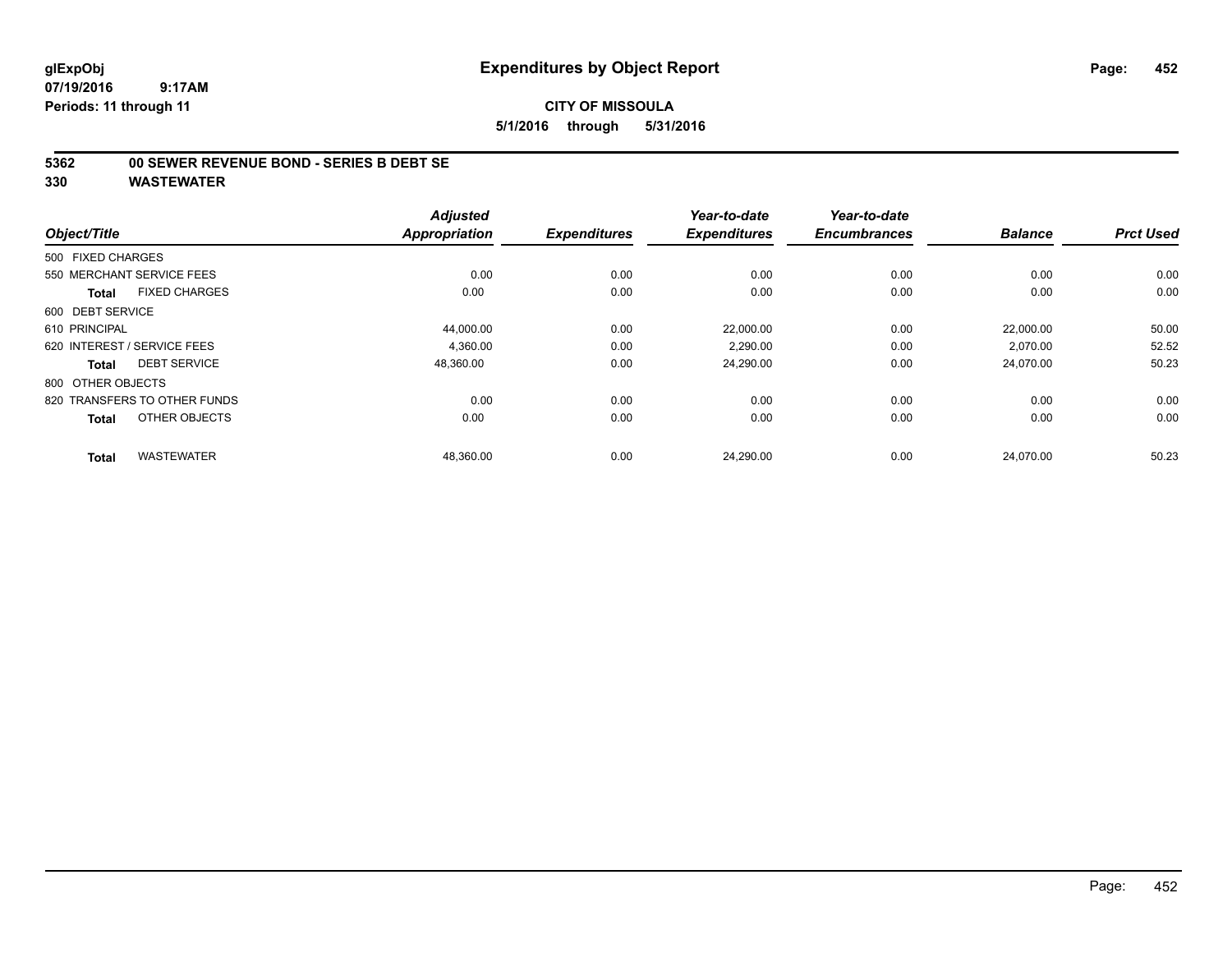# **CITY OF MISSOULA 5/1/2016 through 5/31/2016**

# **5362 00 SEWER REVENUE BOND - SERIES B DEBT SE**

|                   |                                    | <b>Adjusted</b> |                     | Year-to-date        | Year-to-date        |                |                  |
|-------------------|------------------------------------|-----------------|---------------------|---------------------|---------------------|----------------|------------------|
| Object/Title      |                                    | Appropriation   | <b>Expenditures</b> | <b>Expenditures</b> | <b>Encumbrances</b> | <b>Balance</b> | <b>Prct Used</b> |
| 500 FIXED CHARGES |                                    |                 |                     |                     |                     |                |                  |
|                   | 550 MERCHANT SERVICE FEES          | 0.00            | 0.00                | 0.00                | 0.00                | 0.00           | 0.00             |
| <b>Total</b>      | <b>FIXED CHARGES</b>               | 0.00            | 0.00                | 0.00                | 0.00                | 0.00           | 0.00             |
| 600 DEBT SERVICE  |                                    |                 |                     |                     |                     |                |                  |
| 610 PRINCIPAL     |                                    | 44,000.00       | 0.00                | 22.000.00           | 0.00                | 22,000.00      | 50.00            |
|                   | 620 INTEREST / SERVICE FEES        | 4.360.00        | 0.00                | 2,290.00            | 0.00                | 2.070.00       | 52.52            |
| <b>Total</b>      | <b>DEBT SERVICE</b>                | 48,360.00       | 0.00                | 24,290.00           | 0.00                | 24,070.00      | 50.23            |
| 800 OTHER OBJECTS |                                    |                 |                     |                     |                     |                |                  |
|                   | 820 TRANSFERS TO OTHER FUNDS       | 0.00            | 0.00                | 0.00                | 0.00                | 0.00           | 0.00             |
| Total             | OTHER OBJECTS                      | 0.00            | 0.00                | 0.00                | 0.00                | 0.00           | 0.00             |
| <b>Total</b>      | 00 SEWER REVENUE BOND - SERIES B L | 48.360.00       | 0.00                | 24,290.00           | 0.00                | 24.070.00      | 50.23            |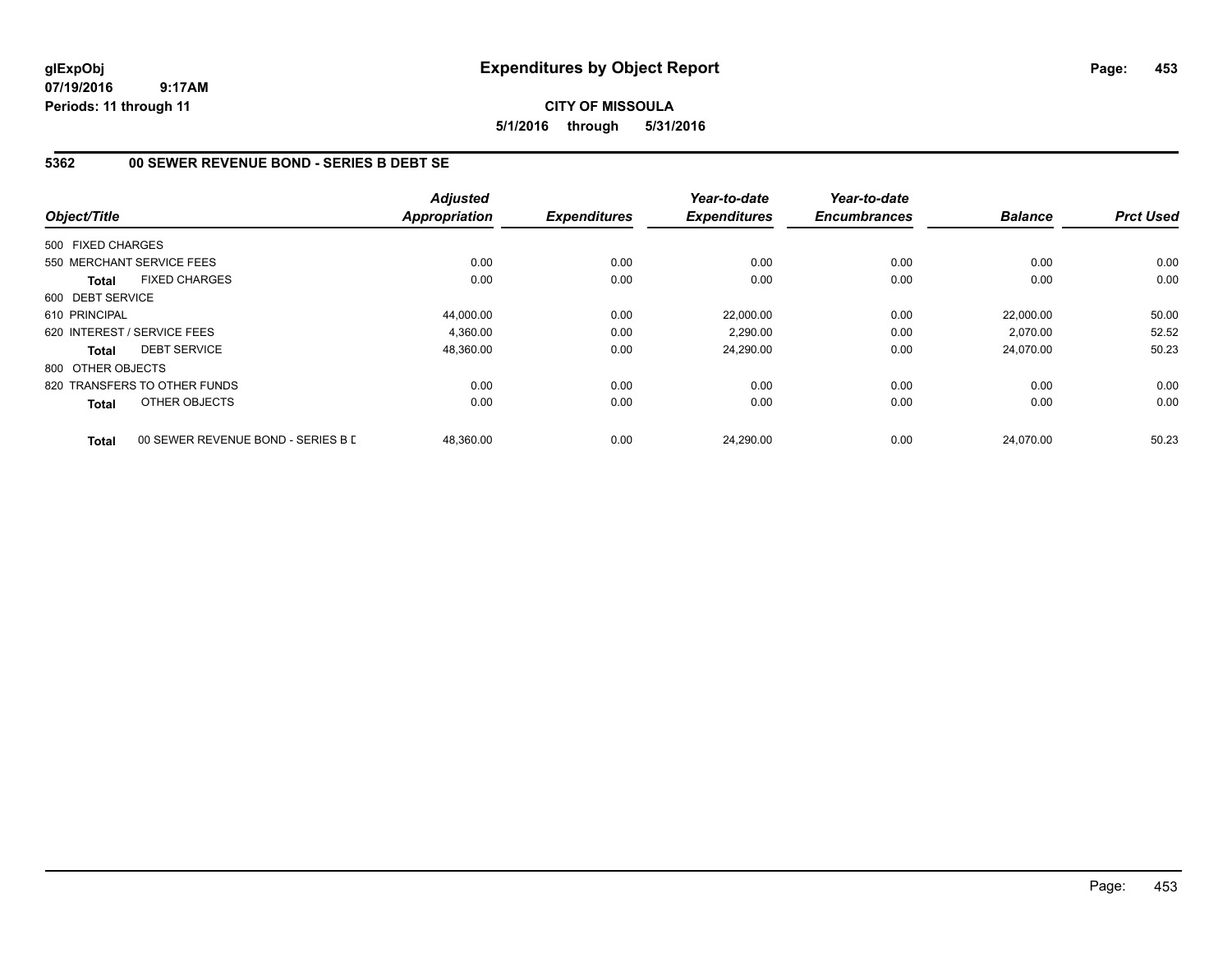# **glExpObj Expenditures by Object Report Page: 454**

**07/19/2016 9:17AM Periods: 11 through 11**

### **5363 92 SEWER REVENUE BOND SERIES A DEBT SERV**

| Object/Title                        | <b>Adjusted</b><br><b>Appropriation</b> | <b>Expenditures</b> | Year-to-date<br><b>Expenditures</b> | Year-to-date<br><b>Encumbrances</b> | <b>Balance</b> | <b>Prct Used</b> |
|-------------------------------------|-----------------------------------------|---------------------|-------------------------------------|-------------------------------------|----------------|------------------|
|                                     |                                         |                     |                                     |                                     |                |                  |
| 500 FIXED CHARGES                   |                                         |                     |                                     |                                     |                |                  |
| 550 MERCHANT SERVICE FEES           | 0.00                                    | 0.00                | 0.00                                | 0.00                                | 0.00           | 0.00             |
| <b>FIXED CHARGES</b><br>Total       | 0.00                                    | 0.00                | 0.00                                | 0.00                                | 0.00           | 0.00             |
| 600 DEBT SERVICE                    |                                         |                     |                                     |                                     |                |                  |
| 610 PRINCIPAL                       | 0.00                                    | 0.00                | 0.00                                | 0.00                                | 0.00           | 0.00             |
| 620 INTEREST / SERVICE FEES         | 0.00                                    | 0.00                | 0.00                                | 0.00                                | 0.00           | 0.00             |
| <b>DEBT SERVICE</b><br><b>Total</b> | 0.00                                    | 0.00                | 0.00                                | 0.00                                | 0.00           | 0.00             |
| <b>WASTEWATER</b><br><b>Total</b>   | 0.00                                    | 0.00                | 0.00                                | 0.00                                | 0.00           | 0.00             |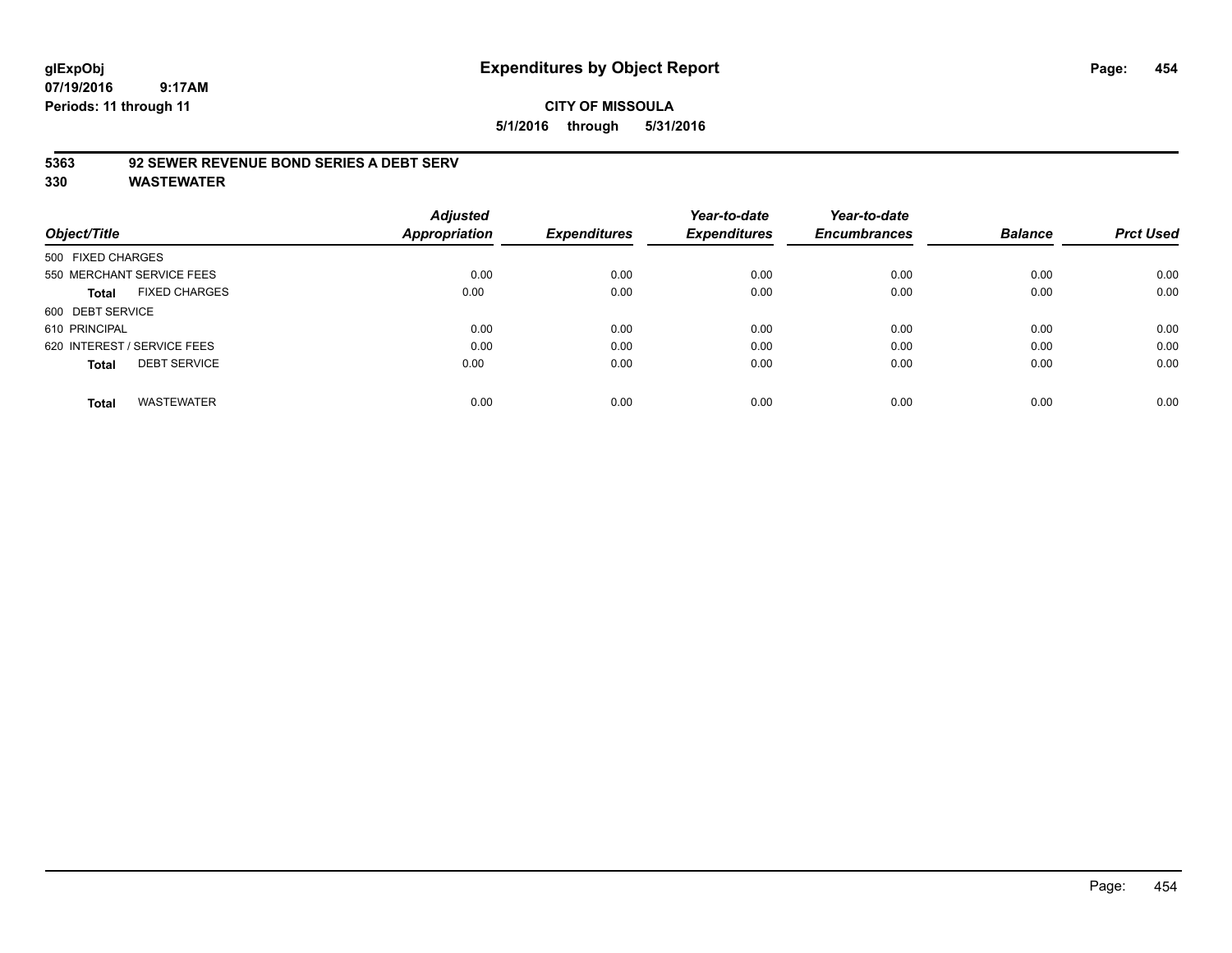**CITY OF MISSOULA 5/1/2016 through 5/31/2016**

### **5363 92 SEWER REVENUE BOND SERIES A DEBT SERV**

| Object/Title                |                                   | <b>Adjusted</b><br>Appropriation | <b>Expenditures</b> | Year-to-date<br><b>Expenditures</b> | Year-to-date<br><b>Encumbrances</b> | <b>Balance</b> | <b>Prct Used</b> |
|-----------------------------|-----------------------------------|----------------------------------|---------------------|-------------------------------------|-------------------------------------|----------------|------------------|
| 500 FIXED CHARGES           |                                   |                                  |                     |                                     |                                     |                |                  |
| 550 MERCHANT SERVICE FEES   |                                   | 0.00                             | 0.00                | 0.00                                | 0.00                                | 0.00           | 0.00             |
| <b>Total</b>                | <b>FIXED CHARGES</b>              | 0.00                             | 0.00                | 0.00                                | 0.00                                | 0.00           | 0.00             |
| 600 DEBT SERVICE            |                                   |                                  |                     |                                     |                                     |                |                  |
| 610 PRINCIPAL               |                                   | 0.00                             | 0.00                | 0.00                                | 0.00                                | 0.00           | 0.00             |
| 620 INTEREST / SERVICE FEES |                                   | 0.00                             | 0.00                | 0.00                                | 0.00                                | 0.00           | 0.00             |
| <b>Total</b>                | <b>DEBT SERVICE</b>               | 0.00                             | 0.00                | 0.00                                | 0.00                                | 0.00           | 0.00             |
| <b>Total</b>                | 92 SEWER REVENUE BOND SERIES A DE | 0.00                             | 0.00                | 0.00                                | 0.00                                | 0.00           | 0.00             |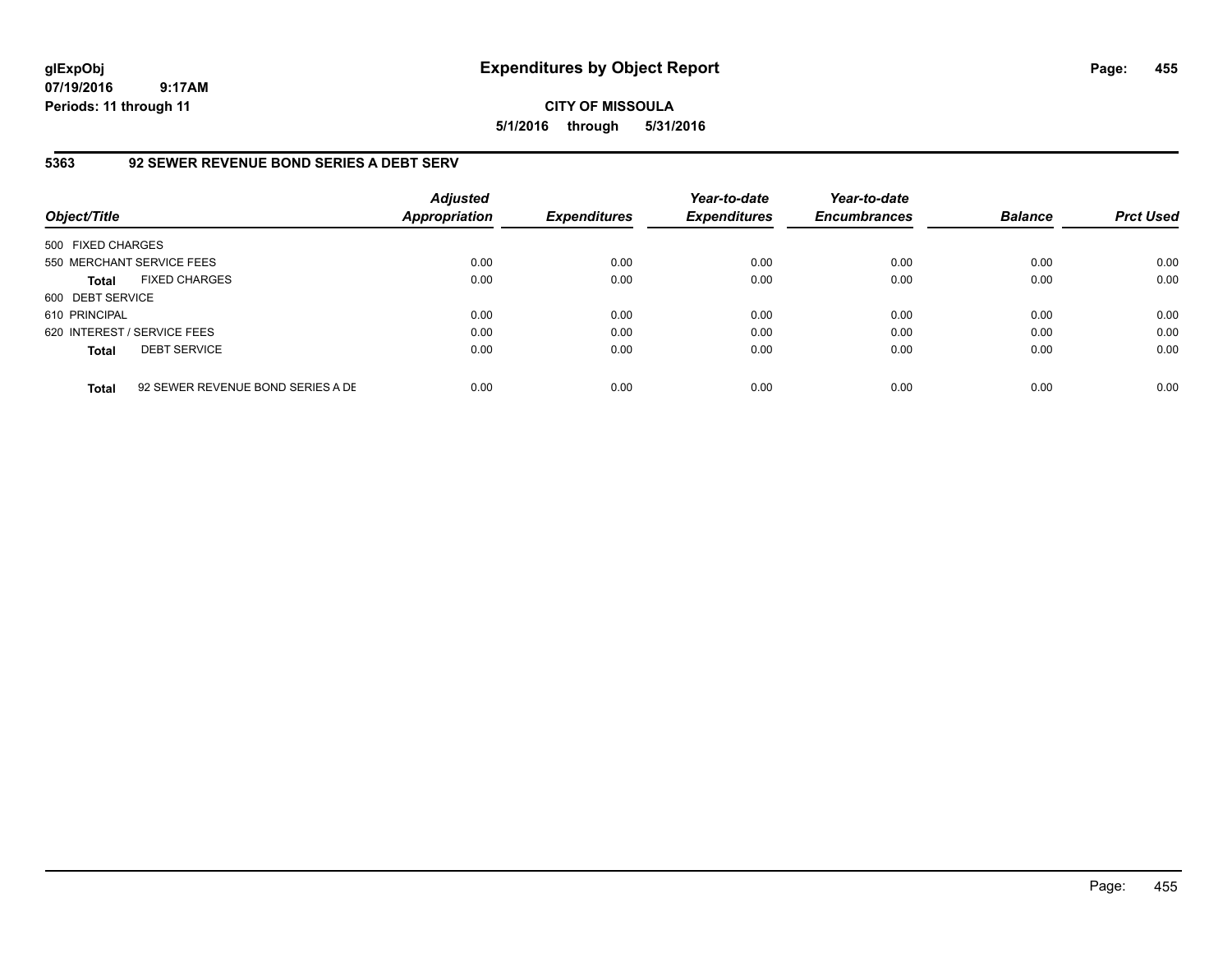# **glExpObj Expenditures by Object Report Page: 456**

**07/19/2016 9:17AM Periods: 11 through 11**

# **CITY OF MISSOULA 5/1/2016 through 5/31/2016**

#### **5364 92 SEWER REVENUE BOND - SERIES B DEBT S**

| Object/Title                |                           | <b>Adjusted</b><br>Appropriation | <b>Expenditures</b> | Year-to-date<br><b>Expenditures</b> | Year-to-date<br><b>Encumbrances</b> | <b>Balance</b> | <b>Prct Used</b> |
|-----------------------------|---------------------------|----------------------------------|---------------------|-------------------------------------|-------------------------------------|----------------|------------------|
| 500 FIXED CHARGES           |                           |                                  |                     |                                     |                                     |                |                  |
|                             | 550 MERCHANT SERVICE FEES | 0.00                             | 0.00                | 0.00                                | 0.00                                | 0.00           | 0.00             |
| Total                       | <b>FIXED CHARGES</b>      | 0.00                             | 0.00                | 0.00                                | 0.00                                | 0.00           | 0.00             |
| 600 DEBT SERVICE            |                           |                                  |                     |                                     |                                     |                |                  |
| 610 PRINCIPAL               |                           | 0.00                             | 0.00                | 0.00                                | 0.00                                | 0.00           | 0.00             |
| 620 INTEREST / SERVICE FEES |                           | 0.00                             | 0.00                | 0.00                                | 0.00                                | 0.00           | 0.00             |
| <b>Total</b>                | <b>DEBT SERVICE</b>       | 0.00                             | 0.00                | 0.00                                | 0.00                                | 0.00           | 0.00             |
| <b>Total</b>                | <b>WASTEWATER</b>         | 0.00                             | 0.00                | 0.00                                | 0.00                                | 0.00           | 0.00             |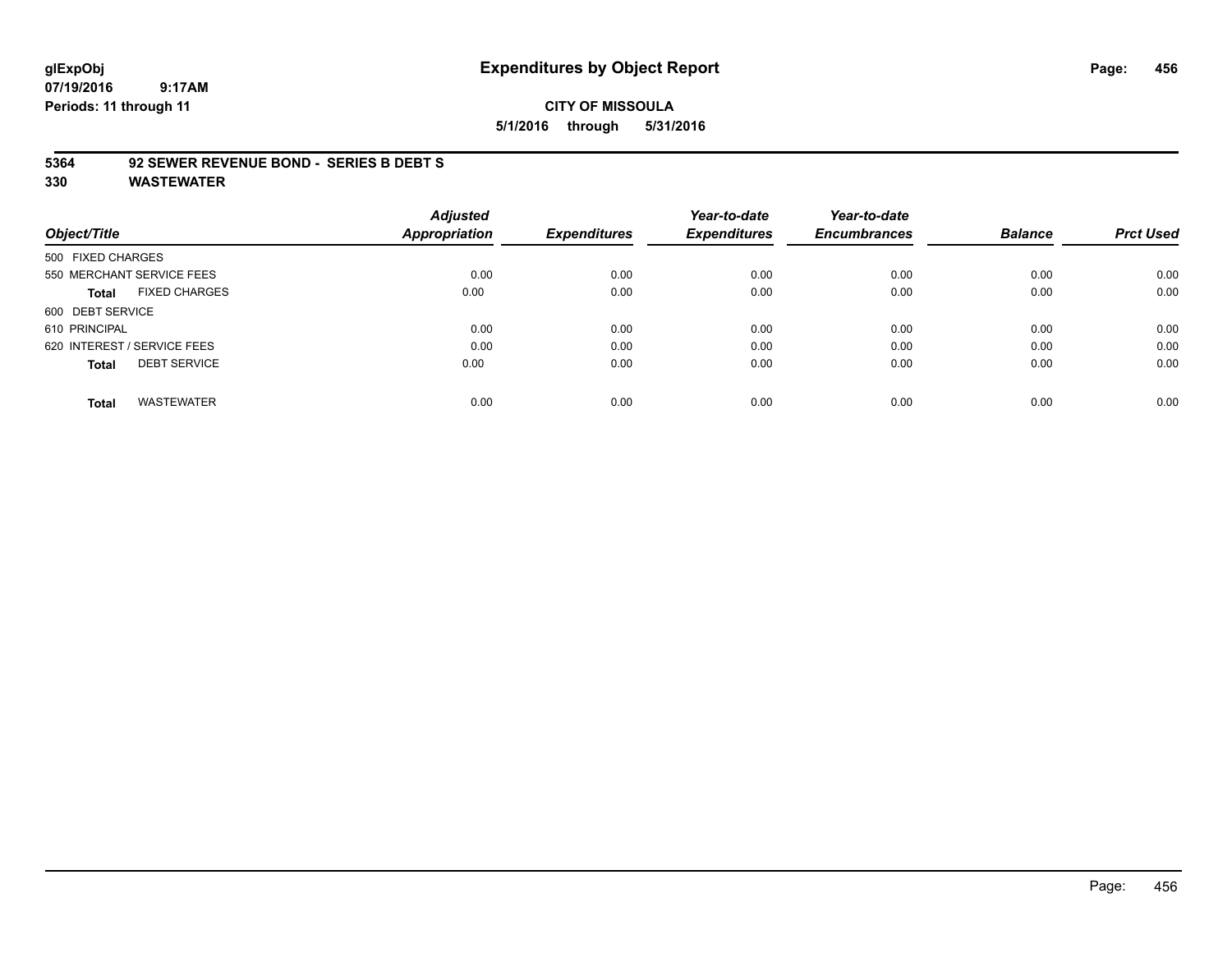**CITY OF MISSOULA 5/1/2016 through 5/31/2016**

### **5364 92 SEWER REVENUE BOND - SERIES B DEBT S**

| Object/Title                |                                    | <b>Adjusted</b><br><b>Appropriation</b> | <b>Expenditures</b> | Year-to-date<br><b>Expenditures</b> | Year-to-date<br><b>Encumbrances</b> | <b>Balance</b> | <b>Prct Used</b> |
|-----------------------------|------------------------------------|-----------------------------------------|---------------------|-------------------------------------|-------------------------------------|----------------|------------------|
| 500 FIXED CHARGES           |                                    |                                         |                     |                                     |                                     |                |                  |
|                             | 550 MERCHANT SERVICE FEES          | 0.00                                    | 0.00                | 0.00                                | 0.00                                | 0.00           | 0.00             |
| <b>Total</b>                | <b>FIXED CHARGES</b>               | 0.00                                    | 0.00                | 0.00                                | 0.00                                | 0.00           | 0.00             |
| 600 DEBT SERVICE            |                                    |                                         |                     |                                     |                                     |                |                  |
| 610 PRINCIPAL               |                                    | 0.00                                    | 0.00                | 0.00                                | 0.00                                | 0.00           | 0.00             |
| 620 INTEREST / SERVICE FEES |                                    | 0.00                                    | 0.00                | 0.00                                | 0.00                                | 0.00           | 0.00             |
| <b>Total</b>                | <b>DEBT SERVICE</b>                | 0.00                                    | 0.00                | 0.00                                | 0.00                                | 0.00           | 0.00             |
| <b>Total</b>                | 92 SEWER REVENUE BOND - SERIES B I | 0.00                                    | 0.00                | 0.00                                | 0.00                                | 0.00           | 0.00             |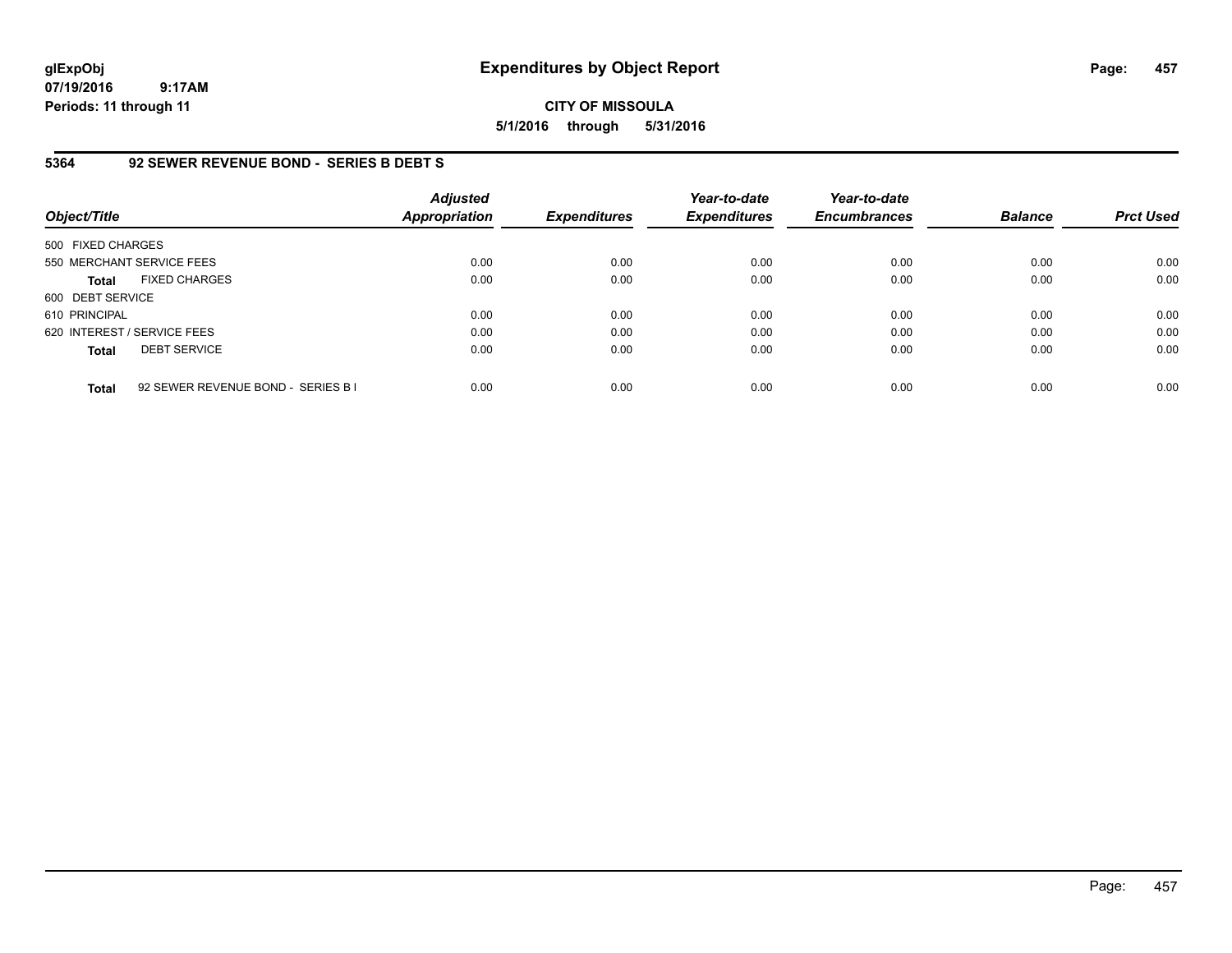# **CITY OF MISSOULA 5/1/2016 through 5/31/2016**

### **5365 99 SEWER REVENUE BONDS DEBT SERVICE FUND**

|                   |                             | <b>Adjusted</b> |                     | Year-to-date        | Year-to-date        |                |                  |
|-------------------|-----------------------------|-----------------|---------------------|---------------------|---------------------|----------------|------------------|
| Object/Title      |                             | Appropriation   | <b>Expenditures</b> | <b>Expenditures</b> | <b>Encumbrances</b> | <b>Balance</b> | <b>Prct Used</b> |
| 500 FIXED CHARGES |                             |                 |                     |                     |                     |                |                  |
|                   | 550 MERCHANT SERVICE FEES   | 0.00            | 0.00                | 0.00                | 0.00                | 0.00           | 0.00             |
| <b>Total</b>      | <b>FIXED CHARGES</b>        | 0.00            | 0.00                | 0.00                | 0.00                | 0.00           | 0.00             |
| 600 DEBT SERVICE  |                             |                 |                     |                     |                     |                |                  |
| 610 PRINCIPAL     |                             | 115.000.00      | 0.00                | 57.000.00           | 0.00                | 58.000.00      | 49.57            |
|                   | 620 INTEREST / SERVICE FEES | 8.910.00        | 0.00                | 4,740.00            | 0.00                | 4,170.00       | 53.20            |
| <b>Total</b>      | <b>DEBT SERVICE</b>         | 123.910.00      | 0.00                | 61,740.00           | 0.00                | 62,170.00      | 49.83            |
| <b>Total</b>      | <b>WASTEWATER</b>           | 123.910.00      | 0.00                | 61.740.00           | 0.00                | 62.170.00      | 49.83            |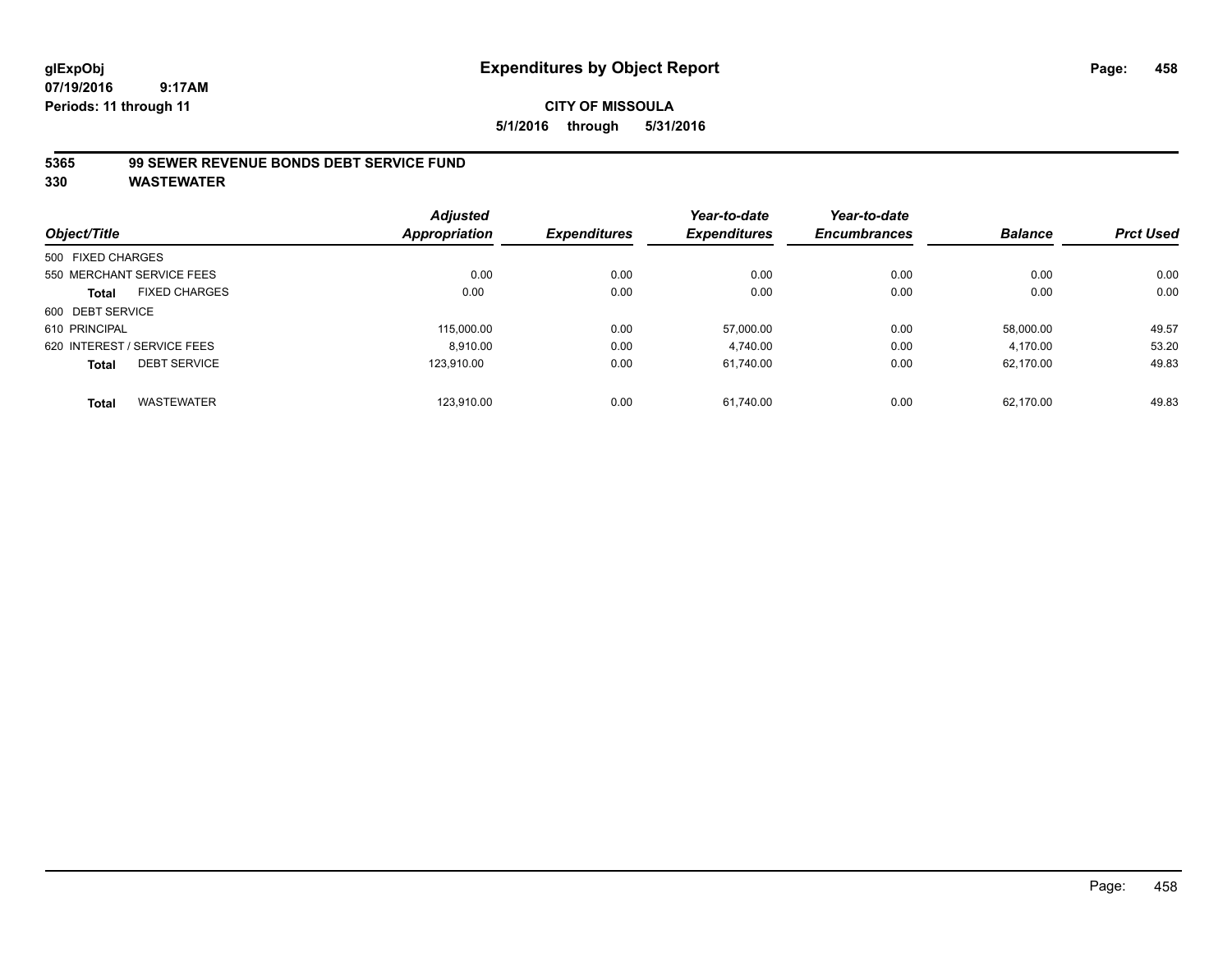# **CITY OF MISSOULA 5/1/2016 through 5/31/2016**

# **5365 99 SEWER REVENUE BONDS DEBT SERVICE FUND**

| Object/Title                |                                  | <b>Adjusted</b><br><b>Appropriation</b> | <b>Expenditures</b> | Year-to-date<br><b>Expenditures</b> | Year-to-date<br><b>Encumbrances</b> | <b>Balance</b> | <b>Prct Used</b> |
|-----------------------------|----------------------------------|-----------------------------------------|---------------------|-------------------------------------|-------------------------------------|----------------|------------------|
| 500 FIXED CHARGES           |                                  |                                         |                     |                                     |                                     |                |                  |
|                             | 550 MERCHANT SERVICE FEES        | 0.00                                    | 0.00                | 0.00                                | 0.00                                | 0.00           | 0.00             |
| <b>Total</b>                | <b>FIXED CHARGES</b>             | 0.00                                    | 0.00                | 0.00                                | 0.00                                | 0.00           | 0.00             |
| 600 DEBT SERVICE            |                                  |                                         |                     |                                     |                                     |                |                  |
| 610 PRINCIPAL               |                                  | 115,000.00                              | 0.00                | 57.000.00                           | 0.00                                | 58.000.00      | 49.57            |
| 620 INTEREST / SERVICE FEES |                                  | 8.910.00                                | 0.00                | 4.740.00                            | 0.00                                | 4.170.00       | 53.20            |
| <b>Total</b>                | <b>DEBT SERVICE</b>              | 123.910.00                              | 0.00                | 61.740.00                           | 0.00                                | 62.170.00      | 49.83            |
| <b>Total</b>                | 99 SEWER REVENUE BONDS DEBT SERV | 123.910.00                              | 0.00                | 61.740.00                           | 0.00                                | 62.170.00      | 49.83            |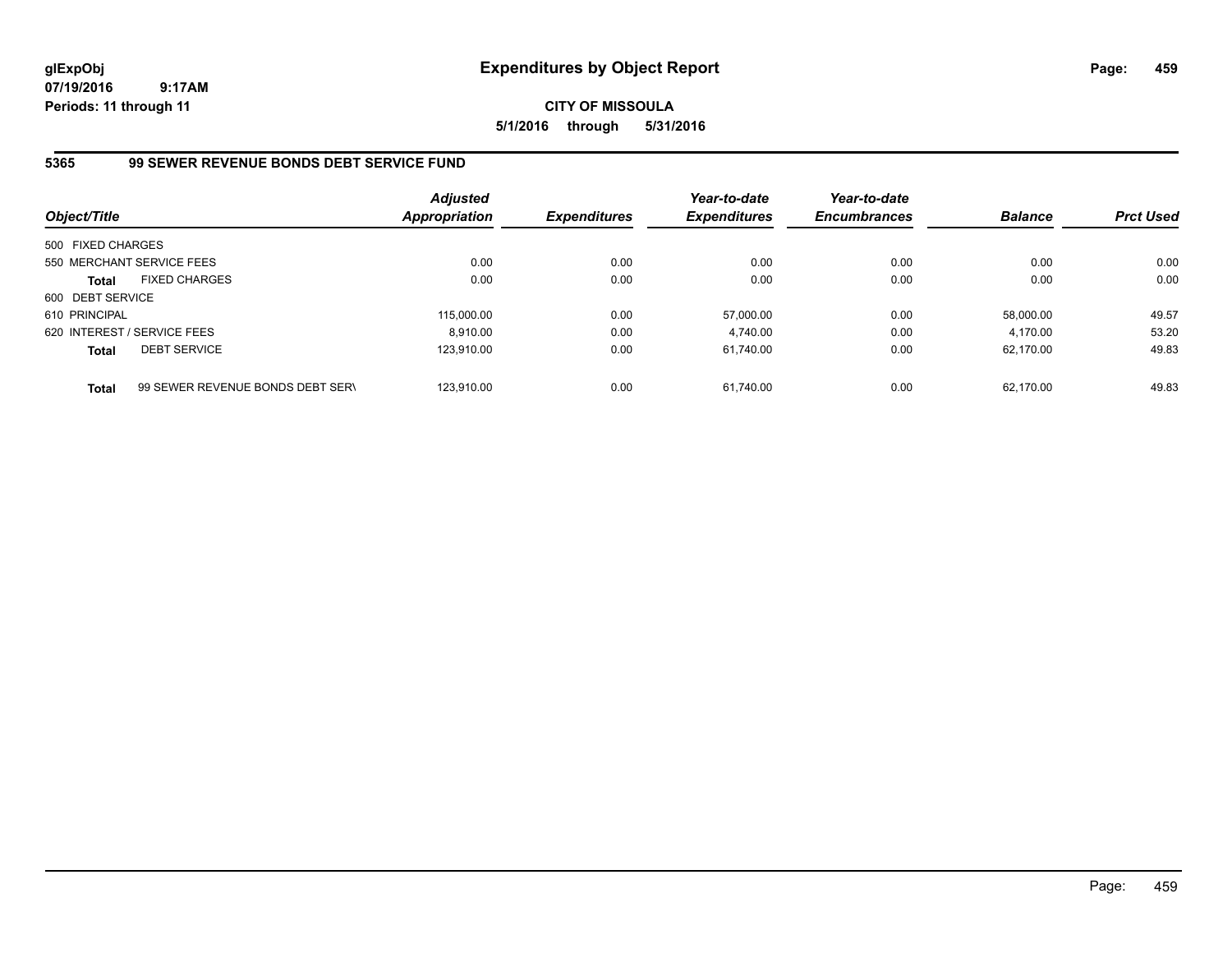### **CITY OF MISSOULA 5/1/2016 through 5/31/2016**

### **5366 92 SEWER REVENUE BOND - SERIES A BOND RE**

| Object/Title                         | <b>Adjusted</b><br><b>Appropriation</b> | <b>Expenditures</b> | Year-to-date<br><b>Expenditures</b> | Year-to-date<br><b>Encumbrances</b> | <b>Balance</b> | <b>Prct Used</b> |
|--------------------------------------|-----------------------------------------|---------------------|-------------------------------------|-------------------------------------|----------------|------------------|
| 500 FIXED CHARGES                    |                                         |                     |                                     |                                     |                |                  |
| 550 MERCHANT SERVICE FEES            | 0.00                                    | 0.00                | 0.00                                | 0.00                                | 0.00           | 0.00             |
| <b>FIXED CHARGES</b><br><b>Total</b> | 0.00                                    | 0.00                | 0.00                                | 0.00                                | 0.00           | 0.00             |
| 800 OTHER OBJECTS                    |                                         |                     |                                     |                                     |                |                  |
| 820 TRANSFERS TO OTHER FUNDS         | 0.00                                    | 0.00                | 0.00                                | 0.00                                | 0.00           | 0.00             |
| OTHER OBJECTS<br><b>Total</b>        | 0.00                                    | 0.00                | 0.00                                | 0.00                                | 0.00           | 0.00             |
| <b>WASTEWATER</b><br><b>Total</b>    | 0.00                                    | 0.00                | 0.00                                | 0.00                                | 0.00           | 0.00             |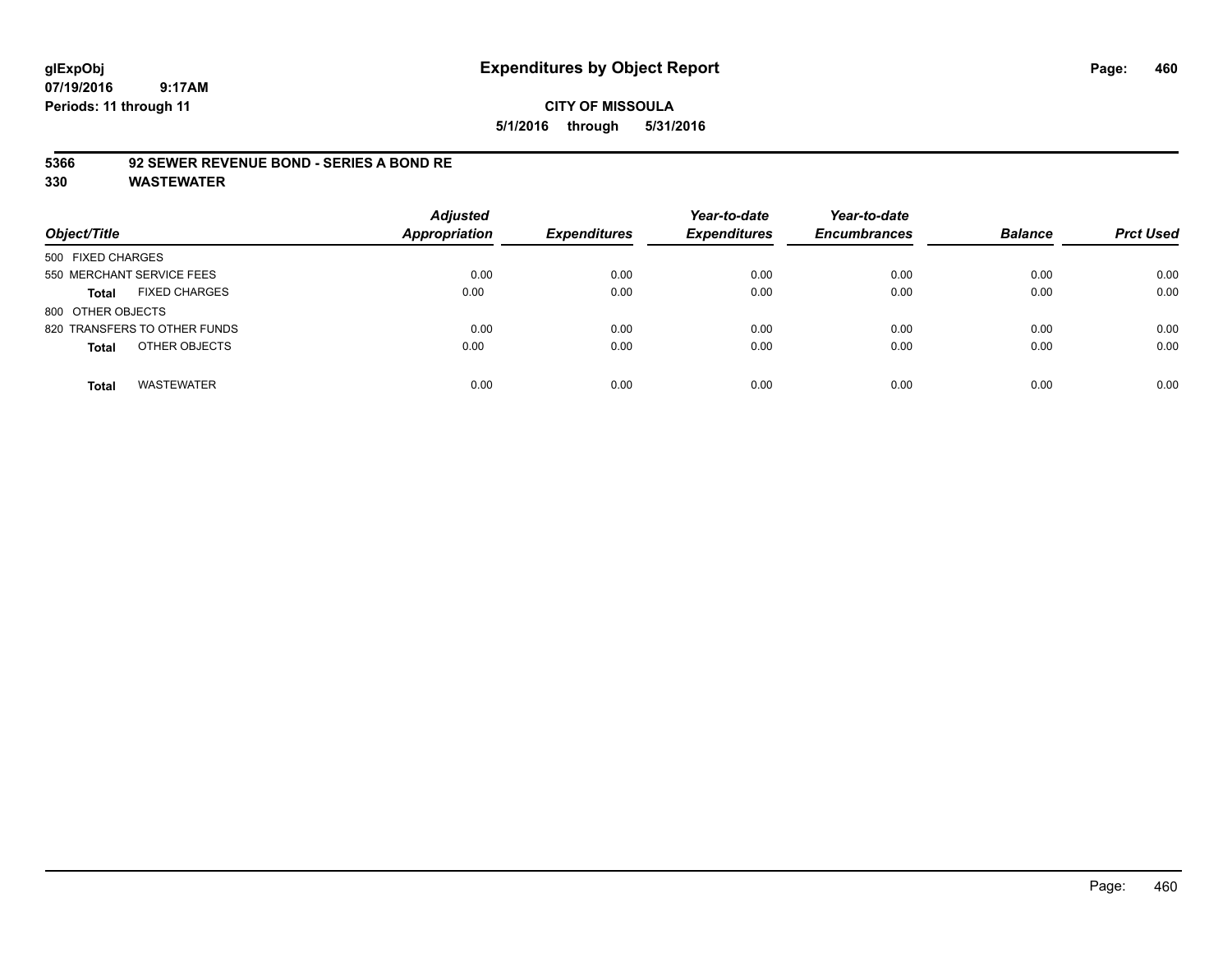**CITY OF MISSOULA 5/1/2016 through 5/31/2016**

### **5366 92 SEWER REVENUE BOND - SERIES A BOND RE**

| Object/Title              |                                    | <b>Adjusted</b><br><b>Appropriation</b> | <b>Expenditures</b> | Year-to-date<br><b>Expenditures</b> | Year-to-date<br><b>Encumbrances</b> | <b>Balance</b> | <b>Prct Used</b> |
|---------------------------|------------------------------------|-----------------------------------------|---------------------|-------------------------------------|-------------------------------------|----------------|------------------|
| 500 FIXED CHARGES         |                                    |                                         |                     |                                     |                                     |                |                  |
| 550 MERCHANT SERVICE FEES |                                    | 0.00                                    | 0.00                | 0.00                                | 0.00                                | 0.00           | 0.00             |
| Total                     | <b>FIXED CHARGES</b>               | 0.00                                    | 0.00                | 0.00                                | 0.00                                | 0.00           | 0.00             |
| 800 OTHER OBJECTS         |                                    |                                         |                     |                                     |                                     |                |                  |
|                           | 820 TRANSFERS TO OTHER FUNDS       | 0.00                                    | 0.00                | 0.00                                | 0.00                                | 0.00           | 0.00             |
| <b>Total</b>              | OTHER OBJECTS                      | 0.00                                    | 0.00                | 0.00                                | 0.00                                | 0.00           | 0.00             |
| <b>Total</b>              | 92 SEWER REVENUE BOND - SERIES A B | 0.00                                    | 0.00                | 0.00                                | 0.00                                | 0.00           | 0.00             |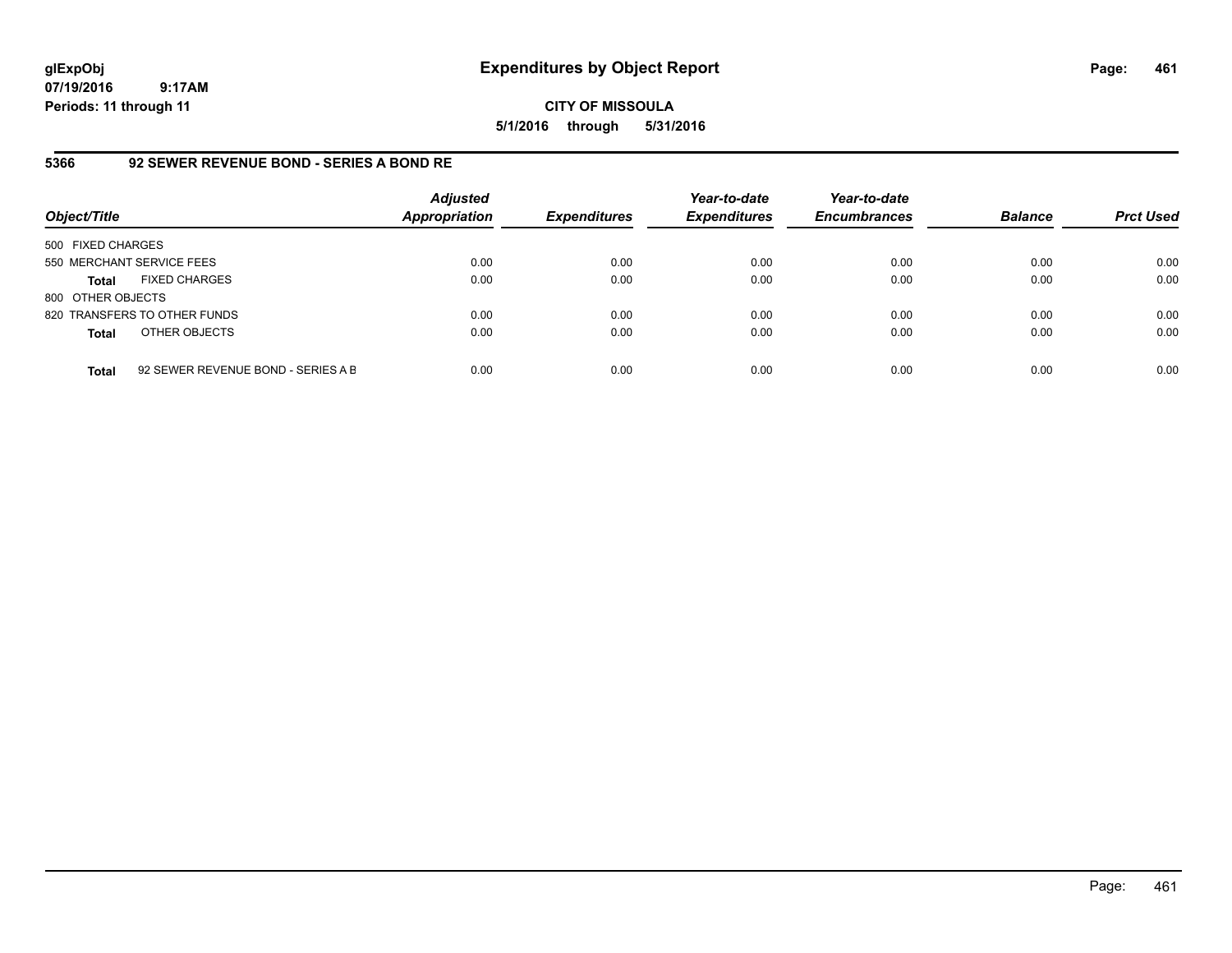### **CITY OF MISSOULA 5/1/2016 through 5/31/2016**

### **5367 92 SEWER REVENUE BOND - SERIES B BOND RE**

| Object/Title                         | <b>Adjusted</b><br><b>Appropriation</b> | <b>Expenditures</b> | Year-to-date<br><b>Expenditures</b> | Year-to-date<br><b>Encumbrances</b> | <b>Balance</b> | <b>Prct Used</b> |
|--------------------------------------|-----------------------------------------|---------------------|-------------------------------------|-------------------------------------|----------------|------------------|
| 500 FIXED CHARGES                    |                                         |                     |                                     |                                     |                |                  |
| 550 MERCHANT SERVICE FEES            | 0.00                                    | 0.00                | 0.00                                | 0.00                                | 0.00           | 0.00             |
| <b>FIXED CHARGES</b><br><b>Total</b> | 0.00                                    | 0.00                | 0.00                                | 0.00                                | 0.00           | 0.00             |
| 800 OTHER OBJECTS                    |                                         |                     |                                     |                                     |                |                  |
| 820 TRANSFERS TO OTHER FUNDS         | 0.00                                    | 0.00                | 0.00                                | 0.00                                | 0.00           | 0.00             |
| OTHER OBJECTS<br><b>Total</b>        | 0.00                                    | 0.00                | 0.00                                | 0.00                                | 0.00           | 0.00             |
| <b>WASTEWATER</b><br><b>Total</b>    | 0.00                                    | 0.00                | 0.00                                | 0.00                                | 0.00           | 0.00             |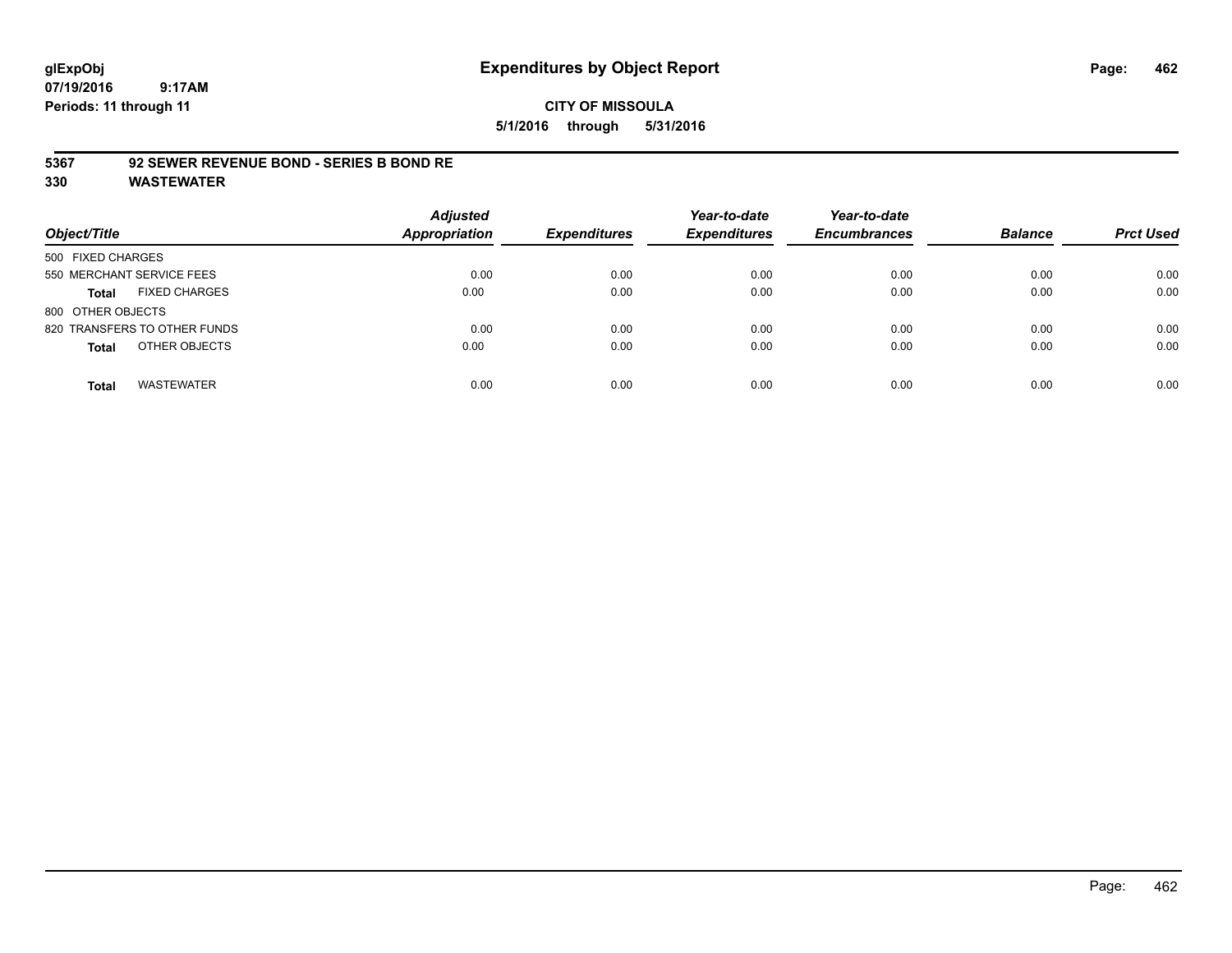# **CITY OF MISSOULA 5/1/2016 through 5/31/2016**

# **5367 92 SEWER REVENUE BOND - SERIES B BOND RE**

| Object/Title              |                                    | <b>Adjusted</b><br><b>Appropriation</b> | <b>Expenditures</b> | Year-to-date<br><b>Expenditures</b> | Year-to-date<br><b>Encumbrances</b> | <b>Balance</b> | <b>Prct Used</b> |
|---------------------------|------------------------------------|-----------------------------------------|---------------------|-------------------------------------|-------------------------------------|----------------|------------------|
| 500 FIXED CHARGES         |                                    |                                         |                     |                                     |                                     |                |                  |
| 550 MERCHANT SERVICE FEES |                                    | 0.00                                    | 0.00                | 0.00                                | 0.00                                | 0.00           | 0.00             |
| <b>Total</b>              | <b>FIXED CHARGES</b>               | 0.00                                    | 0.00                | 0.00                                | 0.00                                | 0.00           | 0.00             |
| 800 OTHER OBJECTS         |                                    |                                         |                     |                                     |                                     |                |                  |
|                           | 820 TRANSFERS TO OTHER FUNDS       | 0.00                                    | 0.00                | 0.00                                | 0.00                                | 0.00           | 0.00             |
| <b>Total</b>              | OTHER OBJECTS                      | 0.00                                    | 0.00                | 0.00                                | 0.00                                | 0.00           | 0.00             |
| <b>Total</b>              | 92 SEWER REVENUE BOND - SERIES B E | 0.00                                    | 0.00                | 0.00                                | 0.00                                | 0.00           | 0.00             |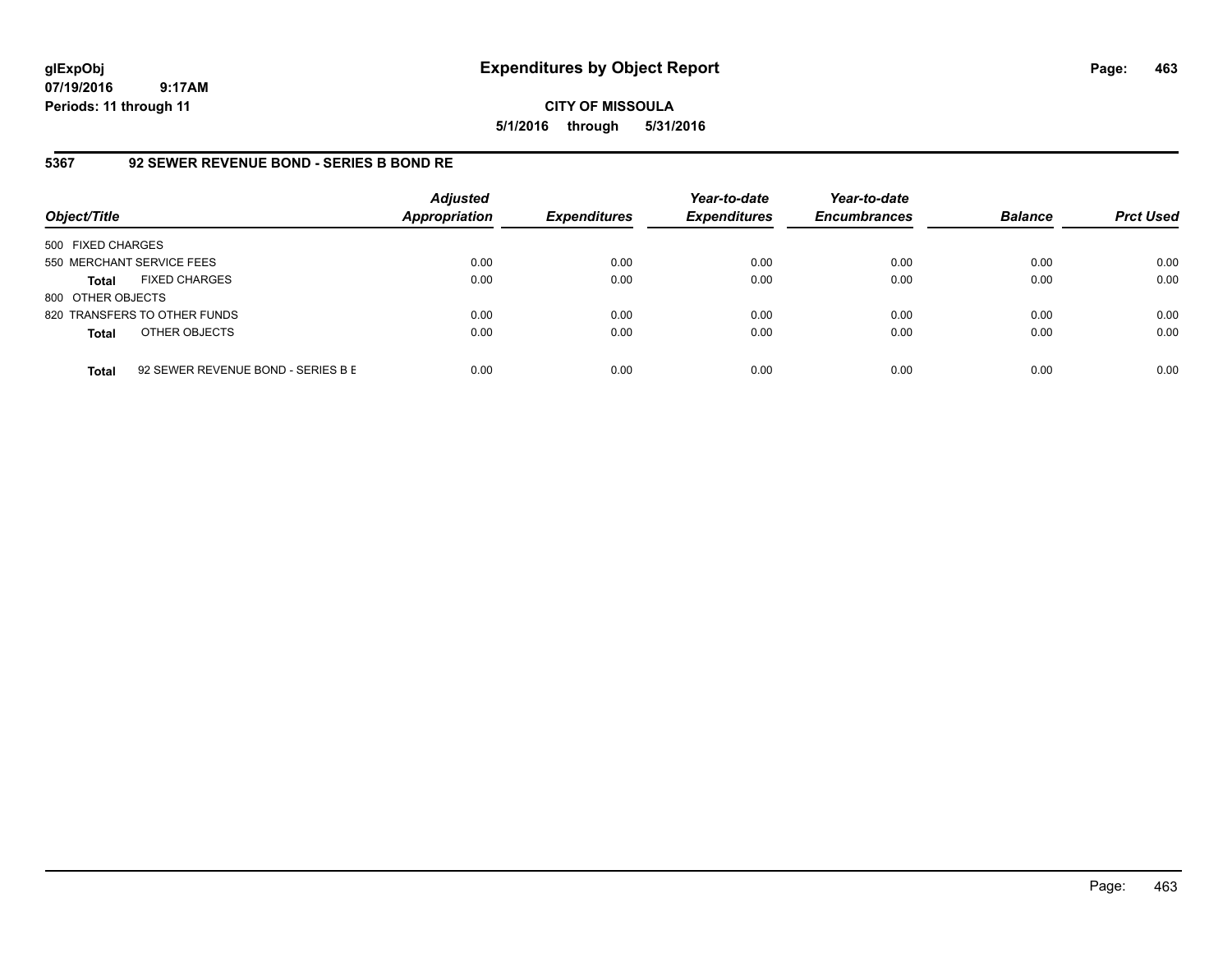### **5368 00 SEWER REVENUE BOND RESERVE FUND**

| Object/Title                         | <b>Adjusted</b><br><b>Appropriation</b> | <b>Expenditures</b> | Year-to-date<br><b>Expenditures</b> | Year-to-date<br><b>Encumbrances</b> | <b>Balance</b> | <b>Prct Used</b> |
|--------------------------------------|-----------------------------------------|---------------------|-------------------------------------|-------------------------------------|----------------|------------------|
| 500 FIXED CHARGES                    |                                         |                     |                                     |                                     |                |                  |
| 550 MERCHANT SERVICE FEES            | 0.00                                    | 0.00                | 0.00                                | 0.00                                | 0.00           | 0.00             |
| <b>FIXED CHARGES</b><br><b>Total</b> | 0.00                                    | 0.00                | 0.00                                | 0.00                                | 0.00           | 0.00             |
| 800 OTHER OBJECTS                    |                                         |                     |                                     |                                     |                |                  |
| 820 TRANSFERS TO OTHER FUNDS         | 0.00                                    | 0.00                | 0.00                                | 0.00                                | 0.00           | 0.00             |
| OTHER OBJECTS<br><b>Total</b>        | 0.00                                    | 0.00                | 0.00                                | 0.00                                | 0.00           | 0.00             |
| <b>WASTEWATER</b><br><b>Total</b>    | 0.00                                    | 0.00                | 0.00                                | 0.00                                | 0.00           | 0.00             |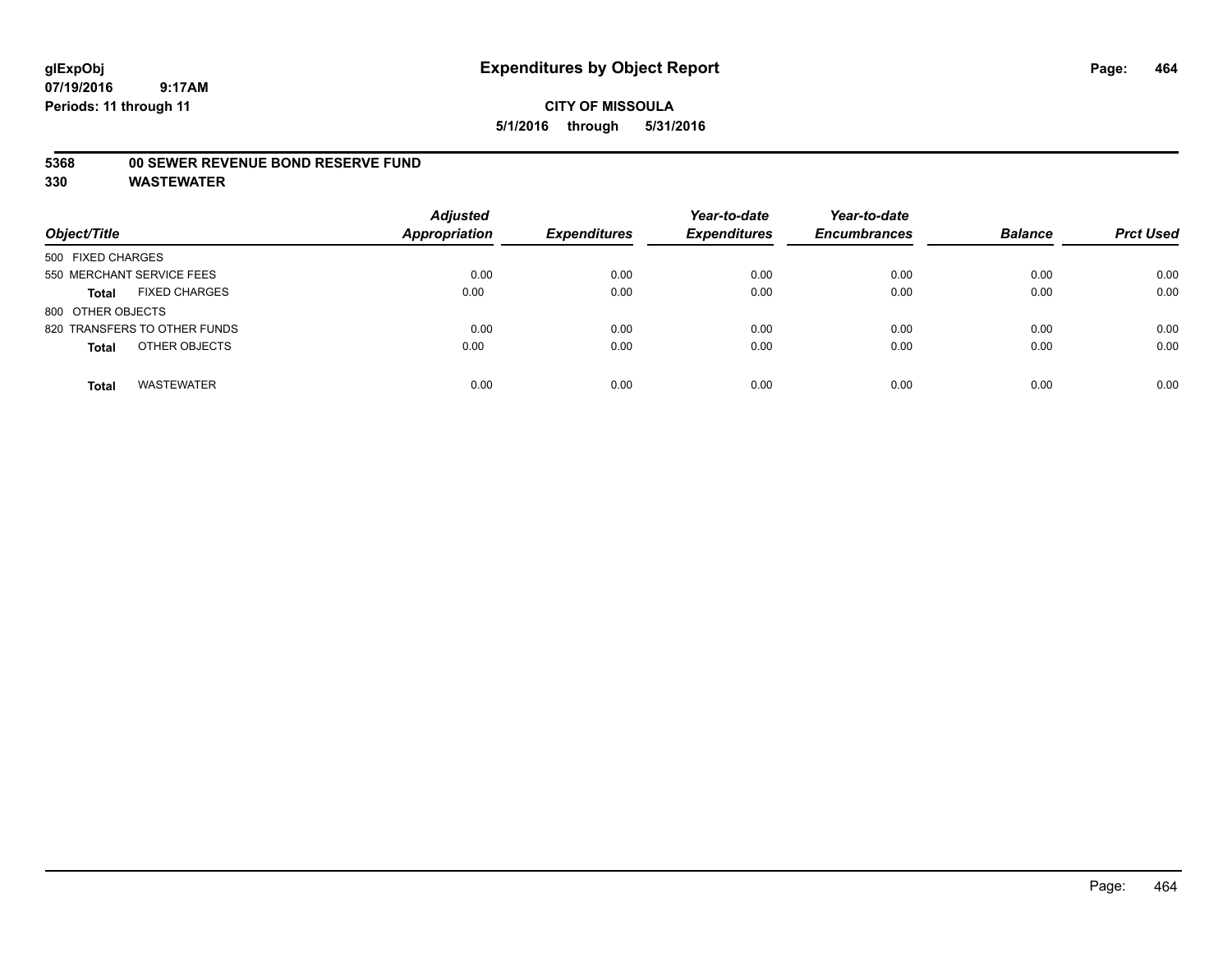**CITY OF MISSOULA 5/1/2016 through 5/31/2016**

# **5368 00 SEWER REVENUE BOND RESERVE FUND**

| Object/Title              |                                  | <b>Adjusted</b><br><b>Appropriation</b> | <b>Expenditures</b> | Year-to-date<br><b>Expenditures</b> | Year-to-date<br><b>Encumbrances</b> | <b>Balance</b> | <b>Prct Used</b> |
|---------------------------|----------------------------------|-----------------------------------------|---------------------|-------------------------------------|-------------------------------------|----------------|------------------|
| 500 FIXED CHARGES         |                                  |                                         |                     |                                     |                                     |                |                  |
| 550 MERCHANT SERVICE FEES |                                  | 0.00                                    | 0.00                | 0.00                                | 0.00                                | 0.00           | 0.00             |
| <b>Total</b>              | <b>FIXED CHARGES</b>             | 0.00                                    | 0.00                | 0.00                                | 0.00                                | 0.00           | 0.00             |
| 800 OTHER OBJECTS         |                                  |                                         |                     |                                     |                                     |                |                  |
|                           | 820 TRANSFERS TO OTHER FUNDS     | 0.00                                    | 0.00                | 0.00                                | 0.00                                | 0.00           | 0.00             |
| <b>Total</b>              | OTHER OBJECTS                    | 0.00                                    | 0.00                | 0.00                                | 0.00                                | 0.00           | 0.00             |
| <b>Total</b>              | 00 SEWER REVENUE BOND RESERVE FL | 0.00                                    | 0.00                | 0.00                                | 0.00                                | 0.00           | 0.00             |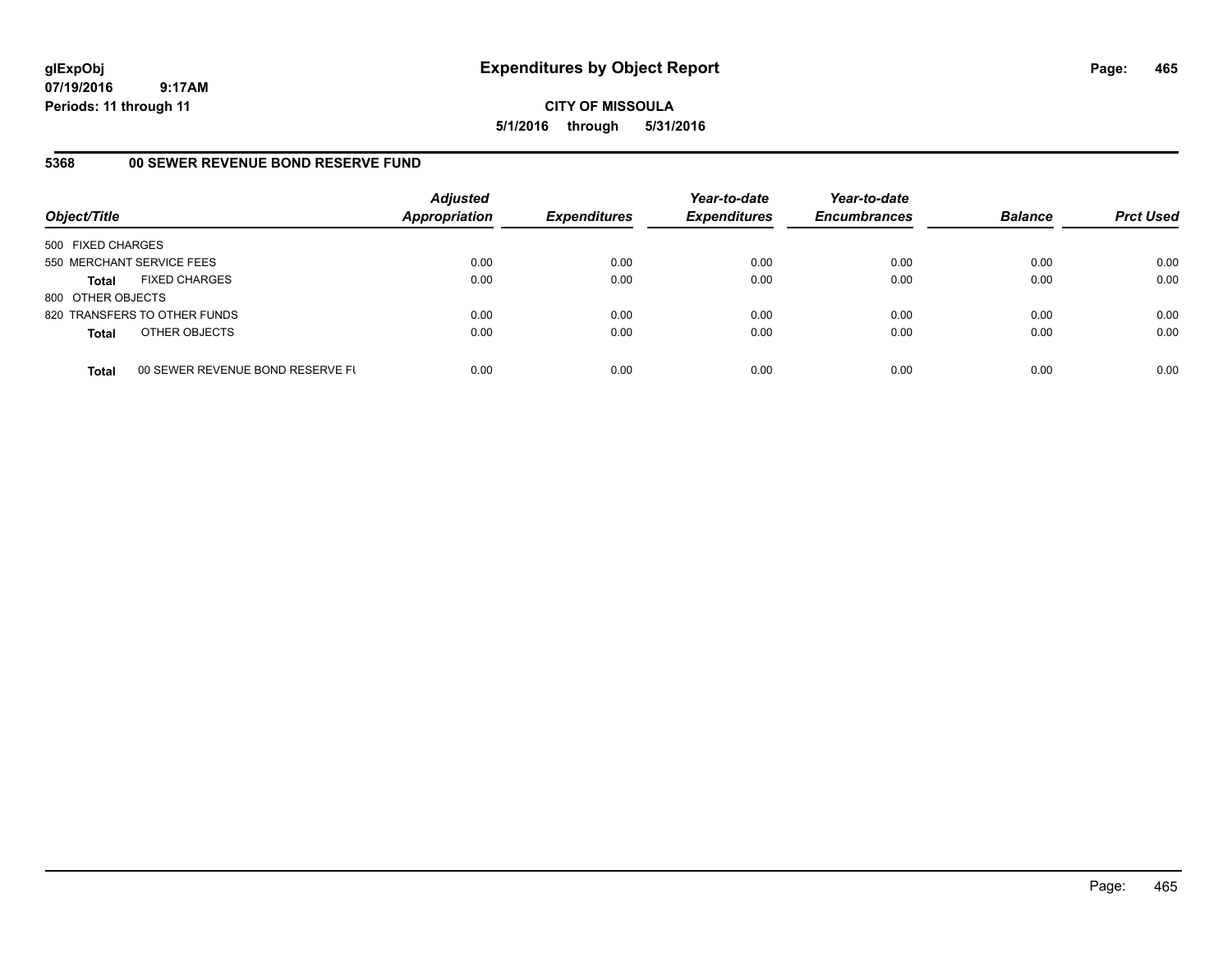## **CITY OF MISSOULA 5/1/2016 through 5/31/2016**

#### **5369 2001 SEWER REVENUE BOND**

| Object/Title                         | <b>Adjusted</b><br><b>Appropriation</b> | <b>Expenditures</b> | Year-to-date<br><b>Expenditures</b> | Year-to-date<br><b>Encumbrances</b> | <b>Balance</b> | <b>Prct Used</b> |
|--------------------------------------|-----------------------------------------|---------------------|-------------------------------------|-------------------------------------|----------------|------------------|
| 500 FIXED CHARGES                    |                                         |                     |                                     |                                     |                |                  |
| 550 MERCHANT SERVICE FEES            | 0.00                                    | 0.00                | 0.00                                | 0.00                                | 0.00           | 0.00             |
| <b>FIXED CHARGES</b><br><b>Total</b> | 0.00                                    | 0.00                | 0.00                                | 0.00                                | 0.00           | 0.00             |
| 800 OTHER OBJECTS                    |                                         |                     |                                     |                                     |                |                  |
| 820 TRANSFERS TO OTHER FUNDS         | 30.00                                   | 0.00                | 0.00                                | 0.00                                | 30.00          | 0.00             |
| OTHER OBJECTS<br><b>Total</b>        | 30.00                                   | 0.00                | 0.00                                | 0.00                                | 30.00          | 0.00             |
| <b>WASTEWATER</b><br><b>Total</b>    | 30.00                                   | 0.00                | 0.00                                | 0.00                                | 30.00          | 0.00             |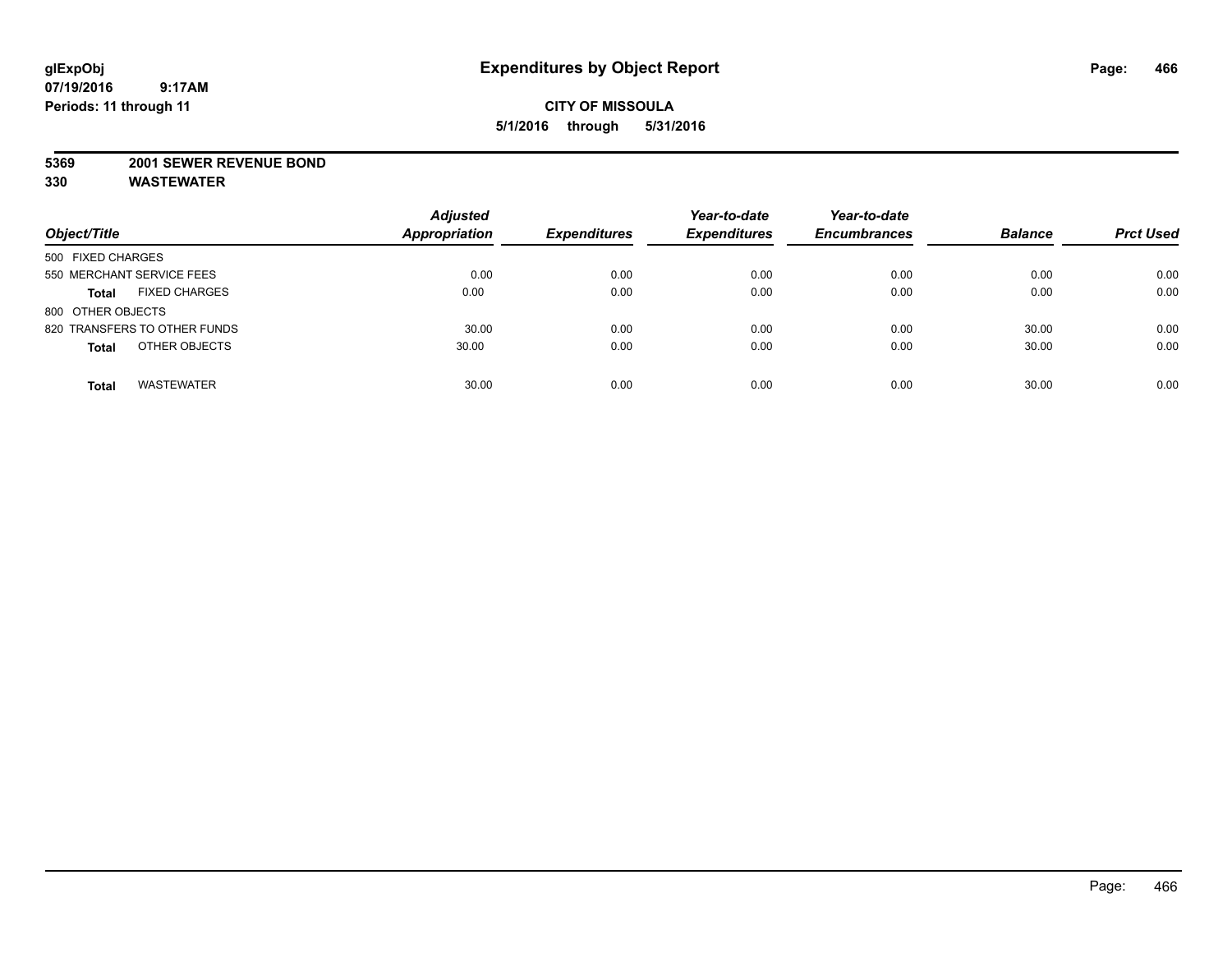### **5369 2001 SEWER REVENUE BOND**

| Object/Title                            | <b>Adjusted</b><br>Appropriation | <b>Expenditures</b> | Year-to-date<br><b>Expenditures</b> | Year-to-date<br><b>Encumbrances</b> | <b>Balance</b> | <b>Prct Used</b> |
|-----------------------------------------|----------------------------------|---------------------|-------------------------------------|-------------------------------------|----------------|------------------|
| 500 FIXED CHARGES                       |                                  |                     |                                     |                                     |                |                  |
| 550 MERCHANT SERVICE FEES               | 0.00                             | 0.00                | 0.00                                | 0.00                                | 0.00           | 0.00             |
| <b>FIXED CHARGES</b><br><b>Total</b>    | 0.00                             | 0.00                | 0.00                                | 0.00                                | 0.00           | 0.00             |
| 800 OTHER OBJECTS                       |                                  |                     |                                     |                                     |                |                  |
| 820 TRANSFERS TO OTHER FUNDS            | 30.00                            | 0.00                | 0.00                                | 0.00                                | 30.00          | 0.00             |
| OTHER OBJECTS<br><b>Total</b>           | 30.00                            | 0.00                | 0.00                                | 0.00                                | 30.00          | 0.00             |
| 2001 SEWER REVENUE BOND<br><b>Total</b> | 30.00                            | 0.00                | 0.00                                | 0.00                                | 30.00          | 0.00             |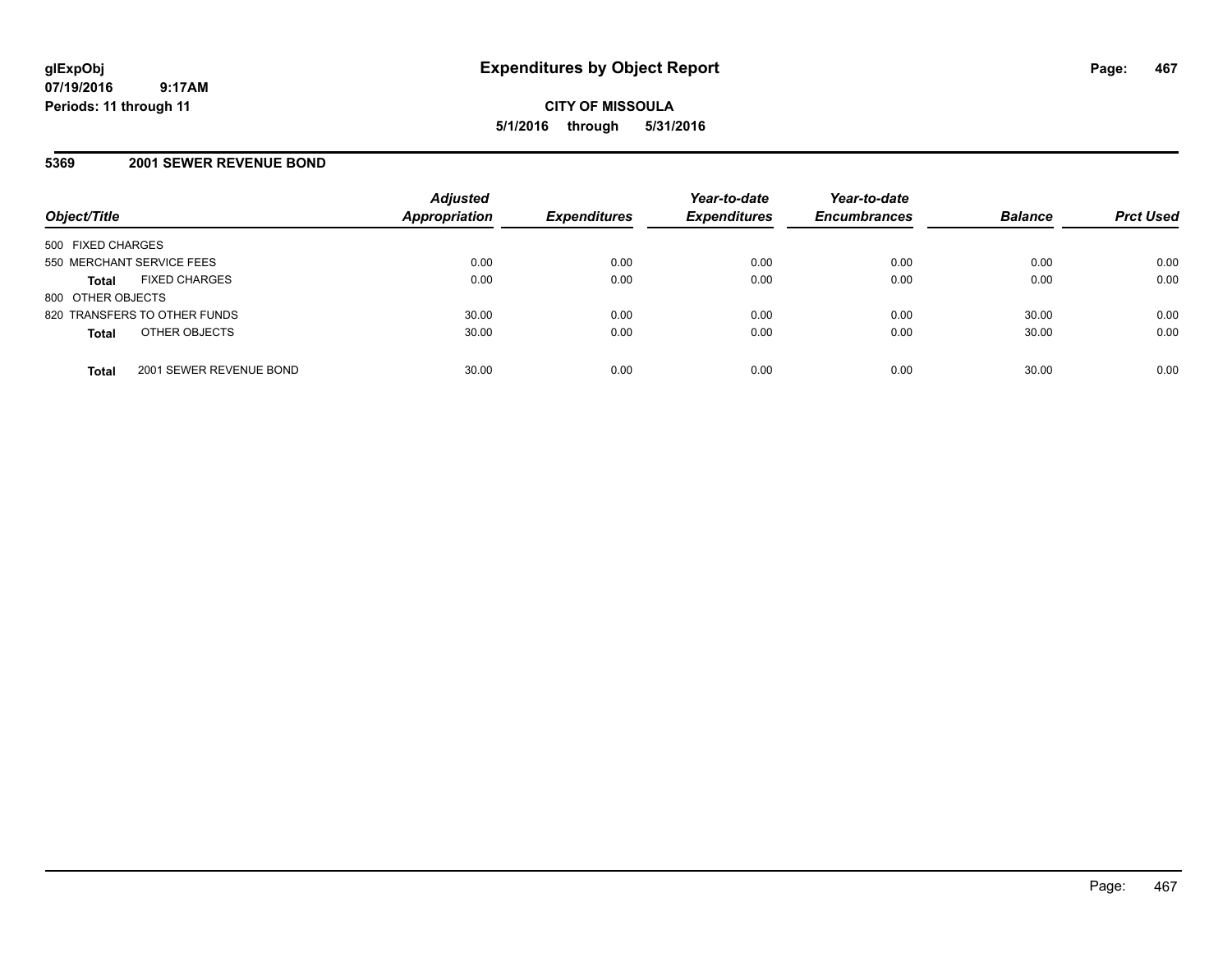#### **5370 99 SEWER REVENUE BOND RESERVE FUND**

| Object/Title                         | <b>Adjusted</b><br><b>Appropriation</b> | <b>Expenditures</b> | Year-to-date<br><b>Expenditures</b> | Year-to-date<br><b>Encumbrances</b> | <b>Balance</b> | <b>Prct Used</b> |
|--------------------------------------|-----------------------------------------|---------------------|-------------------------------------|-------------------------------------|----------------|------------------|
| 500 FIXED CHARGES                    |                                         |                     |                                     |                                     |                |                  |
| 550 MERCHANT SERVICE FEES            | 0.00                                    | 0.00                | 0.00                                | 0.00                                | 0.00           | 0.00             |
| <b>FIXED CHARGES</b><br><b>Total</b> | 0.00                                    | 0.00                | 0.00                                | 0.00                                | 0.00           | 0.00             |
| 800 OTHER OBJECTS                    |                                         |                     |                                     |                                     |                |                  |
| 820 TRANSFERS TO OTHER FUNDS         | 790.00                                  | 0.00                | 0.00                                | 0.00                                | 790.00         | 0.00             |
| OTHER OBJECTS<br><b>Total</b>        | 790.00                                  | 0.00                | 0.00                                | 0.00                                | 790.00         | 0.00             |
| <b>WASTEWATER</b><br>Total           | 790.00                                  | 0.00                | 0.00                                | 0.00                                | 790.00         | 0.00             |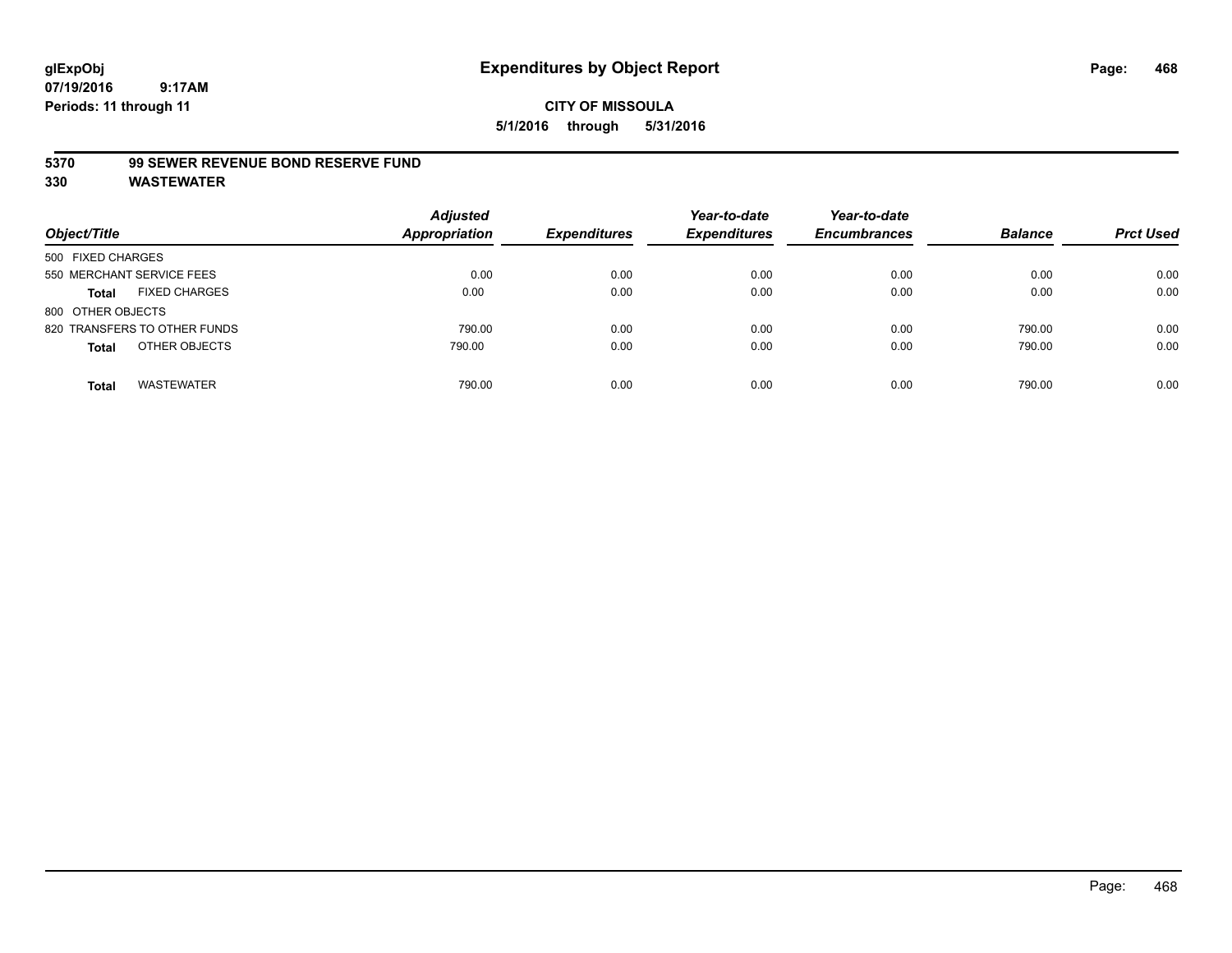**CITY OF MISSOULA 5/1/2016 through 5/31/2016**

## **5370 99 SEWER REVENUE BOND RESERVE FUND**

| Object/Title              |                                  | <b>Adjusted</b><br><b>Appropriation</b> | <b>Expenditures</b> | Year-to-date<br><b>Expenditures</b> | Year-to-date<br><b>Encumbrances</b> | <b>Balance</b> | <b>Prct Used</b> |
|---------------------------|----------------------------------|-----------------------------------------|---------------------|-------------------------------------|-------------------------------------|----------------|------------------|
| 500 FIXED CHARGES         |                                  |                                         |                     |                                     |                                     |                |                  |
| 550 MERCHANT SERVICE FEES |                                  | 0.00                                    | 0.00                | 0.00                                | 0.00                                | 0.00           | 0.00             |
| Total                     | <b>FIXED CHARGES</b>             | 0.00                                    | 0.00                | 0.00                                | 0.00                                | 0.00           | 0.00             |
| 800 OTHER OBJECTS         |                                  |                                         |                     |                                     |                                     |                |                  |
|                           | 820 TRANSFERS TO OTHER FUNDS     | 790.00                                  | 0.00                | 0.00                                | 0.00                                | 790.00         | 0.00             |
| <b>Total</b>              | OTHER OBJECTS                    | 790.00                                  | 0.00                | 0.00                                | 0.00                                | 790.00         | 0.00             |
| <b>Total</b>              | 99 SEWER REVENUE BOND RESERVE FL | 790.00                                  | 0.00                | 0.00                                | 0.00                                | 790.00         | 0.00             |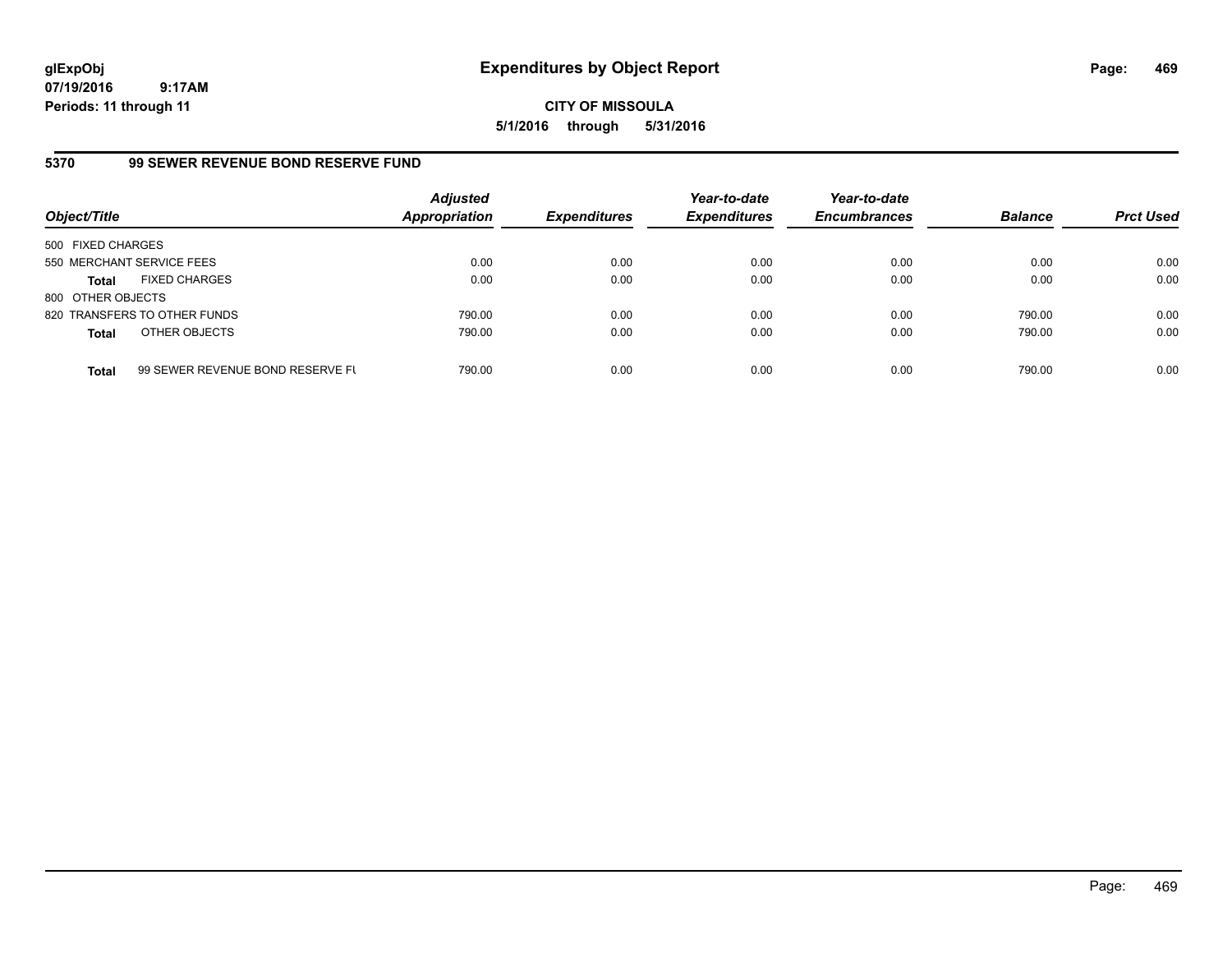## **CITY OF MISSOULA 5/1/2016 through 5/31/2016**

# **5371 2002 SEWER BONDS**

| Object/Title      |                             | <b>Adjusted</b>      | <b>Expenditures</b> | Year-to-date<br><b>Expenditures</b> | Year-to-date<br><b>Encumbrances</b> | <b>Balance</b> |                  |
|-------------------|-----------------------------|----------------------|---------------------|-------------------------------------|-------------------------------------|----------------|------------------|
|                   |                             | <b>Appropriation</b> |                     |                                     |                                     |                | <b>Prct Used</b> |
| 500 FIXED CHARGES |                             |                      |                     |                                     |                                     |                |                  |
|                   | 550 MERCHANT SERVICE FEES   | 0.00                 | 0.00                | 0.00                                | 0.00                                | 0.00           | 0.00             |
| <b>Total</b>      | <b>FIXED CHARGES</b>        | 0.00                 | 0.00                | 0.00                                | 0.00                                | 0.00           | 0.00             |
| 600 DEBT SERVICE  |                             |                      |                     |                                     |                                     |                |                  |
| 610 PRINCIPAL     |                             | 75.000.00            | 0.00                | 37.000.00                           | 0.00                                | 38.000.00      | 49.33            |
|                   | 620 INTEREST / SERVICE FEES | 9.930.00             | 0.00                | 5,150.00                            | 0.00                                | 4,780.00       | 51.86            |
| <b>Total</b>      | <b>DEBT SERVICE</b>         | 84.930.00            | 0.00                | 42,150.00                           | 0.00                                | 42,780.00      | 49.63            |
| <b>Total</b>      | <b>WASTEWATER</b>           | 84,930.00            | 0.00                | 42.150.00                           | 0.00                                | 42,780.00      | 49.63            |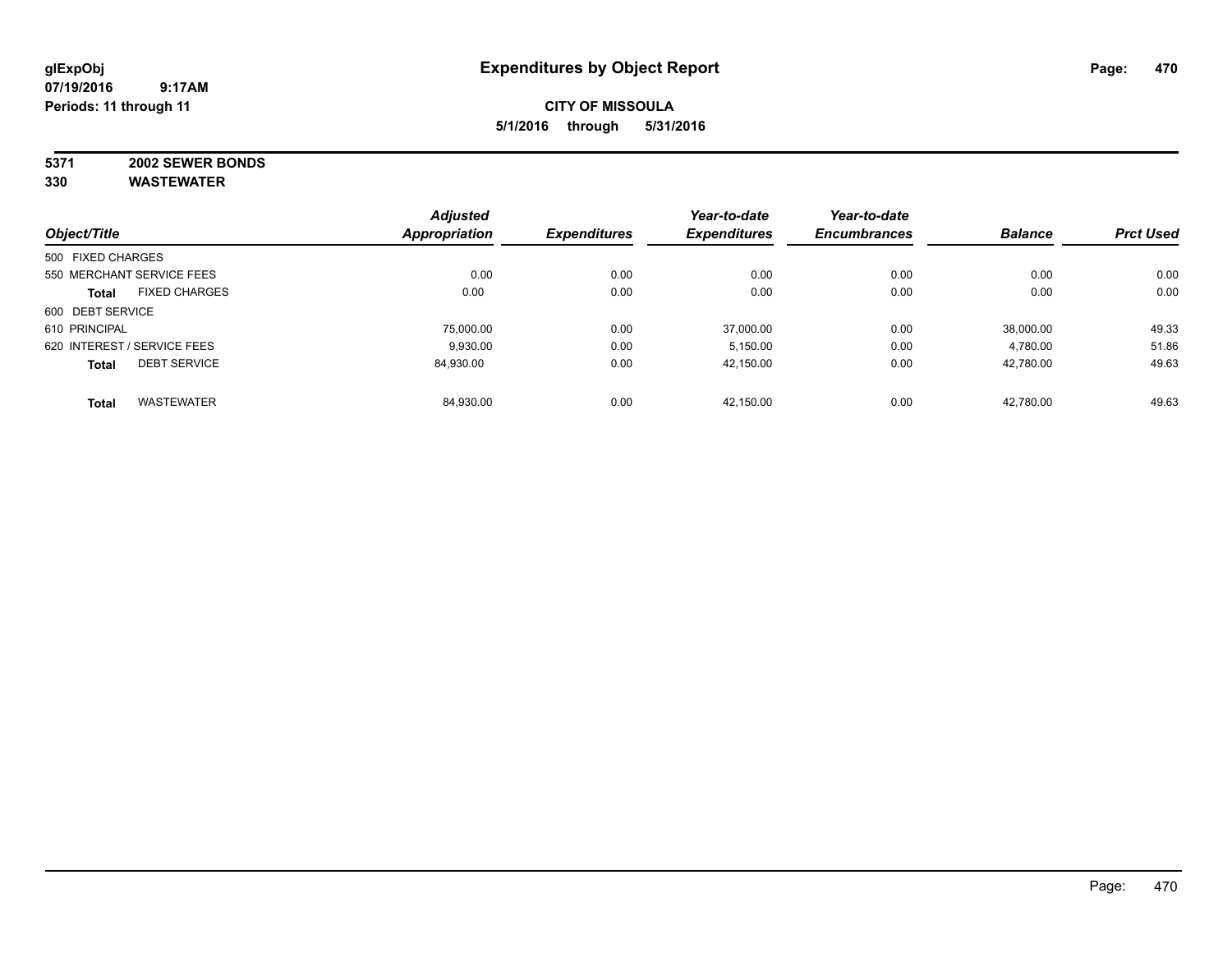## **CITY OF MISSOULA 5/1/2016 through 5/31/2016**

#### **5371 2002 SEWER BONDS**

| Object/Title                         | <b>Adjusted</b><br>Appropriation | <b>Expenditures</b> | Year-to-date<br><b>Expenditures</b> | Year-to-date<br><b>Encumbrances</b> | <b>Balance</b> | <b>Prct Used</b> |
|--------------------------------------|----------------------------------|---------------------|-------------------------------------|-------------------------------------|----------------|------------------|
| 500 FIXED CHARGES                    |                                  |                     |                                     |                                     |                |                  |
| 550 MERCHANT SERVICE FEES            | 0.00                             | 0.00                | 0.00                                | 0.00                                | 0.00           | 0.00             |
| <b>FIXED CHARGES</b><br><b>Total</b> | 0.00                             | 0.00                | 0.00                                | 0.00                                | 0.00           | 0.00             |
| 600 DEBT SERVICE                     |                                  |                     |                                     |                                     |                |                  |
| 610 PRINCIPAL                        | 75,000.00                        | 0.00                | 37,000.00                           | 0.00                                | 38.000.00      | 49.33            |
| 620 INTEREST / SERVICE FEES          | 9.930.00                         | 0.00                | 5.150.00                            | 0.00                                | 4.780.00       | 51.86            |
| <b>DEBT SERVICE</b><br><b>Total</b>  | 84,930.00                        | 0.00                | 42,150.00                           | 0.00                                | 42.780.00      | 49.63            |
| 2002 SEWER BONDS<br><b>Total</b>     | 84.930.00                        | 0.00                | 42.150.00                           | 0.00                                | 42.780.00      | 49.63            |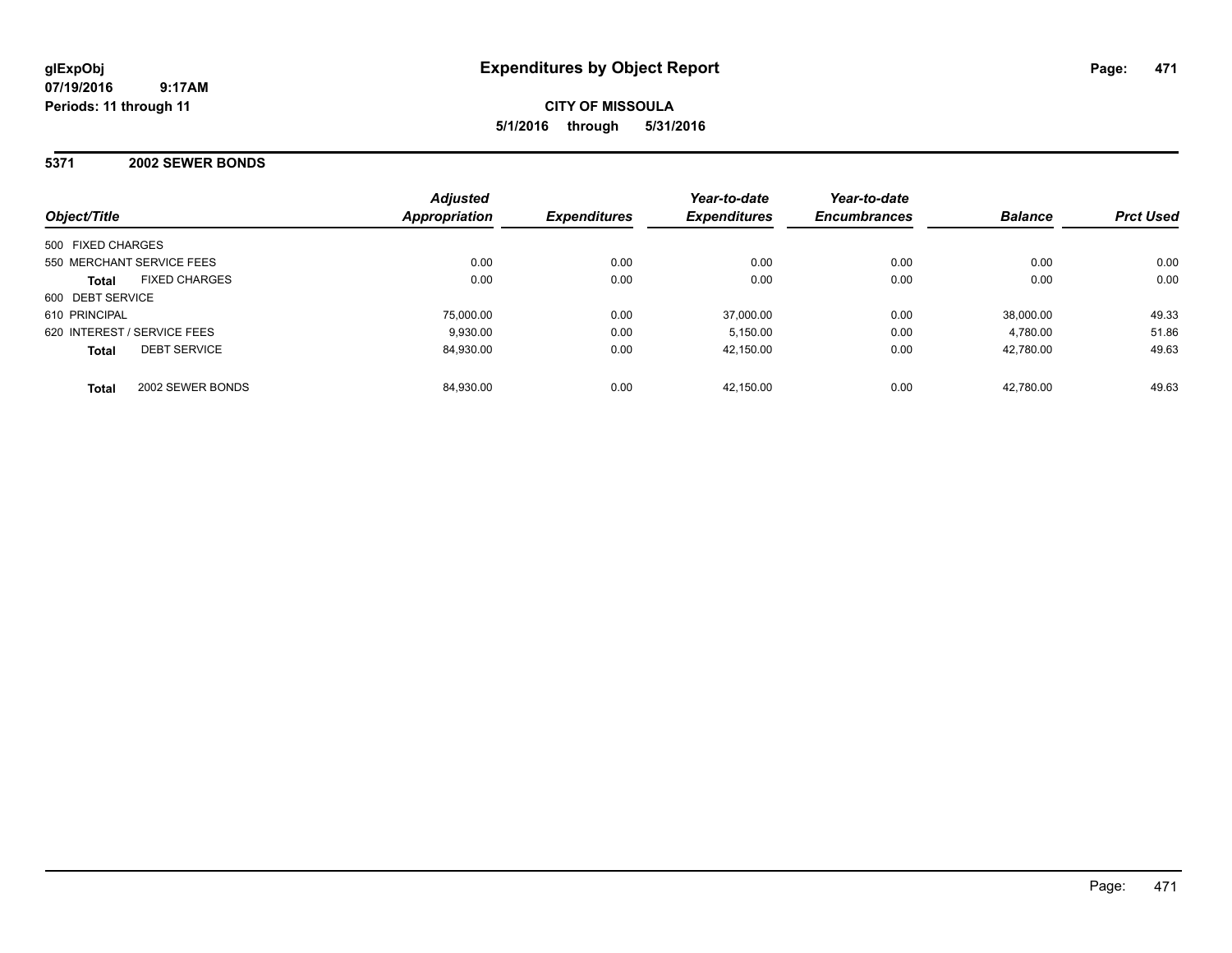#### **5372 2002 SEWER REVENUE BOND**

| Object/Title                         | <b>Adjusted</b><br><b>Appropriation</b> | <b>Expenditures</b> | Year-to-date<br><b>Expenditures</b> | Year-to-date<br><b>Encumbrances</b> | <b>Balance</b> | <b>Prct Used</b> |
|--------------------------------------|-----------------------------------------|---------------------|-------------------------------------|-------------------------------------|----------------|------------------|
| 500 FIXED CHARGES                    |                                         |                     |                                     |                                     |                |                  |
| 550 MERCHANT SERVICE FEES            | 0.00                                    | 0.00                | 0.00                                | 0.00                                | 0.00           | 0.00             |
| <b>FIXED CHARGES</b><br><b>Total</b> | 0.00                                    | 0.00                | 0.00                                | 0.00                                | 0.00           | 0.00             |
| 800 OTHER OBJECTS                    |                                         |                     |                                     |                                     |                |                  |
| 820 TRANSFERS TO OTHER FUNDS         | 0.00                                    | 0.00                | 0.00                                | 0.00                                | 0.00           | 0.00             |
| OTHER OBJECTS<br><b>Total</b>        | 0.00                                    | 0.00                | 0.00                                | 0.00                                | 0.00           | 0.00             |
| <b>WASTEWATER</b><br><b>Total</b>    | 0.00                                    | 0.00                | 0.00                                | 0.00                                | 0.00           | 0.00             |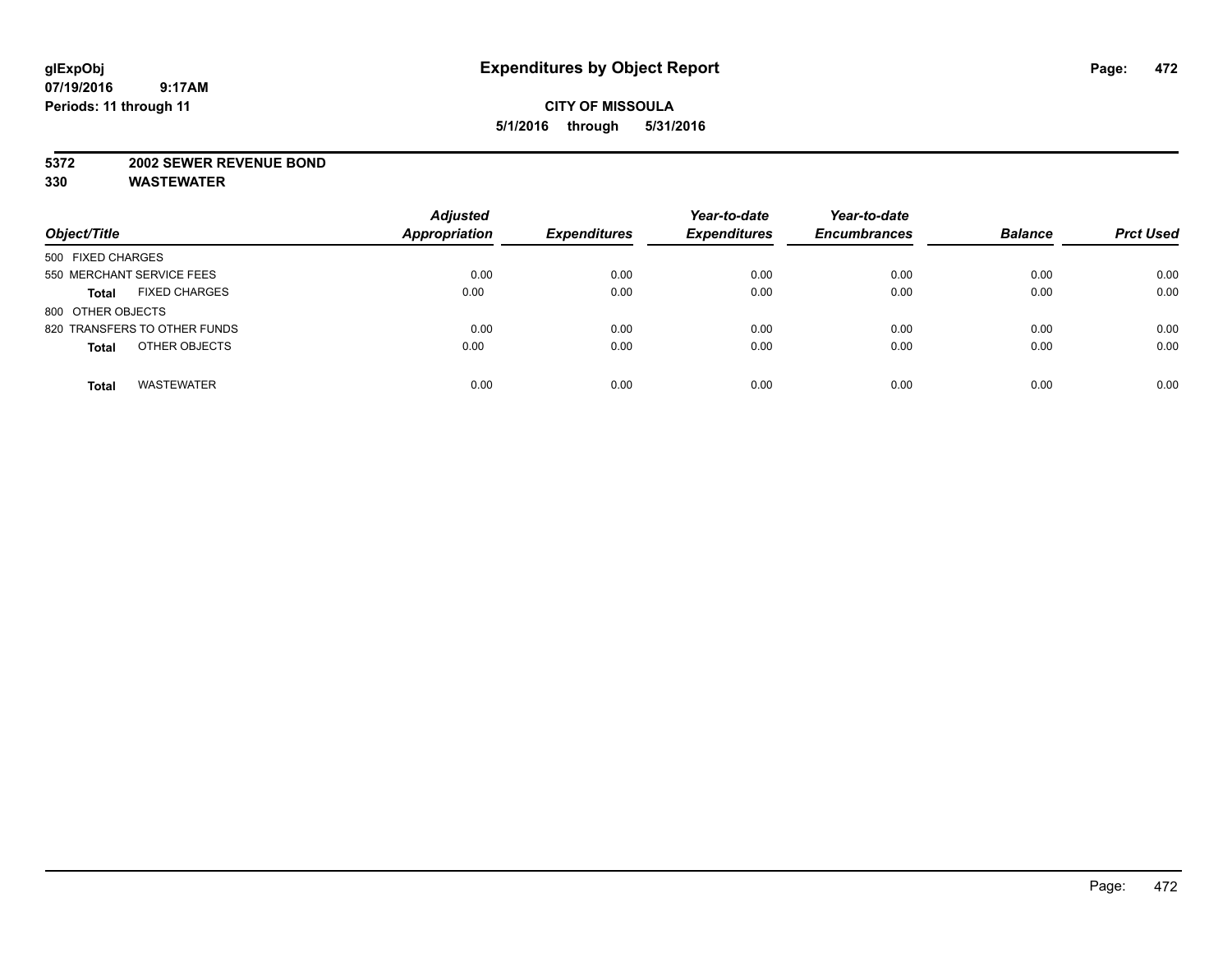#### **5372 2002 SEWER REVENUE BOND**

| Object/Title                            | <b>Adjusted</b><br><b>Appropriation</b> | <b>Expenditures</b> | Year-to-date<br><b>Expenditures</b> | Year-to-date<br><b>Encumbrances</b> | <b>Balance</b> | <b>Prct Used</b> |
|-----------------------------------------|-----------------------------------------|---------------------|-------------------------------------|-------------------------------------|----------------|------------------|
| 500 FIXED CHARGES                       |                                         |                     |                                     |                                     |                |                  |
| 550 MERCHANT SERVICE FEES               | 0.00                                    | 0.00                | 0.00                                | 0.00                                | 0.00           | 0.00             |
| <b>FIXED CHARGES</b><br><b>Total</b>    | 0.00                                    | 0.00                | 0.00                                | 0.00                                | 0.00           | 0.00             |
| 800 OTHER OBJECTS                       |                                         |                     |                                     |                                     |                |                  |
| 820 TRANSFERS TO OTHER FUNDS            | 0.00                                    | 0.00                | 0.00                                | 0.00                                | 0.00           | 0.00             |
| OTHER OBJECTS<br><b>Total</b>           | 0.00                                    | 0.00                | 0.00                                | 0.00                                | 0.00           | 0.00             |
| 2002 SEWER REVENUE BOND<br><b>Total</b> | 0.00                                    | 0.00                | 0.00                                | 0.00                                | 0.00           | 0.00             |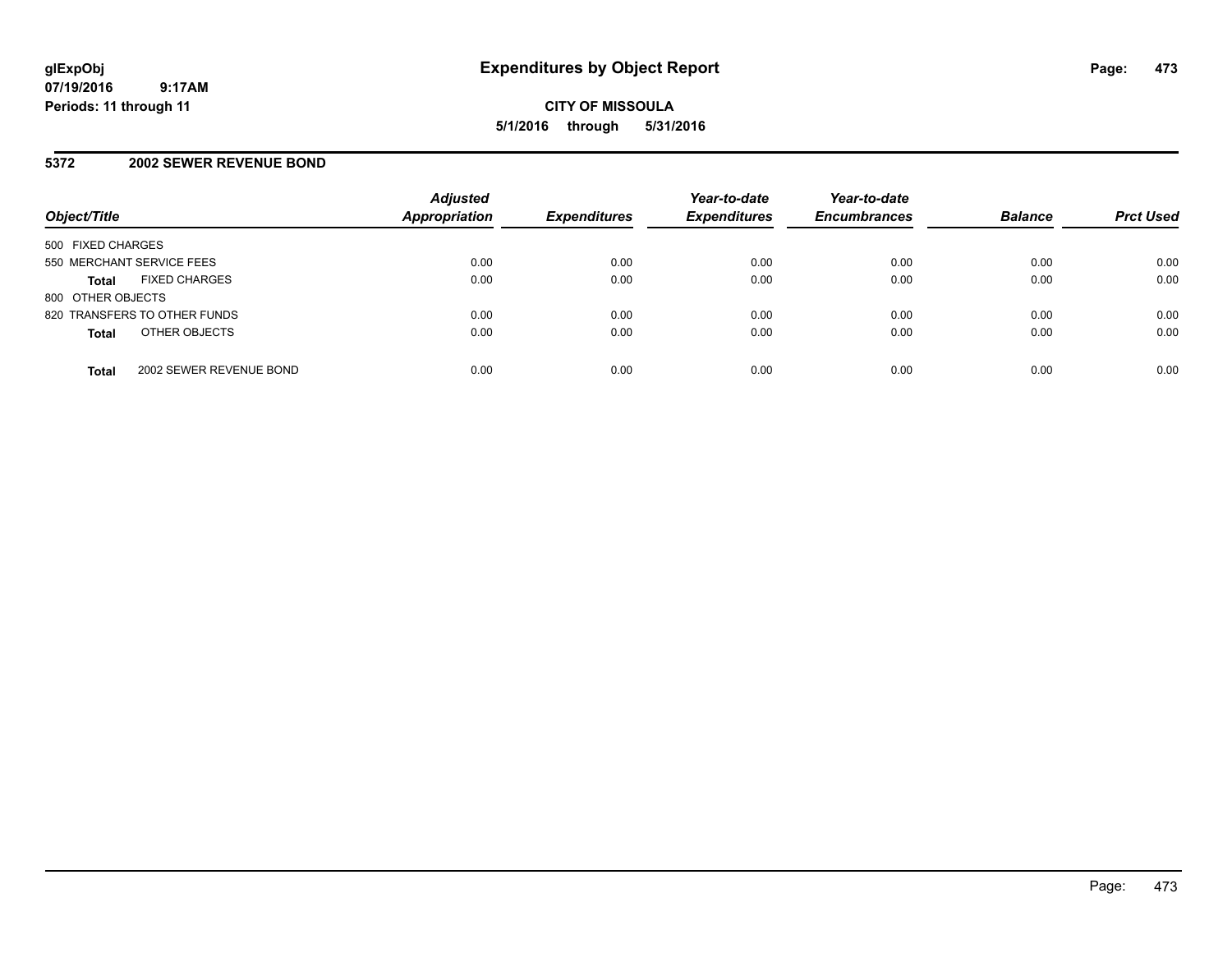#### **5373 2002 WWTP UPGRADE REVENUE BOND**

| Object/Title      |                             | <b>Adjusted</b> | <b>Expenditures</b> | Year-to-date<br><b>Expenditures</b> | Year-to-date        | <b>Balance</b> | <b>Prct Used</b> |
|-------------------|-----------------------------|-----------------|---------------------|-------------------------------------|---------------------|----------------|------------------|
|                   |                             | Appropriation   |                     |                                     | <b>Encumbrances</b> |                |                  |
| 500 FIXED CHARGES |                             |                 |                     |                                     |                     |                |                  |
|                   | 550 MERCHANT SERVICE FEES   | 0.00            | 0.00                | 0.00                                | 0.00                | 0.00           | 0.00             |
| <b>Total</b>      | <b>FIXED CHARGES</b>        | 0.00            | 0.00                | 0.00                                | 0.00                | 0.00           | 0.00             |
| 600 DEBT SERVICE  |                             |                 |                     |                                     |                     |                |                  |
| 610 PRINCIPAL     |                             | 290.000.00      | 0.00                | 144.000.00                          | 0.00                | 146.000.00     | 49.66            |
|                   | 620 INTEREST / SERVICE FEES | 41.640.00       | 0.00                | 21.540.00                           | 0.00                | 20.100.00      | 51.73            |
| <b>Total</b>      | <b>DEBT SERVICE</b>         | 331.640.00      | 0.00                | 165.540.00                          | 0.00                | 166.100.00     | 49.92            |
| <b>Total</b>      | <b>WASTEWATER</b>           | 331.640.00      | 0.00                | 165.540.00                          | 0.00                | 166.100.00     | 49.92            |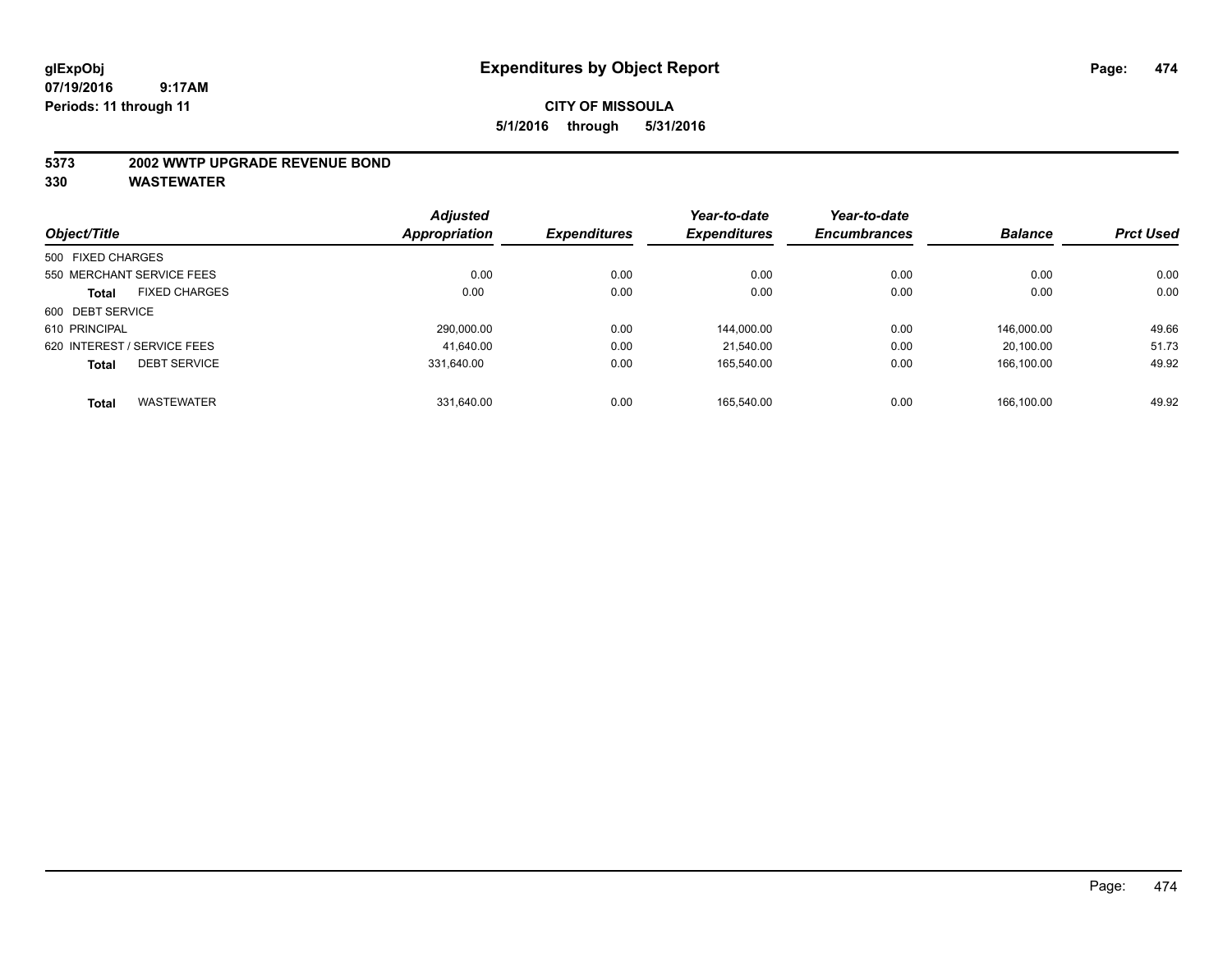**CITY OF MISSOULA 5/1/2016 through 5/31/2016**

## **5373 2002 WWTP UPGRADE REVENUE BOND**

| Object/Title      |                                | <b>Adjusted</b><br>Appropriation | <b>Expenditures</b> | Year-to-date<br><b>Expenditures</b> | Year-to-date<br><b>Encumbrances</b> | <b>Balance</b> | <b>Prct Used</b> |
|-------------------|--------------------------------|----------------------------------|---------------------|-------------------------------------|-------------------------------------|----------------|------------------|
| 500 FIXED CHARGES |                                |                                  |                     |                                     |                                     |                |                  |
|                   | 550 MERCHANT SERVICE FEES      | 0.00                             | 0.00                | 0.00                                | 0.00                                | 0.00           | 0.00             |
| <b>Total</b>      | <b>FIXED CHARGES</b>           | 0.00                             | 0.00                | 0.00                                | 0.00                                | 0.00           | 0.00             |
| 600 DEBT SERVICE  |                                |                                  |                     |                                     |                                     |                |                  |
| 610 PRINCIPAL     |                                | 290.000.00                       | 0.00                | 144.000.00                          | 0.00                                | 146.000.00     | 49.66            |
|                   | 620 INTEREST / SERVICE FEES    | 41.640.00                        | 0.00                | 21.540.00                           | 0.00                                | 20.100.00      | 51.73            |
| <b>Total</b>      | <b>DEBT SERVICE</b>            | 331.640.00                       | 0.00                | 165.540.00                          | 0.00                                | 166.100.00     | 49.92            |
| <b>Total</b>      | 2002 WWTP UPGRADE REVENUE BOND | 331.640.00                       | 0.00                | 165.540.00                          | 0.00                                | 166.100.00     | 49.92            |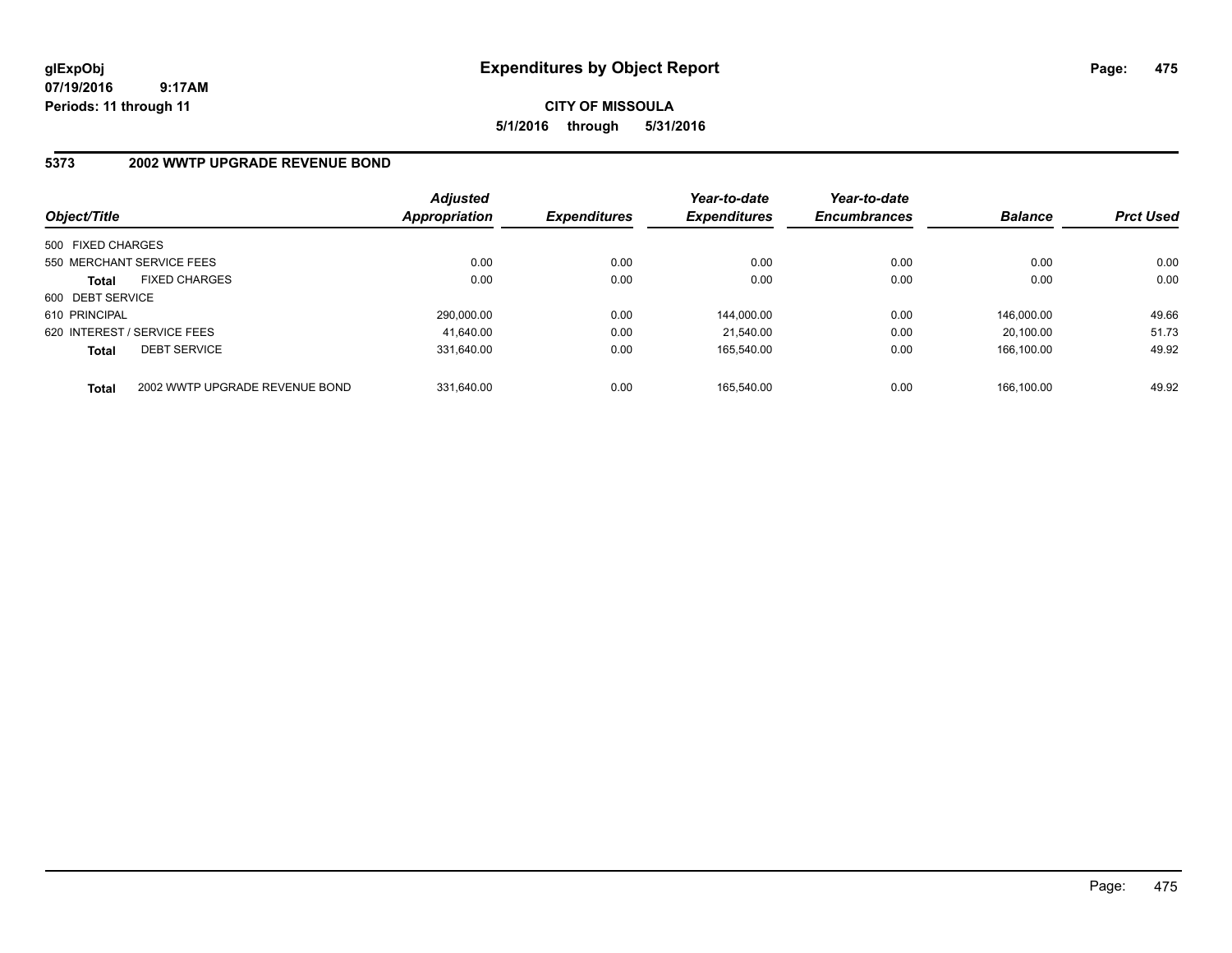#### **5374 2002 WWTP UPGRADE RESERVE**

| Object/Title                         | <b>Adjusted</b><br><b>Appropriation</b> | <b>Expenditures</b> | Year-to-date<br><b>Expenditures</b> | Year-to-date<br><b>Encumbrances</b> | <b>Balance</b> | <b>Prct Used</b> |
|--------------------------------------|-----------------------------------------|---------------------|-------------------------------------|-------------------------------------|----------------|------------------|
| 500 FIXED CHARGES                    |                                         |                     |                                     |                                     |                |                  |
| 550 MERCHANT SERVICE FEES            | 0.00                                    | 0.00                | 0.00                                | 0.00                                | 0.00           | 0.00             |
| <b>FIXED CHARGES</b><br><b>Total</b> | 0.00                                    | 0.00                | 0.00                                | 0.00                                | 0.00           | 0.00             |
| 600 DEBT SERVICE                     |                                         |                     |                                     |                                     |                |                  |
| 610 PRINCIPAL                        | 0.00                                    | 0.00                | 0.00                                | 0.00                                | 0.00           | 0.00             |
| 620 INTEREST / SERVICE FEES          | 0.00                                    | 0.00                | 0.00                                | 0.00                                | 0.00           | 0.00             |
| <b>DEBT SERVICE</b><br><b>Total</b>  | 0.00                                    | 0.00                | 0.00                                | 0.00                                | 0.00           | 0.00             |
| 800 OTHER OBJECTS                    |                                         |                     |                                     |                                     |                |                  |
| 820 TRANSFERS TO OTHER FUNDS         | 180.00                                  | 0.00                | 0.00                                | 0.00                                | 180.00         | 0.00             |
| OTHER OBJECTS<br><b>Total</b>        | 180.00                                  | 0.00                | 0.00                                | 0.00                                | 180.00         | 0.00             |
|                                      |                                         |                     |                                     |                                     |                |                  |
| <b>WASTEWATER</b><br><b>Total</b>    | 180.00                                  | 0.00                | 0.00                                | 0.00                                | 180.00         | 0.00             |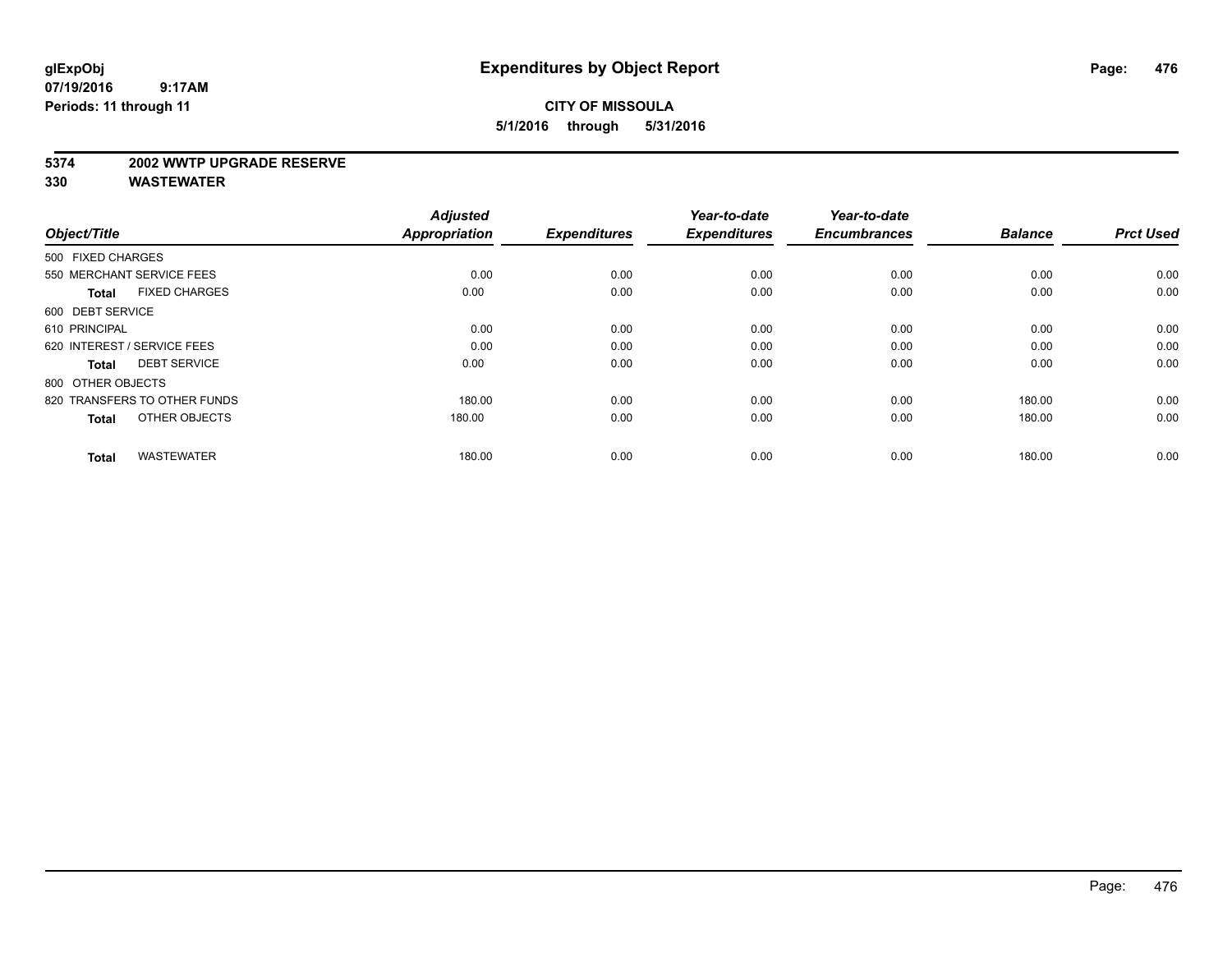## **CITY OF MISSOULA 5/1/2016 through 5/31/2016**

#### **5374 2002 WWTP UPGRADE RESERVE**

| Object/Title      |                              | <b>Adjusted</b><br><b>Appropriation</b> | <b>Expenditures</b> | Year-to-date<br><b>Expenditures</b> | Year-to-date<br><b>Encumbrances</b> | <b>Balance</b> | <b>Prct Used</b> |
|-------------------|------------------------------|-----------------------------------------|---------------------|-------------------------------------|-------------------------------------|----------------|------------------|
| 500 FIXED CHARGES |                              |                                         |                     |                                     |                                     |                |                  |
|                   | 550 MERCHANT SERVICE FEES    | 0.00                                    | 0.00                | 0.00                                | 0.00                                | 0.00           | 0.00             |
| <b>Total</b>      | <b>FIXED CHARGES</b>         | 0.00                                    | 0.00                | 0.00                                | 0.00                                | 0.00           | 0.00             |
| 600 DEBT SERVICE  |                              |                                         |                     |                                     |                                     |                |                  |
| 610 PRINCIPAL     |                              | 0.00                                    | 0.00                | 0.00                                | 0.00                                | 0.00           | 0.00             |
|                   | 620 INTEREST / SERVICE FEES  | 0.00                                    | 0.00                | 0.00                                | 0.00                                | 0.00           | 0.00             |
| Total             | <b>DEBT SERVICE</b>          | 0.00                                    | 0.00                | 0.00                                | 0.00                                | 0.00           | 0.00             |
| 800 OTHER OBJECTS |                              |                                         |                     |                                     |                                     |                |                  |
|                   | 820 TRANSFERS TO OTHER FUNDS | 180.00                                  | 0.00                | 0.00                                | 0.00                                | 180.00         | 0.00             |
| <b>Total</b>      | OTHER OBJECTS                | 180.00                                  | 0.00                | 0.00                                | 0.00                                | 180.00         | 0.00             |
| <b>Total</b>      | 2002 WWTP UPGRADE RESERVE    | 180.00                                  | 0.00                | 0.00                                | 0.00                                | 180.00         | 0.00             |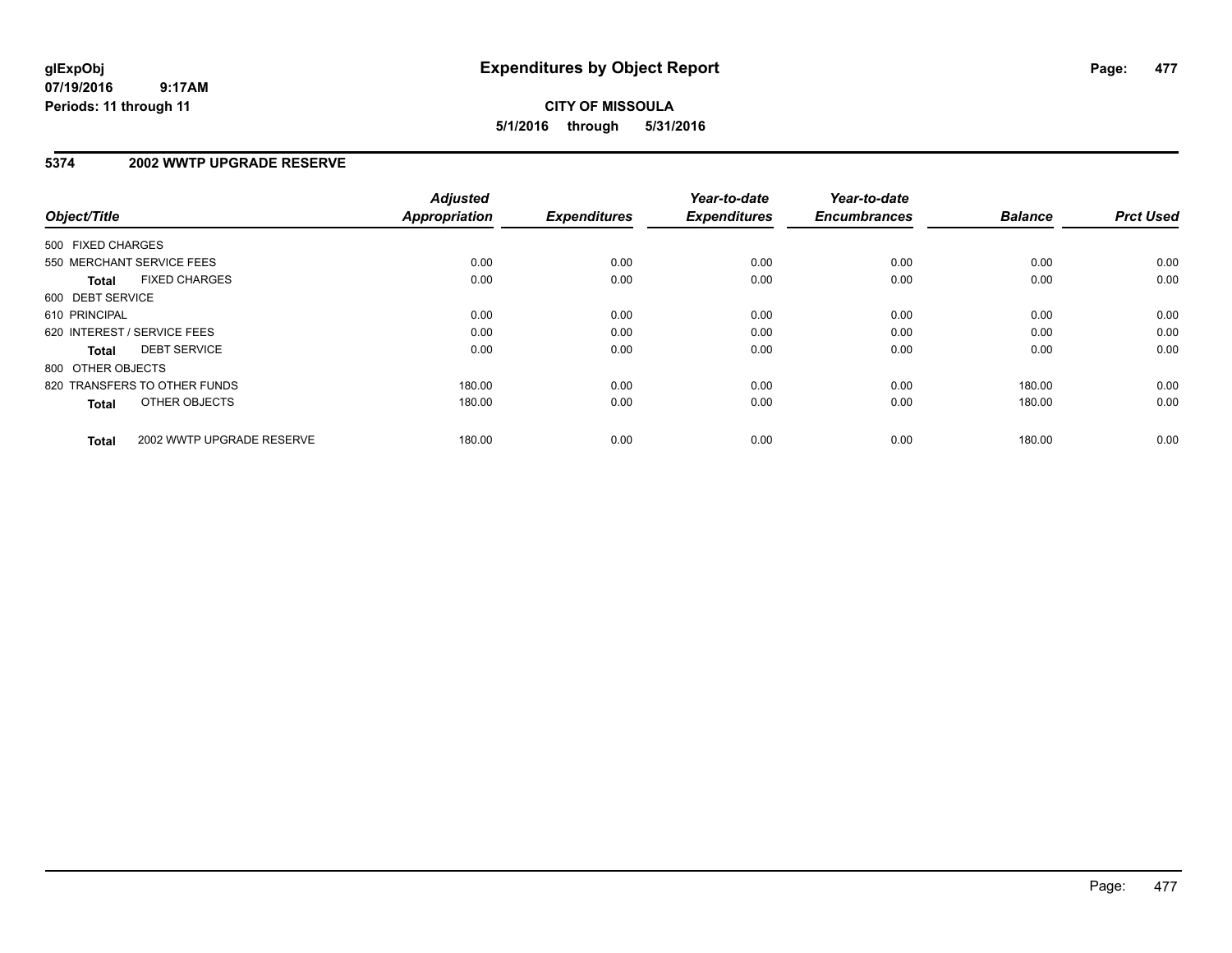#### **5375 2003 WWTP SRF \$3.8M EPA DEBT**

| Object/Title      |                             | <b>Adjusted</b> | <b>Expenditures</b> | Year-to-date<br><b>Expenditures</b> | Year-to-date<br><b>Encumbrances</b> | <b>Balance</b> | <b>Prct Used</b> |
|-------------------|-----------------------------|-----------------|---------------------|-------------------------------------|-------------------------------------|----------------|------------------|
|                   |                             | Appropriation   |                     |                                     |                                     |                |                  |
| 500 FIXED CHARGES |                             |                 |                     |                                     |                                     |                |                  |
|                   | 550 MERCHANT SERVICE FEES   | 0.00            | 0.00                | 0.00                                | 0.00                                | 0.00           | 0.00             |
| <b>Total</b>      | <b>FIXED CHARGES</b>        | 0.00            | 0.00                | 0.00                                | 0.00                                | 0.00           | 0.00             |
| 600 DEBT SERVICE  |                             |                 |                     |                                     |                                     |                |                  |
| 610 PRINCIPAL     |                             | 211,000.00      | 0.00                | 105,000.00                          | 0.00                                | 106.000.00     | 49.76            |
|                   | 620 INTEREST / SERVICE FEES | 39.926.00       | 0.00                | 20.553.75                           | 0.00                                | 19.372.25      | 51.48            |
| <b>Total</b>      | <b>DEBT SERVICE</b>         | 250.926.00      | 0.00                | 125,553.75                          | 0.00                                | 125.372.25     | 50.04            |
| <b>Total</b>      | <b>WASTEWATER</b>           | 250.926.00      | 0.00                | 125.553.75                          | 0.00                                | 125.372.25     | 50.04            |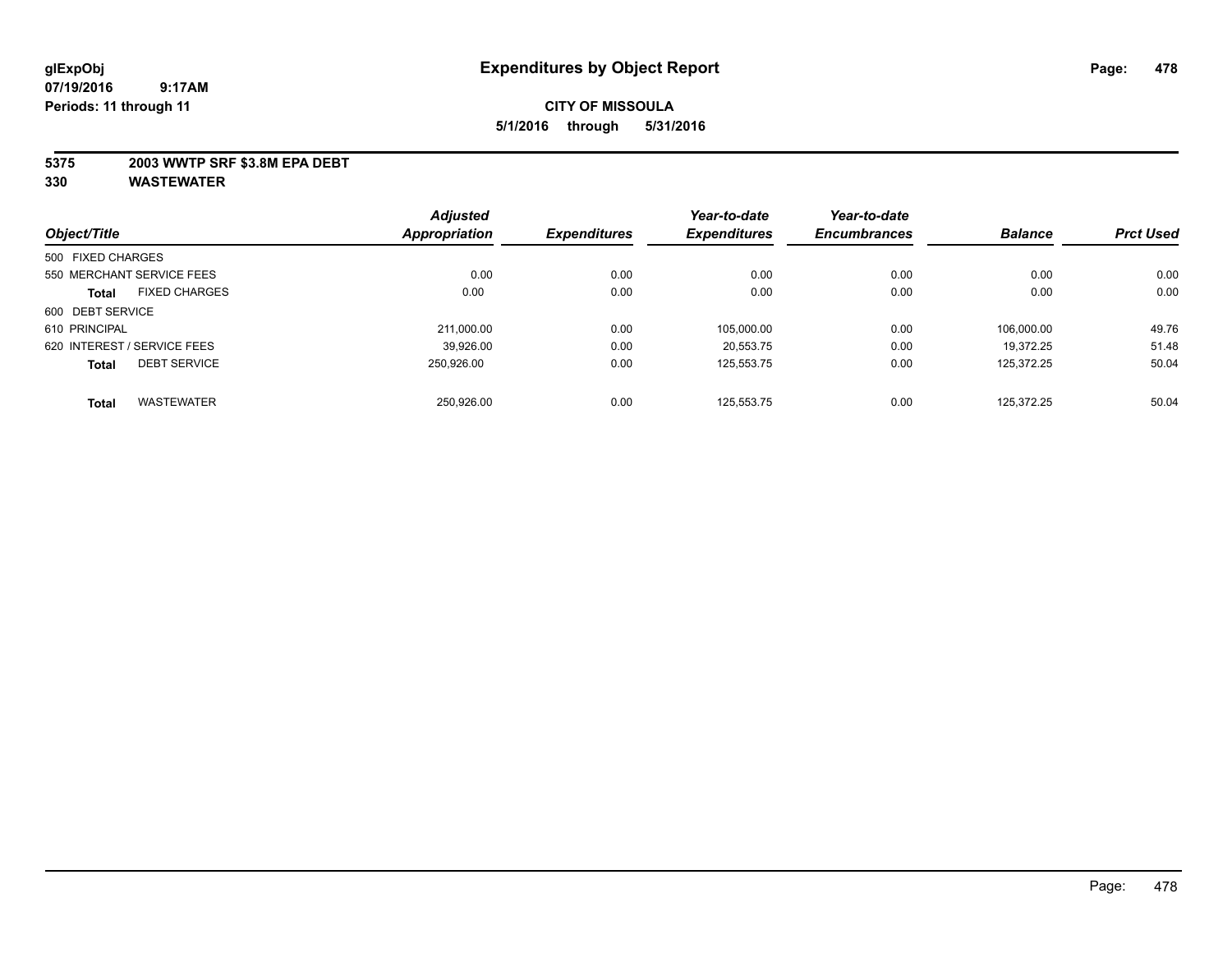#### **5375 2003 WWTP SRF \$3.8M EPA DEBT**

| Object/Title                                  | <b>Adjusted</b><br><b>Appropriation</b> | <b>Expenditures</b> | Year-to-date<br><b>Expenditures</b> | Year-to-date<br><b>Encumbrances</b> | <b>Balance</b> | <b>Prct Used</b> |
|-----------------------------------------------|-----------------------------------------|---------------------|-------------------------------------|-------------------------------------|----------------|------------------|
| 500 FIXED CHARGES                             |                                         |                     |                                     |                                     |                |                  |
| 550 MERCHANT SERVICE FEES                     | 0.00                                    | 0.00                | 0.00                                | 0.00                                | 0.00           | 0.00             |
| <b>FIXED CHARGES</b><br><b>Total</b>          | 0.00                                    | 0.00                | 0.00                                | 0.00                                | 0.00           | 0.00             |
| 600 DEBT SERVICE                              |                                         |                     |                                     |                                     |                |                  |
| 610 PRINCIPAL                                 | 211.000.00                              | 0.00                | 105.000.00                          | 0.00                                | 106.000.00     | 49.76            |
| 620 INTEREST / SERVICE FEES                   | 39,926.00                               | 0.00                | 20.553.75                           | 0.00                                | 19.372.25      | 51.48            |
| <b>DEBT SERVICE</b><br><b>Total</b>           | 250.926.00                              | 0.00                | 125.553.75                          | 0.00                                | 125.372.25     | 50.04            |
| 2003 WWTP SRF \$3.8M EPA DEBT<br><b>Total</b> | 250.926.00                              | 0.00                | 125.553.75                          | 0.00                                | 125.372.25     | 50.04            |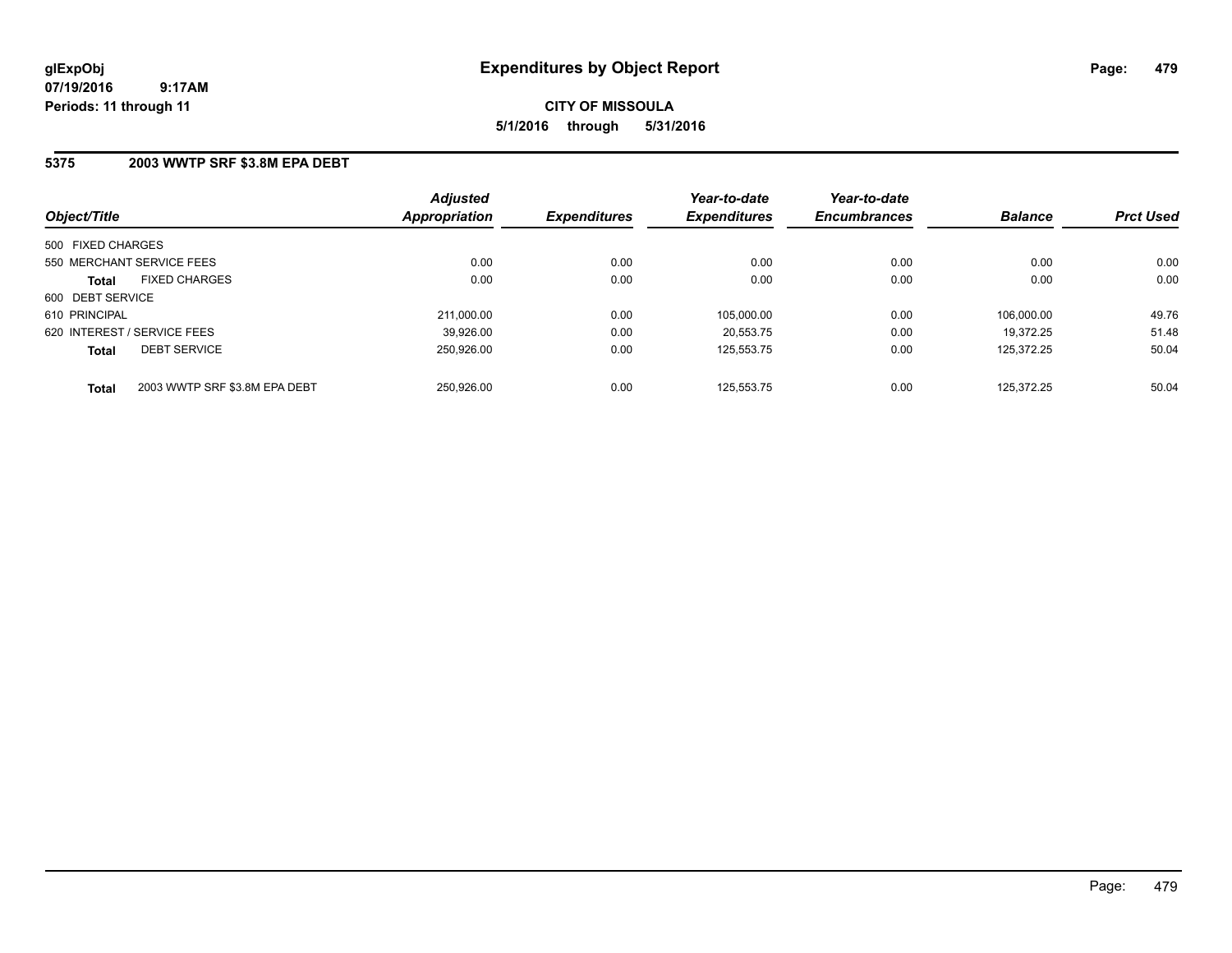#### **5376 2003 WWTP SRF \$3.8M EPA RESERVE**

| Object/Title                         | <b>Adjusted</b><br><b>Appropriation</b> | <b>Expenditures</b> | Year-to-date<br><b>Expenditures</b> | Year-to-date<br><b>Encumbrances</b> | <b>Balance</b> | <b>Prct Used</b> |
|--------------------------------------|-----------------------------------------|---------------------|-------------------------------------|-------------------------------------|----------------|------------------|
| 500 FIXED CHARGES                    |                                         |                     |                                     |                                     |                |                  |
| 550 MERCHANT SERVICE FEES            | 0.00                                    | 0.00                | 0.00                                | 0.00                                | 0.00           | 0.00             |
| <b>FIXED CHARGES</b><br><b>Total</b> | 0.00                                    | 0.00                | 0.00                                | 0.00                                | 0.00           | 0.00             |
| 800 OTHER OBJECTS                    |                                         |                     |                                     |                                     |                |                  |
| 820 TRANSFERS TO OTHER FUNDS         | 0.00                                    | 0.00                | 0.00                                | 0.00                                | 0.00           | 0.00             |
| OTHER OBJECTS<br><b>Total</b>        | 0.00                                    | 0.00                | 0.00                                | 0.00                                | 0.00           | 0.00             |
| <b>WASTEWATER</b><br><b>Total</b>    | 0.00                                    | 0.00                | 0.00                                | 0.00                                | 0.00           | 0.00             |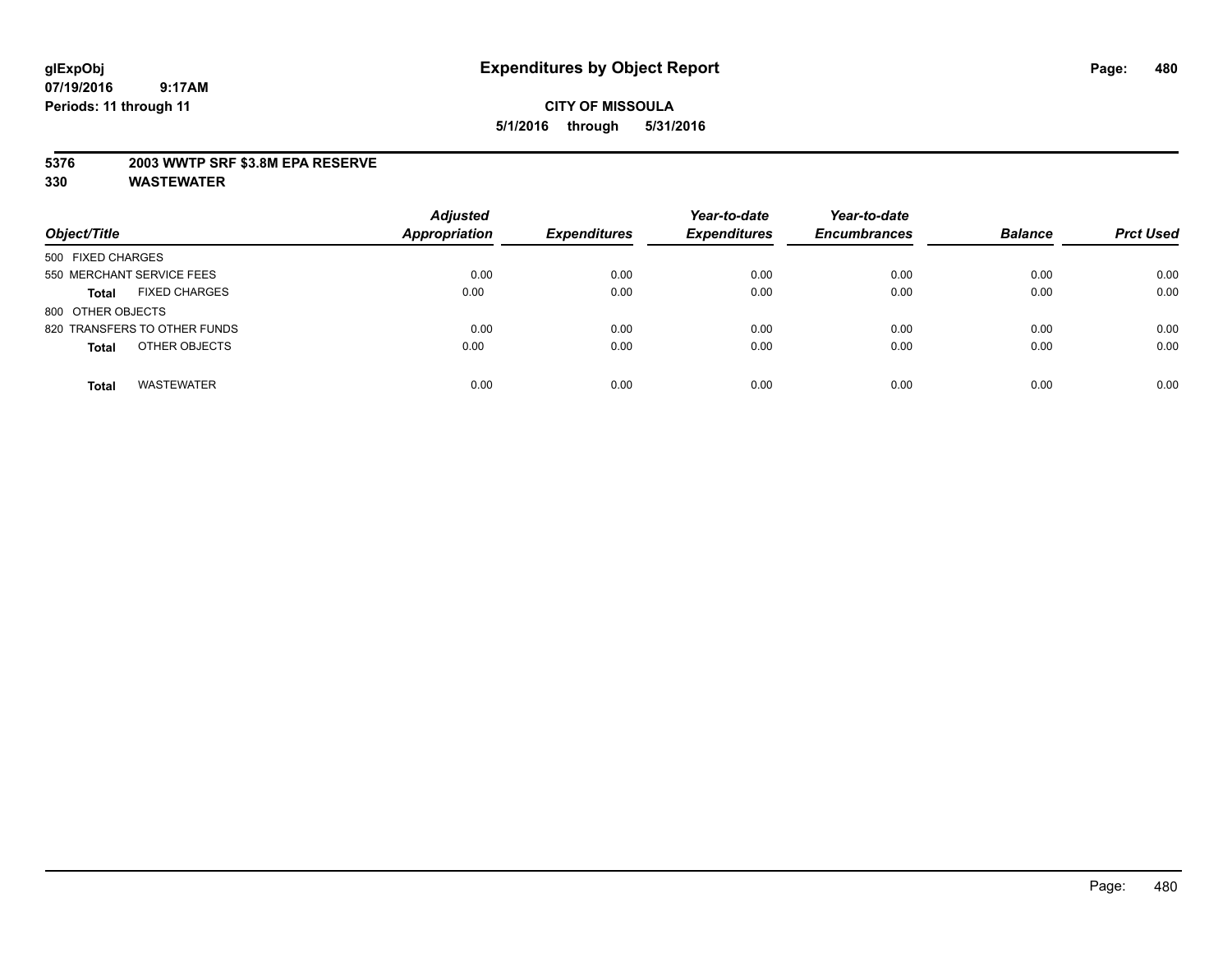**CITY OF MISSOULA 5/1/2016 through 5/31/2016**

## **5376 2003 WWTP SRF \$3.8M EPA RESERVE**

| Object/Title              |                                  | <b>Adjusted</b><br><b>Appropriation</b> | <b>Expenditures</b> | Year-to-date<br><b>Expenditures</b> | Year-to-date<br><b>Encumbrances</b> | <b>Balance</b> | <b>Prct Used</b> |
|---------------------------|----------------------------------|-----------------------------------------|---------------------|-------------------------------------|-------------------------------------|----------------|------------------|
| 500 FIXED CHARGES         |                                  |                                         |                     |                                     |                                     |                |                  |
| 550 MERCHANT SERVICE FEES |                                  | 0.00                                    | 0.00                | 0.00                                | 0.00                                | 0.00           | 0.00             |
| <b>Total</b>              | <b>FIXED CHARGES</b>             | 0.00                                    | 0.00                | 0.00                                | 0.00                                | 0.00           | 0.00             |
| 800 OTHER OBJECTS         |                                  |                                         |                     |                                     |                                     |                |                  |
|                           | 820 TRANSFERS TO OTHER FUNDS     | 0.00                                    | 0.00                | 0.00                                | 0.00                                | 0.00           | 0.00             |
| <b>Total</b>              | OTHER OBJECTS                    | 0.00                                    | 0.00                | 0.00                                | 0.00                                | 0.00           | 0.00             |
| <b>Total</b>              | 2003 WWTP SRF \$3.8M EPA RESERVE | 0.00                                    | 0.00                | 0.00                                | 0.00                                | 0.00           | 0.00             |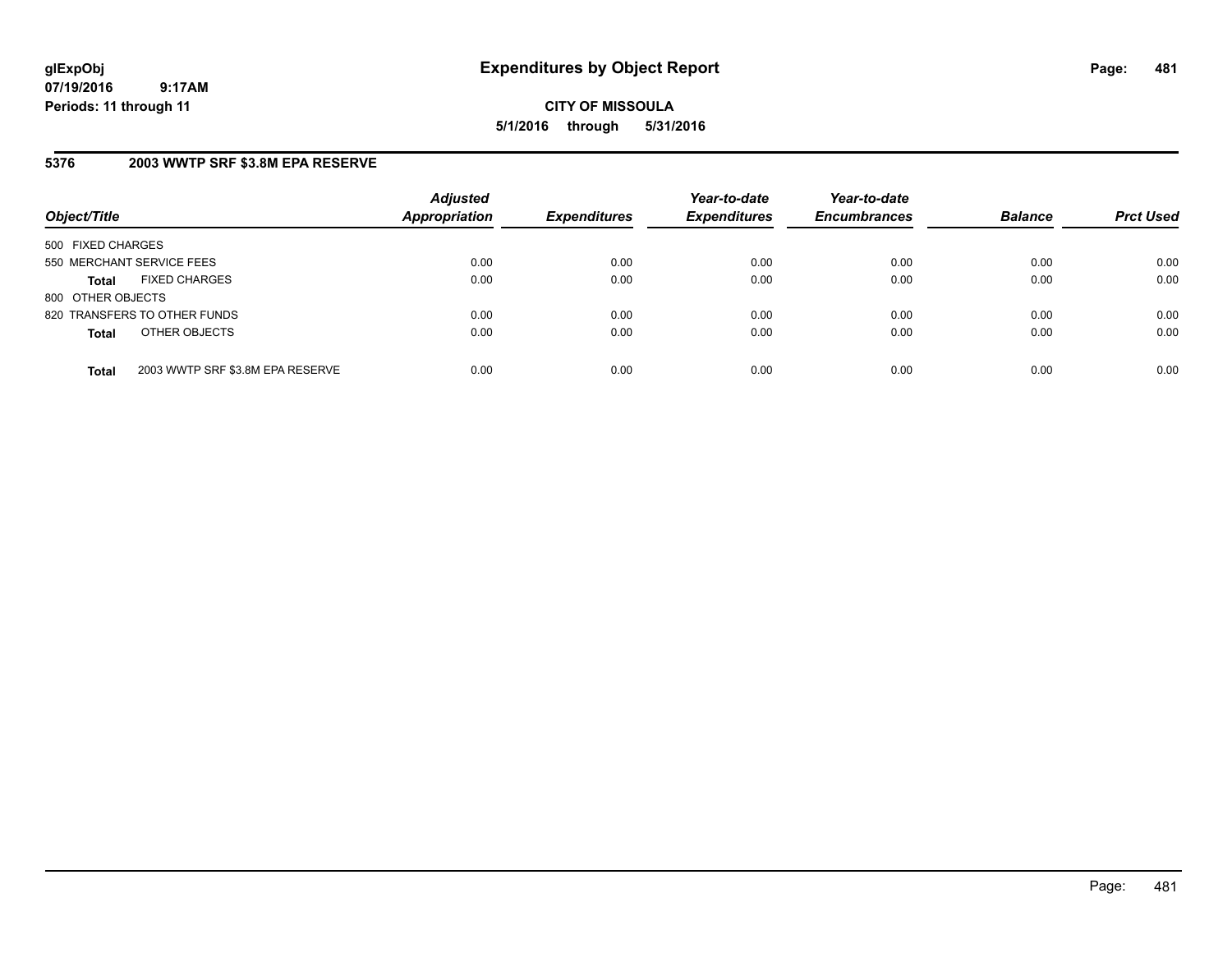#### **5377 2004 WWTP \$3.023 LOAN DEBT SERVICE**

|                   |                             | <b>Adjusted</b> |                     | Year-to-date        | Year-to-date        |                |                  |
|-------------------|-----------------------------|-----------------|---------------------|---------------------|---------------------|----------------|------------------|
| Object/Title      |                             | Appropriation   | <b>Expenditures</b> | <b>Expenditures</b> | <b>Encumbrances</b> | <b>Balance</b> | <b>Prct Used</b> |
| 500 FIXED CHARGES |                             |                 |                     |                     |                     |                |                  |
|                   | 550 MERCHANT SERVICE FEES   | 0.00            | 0.00                | 0.00                | 0.00                | 0.00           | 0.00             |
| <b>Total</b>      | <b>FIXED CHARGES</b>        | 0.00            | 0.00                | 0.00                | 0.00                | 0.00           | 0.00             |
| 600 DEBT SERVICE  |                             |                 |                     |                     |                     |                |                  |
| 610 PRINCIPAL     |                             | 203.000.00      | 0.00                | 101.000.00          | 0.00                | 102.000.00     | 49.75            |
|                   | 620 INTEREST / SERVICE FEES | 41,006.00       | 0.00                | 21.071.25           | 0.00                | 19.934.75      | 51.39            |
| <b>Total</b>      | <b>DEBT SERVICE</b>         | 244.006.00      | 0.00                | 122.071.25          | 0.00                | 121.934.75     | 50.03            |
| <b>Total</b>      | <b>WASTEWATER</b>           | 244.006.00      | 0.00                | 122.071.25          | 0.00                | 121.934.75     | 50.03            |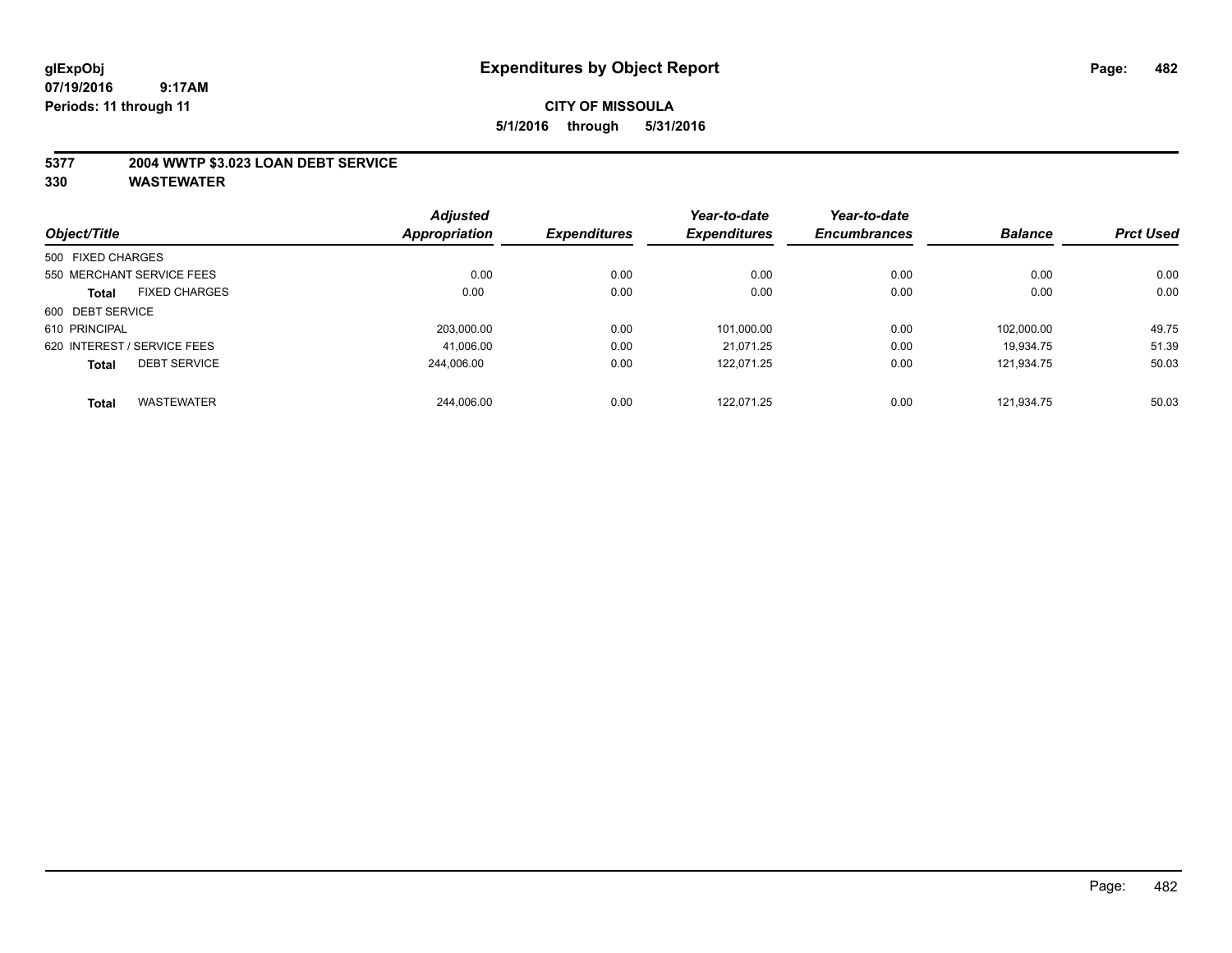**CITY OF MISSOULA 5/1/2016 through 5/31/2016**

## **5377 2004 WWTP \$3.023 LOAN DEBT SERVICE**

| Object/Title      |                                     | <b>Adjusted</b><br><b>Appropriation</b> | <b>Expenditures</b> | Year-to-date<br><b>Expenditures</b> | Year-to-date<br><b>Encumbrances</b> | <b>Balance</b> | <b>Prct Used</b> |
|-------------------|-------------------------------------|-----------------------------------------|---------------------|-------------------------------------|-------------------------------------|----------------|------------------|
| 500 FIXED CHARGES |                                     |                                         |                     |                                     |                                     |                |                  |
|                   | 550 MERCHANT SERVICE FEES           | 0.00                                    | 0.00                | 0.00                                | 0.00                                | 0.00           | 0.00             |
| <b>Total</b>      | <b>FIXED CHARGES</b>                | 0.00                                    | 0.00                | 0.00                                | 0.00                                | 0.00           | 0.00             |
| 600 DEBT SERVICE  |                                     |                                         |                     |                                     |                                     |                |                  |
| 610 PRINCIPAL     |                                     | 203,000.00                              | 0.00                | 101,000.00                          | 0.00                                | 102.000.00     | 49.75            |
|                   | 620 INTEREST / SERVICE FEES         | 41.006.00                               | 0.00                | 21.071.25                           | 0.00                                | 19.934.75      | 51.39            |
| <b>Total</b>      | <b>DEBT SERVICE</b>                 | 244.006.00                              | 0.00                | 122.071.25                          | 0.00                                | 121.934.75     | 50.03            |
| <b>Total</b>      | 2004 WWTP \$3.023 LOAN DEBT SERVICE | 244.006.00                              | 0.00                | 122.071.25                          | 0.00                                | 121.934.75     | 50.03            |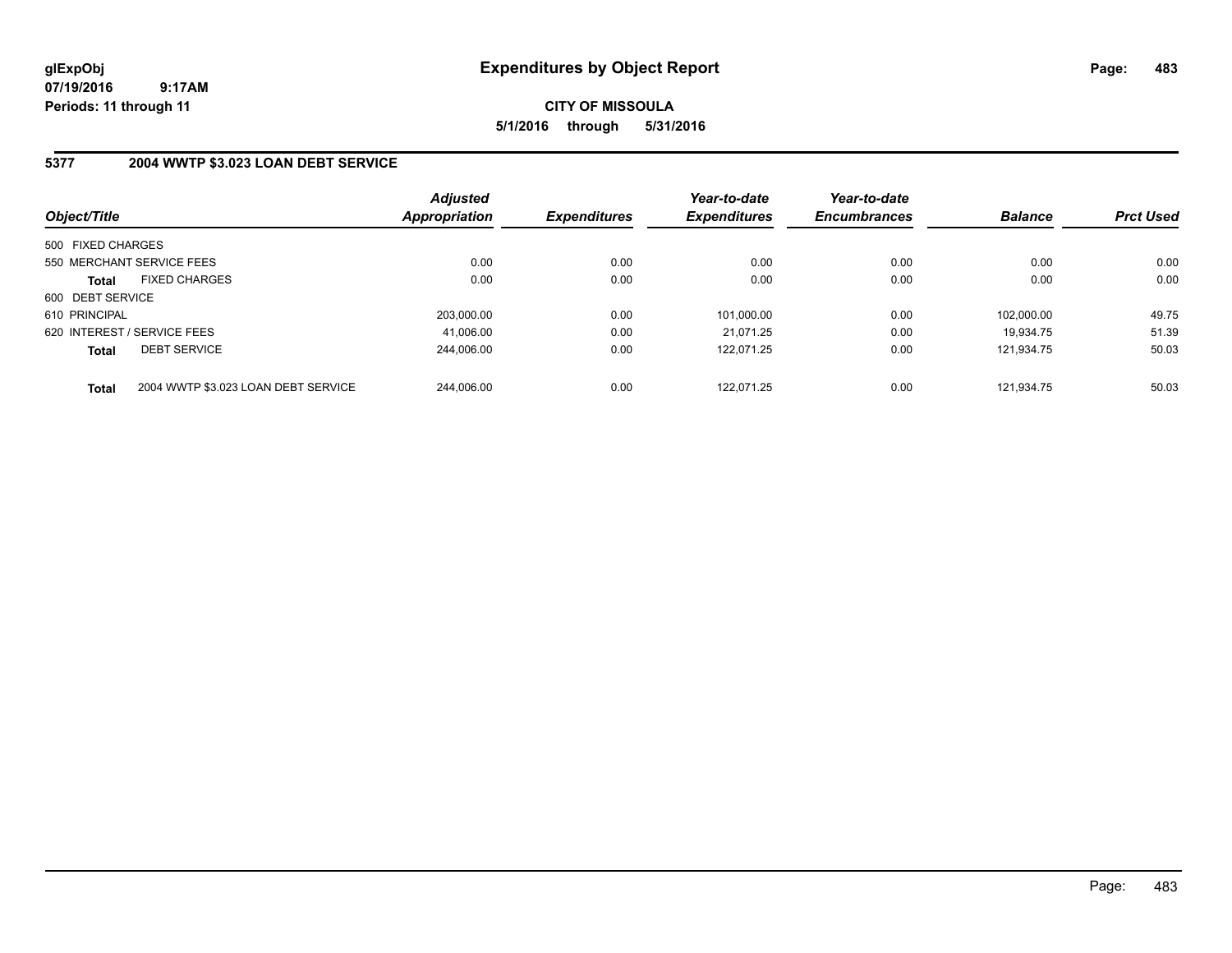#### **5378 2004 WWTP \$3.023 LOAN RESERVE**

| Object/Title                         | <b>Adjusted</b><br><b>Appropriation</b> | <b>Expenditures</b> | Year-to-date<br><b>Expenditures</b> | Year-to-date<br><b>Encumbrances</b> | <b>Balance</b> | <b>Prct Used</b> |
|--------------------------------------|-----------------------------------------|---------------------|-------------------------------------|-------------------------------------|----------------|------------------|
| 500 FIXED CHARGES                    |                                         |                     |                                     |                                     |                |                  |
| 550 MERCHANT SERVICE FEES            | 0.00                                    | 0.00                | 0.00                                | 0.00                                | 0.00           | 0.00             |
| <b>FIXED CHARGES</b><br><b>Total</b> | 0.00                                    | 0.00                | 0.00                                | 0.00                                | 0.00           | 0.00             |
| 800 OTHER OBJECTS                    |                                         |                     |                                     |                                     |                |                  |
| 820 TRANSFERS TO OTHER FUNDS         | 283.00                                  | 0.00                | 0.00                                | 0.00                                | 283.00         | 0.00             |
| OTHER OBJECTS<br><b>Total</b>        | 283.00                                  | 0.00                | 0.00                                | 0.00                                | 283.00         | 0.00             |
| <b>WASTEWATER</b><br>Total           | 283.00                                  | 0.00                | 0.00                                | 0.00                                | 283.00         | 0.00             |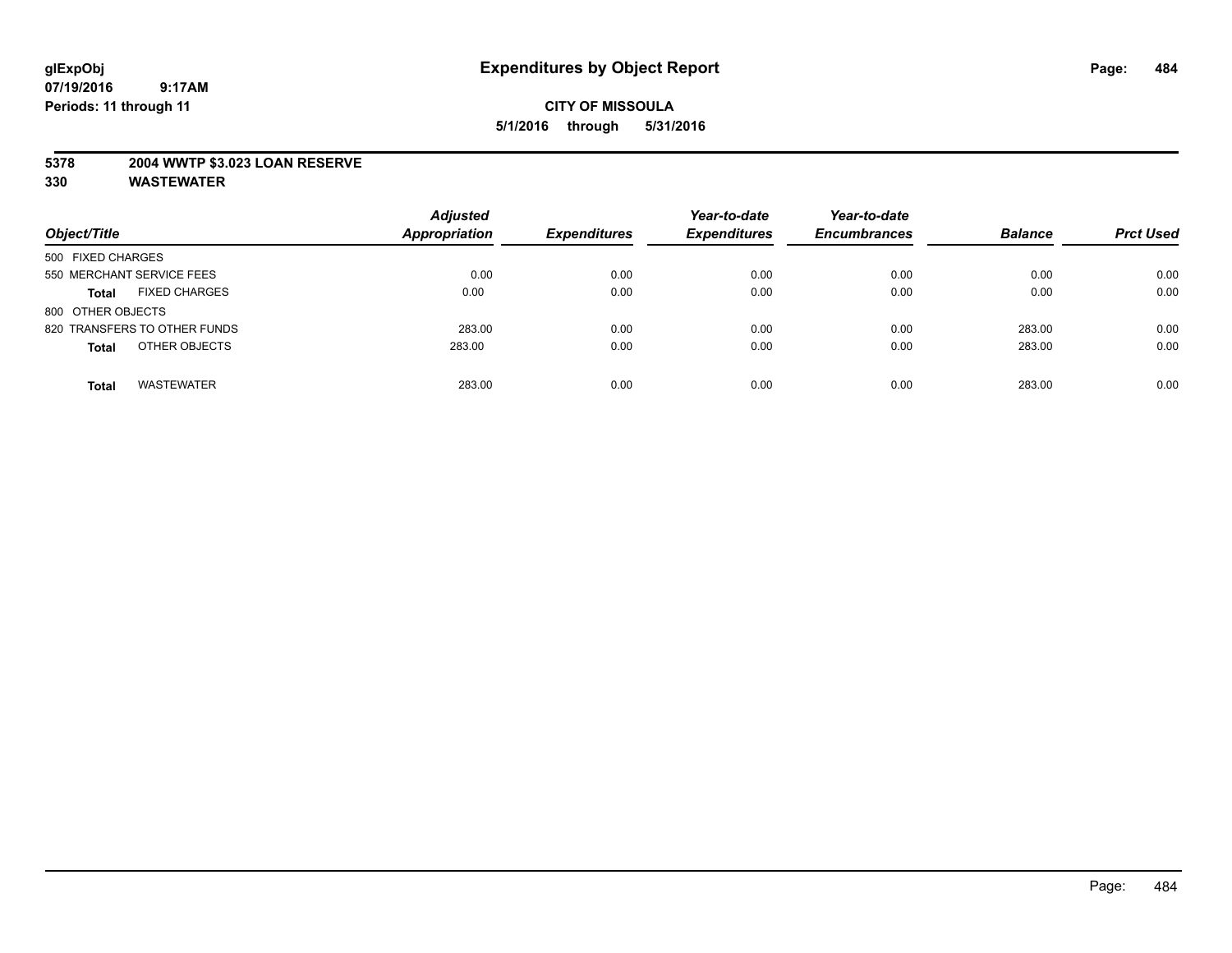#### **5378 2004 WWTP \$3.023 LOAN RESERVE**

| Object/Title                 |                                | <b>Adjusted</b><br>Appropriation | <b>Expenditures</b> | Year-to-date<br><b>Expenditures</b> | Year-to-date<br><b>Encumbrances</b> | <b>Balance</b> | <b>Prct Used</b> |
|------------------------------|--------------------------------|----------------------------------|---------------------|-------------------------------------|-------------------------------------|----------------|------------------|
| 500 FIXED CHARGES            |                                |                                  |                     |                                     |                                     |                |                  |
| 550 MERCHANT SERVICE FEES    |                                | 0.00                             | 0.00                | 0.00                                | 0.00                                | 0.00           | 0.00             |
| <b>Total</b>                 | <b>FIXED CHARGES</b>           | 0.00                             | 0.00                | 0.00                                | 0.00                                | 0.00           | 0.00             |
| 800 OTHER OBJECTS            |                                |                                  |                     |                                     |                                     |                |                  |
| 820 TRANSFERS TO OTHER FUNDS |                                | 283.00                           | 0.00                | 0.00                                | 0.00                                | 283.00         | 0.00             |
| <b>Total</b>                 | OTHER OBJECTS                  | 283.00                           | 0.00                | 0.00                                | 0.00                                | 283.00         | 0.00             |
|                              |                                |                                  |                     |                                     |                                     |                |                  |
| <b>Total</b>                 | 2004 WWTP \$3.023 LOAN RESERVE | 283.00                           | 0.00                | 0.00                                | 0.00                                | 283.00         | 0.00             |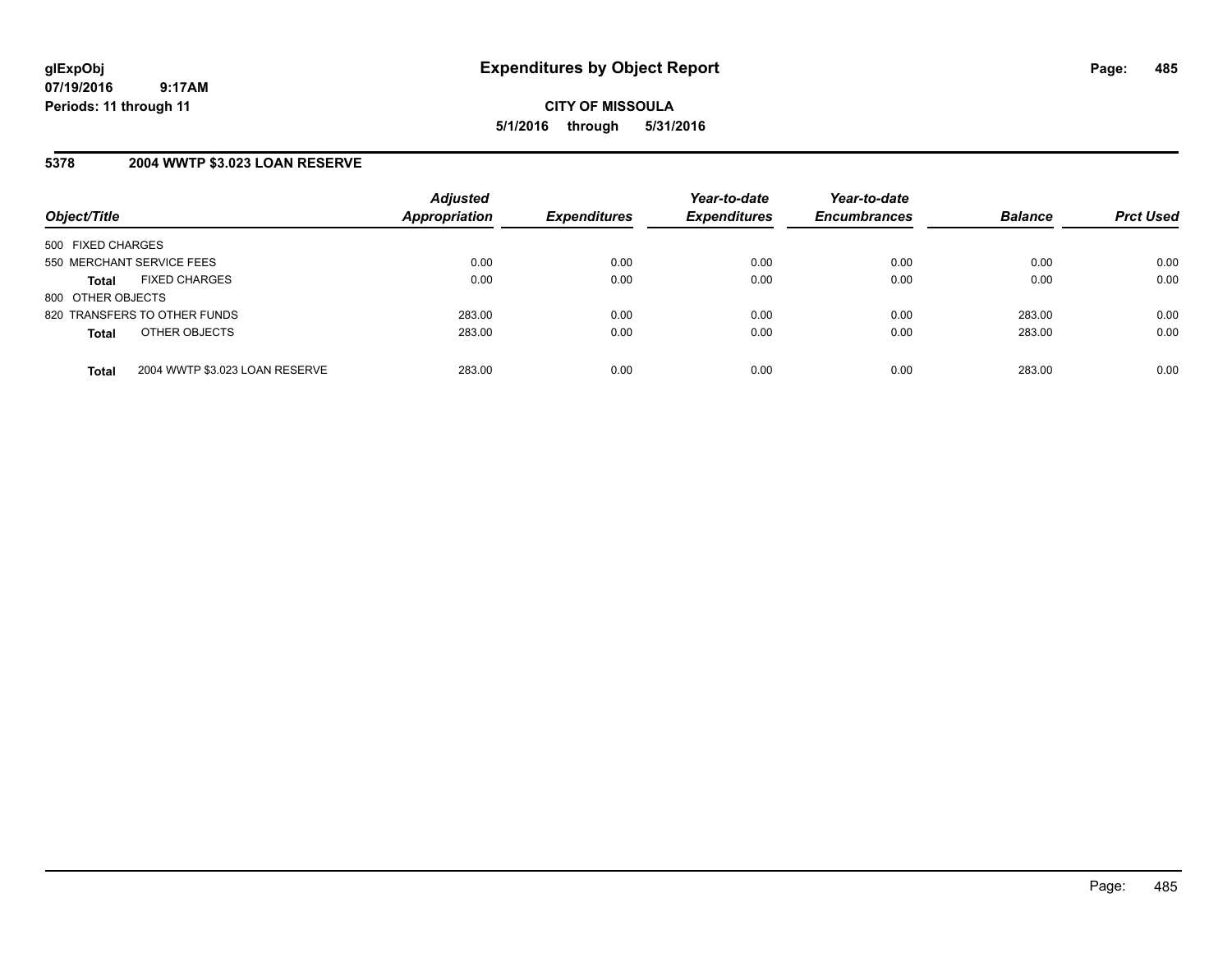## **CITY OF MISSOULA 5/1/2016 through 5/31/2016**

#### **5379 2005 BRICH/BRDY/LIN/GIL SRF DEBT**

|                              |                      | <b>Adjusted</b>      |                     | Year-to-date        | Year-to-date        |                |                  |
|------------------------------|----------------------|----------------------|---------------------|---------------------|---------------------|----------------|------------------|
| Object/Title                 |                      | <b>Appropriation</b> | <b>Expenditures</b> | <b>Expenditures</b> | <b>Encumbrances</b> | <b>Balance</b> | <b>Prct Used</b> |
| 500 FIXED CHARGES            |                      |                      |                     |                     |                     |                |                  |
| 550 MERCHANT SERVICE FEES    |                      | 0.00                 | 0.00                | 0.00                | 0.00                | 0.00           | 0.00             |
| <b>Total</b>                 | <b>FIXED CHARGES</b> | 0.00                 | 0.00                | 0.00                | 0.00                | 0.00           | 0.00             |
| 600 DEBT SERVICE             |                      |                      |                     |                     |                     |                |                  |
| 610 PRINCIPAL                |                      | 88,000.00            | 0.00                | 44,000.00           | 0.00                | 44,000.00      | 50.00            |
| 620 INTEREST / SERVICE FEES  |                      | 21.443.00            | 0.00                | 10.968.75           | 0.00                | 10.474.25      | 51.15            |
| <b>Total</b>                 | <b>DEBT SERVICE</b>  | 109,443.00           | 0.00                | 54,968.75           | 0.00                | 54,474.25      | 50.23            |
| 800 OTHER OBJECTS            |                      |                      |                     |                     |                     |                |                  |
| 820 TRANSFERS TO OTHER FUNDS |                      | 0.00                 | 0.00                | 0.00                | 0.00                | 0.00           | 0.00             |
| <b>Total</b>                 | OTHER OBJECTS        | 0.00                 | 0.00                | 0.00                | 0.00                | 0.00           | 0.00             |
| <b>Total</b>                 | <b>WASTEWATER</b>    | 109,443.00           | 0.00                | 54,968.75           | 0.00                | 54,474.25      | 50.23            |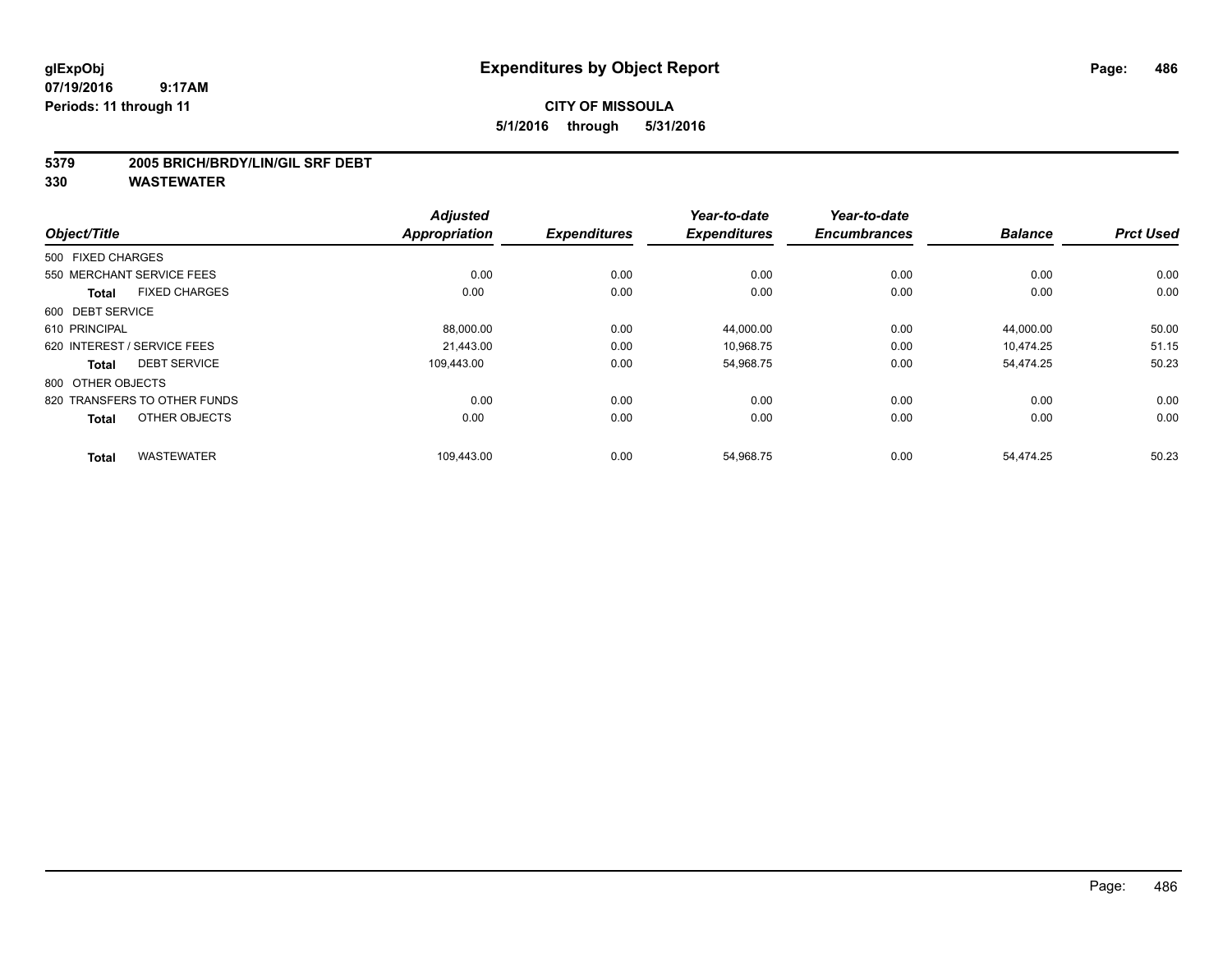## **CITY OF MISSOULA 5/1/2016 through 5/31/2016**

#### **5379 2005 BRICH/BRDY/LIN/GIL SRF DEBT**

| Object/Title      |                                  | <b>Adjusted</b><br><b>Appropriation</b> | <b>Expenditures</b> | Year-to-date<br><b>Expenditures</b> | Year-to-date<br><b>Encumbrances</b> | <b>Balance</b> | <b>Prct Used</b> |
|-------------------|----------------------------------|-----------------------------------------|---------------------|-------------------------------------|-------------------------------------|----------------|------------------|
| 500 FIXED CHARGES |                                  |                                         |                     |                                     |                                     |                |                  |
|                   |                                  |                                         |                     |                                     |                                     |                |                  |
|                   | 550 MERCHANT SERVICE FEES        | 0.00                                    | 0.00                | 0.00                                | 0.00                                | 0.00           | 0.00             |
| <b>Total</b>      | <b>FIXED CHARGES</b>             | 0.00                                    | 0.00                | 0.00                                | 0.00                                | 0.00           | 0.00             |
| 600 DEBT SERVICE  |                                  |                                         |                     |                                     |                                     |                |                  |
| 610 PRINCIPAL     |                                  | 88,000.00                               | 0.00                | 44,000.00                           | 0.00                                | 44,000.00      | 50.00            |
|                   | 620 INTEREST / SERVICE FEES      | 21,443.00                               | 0.00                | 10,968.75                           | 0.00                                | 10.474.25      | 51.15            |
| <b>Total</b>      | <b>DEBT SERVICE</b>              | 109.443.00                              | 0.00                | 54,968.75                           | 0.00                                | 54,474.25      | 50.23            |
| 800 OTHER OBJECTS |                                  |                                         |                     |                                     |                                     |                |                  |
|                   | 820 TRANSFERS TO OTHER FUNDS     | 0.00                                    | 0.00                | 0.00                                | 0.00                                | 0.00           | 0.00             |
| Total             | OTHER OBJECTS                    | 0.00                                    | 0.00                | 0.00                                | 0.00                                | 0.00           | 0.00             |
| <b>Total</b>      | 2005 BRICH/BRDY/LIN/GIL SRF DEBT | 109,443.00                              | 0.00                | 54,968.75                           | 0.00                                | 54.474.25      | 50.23            |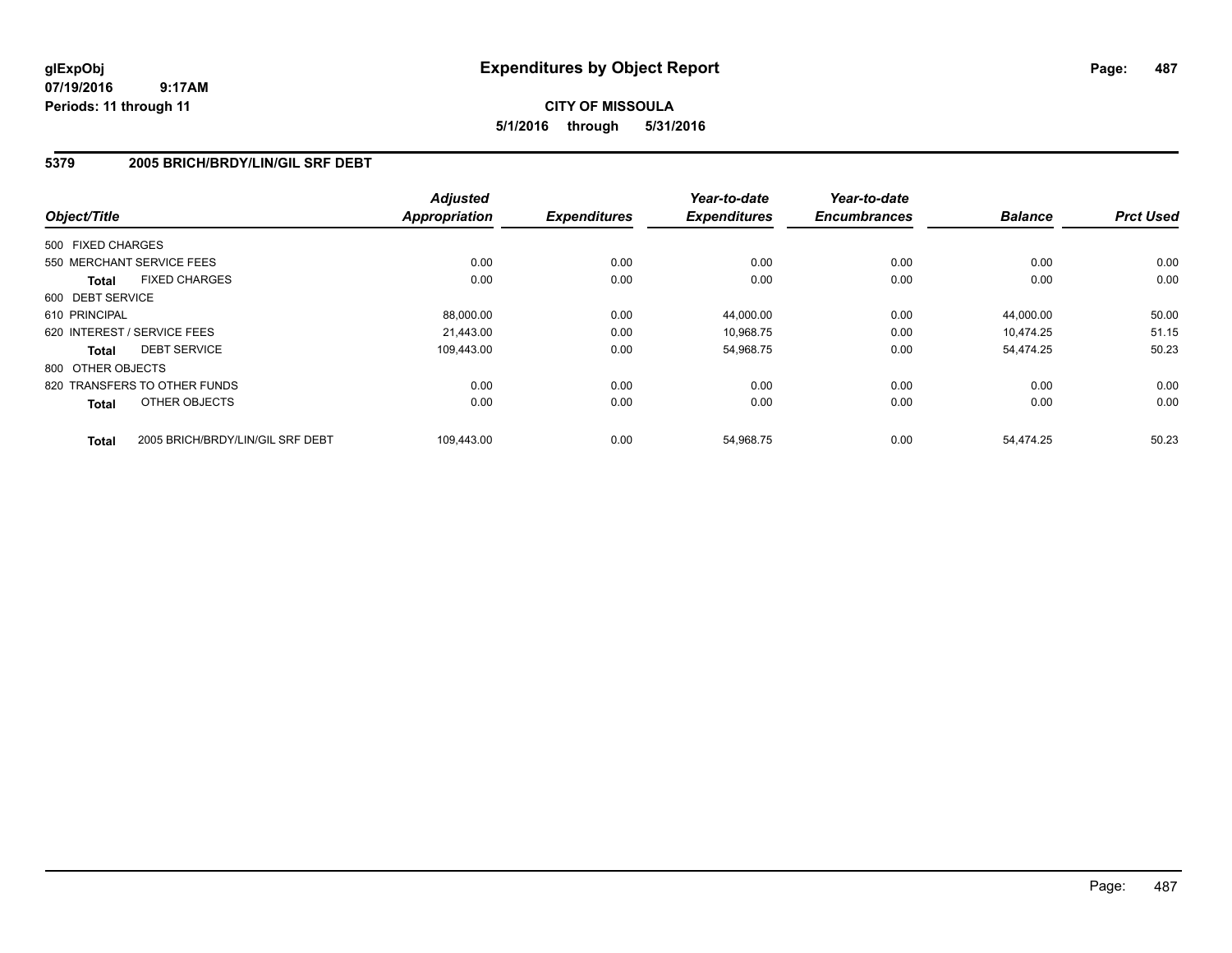## **CITY OF MISSOULA 5/1/2016 through 5/31/2016**

#### **5380 BRDWY/BIRCH/GILBERT/LINCOLNWOOD**

| Object/Title                         | <b>Adjusted</b><br><b>Appropriation</b> | <b>Expenditures</b> | Year-to-date<br><b>Expenditures</b> | Year-to-date<br><b>Encumbrances</b> | <b>Balance</b> | <b>Prct Used</b> |
|--------------------------------------|-----------------------------------------|---------------------|-------------------------------------|-------------------------------------|----------------|------------------|
| 500 FIXED CHARGES                    |                                         |                     |                                     |                                     |                |                  |
| 550 MERCHANT SERVICE FEES            | 0.00                                    | 0.00                | 0.00                                | 0.00                                | 0.00           | 0.00             |
| <b>FIXED CHARGES</b><br><b>Total</b> | 0.00                                    | 0.00                | 0.00                                | 0.00                                | 0.00           | 0.00             |
| 600 DEBT SERVICE                     |                                         |                     |                                     |                                     |                |                  |
| 610 PRINCIPAL                        | 0.00                                    | 0.00                | 0.00                                | 0.00                                | 0.00           | 0.00             |
| 620 INTEREST / SERVICE FEES          | 0.00                                    | 0.00                | 0.00                                | 0.00                                | 0.00           | 0.00             |
| <b>DEBT SERVICE</b><br><b>Total</b>  | 0.00                                    | 0.00                | 0.00                                | 0.00                                | 0.00           | 0.00             |
| 800 OTHER OBJECTS                    |                                         |                     |                                     |                                     |                |                  |
| 820 TRANSFERS TO OTHER FUNDS         | 0.00                                    | 0.00                | 0.00                                | 0.00                                | 0.00           | 0.00             |
| OTHER OBJECTS<br><b>Total</b>        | 0.00                                    | 0.00                | 0.00                                | 0.00                                | 0.00           | 0.00             |
|                                      |                                         |                     |                                     |                                     |                |                  |
| <b>WASTEWATER</b><br><b>Total</b>    | 0.00                                    | 0.00                | 0.00                                | 0.00                                | 0.00           | 0.00             |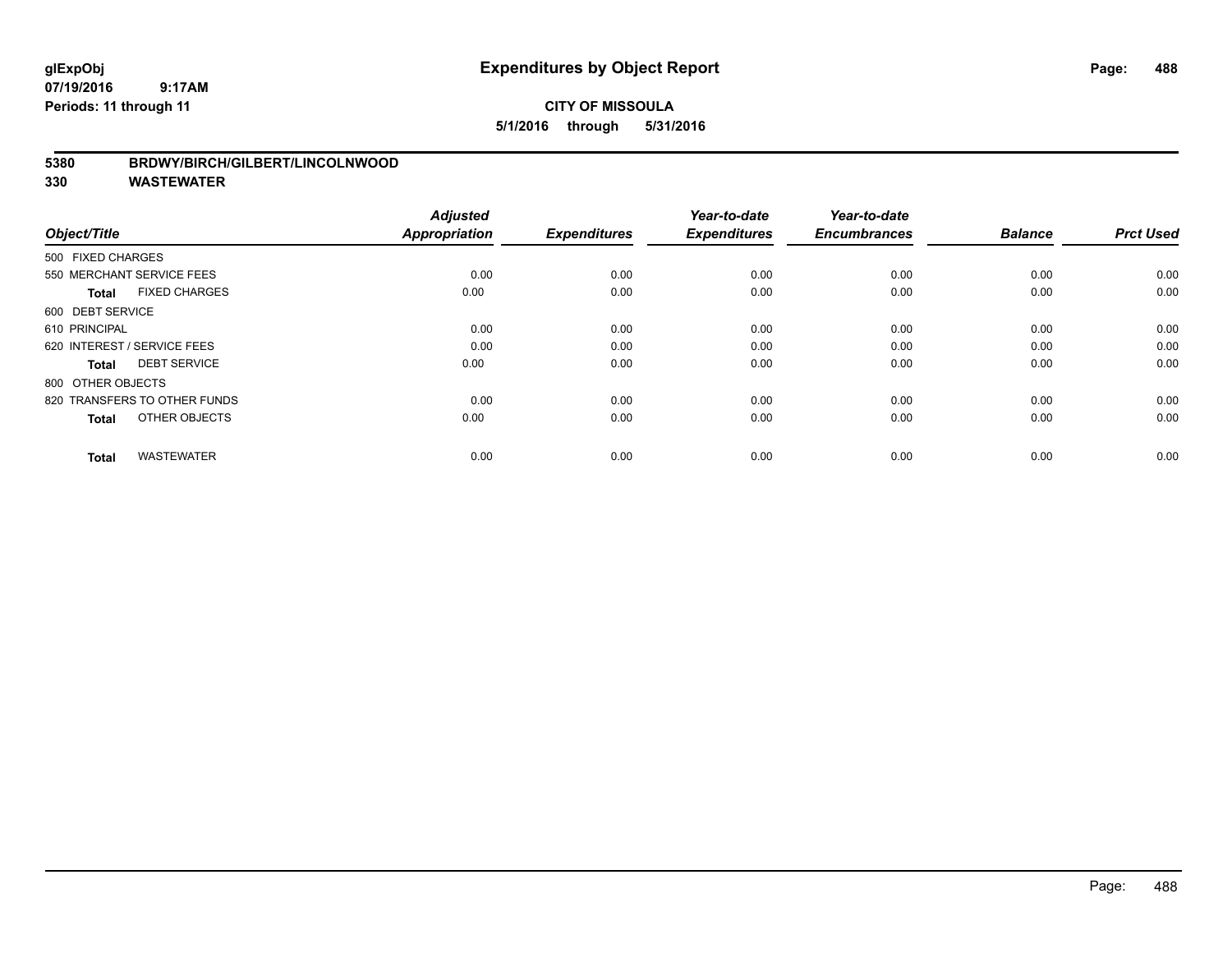## **CITY OF MISSOULA 5/1/2016 through 5/31/2016**

#### **5380 BRDWY/BIRCH/GILBERT/LINCOLNWOOD**

| Object/Title      |                                 | <b>Adjusted</b><br><b>Appropriation</b> | <b>Expenditures</b> | Year-to-date<br><b>Expenditures</b> | Year-to-date<br><b>Encumbrances</b> | <b>Balance</b> | <b>Prct Used</b> |
|-------------------|---------------------------------|-----------------------------------------|---------------------|-------------------------------------|-------------------------------------|----------------|------------------|
| 500 FIXED CHARGES |                                 |                                         |                     |                                     |                                     |                |                  |
|                   | 550 MERCHANT SERVICE FEES       | 0.00                                    | 0.00                | 0.00                                | 0.00                                | 0.00           | 0.00             |
| <b>Total</b>      | <b>FIXED CHARGES</b>            | 0.00                                    | 0.00                | 0.00                                | 0.00                                | 0.00           | 0.00             |
| 600 DEBT SERVICE  |                                 |                                         |                     |                                     |                                     |                |                  |
| 610 PRINCIPAL     |                                 | 0.00                                    | 0.00                | 0.00                                | 0.00                                | 0.00           | 0.00             |
|                   | 620 INTEREST / SERVICE FEES     | 0.00                                    | 0.00                | 0.00                                | 0.00                                | 0.00           | 0.00             |
| <b>Total</b>      | <b>DEBT SERVICE</b>             | 0.00                                    | 0.00                | 0.00                                | 0.00                                | 0.00           | 0.00             |
| 800 OTHER OBJECTS |                                 |                                         |                     |                                     |                                     |                |                  |
|                   | 820 TRANSFERS TO OTHER FUNDS    | 0.00                                    | 0.00                | 0.00                                | 0.00                                | 0.00           | 0.00             |
| <b>Total</b>      | OTHER OBJECTS                   | 0.00                                    | 0.00                | 0.00                                | 0.00                                | 0.00           | 0.00             |
| <b>Total</b>      | BRDWY/BIRCH/GILBERT/LINCOLNWOOD | 0.00                                    | 0.00                | 0.00                                | 0.00                                | 0.00           | 0.00             |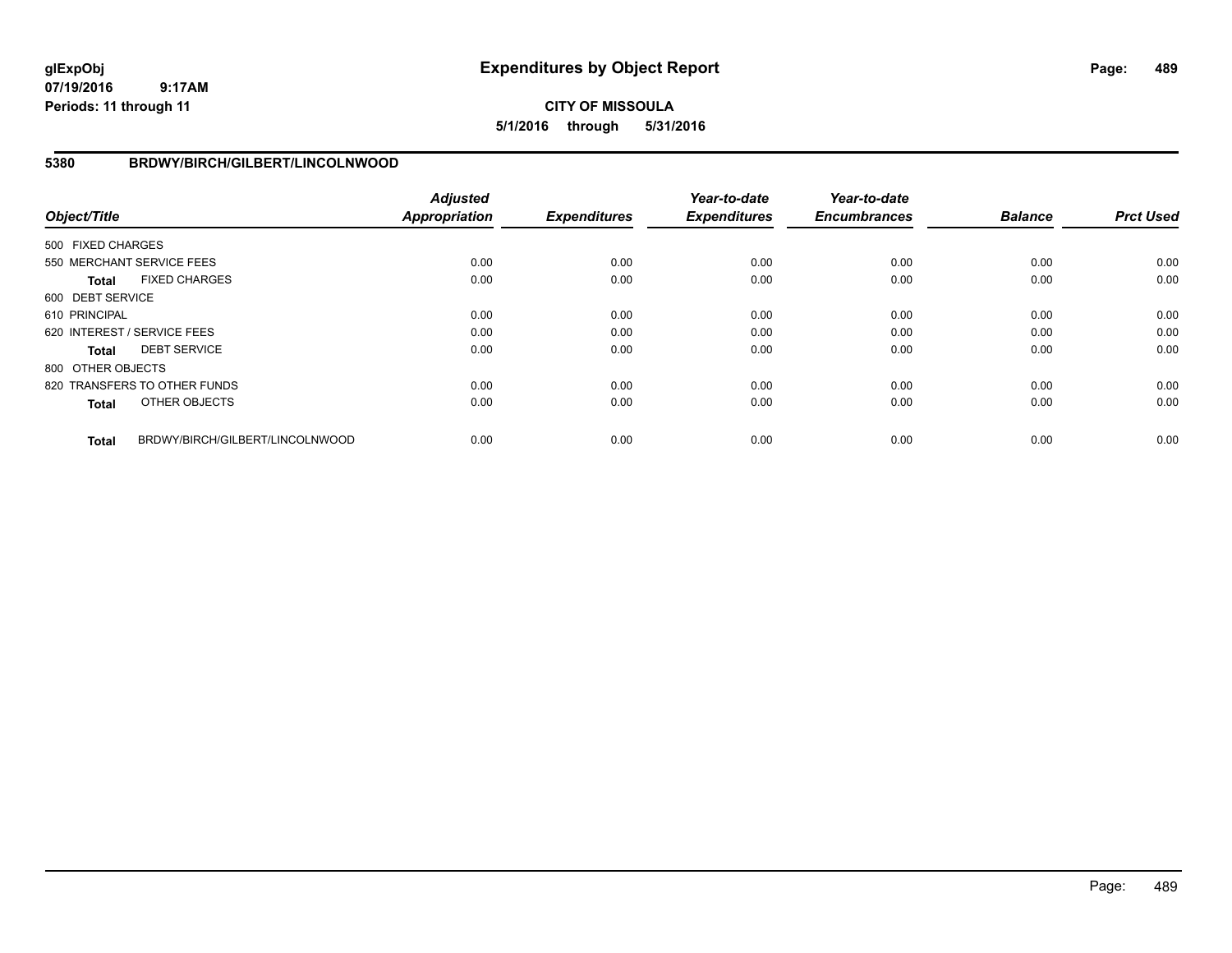## **CITY OF MISSOULA 5/1/2016 through 5/31/2016**

#### **5381 LINCOLNWOOD PH2 DEBT SERVICE**

| Object/Title                         | <b>Adjusted</b><br><b>Appropriation</b> | <b>Expenditures</b> | Year-to-date<br><b>Expenditures</b> | Year-to-date<br><b>Encumbrances</b> | <b>Balance</b> | <b>Prct Used</b> |
|--------------------------------------|-----------------------------------------|---------------------|-------------------------------------|-------------------------------------|----------------|------------------|
| 500 FIXED CHARGES                    |                                         |                     |                                     |                                     |                |                  |
| 550 MERCHANT SERVICE FEES            | 0.00                                    | 0.00                | 0.00                                | 0.00                                | 0.00           | 0.00             |
| <b>FIXED CHARGES</b><br><b>Total</b> | 0.00                                    | 0.00                | 0.00                                | 0.00                                | 0.00           | 0.00             |
| 600 DEBT SERVICE                     |                                         |                     |                                     |                                     |                |                  |
| 610 PRINCIPAL                        | 0.00                                    | 0.00                | 0.00                                | 0.00                                | 0.00           | 0.00             |
| 620 INTEREST / SERVICE FEES          | 0.00                                    | 0.00                | 0.00                                | 0.00                                | 0.00           | 0.00             |
| <b>DEBT SERVICE</b><br><b>Total</b>  | 0.00                                    | 0.00                | 0.00                                | 0.00                                | 0.00           | 0.00             |
| 800 OTHER OBJECTS                    |                                         |                     |                                     |                                     |                |                  |
| 820 TRANSFERS TO OTHER FUNDS         | 0.00                                    | 0.00                | 0.00                                | 0.00                                | 0.00           | 0.00             |
| OTHER OBJECTS<br><b>Total</b>        | 0.00                                    | 0.00                | 0.00                                | 0.00                                | 0.00           | 0.00             |
|                                      |                                         |                     |                                     |                                     |                |                  |
| <b>WASTEWATER</b><br><b>Total</b>    | 0.00                                    | 0.00                | 0.00                                | 0.00                                | 0.00           | 0.00             |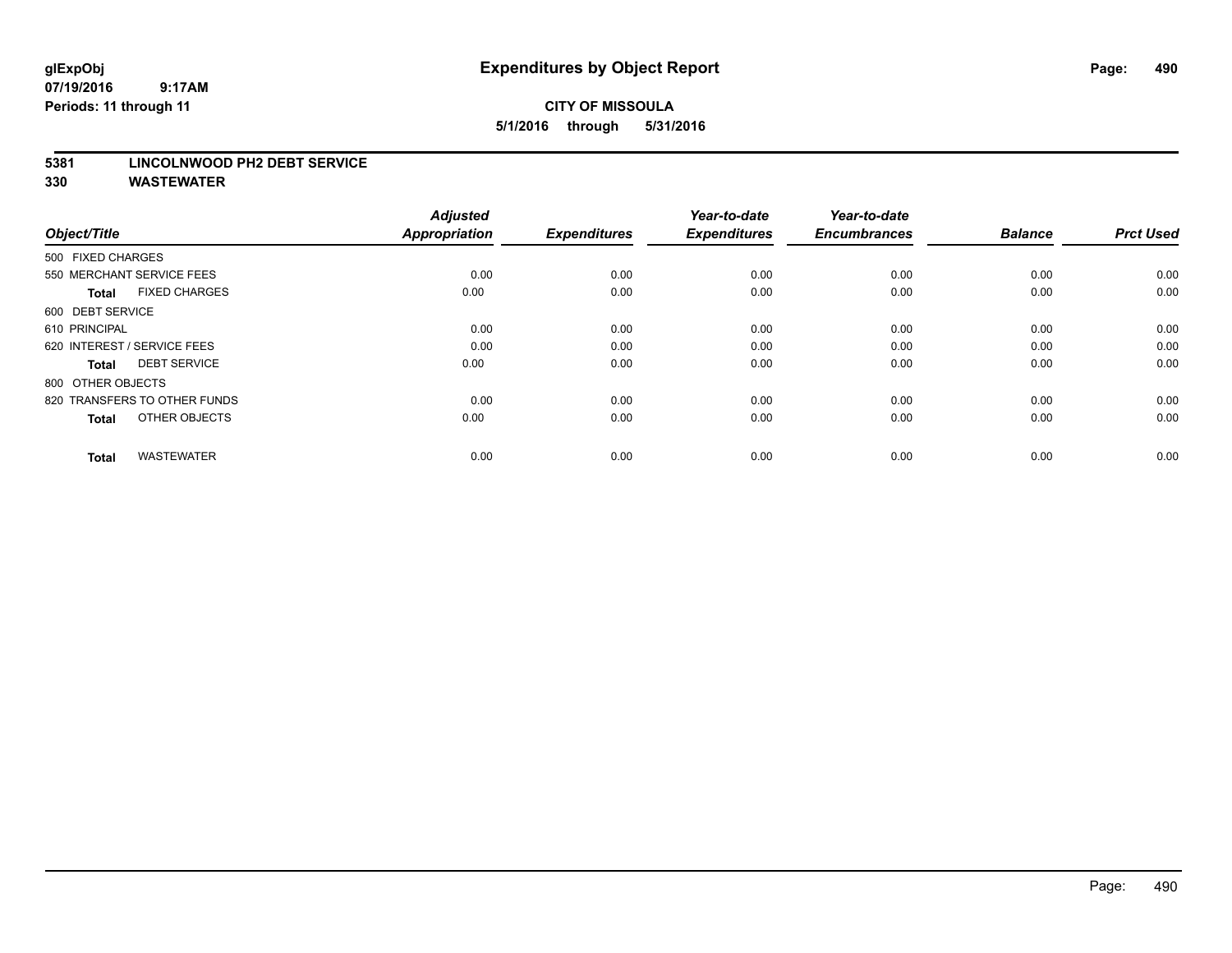## **CITY OF MISSOULA 5/1/2016 through 5/31/2016**

## **5381 LINCOLNWOOD PH2 DEBT SERVICE**

| Object/Title                 |                              | <b>Adjusted</b><br><b>Appropriation</b> | <b>Expenditures</b> | Year-to-date<br><b>Expenditures</b> | Year-to-date<br><b>Encumbrances</b> | <b>Balance</b> | <b>Prct Used</b> |
|------------------------------|------------------------------|-----------------------------------------|---------------------|-------------------------------------|-------------------------------------|----------------|------------------|
| 500 FIXED CHARGES            |                              |                                         |                     |                                     |                                     |                |                  |
| 550 MERCHANT SERVICE FEES    |                              | 0.00                                    | 0.00                | 0.00                                | 0.00                                | 0.00           | 0.00             |
| <b>Total</b>                 | <b>FIXED CHARGES</b>         | 0.00                                    | 0.00                | 0.00                                | 0.00                                | 0.00           | 0.00             |
| 600 DEBT SERVICE             |                              |                                         |                     |                                     |                                     |                |                  |
| 610 PRINCIPAL                |                              | 0.00                                    | 0.00                | 0.00                                | 0.00                                | 0.00           | 0.00             |
| 620 INTEREST / SERVICE FEES  |                              | 0.00                                    | 0.00                | 0.00                                | 0.00                                | 0.00           | 0.00             |
| Total                        | <b>DEBT SERVICE</b>          | 0.00                                    | 0.00                | 0.00                                | 0.00                                | 0.00           | 0.00             |
| 800 OTHER OBJECTS            |                              |                                         |                     |                                     |                                     |                |                  |
| 820 TRANSFERS TO OTHER FUNDS |                              | 0.00                                    | 0.00                | 0.00                                | 0.00                                | 0.00           | 0.00             |
| <b>Total</b>                 | OTHER OBJECTS                | 0.00                                    | 0.00                | 0.00                                | 0.00                                | 0.00           | 0.00             |
| <b>Total</b>                 | LINCOLNWOOD PH2 DEBT SERVICE | 0.00                                    | 0.00                | 0.00                                | 0.00                                | 0.00           | 0.00             |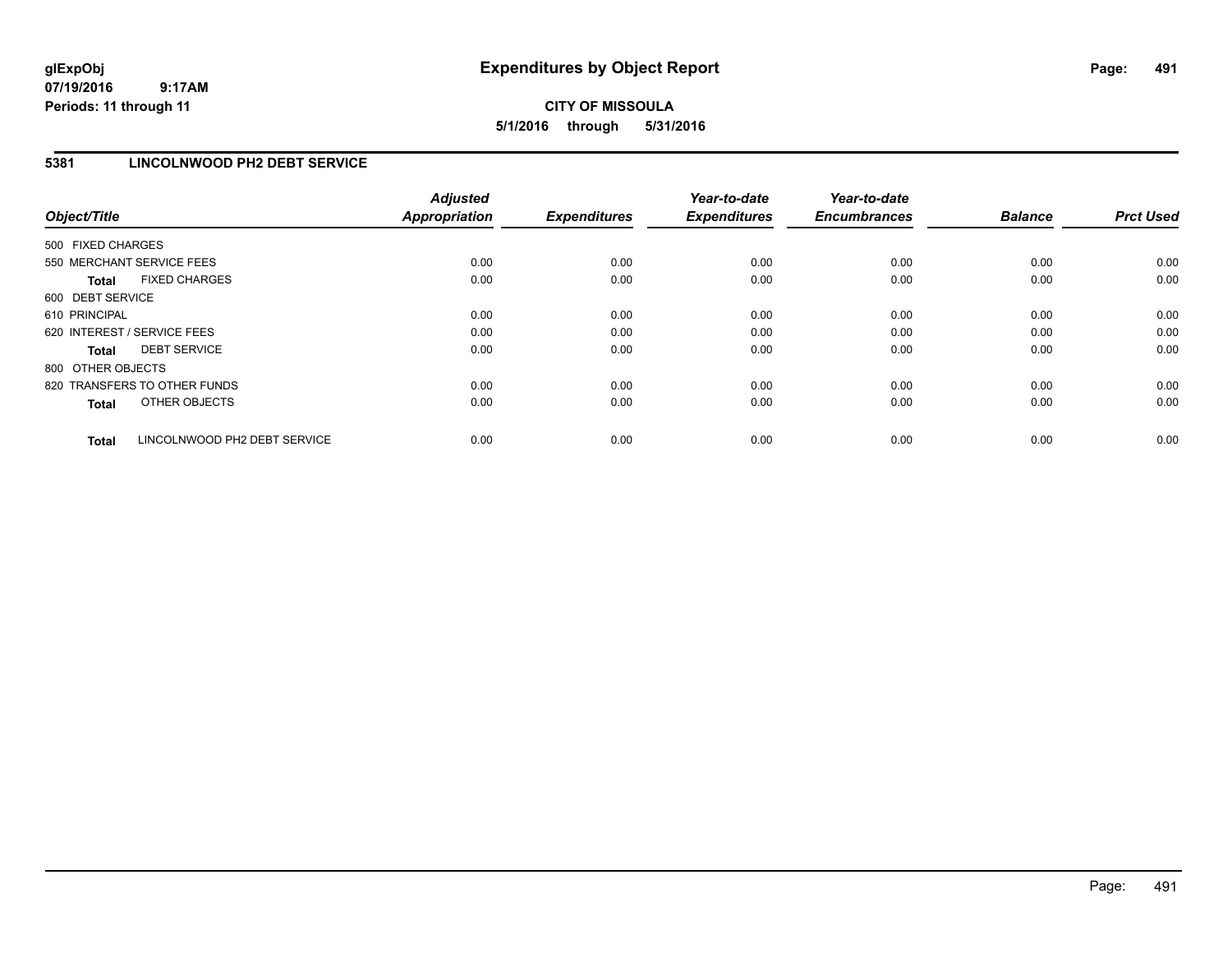## **CITY OF MISSOULA 5/1/2016 through 5/31/2016**

#### **5382 LINCOLNWOOD PH2 RESERVE FUND**

| Object/Title                         | <b>Adjusted</b><br><b>Appropriation</b> | <b>Expenditures</b> | Year-to-date<br><b>Expenditures</b> | Year-to-date<br><b>Encumbrances</b> | <b>Balance</b> | <b>Prct Used</b> |
|--------------------------------------|-----------------------------------------|---------------------|-------------------------------------|-------------------------------------|----------------|------------------|
| 500 FIXED CHARGES                    |                                         |                     |                                     |                                     |                |                  |
| 550 MERCHANT SERVICE FEES            | 0.00                                    | 0.00                | 0.00                                | 0.00                                | 0.00           | 0.00             |
| <b>FIXED CHARGES</b><br><b>Total</b> | 0.00                                    | 0.00                | 0.00                                | 0.00                                | 0.00           | 0.00             |
| 600 DEBT SERVICE                     |                                         |                     |                                     |                                     |                |                  |
| 610 PRINCIPAL                        | 0.00                                    | 0.00                | 0.00                                | 0.00                                | 0.00           | 0.00             |
| 620 INTEREST / SERVICE FEES          | 0.00                                    | 0.00                | 0.00                                | 0.00                                | 0.00           | 0.00             |
| <b>DEBT SERVICE</b><br><b>Total</b>  | 0.00                                    | 0.00                | 0.00                                | 0.00                                | 0.00           | 0.00             |
| 800 OTHER OBJECTS                    |                                         |                     |                                     |                                     |                |                  |
| 820 TRANSFERS TO OTHER FUNDS         | 21,850.00                               | 0.00                | 0.00                                | 0.00                                | 21,850.00      | 0.00             |
| OTHER OBJECTS<br><b>Total</b>        | 21.850.00                               | 0.00                | 0.00                                | 0.00                                | 21,850.00      | 0.00             |
|                                      |                                         |                     |                                     |                                     |                |                  |
| <b>WASTEWATER</b><br><b>Total</b>    | 21,850.00                               | 0.00                | 0.00                                | 0.00                                | 21,850.00      | 0.00             |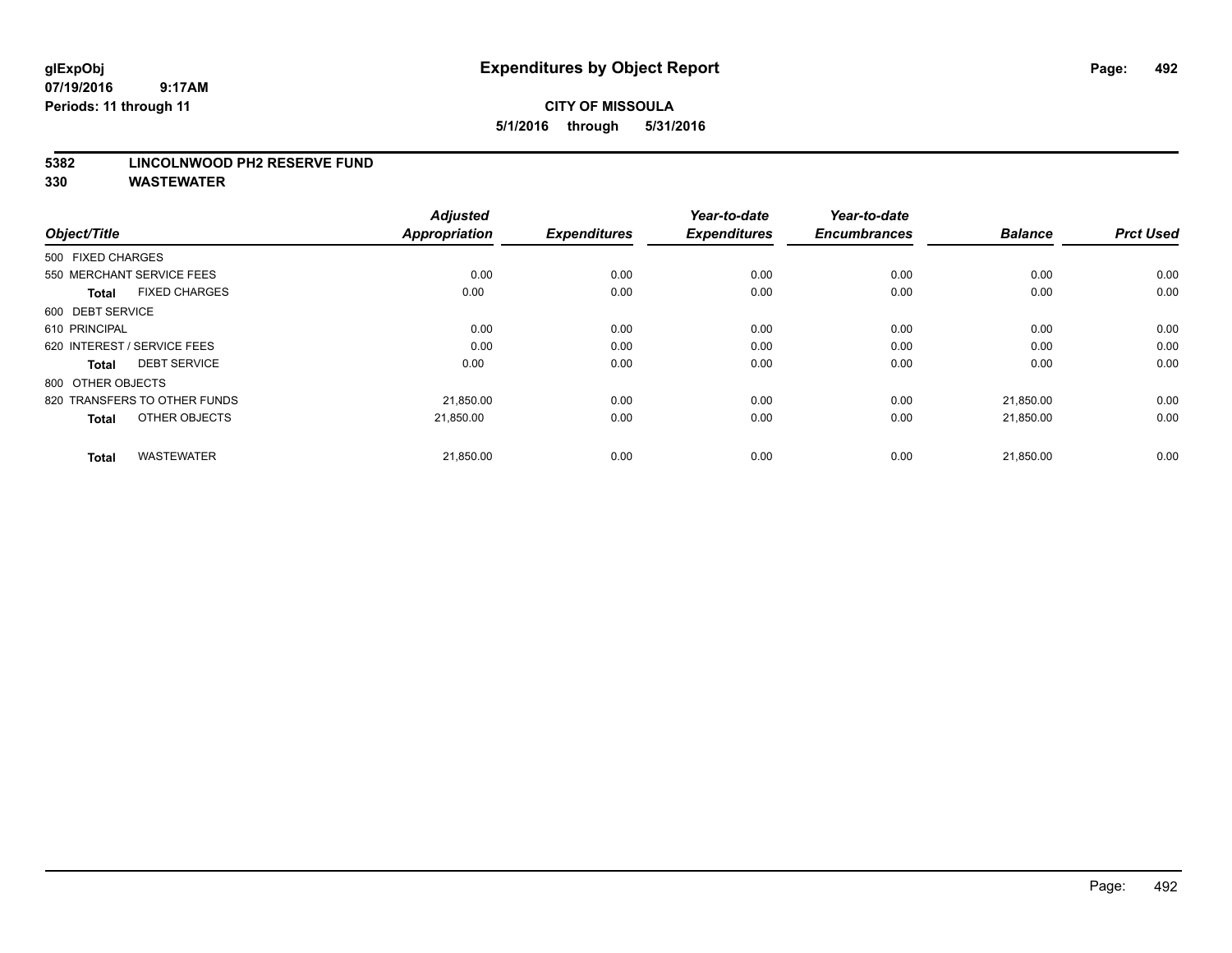## **CITY OF MISSOULA 5/1/2016 through 5/31/2016**

## **5382 LINCOLNWOOD PH2 RESERVE FUND**

| Object/Title                                 | <b>Adjusted</b><br><b>Appropriation</b> | <b>Expenditures</b> | Year-to-date<br><b>Expenditures</b> | Year-to-date<br><b>Encumbrances</b> | <b>Balance</b> | <b>Prct Used</b> |
|----------------------------------------------|-----------------------------------------|---------------------|-------------------------------------|-------------------------------------|----------------|------------------|
| 500 FIXED CHARGES                            |                                         |                     |                                     |                                     |                |                  |
| 550 MERCHANT SERVICE FEES                    | 0.00                                    | 0.00                | 0.00                                | 0.00                                | 0.00           | 0.00             |
| <b>FIXED CHARGES</b><br><b>Total</b>         | 0.00                                    | 0.00                | 0.00                                | 0.00                                | 0.00           | 0.00             |
| 600 DEBT SERVICE                             |                                         |                     |                                     |                                     |                |                  |
| 610 PRINCIPAL                                | 0.00                                    | 0.00                | 0.00                                | 0.00                                | 0.00           | 0.00             |
| 620 INTEREST / SERVICE FEES                  | 0.00                                    | 0.00                | 0.00                                | 0.00                                | 0.00           | 0.00             |
| <b>DEBT SERVICE</b><br><b>Total</b>          | 0.00                                    | 0.00                | 0.00                                | 0.00                                | 0.00           | 0.00             |
| 800 OTHER OBJECTS                            |                                         |                     |                                     |                                     |                |                  |
| 820 TRANSFERS TO OTHER FUNDS                 | 21,850.00                               | 0.00                | 0.00                                | 0.00                                | 21.850.00      | 0.00             |
| OTHER OBJECTS<br><b>Total</b>                | 21,850.00                               | 0.00                | 0.00                                | 0.00                                | 21,850.00      | 0.00             |
| LINCOLNWOOD PH2 RESERVE FUND<br><b>Total</b> | 21,850.00                               | 0.00                | 0.00                                | 0.00                                | 21.850.00      | 0.00             |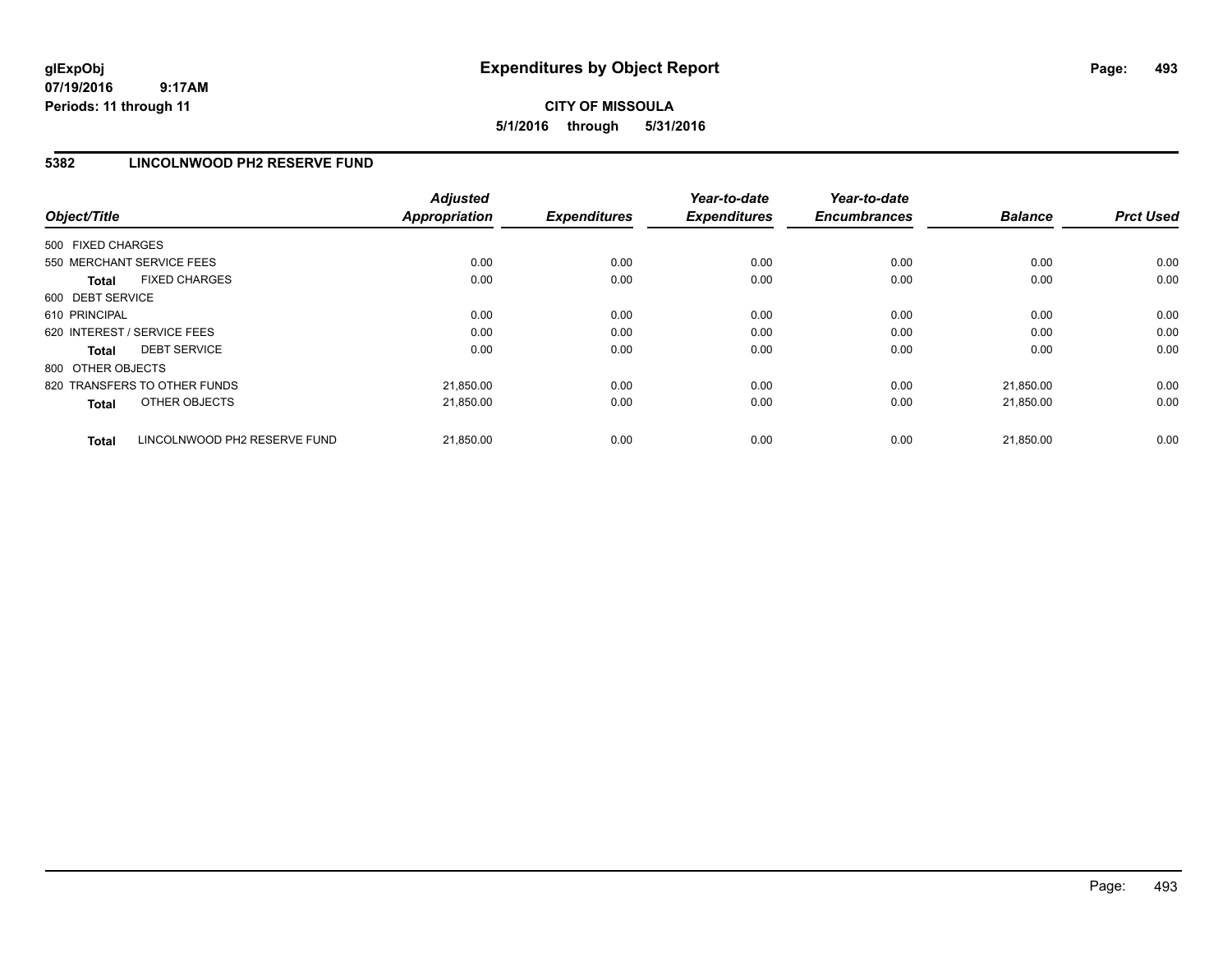#### **CITY OF MISSOULA 5/1/2016 through 5/31/2016**

#### **5383 FY09 RATTLESNAKE SEWER DEBT SVS**

| Object/Title                         | <b>Adjusted</b><br><b>Appropriation</b> | <b>Expenditures</b> | Year-to-date<br><b>Expenditures</b> | Year-to-date<br><b>Encumbrances</b> | <b>Balance</b> | <b>Prct Used</b> |
|--------------------------------------|-----------------------------------------|---------------------|-------------------------------------|-------------------------------------|----------------|------------------|
| 500 FIXED CHARGES                    |                                         |                     |                                     |                                     |                |                  |
| 550 MERCHANT SERVICE FEES            | 0.00                                    | 0.00                | 0.00                                | 0.00                                | 0.00           | 0.00             |
| <b>FIXED CHARGES</b><br><b>Total</b> | 0.00                                    | 0.00                | 0.00                                | 0.00                                | 0.00           | 0.00             |
| 600 DEBT SERVICE                     |                                         |                     |                                     |                                     |                |                  |
| 610 PRINCIPAL                        | 0.00                                    | 0.00                | 10,000.00                           | 0.00                                | $-10,000.00$   | 0.00             |
| 620 INTEREST / SERVICE FEES          | 0.00                                    | 0.00                | 5,550.00                            | 0.00                                | $-5,550.00$    | 0.00             |
| <b>DEBT SERVICE</b><br><b>Total</b>  | 0.00                                    | 0.00                | 15,550.00                           | 0.00                                | $-15,550.00$   | 0.00             |
| 800 OTHER OBJECTS                    |                                         |                     |                                     |                                     |                |                  |
| 820 TRANSFERS TO OTHER FUNDS         | 0.00                                    | 0.00                | 0.00                                | 0.00                                | 0.00           | 0.00             |
| OTHER OBJECTS<br><b>Total</b>        | 0.00                                    | 0.00                | 0.00                                | 0.00                                | 0.00           | 0.00             |
| <b>WASTEWATER</b><br><b>Total</b>    | 0.00                                    | 0.00                | 15,550.00                           | 0.00                                | $-15,550.00$   | 0.00             |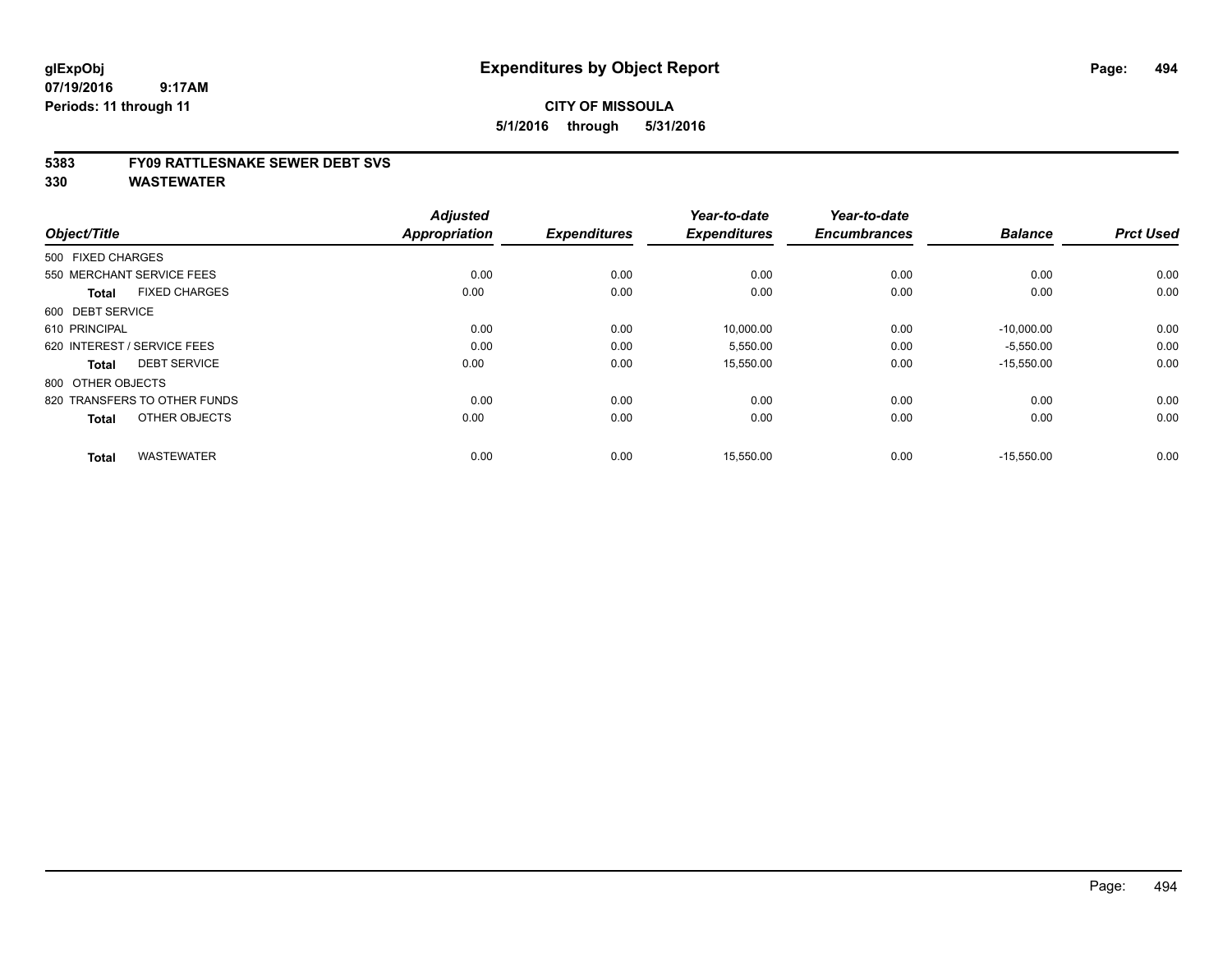## **CITY OF MISSOULA 5/1/2016 through 5/31/2016**

#### **5383 FY09 RATTLESNAKE SEWER DEBT SVS**

**550 SID 544 PROJECT**

|                   |                             | <b>Adjusted</b> |                     | Year-to-date        | Year-to-date        |                |                  |
|-------------------|-----------------------------|-----------------|---------------------|---------------------|---------------------|----------------|------------------|
| Object/Title      |                             | Appropriation   | <b>Expenditures</b> | <b>Expenditures</b> | <b>Encumbrances</b> | <b>Balance</b> | <b>Prct Used</b> |
| 500 FIXED CHARGES |                             |                 |                     |                     |                     |                |                  |
|                   | 550 MERCHANT SERVICE FEES   | 0.00            | 0.00                | 0.00                | 0.00                | 0.00           | 0.00             |
| <b>Total</b>      | <b>FIXED CHARGES</b>        | 0.00            | 0.00                | 0.00                | 0.00                | 0.00           | 0.00             |
| 600 DEBT SERVICE  |                             |                 |                     |                     |                     |                |                  |
| 610 PRINCIPAL     |                             | 20,000.00       | 0.00                | 0.00                | 0.00                | 20.000.00      | 0.00             |
|                   | 620 INTEREST / SERVICE FEES | 10.950.00       | 0.00                | 0.00                | 0.00                | 10.950.00      | 0.00             |
| <b>Total</b>      | <b>DEBT SERVICE</b>         | 30.950.00       | 0.00                | 0.00                | 0.00                | 30,950.00      | 0.00             |
| <b>Total</b>      | SID 544 PROJECT             | 30.950.00       | 0.00                | 0.00                | 0.00                | 30.950.00      | 0.00             |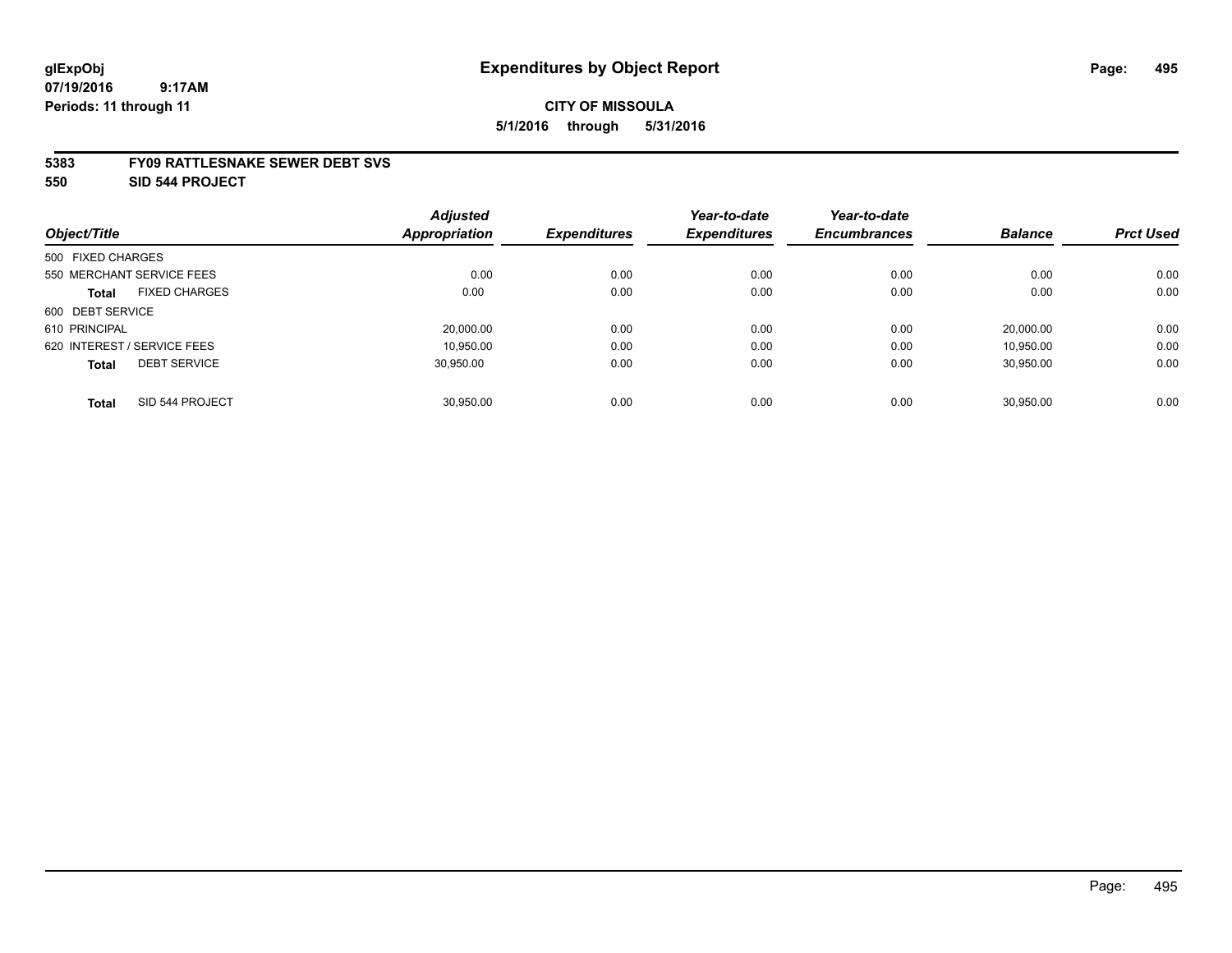## **CITY OF MISSOULA 5/1/2016 through 5/31/2016**

## **5383 FY09 RATTLESNAKE SEWER DEBT SVS**

| Object/Title                         |                                 | <b>Adjusted</b><br><b>Appropriation</b> | <b>Expenditures</b> | Year-to-date<br><b>Expenditures</b> | Year-to-date<br><b>Encumbrances</b> | <b>Balance</b> | <b>Prct Used</b> |
|--------------------------------------|---------------------------------|-----------------------------------------|---------------------|-------------------------------------|-------------------------------------|----------------|------------------|
|                                      |                                 |                                         |                     |                                     |                                     |                |                  |
| 500 FIXED CHARGES                    |                                 |                                         |                     |                                     |                                     |                |                  |
| 550 MERCHANT SERVICE FEES            |                                 | 0.00                                    | 0.00                | 0.00                                | 0.00                                | 0.00           | 0.00             |
| <b>FIXED CHARGES</b><br><b>Total</b> |                                 | 0.00                                    | 0.00                | 0.00                                | 0.00                                | 0.00           | 0.00             |
| 600 DEBT SERVICE                     |                                 |                                         |                     |                                     |                                     |                |                  |
| 610 PRINCIPAL                        |                                 | 20,000.00                               | 0.00                | 10,000.00                           | 0.00                                | 10.000.00      | 50.00            |
| 620 INTEREST / SERVICE FEES          |                                 | 10.950.00                               | 0.00                | 5,550.00                            | 0.00                                | 5,400.00       | 50.68            |
| <b>DEBT SERVICE</b><br><b>Total</b>  |                                 | 30,950.00                               | 0.00                | 15,550.00                           | 0.00                                | 15,400.00      | 50.24            |
| 800 OTHER OBJECTS                    |                                 |                                         |                     |                                     |                                     |                |                  |
| 820 TRANSFERS TO OTHER FUNDS         |                                 | 0.00                                    | 0.00                | 0.00                                | 0.00                                | 0.00           | 0.00             |
| OTHER OBJECTS<br><b>Total</b>        |                                 | 0.00                                    | 0.00                | 0.00                                | 0.00                                | 0.00           | 0.00             |
| <b>Total</b>                         | FY09 RATTLESNAKE SEWER DEBT SVS | 30,950.00                               | 0.00                | 15,550.00                           | 0.00                                | 15,400.00      | 50.24            |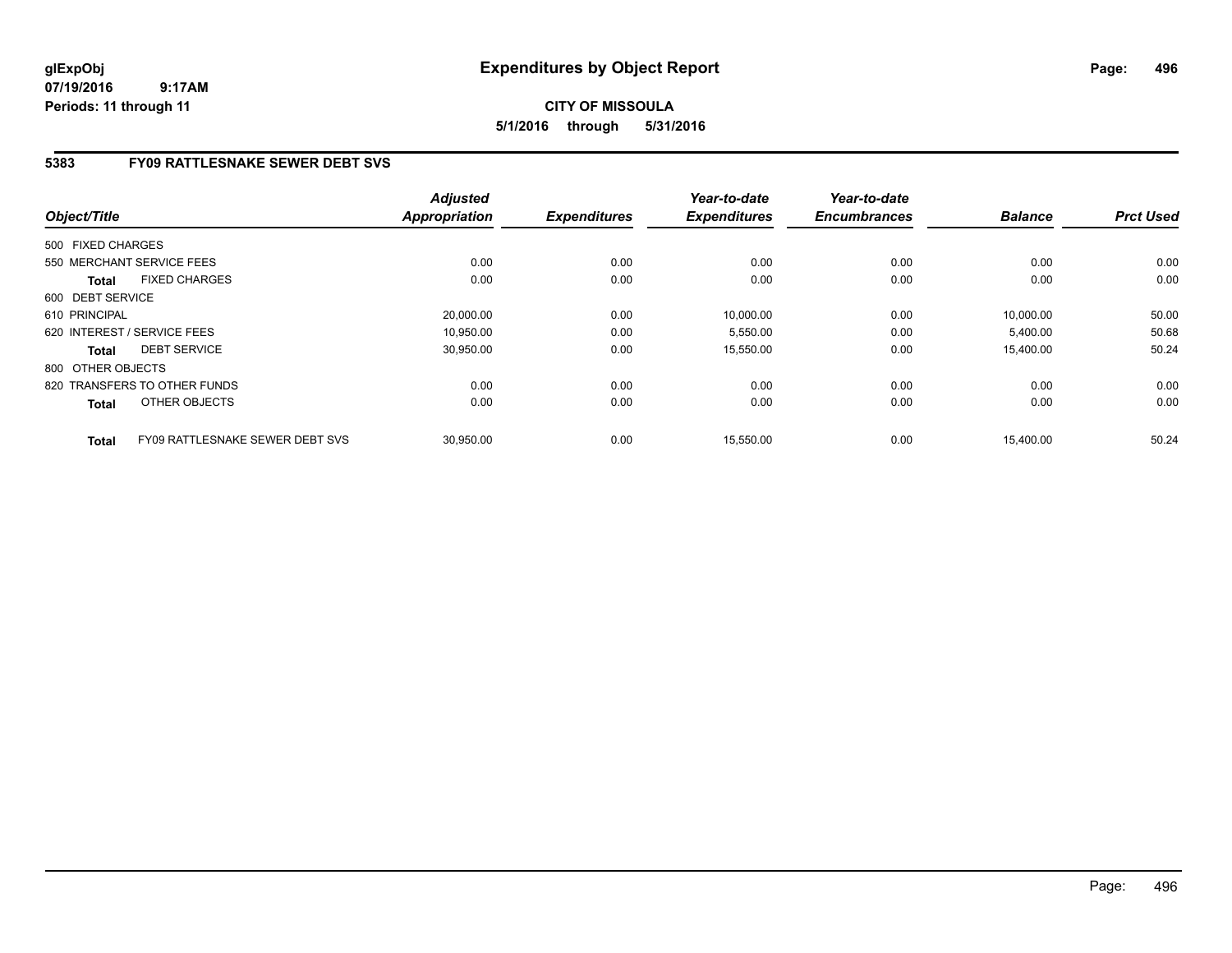## **CITY OF MISSOULA 5/1/2016 through 5/31/2016**

**5384 09 LOLO BOND RESERVE**

| Object/Title                         | <b>Adjusted</b><br><b>Appropriation</b> | <b>Expenditures</b> | Year-to-date<br><b>Expenditures</b> | Year-to-date<br><b>Encumbrances</b> | <b>Balance</b> | <b>Prct Used</b> |
|--------------------------------------|-----------------------------------------|---------------------|-------------------------------------|-------------------------------------|----------------|------------------|
| 500 FIXED CHARGES                    |                                         |                     |                                     |                                     |                |                  |
| 550 MERCHANT SERVICE FEES            | 0.00                                    | 0.00                | 0.00                                | 0.00                                | 0.00           | 0.00             |
| <b>FIXED CHARGES</b><br><b>Total</b> | 0.00                                    | 0.00                | 0.00                                | 0.00                                | 0.00           | 0.00             |
| 800 OTHER OBJECTS                    |                                         |                     |                                     |                                     |                |                  |
| 820 TRANSFERS TO OTHER FUNDS         | 10,310.00                               | 0.00                | 0.00                                | 0.00                                | 10.310.00      | 0.00             |
| OTHER OBJECTS<br><b>Total</b>        | 10.310.00                               | 0.00                | 0.00                                | 0.00                                | 10.310.00      | 0.00             |
| <b>WASTEWATER</b><br><b>Total</b>    | 10,310.00                               | 0.00                | 0.00                                | 0.00                                | 10.310.00      | 0.00             |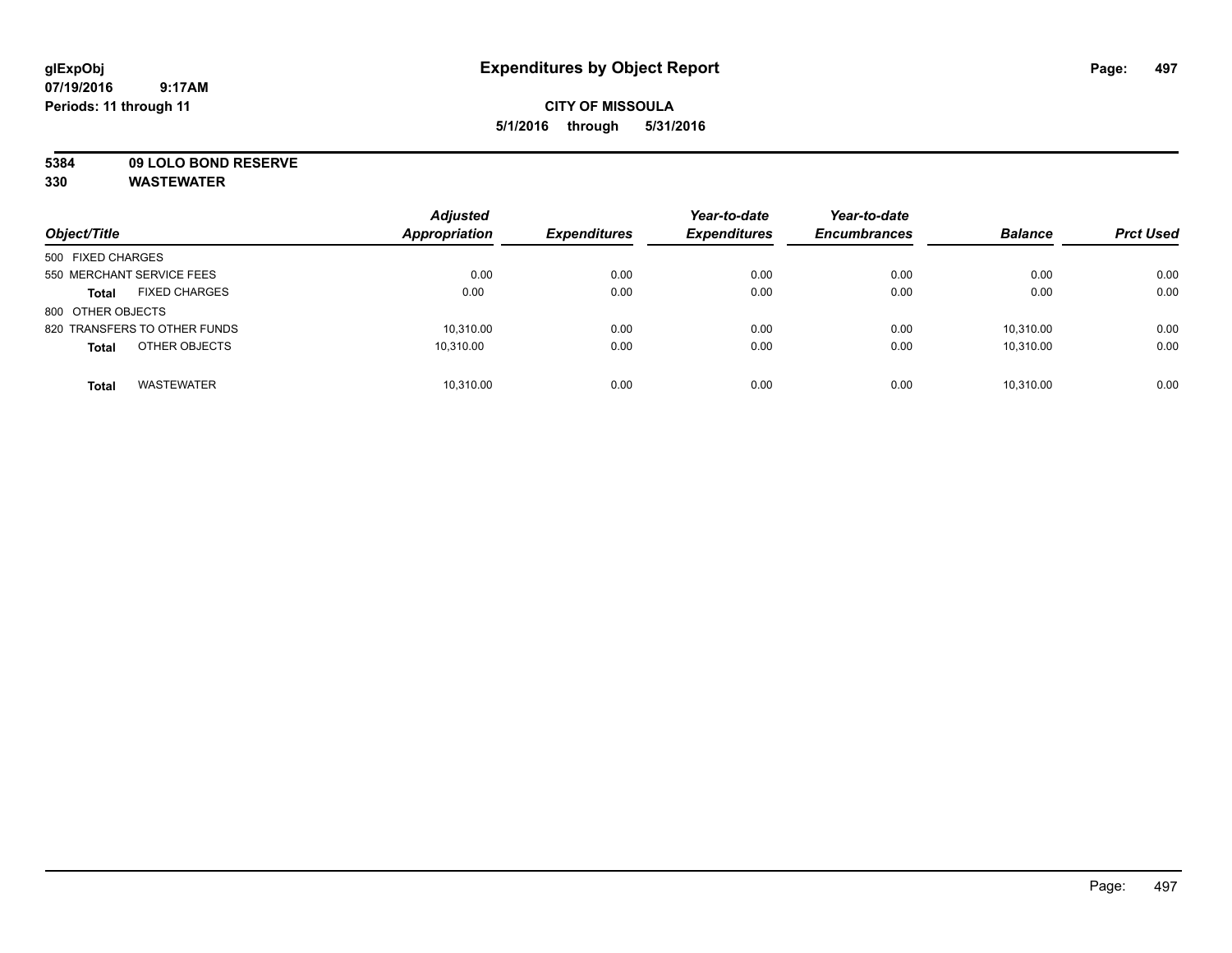#### **5384 09 LOLO BOND RESERVE**

| Object/Title                         | <b>Adjusted</b><br>Appropriation | <b>Expenditures</b> | Year-to-date<br><b>Expenditures</b> | Year-to-date<br><b>Encumbrances</b> | <b>Balance</b> | <b>Prct Used</b> |
|--------------------------------------|----------------------------------|---------------------|-------------------------------------|-------------------------------------|----------------|------------------|
| 500 FIXED CHARGES                    |                                  |                     |                                     |                                     |                |                  |
| 550 MERCHANT SERVICE FEES            | 0.00                             | 0.00                | 0.00                                | 0.00                                | 0.00           | 0.00             |
| <b>FIXED CHARGES</b><br><b>Total</b> | 0.00                             | 0.00                | 0.00                                | 0.00                                | 0.00           | 0.00             |
| 800 OTHER OBJECTS                    |                                  |                     |                                     |                                     |                |                  |
| 820 TRANSFERS TO OTHER FUNDS         | 10,310.00                        | 0.00                | 0.00                                | 0.00                                | 10,310.00      | 0.00             |
| OTHER OBJECTS<br><b>Total</b>        | 10.310.00                        | 0.00                | 0.00                                | 0.00                                | 10.310.00      | 0.00             |
| 09 LOLO BOND RESERVE<br><b>Total</b> | 10,310.00                        | 0.00                | 0.00                                | 0.00                                | 10,310.00      | 0.00             |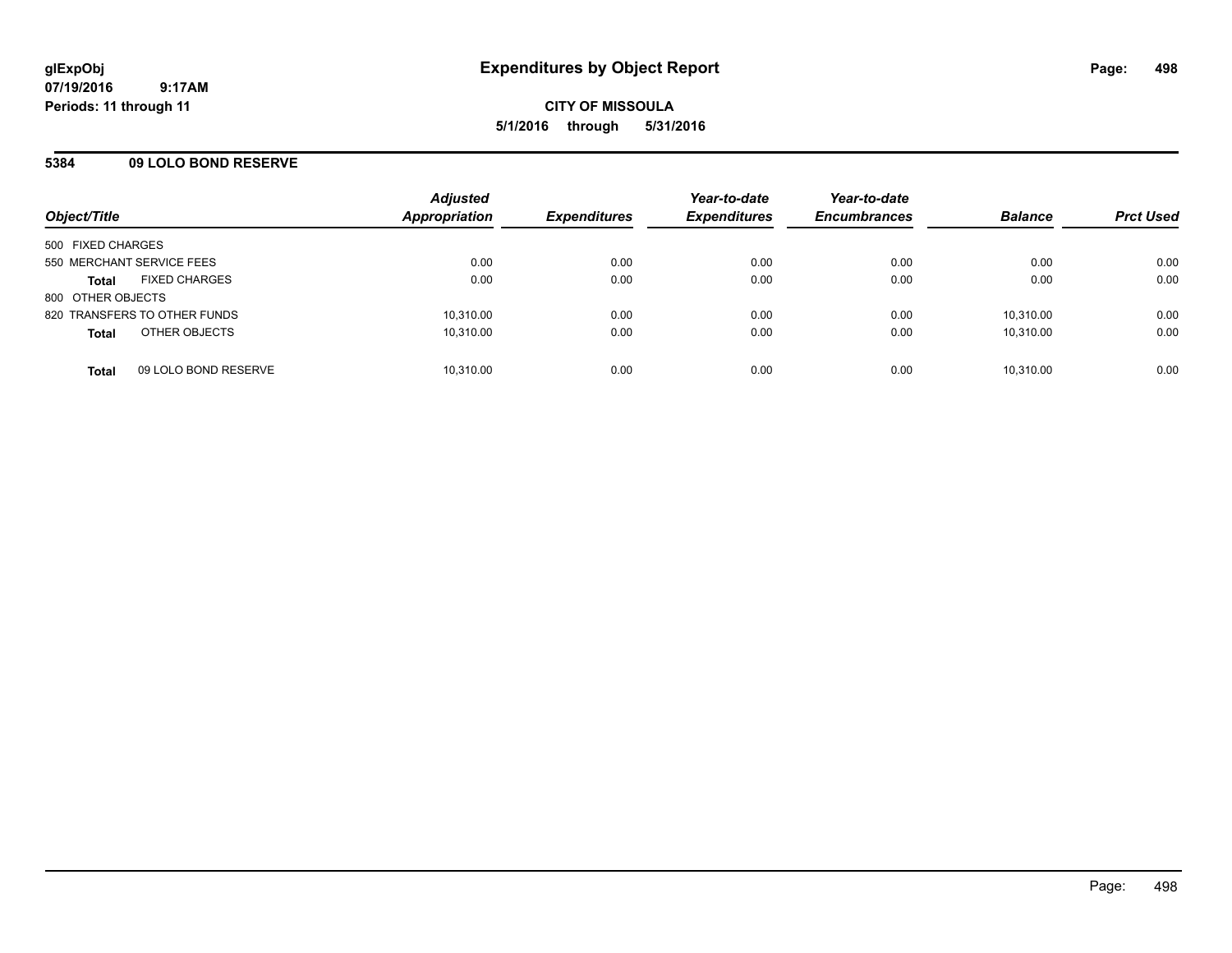## **CITY OF MISSOULA 5/1/2016 through 5/31/2016**

#### **5385 HEADWORKS 2010 BOND RESERVE**

| Object/Title                  | <b>Adjusted</b><br>Appropriation | <b>Expenditures</b> | Year-to-date<br><b>Expenditures</b> | Year-to-date<br><b>Encumbrances</b> | <b>Balance</b> | <b>Prct Used</b> |
|-------------------------------|----------------------------------|---------------------|-------------------------------------|-------------------------------------|----------------|------------------|
| 800 OTHER OBJECTS             |                                  |                     |                                     |                                     |                |                  |
| 820 TRANSFERS TO OTHER FUNDS  | 27,928.00                        | 0.00                | 0.00                                | 0.00                                | 27.928.00      | 0.00             |
| OTHER OBJECTS<br><b>Total</b> | 27,928.00                        | 0.00                | 0.00                                | 0.00                                | 27,928.00      | 0.00             |
| <b>WASTEWATER</b><br>Total    | 27,928.00                        | 0.00                | 0.00                                | 0.00                                | 27,928.00      | 0.00             |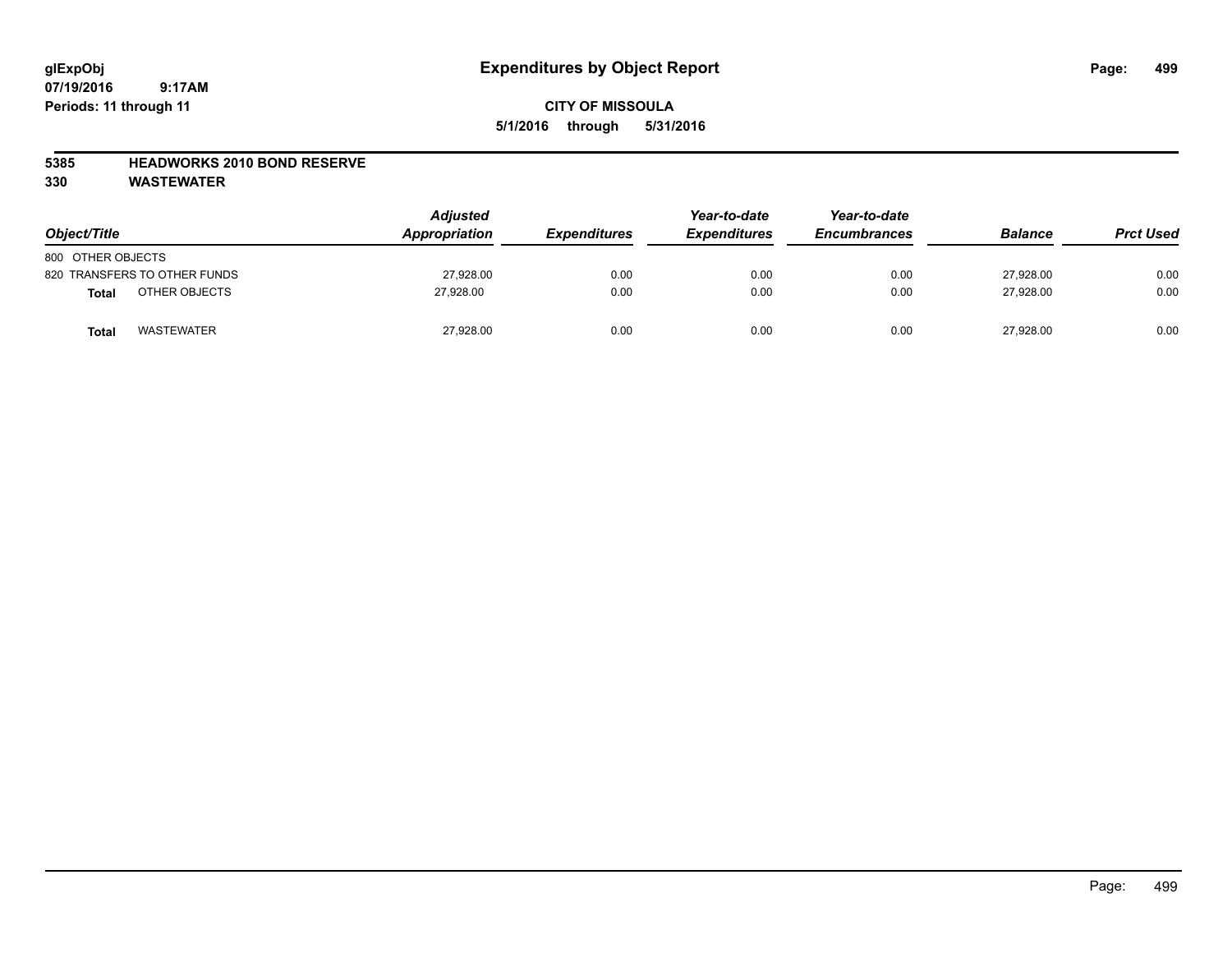**CITY OF MISSOULA 5/1/2016 through 5/31/2016**

#### **5385 HEADWORKS 2010 BOND RESERVE**

| Object/Title                                | <b>Adjusted</b><br>Appropriation | <b>Expenditures</b> | Year-to-date<br><b>Expenditures</b> | Year-to-date<br><b>Encumbrances</b> | <b>Balance</b> | <b>Prct Used</b> |
|---------------------------------------------|----------------------------------|---------------------|-------------------------------------|-------------------------------------|----------------|------------------|
| 800 OTHER OBJECTS                           |                                  |                     |                                     |                                     |                |                  |
| 820 TRANSFERS TO OTHER FUNDS                | 27,928.00                        | 0.00                | 0.00                                | 0.00                                | 27,928.00      | 0.00             |
| OTHER OBJECTS<br><b>Total</b>               | 27,928.00                        | 0.00                | 0.00                                | 0.00                                | 27,928.00      | 0.00             |
| <b>HEADWORKS 2010 BOND RESERVE</b><br>Total | 27,928.00                        | 0.00                | 0.00                                | 0.00                                | 27.928.00      | 0.00             |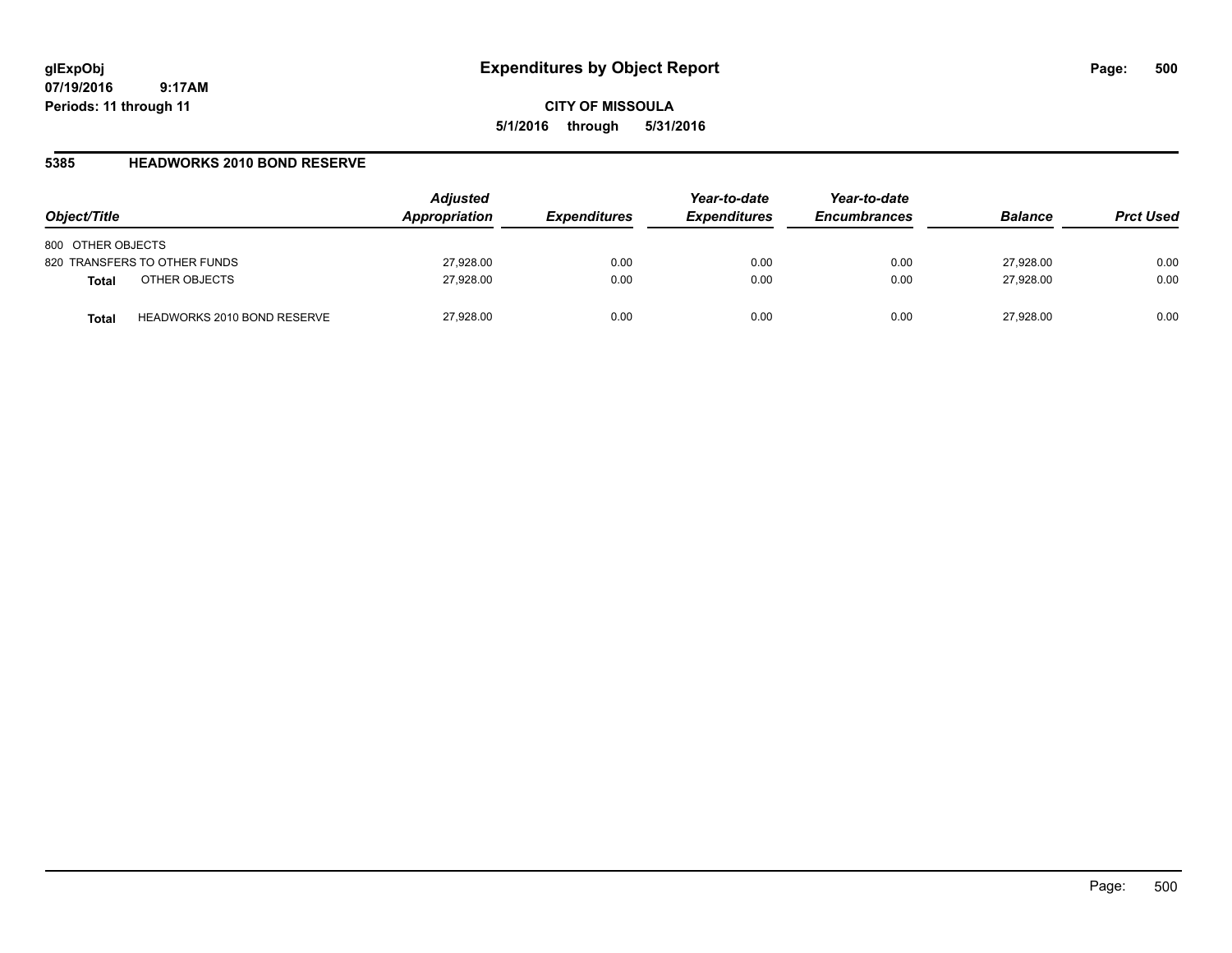## **CITY OF MISSOULA 5/1/2016 through 5/31/2016**

#### **5386 FY10 HEADWORKS DEBT SERVICE**

|                   |                             | <b>Adjusted</b> |                     | Year-to-date        | Year-to-date        |                |                  |
|-------------------|-----------------------------|-----------------|---------------------|---------------------|---------------------|----------------|------------------|
| Object/Title      |                             | Appropriation   | <b>Expenditures</b> | <b>Expenditures</b> | <b>Encumbrances</b> | <b>Balance</b> | <b>Prct Used</b> |
| 500 FIXED CHARGES |                             |                 |                     |                     |                     |                |                  |
|                   | 550 MERCHANT SERVICE FEES   | 0.00            | 0.00                | 0.00                | 0.00                | 0.00           | 0.00             |
| <b>Total</b>      | <b>FIXED CHARGES</b>        | 0.00            | 0.00                | 0.00                | 0.00                | 0.00           | 0.00             |
| 600 DEBT SERVICE  |                             |                 |                     |                     |                     |                |                  |
| 610 PRINCIPAL     |                             | 135.000.00      | 0.00                | 0.00                | 0.00                | 135.000.00     | 0.00             |
|                   | 620 INTEREST / SERVICE FEES | 563.316.00      | 0.00                | 282.008.19          | 0.00                | 281.307.81     | 50.06            |
| <b>Total</b>      | <b>DEBT SERVICE</b>         | 698.316.00      | 0.00                | 282,008.19          | 0.00                | 416.307.81     | 40.38            |
| <b>Total</b>      | <b>WASTEWATER</b>           | 698.316.00      | 0.00                | 282.008.19          | 0.00                | 416.307.81     | 40.38            |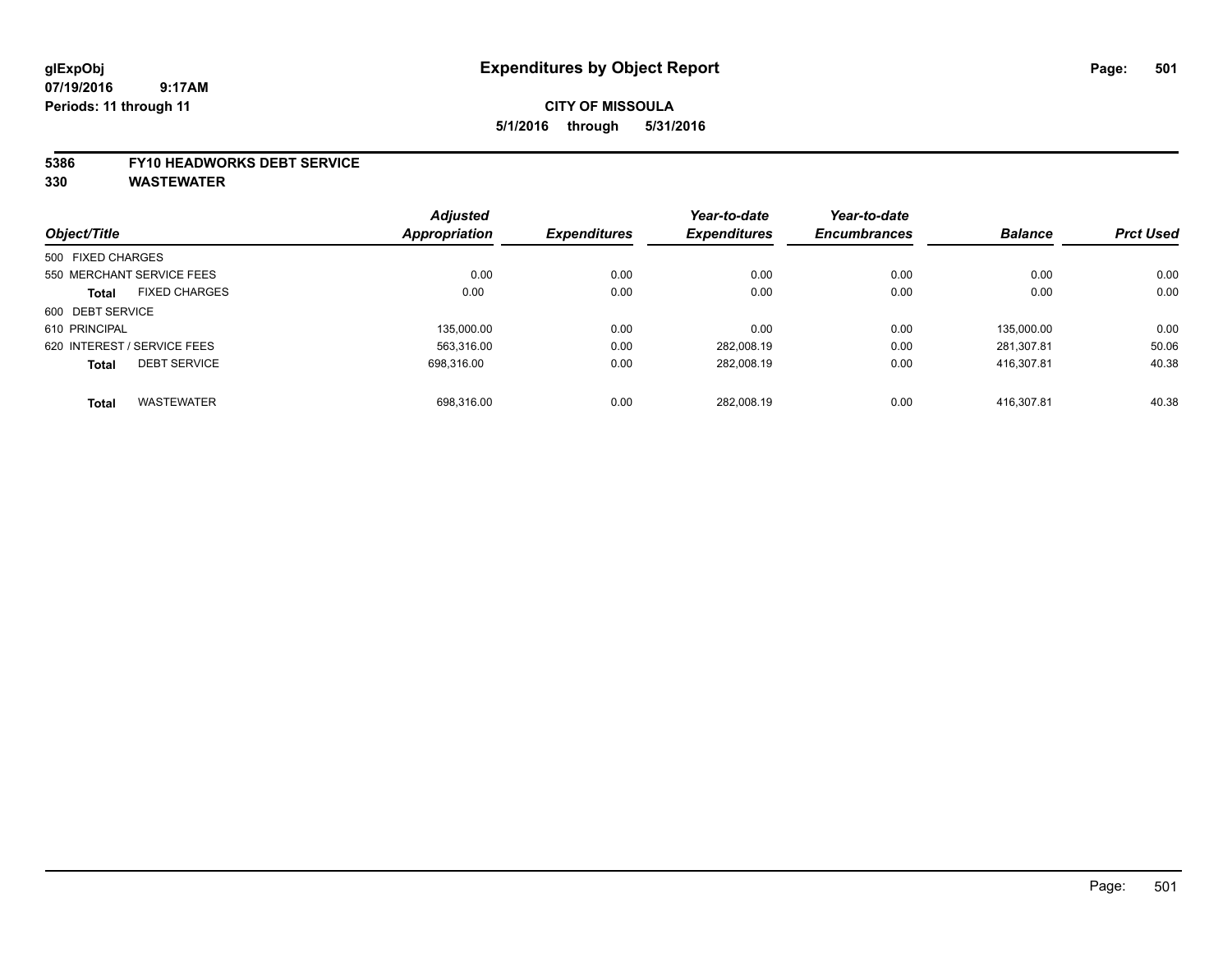#### **5386 FY10 HEADWORKS DEBT SERVICE**

| Object/Title                                | <b>Adjusted</b><br>Appropriation | <b>Expenditures</b> | Year-to-date<br><b>Expenditures</b> | Year-to-date<br><b>Encumbrances</b> | <b>Balance</b> | <b>Prct Used</b> |
|---------------------------------------------|----------------------------------|---------------------|-------------------------------------|-------------------------------------|----------------|------------------|
| 500 FIXED CHARGES                           |                                  |                     |                                     |                                     |                |                  |
| 550 MERCHANT SERVICE FEES                   | 0.00                             | 0.00                | 0.00                                | 0.00                                | 0.00           | 0.00             |
| <b>FIXED CHARGES</b><br><b>Total</b>        | 0.00                             | 0.00                | 0.00                                | 0.00                                | 0.00           | 0.00             |
| 600 DEBT SERVICE                            |                                  |                     |                                     |                                     |                |                  |
| 610 PRINCIPAL                               | 135,000.00                       | 0.00                | 0.00                                | 0.00                                | 135.000.00     | 0.00             |
| 620 INTEREST / SERVICE FEES                 | 563.316.00                       | 0.00                | 282.008.19                          | 0.00                                | 281.307.81     | 50.06            |
| <b>DEBT SERVICE</b><br><b>Total</b>         | 698.316.00                       | 0.00                | 282.008.19                          | 0.00                                | 416.307.81     | 40.38            |
| FY10 HEADWORKS DEBT SERVICE<br><b>Total</b> | 698.316.00                       | 0.00                | 282.008.19                          | 0.00                                | 416.307.81     | 40.38            |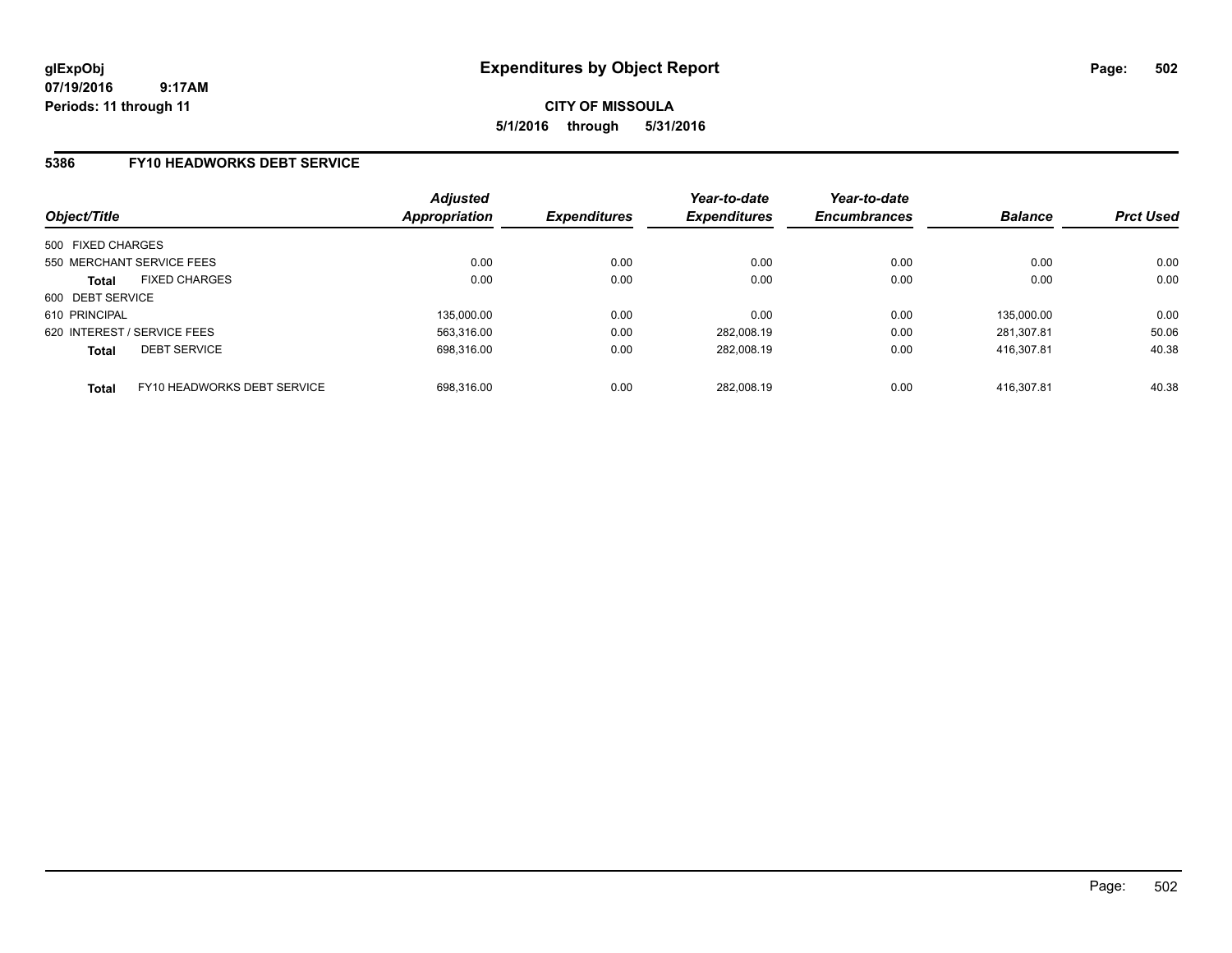## **CITY OF MISSOULA 5/1/2016 through 5/31/2016**

#### **5387 FY11 SEWER \$1.29M BOND DEBT SERVICE**

| Object/Title      |                             | <b>Adjusted</b><br>Appropriation | <b>Expenditures</b> | Year-to-date<br><b>Expenditures</b> | Year-to-date<br><b>Encumbrances</b> | <b>Balance</b> | <b>Prct Used</b> |
|-------------------|-----------------------------|----------------------------------|---------------------|-------------------------------------|-------------------------------------|----------------|------------------|
|                   |                             |                                  |                     |                                     |                                     |                |                  |
| 500 FIXED CHARGES |                             |                                  |                     |                                     |                                     |                |                  |
|                   | 550 MERCHANT SERVICE FEES   | 0.00                             | 0.00                | 0.00                                | 0.00                                | 0.00           | 0.00             |
| <b>Total</b>      | <b>FIXED CHARGES</b>        | 0.00                             | 0.00                | 0.00                                | 0.00                                | 0.00           | 0.00             |
| 600 DEBT SERVICE  |                             |                                  |                     |                                     |                                     |                |                  |
| 610 PRINCIPAL     |                             | 45.000.00                        | 0.00                | 0.00                                | 0.00                                | 45.000.00      | 0.00             |
|                   | 620 INTEREST / SERVICE FEES | 57.080.00                        | 0.00                | 28,365.00                           | 0.00                                | 28,715.00      | 49.69            |
| <b>Total</b>      | <b>DEBT SERVICE</b>         | 102.080.00                       | 0.00                | 28,365.00                           | 0.00                                | 73,715.00      | 27.79            |
| <b>Total</b>      | <b>WASTEWATER</b>           | 102.080.00                       | 0.00                | 28.365.00                           | 0.00                                | 73.715.00      | 27.79            |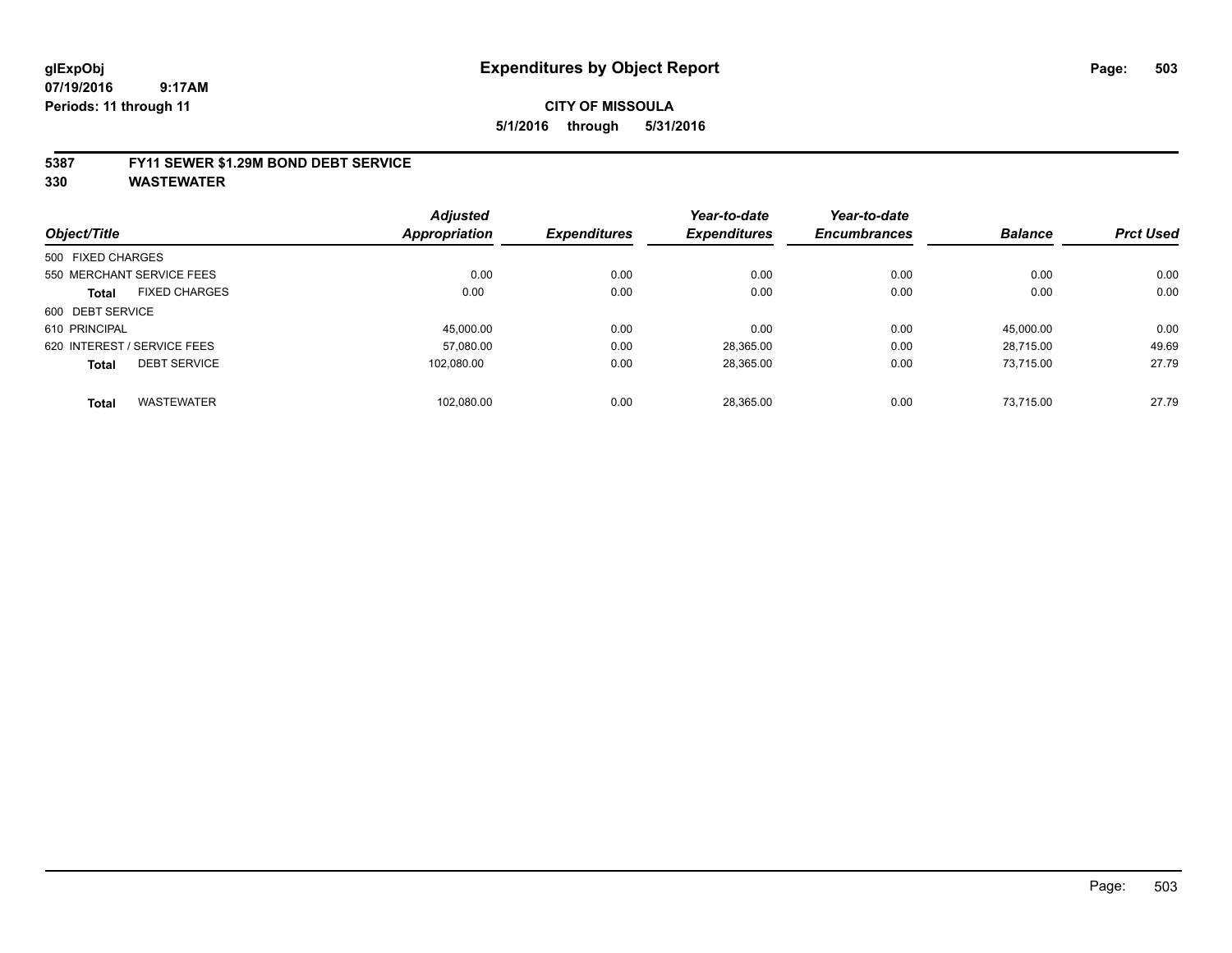## **CITY OF MISSOULA 5/1/2016 through 5/31/2016**

## **5387 FY11 SEWER \$1.29M BOND DEBT SERVICE**

| Object/Title                                        | <b>Adjusted</b><br><b>Appropriation</b> | <b>Expenditures</b> | Year-to-date<br><b>Expenditures</b> | Year-to-date<br><b>Encumbrances</b> | <b>Balance</b> | <b>Prct Used</b> |
|-----------------------------------------------------|-----------------------------------------|---------------------|-------------------------------------|-------------------------------------|----------------|------------------|
| 500 FIXED CHARGES                                   |                                         |                     |                                     |                                     |                |                  |
| 550 MERCHANT SERVICE FEES                           | 0.00                                    | 0.00                | 0.00                                | 0.00                                | 0.00           | 0.00             |
| <b>FIXED CHARGES</b><br><b>Total</b>                | 0.00                                    | 0.00                | 0.00                                | 0.00                                | 0.00           | 0.00             |
| 600 DEBT SERVICE                                    |                                         |                     |                                     |                                     |                |                  |
| 610 PRINCIPAL                                       | 45.000.00                               | 0.00                | 0.00                                | 0.00                                | 45.000.00      | 0.00             |
| 620 INTEREST / SERVICE FEES                         | 57,080.00                               | 0.00                | 28,365.00                           | 0.00                                | 28.715.00      | 49.69            |
| <b>DEBT SERVICE</b><br><b>Total</b>                 | 102.080.00                              | 0.00                | 28.365.00                           | 0.00                                | 73.715.00      | 27.79            |
| FY11 SEWER \$1.29M BOND DEBT SERVIC<br><b>Total</b> | 102.080.00                              | 0.00                | 28.365.00                           | 0.00                                | 73.715.00      | 27.79            |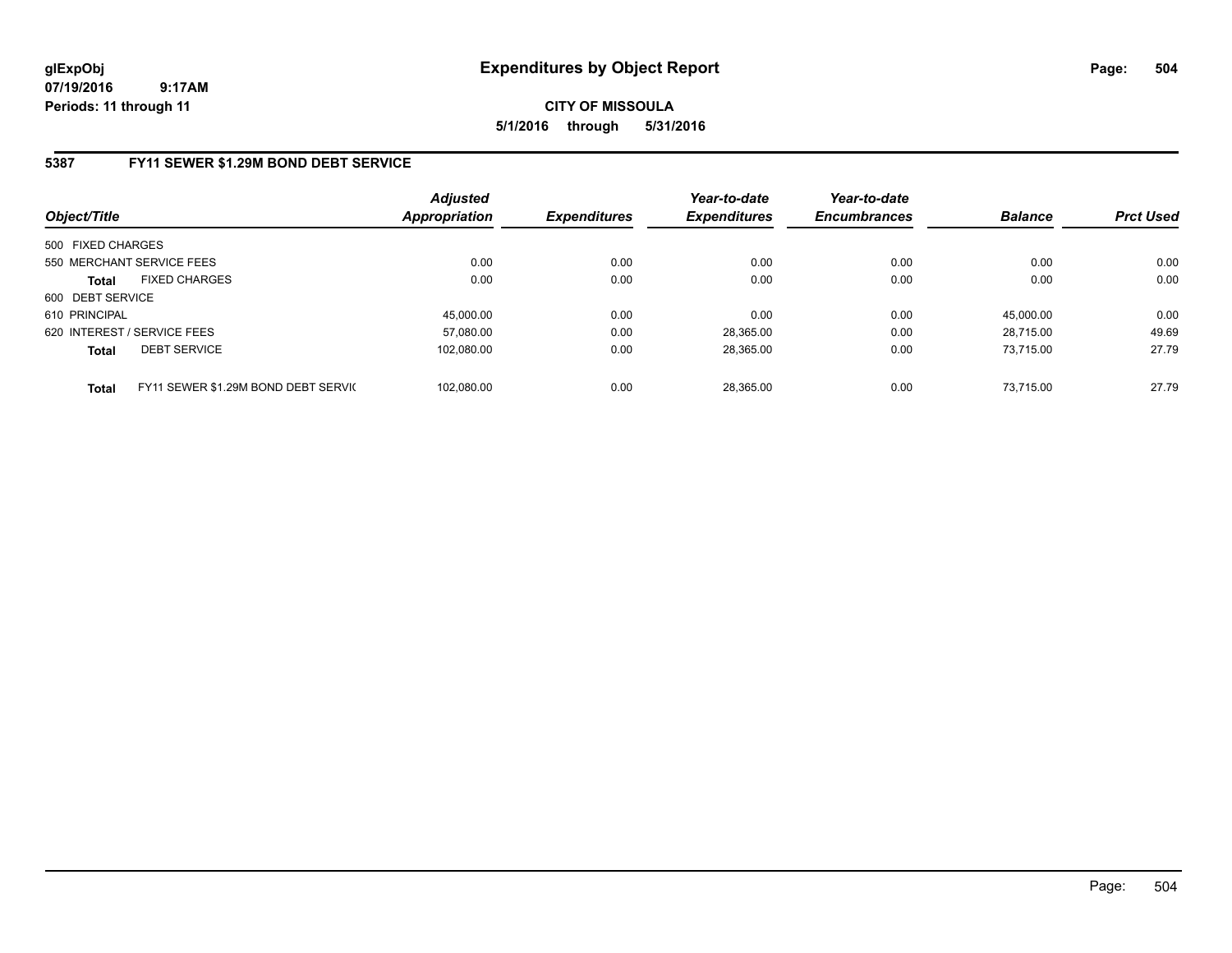#### **5388 FY11 \$1.29M SEWER BOND RESERVE**

**330 WASTEWATER**

| Object/Title                         | <b>Adjusted</b><br><b>Appropriation</b> | <b>Expenditures</b> | Year-to-date<br><b>Expenditures</b> | Year-to-date<br><b>Encumbrances</b> | <b>Balance</b> | <b>Prct Used</b> |
|--------------------------------------|-----------------------------------------|---------------------|-------------------------------------|-------------------------------------|----------------|------------------|
| 500 FIXED CHARGES                    |                                         |                     |                                     |                                     |                |                  |
| 550 MERCHANT SERVICE FEES            | 0.00                                    | 0.00                | 0.00                                | 0.00                                | 0.00           | 0.00             |
| <b>FIXED CHARGES</b><br><b>Total</b> | 0.00                                    | 0.00                | 0.00                                | 0.00                                | 0.00           | 0.00             |
| 800 OTHER OBJECTS                    |                                         |                     |                                     |                                     |                |                  |
| 820 TRANSFERS TO OTHER FUNDS         | 3.025.00                                | 0.00                | 0.00                                | 0.00                                | 3,025.00       | 0.00             |
| OTHER OBJECTS<br><b>Total</b>        | 3.025.00                                | 0.00                | 0.00                                | 0.00                                | 3,025.00       | 0.00             |
| <b>WASTEWATER</b><br><b>Total</b>    | 3.025.00                                | 0.00                | 0.00                                | 0.00                                | 3.025.00       | 0.00             |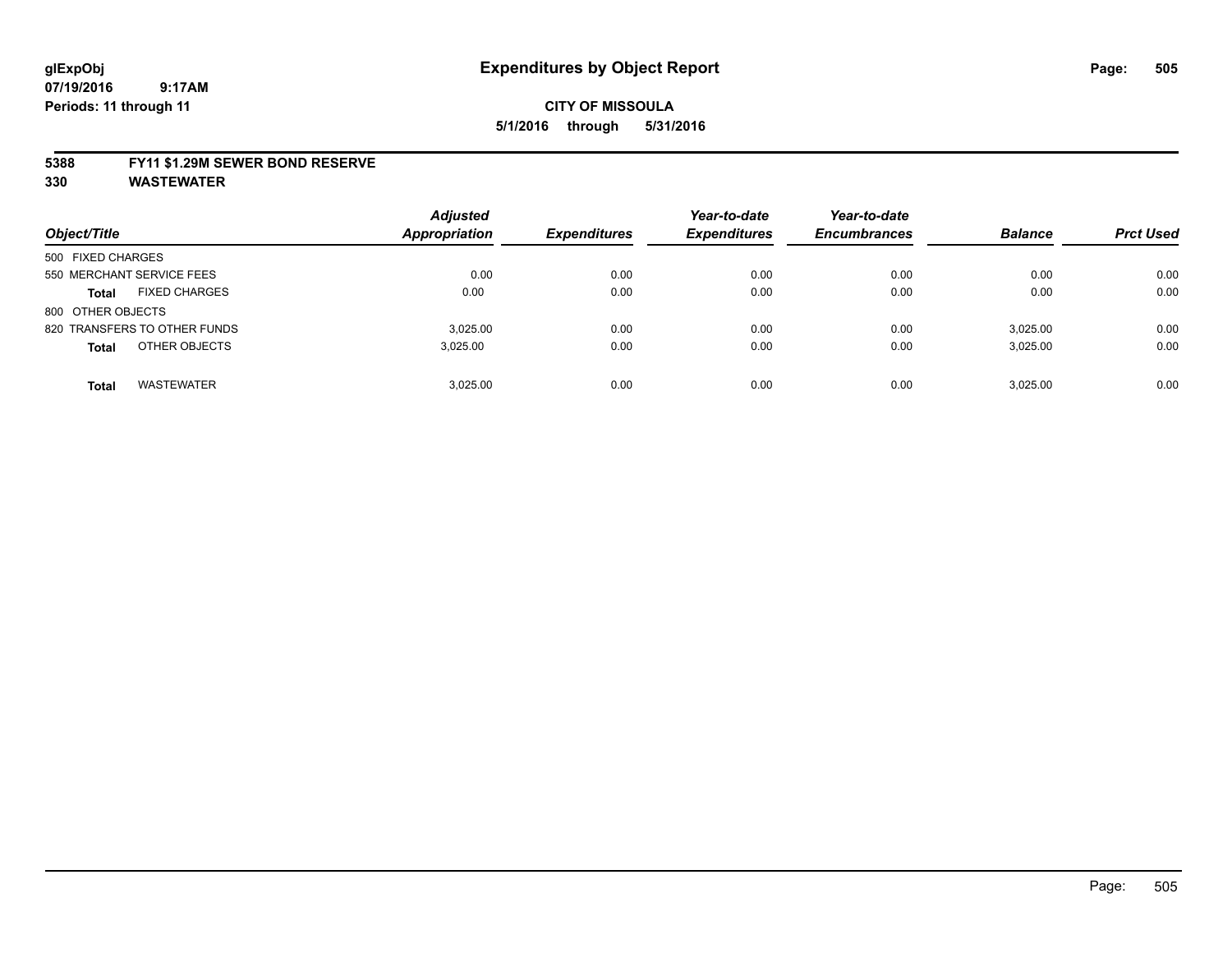**CITY OF MISSOULA 5/1/2016 through 5/31/2016**

### **5388 FY11 \$1.29M SEWER BOND RESERVE**

| Object/Title              |                                 | <b>Adjusted</b><br><b>Appropriation</b> | <b>Expenditures</b> | Year-to-date<br><b>Expenditures</b> | Year-to-date<br><b>Encumbrances</b> | <b>Balance</b> | <b>Prct Used</b> |
|---------------------------|---------------------------------|-----------------------------------------|---------------------|-------------------------------------|-------------------------------------|----------------|------------------|
| 500 FIXED CHARGES         |                                 |                                         |                     |                                     |                                     |                |                  |
| 550 MERCHANT SERVICE FEES |                                 | 0.00                                    | 0.00                | 0.00                                | 0.00                                | 0.00           | 0.00             |
| <b>Total</b>              | <b>FIXED CHARGES</b>            | 0.00                                    | 0.00                | 0.00                                | 0.00                                | 0.00           | 0.00             |
| 800 OTHER OBJECTS         |                                 |                                         |                     |                                     |                                     |                |                  |
|                           | 820 TRANSFERS TO OTHER FUNDS    | 3,025.00                                | 0.00                | 0.00                                | 0.00                                | 3.025.00       | 0.00             |
| <b>Total</b>              | OTHER OBJECTS                   | 3.025.00                                | 0.00                | 0.00                                | 0.00                                | 3,025.00       | 0.00             |
| <b>Total</b>              | FY11 \$1.29M SEWER BOND RESERVE | 3.025.00                                | 0.00                | 0.00                                | 0.00                                | 3.025.00       | 0.00             |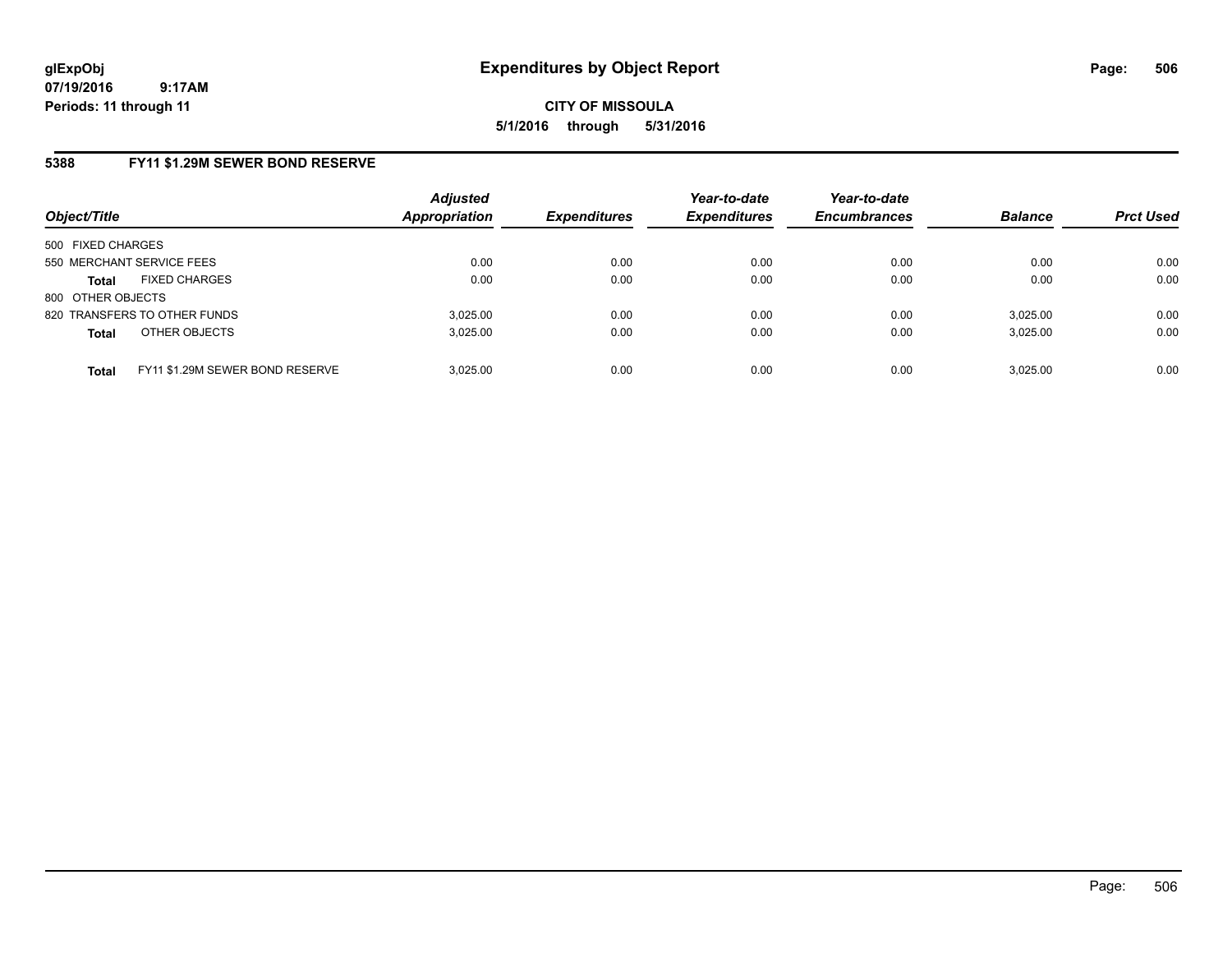#### **5389 FY15 SEWER REVENUE BOND DEBT SERVICE**

**330 WASTEWATER**

|                   |                             | <b>Adjusted</b> |                     | Year-to-date        | Year-to-date        |                |                  |
|-------------------|-----------------------------|-----------------|---------------------|---------------------|---------------------|----------------|------------------|
| Object/Title      |                             | Appropriation   | <b>Expenditures</b> | <b>Expenditures</b> | <b>Encumbrances</b> | <b>Balance</b> | <b>Prct Used</b> |
| 500 FIXED CHARGES |                             |                 |                     |                     |                     |                |                  |
|                   | 550 MERCHANT SERVICE FEES   | 0.00            | 0.00                | 0.00                | 0.00                | 0.00           | 0.00             |
| Total             | <b>FIXED CHARGES</b>        | 0.00            | 0.00                | 0.00                | 0.00                | 0.00           | 0.00             |
| 600 DEBT SERVICE  |                             |                 |                     |                     |                     |                |                  |
| 610 PRINCIPAL     |                             | 19.000.00       | 0.00                | 19,000.00           | 0.00                | 0.00           | 100.00           |
|                   | 620 INTEREST / SERVICE FEES | 17.074.30       | 0.00                | 2.459.73            | 0.00                | 14.614.57      | 14.41            |
| <b>Total</b>      | <b>DEBT SERVICE</b>         | 36,074.30       | 0.00                | 21,459.73           | 0.00                | 14,614.57      | 59.49            |
| <b>Total</b>      | <b>WASTEWATER</b>           | 36.074.30       | 0.00                | 21.459.73           | 0.00                | 14.614.57      | 59.49            |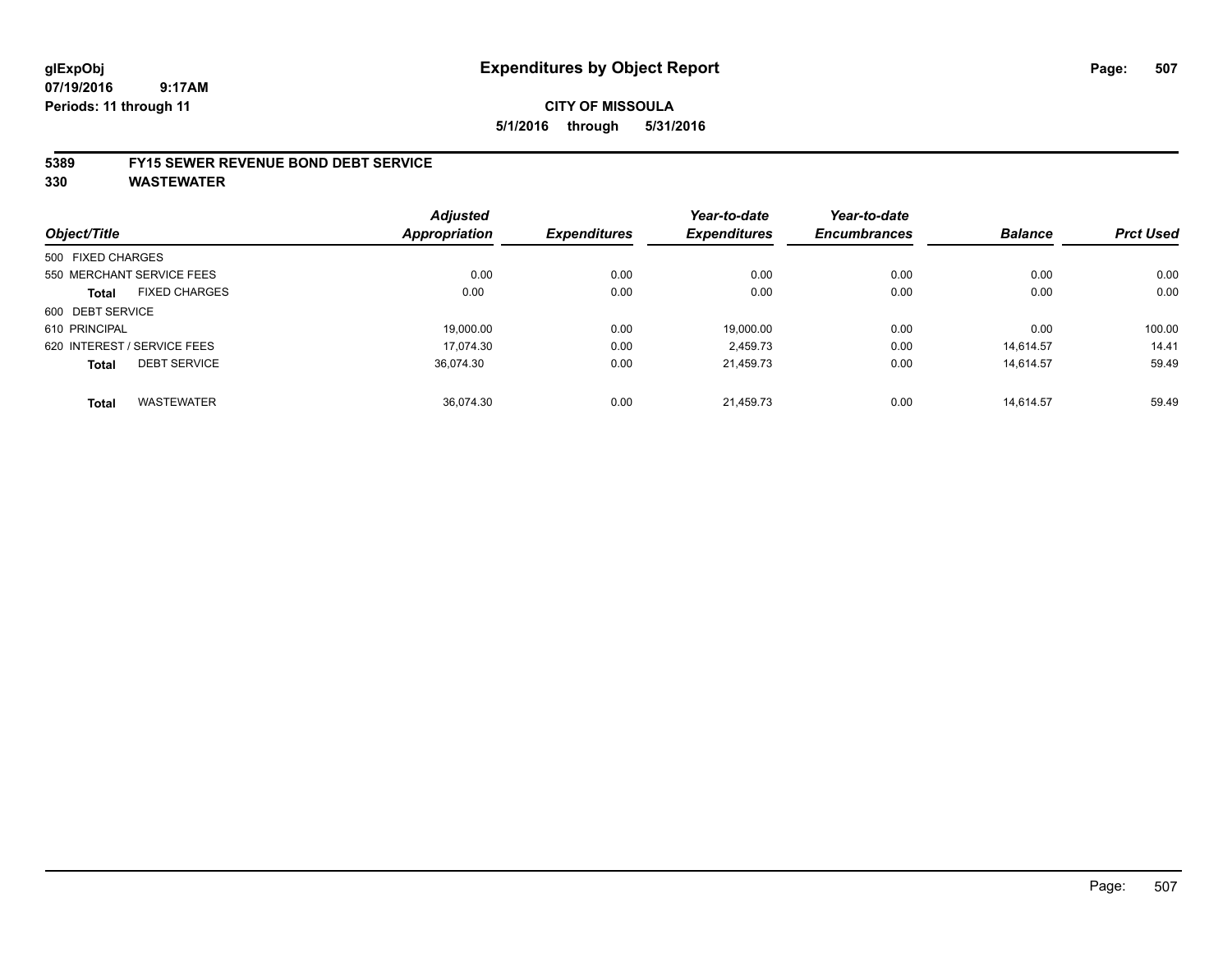**CITY OF MISSOULA 5/1/2016 through 5/31/2016**

### **5389 FY15 SEWER REVENUE BOND DEBT SERVICE**

| Object/Title      |                                  | <b>Adjusted</b><br><b>Appropriation</b> | <b>Expenditures</b> | Year-to-date<br><b>Expenditures</b> | Year-to-date<br><b>Encumbrances</b> | <b>Balance</b> | <b>Prct Used</b> |
|-------------------|----------------------------------|-----------------------------------------|---------------------|-------------------------------------|-------------------------------------|----------------|------------------|
| 500 FIXED CHARGES |                                  |                                         |                     |                                     |                                     |                |                  |
|                   | 550 MERCHANT SERVICE FEES        | 0.00                                    | 0.00                | 0.00                                | 0.00                                | 0.00           | 0.00             |
| <b>Total</b>      | <b>FIXED CHARGES</b>             | 0.00                                    | 0.00                | 0.00                                | 0.00                                | 0.00           | 0.00             |
| 600 DEBT SERVICE  |                                  |                                         |                     |                                     |                                     |                |                  |
| 610 PRINCIPAL     |                                  | 19,000.00                               | 0.00                | 19.000.00                           | 0.00                                | 0.00           | 100.00           |
|                   | 620 INTEREST / SERVICE FEES      | 17.074.30                               | 0.00                | 2.459.73                            | 0.00                                | 14.614.57      | 14.41            |
| <b>Total</b>      | <b>DEBT SERVICE</b>              | 36.074.30                               | 0.00                | 21.459.73                           | 0.00                                | 14.614.57      | 59.49            |
| <b>Total</b>      | FY15 SEWER REVENUE BOND DEBT SEF | 36.074.30                               | 0.00                | 21.459.73                           | 0.00                                | 14.614.57      | 59.49            |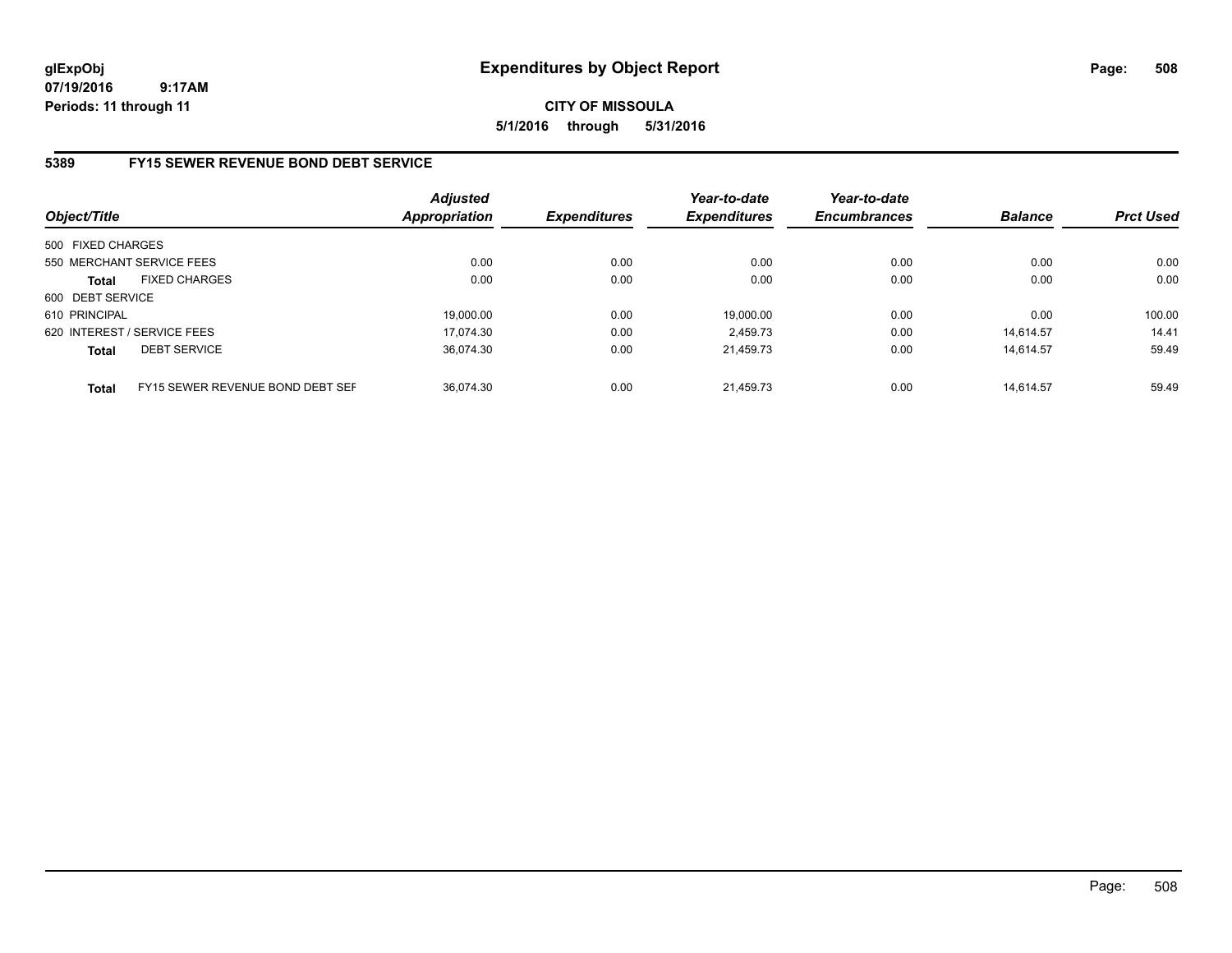## **CITY OF MISSOULA 5/1/2016 through 5/31/2016**

#### **5390 FY15 SEWER BOND DEBT RESERVE**

**330 WASTEWATER**

| Object/Title                         | <b>Adjusted</b><br><b>Appropriation</b> | <b>Expenditures</b> | Year-to-date<br><b>Expenditures</b> | Year-to-date<br><b>Encumbrances</b> | <b>Balance</b> | <b>Prct Used</b> |
|--------------------------------------|-----------------------------------------|---------------------|-------------------------------------|-------------------------------------|----------------|------------------|
| 500 FIXED CHARGES                    |                                         |                     |                                     |                                     |                |                  |
| 550 MERCHANT SERVICE FEES            | 0.00                                    | 0.00                | 0.00                                | 0.00                                | 0.00           | 0.00             |
| <b>FIXED CHARGES</b><br><b>Total</b> | 0.00                                    | 0.00                | 0.00                                | 0.00                                | 0.00           | 0.00             |
| 800 OTHER OBJECTS                    |                                         |                     |                                     |                                     |                |                  |
| 820 TRANSFERS TO OTHER FUNDS         | 0.00                                    | 0.00                | 0.00                                | 0.00                                | 0.00           | 0.00             |
| OTHER OBJECTS<br><b>Total</b>        | 0.00                                    | 0.00                | 0.00                                | 0.00                                | 0.00           | 0.00             |
| <b>WASTEWATER</b><br><b>Total</b>    | 0.00                                    | 0.00                | 0.00                                | 0.00                                | 0.00           | 0.00             |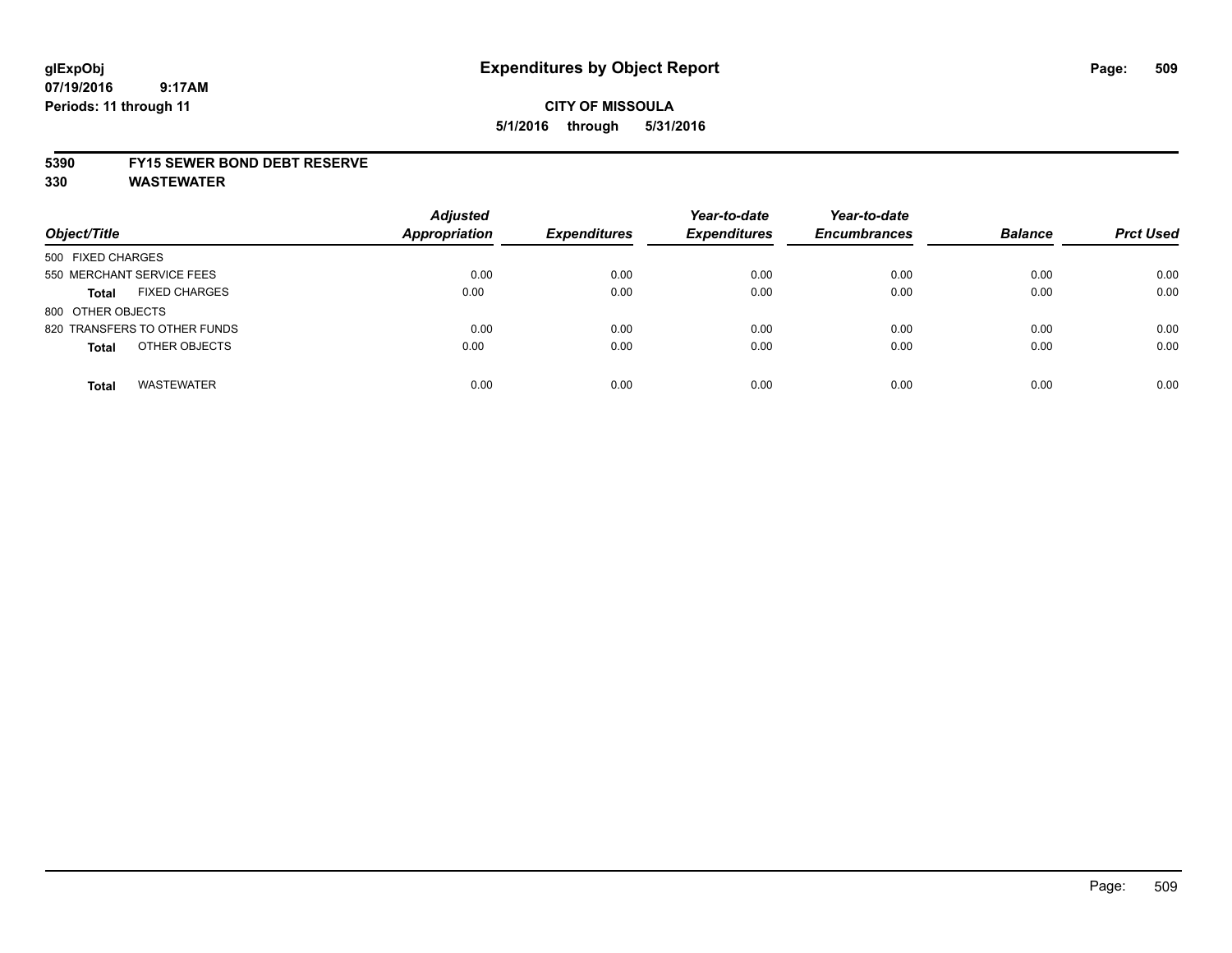**CITY OF MISSOULA 5/1/2016 through 5/31/2016**

### **5390 FY15 SEWER BOND DEBT RESERVE**

| Object/Title              |                              | <b>Adjusted</b><br>Appropriation | <b>Expenditures</b> | Year-to-date<br><b>Expenditures</b> | Year-to-date<br><b>Encumbrances</b> | <b>Balance</b> | <b>Prct Used</b> |
|---------------------------|------------------------------|----------------------------------|---------------------|-------------------------------------|-------------------------------------|----------------|------------------|
| 500 FIXED CHARGES         |                              |                                  |                     |                                     |                                     |                |                  |
| 550 MERCHANT SERVICE FEES |                              | 0.00                             | 0.00                | 0.00                                | 0.00                                | 0.00           | 0.00             |
| <b>Total</b>              | <b>FIXED CHARGES</b>         | 0.00                             | 0.00                | 0.00                                | 0.00                                | 0.00           | 0.00             |
| 800 OTHER OBJECTS         |                              |                                  |                     |                                     |                                     |                |                  |
|                           | 820 TRANSFERS TO OTHER FUNDS | 0.00                             | 0.00                | 0.00                                | 0.00                                | 0.00           | 0.00             |
| <b>Total</b>              | OTHER OBJECTS                | 0.00                             | 0.00                | 0.00                                | 0.00                                | 0.00           | 0.00             |
| <b>Total</b>              | FY15 SEWER BOND DEBT RESERVE | 0.00                             | 0.00                | 0.00                                | 0.00                                | 0.00           | 0.00             |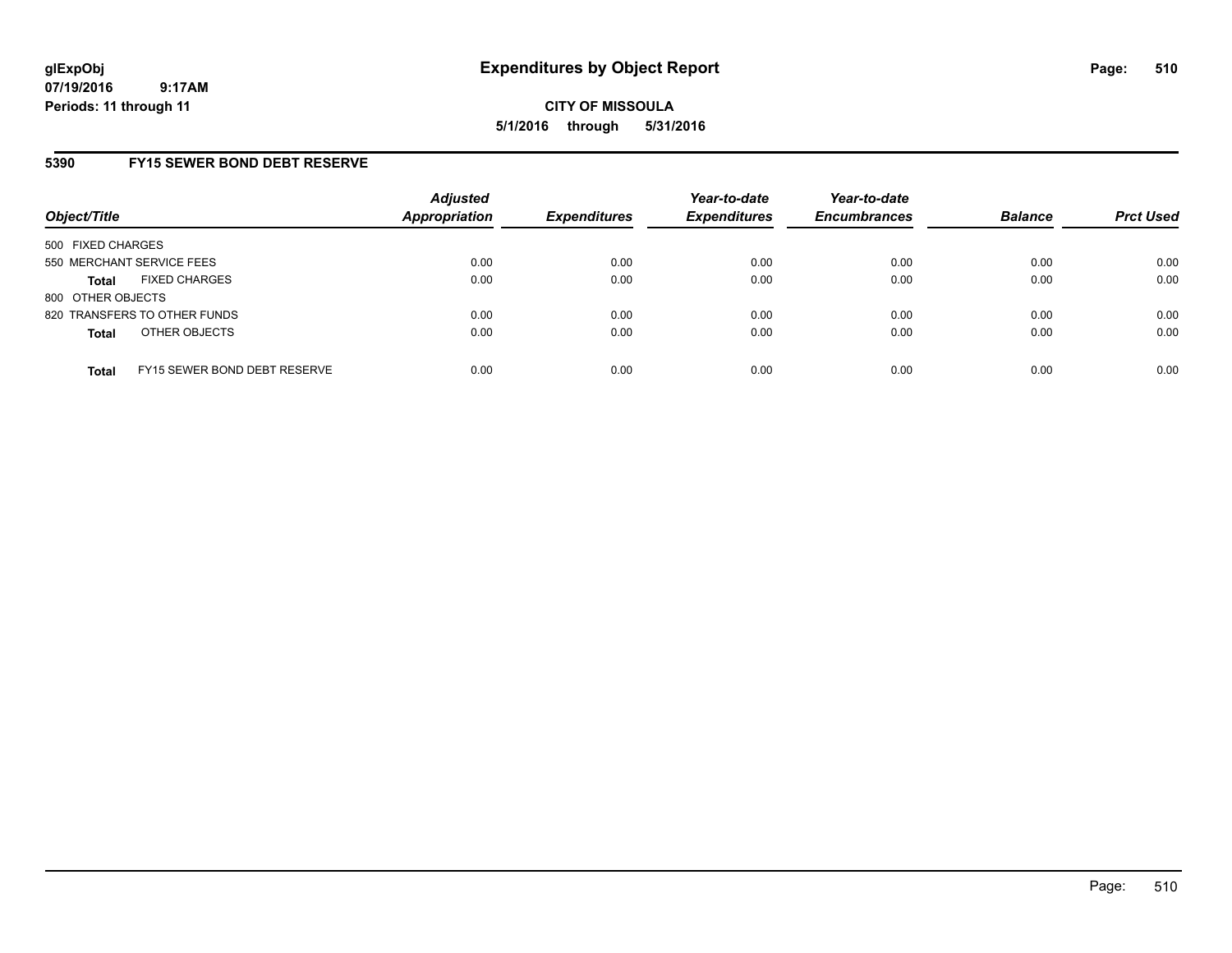## **CITY OF MISSOULA 5/1/2016 through 5/31/2016**

**5450 STORMWATER UTILITIY**

**334 STORM WATER**

| Object/Title              |                    | <b>Adjusted</b><br>Appropriation | <b>Expenditures</b> | Year-to-date<br><b>Expenditures</b> | Year-to-date<br><b>Encumbrances</b> | <b>Balance</b> | <b>Prct Used</b> |
|---------------------------|--------------------|----------------------------------|---------------------|-------------------------------------|-------------------------------------|----------------|------------------|
| 300 PURCHASED SERVICES    |                    |                                  |                     |                                     |                                     |                |                  |
| 350 PROFESSIONAL SERVICES |                    | 0.00                             | 0.00                | 0.00                                | 0.00                                | 0.00           | 0.00             |
| <b>Total</b>              | PURCHASED SERVICES | 0.00                             | 0.00                | 0.00                                | 0.00                                | 0.00           | 0.00             |
| Tota <sub>l</sub>         | <b>STORM WATER</b> | 0.00                             | 0.00                | 0.00                                | 0.00                                | 0.00           | 0.00             |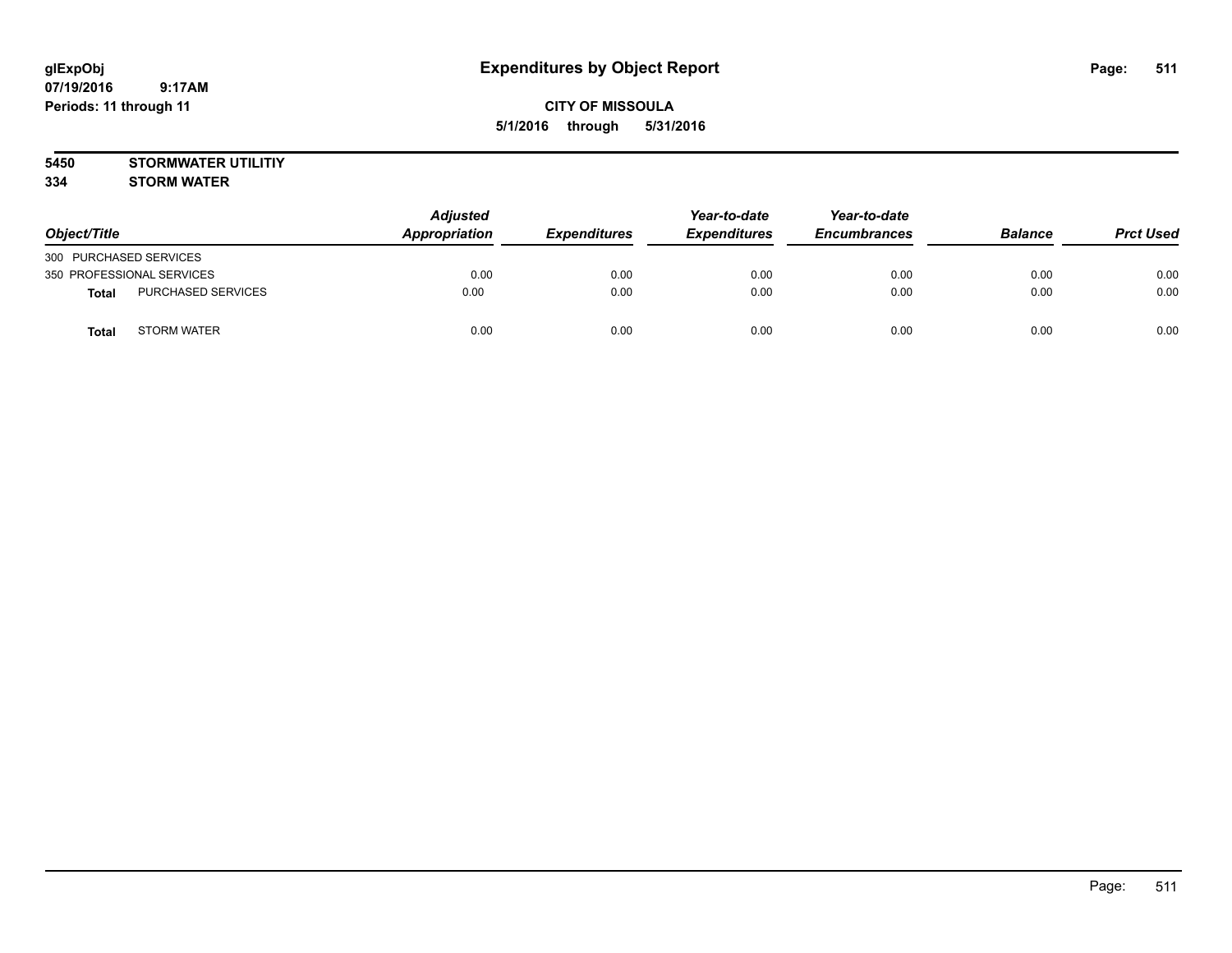**CITY OF MISSOULA 5/1/2016 through 5/31/2016**

### **5450 STORMWATER UTILITIY**

| Object/Title                        | <b>Adjusted</b><br>Appropriation | <b>Expenditures</b> | Year-to-date<br><b>Expenditures</b> | Year-to-date<br><b>Encumbrances</b> | <b>Balance</b> | <b>Prct Used</b> |
|-------------------------------------|----------------------------------|---------------------|-------------------------------------|-------------------------------------|----------------|------------------|
| 300 PURCHASED SERVICES              |                                  |                     |                                     |                                     |                |                  |
| 350 PROFESSIONAL SERVICES           | 0.00                             | 0.00                | 0.00                                | 0.00                                | 0.00           | 0.00             |
| PURCHASED SERVICES<br>Total         | 0.00                             | 0.00                | 0.00                                | 0.00                                | 0.00           | 0.00             |
| STORMWATER UTILITIY<br><b>Total</b> | 0.00                             | 0.00                | 0.00                                | 0.00                                | 0.00           | 0.00             |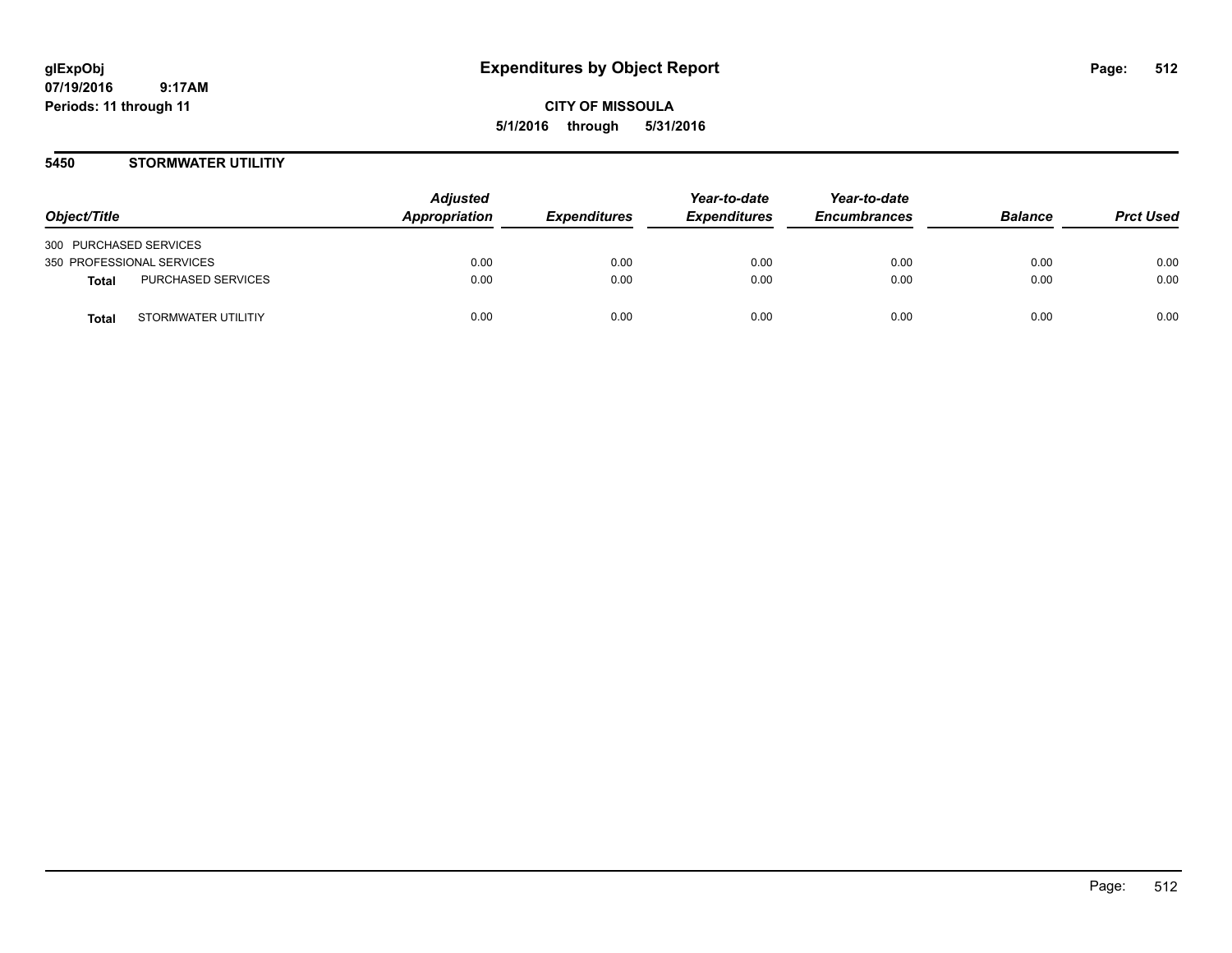#### **5711 AQUATICS**

**370 PARKS & RECREATION**

|                                       | <b>Adjusted</b> |                     | Year-to-date        | Year-to-date        |                |                  |
|---------------------------------------|-----------------|---------------------|---------------------|---------------------|----------------|------------------|
| Object/Title                          | Appropriation   | <b>Expenditures</b> | <b>Expenditures</b> | <b>Encumbrances</b> | <b>Balance</b> | <b>Prct Used</b> |
| 100 PERSONAL SERVICES                 |                 |                     |                     |                     |                |                  |
| 110 SALARIES AND WAGES                | 544,736.00      | 35,803.10           | 478,878.10          | 0.00                | 65,857.90      | 87.91            |
| 115 SALARIES/HEALTH INSURANCE BENEFIT | 0.00            | 0.00                | 0.00                | 0.00                | 0.00           | 0.00             |
| 120 OVERTIME/TERMINATION              | 1,000.00        | 0.00                | 160.03              | 0.00                | 839.97         | 16.00            |
| 135 OPEB EXPENSE                      | 0.00            | 0.00                | 0.00                | 0.00                | 0.00           | 0.00             |
| 140 EMPLOYER CONTRIBUTIONS            | 135,092.00      | 9,878.67            | 120,026.29          | 0.00                | 15,065.71      | 88.85            |
| 141 STATE RETIREMENT CONTRIBUTIONS    | 0.00            | 0.00                | 543.19              | 0.00                | $-543.19$      | 0.00             |
| 145 OPEB CONTRIBUTION                 | 0.00            | 0.00                | 0.00                | 0.00                | 0.00           | 0.00             |
| 190 PENSION EXPENSE                   | 0.00            | 0.00                | 0.00                | 0.00                | 0.00           | 0.00             |
| PERSONAL SERVICES<br>Total            | 680,828.00      | 45,681.77           | 599,607.61          | 0.00                | 81,220.39      | 88.07            |
| 200 SUPPLIES                          |                 |                     |                     |                     |                |                  |
| 210 OFFICE SUPPLIES                   | 4,500.00        | 15.98               | 975.65              | 0.00                | 3,524.35       | 21.68            |
| 220 OPERATING SUPPLIES                | 38,000.00       | 5,371.75            | 16,071.78           | 0.00                | 21,928.22      | 42.29            |
| 230 REPAIR/MAINTENANCE                | 75,000.00       | 12,559.66           | 70,232.94           | 0.00                | 4,767.06       | 93.64            |
| 231 GASOLINE                          | 0.00            | 0.00                | 0.00                | 0.00                | 0.00           | 0.00             |
| 240 OTHER SUPPLIES                    | 121,000.00      | 3,919.34            | 50,893.13           | 0.00                | 70,106.87      | 42.06            |
| 250 SUPPLIES FOR RESALE               | 0.00            | 0.00                | 0.00                | 0.00                | 0.00           | 0.00             |
| <b>SUPPLIES</b><br><b>Total</b>       | 238,500.00      | 21,866.73           | 138,173.50          | 0.00                | 100,326.50     | 57.93            |
| 300 PURCHASED SERVICES                |                 |                     |                     |                     |                |                  |
| 310 COMMUNICATIONS                    | 500.00          | 377.00              | 380.39              | 0.00                | 119.61         | 76.08            |
| 320 PRINTING & DUPLICATING            | 10,500.00       | 24.00               | 1,461.89            | 0.00                | 9,038.11       | 13.92            |
| 330 PUBLICITY, SUBSCRIPTIONS & DUES   | 17.200.00       | 0.00                | 13,313.40           | 0.00                | 3,886.60       | 77.40            |
| 340 SEWER                             | 10,275.00       | 0.00                | 10,178.61           | 0.00                | 96.39          | 99.06            |
| 341 ELECTRICITY & NATURAL GAS         | 191,000.00      | 4,398.66            | 115,341.18          | 0.00                | 75,658.82      | 60.39            |
| 343 WATER CHARGES                     | 13,644.00       | 113.16              | 10,460.55           | 0.00                | 3,183.45       | 76.67            |
| 344 TELEPHONE SERVICE                 | 7,540.00        | 689.66              | 7,256.46            | 0.00                | 283.54         | 96.24            |
| 345 GARBAGE                           | 4,651.00        | 250.49              | 2,652.00            | 0.00                | 1,999.00       | 57.02            |
| 350 PROFESSIONAL SERVICES             | 40,000.00       | 3,641.00            | 24,041.83           | 0.00                | 15,958.17      | 60.10            |
| 360 REPAIR & MAINTENANCE              | 20,500.00       | 1,582.10            | 23,315.16           | 0.00                | $-2,815.16$    | 113.73           |
| 370 TRAVEL                            | 2,000.00        | 0.00                | 453.65              | 0.00                | 1,546.35       | 22.68            |
| 380 TRAINING                          | 5,000.00        | 280.00              | 1,255.00            | 0.00                | 3,745.00       | 25.10            |
| 390 OTHER PURCHASED SERVICES          | 19,300.00       | 29.92               | 4,861.23            | 0.00                | 14,438.77      | 25.19            |
| PURCHASED SERVICES<br>Total           | 342,110.00      | 11,385.99           | 214,971.35          | 0.00                | 127,138.65     | 62.84            |
| 500 FIXED CHARGES                     |                 |                     |                     |                     |                |                  |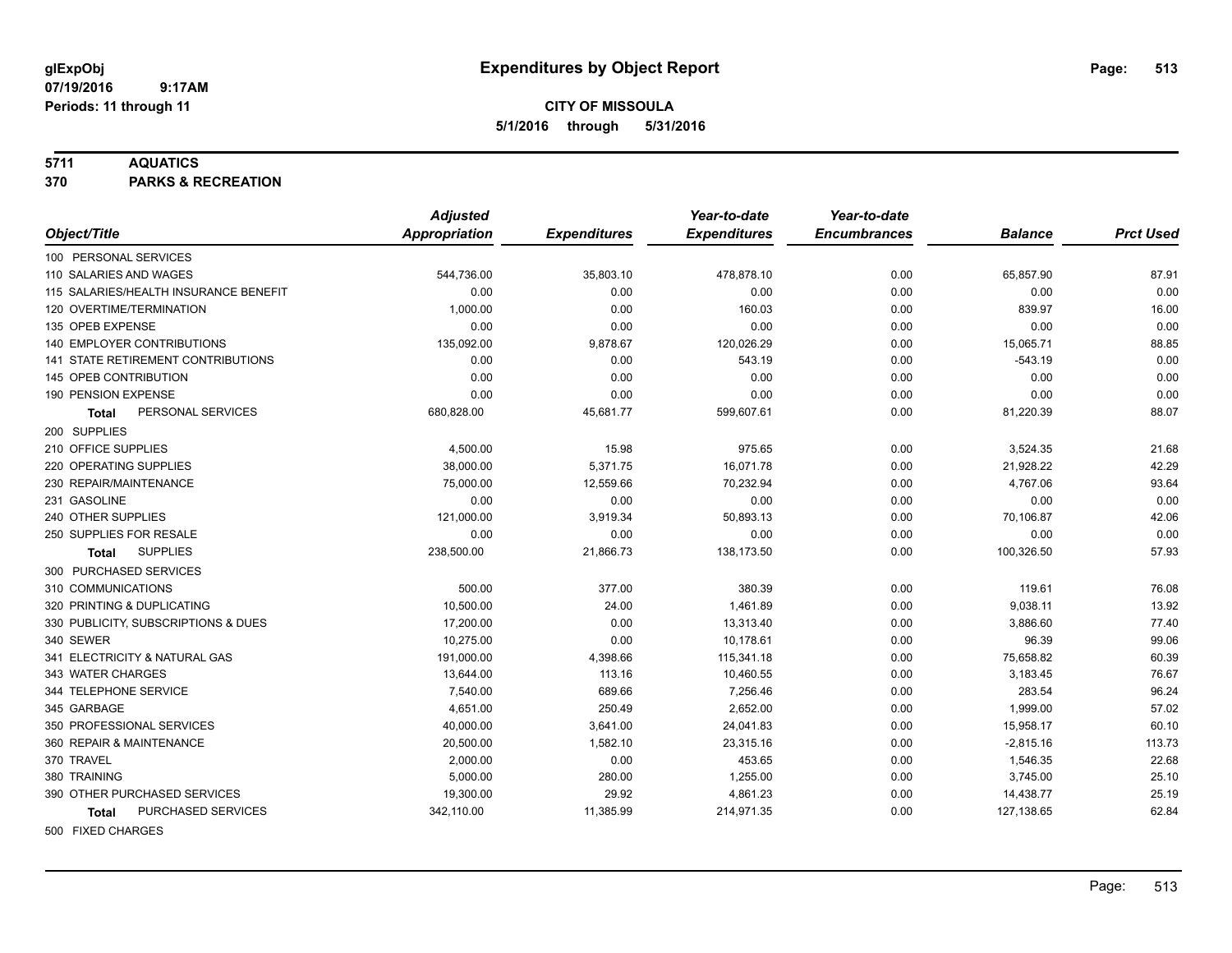### **5711 AQUATICS**

**370 PARKS & RECREATION**

|                    |                              | <b>Adjusted</b>      |                     | Year-to-date<br><b>Expenditures</b> | Year-to-date<br><b>Encumbrances</b> | <b>Balance</b> | <b>Prct Used</b> |
|--------------------|------------------------------|----------------------|---------------------|-------------------------------------|-------------------------------------|----------------|------------------|
| Object/Title       |                              | <b>Appropriation</b> | <b>Expenditures</b> |                                     |                                     |                |                  |
| 500 FIXED CHARGES  |                              | 4,512.00             | 0.00                | 2,256.00                            | 0.00                                | 2,256.00       | 50.00            |
|                    | 550 MERCHANT SERVICE FEES    | 14,000.00            | 0.00                | 0.00                                | 0.00                                | 14,000.00      | 0.00             |
| Total              | <b>FIXED CHARGES</b>         | 18,512.00            | 0.00                | 2,256.00                            | 0.00                                | 16,256.00      | 12.19            |
| 600 DEBT SERVICE   |                              |                      |                     |                                     |                                     |                |                  |
| 610 PRINCIPAL      |                              | 12,377.00            | 0.00                | 0.00                                | 0.00                                | 12,377.00      | 0.00             |
| Total              | <b>DEBT SERVICE</b>          | 12,377.00            | 0.00                | 0.00                                | 0.00                                | 12,377.00      | 0.00             |
| 800 OTHER OBJECTS  |                              |                      |                     |                                     |                                     |                |                  |
|                    | 820 TRANSFERS TO OTHER FUNDS | 0.00                 | 0.00                | 0.00                                | 0.00                                | 0.00           | 0.00             |
| <b>Total</b>       | OTHER OBJECTS                | 0.00                 | 0.00                | 0.00                                | 0.00                                | 0.00           | 0.00             |
| 900 CAPITAL OUTLAY |                              |                      |                     |                                     |                                     |                |                  |
| 920 BUILDINGS      |                              | 45,000.00            | 0.00                | 0.00                                | 0.00                                | 45,000.00      | 0.00             |
| 930 IMPROVEMENTS   |                              | 70,000.00            | 0.00                | 0.00                                | 0.00                                | 70,000.00      | 0.00             |
|                    | 940 MACHINERY & EQUIPMENT    | 20,000.00            | 0.00                | 0.00                                | 0.00                                | 20,000.00      | 0.00             |
| <b>Total</b>       | <b>CAPITAL OUTLAY</b>        | 135,000.00           | 0.00                | 0.00                                | 0.00                                | 135,000.00     | 0.00             |
| <b>Total</b>       | PARKS & RECREATION           | 1,427,327.00         | 78,934.49           | 955,008.46                          | 0.00                                | 472,318.54     | 66.91            |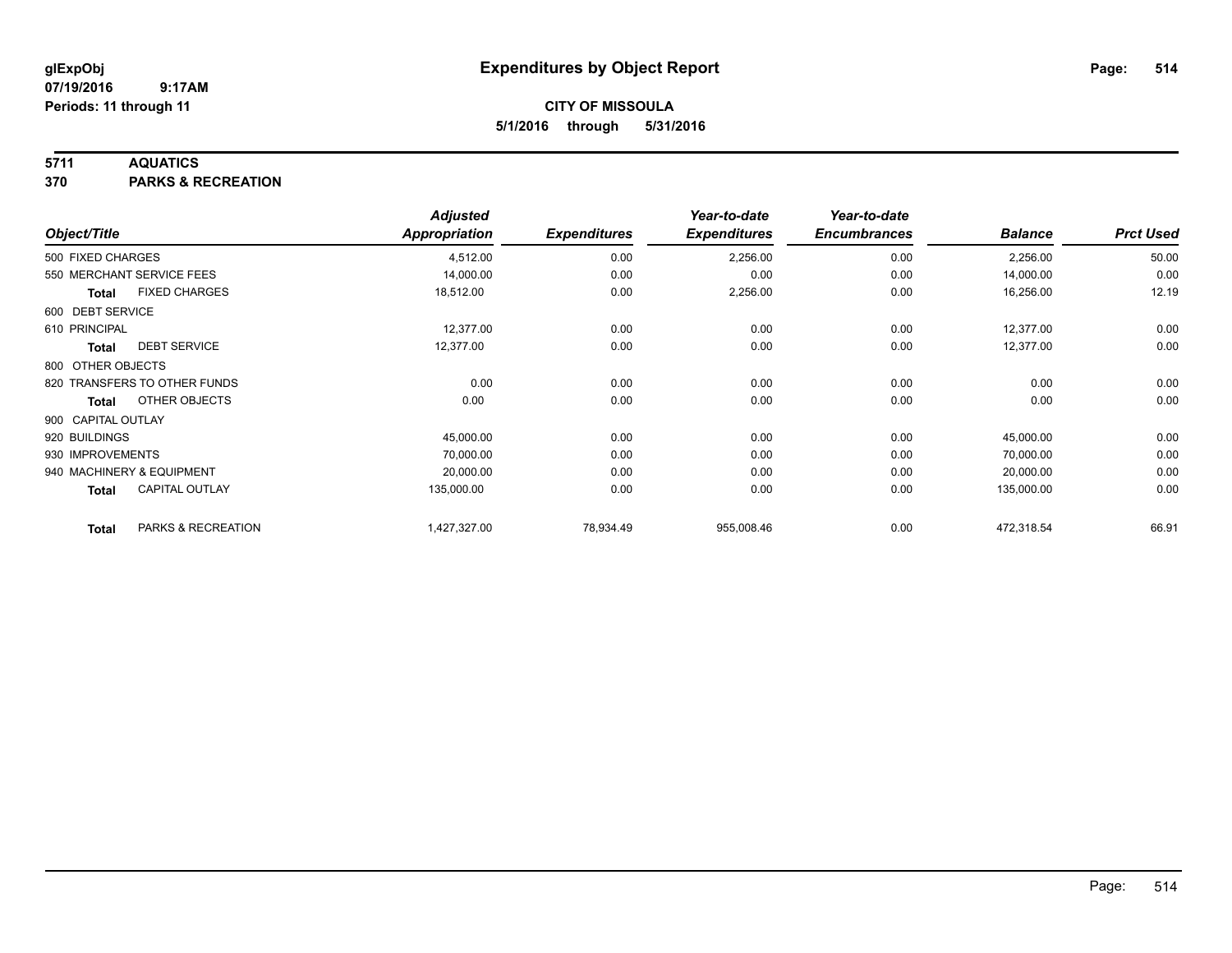## **CITY OF MISSOULA 5/1/2016 through 5/31/2016**

### **5711 AQUATICS**

**371 AQUATICS SALARIES**

|                                    | <b>Adjusted</b> |                     | Year-to-date        | Year-to-date        |                |                  |
|------------------------------------|-----------------|---------------------|---------------------|---------------------|----------------|------------------|
| Object/Title                       | Appropriation   | <b>Expenditures</b> | <b>Expenditures</b> | <b>Encumbrances</b> | <b>Balance</b> | <b>Prct Used</b> |
| 100 PERSONAL SERVICES              |                 |                     |                     |                     |                |                  |
| 110 SALARIES AND WAGES             | 0.00            | 0.00                | 0.00                | 0.00                | 0.00           | 0.00             |
| 120 OVERTIME/TERMINATION           | 0.00            | 0.00                | 0.00                | 0.00                | 0.00           | 0.00             |
| 135 OPEB EXPENSE                   | 0.00            | 0.00                | 0.00                | 0.00                | 0.00           | 0.00             |
| 140 EMPLOYER CONTRIBUTIONS         | 0.00            | 0.00                | 0.00                | 0.00                | 0.00           | 0.00             |
| 141 STATE RETIREMENT CONTRIBUTIONS | 0.00            | 0.00                | 0.00                | 0.00                | 0.00           | 0.00             |
| 145 OPEB CONTRIBUTION              | 0.00            | 0.00                | 0.00                | 0.00                | 0.00           | 0.00             |
| PERSONAL SERVICES<br><b>Total</b>  | 0.00            | 0.00                | 0.00                | 0.00                | 0.00           | 0.00             |
| <b>AQUATICS SALARIES</b><br>Total  | 0.00            | 0.00                | 0.00                | 0.00                | 0.00           | 0.00             |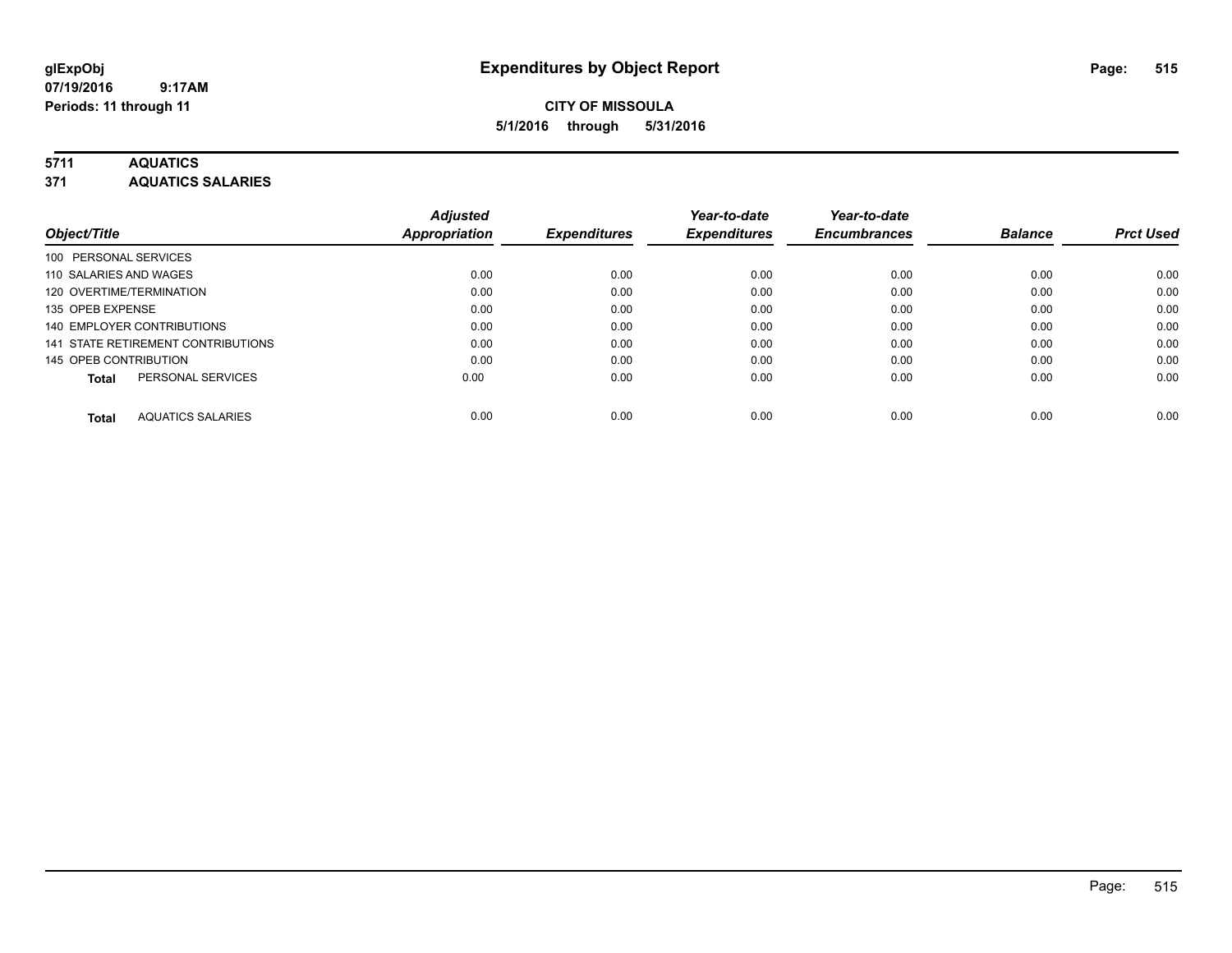# **CITY OF MISSOULA 5/1/2016 through 5/31/2016**

### **5711 AQUATICS**

**390 NON-DEPARTMENTAL**

| Object/Title                          | <b>Adjusted</b><br><b>Appropriation</b> | <b>Expenditures</b> | Year-to-date<br><b>Expenditures</b> | Year-to-date<br><b>Encumbrances</b> | <b>Balance</b> | <b>Prct Used</b> |
|---------------------------------------|-----------------------------------------|---------------------|-------------------------------------|-------------------------------------|----------------|------------------|
| 800 OTHER OBJECTS                     |                                         |                     |                                     |                                     |                |                  |
| 830 DEPRECIATION                      | 0.00                                    | 0.00                | 0.00                                | 0.00                                | 0.00           | 0.00             |
| OTHER OBJECTS<br><b>Total</b>         | 0.00                                    | 0.00                | 0.00                                | 0.00                                | 0.00           | 0.00             |
| 900 CAPITAL OUTLAY                    |                                         |                     |                                     |                                     |                |                  |
| 900 CAPITAL OUTLAY                    | 0.00                                    | 0.00                | 0.00                                | 0.00                                | 0.00           | 0.00             |
| <b>CAPITAL OUTLAY</b><br><b>Total</b> | 0.00                                    | 0.00                | 0.00                                | 0.00                                | 0.00           | 0.00             |
| NON-DEPARTMENTAL<br><b>Total</b>      | 0.00                                    | 0.00                | 0.00                                | 0.00                                | 0.00           | 0.00             |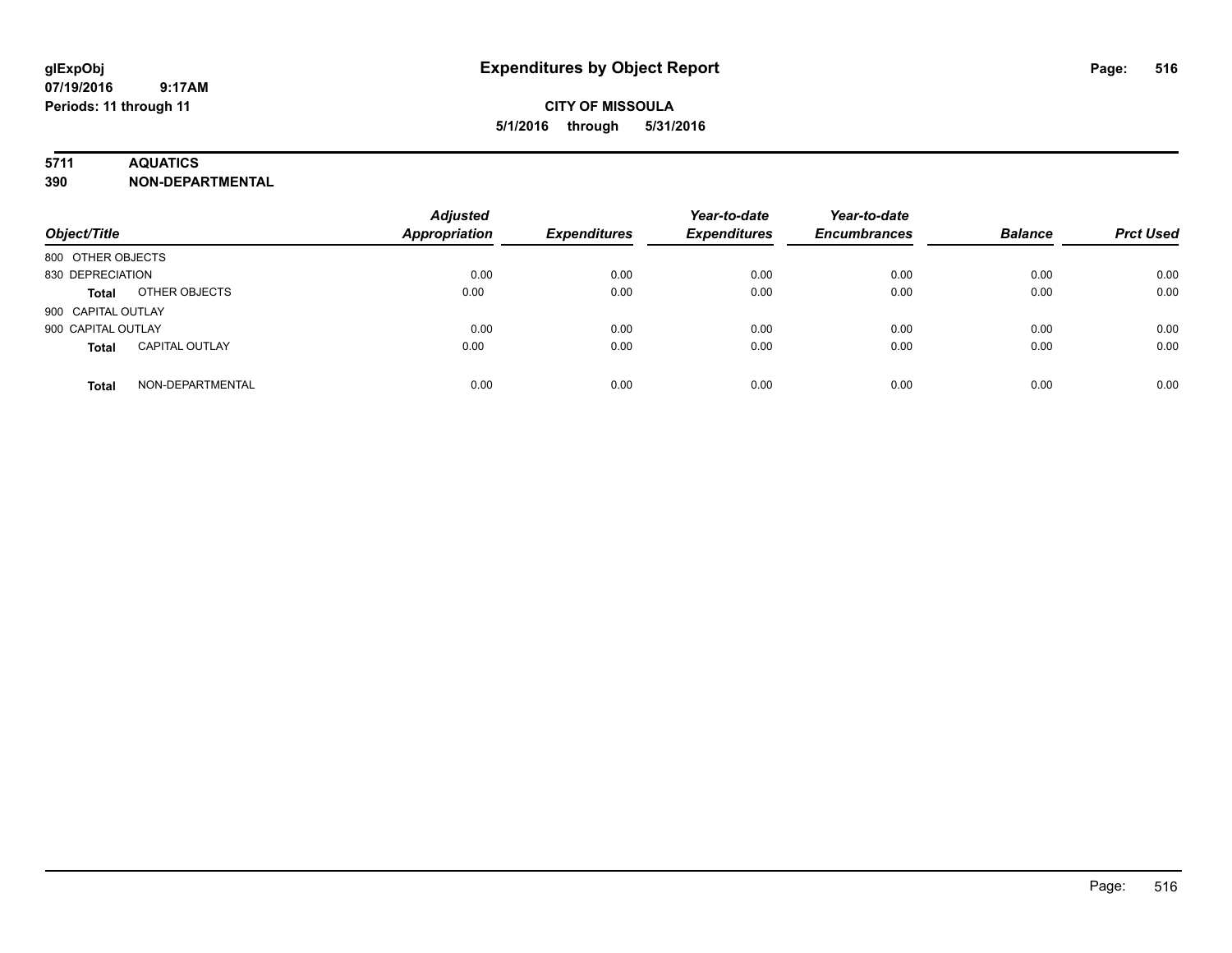**5711 AQUATICS**

|                                           | <b>Adjusted</b>      |                     | Year-to-date        | Year-to-date        |                |                  |
|-------------------------------------------|----------------------|---------------------|---------------------|---------------------|----------------|------------------|
| Object/Title                              | <b>Appropriation</b> | <b>Expenditures</b> | <b>Expenditures</b> | <b>Encumbrances</b> | <b>Balance</b> | <b>Prct Used</b> |
| 100 PERSONAL SERVICES                     |                      |                     |                     |                     |                |                  |
| 110 SALARIES AND WAGES                    | 544,736.00           | 35,803.10           | 478,878.10          | 0.00                | 65,857.90      | 87.91            |
| 115 SALARIES/HEALTH INSURANCE BENEFIT     | 0.00                 | 0.00                | 0.00                | 0.00                | 0.00           | 0.00             |
| 120 OVERTIME/TERMINATION                  | 1,000.00             | 0.00                | 160.03              | 0.00                | 839.97         | 16.00            |
| 135 OPEB EXPENSE                          | 0.00                 | 0.00                | 0.00                | 0.00                | 0.00           | 0.00             |
| 140 EMPLOYER CONTRIBUTIONS                | 135,092.00           | 9,878.67            | 120,026.29          | 0.00                | 15,065.71      | 88.85            |
| <b>141 STATE RETIREMENT CONTRIBUTIONS</b> | 0.00                 | 0.00                | 543.19              | 0.00                | $-543.19$      | 0.00             |
| 145 OPEB CONTRIBUTION                     | 0.00                 | 0.00                | 0.00                | 0.00                | 0.00           | 0.00             |
| 190 PENSION EXPENSE                       | 0.00                 | 0.00                | 0.00                | 0.00                | 0.00           | 0.00             |
| PERSONAL SERVICES<br><b>Total</b>         | 680,828.00           | 45,681.77           | 599,607.61          | 0.00                | 81,220.39      | 88.07            |
| 200 SUPPLIES                              |                      |                     |                     |                     |                |                  |
| 210 OFFICE SUPPLIES                       | 4,500.00             | 15.98               | 975.65              | 0.00                | 3,524.35       | 21.68            |
| 220 OPERATING SUPPLIES                    | 38,000.00            | 5,371.75            | 16,071.78           | 0.00                | 21,928.22      | 42.29            |
| 230 REPAIR/MAINTENANCE                    | 75,000.00            | 12,559.66           | 70,232.94           | 0.00                | 4,767.06       | 93.64            |
| 231 GASOLINE                              | 0.00                 | 0.00                | 0.00                | 0.00                | 0.00           | 0.00             |
| 240 OTHER SUPPLIES                        | 121,000.00           | 3,919.34            | 50,893.13           | 0.00                | 70,106.87      | 42.06            |
| 250 SUPPLIES FOR RESALE                   | 0.00                 | 0.00                | 0.00                | 0.00                | 0.00           | 0.00             |
| <b>SUPPLIES</b><br><b>Total</b>           | 238,500.00           | 21,866.73           | 138,173.50          | 0.00                | 100,326.50     | 57.93            |
| 300 PURCHASED SERVICES                    |                      |                     |                     |                     |                |                  |
| 310 COMMUNICATIONS                        | 500.00               | 377.00              | 380.39              | 0.00                | 119.61         | 76.08            |
| 320 PRINTING & DUPLICATING                | 10.500.00            | 24.00               | 1,461.89            | 0.00                | 9,038.11       | 13.92            |
| 330 PUBLICITY, SUBSCRIPTIONS & DUES       | 17,200.00            | 0.00                | 13,313.40           | 0.00                | 3,886.60       | 77.40            |
| 340 SEWER                                 | 10,275.00            | 0.00                | 10,178.61           | 0.00                | 96.39          | 99.06            |
| 341 ELECTRICITY & NATURAL GAS             | 191,000.00           | 4,398.66            | 115,341.18          | 0.00                | 75,658.82      | 60.39            |
| 343 WATER CHARGES                         | 13,644.00            | 113.16              | 10,460.55           | 0.00                | 3,183.45       | 76.67            |
| 344 TELEPHONE SERVICE                     | 7,540.00             | 689.66              | 7,256.46            | 0.00                | 283.54         | 96.24            |
| 345 GARBAGE                               | 4,651.00             | 250.49              | 2,652.00            | 0.00                | 1,999.00       | 57.02            |
| 350 PROFESSIONAL SERVICES                 | 40,000.00            | 3,641.00            | 24,041.83           | 0.00                | 15,958.17      | 60.10            |
| 360 REPAIR & MAINTENANCE                  | 20,500.00            | 1,582.10            | 23,315.16           | 0.00                | $-2,815.16$    | 113.73           |
| 370 TRAVEL                                | 2,000.00             | 0.00                | 453.65              | 0.00                | 1,546.35       | 22.68            |
| 380 TRAINING                              | 5,000.00             | 280.00              | 1,255.00            | 0.00                | 3,745.00       | 25.10            |
| 390 OTHER PURCHASED SERVICES              | 19,300.00            | 29.92               | 4,861.23            | 0.00                | 14,438.77      | 25.19            |
| <b>PURCHASED SERVICES</b><br><b>Total</b> | 342,110.00           | 11,385.99           | 214,971.35          | 0.00                | 127,138.65     | 62.84            |
| 500 FIXED CHARGES                         |                      |                     |                     |                     |                |                  |
| 500 FIXED CHARGES                         | 4,512.00             | 0.00                | 2,256.00            | 0.00                | 2,256.00       | 50.00            |
|                                           |                      |                     |                     |                     |                |                  |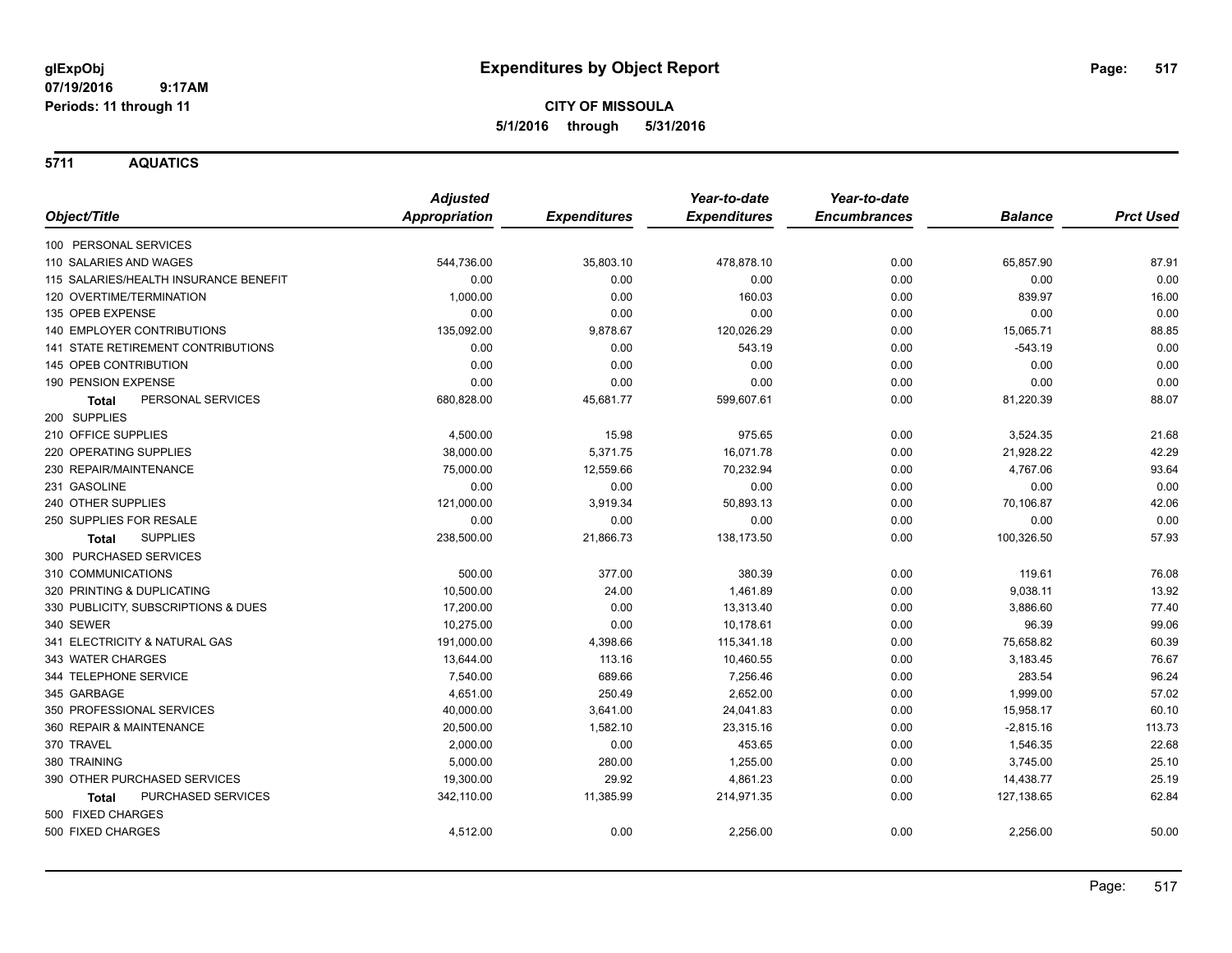**5711 AQUATICS**

| Object/Title                    | <b>Adjusted</b><br><b>Appropriation</b> | <b>Expenditures</b> | Year-to-date<br><b>Expenditures</b> | Year-to-date<br><b>Encumbrances</b> | <b>Balance</b> | <b>Prct Used</b> |
|---------------------------------|-----------------------------------------|---------------------|-------------------------------------|-------------------------------------|----------------|------------------|
|                                 |                                         |                     |                                     |                                     |                |                  |
| 550 MERCHANT SERVICE FEES       | 14,000.00                               | 0.00                | 0.00                                | 0.00                                | 14,000.00      | 0.00             |
| <b>FIXED CHARGES</b><br>Total   | 18,512.00                               | 0.00                | 2,256.00                            | 0.00                                | 16,256.00      | 12.19            |
| 600 DEBT SERVICE                |                                         |                     |                                     |                                     |                |                  |
| 610 PRINCIPAL                   | 12,377.00                               | 0.00                | 0.00                                | 0.00                                | 12,377.00      | 0.00             |
| <b>DEBT SERVICE</b><br>Total    | 12,377.00                               | 0.00                | 0.00                                | 0.00                                | 12,377.00      | 0.00             |
| 800 OTHER OBJECTS               |                                         |                     |                                     |                                     |                |                  |
| 820 TRANSFERS TO OTHER FUNDS    | 0.00                                    | 0.00                | 0.00                                | 0.00                                | 0.00           | 0.00             |
| 830 DEPRECIATION                | 0.00                                    | 0.00                | 0.00                                | 0.00                                | 0.00           | 0.00             |
| <b>OTHER OBJECTS</b><br>Total   | 0.00                                    | 0.00                | 0.00                                | 0.00                                | 0.00           | 0.00             |
| 900 CAPITAL OUTLAY              |                                         |                     |                                     |                                     |                |                  |
| 900 CAPITAL OUTLAY              | 0.00                                    | 0.00                | 0.00                                | 0.00                                | 0.00           | 0.00             |
| 920 BUILDINGS                   | 45,000.00                               | 0.00                | 0.00                                | 0.00                                | 45,000.00      | 0.00             |
| 930 IMPROVEMENTS                | 70,000.00                               | 0.00                | 0.00                                | 0.00                                | 70,000.00      | 0.00             |
| 940 MACHINERY & EQUIPMENT       | 20,000.00                               | 0.00                | 0.00                                | 0.00                                | 20,000.00      | 0.00             |
| <b>CAPITAL OUTLAY</b><br>Total  | 135,000.00                              | 0.00                | 0.00                                | 0.00                                | 135,000.00     | 0.00             |
| <b>AQUATICS</b><br><b>Total</b> | 1,427,327.00                            | 78,934.49           | 955,008.46                          | 0.00                                | 472,318.54     | 66.91            |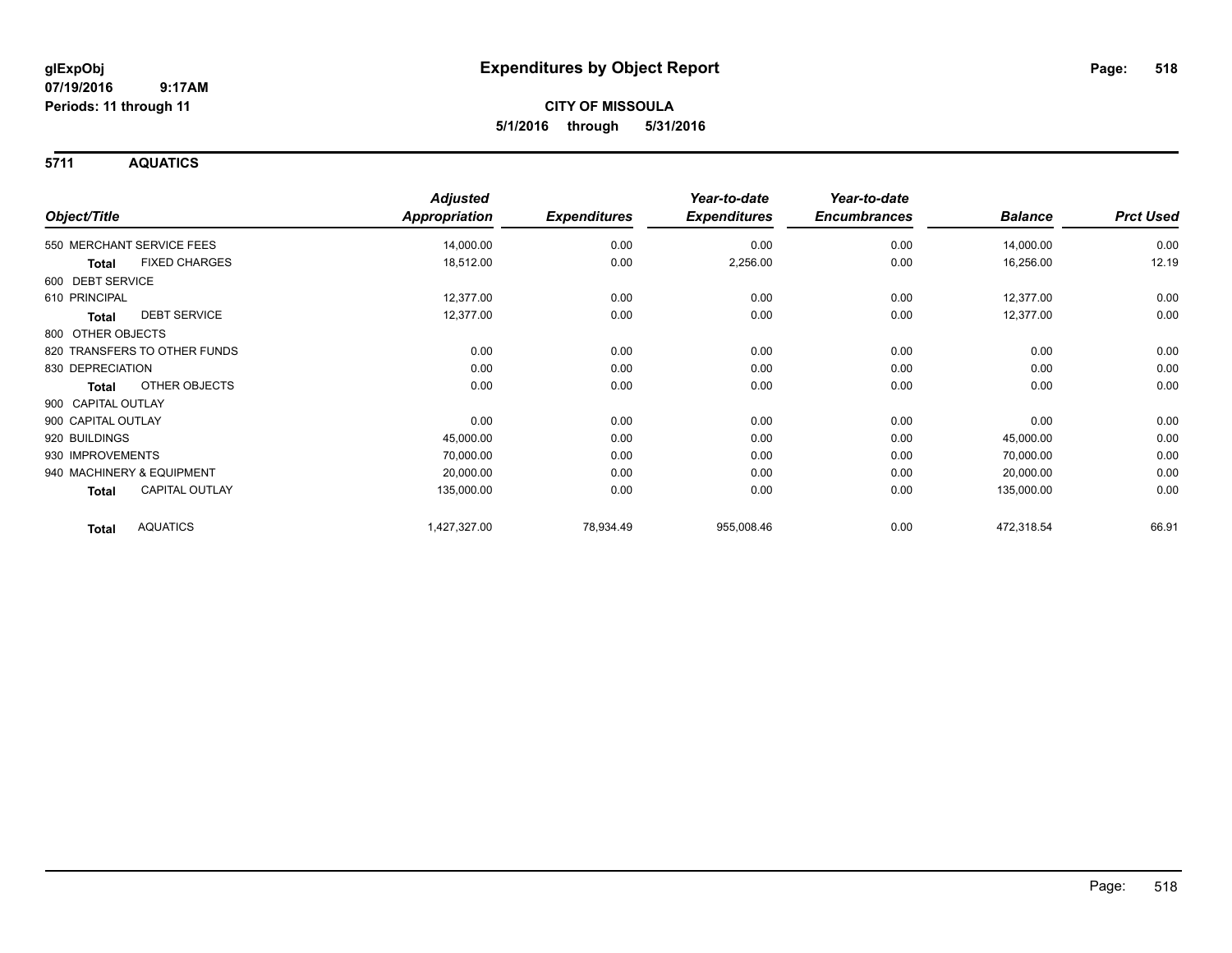#### **6050 EMPLOYEE BENEFIT PLAN FUND**

**390 NON-DEPARTMENTAL**

|                      |                                      | <b>Adjusted</b> |                     | Year-to-date        | Year-to-date        |                |                  |
|----------------------|--------------------------------------|-----------------|---------------------|---------------------|---------------------|----------------|------------------|
| Object/Title         |                                      | Appropriation   | <b>Expenditures</b> | <b>Expenditures</b> | <b>Encumbrances</b> | <b>Balance</b> | <b>Prct Used</b> |
|                      | 300 PURCHASED SERVICES               |                 |                     |                     |                     |                |                  |
|                      | 350 PROFESSIONAL SERVICES            | 50,340.00       | 2,398.30            | 14,733.60           | 0.00                | 35,606.40      | 29.27            |
| 351 INSURANCE CLAIMS |                                      | 5,156,229.00    | 584,721.74          | 4,258,479.62        | 0.00                | 897,749.38     | 82.59            |
| 352 HEALTH PROGRAMS  |                                      | 94,500.00       | 3,609.98            | 55,858.52           | 0.00                | 38,641.48      | 59.11            |
|                      | 353 ADMINISTRATION EXPENDITURES      | 757,888.00      | 110,222.82          | 670,489.06          | 0.00                | 87,398.94      | 88.47            |
|                      | 354 TRANSITIONAL REINSURANCE PROGRAM | 78,280.00       | 0.00                | 55,926.00           | 0.00                | 22,354.00      | 71.44            |
| <b>Total</b>         | PURCHASED SERVICES                   | 6,137,237.00    | 700,952.84          | 5,055,486.80        | 0.00                | 1,081,750.20   | 82.37            |
| 500 FIXED CHARGES    |                                      |                 |                     |                     |                     |                |                  |
|                      | 550 MERCHANT SERVICE FEES            | 0.00            | 0.00                | 0.00                | 0.00                | 0.00           | 0.00             |
| <b>Total</b>         | <b>FIXED CHARGES</b>                 | 0.00            | 0.00                | 0.00                | 0.00                | 0.00           | 0.00             |
|                      | 700 GRANTS & CONTRIBUTIONS           |                 |                     |                     |                     |                |                  |
|                      | 700 GRANTS & CONTRIBUTIONS           | 0.00            | 0.00                | 0.00                | 0.00                | 0.00           | 0.00             |
| <b>Total</b>         | <b>GRANTS &amp; CONTRIBUTIONS</b>    | 0.00            | 0.00                | 0.00                | 0.00                | 0.00           | 0.00             |
| 800 OTHER OBJECTS    |                                      |                 |                     |                     |                     |                |                  |
|                      | 820 TRANSFERS TO OTHER FUNDS         | 0.00            | 0.00                | 0.00                | 0.00                | 0.00           | 0.00             |
| <b>Total</b>         | OTHER OBJECTS                        | 0.00            | 0.00                | 0.00                | 0.00                | 0.00           | 0.00             |
| <b>Total</b>         | NON-DEPARTMENTAL                     | 6,137,237.00    | 700,952.84          | 5,055,486.80        | 0.00                | 1,081,750.20   | 82.37            |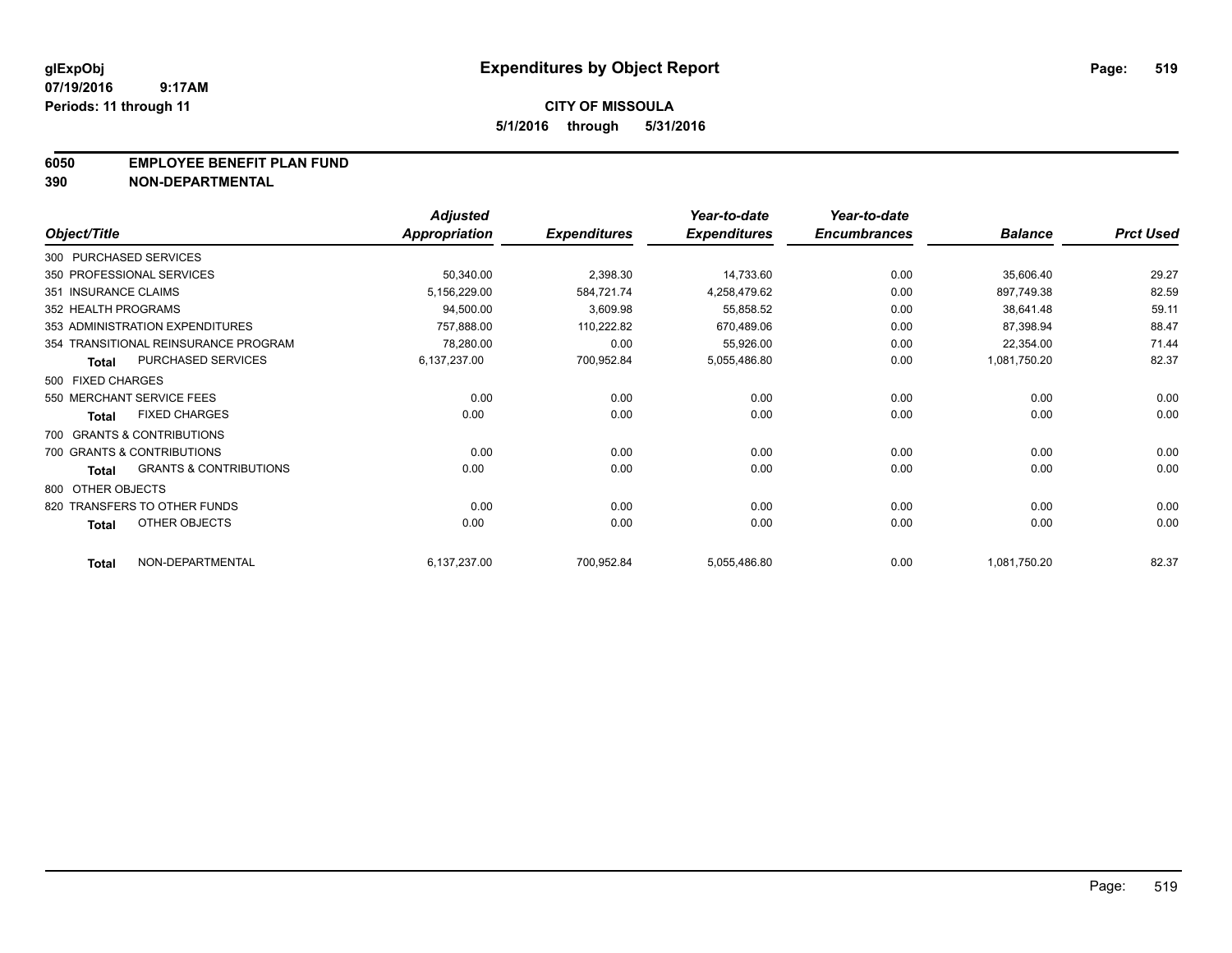# **CITY OF MISSOULA 5/1/2016 through 5/31/2016**

## **6050 EMPLOYEE BENEFIT PLAN FUND**

|                        |                                      | <b>Adjusted</b> |                     | Year-to-date        | Year-to-date        |                |                  |
|------------------------|--------------------------------------|-----------------|---------------------|---------------------|---------------------|----------------|------------------|
| Object/Title           |                                      | Appropriation   | <b>Expenditures</b> | <b>Expenditures</b> | <b>Encumbrances</b> | <b>Balance</b> | <b>Prct Used</b> |
| 300 PURCHASED SERVICES |                                      |                 |                     |                     |                     |                |                  |
|                        | 350 PROFESSIONAL SERVICES            | 50,340.00       | 2,398.30            | 14,733.60           | 0.00                | 35,606.40      | 29.27            |
| 351 INSURANCE CLAIMS   |                                      | 5,156,229.00    | 584,721.74          | 4,258,479.62        | 0.00                | 897,749.38     | 82.59            |
| 352 HEALTH PROGRAMS    |                                      | 94,500.00       | 3,609.98            | 55,858.52           | 0.00                | 38,641.48      | 59.11            |
|                        | 353 ADMINISTRATION EXPENDITURES      | 757,888.00      | 110,222.82          | 670,489.06          | 0.00                | 87,398.94      | 88.47            |
|                        | 354 TRANSITIONAL REINSURANCE PROGRAM | 78,280.00       | 0.00                | 55,926.00           | 0.00                | 22,354.00      | 71.44            |
| <b>Total</b>           | PURCHASED SERVICES                   | 6,137,237.00    | 700,952.84          | 5,055,486.80        | 0.00                | 1,081,750.20   | 82.37            |
| 500 FIXED CHARGES      |                                      |                 |                     |                     |                     |                |                  |
|                        | 550 MERCHANT SERVICE FEES            | 0.00            | 0.00                | 0.00                | 0.00                | 0.00           | 0.00             |
| <b>Total</b>           | <b>FIXED CHARGES</b>                 | 0.00            | 0.00                | 0.00                | 0.00                | 0.00           | 0.00             |
|                        | 700 GRANTS & CONTRIBUTIONS           |                 |                     |                     |                     |                |                  |
|                        | 700 GRANTS & CONTRIBUTIONS           | 0.00            | 0.00                | 0.00                | 0.00                | 0.00           | 0.00             |
| <b>Total</b>           | <b>GRANTS &amp; CONTRIBUTIONS</b>    | 0.00            | 0.00                | 0.00                | 0.00                | 0.00           | 0.00             |
| 800 OTHER OBJECTS      |                                      |                 |                     |                     |                     |                |                  |
|                        | 820 TRANSFERS TO OTHER FUNDS         | 0.00            | 0.00                | 0.00                | 0.00                | 0.00           | 0.00             |
| Total                  | OTHER OBJECTS                        | 0.00            | 0.00                | 0.00                | 0.00                | 0.00           | 0.00             |
| <b>Total</b>           | EMPLOYEE BENEFIT PLAN FUND           | 6,137,237.00    | 700,952.84          | 5,055,486.80        | 0.00                | 1,081,750.20   | 82.37            |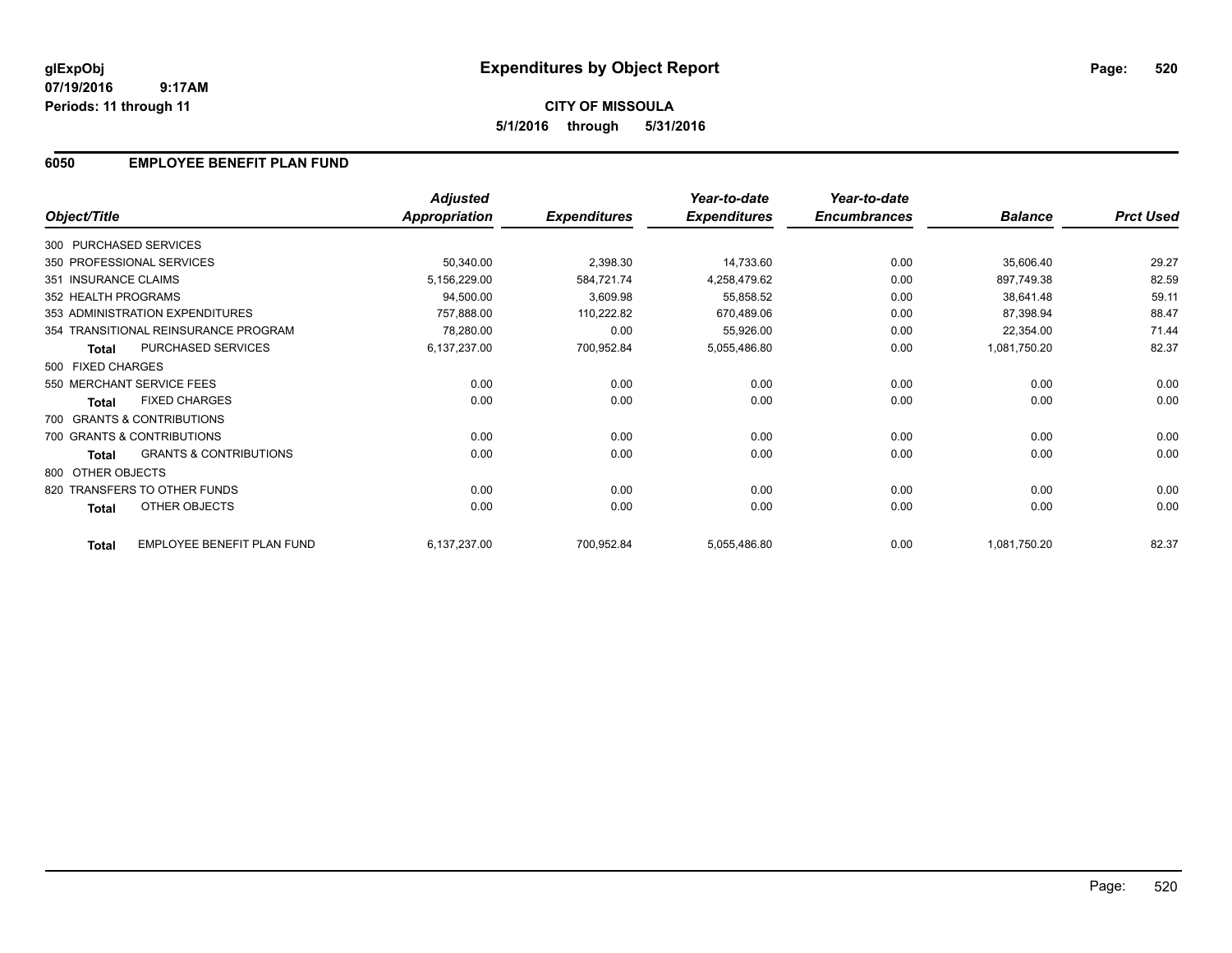**7370 PARKING COMMISSION FUND**

|                                       | <b>Adjusted</b> |                     | Year-to-date        | Year-to-date        |                |                  |
|---------------------------------------|-----------------|---------------------|---------------------|---------------------|----------------|------------------|
| Object/Title                          | Appropriation   | <b>Expenditures</b> | <b>Expenditures</b> | <b>Encumbrances</b> | <b>Balance</b> | <b>Prct Used</b> |
| 100 PERSONAL SERVICES                 |                 |                     |                     |                     |                |                  |
| 110 SALARIES AND WAGES                | 436,749.00      | 32,362.02           | 385,847.73          | 0.00                | 50,901.27      | 88.35            |
| 115 SALARIES/HEALTH INSURANCE BENEFIT | 0.00            | 0.00                | 0.00                | 0.00                | 0.00           | 0.00             |
| 120 OVERTIME/TERMINATION              | 7,234.00        | 132.76              | 340.53              | 0.00                | 6,893.47       | 4.71             |
| 130 OTHER                             | 0.00            | 0.00                | 0.00                | 0.00                | 0.00           | 0.00             |
| 135 OPEB EXPENSE                      | 0.00            | 0.00                | 0.00                | 0.00                | 0.00           | 0.00             |
| <b>140 EMPLOYER CONTRIBUTIONS</b>     | 197,972.00      | 15,589.81           | 177,141.49          | 0.00                | 20,830.51      | 89.48            |
| 141 STATE RETIREMENT CONTRIBUTIONS    | 0.00            | 0.00                | 342.47              | 0.00                | $-342.47$      | 0.00             |
| 145 OPEB CONTRIBUTION                 | 0.00            | 0.00                | 0.00                | 0.00                | 0.00           | 0.00             |
| PERSONAL SERVICES<br>Total            | 641,955.00      | 48,084.59           | 563,672.22          | 0.00                | 78,282.78      | 87.81            |
| 200 SUPPLIES                          |                 |                     |                     |                     |                |                  |
| 210 OFFICE SUPPLIES                   | 5,400.00        | 492.20              | 3,767.35            | 0.00                | 1,632.65       | 69.77            |
| 220 OPERATING SUPPLIES                | 15,000.00       | 369.21              | 3,843.92            | 0.00                | 11,156.08      | 25.63            |
| 230 REPAIR/MAINTENANCE                | 18,000.00       | 1,079.74            | 5,339.71            | 0.00                | 12,660.29      | 29.67            |
| 231 GASOLINE                          | 8,000.00        | 0.00                | 2,388.79            | 0.00                | 5,611.21       | 29.86            |
| 240 OTHER SUPPLIES                    | 0.00            | 0.00                | 82.97               | 0.00                | $-82.97$       | 0.00             |
| <b>SUPPLIES</b><br>Total              | 46,400.00       | 1,941.15            | 15,422.74           | 0.00                | 30,977.26      | 33.24            |
| 300 PURCHASED SERVICES                |                 |                     |                     |                     |                |                  |
| 310 COMMUNICATIONS                    | 17,338.00       | 11.24               | 4,404.98            | 0.00                | 12,933.02      | 25.41            |
| 320 PRINTING & DUPLICATING            | 10,000.00       | 2,761.66            | 9,541.15            | 0.00                | 458.85         | 95.41            |
| 330 PUBLICITY, SUBSCRIPTIONS & DUES   | 5,000.00        | 1,049.45            | 3,585.69            | 0.00                | 1,414.31       | 71.71            |
| 340 SEWER                             | 137.00          | 0.00                | 142.28              | 0.00                | $-5.28$        | 103.85           |
| 341 ELECTRICITY & NATURAL GAS         | 36,440.00       | 3,189.97            | 32,022.72           | 0.00                | 4,417.28       | 87.88            |
| 343 WATER CHARGES                     | 4,000.00        | 371.54              | 7,408.87            | 0.00                | $-3,408.87$    | 185.22           |
| 344 TELEPHONE SERVICE                 | 5,200.00        | 467.45              | 4,335.10            | 0.00                | 864.90         | 83.37            |
| 345 GARBAGE                           | 3,000.00        | 435.42              | 4,386.58            | 0.00                | $-1,386.58$    | 146.22           |
| 350 PROFESSIONAL SERVICES             | 61,250.00       | 4,277.41            | 46,594.17           | 0.00                | 14,655.83      | 76.07            |
| 360 REPAIR & MAINTENANCE              | 72,500.00       | 4,690.25            | 34,584.52           | 0.00                | 37,915.48      | 47.70            |
| 370 TRAVEL                            | 1,600.00        | 1,511.68            | 3,543.36            | 0.00                | $-1,943.36$    | 221.46           |
| 380 TRAINING                          | 1,900.00        | 1,530.00            | 1,530.00            | 0.00                | 370.00         | 80.53            |
| 390 OTHER PURCHASED SERVICES          | 188,805.00      | 624.74              | 104,111.58          | 0.00                | 84,693.42      | 55.14            |
| PURCHASED SERVICES<br>Total           | 407,170.00      | 20,920.81           | 256,191.00          | 0.00                | 150,979.00     | 62.92            |
| <b>400 BUILDING MATERIALS</b>         |                 |                     |                     |                     |                |                  |
| <b>400 BUILDING MATERIALS</b>         | 0.00            | 0.00                | 0.00                | 0.00                | 0.00           | 0.00             |
|                                       |                 |                     |                     |                     |                |                  |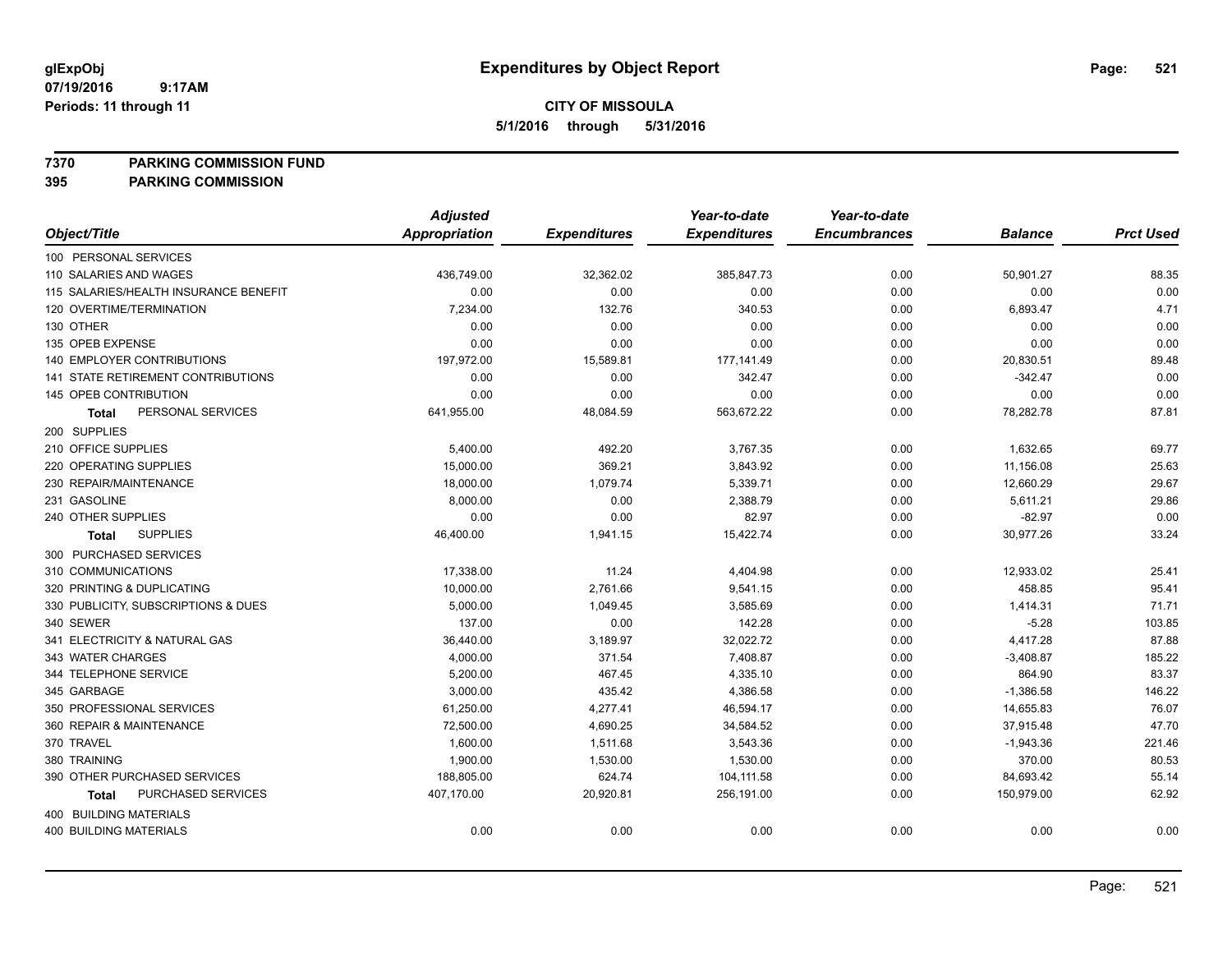#### **7370 PARKING COMMISSION FUND**

|                                                   | <b>Adjusted</b> |                     | Year-to-date        | Year-to-date        |                |                  |
|---------------------------------------------------|-----------------|---------------------|---------------------|---------------------|----------------|------------------|
| Object/Title                                      | Appropriation   | <b>Expenditures</b> | <b>Expenditures</b> | <b>Encumbrances</b> | <b>Balance</b> | <b>Prct Used</b> |
| <b>BUILDING MATERIALS</b><br><b>Total</b>         | 0.00            | 0.00                | 0.00                | 0.00                | 0.00           | 0.00             |
| 500 FIXED CHARGES                                 |                 |                     |                     |                     |                |                  |
| 500 FIXED CHARGES                                 | 168,621.00      | 5,653.39            | 35,245.31           | 0.00                | 133,375.69     | 20.90            |
| 550 MERCHANT SERVICE FEES                         | 21,500.00       | 0.00                | 3.00                | 0.00                | 21,497.00      | 0.01             |
| <b>FIXED CHARGES</b><br><b>Total</b>              | 190,121.00      | 5,653.39            | 35,248.31           | 0.00                | 154,872.69     | 18.54            |
| 600 DEBT SERVICE                                  |                 |                     |                     |                     |                |                  |
| 610 PRINCIPAL                                     | 52,787.59       | 0.00                | 40,100.00           | 0.00                | 12,687.59      | 75.96            |
| 620 INTEREST / SERVICE FEES                       | 12,162.50       | 0.00                | 16,662.50           | 0.00                | $-4,500.00$    | 137.00           |
| <b>DEBT SERVICE</b><br><b>Total</b>               | 64,950.09       | 0.00                | 56,762.50           | 0.00                | 8,187.59       | 87.39            |
| 700 GRANTS & CONTRIBUTIONS                        |                 |                     |                     |                     |                |                  |
| 700 GRANTS & CONTRIBUTIONS                        | 74,000.00       | 2,500.00            | 85,921.00           | 0.00                | $-11,921.00$   | 116.11           |
| <b>GRANTS &amp; CONTRIBUTIONS</b><br><b>Total</b> | 74,000.00       | 2,500.00            | 85,921.00           | 0.00                | $-11,921.00$   | 116.11           |
| 800 OTHER OBJECTS                                 |                 |                     |                     |                     |                |                  |
| 820 TRANSFERS TO OTHER FUNDS                      | 311,194.00      | 26,036.25           | 277,203.75          | 0.00                | 33,990.25      | 89.08            |
| 845 CONTINGENCY                                   | 48,965.00       | 0.00                | 0.00                | 0.00                | 48,965.00      | 0.00             |
| OTHER OBJECTS<br><b>Total</b>                     | 360,159.00      | 26,036.25           | 277,203.75          | 0.00                | 82,955.25      | 76.97            |
| 900 CAPITAL OUTLAY                                |                 |                     |                     |                     |                |                  |
| 920 BUILDINGS                                     | 0.00            | 0.00                | 0.00                | 0.00                | 0.00           | 0.00             |
| 930 IMPROVEMENTS                                  | 0.00            | 0.00                | 0.00                | 0.00                | 0.00           | 0.00             |
| 940 MACHINERY & EQUIPMENT                         | 1,560,506.00    | 8,000.65            | 1,285,396.69        | 0.00                | 275,109.31     | 82.37            |
| <b>CAPITAL OUTLAY</b><br><b>Total</b>             | 1,560,506.00    | 8,000.65            | 1,285,396.69        | 0.00                | 275,109.31     | 82.37            |
| PARKING COMMISSION<br><b>Total</b>                | 3,345,261.09    | 113,136.84          | 2,575,818.21        | 0.00                | 769,442.88     | 77.00            |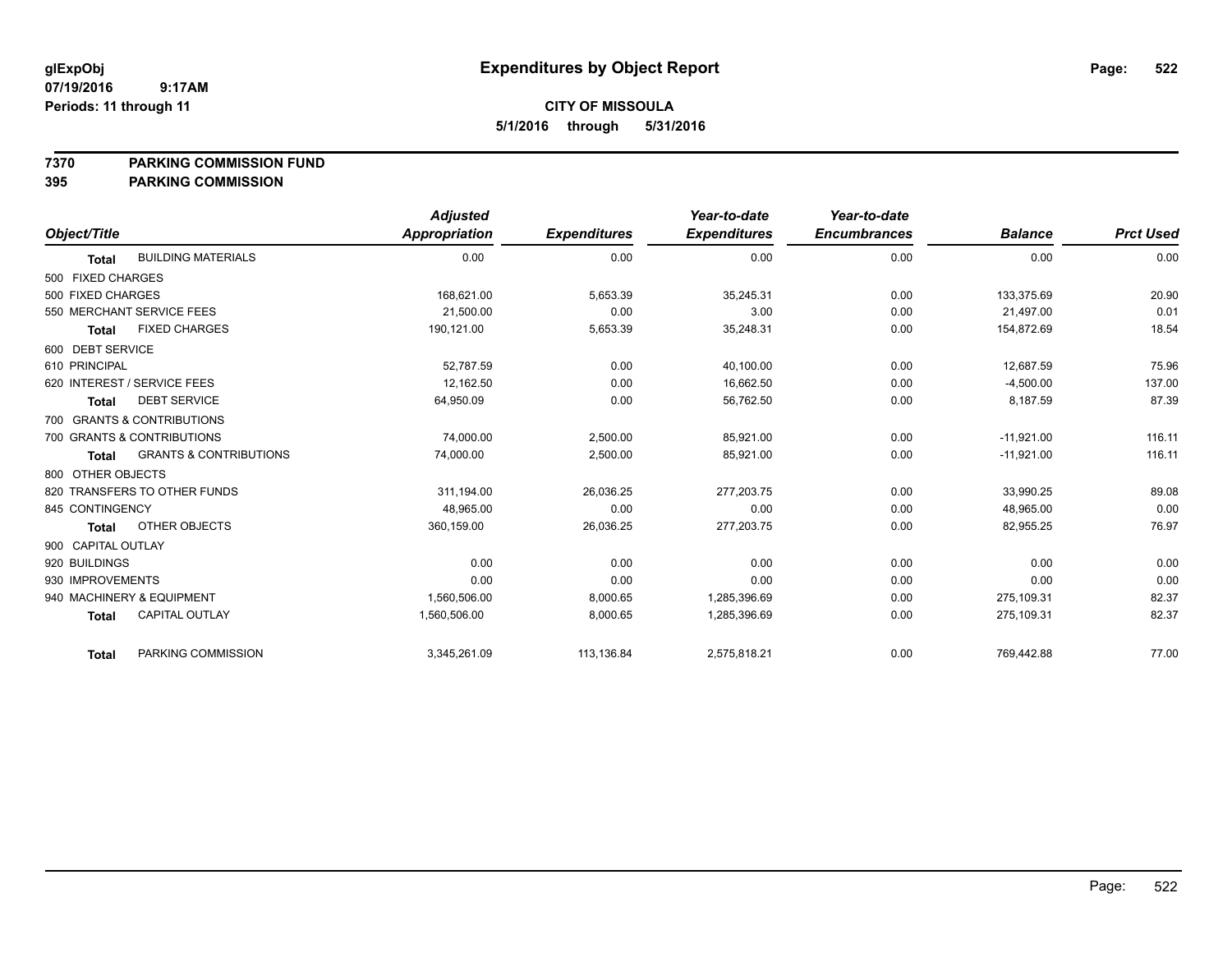## **CITY OF MISSOULA 5/1/2016 through 5/31/2016**

#### **7370 PARKING COMMISSION FUND**

**900 DEPRECIATION**

| Object/Title                          | <b>Adjusted</b><br><b>Appropriation</b> | <b>Expenditures</b> | Year-to-date<br><b>Expenditures</b> | Year-to-date<br><b>Encumbrances</b> | <b>Balance</b> | <b>Prct Used</b> |
|---------------------------------------|-----------------------------------------|---------------------|-------------------------------------|-------------------------------------|----------------|------------------|
| 800 OTHER OBJECTS                     |                                         |                     |                                     |                                     |                |                  |
| 830 DEPRECIATION                      | 0.00                                    | 0.00                | 0.00                                | 0.00                                | 0.00           | 0.00             |
| OTHER OBJECTS<br><b>Total</b>         | 0.00                                    | 0.00                | 0.00                                | 0.00                                | 0.00           | 0.00             |
| 900 CAPITAL OUTLAY                    |                                         |                     |                                     |                                     |                |                  |
| 940 MACHINERY & EQUIPMENT             | 0.00                                    | 0.00                | 0.00                                | 0.00                                | 0.00           | 0.00             |
| <b>CAPITAL OUTLAY</b><br><b>Total</b> | 0.00                                    | 0.00                | 0.00                                | 0.00                                | 0.00           | 0.00             |
| <b>DEPRECIATION</b><br><b>Total</b>   | 0.00                                    | 0.00                | 0.00                                | 0.00                                | 0.00           | 0.00             |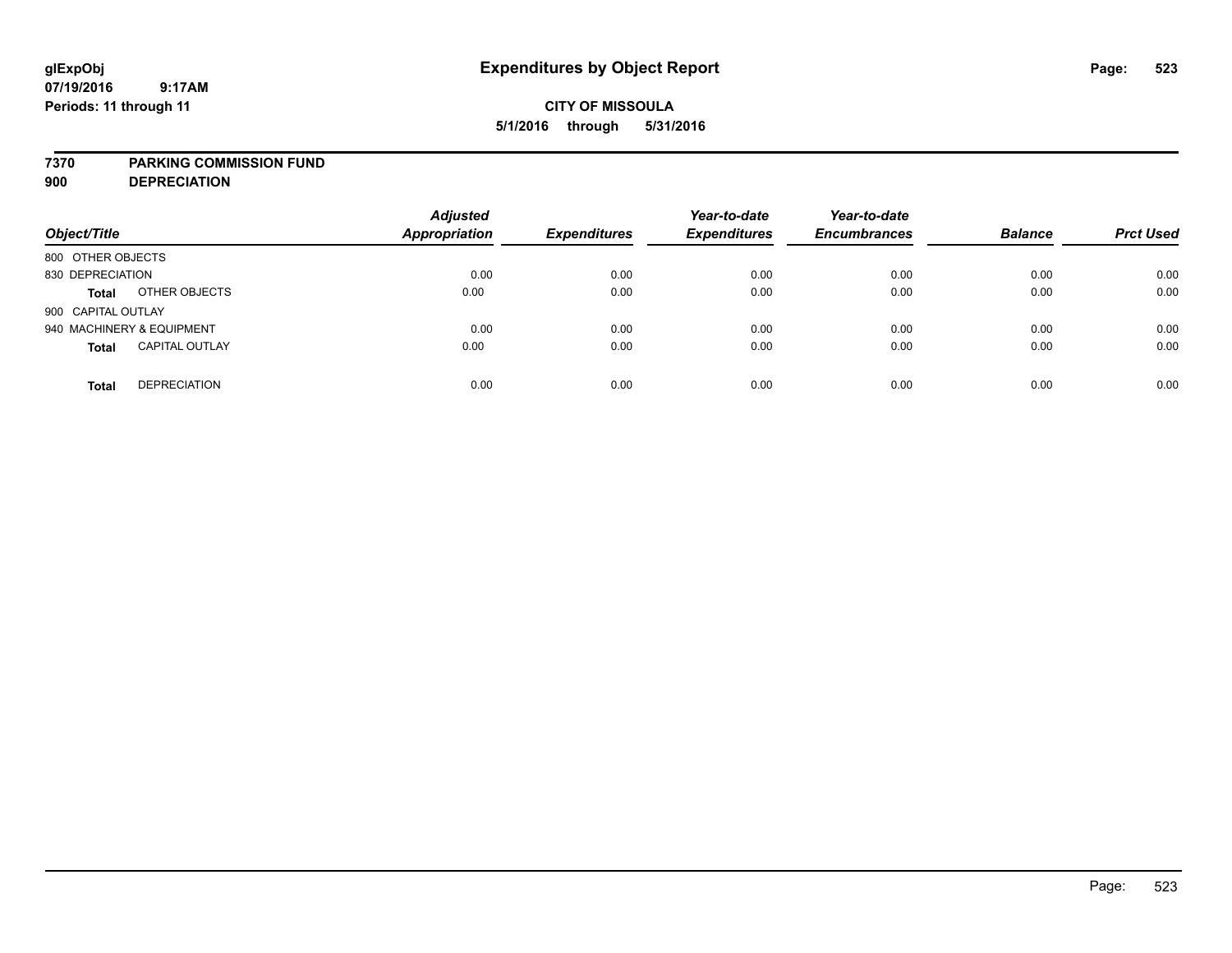**CITY OF MISSOULA 5/1/2016 through 5/31/2016**

### **7370 PARKING COMMISSION FUND**

|                                           | <b>Adjusted</b>      |                     | Year-to-date        | Year-to-date        |                |                  |
|-------------------------------------------|----------------------|---------------------|---------------------|---------------------|----------------|------------------|
| Object/Title                              | <b>Appropriation</b> | <b>Expenditures</b> | <b>Expenditures</b> | <b>Encumbrances</b> | <b>Balance</b> | <b>Prct Used</b> |
| 100 PERSONAL SERVICES                     |                      |                     |                     |                     |                |                  |
| 110 SALARIES AND WAGES                    | 436,749.00           | 32,362.02           | 385,847.73          | 0.00                | 50,901.27      | 88.35            |
| 115 SALARIES/HEALTH INSURANCE BENEFIT     | 0.00                 | 0.00                | 0.00                | 0.00                | 0.00           | 0.00             |
| 120 OVERTIME/TERMINATION                  | 7,234.00             | 132.76              | 340.53              | 0.00                | 6,893.47       | 4.71             |
| 130 OTHER                                 | 0.00                 | 0.00                | 0.00                | 0.00                | 0.00           | 0.00             |
| 135 OPEB EXPENSE                          | 0.00                 | 0.00                | 0.00                | 0.00                | 0.00           | 0.00             |
| 140 EMPLOYER CONTRIBUTIONS                | 197,972.00           | 15,589.81           | 177,141.49          | 0.00                | 20,830.51      | 89.48            |
| <b>141 STATE RETIREMENT CONTRIBUTIONS</b> | 0.00                 | 0.00                | 342.47              | 0.00                | $-342.47$      | 0.00             |
| 145 OPEB CONTRIBUTION                     | 0.00                 | 0.00                | 0.00                | 0.00                | 0.00           | 0.00             |
| PERSONAL SERVICES<br><b>Total</b>         | 641,955.00           | 48,084.59           | 563,672.22          | 0.00                | 78,282.78      | 87.81            |
| 200 SUPPLIES                              |                      |                     |                     |                     |                |                  |
| 210 OFFICE SUPPLIES                       | 5,400.00             | 492.20              | 3,767.35            | 0.00                | 1,632.65       | 69.77            |
| 220 OPERATING SUPPLIES                    | 15,000.00            | 369.21              | 3,843.92            | 0.00                | 11,156.08      | 25.63            |
| 230 REPAIR/MAINTENANCE                    | 18,000.00            | 1,079.74            | 5,339.71            | 0.00                | 12,660.29      | 29.67            |
| 231 GASOLINE                              | 8,000.00             | 0.00                | 2,388.79            | 0.00                | 5,611.21       | 29.86            |
| 240 OTHER SUPPLIES                        | 0.00                 | 0.00                | 82.97               | 0.00                | $-82.97$       | 0.00             |
| <b>SUPPLIES</b><br><b>Total</b>           | 46,400.00            | 1,941.15            | 15,422.74           | 0.00                | 30,977.26      | 33.24            |
| 300 PURCHASED SERVICES                    |                      |                     |                     |                     |                |                  |
| 310 COMMUNICATIONS                        | 17,338.00            | 11.24               | 4,404.98            | 0.00                | 12,933.02      | 25.41            |
| 320 PRINTING & DUPLICATING                | 10,000.00            | 2,761.66            | 9,541.15            | 0.00                | 458.85         | 95.41            |
| 330 PUBLICITY, SUBSCRIPTIONS & DUES       | 5,000.00             | 1,049.45            | 3,585.69            | 0.00                | 1,414.31       | 71.71            |
| 340 SEWER                                 | 137.00               | 0.00                | 142.28              | 0.00                | $-5.28$        | 103.85           |
| 341 ELECTRICITY & NATURAL GAS             | 36,440.00            | 3,189.97            | 32,022.72           | 0.00                | 4,417.28       | 87.88            |
| 343 WATER CHARGES                         | 4,000.00             | 371.54              | 7,408.87            | 0.00                | $-3,408.87$    | 185.22           |
| 344 TELEPHONE SERVICE                     | 5,200.00             | 467.45              | 4,335.10            | 0.00                | 864.90         | 83.37            |
| 345 GARBAGE                               | 3,000.00             | 435.42              | 4,386.58            | 0.00                | $-1,386.58$    | 146.22           |
| 350 PROFESSIONAL SERVICES                 | 61,250.00            | 4,277.41            | 46,594.17           | 0.00                | 14,655.83      | 76.07            |
| 360 REPAIR & MAINTENANCE                  | 72,500.00            | 4,690.25            | 34,584.52           | 0.00                | 37,915.48      | 47.70            |
| 370 TRAVEL                                | 1,600.00             | 1,511.68            | 3,543.36            | 0.00                | $-1,943.36$    | 221.46           |
| 380 TRAINING                              | 1,900.00             | 1,530.00            | 1,530.00            | 0.00                | 370.00         | 80.53            |
| 390 OTHER PURCHASED SERVICES              | 188,805.00           | 624.74              | 104,111.58          | 0.00                | 84,693.42      | 55.14            |
| <b>PURCHASED SERVICES</b><br>Total        | 407,170.00           | 20,920.81           | 256,191.00          | 0.00                | 150,979.00     | 62.92            |
| 400 BUILDING MATERIALS                    |                      |                     |                     |                     |                |                  |
| <b>400 BUILDING MATERIALS</b>             | 0.00                 | 0.00                | 0.00                | 0.00                | 0.00           | 0.00             |
| <b>BUILDING MATERIALS</b><br><b>Total</b> | 0.00                 | 0.00                | 0.00                | 0.00                | 0.00           | 0.00             |
|                                           |                      |                     |                     |                     |                |                  |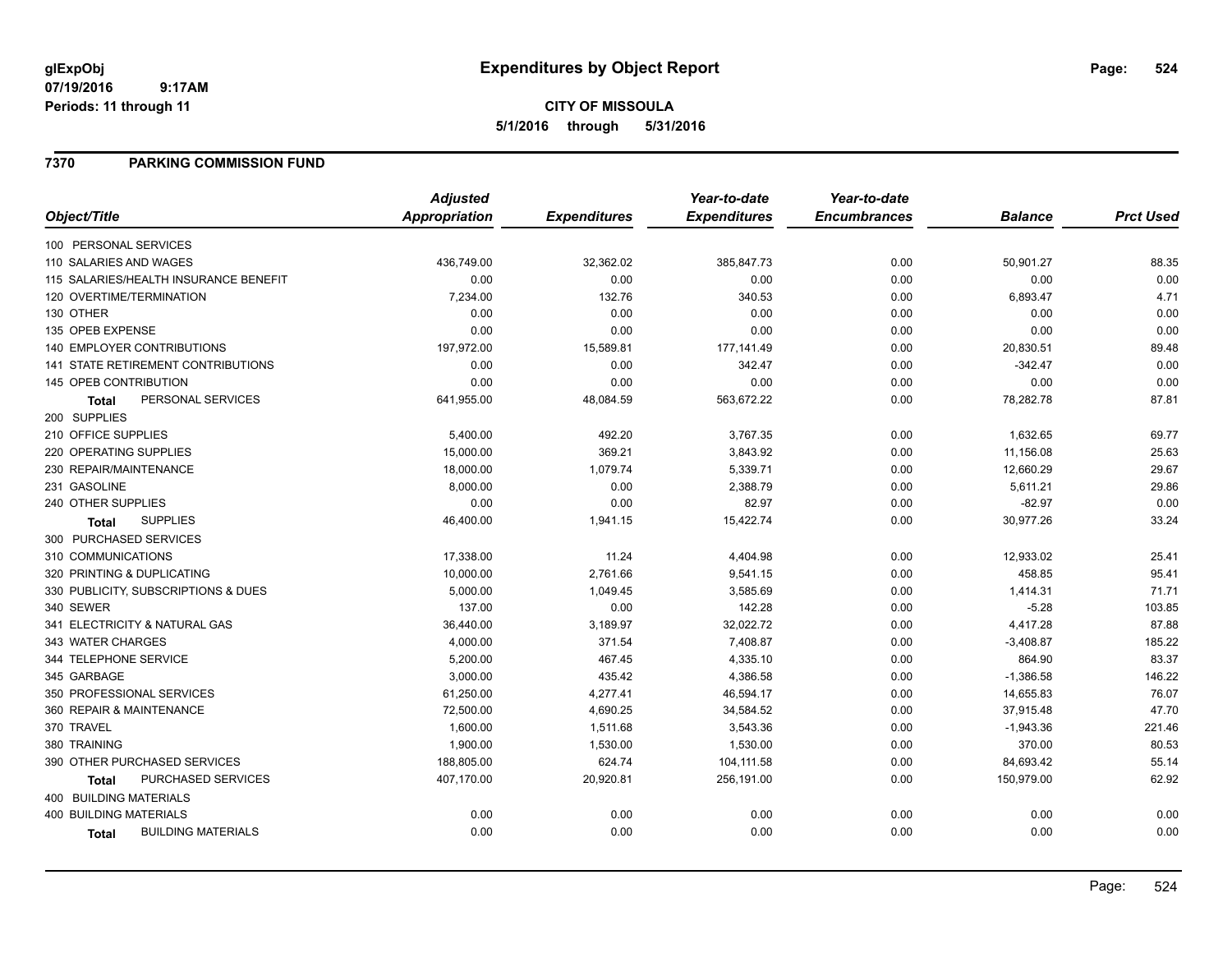## **CITY OF MISSOULA 5/1/2016 through 5/31/2016**

### **7370 PARKING COMMISSION FUND**

|                    |                                   | <b>Adjusted</b> |                     | Year-to-date        | Year-to-date        |                |                  |
|--------------------|-----------------------------------|-----------------|---------------------|---------------------|---------------------|----------------|------------------|
| Object/Title       |                                   | Appropriation   | <b>Expenditures</b> | <b>Expenditures</b> | <b>Encumbrances</b> | <b>Balance</b> | <b>Prct Used</b> |
| 500 FIXED CHARGES  |                                   |                 |                     |                     |                     |                |                  |
| 500 FIXED CHARGES  |                                   | 168,621.00      | 5,653.39            | 35,245.31           | 0.00                | 133,375.69     | 20.90            |
|                    | 550 MERCHANT SERVICE FEES         | 21,500.00       | 0.00                | 3.00                | 0.00                | 21,497.00      | 0.01             |
| <b>Total</b>       | <b>FIXED CHARGES</b>              | 190,121.00      | 5,653.39            | 35,248.31           | 0.00                | 154,872.69     | 18.54            |
| 600 DEBT SERVICE   |                                   |                 |                     |                     |                     |                |                  |
| 610 PRINCIPAL      |                                   | 52,787.59       | 0.00                | 40,100.00           | 0.00                | 12,687.59      | 75.96            |
|                    | 620 INTEREST / SERVICE FEES       | 12,162.50       | 0.00                | 16,662.50           | 0.00                | $-4,500.00$    | 137.00           |
| <b>Total</b>       | <b>DEBT SERVICE</b>               | 64,950.09       | 0.00                | 56,762.50           | 0.00                | 8,187.59       | 87.39            |
|                    | 700 GRANTS & CONTRIBUTIONS        |                 |                     |                     |                     |                |                  |
|                    | 700 GRANTS & CONTRIBUTIONS        | 74,000.00       | 2,500.00            | 85,921.00           | 0.00                | $-11,921.00$   | 116.11           |
| <b>Total</b>       | <b>GRANTS &amp; CONTRIBUTIONS</b> | 74,000.00       | 2,500.00            | 85,921.00           | 0.00                | $-11,921.00$   | 116.11           |
| 800 OTHER OBJECTS  |                                   |                 |                     |                     |                     |                |                  |
|                    | 820 TRANSFERS TO OTHER FUNDS      | 311,194.00      | 26,036.25           | 277,203.75          | 0.00                | 33,990.25      | 89.08            |
| 830 DEPRECIATION   |                                   | 0.00            | 0.00                | 0.00                | 0.00                | 0.00           | 0.00             |
| 845 CONTINGENCY    |                                   | 48,965.00       | 0.00                | 0.00                | 0.00                | 48,965.00      | 0.00             |
| Total              | OTHER OBJECTS                     | 360,159.00      | 26,036.25           | 277,203.75          | 0.00                | 82,955.25      | 76.97            |
| 900 CAPITAL OUTLAY |                                   |                 |                     |                     |                     |                |                  |
| 920 BUILDINGS      |                                   | 0.00            | 0.00                | 0.00                | 0.00                | 0.00           | 0.00             |
| 930 IMPROVEMENTS   |                                   | 0.00            | 0.00                | 0.00                | 0.00                | 0.00           | 0.00             |
|                    | 940 MACHINERY & EQUIPMENT         | 1,560,506.00    | 8,000.65            | 1,285,396.69        | 0.00                | 275.109.31     | 82.37            |
| <b>Total</b>       | <b>CAPITAL OUTLAY</b>             | 1,560,506.00    | 8,000.65            | 1,285,396.69        | 0.00                | 275,109.31     | 82.37            |
| <b>Total</b>       | PARKING COMMISSION FUND           | 3,345,261.09    | 113,136.84          | 2,575,818.21        | 0.00                | 769,442.88     | 77.00            |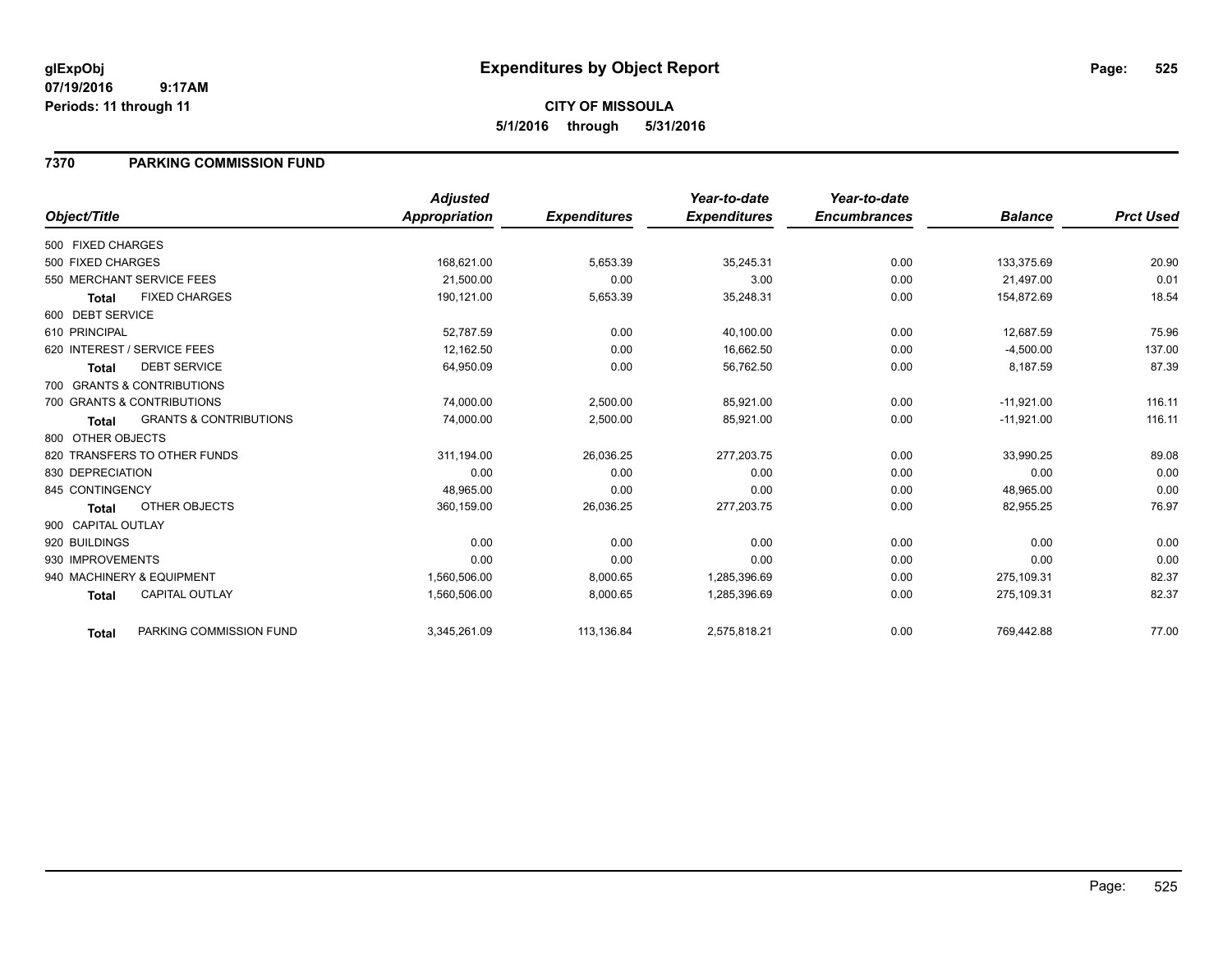#### **7371 FRONT STREET PARKING BONDS**

| Object/Title      |                              | <b>Adjusted</b><br><b>Appropriation</b> | <b>Expenditures</b> | Year-to-date<br><b>Expenditures</b> | Year-to-date<br><b>Encumbrances</b> | <b>Balance</b> | <b>Prct Used</b> |
|-------------------|------------------------------|-----------------------------------------|---------------------|-------------------------------------|-------------------------------------|----------------|------------------|
| 500 FIXED CHARGES |                              |                                         |                     |                                     |                                     |                |                  |
|                   | 550 MERCHANT SERVICE FEES    | 0.00                                    | 0.00                | 0.00                                | 0.00                                | 0.00           | 0.00             |
| <b>Total</b>      | <b>FIXED CHARGES</b>         | 0.00                                    | 0.00                | 0.00                                | 0.00                                | 0.00           | 0.00             |
| 600 DEBT SERVICE  |                              |                                         |                     |                                     |                                     |                |                  |
|                   | 620 INTEREST / SERVICE FEES  | 272.925.00                              | 0.00                | 204.722.67                          | 0.00                                | 68.202.33      | 75.01            |
| <b>Total</b>      | <b>DEBT SERVICE</b>          | 272.925.00                              | 0.00                | 204,722.67                          | 0.00                                | 68,202.33      | 75.01            |
| 800 OTHER OBJECTS |                              |                                         |                     |                                     |                                     |                |                  |
|                   | 820 TRANSFERS TO OTHER FUNDS | 0.00                                    | 0.00                | 0.00                                | 0.00                                | 0.00           | 0.00             |
| <b>Total</b>      | OTHER OBJECTS                | 0.00                                    | 0.00                | 0.00                                | 0.00                                | 0.00           | 0.00             |
| <b>Total</b>      | PARKING COMMISSION           | 272,925.00                              | 0.00                | 204.722.67                          | 0.00                                | 68.202.33      | 75.01            |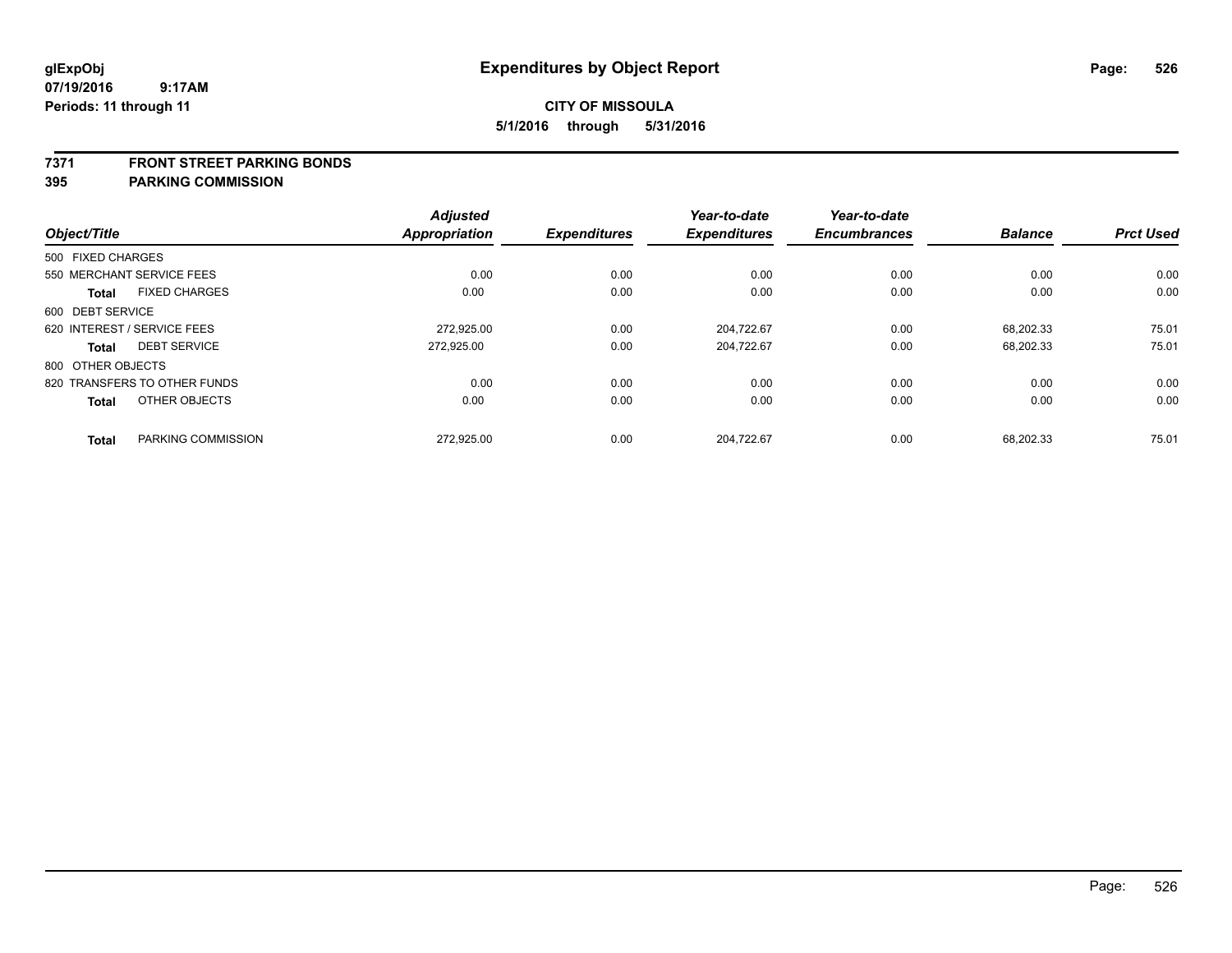## **CITY OF MISSOULA 5/1/2016 through 5/31/2016**

### **7371 FRONT STREET PARKING BONDS**

| Object/Title      |                                   | <b>Adjusted</b><br><b>Appropriation</b> | <b>Expenditures</b> | Year-to-date<br><b>Expenditures</b> | Year-to-date<br><b>Encumbrances</b> | <b>Balance</b> | <b>Prct Used</b> |
|-------------------|-----------------------------------|-----------------------------------------|---------------------|-------------------------------------|-------------------------------------|----------------|------------------|
| 500 FIXED CHARGES |                                   |                                         |                     |                                     |                                     |                |                  |
|                   | 550 MERCHANT SERVICE FEES         | 0.00                                    | 0.00                | 0.00                                | 0.00                                | 0.00           | 0.00             |
| <b>Total</b>      | <b>FIXED CHARGES</b>              | 0.00                                    | 0.00                | 0.00                                | 0.00                                | 0.00           | 0.00             |
| 600 DEBT SERVICE  |                                   |                                         |                     |                                     |                                     |                |                  |
|                   | 620 INTEREST / SERVICE FEES       | 272,925.00                              | 0.00                | 204,722.67                          | 0.00                                | 68.202.33      | 75.01            |
| <b>Total</b>      | <b>DEBT SERVICE</b>               | 272,925.00                              | 0.00                | 204.722.67                          | 0.00                                | 68.202.33      | 75.01            |
| 800 OTHER OBJECTS |                                   |                                         |                     |                                     |                                     |                |                  |
|                   | 820 TRANSFERS TO OTHER FUNDS      | 0.00                                    | 0.00                | 0.00                                | 0.00                                | 0.00           | 0.00             |
| <b>Total</b>      | OTHER OBJECTS                     | 0.00                                    | 0.00                | 0.00                                | 0.00                                | 0.00           | 0.00             |
| <b>Total</b>      | <b>FRONT STREET PARKING BONDS</b> | 272.925.00                              | 0.00                | 204.722.67                          | 0.00                                | 68.202.33      | 75.01            |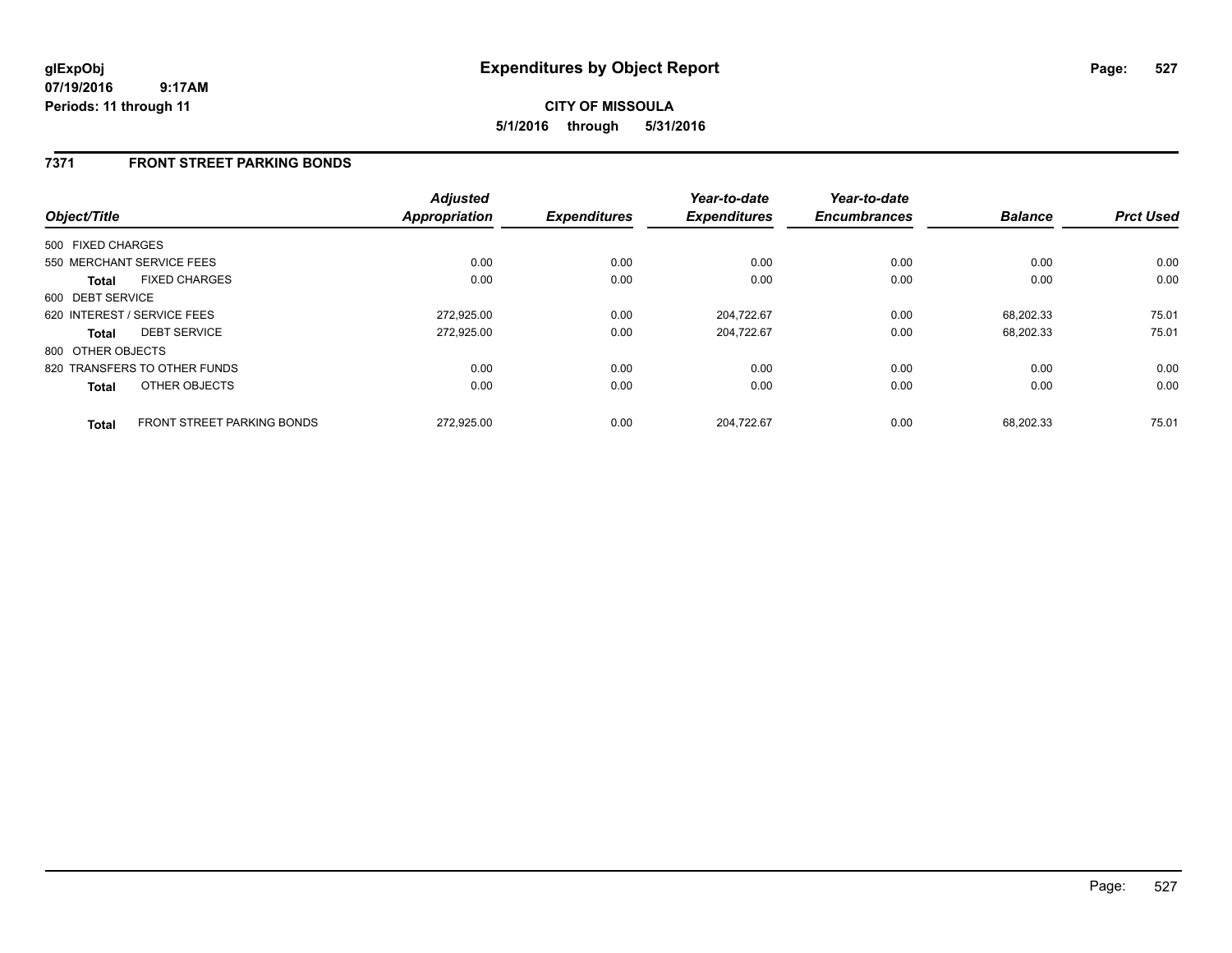#### **7372 SINKING FUND/FRONT ST PARKING BONDS**

| Object/Title                |                              | <b>Adjusted</b><br><b>Appropriation</b> | <b>Expenditures</b> | Year-to-date<br><b>Expenditures</b> | Year-to-date<br><b>Encumbrances</b> | <b>Balance</b> | <b>Prct Used</b> |
|-----------------------------|------------------------------|-----------------------------------------|---------------------|-------------------------------------|-------------------------------------|----------------|------------------|
|                             |                              |                                         |                     |                                     |                                     |                |                  |
| 500 FIXED CHARGES           |                              |                                         |                     |                                     |                                     |                |                  |
| 550 MERCHANT SERVICE FEES   |                              | 0.00                                    | 0.00                | 0.00                                | 0.00                                | 0.00           | 0.00             |
| <b>Total</b>                | <b>FIXED CHARGES</b>         | 0.00                                    | 0.00                | 0.00                                | 0.00                                | 0.00           | 0.00             |
| 600 DEBT SERVICE            |                              |                                         |                     |                                     |                                     |                |                  |
| 610 PRINCIPAL               |                              | 185,000.00                              | 0.00                | 185,000.00                          | 0.00                                | 0.00           | 100.00           |
| 620 INTEREST / SERVICE FEES |                              | 0.00                                    | 0.00                | 0.00                                | 0.00                                | 0.00           | 0.00             |
| Total                       | <b>DEBT SERVICE</b>          | 185,000.00                              | 0.00                | 185,000.00                          | 0.00                                | 0.00           | 100.00           |
| 800 OTHER OBJECTS           |                              |                                         |                     |                                     |                                     |                |                  |
|                             | 820 TRANSFERS TO OTHER FUNDS | 0.00                                    | 0.00                | 0.00                                | 0.00                                | 0.00           | 0.00             |
| <b>Total</b>                | OTHER OBJECTS                | 0.00                                    | 0.00                | 0.00                                | 0.00                                | 0.00           | 0.00             |
|                             |                              |                                         |                     |                                     |                                     |                |                  |
| <b>Total</b>                | PARKING COMMISSION           | 185,000.00                              | 0.00                | 185,000.00                          | 0.00                                | 0.00           | 100.00           |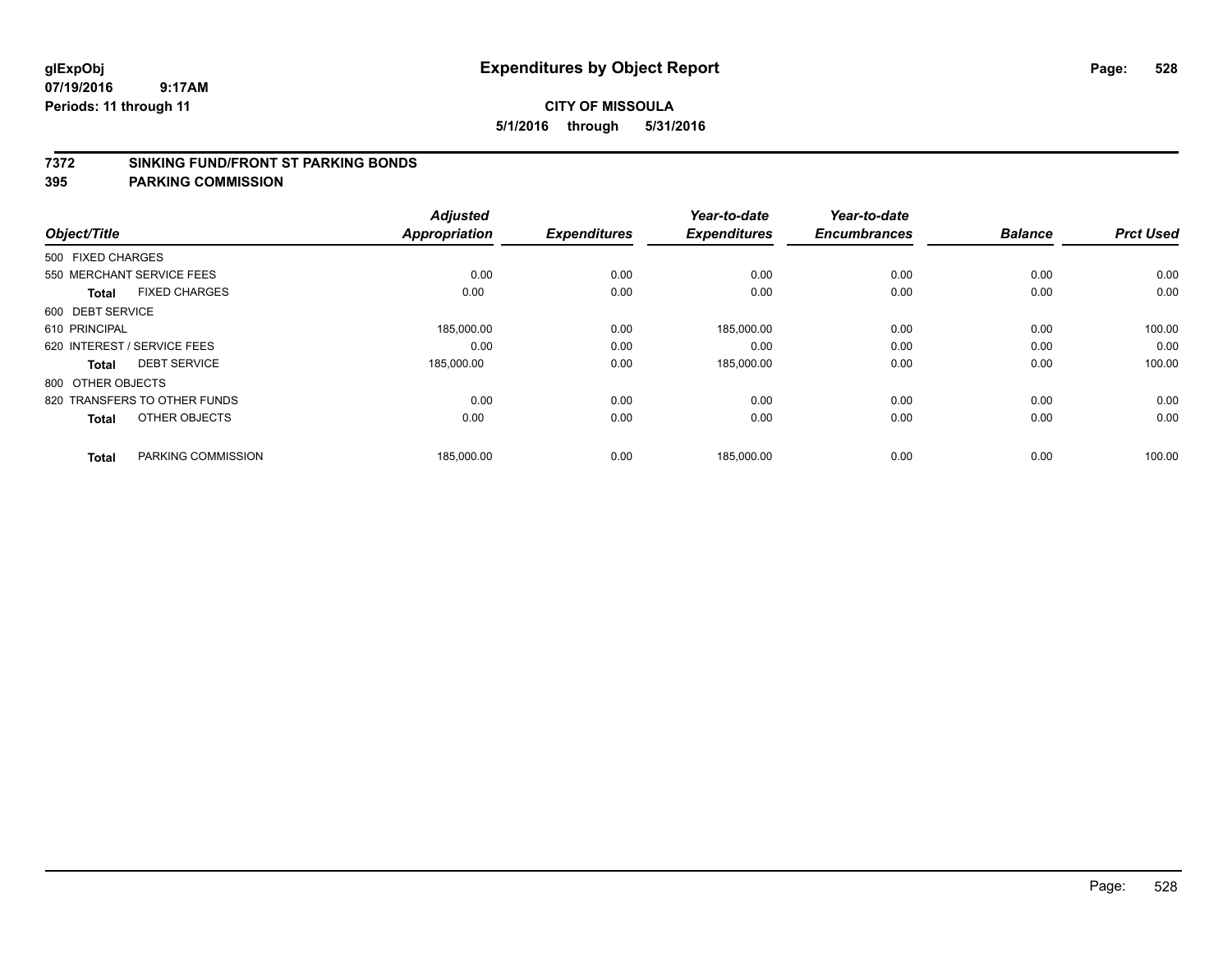**CITY OF MISSOULA 5/1/2016 through 5/31/2016**

### **7372 SINKING FUND/FRONT ST PARKING BONDS**

|                   |                                   | <b>Adjusted</b>      |                     | Year-to-date        | Year-to-date        |                |                  |
|-------------------|-----------------------------------|----------------------|---------------------|---------------------|---------------------|----------------|------------------|
| Object/Title      |                                   | <b>Appropriation</b> | <b>Expenditures</b> | <b>Expenditures</b> | <b>Encumbrances</b> | <b>Balance</b> | <b>Prct Used</b> |
| 500 FIXED CHARGES |                                   |                      |                     |                     |                     |                |                  |
|                   | 550 MERCHANT SERVICE FEES         | 0.00                 | 0.00                | 0.00                | 0.00                | 0.00           | 0.00             |
| <b>Total</b>      | <b>FIXED CHARGES</b>              | 0.00                 | 0.00                | 0.00                | 0.00                | 0.00           | 0.00             |
| 600 DEBT SERVICE  |                                   |                      |                     |                     |                     |                |                  |
| 610 PRINCIPAL     |                                   | 185,000.00           | 0.00                | 185.000.00          | 0.00                | 0.00           | 100.00           |
|                   | 620 INTEREST / SERVICE FEES       | 0.00                 | 0.00                | 0.00                | 0.00                | 0.00           | 0.00             |
| <b>Total</b>      | <b>DEBT SERVICE</b>               | 185,000.00           | 0.00                | 185,000.00          | 0.00                | 0.00           | 100.00           |
| 800 OTHER OBJECTS |                                   |                      |                     |                     |                     |                |                  |
|                   | 820 TRANSFERS TO OTHER FUNDS      | 0.00                 | 0.00                | 0.00                | 0.00                | 0.00           | 0.00             |
| Total             | OTHER OBJECTS                     | 0.00                 | 0.00                | 0.00                | 0.00                | 0.00           | 0.00             |
| <b>Total</b>      | SINKING FUND/FRONT ST PARKING BON | 185.000.00           | 0.00                | 185.000.00          | 0.00                | 0.00           | 100.00           |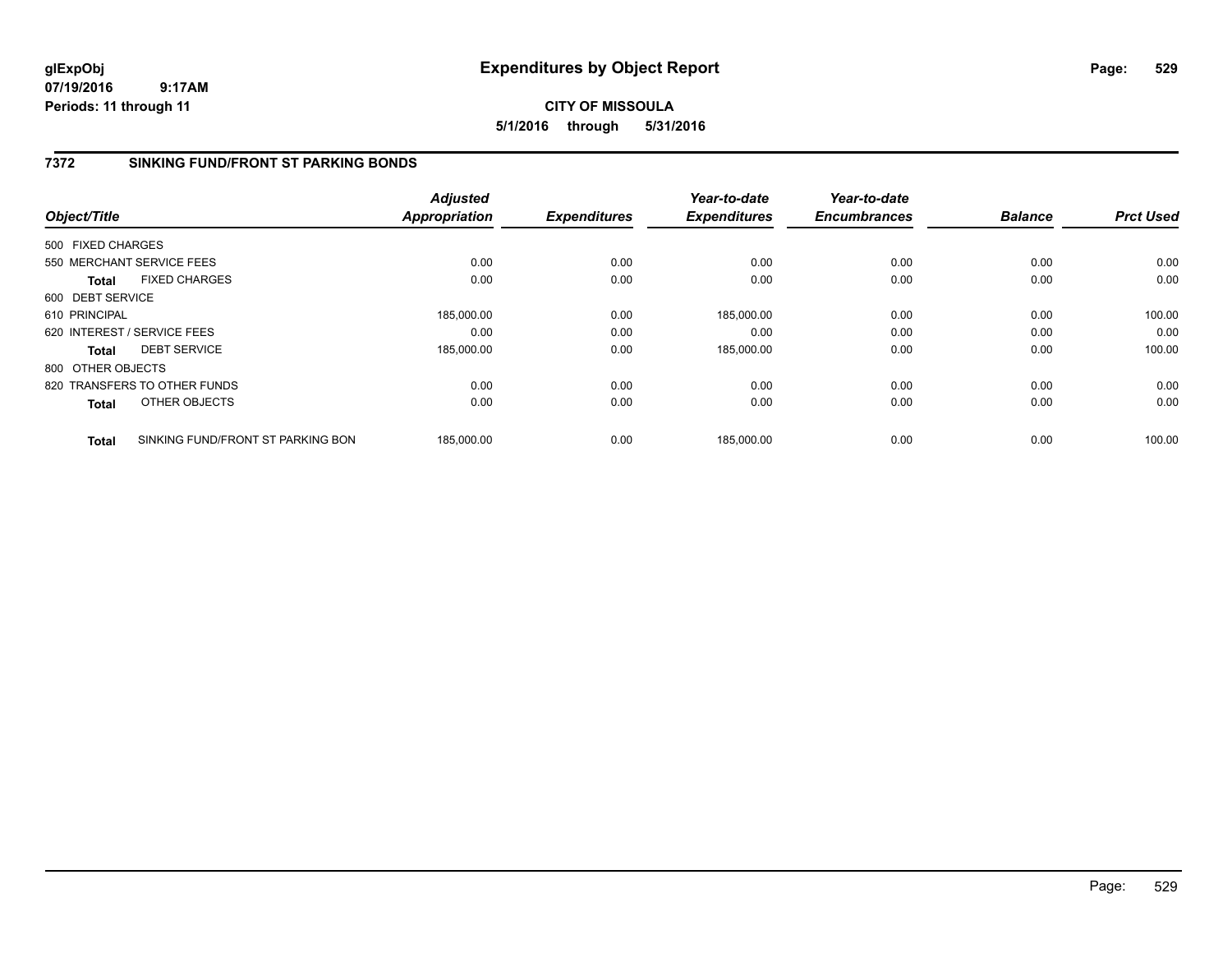#### **7373 MPC SERIES 2010B CONSTRUCTION**

|                             |                              | <b>Adjusted</b>      |                     | Year-to-date        | Year-to-date        |                |                  |
|-----------------------------|------------------------------|----------------------|---------------------|---------------------|---------------------|----------------|------------------|
| Object/Title                |                              | <b>Appropriation</b> | <b>Expenditures</b> | <b>Expenditures</b> | <b>Encumbrances</b> | <b>Balance</b> | <b>Prct Used</b> |
| 300 PURCHASED SERVICES      |                              |                      |                     |                     |                     |                |                  |
| 350 PROFESSIONAL SERVICES   |                              | 0.00                 | 0.00                | 0.00                | 0.00                | 0.00           | 0.00             |
|                             | 390 OTHER PURCHASED SERVICES | 0.00                 | 0.00                | 0.00                | 0.00                | 0.00           | 0.00             |
| <b>Total</b>                | PURCHASED SERVICES           | 0.00                 | 0.00                | 0.00                | 0.00                | 0.00           | 0.00             |
| 500 FIXED CHARGES           |                              |                      |                     |                     |                     |                |                  |
|                             | 550 MERCHANT SERVICE FEES    | 0.00                 | 0.00                | 0.00                | 0.00                | 0.00           | 0.00             |
| Total                       | <b>FIXED CHARGES</b>         | 0.00                 | 0.00                | 0.00                | 0.00                | 0.00           | 0.00             |
| 600 DEBT SERVICE            |                              |                      |                     |                     |                     |                |                  |
| 600 DEBT SERVICE            |                              | 0.00                 | 0.00                | 0.00                | 0.00                | 0.00           | 0.00             |
| 610 PRINCIPAL               |                              | 0.00                 | 0.00                | 0.00                | 0.00                | 0.00           | 0.00             |
| 620 INTEREST / SERVICE FEES |                              | 0.00                 | 0.00                | 0.00                | 0.00                | 0.00           | 0.00             |
| <b>Total</b>                | <b>DEBT SERVICE</b>          | 0.00                 | 0.00                | 0.00                | 0.00                | 0.00           | 0.00             |
| 800 OTHER OBJECTS           |                              |                      |                     |                     |                     |                |                  |
|                             | 820 TRANSFERS TO OTHER FUNDS | 0.00                 | 0.00                | 0.00                | 0.00                | 0.00           | 0.00             |
| <b>Total</b>                | OTHER OBJECTS                | 0.00                 | 0.00                | 0.00                | 0.00                | 0.00           | 0.00             |
| 900 CAPITAL OUTLAY          |                              |                      |                     |                     |                     |                |                  |
| 900 CAPITAL OUTLAY          |                              | 0.00                 | 0.00                | 0.00                | 0.00                | 0.00           | 0.00             |
| 920 BUILDINGS               |                              | 0.00                 | 0.00                | 0.00                | 0.00                | 0.00           | 0.00             |
| 930 IMPROVEMENTS            |                              | 0.00                 | 0.00                | 0.00                | 0.00                | 0.00           | 0.00             |
| <b>Total</b>                | <b>CAPITAL OUTLAY</b>        | 0.00                 | 0.00                | 0.00                | 0.00                | 0.00           | 0.00             |
| <b>Total</b>                | PARKING COMMISSION           | 0.00                 | 0.00                | 0.00                | 0.00                | 0.00           | 0.00             |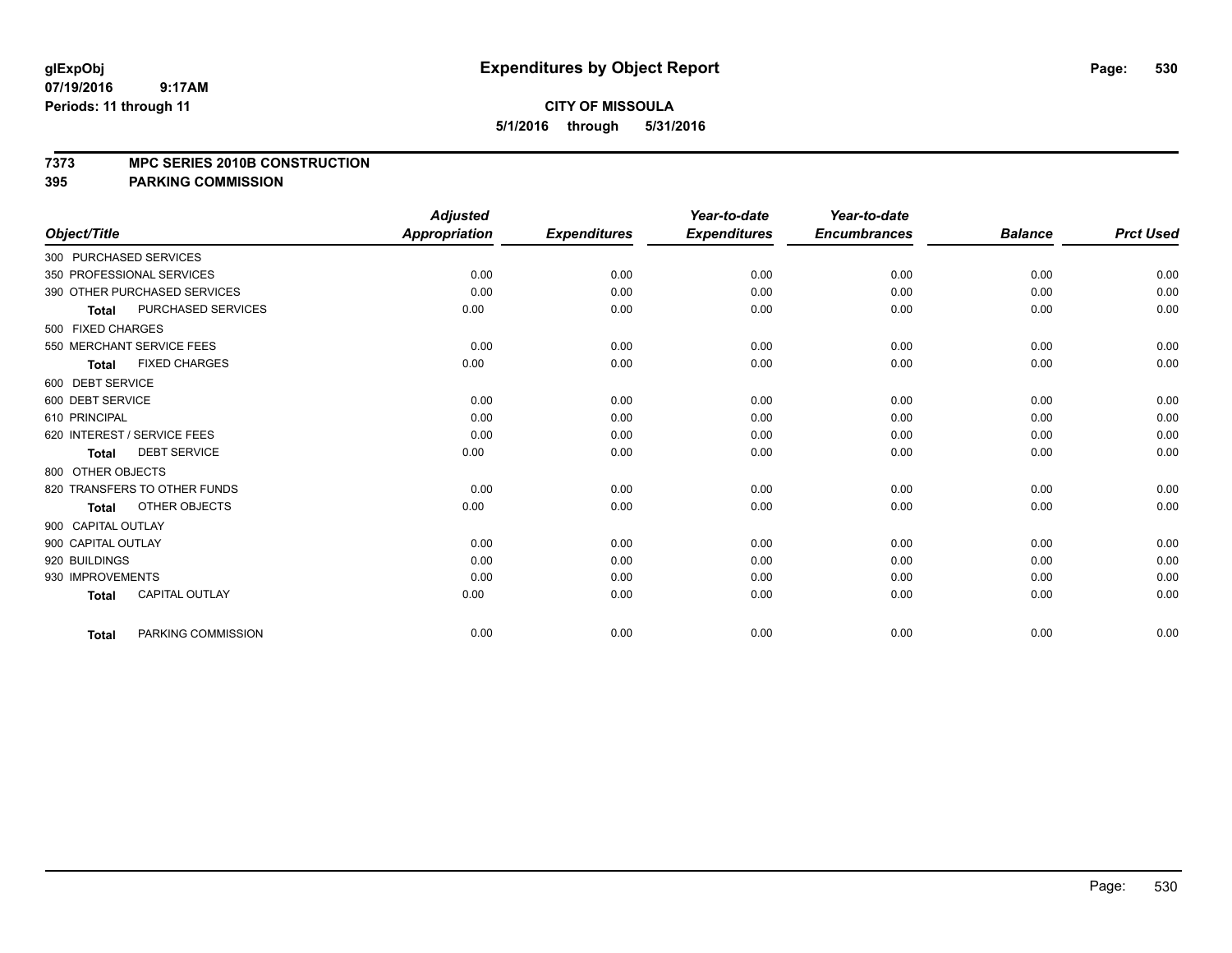## **CITY OF MISSOULA 5/1/2016 through 5/31/2016**

#### **7373 MPC SERIES 2010B CONSTRUCTION**

**900 DEPRECIATION**

| Object/Title                         | <b>Adjusted</b><br><b>Appropriation</b> | <b>Expenditures</b> | Year-to-date<br><b>Expenditures</b> | Year-to-date<br><b>Encumbrances</b> | <b>Balance</b> | <b>Prct Used</b> |
|--------------------------------------|-----------------------------------------|---------------------|-------------------------------------|-------------------------------------|----------------|------------------|
| 500 FIXED CHARGES                    |                                         |                     |                                     |                                     |                |                  |
| 550 MERCHANT SERVICE FEES            | 0.00                                    | 0.00                | 0.00                                | 0.00                                | 0.00           | 0.00             |
| <b>FIXED CHARGES</b><br><b>Total</b> | 0.00                                    | 0.00                | 0.00                                | 0.00                                | 0.00           | 0.00             |
| 800 OTHER OBJECTS                    |                                         |                     |                                     |                                     |                |                  |
| 830 DEPRECIATION                     | 0.00                                    | 0.00                | 0.00                                | 0.00                                | 0.00           | 0.00             |
| OTHER OBJECTS<br><b>Total</b>        | 0.00                                    | 0.00                | 0.00                                | 0.00                                | 0.00           | 0.00             |
| <b>DEPRECIATION</b><br><b>Total</b>  | 0.00                                    | 0.00                | 0.00                                | 0.00                                | 0.00           | 0.00             |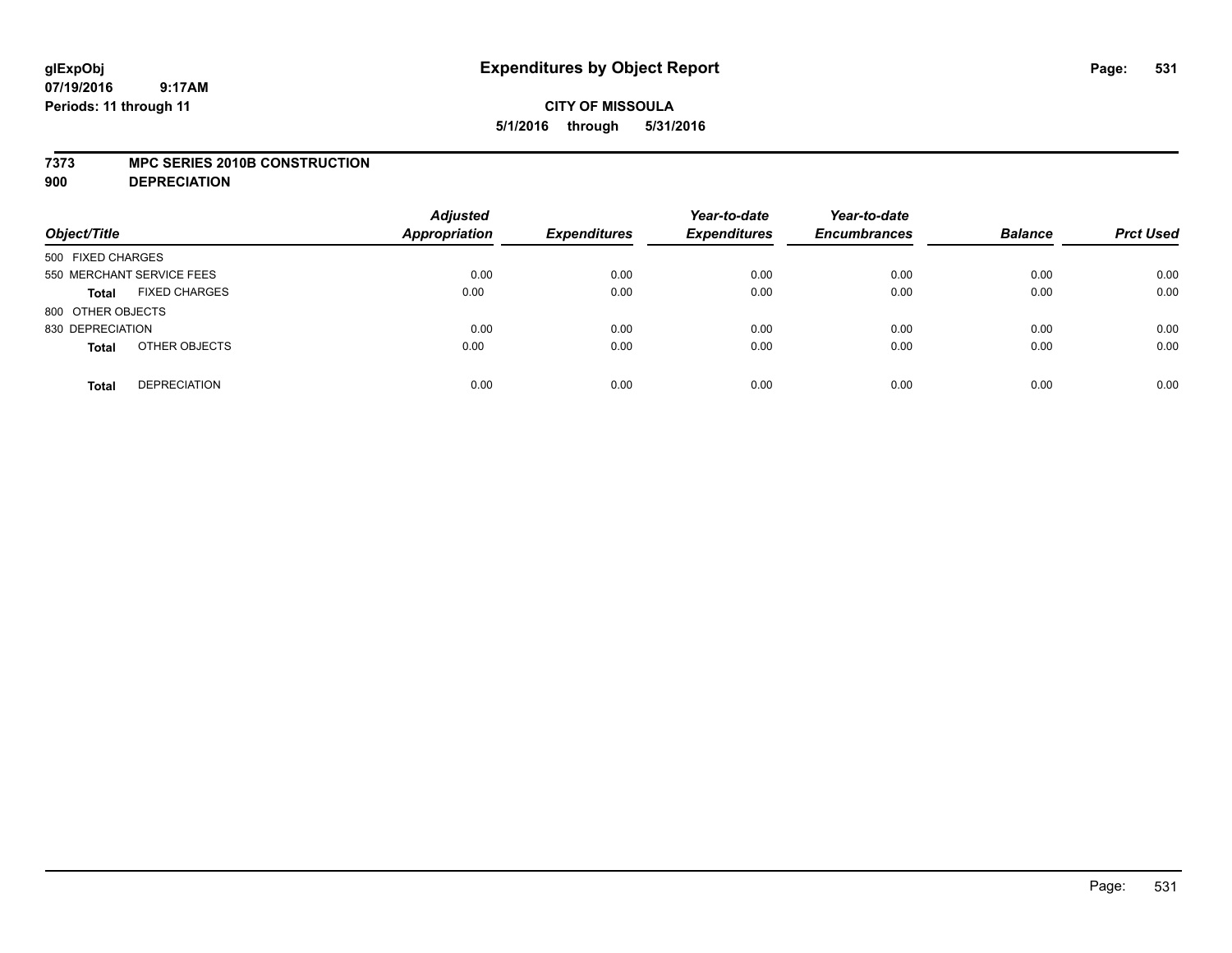# **CITY OF MISSOULA 5/1/2016 through 5/31/2016**

## **7373 MPC SERIES 2010B CONSTRUCTION**

| Object/Title           |                               | <b>Adjusted</b><br>Appropriation | <b>Expenditures</b> | Year-to-date<br><b>Expenditures</b> | Year-to-date<br><b>Encumbrances</b> | <b>Balance</b> | <b>Prct Used</b> |
|------------------------|-------------------------------|----------------------------------|---------------------|-------------------------------------|-------------------------------------|----------------|------------------|
| 300 PURCHASED SERVICES |                               |                                  |                     |                                     |                                     |                |                  |
|                        | 350 PROFESSIONAL SERVICES     | 0.00                             | 0.00                | 0.00                                | 0.00                                | 0.00           | 0.00             |
|                        | 390 OTHER PURCHASED SERVICES  | 0.00                             | 0.00                | 0.00                                | 0.00                                | 0.00           | 0.00             |
| <b>Total</b>           | <b>PURCHASED SERVICES</b>     | 0.00                             | 0.00                | 0.00                                | 0.00                                | 0.00           | 0.00             |
| 500 FIXED CHARGES      |                               |                                  |                     |                                     |                                     |                |                  |
|                        | 550 MERCHANT SERVICE FEES     | 0.00                             | 0.00                | 0.00                                | 0.00                                | 0.00           | 0.00             |
| <b>Total</b>           | <b>FIXED CHARGES</b>          | 0.00                             | 0.00                | 0.00                                | 0.00                                | 0.00           | 0.00             |
| 600 DEBT SERVICE       |                               |                                  |                     |                                     |                                     |                |                  |
| 600 DEBT SERVICE       |                               | 0.00                             | 0.00                | 0.00                                | 0.00                                | 0.00           | 0.00             |
| 610 PRINCIPAL          |                               | 0.00                             | 0.00                | 0.00                                | 0.00                                | 0.00           | 0.00             |
|                        | 620 INTEREST / SERVICE FEES   | 0.00                             | 0.00                | 0.00                                | 0.00                                | 0.00           | 0.00             |
| <b>Total</b>           | <b>DEBT SERVICE</b>           | 0.00                             | 0.00                | 0.00                                | 0.00                                | 0.00           | 0.00             |
| 800 OTHER OBJECTS      |                               |                                  |                     |                                     |                                     |                |                  |
|                        | 820 TRANSFERS TO OTHER FUNDS  | 0.00                             | 0.00                | 0.00                                | 0.00                                | 0.00           | 0.00             |
| 830 DEPRECIATION       |                               | 0.00                             | 0.00                | 0.00                                | 0.00                                | 0.00           | 0.00             |
| <b>Total</b>           | <b>OTHER OBJECTS</b>          | 0.00                             | 0.00                | 0.00                                | 0.00                                | 0.00           | 0.00             |
| 900 CAPITAL OUTLAY     |                               |                                  |                     |                                     |                                     |                |                  |
| 900 CAPITAL OUTLAY     |                               | 0.00                             | 0.00                | 0.00                                | 0.00                                | 0.00           | 0.00             |
| 920 BUILDINGS          |                               | 0.00                             | 0.00                | 0.00                                | 0.00                                | 0.00           | 0.00             |
| 930 IMPROVEMENTS       |                               | 0.00                             | 0.00                | 0.00                                | 0.00                                | 0.00           | 0.00             |
| <b>Total</b>           | <b>CAPITAL OUTLAY</b>         | 0.00                             | 0.00                | 0.00                                | 0.00                                | 0.00           | 0.00             |
| Total                  | MPC SERIES 2010B CONSTRUCTION | 0.00                             | 0.00                | 0.00                                | 0.00                                | 0.00           | 0.00             |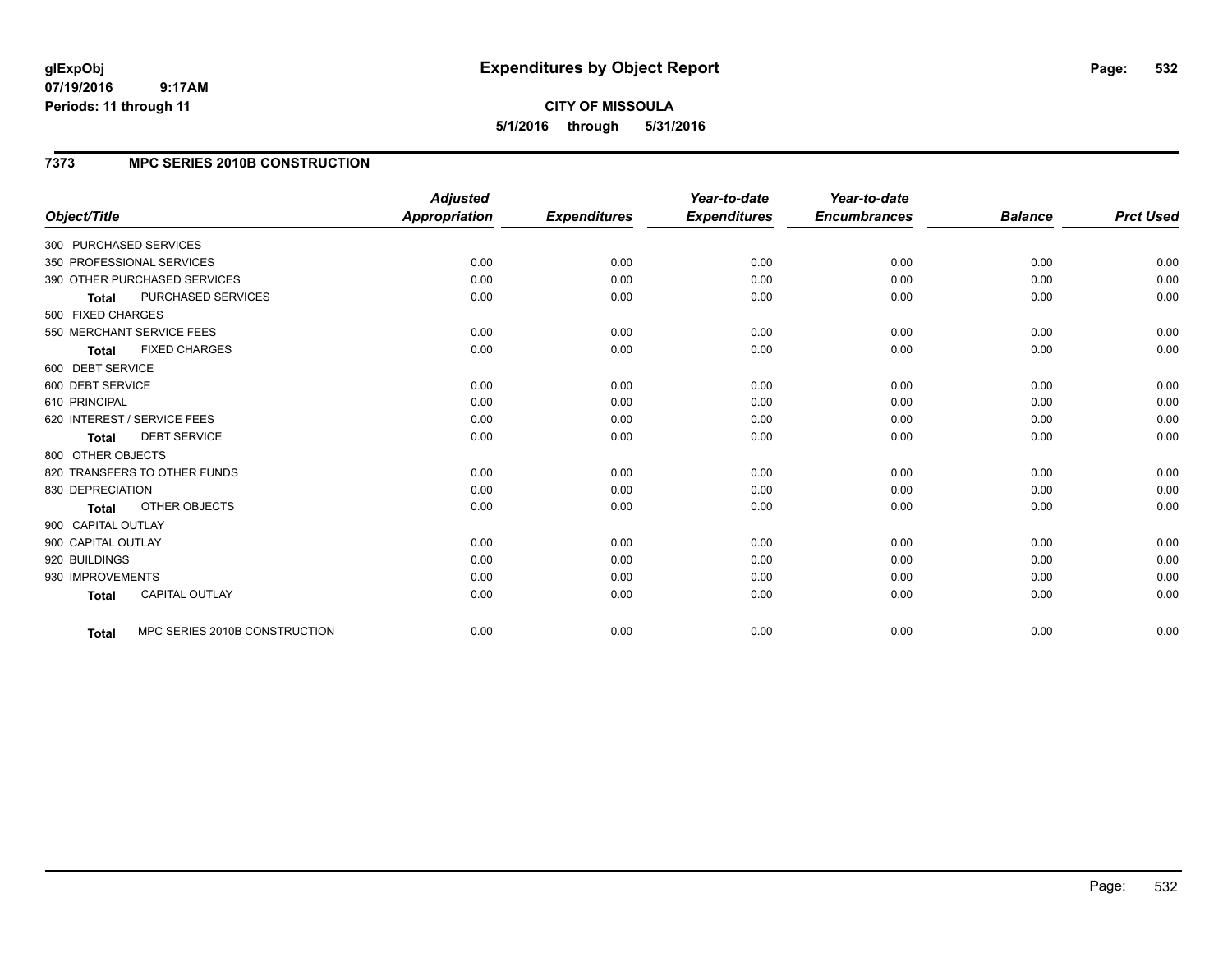#### **7374 RESERVE FUND-PARKING BONDS**

| Object/Title              |                       | <b>Adjusted</b><br>Appropriation | <b>Expenditures</b> | Year-to-date<br><b>Expenditures</b> | Year-to-date<br><b>Encumbrances</b> | <b>Balance</b> | <b>Prct Used</b> |
|---------------------------|-----------------------|----------------------------------|---------------------|-------------------------------------|-------------------------------------|----------------|------------------|
| 500 FIXED CHARGES         |                       |                                  |                     |                                     |                                     |                |                  |
| 550 MERCHANT SERVICE FEES |                       | 0.00                             | 0.00                | 0.00                                | 0.00                                | 0.00           | 0.00             |
| Total                     | <b>FIXED CHARGES</b>  | 0.00                             | 0.00                | 0.00                                | 0.00                                | 0.00           | 0.00             |
| 900 CAPITAL OUTLAY        |                       |                                  |                     |                                     |                                     |                |                  |
| 920 BUILDINGS             |                       | 0.00                             | 0.00                | 0.00                                | 0.00                                | 0.00           | 0.00             |
| 930 IMPROVEMENTS          |                       | 0.00                             | 0.00                | 0.00                                | 0.00                                | 0.00           | 0.00             |
| <b>Total</b>              | <b>CAPITAL OUTLAY</b> | 0.00                             | 0.00                | 0.00                                | 0.00                                | 0.00           | 0.00             |
| <b>Total</b>              | PARKING COMMISSION    | 0.00                             | 0.00                | 0.00                                | 0.00                                | 0.00           | 0.00             |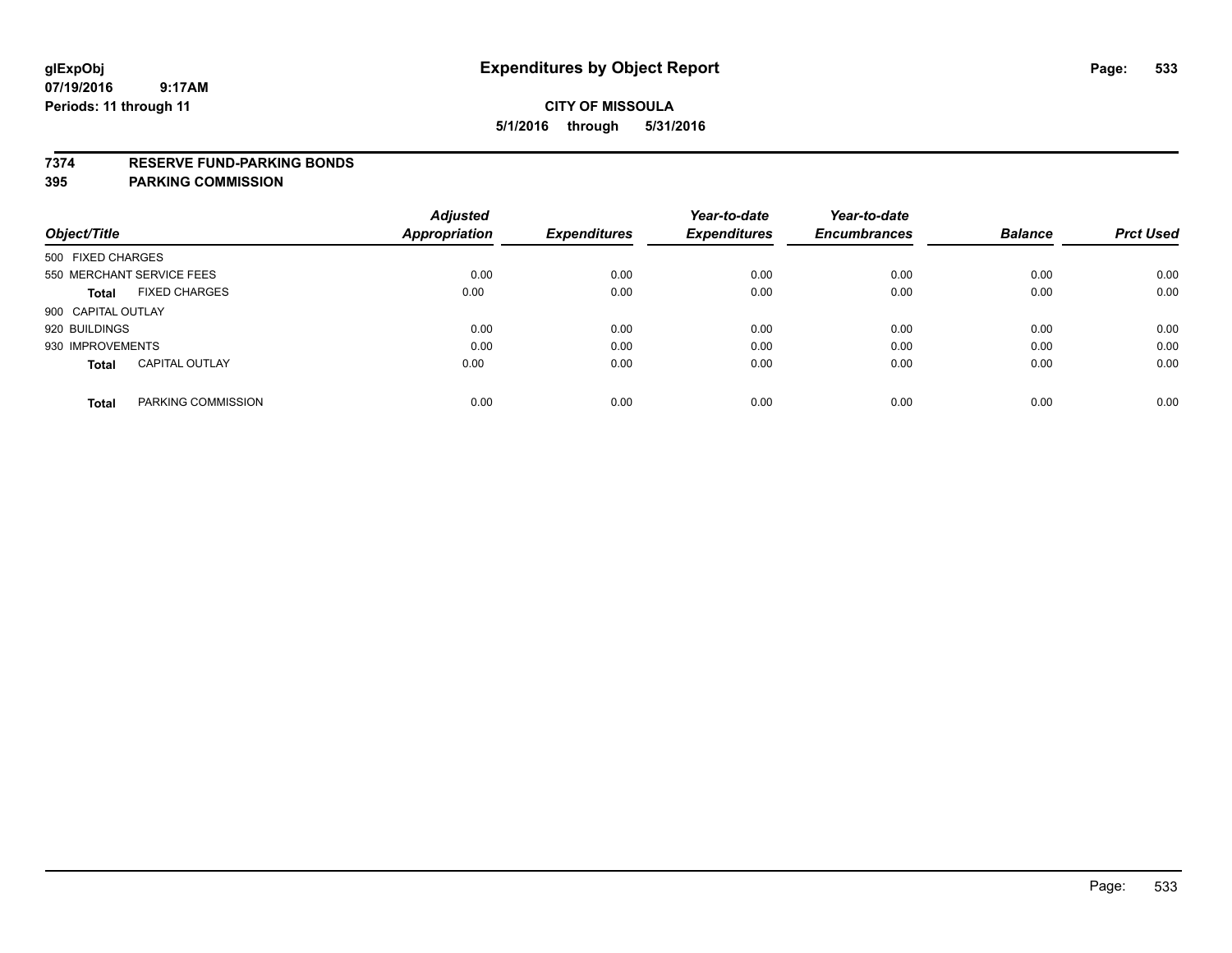**CITY OF MISSOULA 5/1/2016 through 5/31/2016**

### **7374 RESERVE FUND-PARKING BONDS**

| Object/Title       |                                   | <b>Adjusted</b><br>Appropriation | <b>Expenditures</b> | Year-to-date<br><b>Expenditures</b> | Year-to-date<br><b>Encumbrances</b> | <b>Balance</b> | <b>Prct Used</b> |
|--------------------|-----------------------------------|----------------------------------|---------------------|-------------------------------------|-------------------------------------|----------------|------------------|
| 500 FIXED CHARGES  |                                   |                                  |                     |                                     |                                     |                |                  |
|                    | 550 MERCHANT SERVICE FEES         | 0.00                             | 0.00                | 0.00                                | 0.00                                | 0.00           | 0.00             |
| <b>Total</b>       | <b>FIXED CHARGES</b>              | 0.00                             | 0.00                | 0.00                                | 0.00                                | 0.00           | 0.00             |
| 900 CAPITAL OUTLAY |                                   |                                  |                     |                                     |                                     |                |                  |
| 920 BUILDINGS      |                                   | 0.00                             | 0.00                | 0.00                                | 0.00                                | 0.00           | 0.00             |
| 930 IMPROVEMENTS   |                                   | 0.00                             | 0.00                | 0.00                                | 0.00                                | 0.00           | 0.00             |
| <b>Total</b>       | <b>CAPITAL OUTLAY</b>             | 0.00                             | 0.00                | 0.00                                | 0.00                                | 0.00           | 0.00             |
| <b>Total</b>       | <b>RESERVE FUND-PARKING BONDS</b> | 0.00                             | 0.00                | 0.00                                | 0.00                                | 0.00           | 0.00             |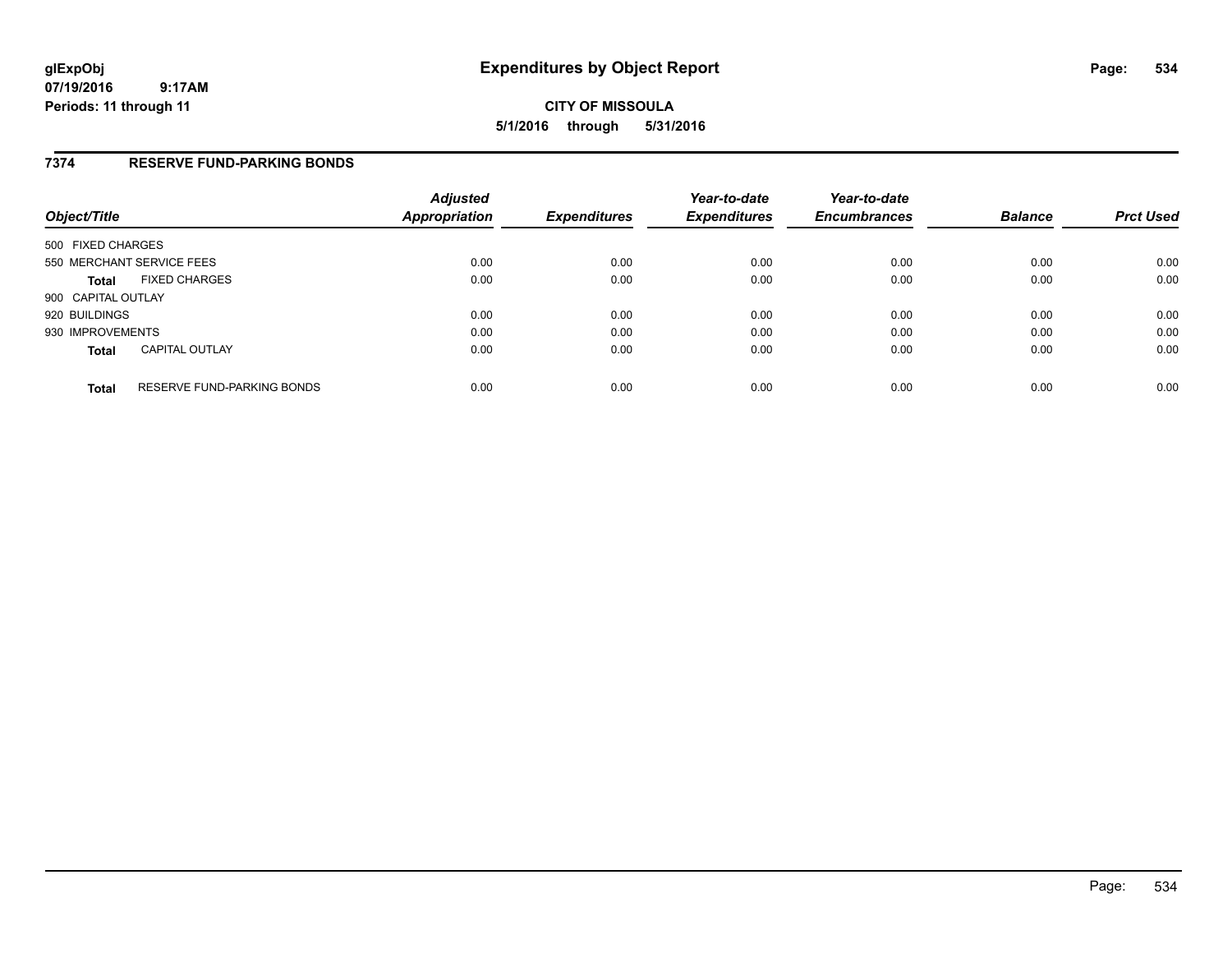#### **7375 PLEDGED TAX INCREMENT-2010B BOND**

| Object/Title           |                              | <b>Adjusted</b><br>Appropriation | <b>Expenditures</b> | Year-to-date<br><b>Expenditures</b> | Year-to-date<br><b>Encumbrances</b> | <b>Balance</b> | <b>Prct Used</b> |
|------------------------|------------------------------|----------------------------------|---------------------|-------------------------------------|-------------------------------------|----------------|------------------|
| 300 PURCHASED SERVICES |                              |                                  |                     |                                     |                                     |                |                  |
|                        | 390 OTHER PURCHASED SERVICES | 121.431.00                       | 0.00                | 0.00                                | 0.00                                | 121.431.00     | 0.00             |
| <b>Total</b>           | <b>PURCHASED SERVICES</b>    | 121,431.00                       | 0.00                | 0.00                                | 0.00                                | 121,431.00     | 0.00             |
| 500 FIXED CHARGES      |                              |                                  |                     |                                     |                                     |                |                  |
|                        | 550 MERCHANT SERVICE FEES    | 0.00                             | 0.00                | 0.00                                | 0.00                                | 0.00           | 0.00             |
| Total                  | <b>FIXED CHARGES</b>         | 0.00                             | 0.00                | 0.00                                | 0.00                                | 0.00           | 0.00             |
| 800 OTHER OBJECTS      |                              |                                  |                     |                                     |                                     |                |                  |
|                        | 820 TRANSFERS TO OTHER FUNDS | 146.731.00                       | 0.00                | 0.00                                | 0.00                                | 146.731.00     | 0.00             |
| <b>Total</b>           | OTHER OBJECTS                | 146.731.00                       | 0.00                | 0.00                                | 0.00                                | 146.731.00     | 0.00             |
|                        |                              |                                  |                     |                                     |                                     |                |                  |
| <b>Total</b>           | PARKING COMMISSION           | 268.162.00                       | 0.00                | 0.00                                | 0.00                                | 268,162.00     | 0.00             |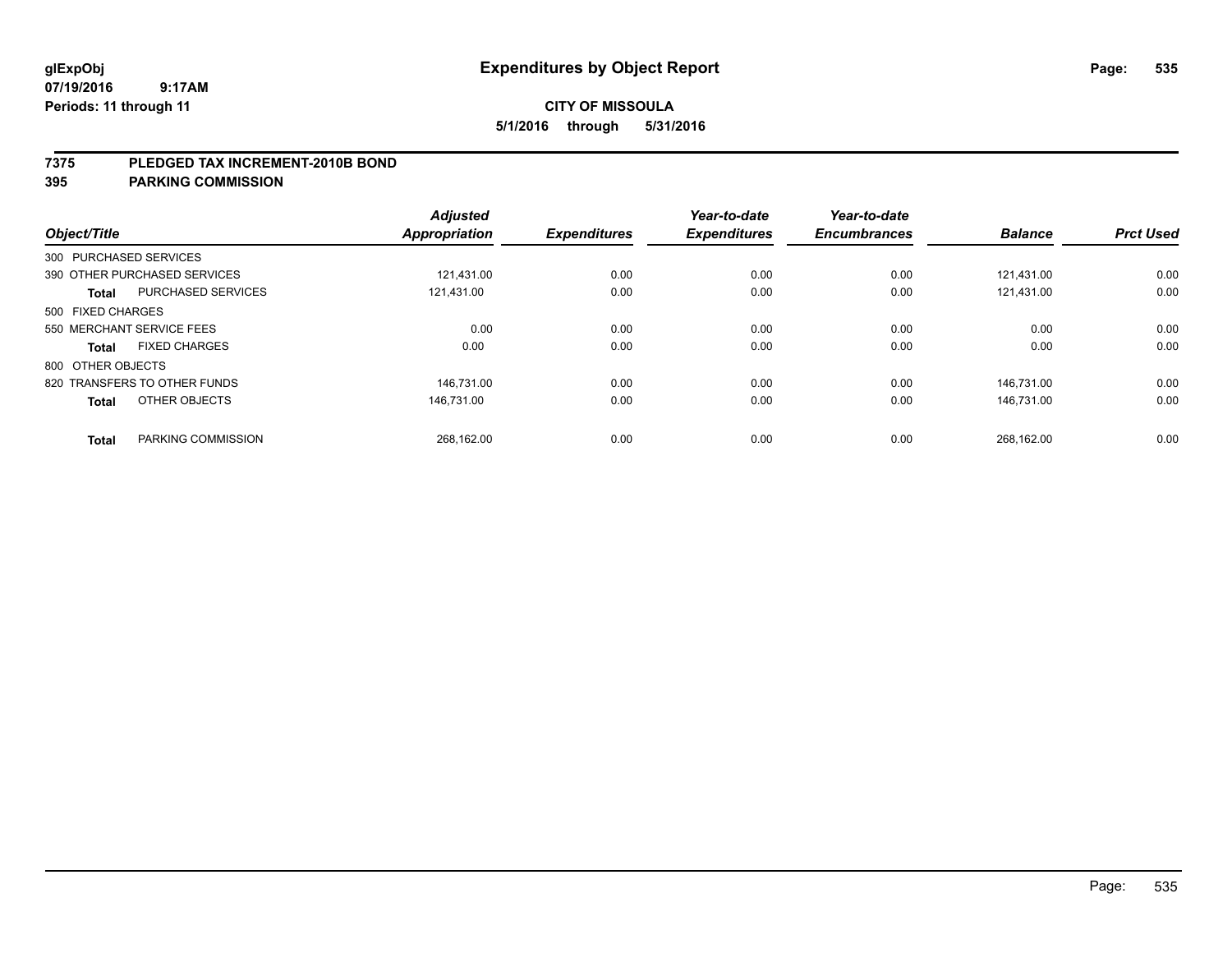## **7375 PLEDGED TAX INCREMENT-2010B BOND**

| Object/Title      |                                  | <b>Adjusted</b><br>Appropriation | <b>Expenditures</b> | Year-to-date<br><b>Expenditures</b> | Year-to-date<br><b>Encumbrances</b> | <b>Balance</b> | <b>Prct Used</b> |
|-------------------|----------------------------------|----------------------------------|---------------------|-------------------------------------|-------------------------------------|----------------|------------------|
|                   | 300 PURCHASED SERVICES           |                                  |                     |                                     |                                     |                |                  |
|                   | 390 OTHER PURCHASED SERVICES     | 121.431.00                       | 0.00                | 0.00                                | 0.00                                | 121.431.00     | 0.00             |
| <b>Total</b>      | PURCHASED SERVICES               | 121.431.00                       | 0.00                | 0.00                                | 0.00                                | 121.431.00     | 0.00             |
| 500 FIXED CHARGES |                                  |                                  |                     |                                     |                                     |                |                  |
|                   | 550 MERCHANT SERVICE FEES        | 0.00                             | 0.00                | 0.00                                | 0.00                                | 0.00           | 0.00             |
| <b>Total</b>      | <b>FIXED CHARGES</b>             | 0.00                             | 0.00                | 0.00                                | 0.00                                | 0.00           | 0.00             |
| 800 OTHER OBJECTS |                                  |                                  |                     |                                     |                                     |                |                  |
|                   | 820 TRANSFERS TO OTHER FUNDS     | 146.731.00                       | 0.00                | 0.00                                | 0.00                                | 146.731.00     | 0.00             |
| <b>Total</b>      | OTHER OBJECTS                    | 146.731.00                       | 0.00                | 0.00                                | 0.00                                | 146.731.00     | 0.00             |
| <b>Total</b>      | PLEDGED TAX INCREMENT-2010B BOND | 268.162.00                       | 0.00                | 0.00                                | 0.00                                | 268.162.00     | 0.00             |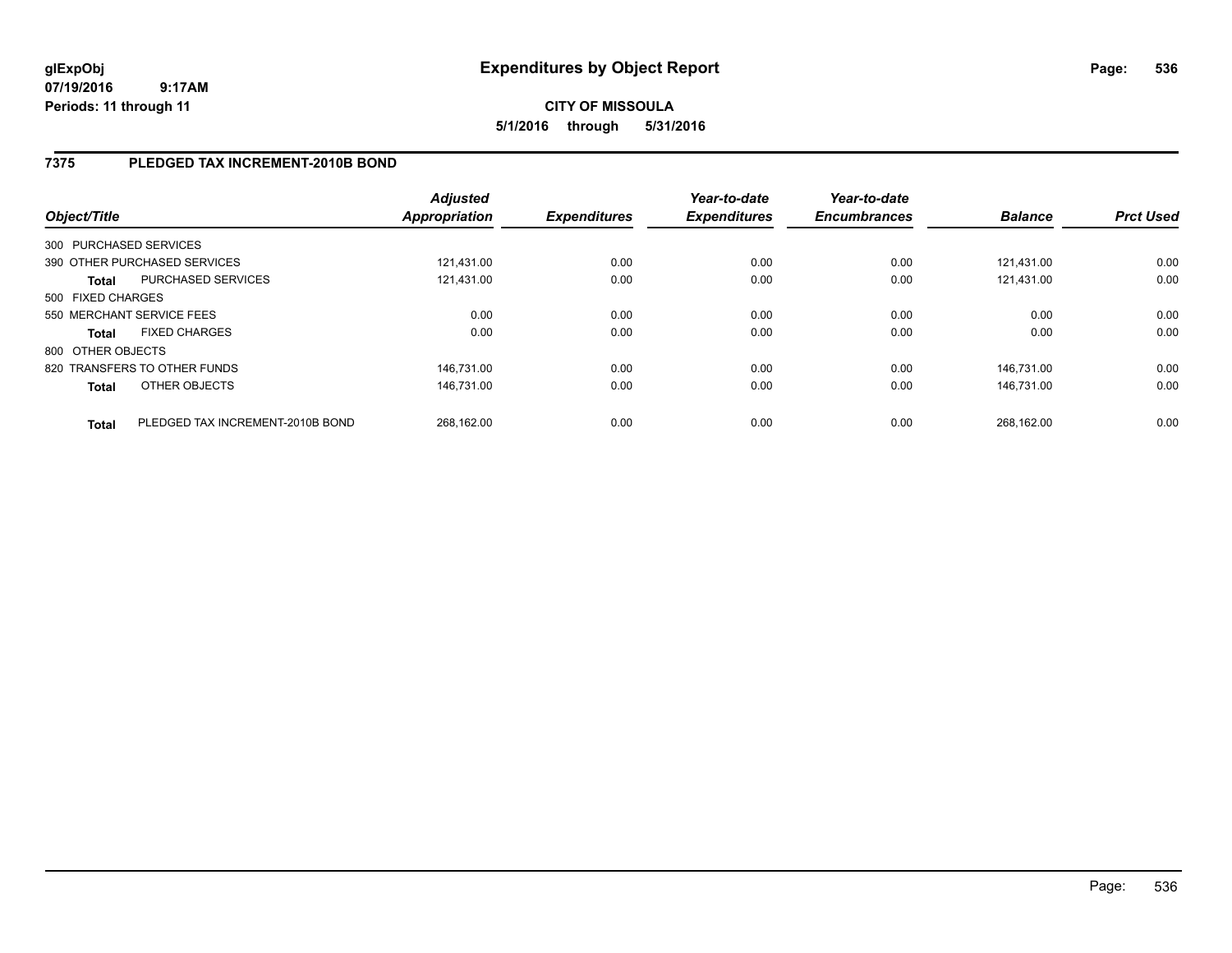#### **7376 MPC 2010A BONDS DEBT INTEREST**

| Object/Title                         | <b>Adjusted</b><br>Appropriation | <b>Expenditures</b> | Year-to-date<br><b>Expenditures</b> | Year-to-date<br><b>Encumbrances</b> | <b>Balance</b> | <b>Prct Used</b> |
|--------------------------------------|----------------------------------|---------------------|-------------------------------------|-------------------------------------|----------------|------------------|
|                                      |                                  |                     |                                     |                                     |                |                  |
| 500 FIXED CHARGES                    |                                  |                     |                                     |                                     |                |                  |
| 550 MERCHANT SERVICE FEES            | 0.00                             | 0.00                | 0.00                                | 0.00                                | 0.00           | 0.00             |
| <b>FIXED CHARGES</b><br><b>Total</b> | 0.00                             | 0.00                | 0.00                                | 0.00                                | 0.00           | 0.00             |
| 600 DEBT SERVICE                     |                                  |                     |                                     |                                     |                |                  |
| 620 INTEREST / SERVICE FEES          | 0.00                             | 0.00                | 0.00                                | 0.00                                | 0.00           | 0.00             |
| <b>DEBT SERVICE</b><br><b>Total</b>  | 0.00                             | 0.00                | 0.00                                | 0.00                                | 0.00           | 0.00             |
| 800 OTHER OBJECTS                    |                                  |                     |                                     |                                     |                |                  |
| 820 TRANSFERS TO OTHER FUNDS         | 0.00                             | 0.00                | 0.00                                | 0.00                                | 0.00           | 0.00             |
| OTHER OBJECTS<br><b>Total</b>        | 0.00                             | 0.00                | 0.00                                | 0.00                                | 0.00           | 0.00             |
| PARKING COMMISSION<br><b>Total</b>   | 0.00                             | 0.00                | 0.00                                | 0.00                                | 0.00           | 0.00             |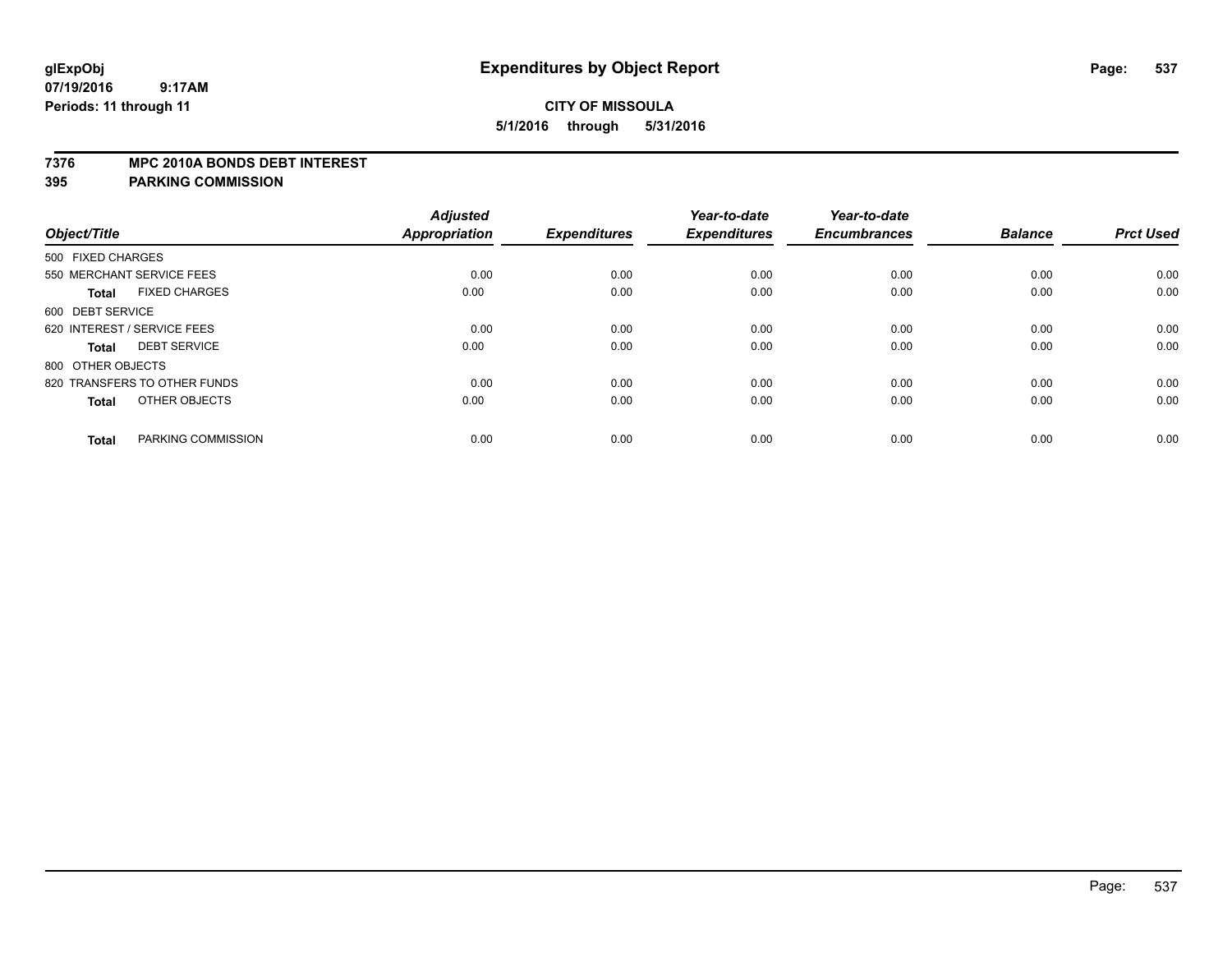**CITY OF MISSOULA 5/1/2016 through 5/31/2016**

## **7376 MPC 2010A BONDS DEBT INTEREST**

| Object/Title      |                               | <b>Adjusted</b><br>Appropriation | <b>Expenditures</b> | Year-to-date<br><b>Expenditures</b> | Year-to-date<br><b>Encumbrances</b> | <b>Balance</b> | <b>Prct Used</b> |
|-------------------|-------------------------------|----------------------------------|---------------------|-------------------------------------|-------------------------------------|----------------|------------------|
| 500 FIXED CHARGES |                               |                                  |                     |                                     |                                     |                |                  |
|                   | 550 MERCHANT SERVICE FEES     | 0.00                             | 0.00                | 0.00                                | 0.00                                | 0.00           | 0.00             |
| <b>Total</b>      | <b>FIXED CHARGES</b>          | 0.00                             | 0.00                | 0.00                                | 0.00                                | 0.00           | 0.00             |
| 600 DEBT SERVICE  |                               |                                  |                     |                                     |                                     |                |                  |
|                   | 620 INTEREST / SERVICE FEES   | 0.00                             | 0.00                | 0.00                                | 0.00                                | 0.00           | 0.00             |
| <b>Total</b>      | <b>DEBT SERVICE</b>           | 0.00                             | 0.00                | 0.00                                | 0.00                                | 0.00           | 0.00             |
| 800 OTHER OBJECTS |                               |                                  |                     |                                     |                                     |                |                  |
|                   | 820 TRANSFERS TO OTHER FUNDS  | 0.00                             | 0.00                | 0.00                                | 0.00                                | 0.00           | 0.00             |
| <b>Total</b>      | OTHER OBJECTS                 | 0.00                             | 0.00                | 0.00                                | 0.00                                | 0.00           | 0.00             |
| <b>Total</b>      | MPC 2010A BONDS DEBT INTEREST | 0.00                             | 0.00                | 0.00                                | 0.00                                | 0.00           | 0.00             |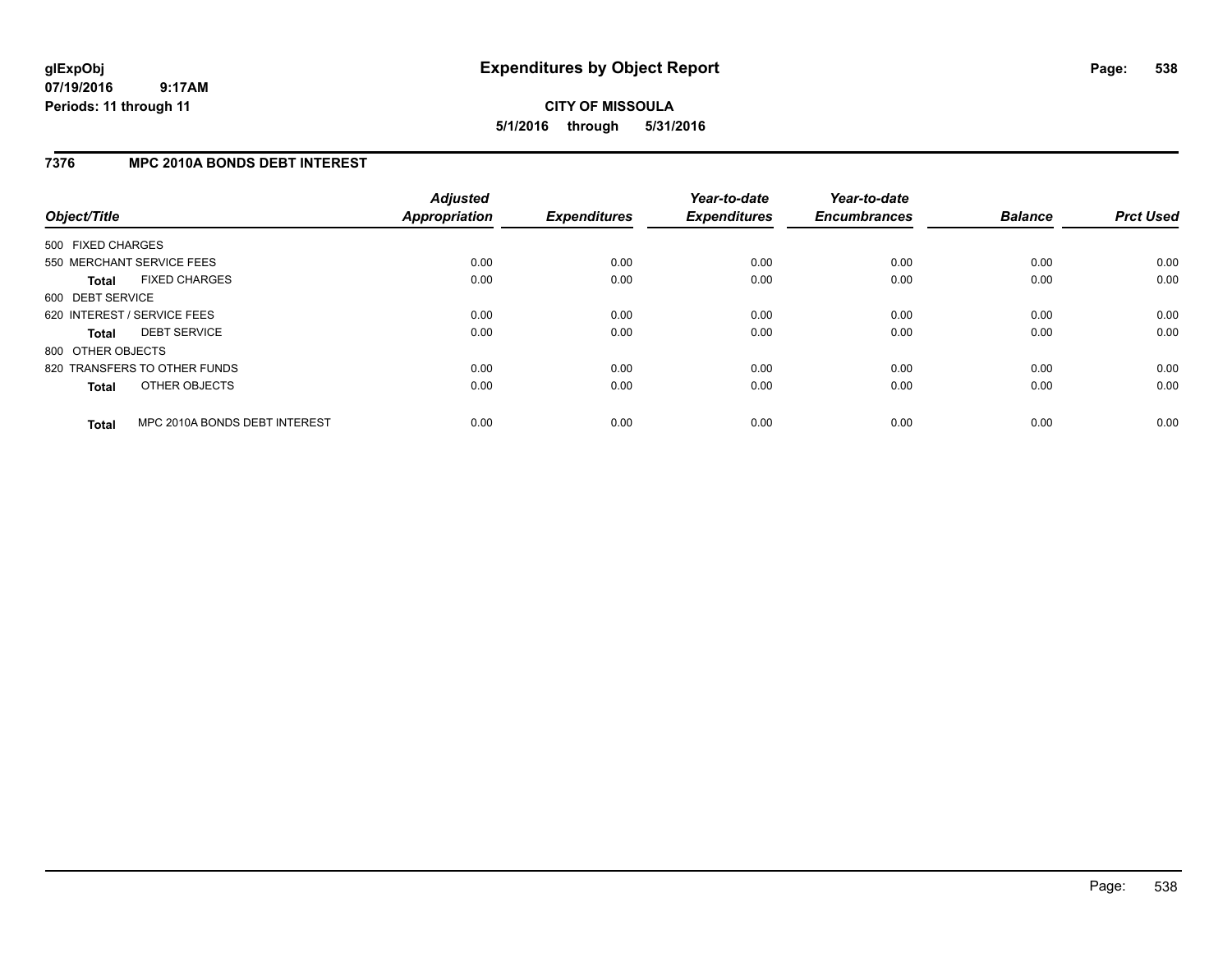#### **7377 MPC 2010A BONDS SINKING FUND**

| Object/Title                         | <b>Adjusted</b><br><b>Appropriation</b> | <b>Expenditures</b> | Year-to-date<br><b>Expenditures</b> | Year-to-date<br><b>Encumbrances</b> | <b>Balance</b> | <b>Prct Used</b> |
|--------------------------------------|-----------------------------------------|---------------------|-------------------------------------|-------------------------------------|----------------|------------------|
| 500 FIXED CHARGES                    |                                         |                     |                                     |                                     |                |                  |
| 550 MERCHANT SERVICE FEES            | 0.00                                    | 0.00                | 0.00                                | 0.00                                | 0.00           | 0.00             |
| <b>FIXED CHARGES</b><br><b>Total</b> | 0.00                                    | 0.00                | 0.00                                | 0.00                                | 0.00           | 0.00             |
| 600 DEBT SERVICE                     |                                         |                     |                                     |                                     |                |                  |
| 610 PRINCIPAL                        | 0.00                                    | 0.00                | 0.00                                | 0.00                                | 0.00           | 0.00             |
| 620 INTEREST / SERVICE FEES          | 0.00                                    | 0.00                | 0.00                                | 0.00                                | 0.00           | 0.00             |
| <b>DEBT SERVICE</b><br><b>Total</b>  | 0.00                                    | 0.00                | 0.00                                | 0.00                                | 0.00           | 0.00             |
| 800 OTHER OBJECTS                    |                                         |                     |                                     |                                     |                |                  |
| 820 TRANSFERS TO OTHER FUNDS         | 0.00                                    | 0.00                | 0.00                                | 0.00                                | 0.00           | 0.00             |
| OTHER OBJECTS<br><b>Total</b>        | 0.00                                    | 0.00                | 0.00                                | 0.00                                | 0.00           | 0.00             |
|                                      |                                         |                     |                                     |                                     |                |                  |
| PARKING COMMISSION<br><b>Total</b>   | 0.00                                    | 0.00                | 0.00                                | 0.00                                | 0.00           | 0.00             |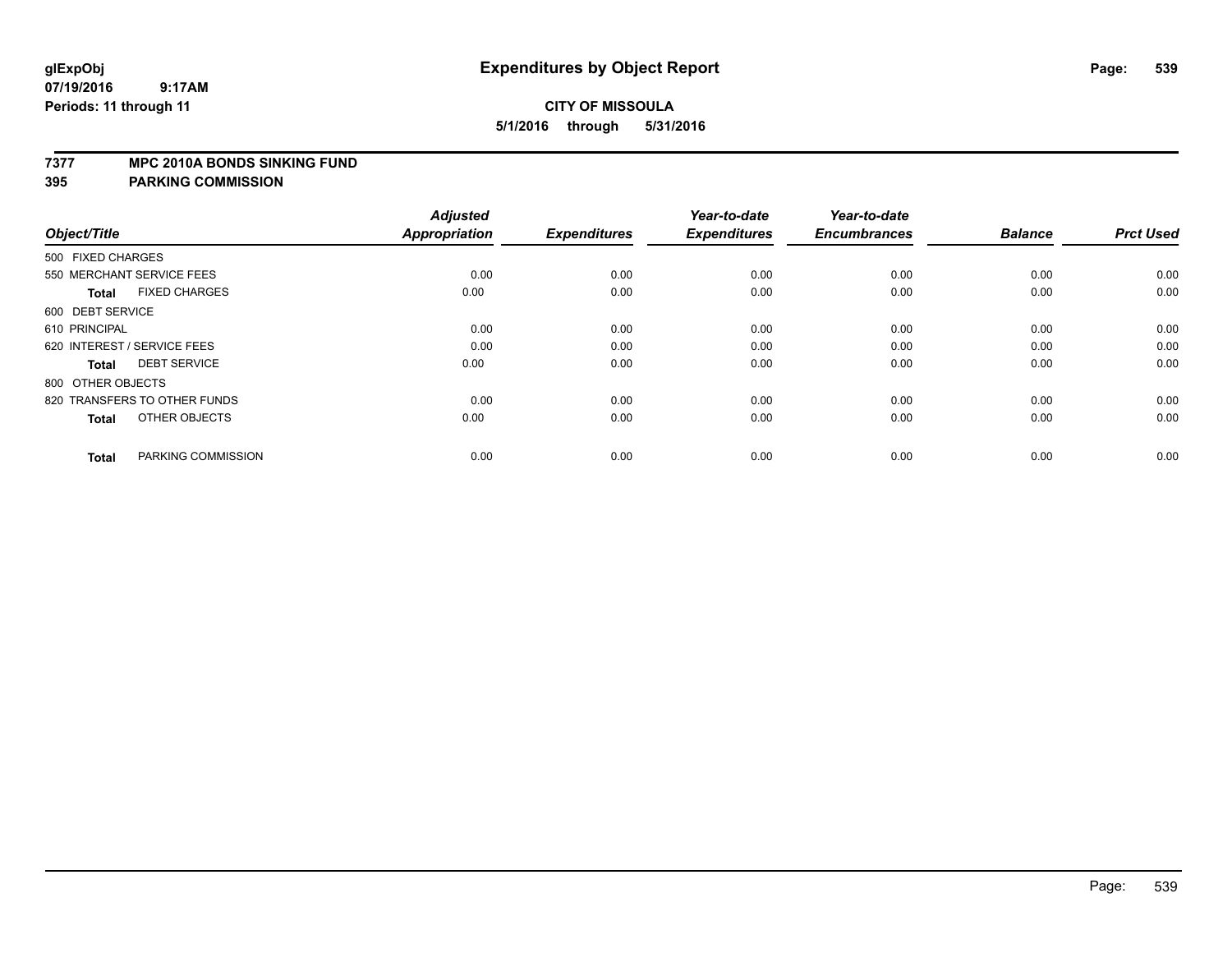# **CITY OF MISSOULA 5/1/2016 through 5/31/2016**

### **7377 MPC 2010A BONDS SINKING FUND**

| Object/Title      |                              | <b>Adjusted</b><br><b>Appropriation</b> | <b>Expenditures</b> | Year-to-date<br><b>Expenditures</b> | Year-to-date<br><b>Encumbrances</b> | <b>Balance</b> | <b>Prct Used</b> |
|-------------------|------------------------------|-----------------------------------------|---------------------|-------------------------------------|-------------------------------------|----------------|------------------|
| 500 FIXED CHARGES |                              |                                         |                     |                                     |                                     |                |                  |
|                   | 550 MERCHANT SERVICE FEES    | 0.00                                    | 0.00                | 0.00                                | 0.00                                | 0.00           | 0.00             |
| <b>Total</b>      | <b>FIXED CHARGES</b>         | 0.00                                    | 0.00                | 0.00                                | 0.00                                | 0.00           | 0.00             |
| 600 DEBT SERVICE  |                              |                                         |                     |                                     |                                     |                |                  |
| 610 PRINCIPAL     |                              | 0.00                                    | 0.00                | 0.00                                | 0.00                                | 0.00           | 0.00             |
|                   | 620 INTEREST / SERVICE FEES  | 0.00                                    | 0.00                | 0.00                                | 0.00                                | 0.00           | 0.00             |
| Total             | <b>DEBT SERVICE</b>          | 0.00                                    | 0.00                | 0.00                                | 0.00                                | 0.00           | 0.00             |
| 800 OTHER OBJECTS |                              |                                         |                     |                                     |                                     |                |                  |
|                   | 820 TRANSFERS TO OTHER FUNDS | 0.00                                    | 0.00                | 0.00                                | 0.00                                | 0.00           | 0.00             |
| <b>Total</b>      | OTHER OBJECTS                | 0.00                                    | 0.00                | 0.00                                | 0.00                                | 0.00           | 0.00             |
| <b>Total</b>      | MPC 2010A BONDS SINKING FUND | 0.00                                    | 0.00                | 0.00                                | 0.00                                | 0.00           | 0.00             |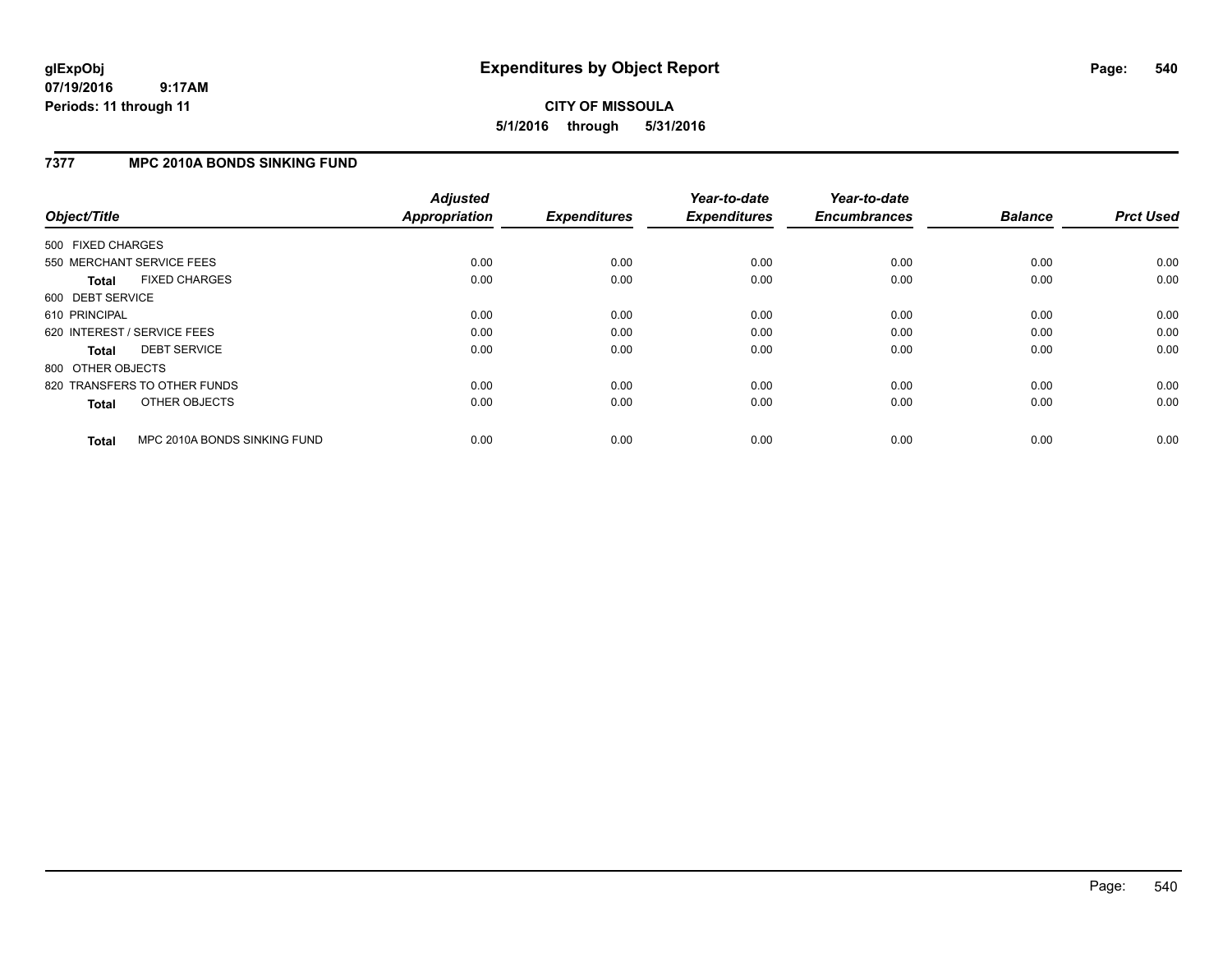**7378 MPC 2010A BOND RESERVE**

**395 PARKING COMMISSION**

|                              |                       | <b>Adjusted</b> |                     | Year-to-date        | Year-to-date        |                |                  |
|------------------------------|-----------------------|-----------------|---------------------|---------------------|---------------------|----------------|------------------|
| Object/Title                 |                       | Appropriation   | <b>Expenditures</b> | <b>Expenditures</b> | <b>Encumbrances</b> | <b>Balance</b> | <b>Prct Used</b> |
| 500 FIXED CHARGES            |                       |                 |                     |                     |                     |                |                  |
| 550 MERCHANT SERVICE FEES    |                       | 0.00            | 0.00                | 0.00                | 0.00                | 0.00           | 0.00             |
| <b>Total</b>                 | <b>FIXED CHARGES</b>  | 0.00            | 0.00                | 0.00                | 0.00                | 0.00           | 0.00             |
| 800 OTHER OBJECTS            |                       |                 |                     |                     |                     |                |                  |
| 820 TRANSFERS TO OTHER FUNDS |                       | 0.00            | 0.00                | 0.00                | 0.00                | 0.00           | 0.00             |
| <b>Total</b>                 | OTHER OBJECTS         | 0.00            | 0.00                | 0.00                | 0.00                | 0.00           | 0.00             |
| 900 CAPITAL OUTLAY           |                       |                 |                     |                     |                     |                |                  |
| 930 IMPROVEMENTS             |                       | 0.00            | 0.00                | 0.00                | 0.00                | 0.00           | 0.00             |
| <b>Total</b>                 | <b>CAPITAL OUTLAY</b> | 0.00            | 0.00                | 0.00                | 0.00                | 0.00           | 0.00             |
| <b>Total</b>                 | PARKING COMMISSION    | 0.00            | 0.00                | 0.00                | 0.00                | 0.00           | 0.00             |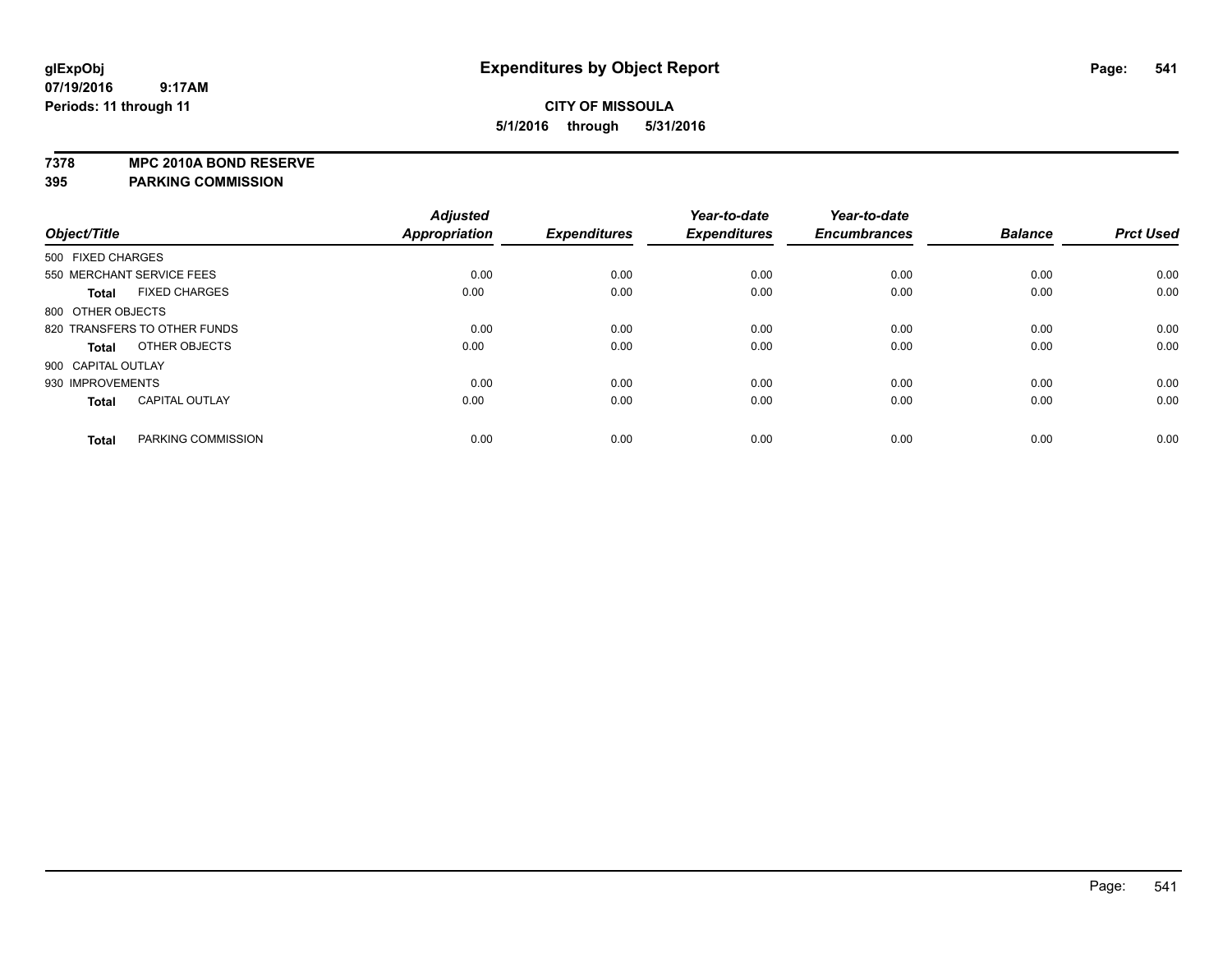## **7378 MPC 2010A BOND RESERVE**

| Object/Title       |                              | <b>Adjusted</b><br><b>Appropriation</b> | <b>Expenditures</b> | Year-to-date<br><b>Expenditures</b> | Year-to-date<br><b>Encumbrances</b> | <b>Balance</b> | <b>Prct Used</b> |
|--------------------|------------------------------|-----------------------------------------|---------------------|-------------------------------------|-------------------------------------|----------------|------------------|
| 500 FIXED CHARGES  |                              |                                         |                     |                                     |                                     |                |                  |
|                    | 550 MERCHANT SERVICE FEES    | 0.00                                    | 0.00                | 0.00                                | 0.00                                | 0.00           | 0.00             |
| <b>Total</b>       | <b>FIXED CHARGES</b>         | 0.00                                    | 0.00                | 0.00                                | 0.00                                | 0.00           | 0.00             |
| 800 OTHER OBJECTS  |                              |                                         |                     |                                     |                                     |                |                  |
|                    | 820 TRANSFERS TO OTHER FUNDS | 0.00                                    | 0.00                | 0.00                                | 0.00                                | 0.00           | 0.00             |
| <b>Total</b>       | OTHER OBJECTS                | 0.00                                    | 0.00                | 0.00                                | 0.00                                | 0.00           | 0.00             |
| 900 CAPITAL OUTLAY |                              |                                         |                     |                                     |                                     |                |                  |
| 930 IMPROVEMENTS   |                              | 0.00                                    | 0.00                | 0.00                                | 0.00                                | 0.00           | 0.00             |
| Total              | <b>CAPITAL OUTLAY</b>        | 0.00                                    | 0.00                | 0.00                                | 0.00                                | 0.00           | 0.00             |
| <b>Total</b>       | MPC 2010A BOND RESERVE       | 0.00                                    | 0.00                | 0.00                                | 0.00                                | 0.00           | 0.00             |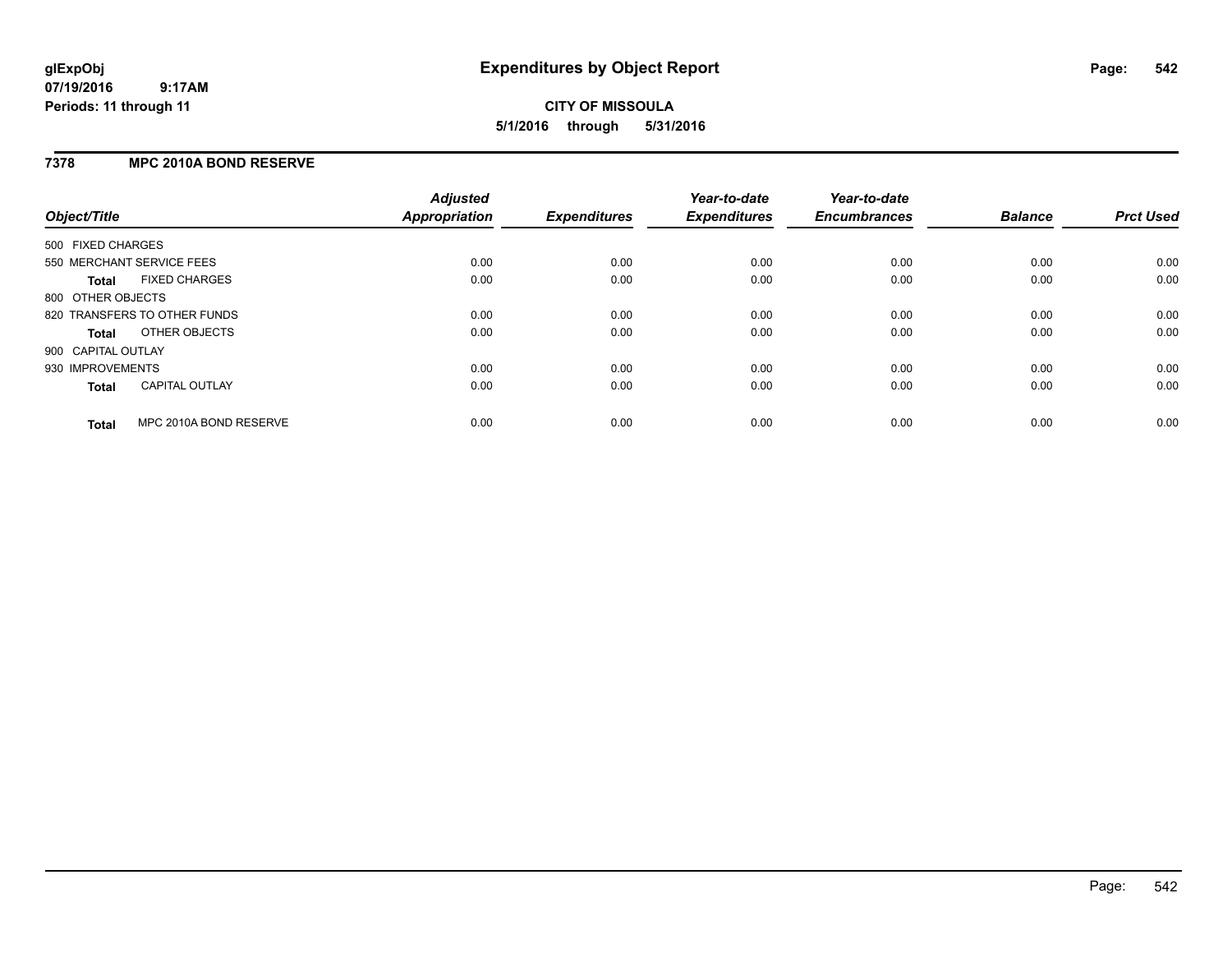#### **7380 BUSINESS IMPROVEMENT DISTRICT**

**375 BUSINESS IMPROVEMENT DISTRICT**

| Object/Title      |                                      | <b>Adjusted</b><br>Appropriation | <b>Expenditures</b> | Year-to-date<br><b>Expenditures</b> | Year-to-date<br><b>Encumbrances</b> | <b>Balance</b> | <b>Prct Used</b> |
|-------------------|--------------------------------------|----------------------------------|---------------------|-------------------------------------|-------------------------------------|----------------|------------------|
|                   | 300 PURCHASED SERVICES               |                                  |                     |                                     |                                     |                |                  |
|                   | 350 PROFESSIONAL SERVICES            | 439.800.00                       | 40.000.00           | 375.000.00                          | 0.00                                | 64.800.00      | 85.27            |
| <b>Total</b>      | <b>PURCHASED SERVICES</b>            | 439,800.00                       | 40,000.00           | 375,000.00                          | 0.00                                | 64,800.00      | 85.27            |
| 500 FIXED CHARGES |                                      |                                  |                     |                                     |                                     |                |                  |
|                   | 550 MERCHANT SERVICE FEES            | 0.00                             | 0.00                | 0.00                                | 0.00                                | 0.00           | 0.00             |
| Total             | <b>FIXED CHARGES</b>                 | 0.00                             | 0.00                | 0.00                                | 0.00                                | 0.00           | 0.00             |
| 800 OTHER OBJECTS |                                      |                                  |                     |                                     |                                     |                |                  |
| 845 CONTINGENCY   |                                      | 0.00                             | 0.00                | 0.00                                | 0.00                                | 0.00           | 0.00             |
| <b>Total</b>      | OTHER OBJECTS                        | 0.00                             | 0.00                | 0.00                                | 0.00                                | 0.00           | 0.00             |
| <b>Total</b>      | <b>BUSINESS IMPROVEMENT DISTRICT</b> | 439,800.00                       | 40.000.00           | 375.000.00                          | 0.00                                | 64.800.00      | 85.27            |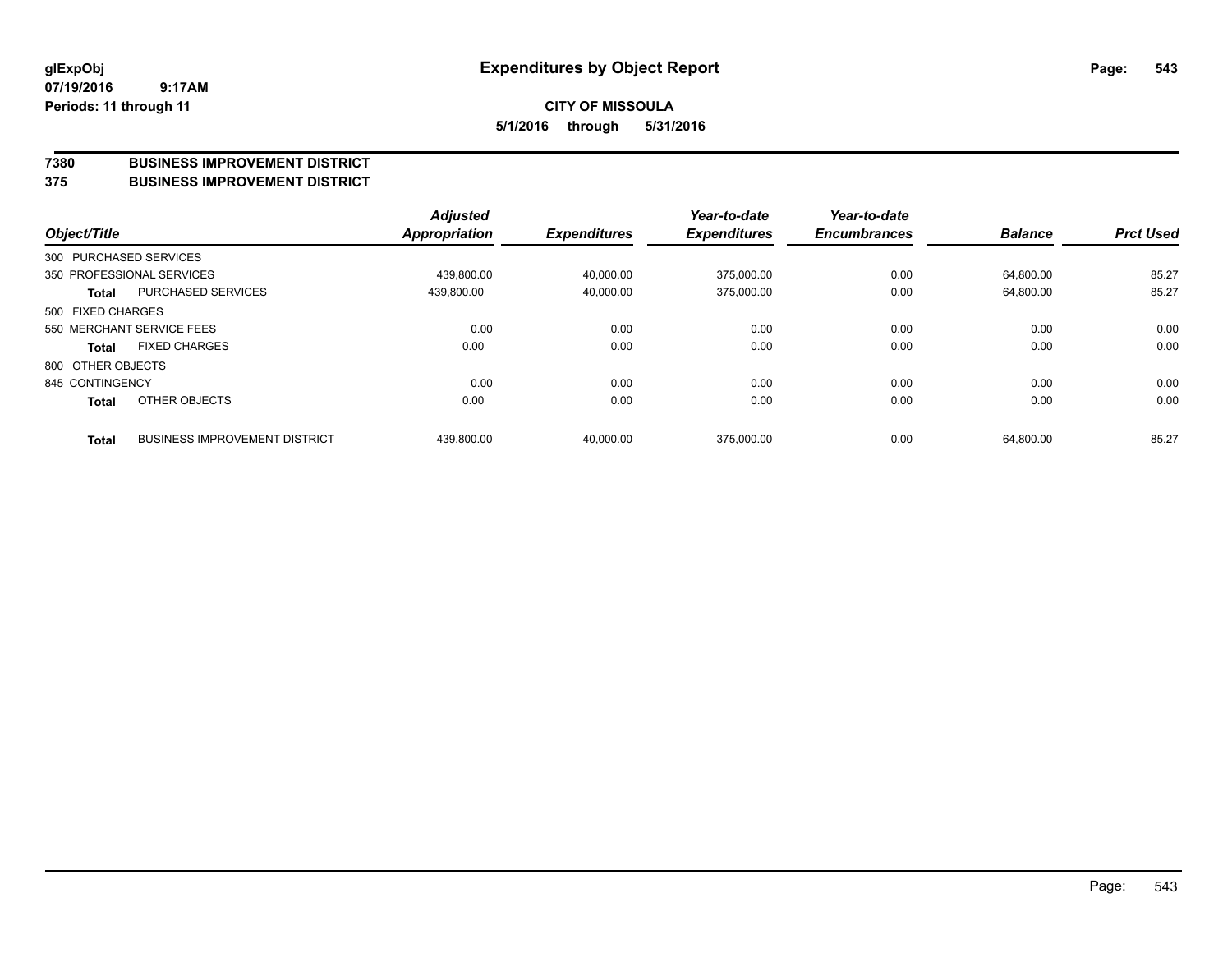**CITY OF MISSOULA 5/1/2016 through 5/31/2016**

## **7380 BUSINESS IMPROVEMENT DISTRICT**

| Object/Title           |                                      | <b>Adjusted</b><br><b>Appropriation</b> | <b>Expenditures</b> | Year-to-date<br><b>Expenditures</b> | Year-to-date<br><b>Encumbrances</b> | <b>Balance</b> | <b>Prct Used</b> |
|------------------------|--------------------------------------|-----------------------------------------|---------------------|-------------------------------------|-------------------------------------|----------------|------------------|
|                        |                                      |                                         |                     |                                     |                                     |                |                  |
| 300 PURCHASED SERVICES |                                      |                                         |                     |                                     |                                     |                |                  |
|                        | 350 PROFESSIONAL SERVICES            | 439.800.00                              | 40,000.00           | 375,000.00                          | 0.00                                | 64.800.00      | 85.27            |
| Total                  | PURCHASED SERVICES                   | 439,800.00                              | 40,000.00           | 375,000.00                          | 0.00                                | 64.800.00      | 85.27            |
| 500 FIXED CHARGES      |                                      |                                         |                     |                                     |                                     |                |                  |
|                        | 550 MERCHANT SERVICE FEES            | 0.00                                    | 0.00                | 0.00                                | 0.00                                | 0.00           | 0.00             |
| <b>Total</b>           | <b>FIXED CHARGES</b>                 | 0.00                                    | 0.00                | 0.00                                | 0.00                                | 0.00           | 0.00             |
| 800 OTHER OBJECTS      |                                      |                                         |                     |                                     |                                     |                |                  |
| 845 CONTINGENCY        |                                      | 0.00                                    | 0.00                | 0.00                                | 0.00                                | 0.00           | 0.00             |
| <b>Total</b>           | OTHER OBJECTS                        | 0.00                                    | 0.00                | 0.00                                | 0.00                                | 0.00           | 0.00             |
| <b>Total</b>           | <b>BUSINESS IMPROVEMENT DISTRICT</b> | 439.800.00                              | 40.000.00           | 375.000.00                          | 0.00                                | 64.800.00      | 85.27            |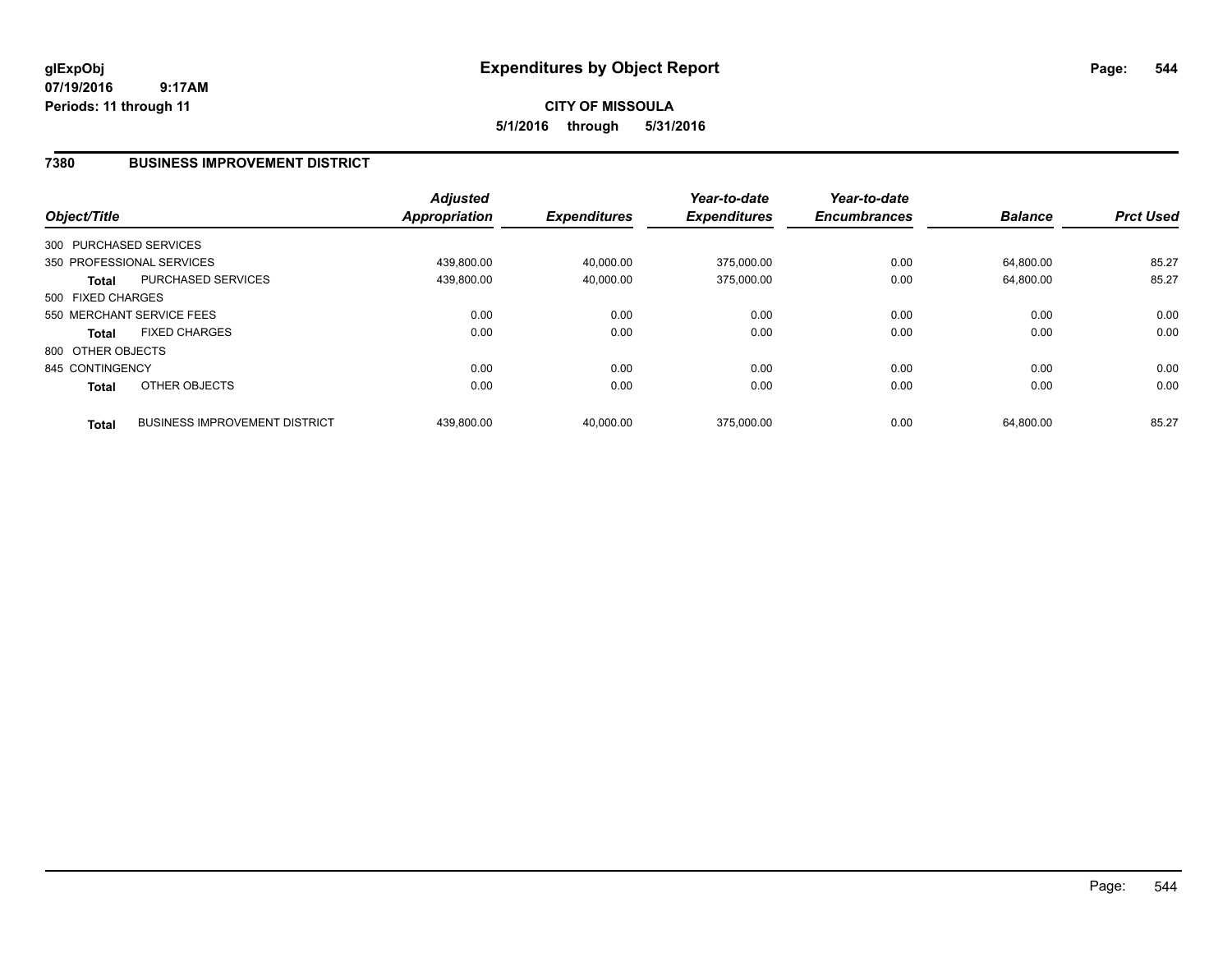#### **7381 TOURISM BUSINESS IMPROVEMENT DISTRICT**

#### **375 BUSINESS IMPROVEMENT DISTRICT**

| Object/Title           |                                      | <b>Adjusted</b><br><b>Appropriation</b> | <b>Expenditures</b> | Year-to-date<br><b>Expenditures</b> | Year-to-date<br><b>Encumbrances</b> | <b>Balance</b> | <b>Prct Used</b> |
|------------------------|--------------------------------------|-----------------------------------------|---------------------|-------------------------------------|-------------------------------------|----------------|------------------|
| 300 PURCHASED SERVICES |                                      |                                         |                     |                                     |                                     |                |                  |
|                        | 390 OTHER PURCHASED SERVICES         | 680,350.00                              | 0.00                | 0.00                                | 0.00                                | 680.350.00     | 0.00             |
| <b>Total</b>           | <b>PURCHASED SERVICES</b>            | 680,350.00                              | 0.00                | 0.00                                | 0.00                                | 680,350.00     | 0.00             |
| 500 FIXED CHARGES      |                                      |                                         |                     |                                     |                                     |                |                  |
|                        | 550 MERCHANT SERVICE FEES            | 0.00                                    | 0.00                | 0.00                                | 0.00                                | 0.00           | 0.00             |
| <b>Total</b>           | <b>FIXED CHARGES</b>                 | 0.00                                    | 0.00                | 0.00                                | 0.00                                | 0.00           | 0.00             |
| <b>Total</b>           | <b>BUSINESS IMPROVEMENT DISTRICT</b> | 680,350.00                              | 0.00                | 0.00                                | 0.00                                | 680.350.00     | 0.00             |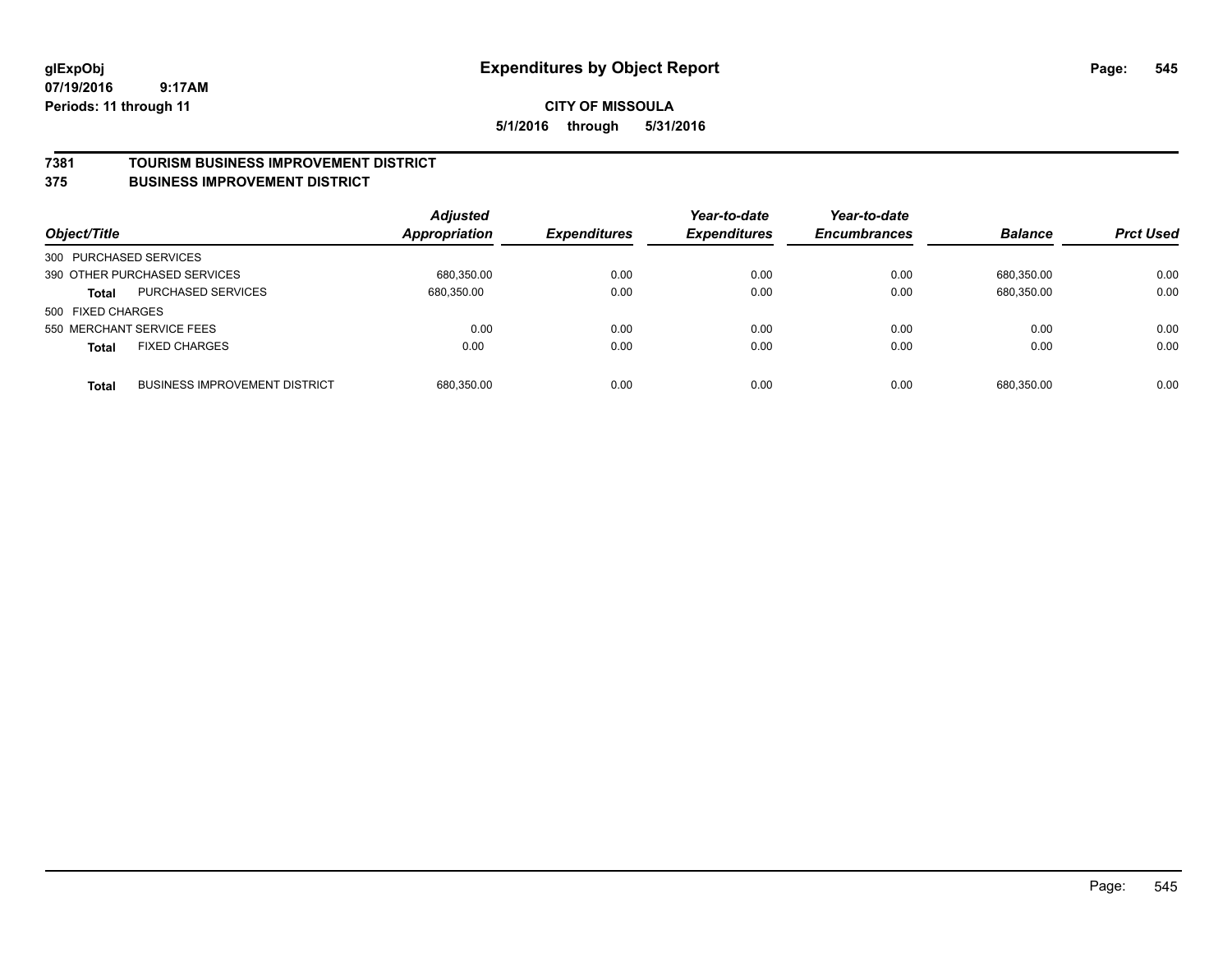**CITY OF MISSOULA 5/1/2016 through 5/31/2016**

## **7381 TOURISM BUSINESS IMPROVEMENT DISTRICT**

| Object/Title              |                                  | <b>Adjusted</b><br>Appropriation | <b>Expenditures</b> | Year-to-date<br><b>Expenditures</b> | Year-to-date<br><b>Encumbrances</b> | <b>Balance</b> | <b>Prct Used</b> |
|---------------------------|----------------------------------|----------------------------------|---------------------|-------------------------------------|-------------------------------------|----------------|------------------|
| 300 PURCHASED SERVICES    |                                  |                                  |                     |                                     |                                     |                |                  |
|                           | 390 OTHER PURCHASED SERVICES     | 680,350.00                       | 0.00                | 0.00                                | 0.00                                | 680.350.00     | 0.00             |
| <b>Total</b>              | <b>PURCHASED SERVICES</b>        | 680,350.00                       | 0.00                | 0.00                                | 0.00                                | 680,350.00     | 0.00             |
| 500 FIXED CHARGES         |                                  |                                  |                     |                                     |                                     |                |                  |
| 550 MERCHANT SERVICE FEES |                                  | 0.00                             | 0.00                | 0.00                                | 0.00                                | 0.00           | 0.00             |
| <b>Total</b>              | <b>FIXED CHARGES</b>             | 0.00                             | 0.00                | 0.00                                | 0.00                                | 0.00           | 0.00             |
| <b>Total</b>              | TOURISM BUSINESS IMPROVEMENT DIS | 680,350.00                       | 0.00                | 0.00                                | 0.00                                | 680,350.00     | 0.00             |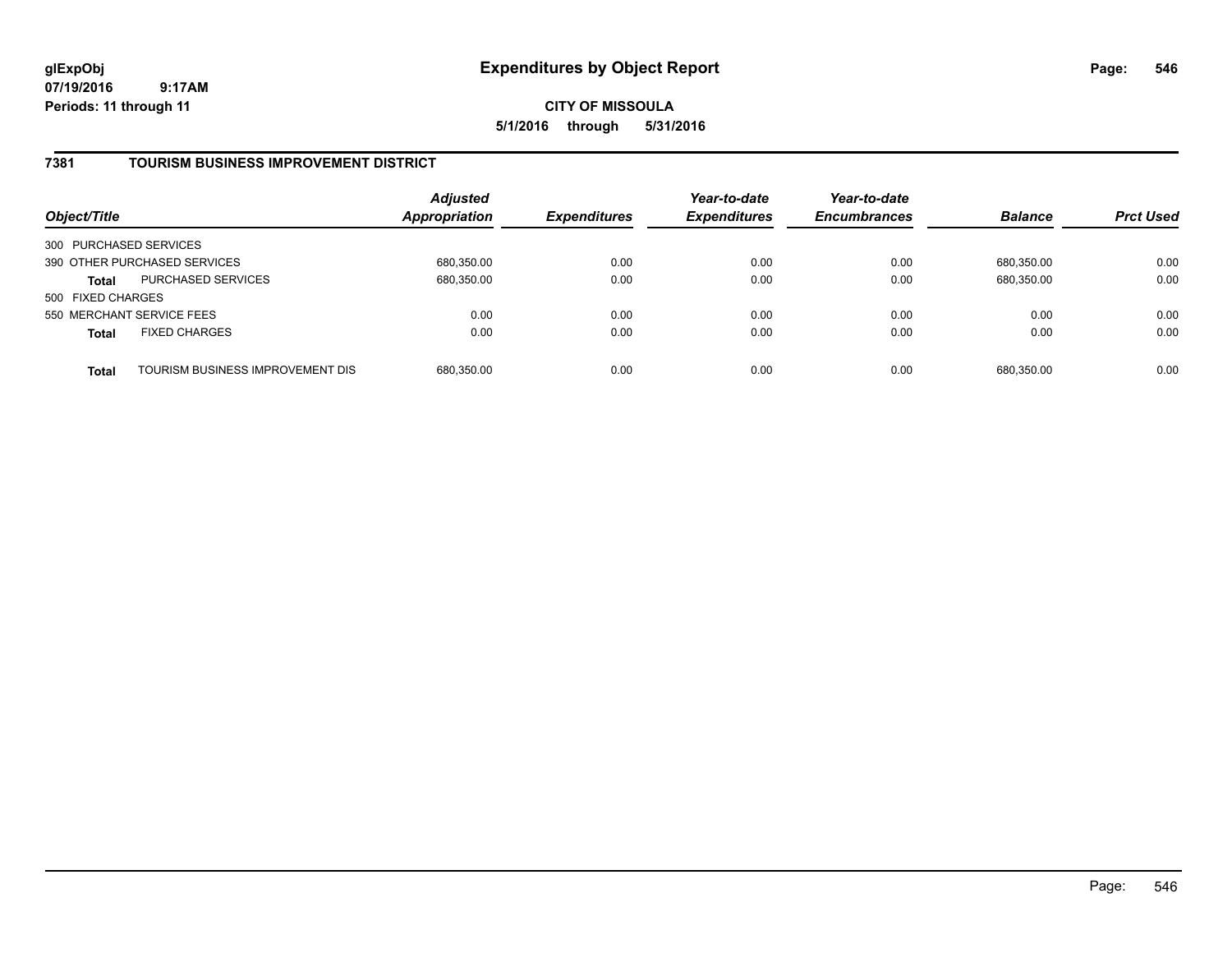## **7382 5.75M TIF RESERVE**

**390 NON-DEPARTMENTAL**

| Object/Title                     | <b>Adjusted</b><br>Appropriation | <b>Expenditures</b> | Year-to-date<br><b>Expenditures</b> | Year-to-date<br><b>Encumbrances</b> | <b>Balance</b> | <b>Prct Used</b> |
|----------------------------------|----------------------------------|---------------------|-------------------------------------|-------------------------------------|----------------|------------------|
| 800 OTHER OBJECTS                |                                  |                     |                                     |                                     |                |                  |
| 820 TRANSFERS TO OTHER FUNDS     | 0.00                             | 0.00                | 0.00                                | 0.00                                | 0.00           | 0.00             |
| OTHER OBJECTS<br><b>Total</b>    | 0.00                             | 0.00                | 0.00                                | 0.00                                | 0.00           | 0.00             |
| NON-DEPARTMENTAL<br><b>Total</b> | 0.00                             | 0.00                | 0.00                                | 0.00                                | 0.00           | 0.00             |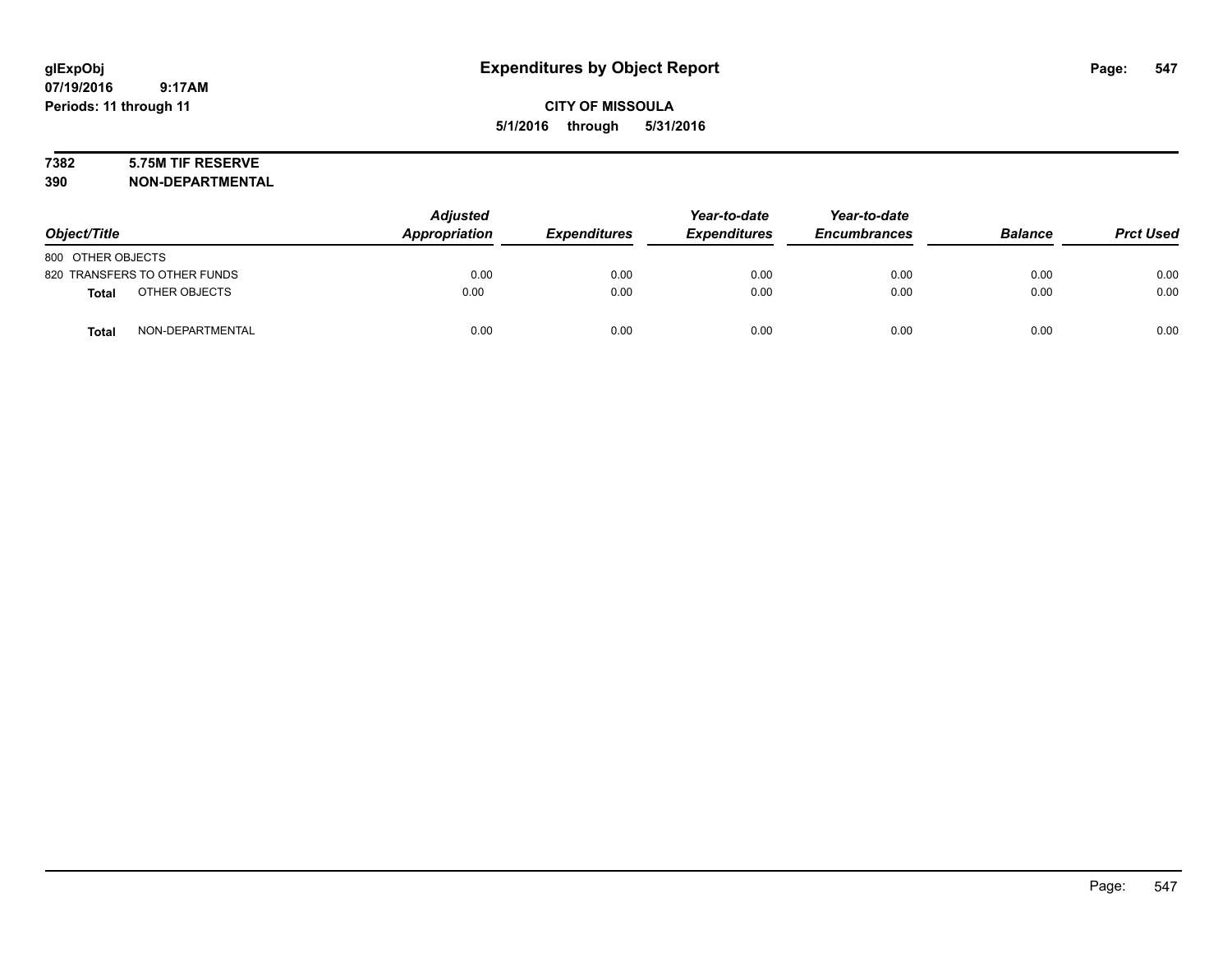**CITY OF MISSOULA 5/1/2016 through 5/31/2016**

## **7382 5.75M TIF RESERVE**

| Object/Title                      | <b>Adjusted</b><br>Appropriation | <b>Expenditures</b> | Year-to-date<br><b>Expenditures</b> | Year-to-date<br><b>Encumbrances</b> | <b>Balance</b> | <b>Prct Used</b> |
|-----------------------------------|----------------------------------|---------------------|-------------------------------------|-------------------------------------|----------------|------------------|
| 800 OTHER OBJECTS                 |                                  |                     |                                     |                                     |                |                  |
| 820 TRANSFERS TO OTHER FUNDS      | 0.00                             | 0.00                | 0.00                                | 0.00                                | 0.00           | 0.00             |
| OTHER OBJECTS<br><b>Total</b>     | 0.00                             | 0.00                | 0.00                                | 0.00                                | 0.00           | 0.00             |
| 5.75M TIF RESERVE<br><b>Total</b> | 0.00                             | 0.00                | 0.00                                | 0.00                                | 0.00           | 0.00             |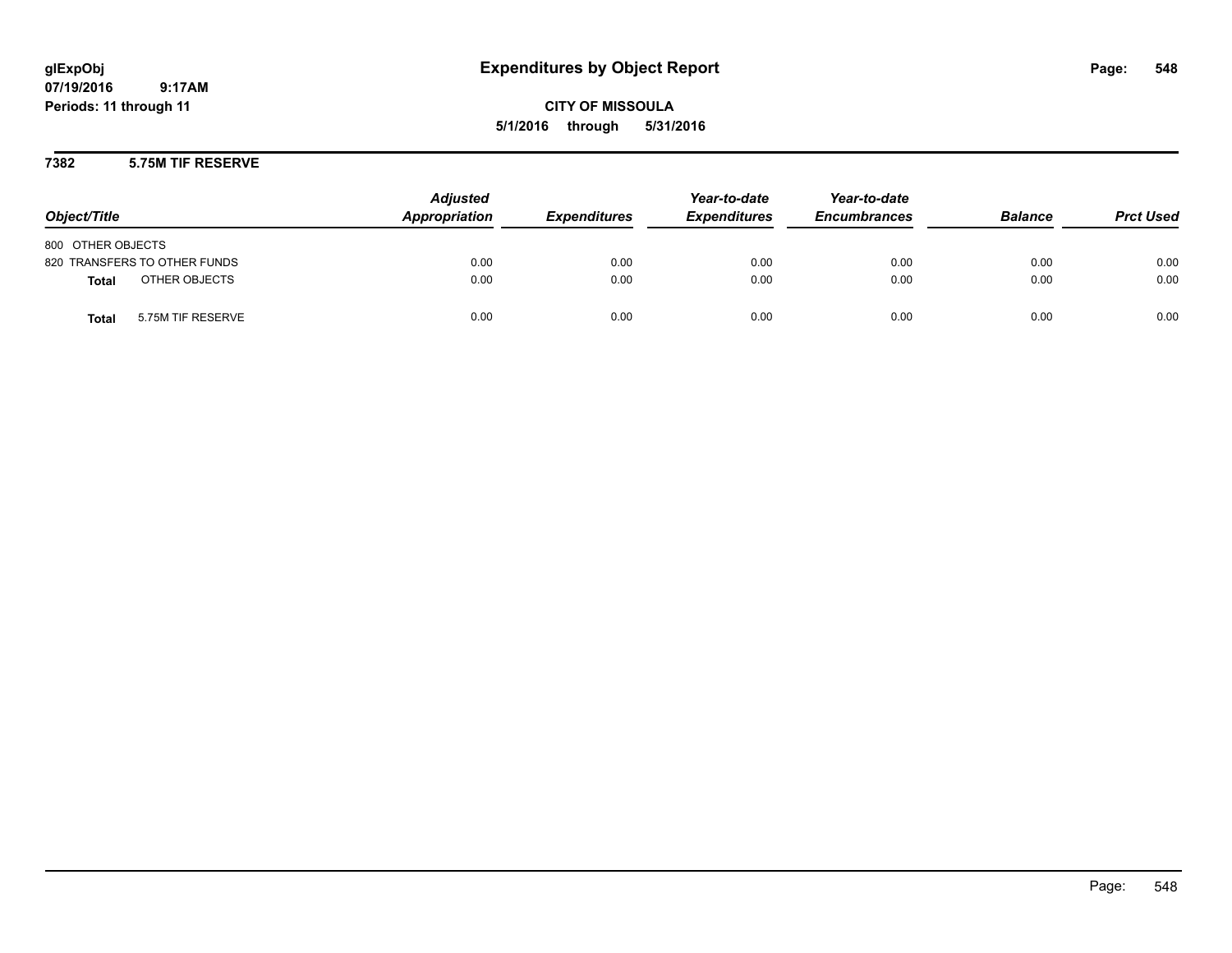## **7383 RIVERFRONT TRIANGLE URD**

| Object/Title               |                                   | <b>Adjusted</b><br>Appropriation | <b>Expenditures</b> | Year-to-date<br><b>Expenditures</b> | Year-to-date<br><b>Encumbrances</b> | <b>Balance</b> | <b>Prct Used</b> |
|----------------------------|-----------------------------------|----------------------------------|---------------------|-------------------------------------|-------------------------------------|----------------|------------------|
| 300 PURCHASED SERVICES     |                                   |                                  |                     |                                     |                                     |                |                  |
| 350 PROFESSIONAL SERVICES  |                                   | 0.00                             | 0.00                | 3,500.00                            | 0.00                                | $-3,500.00$    | 0.00             |
| <b>Total</b>               | PURCHASED SERVICES                | 0.00                             | 0.00                | 3,500.00                            | 0.00                                | $-3,500.00$    | 0.00             |
| 500 FIXED CHARGES          |                                   |                                  |                     |                                     |                                     |                |                  |
| 550 MERCHANT SERVICE FEES  |                                   | 0.00                             | 0.00                | 0.00                                | 0.00                                | 0.00           | 0.00             |
| <b>Total</b>               | <b>FIXED CHARGES</b>              | 0.00                             | 0.00                | 0.00                                | 0.00                                | 0.00           | 0.00             |
| 700 GRANTS & CONTRIBUTIONS |                                   |                                  |                     |                                     |                                     |                |                  |
| 700 GRANTS & CONTRIBUTIONS |                                   | 15,000.00                        | 0.00                | 0.00                                | 0.00                                | 15,000.00      | 0.00             |
| <b>Total</b>               | <b>GRANTS &amp; CONTRIBUTIONS</b> | 15,000.00                        | 0.00                | 0.00                                | 0.00                                | 15,000.00      | 0.00             |
| 800 OTHER OBJECTS          |                                   |                                  |                     |                                     |                                     |                |                  |
|                            | 820 TRANSFERS TO OTHER FUNDS      | 0.00                             | 0.00                | 0.00                                | 0.00                                | 0.00           | 0.00             |
| 845 CONTINGENCY            |                                   | 11,862.00                        | 0.00                | 0.00                                | 0.00                                | 11,862.00      | 0.00             |
| <b>Total</b>               | OTHER OBJECTS                     | 11,862.00                        | 0.00                | 0.00                                | 0.00                                | 11,862.00      | 0.00             |
| <b>Total</b>               | <b>MRA</b>                        | 26,862.00                        | 0.00                | 3,500.00                            | 0.00                                | 23,362.00      | 13.03            |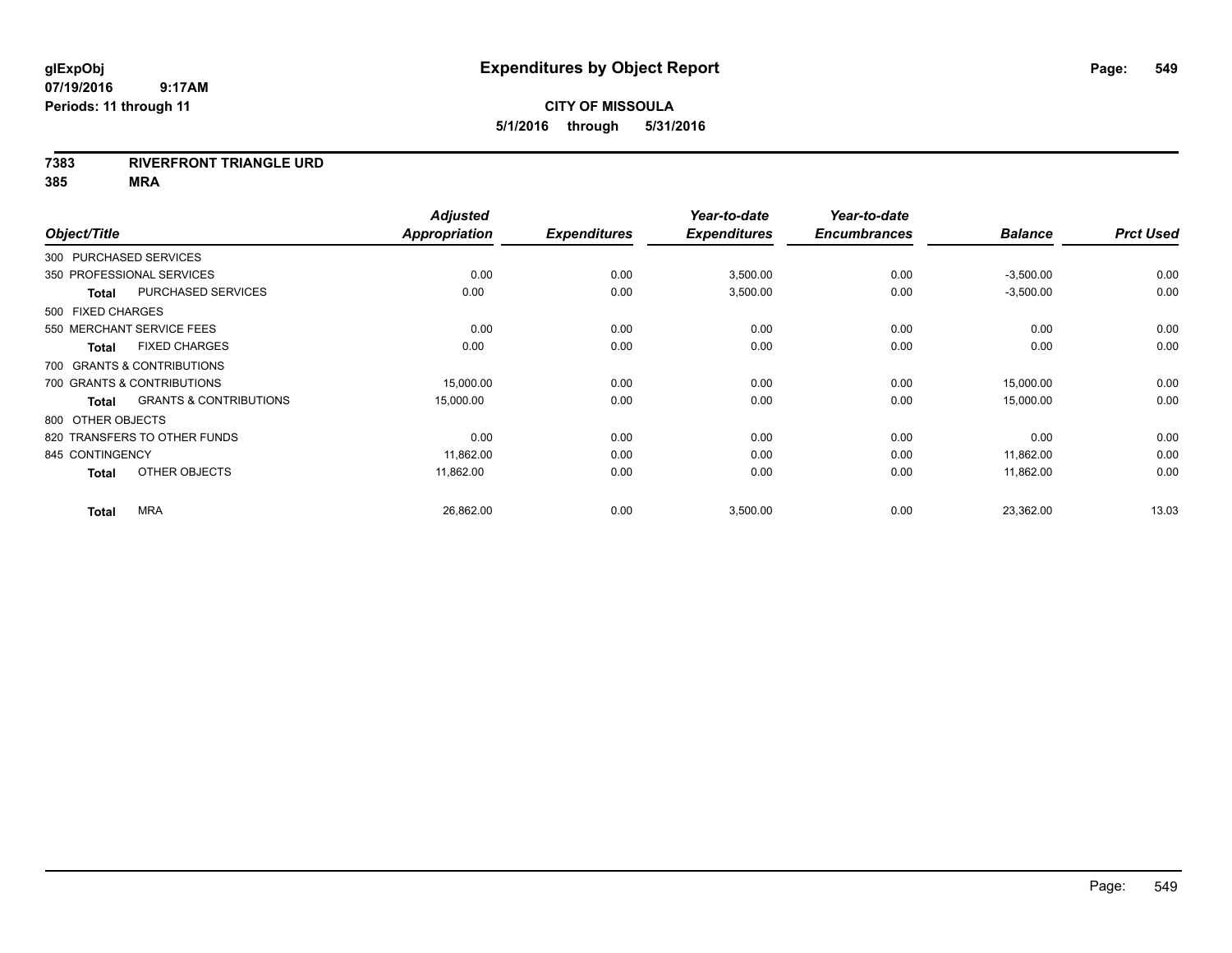## **CITY OF MISSOULA 5/1/2016 through 5/31/2016**

## **7383 RIVERFRONT TRIANGLE URD**

|                 |                                                | <b>Adjusted</b>      |                     | Year-to-date        | Year-to-date        |                |                  |
|-----------------|------------------------------------------------|----------------------|---------------------|---------------------|---------------------|----------------|------------------|
| Object/Title    |                                                | <b>Appropriation</b> | <b>Expenditures</b> | <b>Expenditures</b> | <b>Encumbrances</b> | <b>Balance</b> | <b>Prct Used</b> |
|                 | 300 PURCHASED SERVICES                         |                      |                     |                     |                     |                |                  |
|                 | 350 PROFESSIONAL SERVICES                      | 0.00                 | 0.00                | 3,500.00            | 0.00                | $-3,500.00$    | 0.00             |
|                 | <b>PURCHASED SERVICES</b><br><b>Total</b>      | 0.00                 | 0.00                | 3,500.00            | 0.00                | $-3,500.00$    | 0.00             |
|                 | 500 FIXED CHARGES                              |                      |                     |                     |                     |                |                  |
|                 | 550 MERCHANT SERVICE FEES                      | 0.00                 | 0.00                | 0.00                | 0.00                | 0.00           | 0.00             |
|                 | <b>FIXED CHARGES</b><br><b>Total</b>           | 0.00                 | 0.00                | 0.00                | 0.00                | 0.00           | 0.00             |
|                 | 700 GRANTS & CONTRIBUTIONS                     |                      |                     |                     |                     |                |                  |
|                 | 700 GRANTS & CONTRIBUTIONS                     | 15,000.00            | 0.00                | 0.00                | 0.00                | 15,000.00      | 0.00             |
|                 | <b>GRANTS &amp; CONTRIBUTIONS</b><br>Total     | 15,000.00            | 0.00                | 0.00                | 0.00                | 15,000.00      | 0.00             |
|                 | 800 OTHER OBJECTS                              |                      |                     |                     |                     |                |                  |
|                 | 820 TRANSFERS TO OTHER FUNDS                   | 0.00                 | 0.00                | 0.00                | 0.00                | 0.00           | 0.00             |
| 845 CONTINGENCY |                                                | 11,862.00            | 0.00                | 0.00                | 0.00                | 11,862.00      | 0.00             |
|                 | OTHER OBJECTS<br>Total                         | 11,862.00            | 0.00                | 0.00                | 0.00                | 11,862.00      | 0.00             |
|                 | <b>RIVERFRONT TRIANGLE URD</b><br><b>Total</b> | 26,862.00            | 0.00                | 3,500.00            | 0.00                | 23,362.00      | 13.03            |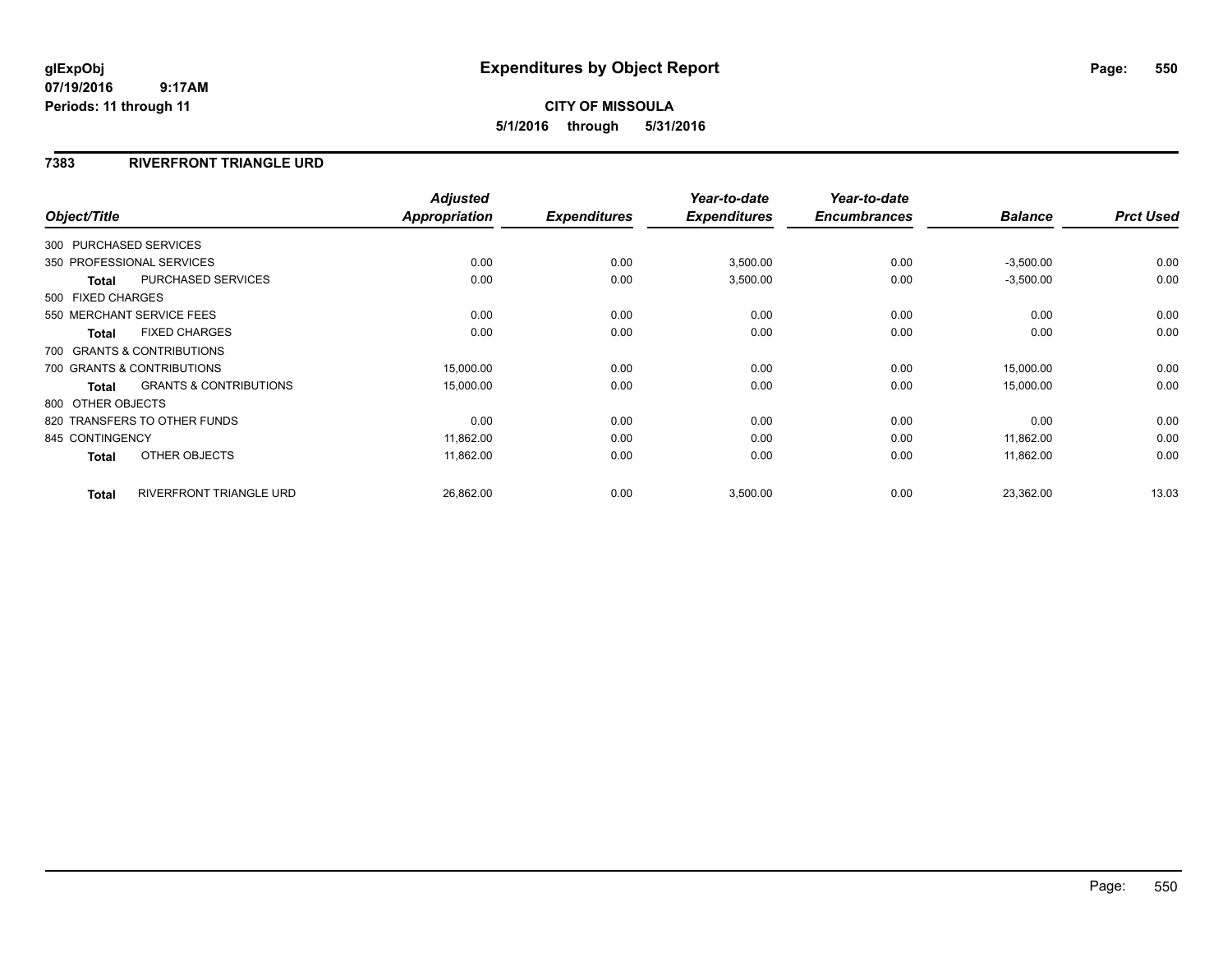## **CITY OF MISSOULA 5/1/2016 through 5/31/2016**

## **7384 NRSS DEBT SERVICE CLEARING**

| Object/Title                  | <b>Adjusted</b><br>Appropriation | <b>Expenditures</b> | Year-to-date<br><b>Expenditures</b> | Year-to-date<br><b>Encumbrances</b> | <b>Balance</b> | <b>Prct Used</b> |
|-------------------------------|----------------------------------|---------------------|-------------------------------------|-------------------------------------|----------------|------------------|
| 800 OTHER OBJECTS             |                                  |                     |                                     |                                     |                |                  |
| 820 TRANSFERS TO OTHER FUNDS  | 0.00                             | 0.00                | 0.00                                | 0.00                                | 0.00           | 0.00             |
| OTHER OBJECTS<br><b>Total</b> | 0.00                             | 0.00                | 0.00                                | 0.00                                | 0.00           | 0.00             |
| <b>MRA</b><br>Total           | 0.00                             | 0.00                | 0.00                                | 0.00                                | 0.00           | 0.00             |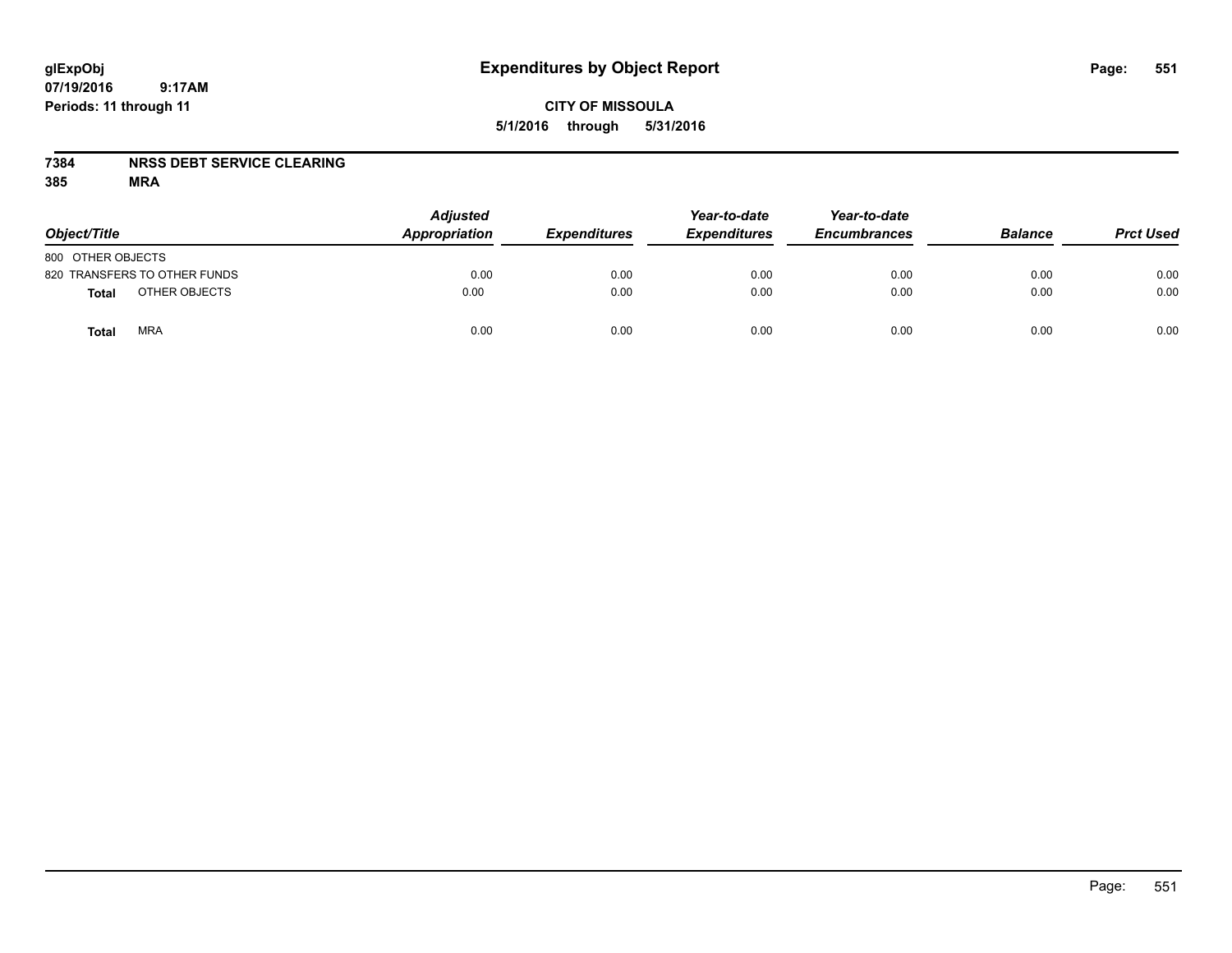**CITY OF MISSOULA 5/1/2016 through 5/31/2016**

## **7384 NRSS DEBT SERVICE CLEARING**

| Object/Title                        | <b>Adjusted</b><br>Appropriation | <b>Expenditures</b> | Year-to-date<br><b>Expenditures</b> | Year-to-date<br><b>Encumbrances</b> | <b>Balance</b> | <b>Prct Used</b> |
|-------------------------------------|----------------------------------|---------------------|-------------------------------------|-------------------------------------|----------------|------------------|
| 800 OTHER OBJECTS                   |                                  |                     |                                     |                                     |                |                  |
| 820 TRANSFERS TO OTHER FUNDS        | 0.00                             | 0.00                | 0.00                                | 0.00                                | 0.00           | 0.00             |
| OTHER OBJECTS<br><b>Total</b>       | 0.00                             | 0.00                | 0.00                                | 0.00                                | 0.00           | 0.00             |
| NRSS DEBT SERVICE CLEARING<br>Total | 0.00                             | 0.00                | 0.00                                | 0.00                                | 0.00           | 0.00             |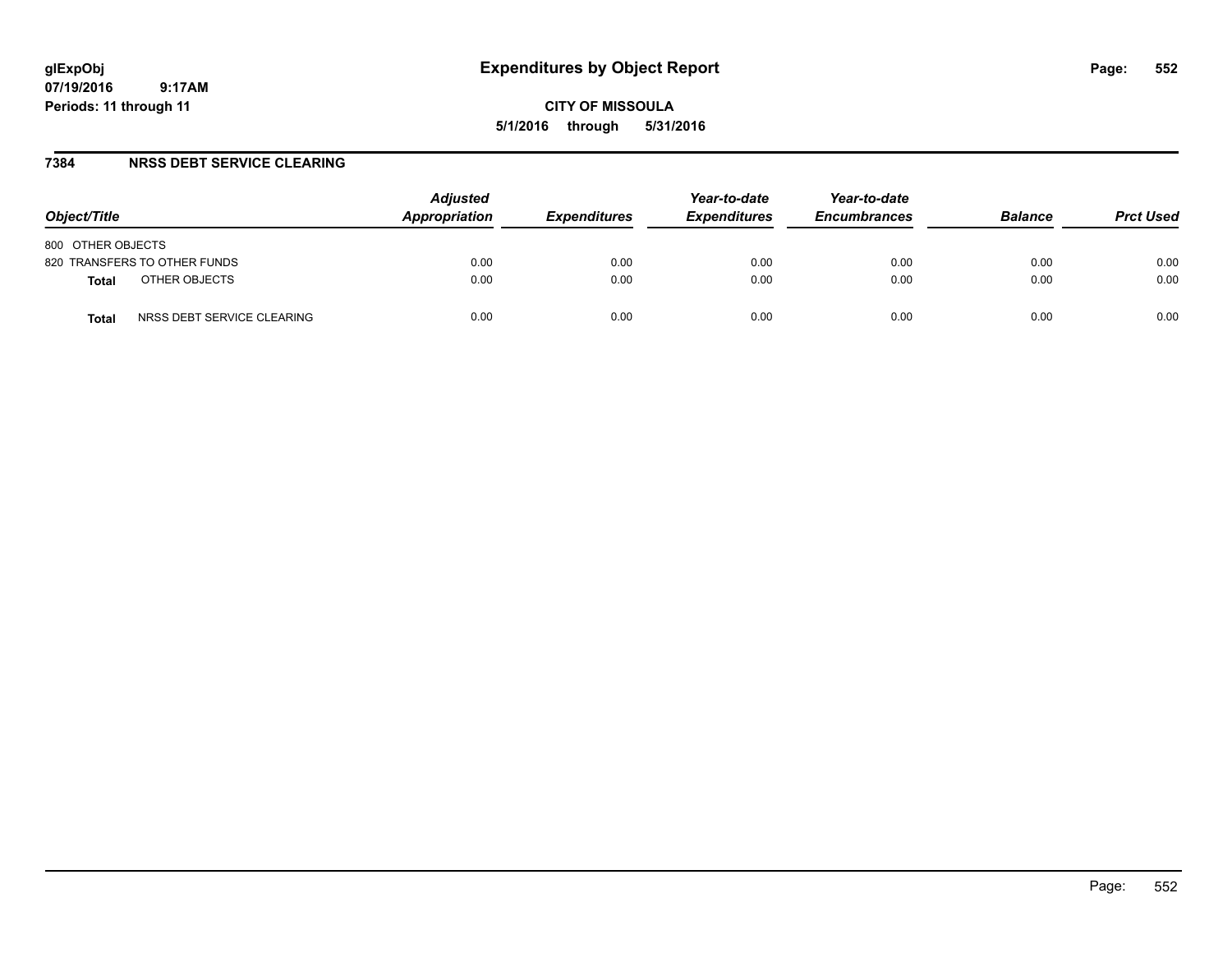# **7385 FRONT STREET URD**

|                    |                                   | <b>Adjusted</b>      |                     | Year-to-date        | Year-to-date        |                |                  |
|--------------------|-----------------------------------|----------------------|---------------------|---------------------|---------------------|----------------|------------------|
| Object/Title       |                                   | <b>Appropriation</b> | <b>Expenditures</b> | <b>Expenditures</b> | <b>Encumbrances</b> | <b>Balance</b> | <b>Prct Used</b> |
|                    | 300 PURCHASED SERVICES            |                      |                     |                     |                     |                |                  |
|                    | 350 PROFESSIONAL SERVICES         | 2,168.00             | 0.00                | 0.00                | 0.00                | 2,168.00       | 0.00             |
| Total              | PURCHASED SERVICES                | 2,168.00             | 0.00                | 0.00                | 0.00                | 2,168.00       | 0.00             |
| 500 FIXED CHARGES  |                                   |                      |                     |                     |                     |                |                  |
|                    | 550 MERCHANT SERVICE FEES         | 0.00                 | 0.00                | 0.00                | 0.00                | 0.00           | 0.00             |
| <b>Total</b>       | <b>FIXED CHARGES</b>              | 0.00                 | 0.00                | 0.00                | 0.00                | 0.00           | 0.00             |
|                    | 700 GRANTS & CONTRIBUTIONS        |                      |                     |                     |                     |                |                  |
|                    | 700 GRANTS & CONTRIBUTIONS        | 174,560.00           | 0.00                | 25,000.00           | 0.00                | 149,560.00     | 14.32            |
| Total              | <b>GRANTS &amp; CONTRIBUTIONS</b> | 174,560.00           | 0.00                | 25,000.00           | 0.00                | 149,560.00     | 14.32            |
| 800 OTHER OBJECTS  |                                   |                      |                     |                     |                     |                |                  |
| 845 CONTINGENCY    |                                   | 353,524.00           | 0.00                | 0.00                | 0.00                | 353,524.00     | 0.00             |
| Total              | OTHER OBJECTS                     | 353,524.00           | 0.00                | 0.00                | 0.00                | 353,524.00     | 0.00             |
| 900 CAPITAL OUTLAY |                                   |                      |                     |                     |                     |                |                  |
| 930 IMPROVEMENTS   |                                   | 0.00                 | 0.00                | 0.00                | 0.00                | 0.00           | 0.00             |
| <b>Total</b>       | <b>CAPITAL OUTLAY</b>             | 0.00                 | 0.00                | 0.00                | 0.00                | 0.00           | 0.00             |
| <b>Total</b>       | <b>MRA</b>                        | 530,252.00           | 0.00                | 25,000.00           | 0.00                | 505,252.00     | 4.71             |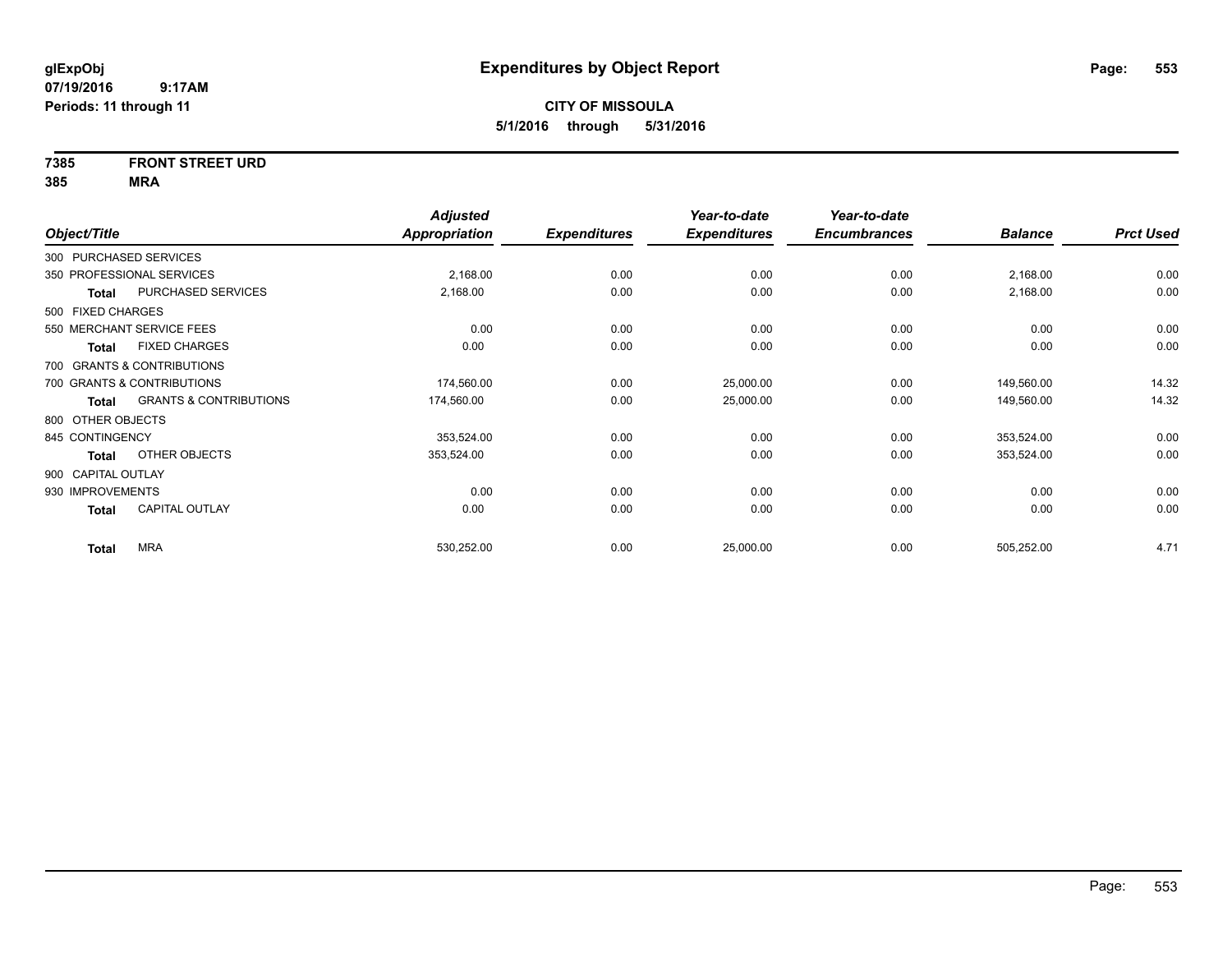## **7385 FRONT STREET URD**

|                        |                                   | <b>Adjusted</b> |                     | Year-to-date        | Year-to-date        |                |                  |
|------------------------|-----------------------------------|-----------------|---------------------|---------------------|---------------------|----------------|------------------|
| Object/Title           |                                   | Appropriation   | <b>Expenditures</b> | <b>Expenditures</b> | <b>Encumbrances</b> | <b>Balance</b> | <b>Prct Used</b> |
| 300 PURCHASED SERVICES |                                   |                 |                     |                     |                     |                |                  |
|                        | 350 PROFESSIONAL SERVICES         | 2,168.00        | 0.00                | 0.00                | 0.00                | 2,168.00       | 0.00             |
| Total                  | PURCHASED SERVICES                | 2,168.00        | 0.00                | 0.00                | 0.00                | 2,168.00       | 0.00             |
| 500 FIXED CHARGES      |                                   |                 |                     |                     |                     |                |                  |
|                        | 550 MERCHANT SERVICE FEES         | 0.00            | 0.00                | 0.00                | 0.00                | 0.00           | 0.00             |
| <b>Total</b>           | <b>FIXED CHARGES</b>              | 0.00            | 0.00                | 0.00                | 0.00                | 0.00           | 0.00             |
|                        | 700 GRANTS & CONTRIBUTIONS        |                 |                     |                     |                     |                |                  |
|                        | 700 GRANTS & CONTRIBUTIONS        | 174,560.00      | 0.00                | 25,000.00           | 0.00                | 149,560.00     | 14.32            |
| Total                  | <b>GRANTS &amp; CONTRIBUTIONS</b> | 174,560.00      | 0.00                | 25,000.00           | 0.00                | 149,560.00     | 14.32            |
| 800 OTHER OBJECTS      |                                   |                 |                     |                     |                     |                |                  |
| 845 CONTINGENCY        |                                   | 353,524.00      | 0.00                | 0.00                | 0.00                | 353,524.00     | 0.00             |
| <b>Total</b>           | OTHER OBJECTS                     | 353,524.00      | 0.00                | 0.00                | 0.00                | 353,524.00     | 0.00             |
| 900 CAPITAL OUTLAY     |                                   |                 |                     |                     |                     |                |                  |
| 930 IMPROVEMENTS       |                                   | 0.00            | 0.00                | 0.00                | 0.00                | 0.00           | 0.00             |
| Total                  | CAPITAL OUTLAY                    | 0.00            | 0.00                | 0.00                | 0.00                | 0.00           | 0.00             |
| <b>Total</b>           | FRONT STREET URD                  | 530,252.00      | 0.00                | 25,000.00           | 0.00                | 505,252.00     | 4.71             |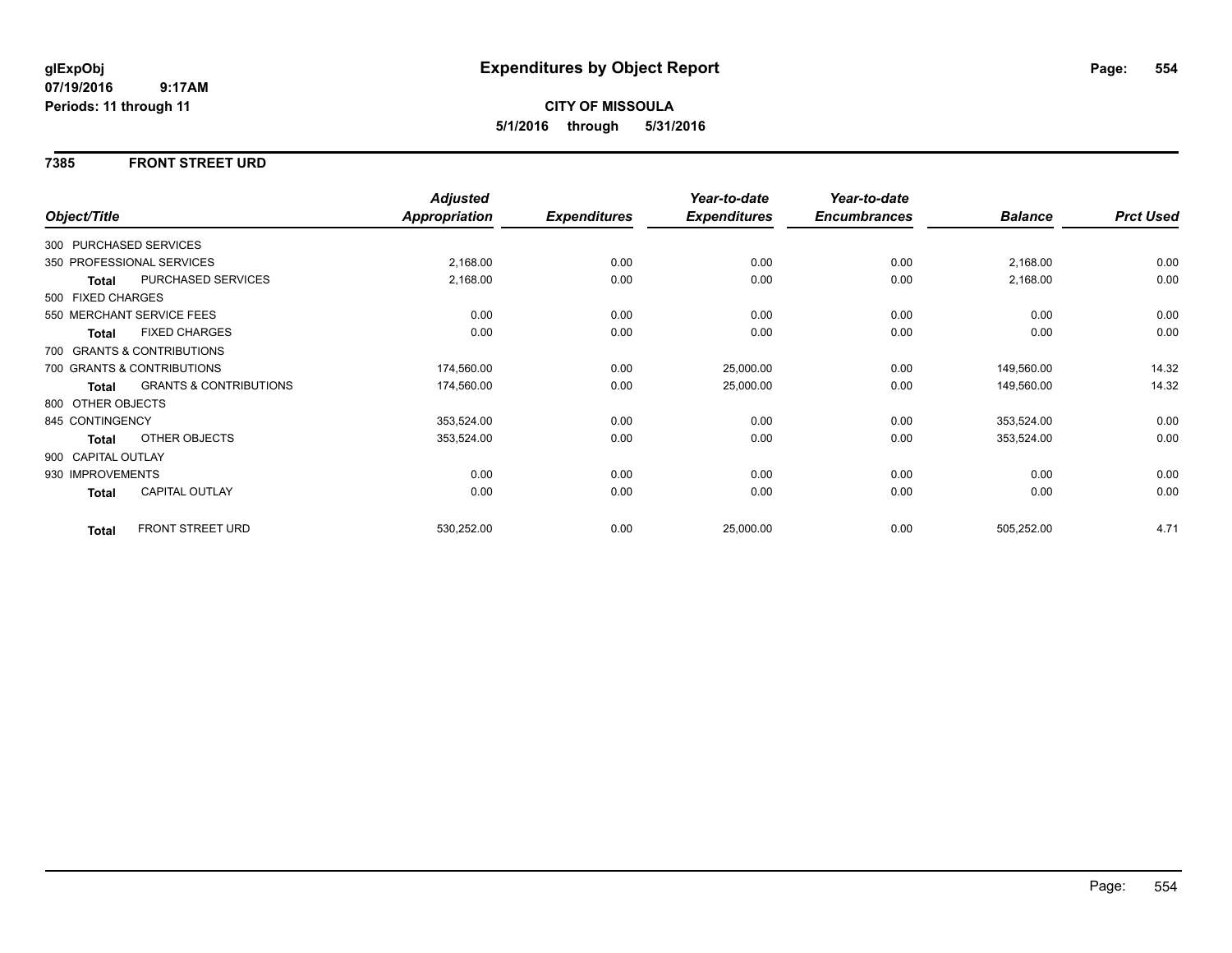## **CITY OF MISSOULA 5/1/2016 through 5/31/2016**

## **7386 DEBT SERVICE-SAFEWAY/ST PAT 1.5M**

| Object/Title               |                       | <b>Adjusted</b><br><b>Appropriation</b> | <b>Expenditures</b> | Year-to-date<br><b>Expenditures</b> | Year-to-date<br><b>Encumbrances</b> | <b>Balance</b> | <b>Prct Used</b> |
|----------------------------|-----------------------|-----------------------------------------|---------------------|-------------------------------------|-------------------------------------|----------------|------------------|
| 500 FIXED CHARGES          |                       |                                         |                     |                                     |                                     |                |                  |
| 550 MERCHANT SERVICE FEES  |                       | 0.00                                    | 0.00                | 0.00                                | 0.00                                | 0.00           | 0.00             |
| <b>Total</b>               | <b>FIXED CHARGES</b>  | 0.00                                    | 0.00                | 0.00                                | 0.00                                | 0.00           | 0.00             |
| 900 CAPITAL OUTLAY         |                       |                                         |                     |                                     |                                     |                |                  |
| 930 IMPROVEMENTS           |                       | 0.00                                    | 0.00                | 0.00                                | 0.00                                | 0.00           | 0.00             |
| <b>Total</b>               | <b>CAPITAL OUTLAY</b> | 0.00                                    | 0.00                | 0.00                                | 0.00                                | 0.00           | 0.00             |
| <b>MRA</b><br><b>Total</b> |                       | 0.00                                    | 0.00                | 0.00                                | 0.00                                | 0.00           | 0.00             |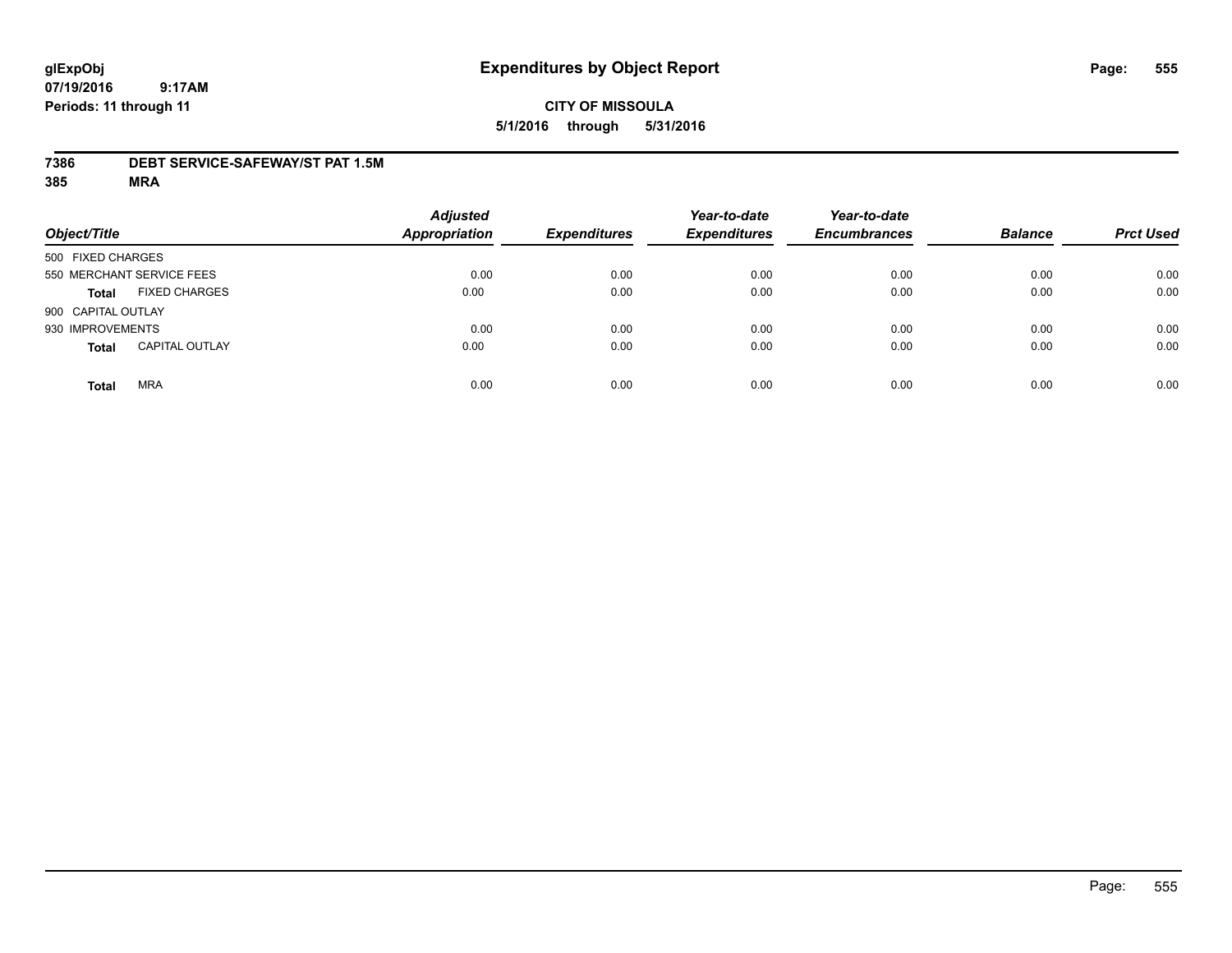### **7386 DEBT SERVICE-SAFEWAY/ST PAT 1.5M**

**390 NON-DEPARTMENTAL**

|                                     | <b>Adjusted</b>      |                     | Year-to-date        | Year-to-date        |                |                  |
|-------------------------------------|----------------------|---------------------|---------------------|---------------------|----------------|------------------|
| Object/Title                        | <b>Appropriation</b> | <b>Expenditures</b> | <b>Expenditures</b> | <b>Encumbrances</b> | <b>Balance</b> | <b>Prct Used</b> |
| 500 FIXED CHARGES                   |                      |                     |                     |                     |                |                  |
| 550 MERCHANT SERVICE FEES           | 0.00                 | 0.00                | 0.00                | 0.00                | 0.00           | 0.00             |
| <b>FIXED CHARGES</b><br>Total       | 0.00                 | 0.00                | 0.00                | 0.00                | 0.00           | 0.00             |
| 600 DEBT SERVICE                    |                      |                     |                     |                     |                |                  |
| 610 PRINCIPAL                       | 134,728.00           | 0.00                | 46.689.76           | 0.00                | 88.038.24      | 34.65            |
| 620 INTEREST / SERVICE FEES         | 21.147.00            | 0.00                | 91.773.75           | 0.00                | $-70.626.75$   | 433.98           |
| <b>DEBT SERVICE</b><br><b>Total</b> | 155.875.00           | 0.00                | 138.463.51          | 0.00                | 17.411.49      | 88.83            |
| NON-DEPARTMENTAL<br><b>Total</b>    | 155.875.00           | 0.00                | 138.463.51          | 0.00                | 17.411.49      | 88.83            |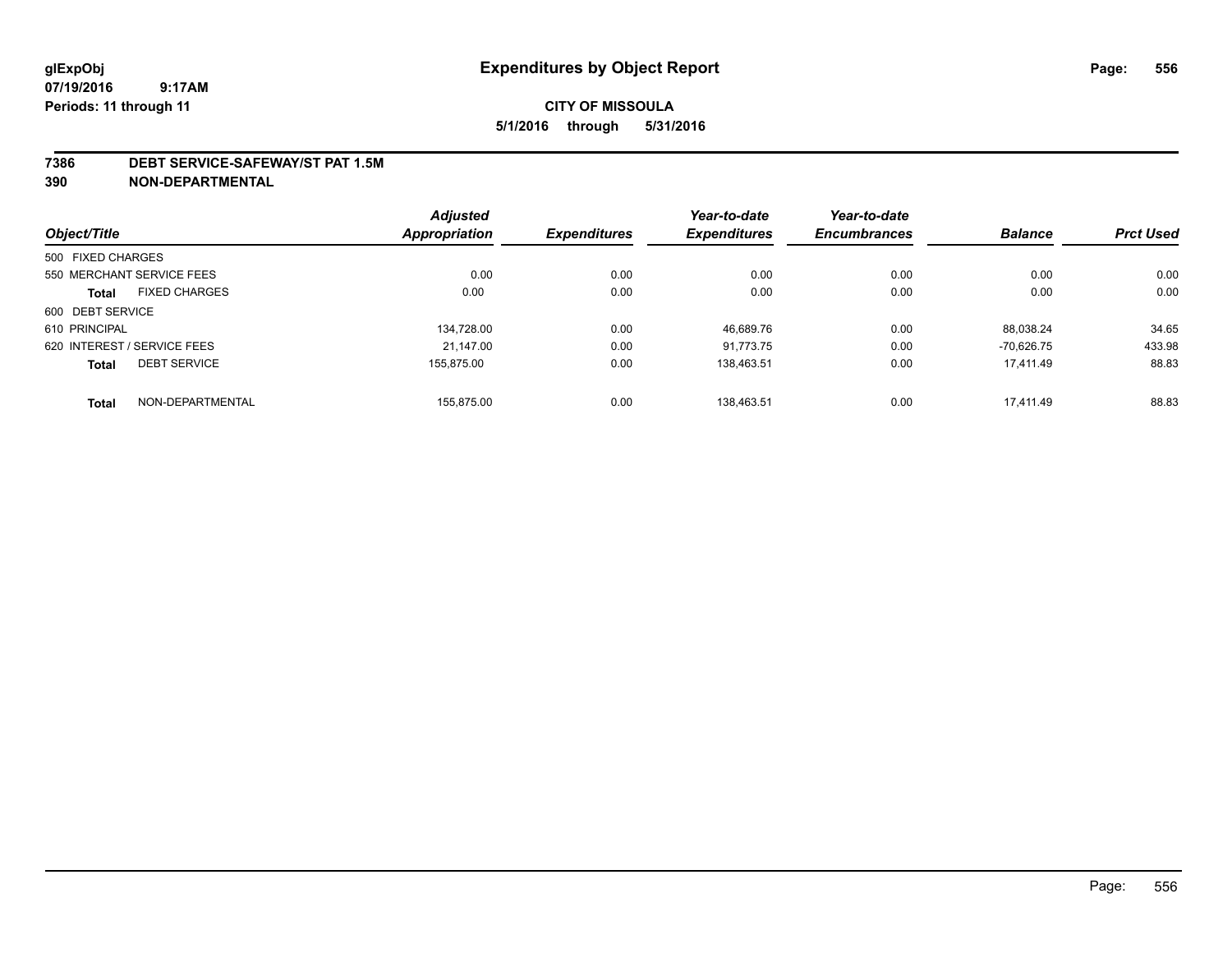## **CITY OF MISSOULA 5/1/2016 through 5/31/2016**

## **7386 DEBT SERVICE-SAFEWAY/ST PAT 1.5M**

|                    |                                  | <b>Adjusted</b> |                     | Year-to-date        | Year-to-date        |                |                  |
|--------------------|----------------------------------|-----------------|---------------------|---------------------|---------------------|----------------|------------------|
| Object/Title       |                                  | Appropriation   | <b>Expenditures</b> | <b>Expenditures</b> | <b>Encumbrances</b> | <b>Balance</b> | <b>Prct Used</b> |
| 500 FIXED CHARGES  |                                  |                 |                     |                     |                     |                |                  |
|                    | 550 MERCHANT SERVICE FEES        | 0.00            | 0.00                | 0.00                | 0.00                | 0.00           | 0.00             |
| Total              | <b>FIXED CHARGES</b>             | 0.00            | 0.00                | 0.00                | 0.00                | 0.00           | 0.00             |
| 600 DEBT SERVICE   |                                  |                 |                     |                     |                     |                |                  |
| 610 PRINCIPAL      |                                  | 134,728.00      | 0.00                | 46,689.76           | 0.00                | 88.038.24      | 34.65            |
|                    | 620 INTEREST / SERVICE FEES      | 21.147.00       | 0.00                | 91.773.75           | 0.00                | $-70.626.75$   | 433.98           |
| Total              | <b>DEBT SERVICE</b>              | 155,875.00      | 0.00                | 138.463.51          | 0.00                | 17,411.49      | 88.83            |
| 900 CAPITAL OUTLAY |                                  |                 |                     |                     |                     |                |                  |
| 930 IMPROVEMENTS   |                                  | 0.00            | 0.00                | 0.00                | 0.00                | 0.00           | 0.00             |
| Total              | <b>CAPITAL OUTLAY</b>            | 0.00            | 0.00                | 0.00                | 0.00                | 0.00           | 0.00             |
| <b>Total</b>       | DEBT SERVICE-SAFEWAY/ST PAT 1.5M | 155,875.00      | 0.00                | 138,463.51          | 0.00                | 17,411.49      | 88.83            |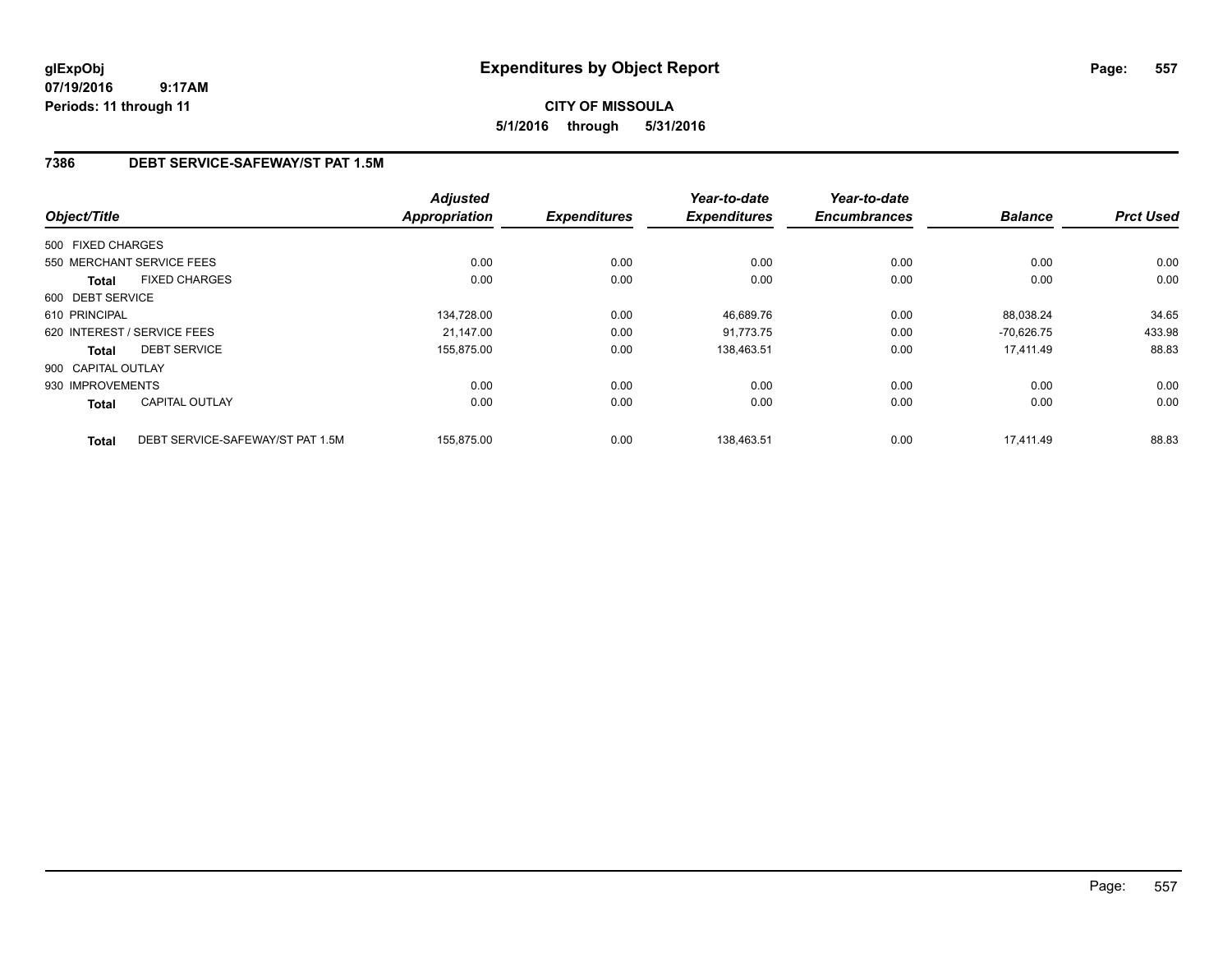#### **7387 DEBT SERVICE-BROWNFIELD RLF 1.125M**

**390 NON-DEPARTMENTAL**

|                                     | <b>Adjusted</b> |                     | Year-to-date        | Year-to-date        |                |                  |
|-------------------------------------|-----------------|---------------------|---------------------|---------------------|----------------|------------------|
| Object/Title                        | Appropriation   | <b>Expenditures</b> | <b>Expenditures</b> | <b>Encumbrances</b> | <b>Balance</b> | <b>Prct Used</b> |
| 500 FIXED CHARGES                   |                 |                     |                     |                     |                |                  |
| 550 MERCHANT SERVICE FEES           | 0.00            | 0.00                | 0.00                | 0.00                | 0.00           | 0.00             |
| <b>FIXED CHARGES</b><br>Total       | 0.00            | 0.00                | 0.00                | 0.00                | 0.00           | 0.00             |
| 600 DEBT SERVICE                    |                 |                     |                     |                     |                |                  |
| 610 PRINCIPAL                       | 26.625.00       | 0.00                | 0.00                | 0.00                | 26.625.00      | 0.00             |
| 620 INTEREST / SERVICE FEES         | 5.316.00        | 0.00                | 12.494.11           | 0.00                | $-7.178.11$    | 235.03           |
| <b>DEBT SERVICE</b><br><b>Total</b> | 31.941.00       | 0.00                | 12.494.11           | 0.00                | 19.446.89      | 39.12            |
| NON-DEPARTMENTAL<br><b>Total</b>    | 31.941.00       | 0.00                | 12.494.11           | 0.00                | 19.446.89      | 39.12            |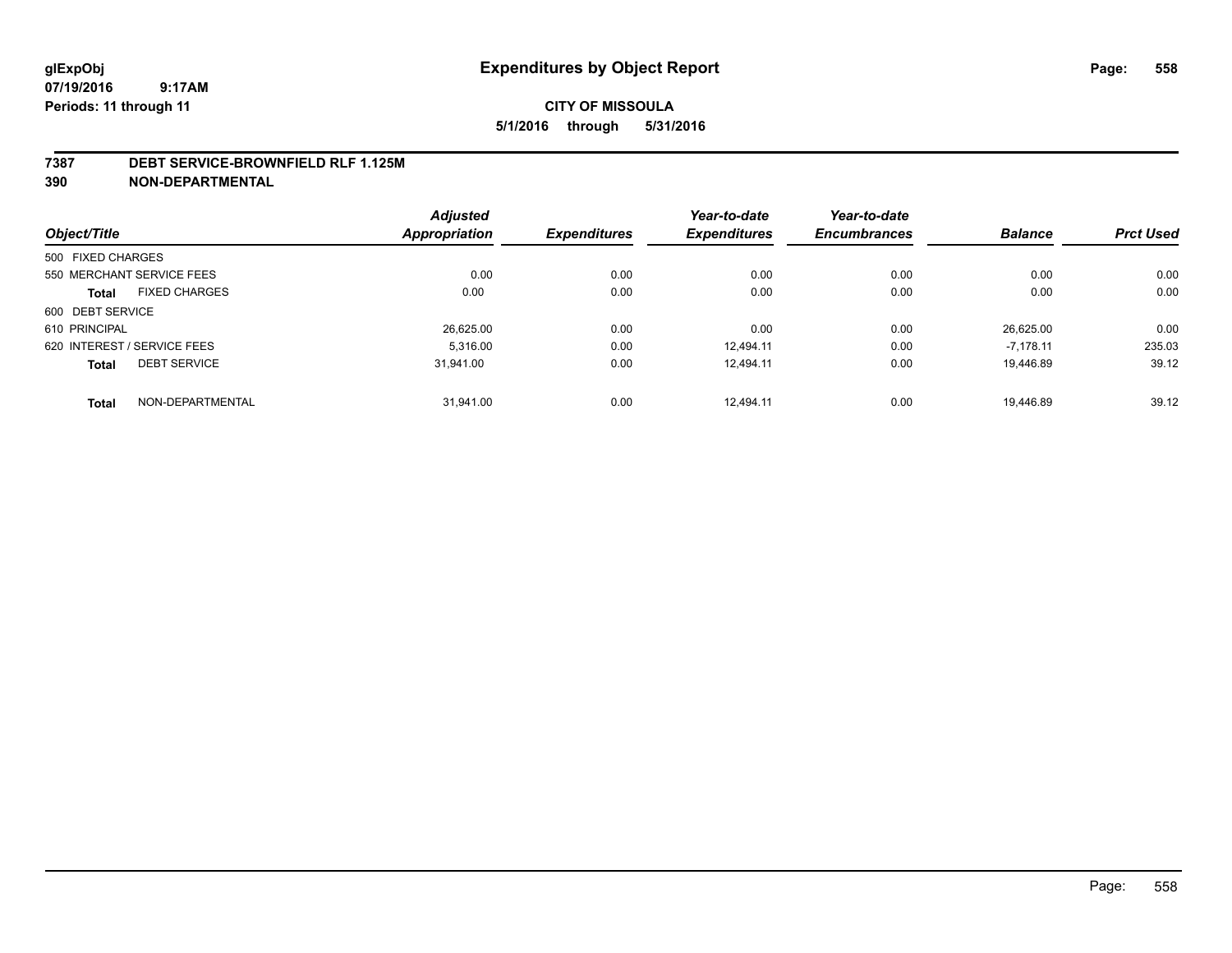**CITY OF MISSOULA 5/1/2016 through 5/31/2016**

## **7387 DEBT SERVICE-BROWNFIELD RLF 1.125M**

| Object/Title                |                                    | <b>Adjusted</b><br><b>Appropriation</b> | <b>Expenditures</b> | Year-to-date<br><b>Expenditures</b> | Year-to-date<br><b>Encumbrances</b> | <b>Balance</b> | <b>Prct Used</b> |
|-----------------------------|------------------------------------|-----------------------------------------|---------------------|-------------------------------------|-------------------------------------|----------------|------------------|
| 500 FIXED CHARGES           |                                    |                                         |                     |                                     |                                     |                |                  |
| 550 MERCHANT SERVICE FEES   |                                    | 0.00                                    | 0.00                | 0.00                                | 0.00                                | 0.00           | 0.00             |
| <b>Total</b>                | <b>FIXED CHARGES</b>               | 0.00                                    | 0.00                | 0.00                                | 0.00                                | 0.00           | 0.00             |
| 600 DEBT SERVICE            |                                    |                                         |                     |                                     |                                     |                |                  |
| 610 PRINCIPAL               |                                    | 26.625.00                               | 0.00                | 0.00                                | 0.00                                | 26.625.00      | 0.00             |
| 620 INTEREST / SERVICE FEES |                                    | 5.316.00                                | 0.00                | 12.494.11                           | 0.00                                | $-7.178.11$    | 235.03           |
| <b>Total</b>                | <b>DEBT SERVICE</b>                | 31,941.00                               | 0.00                | 12.494.11                           | 0.00                                | 19.446.89      | 39.12            |
| <b>Total</b>                | DEBT SERVICE-BROWNFIELD RLF 1.125M | 31.941.00                               | 0.00                | 12.494.11                           | 0.00                                | 19.446.89      | 39.12            |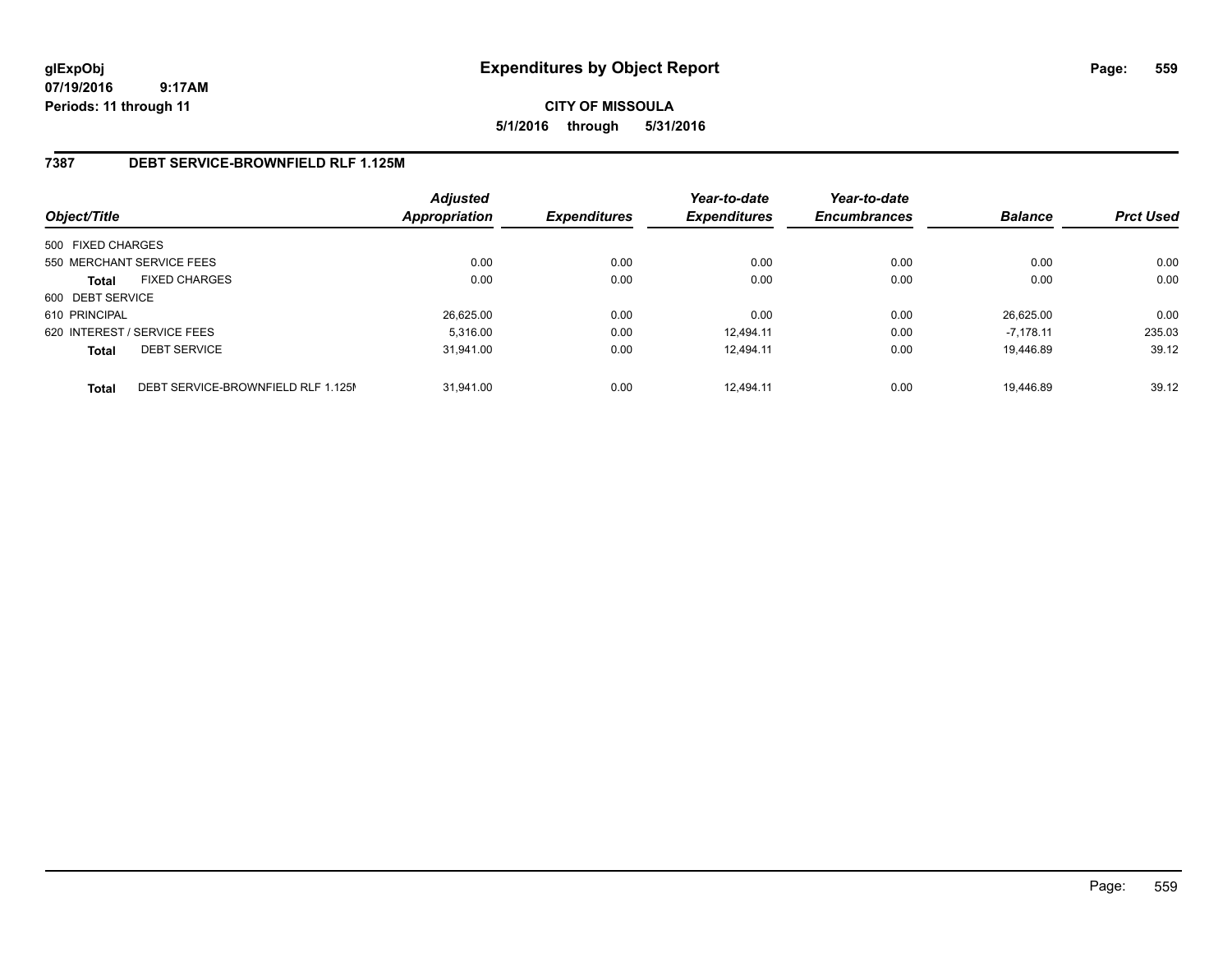## **7388 RESERVE-3.6m TIF**

**390 NON-DEPARTMENTAL**

| Object/Title                     | <b>Adjusted</b><br><b>Appropriation</b> | <b>Expenditures</b> | Year-to-date<br><b>Expenditures</b> | Year-to-date<br><b>Encumbrances</b> | <b>Balance</b> | <b>Prct Used</b> |
|----------------------------------|-----------------------------------------|---------------------|-------------------------------------|-------------------------------------|----------------|------------------|
| 500 FIXED CHARGES                |                                         |                     |                                     |                                     |                |                  |
| 550 MERCHANT SERVICE FEES        | 0.00                                    | 0.00                | 0.00                                | 0.00                                | 0.00           | 0.00             |
| <b>FIXED CHARGES</b><br>Total    | 0.00                                    | 0.00                | 0.00                                | 0.00                                | 0.00           | 0.00             |
| 800 OTHER OBJECTS                |                                         |                     |                                     |                                     |                |                  |
| 820 TRANSFERS TO OTHER FUNDS     | 0.00                                    | 0.00                | 0.00                                | 0.00                                | 0.00           | 0.00             |
| OTHER OBJECTS<br><b>Total</b>    | 0.00                                    | 0.00                | 0.00                                | 0.00                                | 0.00           | 0.00             |
| NON-DEPARTMENTAL<br><b>Total</b> | 0.00                                    | 0.00                | 0.00                                | 0.00                                | 0.00           | 0.00             |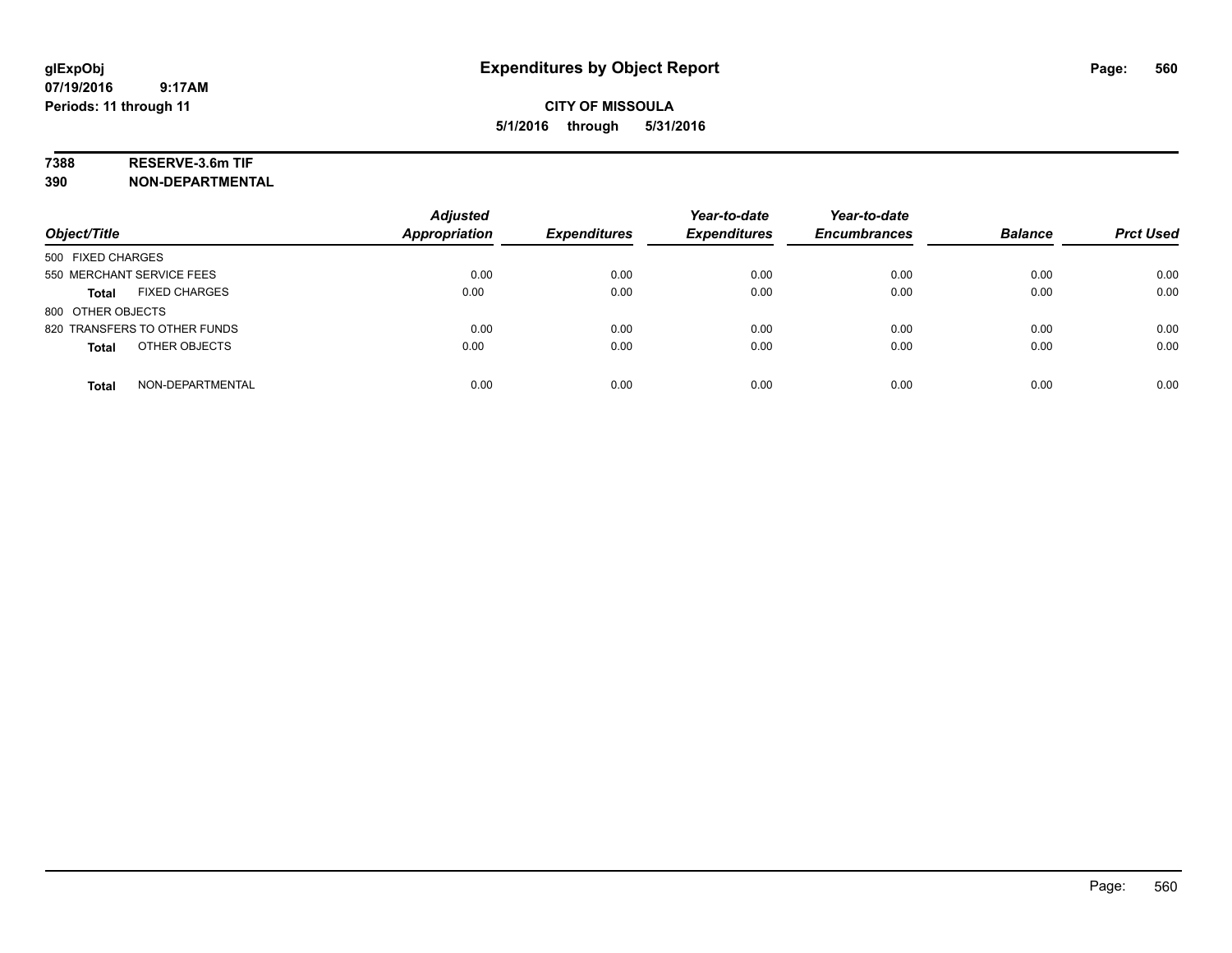**CITY OF MISSOULA 5/1/2016 through 5/31/2016**

**7388 RESERVE-3.6m TIF**

| Object/Title                         | <b>Adjusted</b><br><b>Appropriation</b> | <b>Expenditures</b> | Year-to-date<br><b>Expenditures</b> | Year-to-date<br><b>Encumbrances</b> | <b>Balance</b> | <b>Prct Used</b> |
|--------------------------------------|-----------------------------------------|---------------------|-------------------------------------|-------------------------------------|----------------|------------------|
| 500 FIXED CHARGES                    |                                         |                     |                                     |                                     |                |                  |
| 550 MERCHANT SERVICE FEES            | 0.00                                    | 0.00                | 0.00                                | 0.00                                | 0.00           | 0.00             |
| <b>FIXED CHARGES</b><br><b>Total</b> | 0.00                                    | 0.00                | 0.00                                | 0.00                                | 0.00           | 0.00             |
| 800 OTHER OBJECTS                    |                                         |                     |                                     |                                     |                |                  |
| 820 TRANSFERS TO OTHER FUNDS         | 0.00                                    | 0.00                | 0.00                                | 0.00                                | 0.00           | 0.00             |
| OTHER OBJECTS<br><b>Total</b>        | 0.00                                    | 0.00                | 0.00                                | 0.00                                | 0.00           | 0.00             |
| RESERVE-3.6m TIF<br>Total            | 0.00                                    | 0.00                | 0.00                                | 0.00                                | 0.00           | 0.00             |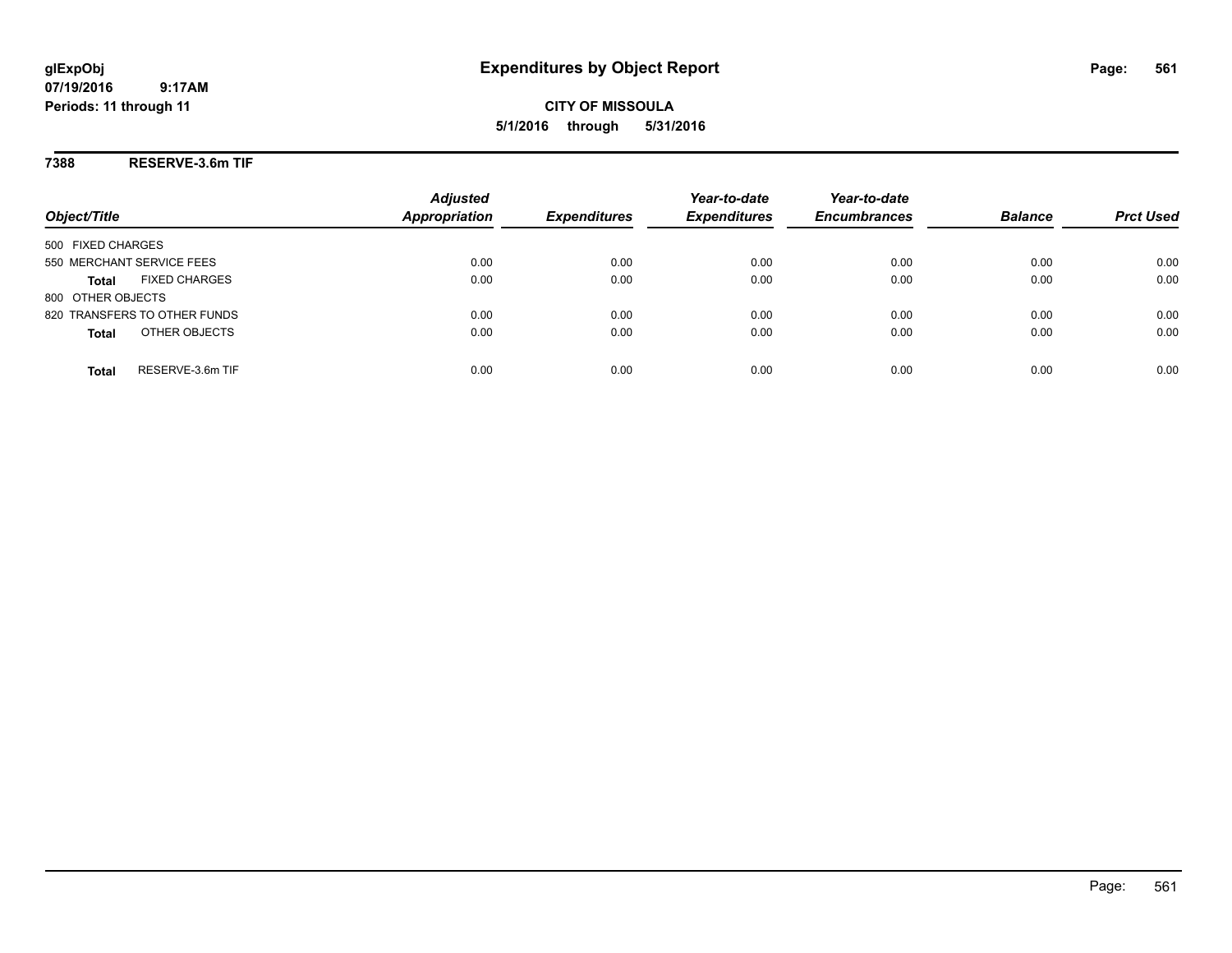## **CITY OF MISSOULA 5/1/2016 through 5/31/2016**

## **7389 DEBT SERVICE - 3.6M/5.75M**

|                                   | <b>Adjusted</b> |                                    | Year-to-date                | Year-to-date                |                             |                              |
|-----------------------------------|-----------------|------------------------------------|-----------------------------|-----------------------------|-----------------------------|------------------------------|
|                                   |                 |                                    |                             |                             |                             | <b>Prct Used</b>             |
| 500 FIXED CHARGES                 |                 |                                    |                             |                             |                             |                              |
| 550 MERCHANT SERVICE FEES         | 0.00            | 0.00                               | 0.00                        | 0.00                        | 0.00                        | 0.00                         |
| <b>FIXED CHARGES</b>              | 0.00            | 0.00                               | 0.00                        | 0.00                        | 0.00                        | 0.00                         |
|                                   |                 |                                    |                             |                             |                             |                              |
|                                   | 500,000.00      | 0.00                               | 0.00                        | 0.00                        | 500,000.00                  | 0.00                         |
| 620 INTEREST / SERVICE FEES       | 0.00            | 0.00                               | 0.00                        | 0.00                        | 0.00                        | 0.00                         |
| <b>DEBT SERVICE</b>               | 500.000.00      | 0.00                               | 0.00                        | 0.00                        | 500.000.00                  | 0.00                         |
| 700 GRANTS & CONTRIBUTIONS        |                 |                                    |                             |                             |                             |                              |
| 700 GRANTS & CONTRIBUTIONS        | 0.00            | 0.00                               | 0.00                        | 0.00                        | 0.00                        | 0.00                         |
| <b>GRANTS &amp; CONTRIBUTIONS</b> | 0.00            | 0.00                               | 0.00                        | 0.00                        | 0.00                        | 0.00                         |
| <b>MRA</b>                        |                 |                                    |                             |                             |                             | 0.00                         |
|                                   |                 | <b>Appropriation</b><br>500,000.00 | <b>Expenditures</b><br>0.00 | <b>Expenditures</b><br>0.00 | <b>Encumbrances</b><br>0.00 | <b>Balance</b><br>500,000.00 |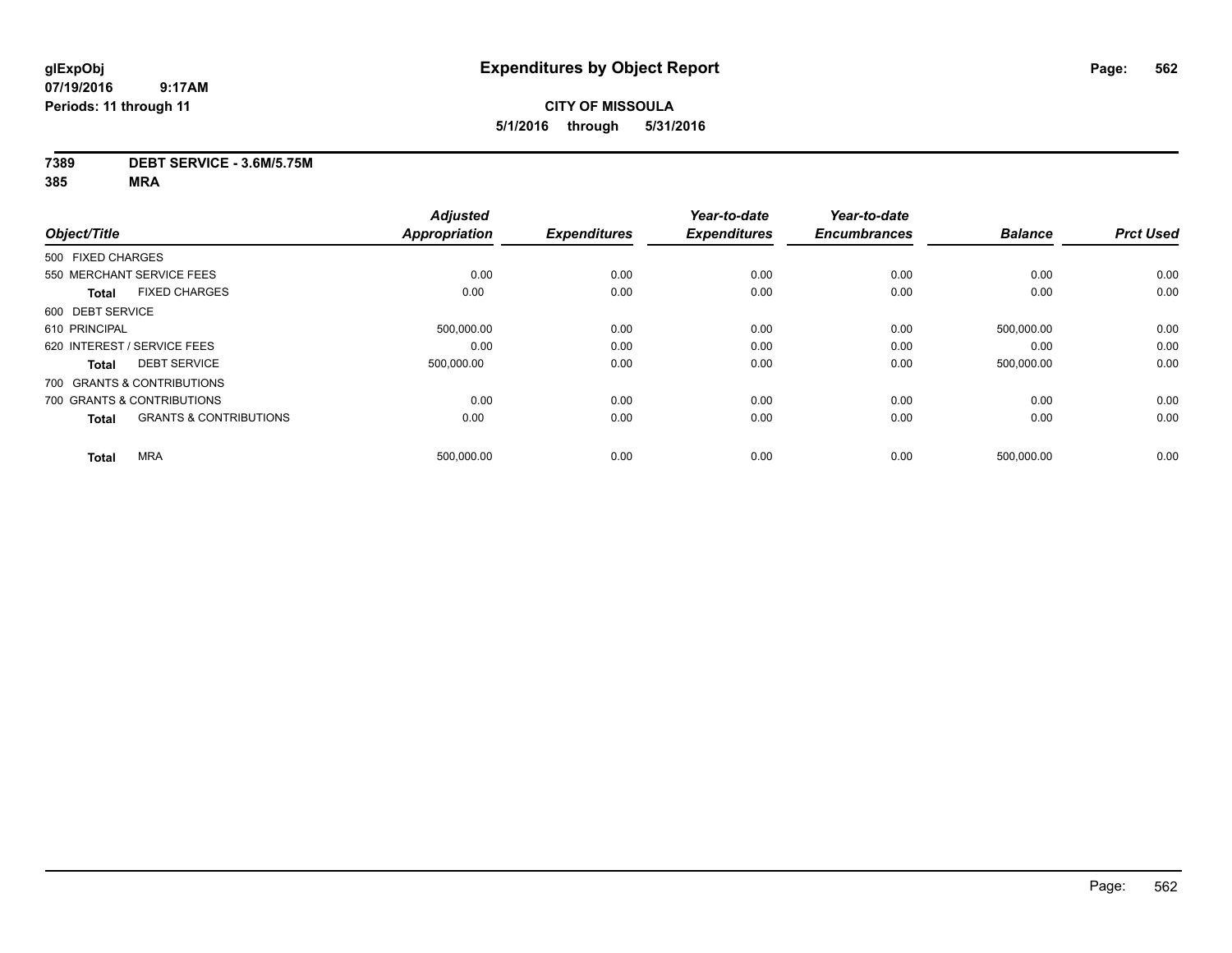## **CITY OF MISSOULA 5/1/2016 through 5/31/2016**

**7389 DEBT SERVICE - 3.6M/5.75M**

**390 NON-DEPARTMENTAL**

|                             |                      | <b>Adjusted</b> |                     | Year-to-date        | Year-to-date        |                |                  |
|-----------------------------|----------------------|-----------------|---------------------|---------------------|---------------------|----------------|------------------|
| Object/Title                |                      | Appropriation   | <b>Expenditures</b> | <b>Expenditures</b> | <b>Encumbrances</b> | <b>Balance</b> | <b>Prct Used</b> |
| 500 FIXED CHARGES           |                      |                 |                     |                     |                     |                |                  |
| 550 MERCHANT SERVICE FEES   |                      | 0.00            | 0.00                | 0.00                | 0.00                | 0.00           | 0.00             |
| <b>Total</b>                | <b>FIXED CHARGES</b> | 0.00            | 0.00                | 0.00                | 0.00                | 0.00           | 0.00             |
| 600 DEBT SERVICE            |                      |                 |                     |                     |                     |                |                  |
| 610 PRINCIPAL               |                      | 362.000.00      | 0.00                | 129.000.00          | 0.00                | 233.000.00     | 35.64            |
| 620 INTEREST / SERVICE FEES |                      | 309.916.00      | 0.00                | 149.798.25          | 0.00                | 160.117.75     | 48.34            |
| <b>Total</b>                | <b>DEBT SERVICE</b>  | 671.916.00      | 0.00                | 278,798.25          | 0.00                | 393.117.75     | 41.49            |
| <b>Total</b>                | NON-DEPARTMENTAL     | 671.916.00      | 0.00                | 278.798.25          | 0.00                | 393.117.75     | 41.49            |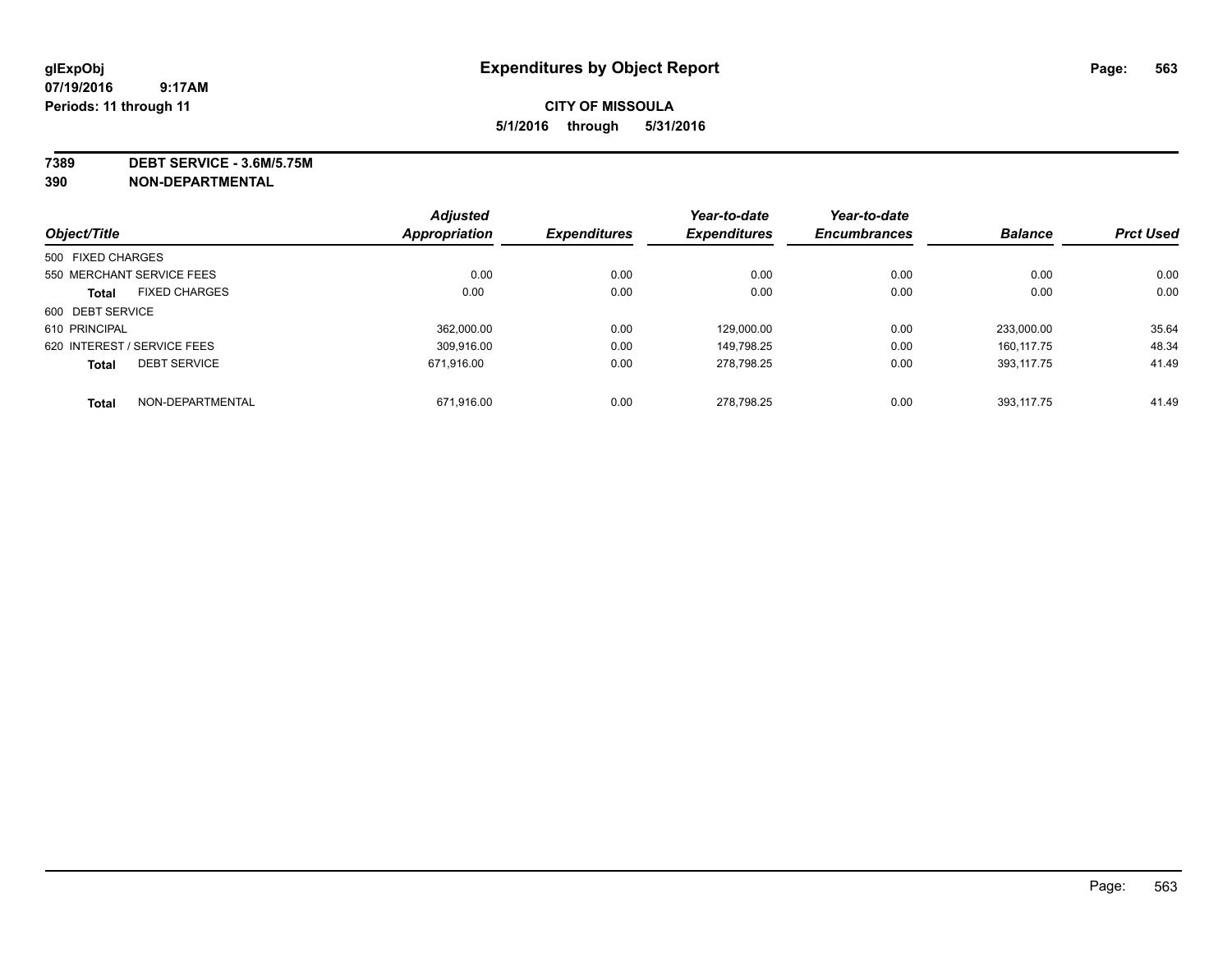## **7389 DEBT SERVICE - 3.6M/5.75M**

| Object/Title                                      | <b>Adjusted</b><br><b>Appropriation</b> | <b>Expenditures</b> | Year-to-date<br><b>Expenditures</b> | Year-to-date<br><b>Encumbrances</b> | <b>Balance</b> | <b>Prct Used</b> |
|---------------------------------------------------|-----------------------------------------|---------------------|-------------------------------------|-------------------------------------|----------------|------------------|
| 500 FIXED CHARGES                                 |                                         |                     |                                     |                                     |                |                  |
| 550 MERCHANT SERVICE FEES                         | 0.00                                    | 0.00                | 0.00                                | 0.00                                | 0.00           | 0.00             |
| <b>FIXED CHARGES</b><br><b>Total</b>              | 0.00                                    | 0.00                | 0.00                                | 0.00                                | 0.00           | 0.00             |
| 600 DEBT SERVICE                                  |                                         |                     |                                     |                                     |                |                  |
| 610 PRINCIPAL                                     | 862,000.00                              | 0.00                | 129,000.00                          | 0.00                                | 733,000.00     | 14.97            |
| 620 INTEREST / SERVICE FEES                       | 309.916.00                              | 0.00                | 149,798.25                          | 0.00                                | 160.117.75     | 48.34            |
| <b>DEBT SERVICE</b><br><b>Total</b>               | 1,171,916.00                            | 0.00                | 278.798.25                          | 0.00                                | 893.117.75     | 23.79            |
| 700 GRANTS & CONTRIBUTIONS                        |                                         |                     |                                     |                                     |                |                  |
| 700 GRANTS & CONTRIBUTIONS                        | 0.00                                    | 0.00                | 0.00                                | 0.00                                | 0.00           | 0.00             |
| <b>GRANTS &amp; CONTRIBUTIONS</b><br><b>Total</b> | 0.00                                    | 0.00                | 0.00                                | 0.00                                | 0.00           | 0.00             |
| DEBT SERVICE - 3.6M/5.75M<br><b>Total</b>         | 1,171,916.00                            | 0.00                | 278,798.25                          | 0.00                                | 893,117.75     | 23.79            |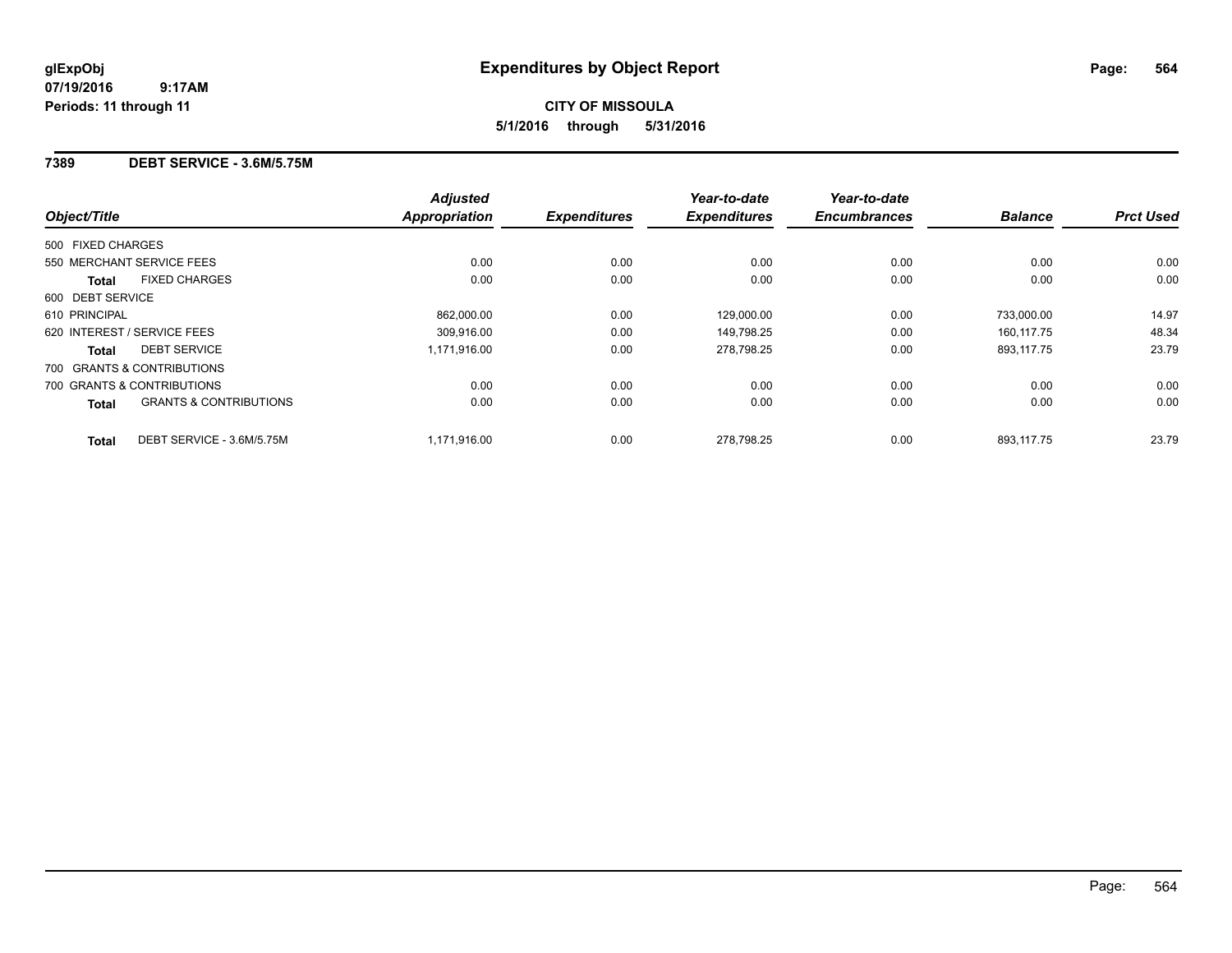## **CITY OF MISSOULA 5/1/2016 through 5/31/2016**

## **7390 URDII CLEARING - 3.6M TIF**

| Object/Title                         | <b>Adjusted</b><br><b>Appropriation</b> | <b>Expenditures</b> | Year-to-date<br><b>Expenditures</b> | Year-to-date<br><b>Encumbrances</b> | <b>Balance</b> | <b>Prct Used</b> |
|--------------------------------------|-----------------------------------------|---------------------|-------------------------------------|-------------------------------------|----------------|------------------|
| 500 FIXED CHARGES                    |                                         |                     |                                     |                                     |                |                  |
| 550 MERCHANT SERVICE FEES            | 0.00                                    | 0.00                | 0.00                                | 0.00                                | 0.00           | 0.00             |
| <b>FIXED CHARGES</b><br><b>Total</b> | 0.00                                    | 0.00                | 0.00                                | 0.00                                | 0.00           | 0.00             |
| 800 OTHER OBJECTS                    |                                         |                     |                                     |                                     |                |                  |
| 820 TRANSFERS TO OTHER FUNDS         | 0.00                                    | 0.00                | 0.00                                | 0.00                                | 0.00           | 0.00             |
| OTHER OBJECTS<br><b>Total</b>        | 0.00                                    | 0.00                | 0.00                                | 0.00                                | 0.00           | 0.00             |
| <b>MRA</b><br><b>Total</b>           | 0.00                                    | 0.00                | 0.00                                | 0.00                                | 0.00           | 0.00             |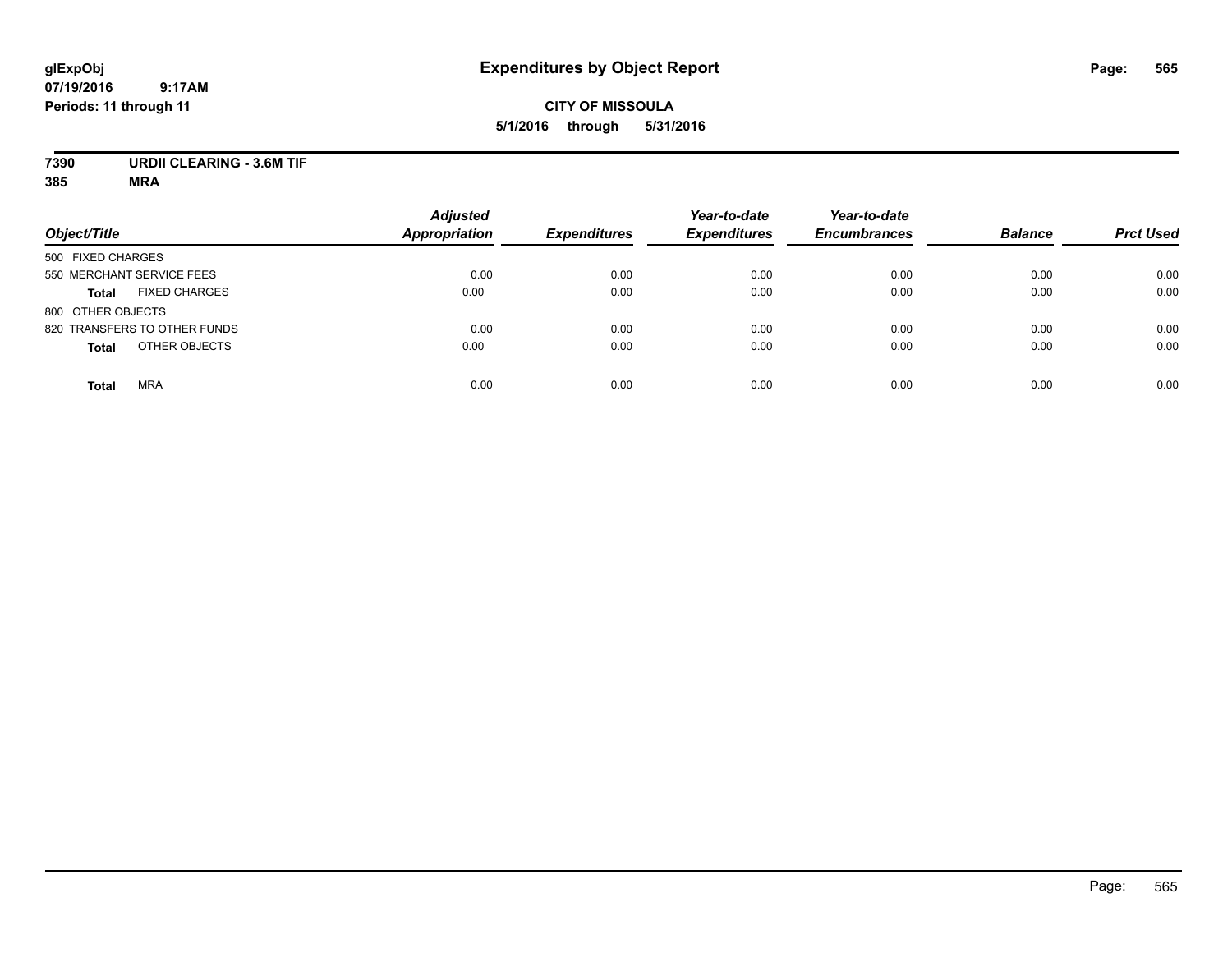**7390 URDII CLEARING - 3.6M TIF**

**390 NON-DEPARTMENTAL**

| Object/Title                 |                      | <b>Adjusted</b><br><b>Appropriation</b> | <b>Expenditures</b> | Year-to-date<br><b>Expenditures</b> | Year-to-date<br><b>Encumbrances</b> | <b>Balance</b> | <b>Prct Used</b> |
|------------------------------|----------------------|-----------------------------------------|---------------------|-------------------------------------|-------------------------------------|----------------|------------------|
| 500 FIXED CHARGES            |                      |                                         |                     |                                     |                                     |                |                  |
| 550 MERCHANT SERVICE FEES    |                      | 0.00                                    | 0.00                | 0.00                                | 0.00                                | 0.00           | 0.00             |
| <b>Total</b>                 | <b>FIXED CHARGES</b> | 0.00                                    | 0.00                | 0.00                                | 0.00                                | 0.00           | 0.00             |
| 800 OTHER OBJECTS            |                      |                                         |                     |                                     |                                     |                |                  |
| 820 TRANSFERS TO OTHER FUNDS |                      | 1,872,885.00                            | 286.342.62          | 1,506,352.84                        | 0.00                                | 366.532.16     | 80.43            |
| <b>Total</b>                 | OTHER OBJECTS        | 1.872.885.00                            | 286.342.62          | 1,506,352.84                        | 0.00                                | 366,532.16     | 80.43            |
| <b>Total</b>                 | NON-DEPARTMENTAL     | 1,872,885.00                            | 286.342.62          | 1.506.352.84                        | 0.00                                | 366.532.16     | 80.43            |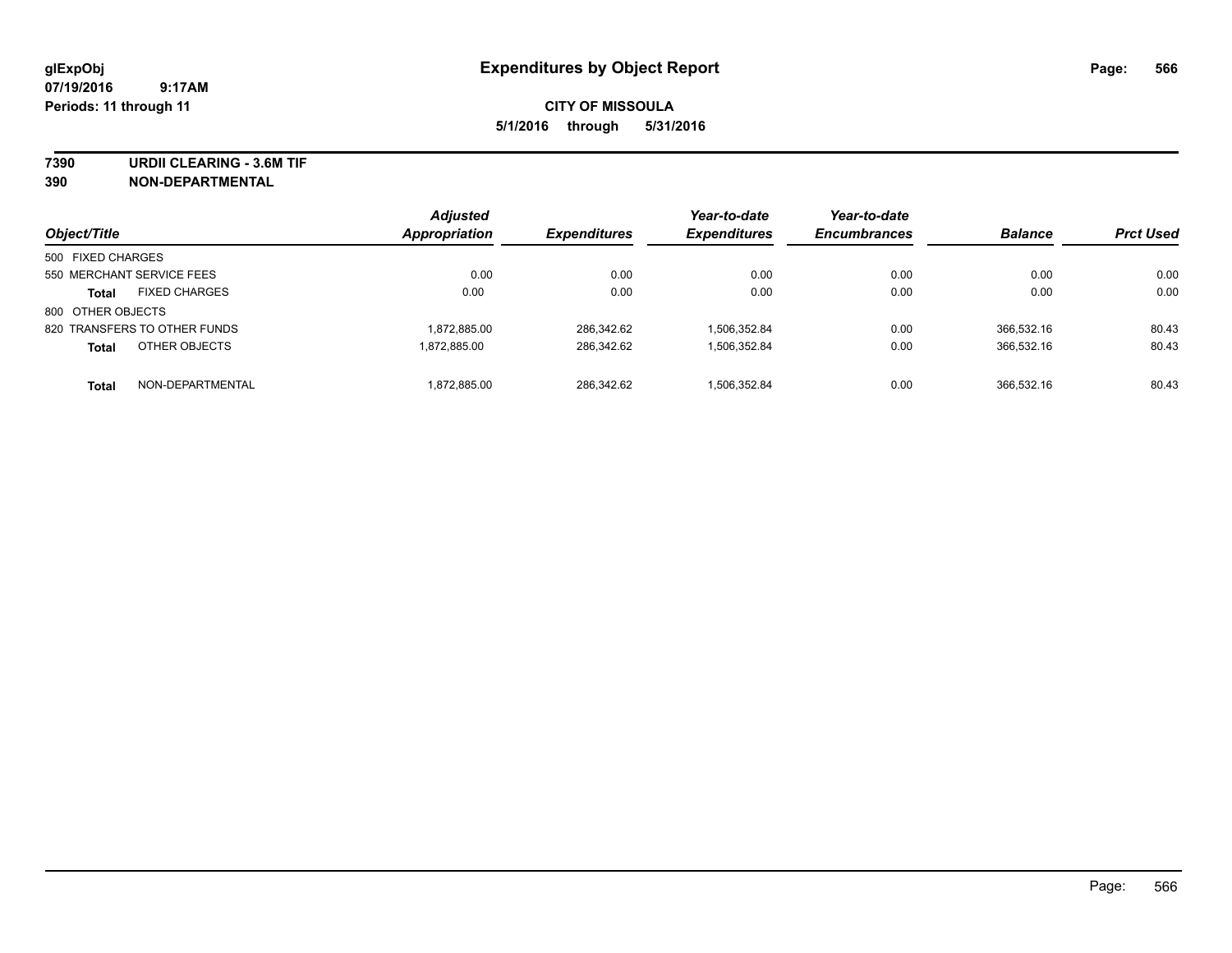**CITY OF MISSOULA 5/1/2016 through 5/31/2016**

## **7390 URDII CLEARING - 3.6M TIF**

| Object/Title                              | <b>Adjusted</b><br>Appropriation | <b>Expenditures</b> | Year-to-date<br><b>Expenditures</b> | Year-to-date<br><b>Encumbrances</b> | <b>Balance</b> | <b>Prct Used</b> |
|-------------------------------------------|----------------------------------|---------------------|-------------------------------------|-------------------------------------|----------------|------------------|
| 500 FIXED CHARGES                         |                                  |                     |                                     |                                     |                |                  |
| 550 MERCHANT SERVICE FEES                 | 0.00                             | 0.00                | 0.00                                | 0.00                                | 0.00           | 0.00             |
| <b>FIXED CHARGES</b><br><b>Total</b>      | 0.00                             | 0.00                | 0.00                                | 0.00                                | 0.00           | 0.00             |
| 800 OTHER OBJECTS                         |                                  |                     |                                     |                                     |                |                  |
| 820 TRANSFERS TO OTHER FUNDS              | 1.872.885.00                     | 286.342.62          | 1.506.352.84                        | 0.00                                | 366.532.16     | 80.43            |
| OTHER OBJECTS<br><b>Total</b>             | 1,872,885.00                     | 286,342.62          | 1,506,352.84                        | 0.00                                | 366,532.16     | 80.43            |
| URDII CLEARING - 3.6M TIF<br><b>Total</b> | 1.872.885.00                     | 286.342.62          | 1.506.352.84                        | 0.00                                | 366.532.16     | 80.43            |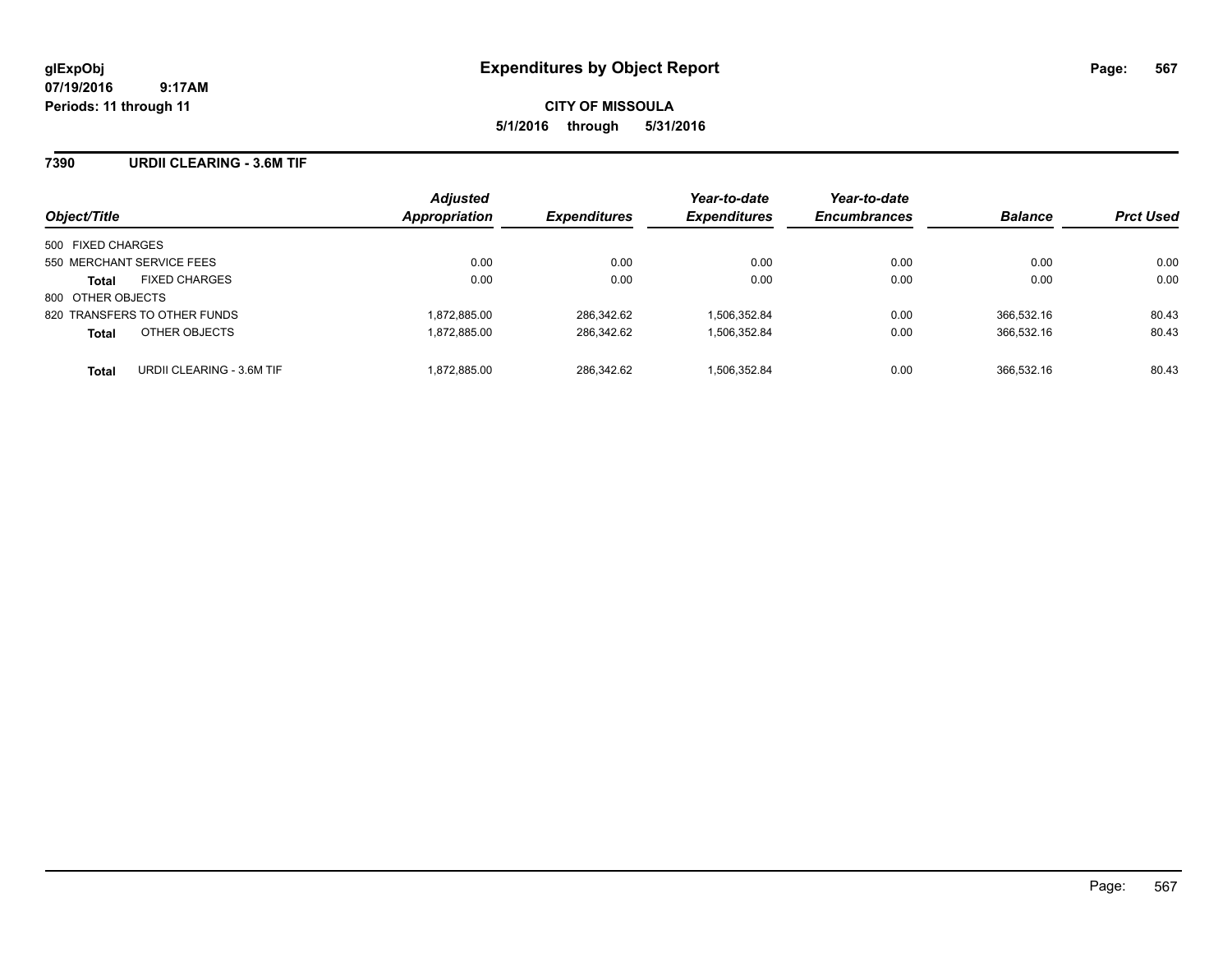**glExpObj Expenditures by Object Report Page: 568** 

**07/19/2016 9:17AM Periods: 11 through 11**

**CITY OF MISSOULA 5/1/2016 through 5/31/2016**

**7391 MRA - URD I FUND 385 MRA**

| Object/Title                  | <b>Adjusted</b><br>Appropriation | <b>Expenditures</b> | Year-to-date<br><b>Expenditures</b> | Year-to-date<br><b>Encumbrances</b> | <b>Balance</b> | <b>Prct Used</b> |
|-------------------------------|----------------------------------|---------------------|-------------------------------------|-------------------------------------|----------------|------------------|
| 500 FIXED CHARGES             |                                  |                     |                                     |                                     |                |                  |
| 550 MERCHANT SERVICE FEES     | 0.00                             | 0.00                | 0.00                                | 0.00                                | 0.00           | 0.00             |
| <b>FIXED CHARGES</b><br>Total | 0.00                             | 0.00                | 0.00                                | 0.00                                | 0.00           | 0.00             |
| <b>MRA</b><br><b>Total</b>    | 0.00                             | 0.00                | 0.00                                | 0.00                                | 0.00           | 0.00             |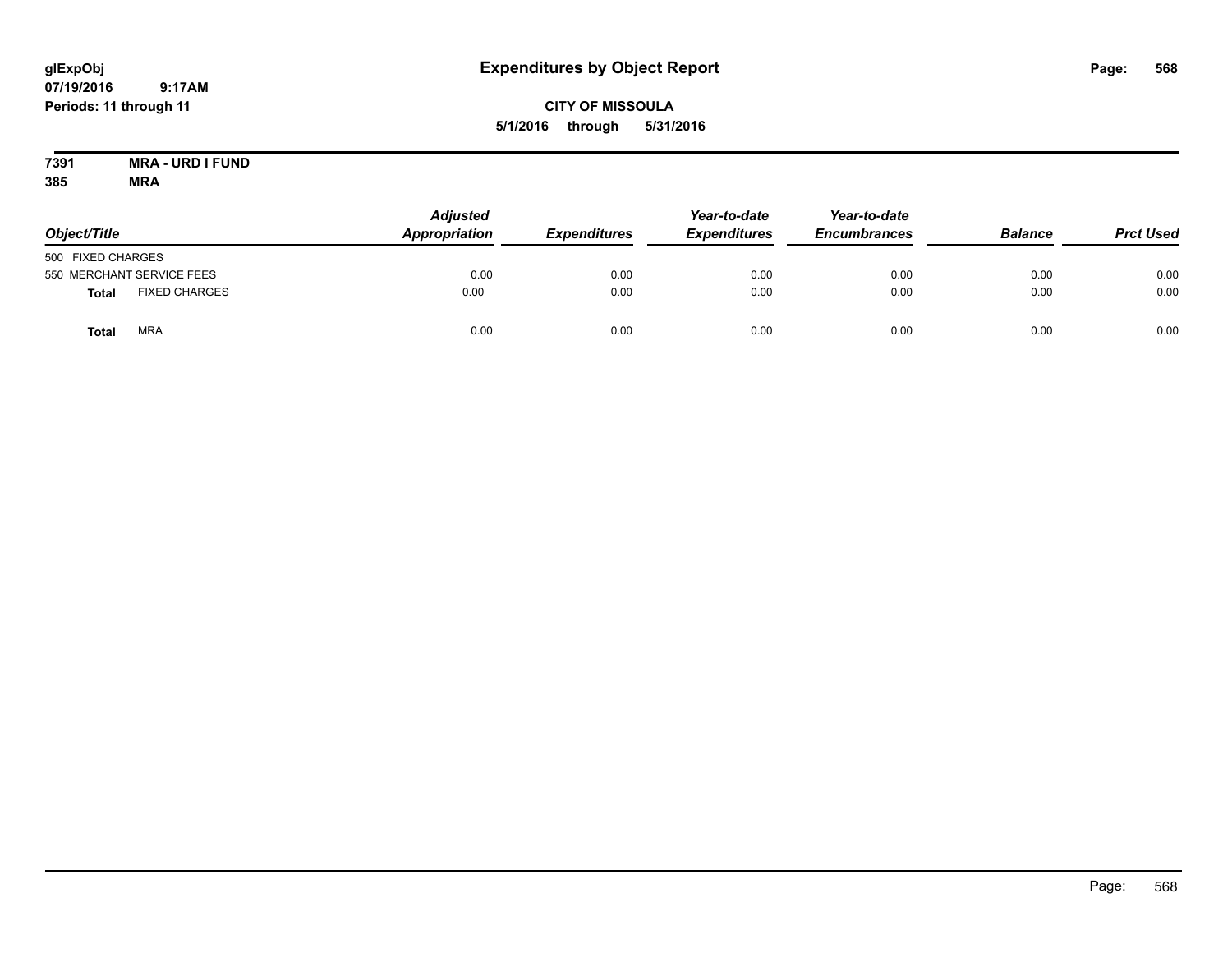## **CITY OF MISSOULA 5/1/2016 through 5/31/2016**

# **7391 MRA - URD I FUND**

**900 DEPRECIATION**

| Object/Title                         | <b>Adjusted</b><br>Appropriation | <b>Expenditures</b> | Year-to-date<br><b>Expenditures</b> | Year-to-date<br><b>Encumbrances</b> | <b>Balance</b> | <b>Prct Used</b> |
|--------------------------------------|----------------------------------|---------------------|-------------------------------------|-------------------------------------|----------------|------------------|
| 500 FIXED CHARGES                    |                                  |                     |                                     |                                     |                |                  |
| 550 MERCHANT SERVICE FEES            | 0.00                             | 0.00                | 0.00                                | 0.00                                | 0.00           | 0.00             |
| <b>FIXED CHARGES</b><br><b>Total</b> | 0.00                             | 0.00                | 0.00                                | 0.00                                | 0.00           | 0.00             |
| <b>DEPRECIATION</b><br>Total         | 0.00                             | 0.00                | 0.00                                | 0.00                                | 0.00           | 0.00             |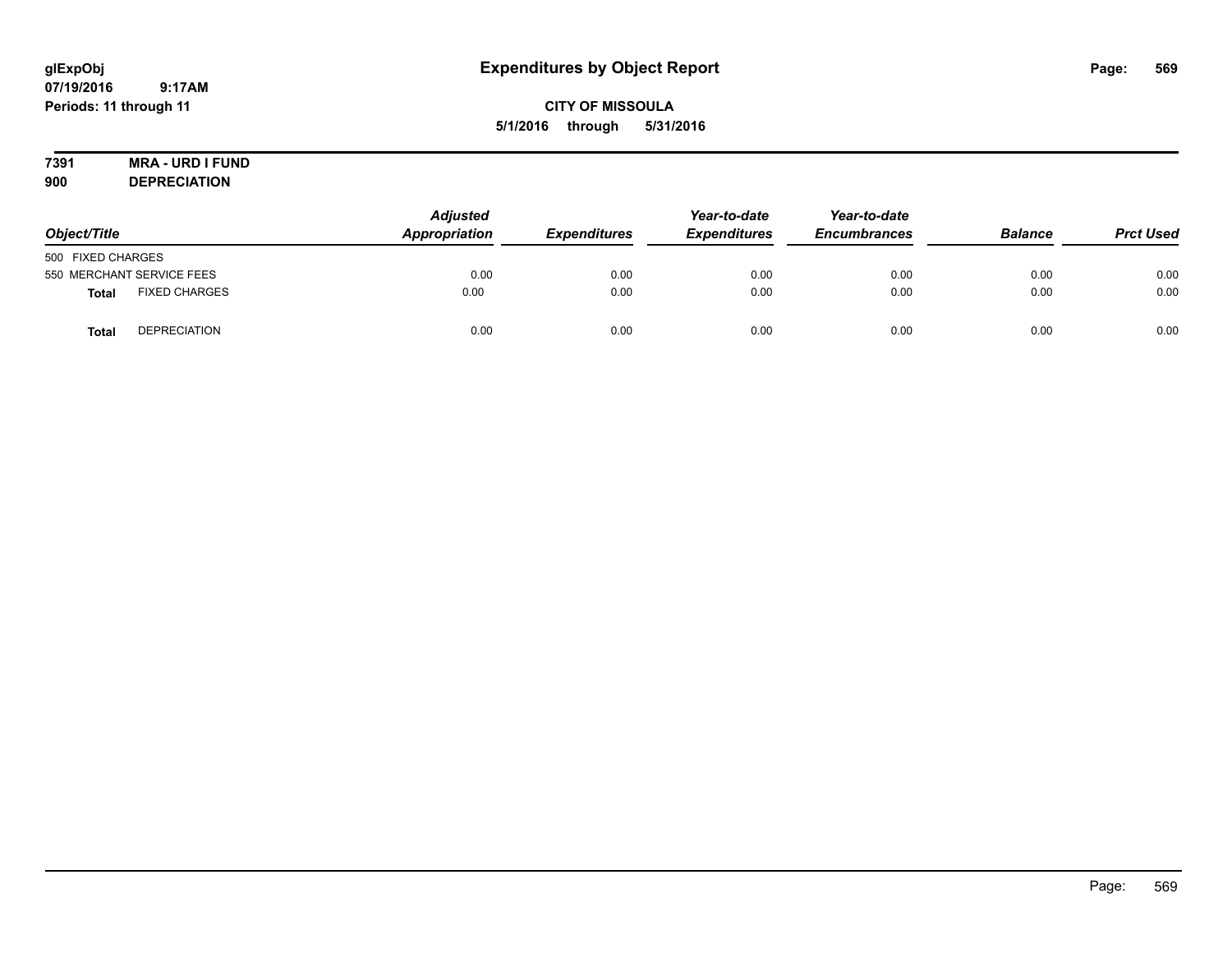# **glExpObj Expenditures by Object Report Page: 570**

**07/19/2016 9:17AM Periods: 11 through 11**

**5/1/2016 through 5/31/2016**

**7391 MRA - URD I FUND**

| Object/Title                         | <b>Adjusted</b><br>Appropriation | <b>Expenditures</b> | Year-to-date<br><b>Expenditures</b> | Year-to-date<br><b>Encumbrances</b> | <b>Balance</b> | <b>Prct Used</b> |
|--------------------------------------|----------------------------------|---------------------|-------------------------------------|-------------------------------------|----------------|------------------|
| 500 FIXED CHARGES                    |                                  |                     |                                     |                                     |                |                  |
| 550 MERCHANT SERVICE FEES            | 0.00                             | 0.00                | 0.00                                | 0.00                                | 0.00           | 0.00             |
| <b>FIXED CHARGES</b><br><b>Total</b> | 0.00                             | 0.00                | 0.00                                | 0.00                                | 0.00           | 0.00             |
| MRA - URD I FUND<br><b>Total</b>     | 0.00                             | 0.00                | 0.00                                | 0.00                                | 0.00           | 0.00             |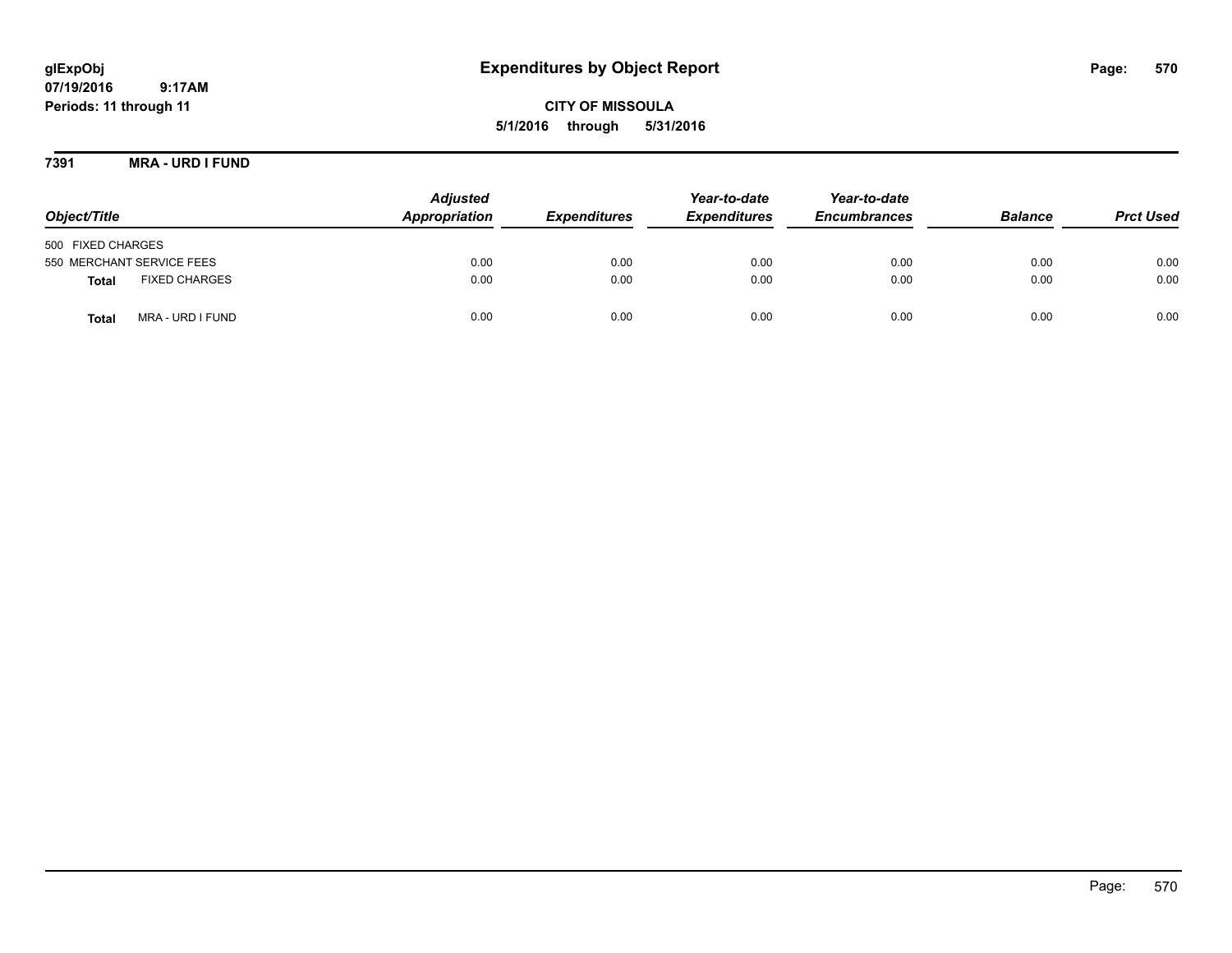**7392 MRA - URD II FUND**

|                                            | <b>Adjusted</b>      |                     | Year-to-date        | Year-to-date        |                |                  |
|--------------------------------------------|----------------------|---------------------|---------------------|---------------------|----------------|------------------|
| Object/Title                               | <b>Appropriation</b> | <b>Expenditures</b> | <b>Expenditures</b> | <b>Encumbrances</b> | <b>Balance</b> | <b>Prct Used</b> |
| 300 PURCHASED SERVICES                     |                      |                     |                     |                     |                |                  |
| 344 TELEPHONE SERVICE                      | 0.00                 | 0.00                | 0.00                | 0.00                | 0.00           | 0.00             |
| 350 PROFESSIONAL SERVICES                  | 169.272.00           | 0.00                | 60,607.70           | 0.00                | 108.664.30     | 35.80            |
| PURCHASED SERVICES<br>Total                | 169,272.00           | 0.00                | 60,607.70           | 0.00                | 108,664.30     | 35.80            |
| 500 FIXED CHARGES                          |                      |                     |                     |                     |                |                  |
| 550 MERCHANT SERVICE FEES                  | 0.00                 | 0.00                | 0.00                | 0.00                | 0.00           | 0.00             |
| <b>FIXED CHARGES</b><br><b>Total</b>       | 0.00                 | 0.00                | 0.00                | 0.00                | 0.00           | 0.00             |
| 700 GRANTS & CONTRIBUTIONS                 |                      |                     |                     |                     |                |                  |
| 700 GRANTS & CONTRIBUTIONS                 | 98.607.00            | 0.00                | 154,359.93          | 0.00                | $-55,752.93$   | 156.54           |
| <b>GRANTS &amp; CONTRIBUTIONS</b><br>Total | 98,607.00            | 0.00                | 154,359.93          | 0.00                | $-55,752.93$   | 156.54           |
| 800 OTHER OBJECTS                          |                      |                     |                     |                     |                |                  |
| 820 TRANSFERS TO OTHER FUNDS               | 250,000.00           | 355,148.45          | 355,148.45          | 0.00                | $-105, 148.45$ | 142.06           |
| 845 CONTINGENCY                            | 611,369.00           | 0.00                | 0.00                | 0.00                | 611,369.00     | 0.00             |
| OTHER OBJECTS<br>Total                     | 861,369.00           | 355,148.45          | 355,148.45          | 0.00                | 506,220.55     | 41.23            |
| 900 CAPITAL OUTLAY                         |                      |                     |                     |                     |                |                  |
| 910 LAND                                   | 0.00                 | 0.00                | 491,146.53          | 0.00                | $-491, 146.53$ | 0.00             |
| 920 BUILDINGS                              | 0.00                 | 0.00                | 0.00                | 0.00                | 0.00           | 0.00             |
| 930 IMPROVEMENTS                           | 680,000.00           | 0.00                | 227,426.02          | 0.00                | 452,573.98     | 33.45            |
| <b>CAPITAL OUTLAY</b><br><b>Total</b>      | 680,000.00           | 0.00                | 718,572.55          | 0.00                | $-38,572.55$   | 105.67           |
| <b>MRA</b><br><b>Total</b>                 | 1,809,248.00         | 355,148.45          | 1,288,688.63        | 0.00                | 520,559.37     | 71.23            |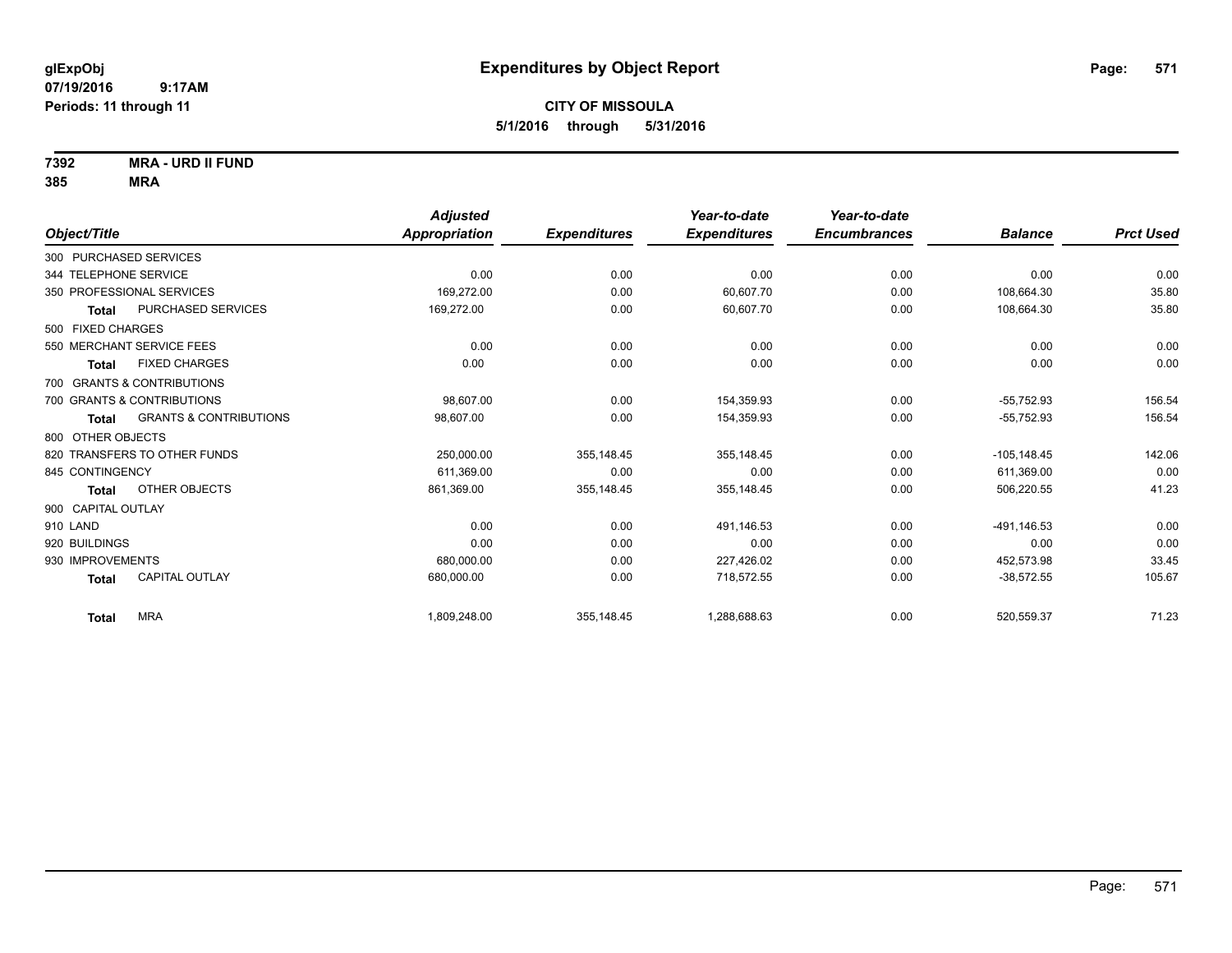## **CITY OF MISSOULA 5/1/2016 through 5/31/2016**

## **7392 MRA - URD II FUND**

|                           |                                   | <b>Adjusted</b> |                     | Year-to-date        | Year-to-date        |                |                  |
|---------------------------|-----------------------------------|-----------------|---------------------|---------------------|---------------------|----------------|------------------|
| Object/Title              |                                   | Appropriation   | <b>Expenditures</b> | <b>Expenditures</b> | <b>Encumbrances</b> | <b>Balance</b> | <b>Prct Used</b> |
| 300 PURCHASED SERVICES    |                                   |                 |                     |                     |                     |                |                  |
| 344 TELEPHONE SERVICE     |                                   | 0.00            | 0.00                | 0.00                | 0.00                | 0.00           | 0.00             |
| 350 PROFESSIONAL SERVICES |                                   | 169,272.00      | 0.00                | 60,607.70           | 0.00                | 108,664.30     | 35.80            |
| <b>Total</b>              | PURCHASED SERVICES                | 169,272.00      | 0.00                | 60,607.70           | 0.00                | 108,664.30     | 35.80            |
| 500 FIXED CHARGES         |                                   |                 |                     |                     |                     |                |                  |
| 550 MERCHANT SERVICE FEES |                                   | 0.00            | 0.00                | 0.00                | 0.00                | 0.00           | 0.00             |
| Total                     | <b>FIXED CHARGES</b>              | 0.00            | 0.00                | 0.00                | 0.00                | 0.00           | 0.00             |
|                           | 700 GRANTS & CONTRIBUTIONS        |                 |                     |                     |                     |                |                  |
|                           | 700 GRANTS & CONTRIBUTIONS        | 98,607.00       | 0.00                | 154,359.93          | 0.00                | $-55,752.93$   | 156.54           |
| <b>Total</b>              | <b>GRANTS &amp; CONTRIBUTIONS</b> | 98,607.00       | 0.00                | 154,359.93          | 0.00                | $-55,752.93$   | 156.54           |
| 800 OTHER OBJECTS         |                                   |                 |                     |                     |                     |                |                  |
|                           | 820 TRANSFERS TO OTHER FUNDS      | 250,000.00      | 355,148.45          | 355,148.45          | 0.00                | $-105, 148.45$ | 142.06           |
| 845 CONTINGENCY           |                                   | 611.369.00      | 0.00                | 0.00                | 0.00                | 611.369.00     | 0.00             |
| <b>Total</b>              | <b>OTHER OBJECTS</b>              | 861,369.00      | 355,148.45          | 355,148.45          | 0.00                | 506,220.55     | 41.23            |
| 900 CAPITAL OUTLAY        |                                   |                 |                     |                     |                     |                |                  |
| 910 LAND                  |                                   | 0.00            | 0.00                | 491,146.53          | 0.00                | -491,146.53    | 0.00             |
| 920 BUILDINGS             |                                   | 0.00            | 0.00                | 0.00                | 0.00                | 0.00           | 0.00             |
| 930 IMPROVEMENTS          |                                   | 680,000.00      | 0.00                | 227,426.02          | 0.00                | 452,573.98     | 33.45            |
| <b>Total</b>              | CAPITAL OUTLAY                    | 680.000.00      | 0.00                | 718.572.55          | 0.00                | $-38,572.55$   | 105.67           |
| <b>Total</b>              | MRA - URD II FUND                 | 1,809,248.00    | 355,148.45          | 1,288,688.63        | 0.00                | 520,559.37     | 71.23            |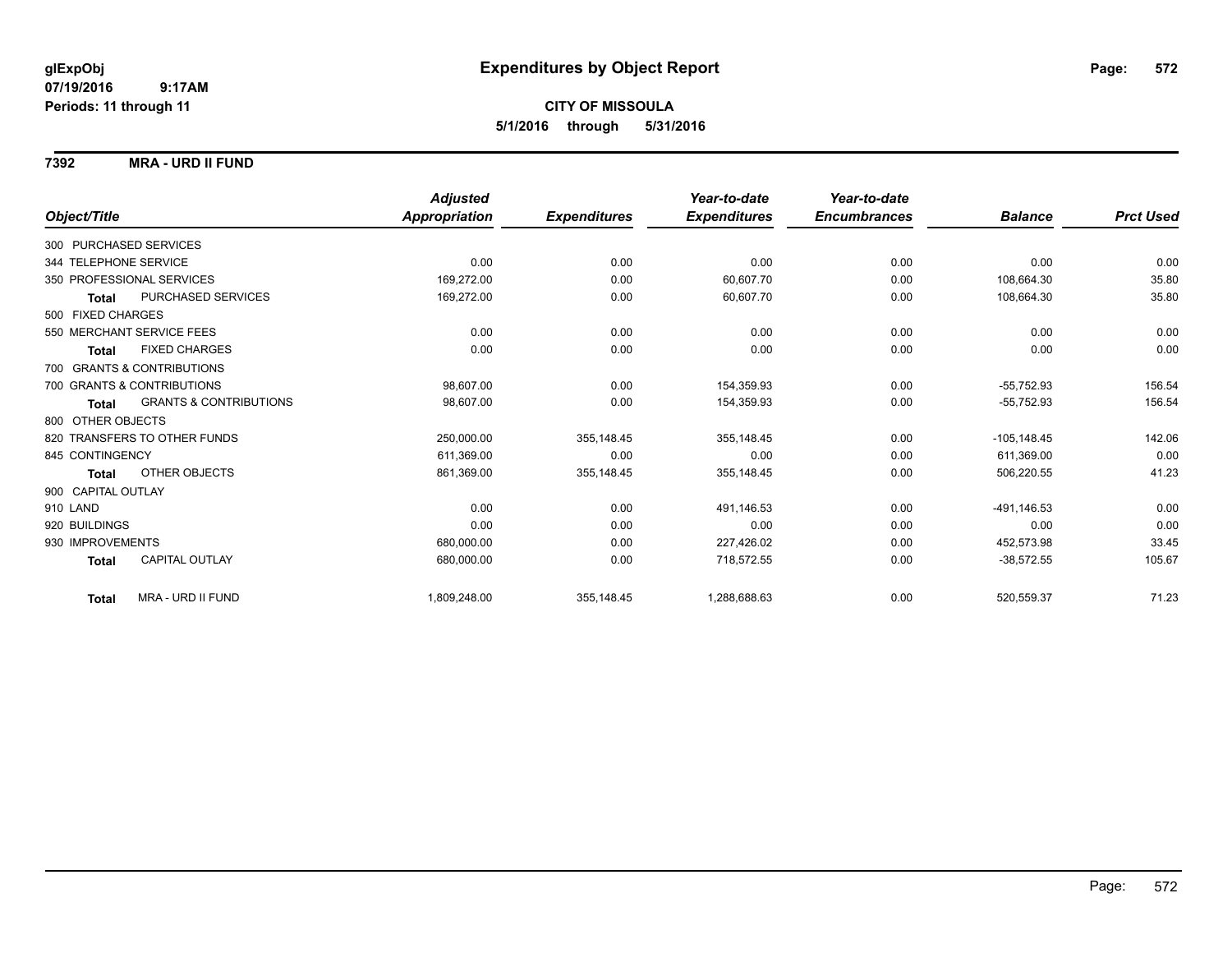**7393 MRA - URD III FUND**

|                                            | <b>Adjusted</b> |                     | Year-to-date        | Year-to-date        |                |                  |
|--------------------------------------------|-----------------|---------------------|---------------------|---------------------|----------------|------------------|
| Object/Title                               | Appropriation   | <b>Expenditures</b> | <b>Expenditures</b> | <b>Encumbrances</b> | <b>Balance</b> | <b>Prct Used</b> |
| 100 PERSONAL SERVICES                      |                 |                     |                     |                     |                |                  |
| 110 SALARIES AND WAGES                     | 372,712.00      | 27,839.12           | 286,298.53          | 0.00                | 86,413.47      | 76.81            |
| 115 SALARIES/HEALTH INSURANCE BENEFIT      | 0.00            | 0.00                | 0.00                | 0.00                | 0.00           | 0.00             |
| 120 OVERTIME/TERMINATION                   | 5,000.00        | 0.00                | 144.37              | 0.00                | 4,855.63       | 2.89             |
| <b>140 EMPLOYER CONTRIBUTIONS</b>          | 123,117.00      | 8,702.28            | 94,921.97           | 0.00                | 28,195.03      | 77.10            |
| 141 STATE RETIREMENT CONTRIBUTIONS         | 0.00            | 0.00                | 274.24              | 0.00                | $-274.24$      | 0.00             |
| 190 PENSION EXPENSE                        | 0.00            | 0.00                | 0.00                | 0.00                | 0.00           | 0.00             |
| PERSONAL SERVICES<br><b>Total</b>          | 500,829.00      | 36,541.40           | 381,639.11          | 0.00                | 119,189.89     | 76.20            |
| 200 SUPPLIES                               |                 |                     |                     |                     |                |                  |
| 210 OFFICE SUPPLIES                        | 4,000.00        | 263.14              | 1,591.35            | 0.00                | 2,408.65       | 39.78            |
| 220 OPERATING SUPPLIES                     | 500.00          | 0.00                | 1,838.67            | 0.00                | $-1,338.67$    | 367.73           |
| 230 REPAIR/MAINTENANCE                     | 828.00          | 0.00                | 0.00                | 0.00                | 828.00         | 0.00             |
| 231 GASOLINE                               | 400.00          | 0.00                | 151.36              | 0.00                | 248.64         | 37.84            |
| 240 OTHER SUPPLIES                         | 3,398.00        | 746.73              | 746.73              | 0.00                | 2,651.27       | 21.98            |
| <b>SUPPLIES</b><br>Total                   | 9,126.00        | 1,009.87            | 4,328.11            | 0.00                | 4,797.89       | 47.43            |
| 300 PURCHASED SERVICES                     |                 |                     |                     |                     |                |                  |
| 310 COMMUNICATIONS                         | 800.00          | 0.00                | 590.74              | 0.00                | 209.26         | 73.84            |
| 320 PRINTING & DUPLICATING                 | 3,000.00        | 0.00                | 1,583.43            | 0.00                | 1,416.57       | 52.78            |
| 330 PUBLICITY, SUBSCRIPTIONS & DUES        | 3,000.00        | 50.00               | 4,474.69            | 0.00                | $-1,474.69$    | 149.16           |
| 344 TELEPHONE SERVICE                      | 1,300.00        | 0.00                | 613.62              | 0.00                | 686.38         | 47.20            |
| 345 GARBAGE                                | 565.00          | 0.00                | 578.38              | 0.00                | $-13.38$       | 102.37           |
| 350 PROFESSIONAL SERVICES                  | 506,863.00      | 91,245.97           | 869,013.71          | 0.00                | $-362, 150.71$ | 171.45           |
| 360 REPAIR & MAINTENANCE                   | 6,990.00        | 326.97              | 3,269.70            | 0.00                | 3,720.30       | 46.78            |
| 370 TRAVEL                                 | 3,500.00        | 4,917.38            | 7,775.07            | 0.00                | $-4,275.07$    | 222.14           |
| 380 TRAINING                               | 4,500.00        | 0.00                | 1,260.98            | 0.00                | 3,239.02       | 28.02            |
| 390 OTHER PURCHASED SERVICES               | 500.00          | 0.00                | 0.00                | 0.00                | 500.00         | 0.00             |
| PURCHASED SERVICES<br><b>Total</b>         | 531,018.00      | 96,540.32           | 889,160.32          | 0.00                | $-358,142.32$  | 167.44           |
| 500 FIXED CHARGES                          |                 |                     |                     |                     |                |                  |
| 550 MERCHANT SERVICE FEES                  | 0.00            | 0.00                | 0.00                | 0.00                | 0.00           | 0.00             |
| <b>FIXED CHARGES</b><br>Total              | 0.00            | 0.00                | 0.00                | 0.00                | 0.00           | 0.00             |
| 700 GRANTS & CONTRIBUTIONS                 |                 |                     |                     |                     |                |                  |
| 700 GRANTS & CONTRIBUTIONS                 | 2,198,424.00    | 73,210.00           | 534,847.15          | 0.00                | 1,663,576.85   | 24.33            |
| <b>GRANTS &amp; CONTRIBUTIONS</b><br>Total | 2,198,424.00    | 73,210.00           | 534,847.15          | 0.00                | 1,663,576.85   | 24.33            |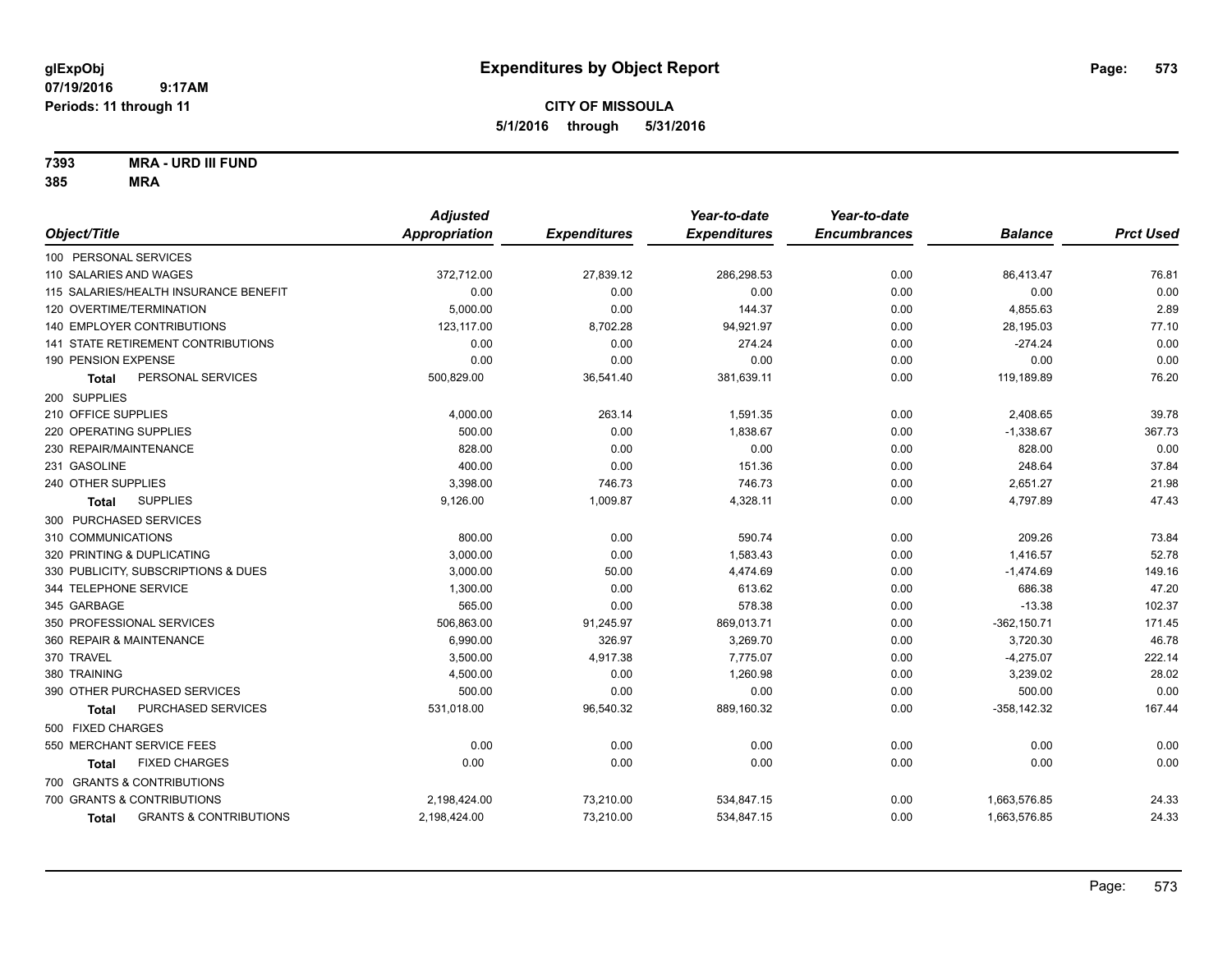**7393 MRA - URD III FUND**

| Object/Title              |                              | <b>Adjusted</b><br><b>Appropriation</b> | <b>Expenditures</b> | Year-to-date<br><b>Expenditures</b> | Year-to-date<br><b>Encumbrances</b> | <b>Balance</b> | <b>Prct Used</b> |
|---------------------------|------------------------------|-----------------------------------------|---------------------|-------------------------------------|-------------------------------------|----------------|------------------|
|                           |                              |                                         |                     |                                     |                                     |                |                  |
| 800 OTHER OBJECTS         |                              |                                         |                     |                                     |                                     |                |                  |
|                           | 820 TRANSFERS TO OTHER FUNDS | 0.00                                    | 0.00                | 0.00                                | 0.00                                | 0.00           | 0.00             |
| 845 CONTINGENCY           |                              | 784.332.00                              | 0.00                | 0.00                                | 0.00                                | 784.332.00     | 0.00             |
| <b>Total</b>              | OTHER OBJECTS                | 784.332.00                              | 0.00                | 0.00                                | 0.00                                | 784.332.00     | 0.00             |
| 900 CAPITAL OUTLAY        |                              |                                         |                     |                                     |                                     |                |                  |
| 930 IMPROVEMENTS          |                              | 2.115.956.00                            | 398.184.13          | 724.746.00                          | 0.00                                | 1.391.210.00   | 34.25            |
| 940 MACHINERY & EQUIPMENT |                              | 0.00                                    | 5.496.46            | 5.496.46                            | 0.00                                | $-5.496.46$    | 0.00             |
| <b>Total</b>              | <b>CAPITAL OUTLAY</b>        | 2.115.956.00                            | 403.680.59          | 730.242.46                          | 0.00                                | 1,385,713.54   | 34.51            |
| <b>Total</b>              | <b>MRA</b>                   | 6,139,685.00                            | 610.982.18          | 2,540,217.15                        | 0.00                                | 3.599.467.85   | 41.37            |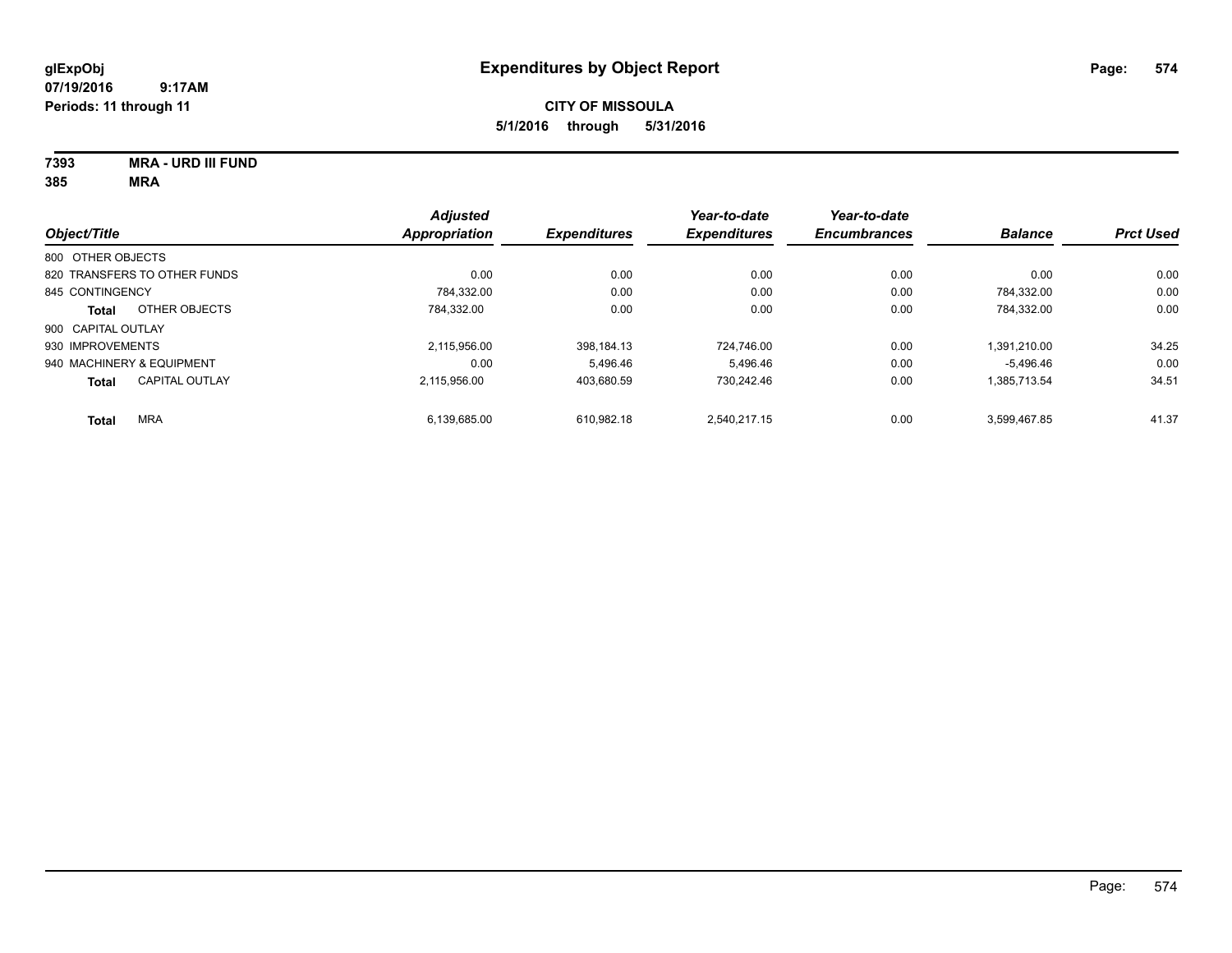## **7393 MRA - URD III FUND**

**900 DEPRECIATION**

| Object/Title                         | <b>Adjusted</b><br><b>Appropriation</b> | <b>Expenditures</b> | Year-to-date<br><b>Expenditures</b> | Year-to-date<br><b>Encumbrances</b> | <b>Balance</b> | <b>Prct Used</b> |
|--------------------------------------|-----------------------------------------|---------------------|-------------------------------------|-------------------------------------|----------------|------------------|
| 500 FIXED CHARGES                    |                                         |                     |                                     |                                     |                |                  |
| 550 MERCHANT SERVICE FEES            | 0.00                                    | 0.00                | 0.00                                | 0.00                                | 0.00           | 0.00             |
| <b>FIXED CHARGES</b><br><b>Total</b> | 0.00                                    | 0.00                | 0.00                                | 0.00                                | 0.00           | 0.00             |
| 800 OTHER OBJECTS                    |                                         |                     |                                     |                                     |                |                  |
| 830 DEPRECIATION                     | 0.00                                    | 0.00                | 0.00                                | 0.00                                | 0.00           | 0.00             |
| OTHER OBJECTS<br><b>Total</b>        | 0.00                                    | 0.00                | 0.00                                | 0.00                                | 0.00           | 0.00             |
| <b>DEPRECIATION</b><br><b>Total</b>  | 0.00                                    | 0.00                | 0.00                                | 0.00                                | 0.00           | 0.00             |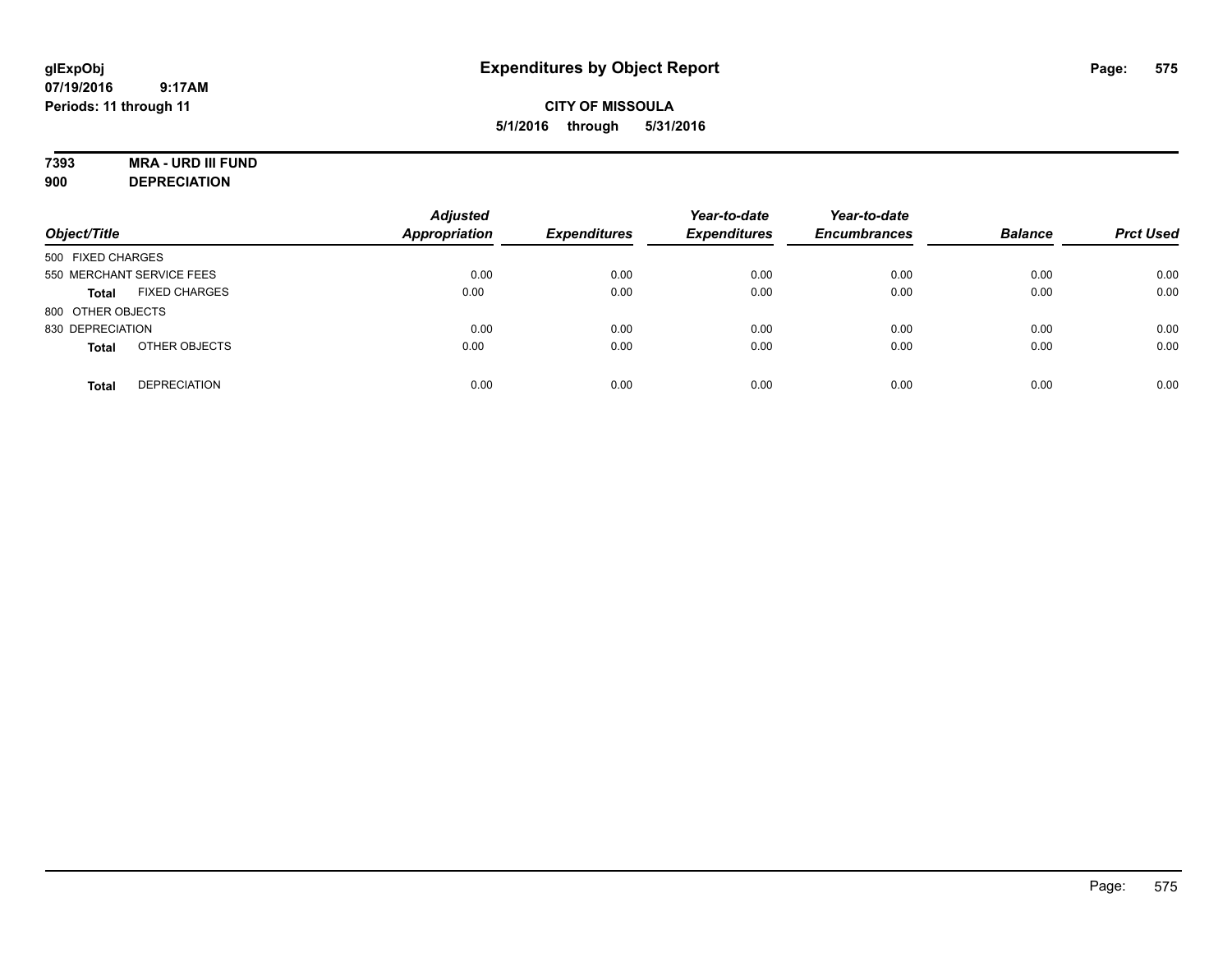## **CITY OF MISSOULA 5/1/2016 through 5/31/2016**

**7393 MRA - URD III FUND**

|                                                   | <b>Adjusted</b> |                     | Year-to-date        | Year-to-date        |                |                  |
|---------------------------------------------------|-----------------|---------------------|---------------------|---------------------|----------------|------------------|
| Object/Title                                      | Appropriation   | <b>Expenditures</b> | <b>Expenditures</b> | <b>Encumbrances</b> | <b>Balance</b> | <b>Prct Used</b> |
| 100 PERSONAL SERVICES                             |                 |                     |                     |                     |                |                  |
| 110 SALARIES AND WAGES                            | 372,712.00      | 27,839.12           | 286,298.53          | 0.00                | 86,413.47      | 76.81            |
| 115 SALARIES/HEALTH INSURANCE BENEFIT             | 0.00            | 0.00                | 0.00                | 0.00                | 0.00           | 0.00             |
| 120 OVERTIME/TERMINATION                          | 5,000.00        | 0.00                | 144.37              | 0.00                | 4,855.63       | 2.89             |
| 140 EMPLOYER CONTRIBUTIONS                        | 123,117.00      | 8,702.28            | 94,921.97           | 0.00                | 28,195.03      | 77.10            |
| 141 STATE RETIREMENT CONTRIBUTIONS                | 0.00            | 0.00                | 274.24              | 0.00                | $-274.24$      | 0.00             |
| 190 PENSION EXPENSE                               | 0.00            | 0.00                | 0.00                | 0.00                | 0.00           | 0.00             |
| PERSONAL SERVICES<br>Total                        | 500,829.00      | 36,541.40           | 381,639.11          | 0.00                | 119,189.89     | 76.20            |
| 200 SUPPLIES                                      |                 |                     |                     |                     |                |                  |
| 210 OFFICE SUPPLIES                               | 4,000.00        | 263.14              | 1,591.35            | 0.00                | 2,408.65       | 39.78            |
| 220 OPERATING SUPPLIES                            | 500.00          | 0.00                | 1,838.67            | 0.00                | $-1,338.67$    | 367.73           |
| 230 REPAIR/MAINTENANCE                            | 828.00          | 0.00                | 0.00                | 0.00                | 828.00         | 0.00             |
| 231 GASOLINE                                      | 400.00          | 0.00                | 151.36              | 0.00                | 248.64         | 37.84            |
| 240 OTHER SUPPLIES                                | 3,398.00        | 746.73              | 746.73              | 0.00                | 2,651.27       | 21.98            |
| <b>SUPPLIES</b><br>Total                          | 9,126.00        | 1,009.87            | 4,328.11            | 0.00                | 4,797.89       | 47.43            |
| 300 PURCHASED SERVICES                            |                 |                     |                     |                     |                |                  |
| 310 COMMUNICATIONS                                | 800.00          | 0.00                | 590.74              | 0.00                | 209.26         | 73.84            |
| 320 PRINTING & DUPLICATING                        | 3,000.00        | 0.00                | 1,583.43            | 0.00                | 1,416.57       | 52.78            |
| 330 PUBLICITY, SUBSCRIPTIONS & DUES               | 3,000.00        | 50.00               | 4,474.69            | 0.00                | $-1,474.69$    | 149.16           |
| 344 TELEPHONE SERVICE                             | 1,300.00        | 0.00                | 613.62              | 0.00                | 686.38         | 47.20            |
| 345 GARBAGE                                       | 565.00          | 0.00                | 578.38              | 0.00                | $-13.38$       | 102.37           |
| 350 PROFESSIONAL SERVICES                         | 506,863.00      | 91,245.97           | 869,013.71          | 0.00                | $-362, 150.71$ | 171.45           |
| 360 REPAIR & MAINTENANCE                          | 6,990.00        | 326.97              | 3,269.70            | 0.00                | 3,720.30       | 46.78            |
| 370 TRAVEL                                        | 3,500.00        | 4,917.38            | 7,775.07            | 0.00                | $-4,275.07$    | 222.14           |
| 380 TRAINING                                      | 4,500.00        | 0.00                | 1,260.98            | 0.00                | 3,239.02       | 28.02            |
| 390 OTHER PURCHASED SERVICES                      | 500.00          | 0.00                | 0.00                | 0.00                | 500.00         | 0.00             |
| PURCHASED SERVICES<br><b>Total</b>                | 531,018.00      | 96,540.32           | 889,160.32          | 0.00                | $-358, 142.32$ | 167.44           |
| 500 FIXED CHARGES                                 |                 |                     |                     |                     |                |                  |
| 550 MERCHANT SERVICE FEES                         | 0.00            | 0.00                | 0.00                | 0.00                | 0.00           | 0.00             |
| <b>FIXED CHARGES</b><br><b>Total</b>              | 0.00            | 0.00                | 0.00                | 0.00                | 0.00           | 0.00             |
| 700 GRANTS & CONTRIBUTIONS                        |                 |                     |                     |                     |                |                  |
| 700 GRANTS & CONTRIBUTIONS                        | 2,198,424.00    | 73,210.00           | 534,847.15          | 0.00                | 1,663,576.85   | 24.33            |
| <b>GRANTS &amp; CONTRIBUTIONS</b><br><b>Total</b> | 2,198,424.00    | 73,210.00           | 534,847.15          | 0.00                | 1,663,576.85   | 24.33            |
| 800 OTHER OBJECTS                                 |                 |                     |                     |                     |                |                  |
| 820 TRANSFERS TO OTHER FUNDS                      | 0.00            | 0.00                | 0.00                | 0.00                | 0.00           | 0.00             |
|                                                   |                 |                     |                     |                     |                |                  |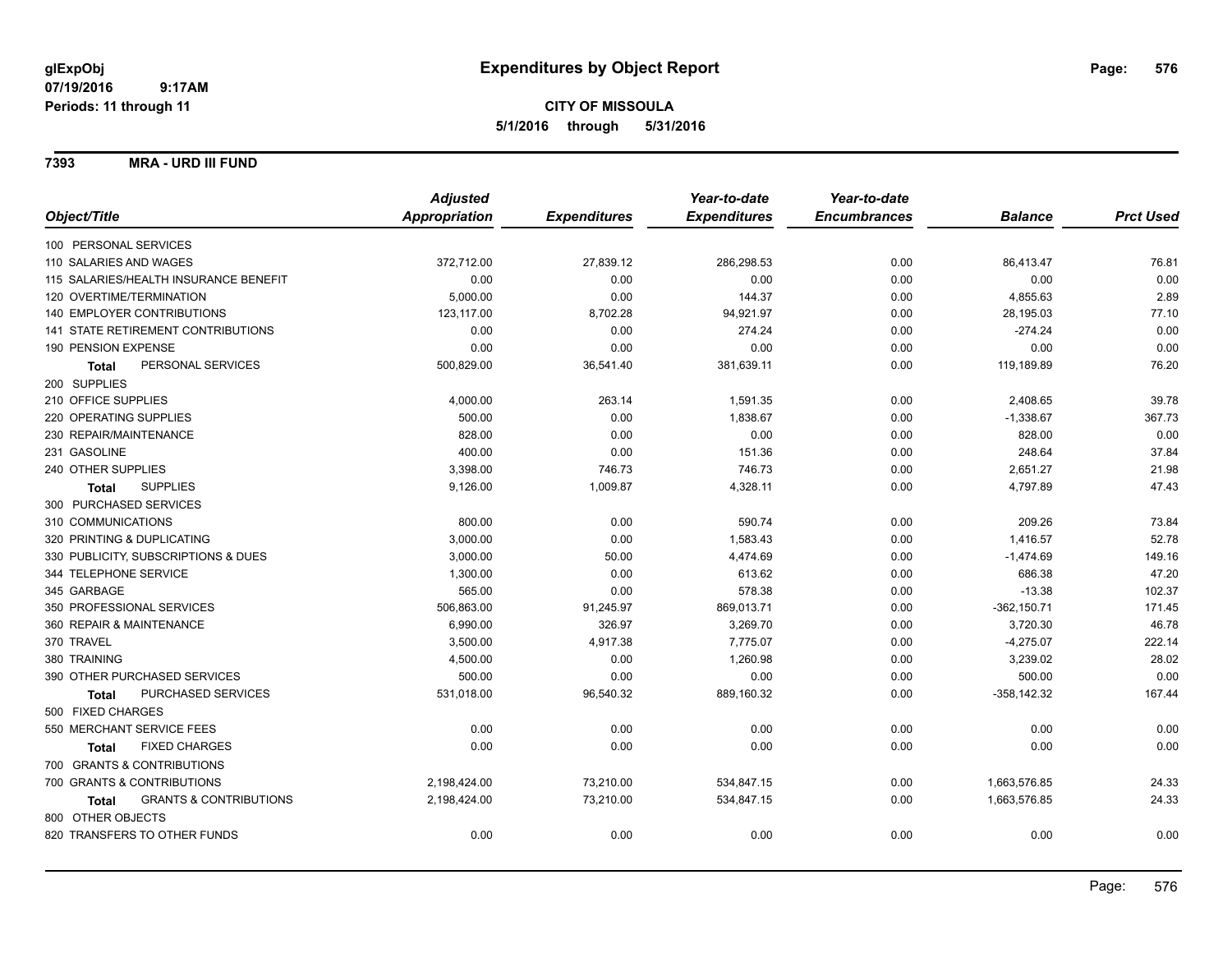## **CITY OF MISSOULA 5/1/2016 through 5/31/2016**

#### **7393 MRA - URD III FUND**

| Object/Title                          | <b>Adjusted</b><br>Appropriation | <b>Expenditures</b> | Year-to-date<br><b>Expenditures</b> | Year-to-date<br><b>Encumbrances</b> | <b>Balance</b> | <b>Prct Used</b> |
|---------------------------------------|----------------------------------|---------------------|-------------------------------------|-------------------------------------|----------------|------------------|
|                                       |                                  |                     |                                     |                                     |                |                  |
| 830 DEPRECIATION                      | 0.00                             | 0.00                | 0.00                                | 0.00                                | 0.00           | 0.00             |
| 845 CONTINGENCY                       | 784.332.00                       | 0.00                | 0.00                                | 0.00                                | 784.332.00     | 0.00             |
| OTHER OBJECTS<br><b>Total</b>         | 784.332.00                       | 0.00                | 0.00                                | 0.00                                | 784.332.00     | 0.00             |
| 900 CAPITAL OUTLAY                    |                                  |                     |                                     |                                     |                |                  |
| 930 IMPROVEMENTS                      | 2,115,956.00                     | 398.184.13          | 724.746.00                          | 0.00                                | 1.391.210.00   | 34.25            |
| 940 MACHINERY & EQUIPMENT             | 0.00                             | 5.496.46            | 5.496.46                            | 0.00                                | $-5.496.46$    | 0.00             |
| <b>CAPITAL OUTLAY</b><br><b>Total</b> | 2.115.956.00                     | 403.680.59          | 730.242.46                          | 0.00                                | 1.385.713.54   | 34.51            |
| MRA - URD III FUND<br><b>Total</b>    | 6.139.685.00                     | 610.982.18          | 2.540.217.15                        | 0.00                                | 3.599.467.85   | 41.37            |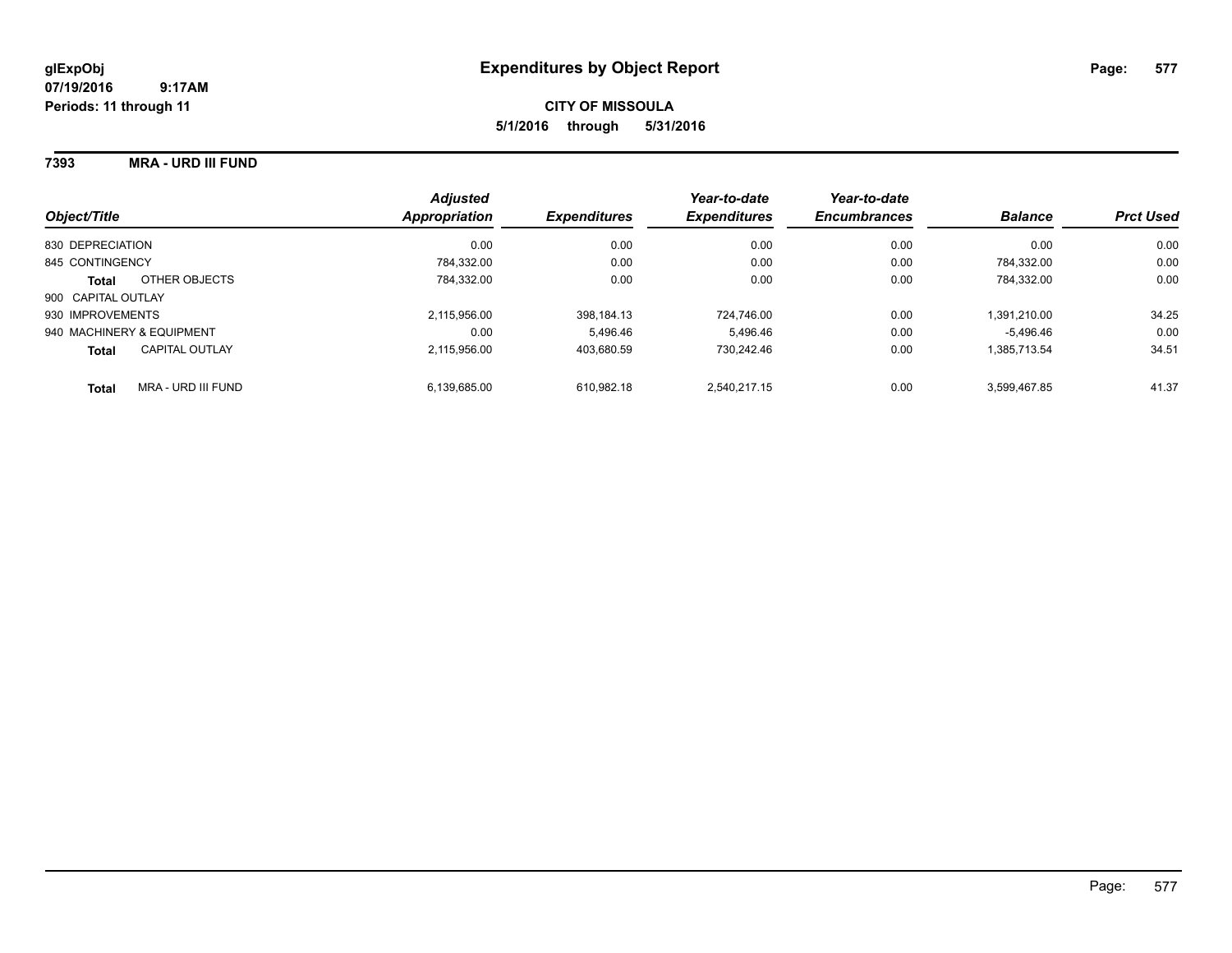## **CITY OF MISSOULA 5/1/2016 through 5/31/2016**

### **7394 MRA URD III TI DEBT CLEARING FUND**

| Object/Title                  | <b>Adjusted</b><br>Appropriation | <b>Expenditures</b> | Year-to-date<br><b>Expenditures</b> | Year-to-date<br><b>Encumbrances</b> | <b>Balance</b> | <b>Prct Used</b> |
|-------------------------------|----------------------------------|---------------------|-------------------------------------|-------------------------------------|----------------|------------------|
| 800 OTHER OBJECTS             |                                  |                     |                                     |                                     |                |                  |
| 820 TRANSFERS TO OTHER FUNDS  | 0.00                             | 0.00                | 0.00                                | 0.00                                | 0.00           | 0.00             |
| OTHER OBJECTS<br><b>Total</b> | 0.00                             | 0.00                | 0.00                                | 0.00                                | 0.00           | 0.00             |
| <b>MRA</b><br>Total           | 0.00                             | 0.00                | 0.00                                | 0.00                                | 0.00           | 0.00             |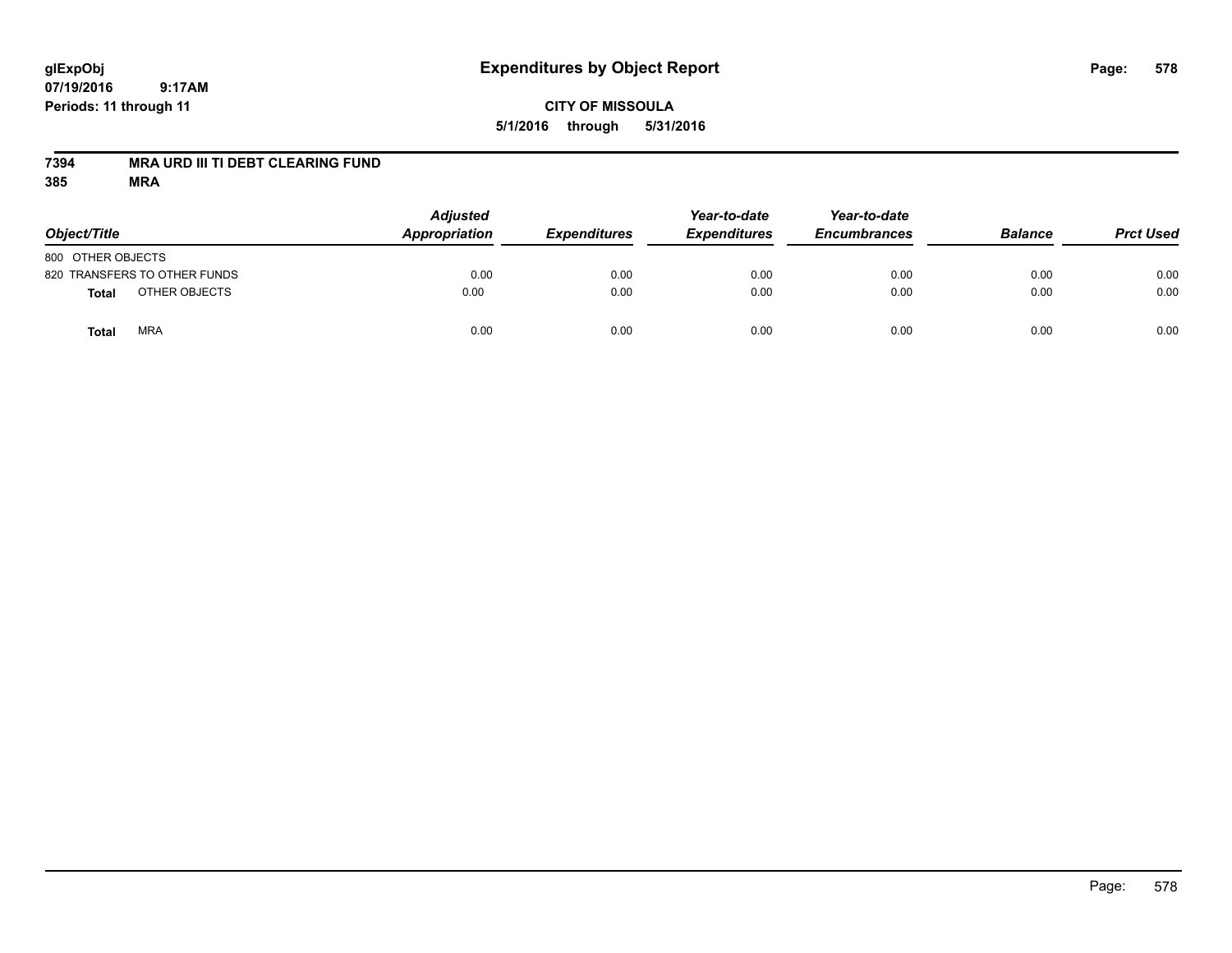# **glExpObj Expenditures by Object Report Page: 579**

**07/19/2016 9:17AM Periods: 11 through 11**

**CITY OF MISSOULA 5/1/2016 through 5/31/2016**

#### **7394 MRA URD III TI DEBT CLEARING FUND**

| Object/Title                                      | <b>Adjusted</b><br>Appropriation | <i><b>Expenditures</b></i> | Year-to-date<br><b>Expenditures</b> | Year-to-date<br><b>Encumbrances</b> | <b>Balance</b> | <b>Prct Used</b> |
|---------------------------------------------------|----------------------------------|----------------------------|-------------------------------------|-------------------------------------|----------------|------------------|
| 800 OTHER OBJECTS                                 |                                  |                            |                                     |                                     |                |                  |
| 820 TRANSFERS TO OTHER FUNDS                      | 0.00                             | 0.00                       | 0.00                                | 0.00                                | 0.00           | 0.00             |
| OTHER OBJECTS<br><b>Total</b>                     | 0.00                             | 0.00                       | 0.00                                | 0.00                                | 0.00           | 0.00             |
| MRA URD III TI DEBT CLEARING FUND<br><b>Total</b> | 0.00                             | 0.00                       | 0.00                                | 0.00                                | 0.00           | 0.00             |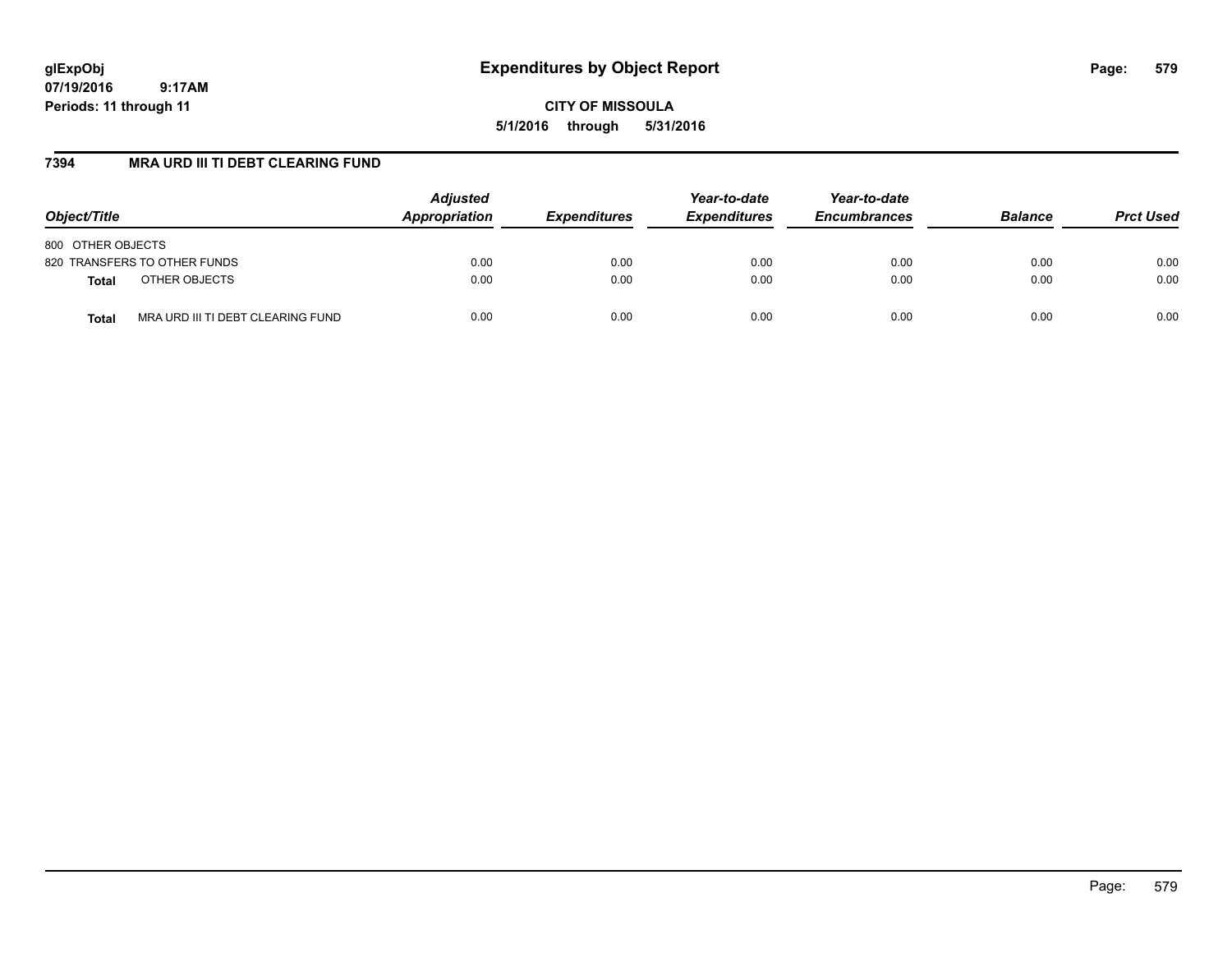## **CITY OF MISSOULA 5/1/2016 through 5/31/2016**

#### **7395 MRA TAX INCREMENT DEBT SERVICE**

| Object/Title                        | <b>Adjusted</b><br>Appropriation | <b>Expenditures</b> | Year-to-date<br><b>Expenditures</b> | Year-to-date<br><b>Encumbrances</b> | <b>Balance</b> | <b>Prct Used</b> |
|-------------------------------------|----------------------------------|---------------------|-------------------------------------|-------------------------------------|----------------|------------------|
| 600 DEBT SERVICE                    |                                  |                     |                                     |                                     |                |                  |
| 610 PRINCIPAL                       | 0.00                             | 0.00                | 0.00                                | 0.00                                | 0.00           | 0.00             |
| 620 INTEREST / SERVICE FEES         | 0.00                             | 0.00                | 700.00                              | 0.00                                | $-700.00$      | 0.00             |
| <b>DEBT SERVICE</b><br><b>Total</b> | 0.00                             | 0.00                | 700.00                              | 0.00                                | $-700.00$      | 0.00             |
| <b>MRA</b><br>Total                 | 0.00                             | 0.00                | 700.00                              | 0.00                                | $-700.00$      | 0.00             |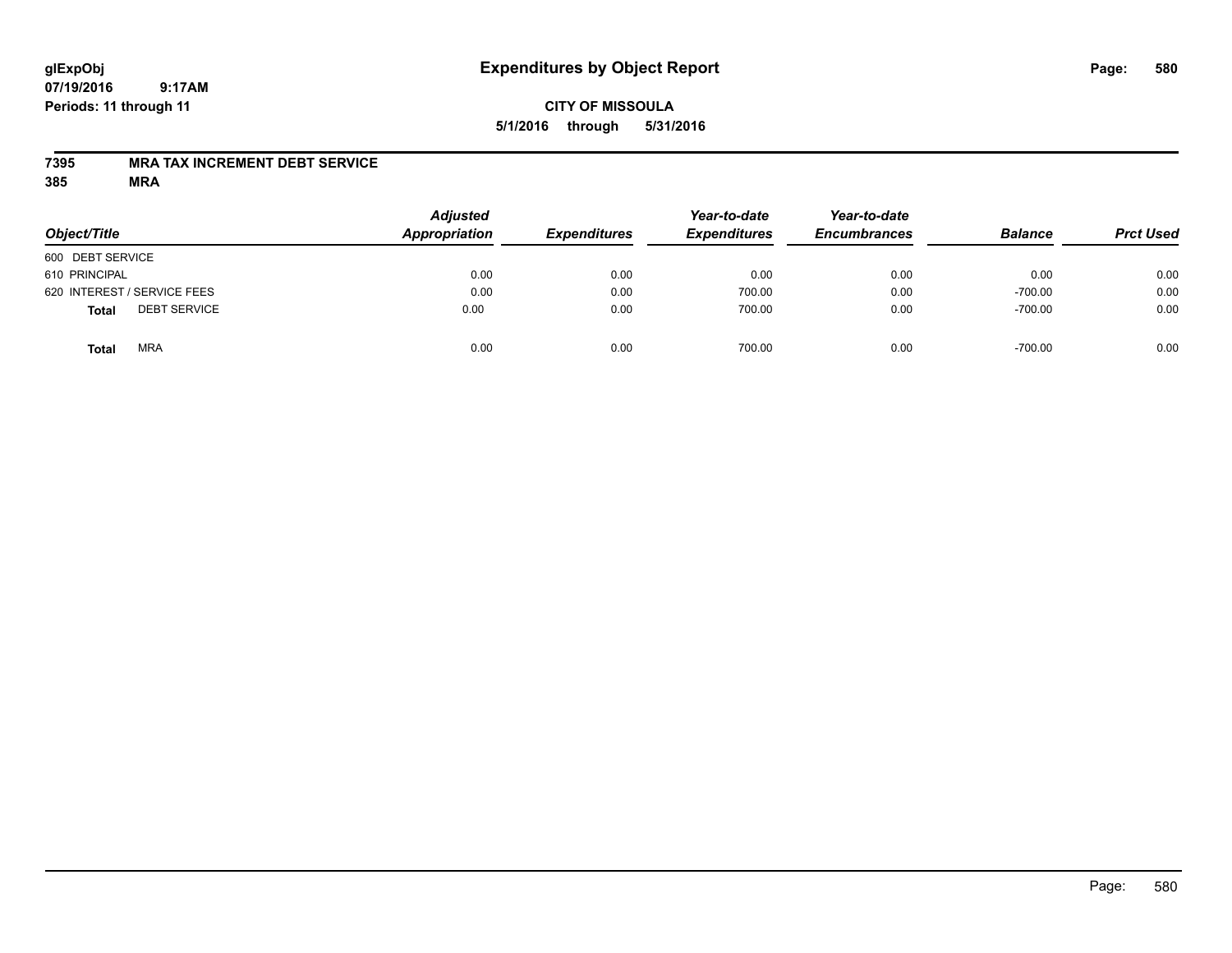# **glExpObj Expenditures by Object Report Page: 581**

**07/19/2016 9:17AM Periods: 11 through 11**

**CITY OF MISSOULA 5/1/2016 through 5/31/2016**

## **7395 MRA TAX INCREMENT DEBT SERVICE**

| Object/Title     |                                | <b>Adjusted</b><br>Appropriation | <b>Expenditures</b> | Year-to-date<br><b>Expenditures</b> | Year-to-date<br><b>Encumbrances</b> | <b>Balance</b> | <b>Prct Used</b> |
|------------------|--------------------------------|----------------------------------|---------------------|-------------------------------------|-------------------------------------|----------------|------------------|
| 600 DEBT SERVICE |                                |                                  |                     |                                     |                                     |                |                  |
| 610 PRINCIPAL    |                                | 0.00                             | 0.00                | 0.00                                | 0.00                                | 0.00           | 0.00             |
|                  | 620 INTEREST / SERVICE FEES    | 0.00                             | 0.00                | 700.00                              | 0.00                                | $-700.00$      | 0.00             |
| <b>Total</b>     | <b>DEBT SERVICE</b>            | 0.00                             | 0.00                | 700.00                              | 0.00                                | $-700.00$      | 0.00             |
| <b>Total</b>     | MRA TAX INCREMENT DEBT SERVICE | 0.00                             | 0.00                | 700.00                              | 0.00                                | $-700.00$      | 0.00             |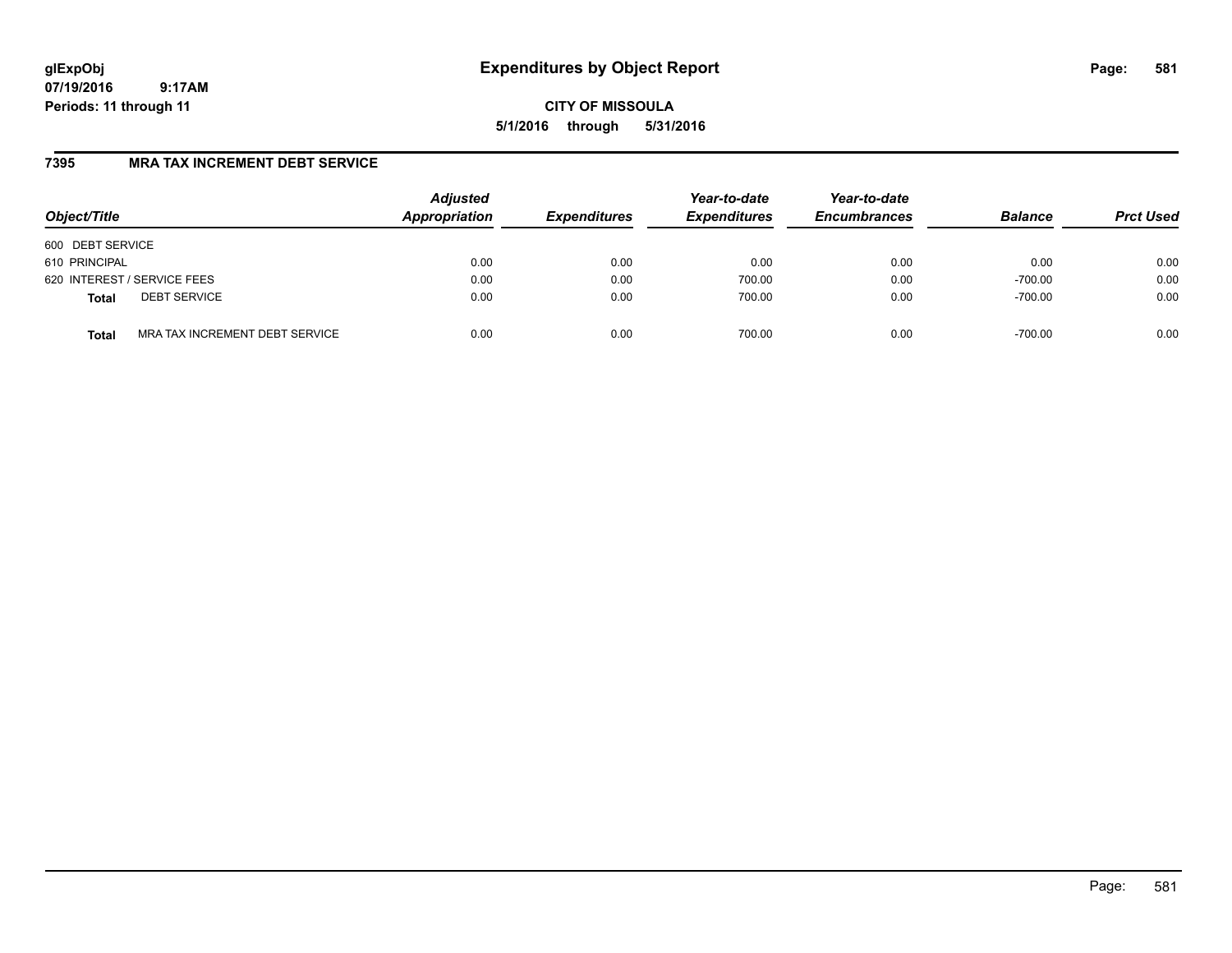## **CITY OF MISSOULA 5/1/2016 through 5/31/2016**

#### **7396 NRSS DEBT SERVICE SINKING FUND**

| Object/Title                        | <b>Adjusted</b><br><b>Appropriation</b> | <b>Expenditures</b> | Year-to-date<br><b>Expenditures</b> | Year-to-date<br><b>Encumbrances</b> | <b>Balance</b> | <b>Prct Used</b> |
|-------------------------------------|-----------------------------------------|---------------------|-------------------------------------|-------------------------------------|----------------|------------------|
| 600 DEBT SERVICE                    |                                         |                     |                                     |                                     |                |                  |
| 620 INTEREST / SERVICE FEES         | 0.00                                    | 0.00                | 700.00                              | 0.00                                | $-700.00$      | 0.00             |
| <b>DEBT SERVICE</b><br><b>Total</b> | 0.00                                    | 0.00                | 700.00                              | 0.00                                | $-700.00$      | 0.00             |
| 800 OTHER OBJECTS                   |                                         |                     |                                     |                                     |                |                  |
| 820 TRANSFERS TO OTHER FUNDS        | 0.00                                    | 0.00                | 0.00                                | 0.00                                | 0.00           | 0.00             |
| OTHER OBJECTS<br><b>Total</b>       | 0.00                                    | 0.00                | 0.00                                | 0.00                                | 0.00           | 0.00             |
| <b>MRA</b><br><b>Total</b>          | 0.00                                    | 0.00                | 700.00                              | 0.00                                | $-700.00$      | 0.00             |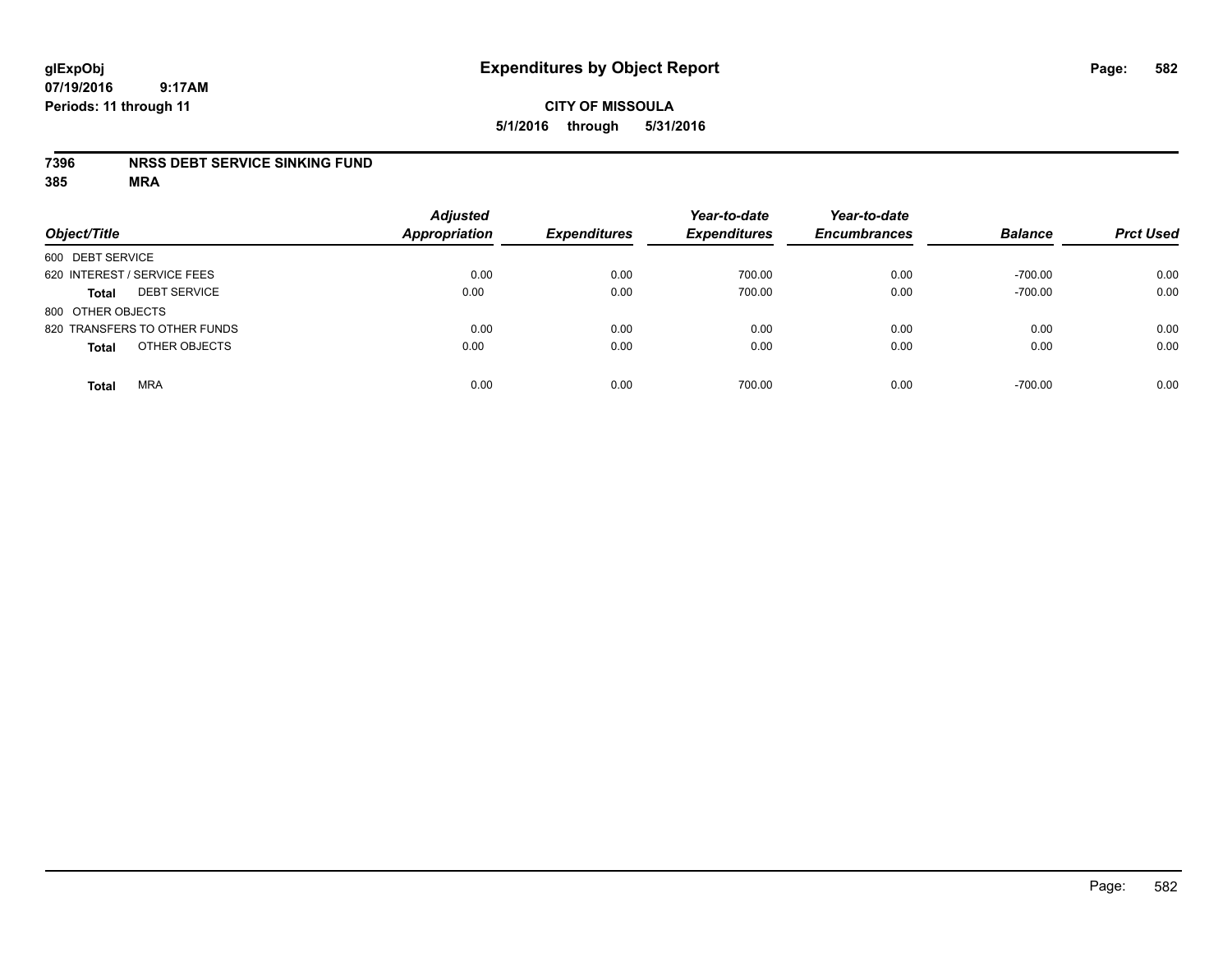#### **7396 NRSS DEBT SERVICE SINKING FUND**

**390 NON-DEPARTMENTAL**

| Object/Title     |                     | <b>Adjusted</b><br>Appropriation | <b>Expenditures</b> | Year-to-date<br><b>Expenditures</b> | Year-to-date<br><b>Encumbrances</b> | <b>Balance</b> | <b>Prct Used</b> |
|------------------|---------------------|----------------------------------|---------------------|-------------------------------------|-------------------------------------|----------------|------------------|
| 600 DEBT SERVICE |                     |                                  |                     |                                     |                                     |                |                  |
| 610 PRINCIPAL    |                     | 0.00                             | 0.00                | 0.00                                | 0.00                                | 0.00           | 0.00             |
| Total            | <b>DEBT SERVICE</b> | 0.00                             | 0.00                | 0.00                                | 0.00                                | 0.00           | 0.00             |
| Total            | NON-DEPARTMENTAL    | 0.00                             | 0.00                | 0.00                                | 0.00                                | 0.00           | 0.00             |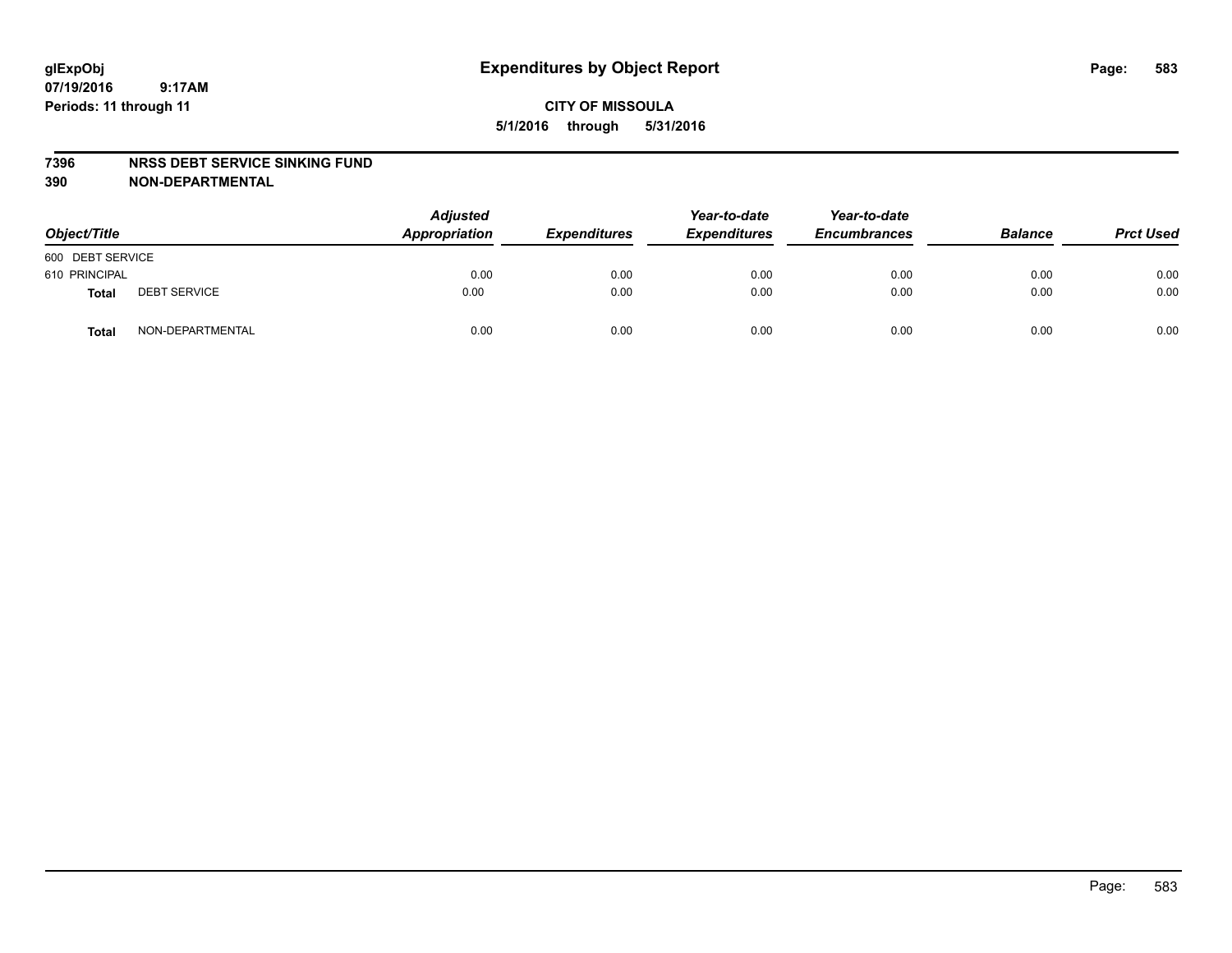**CITY OF MISSOULA 5/1/2016 through 5/31/2016**

### **7396 NRSS DEBT SERVICE SINKING FUND**

| Object/Title      |                                | <b>Adjusted</b><br><b>Appropriation</b> | <b>Expenditures</b> | Year-to-date<br><b>Expenditures</b> | Year-to-date<br><b>Encumbrances</b> | <b>Balance</b> | <b>Prct Used</b> |
|-------------------|--------------------------------|-----------------------------------------|---------------------|-------------------------------------|-------------------------------------|----------------|------------------|
| 600 DEBT SERVICE  |                                |                                         |                     |                                     |                                     |                |                  |
| 610 PRINCIPAL     |                                | 0.00                                    | 0.00                | 0.00                                | 0.00                                | 0.00           | 0.00             |
|                   | 620 INTEREST / SERVICE FEES    | 0.00                                    | 0.00                | 700.00                              | 0.00                                | $-700.00$      | 0.00             |
| <b>Total</b>      | <b>DEBT SERVICE</b>            | 0.00                                    | 0.00                | 700.00                              | 0.00                                | $-700.00$      | 0.00             |
| 800 OTHER OBJECTS |                                |                                         |                     |                                     |                                     |                |                  |
|                   | 820 TRANSFERS TO OTHER FUNDS   | 0.00                                    | 0.00                | 0.00                                | 0.00                                | 0.00           | 0.00             |
| <b>Total</b>      | OTHER OBJECTS                  | 0.00                                    | 0.00                | 0.00                                | 0.00                                | 0.00           | 0.00             |
| <b>Total</b>      | NRSS DEBT SERVICE SINKING FUND | 0.00                                    | 0.00                | 700.00                              | 0.00                                | $-700.00$      | 0.00             |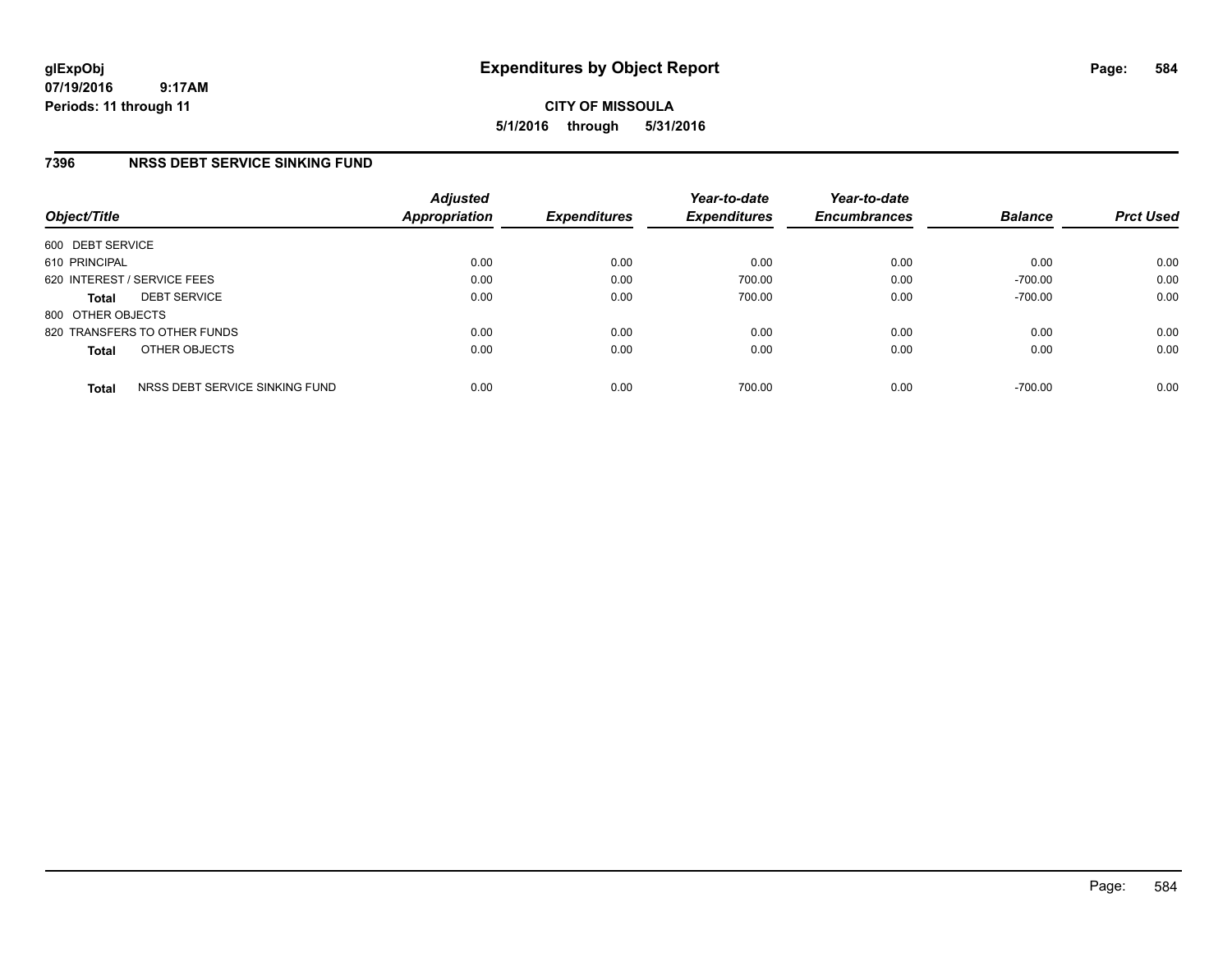## **CITY OF MISSOULA 5/1/2016 through 5/31/2016**

#### **7397 NORTH RESERVE/SCOTT ST URD**

|                     |                                     | <b>Adjusted</b>      |                     | Year-to-date        | Year-to-date        |                |                  |
|---------------------|-------------------------------------|----------------------|---------------------|---------------------|---------------------|----------------|------------------|
| Object/Title        |                                     | <b>Appropriation</b> | <b>Expenditures</b> | <b>Expenditures</b> | <b>Encumbrances</b> | <b>Balance</b> | <b>Prct Used</b> |
|                     | 100 PERSONAL SERVICES               |                      |                     |                     |                     |                |                  |
|                     | 110 SALARIES AND WAGES              | 0.00                 | 0.00                | 0.00                | 0.00                | 0.00           | 0.00             |
|                     | 120 OVERTIME/TERMINATION            | 0.00                 | 0.00                | 0.00                | 0.00                | 0.00           | 0.00             |
|                     | 140 EMPLOYER CONTRIBUTIONS          | 0.00                 | 0.00                | 0.00                | 0.00                | 0.00           | 0.00             |
| Total               | PERSONAL SERVICES                   | 0.00                 | 0.00                | 0.00                | 0.00                | 0.00           | 0.00             |
| 200 SUPPLIES        |                                     |                      |                     |                     |                     |                |                  |
| 210 OFFICE SUPPLIES |                                     | 0.00                 | 0.00                | 0.00                | 0.00                | 0.00           | 0.00             |
|                     | 220 OPERATING SUPPLIES              | 0.00                 | 0.00                | 0.00                | 0.00                | 0.00           | 0.00             |
|                     | 230 REPAIR/MAINTENANCE              | 0.00                 | 0.00                | 0.00                | 0.00                | 0.00           | 0.00             |
| 231 GASOLINE        |                                     | 0.00                 | 0.00                | 0.00                | 0.00                | 0.00           | 0.00             |
| 240 OTHER SUPPLIES  |                                     | 0.00                 | 0.00                | 0.00                | 0.00                | 0.00           | 0.00             |
| Total               | <b>SUPPLIES</b>                     | 0.00                 | 0.00                | 0.00                | 0.00                | 0.00           | 0.00             |
|                     | 300 PURCHASED SERVICES              |                      |                     |                     |                     |                |                  |
| 310 COMMUNICATIONS  |                                     | 0.00                 | 0.00                | 0.00                | 0.00                | 0.00           | 0.00             |
|                     | 320 PRINTING & DUPLICATING          | 0.00                 | 0.00                | 0.00                | 0.00                | 0.00           | 0.00             |
|                     | 330 PUBLICITY, SUBSCRIPTIONS & DUES | 0.00                 | 0.00                | 0.00                | 0.00                | 0.00           | 0.00             |
|                     | 344 TELEPHONE SERVICE               | 0.00                 | 0.00                | 0.00                | 0.00                | 0.00           | 0.00             |
| 345 GARBAGE         |                                     | 0.00                 | 0.00                | 0.00                | 0.00                | 0.00           | 0.00             |
|                     | 350 PROFESSIONAL SERVICES           | 0.00                 | 0.00                | 63,854.00           | 0.00                | $-63,854.00$   | 0.00             |
|                     | 360 REPAIR & MAINTENANCE            | 0.00                 | 0.00                | 0.00                | 0.00                | 0.00           | 0.00             |
| <b>Total</b>        | PURCHASED SERVICES                  | 0.00                 | 0.00                | 63,854.00           | 0.00                | $-63,854.00$   | 0.00             |
| 500 FIXED CHARGES   |                                     |                      |                     |                     |                     |                |                  |
|                     | 550 MERCHANT SERVICE FEES           | 0.00                 | 0.00                | 0.00                | 0.00                | 0.00           | 0.00             |
| Total               | <b>FIXED CHARGES</b>                | 0.00                 | 0.00                | 0.00                | 0.00                | 0.00           | 0.00             |
|                     | 700 GRANTS & CONTRIBUTIONS          |                      |                     |                     |                     |                |                  |
|                     | 700 GRANTS & CONTRIBUTIONS          | 0.00                 | 0.00                | 114,582.00          | 0.00                | $-114,582.00$  | 0.00             |
| Total               | <b>GRANTS &amp; CONTRIBUTIONS</b>   | 0.00                 | 0.00                | 114,582.00          | 0.00                | $-114,582.00$  | 0.00             |
| 800 OTHER OBJECTS   |                                     |                      |                     |                     |                     |                |                  |
|                     | 820 TRANSFERS TO OTHER FUNDS        | 0.00                 | 6,007.39            | 6,007.39            | 0.00                | $-6,007.39$    | 0.00             |
| 845 CONTINGENCY     |                                     | 0.00                 | 0.00                | 0.00                | 0.00                | 0.00           | 0.00             |
| <b>Total</b>        | OTHER OBJECTS                       | 0.00                 | 6,007.39            | 6,007.39            | 0.00                | $-6,007.39$    | 0.00             |
| Total               | <b>MRA</b>                          | 0.00                 | 6,007.39            | 184,443.39          | 0.00                | $-184,443.39$  | 0.00             |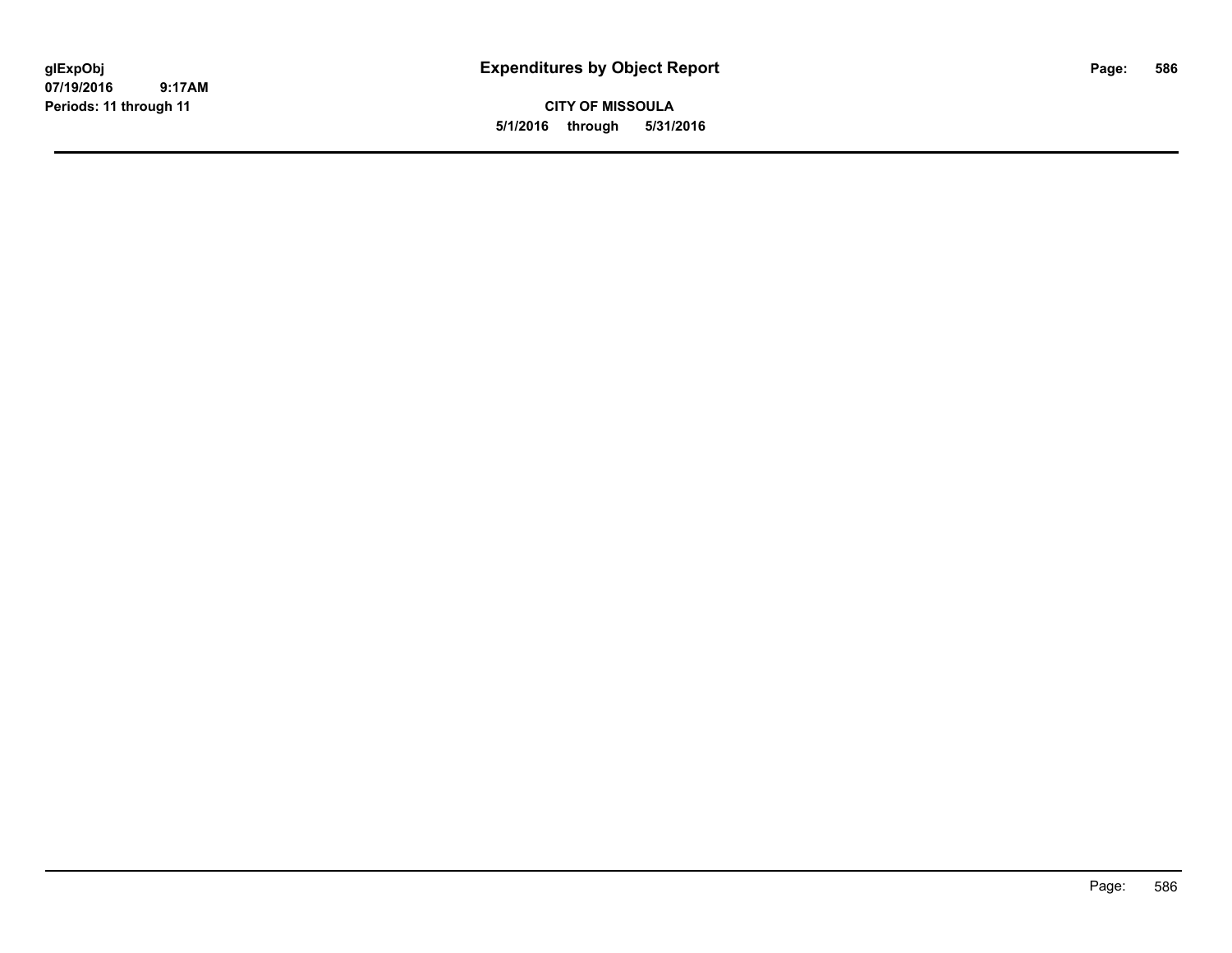#### **7397 NORTH RESERVE/SCOTT ST URD**

| Object/Title                               | <b>Adjusted</b><br><b>Appropriation</b> | <b>Expenditures</b> | Year-to-date<br><b>Expenditures</b> | Year-to-date<br><b>Encumbrances</b> | <b>Balance</b> | <b>Prct Used</b> |
|--------------------------------------------|-----------------------------------------|---------------------|-------------------------------------|-------------------------------------|----------------|------------------|
| 100 PERSONAL SERVICES                      |                                         |                     |                                     |                                     |                |                  |
| 110 SALARIES AND WAGES                     | 0.00                                    | 0.00                | 0.00                                | 0.00                                | 0.00           | 0.00             |
| 120 OVERTIME/TERMINATION                   | 0.00                                    | 0.00                | 0.00                                | 0.00                                | 0.00           | 0.00             |
| 140 EMPLOYER CONTRIBUTIONS                 | 0.00                                    | 0.00                | 0.00                                | 0.00                                | 0.00           | 0.00             |
| PERSONAL SERVICES<br><b>Total</b>          | 0.00                                    | 0.00                | 0.00                                | 0.00                                | 0.00           | 0.00             |
| 200 SUPPLIES                               |                                         |                     |                                     |                                     |                |                  |
| 210 OFFICE SUPPLIES                        | 0.00                                    | 0.00                | 0.00                                | 0.00                                | 0.00           | 0.00             |
| 220 OPERATING SUPPLIES                     | 0.00                                    | 0.00                | 0.00                                | 0.00                                | 0.00           | 0.00             |
| 230 REPAIR/MAINTENANCE                     | 0.00                                    | 0.00                | 0.00                                | 0.00                                | 0.00           | 0.00             |
| 231 GASOLINE                               | 0.00                                    | 0.00                | 0.00                                | 0.00                                | 0.00           | 0.00             |
| 240 OTHER SUPPLIES                         | 0.00                                    | 0.00                | 0.00                                | 0.00                                | 0.00           | 0.00             |
| <b>SUPPLIES</b><br>Total                   | 0.00                                    | 0.00                | 0.00                                | 0.00                                | 0.00           | 0.00             |
| 300 PURCHASED SERVICES                     |                                         |                     |                                     |                                     |                |                  |
| 310 COMMUNICATIONS                         | 0.00                                    | 0.00                | 0.00                                | 0.00                                | 0.00           | 0.00             |
| 320 PRINTING & DUPLICATING                 | 0.00                                    | 0.00                | 0.00                                | 0.00                                | 0.00           | 0.00             |
| 330 PUBLICITY, SUBSCRIPTIONS & DUES        | 0.00                                    | 0.00                | 0.00                                | 0.00                                | 0.00           | 0.00             |
| 344 TELEPHONE SERVICE                      | 0.00                                    | 0.00                | 0.00                                | 0.00                                | 0.00           | 0.00             |
| 345 GARBAGE                                | 0.00                                    | 0.00                | 0.00                                | 0.00                                | 0.00           | 0.00             |
| 350 PROFESSIONAL SERVICES                  | 0.00                                    | 0.00                | 63,854.00                           | 0.00                                | $-63,854.00$   | 0.00             |
| 360 REPAIR & MAINTENANCE                   | 0.00                                    | 0.00                | 0.00                                | 0.00                                | 0.00           | 0.00             |
| PURCHASED SERVICES<br><b>Total</b>         | 0.00                                    | 0.00                | 63,854.00                           | 0.00                                | $-63,854.00$   | 0.00             |
| 500 FIXED CHARGES                          |                                         |                     |                                     |                                     |                |                  |
| 550 MERCHANT SERVICE FEES                  | 0.00                                    | 0.00                | 0.00                                | 0.00                                | 0.00           | 0.00             |
| <b>FIXED CHARGES</b><br>Total              | 0.00                                    | 0.00                | 0.00                                | 0.00                                | 0.00           | 0.00             |
| 700 GRANTS & CONTRIBUTIONS                 |                                         |                     |                                     |                                     |                |                  |
| 700 GRANTS & CONTRIBUTIONS                 | 0.00                                    | 0.00                | 114,582.00                          | 0.00                                | $-114,582.00$  | 0.00             |
| <b>GRANTS &amp; CONTRIBUTIONS</b><br>Total | 0.00                                    | 0.00                | 114,582.00                          | 0.00                                | $-114,582.00$  | 0.00             |
| 800 OTHER OBJECTS                          |                                         |                     |                                     |                                     |                |                  |
| 820 TRANSFERS TO OTHER FUNDS               | 0.00                                    | 6,007.39            | 6.007.39                            | 0.00                                | $-6,007.39$    | 0.00             |
| 845 CONTINGENCY                            | 0.00                                    | 0.00                | 0.00                                | 0.00                                | 0.00           | 0.00             |
| OTHER OBJECTS<br><b>Total</b>              | 0.00                                    | 6,007.39            | 6,007.39                            | 0.00                                | $-6,007.39$    | 0.00             |
| NORTH RESERVE/SCOTT ST URD<br>Total        | 0.00                                    | 6,007.39            | 184,443.39                          | 0.00                                | $-184,443.39$  | 0.00             |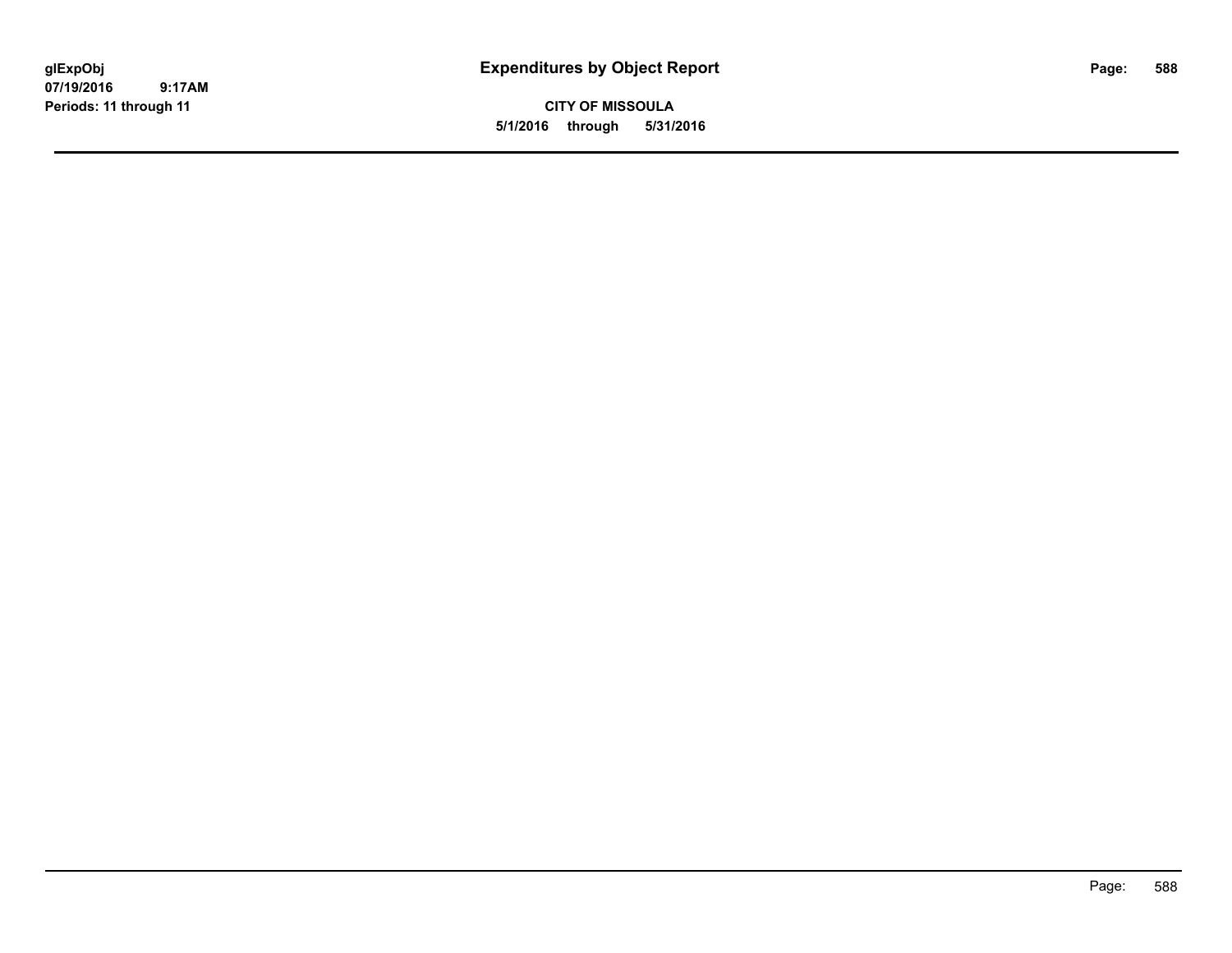**7398 HELLGATE URD**

|                                   | <b>Adjusted</b> |                       | Year-to-date                | Year-to-date                |                             |                        |
|-----------------------------------|-----------------|-----------------------|-----------------------------|-----------------------------|-----------------------------|------------------------|
|                                   |                 |                       |                             |                             |                             | <b>Prct Used</b>       |
| 300 PURCHASED SERVICES            |                 |                       |                             |                             |                             |                        |
| 350 PROFESSIONAL SERVICES         | 0.00            | 0.00                  | 0.00                        | 0.00                        | 0.00                        | 0.00                   |
| PURCHASED SERVICES                | 0.00            | 0.00                  | 0.00                        | 0.00                        | 0.00                        | 0.00                   |
| 700 GRANTS & CONTRIBUTIONS        |                 |                       |                             |                             |                             |                        |
| 700 GRANTS & CONTRIBUTIONS        | 0.00            | 0.00                  | 0.00                        | 0.00                        | 0.00                        | 0.00                   |
| <b>GRANTS &amp; CONTRIBUTIONS</b> | 0.00            | 0.00                  | 0.00                        | 0.00                        | 0.00                        | 0.00                   |
| 800 OTHER OBJECTS                 |                 |                       |                             |                             |                             |                        |
| 845 CONTINGENCY                   | 0.00            | 0.00                  | 0.00                        | 0.00                        | 0.00                        | 0.00                   |
| OTHER OBJECTS                     | 0.00            | 0.00                  | 0.00                        | 0.00                        | 0.00                        | 0.00                   |
| 900 CAPITAL OUTLAY                |                 |                       |                             |                             |                             |                        |
|                                   | 0.00            | 0.00                  | 0.00                        | 0.00                        | 0.00                        | 0.00                   |
| 930 IMPROVEMENTS                  | 0.00            | 0.00                  | 0.00                        | 0.00                        | 0.00                        | 0.00                   |
| <b>CAPITAL OUTLAY</b>             | 0.00            | 0.00                  | 0.00                        | 0.00                        | 0.00                        | 0.00                   |
|                                   |                 |                       |                             |                             |                             | 0.00                   |
|                                   | <b>MRA</b>      | Appropriation<br>0.00 | <b>Expenditures</b><br>0.00 | <b>Expenditures</b><br>0.00 | <b>Encumbrances</b><br>0.00 | <b>Balance</b><br>0.00 |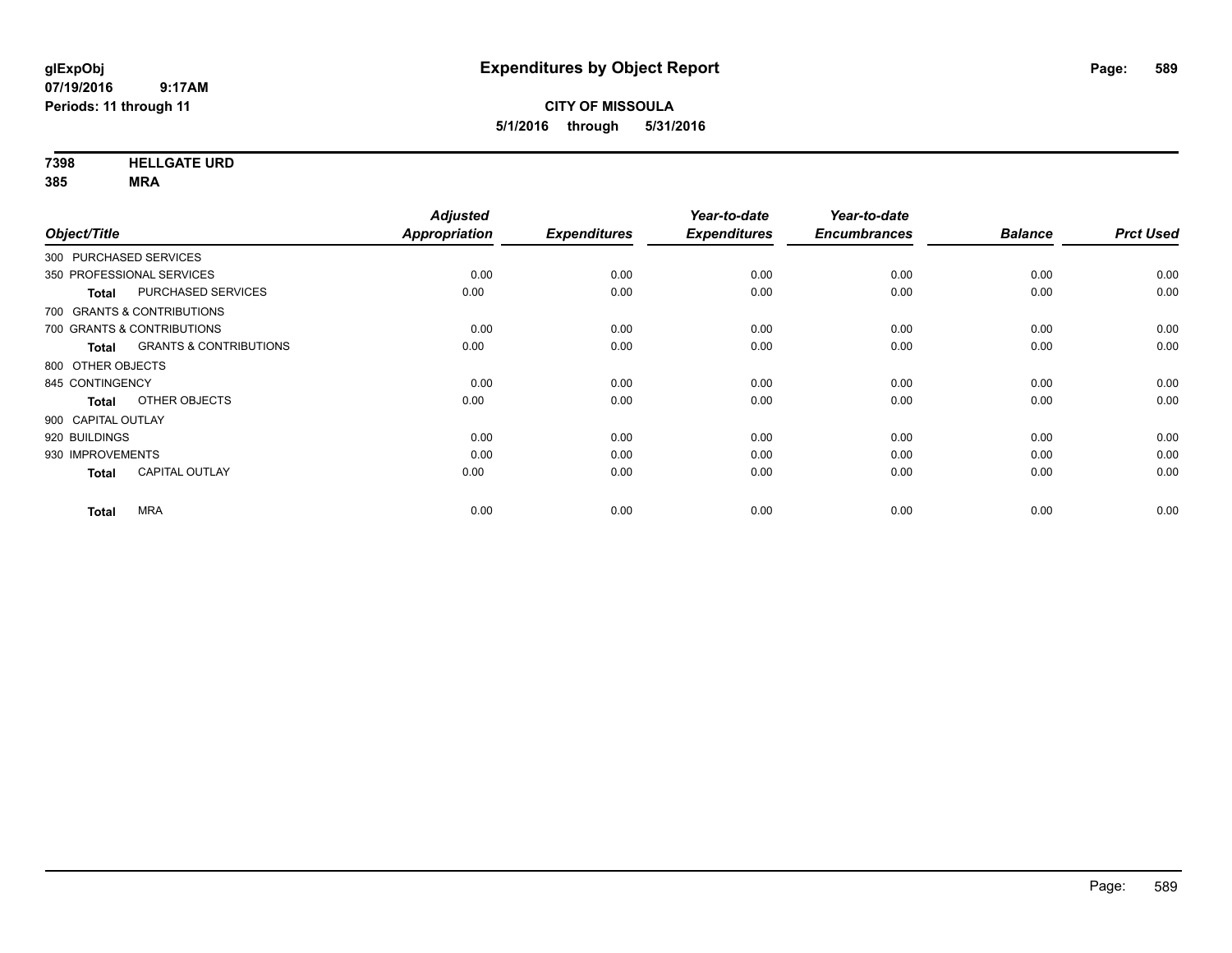#### **7398 HELLGATE URD**

| Object/Title           |                                   | <b>Adjusted</b><br><b>Appropriation</b> | <b>Expenditures</b> | Year-to-date<br><b>Expenditures</b> | Year-to-date<br><b>Encumbrances</b> | <b>Balance</b> | <b>Prct Used</b> |
|------------------------|-----------------------------------|-----------------------------------------|---------------------|-------------------------------------|-------------------------------------|----------------|------------------|
| 300 PURCHASED SERVICES |                                   |                                         |                     |                                     |                                     |                |                  |
|                        | 350 PROFESSIONAL SERVICES         | 0.00                                    | 0.00                | 0.00                                | 0.00                                | 0.00           | 0.00             |
| <b>Total</b>           | PURCHASED SERVICES                | 0.00                                    | 0.00                | 0.00                                | 0.00                                | 0.00           | 0.00             |
|                        | 700 GRANTS & CONTRIBUTIONS        |                                         |                     |                                     |                                     |                |                  |
|                        | 700 GRANTS & CONTRIBUTIONS        | 0.00                                    | 0.00                | 0.00                                | 0.00                                | 0.00           | 0.00             |
| Total                  | <b>GRANTS &amp; CONTRIBUTIONS</b> | 0.00                                    | 0.00                | 0.00                                | 0.00                                | 0.00           | 0.00             |
| 800 OTHER OBJECTS      |                                   |                                         |                     |                                     |                                     |                |                  |
| 845 CONTINGENCY        |                                   | 0.00                                    | 0.00                | 0.00                                | 0.00                                | 0.00           | 0.00             |
| <b>Total</b>           | OTHER OBJECTS                     | 0.00                                    | 0.00                | 0.00                                | 0.00                                | 0.00           | 0.00             |
| 900 CAPITAL OUTLAY     |                                   |                                         |                     |                                     |                                     |                |                  |
| 920 BUILDINGS          |                                   | 0.00                                    | 0.00                | 0.00                                | 0.00                                | 0.00           | 0.00             |
| 930 IMPROVEMENTS       |                                   | 0.00                                    | 0.00                | 0.00                                | 0.00                                | 0.00           | 0.00             |
| <b>Total</b>           | <b>CAPITAL OUTLAY</b>             | 0.00                                    | 0.00                | 0.00                                | 0.00                                | 0.00           | 0.00             |
| <b>Total</b>           | <b>HELLGATE URD</b>               | 0.00                                    | 0.00                | 0.00                                | 0.00                                | 0.00           | 0.00             |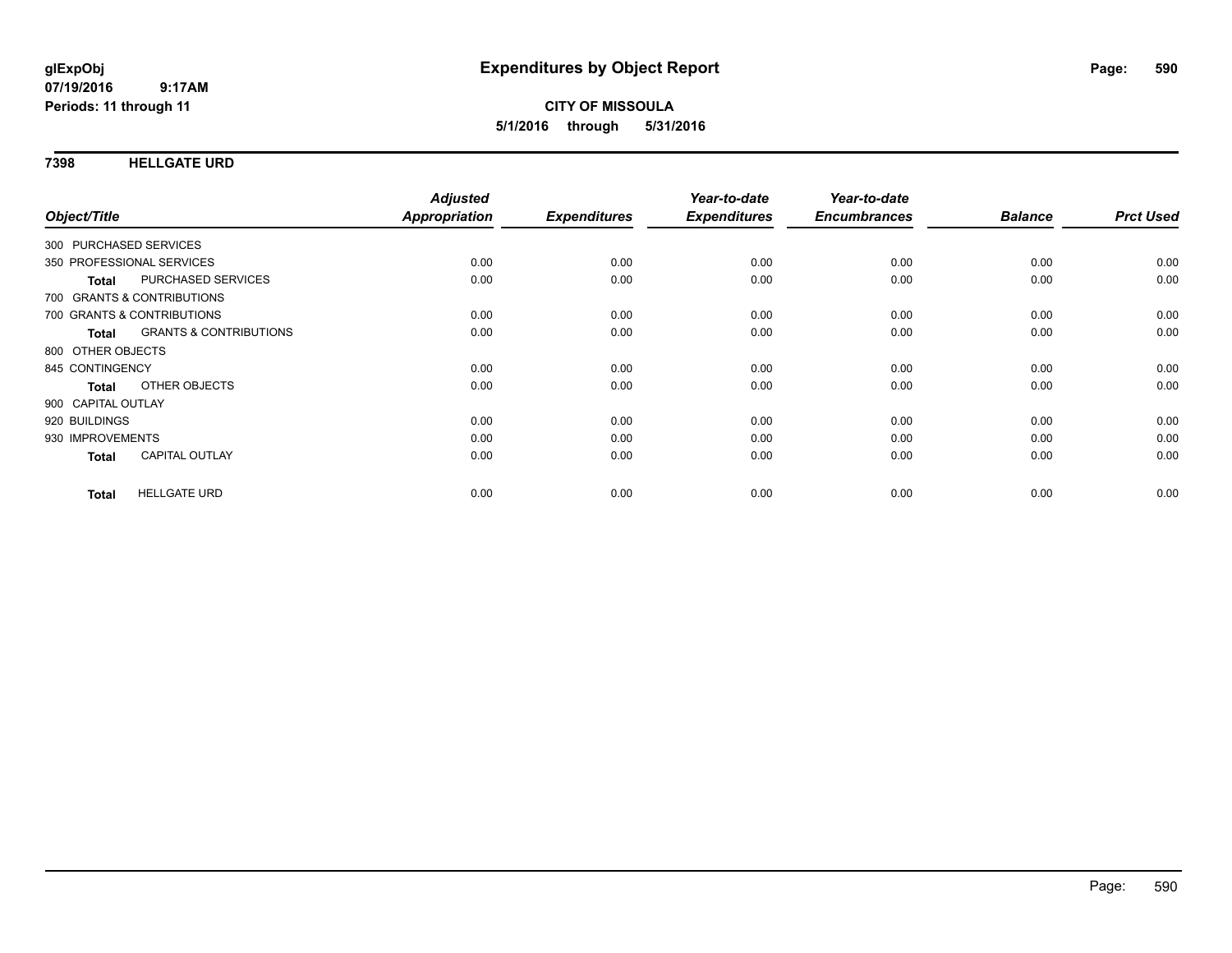## **CITY OF MISSOULA 5/1/2016 through 5/31/2016**

#### **7399 INTERMOUNTAIN BOND DEBT SERVICE**

|                   |                             | <b>Adjusted</b> |                     | Year-to-date        | Year-to-date        |                |                  |
|-------------------|-----------------------------|-----------------|---------------------|---------------------|---------------------|----------------|------------------|
| Object/Title      |                             | Appropriation   | <b>Expenditures</b> | <b>Expenditures</b> | <b>Encumbrances</b> | <b>Balance</b> | <b>Prct Used</b> |
| 500 FIXED CHARGES |                             |                 |                     |                     |                     |                |                  |
|                   | 550 MERCHANT SERVICE FEES   | 0.00            | 0.00                | 0.00                | 0.00                | 0.00           | 0.00             |
| <b>Total</b>      | <b>FIXED CHARGES</b>        | 0.00            | 0.00                | 0.00                | 0.00                | 0.00           | 0.00             |
| 600 DEBT SERVICE  |                             |                 |                     |                     |                     |                |                  |
| 610 PRINCIPAL     |                             | 72,000.00       | 0.00                | 37,500.00           | 0.00                | 34.500.00      | 52.08            |
|                   | 620 INTEREST / SERVICE FEES | 73,769.00       | 0.00                | 36,331.88           | 0.00                | 37.437.12      | 49.25            |
| <b>Total</b>      | <b>DEBT SERVICE</b>         | 145.769.00      | 0.00                | 73,831.88           | 0.00                | 71.937.12      | 50.65            |
| <b>Total</b>      | <b>MRA</b>                  | 145.769.00      | 0.00                | 73.831.88           | 0.00                | 71.937.12      | 50.65            |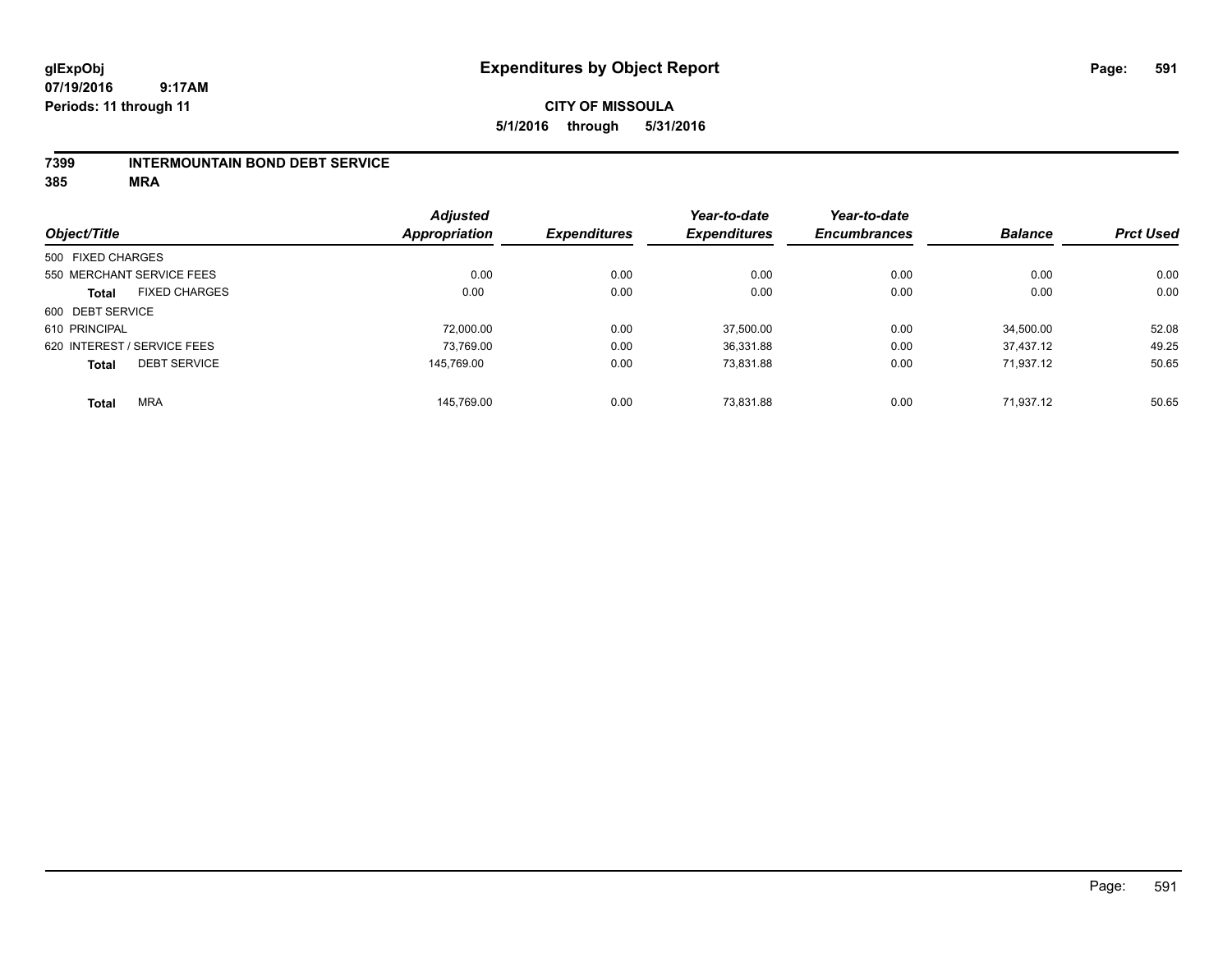#### **7399 INTERMOUNTAIN BOND DEBT SERVICE**

**390 NON-DEPARTMENTAL**

| Object/Title      |                              | <b>Adjusted</b><br>Appropriation | <b>Expenditures</b> | Year-to-date<br><b>Expenditures</b> | Year-to-date<br><b>Encumbrances</b> | <b>Balance</b> | <b>Prct Used</b> |
|-------------------|------------------------------|----------------------------------|---------------------|-------------------------------------|-------------------------------------|----------------|------------------|
| 800 OTHER OBJECTS |                              |                                  |                     |                                     |                                     |                |                  |
|                   | 820 TRANSFERS TO OTHER FUNDS | 0.00                             | 0.00                | 0.00                                | 0.00                                | 0.00           | 0.00             |
| Total             | OTHER OBJECTS                | 0.00                             | 0.00                | 0.00                                | 0.00                                | 0.00           | 0.00             |
| <b>Total</b>      | NON-DEPARTMENTAL             | 0.00                             | 0.00                | 0.00                                | 0.00                                | 0.00           | 0.00             |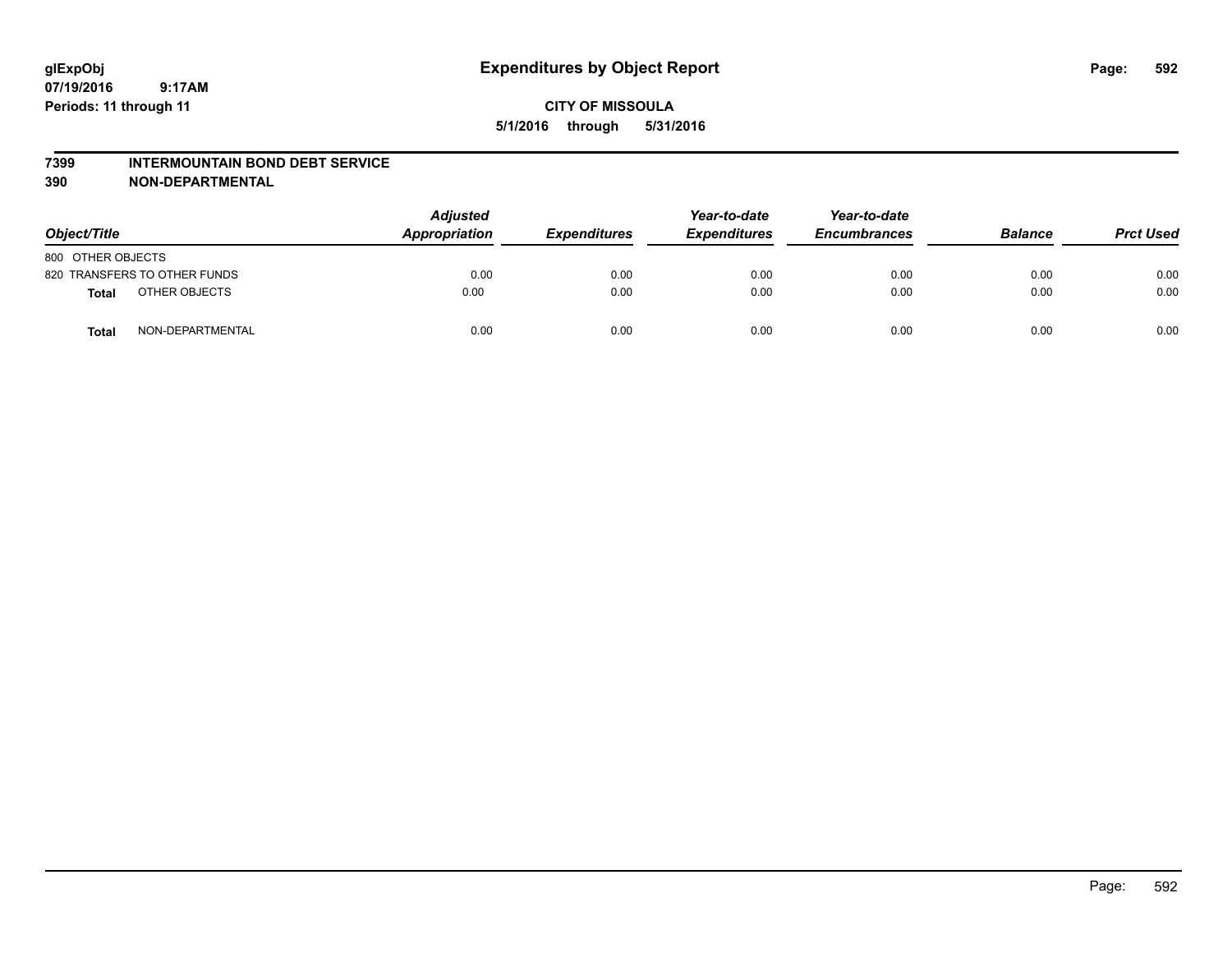## **CITY OF MISSOULA 5/1/2016 through 5/31/2016**

## **7399 INTERMOUNTAIN BOND DEBT SERVICE**

|                   |                                        | <b>Adjusted</b>      |                     | Year-to-date        | Year-to-date        |                |                  |
|-------------------|----------------------------------------|----------------------|---------------------|---------------------|---------------------|----------------|------------------|
| Object/Title      |                                        | <b>Appropriation</b> | <b>Expenditures</b> | <b>Expenditures</b> | <b>Encumbrances</b> | <b>Balance</b> | <b>Prct Used</b> |
| 500 FIXED CHARGES |                                        |                      |                     |                     |                     |                |                  |
|                   | 550 MERCHANT SERVICE FEES              | 0.00                 | 0.00                | 0.00                | 0.00                | 0.00           | 0.00             |
| <b>Total</b>      | <b>FIXED CHARGES</b>                   | 0.00                 | 0.00                | 0.00                | 0.00                | 0.00           | 0.00             |
| 600 DEBT SERVICE  |                                        |                      |                     |                     |                     |                |                  |
| 610 PRINCIPAL     |                                        | 72,000.00            | 0.00                | 37,500.00           | 0.00                | 34,500.00      | 52.08            |
|                   | 620 INTEREST / SERVICE FEES            | 73.769.00            | 0.00                | 36,331.88           | 0.00                | 37.437.12      | 49.25            |
| <b>Total</b>      | <b>DEBT SERVICE</b>                    | 145,769.00           | 0.00                | 73,831.88           | 0.00                | 71,937.12      | 50.65            |
| 800 OTHER OBJECTS |                                        |                      |                     |                     |                     |                |                  |
|                   | 820 TRANSFERS TO OTHER FUNDS           | 0.00                 | 0.00                | 0.00                | 0.00                | 0.00           | 0.00             |
| Total             | OTHER OBJECTS                          | 0.00                 | 0.00                | 0.00                | 0.00                | 0.00           | 0.00             |
| <b>Total</b>      | <b>INTERMOUNTAIN BOND DEBT SERVICE</b> | 145.769.00           | 0.00                | 73.831.88           | 0.00                | 71.937.12      | 50.65            |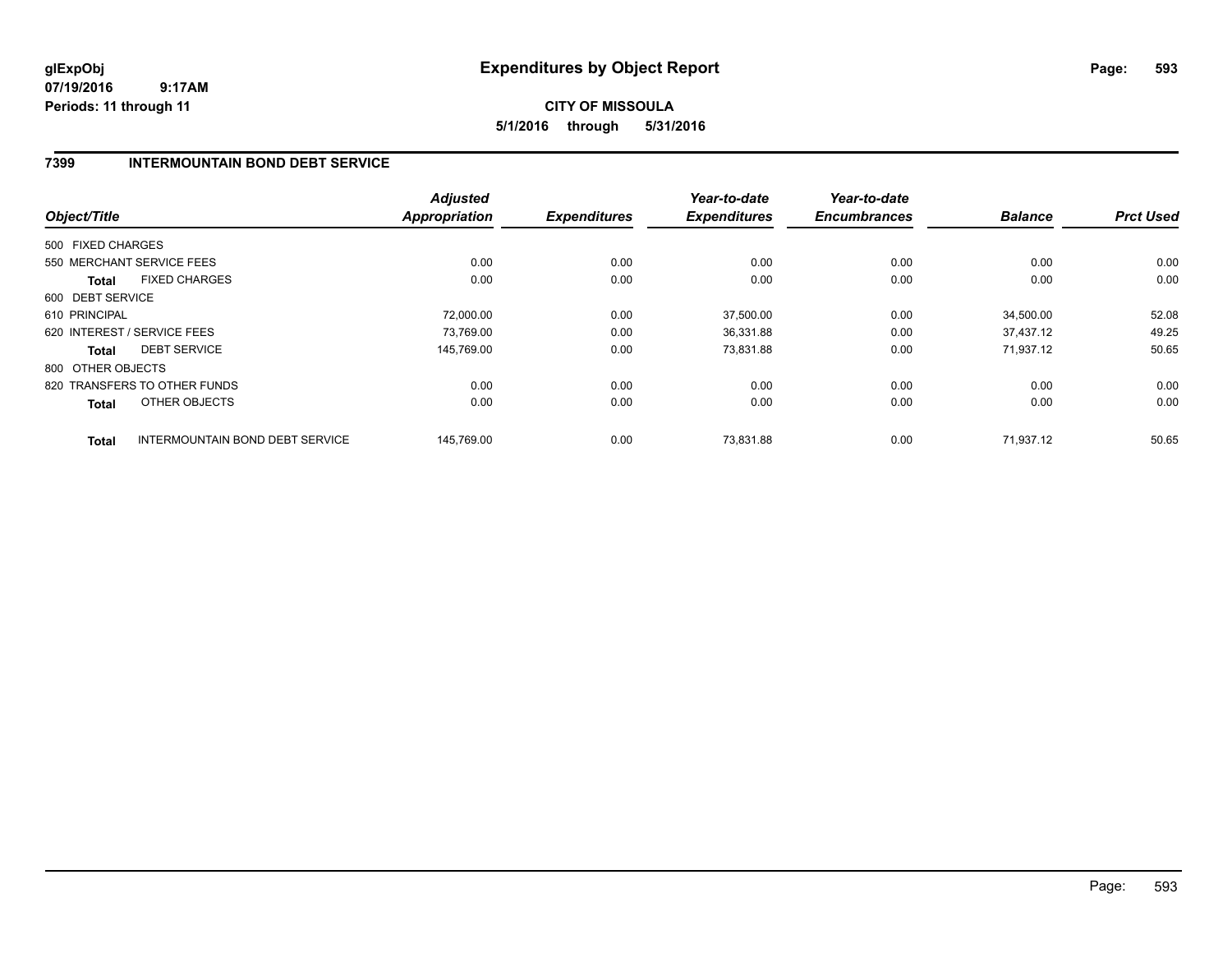#### **7400 FRONT ST BOND CLEARING**

|                   |                                   | <b>Adjusted</b>      |                     | Year-to-date        | Year-to-date        |                |                  |
|-------------------|-----------------------------------|----------------------|---------------------|---------------------|---------------------|----------------|------------------|
| Object/Title      |                                   | <b>Appropriation</b> | <b>Expenditures</b> | <b>Expenditures</b> | <b>Encumbrances</b> | <b>Balance</b> | <b>Prct Used</b> |
| 500 FIXED CHARGES |                                   |                      |                     |                     |                     |                |                  |
|                   | 550 MERCHANT SERVICE FEES         | 0.00                 | 0.00                | 0.00                | 0.00                | 0.00           | 0.00             |
| <b>Total</b>      | <b>FIXED CHARGES</b>              | 0.00                 | 0.00                | 0.00                | 0.00                | 0.00           | 0.00             |
|                   | 700 GRANTS & CONTRIBUTIONS        |                      |                     |                     |                     |                |                  |
|                   | 700 GRANTS & CONTRIBUTIONS        | 0.00                 | 0.00                | 0.00                | 0.00                | 0.00           | 0.00             |
| Total             | <b>GRANTS &amp; CONTRIBUTIONS</b> | 0.00                 | 0.00                | 0.00                | 0.00                | 0.00           | 0.00             |
| 800 OTHER OBJECTS |                                   |                      |                     |                     |                     |                |                  |
|                   | 820 TRANSFERS TO OTHER FUNDS      | 453.262.00           | 80.594.89           | 319.066.51          | 0.00                | 134.195.49     | 70.39            |
| <b>Total</b>      | OTHER OBJECTS                     | 453,262.00           | 80,594.89           | 319,066.51          | 0.00                | 134,195.49     | 70.39            |
| <b>Total</b>      | <b>MRA</b>                        | 453.262.00           | 80.594.89           | 319.066.51          | 0.00                | 134.195.49     | 70.39            |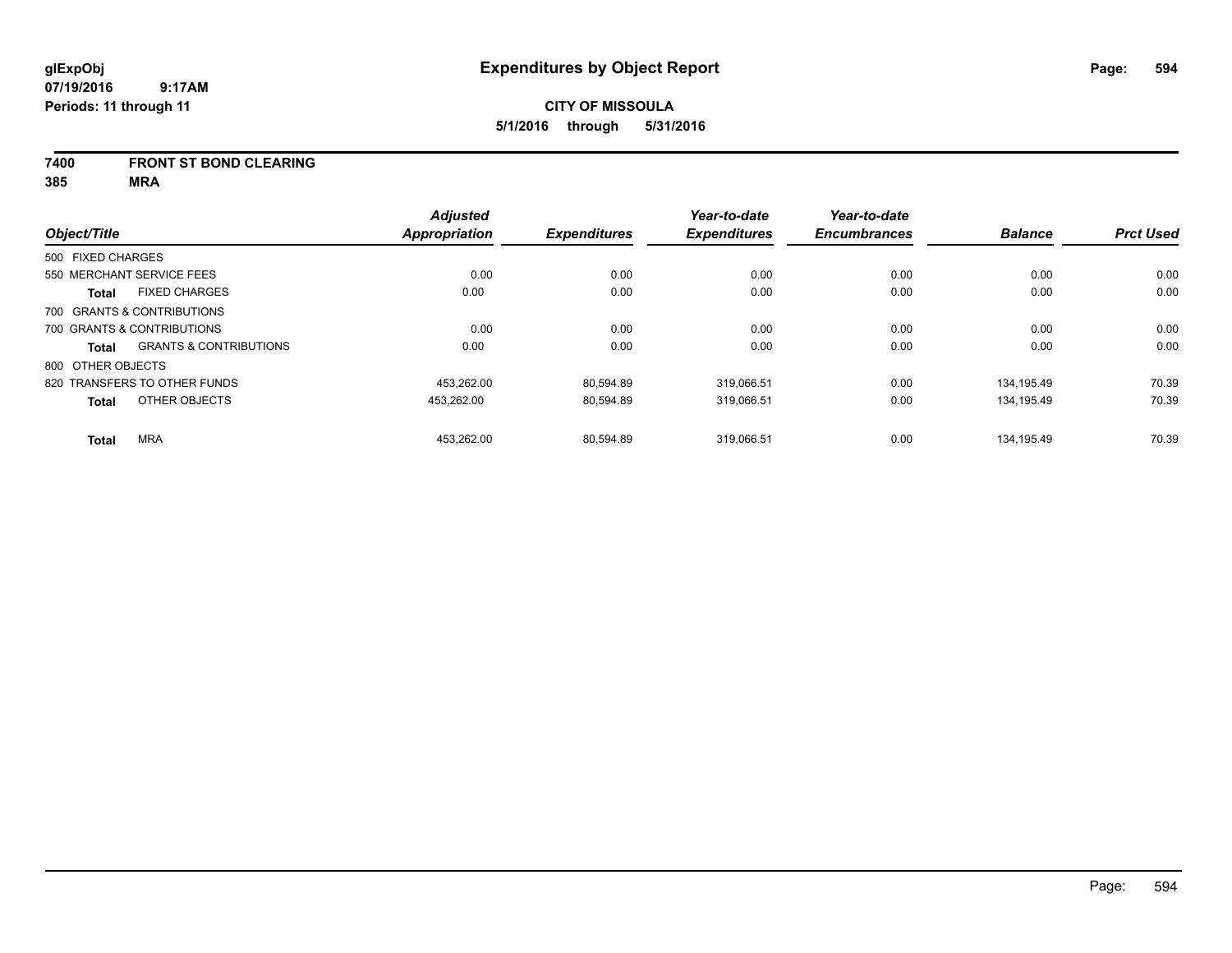### **7400 FRONT ST BOND CLEARING**

| Object/Title                                      | <b>Adjusted</b><br><b>Appropriation</b> | <b>Expenditures</b> | Year-to-date<br><b>Expenditures</b> | Year-to-date<br><b>Encumbrances</b> | <b>Balance</b> | <b>Prct Used</b> |
|---------------------------------------------------|-----------------------------------------|---------------------|-------------------------------------|-------------------------------------|----------------|------------------|
| 500 FIXED CHARGES                                 |                                         |                     |                                     |                                     |                |                  |
| 550 MERCHANT SERVICE FEES                         | 0.00                                    | 0.00                | 0.00                                | 0.00                                | 0.00           | 0.00             |
| <b>FIXED CHARGES</b><br><b>Total</b>              | 0.00                                    | 0.00                | 0.00                                | 0.00                                | 0.00           | 0.00             |
| 700 GRANTS & CONTRIBUTIONS                        |                                         |                     |                                     |                                     |                |                  |
| 700 GRANTS & CONTRIBUTIONS                        | 0.00                                    | 0.00                | 0.00                                | 0.00                                | 0.00           | 0.00             |
| <b>GRANTS &amp; CONTRIBUTIONS</b><br><b>Total</b> | 0.00                                    | 0.00                | 0.00                                | 0.00                                | 0.00           | 0.00             |
| 800 OTHER OBJECTS                                 |                                         |                     |                                     |                                     |                |                  |
| 820 TRANSFERS TO OTHER FUNDS                      | 453,262.00                              | 80,594.89           | 319,066.51                          | 0.00                                | 134,195.49     | 70.39            |
| OTHER OBJECTS<br><b>Total</b>                     | 453.262.00                              | 80,594.89           | 319.066.51                          | 0.00                                | 134.195.49     | 70.39            |
| <b>FRONT ST BOND CLEARING</b><br><b>Total</b>     | 453.262.00                              | 80.594.89           | 319.066.51                          | 0.00                                | 134.195.49     | 70.39            |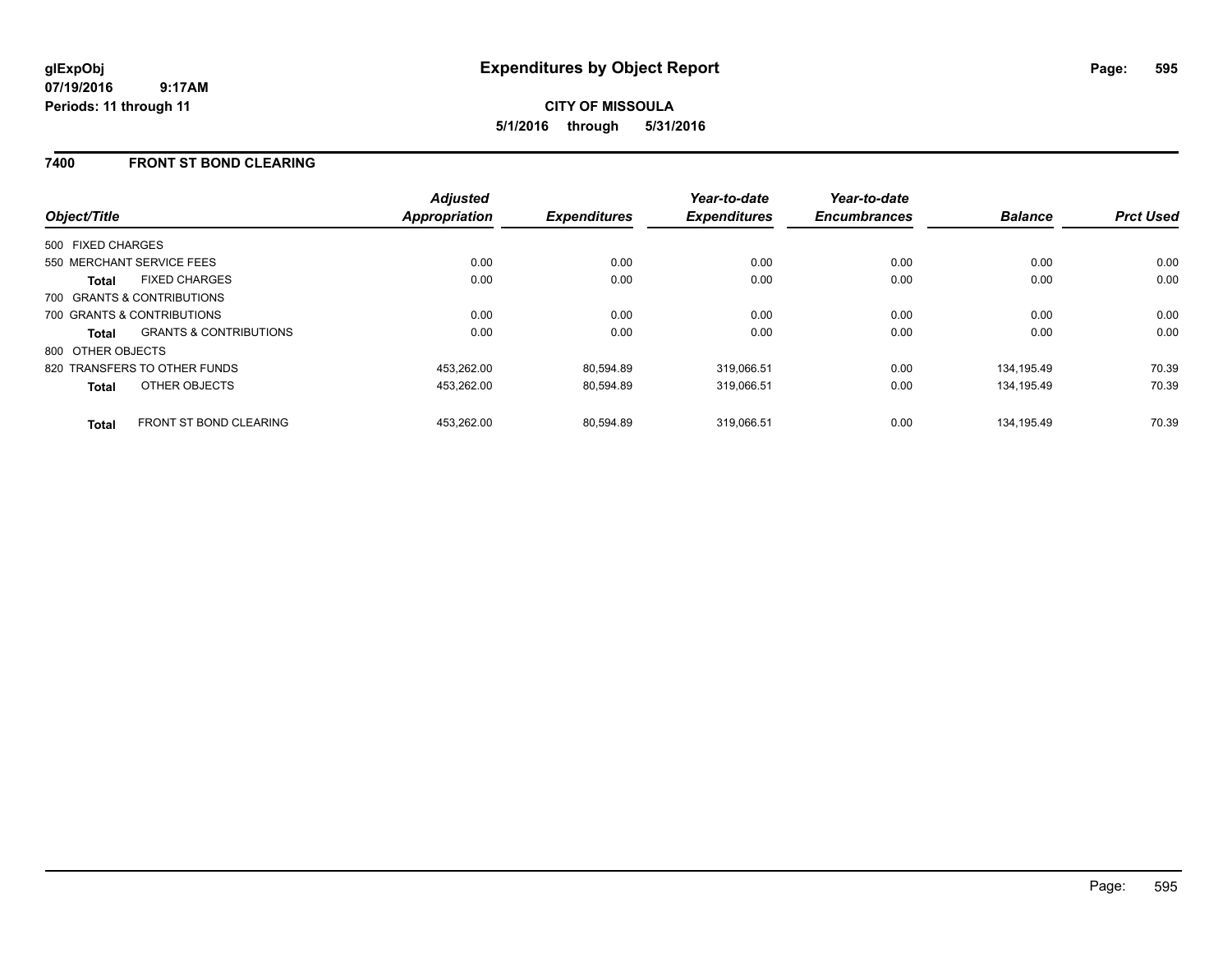#### **7401 FRONT ST PARKING STRUCTURE**

|                        |                              | <b>Adjusted</b> |                     | Year-to-date        | Year-to-date        |                |                  |
|------------------------|------------------------------|-----------------|---------------------|---------------------|---------------------|----------------|------------------|
| Object/Title           |                              | Appropriation   | <b>Expenditures</b> | <b>Expenditures</b> | <b>Encumbrances</b> | <b>Balance</b> | <b>Prct Used</b> |
| 300 PURCHASED SERVICES |                              |                 |                     |                     |                     |                |                  |
|                        | 390 OTHER PURCHASED SERVICES | 0.00            | 0.00                | 0.00                | 0.00                | 0.00           | 0.00             |
| <b>Total</b>           | PURCHASED SERVICES           | 0.00            | 0.00                | 0.00                | 0.00                | 0.00           | 0.00             |
| 500 FIXED CHARGES      |                              |                 |                     |                     |                     |                |                  |
|                        | 550 MERCHANT SERVICE FEES    | 116,134.00      | 0.00                | 0.00                | 0.00                | 116,134.00     | 0.00             |
| <b>Total</b>           | <b>FIXED CHARGES</b>         | 116,134.00      | 0.00                | 0.00                | 0.00                | 116,134.00     | 0.00             |
| 600 DEBT SERVICE       |                              |                 |                     |                     |                     |                |                  |
| 610 PRINCIPAL          |                              | 30,000.00       | 0.00                | 74,000.00           | 0.00                | $-44,000.00$   | 246.67           |
|                        | 620 INTEREST / SERVICE FEES  | 0.00            | 0.00                | 117,358.21          | 0.00                | $-117,358.21$  | 0.00             |
| <b>Total</b>           | <b>DEBT SERVICE</b>          | 30,000.00       | 0.00                | 191,358.21          | 0.00                | $-161,358.21$  | 637.86           |
| 800 OTHER OBJECTS      |                              |                 |                     |                     |                     |                |                  |
|                        | 820 TRANSFERS TO OTHER FUNDS | 0.00            | 0.00                | 0.00                | 0.00                | 0.00           | 0.00             |
| <b>Total</b>           | OTHER OBJECTS                | 0.00            | 0.00                | 0.00                | 0.00                | 0.00           | 0.00             |
| <b>Total</b>           | <b>MRA</b>                   | 146,134.00      | 0.00                | 191,358.21          | 0.00                | $-45,224.21$   | 130.95           |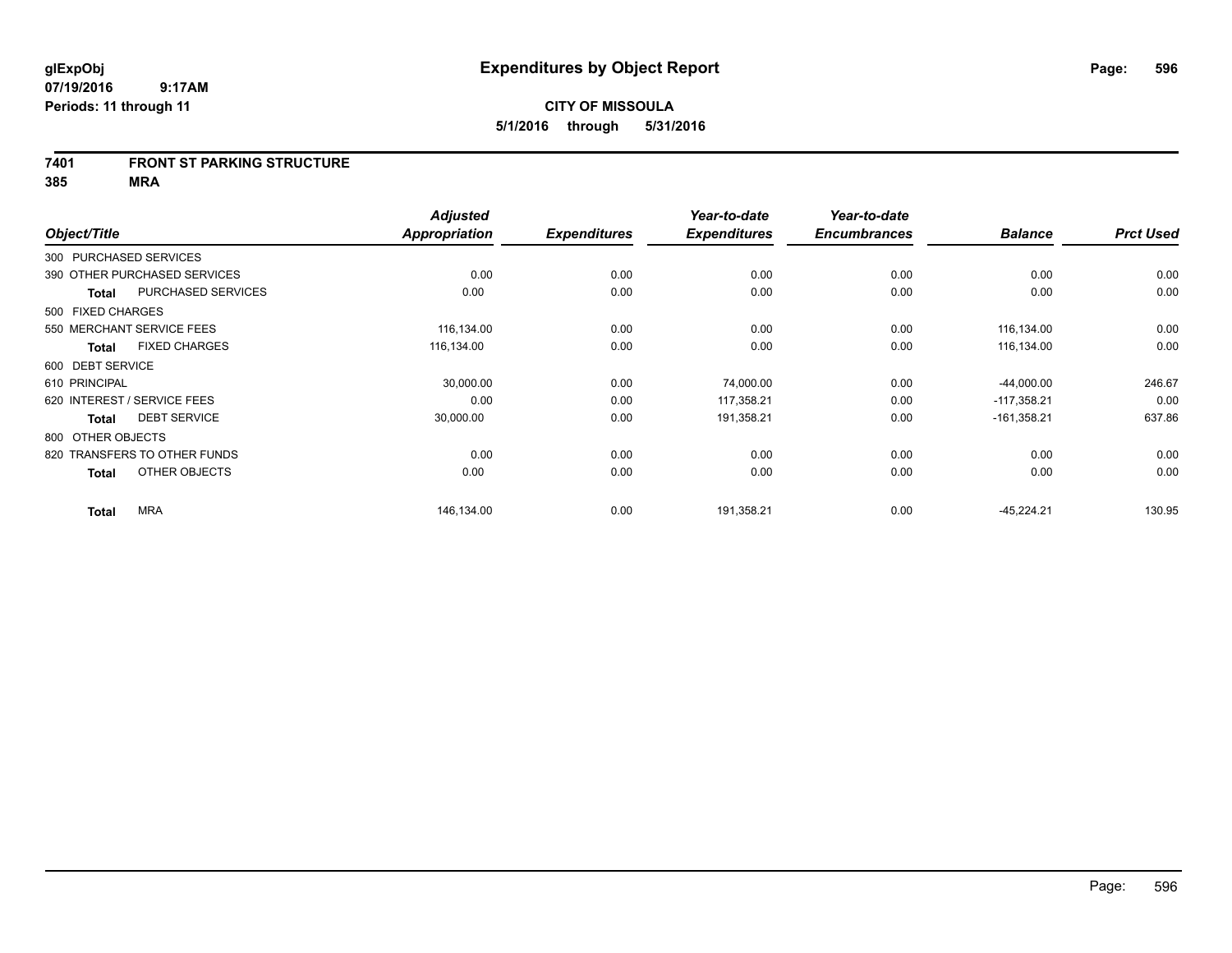## **7401 FRONT ST PARKING STRUCTURE**

| Object/Title           |                                   | <b>Adjusted</b><br>Appropriation | <b>Expenditures</b> | Year-to-date<br><b>Expenditures</b> | Year-to-date<br><b>Encumbrances</b> | <b>Balance</b> | <b>Prct Used</b> |
|------------------------|-----------------------------------|----------------------------------|---------------------|-------------------------------------|-------------------------------------|----------------|------------------|
| 300 PURCHASED SERVICES |                                   |                                  |                     |                                     |                                     |                |                  |
|                        | 390 OTHER PURCHASED SERVICES      | 0.00                             | 0.00                | 0.00                                | 0.00                                | 0.00           | 0.00             |
| <b>Total</b>           | PURCHASED SERVICES                | 0.00                             | 0.00                | 0.00                                | 0.00                                | 0.00           | 0.00             |
| 500 FIXED CHARGES      |                                   |                                  |                     |                                     |                                     |                |                  |
|                        | 550 MERCHANT SERVICE FEES         | 116,134.00                       | 0.00                | 0.00                                | 0.00                                | 116,134.00     | 0.00             |
| <b>Total</b>           | <b>FIXED CHARGES</b>              | 116,134.00                       | 0.00                | 0.00                                | 0.00                                | 116,134.00     | 0.00             |
| 600 DEBT SERVICE       |                                   |                                  |                     |                                     |                                     |                |                  |
| 610 PRINCIPAL          |                                   | 30,000.00                        | 0.00                | 74,000.00                           | 0.00                                | $-44,000.00$   | 246.67           |
|                        | 620 INTEREST / SERVICE FEES       | 0.00                             | 0.00                | 117,358.21                          | 0.00                                | $-117,358.21$  | 0.00             |
| <b>Total</b>           | <b>DEBT SERVICE</b>               | 30,000.00                        | 0.00                | 191,358.21                          | 0.00                                | $-161,358.21$  | 637.86           |
| 800 OTHER OBJECTS      |                                   |                                  |                     |                                     |                                     |                |                  |
|                        | 820 TRANSFERS TO OTHER FUNDS      | 0.00                             | 0.00                | 0.00                                | 0.00                                | 0.00           | 0.00             |
| Total                  | OTHER OBJECTS                     | 0.00                             | 0.00                | 0.00                                | 0.00                                | 0.00           | 0.00             |
| <b>Total</b>           | <b>FRONT ST PARKING STRUCTURE</b> | 146,134.00                       | 0.00                | 191,358.21                          | 0.00                                | $-45,224.21$   | 130.95           |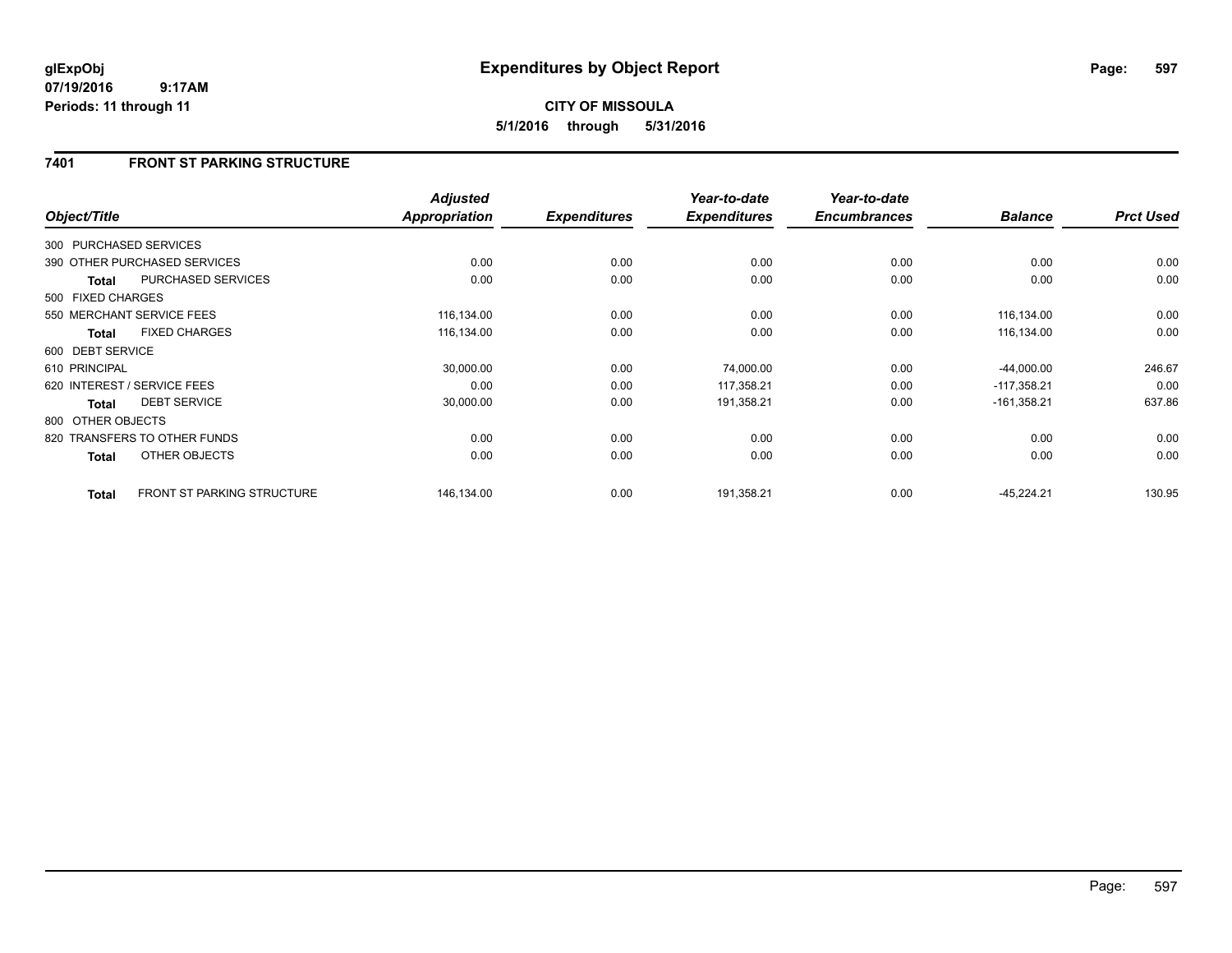#### **7402 FRONT ST SUBORDINATE LIEN NOTE**

|                   |                                   | <b>Adjusted</b> |                     | Year-to-date        | Year-to-date        |                |                  |
|-------------------|-----------------------------------|-----------------|---------------------|---------------------|---------------------|----------------|------------------|
| Object/Title      |                                   | Appropriation   | <b>Expenditures</b> | <b>Expenditures</b> | <b>Encumbrances</b> | <b>Balance</b> | <b>Prct Used</b> |
| 500 FIXED CHARGES |                                   |                 |                     |                     |                     |                |                  |
|                   | 550 MERCHANT SERVICE FEES         | 0.00            | 0.00                | 0.00                | 0.00                | 0.00           | 0.00             |
| <b>Total</b>      | <b>FIXED CHARGES</b>              | 0.00            | 0.00                | 0.00                | 0.00                | 0.00           | 0.00             |
| 600 DEBT SERVICE  |                                   |                 |                     |                     |                     |                |                  |
| 610 PRINCIPAL     |                                   | 67,309.00       | 0.00                | 34,929.89           | 0.00                | 32,379.11      | 51.89            |
|                   | 620 INTEREST / SERVICE FEES       | 99,248.00       | 0.00                | 96,305.32           | 0.00                | 2,942.68       | 97.04            |
| <b>Total</b>      | <b>DEBT SERVICE</b>               | 166,557.00      | 0.00                | 131,235.21          | 0.00                | 35,321.79      | 78.79            |
|                   | 700 GRANTS & CONTRIBUTIONS        |                 |                     |                     |                     |                |                  |
|                   | 700 GRANTS & CONTRIBUTIONS        | 0.00            | 0.00                | 0.00                | 0.00                | 0.00           | 0.00             |
| <b>Total</b>      | <b>GRANTS &amp; CONTRIBUTIONS</b> | 0.00            | 0.00                | 0.00                | 0.00                | 0.00           | 0.00             |
| 800 OTHER OBJECTS |                                   |                 |                     |                     |                     |                |                  |
|                   | 820 TRANSFERS TO OTHER FUNDS      | 0.00            | 0.00                | 0.00                | 0.00                | 0.00           | 0.00             |
| <b>Total</b>      | OTHER OBJECTS                     | 0.00            | 0.00                | 0.00                | 0.00                | 0.00           | 0.00             |
| <b>Total</b>      | <b>MRA</b>                        | 166,557.00      | 0.00                | 131,235.21          | 0.00                | 35,321.79      | 78.79            |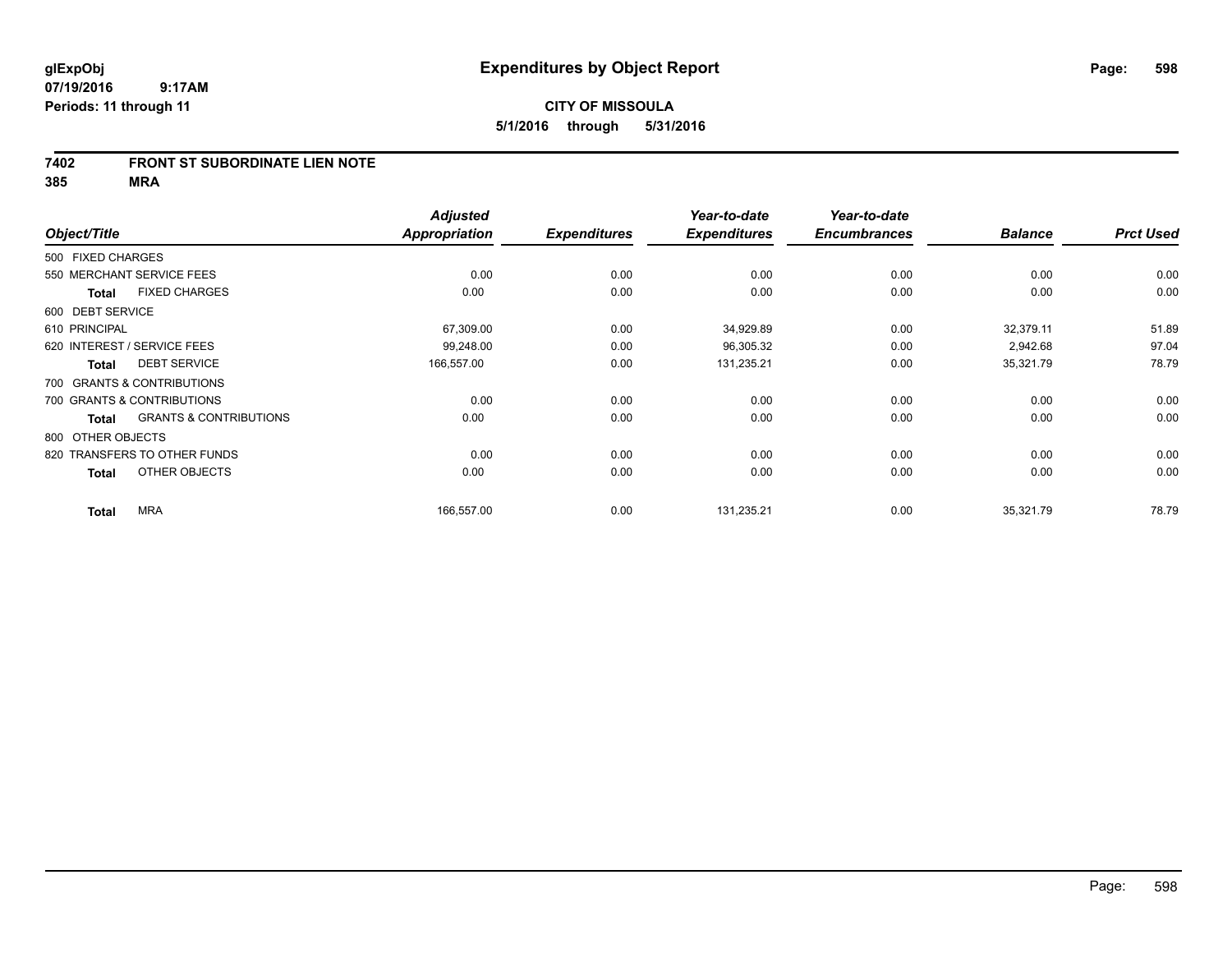## **7402 FRONT ST SUBORDINATE LIEN NOTE**

| Object/Title      |                                   | <b>Adjusted</b><br><b>Appropriation</b> | <b>Expenditures</b> | Year-to-date<br><b>Expenditures</b> | Year-to-date<br><b>Encumbrances</b> | <b>Balance</b> | <b>Prct Used</b> |
|-------------------|-----------------------------------|-----------------------------------------|---------------------|-------------------------------------|-------------------------------------|----------------|------------------|
| 500 FIXED CHARGES |                                   |                                         |                     |                                     |                                     |                |                  |
|                   | 550 MERCHANT SERVICE FEES         | 0.00                                    | 0.00                | 0.00                                | 0.00                                | 0.00           | 0.00             |
| <b>Total</b>      | <b>FIXED CHARGES</b>              | 0.00                                    | 0.00                | 0.00                                | 0.00                                | 0.00           | 0.00             |
| 600 DEBT SERVICE  |                                   |                                         |                     |                                     |                                     |                |                  |
| 610 PRINCIPAL     |                                   | 67,309.00                               | 0.00                | 34,929.89                           | 0.00                                | 32,379.11      | 51.89            |
|                   | 620 INTEREST / SERVICE FEES       | 99,248.00                               | 0.00                | 96,305.32                           | 0.00                                | 2,942.68       | 97.04            |
| <b>Total</b>      | <b>DEBT SERVICE</b>               | 166,557.00                              | 0.00                | 131,235.21                          | 0.00                                | 35,321.79      | 78.79            |
|                   | 700 GRANTS & CONTRIBUTIONS        |                                         |                     |                                     |                                     |                |                  |
|                   | 700 GRANTS & CONTRIBUTIONS        | 0.00                                    | 0.00                | 0.00                                | 0.00                                | 0.00           | 0.00             |
| <b>Total</b>      | <b>GRANTS &amp; CONTRIBUTIONS</b> | 0.00                                    | 0.00                | 0.00                                | 0.00                                | 0.00           | 0.00             |
| 800 OTHER OBJECTS |                                   |                                         |                     |                                     |                                     |                |                  |
|                   | 820 TRANSFERS TO OTHER FUNDS      | 0.00                                    | 0.00                | 0.00                                | 0.00                                | 0.00           | 0.00             |
| Total             | OTHER OBJECTS                     | 0.00                                    | 0.00                | 0.00                                | 0.00                                | 0.00           | 0.00             |
| <b>Total</b>      | FRONT ST SUBORDINATE LIEN NOTE    | 166,557.00                              | 0.00                | 131,235.21                          | 0.00                                | 35,321.79      | 78.79            |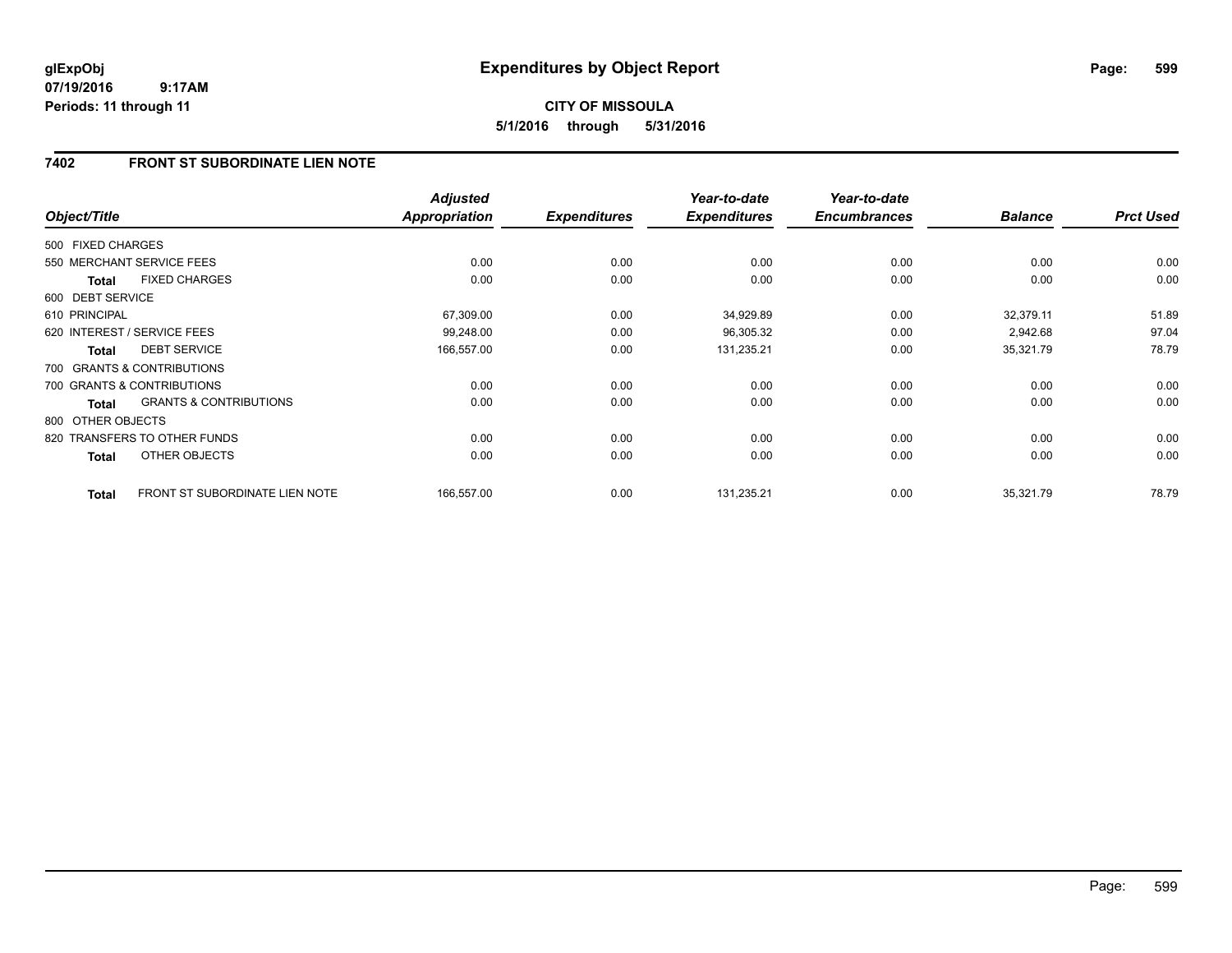# **glExpObj Expenditures by Object Report Page: 600**

## **CITY OF MISSOULA 5/1/2016 through 5/31/2016**

#### **7447 COURT COLLECTED PARKING FINES**

**230 MUNICIPAL COURT**

| Object/Title                         | <b>Adjusted</b><br><b>Appropriation</b> | <b>Expenditures</b> | Year-to-date<br><b>Expenditures</b> | Year-to-date<br><b>Encumbrances</b> | <b>Balance</b> | <b>Prct Used</b> |
|--------------------------------------|-----------------------------------------|---------------------|-------------------------------------|-------------------------------------|----------------|------------------|
| 500 FIXED CHARGES                    |                                         |                     |                                     |                                     |                |                  |
| 500 FIXED CHARGES                    | 0.00                                    | 0.00                | 0.00                                | 0.00                                | 0.00           | 0.00             |
| 550 MERCHANT SERVICE FEES            | 0.00                                    | 0.00                | 0.00                                | 0.00                                | 0.00           | 0.00             |
| <b>FIXED CHARGES</b><br><b>Total</b> | 0.00                                    | 0.00                | 0.00                                | 0.00                                | 0.00           | 0.00             |
| <b>MUNICIPAL COURT</b><br>Total      | 0.00                                    | 0.00                | 0.00                                | 0.00                                | 0.00           | 0.00             |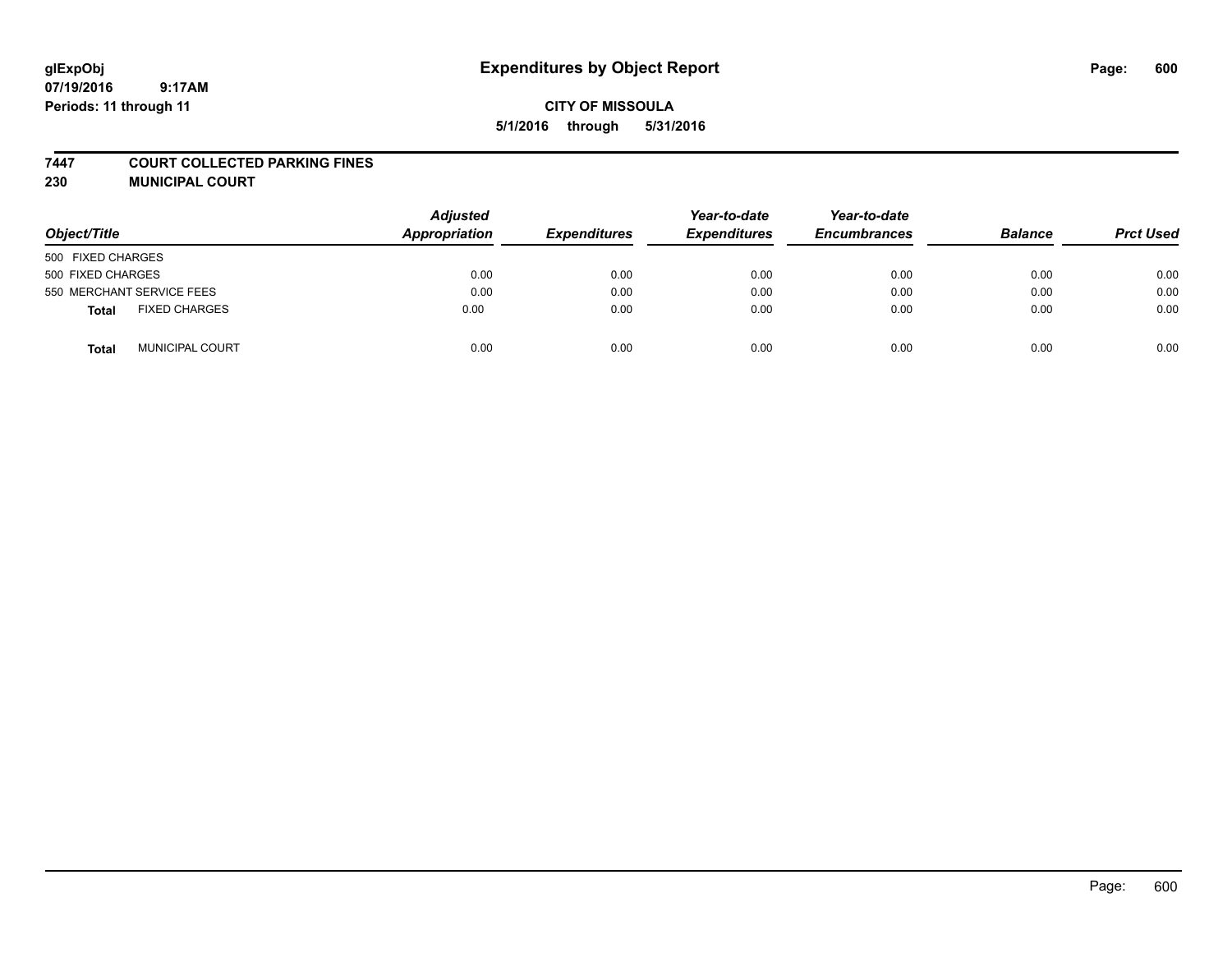# **glExpObj Expenditures by Object Report Page: 601**

**07/19/2016 9:17AM Periods: 11 through 11**

**CITY OF MISSOULA 5/1/2016 through 5/31/2016**

### **7447 COURT COLLECTED PARKING FINES**

| Object/Title      |                               | <b>Adjusted</b><br>Appropriation | <b>Expenditures</b> | Year-to-date<br><b>Expenditures</b> | Year-to-date<br><b>Encumbrances</b> | <b>Balance</b> | <b>Prct Used</b> |
|-------------------|-------------------------------|----------------------------------|---------------------|-------------------------------------|-------------------------------------|----------------|------------------|
| 500 FIXED CHARGES |                               |                                  |                     |                                     |                                     |                |                  |
| 500 FIXED CHARGES |                               | 0.00                             | 0.00                | 0.00                                | 0.00                                | 0.00           | 0.00             |
|                   | 550 MERCHANT SERVICE FEES     | 0.00                             | 0.00                | 0.00                                | 0.00                                | 0.00           | 0.00             |
| <b>Total</b>      | <b>FIXED CHARGES</b>          | 0.00                             | 0.00                | 0.00                                | 0.00                                | 0.00           | 0.00             |
| <b>Total</b>      | COURT COLLECTED PARKING FINES | 0.00                             | 0.00                | 0.00                                | 0.00                                | 0.00           | 0.00             |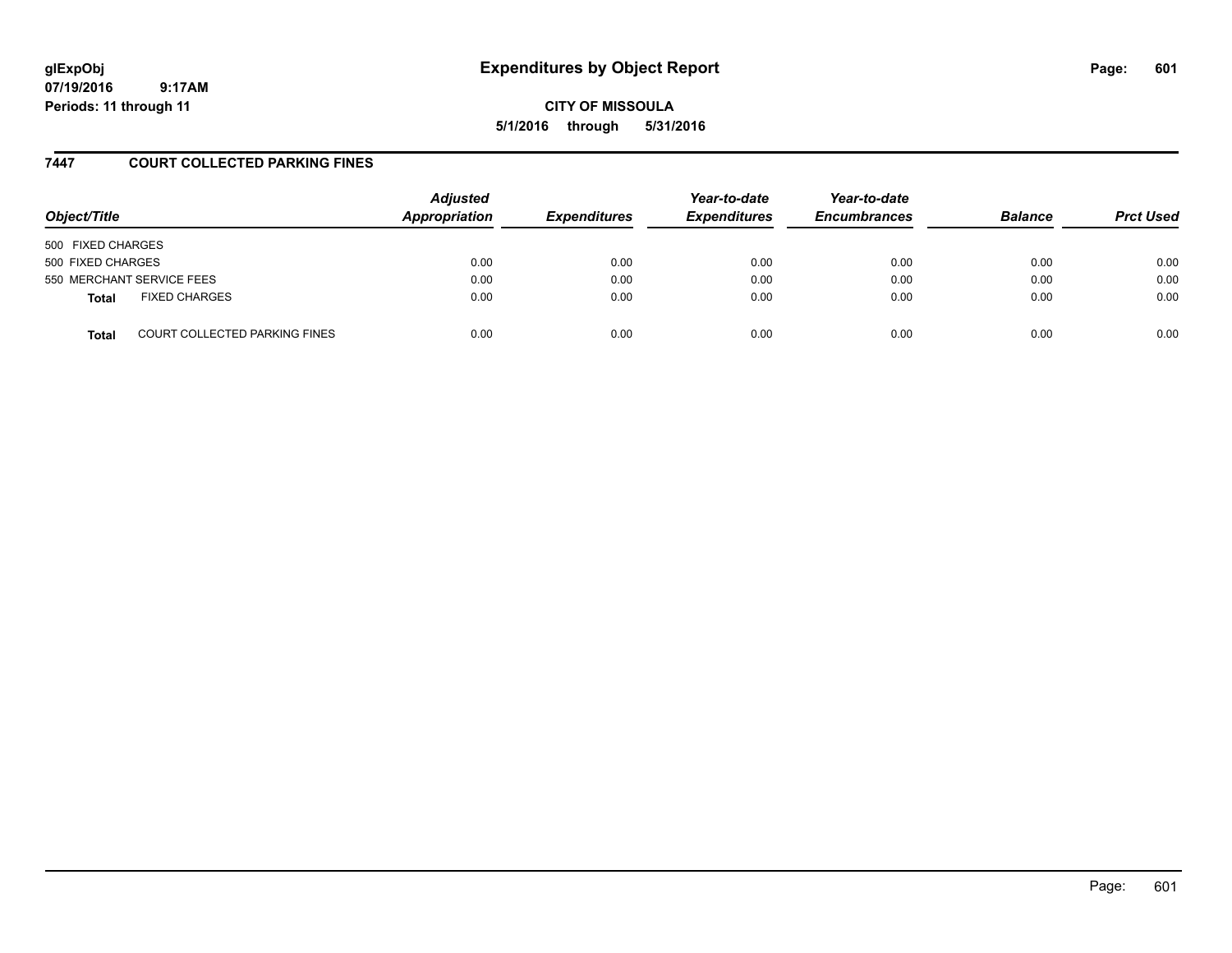## **CITY OF MISSOULA 5/1/2016 through 5/31/2016**

#### **7458 COURT SURCHARGE**

**230 MUNICIPAL COURT**

| Object/Title                         | <b>Adjusted</b><br>Appropriation | <b>Expenditures</b> | Year-to-date<br><b>Expenditures</b> | Year-to-date<br><b>Encumbrances</b> | <b>Balance</b> | <b>Prct Used</b> |
|--------------------------------------|----------------------------------|---------------------|-------------------------------------|-------------------------------------|----------------|------------------|
| 500 FIXED CHARGES                    |                                  |                     |                                     |                                     |                |                  |
| 500 FIXED CHARGES                    | 0.00                             | 0.00                | 0.00                                | 0.00                                | 0.00           | 0.00             |
| 550 MERCHANT SERVICE FEES            | 0.00                             | 0.00                | 0.00                                | 0.00                                | 0.00           | 0.00             |
| <b>FIXED CHARGES</b><br><b>Total</b> | 0.00                             | 0.00                | 0.00                                | 0.00                                | 0.00           | 0.00             |
| <b>MUNICIPAL COURT</b><br>Total      | 0.00                             | 0.00                | 0.00                                | 0.00                                | 0.00           | 0.00             |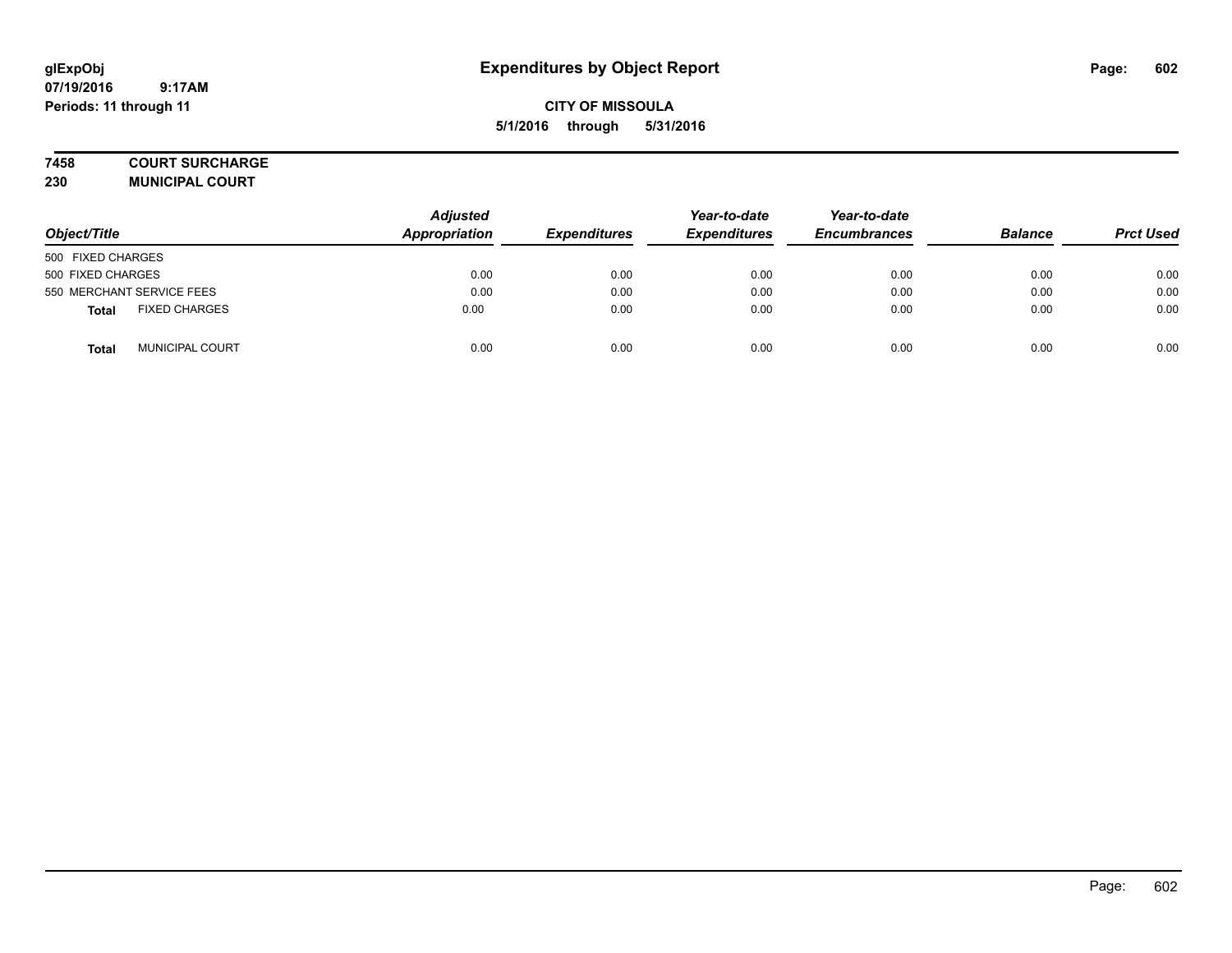# **glExpObj Expenditures by Object Report Page: 603**

**07/19/2016 9:17AM Periods: 11 through 11**

**CITY OF MISSOULA 5/1/2016 through 5/31/2016**

#### **7458 COURT SURCHARGE**

| Object/Title      |                           | <b>Adjusted</b><br>Appropriation | <b>Expenditures</b> | Year-to-date<br><b>Expenditures</b> | Year-to-date<br><b>Encumbrances</b> | <b>Balance</b> | <b>Prct Used</b> |
|-------------------|---------------------------|----------------------------------|---------------------|-------------------------------------|-------------------------------------|----------------|------------------|
| 500 FIXED CHARGES |                           |                                  |                     |                                     |                                     |                |                  |
| 500 FIXED CHARGES |                           | 0.00                             | 0.00                | 0.00                                | 0.00                                | 0.00           | 0.00             |
|                   | 550 MERCHANT SERVICE FEES | 0.00                             | 0.00                | 0.00                                | 0.00                                | 0.00           | 0.00             |
| <b>Total</b>      | <b>FIXED CHARGES</b>      | 0.00                             | 0.00                | 0.00                                | 0.00                                | 0.00           | 0.00             |
| Total             | <b>COURT SURCHARGE</b>    | 0.00                             | 0.00                | 0.00                                | 0.00                                | 0.00           | 0.00             |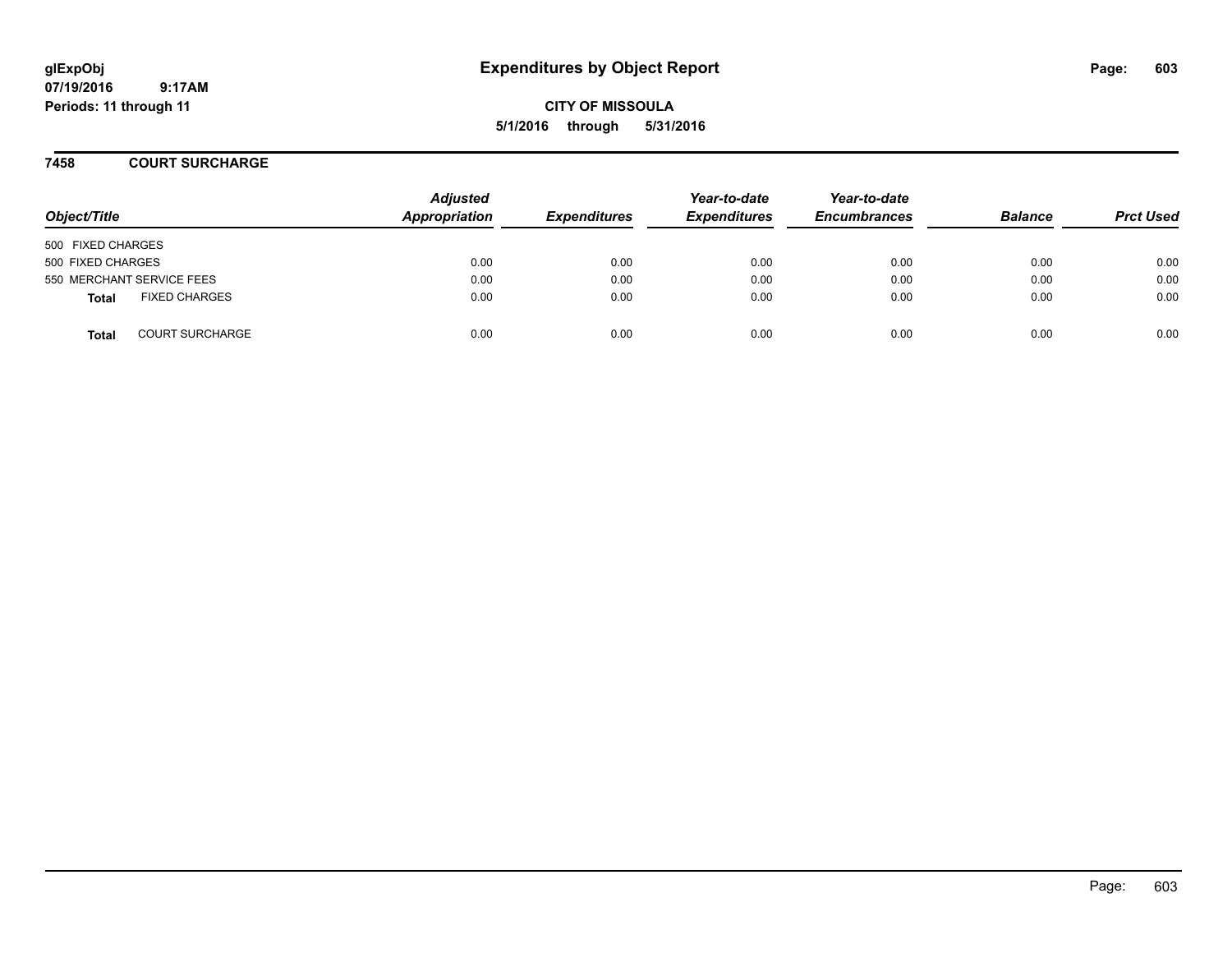## **CITY OF MISSOULA 5/1/2016 through 5/31/2016**

**7469 PUBLIC DEFENDER FEES**

| Object/Title                           | <b>Adjusted</b><br><b>Appropriation</b> | <b>Expenditures</b> | Year-to-date<br><b>Expenditures</b> | Year-to-date<br><b>Encumbrances</b> | <b>Balance</b> | <b>Prct Used</b> |
|----------------------------------------|-----------------------------------------|---------------------|-------------------------------------|-------------------------------------|----------------|------------------|
| 500 FIXED CHARGES                      |                                         |                     |                                     |                                     |                |                  |
| 500 FIXED CHARGES                      | 0.00                                    | 0.00                | 0.00                                | 0.00                                | 0.00           | 0.00             |
| 550 MERCHANT SERVICE FEES              | 0.00                                    | 0.00                | 0.00                                | 0.00                                | 0.00           | 0.00             |
| <b>FIXED CHARGES</b><br><b>Total</b>   | 0.00                                    | 0.00                | 0.00                                | 0.00                                | 0.00           | 0.00             |
| <b>MUNICIPAL COURT</b><br><b>Total</b> | 0.00                                    | 0.00                | 0.00                                | 0.00                                | 0.00           | 0.00             |

**230 MUNICIPAL COURT**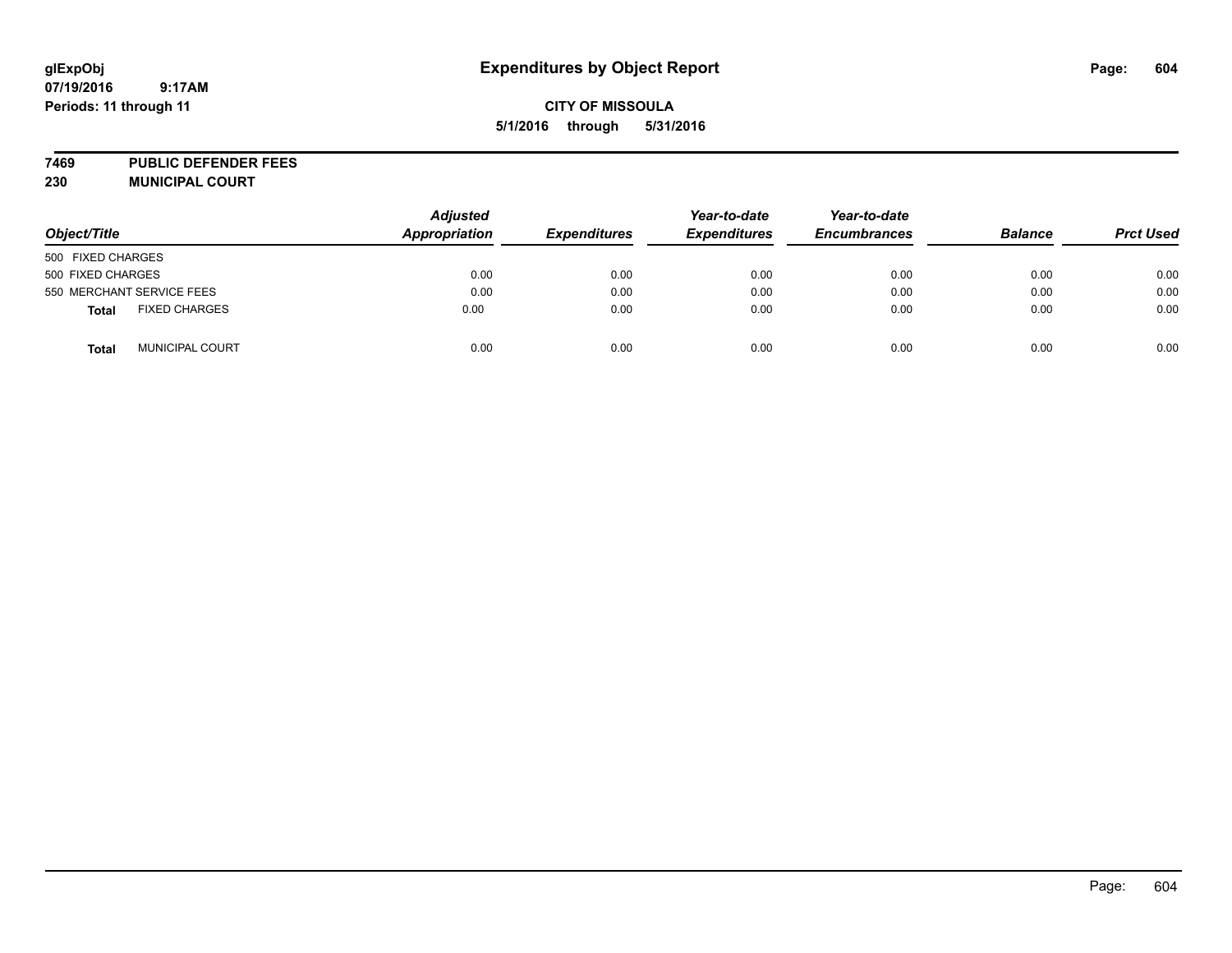# **glExpObj Expenditures by Object Report Page: 605**

**07/19/2016 9:17AM Periods: 11 through 11**

**CITY OF MISSOULA 5/1/2016 through 5/31/2016**

#### **7469 PUBLIC DEFENDER FEES**

| Object/Title                         | <b>Adjusted</b><br>Appropriation | <b>Expenditures</b> | Year-to-date<br><b>Expenditures</b> | Year-to-date<br><b>Encumbrances</b> | <b>Balance</b> | <b>Prct Used</b> |
|--------------------------------------|----------------------------------|---------------------|-------------------------------------|-------------------------------------|----------------|------------------|
| 500 FIXED CHARGES                    |                                  |                     |                                     |                                     |                |                  |
| 500 FIXED CHARGES                    | 0.00                             | 0.00                | 0.00                                | 0.00                                | 0.00           | 0.00             |
| 550 MERCHANT SERVICE FEES            | 0.00                             | 0.00                | 0.00                                | 0.00                                | 0.00           | 0.00             |
| <b>FIXED CHARGES</b><br><b>Total</b> | 0.00                             | 0.00                | 0.00                                | 0.00                                | 0.00           | 0.00             |
| PUBLIC DEFENDER FEES<br>Total        | 0.00                             | 0.00                | 0.00                                | 0.00                                | 0.00           | 0.00             |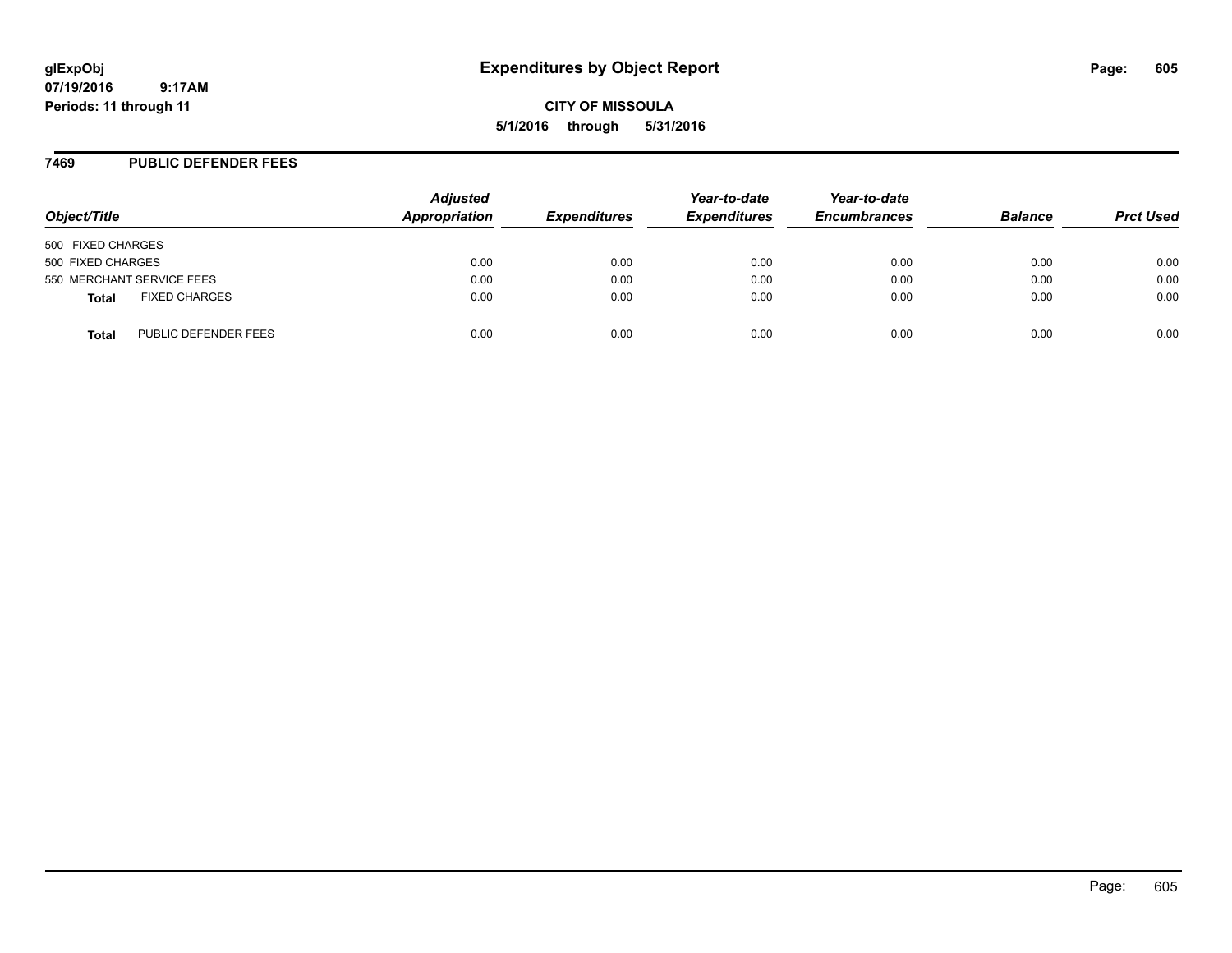## **7903 COUNTY CLEARING**

**390 NON-DEPARTMENTAL**

| Object/Title      |                           | <b>Adjusted</b><br><b>Appropriation</b> | <b>Expenditures</b> | Year-to-date<br><b>Expenditures</b> | Year-to-date<br><b>Encumbrances</b> | <b>Balance</b> | <b>Prct Used</b> |
|-------------------|---------------------------|-----------------------------------------|---------------------|-------------------------------------|-------------------------------------|----------------|------------------|
| 500 FIXED CHARGES |                           |                                         |                     |                                     |                                     |                |                  |
|                   | 550 MERCHANT SERVICE FEES | 0.00                                    | 0.00                | 0.00                                | 0.00                                | 0.00           | 0.00             |
| <b>Total</b>      | <b>FIXED CHARGES</b>      | 0.00                                    | 0.00                | 0.00                                | 0.00                                | 0.00           | 0.00             |
| 800 OTHER OBJECTS |                           |                                         |                     |                                     |                                     |                |                  |
| 845 CONTINGENCY   |                           | 0.00                                    | 861.75              | 7.013.60                            | 0.00                                | $-7.013.60$    | 0.00             |
| <b>Total</b>      | OTHER OBJECTS             | 0.00                                    | 861.75              | 7.013.60                            | 0.00                                | $-7,013.60$    | 0.00             |
| <b>Total</b>      | NON-DEPARTMENTAL          | 0.00                                    | 861.75              | 7.013.60                            | 0.00                                | $-7.013.60$    | 0.00             |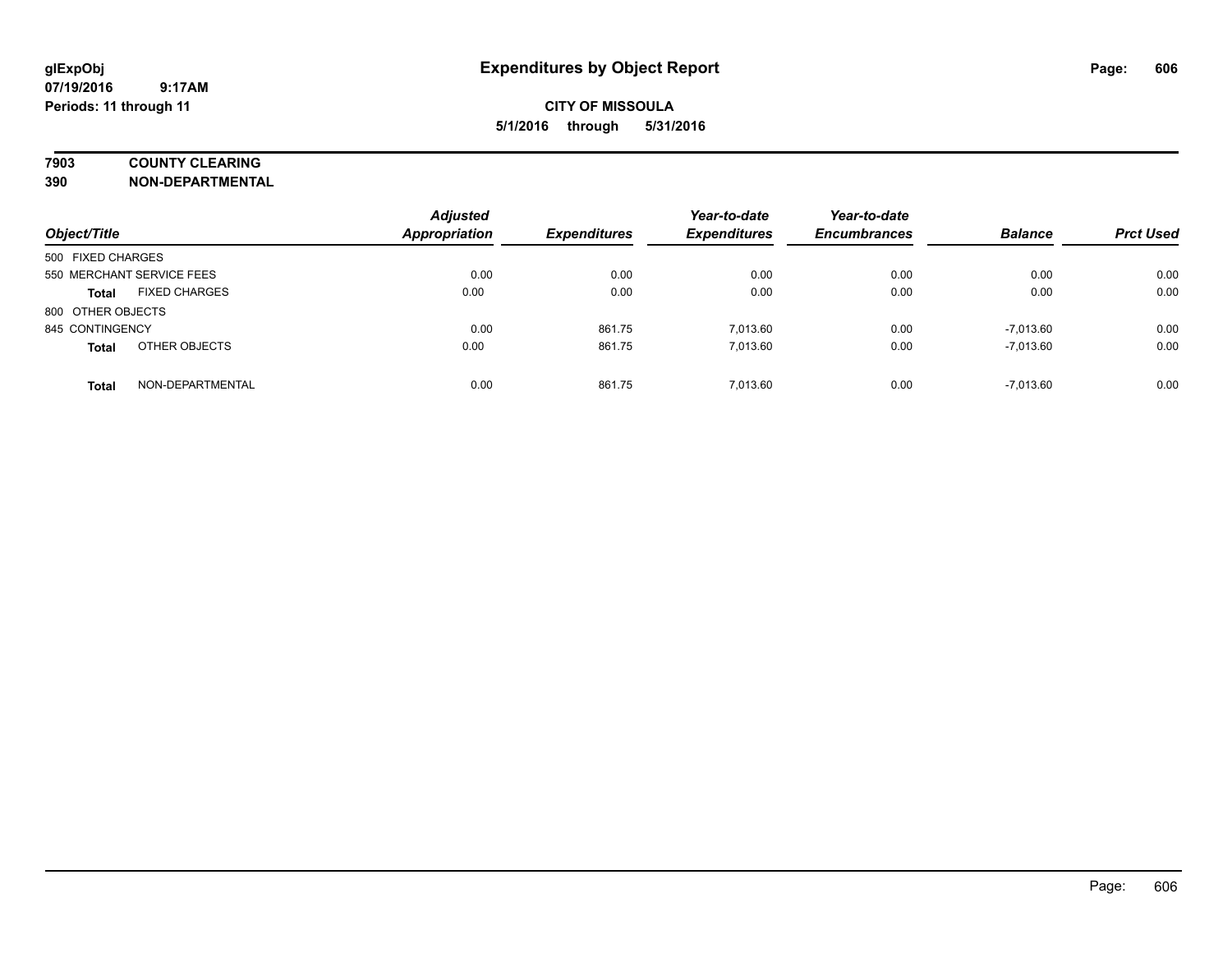**CITY OF MISSOULA 5/1/2016 through 5/31/2016**

#### **7903 COUNTY CLEARING**

| Object/Title              |                        | <b>Adjusted</b><br><b>Appropriation</b> | <b>Expenditures</b> | Year-to-date<br><b>Expenditures</b> | Year-to-date<br><b>Encumbrances</b> | <b>Balance</b> | <b>Prct Used</b> |
|---------------------------|------------------------|-----------------------------------------|---------------------|-------------------------------------|-------------------------------------|----------------|------------------|
| 500 FIXED CHARGES         |                        |                                         |                     |                                     |                                     |                |                  |
| 550 MERCHANT SERVICE FEES |                        | 0.00                                    | 0.00                | 0.00                                | 0.00                                | 0.00           | 0.00             |
| <b>Total</b>              | <b>FIXED CHARGES</b>   | 0.00                                    | 0.00                | 0.00                                | 0.00                                | 0.00           | 0.00             |
| 800 OTHER OBJECTS         |                        |                                         |                     |                                     |                                     |                |                  |
| 845 CONTINGENCY           |                        | 0.00                                    | 861.75              | 7.013.60                            | 0.00                                | $-7.013.60$    | 0.00             |
| <b>Total</b>              | OTHER OBJECTS          | 0.00                                    | 861.75              | 7.013.60                            | 0.00                                | $-7,013.60$    | 0.00             |
| <b>Total</b>              | <b>COUNTY CLEARING</b> | 0.00                                    | 861.75              | 7.013.60                            | 0.00                                | $-7,013.60$    | 0.00             |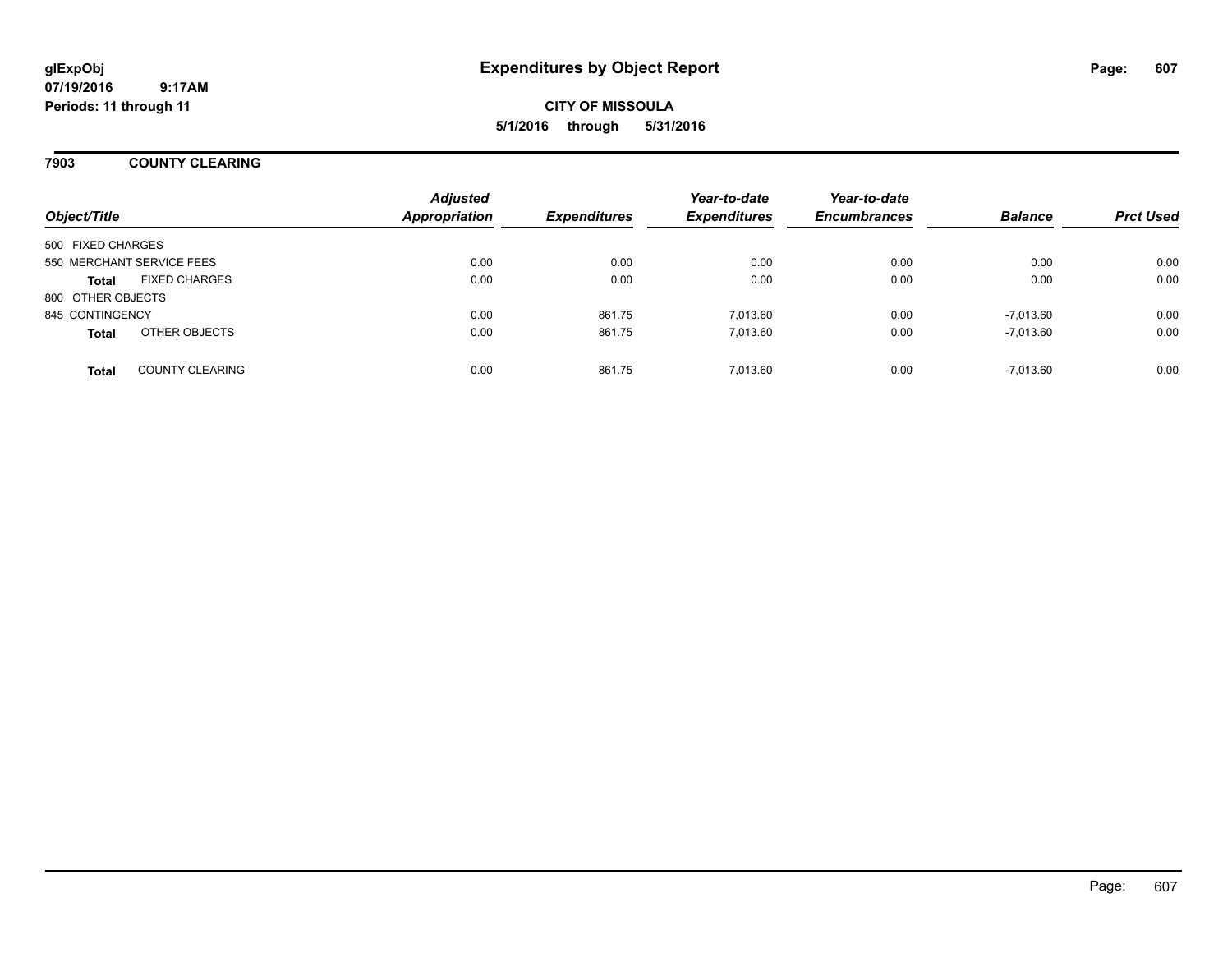#### **7904 SEWER REBATE**

**280 PUBLIC WORKS OPERATIONS**

|                                         | <b>Adjusted</b>      |                     | Year-to-date        | Year-to-date        |                |                  |
|-----------------------------------------|----------------------|---------------------|---------------------|---------------------|----------------|------------------|
| Object/Title                            | <b>Appropriation</b> | <b>Expenditures</b> | <b>Expenditures</b> | <b>Encumbrances</b> | <b>Balance</b> | <b>Prct Used</b> |
| 500 FIXED CHARGES                       |                      |                     |                     |                     |                |                  |
| 500 FIXED CHARGES                       |                      | 0.00<br>0.00        | 0.00                | 0.00                | 0.00           | 0.00             |
| 550 MERCHANT SERVICE FEES               |                      | 0.00<br>0.00        | 0.00                | 0.00                | 0.00           | 0.00             |
| <b>FIXED CHARGES</b><br><b>Total</b>    | 0.00                 | 0.00                | 0.00                | 0.00                | 0.00           | 0.00             |
| 800 OTHER OBJECTS                       |                      |                     |                     |                     |                |                  |
| 820 TRANSFERS TO OTHER FUNDS            |                      | 0.00<br>0.00        | 0.00                | 0.00                | 0.00           | 0.00             |
| OTHER OBJECTS<br><b>Total</b>           | 0.00                 | 0.00                | 0.00                | 0.00                | 0.00           | 0.00             |
| PUBLIC WORKS OPERATIONS<br><b>Total</b> |                      | 0.00<br>0.00        | 0.00                | 0.00                | 0.00           | 0.00             |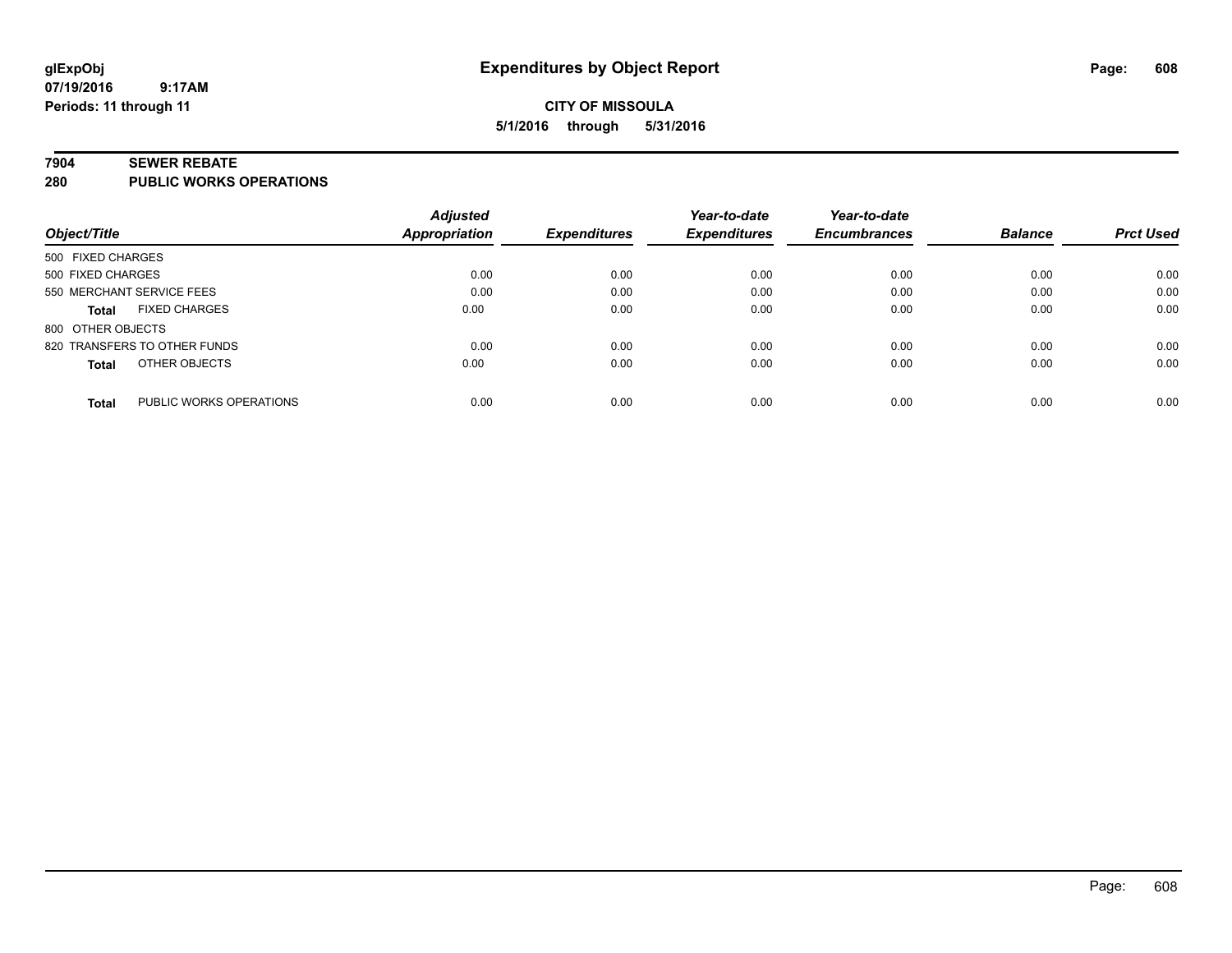#### **7904 SEWER REBATE**

| Object/Title                         | <b>Adjusted</b><br>Appropriation | <b>Expenditures</b> | Year-to-date<br><b>Expenditures</b> | Year-to-date<br><b>Encumbrances</b> | <b>Balance</b> | <b>Prct Used</b> |
|--------------------------------------|----------------------------------|---------------------|-------------------------------------|-------------------------------------|----------------|------------------|
| 500 FIXED CHARGES                    |                                  |                     |                                     |                                     |                |                  |
| 500 FIXED CHARGES                    | 0.00                             | 0.00                | 0.00                                | 0.00                                | 0.00           | 0.00             |
| 550 MERCHANT SERVICE FEES            | 0.00                             | 0.00                | 0.00                                | 0.00                                | 0.00           | 0.00             |
| <b>FIXED CHARGES</b><br><b>Total</b> | 0.00                             | 0.00                | 0.00                                | 0.00                                | 0.00           | 0.00             |
| 800 OTHER OBJECTS                    |                                  |                     |                                     |                                     |                |                  |
| 820 TRANSFERS TO OTHER FUNDS         | 0.00                             | 0.00                | 0.00                                | 0.00                                | 0.00           | 0.00             |
| OTHER OBJECTS<br><b>Total</b>        | 0.00                             | 0.00                | 0.00                                | 0.00                                | 0.00           | 0.00             |
| <b>SEWER REBATE</b><br><b>Total</b>  | 0.00                             | 0.00                | 0.00                                | 0.00                                | 0.00           | 0.00             |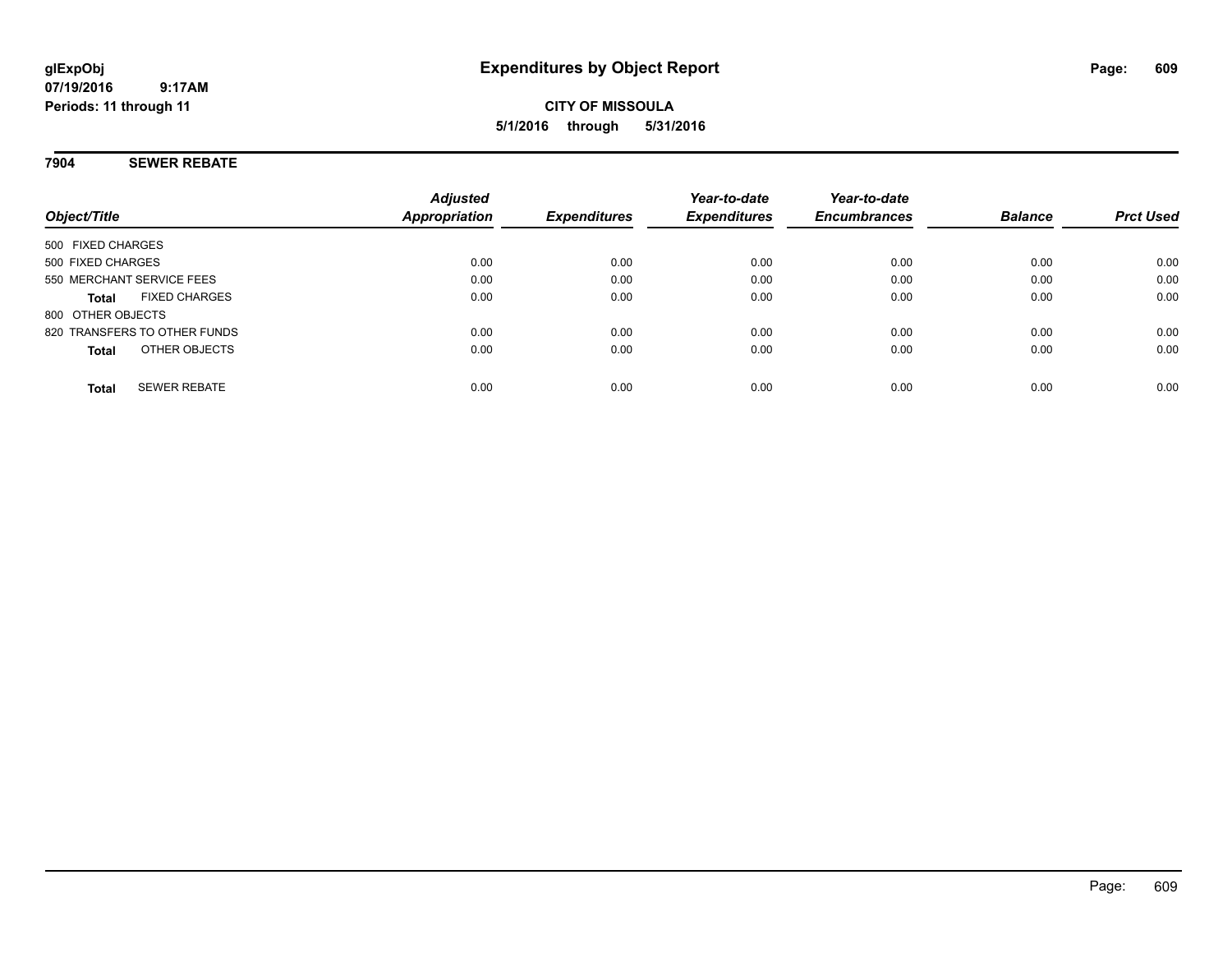#### **7905 WYE SEWER RSID 8489**

**280 PUBLIC WORKS OPERATIONS**

| Object/Title                            | <b>Adjusted</b><br>Appropriation | <b>Expenditures</b> | Year-to-date<br><b>Expenditures</b> | Year-to-date<br><b>Encumbrances</b> | <b>Balance</b> | <b>Prct Used</b> |
|-----------------------------------------|----------------------------------|---------------------|-------------------------------------|-------------------------------------|----------------|------------------|
| 500 FIXED CHARGES                       |                                  |                     |                                     |                                     |                |                  |
| 500 FIXED CHARGES                       | 0.00                             | 0.00                | 0.00                                | 0.00                                | 0.00           | 0.00             |
| 550 MERCHANT SERVICE FEES               | 0.00                             | 0.00                | 0.00                                | 0.00                                | 0.00           | 0.00             |
| <b>FIXED CHARGES</b><br><b>Total</b>    | 0.00                             | 0.00                | 0.00                                | 0.00                                | 0.00           | 0.00             |
| PUBLIC WORKS OPERATIONS<br><b>Total</b> | 0.00                             | 0.00                | 0.00                                | 0.00                                | 0.00           | 0.00             |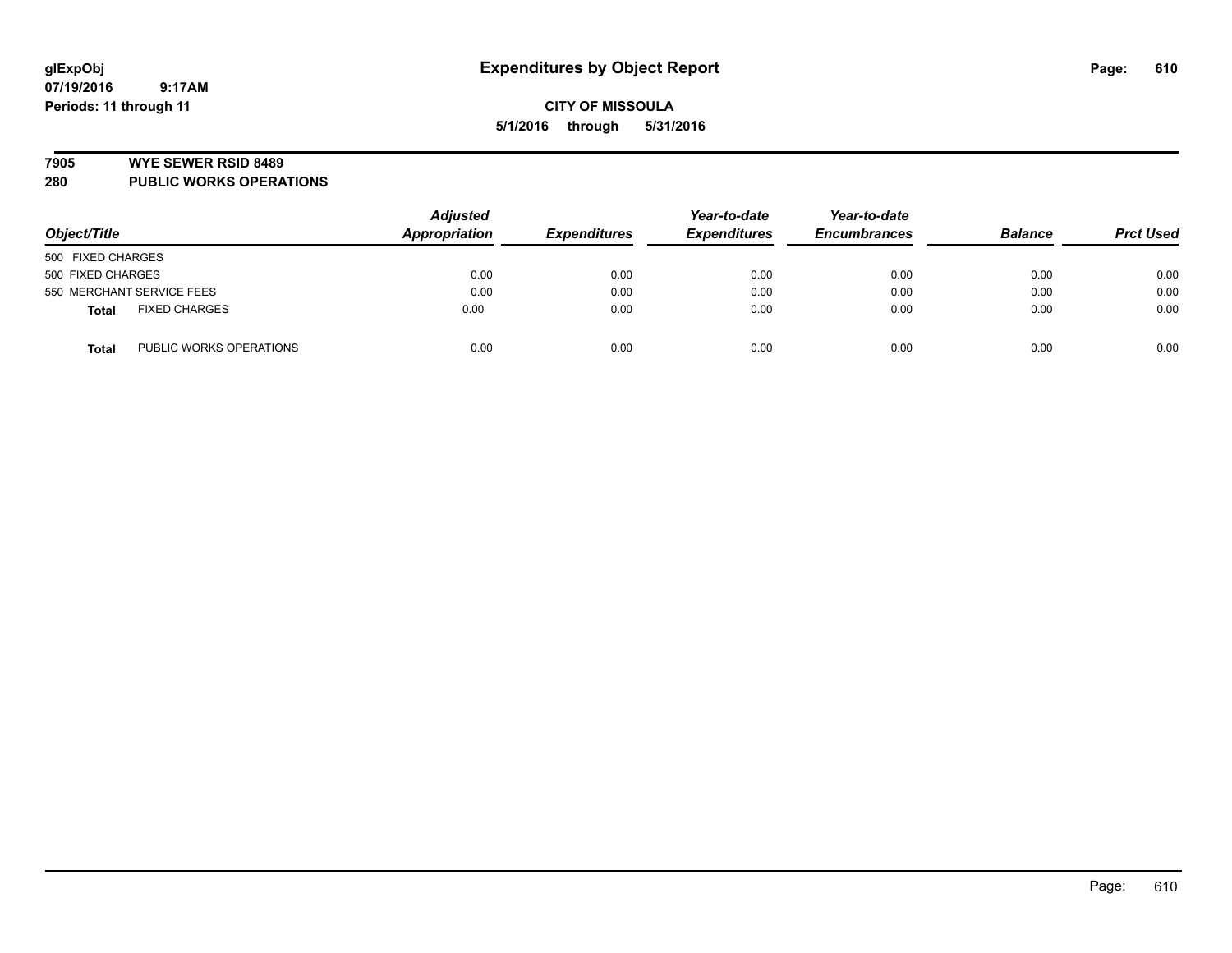# **glExpObj Expenditures by Object Report Page: 611**

**07/19/2016 9:17AM Periods: 11 through 11**

**CITY OF MISSOULA 5/1/2016 through 5/31/2016**

#### **7905 WYE SEWER RSID 8489**

| Object/Title                         | <b>Adjusted</b><br>Appropriation | <b>Expenditures</b> | Year-to-date<br><b>Expenditures</b> | Year-to-date<br><b>Encumbrances</b> | <b>Balance</b> | <b>Prct Used</b> |
|--------------------------------------|----------------------------------|---------------------|-------------------------------------|-------------------------------------|----------------|------------------|
| 500 FIXED CHARGES                    |                                  |                     |                                     |                                     |                |                  |
| 500 FIXED CHARGES                    | 0.00                             | 0.00                | 0.00                                | 0.00                                | 0.00           | 0.00             |
| 550 MERCHANT SERVICE FEES            | 0.00                             | 0.00                | 0.00                                | 0.00                                | 0.00           | 0.00             |
| <b>FIXED CHARGES</b><br><b>Total</b> | 0.00                             | 0.00                | 0.00                                | 0.00                                | 0.00           | 0.00             |
| WYE SEWER RSID 8489<br><b>Total</b>  | 0.00                             | 0.00                | 0.00                                | 0.00                                | 0.00           | 0.00             |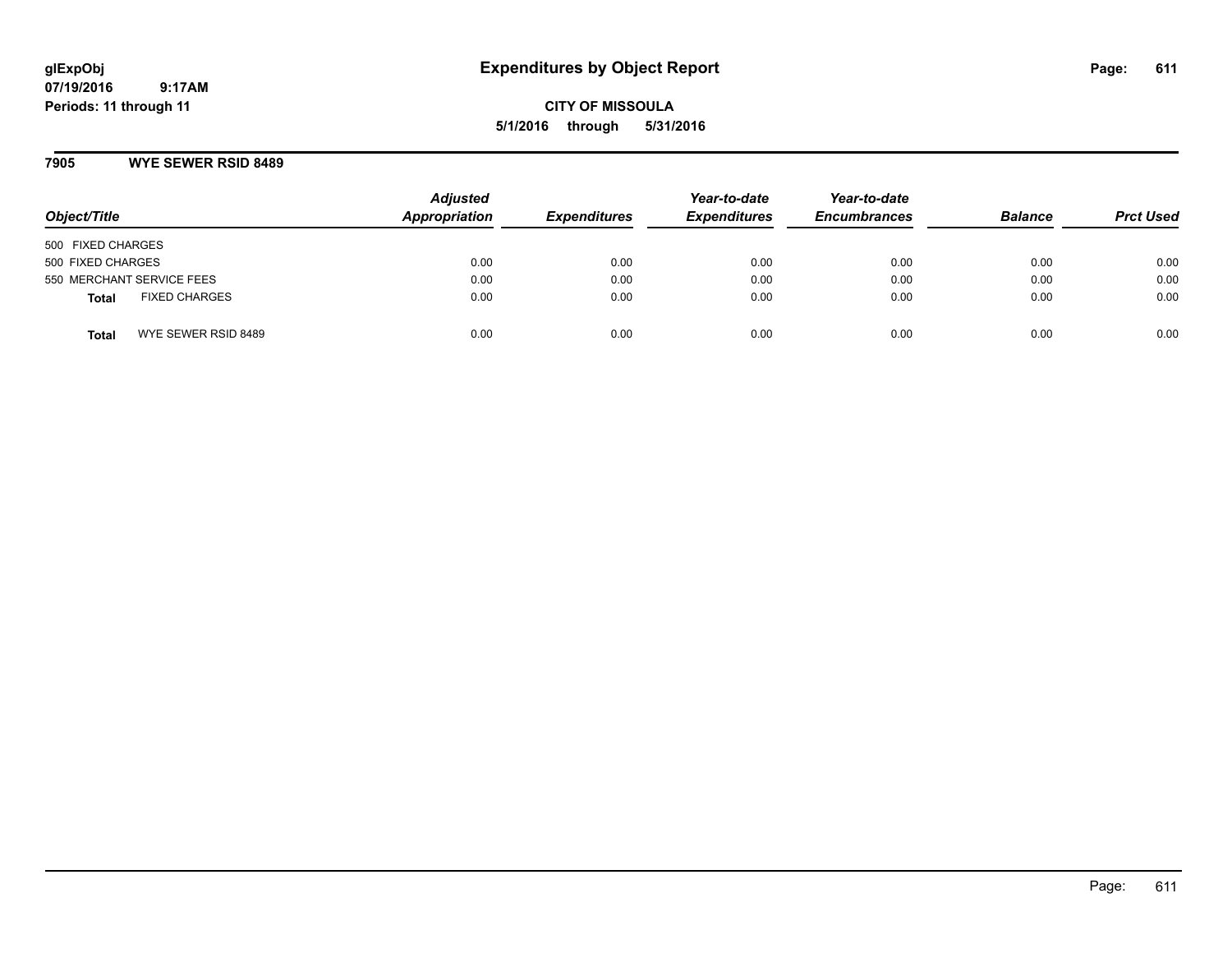## **CITY OF MISSOULA 5/1/2016 through 5/31/2016**

#### **7911 RESIDENTIAL INSPECTION FUND**

**310 BUILDING INSPECTION**

|                            |                                     | <b>Adjusted</b>      |                     | Year-to-date        | Year-to-date        |                |                  |
|----------------------------|-------------------------------------|----------------------|---------------------|---------------------|---------------------|----------------|------------------|
| Object/Title               |                                     | <b>Appropriation</b> | <b>Expenditures</b> | <b>Expenditures</b> | <b>Encumbrances</b> | <b>Balance</b> | <b>Prct Used</b> |
| 200 SUPPLIES               |                                     |                      |                     |                     |                     |                |                  |
| 220 OPERATING SUPPLIES     |                                     | 0.00                 | 0.00                | 0.00                | 0.00                | 0.00           | 0.00             |
| 240 OTHER SUPPLIES         |                                     | 0.00                 | 0.00                | 0.00                | 0.00                | 0.00           | 0.00             |
| <b>Total</b>               | <b>SUPPLIES</b>                     | 0.00                 | 0.00                | 0.00                | 0.00                | 0.00           | 0.00             |
| 300 PURCHASED SERVICES     |                                     |                      |                     |                     |                     |                |                  |
| 310 COMMUNICATIONS         |                                     | 0.00                 | 0.00                | 0.00                | 0.00                | 0.00           | 0.00             |
| 320 PRINTING & DUPLICATING |                                     | 0.00                 | 0.00                | 0.00                | 0.00                | 0.00           | 0.00             |
|                            | 330 PUBLICITY, SUBSCRIPTIONS & DUES | 0.00                 | 0.00                | 0.00                | 0.00                | 0.00           | 0.00             |
| <b>Total</b>               | PURCHASED SERVICES                  | 0.00                 | 0.00                | 0.00                | 0.00                | 0.00           | 0.00             |
| 500 FIXED CHARGES          |                                     |                      |                     |                     |                     |                |                  |
| 550 MERCHANT SERVICE FEES  |                                     | 0.00                 | 0.00                | 0.00                | 0.00                | 0.00           | 0.00             |
| <b>Total</b>               | <b>FIXED CHARGES</b>                | 0.00                 | 0.00                | 0.00                | 0.00                | 0.00           | 0.00             |
| <b>Total</b>               | <b>BUILDING INSPECTION</b>          | 0.00                 | 0.00                | 0.00                | 0.00                | 0.00           | 0.00             |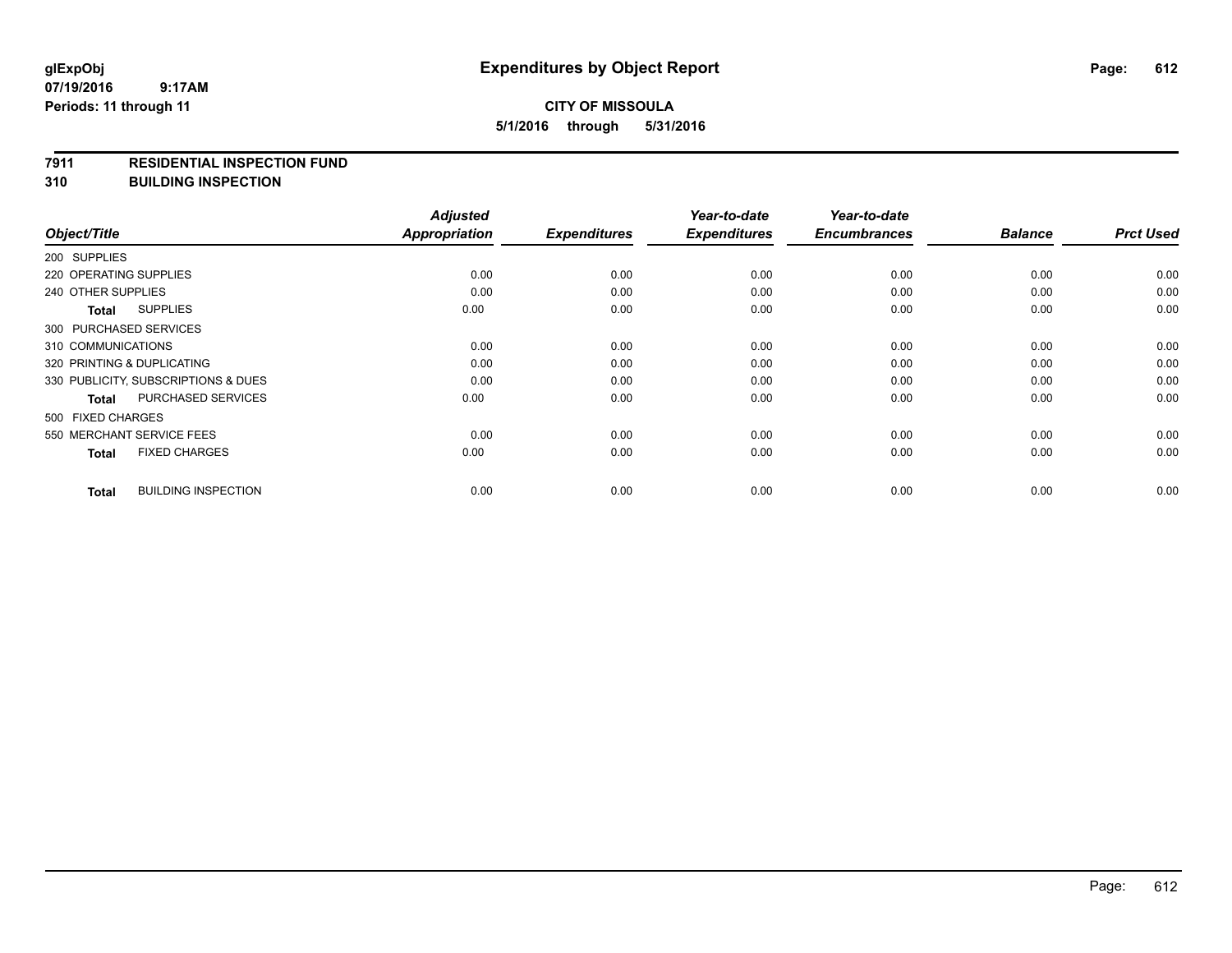**07/19/2016 9:17AM Periods: 11 through 11**

## **CITY OF MISSOULA 5/1/2016 through 5/31/2016**

### **7911 RESIDENTIAL INSPECTION FUND**

| Object/Title                                       | <b>Adjusted</b><br>Appropriation | <b>Expenditures</b> | Year-to-date<br><b>Expenditures</b> | Year-to-date<br><b>Encumbrances</b> | <b>Balance</b> | <b>Prct Used</b> |
|----------------------------------------------------|----------------------------------|---------------------|-------------------------------------|-------------------------------------|----------------|------------------|
|                                                    |                                  |                     |                                     |                                     |                |                  |
| 200 SUPPLIES                                       |                                  |                     |                                     |                                     |                |                  |
| 220 OPERATING SUPPLIES                             | 0.00                             | 0.00                | 0.00                                | 0.00                                | 0.00           | 0.00             |
| 240 OTHER SUPPLIES                                 | 0.00                             | 0.00                | 0.00                                | 0.00                                | 0.00           | 0.00             |
| <b>SUPPLIES</b><br>Total                           | 0.00                             | 0.00                | 0.00                                | 0.00                                | 0.00           | 0.00             |
| 300 PURCHASED SERVICES                             |                                  |                     |                                     |                                     |                |                  |
| 310 COMMUNICATIONS                                 | 0.00                             | 0.00                | 0.00                                | 0.00                                | 0.00           | 0.00             |
| 320 PRINTING & DUPLICATING                         | 0.00                             | 0.00                | 0.00                                | 0.00                                | 0.00           | 0.00             |
| 330 PUBLICITY, SUBSCRIPTIONS & DUES                | 0.00                             | 0.00                | 0.00                                | 0.00                                | 0.00           | 0.00             |
| <b>PURCHASED SERVICES</b><br><b>Total</b>          | 0.00                             | 0.00                | 0.00                                | 0.00                                | 0.00           | 0.00             |
| 500 FIXED CHARGES                                  |                                  |                     |                                     |                                     |                |                  |
| 550 MERCHANT SERVICE FEES                          | 0.00                             | 0.00                | 0.00                                | 0.00                                | 0.00           | 0.00             |
| <b>FIXED CHARGES</b><br><b>Total</b>               | 0.00                             | 0.00                | 0.00                                | 0.00                                | 0.00           | 0.00             |
| <b>RESIDENTIAL INSPECTION FUND</b><br><b>Total</b> | 0.00                             | 0.00                | 0.00                                | 0.00                                | 0.00           | 0.00             |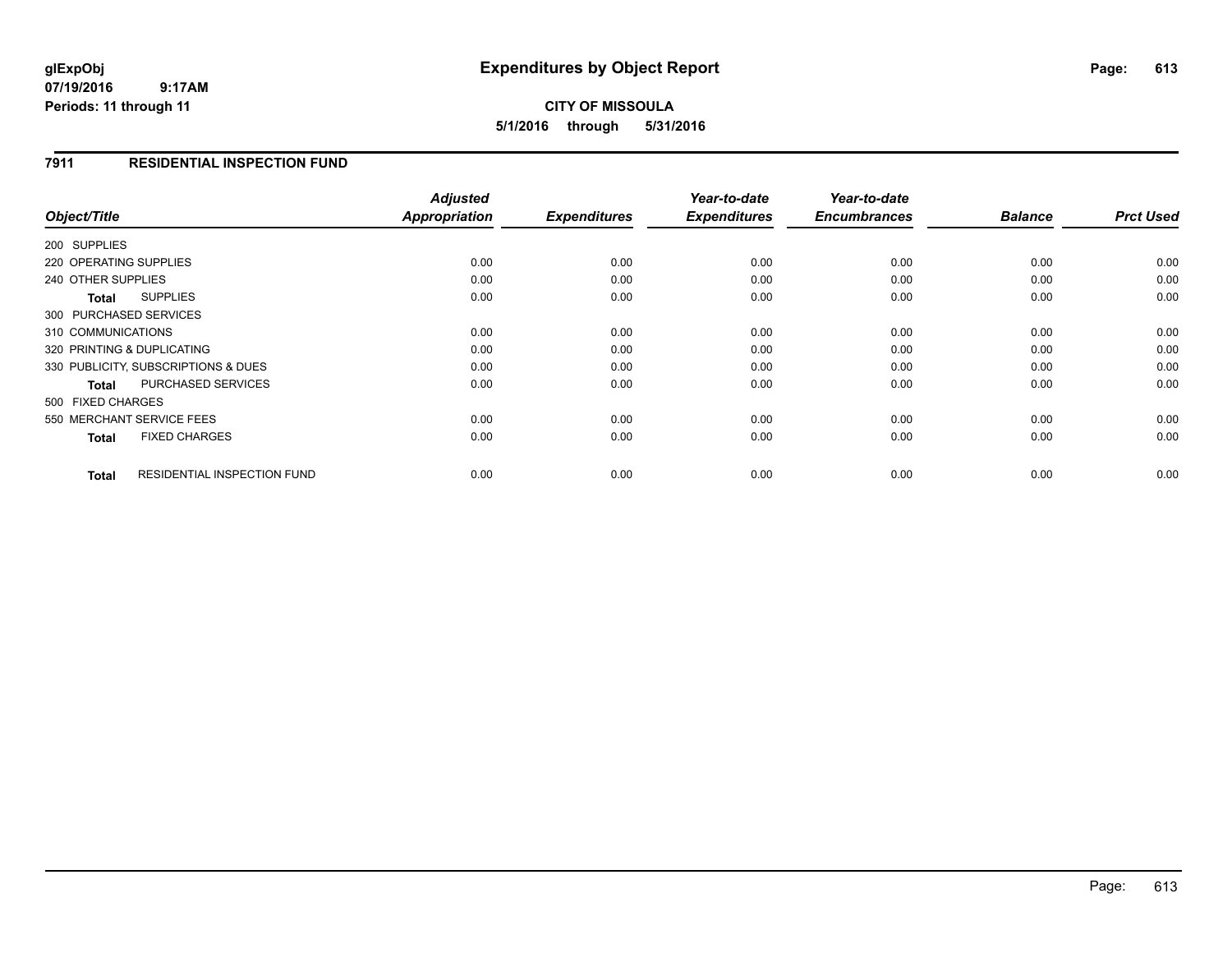# **glExpObj Expenditures by Object Report Page: 614**

**07/19/2016 9:17AM Periods: 11 through 11**

### **9000 GENERAL FIXED ASSETS ACCOUNT GROUP**

**900 DEPRECIATION**

| Object/Title                          | <b>Adjusted</b><br><b>Appropriation</b> | <b>Expenditures</b> | Year-to-date<br><b>Expenditures</b> | Year-to-date<br><b>Encumbrances</b> | <b>Balance</b> | <b>Prct Used</b> |
|---------------------------------------|-----------------------------------------|---------------------|-------------------------------------|-------------------------------------|----------------|------------------|
| 800 OTHER OBJECTS                     |                                         |                     |                                     |                                     |                |                  |
| 830 DEPRECIATION                      | 0.00                                    | 0.00                | 0.00                                | 0.00                                | 0.00           | 0.00             |
| OTHER OBJECTS<br>Total                | 0.00                                    | 0.00                | 0.00                                | 0.00                                | 0.00           | 0.00             |
| 900 CAPITAL OUTLAY                    |                                         |                     |                                     |                                     |                |                  |
| 900 CAPITAL OUTLAY                    | 0.00                                    | 0.00                | 0.00                                | 0.00                                | 0.00           | 0.00             |
| <b>CAPITAL OUTLAY</b><br><b>Total</b> | 0.00                                    | 0.00                | 0.00                                | 0.00                                | 0.00           | 0.00             |
| <b>DEPRECIATION</b><br><b>Total</b>   | 0.00                                    | 0.00                | 0.00                                | 0.00                                | 0.00           | 0.00             |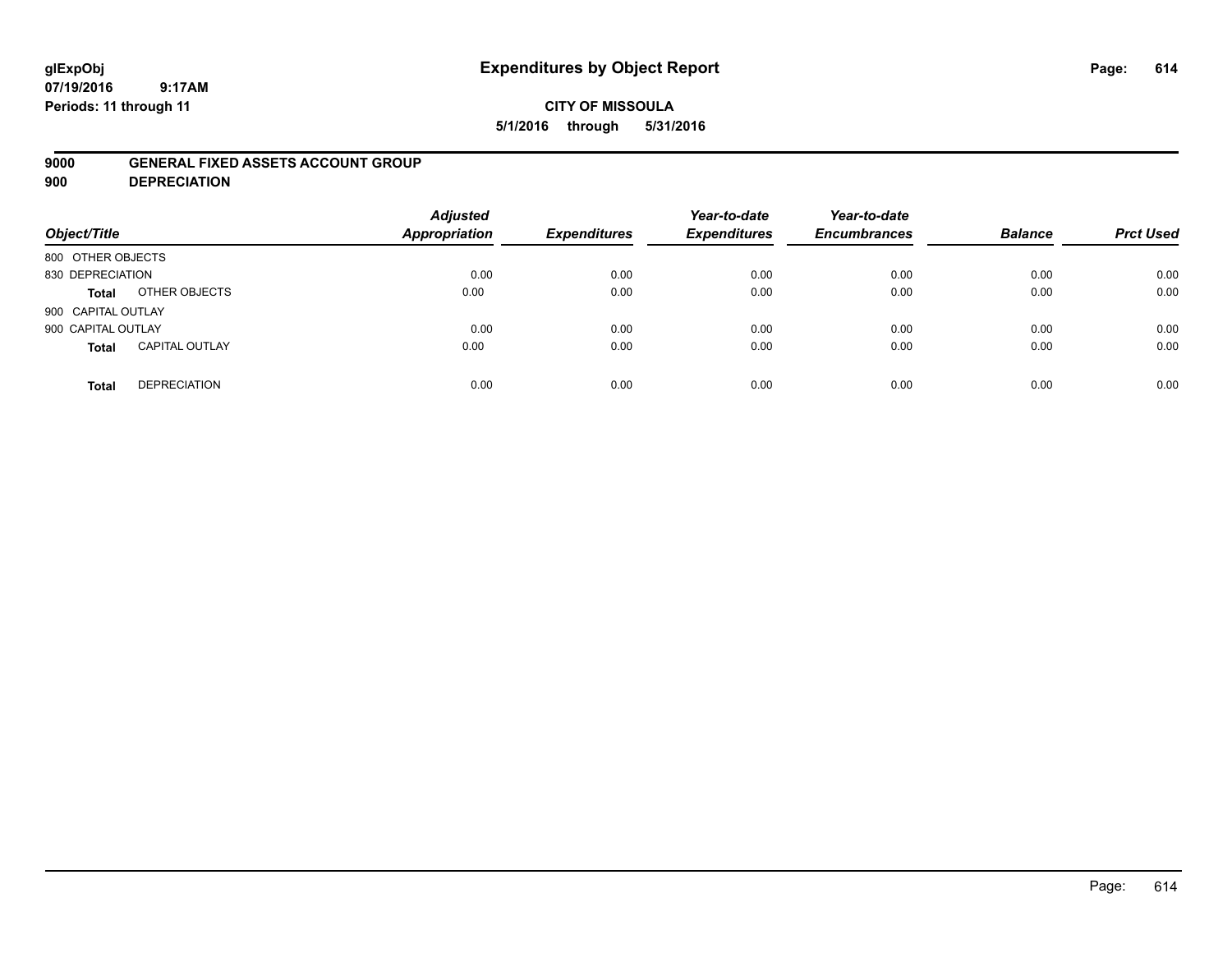**07/19/2016 9:17AM Periods: 11 through 11**

**CITY OF MISSOULA 5/1/2016 through 5/31/2016**

### **9000 GENERAL FIXED ASSETS ACCOUNT GROUP**

| Object/Title       |                                         | <b>Adjusted</b><br><b>Appropriation</b> | <b>Expenditures</b> | Year-to-date<br><b>Expenditures</b> | Year-to-date<br><b>Encumbrances</b> | <b>Balance</b> | <b>Prct Used</b> |
|--------------------|-----------------------------------------|-----------------------------------------|---------------------|-------------------------------------|-------------------------------------|----------------|------------------|
| 800 OTHER OBJECTS  |                                         |                                         |                     |                                     |                                     |                |                  |
| 830 DEPRECIATION   |                                         | 0.00                                    | 0.00                | 0.00                                | 0.00                                | 0.00           | 0.00             |
| <b>Total</b>       | OTHER OBJECTS                           | 0.00                                    | 0.00                | 0.00                                | 0.00                                | 0.00           | 0.00             |
| 900 CAPITAL OUTLAY |                                         |                                         |                     |                                     |                                     |                |                  |
| 900 CAPITAL OUTLAY |                                         | 0.00                                    | 0.00                | 0.00                                | 0.00                                | 0.00           | 0.00             |
| <b>Total</b>       | <b>CAPITAL OUTLAY</b>                   | 0.00                                    | 0.00                | 0.00                                | 0.00                                | 0.00           | 0.00             |
| <b>Total</b>       | <b>GENERAL FIXED ASSETS ACCOUNT GRC</b> | 0.00                                    | 0.00                | 0.00                                | 0.00                                | 0.00           | 0.00             |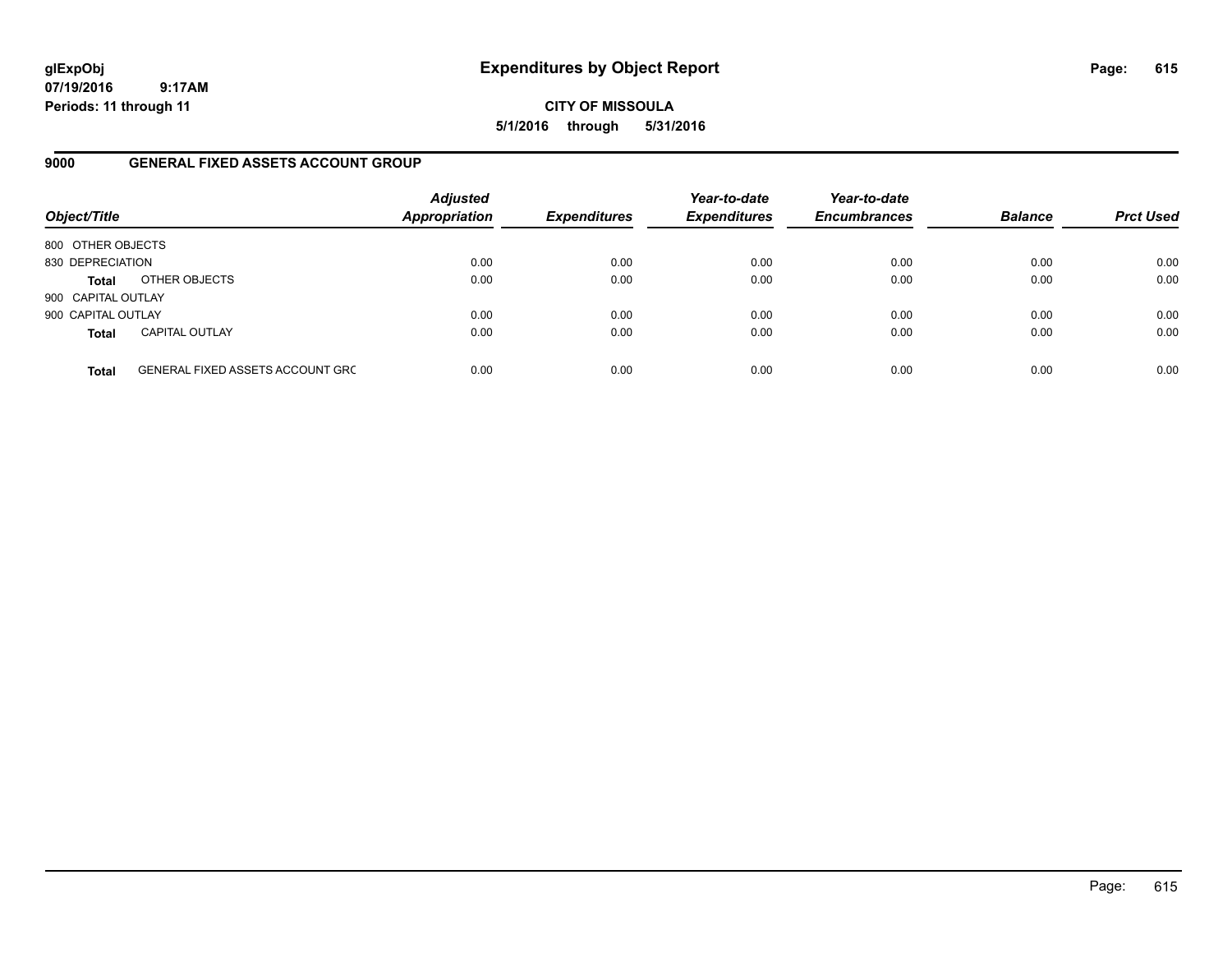**CITY OF MISSOULA 5/1/2016 through 5/31/2016**

#### *Grand Totals*

|                                           | <b>Adjusted</b>      |                     | Year-to-date        | Year-to-date        |                 |                  |
|-------------------------------------------|----------------------|---------------------|---------------------|---------------------|-----------------|------------------|
| Object/Title                              | <b>Appropriation</b> | <b>Expenditures</b> | <b>Expenditures</b> | <b>Encumbrances</b> | <b>Balance</b>  | <b>Prct User</b> |
| 100 PERSONAL SERVICES                     |                      |                     |                     |                     |                 |                  |
| 110 SALARIES AND WAGES                    | 29,396,691.00        | 2,279,982.13        | 25,090,043.19       | 0.00                | 4,306,647.81    | 85.3             |
| 115 SALARIES/HEALTH INSURANCE BENEFIT     | 660,063.00           | 121,476.00          | 1,206,627.00        | 0.00                | $-546,564.00$   | 182.8            |
| 120 OVERTIME/TERMINATION                  | 782,022.00           | 60,973.89           | 1,071,730.21        | 0.00                | -289,708.21     | 137.0            |
| 121 OUTSIDE HIRE OVERTIME                 | 75,000.00            | 6,171.80            | 100,722.86          | 0.00                | $-25,722.86$    | 134.3            |
| 122 COURT OVERTIME                        | 2,675.00             | 2,550.46            | 24,489.83           | 0.00                | $-21,814.83$    | 915.5            |
| 123 CELL PHONE OVERTIME                   | 0.00                 | 0.00                | 0.00                | 0.00                | 0.00            | 0.0              |
| 130 OTHER                                 | 326,863.00           | 540.00              | 129,709.56          | 0.00                | 197, 153.44     | 39.6             |
| 133 EDUCATION COMPENSATION                | 0.00                 | 625.00              | 15,170.00           | 0.00                | $-15,170.00$    | 0.0              |
| 135 OPEB EXPENSE                          | 0.00                 | 0.00                | 0.00                | 0.00                | 0.00            | 0.0              |
| <b>140 EMPLOYER CONTRIBUTIONS</b>         | 12,669,553.00        | 743,040.66          | 8,491,982.21        | 0.00                | 4,177,570.79    | 67.0             |
| <b>141 STATE RETIREMENT CONTRIBUTIONS</b> | 2,326,775.00         | 378,216.95          | 4,082,182.92        | 0.00                | $-1,755,407.92$ | 175.4            |
| 145 OPEB CONTRIBUTION                     | 0.00                 | 0.00                | 0.00                | 0.00                | 0.00            | 0.0              |
| 190 PENSION EXPENSE                       | 0.00                 | 0.00                | 0.00                | 0.00                | 0.00            | 0.0              |
| PERSONAL SERVICES<br><b>Total</b>         | 46,239,642.00        | 3,593,576.89        | 40,212,657.78       | 0.00                | 6,026,984.22    | 86.9             |
| 200 SUPPLIES                              |                      |                     |                     |                     |                 |                  |
| 210 OFFICE SUPPLIES                       | 133,903.00           | 8,036.39            | 98,218.78           | 0.00                | 35,684.22       | 73.3             |
| 220 OPERATING SUPPLIES                    | 1,210,862.00         | 129,058.81          | 1,302,176.53        | 0.00                | $-91,314.53$    | 107.5            |
| 230 REPAIR/MAINTENANCE                    | 941,297.00           | 137,739.42          | 807,521.57          | 0.00                | 133,775.43      | 85.7             |
| 231 GASOLINE                              | 666,168.00           | 31,755.12           | 364,343.47          | 0.00                | 301,824.53      | 54.6             |
| 240 OTHER SUPPLIES                        | 222,801.00           | 13,288.81           | 101,694.18          | 0.00                | 121,106.82      | 45.6             |
| 250 SUPPLIES FOR RESALE                   | 500.00               | 0.00                | 0.00                | 0.00                | 500.00          | 0.0              |
| <b>SUPPLIES</b><br><b>Total</b>           | 3,175,531.00         | 319,878.55          | 2,673,954.53        | 0.00                | 501,576.47      | 84.2             |
| 300 PURCHASED SERVICES                    |                      |                     |                     |                     |                 |                  |
| 310 COMMUNICATIONS                        | 135.269.00           | 8,261.80            | 126,922.92          | 0.00                | 8,346.08        | 93.8             |
| 320 PRINTING & DUPLICATING                | 101,251.00           | 10,973.25           | 50,606.46           | 0.00                | 50,644.54       | 49.9             |
| 330 PUBLICITY, SUBSCRIPTIONS & DUES       | 191,269.00           | 11,499.24           | 193,590.59          | 0.00                | $-2,321.59$     | 101.2            |
| 340 SEWER                                 | 16,689.00            | 0.00                | 14,779.84           | 0.00                | 1,909.16        | 88.5             |
| 341 ELECTRICITY & NATURAL GAS             | 1,763,993.00         | 171,730.38          | 1,393,957.45        | 0.00                | 370,035.55      | 79.0             |
| 343 WATER CHARGES                         | 227,492.00           | 6,448.32            | 211,434.77          | 0.00                | 16,057.23       | 92.9             |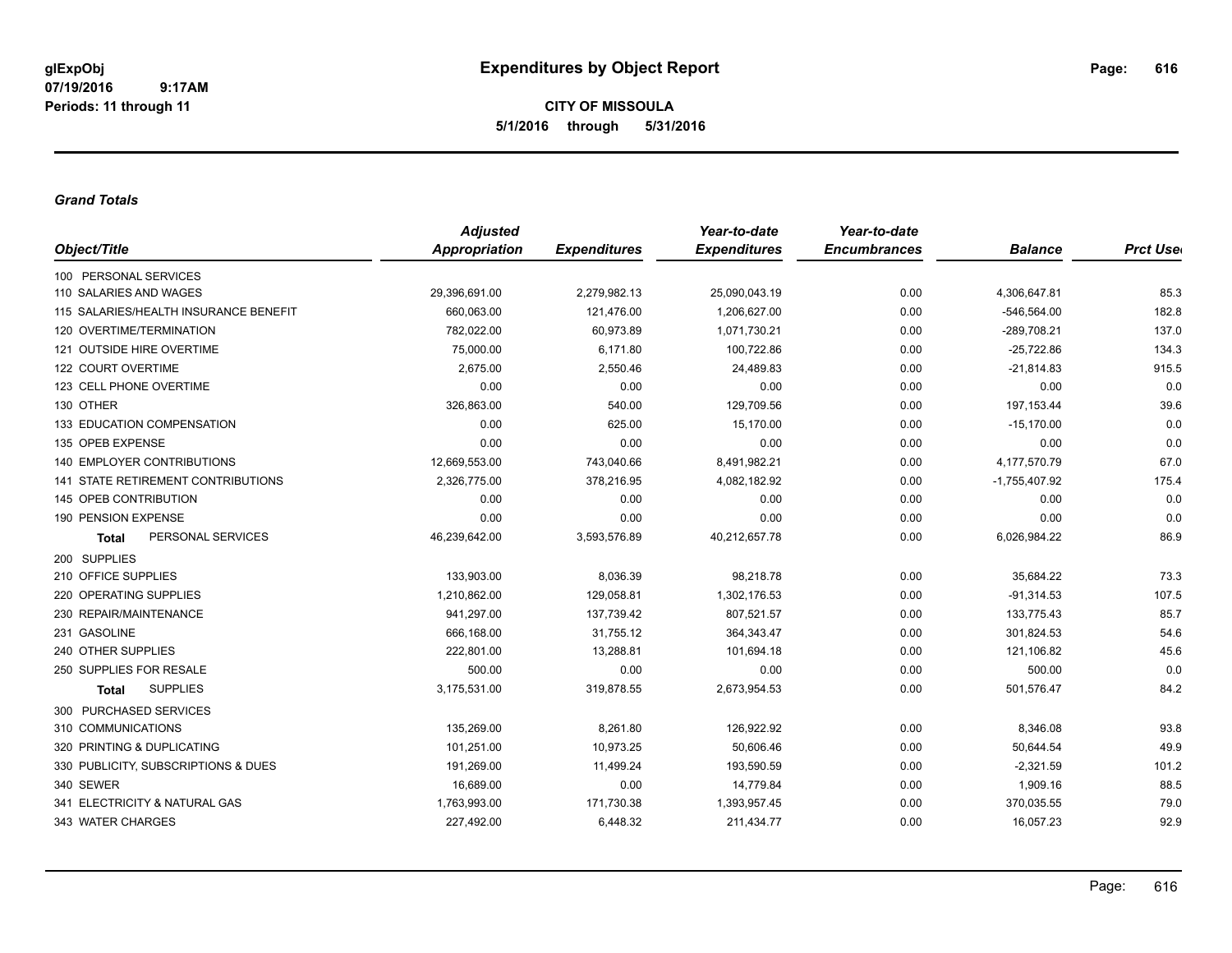## **CITY OF MISSOULA 5/1/2016 through 5/31/2016**

*Grand Totals [Continued]*

|                                           | <b>Adjusted</b> |                     | Year-to-date        | Year-to-date        |                 |                  |
|-------------------------------------------|-----------------|---------------------|---------------------|---------------------|-----------------|------------------|
| Object/Title                              | Appropriation   | <b>Expenditures</b> | <b>Expenditures</b> | <b>Encumbrances</b> | <b>Balance</b>  | <b>Prct Uset</b> |
| 344 TELEPHONE SERVICE                     | 301.632.00      | 34,374.03           | 253,031.09          | 0.00                | 48,600.91       | 83.8             |
| 345 GARBAGE                               | 117,119.00      | 11,396.83           | 100,042.31          | 0.00                | 17,076.69       | 85.4             |
| 350 PROFESSIONAL SERVICES                 | 3,790,371.00    | 649,194.86          | 5,593,707.62        | 0.00                | $-1,803,336.62$ | 147.5            |
| 351 INSURANCE CLAIMS                      | 5,156,229.00    | 584,721.74          | 4,258,479.62        | 0.00                | 897,749.38      | 82.5             |
| 352 HEALTH PROGRAMS                       | 94,500.00       | 3,609.98            | 55,858.52           | 0.00                | 38,641.48       | 59.1             |
| 353 ADMINISTRATION EXPENDITURES           | 757,888.00      | 110,222.82          | 670,489.06          | 0.00                | 87,398.94       | 88.4             |
| 354 TRANSITIONAL REINSURANCE PROGRAM      | 78,280.00       | 0.00                | 55,926.00           | 0.00                | 22,354.00       | 71.4             |
| 360 REPAIR & MAINTENANCE                  | 1,964,191.00    | 150,049.68          | 1,552,662.82        | 0.00                | 411,528.18      | 79.0             |
| 370 TRAVEL                                | 178,445.00      | 20,926.30           | 127,589.33          | 0.00                | 50,855.67       | 71.5             |
| 380 TRAINING                              | 175,591.00      | 5,897.54            | 105,760.05          | 0.00                | 69,830.95       | 60.2             |
| 390 OTHER PURCHASED SERVICES              | 1,951,336.00    | 145,566.26          | 959,953.00          | 0.00                | 991,383.00      | 49.1             |
| 392 DONATIONS AND SALES                   | 0.00            | 101.83              | 172.83              | 0.00                | $-172.83$       | 0.0              |
| PURCHASED SERVICES<br>Total               | 17,001,545.00   | 1,924,974.86        | 15,724,964.28       | 0.00                | 1,276,580.72    | 92.4             |
| <b>400 BUILDING MATERIALS</b>             |                 |                     |                     |                     |                 |                  |
| <b>400 BUILDING MATERIALS</b>             | 321,486.00      | 77,841.11           | 209,543.69          | 0.00                | 111,942.31      | 65.1             |
| <b>BUILDING MATERIALS</b><br><b>Total</b> | 321,486.00      | 77,841.11           | 209,543.69          | 0.00                | 111,942.31      | 65.1             |
| 500 FIXED CHARGES                         |                 |                     |                     |                     |                 |                  |
| 500 FIXED CHARGES                         | 3,161,542.00    | 72,051.58           | 1,834,651.00        | 0.00                | 1,326,891.00    | 58.0             |
| 530 EQUIPMENT RENTAL                      | 726.00          | 10.50               | 774.00              | 0.00                | $-48.00$        | 106.6            |
| 550 MERCHANT SERVICE FEES                 | 196,734.00      | 0.00                | 11,933.10           | 0.00                | 184,800.90      | 6.0              |
| <b>FIXED CHARGES</b><br><b>Total</b>      | 3,359,002.00    | 72,062.08           | 1,847,358.10        | 0.00                | 1,511,643.90    | 55.0             |
| 600 DEBT SERVICE                          |                 |                     |                     |                     |                 |                  |
| 600 DEBT SERVICE                          | 0.00            | 0.00                | 0.00                | 0.00                | 0.00            | 0.0              |
| 610 PRINCIPAL                             | 11,041,379.59   | 218,221.14          | 2,943,608.00        | 0.00                | 8,097,771.59    | 26.6             |
| 615 JUDGMENT LEVY DEBT PAYMENT            | 0.00            | 0.00                | 0.00                | 0.00                | 0.00            | 0.0              |
| 620 INTEREST / SERVICE FEES               | 2,692,532.80    | 29,751.86           | 1,755,814.05        | 0.00                | 936,718.75      | 65.2             |
| <b>DEBT SERVICE</b><br>Total              | 13,733,912.39   | 247,973.00          | 4,699,422.05        | 0.00                | 9,034,490.34    | 34.2             |
| 700 GRANTS & CONTRIBUTIONS                |                 |                     |                     |                     |                 |                  |
| 700 GRANTS & CONTRIBUTIONS                | 7,711,810.06    | 206,969.87          | 3,714,210.10        | 0.00                | 3,997,599.96    | 48.1             |
| 751 RECREATION SCHOLARSHIPS               | 0.00            | 0.00                | 0.00                | 0.00                | 0.00            | 0.0              |
| 780 INTERGOVERNMENTAL TRANSFER            | 0.00            | 0.00                | 0.00                | 0.00                | 0.00            | 0.0              |